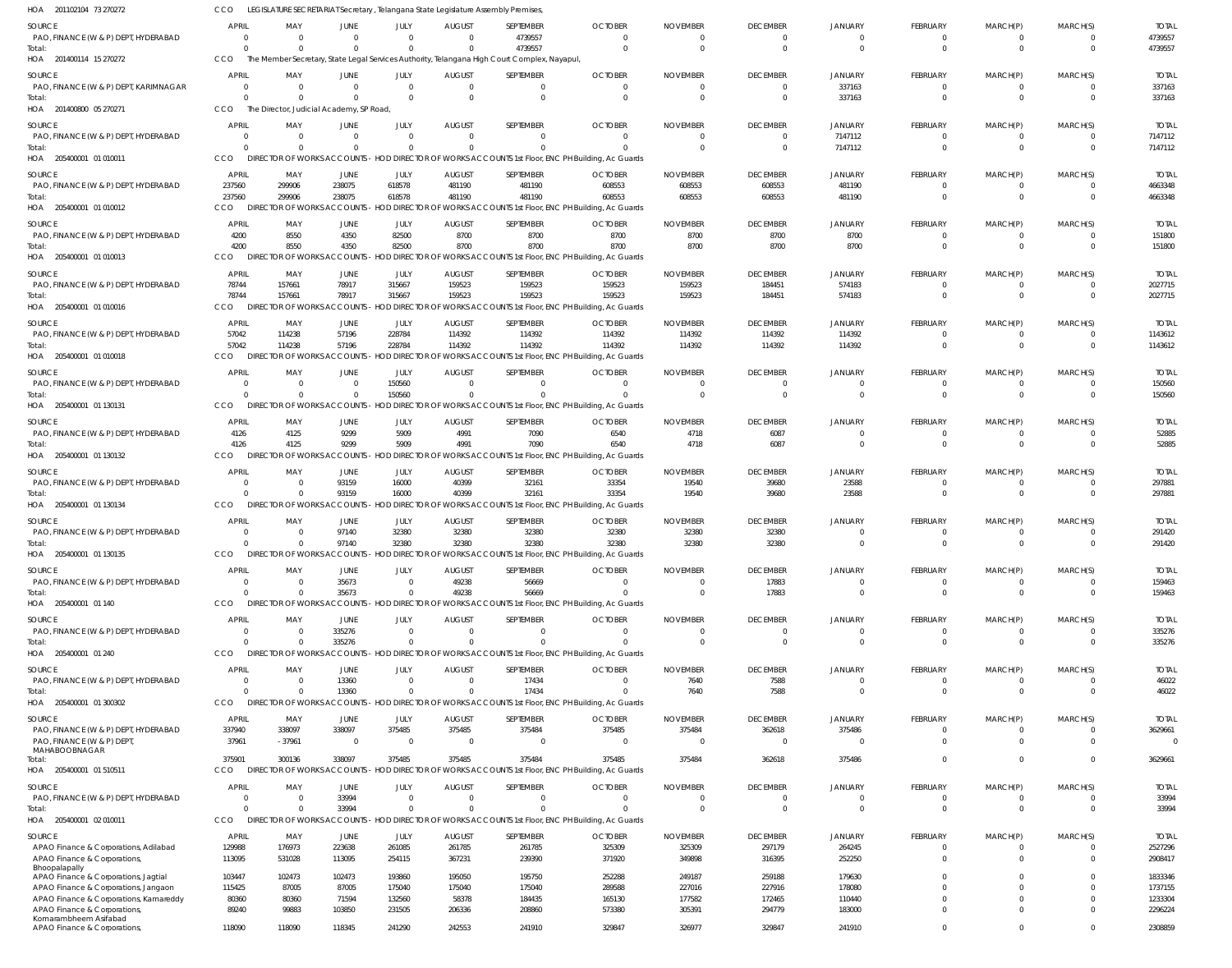205400001 02 010011 HOA CCO DIRECTOR OF WORKS ACCOUNTS - HOD DIRECTOR OF WORKS ACCOUNTS 1st Floor, ENC PH Building, Ac Guards

| SOURCE                                                                          | APRIL                  | MAY                    | JUNE             | JULY                    | <b>AUGUST</b>    | SEPTEMBER                                                                                                    | <b>OCTOBER</b>   | <b>NOVEMBER</b>        | <b>DECEMBER</b>  | <b>JANUARY</b>   | <b>FEBRUARY</b>         | MARCH(P)             | MARCH(S)             | <b>TOTAL</b>      |
|---------------------------------------------------------------------------------|------------------------|------------------------|------------------|-------------------------|------------------|--------------------------------------------------------------------------------------------------------------|------------------|------------------------|------------------|------------------|-------------------------|----------------------|----------------------|-------------------|
| Kothagudem<br>APAO Finance & Corporations,<br>Mahabubabad                       | 125290                 | 125047                 | 167148           | 240298                  | 228146           | 250194                                                                                                       | 308162           | 273167                 | 292310           | 210690           | $\overline{0}$          | $\mathbf 0$          | $\Omega$             | 2220452           |
| APAO Finance & Corporations, Manchirial                                         | 77445                  | 86365                  | 78000            | 171996                  | 156000           | 156820                                                                                                       | 209091           | 230296                 | 209910           | 157640           | $\Omega$                | $\Omega$             | $\Omega$             | 1533563           |
| APAO Finance & Corporations, Medchal                                            | 70940                  | 106911                 | 98661            | 166270                  | 225422           | 167090                                                                                                       | 208426           | 208426                 | 208426           | 168200           | $\Omega$                | $\Omega$             | $\Omega$             | 1628772           |
| APAO Finance & Corporations,                                                    | 102581                 | 102581                 | 125069           | 210010                  | 146934           | 155094                                                                                                       | 211703           | 187176                 | 187176           | 125025           | $\Omega$                | $\Omega$             | $\Omega$             | 1553349           |
| Nagarkurnool<br>APAO Finance & Corporations, Peddapalli                         | 164075                 | 197026                 | 226474           | 333130                  | 333130           | 336937                                                                                                       | 421168           | 451025                 | 436445           | 335230           | $\Omega$                | $\Omega$             | $\Omega$             | 3234640           |
| APAO Finance & Corporations,<br>Sangareddy                                      | 104038                 | 89454                  | 105274           | 209354                  | 194895           | 225818                                                                                                       | 254344           | 257648                 | 257648           | 196165           | $\Omega$                | $\Omega$             | $\Omega$             | 1894638           |
| APAO Finance & Corporations, Siddipet                                           | 99880                  | 99880                  | 93891            | 199760                  | 194852           | 202220                                                                                                       | 280172           | 281532                 | 308361           | 204400           | $\Omega$                | $\Omega$             | $\Omega$             | 1964948           |
| APAO Finance & Corporations, Siricilla                                          | 121403                 | 150909                 | 121751           | 287773                  | 236145           | 236145                                                                                                       | 304834           | 302019                 | 296971           | 225912           | $\Omega$                | $\Omega$             | $\Omega$             | 2283862           |
| APAO Finance & Corporations, Suryapet                                           | 196829                 | 260291                 | 177017           | 467477                  | 314005           | 314005                                                                                                       | 369215           | 351694                 | 334695           | 289625           | $\Omega$                | $\Omega$             | $\Omega$             | 3074853           |
| APAO Finance & Corporations, Vikarabad                                          | 77920                  | 113051                 | 77920            | 225942                  | 156660           | 157770                                                                                                       | 189903           | 191463                 | 193828           | 160890           | $\Omega$                | $\Omega$             | $\Omega$             | 1545347           |
| APAO Finance & Corporations<br>Wanaparthy                                       | 110629                 | 109315                 | 170407           | 200490                  | 322514           | 200490                                                                                                       | 224374           | 224970                 | 202970           | 223499           | $\Omega$                | $\Omega$             | $\Omega$             | 1989658           |
| APAO Finance & Corporations, Yadadri<br>APAO, PJP (FINANCE), Jogulamba Gadwal   | 156936<br>31085        | 120297<br>52555        | 142880<br>35673  | 248170<br>62870         | 281430<br>63900  | 321204<br>243508                                                                                             | 373039<br>122607 | 272900<br>127108       | 235964<br>127108 | 382004<br>106840 | $\Omega$<br>$\Omega$    | $\Omega$<br>$\Omega$ | $\Omega$<br>$\Omega$ | 2534824<br>973254 |
| APAO, SRSP (FINANCE), WARANGAL RURAL                                            | 178758                 | 182600                 | 204649           | 406716                  | 353350           | 353350                                                                                                       | 464100           | 529873                 | 467260           | 356050           | $\Omega$                | $\Omega$             | $\Omega$             | 3496706           |
| PAO, AMRP (FINANCE) NALGONDA                                                    | 228859                 | 264559                 | 241420           | 472801                  | 466001           | 454439                                                                                                       | 565925           | 567995                 | 574046           | 429630           | $\Omega$                | $\Omega$             |                      | 4265675           |
| PAO, FINANCE (W & P) DEPT, HYDERABAD                                            | 290779                 | 372668                 | 377703           | 754326                  | 614805           | 737791                                                                                                       | 776722           | 840145                 | 814184           | 624615           | $\Omega$                | $\Omega$             | $\Omega$             | 6203738           |
| PAO, FINANCE (W & P) DEPT, KARIMNAGAR                                           | 568928                 | 609264                 | 561773           | 1166678                 | 965635           | 1100294                                                                                                      | 1261853          | 1297846                | 1323490          | 1030880          | $\Omega$                | $\Omega$             |                      | 9886641           |
| PAO, FINANCE (W & P) DEPT, KHAMMAM                                              | 208133                 | 248163                 | 214710           | 473044                  | 404483           | 402466                                                                                                       | 513996           | 515426                 | 527307           | 405020           | $\Omega$                | $\Omega$             | $\Omega$             | 3912748           |
| PAO, FINANCE (W & P) DEPT,<br>MAHABOOBNAGAR                                     | 128955                 | 161927                 | 128159           | 304082                  | 232184           | 175590                                                                                                       | 127770           | 331842                 | 228688           | 176470           | $\Omega$                | $\Omega$             | $\Omega$             | 1995667           |
| PAO, FINANCE (W & P) DEPT, MEDAK                                                | 66693                  | 111475                 | 91945            | 185025                  | 218317           | 168870                                                                                                       | 206803           | 205122                 | 205122           | 170870           | $\Omega$                | $\Omega$             | $\Omega$             | 1630242           |
| PAO, FINANCE (W & P) DEPT, NIRMAL                                               | 94340                  | 125172                 | 95210            | 332299                  | 190970           | 190970                                                                                                       | 219568           | 260148                 | 258511           | 192670           | $\Omega$                | $\Omega$             | $\Omega$             | 1959858           |
| PAO, FINANCE (W & P) DEPT, NIZAMABAD                                            | 213157                 | 210030                 | 211140           | 383660                  | 474978           | 394523                                                                                                       | 553856           | 485777                 | 485777           | 345890           | $\Omega$<br>$\Omega$    | $\Omega$<br>$\Omega$ | $\Omega$<br>$\Omega$ | 3758788           |
| PAO, FINANCE (W & P) DEPT, RANGA<br>REDDY                                       | 187115                 | 168476                 | 200912           | 378624                  | 452244           | 292702                                                                                                       | 479025           | 463716                 | 457066           | 397591           |                         |                      |                      | 3477471           |
| PAO, FINANCE (W & P) DEPT, WARANGAL                                             | 210495                 | 241033                 | 246586           | 442810                  | 445841           | 427069                                                                                                       | 468834           | 605629                 | 770593           | 413822           | $\mathbf 0$             | $\mathbf 0$          | $\Omega$             | 4272712           |
| Total:<br>HOA 205400001 02 010012                                               | 4564908<br>cco         | 5504861                | 5014372          | 9813060                 | 9179214          | 9172529<br>DIRECTOR OF WORKS ACCOUNTS - HOD DIRECTOR OF WORKS ACCOUNTS 1st Floor, ENC PH Building, Ac Guards | 11422952         | 11424303               | 11301625         | 8739183          | $\Omega$                | $\Omega$             | $\Omega$             | 86137007          |
| SOURCE                                                                          | <b>APRIL</b>           | MAY                    | JUNE             | JULY                    | <b>AUGUST</b>    | SEPTEMBER                                                                                                    | <b>OCTOBER</b>   | <b>NOVEMBER</b>        | <b>DECEMBER</b>  | <b>JANUARY</b>   | <b>FEBRUARY</b>         | MARCH(P)             | MARCH(S)             | <b>TOTAI</b>      |
| APAO Finance & Corporations, Adilabad                                           | $\Omega$               | $\Omega$               | $\Omega$         | 74400                   | $\Omega$         | $\Omega$                                                                                                     |                  | 12500                  | $\overline{0}$   | $\Omega$         | $\Omega$                | $\Omega$             | $\Omega$             | 86900             |
| APAO Finance & Corporations,                                                    | $\Omega$               | 252                    | $\Omega$         | $\Omega$                | 74100            | $\Omega$                                                                                                     |                  |                        | $\Omega$         | $\Omega$         | $\Omega$                | $\Omega$             | $\Omega$             | 74352             |
| Bhoopalapally                                                                   | $\Omega$               | $\Omega$               |                  | 65100                   | $\bigcap$        | $\Omega$                                                                                                     |                  | $\sqrt{ }$             | $\Omega$         | <sup>0</sup>     | $\cup$                  |                      |                      | 65100             |
| APAO Finance & Corporations, Jagtial<br>APAO Finance & Corporations, Jangaon    | $\Omega$               | $\Omega$               | $\Omega$         | $\Omega$                | $\Omega$         | 46500                                                                                                        |                  | $\sqrt{ }$             | $\Omega$         | $\Omega$         | $\sqrt{ }$              | $\Omega$             | $\Omega$             | 46500             |
| APAO Finance & Corporations, Kamareddy                                          | $\Omega$               | $\Omega$               | - 0              | $\Omega$                | 37200            | $\Omega$                                                                                                     |                  | 5000                   | $\Omega$         | $\Omega$         | $\Omega$                | $\Omega$             | $\Omega$             | 42200             |
| APAO Finance & Corporations<br>Komarambheem Asifabad                            | $\Omega$               | $\Omega$               | 25               | $\Omega$                | 25               | $\Omega$                                                                                                     |                  | 55200                  | $\Omega$         | $\Omega$         | $\Omega$                | $\Omega$             | $\Omega$             | 55250             |
| APAO Finance & Corporations                                                     | 2502                   | 2502                   | 2502             | 70100                   | 12506            | 5000                                                                                                         | 5000             | 7500                   | 5000             | 5000             | $\Omega$                | $\Omega$             | $\Omega$             | 117612            |
| Kothagudem<br>APAO Finance & Corporations,                                      | $\overline{0}$         | $\Omega$               | $\Omega$         | 74400                   | $\Omega$         | $\mathbf 0$                                                                                                  | $\bigcap$        | $\Omega$               | $\Omega$         | $\Omega$         | $\Omega$                | $\Omega$             | $\Omega$             | 74400             |
| Mahabubabad                                                                     |                        |                        |                  |                         |                  |                                                                                                              |                  |                        |                  |                  |                         |                      |                      |                   |
| APAO Finance & Corporations, Manchirial                                         | $\overline{0}$         | - 0                    | - 0              | 46500                   | 17500            | $\Omega$                                                                                                     | $\bigcap$        | $\Omega$               | 10000            | $\Omega$         | $\Omega$                | $\Omega$             | $\Omega$             | 74000             |
| APAO Finance & Corporations, Medchal                                            | $\overline{0}$         | 0                      | - 0              | $\overline{\mathbf{0}}$ | 46500            | $\Omega$                                                                                                     |                  | $\Omega$               | $\Omega$         | $\Omega$         | $\Omega$                | $\Omega$             | $\Omega$             | 46500             |
| APAO Finance & Corporations,<br>Nagarkurnool                                    | 1000                   | 1000                   | 2000             | 2000                    | 4000             | 2000                                                                                                         | 2000             | 2000                   | 2000             | 2000             | $\Omega$                | $\Omega$             |                      | 20000             |
| APAO Finance & Corporations, Peddapalli                                         | $\Omega$               | $\Omega$               | $\Omega$         | 93000                   | $\Omega$         | $\Omega$                                                                                                     | $\Omega$         | $\Omega$               | $\Omega$         | $\Omega$         | $\Omega$                | $\Omega$             | $\Omega$             | 93000             |
| APAO Finance & Corporations,                                                    | 1000                   | 1000                   | 1000             | 63800                   | 7000             | 4000                                                                                                         | 2000             | 2000                   | 2000             | 2000             |                         |                      |                      | 85800             |
| Sangareddy                                                                      |                        |                        |                  |                         |                  |                                                                                                              | $\Omega$         |                        | $\overline{0}$   | $\Omega$         |                         | $\Omega$             | $\Omega$             |                   |
| APAO Finance & Corporations, Siddipet<br>APAO Finance & Corporations, Siricilla | $\overline{0}$<br>1314 | $\overline{0}$<br>1460 | $\Omega$<br>1460 | 46500<br>66603          | $\Omega$<br>1503 | $\overline{0}$<br>1503                                                                                       | 1503             | $\overline{0}$<br>1649 | 1503             | 1503             | $\mathbf 0$<br>$\Omega$ | $\Omega$             | $\Omega$             | 46500<br>80001    |
| APAO Finance & Corporations, Suryapet                                           | $\overline{0}$         | $\overline{0}$         | - 0              | 74400                   | $\Omega$         | $\Omega$                                                                                                     | - 0              |                        | $\Omega$         | $\Omega$         | $\Omega$                | $\Omega$             | $\Omega$             | 74400             |
| APAO Finance & Corporations, Vikarabad                                          | $\overline{0}$         | $\Omega$               | - 0              | $\Omega$                | 37200            | $\Omega$                                                                                                     | $\Omega$         | $\Omega$               | $\Omega$         | $\Omega$         | $\Omega$                | $\Omega$             | $\Omega$             | 37200             |
| APAO Finance & Corporations, Yadadri                                            | $\overline{0}$         | $\overline{0}$         | $\Omega$         | $\Omega$                | $\Omega$         | 71700                                                                                                        | $\Omega$         | $\Omega$               | $\Omega$         | $\Omega$         | $\Omega$                | $\Omega$             | $\Omega$             | 71700             |
| APAO, SRSP (FINANCE), WARANGAL RURAL                                            | 2872                   | 2900                   | 5350             | 104200                  | 5600             | 10600                                                                                                        | 15700            | 6224                   | 5600             | 5600             | $\Omega$                | $\Omega$             |                      | 164646            |
| PAO, AMRP (FINANCE) NALGONDA                                                    | 1000                   | 2000                   | 140500           | 4000                    | 2000             | 19500                                                                                                        | 4500             | 2000                   | 2000             | 2000             | $\Omega$                | $\Omega$             |                      | 179500            |
| PAO, FINANCE (W & P) DEPT, HYDERABAD                                            | 6130                   | 12750                  | 7350             | 182920                  | 12800            | 14988                                                                                                        | 13700            | 13200                  | 18500            | 13500            | $\Omega$                | $\Omega$             |                      | 295838            |
| PAO, FINANCE (W & P) DEPT, KARIMNAGAR                                           | 8634                   | 15918                  | 8774             | 352986                  | 15068            | 16254                                                                                                        | 15832            | 15241                  | 15624            | 16012            | $\Omega$                | $\Omega$             | $\Omega$             | 480343            |
| PAO, FINANCE (W & P) DEPT, KHAMMAM                                              | 4364                   | 9532                   | 5438             | 144938                  | 8588             | 8432                                                                                                         | 8644             | 16088                  | 11468            | 8638             | $\Omega$                | $\Omega$             | $\Omega$             | 226130            |
| PAO, FINANCE (W & P) DEPT,<br><b>MAHABOOBNAGAR</b>                              | $\Omega$               | - 0                    | 65100            | $\Omega$                | $\Omega$         | $\Omega$                                                                                                     | $\Omega$         | $\bigcap$              | 5000             | 5000             | $\Omega$                | $\Omega$             | $\Omega$             | 75100             |
| PAO, FINANCE (W & P) DEPT, MEDAK                                                | $\overline{0}$         | $\Omega$               | $\overline{0}$   | 41700                   | $\Omega$         | $\Omega$                                                                                                     | $\Omega$         | $\Omega$               | $\Omega$         | $\Omega$         | $\Omega$                | $\Omega$             | $\Omega$             | 41700             |
| PAO, FINANCE (W & P) DEPT, NIRMAL                                               | 450                    | 900                    | 450              | 57600                   | 900              | 900                                                                                                          | 900              | 900                    | 900              | 2000             | $\Omega$                | $\Omega$             | $\Omega$             | 65900             |
| PAO, FINANCE (W & P) DEPT, NIZAMABAD                                            | 2280                   | 2350                   | 2350             | 4000                    | 98850            | 4120                                                                                                         | 10700            | 4050                   | 4050             | 3550             | $\Omega$                | $\Omega$             | $\Omega$             | 136300            |
| PAO, FINANCE (W & P) DEPT, RANGA                                                | 3550                   | 3380                   | 100350           | 12208                   | 9342             | 5723                                                                                                         | 6856             | 6623                   | 6270             | 7020             | $\Omega$                | $\Omega$             | $\Omega$             | 161322            |
| REDDY<br>PAO, FINANCE (W & P) DEPT, WARANGAL                                    | 3150                   | 3522                   | 6400             | 6500                    | 117090           | 6308                                                                                                         | 11506            | 7126                   | 8045             | 6196             | $\Omega$                | $\Omega$             | $\Omega$             | 175843            |
| Total:                                                                          | 38246                  | 59466                  | 349049           | 1587855                 | 507772           | 217528                                                                                                       | 98841            | 157301                 | 97960            | 80019            | $\mathbf 0$             | $\mathbf{0}$         | $\Omega$             | 3194037           |
| HOA 205400001 02 010013                                                         | CCO                    |                        |                  |                         |                  | DIRECTOR OF WORKS ACCOUNTS - HOD DIRECTOR OF WORKS ACCOUNTS 1st Floor, ENC PH Building, Ac Guards            |                  |                        |                  |                  |                         |                      |                      |                   |
| <b>SOURCE</b>                                                                   | <b>APRIL</b>           | MAY                    | <b>JUNE</b>      | JULY                    | <b>AUGUST</b>    | SEPTEMBER                                                                                                    | <b>OCTOBER</b>   | <b>NOVEMBER</b>        | <b>DECEMBER</b>  | <b>JANUARY</b>   | <b>FEBRUARY</b>         | MARCH(P)             | MARCH(S)             | <b>TOTAL</b>      |
| APAO Finance & Corporations, Adilabad                                           | 43184                  | 86368                  | 129552           | 86734                   | 86969            | 86969                                                                                                        | 87369            | 87369                  | 90221            | 253701           | $\mathbf 0$             | $\Omega$             | $\Omega$             | 1038436           |
| APAO Finance & Corporations,                                                    | 36804                  | 146368                 | 36804            | 112683                  | 179994           | 78018                                                                                                        | 112717           | 93222                  | 204578           | 96831            | $\overline{0}$          | $\Omega$             | $\Omega$             | 1098019           |
| Bhoopalapally<br>APAO Finance & Corporations, Jagtial                           | 34355                  | 34938                  | 34937            | 64390                   | 64789            | 65024                                                                                                        | 152762           | 59195                  | 122820           | 69010            | $\Omega$                | $\Omega$             | $\Omega$             | 702220            |
| APAO Finance & Corporations, Jangaon                                            | 38301                  | 28871                  | 28871            | 58085                   | 58085            | 58085                                                                                                        | 145717           | 59104                  | 68339            | 68339            | $\Omega$                | $\Omega$             | $\Omega$             | 611797            |
| APAO Finance & Corporations, Kamareddy                                          | 26646                  | 26646                  | 48625            | 43956                   | 75289            | 61182                                                                                                        | 36644            | 36644                  | 42743            | 143597           | $\Omega$                | $\Omega$             | $\Omega$             | 541972            |
| APAO Finance & Corporations,                                                    | 29607                  | 59214                  | 33549            | 118861                  | 82499            | 69288                                                                                                        | 170577           | 79387                  | 87832            | 226788           | $\Omega$                | $\Omega$             | $\Omega$             | 957602            |
| Komarambheem Asifabad<br>APAO Finance & Corporations                            | 39217                  | 39217                  | 39303            | 80144                   | 197372           | 80353                                                                                                        | 80353            | 79937                  | 92908            | 218715           | $\Omega$                | $\Omega$             | $\Omega$             | 947519            |
| Kothagudem<br>APAO Finance & Corporations,                                      | 41565                  | 42381                  | 114775           | 109096                  | 75703            | 83003                                                                                                        | 79970            | 69923                  | 87754            | 185466           | $\overline{0}$          | $\Omega$             | $\Omega$             | 889636            |
| Mahabubabad<br>APAO Finance & Corporations, Manchirial                          | 25782                  | 51750                  | 25968            | 103869                  | 51933            | 52208                                                                                                        | 52208            | 59076                  | 135764           | 60684            | $\Omega$                | $\Omega$             | $\overline{0}$       | 619242            |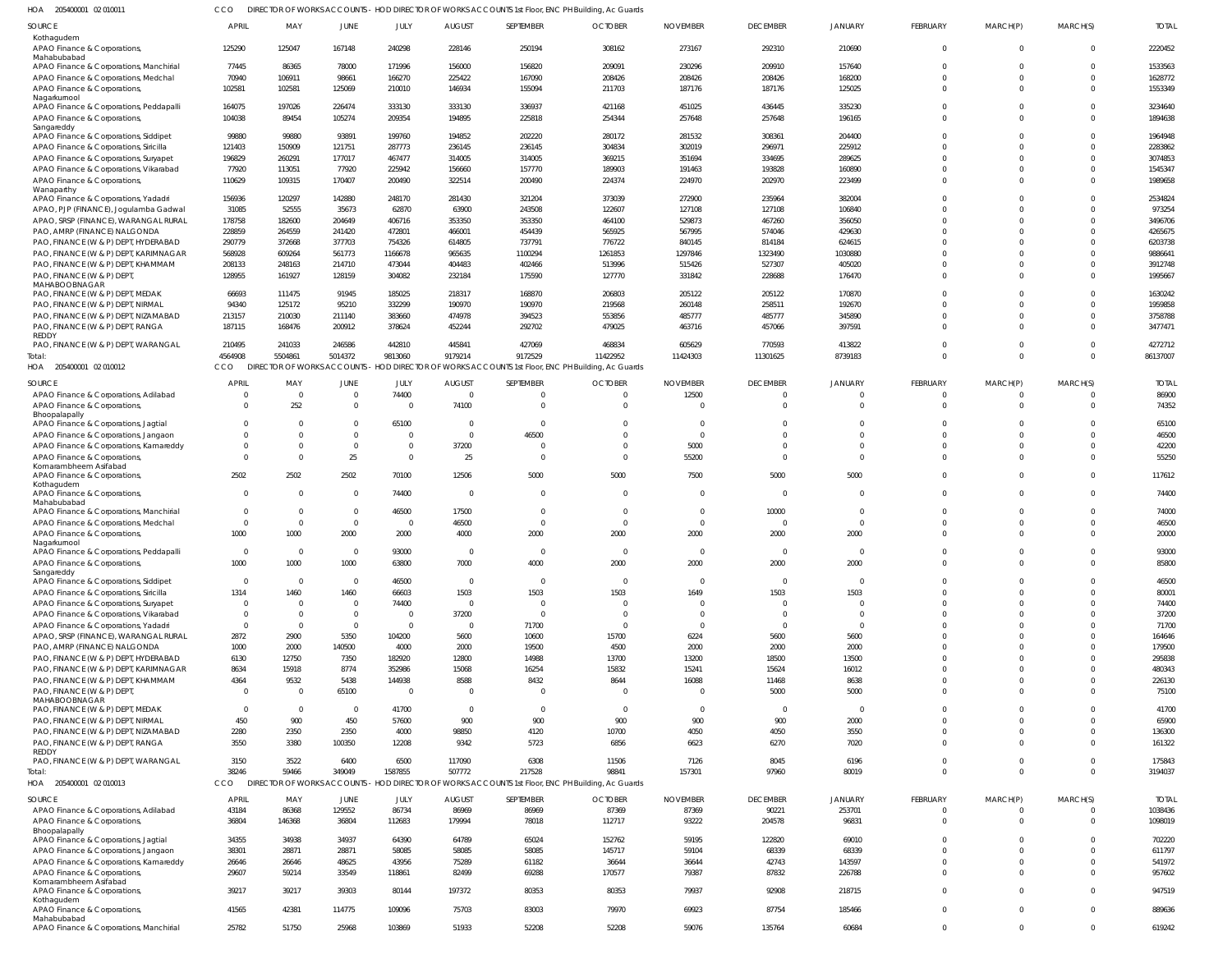205400001 02 010013 HOA CCO DIRECTOR OF WORKS ACCOUNTS - HOD DIRECTOR OF WORKS ACCOUNTS 1st Floor, ENC PH Building, Ac Guards

| SOURCE                                                  | <b>APRIL</b>   | MAY                     | JUNE              | JULY              | <b>AUGUST</b>     | SEPTEMBER         | <b>OCTOBER</b>                                                                                    | <b>NOVEMBER</b>   | <b>DECEMBER</b>   | <b>JANUARY</b> | FEBRUARY             | MARCH(P) | MARCH(S)    | <b>TOTAL</b>        |
|---------------------------------------------------------|----------------|-------------------------|-------------------|-------------------|-------------------|-------------------|---------------------------------------------------------------------------------------------------|-------------------|-------------------|----------------|----------------------|----------|-------------|---------------------|
| APAO Finance & Corporations, Medchal                    | 23535          | 53632                   | 32707             | 55246             | 110243            | 55521             | 55893                                                                                             | 55893             | 168767            | 64629          | $\Omega$             |          | $\Omega$    | 676066              |
| APAO Finance & Corporations,                            | 34022          | 34022                   | 69559             | 69667             | 111224            | 51460             | 49616                                                                                             | 41484             | 47966             | 47966          | $\Omega$             | $\Omega$ | $\mathbf 0$ | 556986              |
| Nagarkurnool                                            |                |                         |                   |                   |                   |                   |                                                                                                   |                   |                   |                |                      |          |             |                     |
| APAO Finance & Corporations, Peddapalli                 | 54499          | 109588                  | 165585            | 110661            | 110661            | 111933            | 106293                                                                                            | 116200            | 301773            | 128768         |                      |          | $\Omega$    | 1315961             |
| APAO Finance & Corporations,                            | 34508          | 29670                   | 34988             | 99333             | 64725             | 129398            | 65150                                                                                             | 65150             | 197763            | 84630          | $\Omega$             | $\Omega$ | $\Omega$    | 805315              |
| Sangareddy                                              |                |                         |                   |                   |                   |                   |                                                                                                   |                   |                   |                |                      |          |             |                     |
| APAO Finance & Corporations, Siddipet                   | 33120          | 33120                   | 66240             | 66237             | 132902            | 67061             | 67061                                                                                             | 67518             | 216204            | 78385          |                      |          | $\Omega$    | 827848              |
| APAO Finance & Corporations, Siricilla                  | 40388          | 77261                   | 41279             | 150572            | 78544             | 78544             | 81111                                                                                             | 79363             | 251343            | 86849          |                      |          | $\Omega$    | 965254              |
| APAO Finance & Corporations, Suryapet                   | 65349          | 110726                  | 61271             | 187434            | 104155            | 104155            | 106077                                                                                            | 104473            | 338668            | 122889         |                      |          | $\Omega$    | 1305197             |
| APAO Finance & Corporations, Vikarabad                  | 25865          | 51730                   | 25865             | 103456            | 52001             | 52373             | 52373                                                                                             | 52896             | 152972            | 61767          |                      |          | $\Omega$    | 631298              |
| APAO Finance & Corporations,<br>Wanaparthy              | 36712          | 37629                   | 66083             | 66535             | 123443            | 66535             | 68278                                                                                             | 67187             | 77893             | 228491         | $\Omega$             |          | $\Omega$    | 838786              |
| APAO Finance & Corporations, Yadadri                    | 52215          | 40816                   | 48388             | 82446             | 93521             | 126632            | 165199                                                                                            | 90659             | 65349             | 245713         | $\Omega$             |          | $\Omega$    | 1010938             |
| APAO, PJP (FINANCE), Jogulamba Gadwal                   | 10319          | 17444                   | 20756             | 20873             | 21218             | 98971             | 42592                                                                                             | 35467             | 75373             | 41009          |                      |          | $\Omega$    | 384022              |
| APAO, SRSP (FINANCE), WARANGAL RURAL                    | 59317          | 60596                   | 114013            | 233266            | 117278            | 117278            | 120400                                                                                            | 139182            | 146559            | 342691         |                      |          | $\Omega$    | 1450580             |
| PAO, AMRP (FINANCE) NALGONDA                            | 76112          | 143021                  | 83106             | 264902            | 155084            | 149307            | 147344                                                                                            | 148038            | 175613            | 391349         |                      |          | $\Omega$    | 1733876             |
| PAO, FINANCE (W & P) DEPT, HYDERABAD                    | 96460          | 212396                  | 131512            | 393641            | 203938            | 244992            | 216847                                                                                            | 207404            | 256077            | 577727         |                      |          | $\Omega$    | 2540994             |
| PAO, FINANCE (W & P) DEPT, KARIMNAGAR                   | 189231         | 340909                  | 194872            | 641984            | 321324            | 355618            | 338880                                                                                            | 325360            | 798712            | 396659         |                      |          | $\Omega$    | 3903549             |
| PAO, FINANCE (W & P) DEPT, KHAMMAM                      | 69267          | 134962                  | 73714             | 259664            | 134653            | 133975            | 135992                                                                                            | 133206            | 156743            | 374873         |                      |          | $\Omega$    | 1607049             |
| PAO, FINANCE (W & P) DEPT,                              | 42832          | 77301                   | 44230             | 145122            | 92207             | 58359             | 42486                                                                                             | 75706             | 207021            | 67819          | $\Omega$             |          | $\Omega$    | 853083              |
| MAHABOOBNAGAR                                           |                |                         |                   |                   |                   |                   |                                                                                                   |                   |                   |                |                      |          |             |                     |
| PAO, FINANCE (W & P) DEPT, MEDAK                        | 22122          | 49795                   | 31631             | 61463             | 100533            | 56101             | 56854                                                                                             | 56558             | 171751            | 65644          | $\Omega$             |          | $\Omega$    | 672452              |
| PAO, FINANCE (W & P) DEPT, NIRMAL                       | 31301          | 63002                   | 31593             | 153970            | 63366             | 63366             | 56642                                                                                             | 70090             | 183948            | 73927          |                      |          | $\Omega$    | 791205              |
| PAO, FINANCE (W & P) DEPT, NIZAMABAD                    | 70806          | 72721                   | 73093             | 127433            | 237450            | 133071            | 192352                                                                                            | 129242            | 433633            | 137808         | $\Omega$             |          | $\Omega$    | 1607609             |
| PAO, FINANCE (W & P) DEPT, RANGA                        | 65607          | 59453                   | 134326            | 229510            | 155931            | 103567            | 130332                                                                                            | 125246            | 137875            | 394271         | $\Omega$             |          | $\Omega$    | 1536118             |
| REDDY<br>PAO, FINANCE (W & P) DEPT, WARANGAL            | 69867          |                         |                   |                   |                   |                   |                                                                                                   |                   |                   | 402747         |                      |          | $\Omega$    |                     |
|                                                         | 1518915        | 80108<br>2405655        | 142484<br>2179679 | 147049<br>4448282 | 143690<br>3600724 | 141830<br>3134177 | 242157<br>3458246                                                                                 | 146883<br>2957062 | 227491<br>5722453 | 5739742        | $\Omega$<br>$\Omega$ | $\Omega$ | $\mathbf 0$ | 1744306<br>35164935 |
| Total:                                                  |                |                         |                   |                   |                   |                   |                                                                                                   |                   |                   |                |                      |          |             |                     |
| HOA 205400001 02 010016                                 | CCO            |                         |                   |                   |                   |                   | DIRECTOR OF WORKS ACCOUNTS - HOD DIRECTOR OF WORKS ACCOUNTS 1st Floor, ENC PH Building, Ac Guards |                   |                   |                |                      |          |             |                     |
| SOURCE                                                  | <b>APRIL</b>   | MAY                     | <b>JUNE</b>       | JULY              | <b>AUGUST</b>     | SEPTEMBER         | <b>OCTOBER</b>                                                                                    | <b>NOVEMBER</b>   | <b>DECEMBER</b>   | JANUARY        | FEBRUARY             | MARCH(P) | MARCH(S)    | <b>TOTAL</b>        |
| APAO Finance & Corporations, Adilabad                   | 18673          | 37346                   | 56019             | 37500             | 37602             | 37602             | 37775                                                                                             | 37775             | 33736             | 37959          |                      |          | $\Omega$    | 371987              |
| APAO Finance & Corporations,                            | 13422          | 79330                   | 13422             | 41077             | 66047             | 28421             | 36041                                                                                             | 33397             | 29375             | 29965          | $\Omega$             |          | $\Omega$    | 370497              |
| Bhoopalapally                                           |                |                         |                   |                   |                   |                   |                                                                                                   |                   |                   |                |                      |          |             |                     |
| APAO Finance & Corporations, Jagtial                    | 21653          | 22044                   | 22044             | 40327             | 40500             | 40658             | 95337                                                                                             | 36748             | 39001             | 37010          |                      |          | $\Omega$    | 395322              |
| APAO Finance & Corporations, Jangaon                    | 16561          | 12484                   | 12484             | 25114             | 25114             | 25114             | 63006                                                                                             | 25554             | 25554             | 25554          |                      |          | $\Omega$    | 256539              |
| APAO Finance & Corporations, Kamareddy                  | 11521          | 11521                   | 21024             | 19006             | 32553             | 26453             | 15844                                                                                             | 15844             | 16004             | 15844          |                      |          | $\Omega$    | 185614              |
| APAO Finance & Corporations,                            | 10595          | 21190                   | 10595             | 37649             | 26048             | 21320             | 21404                                                                                             | 30143             | 207681            | 21729          | 0                    |          | $\Omega$    | 408354              |
| Komarambheem Asifabad<br>APAO Finance & Corporations,   | 23673          | 23673                   | 23730             | 48123             | 118979            | 48214             | 48214                                                                                             | 47252             | 48214             | 48214          | $\Omega$             | $\Omega$ | $\Omega$    | 478286              |
| Kothagudem                                              |                |                         |                   |                   |                   |                   |                                                                                                   |                   |                   |                |                      |          |             |                     |
| APAO Finance & Corporations,                            | 14874          | 15166                   | 41073             | 39038             | 27088             | 29700             | 28615                                                                                             | 25020             | 27157             | 25020          | $\Omega$             | $\Omega$ | $\mathbf 0$ | 272751              |
| Mahabubabad                                             |                |                         |                   |                   |                   |                   |                                                                                                   |                   |                   |                |                      |          |             |                     |
| APAO Finance & Corporations, Manchirial                 | 11148          | 22377                   | 11229             | 44912             | 22454             | 22573             | 22573                                                                                             | 25646             | 22692             | 22692          | $\Omega$             |          | $\mathbf 0$ | 228296              |
| APAO Finance & Corporations, Medchal                    | 21053          | 46220                   | 29370             | 49422             | 98250             | 49668             | 50001                                                                                             | 50001             | 50001             | 50001          |                      |          | $\mathbf 0$ | 493987              |
| APAO Finance & Corporations,                            | 12174          | 12174                   | 24889             | 24929             | 39799             | 18415             | 17755                                                                                             | 14845             | 14845             | 14845          | $\Omega$             |          | $\Omega$    | 194670              |
| Nagarkurnool<br>APAO Finance & Corporations, Peddapalli | 29093          | 58397                   | 88026             | 58817             | 58817             | 59324             | 56504                                                                                             | 61708             | 59176             | 59176          | $\Omega$             |          | $\mathbf 0$ | 589038              |
| APAO Finance & Corporations,                            | 12822          | 10730                   | 13030             | 36535             | 23670             | 47437             | 23854                                                                                             | 23854             | 23854             | 23854          | $\Omega$             |          | $\Omega$    | 239640              |
| Sangareddy                                              |                |                         |                   |                   |                   |                   |                                                                                                   |                   |                   |                |                      |          |             |                     |
| APAO Finance & Corporations, Siddipet                   | 14320          | 14320                   | 28640             | 28638             | 57462             | 28995             | 28995                                                                                             | 29193             | 33068             | 29312          |                      |          | $\Omega$    | 292943              |
| APAO Finance & Corporations, Siricilla                  | 17464          | 33408                   | 17849             | 65106             | 33961             | 33961             | 35067                                                                                             | 34315             | 33767             | 32477          | $\Omega$             | $\Omega$ | $\mathbf 0$ | 337375              |
| APAO Finance & Corporations, Suryapet                   | 18369          | 34750                   | 15775             | 67661             | 52674             | 36471             | 36471                                                                                             | 36471             | 34044             | 32850          |                      |          | $\cap$      | 365536              |
| APAO Finance & Corporations, Vikarabad                  | 11183          | 22366                   | 11183             | 44730             | 22483             | 22644             | 22644                                                                                             | 22870             | 23213             | 23096          |                      |          | $\Omega$    | 226412              |
| APAO Finance & Corporations,                            | 15872          | 16269                   | 28571             | 28767             | 53371             | 28767             | 29521                                                                                             | 29049             | 29127             | 29127          | $\overline{0}$       | $\Omega$ | $\mathbf 0$ | 288441              |
| Wanaparthy                                              |                |                         |                   |                   |                   |                   |                                                                                                   |                   |                   |                |                      |          |             |                     |
| APAO Finance & Corporations, Yadadri                    | 16251          | 11322                   | 13805             | 22770             | 27558             | 39891             | 46157                                                                                             | 26321             | 20470             | 23064          |                      |          | $\Omega$    | 247609              |
| APAO, PJP (FINANCE), Jogulamba Gadwal                   | 6440           | 10521                   | 12953             | 13025             | 13174             | 60172             | 25416                                                                                             | 21335             | 21335             | 21335          |                      |          | $\Omega$    | 205706              |
| APAO, SRSP (FINANCE), WARANGAL RURAL                    | 30955          | 31718                   | 58954             | 120833            | 60702             | 60702             | 62342                                                                                             | 101786            | 69296             | 69296          |                      |          | $\Omega$    | 666584              |
| PAO, AMRP (FINANCE) NALGONDA                            | 29026          | 58187                   | 31619             | 110377            | 62739             | 59809             | 59391                                                                                             | 59691             | 61634             | 57464          |                      |          | $\Omega$    | 589937              |
| PAO, FINANCE (W & P) DEPT, HYDERABAD                    | 86289          | 185337                  | 110163            | 345918            | 179327            | 202185            | 190316                                                                                            | 179609            | 180299            | 181706         |                      |          | $\Omega$    | 1841149             |
| PAO, FINANCE (W & P) DEPT, KARIMNAGAR                   | 112846         | 203296                  | 116210            | 380390            | 191626            | 212307            | 202096                                                                                            | 194034            | 203587            | 204589         |                      |          | $\Omega$    | 2020981             |
| PAO, FINANCE (W & P) DEPT, KHAMMAM                      | 41307          | 80484                   | 43959             | 150067            | 80303             | 79899             | 81101                                                                                             | 79440             | 80913             | 80410          |                      |          | $\Omega$    | 797883              |
| PAO, FINANCE (W & P) DEPT,                              | 25542          | 46097                   | 26376             | 86544             | 46023             | 34804             | 25338                                                                                             | 45149             | 34980             | 34980          | $\Omega$             |          | $\Omega$    | 405833              |
| MAHABOOBNAGAR<br>PAO, FINANCE (W & P) DEPT, MEDAK       | 7916           | 18041                   | 11319             | 21994             | 35975             | 20075             | 20345                                                                                             | 20238             | 20238             | 20315          |                      |          | $\Omega$    | 196456              |
| PAO, FINANCE (W & P) DEPT, NIRMAL                       | 13534          | 27241                   | 13660             | 66571             | 27397             | 27397             | 24490                                                                                             | 30304             | 30101             | 27644          |                      |          | $\Omega$    | 288339              |
|                                                         | 42022          |                         | 43386             | 75592             | 140042            | 78580             | 114029                                                                                            | 76296             | 76296             | 70298          |                      |          | $\mathbf 0$ | 759705              |
| PAO, FINANCE (W & P) DEPT, NIZAMABAD                    | 53054          | 43164                   | 112405            | 185171            | 129455            | 84672             | 106850                                                                                            | 100163            | 96013             | 104352         | $\Omega$             |          | $\Omega$    | 1020905             |
| PAO, FINANCE (W & P) DEPT, RANGA<br>REDDY               |                | 48770                   |                   |                   |                   |                   |                                                                                                   |                   |                   |                |                      |          |             |                     |
| PAO, FINANCE (W & P) DEPT, WARANGAL                     | 40871          | 46979                   | 83382             | 85702             | 86293             | 82590             | 141495                                                                                            | 89687             | 120941            | 79975          |                      |          | $\Omega$    | 857915              |
| lotal:                                                  | 800523         | 1304922                 | 1147144           | 2402305           | 1917486           | 1648820           | 1768987                                                                                           | 1603738           | 1766612           | 1534153        | $\Omega$             | $\Omega$ | $\mathbf 0$ | 15894690            |
| HOA 205400001 02 010017                                 | CCO            |                         |                   |                   |                   |                   | DIRECTOR OF WORKS ACCOUNTS - HOD DIRECTOR OF WORKS ACCOUNTS 1st Floor, ENC PH Building, Ac Guards |                   |                   |                |                      |          |             |                     |
|                                                         |                |                         |                   |                   |                   |                   |                                                                                                   |                   |                   |                |                      |          |             |                     |
| SOURCE                                                  | APRIL          | MAY                     | <b>JUNE</b>       | JULY              | AUGUST            | SEPTEMBER         | <b>OCTOBER</b>                                                                                    | <b>NOVEMBER</b>   | <b>DECEMBER</b>   | JANUARY        | FEBRUARY             | MARCH(P) | MARCH(S)    | <b>TOTAL</b>        |
| APAO Finance & Corporations, Adilabad                   | $\Omega$       | $\overline{\mathbf{0}}$ | $\overline{0}$    | $\overline{0}$    | $\overline{0}$    | - 0               | $\mathbf 0$                                                                                       |                   | 95400             | 0              | $\Omega$             |          | 0           | 95400               |
| APAO Finance & Corporations,                            | $\Omega$       | $\Omega$                | $\Omega$          | $\overline{0}$    | $\overline{0}$    | $\Omega$          | $\Omega$                                                                                          | $\Omega$          | 57515             | $\mathbf 0$    | $\Omega$             | $\Omega$ | $\Omega$    | 57515               |
| Bhoopalapally                                           | $\Omega$       | $\Omega$                | $\Omega$          | $\overline{0}$    | $\overline{0}$    | $\Omega$          | $\mathbf 0$                                                                                       | 20000             | $\mathbf 0$       | $\mathbf 0$    | $\Omega$             | $\Omega$ | $\mathbf 0$ | 20000               |
| APAO Finance & Corporations,<br>Komarambheem Asifabad   |                |                         |                   |                   |                   |                   |                                                                                                   |                   |                   |                |                      |          |             |                     |
| APAO Finance & Corporations,                            | $\Omega$       | $\Omega$                | $\Omega$          | $\mathbf 0$       | $\overline{0}$    | $\Omega$          | $\Omega$                                                                                          | $\Omega$          | 35230             | $\mathbf 0$    | $\Omega$             | $\Omega$ | $\Omega$    | 35230               |
| Mahabubabad                                             |                |                         |                   |                   |                   |                   |                                                                                                   |                   |                   |                |                      |          |             |                     |
| APAO Finance & Corporations, Manchirial                 | $\Omega$       | $\Omega$                | $\Omega$          | $\mathbf{0}$      | 17250             |                   |                                                                                                   | $\overline{0}$    | $\mathbf 0$       | 22150          |                      |          | $\Omega$    | 39400               |
| APAO Finance & Corporations, Medchal                    | $\Omega$       | $\Omega$                | $\Omega$          | $\mathbf 0$       | $\overline{0}$    |                   |                                                                                                   | 5151              | $\mathbf 0$       | $\Omega$       | $\Omega$             |          | $\Omega$    | 5151                |
| APAO Finance & Corporations, Peddapalli                 | $\Omega$       | $\Omega$                | $\overline{0}$    | $\overline{0}$    | 13325             |                   |                                                                                                   |                   | $\mathbf 0$       | $\Omega$       |                      |          | $\Omega$    | 13325               |
| APAO Finance & Corporations, Siddipet                   | $\Omega$       | $\Omega$                | 4000              | $\Omega$          | $\Omega$          |                   |                                                                                                   |                   | $\Omega$          | $\Omega$       |                      |          | $\Omega$    | 4000                |
| APAO Finance & Corporations, Suryapet                   | $\Omega$       | $\Omega$                | $\Omega$          | $\overline{0}$    | 11200             |                   |                                                                                                   |                   | $\mathbf 0$       | $\Omega$       |                      |          | $\Omega$    | 11200               |
| APAO Finance & Corporations, Yadadri                    | $\Omega$       | $\overline{0}$          | $\overline{0}$    | $\mathbf{0}$      | $\mathbf{0}$      |                   | $\Omega$                                                                                          | $\Omega$          | 10102             | $\mathbf 0$    | $\Omega$             | $\Omega$ | $\Omega$    | 10102               |
| PAO, AMRP (FINANCE) NALGONDA                            | $\overline{0}$ | $\overline{0}$          | $\overline{0}$    | $\mathbf 0$       | $\mathbf 0$       | 209682            | 7500                                                                                              | $\Omega$          | $\mathbf 0$       | $\mathbf 0$    | $\Omega$             | $\Omega$ | $\mathbf 0$ | 217182              |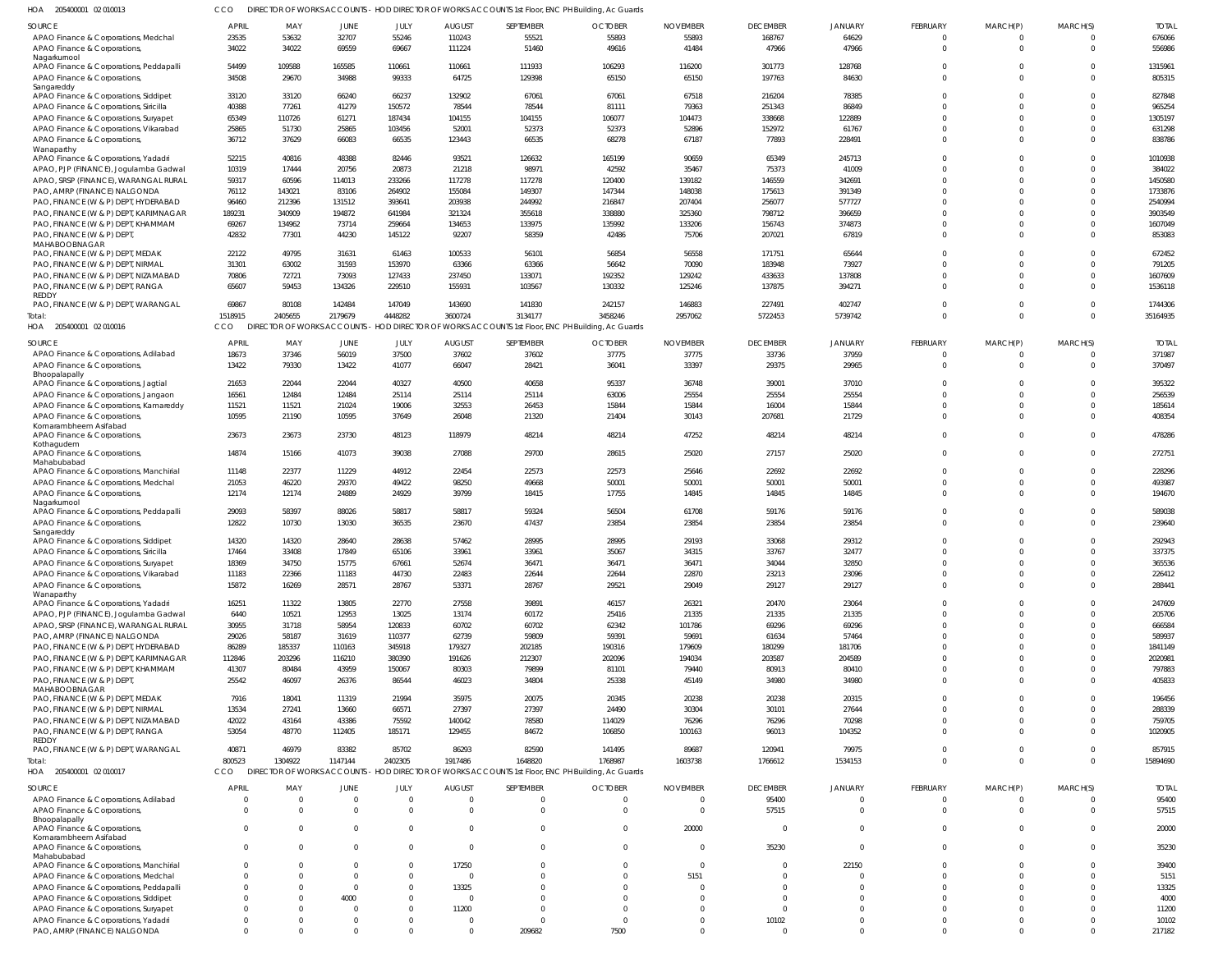CCO DIRECTOR OF WORKS ACCOUNTS - HOD DIRECTOR OF WORKS ACCOUNTS 1st Floor, ENC PH Building, Ac Guards

|                                                       |                               |                               |              |                         | DIRECTOR OF WORKS ACCOUNTS - HOD DIRECTOR OF WORKS ACCOUNTS 1st Floor, ENC PH Building, Ac Guards |                         |                                                                                                   |                   |                         |                                |                  |                              |                         |                 |
|-------------------------------------------------------|-------------------------------|-------------------------------|--------------|-------------------------|---------------------------------------------------------------------------------------------------|-------------------------|---------------------------------------------------------------------------------------------------|-------------------|-------------------------|--------------------------------|------------------|------------------------------|-------------------------|-----------------|
| <b>SOURCE</b>                                         | <b>APRIL</b>                  | MAY                           | <b>JUNE</b>  | JULY                    | <b>AUGUST</b>                                                                                     | SEPTEMBER               | <b>OCTOBER</b>                                                                                    | <b>NOVEMBER</b>   | <b>DECEMBER</b>         | JANUARY                        | <b>FEBRUARY</b>  | MARCH(P)                     | MARCH(S)                | <b>TOTAL</b>    |
| PAO, FINANCE (W & P) DEPT, KARIMNAGAR                 | $\overline{0}$                | $\overline{0}$                | $\Omega$     | $\Omega$                | $\Omega$                                                                                          | 7121                    | $\mathbf{0}$                                                                                      |                   | $\overline{0}$          | $\Omega$                       | $\Omega$         | $\Omega$                     | $\Omega$                | 7121            |
| PAO, FINANCE (W & P) DEPT, MEDAK                      | $\Omega$                      | $\overline{0}$                | $\Omega$     | $\Omega$                | $\Omega$                                                                                          | $\Omega$                | 9000                                                                                              | $\cap$            | $\Omega$                | $\Omega$                       | $\Omega$         | $\Omega$                     | $\Omega$                | 9000            |
|                                                       | $\Omega$                      | $\mathbf{0}$                  | $\Omega$     | $\Omega$                | $\Omega$                                                                                          | $\Omega$                | $\Omega$                                                                                          |                   |                         | $\Omega$                       |                  |                              | $\Omega$                |                 |
| PAO, FINANCE (W & P) DEPT, NIRMAL                     |                               |                               |              |                         |                                                                                                   |                         |                                                                                                   |                   | 18400                   |                                |                  |                              |                         | 18400           |
| PAO, FINANCE (W & P) DEPT, NIZAMABAD                  | $\Omega$                      | 44050                         | $\Omega$     | $\cap$                  | $\Omega$                                                                                          | $\Omega$                | $\Omega$                                                                                          |                   | $\Omega$                | 13600                          |                  | <sup>0</sup>                 | $\Omega$                | 57650           |
| Total:                                                | $\Omega$                      | 44050                         | 4000         | $\Omega$                | 41775                                                                                             | 216803                  | 16500                                                                                             | 25151             | 216647                  | 35750                          | $\Omega$         | $\Omega$                     | $\Omega$                | 600676          |
| HOA 205400001 02 010018                               | CCO                           |                               |              |                         |                                                                                                   |                         | DIRECTOR OF WORKS ACCOUNTS - HOD DIRECTOR OF WORKS ACCOUNTS 1st Floor, ENC PH Building, Ac Guards |                   |                         |                                |                  |                              |                         |                 |
| <b>SOURCE</b>                                         | <b>APRIL</b>                  | MAY                           | JUNE         | JULY                    | <b>AUGUST</b>                                                                                     | SEPTEMBER               | <b>OCTOBER</b>                                                                                    | <b>NOVEMBER</b>   | <b>DECEMBER</b>         | <b>JANUARY</b>                 | <b>FEBRUARY</b>  | MARCH(P)                     | MARCH(S)                | <b>TOTAL</b>    |
| APAO Finance & Corporations, Adilabad                 | $\overline{0}$                | $\overline{0}$                | $\mathbf{0}$ | $\Omega$                | 146884                                                                                            | $\Omega$                | $\mathbf 0$                                                                                       |                   | $\overline{0}$          |                                |                  |                              | $\Omega$                | 146884          |
| APAO Finance & Corporations,                          | $\overline{0}$                | $\overline{0}$                | $\Omega$     | $\Omega$                | $\overline{0}$                                                                                    | $\Omega$                | $\Omega$                                                                                          |                   | 18424                   | $\Omega$                       | $\Omega$         | $\Omega$                     | $\mathbf 0$             | 18424           |
| Bhoopalapally                                         |                               |                               |              |                         |                                                                                                   |                         |                                                                                                   |                   |                         |                                |                  |                              |                         |                 |
| APAO Finance & Corporations, Jagtial                  | $\Omega$                      | $\mathbf{0}$                  | $\Omega$     | $\Omega$                | $\Omega$                                                                                          | $\Omega$                | $\Omega$                                                                                          | - 0               | 108621                  | $\cap$                         |                  |                              | $\Omega$                | 108621          |
| APAO Finance & Corporations, Jangaon                  | $\Omega$                      | $\overline{0}$                |              | $\Omega$                | $\Omega$                                                                                          | $\Omega$                | $\Omega$                                                                                          | 131372            | $\Omega$                | $\Omega$                       |                  |                              | $\Omega$                | 131372          |
| APAO Finance & Corporations, Kamareddy                | $\mathbf{0}$                  | $\overline{0}$                | $\Omega$     | $\Omega$                | $\Omega$                                                                                          | $\Omega$                | $\Omega$                                                                                          |                   | 80881                   | $\Omega$                       |                  |                              | $\Omega$                | 80881           |
| APAO Finance & Corporations,                          | $\overline{0}$                | $\mathbf{0}$                  | $\Omega$     | 29303                   | $\Omega$                                                                                          | $\Omega$                | $\Omega$                                                                                          | - 0               | $\Omega$                | 112245                         |                  | <sup>0</sup>                 | $\Omega$                | 141548          |
| Komarambheem Asifabad                                 |                               |                               |              |                         |                                                                                                   |                         |                                                                                                   |                   |                         |                                |                  |                              |                         |                 |
| APAO Finance & Corporations,                          | $\Omega$                      | $\mathbf{0}$                  | $\Omega$     | $\Omega$                | 45345                                                                                             | $\Omega$                | $\Omega$                                                                                          | 83922             | $\Omega$                | $\Omega$                       |                  | $\Omega$                     | $\Omega$                | 129267          |
| Kothagudem                                            |                               |                               |              |                         |                                                                                                   |                         |                                                                                                   |                   |                         |                                |                  |                              |                         |                 |
| APAO Finance & Corporations,                          | $\overline{0}$                | $\mathbf{0}$                  | $\Omega$     | 104773                  | $\overline{0}$                                                                                    | $\Omega$                | $\Omega$                                                                                          | - 0               | $\Omega$                | $\Omega$                       | $\Omega$         | $\Omega$                     | $\Omega$                | 104773          |
| Mahabubabad                                           |                               |                               |              |                         |                                                                                                   |                         |                                                                                                   |                   |                         |                                |                  |                              |                         |                 |
| APAO Finance & Corporations, Manchirial               | $\overline{0}$                | $\mathbf{0}$                  | $\Omega$     | $\Omega$                | 67720                                                                                             | $\Omega$                | $\Omega$                                                                                          | $\Omega$          | 79918                   | $\Omega$                       |                  |                              | $\Omega$                | 147638          |
| APAO Finance & Corporations, Medchal                  | $\Omega$                      | $\overline{0}$                | $\Omega$     | $\Omega$                | 117012                                                                                            | $\Omega$                | $\Omega$                                                                                          | 37907             | $\Omega$                | $\Omega$                       |                  |                              | $\Omega$                | 154919          |
| APAO Finance & Corporations,                          | $\Omega$                      | $\mathbf{0}$                  | $\Omega$     | $\Omega$                | $\overline{0}$                                                                                    | 71754                   | $\Omega$                                                                                          | - C               | $\Omega$                | $\cap$                         |                  | $\Omega$                     | $\Omega$                | 71754           |
| Nagarkurnool                                          |                               |                               |              |                         |                                                                                                   |                         |                                                                                                   |                   |                         |                                |                  |                              |                         |                 |
| APAO Finance & Corporations, Peddapalli               | $\Omega$                      | $\mathbf{0}$                  | $\cap$       | $\Omega$                | $\overline{0}$                                                                                    | $\Omega$                | $\Omega$                                                                                          | 262311            | $\Omega$                | $\Omega$                       |                  |                              | $\Omega$                | 262311          |
| APAO Finance & Corporations,                          | $\Omega$                      | $\overline{0}$                | $\Omega$     | $\Omega$                | 51904                                                                                             | $\Omega$                | $\Omega$                                                                                          | 50083             | 973                     | $\Omega$                       |                  | $\Omega$                     | $\Omega$                | 102960          |
| Sangareddy                                            | $\Omega$                      |                               | $\cap$       | $\Omega$                |                                                                                                   | $\Omega$                | $\Omega$                                                                                          |                   | $\Omega$                | $\cap$                         |                  |                              | $\Omega$                |                 |
| APAO Finance & Corporations, Siddipet                 |                               | $\mathbf{0}$                  |              |                         | 129465                                                                                            |                         |                                                                                                   | $\Omega$          |                         |                                |                  |                              |                         | 129465          |
| APAO Finance & Corporations, Siricilla                | $\Omega$                      | $\overline{0}$                | $\Omega$     | $\Omega$                | 82286                                                                                             | $\Omega$                | $\Omega$                                                                                          | 95087             |                         | $\Omega$                       |                  |                              | $\Omega$                | 177373          |
| APAO Finance & Corporations, Suryapet                 | $\Omega$                      | $\mathbf{0}$                  | $\cap$       | $\Omega$                | 137729                                                                                            | $\Omega$                | 19267                                                                                             | 73617             | $\Omega$                | $\Omega$                       |                  |                              | $\Omega$                | 230613          |
| APAO Finance & Corporations, Vikarabad                | $\Omega$                      | $\mathbf{0}$                  | $\cap$       | $\Omega$                | 44635                                                                                             | $\Omega$                | $\Omega$                                                                                          | $\sqrt{ }$        | $\Omega$                | 42075                          |                  |                              | $\Omega$                | 86710           |
| APAO Finance & Corporations,                          | $\Omega$                      | $\mathbf{0}$                  | $\cap$       | $\Omega$                | 106823                                                                                            | $\Omega$                | $\Omega$                                                                                          | 22027             | $\Omega$                | $\Omega$                       |                  | <sup>0</sup>                 | $\Omega$                | 128850          |
| Wanaparthy                                            |                               |                               |              |                         |                                                                                                   |                         |                                                                                                   |                   |                         |                                |                  |                              |                         |                 |
| APAO Finance & Corporations, Yadadri                  | $\Omega$                      | $\Omega$                      | $\cap$       | $\Omega$                | $\mathbf 0$                                                                                       | 113644                  | $\Omega$                                                                                          | 45514             | 13711                   | $\cap$                         |                  |                              | $\Omega$                | 172869          |
| APAO, PJP (FINANCE), Jogulamba Gadwal                 | $\Omega$                      | $\mathbf 0$                   |              | $\Omega$                | $\overline{0}$                                                                                    | $\Omega$                | $\Omega$                                                                                          | - 0               | 117617                  | $\Omega$                       |                  |                              | $\Omega$                | 117617          |
| APAO, SRSP (FINANCE), WARANGAL RURAL                  | $\Omega$                      | $\mathbf{0}$                  | $\Omega$     | $\Omega$                | 207106                                                                                            | $\Omega$                | 56199                                                                                             | 61900             | $\Omega$                | $\Omega$                       |                  |                              | $\Omega$                | 325205          |
| PAO, AMRP (FINANCE) NALGONDA                          | $\Omega$                      | $\Omega$                      |              | $\Omega$                | 74432                                                                                             | $\Omega$                | $\Omega$                                                                                          | 125821            | 22329                   | $\Omega$                       |                  |                              | $\Omega$                | 222582          |
| PAO, FINANCE (W & P) DEPT, HYDERABAD                  | $\mathbf 0$                   | $\mathbf{0}$                  | $\Omega$     | $\Omega$                | $\overline{0}$                                                                                    | $\Omega$                | $\Omega$                                                                                          | $\sqrt{ }$        | 322692                  | $\cap$                         |                  |                              | $\Omega$                | 322692          |
| PAO, FINANCE (W & P) DEPT, KARIMNAGAR                 | $\Omega$                      | $\mathbf{0}$                  | $\cap$       | $\Omega$                | 463546                                                                                            | $\Omega$                | $\Omega$                                                                                          | - 0               | 173082                  | 69354                          |                  |                              | $\Omega$                | 705982          |
| PAO, FINANCE (W & P) DEPT, KHAMMAM                    | $\Omega$                      | $\mathbf{0}$                  | $\Omega$     | 6102                    | 76546                                                                                             | $\Omega$                | 19837                                                                                             | 72684             | 51698                   |                                |                  |                              | $\Omega$                | 226867          |
| PAO, FINANCE (W & P) DEPT,                            | $\Omega$                      | $\mathbf{0}$                  | $\Omega$     | $\Omega$                | 57446                                                                                             | $\Omega$                | $\overline{0}$                                                                                    | 36335             | 18847                   | $\Omega$                       |                  |                              | $\Omega$                | 112628          |
| MAHABOOBNAGAR                                         |                               |                               |              |                         |                                                                                                   |                         |                                                                                                   |                   |                         |                                |                  |                              |                         |                 |
| PAO, FINANCE (W & P) DEPT, MEDAK                      | $\Omega$                      | $\mathbf 0$                   | $\Omega$     | $\Omega$                | 53623                                                                                             | $\Omega$                | $\Omega$                                                                                          | - C               | 69076                   | $\Omega$                       |                  |                              | $\Omega$                | 122699          |
| PAO, FINANCE (W & P) DEPT, NIRMAL                     | $\Omega$                      | $\overline{0}$                | $\cap$       | $\Omega$                | 117967                                                                                            | $\Omega$                | $\Omega$                                                                                          | $\Omega$          | $\Omega$                | $\Omega$                       |                  |                              | $\Omega$                | 117967          |
| PAO, FINANCE (W & P) DEPT, NIZAMABAD                  | $\Omega$                      | $\overline{0}$                | $\Omega$     | $\Omega$                | 183607                                                                                            | 22846                   | $\Omega$                                                                                          | 51466             | 11208                   | $\Omega$                       |                  |                              | $\Omega$                | 269127          |
| PAO, FINANCE (W & P) DEPT, RANGA                      | $\Omega$                      | $\mathbf{0}$                  | $\cap$       | $\Omega$                | 183846                                                                                            | $\Omega$                | $\Omega$                                                                                          |                   | $\Omega$                | 94923                          |                  | <sup>0</sup>                 | $\Omega$                | 278769          |
| REDDY                                                 |                               |                               |              |                         |                                                                                                   |                         |                                                                                                   |                   |                         |                                |                  |                              |                         |                 |
|                                                       |                               |                               |              |                         | 146030                                                                                            | $\Omega$                | $\overline{0}$                                                                                    | - 0               | 74956                   | $\Omega$                       |                  | <sup>0</sup>                 | $\Omega$                | 220986          |
| PAO, FINANCE (W & P) DEPT, WARANGAL                   | $\Omega$                      | $\Omega$                      | $\Omega$     | $\Omega$                |                                                                                                   |                         |                                                                                                   |                   |                         |                                |                  |                              |                         |                 |
| Total:                                                | $\Omega$                      | $\overline{0}$                | $\Omega$     | 140178                  | 2493952                                                                                           | 208244                  | 95303                                                                                             | 1150046           | 1164033                 | 318597                         | $\Omega$         | $\Omega$                     | $\Omega$                | 5570353         |
| HOA 205400001 02 020021                               | <b>CCO</b>                    |                               |              |                         |                                                                                                   |                         | DIRECTOR OF WORKS ACCOUNTS - HOD DIRECTOR OF WORKS ACCOUNTS 1st Floor, ENC PH Building, Ac Guards |                   |                         |                                |                  |                              |                         |                 |
|                                                       |                               |                               |              |                         |                                                                                                   |                         |                                                                                                   |                   |                         |                                |                  |                              |                         |                 |
| <b>SOURCE</b>                                         | <b>APRIL</b>                  | MAY                           | JUNE         | JULY                    | <b>AUGUST</b>                                                                                     | SEPTEMBER               | <b>OCTOBER</b>                                                                                    | <b>NOVEMBER</b>   | <b>DECEMBER</b>         | JANUARY                        | <b>FEBRUARY</b>  | MARCH(P)                     | MARCH(S)                | <b>TOTAL</b>    |
| APAO, SRSP (FINANCE), WARANGAL RURAL                  | 3600                          | 4000                          | 3600         | $\Omega$                | 7600                                                                                              | 4000                    | 8000                                                                                              | 4300              | 4300                    | $\Omega$                       |                  | $\Omega$                     | $\Omega$                | 39400           |
| PAO, FINANCE (W & P) DEPT, KARIMNAGAR                 | $\overline{0}$                | $\overline{0}$                | 32000        | $\Omega$                | $\overline{0}$                                                                                    | 16000                   | 16000                                                                                             | $\Omega$          | 8000                    | 8000                           | $\Omega$         | $\Omega$                     | $\Omega$                | 80000           |
| PAO, FINANCE (W & P) DEPT, WARANGAL                   | $\overline{0}$                | 3246                          | 1623         | 1623                    | $\overline{0}$                                                                                    | 1623                    | 1623                                                                                              | 3246              | 1623                    | $\Omega$                       | $\Omega$         | $\Omega$                     | $\Omega$                | 14607           |
| Total:                                                | 3600                          | 7246                          | 37223        | 1623                    | 7600                                                                                              | 21623                   | 25623                                                                                             | 7546              | 13923                   | 8000                           | $\Omega$         | $\Omega$                     | $\Omega$                | 134007          |
| HOA 205400001 02 110111                               | CCO                           | DIRECTOR OF WORKS ACCOUNTS    |              |                         |                                                                                                   |                         | - HOD DIRECTOR OF WORKS ACCOUNTS 1st Floor, ENC PH Building, Ac Guards                            |                   |                         |                                |                  |                              |                         |                 |
| <b>SOURCE</b>                                         | <b>APRIL</b>                  | MAY                           | JUNE         | JULY                    | <b>AUGUST</b>                                                                                     | SEPTEMBER               | <b>OCTOBER</b>                                                                                    | <b>NOVEMBER</b>   | <b>DECEMBER</b>         | <b>JANUARY</b>                 | <b>FEBRUARY</b>  | MARCH(P)                     | MARCH(S)                | <b>TOTAL</b>    |
|                                                       | $\overline{0}$                | $\overline{0}$                | $\Omega$     | $\Omega$                | $\mathbf 0$                                                                                       |                         |                                                                                                   | $\overline{0}$    | $\overline{0}$          | $\overline{0}$                 | $\mathbf 0$      | $\overline{0}$               | $\overline{0}$          |                 |
| APAO Finance & Corporations, Adilabad                 |                               | $\mathbf{0}$                  | $\Omega$     | $\Omega$                |                                                                                                   | 10000                   | $\overline{0}$                                                                                    |                   | $\overline{0}$          | $\Omega$                       | $\Omega$         | $\mathbf 0$                  | $\Omega$                | 10000           |
| APAO Finance & Corporations, Jagtial                  | $\mathbf 0$                   |                               | $\Omega$     |                         | 9670                                                                                              | $\overline{0}$          | $\overline{0}$                                                                                    | 4915<br>$\Omega$  |                         |                                |                  |                              |                         | 14585           |
| APAO Finance & Corporations,                          | $\overline{0}$                | $\overline{0}$                |              | $\Omega$                | 9621                                                                                              | $\overline{0}$          | 4918                                                                                              |                   | $\Omega$                | $\Omega$                       | $\Omega$         | $\mathbf{0}$                 | $\mathbf 0$             | 14539           |
| Komarambheem Asifabad<br>APAO Finance & Corporations, | $\overline{0}$                | $\mathbf{0}$                  | $\Omega$     | $\Omega$                | $\mathbf 0$                                                                                       | 9981                    | $\overline{0}$                                                                                    | $\Omega$          | $\Omega$                | $\Omega$                       | $\Omega$         | $\Omega$                     | $\Omega$                | 9981            |
| Kothagudem                                            |                               |                               |              |                         |                                                                                                   |                         |                                                                                                   |                   |                         |                                |                  |                              |                         |                 |
| APAO Finance & Corporations, Manchirial               | $\mathbf{0}$                  | $\overline{0}$                | $\Omega$     | $\Omega$                | $\mathbf{0}$                                                                                      | $\overline{0}$          | $\Omega$                                                                                          | $\Omega$          | 14335                   | $\Omega$                       | $\Omega$         | $\Omega$                     | $\Omega$                | 14335           |
| APAO Finance & Corporations, Peddapalli               | $\mathbf 0$                   | $\overline{0}$                | $\Omega$     | $\Omega$                | 6100                                                                                              | 3600                    | $\overline{0}$                                                                                    | $\Omega$          | 4850                    | $\Omega$                       | $\Omega$         | $\Omega$                     | $\Omega$                | 14550           |
| APAO Finance & Corporations,                          | $\mathbf{0}$                  | $\overline{0}$                | $\Omega$     | $\Omega$                | 9855                                                                                              | $\overline{0}$          | $\Omega$                                                                                          | $\Omega$          | $\Omega$                | $\Omega$                       | $\Omega$         | $\Omega$                     | $\Omega$                | 9855            |
| Sangareddy                                            |                               |                               |              |                         |                                                                                                   |                         |                                                                                                   |                   |                         |                                |                  |                              |                         |                 |
| APAO Finance & Corporations, Siricilla                | $\overline{0}$                | $\Omega$                      | $\Omega$     | $\Omega$                | $\mathbf 0$                                                                                       | $\Omega$                | 9009                                                                                              | $\Omega$          | $\Omega$                | $\Omega$                       |                  | $\Omega$                     | $\Omega$                | 9009            |
| APAO Finance & Corporations, Suryapet                 | $\Omega$                      | $\overline{0}$                | $\Omega$     | $\Omega$                | 9500                                                                                              | $\Omega$                | $\overline{0}$                                                                                    | 2800              | $\overline{0}$          | $\Omega$                       | $\Omega$         | $\Omega$                     | $\Omega$                | 12300           |
| APAO Finance & Corporations, Vikarabad                | $\mathbf{0}$                  | $\overline{0}$                | $\Omega$     | $\Omega$                | $\overline{0}$                                                                                    | $\Omega$                | $\Omega$                                                                                          | $\overline{0}$    | 3360                    | $\Omega$                       | $\Omega$         | $\Omega$                     | $\Omega$                | 3360            |
| APAO Finance & Corporations,                          | $\Omega$                      | $\overline{0}$                | $\Omega$     | $\Omega$                | $\mathbf 0$                                                                                       | $\Omega$                | $\overline{0}$                                                                                    | 9368              | $\Omega$                | $\Omega$                       | $\Omega$         | $\Omega$                     | $\Omega$                | 9368            |
| Wanaparthy                                            |                               |                               |              |                         |                                                                                                   |                         |                                                                                                   |                   |                         |                                |                  |                              |                         |                 |
| APAO Finance & Corporations, Yadadri                  | $\mathbf{0}$                  | $\mathbf{0}$                  | $\Omega$     | $\Omega$                | 8701                                                                                              | $\overline{0}$          | $\overline{0}$                                                                                    | 4463              | $\Omega$                | $\Omega$                       |                  | $\Omega$                     | $\Omega$                | 13164           |
| APAO, PJP (FINANCE), Jogulamba Gadwal                 | $\overline{0}$                | $\overline{0}$                |              | $\Omega$                | $\overline{0}$                                                                                    | 10000                   | $\overline{0}$                                                                                    | $\Omega$          | $\Omega$                | $\Omega$                       |                  | $\Omega$                     | $\Omega$                | 10000           |
| APAO, SRSP (FINANCE), WARANGAL RURAL                  | $\overline{0}$                | $\overline{0}$                | $\Omega$     | $\Omega$                | $\mathbf 0$                                                                                       | $\overline{0}$          | 2685                                                                                              | $\Omega$          | $\Omega$                | $\Omega$                       |                  | $\Omega$                     | $\Omega$                | 2685            |
| PAO, AMRP (FINANCE) NALGONDA                          | $\Omega$                      | $\Omega$                      |              | $\Omega$                | 9760                                                                                              | $\Omega$                | $\overline{0}$                                                                                    | 4650              | $\Omega$                | $\Omega$                       |                  | $\Omega$                     | $\Omega$                | 14410           |
| PAO, FINANCE (W & P) DEPT, KARIMNAGAR                 | $\mathbf 0$                   | $\overline{0}$                | $\Omega$     | $\Omega$                | 2660                                                                                              | $\Omega$                | $\Omega$                                                                                          | $\Omega$          | 10725                   | $\overline{0}$                 | $\Omega$         | $\Omega$                     | $\Omega$                | 13385           |
| PAO, FINANCE (W & P) DEPT,                            | $\Omega$                      | $\mathbf{0}$                  | $\Omega$     | $\Omega$                | $\overline{0}$                                                                                    | $\Omega$                | $\overline{0}$                                                                                    | $\Omega$          | 8190                    | $\Omega$                       | $\Omega$         | $\Omega$                     | $\Omega$                | 8190            |
| MAHABOOBNAGAR                                         |                               |                               |              |                         |                                                                                                   |                         |                                                                                                   |                   |                         |                                |                  |                              |                         |                 |
| PAO, FINANCE (W & P) DEPT, MEDAK                      | $\mathbf{0}$                  | $\Omega$                      | $\Omega$     | $\Omega$                | $\mathbf 0$                                                                                       | 9860                    | $\overline{0}$                                                                                    | $\Omega$          | 4770                    | $\Omega$                       | $\Omega$         | $\Omega$                     | $\Omega$                | 14630           |
| PAO, FINANCE (W & P) DEPT, NIRMAL                     | $\Omega$                      | $\overline{0}$                | $\Omega$     | $\Omega$                | $\mathbf 0$                                                                                       | $\overline{0}$          | 9900                                                                                              | 5005              | $\overline{0}$          | $\Omega$                       | $\Omega$         | $\Omega$                     | $\Omega$                | 14905           |
| PAO, FINANCE (W & P) DEPT, NIZAMABAD                  | $\overline{0}$<br>$\mathbf 0$ | $\overline{0}$<br>$\mathbf 0$ | $\Omega$     | $\Omega$<br>$\mathbf 0$ | 10000<br>75867                                                                                    | $\overline{0}$<br>43441 | $\overline{0}$<br>26512                                                                           | $\Omega$<br>31201 | $\overline{0}$<br>46230 | $\overline{0}$<br>$\mathbf{0}$ | $\mathbf 0$<br>0 | $\mathbf{0}$<br>$\mathbf{0}$ | $\Omega$<br>$\mathbf 0$ | 10000<br>223251 |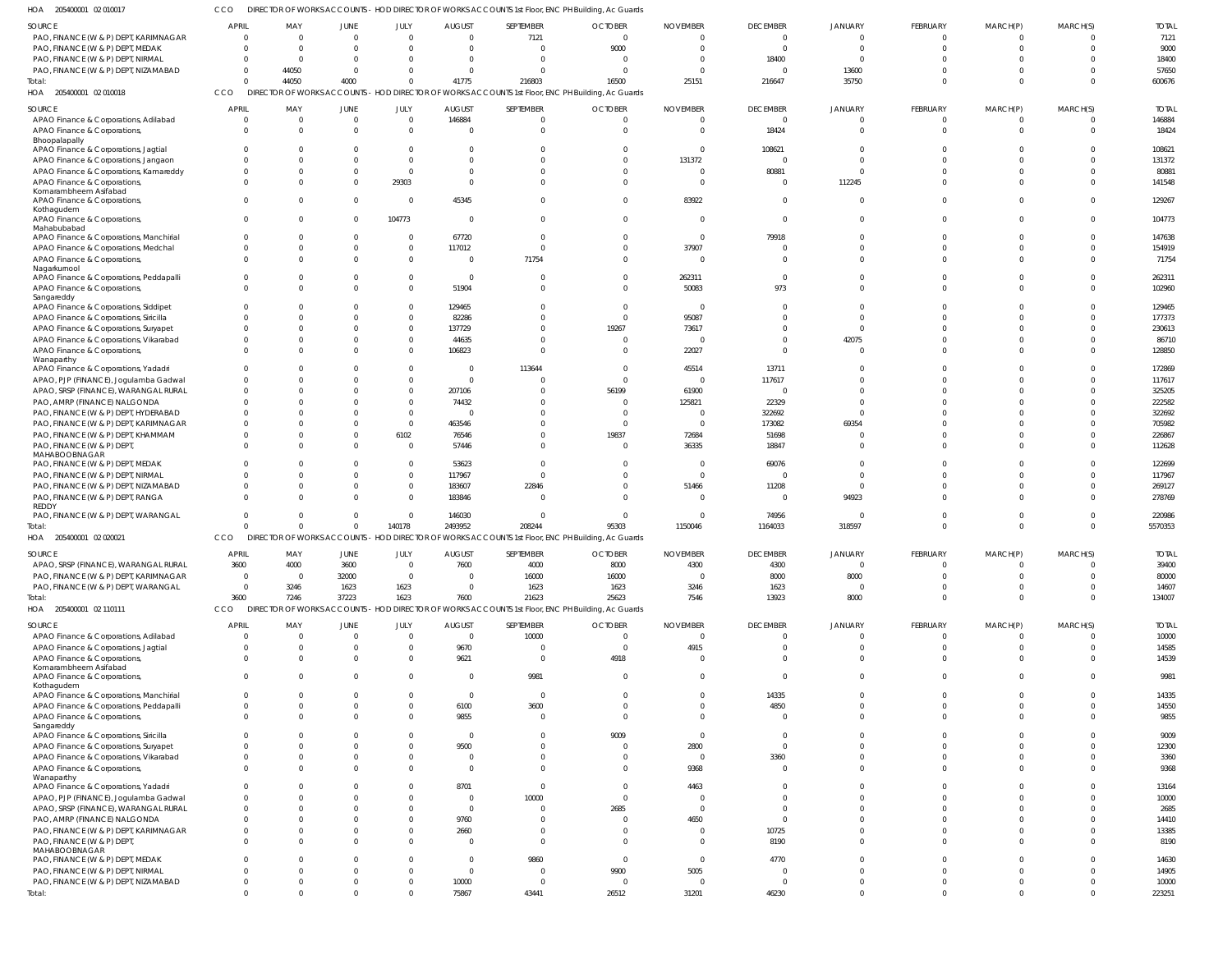205400001 02 130131 HOA CCO DIRECTOR OF WORKS ACCOUNTS - HOD DIRECTOR OF WORKS ACCOUNTS 1st Floor, ENC PH Building, Ac Guards

|                                                                                |                         |                       |                  |                        | <b>AUGUST</b>  | SEPTEMBER      | <b>OCTOBER</b>                                                                                    |                                   | <b>DECEMBER</b>   |                               | FEBRUARY |                 | MARCH(S)    | <b>TOTAL</b>    |
|--------------------------------------------------------------------------------|-------------------------|-----------------------|------------------|------------------------|----------------|----------------|---------------------------------------------------------------------------------------------------|-----------------------------------|-------------------|-------------------------------|----------|-----------------|-------------|-----------------|
| SOURCE<br>APAO Finance & Corporations, Adilabad                                | APRIL<br>$\overline{0}$ | MAY<br>$\overline{0}$ | JUNE<br>$\Omega$ | JULY<br>$\overline{0}$ | $\overline{0}$ | 3089           | $\overline{0}$                                                                                    | <b>NOVEMBER</b><br>$\overline{0}$ | $\mathbf 0$       | <b>JANUARY</b><br>$\mathbf 0$ | $\Omega$ | MARCH(P)<br>- 0 | $\Omega$    | 3089            |
| APAO Finance & Corporations,                                                   | $\Omega$                | 3427                  | $\Omega$         | $\Omega$               | $\Omega$       | 2000           | $\Omega$                                                                                          | $\Omega$                          | 6594              | $\Omega$                      | $\Omega$ | $\Omega$        | $\Omega$    | 12021           |
| Bhoopalapally                                                                  |                         |                       |                  |                        |                |                |                                                                                                   |                                   |                   |                               |          |                 |             |                 |
| APAO Finance & Corporations, Jagtial                                           | $\overline{0}$          | 614                   | 1224             | $\Omega$               | 607            | 607            | $\overline{0}$                                                                                    | 1178                              | 589               | 589                           |          |                 | $\Omega$    | 5408            |
| APAO Finance & Corporations, Jangaon                                           | 1233                    | $\overline{0}$        | $\Omega$         | $\Omega$               | 3773           | 4669           | $\Omega$                                                                                          | 2491                              | 2515              | $\Omega$                      |          |                 | $\Omega$    | 14681           |
| APAO Finance & Corporations, Kamareddy                                         | $\overline{0}$          | 9422                  | $\Omega$         | $\Omega$               | $\overline{0}$ | $\Omega$       | 5209                                                                                              | $\overline{0}$                    |                   | $\Omega$                      |          |                 | $\Omega$    | 14631           |
| APAO Finance & Corporations,                                                   | $\Omega$                | $\Omega$              | $\Omega$         | $\Omega$               | $\overline{0}$ | 9000           | $\Omega$                                                                                          | $\Omega$                          | $\Omega$          | $\Omega$                      |          | $\Omega$        | $\Omega$    | 9000            |
| Komarambheem Asifabad                                                          |                         |                       |                  |                        |                |                |                                                                                                   |                                   |                   |                               |          |                 |             |                 |
| APAO Finance & Corporations,                                                   | $\Omega$                | $\Omega$              | $\Omega$         | $\Omega$               | 10000          | $\Omega$       | $\overline{0}$                                                                                    | 5000                              | $\Omega$          | $\Omega$                      |          | $\Omega$        | $\Omega$    | 15000           |
| Kothagudem<br>APAO Finance & Corporations,                                     | $\overline{0}$          | 1296                  | 1599             | 1607                   | 607            | 2605           | 588                                                                                               | 3782                              | 588               | $\Omega$                      | $\Omega$ | $\Omega$        | $\Omega$    | 12672           |
| Mahabubabad                                                                    |                         |                       |                  |                        |                |                |                                                                                                   |                                   |                   |                               |          |                 |             |                 |
| APAO Finance & Corporations, Manchirial                                        | $\overline{0}$          | $\overline{0}$        | $\Omega$         | $\Omega$               | 9335           | $\Omega$       | $\overline{0}$                                                                                    | 2000                              | 3178              | $\Omega$                      |          |                 | $\Omega$    | 14513           |
| APAO Finance & Corporations, Medchal                                           | 625                     | 625                   | 589              | 598                    | 5132           | 589            | 589                                                                                               | 589                               | 589               | $\mathbf 0$                   |          |                 | $\Omega$    | 9925            |
| APAO Finance & Corporations,                                                   | $\overline{0}$          | 15241                 | 1645             | $\Omega$               | $\overline{0}$ | $\Omega$       | $\Omega$                                                                                          | $\overline{0}$                    | $\Omega$          | $\Omega$                      |          |                 | $\Omega$    | 16886           |
| Nagarkurnool                                                                   |                         |                       |                  |                        |                |                |                                                                                                   |                                   |                   |                               |          |                 |             |                 |
| APAO Finance & Corporations, Peddapalli                                        | $\overline{0}$          | - 0                   | 3500             | 1250                   | 4750           | $\Omega$       | $\Omega$                                                                                          | 2392                              | $\Omega$          | 1177                          |          |                 | $\Omega$    | 13069           |
| APAO Finance & Corporations,                                                   | $\Omega$                | $\Omega$              | $\Omega$         | $\Omega$               | 2000           | 7553           | $\Omega$                                                                                          | 980                               | 3000              | $\Omega$                      |          | $\Omega$        | $\Omega$    | 13533           |
| Sangareddy<br>APAO Finance & Corporations, Siddipet                            | $\overline{0}$          | 7500                  | $\Omega$         | 2500                   | $\overline{0}$ | $\Omega$       | $\Omega$                                                                                          | 5000                              | $\Omega$          | $\Omega$                      |          |                 | $\Omega$    | 15000           |
| APAO Finance & Corporations, Siricilla                                         | $\overline{0}$          | 706                   | 1414             | 706                    | 707            | 589            | 589                                                                                               | 589                               | 589               | $\Omega$                      |          |                 | $\Omega$    | 5889            |
| APAO Finance & Corporations, Suryapet                                          | 6565                    | 625                   | $\Omega$         | $\Omega$               | 2800           | $\Omega$       | $\Omega$                                                                                          | 4839                              | $\Omega$          | $\Omega$                      |          |                 | $\Omega$    | 14829           |
| APAO Finance & Corporations, Vikarabad                                         | $\overline{0}$          | $\overline{0}$        | 2150             | $\Omega$               | $\overline{0}$ | 2606           | $\overline{0}$                                                                                    | $\Omega$                          | $\Omega$          | 1776                          |          |                 | $\Omega$    | 6532            |
| APAO Finance & Corporations,                                                   | $\Omega$                | $\Omega$              | 5000             | $\Omega$               | 5000           | $\Omega$       | $\overline{0}$                                                                                    | $\Omega$                          | 5000              | $\Omega$                      |          |                 | $\Omega$    | 15000           |
| Wanaparthy                                                                     |                         |                       |                  |                        |                |                |                                                                                                   |                                   |                   |                               |          |                 |             |                 |
| APAO Finance & Corporations, Yadadri                                           | $\overline{0}$          | 5912                  | $\Omega$         | $\Omega$               | 1180           | 2404           | 1652                                                                                              | 1238                              | $\Omega$          | $\Omega$                      |          |                 | $\Omega$    | 12386           |
| APAO, PJP (FINANCE), Jogulamba Gadwal                                          | $\overline{0}$          | $\Omega$              | 7122             | $\Omega$               | $\overline{0}$ | 1297           | $\Omega$                                                                                          | $\Omega$                          | $\Omega$          | $\Omega$                      |          |                 | $\Omega$    | 8419            |
| APAO, SRSP (FINANCE), WARANGAL RURAL                                           | 7905                    | $\Omega$              | $\Omega$         | $\Omega$               | 1767           | $\Omega$       | $\Omega$                                                                                          | 3380                              | 1646              | $\Omega$                      |          |                 | $\Omega$    | 14698           |
| PAO, AMRP (FINANCE) NALGONDA                                                   | $\overline{0}$          | $\Omega$              | 4892             | $\Omega$               | $\Omega$       | 1839           | $\overline{0}$                                                                                    | $\overline{0}$                    | $\Omega$          | $\Omega$                      |          |                 | $\Omega$    | 6731            |
| PAO, FINANCE (W & P) DEPT, HYDERABAD                                           | 942                     | 943                   | $\Omega$         | 2004                   | - 0            | 1895           | 1532                                                                                              | 1332                              | 1532              | 1532                          |          |                 | $\Omega$    | 11712           |
| PAO, FINANCE (W & P) DEPT, KARIMNAGAR                                          | 20000                   | $\Omega$              | $\Omega$         | $\Omega$               | $\overline{0}$ | 4000           | $\overline{0}$                                                                                    | 12000                             | $\Omega$          | $\Omega$                      |          |                 | $\Omega$    | 36000           |
| PAO, FINANCE (W & P) DEPT, KHAMMAM                                             | $\Omega$                | $\Omega$              | 5000             | $\Omega$               | 4678           | $\Omega$       | $\Omega$                                                                                          | $\overline{0}$                    | 2968              | $\Omega$                      |          |                 | $\Omega$    | 12646           |
| PAO, FINANCE (W & P) DEPT,<br>MAHABOOBNAGAR                                    | $\Omega$                | $\Omega$              | 707              | $\Omega$               | 3412           | $\Omega$       | $\Omega$                                                                                          | 2480                              | $\Omega$          | $\mathbf 0$                   |          |                 | $\Omega$    | 6599            |
| PAO, FINANCE (W & P) DEPT, MEDAK                                               | $\Omega$                | - 0                   | $\Omega$         | 3302                   | 6008           |                | $\overline{0}$                                                                                    | $\overline{\phantom{0}}$          | 4000              | $^{\circ}$                    |          |                 | $\Omega$    | 13310           |
| PAO, FINANCE (W & P) DEPT, NIRMAL                                              | $\overline{0}$          | 17702                 | $-16520$         | 1147                   | 589            | 589            | 589                                                                                               | 589                               | 588               | $\Omega$                      |          |                 | $\Omega$    | 5273            |
| PAO, FINANCE (W & P) DEPT, NIZAMABAD                                           | $\overline{0}$          | - 0                   | 5107             | $\overline{0}$         | 4890           | $\overline{0}$ | $\overline{0}$                                                                                    | 2357                              | $\Omega$          | 1644                          |          |                 | $\Omega$    | 13998           |
| PAO, FINANCE (W & P) DEPT, RANGA                                               | 3404                    | $\Omega$              | 9762             | $\overline{0}$         | $\Omega$       | $\Omega$       | $\Omega$                                                                                          | 1178                              | 589               | $\Omega$                      |          |                 | $\Omega$    | 14933           |
| REDDY                                                                          | $\overline{0}$          | 20890                 | $\Omega$         | $\Omega$               | $\overline{0}$ |                | $\overline{0}$                                                                                    | $\overline{\phantom{0}}$          | $^{\circ}$        | -0                            |          |                 | $\Omega$    | 20890           |
| PAO, FINANCE (W & P) DEPT, WARANGAL<br>Total:                                  | 40674                   | 84903                 | 33191            | 13114                  | 67235          | 45331          | 10748                                                                                             | 53394                             | 33965             | 6718                          |          | $\Omega$        | $\Omega$    | 389273          |
|                                                                                |                         |                       |                  |                        |                |                |                                                                                                   |                                   |                   |                               |          |                 |             |                 |
|                                                                                |                         |                       |                  |                        |                |                |                                                                                                   |                                   |                   |                               |          |                 |             |                 |
| HOA 205400001 02 130132                                                        | CCO                     |                       |                  |                        |                |                | DIRECTOR OF WORKS ACCOUNTS - HOD DIRECTOR OF WORKS ACCOUNTS 1st Floor, ENC PH Building, Ac Guards |                                   |                   |                               |          |                 |             |                 |
| SOURCE                                                                         | <b>APRIL</b>            | MAY                   | JUNE             | JULY                   | <b>AUGUST</b>  | SEPTEMBER      | <b>OCTOBER</b>                                                                                    | <b>NOVEMBER</b>                   | <b>DECEMBER</b>   | JANUARY                       | FEBRUARY | MARCH(P)        | MARCH(S)    | <b>TOTAL</b>    |
| APAO Finance & Corporations, Adilabad                                          | $\Omega$                | $\mathbf 0$           |                  | $\Omega$               | $\mathbf{0}$   | 58860          | $\overline{0}$                                                                                    | 15600                             | 37391             | $\Omega$                      |          |                 | $\Omega$    | 111851          |
| APAO Finance & Corporations,                                                   | $\Omega$                | $\Omega$              | $\Omega$         | $\Omega$               | 13800          | 21590          | $\overline{0}$                                                                                    | $\overline{0}$                    | 21810             | $\mathbf 0$                   |          | $\Omega$        | $\Omega$    | 57200           |
| Bhoopalapally                                                                  | $\Omega$                | $\Omega$              |                  | $\Omega$               | $\Omega$       |                |                                                                                                   |                                   |                   |                               |          |                 |             |                 |
| APAO Finance & Corporations, Jagtial                                           | $\Omega$                | $\Omega$              |                  | $\Omega$               | $\Omega$       | 30942          | $\overline{0}$                                                                                    | 27480<br>5955                     | 21470             | 9750<br>$\Omega$              |          |                 |             | 89642           |
| APAO Finance & Corporations, Jangaon<br>APAO Finance & Corporations, Kamareddy | $\Omega$                | $\Omega$              |                  | 30000                  | $\overline{0}$ | 43207<br>16684 | 5955                                                                                              | 35000                             | 15941             |                               |          |                 |             | 71058           |
|                                                                                | $\Omega$                | $\Omega$              |                  |                        |                |                | 18537                                                                                             | 13950                             | 16536             | 10000<br>24800                |          |                 |             | 126757          |
| APAO Finance & Corporations,<br>Komarambheem Asifabad                          |                         |                       |                  |                        | 2650           | 66600          | 4005                                                                                              |                                   | 27580             |                               |          |                 |             | 139585          |
| APAO Finance & Corporations                                                    | $\sqrt{ }$              | $\cap$                |                  |                        | 76350          |                | $\Omega$                                                                                          | 106461                            | 26412             |                               |          |                 | $\cap$      | 209223          |
| Kothagudem                                                                     |                         |                       |                  |                        |                |                |                                                                                                   |                                   |                   |                               |          |                 |             |                 |
| APAO Finance & Corporations,                                                   | $\overline{0}$          | $\overline{0}$        |                  | 22579                  | $\overline{0}$ | $\mathbf{0}$   | 11099                                                                                             | 2360                              | 4210              | $^{\circ}$                    | $\Omega$ | $\Omega$        | $\mathbf 0$ | 40248           |
| Mahabubabad<br>APAO Finance & Corporations, Manchirial                         | $\Omega$                | $\Omega$              |                  | $\Omega$               | 66490          | 12000          | $\overline{\phantom{0}}$                                                                          | 20480                             | 26068             | $\mathbf 0$                   |          | $\Omega$        | $\Omega$    | 125038          |
| APAO Finance & Corporations, Medchal                                           | $\overline{0}$          | $\mathbf 0$           |                  | $\mathbf 0$            | 32750          | 7175           | 13080                                                                                             | 11826                             | 8379              | $\overline{0}$                | $\Omega$ | $\Omega$        | $\Omega$    | 73210           |
| APAO Finance & Corporations,                                                   | $\overline{0}$          | $\Omega$              |                  | $\Omega$               | 8900           | 36005          | $\overline{0}$                                                                                    | 54000                             | 10735             | $\mathbf 0$                   | $\Omega$ | $\Omega$        | $\Omega$    | 109640          |
| Nagarkurnool                                                                   |                         |                       |                  |                        |                |                |                                                                                                   |                                   |                   |                               |          |                 |             |                 |
| APAO Finance & Corporations, Peddapalli                                        | $\overline{0}$          | 0                     | $\Omega$         | $\Omega$               | 77012          | 6500           | $\overline{0}$                                                                                    | 58454                             | 31935             | $\overline{0}$                | $\Omega$ | $\Omega$        | $\Omega$    | 173901          |
| APAO Finance & Corporations,                                                   | $\overline{0}$          | $\Omega$              |                  | 8857                   | 14530          | 20460          | 460                                                                                               | 39569                             | 26350             | $\overline{0}$                | $\Omega$ | $\Omega$        | $\Omega$    | 110226          |
| Sangareddy                                                                     | $\overline{0}$          | $\Omega$              |                  | $\Omega$               | 76909          | 664            | $\overline{0}$                                                                                    | 39900                             | 10000             | 2360                          |          | $\Omega$        | $\Omega$    |                 |
| APAO Finance & Corporations, Siddipet                                          | $\Omega$                | $\Omega$              |                  | $\mathbf 0$            |                | $\Omega$       | $\overline{0}$                                                                                    |                                   |                   |                               |          |                 | $\Omega$    | 129833          |
| APAO Finance & Corporations, Siricilla                                         | $\mathbf 0$             | $\Omega$              | $\Omega$         | $\Omega$               | 44342          | $\Omega$       | $\overline{0}$                                                                                    | $\overline{0}$                    | 42965<br>$\Omega$ | 8115<br>$\Omega$              |          |                 | $\Omega$    | 95422           |
| APAO Finance & Corporations, Suryapet                                          | $\mathbf 0$             | 0                     |                  | 0                      | 83920          |                | $\overline{0}$                                                                                    | 147800                            |                   |                               |          |                 | $\Omega$    | 231720          |
| APAO Finance & Corporations, Vikarabad<br>APAO Finance & Corporations,         | $\Omega$                | $\Omega$              | 32136<br>8000    | $\mathbf 0$            | 24556<br>10800 | 8000<br>62990  | $\overline{0}$                                                                                    | 12000<br>$\overline{0}$           | 30236<br>10545    | 12566<br>$\mathbf 0$          |          | $\Omega$        | $\Omega$    | 119494<br>92335 |
| Wanaparthy                                                                     |                         |                       |                  |                        |                |                |                                                                                                   |                                   |                   |                               |          |                 |             |                 |
| APAO Finance & Corporations, Yadadri                                           | $\Omega$                | $\Omega$              | $\Omega$         | $\Omega$               | $\overline{0}$ | 8800           | 2450                                                                                              | 41296                             | $\Omega$          | $\mathbf{0}$                  |          | $\Omega$        | $\Omega$    | 52546           |
| APAO, PJP (FINANCE), Jogulamba Gadwal                                          | $\mathbf 0$             | $\Omega$              | 58500            | $\Omega$               | $\overline{0}$ | 25250          | $\overline{0}$                                                                                    | 20150                             | 9800              | 5000                          |          |                 | $\Omega$    | 118700          |
| APAO, SRSP (FINANCE), WARANGAL RURAL                                           | $\mathbf 0$             | 0                     | $\Omega$         | $\mathbf{0}$           | 7030           | 7400           | 2310                                                                                              | 12613                             | 3750              | $\overline{0}$                |          |                 | $\Omega$    | 33103           |
| PAO, AMRP (FINANCE) NALGONDA                                                   | $\Omega$                | 0                     | 20100            | 20000                  | 44890          | $\Omega$       | 136050                                                                                            | 13900                             | $\Omega$          | $\Omega$                      |          |                 | $\Omega$    | 234940          |
| PAO, FINANCE (W & P) DEPT, HYDERABAD                                           | $\Omega$                | $\Omega$              | 60457            | 44543                  | 71316          | 41776          | 39106                                                                                             | 30514                             | 79520             | 20855                         |          |                 | $\Omega$    | 388087          |
| PAO, FINANCE (W & P) DEPT, KARIMNAGAR                                          | $\mathbf 0$             | $\Omega$              | 38000            | $\Omega$               | 64192          | 34834          | 36277                                                                                             | 11020                             | 110270            | $^{\circ}$                    |          |                 | $\Omega$    | 294593          |
| PAO, FINANCE (W & P) DEPT, KHAMMAM                                             | $\Omega$                | 0                     |                  | $\mathbf 0$            | 66163          | 18030          | $\overline{0}$                                                                                    | 20965                             | 99954             | $\mathbf{0}$                  |          |                 | $\Omega$    | 205112          |
| PAO, FINANCE (W & P) DEPT,<br>MAHABOOBNAGAR                                    | $\Omega$                | $\Omega$              | $\Omega$         | $\mathbf{0}$           | 20854          | 44931          | 8034                                                                                              | 9070                              | 114300            | 2730                          | $\Omega$ | $\Omega$        | $\Omega$    | 199919          |
| PAO, FINANCE (W & P) DEPT, MEDAK                                               | $\Omega$                | $\Omega$              | $\Omega$         | $\overline{0}$         | $\overline{0}$ | 84471          | $\overline{0}$                                                                                    | $\overline{0}$                    | 27334             | $\mathbf{0}$                  |          |                 | $\Omega$    | 111805          |
| PAO, FINANCE (W & P) DEPT, NIRMAL                                              | $\mathbf 0$             | $\Omega$              | 24365            | 5500                   | 35767          | 5500           | 8117                                                                                              | 27196                             | 24309             | 34750                         |          |                 | $\Omega$    | 165504          |
| PAO, FINANCE (W & P) DEPT, NIZAMABAD                                           | $\mathbf 0$             | 0                     | $\overline{0}$   | 30000                  | 53725          | $\overline{0}$ | $\overline{0}$                                                                                    | 50740                             | 12340             | 10000                         |          |                 | $\Omega$    | 156805          |
| PAO, FINANCE (W & P) DEPT, RANGA                                               | $\Omega$                | $\Omega$              | 31434            | 5596                   | 43528          | 3994           | $\overline{0}$                                                                                    | 47806                             | 95155             | 3550                          |          | $\Omega$        | $\Omega$    | 231063          |
| REDDY                                                                          | $\overline{0}$          | 0                     | $\Omega$         | $\overline{0}$         | 81955          | 2500           | 63755                                                                                             | 55220                             | 27110             | $^{\circ}$                    |          | $\Omega$        | $\Omega$    | 230540          |
| PAO, FINANCE (W & P) DEPT, WARANGAL<br>Total:                                  | $\overline{0}$          | $\Omega$              | 272992           | 167075                 | 1022429        | 669163         | 349235                                                                                            | 931325                            | 972405            | 144476                        | $\Omega$ | $\Omega$        | $\Omega$    | 4529100         |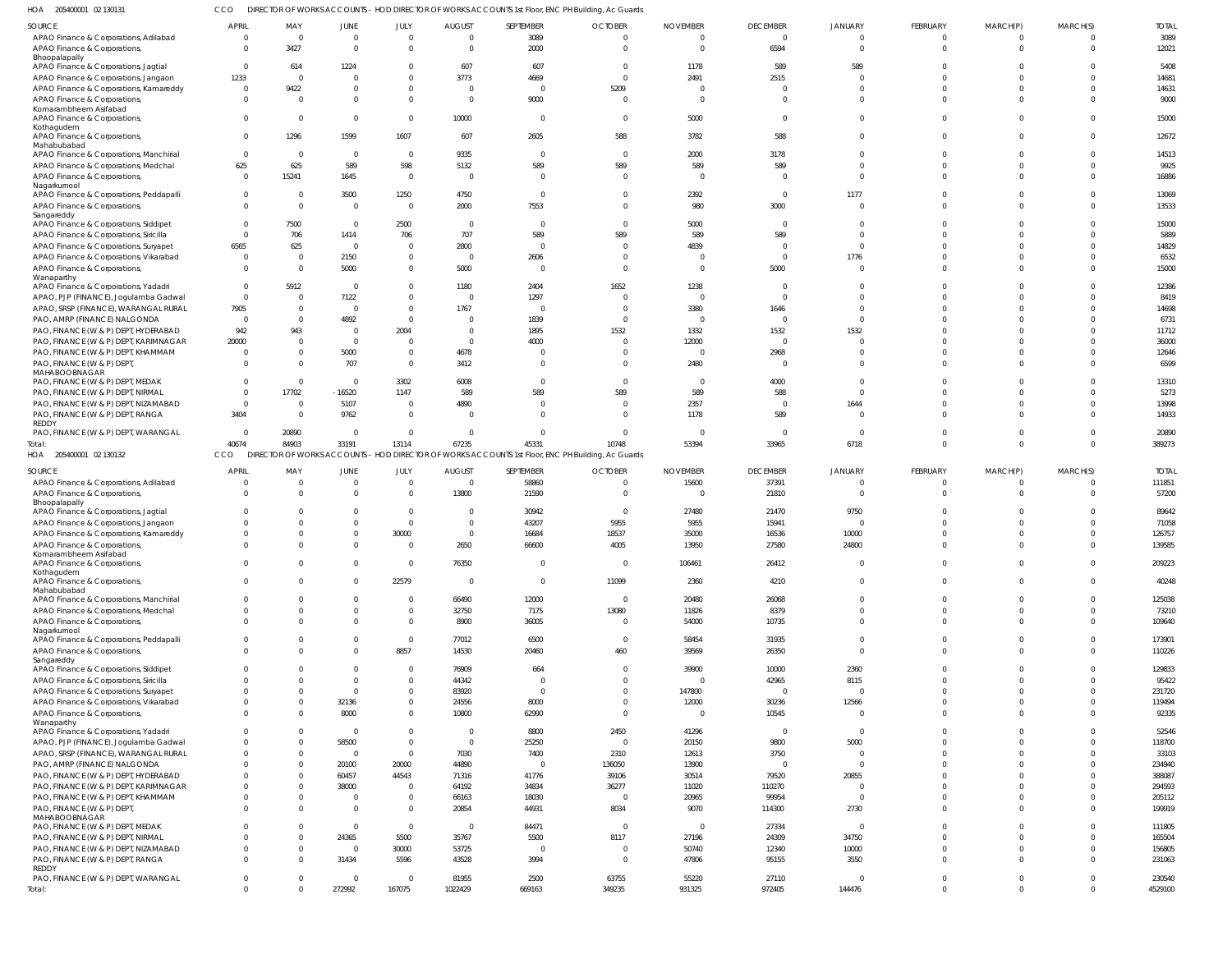CCO DIRECTOR OF WORKS ACCOUNTS - HOD DIRECTOR OF WORKS ACCOUNTS 1st Floor, ENC PH Building, Ac Guards

| HOA 205400001 02 130133                                 |                |                |          |                         |                | DIRECTOR OF WORKS ACCOUNTS - HOD DIRECTOR OF WORKS ACCOUNTS 1st Floor, ENC PH Building, Ac Guards |                |                 |                 |                |                              |              |                      |              |
|---------------------------------------------------------|----------------|----------------|----------|-------------------------|----------------|---------------------------------------------------------------------------------------------------|----------------|-----------------|-----------------|----------------|------------------------------|--------------|----------------------|--------------|
| SOURCE                                                  | <b>APRIL</b>   | MAY            | JUNE     | JULY                    | <b>AUGUST</b>  | SEPTEMBER                                                                                         | <b>OCTOBER</b> | <b>NOVEMBER</b> | <b>DECEMBER</b> | <b>JANUARY</b> | FEBRUARY                     | MARCH(P)     | MARCH(S)             | <b>TOTAL</b> |
| APAO Finance & Corporations, Jagtial                    | $\circ$        | $\overline{0}$ | $\Omega$ | $\Omega$                | $\Omega$       | $\mathbf 0$                                                                                       | $\mathbf 0$    | 2850            | $\Omega$        | $\Omega$       | $\overline{0}$               | $\mathbf{0}$ | $\mathbf 0$          | 2850         |
| APAO Finance & Corporations,                            | $\Omega$       | $\Omega$       | $\Omega$ | $\Omega$                | 1000           | $\mathbf 0$                                                                                       | $\overline{0}$ | 500             | $\Omega$        | $\Omega$       | $\Omega$                     | $\mathbf 0$  | $\mathbf 0$          | 1500         |
| Kothagudem                                              |                |                |          |                         |                |                                                                                                   |                |                 |                 |                |                              |              |                      |              |
| APAO Finance & Corporations, Manchirial                 | $\Omega$       | -0             | - 0      | $\Omega$                |                | $\Omega$                                                                                          | 0              | O               | 3980            |                |                              |              | $\Omega$             | 3980         |
| APAO Finance & Corporations, Peddapalli                 | $\Omega$       | $\Omega$       | 540      | $\Omega$                |                | $\Omega$                                                                                          | $\Omega$       | $\Omega$        | $\Omega$        | $\Omega$       | $\Omega$                     | $\Omega$     | $\Omega$             | 540          |
| APAO Finance & Corporations,                            | $\Omega$       | $\Omega$       | $\Omega$ | $\Omega$                |                | $\Omega$                                                                                          | $\Omega$       | $\Omega$        | 4000            | $\cap$         | $\Omega$                     | $\Omega$     | $\Omega$             | 4000         |
| Sangareddy                                              |                |                |          |                         |                |                                                                                                   |                |                 |                 |                |                              |              |                      |              |
| APAO Finance & Corporations, Suryapet                   | 2054           |                |          |                         |                | $\Omega$                                                                                          | $\Omega$       | $\Omega$        | $\Omega$        | $\cap$         | $\Omega$                     | <sup>0</sup> | $\Omega$             | 2054         |
| APAO, SRSP (FINANCE), WARANGAL RURAL                    | $\overline{0}$ | $\Omega$       |          |                         |                | 1680                                                                                              | $\mathbf 0$    | $\Omega$        | 1600            |                |                              |              | $\Omega$             | 3280         |
| PAO, FINANCE (W & P) DEPT, KARIMNAGAR                   | $\Omega$       | $\Omega$       |          |                         |                | 2265                                                                                              | 2220           | 735             | $\Omega$        | $\Omega$       | $\Omega$                     | $\Omega$     | $\Omega$             | 5220         |
| PAO, FINANCE (W & P) DEPT, KHAMMAM                      | $\overline{0}$ | $\Omega$       |          |                         |                | 780                                                                                               | $\overline{0}$ | 140             | 420             | $\cap$         | $\Omega$                     | <sup>0</sup> | $\Omega$             | 1340         |
| PAO, FINANCE (W & P) DEPT,<br>MAHABOOBNAGAR             | $\Omega$       | 3420           |          |                         |                | $\Omega$                                                                                          | $\Omega$       | $\Omega$        | $\Omega$        | $\cap$         | $\Omega$                     | $\Omega$     | $\Omega$             | 3420         |
| PAO, FINANCE (W & P) DEPT, MEDAK                        | $\Omega$       | - 0            | $\Omega$ |                         |                |                                                                                                   | 1740           | $\overline{0}$  | $\Omega$        |                |                              |              | $\Omega$             | 1740         |
| PAO, FINANCE (W & P) DEPT, NIRMAL                       | $\Omega$       | 6585           | $-6585$  | $\Omega$                |                | $\Omega$                                                                                          | $\overline{0}$ | 4000            | $\Omega$        | $\cap$         |                              | $\Omega$     | $\Omega$             | 4000         |
| PAO, FINANCE (W & P) DEPT, NIZAMABAD                    | $\overline{0}$ | $\overline{0}$ | 2180     |                         |                | $\Omega$                                                                                          | $\overline{0}$ | 1125            | $\Omega$        |                | $\Omega$                     |              | $\Omega$             | 3305         |
| PAO, FINANCE (W & P) DEPT, WARANGAL                     | $\Omega$       | $\overline{0}$ | - 0      | $\Omega$                |                | 1300                                                                                              | 980            | 700             | 900             | $\Omega$       | $\Omega$                     | <sup>0</sup> | $\Omega$             | 3880         |
| Total:                                                  | 2054           | 10005          | $-3865$  | $\Omega$                | 1000           | 6025                                                                                              | 4940           | 10050           | 10900           | $\Omega$       | $\Omega$                     | $\Omega$     | $\Omega$             | 41109        |
| HOA 205400001 02 130134                                 | CCO            |                |          |                         |                | DIRECTOR OF WORKS ACCOUNTS - HOD DIRECTOR OF WORKS ACCOUNTS 1st Floor, ENC PH Building, Ac Guards |                |                 |                 |                |                              |              |                      |              |
|                                                         |                |                |          |                         |                |                                                                                                   |                |                 |                 |                |                              |              |                      |              |
| SOURCE                                                  | <b>APRIL</b>   | MAY            | JUNE     | JULY                    | <b>AUGUST</b>  | SEPTEMBER                                                                                         | <b>OCTOBER</b> | <b>NOVEMBER</b> | <b>DECEMBER</b> | <b>JANUARY</b> | FEBRUARY                     | MARCH(P)     | MARCH(S)             | <b>TOTAL</b> |
| PAO, FINANCE (W & P) DEPT, HYDERABAD                    | $\overline{0}$ | 68000          | $\Omega$ | 68000                   | 34000          | 34000                                                                                             | 34000          | 34000           | 34000           | 34000          | $^{\circ}$                   | $\Omega$     | $\mathbf{0}$         | 340000       |
| PAO, FINANCE (W & P) DEPT, KARIMNAGAR                   | $\overline{0}$ | - 0            | 66000    | $\overline{\mathbf{0}}$ |                | 132000                                                                                            | $\overline{0}$ | $\overline{0}$  | 99000           | $\Omega$       | $\Omega$                     | $\Omega$     | $\overline{0}$       | 297000       |
| Total:                                                  | $\Omega$       | 68000          | 66000    | 68000                   | 34000          | 166000                                                                                            | 34000          | 34000           | 133000          | 34000          | $\Omega$                     | $\Omega$     | $\mathbf 0$          | 637000       |
| HOA 205400001 02 130135                                 | CCO            |                |          |                         |                | DIRECTOR OF WORKS ACCOUNTS - HOD DIRECTOR OF WORKS ACCOUNTS 1st Floor, ENC PH Building, Ac Guards |                |                 |                 |                |                              |              |                      |              |
|                                                         |                |                |          |                         |                |                                                                                                   |                |                 |                 |                |                              |              |                      |              |
| SOURCE                                                  | <b>APRIL</b>   | MAY            | JUNE     | JULY                    | <b>AUGUST</b>  | SEPTEMBER                                                                                         | <b>OCTOBER</b> | <b>NOVEMBER</b> | <b>DECEMBER</b> | <b>JANUARY</b> | FEBRUARY                     | MARCH(P)     | MARCH(S)             | <b>TOTAL</b> |
| APAO Finance & Corporations, Jagtial                    | $\overline{0}$ | $\overline{0}$ | $\Omega$ | $\overline{0}$          | - 0            | 5349                                                                                              | $\overline{0}$ | 11867           | 2259            | 1782           | $\Omega$                     | $\Omega$     | $^{\circ}$           | 21257        |
| APAO Finance & Corporations, Kamareddy                  | $\overline{0}$ | 5569           | 11701    | $\mathbf 0$             |                | 7338                                                                                              | 4333           | 4016            | 3477            |                | $\Omega$                     | $\Omega$     | $\mathbf 0$          | 36434        |
| APAO Finance & Corporations<br>Komarambheem Asifabad    | $\Omega$       | $\Omega$       | 4095     | $\Omega$                | $\Omega$       | 4862                                                                                              | $\overline{0}$ | $\Omega$        | 5821            | $\Omega$       | $\Omega$                     | $\Omega$     | $\Omega$             | 14778        |
| APAO Finance & Corporations,                            | $\Omega$       | $\Omega$       | - 0      | 17271                   | $\Omega$       | $\mathbf{0}$                                                                                      | 8779           | $\overline{0}$  | 2267            | $\Omega$       | $\Omega$                     | $\Omega$     | $\mathbf{0}$         | 28317        |
| Kothagudem                                              |                |                |          |                         |                |                                                                                                   |                |                 |                 |                |                              |              |                      |              |
| APAO Finance & Corporations,                            | $\Omega$       | $\Omega$       | $\Omega$ | 7862                    | 2528           | 2871                                                                                              | $\overline{0}$ | 2546            | 2167            | $\Omega$       | $\Omega$                     | $\Omega$     | $\Omega$             | 17974        |
| Mahabubabad                                             |                |                |          |                         |                |                                                                                                   |                |                 |                 |                |                              |              |                      |              |
| APAO Finance & Corporations, Manchiria                  | $\Omega$       | $\Omega$       | - 0      | 2729                    | 2964           | $\mathbf{0}$                                                                                      | $\overline{0}$ | 0               | 2387            | 1338           | $\Omega$                     | <sup>0</sup> | $\mathbf 0$          | 9418         |
| APAO Finance & Corporations, Medchal                    | $\Omega$       | $\overline{0}$ | $\Omega$ | $\Omega$                | - 0            | $\mathbf 0$                                                                                       | 27000          | $\Omega$        | $\Omega$        |                | $\Omega$                     | $\Omega$     | $\Omega$             | 27000        |
| APAO Finance & Corporations,                            | $\Omega$       | 3167           | 925      | 2116                    | 1491           | 1807                                                                                              | 195            | 3666            | 1478            | $\Omega$       | $\Omega$                     | $\Omega$     | $\Omega$             | 14845        |
| Nagarkurnool<br>APAO Finance & Corporations, Peddapalli | $\Omega$       | $\Omega$       | 12602    | 4842                    | - 0            | 11046                                                                                             | 1085           | $\Omega$        | 11741           | $\Omega$       | $\Omega$                     | $\Omega$     | $\Omega$             | 41316        |
| APAO Finance & Corporations, Siddipet                   | $\Omega$       | $\overline{0}$ | 2739     | 13912                   | 3772           | 3456                                                                                              | 3196           | $\Omega$        | 7636            | $\Omega$       |                              |              | $\Omega$             | 34711        |
| APAO Finance & Corporations, Siricilla                  | $\Omega$       | $\overline{0}$ | 8927     | $\Omega$                | 2061           | 6508                                                                                              | 2965           | 2330            | 2572            | $\Omega$       | $\Omega$                     | $\Omega$     | $\Omega$             | 25363        |
|                                                         | $\Omega$       |                | $\Omega$ | $\Omega$                |                | 528                                                                                               |                | 485             | 937             | $\cap$         | $\Omega$                     |              | $\Omega$             | 4351         |
| APAO Finance & Corporations, Suryapet                   |                | 1428           |          |                         | 973            |                                                                                                   | - 0            |                 |                 |                | $\Omega$                     |              |                      |              |
| APAO Finance & Corporations, Vikarabad                  | $\Omega$       | $\overline{0}$ | 7518     | $\Omega$                | 3683           | 5695                                                                                              | $\overline{0}$ | 2161            | 1888            | 2129           |                              | <sup>0</sup> | $\Omega$             | 23074        |
| APAO Finance & Corporations,<br>Wanaparthy              | $\Omega$       | 2541           | 13544    | $\Omega$                | 7863           | $\Omega$                                                                                          | $\overline{0}$ | 7825            | 1667            | - 0            | $\Omega$                     | $\Omega$     | $\Omega$             | 33440        |
| APAO Finance & Corporations, Yadadri                    | $\overline{0}$ | 1412           | $\Omega$ | 2000                    | 800            | 8113                                                                                              | 1500           | - 0             | $\Omega$        |                | $\Omega$                     |              | $\Omega$             | 13825        |
| APAO, PJP (FINANCE), Jogulamba Gadwal                   | $\Omega$       | $\Omega$       | - 0      | $\Omega$                |                | 8269                                                                                              | $\overline{0}$ | 4067            | $\Omega$        | 2124           |                              |              | $\Omega$             | 14460        |
| APAO, SRSP (FINANCE), WARANGAL RURAL                    | $\Omega$       | - 0            | $\Omega$ | 7407                    |                | $\Omega$                                                                                          | 2708           | 14397           | 5245            |                |                              |              | $\Omega$             | 29757        |
| PAO, AMRP (FINANCE) NALGONDA                            | $\Omega$       |                | 10629    | $\Omega$                |                |                                                                                                   | 21024          | -C              | 8508            |                |                              |              |                      | 40161        |
| PAO, FINANCE (W & P) DEPT, KARIMNAGAR                   | $\Omega$       | $\Omega$       | 40023    | $\Omega$                |                | 69452                                                                                             | $\Omega$       | $\Omega$        | 64557           |                | $\Omega$                     | $\Omega$     | $\Omega$             | 174032       |
| PAO, FINANCE (W & P) DEPT, KHAMMAM                      |                |                |          | 17918                   | 1193           |                                                                                                   |                |                 | 14644           |                |                              |              |                      | 33755        |
| PAO, FINANCE (W & P) DEPT,                              | $\Omega$       | $\Omega$       | 19224    | 5890                    | $\Omega$       | 10208                                                                                             | 5349           | 4373            | 5046            | $\Omega$       | $\Omega$                     | $\Omega$     | $\Omega$             | 50090        |
| MAHABOOBNAGAR                                           |                |                |          |                         |                |                                                                                                   |                |                 |                 |                |                              |              |                      |              |
| PAO, FINANCE (W & P) DEPT, MEDAK                        | $\Omega$       |                | $\Omega$ | $\Omega$                | $\Omega$       | 2000                                                                                              | $\overline{0}$ | $\overline{0}$  | 952             | 910            | $\Omega$                     | <sup>0</sup> | $\Omega$             | 3862         |
| PAO, FINANCE (W & P) DEPT, NIRMAL                       | $\Omega$       |                | 23847    | 2010                    | $\Omega$       | 11897                                                                                             | $\overline{0}$ | 20856           | $\Omega$        | 1668           | $\Omega$                     | $\Omega$     | $\Omega$             | 60278        |
| PAO, FINANCE (W & P) DEPT, NIZAMABAD                    | $\Omega$       | - 0            | 35303    | 3788                    | 10694          | 4579                                                                                              | 4294           | 210             | 8833            | - 0            | $\Omega$                     | $\Omega$     | $\Omega$             | 67701        |
| PAO, FINANCE (W & P) DEPT, RANGA                        | $\Omega$       | $\Omega$       | $\Omega$ | $\Omega$                | $\Omega$       | $\Omega$                                                                                          | 50220          | 29869           | $\Omega$        | $\Omega$       | $\Omega$                     | $\Omega$     | $\Omega$             | 80089        |
| REDDY                                                   |                |                |          |                         |                |                                                                                                   |                |                 |                 |                |                              |              |                      |              |
| PAO, FINANCE (W & P) DEPT, WARANGAL                     | $\Omega$       | $\Omega$       | $\Omega$ | $\Omega$                | 38867          | 4361                                                                                              | $\overline{0}$ | 6770            | 6818            | $\Omega$       | $\Omega$                     | $\Omega$     | $\Omega$             | 56816        |
| Total:                                                  | $\Omega$       | 14117          | 191077   | 87745                   | 76889          | 168339                                                                                            | 132648         | 115438          | 160900          | 9951           | $\Omega$                     | $\Omega$     | $\Omega$             | 957104       |
| HOA 205400001 02 140                                    | CCO            |                |          |                         |                | DIRECTOR OF WORKS ACCOUNTS - HOD DIRECTOR OF WORKS ACCOUNTS 1st Floor, ENC PH Building, Ac Guards |                |                 |                 |                |                              |              |                      |              |
| SOURCE                                                  | <b>APRIL</b>   | MAY            | JUNE     | JULY                    | <b>AUGUST</b>  | SEPTEMBER                                                                                         | <b>OCTOBER</b> | <b>NOVEMBER</b> | <b>DECEMBER</b> | <b>JANUARY</b> | FEBRUARY                     | MARCH(P)     | MARCH(S)             | <b>TOTAL</b> |
| APAO Finance & Corporations,                            | $\overline{0}$ | $\overline{0}$ | $\Omega$ | $\overline{\mathbf{0}}$ | $\Omega$       | $\mathbf{0}$                                                                                      | $\overline{0}$ | $\overline{0}$  | 41292           | $\Omega$       | $\overline{0}$               | $\mathbf{0}$ | $\overline{0}$       | 41292        |
| Komarambheem Asifabad                                   |                |                |          |                         |                |                                                                                                   |                |                 |                 |                |                              |              |                      |              |
| APAO Finance & Corporations,                            | $\Omega$       | $\Omega$       | $\Omega$ | 14000                   | $\Omega$       | $\mathbf{0}$                                                                                      | $\overline{0}$ | 42000           | $\Omega$        | $\Omega$       | $\overline{0}$               | $\mathbf{0}$ | $\mathbf 0$          | 56000        |
| Kothagudem                                              |                |                |          |                         |                |                                                                                                   |                |                 |                 |                |                              |              |                      |              |
| APAO Finance & Corporations,                            | $\overline{0}$ | $\Omega$       | $\Omega$ | $\overline{0}$          | 20000          | $\mathbf{0}$                                                                                      | $\overline{0}$ | $\overline{0}$  | 40000           | $\Omega$       | $\overline{0}$               | $\mathbf{0}$ | $\overline{0}$       | 60000        |
| Nagarkurnool<br>APAO Finance & Corporations, Peddapalli | $\overline{0}$ | $\Omega$       | 16800    | $\mathbf 0$             | $\overline{0}$ | $\mathbf 0$                                                                                       | $\mathbf 0$    | 33600           | 8400            | $\Omega$       | $\mathbf 0$                  | $\Omega$     | $\Omega$             | 58800        |
| APAO Finance & Corporations, Siddipet                   | $\Omega$       | $\Omega$       | $\Omega$ | $\Omega$                | 15750          | $\Omega$                                                                                          | $\Omega$       | $\overline{0}$  | 31500           | $\Omega$       | $\Omega$                     | <sup>0</sup> | $\Omega$             | 47250        |
| APAO Finance & Corporations, Siricilla                  | $\overline{0}$ | $\Omega$       | 13000    | $\Omega$                | - 0            | $\Omega$                                                                                          | $\Omega$       | 39000           | $\Omega$        | $\Omega$       | $\Omega$                     | <sup>0</sup> | $\Omega$             | 52000        |
| APAO Finance & Corporations, Suryapet                   | $\Omega$       | - 0            | 12000    | $\Omega$                | $\Omega$       | $\Omega$                                                                                          | $\Omega$       | 48000           | $\Omega$        | $\Omega$       | $\Omega$                     | <sup>0</sup> | $\Omega$             | 60000        |
| APAO Finance & Corporations, Vikarabad                  | $\overline{0}$ | $\Omega$       | $\Omega$ | $\mathbf 0$             | 18438          | $\mathbf{0}$                                                                                      | $\Omega$       | $\Omega$        | $\Omega$        | $\Omega$       | $\Omega$                     | $\Omega$     | $\Omega$             | 18438        |
| APAO Finance & Corporations,                            | $\Omega$       | $\Omega$       | $\Omega$ | $\Omega$                | $\Omega$       | 19232                                                                                             | $\Omega$       | $\Omega$        | 38464           | $\Omega$       | $\Omega$                     | $\Omega$     | $\Omega$             | 57696        |
| Wanaparthy                                              |                |                |          |                         |                |                                                                                                   |                |                 |                 |                |                              |              |                      |              |
| PAO, FINANCE (W & P) DEPT, HYDERABAD                    | $\overline{0}$ |                | 232708   | $\Omega$                |                | $\mathbf 0$                                                                                       | 232708         | $\overline{0}$  | $\overline{0}$  | $\Omega$       | $\mathbf 0$                  | $\Omega$     | $\Omega$             | 465416       |
| PAO, FINANCE (W & P) DEPT, KHAMMAM                      | $\Omega$       | - 0            | $\Omega$ | $\Omega$                | $\Omega$       | 16500                                                                                             | $\overline{0}$ | $\overline{0}$  | 33000           | $\Omega$       | $\Omega$                     | $\Omega$     | $\Omega$             | 49500        |
| PAO, FINANCE (W & P) DEPT,                              | $\Omega$       | $\Omega$       | 12410    | $\Omega$                | $\Omega$       | $\mathbf{0}$                                                                                      | $\Omega$       | $\Omega$        | 37230           | $\Omega$       | $\Omega$                     | $\Omega$     | $\Omega$             | 49640        |
| MAHABOOBNAGAR                                           |                |                |          |                         |                |                                                                                                   |                |                 |                 |                |                              |              |                      |              |
| PAO, FINANCE (W & P) DEPT, NIRMAL                       | $\Omega$       | $\Omega$       | 20000    | $\Omega$                | $\Omega$       | $\mathbf{0}$                                                                                      | $\overline{0}$ | 40000           | $\Omega$        | $\Omega$       | $\Omega$                     | $\mathbf{0}$ | $\Omega$             | 60000        |
| Total:                                                  | $\Omega$       |                | 306918   | 14000                   | 54188          | 35732                                                                                             | 232708         | 202600          | 229886          | $\Omega$       | $\mathbf 0$                  | $\mathbf 0$  | $\overline{0}$       | 1076032      |
| HOA 205400001 02 300302                                 | CCO            |                |          |                         |                | DIRECTOR OF WORKS ACCOUNTS - HOD DIRECTOR OF WORKS ACCOUNTS 1st Floor, ENC PH Building, Ac Guards |                |                 |                 |                |                              |              |                      |              |
| SOURCE                                                  | APRIL          | MAY            |          | JULY                    |                | SEPTEMBER                                                                                         | <b>OCTOBER</b> | <b>NOVEMBER</b> | <b>DECEMBER</b> | <b>JANUARY</b> | FEBRUARY                     | MARCH(P)     |                      | <b>TOTAL</b> |
|                                                         |                |                | JUNE     |                         | <b>AUGUST</b>  |                                                                                                   |                |                 |                 |                |                              | $\Omega$     | MARCH(S)<br>$\Omega$ |              |
| APAO Finance & Corporations, Adilabad                   | 38747          | 38746          | 38746    | 43052                   | 43052          | 43052                                                                                             | 43052          | 43052           | 52738           | 46280          | $^{\circ}$<br>$\overline{0}$ | $\mathbf 0$  | $\mathbf 0$          | 430517       |
| APAO Finance & Corporations,<br>Bhoopalapally           | 38524          | 38524          | 38524    | 42804                   | 42804          | 42804                                                                                             | 42804          | 46014           | 49224           | 42804          |                              |              |                      | 424830       |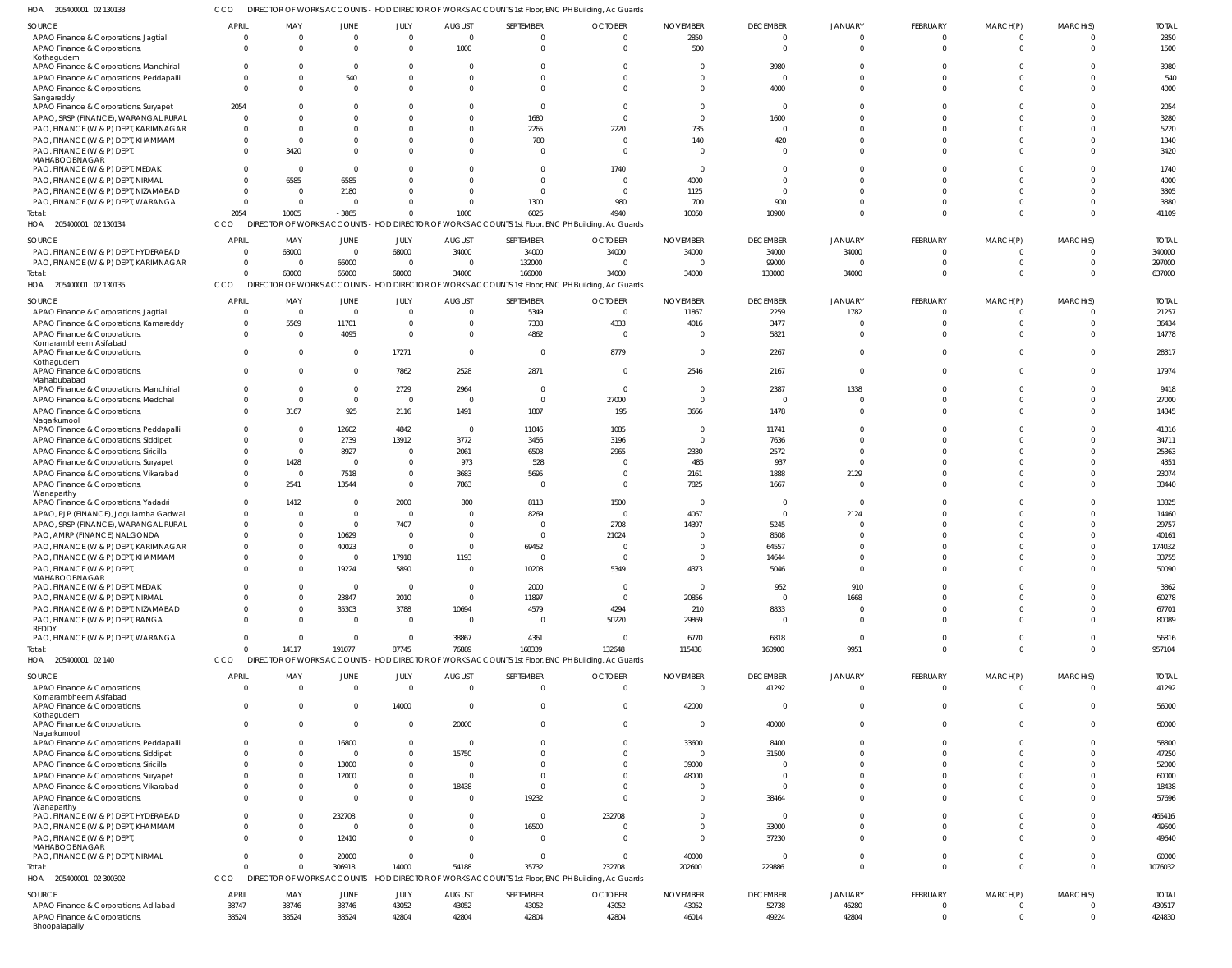205400001 02 300302 HOA CCO DIRECTOR OF WORKS ACCOUNTS - HOD DIRECTOR OF WORKS ACCOUNTS 1st Floor, ENC PH Building, Ac Guards

| IUA<br><b>SUPPODUL DE POOPLE</b>                       |                |                                             |                            |                                                                  |                                 |                                                                                                   | DIKECTOR OF WORKS ACCOUNTS - HOD DIKECTOR OF WORKS ACCOUNTS TSETIOU, ENC FIT DUITURITY, AC GUARDS |                                   |                                   |                        |                               |                         |             |                    |
|--------------------------------------------------------|----------------|---------------------------------------------|----------------------------|------------------------------------------------------------------|---------------------------------|---------------------------------------------------------------------------------------------------|---------------------------------------------------------------------------------------------------|-----------------------------------|-----------------------------------|------------------------|-------------------------------|-------------------------|-------------|--------------------|
| SOURCE                                                 | <b>APRIL</b>   | MAY                                         | JUNE                       | JULY                                                             | AUGUST                          | SEPTEMBER                                                                                         | <b>OCTOBER</b>                                                                                    | <b>NOVEMBER</b>                   | <b>DECEMBER</b>                   | JANUARY                | FEBRUARY                      | MARCH(P)                | MARCH(S)    | <b>TOTAL</b>       |
| APAO Finance & Corporations, Jagtial                   | 39224          | 39224                                       | 39224                      | $\overline{0}$                                                   | 87164                           | 43582                                                                                             | 43582                                                                                             | 43582                             | 43582                             | 43582                  | $\Omega$                      | $\Omega$                |             | 422746             |
| APAO Finance & Corporations, Jangaon                   | 18996          | 18996                                       | 18996                      | 21107                                                            | 21107                           | 21107                                                                                             | 21107                                                                                             | 23218                             | 23218                             | 23218                  | $\Omega$                      | $^{\circ}$              | $\Omega$    | 211070             |
| APAO Finance & Corporations, Kamareddy                 | 56111          | 56111                                       | 56111                      | 62346                                                            | 62346                           | 62346                                                                                             | 62346                                                                                             | 62346                             | 62346                             | 62262                  | $\Omega$                      | $\Omega$                |             | 604671             |
| APAO Finance & Corporations,                           | 38747          | $\overline{0}$                              | 77492                      | 43052                                                            | 43052                           | 43052                                                                                             | 43052                                                                                             | 43052                             | 49508                             | 46280                  | $\Omega$                      | $\Omega$                |             | 427287             |
| Komarambheem Asifabad<br>APAO Finance & Corporations,  | 38587          | 38587                                       | 38587                      | 42874                                                            | 42874                           | 42874                                                                                             | 42874                                                                                             | 42874                             | 42874                             | 42874                  | $\Omega$                      | $\Omega$                |             | 415879             |
| Kothagudem<br>APAO Finance & Corporations,             | 37994          | 37994                                       | 37994                      | 42216                                                            | 42216                           | 42216                                                                                             | 42216                                                                                             | 48440                             | 42216                             | 45328                  | $\Omega$                      | $\Omega$                |             | 418830             |
| Mahabubabad<br>APAO Finance & Corporations, Manchirial | 38747          | $\overline{0}$                              | 77492                      | 43052                                                            | 43052                           | 43052                                                                                             | 43052                                                                                             | 46280                             | 46280                             | 49508                  | $\Omega$                      | $\Omega$                | $\Omega$    | 430515             |
| APAO Finance & Corporations, Medchal                   | 37599          | 37599                                       | 37599                      | 41772                                                            | 41772                           | 41772                                                                                             | 41772                                                                                             | 41772                             | 41772                             | 50938                  | $\Omega$                      | $\Omega$                | $\Omega$    | 414367             |
| APAO Finance & Corporations,                           | 37600          | 37600                                       | 37600                      | 41778                                                            | 41778                           | 41778                                                                                             | 41778                                                                                             | 41778                             | 41778                             | 41778                  | $\Omega$                      | $\Omega$                | $\Omega$    | 405246             |
| Nagarkurnool                                           |                |                                             |                            |                                                                  |                                 |                                                                                                   |                                                                                                   |                                   |                                   |                        |                               |                         |             |                    |
| APAO Finance & Corporations, Peddapalli                | 38747          | $\overline{0}$                              | $\overline{0}$             | 118204                                                           | 42216                           | 42216                                                                                             | 42216                                                                                             | 48590                             | 42216                             | 42216                  | $\Omega$                      | $\Omega$                |             | 416621             |
| APAO Finance & Corporations,                           | 38471          | $\overline{0}$                              | 76942                      | 42746                                                            | 42746                           | 42746                                                                                             | 42746                                                                                             | 42746                             | 55571                             | $\Omega$               | $\Omega$                      | $\Omega$                | $\Omega$    | 384714             |
| Sangareddy<br>APAO Finance & Corporations, Siddipet    | 55023          | 55023                                       | 55023                      | 61137                                                            | 61137                           | 61137                                                                                             | 61137                                                                                             | 61137                             | 61137                             | 61137                  | $\Omega$                      | $\Omega$                |             | 593028             |
| APAO Finance & Corporations, Siricilla                 | $\Omega$       | 38747                                       | 78808                      | 43052                                                            | 43052                           | 43052                                                                                             | 43052                                                                                             | 43052                             | 43052                             | 43052                  | $\Omega$                      | $\Omega$                | $\Omega$    | 418919             |
| APAO Finance & Corporations, Suryapet                  | 37895          | 37527                                       | 37527                      | 41697                                                            | 41697                           | 41697                                                                                             | 41697                                                                                             | 41697                             | 41697                             | 41697                  | $\Omega$                      | $\Omega$                | $\Omega$    | 404828             |
|                                                        | $\overline{0}$ | 41189                                       | $\overline{0}$             |                                                                  | $\overline{0}$                  | - 0                                                                                               | $\overline{0}$                                                                                    | 161654                            |                                   | $\Omega$               | $\Omega$                      | $\Omega$                |             | 325127             |
| APAO Finance & Corporations, Vikarabad                 | 37560          |                                             |                            | 60022<br>41733                                                   | 41733                           | 41733                                                                                             |                                                                                                   | 41733                             | 62262                             |                        | $\Omega$                      | $\Omega$                |             | 404811             |
| APAO Finance & Corporations,<br>Wanaparthy             |                | 37560                                       | 37560                      |                                                                  |                                 |                                                                                                   | 41733                                                                                             |                                   | 41733                             | 41733                  |                               |                         |             |                    |
| APAO Finance & Corporations, Yadadri                   | 37598          | 37598                                       | 37598                      | 111933                                                           | 62664                           | 62664                                                                                             | 62664                                                                                             | 62664                             | $\overline{\mathbf{0}}$           | - 0                    | $\Omega$                      | $\Omega$                |             | 475383             |
| APAO, PJP (FINANCE), Jogulamba Gadwal                  | 52583          | 52583                                       | 52583                      | 58426                                                            | 58426                           | 58426                                                                                             | 58426                                                                                             | 121052                            | 4200                              | 57295                  |                               | $\Omega$                |             | 574000             |
| APAO, SRSP (FINANCE), WARANGAL RURAL                   | 67243          | 67243                                       | 68389                      | 75988                                                            | 75988                           | 75988                                                                                             | 75988                                                                                             | 87256                             | 81622                             | 81622                  | $\Omega$                      | $\Omega$                |             | 757327             |
| PAO, AMRP (FINANCE) NALGONDA                           | 80808          | 80808                                       | 80808                      | 86808                                                            | 86808                           | 86808                                                                                             | 86808                                                                                             | $\Omega$                          | $\overline{0}$                    | 260424                 |                               | $\Omega$                |             | 850080             |
| PAO, FINANCE (W & P) DEPT, HYDERABAD                   | 145573         | 143163                                      |                            |                                                                  |                                 |                                                                                                   |                                                                                                   | 157097                            | 162619                            | 162619                 | $\cup$                        | $\Omega$                |             | 1559791            |
|                                                        |                |                                             | 143840                     | 159821                                                           | 159821                          | 162619                                                                                            | 162619                                                                                            |                                   |                                   |                        |                               |                         |             |                    |
| PAO, FINANCE (W & P) DEPT, KARIMNAGAR                  | 78448          | 78448                                       | 78448                      | 66827                                                            | 80836                           | 87164                                                                                             | 87164                                                                                             | 87164                             | 87164                             | 96162                  |                               | $\Omega$                |             | 827825             |
| PAO, FINANCE (W & P) DEPT, KHAMMAM                     | 77173          | 77174                                       | $\overline{0}$             | $\overline{0}$                                                   | $\overline{0}$                  |                                                                                                   | $\overline{0}$                                                                                    | 342992                            | $\Omega$                          |                        | $\Omega$                      | $\Omega$                |             | 497339             |
| PAO, FINANCE (W & P) DEPT,<br>MAHABOOBNAGAR            | $\overline{0}$ | 75922                                       | 37961                      | 42179                                                            | 42179                           | 42179                                                                                             | 42179                                                                                             | 42179                             | 51668                             | 45342                  | $\Omega$                      | $\Omega$                |             | 421788             |
| PAO, FINANCE (W & P) DEPT, MEDAK                       | 39302          | 39303                                       | 39303                      | 43669                                                            | 43669                           | 43669                                                                                             | 43669                                                                                             | 43669                             | 43669                             | 43669                  | $\Omega$                      | $\Omega$                |             | 423591             |
| PAO, FINANCE (W & P) DEPT, NIRMAL                      | 54245          | 54244                                       | 54244                      | 60272                                                            | 60272                           | 60272                                                                                             | 60272                                                                                             | 64792                             | 69312                             | 64792                  | $\Omega$                      | $\Omega$                | $\Omega$    | 602717             |
| PAO, FINANCE (W & P) DEPT, NIZAMABAD                   | 56589          | 62877                                       | 62877                      | 62877                                                            | 62877                           | 62877                                                                                             | 62877                                                                                             | 62877                             | 62877                             | 62877                  | $\Omega$                      | $\Omega$                | 0           | 622482             |
|                                                        |                |                                             |                            |                                                                  |                                 |                                                                                                   |                                                                                                   |                                   |                                   |                        |                               |                         |             |                    |
| PAO, FINANCE (W & P) DEPT, RANGA<br>REDDY              | 73187          | 73187                                       | 73187                      | 81319                                                            | 81319                           | 81319                                                                                             | 81319                                                                                             | 81319                             | 93519                             | 80882                  | $\Omega$                      | $\Omega$                |             | 800557             |
| PAO, FINANCE (W & P) DEPT, WARANGAL                    | 53262          | 53192                                       | 53192                      | 59180                                                            | 59180                           | 59180                                                                                             | 59180                                                                                             | 59180                             | 72485                             |                        | $\Omega$                      | $\mathbf 0$             | $\Omega$    | 528031             |
| Total:                                                 | 1444583        | 1449169                                     | 1566655                    | 1741943                                                          | 1657837                         | 1623381                                                                                           | 1623381                                                                                           | 2135258                           | 1572339                           | 1680371                |                               | $\Omega$                | $\Omega$    | 16494917           |
| HOA 205400001 02 310318                                | CCO            |                                             |                            |                                                                  |                                 | DIRECTOR OF WORKS ACCOUNTS - HOD DIRECTOR OF WORKS ACCOUNTS 1st Floor, ENC PH Building, Ac Guards |                                                                                                   |                                   |                                   |                        |                               |                         |             |                    |
|                                                        |                |                                             |                            |                                                                  |                                 |                                                                                                   |                                                                                                   |                                   |                                   |                        |                               |                         |             |                    |
| SOURCE                                                 | <b>APRIL</b>   | MAY                                         | <b>JUNE</b>                | JULY                                                             | <b>AUGUST</b>                   | SEPTEMBER                                                                                         | <b>OCTOBER</b>                                                                                    | <b>NOVEMBER</b>                   | <b>DECEMBER</b>                   | <b>JANUARY</b>         | FEBRUARY                      | MARCH(P)                | MARCH(S)    | <b>TOTAL</b>       |
| APAO Finance & Corporations,                           | $\Omega$       | $\Omega$                                    | $\Omega$                   | $\overline{0}$                                                   | $\overline{0}$                  | 20000                                                                                             | $\overline{0}$                                                                                    | $\Omega$                          | $\overline{0}$                    | $\Omega$               | $\Omega$                      | $\overline{0}$          | $\Omega$    | 20000              |
| Nagarkurnool<br>PAO, FINANCE (W & P) DEPT, RANGA       | $\Omega$       | $\overline{0}$                              | $\overline{0}$             | $\overline{0}$                                                   | 20000                           | - 0                                                                                               | $\overline{0}$                                                                                    | $\Omega$                          | $\overline{0}$                    | $\mathbf 0$            | $\mathbf 0$                   | $\overline{0}$          | $\mathbf 0$ | 20000              |
| <b>REDDY</b>                                           |                |                                             |                            |                                                                  |                                 |                                                                                                   |                                                                                                   |                                   |                                   |                        |                               |                         |             |                    |
| lotal:                                                 | $\Omega$       | $\Omega$                                    | $\overline{0}$             | $\Omega$                                                         | 20000                           | 20000                                                                                             | $\overline{0}$                                                                                    | $\Omega$                          | $\overline{0}$                    | $\Omega$               | $\Omega$                      | $\Omega$                | $\Omega$    | 40000              |
| HOA 205500101 05 270272                                | CCO            |                                             |                            | The IG of Police, Andhra Pradesh, Intelligence Branch, Saifabad, |                                 |                                                                                                   |                                                                                                   |                                   |                                   |                        |                               |                         |             |                    |
|                                                        |                |                                             |                            |                                                                  |                                 |                                                                                                   |                                                                                                   |                                   |                                   |                        |                               |                         |             |                    |
| SOURCE                                                 |                |                                             | JUNE                       | JULY                                                             | <b>AUGUST</b>                   | SEPTEMBER                                                                                         | <b>OCTOBER</b>                                                                                    | <b>NOVEMBER</b>                   | <b>DECEMBER</b>                   | JANUARY                | FEBRUARY                      | MARCH(P)                | MARCH(S)    | <b>TOTAL</b>       |
|                                                        | <b>APRIL</b>   | MAY                                         |                            |                                                                  |                                 |                                                                                                   |                                                                                                   |                                   |                                   |                        |                               |                         |             |                    |
| PAO, FINANCE (W & P) DEPT, RANGA                       | $\Omega$       | $\Omega$                                    | $\overline{0}$             | $\mathbf{0}$                                                     | $\overline{0}$                  | $\Omega$                                                                                          | 840366                                                                                            | $\Omega$                          | $\overline{0}$                    | $\Omega$               | $\Omega$                      | $\mathbf{0}$            | $\Omega$    | 840366             |
| <b>REDDY</b>                                           |                |                                             |                            |                                                                  |                                 |                                                                                                   |                                                                                                   |                                   |                                   |                        |                               |                         |             |                    |
| Total:                                                 | $\Omega$       | $\Omega$                                    | $\overline{0}$             | $\overline{0}$                                                   | $\Omega$                        | $\Omega$                                                                                          | 840366                                                                                            | $\Omega$                          | $\Omega$                          | $\Omega$               | $\Omega$                      | $\Omega$                | $\Omega$    | 840366             |
| HOA 205500117 04 270271                                | CCO            |                                             |                            | The IG of Police, Andhra Pradesh, Intelligence Branch, Saifabad, |                                 |                                                                                                   |                                                                                                   |                                   |                                   |                        |                               |                         |             |                    |
|                                                        | <b>APRIL</b>   | MAY                                         |                            |                                                                  |                                 |                                                                                                   |                                                                                                   |                                   |                                   |                        |                               |                         |             |                    |
| SOURCE                                                 | $\Omega$       | $\overline{0}$                              | JUNE<br>$\overline{0}$     | JULY<br>$\overline{0}$                                           | <b>AUGUST</b><br>$\overline{0}$ | SEPTEMBER<br>$\Omega$                                                                             | <b>OCTOBER</b>                                                                                    | <b>NOVEMBER</b><br>$\overline{0}$ | <b>DECEMBER</b><br>$\overline{0}$ | JANUARY<br>$\mathbf 0$ | <b>FEBRUARY</b><br>$^{\circ}$ | MARCH(P)<br>$\mathbf 0$ | MARCH(S)    | <b>TOTAL</b>       |
| APAO Finance & Corporations,<br>Sangareddy             |                |                                             |                            |                                                                  |                                 |                                                                                                   | 33780                                                                                             |                                   |                                   |                        |                               |                         |             | 33780              |
| Total:                                                 | $\Omega$       | $\overline{0}$                              | $\overline{0}$             | $\overline{0}$                                                   | $\overline{0}$                  | $\Omega$                                                                                          | 33780                                                                                             | $\overline{0}$                    | $\overline{0}$                    | 0                      | $\Omega$                      | - 0                     | 0           | 33780              |
| HOA 205500800 74 270272                                | CCO            | The DG & IG of Police, Telangana, Saifabad, |                            |                                                                  |                                 |                                                                                                   |                                                                                                   |                                   |                                   |                        |                               |                         |             |                    |
|                                                        |                |                                             |                            |                                                                  |                                 |                                                                                                   |                                                                                                   |                                   |                                   |                        |                               |                         |             |                    |
| SOURCE                                                 | <b>APRIL</b>   | MAY                                         | JUNE                       | JULY                                                             | <b>AUGUST</b>                   | SEPTEMBER                                                                                         | <b>OCTOBER</b>                                                                                    | <b>NOVEMBER</b>                   | <b>DECEMBER</b>                   | JANUARY                | FEBRUARY                      | MARCH(P)                | MARCH(S)    | <b>TOTAL</b>       |
| PAO, FINANCE (W & P) DEPT, RANGA                       | - 0            | $\Omega$                                    | $\overline{0}$             | $\overline{0}$                                                   | $\overline{0}$                  | - 0                                                                                               | $\overline{0}$                                                                                    | 340110                            | $\overline{0}$                    | 8048671                | $^{\circ}$                    | $^{\circ}$              |             | 8388781            |
| <b>REDDY</b>                                           | $\Omega$       | $\Omega$                                    |                            |                                                                  | $\Omega$                        | - 0                                                                                               |                                                                                                   |                                   |                                   | $\Omega$               | $\Omega$                      |                         |             |                    |
| PAO, FINANCE (W & P) DEPT, WARANGAL                    | $\Omega$       | $\Omega$                                    | $\mathbf{0}$<br>$\Omega$   | $\overline{0}$<br>$\Omega$                                       | $\Omega$                        |                                                                                                   | $\overline{0}$                                                                                    | 5241040                           | $\overline{0}$                    |                        | - 0                           | $^{\circ}$<br>$\Omega$  | $\Omega$    | 5241040            |
| Total:                                                 |                |                                             |                            |                                                                  |                                 |                                                                                                   | $\overline{0}$                                                                                    | 5581150                           | $\overline{0}$                    | 8048671                |                               |                         |             | 13629821           |
| HOA 205901051 18 270271                                | CCO            |                                             |                            |                                                                  |                                 | THE ENGINEER-IN-CHIEF, CRF OFFICE OF THE ENGINEER-IN-CHIEF (R&B), IV FLOOR, ERRAM MANZIL,         |                                                                                                   |                                   |                                   |                        |                               |                         |             |                    |
| SOURCE                                                 | <b>APRIL</b>   | MAY                                         | JUNE                       | JULY                                                             | <b>AUGUST</b>                   | SEPTEMBER                                                                                         | <b>OCTOBER</b>                                                                                    | <b>NOVEMBER</b>                   | <b>DECEMBER</b>                   | JANUARY                | FEBRUARY                      | MARCH(P)                | MARCH(S)    | <b>TOTAL</b>       |
| APAO Roads & Buildings (R&B),                          | $\Omega$       | $\overline{0}$                              | $\overline{0}$             | $\overline{0}$                                                   | $\overline{0}$                  | $\Omega$                                                                                          | $\overline{0}$                                                                                    | $\overline{0}$                    | $\overline{0}$                    | 26000                  | $\mathbf 0$                   | $\mathbf 0$             |             | 26000              |
| Wanaparthy                                             |                |                                             |                            |                                                                  |                                 |                                                                                                   |                                                                                                   |                                   |                                   |                        |                               |                         |             |                    |
| Total:                                                 | $\Omega$       | $\overline{0}$                              | $\overline{0}$             | $\overline{0}$                                                   | $\overline{0}$                  | $\Omega$                                                                                          | $\overline{0}$                                                                                    | $\overline{0}$                    | $\overline{0}$                    | 26000                  | - 0                           | $\circ$                 | 0           | 26000              |
| HOA 205901053 04 270272                                | CCO            |                                             |                            |                                                                  |                                 | THE ENGINEER-IN-CHIEF, CRF OFFICE OF THE ENGINEER-IN-CHIEF (R&B), IV FLOOR, ERRAM MANZIL,         |                                                                                                   |                                   |                                   |                        |                               |                         |             |                    |
|                                                        |                |                                             |                            |                                                                  |                                 |                                                                                                   |                                                                                                   |                                   |                                   |                        |                               |                         |             |                    |
| SOURCE                                                 | APRIL          | MAY<br>$\Omega$                             | JUNE<br>$\Omega$           | JULY<br>$\overline{0}$                                           | <b>AUGUST</b><br>$\Omega$       | SEPTEMBER                                                                                         | <b>OCTOBER</b>                                                                                    | <b>NOVEMBER</b><br>$\Omega$       | <b>DECEMBER</b><br>$\overline{0}$ | JANUARY                | FEBRUARY<br>0                 | MARCH(P)<br>-0          | MARCH(S)    | <b>TOTAL</b>       |
| APAO (R&B) HYDERABAD                                   |                | $\Omega$                                    | $\Omega$                   |                                                                  |                                 | $\Omega$                                                                                          | 3131482                                                                                           | $\Omega$                          |                                   | 4308715<br>$\Omega$    | $\Omega$                      |                         |             | 7440197            |
| APAO (R&B) POCHAMPAD (NIZAMABAD)                       |                |                                             |                            | $\overline{0}$                                                   | $\overline{0}$                  |                                                                                                   | 799552                                                                                            |                                   | $\overline{0}$                    |                        |                               | $^{\circ}$              |             | 799552             |
| APAO Roads & Buildings (R&B), Adilabad                 |                | $\overline{0}$                              | 0                          | $\overline{0}$                                                   | $\mathbf 0$                     |                                                                                                   | 172000                                                                                            | $\Omega$                          | $\overline{0}$                    | $\Omega$               | -0                            | -0                      |             | 172000             |
| APAO Roads & Buildings (R&B), Jogulamba                | $\Omega$       | $\Omega$                                    | $\Omega$                   | $\Omega$                                                         | $\Omega$                        |                                                                                                   | 58758                                                                                             | $\Omega$                          | $\Omega$                          | $\Omega$               | $\Omega$                      | $\Omega$                |             | 58758              |
| Gadwal                                                 | $\Omega$       | $\Omega$                                    | $\mathbf{0}$               | $\overline{0}$                                                   | $\Omega$                        | $\Omega$                                                                                          | 63000                                                                                             | $\Omega$                          | $\Omega$                          | $\Omega$               | $\Omega$                      | $\mathbf 0$             |             | 63000              |
| APAO Roads & Buildings (R&B), Medchal<br>Malkajigiri   |                |                                             |                            |                                                                  |                                 |                                                                                                   |                                                                                                   |                                   |                                   |                        |                               |                         |             |                    |
| APAO Roads & Buildings (R&B),                          | $\Omega$       | $\Omega$                                    | $\mathbf{0}$               | 757808                                                           | $\Omega$                        | $\Omega$                                                                                          | $\overline{0}$                                                                                    | $\Omega$                          | $\overline{0}$                    | 93735                  | $\mathbf 0$                   | $\mathbf 0$             |             | 851543             |
| Nagarkurnool                                           |                |                                             |                            |                                                                  |                                 |                                                                                                   |                                                                                                   |                                   |                                   |                        |                               |                         |             |                    |
| APAO Roads & Buildings (R&B),                          | $\Omega$       | $\Omega$                                    | $\mathbf{0}$               | $\overline{0}$                                                   | $\Omega$                        | $\Omega$                                                                                          | $\overline{0}$                                                                                    | $\Omega$                          | 0                                 | 82389                  | $\Omega$                      | $\mathbf 0$             |             | 82389              |
| Sangareddy                                             |                | $\Omega$                                    | $\Omega$                   |                                                                  | $\Omega$                        |                                                                                                   |                                                                                                   | $\Omega$                          | $\Omega$                          | $\Omega$               | $\Omega$                      | $\Omega$                |             |                    |
| APAO Roads & Buildings (R&B), Suryapet                 |                |                                             |                            | 0                                                                |                                 |                                                                                                   | 193000                                                                                            |                                   |                                   |                        |                               |                         |             | 193000             |
| PAO (R&B) (NIRMAL)                                     |                | $\Omega$                                    | $\Omega$                   | $\overline{0}$                                                   | $\Omega$                        |                                                                                                   | 195183                                                                                            | $\Omega$                          | $\Omega$                          | $\Omega$               | -0                            | -0                      |             | 195183             |
| PAO (R&B) LMD<br>Total:                                | $\Omega$       | $\overline{0}$<br>$\Omega$                  | $\overline{0}$<br>$\Omega$ | 0<br>757808                                                      | $\mathbf 0$<br>$\Omega$         |                                                                                                   | 196239<br>4809214                                                                                 | $\Omega$<br>$\Omega$              | $\Omega$<br>$\Omega$              | $\Omega$<br>4484839    | -0                            | $^{\circ}$<br>$\Omega$  |             | 196239<br>10051861 |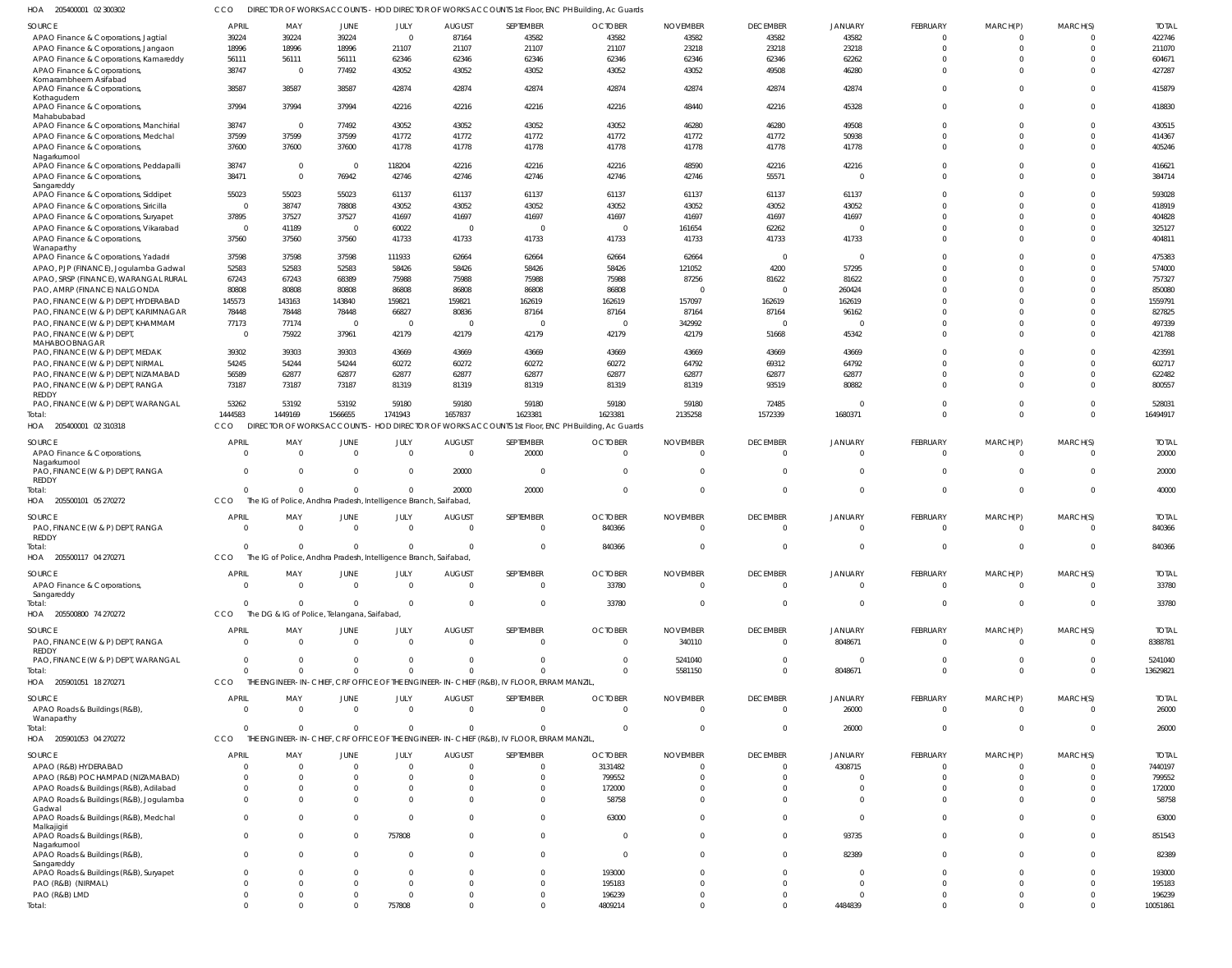| HOA 205901053 04 290291                                | <b>CCO</b>      |                 |                 |                |                | THE ENGINEER-IN-CHIEF, CRF OFFICE OF THE ENGINEER-IN-CHIEF (R&B), IV FLOOR, ERRAM MANZIL, |                |                 |                 |                  |                      |                      |                      |                   |
|--------------------------------------------------------|-----------------|-----------------|-----------------|----------------|----------------|-------------------------------------------------------------------------------------------|----------------|-----------------|-----------------|------------------|----------------------|----------------------|----------------------|-------------------|
| <b>SOURCE</b>                                          | <b>APRIL</b>    | MAY             | JUNE            | JULY           | <b>AUGUST</b>  | SEPTEMBER                                                                                 | <b>OCTOBER</b> | <b>NOVEMBER</b> | <b>DECEMBER</b> | <b>JANUARY</b>   | <b>FEBRUARY</b>      | MARCH(P)             | MARCH(S)             | <b>TOTAI</b>      |
| APAO (R&B) HYDERABAD                                   | 747366          | 683226          | 792953          | 1016019        | 1033170        | 914735                                                                                    | 916725         | 1219073         | 1001489         | 924115           | $\mathbf 0$          |                      |                      | 9248871           |
| APAO (R&B) MEDAK (HYD)                                 | 34695           | 32959           | 32959           | 38550          | 39580          | 39580                                                                                     | 39580          | 51095           | 39580           | 39580            | $\Omega$             | $\Omega$             | $\Omega$             | 388158            |
| APAO (R&B) POCHAMPAD (NIZAMABAD)                       | 139641          | 133027          | 132968          | 164000         | 164000         | 182966                                                                                    | 216621         | 181323          | 171582          | 166450           | $\Omega$             |                      |                      | 1652578           |
| APAO (R&B) RANGAREDDY (HYD)                            | 61254           | 58094           | 58094           | 68060          | 72500          | 70810                                                                                     | 85450          | 75628           | 72809           | 69990            | $\Omega$             |                      |                      | 692689            |
| APAO (R&B) TEKULAPALLY                                 | 105228          | 98921           | 98921           | 116920         | 75090          | 75090                                                                                     | 75090          | 75090           | 101046          | 77150            | $\Omega$             |                      |                      | 898546            |
| APAO Roads & Buildings (R&B), Adilabad                 | 76734           | 72798           | 72798           | 85260          | 85260          | 86290                                                                                     | 103592         | 86930           | 87570           | 87570            | $\Omega$             |                      |                      | 844802            |
| APAO Roads & Buildings (R&B), Jagtial                  | 24192           | 22914           | 22914           | 27640          | 27640          | 27640                                                                                     | 27640          | 33669           | 29936           | 27640            | $\Omega$             |                      |                      | 271825            |
| APAO Roads & Buildings (R&B), Kamareddy                | 62964           | 59612           | 59612           | 29240          | 110680         | 69960                                                                                     | 81975          | 72951           | 72951           | 69960            | $\Omega$<br>$\Omega$ | $\Omega$             | $\Omega$             | 689905            |
| APAO Roads & Buildings (R&B),<br>Komarambheem Asifabad | 71271           | 69606           | 69606           | 80300          | 80300          | 80300                                                                                     | 90994          | 90992           | 80300           | 85646            |                      |                      |                      | 799315            |
| APAO Roads & Buildings (R&B), Mancherial               | 19323           | 18611           | 18611           | 21470          | 21470          | 21470                                                                                     | 24658          | 22639           | 23808           | 22060            | $\Omega$             | $\Omega$             | $\Omega$             | 214120            |
| APAO Roads & Buildings (R&B),                          | 83664           | 117724          | 79276           | 94070          | 94070          | 94070                                                                                     | 104108         | 95590           | 123315          | 96350            | $\Omega$             | $\Omega$             | $\Omega$             | 982237            |
| Nagarkurnool                                           |                 |                 |                 |                |                |                                                                                           |                |                 |                 |                  |                      |                      |                      |                   |
| APAO Roads & Buildings (R&B),<br>Sangareddy            | 73332           | 70409           | 70409           | 82590          | 82590          | 82590                                                                                     | 82590          | 61006           | 46833           | 40720            | $\Omega$             | $\Omega$             | $\Omega$             | 693069            |
| APAO Roads & Buildings (R&B), Vikarabad                | 98478           | 93378           | 93378           | 290913         | 150110         | 151220                                                                                    | 152330         | 191473          | 152330          | 152330           | $\Omega$             |                      |                      | 1525940           |
| APAO Roads & Buildings (R&B), Yadadri                  | 62730           | 59517           | 60465           | 70810          | 70810          | 79666                                                                                     | 72510          | 84577           | 80226           | 72510            | $\Omega$             |                      | $\Omega$             | 713821            |
| PAO (R&B) (NIRMAL)                                     | 95139           | 90300           | 66254           | 75990          | 75990          | 76870                                                                                     | 91908          | 76870           | 87592           | 76870            | $\Omega$             |                      | $\Omega$             | 813783            |
| PAO (R&B) MAHABOOBNAGAR                                | 253790          | 242752          | 222045          | 262140         | 264147         | 264070                                                                                    | 264070         | 362972          | 266940          | 266060           | $\Omega$             |                      | $\Omega$             | 2668986           |
| PAO (R&B) NALGONDA                                     | 61038           | 57888           | 58589           | 68640          | 68640          | 68640                                                                                     | 91700          | 75412           | 70386           | 69460            | $\Omega$             | $\Omega$             | $\Omega$             | 690393            |
| Total:                                                 | 2070839         | 1981736         | 2009852         | 2592612        | 2516047        | 2385967                                                                                   | 2521541        | 2857290         | 2508693         | 2344461          | $\Omega$             | $\Omega$             | $\Omega$             | 23789038          |
| HOA 205901053 04 290292                                | CCO             |                 |                 |                |                | THE ENGINEER-IN-CHIEF, CRF OFFICE OF THE ENGINEER-IN-CHIEF (R&B), IV FLOOR, ERRAM MANZIL  |                |                 |                 |                  |                      |                      |                      |                   |
| SOURCE                                                 | <b>APRIL</b>    | MAY             | <b>JUNE</b>     | JULY           | <b>AUGUST</b>  | SEPTEMBER                                                                                 | <b>OCTOBER</b> | <b>NOVEMBER</b> | <b>DECEMBER</b> | <b>JANUARY</b>   | <b>FEBRUARY</b>      | MARCH(P)             | MARCH(S)             | <b>TOTAL</b>      |
| APAO (R&B) HYDERABAD                                   | 16760           | 23200           | 25950           | 28833          | 29754          | 24700                                                                                     | 24700          | 31310           | 24700           | 25000            | $\mathbf 0$          | 0                    | $\Omega$             | 254907            |
| APAO (R&B) POCHAMPAD (NIZAMABAD)                       | 3411            | 3541            | 3541            | 5782           | 5782           | 12057                                                                                     | 5782           | 5782            | 5782            | 5782             | $\mathbf 0$          | $\Omega$             | $\Omega$             | 57242             |
| APAO (R&B) RANGAREDDY (HYD)                            | 540             | 600             | 600             | 600            | 600            | 600                                                                                       | 660            | 600             | 600             | 600              | $\Omega$             |                      | $\Omega$             | 6000              |
| APAO (R&B) TEKULAPALLY                                 | 1080            | 1200            | 1200            | 1200           | 700            | 700                                                                                       | 700            | 700             | 820             | 1000             | $\Omega$             | $\Omega$             | $\Omega$             | 9300              |
| APAO Roads & Buildings (R&B), Kamareddy                | 1800            | 2000            | 2000            | 2000           | 2000           | 2000                                                                                      | 2600           | 2000            | 2000            | 2000             | $\Omega$             | $\Omega$             | $\Omega$             | 20400             |
| APAO Roads & Buildings (R&B)                           | 1800            | 2000            | 2000            | 2000           | 2000           | 2000                                                                                      | 2000           | 2000            | 2200            | 2000             | $\Omega$             | $\Omega$             | $\Omega$             | 20000             |
| Nagarkurnool<br>PAO (R&B) (NIRMAL)                     | $\overline{0}$  | 20000           | $\Omega$        | $\Omega$       | $\Omega$       | $\Omega$                                                                                  | $\mathsf{C}$   | $\overline{0}$  | $\Omega$        | $\Omega$         | $\mathbf 0$          | $\Omega$             | $\Omega$             | 20000             |
| Total:                                                 | 25391           | 52541           | 35291           | 40415          | 40836          | 42057                                                                                     | 36442          | 42392           | 36102           | 36382            | $\mathbf 0$          | $\mathbf 0$          | $\Omega$             | 387849            |
| HOA<br>205901053 04 290293                             | CCO.            |                 |                 |                |                | THE ENGINEER-IN-CHIEF, CRF OFFICE OF THE ENGINEER-IN-CHIEF (R&B), IV FLOOR, ERRAM MANZIL, |                |                 |                 |                  |                      |                      |                      |                   |
|                                                        |                 |                 |                 |                |                |                                                                                           |                |                 |                 |                  |                      |                      |                      |                   |
| SOURCE                                                 | <b>APRIL</b>    | MAY             | JUNE            | JULY           | <b>AUGUST</b>  | SEPTEMBER                                                                                 | <b>OCTOBER</b> | <b>NOVEMBER</b> | <b>DECEMBER</b> | <b>JANUARY</b>   | <b>FEBRUARY</b>      | MARCH(P)             | MARCH(S)             | <b>TOTAI</b>      |
| APAO (R&B) HYDERABAD                                   | 248199          | 279721          | 321653          | 339178         | 378896         | 303289                                                                                    | 303956         | 372528          | 489493          | 854837           | $\Omega$             |                      |                      | 3891750           |
| APAO (R&B) MEDAK (HYD)                                 | 11508           | 12787           | 12787           | 12787          | 13133          | 13133                                                                                     | 13133          | 14412           | 15185           | 15185            | $\Omega$             | $\Omega$             | $\Omega$             | 134050            |
| APAO (R&B) POCHAMPAD (NIZAMABAD)                       | 53241<br>20307  | 58402<br>22563  | 58439<br>22563  | 68243<br>22563 | 68243          | 99955<br>23485                                                                            | 78580          | 68692           | 74049           | 225424<br>26837  | $\Omega$<br>$\Omega$ |                      | $\Omega$             | 853268<br>237882  |
| APAO (R&B) RANGAREDDY (HYD)<br>APAO (R&B) TEKULAPALLY  | 34885           | 38761           | 38761           | 38761          | 24051<br>24884 | 24884                                                                                     | 25466<br>24884 | 23210<br>24884  | 26837<br>32648  | 95082            | $\Omega$             |                      |                      | 378434            |
| APAO Roads & Buildings (R&B), Adilabad                 | 25452           | 28281           | 28281           | 28281          | 28281          | 28627                                                                                     | 31670          | 28841           | 33595           | 33595            | $\Omega$             |                      |                      | 294904            |
| APAO Roads & Buildings (R&B), Jagtial                  | 8029            | 8921            | 8921            | 9175           | 9175           | 9175                                                                                      | 9175           | 10067           | 10609           | 10609            | $\Omega$             |                      |                      | 93856             |
| APAO Roads & Buildings (R&B), Kamareddy                | 20890           | 23210           | 23210           | 9705           | 36715          | 23210                                                                                     | 30175          | 23210           | 26837           | 26837            | $\Omega$             | $\Omega$             | $\Omega$             | 243999            |
| APAO Roads & Buildings (R&B)                           | 23638           | 26638           | 26638           | 26638          | 26638          | 26638                                                                                     | 26638          | 26638           | 30800           | 100545           | $\Omega$             | $\Omega$             | $\Omega$             | 341449            |
| Komarambheem Asifabad                                  |                 |                 |                 |                |                |                                                                                           |                |                 |                 |                  |                      |                      |                      |                   |
| APAO Roads & Buildings (R&B), Mancherial               | 6408            | 7120            | 7120            | 7120           | 7120           | 7120                                                                                      | 7832           | 7120            | 10104           | 8461             | $\Omega$             |                      |                      | 75525             |
| APAO Roads & Buildings (R&B)                           | 27753           | 30837           | 30837           | 31209          | 31209          | 31209                                                                                     | 34577          | 31719           | 40054           | 36969            | $\Omega$             | $\Omega$             | $\Omega$             | 326373            |
| Nagarkurnool<br>APAO Roads & Buildings (R&B)           | 24310           | 27382           | 27382           | 27382          | 27382          | 27382                                                                                     | 27382          | 16207           | 15615           | 15615            | $\Omega$             | $\Omega$             | $\Omega$             | 236039            |
| Sangareddy                                             |                 |                 |                 |                |                |                                                                                           |                |                 |                 |                  |                      |                      |                      |                   |
| APAO Roads & Buildings (R&B), Vikarabad                | 32673           | 36303           | 36303           | 102340         | 49808          | 50180                                                                                     | 50552          | 54183           | 58451           | 58451            | $\Omega$             |                      |                      | 529244            |
| APAO Roads & Buildings (R&B), Yadadri                  | 20802           | 23113           | 23485           | 23485          | 23485          | 26457                                                                                     | 24055          | 26366           | 27814           | 27814            | 0                    | $\Omega$             | $\Omega$             | 246876            |
| PAO (R&B) (NIRMAL)                                     | 31549           | 35054           | 25599           | 25199          | 25199          | 25495                                                                                     | 27975          | 25495           | 95937           | 29477            | $\Omega$             | $\Omega$             |                      | 346979            |
| PAO (R&B) MAHABOOBNAGAR                                | 84191           | 99754           | 86620           | 228073         | 115215         | 87612                                                                                     | 87612          | 96236           | 102369          | 102074           | $\Omega$             | $\Omega$             |                      | 1089756           |
| PAO (R&B) NALGONDA                                     | 20243<br>694078 | 22492<br>781339 | 22767<br>801366 | 22767          | 22767          | 22767<br>830618                                                                           | 25017          | 24417           | 26643           | 26643<br>1694455 | $\Omega$<br>$\Omega$ | $\Omega$<br>$\Omega$ | $\Omega$<br>$\Omega$ | 236523<br>9556907 |
| Total:<br>HOA 205901053 04 290294                      | CCO             |                 |                 | 1022906        | 912201         | THE ENGINEER-IN-CHIEF, CRF OFFICE OF THE ENGINEER-IN-CHIEF (R&B), IV FLOOR, ERRAM MANZIL, | 828679         | 874225          | 1117040         |                  |                      |                      |                      |                   |
|                                                        |                 |                 |                 |                |                |                                                                                           |                |                 |                 |                  |                      |                      |                      |                   |
| SOURCE                                                 | <b>APRIL</b>    | MAY             | <b>JUNE</b>     | JULY           | <b>AUGUST</b>  | SEPTEMBER                                                                                 | <b>OCTOBER</b> | <b>NOVEMBER</b> | <b>DECEMBER</b> | <b>JANUARY</b>   | FEBRUARY             | MARCH(P)             | MARCH(S)             | <b>TOTAI</b>      |
| APAO (R&B) HYDERABAD                                   | 212014          | 250227          | 287739          | 321035         | 327817         | 260181                                                                                    | 260778         | 345081          | 265173          | 262686           | $\mathbf 0$          | 0                    |                      | 2792731           |
| APAO (R&B) MEDAK (HYD)                                 | 4118            | 4576            | 4576            | 4576           | 4699           | 4699                                                                                      | 4699           | 5157            | 4699            | 4699             | $\mathbf 0$          | $\mathbf 0$          | $\Omega$             | 46498             |
| APAO (R&B) POCHAMPAD (NIZAMABAD)                       | 25114           | 27971           | 27993           | 29196          | 29196          | 35155                                                                                     | 36524          | 29464           | 28129           | 29686            | $\Omega$             | $\Omega$             | $\Omega$<br>$\Omega$ | 298428            |
| APAO (R&B) RANGAREDDY (HYD)<br>APAO (R&B) TEKULAPALLY  | 7592<br>20804   | 8436<br>23116   | 8436<br>23116   | 8436<br>23116  | 8436<br>14840  | 8928<br>14840                                                                             | 9526<br>14840  | 8682<br>14840   | 8682<br>17152   | 8682<br>15252    | $\Omega$<br>$\Omega$ | $\Omega$<br>$\Omega$ | $\Omega$             | 85836<br>181916   |
| APAO Roads & Buildings (R&B), Adilabad                 | 9966            | 11073           | 11073           | 11073          | 11073          | 11222                                                                                     | 12406          | 11299           | 11376           | 11376            | $\Omega$             | $\Omega$             | $\Omega$             | 111937            |
| APAO Roads & Buildings (R&B), Jagtial                  | 3471            | 3857            | 3857            | 3967           | 3967           | 3967                                                                                      | 3967           | 4353            | 3967            | 3967             | $\Omega$             | $\Omega$             | $\Omega$             | 39340             |
| APAO Roads & Buildings (R&B), Kamareddy                | 7475            | 8305            | 8305            | 3473           | 13137          | 8305                                                                                      | 10796          | 8305            | 8305            | 8305             | 0                    | $\Omega$             | $\Omega$             | 84711             |
| APAO Roads & Buildings (R&B),                          | 9931            | 11034           | 11034           | 11168          | 11168          | 11168                                                                                     | 12371          | 11350           | 12544           | 11441            | $\mathbf 0$          | $\Omega$             | $\Omega$             | 113209            |
| Nagarkurnool                                           |                 |                 |                 |                |                |                                                                                           |                |                 |                 |                  |                      |                      |                      |                   |
| APAO Roads & Buildings (R&B),                          | 10510           | 11839           | 11839           | 11839          | 11839          | 11839                                                                                     | 11839          | 7007            | 5839            | 5839             | $\mathbf 0$          | $\Omega$             | $\Omega$             | 100229            |
| Sangareddy<br>APAO Roads & Buildings (R&B), Vikarabad  | 13220           | 14689           | 14689           | 43240          | 20528          | 20689                                                                                     | 20823          | 22292           | 20823           | 20823            | 0                    | $\Omega$             | $\Omega$             | 211816            |
| APAO Roads & Buildings (R&B), Yadadri                  | 8113            | 9014            | 9147            | 9147           | 9147           | 10431                                                                                     | 9394           | 10296           | 9394            | 9394             | $\Omega$             | $\Omega$             | $\Omega$             | 93477             |
| PAO (R&B) (NIRMAL)                                     | 11998           | 13331           | 9947            | 9804           | 9804           | 9931                                                                                      | 10897          | 9931            | 9931            | 9931             | $\Omega$             | $\Omega$             | $\Omega$             | 105505            |
| PAO (R&B) MAHABOOBNAGAR                                | 42426           | 50754           | 42922           | 43128          | 47266          | 43449                                                                                     | 43449          | 47728           | 43934           | 43758            | $\Omega$             | $\Omega$             | $\Omega$             | 448814            |
| PAO (R&B) NALGONDA                                     | 8102            | 9002            | 9100            | 9100           | 9100           | 9100                                                                                      | 10000          | 9694            | 9199            | 9199             | 0                    | $\mathbf 0$          | $\Omega$             | 91596             |
| Total:                                                 | 394854          | 457224          | 483773          | 542298         | 532017         | 463904                                                                                    | 472309         | 545479          | 459147          | 455038           | $\Omega$             | $\Omega$             | $\Omega$             | 4806043           |
| HOA 205901053 04 290295                                | CCO             |                 |                 |                |                | THE ENGINEER-IN-CHIEF, CRF OFFICE OF THE ENGINEER-IN-CHIEF (R&B), IV FLOOR, ERRAM MANZIL, |                |                 |                 |                  |                      |                      |                      |                   |
| SOURCE                                                 | <b>APRIL</b>    | MAY             | JUNE            | JULY           | <b>AUGUST</b>  | SEPTEMBER                                                                                 | <b>OCTOBER</b> | <b>NOVEMBER</b> | <b>DECEMBER</b> | <b>JANUARY</b>   | FEBRUARY             | MARCH(P)             | MARCH(S)             | <b>TOTAI</b>      |
| APAO (R&B) HYDERABAD                                   | $\Omega$        |                 | $\Omega$        | $\Omega$       | 100000         | 101623                                                                                    |                | 143744          | $\overline{0}$  |                  | $\mathbf 0$          | 0                    |                      | 345367            |
| APAO Roads & Buildings (R&B),                          | $\Omega$        | $\Omega$        | $\Omega$        | $\Omega$       | - 0            | 38980                                                                                     | $\Omega$       | $\Omega$        | $\overline{0}$  | $\Omega$         | $\Omega$             | $\Omega$             | $\Omega$             | 38980             |
| Nagarkurnool                                           |                 |                 |                 |                |                |                                                                                           |                |                 |                 |                  |                      |                      |                      |                   |
| APAO Roads & Buildings (R&B)                           | $\Omega$        |                 | $\Omega$        | $\Omega$       | 28000          | $\Omega$                                                                                  |                | $\Omega$        | $\Omega$        | $\Omega$         | $\Omega$             | $\Omega$             |                      | 28000             |
| Sangareddy<br>PAO (R&B) (NIRMAL)                       | $\mathbf{0}$    |                 | $\Omega$        | $\mathbf 0$    | $\Omega$       | 139584                                                                                    | $\Omega$       | $\overline{0}$  | $\overline{0}$  | $\Omega$         | $\mathbf 0$          | $\mathbf 0$          | $\Omega$             | 139584            |
| PAO (R&B) MAHABOOBNAGAR                                | $\Omega$        |                 |                 |                | $\Omega$       | $\Omega$                                                                                  |                | 17599           | $\Omega$        | $\Omega$         | $\Omega$             |                      |                      | 17599             |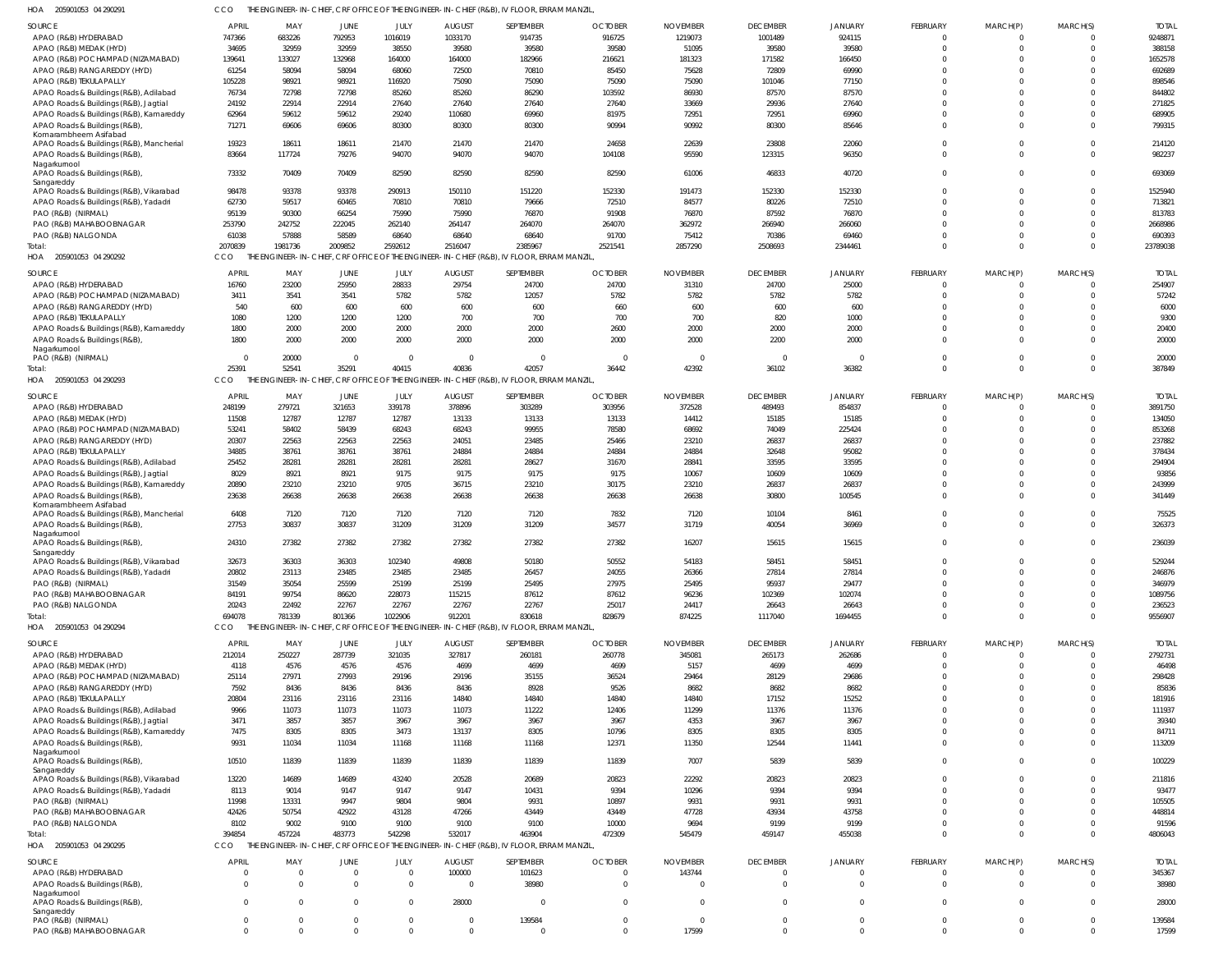205901053 04 290295 HOA CCO THE ENGINEER-IN-CHIEF, CRF OFFICE OF THE ENGINEER-IN-CHIEF (R&B), IV FLOOR, ERRAM MANZIL,

| 128000<br>280187<br>$\overline{0}$<br>161343<br>Total:<br>$\overline{0}$<br>$\Omega$<br>$\Omega$<br>$\overline{0}$<br>$\overline{0}$<br>$\mathbf 0$<br>$\overline{0}$<br>$\Omega$<br>$\Omega$<br>CCO<br>THE ENGINEER-IN-CHIEF, CRF OFFICE OF THE ENGINEER-IN-CHIEF (R&B), IV FLOOR, ERRAM MANZIL<br>HOA 205901053 04 290296<br>SEPTEMBER<br><b>OCTOBER</b><br>SOURCE<br><b>APRIL</b><br>MAY<br>JULY<br><b>AUGUST</b><br><b>NOVEMBER</b><br><b>DECEMBER</b><br>JANUARY<br>FEBRUARY<br>MARCH(P)<br>MARCH(S)<br>JUNE<br>285514<br>128455<br>81970<br>APAO (R&B) HYDERABAD<br>216344<br>$\overline{0}$<br>$\Omega$<br>$\Omega$<br>$\Omega$<br>$\Omega$<br>$\Omega$<br>27746<br>APAO (R&B) MEDAK (HYD)<br>$\Omega$<br>$\Omega$<br>$\overline{0}$<br>C<br>$\Omega$<br>C<br>-C<br>APAO (R&B) POCHAMPAD (NIZAMABAD)<br>63182<br>47692<br>$\Omega$<br>$\Omega$<br>-C<br>APAO (R&B) RANGAREDDY (HYD)<br>29303<br>$\overline{0}$<br>$\Omega$<br>$\Omega$<br>C<br>APAO (R&B) TEKULAPALLY<br>56962<br>$\Omega$<br>$\Omega$<br>C<br>0<br>APAO Roads & Buildings (R&B), Adilabad<br>63069<br>$\Omega$<br>$\Omega$<br>$\Omega$<br>20252<br>APAO Roads & Buildings (R&B), Jagtial<br>$\Omega$<br>$\Omega$<br>$\sqrt{ }$<br>50364<br>APAO Roads & Buildings (R&B), Kamareddy<br>$\Omega$<br>$\Omega$<br>$\Omega$<br>C<br>57799<br>APAO Roads & Buildings (R&B),<br>$\Omega$<br>$\Omega$<br><sup>0</sup><br>$\Omega$<br><sup>0</sup><br>$\Omega$<br>$\Omega$<br>$\Omega$<br>Komarambheem Asifabad<br>49469<br>APAO Roads & Buildings (R&B),<br>$\Omega$<br>$\overline{\mathbf{0}}$<br>$\Omega$<br>$\Omega$<br>$\Omega$<br>$\Omega$<br>$\Omega$<br>$\Omega$<br>- 0<br>Nagarkurnool<br>60457<br>APAO Roads & Buildings (R&B),<br>$\Omega$<br>$\Omega$<br>$\Omega$<br>$\Omega$<br>$\Omega$<br>$\Omega$<br>$\Omega$<br>$\Omega$<br>$\Omega$<br>$\Omega$<br>Sangareddy<br>APAO Roads & Buildings (R&B), Vikarabad<br>120368<br>19689<br>$\Omega$<br>$\Omega$<br>$\Omega$<br>$\Omega$<br>$\Omega$<br>$\Omega$<br>$\Omega$<br>C<br>APAO Roads & Buildings (R&B), Yadadri<br>29319<br>23286<br>$\Omega$<br>$\Omega$<br>$\Omega$<br>$\Omega$<br>$\Omega$<br>- 0<br>55724<br>PAO (R&B) (NIRMAL)<br>$\Omega$<br>$\Omega$<br>$\Omega$<br>-C<br>53413<br>PAO (R&B) MAHABOOBNAGAR<br>145409<br>C<br>$\Omega$<br>$\Omega$<br>$\Omega$<br>$\Omega$<br>-C<br>PAO (R&B) NALGONDA<br>49880<br>$\Omega$<br>$\Omega$<br>$\Omega$<br>$\Omega$<br>$\Omega$<br>$\Omega$<br>C<br>526026<br>514177<br>404004<br>145039<br>53413<br>93007<br>$\Omega$<br>$\Omega$<br>$\Omega$<br>Total:<br>$\Omega$<br>ENGINEER-IN-CHIEF, CRF OFFICE OF THE ENGINEER-IN-CHIEF (R&B), IV FLOOR, ERRAM MANZIL<br>205901053 04 310318<br>CCO<br>THE I<br>HOA<br><b>APRIL</b><br>JULY<br><b>OCTOBER</b><br><b>DECEMBER</b><br>FEBRUARY<br>MARCH(S)<br>MAY<br><b>AUGUST</b><br>SEPTEMBER<br><b>NOVEMBER</b><br><b>JANUARY</b><br>SOURCE<br>JUNE<br>MARCH(P)<br>20000<br>APAO (R&B) HYDERABAD<br>$\overline{0}$<br>$\Omega$<br>$\Omega$<br>$\overline{0}$<br>$\Omega$<br>$\Omega$<br>$\Omega$<br>$\Omega$<br>$\Omega$<br>- 0<br>- 0<br>20000<br>$\overline{0}$<br>$\Omega$<br>$\Omega$<br>Total:<br>$\Omega$<br>$\Omega$<br>$\Omega$<br>$\Omega$<br>$\Omega$<br>$\Omega$<br>$\Omega$<br>$\Omega$<br>$\Omega$<br>THE ENGINEER-IN-CHIEF, CRF OFFICE OF THE ENGINEER-IN-CHIEF (R&B), IV FLOOR, ERRAM MANZIL<br>HOA 205901053 06 270272<br>CCO<br><b>APRIL</b><br><b>AUGUST</b><br>SEPTEMBER<br><b>OCTOBER</b><br>FEBRUARY<br>MARCH(S)<br>SOURCE<br>MAY<br>JULY<br><b>NOVEMBER</b><br><b>DECEMBER</b><br>JANUARY<br>MARCH(P)<br>JUNE<br>11731221<br>335506<br>1897892<br>APAO (R&B) HYDERABAD<br>$\Omega$<br>$\Omega$<br>- 0<br>$\Omega$<br>$\Omega$<br>$\Omega$<br>$\Omega$<br>$\Omega$<br>11731221<br>335506<br>1897892<br>Total:<br>$\sqrt{2}$<br>$\Omega$<br>$\Omega$<br>$\Omega$<br>$\Omega$<br>$\Omega$<br>$\Omega$<br>$\Omega$<br>LEGISLATURE SECRETARIAT Secretary, Telangana State Legislature Assembly Premises,<br>HOA 205901053 08 270271<br>CCO<br>SEPTEMBER<br><b>OCTOBER</b><br>FEBRUARY<br><b>APRIL</b><br>JULY<br><b>AUGUST</b><br><b>NOVEMBER</b><br><b>DECEMBER</b><br>JANUARY<br>MARCH(S)<br>SOURCE<br>MAY<br>JUNE<br>MARCH(P)<br>PAO, FINANCE (W & P) DEPT, HYDERABAD<br>3106298<br>$\overline{0}$<br>$\Omega$<br>$\overline{0}$<br>$\Omega$<br>$\Omega$<br>$\mathbf 0$<br>$\Omega$<br>$\overline{0}$<br>0<br>- 0<br>C<br>$\Omega$<br>$\Omega$<br>$\Omega$<br>$\Omega$<br>$\mathbf{0}$<br>3106298<br>$\Omega$<br>Total:<br>$\Omega$<br>$\Omega$<br>$\Omega$<br>$\Omega$<br>$\Omega$<br>$\Omega$<br>CCO<br>LEGISLATURE SECRETARIAT Secretary, Telangana State Legislature Assembly Premises,<br>HOA 205901053 08 270272<br><b>OCTOBER</b><br><b>AUGUST</b><br>SEPTEMBER<br><b>NOVEMBER</b><br><b>DECEMBER</b><br>FEBRUARY<br>MARCH(S)<br>SOURCE<br><b>APRIL</b><br>MAY<br>JULY<br><b>JANUARY</b><br>MARCH(P)<br>JUNE<br>PAO, FINANCE (W & P) DEPT, HYDERABAD<br>4531741<br>$\Omega$<br>$\Omega$<br>$\mathbf 0$<br>- 0<br>$\Omega$<br>$\Omega$<br>$\Omega$<br>$\Omega$<br>$\Omega$<br>$\overline{0}$<br>$\Omega$<br>4531741<br>$\Omega$<br>$\Omega$<br>Total:<br>$\sqrt{2}$<br>$\Omega$<br>$\Omega$<br>$\Omega$<br>$\Omega$<br>$\Omega$<br>$\Omega$<br>$\Omega$<br>HOA 205901053 09 270271<br>CCO<br>The Registrar, Telangana High Court, Nayapul,<br><b>APRIL</b><br>JULY<br><b>AUGUST</b><br>SEPTEMBER<br><b>OCTOBER</b><br><b>NOVEMBER</b><br><b>DECEMBER</b><br>JANUARY<br>FEBRUARY<br>MARCH(S)<br>SOURCE<br>MAY<br>JUNE<br>MARCH(P) | 569530<br><b>TOTAL</b><br>712283<br>27746<br>110874<br>29303<br>56962<br>63069<br>20252<br>50364<br>57799<br>49469<br>60457<br>140057<br>52605<br>55724<br>198822<br>49880<br>1735666<br><b>TOTAL</b><br>20000<br>20000<br><b>TOTAL</b><br>13964619<br>13964619<br><b>TOTAL</b><br>3106298<br>3106298 |                      |          |          |             |          |                |          |            |              |          |     |              |                                                        |
|-------------------------------------------------------------------------------------------------------------------------------------------------------------------------------------------------------------------------------------------------------------------------------------------------------------------------------------------------------------------------------------------------------------------------------------------------------------------------------------------------------------------------------------------------------------------------------------------------------------------------------------------------------------------------------------------------------------------------------------------------------------------------------------------------------------------------------------------------------------------------------------------------------------------------------------------------------------------------------------------------------------------------------------------------------------------------------------------------------------------------------------------------------------------------------------------------------------------------------------------------------------------------------------------------------------------------------------------------------------------------------------------------------------------------------------------------------------------------------------------------------------------------------------------------------------------------------------------------------------------------------------------------------------------------------------------------------------------------------------------------------------------------------------------------------------------------------------------------------------------------------------------------------------------------------------------------------------------------------------------------------------------------------------------------------------------------------------------------------------------------------------------------------------------------------------------------------------------------------------------------------------------------------------------------------------------------------------------------------------------------------------------------------------------------------------------------------------------------------------------------------------------------------------------------------------------------------------------------------------------------------------------------------------------------------------------------------------------------------------------------------------------------------------------------------------------------------------------------------------------------------------------------------------------------------------------------------------------------------------------------------------------------------------------------------------------------------------------------------------------------------------------------------------------------------------------------------------------------------------------------------------------------------------------------------------------------------------------------------------------------------------------------------------------------------------------------------------------------------------------------------------------------------------------------------------------------------------------------------------------------------------------------------------------------------------------------------------------------------------------------------------------------------------------------------------------------------------------------------------------------------------------------------------------------------------------------------------------------------------------------------------------------------------------------------------------------------------------------------------------------------------------------------------------------------------------------------------------------------------------------------------------------------------------------------------------------------------------------------------------------------------------------------------------------------------------------------------------------------------------------------------------------------------------------------------------------------------------------------------------------------------------------------------------------------------------------------------------------------------------------------------------------------------------------------------------------------------------------------------------------------------------------------------------------------------------------------------------------------------------------------------------------------------------------------------------------------------------------------------------------------------------------------------------------------------------------------------------------------------------------------------------------------------------------------------------------------------------------------------------------------------------------------------------------------------------------------------------------------------|-------------------------------------------------------------------------------------------------------------------------------------------------------------------------------------------------------------------------------------------------------------------------------------------------------|----------------------|----------|----------|-------------|----------|----------------|----------|------------|--------------|----------|-----|--------------|--------------------------------------------------------|
|                                                                                                                                                                                                                                                                                                                                                                                                                                                                                                                                                                                                                                                                                                                                                                                                                                                                                                                                                                                                                                                                                                                                                                                                                                                                                                                                                                                                                                                                                                                                                                                                                                                                                                                                                                                                                                                                                                                                                                                                                                                                                                                                                                                                                                                                                                                                                                                                                                                                                                                                                                                                                                                                                                                                                                                                                                                                                                                                                                                                                                                                                                                                                                                                                                                                                                                                                                                                                                                                                                                                                                                                                                                                                                                                                                                                                                                                                                                                                                                                                                                                                                                                                                                                                                                                                                                                                                                                                                                                                                                                                                                                                                                                                                                                                                                                                                                                                                                                                                                                                                                                                                                                                                                                                                                                                                                                                                                                                                                                                     |                                                                                                                                                                                                                                                                                                       |                      |          |          |             |          |                |          |            |              |          |     |              |                                                        |
|                                                                                                                                                                                                                                                                                                                                                                                                                                                                                                                                                                                                                                                                                                                                                                                                                                                                                                                                                                                                                                                                                                                                                                                                                                                                                                                                                                                                                                                                                                                                                                                                                                                                                                                                                                                                                                                                                                                                                                                                                                                                                                                                                                                                                                                                                                                                                                                                                                                                                                                                                                                                                                                                                                                                                                                                                                                                                                                                                                                                                                                                                                                                                                                                                                                                                                                                                                                                                                                                                                                                                                                                                                                                                                                                                                                                                                                                                                                                                                                                                                                                                                                                                                                                                                                                                                                                                                                                                                                                                                                                                                                                                                                                                                                                                                                                                                                                                                                                                                                                                                                                                                                                                                                                                                                                                                                                                                                                                                                                                     |                                                                                                                                                                                                                                                                                                       |                      |          |          |             |          |                |          |            |              |          |     |              |                                                        |
|                                                                                                                                                                                                                                                                                                                                                                                                                                                                                                                                                                                                                                                                                                                                                                                                                                                                                                                                                                                                                                                                                                                                                                                                                                                                                                                                                                                                                                                                                                                                                                                                                                                                                                                                                                                                                                                                                                                                                                                                                                                                                                                                                                                                                                                                                                                                                                                                                                                                                                                                                                                                                                                                                                                                                                                                                                                                                                                                                                                                                                                                                                                                                                                                                                                                                                                                                                                                                                                                                                                                                                                                                                                                                                                                                                                                                                                                                                                                                                                                                                                                                                                                                                                                                                                                                                                                                                                                                                                                                                                                                                                                                                                                                                                                                                                                                                                                                                                                                                                                                                                                                                                                                                                                                                                                                                                                                                                                                                                                                     |                                                                                                                                                                                                                                                                                                       |                      |          |          |             |          |                |          |            |              |          |     |              |                                                        |
|                                                                                                                                                                                                                                                                                                                                                                                                                                                                                                                                                                                                                                                                                                                                                                                                                                                                                                                                                                                                                                                                                                                                                                                                                                                                                                                                                                                                                                                                                                                                                                                                                                                                                                                                                                                                                                                                                                                                                                                                                                                                                                                                                                                                                                                                                                                                                                                                                                                                                                                                                                                                                                                                                                                                                                                                                                                                                                                                                                                                                                                                                                                                                                                                                                                                                                                                                                                                                                                                                                                                                                                                                                                                                                                                                                                                                                                                                                                                                                                                                                                                                                                                                                                                                                                                                                                                                                                                                                                                                                                                                                                                                                                                                                                                                                                                                                                                                                                                                                                                                                                                                                                                                                                                                                                                                                                                                                                                                                                                                     |                                                                                                                                                                                                                                                                                                       |                      |          |          |             |          |                |          |            |              |          |     |              |                                                        |
|                                                                                                                                                                                                                                                                                                                                                                                                                                                                                                                                                                                                                                                                                                                                                                                                                                                                                                                                                                                                                                                                                                                                                                                                                                                                                                                                                                                                                                                                                                                                                                                                                                                                                                                                                                                                                                                                                                                                                                                                                                                                                                                                                                                                                                                                                                                                                                                                                                                                                                                                                                                                                                                                                                                                                                                                                                                                                                                                                                                                                                                                                                                                                                                                                                                                                                                                                                                                                                                                                                                                                                                                                                                                                                                                                                                                                                                                                                                                                                                                                                                                                                                                                                                                                                                                                                                                                                                                                                                                                                                                                                                                                                                                                                                                                                                                                                                                                                                                                                                                                                                                                                                                                                                                                                                                                                                                                                                                                                                                                     |                                                                                                                                                                                                                                                                                                       |                      |          |          |             |          |                |          |            |              |          |     |              |                                                        |
|                                                                                                                                                                                                                                                                                                                                                                                                                                                                                                                                                                                                                                                                                                                                                                                                                                                                                                                                                                                                                                                                                                                                                                                                                                                                                                                                                                                                                                                                                                                                                                                                                                                                                                                                                                                                                                                                                                                                                                                                                                                                                                                                                                                                                                                                                                                                                                                                                                                                                                                                                                                                                                                                                                                                                                                                                                                                                                                                                                                                                                                                                                                                                                                                                                                                                                                                                                                                                                                                                                                                                                                                                                                                                                                                                                                                                                                                                                                                                                                                                                                                                                                                                                                                                                                                                                                                                                                                                                                                                                                                                                                                                                                                                                                                                                                                                                                                                                                                                                                                                                                                                                                                                                                                                                                                                                                                                                                                                                                                                     |                                                                                                                                                                                                                                                                                                       |                      |          |          |             |          |                |          |            |              |          |     |              |                                                        |
|                                                                                                                                                                                                                                                                                                                                                                                                                                                                                                                                                                                                                                                                                                                                                                                                                                                                                                                                                                                                                                                                                                                                                                                                                                                                                                                                                                                                                                                                                                                                                                                                                                                                                                                                                                                                                                                                                                                                                                                                                                                                                                                                                                                                                                                                                                                                                                                                                                                                                                                                                                                                                                                                                                                                                                                                                                                                                                                                                                                                                                                                                                                                                                                                                                                                                                                                                                                                                                                                                                                                                                                                                                                                                                                                                                                                                                                                                                                                                                                                                                                                                                                                                                                                                                                                                                                                                                                                                                                                                                                                                                                                                                                                                                                                                                                                                                                                                                                                                                                                                                                                                                                                                                                                                                                                                                                                                                                                                                                                                     |                                                                                                                                                                                                                                                                                                       |                      |          |          |             |          |                |          |            |              |          |     |              |                                                        |
|                                                                                                                                                                                                                                                                                                                                                                                                                                                                                                                                                                                                                                                                                                                                                                                                                                                                                                                                                                                                                                                                                                                                                                                                                                                                                                                                                                                                                                                                                                                                                                                                                                                                                                                                                                                                                                                                                                                                                                                                                                                                                                                                                                                                                                                                                                                                                                                                                                                                                                                                                                                                                                                                                                                                                                                                                                                                                                                                                                                                                                                                                                                                                                                                                                                                                                                                                                                                                                                                                                                                                                                                                                                                                                                                                                                                                                                                                                                                                                                                                                                                                                                                                                                                                                                                                                                                                                                                                                                                                                                                                                                                                                                                                                                                                                                                                                                                                                                                                                                                                                                                                                                                                                                                                                                                                                                                                                                                                                                                                     |                                                                                                                                                                                                                                                                                                       |                      |          |          |             |          |                |          |            |              |          |     |              |                                                        |
|                                                                                                                                                                                                                                                                                                                                                                                                                                                                                                                                                                                                                                                                                                                                                                                                                                                                                                                                                                                                                                                                                                                                                                                                                                                                                                                                                                                                                                                                                                                                                                                                                                                                                                                                                                                                                                                                                                                                                                                                                                                                                                                                                                                                                                                                                                                                                                                                                                                                                                                                                                                                                                                                                                                                                                                                                                                                                                                                                                                                                                                                                                                                                                                                                                                                                                                                                                                                                                                                                                                                                                                                                                                                                                                                                                                                                                                                                                                                                                                                                                                                                                                                                                                                                                                                                                                                                                                                                                                                                                                                                                                                                                                                                                                                                                                                                                                                                                                                                                                                                                                                                                                                                                                                                                                                                                                                                                                                                                                                                     |                                                                                                                                                                                                                                                                                                       |                      |          |          |             |          |                |          |            |              |          |     |              |                                                        |
|                                                                                                                                                                                                                                                                                                                                                                                                                                                                                                                                                                                                                                                                                                                                                                                                                                                                                                                                                                                                                                                                                                                                                                                                                                                                                                                                                                                                                                                                                                                                                                                                                                                                                                                                                                                                                                                                                                                                                                                                                                                                                                                                                                                                                                                                                                                                                                                                                                                                                                                                                                                                                                                                                                                                                                                                                                                                                                                                                                                                                                                                                                                                                                                                                                                                                                                                                                                                                                                                                                                                                                                                                                                                                                                                                                                                                                                                                                                                                                                                                                                                                                                                                                                                                                                                                                                                                                                                                                                                                                                                                                                                                                                                                                                                                                                                                                                                                                                                                                                                                                                                                                                                                                                                                                                                                                                                                                                                                                                                                     |                                                                                                                                                                                                                                                                                                       |                      |          |          |             |          |                |          |            |              |          |     |              |                                                        |
|                                                                                                                                                                                                                                                                                                                                                                                                                                                                                                                                                                                                                                                                                                                                                                                                                                                                                                                                                                                                                                                                                                                                                                                                                                                                                                                                                                                                                                                                                                                                                                                                                                                                                                                                                                                                                                                                                                                                                                                                                                                                                                                                                                                                                                                                                                                                                                                                                                                                                                                                                                                                                                                                                                                                                                                                                                                                                                                                                                                                                                                                                                                                                                                                                                                                                                                                                                                                                                                                                                                                                                                                                                                                                                                                                                                                                                                                                                                                                                                                                                                                                                                                                                                                                                                                                                                                                                                                                                                                                                                                                                                                                                                                                                                                                                                                                                                                                                                                                                                                                                                                                                                                                                                                                                                                                                                                                                                                                                                                                     |                                                                                                                                                                                                                                                                                                       |                      |          |          |             |          |                |          |            |              |          |     |              |                                                        |
|                                                                                                                                                                                                                                                                                                                                                                                                                                                                                                                                                                                                                                                                                                                                                                                                                                                                                                                                                                                                                                                                                                                                                                                                                                                                                                                                                                                                                                                                                                                                                                                                                                                                                                                                                                                                                                                                                                                                                                                                                                                                                                                                                                                                                                                                                                                                                                                                                                                                                                                                                                                                                                                                                                                                                                                                                                                                                                                                                                                                                                                                                                                                                                                                                                                                                                                                                                                                                                                                                                                                                                                                                                                                                                                                                                                                                                                                                                                                                                                                                                                                                                                                                                                                                                                                                                                                                                                                                                                                                                                                                                                                                                                                                                                                                                                                                                                                                                                                                                                                                                                                                                                                                                                                                                                                                                                                                                                                                                                                                     |                                                                                                                                                                                                                                                                                                       |                      |          |          |             |          |                |          |            |              |          |     |              |                                                        |
|                                                                                                                                                                                                                                                                                                                                                                                                                                                                                                                                                                                                                                                                                                                                                                                                                                                                                                                                                                                                                                                                                                                                                                                                                                                                                                                                                                                                                                                                                                                                                                                                                                                                                                                                                                                                                                                                                                                                                                                                                                                                                                                                                                                                                                                                                                                                                                                                                                                                                                                                                                                                                                                                                                                                                                                                                                                                                                                                                                                                                                                                                                                                                                                                                                                                                                                                                                                                                                                                                                                                                                                                                                                                                                                                                                                                                                                                                                                                                                                                                                                                                                                                                                                                                                                                                                                                                                                                                                                                                                                                                                                                                                                                                                                                                                                                                                                                                                                                                                                                                                                                                                                                                                                                                                                                                                                                                                                                                                                                                     |                                                                                                                                                                                                                                                                                                       |                      |          |          |             |          |                |          |            |              |          |     |              |                                                        |
|                                                                                                                                                                                                                                                                                                                                                                                                                                                                                                                                                                                                                                                                                                                                                                                                                                                                                                                                                                                                                                                                                                                                                                                                                                                                                                                                                                                                                                                                                                                                                                                                                                                                                                                                                                                                                                                                                                                                                                                                                                                                                                                                                                                                                                                                                                                                                                                                                                                                                                                                                                                                                                                                                                                                                                                                                                                                                                                                                                                                                                                                                                                                                                                                                                                                                                                                                                                                                                                                                                                                                                                                                                                                                                                                                                                                                                                                                                                                                                                                                                                                                                                                                                                                                                                                                                                                                                                                                                                                                                                                                                                                                                                                                                                                                                                                                                                                                                                                                                                                                                                                                                                                                                                                                                                                                                                                                                                                                                                                                     |                                                                                                                                                                                                                                                                                                       |                      |          |          |             |          |                |          |            |              |          |     |              |                                                        |
|                                                                                                                                                                                                                                                                                                                                                                                                                                                                                                                                                                                                                                                                                                                                                                                                                                                                                                                                                                                                                                                                                                                                                                                                                                                                                                                                                                                                                                                                                                                                                                                                                                                                                                                                                                                                                                                                                                                                                                                                                                                                                                                                                                                                                                                                                                                                                                                                                                                                                                                                                                                                                                                                                                                                                                                                                                                                                                                                                                                                                                                                                                                                                                                                                                                                                                                                                                                                                                                                                                                                                                                                                                                                                                                                                                                                                                                                                                                                                                                                                                                                                                                                                                                                                                                                                                                                                                                                                                                                                                                                                                                                                                                                                                                                                                                                                                                                                                                                                                                                                                                                                                                                                                                                                                                                                                                                                                                                                                                                                     |                                                                                                                                                                                                                                                                                                       |                      |          |          |             |          |                |          |            |              |          |     |              |                                                        |
|                                                                                                                                                                                                                                                                                                                                                                                                                                                                                                                                                                                                                                                                                                                                                                                                                                                                                                                                                                                                                                                                                                                                                                                                                                                                                                                                                                                                                                                                                                                                                                                                                                                                                                                                                                                                                                                                                                                                                                                                                                                                                                                                                                                                                                                                                                                                                                                                                                                                                                                                                                                                                                                                                                                                                                                                                                                                                                                                                                                                                                                                                                                                                                                                                                                                                                                                                                                                                                                                                                                                                                                                                                                                                                                                                                                                                                                                                                                                                                                                                                                                                                                                                                                                                                                                                                                                                                                                                                                                                                                                                                                                                                                                                                                                                                                                                                                                                                                                                                                                                                                                                                                                                                                                                                                                                                                                                                                                                                                                                     |                                                                                                                                                                                                                                                                                                       |                      |          |          |             |          |                |          |            |              |          |     |              |                                                        |
|                                                                                                                                                                                                                                                                                                                                                                                                                                                                                                                                                                                                                                                                                                                                                                                                                                                                                                                                                                                                                                                                                                                                                                                                                                                                                                                                                                                                                                                                                                                                                                                                                                                                                                                                                                                                                                                                                                                                                                                                                                                                                                                                                                                                                                                                                                                                                                                                                                                                                                                                                                                                                                                                                                                                                                                                                                                                                                                                                                                                                                                                                                                                                                                                                                                                                                                                                                                                                                                                                                                                                                                                                                                                                                                                                                                                                                                                                                                                                                                                                                                                                                                                                                                                                                                                                                                                                                                                                                                                                                                                                                                                                                                                                                                                                                                                                                                                                                                                                                                                                                                                                                                                                                                                                                                                                                                                                                                                                                                                                     |                                                                                                                                                                                                                                                                                                       |                      |          |          |             |          |                |          |            |              |          |     |              |                                                        |
|                                                                                                                                                                                                                                                                                                                                                                                                                                                                                                                                                                                                                                                                                                                                                                                                                                                                                                                                                                                                                                                                                                                                                                                                                                                                                                                                                                                                                                                                                                                                                                                                                                                                                                                                                                                                                                                                                                                                                                                                                                                                                                                                                                                                                                                                                                                                                                                                                                                                                                                                                                                                                                                                                                                                                                                                                                                                                                                                                                                                                                                                                                                                                                                                                                                                                                                                                                                                                                                                                                                                                                                                                                                                                                                                                                                                                                                                                                                                                                                                                                                                                                                                                                                                                                                                                                                                                                                                                                                                                                                                                                                                                                                                                                                                                                                                                                                                                                                                                                                                                                                                                                                                                                                                                                                                                                                                                                                                                                                                                     |                                                                                                                                                                                                                                                                                                       |                      |          |          |             |          |                |          |            |              |          |     |              |                                                        |
|                                                                                                                                                                                                                                                                                                                                                                                                                                                                                                                                                                                                                                                                                                                                                                                                                                                                                                                                                                                                                                                                                                                                                                                                                                                                                                                                                                                                                                                                                                                                                                                                                                                                                                                                                                                                                                                                                                                                                                                                                                                                                                                                                                                                                                                                                                                                                                                                                                                                                                                                                                                                                                                                                                                                                                                                                                                                                                                                                                                                                                                                                                                                                                                                                                                                                                                                                                                                                                                                                                                                                                                                                                                                                                                                                                                                                                                                                                                                                                                                                                                                                                                                                                                                                                                                                                                                                                                                                                                                                                                                                                                                                                                                                                                                                                                                                                                                                                                                                                                                                                                                                                                                                                                                                                                                                                                                                                                                                                                                                     |                                                                                                                                                                                                                                                                                                       |                      |          |          |             |          |                |          |            |              |          |     |              |                                                        |
|                                                                                                                                                                                                                                                                                                                                                                                                                                                                                                                                                                                                                                                                                                                                                                                                                                                                                                                                                                                                                                                                                                                                                                                                                                                                                                                                                                                                                                                                                                                                                                                                                                                                                                                                                                                                                                                                                                                                                                                                                                                                                                                                                                                                                                                                                                                                                                                                                                                                                                                                                                                                                                                                                                                                                                                                                                                                                                                                                                                                                                                                                                                                                                                                                                                                                                                                                                                                                                                                                                                                                                                                                                                                                                                                                                                                                                                                                                                                                                                                                                                                                                                                                                                                                                                                                                                                                                                                                                                                                                                                                                                                                                                                                                                                                                                                                                                                                                                                                                                                                                                                                                                                                                                                                                                                                                                                                                                                                                                                                     |                                                                                                                                                                                                                                                                                                       |                      |          |          |             |          |                |          |            |              |          |     |              |                                                        |
|                                                                                                                                                                                                                                                                                                                                                                                                                                                                                                                                                                                                                                                                                                                                                                                                                                                                                                                                                                                                                                                                                                                                                                                                                                                                                                                                                                                                                                                                                                                                                                                                                                                                                                                                                                                                                                                                                                                                                                                                                                                                                                                                                                                                                                                                                                                                                                                                                                                                                                                                                                                                                                                                                                                                                                                                                                                                                                                                                                                                                                                                                                                                                                                                                                                                                                                                                                                                                                                                                                                                                                                                                                                                                                                                                                                                                                                                                                                                                                                                                                                                                                                                                                                                                                                                                                                                                                                                                                                                                                                                                                                                                                                                                                                                                                                                                                                                                                                                                                                                                                                                                                                                                                                                                                                                                                                                                                                                                                                                                     |                                                                                                                                                                                                                                                                                                       |                      |          |          |             |          |                |          |            |              |          |     |              |                                                        |
|                                                                                                                                                                                                                                                                                                                                                                                                                                                                                                                                                                                                                                                                                                                                                                                                                                                                                                                                                                                                                                                                                                                                                                                                                                                                                                                                                                                                                                                                                                                                                                                                                                                                                                                                                                                                                                                                                                                                                                                                                                                                                                                                                                                                                                                                                                                                                                                                                                                                                                                                                                                                                                                                                                                                                                                                                                                                                                                                                                                                                                                                                                                                                                                                                                                                                                                                                                                                                                                                                                                                                                                                                                                                                                                                                                                                                                                                                                                                                                                                                                                                                                                                                                                                                                                                                                                                                                                                                                                                                                                                                                                                                                                                                                                                                                                                                                                                                                                                                                                                                                                                                                                                                                                                                                                                                                                                                                                                                                                                                     |                                                                                                                                                                                                                                                                                                       |                      |          |          |             |          |                |          |            |              |          |     |              |                                                        |
|                                                                                                                                                                                                                                                                                                                                                                                                                                                                                                                                                                                                                                                                                                                                                                                                                                                                                                                                                                                                                                                                                                                                                                                                                                                                                                                                                                                                                                                                                                                                                                                                                                                                                                                                                                                                                                                                                                                                                                                                                                                                                                                                                                                                                                                                                                                                                                                                                                                                                                                                                                                                                                                                                                                                                                                                                                                                                                                                                                                                                                                                                                                                                                                                                                                                                                                                                                                                                                                                                                                                                                                                                                                                                                                                                                                                                                                                                                                                                                                                                                                                                                                                                                                                                                                                                                                                                                                                                                                                                                                                                                                                                                                                                                                                                                                                                                                                                                                                                                                                                                                                                                                                                                                                                                                                                                                                                                                                                                                                                     |                                                                                                                                                                                                                                                                                                       |                      |          |          |             |          |                |          |            |              |          |     |              |                                                        |
|                                                                                                                                                                                                                                                                                                                                                                                                                                                                                                                                                                                                                                                                                                                                                                                                                                                                                                                                                                                                                                                                                                                                                                                                                                                                                                                                                                                                                                                                                                                                                                                                                                                                                                                                                                                                                                                                                                                                                                                                                                                                                                                                                                                                                                                                                                                                                                                                                                                                                                                                                                                                                                                                                                                                                                                                                                                                                                                                                                                                                                                                                                                                                                                                                                                                                                                                                                                                                                                                                                                                                                                                                                                                                                                                                                                                                                                                                                                                                                                                                                                                                                                                                                                                                                                                                                                                                                                                                                                                                                                                                                                                                                                                                                                                                                                                                                                                                                                                                                                                                                                                                                                                                                                                                                                                                                                                                                                                                                                                                     |                                                                                                                                                                                                                                                                                                       |                      |          |          |             |          |                |          |            |              |          |     |              |                                                        |
|                                                                                                                                                                                                                                                                                                                                                                                                                                                                                                                                                                                                                                                                                                                                                                                                                                                                                                                                                                                                                                                                                                                                                                                                                                                                                                                                                                                                                                                                                                                                                                                                                                                                                                                                                                                                                                                                                                                                                                                                                                                                                                                                                                                                                                                                                                                                                                                                                                                                                                                                                                                                                                                                                                                                                                                                                                                                                                                                                                                                                                                                                                                                                                                                                                                                                                                                                                                                                                                                                                                                                                                                                                                                                                                                                                                                                                                                                                                                                                                                                                                                                                                                                                                                                                                                                                                                                                                                                                                                                                                                                                                                                                                                                                                                                                                                                                                                                                                                                                                                                                                                                                                                                                                                                                                                                                                                                                                                                                                                                     |                                                                                                                                                                                                                                                                                                       |                      |          |          |             |          |                |          |            |              |          |     |              |                                                        |
|                                                                                                                                                                                                                                                                                                                                                                                                                                                                                                                                                                                                                                                                                                                                                                                                                                                                                                                                                                                                                                                                                                                                                                                                                                                                                                                                                                                                                                                                                                                                                                                                                                                                                                                                                                                                                                                                                                                                                                                                                                                                                                                                                                                                                                                                                                                                                                                                                                                                                                                                                                                                                                                                                                                                                                                                                                                                                                                                                                                                                                                                                                                                                                                                                                                                                                                                                                                                                                                                                                                                                                                                                                                                                                                                                                                                                                                                                                                                                                                                                                                                                                                                                                                                                                                                                                                                                                                                                                                                                                                                                                                                                                                                                                                                                                                                                                                                                                                                                                                                                                                                                                                                                                                                                                                                                                                                                                                                                                                                                     |                                                                                                                                                                                                                                                                                                       |                      |          |          |             |          |                |          |            |              |          |     |              |                                                        |
|                                                                                                                                                                                                                                                                                                                                                                                                                                                                                                                                                                                                                                                                                                                                                                                                                                                                                                                                                                                                                                                                                                                                                                                                                                                                                                                                                                                                                                                                                                                                                                                                                                                                                                                                                                                                                                                                                                                                                                                                                                                                                                                                                                                                                                                                                                                                                                                                                                                                                                                                                                                                                                                                                                                                                                                                                                                                                                                                                                                                                                                                                                                                                                                                                                                                                                                                                                                                                                                                                                                                                                                                                                                                                                                                                                                                                                                                                                                                                                                                                                                                                                                                                                                                                                                                                                                                                                                                                                                                                                                                                                                                                                                                                                                                                                                                                                                                                                                                                                                                                                                                                                                                                                                                                                                                                                                                                                                                                                                                                     |                                                                                                                                                                                                                                                                                                       |                      |          |          |             |          |                |          |            |              |          |     |              |                                                        |
|                                                                                                                                                                                                                                                                                                                                                                                                                                                                                                                                                                                                                                                                                                                                                                                                                                                                                                                                                                                                                                                                                                                                                                                                                                                                                                                                                                                                                                                                                                                                                                                                                                                                                                                                                                                                                                                                                                                                                                                                                                                                                                                                                                                                                                                                                                                                                                                                                                                                                                                                                                                                                                                                                                                                                                                                                                                                                                                                                                                                                                                                                                                                                                                                                                                                                                                                                                                                                                                                                                                                                                                                                                                                                                                                                                                                                                                                                                                                                                                                                                                                                                                                                                                                                                                                                                                                                                                                                                                                                                                                                                                                                                                                                                                                                                                                                                                                                                                                                                                                                                                                                                                                                                                                                                                                                                                                                                                                                                                                                     |                                                                                                                                                                                                                                                                                                       |                      |          |          |             |          |                |          |            |              |          |     |              |                                                        |
|                                                                                                                                                                                                                                                                                                                                                                                                                                                                                                                                                                                                                                                                                                                                                                                                                                                                                                                                                                                                                                                                                                                                                                                                                                                                                                                                                                                                                                                                                                                                                                                                                                                                                                                                                                                                                                                                                                                                                                                                                                                                                                                                                                                                                                                                                                                                                                                                                                                                                                                                                                                                                                                                                                                                                                                                                                                                                                                                                                                                                                                                                                                                                                                                                                                                                                                                                                                                                                                                                                                                                                                                                                                                                                                                                                                                                                                                                                                                                                                                                                                                                                                                                                                                                                                                                                                                                                                                                                                                                                                                                                                                                                                                                                                                                                                                                                                                                                                                                                                                                                                                                                                                                                                                                                                                                                                                                                                                                                                                                     |                                                                                                                                                                                                                                                                                                       |                      |          |          |             |          |                |          |            |              |          |     |              |                                                        |
|                                                                                                                                                                                                                                                                                                                                                                                                                                                                                                                                                                                                                                                                                                                                                                                                                                                                                                                                                                                                                                                                                                                                                                                                                                                                                                                                                                                                                                                                                                                                                                                                                                                                                                                                                                                                                                                                                                                                                                                                                                                                                                                                                                                                                                                                                                                                                                                                                                                                                                                                                                                                                                                                                                                                                                                                                                                                                                                                                                                                                                                                                                                                                                                                                                                                                                                                                                                                                                                                                                                                                                                                                                                                                                                                                                                                                                                                                                                                                                                                                                                                                                                                                                                                                                                                                                                                                                                                                                                                                                                                                                                                                                                                                                                                                                                                                                                                                                                                                                                                                                                                                                                                                                                                                                                                                                                                                                                                                                                                                     |                                                                                                                                                                                                                                                                                                       |                      |          |          |             |          |                |          |            |              |          |     |              |                                                        |
|                                                                                                                                                                                                                                                                                                                                                                                                                                                                                                                                                                                                                                                                                                                                                                                                                                                                                                                                                                                                                                                                                                                                                                                                                                                                                                                                                                                                                                                                                                                                                                                                                                                                                                                                                                                                                                                                                                                                                                                                                                                                                                                                                                                                                                                                                                                                                                                                                                                                                                                                                                                                                                                                                                                                                                                                                                                                                                                                                                                                                                                                                                                                                                                                                                                                                                                                                                                                                                                                                                                                                                                                                                                                                                                                                                                                                                                                                                                                                                                                                                                                                                                                                                                                                                                                                                                                                                                                                                                                                                                                                                                                                                                                                                                                                                                                                                                                                                                                                                                                                                                                                                                                                                                                                                                                                                                                                                                                                                                                                     |                                                                                                                                                                                                                                                                                                       |                      |          |          |             |          |                |          |            |              |          |     |              |                                                        |
|                                                                                                                                                                                                                                                                                                                                                                                                                                                                                                                                                                                                                                                                                                                                                                                                                                                                                                                                                                                                                                                                                                                                                                                                                                                                                                                                                                                                                                                                                                                                                                                                                                                                                                                                                                                                                                                                                                                                                                                                                                                                                                                                                                                                                                                                                                                                                                                                                                                                                                                                                                                                                                                                                                                                                                                                                                                                                                                                                                                                                                                                                                                                                                                                                                                                                                                                                                                                                                                                                                                                                                                                                                                                                                                                                                                                                                                                                                                                                                                                                                                                                                                                                                                                                                                                                                                                                                                                                                                                                                                                                                                                                                                                                                                                                                                                                                                                                                                                                                                                                                                                                                                                                                                                                                                                                                                                                                                                                                                                                     |                                                                                                                                                                                                                                                                                                       |                      |          |          |             |          |                |          |            |              |          |     |              |                                                        |
|                                                                                                                                                                                                                                                                                                                                                                                                                                                                                                                                                                                                                                                                                                                                                                                                                                                                                                                                                                                                                                                                                                                                                                                                                                                                                                                                                                                                                                                                                                                                                                                                                                                                                                                                                                                                                                                                                                                                                                                                                                                                                                                                                                                                                                                                                                                                                                                                                                                                                                                                                                                                                                                                                                                                                                                                                                                                                                                                                                                                                                                                                                                                                                                                                                                                                                                                                                                                                                                                                                                                                                                                                                                                                                                                                                                                                                                                                                                                                                                                                                                                                                                                                                                                                                                                                                                                                                                                                                                                                                                                                                                                                                                                                                                                                                                                                                                                                                                                                                                                                                                                                                                                                                                                                                                                                                                                                                                                                                                                                     |                                                                                                                                                                                                                                                                                                       |                      |          |          |             |          |                |          |            |              |          |     |              |                                                        |
|                                                                                                                                                                                                                                                                                                                                                                                                                                                                                                                                                                                                                                                                                                                                                                                                                                                                                                                                                                                                                                                                                                                                                                                                                                                                                                                                                                                                                                                                                                                                                                                                                                                                                                                                                                                                                                                                                                                                                                                                                                                                                                                                                                                                                                                                                                                                                                                                                                                                                                                                                                                                                                                                                                                                                                                                                                                                                                                                                                                                                                                                                                                                                                                                                                                                                                                                                                                                                                                                                                                                                                                                                                                                                                                                                                                                                                                                                                                                                                                                                                                                                                                                                                                                                                                                                                                                                                                                                                                                                                                                                                                                                                                                                                                                                                                                                                                                                                                                                                                                                                                                                                                                                                                                                                                                                                                                                                                                                                                                                     |                                                                                                                                                                                                                                                                                                       |                      |          |          |             |          |                |          |            |              |          |     |              |                                                        |
|                                                                                                                                                                                                                                                                                                                                                                                                                                                                                                                                                                                                                                                                                                                                                                                                                                                                                                                                                                                                                                                                                                                                                                                                                                                                                                                                                                                                                                                                                                                                                                                                                                                                                                                                                                                                                                                                                                                                                                                                                                                                                                                                                                                                                                                                                                                                                                                                                                                                                                                                                                                                                                                                                                                                                                                                                                                                                                                                                                                                                                                                                                                                                                                                                                                                                                                                                                                                                                                                                                                                                                                                                                                                                                                                                                                                                                                                                                                                                                                                                                                                                                                                                                                                                                                                                                                                                                                                                                                                                                                                                                                                                                                                                                                                                                                                                                                                                                                                                                                                                                                                                                                                                                                                                                                                                                                                                                                                                                                                                     |                                                                                                                                                                                                                                                                                                       |                      |          |          |             |          |                |          |            |              |          |     |              |                                                        |
|                                                                                                                                                                                                                                                                                                                                                                                                                                                                                                                                                                                                                                                                                                                                                                                                                                                                                                                                                                                                                                                                                                                                                                                                                                                                                                                                                                                                                                                                                                                                                                                                                                                                                                                                                                                                                                                                                                                                                                                                                                                                                                                                                                                                                                                                                                                                                                                                                                                                                                                                                                                                                                                                                                                                                                                                                                                                                                                                                                                                                                                                                                                                                                                                                                                                                                                                                                                                                                                                                                                                                                                                                                                                                                                                                                                                                                                                                                                                                                                                                                                                                                                                                                                                                                                                                                                                                                                                                                                                                                                                                                                                                                                                                                                                                                                                                                                                                                                                                                                                                                                                                                                                                                                                                                                                                                                                                                                                                                                                                     | <b>TOTAL</b>                                                                                                                                                                                                                                                                                          |                      |          |          |             |          |                |          |            |              |          |     |              |                                                        |
|                                                                                                                                                                                                                                                                                                                                                                                                                                                                                                                                                                                                                                                                                                                                                                                                                                                                                                                                                                                                                                                                                                                                                                                                                                                                                                                                                                                                                                                                                                                                                                                                                                                                                                                                                                                                                                                                                                                                                                                                                                                                                                                                                                                                                                                                                                                                                                                                                                                                                                                                                                                                                                                                                                                                                                                                                                                                                                                                                                                                                                                                                                                                                                                                                                                                                                                                                                                                                                                                                                                                                                                                                                                                                                                                                                                                                                                                                                                                                                                                                                                                                                                                                                                                                                                                                                                                                                                                                                                                                                                                                                                                                                                                                                                                                                                                                                                                                                                                                                                                                                                                                                                                                                                                                                                                                                                                                                                                                                                                                     | 4531741                                                                                                                                                                                                                                                                                               |                      |          |          |             |          |                |          |            |              |          |     |              |                                                        |
|                                                                                                                                                                                                                                                                                                                                                                                                                                                                                                                                                                                                                                                                                                                                                                                                                                                                                                                                                                                                                                                                                                                                                                                                                                                                                                                                                                                                                                                                                                                                                                                                                                                                                                                                                                                                                                                                                                                                                                                                                                                                                                                                                                                                                                                                                                                                                                                                                                                                                                                                                                                                                                                                                                                                                                                                                                                                                                                                                                                                                                                                                                                                                                                                                                                                                                                                                                                                                                                                                                                                                                                                                                                                                                                                                                                                                                                                                                                                                                                                                                                                                                                                                                                                                                                                                                                                                                                                                                                                                                                                                                                                                                                                                                                                                                                                                                                                                                                                                                                                                                                                                                                                                                                                                                                                                                                                                                                                                                                                                     | 4531741                                                                                                                                                                                                                                                                                               |                      |          |          |             |          |                |          |            |              |          |     |              |                                                        |
|                                                                                                                                                                                                                                                                                                                                                                                                                                                                                                                                                                                                                                                                                                                                                                                                                                                                                                                                                                                                                                                                                                                                                                                                                                                                                                                                                                                                                                                                                                                                                                                                                                                                                                                                                                                                                                                                                                                                                                                                                                                                                                                                                                                                                                                                                                                                                                                                                                                                                                                                                                                                                                                                                                                                                                                                                                                                                                                                                                                                                                                                                                                                                                                                                                                                                                                                                                                                                                                                                                                                                                                                                                                                                                                                                                                                                                                                                                                                                                                                                                                                                                                                                                                                                                                                                                                                                                                                                                                                                                                                                                                                                                                                                                                                                                                                                                                                                                                                                                                                                                                                                                                                                                                                                                                                                                                                                                                                                                                                                     |                                                                                                                                                                                                                                                                                                       |                      |          |          |             |          |                |          |            |              |          |     |              |                                                        |
|                                                                                                                                                                                                                                                                                                                                                                                                                                                                                                                                                                                                                                                                                                                                                                                                                                                                                                                                                                                                                                                                                                                                                                                                                                                                                                                                                                                                                                                                                                                                                                                                                                                                                                                                                                                                                                                                                                                                                                                                                                                                                                                                                                                                                                                                                                                                                                                                                                                                                                                                                                                                                                                                                                                                                                                                                                                                                                                                                                                                                                                                                                                                                                                                                                                                                                                                                                                                                                                                                                                                                                                                                                                                                                                                                                                                                                                                                                                                                                                                                                                                                                                                                                                                                                                                                                                                                                                                                                                                                                                                                                                                                                                                                                                                                                                                                                                                                                                                                                                                                                                                                                                                                                                                                                                                                                                                                                                                                                                                                     | <b>TOTAL</b>                                                                                                                                                                                                                                                                                          |                      |          |          |             |          |                |          |            |              |          |     |              |                                                        |
| 82211<br>$\Omega$<br>$\Omega$<br>$\Omega$<br>$\overline{0}$<br>$\overline{0}$<br>$\overline{0}$<br>$\overline{\mathbf{0}}$<br>$\overline{0}$<br>$\mathbf 0$<br>$\overline{0}$<br>$\Omega$                                                                                                                                                                                                                                                                                                                                                                                                                                                                                                                                                                                                                                                                                                                                                                                                                                                                                                                                                                                                                                                                                                                                                                                                                                                                                                                                                                                                                                                                                                                                                                                                                                                                                                                                                                                                                                                                                                                                                                                                                                                                                                                                                                                                                                                                                                                                                                                                                                                                                                                                                                                                                                                                                                                                                                                                                                                                                                                                                                                                                                                                                                                                                                                                                                                                                                                                                                                                                                                                                                                                                                                                                                                                                                                                                                                                                                                                                                                                                                                                                                                                                                                                                                                                                                                                                                                                                                                                                                                                                                                                                                                                                                                                                                                                                                                                                                                                                                                                                                                                                                                                                                                                                                                                                                                                                           | 82211                                                                                                                                                                                                                                                                                                 |                      |          |          |             |          |                |          |            |              |          |     |              |                                                        |
|                                                                                                                                                                                                                                                                                                                                                                                                                                                                                                                                                                                                                                                                                                                                                                                                                                                                                                                                                                                                                                                                                                                                                                                                                                                                                                                                                                                                                                                                                                                                                                                                                                                                                                                                                                                                                                                                                                                                                                                                                                                                                                                                                                                                                                                                                                                                                                                                                                                                                                                                                                                                                                                                                                                                                                                                                                                                                                                                                                                                                                                                                                                                                                                                                                                                                                                                                                                                                                                                                                                                                                                                                                                                                                                                                                                                                                                                                                                                                                                                                                                                                                                                                                                                                                                                                                                                                                                                                                                                                                                                                                                                                                                                                                                                                                                                                                                                                                                                                                                                                                                                                                                                                                                                                                                                                                                                                                                                                                                                                     |                                                                                                                                                                                                                                                                                                       |                      |          |          |             |          |                |          |            |              |          |     |              |                                                        |
| 82211<br>Total:<br>$\Omega$<br>$\Omega$<br>$\Omega$<br>$\Omega$<br>$\overline{0}$<br>- 0<br>$\Omega$<br>$\Omega$<br>$\Omega$<br>$\Omega$<br>$\Omega$                                                                                                                                                                                                                                                                                                                                                                                                                                                                                                                                                                                                                                                                                                                                                                                                                                                                                                                                                                                                                                                                                                                                                                                                                                                                                                                                                                                                                                                                                                                                                                                                                                                                                                                                                                                                                                                                                                                                                                                                                                                                                                                                                                                                                                                                                                                                                                                                                                                                                                                                                                                                                                                                                                                                                                                                                                                                                                                                                                                                                                                                                                                                                                                                                                                                                                                                                                                                                                                                                                                                                                                                                                                                                                                                                                                                                                                                                                                                                                                                                                                                                                                                                                                                                                                                                                                                                                                                                                                                                                                                                                                                                                                                                                                                                                                                                                                                                                                                                                                                                                                                                                                                                                                                                                                                                                                                | 82211                                                                                                                                                                                                                                                                                                 |                      |          |          |             |          |                |          |            |              |          |     |              | PAO (R&B), HANUMAKONDA, Warangal                       |
| HOA 205901053 09 270272<br><b>CCO</b><br>The Registrar, Telangana High Court, Nayapul                                                                                                                                                                                                                                                                                                                                                                                                                                                                                                                                                                                                                                                                                                                                                                                                                                                                                                                                                                                                                                                                                                                                                                                                                                                                                                                                                                                                                                                                                                                                                                                                                                                                                                                                                                                                                                                                                                                                                                                                                                                                                                                                                                                                                                                                                                                                                                                                                                                                                                                                                                                                                                                                                                                                                                                                                                                                                                                                                                                                                                                                                                                                                                                                                                                                                                                                                                                                                                                                                                                                                                                                                                                                                                                                                                                                                                                                                                                                                                                                                                                                                                                                                                                                                                                                                                                                                                                                                                                                                                                                                                                                                                                                                                                                                                                                                                                                                                                                                                                                                                                                                                                                                                                                                                                                                                                                                                                               |                                                                                                                                                                                                                                                                                                       |                      |          |          |             |          |                |          |            |              |          |     |              | (Urban)                                                |
| <b>AUGUST</b><br><b>SEPTEMBFR</b><br><b>NOVEMBER</b><br><b>DECEMBER</b><br><b>OCTOBER</b><br><b>JANUARY</b><br>FEBRUARY                                                                                                                                                                                                                                                                                                                                                                                                                                                                                                                                                                                                                                                                                                                                                                                                                                                                                                                                                                                                                                                                                                                                                                                                                                                                                                                                                                                                                                                                                                                                                                                                                                                                                                                                                                                                                                                                                                                                                                                                                                                                                                                                                                                                                                                                                                                                                                                                                                                                                                                                                                                                                                                                                                                                                                                                                                                                                                                                                                                                                                                                                                                                                                                                                                                                                                                                                                                                                                                                                                                                                                                                                                                                                                                                                                                                                                                                                                                                                                                                                                                                                                                                                                                                                                                                                                                                                                                                                                                                                                                                                                                                                                                                                                                                                                                                                                                                                                                                                                                                                                                                                                                                                                                                                                                                                                                                                             | <b>TOTAL</b>                                                                                                                                                                                                                                                                                          |                      |          |          |             |          |                |          |            |              |          |     |              |                                                        |
| 168465<br>$\Omega$<br>- 0<br>$\Omega$<br>$\Omega$<br>$\Omega$<br>$\Omega$<br>$\Omega$<br>C<br>-C                                                                                                                                                                                                                                                                                                                                                                                                                                                                                                                                                                                                                                                                                                                                                                                                                                                                                                                                                                                                                                                                                                                                                                                                                                                                                                                                                                                                                                                                                                                                                                                                                                                                                                                                                                                                                                                                                                                                                                                                                                                                                                                                                                                                                                                                                                                                                                                                                                                                                                                                                                                                                                                                                                                                                                                                                                                                                                                                                                                                                                                                                                                                                                                                                                                                                                                                                                                                                                                                                                                                                                                                                                                                                                                                                                                                                                                                                                                                                                                                                                                                                                                                                                                                                                                                                                                                                                                                                                                                                                                                                                                                                                                                                                                                                                                                                                                                                                                                                                                                                                                                                                                                                                                                                                                                                                                                                                                    | 711495                                                                                                                                                                                                                                                                                                |                      |          |          |             |          |                |          |            |              |          |     |              |                                                        |
| 95870<br>$\Omega$<br>$\Omega$<br>$\Omega$<br>$\Omega$<br>$\Omega$<br><sup>0</sup><br>$\Omega$<br>$\Omega$<br>C                                                                                                                                                                                                                                                                                                                                                                                                                                                                                                                                                                                                                                                                                                                                                                                                                                                                                                                                                                                                                                                                                                                                                                                                                                                                                                                                                                                                                                                                                                                                                                                                                                                                                                                                                                                                                                                                                                                                                                                                                                                                                                                                                                                                                                                                                                                                                                                                                                                                                                                                                                                                                                                                                                                                                                                                                                                                                                                                                                                                                                                                                                                                                                                                                                                                                                                                                                                                                                                                                                                                                                                                                                                                                                                                                                                                                                                                                                                                                                                                                                                                                                                                                                                                                                                                                                                                                                                                                                                                                                                                                                                                                                                                                                                                                                                                                                                                                                                                                                                                                                                                                                                                                                                                                                                                                                                                                                      | 95870                                                                                                                                                                                                                                                                                                 | MARCH(P)<br>MARCH(S) |          |          |             |          |                |          |            | JULY         | JUNE     | MAY | <b>APRIL</b> | SOURCE                                                 |
| $\overline{0}$<br>$\Omega$<br><sup>0</sup><br>$\Omega$<br>$\Omega$<br>$\Omega$<br>$\Omega$<br>$\Omega$                                                                                                                                                                                                                                                                                                                                                                                                                                                                                                                                                                                                                                                                                                                                                                                                                                                                                                                                                                                                                                                                                                                                                                                                                                                                                                                                                                                                                                                                                                                                                                                                                                                                                                                                                                                                                                                                                                                                                                                                                                                                                                                                                                                                                                                                                                                                                                                                                                                                                                                                                                                                                                                                                                                                                                                                                                                                                                                                                                                                                                                                                                                                                                                                                                                                                                                                                                                                                                                                                                                                                                                                                                                                                                                                                                                                                                                                                                                                                                                                                                                                                                                                                                                                                                                                                                                                                                                                                                                                                                                                                                                                                                                                                                                                                                                                                                                                                                                                                                                                                                                                                                                                                                                                                                                                                                                                                                              | 242549                                                                                                                                                                                                                                                                                                |                      |          |          |             |          |                |          |            |              | 543030   |     |              | APAO Finance & Corporations, Adilabad                  |
| 1332533<br>APAO Finance & Corporations,<br>$\overline{0}$<br>$\Omega$<br>$\Omega$<br>$\Omega$<br>$\Omega$<br><sup>0</sup><br>$\Omega$<br>$\Omega$<br>$\Omega$                                                                                                                                                                                                                                                                                                                                                                                                                                                                                                                                                                                                                                                                                                                                                                                                                                                                                                                                                                                                                                                                                                                                                                                                                                                                                                                                                                                                                                                                                                                                                                                                                                                                                                                                                                                                                                                                                                                                                                                                                                                                                                                                                                                                                                                                                                                                                                                                                                                                                                                                                                                                                                                                                                                                                                                                                                                                                                                                                                                                                                                                                                                                                                                                                                                                                                                                                                                                                                                                                                                                                                                                                                                                                                                                                                                                                                                                                                                                                                                                                                                                                                                                                                                                                                                                                                                                                                                                                                                                                                                                                                                                                                                                                                                                                                                                                                                                                                                                                                                                                                                                                                                                                                                                                                                                                                                       | 1332533                                                                                                                                                                                                                                                                                               |                      |          |          |             |          |                |          |            |              |          |     |              | APAO Finance & Corporations, Jangaon                   |
| Kothagudem                                                                                                                                                                                                                                                                                                                                                                                                                                                                                                                                                                                                                                                                                                                                                                                                                                                                                                                                                                                                                                                                                                                                                                                                                                                                                                                                                                                                                                                                                                                                                                                                                                                                                                                                                                                                                                                                                                                                                                                                                                                                                                                                                                                                                                                                                                                                                                                                                                                                                                                                                                                                                                                                                                                                                                                                                                                                                                                                                                                                                                                                                                                                                                                                                                                                                                                                                                                                                                                                                                                                                                                                                                                                                                                                                                                                                                                                                                                                                                                                                                                                                                                                                                                                                                                                                                                                                                                                                                                                                                                                                                                                                                                                                                                                                                                                                                                                                                                                                                                                                                                                                                                                                                                                                                                                                                                                                                                                                                                                          |                                                                                                                                                                                                                                                                                                       |                      |          |          |             | 242549   |                |          |            |              |          |     |              | APAO Finance & Corporations, Kamareddy                 |
|                                                                                                                                                                                                                                                                                                                                                                                                                                                                                                                                                                                                                                                                                                                                                                                                                                                                                                                                                                                                                                                                                                                                                                                                                                                                                                                                                                                                                                                                                                                                                                                                                                                                                                                                                                                                                                                                                                                                                                                                                                                                                                                                                                                                                                                                                                                                                                                                                                                                                                                                                                                                                                                                                                                                                                                                                                                                                                                                                                                                                                                                                                                                                                                                                                                                                                                                                                                                                                                                                                                                                                                                                                                                                                                                                                                                                                                                                                                                                                                                                                                                                                                                                                                                                                                                                                                                                                                                                                                                                                                                                                                                                                                                                                                                                                                                                                                                                                                                                                                                                                                                                                                                                                                                                                                                                                                                                                                                                                                                                     |                                                                                                                                                                                                                                                                                                       |                      |          |          |             |          |                |          |            |              |          |     |              |                                                        |
| $\overline{0}$<br>$\Omega$<br>$\Omega$<br>$\Omega$<br>$\Omega$<br>$\Omega$<br>$\Omega$<br>$\Omega$<br>$\Omega$<br>$\Omega$<br>$\Omega$                                                                                                                                                                                                                                                                                                                                                                                                                                                                                                                                                                                                                                                                                                                                                                                                                                                                                                                                                                                                                                                                                                                                                                                                                                                                                                                                                                                                                                                                                                                                                                                                                                                                                                                                                                                                                                                                                                                                                                                                                                                                                                                                                                                                                                                                                                                                                                                                                                                                                                                                                                                                                                                                                                                                                                                                                                                                                                                                                                                                                                                                                                                                                                                                                                                                                                                                                                                                                                                                                                                                                                                                                                                                                                                                                                                                                                                                                                                                                                                                                                                                                                                                                                                                                                                                                                                                                                                                                                                                                                                                                                                                                                                                                                                                                                                                                                                                                                                                                                                                                                                                                                                                                                                                                                                                                                                                              | 332355                                                                                                                                                                                                                                                                                                | $\Omega$             | $\Omega$ | $\Omega$ | $\Omega$    | $\Omega$ | $\Omega$       | $\Omega$ | $\Omega$   | $\Omega$     | 332355   |     | $\Omega$     | APAO Finance & Corporations,                           |
| 823242<br>APAO Finance & Corporations,<br>$\Omega$<br>$\Omega$<br>$\Omega$<br>$\Omega$<br>$\Omega$<br>$\Omega$<br>$\Omega$<br>$\Omega$<br>$\Omega$<br>$\Omega$                                                                                                                                                                                                                                                                                                                                                                                                                                                                                                                                                                                                                                                                                                                                                                                                                                                                                                                                                                                                                                                                                                                                                                                                                                                                                                                                                                                                                                                                                                                                                                                                                                                                                                                                                                                                                                                                                                                                                                                                                                                                                                                                                                                                                                                                                                                                                                                                                                                                                                                                                                                                                                                                                                                                                                                                                                                                                                                                                                                                                                                                                                                                                                                                                                                                                                                                                                                                                                                                                                                                                                                                                                                                                                                                                                                                                                                                                                                                                                                                                                                                                                                                                                                                                                                                                                                                                                                                                                                                                                                                                                                                                                                                                                                                                                                                                                                                                                                                                                                                                                                                                                                                                                                                                                                                                                                      | 601840                                                                                                                                                                                                                                                                                                |                      |          |          |             | 601840   |                |          |            |              |          |     |              | Mahabubabad<br>APAO Finance & Corporations, Manchirial |
| Nagarkurnool                                                                                                                                                                                                                                                                                                                                                                                                                                                                                                                                                                                                                                                                                                                                                                                                                                                                                                                                                                                                                                                                                                                                                                                                                                                                                                                                                                                                                                                                                                                                                                                                                                                                                                                                                                                                                                                                                                                                                                                                                                                                                                                                                                                                                                                                                                                                                                                                                                                                                                                                                                                                                                                                                                                                                                                                                                                                                                                                                                                                                                                                                                                                                                                                                                                                                                                                                                                                                                                                                                                                                                                                                                                                                                                                                                                                                                                                                                                                                                                                                                                                                                                                                                                                                                                                                                                                                                                                                                                                                                                                                                                                                                                                                                                                                                                                                                                                                                                                                                                                                                                                                                                                                                                                                                                                                                                                                                                                                                                                        | 823242                                                                                                                                                                                                                                                                                                |                      |          |          |             |          |                |          |            |              |          |     |              |                                                        |
| $\Omega$<br>$\Omega$<br>$\Omega$<br>$\Omega$<br>$\Omega$<br>$\Omega$<br>$\Omega$<br>- 0<br>$\Omega$<br>$\Omega$                                                                                                                                                                                                                                                                                                                                                                                                                                                                                                                                                                                                                                                                                                                                                                                                                                                                                                                                                                                                                                                                                                                                                                                                                                                                                                                                                                                                                                                                                                                                                                                                                                                                                                                                                                                                                                                                                                                                                                                                                                                                                                                                                                                                                                                                                                                                                                                                                                                                                                                                                                                                                                                                                                                                                                                                                                                                                                                                                                                                                                                                                                                                                                                                                                                                                                                                                                                                                                                                                                                                                                                                                                                                                                                                                                                                                                                                                                                                                                                                                                                                                                                                                                                                                                                                                                                                                                                                                                                                                                                                                                                                                                                                                                                                                                                                                                                                                                                                                                                                                                                                                                                                                                                                                                                                                                                                                                     |                                                                                                                                                                                                                                                                                                       |                      |          |          |             |          |                |          |            |              |          |     |              |                                                        |
|                                                                                                                                                                                                                                                                                                                                                                                                                                                                                                                                                                                                                                                                                                                                                                                                                                                                                                                                                                                                                                                                                                                                                                                                                                                                                                                                                                                                                                                                                                                                                                                                                                                                                                                                                                                                                                                                                                                                                                                                                                                                                                                                                                                                                                                                                                                                                                                                                                                                                                                                                                                                                                                                                                                                                                                                                                                                                                                                                                                                                                                                                                                                                                                                                                                                                                                                                                                                                                                                                                                                                                                                                                                                                                                                                                                                                                                                                                                                                                                                                                                                                                                                                                                                                                                                                                                                                                                                                                                                                                                                                                                                                                                                                                                                                                                                                                                                                                                                                                                                                                                                                                                                                                                                                                                                                                                                                                                                                                                                                     | 1269125                                                                                                                                                                                                                                                                                               |                      |          |          |             | 548959   | 720166         |          |            |              |          |     |              | APAO Finance & Corporations,                           |
| $\Omega$<br>$\Omega$<br>$\Omega$<br>$\Omega$<br>$\Omega$<br>$\Omega$<br>C                                                                                                                                                                                                                                                                                                                                                                                                                                                                                                                                                                                                                                                                                                                                                                                                                                                                                                                                                                                                                                                                                                                                                                                                                                                                                                                                                                                                                                                                                                                                                                                                                                                                                                                                                                                                                                                                                                                                                                                                                                                                                                                                                                                                                                                                                                                                                                                                                                                                                                                                                                                                                                                                                                                                                                                                                                                                                                                                                                                                                                                                                                                                                                                                                                                                                                                                                                                                                                                                                                                                                                                                                                                                                                                                                                                                                                                                                                                                                                                                                                                                                                                                                                                                                                                                                                                                                                                                                                                                                                                                                                                                                                                                                                                                                                                                                                                                                                                                                                                                                                                                                                                                                                                                                                                                                                                                                                                                           |                                                                                                                                                                                                                                                                                                       | $\Omega$             |          | $\Omega$ |             |          |                |          | $\Omega$   | <sup>0</sup> |          |     |              | Sangareddy                                             |
| $\Omega$<br>$\Omega$<br>$\Omega$<br>$\Omega$<br><sup>0</sup><br>$\Omega$<br>$\Omega$<br>$\Omega$                                                                                                                                                                                                                                                                                                                                                                                                                                                                                                                                                                                                                                                                                                                                                                                                                                                                                                                                                                                                                                                                                                                                                                                                                                                                                                                                                                                                                                                                                                                                                                                                                                                                                                                                                                                                                                                                                                                                                                                                                                                                                                                                                                                                                                                                                                                                                                                                                                                                                                                                                                                                                                                                                                                                                                                                                                                                                                                                                                                                                                                                                                                                                                                                                                                                                                                                                                                                                                                                                                                                                                                                                                                                                                                                                                                                                                                                                                                                                                                                                                                                                                                                                                                                                                                                                                                                                                                                                                                                                                                                                                                                                                                                                                                                                                                                                                                                                                                                                                                                                                                                                                                                                                                                                                                                                                                                                                                    | 631531                                                                                                                                                                                                                                                                                                |                      | $\Omega$ |          | $\Omega$    | $\Omega$ | 300275         | $\Omega$ |            |              | 331256   |     | $\Omega$     | APAO Finance & Corporations, Siddipet                  |
| 37930<br>APAO Finance & Corporations,<br>$\Omega$<br>- 0<br>$\Omega$<br>$\Omega$<br>$\Omega$<br><sup>0</sup><br>$\Omega$<br>$\Omega$<br>$\Omega$                                                                                                                                                                                                                                                                                                                                                                                                                                                                                                                                                                                                                                                                                                                                                                                                                                                                                                                                                                                                                                                                                                                                                                                                                                                                                                                                                                                                                                                                                                                                                                                                                                                                                                                                                                                                                                                                                                                                                                                                                                                                                                                                                                                                                                                                                                                                                                                                                                                                                                                                                                                                                                                                                                                                                                                                                                                                                                                                                                                                                                                                                                                                                                                                                                                                                                                                                                                                                                                                                                                                                                                                                                                                                                                                                                                                                                                                                                                                                                                                                                                                                                                                                                                                                                                                                                                                                                                                                                                                                                                                                                                                                                                                                                                                                                                                                                                                                                                                                                                                                                                                                                                                                                                                                                                                                                                                    | 662646                                                                                                                                                                                                                                                                                                |                      |          |          |             |          | 662646         |          |            |              |          |     |              | APAO Finance & Corporations, Suryapet                  |
| Wanaparthy                                                                                                                                                                                                                                                                                                                                                                                                                                                                                                                                                                                                                                                                                                                                                                                                                                                                                                                                                                                                                                                                                                                                                                                                                                                                                                                                                                                                                                                                                                                                                                                                                                                                                                                                                                                                                                                                                                                                                                                                                                                                                                                                                                                                                                                                                                                                                                                                                                                                                                                                                                                                                                                                                                                                                                                                                                                                                                                                                                                                                                                                                                                                                                                                                                                                                                                                                                                                                                                                                                                                                                                                                                                                                                                                                                                                                                                                                                                                                                                                                                                                                                                                                                                                                                                                                                                                                                                                                                                                                                                                                                                                                                                                                                                                                                                                                                                                                                                                                                                                                                                                                                                                                                                                                                                                                                                                                                                                                                                                          | 37838<br>37930                                                                                                                                                                                                                                                                                        |                      |          |          |             | 37838    |                |          |            |              |          |     |              | APAO Finance & Corporations, Vikarabad                 |
|                                                                                                                                                                                                                                                                                                                                                                                                                                                                                                                                                                                                                                                                                                                                                                                                                                                                                                                                                                                                                                                                                                                                                                                                                                                                                                                                                                                                                                                                                                                                                                                                                                                                                                                                                                                                                                                                                                                                                                                                                                                                                                                                                                                                                                                                                                                                                                                                                                                                                                                                                                                                                                                                                                                                                                                                                                                                                                                                                                                                                                                                                                                                                                                                                                                                                                                                                                                                                                                                                                                                                                                                                                                                                                                                                                                                                                                                                                                                                                                                                                                                                                                                                                                                                                                                                                                                                                                                                                                                                                                                                                                                                                                                                                                                                                                                                                                                                                                                                                                                                                                                                                                                                                                                                                                                                                                                                                                                                                                                                     |                                                                                                                                                                                                                                                                                                       |                      |          |          |             |          |                |          |            |              |          |     |              |                                                        |
|                                                                                                                                                                                                                                                                                                                                                                                                                                                                                                                                                                                                                                                                                                                                                                                                                                                                                                                                                                                                                                                                                                                                                                                                                                                                                                                                                                                                                                                                                                                                                                                                                                                                                                                                                                                                                                                                                                                                                                                                                                                                                                                                                                                                                                                                                                                                                                                                                                                                                                                                                                                                                                                                                                                                                                                                                                                                                                                                                                                                                                                                                                                                                                                                                                                                                                                                                                                                                                                                                                                                                                                                                                                                                                                                                                                                                                                                                                                                                                                                                                                                                                                                                                                                                                                                                                                                                                                                                                                                                                                                                                                                                                                                                                                                                                                                                                                                                                                                                                                                                                                                                                                                                                                                                                                                                                                                                                                                                                                                                     | 958650                                                                                                                                                                                                                                                                                                | $\Omega$             | $\Omega$ | $\Omega$ | $\Omega$    | 958650   | $\overline{0}$ | $\Omega$ | $\Omega$   | $\Omega$     | $\Omega$ |     | $\Omega$     | APAO Finance & Corporations, Yadadri                   |
| C                                                                                                                                                                                                                                                                                                                                                                                                                                                                                                                                                                                                                                                                                                                                                                                                                                                                                                                                                                                                                                                                                                                                                                                                                                                                                                                                                                                                                                                                                                                                                                                                                                                                                                                                                                                                                                                                                                                                                                                                                                                                                                                                                                                                                                                                                                                                                                                                                                                                                                                                                                                                                                                                                                                                                                                                                                                                                                                                                                                                                                                                                                                                                                                                                                                                                                                                                                                                                                                                                                                                                                                                                                                                                                                                                                                                                                                                                                                                                                                                                                                                                                                                                                                                                                                                                                                                                                                                                                                                                                                                                                                                                                                                                                                                                                                                                                                                                                                                                                                                                                                                                                                                                                                                                                                                                                                                                                                                                                                                                   | 163000                                                                                                                                                                                                                                                                                                |                      | $\Omega$ | $\Omega$ | $\Omega$    | 163000   | $\overline{0}$ | $\Omega$ | $\Omega$   | $\Omega$     | $\Omega$ |     |              | APAO Roads & Buildings (R&B), Jagtial                  |
|                                                                                                                                                                                                                                                                                                                                                                                                                                                                                                                                                                                                                                                                                                                                                                                                                                                                                                                                                                                                                                                                                                                                                                                                                                                                                                                                                                                                                                                                                                                                                                                                                                                                                                                                                                                                                                                                                                                                                                                                                                                                                                                                                                                                                                                                                                                                                                                                                                                                                                                                                                                                                                                                                                                                                                                                                                                                                                                                                                                                                                                                                                                                                                                                                                                                                                                                                                                                                                                                                                                                                                                                                                                                                                                                                                                                                                                                                                                                                                                                                                                                                                                                                                                                                                                                                                                                                                                                                                                                                                                                                                                                                                                                                                                                                                                                                                                                                                                                                                                                                                                                                                                                                                                                                                                                                                                                                                                                                                                                                     | 14810767                                                                                                                                                                                                                                                                                              |                      | $\Omega$ |          | $\Omega$    | 2611655  | 9062           | 3438379  | 1738538    | $\Omega$     | 7013133  |     | $\Omega$     | PAO, AMRP (FINANCE) NALGONDA                           |
|                                                                                                                                                                                                                                                                                                                                                                                                                                                                                                                                                                                                                                                                                                                                                                                                                                                                                                                                                                                                                                                                                                                                                                                                                                                                                                                                                                                                                                                                                                                                                                                                                                                                                                                                                                                                                                                                                                                                                                                                                                                                                                                                                                                                                                                                                                                                                                                                                                                                                                                                                                                                                                                                                                                                                                                                                                                                                                                                                                                                                                                                                                                                                                                                                                                                                                                                                                                                                                                                                                                                                                                                                                                                                                                                                                                                                                                                                                                                                                                                                                                                                                                                                                                                                                                                                                                                                                                                                                                                                                                                                                                                                                                                                                                                                                                                                                                                                                                                                                                                                                                                                                                                                                                                                                                                                                                                                                                                                                                                                     | 37600852                                                                                                                                                                                                                                                                                              | C                    |          | $\Omega$ | 950648      | 4921934  | 901051         | 701989   | $\Omega$   | $\Omega$     | 30125230 |     | $\Omega$     | PAO, FINANCE (W & P) DEPT, HYDERABAD                   |
|                                                                                                                                                                                                                                                                                                                                                                                                                                                                                                                                                                                                                                                                                                                                                                                                                                                                                                                                                                                                                                                                                                                                                                                                                                                                                                                                                                                                                                                                                                                                                                                                                                                                                                                                                                                                                                                                                                                                                                                                                                                                                                                                                                                                                                                                                                                                                                                                                                                                                                                                                                                                                                                                                                                                                                                                                                                                                                                                                                                                                                                                                                                                                                                                                                                                                                                                                                                                                                                                                                                                                                                                                                                                                                                                                                                                                                                                                                                                                                                                                                                                                                                                                                                                                                                                                                                                                                                                                                                                                                                                                                                                                                                                                                                                                                                                                                                                                                                                                                                                                                                                                                                                                                                                                                                                                                                                                                                                                                                                                     | 5780714                                                                                                                                                                                                                                                                                               | $\Omega$             |          | $\Omega$ | $\Omega$    | 3764063  | 2016651        | $\Omega$ | $\sqrt{ }$ |              | - 0      |     | $\Omega$     | PAO, FINANCE (W & P) DEPT, KARIMNAGAR                  |
| MAHABOOBNAGAR                                                                                                                                                                                                                                                                                                                                                                                                                                                                                                                                                                                                                                                                                                                                                                                                                                                                                                                                                                                                                                                                                                                                                                                                                                                                                                                                                                                                                                                                                                                                                                                                                                                                                                                                                                                                                                                                                                                                                                                                                                                                                                                                                                                                                                                                                                                                                                                                                                                                                                                                                                                                                                                                                                                                                                                                                                                                                                                                                                                                                                                                                                                                                                                                                                                                                                                                                                                                                                                                                                                                                                                                                                                                                                                                                                                                                                                                                                                                                                                                                                                                                                                                                                                                                                                                                                                                                                                                                                                                                                                                                                                                                                                                                                                                                                                                                                                                                                                                                                                                                                                                                                                                                                                                                                                                                                                                                                                                                                                                       | 12985566                                                                                                                                                                                                                                                                                              | $\Omega$             | $\Omega$ | $\Omega$ | 683432      | 8482942  | 2670144        | $\Omega$ | $\Omega$   |              | 1149048  |     | $\Omega$     | PAO, FINANCE (W & P) DEPT, KHAMMAM                     |
| 165762<br>PAO, FINANCE (W & P) DEPT, MEDAK<br>$\Omega$<br>$\overline{\mathbf{0}}$<br>$\Omega$<br>$\Omega$<br>$\Omega$<br>$\Omega$<br>$\Omega$                                                                                                                                                                                                                                                                                                                                                                                                                                                                                                                                                                                                                                                                                                                                                                                                                                                                                                                                                                                                                                                                                                                                                                                                                                                                                                                                                                                                                                                                                                                                                                                                                                                                                                                                                                                                                                                                                                                                                                                                                                                                                                                                                                                                                                                                                                                                                                                                                                                                                                                                                                                                                                                                                                                                                                                                                                                                                                                                                                                                                                                                                                                                                                                                                                                                                                                                                                                                                                                                                                                                                                                                                                                                                                                                                                                                                                                                                                                                                                                                                                                                                                                                                                                                                                                                                                                                                                                                                                                                                                                                                                                                                                                                                                                                                                                                                                                                                                                                                                                                                                                                                                                                                                                                                                                                                                                                       | 1637389                                                                                                                                                                                                                                                                                               | $\Omega$             | $\Omega$ | 47361    | $\mathbf 0$ | 1590028  | $\overline{0}$ | $\Omega$ | $\Omega$   | $\Omega$     | - 0      |     | $\Omega$     | PAO, FINANCE (W & P) DEPT,                             |
|                                                                                                                                                                                                                                                                                                                                                                                                                                                                                                                                                                                                                                                                                                                                                                                                                                                                                                                                                                                                                                                                                                                                                                                                                                                                                                                                                                                                                                                                                                                                                                                                                                                                                                                                                                                                                                                                                                                                                                                                                                                                                                                                                                                                                                                                                                                                                                                                                                                                                                                                                                                                                                                                                                                                                                                                                                                                                                                                                                                                                                                                                                                                                                                                                                                                                                                                                                                                                                                                                                                                                                                                                                                                                                                                                                                                                                                                                                                                                                                                                                                                                                                                                                                                                                                                                                                                                                                                                                                                                                                                                                                                                                                                                                                                                                                                                                                                                                                                                                                                                                                                                                                                                                                                                                                                                                                                                                                                                                                                                     | 165762                                                                                                                                                                                                                                                                                                |                      |          |          |             |          |                |          |            |              |          |     |              |                                                        |
| 69095<br>PAO, FINANCE (W & P) DEPT, NIRMAL<br>$\Omega$<br>$\Omega$<br>$\Omega$<br>$\Omega$<br>$\Omega$<br>$\Omega$<br>$\Omega$<br>$\Omega$<br>$\Omega$<br>$\Omega$                                                                                                                                                                                                                                                                                                                                                                                                                                                                                                                                                                                                                                                                                                                                                                                                                                                                                                                                                                                                                                                                                                                                                                                                                                                                                                                                                                                                                                                                                                                                                                                                                                                                                                                                                                                                                                                                                                                                                                                                                                                                                                                                                                                                                                                                                                                                                                                                                                                                                                                                                                                                                                                                                                                                                                                                                                                                                                                                                                                                                                                                                                                                                                                                                                                                                                                                                                                                                                                                                                                                                                                                                                                                                                                                                                                                                                                                                                                                                                                                                                                                                                                                                                                                                                                                                                                                                                                                                                                                                                                                                                                                                                                                                                                                                                                                                                                                                                                                                                                                                                                                                                                                                                                                                                                                                                                  | 69095                                                                                                                                                                                                                                                                                                 |                      |          |          |             |          |                |          |            |              |          |     |              |                                                        |
| 132876<br>PAO, FINANCE (W & P) DEPT, NIZAMABAD<br>1676690<br>$\overline{0}$<br>$\Omega$<br>$\Omega$<br>$\Omega$<br>$\Omega$<br>$\Omega$<br>$\Omega$<br>$\Omega$<br>$\Omega$                                                                                                                                                                                                                                                                                                                                                                                                                                                                                                                                                                                                                                                                                                                                                                                                                                                                                                                                                                                                                                                                                                                                                                                                                                                                                                                                                                                                                                                                                                                                                                                                                                                                                                                                                                                                                                                                                                                                                                                                                                                                                                                                                                                                                                                                                                                                                                                                                                                                                                                                                                                                                                                                                                                                                                                                                                                                                                                                                                                                                                                                                                                                                                                                                                                                                                                                                                                                                                                                                                                                                                                                                                                                                                                                                                                                                                                                                                                                                                                                                                                                                                                                                                                                                                                                                                                                                                                                                                                                                                                                                                                                                                                                                                                                                                                                                                                                                                                                                                                                                                                                                                                                                                                                                                                                                                         | 1809566                                                                                                                                                                                                                                                                                               |                      |          |          |             |          |                |          |            |              |          |     |              |                                                        |
| $\overline{\mathbf{0}}$<br>101923<br>PAO, FINANCE (W & P) DEPT, RANGA<br>$\Omega$<br>$\Omega$<br>$\Omega$<br>$\Omega$<br>$\Omega$<br>$\Omega$<br>$\Omega$<br>- 0<br>$\Omega$<br>$\Omega$                                                                                                                                                                                                                                                                                                                                                                                                                                                                                                                                                                                                                                                                                                                                                                                                                                                                                                                                                                                                                                                                                                                                                                                                                                                                                                                                                                                                                                                                                                                                                                                                                                                                                                                                                                                                                                                                                                                                                                                                                                                                                                                                                                                                                                                                                                                                                                                                                                                                                                                                                                                                                                                                                                                                                                                                                                                                                                                                                                                                                                                                                                                                                                                                                                                                                                                                                                                                                                                                                                                                                                                                                                                                                                                                                                                                                                                                                                                                                                                                                                                                                                                                                                                                                                                                                                                                                                                                                                                                                                                                                                                                                                                                                                                                                                                                                                                                                                                                                                                                                                                                                                                                                                                                                                                                                            | 101923                                                                                                                                                                                                                                                                                                |                      |          |          |             |          |                |          |            |              |          |     |              |                                                        |
| <b>REDDY</b><br>PAO, FINANCE (W & P) DEPT, WARANGAL<br>2072286<br>1038307<br>$\overline{0}$<br>$\overline{0}$<br>$\mathbf 0$<br>$\circ$<br>$\Omega$<br>$\overline{0}$<br>$\Omega$<br>$\overline{0}$<br>0                                                                                                                                                                                                                                                                                                                                                                                                                                                                                                                                                                                                                                                                                                                                                                                                                                                                                                                                                                                                                                                                                                                                                                                                                                                                                                                                                                                                                                                                                                                                                                                                                                                                                                                                                                                                                                                                                                                                                                                                                                                                                                                                                                                                                                                                                                                                                                                                                                                                                                                                                                                                                                                                                                                                                                                                                                                                                                                                                                                                                                                                                                                                                                                                                                                                                                                                                                                                                                                                                                                                                                                                                                                                                                                                                                                                                                                                                                                                                                                                                                                                                                                                                                                                                                                                                                                                                                                                                                                                                                                                                                                                                                                                                                                                                                                                                                                                                                                                                                                                                                                                                                                                                                                                                                                                            | 3110593                                                                                                                                                                                                                                                                                               |                      |          |          |             |          |                |          |            |              |          |     |              |                                                        |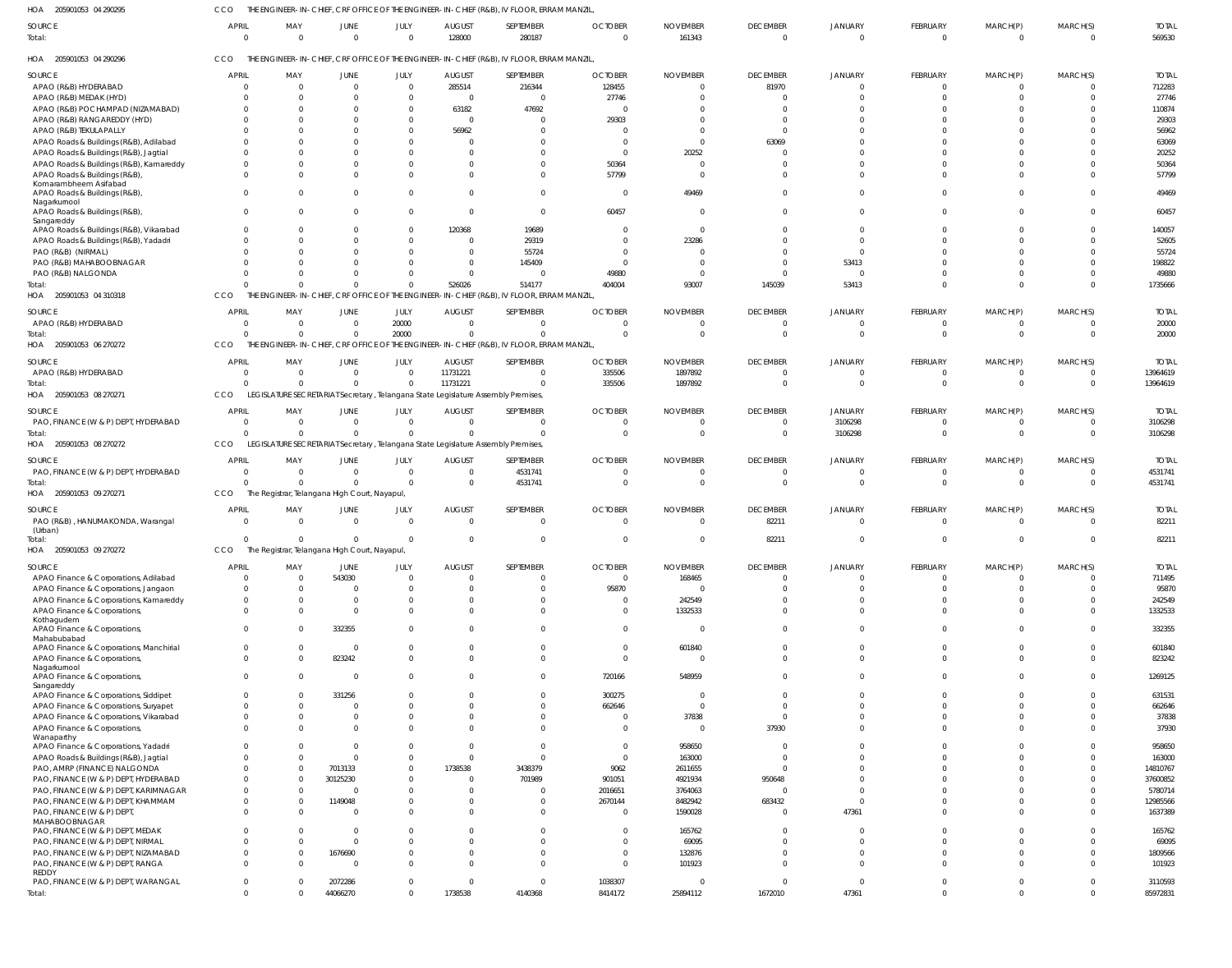| HOA 205901053 10 270272                                                  | CCO                         |                                                        |                            |                                                |                               | GENERAL ADMN, SECRETARIAT DEPT - HOD SECRETARY, GENERAL ADMINISTRATION DEPARTMENT,       |                                                              |                 |                               |                                  |                                  |                                  |                            |                     |
|--------------------------------------------------------------------------|-----------------------------|--------------------------------------------------------|----------------------------|------------------------------------------------|-------------------------------|------------------------------------------------------------------------------------------|--------------------------------------------------------------|-----------------|-------------------------------|----------------------------------|----------------------------------|----------------------------------|----------------------------|---------------------|
| SOURCE                                                                   | <b>APRIL</b>                | MAY                                                    | <b>JUNE</b>                | JULY                                           | <b>AUGUST</b>                 | SEPTEMBER                                                                                | <b>OCTOBER</b>                                               | <b>NOVEMBER</b> | <b>DECEMBER</b>               | <b>JANUARY</b>                   | <b>FEBRUARY</b>                  | MARCH(P)                         | MARCH(S)                   | <b>TOTAL</b>        |
| PAO, FINANCE (W & P) DEPT, HYDERABAD                                     | 0                           | $\Omega$                                               | $\overline{0}$             | $\overline{0}$                                 | $\overline{0}$                | $\Omega$                                                                                 | 18680186                                                     |                 | $\overline{0}$                | - 0                              | $\overline{0}$                   | $\overline{0}$                   | - 0                        | 18680186            |
| Total:                                                                   | $\Omega$                    | $\cap$                                                 | $\Omega$                   | $\mathbf{0}$                                   | $\Omega$                      | $\Omega$                                                                                 | 18680186                                                     | $\Omega$        | $\overline{0}$                | $\circ$                          | $\overline{0}$                   | $\overline{0}$                   | $\overline{0}$             | 18680186            |
| HOA 205901053 26 270272                                                  | <b>CCO</b>                  |                                                        |                            |                                                |                               | DIRECTOR, TECHNICAL EDUCATION, 2ND FLOOR, VIDYA BHAVAN, OPP. TO LATA TALKIES             |                                                              |                 |                               |                                  |                                  |                                  |                            |                     |
| SOURCE                                                                   | <b>APRIL</b>                | MAY                                                    | <b>JUNE</b>                | JULY                                           | <b>AUGUST</b>                 | SEPTEMBER                                                                                | <b>OCTOBER</b>                                               | <b>NOVEMBER</b> | <b>DECEMBER</b>               | <b>JANUARY</b>                   | FEBRUARY                         | MARCH(P)                         | MARCH(S)                   | <b>TOTAL</b>        |
| PAO, FINANCE (W & P) DEPT, WARANGAL                                      | 0                           | $\Omega$                                               | $\overline{0}$             | $\mathbf{0}$                                   | $\overline{0}$                | $\Omega$                                                                                 | $\Omega$                                                     | $\Omega$        | $\overline{0}$                | 51343                            | $\overline{0}$                   | $\overline{0}$                   | $\mathbf{0}$               | 51343               |
| Total:                                                                   | $\Omega$                    | $\Omega$                                               | $\Omega$                   | $\mathbf{0}$                                   | $\Omega$                      | $\Omega$                                                                                 | $\Omega$                                                     | $\Omega$        | $\Omega$                      | 51343                            | $\Omega$                         | $\Omega$                         | $\Omega$                   | 51343               |
| HOA<br>205960051 18 270271                                               | CCO                         |                                                        |                            |                                                |                               | THE ENGINEER-IN-CHIEF, CRF OFFICE OF THE ENGINEER-IN-CHIEF (R&B), IV FLOOR, ERRAM MANZIL |                                                              |                 |                               |                                  |                                  |                                  |                            |                     |
| SOURCE                                                                   | <b>APRIL</b>                | MAY                                                    | <b>JUNE</b>                | JULY                                           | <b>AUGUST</b>                 | SEPTEMBER                                                                                | <b>OCTOBER</b>                                               | <b>NOVEMBER</b> | <b>DECEMBER</b>               | <b>JANUARY</b>                   | FEBRUARY                         | MARCH(P)                         | MARCH(S)                   | <b>TOTAL</b>        |
| APAO Roads & Buildings (R&B),<br>Sangareddy                              | $\overline{0}$              | $\Omega$                                               | $\overline{0}$             | $\mathbf{0}$                                   | $\overline{0}$                | $\Omega$                                                                                 | $\mathbf 0$                                                  | $\Omega$        | $\overline{0}$                | 598814                           | $\overline{0}$                   | $\overline{0}$                   | - 0                        | 598814              |
| Total:                                                                   | $\Omega$                    | $\Omega$                                               | $\Omega$                   | $\mathbf 0$                                    | $\Omega$                      | $\Omega$                                                                                 |                                                              | $\Omega$        | $\overline{0}$                | 598814                           | $\Omega$                         | $\overline{0}$                   | $\Omega$                   | 598814              |
| HOA 205980001 03 010017                                                  | CCO                         | THE ENGINEER-IN-CHIEF, (R&B,NH,ADMN,ROB/RUBS),         |                            |                                                |                               |                                                                                          | OFFICE OF THE ENGINEER-IN-CHIEF(R&B), IV FLOOR, ERRAM MANZIL |                 |                               |                                  |                                  |                                  |                            |                     |
| SOURCE                                                                   | <b>APRIL</b>                | MAY                                                    | JUNE                       | JULY                                           | <b>AUGUST</b>                 | SEPTEMBER                                                                                | <b>OCTOBER</b>                                               | <b>NOVEMBER</b> | <b>DECEMBER</b>               | JANUARY                          | <b>FEBRUARY</b>                  | MARCH(P)                         | MARCH(S)                   | <b>TOTAL</b>        |
| APAO Roads & Buildings (R&B), Jangaon                                    | $\overline{0}$              | $\overline{0}$                                         | $\overline{0}$             | $\mathbf{0}$                                   | 31060                         | $\Omega$                                                                                 | 96215                                                        | $\Omega$        | $\overline{0}$                | $\Omega$                         | $\Omega$                         | $\overline{\mathbf{0}}$          | $\Omega$                   | 127275              |
| Total:                                                                   | $\Omega$                    | $\Omega$                                               | $\Omega$                   | $\mathbf{0}$                                   | 31060                         | $\Omega$                                                                                 | 96215                                                        |                 | $\overline{0}$                | $\Omega$                         | $\overline{0}$                   | $\overline{0}$                   | $\overline{0}$             | 127275              |
| HOA 205980051 12 270271                                                  | CCO                         |                                                        |                            |                                                |                               | THE ENGINEER-IN-CHIEF, CRF OFFICE OF THE ENGINEER-IN-CHIEF (R&B), IV FLOOR, ERRAM MANZIL |                                                              |                 |                               |                                  |                                  |                                  |                            |                     |
| SOURCE                                                                   | APRIL                       | MAY                                                    | <b>JUNE</b>                | JULY                                           | <b>AUGUST</b>                 | SEPTEMBER                                                                                | <b>OCTOBER</b>                                               | <b>NOVEMBER</b> | <b>DECEMBER</b>               | <b>JANUARY</b>                   | FEBRUARY                         | MARCH(P)                         | MARCH(S)                   | <b>TOTAL</b>        |
| APAO (R&B) HYDERABAD                                                     | 0                           | $\Omega$                                               | $\mathbf{0}$               | $\overline{0}$                                 |                               | $\Omega$                                                                                 |                                                              |                 | 0                             | 64380048                         | $\overline{0}$                   | $\overline{0}$                   | $\mathbf{0}$               | 64380048            |
| APAO (R&B) MEDAK (HYD)                                                   | 0                           | $\Omega$                                               | $\Omega$                   | $\Omega$                                       |                               | $\Omega$                                                                                 |                                                              |                 | $\Omega$                      | 480000                           | $\Omega$                         | $\Omega$                         | $\Omega$                   | 480000              |
| APAO (R&B) TEKULAPALLY<br>APAO Roads & Buildings (R&B),                  | $\Omega$<br>$\Omega$        |                                                        | $\Omega$                   | $\mathbf{0}$<br>$\Omega$                       |                               | $\Omega$                                                                                 |                                                              |                 | -0<br>$\Omega$                | 154297<br>378849                 | $\Omega$<br>$\Omega$             | $\Omega$<br>$\Omega$             | -0<br>$\Omega$             | 154297<br>378849    |
| Kothagudem                                                               |                             |                                                        |                            |                                                |                               |                                                                                          |                                                              |                 |                               |                                  |                                  |                                  |                            |                     |
| APAO Roads & Buildings (R&B), Medchal                                    | $\mathbf 0$                 |                                                        | $\Omega$                   | $\Omega$                                       |                               | $\Omega$                                                                                 |                                                              |                 | $\Omega$                      | 766377                           | $\Omega$                         | $\Omega$                         | $\Omega$                   | 766377              |
| Malkajigiri<br>APAO Roads & Buildings (R&B),                             | $\mathbf 0$                 | $\Omega$                                               | $\Omega$                   | $\Omega$                                       |                               | $\Omega$                                                                                 |                                                              |                 | $\Omega$                      | 483198                           | $\Omega$                         | $\Omega$                         | $\Omega$                   | 483198              |
| Sangareddy                                                               |                             |                                                        |                            |                                                |                               |                                                                                          |                                                              |                 |                               |                                  |                                  |                                  |                            |                     |
| APAO Roads & Buildings (R&B), Suryapet                                   | $\mathbf{0}$                | $\Omega$                                               | $\Omega$                   | $\mathbf 0$                                    | $\Omega$                      | $\Omega$                                                                                 | 0                                                            |                 | 0                             | 517733                           | $\Omega$                         | $\overline{0}$                   | $\overline{0}$             | 517733              |
| PAO (R&B) NALGONDA                                                       | 0<br>$\Omega$               |                                                        | $\Omega$<br>$\Omega$       | $\Omega$<br>$\Omega$                           |                               | $\Omega$<br>$\Omega$                                                                     |                                                              |                 | 0<br>$\Omega$                 | 1936000                          | $\Omega$<br>$\Omega$             | $\overline{0}$<br>$\Omega$       | $\overline{0}$<br>$\Omega$ | 1936000<br>69096502 |
| Total:<br>HOA 207101101 04 040041                                        | CCO                         | FINANCE - HOD SECRETARY, FINANCE Telangana SECRETARIAT |                            |                                                |                               |                                                                                          |                                                              |                 |                               | 69096502                         |                                  |                                  |                            |                     |
|                                                                          |                             |                                                        |                            |                                                |                               |                                                                                          |                                                              |                 |                               |                                  |                                  |                                  |                            |                     |
| SOURCE                                                                   | <b>APRIL</b>                | MAY<br>$\Omega$                                        | JUNE<br>$\overline{0}$     | JULY<br>$\overline{0}$                         | <b>AUGUST</b><br>$\Omega$     | SEPTEMBER                                                                                | <b>OCTOBER</b>                                               | <b>NOVEMBER</b> | <b>DECEMBER</b>               | JANUARY<br>$\Omega$              | <b>FEBRUARY</b><br>$\Omega$      | MARCH(P)<br>$\Omega$             | MARCH(S)<br>$\Omega$       | <b>TOTAL</b>        |
| APAO Irrigation, Jagtial<br>APAO Irrigation, Sangareddy                  | 0<br>0                      | - 0                                                    | $\overline{0}$             | 271397                                         | $\Omega$                      |                                                                                          |                                                              | 7278            | 0<br>$\Omega$                 | $\Omega$                         | $\Omega$                         | $\Omega$                         | $\Omega$                   | 7278<br>271397      |
| APAO Irrigation, Siricilla                                               | $\Omega$                    | - 0                                                    | $\Omega$                   | $\overline{0}$                                 | 4536                          |                                                                                          |                                                              |                 | -0                            | -0                               | $\Omega$                         | $\Omega$                         | - 0                        | 4536                |
| APAO Projects, Jagtial                                                   | 0                           |                                                        | $\overline{0}$             | $\overline{0}$                                 |                               |                                                                                          |                                                              |                 | $\Omega$                      | 229171                           | $\Omega$                         | $\Omega$                         | -0                         | 229171              |
| APAO, SRSP SSP, KARIMNAGAR                                               | $\Omega$                    |                                                        | $\overline{0}$             | 713252                                         |                               |                                                                                          |                                                              |                 | $\Omega$                      | $\Omega$                         | $\Omega$                         | $\Omega$                         | $\Omega$                   | 713252              |
| PAO (W&P), Waranagal (Urban)                                             | 0                           |                                                        | 18340                      | $\overline{0}$                                 |                               |                                                                                          |                                                              |                 | $\Omega$                      | $\overline{0}$                   | $\Omega$                         | $\Omega$                         | - 0                        | 18340               |
| PAO IRRIGATION DIVISION KHAMMAM<br>PAO, SRSP, SSP, NIRMAL                | 0<br>$\Omega$               | $\Omega$                                               | $\Omega$<br>$\overline{0}$ | $\Omega$<br>300631                             |                               | $\Omega$                                                                                 |                                                              |                 | $\Omega$<br>$\Omega$          | 331<br>$\overline{0}$            | $\Omega$<br>$\Omega$             | $\Omega$<br>$\overline{0}$       | $\Omega$<br>$\overline{0}$ | 331<br>300631       |
| Total:                                                                   | $\Omega$                    | $\cap$                                                 | 18340                      | 1285280                                        | 4536                          |                                                                                          |                                                              | 7278            | $\Omega$                      | 229502                           | $\Omega$                         | $\Omega$                         | $\Omega$                   | 1544936             |
| HOA 207101115 04 040041                                                  | CCO                         | <b>FINANCE</b>                                         |                            | - HOD SECRETARY, FINANCE Telangana SECRETARIAT |                               |                                                                                          |                                                              |                 |                               |                                  |                                  |                                  |                            |                     |
| SOURCE                                                                   | <b>APRIL</b>                | MAY                                                    | JUNE                       | JULY                                           | <b>AUGUST</b>                 | SEPTEMBER                                                                                | <b>OCTOBER</b>                                               | <b>NOVEMBER</b> | <b>DECEMBER</b>               | <b>JANUARY</b>                   | <b>FEBRUARY</b>                  | MARCH(P)                         | MARCH(S)                   | <b>TOTAL</b>        |
| APAO (PR) Medak                                                          | $\Omega$                    | $\Omega$                                               | $\overline{0}$             | $\overline{0}$                                 | 231295                        | $\Omega$                                                                                 |                                                              |                 | 0                             | 260050                           | $\Omega$                         | $\Omega$                         | $\Omega$                   | 491345              |
| APAO (PR) Ranga Reddy Dist                                               | $\Omega$                    | - 0                                                    | $\Omega$                   | $\overline{0}$                                 | 354397                        | $\Omega$                                                                                 |                                                              |                 | -0                            | - 0                              | $\Omega$                         | $\Omega$                         |                            | 354397              |
| APAO (R&B) HYDERABAD                                                     | $\Omega$                    |                                                        | $\Omega$                   | 343523                                         | 0                             | 321325                                                                                   |                                                              | 103125          | $\Omega$                      | 22880                            | $\Omega$                         | $\Omega$                         |                            | 790853              |
| APAO (R&B) POCHAMPAD (NIZAMABAD)                                         | $\cap$                      | 488881                                                 | $\cap$                     | 485413                                         | $\cap$                        | $\cap$                                                                                   |                                                              |                 | $\Omega$                      | $\cap$                           | $\cap$                           | $\cap$                           | $\cap$                     | 974294              |
| APAO (R&B) RANGAREDDY (HYD)                                              | $\mathbf 0$                 |                                                        | $\Omega$                   | $\overline{0}$                                 | 364578                        | $\Omega$                                                                                 |                                                              |                 | $\overline{0}$                | $\Omega$                         | $\overline{0}$                   | $\Omega$                         | $\Omega$                   | 364578              |
| APAO (R&B) TEKULAPALLY<br>APAO Finance & Corporations, Kamareddy         | $\mathbf 0$<br>$^{\circ}$   | $\Omega$<br>$\cap$                                     | $\mathbf 0$<br>$\Omega$    | 591787<br>$\overline{0}$                       | 244196<br>$\mathbf 0$         | $\Omega$<br>416817                                                                       | $\Omega$                                                     |                 | $\mathbf 0$<br>$\overline{0}$ | $\overline{0}$<br>$\mathbf 0$    | $\overline{0}$<br>$\overline{0}$ | $\overline{0}$<br>$\overline{0}$ | $\mathbf 0$<br>$\mathbf 0$ | 835983<br>416817    |
| APAO Finance & Corporations,                                             | $\mathbf 0$                 |                                                        | $\Omega$                   | $\overline{0}$                                 | $\mathbf 0$                   | 384663                                                                                   |                                                              | $\Omega$        | 291178                        | $\mathbf 0$                      | $\Omega$                         | $\overline{0}$                   | $\Omega$                   | 675841              |
| Nagarkurnool                                                             |                             |                                                        |                            |                                                |                               |                                                                                          |                                                              |                 |                               |                                  |                                  |                                  |                            |                     |
| APAO Irrigation, Adilabad                                                | $\mathbf 0$                 |                                                        | $\Omega$                   | $\mathbf 0$                                    | 1186127                       | 909680                                                                                   | $\Omega$                                                     | 585233          | $\mathbf 0$                   | $\mathbf 0$                      | $\overline{0}$                   | $\overline{0}$                   | $\Omega$                   | 2681040             |
| APAO Irrigation, Bhoopalapally<br>APAO Irrigation, Jangaon               | $\mathbf 0$<br>$\mathbf{0}$ |                                                        | $\mathbf 0$<br>$\mathbf 0$ | $\mathbf 0$<br>239338                          | 392285<br>$\mathbf 0$         | $\overline{0}$<br>$\mathbf 0$                                                            | $\Omega$<br>$\Omega$                                         |                 | $\Omega$<br>$\mathbf 0$       | $\overline{0}$<br>$\overline{0}$ | $\Omega$<br>$\overline{0}$       | $\Omega$<br>$\overline{0}$       | $\Omega$<br>$\Omega$       | 392285<br>239338    |
| APAO Irrigation, Kamareddy                                               | $\Omega$                    |                                                        | $\overline{0}$             | $\overline{0}$                                 | 442499                        | 298992                                                                                   | 321410                                                       |                 | $\Omega$                      | $\overline{0}$                   | $\Omega$                         | $\Omega$                         | $\Omega$                   | 1062901             |
| APAO Irrigation, Kothagudem                                              | $\mathbf{0}$                |                                                        | 2896387                    | 716080                                         | 1556269                       | $\Omega$                                                                                 | 313303                                                       |                 | $\Omega$                      | $\overline{0}$                   | $\Omega$                         | $\Omega$                         | $\Omega$                   | 5482039             |
| APAO Irrigation, Mancherial                                              | $\Omega$                    | $\cap$                                                 | $\overline{0}$             | $\overline{0}$                                 | 376875                        | $\Omega$                                                                                 | $\mathbf 0$                                                  |                 | $\Omega$                      | $\overline{0}$                   | $\Omega$                         | $\Omega$                         | $\Omega$                   | 376875              |
| APAO Irrigation, Nagarkurnool                                            | $\mathbf{0}$                |                                                        | $\Omega$                   | 330447                                         | 1515583                       | $\mathbf{0}$                                                                             | 670252                                                       | $\Omega$        | $\Omega$                      | $\overline{0}$                   | $\Omega$                         | $\Omega$                         | $\Omega$                   | 2516282             |
| APAO Irrigation, Sangareddy                                              | $^{\circ}$                  |                                                        | $\mathbf 0$                | $\overline{0}$                                 | 622037                        | $\Omega$                                                                                 | 692687                                                       | 2240686         | 0                             | 919244                           | $\Omega$                         | $\Omega$                         | $\Omega$                   | 4474654             |
| APAO Irrigation, Siddipet<br>APAO Irrigation, Siricilla                  | $\Omega$<br>$\Omega$        |                                                        | $\Omega$                   | 552907<br>$\overline{0}$                       | 352606                        | 251072<br>$\mathbf{0}$                                                                   | $\overline{0}$<br>$\mathbf 0$                                |                 | $\overline{0}$<br>598508      | $\overline{0}$<br>$\circ$        | $\Omega$<br>$\Omega$             | $\Omega$<br>$\Omega$             | $\Omega$<br>$\Omega$       | 1156585<br>598508   |
| APAO Irrigation, Suryapet                                                | $\Omega$                    |                                                        |                            | $\overline{0}$                                 | $\Omega$                      | $\Omega$                                                                                 | 84003                                                        |                 | $\overline{0}$                | 439870                           | $\Omega$                         | $\Omega$                         | $\Omega$                   | 523873              |
| APAO Irrigation, Vikarabad                                               | $\Omega$                    |                                                        | $\Omega$                   | $\overline{0}$                                 | 863338                        | 561131                                                                                   |                                                              |                 | 182593                        | $\circ$                          | $\Omega$                         | $\Omega$                         | $\Omega$                   | 1607062             |
| APAO Irrigation, Wanaparthy                                              | $\Omega$                    |                                                        | $\Omega$                   | 2096487                                        | $\Omega$                      | $\Omega$                                                                                 | $\Omega$                                                     | 618680          | 1196955                       | - 0                              | $\Omega$                         | $\Omega$                         | $\Omega$                   | 3912122             |
| APAO Irrigation, Yadadri                                                 | $\Omega$                    |                                                        | $\overline{0}$             | 1181637                                        | $\Omega$                      | 571613                                                                                   |                                                              |                 | $\overline{0}$                | - 0                              | $\Omega$                         | $\Omega$                         | $\Omega$                   | 1753250             |
| APAO Panchayat Raj (PR), Jagtial                                         | $\Omega$                    |                                                        |                            | 0                                              |                               | $\Omega$                                                                                 |                                                              |                 | 602230                        | $^{\circ}$                       | $\Omega$                         | $\Omega$                         | $\Omega$                   | 602230              |
| APAO Panchayat Raj (PR), Jangaon<br>APAO Panchayat Raj (PR), Kamareddy   | $^{\circ}$<br>$\mathbf{0}$  |                                                        |                            | $\overline{0}$<br>$\overline{0}$               | $\Omega$<br>$\Omega$          | $\Omega$<br>299285                                                                       |                                                              |                 | 243892<br>$\overline{0}$      | $^{\circ}$<br>$\overline{0}$     | $\Omega$<br>$\Omega$             | $\Omega$<br>$\Omega$             | $\mathbf 0$<br>$\Omega$    | 243892<br>299285    |
| APAO Panchayat Raj (PR), Mahabubabad                                     | $\mathbf 0$                 |                                                        |                            | $\mathbf 0$                                    | $\mathbf{0}$                  | 554930                                                                                   |                                                              |                 | 0                             | $\mathbf 0$                      | $\Omega$                         | $\overline{0}$                   | $\mathbf 0$                | 554930              |
| APAO Panchayat Raj (PR), Medchal                                         | $\mathbf 0$                 |                                                        | 0                          | $\mathbf{0}$                                   | 383536                        | $\overline{0}$                                                                           | 0                                                            | 566477          | $\mathbf 0$                   | $\mathbf 0$                      | $\overline{0}$                   | $\overline{0}$                   | $\mathbf 0$                | 950013              |
| Malkajigiri                                                              |                             |                                                        |                            |                                                |                               |                                                                                          |                                                              |                 |                               |                                  |                                  |                                  |                            |                     |
| APAO Panchayat Raj (PR), Peddapalli                                      | $\mathbf 0$<br>$\mathbf{0}$ |                                                        |                            | $\mathbf{0}$<br>$\mathbf{0}$                   | $\overline{0}$<br>$\mathbf 0$ | 383779                                                                                   | $\Omega$                                                     |                 | $\mathbf 0$<br>$\mathbf 0$    | $\overline{0}$<br>$\overline{0}$ | $\overline{0}$<br>$\Omega$       | $\overline{0}$<br>$\Omega$       | $\Omega$<br>$\Omega$       | 383779              |
| APAO Panchayat Raj (PR), Sangareddy<br>APAO Panchayat Raj (PR), Siddipet | $\mathbf 0$                 |                                                        | $\Omega$                   | $\mathbf{0}$                                   | 248471                        | 279308<br>$\Omega$                                                                       |                                                              |                 | $\Omega$                      | $\overline{0}$                   | $\Omega$                         | $\Omega$                         | $\mathbf 0$                | 279308<br>248471    |
| APAO Panchayat Raj (PR), Siricilla                                       | $\Omega$                    |                                                        | $\Omega$                   | 540597                                         | 287099                        | $\mathbf{0}$                                                                             |                                                              |                 | $\Omega$                      | $\mathbf 0$                      | $\Omega$                         | $\Omega$                         | $\Omega$                   | 827696              |
| APAO Panchayat Raj (PR), Vikarabad                                       | $\mathbf 0$                 |                                                        | $\mathbf{0}$               | $\overline{0}$                                 |                               | $\mathbf 0$                                                                              | $\Omega$                                                     | 509202          | $\mathbf 0$                   | $\overline{0}$                   | $\overline{0}$                   | $\overline{0}$                   | $\mathbf 0$                | 509202              |
| APAO Panchayat Raj (PR), Waranagal                                       | $\mathbf 0$                 | $\cap$                                                 | $\Omega$                   | $\mathbf{0}$                                   | $\overline{0}$                | 374655                                                                                   | 566301                                                       |                 | $\Omega$                      | $\overline{0}$                   | $\overline{0}$                   | $\Omega$                         | $\mathbf 0$                | 940956              |
| Rural<br>APAO Projects, Adilabad                                         | $\overline{0}$              | $\Omega$                                               | 1006500                    | $\mathbf 0$                                    | 1292524                       | 30692                                                                                    | 0                                                            | 0               | $\overline{0}$                | $\overline{0}$                   | $\overline{0}$                   | $\overline{0}$                   | $\mathbf 0$                | 2329716             |
| APAO Projects, Jagtial                                                   | $\mathbf 0$                 | $\Omega$                                               | 873160                     | $\mathbf{0}$                                   | 3334166                       | 991097                                                                                   | $\mathbf 0$                                                  | $\mathbf 0$     | $\overline{0}$                | 568857                           | $\overline{0}$                   | $\overline{0}$                   | $\mathbf 0$                | 5767280             |
| APAO Projects, Jangaon                                                   | $\overline{0}$              | $\Omega$                                               | $\mathbf{0}$               | $\mathbf 0$                                    | $\mathbf{0}$                  | 1582329                                                                                  | $\Omega$                                                     | $\Omega$        | $\mathbf 0$                   | $\overline{0}$                   | $\overline{0}$                   | $\overline{0}$                   | $\Omega$                   | 1582329             |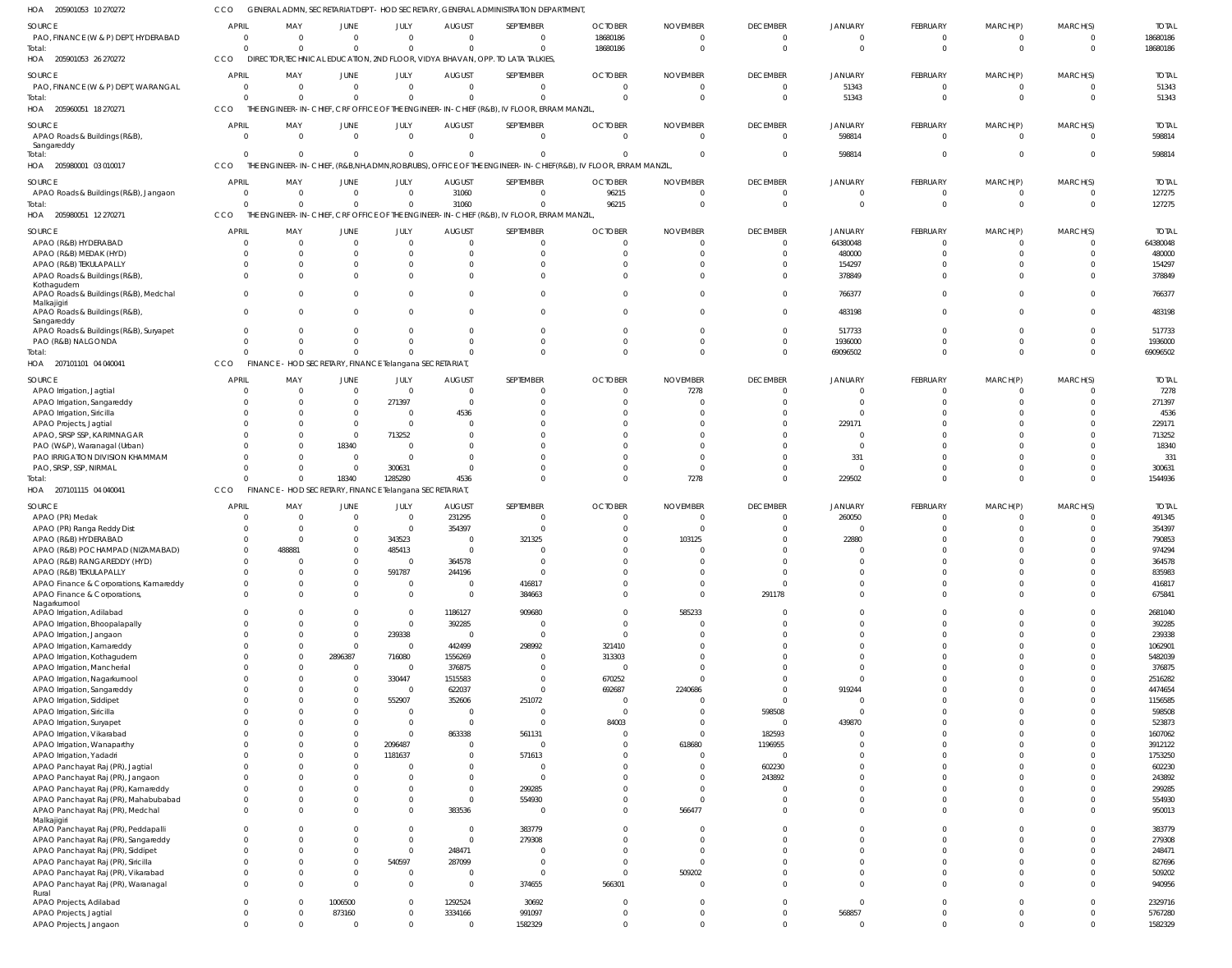| HOA 207101115 04 040041 | CCO FINANCE - HOD SECRETARY, FINANCE Telangana SECRETARIAT, |
|-------------------------|-------------------------------------------------------------|
|                         |                                                             |

| SOURCE                                                             | <b>APRIL</b>                   | MAY                                                     | JUNE                 | JULY                                            | <b>AUGUST</b>                   | SEPTEMBER                   | <b>OCTOBER</b>                   | <b>NOVEMBER</b>                   | <b>DECEMBER</b>                | <b>JANUARY</b>                   | FEBRUARY                          | MARCH(P)                   | MARCH(S)                   | <b>TOTAL</b>           |
|--------------------------------------------------------------------|--------------------------------|---------------------------------------------------------|----------------------|-------------------------------------------------|---------------------------------|-----------------------------|----------------------------------|-----------------------------------|--------------------------------|----------------------------------|-----------------------------------|----------------------------|----------------------------|------------------------|
| APAO Projects, Komarambheem Asifabad                               | $\Omega$                       | $\overline{0}$                                          | $\mathbf{0}$         | $\Omega$                                        | $\overline{0}$                  | $\overline{0}$              | $\overline{0}$                   | $\overline{0}$                    | 751920                         | $\Omega$                         | $\Omega$                          | $\Omega$                   | $\Omega$                   | 751920                 |
| APAO Projects, Mahabubabad                                         | $\Omega$                       | $\Omega$                                                | $\Omega$             | $\Omega$                                        | $\overline{0}$                  | $\Omega$                    | $\Omega$                         | 303446                            |                                | $\Omega$                         | $\Omega$                          | $\Omega$                   | $\mathbf 0$                | 303446                 |
| APAO Projects, Mancherial                                          | $\Omega$                       | $\Omega$                                                | $\mathbf{0}$         | $\Omega$                                        | $\overline{0}$                  | 599366                      | $\Omega$                         | - 0                               | $\Omega$                       | $\cap$                           |                                   |                            | $\Omega$                   | 599366                 |
| APAO Projects, Peddapalli                                          | $\Omega$                       | $\Omega$                                                | $\mathbf 0$          | 1008862                                         | 1540035                         | 307008                      | $\Omega$                         | $\Omega$                          | 1020217                        | 316696                           |                                   |                            | $\Omega$                   | 4192818                |
| APAO Projects, Siddipet                                            | $\Omega$                       | $\Omega$                                                | $\mathbf 0$          | 277461                                          | 0                               | $\Omega$                    | $\Omega$                         | - 0                               |                                |                                  |                                   |                            | $\Omega$                   | 277461                 |
| <b>APAO Projects, Siricilla</b>                                    | $\Omega$                       | $\Omega$                                                | $\mathbf{0}$         | - 0                                             | $\overline{0}$                  | 11688                       | $\Omega$                         | $\Omega$                          |                                |                                  | $\Omega$                          |                            | $\Omega$                   | 11688                  |
| APAO Roads & Buildings (R&B), Jogulamba                            | $\Omega$                       | $\Omega$                                                | $\Omega$             | $\Omega$                                        | $\Omega$                        | $\Omega$                    | $\Omega$                         | 313159                            |                                |                                  | $\Omega$                          | $\Omega$                   | $\Omega$                   | 313159                 |
| Gadwal                                                             | $\Omega$                       | $\Omega$                                                |                      |                                                 | $\Omega$                        | $\Omega$                    | $\Omega$                         | $\Omega$                          |                                |                                  | $\Omega$                          | $\Omega$                   | $\Omega$                   |                        |
| APAO Roads & Buildings (R&B)<br>Komarambheem Asifabad              |                                |                                                         | 601359               | $\Omega$                                        |                                 |                             |                                  |                                   |                                |                                  |                                   |                            |                            | 601359                 |
| APAO Roads & Buildings (R&B)                                       | $\Omega$                       | $\Omega$                                                | $\Omega$             |                                                 | 846927                          | $\Omega$                    | $\Omega$                         | $\Omega$                          |                                |                                  | $\Omega$                          | $\Omega$                   | $\Omega$                   | 846927                 |
| Kothagudem                                                         |                                |                                                         |                      |                                                 |                                 |                             |                                  |                                   |                                |                                  |                                   |                            |                            |                        |
| APAO Roads & Buildings (R&B), Medchal                              | $\Omega$                       | $\Omega$                                                | $\mathbf 0$          | - 0                                             | $\overline{0}$                  | 650930                      | $\Omega$                         | $\Omega$                          |                                |                                  | $\Omega$                          | $\Omega$                   | $\Omega$                   | 650930                 |
| Malkajigiri<br>APAO Roads & Buildings (R&B)                        | $\mathbf{0}$                   | $\Omega$                                                | $\mathbf 0$          | 321057                                          | $\overline{0}$                  | $\Omega$                    | $\Omega$                         | $\Omega$                          |                                |                                  | $\Omega$                          | $\Omega$                   | $\Omega$                   | 321057                 |
| Nagarkurnool                                                       |                                |                                                         |                      |                                                 |                                 |                             |                                  |                                   |                                |                                  |                                   |                            |                            |                        |
| APAO Roads & Buildings (R&B)                                       | $\Omega$                       | $\Omega$                                                | $\overline{0}$       | 332870                                          | $\Omega$                        | $\Omega$                    | 503800                           | $\Omega$                          | $\Omega$                       |                                  | $\Omega$                          | $\Omega$                   | $\Omega$                   | 836670                 |
| Sangareddy                                                         |                                |                                                         |                      |                                                 |                                 |                             |                                  |                                   |                                |                                  |                                   |                            |                            |                        |
| APAO Roads & Buildings (R&B), Vikarabad                            | $\mathbf{0}$                   | $\overline{0}$                                          | $\mathbf 0$          | - 0                                             | $\mathbf 0$                     | $\Omega$                    | 416858                           | $\Omega$                          | $\Omega$                       |                                  | $\Omega$                          |                            | $\mathbf 0$                | 416858                 |
| APAO Roads & Buildings (R&B), Waranagal<br>Rural                   | $\Omega$                       | $\Omega$                                                | $\Omega$             | $\Omega$                                        | $\Omega$                        | $\Omega$                    | $\overline{0}$                   | $\Omega$                          | 315817                         | $\Omega$                         | $\Omega$                          | $\Omega$                   | $\Omega$                   | 315817                 |
| APAO Roads & Buildings (R&B), Yadadri                              | $\Omega$                       | $\Omega$                                                | $^{\circ}$           | $\Omega$                                        | $\overline{0}$                  | 636636                      | $\overline{\mathbf{0}}$          | 0                                 | - 0                            | $\Omega$                         |                                   |                            | $\Omega$                   | 636636                 |
| APAO, SRSP SSP, KARIMNAGAR                                         | $\Omega$                       | $\Omega$                                                | $\mathbf 0$          | 4193227                                         | 3141751                         | 1862727                     | 579113                           | 672248                            | 811023                         | 787622                           | $\Omega$                          |                            | $\Omega$                   | 12047711               |
| APAO, SRSP, NIZAMABAD                                              | $\Omega$                       | $\Omega$                                                | $\overline{0}$       | 1446108                                         | 2429070                         | 838950                      | 530026                           | $\Omega$                          | 687601                         |                                  |                                   |                            | $\Omega$                   | 5931755                |
| PAO (PR) (IW), LMD Colony, Karimnagar                              | $\Omega$                       | $\Omega$                                                | $\mathbf 0$          | $\Omega$                                        | 185497                          | 305130                      | $\overline{0}$                   | $\Omega$                          |                                |                                  |                                   |                            | $\Omega$                   | 490627                 |
| PAO (PR) KCC, Warangal (Urban)                                     |                                | $\Omega$                                                | $\mathbf{0}$         | 294090                                          | 13010                           | $\Omega$                    | $\overline{0}$                   | $\Omega$                          |                                |                                  |                                   |                            | $\Omega$                   | 307100                 |
| PAO (PR) MAHABOOBNAGAR                                             | $\Omega$                       | $\Omega$                                                | $\mathbf 0$          | - 0                                             | 316854                          | 309813                      | 308173                           | $\Omega$                          |                                | $\Omega$                         |                                   |                            | $\Omega$                   | 934840                 |
| PAO (PR) Nalgonda                                                  |                                | $\Omega$                                                | $\mathbf{0}$         | 665129                                          | $\overline{0}$                  |                             | $\overline{0}$                   | 969744                            |                                |                                  |                                   |                            | $\Omega$                   | 1634873                |
| PAO (PR), Nirmal                                                   | $\cap$                         | $\Omega$                                                | $\Omega$             | 228915                                          | 299170                          | $\Omega$                    | $\Omega$                         | $\Omega$                          |                                |                                  | $\Omega$                          |                            | $\Omega$                   | 528085                 |
| PAO (R&B) (NIRMAL)                                                 |                                | $\Omega$                                                | $\mathbf{0}$         | $\Omega$                                        | 247233                          | 0                           | $\overline{0}$                   | $\Omega$                          | $\Omega$                       |                                  | $\Omega$                          |                            | $\Omega$                   | 247233                 |
| PAO (R&B), HANUMAKONDA, Warangal                                   | $\Omega$                       | $\Omega$                                                | $\Omega$             | $\Omega$                                        | $\Omega$                        | $\Omega$                    | $\Omega$                         | $\Omega$                          | 335929                         |                                  | $\Omega$                          | $\Omega$                   | $\Omega$                   | 335929                 |
| (Urban)                                                            |                                |                                                         |                      |                                                 |                                 |                             |                                  |                                   |                                |                                  |                                   |                            |                            |                        |
| PAO (R&B) LMD                                                      |                                | $\Omega$                                                | $\Omega$             | $\Omega$                                        | 337090                          |                             | $\Omega$                         | $\Omega$                          |                                |                                  |                                   |                            | $\Omega$                   | 337090                 |
| PAO (R&B) MAHABOOBNAGAR                                            | $\Omega$                       | $\Omega$                                                | $\Omega$             | $\Omega$<br>$\Omega$                            | 340141                          | $\Omega$<br>$\Omega$        | $\Omega$<br>$\Omega$             | $\Omega$<br>$\Omega$              | 608195                         |                                  |                                   |                            | $\Omega$<br>$\Omega$       | 948336                 |
| PAO (R&B) NALGONDA                                                 | <sup>0</sup>                   | $\Omega$<br>$\Omega$                                    | $\Omega$<br>$\Omega$ |                                                 | 305101                          |                             | $\Omega$                         | $\Omega$                          | 323682                         | 620987                           |                                   |                            | $\Omega$                   | 628783                 |
| PAO (W&P) NSP, TEKULAPALLY                                         | <sup>0</sup>                   | $\Omega$                                                | $\mathbf 0$          | 3092661                                         | 1976868                         | 2228686                     |                                  |                                   | 448947                         |                                  |                                   |                            | $\Omega$                   | 8368149<br>5778426     |
| PAO (W&P), Waranagal (Urban)<br>PAO - IRRIGATION DIVISION WARANGAL | $\Omega$                       | $\Omega$                                                | $\Omega$             | 1047417<br>- 0                                  | 1189410<br>612545               | 1256558                     | 1067900<br>393584                | 371130<br>$\Omega$                | 846011<br>527389               |                                  | $\Omega$                          | $\Omega$                   | $\Omega$                   | 1890111                |
| (Urban)                                                            |                                |                                                         |                      |                                                 |                                 | 356593                      |                                  |                                   |                                |                                  |                                   |                            |                            |                        |
| PAO A M R P (SLBC), NALGONDA                                       | <sup>0</sup>                   | $\Omega$                                                | $\Omega$             | 957965                                          | 5237674                         | 1203116                     | 318214                           | 1512537                           | 1367073                        | 580317                           |                                   |                            | $\Omega$                   | 11176896               |
| PAO IRRIGATION KARIMNAGAR                                          | $\Omega$                       | $\Omega$                                                | $\overline{0}$       | $\Omega$                                        | $\overline{0}$                  | <sup>0</sup>                | $\circ$                          | 261769                            | 259075                         |                                  |                                   |                            | $\Omega$                   | 520844                 |
| PAO IRRIGATION DIVISION HYDERABAD                                  | <sup>0</sup>                   | $\Omega$                                                | $\mathbf 0$          | 5118071                                         | 5834326                         | 4190226                     | $\overline{\mathbf{0}}$          | 353405                            | 1457891                        | 1459052                          |                                   |                            | $\Omega$                   | 18412971               |
| PAO IRRIGATION DIVISION KHAMMAM                                    | $\Omega$                       | $\Omega$                                                | $\Omega$             | 936851                                          | 499293                          | $\Omega$                    | $\Omega$                         | $\Omega$                          |                                | 253331                           | <sup>0</sup>                      |                            | $\Omega$                   | 1689475                |
| PAO IRRIGATION DIVISION NALGONDA                                   | $\Omega$                       | $\Omega$                                                | $^{\circ}$           | 996688                                          | 1198427                         | 995202                      | 289843                           | 603426                            | $\Omega$                       |                                  |                                   |                            | $\Omega$                   | 4083586                |
| PAO IRRIGATION DIVISION,                                           | $\Omega$                       | $\Omega$                                                | $\Omega$             | 2781144                                         | 1533838                         | 897596                      | $\Omega$                         | 484836                            | 1300149                        | 270429                           | $\Omega$                          | U                          | $\Omega$                   | 7267992                |
| MAHABOOBNAGAR                                                      |                                |                                                         |                      |                                                 |                                 |                             |                                  |                                   |                                |                                  |                                   |                            |                            |                        |
| PAO IRRIGATION NIZAMABAD                                           | $\Omega$                       | $\Omega$<br>$\Omega$                                    | $\mathbf 0$          | 1250959                                         | 1983184                         | 259817                      | 1442996                          | - 0                               | 557001                         |                                  |                                   |                            | $\Omega$<br>$\Omega$       | 5493957                |
| PAO IRRIGATION RANGA REDDY DISTRICT                                | <sup>0</sup>                   | $\Omega$                                                | $\Omega$             | 4364163                                         | 1819585                         | 4590381                     | 336837                           | 1197398                           | 2118527                        | 1513936                          |                                   |                            | $\Omega$                   | 15940827               |
| PAO Irrigation Nirmal<br>PAO MEDAK(IW), MEDAK                      |                                | $\Omega$                                                | $\Omega$<br>$\Omega$ | 462687<br>307073                                | 333201<br>938049                | 233291<br>788814            | 864315<br>$\Omega$               | 104759<br>$\Omega$                | 56336<br>327241                | 91378                            |                                   |                            | $\Omega$                   | 2145967<br>2361177     |
| PAO Public Health (PH), Ranga Reddy                                | $\Omega$                       | $\Omega$                                                | $\Omega$             | $\Omega$                                        | $\Omega$                        | $\Omega$                    | $\Omega$                         | $\Omega$                          | 260507                         | $\Omega$                         |                                   |                            | $\Omega$                   | 260507                 |
| PAO, FINANCE (W & P) DEPT, HYDERABAD                               | $\Omega$                       | $\Omega$                                                | $\Omega$             | 500112                                          | $\Omega$                        | $\Omega$                    | $\Omega$                         | $\Omega$                          |                                | $\Omega$                         |                                   |                            | $\Omega$                   | 500112                 |
| PAO, FINANCE (W & P) DEPT, NIZAMABAD                               | $\Omega$                       | $\Omega$                                                | $\Omega$             | $\Omega$                                        | $\overline{0}$                  | $\Omega$                    | $\overline{0}$                   | $\overline{0}$                    | 354112                         | $\Omega$                         | $\Omega$                          |                            | $\Omega$                   | 354112                 |
| PAO, PJP, Jogulamba Gadwal                                         | $\Omega$                       | $\Omega$                                                | $\Omega$             | 3200955                                         | 2479692                         | 2792401                     | 448161                           | 686265                            | 2197103                        | 1048549                          | $\Omega$                          | $\Omega$                   | $\Omega$                   | 12853126               |
| PAO, S R S P, R R DISTRICT                                         | $\Omega$                       | $\Omega$                                                | $\Omega$             | $\Omega$                                        | $\overline{0}$                  | $\overline{0}$              | $\overline{0}$                   | $\Omega$                          | $\Omega$                       | 36514                            | $\Omega$                          | $\Omega$                   | $\Omega$                   | 36514                  |
| PAO, SRSP, SSP, NIRMAL                                             | $\Omega$                       | $\Omega$                                                | $\Omega$             | $\Omega$                                        | 1344973                         | 548055                      | $\Omega$                         | $\Omega$                          | 274310                         | $\Omega$                         | $\Omega$                          | $\Omega$                   | $\Omega$                   | 2167338                |
| PAO, NSP (W&P), HYDERABAD                                          | $\Omega$                       | $\Omega$                                                | $\Omega$             | 1068587                                         | 1112867                         | $\Omega$                    | $\overline{0}$                   | $\overline{0}$                    | $\Omega$                       | $\Omega$                         | $\Omega$                          | $\Omega$                   | $\Omega$                   | 2181454                |
| Total:                                                             | $\Omega$                       | 488881                                                  | 5377406              | 41931268                                        | 52143692                        | 34074352                    | 10147776                         | 12457525                          | 20321412                       | 9189712                          | $\Omega$                          | $\Omega$                   | $\Omega$                   | 186132024              |
| HOA 207101115 04 040043                                            | CCO                            | <b>FINANCE</b>                                          |                      | - HOD SECRETARY, FINANCE Telangana SECRETARIAT, |                                 |                             |                                  |                                   |                                |                                  |                                   |                            |                            |                        |
|                                                                    |                                |                                                         |                      |                                                 |                                 |                             |                                  |                                   |                                |                                  |                                   |                            |                            |                        |
| SOURCE<br>APAO Irrigation, Medchal Malkajigiri                     | <b>APRIL</b><br>$\overline{0}$ | MAY<br>$\overline{0}$                                   | JUNE<br>$\mathbf{0}$ | JULY<br>311152                                  | <b>AUGUST</b><br>$\overline{0}$ | SEPTEMBER<br>$\overline{0}$ | <b>OCTOBER</b><br>$\overline{0}$ | <b>NOVEMBER</b><br>$\overline{0}$ | <b>DECEMBER</b><br>$\mathbf 0$ | <b>JANUARY</b><br>$\overline{0}$ | <b>FEBRUARY</b><br>$\overline{0}$ | MARCH(P)<br>$\overline{0}$ | MARCH(S)<br>$\overline{0}$ | <b>TOTAL</b><br>311152 |
| Total:                                                             | $\Omega$                       | $\overline{0}$                                          | $\overline{0}$       | 311152                                          | $\overline{0}$                  | $\overline{0}$              | $\overline{0}$                   | $\overline{0}$                    | $\Omega$                       | $\Omega$                         | $\overline{0}$                    | $\overline{0}$             | $\overline{0}$             | 311152                 |
| HOA 207101117 04 320                                               | CCO                            | FINANCE - HOD SECRETARY, FINANCE Telangana SECRETARIAT, |                      |                                                 |                                 |                             |                                  |                                   |                                |                                  |                                   |                            |                            |                        |
|                                                                    |                                |                                                         |                      |                                                 |                                 |                             |                                  |                                   |                                |                                  |                                   |                            |                            |                        |
| SOURCE                                                             | <b>APRIL</b>                   | MAY                                                     | JUNE                 | JULY                                            | <b>AUGUST</b>                   | SEPTEMBER                   | <b>OCTOBER</b>                   | <b>NOVEMBER</b>                   | <b>DECEMBER</b>                | JANUARY                          | FEBRUARY                          | MARCH(P)                   | MARCH(S)                   | <b>TOTAL</b>           |
| APAO (R&B) POCHAMPAD (NIZAMABAD)                                   | $\overline{0}$                 | 6178                                                    | 6178                 | $\Omega$                                        | 12356                           | 7312                        | 12527                            | $\Omega$                          | 12698                          | 6598                             | $\Omega$                          | $\Omega$                   | $\Omega$                   | 63847                  |
| APAO (R&B) RANGAREDDY (HYD)                                        | $\overline{0}$                 | 17629                                                   | 9434                 | $\Omega$                                        | 10947                           | 9434                        | $\overline{\mathbf{0}}$          | 18868                             | 19649                          | 10079                            | $\Omega$                          | $\Omega$                   | $\Omega$                   | 96040                  |
| APAO Finance & Corporations, Adilabad                              | $\overline{0}$                 | $\overline{0}$                                          | 12460                | $\Omega$                                        | $\overline{0}$                  | 62734                       | 12622                            | $\Omega$                          | 25244                          | 13118                            | $\Omega$                          | $\Omega$                   | $\Omega$                   | 126178                 |
| APAO Finance & Corporations,                                       | $\overline{0}$                 | 29311                                                   | $\mathbf 0$          | $\Omega$                                        | $\overline{0}$                  | $\Omega$                    | 90423                            | $\Omega$                          | 45060                          | $\Omega$                         | $\Omega$                          | $\Omega$                   | $\Omega$                   | 164794                 |
| Bhoopalapally<br>APAO Finance & Corporations, Jagtial              | $\mathbf{0}$                   | 21156                                                   | $\Omega$             | $\Omega$                                        | $\Omega$                        | 43938                       | 17421                            | $\Omega$                          | 86412                          | 28970                            | $\Omega$                          | $\Omega$                   | $\Omega$                   | 197897                 |
| APAO Finance & Corporations, Jangaon                               | $\overline{0}$                 | $\Omega$                                                | $\Omega$             |                                                 | $\Omega$                        | 14224                       | $\overline{\mathbf{0}}$          | $\Omega$                          | $\Omega$                       | 14727                            | $\Omega$                          | $\Omega$                   | $\Omega$                   | 28951                  |
| APAO Finance & Corporations, Kamareddy                             | $\overline{0}$                 | $\Omega$                                                | $\Omega$             | $\Omega$                                        | $\Omega$                        | 7730                        | 3865                             | 3865                              | 21693                          | 4130                             | $\Omega$                          | $\Omega$                   | $\Omega$                   | 41283                  |
| APAO Finance & Corporations,                                       | $\Omega$                       | $\Omega$                                                | $\Omega$             | $\Omega$                                        | 13056                           | 3264                        | 3264                             | $\overline{0}$                    | 6714                           | 5601                             | $\Omega$                          | $\Omega$                   | $\Omega$                   | 31899                  |
| Komarambheem Asifabad                                              |                                |                                                         |                      |                                                 |                                 |                             |                                  |                                   |                                |                                  |                                   |                            |                            |                        |
| APAO Finance & Corporations,                                       | $\overline{0}$                 | 13077                                                   | $\mathbf{0}$         | $\Omega$                                        | $\overline{0}$                  | 65903                       | 13349                            | $\Omega$                          | 26698                          | 13873                            | $\Omega$                          | $\Omega$                   | $\Omega$                   | 132900                 |
| Kothagudem                                                         |                                |                                                         |                      | $\Omega$                                        |                                 |                             |                                  |                                   |                                |                                  |                                   |                            |                            |                        |
| APAO Finance & Corporations,<br>Mahabubabad                        | $\overline{0}$                 | 12256                                                   | $\Omega$             |                                                 | $\mathbf{0}$                    | 22599                       | 47991                            | $\mathbf{0}$                      | 27849                          | 13194                            | $\Omega$                          | $\Omega$                   | $\Omega$                   | 123889                 |
| APAO Finance & Corporations, Manchirial                            | $\overline{0}$                 | $\Omega$                                                | $\Omega$             | 9924                                            | $\Omega$                        | 39696                       | 10034                            | $\Omega$                          | 22883                          | 16948                            | $\Omega$                          | $\Omega$                   | $\Omega$                   | 99485                  |
| APAO Finance & Corporations, Medchal                               | $\mathbf{0}$                   | $\mathbf{0}$                                            | $\overline{0}$       | $\Omega$                                        | $\overline{0}$                  | 39480                       | 6973                             | $\mathbf{0}$                      | 13946                          | 11493                            | $\Omega$                          | $\Omega$                   | $\Omega$                   | 71892                  |
| APAO Finance & Corporations,                                       | $\overline{0}$                 | $\Omega$                                                | 17199                | $\Omega$                                        | $\Omega$                        | 16785                       | 3357                             | $\Omega$                          | 6714                           | 3489                             | $\Omega$                          | $\Omega$                   | $\Omega$                   | 47544                  |
| Nagarkurnool                                                       |                                |                                                         |                      |                                                 |                                 |                             |                                  |                                   |                                |                                  |                                   |                            |                            |                        |
| APAO Finance & Corporations, Peddapalli                            | $\Omega$                       | 38634                                                   | $\Omega$             | 19418                                           | 38836                           | 38972                       | 19996                            | $\Omega$                          | 39440                          | 32794                            | $\Omega$                          | $\Omega$                   | $\Omega$                   | 228090                 |
| APAO Finance & Corporations,                                       | $\overline{0}$                 | 35907                                                   | $\Omega$             | $\Omega$                                        | $\Omega$                        | 22628                       | $\Omega$                         | $\Omega$                          | 33345                          | 11254                            | $\Omega$                          | $\Omega$                   | $\Omega$                   | 103134                 |
| Sangareddy<br>APAO Finance & Corporations, Siddipet                | $\mathbf 0$                    | 14224                                                   | $\overline{0}$       | $\overline{0}$                                  | $\mathbf 0$                     | 14444                       | $\overline{\phantom{0}}$         | $\overline{0}$                    | 43332                          | 15453                            | $\mathbf 0$                       | $\Omega$                   | $\mathbf 0$                | 87453                  |
|                                                                    |                                |                                                         |                      |                                                 |                                 |                             |                                  |                                   |                                |                                  |                                   |                            |                            |                        |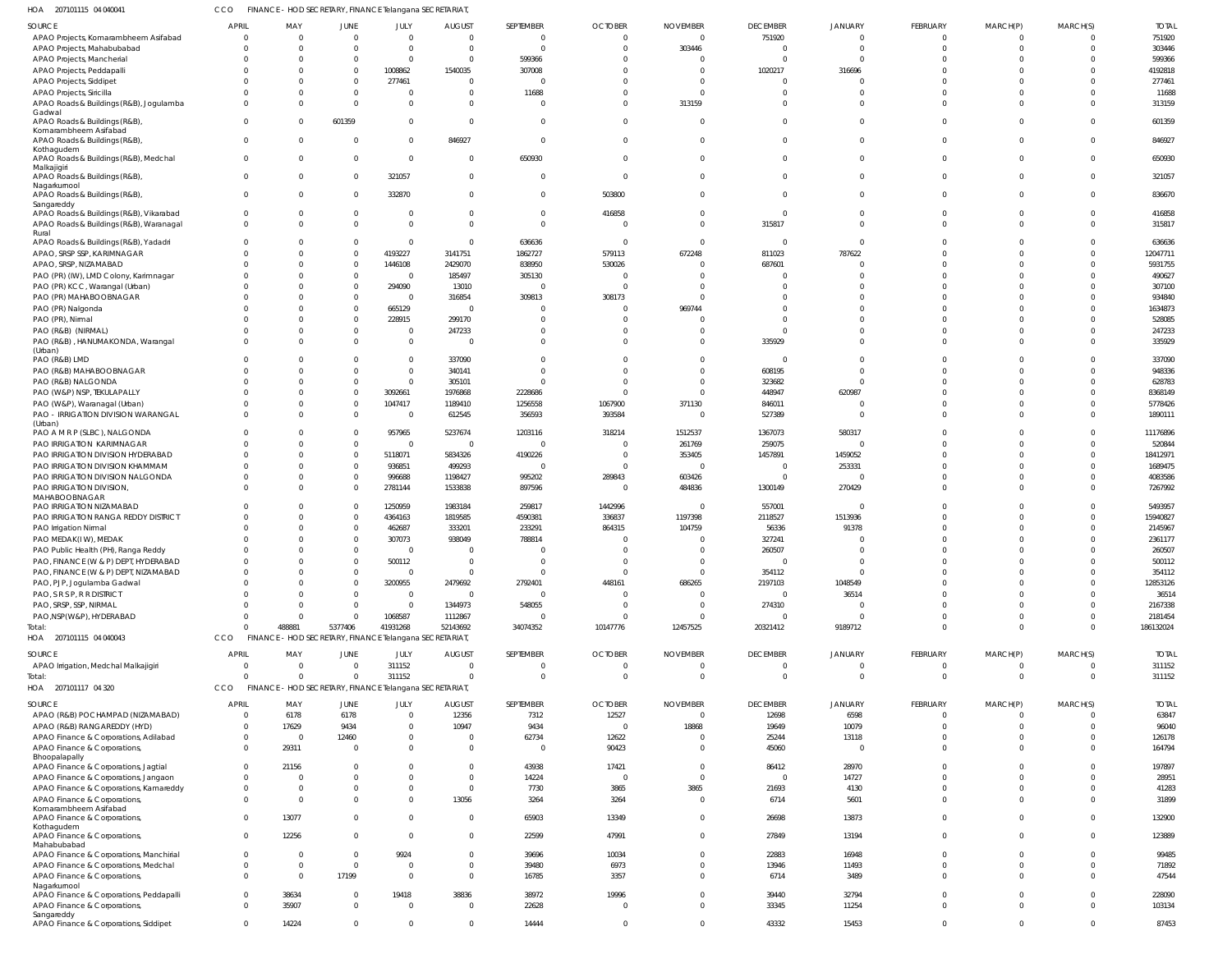| 207101117 04 320<br>HOA                                      | <b>CCO</b>   | FINANCE - HOD SECRETARY, FINANCE Telangana SECRETARIAT  |                           |            |                  |                        |                |                      |                                    |                |                      |                            |          |                    |
|--------------------------------------------------------------|--------------|---------------------------------------------------------|---------------------------|------------|------------------|------------------------|----------------|----------------------|------------------------------------|----------------|----------------------|----------------------------|----------|--------------------|
| SOURCE                                                       | <b>APRIL</b> | MAY                                                     | JUNE                      | JULY       | <b>AUGUST</b>    | SEPTEMBER              | <b>OCTOBER</b> | <b>NOVEMBER</b>      | <b>DECEMBER</b>                    | <b>JANUARY</b> | <b>FEBRUARY</b>      | MARCH(P)                   | MARCH(S) | <b>TOTAL</b>       |
| APAO Finance & Corporations, Siricilla                       | $\Omega$     | 7139                                                    | $\overline{0}$            | $\Omega$   | $\overline{0}$   | 35895                  | 7282           | $\Omega$             | 17665                              | 12273          | $\Omega$             | $\overline{0}$             |          | 80254              |
| APAO Finance & Corporations, Suryapet                        | $\Omega$     | 12844                                                   | 12844                     | $\Omega$   | 0                | 32373                  | 8175           | 8175                 | 8175                               | 13712          | $\Omega$             | $\overline{0}$             |          | 96298              |
| APAO Finance & Corporations, Vikarabad                       | $\Omega$     | 7129                                                    | 7222                      | $\Omega$   | 21666            | 7331                   |                |                      | 7331                               | 34009          | $\Omega$             | $\Omega$                   |          | 84688              |
| APAO Finance & Corporations,                                 | $\Omega$     | $\overline{\mathbf{0}}$                                 | 3357                      | $\Omega$   | $\overline{0}$   | 16785                  | $\bigcap$      |                      | 10071                              | 3489           | $\Omega$             | $\Omega$                   |          | 33702              |
| Wanaparthy<br>APAO Irrigation, Adilabad                      | $\Omega$     | $\overline{\mathbf{0}}$                                 | 161630                    |            | 0                | 652860                 | 151447         |                      | 355939                             | 196853         | $\Omega$             | $\Omega$                   | $\cap$   | 1518729            |
| APAO Irrigation, Bhoopalapally                               |              | 297751                                                  | C                         |            | $\Omega$         | 0                      | 568095         |                      | 632753                             | $\overline{0}$ |                      | $\Omega$                   |          | 1498599            |
| APAO Irrigation, Jagtial                                     |              | 120174                                                  | C                         |            | 0                | 0                      |                |                      | 859490                             | 173250         | $\Omega$             | $\Omega$                   |          | 1152914            |
| APAO Irrigation, Jangaon                                     |              | - 0                                                     | $\Omega$                  |            | $\Omega$         | $\Omega$               |                |                      | $\overline{0}$                     | 180873         | $\cap$               | $\Omega$                   |          | 180873             |
| APAO Irrigation, Kamareddy                                   |              | $\overline{0}$                                          | $\Omega$                  |            | $\mathbf 0$      | 391268                 | 373000         | 516930               | 716671                             | 247687         | $\Omega$             | $\Omega$                   |          | 2245556            |
| APAO Irrigation, Komarambheem Asifabad                       |              | - 0                                                     | $\overline{0}$            | - 0        | 96388            | 331176                 | 116817         |                      | 200646                             | 148945         |                      | $\Omega$                   |          | 893972             |
| APAO Irrigation, Kothagudem                                  |              | 704630                                                  | 93371                     | 683466     | 0                | 1553610                | 1535805        |                      | 1734802                            | 953530         | $\Omega$             | $\Omega$                   |          | 7259214            |
| APAO Irrigation, Mahabubabad                                 |              | $\overline{\mathbf{0}}$                                 | $\overline{0}$            | $\sqrt{ }$ | 0                | 35927                  | 626703         |                      | 285195                             | 169755         | $\Omega$             | $\Omega$                   |          | 1117580            |
| APAO Irrigation, Mancherial                                  |              | $\overline{\mathbf{0}}$                                 | $\overline{0}$            | 30465      | $\mathbf 0$      | 270133                 | 136103         |                      | 559063                             | 208679         | $\Omega$             | $\Omega$                   |          | 1204443            |
| APAO Irrigation, Medchal Malkajigiri                         |              | $\overline{\mathbf{0}}$                                 | $\overline{0}$            | $\Omega$   | 0                | 85976                  | 17790          |                      | 43136                              | 21076          | $\Omega$             | $\Omega$                   |          | 167978             |
| APAO Irrigation, Nagarkurnool                                |              | $\overline{\mathbf{0}}$                                 | 3962041                   | - 0        | $\overline{0}$   | 3363886                | 712853         |                      | 1399764                            | 792477         | $\Omega$             | $\Omega$                   |          | 10231021           |
| APAO Irrigation, Peddapalli                                  |              | 195256                                                  | $\overline{0}$            | 11575      | 95278            | 344993                 | 97202          |                      | 212227                             | 123258         | $\cap$               | $\Omega$                   |          | 1079789            |
| APAO Irrigation, Sangareddy                                  |              | 1105630                                                 | $\overline{0}$            | $\Omega$   | $\mathbf 0$      | 1148893                |                |                      | 1000300                            | 408783         | $\Omega$             | $\Omega$                   |          | 3663606            |
| APAO Irrigation, Siddipet                                    |              | 1434360                                                 | $\overline{0}$            | $\Omega$   | $\mathbf 0$      | 1600366                |                |                      | 4186603                            | 884729         | $\Omega$             | $\Omega$                   |          | 8106058            |
| APAO Irrigation, Siricilla                                   |              | 109206                                                  | $\overline{0}$            | - 0        | $\mathbf 0$      | 648627                 | 137698         |                      | 314494                             | 211441         | $\Omega$             | $\Omega$                   |          | 1421466            |
| APAO Irrigation, Suryapet                                    |              | 158441                                                  | 149152                    | 13604      | $\mathbf 0$      | 466487                 | 136025         | 143002               | 127830                             | 131226         | $\Omega$             | $\Omega$                   |          | 1325767            |
| APAO Irrigation, Vikarabad                                   |              | 126365                                                  | 13046                     | 128388     | 113581           | 350407                 | $\bigcap$      | $\sqrt{ }$           | 821967                             | 223520         | $\Omega$             | $\Omega$                   |          | 1777274            |
|                                                              |              | $\overline{\mathbf{0}}$                                 | 49608                     | $\Omega$   | $\overline{0}$   | 136776                 |                |                      | 242694                             | 66072          |                      | $\Omega$                   |          | 495150             |
| APAO Irrigation, Wanaparthy                                  |              | 18682                                                   | $\overline{0}$            | $\Omega$   | 74135            | 19261                  | 14169          | 16061                | 14169                              | 23439          | $\Omega$             | $\Omega$                   |          | 179916             |
| APAO Irrigation, Waranagal Rural                             |              | $\overline{\mathbf{0}}$                                 | 227960                    |            | $\mathbf 0$      | 975392                 | 278877         |                      | 477798                             | 345749         |                      | $\Omega$                   |          | 2305776            |
| APAO Projects, Adilabad<br>APAO Projects, Bhoopalapally      |              | 742283                                                  | $\Omega$                  |            | $\mathbf 0$      | $\mathbf 0$            | 1587636        |                      | 1229304                            | $\overline{0}$ | $\Omega$             | $\Omega$                   |          |                    |
|                                                              |              | 353887                                                  | $\overline{0}$            | - 0        | 0                | $\mathbf 0$            |                |                      | $\overline{0}$                     | $\mathbf 0$    | $\Omega$             | $\Omega$                   |          | 3559223<br>353887  |
| APAO Projects, Jagtial                                       |              | 245221                                                  | $\overline{0}$            | - 0        | $\mathbf 0$      | 216033                 |                |                      | 1168892                            | 225578         | $\Omega$             | $\Omega$                   |          | 1855724            |
| APAO Projects, Mahabubabad                                   | $\Omega$     | - 0                                                     | $\mathbf 0$               | 153906     | $\mathbf 0$      | $\mathbf 0$            |                |                      | 737483                             | 323393         | $\Omega$             | $\Omega$                   |          | 1214782            |
| APAO Projects, Mancherial                                    |              | 1120542                                                 | $\Omega$                  | 574944     | 77912            | 2141345                |                |                      | 1258537                            | 669405         | $\cap$               | $\Omega$                   |          | 6448147            |
| APAO Projects, Peddapalli                                    |              | 215438                                                  | $\overline{0}$            |            | $\mathbf 0$      | 210427                 | 605462         |                      | 509293                             | 95687          |                      | $\Omega$                   |          | 1030845            |
| APAO Projects, Siddipet                                      |              | 115503                                                  | $\overline{0}$            |            | $\mathbf 0$      | 578608                 | 117069         |                      | 232255                             | 137247         | $\Omega$             | $\Omega$                   |          | 1180682            |
| APAO Projects, Siricilla                                     | $\Omega$     | $\overline{\mathbf{0}}$                                 | 17943                     |            | 0                | 72028                  | 18114          |                      | 54511                              | 19169          | $\Omega$             | $\Omega$                   |          | 181765             |
| APAO Roads & Buildings (R&B), Adilabad                       | $\Omega$     | $\Omega$                                                | $\overline{0}$            |            | 0                | 9255                   | 6170           |                      | 12340                              | 3295           | $\Omega$             | $\Omega$                   |          | 31060              |
| APAO Roads & Buildings (R&B), Kamareddy                      | $\Omega$     | $\Omega$                                                | $\overline{0}$            | $\cap$     | $\Omega$         | 6084                   | 18252          |                      | 12168                              | 6323           | $\Omega$             | $\Omega$                   | $\Omega$ | 42827              |
| APAO Roads & Buildings (R&B),<br>Mahabubabad                 |              |                                                         |                           |            |                  |                        |                |                      |                                    |                |                      |                            |          |                    |
| APAO Roads & Buildings (R&B), Mancherial                     | $\Omega$     | $\overline{0}$                                          | $\Omega$                  | 5670       | $\mathbf 0$      | 5670                   | 2835           |                      | 8505                               | 4818           | $\Omega$             | $\Omega$                   | $\Omega$ | 27498              |
| APAO Roads & Buildings (R&B), Siricilla                      |              | 5978                                                    | $\overline{0}$            | $\Omega$   | $\Omega$         | 10416                  | 2604           |                      | 7812                               | 2783           |                      | $\Omega$                   |          | 29593              |
| APAO Roads & Buildings (R&B), Suryapet                       | $\Omega$     | 2007                                                    | 2065                      | 2065       | $\mathbf 0$      | 4192                   | 2127           | 2127                 | 4192                               | 3513           | $\Omega$             | $\Omega$                   |          | 22288              |
| APAO, PJP (FINANCE), Jogulamba Gadwal                        | $\Omega$     | $\overline{\mathbf{0}}$                                 | 13056                     | - 0        | 0                | 6714                   |                | $\sqrt{ }$           | 16692                              | C              | $\cap$               | $\Omega$                   |          | 36462              |
| APAO, SRSP (FINANCE), WARANGAL RURAL                         | $\Omega$     | 12876                                                   | 1950                      | $\Omega$   | 58168            | 15261                  | 15261          | 17451                | 20418                              | 25859          | $\Omega$             | $\Omega$                   |          | 167244             |
| APAO, SRSP SSP, KARIMNAGAR                                   | $\Omega$     | 1641197                                                 | 4397                      |            | 1838357          | 5749131                | 1814012        |                      | 3917122                            | $\Omega$       |                      | $\Omega$                   |          | 14964216           |
| APAO, SRSP, NIZAMABAD                                        | $\Omega$     | 275649                                                  | 58365                     |            | 606766           | 611489                 | 313730         | - 0                  | 873692                             | 415527         | $\Omega$             | $\Omega$                   |          | 3155218            |
| PAO (R&B) (NIRMAL)                                           |              | 3085                                                    | $\overline{0}$            | $\Omega$   | 0                | 12340                  | 3085           | - 0                  | 9255                               | 5208           | $\Omega$             | $\Omega$                   |          | 32973              |
| PAO (R&B), HANUMAKONDA, Warangal                             |              | 5512                                                    | $\overline{0}$            | $\Omega$   | $\overline{0}$   | 2756                   | - 0            | 12797                | 5670                               | 2946           | $\Omega$             | $\Omega$                   |          | 29681              |
| (Urban)                                                      |              |                                                         |                           |            |                  |                        |                |                      |                                    |                |                      |                            |          |                    |
| PAO (R&B) LMD                                                | $\Omega$     | 3552                                                    | $\overline{0}$            |            | 3552             | 14208                  | 3552           |                      | 7206                               | 3797           | $\Omega$             | $\overline{0}$             |          | 35867              |
| PAO (W&P) NSP, TEKULAPALLY                                   | $\Omega$     | $\overline{\mathbf{0}}$                                 | $\Omega$                  | $\Omega$   | $\overline{0}$   | $\mathbf 0$            | $\Omega$       | $\Omega$             | 536978                             | $\Omega$       | $\Omega$             | $\Omega$                   | $\cap$   | 536978             |
| PAO (W&P), Waranagal (Urban)                                 |              | 2776543                                                 | -0                        |            | -0               | 1224837                |                | 4636777              | 5296406                            | 1420082        | $\Omega$             |                            |          | 15354645           |
| PAO - IRRIGATION DIVISION WARANGAL                           |              | 653952                                                  | $\Omega$                  |            | $\overline{0}$   | 302919                 |                | 1036685              | 1301703                            | 368849         | $\Omega$             | $\Omega$                   |          | 3664108            |
| (Urban)<br>PAO A M R P (SLBC), NALGONDA                      |              | 4060071                                                 | $\Omega$                  |            | 0                | 6307485                |                | 1444199              | 2876190                            | 1657080        | $\Omega$             | $\Omega$                   |          | 16345025           |
| PAO IRRIGATION KARIMNAGAR                                    |              | 201553                                                  | $\Omega$                  |            | 233490           | 656065                 | 206666         | - 0                  | 436510                             | 202454         | $\Omega$             | $\Omega$                   |          | 1936738            |
| PAO IRRIGATION DIVISION HYDERABAD                            |              | 5696101                                                 | $\Omega$                  |            | 0                | 0                      |                | 4538701              | 1839211                            | 998045         | $\Omega$             | $\Omega$                   |          | 13072058           |
| PAO IRRIGATION DIVISION KHAMMAM                              |              | - 0                                                     | C                         |            | 0                | $\Omega$               |                | - 0                  | 3978997                            | 855893         | $\Omega$             | $\Omega$                   |          | 4834890            |
|                                                              |              |                                                         | $\Omega$                  |            |                  |                        | - 0            |                      |                                    |                | $\Omega$             | $\Omega$                   |          |                    |
| PAO IRRIGATION DIVISION NALGONDA<br>PAO IRRIGATION DIVISION, |              | 1388602<br>1713374                                      | $\Omega$                  |            | 0<br>$\mathbf 0$ | 1748255<br>$\mathbf 0$ | 907250         | 427886<br>$\sqrt{ }$ | 1142305<br>$\overline{\mathbf{0}}$ | 453256<br>- 0  | $\Omega$             | $\Omega$                   |          | 5160304<br>2620624 |
| MAHABOOBNAGAR                                                |              |                                                         |                           |            |                  |                        |                |                      |                                    |                |                      |                            |          |                    |
| PAO IRRIGATION NIZAMABAD                                     |              | 532172                                                  | 134570                    |            | 1011939          | 1232865                | 546524         | - 0                  | 1113124                            | 591189         | $\Omega$             | $\overline{0}$             |          | 5162383            |
| PAO IRRIGATION RANGA REDDY DISTRICT                          | $\Omega$     | 1869404                                                 | 89249                     |            | 1801982          | 3614757                | $\Omega$       | 4908492              | 4222042                            | 2355959        | $\Omega$             | $\Omega$                   |          | 18861885           |
| PAO Irrigation Nirmal                                        | 290022       | 243762                                                  | - 0                       |            | - 0              | 1173273                | 275951         |                      | 479999                             | 406610         | $\Omega$             | $\Omega$                   |          | 2869617            |
| PAO MEDAK(IW), MEDAK                                         | $\Omega$     | 238569                                                  | C                         |            | 0                | 742791                 | 637134         | - C                  | 508730                             | 257539         | $\Omega$             | $\Omega$                   |          | 2384763            |
| PAO, AMRP (FINANCE) NALGONDA                                 |              | 67474                                                   | C                         |            | $\overline{0}$   | 124584                 |                | 29928                | 52240                              | 28870          |                      | $\Omega$                   |          | 303096             |
| PAO, FINANCE (W & P) DEPT, HYDERABAD                         |              | 201160                                                  | $\Omega$                  |            | $\overline{0}$   | $\mathbf 0$            | $\Omega$       | 195953               | 80289                              | 55041          |                      | $\Omega$                   |          | 532443             |
| PAO, FINANCE (W & P) DEPT, KARIMNAGAR                        | $\Omega$     | 64370                                                   | $\Omega$                  |            | 68242            | 242844                 | 75812          |                      | 136733                             | 77089          |                      | $\Omega$                   |          | 665090             |
| PAO, FINANCE (W & P) DEPT, KHAMMAM                           |              | $\overline{\mathbf{0}}$                                 | $\Omega$                  |            | $\overline{0}$   | 0                      | - 0            |                      | 171974                             | 23579          | $\Omega$             | $\Omega$                   |          | 195553             |
| PAO, FINANCE (W & P) DEPT,                                   | $\Omega$     | 23846                                                   | $\Omega$                  |            | $\Omega$         | $\mathbf 0$            | 61248          |                      | $\overline{\mathbf{0}}$            | C              | $\Omega$             | $\Omega$                   |          | 85094              |
| MAHABOOBNAGAR                                                |              |                                                         |                           |            |                  |                        |                |                      |                                    |                |                      |                            |          |                    |
| PAO, FINANCE (W & P) DEPT, MEDAK                             |              | 2999                                                    | $\Omega$                  |            | $\overline{0}$   | 23382                  | 5998           |                      | 14995                              | 9833           | $\Omega$             | $\Omega$                   | $\Omega$ | 57207              |
| PAO, FINANCE (W & P) DEPT, NIRMAL                            |              | 5981                                                    | $\overline{0}$            |            | $\overline{0}$   | 59615                  | 9789           |                      | 19578                              | 18589          | $\Omega$             | $\Omega$                   | $\Omega$ | 113552             |
| PAO, FINANCE (W & P) DEPT, NIZAMABAD                         |              | 9944                                                    | 1950                      |            | 10850            | 22994                  | 11044          | - 0                  | 25138                              | 15456          | $\Omega$             | $\Omega$                   |          | 97376              |
| PAO, FINANCE (W & P) DEPT, RANGA                             |              | 8095                                                    | $\overline{0}$            |            | 10484            | 21896                  | $\Omega$       | 20594                | 17628                              | 8969           | $\Omega$             | $\Omega$                   |          | 87666              |
| REDDY                                                        |              |                                                         | $\overline{0}$            | $\Omega$   |                  |                        |                |                      |                                    |                | $\Omega$             | $\Omega$                   |          |                    |
| PAO, FINANCE (W & P) DEPT, WARANGAL                          |              | 48122<br>$\overline{0}$                                 |                           |            | 0                | 21187                  |                | 87540<br>$\epsilon$  | 97669                              | 29543          |                      | $\Omega$                   |          | 284061             |
| PAO, PJP, Jogulamba Gadwal                                   |              |                                                         | 3427343                   |            | 0                | $\mathbf 0$            |                |                      | 6113744                            | 1336398        | $\Omega$             | $\Omega$                   |          | 10877485           |
| PAO, S R S P, R R DISTRICT                                   |              | 85288                                                   | 11654                     |            | 166490           | 205387                 | - 0            | 289904               | 205027                             | 112225         | $\Omega$             | $\Omega$                   |          | 1075975            |
| PAO, SRSP, SSP, NIRMAL                                       | $\cap$       | 177523                                                  | C                         | $\Omega$   | 0                | 959863                 | 193891         |                      | 385820                             | 200979         |                      |                            |          | 1918076            |
| PAO, NSP(W&P), HYDERABAD                                     | 290022       | 1531560<br>30829174                                     | $\overline{0}$<br>8488044 | 1633425    | 0<br>6364475     | $\mathbf 0$            | - 0            | 1256009<br>19611944  | 476899                             | 267223         | $\Omega$<br>$\Omega$ | $\overline{0}$<br>$\Omega$ |          | 3531691            |
| otal:                                                        | <b>CCO</b>   |                                                         |                           |            |                  | 41228521               | 12601079       |                      | 56275736                           | 19471844       |                      |                            |          | 196794264          |
| HOA 207101800 06 040043                                      |              | FINANCE - HOD SECRETARY, FINANCE Telangana SECRETARIAT, |                           |            |                  |                        |                |                      |                                    |                |                      |                            |          |                    |
| SOURCE                                                       | <b>APRIL</b> | MAY                                                     | JUNE                      | JULY       | <b>AUGUST</b>    | SEPTEMBER              | <b>OCTOBER</b> | <b>NOVEMBER</b>      | <b>DECEMBER</b>                    | <b>JANUARY</b> | FEBRUARY             | MARCH(P)                   | MARCH(S) | <b>TOTAL</b>       |
| APAO (R&B) HYDERABAD                                         | - 0          | - 0                                                     | 257964                    | $\Omega$   | 28675            | 328955                 |                | $\Omega$             | 74475                              | $\Omega$       | $\Omega$             | $\Omega$                   |          | 690069             |
| APAO (R&B) POCHAMPAD (NIZAMABAD)                             | $\Omega$     | $\overline{\mathbf{0}}$                                 | 20480                     | $\Omega$   | 10000            | 0                      | 84995          | $\Omega$             | $\circ$                            | 0              | $\Omega$             | $\Omega$                   |          | 115475             |
| APAO (R&B) RANGAREDDY (HYD)                                  | $\mathbf{0}$ | $\Omega$                                                | $\Omega$                  | $\Omega$   | $\mathbf{0}$     | 130902                 |                | 70626                | 37150                              | $\overline{0}$ | $\Omega$             | $\Omega$                   |          | 238678             |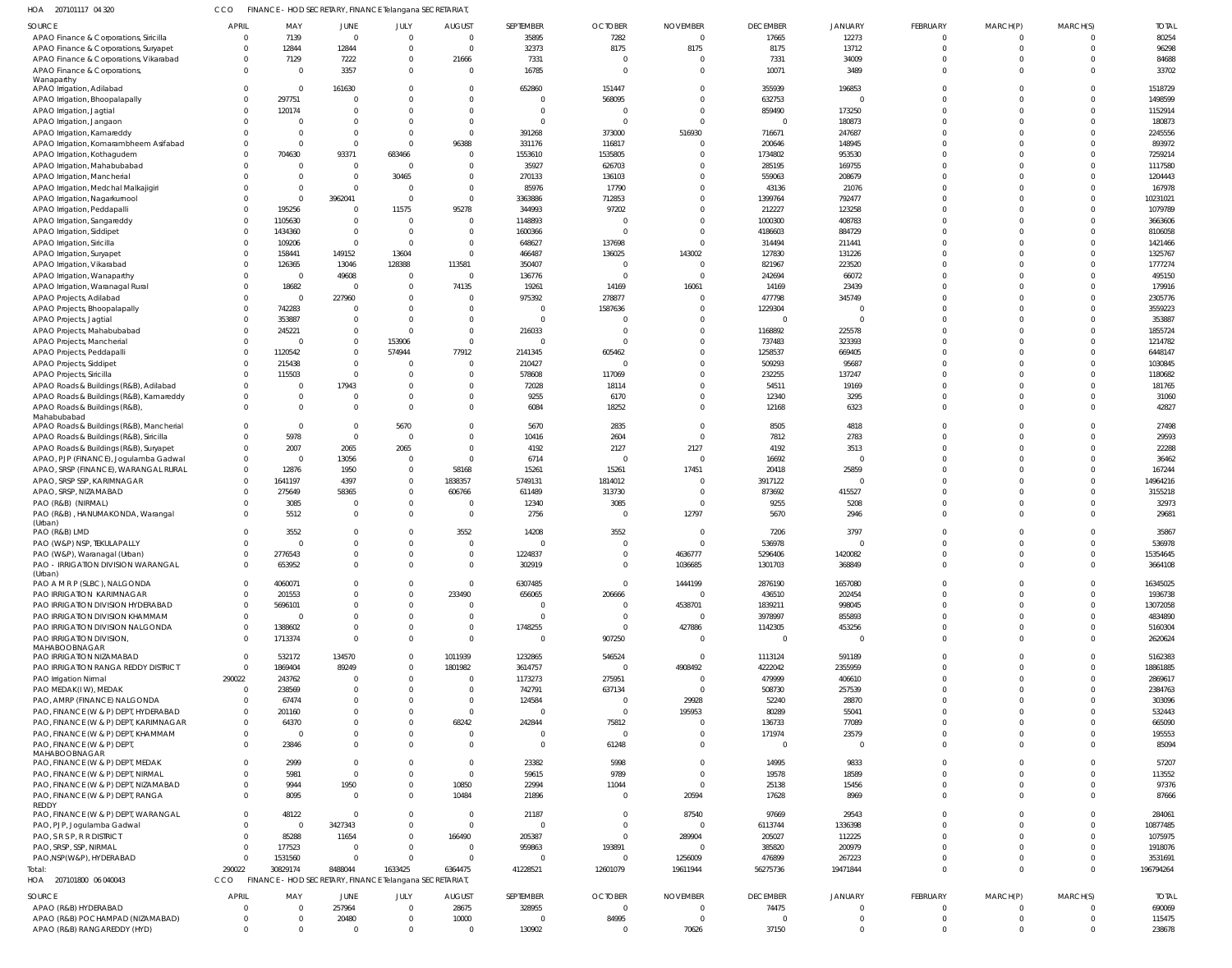| HOA 207101800 06 040043                              | <b>CCO</b>   |                            |                      | FINANCE - HOD SECRETARY, FINANCE Telangana SECRETARIAT, |                         |                            |                          |                            |                 |                                |          |                      |          |              |
|------------------------------------------------------|--------------|----------------------------|----------------------|---------------------------------------------------------|-------------------------|----------------------------|--------------------------|----------------------------|-----------------|--------------------------------|----------|----------------------|----------|--------------|
| <b>SOURCE</b>                                        | <b>APRIL</b> | MAY                        | JUNE                 | JULY                                                    | <b>AUGUST</b>           | SEPTEMBER                  | <b>OCTOBER</b>           | <b>NOVEMBER</b>            | <b>DECEMBER</b> | JANUARY                        | FEBRUARY | MARCH(P)             | MARCH(S) | <b>TOTAL</b> |
| APAO (R&B) TEKULAPALLY                               |              | $\mathbf{0}$               | 111800               | $\overline{0}$                                          | 124118                  | 83007                      | $\mathbf 0$              | 75195                      | 445551          | $\Omega$                       | $\Omega$ | $\Omega$             | $\Omega$ | 839671       |
| APAO Finance & Corporations, Jagtial                 |              | $\Omega$                   | $\Omega$             | $\Omega$                                                | $\Omega$                | 24000                      | $\Omega$                 | 20000                      |                 | $\Omega$                       |          | $\Omega$             | $\Omega$ | 44000        |
| APAO Irrigation, Adilabad                            |              | $\Omega$                   | $\Omega$             | $\Omega$                                                | $\Omega$                | 27400                      | $\Omega$                 | $\Omega$                   | -C              | $\Omega$                       |          | $\Omega$             |          | 27400        |
| APAO Irrigation, Bhoopalapally                       |              | $\Omega$                   | $\Omega$             | $\Omega$                                                | 102845                  | C                          | $\Omega$                 | $\Omega$                   |                 | $\Omega$                       |          |                      |          | 102845       |
| APAO Irrigation, Jagtial                             |              | $\Omega$                   | $\Omega$             | $\Omega$                                                | 114000                  | $\Omega$                   | 44000                    | $\overline{0}$             | 100000          | 30129                          |          | $\Omega$             |          | 288129       |
| APAO Irrigation, Kamareddy                           |              | $\Omega$                   | 228691               | $\Omega$                                                | $\Omega$                | 210264                     | 19600                    | 14000                      | -C              | $\Omega$                       |          |                      |          | 472555       |
| APAO Irrigation, Komarambheem Asifabad               |              | $\Omega$                   | 61751                | $\Omega$                                                | 160151                  | $\Omega$                   | $\Omega$                 | $\overline{0}$             | 200000          | 100000                         |          |                      |          | 521902       |
| APAO Irrigation, Kothagudem                          |              | $\Omega$                   | 301126               | $\Omega$                                                | 405663                  | 136537                     | 156000                   | 14502                      | 193267          | 193000                         |          |                      |          | 1400095      |
| APAO Irrigation, Mahabubabad                         |              | $\Omega$                   | $\Omega$             | $\Omega$                                                | $\Omega$                | 216246                     | 54450                    | $\overline{0}$             | - 0             | $\Omega$                       |          | $\Omega$             |          | 270696       |
| APAO Irrigation, Mancherial                          |              | $\Omega$                   | $\Omega$             | $\Omega$                                                | 564216                  | C                          | $\Omega$                 | 200000                     | 147359          | $\Omega$                       |          |                      |          | 911575       |
| APAO Irrigation, Medchal Malkajigiri                 |              | $\Omega$                   | 100000               | $\Omega$                                                | $\Omega$                | $\mathsf{C}$               | $\Omega$                 | $\overline{0}$             | - 0             | $\Omega$                       |          |                      |          | 100000       |
| APAO Irrigation, Nagarkurnool                        |              | $\Omega$                   | 108000               | $\Omega$                                                | 560789                  | $\Omega$                   | 49980                    | $\Omega$                   | 48106           | $\Omega$                       |          |                      |          | 766875       |
| APAO Irrigation, Peddapalli                          |              | $\Omega$                   | $\Omega$             | $\Omega$                                                | 36114                   | $\Omega$                   | $\Omega$                 | 21179                      | 18506           | 9484                           |          |                      |          | 85283        |
| APAO Irrigation, Sangareddy                          |              | $\Omega$                   | 74744                | $\Omega$                                                | 49000                   | 430300                     | $\Omega$                 | $\Omega$                   | $\mathsf{C}$    | 47000                          |          |                      |          | 601044       |
| APAO Irrigation, Siddipet                            |              | $\Omega$                   | $\Omega$             | $\Omega$                                                | 72150                   | $\Omega$                   | $\Omega$                 | 119356                     | 270000          | 119439                         |          | $\Omega$             |          | 580945       |
| APAO Irrigation, Siricilla                           |              | $\Omega$                   | $\Omega$             | $\Omega$                                                | 31400                   | $\Omega$                   | $\Omega$                 | $\Omega$                   | -C              |                                |          |                      |          | 31400        |
| APAO Irrigation, Suryapet                            |              | $\Omega$                   | 16250                | $\Omega$                                                | 184265                  | 89594                      | 77420                    | $\overline{0}$             | 100000          | $\Omega$                       |          | $\Omega$             |          | 467529       |
| APAO Irrigation, Vikarabad                           |              | $\Omega$                   | 105500               | $\Omega$                                                | 10000                   | 200000                     | $\Omega$                 | $\Omega$                   | 48785           |                                |          |                      |          | 364285       |
| APAO Irrigation, Yadadri                             |              | $\Omega$                   |                      | $\Omega$                                                | $\Omega$                | 185480                     | $\Omega$                 | 46232                      | 78782           | $\Omega$                       |          |                      |          | 310494       |
| APAO Panchayat Raj (PR), Kamareddy                   |              | $\Omega$                   | $\Omega$             | $\Omega$                                                | 107328                  | C                          | 10000                    | $\overline{0}$             | 9323            | $\Omega$                       |          | $\Omega$             |          | 126651       |
| APAO Panchayat Raj (PR), Kothagudem                  |              | $\Omega$                   | $\Omega$             | $\Omega$                                                | 14313                   | $\Omega$                   | 24733                    | $\overline{0}$             | 63486           | $\Omega$                       |          | $\Omega$             |          | 102532       |
| APAO Panchayat Raj (PR), Medchal                     |              | $\Omega$                   | $\Omega$             | $\Omega$                                                | 29680                   | $\Omega$                   | $\Omega$                 | 64227                      | 18000           | $\Omega$                       |          | $\Omega$             | $\Omega$ | 111907       |
| Malkajigiri<br>APAO Panchayat Raj (PR), Nagarkurnool |              | $\Omega$                   | $\Omega$             | $\Omega$                                                | 37000                   | $\Omega$                   | $\Omega$                 | $\Omega$                   |                 | $\Omega$                       |          | $\Omega$             |          | 37000        |
| APAO Panchayat Raj (PR), Sangareddy                  |              | $\mathbf{0}$               | 144741               | $\Omega$                                                | 32000                   | $\Omega$                   | $\Omega$                 | $\Omega$                   |                 | $\Omega$                       |          | $\Omega$             | $\Omega$ | 176741       |
| APAO Panchayat Raj (PR), Vikarabad                   |              | $\mathbf{0}$               | $\Omega$             | $\Omega$                                                | $\Omega$                | $\Omega$                   | 29768                    | $\overline{0}$             | 100000          | $\Omega$                       |          | $\Omega$             | $\Omega$ | 129768       |
| APAO Panchayat Raj (PR), Waranagal                   |              | $\Omega$                   | $\Omega$             | $\Omega$                                                | $\Omega$                | $\Omega$                   | $\Omega$                 | 15405                      |                 | $\Omega$                       |          | $\Omega$             | $\Omega$ | 15405        |
| Rural                                                |              |                            |                      |                                                         |                         |                            |                          |                            |                 |                                |          |                      |          |              |
| APAO Projects, Bhoopalapally                         |              | $\Omega$                   | 98748                | $\Omega$                                                | $\Omega$                | 44926                      |                          | 100000                     | - 0             | $\Omega$                       |          | $\Omega$             |          | 243674       |
| APAO Projects, Jagtial                               |              | $\Omega$                   | 36000                | $\Omega$                                                | 365856                  | 66371                      | $\Omega$                 | 54000                      | 83897           | 33825                          |          | $\Omega$             |          | 639949       |
| APAO Projects, Jangaon                               |              | $\Omega$                   | $\Omega$             | $\Omega$                                                | 71874                   | $\Omega$                   |                          | $\overline{0}$             | 162798          | $\Omega$                       |          | $\Omega$             |          | 234672       |
| APAO Projects, Mahabubabad                           |              | $\Omega$                   | $\Omega$             | $\Omega$                                                | $\Omega$                | 95338                      | $\Omega$                 | $\Omega$                   | 14000           | 46587                          |          | $\Omega$             |          | 155925       |
| APAO Projects, Mancherial                            |              | $\Omega$                   | 214000               | $\Omega$                                                | 56194                   | C                          | $\Omega$                 | 119130                     | 59450           | $\Omega$                       |          | $\Omega$             |          | 448774       |
| APAO Projects, Peddapalli                            |              | $\Omega$                   | 19065                | $\Omega$                                                | 404479                  | $\Omega$                   | 174965                   | $\Omega$                   | 233300          | $\Omega$                       |          |                      |          | 831809       |
| APAO Projects, Siddipet                              |              | $\Omega$                   | $\Omega$             | $\Omega$                                                | 371418                  | $\Omega$                   | 78097                    | $\Omega$                   |                 | $\Omega$                       |          | $\Omega$             |          | 449515       |
| APAO Projects, Siricilla                             |              | $\mathbf{0}$               | 14000                | $\Omega$                                                | $\Omega$                | $\Omega$                   | -0                       | $\Omega$                   |                 | $\Omega$                       |          | $\Omega$             |          | 14000        |
| APAO Roads & Buildings (R&B),                        |              | $\mathbf{0}$               | 88765                | $\Omega$                                                | 42420                   | $\Omega$                   | $\Omega$                 | 200000                     |                 | 87210                          |          | $\Omega$             | $\Omega$ | 418395       |
| Kothagudem                                           |              |                            |                      |                                                         |                         |                            |                          |                            |                 |                                |          |                      |          |              |
| APAO Roads & Buildings (R&B), Mancherial             |              | $\mathbf 0$                | - 0                  | $\Omega$                                                | 60038                   | $\Omega$                   | $\Omega$                 | - 0                        | $\Omega$        | $\mathbf{0}$                   |          | $\Omega$             | $\Omega$ | 60038        |
| APAO Roads & Buildings (R&B), Medchal                | $\Omega$     | $\mathbf 0$                | 12000                | $\Omega$                                                | 100000                  | $\Omega$                   | $\Omega$                 | 114248                     | $\Omega$        | $\mathbf 0$                    | $\cup$   | $\Omega$             | $\Omega$ | 226248       |
| Malkajigiri<br>APAO Roads & Buildings (R&B),         | $\Omega$     | $\mathbf{0}$               | 162336               | $\Omega$                                                | 8000                    | $\Omega$                   | 57152                    | 15000                      | $\Omega$        | $\Omega$                       |          | $\Omega$             | $\Omega$ | 242488       |
| Sangareddy                                           |              |                            |                      |                                                         |                         |                            |                          |                            |                 |                                |          |                      |          |              |
| APAO Roads & Buildings (R&B), Suryapet               |              | $\mathbf 0$                | 44700                | $\Omega$                                                | $\overline{0}$          | 30000                      | $\Omega$                 | $\overline{0}$             | 100000          | $\Omega$                       |          | $\Omega$             | $\Omega$ | 174700       |
| APAO Roads & Buildings (R&B), Vikarabad              |              | $\mathbf{0}$               | $\Omega$             | $\Omega$                                                | 40874                   | C                          | $\Omega$                 | 115934                     |                 | $\Omega$                       |          | $\Omega$             | $\Omega$ | 156808       |
| APAO Roads & Buildings (R&B),                        |              | $\Omega$                   | 80960                | $\Omega$                                                | $\Omega$                | $\Omega$                   | $\Omega$                 | 93069                      |                 | $\Omega$                       |          | $\Omega$             | $\Omega$ | 174029       |
| Wanaparthy                                           |              |                            |                      |                                                         |                         |                            |                          |                            |                 |                                |          |                      |          |              |
| APAO Roads & Buildings (R&B), Yadadri                |              | $\Omega$                   | $\Omega$             | $\Omega$                                                | $\Omega$                | 200000                     | $\Omega$                 | O                          |                 | $\Omega$                       |          | $\Omega$             | $\Omega$ | 200000       |
| APAO, SRSP SSP, KARIMNAGAR                           | O            | $\Omega$                   | 786104               | $\Omega$                                                | 857985                  | 690877                     | 177938                   | 662485                     | 390146          | 77547                          |          | $\Omega$             | $\Omega$ | 3643082      |
| APAO, SRSP, NIZAMABAD                                |              | $\Omega$                   | 30095                | $\Omega$                                                | 495158                  | 281992                     | 38998                    | 31101                      | 171042          | 48025                          |          | -C                   | $\Omega$ | 1096411      |
| PAO (PR) MAHABOOBNAGAR                               |              | $\Omega$                   | $\Omega$             | $\Omega$                                                | 60152                   | $\Omega$                   | $\Omega$                 | 213463                     | 132114          | $\Omega$                       |          | $\Omega$             |          | 405729       |
| PAO (PR) Nalgonda                                    |              | $\Omega$                   | $\Omega$             | $\Omega$                                                | $\Omega$                | $\Omega$                   | $\Omega$                 | $\Omega$                   | 281998          | $\Omega$                       |          | $\Omega$             | $\Omega$ | 281998       |
| PAO (PR), Nirmal                                     |              | $\Omega$                   | $\Omega$             | $\Omega$                                                | 157975                  | $\Omega$                   | $\Omega$                 | $\mathbf 0$                | $\mathsf{C}$    | $\Omega$                       | $\Omega$ | $\Omega$             |          | 157975       |
| PAO (R&B), HANUMAKONDA, Warangal                     |              | $\Omega$                   | $\Omega$             | $\Omega$                                                | $\Omega$                | 17637                      | $\Omega$                 | $\Omega$                   | 26466           | $\Omega$                       |          | $\Omega$             | $\Omega$ | 44103        |
| (Urban)<br>PAO (R&B) LMD                             |              | $\Omega$                   | $\Omega$             | $\Omega$                                                | $\Omega$                | $\Omega$                   | $\Omega$                 | $\overline{0}$             | 49262           | $\Omega$                       |          | $\Omega$             | $\Omega$ | 49262        |
| PAO (R&B) MAHABOOBNAGAR                              |              | $\Omega$                   | $\Omega$             | $\Omega$                                                | $\Omega$                | $\Omega$                   | $\Omega$                 | $\Omega$                   | 39037           | $\Omega$                       |          | $\Omega$             | $\Omega$ | 39037        |
| PAO (R&B) NALGONDA                                   |              | $\Omega$                   | $\Omega$             | $\Omega$                                                | 60841                   | $\Omega$                   | $\Omega$                 | 100000                     | $\Omega$        | $\mathbf 0$                    |          | $\Omega$             |          | 160841       |
| PAO (W&P) NSP, TEKULAPALLY                           |              | $\mathbf 0$                | 112517               | $\Omega$                                                | 754697                  | 427626                     | 45024                    | 392682                     | 247858          | 37891                          |          | $\Omega$             | $\Omega$ | 2018295      |
| PAO (W&P), Waranagal (Urban)                         |              | $\mathbf 0$                | 257213               | $\Omega$                                                | 242348                  | 171459                     | $\overline{0}$           | 445871                     | 502128          | $\overline{0}$                 | $\cup$   | $\Omega$             | $\Omega$ | 1619019      |
| PAO - IRRIGATION DIVISION WARANGAL                   |              | $\mathbf 0$                | 264194               | $\mathbf 0$                                             | 254304                  | 76214                      | 583154                   | $\Omega$                   | 115161          | $\mathbf{0}$                   |          | $\Omega$             | $\Omega$ | 1293027      |
| (Urban)                                              |              |                            |                      |                                                         |                         |                            |                          |                            |                 |                                |          |                      |          |              |
| PAO A M R P (SLBC), NALGONDA                         |              | $\Omega$                   | 207217               | $\overline{0}$                                          | 1552792                 | 412054                     | $\Omega$                 | 517465                     | 760643          | 125417                         | $\Omega$ | $\Omega$             | $\Omega$ | 3575588      |
| PAO IRRIGATION KARIMNAGAR                            |              | $\mathbf 0$                | 48294                | $\mathbf 0$                                             | 299526                  | 128028                     | $\Omega$                 | 316622                     | 63223           | 82158                          |          | $\Omega$             | $\Omega$ | 937851       |
| PAO IRRIGATION DIVISION HYDERABAD                    |              | $\mathbf 0$                | 1315946              | $\mathbf 0$                                             | 1966709                 | 1819287                    | 781363                   | 576380                     | 1082515         | 240947                         |          | $\Omega$             |          | 7783147      |
| PAO IRRIGATION DIVISION KHAMMAM                      |              | $\mathbf 0$                | 135913               | $\mathbf 0$                                             | 286066                  | 422027                     | 146098                   | $\overline{0}$             | 226308          | $\overline{0}$                 |          | $\Omega$             |          | 1216412      |
| PAO IRRIGATION DIVISION NALGONDA                     |              | $\mathbf 0$                | 125212               | $\mathbf 0$                                             | 450510                  | 312150                     | 134961                   | 13008                      | $\mathsf{C}$    | 211616                         | $\Omega$ | $\Omega$             |          | 1247457      |
| PAO IRRIGATION DIVISION,                             |              | $\mathbf 0$                | 153987               | $\mathbf{0}$                                            | 573170                  | 100000                     | 314089                   | 357180                     | 166909          | 23650                          | $\cup$   | $\Omega$             | $\Omega$ | 1688985      |
| MAHABOOBNAGAR                                        |              | $\mathbf 0$                |                      |                                                         |                         |                            |                          | 120146                     |                 |                                | $\cup$   | $\Omega$             |          |              |
| PAO IRRIGATION NIZAMABAD                             |              | $\mathbf 0$                | 141465               | $\overline{0}$                                          | 632087                  | 573218                     | 263929                   |                            | 139337          | 100000                         | $\cup$   | $\Omega$             | $\Omega$ | 1970182      |
| PAO IRRIGATION RANGA REDDY DISTRICT                  |              | $\mathbf 0$                | 1166896<br>114298    | 296732<br>$\mathbf{0}$                                  | 1521889                 | 2223848<br>98676           | 319050<br>$\overline{0}$ | 1885594<br>97234           | 3137346         | 1709814<br>$\overline{0}$      | $\cup$   | $\Omega$             |          | 12261169     |
| PAO Irrigation Nirmal                                |              |                            |                      |                                                         | 146689                  |                            |                          |                            | 202638          |                                |          |                      |          | 659535       |
| PAO MEDAK(IW), MEDAK                                 |              | $\mathbf 0$<br>$\mathbf 0$ | $\overline{0}$       | $\mathbf{0}$<br>$\mathbf{0}$                            | 100000                  | $\Omega$<br>$\overline{0}$ | $\overline{0}$           | 19500                      | 200000          | $\overline{0}$<br>$\mathbf{0}$ |          | $\Omega$<br>$\Omega$ | $\Omega$ | 319500       |
| PAO, AMRP (FINANCE) NALGONDA                         |              |                            | 106408               |                                                         | $\overline{\mathbf{0}}$ |                            | 133600                   | 160365                     | $\overline{0}$  |                                |          |                      |          | 400373       |
| PAO, FINANCE (W & P) DEPT, HYDERABAD                 |              | $\mathbf 0$                | $\Omega$             | 19500                                                   | 398120                  | 85100                      | 670823                   | 108000                     | 12555           | 115000                         |          | $\Omega$             | $\Omega$ | 1409098      |
| PAO, FINANCE (W & P) DEPT, KARIMNAGAR                |              | $\Omega$                   | 90200                | $\mathbf 0$                                             | $\overline{0}$          | 18120                      | $\Omega$                 | 25925                      | 131523          | 31482                          |          | $\Omega$             |          | 297250       |
| PAO, FINANCE (W & P) DEPT, KHAMMAM                   |              | $\mathbf 0$                | $\Omega$<br>$\Omega$ | $\mathbf 0$                                             | 100000                  | 20971                      | 59997                    | $\overline{0}$             | 23000           | $\overline{0}$                 |          | $\Omega$             | $\Omega$ | 203968       |
| PAO, FINANCE (W & P) DEPT, NIZAMABAD                 |              | $\mathbf 0$<br>$\Omega$    | $\Omega$             | $\mathbf 0$                                             | $\overline{\mathbf{0}}$ | $\overline{0}$             | 30000                    | $\overline{0}$<br>$\Omega$ | $\overline{0}$  | $\mathbf{0}$                   | $\Omega$ | $\Omega$             | $\Omega$ | 30000        |
| PAO, FINANCE (W & P) DEPT, RANGA<br>REDDY            |              |                            |                      | $\mathbf 0$                                             | 60239                   | $\overline{0}$             | $\Omega$                 |                            | 8629            | $\mathbf{0}$                   | $\cup$   | $\Omega$             |          | 68868        |
| PAO, FINANCE (W & P) DEPT, WARANGAL                  |              | $\Omega$                   | 94022                | $\Omega$                                                | 194331                  | 18925                      | $\Omega$                 | 200000                     | $\Omega$        | $\mathbf{0}$                   | $\Omega$ | $\Omega$             | $\Omega$ | 507278       |
| PAO, PJP, Jogulamba Gadwal                           |              | $\mathbf 0$                | 100000               | $\mathbf 0$                                             | 317171                  | 674219                     | $\Omega$                 | 138571                     | 193918          | 14000                          | $\cup$   | $\Omega$             | $\Omega$ | 1437879      |
| PAO, S R S P, R R DISTRICT                           |              | $\mathbf 0$                | 81187                | $\mathbf 0$                                             | 406661                  | 291757                     | $\Omega$                 | $\Omega$                   | $\Omega$        | 121750                         | $\cup$   | $\Omega$             |          | 901355       |
| PAO, SRSP, SSP, NIRMAL                               |              | $\mathbf 0$                | $\circ$              | $\mathbf 0$                                             | 325471                  | 128574                     | $\Omega$                 | O                          | $\Omega$        | $\overline{0}$                 |          | $\Omega$             |          | 454045       |
| PAO, NSP(W&P), HYDERABAD                             |              | $\mathbf 0$                | 133000               | $\mathbf 0$                                             | 393232                  | 26020                      | 463065                   | $\overline{0}$             | 923624          | 69361                          | $\Omega$ | $\overline{0}$       | $\Omega$ | 2008302      |
|                                                      |              |                            |                      |                                                         |                         |                            |                          |                            |                 |                                |          |                      |          |              |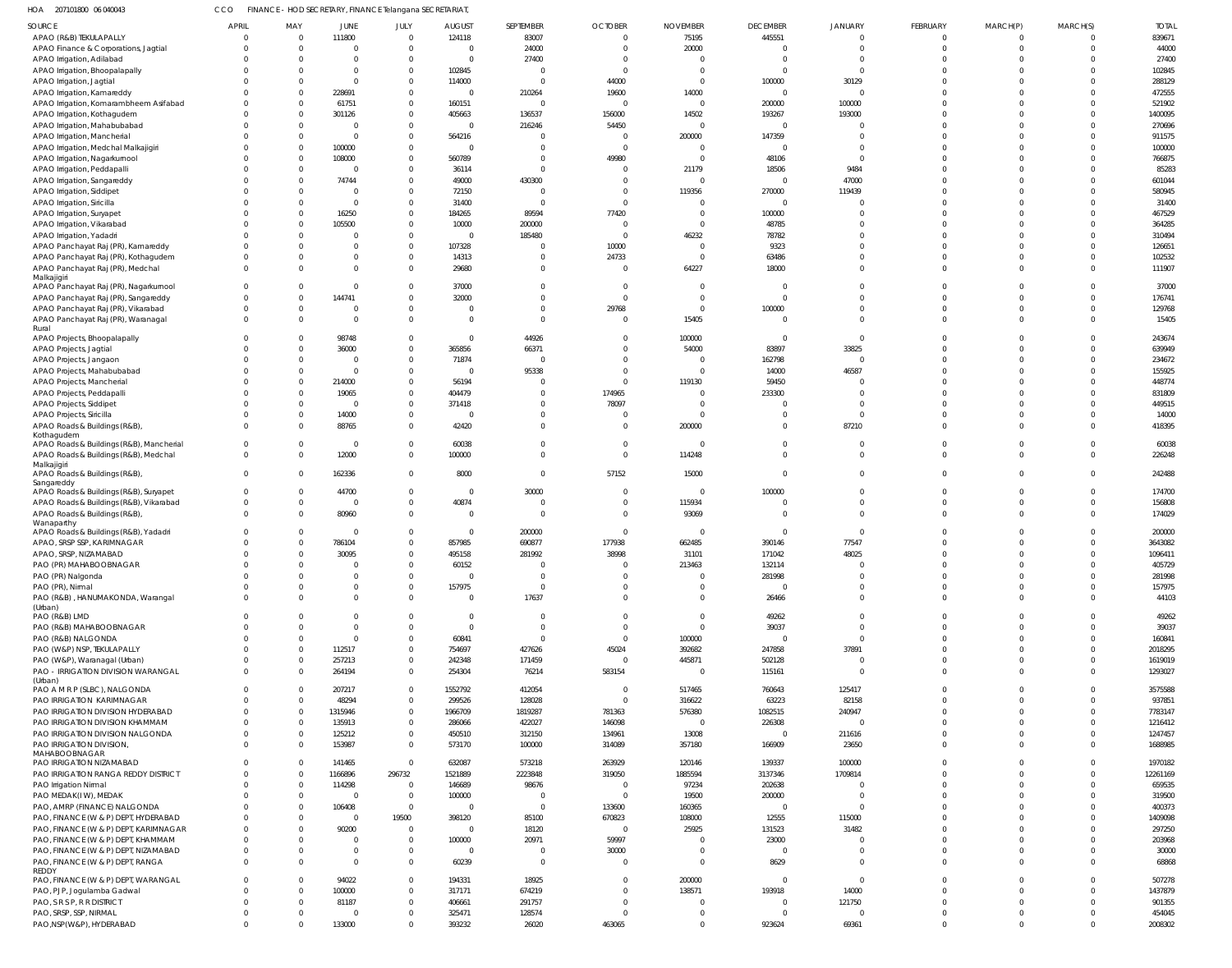| HOA 207101800 06 040043                                                             | CCO                            |                       | FINANCE - HOD SECRETARY, FINANCE Telangana SECRETARIAT |                               |                                                                               |                                                                                             |                               |                                 |                              |                             |                                   |                                  |                      |                           |
|-------------------------------------------------------------------------------------|--------------------------------|-----------------------|--------------------------------------------------------|-------------------------------|-------------------------------------------------------------------------------|---------------------------------------------------------------------------------------------|-------------------------------|---------------------------------|------------------------------|-----------------------------|-----------------------------------|----------------------------------|----------------------|---------------------------|
| <b>SOURCE</b><br>Total:                                                             | <b>APRIL</b><br>0              | MAY<br>$\Omega$       | JUNE<br>7765789                                        | JULY<br>316232                | <b>AUGUST</b><br>16802983                                                     | SEPTEMBER<br>11518099                                                                       | <b>OCTOBER</b><br>5023249     | <b>NOVEMBER</b><br>7853695      | <b>DECEMBER</b><br>11833615  | <b>JANUARY</b><br>3675332   | FEBRUARY<br>$\overline{0}$        | MARCH(P)<br>$\overline{0}$       | MARCH(S)<br>- 0      | <b>TOTAL</b><br>64788994  |
| HOA 220203103 04 270272                                                             | CCO                            |                       |                                                        |                               |                                                                               | INTERMEDIATE EDUCATION - HOD DIRECTOR, INTERMEDIATE EDUCATION, OPP. LATA TALKIES, NAMPALLY, |                               |                                 |                              |                             |                                   |                                  |                      |                           |
| SOURCE                                                                              | <b>APRIL</b>                   | MAY                   | JUNE                                                   | JULY                          | <b>AUGUST</b>                                                                 | SEPTEMBER                                                                                   | <b>OCTOBER</b>                | <b>NOVEMBER</b>                 | <b>DECEMBER</b>              | JANUARY                     | FEBRUARY                          | MARCH(P)                         | MARCH(S)             | <b>TOTAL</b>              |
| APAO Finance & Corporations,                                                        | $\Omega$                       | $\Omega$              | $\Omega$                                               | $\overline{0}$                | $\Omega$                                                                      | $\Omega$                                                                                    | $\Omega$                      | $\Omega$                        | $\Omega$                     | 1957195                     | $\Omega$                          | $\Omega$                         | $\Omega$             | 1957195                   |
| Sangareddy<br>Total:                                                                | $\Omega$                       |                       | $\Omega$                                               | $\overline{0}$                |                                                                               | $\Omega$                                                                                    | 0                             |                                 | $\Omega$                     | 1957195                     | $\Omega$                          | - 0                              | $\Omega$             | 1957195                   |
| HOA 220280001 01 270272                                                             | CCO                            |                       |                                                        |                               | SCHOOL EDUCATION - HOD DIRECTOR OF SCHOOL EDUCATION SAIFABAD                  |                                                                                             |                               |                                 |                              |                             |                                   |                                  |                      |                           |
| SOURCE                                                                              | APRIL                          | MAY                   | <b>JUNE</b>                                            | JULY                          | <b>AUGUST</b>                                                                 | SEPTEMBER                                                                                   | <b>OCTOBER</b>                | <b>NOVEMBER</b>                 | <b>DECEMBER</b>              | <b>JANUARY</b>              | FEBRUARY                          | MARCH(P)                         | MARCH(S)             | <b>TOTAL</b>              |
| APAO Finance & Corporations,<br>Sangareddy                                          | 0                              | $\Omega$              | $\Omega$                                               | $\Omega$                      | 2452694                                                                       | $\Omega$                                                                                    | $\Omega$                      | $\Omega$                        | $\Omega$                     | 1361867                     | $\Omega$                          | $\Omega$                         | $\Omega$             | 3814561                   |
| PAO, FINANCE (W & P) DEPT, HYDERABAD                                                | $\Omega$                       |                       |                                                        | $\Omega$                      |                                                                               |                                                                                             | 2384304                       |                                 |                              |                             |                                   |                                  |                      | 2384304                   |
| PAO, FINANCE (W & P) DEPT,<br>MAHABOOBNAGAR<br>PAO, FINANCE (W & P) DEPT, NIZAMABAD | $\Omega$<br>$\Omega$           |                       | $\Omega$                                               | $\Omega$<br>$\Omega$          |                                                                               | $\Omega$<br>$\Omega$                                                                        | 3613796<br>946292             |                                 |                              |                             | $\Omega$                          | $\Omega$                         |                      | 3613796<br>946292         |
| PAO, FINANCE (W & P) DEPT, RANGA                                                    | $\Omega$                       |                       | $\Omega$                                               | $\Omega$                      |                                                                               | $\cap$                                                                                      |                               |                                 |                              | 3018437                     |                                   | $\Omega$                         |                      | 3018437                   |
| REDDY                                                                               | $\Omega$                       |                       | $\Omega$                                               | $\Omega$                      | 2452694                                                                       | $\Omega$                                                                                    |                               |                                 |                              |                             |                                   | $\Omega$                         |                      | 13777390                  |
| Total:<br>HOA 220300003 04 270271                                                   | CCO                            |                       |                                                        |                               | DIRECTOR, TECHNICAL EDUCATION, 2ND FLOOR, VIDYA BHAVAN, OPP. TO LATA TALKIES, |                                                                                             | 6944392                       |                                 |                              | 4380304                     | $\Omega$                          |                                  | - 0                  |                           |
|                                                                                     |                                |                       |                                                        |                               |                                                                               |                                                                                             |                               |                                 |                              |                             |                                   |                                  |                      |                           |
| SOURCE<br>APAO Finance & Corporations,                                              | <b>APRIL</b><br>0              | MAY<br>$\Omega$       | <b>JUNE</b><br>$\Omega$                                | JULY<br>$\overline{0}$        | <b>AUGUST</b><br>$\Omega$                                                     | SEPTEMBER<br>$\Omega$                                                                       | <b>OCTOBER</b><br>$\Omega$    | <b>NOVEMBER</b><br>$\Omega$     | <b>DECEMBER</b><br>$\Omega$  | <b>JANUARY</b><br>1247698   | FEBRUARY<br>$\Omega$              | MARCH(P)<br>- 0                  | MARCH(S)<br>$\Omega$ | <b>TOTAL</b><br>1247698   |
| Sangareddy                                                                          |                                |                       |                                                        |                               |                                                                               |                                                                                             |                               |                                 |                              |                             |                                   |                                  |                      |                           |
| Total:                                                                              | $\Omega$                       | $\Omega$              | $\Omega$                                               | $\Omega$                      |                                                                               | $\Omega$                                                                                    | 0                             | $\Omega$                        | $\Omega$                     | 1247698                     | $\Omega$                          | $\Omega$                         | $\Omega$             | 1247698                   |
| HOA 220300105 04 270272                                                             | CCO                            |                       |                                                        |                               | DIRECTOR, TECHNICAL EDUCATION, 2ND FLOOR, VIDYA BHAVAN, OPP. TO LATA TALKIES, |                                                                                             |                               |                                 |                              |                             |                                   |                                  |                      |                           |
| <b>SOURCE</b>                                                                       | <b>APRIL</b>                   | MAY                   | <b>JUNE</b>                                            | JULY                          | <b>AUGUST</b>                                                                 | SEPTEMBER                                                                                   | <b>OCTOBER</b>                | <b>NOVEMBER</b>                 | <b>DECEMBER</b>              | <b>JANUARY</b>              | FEBRUARY                          | MARCH(P)                         | MARCH(S)             | <b>TOTAL</b>              |
| PAO, FINANCE (W & P) DEPT, HYDERABAD                                                | - 0                            |                       | $\overline{0}$                                         | $\overline{0}$                | $\Omega$                                                                      | $\Omega$                                                                                    | 0                             | 508050                          |                              |                             | $\Omega$                          | $\Omega$                         |                      | 508050                    |
| Total:                                                                              | $\Omega$<br>CCO<br>THF         |                       | $\Omega$                                               | $\Omega$                      | DIRECTOR, NATIONAL CADET CORPS GENERAL CHAUDHARY ROAD                         | $\Omega$                                                                                    | $\Omega$                      | 508050                          |                              |                             | $\Omega$                          | $\Omega$                         |                      | 508050                    |
| HOA 220400102 05 270272                                                             |                                |                       |                                                        |                               |                                                                               |                                                                                             |                               |                                 |                              |                             |                                   |                                  |                      |                           |
| SOURCE                                                                              | <b>APRIL</b>                   | MAY                   | JUNE                                                   | JULY                          | <b>AUGUST</b>                                                                 | SEPTEMBER                                                                                   | <b>OCTOBER</b>                | <b>NOVEMBER</b>                 | <b>DECEMBER</b>              | JANUARY                     | FEBRUARY                          | MARCH(P)                         | MARCH(S)             | <b>TOTAL</b>              |
| PAO, FINANCE (W & P) DEPT, HYDERABAD                                                | $\Omega$<br>$\Omega$           | $\Omega$<br>$\Omega$  | $\Omega$<br>$\Omega$                                   | $\Omega$<br>$\Omega$          | $\Omega$<br>$\Omega$                                                          | $\Omega$<br>$\Omega$                                                                        | 0<br>$\Omega$                 | $\Omega$<br>$\Omega$            | $\Omega$<br>$\Omega$         | 1278916                     | $\Omega$<br>$\Omega$              | $\Omega$<br>- 0                  | - 0<br>$\Omega$      | 1278916<br>1278916        |
| Total:<br>HOA 220500103 05 270271                                                   | <b>CCO</b>                     |                       |                                                        |                               |                                                                               | ARCHAEOLOGY & MUSEUM- HOD DIRECTOR OF ARCHAEOLOGY & MUSEUMS 5-9-143 GUNFOUNDRY              |                               |                                 |                              | 1278916                     |                                   |                                  |                      |                           |
|                                                                                     |                                |                       |                                                        |                               |                                                                               |                                                                                             |                               |                                 |                              |                             |                                   |                                  |                      |                           |
| <b>SOURCE</b><br>PAO, FINANCE (W & P) DEPT, HYDERABAD                               | <b>APRIL</b><br>0              | MAY<br>$\Omega$       | <b>JUNE</b><br>$\overline{0}$                          | JULY<br>$\overline{0}$        | <b>AUGUST</b><br>$\Omega$                                                     | SEPTEMBER<br>$\Omega$                                                                       | <b>OCTOBER</b><br>0           | <b>NOVEMBER</b>                 | <b>DECEMBER</b>              | <b>JANUARY</b><br>2798883   | FEBRUARY<br>$\Omega$              | MARCH(P)                         | MARCH(S)             | <b>TOTAL</b><br>2798883   |
| Total:                                                                              | $\Omega$                       |                       | $\Omega$                                               | $\Omega$                      | $\Omega$                                                                      | $\Omega$                                                                                    | $\Omega$                      | $\Omega$                        |                              | 2798883                     | $\Omega$                          | - 0                              |                      | 2798883                   |
| HOA 221006001 03 270272                                                             | CCO                            |                       | The Director of Health, Govt. of TS, Sultan Bazar      |                               |                                                                               |                                                                                             |                               |                                 |                              |                             |                                   |                                  |                      |                           |
| SOURCE                                                                              | APRIL                          | MAY                   | JUNE                                                   | JULY                          | <b>AUGUST</b>                                                                 | SEPTEMBER                                                                                   | <b>OCTOBER</b>                | <b>NOVEMBER</b>                 | <b>DECEMBER</b>              | <b>JANUARY</b>              | FEBRUARY                          | MARCH(P)                         | MARCH(S)             | <b>TOTAL</b>              |
| PAO, FINANCE (W & P) DEPT, HYDERABAD                                                | 0                              | $\Omega$              | $\overline{0}$                                         | $\overline{0}$                | $\Omega$                                                                      | $\Omega$                                                                                    | 0                             | $\Omega$                        | $\Omega$                     | 899820                      | $\Omega$                          |                                  |                      | 899820                    |
| PAO, FINANCE (W & P) DEPT                                                           | $\Omega$                       | $\Omega$              | $\Omega$                                               | $\Omega$                      | $\Omega$                                                                      | $\Omega$                                                                                    | 0                             | $\Omega$                        | $\Omega$                     | 2451379                     | $\Omega$                          | $\Omega$                         | - 0                  | 2451379                   |
| MAHABOOBNAGAR                                                                       | $\Omega$                       | $\Omega$              | $\Omega$                                               | $\Omega$                      | $\Omega$                                                                      | $\Omega$                                                                                    | 0                             |                                 | $\Omega$                     | 3351199                     | $\Omega$                          | $\Omega$                         | $\Omega$             | 3351199                   |
| Total:<br>HOA 221501101 10 290291                                                   | <b>CCO</b>                     |                       |                                                        |                               | ENGINEER-IN-CHIEF, PUBLIC HEALTH KASANA BUILDING, AC GUARDS                   |                                                                                             |                               |                                 |                              |                             |                                   |                                  |                      |                           |
|                                                                                     |                                |                       |                                                        |                               |                                                                               |                                                                                             |                               |                                 |                              |                             |                                   |                                  |                      |                           |
| <b>SOURCE</b><br>PAO (PH) KHAMMAM                                                   | APRIL<br>0                     | MAY                   | <b>JUNE</b><br>156092                                  | JULY<br>299372                | <b>AUGUST</b><br>400074                                                       | SEPTEMBER<br>195450                                                                         | <b>OCTOBER</b>                | <b>NOVEMBER</b><br>414184       | <b>DECEMBER</b><br>181428    | JANUARY<br>281950           | <b>FEBRUARY</b><br>$\Omega$       | MARCH(P)                         | MARCH(S)             | <b>TOTAL</b><br>1928550   |
| PAO (PH), HANUMAKONDA, Warangal                                                     | 112955                         | 187703                | 106159                                                 | 37369                         | $\Omega$                                                                      | 376515                                                                                      | $\Omega$                      | 253390                          | 127805                       | 127805                      | $\Omega$                          | $\Omega$                         |                      | 1329701                   |
| (Urban)                                                                             |                                |                       |                                                        |                               |                                                                               |                                                                                             |                               |                                 |                              |                             |                                   |                                  |                      |                           |
| PAO Public Health (PH), Ranga Reddy                                                 | 33768<br>146723                | 31341<br>219044       | 31341<br>293592                                        | 38550<br>375291               | 38550<br>438624                                                               | 38550<br>610515                                                                             | 36338<br>36338                | 47712<br>715286                 | 4581<br>313814               | $\Omega$<br>409755          | $\Omega$<br>$\mathbf 0$           | $\Omega$<br>$\overline{0}$       | $\Omega$             | 300731<br>3558982         |
| Total:<br>HOA 221501101 10 290292                                                   | CCO                            |                       |                                                        |                               | ENGINEER-IN-CHIEF, PUBLIC HEALTH KASANA BUILDING, AC GUARDS                   |                                                                                             |                               |                                 |                              |                             |                                   |                                  |                      |                           |
|                                                                                     |                                |                       |                                                        |                               |                                                                               |                                                                                             |                               |                                 |                              |                             |                                   |                                  |                      |                           |
| <b>SOURCE</b><br>PAO (PH) KHAMMAM                                                   | <b>APRIL</b><br>$\overline{0}$ | MAY<br>$\overline{0}$ | <b>JUNE</b><br>2266                                    | JULY<br>5263                  | <b>AUGUST</b><br>6124                                                         | SEPTEMBER<br>2775                                                                           | <b>OCTOBER</b><br>$\mathbf 0$ | <b>NOVEMBER</b><br>4975         | <b>DECEMBER</b><br>2200      | <b>JANUARY</b><br>3925      | <b>FEBRUARY</b><br>$\overline{0}$ | MARCH(P)<br>$\overline{0}$       | MARCH(S)<br>- 0      | <b>TOTAL</b><br>27528     |
| PAO (PH), HANUMAKONDA, Warangal                                                     | 1350                           | 2500                  | 1500                                                   | 500                           | $\overline{0}$                                                                | 4500                                                                                        | $\mathbf 0$                   | 3000                            | 1500                         | 1500                        | $\overline{0}$                    | $\Omega$                         | $\Omega$             | 16350                     |
| (Urban)                                                                             |                                |                       |                                                        |                               |                                                                               |                                                                                             |                               |                                 |                              |                             |                                   |                                  |                      |                           |
| PAO Public Health (PH), Ranga Reddy                                                 | 630                            | 700                   | 700                                                    | 1000                          | 1000                                                                          | 1000                                                                                        | 1070                          | 1000                            | 0                            | $\Omega$                    | $\mathbf 0$                       | $\overline{0}$                   | $\Omega$             | 7100                      |
| Total:<br>HOA 221501101 10 290293                                                   | 1980<br>CCO                    | 3200                  | 4466                                                   | 6763                          | 7124<br>ENGINEER-IN-CHIEF, PUBLIC HEALTH KASANA BUILDING, AC GUARDS           | 8275                                                                                        | 1070                          | 8975                            | 3700                         | 5425                        | $\Omega$                          | $\Omega$                         | $\Omega$             | 50978                     |
|                                                                                     |                                |                       |                                                        |                               |                                                                               |                                                                                             |                               |                                 |                              |                             |                                   |                                  |                      |                           |
| SOURCE<br>PAO (PH) KHAMMAM                                                          | <b>APRIL</b><br>$\overline{0}$ | MAY<br>$\overline{0}$ | <b>JUNE</b><br>51715                                   | JULY<br>120318                | <b>AUGUST</b><br>144480                                                       | SEPTEMBER<br>64744                                                                          | <b>OCTOBER</b><br>$\mathbf 0$ | <b>NOVEMBER</b><br>120795       | <b>DECEMBER</b><br>59905     | JANUARY<br>276754           | FEBRUARY<br>$\overline{0}$        | MARCH(P)<br>$\overline{0}$       | MARCH(S)<br>$\Omega$ | <b>TOTAL</b><br>838711    |
| PAO (PH), HANUMAKONDA, Warangal                                                     | 37468                          | 70929                 | 41631                                                  | 14649                         | $\overline{0}$                                                                | 124893                                                                                      | $\mathbf 0$                   | 84062                           | 49029                        | 49029                       | $\Omega$                          | $\Omega$                         | $\Omega$             | 471690                    |
| (Urban)                                                                             |                                |                       |                                                        |                               |                                                                               |                                                                                             |                               |                                 |                              |                             |                                   |                                  |                      |                           |
| PAO Public Health (PH), Ranga Reddy                                                 | 11198                          | 12442                 | 12442                                                  | 12787                         | 36761                                                                         | 12787                                                                                       | 14031                         | 12787                           | 31374                        | $\Omega$                    | $\overline{0}$                    | $\overline{0}$<br>$\overline{0}$ | $\Omega$<br>$\Omega$ | 156609                    |
| Total:<br>HOA 221501101 10 290294                                                   | 48666<br><b>CCO</b>            | 83371                 | 105788                                                 | 147754                        | 181241<br>ENGINEER-IN-CHIEF, PUBLIC HEALTH KASANA BUILDING, AC GUARDS         | 202424                                                                                      | 14031                         | 217644                          | 140308                       | 325783                      | $\overline{0}$                    |                                  |                      | 1467010                   |
|                                                                                     |                                |                       |                                                        |                               |                                                                               |                                                                                             |                               |                                 |                              |                             |                                   |                                  |                      |                           |
| SOURCE<br>PAO (PH) KHAMMAM                                                          | <b>APRIL</b><br>$\overline{0}$ | MAY<br>$\overline{0}$ | <b>JUNE</b><br>27610                                   | JULY<br>64065                 | <b>AUGUST</b><br>75823                                                        | SEPTEMBER<br>34201                                                                          | <b>OCTOBER</b><br>$\mathbf 0$ | <b>NOVEMBER</b><br>62264        | <b>DECEMBER</b><br>26538     | <b>JANUARY</b><br>50538     | FEBRUARY<br>$\mathbf 0$           | MARCH(P)<br>$\Omega$             | MARCH(S)<br>$\Omega$ | <b>TOTAL</b><br>341039    |
| PAO (PH), HANUMAKONDA, Warangal                                                     | 22345                          | 42300                 | 24828                                                  | 8736                          | $\overline{0}$                                                                | 74484                                                                                       | $\mathbf 0$                   | 50132                           | 25288                        | 25288                       | $\overline{0}$                    | $\Omega$                         | $\Omega$             | 273401                    |
| (Urban)                                                                             |                                |                       |                                                        |                               |                                                                               |                                                                                             |                               |                                 |                              |                             |                                   |                                  |                      |                           |
| PAO Public Health (PH), Ranga Reddy                                                 | 10017                          | 11130                 | 11130                                                  | 11439                         | 11439                                                                         | 11439                                                                                       | 12552                         | 11439                           | $\overline{\mathbf{0}}$      | $\Omega$                    | $\mathbf 0$                       | $\overline{0}$                   | $\Omega$             | 90585                     |
| Total:<br>HOA 221501101 10 290296                                                   | 32362<br><b>CCO</b>            | 53430                 | 63568                                                  | 84240                         | 87262<br>ENGINEER-IN-CHIEF, PUBLIC HEALTH KASANA BUILDING, AC GUARDS          | 120124                                                                                      | 12552                         | 123835                          | 51826                        | 75826                       | $\Omega$                          | $\Omega$                         | $\Omega$             | 705025                    |
|                                                                                     |                                |                       |                                                        |                               |                                                                               |                                                                                             |                               |                                 |                              |                             |                                   |                                  |                      |                           |
| SOURCE                                                                              | <b>APRIL</b>                   | MAY                   | <b>JUNE</b>                                            | JULY                          | <b>AUGUST</b>                                                                 | SEPTEMBER                                                                                   | <b>OCTOBER</b>                | <b>NOVEMBER</b>                 | <b>DECEMBER</b>              | <b>JANUARY</b>              | FEBRUARY                          | MARCH(P)                         | MARCH(S)             | <b>TOTAL</b>              |
| PAO (PH) KHAMMAM<br>Total:                                                          | $\overline{0}$<br>$\Omega$     | $\Omega$<br>$\Omega$  | $\overline{0}$<br>$\Omega$                             | $\overline{0}$<br>$\mathbf 0$ | $\overline{0}$<br>$\Omega$                                                    | $\overline{0}$<br>$\Omega$                                                                  | $\mathbf 0$<br>$\mathbf 0$    | 179673<br>179673                | $\Omega$<br>$\Omega$         | $\Omega$<br>$\Omega$        | $\mathbf 0$<br>$\overline{0}$     | $\mathbf 0$<br>$\overline{0}$    | - 0<br>$\Omega$      | 179673<br>179673          |
| HOA 22150110125 12 310319                                                           | CCO                            |                       |                                                        |                               | ENGINEER-IN-CHIEF, PUBLIC HEALTH KASANA BUILDING, AC GUARDS                   |                                                                                             |                               |                                 |                              |                             |                                   |                                  |                      |                           |
|                                                                                     |                                |                       |                                                        |                               |                                                                               | SEPTEMBER                                                                                   |                               |                                 |                              |                             |                                   |                                  |                      |                           |
| <b>SOURCE</b><br>PAO (PH) LMD (KARIMNAGAR)                                          | <b>APRIL</b><br>0              | MAY<br>$\Omega$       | <b>JUNE</b><br>$\overline{0}$                          | JULY<br>$\mathbf 0$           | <b>AUGUST</b><br>$\overline{0}$                                               | $\Omega$                                                                                    | <b>OCTOBER</b><br>5517999     | <b>NOVEMBER</b><br>$\mathbf{0}$ | <b>DECEMBER</b><br>225854518 | <b>JANUARY</b><br>304848845 | FEBRUARY<br>$\mathbf 0$           | MARCH(P)<br>$\Omega$             | MARCH(S)<br>$\Omega$ | <b>TOTAL</b><br>536221362 |
| PAO (PH), HANUMAKONDA, Warangal                                                     | $\Omega$                       | $\Omega$              | $\Omega$                                               | $\mathbf 0$                   | $\Omega$                                                                      | $\Omega$                                                                                    | 1491710                       | $\mathbf 0$                     | $\Omega$                     | $\Omega$                    | $\overline{0}$                    | $\Omega$                         | $\Omega$             | 1491710                   |
| (Urban)                                                                             |                                |                       |                                                        |                               |                                                                               |                                                                                             |                               |                                 |                              |                             |                                   |                                  |                      |                           |
| PAO Public Health (PH), Ranga Reddy                                                 | $\overline{0}$                 | $\Omega$              | $\mathbf 0$                                            | $\Omega$                      | $\Omega$                                                                      | $\Omega$                                                                                    | 1229882                       | $\mathbf 0$                     | 197589895                    | $\Omega$                    | $\mathbf 0$                       | $\Omega$                         | $\Omega$             | 198819777                 |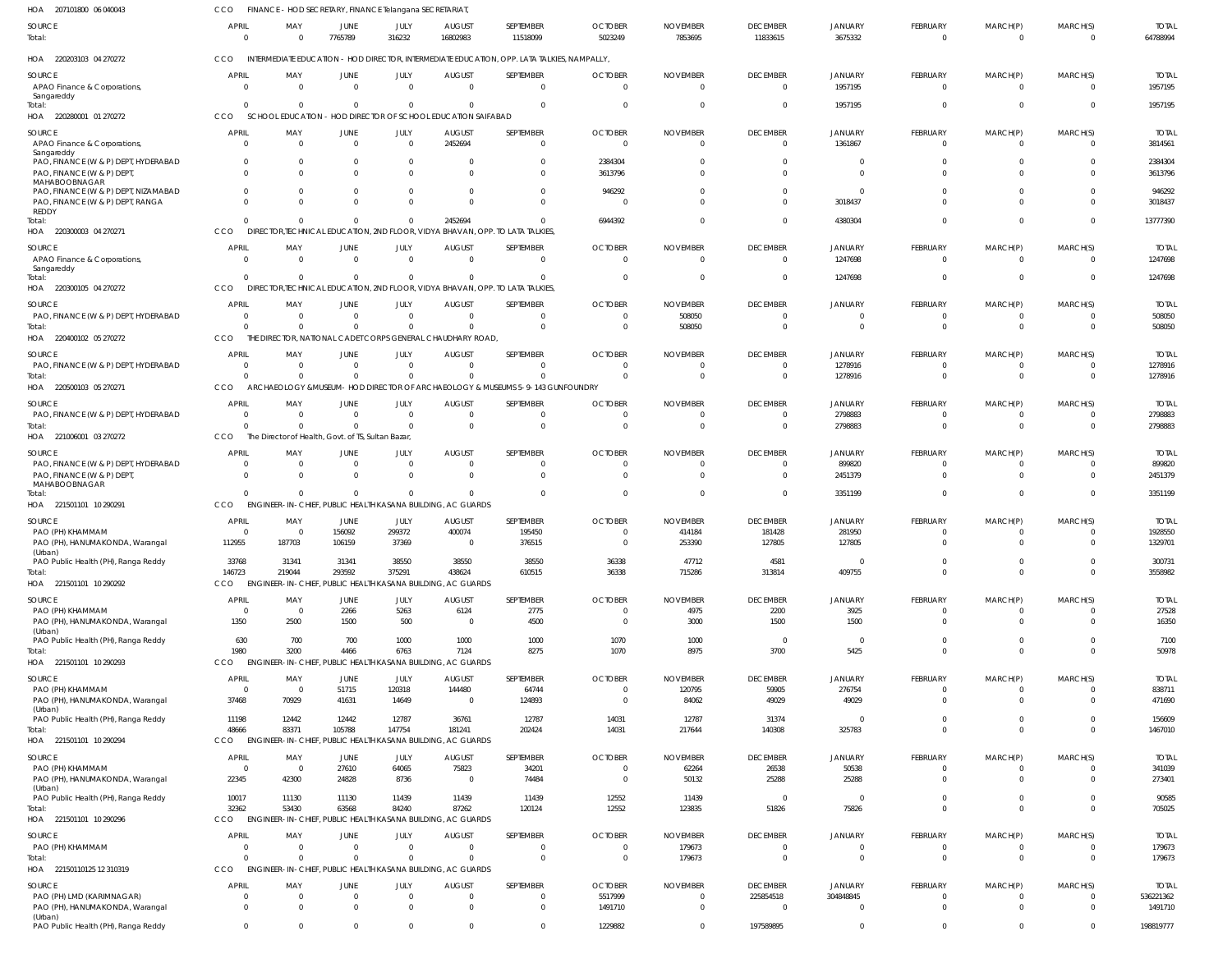| 22150110125 12 310319 | ENGINEER-IN-CHIEF, PUBLIC HEALTH KASANA BUILDING, AC GUARDS |
|-----------------------|-------------------------------------------------------------|
|                       |                                                             |

| 22150110125 12 310319<br>HOA                                                | CCO                            |                  |                                               | ENGINEER-IN-CHIEF, PUBLIC HEALTH KASANA BUILDING, AC GUARDS |                  |                         |                  |                             |                                   |                            |                             |                            |                      |                    |
|-----------------------------------------------------------------------------|--------------------------------|------------------|-----------------------------------------------|-------------------------------------------------------------|------------------|-------------------------|------------------|-----------------------------|-----------------------------------|----------------------------|-----------------------------|----------------------------|----------------------|--------------------|
| SOURCE                                                                      | <b>APRIL</b>                   | MAY              | JUNE                                          | JULY                                                        | <b>AUGUST</b>    | SEPTEMBER               | <b>OCTOBER</b>   | <b>NOVEMBER</b>             | <b>DECEMBER</b>                   | <b>JANUARY</b>             | FEBRUARY                    | MARCH(P)                   | MARCH(S)             | <b>TOTAI</b>       |
| PAO(PH), NALGONDA                                                           | $\overline{0}$                 |                  | $\overline{0}$                                | $\mathbf 0$                                                 | $\Omega$         | $\overline{0}$          | $\Omega$         | $\overline{0}$              | 656316000                         | $\Omega$                   | $\mathbf 0$                 | $\mathbf 0$                | $\Omega$             | 656316000          |
| Total:                                                                      | $\Omega$                       |                  | $\Omega$                                      | $\Omega$                                                    | $\Omega$         | $\overline{0}$          | 8239591          | $\Omega$                    | 1079760413                        | 304848845                  | $\mathbf 0$                 | $\mathbf 0$                | $\Omega$             | 1392848849         |
| HOA 221501102 03 010018                                                     | <b>CCO</b>                     |                  | CHIEF ENGINEER RURAL WATER SUPPLY ERRA MANJIL |                                                             |                  |                         |                  |                             |                                   |                            |                             |                            |                      |                    |
| SOURCE                                                                      | <b>APRIL</b><br>$\overline{0}$ | MAY<br>$\Omega$  | JUNE<br>$\Omega$                              | JULY<br>$\Omega$                                            | <b>AUGUST</b>    | SEPTEMBER<br>$\Omega$   | <b>OCTOBER</b>   | <b>NOVEMBER</b><br>$\Omega$ | <b>DECEMBER</b><br>$\overline{0}$ | <b>JANUARY</b><br>$\Omega$ | <b>FEBRUARY</b><br>$\Omega$ | MARCH(P)                   | MARCH(S)<br>$\Omega$ | <b>TOTAI</b>       |
| APAO (PR) Tekulapapalli<br>Total:                                           | $\Omega$                       | $\Omega$         | $\Omega$                                      | $\Omega$                                                    | 32619<br>32619   | $\overline{0}$          | -0<br>$\Omega$   | $^{\circ}$                  | $\overline{0}$                    | $\Omega$                   | $\mathbf 0$                 | $\mathbf 0$                | $\Omega$             | 32619<br>32619     |
| HOA 221501102 03 290291                                                     | <b>CCO</b>                     |                  | CHIEF ENGINEER RURAL WATER SUPPLY ERRA MANJIL |                                                             |                  |                         |                  |                             |                                   |                            |                             |                            |                      |                    |
| SOURCE                                                                      | <b>APRIL</b>                   | MAY              | JUNE                                          | JULY                                                        | <b>AUGUST</b>    | SEPTEMBER               | <b>OCTOBER</b>   | <b>NOVEMBER</b>             | <b>DECEMBER</b>                   | <b>JANUARY</b>             | FEBRUARY                    | MARCH(P)                   | MARCH(S)             | <b>TOTAI</b>       |
| APAO (PR) Medak                                                             | 61529                          | 61528            | 61528                                         | 106540                                                      | 55820            | 107730                  | 107730           | 197514                      | 108540                            | 108540                     | $\mathbf 0$                 |                            |                      | 976999             |
| APAO (PR) Pochampad, Nizamabad                                              | 15045                          | 25453            | 39215                                         | 30090                                                       | 30090            | 30090                   | 30090            | 36750                       | 30090                             | 43193                      | $\mathbf 0$                 | $\Omega$                   | $\Omega$             | 310106             |
| APAO (PR) Tekulapapalli<br>APAO (PR), PJP, Jogulamba Gadwal                 | 163952<br>47042                | 178931<br>37165  | 171800<br>44895                               | 446534<br>184067                                            | 220954<br>93550  | 229597<br>93550         | 379552<br>66016  | 223874<br>77614             | 257142<br>60330                   | 226975<br>96181            | $\Omega$<br>$\Omega$        |                            | $\Omega$<br>$\Omega$ | 2499311<br>800410  |
| APAO Panchayat Raj (PR), Adilabad                                           | $\overline{0}$                 | 81522            | 40761                                         | 51083                                                       | - 0              | - 0                     |                  | $\epsilon$                  | 5443                              | 10154                      | $\Omega$                    |                            | $\Omega$             | 188963             |
| APAO Panchayat Raj (PR), Bhoopalapally                                      | $\overline{\phantom{0}}$       | C                | $\overline{0}$                                | $\Omega$                                                    | $\Omega$         | $\overline{0}$          | $\Omega$         | $\overline{0}$              | 88128                             |                            | $\Omega$                    |                            | $\Omega$             | 88128              |
| APAO Panchayat Raj (PR), Jagtial                                            | 109558                         | 106965           | 106331                                        | 142420                                                      | 143880           | 142572                  | 167741           | 169642                      | 167352                            | 171420                     | $\Omega$                    |                            | $\Omega$             | 1427881            |
| APAO Panchayat Raj (PR), Jangaon<br>APAO Panchayat Raj (PR), Kamareddy      | 21501<br>$\overline{0}$        | 21501<br>65400   | 21501<br>16350                                | 23890<br>32700                                              | 23890<br>33580   | $\overline{0}$<br>33580 | 23890<br>33580   | 23890<br>33580              | 47780<br>10941                    | 23890<br>33580             | $\Omega$<br>0               | $\Omega$<br>$\Omega$       | $\Omega$<br>$\Omega$ | 231733<br>293291   |
| APAO Panchayat Raj (PR)                                                     | $\overline{0}$                 | $\mathsf{C}$     | $\Omega$                                      | 99095                                                       | - 0              | 41290                   | 20645            | - 0                         | 41290                             | 21455                      | $\mathbf 0$                 | $\Omega$                   | $\Omega$             | 223775             |
| Komarambheem Asifabad                                                       |                                |                  |                                               |                                                             |                  |                         |                  |                             |                                   |                            |                             |                            |                      |                    |
| APAO Panchayat Raj (PR), Kothagudem<br>APAO Panchayat Raj (PR), Mahabubabad | 429343<br>100710               | 239804<br>97822  | 253202<br>97822                               | 393170<br>111900                                            | 393170<br>112660 | 449640<br>112660        | 396090<br>112660 | 396090<br>149861            | 671852<br>124448                  | 380258<br>116594           | $\Omega$<br>0               | $\Omega$<br>$\Omega$       | $\Omega$<br>$\Omega$ | 4002619<br>1137137 |
| APAO Panchayat Raj (PR), Medchal                                            | 123782                         | 119332           | 97084                                         | 190940                                                      | 96392            | 96142                   | 185763           | 204489                      | 189539                            | 289539                     | $\mathbf 0$                 | $\Omega$                   | $\Omega$             | 1593002            |
| Malkajigiri<br>APAO Panchayat Raj (PR), Nagarkurnool                        | 201627                         | 196903           | 271809                                        | 254543                                                      | 268946           | 333170                  | 299480           | 299480                      | 309681                            | 306401                     | $\Omega$                    | $\Omega$                   | $\Omega$             | 2742040            |
| APAO Panchayat Raj (PR), Peddapalli                                         | 49765                          | 25200            | 25200                                         | 50400                                                       | 33457            | 50400                   | 51760            | 108771                      | 81810                             | 51760                      | $\Omega$                    |                            | $\Omega$             | 528523             |
| APAO Panchayat Raj (PR), Sangareddy                                         | 943894                         | 940175           | 940770                                        | 1061015                                                     | 1025406          | 1025406                 | 1012604          | 1015893                     | 1051372                           | 1042499                    | $\Omega$                    | $\Omega$                   | $\Omega$             | 10059034           |
| APAO Panchayat Raj (PR), Siddipet                                           | 18230                          | 18230            | 18230                                         | 36460                                                       | 36460            | 36460                   | 36460            | 11136                       | 96472                             | 36460                      | $\Omega$                    |                            | $\Omega$             | 344598             |
| APAO Panchayat Raj (PR), Siricilla<br>APAO Panchayat Raj (PR), Suryapet     | $\mathbf 0$<br>105038          | 163175<br>63174  | 68632<br>105038                               | 146660<br>210075                                            | 275626<br>210075 | 147930<br>289721        | 127285<br>190005 | 147930<br>323801            | 158368<br>338752                  | 148740<br>191115           | $\Omega$<br>$\Omega$        | $\Omega$                   | $\cap$<br>$\Omega$   | 1384346<br>2026794 |
| APAO Panchayat Raj (PR), Waranagal                                          | $\overline{\phantom{0}}$       | 32248            | 15624                                         | 17360                                                       | 17360            | 17360                   | 17360            | 17360                       | 18041                             | 18041                      | $\Omega$                    | $\Omega$                   | $\Omega$             | 170754             |
| Rural                                                                       |                                |                  |                                               |                                                             |                  |                         |                  |                             |                                   |                            |                             |                            |                      |                    |
| APAO Panchayat Raj (PR), Yadadri<br>PAO (PR) (IW), LMD Colony, Karimnagar   | 36621<br>74986                 | 34787<br>74986   | 34787<br>73631                                | 40690<br>126470                                             | 40690<br>101912  | 40690<br>98190          | 40690<br>-0      | 40690<br>194000             | 40690<br>96515                    | 39071<br>215158            | 0<br>$\Omega$               | $\Omega$<br>$\Omega$       | $\Omega$<br>$\Omega$ | 389406<br>1055848  |
| PAO (PR) KCC, Warangal (Urban)                                              | 98281                          | 98281            | 96114                                         | 163560                                                      | 203095           | 166890                  | 166890           | 166890                      | 164054                            | 168508                     | $\Omega$                    | $\Omega$                   | $\Omega$             | 1492563            |
| PAO (PR) MAHABOOBNAGAR                                                      | 166829                         | 116601           | 163696                                        | 277525                                                      | 185719           | 279825                  | 280935           | 519330                      | 281815                            | 239985                     | $\Omega$                    | $\Omega$                   | $\Omega$             | 2512260            |
| PAO (PR) Nalgonda                                                           | 500681                         | 481407           | 471267                                        | 467162                                                      | 410460           | 409910                  | 416998           | 396125                      | 537025                            | 417061                     | $\Omega$                    | $\Omega$                   | $\Omega$             | 4508096            |
| PAO (PR), Nirmal<br>Total:                                                  | 55055<br>3323469               | 55055<br>3335645 | 55055<br>3290342                              | 102865<br>4767214                                           | 58165<br>4071357 | 58165<br>4290968        | 20645<br>4184869 | 20645<br>4775355            | 26102<br>5003572                  | 70061<br>4466639           | $\Omega$<br>$\Omega$        | $\Omega$<br>$\Omega$       | $\Omega$<br>$\Omega$ | 521813<br>41509430 |
| HOA 221501102 03 290292                                                     | CCO                            |                  | CHIEF ENGINEER RURAL WATER SUPPLY ERRA MANJIL |                                                             |                  |                         |                  |                             |                                   |                            |                             |                            |                      |                    |
| SOURCE                                                                      | <b>APRIL</b>                   | MAY              | JUNE                                          | JULY                                                        | <b>AUGUST</b>    | SEPTEMBER               | <b>OCTOBER</b>   | <b>NOVEMBER</b>             | <b>DECEMBER</b>                   | <b>JANUARY</b>             | <b>FEBRUARY</b>             | MARCH(P)                   | MARCH(S)             | <b>TOTAI</b>       |
|                                                                             |                                |                  |                                               |                                                             |                  |                         |                  |                             |                                   |                            |                             |                            |                      |                    |
| APAO (PR) Pochampad, Nizamabad                                              | 175                            | 350              | 640                                           | 350                                                         | 350              | 350                     | 350              | 350                         | 350                               | 350                        | $\Omega$                    |                            |                      | 3615               |
| APAO (PR) Tekulapapalli                                                     | 500                            | 1500             | 1000                                          | 3177                                                        | 1000             | 1000                    | 1000             | 1000                        | 1000                              | 1000                       | $\Omega$                    |                            |                      | 12177              |
| APAO (PR), PJP, Jogulamba Gadwal                                            | 441                            | 490              | 490                                           | 490                                                         | 490              | 490                     | 539              | 490                         | 490                               | 490                        | $\Omega$                    |                            |                      | 4900               |
| APAO Panchayat Raj (PR), Adilabad                                           | $\overline{0}$                 | 1936             | 968                                           | 875                                                         | $\Omega$         | $\overline{0}$          | 0                | $\overline{0}$              | $\Omega$                          |                            | $\Omega$                    |                            |                      | 3779               |
| APAO Panchayat Raj (PR), Jagtial<br>APAO Panchayat Raj (PR), Kothagudem     | 100<br>5070                    | 100<br>2350      | 200<br>4300                                   | 200<br>4700                                                 | 200<br>4700      | 400<br>4700             | 200<br>7550      | 200<br>7550                 | 200<br>9151                       | 200<br>30350               | $\Omega$                    |                            | $\Omega$             | 2000<br>80421      |
| APAO Panchayat Raj (PR), Nagarkurnool                                       | 363                            | 363              | 363                                           | 725                                                         | 1814             | 725                     | 725              | 725                         | 725                               | 725                        |                             |                            | $\Omega$             | 7253               |
| APAO Panchayat Raj (PR), Sangareddy                                         | 250                            | 250              | 250                                           | 750                                                         | $\Omega$         | $\overline{0}$          | $\Omega$         | $\overline{0}$              | $\overline{0}$                    | $\Omega$                   | $\Omega$                    |                            | $\Omega$             | 1500               |
| APAO Panchayat Raj (PR), Siricilla                                          | $\overline{0}$                 | 5738             | 5738<br>100                                   | 5738                                                        | 5738             | 5738                    | 5738<br>0        | 5738<br>400                 | 8607<br>400                       | 5738                       | $\Omega$<br>$\Omega$        | $\Omega$<br>$\Omega$       | $\Omega$<br>$\Omega$ | 54511<br>2000      |
| PAO (PR) (IW), LMD Colony, Karimnagar<br>PAO (PR) KCC, Warangal (Urban)     | 100<br>750                     | 100<br>750       | 1500                                          | 300<br>1500                                                 | 200<br>1500      | 200<br>1500             | 1500             | 1500                        | 3000                              | 200<br>1500                | $\Omega$                    | $\Omega$                   | $\Omega$             | 15000              |
| PAO (PR) Nalgonda                                                           | 1980                           | 2200             | 2200                                          | 2000                                                        | 2000             | 2000                    | 2000             | 2220                        | 2000                              | 2000                       | 0                           | $\Omega$                   | $\Omega$             | 20600              |
| Total:                                                                      | 9729                           | 16127            | 17749                                         | 20805                                                       | 17992            | 17103                   | 19602            | 20173                       | 25923                             | 42553                      | $\mathbf 0$                 | $\mathbf 0$                | $\Omega$             | 207756             |
| HOA 221501102 03 290293                                                     | <b>CCO</b>                     |                  | CHIEF ENGINEER RURAL WATER SUPPLY ERRA MANJIL |                                                             |                  |                         |                  |                             |                                   |                            |                             |                            |                      |                    |
| SOURCE                                                                      | <b>APRIL</b>                   | MAY              | <b>JUNE</b>                                   | JULY                                                        | <b>AUGUST</b>    | SEPTEMBER               | <b>OCTOBER</b>   | <b>NOVEMBER</b>             | <b>DECEMBER</b>                   | <b>JANUARY</b>             | FEBRUARY                    | MARCH(P)                   | MARCH(S)             | <b>TOTAL</b>       |
| APAO (PR) Medak<br>APAO (PR) Pochampad, Nizamabad                           | 14250<br>4990                  | 14250<br>9980    | 14250<br>18962                                | 28498<br>9980                                               | 71248<br>9980    | 28898<br>9980           | 28898<br>11814   | 28898<br>9980               | 33413<br>11540                    | 33413<br>16621             | $\mathbf 0$<br>$\mathbf 0$  | $\mathbf 0$<br>$\mathbf 0$ | $\Omega$<br>$\Omega$ | 296016<br>113827   |
| APAO (PR) Tekulapapalli                                                     | 30788                          | 51853            | 37789                                         | 107869                                                      | 47080            | 49704                   | 91772            | 48060                       | 74152                             | 55570                      | $\Omega$                    | 0                          | $\Omega$             | 594637             |
| APAO (PR), PJP, Jogulamba Gadwal                                            | 15777                          | 14649            | 16756                                         | 69965                                                       | 31374            | 31374                   | 21698            | 20233                       | 23394                             | 32894                      | $\Omega$                    | $\Omega$                   | $\Omega$             | 278114             |
| APAO Panchayat Raj (PR), Adilabad                                           | $\mathbf 0$                    | 27086            | 13543                                         | 16923                                                       | $\overline{0}$   | $\overline{0}$          | - 0              | $\overline{0}$              | 30654                             | $\Omega$                   | $\Omega$<br>0               | $\Omega$<br>$\Omega$       | $\Omega$<br>$\Omega$ | 88206              |
| APAO Panchayat Raj (PR), Jagtial<br>APAO Panchayat Raj (PR), Kamareddy      | 24008<br>$\overline{0}$        | 25817<br>21692   | 33541<br>5423                                 | 33540<br>10846                                              | 34029<br>11141   | 49477<br>11141          | 35838<br>11141   | 34029<br>11141              | 131963<br>29150                   | 39346<br>12881             | $\Omega$                    | $\Omega$                   | $\Omega$             | 441588<br>124556   |
| APAO Panchayat Raj (PR), Kothagudem                                         | 143132                         | 85309            | 121772                                        | 131063                                                      | 131063           | 149307                  | 132043           | 132043                      | 232247                            | 156631                     | $\Omega$                    | $\Omega$                   | $\Omega$             | 1414610            |
| APAO Panchayat Raj (PR), Mahabubabad                                        | 19144                          | 21271            | 21271                                         | 21271                                                       | 21526            | 21526                   | 21526            | 31261                       | 83424                             | 25689                      | 0                           | 0                          | $\Omega$             | 287909             |
| APAO Panchayat Raj (PR), Medchal<br>Malkajigiri                             | 41065                          | 43413            | 63341                                         | 63340                                                       | 59286            | 59286                   | 41707            | 43228                       | 46598                             | 101206                     | $\mathbf 0$                 | $\mathbf 0$                | $\Omega$             | 562470             |
| APAO Panchayat Raj (PR), Nagarkurnool                                       | 26658                          | 26342            | 54101                                         | 45515                                                       | 107296           | 54271                   | 54617            | 54617                       | 122090                            | 63788                      | $\mathbf 0$                 | $\Omega$                   | $\Omega$             | 609295             |
| APAO Panchayat Raj (PR), Peddapalli                                         | 16511                          | 8362             | 8362                                          | 16724                                                       | 41597            | 16724                   | 17180            | 25542                       | 88477                             | 19865                      | 0                           | $\Omega$                   | $\Omega$<br>$\Omega$ | 259344             |
| APAO Panchayat Raj (PR), Sangareddy<br>APAO Panchayat Raj (PR), Siddipet    | 32168<br>6048                  | 34906<br>6048    | 35106<br>6048                                 | 50725<br>12096                                              | 27754<br>12096   | 27754<br>12096          | 30865<br>12096   | 28126<br>30240              | 32522<br>13987                    | 32522<br>43937             | $\Omega$<br>0               | $\Omega$<br>$\Omega$       | $\Omega$             | 332448<br>154692   |
| APAO Panchayat Raj (PR), Siricilla                                          | $\overline{\mathbf{0}}$        | 59621            | 59621                                         | 59621                                                       | 93231            | 60047                   | 60047            | 60047                       | 97137                             | 67326                      | $\Omega$                    | $\Omega$                   | $\Omega$             | 616698             |
| APAO Panchayat Raj (PR), Suryapet                                           | 31550                          | 63100            | 31550                                         | 69626                                                       | 69626            | 151186                  | 63007            | 125198                      | 85831                             | 73284                      | $\Omega$                    | $\Omega$                   | $\Omega$             | 763958             |
| APAO Panchayat Raj (PR), Yadadri                                            | 12155                          | 13505            | 13505                                         | 13505                                                       | 13505            | 13505                   | 13505            | 13505                       | 15615                             | 16966                      | $\Omega$<br>$\Omega$        | $\Omega$<br>$\Omega$       | $\Omega$<br>$\Omega$ | 139271             |
| PAO (PR) (IW), LMD Colony, Karimnagar<br>PAO (PR) KCC, Warangal (Urban)     | 24868<br>20259                 | 24868<br>20259   | 25866<br>40518                                | 57913<br>40515                                              | 33820<br>41259   | 32570<br>41631          | 0<br>41631       | 64342<br>41631              | 68970<br>88656                    | 37198<br>156371            | $\Omega$                    | $\Omega$                   | $\Omega$             | 370415<br>532730   |
| PAO (PR) MAHABOOBNAGAR                                                      | 55099                          | 90892            | 57671                                         | 91579                                                       | 160198           | 92350                   | 92722            | 179142                      | 107554                            | 91508                      | $\Omega$                    | $\Omega$                   | $\Omega$             | 1018715            |
| PAO (PR) Nalgonda                                                           | 138211                         | 153093           | 162029                                        | 136259                                                      | 111156           | 105038                  | 107414           | 120962                      | 131395                            | 122805                     | 0                           | $\Omega$                   | $\Omega$             | 1288362            |
| PAO (PR), Nirmal<br>Total:                                                  | 12096<br>668777                | 12096<br>828412  | 12096<br>853121                               | 27306<br>1114679                                            | 12442<br>1140707 | 12442<br>1030307        | 889521           | -0<br>1102225               | $\overline{0}$<br>1548769         | $\Omega$<br>1199821        | $\mathbf 0$<br>$\mathbf{0}$ | $\mathbf 0$<br>$\mathbf 0$ | $\Omega$<br>$\Omega$ | 88478<br>10376339  |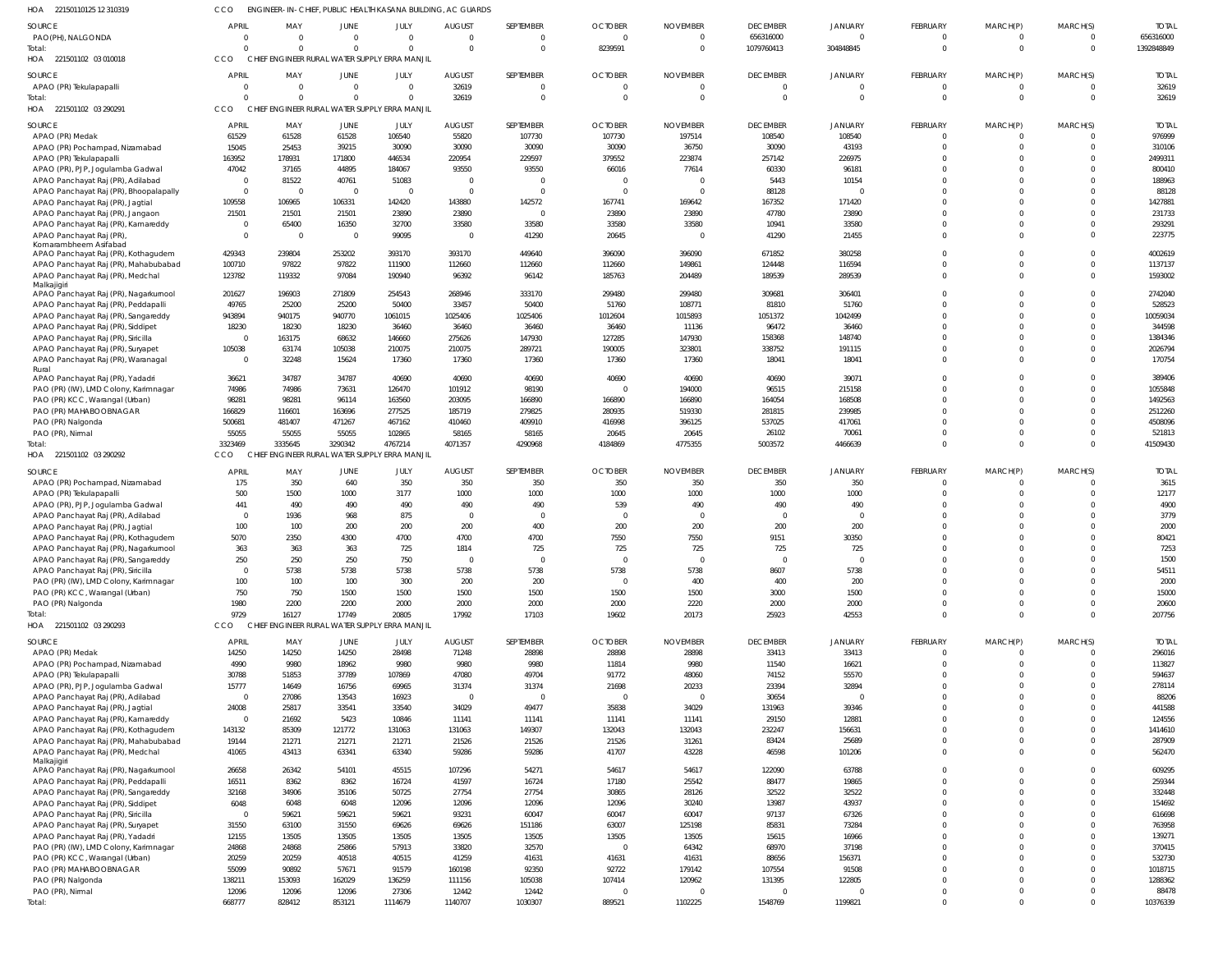| HOA 221501102 03 290294                                                 | CCO                    |                      |                      | CHIEF ENGINEER RURAL WATER SUPPLY ERRA MANJIL               |                         |                                                                                          |                        |                                  |                   |                |                 |             |          |                 |
|-------------------------------------------------------------------------|------------------------|----------------------|----------------------|-------------------------------------------------------------|-------------------------|------------------------------------------------------------------------------------------|------------------------|----------------------------------|-------------------|----------------|-----------------|-------------|----------|-----------------|
| SOURCE                                                                  | <b>APRIL</b>           | MAY                  | JUNE                 | JULY                                                        | <b>AUGUST</b>           | SEPTEMBER                                                                                | <b>OCTOBER</b>         | <b>NOVEMBER</b>                  | <b>DECEMBER</b>   | <b>JANUARY</b> | <b>FEBRUARY</b> | MARCH(P)    | MARCH(S) | <b>TOTAI</b>    |
| APAO (PR) Medak                                                         | 5100                   | 5100                 | 5100                 | 10198                                                       | 25498                   | 10341                                                                                    | 10341                  | 10341                            | 10341             | 10341          | $\mathbf 0$     | $\Omega$    |          | 102701          |
| APAO (PR) Pochampad, Nizamabad                                          | 2976                   | 5952                 | 11309                | 5952                                                        | 5952                    | 5952                                                                                     | 5952                   | 5952                             | 5952              | 8573           | $\Omega$        | $\Omega$    | $\Omega$ | 64522           |
| APAO (PR) Tekulapapalli                                                 | 14371                  | 28708                | 20321                | 68265                                                       | 23645                   | 25373                                                                                    | 42675                  | 23996                            | 30646             | 23996          |                 |             |          | 301996          |
| APAO (PR), PJP, Jogulamba Gadwal                                        | 5701<br>$\overline{0}$ | 6334                 | 6334                 | 22450                                                       | 10492<br>$\overline{0}$ | 10492<br>$\overline{0}$                                                                  | 7139<br>$\overline{0}$ | 6506<br>$\overline{\phantom{0}}$ | 6506              | 9918           |                 |             |          | 91872           |
| APAO Panchayat Raj (PR), Adilabad<br>APAO Panchayat Raj (PR), Jagtial   | 10381                  | 13292<br>11163       | 6646<br>14503        | 8057<br>14502                                               | 14713                   | 21393                                                                                    | 15495                  | 14713                            | 652<br>14713      | 14713          |                 |             |          | 28647<br>146289 |
| APAO Panchayat Raj (PR), Kamareddy                                      | $\overline{0}$         | 9379                 | 2345                 | 4689                                                        | 4817                    | 4817                                                                                     | 4817                   | 4817                             | 11852             | 4817           |                 |             |          | 52350           |
| APAO Panchayat Raj (PR), Kothagudem                                     | 39479                  | 17374                | 31423                | 34744                                                       | 34744                   | 41511                                                                                    | 41094                  | 41094                            | 74025             | 89094          |                 |             |          | 444582          |
| APAO Panchayat Raj (PR), Mahabubabad                                    | 6850                   | 7611                 | 7611                 | 7611                                                        | 7702                    | 7702                                                                                     | 7702                   | 11191                            | 7950              | 7950           |                 |             |          | 79880           |
| APAO Panchayat Raj (PR), Medchal                                        | 36008                  | 38109                | 55209                | 55208                                                       | 52308                   | 52308                                                                                    | 37309                  | 38670                            | 36051             | 87278          |                 |             |          | 488458          |
| Malkajigiri                                                             |                        |                      |                      |                                                             |                         |                                                                                          |                        |                                  |                   |                |                 |             |          |                 |
| APAO Panchayat Raj (PR), Nagarkurnool                                   | 10539                  | 10426                | 20359                | 18287                                                       | 43395                   | 21420                                                                                    | 21543                  | 21543                            | 22134             | 21740          |                 |             |          | 211386          |
| APAO Panchayat Raj (PR), Peddapalli                                     | 7903                   | 4987                 | 4987                 | 9974                                                        | 22864                   | 9974                                                                                     | 10246                  | 15233                            | 10246             | 10246          |                 |             | $\Omega$ | 106660          |
| APAO Panchayat Raj (PR), Sangareddy                                     | 11510                  | 12490                | 12562                | 18151                                                       | 9932                    | 9932                                                                                     | 11045                  | 10065                            | 10065             | 10065          |                 |             | $\Omega$ | 115817          |
| APAO Panchayat Raj (PR), Siddipet                                       | 2615<br>$\overline{0}$ | 2615<br>15434        | 2615<br>15434        | 5230<br>15432                                               | 5230<br>30919           | 5230<br>15585                                                                            | 5230<br>15585          | 13075<br>15585                   | 5230<br>23302     | 5230<br>15585  |                 |             |          | 52300<br>162861 |
| APAO Panchayat Raj (PR), Siricilla<br>APAO Panchayat Raj (PR), Suryapet | 14319                  | 28638                | 14319                | 28634                                                       | 28634                   | 38567                                                                                    | 26388                  | 54701                            | 31910             | 26549          |                 |             |          | 292659          |
| APAO Panchayat Raj (PR), Yadadri                                        | 4349                   | 4832                 | 4832                 | 4832                                                        | 4832                    | 4832                                                                                     | 4832                   | 4832                             | 4832              | 5315           |                 |             |          | 48320           |
| PAO (PR) (IW), LMD Colony, Karimnagar                                   | 8898                   | 8898                 | 9255                 | 20722                                                       | 12104                   | 11654                                                                                    | $\overline{0}$         | 23022                            | 22879             | 11511          |                 |             |          | 128943          |
| PAO (PR) KCC, Warangal (Urban)                                          | 12081                  | 12081                | 24162                | 24162                                                       | 24606                   | 24828                                                                                    | 24828                  | 24828                            | 48990             | 24828          |                 |             |          | 245394          |
| PAO (PR) MAHABOOBNAGAR                                                  | 29046                  | 50147                | 31947                | 52170                                                       | 93093                   | 52630                                                                                    | 52852                  | 54152                            | 52957             | 44681          |                 |             |          | 513675          |
| PAO (PR) Nalgonda                                                       | 55677                  | 61657                | 65520                | 54378                                                       | 42651                   | 42647                                                                                    | 43674                  | 49078                            | 46867             | 43153          |                 |             |          | 505302          |
| PAO (PR), Nirmal                                                        | 4779                   | 4779                 | 4779                 | 10908                                                       | 4452                    | 4452                                                                                     | - 0                    | $\Omega$                         | $\Omega$          |                |                 |             | $\Omega$ | 34149           |
| Total:                                                                  | 282582                 | 360006               | 371572               | 494556                                                      | 502583                  | 421640                                                                                   | 388747                 | 443394                           | 478100            | 475583         | $\Omega$        | $\Omega$    | $\Omega$ | 4218763         |
| HOA 221501102 03 290295                                                 | CCO                    |                      |                      | CHIEF ENGINEER RURAL WATER SUPPLY ERRA MANJIL               |                         |                                                                                          |                        |                                  |                   |                |                 |             |          |                 |
| SOURCE                                                                  | <b>APRIL</b>           | MAY                  | JUNE                 | JULY                                                        | <b>AUGUST</b>           | SEPTEMBER                                                                                | <b>OCTOBER</b>         | <b>NOVEMBER</b>                  | <b>DECEMBER</b>   | <b>JANUARY</b> | <b>FEBRUARY</b> | MARCH(P)    | MARCH(S) | <b>TOTAL</b>    |
| APAO (PR) Ranga Reddy Dist                                              | $\Omega$               | $\overline{0}$       | $\overline{0}$       | $\Omega$                                                    | $\overline{0}$          | $\mathbf{0}$                                                                             | 9284                   | $^{\circ}$                       | $\Omega$          |                |                 |             |          | 9284            |
| APAO (PR) Tekulapapalli                                                 |                        | $\overline{0}$       | 0                    | $\Omega$                                                    | 88263                   | $\overline{0}$                                                                           | - 0                    | $\overline{0}$                   | 99424             | $\Omega$       | $\Omega$        | $\Omega$    | $\Omega$ | 187687          |
| APAO Panchayat Raj (PR), Jagtial                                        | $\Omega$               | $\Omega$             | 0                    | $\Omega$                                                    | $\overline{0}$          | 12000                                                                                    | - 0                    | $\mathbf 0$                      | $\Omega$          | $\Omega$       |                 |             | $\Omega$ | 12000           |
| APAO Panchayat Raj (PR), Sangareddy                                     |                        | $\Omega$             | $\Omega$             |                                                             | $\overline{0}$          | $\Omega$                                                                                 | 100000                 | $\overline{0}$                   | 59000             | $\Omega$       |                 |             | $\cap$   | 159000          |
| PAO (PR) (IW), LMD Colony, Karimnagar                                   | $\Omega$               | $\Omega$             | $\Omega$             | $\Omega$                                                    | $\overline{0}$          | $\Omega$                                                                                 | 12795                  | $\Omega$                         | $\Omega$          | $\Omega$       |                 |             | $\Omega$ | 12795           |
| PAO (PR) KCC, Warangal (Urban)                                          |                        | $\Omega$             | 0                    |                                                             | 0                       | $\Omega$                                                                                 | 64049                  | $\Omega$                         | $\Omega$          | $\cap$         |                 |             | $\Omega$ | 64049           |
| PAO (PR) Nalgonda                                                       | $\Omega$               | $\Omega$             | 163021               |                                                             | 215951                  | $\Omega$                                                                                 | - 0                    | $^{\circ}$                       | $\Omega$          | $\Omega$       | $\Omega$        | $\Omega$    | $\Omega$ | 378972          |
| Total:                                                                  | $\Omega$               | $\Omega$             | 163021               |                                                             | 304214                  | 12000                                                                                    | 186128                 | $\overline{0}$                   | 158424            | $\Omega$       | $\Omega$        | $\Omega$    | $\Omega$ | 823787          |
| HOA 221501102 03 290296                                                 | CCO                    |                      |                      | CHIEF ENGINEER RURAL WATER SUPPLY ERRA MANJIL               |                         |                                                                                          |                        |                                  |                   |                |                 |             |          |                 |
| SOURCE                                                                  | <b>APRIL</b>           | MAY                  | JUNE                 | JULY                                                        | <b>AUGUST</b>           | SEPTEMBER                                                                                | <b>OCTOBER</b>         | <b>NOVEMBER</b>                  | <b>DECEMBER</b>   | JANUARY        | <b>FEBRUARY</b> | MARCH(P)    | MARCH(S) | <b>TOTAI</b>    |
| APAO (PR) Pochampad, Nizamabad                                          | $\Omega$               | $\overline{0}$       | $\overline{0}$       | $\Omega$                                                    | $\overline{0}$          | $\mathbf{0}$                                                                             | $\mathbf 0$            | $\overline{0}$                   | $\overline{0}$    | 25316          | $\mathbf 0$     |             |          | 25316           |
| APAO (PR) Tekulapapalli                                                 | $\Omega$               | $\Omega$             | $\Omega$             | $\Omega$                                                    | $\overline{0}$          | $\Omega$                                                                                 | $\mathbf 0$            | $\overline{0}$                   | 75065             |                | $\Omega$        | $\Omega$    | $\Omega$ | 75065           |
| APAO (PR), PJP, Jogulamba Gadwal                                        | $\Omega$               | $\Omega$             | $\Omega$             |                                                             | $\Omega$                | $\Omega$                                                                                 | 0                      | $\overline{0}$                   | 33212             | - 0            |                 |             |          | 33212           |
| APAO Panchayat Raj (PR), Jagtial                                        | $\Omega$               | $\Omega$             | $\Omega$             |                                                             | $\Omega$                | <sup>0</sup>                                                                             | $\Omega$               | 34092                            | $\Omega$          |                |                 |             |          | 34092           |
| APAO Panchayat Raj (PR), Kothagudem                                     | $\Omega$               | $\Omega$             | 0                    |                                                             | $\Omega$                | $\Omega$                                                                                 | $\Omega$               | $\overline{0}$                   | $\overline{0}$    | 318606         |                 |             |          | 318606          |
| APAO Panchayat Raj (PR), Mahabubabad                                    | $\Omega$               | $\Omega$             | $\Omega$             |                                                             | $\Omega$                | 20462                                                                                    | $\Omega$               | $\overline{0}$                   | $\Omega$          |                |                 |             |          | 20462           |
| APAO Panchayat Raj (PR), Nagarkurnool                                   | $\Omega$               | $\Omega$             | 0                    |                                                             | $\Omega$                | $\Omega$                                                                                 | 0                      | $\overline{0}$                   | 72406             |                |                 |             |          | 72406           |
| APAO Panchayat Raj (PR), Peddapalli                                     | $\Omega$               | <sup>0</sup>         | $\Omega$             |                                                             | $\Omega$                | <sup>0</sup>                                                                             | $\Omega$               | 39328                            | - 0               | $\Omega$       |                 |             |          | 39328           |
| APAO Panchayat Raj (PR), Sangareddy                                     | $\Omega$               | $\Omega$             | $\Omega$             |                                                             | $\Omega$                | $\Omega$                                                                                 | 60224                  | - 0                              | $\Omega$          | $\cap$         |                 |             |          | 60224           |
| APAO Panchayat Raj (PR), Siddipet                                       | $\Omega$<br>$\Omega$   | $\Omega$<br>$\Omega$ | $\Omega$<br>$\Omega$ | $\cap$                                                      | $\Omega$<br>54922       | <sup>0</sup><br>$\Omega$                                                                 | $\Omega$<br>$\Omega$   | $\Omega$<br>$\Omega$             | 26698<br>$\Omega$ | $\cap$         |                 |             | $\Omega$ | 26698           |
| APAO Panchayat Raj (PR), Suryapet<br>APAO Panchayat Raj (PR), Yadadri   | $\Omega$               | $\Omega$             | $\Omega$             |                                                             | $\Omega$                | $\Omega$                                                                                 | $\mathbf 0$            | $\overline{0}$                   | 30359             | $\Omega$       | 0               |             |          | 54922<br>30359  |
| PAO (PR) KCC, Warangal (Urban)                                          | $\Omega$               | $\Omega$             | $\Omega$             |                                                             | 95274                   | $\Omega$                                                                                 | $\Omega$               | $\Omega$                         | $\Omega$          | $\Omega$       |                 |             |          | 95274           |
| PAO (PR) MAHABOOBNAGAR                                                  | $\Omega$               | $\Omega$             | $\Omega$             | $\Omega$                                                    | 0                       | $\Omega$                                                                                 | $\Omega$               | $\overline{0}$                   | $\Omega$          | 130403         |                 | $\Omega$    |          | 130403          |
| PAO (PR) Nalgonda                                                       |                        |                      | $\Omega$             | $\Omega$                                                    | $\overline{0}$          | $\Omega$                                                                                 | $\overline{0}$         | 36913                            | 143284            | 54739          |                 | $\Omega$    |          | 234936          |
| Total:                                                                  | $\cap$                 | $\Omega$             | $\Omega$             |                                                             | 150196                  | 20462                                                                                    | 60224                  | 110333                           | 381024            | 529064         | $\Omega$        | $\Omega$    | $\Omega$ | 1251303         |
| HOA 221501102 03 310318                                                 | CCO                    |                      |                      | CHIEF ENGINEER RURAL WATER SUPPLY ERRA MANJIL               |                         |                                                                                          |                        |                                  |                   |                |                 |             |          |                 |
| <b>SOURCE</b>                                                           | <b>APRIL</b>           | MAY                  | <b>JUNE</b>          | JULY                                                        | <b>AUGUST</b>           | SEPTEMBER                                                                                | <b>OCTOBER</b>         | <b>NOVEMBER</b>                  | <b>DECEMBER</b>   | <b>JANUARY</b> | <b>FEBRUARY</b> | MARCH(P)    | MARCH(S) | <b>TOTAL</b>    |
| APAO (PR), PJP, Jogulamba Gadwal                                        | $\Omega$               | $\overline{0}$       | $\overline{0}$       | $\Omega$                                                    | $\overline{0}$          | 20000                                                                                    | $\overline{0}$         | $\overline{0}$                   | $\Omega$          | $\cap$         | $\Omega$        | $\Omega$    |          | 20000           |
| APAO Panchayat Raj (PR), Suryapet                                       | $\Omega$               | $\overline{0}$       | 0                    | $\Omega$                                                    | 0                       | $\overline{0}$                                                                           | $\overline{0}$         | 20000                            | $\Omega$          | $\Omega$       |                 | $\Omega$    | $\Omega$ | 20000           |
| PAO (PR) KCC, Warangal (Urban)                                          | $\Omega$               | 20000                | 0                    |                                                             | $\overline{0}$          | $\overline{0}$                                                                           | $\overline{0}$         | $\overline{0}$                   | $\Omega$          | $\Omega$       |                 |             |          | 20000           |
| Total:                                                                  | $\Omega$               | 20000                | $\Omega$             |                                                             | $\Omega$                | 20000                                                                                    | $\overline{0}$         | 20000                            | $\Omega$          | $\Omega$       | $\Omega$        | $\Omega$    | $\Omega$ | 60000           |
| HOA 221501196 05 270272                                                 | CCO                    |                      |                      | CHIEF ENGINEER RURAL WATER SUPPLY ERRA MANJIL               |                         |                                                                                          |                        |                                  |                   |                |                 |             |          |                 |
| SOURCE                                                                  | <b>APRIL</b>           | MAY                  | JUNE                 | JULY                                                        | <b>AUGUST</b>           | SEPTEMBER                                                                                | <b>OCTOBER</b>         | <b>NOVEMBER</b>                  | <b>DECEMBER</b>   | JANUARY        | <b>FEBRUARY</b> | MARCH(P)    | MARCH(S) | <b>TOTAI</b>    |
| APAO (PR) Medak                                                         | $\Omega$               | 28264136             | 21740652             | 5919553                                                     | $\overline{0}$          | $\Omega$                                                                                 | 4004723                | - 0                              | $\Omega$          | $\cap$         |                 |             |          | 59929064        |
| APAO (PR), PJP, Jogulamba Gadwal                                        | $\Omega$               | $\overline{0}$       | $\overline{0}$       | 280000                                                      | $\overline{0}$          | $\Omega$                                                                                 | $\overline{0}$         | $^{\circ}$                       | $\Omega$          | $\Omega$       |                 |             |          | 280000          |
| APAO Panchayat Raj (PR), Sangareddy                                     | $\Omega$               | 49672768             | 83214011             | 17359861                                                    | $\Omega$                | $\Omega$                                                                                 | 12013432               | $\Omega$                         | $\Omega$          | $\Omega$       |                 |             |          | 162260072       |
| Total:                                                                  | $\overline{0}$         | 77936904             | 104954663            | 23559414                                                    | $\Omega$                | $\Omega$                                                                                 | 16018155               | $\Omega$                         | $\Omega$          | $\Omega$       | $\Omega$        | $\Omega$    | $\Omega$ | 222469136       |
| HOA 22150210525 08 310319                                               | CCO                    |                      |                      | ENGINEER-IN-CHIEF, PUBLIC HEALTH KASANA BUILDING, AC GUARDS |                         |                                                                                          |                        |                                  |                   |                |                 |             |          |                 |
| SOURCE                                                                  | <b>APRIL</b>           | MAY                  | JUNE                 | JULY                                                        | <b>AUGUST</b>           | SEPTEMBER                                                                                | <b>OCTOBER</b>         | <b>NOVEMBER</b>                  | <b>DECEMBER</b>   | <b>JANUARY</b> | <b>FEBRUARY</b> | MARCH(P)    | MARCH(S) | <b>TOTAL</b>    |
| APAO, (PH) POCHAMPAD (NZM)                                              | $\Omega$               | $\overline{0}$       | $\mathbf{0}$         | - 0                                                         | $\overline{0}$          | $\mathbf{0}$                                                                             | 49950                  | $\overline{0}$                   | $\Omega$          |                |                 |             |          | 49950           |
| PAO (PH) LMD (KARIMNAGAR)                                               |                        | $\Omega$             | 0                    |                                                             | $\Omega$                | $\Omega$                                                                                 | 19580                  | $\overline{0}$                   | $\Omega$          | $\cap$         |                 |             |          | 19580           |
| PAO Public Health (PH), Ranga Reddy                                     | $\Omega$               | $\Omega$             | 0                    |                                                             | $\Omega$                | $\Omega$                                                                                 | 502182                 | $\Omega$                         | $\cap$            | $\cap$         |                 |             |          | 502182          |
| PAO(PH), NALGONDA                                                       |                        | $\Omega$             | $\Omega$             |                                                             | $\Omega$                | $\Omega$                                                                                 | 69985                  | $\Omega$                         | $\Omega$          | $\Omega$       |                 |             |          | 69985           |
| Total:                                                                  | $\cap$                 | $\Omega$             | $\Omega$             |                                                             | $\Omega$                | $\Omega$                                                                                 | 641697                 | $\Omega$                         | $\cap$            | $\cap$         | $\Omega$        | $\Omega$    | $\cap$   | 641697          |
| HOA 22150219125 05 310319                                               | CCO                    |                      |                      | CHIEF ENGINEER RURAL WATER SUPPLY ERRA MANJIL               |                         |                                                                                          |                        |                                  |                   |                |                 |             |          |                 |
| SOURCE                                                                  | <b>APRIL</b>           | MAY                  | <b>JUNE</b>          | JULY                                                        | <b>AUGUST</b>           | SEPTEMBER                                                                                | <b>OCTOBER</b>         | <b>NOVEMBER</b>                  | <b>DECEMBER</b>   | JANUARY        | <b>FEBRUARY</b> | MARCH(P)    | MARCH(S) | <b>TOTAL</b>    |
| APAO (PR), PJP, Jogulamba Gadwal                                        | $\overline{0}$         | $\overline{0}$       | $\mathbf 0$          | 379705                                                      | $\overline{0}$          | $\Omega$                                                                                 | 0                      | - 0                              | $\Omega$          | $\Omega$       | $\Omega$        |             |          | 379705          |
| Total:                                                                  | $\Omega$               | $\Omega$             | $\Omega$             | 379705                                                      | $\Omega$                | $\Omega$                                                                                 | $\overline{0}$         | $\overline{0}$                   | $\Omega$          | $\Omega$       | $\Omega$        | $\Omega$    | $\Omega$ | 379705          |
| HOA 221605053 05 270272                                                 | CCO                    |                      |                      |                                                             |                         | THE ENGINEER-IN-CHIEF, CRF OFFICE OF THE ENGINEER-IN-CHIEF (R&B), IV FLOOR, ERRAM MANZIL |                        |                                  |                   |                |                 |             |          |                 |
| SOURCE                                                                  | <b>APRIL</b>           | MAY                  | JUNE                 | JULY                                                        | <b>AUGUST</b>           | SEPTEMBER                                                                                | <b>OCTOBER</b>         | <b>NOVEMBER</b>                  | <b>DECEMBER</b>   | <b>JANUARY</b> | <b>FEBRUARY</b> | MARCH(P)    | MARCH(S) | <b>TOTAL</b>    |
| APAO (R&B) HYDERABAD                                                    | $\Omega$               | $\overline{0}$       | 0                    | $\Omega$                                                    | $\overline{0}$          | $\overline{0}$                                                                           | 10774920               | $\overline{0}$                   | $\Omega$          | 1287182        | 0               |             |          | 12062102        |
| APAO (R&B) POCHAMPAD (NIZAMABAD)                                        | $\overline{0}$         | $\overline{0}$       | $\Omega$             | $\Omega$                                                    | $\overline{0}$          | $\overline{0}$                                                                           | 249000                 | $\overline{0}$                   | $\mathbf{0}$      | $\Omega$       | $\mathbf 0$     | $\mathbf 0$ | $\Omega$ | 249000          |
|                                                                         |                        |                      |                      |                                                             |                         |                                                                                          |                        |                                  |                   |                |                 |             |          |                 |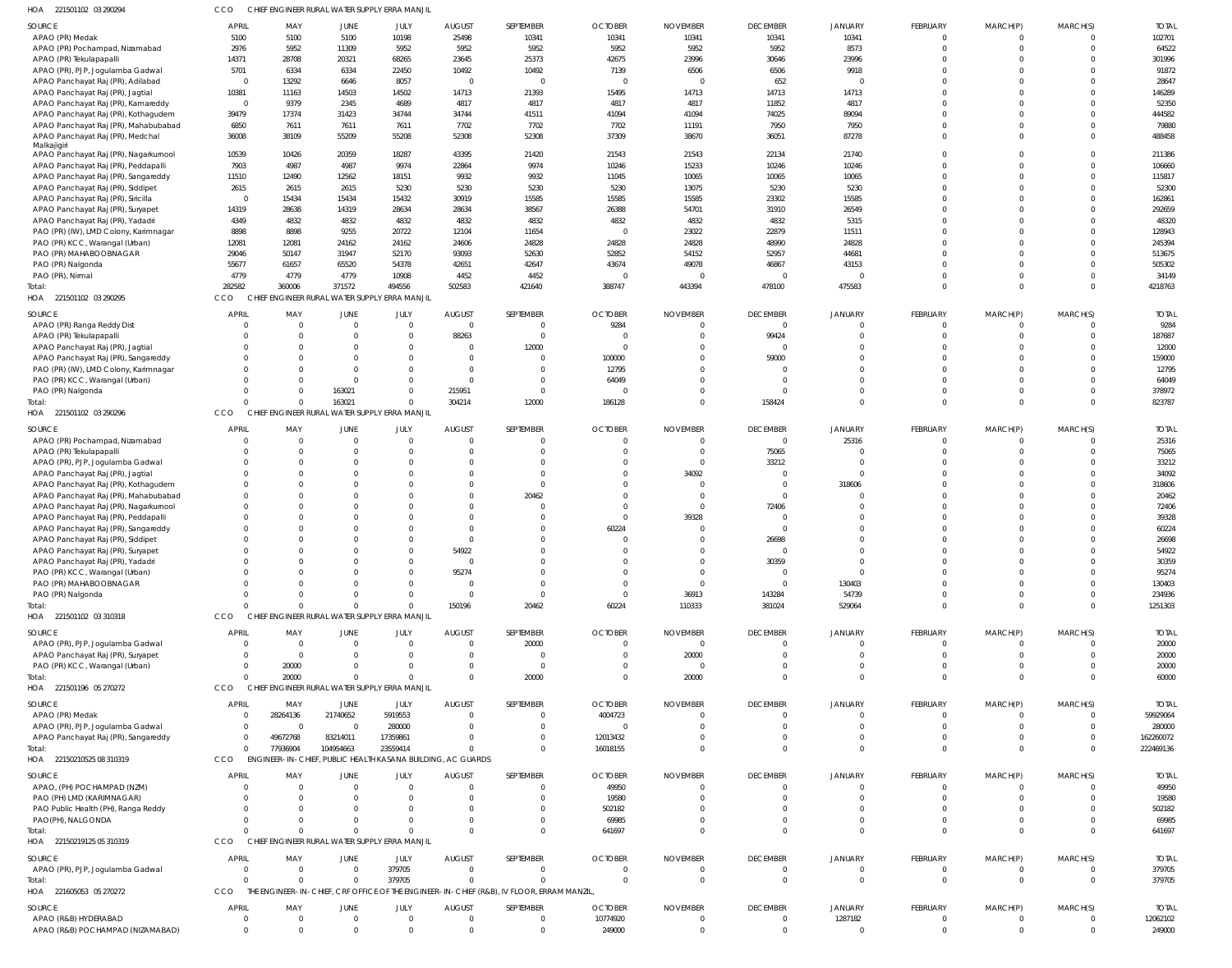221605053 05 270272 HOA CCO THE ENGINEER-IN-CHIEF, CRF OFFICE OF THE ENGINEER-IN-CHIEF (R&B), IV FLOOR, ERRAM MANZIL,

| <b>SOURCE</b>                               | APRIL        | MAY                   | JUNE                                            | JULY     | <b>AUGUST</b>                                                   | SEPTEMBER                                                                                 | <b>OCTOBER</b> | <b>NOVEMBER</b> | <b>DECEMBER</b> | <b>JANUARY</b> | FEBRUARY | MARCH(P)       | MARCH(S)       | <b>TOTAL</b> |
|---------------------------------------------|--------------|-----------------------|-------------------------------------------------|----------|-----------------------------------------------------------------|-------------------------------------------------------------------------------------------|----------------|-----------------|-----------------|----------------|----------|----------------|----------------|--------------|
| APAO Roads & Buildings (R&B), Mancherial    | 0            | $\Omega$              | $\Omega$                                        | $\Omega$ | $\Omega$                                                        |                                                                                           | 19000          |                 | $\Omega$        | $\Omega$       |          | -0             | $\Omega$       | 19000        |
| PAO (R&B) (NIRMAL)                          |              | $\Omega$              | $\Omega$                                        | $\Omega$ | $\Omega$                                                        | $\Omega$                                                                                  | 8000           |                 | $\Omega$        | $\Omega$       |          | $\Omega$       | $\Omega$       | 8000         |
| PAO (R&B), HANUMAKONDA, Warangal            | $\Omega$     | $\Omega$              | $\Omega$                                        | $\Omega$ | $\Omega$                                                        | $\Omega$                                                                                  | 624817         |                 | C               | $\Omega$       |          | $\Omega$       |                | 624817       |
| (Urban)                                     |              |                       |                                                 |          |                                                                 |                                                                                           |                |                 |                 |                |          |                |                |              |
| PAO (R&B) MAHABOOBNAGAR                     |              | $\Omega$              | $\Omega$                                        | $\Omega$ | $\Omega$                                                        | $\Omega$                                                                                  | 167000         |                 | $\Omega$        | $\Omega$       |          | $\Omega$       | $\Omega$       | 167000       |
| Total:                                      |              | $\Omega$              | $\Omega$                                        | $\Omega$ | $\Omega$                                                        | $\Omega$                                                                                  | 11842737       |                 | $\Omega$        | 1287182        | $\Omega$ | $\Omega$       | $\Omega$       | 13129919     |
| HOA<br>221605053 05 290291                  | <b>CCO</b>   | THE ENGINEER-IN-CHIEF | , CRF OFFICE OF                                 |          |                                                                 | THE ENGINEER-IN-CHIEF (R&B), IV FLOOR, ERRAM MANZIL,                                      |                |                 |                 |                |          |                |                |              |
|                                             |              |                       |                                                 |          |                                                                 |                                                                                           |                |                 |                 |                |          |                |                |              |
| SOURCE                                      | <b>APRIL</b> | MAY                   | JUNE                                            | JULY     | <b>AUGUST</b>                                                   | SEPTEMBER                                                                                 | <b>OCTOBER</b> | <b>NOVEMBER</b> | <b>DECEMBER</b> | <b>JANUARY</b> | FEBRUARY | MARCH(P)       | MARCH(S)       | <b>TOTAL</b> |
| APAO (R&B) HYDERABAD                        | 294626       | 277594                | 295469                                          | 384080   | 431836                                                          | 385720                                                                                    | 399702         | 507503          | 440622          | 402764         | $\Omega$ | $\overline{0}$ | $\overline{0}$ | 3819916      |
| Total:                                      | 294626       | 277594                | 295469                                          | 384080   | 431836                                                          | 385720                                                                                    | 399702         | 507503          | 440622          | 402764         | $\Omega$ | $\mathbf{0}$   | $\Omega$       | 3819916      |
| HOA 221605053 05 290292                     | CCO          |                       |                                                 |          |                                                                 | THE ENGINEER-IN-CHIEF, CRF OFFICE OF THE ENGINEER-IN-CHIEF (R&B), IV FLOOR, ERRAM MANZIL, |                |                 |                 |                |          |                |                |              |
|                                             | APRIL        |                       |                                                 |          |                                                                 | SEPTEMBER                                                                                 |                |                 | <b>DECEMBER</b> |                |          |                | MARCH(S)       |              |
| <b>SOURCE</b>                               |              | MAY                   | JUNE                                            | JULY     | <b>AUGUST</b>                                                   |                                                                                           | <b>OCTOBER</b> | <b>NOVEMBER</b> |                 | <b>JANUARY</b> | FEBRUARY | MARCH(P)       |                | <b>TOTAL</b> |
| APAO (R&B) HYDERABAD                        | 7270         | 7900                  | 8900                                            | 9500     | 13611                                                           | 9500                                                                                      | 9500           | 10130           | 9500            | 9811           |          | $\mathbf{0}$   | $\Omega$       | 95622        |
| Total:                                      | 7270         | 7900                  | 8900                                            | 9500     | 13611                                                           | 9500                                                                                      | 9500           | 10130           | 9500            | 9811           | $\Omega$ | $\Omega$       | $\Omega$       | 95622        |
| HOA 221605053 05 290293                     | CCO          |                       |                                                 |          |                                                                 | THE ENGINEER-IN-CHIEF, CRF OFFICE OF THE ENGINEER-IN-CHIEF (R&B), IV FLOOR, ERRAM MANZIL, |                |                 |                 |                |          |                |                |              |
| SOURCE                                      | <b>APRIL</b> | MAY                   | JUNE                                            | JULY     | <b>AUGUST</b>                                                   | SEPTEMBER                                                                                 | <b>OCTOBER</b> | <b>NOVEMBER</b> | <b>DECEMBER</b> | <b>JANUARY</b> | FEBRUARY | MARCH(P)       | MARCH(S)       | <b>TOTAL</b> |
| APAO (R&B) HYDERABAD                        | 97735        | 106391                | 121306                                          | 127422   | 177134                                                          | 127972                                                                                    | 128619         | 137572          | 264933          | 437153         | $\Omega$ | $\mathbf 0$    | $\Omega$       | 1726237      |
| Total:                                      | 97735        | 106391                | 121306                                          | 127422   | 177134                                                          | 127972                                                                                    | 128619         | 137572          | 264933          | 437153         | $\Omega$ | $\mathbf{0}$   | $\Omega$       | 1726237      |
|                                             |              |                       |                                                 |          |                                                                 | THE ENGINEER-IN-CHIEF, CRF OFFICE OF THE ENGINEER-IN-CHIEF (R&B), IV FLOOR, ERRAM MANZIL, |                |                 |                 |                |          |                |                |              |
| HOA 221605053 05 290294                     | <b>CCO</b>   |                       |                                                 |          |                                                                 |                                                                                           |                |                 |                 |                |          |                |                |              |
| SOURCE                                      | APRIL        | MAY                   | JUNE                                            | JULY     | <b>AUGUST</b>                                                   | SEPTEMBER                                                                                 | <b>OCTOBER</b> | <b>NOVEMBER</b> | <b>DECEMBER</b> | <b>JANUARY</b> | FEBRUARY | MARCH(P)       | MARCH(S)       | <b>TOTAL</b> |
| APAO (R&B) HYDERABAD                        | 87428        | 95174                 | 108517                                          | 113988   | 158460                                                          | 114480                                                                                    | 115059         | 123068          | 116443          | 119549         | $\Omega$ | $\overline{0}$ | $\Omega$       | 1152166      |
| Total:                                      | 87428        | 95174                 | 108517                                          | 113988   | 158460                                                          | 114480                                                                                    | 115059         | 123068          | 116443          | 119549         | $\Omega$ | $\Omega$       | $\Omega$       | 1152166      |
| HOA 221605053 05 290296                     | CCO          |                       |                                                 |          |                                                                 | THE ENGINEER-IN-CHIEF, CRF OFFICE OF THE ENGINEER-IN-CHIEF (R&B), IV FLOOR, ERRAM MANZIL, |                |                 |                 |                |          |                |                |              |
|                                             |              |                       |                                                 |          |                                                                 |                                                                                           |                |                 |                 |                |          |                |                |              |
| SOURCE                                      | <b>APRIL</b> | MAY                   | JUNE                                            | JULY     | <b>AUGUST</b>                                                   | SEPTEMBER                                                                                 | <b>OCTOBER</b> | <b>NOVEMBER</b> | <b>DECEMBER</b> | <b>JANUARY</b> | FEBRUARY | MARCH(P)       | MARCH(S)       | <b>TOTAL</b> |
| APAO (R&B) HYDERABAD                        |              | $\Omega$              | $\overline{0}$                                  | $\Omega$ | 34335                                                           | 68492                                                                                     | 156055         | $\Omega$        | 61277           | $\circ$        | $\Omega$ | $\mathbf 0$    | $\Omega$       | 320159       |
| Total:                                      |              | $\Omega$              | $\Omega$                                        | $\Omega$ | 34335                                                           | 68492                                                                                     | 156055         |                 | 61277           | $\Omega$       | $\Omega$ | $\mathbf{0}$   | $\Omega$       | 320159       |
| HOA 221605053 07 270272                     | CCO          |                       |                                                 |          |                                                                 | THE ENGINEER-IN-CHIEF, CRF OFFICE OF THE ENGINEER-IN-CHIEF (R&B), IV FLOOR, ERRAM MANZIL, |                |                 |                 |                |          |                |                |              |
|                                             |              |                       |                                                 |          |                                                                 |                                                                                           |                |                 |                 |                |          |                |                |              |
| SOURCE                                      | <b>APRIL</b> | MAY                   | JUNE                                            | JULY     | <b>AUGUST</b>                                                   | SEPTEMBER                                                                                 | <b>OCTOBER</b> | <b>NOVEMBER</b> | <b>DECEMBER</b> | <b>JANUARY</b> | FEBRUARY | MARCH(P)       | MARCH(S)       | <b>TOTAI</b> |
| APAO (R&B) HYDERABAD                        |              | $\Omega$              | $\Omega$                                        | $\Omega$ | 9478837                                                         | $\Omega$                                                                                  | 80248          | 2217849         | $\Omega$        | $\Omega$       |          | $\Omega$       | $\Omega$       | 11776934     |
| Total:                                      |              | $\Omega$              | $\Omega$                                        | $\Omega$ | 9478837                                                         | $\Omega$                                                                                  | 80248          | 2217849         | $\Omega$        | $\Omega$       | $\Omega$ | $\Omega$       | $\Omega$       | 11776934     |
| HOA 222501277 31 270272                     | CCO          |                       |                                                 |          | SOCIAL WELFARE RESIDENTIAL EDUCATIONAL INSTITUTIONS SOCIETY XXX |                                                                                           |                |                 |                 |                |          |                |                |              |
|                                             |              |                       |                                                 |          |                                                                 |                                                                                           |                |                 |                 |                |          |                |                |              |
| SOURCE                                      | <b>APRIL</b> | MAY                   | JUNE                                            | JULY     | <b>AUGUST</b>                                                   | SEPTEMBER                                                                                 | <b>OCTOBER</b> | <b>NOVEMBER</b> | <b>DECEMBER</b> | JANUARY        | FEBRUARY | MARCH(P)       | MARCH(S)       | Total        |
| APAO Finance & Corporations, Adilabad       | 0            | $\Omega$              | $\overline{0}$                                  | $\Omega$ | $\overline{0}$                                                  | $\Omega$                                                                                  | $\Omega$       |                 | $\overline{0}$  | 873733         | $\Omega$ | $\mathbf 0$    | $\Omega$       | 873733       |
| APAO Finance & Corporations,                | $\Omega$     | $\Omega$              | $\Omega$                                        | $\Omega$ | $\Omega$                                                        | $\Omega$                                                                                  | 2590509        |                 | 3057430         | 1069404        | $\Omega$ | $\Omega$       | $\Omega$       | 6717343      |
| Sangareddy                                  |              |                       |                                                 |          |                                                                 |                                                                                           |                |                 |                 |                |          |                |                |              |
| PAO, FINANCE (W & P) DEPT, HYDERABAD        |              | $\Omega$              | $\Omega$                                        | $\Omega$ | $\Omega$                                                        | $\Omega$                                                                                  | O              |                 | $\Omega$        | 4217151        |          | $\Omega$       | $\Omega$       | 4217151      |
| PAO, FINANCE (W & P) DEPT, KARIMNAGAR       |              | $\Omega$              | $\Omega$                                        | $\Omega$ | $\Omega$                                                        | $\Omega$                                                                                  | 0              |                 | $\Omega$        | 6016203        |          | $\Omega$       | $\Omega$       | 6016203      |
| PAO, FINANCE (W & P) DEPT, KHAMMAM          |              | $\Omega$              | $\Omega$                                        | $\Omega$ | $\Omega$                                                        | $\Omega$                                                                                  | <sup>0</sup>   |                 | $\Omega$        | 2503790        |          | $\Omega$       | $\Omega$       | 2503790      |
| PAO, FINANCE (W & P) DEPT                   |              | $\Omega$              | $\Omega$                                        | $\Omega$ | 125646                                                          | 25000                                                                                     | <sup>0</sup>   |                 | $\Omega$        | 1075653        |          | $\Omega$       | $\Omega$       | 1226299      |
| MAHABOOBNAGAR                               |              |                       |                                                 |          |                                                                 |                                                                                           |                |                 |                 |                |          |                |                |              |
| PAO, FINANCE (W & P) DEPT, NIZAMABAD        |              | $\Omega$              | $\mathbf 0$                                     | $\Omega$ | 0                                                               | $\Omega$                                                                                  | 0              |                 | $\overline{0}$  | 2555397        |          | $\Omega$       | $\Omega$       | 2555397      |
| PAO, FINANCE (W & P) DEPT, RANGA            |              | $\Omega$              | $\Omega$                                        | $\Omega$ | $\Omega$                                                        | $\Omega$                                                                                  | 0              | $\Omega$        | 1230689         | $\Omega$       |          | $\Omega$       | $\Omega$       | 1230689      |
| REDDY                                       |              | $\Omega$              | $\Omega$                                        | $\Omega$ | $\Omega$                                                        | $\Omega$                                                                                  | $\Omega$       |                 | $\Omega$        |                | $\Omega$ |                | $\Omega$       |              |
| PAO, FINANCE (W & P) DEPT, WARANGAL         |              |                       |                                                 |          |                                                                 |                                                                                           |                | 3110440         |                 | 166664         |          | $^{\circ}$     |                | 3277104      |
| Total:                                      |              | $\Omega$              | $\Omega$                                        | $\Omega$ | 125646                                                          | 25000                                                                                     | 2590509        | 3110440         | 4288119         | 18477995       | $\Omega$ | $\Omega$       | $\Omega$       | 28617709     |
| HOA 22250127725 31 270272                   | CCO          |                       |                                                 |          | SOCIAL WELFARE RESIDENTIAL EDUCATIONAL INSTITUTIONS SOCIETY XXX |                                                                                           |                |                 |                 |                |          |                |                |              |
| SOURCE                                      | APRIL        | MAY                   | JUNE                                            | JULY     | <b>AUGUST</b>                                                   | SEPTEMBER                                                                                 | <b>OCTOBER</b> | <b>NOVEMBER</b> | <b>DECEMBER</b> | <b>JANUARY</b> | FEBRUARY | MARCH(P)       | MARCH(S)       | <b>TOTAL</b> |
| PAO, FINANCE (W & P) DEPT, HYDERABAD        | $\Omega$     | $\Omega$              | $\overline{0}$                                  | $\Omega$ | $\Omega$                                                        | $\Omega$                                                                                  | $\Omega$       | $\Omega$        | $\Omega$        | 2754408        | $\Omega$ | $\overline{0}$ | $\Omega$       | 2754408      |
| PAO, FINANCE (W & P) DEPT, KHAMMAM          | $\Omega$     | $\Omega$              | $\Omega$                                        | $\Omega$ | $\Omega$                                                        | $\Omega$                                                                                  | $\Omega$       |                 | $\Omega$        | 863832         | $\Omega$ | $\Omega$       | $\Omega$       | 863832       |
|                                             | $\Omega$     | $\Omega$              | $\Omega$                                        | $\Omega$ | $\Omega$                                                        | $\Omega$                                                                                  | $\Omega$       | $\Omega$        | $\Omega$        | 3618240        | $\Omega$ | $\Omega$       | $\Omega$       | 3618240      |
| Total:                                      |              |                       |                                                 |          |                                                                 |                                                                                           |                |                 |                 |                |          |                |                |              |
| HOA 22250480025 43 310312                   | CCO          |                       |                                                 |          |                                                                 | The Secretary, Minorities Welfare, (M&R) Department A Block, TS Secretariat Hyderabad     |                |                 |                 |                |          |                |                |              |
| SOURCE                                      | <b>APRIL</b> | MAY                   | JUNE                                            | JULY     | <b>AUGUST</b>                                                   | SEPTEMBER                                                                                 | <b>OCTOBER</b> | <b>NOVEMBER</b> | <b>DECEMBER</b> | JANUARY        | FEBRUARY | MARCH(P)       | MARCH(S)       | <b>TOTAL</b> |
| APAO Finance & Corporations,                | $\Omega$     | $\Omega$              | $\overline{0}$                                  | $\Omega$ | $\overline{0}$                                                  | $\Omega$                                                                                  | $\Omega$       | $\Omega$        | $\mathbf 0$     | 13882431       | $\Omega$ | $\overline{0}$ | $\Omega$       | 13882431     |
| Sangareddy                                  |              |                       |                                                 |          |                                                                 |                                                                                           |                |                 |                 |                |          |                |                |              |
| Total:                                      | $\Omega$     | $\Omega$              | $\overline{0}$                                  | $\Omega$ | $\Omega$                                                        | $\Omega$                                                                                  | $\mathbf{0}$   | $\Omega$        | $\mathbf 0$     | 13882431       | $\Omega$ | $\overline{0}$ | $\overline{0}$ | 13882431     |
| HOA 223560104 04 500503                     | <b>CCO</b>   |                       |                                                 |          | THE COMMISSIONER, PANCHAYAT RAJ URDU HALL LANE, HIMAYATNAGAR    |                                                                                           |                |                 |                 |                |          |                |                |              |
|                                             |              |                       |                                                 |          |                                                                 |                                                                                           |                |                 |                 |                |          |                |                |              |
| SOURCE                                      | <b>APRIL</b> | MAY                   | JUNE                                            | JULY     | <b>AUGUST</b>                                                   | SEPTEMBER                                                                                 | <b>OCTOBER</b> | <b>NOVEMBER</b> | <b>DECEMBER</b> | <b>JANUARY</b> | FEBRUARY | MARCH(P)       | MARCH(S)       | <b>TOTAL</b> |
| APAO Finance & Corporations,                | 0            | $\Omega$              | $\overline{0}$                                  | $\Omega$ | $\Omega$                                                        | $\Omega$                                                                                  | $\Omega$       | $\Omega$        | 20000           | $\overline{0}$ | $\Omega$ | $\overline{0}$ | $\overline{0}$ | 20000        |
| Nagarkurnool<br>APAO Irrigation, Kothagudem | 0            | $\Omega$              | $\Omega$                                        | $\Omega$ | $\Omega$                                                        | $\Omega$                                                                                  | 0              |                 | 20000           | $\overline{0}$ | $\Omega$ | $\Omega$       | $\Omega$       | 20000        |
|                                             |              | $\Omega$              | $\Omega$                                        | $\Omega$ | $\Omega$                                                        | $\Omega$                                                                                  |                |                 | 20000           | $\Omega$       | $\Omega$ | $\Omega$       | $\Omega$       | 20000        |
| APAO Roads & Buildings (R&B), Siricilla     |              |                       |                                                 |          |                                                                 |                                                                                           |                |                 |                 |                |          |                |                |              |
| APAO, SRSP SSP, KARIMNAGAR                  |              | $\Omega$              | $\Omega$                                        | $\Omega$ | $\Omega$                                                        | 20000                                                                                     |                |                 | 20000           | $\Omega$       |          | $\Omega$       | $\Omega$       | 40000        |
| PAO (R&B) (NIRMAL)                          |              | $\Omega$              | $\Omega$                                        | $\Omega$ | $\Omega$                                                        | $\Omega$                                                                                  |                |                 | $\Omega$        | 20000          |          | $\Omega$       | $\Omega$       | 20000        |
| PAO (W&P) NSP, TEKULAPALLY                  |              | $\Omega$              | $\Omega$                                        | $\Omega$ | 20000                                                           | $\Omega$                                                                                  |                |                 | 20000           | $\Omega$       |          | $\Omega$       | $\Omega$       | 40000        |
| PAO IRRIGATION DIVISION HYDERABAD           |              | $\Omega$              | $\Omega$                                        |          | $\Omega$                                                        | 8336                                                                                      |                |                 | $\overline{0}$  | 40000          |          | $\Omega$       |                | 48336        |
| PAO IRRIGATION NIZAMABAD                    |              | $\Omega$              | $\Omega$                                        | $\Omega$ | $\Omega$                                                        | $\Omega$                                                                                  |                |                 | 40000           | $\Omega$       |          | $\Omega$       | $\Omega$       | 40000        |
| PAO, PJP, Jogulamba Gadwal                  |              | $\Omega$              | $\Omega$                                        | $\Omega$ | $\Omega$                                                        | 20000                                                                                     |                | 20000           | 20000           | $\Omega$       |          | $\Omega$       | $\Omega$       | 60000        |
| Total:                                      |              | $\Omega$              | $\Omega$                                        | $\Omega$ | 20000                                                           | 48336                                                                                     |                | 20000           | 160000          | 60000          | $\Omega$ | $\Omega$       | $\Omega$       | 308336       |
| HOA 22356010425 04 500503                   | CCO          |                       | THE COMMISSIONER, PANCHAYAT RAJ URDU HALL LANE, |          | HIMAYATNAGAR                                                    |                                                                                           |                |                 |                 |                |          |                |                |              |
|                                             |              |                       |                                                 |          |                                                                 |                                                                                           |                |                 |                 |                |          |                |                |              |
| SOURCE                                      | APRIL        | MAY                   | JUNE                                            | JULY     | <b>AUGUST</b>                                                   | SEPTEMBER                                                                                 | <b>OCTOBER</b> | <b>NOVEMBER</b> | <b>DECEMBER</b> | <b>JANUARY</b> | FEBRUARY | MARCH(P)       | MARCH(S)       | <b>TOTAL</b> |
| APAO (R&B) POCHAMPAD (NIZAMABAD)            | $\Omega$     | $\Omega$              | $\overline{0}$                                  | $\Omega$ | 20000                                                           | 20000                                                                                     | $\mathbf{0}$   | $\Omega$        | $\overline{0}$  | $\overline{0}$ | $\Omega$ | $^{\circ}$     | $\Omega$       | 40000        |
| APAO (R&B) TEKULAPALLY                      | $\Omega$     | $\Omega$              | $\Omega$                                        | $\Omega$ | 20000                                                           | $\Omega$                                                                                  | $\Omega$       |                 | $\overline{0}$  | $\Omega$       | $\Omega$ | $\mathbf 0$    | $\Omega$       | 20000        |
| APAO Irrigation, Kamareddy                  |              | $\Omega$              | $\Omega$                                        | $\Omega$ | $\Omega$                                                        | $\Omega$                                                                                  | 0              | $\Omega$        | 20000           | $\Omega$       | $\Omega$ | $\Omega$       | $\Omega$       | 20000        |
| APAO Irrigation, Mahabubabad                |              | $\Omega$              | $\Omega$                                        | $\Omega$ | $\overline{0}$                                                  | $\Omega$                                                                                  | <sup>0</sup>   | 20000           | $\Omega$        | $\Omega$       | $\Omega$ | $\Omega$       | $\Omega$       | 20000        |
| APAO Irrigation, Sangareddy                 |              | $\Omega$              | $\Omega$                                        | $\Omega$ | $\overline{0}$                                                  | 60000                                                                                     |                |                 | $\Omega$        | $\Omega$       |          | $\Omega$       | $\Omega$       | 60000        |
| APAO Irrigation, Siricilla                  |              |                       | $\Omega$                                        | $\Omega$ | 20000                                                           | $\Omega$                                                                                  |                |                 | $\Omega$        | $\Omega$       |          | $\Omega$       | $\Omega$       | 20000        |
|                                             |              | $\Omega$              |                                                 |          |                                                                 |                                                                                           |                |                 |                 |                |          |                |                |              |
| PAO (W&P) NSP, TEKULAPALLY                  |              | $\Omega$              | $\Omega$                                        | 20000    | $\Omega$                                                        | 20000                                                                                     |                | $\Omega$        | $\Omega$        | 20000          | $\Omega$ | $\Omega$       | $\Omega$       | 60000        |
| PAO A M R P (SLBC), NALGONDA                |              | $\Omega$              | $\mathbf{0}$                                    | 20000    | 20000                                                           | $\Omega$                                                                                  |                | 20000           | $\Omega$        | $\overline{0}$ | $\Omega$ | $\mathbf 0$    | $\Omega$       | 60000        |
| PAO IRRIGATION DIVISION KHAMMAM             | $\Omega$     | $\Omega$              | $\Omega$                                        | $\Omega$ | $\mathbf 0$                                                     | 20000                                                                                     | $\Omega$       | $\Omega$        | $\Omega$        | $\Omega$       | $\Omega$ | $\Omega$       | $\Omega$       | 20000        |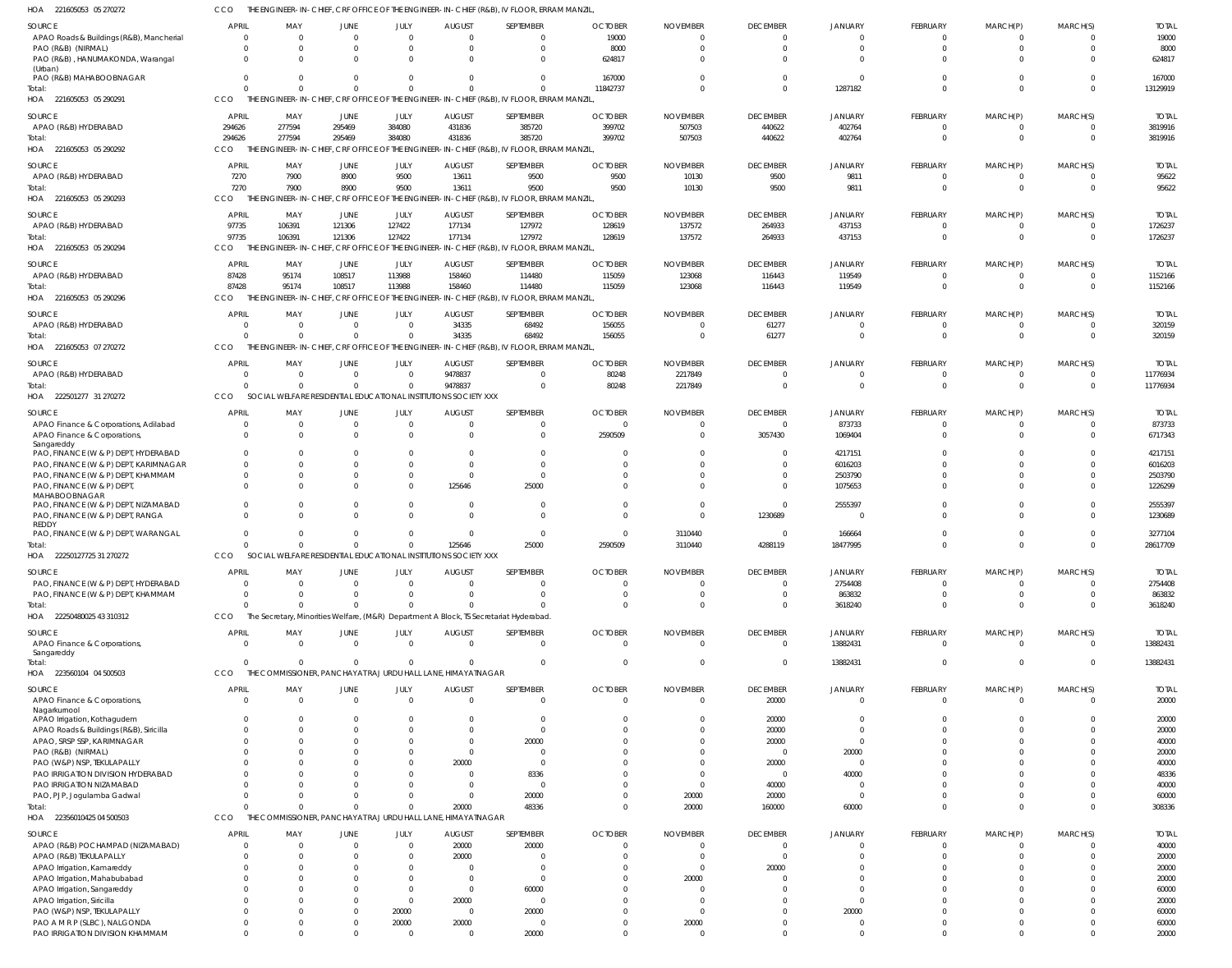22356010425 04 500503 HOA CCO THE COMMISSIONER, PANCHAYAT RAJ URDU HALL LANE, HIMAYATNAGAR

| <b>SOURCE</b>                                                          | <b>APRIL</b>        | MAY                       | JUNE                    | JULY                | <b>AUGUST</b>    | SEPTEMBER                                                                                  | <b>OCTOBER</b> | <b>NOVEMBER</b>        | <b>DECEMBER</b>         | <b>JANUARY</b>   | <b>FEBRUARY</b> | MARCH(P)                   | MARCH(S)                   | <b>TOTAL</b>  |
|------------------------------------------------------------------------|---------------------|---------------------------|-------------------------|---------------------|------------------|--------------------------------------------------------------------------------------------|----------------|------------------------|-------------------------|------------------|-----------------|----------------------------|----------------------------|---------------|
| PAO IRRIGATION DIVISION NALGONDA                                       |                     | $\Omega$                  | $\overline{0}$          | $\overline{0}$      | $\Omega$         | $\overline{0}$                                                                             | $\Omega$       | $\mathbf 0$            | 40000                   | $\cap$           | $\mathbf 0$     | $\overline{0}$             | $^{\circ}$                 | 40000         |
|                                                                        |                     |                           |                         |                     | $\Omega$         |                                                                                            |                |                        |                         | $\Omega$         |                 |                            |                            |               |
| <b>PAO IRRIGATION DIVISION</b>                                         |                     |                           | $\Omega$                | 40000               |                  | $\Omega$                                                                                   | $\Omega$       | $\Omega$               | $\Omega$                |                  | $\Omega$        | $\Omega$                   | $\Omega$                   | 40000         |
| MAHABOOBNAGAR                                                          |                     |                           |                         |                     |                  |                                                                                            |                |                        |                         |                  |                 |                            |                            |               |
| PAO IRRIGATION RANGA REDDY DISTRICT                                    |                     |                           |                         | $\Omega$            |                  | $\Omega$                                                                                   | 20000          | $\Omega$               |                         |                  |                 |                            | $\Omega$                   | 20000         |
| PAO MEDAK(IW), MEDAK                                                   |                     |                           |                         | $\Omega$            |                  | $\Omega$                                                                                   | 20000          | $\Omega$               | $\Omega$                | $\cap$           |                 | $\Omega$                   | $\Omega$                   | 20000         |
| PAO, SRSP, SSP, NIRMAL                                                 |                     |                           |                         | $\Omega$            | $\Omega$         | $\Omega$                                                                                   | $\Omega$       | $\Omega$               | $\Omega$                | 20000            |                 | $\Omega$                   | $\mathbf 0$                | 20000         |
|                                                                        |                     |                           |                         |                     |                  |                                                                                            |                |                        |                         |                  |                 |                            |                            |               |
| Total:                                                                 |                     |                           | $\Omega$                | 80000               | 80000            | 120000                                                                                     | 40000          | 40000                  | 60000                   | 40000            |                 | $\Omega$                   | $\Omega$                   | 460000        |
| HOA 224502193 04 310312                                                | CCO                 |                           |                         |                     |                  | COMMISSIONER FOR RELIEF - HOD COMMISSIONER FOR RELIEF, REVENUE (RELIEF), A.P. SECRETARIAT, |                |                        |                         |                  |                 |                            |                            |               |
|                                                                        |                     |                           |                         |                     |                  |                                                                                            |                |                        |                         |                  |                 |                            |                            |               |
| <b>SOURCE</b>                                                          | <b>APRIL</b>        | MAY                       | <b>JUNE</b>             | JULY                | <b>AUGUST</b>    | SEPTEMBER                                                                                  | <b>OCTOBER</b> | <b>NOVEMBER</b>        | <b>DECEMBER</b>         | <b>JANUARY</b>   | <b>FEBRUARY</b> | MARCH(P)                   | MARCH(S)                   | <b>TOTAL</b>  |
| PAO, FINANCE (W & P) DEPT,                                             |                     |                           |                         | $\overline{0}$      | $\Omega$         | $\mathbf 0$                                                                                | $\Omega$       |                        |                         | $\Omega$         |                 |                            |                            |               |
|                                                                        |                     |                           | $\overline{0}$          |                     |                  |                                                                                            |                | 490255                 | $\overline{0}$          |                  | $\mathbf 0$     | $\overline{0}$             | $\overline{0}$             | 490255        |
| MAHABOOBNAGAR                                                          |                     |                           |                         |                     |                  |                                                                                            |                |                        |                         |                  |                 |                            |                            |               |
| Total:                                                                 | $\Omega$            |                           | $\Omega$                | $\overline{0}$      | $\Omega$         | $\mathbf 0$                                                                                | $\Omega$       | 490255                 | $\overline{0}$          | $\Omega$         | $\mathbf 0$     | $\overline{0}$             | $\mathbf 0$                | 490255        |
| HOA 240602112 04 270271                                                | CCO                 |                           |                         |                     |                  | HORTICULTURE - HOD DIRECTOR OF HORTICULTURE, Govt. of TS, PUBLIC GARDENS, NAMPALLY         |                |                        |                         |                  |                 |                            |                            |               |
|                                                                        |                     |                           |                         |                     |                  |                                                                                            |                |                        |                         |                  |                 |                            |                            |               |
| <b>SOURCE</b>                                                          | <b>APRIL</b>        | MAY                       | <b>JUNE</b>             | JULY                | <b>AUGUST</b>    | SEPTEMBER                                                                                  | <b>OCTOBER</b> | <b>NOVEMBER</b>        | <b>DECEMBER</b>         | <b>JANUARY</b>   | <b>FEBRUARY</b> | MARCH(P)                   | MARCH(S)                   | <b>TOTAL</b>  |
|                                                                        |                     |                           |                         |                     |                  |                                                                                            |                |                        |                         |                  |                 |                            |                            |               |
| PAO, FINANCE (W & P) DEPT, HYDERABAD                                   | - 0                 | $\Omega$                  | $\overline{0}$          | $\overline{0}$      | $\Omega$         | $\overline{0}$                                                                             |                | $\Omega$               | $\overline{\mathbf{0}}$ | 144726           | $\Omega$        | $\overline{0}$             | $^{\circ}$                 | 144726        |
| Total:                                                                 |                     | $\Omega$                  | $\Omega$                | $\Omega$            | $\Omega$         | $\Omega$                                                                                   | $\Omega$       | $\Omega$               | $\Omega$                | 144726           | $\Omega$        | $\Omega$                   | $\mathbf 0$                | 144726        |
| HOA 240602112 04 270272                                                | CCO                 |                           |                         |                     |                  | HORTICULTURE - HOD DIRECTOR OF HORTICULTURE, Govt. of TS, PUBLIC GARDENS, NAMPALLY         |                |                        |                         |                  |                 |                            |                            |               |
|                                                                        |                     |                           |                         |                     |                  |                                                                                            |                |                        |                         |                  |                 |                            |                            |               |
| <b>SOURCE</b>                                                          | <b>APRIL</b>        | MAY                       | <b>JUNE</b>             | JULY                | <b>AUGUST</b>    | SEPTEMBER                                                                                  | <b>OCTOBER</b> | <b>NOVEMBER</b>        | <b>DECEMBER</b>         | <b>JANUARY</b>   | <b>FEBRUARY</b> | MARCH(P)                   | MARCH(S)                   | <b>TOTAL</b>  |
|                                                                        |                     |                           |                         |                     |                  |                                                                                            |                |                        |                         |                  |                 |                            |                            |               |
| PAO, FINANCE (W & P) DEPT, HYDERABAD                                   |                     | - 0                       | $\overline{0}$          | $\overline{0}$      | $\Omega$         | $\overline{0}$                                                                             |                | -0                     | $\Omega$                | 68000            |                 | 0                          | $\mathbf{0}$               | 68000         |
| Total:                                                                 |                     |                           | $\Omega$                | $\Omega$            | $\Omega$         | $\Omega$                                                                                   |                |                        | $\overline{0}$          | 68000            | $\mathbf 0$     | $\overline{0}$             | $\mathbf 0$                | 68000         |
|                                                                        |                     |                           |                         |                     |                  |                                                                                            |                |                        |                         |                  |                 |                            |                            |               |
| HOA 251500001 05 270272                                                | CCO                 |                           |                         |                     |                  | ENGINEER-IN-CHIEF, (GENL.&PR) ERRAMANZIL COLONY HYDERABAD ERRA MANJIL Telangana,           |                |                        |                         |                  |                 |                            |                            |               |
|                                                                        |                     |                           |                         |                     |                  |                                                                                            |                |                        |                         |                  |                 |                            |                            |               |
| <b>SOURCE</b>                                                          | <b>APRIL</b>        | MAY                       | <b>JUNE</b>             | JULY                | <b>AUGUST</b>    | SEPTEMBER                                                                                  | <b>OCTOBER</b> | <b>NOVEMBER</b>        | <b>DECEMBER</b>         | <b>JANUARY</b>   | <b>FEBRUARY</b> | MARCH(P)                   | MARCH(S)                   | <b>TOTAL</b>  |
| APAO Panchayat Raj (PR), Medchal                                       |                     | $\Omega$                  | $\Omega$                | $\Omega$            | $\Omega$         | $\overline{0}$                                                                             | $\Omega$       | $\Omega$               | $\overline{0}$          | 2173388          | $\mathbf 0$     | $\overline{0}$             | $^{\circ}$                 | 2173388       |
| Malkajigiri                                                            |                     |                           |                         |                     |                  |                                                                                            |                |                        |                         |                  |                 |                            |                            |               |
| Total:                                                                 |                     |                           | $\Omega$                | $\Omega$            | $\Omega$         | $\Omega$                                                                                   |                |                        | $\overline{0}$          | 2173388          | $\Omega$        | $\overline{0}$             | $\mathbf 0$                | 2173388       |
|                                                                        |                     |                           |                         |                     |                  |                                                                                            |                |                        |                         |                  |                 |                            |                            |               |
| 251500001 06 010015<br>HOA                                             | CCO                 |                           |                         |                     |                  | ENGINEER-IN-CHIEF, (GENL.&PR) ERRAMANZIL COLONY HYDERABAD ERRA MANJIL Telangana,           |                |                        |                         |                  |                 |                            |                            |               |
|                                                                        |                     |                           |                         |                     |                  |                                                                                            |                |                        |                         |                  |                 |                            |                            |               |
| SOURCE                                                                 | <b>APRIL</b>        | MAY                       | <b>JUNE</b>             | JULY                | <b>AUGUST</b>    | SEPTEMBER                                                                                  | <b>OCTOBER</b> | <b>NOVEMBER</b>        | <b>DECEMBER</b>         | <b>JANUARY</b>   | <b>FEBRUARY</b> | MARCH(P)                   | MARCH(S)                   | <b>TOTAL</b>  |
| APAO Panchayat Raj (PR), Medchal                                       | 665                 | $\Omega$                  | $\overline{0}$          | $\overline{0}$      | $\Omega$         | $\overline{0}$                                                                             | $\Omega$       | $\Omega$               | $\overline{0}$          | $\Omega$         | $\mathbf 0$     | $\overline{0}$             | $\mathbf 0$                | 665           |
| Malkajigiri                                                            |                     |                           |                         |                     |                  |                                                                                            |                |                        |                         |                  |                 |                            |                            |               |
|                                                                        | 665                 |                           | $\Omega$                | $\Omega$            | $\Omega$         | $\Omega$                                                                                   |                |                        | $\Omega$                | $\Omega$         | $\Omega$        | $\overline{0}$             | $\mathbf 0$                |               |
| Total:                                                                 |                     |                           |                         |                     |                  |                                                                                            |                |                        |                         |                  |                 |                            |                            | 665           |
| 06 010017<br>HOA<br>251500001                                          | CCO                 |                           |                         |                     |                  | ENGINEER-IN-CHIEF, (GENL.&PR) ERRAMANZIL COLONY HYDERABAD ERRA MANJIL Telangana,           |                |                        |                         |                  |                 |                            |                            |               |
|                                                                        |                     |                           |                         |                     |                  |                                                                                            |                |                        |                         |                  |                 |                            |                            |               |
| <b>SOURCE</b>                                                          | <b>APRIL</b>        | MAY                       | JUNE                    | JULY                | <b>AUGUST</b>    | SEPTEMBER                                                                                  | <b>OCTOBER</b> | <b>NOVEMBER</b>        | <b>DECEMBER</b>         | <b>JANUARY</b>   | <b>FEBRUARY</b> | MARCH(P)                   | MARCH(S)                   | <b>TOTAL</b>  |
| APAO (PR) Medak                                                        |                     | $\Omega$                  | 200000                  | $\Omega$            | $\Omega$         | $\Omega$                                                                                   |                | $\Omega$               | 44000                   |                  | $\Omega$        | $\Omega$                   | $^{\circ}$                 | 244000        |
| Total:                                                                 |                     | $\Omega$                  | 200000                  | $\overline{0}$      | $\Omega$         | $\Omega$                                                                                   | $\Omega$       | $\Omega$               | 44000                   | $\Omega$         | $\Omega$        | $\overline{0}$             | $\mathbf 0$                | 244000        |
|                                                                        |                     |                           |                         |                     |                  |                                                                                            |                |                        |                         |                  |                 |                            |                            |               |
| HOA 251500001 06 290291                                                | CCO                 | ENGINEER-IN-CHIEF,        |                         |                     |                  | (GENL.&PR) ERRAMANZIL COLONY HYDERABAD ERRA MANJIL Telangana                               |                |                        |                         |                  |                 |                            |                            |               |
|                                                                        |                     |                           |                         |                     |                  |                                                                                            |                |                        |                         |                  |                 |                            |                            |               |
| <b>SOURCE</b>                                                          | <b>APRIL</b>        | MAY                       | JUNE                    | JULY                | <b>AUGUST</b>    | SEPTEMBER                                                                                  | <b>OCTOBER</b> | <b>NOVEMBER</b>        | <b>DECEMBER</b>         | <b>JANUARY</b>   | <b>FEBRUARY</b> | MARCH(P)                   | MARCH(S)                   | <b>TOTAL</b>  |
| APAO (PR) Medak                                                        | 118020              | 118020                    | 286111                  | 365172              | 341000           | 246487                                                                                     | 198330         | 198330                 | 198330                  | $\Omega$         |                 | 0                          | $^{\circ}$                 | 2069800       |
|                                                                        | 284589              | 241879                    | 162982                  | 279130              | 414208           | 281650                                                                                     | 292177         | 356620                 | 376792                  | 302353           |                 | $\Omega$                   | $\mathbf 0$                | 2992380       |
| APAO (PR) Pochampad, Nizamabad                                         |                     |                           |                         |                     |                  |                                                                                            |                |                        |                         |                  |                 |                            |                            |               |
| APAO (PR) Ranga Reddy Dist                                             | 552207              | 598732                    | 640012                  | 902179              | 658610           | 567641                                                                                     | 823821         | 674741                 | 680398                  | 681508           |                 |                            | $\mathbf{0}$               | 6779849       |
| APAO (PR) Tekulapapalli                                                | 359572              | 279008                    | 375787                  | 626820              | 626820           | 741817                                                                                     | 630270         | 642749                 | 449679                  | 881191           |                 |                            | $\Omega$                   | 5613713       |
|                                                                        |                     |                           |                         |                     |                  |                                                                                            |                |                        |                         |                  |                 |                            |                            |               |
| APAO (PR), PJP, Jogulamba Gadwal                                       | 114650              | 207297                    | 98653                   | 116790              | 116790           | 116790                                                                                     | 121195         | 131540                 | 112410                  | 117820           |                 |                            | $\Omega$                   | 1253935       |
| APAO Panchayat Raj (PR), Adilabad                                      | 162619              | 134843                    | 159345                  | 229225              | 204683           | 229225                                                                                     | 228685         | 230495                 | 237399                  | 367199           |                 |                            | $\Omega$                   | 2183718       |
| APAO Panchayat Raj (PR), Bhoopalapally                                 |                     | 277240                    | $\overline{\mathbf{0}}$ | 115381              | - 0              | 0                                                                                          | 251790         | $\epsilon$             | 87832                   | 311006           |                 |                            | $\Omega$                   | 1043249       |
|                                                                        |                     |                           |                         |                     |                  |                                                                                            |                |                        |                         |                  |                 |                            |                            |               |
| APAO Panchayat Raj (PR), Jagtial                                       |                     | 331558                    | 162259                  | 194540              | 194540           | 194540                                                                                     | 194540         | 152710                 | 152710                  | 152710           |                 |                            | $\Omega$                   | 1730107       |
| APAO Panchayat Raj (PR), Jangaon                                       |                     | 439123                    | $\overline{0}$          | 0                   |                  | 195754                                                                                     | 769060         | -0                     | 554779                  |                  |                 |                            | $\Omega$                   | 1958716       |
|                                                                        | 67482               | 758522                    | 403619                  | 473430              | 474540           | 478740                                                                                     | 440220         | 514877                 | 477265                  | 441250           |                 | $\Omega$                   | $\Omega$                   | 4529945       |
| APAO Panchayat Raj (PR), Kamareddy                                     |                     |                           |                         |                     |                  |                                                                                            |                |                        |                         |                  |                 |                            |                            |               |
| APAO Panchayat Raj (PR), Kothagudem                                    | 221450              | 245853                    | 229789                  | 305044              | 356215           | 359895                                                                                     | 352815         | 352257                 | 355405                  | 355957           |                 |                            | $\mathbf 0$                | 3134680       |
| APAO Panchayat Raj (PR), Mahabubabad                                   | 253338              | 246893                    | 247593                  | 300828              | 283826           | 284586                                                                                     | 284586         | 281351                 | 188947                  | 522965           | $\Omega$        | $\mathbf 0$                | $\mathbf 0$                | 2894913       |
|                                                                        |                     |                           |                         |                     |                  |                                                                                            |                |                        |                         |                  |                 |                            |                            |               |
| APAO Panchayat Raj (PR), Mancherial                                    | 98001               | 92865                     | 92865                   | 108890              | 108890           | 113960                                                                                     | 111900         | 111697                 | 111900                  | 111900           | 0               | $\mathbf{0}$               | $\mathbf 0$                | 1062868       |
| APAO Panchayat Raj (PR), Medchal                                       | 558823              | 532746                    | 532746                  | 623598              | 627718           | 602558                                                                                     | 702837         | 613004                 | 603451                  | 603451           | $\mathbf 0$     | $\mathbf{0}$               | $\mathbf 0$                | 6000932       |
| Malkajigiri                                                            |                     |                           |                         |                     |                  |                                                                                            |                |                        |                         |                  |                 |                            |                            |               |
| APAO Panchayat Raj (PR), Nagarkurnool                                  | 305811              | 290513                    | 395906                  | 341930              | 344150           | 372886                                                                                     | 344260         | 349550                 | 312520                  | 346130           | 0               | $\mathbf 0$                | $\mathbf 0$                | 3403656       |
|                                                                        |                     |                           |                         |                     |                  |                                                                                            |                |                        |                         |                  |                 |                            |                            |               |
| APAO Panchayat Raj (PR), Peddapalli                                    | 84553               | 81135                     | 73821                   | 109105              | 71605            | 71605                                                                                      | 117838         | 211414                 | 138474                  | 112115           | $\Omega$        | $\mathbf 0$                | $\mathbf 0$                | 1071665       |
| APAO Panchayat Raj (PR), Sangareddy                                    | 135414              | 143090                    | 142609                  | 165359              | 133880           | 134438                                                                                     | 128673         | 136686                 | 181854                  | 166064           | $\Omega$        | $\mathbf 0$                | $\mathbf 0$                | 1468067       |
| APAO Panchayat Raj (PR), Siddipet                                      | 322274              | 270542                    | 322672                  | 159600              | 824725           | 324700                                                                                     | 284010         | 697346                 | 299230                  | 272478           |                 | $\mathbf 0$                | $\mathbf 0$                | 3777577       |
|                                                                        |                     |                           |                         |                     |                  |                                                                                            |                |                        |                         |                  |                 |                            |                            |               |
| APAO Panchayat Raj (PR), Siricilla                                     | $\overline{0}$      | 76075                     | 101061                  | 355277              | 155240           | 188774                                                                                     | 155240         | 300286                 | $-9558$                 | 137463           | $\Omega$        | $\mathbf 0$                | $\mathbf 0$                | 1459858       |
| APAO Panchayat Raj (PR), Suryapet                                      | 33290               | 18300                     | 33290                   | 66580               | $\Omega$         | 133160                                                                                     | 67400          | 109802                 | 103631                  | 67400            | $\Omega$        | $\mathbf 0$                | $\mathbf 0$                | 632853        |
| APAO Panchayat Raj (PR), Vikarabad                                     | $\overline{0}$      | 95415                     | 122606                  | 101911              | 77340            | 126482                                                                                     | 101911         | 143495                 | 103825                  | 125252           | $\Omega$        | $\mathbf 0$                | $\mathbf 0$                | 998237        |
|                                                                        |                     |                           |                         |                     |                  |                                                                                            |                |                        |                         |                  |                 |                            |                            |               |
| APAO Panchayat Raj (PR), Wanaparthy                                    | 199976              | 228427                    | 193599                  | 226440              | 228580           | 229610                                                                                     | 119960         | 332169                 | 668237                  | 232540           | $\Omega$        | $\mathbf 0$                | $\mathbf 0$                | 2659538       |
| APAO Panchayat Raj (PR), Waranagal                                     | 267318              | 255551                    | 233923                  | 266080              | 237110           | 253249                                                                                     | 325644         | 237110                 | 238650                  | 283698           | $\Omega$        | $\mathbf 0$                | $\mathbf 0$                | 2598333       |
| Rural                                                                  |                     |                           |                         |                     |                  |                                                                                            |                |                        |                         |                  |                 |                            |                            |               |
| APAO Panchayat Raj (PR), Yadadri                                       | 241900              | 379022                    | 190459                  | 244120              | 245390           | 246340                                                                                     | 245531         | 248560                 | 199380                  | 258724           | $\Omega$        | $\mathbf{0}$               | $\mathbf 0$                | 2499426       |
|                                                                        |                     |                           |                         |                     |                  |                                                                                            |                |                        |                         |                  |                 |                            |                            |               |
| PAO (PR) (IW), LMD Colony, Karimnagar                                  | $\overline{0}$      | 398930                    | 298676                  | 231255              | 232135           | 232135                                                                                     | 232135         | 232135                 | 232135                  | 232135           | $\Omega$        | $\mathbf 0$                | $\mathbf 0$                | 2321671       |
| PAO (PR) KCC, Warangal (Urban)                                         | $\overline{0}$      | 531151                    | 288269                  | 338065              | 350645           | 343245                                                                                     | 373595         | 620932                 | 345467                  | $\Omega$         | $\Omega$        | $\mathbf{0}$               | $\mathbf 0$                | 3191369       |
| PAO (PR) MAHABOOBNAGAR                                                 | 388917              | 916819                    | 638777                  | 748355              | 707635           | 709615                                                                                     | 673235         | 753585                 | 671115                  | 675235           | $\Omega$        | $\mathbf 0$                | $\mathbf 0$                | 6883288       |
|                                                                        |                     |                           |                         |                     |                  |                                                                                            |                |                        |                         |                  |                 |                            |                            |               |
| PAO (PR) Nalgonda                                                      | 375931              | 895455                    | 527808                  | 619360              | 621500           | 622530                                                                                     | 622530         | 636093                 | 776258                  | 626480           |                 | $\mathbf 0$                | $\mathbf 0$                | 6323945       |
| PAO (PR), Nirmal                                                       | 171684              | 130658                    | 130658                  | 153270              | 155330           | 155330                                                                                     | 155330         | 183498                 | 173400                  | 158580           | $\Omega$        | $\mathbf{0}$               | $\mathbf 0$                | 1567738       |
|                                                                        |                     |                           |                         |                     |                  |                                                                                            |                |                        |                         |                  |                 |                            |                            |               |
| Total:                                                                 | 5317819             | 9215662                   | 7085895                 | 8767734             | 8793105          | 8557742                                                                                    | 9349518        | 9453032                | 9021915                 | 8543604          | $\Omega$        | $\mathbf{0}$               | $\mathbf 0$                | 84106026      |
| HOA 251500001 06 290292                                                | CCO                 | <b>ENGINEER-IN-CHIEF,</b> |                         |                     |                  | (GENL.&PR) ERRAMANZIL COLONY HYDERABAD ERRA MANJIL Telangana                               |                |                        |                         |                  |                 |                            |                            |               |
|                                                                        |                     |                           |                         |                     |                  |                                                                                            |                |                        |                         |                  |                 |                            |                            |               |
| SOURCE                                                                 | <b>APRIL</b>        | MAY                       | <b>JUNE</b>             | JULY                | AUGUST           | SEPTEMBER                                                                                  | <b>OCTOBER</b> | <b>NOVEMBER</b>        | <b>DECEMBER</b>         | <b>JANUARY</b>   | FEBRUARY        | MARCH(P)                   | MARCH(S)                   | <b>TOTAL</b>  |
| APAO (PR) Medak                                                        | 500                 | 500                       | 1433                    | 1480                | 1320             | 1000                                                                                       | 800            | 800                    | 800                     | $\Omega$         | $\mathbf 0$     | $\overline{0}$             | $\mathbf{0}$               | 8633          |
|                                                                        |                     |                           |                         |                     |                  |                                                                                            |                |                        |                         |                  |                 |                            |                            |               |
| APAO (PR) Pochampad, Nizamabad                                         | 1280                | 1160                      | 1000                    | 800                 | 1800             | 1000                                                                                       | 1067           | 1200                   | 1200                    | 1133             | $\Omega$        | $\mathbf{0}$               | $\mathbf 0$                | 11640         |
| APAO (PR) Ranga Reddy Dist                                             | 23646               | 38100                     | 38100                   | 42411               | 41411            | 6800                                                                                       | 9350           | 6800                   | 6800                    | 6800             |                 | $\overline{0}$             | $\mathbf 0$                | 220218        |
|                                                                        |                     |                           |                         |                     |                  |                                                                                            |                |                        |                         |                  |                 | $\Omega$                   |                            |               |
| APAO (PR) Tekulapapalli                                                | 3075                | 4950                      | 3225                    | 4950                | 4950             | 4950                                                                                       | 4950           | 4950                   | 8400                    | 4950             |                 |                            | $\mathbf 0$                | 49350         |
| APAO (PR), PJP, Jogulamba Gadwal                                       | 600                 | 1080                      | 600                     | 600                 | 600              | 600                                                                                        | 600            | 600                    | 660                     | 600              |                 | $\mathbf 0$                | $\mathbf 0$                | 6540          |
| APAO Panchayat Raj (PR), Adilabad                                      | 1263                | 1825                      | 1350                    | 1825                | 2300             | 1825                                                                                       | 1913           | 1825                   | 1825                    | 1825             | $\Omega$        | $\Omega$                   | $\Omega$                   | 17776         |
|                                                                        |                     |                           |                         |                     |                  |                                                                                            |                |                        |                         |                  |                 |                            |                            |               |
| APAO Panchayat Raj (PR), Bhoopalapally                                 |                     |                           |                         |                     |                  |                                                                                            |                |                        |                         |                  |                 |                            |                            |               |
|                                                                        | $\mathbf 0$         | 1800                      | $\overline{0}$          | 400                 | $\Omega$         | $\overline{0}$                                                                             | 1200           | $\overline{0}$         | $\Omega$                | 1200             |                 | $\Omega$                   | $\mathbf 0$                | 4600          |
|                                                                        | $\Omega$            | 650                       | 650                     | 650                 | 650              | 650                                                                                        | 650            | 520                    | 520                     | 520              | $\Omega$        | $\Omega$                   | $\Omega$                   | 5460          |
| APAO Panchayat Raj (PR), Jagtial                                       |                     |                           |                         |                     |                  |                                                                                            |                |                        |                         |                  |                 |                            |                            |               |
| APAO Panchayat Raj (PR), Jangaon<br>APAO Panchayat Raj (PR), Kamareddy | $\mathbf{0}$<br>360 | 1940<br>2542              | $\overline{0}$<br>1525  | $\mathbf 0$<br>1525 | $\Omega$<br>1525 | $\overline{0}$<br>1525                                                                     | 3980<br>1400   | $\overline{0}$<br>1440 | 1400<br>1400            | $\Omega$<br>1400 | 0<br>$\Omega$   | $\mathbf 0$<br>$\mathbf 0$ | $\mathbf 0$<br>$\mathbf 0$ | 7320<br>14642 |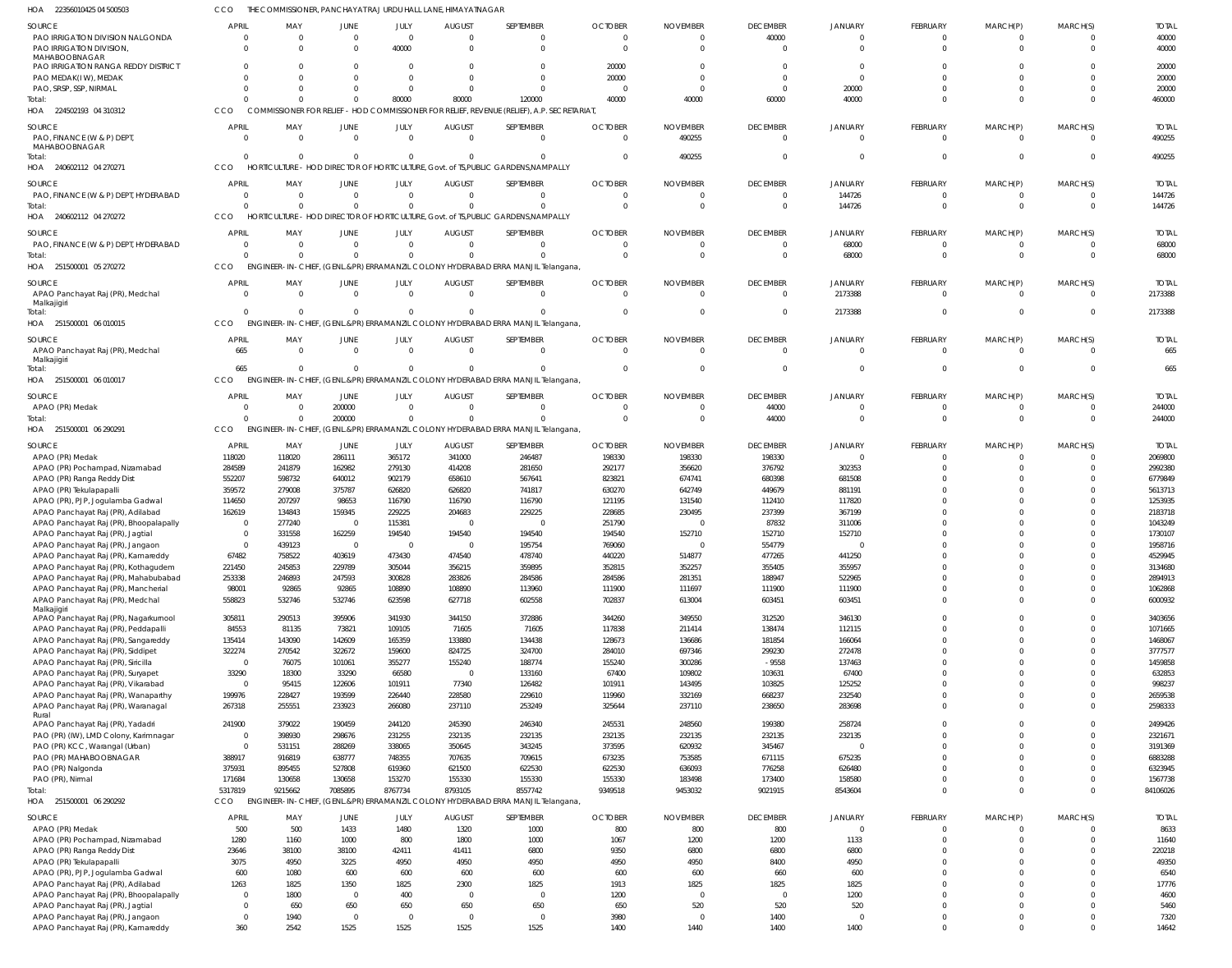| 251500001 06 290292 |  | CCO ENGINEER-IN-CHIEF, (GENL.&PR) ERRAMANZIL COLONY HYDERABAD ERRA MANJIL Telangana, |
|---------------------|--|--------------------------------------------------------------------------------------|

| HOA 251500001 06 290292                                                     | CCO                     |                  |                         |                  |                  | ENGINEER-IN-CHIEF, (GENL.&PR) ERRAMANZIL COLONY HYDERABAD ERRA MANJIL Telangana,          |                  |                          |                   |                   |          |          |          |                    |
|-----------------------------------------------------------------------------|-------------------------|------------------|-------------------------|------------------|------------------|-------------------------------------------------------------------------------------------|------------------|--------------------------|-------------------|-------------------|----------|----------|----------|--------------------|
| SOURCE                                                                      | APRIL                   | MAY              | JUNE                    | JULY             | <b>AUGUST</b>    | SEPTEMBER                                                                                 | <b>OCTOBER</b>   | <b>NOVEMBER</b>          | <b>DECEMBER</b>   | JANUARY           | FEBRUARY | MARCH(P) | MARCH(S) | <b>TOTAL</b>       |
| APAO Panchayat Raj (PR), Mahabubabad                                        | 540                     | 600              | 600                     | 600              | 600              | 600                                                                                       | 600              | 660                      | 600               | 600               | $\Omega$ |          |          | 6000               |
| APAO Panchayat Raj (PR), Mancherial                                         | 450                     | 500              | 500                     | 500              | 500              | 500                                                                                       | 500              | 550                      | 7000              | 600               | $\Omega$ |          |          | 11600              |
| APAO Panchayat Raj (PR), Medchal<br>Malkajigiri                             | 0                       | 665              | 665                     | 1329             | 1329             | 1329                                                                                      | 1329             | 3324                     | 1329              | 1329              | $\Omega$ |          |          | 12628              |
| APAO Panchayat Raj (PR), Peddapalli                                         | 360                     | 400              | 400                     | 400              | 200              | 200                                                                                       | 440              | 800                      | 400               | 400               |          |          |          | 4000               |
| APAO Panchayat Raj (PR), Sangareddy                                         | 720                     | 800              | 800                     | 800              | 600              | 600                                                                                       | 567              | 600                      | 600               | 600               |          |          |          | 6687               |
| APAO Panchayat Raj (PR), Siddipet                                           | 3979                    | 4291             | 7832                    | 500              | 8082             | 950                                                                                       | 825              | 5475                     | 950               | 1067              |          |          |          | 33951              |
| APAO Panchayat Raj (PR), Siricilla                                          | 0                       | 325              | $\Omega$                | 3467             | 2525             | 4725                                                                                      | 2525             | 2525                     | 5700              | 325               |          |          |          | 22117              |
| APAO Panchayat Raj (PR), Suryapet                                           | 100                     | 200              | 100                     | 200              |                  | 400                                                                                       | 200              | 400                      | 200               | 200               |          |          |          | 2000               |
| APAO Panchayat Raj (PR), Wanaparthy                                         | $\overline{0}$          | - 0              | $\Omega$                | $\Omega$         | $\bigcap$        | $\Omega$                                                                                  | $\overline{0}$   | $\overline{0}$           | 1504              | $\Omega$<br>1350  |          |          |          | 1504<br>14302      |
| APAO Panchayat Raj (PR), Waranagal<br>Rural                                 | 1396                    | 1550             | 1550                    | 1550             | 1350             | 1350                                                                                      | 1506             | 1350                     | 1350              |                   |          |          |          |                    |
| APAO Panchayat Raj (PR), Yadadri                                            | 1200                    | 2200             | 1100                    | 1200             | 1200             | 1200                                                                                      | 1500             | 1200                     | 1000              | 1000              |          |          |          | 12800              |
| PAO (PR) (IW), LMD Colony, Karimnagar                                       | 0                       | 3960             | 3435                    | 2290             | 2290             | 2290                                                                                      | 2290             | 2290                     | 2290              | 2290              |          |          |          | 23425              |
| PAO (PR) KCC, Warangal (Urban)                                              | 0                       | 5922             | 3080                    | 3780             | 3780             | 3780                                                                                      | 4280             | 9706                     | 3780              | $\mathcal{L}$     |          |          |          | 38108              |
| PAO (PR) Nalgonda                                                           | 3309                    | 5995             | 4475                    | 4475             | 4475             | 4475                                                                                      | 4475             | 4555                     | 4844              | 4475              |          |          |          | 45553              |
| Total:<br>HOA 251500001 06 290293                                           | 42778<br>CCO            | 81955            | 72420                   | 75732            | 81487            | 40749<br>ENGINEER-IN-CHIEF, (GENL.&PR) ERRAMANZIL COLONY HYDERABAD ERRA MANJIL Telangana, | 46947            | 51570                    | 54552             | 32664             |          |          | $\Omega$ | 580854             |
|                                                                             |                         |                  |                         |                  |                  |                                                                                           |                  |                          |                   |                   |          |          |          |                    |
| SOURCE                                                                      | APRIL                   | MAY              | JUNE                    | JULY             | <b>AUGUST</b>    | SEPTEMBER                                                                                 | <b>OCTOBER</b>   | <b>NOVEMBER</b>          | <b>DECEMBER</b>   | <b>JANUARY</b>    | FEBRUARY | MARCH(P) | MARCH(S) | <b>TOTAL</b>       |
| APAO (PR) Medak                                                             | 39149                   | 39149            | 106343                  | 121133           | 113268           | 81796                                                                                     | 65798            | 65798                    | 76079             | 13314             | $\Omega$ |          |          | 721827             |
| APAO (PR) Pochampad, Nizamabad                                              | 94540                   | 85568            | 78568                   | 93035            | 141182           | 93751                                                                                     | 97234            | 139803                   | 120842            | 148186            | $\Omega$ |          | 0        | 1092709            |
| APAO (PR) Ranga Reddy Dist<br>APAO (PR) Tekulapapalli                       | 165889<br>119691        | 195112<br>197258 | 208956<br>134269        | 198573<br>208432 | 183924<br>208432 | 188006<br>242686                                                                          | 229673<br>209592 | 185072<br>251662         | 214421<br>374401  | 214852<br>253892  |          |          |          | 1984478<br>2200315 |
| APAO (PR), PJP, Jogulamba Gadwal                                            | 38016                   | 68741            | 38362                   | 38734            | 38734            | 38734                                                                                     | 38734            | 38734                    | 48987             | 45186             |          |          |          | 432962             |
| APAO Panchayat Raj (PR), Adilabad                                           | 37074                   | 56943            | 39225                   | 57288            | 75006            | 57288                                                                                     | 58992            | 57713                    | 68299             | 67335             |          |          |          | 575163             |
| APAO Panchayat Raj (PR), Bhoopalapally                                      | $\overline{0}$          | 101853           | $\Omega$                | 24246            | - 0              | $\Omega$                                                                                  | 83568            | $\overline{0}$           | $\Omega$          | 80029             |          |          |          | 289696             |
| APAO Panchayat Raj (PR), Jagtial                                            | $\overline{0}$          | 119860           | 63085                   | 64547            | 64547            | 64547                                                                                     | 64547            | 50670                    | 58587             | 58587             |          |          |          | 608977             |
| APAO Panchayat Raj (PR), Jangaon                                            | $\mathbf 0$             | 150771           | $\Omega$                | $\overline{0}$   | - 0              | 1375                                                                                      | 268896           | $\overline{\phantom{0}}$ | 161680            | 0                 |          |          |          | 582722             |
| APAO Panchayat Raj (PR), Kamareddy                                          | 22396                   | 274711           | 157088                  | 157088           | 157460           | 158868                                                                                    | 146081           | 148569                   | 169309            | 235677            |          |          |          | 1627247            |
| APAO Panchayat Raj (PR), Kothagudem                                         | 73640                   | 78279            | 78279                   | 142044           | 118271           | 114178                                                                                    | 111802           | 111802                   | 130276            | 130706            |          |          |          | 1089277            |
| APAO Panchayat Raj (PR), Mahabubabad                                        | 42318                   | 47021            | 47296                   | 53380            | 47805            | 48060                                                                                     | 48060            | 52763                    | 55571             | 192358            |          |          |          | 634632             |
| APAO Panchayat Raj (PR), Mancherial                                         | 32495<br>130580         | 36105<br>144344  | 36105<br>144344         | 36105<br>151058  | 36105<br>152438  | 37805<br>144136                                                                           | 37114<br>153760  | 40725<br>168267          | 42914<br>161834   | 42914<br>161834   | $\Omega$ |          | 0        | 378387<br>1512595  |
| APAO Panchayat Raj (PR), Medchal<br>Malkajigiri                             |                         |                  |                         |                  |                  |                                                                                           |                  |                          |                   |                   |          |          |          |                    |
| APAO Panchayat Raj (PR), Nagarkurnool                                       | 101401                  | 112668           | 102219                  | 113386           | 230462           | 125271                                                                                    | 109238           | 103653                   | 119851            | 132732            |          |          | 0        | 1250881            |
| APAO Panchayat Raj (PR), Peddapalli                                         | 27967                   | 30455            | 36026                   | 36025            | 23583            | 23583                                                                                     | 49655            | 61227                    | 42820             | 42820             |          |          | 0        | 374161             |
| APAO Panchayat Raj (PR), Sangareddy                                         | 44888                   | 49875            | 49875                   | 49875            | 38841            | 38841                                                                                     | 36931            | 39772                    | 44911             | 54572             |          |          |          | 448381             |
| APAO Panchayat Raj (PR), Siddipet                                           | 116132                  | 114837           | 142370                  | 52957            | 418566           | 107721                                                                                    | 94216            | 256824                   | 126493            | 163378            |          |          |          | 1593494            |
| APAO Panchayat Raj (PR), Siricilla<br>APAO Panchayat Raj (PR), Suryapet     | $\overline{0}$<br>11038 | 25229<br>22076   | $\overline{0}$<br>11038 | 112936<br>22076  | 39080<br>- 0     | 52213<br>44152                                                                            | 39080<br>22351   | 91612<br>44427           | 154858<br>25845   | 132472<br>25845   |          |          |          | 647480<br>228848   |
| APAO Panchayat Raj (PR), Vikarabad                                          | $\overline{0}$          | 18717            | 51310                   | 25655            | 25655            | 25655                                                                                     | 25655            | 25973                    | 30033             | 30463             |          |          |          | 259116             |
| APAO Panchayat Raj (PR), Wanaparthy                                         | 66327                   | 88610            | 75105                   | 75105            | 75822            | 76167                                                                                     | 39797            | 119216                   | 186960            | 89205             | $\Omega$ |          |          | 892314             |
| APAO Panchayat Raj (PR), Waranagal                                          | 76965                   | 85515            | 76768                   | 75259            | 65656            | 71013                                                                                     | 93521            | 65656                    | 75917             | 75917             | $\Omega$ |          |          | 762187             |
| Rural                                                                       |                         |                  |                         |                  |                  |                                                                                           |                  |                          |                   |                   |          |          |          |                    |
| APAO Panchayat Raj (PR), Yadadri                                            | 80236                   | 144598           | 72672                   | 80980            | 81405            | 81724                                                                                     | 105905           | 82468                    | 76509             | 248249            |          |          |          | 1054746            |
| PAO (PR) (IW), LMD Colony, Karimnagar<br>PAO (PR) KCC, Warangal (Urban)     | 0<br>$\Omega$           | 155612<br>170500 | 115132<br>89017         | 76717<br>102707  | 77012<br>106930  | 77012<br>104446                                                                           | 77012<br>114523  | 77012<br>221362          | 89046<br>121195   | 89046             |          |          |          | 833601<br>1030680  |
| PAO (PR) MAHABOOBNAGAR                                                      | 128987                  | 339908           | 247850                  | 248222           | 234717           | 235381                                                                                    | 223311           | 248195                   | 257409            | 259008            |          |          | $\Omega$ | 2422988            |
| PAO (PR) Nalgonda                                                           | 124660                  | 326750           | 205024                  | 205396           | 206114           | 206460                                                                                    | 206460           | 213298                   | 256184            | 240255            | $\Omega$ | $\Omega$ | 0        | 2190601            |
| PAO (PR), Nirmal                                                            | 56969                   | 50857            | 50857                   | 50857            | 51549            | 51548                                                                                     | 51548            | 57878                    | 59603             | 60862             |          |          | $\Omega$ | 542528             |
| Total:                                                                      | 1631358                 | 3331922          | 2457183                 | 2673816          | 3012564          | 2592417                                                                                   | 2903054          | 3020151                  | 3350834           | 3289694           | $\Omega$ | $\Omega$ | 0        | 28262993           |
| HOA 251500001 06 290294                                                     | CCO                     |                  |                         |                  |                  | ENGINEER-IN-CHIEF, (GENL.&PR) ERRAMANZIL COLONY HYDERABAD ERRA MANJIL Telangana,          |                  |                          |                   |                   |          |          |          |                    |
| SOURCE                                                                      | <b>APRIL</b>            | MAY              | JUNE                    | JULY             | <b>AUGUST</b>    | SEPTEMBER                                                                                 | <b>OCTOBER</b>   | <b>NOVEMBER</b>          | <b>DECEMBER</b>   | JANUARY           | FEBRUARY | MARCH(P) | MARCH(S) | <b>TOTAL</b>       |
| APAO (PR) Medak                                                             | 14009                   | 14009            | 38054                   | 43345            | 40529            | 29268                                                                                     | 23543            | 23543                    | 23543             | $\Omega$          | $\Omega$ |          |          | 249843             |
| APAO (PR) Pochampad, Nizamabad                                              | 35500                   | 32547            | 28694                   | 24812            | 48612            | 29008                                                                                     | 29153            | 34100                    | 32348             | 36409             |          |          |          | 331183             |
| APAO (PR) Ranga Reddy Dist                                                  | 98290                   | 112186           | 112186                  | 121402           | 108298           | 110870                                                                                    | 149224           | 109324                   | 109457            | 109591            |          |          |          | 1140828            |
| APAO (PR) Tekulapapalli                                                     | 59710                   | 102207           | 66892                   | 104993           | 104993           | 127992                                                                                    | 105683           | 117720                   | 178829            | 110082            |          |          |          | 1079101            |
| APAO (PR), PJP, Jogulamba Gadwal                                            | 15484                   | 28005            | 15634                   | 15795            | 15795            | 15795                                                                                     | 15795            | 15795                    | 17467             | 15918             |          |          |          | 171483             |
| APAO Panchayat Raj (PR), Adilabad<br>APAO Panchayat Raj (PR), Bhoopalapally | 17381<br>$\overline{0}$ | 26484<br>36447   | 18415<br>$\Omega$       | 26607<br>8676    | 34676<br>- 0     | 26607<br>$\Omega$                                                                         | 27417<br>29922   | 26759<br>$\overline{0}$  | 27437<br>$\Omega$ | 26985<br>27205    |          |          |          | 258768<br>102250   |
| APAO Panchayat Raj (PR), Jagtial                                            | 0                       | 48049            | 25289                   | 25867            | 25867            | 25867                                                                                     | 25867            | 20901                    | 20901             | 20901             |          |          |          | 239509             |
| APAO Panchayat Raj (PR), Jangaon                                            | $\overline{0}$          | 55666            | $\Omega$                | $\overline{0}$   | $\Omega$         | 495                                                                                       | 76747            | $\overline{0}$           | 62050             | $\Omega$          |          |          |          | 194958             |
| APAO Panchayat Raj (PR), Kamareddy                                          | 8014                    | 114151           | 66066                   | 66066            | 66227            | 66785                                                                                     | 60222            | 61112                    | 60371             | 60371             |          |          |          | 629385             |
| APAO Panchayat Raj (PR), Kothagudem                                         | 26349                   | 20559            | 25801                   | 50825            | 41973            | 40844                                                                                     | 40004            | 40004                    | 40316             | 40449             |          |          |          | 367124             |
| APAO Panchayat Raj (PR), Mahabubabad                                        | 15143                   | 16825            | 16924                   | 19172            | 17106            | 17197                                                                                     | 17197            | 18879                    | 17197             | 17197             |          |          |          | 172837             |
| APAO Panchayat Raj (PR), Mancherial                                         | 13280                   | 14756            | 14756                   | 14756            | 14756            | 15444                                                                                     | 15169            | 16645                    | 15169             | 15169             |          |          |          | 149900             |
| APAO Panchayat Raj (PR), Medchal                                            | 111714                  | 124026           | 124026                  | 124932           | 126168           | 118746                                                                                    | 127350           | 124444                   | 116631            | 116631            | $\Omega$ |          |          | 1214668            |
| Malkajigiri<br>APAO Panchayat Raj (PR), Nagarkurnool                        | 36282                   | 40314            | 36576                   | 40572            | 40838            | 44825                                                                                     | 40848            | 37090                    | 37090             | 41076             |          |          |          | 395511             |
| APAO Panchayat Raj (PR), Peddapalli                                         | 10007                   | 10897            | 12890                   | 12890            | 8438             | 8438                                                                                      | 17766            | 21908                    | 13252             | 13252             |          |          |          | 129738             |
| APAO Panchayat Raj (PR), Sangareddy                                         | 19408                   | 21564            | 21564                   | 21564            | 16794            | 16794                                                                                     | 15968            | 17197                    | 16794             | 20913             |          |          |          | 188560             |
| APAO Panchayat Raj (PR), Siddipet                                           | 41857                   | 40422            | 46584                   | 21969            | 97893            | 41566                                                                                     | 35727            | 84410                    | 37510             | 50112             |          |          |          | 498050             |
| APAO Panchayat Raj (PR), Siricilla                                          | $\overline{0}$          | 10006            | $\Omega$                | 45235            | 15969            | 21647                                                                                     | 15969            | 38681                    | 63269             | 10291             |          |          |          | 221067             |
| APAO Panchayat Raj (PR), Suryapet                                           | 4322                    | 8644             | 4322                    | 8643             |                  | 17286                                                                                     | 8762             | 17406                    | 8762              | 8762              |          |          |          | 86909              |
| APAO Panchayat Raj (PR), Vikarabad                                          | $\mathbf 0$<br>23732    | 7575<br>31705    | 20116<br>26873          | 10058<br>26873   | 10058<br>27131   | 10058<br>27255                                                                            | 10058<br>14241   | 10196<br>42658           | 10196<br>70783    | 10329<br>27606    | $\Omega$ |          |          | 98644<br>318857    |
| APAO Panchayat Raj (PR), Wanaparthy<br>APAO Panchayat Raj (PR), Waranagal   | 27542                   | 30602            | 27472                   | 26931            | 23493            | 25431                                                                                     | 27629            | 23493                    | 23493             | 23493             | $\Omega$ |          |          | 259579             |
| Rural                                                                       |                         |                  |                         |                  |                  |                                                                                           |                  |                          |                   |                   |          |          |          |                    |
| APAO Panchayat Raj (PR), Yadadri                                            | 30667                   | 55654            | 27960                   | 30961            | 31113            | 31227                                                                                     | 39908            | 31522                    | 25690             | 25690             |          |          |          | 330392             |
| PAO (PR) (IW), LMD Colony, Karimnagar                                       | $\overline{0}$          | 73296            | 58908                   | 39308            | 39484            | 39484                                                                                     | 39484            | 39484                    | 39484             | 39484             |          |          |          | 408416             |
| PAO (PR) KCC, Warangal (Urban)<br>PAO (PR) MAHABOOBNAGAR                    | $\overline{0}$          | 83654            | 43599                   | 51764<br>89748   | 54280<br>84915   | 52800<br>85153                                                                            | 58721<br>79906   | 121488<br>90666          | 52933             | $\Omega$<br>81083 |          | $\Omega$ |          | 519239             |
| PAO (PR) Nalgonda                                                           | 46154<br>47605          | 123389<br>120251 | 89614<br>76697          | 76830            | 77086            | 77209                                                                                     | 77209            | 79655                    | 80588<br>83762    | 77728             | $\Omega$ |          | $\Omega$ | 851216<br>794032   |
|                                                                             |                         |                  |                         |                  |                  |                                                                                           |                  |                          |                   |                   |          |          |          |                    |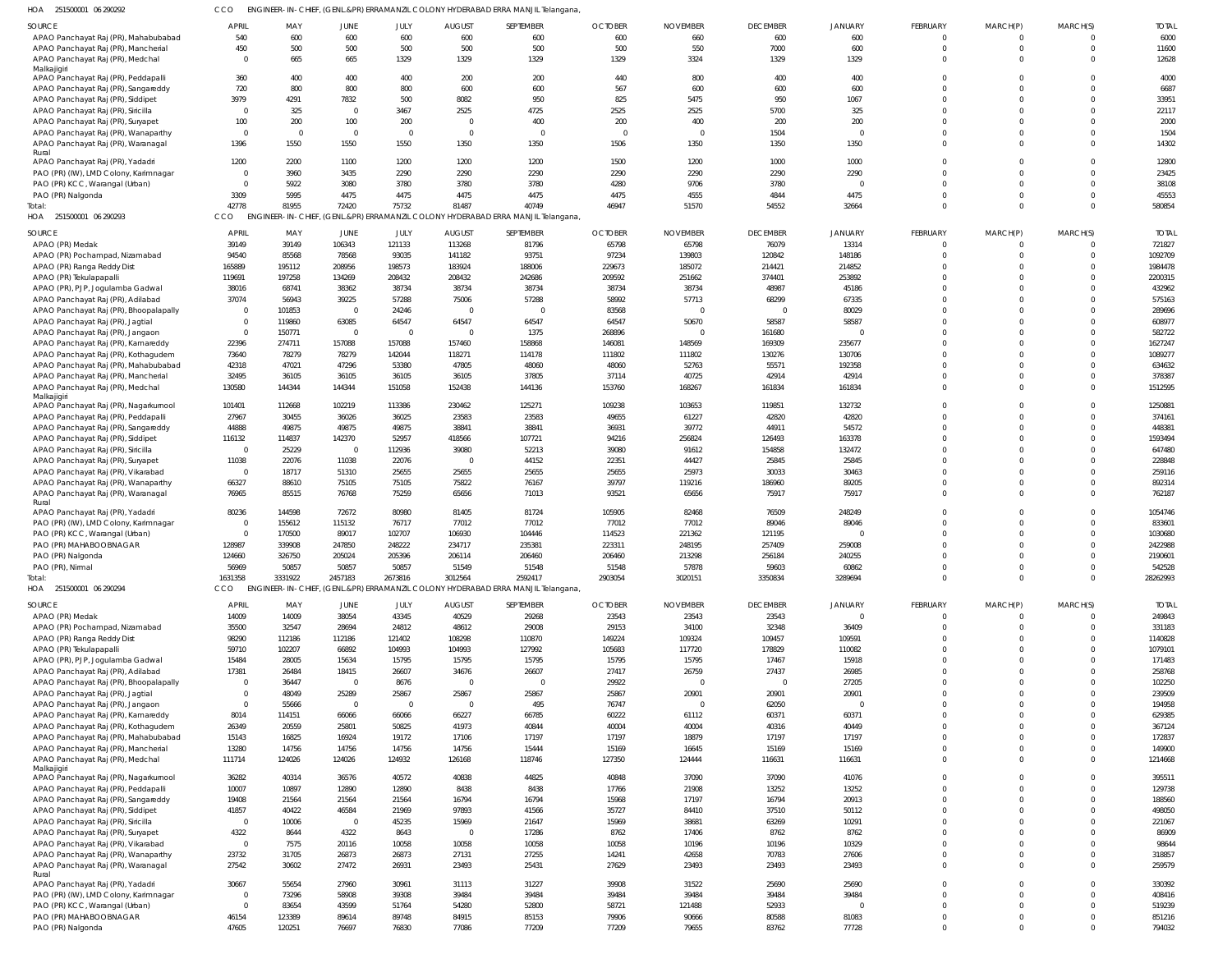| HOA<br>251500001 06 290294             | CCO              |                  |                  |                        |                                                              | ENGINEER-IN-CHIEF, (GENL.&PR) ERRAMANZIL COLONY HYDERABAD ERRA MANJIL Telangana                             |                     |                 |                           |                  |                      |                 |                      |                   |
|----------------------------------------|------------------|------------------|------------------|------------------------|--------------------------------------------------------------|-------------------------------------------------------------------------------------------------------------|---------------------|-----------------|---------------------------|------------------|----------------------|-----------------|----------------------|-------------------|
| SOURCE                                 | <b>APRIL</b>     | MAY              | JUNE             | JULY                   | <b>AUGUST</b>                                                | SEPTEMBER                                                                                                   | <b>OCTOBER</b>      | <b>NOVEMBER</b> | <b>DECEMBER</b>           | <b>JANUARY</b>   | FEBRUARY             | MARCH(P)        | MARCH(S)             | <b>TOTAL</b>      |
| PAO (PR), Nirmal                       | 24633            | 21990            | 21990            | 21990                  | 22290                                                        | 22289                                                                                                       | 22289               | 25026           | 22289                     | 22760            | $\overline{0}$       | $\Omega$        | $\Omega$             | 227546            |
| Total:                                 | 727083           | 1425880          | 1067902          | 1172584                | 1194782                                                      | 1146380                                                                                                     | 1247778             | 1290106         | 1307611                   | 1049487          | $\mathbf{0}$         | $\Omega$        | $\mathbf 0$          | 11629593          |
| HOA 251500001 06 290295                | <b>CCO</b>       |                  |                  |                        |                                                              | ENGINEER-IN-CHIEF, (GENL.&PR) ERRAMANZIL COLONY HYDERABAD ERRA MANJIL Telangana                             |                     |                 |                           |                  |                      |                 |                      |                   |
|                                        |                  |                  |                  |                        |                                                              |                                                                                                             |                     |                 |                           |                  |                      |                 |                      |                   |
| <b>SOURCE</b>                          | <b>APRIL</b>     | MAY              | <b>JUNE</b>      | JULY                   | <b>AUGUST</b>                                                | SEPTEMBER                                                                                                   | <b>OCTOBER</b>      | <b>NOVEMBER</b> | <b>DECEMBER</b>           | JANUARY          | FEBRUARY             | MARCH(P)        | MARCH(S)             | <b>TOTAL</b>      |
| APAO Panchayat Raj (PR), Mahabubabad   | $\mathbf 0$      | $\overline{0}$   | $\overline{0}$   | $\mathbf 0$            | $\mathbf 0$                                                  | $\mathbf 0$                                                                                                 | $\Omega$            | 45528           | $\overline{0}$            | 405997           | $\overline{0}$       | $\Omega$        | $\mathbf 0$          | 451525            |
| APAO Panchayat Raj (PR), Peddapalli    | $\Omega$         | $\Omega$         | $\overline{0}$   | $\Omega$               | $\mathbf 0$                                                  | $\mathbf 0$                                                                                                 |                     | 10808           | $\overline{0}$            | $\cap$           | $\Omega$             |                 | $\Omega$             | 10808             |
| APAO Panchayat Raj (PR), Sangareddy    |                  | $\Omega$         | $\Omega$         | $\Omega$               | 13000                                                        | 53000                                                                                                       |                     |                 | $\overline{0}$            | 30000            | $\Omega$             |                 | $\Omega$             | 96000             |
| PAO (PR) KCC, Warangal (Urban)         |                  | $\Omega$         | $\Omega$         | $\Omega$               | $\mathbf 0$                                                  | $\overline{0}$                                                                                              |                     |                 | 97531                     | $\Omega$         | $\Omega$             |                 | $\Omega$             | 97531             |
| PAO (PR) MAHABOOBNAGAR                 |                  | $\Omega$         | $\Omega$         | $\Omega$               | $\Omega$                                                     | $\Omega$                                                                                                    |                     |                 | 39990                     | $\Omega$         | $\Omega$             |                 | $\Omega$             | 39990             |
| PAO (PR) Nalgonda                      |                  | $\Omega$         | $\mathbf 0$      | $\Omega$               | 37914                                                        | $\Omega$                                                                                                    |                     |                 | $\Omega$                  | $\Omega$         | $\Omega$             |                 | $\Omega$             | 37914             |
| Total:                                 |                  | $\Omega$         | $\Omega$         | $\Omega$               | 50914                                                        | 53000                                                                                                       |                     | 56336           | 137521                    | 435997           | $\Omega$             |                 | $\Omega$             | 733768            |
| HOA 251500001 06 290296                | CCO              |                  |                  |                        |                                                              | ENGINEER-IN-CHIEF, (GENL.&PR) ERRAMANZIL COLONY HYDERABAD ERRA MANJIL Telangana                             |                     |                 |                           |                  |                      |                 |                      |                   |
| SOURCE                                 | <b>APRIL</b>     | MAY              | <b>JUNE</b>      | JULY                   | <b>AUGUST</b>                                                | SEPTEMBER                                                                                                   | <b>OCTOBER</b>      | <b>NOVEMBER</b> | <b>DECEMBER</b>           | <b>JANUARY</b>   | FEBRUARY             | MARCH(P)        | MARCH(S)             | <b>TOTAL</b>      |
| APAO (PR) Medak                        |                  | $\overline{0}$   | $\overline{0}$   | $\Omega$               | $\mathbf 0$                                                  | 87911                                                                                                       | $\Omega$            | $\Omega$        | $\overline{0}$            | $\Omega$         | $\overline{0}$       | $\Omega$        | $\Omega$             | 87911             |
| APAO (PR) Pochampad, Nizamabad         |                  | $\overline{0}$   | $\mathbf 0$      | $\Omega$               | $\Omega$                                                     | $\Omega$                                                                                                    | 27747               |                 | $\Omega$                  | 88106            | $\Omega$             | $\Omega$        | $\Omega$             | 115853            |
| APAO (PR) Ranga Reddy Dist             |                  | $\Omega$         | $\Omega$         |                        |                                                              | 28496                                                                                                       | $\cap$              |                 | 585918                    | 76817            | $\Omega$             |                 | $\Omega$             | 691231            |
| APAO (PR) Tekulapapalli                |                  | $\Omega$         | $\Omega$         |                        |                                                              | -0                                                                                                          |                     |                 | 101497                    | $\Omega$         | $\Omega$             |                 | $\Omega$             | 101497            |
| APAO (PR), PJP, Jogulamba Gadwal       |                  | $\Omega$         | $\Omega$         |                        |                                                              | $\Omega$                                                                                                    |                     |                 | $\overline{0}$            | 88818            | $\Omega$             |                 | $\Omega$             | 88818             |
| APAO Panchayat Raj (PR), Adilabad      |                  | $\Omega$         | $\Omega$         |                        |                                                              |                                                                                                             |                     |                 | 63861                     | $\Omega$         | $\Omega$             |                 | $\Omega$             | 63861             |
| APAO Panchayat Raj (PR), Bhoopalapally |                  | $\Omega$         | $\Omega$         |                        |                                                              | $\Omega$                                                                                                    |                     |                 | $\Omega$                  | 57491            | $\Omega$             |                 | $\Omega$             | 57491             |
| APAO Panchayat Raj (PR), Jagtial       |                  | $\Omega$         | $\Omega$         |                        |                                                              |                                                                                                             |                     |                 | $\Omega$                  | 115290           | $\Omega$             |                 | $\Omega$             | 115290            |
| APAO Panchayat Raj (PR), Kamareddy     |                  | $\Omega$         | $\Omega$         |                        |                                                              | 320954                                                                                                      |                     |                 | $\Omega$                  | $\Omega$         | $\Omega$             |                 | $\Omega$             | 320954            |
| APAO Panchayat Raj (PR), Kothagudem    |                  | $\Omega$         | $\Omega$         |                        |                                                              | -0                                                                                                          |                     |                 | $\Omega$                  | 91080            | $\Omega$             |                 | $\Omega$             | 91080             |
| APAO Panchayat Raj (PR), Mahabubabad   |                  | $\Omega$         | $\Omega$         |                        |                                                              | $\Omega$                                                                                                    |                     | 40924           | $\Omega$                  | 86839            |                      |                 | $\Omega$             | 127763            |
| APAO Panchayat Raj (PR), Mancherial    |                  | $\Omega$         | $\Omega$         |                        |                                                              | 55921                                                                                                       |                     | $\bigcap$       | 25556                     |                  | $\cap$               |                 | $\Omega$             | 81477             |
| APAO Panchayat Raj (PR), Peddapalli    |                  | $\Omega$         | $\Omega$         |                        |                                                              |                                                                                                             |                     | $\Omega$        | 83252                     | $\Omega$         | $\Omega$             |                 | $\Omega$             | 83252             |
| APAO Panchayat Raj (PR), Sangareddy    |                  | $\Omega$         | $\Omega$         |                        |                                                              |                                                                                                             |                     | 60437           | $\Omega$                  | $\Omega$         | $\cap$               |                 | $\Omega$             | 60437             |
| APAO Panchayat Raj (PR), Siddipet      |                  | $\Omega$         | $\Omega$         |                        |                                                              |                                                                                                             |                     | 30112           | $\Omega$                  | $\Omega$         | $\cap$               |                 | $\Omega$             | 30112             |
| APAO Panchayat Raj (PR), Siricilla     |                  | $\Omega$         | $\Omega$         |                        |                                                              |                                                                                                             |                     | 85789           | $\Omega$                  | $\cap$           | $\cap$               |                 | $\Omega$             | 85789             |
| APAO Panchayat Raj (PR), Suryapet      |                  | $\Omega$         | $\Omega$         |                        |                                                              |                                                                                                             |                     | $\Omega$        | $\Omega$                  | 23601            | $\Omega$             |                 | $\Omega$             | 23601             |
| APAO Panchayat Raj (PR), Wanaparthy    |                  | $\Omega$         | $\Omega$         |                        |                                                              |                                                                                                             | $\Omega$            | 83240           | $\Omega$                  | $\Omega$         | $\Omega$             |                 | $\Omega$             | 83240             |
| APAO Panchayat Raj (PR), Waranagal     |                  | $\Omega$         | $\Omega$         |                        |                                                              | $\Omega$                                                                                                    | 122003              | $\bigcap$       | $\Omega$                  | $\Omega$         | $\Omega$             |                 | $\Omega$             | 122003            |
| Rural                                  |                  |                  |                  |                        |                                                              |                                                                                                             |                     |                 |                           |                  |                      |                 |                      |                   |
| APAO Panchayat Raj (PR), Yadadri       |                  | $\Omega$         | $\Omega$         |                        | $\Omega$                                                     | $\Omega$                                                                                                    | $\Omega$            | 143780          | $\Omega$                  | $\Omega$         | $\Omega$             |                 | $\Omega$             | 143780            |
| PAO (PR) (IW), LMD Colony, Karimnagar  |                  | $\Omega$         | $\Omega$         | $\Omega$               | $\Omega$                                                     | 113787                                                                                                      | $\Omega$            | 29304           | $\Omega$                  | $\Omega$         | $\Omega$             |                 | $\Omega$             | 143091            |
| PAO (PR) MAHABOOBNAGAR                 |                  | $\Omega$         | $\Omega$         | $\Omega$               | $\Omega$                                                     | $\Omega$                                                                                                    | $\Omega$            | 484574          | $\Omega$                  | 28433            | $\Omega$             |                 | $\Omega$             | 513007            |
| PAO (PR) Nalgonda                      |                  | $\Omega$         | $\Omega$         | $\Omega$               | 58302                                                        | 91026                                                                                                       | 197424              |                 | 61555                     | $\Omega$         | $\Omega$             |                 | $\Omega$             | 408307            |
| PAO (PR), Nirmal                       |                  | $\Omega$         | $\Omega$         | $\Omega$               | 113012                                                       |                                                                                                             | - 0                 |                 | $\Omega$                  | $\Omega$         | $\Omega$             |                 | $\Omega$             | 113012            |
|                                        |                  |                  |                  |                        |                                                              |                                                                                                             |                     |                 |                           |                  |                      |                 |                      |                   |
| Total:                                 |                  | $\Omega$         | $\Omega$         | $\Omega$               | 171314                                                       | 698095                                                                                                      | 347174              | 958160          | 921639                    | 656475           | $\Omega$             | $\Omega$        | $\Omega$             | 3752857           |
| HOA 251500001 06 310318                | CCO              |                  |                  |                        |                                                              | ENGINEER-IN-CHIEF, (GENL.&PR) ERRAMANZIL COLONY HYDERABAD ERRA MANJIL Telangana,                            |                     |                 |                           |                  |                      |                 |                      |                   |
| SOURCE                                 | <b>APRIL</b>     | MAY              | JUNE             | JULY                   | <b>AUGUST</b>                                                | SEPTEMBER                                                                                                   | <b>OCTOBER</b>      | <b>NOVEMBER</b> | <b>DECEMBER</b>           | JANUARY          | FEBRUARY             | MARCH(P)        | MARCH(S)             | <b>TOTAL</b>      |
| APAO (PR) Medak                        |                  | $\overline{0}$   | 20000            | $\mathbf 0$            | $\mathbf 0$                                                  | $\overline{0}$                                                                                              |                     |                 | $\overline{0}$            | 20000            | $\overline{0}$       |                 | $\Omega$             | 40000             |
| APAO (PR) Ranga Reddy Dist             |                  | $\overline{0}$   | $\overline{0}$   | 20000                  | $\Omega$                                                     | $\mathbf 0$                                                                                                 |                     |                 | 20000                     | $\Omega$         | $\mathbf 0$          |                 | $\Omega$             | 40000             |
| APAO Panchayat Raj (PR), Medchal       | <sup>0</sup>     | $\Omega$         | $\overline{0}$   | $\Omega$               | $\Omega$                                                     | 20000                                                                                                       |                     |                 | $\Omega$                  | $\Omega$         | $\Omega$             |                 | <sup>0</sup>         | 20000             |
| Malkajigiri                            |                  |                  |                  |                        |                                                              |                                                                                                             |                     |                 |                           |                  |                      |                 |                      |                   |
| APAO Panchayat Raj (PR), Siddipet      | 0                | $\overline{0}$   | $\overline{0}$   | $\Omega$               | $\Omega$                                                     | $\mathbf 0$                                                                                                 | 20000               |                 | 20000                     | $\Omega$         | $\Omega$             |                 | $\Omega$             | 40000             |
| APAO Panchayat Raj (PR), Waranagal     | $\cap$           | $\Omega$         | 40000            | $\cap$                 | $\cap$                                                       | $\Omega$                                                                                                    | $\cap$              |                 | $\bigcap$                 | $\Omega$         | $\Omega$             |                 | $\Omega$             | 40000             |
| Rural                                  |                  |                  |                  |                        |                                                              |                                                                                                             |                     |                 |                           |                  |                      |                 |                      |                   |
| PAO (PR) MAHABOOBNAGAR                 | $\mathbf 0$      | $\overline{0}$   | $\overline{0}$   | $\Omega$               | 0                                                            | $\mathbf 0$                                                                                                 | $\overline{0}$      |                 | 20000                     | $\Omega$         | $\mathbf{0}$         | - 0             | $\mathbf{0}$         | 20000             |
| Total:                                 | $\Omega$         | $\mathbf 0$      | 60000            | 20000                  | $\mathbf 0$                                                  | 20000                                                                                                       | 20000               | $\Omega$        | 60000                     | 20000            | $\mathbf{0}$         | $\Omega$        | $\mathbf 0$          | 200000            |
| HOA 251500196 07 310318                | CCO              |                  |                  |                        | THE COMMISSIONER, PANCHAYAT RAJ URDU HALL LANE, HIMAYATNAGAR |                                                                                                             |                     |                 |                           |                  |                      |                 |                      |                   |
| SOURCE                                 | <b>APRIL</b>     | MAY              | <b>JUNE</b>      | JULY                   | <b>AUGUST</b>                                                | SEPTEMBER                                                                                                   | <b>OCTOBER</b>      | <b>NOVEMBER</b> | <b>DECEMBER</b>           | <b>JANUARY</b>   | FEBRUARY             | MARCH(P)        | MARCH(S)             | <b>TOTAL</b>      |
| APAO Panchayat Raj (PR), Yadadri       | $\Omega$         | $\overline{0}$   | $\overline{0}$   | $\Omega$               | $\Omega$                                                     | $\Omega$                                                                                                    | $\Omega$            | $\Omega$        | $\overline{0}$            | 20000            | $\mathbf{0}$         | $\Omega$        | $\Omega$             | 20000             |
| Total:                                 | $\Omega$         | $\Omega$         | $\mathbf 0$      | $\Omega$               | $\Omega$                                                     | $\Omega$                                                                                                    | $\Omega$            | $\Omega$        | $\overline{0}$            | 20000            | $\overline{0}$       | $\Omega$        | $\mathbf{0}$         | 20000             |
| HOA 251500196 39 270272                | CCO              |                  |                  |                        |                                                              | ENGINEER-IN-CHIEF, (GENL.&PR) ERRAMANZIL COLONY HYDERABAD ERRA MANJIL Telangana                             |                     |                 |                           |                  |                      |                 |                      |                   |
| SOURCE                                 | <b>APRIL</b>     | MAY              | <b>JUNE</b>      | JULY                   | <b>AUGUST</b>                                                | SEPTEMBER                                                                                                   | <b>OCTOBER</b>      | <b>NOVEMBER</b> | <b>DECEMBER</b>           | JANUARY          | FEBRUARY             | MARCH(P)        | MARCH(S)             | <b>TOTAL</b>      |
|                                        | $\mathbf 0$      | $\overline{0}$   | $\overline{0}$   | $\mathbf{0}$           | $\mathbf 0$                                                  | $\mathbf 0$                                                                                                 | $\Omega$            |                 | $\overline{0}$            | 1079815          | $\mathbf{0}$         |                 | $\Omega$             | 1079815           |
| APAO Panchayat Raj (PR), Siricilla     | $\Omega$         | $\Omega$         | $\mathbf 0$      | $\Omega$               | $\Omega$                                                     | $\Omega$                                                                                                    |                     |                 | $\overline{0}$            | $\Omega$         | $\mathbf{0}$         | $\Omega$        | $\mathbf{0}$         |                   |
| PAO (PR) Nalgonda                      | $\Omega$         | $\Omega$         | $\Omega$         | $\Omega$               | $\Omega$                                                     | $\Omega$                                                                                                    | 1151635             |                 | $\Omega$                  |                  | $\overline{0}$       | $\Omega$        | $\Omega$             | 1151635           |
| Total:                                 | CCO              |                  |                  |                        |                                                              |                                                                                                             | 1151635             |                 |                           | 1079815          |                      |                 |                      | 2231450           |
| HOA 270001101 25 010011                |                  |                  |                  |                        |                                                              | THE CHIEF ENGINEER, Nagarjuna Sagar Project & AMR SLBC Proj, Vth Floor, Jalasoudha Buildings, Erram Manzil, |                     |                 |                           |                  |                      |                 |                      |                   |
| SOURCE                                 | <b>APRIL</b>     | MAY              | JUNE             | JULY                   | <b>AUGUST</b>                                                | SEPTEMBER                                                                                                   | <b>OCTOBER</b>      | <b>NOVEMBER</b> | <b>DECEMBER</b>           | <b>JANUARY</b>   | FEBRUARY             | MARCH(P)        | MARCH(S)             | <b>TOTAL</b>      |
| PAO (W&P) NSP, TEKULAPALLY             | 3101201          | 3212490          | 3091484          | 6974480                | 5793406                                                      | 5707904                                                                                                     | 5594086             | 9138846         | 6264850                   | 6589747          | $\Omega$             | - 0             | $\Omega$             | 55468494          |
| PAO A M R P (SLBC), NALGONDA           | 5595510          | 6185393          | 5510749          | 11068077               | 9714735                                                      | 9949231                                                                                                     | 10419754            | 14248823        | 12048010                  | 9471726          | $\Omega$             | $\Omega$        | $\Omega$             | 94212008          |
| PAO, NSP(W&P), HYDERABAD               | 33225            | 27778            | 27778            | $\Omega$               | $\mathbf 0$                                                  | $\Omega$                                                                                                    | 560                 |                 | 2583                      | 5166             | $\Omega$             | $\Omega$        | $\Omega$             | 97090             |
| Total:                                 | 8729936          | 9425661          | 8630011          | 18042557               | 15508141                                                     | 15657135                                                                                                    | 16014400            | 23387669        | 18315443                  | 16066639         | $\Omega$             | $\Omega$        | $\Omega$             | 149777592         |
| HOA 270001101 25 010012                | <b>CCO</b>       |                  |                  |                        |                                                              | THE CHIEF ENGINEER, Nagarjuna Sagar Project & AMR SLBC Proj, Vth Floor, Jalasoudha Buildings, Erram Manzil, |                     |                 |                           |                  |                      |                 |                      |                   |
| SOURCE                                 | <b>APRIL</b>     | MAY              | JUNE             | JULY                   | <b>AUGUST</b>                                                | SEPTEMBER                                                                                                   | <b>OCTOBER</b>      | <b>NOVEMBER</b> | <b>DECEMBER</b>           | JANUARY          | FEBRUARY             | MARCH(P)        | MARCH(S)             | <b>TOTAL</b>      |
| PAO (W&P) NSP, TEKULAPALLY             | 23022            | 41178            | 24462            | 93441                  | 52705                                                        | 42009                                                                                                       | 41514               | 38422           | 43287                     | 42017            | $\mathbf{0}$         |                 | $\Omega$             | 442057            |
| PAO A M R P (SLBC), NALGONDA           | 7914             | 11622            | 8460             | 17460                  | 18960                                                        | 11660                                                                                                       | 16806               | 16460           | 11460                     | 11460            | $\mathbf{0}$         | $\Omega$        | $\mathbf{0}$         | 132262            |
| PAO, NSP(W&P), HYDERABAD               | 700              | 700              | 700              | $\mathbf{0}$           | $\mathbf 0$                                                  | $\mathbf 0$                                                                                                 | $\Omega$            | - 0             | $\Omega$                  | $\Omega$         | $\mathbf 0$          | $\Omega$        | $\Omega$             | 2100              |
| Total:                                 | 31636            | 53500            | 33622            | 110901                 | 71665                                                        | 53669                                                                                                       | 58320               | 54882           | 54747                     | 53477            | $\mathbf{0}$         |                 | $\mathbf{0}$         | 576419            |
| HOA 270001101 25 010013                | CCO              |                  |                  |                        |                                                              | THE CHIEF ENGINEER, Nagarjuna Sagar Project & AMR SLBC Proj, Vth Floor, Jalasoudha Buildings, Erram Manzil, |                     |                 |                           |                  |                      |                 |                      |                   |
|                                        |                  |                  |                  |                        |                                                              |                                                                                                             |                     |                 |                           |                  |                      |                 |                      |                   |
| SOURCE                                 | <b>APRIL</b>     | MAY              | JUNE             | JULY                   | <b>AUGUST</b>                                                | SEPTEMBER                                                                                                   | <b>OCTOBER</b>      | <b>NOVEMBER</b> | <b>DECEMBER</b>           | JANUARY          | FEBRUARY             | MARCH(P)        | MARCH(S)             | <b>TOTAL</b>      |
| PAO (W&P) NSP, TEKULAPALLY             | 1044890          | 1929748          | 1081625          | 3332078                | 2347629                                                      | 1895135                                                                                                     | 1865876             | 1858128         | 2477652                   | 2485161          | $\mathbf{0}$         | $\Omega$        | $\Omega$             | 20317922          |
| PAO A M R P (SLBC), NALGONDA           | 1858472          | 3269613          | 1911403          | 5939934                | 3227003                                                      | 3271166                                                                                                     | 3243039             | 3252230         | 7022085                   | 5959155          | $\Omega$             | $\Omega$        | $\Omega$             | 38954100          |
| PAO, NSP(W&P), HYDERABAD<br>Total:     | 10846<br>2914208 | 10846<br>5210207 | 10846<br>3003874 | $\mathbf 0$<br>9272012 | $\mathbf 0$<br>5574632                                       | $\overline{0}$<br>5166301                                                                                   | $\Omega$<br>5108915 | - 0<br>5110358  | $\overline{0}$<br>9499737 | 18020<br>8462336 | $\Omega$<br>$\Omega$ | - 0<br>$\Omega$ | $\Omega$<br>$\Omega$ | 50558<br>59322580 |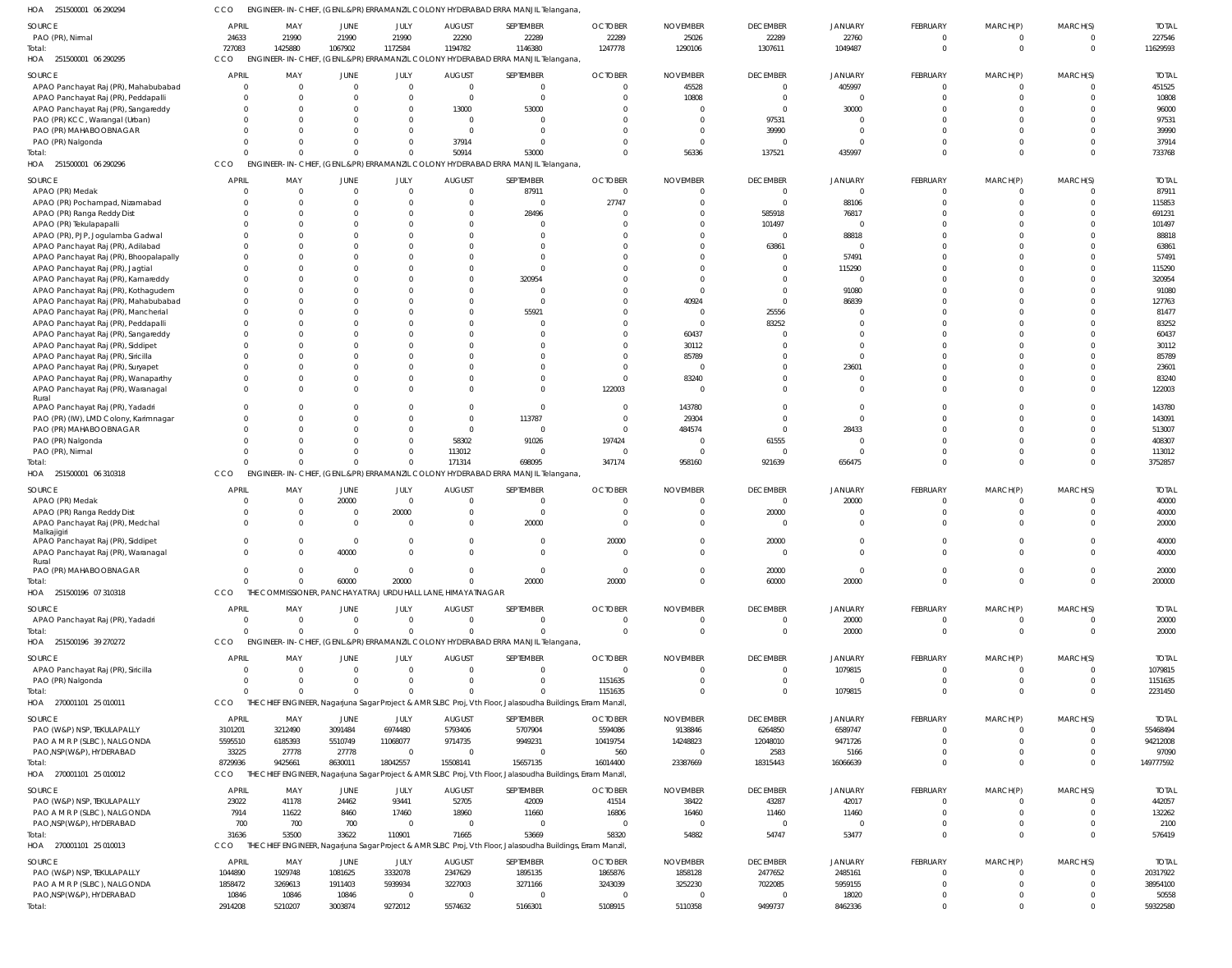| HOA 270001101 25 010015           |              |                      |                |                |                | THE CHIEF ENGINEER, Nagarjuna Sagar Project & AMR SLBC Proj, Vth Floor, Jalasoudha Buildings, Erram Manzil  |                |                 |                 |                |                 |                            |             |              |
|-----------------------------------|--------------|----------------------|----------------|----------------|----------------|-------------------------------------------------------------------------------------------------------------|----------------|-----------------|-----------------|----------------|-----------------|----------------------------|-------------|--------------|
| SOURCE                            | <b>APRIL</b> | MAY                  | <b>JUNE</b>    | JULY           | <b>AUGUST</b>  | SEPTEMBER                                                                                                   | <b>OCTOBER</b> | <b>NOVEMBER</b> | <b>DECEMBER</b> | <b>JANUARY</b> | FEBRUARY        | MARCH(P)                   | MARCH(S)    | <b>TOTAL</b> |
| PAO (W&P) NSP, TEKULAPALLY        | 4546         | 7601                 | 4732           | 1863           | 1863           | 1863                                                                                                        | 1863           | $\Omega$        | 2049            | $\Omega$       | 0               | $\overline{0}$             | 0           | 26380        |
| Total:                            | 4546         | 7601                 | 4732           | 1863           | 1863           | 1863                                                                                                        | 1863           | $\Omega$        | 2049            | $\Omega$       | $\mathbf 0$     | $\overline{0}$             | $\mathbf 0$ | 26380        |
| HOA 270001101 25 010016           | CCO          |                      |                |                |                | THE CHIEF ENGINEER, Nagarjuna Sagar Project & AMR SLBC Proj, Vth Floor, Jalasoudha Buildings, Erram Manzil, |                |                 |                 |                |                 |                            |             |              |
|                                   |              |                      |                |                |                |                                                                                                             |                |                 |                 |                |                 |                            |             |              |
| SOURCE                            | APRIL        | MAY                  | JUNE           | JULY           | <b>AUGUST</b>  | SEPTEMBER                                                                                                   | <b>OCTOBER</b> | <b>NOVEMBER</b> | <b>DECEMBER</b> | <b>JANUARY</b> | <b>FEBRUARY</b> | MARCH(P)                   | MARCH(S)    | <b>TOTAL</b> |
| PAO (W&P) NSP, TEKULAPALLY        | 655588       | 1199277              | 684400         | 2806654        | 1455911        | 1202600                                                                                                     | 1171120        | 1188538         | 1280182         | 1283736        | 0               | $\overline{0}$             | $\mathbf 0$ | 12928006     |
| PAO A M R P (SLBC), NALGONDA      | 602242       | 1069583              | 628140         | 1970724        | 1048569        | 1105306                                                                                                     | 1042362        | 1090447         | 1040418         | 1038710        |                 | $\Omega$                   | $\mathbf 0$ | 10636501     |
| PAO, NSP(W&P), HYDERABAD          | 9702         | 9702                 | 9702           | $\overline{0}$ | $\Omega$       | $\overline{0}$                                                                                              | $\Omega$       |                 | $\overline{0}$  | $\cap$         |                 | $\Omega$                   | $\mathbf 0$ | 29106        |
| Total:                            | 1267532      | 2278562              | 1322242        | 4777378        | 2504480        | 2307906                                                                                                     | 2213482        | 2278985         | 2320600         | 2322446        | $\Omega$        | $\Omega$                   | $\Omega$    | 23593613     |
| HOA 270001101 25 010017           | CCO          |                      |                |                |                | CHIEF ENGINEER, Nagarjuna Sagar Project & AMR SLBC Proj, Vth Floor, Jalasoudha Buildings, Erram Manzil,     |                |                 |                 |                |                 |                            |             |              |
| SOURCE                            | <b>APRIL</b> | MAY                  | JUNE           | JULY           | <b>AUGUST</b>  | SEPTEMBER                                                                                                   | <b>OCTOBER</b> | <b>NOVEMBER</b> | <b>DECEMBER</b> | JANUARY        | <b>FEBRUARY</b> | MARCH(P)                   | MARCH(S)    | <b>TOTAL</b> |
| PAO (W&P) NSP, TEKULAPALLY        | $\Omega$     | $\Omega$             | 148903         | $\overline{0}$ | 76500          | 165569                                                                                                      | 15000          | 42070           | 12055           | $\Omega$       | 0               | $\Omega$                   | $\Omega$    | 460097       |
|                                   |              |                      | $\Omega$       |                |                |                                                                                                             |                |                 |                 |                |                 |                            |             |              |
| PAO A M R P (SLBC), NALGONDA      | $\Omega$     | $\Omega$<br>$\Omega$ |                | $\mathbf 0$    | 168904         | 66591                                                                                                       | $\Omega$       | 154478          | 280852          | 15000          | 0               | $\overline{0}$<br>$\Omega$ | $\mathbf 0$ | 685825       |
| Total:                            |              |                      | 148903         | $\mathbf 0$    | 245404         | 232160                                                                                                      | 15000          | 196548          | 292907          | 15000          | $\Omega$        |                            | $\Omega$    | 1145922      |
| HOA 270001101 25 010018           | CCO          |                      |                |                |                | THE CHIEF ENGINEER, Nagarjuna Sagar Project & AMR SLBC Proj, Vth Floor, Jalasoudha Buildings, Erram Manzil, |                |                 |                 |                |                 |                            |             |              |
| <b>SOURCE</b>                     | <b>APRIL</b> | MAY                  | <b>JUNE</b>    | JULY           | <b>AUGUST</b>  | SEPTEMBER                                                                                                   | <b>OCTOBER</b> | <b>NOVEMBER</b> | <b>DECEMBER</b> | <b>JANUARY</b> | <b>FEBRUARY</b> | MARCH(P)                   | MARCH(S)    | <b>TOTAL</b> |
| PAO (W&P) NSP, TEKULAPALLY        |              | $\Omega$             | $\mathbf 0$    | $\overline{0}$ | 1541185        | 191365                                                                                                      | 195249         | 64668           | 760907          | 232254         | $\mathbf 0$     | $\overline{0}$             | $\mathbf 0$ | 2985628      |
| PAO A M R P (SLBC), NALGONDA      |              | $\Omega$             | $\mathbf 0$    | $\mathbf 0$    | 3809952        | 351001                                                                                                      | 359336         | 392422          | 329409          | 189730         | 0               | $\mathbf 0$                | $\mathbf 0$ | 5431850      |
| Total:                            |              | $\Omega$             | $\Omega$       | $\Omega$       | 5351137        | 542366                                                                                                      | 554585         | 457090          | 1090316         | 421984         | $\Omega$        | $\Omega$                   | $\mathbf 0$ | 8417478      |
| HOA 270001101 25 020021           | CCO          |                      |                |                |                | THE CHIEF ENGINEER, Nagarjuna Sagar Project & AMR SLBC Proj, Vth Floor, Jalasoudha Buildings, Erram Manzil, |                |                 |                 |                |                 |                            |             |              |
|                                   |              |                      |                |                |                |                                                                                                             |                |                 |                 |                |                 |                            |             |              |
| SOURCE                            | <b>APRIL</b> | MAY                  | JUNE           | JULY           | <b>AUGUST</b>  | SEPTEMBER                                                                                                   | <b>OCTOBER</b> | <b>NOVEMBER</b> | <b>DECEMBER</b> | JANUARY        | <b>FEBRUARY</b> | MARCH(P)                   | MARCH(S)    | <b>TOTAL</b> |
| PAO (W&P) NSP, TEKULAPALLY        | $\Omega$     | $\Omega$             | $\overline{0}$ | 13032          | 16000          | 4000                                                                                                        | 4000           | $\cup$          | $\Omega$        | $\Omega$       | $\Omega$        | $\Omega$                   | $\Omega$    | 37032        |
| PAO A M R P (SLBC), NALGONDA      |              | 8000                 | 52000          | 20000          | 32000          | 8000                                                                                                        | - 0            | -0              | $\overline{0}$  | 48000          | $\Omega$        | $\overline{0}$             | $\mathbf 0$ | 168000       |
| Total:                            |              | 8000                 | 52000          | 33032          | 48000          | 12000                                                                                                       | 4000           |                 | $\Omega$        | 48000          | $\Omega$        | $\Omega$                   | $\mathbf 0$ | 205032       |
| HOA 270001101 25 110111           | CCO          |                      |                |                |                | THE CHIEF ENGINEER, Nagarjuna Sagar Project & AMR SLBC Proj, Vth Floor, Jalasoudha Buildings, Erram Manzil, |                |                 |                 |                |                 |                            |             |              |
|                                   | <b>APRIL</b> |                      |                |                |                |                                                                                                             |                |                 |                 |                |                 |                            |             |              |
| SOURCE                            |              | MAY                  | <b>JUNE</b>    | JULY           | <b>AUGUST</b>  | SEPTEMBER                                                                                                   | <b>OCTOBER</b> | <b>NOVEMBER</b> | <b>DECEMBER</b> | <b>JANUARY</b> | <b>FEBRUARY</b> | MARCH(P)                   | MARCH(S)    | <b>TOTAL</b> |
| PAO (W&P) NSP, TEKULAPALLY        |              | $\Omega$             | 0              | $\overline{0}$ | 841569         | 224409                                                                                                      | 6500           | 327885          | $\overline{0}$  | $\Omega$       |                 | $\Omega$                   | $\Omega$    | 1400363      |
| PAO A M R P (SLBC), NALGONDA      |              | $\Omega$             | 0              | $\mathbf 0$    | 1066815        | 254895                                                                                                      | 4615           | $\Omega$        | 9150            | 404894         | $\mathbf 0$     | $\overline{0}$             | $\mathbf 0$ | 1740369      |
| Total:                            |              | $\Omega$             | $\Omega$       | $\Omega$       | 1908384        | 479304                                                                                                      | 11115          | 327885          | 9150            | 404894         | $\Omega$        | $\Omega$                   | $\Omega$    | 3140732      |
| HOA 270001101 25 130131           | CCO          |                      |                |                |                | CHIEF ENGINEER, Nagarjuna Sagar Project & AMR SLBC Proj, Vth Floor, Jalasoudha Buildings, Erram Manzil,     |                |                 |                 |                |                 |                            |             |              |
| SOURCE                            | <b>APRIL</b> | MAY                  | JUNE           | JULY           | <b>AUGUST</b>  | SEPTEMBER                                                                                                   | <b>OCTOBER</b> | <b>NOVEMBER</b> | <b>DECEMBER</b> | <b>JANUARY</b> | <b>FEBRUARY</b> | MARCH(P)                   | MARCH(S)    | <b>TOTAL</b> |
| PAO (W&P) NSP, TEKULAPALLY        | $\Omega$     | $\Omega$             | 12428          | $\overline{0}$ | 14808          | 6927                                                                                                        | 15936          | 4129            | 6604            | 1537           | 0               | $\Omega$                   | $\Omega$    | 62369        |
| PAO A M R P (SLBC), NALGONDA      | $\Omega$     | 11437                | 47506          | $\mathbf 0$    | 109470         | 27825                                                                                                       | 3494           | 18272           | 21917           | 150833         | 0               | $\overline{0}$             | $\mathbf 0$ | 390754       |
| Total:                            |              | 11437                | 59934          | $\mathbf 0$    | 124278         | 34752                                                                                                       | 19430          | 22401           | 28521           | 152370         | $\Omega$        | $\Omega$                   | $\Omega$    | 453123       |
| HOA 270001101 25 130132           | CCO          |                      |                |                |                | THE CHIEF ENGINEER, Nagarjuna Sagar Project & AMR SLBC Proj, Vth Floor, Jalasoudha Buildings, Erram Manzil, |                |                 |                 |                |                 |                            |             |              |
|                                   |              |                      |                |                |                |                                                                                                             |                |                 |                 |                |                 |                            |             |              |
| SOURCE                            | <b>APRIL</b> | MAY                  | <b>JUNE</b>    | JULY           | <b>AUGUST</b>  | SEPTEMBER                                                                                                   | <b>OCTOBER</b> | <b>NOVEMBER</b> | <b>DECEMBER</b> | <b>JANUARY</b> | FEBRUARY        | MARCH(P)                   | MARCH(S)    | <b>TOTAL</b> |
| PAO (W&P) NSP, TEKULAPALLY        |              | $\Omega$             | $\Omega$       | $\mathbf 0$    | 3500           | 261452                                                                                                      | 41085          | 72486           | 33610           | 6500           | $\mathbf 0$     | $\overline{0}$             | $\mathbf 0$ | 418633       |
| PAO A M R P (SLBC), NALGONDA      |              | $\Omega$             | $\mathbf 0$    | $\mathbf 0$    | 62931          | 581351                                                                                                      | 6350           | 10500           | 8100            | 1192478        | 0               | $\overline{0}$             | $\mathbf 0$ | 1861710      |
| Total:                            |              | $\Omega$             | $\Omega$       | $\Omega$       | 66431          | 842803                                                                                                      | 47435          | 82986           | 41710           | 1198978        | $\Omega$        | $\Omega$                   | $\Omega$    | 2280343      |
| HOA 270001101 25 130134           | CCO          | THE                  |                |                |                | CHIEF ENGINEER, Nagarjuna Sagar Project & AMR SLBC Proj, Vth Floor, Jalasoudha Buildings, Erram Manzil,     |                |                 |                 |                |                 |                            |             |              |
|                                   |              |                      |                |                |                |                                                                                                             |                |                 |                 |                |                 |                            |             |              |
| SOURCE                            | <b>APRIL</b> | MAY                  | <b>JUNE</b>    | JULY           | <b>AUGUST</b>  | SEPTEMBER                                                                                                   | <b>OCTOBER</b> | <b>NOVEMBER</b> | <b>DECEMBER</b> | <b>JANUARY</b> | FEBRUARY        | MARCH(P)                   | MARCH(S)    | <b>TOTAL</b> |
| PAO (W&P) NSP, TEKULAPALLY        |              | $\Omega$             |                | $\mathbf 0$    | 250800         | 251272                                                                                                      | 94050          | 125716          | 219450          | $\Omega$       | 0               | $\Omega$                   | $\Omega$    | 941288       |
| PAO A M R P (SLBC), NALGONDA      | $\cap$       | $\Omega$             | $\Omega$       | $\overline{0}$ | 31429          | 218571                                                                                                      |                | 123808          | $\Omega$        | 125572         | $\Omega$        | $\Omega$                   | $\Omega$    | 499380       |
| Total:                            |              | $\Omega$             | $\Omega$       | $\Omega$       | 282229         | 469843                                                                                                      | 94050          | 249524          | 219450          | 125572         |                 | $\Omega$                   | $\Omega$    | 1440668      |
| HOA 270001101 25 130135           | CCO          |                      |                |                |                | THE CHIEF ENGINEER, Nagarjuna Sagar Project & AMR SLBC Proj, Vth Floor, Jalasoudha Buildings, Erram Manzil  |                |                 |                 |                |                 |                            |             |              |
| SOURCE                            | <b>APRIL</b> | MAY                  | <b>JUNE</b>    | JULY           | <b>AUGUST</b>  | SEPTEMBER                                                                                                   | <b>OCTOBER</b> | <b>NOVEMBER</b> | <b>DECEMBER</b> | <b>JANUARY</b> | FEBRUARY        | MARCH(P)                   | MARCH(S)    | <b>TOTAL</b> |
| PAO (W&P) NSP, TEKULAPALLY        | $\Omega$     | $\Omega$             | 93147          | $\overline{0}$ | 53152          | 72105                                                                                                       | 12291          | 7397            | 7079            | $\Omega$       |                 | 0                          | $\Omega$    | 245171       |
| PAO A M R P (SLBC), NALGONDA      |              | 32536                | 98281          | $\mathbf 0$    | 106762         | 28551                                                                                                       | 2900           | 61719           | 12202           | 101701         | 0               | $\mathbf 0$                | $\mathbf 0$ | 444652       |
|                                   |              |                      |                | $\Omega$       |                |                                                                                                             |                |                 |                 |                |                 |                            | $\Omega$    |              |
| Total:                            |              | 32536                | 191428         |                | 159914         | 100656                                                                                                      | 15191          | 69116           | 19281           | 101701         | 0               | $\overline{0}$             |             | 689823       |
| HOA 270001101 25 240              | CCO          |                      |                |                |                | THE CHIEF ENGINEER, Nagarjuna Sagar Project & AMR SLBC Proj, Vth Floor, Jalasoudha Buildings, Erram Manzil, |                |                 |                 |                |                 |                            |             |              |
| SOURCE                            | <b>APRIL</b> | MAY                  | JUNE           | JULY           | <b>AUGUST</b>  | SEPTEMBER                                                                                                   | <b>OCTOBER</b> | <b>NOVEMBER</b> | <b>DECEMBER</b> | <b>JANUARY</b> | <b>FEBRUARY</b> | MARCH(P)                   | MARCH(S)    | <b>TOTAL</b> |
| PAO (W&P) NSP, TEKULAPALLY        | $\Omega$     | $\Omega$             | 287910         | $\overline{0}$ | 129735         | 75261                                                                                                       | 26645          | - 0             | $\Omega$        | $\Omega$       |                 | $\Omega$                   | $\Omega$    | 519551       |
| PAO A M R P (SLBC), NALGONDA      |              | $\Omega$             | 286436         | $\mathbf 0$    | 187392         | 169350                                                                                                      | 48154          | 25878           | $\overline{0}$  | 272593         | 0               | $\overline{0}$             | $\mathbf 0$ | 989803       |
| Total:                            |              | $\Omega$             | 574346         | $\Omega$       | 317127         | 244611                                                                                                      | 74799          | 25878           | $\Omega$        | 272593         | $\Omega$        | $\Omega$                   | $\mathbf 0$ | 1509354      |
| HOA 270001101 25 280281           | CCO          |                      |                |                |                | THE CHIEF ENGINEER, Nagarjuna Sagar Project & AMR SLBC Proj, Vth Floor, Jalasoudha Buildings, Erram Manzil, |                |                 |                 |                |                 |                            |             |              |
|                                   |              |                      |                |                |                |                                                                                                             |                |                 |                 |                |                 |                            |             |              |
| SOURCE                            | <b>APRIL</b> | MAY                  | <b>JUNE</b>    | JULY           | <b>AUGUST</b>  | SEPTEMBER                                                                                                   | <b>OCTOBER</b> | <b>NOVEMBER</b> | <b>DECEMBER</b> | <b>JANUARY</b> | <b>FEBRUARY</b> | MARCH(P)                   | MARCH(S)    | <b>TOTAL</b> |
| PAO A M R P (SLBC), NALGONDA      | $\Omega$     | $\overline{0}$       | $\mathbf 0$    | $\overline{0}$ | $\overline{0}$ | $\mathbf{0}$                                                                                                | $\Omega$       | $\Omega$        | $\overline{0}$  | 5500           | $\mathbf 0$     | $\overline{0}$             | $\mathbf 0$ | 5500         |
| Total:                            | $\cap$       | $\Omega$             | $\Omega$       | $\Omega$       | $\Omega$       | $\Omega$                                                                                                    |                |                 | $\overline{0}$  | 5500           | $\mathbf 0$     | $\overline{0}$             | $\mathbf 0$ | 5500         |
| HOA 270001101 25 290291           | CCO          |                      |                |                |                | THE CHIEF ENGINEER, Nagarjuna Sagar Project & AMR SLBC Proj, Vth Floor, Jalasoudha Buildings, Erram Manzil, |                |                 |                 |                |                 |                            |             |              |
| SOURCE                            | APRIL        | MAY                  | JUNE           | JULY           | <b>AUGUST</b>  | SEPTEMBER                                                                                                   | <b>OCTOBER</b> | <b>NOVEMBER</b> | <b>DECEMBER</b> | <b>JANUARY</b> | <b>FEBRUARY</b> | MARCH(P)                   | MARCH(S)    | <b>TOTAL</b> |
| PAO (W&P) NSP, TEKULAPALLY        | 5792932      | 6125826              | 6132189        | 7267431        | 7491985        | 7716592                                                                                                     | 7138417        | 7622876         | 8421653         | 7187506        |                 | $\Omega$                   | 0           | 70897407     |
|                                   |              |                      |                |                |                |                                                                                                             |                |                 |                 |                |                 |                            |             |              |
| PAO A M R P (SLBC), NALGONDA      | 8939412      | 9026723              | 8852163        | 11086038       | 16313697       | 10968468                                                                                                    | 11229589       | 13123757        | 11896952        | 10981129       |                 | $\Omega$                   | $\mathbf 0$ | 112417928    |
| PAO IRRIGATION DIVISION HYDERABAD | $\Omega$     | $\Omega$             | $\Omega$       | $\Omega$       | $\Omega$       | $\Omega$                                                                                                    | $\Omega$       | 91352           | $\overline{0}$  |                |                 | $\Omega$                   | $\mathbf 0$ | 91352        |
| Total:                            | 14732344     | 15152549             | 14984352       | 18353469       | 23805682       | 18685060                                                                                                    | 18368006       | 20837985        | 20318605        | 18168635       | $\Omega$        | $\Omega$                   | $\Omega$    | 183406687    |
| HOA 270001101 25 290292           | CCO          |                      |                |                |                | THE CHIEF ENGINEER, Nagarjuna Sagar Project & AMR SLBC Proj, Vth Floor, Jalasoudha Buildings, Erram Manzil, |                |                 |                 |                |                 |                            |             |              |
| <b>SOURCE</b>                     | <b>APRIL</b> | MAY                  | JUNE           | JULY           | <b>AUGUST</b>  | SEPTEMBER                                                                                                   | <b>OCTOBER</b> | <b>NOVEMBER</b> | <b>DECEMBER</b> | <b>JANUARY</b> | <b>FEBRUARY</b> | MARCH(P)                   | MARCH(S)    | <b>TOTAL</b> |
| PAO (W&P) NSP, TEKULAPALLY        | 22347        | 30431                | 22215          | 27605          | 34608          | 24445                                                                                                       | 21703          | 21811           | 25152           | 21393          |                 | $^{\circ}$                 | 0           | 251710       |
| PAO A M R P (SLBC), NALGONDA      | 38155        | 53768                | 43809          | 54872          | 89825          | 53974                                                                                                       | 68786          | 53506           | 53007           | 53192          | $\Omega$        | $\overline{0}$             | $\mathbf 0$ | 562894       |
| Total:                            | 60502        | 84199                | 66024          | 82477          | 124433         | 78419                                                                                                       | 90489          | 75317           | 78159           | 74585          | 0               | $\overline{0}$             | $\Omega$    | 814604       |
| HOA 270001101 25 290293           | CCO          |                      |                |                |                | THE CHIEF ENGINEER, Nagarjuna Sagar Project & AMR SLBC Proj, Vth Floor, Jalasoudha Buildings, Erram Manzil, |                |                 |                 |                |                 |                            |             |              |
|                                   |              |                      |                |                |                |                                                                                                             |                |                 |                 |                |                 |                            |             |              |
| SOURCE                            | APRIL        | MAY                  | JUNE           | JULY           | <b>AUGUST</b>  | SEPTEMBER                                                                                                   | <b>OCTOBER</b> | <b>NOVEMBER</b> | <b>DECEMBER</b> | <b>JANUARY</b> | <b>FEBRUARY</b> | MARCH(P)                   | MARCH(S)    | <b>TOTAL</b> |
| PAO (W&P) NSP, TEKULAPALLY        | 1661083      | 2143579              | 1754290        | 2061843        | 2616572        | 2300686                                                                                                     | 1924767        | 1911215         | 2412611         | 4309311        |                 | $\Omega$                   | $^{\circ}$  | 23095957     |
| PAO A M R P (SLBC), NALGONDA      | 1931320      | 2440421              | 2150392        | 2499620        | 3330045        | 2421642                                                                                                     | 2497212        | 2466576         | 5156636         | 3747970        | 0               | $\overline{0}$             | $^{\circ}$  | 28641834     |
| Total:                            | 3592403      | 4584000              | 3904682        | 4561463        | 5946617        | 4722328                                                                                                     | 4421979        | 4377791         | 7569247         | 8057281        | $\mathbf 0$     | $\mathbf 0$                | $\mathbf 0$ | 51737791     |
|                                   |              |                      |                |                |                |                                                                                                             |                |                 |                 |                |                 |                            |             |              |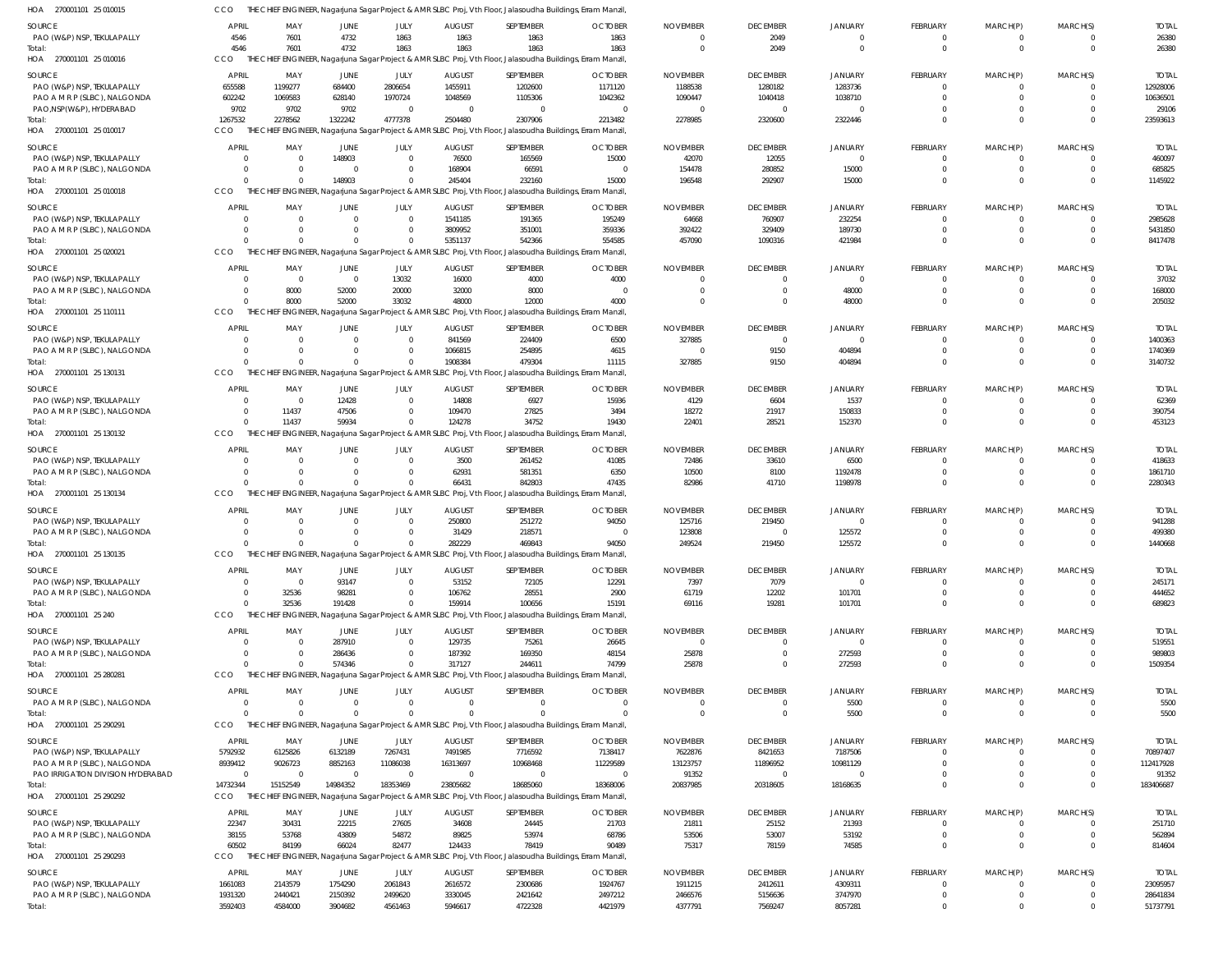| SOURCE<br>PAO (W&P) NSP, TEKULAPALLY                       | APRIL<br>957533        | MAY<br>1228470       | JUNE<br>1010249          | JULY<br>1182656      | <b>AUGUST</b><br>1479073  | SEPTEMBER<br>1159324                                                                                                   | <b>OCTOBER</b><br>1089452                                                                                                      | <b>NOVEMBER</b><br>1090522  | <b>DECEMBER</b><br>1220488  | JANUARY<br>1066050         | FEBRUARY<br>$\Omega$    | MARCH(P)<br>$\Omega$         | MARCH(S)<br>$\Omega$       | <b>TOTAL</b><br>11483817 |
|------------------------------------------------------------|------------------------|----------------------|--------------------------|----------------------|---------------------------|------------------------------------------------------------------------------------------------------------------------|--------------------------------------------------------------------------------------------------------------------------------|-----------------------------|-----------------------------|----------------------------|-------------------------|------------------------------|----------------------------|--------------------------|
| PAO A M R P (SLBC), NALGONDA                               | 444493                 | 562292               | 512217                   | 590145               | 803997                    | 603646                                                                                                                 | 611900                                                                                                                         | 1119893                     | 597679                      | 595175                     | $\Omega$                | $\Omega$                     | $\Omega$                   | 6441437                  |
| Total:<br>HOA 270001101 25 290295                          | 1402026<br><b>CCO</b>  | 1790762              | 1522466                  | 1772801              | 2283070                   | 1762970<br>THE CHIEF ENGINEER, Nagarjuna Sagar Project & AMR SLBC Proj, Vth Floor, Jalasoudha Buildings, Erram Manzil, | 1701352                                                                                                                        | 2210415                     | 1818167                     | 1661225                    | $\Omega$                | $\Omega$                     | $\Omega$                   | 17925254                 |
| SOURCE                                                     | <b>APRIL</b>           | MAY                  | JUNE                     | JULY                 | <b>AUGUST</b>             | SEPTEMBER                                                                                                              | <b>OCTOBER</b>                                                                                                                 | <b>NOVEMBER</b>             | <b>DECEMBER</b>             | JANUARY                    | FEBRUARY                | MARCH(P)                     | MARCH(S)                   | <b>TOTAL</b>             |
| PAO (W&P) NSP, TEKULAPALLY                                 | $\overline{0}$         |                      | $\Omega$                 | $\mathbf 0$          | 133941                    | 176106                                                                                                                 | - 0                                                                                                                            | $\Omega$                    | 36860                       | $\Omega$                   | $\mathbf{0}$            | 0                            | $\Omega$                   | 346907                   |
| PAO A M R P (SLBC), NALGONDA                               | 1659                   |                      | $\Omega$                 | $\mathbf 0$          | 281728                    | 156927                                                                                                                 | 100000                                                                                                                         | 51732                       | $\overline{0}$              | $\Omega$                   | $\mathbf 0$             | $\mathbf{0}$                 | $\Omega$                   | 592046                   |
| Total:<br>HOA 270001101 25 290296                          | 1659<br>CCO            |                      | $\Omega$                 | $\Omega$             | 415669                    | 333033<br>THE CHIEF ENGINEER, Nagarjuna Sagar Project & AMR SLBC Proj, Vth Floor, Jalasoudha Buildings, Erram Manzil,  | 100000                                                                                                                         | 51732                       | 36860                       | $\Omega$                   | $\mathbf 0$             | $\mathbf 0$                  | $\Omega$                   | 938953                   |
| SOURCE                                                     | <b>APRIL</b>           | MAY                  | JUNE                     | JULY                 | <b>AUGUST</b>             | SEPTEMBER                                                                                                              | <b>OCTOBER</b>                                                                                                                 | <b>NOVEMBER</b>             | <b>DECEMBER</b>             | <b>JANUARY</b>             | FEBRUARY                | MARCH(P)                     | MARCH(S)                   | <b>TOTAL</b>             |
| PAO (W&P) NSP, TEKULAPALLY                                 | - 0                    |                      | $\Omega$                 | $\Omega$             | 3255370                   | 187222                                                                                                                 | 34609                                                                                                                          | 178372                      | 217402                      | 214779                     | $\Omega$                | $\Omega$                     | $\Omega$                   | 4087754                  |
| PAO A M R P (SLBC), NALGONDA                               | C                      |                      | $\Omega$                 | $\Omega$             | 3508755                   | 679776                                                                                                                 | 379168                                                                                                                         | 194128                      | 309156                      | 167000                     | $\Omega$                | $\mathbf 0$                  | $\Omega$                   | 5237983                  |
| Total:<br>HOA 270001101 25 300302                          | $\sqrt{2}$<br>CCO      |                      | $\Omega$                 | $\Omega$             | 6764125                   | 866998<br>THE CHIEF ENGINEER, Nagarjuna Sagar Project & AMR SLBC Proj, Vth Floor, Jalasoudha Buildings, Erram Manzil,  | 413777                                                                                                                         | 372500                      | 526558                      | 381779                     | $\Omega$                | $\Omega$                     | $\Omega$                   | 9325737                  |
|                                                            |                        |                      |                          |                      |                           |                                                                                                                        |                                                                                                                                |                             |                             |                            |                         |                              |                            |                          |
| SOURCE<br>PAO (W&P) NSP, TEKULAPALLY                       | <b>APRIL</b><br>- 0    | MAY<br>$\Omega$      | JUNE<br>$\Omega$         | JULY<br>$\mathbf 0$  | <b>AUGUST</b><br>$\Omega$ | SEPTEMBER<br>$\mathbf 0$                                                                                               | <b>OCTOBER</b><br>41176                                                                                                        | <b>NOVEMBER</b><br>$\Omega$ | <b>DECEMBER</b><br>$\Omega$ | <b>JANUARY</b><br>$\Omega$ | FEBRUARY<br>$\mathbf 0$ | MARCH(P)<br>0                | MARCH(S)<br>$\Omega$       | <b>TOTAL</b><br>41176    |
| PAO A M R P (SLBC), NALGONDA                               | - 0                    |                      |                          | $\Omega$             |                           | 104542                                                                                                                 | - 0                                                                                                                            | 21780                       | $\Omega$                    | $\Omega$                   | $\mathbf 0$             | $\mathbf 0$                  | $\Omega$                   | 126322                   |
| Total:                                                     | $\sqrt{2}$             |                      | <sup>0</sup>             | $\Omega$             |                           | 104542                                                                                                                 | 41176                                                                                                                          | 21780                       | $\Omega$                    | $\Omega$                   | $\mathbf 0$             | $\mathbf{0}$                 | $\Omega$                   | 167498                   |
| HOA 270001101 25 310318                                    | CCO                    |                      |                          |                      |                           | THE CHIEF ENGINEER, Nagarjuna Sagar Project & AMR SLBC Proj, Vth Floor, Jalasoudha Buildings, Erram Manzil,            |                                                                                                                                |                             |                             |                            |                         |                              |                            |                          |
| SOURCE                                                     | <b>APRIL</b>           | MAY                  | JUNE                     | JULY                 | <b>AUGUST</b>             | SEPTEMBER                                                                                                              | <b>OCTOBER</b>                                                                                                                 | <b>NOVEMBER</b>             | <b>DECEMBER</b>             | JANUARY                    | FEBRUARY                | MARCH(P)                     | MARCH(S)                   | <b>TOTAL</b>             |
| PAO (W&P) NSP, TEKULAPALLY<br>PAO A M R P (SLBC), NALGONDA | $\Omega$<br>$\Omega$   | $\Omega$<br>20000    | $\Omega$<br>$\Omega$     | $\mathbf 0$<br>0     | 40000<br>20000            | 20000<br>20000                                                                                                         | 20000<br>20000                                                                                                                 | $\Omega$<br>40000           | 40000<br>$\Omega$           |                            | $\Omega$<br>$\Omega$    | $\Omega$<br>$\Omega$         | $\Omega$<br>$\Omega$       | 120000<br>120000         |
| PAO, SRSP, SSP, NIRMAL                                     | $\Omega$               | - 0                  | 20000                    | 0                    |                           | $\Omega$                                                                                                               | - 0                                                                                                                            | - 0                         | $\Omega$                    |                            | $\Omega$                | $\Omega$                     | $\Omega$                   | 20000                    |
| Total:                                                     | $\Omega$               | 20000                | 20000                    | $\Omega$             | 60000                     | 40000                                                                                                                  | 40000                                                                                                                          | 40000                       | 40000                       |                            | $\Omega$                | $\Omega$                     | $\Omega$                   | 260000                   |
| HOA 270001101 25 510511                                    | CCO                    |                      |                          |                      |                           | THE CHIEF ENGINEER, Nagarjuna Sagar Project & AMR SLBC Proj, Vth Floor, Jalasoudha Buildings, Erram Manzil,            |                                                                                                                                |                             |                             |                            |                         |                              |                            |                          |
| SOURCE                                                     | <b>APRIL</b>           | MAY                  | JUNE                     | JULY                 | <b>AUGUST</b>             | SEPTEMBER                                                                                                              | <b>OCTOBER</b>                                                                                                                 | <b>NOVEMBER</b>             | <b>DECEMBER</b>             | JANUARY                    | FEBRUARY                | MARCH(P)                     | MARCH(S)                   | <b>TOTAL</b>             |
| PAO (W&P) NSP, TEKULAPALLY                                 | - 0                    | $\Omega$             | $\Omega$                 | $\mathbf 0$          | $\Omega$                  | 39370                                                                                                                  | - 0                                                                                                                            | $\Omega$                    | $\Omega$                    | $\Omega$                   | $\mathbf 0$             | 0                            | $\Omega$                   | 39370                    |
| PAO A M R P (SLBC), NALGONDA<br>Total:                     | - 0<br>$\sqrt{2}$      |                      | $\Omega$<br><sup>0</sup> | $\Omega$<br>$\Omega$ | 39945<br>39945            | 26922<br>66292                                                                                                         | - 0                                                                                                                            | 19965<br>19965              | $\Omega$<br>$\Omega$        | $\Omega$<br>$\Omega$       | $\mathbf 0$<br>$\Omega$ | $\mathbf{0}$<br>$\mathbf{0}$ | $\Omega$<br>$\Omega$       | 86832<br>126202          |
| HOA 270001101 26 270272                                    | CCO                    | THE CHIEF            |                          |                      |                           | ENGINEER, Nagarjuna Sagar Project & AMR SLBC Proj, Vth Floor, Jalasoudha Buildings, Erram Manzil,                      |                                                                                                                                |                             |                             |                            |                         |                              |                            |                          |
| SOURCE                                                     | APRIL                  | MAY                  | JUNE                     | JULY                 | <b>AUGUST</b>             | SEPTEMBER                                                                                                              | <b>OCTOBER</b>                                                                                                                 | <b>NOVEMBER</b>             | <b>DECEMBER</b>             | JANUARY                    | FEBRUARY                | MARCH(P)                     | MARCH(S)                   | <b>TOTAL</b>             |
| PAO A M R P (SLBC), NALGONDA                               | $\overline{0}$         | $\Omega$             | $\Omega$                 | $\Omega$             | $\Omega$                  | $\Omega$                                                                                                               | $\Omega$                                                                                                                       | 10234333                    | 0                           |                            | $\Omega$                | $\Omega$                     | $^{\circ}$                 | 10234333                 |
| Total:                                                     | $\sqrt{2}$             |                      | $\Omega$                 | $\Omega$             |                           | $\Omega$                                                                                                               | $\Omega$                                                                                                                       | 10234333                    | $\Omega$                    | $\Omega$                   | $\mathbf 0$             | $\mathbf{0}$                 | $\Omega$                   | 10234333                 |
| HOA 270001101 27 270272                                    | CCO                    |                      |                          |                      |                           | THE CHIEF ENGINEER, Nagarjuna Sagar Project & AMR SLBC Proj, Vth Floor, Jalasoudha Buildings, Erram Manzil,            |                                                                                                                                |                             |                             |                            |                         |                              |                            |                          |
| SOURCE                                                     | APRIL                  | MAY                  | JUNE                     | JULY                 | <b>AUGUST</b>             | SEPTEMBER                                                                                                              | <b>OCTOBER</b>                                                                                                                 | <b>NOVEMBER</b>             | <b>DECEMBER</b>             | JANUARY                    | FEBRUARY                | MARCH(P)                     | MARCH(S)                   | <b>TOTAL</b>             |
| PAO (W&P) NSP, TEKULAPALLY                                 | C<br>$\overline{0}$    |                      | 0<br>$\Omega$            | $\Omega$<br>$\Omega$ |                           | $\mathbf 0$<br>$\Omega$                                                                                                | 472517<br>600382                                                                                                               |                             | $\Omega$<br>$\Omega$        | $\Omega$<br>$\Omega$       | 0<br>$\mathbf 0$        | 0<br>$\mathbf{0}$            | $\Omega$<br>$\Omega$       | 472517<br>600382         |
| PAO A M R P (SLBC), NALGONDA<br>Total:                     |                        |                      | $\Omega$                 | $\Omega$             |                           | $\Omega$                                                                                                               | 1072899                                                                                                                        |                             | $\Omega$                    |                            | $\Omega$                | $\Omega$                     | $\Omega$                   | 1072899                  |
| HOA 270001110 26 270272                                    | <b>CCO</b>             |                      |                          |                      |                           | Chief Engineer (Projects), Mahaboobnagar Vth Floor, Jalasoudha Building, Errum Manzil                                  |                                                                                                                                |                             |                             |                            |                         |                              |                            |                          |
| SOURCE                                                     | <b>APRIL</b>           | MAY                  | JUNE                     | JULY                 | <b>AUGUST</b>             | SEPTEMBER                                                                                                              | <b>OCTOBER</b>                                                                                                                 | <b>NOVEMBER</b>             | <b>DECEMBER</b>             | <b>JANUARY</b>             | FEBRUARY                | MARCH(P)                     | MARCH(S)                   | <b>TOTAL</b>             |
| PAO, PJP, Jogulamba Gadwal                                 | $\Omega$               | $\Omega$             | $\Omega$                 | $\mathbf 0$          | $\Omega$                  | 451000                                                                                                                 |                                                                                                                                |                             | 0                           |                            | $\Omega$                | $\Omega$                     | $\Omega$                   | 451000                   |
| Total:                                                     | C                      |                      | $\Omega$                 | $\Omega$             |                           | 451000                                                                                                                 | - 0                                                                                                                            | $\Omega$                    | $\mathbf 0$                 | $\Omega$                   | $\mathbf 0$             | $\Omega$                     | $\Omega$                   | 451000                   |
| HOA 270001110 27 290291                                    | CCO                    |                      |                          |                      |                           | Chief Engineer (Projects), Mahaboobnagar Vth Floor, Jalasoudha Building, Errum Manzil                                  |                                                                                                                                |                             |                             |                            |                         |                              |                            |                          |
| SOURCE                                                     | <b>APRIL</b>           | MAY                  | JUNE                     | JULY                 | <b>AUGUST</b>             | SEPTEMBER                                                                                                              | <b>OCTOBER</b>                                                                                                                 | <b>NOVEMBER</b>             | <b>DECEMBER</b>             | <b>JANUARY</b>             | FEBRUARY<br>$\mathbf 0$ | MARCH(P)<br>$\mathbf{0}$     | MARCH(S)<br>$\overline{0}$ | <b>TOTAL</b>             |
| PAO, PJP, Jogulamba Gadwal<br>Total:                       | 1233753<br>1233753     | 1176114<br>1176114   | 1179642<br>1179642       | 1493355<br>1493355   | 1579320<br>1579320        | 1499945<br>1499945                                                                                                     | 1721635<br>1721635                                                                                                             | 1824325<br>1824325          | 1633095<br>1633095          | 1500805<br>1500805         | $\mathbb O$             | $\mathbf 0$                  | $\overline{0}$             | 14841989<br>14841989     |
| HOA 270001110 27 290292                                    | CCO                    |                      |                          |                      |                           | Chief Engineer (Projects), Mahaboobnagar Vth Floor, Jalasoudha Building, Errum Manzil                                  |                                                                                                                                |                             |                             |                            |                         |                              |                            |                          |
| SOURCE                                                     | <b>APRIL</b>           | MAY                  | JUNE                     | JULY                 | <b>AUGUST</b>             | SEPTEMBER                                                                                                              | <b>OCTOBER</b>                                                                                                                 | <b>NOVEMBER</b>             | <b>DECEMBER</b>             | <b>JANUARY</b>             | FEBRUARY                | MARCH(P)                     | MARCH(S)                   | <b>TOTAL</b>             |
| PAO, PJP, Jogulamba Gadwal                                 | 250                    | 250                  | 500                      | 500                  | 1000                      | 500                                                                                                                    | 500                                                                                                                            | 500                         | 500                         | 500                        | $\mathbf 0$             | $\overline{0}$               | $\overline{0}$             | 5000                     |
| Total:                                                     | 250                    | 250                  | 500                      | 500                  | 1000                      | 500                                                                                                                    | 500                                                                                                                            | 500                         | 500                         | 500                        | $\mathbf{0}$            | $\mathbf{0}$                 | $\overline{0}$             | 5000                     |
| HOA 270001110 27 290293                                    | <b>CCO</b>             |                      |                          |                      |                           | Chief Engineer (Projects), Mahaboobnagar Vth Floor, Jalasoudha Building, Errum Manzil                                  |                                                                                                                                |                             |                             |                            |                         |                              |                            |                          |
| SOURCE<br>PAO, PJP, Jogulamba Gadwal                       | APRIL<br>409931        | MAY<br>450864        | JUNE<br>493007           | JULY<br>496195       | <b>AUGUST</b><br>610701   | SEPTEMBER<br>498406                                                                                                    | <b>OCTOBER</b><br>538298                                                                                                       | <b>NOVEMBER</b><br>499496   | <b>DECEMBER</b><br>1487550  | JANUARY<br>626206          | FEBRUARY<br>$\mathbf 0$ | MARCH(P)<br>$\mathbf 0$      | MARCH(S)<br>$\overline{0}$ | <b>TOTAL</b><br>6110654  |
| Total:                                                     | 409931                 | 450864               | 493007                   | 496195               | 610701                    | 498406                                                                                                                 | 538298                                                                                                                         | 499496                      | 1487550                     | 626206                     | $\mathbf 0$             | $\mathbf 0$                  | $\overline{0}$             | 6110654                  |
| HOA 270001110 27 290294                                    | CCO                    |                      |                          |                      |                           | Chief Engineer (Projects), Mahaboobnagar Vth Floor, Jalasoudha Building, Errum Manzil                                  |                                                                                                                                |                             |                             |                            |                         |                              |                            |                          |
| SOURCE                                                     | APRIL                  | MAY                  | JUNE                     | JULY                 | <b>AUGUST</b>             | SEPTEMBER                                                                                                              | <b>OCTOBER</b>                                                                                                                 | <b>NOVEMBER</b>             | <b>DECEMBER</b>             | <b>JANUARY</b>             | FEBRUARY                | MARCH(P)                     | MARCH(S)                   | <b>TOTAL</b>             |
| PAO, PJP, Jogulamba Gadwal                                 | 218811                 | 241030               | 258947                   | 260739               | 312280                    | 261632                                                                                                                 | 283386                                                                                                                         | 262021                      | 256387                      | 293331                     | 0                       | 0                            | $\overline{0}$             | 2648564                  |
| Total:                                                     |                        |                      |                          | 260739               | 312280                    | 261632                                                                                                                 | 283386                                                                                                                         | 262021                      | 256387                      | 293331                     | $\mathbf 0$             | $\mathbf{0}$                 | $\overline{0}$             | 2648564                  |
| HOA 270001110 27 290296                                    | 218811                 | 241030               | 258947                   |                      |                           |                                                                                                                        |                                                                                                                                |                             |                             |                            |                         |                              |                            |                          |
| SOURCE                                                     | <b>CCO</b>             |                      |                          |                      |                           | Chief Engineer (Projects), Mahaboobnagar Vth Floor, Jalasoudha Building, Errum Manzil                                  |                                                                                                                                |                             |                             |                            |                         |                              |                            |                          |
|                                                            | <b>APRIL</b>           | MAY                  | JUNE                     | JULY                 | <b>AUGUST</b>             | SEPTEMBER                                                                                                              | <b>OCTOBER</b>                                                                                                                 | <b>NOVEMBER</b>             | <b>DECEMBER</b>             | <b>JANUARY</b>             | FEBRUARY                | MARCH(P)                     | MARCH(S)                   | <b>TOTAL</b>             |
| PAO, PJP, Jogulamba Gadwal                                 | $\overline{0}$         | $\Omega$<br>$\Omega$ | $\overline{0}$           | $\mathbf 0$          | 797898                    | $\mathbf{0}$                                                                                                           | 105416                                                                                                                         | $\Omega$                    | 53800                       | 19983                      | $\mathbf{0}$            | $\mathbf 0$                  | $\overline{0}$             | 977097                   |
| Total:<br>HOA 270001112 25 010011                          | $\Omega$<br><b>CCO</b> |                      | $\Omega$                 | $\Omega$             | 797898                    | $\mathbf 0$                                                                                                            | 105416<br>THE ADMINISTRATOR-CUM-CHIEF ENGINEER, SRSP, Stage I Sriramsagar Project, Stage-I, Jalasoudha Building, Errum Manzil, | $\Omega$                    | 53800                       | 19983                      | $\mathbf 0$             | $\mathbf 0$                  | $\overline{0}$             | 977097                   |
|                                                            |                        |                      |                          |                      |                           |                                                                                                                        |                                                                                                                                |                             |                             |                            |                         |                              |                            |                          |
| SOURCE<br>PAO, SRSP, SSP, NIRMAL                           | APRIL<br>859948        | MAY<br>985421        | JUNE<br>832156           | JULY<br>1793675      | <b>AUGUST</b><br>1745600  | SEPTEMBER<br>1613238                                                                                                   | <b>OCTOBER</b><br>1949857                                                                                                      | <b>NOVEMBER</b><br>2013887  | <b>DECEMBER</b><br>1573056  | <b>JANUARY</b><br>1582546  | FEBRUARY<br>$\mathbf 0$ | MARCH(P)<br>$\overline{0}$   | MARCH(S)<br>$\overline{0}$ | <b>TOTAL</b><br>14949384 |
| Total:                                                     | 859948                 | 985421               | 832156                   | 1793675              | 1745600                   | 1613238                                                                                                                | 1949857                                                                                                                        | 2013887                     | 1573056                     | 1582546                    | $\mathbf{0}$            | $\mathbf{0}$                 | $\overline{0}$             | 14949384                 |
| HOA 270001112 25 010012                                    | <b>CCO</b>             |                      |                          |                      |                           |                                                                                                                        | THE ADMINISTRATOR-CUM-CHIEF ENGINEER, SRSP, Stage I Sriramsagar Project, Stage-I, Jalasoudha Building, Errum Manzil,           |                             |                             |                            |                         |                              |                            |                          |
| SOURCE                                                     | <b>APRIL</b>           | MAY                  | JUNE                     | JULY                 | <b>AUGUST</b>             | SEPTEMBER                                                                                                              | <b>OCTOBER</b>                                                                                                                 | <b>NOVEMBER</b>             | <b>DECEMBER</b>             | JANUARY                    | FEBRUARY                | MARCH(P)                     | MARCH(S)                   | <b>TOTAL</b>             |
| PAO, SRSP, SSP, NIRMAL                                     | 1000                   | 2000                 | 1000                     | 4000                 | 2000                      | 29500                                                                                                                  | 2000                                                                                                                           | 2000                        | 2000                        | 2000                       | $\mathbf 0$             | $\mathbf 0$                  | $\overline{0}$             | 47500                    |
| Total:<br>HOA 270001112 25 010013                          | 1000<br><b>CCO</b>     | 2000                 | 1000                     | 4000                 | 2000                      | 29500                                                                                                                  | 2000<br>THE ADMINISTRATOR-CUM-CHIEF ENGINEER, SRSP, Stage I Sriramsagar Project, Stage-I, Jalasoudha Building, Errum Manzil,   | 2000                        | 2000                        | 2000                       | $\mathbf 0$             | $\overline{0}$               | $\overline{0}$             | 47500                    |
|                                                            |                        |                      |                          |                      |                           |                                                                                                                        |                                                                                                                                |                             |                             |                            |                         |                              |                            |                          |
| SOURCE<br>PAO, SRSP, SSP, NIRMAL                           | APRIL<br>285774        | MAY<br>529824        | JUNE<br>300867           | JULY<br>1023270      | <b>AUGUST</b><br>588476   | SEPTEMBER<br>554497                                                                                                    | <b>OCTOBER</b><br>532798                                                                                                       | <b>NOVEMBER</b><br>554271   | <b>DECEMBER</b><br>612389   | <b>JANUARY</b><br>1047157  | FEBRUARY<br>$\mathbf 0$ | MARCH(P)<br>0                | MARCH(S)<br>$\overline{0}$ | <b>TOTAL</b><br>6029323  |

CCO THE CHIEF ENGINEER, Nagarjuna Sagar Project & AMR SLBC Proj, Vth Floor, Jalasoudha Buildings, Erram Manzil,

270001101 25 290294 HOA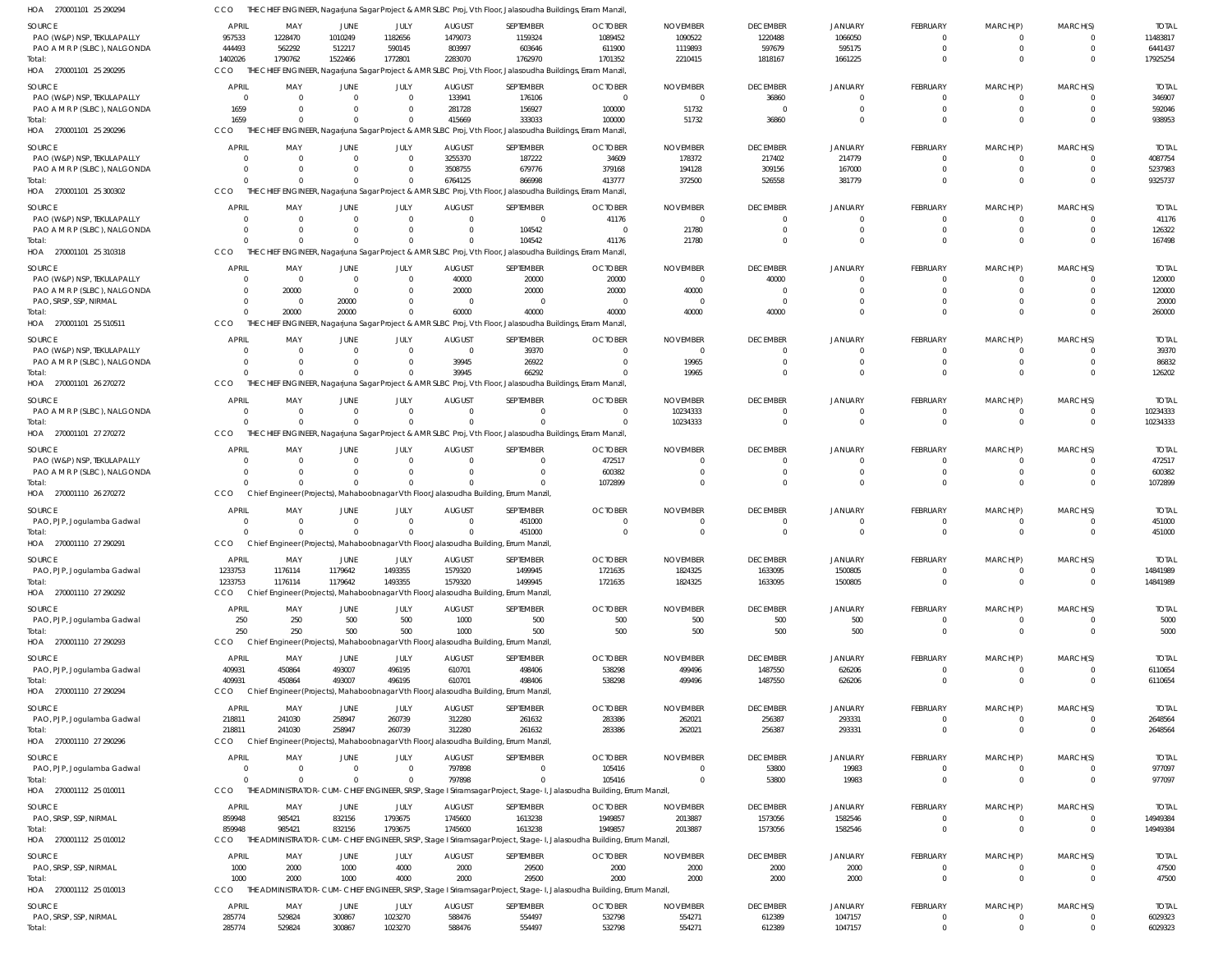270001112 25 010018 HOA 270001112 25 020021 270001112 25 110111 HOA 270001112 25 130131 HOA 270001112 25 130132 270001112 25 130134 HOA 270001112 25 290291 HOA 270001112 25 290293 270001112 25 290294 HOA 270001112 25 290296 HOA 270001112 26 270272 270001112 27 270272 HOA 27000111225 25 260 HOA 270001116 25 010011 270001116 25 010012 HOA HOA HOA HOA HOA HOA THE ADMINISTRATOR-CUM-CHIEF ENGINEER, SRSP, Stage I Sriramsagar Project, Stage-I, Jalasoudha Building, Errum Manzil, THE ADMINISTRATOR-CUM-CHIEF ENGINEER, SRSP, Stage I Sriramsagar Project, Stage-I, Jalasoudha Building, Errum Manzil, THE ADMINISTRATOR-CUM-CHIEF ENGINEER, SRSP, Stage I Sriramsagar Project, Stage-I, Jalasoudha Building, Errum Manzil, THE ADMINISTRATOR-CUM-CHIEF ENGINEER, SRSP, Stage I Sriramsagar Project, Stage-I, Jalasoudha Building, Errum Manzil, THE ADMINISTRATOR-CUM-CHIEF ENGINEER, SRSP, Stage I Sriramsagar Project, Stage-I, Jalasoudha Building, Errum Manzil, THE ADMINISTRATOR-CUM-CHIEF ENGINEER, SRSP, Stage I Sriramsagar Project, Stage-I, Jalasoudha Building, Errum Manzil, THE ADMINISTRATOR-CUM-CHIEF ENGINEER, SRSP, Stage I Sriramsagar Project, Stage-I, Jalasoudha Building, Errum Manzil, THE ADMINISTRATOR-CUM-CHIEF ENGINEER, SRSP, Stage I Sriramsagar Project, Stage-I, Jalasoudha Building, Errum Manzil, THE ADMINISTRATOR-CUM-CHIEF ENGINEER, SRSP, Stage I Sriramsagar Project, Stage-I, Jalasoudha Building, Errum Manzil, THE ADMINISTRATOR-CUM-CHIEF ENGINEER, SRSP, Stage I Sriramsagar Project, Stage-I, Jalasoudha Building, Errum Manzil, THE ADMINISTRATOR-CUM-CHIEF ENGINEER, SRSP, Stage I Sriramsagar Project, Stage-I, Jalasoudha Building, Errum Manzil, THE ADMINISTRATOR-CUM-CHIEF ENGINEER, SRSP, Stage I Sriramsagar Project, Stage-I, Jalasoudha Building, Errum Manzil, THE ADMINISTRATOR-CUM-CHIEF ENGINEER, SRSP, Stage I Sriramsagar Project, Stage-I, Jalasoudha Building, Errum Manzil, THE ADMINISTRATOR-CUM-CHIEF ENGINEER, SRSP, Stage I Sriramsagar Project, Stage-I, Jalasoudha Building, Errum Manzil, THE ADMINISTRATOR-CUM-CHIEF ENGINEER, SRSP, Stage I Sriramsagar Project, Stage-I, Jalasoudha Building, Errum Manzil, CCO. **CCO** CCO C<sub>CO</sub> CCO **CCO** CCO. **CCO** CCO CCO. **CCO CCO CCO CCO** CCO 151309 0 7200 0  $\Omega$  $\Omega$ 0 1212250 402057 204468  $\Omega$  $\Omega$ 0  $\Omega$ 13299279 272224 0 7200 0 1812  $\bigcap$ 0 1087693 434775 221577  $\Omega$  $\Omega$ 0  $\Omega$ 14396891 154555 0 7200 0 4774  $\Omega$ 0 1025422 415884 211819  $\Omega$  $\Omega$ 0  $\Omega$ 14741402 509020  $\Omega$  $\sqrt{2}$ 0  $\Omega$  $\bigcap$ 0 1489693 553034 280195  $\bigcap$  $\bigcap$ 1140406  $\Omega$ 24357258 294693 368497 8000 152661 1178 42120 293337 1281161 425100 216114 922491 0 0  $\Omega$ 23687989 275657 120431 16000 0 10289  $\bigcap$ 282861 1292648 428188 215076  $\Omega$  $\Omega$ 0  $\Omega$ 22725131 268296  $\Omega$ 8000 0  $\Omega$  $\Omega$ 0 1249535 400088 203168  $\Omega$ 2022199 4486914  $\Omega$ 27336420 277980 0 8000 195489 589 18835 319002 1292215 414260 210238  $\Omega$  $\Omega$ 0 17616 32399508 267382 90246 8000 0 1787 6920 0 1308247 1561341 210371  $\Omega$ 0 0  $\Omega$ 29158261 270039 0 8000 0 6305 12400 0 1295705 480347 210656  $\Omega$  $\,$  0  $\,$ 0  $\Omega$ 22575305 0 0  $\bigcap$ 0  $\Omega$  $\Omega$ 0  $\Omega$  $\Omega$ 0  $\bigcap$ 0 0  $\Omega$ 0 0 0 0 0  $\Omega$ 0 0  $\Omega$ 0 0  $\Omega$ 0 0  $\Omega$ 0 0 0  $\bigcap$ 0  $\Omega$  $\Omega$ 0  $\Omega$  $\Omega$ 0  $\Omega$ 0 0  $\Omega$ 0 2741155 579174 77600 348150 26734 80275 895200 12534569 5515074 2183682 922491 2022199 5627320 17616 224677444 PAO, SRSP, SSP, NIRMAL PAO, SRSP, SSP, NIRMAL PAO, SRSP, SSP, NIRMAL PAO, SRSP, SSP, NIRMAL PAO, SRSP, SSP, NIRMAL PAO, SRSP, SSP, NIRMAL PAO, SRSP, SSP, NIRMAL PAO, SRSP, SSP, NIRMAL PAO, SRSP, SSP, NIRMAL PAO, SRSP, SSP, NIRMAL PAO, SRSP, SSP, NIRMAL PAO, SRSP, SSP, NIRMAL PAO, SRSP, SSP, NIRMAL PAO, SRSP, SSP, NIRMAL APAO Projects, Jagtial APAO Projects, Mahabubabad APAO Projects, Peddapalli APAO, SRSP SSP, KARIMNAGAR APAO, SRSP, NIZAMABAD PAO (W&P), Waranagal (Urban) PAO IRRIGATION KARIMNAGAR PAO, S R S P, R R DISTRICT PAO, SRSP, SSP, NIRMAL APAO Projects, Jagtial APAO Projects, Mahabubabad APAO Projects, Peddapalli APAO, SRSP SSP, KARIMNAGAR APAO, SRSP, NIZAMABAD PAO (W&P), Waranagal (Urban) PAO IRRIGATION KARIMNAGAR SOURCE SOURCE SOURCE SOURCE **SOURCE** SOURCE **SOURCE** SOURCE SOURCE SOURCE **SOURCE** SOURCE SOURCE SOURCE SOURCE **SOURCE** 151309 0 7200 0 0 0 0 1212250 402057 204468 0 0 0 0 1951670 725815 2208246 4165362 2099244 1534420 70965 459772 83785 9066 1000 7950 37807 8895 15415 500 APRIL **APRIL** APRIL APRIL **APRIL** APRIL APRIL APRIL **APRIL** APRIL APRIL APRIL APRIL APRIL APRIL **APRIL** 272224 0 7200  $\Omega$ 1812 0 0 1087693 434775 221577 0 0 0 0 2357012 731177 1967551 4824693 2294493 1605479 70900 469053 76533 16552 1000 14055 73669 14150 17066 1000 MAY MAY MAY MAY MAY MAY MAY MAY MAY MAY MAY MAY MAY MAY MAY MAY 154555 0 7200  $\Omega$ 4774 0 0 1025422 415884 211819 0 0 0 0 2393480 722677 1888580 4514737 2789666 1835946 70965 426326 99025 14924 2000 7564 62818 20975 31538 500 JUNE **JUNE** JUNE JUNE JUNE JUNE JUNE JUNE JUNE JUNE JUNE JUNE JUNE JUNE JUNE JUNE 509020 0 0  $\Omega$ 0  $\Omega$  $\Omega$ 1489693 553034 280195 0 0 1140406 0 3770499 1681797 3748358 7704863 3121328 3095373 141930 923000 170110 14924 4000 25339 112257 16080 30795 1000 JULY JULY JULY JULY JULY JULY JULY JULY JULY JULY JULY JULY JULY JULY JULY JULY 294693 368497 8000 152661 1178 42120 293337 1281161 425100 216114 922491 0 0 0 4738074 1343670 3358729 6582682 3759032 2787255 141930 837811 138806 18924 2000 19289 61411 19990 48550 1000 AUGUST **AUGUST** AUGUST AUGUST AUGUST AUGUST AUGUST AUGUST AUGUST AUGUST **AUGUST** AUGUST AUGUST **AUGUST** AUGUST AUGUST 275657 120431 16000  $\Omega$ 10289  $\Omega$ 282861 1292648 428188 215076 0  $\Omega$  $\sqrt{2}$ 0 3776296 1518296 3001241 6852418 3302225 3071605 141930 889250 171870 14924 1943 15231 97043 15900 30872 1000 SEPTEMBER **SEPTEMBER** SEPTEMBER SEPTEMBER SEPTEMBER SEPTEMBER SEPTEMBER **SEPTEMBER** SEPTEMBER SEPTEMBER SEPTEMBER SEPTEMBER SEPTEMBER SEPTEMBER SEPTEMBER SEPTEMBER 268296 0 8000  $\Omega$ 0  $\Omega$  $\Omega$ 1249535 400088 203168 0 2022199 4486914 0 4622809 2142954 4292927 8244841 3153403 3633160 141720 933799 170807 15818 2000 13989 90039 15900 59278 2000 **OCTOBER OCTOBER** OCTOBER **OCTOBER OCTOBER OCTOBER OCTOBER OCTOBER** OCTOBER OCTOBER **OCTOBER** OCTOBER **OCTOBER OCTOBER OCTOBER OCTOBER** 277980 0 8000 195489 589 18835 319002 1292215 414260 210238 0  $\Omega$ 0 17616 4693217 1906640 4216243 9383340 4988990 5490190 248516 1338895 133477 15103 2000 64123 63294 15890 33054 1000 NOVEMBER NOVEMBER NOVEMBER NOVEMBER NOVEMBER NOVEMBER NOVEMBER NOVEMBER NOVEMBER NOVEMBER NOVEMBER NOVEMBER NOVEMBER NOVEMBER NOVEMBER NOVEMBER 267382 90246 8000  $\Omega$ 1787 6920  $\bigcap$ 1308247 1561341 210371 0  $\Omega$ 0 0 4838128 1371331 3973629 9478769 4274419 3502110 237533 1256564 225778 48424 1025 13989 94645 14890 31120 1000 DECEMBER **DECEMBER** DECEMBER DECEMBER DECEMBER DECEMBER DECEMBER **DECEMBER** DECEMBER DECEMBER DECEMBER DECEMBER DECEMBER **DECEMBER** DECEMBER DECEMBER 270039 0 8000  $\Omega$ 6305 12400  $\Omega$ 1295705 480347 210656 0 0 0 0 3757681 1356403 3570265 6429172 3206790 2973291 147780 1027853 106070 16184 2000 46134 58101 15847 30962 1000 **JANUARY** JANUARY JANUARY JANUARY **JANUARY** JANUARY JANUARY JANUARY **JANUARY** JANUARY **JANUARY JANUARY** JANUARY **JANUARY JANUARY JANUARY**  $\Omega$ 0  $\Omega$  $\Omega$ 0  $\Omega$  $\Omega$ 0  $\Omega$ 0 0 0  $\Omega$ 0  $\Omega$ 0 0 0 0  $\Omega$ 0  $\Omega$ 0 0  $\Omega$ 0  $\Omega$  $\Omega$ 0  $\sqrt{2}$ FEBRUARY **FEBRUARY** FEBRUARY FEBRUARY FEBRUARY FEBRUARY FEBRUARY **FEBRUARY** FEBRUARY FEBRUARY FEBRUARY **FEBRUARY** FEBRUARY **FFBRUARY** FEBRUARY FEBRUARY  $\Omega$ 0  $\Omega$  $\Omega$ 0  $\Omega$  $\Omega$ 0  $\Omega$  $\Omega$ 0 0  $\Omega$ 0  $\Omega$ 0  $\Omega$  $\Omega$ 0  $\Omega$ 0  $\Omega$  $\Omega$ 0  $\Omega$ 0 0  $\Omega$ 0  $\Omega$ MARCH(P) MARCH(P) MARCH(P) MARCH(P) MARCH(P) MARCH(P) MARCH(P) MARCH(P) MARCH(P) MARCH(P) MARCH(P) MARCH(P) MARCH(P) MARCH(P) MARCH(P) MARCH(P) 0 0 0 0 0 0 0 0 0 0 0 0 0 0  $\Omega$ 0 0 0 0  $\Omega$ 0  $\Omega$  $\Omega$ 0  $\bigcap$ 0  $\Omega$  $\Omega$ 0  $\Omega$ MARCH(S) MARCH(S) MARCH(S) MARCH(S) MARCH(S) MARCH(S) MARCH(S) MARCH(S) MARCH(S) MARCH(S) MARCH(S) MARCH(S) MARCH(S) MARCH(S) MARCH(S) MARCH(S) 2741155 579174 77600 348150 26734 80275 895200 12534569 5515074 2183682 922491 2022199 5627320 17616 36898866 13500760 32225769 68180877 32989590 29528829 1414169 8562323 1376261 184843 18968 227663 751084 158517 328650 10000 TOTAL TOTAL TOTAL TOTAL TOTAL TOTAL TOTAL TOTAL TOTAL TOTAL TOTAL TOTAL TOTAL TOTAL TOTAL TOTAL Total: Total: Total: Total: Total: Total: Total: Total: Total: Total: Total: **Total** Total: Total: Total:

THE ADMINISTRATOR-CUM-CHIEF ENGINEER, SRSP, Stage I Sriramsagar Project, Stage-I, Jalasoudha Building, Errum Manzil,

270001112 25 010016 HOA

CCO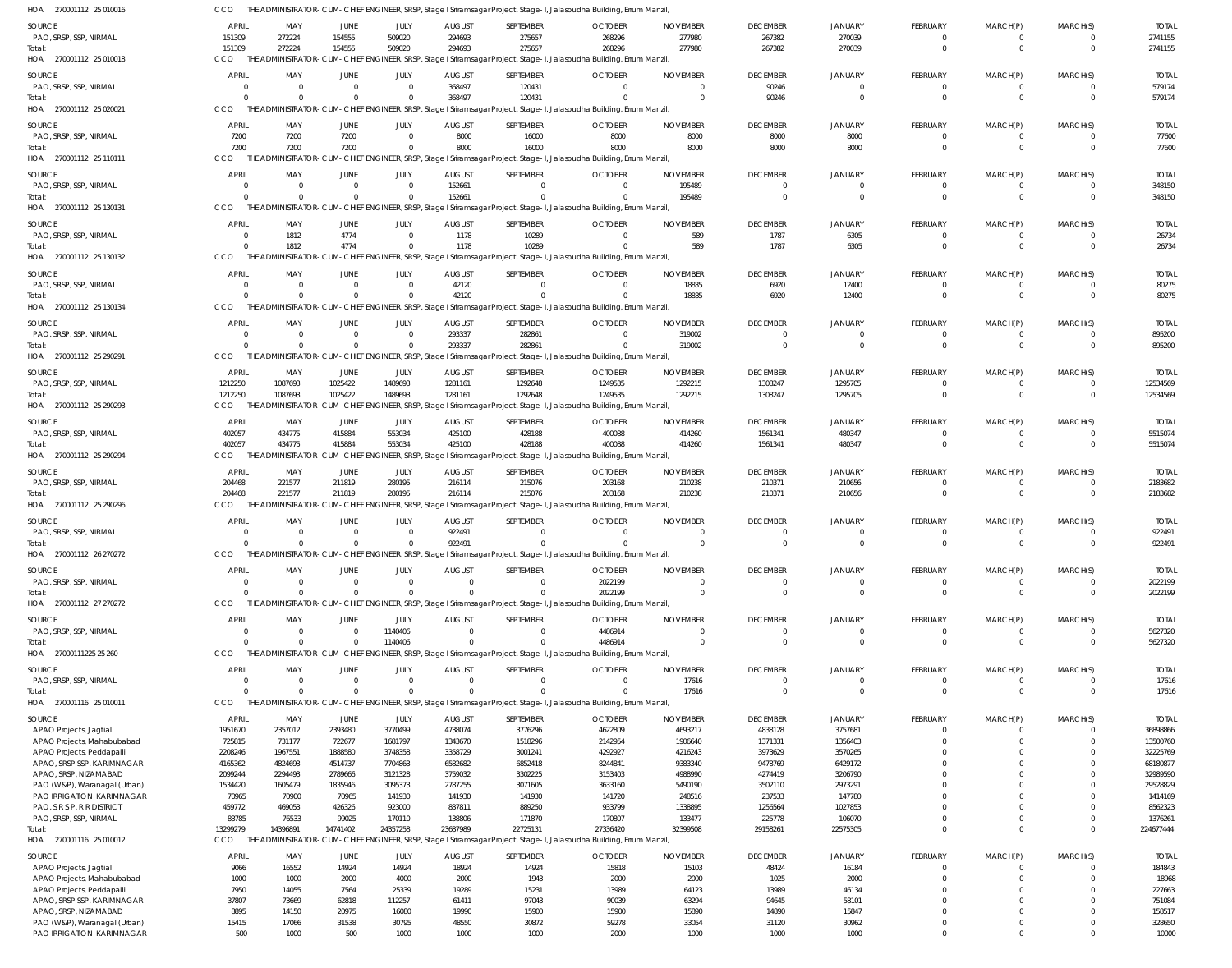| HOA 270001116 25 010012                                    | CCO                  |                            |                         |                         |                                 |                       | THE ADMINISTRATOR-CUM-CHIEF ENGINEER, SRSP, Stage I Sriramsagar Project, Stage-I, Jalasoudha Building, Errum Manzil,            |                                   |                             |                      |                            |                            |                            |                        |
|------------------------------------------------------------|----------------------|----------------------------|-------------------------|-------------------------|---------------------------------|-----------------------|---------------------------------------------------------------------------------------------------------------------------------|-----------------------------------|-----------------------------|----------------------|----------------------------|----------------------------|----------------------------|------------------------|
| SOURCE                                                     | APRIL                | MAY                        | JUNE                    | JULY                    | <b>AUGUST</b>                   | SEPTEMBER             | <b>OCTOBER</b>                                                                                                                  | <b>NOVEMBER</b>                   | <b>DECEMBER</b>             | <b>JANUARY</b>       | FEBRUARY                   | MARCH(P)                   | MARCH(S)                   | <b>TOTAL</b>           |
| PAO, S R S P, R R DISTRICT                                 | 10241                | 11050                      | 15791                   | 18233                   | 26899                           | 19365                 | 37700                                                                                                                           | 18900                             | 20319                       | 20367                | $\overline{0}$             | $\overline{0}$             | $^{\circ}$                 | 198865                 |
| Total:<br>HOA 270001116 25 010013                          | 90874<br>CCO         | 148542                     | 156110                  | 222628                  | 198063                          | 196278                | 236724<br>THE ADMINISTRATOR-CUM-CHIEF ENGINEER, SRSP, Stage I Sriramsagar Project, Stage-I, Jalasoudha Building, Errum Manzil,  | 213364                            | 225412                      | 190595               | $\mathbf{0}$               | $\mathbf{0}$               | $\mathbf 0$                | 1878590                |
| SOURCE                                                     | APRIL                | MAY                        | JUNE                    | JULY                    | <b>AUGUST</b>                   | SEPTEMBER             | <b>OCTOBER</b>                                                                                                                  | <b>NOVEMBER</b>                   | <b>DECEMBER</b>             | <b>JANUARY</b>       | FEBRUARY                   | MARCH(P)                   | MARCH(S)                   | <b>TOTAL</b>           |
| APAO Projects, Jagtial                                     | 652915               | 810152                     | 1219164                 | 1262499                 | 2579067                         | 1267203               | 1213650                                                                                                                         | 1226696                           | 3000691                     | 1666710              | $\overline{0}$             | $\overline{0}$             | $\mathbf 0$                | 14898747               |
| APAO Projects, Mahabubabad                                 | 249248               | 256258                     | 461774                  | 987972                  | 462768                          | 504980                | 631266                                                                                                                          | 537681                            | 542219                      | 536265               | $\mathbf 0$                | $\Omega$                   | $\mathbf 0$                | 5170431                |
| APAO Projects, Peddapalli                                  | 733462               | 1111337                    | 654093                  | 2073097                 | 1127616                         | 1124062               | 1139253                                                                                                                         | 1161343                           | 1912333                     | 1399856              | $\Omega$                   | $\Omega$                   | $\mathbf 0$                | 12436452               |
| APAO, SRSP SSP, KARIMNAGAR                                 | 1375796              | 2028023                    | 2001991                 | 4317005                 | 2194952                         | 2267394               | 2374383                                                                                                                         | 2393915                           | 3188782                     | 3109501              | $\Omega$                   | $\Omega$                   | $\Omega$                   | 25251742               |
| APAO, SRSP, NIZAMABAD<br>PAO (W&P), Waranagal (Urban)      | 697138<br>509875     | 749033<br>553088           | 1320405<br>1089096      | 1036845<br>1028731      | 1854362<br>926136               | 1106814<br>1021104    | 1045606<br>2017402                                                                                                              | 1146192<br>1273574                | 1861452<br>1217760          | 1256097<br>1830579   | $\Omega$<br>$\Omega$       | $\Omega$<br>$\Omega$       | $\Omega$<br>$\Omega$       | 12073944<br>11467345   |
| PAO IRRIGATION KARIMNAGAR                                  | 23562                | 47124                      | 23562                   | 47124                   | 47124                           | 47124                 | 94248                                                                                                                           | 47124                             | 191172                      | 56756                | $\Omega$                   | <sup>0</sup>               | $\Omega$                   | 624920                 |
| PAO, S R S P, R R DISTRICT                                 | 152424               | 163100                     | 229470                  | 264509                  | 387033                          | 278175                | 449391                                                                                                                          | 274722                            | 489876                      | 751050               | $\Omega$                   | $\Omega$                   | $\Omega$                   | 3439750                |
| PAO, SRSP, SSP, NIRMAL                                     | 27814                | 55628                      | 32926                   | 56478                   | 113286                          | 57068                 | 35219                                                                                                                           | 18921                             | 162539                      | 40723                | $\Omega$                   | $\Omega$                   | $\mathbf 0$                | 600602                 |
| lotal:<br>HOA 270001116 25 010015                          | 4422234<br>CCO       | 5773743                    | 7032481                 | 11074260                | 9692344                         | 7673924               | 9000418<br>THE ADMINISTRATOR-CUM-CHIEF ENGINEER, SRSP, Stage I Sriramsagar Project, Stage-I, Jalasoudha Building, Errum Manzil, | 8080168                           | 12566824                    | 10647537             | $\Omega$                   | $\Omega$                   | $\mathbf 0$                | 85963933               |
|                                                            |                      |                            |                         |                         |                                 |                       |                                                                                                                                 |                                   |                             |                      |                            |                            |                            |                        |
| SOURCE<br>APAO, SRSP SSP, KARIMNAGAR                       | APRIL<br>$\Omega$    | MAY<br>$\overline{0}$      | JUNE<br>$\overline{0}$  | JULY<br>$\overline{0}$  | <b>AUGUST</b><br>$\overline{0}$ | SEPTEMBER<br>$\Omega$ | <b>OCTOBER</b><br>$\Omega$                                                                                                      | <b>NOVEMBER</b><br>$\Omega$       | <b>DECEMBER</b><br>7409     | JANUARY              | FEBRUARY<br>$\mathbf 0$    | MARCH(P)<br>$\Omega$       | MARCH(S)<br>$^{\circ}$     | <b>TOTAL</b><br>7409   |
| Total:                                                     | $\cap$               | $\Omega$                   | $\Omega$                | $\Omega$                | $\Omega$                        | $\Omega$              | $\Omega$                                                                                                                        | $\overline{0}$                    | 7409                        | $\Omega$             | $\overline{0}$             | $\Omega$                   | $\mathbf 0$                | 7409                   |
| HOA 270001116 25 010016                                    | CCO                  |                            |                         |                         |                                 |                       | THE ADMINISTRATOR-CUM-CHIEF ENGINEER, SRSP, Stage I Sriramsagar Project, Stage-I, Jalasoudha Building, Errum Manzil,            |                                   |                             |                      |                            |                            |                            |                        |
| SOURCE                                                     | APRIL                | MAY                        | JUNE                    | JULY                    | <b>AUGUST</b>                   | SEPTEMBER             | <b>OCTOBER</b>                                                                                                                  | <b>NOVEMBER</b>                   | <b>DECEMBER</b>             | <b>JANUARY</b>       | FEBRUARY                   | MARCH(P)                   | MARCH(S)                   | <b>TOTAL</b>           |
| APAO Projects, Jagtial                                     | 350696               | 429851                     | 645964                  | 676343                  | 1318008                         | 672063                | 644533                                                                                                                          | 656564                            | 688637                      | 673096               | $\mathbf 0$                | 0                          | $\mathbf 0$                | 6755755                |
| APAO Projects, Mahabubabad                                 | 122748               | 126348                     | 226320                  | 473359                  | 227105                          | 255021                | 265217                                                                                                                          | 256372                            | 224731                      | 225984               | $\Omega$                   | $\Omega$                   | $\mathbf 0$                | 2403205                |
| APAO Projects, Peddapalli                                  | 389563               | 584726                     | 347541                  | 1070240                 | 597136                          | 593187                | 590698                                                                                                                          | 612786                            | 620377                      | 594531               | $\Omega$                   | $\Omega$                   | $\mathbf 0$                | 6000785                |
| APAO, SRSP SSP, KARIMNAGAR<br>APAO, SRSP, NIZAMABAD        | 779744<br>325458     | 1143640<br>349588          | 1136362<br>580436       | 2297562<br>480174       | 1234275<br>843996               | 1280313<br>511799     | 1339143<br>497557                                                                                                               | 1345444<br>552987                 | 1317983<br>542781           | 1197401<br>503292    | $\Omega$<br>$\Omega$       | $\Omega$<br>$\Omega$       | $\Omega$<br>$\Omega$       | 13071867<br>5188068    |
| PAO (W&P), Waranagal (Urban)                               | 282249               | 308686                     | 601515                  | 704287                  | 537366                          | 589654                | 1100296                                                                                                                         | 720307                            | 631625                      | 589113               | $\Omega$                   | $\Omega$                   | $\Omega$                   | 6065098                |
| PAO IRRIGATION KARIMNAGAR                                  | 12623                | 25246                      | 12623                   | 25246                   | 25246                           | 25246                 | 50492                                                                                                                           | 25246                             | 27422                       | 25518                | $\Omega$                   | $\Omega$                   | $\Omega$                   | 254908                 |
| PAO, S R S P, R R DISTRICT                                 | 133807               | 143357                     | 200184                  | 233226                  | 338592                          | 246298                | 399460                                                                                                                          | 243212                            | 263291                      | 263549               | $\Omega$                   | $\Omega$                   | $\mathbf 0$                | 2464976                |
| PAO, SRSP, SSP, NIRMAL                                     | 12028                | 24056                      | 14236                   | 24420                   | 48986                           | 24675                 | 15228                                                                                                                           | 8181                              | 22275                       | 15228                | $\Omega$                   | $\Omega$                   | $\mathbf 0$                | 209313                 |
| lotal:<br>HOA 270001116 25 010017                          | 2408916<br>CCO       | 3135498                    | 3765181                 | 5984857                 | 5170710                         | 4198256               | 4902624<br>THE ADMINISTRATOR-CUM-CHIEF ENGINEER, SRSP, Stage I Sriramsagar Project, Stage-I, Jalasoudha Building, Errum Manzil, | 4421099                           | 4339122                     | 4087712              | $\Omega$                   | $\Omega$                   | $\mathbf 0$                | 42413975               |
|                                                            |                      |                            |                         |                         |                                 |                       |                                                                                                                                 |                                   |                             |                      |                            |                            |                            |                        |
| SOURCE                                                     | APRIL<br>$\Omega$    | MAY<br>$\overline{0}$      | <b>JUNE</b><br>167150   | JULY<br>$\overline{0}$  | <b>AUGUST</b><br>$\overline{0}$ | SEPTEMBER<br>69588    | <b>OCTOBER</b><br>$\overline{0}$                                                                                                | <b>NOVEMBER</b><br>$\overline{0}$ | <b>DECEMBER</b><br>$\Omega$ | <b>JANUARY</b>       | FEBRUARY<br>$\overline{0}$ | MARCH(P)<br>$\overline{0}$ | MARCH(S)<br>$^{\circ}$     | <b>TOTAL</b><br>236738 |
| APAO Projects, Jagtial<br>APAO Projects, Mahabubabad       | $\Omega$             | $\Omega$                   | $\overline{0}$          | $\mathbf 0$             | $\overline{0}$                  |                       | $\Omega$                                                                                                                        | $\overline{0}$                    | 34285                       |                      | $\Omega$                   | $\Omega$                   | $\mathbf 0$                | 34285                  |
| APAO Projects, Peddapalli                                  | $\cap$               | $\Omega$                   | 24000                   | $\mathbf{0}$            | $\overline{0}$                  |                       | $\mathbf 0$                                                                                                                     | 35995                             | 103348                      |                      | $\Omega$                   | $\Omega$                   | $\Omega$                   | 163343                 |
| APAO, SRSP SSP, KARIMNAGAR                                 |                      | $\Omega$                   | $\Omega$                | $\mathbf 0$             | 620592                          | 227884                | $\Omega$                                                                                                                        | 39689                             | 90904                       | 197910               | $\Omega$                   | $\Omega$                   | $\Omega$                   | 1176979                |
| APAO, SRSP, NIZAMABAD                                      |                      | $\Omega$                   | $\overline{0}$          | $\mathbf 0$             | 51955                           | 38835                 | $\Omega$                                                                                                                        | $\Omega$                          |                             |                      | $\Omega$                   | $\Omega$                   | $\Omega$                   | 90790                  |
| PAO (W&P), Waranagal (Urban)<br>PAO, S R S P, R R DISTRICT | $\Omega$             | $\Omega$<br>$\Omega$       | 19717<br>$-81187$       | $\Omega$<br>$\Omega$    | 76137<br>$\overline{0}$         |                       |                                                                                                                                 | $\Omega$<br>$\Omega$              | $\Omega$                    | $\Omega$             | $\Omega$<br>$\Omega$       | $\Omega$<br>$\Omega$       | $\Omega$<br>$\Omega$       | 95854<br>$-81187$      |
| Total:                                                     |                      | $\Omega$                   | 129680                  | $\Omega$                | 748684                          | 336307                |                                                                                                                                 | 75684                             | 228537                      | 197910               | $\Omega$                   | $\Omega$                   | $\Omega$                   | 1716802                |
| HOA 270001116 25 010018                                    | CCO                  |                            |                         |                         |                                 |                       | THE ADMINISTRATOR-CUM-CHIEF ENGINEER, SRSP, Stage I Sriramsagar Project, Stage-I, Jalasoudha Building, Errum Manzil,            |                                   |                             |                      |                            |                            |                            |                        |
| SOURCE                                                     | APRIL                | MAY                        | JUNE                    | JULY                    | <b>AUGUST</b>                   | SEPTEMBER             | <b>OCTOBER</b>                                                                                                                  | <b>NOVEMBER</b>                   | <b>DECEMBER</b>             | <b>JANUARY</b>       | FEBRUARY                   | MARCH(P)                   | MARCH(S)                   | <b>TOTAL</b>           |
| APAO Projects, Jagtial                                     | $\Omega$             | $\overline{0}$             | $\overline{0}$          | $\overline{0}$          | 679025                          | 614565                | 151230                                                                                                                          | $\mathbf 0$                       | 850798                      | 21252                | $\overline{0}$             | $\overline{0}$             | $\mathbf 0$                | 2316870                |
| APAO Projects, Mahabubabad                                 | $\Omega$             | $\overline{0}$             | $\overline{0}$          | $\Omega$                | $\overline{0}$                  | 186040                | 88028                                                                                                                           | $\Omega$                          | 263652                      |                      | $\Omega$                   | $\Omega$                   | $\mathbf 0$                | 537720                 |
| APAO Projects, Peddapalli                                  | $\Omega$             | $\Omega$                   | $\Omega$                | $\Omega$                | 609287                          | 165442                | 111873                                                                                                                          | $\Omega$                          | 598003                      | 31359                | $\Omega$                   | $\Omega$                   | $\Omega$<br>$\Omega$       | 1515964                |
| APAO, SRSP SSP, KARIMNAGAR<br>APAO, SRSP, NIZAMABAD        |                      | $\Omega$                   | $\Omega$                |                         | 1339758<br>847935               | 208865<br>90703       | 68594<br>209815                                                                                                                 | $\Omega$                          | 963670<br>495769            | 309492<br>96803      | $\Omega$                   | <sup>0</sup>               | $\Omega$                   | 2890379<br>1741025     |
| PAO (W&P), Waranagal (Urban)                               | $\Omega$             | $\Omega$                   |                         |                         | 414016                          | 33533                 | 23476                                                                                                                           | $\Omega$                          | 768605                      | $\Omega$             | $\Omega$                   | $\Omega$                   | $\Omega$                   | 1239630                |
| PAO IRRIGATION KARIMNAGAR                                  |                      |                            |                         |                         | 39843                           | $\Omega$              | $\overline{0}$                                                                                                                  | $\Omega$                          |                             | $\Omega$             |                            | $\Omega$                   | $\Omega$                   | 39843                  |
| PAO, S R S P, R R DISTRICT                                 | $\Omega$             | $\Omega$                   | $\Omega$                |                         | 162169                          | 290784                | 55031                                                                                                                           | $\Omega$                          | $\Omega$                    | 47081                | $\Omega$                   | $\Omega$                   | $\Omega$                   | 555065                 |
| PAO, SRSP, SSP, NIRMAL<br>Total:                           | $\Omega$<br>$\Omega$ | $\Omega$<br>$\Omega$       | $\Omega$<br>$\Omega$    |                         | 54248<br>4146281                | 1589932               | $\overline{0}$<br>708047                                                                                                        | $\Omega$<br>$\Omega$              | $\Omega$<br>3940497         | 118502<br>624489     | $\Omega$<br>$\Omega$       | $\Omega$<br>$\Omega$       | $\mathbf 0$<br>$\Omega$    | 172750<br>11009246     |
| HOA 270001116 25 020021                                    | CCO                  |                            |                         |                         |                                 |                       | THE ADMINISTRATOR-CUM-CHIEF ENGINEER, SRSP, Stage I Sriramsagar Project, Stage-I, Jalasoudha Building, Errum Manzil,            |                                   |                             |                      |                            |                            |                            |                        |
| <b>SOURCE</b>                                              | APRIL                | MAY                        | JUNE                    | JULY                    | <b>AUGUST</b>                   | SEPTEMBER             | <b>OCTOBER</b>                                                                                                                  | <b>NOVEMBER</b>                   | <b>DECEMBER</b>             | JANUARY              | FEBRUARY                   | MARCH(P)                   | MARCH(S)                   | <b>TOTAL</b>           |
| APAO Projects, Jagtial                                     | 54386                | $\overline{\mathbf{0}}$    | $\overline{0}$          | $\overline{0}$          | $\overline{0}$                  |                       | $\Omega$                                                                                                                        | $\mathbf 0$                       |                             |                      | $\Omega$                   | $\Omega$                   | $\Omega$                   | 54386                  |
| APAO Projects, Peddapalli                                  | $\Omega$             | 32898                      | 16449                   | 16449                   | $\overline{0}$                  |                       | $\Omega$                                                                                                                        | $\overline{0}$                    | 4914                        |                      |                            |                            | $\Omega$                   | 70710                  |
| APAO, SRSP SSP, KARIMNAGAR                                 | $\Omega$             | 20256                      | $\overline{0}$          | $\overline{0}$          | 6492                            |                       | $\Omega$                                                                                                                        | 4869                              |                             |                      |                            | $\Omega$                   | $\Omega$                   | 31617                  |
| APAO, SRSP, NIZAMABAD                                      | 31976<br>86362       | - 0<br>53154               | $\overline{0}$<br>16449 | $\overline{0}$<br>16449 | $\overline{0}$<br>6492          |                       | $\Omega$                                                                                                                        | $\overline{0}$<br>4869            | $\Omega$<br>4914            | $\Omega$<br>$\Omega$ | $\Omega$<br>$\Omega$       | $\mathbf 0$<br>$\Omega$    | $\mathbf 0$<br>$\Omega$    | 31976<br>188689        |
| Total:<br>HOA 270001116 25 020022                          | CCO                  |                            |                         |                         |                                 |                       | THE ADMINISTRATOR-CUM-CHIEF ENGINEER, SRSP, Stage I Sriramsagar Project, Stage-I, Jalasoudha Building, Errum Manzil,            |                                   |                             |                      |                            |                            |                            |                        |
| SOURCE                                                     | APRIL                | MAY                        | <b>JUNE</b>             | JULY                    | <b>AUGUST</b>                   | SEPTEMBER             | <b>OCTOBER</b>                                                                                                                  | <b>NOVEMBER</b>                   | <b>DECEMBER</b>             | JANUARY              | FEBRUARY                   | MARCH(P)                   | MARCH(S)                   | <b>TOTAL</b>           |
| APAO Projects, Jagtial                                     | $\Omega$             | $\overline{0}$             | 32246                   | 24123                   | 40123                           | 89473                 | 172334                                                                                                                          | 66425                             | 63242                       | 63242                | $\overline{0}$             | $\mathbf 0$                | $\mathbf 0$                | 551208                 |
| APAO Projects, Mahabubabad                                 | $\Omega$             | $\overline{\mathbf{0}}$    | $\overline{0}$          | 57240                   | 17228                           | 17228                 | 17228                                                                                                                           | 17228                             | 26969                       | 17801                | $\Omega$                   | $\Omega$                   | $\mathbf 0$                | 170922                 |
| APAO, SRSP SSP, KARIMNAGAR                                 | $\Omega$             | 53566                      | $\overline{0}$          | $\overline{0}$          | 53566                           | $\Omega$              | $\overline{0}$                                                                                                                  | 56850                             | 19595                       | $\Omega$             |                            |                            | $\Omega$                   | 183577                 |
| APAO, SRSP, NIZAMABAD                                      | $\Omega$             | 31976                      | 31976                   | 35528                   | 35528                           | 35528                 | 17764                                                                                                                           | 53292                             | 36674                       | 49838                |                            | $\Omega$                   | $\Omega$                   | 328104                 |
| PAO (W&P), Waranagal (Urban)<br>lotal:                     | 16078<br>16078       | 112546<br>198088           | 64312<br>128534         | 71456<br>188347         | 71456<br>217901                 | 71456<br>213685       | 71456<br>278782                                                                                                                 | 71456<br>265251                   | 84692<br>231172             | 84644<br>215525      | $\Omega$<br>$\Omega$       | $\Omega$<br>$\Omega$       | $\mathbf 0$<br>$\Omega$    | 719552<br>1953363      |
| HOA 270001116 25 060                                       | CCO                  |                            |                         |                         |                                 |                       | THE ADMINISTRATOR-CUM-CHIEF ENGINEER, SRSP, Stage I Sriramsagar Project, Stage-I, Jalasoudha Building, Errum Manzil,            |                                   |                             |                      |                            |                            |                            |                        |
| SOURCE                                                     | <b>APRIL</b>         | MAY                        | JUNE                    | JULY                    | <b>AUGUST</b>                   | SEPTEMBER             | <b>OCTOBER</b>                                                                                                                  | <b>NOVEMBER</b>                   | <b>DECEMBER</b>             | JANUARY              | FEBRUARY                   | MARCH(P)                   | MARCH(S)                   | <b>TOTAL</b>           |
| APAO Projects, Jagtial                                     | $\Omega$             | $\overline{0}$             | $\overline{0}$          | $\overline{0}$          | 21623                           | $\Omega$              | $\Omega$                                                                                                                        | $\Omega$                          |                             |                      | 0                          | $\Omega$                   | $\Omega$                   | 21623                  |
| APAO Projects, Mahabubabad                                 | $\Omega$             | $\overline{0}$             | $\overline{0}$          | $^{\circ}$              | $\overline{0}$                  | 1158758               | $\Omega$                                                                                                                        | $\overline{0}$                    |                             | $\Omega$             | 0                          | 0                          | $\mathbf 0$                | 1158758                |
| Total:                                                     |                      | $\Omega$                   | $\Omega$                | $\Omega$                | 21623                           | 1158758               |                                                                                                                                 | $\Omega$                          |                             | $\Omega$             | $\Omega$                   | $\Omega$                   | $\mathbf 0$                | 1180381                |
| HOA 270001116 25 110111                                    | CCO                  |                            |                         |                         |                                 |                       | THE ADMINISTRATOR-CUM-CHIEF ENGINEER, SRSP, Stage I Sriramsagar Project, Stage-I, Jalasoudha Building, Errum Manzil,            |                                   |                             |                      |                            |                            |                            |                        |
| SOURCE                                                     | <b>APRIL</b>         | MAY                        | JUNE                    | JULY                    | <b>AUGUST</b>                   | SEPTEMBER             | <b>OCTOBER</b>                                                                                                                  | <b>NOVEMBER</b>                   | <b>DECEMBER</b>             | <b>JANUARY</b>       | FEBRUARY                   | MARCH(P)                   | MARCH(S)                   | <b>TOTAL</b>           |
| APAO Projects, Jagtial                                     | $\Omega$<br>$\Omega$ | $\overline{0}$             | $\overline{0}$          | $\overline{0}$          | $\overline{0}$                  | 311928                | 179700                                                                                                                          | $\overline{0}$                    | 202523                      | $\Omega$             | $\overline{0}$             | 0                          | $\mathbf 0$                | 694151                 |
| APAO Projects, Mahabubabad<br>APAO Projects, Peddapalli    | $\Omega$             | $\overline{0}$<br>$\Omega$ | $\Omega$<br>- 0         | $\Omega$                | $\overline{0}$<br>298978        |                       | $\mathbf 0$<br>$\overline{0}$                                                                                                   | $\overline{0}$<br>192400          | 118390                      | $\Omega$<br>$\Omega$ | $\Omega$<br>0              | $\Omega$<br>0              | $\mathbf 0$<br>$\mathbf 0$ | 118390<br>491378       |
| APAO, SRSP SSP, KARIMNAGAR                                 | $\Omega$             | $\Omega$                   | $\Omega$                |                         | 443094                          | 4950                  | $\mathbf 0$                                                                                                                     | 423447                            | 4350                        | $\Omega$             | $\Omega$                   | $\Omega$                   | $\Omega$                   | 875841                 |
|                                                            |                      |                            |                         |                         |                                 |                       |                                                                                                                                 |                                   |                             |                      |                            |                            |                            |                        |

THE ADMINISTRATOR-CUM-CHIEF ENGINEER, SRSP, Stage I Sriramsagar Project, Stage-I, Jalasoudha Building, Errum Manzil, CCO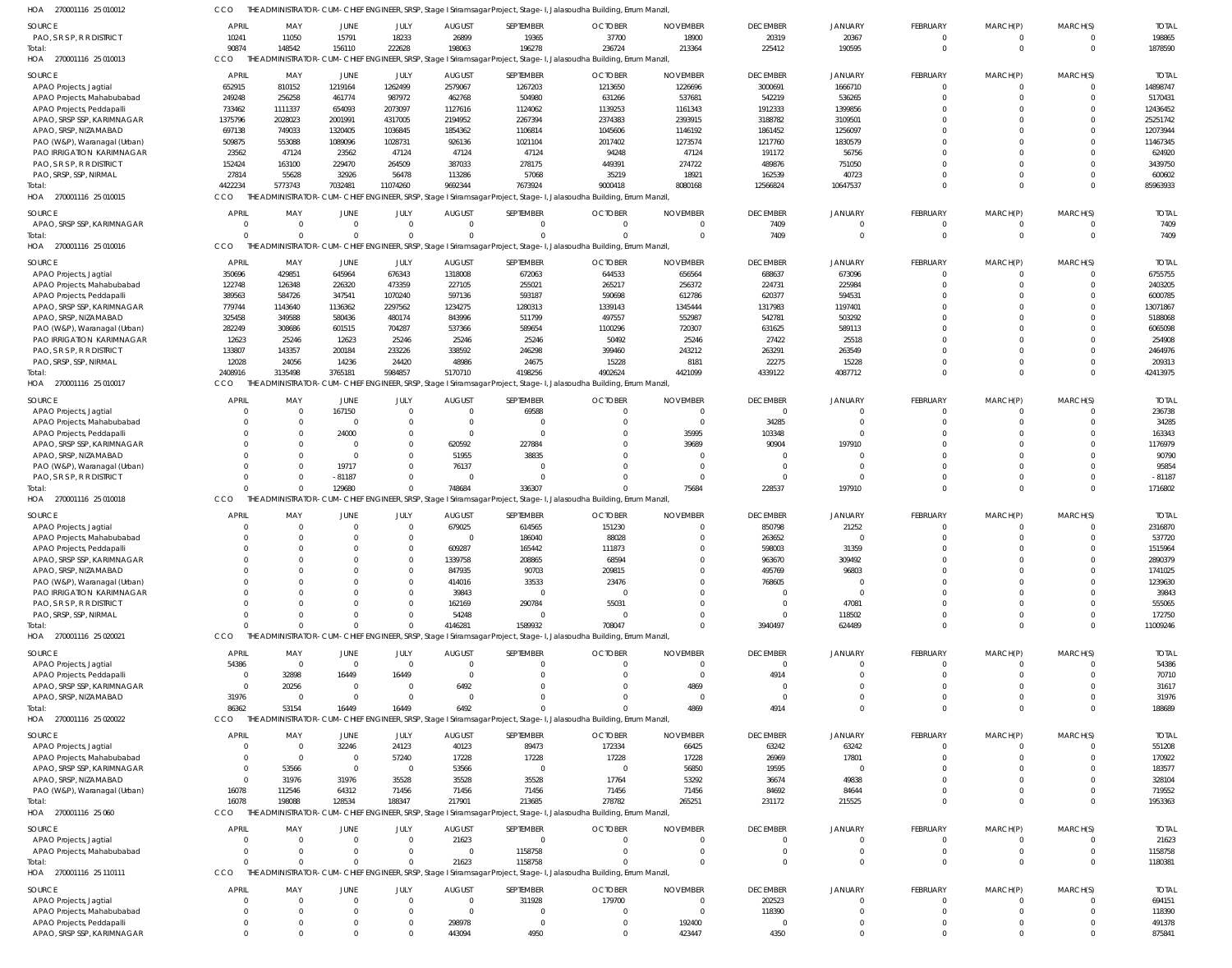THE ADMINISTRATOR-CUM-CHIEF ENGINEER, SRSP, Stage I Sriramsagar Project, Stage-I, Jalasoudha Building, Errum Manzil, CCO

| HOA<br>270001116 25 110111                           |                      |                                               |                         |                         |                                     |                         | THE ADMINISTRATOR-CUM-CHIEF ENGINEER, SRSP, Stage I Sriramsagar Project, Stage-I, Jalasoudha Building, Errum Manzil, |                          |                          |                         |                         |             |                         |                        |
|------------------------------------------------------|----------------------|-----------------------------------------------|-------------------------|-------------------------|-------------------------------------|-------------------------|----------------------------------------------------------------------------------------------------------------------|--------------------------|--------------------------|-------------------------|-------------------------|-------------|-------------------------|------------------------|
| <b>SOURCE</b>                                        | <b>APRIL</b>         | MAY                                           | <b>JUNE</b>             | JULY                    | <b>AUGUST</b>                       | SEPTEMBER               | <b>OCTOBER</b>                                                                                                       | <b>NOVEMBER</b>          | <b>DECEMBER</b>          | <b>JANUARY</b>          | FEBRUARY                | MARCH(P)    | MARCH(S)                | <b>TOTAL</b>           |
| APAO, SRSP, NIZAMABAD                                | $\Omega$             | $\Omega$                                      | $\Omega$                | $\Omega$                | $\mathbf{0}$                        | 353868                  | 8771                                                                                                                 | 131861                   | 138439                   | $\Omega$                | $\mathbf 0$             |             | - 0                     | 632939                 |
| PAO (W&P), Waranagal (Urban)                         |                      | $\Omega$<br>$\Omega$                          | $\Omega$                | $\Omega$                | 2640                                | $\Omega$                | 227910                                                                                                               | $\Omega$                 | $\overline{0}$           | $\Omega$                | $\mathbf 0$             | $\Omega$    | $\Omega$                | 230550                 |
| PAO, SRSP, SSP, NIRMAL                               | $\Omega$             | $\Omega$                                      | $\Omega$                | $\Omega$                | 24984                               | $\Omega$                | 0                                                                                                                    | $\Omega$                 | $\overline{0}$           |                         | $\mathbf 0$             |             | $\Omega$                | 24984                  |
| Total:                                               | $\Omega$             | $\Omega$                                      | $\Omega$                | $\Omega$                | 769696                              | 670746                  | 416381                                                                                                               | 747708                   | 463702                   | $\Omega$                | $\Omega$                | $\Omega$    | $\Omega$                | 3068233                |
| HOA<br>270001116 25 130131                           | CCO                  |                                               |                         |                         |                                     |                         | THE ADMINISTRATOR-CUM-CHIEF ENGINEER, SRSP, Stage I Sriramsagar Project, Stage-I, Jalasoudha Building, Errum Manzil, |                          |                          |                         |                         |             |                         |                        |
| <b>SOURCE</b>                                        | <b>APRIL</b>         | MAY                                           | <b>JUNE</b>             | JULY                    | <b>AUGUST</b>                       | SEPTEMBER               | <b>OCTOBER</b>                                                                                                       | <b>NOVEMBER</b>          | <b>DECEMBER</b>          | <b>JANUARY</b>          | FEBRUARY                | MARCH(P)    | MARCH(S)                | <b>TOTAL</b>           |
| APAO Projects, Jagtial                               | $\overline{0}$       | $\mathbf 0$                                   | $\overline{0}$          | $\overline{0}$          | 3000                                | 32669                   | $\mathbf 0$                                                                                                          | $\mathbf 0$              | $\overline{0}$           | 68138                   | $\mathbf 0$             | 0           | $\mathbf 0$             | 103807                 |
| APAO Projects, Peddapalli                            |                      | $\mathbf 0$<br>$\mathbf 0$                    | 23157                   | $\mathbf{0}$            | 22826                               | 1500                    | 9538                                                                                                                 | 8089                     | 4995                     | 6644                    | $\mathbf 0$             |             | $\Omega$                | 76749                  |
| APAO, SRSP SSP, KARIMNAGAR                           |                      | $\Omega$<br>$\mathbf{0}$                      | 16905                   | $\Omega$                | 72661                               | 48142                   | 1179                                                                                                                 | 32681                    | 16179                    |                         | $\Omega$                |             | $\Omega$                | 187747                 |
| APAO, SRSP, NIZAMABAD                                |                      | $\Omega$<br>$\mathbf{0}$                      | $\Omega$                | $\Omega$                | 47267                               | $\Omega$                | $\mathbf 0$                                                                                                          | 39171                    | 24940                    |                         | $\Omega$                |             | $\Omega$                | 111378                 |
| PAO (W&P), Waranagal (Urban)                         |                      | $\Omega$<br>$\Omega$                          | $\Omega$                | $\Omega$                | 5065                                | 9306                    | 8598                                                                                                                 | 14747                    | 25967                    | $\Omega$                | $\Omega$                |             | $\Omega$                | 63683                  |
| PAO, S R S P, R R DISTRICT                           |                      | $\Omega$<br>$\Omega$                          | $\Omega$                | $\Omega$                | $\overline{0}$                      | 14005                   | $\mathbf 0$                                                                                                          | 15635                    | $\overline{0}$           | $\Omega$                | $\Omega$                |             | $\Omega$                | 29640                  |
| Total:                                               | $\Omega$             | $\Omega$                                      | 40062                   | $\Omega$                | 150819                              | 105622                  | 19315                                                                                                                | 110323                   | 72081                    | 74782                   | $\Omega$                | $\Omega$    | $\Omega$                | 573004                 |
| HOA 270001116 25 130132                              | <b>CCO</b>           |                                               |                         |                         |                                     |                         | THE ADMINISTRATOR-CUM-CHIEF ENGINEER, SRSP, Stage I Sriramsagar Project, Stage-I, Jalasoudha Building, Errum Manzil, |                          |                          |                         |                         |             |                         |                        |
| <b>SOURCE</b>                                        | <b>APRIL</b>         | MAY                                           | <b>JUNE</b>             | JULY                    | <b>AUGUST</b>                       | SEPTEMBER               | <b>OCTOBER</b>                                                                                                       | <b>NOVEMBER</b>          | <b>DECEMBER</b>          | <b>JANUARY</b>          | FEBRUARY                | MARCH(P)    | MARCH(S)                | <b>TOTAL</b>           |
| APAO Projects, Jagtial                               | $\mathbf 0$          | $\overline{0}$                                | $\Omega$                | $\Omega$                | $\overline{0}$                      | 616346                  | 19350                                                                                                                | $\Omega$                 | 81226                    | $\Omega$                | $\mathbf 0$             |             | $\Omega$                | 716922                 |
| APAO Projects, Mahabubabad                           |                      | $\Omega$<br>$\mathbf 0$                       | $\Omega$                | $\Omega$                | $\overline{0}$                      | $\Omega$                | $\Omega$                                                                                                             | 1500                     | 39630                    | $\Omega$                | $\Omega$                |             | $\Omega$                | 41130                  |
| APAO Projects, Peddapalli                            | $\Omega$             | $\mathbf 0$                                   | $\Omega$                | $\Omega$                | 6492                                | 87959                   | 3246                                                                                                                 | 32675                    | $\overline{0}$           | 13550                   | $\Omega$                |             | $\Omega$                | 143922                 |
| APAO, SRSP SSP, KARIMNAGAR                           |                      | $\Omega$<br>$\mathbf 0$                       | $\Omega$                | $\Omega$                | 157311                              | 135856                  | 6574                                                                                                                 | 175807                   | 81770                    | 420                     | $\Omega$                |             | $\Omega$                | 557738                 |
| APAO, SRSP, NIZAMABAD                                | $\Omega$             | $\Omega$                                      | $\Omega$                | $\Omega$                | $\mathbf{0}$                        | 80915                   | 45810                                                                                                                | 39450                    | 11600                    | $\Omega$                | $\Omega$                |             | $\Omega$                | 177775                 |
| PAO (W&P), Waranagal (Urban)                         |                      | $\Omega$<br>$\Omega$                          | $\Omega$                | $\Omega$                | 45398                               | $\Omega$                | 19800                                                                                                                | 78082                    | 39231                    | 24835                   | $\Omega$                |             | $\Omega$                | 207346                 |
| PAO, S R S P, R R DISTRICT                           | $\Omega$             | $\Omega$                                      | $\Omega$                | $\Omega$                | $\overline{0}$                      | 17826                   | 8064                                                                                                                 | 16750                    | $\overline{0}$           | $\Omega$                | $\Omega$                |             | $\Omega$                | 42640                  |
| PAO, SRSP, SSP, NIRMAL                               | $\Omega$             | $\Omega$                                      | $\Omega$                | $\Omega$                | 19710                               |                         |                                                                                                                      |                          | $\Omega$                 | $\Omega$                | $\Omega$                |             | $\Omega$                | 19710                  |
| Total:                                               | $\Omega$             | $\Omega$                                      | $\Omega$                | $\Omega$                | 228911                              | 938902                  | 102844                                                                                                               | 344264                   | 253457                   | 38805                   | $\Omega$                | $\Omega$    | $\Omega$                | 1907183                |
| HOA<br>270001116 25 130133                           | CCO                  |                                               |                         |                         |                                     |                         | THE ADMINISTRATOR-CUM-CHIEF ENGINEER, SRSP, Stage I Sriramsagar Project, Stage-I, Jalasoudha Building, Errum Manzil, |                          |                          |                         |                         |             |                         |                        |
| <b>SOURCE</b>                                        | <b>APRIL</b>         | MAY                                           | <b>JUNE</b>             | JULY                    | <b>AUGUST</b>                       | SEPTEMBER               | <b>OCTOBER</b>                                                                                                       | <b>NOVEMBER</b>          | <b>DECEMBER</b>          | <b>JANUARY</b>          | FEBRUARY                | MARCH(P)    | MARCH(S)                | <b>TOTAL</b>           |
| APAO Projects, Peddapalli                            | $\mathbf 0$          | $\mathbf 0$                                   | $\mathbf{0}$            | $\Omega$                | $\mathbf{0}$                        | $\Omega$                | 0                                                                                                                    | 19135                    | $\overline{0}$           | $\overline{0}$          | $\mathbf 0$             |             | $\Omega$                | 19135                  |
| APAO, SRSP SSP, KARIMNAGAR                           |                      | $\mathbf 0$<br>$\mathbf 0$                    | $\Omega$                | $\Omega$                | $\mathbf 0$                         | $\Omega$                | <sup>0</sup>                                                                                                         | 10940                    | $\overline{0}$           | 330                     | $\mathbf 0$             |             | $\Omega$                | 11270                  |
| APAO, SRSP, NIZAMABAD                                |                      | $\mathbf 0$<br>$\mathbf{0}$                   | $\Omega$                | $\Omega$                | $\mathbf 0$                         | $\Omega$                |                                                                                                                      | $\Omega$                 | 3300                     | $\Omega$                | $\Omega$                |             | $\Omega$                | 3300                   |
| Total:                                               | $\Omega$             | $\Omega$                                      | $\Omega$                | $\Omega$                | $\Omega$                            | $\Omega$                |                                                                                                                      | 30075                    | 3300                     | 330                     | $\overline{0}$          | $\Omega$    | $\Omega$                | 33705                  |
| HOA 270001116 25 130134                              | CCO                  |                                               |                         |                         |                                     |                         | THE ADMINISTRATOR-CUM-CHIEF ENGINEER, SRSP, Stage I Sriramsagar Project, Stage-I, Jalasoudha Building, Errum Manzil, |                          |                          |                         |                         |             |                         |                        |
| <b>SOURCE</b>                                        | <b>APRIL</b>         | MAY                                           | <b>JUNE</b>             | JULY                    | <b>AUGUST</b>                       | SEPTEMBER               | <b>OCTOBER</b>                                                                                                       | <b>NOVEMBER</b>          | <b>DECEMBER</b>          | <b>JANUARY</b>          | FEBRUARY                | MARCH(P)    | MARCH(S)                | <b>TOTAL</b>           |
| APAO Projects, Jagtial                               | $\Omega$             | $\overline{0}$                                | $\Omega$                | $\Omega$                | $\overline{0}$                      | 1010441                 | 188574                                                                                                               | $\Omega$                 | 291067                   | $\Omega$                | $\mathbf 0$             |             | - 0                     | 1490082                |
| APAO Projects, Mahabubabad                           |                      | $\Omega$<br>$\mathbf 0$                       | $\Omega$                | $\Omega$                | $\overline{0}$                      | $\Omega$                | $\Omega$                                                                                                             | 314290                   | 213804                   | $\Omega$                | $\Omega$                |             | $\Omega$                | 528094                 |
| APAO Projects, Peddapalli                            | $\Omega$             | $\mathbf 0$                                   | $\Omega$                | $\Omega$                | $\mathbf 0$                         | 412500                  | 376200                                                                                                               | 62700                    | 377850                   |                         | $\Omega$                |             | $\Omega$                | 1229250                |
| APAO, SRSP SSP, KARIMNAGAR                           |                      | $\Omega$<br>$\mathbf 0$                       | $\Omega$                | $\Omega$                | 971222                              | $\Omega$                | 113198                                                                                                               | 721050                   | 94050                    |                         | $\Omega$                |             | $\Omega$                | 1899520                |
| APAO, SRSP, NIZAMABAD                                | $\Omega$             | $\Omega$                                      | $\Omega$                | $\Omega$                | 742995                              | 31350                   | $\mathbf 0$                                                                                                          | 311644                   | $\overline{0}$           |                         | $\Omega$                |             |                         | 1085989                |
| PAO (W&P), Waranagal (Urban)                         |                      | $\Omega$<br>$\Omega$                          | $\Omega$                | $\Omega$                | $\overline{0}$                      | $\Omega$                | 470250                                                                                                               | 219450                   | 125400                   | $\Omega$                | $\Omega$                |             | $\Omega$                | 815100                 |
| PAO, S R S P, R R DISTRICT                           | $\Omega$<br>$\Omega$ | $\Omega$<br>$\Omega$                          | $\Omega$<br>$\Omega$    | $\Omega$<br>$\Omega$    | $\mathbf{0}$                        | 170000<br>$\Omega$      | 34000                                                                                                                | $\Omega$                 | 102000<br>$\Omega$       | $\Omega$                | $\Omega$<br>$\Omega$    |             | $\Omega$                | 306000                 |
| PAO, SRSP, SSP, NIRMAL<br>Total:                     |                      | $\Omega$                                      | $\Omega$                |                         | 125716<br>$\overline{0}$<br>1839933 | 1624291                 | 1182222                                                                                                              | 1629134                  | 1204171                  | $\cap$                  | $\Omega$                | $\Omega$    | $\mathbf 0$<br>$\Omega$ | 125716<br>7479751      |
| HOA 270001116 25 130135                              | CCO                  |                                               |                         |                         |                                     |                         | THE ADMINISTRATOR-CUM-CHIEF ENGINEER, SRSP, Stage I Sriramsagar Project, Stage-I, Jalasoudha Building, Errum Manzil, |                          |                          |                         |                         |             |                         |                        |
|                                                      |                      |                                               |                         |                         |                                     |                         |                                                                                                                      |                          |                          |                         |                         |             |                         |                        |
| <b>SOURCE</b>                                        | <b>APRIL</b>         | MAY                                           | <b>JUNE</b><br>$\Omega$ | <b>JULY</b><br>$\Omega$ | <b>AUGUST</b><br>$\mathbf{0}$       | SEPTEMBER<br>90009      | <b>OCTOBER</b>                                                                                                       | <b>NOVEMBER</b>          | <b>DECEMBER</b>          | JANUARY<br>$\Omega$     | FEBRUARY<br>$\mathbf 0$ | MARCH(P)    | MARCH(S)<br>$\Omega$    | <b>TOTAL</b><br>277943 |
| APAO Projects, Jagtial<br>APAO Projects, Mahabubabad | 0                    | $\overline{0}$<br>$\mathbf 0$<br>$\mathbf{0}$ | $\Omega$                | $\Omega$                | $\mathbf 0$                         | $\overline{0}$          | 154629<br>$\Omega$                                                                                                   | 0<br>$\Omega$            | 33305<br>11299           | $\Omega$                | $\Omega$                | $\Omega$    | $\Omega$                | 11299                  |
| APAO Projects, Peddapalli                            | $\Omega$             |                                               | 29205                   |                         | $\Omega$                            | - 0                     |                                                                                                                      | 12818                    | $\overline{0}$           | 6235                    |                         |             |                         | 48258                  |
| APAO, SRSP SSP, KARIMNAGAR                           |                      | $\Omega$<br>$\Omega$                          | $\Omega$                | $\Omega$                | 159087                              | 270479                  | 9832                                                                                                                 | 36467                    | 37001                    | 8985                    | $\Omega$                |             | $\Omega$                | 521851                 |
| APAO, SRSP, NIZAMABAD                                |                      | $\Omega$<br>$\Omega$                          | $\Omega$                | $\Omega$                | $\overline{0}$                      | $\overline{0}$          | $\mathbf 0$                                                                                                          | 133531                   | 41062                    | $\Omega$                | $\mathbf 0$             |             | $\Omega$                | 174593                 |
| PAO (W&P), Waranagal (Urban)                         | $\Omega$             | $\Omega$                                      | $\Omega$                | $\Omega$                | 30479                               | 9928                    | 12486                                                                                                                | 10346                    | 11137                    | $\overline{0}$          | $\Omega$                |             | $\Omega$                | 74376                  |
| Total:                                               |                      | $\Omega$<br>$\Omega$                          | 29205                   | $\Omega$                | 189566                              | 370416                  | 176947                                                                                                               | 193162                   | 133804                   | 15220                   | $\overline{0}$          | $\Omega$    | $\Omega$                | 1108320                |
| HOA 270001116 25 240                                 | CCO                  |                                               |                         |                         |                                     |                         | THE ADMINISTRATOR-CUM-CHIEF ENGINEER, SRSP, Stage I Sriramsagar Project, Stage-I, Jalasoudha Building, Errum Manzil, |                          |                          |                         |                         |             |                         |                        |
| <b>SOURCE</b>                                        | <b>APRIL</b>         | MAY                                           | JUNE                    | JULY                    | <b>AUGUST</b>                       | SEPTEMBER               | <b>OCTOBER</b>                                                                                                       | <b>NOVEMBER</b>          | <b>DECEMBER</b>          | <b>JANUARY</b>          | FEBRUARY                | MARCH(P)    | MARCH(S)                | <b>TOTAL</b>           |
| APAO, SRSP SSP, KARIMNAGAR                           | $\overline{0}$       | $\mathbf 0$                                   | $\Omega$                | $\overline{0}$          | $\mathbf{0}$                        | $\Omega$                | 82961                                                                                                                | 197427                   | 81615                    | $\Omega$                | $^{\circ}$              |             | $\Omega$                | 362003                 |
| APAO, SRSP, NIZAMABAD                                | $\mathbf 0$          | $\Omega$                                      | $\Omega$                | $\Omega$                | 49033                               | $\Omega$                | $\mathbf 0$                                                                                                          | 28176                    | 43297                    | $\Omega$                | $\mathbf 0$             |             | $\Omega$                | 120506                 |
| PAO (W&P), Waranagal (Urban)                         |                      | $\Omega$<br>$\mathbf 0$                       | $\Omega$                | $\Omega$                | 43961                               | $\Omega$                | 47857                                                                                                                | 22295                    | $\Omega$                 | $\Omega$                | $\mathbf 0$             |             | $\Omega$                | 114113                 |
| Total:                                               | $\Omega$             | $\Omega$                                      | $\Omega$                | $\Omega$                | 92994                               | $\Omega$                | 130818                                                                                                               | 247898                   | 124912                   | $\Omega$                | $\overline{0}$          | $\Omega$    | $\Omega$                | 596622                 |
| HOA 270001116 25 280281                              | CCO                  |                                               |                         |                         |                                     |                         | THE ADMINISTRATOR-CUM-CHIEF ENGINEER, SRSP, Stage I Sriramsagar Project, Stage-I, Jalasoudha Building, Errum Manzil, |                          |                          |                         |                         |             |                         |                        |
| <b>SOURCE</b>                                        | <b>APRIL</b>         | MAY                                           | <b>JUNE</b>             | <b>JULY</b>             | <b>AUGUST</b>                       | SEPTEMBER               | <b>OCTOBER</b>                                                                                                       | <b>NOVEMBER</b>          | <b>DECEMBER</b>          | JANUARY                 | FEBRUARY                | MARCH(P)    | MARCH(S)                | <b>TOTAL</b>           |
| APAO Projects, Jagtial                               | $\overline{0}$       | $\mathbf 0$                                   | $\overline{0}$          | $\overline{0}$          | $\overline{0}$                      | $\Omega$                | 10407305                                                                                                             | $\overline{0}$           | $\overline{0}$           | $\Omega$                | $\mathbf 0$             | 0           | $\Omega$                | 10407305               |
| Total:                                               |                      | $\Omega$<br>$\Omega$                          | $\Omega$                | $\Omega$                | $\mathbf 0$                         | $\Omega$                | 10407305                                                                                                             | $\Omega$                 | $\overline{0}$           | $\Omega$                | $\overline{0}$          | $\mathbf 0$ | $\mathbf 0$             | 10407305               |
| HOA 270001116 25 300302                              | CCO                  |                                               |                         |                         |                                     |                         | THE ADMINISTRATOR-CUM-CHIEF ENGINEER, SRSP, Stage I Sriramsagar Project, Stage-I, Jalasoudha Building, Errum Manzil, |                          |                          |                         |                         |             |                         |                        |
|                                                      |                      |                                               |                         |                         |                                     |                         |                                                                                                                      |                          |                          |                         |                         |             |                         |                        |
| <b>SOURCE</b><br>APAO Projects, Jagtial              | APRIL<br>11700       | MAY<br>$-11700$                               | JUNE<br>35100           | JULY<br>13000           | <b>AUGUST</b><br>21069              | SEPTEMBER<br>13000      | <b>OCTOBER</b><br>13000                                                                                              | <b>NOVEMBER</b><br>13000 | <b>DECEMBER</b><br>13000 | <b>JANUARY</b><br>13000 | FEBRUARY<br>$\mathbf 0$ | MARCH(P)    | MARCH(S)<br>-0          | <b>TOTAL</b><br>134169 |
| APAO Projects, Peddapalli                            | 253985               | 234327                                        | 252006                  | 279286                  | 240791                              | 231711                  | 168936                                                                                                               | 59000                    | 264900                   | 161590                  | $\Omega$                |             | $\Omega$                | 2146532                |
| APAO, SRSP SSP, KARIMNAGAR                           | 300082               | 473973                                        | 319179                  | 237953                  | 318246                              | 384868                  | 310533                                                                                                               | 325835                   | 410468                   | 289354                  | $\Omega$                |             |                         | 3370491                |
| APAO, SRSP, NIZAMABAD                                | $\overline{0}$       | $\overline{0}$                                | $\Omega$                | $\overline{0}$          | 42450                               | 65373                   | $\mathbf 0$                                                                                                          | 21791                    | 21791                    |                         | $\Omega$                |             |                         | 151405                 |
| PAO (W&P), Waranagal (Urban)                         | 18997                | $\overline{0}$                                | 37994                   | 21108                   | 21108                               | $\Omega$                | 42216                                                                                                                | 21108                    | 21108                    | 21108                   | $\Omega$                |             |                         | 204747                 |
| PAO, SRSP, SSP, NIRMAL                               | 108515               | 124203                                        | 124203                  | 120572                  | 155436                              | 138004                  | 138004                                                                                                               | 127835                   | 138004                   | 138004                  | $\Omega$                |             | $\Omega$                | 1312780                |
| Total:                                               | 693279               | 820803                                        | 768482                  | 671919                  | 799100                              | 832956                  | 672689                                                                                                               | 568569                   | 869271                   | 623056                  | $\Omega$                | $\Omega$    | $\Omega$                | 7320124                |
| HOA 270001116 25 310318                              | CCO                  |                                               |                         |                         |                                     |                         | THE ADMINISTRATOR-CUM-CHIEF ENGINEER, SRSP, Stage I Sriramsagar Project, Stage-I, Jalasoudha Building, Errum Manzil, |                          |                          |                         |                         |             |                         |                        |
| <b>SOURCE</b>                                        | <b>APRIL</b>         | MAY                                           | <b>JUNE</b>             | JULY                    | <b>AUGUST</b>                       | SEPTEMBER               | <b>OCTOBER</b>                                                                                                       | <b>NOVEMBER</b>          | <b>DECEMBER</b>          | JANUARY                 | <b>FEBRUARY</b>         | MARCH(P)    | MARCH(S)                | <b>TOTAL</b>           |
| APAO Projects, Jagtial                               | $\mathbf 0$          | $\overline{0}$                                | $\Omega$                | $\Omega$                | $\overline{0}$                      | $\overline{\mathbf{0}}$ | $\mathbf 0$                                                                                                          | 20000                    | $\mathbf{0}$             | $\Omega$                | $\mathbf 0$             |             | $\Omega$                | 20000                  |
| APAO Projects, Peddapalli                            | $\mathbf{0}$         | $\mathbf 0$                                   | $\Omega$                | $\Omega$                | $\overline{0}$                      | $\overline{0}$          | 20000                                                                                                                | $\Omega$                 | $\Omega$                 | $\Omega$                | $\Omega$                |             | $\Omega$                | 20000                  |
| APAO, SRSP SSP, KARIMNAGAR                           |                      | $\mathbf 0$<br>$\mathbf 0$                    | $\Omega$                | $\Omega$                | 20000                               | 20000                   | 20000                                                                                                                | $\Omega$                 | $\overline{0}$           | $\Omega$                | $\Omega$                |             | $\Omega$                | 60000                  |
| APAO, SRSP, NIZAMABAD                                |                      | 20000<br>$\mathbf 0$                          | 20000                   | $\Omega$                | $\overline{0}$                      | 20000                   | 0                                                                                                                    | $\Omega$                 | $\overline{0}$           | $\overline{0}$          | $\mathbf 0$             |             | $\Omega$                | 60000                  |
| Total:                                               |                      | $\Omega$<br>20000                             | 20000                   |                         | $\Omega$<br>20000                   | 40000                   | 40000                                                                                                                | 20000                    | $\Omega$                 | $\Omega$                | $\Omega$                | $\Omega$    | $\Omega$                | 160000                 |
|                                                      |                      |                                               |                         |                         |                                     |                         |                                                                                                                      |                          |                          |                         |                         |             |                         |                        |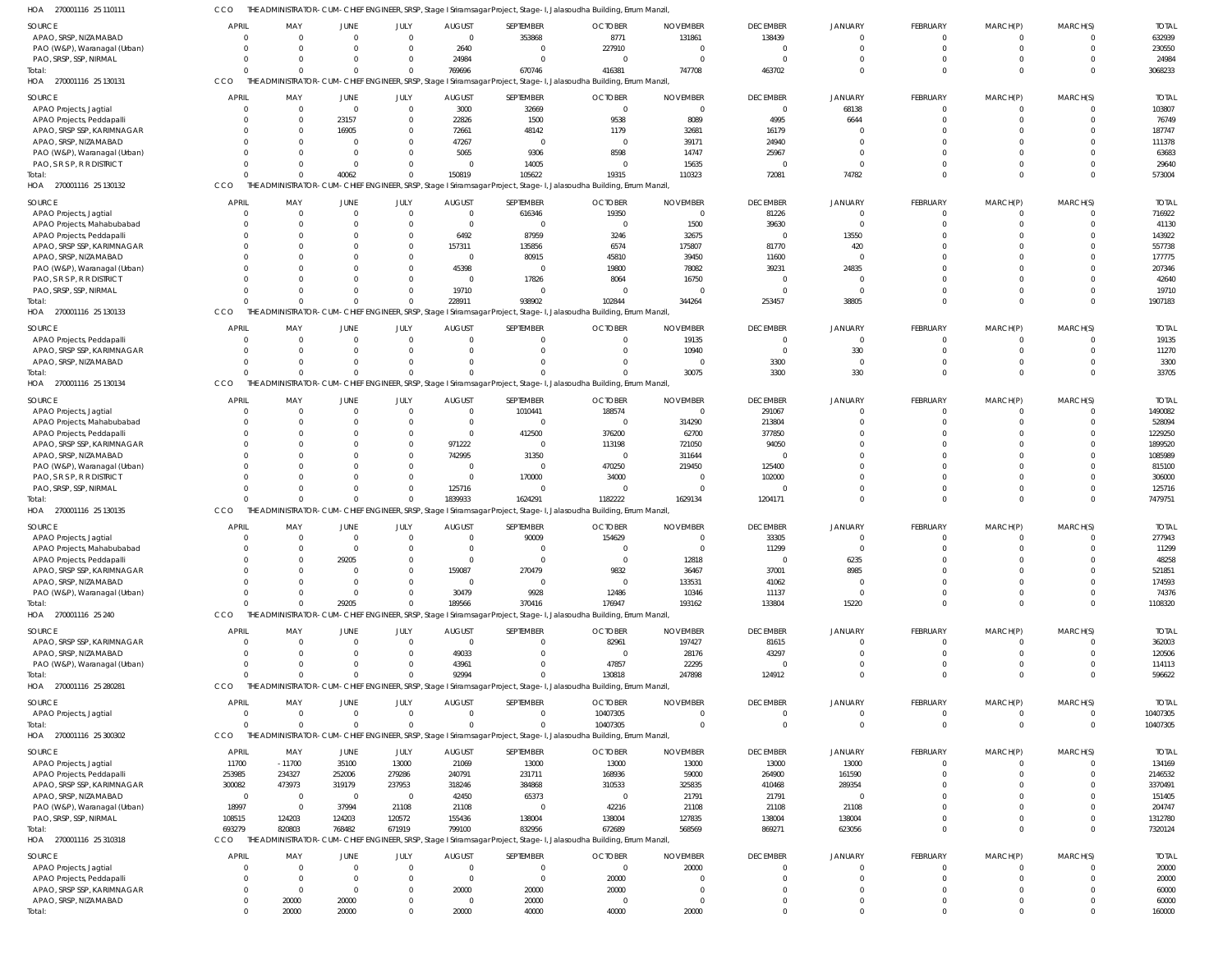| HOA 270001116 25 510511       | CCO                  |                      |                |          |                |                                                                                       | THE ADMINISTRATOR-CUM-CHIEF ENGINEER, SRSP, Stage I Sriramsagar Project, Stage-I, Jalasoudha Building, Errum Manzil,                          |                 |                 |                      |                 |                |                |              |
|-------------------------------|----------------------|----------------------|----------------|----------|----------------|---------------------------------------------------------------------------------------|-----------------------------------------------------------------------------------------------------------------------------------------------|-----------------|-----------------|----------------------|-----------------|----------------|----------------|--------------|
| SOURCE                        | <b>APRIL</b>         | MAY                  | JUNE           | JULY     | <b>AUGUST</b>  | SEPTEMBER                                                                             | <b>OCTOBER</b>                                                                                                                                | <b>NOVEMBER</b> | <b>DECEMBER</b> | <b>JANUARY</b>       | <b>FEBRUARY</b> | MARCH(P)       | MARCH(S)       | <b>TOTAL</b> |
| APAO, SRSP SSP, KARIMNAGAR    | $\Omega$             | $\overline{0}$       | $\Omega$       | $\Omega$ | $\Omega$       |                                                                                       | 38292                                                                                                                                         | $\Omega$        | $\overline{0}$  | $\Omega$             | $\overline{0}$  | $\overline{0}$ | $\Omega$       | 38292        |
| APAO, SRSP, NIZAMABAD         |                      | $\Omega$             | $\Omega$       | $\Omega$ | $\Omega$       |                                                                                       | $\overline{0}$                                                                                                                                | $\Omega$        | 5383            | $\Omega$             | $\overline{0}$  | $\overline{0}$ | $\Omega$       | 5383         |
| PAO (W&P), Waranagal (Urban)  | $\Omega$             | $\Omega$             | $\Omega$       |          | -0             |                                                                                       | 27822                                                                                                                                         | 0               | $\Omega$        |                      | $\overline{0}$  | $\Omega$       | $\Omega$       | 27822        |
| Total:                        | $\Omega$             | $\Omega$             | $\Omega$       |          | $\Omega$       |                                                                                       | 66114                                                                                                                                         | $\Omega$        | 5383            | $\Omega$             | $\Omega$        | $\Omega$       | $\Omega$       | 71497        |
| HOA 270001116 26 270272       | CCO                  |                      |                |          |                |                                                                                       | THE ADMINISTRATOR-CUM-CHIEF ENGINEER, SRSP, Stage I Sriramsagar Project, Stage-I, Jalasoudha Building, Errum Manzil,                          |                 |                 |                      |                 |                |                |              |
| SOURCE                        | <b>APRIL</b>         | MAY                  | JUNE           | JULY     | <b>AUGUST</b>  | SEPTEMBER                                                                             | <b>OCTOBER</b>                                                                                                                                | <b>NOVEMBER</b> | <b>DECEMBER</b> | <b>JANUARY</b>       | <b>FEBRUARY</b> | MARCH(P)       | MARCH(S)       | <b>TOTAL</b> |
| APAO, SRSP SSP, KARIMNAGAR    | $\Omega$             | $\overline{0}$       | $\overline{0}$ | $\Omega$ | $\overline{0}$ | $\Omega$                                                                              | 1099509                                                                                                                                       | $\overline{0}$  | $\Omega$        | $\Omega$             | $\overline{0}$  | $\overline{0}$ | $\Omega$       | 1099509      |
| APAO, SRSP, NIZAMABAD         | $\Omega$             | $\overline{0}$       | 4864175        | 1116166  | $\Omega$       | $\Omega$                                                                              | 208557                                                                                                                                        | 20808           | $\Omega$        | $\Omega$             | $\overline{0}$  | $\overline{0}$ | $\Omega$       | 6209706      |
| Total:                        | $\Omega$             | $\overline{0}$       | 4864175        | 1116166  | $\Omega$       | $\Omega$                                                                              | 1308066                                                                                                                                       | 20808           | $\Omega$        | $\Omega$             | $\overline{0}$  | $\Omega$       | $\Omega$       | 7309215      |
| HOA 270001116 27 270272       | CCO                  |                      |                |          |                |                                                                                       | THE ADMINISTRATOR-CUM-CHIEF ENGINEER, SRSP, Stage I Sriramsagar Project, Stage-I, Jalasoudha Building, Errum Manzil,                          |                 |                 |                      |                 |                |                |              |
| SOURCE                        | <b>APRIL</b>         | MAY                  | JUNE           | JULY     | <b>AUGUST</b>  | SEPTEMBER                                                                             | <b>OCTOBER</b>                                                                                                                                | <b>NOVEMBER</b> | <b>DECEMBER</b> | <b>JANUARY</b>       | <b>FEBRUARY</b> | MARCH(P)       | MARCH(S)       | <b>TOTAL</b> |
| APAO Projects, Jagtial        |                      | - 0                  | $\overline{0}$ | $\Omega$ | $\mathbf 0$    |                                                                                       | 1808813                                                                                                                                       | 65822           | $\Omega$        | $\Omega$             | $\overline{0}$  | $\overline{0}$ | $\Omega$       | 1874635      |
| APAO Projects, Peddapalli     |                      | $\Omega$             | $\overline{0}$ | $\Omega$ | $\Omega$       |                                                                                       | $\overline{0}$                                                                                                                                | 1111317         | $\Omega$        | $\Omega$             | $\Omega$        | $\Omega$       | $\Omega$       | 1111317      |
| APAO, SRSP SSP, KARIMNAGAR    | $\Omega$             | $\Omega$             | $\overline{0}$ | $\Omega$ | -0             |                                                                                       | $\overline{0}$                                                                                                                                | 16000           |                 |                      | $\Omega$        |                |                | 16000        |
| APAO, SRSP, NIZAMABAD         |                      | $\Omega$             | 851497         | 425569   | -0             |                                                                                       | - 0                                                                                                                                           | 0               |                 | $\Omega$             | $\Omega$        | $\Omega$       |                | 1277066      |
| PAO, SRSP, SSP, NIRMAL        | $\Omega$             | $\Omega$             | 3833692        | $\Omega$ | $\Omega$       |                                                                                       | 332308                                                                                                                                        | $\Omega$        | $\Omega$        | $\Omega$             | $\Omega$        | $\Omega$       |                | 4166000      |
| Total:                        | $\Omega$             | $\Omega$             | 4685189        | 425569   | $\Omega$       |                                                                                       | 2141121                                                                                                                                       | 1193139         | $\Omega$        | $\Omega$             | $\Omega$        | $\Omega$       | $\Omega$       | 8445018      |
| HOA 270001124 26 270272       | <b>CCO</b>           |                      |                |          |                | Chief Engineer (Projects), Mahaboobnagar Vth Floor, Jalasoudha Building, Errum Manzil |                                                                                                                                               |                 |                 |                      |                 |                |                |              |
| SOURCE                        | <b>APRIL</b>         | MAY                  | JUNE           | JULY     | <b>AUGUST</b>  | SEPTEMBER                                                                             | <b>OCTOBER</b>                                                                                                                                | <b>NOVEMBER</b> | <b>DECEMBER</b> | <b>JANUARY</b>       | <b>FEBRUARY</b> | MARCH(P)       | MARCH(S)       | <b>TOTAL</b> |
| PAO, PJP, Jogulamba Gadwal    | $\overline{0}$       | $\overline{0}$       | $\overline{0}$ | $\Omega$ | $\overline{0}$ | 21426746                                                                              | $\overline{0}$                                                                                                                                | $\overline{0}$  | $\mathbf{0}$    | $\Omega$             | $\overline{0}$  | $\overline{0}$ | $\Omega$       | 21426746     |
| Total:                        | $\Omega$             | $\Omega$             | $\Omega$       |          | $\Omega$       | 21426746                                                                              | $\Omega$                                                                                                                                      | $\overline{0}$  | $\Omega$        | $\Omega$             | $\overline{0}$  | $\overline{0}$ | $\Omega$       | 21426746     |
| HOA 270001124 27 270272       | CCO                  |                      |                |          |                | Chief Engineer (Projects), Mahaboobnagar Vth Floor, Jalasoudha Building, Errum Manzil |                                                                                                                                               |                 |                 |                      |                 |                |                |              |
| SOURCE                        | <b>APRIL</b>         | MAY                  | JUNE           | JULY     | <b>AUGUST</b>  | SEPTEMBER                                                                             | <b>OCTOBER</b>                                                                                                                                | <b>NOVEMBER</b> | <b>DECEMBER</b> | <b>JANUARY</b>       | <b>FEBRUARY</b> | MARCH(P)       | MARCH(S)       | <b>TOTAL</b> |
| PAO, PJP, Jogulamba Gadwal    | $\overline{0}$       | $\overline{0}$       | $\overline{0}$ | $\Omega$ | $\overline{0}$ | 2665525                                                                               | $\Omega$                                                                                                                                      | $\Omega$        | $\Omega$        | $\Omega$             | $\mathbf{0}$    | $\mathbf{0}$   | $\Omega$       | 2665525      |
| Total:                        | $\Omega$             | $\Omega$             | $\overline{0}$ | $\Omega$ | $\mathbf 0$    | 2665525                                                                               | $\Omega$                                                                                                                                      | $\overline{0}$  | $\Omega$        | $\Omega$             | $\overline{0}$  | $\overline{0}$ | $\Omega$       | 2665525      |
| HOA 270001127 26 290291       | <b>CCO</b>           |                      |                |          |                |                                                                                       | THE CHIEF ENGINEER, Nagarjuna Sagar Project & AMR SLBC Proj, Vth Floor, Jalasoudha Buildings, Erram Manzil,                                   |                 |                 |                      |                 |                |                |              |
| SOURCE                        | APRIL                | MAY                  | JUNE           | JULY     | <b>AUGUST</b>  | SEPTEMBER                                                                             | <b>OCTOBER</b>                                                                                                                                | <b>NOVEMBER</b> | <b>DECEMBER</b> | <b>JANUARY</b>       | FEBRUARY        | MARCH(P)       | MARCH(S)       | <b>TOTAL</b> |
| PAO A M R P (SLBC), NALGONDA  | 543560               | 566350               | 831626         | 837971   | 623820         | 578365                                                                                | 638019                                                                                                                                        | 733356          | 595495          | 579395               | $\mathbf{0}$    | - 0            |                | 6527957      |
| PAO, NSP(W&P), HYDERABAD      | 43524                | 40417                | 40417          | 48360    | 48360          | 49630                                                                                 | 57753                                                                                                                                         | 55930           | 52780           | 49630                | $\overline{0}$  | $\overline{0}$ | $\Omega$       | 486801       |
| Total:                        | 587084               | 606767               | 872043         | 886331   | 672180         | 627995                                                                                | 695772                                                                                                                                        | 789286          | 648275          | 629025               | $\Omega$        | $\Omega$       | $\Omega$       | 7014758      |
| HOA 270001127 26 290292       | <b>CCO</b>           |                      |                |          |                |                                                                                       | THE CHIEF ENGINEER, Nagarjuna Sagar Project & AMR SLBC Proj, Vth Floor, Jalasoudha Buildings, Erram Manzil,                                   |                 |                 |                      |                 |                |                |              |
| SOURCE                        | <b>APRIL</b>         | MAY                  | JUNE           | JULY     | <b>AUGUST</b>  | SEPTEMBER                                                                             | <b>OCTOBER</b>                                                                                                                                | <b>NOVEMBER</b> | <b>DECEMBER</b> | <b>JANUARY</b>       | FEBRUARY        | MARCH(P)       | MARCH(S)       | <b>TOTAL</b> |
| PAO A M R P (SLBC), NALGONDA  | 6867                 | 9629                 | 8685           | 10700    | 11879          | 7375                                                                                  | 7375                                                                                                                                          | 12375           | 7375            | 7375                 | $\mathbf{0}$    | $\Omega$       | $\Omega$       | 89635        |
| PAO, NSP (W&P), HYDERABAD     | 900                  | 1000                 | 1000           | 1000     | 1000           | 1000                                                                                  | 1100                                                                                                                                          | 6000            | 1000            | 1000                 | $\mathbf{0}$    | - 0            | $\Omega$       | 15000        |
| Total:                        | 7767                 | 10629                | 9685           | 11700    | 12879          | 8375                                                                                  | 8475                                                                                                                                          | 18375           | 8375            | 8375                 | $\overline{0}$  | $\Omega$       | $\Omega$       | 104635       |
| HOA 270001127 26 290293       | <b>CCO</b>           |                      |                |          |                |                                                                                       | THE CHIEF ENGINEER, Nagarjuna Sagar Project & AMR SLBC Proj, Vth Floor, Jalasoudha Buildings, Erram Manzil,                                   |                 |                 |                      |                 |                |                |              |
| <b>SOURCE</b>                 | APRIL                | MAY                  | JUNE           | JULY     | <b>AUGUST</b>  | SEPTEMBER                                                                             | <b>OCTOBER</b>                                                                                                                                | <b>NOVEMBER</b> | <b>DECEMBER</b> | <b>JANUARY</b>       | <b>FEBRUARY</b> | MARCH(P)       | MARCH(S)       | <b>TOTAL</b> |
| PAO A M R P (SLBC), NALGONDA  | 180163               | 244524               | 294178         | 282179   | 329019         | 191660                                                                                | 192006                                                                                                                                        | 196023          | 367405          | 279853               | $\overline{0}$  | $\overline{0}$ | $\Omega$       | 2557010      |
| PAO, NSP (W&P), HYDERABAD     | 14286                | 15873                | 15873          | 15873    | 15873          | 16298                                                                                 | 17885                                                                                                                                         | 16298           | 18845           | 59899                | $\overline{0}$  | $\overline{0}$ | $\Omega$       | 207003       |
| Total:                        | 194449               | 260397               | 310051         | 298052   | 344892         | 207958                                                                                | 209891                                                                                                                                        | 212321          | 386250          | 339752               | $\overline{0}$  | $\overline{0}$ | $\Omega$       | 2764013      |
| HOA 270001127 26 290294       | CCO                  |                      |                |          |                |                                                                                       | THE CHIEF ENGINEER, Nagarjuna Sagar Project & AMR SLBC Proj, Vth Floor, Jalasoudha Buildings, Erram Manzil,                                   |                 |                 |                      |                 |                |                |              |
| SOURCE                        | <b>APRIL</b>         | MAY                  | JUNE           | JULY     | <b>AUGUST</b>  | SEPTEMBER                                                                             | <b>OCTOBER</b>                                                                                                                                | <b>NOVEMBER</b> | <b>DECEMBER</b> | <b>JANUARY</b>       | <b>FEBRUARY</b> | MARCH(P)       | MARCH(S)       | <b>TOTAL</b> |
| PAO A M R P (SLBC), NALGONDA  | 22684                | 33377                | 24163          | 38955    | 47450          | 23334                                                                                 | 23483                                                                                                                                         | 24036           | 23483           | 23483                | $\Omega$        | $\Omega$       | $\Omega$       | 284448       |
| PAO, NSP (W&P), HYDERABAD     | 12779                | 14199                | 14199          | 14199    | 14199          | 14580                                                                                 | 16000                                                                                                                                         | 14580           | 14580           | 14580                | $\Omega$        |                |                | 143895       |
| Total:                        | 35463                | 47576                | 38362          | 53154    | 61649          | 37914                                                                                 | 39483                                                                                                                                         | 38616           | 38063           | 38063                | $\overline{0}$  | $\overline{0}$ | $\overline{0}$ | 428343       |
| HOA 270001127 26 290296       | CCO                  |                      |                |          |                |                                                                                       | THE CHIEF ENGINEER, Nagarjuna Sagar Project & AMR SLBC Proj, Vth Floor, Jalasoudha Buildings, Erram Manzil,                                   |                 |                 |                      |                 |                |                |              |
| SOURCE                        | <b>APRIL</b>         | MAY                  | JUNE           | JULY     | <b>AUGUST</b>  | SEPTEMBER                                                                             | <b>OCTOBER</b>                                                                                                                                | <b>NOVEMBER</b> | <b>DECEMBER</b> | <b>JANUARY</b>       | <b>FEBRUARY</b> | MARCH(P)       | MARCH(S)       | <b>TOTAL</b> |
| PAO A M R P (SLBC), NALGONDA  | $\Omega$             | - 0                  | 0              | $\Omega$ | 376545         |                                                                                       | 0                                                                                                                                             | 51469           |                 | $\Omega$             | $\overline{0}$  | -0             |                | 428014       |
| PAO, NSP (W&P), HYDERABAD     | $\Omega$             | $\overline{0}$       | $\Omega$       | $\Omega$ | 39452          | 0                                                                                     | $\Omega$                                                                                                                                      | $\overline{0}$  | $\Omega$        | $\Omega$             | $\overline{0}$  | $\overline{0}$ |                | 39452        |
| Total:                        | $\Omega$             | $\Omega$             | $\Omega$       |          | 415997         |                                                                                       |                                                                                                                                               | 51469           | $\cap$          | $\Omega$             | $\Omega$        | $\Omega$       | $\Omega$       | 467466       |
| HOA 270001800 05 270272       | <b>CCO</b>           |                      |                |          |                |                                                                                       | Engineer-in-Chief, Major Irrigation, Flood Controland Drainage Engineer-in-Chief, Major Irrigation, Flood Control & Drainage, Jalasoudha Bldg |                 |                 |                      |                 |                |                |              |
| SOURCE                        | <b>APRIL</b>         | MAY                  | JUNE           | JULY     | <b>AUGUST</b>  | SEPTEMBER                                                                             | <b>OCTOBER</b>                                                                                                                                | <b>NOVEMBER</b> | <b>DECEMBER</b> | <b>JANUARY</b>       | FEBRUARY        | MARCH(P)       | MARCH(S)       | <b>TOTAL</b> |
| APAO Irrigation, Kothagudem   | $\Omega$             | $\overline{0}$       | $\mathbf 0$    | $\Omega$ | $\overline{0}$ | 0                                                                                     | $\overline{0}$                                                                                                                                | 938000          | $\Omega$        |                      | $\overline{0}$  | 0              |                | 938000       |
| APAO Irrigation, Mancherial   |                      | $\Omega$             | -0             | $\Omega$ | $\Omega$       |                                                                                       | 1285081                                                                                                                                       | 73700           | $\Omega$        |                      | $\Omega$        |                |                | 1358781      |
| APAO Irrigation, Nagarkurnool |                      | $\Omega$             | -0             |          | $\Omega$       |                                                                                       | 0                                                                                                                                             | $\Omega$        | 81316283        |                      | $\Omega$        |                |                | 81316283     |
| APAO Projects, Peddapalli     |                      | $\Omega$             |                |          | -0             |                                                                                       | 0                                                                                                                                             | 1941813         |                 |                      | $\Omega$        |                |                | 1941813      |
| APAO, SRSP SSP, KARIMNAGAR    |                      | $\Omega$             |                |          |                |                                                                                       | 345576                                                                                                                                        | 2281611         |                 | $\Omega$             | $\Omega$        |                |                | 2627187      |
| APAO, SRSP, NIZAMABAD         |                      |                      |                |          | $\Omega$       |                                                                                       | 144723                                                                                                                                        | -0              |                 | $\Omega$             |                 |                |                | 144723       |
| PAO A M R P (SLBC), NALGONDA  |                      |                      | $\Omega$       |          | $\Omega$       |                                                                                       | 557614                                                                                                                                        | $\Omega$        |                 | $\Omega$             | $\Omega$        |                |                | 557614       |
| PAO Irrigation Nirmal         |                      | $\Omega$             | $\Omega$       |          |                |                                                                                       | 625083                                                                                                                                        | $\Omega$        |                 | $\Omega$             | $\Omega$        |                |                | 625083       |
| PAO, PJP, Jogulamba Gadwal    | $\Omega$             | $\Omega$             | $\Omega$       | 3712021  |                |                                                                                       | 2621783                                                                                                                                       | 4600976         |                 | $\Omega$             | $\Omega$        |                |                | 10934780     |
| PAO, SRSP, SSP, NIRMAL        | $\Omega$<br>$\Omega$ | $\Omega$<br>$\Omega$ | $\mathbf 0$    | $\cap$   | $\Omega$       |                                                                                       | 40500                                                                                                                                         | 2262147         |                 | $\Omega$<br>$\Omega$ | $\Omega$        | $\Omega$       | $\Omega$       | 2302647      |
| Total:                        |                      |                      | $\mathbf{0}$   | 3712021  | $\Omega$       |                                                                                       | 5620360                                                                                                                                       | 12098247        | 81316283        |                      | $\Omega$        | $\Omega$       |                | 102746911    |
| HOA 270001800 09 010011       | <b>CCO</b>           |                      |                |          |                |                                                                                       | THE CHIEF ENGINEER, Nagarjuna Sagar Project & AMR SLBC Proj, Vth Floor, Jalasoudha Buildings, Erram Manzil,                                   |                 |                 |                      |                 |                |                |              |
| SOURCE                        | APRIL                | MAY                  | JUNE           | JULY     | <b>AUGUST</b>  | SEPTEMBER                                                                             | <b>OCTOBER</b>                                                                                                                                | <b>NOVEMBER</b> | <b>DECEMBER</b> | <b>JANUARY</b>       | <b>FEBRUARY</b> | MARCH(P)       | MARCH(S)       | <b>TOTAL</b> |
| PAO A M R P (SLBC), NALGONDA  | 6625723              | 6783281              | 6821484        | 13180595 | 12487932       | 12781273                                                                              | 12990968                                                                                                                                      | 20429131        | 15295972        | 13279277             | $\overline{0}$  | $\overline{0}$ | $\Omega$       | 120675636    |
| PAO, NSP(W&P), HYDERABAD      | 1450306              | 1446014              | 1564986        | 2387897  | 2727690        | 2659812                                                                               | 3548098                                                                                                                                       | 3750000         | 3600202         | 3160987              | $\overline{0}$  | $\overline{0}$ | $\Omega$       | 26295992     |
| Total:                        | 8076029              | 8229295              | 8386470        | 15568492 | 15215622       | 15441085                                                                              | 16539066                                                                                                                                      | 24179131        | 18896174        | 16440264             | $\overline{0}$  | $\overline{0}$ | $\Omega$       | 146971628    |
| HOA 270001800 09 010012       | CCO                  |                      |                |          |                |                                                                                       | THE CHIEF ENGINEER, Nagarjuna Sagar Project & AMR SLBC Proj, Vth Floor, Jalasoudha Buildings, Erram Manzil,                                   |                 |                 |                      |                 |                |                |              |
| SOURCE                        | <b>APRIL</b>         | MAY                  | JUNE           | JULY     | <b>AUGUST</b>  | SEPTEMBER                                                                             | <b>OCTOBER</b>                                                                                                                                | <b>NOVEMBER</b> | <b>DECEMBER</b> | JANUARY              | <b>FEBRUARY</b> | MARCH(P)       | MARCH(S)       | <b>TOTAL</b> |
| PAO A M R P (SLBC), NALGONDA  | 5475                 | 10660                | 5765           | 32663    | 35400          | 12666                                                                                 | 17950                                                                                                                                         | 15450           | 31370           | 27950                | $\overline{0}$  | $\overline{0}$ | $\Omega$       | 195349       |
| PAO, NSP(W&P), HYDERABAD      | 32620                | 60530                | 35362          | 105497   | 59722          | 57840                                                                                 | 59128                                                                                                                                         | 58869           | 57164           | 65729                | $\overline{0}$  | $\overline{0}$ | $\Omega$       | 592461       |
| Total:                        | 38095                | 71190                | 41127          | 138160   | 95122          | 70506                                                                                 | 77078                                                                                                                                         | 74319           | 88534           | 93679                | $\Omega$        |                |                | 787810       |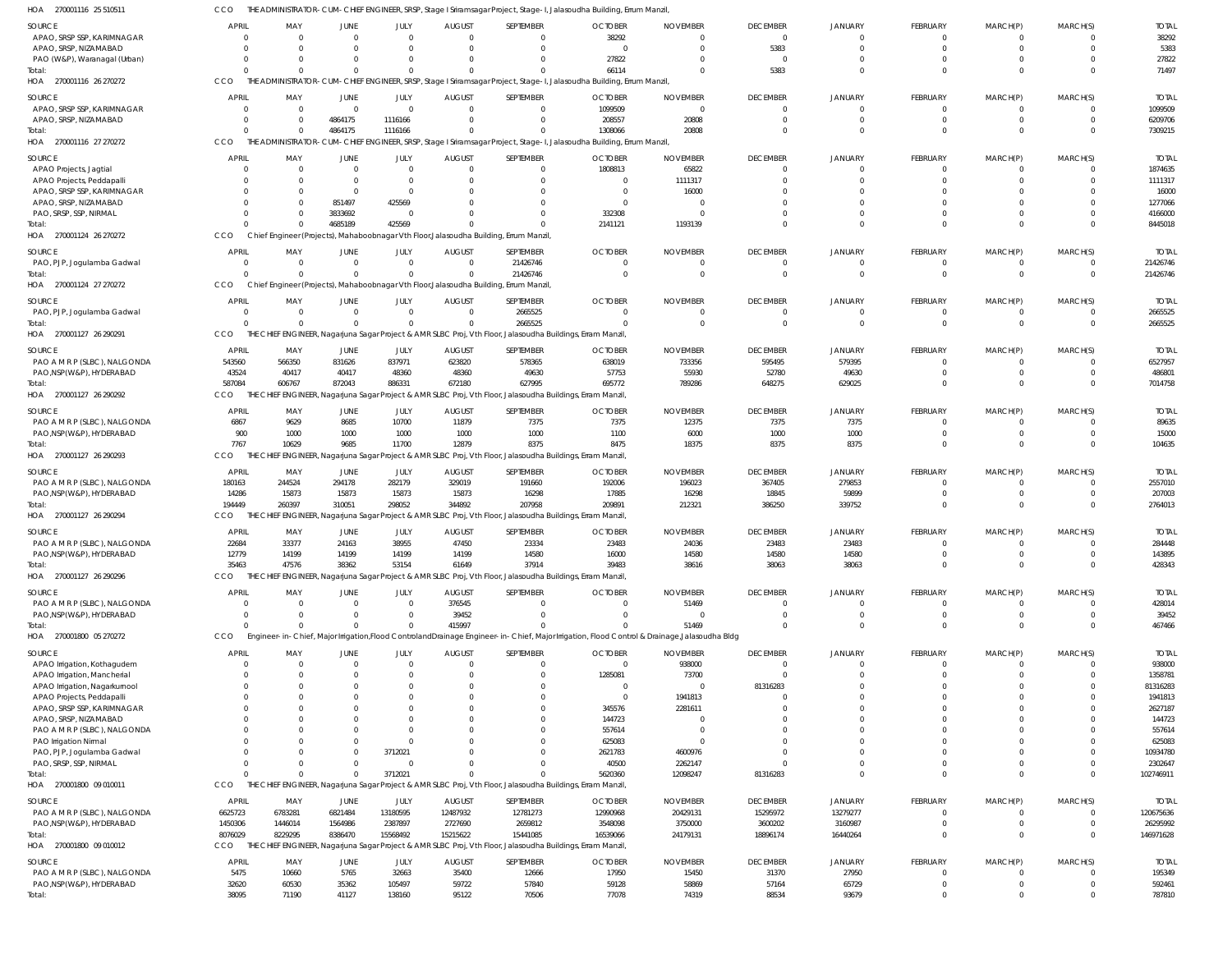| HOA 270001800 09 010013                                  | CCO                      |                            |                                  |                                  |                                 | THE CHIEF ENGINEER, Nagarjuna Sagar Project & AMR SLBC Proj, Vth Floor, Jalasoudha Buildings, Erram Manzil,            |                                  |                                   |                             |                               |                                  |                                  |                           |                       |
|----------------------------------------------------------|--------------------------|----------------------------|----------------------------------|----------------------------------|---------------------------------|------------------------------------------------------------------------------------------------------------------------|----------------------------------|-----------------------------------|-----------------------------|-------------------------------|----------------------------------|----------------------------------|---------------------------|-----------------------|
| SOURCE                                                   | <b>APRIL</b>             | MAY                        | JUNE                             | JULY                             | <b>AUGUST</b>                   | SEPTEMBER                                                                                                              | <b>OCTOBER</b>                   | <b>NOVEMBER</b>                   | <b>DECEMBER</b>             | JANUARY                       | FEBRUARY                         | MARCH(P)                         | MARCH(S)                  | <b>TOTAL</b>          |
| PAO A M R P (SLBC), NALGONDA                             | 2201157                  | 3556127                    | 2562630                          | 5777846                          | 6759509                         | 4324489                                                                                                                | 4201434                          | 4202615                           | 8640213                     | 5825383                       | $\overline{0}$                   | $\overline{0}$                   |                           | 48051403              |
| PAO, NSP(W&P), HYDERABAD                                 | 481180                   | 923234                     | 528262                           | 1666330                          | 905057                          | 882607                                                                                                                 | 878688                           | 926776                            | 1280438                     | 2137159                       | $\mathbf 0$                      | $\overline{0}$                   | $\mathbf 0$               | 10609731              |
| Total:<br>HOA 270001800 09 010015                        | 2682337<br>CCO           | 4479361                    | 3090892                          | 7444176                          | 7664566                         | 5207096<br>THE CHIEF ENGINEER, Nagarjuna Sagar Project & AMR SLBC Proj, Vth Floor, Jalasoudha Buildings, Erram Manzil, | 5080122                          | 5129391                           | 9920651                     | 7962542                       | $\Omega$                         | $\Omega$                         |                           | 58661134              |
|                                                          |                          |                            |                                  |                                  |                                 |                                                                                                                        |                                  |                                   |                             |                               |                                  |                                  |                           |                       |
| SOURCE<br>PAO A M R P (SLBC), NALGONDA                   | APRIL                    | MAY                        | JUNE                             | JULY                             | <b>AUGUST</b>                   | SEPTEMBER                                                                                                              | <b>OCTOBER</b>                   | <b>NOVEMBER</b><br>$\Omega$       | <b>DECEMBER</b>             | JANUARY                       | FEBRUARY                         | MARCH(P)                         | MARCH(S)<br>$\Omega$      | <b>TOTAL</b><br>42025 |
| Total:                                                   | $\Omega$                 | 970<br>970                 | 2972<br>2972                     | 1939<br>1939                     | 3879<br>3879                    | 3879<br>3879                                                                                                           | 1939<br>1939                     | $\overline{0}$                    | 24508<br>24508              | 1939<br>1939                  | $\overline{0}$<br>$\overline{0}$ | $\overline{0}$<br>$\overline{0}$ | $\Omega$                  | 42025                 |
| HOA 270001800 09 010016                                  | <b>CCO</b>               |                            |                                  |                                  |                                 | THE CHIEF ENGINEER, Nagarjuna Sagar Project & AMR SLBC Proj, Vth Floor, Jalasoudha Buildings, Erram Manzil,            |                                  |                                   |                             |                               |                                  |                                  |                           |                       |
| <b>SOURCE</b>                                            | <b>APRIL</b>             | MAY                        | JUNE                             | JULY                             | <b>AUGUST</b>                   | SEPTEMBER                                                                                                              | <b>OCTOBER</b>                   | <b>NOVEMBER</b>                   | <b>DECEMBER</b>             | JANUARY                       | <b>FEBRUARY</b>                  | MARCH(P)                         | MARCH(S)                  | <b>TOTAL</b>          |
| PAO A M R P (SLBC), NALGONDA                             | 871861                   | 1404768                    | 991739                           | 2297296                          | 2716803                         | 1724196                                                                                                                | 1698771                          | 1677375                           | 1679360                     | 1684125                       | $\overline{0}$                   | $\overline{0}$                   |                           | 16746294              |
| PAO, NSP(W&P), HYDERABAD                                 | 388511                   | 756050                     | 421018                           | 1369539                          | 742672                          | 722990                                                                                                                 | 720150                           | 747561                            | 719648                      | 907588                        | $\mathbf 0$                      | $\mathbf 0$                      | $\Omega$                  | 7495727               |
| Total:                                                   | 1260372                  | 2160818                    | 1412757                          | 3666835                          | 3459475                         | 2447186                                                                                                                | 2418921                          | 2424936                           | 2399008                     | 2591713                       | $\Omega$                         | $\Omega$                         | $\Omega$                  | 24242021              |
| HOA 270001800 09 010017                                  | CCO                      |                            |                                  |                                  |                                 | THE CHIEF ENGINEER, Nagarjuna Sagar Project & AMR SLBC Proj, Vth Floor, Jalasoudha Buildings, Erram Manzil,            |                                  |                                   |                             |                               |                                  |                                  |                           |                       |
| SOURCE                                                   | <b>APRIL</b>             | MAY                        | <b>JUNE</b>                      | JULY                             | <b>AUGUST</b>                   | SEPTEMBER                                                                                                              | <b>OCTOBER</b>                   | <b>NOVEMBER</b>                   | <b>DECEMBER</b>             | <b>JANUARY</b>                | <b>FEBRUARY</b>                  | MARCH(P)                         | MARCH(S)                  | <b>TOTAL</b>          |
| PAO A M R P (SLBC), NALGONDA                             | - 0                      | $\overline{0}$             | 183120                           | $\overline{0}$                   | 107725                          | 90891                                                                                                                  | 99635                            | 34456                             | 281097                      | 49884                         | $\overline{0}$                   | $^{\circ}$                       | $\Omega$                  | 846808                |
| PAO, NSP(W&P), HYDERABAD                                 |                          | $\overline{\mathbf{0}}$    | 100000                           | $\overline{0}$                   | 429647                          | 153967                                                                                                                 | $\overline{0}$                   | $\overline{0}$                    | $\mathbf 0$                 | $\Omega$                      | $\mathbf 0$                      | $\overline{0}$                   | $\mathbf 0$               | 683614                |
| Total:                                                   | $\Omega$<br><b>CCO</b>   | $\Omega$                   | 283120                           | $\Omega$                         | 537372                          | 244858                                                                                                                 | 99635                            | 34456                             | 281097                      | 49884                         | $\overline{0}$                   | $\Omega$                         | $\Omega$                  | 1530422               |
| HOA 270001800 09 010018                                  |                          |                            |                                  |                                  |                                 | THE CHIEF ENGINEER, Nagarjuna Sagar Project & AMR SLBC Proj, Vth Floor, Jalasoudha Buildings, Erram Manzil,            |                                  |                                   |                             |                               |                                  |                                  |                           |                       |
| SOURCE                                                   | <b>APRIL</b>             | MAY                        | JUNE                             | JULY                             | <b>AUGUST</b>                   | SEPTEMBER                                                                                                              | <b>OCTOBER</b>                   | <b>NOVEMBER</b>                   | <b>DECEMBER</b>             | JANUARY                       | FEBRUARY                         | MARCH(P)                         | MARCH(S)                  | <b>TOTAL</b>          |
| PAO A M R P (SLBC), NALGONDA                             |                          | $\Omega$                   | $\overline{0}$                   | $\overline{0}$                   | 2320357                         | 433808                                                                                                                 | 420000                           | 454889                            | 838849                      | 288147                        | $\Omega$                         | $\Omega$                         | $\Omega$                  | 4756050               |
| PAO, NSP (W&P), HYDERABAD<br>Total:                      |                          | $\Omega$<br>$\Omega$       | $\mathbf{0}$<br>$\Omega$         | $\overline{0}$<br>$\Omega$       | 471099<br>2791456               | 156319<br>590127                                                                                                       | 86825<br>506825                  | 123850<br>578739                  | - 0<br>838849               | 40667<br>328814               | $\mathbf 0$<br>$\Omega$          | $\overline{0}$<br>$\Omega$       | $\mathbf 0$               | 878760<br>5634810     |
| HOA 270001800 09 010019                                  | CCO                      |                            |                                  |                                  |                                 | THE CHIEF ENGINEER, Nagarjuna Sagar Project & AMR SLBC Proj, Vth Floor, Jalasoudha Buildings, Erram Manzil,            |                                  |                                   |                             |                               |                                  |                                  |                           |                       |
|                                                          |                          |                            |                                  |                                  |                                 |                                                                                                                        |                                  |                                   |                             |                               |                                  |                                  |                           |                       |
| SOURCE<br>PAO, NSP (W&P), HYDERABAD                      | APRIL<br>$\Omega$        | MAY<br>$\overline{0}$      | JUNE<br>$\overline{0}$           | JULY<br>$\overline{0}$           | <b>AUGUST</b><br>$\overline{0}$ | SEPTEMBER<br>$\Omega$                                                                                                  | <b>OCTOBER</b><br>14700          | <b>NOVEMBER</b><br>$\overline{0}$ | <b>DECEMBER</b><br>$\Omega$ | <b>JANUARY</b><br>$\mathbf 0$ | FEBRUARY<br>$\overline{0}$       | MARCH(P)<br>$\overline{0}$       | MARCH(S)<br>$\mathbf 0$   | <b>TOTAL</b><br>14700 |
| Total:                                                   | $\Omega$                 | $\Omega$                   | $\overline{0}$                   | $\overline{0}$                   | $\Omega$                        |                                                                                                                        | 14700                            | $\Omega$                          | $\Omega$                    | $\Omega$                      | $\overline{0}$                   | $\overline{0}$                   | $\Omega$                  | 14700                 |
| HOA 270001800 09 020021                                  | CCO                      |                            |                                  |                                  |                                 | THE CHIEF ENGINEER, Nagarjuna Sagar Project & AMR SLBC Proj, Vth Floor, Jalasoudha Buildings, Erram Manzil,            |                                  |                                   |                             |                               |                                  |                                  |                           |                       |
| <b>SOURCE</b>                                            | <b>APRIL</b>             | MAY                        | <b>JUNE</b>                      | JULY                             | <b>AUGUST</b>                   | SEPTEMBER                                                                                                              | <b>OCTOBER</b>                   | <b>NOVEMBER</b>                   | <b>DECEMBER</b>             | JANUARY                       | FEBRUARY                         | MARCH(P)                         | MARCH(S)                  | <b>TOTAL</b>          |
| PAO A M R P (SLBC), NALGONDA                             |                          | 4000                       | 11600                            | 11200                            | 20000                           | 16000                                                                                                                  | 12000                            | 12000                             | 12000                       | 12000                         | $^{\circ}$                       | $\overline{0}$                   | $\Omega$                  | 110800                |
| Total:                                                   | $\Omega$                 | 4000                       | 11600                            | 11200                            | 20000                           | 16000                                                                                                                  | 12000                            | 12000                             | 12000                       | 12000                         | $\overline{0}$                   | $\Omega$                         | $\Omega$                  | 110800                |
| HOA 270001800 09 110111                                  | <b>CCO</b>               |                            |                                  |                                  |                                 | THE CHIEF ENGINEER, Nagarjuna Sagar Project & AMR SLBC Proj, Vth Floor, Jalasoudha Buildings, Erram Manzil,            |                                  |                                   |                             |                               |                                  |                                  |                           |                       |
| SOURCE                                                   | APRIL                    | MAY                        | <b>JUNE</b>                      | JULY                             | <b>AUGUST</b>                   | SEPTEMBER                                                                                                              | <b>OCTOBER</b>                   | <b>NOVEMBER</b>                   | <b>DECEMBER</b>             | <b>JANUARY</b>                | FEBRUARY                         | MARCH(P)                         | MARCH(S)                  | <b>TOTAL</b>          |
| PAO A M R P (SLBC), NALGONDA                             |                          | $\overline{0}$             | $\overline{0}$                   | $\overline{0}$                   | 1036361                         | 819800                                                                                                                 | 549394                           | 67965                             | 1276150                     | 279382                        | $\overline{0}$                   | $^{\circ}$                       | $\Omega$                  | 4029052               |
| PAO, NSP(W&P), HYDERABAD                                 | $\Omega$                 | $\Omega$                   | $\Omega$                         | $\overline{0}$                   | 504                             | - 0                                                                                                                    | $\overline{0}$                   | $\overline{0}$                    | $\mathbf 0$                 | 16834                         | $\mathbf 0$                      | $\overline{0}$                   | $\Omega$                  | 17338                 |
| Total:                                                   | $\Omega$                 | $\Omega$                   | $\Omega$                         | $\Omega$                         | 1036865                         | 819800                                                                                                                 | 549394                           | 67965                             | 1276150                     | 296216                        | $\overline{0}$                   | $\Omega$                         | $\Omega$                  | 4046390               |
| HOA 270001800 09 130131                                  | <b>CCO</b>               |                            |                                  |                                  |                                 | THE CHIEF ENGINEER, Nagarjuna Sagar Project & AMR SLBC Proj, Vth Floor, Jalasoudha Buildings, Erram Manzil,            |                                  |                                   |                             |                               |                                  |                                  |                           |                       |
| SOURCE                                                   | APRIL                    | MAY                        | JUNE                             | JULY                             | <b>AUGUST</b>                   | SEPTEMBER                                                                                                              | <b>OCTOBER</b>                   | <b>NOVEMBER</b>                   | <b>DECEMBER</b>             | <b>JANUARY</b>                | FEBRUARY                         | MARCH(P)                         | MARCH(S)                  | <b>TOTAL</b>          |
| PAO A M R P (SLBC), NALGONDA                             |                          | 62130                      | 22481                            | $\overline{0}$                   | 32214                           | 85851                                                                                                                  | 9223                             | $\overline{0}$                    | 74676                       | 5866                          | $\overline{0}$                   | $\Omega$                         | $\Omega$                  | 292441                |
| PAO, NSP(W&P), HYDERABAD                                 | $\Omega$                 | 29729                      | 15885                            | $\overline{0}$                   | $\overline{0}$                  | 30206                                                                                                                  | $\overline{0}$                   | 589                               | 55929                       | 8824                          | $\mathbf 0$                      | $\overline{0}$                   | $\mathbf 0$<br>$\Omega$   | 141162                |
| Total:<br>HOA 270001800 09 130132                        | <b>CCO</b>               | 91859                      | 38366                            | $\overline{0}$                   | 32214                           | 116057<br>THE CHIEF ENGINEER, Nagarjuna Sagar Project & AMR SLBC Proj, Vth Floor, Jalasoudha Buildings, Erram Manzil,  | 9223                             | 589                               | 130605                      | 14690                         | $\Omega$                         | $\Omega$                         |                           | 433603                |
|                                                          |                          |                            |                                  |                                  |                                 |                                                                                                                        |                                  |                                   |                             |                               |                                  |                                  |                           |                       |
| SOURCE<br>PAO A M R P (SLBC), NALGONDA                   | <b>APRIL</b><br>$\Omega$ | MAY<br>$\overline{0}$      | JUNE<br>$\overline{0}$           | JULY<br>$\overline{0}$           | <b>AUGUST</b><br>451420         | SEPTEMBER<br>836449                                                                                                    | <b>OCTOBER</b>                   | <b>NOVEMBER</b>                   | <b>DECEMBER</b>             | <b>JANUARY</b><br>31415       | <b>FEBRUARY</b>                  | MARCH(P)                         | MARCH(S)<br>$\mathbf{0}$  | <b>TOTAL</b>          |
| PAO, NSP(W&P), HYDERABAD                                 |                          | $\Omega$                   |                                  | 0                                | 78087                           | 26912                                                                                                                  | 438372<br>520                    | 21115<br>213475                   | 285474<br>128098            | 33481                         | $\overline{0}$<br>0              | $\overline{0}$<br>0              |                           | 2064245<br>480573     |
| Total:                                                   | $\Omega$                 | $\Omega$                   | $\Omega$                         | $\Omega$                         | 529507                          | 863361                                                                                                                 | 438892                           | 234590                            | 413572                      | 64896                         | $\mathbf 0$                      | $\mathbf 0$                      | $\Omega$                  | 2544818               |
| HOA 270001800 09 130133                                  | <b>CCO</b>               |                            |                                  |                                  |                                 | THE CHIEF ENGINEER, Nagarjuna Sagar Project & AMR SLBC Proj, Vth Floor, Jalasoudha Buildings, Erram Manzil,            |                                  |                                   |                             |                               |                                  |                                  |                           |                       |
| SOURCE                                                   | <b>APRIL</b>             | MAY                        | <b>JUNE</b>                      | JULY                             | <b>AUGUST</b>                   | SEPTEMBER                                                                                                              | <b>OCTOBER</b>                   | <b>NOVEMBER</b>                   | <b>DECEMBER</b>             | JANUARY                       | FEBRUARY                         | MARCH(P)                         | MARCH(S)                  | <b>TOTAL</b>          |
| PAO A M R P (SLBC), NALGONDA                             | - 0                      | $\overline{\mathbf{0}}$    | $\overline{0}$                   | $\overline{0}$                   | 6000                            | $\Omega$                                                                                                               | 4320                             | 0                                 | 4320                        | $^{\circ}$                    | $\overline{0}$                   | $\overline{0}$                   | $\Omega$                  | 14640                 |
| Total:                                                   | $\Omega$                 | $\Omega$                   | $\Omega$                         | $\Omega$                         | 6000                            |                                                                                                                        | 4320                             | $\overline{0}$                    | 4320                        | $\Omega$                      | $\overline{0}$                   | $\overline{0}$                   | $\Omega$                  | 14640                 |
| HOA 270001800 09 130134                                  | <b>CCO</b>               |                            |                                  |                                  |                                 | THE CHIEF ENGINEER, Nagarjuna Sagar Project & AMR SLBC Proj, Vth Floor, Jalasoudha Buildings, Erram Manzil,            |                                  |                                   |                             |                               |                                  |                                  |                           |                       |
| SOURCE                                                   | <b>APRIL</b>             | MAY                        | JUNE                             | JULY                             | <b>AUGUST</b>                   | SEPTEMBER                                                                                                              | <b>OCTOBER</b>                   | <b>NOVEMBER</b>                   | <b>DECEMBER</b>             | <b>JANUARY</b>                | FEBRUARY                         | MARCH(P)                         | MARCH(S)                  | <b>TOTAL</b>          |
| PAO A M R P (SLBC), NALGONDA                             |                          | $\Omega$                   | $\overline{0}$                   | $\overline{0}$                   | 666289                          | 1661363                                                                                                                | 127286                           | 62858                             | 1101509                     | $\mathbf 0$                   | $\overline{0}$                   | $\overline{0}$                   | $\mathbf 0$               | 3619305               |
| PAO, NSP(W&P), HYDERABAD                                 |                          | $\Omega$                   | $\mathbf{0}$                     | $\overline{0}$                   | 380795                          | 226667                                                                                                                 | $\overline{0}$                   | 97143                             | 64762                       | 32381                         | $\mathbf 0$                      | $\overline{0}$                   | $\mathbf 0$               | 801748                |
| Total:                                                   | $\Omega$                 | $\overline{0}$             | $\overline{0}$                   | $^{\circ}$                       | 1047084                         | 1888030                                                                                                                | 127286                           | 160001                            | 1166271                     | 32381                         | $\Omega$                         | $\Omega$                         | $\Omega$                  | 4421053               |
| HOA 270001800 09 130135                                  | <b>CCO</b>               |                            |                                  |                                  |                                 | THE CHIEF ENGINEER, Nagarjuna Sagar Project & AMR SLBC Proj, Vth Floor, Jalasoudha Buildings, Erram Manzil,            |                                  |                                   |                             |                               |                                  |                                  |                           |                       |
| <b>SOURCE</b>                                            | <b>APRIL</b>             | MAY                        | JUNE                             | JULY                             | <b>AUGUST</b>                   | SEPTEMBER                                                                                                              | <b>OCTOBER</b>                   | <b>NOVEMBER</b>                   | <b>DECEMBER</b>             | JANUARY                       | FEBRUARY                         | MARCH(P)                         | MARCH(S)                  | <b>TOTAL</b>          |
| PAO A M R P (SLBC), NALGONDA                             | - 0                      | 2491                       | 49916                            | $\overline{0}$                   | 67215                           | 242972                                                                                                                 | 18142                            | 3856                              | 52281                       | 155343                        | $\overline{0}$                   | $\overline{0}$                   | $\Omega$                  | 592216                |
| Total:<br>HOA 270001800 09 140                           | $\Omega$<br>CCO          | 2491                       | 49916                            | $\overline{0}$                   | 67215                           | 242972<br>THE CHIEF ENGINEER, Nagarjuna Sagar Project & AMR SLBC Proj, Vth Floor, Jalasoudha Buildings, Erram Manzil,  | 18142                            | 3856                              | 52281                       | 155343                        | $\overline{0}$                   | $\overline{0}$                   | $\Omega$                  | 592216                |
|                                                          |                          |                            |                                  |                                  |                                 |                                                                                                                        |                                  |                                   |                             |                               |                                  |                                  |                           |                       |
| SOURCE                                                   | <b>APRIL</b>             | MAY                        | JUNE                             | JULY                             | <b>AUGUST</b>                   | SEPTEMBER                                                                                                              | <b>OCTOBER</b>                   | <b>NOVEMBER</b>                   | <b>DECEMBER</b>             | JANUARY                       | FEBRUARY                         | MARCH(P)                         | MARCH(S)                  | <b>TOTAL</b>          |
| PAO A M R P (SLBC), NALGONDA<br>PAO, NSP(W&P), HYDERABAD | - 0<br>$\Omega$          | $\overline{0}$<br>$\Omega$ | $\overline{0}$<br>$\overline{0}$ | $\overline{0}$<br>$\overline{0}$ | $\overline{0}$<br>489005        |                                                                                                                        | $\overline{0}$<br>$\overline{0}$ | $\overline{0}$<br>1444556         | 46626<br>155012             | $^{\circ}$<br>$\mathbf 0$     | $\overline{0}$<br>$^{\circ}$     | $\overline{0}$<br>$\overline{0}$ | $^{\circ}$<br>$\mathbf 0$ | 46626<br>2088573      |
| Total:                                                   | $\Omega$                 | $\Omega$                   | $\Omega$                         | $\mathbf{0}$                     | 489005                          |                                                                                                                        | $\Omega$                         | 1444556                           | 201638                      | $\Omega$                      | $\overline{0}$                   | $\overline{0}$                   | $\Omega$                  | 2135199               |
| HOA 270001800 09 240                                     | <b>CCO</b>               |                            |                                  |                                  |                                 | THE CHIEF ENGINEER, Nagarjuna Sagar Project & AMR SLBC Proj, Vth Floor, Jalasoudha Buildings, Erram Manzil,            |                                  |                                   |                             |                               |                                  |                                  |                           |                       |
|                                                          | <b>APRIL</b>             | MAY                        | <b>JUNE</b>                      |                                  |                                 |                                                                                                                        | <b>OCTOBER</b>                   |                                   |                             |                               |                                  |                                  | MARCH(S)                  | <b>TOTAL</b>          |
| SOURCE<br>PAO A M R P (SLBC), NALGONDA                   | - 0                      | $\overline{\mathbf{0}}$    | 106935                           | JULY<br>$\overline{0}$           | <b>AUGUST</b><br>$\overline{0}$ | SEPTEMBER<br>96091                                                                                                     | $\overline{0}$                   | <b>NOVEMBER</b><br>$\overline{0}$ | <b>DECEMBER</b><br>101071   | JANUARY<br>$\Omega$           | FEBRUARY<br>$\overline{0}$       | MARCH(P)<br>$\overline{0}$       |                           | 304097                |
| PAO, NSP(W&P), HYDERABAD                                 | $\Omega$                 | $\Omega$                   | $\overline{0}$                   | $\overline{0}$                   | 160749                          | 36505                                                                                                                  | $\overline{0}$                   | 12838                             | 59172                       | 32183                         | $\mathbf 0$                      | $\overline{0}$                   | $^{\circ}$                | 301447                |
| Total:                                                   | $\Omega$                 | $\Omega$                   | 106935                           | $\Omega$                         | 160749                          | 132596                                                                                                                 | $\Omega$                         | 12838                             | 160243                      | 32183                         | $\Omega$                         | $\Omega$                         | $\Omega$                  | 605544                |
| HOA 270001800 09 280281                                  | <b>CCO</b>               |                            |                                  |                                  |                                 | THE CHIEF ENGINEER, Nagarjuna Sagar Project & AMR SLBC Proj, Vth Floor, Jalasoudha Buildings, Erram Manzil,            |                                  |                                   |                             |                               |                                  |                                  |                           |                       |
| <b>SOURCE</b>                                            | APRIL                    | MAY                        | JUNE                             | JULY                             | <b>AUGUST</b>                   | SEPTEMBER                                                                                                              | <b>OCTOBER</b>                   | <b>NOVEMBER</b>                   | <b>DECEMBER</b>             | <b>JANUARY</b>                | FEBRUARY                         | MARCH(P)                         | MARCH(S)                  | <b>TOTAL</b>          |
| PAO A M R P (SLBC), NALGONDA                             | $\mathbf{0}$             | $\overline{0}$             | $\overline{0}$                   | $\overline{0}$                   | $\overline{0}$                  | - 0                                                                                                                    | $\overline{0}$                   | 0                                 | $\mathbf{0}$                | 3375250                       | $\overline{0}$                   | $\overline{0}$                   | $^{\circ}$                | 3375250               |
| Total:                                                   | $\Omega$                 | $\Omega$                   | $\overline{0}$                   | $\overline{0}$                   | $\mathbf{0}$                    | $\Omega$                                                                                                               | $\mathbf{0}$                     | $\mathbf{0}$                      | $\mathbf{0}$                | 3375250                       | $\overline{0}$                   | $\overline{0}$                   | $\Omega$                  | 3375250               |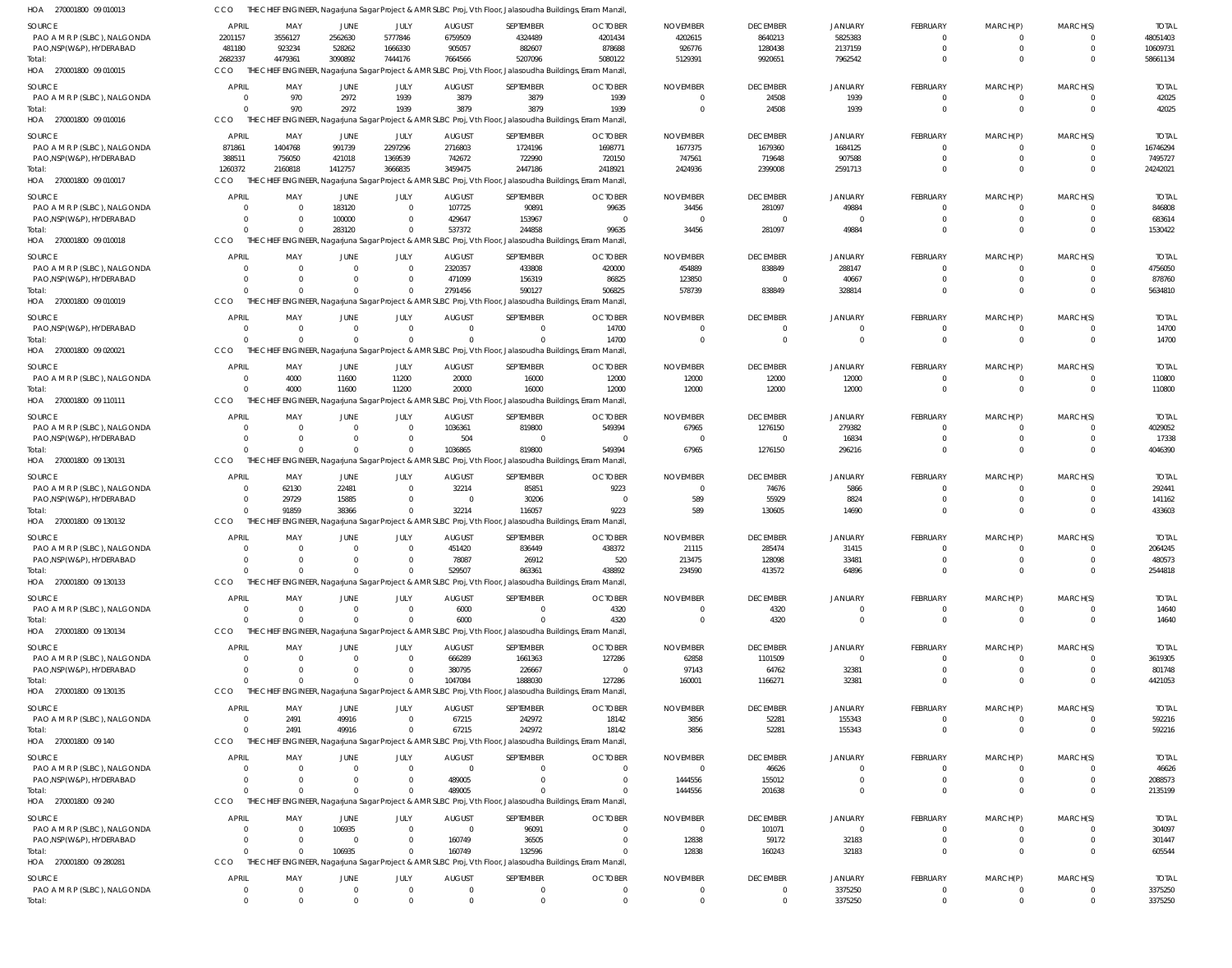|                                                                    | CCO                            |                                           |                      |                            |                           | THE CHIEF ENGINEER, Nagarjuna Sagar Project & AMR SLBC Proj, Vth Floor, Jalasoudha Buildings, Erram Manzil, |                                                                                                                         |                             |                                   |                            |                            |                          |                                  |                        |
|--------------------------------------------------------------------|--------------------------------|-------------------------------------------|----------------------|----------------------------|---------------------------|-------------------------------------------------------------------------------------------------------------|-------------------------------------------------------------------------------------------------------------------------|-----------------------------|-----------------------------------|----------------------------|----------------------------|--------------------------|----------------------------------|------------------------|
| SOURCE                                                             | <b>APRIL</b>                   | MAY                                       | JUNE                 | JULY                       | <b>AUGUST</b>             | SEPTEMBER                                                                                                   | <b>OCTOBER</b>                                                                                                          | <b>NOVEMBER</b>             | <b>DECEMBER</b>                   | <b>JANUARY</b>             | <b>FEBRUARY</b>            | MARCH(P)                 | MARCH(S)                         | <b>TOTAL</b>           |
| PAO A M R P (SLBC), NALGONDA                                       | 693835                         | 717888                                    | 696601               | 44607                      | 1266833                   | 1412725                                                                                                     | 514961                                                                                                                  | 450470                      | 907547                            | 385980                     | 0                          | 0                        | $\overline{0}$                   | 7091447                |
| PAO, NSP (W&P), HYDERABAD                                          | 37779                          | 37778                                     | 37778                | 41977                      | 41977                     | 41977                                                                                                       | 41977                                                                                                                   | 41977                       | 41977                             | 41977                      | $\mathbf 0$                | $\mathbf{0}$             | $\overline{0}$                   | 407174                 |
| Total:                                                             | 731614                         | 755666                                    | 734379               | 86584                      | 1308810                   | 1454702                                                                                                     | 556938                                                                                                                  | 492447                      | 949524                            | 427957                     | $\Omega$                   | $\Omega$                 | $\Omega$                         | 7498621                |
| HOA 270001800 09 310318                                            | CCO                            |                                           |                      |                            |                           | THE CHIEF ENGINEER, Nagarjuna Sagar Project & AMR SLBC Proj, Vth Floor, Jalasoudha Buildings, Erram Manzil, |                                                                                                                         |                             |                                   |                            |                            |                          |                                  |                        |
| SOURCE                                                             | <b>APRIL</b>                   | MAY                                       | JUNE                 | JULY                       | <b>AUGUST</b>             | SEPTEMBER                                                                                                   | <b>OCTOBER</b>                                                                                                          | <b>NOVEMBER</b>             | <b>DECEMBER</b>                   | JANUARY                    | FEBRUARY                   | MARCH(P)                 | MARCH(S)                         | <b>TOTAL</b>           |
| PAO A M R P (SLBC), NALGONDA<br>Total:                             | $\Omega$<br>$\Omega$           | $\overline{0}$<br>$\Omega$                | $\Omega$             | 20000<br>20000             |                           | 20000<br>20000                                                                                              |                                                                                                                         | -0                          | $\overline{0}$<br>$\overline{0}$  | $\Omega$<br>$\Omega$       | 0<br>$\mathbf{0}$          | 0<br>$\mathbf{0}$        | $\Omega$<br>$\overline{0}$       | 40000<br>40000         |
| HOA 270001800 09 510511                                            | CCO                            |                                           |                      |                            |                           | THE CHIEF ENGINEER, Nagarjuna Sagar Project & AMR SLBC Proj, Vth Floor, Jalasoudha Buildings, Erram Manzil, |                                                                                                                         |                             |                                   |                            |                            |                          |                                  |                        |
|                                                                    |                                |                                           |                      |                            |                           |                                                                                                             |                                                                                                                         |                             |                                   |                            |                            |                          |                                  |                        |
| <b>SOURCE</b><br>PAO, NSP (W&P), HYDERABAD                         | <b>APRIL</b><br>$\overline{0}$ | MAY<br>$\overline{0}$                     | JUNE<br>0            | JULY<br>$\Omega$           | <b>AUGUST</b><br>12800    | SEPTEMBER<br>18800                                                                                          | <b>OCTOBER</b><br>11698                                                                                                 | <b>NOVEMBER</b><br>$\Omega$ | <b>DECEMBER</b><br>$\overline{0}$ | JANUARY<br>$\Omega$        | FEBRUARY<br>$\overline{0}$ | MARCH(P)<br>0            | MARCH(S)<br>$\mathbf{0}$         | <b>TOTAL</b><br>43298  |
| Total:                                                             | $\Omega$                       | $\Omega$                                  | $\Omega$             | $\Omega$                   | 12800                     | 18800                                                                                                       | 11698                                                                                                                   | $\Omega$                    | $\overline{0}$                    | $\Omega$                   | $\mathbf{0}$               | $\mathbf{0}$             | $\Omega$                         | 43298                  |
| HOA 27000180025 09 260                                             | CCO                            |                                           |                      |                            |                           | THE CHIEF ENGINEER, Nagarjuna Sagar Project & AMR SLBC Proj, Vth Floor, Jalasoudha Buildings, Erram Manzil, |                                                                                                                         |                             |                                   |                            |                            |                          |                                  |                        |
| SOURCE                                                             | <b>APRIL</b>                   | MAY                                       | JUNE                 | JULY                       | <b>AUGUST</b>             | SEPTEMBER                                                                                                   | <b>OCTOBER</b>                                                                                                          | <b>NOVEMBER</b>             | <b>DECEMBER</b>                   | JANUARY                    | FEBRUARY                   | MARCH(P)                 | MARCH(S)                         | <b>TOTAL</b>           |
| PAO A M R P (SLBC), NALGONDA                                       | $\overline{0}$                 | $\overline{0}$                            | $\Omega$             | $\Omega$                   | $\mathsf{C}$              | $\mathbf{0}$                                                                                                | $\Omega$                                                                                                                | $\Omega$                    | 224250                            | $^{\circ}$                 | $\mathbf{0}$               | $\overline{0}$           | $\mathbf{0}$                     | 224250                 |
| Total:                                                             | $\Omega$                       | $\Omega$                                  |                      | $\Omega$                   |                           | $\Omega$                                                                                                    |                                                                                                                         |                             | 224250                            | $\Omega$                   | $\mathbf{0}$               | $\mathbf{0}$             | $\overline{0}$                   | 224250                 |
| HOA 270080001 01010011                                             | CCO                            |                                           |                      |                            |                           |                                                                                                             | THE ENGINEER-IN-CHIEF(Administration).) The Engineer-in-Chief(Administration) Ist Floor,JALASOUDHA BUILDING,            |                             |                                   |                            |                            |                          |                                  |                        |
| SOURCE                                                             | <b>APRIL</b>                   | MAY                                       | JUNE                 | JULY                       | <b>AUGUST</b>             | SEPTEMBER                                                                                                   | <b>OCTOBER</b>                                                                                                          | <b>NOVEMBER</b>             | <b>DECEMBER</b>                   | JANUARY                    | FEBRUARY                   | MARCH(P)                 | MARCH(S)                         | <b>TOTAL</b>           |
| APAO Irrigation, Sangareddy                                        | 151955                         | 151955                                    | 146907               | 383599                     | 314442                    | 345701                                                                                                      | 634580                                                                                                                  | 382762                      | 356906                            | 330100                     | $\Omega$                   | $\Omega$                 | $\Omega$                         | 3198907                |
| PAO IRRIGATION RANGA REDDY DISTRICT                                | 2515389                        | 2507733                                   | 2560836              | 4356189                    | 4387776                   | 4830058                                                                                                     | 5072268                                                                                                                 | 6560484                     | 5703791                           | 4733026                    | $\mathbf 0$                | $\mathbf 0$              | $\Omega$                         | 43227550               |
| Total:                                                             | 2667344                        | 2659688                                   | 2707743              | 4739788                    | 4702218                   | 5175759                                                                                                     | 5706848                                                                                                                 | 6943246                     | 6060697                           | 5063126                    | $\Omega$                   | $\Omega$                 | $\Omega$                         | 46426457               |
| HOA 270080001 01 010012                                            | CCO                            |                                           |                      |                            |                           |                                                                                                             | THE ENGINEER-IN-CHIEF(Administration).) The Engineer-in-Chief(Administration) Ist Floor, JALASOUDHA BUILDING,           |                             |                                   |                            |                            |                          |                                  |                        |
| SOURCE                                                             | <b>APRIL</b>                   | MAY                                       | JUNE                 | JULY                       | <b>AUGUST</b>             | SEPTEMBER                                                                                                   | <b>OCTOBER</b>                                                                                                          | <b>NOVEMBER</b>             | <b>DECEMBER</b>                   | <b>JANUARY</b>             | FEBRUARY                   | MARCH(P)                 | MARCH(S)                         | <b>TOTAL</b>           |
| <b>PAO IRRIGATION RANGA REDDY DISTRICT</b>                         | 53419                          | 55110                                     | 91663                | 123081                     | 128650                    | 161605                                                                                                      | 100370                                                                                                                  | 95440                       | 96882                             | 93087                      | $\overline{0}$             | $\overline{0}$           | $\mathbf{0}$                     | 999307                 |
| Total:<br>HOA 270080001 01 010013                                  | 53419<br>CCO                   | 55110                                     | 91663                | 123081                     | 128650                    | 161605                                                                                                      | 100370<br>THE ENGINEER-IN-CHIEF(Administration).) The Engineer-in-Chief(Administration) Ist Floor, JALASOUDHA BUILDING, | 95440                       | 96882                             | 93087                      | $\mathbf{0}$               | $\mathbf{0}$             | $\overline{0}$                   | 999307                 |
|                                                                    |                                |                                           |                      |                            |                           |                                                                                                             |                                                                                                                         |                             |                                   |                            |                            |                          |                                  |                        |
| SOURCE                                                             | <b>APRIL</b>                   | MAY                                       | JUNE                 | JULY                       | <b>AUGUST</b>             | SEPTEMBER                                                                                                   | <b>OCTOBER</b>                                                                                                          | <b>NOVEMBER</b>             | <b>DECEMBER</b>                   | JANUARY                    | FEBRUARY                   | MARCH(P)                 | MARCH(S)                         | <b>TOTAL</b>           |
| APAO Irrigation, Sangareddy<br>PAO IRRIGATION RANGA REDDY DISTRICT | 59417<br>834851                | 59417<br>871484                           | 53682<br>1477325     | 127387<br>1997929          | 104325<br>2055270         | 114726<br>1633694                                                                                           | 246123<br>1484002                                                                                                       | 109216<br>1508342           | 126651<br>2731860                 | 368173<br>2318980          | 0<br>$\mathbf 0$           | $\Omega$<br>$\mathbf{0}$ | $\mathbf{0}$<br>$\mathbf{0}$     | 1369117<br>16913737    |
| Total:                                                             | 894268                         | 930901                                    | 1531007              | 2125316                    | 2159595                   | 1748420                                                                                                     | 1730125                                                                                                                 | 1617558                     | 2858511                           | 2687153                    | $\mathbf 0$                | $\Omega$                 | $\Omega$                         | 18282854               |
| HOA 270080001 01 010015                                            | <b>CCO</b>                     |                                           |                      |                            |                           |                                                                                                             | THE ENGINEER-IN-CHIEF(Administration).) The Engineer-in-Chief(Administration) Ist Floor,JALASOUDHA BUILDING,            |                             |                                   |                            |                            |                          |                                  |                        |
| SOURCE                                                             | <b>APRIL</b>                   | MAY                                       | JUNE                 | JULY                       | <b>AUGUST</b>             | SEPTEMBER                                                                                                   | <b>OCTOBER</b>                                                                                                          | <b>NOVEMBER</b>             | <b>DECEMBER</b>                   | JANUARY                    | FEBRUARY                   | MARCH(P)                 | MARCH(S)                         | <b>TOTAL</b>           |
| APAO Irrigation, Sangareddy                                        | 4044                           | 4044                                      | 2218                 | $\Omega$                   |                           | $\mathbf{0}$                                                                                                | $\Omega$                                                                                                                | $\Omega$                    | $\overline{0}$                    | $\Omega$                   | $\overline{0}$             | $\overline{0}$           | $\mathbf{0}$                     | 10306                  |
| Total:                                                             | 4044                           | 4044                                      | 2218                 | $\Omega$                   |                           | $\Omega$                                                                                                    |                                                                                                                         |                             | $\overline{0}$                    | $\Omega$                   | $\mathbf{0}$               | $\mathbf{0}$             | $\Omega$                         | 10306                  |
| HOA 270080001 01010016                                             | CCO                            |                                           |                      |                            |                           |                                                                                                             | THE ENGINEER-IN-CHIEF(Administration).) The Engineer-in-Chief(Administration) Ist Floor,JALASOUDHA BUILDING,            |                             |                                   |                            |                            |                          |                                  |                        |
| SOURCE                                                             | <b>APRIL</b>                   | MAY                                       | JUNE                 | JULY                       | <b>AUGUST</b>             | SEPTEMBER                                                                                                   | <b>OCTOBER</b>                                                                                                          | <b>NOVEMBER</b>             | <b>DECEMBER</b>                   | JANUARY                    | <b>FEBRUARY</b>            | MARCH(P)                 | MARCH(S)                         | <b>TOTAL</b>           |
| APAO Irrigation, Sangareddy                                        | 21351                          | 21351                                     | 20754                | 54738                      | 44765                     | 49262                                                                                                       | 105565                                                                                                                  | 46880                       | 47017                             | 47017                      | 0                          | $\Omega$                 | $\Omega$                         | 458700                 |
| PAO IRRIGATION RANGA REDDY DISTRICT                                | 705318                         | 731694                                    | 1231141              | 1645879                    | 1710969                   | 1359069                                                                                                     | 1252946                                                                                                                 | 1260118                     | 1273808                           | 1234598                    | $\mathbf 0$                | 0                        | $\mathbf{0}$                     | 12405540               |
| Total:                                                             | 726669                         | 753045                                    | 1251895              | 1700617                    | 1755734                   | 1408331                                                                                                     | 1358511                                                                                                                 | 1306998                     | 1320825                           | 1281615                    | $\mathbf 0$                | $\mathbf 0$              | $\Omega$                         | 12864240               |
| HOA 270080001 01 010017                                            | CCO                            |                                           |                      |                            |                           |                                                                                                             | THE ENGINEER-IN-CHIEF(Administration).) The Engineer-in-Chief(Administration) Ist Floor, JALASOUDHA BUILDING,           |                             |                                   |                            |                            |                          |                                  |                        |
| SOURCE                                                             | <b>APRIL</b>                   | MAY                                       | JUNE                 | JULY                       | <b>AUGUST</b>             | SEPTEMBER                                                                                                   | <b>OCTOBER</b>                                                                                                          | <b>NOVEMBER</b>             | <b>DECEMBER</b>                   | JANUARY                    | FEBRUARY                   | MARCH(P)                 | MARCH(S)                         | <b>TOTAL</b>           |
| APAO Irrigation, Sangareddy                                        | $\Omega$                       | $\overline{0}$                            |                      | $\overline{0}$             | 64000                     | 23000                                                                                                       |                                                                                                                         | 63017                       | 24500                             | $\Omega$                   | $\mathbf 0$                | 0                        | $\Omega$                         | 174517                 |
| PAO IRRIGATION RANGA REDDY DISTRICT<br>Total:                      | $\Omega$<br>$\Omega$           | $\Omega$                                  |                      | $\Omega$                   | 200000                    | 108289                                                                                                      |                                                                                                                         | 100000                      | 263408                            | 50281                      | $\mathbf 0$                | $\Omega$                 |                                  | 721978                 |
| HOA 270080001 01 010018                                            | CCO                            |                                           |                      |                            |                           |                                                                                                             |                                                                                                                         |                             |                                   |                            |                            |                          | $\Omega$                         |                        |
|                                                                    |                                | $\Omega$                                  |                      | $\Omega$                   | 264000                    | 131289                                                                                                      |                                                                                                                         | 163017                      | 287908                            | 50281                      | $\Omega$                   | $\Omega$                 | $\Omega$                         | 896495                 |
|                                                                    |                                |                                           |                      |                            |                           |                                                                                                             | THE ENGINEER-IN-CHIEF(Administration).) The Engineer-in-Chief(Administration) Ist Floor,JALASOUDHA BUILDING,            |                             |                                   |                            |                            |                          |                                  |                        |
| SOURCE                                                             | <b>APRIL</b>                   | MAY                                       | JUNE                 | JULY                       | <b>AUGUST</b>             | SEPTEMBER                                                                                                   | <b>OCTOBER</b>                                                                                                          | <b>NOVEMBER</b>             | <b>DECEMBER</b>                   | JANUARY                    | <b>FEBRUARY</b>            | MARCH(P)                 | MARCH(S)                         | <b>TOTAL</b>           |
| APAO Irrigation, Sangareddy                                        | $\Omega$                       | $\Omega$<br>$\Omega$                      |                      | $\Omega$<br>$\Omega$       | 64492                     | 138473                                                                                                      | $\Omega$                                                                                                                | $\Omega$                    | $\overline{\mathbf{0}}$           | $\Omega$                   | $\Omega$                   | $\Omega$                 | $\Omega$                         | 202965                 |
| PAO IRRIGATION RANGA REDDY DISTRICT<br>Total:                      | $\Omega$                       | $\Omega$                                  |                      | $\Omega$                   | 1096966<br>1161458        | 377867<br>516340                                                                                            | 55375<br>55375                                                                                                          | 97455<br>97455              | 863749<br>863749                  | 105530<br>105530           | $\mathbf 0$<br>$\Omega$    | $\mathbf{0}$<br>$\Omega$ | $\mathbf{0}$<br>$\Omega$         | 2596942<br>2799907     |
| HOA 270080001 01 060                                               | CCO                            |                                           |                      |                            |                           |                                                                                                             | THE ENGINEER-IN-CHIEF(Administration).) The Engineer-in-Chief(Administration) Ist Floor, JALASOUDHA BUILDING,           |                             |                                   |                            |                            |                          |                                  |                        |
|                                                                    |                                |                                           |                      |                            |                           |                                                                                                             |                                                                                                                         |                             |                                   |                            |                            |                          |                                  |                        |
| SOURCE<br>PAO IRRIGATION RANGA REDDY DISTRICT                      | <b>APRIL</b><br>$\Omega$       | MAY<br>$\overline{0}$                     | JUNE                 | JULY<br>$\overline{0}$     | <b>AUGUST</b>             | SEPTEMBER<br>62554                                                                                          | <b>OCTOBER</b>                                                                                                          | <b>NOVEMBER</b>             | <b>DECEMBER</b><br>$\overline{0}$ | <b>JANUARY</b><br>$\Omega$ | FEBRUARY<br>0              | MARCH(P)<br>0            | MARCH(S)<br>$\Omega$             | <b>TOTAL</b><br>62554  |
| Total:                                                             | $\Omega$                       | $\Omega$                                  |                      | $\Omega$                   |                           | 62554                                                                                                       |                                                                                                                         |                             | $\overline{0}$                    | $\overline{0}$             | $\mathbf{0}$               | $\mathbf{0}$             | $\overline{0}$                   | 62554                  |
| HOA 270080001 01 110111                                            | CCO                            |                                           |                      |                            |                           |                                                                                                             | THE ENGINEER-IN-CHIEF(Administration).) The Engineer-in-Chief(Administration) Ist Floor,JALASOUDHA BUILDING,            |                             |                                   |                            |                            |                          |                                  |                        |
| <b>SOURCE</b>                                                      | <b>APRIL</b>                   | MAY                                       | JUNE                 | JULY                       | <b>AUGUST</b>             | SEPTEMBER                                                                                                   | <b>OCTOBER</b>                                                                                                          | <b>NOVEMBER</b>             | <b>DECEMBER</b>                   | JANUARY                    | <b>FEBRUARY</b>            | MARCH(P)                 | MARCH(S)                         | <b>TOTAL</b>           |
| PAO IRRIGATION RANGA REDDY DISTRICT                                | $\Omega$                       | $\overline{0}$                            | 0                    | $\Omega$                   | 1425                      | $\mathbf{0}$                                                                                                | $\Omega$                                                                                                                | $\Omega$                    | $\overline{0}$                    | $\Omega$                   | 0                          | 0                        | $\Omega$                         | 1425                   |
| Total:                                                             | $\Omega$                       | $\Omega$                                  | $\Omega$             | $\Omega$                   | 1425                      | $\Omega$                                                                                                    |                                                                                                                         | $\Omega$                    | $\Omega$                          | $\Omega$                   | $\mathbf{0}$               | $\mathbf{0}$             | $\overline{0}$                   | 1425                   |
| HOA 270080001 01 130131                                            | CCO                            |                                           |                      |                            |                           |                                                                                                             | THE ENGINEER-IN-CHIEF(Administration).) The Engineer-in-Chief(Administration) Ist Floor, JALASOUDHA BUILDING,           |                             |                                   |                            |                            |                          |                                  |                        |
| SOURCE                                                             | <b>APRIL</b>                   | MAY                                       | JUNE                 | JULY                       | <b>AUGUST</b>             | SEPTEMBER                                                                                                   | <b>OCTOBER</b>                                                                                                          | <b>NOVEMBER</b>             | <b>DECEMBER</b>                   | <b>JANUARY</b>             | <b>FEBRUARY</b>            | MARCH(P)                 | MARCH(S)                         | <b>TOTAL</b>           |
| PAO IRRIGATION RANGA REDDY DISTRICT                                | $\overline{0}$                 | $\overline{0}$                            | 43510                | 15360                      | 16319                     | 18844                                                                                                       | 9539                                                                                                                    | 27439                       | 9417                              | 6179                       | $\overline{0}$             | $\overline{0}$           | $\mathbf{0}$                     | 146607                 |
| Total:                                                             | $\Omega$                       | $\Omega$                                  | 43510                | 15360                      | 16319                     | 18844                                                                                                       | 9539                                                                                                                    | 27439                       | 9417                              | 6179                       | $\mathbf{0}$               | $\mathbf{0}$             | $\overline{0}$                   | 146607                 |
| HOA 270080001 01 130132                                            | CCO                            |                                           |                      |                            |                           |                                                                                                             | THE ENGINEER-IN-CHIEF(Administration).) The Engineer-in-Chief(Administration) Ist Floor,JALASOUDHA BUILDING,            |                             |                                   |                            |                            |                          |                                  |                        |
| <b>SOURCE</b>                                                      | <b>APRIL</b>                   | MAY                                       | JUNE                 | JULY                       | <b>AUGUST</b>             | SEPTEMBER                                                                                                   | <b>OCTOBER</b>                                                                                                          | <b>NOVEMBER</b>             | <b>DECEMBER</b>                   | JANUARY                    | <b>FEBRUARY</b>            | MARCH(P)                 | MARCH(S)                         | <b>TOTAL</b>           |
| PAO IRRIGATION RANGA REDDY DISTRICT                                | $\Omega$<br>$\Omega$           | $\overline{0}$<br>$\Omega$                | $\Omega$<br>$\Omega$ | $\overline{0}$<br>$\Omega$ | 122895                    | 207096                                                                                                      | 105256                                                                                                                  | 12165                       | 184910                            | 16000                      | 0                          | 0                        | $\overline{0}$                   | 648322                 |
| Total:<br>HOA 270080001 01 130134                                  | CCO                            |                                           |                      |                            | 122895                    | 207096                                                                                                      | 105256<br>THE ENGINEER-IN-CHIEF(Administration).) The Engineer-in-Chief(Administration) Ist Floor,JALASOUDHA BUILDING,  | 12165                       | 184910                            | 16000                      | $\mathbf{0}$               | $\mathbf{0}$             | $\overline{0}$                   | 648322                 |
|                                                                    |                                |                                           |                      |                            |                           |                                                                                                             |                                                                                                                         |                             |                                   |                            |                            |                          |                                  |                        |
| <b>SOURCE</b>                                                      | <b>APRIL</b>                   | MAY                                       | JUNE<br>$\Omega$     | JULY<br>$\Omega$           | <b>AUGUST</b>             | SEPTEMBER                                                                                                   | <b>OCTOBER</b>                                                                                                          | <b>NOVEMBER</b>             | <b>DECEMBER</b>                   | <b>JANUARY</b>             | <b>FEBRUARY</b>            | MARCH(P)                 | MARCH(S)                         | <b>TOTAL</b>           |
| PAO IRRIGATION RANGA REDDY DISTRICT<br>Total:                      | $\overline{0}$<br>$\Omega$     | $\overline{\mathbf{0}}$<br>$\overline{0}$ | $\Omega$             | $\Omega$                   | 581723<br>581723          | 532667<br>532667                                                                                            | 71460<br>71460                                                                                                          | 98762<br>98762              | 132762<br>132762                  | 166762<br>166762           | 0<br>$\mathbf{0}$          | 0<br>$\mathbf{0}$        | $\overline{0}$<br>$\overline{0}$ | 1584136<br>1584136     |
| HOA 270080001 01 240                                               | CCO                            |                                           |                      |                            |                           |                                                                                                             | THE ENGINEER-IN-CHIEF(Administration).) The Engineer-in-Chief(Administration) Ist Floor, JALASOUDHA BUILDING,           |                             |                                   |                            |                            |                          |                                  |                        |
|                                                                    |                                |                                           |                      |                            |                           |                                                                                                             |                                                                                                                         |                             |                                   |                            |                            |                          |                                  |                        |
| SOURCE<br>PAO IRRIGATION DIVISION HYDERABAD                        | <b>APRIL</b>                   | MAY<br>$\Omega$                           | JUNE<br>$\Omega$     | JULY<br>$\Omega$           | <b>AUGUST</b><br>$\Omega$ | SEPTEMBER<br>$\mathbf{0}$                                                                                   | <b>OCTOBER</b><br>127272                                                                                                | <b>NOVEMBER</b><br>301478   | <b>DECEMBER</b><br>56817          | <b>JANUARY</b><br>$\Omega$ | <b>FEBRUARY</b><br>0       | MARCH(P)<br>$\Omega$     | MARCH(S)<br>$\Omega$             | <b>TOTAL</b><br>485567 |
| PAO IRRIGATION RANGA REDDY DISTRICT                                | $\mathbf{0}$                   | $\overline{0}$                            | $\Omega$             | 31347                      | 31316                     | 64997                                                                                                       | -0                                                                                                                      | 9469                        | 32597                             | 6152                       | $\mathbf 0$                | $\mathbf 0$              | $\mathbf{0}$                     | 175878                 |

CCO THE CHIEF ENGINEER, Nagarjuna Sagar Project & AMR SLBC Proj, Vth Floor, Jalasoudha Buildings, Erram Manzil,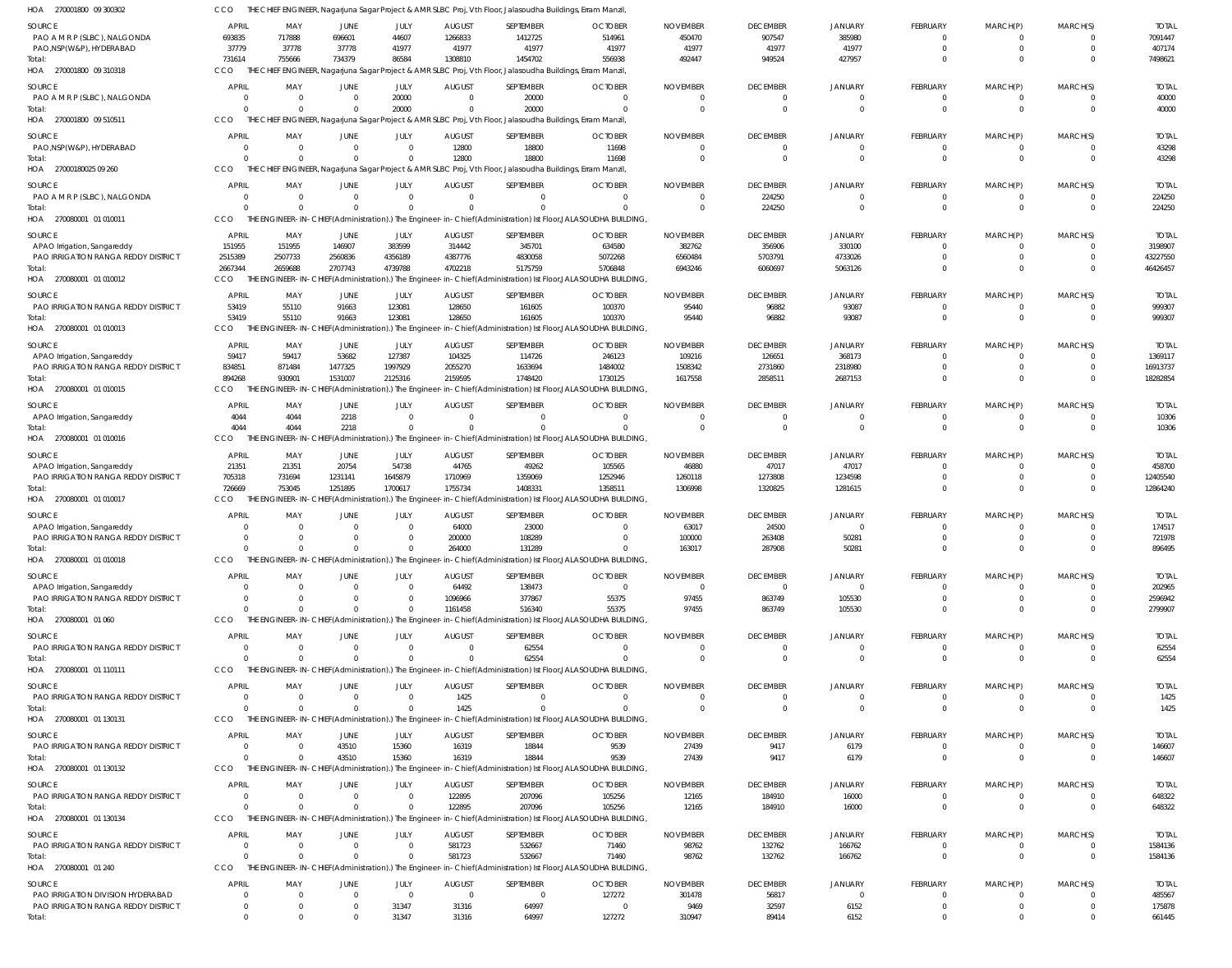| HOA<br>270080001 01 280281                                           |                        |                    |                                  |                          |                         |                          | THE ENGINEER-IN-CHIEF(Administration).) The Engineer-in-Chief(Administration) Ist Floor,JALASOUDHA BUILDING,              |                           |                           |                    |                            |                            |             |                         |
|----------------------------------------------------------------------|------------------------|--------------------|----------------------------------|--------------------------|-------------------------|--------------------------|---------------------------------------------------------------------------------------------------------------------------|---------------------------|---------------------------|--------------------|----------------------------|----------------------------|-------------|-------------------------|
| <b>SOURCE</b>                                                        | <b>APRIL</b>           | MAY                | JUNE                             | JULY                     | <b>AUGUST</b>           | SEPTEMBER                | <b>OCTOBER</b>                                                                                                            | <b>NOVEMBER</b>           | <b>DECEMBER</b>           | <b>JANUARY</b>     | <b>FEBRUARY</b>            | MARCH(P)                   | MARCH(S)    | <b>TOTAI</b>            |
| PAO IRRIGATION RANGA REDDY DISTRICT                                  | $\overline{0}$         | $\Omega$           | $\overline{0}$                   | $\mathbf{0}$             | $\Omega$                | $^{\circ}$               | $\Omega$                                                                                                                  | $\cap$                    | 5500                      | $\Omega$           | $^{\circ}$                 | $^{\circ}$                 | $\Omega$    | 5500                    |
| Total:                                                               | $\Omega$               | $\Omega$           | $\Omega$                         | $\Omega$                 | $\Omega$                | $\Omega$                 |                                                                                                                           | $\cap$                    | 5500                      | $\Omega$           | $\mathbf 0$                | $\mathbf 0$                | $\Omega$    | 5500                    |
| HOA 270080001 01 300302                                              | CCO                    |                    |                                  |                          |                         |                          | THE ENGINEER-IN-CHIEF(Administration).) The Engineer-in-Chief(Administration) Ist Floor, JALASOUDHA BUILDING,             |                           |                           |                    |                            |                            |             |                         |
| SOURCE                                                               | <b>APRIL</b>           | MAY                | JUNE                             | JULY                     | <b>AUGUST</b>           | SEPTEMBER                | <b>OCTOBER</b>                                                                                                            | <b>NOVEMBER</b>           | <b>DECEMBER</b>           | JANUARY            | FEBRUARY                   | MARCH(P)                   | MARCH(S)    | <b>TOTAL</b>            |
| PAO IRRIGATION RANGA REDDY DISTRICT                                  | 90669                  | 181334             | 181334                           | 201484                   | 201484                  | 201484                   | 243459                                                                                                                    | 222471                    | 222471                    | 222471             | $\mathbf{0}$               | $\mathbf 0$                | $\Omega$    | 1968661                 |
| Total:                                                               | 90669                  | 181334             | 181334                           | 201484                   | 201484                  | 201484                   | 243459                                                                                                                    | 222471                    | 222471                    | 222471             | $\mathbf 0$                | $\mathbf 0$                | $\Omega$    | 1968661                 |
| 270080001 01 310318<br>HOA                                           | <b>CCO</b>             |                    |                                  |                          |                         |                          | THE ENGINEER-IN-CHIEF(Administration).) The Engineer-in-Chief(Administration) Ist Floor, JALASOUDHA BUILDING,             |                           |                           |                    |                            |                            |             |                         |
| SOURCE                                                               | <b>APRIL</b>           | MAY                | JUNE                             | JULY                     | <b>AUGUST</b>           | SEPTEMBER                | <b>OCTOBER</b>                                                                                                            | <b>NOVEMBER</b>           | <b>DECEMBER</b>           | <b>JANUARY</b>     | FEBRUARY                   | MARCH(P)                   | MARCH(S)    | <b>TOTAI</b>            |
| PAO IRRIGATION RANGA REDDY DISTRICT                                  | $\Omega$               | $\Omega$           | $\Omega$                         | 20000                    | $\Omega$                | $\Omega$                 | $\cap$                                                                                                                    | $\cap$                    | $\mathbf{0}$              | $\Omega$           | $^{\circ}$                 | $^{\circ}$                 |             | 20000                   |
| Total:                                                               | $\Omega$               | $\Omega$           | $\Omega$                         | 20000                    | $\Omega$                | $\Omega$                 |                                                                                                                           | $\Omega$                  | $\overline{0}$            | $\Omega$           | $\mathbf 0$                | $\mathbf 0$                | $\Omega$    | 20000                   |
| HOA 270080001 01 510511                                              | CCO                    |                    |                                  |                          |                         |                          | THE ENGINEER-IN-CHIEF(Administration).) The Engineer-in-Chief(Administration) Ist Floor, JALASOUDHA BUILDING,             |                           |                           |                    |                            |                            |             |                         |
| SOURCE                                                               | <b>APRIL</b>           | MAY                | <b>JUNE</b>                      | JULY                     | <b>AUGUST</b>           | SEPTEMBER                | <b>OCTOBER</b>                                                                                                            | <b>NOVEMBER</b>           | <b>DECEMBER</b>           | JANUARY            | <b>FEBRUARY</b>            | MARCH(P)                   | MARCH(S)    | <b>TOTAL</b>            |
| PAO IRRIGATION DIVISION HYDERABAD                                    | C                      |                    | $\overline{0}$                   | $\overline{0}$           | $\Omega$                | $\overline{0}$           |                                                                                                                           | 6016                      | 33035                     | 29084              | $\mathbf 0$                | $^{\circ}$                 |             | 68135                   |
| PAO IRRIGATION RANGA REDDY DISTRICT                                  | $\Omega$               |                    | $\Omega$                         | $\mathbf{0}$             |                         | 69729                    |                                                                                                                           | $\Omega$                  | $\overline{0}$            | $\Omega$           | $\mathbf 0$                | $\mathbf 0$                | $\Omega$    | 69729                   |
| Total:                                                               | $\Omega$               |                    | $\Omega$                         | $\Omega$                 |                         | 69729                    |                                                                                                                           | 6016                      | 33035                     | 29084              | $\mathbf 0$                | $\mathbf 0$                | $\Omega$    | 137864                  |
| HOA 270080001 02 010011                                              | CCO                    |                    |                                  |                          |                         |                          | THE ENGINEER-IN-CHIEF(Administration).) The Engineer-in-Chief(Administration) Ist Floor,JALASOUDHA BUILDING,              |                           |                           |                    |                            |                            |             |                         |
| SOURCE                                                               | <b>APRIL</b>           | MAY                | JUNE                             | JULY                     | <b>AUGUST</b>           | SEPTEMBER                | <b>OCTOBER</b>                                                                                                            | <b>NOVEMBER</b>           | <b>DECEMBER</b>           | JANUARY            | FEBRUARY                   | MARCH(P)                   | MARCH(S)    | <b>TOTA</b>             |
| APAO Irrigation, Jagtial                                             | 891047                 | 917126             | 959548                           | 1571875                  | 1588431                 | 1595382                  | 2415401                                                                                                                   | 2154656                   | 2204925                   | 1600767            | $\Omega$                   | $\Omega$                   | 0           | 15899158                |
| APAO Irrigation, Peddapalli                                          | 646399                 | 702776             | 853739                           | 1406256                  | 1253265                 | 1362173                  | 1749512                                                                                                                   | 1640650                   | 1787699                   | 1275335            | $\Omega$                   | $\mathbf 0$                |             | 12677804                |
| APAO Irrigation, Sangareddy                                          | 87403                  | 103010             | 91764                            | 172662                   | 161300                  | 139280                   | 117268                                                                                                                    | 314342                    | 213349                    | 148909             | $\Omega$                   | $\Omega$                   |             | 1549287                 |
| PAO - IRRIGATION DIVISION WARANGAL<br>(Urban)                        | 2596522                | 3177348            | 2749295                          | 4577018                  | 4370020                 | 4493799                  | 4896662                                                                                                                   | 7505170                   | 5827887                   | 4468352            | $\Omega$                   | $\Omega$                   | $\Omega$    | 44662073                |
| PAO IRRIGATION KARIMNAGAR                                            | 1021755                | 1015535            | 1157562                          | 1785342                  | 1692339                 | 1678011                  | 1815220                                                                                                                   | 2394957                   | 2715117                   | 1700532            | $\Omega$                   | $\Omega$                   |             | 16976370                |
| PAO IRRIGATION DIVISION HYDERABAD                                    | 669173                 | $\Omega$           | $\overline{0}$                   | $\mathbf{0}$             | $\Omega$                | $\overline{0}$           | $\Omega$                                                                                                                  | - 0                       | $\overline{0}$            | $\overline{0}$     | $\Omega$                   | $\Omega$                   |             | 669173                  |
| PAO IRRIGATION DIVISION KHAMMAM                                      | 1066295                | 1023770            | 1217944                          | 2156859                  | 1969000                 | 2066434                  | 1925649                                                                                                                   | 3405437                   | 2069306                   | 1948262            | $\Omega$                   | $\Omega$                   |             | 18848956                |
| PAO IRRIGATION NIZAMABAD                                             | 3238986                | $\Omega$           | $\overline{0}$                   | $\overline{0}$           | $\Omega$                | $\overline{0}$           | - 0                                                                                                                       |                           | $\overline{0}$            | $\Omega$           | $\Omega$                   | $\Omega$                   |             | 3238986                 |
| PAO MEDAK(IW), MEDAK                                                 | 450651                 | 487200             | 488631                           | 809960                   | 815173                  | 1020395                  | 1023342                                                                                                                   | 1067261                   | 1019826                   | 823470             | $\Omega$                   | $\Omega$                   | $\Omega$    | 8005909                 |
| Total:<br>HOA 270080001 02 010012                                    | 10668231<br>CCO        | 7426765            | 7518483                          | 12479972                 | 11849528                | 12355474                 | 13943054<br>THE ENGINEER-IN-CHIEF(Administration).) The Engineer-in-Chief(Administration) Ist Floor, JALASOUDHA BUILDING, | 18482473                  | 15838109                  | 11965627           | $\Omega$                   | $\Omega$                   | $\Omega$    | 122527716               |
|                                                                      |                        |                    |                                  |                          |                         |                          |                                                                                                                           |                           |                           |                    |                            |                            |             |                         |
| SOURCE                                                               | <b>APRIL</b>           | MAY                | JUNE                             | JULY                     | <b>AUGUST</b>           | SEPTEMBER                | <b>OCTOBER</b>                                                                                                            | <b>NOVEMBER</b>           | <b>DECEMBER</b>           | JANUARY            | FEBRUARY                   | MARCH(P)                   | MARCH(S)    | <b>TOTAL</b>            |
| APAO Irrigation, Jagtial                                             | C                      | - 0                | $\overline{\mathbf{0}}$          | $\mathbf{0}$             | $\Omega$                | $\overline{0}$           | $\Omega$                                                                                                                  | - 0                       | 35000                     | $\overline{0}$     | $\mathbf 0$                | $^{\circ}$                 | $\Omega$    | 35000                   |
| APAO Irrigation, Peddapalli                                          | 965<br>1000            | 1025<br>1000       | 1450<br>1000                     | 2300<br>2000             | 1450<br>2000            | 28950<br>2000            | 1510<br>5000                                                                                                              | 1450<br>2000              | 1450<br>2000              | 1450<br>2000       | $\mathbf 0$<br>$\mathbf 0$ | $\mathbf 0$<br>$\mathbf 0$ | $\Omega$    | 42000<br>20000          |
| APAO Irrigation, Sangareddy<br>PAO - IRRIGATION DIVISION WARANGAL    | 32553                  | 35071              | 34884                            | 54309                    | 53209                   | 51588                    | 114809                                                                                                                    | 56671                     | 56191                     | 52088              | $\Omega$                   | $\mathbf 0$                |             | 541373                  |
| (Urban)                                                              |                        |                    |                                  |                          |                         |                          |                                                                                                                           |                           |                           |                    |                            |                            |             |                         |
| PAO IRRIGATION KARIMNAGAR                                            | 9091                   | 14055              | 11550                            | 22932                    | 14080                   | 14267                    | 13880                                                                                                                     | 15532                     | 16709                     | 14730              | $\mathbf 0$                | $\mathbf 0$                | $\Omega$    | 146826                  |
| PAO IRRIGATION DIVISION HYDERABAD                                    | 16870                  | $\overline{0}$     | $\overline{0}$                   | $\mathbf{0}$             | $\Omega$                | $\overline{0}$           | - 0                                                                                                                       | - 0                       | $\overline{0}$            | $\overline{0}$     | $\Omega$                   | $\Omega$                   |             | 16870                   |
| PAO IRRIGATION DIVISION KHAMMAM<br>PAO IRRIGATION NIZAMABAD          | 8694<br>33334          | 16239<br>- 0       | 12126<br>$\overline{\mathbf{0}}$ | 18038<br>$\mathbf{0}$    | 17764<br>- 0            | 17897<br>$\overline{0}$  | 17814<br>- 0                                                                                                              | 27820<br>- 0              | 17289<br>$\overline{0}$   | 17695<br>$\Omega$  | $\Omega$<br>$\Omega$       | $\mathbf 0$<br>$\Omega$    | $\Omega$    | 171376<br>33334         |
| PAO MEDAK(IW), MEDAK                                                 | 1000                   | 2000               | 2000                             | 2000                     | 2000                    | 3000                     | 2000                                                                                                                      | 2000                      | 2000                      | 2000               | $\mathbf 0$                | $\mathbf 0$                | $\Omega$    | 20000                   |
| Total:                                                               | 103507                 | 69390              | 63010                            | 101579                   | 90503                   | 117702                   | 155013                                                                                                                    | 105473                    | 130639                    | 89963              | $\Omega$                   | $\mathbf 0$                | $\Omega$    | 1026779                 |
| HOA 270080001 02 010013                                              | CCO                    |                    |                                  |                          |                         |                          | THE ENGINEER-IN-CHIEF(Administration).) The Engineer-in-Chief(Administration) Ist Floor,JALASOUDHA BUILDING,              |                           |                           |                    |                            |                            |             |                         |
| SOURCE                                                               | <b>APRIL</b>           | MAY                | JUNE                             | JULY                     | <b>AUGUST</b>           | SEPTEMBER                | <b>OCTOBER</b>                                                                                                            | <b>NOVEMBER</b>           | <b>DECEMBER</b>           | <b>JANUARY</b>     | FEBRUARY                   | MARCH(P)                   | MARCH(S)    | <b>TOTA</b>             |
| APAO Irrigation, Jagtial                                             | 296161                 | 319492             | 531158                           | 522542                   | 962253                  | 530477                   | 660044                                                                                                                    | 538731                    | 1363280                   | 615416             | -0                         | $\Omega$                   |             | 6339554                 |
| APAO Irrigation, Peddapalli                                          | 214829                 | 242078             | 458946                           | 788853                   | 416583                  | 452318                   | 458842                                                                                                                    | 411615                    | 532578                    | 545168             | $\Omega$                   | $\Omega$                   | $\Omega$    | 4521810                 |
| APAO Irrigation, Sangareddy                                          | 28992                  | 37266              | 32893                            | 57270                    | 53511                   | 46193                    | 101580                                                                                                                    | 68831                     | 62908                     | 91041              |                            |                            |             | 580485                  |
| PAO - IRRIGATION DIVISION WARANGAL                                   | 862093                 | 1096712            | 961100                           | 1519517                  | 1451229                 | 1515618                  | 3355892                                                                                                                   | 1587993                   | 1986702                   | 1716517            | $\mathbf{0}$               | $\mathbf 0$                |             | 16053373                |
| (Urban)<br>PAO IRRIGATION KARIMNAGAR                                 | 339323                 | 566629             | 410373                           | 987415                   | 562189                  | 557401                   | 538672                                                                                                                    | 591687                    | 790221                    | 1439621            | $\Omega$                   | $\Omega$                   |             | 6783531                 |
| PAO IRRIGATION DIVISION HYDERABAD                                    | 222084                 | - 0                | $\overline{0}$                   | $\mathbf{0}$             | $\Omega$                | $\overline{0}$           | $\Omega$                                                                                                                  |                           | $\overline{0}$            | $\overline{0}$     | $\Omega$                   | $\Omega$                   |             | 222084                  |
| PAO IRRIGATION DIVISION KHAMMAM                                      | 353966                 | 645352             | 420951                           | 721720                   | 653817                  | 673548                   | 639428                                                                                                                    | 1228185                   | 1465168                   | 786062             | $\Omega$                   | $\Omega$                   |             | 7588197                 |
| PAO IRRIGATION NIZAMABAD                                             | 1075693                | $\Omega$           | $\Omega$                         | $\mathbf{0}$             | $\Omega$                | 0                        |                                                                                                                           |                           | $\overline{0}$            | $\Omega$           | $\Omega$                   | $\Omega$                   |             | 1075693                 |
| PAO MEDAK(IW), MEDAK                                                 | 149486                 | 174228             | 174748                           | 268658                   | 270397                  | 599815                   | 276066                                                                                                                    | 270102                    | 314765                    | 787098             | $\mathbf 0$                | $\mathbf 0$                |             | 3285363                 |
| Total:                                                               | 3542627                | 3081757            | 2990169                          | 4865975                  | 4369979                 | 4375370                  | 6030524                                                                                                                   | 4697144                   | 6515622                   | 5980923            | $\Omega$                   | $\Omega$                   |             | 46450090                |
| HOA 270080001 02 010015                                              | <b>CCO</b>             |                    |                                  |                          |                         |                          | THE ENGINEER-IN-CHIEF(Administration).) The Engineer-in-Chief(Administration) Ist Floor,JALASOUDHA BUILDING,              |                           |                           |                    |                            |                            |             |                         |
| SOURCE                                                               | <b>APRIL</b>           | MAY                | JUNE                             | JULY                     | <b>AUGUST</b>           | SEPTEMBER                | <b>OCTOBER</b>                                                                                                            | <b>NOVEMBER</b>           | <b>DECEMBER</b>           | JANUARY            | FEBRUARY                   | MARCH(P)                   | MARCH(S)    | <b>TOTAL</b>            |
| PAO - IRRIGATION DIVISION WARANGAL                                   | $\overline{0}$         |                    | $\overline{0}$                   | $\mathbf 0$              | $\Omega$                | $\overline{0}$           | 383                                                                                                                       | $\Omega$                  | $\overline{0}$            | $\overline{0}$     | $\mathbf 0$                | $\mathbf 0$                | $\Omega$    | 383                     |
| (Urban)<br>PAO IRRIGATION KARIMNAGAR                                 | $\overline{0}$         |                    | $\overline{0}$                   | $\mathbf{0}$             |                         | $\mathbf 0$              | $\Omega$                                                                                                                  |                           | 19096                     | $\overline{0}$     | $\mathbf 0$                | $\mathbf 0$                | $\Omega$    | 19096                   |
| Total:                                                               | $\Omega$               |                    | $\Omega$                         | $\Omega$                 |                         | $\Omega$                 | 383                                                                                                                       |                           | 19096                     | $\overline{0}$     | $\mathbf 0$                | $\mathbf 0$                | $\Omega$    | 19479                   |
| HOA 270080001 02 010016                                              | CCO                    |                    |                                  |                          |                         |                          | THE ENGINEER-IN-CHIEF(Administration).) The Engineer-in-Chief(Administration) Ist Floor,JALASOUDHA BUILDING,              |                           |                           |                    |                            |                            |             |                         |
|                                                                      |                        |                    |                                  |                          |                         |                          |                                                                                                                           |                           |                           |                    |                            |                            |             |                         |
| SOURCE<br>APAO Irrigation, Jagtial                                   | <b>APRIL</b><br>122381 | MAY<br>132344      | JUNE<br>220607                   | JULY<br>214232           | <b>AUGUST</b><br>393957 | SEPTEMBER<br>217563      | <b>OCTOBER</b><br>282447                                                                                                  | <b>NOVEMBER</b><br>221139 | <b>DECEMBER</b><br>237525 | JANUARY<br>218306  | FEBRUARY<br>$\mathbf 0$    | MARCH(P)<br>$^{\circ}$     | MARCH(S)    | <b>TOTAI</b><br>2260501 |
| APAO Irrigation, Peddapalli                                          | 84320                  | 94493              | 176121                           | 301148                   | 160652                  | 175458                   | 179187                                                                                                                    | 158926                    | 178619                    | 163593             | $\mathbf 0$                | $\mathbf 0$                | $\Omega$    | 1672517                 |
| APAO Irrigation, Sangareddy                                          | 10064                  | 13367              | 11476                            | 22016                    | 20310                   | 17146                    | 40823                                                                                                                     | 26933                     | 20698                     | 18537              | $\mathbf 0$                | $\mathbf 0$                |             | 201370                  |
| PAO - IRRIGATION DIVISION WARANGAL                                   | 448612                 | 556813             | 509373                           | 780001                   | 748964                  | 790491                   | 1720748                                                                                                                   | 815832                    | 892562                    | 764381             | $\Omega$                   | $\Omega$                   |             | 8027777                 |
| (Urban)                                                              |                        |                    |                                  |                          |                         |                          |                                                                                                                           |                           |                           |                    |                            |                            |             |                         |
| PAO IRRIGATION KARIMNAGAR                                            | 162890<br>192653       | 268614<br>$\Omega$ | 204773<br>$\overline{0}$         | 465901<br>$\overline{0}$ | 269625                  | 269240<br>$\overline{0}$ | 258843                                                                                                                    | 286990                    | 354474<br>$\overline{0}$  | 274707<br>$\Omega$ | $\Omega$<br>$\Omega$       | $\Omega$<br>$\Omega$       |             | 2816057<br>192653       |
| PAO IRRIGATION DIVISION HYDERABAD<br>PAO IRRIGATION DIVISION KHAMMAM | 158982                 | 293108             | 187704                           | 324638                   | 295769                  | 305938                   | 290996                                                                                                                    | 556483                    | 308818                    | 295667             | $\Omega$                   | $\Omega$                   |             | 3018103                 |
| PAO IRRIGATION NIZAMABAD                                             | 539848                 | $\Omega$           | $\Omega$                         | $\mathbf{0}$             | $\Omega$                | $\mathbf{0}$             | - 0                                                                                                                       | - 0                       | $\overline{0}$            | $\Omega$           | $\Omega$                   | $\Omega$                   |             | 539848                  |
| PAO MEDAK(IW), MEDAK                                                 | 48264                  | 57117              | 57303                            | 85678                    | 86300                   | 185846                   | 88085                                                                                                                     | 85939                     | 86699                     | 87046              | $\mathbf 0$                | $\mathbf 0$                |             | 868277                  |
| Total:                                                               | 1768014                | 1415856            | 1367357                          | 2193614                  | 1975577                 | 1961682                  | 2861129                                                                                                                   | 2152242                   | 2079395                   | 1822237            | $\Omega$                   | $\Omega$                   | $\Omega$    | 19597103                |
| HOA 270080001 02 010017                                              | CCO                    |                    |                                  |                          |                         |                          | THE ENGINEER-IN-CHIEF(Administration).) The Engineer-in-Chief(Administration) Ist Floor,JALASOUDHA BUILDING,              |                           |                           |                    |                            |                            |             |                         |
| SOURCE                                                               | <b>APRIL</b>           | MAY                | <b>JUNE</b>                      | JULY                     | <b>AUGUST</b>           | SEPTEMBER                | <b>OCTOBER</b>                                                                                                            | <b>NOVEMBER</b>           | <b>DECEMBER</b>           | JANUARY            | FEBRUARY                   | MARCH(P)                   | MARCH(S)    | <b>TOTAL</b>            |
| APAO Irrigation, Jagtial                                             | $\Omega$               |                    | $\overline{0}$                   | $\mathbf 0$              | 100000                  | $\mathbf 0$              | $\Omega$                                                                                                                  | $\Omega$                  | $\overline{0}$            | 10000              | $\mathbf 0$                | $\mathbf 0$                | $\Omega$    | 110000                  |
| APAO Irrigation, Peddapalli                                          | 0                      |                    | $\overline{0}$                   | $\mathbf{0}$             | 8000                    | $\mathbf 0$              | $\Omega$                                                                                                                  | $\Omega$                  | $\overline{0}$            | $\Omega$           | $\mathbf 0$                | $\mathbf 0$                | $\Omega$    | 8000                    |
| PAO - IRRIGATION DIVISION WARANGAL                                   | $\Omega$               |                    | 44680                            | $\mathbf{0}$             | 2810                    | $\mathbf 0$              | 75246                                                                                                                     | 48854                     | 54391                     | $\overline{0}$     | $\mathbf 0$                | $\mathbf{0}$               | $\Omega$    | 225981                  |
| (Urban)<br>PAO IRRIGATION KARIMNAGAR                                 | $\mathbf 0$            |                    | $\overline{0}$                   | $\mathbf 0$              | 59579                   | $\mathbf 0$              | $\Omega$                                                                                                                  | 53761                     | $\overline{0}$            | $\overline{0}$     | $\mathbf 0$                | $\mathbf 0$                | $\mathbf 0$ | 113340                  |
|                                                                      |                        |                    |                                  |                          |                         |                          |                                                                                                                           |                           |                           |                    |                            |                            |             |                         |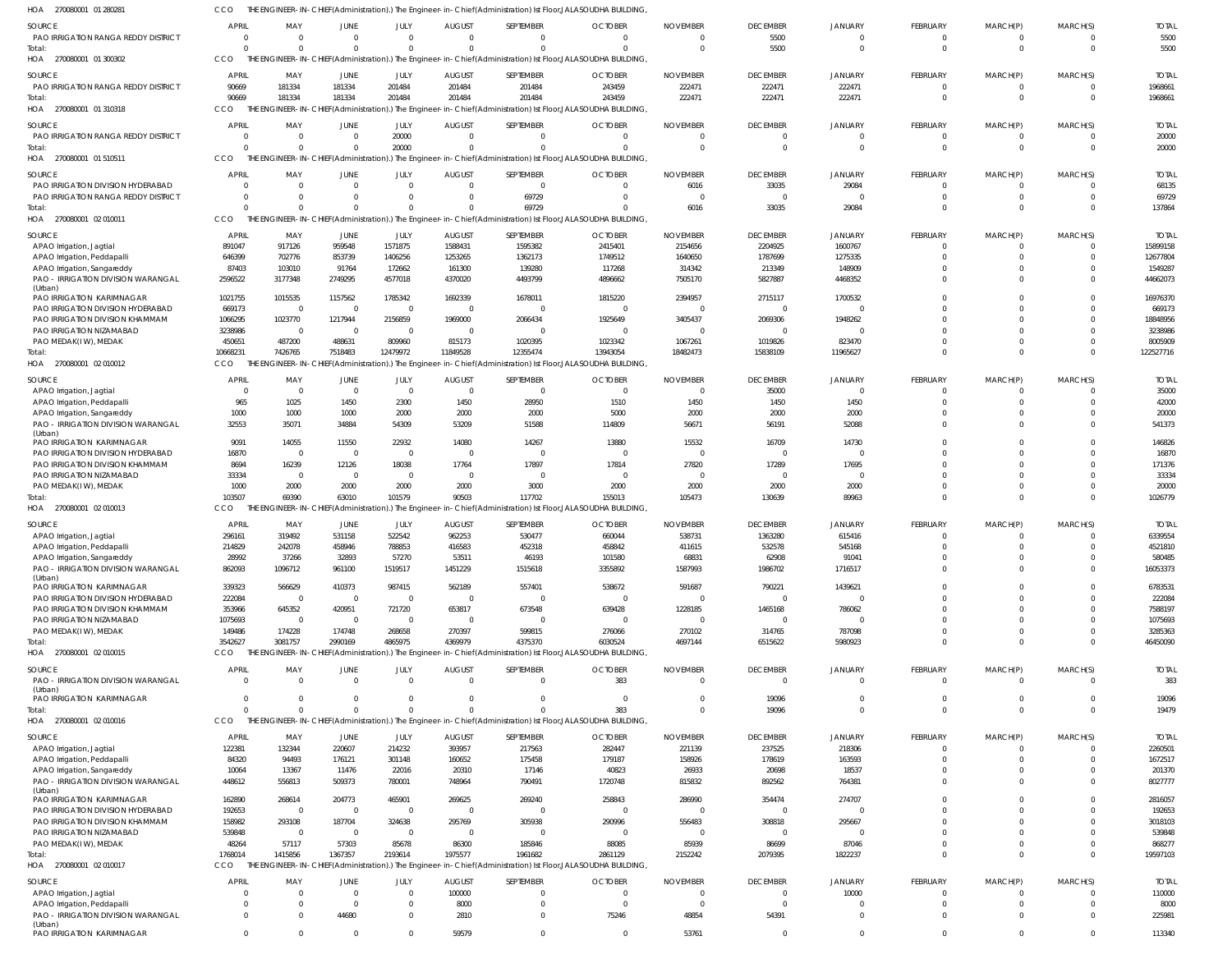| HOA 270080001 02 010017                                           |              |                  |                            |       |                                                    |                    | THE ENGINEER-IN-CHIEF(Administration).) The Engineer-in-Chief(Administration) Ist Floor,JALASOUDHA BUILDING,            |                             |                                   |                           |                      |                            |                            |                       |
|-------------------------------------------------------------------|--------------|------------------|----------------------------|-------|----------------------------------------------------|--------------------|-------------------------------------------------------------------------------------------------------------------------|-----------------------------|-----------------------------------|---------------------------|----------------------|----------------------------|----------------------------|-----------------------|
| SOURCE                                                            | <b>APRIL</b> | MAY              | JUNE                       | JULY  | <b>AUGUST</b>                                      | SEPTEMBER          | <b>OCTOBER</b>                                                                                                          | <b>NOVEMBER</b>             | <b>DECEMBER</b>                   | <b>JANUARY</b>            | FEBRUARY             | MARCH(P)                   | MARCH(S)                   | <b>TOTAL</b>          |
| PAO IRRIGATION DIVISION KHAMMAM                                   | $\Omega$     | $\Omega$         | 14000                      |       | 9049<br>$\mathbf 0$                                | 22310              | 9200                                                                                                                    | $\Omega$                    | 138341                            | $\overline{0}$            | 0                    | $\overline{0}$             | $\overline{0}$             | 192900                |
| Total:                                                            | $\Omega$     | $\Omega$         | 58680                      |       | $\mathbf 0$<br>179438                              | 22310              | 84446                                                                                                                   | 102615                      | 192732                            | 10000                     | $\Omega$             | $\mathbf 0$                | $\Omega$                   | 650221                |
| HOA 270080001 02 010018                                           | <b>CCO</b>   |                  |                            |       |                                                    |                    | THE ENGINEER-IN-CHIEF(Administration).) The Engineer-in-Chief(Administration) Ist Floor, JALASOUDHA BUILDING,           |                             |                                   |                           |                      |                            |                            |                       |
|                                                                   | <b>APRIL</b> | MAY              | <b>JUNE</b>                |       |                                                    |                    |                                                                                                                         |                             |                                   |                           | FEBRUARY             | MARCH(P)                   | MARCH(S)                   | <b>TOTAL</b>          |
| SOURCE<br>APAO Irrigation, Jagtial                                |              | $\Omega$         | $\overline{0}$             | JULY  | <b>AUGUST</b><br>$\mathbf 0$<br>351569             | SEPTEMBER<br>47393 | <b>OCTOBER</b><br>$\overline{0}$                                                                                        | <b>NOVEMBER</b><br>$\Omega$ | <b>DECEMBER</b><br>233392         | JANUARY<br>$\overline{0}$ | $\mathbf 0$          | $\overline{0}$             | $\Omega$                   | 632354                |
| APAO Irrigation, Peddapalli                                       |              | $\Omega$         | $\overline{0}$             |       | $\mathbf 0$<br>265400                              | $\Omega$           | $\Omega$                                                                                                                | $\Omega$                    | 160797                            | $\overline{0}$            | $\Omega$             | $\mathbf 0$                | $\Omega$                   | 426197                |
| APAO Irrigation, Sangareddy                                       |              |                  | $\Omega$                   |       | $\mathbf 0$<br>$\Omega$                            | 50185              | 35143                                                                                                                   | 17572                       | 34918                             | $\overline{0}$            | $\Omega$             | $\mathbf 0$                | $\Omega$                   | 137818                |
| PAO - IRRIGATION DIVISION WARANGAL                                |              |                  | $\Omega$                   |       | $\mathbf 0$<br>1126030                             | $\Omega$           | 436681                                                                                                                  | 10978                       | 567971                            | $-288$                    | $\Omega$             | $\mathbf{0}$               | $\Omega$                   | 2141372               |
| (Urban)                                                           |              |                  |                            |       |                                                    |                    |                                                                                                                         |                             |                                   |                           |                      |                            |                            |                       |
| PAO IRRIGATION KARIMNAGAR                                         |              |                  | $\Omega$                   |       | $\mathbf 0$<br>561505                              | 194686             | $\overline{0}$                                                                                                          | 22217                       | 84306                             | 46307                     | $\Omega$             | $\Omega$                   | $\Omega$                   | 909021                |
| PAO IRRIGATION DIVISION KHAMMAM                                   | $\cap$       |                  | $\Omega$                   |       | $\mathbf 0$<br>225293                              | 157467             | 70730                                                                                                                   | $\Omega$                    | 340852                            | $\Omega$                  | $\Omega$             | $\mathbf 0$                | $\Omega$                   | 794342                |
| PAO MEDAK(IW), MEDAK                                              | 807          |                  | $\Omega$                   |       | $\mathbf 0$<br>129512                              | 168261             | 120348                                                                                                                  | $\Omega$                    | 122685                            | $\overline{0}$            | $\Omega$             | $\mathbf{0}$               | $\Omega$                   | 541613                |
| Total:                                                            | 807          |                  | $\Omega$                   |       | $\mathbf 0$<br>2659309                             | 617992             | 662902                                                                                                                  | 50767                       | 1544921                           | 46019                     | $\Omega$             | $\Omega$                   | $\Omega$                   | 5582717               |
| HOA 270080001 02 020021                                           | CCO          |                  |                            |       |                                                    |                    | THE ENGINEER-IN-CHIEF(Administration).) The Engineer-in-Chief(Administration) Ist Floor, JALASOUDHA BUILDING,           |                             |                                   |                           |                      |                            |                            |                       |
| SOURCE                                                            | <b>APRIL</b> | MAY              | <b>JUNE</b>                | JULY  | <b>AUGUST</b>                                      | SEPTEMBER          | <b>OCTOBER</b>                                                                                                          | <b>NOVEMBER</b>             | <b>DECEMBER</b>                   | JANUARY                   | FEBRUARY             | MARCH(P)                   | MARCH(S)                   | <b>TOTAL</b>          |
| PAO IRRIGATION KARIMNAGAR                                         | $\Omega$     | $\overline{0}$   | $\overline{0}$             |       | $\overline{0}$<br>$\mathbf 0$                      | 8305               | $\Omega$                                                                                                                | $\Omega$                    | 1248                              | 624                       | 0                    | $^{\circ}$                 | $\Omega$                   | 10177                 |
| Total:                                                            | $\Omega$     | $\Omega$         | $\Omega$                   |       | $\Omega$<br>$\Omega$                               | 8305               | $\Omega$                                                                                                                | $\Omega$                    | 1248                              | 624                       | $\Omega$             | $\mathbf 0$                | $\Omega$                   | 10177                 |
| HOA 270080001 02 110111                                           | CCO          |                  |                            |       |                                                    |                    | THE ENGINEER-IN-CHIEF(Administration).) The Engineer-in-Chief(Administration) Ist Floor, JALASOUDHA BUILDING,           |                             |                                   |                           |                      |                            |                            |                       |
|                                                                   | <b>APRIL</b> | MAY              |                            |       |                                                    | SEPTEMBER          |                                                                                                                         | <b>NOVEMBER</b>             |                                   |                           | FEBRUARY             |                            |                            |                       |
| SOURCE                                                            |              | $\mathbf 0$      | JUNE<br>$\overline{0}$     | JULY  | <b>AUGUST</b><br>$\mathbf 0$<br>$\mathbf 0$        | $\Omega$           | <b>OCTOBER</b><br>0                                                                                                     | 43592                       | <b>DECEMBER</b><br>$\overline{0}$ | JANUARY<br>$\mathbf 0$    | $\mathbf 0$          | MARCH(P)<br>$\overline{0}$ | MARCH(S)<br>$\overline{0}$ | <b>TOTAL</b><br>43592 |
| APAO Irrigation, Peddapalli<br>PAO - IRRIGATION DIVISION WARANGAL |              | $\Omega$         | $\Omega$                   |       | $\mathbf 0$<br>$\Omega$                            | $\Omega$           | $\Omega$                                                                                                                | 36985                       | $\overline{0}$                    | $\overline{0}$            | $\mathbf 0$          | $\mathbf 0$                | $\Omega$                   | 36985                 |
| (Urban)                                                           |              |                  |                            |       |                                                    |                    |                                                                                                                         |                             |                                   |                           |                      |                            |                            |                       |
| PAO IRRIGATION KARIMNAGAR                                         | $\Omega$     | $\Omega$         | $\overline{0}$             |       | $\mathbf 0$<br>$\Omega$                            | $\overline{0}$     | $\Omega$                                                                                                                | 51200                       | 48000                             | $\overline{0}$            | $\mathbf 0$          | $\mathbf 0$                | $\Omega$                   | 99200                 |
| PAO IRRIGATION DIVISION,                                          |              | $\Omega$         | $\Omega$                   |       | $\Omega$<br>$\Omega$                               | 8000               | $\Omega$                                                                                                                | $\Omega$                    | $\overline{0}$                    | $\Omega$                  | $\Omega$             | $\mathbf 0$                | $\Omega$                   | 8000                  |
| <b>MAHABOOBNAGAR</b>                                              |              |                  |                            |       |                                                    |                    |                                                                                                                         |                             |                                   |                           |                      |                            |                            |                       |
| PAO IRRIGATION NIZAMABAD                                          |              | $\Omega$         | $\Omega$                   |       | $\Omega$<br>$\Omega$                               | $\overline{0}$     | 307536                                                                                                                  | $\Omega$                    | $\overline{0}$                    | $\overline{0}$            | $\Omega$             | $\mathbf 0$                | $\Omega$                   | 307536                |
| PAO Irrigation Nirmal                                             |              | $\Omega$         | $\overline{0}$<br>$\Omega$ |       | $\mathbf 0$<br>$\Omega$<br>$\mathbf 0$<br>$\Omega$ | 16755<br>24755     | $\Omega$                                                                                                                | $\Omega$<br>131777          | 7920<br>55920                     | 39330                     | $\Omega$<br>$\Omega$ | $\mathbf 0$<br>$\Omega$    | $\Omega$<br>$\Omega$       | 64005                 |
| Total:<br>HOA 270080001 02 130131                                 | CCO          |                  |                            |       |                                                    |                    | 307536<br>THE ENGINEER-IN-CHIEF(Administration).) The Engineer-in-Chief(Administration) Ist Floor, JALASOUDHA BUILDING, |                             |                                   | 39330                     |                      |                            |                            | 559318                |
|                                                                   |              |                  |                            |       |                                                    |                    |                                                                                                                         |                             |                                   |                           |                      |                            |                            |                       |
| SOURCE                                                            | <b>APRIL</b> | MAY              | JUNE                       | JULY  | <b>AUGUST</b>                                      | SEPTEMBER          | <b>OCTOBER</b>                                                                                                          | <b>NOVEMBER</b>             | <b>DECEMBER</b>                   | JANUARY                   | FEBRUARY             | MARCH(P)                   | MARCH(S)                   | <b>TOTAL</b>          |
| APAO Irrigation, Peddapalli                                       |              | $\Omega$         | $\overline{0}$             |       | $\mathbf 0$<br>$\mathbf 0$                         | 4000               | $\overline{0}$                                                                                                          | 25011                       | 4000                              | $\mathbf 0$               | $\Omega$             | $^{\circ}$                 | $\Omega$                   | 33011                 |
| PAO IRRIGATION KARIMNAGAR                                         |              | $\Omega$         | $\Omega$                   |       | $\mathbf 0$<br>$\Omega$                            | 1842               | 598                                                                                                                     | 600                         | $\overline{0}$                    | 1766                      |                      | $^{\circ}$                 | $\Omega$                   | 4806                  |
| PAO IRRIGATION NIZAMABAD                                          |              | 2971             | $\Omega$                   |       | 5400<br>$\mathbf 0$                                | $\Omega$           | 306                                                                                                                     | 305                         | $\overline{0}$                    | $\Omega$                  | $\Omega$             | $\Omega$                   | $\Omega$                   | 8982                  |
| PAO Irrigation Nirmal                                             | $\Omega$     | $\Omega$<br>2971 | $\Omega$<br>$\Omega$       |       | $\mathbf 0$<br>$\mathbf 0$<br>5400<br>$\Omega$     | 31342              | $\Omega$                                                                                                                | 1724                        | 15861                             | $\Omega$                  | $\Omega$<br>$\Omega$ | $\mathbf 0$<br>$\Omega$    | $\Omega$<br>$\Omega$       | 48927                 |
| Total:<br>HOA 270080001 02 130132                                 | CCO          |                  |                            |       |                                                    | 37184              | 904<br>THE ENGINEER-IN-CHIEF(Administration).) The Engineer-in-Chief(Administration) Ist Floor, JALASOUDHA BUILDING,    | 27640                       | 19861                             | 1766                      |                      |                            |                            | 95726                 |
|                                                                   |              |                  |                            |       |                                                    |                    |                                                                                                                         |                             |                                   |                           |                      |                            |                            |                       |
| SOURCE                                                            | <b>APRIL</b> | MAY              | <b>JUNE</b>                | JULY  | <b>AUGUST</b>                                      | SEPTEMBER          | <b>OCTOBER</b>                                                                                                          | <b>NOVEMBER</b>             | <b>DECEMBER</b>                   | JANUARY                   | FEBRUARY             | MARCH(P)                   | MARCH(S)                   | <b>TOTAL</b>          |
| APAO Irrigation, Peddapalli                                       |              | $\Omega$         | $\overline{0}$             |       | $\mathbf 0$<br>$\mathbf 0$                         | 123010             | $\Omega$                                                                                                                | 2000                        | 13770                             | $\mathbf 0$               | $\mathbf 0$          | $\overline{0}$             | $\Omega$                   | 138780                |
| PAO - IRRIGATION DIVISION WARANGAL                                | $\Omega$     | $\Omega$         | $\overline{0}$             |       | $\mathbf 0$<br>$\mathbf 0$                         | $\Omega$           | $\Omega$                                                                                                                | 68357                       | 1416                              | $\mathbf 0$               | $\mathbf 0$          | $\mathbf 0$                | $\Omega$                   | 69773                 |
| (Urban)<br>PAO IRRIGATION KARIMNAGAR                              |              | $\Omega$         | $\Omega$                   |       | $\mathbf 0$<br>$\Omega$                            | $\Omega$           | $\Omega$                                                                                                                | 53760                       | 5530                              | $\Omega$                  | $\Omega$             | $\mathbf 0$                | $\Omega$                   | 59290                 |
| PAO IRRIGATION DIVISION,                                          |              | $\Omega$         | $\Omega$                   |       | $\Omega$<br>$\Omega$                               | 18500              | $\Omega$                                                                                                                | 9070                        | 75255                             | $\overline{0}$            | $\Omega$             | $\mathbf 0$                | $\Omega$                   | 102825                |
| MAHABOOBNAGAR                                                     |              |                  |                            |       |                                                    |                    |                                                                                                                         |                             |                                   |                           |                      |                            |                            |                       |
| PAO IRRIGATION NIZAMABAD                                          |              |                  | $\Omega$                   |       | 174477<br>$\mathbf{0}$                             | 119151             | 88667                                                                                                                   | 118797                      | 124812                            | 18240                     | $\Omega$             | $\Omega$                   | $\Omega$                   | 644144                |
| PAO Irrigation Nirmal                                             |              |                  | $\Omega$                   |       | $\mathbf 0$<br>42997                               | 79107              | $\Omega$                                                                                                                | $\Omega$                    | 15185                             | $\Omega$                  | $\Omega$             | $\mathbf 0$                | $\Omega$                   | 137289                |
| Total:                                                            |              | $\Omega$         | $\Omega$                   |       | $\mathbf 0$<br>217474                              | 339768             | 88667                                                                                                                   | 251984                      | 235968                            | 18240                     | $\Omega$             | $\Omega$                   | $\Omega$                   | 1152101               |
| HOA 270080001 02 130133                                           | <b>CCO</b>   |                  |                            |       |                                                    |                    | THE ENGINEER-IN-CHIEF(Administration).) The Engineer-in-Chief(Administration) Ist Floor, JALASOUDHA BUILDING,           |                             |                                   |                           |                      |                            |                            |                       |
| SOURCE                                                            | <b>APRIL</b> | MAY              | JUNE                       | JULY  | <b>AUGUST</b>                                      | SEPTEMBER          | <b>OCTOBER</b>                                                                                                          | <b>NOVEMBER</b>             | <b>DECEMBER</b>                   | <b>JANUARY</b>            | FEBRUARY             | MARCH(P)                   | MARCH(S)                   | <b>TOTAL</b>          |
| APAO Irrigation, Peddapalli                                       | $\Omega$     | $\Omega$         | 4800                       |       | $\mathbf 0$<br>$\mathbf 0$                         | 7100               | $\overline{0}$                                                                                                          | $\Omega$                    | 4900                              | $\mathbf 0$               | 0                    | $^{\circ}$                 | $\Omega$                   | 16800                 |
| PAO IRRIGATION NIZAMABAD                                          |              | $\Omega$         | $\overline{0}$             |       | 5670<br>$\mathbf 0$                                | 1210               | 1716                                                                                                                    | 1364                        | 1628                              | $\Omega$                  | $\Omega$             | $\mathbf 0$                | $\Omega$                   | 11588                 |
| PAO IRRIGATION RANGA REDDY DISTRICT                               | $\Omega$     | $\Omega$         | $\overline{0}$             |       | $\mathbf{0}$<br>$\mathbf{0}$                       | 604934             | $\Omega$                                                                                                                | $\Omega$                    | $\overline{0}$                    | $\Omega$                  | 0                    | $\mathbf 0$                | $\Omega$                   | 604934                |
| Total:                                                            | $\Omega$     | $\Omega$         | 4800                       |       | 5670<br>$\mathbf 0$                                | 613244             | 1716                                                                                                                    | 1364                        | 6528                              | $\Omega$                  | $\Omega$             | $\mathbf 0$                | $\Omega$                   | 633322                |
| HOA 270080001 02 130134                                           | CCO          |                  |                            |       |                                                    |                    | THE ENGINEER-IN-CHIEF(Administration).) The Engineer-in-Chief(Administration) Ist Floor, JALASOUDHA BUILDING,           |                             |                                   |                           |                      |                            |                            |                       |
| SOURCE                                                            | <b>APRIL</b> | MAY              | JUNE                       | JULY  | <b>AUGUST</b>                                      | SEPTEMBER          | <b>OCTOBER</b>                                                                                                          | <b>NOVEMBER</b>             | <b>DECEMBER</b>                   | JANUARY                   | FEBRUARY             | MARCH(P)                   | MARCH(S)                   | <b>TOTAL</b>          |
| APAO Irrigation, Peddapalli                                       |              | $\Omega$         | $\overline{0}$             |       | $\mathbf 0$<br>$\mathbf{0}$                        | 62700              | 94050                                                                                                                   | $\mathbf{0}$                | 188100                            | $\overline{0}$            | $\mathbf 0$          | $\mathbf 0$                | $\overline{0}$             | 344850                |
| Total:                                                            |              | $\Omega$         | $\Omega$                   |       | $\mathbf 0$<br>$\Omega$                            | 62700              | 94050                                                                                                                   | $\Omega$                    | 188100                            | $\overline{0}$            | $\Omega$             | $\mathbf 0$                | $\Omega$                   | 344850                |
| HOA 270080001 02 130135                                           | CCO          |                  |                            |       |                                                    |                    | THE ENGINEER-IN-CHIEF(Administration).) The Engineer-in-Chief(Administration) Ist Floor,JALASOUDHA BUILDING,            |                             |                                   |                           |                      |                            |                            |                       |
| SOURCE                                                            | <b>APRIL</b> | MAY              | <b>JUNE</b>                | JULY  | <b>AUGUST</b>                                      | SEPTEMBER          | <b>OCTOBER</b>                                                                                                          | <b>NOVEMBER</b>             | <b>DECEMBER</b>                   | JANUARY                   | FEBRUARY             | MARCH(P)                   | MARCH(S)                   | <b>TOTAL</b>          |
| APAO Irrigation, Peddapalli                                       | $\Omega$     | $\overline{0}$   | 6154                       |       | $\mathbf{0}$<br>$\mathbf 0$                        | 10385              | $\mathbf 0$                                                                                                             | 4353                        | 7595                              | $\mathbf 0$               | 0                    | $^{\circ}$                 | $\overline{0}$             | 28487                 |
| PAO - IRRIGATION DIVISION WARANGAL                                | $\Omega$     | $\Omega$         | $\overline{0}$             |       | $\Omega$<br>$\mathbf 0$                            | $\overline{0}$     | $\overline{0}$                                                                                                          | 18464                       | 17644                             | $\overline{0}$            | $\mathbf 0$          | $\mathbf 0$                | $\Omega$                   | 36108                 |
| (Urban)                                                           |              |                  |                            |       |                                                    |                    |                                                                                                                         |                             |                                   |                           |                      |                            |                            |                       |
| PAO IRRIGATION KARIMNAGAR                                         |              | 996              | $\Omega$                   |       | 16648<br>$\mathbf 0$                               | 7091               | $\overline{0}$                                                                                                          | 6069                        | 5443                              | 4826                      | -0                   | $\Omega$                   | $\Omega$                   | 41073                 |
| PAO IRRIGATION NIZAMABAD                                          |              | $\Omega$         | $\Omega$                   |       | 53818<br>$\mathbf 0$                               | 97560              | 10880                                                                                                                   | 7970                        | 8640                              | 20978                     |                      | $\mathbf 0$                | $\Omega$                   | 199846                |
| PAO IRRIGATION RANGA REDDY DISTRICT                               |              |                  | $\Omega$                   |       | $\mathbf 0$<br>$\mathbf{0}$                        | 3899516            | $\Omega$                                                                                                                | $\Omega$                    | $\overline{0}$                    | $\Omega$                  |                      | $\Omega$                   | $\Omega$                   | 3899516               |
| PAO Irrigation Nirmal                                             | $\Omega$     | $\Omega$         | $\overline{0}$             |       | $\mathbf{0}$<br>$\Omega$                           | 130850             | $\Omega$                                                                                                                | 51185                       | 19387                             | $\Omega$                  | $\Omega$             | $\mathbf 0$                | $\Omega$                   | 201422                |
| Total:                                                            |              | 996              | 6154                       |       | $\mathbf 0$<br>70466                               | 4145402            | 10880                                                                                                                   | 88041                       | 58709                             | 25804                     | $\Omega$             | $\mathbf 0$                | $\Omega$                   | 4406452               |
| HOA 270080001 02 140                                              | CCO          |                  |                            |       |                                                    |                    | THE ENGINEER-IN-CHIEF(Administration).) The Engineer-in-Chief(Administration) Ist Floor,JALASOUDHA BUILDING,            |                             |                                   |                           |                      |                            |                            |                       |
| SOURCE                                                            | <b>APRIL</b> | MAY              | JUNE                       | JULY  | <b>AUGUST</b>                                      | SEPTEMBER          | <b>OCTOBER</b>                                                                                                          | <b>NOVEMBER</b>             | <b>DECEMBER</b>                   | JANUARY                   | FEBRUARY             | MARCH(P)                   | MARCH(S)                   | <b>TOTAL</b>          |
| APAO Irrigation, Peddapalli                                       |              | $\Omega$         | $\overline{0}$             |       | $\overline{0}$<br>$\mathbf{0}$                     | $\Omega$           | $\Omega$                                                                                                                | $\overline{0}$              | 43552                             | $\overline{0}$            | $\mathbf 0$          | $\overline{0}$             | $\Omega$                   | 43552                 |
| PAO IRRIGATION KARIMNAGAR                                         |              | $\mathbf 0$      | $\overline{0}$             |       | $\mathbf 0$<br>$\mathbf{0}$                        | 2895               | $\Omega$                                                                                                                | $\Omega$                    | $\overline{0}$                    | $\mathbf 0$               | $\mathbf 0$          | $\mathbf 0$                | $\overline{0}$             | 2895                  |
| Total:                                                            |              | $\Omega$         | $\Omega$                   |       | $\Omega$<br>$\Omega$                               | 2895               | $\Omega$                                                                                                                | $\Omega$                    | 43552                             | $\overline{0}$            | $\Omega$             | $\mathbf 0$                | $\Omega$                   | 46447                 |
| HOA 270080001 02 300302                                           | CCO          |                  |                            |       |                                                    |                    | THE ENGINEER-IN-CHIEF(Administration).) The Engineer-in-Chief(Administration) Ist Floor,JALASOUDHA BUILDING,            |                             |                                   |                           |                      |                            |                            |                       |
| SOURCE                                                            | <b>APRIL</b> | MAY              | JUNE                       | JULY  | <b>AUGUST</b>                                      | SEPTEMBER          | <b>OCTOBER</b>                                                                                                          | <b>NOVEMBER</b>             | <b>DECEMBER</b>                   | JANUARY                   | FEBRUARY             | MARCH(P)                   | MARCH(S)                   | <b>TOTAL</b>          |
| APAO Irrigation, Peddapalli                                       | $\Omega$     | 75990            | 37995                      |       | 84432<br>$\overline{0}$                            | 42216              | 42216                                                                                                                   | 45382                       | 45382                             | $\overline{0}$            | $\mathbf 0$          | $\overline{0}$             | $\overline{0}$             | 373613                |
| PAO - IRRIGATION DIVISION WARANGAL                                | $\Omega$     | 95109            | $\overline{0}$             | 17262 | $\mathbf{0}$                                       | $\Omega$           | $\Omega$                                                                                                                | $\Omega$                    | $\overline{0}$                    | $\overline{0}$            | $\mathbf 0$          | $\mathbf 0$                | $\overline{0}$             | 112371                |
| (Urban)<br>PAO IRRIGATION NIZAMABAD                               | 56589        | - 0              | 125754                     | 62877 | 62877                                              | 146712             | 79644                                                                                                                   | 79644                       | 121562                            | 79644                     | $\mathbf 0$          | $\mathbf 0$                | $\overline{0}$             | 815303                |
| Total:                                                            | 56589        | 171099           | 163749                     | 80139 | 147309                                             | 188928             | 121860                                                                                                                  | 125026                      | 166944                            | 79644                     | $\Omega$             | $\mathbf{0}$               | $\mathbf{0}$               | 1301287               |
|                                                                   |              |                  |                            |       |                                                    |                    |                                                                                                                         |                             |                                   |                           |                      |                            |                            |                       |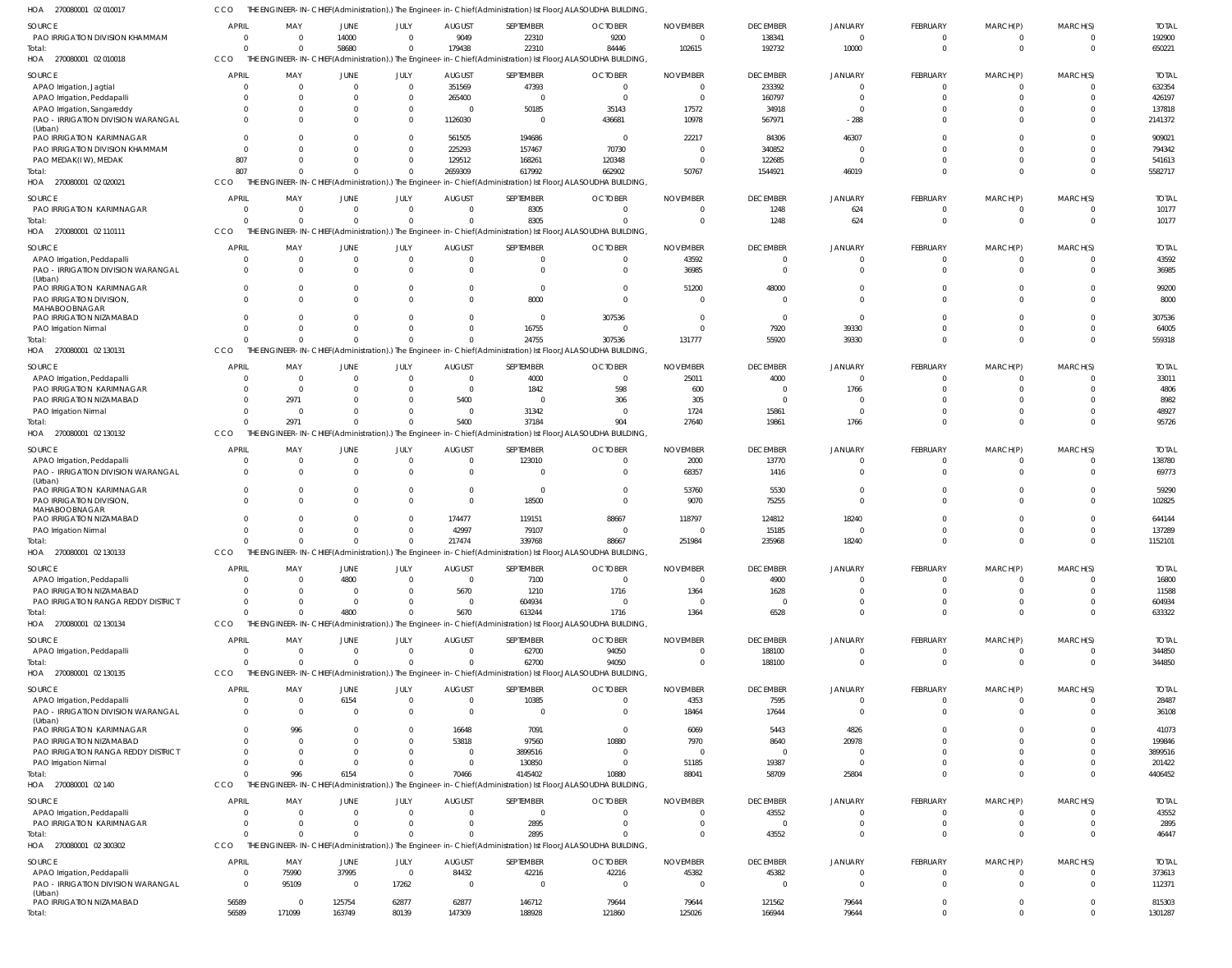| HOA<br>270080001 02 310318                          |                            |                            |                    |                       |                           |                    | THE ENGINEER-IN-CHIEF(Administration).) The Engineer-in-Chief(Administration) Ist Floor,JALASOUDHA BUILDING,                               |                             |                             |                                  |                                |                            |                      |                        |
|-----------------------------------------------------|----------------------------|----------------------------|--------------------|-----------------------|---------------------------|--------------------|--------------------------------------------------------------------------------------------------------------------------------------------|-----------------------------|-----------------------------|----------------------------------|--------------------------------|----------------------------|----------------------|------------------------|
| <b>SOURCE</b><br>PAO IRRIGATION KARIMNAGAR          | <b>APRIL</b><br>- 0        | MAY<br>$\Omega$            | <b>JUNE</b>        | <b>JULY</b><br>$\cap$ | <b>AUGUST</b><br>$\Omega$ | SEPTEMBER<br>20000 | <b>OCTOBER</b><br>$\Omega$                                                                                                                 | <b>NOVEMBER</b><br>$\Omega$ | <b>DECEMBER</b><br>$\Omega$ | <b>JANUARY</b><br>$\Omega$       | <b>FEBRUARY</b><br>$^{\circ}$  | MARCH(P)<br>$\Omega$       | MARCH(S)             | <b>TOTAL</b><br>20000  |
| PAO IRRIGATION DIVISION KHAMMAM                     | $\Omega$                   | $\Omega$                   |                    | $\cap$                | $\Omega$                  | 20000              | $\Omega$                                                                                                                                   | $\Omega$                    | $\Omega$                    | $\Omega$                         | $\mathbf 0$                    | $\mathbf 0$                | $\Omega$             | 20000                  |
| Total:                                              | $\Omega$                   | $\Omega$                   |                    | $\Omega$              | $\Omega$                  | 40000              | $\cap$                                                                                                                                     | $\Omega$                    | $\cap$                      | $\Omega$                         | $\Omega$                       | $\Omega$                   | $\Omega$             | 40000                  |
| 270080001 05 290291<br>HOA                          | CCO                        |                            |                    |                       |                           |                    | COMMISSIONER, PLANNING AND DEVELOPMENT of GODAVARI BASIN Vth Floor, Godavari Basin, Jalasoudha Building                                    |                             |                             |                                  |                                |                            |                      |                        |
| <b>SOURCE</b>                                       | APRIL                      | MAY                        | JUNE               | JULY                  | <b>AUGUST</b>             | SEPTEMBER          | <b>OCTOBER</b>                                                                                                                             | <b>NOVEMBER</b>             | <b>DECEMBER</b>             | <b>JANUARY</b>                   | <b>FEBRUARY</b>                | MARCH(P)                   | MARCH(S)             | <b>TOTAL</b>           |
| PAO IRRIGATION DIVISION HYDERABAD<br>Total:         | 1717916<br>1717916         | 1673347<br>1673347         | 1588531<br>1588531 | 2716714<br>2716714    | 2599386<br>2599386        | 2568817<br>2568817 | 3266116<br>3266116                                                                                                                         | 3583459<br>3583459          | 3436579<br>3436579          | 2509289<br>2509289               | $\mathbf 0$<br>$\mathbf 0$     | -0<br>$\mathbf 0$          | $\Omega$             | 25660154<br>25660154   |
| HOA<br>270080001 05 290292                          | CCO                        |                            |                    |                       |                           |                    | COMMISSIONER, PLANNING AND DEVELOPMENT of GODAVARI BASIN Vth Floor, Godavari Basin, Jalasoudha Building                                    |                             |                             |                                  |                                |                            |                      |                        |
| <b>SOURCE</b>                                       | APRIL                      | MAY                        | JUNE               | JULY                  | <b>AUGUST</b>             | SEPTEMBER          | <b>OCTOBER</b>                                                                                                                             | <b>NOVEMBER</b>             | <b>DECEMBER</b>             | <b>JANUARY</b>                   | <b>FEBRUARY</b>                | MARCH(P)                   | MARCH(S)             | <b>TOTAL</b>           |
| PAO IRRIGATION DIVISION HYDERABAD                   | 39390                      | 66400                      | 39100              | 107573                | 66044                     | 61149              | 59689                                                                                                                                      | 61919                       | 68076                       | 63109                            | $\mathbf 0$                    | $^{\circ}$                 |                      | 632449                 |
| Total:                                              | 39390                      | 66400                      | 39100              | 107573                | 66044                     | 61149              | 59689                                                                                                                                      | 61919                       | 68076                       | 63109                            | $\mathbf 0$                    | $\mathbf 0$                | $\Omega$             | 632449                 |
| HOA<br>270080001 05 290293                          | CCO                        |                            |                    |                       |                           |                    | COMMISSIONER, PLANNING AND DEVELOPMENT of GODAVARI BASIN Vth Floor, Godavari Basin, Jalasoudha Building                                    |                             |                             |                                  |                                |                            |                      |                        |
| <b>SOURCE</b>                                       | <b>APRIL</b>               | MAY                        | JUNE               | JULY                  | <b>AUGUST</b>             | SEPTEMBER          | <b>OCTOBER</b>                                                                                                                             | <b>NOVEMBER</b>             | <b>DECEMBER</b>             | <b>JANUARY</b>                   | FEBRUARY                       | MARCH(P)                   | MARCH(S)             | <b>TOTAL</b>           |
| PAO IRRIGATION DIVISION HYDERABAD<br>Total:         | 569420<br>569420           | 972575<br>972575           | 562457<br>562457   | 1591487<br>1591487    | 852918<br>852918          | 854516<br>854516   | 837539<br>837539                                                                                                                           | 879807<br>879807            | 1335575<br>1335575          | 2696564<br>2696564               | $\overline{0}$<br>$\mathbf{0}$ | -0<br>$\mathbf 0$          | $\Omega$<br>$\Omega$ | 11152858<br>11152858   |
| HOA<br>270080001 05 290294                          | CCO                        |                            |                    |                       |                           |                    | COMMISSIONER, PLANNING AND DEVELOPMENT of GODAVARI BASIN Vth Floor, Godavari Basin, Jalasoudha Building                                    |                             |                             |                                  |                                |                            |                      |                        |
| <b>SOURCE</b>                                       | APRIL                      | MAY                        | JUNE               | JULY                  | <b>AUGUST</b>             | SEPTEMBER          | <b>OCTOBER</b>                                                                                                                             | <b>NOVEMBER</b>             | <b>DECEMBER</b>             | <b>JANUARY</b>                   | FEBRUARY                       | MARCH(P)                   | MARCH(S)             | <b>TOTAL</b>           |
| PAO IRRIGATION DIVISION HYDERABAD                   | 498354                     | 847973                     | 492127             | 1379582               | 755151                    | 751797             | 740634                                                                                                                                     | 774416                      | 754591                      | 733801                           | $^{\circ}$                     | $\Omega$                   | $\Omega$             | 7728426                |
| Total:                                              | 498354                     | 847973                     | 492127             | 1379582               | 755151                    | 751797             | 740634                                                                                                                                     | 774416                      | 754591                      | 733801                           | $\mathbf 0$                    | $\overline{0}$             | $\Omega$             | 7728426                |
| HOA<br>270080001 05 290295                          | CCO                        |                            |                    |                       |                           |                    | COMMISSIONER, PLANNING AND DEVELOPMENT of GODAVARI BASIN Vth Floor, Godavari Basin, Jalasoudha Building                                    |                             |                             |                                  |                                |                            |                      |                        |
| <b>SOURCE</b>                                       | APRIL                      | MAY                        | JUNE               | JULY                  | <b>AUGUST</b>             | SEPTEMBER          | <b>OCTOBER</b>                                                                                                                             | <b>NOVEMBER</b>             | <b>DECEMBER</b>             | <b>JANUARY</b>                   | FEBRUARY                       | MARCH(P)                   | MARCH(S)             | <b>TOTAL</b>           |
| PAO IRRIGATION DIVISION HYDERABAD                   | 0<br>$\Omega$              | - 0<br>$\Omega$            | $\sqrt{ }$         | $\Omega$<br>$\Omega$  | 26875                     |                    | $\Omega$<br>$\Omega$                                                                                                                       | $\mathbf 0$<br>$\mathbf 0$  | 14000<br>14000              | 0<br>$\Omega$                    | $\mathbf 0$<br>$\mathbf 0$     | -0<br>$\mathbf 0$          | $\Omega$             | 40875<br>40875         |
| Total:<br>HOA<br>270080001 05 290296                | CCO                        |                            |                    |                       | 26875                     |                    | COMMISSIONER, PLANNING AND DEVELOPMENT of GODAVARI BASIN Vth Floor, Godavari Basin, Jalasoudha Building                                    |                             |                             |                                  |                                |                            |                      |                        |
| <b>SOURCE</b>                                       | <b>APRIL</b>               | MAY                        | JUNE               | JULY                  | <b>AUGUST</b>             | SEPTEMBER          | <b>OCTOBER</b>                                                                                                                             | <b>NOVEMBER</b>             | <b>DECEMBER</b>             | <b>JANUARY</b>                   | FEBRUARY                       | MARCH(P)                   | MARCH(S)             | <b>TOTAL</b>           |
| PAO IRRIGATION DIVISION HYDERABAD                   | $\overline{0}$             | $\Omega$                   |                    | $\Omega$              | 817201                    | 165954             | $\Omega$                                                                                                                                   | 509958                      | 108708                      | $\Omega$                         | $^{\circ}$                     | -0                         |                      | 1601821                |
| Total:                                              | $\Omega$                   | $\Omega$                   | $\Omega$           | $\Omega$              | 817201                    | 165954             | $\Omega$                                                                                                                                   | 509958                      | 108708                      | $\Omega$                         | $\mathbf 0$                    | $\Omega$                   | $\Omega$             | 1601821                |
| HOA<br>270080001 06 010011                          | CCO                        |                            |                    |                       |                           |                    | THE CHIEF ENGINEER, Telangana Engineering Research, The Chief Engineer, Telangana Engineering Research, HIMAYATSAGAR, Kismatpur            |                             |                             |                                  |                                |                            |                      |                        |
| <b>SOURCE</b>                                       | <b>APRIL</b>               | MAY                        | JUNE               | JULY                  | <b>AUGUST</b>             | SEPTEMBER          | <b>OCTOBER</b>                                                                                                                             | <b>NOVEMBER</b>             | <b>DECEMBER</b>             | <b>JANUARY</b>                   | FEBRUARY                       | MARCH(P)                   | MARCH(S)             | <b>TOTAL</b>           |
| PAO - IRRIGATION DIVISION WARANGAL<br>(Urban)       | 212466                     | 205442                     | 172567             | 304184                | 288580                    | 287820             | 271496                                                                                                                                     | 445692                      | 390429                      | 309084                           | $\overline{0}$                 | $\mathbf 0$                | $\Omega$             | 2887760                |
| PAO IRRIGATION DIVISION HYDERABAD                   | 3504580                    | 3105844                    | 3346046            | 4940961               | 5441646                   | 5912340            | 7513837                                                                                                                                    | 7294147                     | 5675343                     | 5829222                          | $\mathbf 0$                    | $^{\circ}$                 | $\Omega$             | 52563966               |
| Total:                                              | 3717046                    | 3311286                    | 3518613            | 5245145               | 5730226                   | 6200160            | 7785333                                                                                                                                    | 7739839                     | 6065772                     | 6138306                          | $\mathbf 0$                    | $\mathbf 0$                | $\Omega$             | 55451726               |
| HOA<br>270080001 06 010012                          | CCO                        |                            |                    |                       |                           |                    | THE CHIEF ENGINEER, Telangana Engineering Research, The Chief Engineer, Telangana Engineering Research, HIMAYATSAGAR, Kismatpur,           |                             |                             |                                  |                                |                            |                      |                        |
| <b>SOURCE</b>                                       | <b>APRIL</b>               | MAY                        | JUNE               | JULY                  | <b>AUGUST</b>             | SEPTEMBER          | <b>OCTOBER</b>                                                                                                                             | <b>NOVEMBER</b>             | <b>DECEMBER</b>             | <b>JANUARY</b>                   | <b>FEBRUARY</b>                | MARCH(P)                   | MARCH(S)             | <b>TOTAL</b>           |
| PAO - IRRIGATION DIVISION WARANGAL<br>(Urban)       | 4890                       | 5260                       | 6570               | 6320                  | 6320                      | 6320               | 9190                                                                                                                                       | 6320                        | 11690                       | 11320                            | $^{\circ}$                     | $\Omega$                   |                      | 74200                  |
| PAO IRRIGATION DIVISION HYDERABAD                   | 92330                      | 144442                     | 96360              | 235993                | 145100                    | 162840             | 164732                                                                                                                                     | 144860                      | 196660                      | 153254                           | $\mathbf 0$                    | $\mathbf 0$                |                      | 1536571                |
| Total:<br>270080001 06 010013<br>HOA                | 97220<br>CCO               | 149702                     | 102930             | 242313                | 151420                    | 169160             | 173922<br>THE CHIEF ENGINEER, Telangana Engineering Research, The Chief Engineer, Telangana Engineering Research, HIMAYATSAGAR, Kismatpur, | 151180                      | 208350                      | 164574                           | $\mathbf 0$                    | $\mathbf 0$                | $\Omega$             | 1610771                |
|                                                     |                            |                            |                    |                       |                           |                    |                                                                                                                                            |                             |                             |                                  |                                |                            |                      |                        |
| <b>SOURCE</b><br>PAO - IRRIGATION DIVISION WARANGAL | <b>APRIL</b><br>70474      | MAY<br>74642               | JUNE<br>101210     | JULY<br>100776        | <b>AUGUST</b><br>95757    | SEPTEMBER<br>95502 | <b>OCTOBER</b><br>155823                                                                                                                   | <b>NOVEMBER</b><br>96296    | <b>DECEMBER</b><br>116002   | <b>JANUARY</b><br>249775         | FEBRUARY<br>$\overline{0}$     | MARCH(P)<br>-0             | MARCH(S)<br>$\Omega$ | TOTAL<br>1156257       |
| (Urban)                                             |                            |                            |                    |                       |                           |                    |                                                                                                                                            |                             |                             |                                  |                                |                            |                      |                        |
| PAO IRRIGATION DIVISION HYDERABAD<br>Total:         | 1162790<br>1233264         | 1803607<br>1878249         | 1222075<br>1323285 | 2977337<br>3078113    | 1806000<br>1901757        | 1963722<br>2059224 | 1916056<br>2071879                                                                                                                         | 1841172<br>1937468          | 2158614<br>2274616          | 3225337<br>3475112               | $\Omega$<br>$\Omega$           | $\Omega$                   | $\Omega$             | 20076710<br>21232967   |
| HOA<br>270080001 06 010016                          | CCO                        |                            |                    |                       |                           |                    | THE CHIEF ENGINEER, Telangana Engineering Research, The Chief Engineer, Telangana Engineering Research, HIMAYATSAGAR, Kismatpur,           |                             |                             |                                  |                                |                            |                      |                        |
| <b>SOURCE</b>                                       | <b>APRIL</b>               | MAY                        | JUNE               | JULY                  | <b>AUGUST</b>             | SEPTEMBER          | <b>OCTOBER</b>                                                                                                                             | <b>NOVEMBER</b>             | <b>DECEMBER</b>             | <b>JANUARY</b>                   | FEBRUARY                       | MARCH(P)                   | MARCH(S)             | <b>TOTAL</b>           |
| PAO - IRRIGATION DIVISION WARANGAL                  | 40814                      | 43300                      | 57715              | 57368                 | 54248                     | 54096              | 87427                                                                                                                                      | 54570                       | 57310                       | 55295                            | $\mathbf 0$                    | $\Omega$                   | $\Omega$             | 562143                 |
| (Urban)<br>PAO IRRIGATION DIVISION HYDERABAD        | 1216404                    | 1858297                    | 1275861            | 2981540               | 1855857                   | 2014402            | 1974547                                                                                                                                    | 1893903                     | 1933387                     | 1961260                          | $^{\circ}$                     | $\mathbf 0$                | $\Omega$             | 18965458               |
| Total:                                              | 1257218                    | 1901597                    | 1333576            | 3038908               | 1910105                   | 2068498            | 2061974                                                                                                                                    | 1948473                     | 1990697                     | 2016555                          | $\mathbf 0$                    | $\mathbf 0$                | $\Omega$             | 19527601               |
| HOA<br>270080001 06 010017                          | CCO                        |                            |                    |                       |                           |                    | THE CHIEF ENGINEER, Telangana Engineering Research, The Chief Engineer, Telangana Engineering Research, HIMAYATSAGAR, Kismatpur            |                             |                             |                                  |                                |                            |                      |                        |
| <b>SOURCE</b>                                       | <b>APRIL</b>               | MAY                        | JUNE               | JULY                  | <b>AUGUST</b>             | SEPTEMBER          | <b>OCTOBER</b>                                                                                                                             | <b>NOVEMBER</b>             | <b>DECEMBER</b>             | <b>JANUARY</b>                   | FEBRUARY                       | MARCH(P)                   | MARCH(S)             | <b>TOTAL</b>           |
| PAO IRRIGATION DIVISION HYDERABAD                   | $\overline{0}$             | $\overline{0}$             | 39518              | $\Omega$              | 116318                    | 57088              | 6800                                                                                                                                       | $\overline{0}$              | 25000                       | 113607                           | $\overline{0}$                 | $\mathbf 0$                | $\Omega$             | 358331                 |
| Total:<br>HOA<br>270080001 06 010018                | $\Omega$<br>CCO            | $\Omega$                   | 39518              | $\Omega$              | 116318                    | 57088              | 6800<br>THE CHIEF ENGINEER, Telangana Engineering Research, The Chief Engineer, Telangana Engineering Research, HIMAYATSAGAR, Kismatpur    | $\mathbf{0}$                | 25000                       | 113607                           | $\mathbf{0}$                   | $\mathbf 0$                | $\Omega$             | 358331                 |
|                                                     |                            |                            |                    |                       |                           |                    |                                                                                                                                            |                             |                             |                                  |                                |                            |                      |                        |
| <b>SOURCE</b><br>PAO - IRRIGATION DIVISION WARANGAL | <b>APRIL</b><br>$\Omega$   | MAY<br>$\overline{0}$      | JUNE<br>$\Omega$   | JULY<br>$\Omega$      | <b>AUGUST</b><br>67117    | SEPTEMBER<br>35467 | <b>OCTOBER</b><br>$\Omega$                                                                                                                 | <b>NOVEMBER</b><br>43222    | <b>DECEMBER</b><br>$\Omega$ | <b>JANUARY</b><br>$\overline{0}$ | FEBRUARY<br>$\mathbf 0$        | MARCH(P)<br>$^{\circ}$     | MARCH(S)<br>$\Omega$ | <b>TOTAL</b><br>145806 |
| (Urban)                                             |                            |                            |                    |                       |                           |                    |                                                                                                                                            |                             |                             |                                  |                                |                            |                      |                        |
| PAO IRRIGATION DIVISION HYDERABAD<br>Total:         | $\overline{0}$<br>$\Omega$ | $\overline{0}$<br>$\Omega$ | $\Omega$           | $\Omega$<br>$\Omega$  | 1048575<br>1115692        | 989316<br>1024783  | $\Omega$<br>$\Omega$                                                                                                                       | $\overline{0}$<br>43222     | 54362<br>54362              | 25030<br>25030                   | $^{\circ}$<br>$\mathbf 0$      | $\mathbf 0$<br>$\mathbf 0$ | $\Omega$<br>$\Omega$ | 2117283<br>2263089     |
| HOA<br>270080001 06 110111                          | CCO                        |                            |                    |                       |                           |                    | THE CHIEF ENGINEER, Telangana Engineering Research, The Chief Engineer, Telangana Engineering Research, HIMAYATSAGAR, Kismatpur,           |                             |                             |                                  |                                |                            |                      |                        |
| <b>SOURCE</b>                                       | <b>APRIL</b>               | MAY                        | JUNE               | JULY                  | <b>AUGUST</b>             | SEPTEMBER          | <b>OCTOBER</b>                                                                                                                             | <b>NOVEMBER</b>             | <b>DECEMBER</b>             | <b>JANUARY</b>                   | FEBRUARY                       | MARCH(P)                   | MARCH(S)             | <b>TOTAL</b>           |
| PAO - IRRIGATION DIVISION WARANGAL                  | $\overline{0}$             | $\overline{0}$             |                    | $\Omega$              | $\overline{0}$            | $\Omega$           | $\Omega$                                                                                                                                   | $\overline{0}$              | $\Omega$                    | 1480                             | $\overline{0}$                 | $\mathbf 0$                | $\Omega$             | 1480                   |
| (Urban)<br>PAO IRRIGATION DIVISION HYDERABAD        | $\overline{0}$             | $\overline{0}$             |                    | $\Omega$              | $\overline{0}$            |                    | $\Omega$                                                                                                                                   | 6650                        | 36461                       | $\overline{0}$                   | $\mathbf 0$                    | $\mathbf 0$                | $\Omega$             | 43111                  |
|                                                     |                            | $\Omega$                   |                    | $\Omega$              | $\Omega$                  |                    | $\Omega$                                                                                                                                   | 6650                        | 36461                       | 1480                             | $\mathbf 0$                    | $\mathbf 0$                | $\Omega$             | 44591                  |
| Total:                                              | $\Omega$                   |                            |                    |                       |                           |                    | THE CHIEF ENGINEER, Telangana Engineering Research, The Chief Engineer, Telangana Engineering Research, HIMAYATSAGAR, Kismatpur,           |                             |                             |                                  |                                |                            |                      |                        |
| HOA<br>270080001 06 130131                          | CCO                        |                            |                    |                       |                           |                    |                                                                                                                                            |                             |                             |                                  |                                |                            |                      |                        |
| <b>SOURCE</b>                                       | <b>APRIL</b>               | MAY                        | JUNE               | JULY                  | <b>AUGUST</b>             | SEPTEMBER          | <b>OCTOBER</b>                                                                                                                             | <b>NOVEMBER</b>             | <b>DECEMBER</b>             | <b>JANUARY</b>                   | FEBRUARY                       | MARCH(P)                   | MARCH(S)             | <b>TOTAL</b>           |
| PAO - IRRIGATION DIVISION WARANGAL                  | $\overline{0}$             | $\overline{0}$             | $\Omega$           | $\Omega$              | 1929                      | $\Omega$           | $\Omega$                                                                                                                                   | 2739                        | 1520                        | $\overline{0}$                   | $^{\circ}$                     | $\Omega$                   |                      | 6188                   |
| (Urban)<br>PAO IRRIGATION DIVISION HYDERABAD        | $\Omega$                   | $\overline{0}$             | 29677              | $\Omega$              | 13076                     | 236                | 21731                                                                                                                                      | 0                           | 9862                        | $\mathbf{0}$                     | $\mathbf 0$                    | $\mathbf 0$                | $\Omega$             | 74582                  |
| Total:                                              | $\Omega$                   | $\Omega$                   | 29677              | $\Omega$              | 15005                     | 236                | 21731                                                                                                                                      | 2739                        | 11382                       | $\Omega$                         | $\mathbf 0$                    | $\mathbf 0$                | $\Omega$             | 80770                  |
| HOA 270080001 06 130132                             | CCO                        |                            |                    |                       |                           |                    | THE CHIEF ENGINEER, Telangana Engineering Research, The Chief Engineer, Telangana Engineering Research, HIMAYATSAGAR, Kismatpur,           |                             |                             |                                  |                                |                            |                      |                        |
| <b>SOURCE</b>                                       | <b>APRIL</b>               | MAY                        | JUNE               | JULY                  | <b>AUGUST</b>             | SEPTEMBER          | <b>OCTOBER</b>                                                                                                                             | <b>NOVEMBER</b>             | <b>DECEMBER</b>             | JANUARY                          | FEBRUARY                       | MARCH(P)                   | MARCH(S)             | <b>TOTAL</b>           |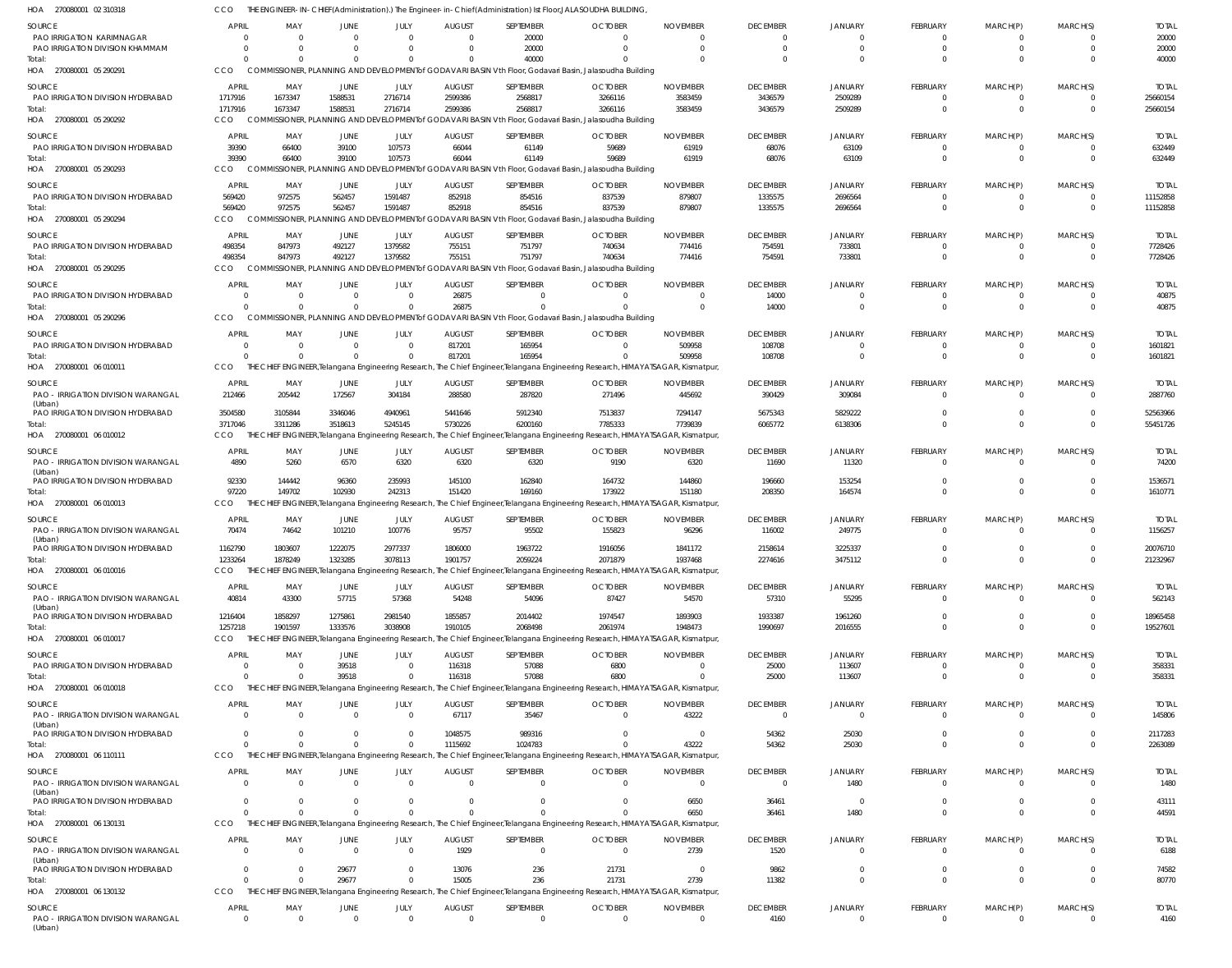| HOA 270080001 06 130132                            | CCO                            |                                                     |                            |                            |                                 |                                                                                                             | THE CHIEF ENGINEER,Telangana Engineering Research, The Chief Engineer,Telangana Engineering Research, HIMAYATSAGAR, Kismatpur                |                                   |                                   |                                  |                                |                              |                            |                         |
|----------------------------------------------------|--------------------------------|-----------------------------------------------------|----------------------------|----------------------------|---------------------------------|-------------------------------------------------------------------------------------------------------------|----------------------------------------------------------------------------------------------------------------------------------------------|-----------------------------------|-----------------------------------|----------------------------------|--------------------------------|------------------------------|----------------------------|-------------------------|
| <b>SOURCE</b>                                      | <b>APRIL</b>                   | MAY                                                 | JUNE                       | JULY                       | <b>AUGUST</b>                   | SEPTEMBER                                                                                                   | <b>OCTOBER</b>                                                                                                                               | <b>NOVEMBER</b>                   | <b>DECEMBER</b>                   | <b>JANUARY</b>                   | FEBRUARY                       | MARCH(P)                     | MARCH(S)                   | <b>TOTAL</b>            |
| PAO IRRIGATION DIVISION HYDERABAD                  | $\Omega$                       | $\overline{\mathbf{0}}$                             | - 0                        | $\Omega$                   | $\Omega$                        | 39129                                                                                                       | 29510                                                                                                                                        | $\Omega$                          | 20166                             | $\Omega$                         | $^{\circ}$                     | $^{\circ}$                   | $\Omega$                   | 88805                   |
| Total:                                             | $\Omega$                       | $\Omega$                                            | $\Omega$                   | $\Omega$                   | $\Omega$                        | 39129                                                                                                       | 29510                                                                                                                                        | $\Omega$                          | 24326                             | $\Omega$                         | $\overline{0}$                 | $\overline{0}$               | $\Omega$                   | 92965                   |
| HOA 270080001 06 130134                            | CCO                            |                                                     |                            |                            |                                 |                                                                                                             | THE CHIEF ENGINEER, Telangana Engineering Research, The Chief Engineer, Telangana Engineering Research, HIMAYATSAGAR, Kismatpur,             |                                   |                                   |                                  |                                |                              |                            |                         |
| <b>SOURCE</b>                                      | <b>APRIL</b>                   | MAY                                                 | JUNE                       | JULY                       | <b>AUGUST</b>                   | SEPTEMBER                                                                                                   | <b>OCTOBER</b>                                                                                                                               | <b>NOVEMBER</b>                   | <b>DECEMBER</b>                   | JANUARY                          | FEBRUARY                       | MARCH(P)                     | MARCH(S)                   | <b>TOTAL</b>            |
| PAO IRRIGATION DIVISION HYDERABAD<br>Total:        | $\overline{0}$<br>$\Omega$     | $\overline{0}$<br>$\Omega$                          |                            | $\Omega$                   | $\overline{0}$                  | 995784<br>995784                                                                                            | $\overline{0}$                                                                                                                               | $\overline{0}$<br>$\Omega$        | 329889<br>329889                  | $\overline{0}$<br>$\Omega$       | $\mathbf 0$<br>$\overline{0}$  | $\mathbf 0$<br>$\Omega$      | $\Omega$<br>$\Omega$       | 1325673<br>1325673      |
| HOA 270080001 06 130135                            | CCO                            |                                                     |                            |                            |                                 |                                                                                                             | THE CHIEF ENGINEER, Telangana Engineering Research, The Chief Engineer, Telangana Engineering Research, HIMAYATSAGAR, Kismatpur              |                                   |                                   |                                  |                                |                              |                            |                         |
|                                                    | <b>APRIL</b>                   | MAY                                                 |                            | JULY                       | <b>AUGUST</b>                   | SEPTEMBER                                                                                                   | <b>OCTOBER</b>                                                                                                                               | <b>NOVEMBER</b>                   | <b>DECEMBER</b>                   | <b>JANUARY</b>                   | FEBRUARY                       | MARCH(P)                     | MARCH(S)                   | <b>TOTAL</b>            |
| SOURCE<br>PAO IRRIGATION DIVISION HYDERABAD        | $\overline{0}$                 | 121361                                              | JUNE<br>70512              | $\Omega$                   | 168323                          | $\Omega$                                                                                                    | $\Omega$                                                                                                                                     | $\Omega$                          | 322995                            | $\Omega$                         | $^{\circ}$                     | $\Omega$                     | $\Omega$                   | 683191                  |
| Total:                                             | $\overline{0}$                 | 121361                                              | 70512                      | $\Omega$                   | 168323                          | $\Omega$                                                                                                    | $\Omega$                                                                                                                                     | $\Omega$                          | 322995                            | $\Omega$                         | $\overline{0}$                 | $\overline{0}$               | $\overline{0}$             | 683191                  |
| HOA 270080001 06 270272                            | CCO                            |                                                     |                            |                            |                                 |                                                                                                             | THE CHIEF ENGINEER, Telangana Engineering Research, The Chief Engineer, Telangana Engineering Research, HIMAYATSAGAR, Kismatpur,             |                                   |                                   |                                  |                                |                              |                            |                         |
| SOURCE                                             | <b>APRIL</b>                   | MAY                                                 | JUNE                       | JULY                       | <b>AUGUST</b>                   | SEPTEMBER                                                                                                   | <b>OCTOBER</b>                                                                                                                               | <b>NOVEMBER</b>                   | <b>DECEMBER</b>                   | <b>JANUARY</b>                   | <b>FEBRUARY</b>                | MARCH(P)                     | MARCH(S)                   | <b>TOTAL</b>            |
| PAO IRRIGATION DIVISION HYDERABAD                  | $\overline{0}$                 | $\overline{\mathbf{0}}$                             | -0                         | $\Omega$                   | $\overline{0}$                  | 0                                                                                                           | $^{\circ}$                                                                                                                                   | 19706                             | $\overline{0}$                    | $\Omega$                         | $^{\circ}$                     | -0                           | $\Omega$                   | 19706                   |
| Total:                                             | $\Omega$                       | $\Omega$                                            |                            | $\Omega$                   |                                 |                                                                                                             |                                                                                                                                              | 19706                             | $\Omega$                          | $\Omega$                         | $\overline{0}$                 | $\overline{0}$               | $\Omega$                   | 19706                   |
| HOA 270080001 06 290291                            | CCO                            |                                                     |                            |                            |                                 |                                                                                                             | THE CHIEF ENGINEER, Telangana Engineering Research, The Chief Engineer, Telangana Engineering Research, HIMAYATSAGAR, Kismatpur,             |                                   |                                   |                                  |                                |                              |                            |                         |
| <b>SOURCE</b>                                      | <b>APRIL</b>                   | MAY                                                 | JUNE                       | JULY                       | <b>AUGUST</b>                   | SEPTEMBER                                                                                                   | <b>OCTOBER</b>                                                                                                                               | <b>NOVEMBER</b>                   | <b>DECEMBER</b>                   | JANUARY                          | <b>FEBRUARY</b>                | MARCH(P)                     | MARCH(S)                   | <b>TOTAL</b>            |
| PAO IRRIGATION DIVISION HYDERABAD                  | 1716584                        | 1552817                                             | 1561783                    | 1882575                    | 1839475                         | 2337724                                                                                                     | 2294372                                                                                                                                      | 1821489                           | 1940813                           | 1781365                          | $\mathbf 0$                    | $\mathbf 0$                  | $\Omega$                   | 18728997                |
| Total:<br>HOA 270080001 06 290292                  | 1716584<br>CCO                 | 1552817                                             | 1561783                    | 1882575                    | 1839475                         | 2337724                                                                                                     | 2294372<br>THE CHIEF ENGINEER, Telangana Engineering Research, The Chief Engineer, Telangana Engineering Research, HIMAYATSAGAR, Kismatpur,  | 1821489                           | 1940813                           | 1781365                          | $\overline{0}$                 | $\overline{0}$               | $\Omega$                   | 18728997                |
|                                                    |                                |                                                     |                            |                            |                                 |                                                                                                             |                                                                                                                                              |                                   |                                   |                                  |                                |                              |                            |                         |
| SOURCE<br>PAO IRRIGATION DIVISION HYDERABAD        | <b>APRIL</b><br>39841          | MAY                                                 | JUNE                       | JULY<br>43740              | <b>AUGUST</b>                   | SEPTEMBER                                                                                                   | <b>OCTOBER</b>                                                                                                                               | <b>NOVEMBER</b><br>45740          | <b>DECEMBER</b>                   | <b>JANUARY</b>                   | <b>FEBRUARY</b><br>$\mathbf 0$ | MARCH(P)<br>$\mathbf 0$      | MARCH(S)<br>$\Omega$       | <b>TOTAL</b>            |
| Total:                                             | 39841                          | 43090<br>43090                                      | 43690<br>43690             | 43740                      | 43040<br>43040                  | 43040<br>43040                                                                                              | 43678<br>43678                                                                                                                               | 45740                             | 41000<br>41000                    | 41000<br>41000                   | $\overline{0}$                 | $\overline{0}$               | $\Omega$                   | 427859<br>427859        |
| HOA 270080001 06 290293                            | CCO                            |                                                     |                            |                            |                                 |                                                                                                             | THE CHIEF ENGINEER, Telangana Engineering Research, The Chief Engineer, Telangana Engineering Research, HIMAYATSAGAR, Kismatpur,             |                                   |                                   |                                  |                                |                              |                            |                         |
| SOURCE                                             | <b>APRIL</b>                   | MAY                                                 | JUNE                       | JULY                       | <b>AUGUST</b>                   | SEPTEMBER                                                                                                   | <b>OCTOBER</b>                                                                                                                               | <b>NOVEMBER</b>                   | <b>DECEMBER</b>                   | <b>JANUARY</b>                   | FEBRUARY                       | MARCH(P)                     | MARCH(S)                   | <b>TOTAL</b>            |
| PAO IRRIGATION DIVISION HYDERABAD                  | 569599                         | 616755                                              | 620008                     | 624702                     | 610398                          | 610770                                                                                                      | 618773                                                                                                                                       | 653751                            | 676469                            | 683582                           | $^{\circ}$                     | $^{\circ}$                   | $\overline{0}$             | 6284807                 |
| Total:                                             | 569599                         | 616755                                              | 620008                     | 624702                     | 610398                          | 610770                                                                                                      | 618773                                                                                                                                       | 653751                            | 676469                            | 683582                           | $\overline{0}$                 | $\Omega$                     | $\Omega$                   | 6284807                 |
| HOA 270080001 06 290294                            | CCO                            |                                                     |                            |                            |                                 |                                                                                                             | THE CHIEF ENGINEER, Telangana Engineering Research, The Chief Engineer, Telangana Engineering Research, HIMAYATSAGAR, Kismatpur,             |                                   |                                   |                                  |                                |                              |                            |                         |
| SOURCE                                             | <b>APRIL</b>                   | MAY                                                 | JUNE                       | JULY                       | <b>AUGUST</b>                   | SEPTEMBER                                                                                                   | <b>OCTOBER</b>                                                                                                                               | <b>NOVEMBER</b>                   | <b>DECEMBER</b>                   | <b>JANUARY</b>                   | FEBRUARY                       | MARCH(P)                     | MARCH(S)                   | <b>TOTAL</b>            |
| PAO IRRIGATION DIVISION HYDERABAD                  | 595348                         | 644714                                              | 647628                     | 652825                     | 638030                          | 638363                                                                                                      | 647462                                                                                                                                       | 682813                            | 611371                            | 616867                           | $^{\circ}$                     | -0                           | $\Omega$                   | 6375421                 |
| Total:                                             | 595348                         | 644714                                              | 647628                     | 652825                     | 638030                          | 638363                                                                                                      | 647462                                                                                                                                       | 682813                            | 611371                            | 616867                           | $\overline{0}$                 | $\overline{0}$               | $\Omega$                   | 6375421                 |
| HOA 270080001 06 290295                            | CCO                            | THE CHIEF ENGINEER, Telangana Engineering Research, |                            |                            |                                 |                                                                                                             | The Chief Engineer, Telangana Engineering Research, HIMAYATSAGAR, Kismatpur,                                                                 |                                   |                                   |                                  |                                |                              |                            |                         |
| <b>SOURCE</b>                                      | APRIL                          | MAY                                                 | JUNE                       | JULY                       | <b>AUGUST</b>                   | SEPTEMBER                                                                                                   | <b>OCTOBER</b>                                                                                                                               | <b>NOVEMBER</b>                   | <b>DECEMBER</b>                   | <b>JANUARY</b>                   | <b>FEBRUARY</b>                | MARCH(P)                     | MARCH(S)                   | <b>TOTAL</b>            |
| PAO IRRIGATION DIVISION HYDERABAD                  | $\Omega$                       | $\overline{0}$                                      | - 0                        | $\Omega$                   | 7000                            | $\Omega$                                                                                                    | $\Omega$                                                                                                                                     | $\Omega$                          | $\Omega$                          | 19650                            | $^{\circ}$                     | $^{\circ}$                   | $\overline{0}$             | 26650                   |
| Total:<br>HOA 270080001 06 290296                  | $\Omega$<br>CCO                | $\Omega$                                            | $\Omega$                   | $\Omega$                   | 7000                            |                                                                                                             | $\Omega$<br>THE CHIEF ENGINEER, Telangana Engineering Research, The Chief Engineer, Telangana Engineering Research, HIMAYATSAGAR, Kismatpur, | $\Omega$                          | $\Omega$                          | 19650                            | $\overline{0}$                 | $\overline{0}$               | $\Omega$                   | 26650                   |
|                                                    |                                |                                                     |                            |                            |                                 |                                                                                                             |                                                                                                                                              |                                   |                                   |                                  |                                |                              |                            |                         |
| SOURCE<br>PAO IRRIGATION DIVISION HYDERABAD        | <b>APRIL</b><br>$\overline{0}$ | MAY<br>$\overline{0}$                               | JUNE<br>$\Omega$           | JULY<br>$\Omega$           | <b>AUGUST</b><br>1285137        | SEPTEMBER<br>$\Omega$                                                                                       | <b>OCTOBER</b><br>151638                                                                                                                     | <b>NOVEMBER</b><br>$\overline{0}$ | <b>DECEMBER</b><br>$\overline{0}$ | <b>JANUARY</b><br>$\overline{0}$ | <b>FEBRUARY</b><br>$\mathbf 0$ | MARCH(P)<br>$\mathbf 0$      | MARCH(S)<br>$\Omega$       | <b>TOTAL</b><br>1436775 |
| Total:                                             | $\Omega$                       | $\Omega$                                            |                            |                            | 1285137                         |                                                                                                             | 151638                                                                                                                                       | $\Omega$                          | $\overline{0}$                    | $\Omega$                         | $\overline{0}$                 | $\Omega$                     | $\Omega$                   | 1436775                 |
| HOA 270080001 13 010011                            | CCO                            |                                                     |                            |                            |                                 | THE COMMISSIONER OF TENDERS Groundwater Building, Chintal Basthi, Opp. Government Degree College,           |                                                                                                                                              |                                   |                                   |                                  |                                |                              |                            |                         |
| SOURCE                                             | <b>APRIL</b>                   | MAY                                                 | JUNE                       | JULY                       | <b>AUGUST</b>                   | <b>SEPTEMBER</b>                                                                                            | <b>OCTOBER</b>                                                                                                                               | <b>NOVEMBER</b>                   | <b>DECEMBER</b>                   | JANUARY                          | FEBRUARY                       | MARCH(P)                     | MARCH(S)                   | <b>TOTAL</b>            |
| PAO IRRIGATION DIVISION HYDERABAD                  | 345758                         | 329120                                              | 365237                     | 598440                     | 601360                          | 619914                                                                                                      | 653970                                                                                                                                       | 1028594                           | 859795                            | 653260                           | $^{\circ}$                     | -0                           | $\Omega$                   | 6055448                 |
| Total:                                             | 345758                         | 329120                                              | 365237                     | 598440                     | 601360                          | 619914                                                                                                      | 653970                                                                                                                                       | 1028594                           | 859795                            | 653260                           | $\overline{0}$                 | $\Omega$                     | $\Omega$                   | 6055448                 |
| HOA 270080001 13010012                             | CCO                            |                                                     |                            |                            |                                 | THE COMMISSIONER OF TENDERS Groundwater Building, Chintal Basthi, Opp. Government Degree College,           |                                                                                                                                              |                                   |                                   |                                  |                                |                              |                            |                         |
| SOURCE                                             | <b>APRIL</b>                   | MAY                                                 | JUNE                       | JULY                       | <b>AUGUST</b>                   | SEPTEMBER                                                                                                   | <b>OCTOBER</b>                                                                                                                               | <b>NOVEMBER</b>                   | <b>DECEMBER</b>                   | <b>JANUARY</b>                   | <b>FEBRUARY</b>                | MARCH(P)                     | MARCH(S)                   | <b>TOTAL</b>            |
| PAO IRRIGATION DIVISION HYDERABAD                  | 6660                           | 10920                                               | 6960                       | 10920                      | 10920                           | 11307                                                                                                       | 20140                                                                                                                                        | 12220                             | 12220                             | 12220                            | -0                             | -0                           |                            | 114487                  |
| Total:                                             | 6660                           | 10920                                               | 6960                       | 10920                      | 10920                           | 11307                                                                                                       | 20140                                                                                                                                        | 12220                             | 12220                             | 12220                            | $\overline{0}$                 | $\overline{0}$               | $\Omega$                   | 114487                  |
| HOA 270080001 13 010013                            | CCO                            |                                                     |                            |                            |                                 | THE COMMISSIONER OF TENDERS Groundwater Building, Chintal Basthi, Opp. Government Degree College,           |                                                                                                                                              |                                   |                                   |                                  |                                |                              |                            |                         |
| SOURCE                                             | APRIL                          | MAY                                                 | JUNE                       | JULY                       | <b>AUGUST</b>                   | SEPTEMBER                                                                                                   | <b>OCTOBER</b>                                                                                                                               | <b>NOVEMBER</b>                   | <b>DECEMBER</b>                   | <b>JANUARY</b>                   | <b>FEBRUARY</b>                | MARCH(P)                     | MARCH(S)                   | <b>TOTAL</b>            |
| PAO IRRIGATION DIVISION HYDERABAD                  | 114709                         | 195880                                              | 128198                     | 198578                     | 199558                          | 205722                                                                                                      | 374098                                                                                                                                       | 215961                            | 468061                            | 463034                           | $^{\circ}$<br>$\overline{0}$   | $^{\circ}$<br>$\overline{0}$ | $\Omega$<br>$\Omega$       | 2563799                 |
| Total:<br>HOA 270080001 13 010016                  | 114709<br>CCO                  | 195880                                              | 128198                     | 198578                     | 199558                          | 205722<br>THE COMMISSIONER OF TENDERS Groundwater Building, Chintal Basthi, Opp. Government Degree College, | 374098                                                                                                                                       | 215961                            | 468061                            | 463034                           |                                |                              |                            | 2563799                 |
|                                                    |                                |                                                     |                            |                            |                                 |                                                                                                             |                                                                                                                                              |                                   |                                   |                                  |                                |                              |                            |                         |
| <b>SOURCE</b><br>PAO IRRIGATION DIVISION HYDERABAD | <b>APRIL</b><br>91532          | MAY<br>153059                                       | JUNE<br>95809              | JULY<br>153583             | <b>AUGUST</b><br>154459         | SEPTEMBER<br>159973                                                                                         | <b>OCTOBER</b><br>288129                                                                                                                     | <b>NOVEMBER</b><br>168823         | <b>DECEMBER</b><br>169204         | JANUARY<br>169585                | FEBRUARY<br>$\mathbf 0$        | MARCH(P)<br>-0               | MARCH(S)<br>$\Omega$       | <b>TOTAL</b><br>1604156 |
| Total:                                             | 91532                          | 153059                                              | 95809                      | 153583                     | 154459                          | 159973                                                                                                      | 288129                                                                                                                                       | 168823                            | 169204                            | 169585                           | $\overline{0}$                 | $\overline{0}$               | $\Omega$                   | 1604156                 |
| HOA 270080001 13 010018                            | CCO                            |                                                     |                            |                            |                                 | THE COMMISSIONER OF TENDERS Groundwater Building, Chintal Basthi, Opp. Government Degree College,           |                                                                                                                                              |                                   |                                   |                                  |                                |                              |                            |                         |
| SOURCE                                             | <b>APRIL</b>                   | MAY                                                 | JUNE                       | JULY                       | <b>AUGUST</b>                   | SEPTEMBER                                                                                                   | <b>OCTOBER</b>                                                                                                                               | <b>NOVEMBER</b>                   | <b>DECEMBER</b>                   | <b>JANUARY</b>                   | <b>FEBRUARY</b>                | MARCH(P)                     | MARCH(S)                   | <b>TOTAL</b>            |
| PAO IRRIGATION DIVISION HYDERABAD                  | $\overline{0}$                 | $\overline{\mathbf{0}}$                             | $\mathbf 0$                | $\Omega$                   | 333596                          | $\Omega$                                                                                                    | 32490                                                                                                                                        | - 0                               | 43503                             | $\overline{0}$                   | $^{\circ}$                     | $^{\circ}$                   | $\Omega$                   | 409589                  |
| Total:                                             | $\Omega$                       | $\Omega$                                            | $\Omega$                   | $\Omega$                   | 333596                          | $\Omega$                                                                                                    | 32490                                                                                                                                        | $\overline{0}$                    | 43503                             | $\overline{0}$                   | $\overline{0}$                 | $\overline{0}$               | $\Omega$                   | 409589                  |
| HOA 270080001 13 130131                            | CCO                            |                                                     |                            |                            |                                 | THE COMMISSIONER OF TENDERS Groundwater Building, Chintal Basthi, Opp. Government Degree College,           |                                                                                                                                              |                                   |                                   |                                  |                                |                              |                            |                         |
| SOURCE                                             | <b>APRIL</b>                   | MAY                                                 | JUNE                       | JULY                       | <b>AUGUST</b>                   | SEPTEMBER                                                                                                   | <b>OCTOBER</b>                                                                                                                               | <b>NOVEMBER</b>                   | <b>DECEMBER</b>                   | <b>JANUARY</b>                   | FEBRUARY                       | MARCH(P)                     | MARCH(S)                   | <b>TOTAL</b>            |
| PAO IRRIGATION DIVISION HYDERABAD                  | $\Omega$                       | 3536                                                | 46                         | $\Omega$                   | $\Omega$                        | 36398                                                                                                       | 2542                                                                                                                                         | 1250                              | 1296                              | $\Omega$                         | $^{\circ}$                     | -0                           |                            | 45068                   |
| Total:                                             | $\Omega$                       | 3536                                                | 46                         | $\Omega$                   | $\Omega$                        | 36398                                                                                                       | 2542                                                                                                                                         | 1250                              | 1296                              | $\overline{0}$                   | $\overline{0}$                 | $\overline{0}$               | $\Omega$                   | 45068                   |
| HOA 270080001 13 130132                            | CCO                            |                                                     |                            |                            |                                 | THE COMMISSIONER OF TENDERS Groundwater Building, Chintal Basthi, Opp. Government Degree College,           |                                                                                                                                              |                                   |                                   |                                  |                                |                              |                            |                         |
| <b>SOURCE</b>                                      | <b>APRIL</b>                   | MAY                                                 | JUNE                       | JULY                       | <b>AUGUST</b>                   | SEPTEMBER                                                                                                   | <b>OCTOBER</b>                                                                                                                               | <b>NOVEMBER</b>                   | <b>DECEMBER</b>                   | <b>JANUARY</b>                   | <b>FEBRUARY</b>                | MARCH(P)                     | MARCH(S)                   | <b>TOTAL</b>            |
| PAO IRRIGATION DIVISION HYDERABAD<br>Total:        | $\overline{0}$<br>$\Omega$     | $\overline{\mathbf{0}}$<br>$\Omega$                 | $\overline{0}$<br>$\Omega$ | $\overline{0}$<br>$\Omega$ | $\Omega$<br>$\Omega$            | 49472<br>49472                                                                                              | $\overline{0}$<br>$\Omega$                                                                                                                   | 21298<br>21298                    | 5810<br>5810                      | $\Omega$<br>$\overline{0}$       | $^{\circ}$<br>$\overline{0}$   | $^{\circ}$<br>$\overline{0}$ | $\Omega$<br>$\Omega$       | 76580<br>76580          |
| HOA 270080001 13 130134                            | CCO                            |                                                     |                            |                            |                                 | THE COMMISSIONER OF TENDERS Groundwater Building, Chintal Basthi, Opp. Government Degree College,           |                                                                                                                                              |                                   |                                   |                                  |                                |                              |                            |                         |
|                                                    |                                |                                                     |                            |                            |                                 |                                                                                                             |                                                                                                                                              |                                   |                                   |                                  |                                |                              |                            |                         |
| SOURCE<br>PAO IRRIGATION DIVISION HYDERABAD        | <b>APRIL</b><br>$\overline{0}$ | MAY<br>$\overline{0}$                               | JUNE<br>$\overline{0}$     | JULY<br>$\mathbf{0}$       | <b>AUGUST</b><br>$\overline{0}$ | SEPTEMBER<br>191716                                                                                         | <b>OCTOBER</b><br>$\overline{0}$                                                                                                             | <b>NOVEMBER</b><br>32300          | <b>DECEMBER</b><br>32300          | <b>JANUARY</b><br>$\overline{0}$ | <b>FEBRUARY</b><br>$\mathbf 0$ | MARCH(P)<br>$\mathbf 0$      | MARCH(S)<br>$\overline{0}$ | <b>TOTAL</b><br>256316  |
| Total:                                             | $\overline{0}$                 | $\overline{0}$                                      | $\Omega$                   | $\mathbf 0$                | $\Omega$                        | 191716                                                                                                      | $\overline{0}$                                                                                                                               | 32300                             | 32300                             | $\overline{0}$                   | $\mathbf 0$                    | $\overline{0}$               | $\overline{0}$             | 256316                  |
|                                                    |                                |                                                     |                            |                            |                                 |                                                                                                             |                                                                                                                                              |                                   |                                   |                                  |                                |                              |                            |                         |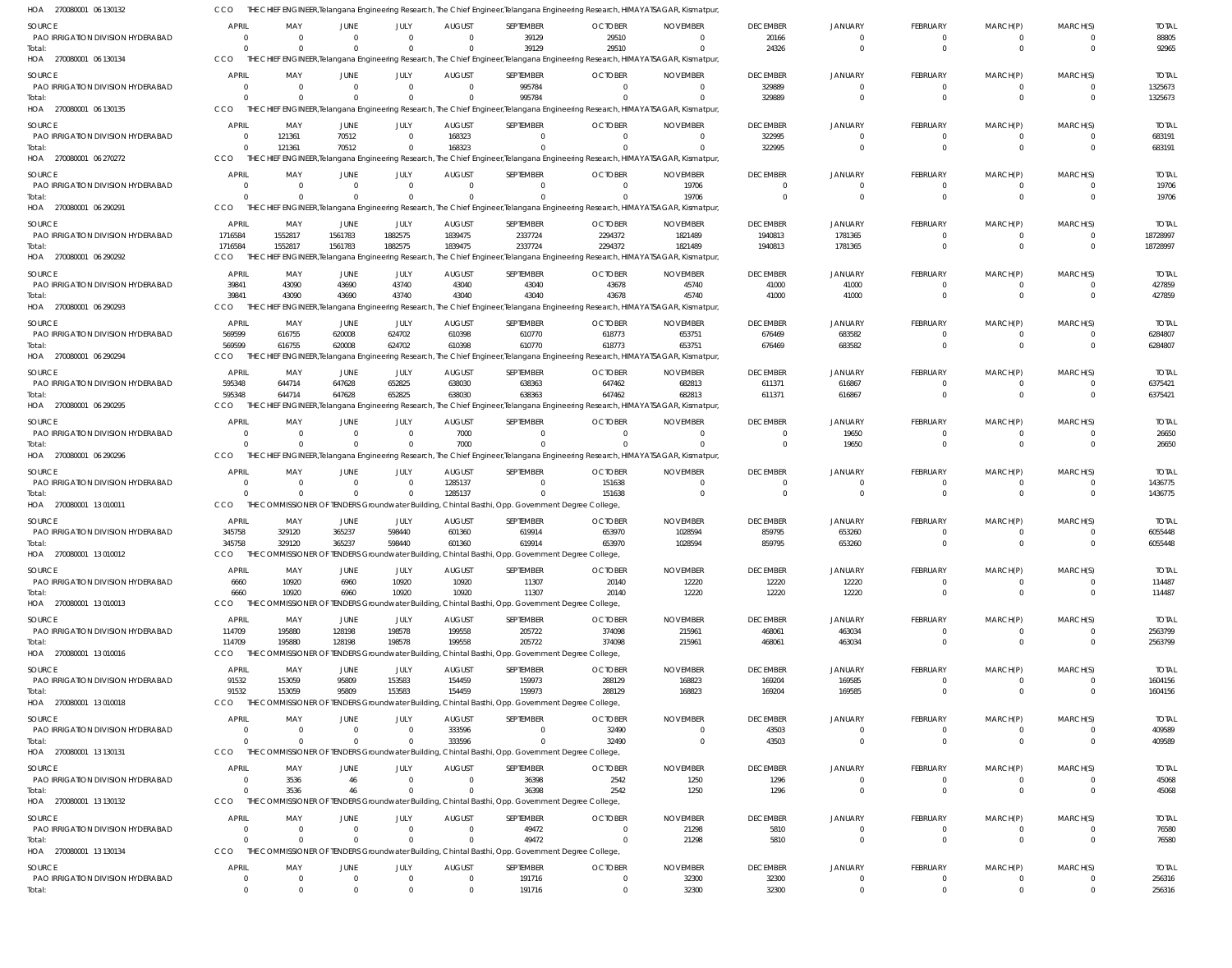| <b>SOURCE</b>                              | <b>APRIL</b>   | MAY                  | JUNE        | <b>JULY</b>    | <b>AUGUST</b> | SEPTEMBER                                                                                                  | <b>OCTOBER</b>                                                                                                                   | <b>NOVEMBER</b> | <b>DECEMBER</b> | <b>JANUARY</b> | FEBRUARY        | MARCH(P)       | MARCH(S)       | <b>TOTAL</b> |
|--------------------------------------------|----------------|----------------------|-------------|----------------|---------------|------------------------------------------------------------------------------------------------------------|----------------------------------------------------------------------------------------------------------------------------------|-----------------|-----------------|----------------|-----------------|----------------|----------------|--------------|
| PAO IRRIGATION RANGA REDDY DISTRICT        | $\Omega$       |                      |             | $\Omega$       | 760000        | 880000                                                                                                     |                                                                                                                                  | 120000          | 1205000         | $\Omega$       | 0               | $\overline{0}$ | $\mathbf{0}$   | 2965000      |
| Total:                                     | $\Omega$       |                      |             | $\Omega$       | 760000        | 880000                                                                                                     |                                                                                                                                  | 120000          | 1205000         | $\Omega$       | $\Omega$        | $\Omega$       | $\Omega$       | 2965000      |
| HOA 27008000125 06 260                     | CCO            |                      |             |                |               |                                                                                                            | THE CHIEF ENGINEER, Telangana Engineering Research, The Chief Engineer, Telangana Engineering Research, HIMAYATSAGAR, Kismatpur, |                 |                 |                |                 |                |                |              |
| SOURCE                                     | <b>APRIL</b>   | MAY                  | JUNE        | <b>JULY</b>    | <b>AUGUST</b> | SEPTEMBER                                                                                                  | <b>OCTOBER</b>                                                                                                                   | <b>NOVEMBER</b> | <b>DECEMBER</b> | JANUARY        | <b>FEBRUARY</b> | MARCH(P)       | MARCH(S)       | <b>TOTAL</b> |
| PAO IRRIGATION DIVISION HYDERABAD          | $\Omega$       | $\Omega$             | $\Omega$    | $\Omega$       | $\Omega$      | $\Omega$                                                                                                   | 64828                                                                                                                            | $\Omega$        | $\overline{0}$  | $\Omega$       | 0               | $\Omega$       | $\Omega$       | 64828        |
| Total:                                     | $\Omega$       | $\Omega$             | $\Omega$    | $\Omega$       |               | $\Omega$                                                                                                   | 64828                                                                                                                            | $\cup$          | $\Omega$        | $\Omega$       | $\mathbf{0}$    | $\mathbf{0}$   | $\Omega$       | 64828        |
| HOA 270080800 08 010011                    | CCO            |                      |             |                |               | THE CHIEF ENGINEER, Inter State Water Resources Inter State Water Resources, VI FLOOR, JALASOUDHA BUILDING |                                                                                                                                  |                 |                 |                |                 |                |                |              |
| <b>SOURCE</b>                              | <b>APRIL</b>   | MAY                  | <b>JUNE</b> | JULY           | <b>AUGUST</b> | SEPTEMBER                                                                                                  | <b>OCTOBER</b>                                                                                                                   | <b>NOVEMBER</b> | <b>DECEMBER</b> | <b>JANUARY</b> | FEBRUARY        | MARCH(P)       | MARCH(S)       | <b>TOTAL</b> |
| PAO IRRIGATION RANGA REDDY DISTRICT        | 1007401        | 1010098              | 1109978     | 1929929        | 1765091       | 1832240                                                                                                    | 1236995                                                                                                                          | 3059750         | 2451694         | 1654176        | 0               | 0              | $\Omega$       | 17057352     |
| Total:                                     | 1007401        | 1010098              | 1109978     | 1929929        | 1765091       | 1832240                                                                                                    | 1236995                                                                                                                          | 3059750         | 2451694         | 1654176        | $\mathbf 0$     | $\mathbf 0$    | $\Omega$       | 17057352     |
| HOA 270080800 08 010012                    | CCO            |                      |             |                |               | THE CHIEF ENGINEER. Inter State Water Resources Inter State Water Resources, VI FLOOR, JALASOUDHA BUILDING |                                                                                                                                  |                 |                 |                |                 |                |                |              |
| <b>SOURCE</b>                              | <b>APRIL</b>   | MAY                  | <b>JUNE</b> | JULY           | <b>AUGUST</b> | SEPTEMBER                                                                                                  | <b>OCTOBER</b>                                                                                                                   | <b>NOVEMBER</b> | <b>DECEMBER</b> | <b>JANUARY</b> | <b>FEBRUARY</b> | MARCH(P)       | MARCH(S)       | <b>TOTAL</b> |
| <b>PAO IRRIGATION RANGA REDDY DISTRICT</b> | 14200          | 14969                | 29178       | 27423          | 26363         | 377227                                                                                                     | 719786                                                                                                                           | 508834          | 396638          | 411259         | 0               | 0              | $\overline{0}$ | 2525877      |
| Total:                                     | 14200          | 14969                | 29178       | 27423          | 26363         | 377227                                                                                                     | 719786                                                                                                                           | 508834          | 396638          | 411259         | $\mathbf{0}$    | $\mathbf{0}$   | $\Omega$       | 2525877      |
| HOA 270080800 08 010013                    | CCO            |                      |             |                |               | THE CHIEF ENGINEER, Inter State Water Resources Inter State Water Resources, VI FLOOR, JALASOUDHA BUILDING |                                                                                                                                  |                 |                 |                |                 |                |                |              |
| SOURCE                                     | <b>APRIL</b>   | MAY                  | JUNE        | JULY           | <b>AUGUST</b> | SEPTEMBER                                                                                                  | <b>OCTOBER</b>                                                                                                                   | <b>NOVEMBER</b> | <b>DECEMBER</b> | <b>JANUARY</b> | FEBRUARY        | MARCH(P)       | MARCH(S)       | <b>TOTAL</b> |
| PAO IRRIGATION RANGA REDDY DISTRICT        | 268686         | 275928               | 531392      | 528207         | 480549        | 609114                                                                                                     | 990331                                                                                                                           | 600602          | 637591          | 634815         | 0               | 0              | $\mathbf{0}$   | 5557215      |
| Total:                                     | 268686         | 275928               | 531392      | 528207         | 480549        | 609114                                                                                                     | 990331                                                                                                                           | 600602          | 637591          | 634815         | $\mathbf 0$     | $\mathbf{0}$   | $\Omega$       | 5557215      |
| HOA 270080800 08 010016                    | CCO            |                      |             |                |               | THE CHIEF ENGINEER, Inter State Water Resources Inter State Water Resources, VI FLOOR, JALASOUDHA BUILDING |                                                                                                                                  |                 |                 |                |                 |                |                |              |
| <b>SOURCE</b>                              | <b>APRIL</b>   | MAY                  | <b>JUNE</b> | JULY           | <b>AUGUST</b> | SEPTEMBER                                                                                                  | <b>OCTOBER</b>                                                                                                                   | <b>NOVEMBER</b> | <b>DECEMBER</b> | <b>JANUARY</b> | <b>FEBRUARY</b> | MARCH(P)       | MARCH(S)       | <b>TOTAL</b> |
| PAO IRRIGATION RANGA REDDY DISTRICT        | 218845         | 227062               | 432781      | 418733         | 400831        | 504939                                                                                                     | 824112                                                                                                                           | 494770          | 466215          | 454732         | 0               | 0              | $\overline{0}$ | 4443020      |
| Total:                                     | 218845         | 227062               | 432781      | 418733         | 400831        | 504939                                                                                                     | 824112                                                                                                                           | 494770          | 466215          | 454732         | $\mathbf 0$     | $\mathbf{0}$   | $\Omega$       | 4443020      |
| HOA 270080800 08 010018                    | CCO            |                      |             |                |               | THE CHIEF ENGINEER, Inter State Water Resources Inter State Water Resources, VI FLOOR, JALASOUDHA BUILDING |                                                                                                                                  |                 |                 |                |                 |                |                |              |
| <b>SOURCE</b>                              | <b>APRIL</b>   | MAY                  | JUNE        | <b>JULY</b>    | <b>AUGUST</b> | SEPTEMBER                                                                                                  | <b>OCTOBER</b>                                                                                                                   | <b>NOVEMBER</b> | <b>DECEMBER</b> | <b>JANUARY</b> | <b>FEBRUARY</b> | MARCH(P)       | MARCH(S)       | <b>TOTAL</b> |
| <b>PAO IRRIGATION RANGA REDDY DISTRICT</b> | $\Omega$       | - 0                  | $\Omega$    | $\Omega$       | 226525        | 104614                                                                                                     |                                                                                                                                  |                 | 346230          | 57568          | 0               | -0             | $\Omega$       | 734937       |
| Total:                                     | $\Omega$       | $\Omega$             |             | $\Omega$       | 226525        | 104614                                                                                                     |                                                                                                                                  |                 | 346230          | 57568          | $\mathbf 0$     | $\Omega$       | $\Omega$       | 734937       |
| HOA 270080800 08 110111                    | <b>CCO</b>     |                      |             |                |               | THE CHIEF ENGINEER, Inter State Water Resources Inter State Water Resources, VI FLOOR, JALASOUDHA BUILDING |                                                                                                                                  |                 |                 |                |                 |                |                |              |
| <b>SOURCE</b>                              | <b>APRIL</b>   | MAY                  | JUNE        | JULY           | <b>AUGUST</b> | SEPTEMBER                                                                                                  | <b>OCTOBER</b>                                                                                                                   | <b>NOVEMBER</b> | <b>DECEMBER</b> | <b>JANUARY</b> | FEBRUARY        | MARCH(P)       | MARCH(S)       | <b>TOTAL</b> |
| PAO IRRIGATION RANGA REDDY DISTRICT        | $\Omega$       | $\Omega$             | $\Omega$    | $\Omega$       | $\Omega$      | 121540                                                                                                     |                                                                                                                                  |                 | $\overline{0}$  | $\Omega$       | 0               | 0              | $\Omega$       | 121540       |
| Total                                      | $\Omega$       | $\Omega$             | $\Omega$    | $\Omega$       | $\Omega$      | 121540                                                                                                     | $\Omega$                                                                                                                         | $\Omega$        | $\Omega$        | $\Omega$       | $\mathbf{0}$    | $\mathbf{0}$   | $\Omega$       | 121540       |
| HOA 270080800 08 130131                    | <b>CCO</b>     |                      |             |                |               | THE CHIEF ENGINEER, Inter State Water Resources Inter State Water Resources, VI FLOOR, JALASOUDHA BUILDING |                                                                                                                                  |                 |                 |                |                 |                |                |              |
| <b>SOURCE</b>                              | <b>APRIL</b>   | MAY                  | JUNE        | JULY           | <b>AUGUST</b> | SEPTEMBER                                                                                                  | <b>OCTOBER</b>                                                                                                                   | <b>NOVEMBER</b> | <b>DECEMBER</b> | <b>JANUARY</b> | FEBRUARY        | MARCH(P)       | MARCH(S)       | <b>TOTAL</b> |
| PAO IRRIGATION RANGA REDDY DISTRICT        | $\Omega$       | $\Omega$             | 25042       | $\Omega$       | $\Omega$      | 29144                                                                                                      |                                                                                                                                  | 22269           | $\Omega$        | 8450           | 0               | 0              | $\Omega$       | 84905        |
| Total:                                     | $\Omega$       |                      | 25042       | $\Omega$       |               | 29144                                                                                                      |                                                                                                                                  | 22269           | $\Omega$        | 8450           | $\mathbf{0}$    | $\Omega$       | $\Omega$       | 84905        |
| HOA 270080800 08 130132                    | <b>CCO</b>     | THE CI               |             |                |               | ENGINEER, Inter State Water Resources Inter State Water Resources, VI FLOOR, JALASOUDHA BUILDING           |                                                                                                                                  |                 |                 |                |                 |                |                |              |
| SOURCE                                     | <b>APRIL</b>   | MAY                  | JUNE        | JULY           | <b>AUGUST</b> | SEPTEMBER                                                                                                  | <b>OCTOBER</b>                                                                                                                   | <b>NOVEMBER</b> | <b>DECEMBER</b> | <b>JANUARY</b> | <b>FEBRUARY</b> | MARCH(P)       | MARCH(S)       | <b>TOTAL</b> |
| PAO IRRIGATION RANGA REDDY DISTRICT        | $\Omega$       | $\Omega$             | $\Omega$    | $\Omega$       | 96070         | 52167                                                                                                      | 23588                                                                                                                            | 1980            | 14250           | 77314          | 0               | 0              | $\Omega$       | 265369       |
| Total:                                     | $\Omega$       | $\Omega$             | $\Omega$    | $\Omega$       | 96070         | 52167                                                                                                      | 23588                                                                                                                            | 1980            | 14250           | 77314          | $\mathbf 0$     | $\mathbf{0}$   | $\Omega$       | 265369       |
| HOA 270080800 08 130133                    | CCO            |                      |             |                |               | THE CHIEF ENGINEER, Inter State Water Resources Inter State Water Resources, VI FLOOR, JALASOUDHA BUILDING |                                                                                                                                  |                 |                 |                |                 |                |                |              |
| <b>SOURCE</b>                              | <b>APRIL</b>   | MAY                  | JUNE        | <b>JULY</b>    | <b>AUGUST</b> | SEPTEMBER                                                                                                  | <b>OCTOBER</b>                                                                                                                   | <b>NOVEMBER</b> | <b>DECEMBER</b> | <b>JANUARY</b> | <b>FEBRUARY</b> | MARCH(P)       | MARCH(S)       | <b>TOTAL</b> |
| PAO IRRIGATION RANGA REDDY DISTRICT        | $\Omega$       | - 0                  |             | $\Omega$       |               | $\Omega$                                                                                                   |                                                                                                                                  | 496             | $\Omega$        |                | 0               | $\Omega$       | $\Omega$       | 496          |
| Total                                      | $\Omega$       | $\Omega$             |             | $\Omega$       |               | $\Omega$                                                                                                   |                                                                                                                                  | 496             | $\Omega$        |                | $\mathbf 0$     | $\Omega$       | $\Omega$       | 496          |
| HOA 270080800 08 130134                    | <b>CCO</b>     |                      |             |                |               | THE CHIEF ENGINEER. Inter State Water Resources Inter State Water Resources, VI FLOOR, JALASOUDHA BUILDING |                                                                                                                                  |                 |                 |                |                 |                |                |              |
| <b>SOURCE</b>                              | <b>APRIL</b>   | MAY                  | JUNE        | <b>JULY</b>    | <b>AUGUST</b> | SEPTEMBER                                                                                                  | <b>OCTOBER</b>                                                                                                                   | <b>NOVEMBER</b> | <b>DECEMBER</b> | <b>JANUARY</b> | FEBRUARY        | MARCH(P)       | MARCH(S)       | <b>TOTAL</b> |
| PAO IRRIGATION RANGA REDDY DISTRICT        | $\overline{0}$ | $\overline{0}$       | $\Omega$    | $\overline{0}$ | 623810        | 97143                                                                                                      | 34000                                                                                                                            | 293762          | 163762          | $\overline{0}$ | 0               | 0              | $\overline{0}$ | 1212477      |
| Total:                                     | $\Omega$       | $\Omega$             | $\Omega$    | $\Omega$       | 623810        | 97143                                                                                                      | 34000                                                                                                                            | 293762          | 163762          | $\Omega$       | $\mathbf{0}$    | $\mathbf{0}$   | $\overline{0}$ | 1212477      |
| HOA 270080800 08 130135                    | CCO            |                      |             |                |               |                                                                                                            | THE CHIEF ENGINEER, Inter State Water Resources Inter State Water Resources, VI FLOOR, JALASOUDHA BUILDING                       |                 |                 |                |                 |                |                |              |
| <b>SOURCE</b>                              | <b>APRIL</b>   | MAY                  | <b>JUNE</b> | JULY           | <b>AUGUST</b> | SEPTEMBER                                                                                                  | <b>OCTOBER</b>                                                                                                                   | <b>NOVEMBER</b> | <b>DECEMBER</b> | <b>JANUARY</b> | FEBRUARY        | MARCH(P)       | MARCH(S)       | <b>TOTAL</b> |
| <b>PAO IRRIGATION RANGA REDDY DISTRICT</b> | $\Omega$       | $\Omega$             | 550         | $\overline{0}$ | $\Omega$      | 6690                                                                                                       | $\Omega$                                                                                                                         | 1620            | $\overline{0}$  | $\overline{0}$ | $\mathbf 0$     | $\mathbf 0$    | $\mathbf{0}$   | 8860         |
| Total:                                     | $\Omega$       | $\Omega$             | 550         | $\Omega$       |               | 6690                                                                                                       |                                                                                                                                  | 1620            | $\Omega$        | $\Omega$       | $\mathbf 0$     | $\mathbf 0$    | $\Omega$       | 8860         |
| HOA 270080800 08 140                       | CCO            |                      |             |                |               |                                                                                                            | THE CHIEF ENGINEER, Inter State Water Resources Inter State Water Resources, VI FLOOR, JALASOUDHA BUILDING                       |                 |                 |                |                 |                |                |              |
| <b>SOURCE</b>                              | <b>APRIL</b>   | MAY                  | <b>JUNE</b> | JULY           | <b>AUGUST</b> | SEPTEMBER                                                                                                  | <b>OCTOBER</b>                                                                                                                   | <b>NOVEMBER</b> | <b>DECEMBER</b> | <b>JANUARY</b> | <b>FEBRUARY</b> | MARCH(P)       | MARCH(S)       | <b>TOTAL</b> |
| PAO IRRIGATION RANGA REDDY DISTRICT        | $\overline{0}$ | $\Omega$             | $\Omega$    | $\overline{0}$ | $\Omega$      | 480000                                                                                                     | $\Omega$                                                                                                                         | 240000          | $\overline{0}$  | $\overline{0}$ | 0               | 0              | $\overline{0}$ | 720000       |
| Total:                                     |                | $\Omega$<br>$\Omega$ | $\Omega$    | $\Omega$       |               | 480000                                                                                                     |                                                                                                                                  | 240000          | $\Omega$        | $\Omega$       | $\mathbf 0$     | $\mathbf 0$    | $\overline{0}$ | 720000       |
| HOA 270080800 08 240                       | CCO            |                      |             |                |               |                                                                                                            | THE CHIEF ENGINEER, Inter State Water Resources Inter State Water Resources, VI FLOOR, JALASOUDHA BUILDING                       |                 |                 |                |                 |                |                |              |
| <b>SOURCE</b>                              | <b>APRIL</b>   | MAY                  | <b>JUNE</b> | JULY           | <b>AUGUST</b> | SEPTEMBER                                                                                                  | <b>OCTOBER</b>                                                                                                                   | <b>NOVEMBER</b> | <b>DECEMBER</b> | <b>JANUARY</b> | <b>FEBRUARY</b> | MARCH(P)       | MARCH(S)       | <b>TOTAL</b> |
| PAO IRRIGATION RANGA REDDY DISTRICT        | $\Omega$       | $\Omega$             | $\Omega$    | $\overline{0}$ |               | 56992                                                                                                      |                                                                                                                                  | 7161            | 5383            | $\Omega$       | 0               | 0              | $\Omega$       | 69536        |
| Total:                                     | $\Omega$       | $\Omega$             |             | $\Omega$       |               | 56992                                                                                                      |                                                                                                                                  | 7161            | 5383            | $\Omega$       | $\mathbf 0$     | $\mathbf 0$    | $\Omega$       | 69536        |
| HOA 270080800 08 280281                    | CCO            |                      |             |                |               | THE CHIEF ENGINEER, Inter State Water Resources Inter State Water Resources, VI FLOOR, JALASOUDHA BUILDING |                                                                                                                                  |                 |                 |                |                 |                |                |              |
| SOURCE                                     | <b>APRIL</b>   | MAY                  | <b>JUNE</b> | JULY           | <b>AUGUST</b> | SEPTEMBER                                                                                                  | <b>OCTOBER</b>                                                                                                                   | <b>NOVEMBER</b> | <b>DECEMBER</b> | <b>JANUARY</b> | FEBRUARY        | MARCH(P)       | MARCH(S)       | <b>TOTAL</b> |
| PAO IRRIGATION RANGA REDDY DISTRICT        | $\Omega$       | $\Omega$             | $\Omega$    | $\overline{0}$ | $\Omega$      | 8058500                                                                                                    | 10225000                                                                                                                         | 449000          | 77000           | 65000          | $\mathbf 0$     | 0              | $\overline{0}$ | 18874500     |
| Total:                                     | $\Omega$       | $\Omega$             | $\Omega$    | $\Omega$       |               | 8058500                                                                                                    | 10225000                                                                                                                         | 449000          | 77000           | 65000          | $\mathbf{0}$    | $\mathbf{0}$   | $\overline{0}$ | 18874500     |
| HOA 270080800 08 300302                    | CCO            |                      |             |                |               |                                                                                                            | THE CHIEF ENGINEER, Inter State Water Resources Inter State Water Resources, VI FLOOR, JALASOUDHA BUILDING                       |                 |                 |                |                 |                |                |              |
| <b>SOURCE</b>                              | <b>APRIL</b>   | MAY                  | JUNE        | JULY           | <b>AUGUST</b> | SEPTEMBER                                                                                                  | <b>OCTOBER</b>                                                                                                                   | <b>NOVEMBER</b> | <b>DECEMBER</b> | <b>JANUARY</b> | FEBRUARY        | MARCH(P)       | MARCH(S)       | <b>TOTAL</b> |
| PAO IRRIGATION RANGA REDDY DISTRICT        | 145269         | 78705                | 231098      | 160905         | 182943        | 160905                                                                                                     |                                                                                                                                  | 300207          | 160907          | 73456          | 0               | 0              | $\overline{0}$ | 1494395      |
| Total:                                     | 145269         | 78705                | 231098      | 160905         | 182943        | 160905                                                                                                     |                                                                                                                                  | 300207          | 160907          | 73456          | $\mathbf 0$     | $\mathbf{0}$   | $\Omega$       | 1494395      |
| HOA 270080800 11 010011                    | <b>CCO</b>     |                      |             |                |               | THE CHIEF ENGINEER, Hydrology The Chief Engineer, Hydrology, V Floor, JALASOUDHA BUILDING                  |                                                                                                                                  |                 |                 |                |                 |                |                |              |
| SOURCE                                     | <b>APRIL</b>   | MAY                  | JUNE        | JULY           | <b>AUGUST</b> | SEPTEMBER                                                                                                  | <b>OCTOBER</b>                                                                                                                   | <b>NOVEMBER</b> | <b>DECEMBER</b> | <b>JANUARY</b> | FEBRUARY        | MARCH(P)       | MARCH(S)       | <b>TOTAL</b> |
| APAO Irrigation, Adilabad                  | 523004         | 596692               | 539080      | 910769         | 800020        | 1036038                                                                                                    | 1203246                                                                                                                          | 1124367         | 1123568         | 886870         | 0               | $\Omega$       | $\Omega$       | 8743654      |
| APAO Irrigation, Kothagudem                | 600926         | 575951               | 563761      | 1106389        | 1141005       | 1059275                                                                                                    | 1494328                                                                                                                          | 1367314         | 1339964         | 1129902        | 0               | $\Omega$       | $\Omega$       | 10378815     |
| APAO Projects, Jagtial                     | 279886         | 398414               | 360078      | 570551         | $\Omega$      | $-8501$                                                                                                    | - 0                                                                                                                              |                 | $\overline{0}$  | $\Omega$       | $\Omega$        | $\Omega$       |                | 1600428      |
| APAO, SRSP SSP, KARIMNAGAR                 | 891364         | 858449               | 1012447     | 1863542        | 1677011       | 1612116                                                                                                    | 1515080                                                                                                                          | 2585648         | 3496390         | 1550120        | $\mathbf 0$     |                |                | 17062167     |
| PAO IRRIGATION DIVISION NALGONDA           | 183505         | 185440               | 170402      | 844640         | 502384        | 452165                                                                                                     | 378770                                                                                                                           | 1035052         | 603573          | 389860         | $\mathbf 0$     | $\Omega$       |                | 4745791      |
| PAO IRRIGATION DIVISION,                   | 296673         | 296673               | 380332      | 598985         | 617930        | 599735                                                                                                     | 631191                                                                                                                           | 1106749         | 609095          | 802384         | $\Omega$        | $\Omega$       | $\Omega$       | 5939747      |

CCO THE ENGINEER-IN-CHIEF(Administration).) The Engineer-in-Chief(Administration) Ist Floor,JALASOUDHA BUILDING,

27008000125 01 280284 HOA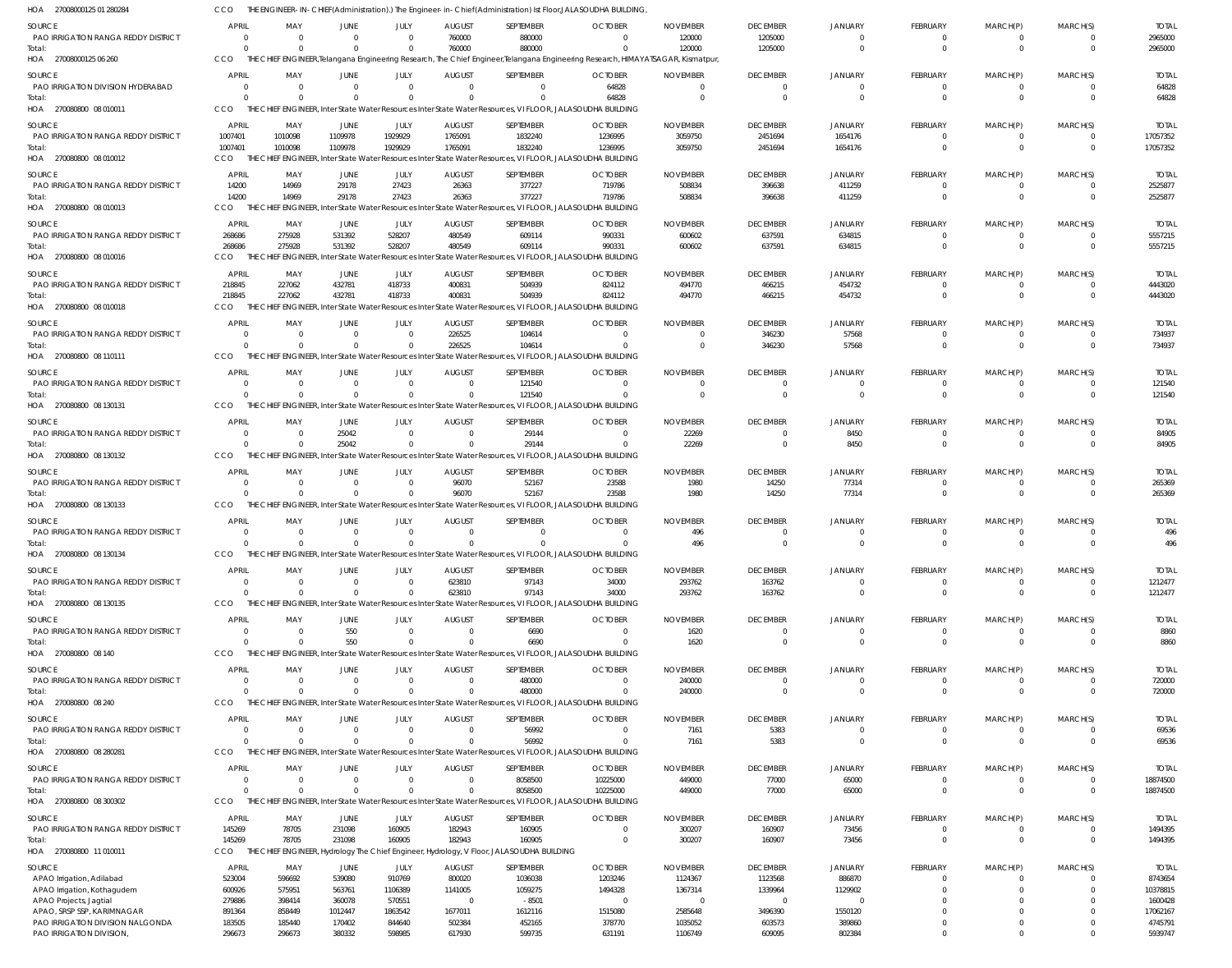270080800 11 010011 HOA CCO THE CHIEF ENGINEER, Hydrology The Chief Engineer, Hydrology, V Floor, JALASOUDHA BUILDING

| <b>SOURCE</b><br><b>MAHABOOBNAGAR</b>                                   | <b>APRIL</b>           | MAY               | JUNE                 | JULY                 | <b>AUGUST</b>           | SEPTEMBER                                                                                 | <b>OCTOBER</b>                   | <b>NOVEMBER</b>           | <b>DECEMBER</b>           | <b>JANUARY</b>           | FEBRUARY             | MARCH(P)             | MARCH(S)             | <b>TOTAL</b>            |
|-------------------------------------------------------------------------|------------------------|-------------------|----------------------|----------------------|-------------------------|-------------------------------------------------------------------------------------------|----------------------------------|---------------------------|---------------------------|--------------------------|----------------------|----------------------|----------------------|-------------------------|
| PAO IRRIGATION RANGA REDDY DISTRICT                                     | 1449873                | 1462153           | 1357574              | 2362429              | 2476256                 | 3086450                                                                                   | 3260217                          | 5235873                   | 3468611                   | 2945531                  | $\Omega$             | $\Omega$             | $\Omega$             | 27104967                |
| PAO, NSP(W&P), HYDERABAD                                                | 423789<br>4649020      | 513194<br>4886966 | 483580<br>4867254    | 922739<br>9180044    | 852950<br>8067556       | 871403<br>8708681                                                                         | 1102730<br>9585562               | 1118325<br>13573328       | 1132479<br>11773680       | 862870<br>8567537        | $\cap$<br>$\cap$     | $\Omega$<br>$\Omega$ | $\Omega$<br>$\Omega$ | 8284059<br>83859628     |
| Total:<br>HOA 270080800 11 010012                                       | CCO                    |                   |                      |                      |                         | THE CHIEF ENGINEER, Hydrology The Chief Engineer, Hydrology, V Floor, JALASOUDHA BUILDING |                                  |                           |                           |                          |                      |                      |                      |                         |
| <b>SOURCE</b>                                                           | <b>APRIL</b>           | MAY               | JUNE                 | JULY                 | <b>AUGUST</b>           | SEPTEMBER                                                                                 | <b>OCTOBER</b>                   | <b>NOVEMBER</b>           | <b>DECEMBER</b>           | <b>JANUARY</b>           | FEBRUARY             | MARCH(P)             | MARCH(S)             | <b>TOTAL</b>            |
| APAO Irrigation, Adilabad                                               | 3800                   | 6000              | 4000                 | 7759                 | 6000                    | 6000                                                                                      | 8200                             | 4000                      | 16500                     | 4000                     | $\Omega$             | $\Omega$             | $\Omega$             | 66259                   |
| APAO Irrigation, Kothagudem                                             | 11749                  | 12004             | 19808                | 7189                 | 11358                   | 7128                                                                                      | 6508                             | 5478                      | 22678                     | 6378                     |                      | $\Omega$             | $\Omega$             | 110278                  |
| APAO Projects, Jagtial                                                  | 1075                   | 2200              | 2706                 | 2425                 | $\Omega$                | $\overline{0}$                                                                            | $\overline{0}$                   | $\overline{\phantom{0}}$  | $\Omega$                  | $\Omega$                 |                      | -0                   | $\Omega$             | 8406                    |
| APAO, SRSP SSP, KARIMNAGAR                                              | 41044                  | 48064             | 344912               | 88043                | 207978                  | 18088                                                                                     | 16660                            | 19158                     | 16940                     | 981554                   |                      | -0                   | $\Omega$             | 1782441                 |
| PAO IRRIGATION DIVISION NALGONDA<br>PAO IRRIGATION DIVISION,            | $\overline{0}$<br>2625 | 110<br>2625       | 110<br>5690          | 220<br>5250          | 440<br>10242            | 220<br>5250                                                                               | 220<br>5133                      | 220<br>5250               | 220<br>5250               | 220<br>5008              |                      | $\cup$               | $\Omega$             | 1980<br>52323           |
| MAHABOOBNAGAR                                                           |                        |                   |                      |                      |                         |                                                                                           |                                  |                           |                           |                          |                      |                      |                      |                         |
| PAO IRRIGATION RANGA REDDY DISTRICT                                     | 28785                  | 29809             | 52248                | 75209                | 67490                   | 57713                                                                                     | 54538                            | 57649                     | 51037                     | 48386                    |                      | $\Omega$             | $\Omega$             | 522864                  |
| PAO, NSP(W&P), HYDERABAD                                                | 10796                  | 18846             | 12655                | 37340                | 19920                   | 19967                                                                                     | 20220                            | 20220                     | 20660                     | 20220                    |                      | $\Omega$             | $\Omega$             | 200844                  |
| Total:                                                                  | 99874                  | 119658            | 442129               | 223435               | 323428                  | 114366                                                                                    | 111479                           | 111975                    | 133285                    | 1065766                  | $\Omega$             |                      | $\Omega$             | 2745395                 |
| HOA 270080800 11 010013                                                 | CCO                    |                   |                      |                      |                         | THE CHIEF ENGINEER, Hydrology The Chief Engineer, Hydrology, V Floor, JALASOUDHA BUILDING |                                  |                           |                           |                          |                      |                      |                      |                         |
| <b>SOURCE</b>                                                           | <b>APRIL</b>           | MAY               | JUNE                 | JULY                 | <b>AUGUST</b>           | SEPTEMBER                                                                                 | <b>OCTOBER</b>                   | <b>NOVEMBER</b>           | <b>DECEMBER</b>           | <b>JANUARY</b>           | FEBRUARY             | MARCH(P)             | MARCH(S)             | <b>TOTAL</b>            |
| APAO Irrigation, Adilabad                                               | 173204                 | 298525            | 192413               | 325122               | 264983                  | 343327                                                                                    | 497600                           | 303832                    | 345965                    | 335505                   | $\Omega$             | $\Omega$             | $\Omega$             | 3080476                 |
| APAO Irrigation, Kothagudem                                             | 198974                 | 198952            | 351104               | 371771               | 672559                  | 356597                                                                                    | 387904                           | 430836                    | 421989                    | 948015                   | $\Omega$             | $\Omega$             | $\Omega$             | 4338701                 |
| APAO Projects, Jagtial<br>APAO, SRSP SSP, KARIMNAGAR                    | 92995                  | 133739            | 200466               | 189496               | - 0                     | $\Omega$                                                                                  | $\overline{0}$                   | $\Omega$                  | $\Omega$                  | $\Omega$                 |                      | -0                   | $\Omega$<br>$\Omega$ | 616696                  |
| PAO IRRIGATION DIVISION NALGONDA                                        | 267131<br>34924        | 466587<br>61542   | 405853<br>56554      | 810505<br>255285     | 779934<br>250929        | 553494<br>149911                                                                          | 490389<br>125919                 | 562318<br>291289          | 648172<br>429512          | 860990<br>149893         |                      | $\Omega$<br>$\Omega$ | $\Omega$             | 5845373<br>1805758      |
| PAO IRRIGATION DIVISION                                                 | 98704                  | 98704             | 217979               | 199293               | 389149                  | 199545                                                                                    | 210094                           | 230978                    | 253912                    | 516427                   |                      | $\Omega$             | $\Omega$             | 2414785                 |
| MAHABOOBNAGAR                                                           |                        |                   |                      |                      |                         |                                                                                           |                                  |                           |                           |                          |                      |                      |                      |                         |
| PAO IRRIGATION RANGA REDDY DISTRICT                                     | 481244                 | 499450            | 909375               | 1323254              | 1179246                 | 1037898                                                                                   | 871534                           | 1194324                   | 1176166                   | 1648905                  |                      | $\Omega$             | $\Omega$             | 10321396                |
| PAO, NSP(W&P), HYDERABAD                                                | 140696                 | 269374            | 165550               | 534099               | 283206                  | 289305                                                                                    | 285748                           | 284429                    | 914522                    | 331300                   |                      | $\Omega$             | $\Omega$             | 3498229                 |
| Total:                                                                  | 1487872                | 2026873           | 2499294              | 4008825              | 3820006                 | 2930077                                                                                   | 2869188                          | 3298006                   | 4190238                   | 4791035                  | $\Omega$             | $\Omega$             | $\Omega$             | 31921414                |
| HOA 270080800 11 010015                                                 | CCO                    |                   |                      |                      |                         | THE CHIEF ENGINEER, Hydrology The Chief Engineer, Hydrology, V Floor, JALASOUDHA BUILDING |                                  |                           |                           |                          |                      |                      |                      |                         |
| <b>SOURCE</b>                                                           | <b>APRIL</b>           | MAY               | JUNE                 | JULY                 | <b>AUGUST</b>           | SEPTEMBER                                                                                 | <b>OCTOBER</b>                   | <b>NOVEMBER</b>           | <b>DECEMBER</b>           | <b>JANUARY</b>           | <b>FEBRUARY</b>      | MARCH(P)             | MARCH(S)             | <b>TOTAL</b>            |
| APAO Irrigation, Adilabad                                               | - 0                    | - 0               | $\overline{0}$       | 16060                | $\Omega$                | $\mathbf 0$                                                                               | $\overline{0}$                   | $\Omega$                  | $\Omega$                  | $\Omega$                 | $\Omega$             | $\Omega$             |                      | 16060                   |
| APAO Irrigation, Kothagudem                                             | $\Omega$               |                   | 1646                 | 3291                 | 4937                    | 3291                                                                                      | 3291                             | $\overline{0}$            | 3212                      | 16346                    | $\cap$               | $\Omega$             | $\Omega$             | 36014                   |
| APAO, SRSP SSP, KARIMNAGAR                                              | $\Omega$               |                   | 35904                | $\Omega$             | - 0                     | $\overline{0}$                                                                            | 0                                | $\Omega$                  | 3368                      | $\Omega$                 |                      | -0                   | $\Omega$             | 39272                   |
| PAO IRRIGATION DIVISION NALGONDA<br>PAO IRRIGATION RANGA REDDY DISTRICT | $\Omega$<br>$\Omega$   |                   | $\Omega$<br>$\Omega$ | $\Omega$<br>$\Omega$ | $\Omega$<br>$\cap$      | 2157<br>$\Omega$                                                                          | $\overline{0}$<br>$\overline{0}$ | $\overline{0}$<br>21355   | $\Omega$<br>$\Omega$      | $\mathbf 0$<br>$\Omega$  |                      | $\Omega$<br>$\Omega$ | $\Omega$<br>$\Omega$ | 2157<br>21355           |
| Total:                                                                  | $\Omega$               |                   | 37550                | 19351                | 4937                    | 5448                                                                                      | 3291                             | 21355                     | 6580                      | 16346                    |                      |                      | $\Omega$             | 114858                  |
| HOA 270080800 11 010016                                                 | CCO                    |                   |                      |                      |                         | THE CHIEF ENGINEER, Hydrology The Chief Engineer, Hydrology, V Floor, JALASOUDHA BUILDING |                                  |                           |                           |                          |                      |                      |                      |                         |
|                                                                         |                        |                   |                      |                      |                         |                                                                                           |                                  |                           |                           |                          |                      |                      |                      |                         |
| <b>SOURCE</b>                                                           | <b>APRIL</b><br>71814  | MAY<br>125356     | JUNE<br>79776        | JULY<br>126523       | <b>AUGUST</b><br>110789 | SEPTEMBER<br>155468                                                                       | <b>OCTOBER</b><br>208397         | <b>NOVEMBER</b><br>125039 | <b>DECEMBER</b><br>125118 | <b>JANUARY</b><br>121207 | FEBRUARY<br>$\Omega$ | MARCH(P)<br>$\Omega$ | MARCH(S)<br>$\Omega$ | <b>TOTAL</b><br>1249487 |
| APAO Irrigation, Adilabad<br>APAO Irrigation, Kothagudem                | 106512                 | 108628            | 187899               | 196203               | 362198                  | 191036                                                                                    | 207312                           | 187467                    | 180882                    | 199846                   | $\Omega$             | $\Omega$             | $\Omega$             | 1927983                 |
| APAO Projects, Jagtial                                                  | 57351                  | 78207             | 121055               | 115388               | $\Omega$                | $\overline{0}$                                                                            | $\overline{0}$                   | $\overline{0}$            | $\Omega$                  | $\Omega$                 |                      | -0                   | $\Omega$             | 372001                  |
| APAO, SRSP SSP, KARIMNAGAR                                              | 151439                 | 261731            | 148343               | 453099               | 426711                  | 309542                                                                                    | 276529                           | 319427                    | 244059                    | 277984                   |                      | $\Omega$             | $\Omega$             | 2868864                 |
| PAO IRRIGATION DIVISION NALGONDA                                        | 5281                   | 24399             | 22243                | 103927               | 96737                   | 60981                                                                                     | 48531                            | 109264                    | 57862                     | 50005                    |                      | $\Omega$             | $\Omega$             | 579230                  |
| PAO IRRIGATION DIVISION                                                 | 39015                  | 39015             | 86823                | 78184                | 153382                  | 78274                                                                                     | 83374                            | 90818                     | 79543                     | 77714                    | $\Omega$             | $\Omega$             | $\Omega$             | 806142                  |
| MAHABOOBNAGAR<br>PAO IRRIGATION RANGA REDDY DISTRICT                    | 388567                 | 401138            | 715865               | 1061718              | 897903                  | 813495                                                                                    | 681232                           | 886149                    | 707667                    | 674305                   |                      |                      |                      | 7228039                 |
| PAO,NSP(W&P), HYDERABAD                                                 | 122748                 | 234745            | 144982               | 465338               | 247126                  | 248074                                                                                    | 248838                           | 248659                    | 251488                    | 249538                   |                      | $\Omega$             | $\Omega$             | 2461536                 |
| lotal:                                                                  | 942727                 | 1273219           | 1506986              | 2600380              | 2294846                 | 1856870                                                                                   | 1754213                          | 1966823                   | 1646619                   | 1650599                  |                      |                      |                      | 17493282                |
| HOA 270080800 11 010017                                                 | CCO                    |                   |                      |                      |                         | THE CHIEF ENGINEER, Hydrology The Chief Engineer, Hydrology, V Floor, JALASOUDHA BUILDING |                                  |                           |                           |                          |                      |                      |                      |                         |
| <b>SOURCE</b>                                                           | <b>APRIL</b>           | MAY               | <b>JUNE</b>          |                      | <b>AUGUST</b>           | SEPTEMBER                                                                                 | <b>OCTOBER</b>                   | <b>NOVEMBER</b>           | <b>DECEMBER</b>           | <b>JANUARY</b>           | FEBRUARY             | MARCH(P)             | MARCH(S)             | <b>TOTAL</b>            |
| APAO Irrigation, Adilabad                                               | - 0                    | - 0               | $\overline{0}$       | JULY<br>0            | 10773                   | $\mathbf{0}$                                                                              | 0                                | $\overline{0}$            | - 0                       | 0                        |                      |                      |                      | 10773                   |
| APAO, SRSP SSP, KARIMNAGAR                                              | $\Omega$               |                   |                      |                      | 49125                   | 16000                                                                                     | 0                                | $\overline{0}$            | $\Omega$                  | $\Omega$                 |                      | $\Omega$             |                      | 65125                   |
| PAO IRRIGATION RANGA REDDY DISTRICT                                     | -0                     |                   | <sup>0</sup>         |                      | - 0                     | 0                                                                                         | - 0                              | $\Omega$                  | $\Omega$                  | 287427                   |                      |                      |                      | 287427                  |
| PAO, NSP(W&P), HYDERABAD                                                | $\Omega$               |                   |                      |                      | $\Omega$                | $\overline{0}$                                                                            | 100000                           | $\overline{0}$            | $\Omega$                  | $\mathbf 0$              |                      |                      |                      | 100000                  |
| Total:                                                                  | $\Omega$               |                   | $\Omega$             |                      | 59898                   | 16000                                                                                     | 100000                           | $\Omega$                  | $\Omega$                  | 287427                   |                      |                      |                      | 463325                  |
| HOA 270080800 11 010018                                                 | CCO                    |                   |                      |                      |                         | THE CHIEF ENGINEER, Hydrology The Chief Engineer, Hydrology, V Floor, JALASOUDHA BUILDING |                                  |                           |                           |                          |                      |                      |                      |                         |
| <b>SOURCE</b>                                                           | <b>APRIL</b>           | MAY               | JUNE                 | JULY                 | <b>AUGUST</b>           | SEPTEMBER                                                                                 | <b>OCTOBER</b>                   | <b>NOVEMBER</b>           | <b>DECEMBER</b>           | <b>JANUARY</b>           | FEBRUARY             | MARCH(P)             | MARCH(S)             | <b>TOTAL</b>            |
| APAO Irrigation, Adilabad                                               | - 0                    | $\Omega$          | $\overline{0}$       | $\mathbf{0}$         | 212608                  | $\overline{0}$                                                                            | 39934                            | 308367                    |                           | 0                        |                      | $\Omega$             |                      | 560909                  |
| APAO Irrigation, Kothagudem                                             | -0                     |                   | $\overline{0}$       | $\mathbf{0}$         | 378803                  | $\mathbf{0}$                                                                              | 39920                            | 210184                    | $\Omega$                  | $\Omega$                 |                      |                      |                      | 628907                  |
| APAO, SRSP SSP, KARIMNAGAR                                              | $\Omega$               |                   | 9199                 | 0                    | 289586                  | 125920                                                                                    | 23476                            | 15392                     | 424406                    | 51349                    |                      | $\Omega$             |                      | 939328                  |
| PAO IRRIGATION DIVISION                                                 | $\Omega$               |                   | $\Omega$             | $\Omega$             | - 0                     | 34441                                                                                     | $\overline{0}$                   | 115464                    | - 0                       | 27127                    |                      | $\Omega$             | $\Omega$             | 177032                  |
| MAHABOOBNAGAR<br>PAO IRRIGATION RANGA REDDY DISTRICT                    | $\Omega$               |                   | $\Omega$             | $\Omega$             | 542193                  | 147353                                                                                    | 95132                            | 95700                     | 39588                     | 49434                    |                      | $\Omega$             |                      | 969400                  |
| PAO, NSP(W&P), HYDERABAD                                                | $\Omega$               |                   | $\Omega$             |                      | 61932                   | 45067                                                                                     | $\overline{0}$                   | 350341                    | 86417                     | $\Omega$                 |                      | $\Omega$             | $\Omega$             | 543757                  |
| Total:                                                                  | $\Omega$               |                   | 9199                 |                      | 1485122                 | 352781                                                                                    | 198462                           | 1095448                   | 550411                    | 127910                   | $\cap$               | $\Omega$             | $\Omega$             | 3819333                 |
| HOA 270080800 11 020022                                                 | CCO                    | THE CH            |                      |                      |                         | HIEF ENGINEER, Hydrology The Chief Engineer, Hydrology, V Floor, JALASOUDHA BUILDING      |                                  |                           |                           |                          |                      |                      |                      |                         |
| <b>SOURCE</b>                                                           | <b>APRIL</b>           | MAY               | JUNE                 | JULY                 | <b>AUGUST</b>           | SEPTEMBER                                                                                 | <b>OCTOBER</b>                   | <b>NOVEMBER</b>           | <b>DECEMBER</b>           | <b>JANUARY</b>           | FEBRUARY             | MARCH(P)             | MARCH(S)             | <b>TOTAL</b>            |
| APAO Irrigation, Kothagudem                                             | 73418                  | 73415             | 73415                | 65220                | 65220                   | 65220                                                                                     | 48865                            | 53757                     | 60368                     | 50584                    | $\Omega$             | 0                    | $\Omega$             | 629482                  |
| APAO, SRSP SSP, KARIMNAGAR                                              | $\overline{0}$         | $\Omega$          | 31976                | 17764                | 17764                   | 17764                                                                                     | 17764                            | 17764                     | 18337                     | 27505                    |                      | 0                    | $\Omega$             | 166638                  |
| Total:                                                                  | 73418                  | 73415             | 105391               | 82984                | 82984                   | 82984                                                                                     | 66629                            | 71521                     | 78705                     | 78089                    |                      |                      | $\Omega$             | 796120                  |
| HOA 270080800 11 020023                                                 | CCO                    |                   |                      |                      |                         | THE CHIEF ENGINEER, Hydrology The Chief Engineer, Hydrology, V Floor, JALASOUDHA BUILDING |                                  |                           |                           |                          |                      |                      |                      |                         |
| <b>SOURCE</b>                                                           | <b>APRIL</b>           | MAY               | JUNE                 | JULY                 | <b>AUGUST</b>           | SEPTEMBER                                                                                 | <b>OCTOBER</b>                   | <b>NOVEMBER</b>           | <b>DECEMBER</b>           | <b>JANUARY</b>           | FEBRUARY             | MARCH(P)             | MARCH(S)             | <b>TOTAL</b>            |
| APAO Irrigation, Adilabad                                               | $\circ$                | $\Omega$          | 50406                | $\overline{0}$       | $\Omega$                | 13623                                                                                     | 40869                            | $\overline{0}$            | 27246                     | $\mathbf 0$              | $\Omega$             | $\Omega$             |                      | 132144                  |
| APAO Irrigation, Kothagudem                                             | 3600                   | 3600              | 3600                 | 4000                 | 12000                   | 4000                                                                                      | 4000                             | 4000                      | 4300                      | 4000                     | $\Omega$             | $\Omega$             | $\Omega$             | 47100                   |
| APAO Projects, Jagtial                                                  | $\overline{0}$         | $\Omega$          | 4000                 | $\mathbf 0$          | $\overline{0}$          | $\overline{0}$                                                                            | 0                                | $\overline{\mathbf{0}}$   | $\Omega$                  | 0                        |                      | 0                    |                      | 4000                    |
| Total:                                                                  | 3600                   | 3600              | 58006                | 4000                 | 12000                   | 17623                                                                                     | 44869                            | 4000                      | 31546                     | 4000                     |                      | $\Omega$             |                      | 183244                  |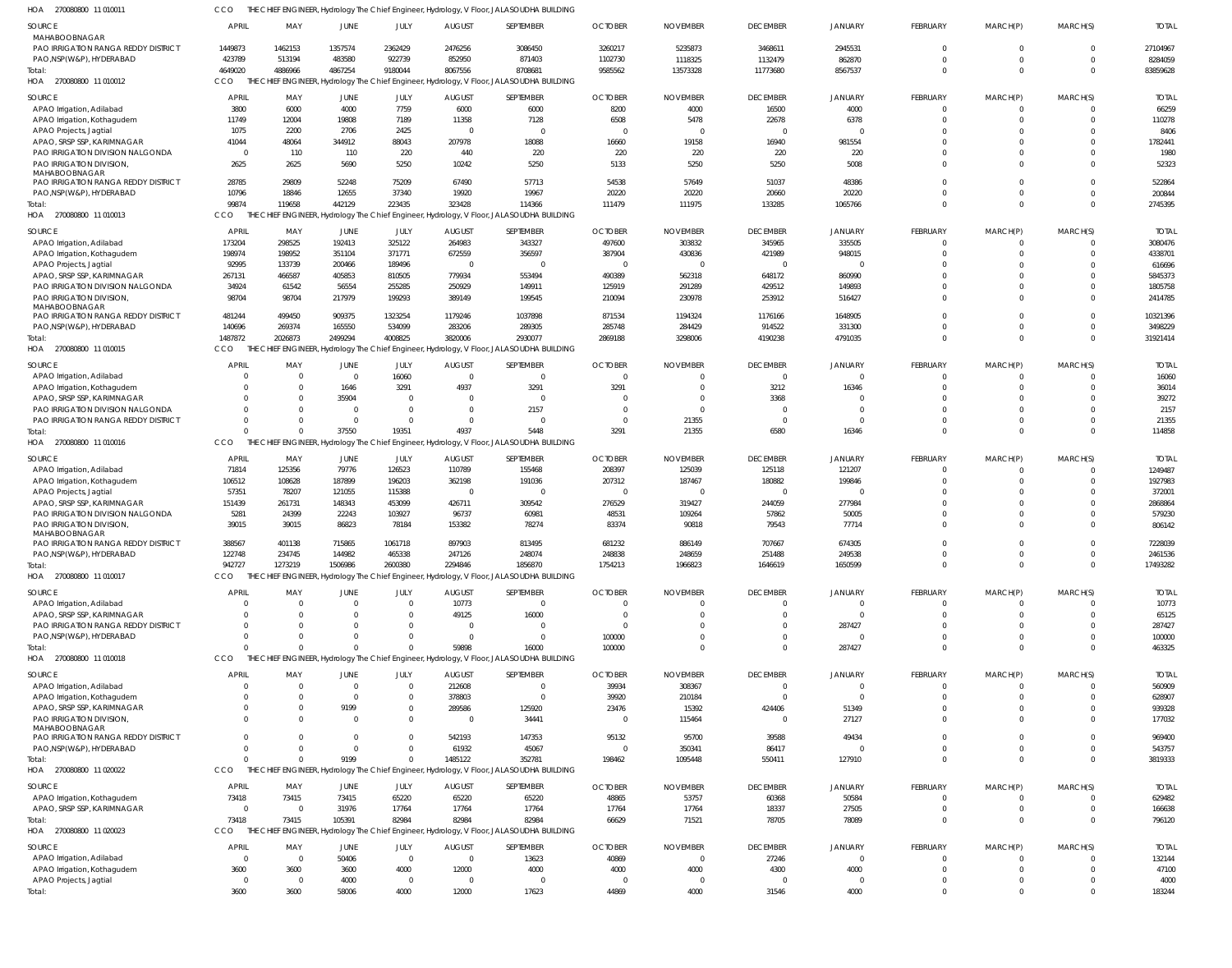270080800 11 060 HOA CCO THE CHIEF ENGINEER, Hydrology The Chief Engineer, Hydrology, V Floor, JALASOUDHA BUILDING

| SOURCE                                                            | <b>APRIL</b>                                                                                     | MAY                        | JUNE                           | JULY<br>$\Omega$     | <b>AUGUST</b>                   | SEPTEMBER<br>$\Omega$                                                                     | <b>OCTOBER</b>             | <b>NOVEMBER</b>  | <b>DECEMBER</b>                | JANUARY                       | FEBRUARY                          | MARCH(P)                     | MARCH(S)             | <b>TOTAL</b>          |
|-------------------------------------------------------------------|--------------------------------------------------------------------------------------------------|----------------------------|--------------------------------|----------------------|---------------------------------|-------------------------------------------------------------------------------------------|----------------------------|------------------|--------------------------------|-------------------------------|-----------------------------------|------------------------------|----------------------|-----------------------|
| APAO, SRSP SSP, KARIMNAGAR<br>Total:                              | $\overline{0}$<br>$\Omega$                                                                       | $\overline{0}$<br>$\Omega$ | $\overline{0}$<br>$\mathbf{0}$ | $\Omega$             | $\mathbf{0}$<br>$\Omega$        | $\Omega$                                                                                  | 161746<br>161746           |                  | $\mathbf 0$<br>$\mathbf 0$     | $\overline{0}$<br>$\Omega$    | $\overline{0}$<br>$\overline{0}$  | $\mathbf 0$<br>$\mathbf 0$   | $\Omega$             | 161746<br>161746      |
| HOA 270080800 11 110111                                           | THE CHIEF ENGINEER, Hydrology The Chief Engineer, Hydrology, V Floor, JALASOUDHA BUILDING<br>CCO |                            |                                |                      |                                 |                                                                                           |                            |                  |                                |                               |                                   |                              |                      |                       |
| SOURCE<br>APAO Irrigation, Adilabad                               | <b>APRIL</b><br>$\Omega$                                                                         | MAY<br>$\Omega$            | JUNE<br>$\Omega$               | JULY                 | <b>AUGUST</b><br>$\Omega$       | SEPTEMBER<br>11700                                                                        | <b>OCTOBER</b><br>$\Omega$ | <b>NOVEMBER</b>  | <b>DECEMBER</b><br>$\mathbf 0$ | JANUARY<br>22300              | <b>FEBRUARY</b><br>$\Omega$       | MARCH(P)<br>$\Omega$         | MARCH(S)             | <b>TOTAL</b><br>34000 |
| APAO Irrigation, Kothagudem                                       | $\Omega$                                                                                         | $\Omega$                   | $\Omega$                       |                      | $\Omega$                        | - 0                                                                                       | $\Omega$                   |                  | 74416                          | $\Omega$                      | $\Omega$                          | $\Omega$                     |                      | 74416                 |
| APAO, SRSP SSP, KARIMNAGAR                                        |                                                                                                  | $\Omega$                   | $\Omega$                       |                      | $\Omega$                        | 54919                                                                                     | $\Omega$                   | 42222            | $\Omega$                       | $\Omega$                      | $\Omega$                          |                              |                      | 97141                 |
| PAO IRRIGATION DIVISION,<br>MAHABOOBNAGAR                         |                                                                                                  | $\Omega$                   | $\Omega$                       |                      | $\Omega$                        | 96200                                                                                     | $\Omega$                   |                  | <sup>0</sup>                   | $\Omega$                      | $\Omega$                          | $\Omega$                     |                      | 96200                 |
| PAO IRRIGATION RANGA REDDY DISTRICT<br>PAO, NSP(W&P), HYDERABAD   | U                                                                                                | $\Omega$<br>$\Omega$       | $\Omega$<br>$\Omega$           |                      | $\Omega$<br>2700                | $\Omega$<br>1200                                                                          | $\Omega$<br>1200           | 1200             | $\Omega$<br>1200               | 9750                          | $\Omega$<br>$\Omega$              | $\Omega$                     |                      | 9750<br>7500          |
| Total:                                                            |                                                                                                  | $\Omega$                   | $\Omega$                       |                      | 2700                            | 164019                                                                                    | 1200                       | 43422            | 75616                          | 32050                         | $\Omega$                          | $\Omega$                     |                      | 319007                |
| HOA 270080800 11 130131                                           | CCO                                                                                              |                            |                                |                      |                                 | THE CHIEF ENGINEER, Hydrology The Chief Engineer, Hydrology, V Floor, JALASOUDHA BUILDING |                            |                  |                                |                               |                                   |                              |                      |                       |
| SOURCE                                                            | <b>APRIL</b>                                                                                     | MAY                        | JUNE                           | JULY                 | AUGUST                          | SEPTEMBER                                                                                 | <b>OCTOBER</b>             | <b>NOVEMBER</b>  | <b>DECEMBER</b>                | <b>JANUARY</b>                | <b>FEBRUARY</b>                   | MARCH(P)                     | MARCH(S)             | <b>TOTAL</b>          |
| APAO Irrigation, Adilabad                                         |                                                                                                  | $\overline{0}$             | $\mathbf 0$                    | $\mathbf{0}$         | $\overline{0}$                  | 4001                                                                                      | $\Omega$                   |                  | 3265                           | $\Omega$                      | $\circ$                           | $\Omega$                     |                      | 7266                  |
| APAO Irrigation, Kothagudem<br>APAO, SRSP SSP, KARIMNAGAR         | $\Omega$<br>$\Omega$                                                                             | $\Omega$<br>$\mathbf{0}$   | $\overline{0}$<br>8610         | $\Omega$<br>$\Omega$ | 27377<br>12571                  | $\Omega$<br>5086                                                                          | $\Omega$<br>3761           | 1500<br>23600    | 1500<br>4162                   | $\Omega$<br>2355              | $\Omega$<br>$\Omega$              | $\Omega$<br>$\Omega$         | $\Omega$             | 30377<br>60145        |
| PAO IRRIGATION DIVISION,                                          | $\Omega$                                                                                         | $\Omega$                   | $\overline{0}$                 | $\Omega$             | 14079                           | 5489                                                                                      | $\Omega$                   |                  | 19438                          | $\Omega$                      | $\Omega$                          | $\Omega$                     |                      | 39006                 |
| MAHABOOBNAGAR                                                     |                                                                                                  |                            |                                |                      |                                 |                                                                                           |                            |                  |                                |                               |                                   |                              |                      |                       |
| PAO IRRIGATION RANGA REDDY DISTRICT<br>PAO, NSP (W&P), HYDERABAD  | $\Omega$<br>$\Omega$                                                                             | 34202<br>3663              | 6895<br>4394                   | $\Omega$<br>$\Omega$ | 42562<br>2431                   | 68316<br>3038                                                                             | $\overline{0}$<br>2218     | 46240<br>2162    | 2578<br>2196                   | 12494<br>$\Omega$             | $\Omega$<br>$\Omega$              | $\Omega$<br>$\Omega$         | $\Omega$<br>$\Omega$ | 213287<br>20102       |
| Total:                                                            | $\Omega$                                                                                         | 37865                      | 19899                          | $\Omega$             | 99020                           | 85930                                                                                     | 5979                       | 73502            | 33139                          | 14849                         | $\Omega$                          | $\Omega$                     | $\Omega$             | 370183                |
| HOA 270080800 11 130132                                           | CCO                                                                                              |                            |                                |                      |                                 | THE CHIEF ENGINEER, Hydrology The Chief Engineer, Hydrology, V Floor, JALASOUDHA BUILDING |                            |                  |                                |                               |                                   |                              |                      |                       |
| SOURCE                                                            | <b>APRIL</b>                                                                                     | MAY                        | JUNE                           | JULY                 | <b>AUGUST</b>                   | SEPTEMBER                                                                                 | <b>OCTOBER</b>             | <b>NOVEMBER</b>  | <b>DECEMBER</b>                | JANUARY                       | FEBRUARY                          | MARCH(P)                     | MARCH(S)             | <b>TOTAL</b>          |
| APAO Irrigation, Adilabad                                         |                                                                                                  | $\Omega$                   | $\Omega$                       | $\Omega$             | $\Omega$                        | 32200                                                                                     | $\Omega$                   |                  | $\mathbf 0$                    | $\Omega$                      | $\Omega$                          | $\Omega$                     |                      | 32200                 |
| APAO Irrigation, Kothagudem                                       |                                                                                                  | $\Omega$                   | $\Omega$                       |                      | 8525                            | 13700                                                                                     | $\Omega$                   | 1000             | 6200                           |                               | $\Omega$                          |                              |                      | 29425                 |
| APAO, SRSP SSP, KARIMNAGAR<br>PAO IRRIGATION DIVISION,            |                                                                                                  | $\Omega$<br>$\Omega$       | $\Omega$<br>$\Omega$           |                      | 14100<br>$\Omega$               | 53416<br>27030                                                                            | 32733<br>$\Omega$          | 4472             | 17050<br>1800                  | $\Omega$<br>$\Omega$          | $\Omega$<br>$\Omega$              | $\Omega$                     |                      | 117299<br>33302       |
| MAHABOOBNAGAR                                                     |                                                                                                  |                            |                                |                      |                                 |                                                                                           |                            |                  |                                |                               |                                   |                              |                      |                       |
| PAO IRRIGATION RANGA REDDY DISTRICT                               | $\Omega$                                                                                         | $\Omega$                   | $\Omega$                       |                      | 9334                            | 144900                                                                                    | $\Omega$                   | 33522            | 4150428                        | $\Omega$                      | $\Omega$                          | $\Omega$                     |                      | 4338184               |
| PAO, NSP(W&P), HYDERABAD<br>Total:                                |                                                                                                  |                            | $\Omega$<br>$\Omega$           |                      | $\Omega$<br>31959               | 50972<br>322218                                                                           | 3600<br>36333              | 16460<br>55454   | 14667<br>4190145               | 240<br>240                    | $\Omega$<br>$\Omega$              | $\Omega$<br>$\Omega$         |                      | 85939<br>4636349      |
| HOA<br>270080800 11 130133                                        | CCO                                                                                              | THE CH                     |                                |                      |                                 | IIEF ENGINEER, Hydrology The Chief Engineer, Hydrology, V Floor, JALASOUDHA BUILDING      |                            |                  |                                |                               |                                   |                              |                      |                       |
| SOURCE                                                            | <b>APRIL</b>                                                                                     | MAY                        | JUNE                           | JULY                 | <b>AUGUST</b>                   | SEPTEMBER                                                                                 | <b>OCTOBER</b>             | <b>NOVEMBER</b>  | <b>DECEMBER</b>                | JANUARY                       | <b>FEBRUARY</b>                   | MARCH(P)                     | MARCH(S)             | <b>TOTAL</b>          |
| APAO Irrigation, Adilabad                                         | $\Omega$                                                                                         | $\Omega$                   | $\Omega$                       | $\Omega$             | $\mathbf{0}$                    | 4800                                                                                      | $\Omega$                   |                  | $\overline{0}$                 | $\Omega$                      | $\overline{0}$                    | 0                            | $\Omega$             | 4800                  |
| APAO Irrigation, Kothagudem                                       | $\Omega$                                                                                         | $\Omega$                   | $\mathbf{0}$                   | $\Omega$             | $\mathbf{0}$                    | 330                                                                                       | <sup>0</sup>               |                  | 525                            | $\Omega$                      | $\Omega$                          | $\Omega$                     |                      | 855                   |
| APAO, SRSP SSP, KARIMNAGAR                                        |                                                                                                  | $\Omega$                   | $\Omega$                       | $\Omega$             | 1925                            | 795                                                                                       | <sup>0</sup>               |                  | 900                            | $\Omega$                      | $\Omega$                          |                              |                      | 3620                  |
| PAO IRRIGATION RANGA REDDY DISTRICT<br>Total:                     | $\Omega$                                                                                         | $\Omega$<br>$\Omega$       | $\Omega$<br>$\Omega$           | $\Omega$<br>$\Omega$ | 17950<br>19875                  | $\Omega$<br>5925                                                                          | <sup>0</sup><br>$\Omega$   | 11640<br>11640   | $\Omega$<br>1425               | $\Omega$<br>$\Omega$          | $\Omega$<br>$\Omega$              | $\Omega$<br>$\Omega$         | $\Omega$             | 29590<br>38865        |
| HOA 270080800 11 130134                                           | CCO                                                                                              |                            |                                |                      |                                 | THE CHIEF ENGINEER, Hydrology The Chief Engineer, Hydrology, V Floor, JALASOUDHA BUILDING |                            |                  |                                |                               |                                   |                              |                      |                       |
| SOURCE                                                            | <b>APRIL</b>                                                                                     | MAY                        | JUNE                           | JULY                 | <b>AUGUST</b>                   | SEPTEMBER                                                                                 | <b>OCTOBER</b>             | <b>NOVEMBER</b>  | <b>DECEMBER</b>                | JANUARY                       | FEBRUARY                          | MARCH(P)                     | MARCH(S)             | <b>TOTAL</b>          |
| APAO Irrigation, Adilabad                                         |                                                                                                  | $\Omega$                   | $\Omega$                       | $\Omega$             | $\mathbf{0}$                    | 62700                                                                                     | $\Omega$                   |                  | $\mathbf 0$                    | $\Omega$                      | $\Omega$                          | $\Omega$                     |                      | 62700                 |
| APAO Irrigation, Kothagudem                                       |                                                                                                  | $\Omega$                   | $\Omega$                       | $\Omega$             | 132000                          | 66000                                                                                     | $\Omega$                   | 370425           | 318450                         | $\Omega$                      | $\Omega$                          |                              |                      | 886875                |
| APAO, SRSP SSP, KARIMNAGAR                                        |                                                                                                  | $\Omega$                   | $\Omega$                       |                      | $\Omega$                        | - 0                                                                                       | 371305                     | 62700            | 222750                         |                               |                                   |                              |                      | 656755                |
| PAO IRRIGATION DIVISION NALGONDA<br>PAO IRRIGATION DIVISION,      | $\Omega$                                                                                         | $\Omega$<br>$\Omega$       | $\Omega$<br>$\Omega$           |                      | $\Omega$<br>127742              | - 0<br>264000                                                                             | <sup>0</sup><br>$\Omega$   | 94284<br>264000  | 188568<br>198000               | 125712<br>132000              | $\Omega$<br>$\Omega$              | $\Omega$                     |                      | 408564<br>985742      |
| MAHABOOBNAGAR                                                     |                                                                                                  |                            |                                |                      |                                 |                                                                                           |                            |                  |                                |                               |                                   |                              |                      |                       |
| PAO IRRIGATION RANGA REDDY DISTRICT                               | $\Omega$<br>$\Omega$                                                                             | $\Omega$<br>$\Omega$       | $\Omega$<br>$\Omega$           |                      | $\Omega$<br>$\Omega$            | 913209                                                                                    | $\Omega$                   | 195905           | 226667                         | 64762<br>$\Omega$             | $\Omega$                          | <sup>0</sup>                 |                      | 1400543               |
| PAO, NSP(W&P), HYDERABAD<br>Total:                                | $\Omega$                                                                                         | $\Omega$                   | $\Omega$                       | $\Omega$             | 259742                          | 161905<br>1467814                                                                         | 32381<br>403686            | 32381<br>1019695 | 32381<br>1186816               | 322474                        | $\overline{0}$<br>$\Omega$        | $\mathbf{0}$<br>$\Omega$     | $\Omega$             | 259048<br>4660227     |
| HOA 270080800 11 130135                                           | CCO                                                                                              |                            |                                |                      |                                 | THE CHIEF ENGINEER, Hydrology The Chief Engineer, Hydrology, V Floor, JALASOUDHA BUILDING |                            |                  |                                |                               |                                   |                              |                      |                       |
| SOURCE                                                            | <b>APRIL</b>                                                                                     | MAY                        | JUNE                           | JULY                 | <b>AUGUST</b>                   | SEPTEMBER                                                                                 | <b>OCTOBER</b>             | <b>NOVEMBER</b>  | <b>DECEMBER</b>                | <b>JANUARY</b>                | <b>FEBRUARY</b>                   | MARCH(P)                     | MARCH(S)             | <b>TOTAL</b>          |
| APAO Irrigation, Adilabad                                         | $\overline{0}$                                                                                   | $\mathbf{0}$               | $\overline{0}$                 | $\Omega$             | $\overline{0}$                  | 4104                                                                                      | $\overline{0}$             | $\Omega$         | 1480                           | $\overline{0}$                | $\overline{0}$                    | $\mathbf{0}$                 |                      | 5584                  |
| APAO Irrigation, Kothagudem                                       | $\Omega$                                                                                         | $\mathbf{0}$               | $\overline{0}$                 | $\Omega$             | 32237                           | $\overline{0}$                                                                            | $\Omega$                   | 11483            | 17454                          | $\Omega$                      | $\Omega$                          | $\Omega$                     |                      | 61174                 |
| APAO, SRSP SSP, KARIMNAGAR                                        | $\Omega$                                                                                         | $\Omega$                   | $\Omega$                       | $\Omega$<br>$\Omega$ | 21155                           | 4640                                                                                      | 6674                       | $\Omega$         | 9453                           | $\Omega$<br>$\Omega$          | $\Omega$<br>$\Omega$              | $\Omega$                     | $\Omega$<br>$\Omega$ | 41922                 |
| PAO IRRIGATION RANGA REDDY DISTRICT<br>Total:                     | $\mathbf 0$<br>$\Omega$                                                                          | 51893<br>51893             | 62755<br>62755                 | $\Omega$             | 195621<br>249013                | 70709<br>79453                                                                            | 62609<br>69283             | 11483            | 135908<br>164295               | $\Omega$                      | $\Omega$                          | $\mathbf{0}$<br>$\Omega$     | $\Omega$             | 579495<br>688175      |
| HOA 270080800 11 140                                              | <b>CCO</b>                                                                                       |                            |                                |                      |                                 | THE CHIEF ENGINEER, Hydrology The Chief Engineer, Hydrology, V Floor, JALASOUDHA BUILDING |                            |                  |                                |                               |                                   |                              |                      |                       |
| SOURCE                                                            | <b>APRIL</b>                                                                                     | MAY                        | JUNE                           | JULY                 | <b>AUGUST</b>                   | SEPTEMBER                                                                                 | <b>OCTOBER</b>             | <b>NOVEMBER</b>  | <b>DECEMBER</b>                | JANUARY                       | <b>FEBRUARY</b>                   | MARCH(P)                     | MARCH(S)             | <b>TOTAL</b>          |
| APAO, SRSP SSP, KARIMNAGAR                                        | $\Omega$                                                                                         | $\Omega$                   | $\Omega$                       |                      | $\Omega$                        | $\Omega$                                                                                  | 3330                       | 6660             | $\mathbf 0$                    | $\Omega$                      | $\overline{0}$                    | $\mathbf{0}$                 |                      | 9990                  |
| PAO IRRIGATION DIVISION NALGONDA                                  | $\Omega$                                                                                         | $\Omega$                   | $\Omega$                       | $\Omega$             | $\Omega$                        | $\Omega$                                                                                  | $\Omega$                   | 14371            | 4106                           | $\Omega$                      | $\overline{0}$                    | $\mathbf{0}$                 |                      | 18477                 |
| Total:                                                            | $\Omega$<br>CCO                                                                                  | $\Omega$                   | $\Omega$                       | $\Omega$             | $\Omega$                        | $\Omega$                                                                                  | 3330                       | 21031            | 4106                           | $\Omega$                      | $\Omega$                          | $\mathbf{0}$                 |                      | 28467                 |
| HOA 270080800 11 240                                              |                                                                                                  |                            |                                |                      |                                 | THE CHIEF ENGINEER, Hydrology The Chief Engineer, Hydrology, V Floor, JALASOUDHA BUILDING |                            |                  |                                |                               |                                   |                              |                      |                       |
| SOURCE                                                            | APRIL                                                                                            | MAY<br>$\overline{0}$      | JUNE<br>$\overline{0}$         | JULY<br>$\Omega$     | <b>AUGUST</b><br>$\overline{0}$ | SEPTEMBER                                                                                 | <b>OCTOBER</b>             | <b>NOVEMBER</b>  | <b>DECEMBER</b>                | <b>JANUARY</b><br>$\mathbf 0$ | <b>FEBRUARY</b><br>$\overline{0}$ | MARCH(P)                     | MARCH(S)             | <b>TOTAL</b>          |
| APAO, SRSP SSP, KARIMNAGAR<br>PAO IRRIGATION RANGA REDDY DISTRICT | $\mathbf{0}$<br>$\overline{0}$                                                                   | $\Omega$                   | $\Omega$                       | $\Omega$             | 20530                           | 36173<br>85293                                                                            | $\overline{0}$<br>$\Omega$ | $\Omega$         | 46915<br>47428                 | $\Omega$                      | $\overline{0}$                    | $\mathbf{0}$<br>$\mathbf{0}$ | $\Omega$             | 83088<br>153251       |
| PAO, NSP (W&P), HYDERABAD                                         | $\mathbf 0$                                                                                      | 13619                      | 8136                           | $\Omega$             | 20032                           | 12035                                                                                     | 12567                      | 11916            | 12413                          | $\Omega$                      | $\overline{0}$                    | $\mathbf{0}$                 | $\Omega$             | 90718                 |
| Total:                                                            | $\Omega$                                                                                         | 13619                      | 8136                           | $\Omega$             | 40562                           | 133501                                                                                    | 12567                      | 11916            | 106756                         | $\Omega$                      | $\Omega$                          | $\mathbf{0}$                 | $\Omega$             | 327057                |
| HOA 270080800 11 290291                                           | CCO                                                                                              |                            |                                |                      |                                 | THE CHIEF ENGINEER, Hydrology The Chief Engineer, Hydrology, V Floor, JALASOUDHA BUILDING |                            |                  |                                |                               |                                   |                              |                      |                       |
| SOURCE                                                            | <b>APRIL</b>                                                                                     | MAY                        | JUNE                           | JULY                 | <b>AUGUST</b>                   | SEPTEMBER                                                                                 | <b>OCTOBER</b>             | <b>NOVEMBER</b>  | <b>DECEMBER</b>                | <b>JANUARY</b>                | <b>FEBRUARY</b>                   | MARCH(P)                     | MARCH(S)             | <b>TOTAL</b>          |
| APAO Irrigation, Kothagudem<br>Total:                             | 191873<br>191873                                                                                 | 185121<br>185121           | 120817<br>120817               | 182175<br>182175     | 179787<br>179787                | 182775<br>182775                                                                          | 182775<br>182775           | 268201<br>268201 | 249081<br>249081               | 183595<br>183595              | $\overline{0}$<br>$\overline{0}$  | $\mathbf{0}$<br>$\mathbf 0$  | $\Omega$             | 1926200<br>1926200    |
| HOA 270080800 11 290292                                           | CCO                                                                                              |                            |                                |                      |                                 | THE CHIEF ENGINEER, Hydrology The Chief Engineer, Hydrology, V Floor, JALASOUDHA BUILDING |                            |                  |                                |                               |                                   |                              |                      |                       |
| SOURCE                                                            | <b>APRIL</b>                                                                                     | MAY                        | JUNE                           | JULY                 | <b>AUGUST</b>                   | SEPTEMBER                                                                                 | <b>OCTOBER</b>             | <b>NOVEMBER</b>  | <b>DECEMBER</b>                | <b>JANUARY</b>                | <b>FEBRUARY</b>                   | MARCH(P)                     | MARCH(S)             | <b>TOTAL</b>          |
| APAO Irrigation, Kothagudem                                       | 2931                                                                                             | 3150                       | 2750                           | 2275                 | 23700                           | 2275                                                                                      | 2275                       | 2275             | 2698                           | 2275                          | $\overline{0}$                    | $\mathbf 0$                  | $\Omega$             | 46604                 |
| Total:                                                            | 2931                                                                                             | 3150                       | 2750                           | 2275                 | 23700                           | 2275                                                                                      | 2275                       | 2275             | 2698                           | 2275                          | $\overline{0}$                    | $\mathbf 0$                  | $\Omega$             | 46604                 |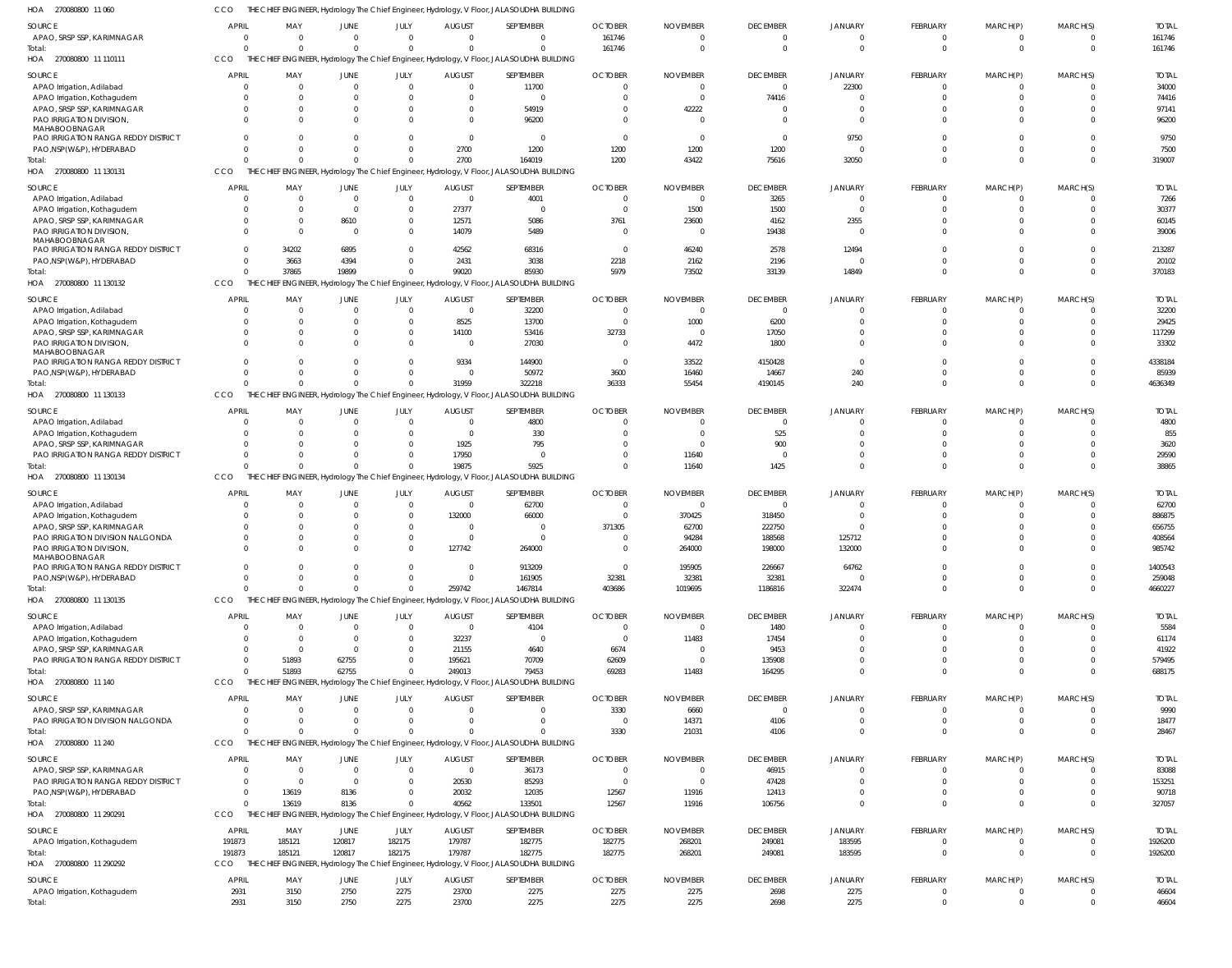| HOA 270080800 11 290293                                | CCO                              |                                  |                         |                         |                           | THE CHIEF ENGINEER, Hydrology The Chief Engineer, Hydrology, V Floor, JALASOUDHA BUILDING                              |                       |                 |                               |                      |                               |                               |                            |                       |
|--------------------------------------------------------|----------------------------------|----------------------------------|-------------------------|-------------------------|---------------------------|------------------------------------------------------------------------------------------------------------------------|-----------------------|-----------------|-------------------------------|----------------------|-------------------------------|-------------------------------|----------------------------|-----------------------|
| <b>SOURCE</b>                                          | <b>APRIL</b>                     | MAY                              | <b>JUNE</b>             | JULY                    | <b>AUGUST</b>             | SEPTEMBER                                                                                                              | <b>OCTOBER</b>        | <b>NOVEMBER</b> | <b>DECEMBER</b>               | <b>JANUARY</b>       | <b>FEBRUARY</b>               | MARCH(P)                      | MARCH(S)                   | <b>TOTAL</b>          |
| APAO Irrigation, Kothagudem                            | 63575                            | 68581                            | 67825                   | 60361                   | 93452                     | 60361                                                                                                                  | 60361                 | 60361           | 77675                         | 267076               | 0                             | 0                             | $^{\circ}$                 | 879628                |
| Total:                                                 | 63575                            | 68581                            | 67825                   | 60361                   | 93452                     | 60361                                                                                                                  | 60361                 | 60361           | 77675                         | 267076               | $\mathbf 0$                   | $\mathbf 0$                   | $\overline{0}$             | 879628                |
| HOA 270080800 11 290294                                | CCO                              |                                  |                         |                         |                           | THE CHIEF ENGINEER, Hydrology The Chief Engineer, Hydrology, V Floor, JALASOUDHA BUILDING                              |                       |                 |                               |                      |                               |                               |                            |                       |
| <b>SOURCE</b>                                          | <b>APRIL</b>                     | MAY                              | JUNE                    | JULY                    | <b>AUGUST</b>             | SEPTEMBER                                                                                                              | <b>OCTOBER</b>        | <b>NOVEMBER</b> | <b>DECEMBER</b>               | <b>JANUARY</b>       | <b>FEBRUARY</b>               | MARCH(P)                      | MARCH(S)                   | <b>TOTAL</b>          |
| APAO Irrigation, Kothagudem                            | 30149                            | 32541                            | 31271                   | 27599                   | 44441                     | 29599                                                                                                                  | 29599                 | 29599           | 33376                         | 29698                | $\overline{0}$                | $\overline{0}$                | $^{\circ}$                 | 317872                |
| Total:                                                 | 30149<br>CCO                     | 32541<br>THE CHIEF               | 31271                   | 27599                   | 44441                     | 29599                                                                                                                  | 29599                 | 29599           | 33376                         | 29698                | $\mathbf 0$                   | $\mathbf 0$                   | $\Omega$                   | 317872                |
| HOA 270080800 11 300302                                |                                  |                                  |                         |                         |                           | ENGINEER, Hydrology The Chief Engineer, Hydrology, V Floor, JALASOUDHA BUILDING                                        |                       |                 |                               |                      |                               |                               |                            |                       |
| SOURCE                                                 | <b>APRIL</b>                     | MAY                              | JUNE                    | JULY                    | <b>AUGUST</b>             | SEPTEMBER                                                                                                              | <b>OCTOBER</b>        | <b>NOVEMBER</b> | <b>DECEMBER</b>               | <b>JANUARY</b>       | <b>FEBRUARY</b>               | MARCH(P)                      | MARCH(S)                   | <b>TOTAL</b>          |
| APAO, SRSP SSP, KARIMNAGAR<br>PAO IRRIGATION DIVISION, | $\overline{0}$<br>$\Omega$       | $\overline{0}$<br>$\Omega$       | 58836<br>$\overline{0}$ | $\overline{0}$<br>49828 | 43582<br>41862            | 21791<br>20931                                                                                                         | $\Omega$<br>$\Omega$  | 21791<br>- 0    | 43582<br>62793                | $\Omega$<br>20931    | 0<br>$\mathbf 0$              | $\Omega$<br>$\mathbf{0}$      | $\Omega$<br>$\overline{0}$ | 189582<br>196345      |
| MAHABOOBNAGAR                                          |                                  |                                  |                         |                         |                           |                                                                                                                        |                       |                 |                               |                      |                               |                               |                            |                       |
| PAO IRRIGATION RANGA REDDY DISTRICT                    | $\overline{0}$                   | $\Omega$                         | 214077                  | 142717                  | 142717                    | 142717                                                                                                                 | 124437                | 121729          | 132562                        | $\Omega$             | $\Omega$                      | $\Omega$                      | $\Omega$                   | 1020956               |
| PAO, NSP(W&P), HYDERABAD                               | 37779                            | $\Omega$                         | 75560                   | 41862                   | 41978                     | 41978                                                                                                                  | $\Omega$              | 83956           | 41978                         | 20989                | $\mathbf 0$                   | $\mathbf 0$                   | $\Omega$                   | 386080                |
| Total:<br>HOA 270080800 11 310318                      | 37779<br>CCO                     | $\Omega$                         | 348473                  | 234407                  | 270139                    | 227417<br>THE CHIEF ENGINEER, Hydrology The Chief Engineer, Hydrology, V Floor, JALASOUDHA BUILDING                    | 124437                | 227476          | 280915                        | 41920                | $\Omega$                      | $\Omega$                      | $\Omega$                   | 1792963               |
|                                                        |                                  |                                  |                         |                         |                           |                                                                                                                        |                       |                 |                               |                      |                               |                               |                            |                       |
| <b>SOURCE</b>                                          | <b>APRIL</b>                     | MAY                              | JUNE                    | JULY                    | <b>AUGUST</b>             | SEPTEMBER                                                                                                              | <b>OCTOBER</b>        | <b>NOVEMBER</b> | <b>DECEMBER</b>               | JANUARY              | <b>FEBRUARY</b>               | MARCH(P)                      | MARCH(S)                   | <b>TOTAL</b>          |
| APAO, SRSP SSP, KARIMNAGAR<br>Total:                   | $\overline{0}$<br>$\Omega$       | $\overline{0}$<br>$\Omega$       | $\Omega$<br>$\Omega$    | $\Omega$<br>$\Omega$    | 20000<br>20000            | $\mathbf 0$<br>$\Omega$                                                                                                | $\Omega$              |                 | $\overline{0}$<br>$\Omega$    | $\Omega$<br>$\Omega$ | $\overline{0}$<br>$\mathbf 0$ | $\overline{0}$<br>$\mathbf 0$ | $\overline{0}$<br>$\Omega$ | 20000<br>20000        |
| HOA 270080800 11 510511                                | CCO                              |                                  |                         |                         |                           | THE CHIEF ENGINEER, Hydrology The Chief Engineer, Hydrology, V Floor, JALASOUDHA BUILDING                              |                       |                 |                               |                      |                               |                               |                            |                       |
|                                                        |                                  |                                  |                         |                         |                           |                                                                                                                        |                       |                 |                               |                      |                               |                               |                            |                       |
| SOURCE<br>APAO, SRSP SSP, KARIMNAGAR                   | <b>APRIL</b><br>$\Omega$         | MAY<br>$\Omega$                  | JUNE<br>- 0             | JULY<br>$\overline{0}$  | <b>AUGUST</b><br>7200     | SEPTEMBER<br>$\Omega$                                                                                                  | <b>OCTOBER</b>        | <b>NOVEMBER</b> | <b>DECEMBER</b><br>12800      | JANUARY<br>$\Omega$  | <b>FEBRUARY</b><br>0          | MARCH(P)<br>$\Omega$          | MARCH(S)<br>$\Omega$       | <b>TOTAL</b><br>20000 |
| PAO IRRIGATION RANGA REDDY DISTRICT                    | $\Omega$                         | $\Omega$                         |                         | $\Omega$                | 25842                     | $\Omega$                                                                                                               |                       |                 | $\overline{0}$                | 16334                | $\Omega$                      | $\Omega$                      | $\Omega$                   | 42176                 |
| PAO, NSP(W&P), HYDERABAD                               | $\Omega$                         | $\Omega$                         |                         | $\Omega$                |                           | $\Omega$                                                                                                               |                       |                 | 13700                         | $\Omega$             | $\mathbf 0$                   | $\mathbf 0$                   | $\Omega$                   | 13700                 |
| Total:                                                 | $\Omega$                         | $\Omega$                         | $\Omega$                | $\Omega$                | 33042                     |                                                                                                                        |                       |                 | 26500                         | 16334                | $\Omega$                      | $\Omega$                      | $\Omega$                   | 75876                 |
| HOA 270080800 52 010011                                | CCO                              |                                  |                         |                         |                           | THE CHIEF ENGINEER, Central Design Organisation Central Designs Organisation, Vth Floor, Jalasoudha Building,          |                       |                 |                               |                      |                               |                               |                            |                       |
| <b>SOURCE</b>                                          | <b>APRIL</b>                     | MAY                              | JUNE                    | JULY                    | <b>AUGUST</b>             | SEPTEMBER                                                                                                              | <b>OCTOBER</b>        | <b>NOVEMBER</b> | <b>DECEMBER</b>               | <b>JANUARY</b>       | <b>FEBRUARY</b>               | MARCH(P)                      | MARCH(S)                   | <b>TOTAL</b>          |
| <b>PAO IRRIGATION RANGA REDDY DISTRICT</b>             | 4897468                          | 4747755                          | 4684191                 | 8257991                 | 8626027                   | 9231618                                                                                                                | 8966784               | 15023976        | 11812255                      | 8560620              | $\mathbf 0$                   | 0                             | $\Omega$                   | 84808685              |
| Total:                                                 | 4897468                          | 4747755                          | 4684191                 | 8257991                 | 8626027                   | 9231618                                                                                                                | 8966784               | 15023976        | 11812255                      | 8560620              | $\mathbf 0$                   | $\mathbf 0$                   | $\overline{\mathbf{0}}$    | 84808685              |
| HOA 270080800 52 010012                                | CCO                              |                                  |                         |                         |                           | THE CHIEF ENGINEER, Central Design Organisation Central Designs Organisation, Vth Floor, Jalasoudha Building,          |                       |                 |                               |                      |                               |                               |                            |                       |
| <b>SOURCE</b>                                          | <b>APRIL</b>                     | MAY                              | JUNE                    | JULY                    | <b>AUGUST</b>             | SEPTEMBER                                                                                                              | <b>OCTOBER</b>        | <b>NOVEMBER</b> | <b>DECEMBER</b>               | <b>JANUARY</b>       | <b>FEBRUARY</b>               | MARCH(P)                      | MARCH(S)                   | <b>TOTAL</b>          |
| PAO IRRIGATION RANGA REDDY DISTRICT                    | 127024                           | 125841                           | 237171                  | 340233                  | 325207                    | 242704                                                                                                                 | 227958                | 220501          | 230065                        | 191867               | 0                             | 0                             | $\overline{0}$             | 2268571               |
| Total:                                                 | 127024                           | 125841                           | 237171                  | 340233                  | 325207                    | 242704                                                                                                                 | 227958                | 220501          | 230065                        | 191867               | $\mathbf 0$                   | $\mathbf 0$                   | $\Omega$                   | 2268571               |
| HOA 270080800 52 010013                                | CCO                              | THE CHIEF ENGINEER,              |                         |                         |                           | Central Design Organisation Central Designs Organisation, Vth Floor, Jalasoudha Building,                              |                       |                 |                               |                      |                               |                               |                            |                       |
| SOURCE                                                 | <b>APRIL</b>                     | MAY                              | JUNE                    | JULY                    | <b>AUGUST</b>             | SEPTEMBER                                                                                                              | <b>OCTOBER</b>        | <b>NOVEMBER</b> | <b>DECEMBER</b>               | <b>JANUARY</b>       | <b>FEBRUARY</b>               | MARCH(P)                      | MARCH(S)                   | <b>TOTAL</b>          |
| PAO IRRIGATION RANGA REDDY DISTRICT                    | 1625841                          | 1649260                          | 3031426<br>3031426      | 4174291                 | 4213727                   | 3080858<br>3080858                                                                                                     | 2955190               | 2871153         | 3301681                       | 3376808              | $\overline{0}$<br>$\mathbf 0$ | $\overline{0}$<br>$\mathbf 0$ | $\overline{0}$<br>$\Omega$ | 30280235<br>30280235  |
| Total:<br>HOA 270080800 52 010015                      | 1625841<br>CCO                   | 1649260                          |                         | 4174291                 | 4213727                   | THE CHIEF ENGINEER, Central Design Organisation Central Designs Organisation, Vth Floor, Jalasoudha Building,          | 2955190               | 2871153         | 3301681                       | 3376808              |                               |                               |                            |                       |
|                                                        |                                  |                                  |                         |                         |                           |                                                                                                                        |                       |                 |                               |                      |                               |                               |                            |                       |
| <b>SOURCE</b><br>PAO IRRIGATION RANGA REDDY DISTRICT   | <b>APRIL</b><br>$\Omega$         | MAY<br>$\Omega$                  | JUNE<br>$\Omega$        | JULY<br>$\overline{0}$  | <b>AUGUST</b><br>$\Omega$ | SEPTEMBER<br>920                                                                                                       | <b>OCTOBER</b><br>- 0 | <b>NOVEMBER</b> | <b>DECEMBER</b><br>$^{\circ}$ | JANUARY<br>383       | FEBRUARY<br>0                 | MARCH(P)<br>$\Omega$          | MARCH(S)<br>$\Omega$       | <b>TOTAL</b><br>1303  |
| Total:                                                 | $\Omega$                         | $\Omega$                         | $\Omega$                | $\Omega$                |                           | 920                                                                                                                    |                       | $\Omega$        | $\overline{0}$                | 383                  | $\mathbf 0$                   | $\mathbf{0}$                  | $\overline{0}$             | 1303                  |
| HOA 270080800 52 010016                                | CCO                              |                                  |                         |                         |                           | THE CHIEF ENGINEER, Central Design Organisation Central Designs Organisation, Vth Floor, Jalasoudha Building,          |                       |                 |                               |                      |                               |                               |                            |                       |
| <b>SOURCE</b>                                          | APRIL                            | MAY                              | JUNE                    | JULY                    | <b>AUGUST</b>             | SEPTEMBER                                                                                                              | <b>OCTOBER</b>        | <b>NOVEMBER</b> | <b>DECEMBER</b>               | <b>JANUARY</b>       | <b>FEBRUARY</b>               | MARCH(P)                      | MARCH(S)                   | <b>TOTAL</b>          |
| PAO IRRIGATION RANGA REDDY DISTRICT                    | 1383749                          | 1403214                          | 2562679                 | 3589878                 | 3499641                   | 2658463                                                                                                                | 2550749               | 2445333         | 2452583                       | 2434064              | $^{\circ}$                    | 0                             | $\Omega$                   | 24980353              |
| Total:                                                 | 1383749                          | 1403214                          | 2562679                 | 3589878                 | 3499641                   | 2658463                                                                                                                | 2550749               | 2445333         | 2452583                       | 2434064              | $\cap$                        | $\cap$                        |                            | 24980353              |
| HOA 270080800 52 010017                                | CCO                              |                                  |                         |                         |                           | THE CHIEF ENGINEER, Central Design Organisation Central Designs Organisation, Vth Floor, Jalasoudha Building,          |                       |                 |                               |                      |                               |                               |                            |                       |
| <b>SOURCE</b>                                          | <b>APRIL</b>                     | MAY                              | JUNE                    | JULY                    | <b>AUGUST</b>             | SEPTEMBER                                                                                                              | <b>OCTOBER</b>        | <b>NOVEMBER</b> | <b>DECEMBER</b>               | <b>JANUARY</b>       | <b>FEBRUARY</b>               | MARCH(P)                      | MARCH(S)                   | <b>TOTAL</b>          |
| PAO IRRIGATION RANGA REDDY DISTRICT                    | $\Omega$                         | $\Omega$                         | 201688                  | $\Omega$                | 13500                     | 12000                                                                                                                  | 100000                | 33927           | $\Omega$                      | 33350                | 0                             | 0                             | $\Omega$                   | 394465                |
| Total:                                                 | $\Omega$                         | $\Omega$                         | 201688                  | $\Omega$                | 13500                     | 12000                                                                                                                  | 100000                | 33927           | $\overline{0}$                | 33350                | $\mathbf 0$                   | $\mathbf 0$                   | $\overline{0}$             | 394465                |
| HOA 270080800 52 010018                                | <b>CCO</b>                       |                                  |                         |                         |                           | THE CHIEF ENGINEER, Central Design Organisation Central Designs Organisation, Vth Floor, Jalasoudha Building,          |                       |                 |                               |                      |                               |                               |                            |                       |
| SOURCE                                                 | <b>APRIL</b>                     | MAY                              | JUNE                    | JULY                    | <b>AUGUST</b>             | SEPTEMBER                                                                                                              | <b>OCTOBER</b>        | <b>NOVEMBER</b> | <b>DECEMBER</b>               | <b>JANUARY</b>       | <b>FEBRUARY</b>               | MARCH(P)                      | MARCH(S)                   | <b>TOTAL</b>          |
| <b>PAO IRRIGATION RANGA REDDY DISTRICT</b>             | $\overline{0}$                   | $\overline{0}$                   | $\Omega$                | 20284                   | 1682489                   | 466697                                                                                                                 | 25355                 | 208672          | 351192                        | 78089                | 0                             | $\overline{0}$                | $\overline{0}$             | 2832778               |
| Total:                                                 | $\overline{0}$                   | $\Omega$                         |                         | 20284                   | 1682489                   | 466697                                                                                                                 | 25355                 | 208672          | 351192                        | 78089                | $\mathbf 0$                   | $\mathbf 0$                   | $\overline{0}$             | 2832778               |
| HOA 270080800 52 020023                                | CCO                              |                                  |                         |                         |                           | THE CHIEF ENGINEER, Central Design Organisation Central Designs Organisation, Vth Floor, Jalasoudha Building,          |                       |                 |                               |                      |                               |                               |                            |                       |
| SOURCE                                                 | <b>APRIL</b>                     | MAY                              | JUNE                    | JULY                    | <b>AUGUST</b>             | SEPTEMBER                                                                                                              | <b>OCTOBER</b>        | <b>NOVEMBER</b> | <b>DECEMBER</b>               | <b>JANUARY</b>       | <b>FEBRUARY</b>               | MARCH(P)                      | MARCH(S)                   | <b>TOTAL</b>          |
| PAO IRRIGATION RANGA REDDY DISTRICT                    | $\Omega$                         | 16000                            | 8000                    | 8000                    | 8000                      | 13066                                                                                                                  |                       | 8000            | 8000                          | 8000                 | 0                             | $\Omega$                      | $^{\circ}$                 | 77066                 |
| Total:<br>HOA 270080800 52 110111                      | $\Omega$<br>CCO                  | 16000                            | 8000                    | 8000                    | 8000                      | 13066<br>THE CHIEF ENGINEER, Central Design Organisation Central Designs Organisation, Vth Floor, Jalasoudha Building, |                       | 8000            | 8000                          | 8000                 | $\mathbf 0$                   | $\mathbf 0$                   | $\Omega$                   | 77066                 |
|                                                        |                                  |                                  |                         |                         |                           |                                                                                                                        |                       |                 |                               |                      |                               |                               |                            |                       |
| SOURCE                                                 | <b>APRIL</b>                     | MAY                              | JUNE                    | JULY<br>$\Omega$        | <b>AUGUST</b>             | SEPTEMBER                                                                                                              | <b>OCTOBER</b>        | <b>NOVEMBER</b> | <b>DECEMBER</b>               | <b>JANUARY</b>       | <b>FEBRUARY</b>               | MARCH(P)                      | MARCH(S)                   | <b>TOTAL</b>          |
| PAO IRRIGATION RANGA REDDY DISTRICT<br>Total:          | $\overline{0}$<br>$\overline{0}$ | $\overline{0}$<br>$\overline{0}$ | $\Omega$<br>$\Omega$    | $\Omega$                | 20105<br>20105            | $\Omega$<br>$\overline{0}$                                                                                             |                       | 10000<br>10000  | $\Omega$<br>$\overline{0}$    | $\Omega$<br>$\Omega$ | 0<br>$\mathbf 0$              | 0<br>$\mathbf 0$              | $\Omega$<br>$\overline{0}$ | 30105<br>30105        |
| HOA 270080800 52 130131                                | CCO                              |                                  |                         |                         |                           | THE CHIEF ENGINEER, Central Design Organisation Central Designs Organisation, Vth Floor, Jalasoudha Building,          |                       |                 |                               |                      |                               |                               |                            |                       |
| SOURCE                                                 | <b>APRIL</b>                     | MAY                              | JUNE                    | JULY                    | <b>AUGUST</b>             | SEPTEMBER                                                                                                              | <b>OCTOBER</b>        | <b>NOVEMBER</b> | <b>DECEMBER</b>               | <b>JANUARY</b>       | <b>FEBRUARY</b>               | MARCH(P)                      | MARCH(S)                   | <b>TOTAL</b>          |
| PAO IRRIGATION RANGA REDDY DISTRICT                    | $\overline{0}$                   | 48587                            | 49063                   | $\Omega$                | 729                       | 10765                                                                                                                  |                       | 194527          | 48906                         | $\Omega$             | 0                             | 0                             | $^{\circ}$                 | 352577                |
| Total:                                                 | $\Omega$                         | 48587                            | 49063                   | $\Omega$                | 729                       | 10765                                                                                                                  |                       | 194527          | 48906                         | $\Omega$             | $\mathbf 0$                   | $\mathbf 0$                   | $\Omega$                   | 352577                |
| HOA 270080800 52 130132                                | CCO                              |                                  |                         |                         |                           | THE CHIEF ENGINEER, Central Design Organisation Central Designs Organisation, Vth Floor, Jalasoudha Building,          |                       |                 |                               |                      |                               |                               |                            |                       |
| SOURCE                                                 | <b>APRIL</b>                     | MAY                              | JUNE                    | JULY                    | <b>AUGUST</b>             | SEPTEMBER                                                                                                              | <b>OCTOBER</b>        | <b>NOVEMBER</b> | <b>DECEMBER</b>               | JANUARY              | <b>FEBRUARY</b>               | MARCH(P)                      | MARCH(S)                   | <b>TOTAL</b>          |
| PAO IRRIGATION RANGA REDDY DISTRICT                    | $\overline{0}$                   | $\overline{0}$                   | $\Omega$                | $\overline{0}$          | 141993                    | 500961                                                                                                                 |                       | 129843          | 247456                        | 156192               | $\mathbf 0$                   | 0                             | $\overline{0}$             | 1176445               |
| Total:                                                 | $\overline{0}$                   | $\Omega$                         |                         | $\Omega$                | 141993                    | 500961                                                                                                                 |                       | 129843          | 247456                        | 156192               | $\mathbf 0$                   | $\mathbf{0}$                  | $\overline{0}$             | 1176445               |
| HOA 270080800 52 130134                                | CCO                              |                                  |                         |                         |                           | THE CHIEF ENGINEER, Central Design Organisation Central Designs Organisation, Vth Floor, Jalasoudha Building,          |                       |                 |                               |                      |                               |                               |                            |                       |
| SOURCE                                                 | <b>APRIL</b>                     | MAY                              | JUNE                    | JULY                    | <b>AUGUST</b>             | SEPTEMBER                                                                                                              | <b>OCTOBER</b>        | <b>NOVEMBER</b> | <b>DECEMBER</b>               | <b>JANUARY</b>       | <b>FEBRUARY</b>               | MARCH(P)                      | MARCH(S)                   | <b>TOTAL</b>          |
| PAO IRRIGATION RANGA REDDY DISTRICT                    | $\overline{0}$                   | $\overline{0}$                   | $\Omega$                | $\overline{0}$          | 926194                    | 430667                                                                                                                 |                       | 497048          | 231524                        | $\mathbf 0$          | $^{\circ}$                    | 0                             | $\overline{0}$             | 2085433               |
| Total:                                                 | $\mathbf 0$                      | $\Omega$                         | $\Omega$                | $\Omega$                | 926194                    | 430667                                                                                                                 |                       | 497048          | 231524                        | $\Omega$             | $\mathbf 0$                   | $\mathbf 0$                   | $\mathbf{0}$               | 2085433               |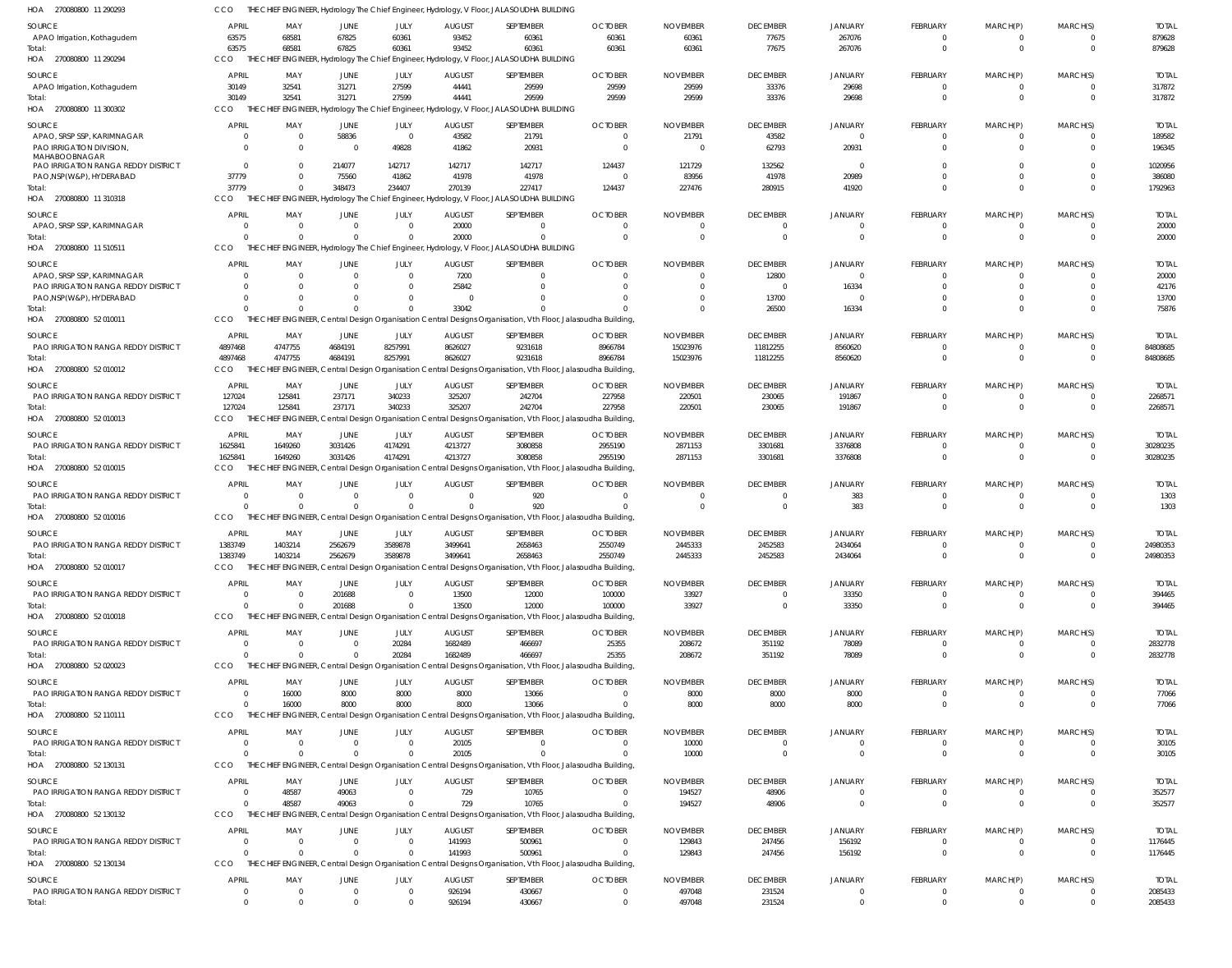| HOA 270080800 52 240                          | CCO                              |                            |                      |                         |                         | THE CHIEF ENGINEER, Central Design Organisation Central Designs Organisation, Vth Floor, Jalasoudha Building,           |                  |                                                                                                                                            |                      |                            |                             |                      |                            |                         |
|-----------------------------------------------|----------------------------------|----------------------------|----------------------|-------------------------|-------------------------|-------------------------------------------------------------------------------------------------------------------------|------------------|--------------------------------------------------------------------------------------------------------------------------------------------|----------------------|----------------------------|-----------------------------|----------------------|----------------------------|-------------------------|
| SOURCE                                        | APRIL                            | MAY                        | JUNE                 | <b>JULY</b>             | <b>AUGUST</b>           | SEPTEMBER                                                                                                               | <b>OCTOBER</b>   | <b>NOVEMBER</b>                                                                                                                            | <b>DECEMBER</b>      | JANUARY                    | FEBRUARY                    | MARCH(P)             | MARCH(S)                   | <b>TOTAL</b>            |
| PAO IRRIGATION RANGA REDDY DISTRICT           | $\Omega$                         | - 0                        | $\Omega$             |                         | 91285                   | 45253                                                                                                                   |                  | 22472                                                                                                                                      | 35613                | 26314                      |                             |                      | $\Omega$                   | 220937                  |
| Total:                                        | $\Omega$                         | $\Omega$                   | $\Omega$             |                         | 91285                   | 45253                                                                                                                   |                  | 22472                                                                                                                                      | 35613                | 26314                      | $\Omega$                    | $\Omega$             | $\overline{0}$             | 220937                  |
| HOA 270080800 52 300302                       | <b>CCO</b>                       |                            |                      |                         |                         | THE CHIEF ENGINEER, Central Design Organisation Central Designs Organisation, Vth Floor, Jalasoudha Building            |                  |                                                                                                                                            |                      |                            |                             |                      |                            |                         |
| <b>SOURCE</b>                                 | APRIL                            | MAY                        | JUNE                 | JULY                    | <b>AUGUST</b>           | SEPTEMBER                                                                                                               | <b>OCTOBER</b>   | <b>NOVEMBER</b>                                                                                                                            | <b>DECEMBER</b>      | <b>JANUARY</b>             | <b>FEBRUARY</b>             | MARCH(P)             | MARCH(S)                   | <b>TOTAL</b>            |
| PAO IRRIGATION RANGA REDDY DISTRICT           | 109597                           | 109556                     | 109556               | 121729                  | 121729                  | 121729                                                                                                                  | 121729           | 121729                                                                                                                                     | 121729               | 121729                     | $\Omega$                    | $\Omega$             | $\Omega$                   | 1180812                 |
| Total:<br>HOA 270080800 52 310318             | 109597<br>CCO                    | 109556                     | 109556               | 121729                  | 121729                  | 121729<br>THE CHIEF ENGINEER, Central Design Organisation Central Designs Organisation, Vth Floor, Jalasoudha Building, | 121729           | 121729                                                                                                                                     | 121729               | 121729                     | $\Omega$                    | $\Omega$             | $\Omega$                   | 1180812                 |
|                                               |                                  |                            |                      |                         |                         |                                                                                                                         |                  |                                                                                                                                            |                      |                            |                             |                      |                            |                         |
| SOURCE                                        | <b>APRIL</b>                     | MAY                        | JUNE                 | JULY                    | <b>AUGUST</b>           | SEPTEMBER                                                                                                               | <b>OCTOBER</b>   | <b>NOVEMBER</b>                                                                                                                            | <b>DECEMBER</b>      | <b>JANUARY</b>             | FEBRUARY                    | MARCH(P)             | MARCH(S)                   | <b>TOTAL</b>            |
| PAO IRRIGATION RANGA REDDY DISTRICT<br>Total: | $\Omega$<br>$\Omega$             | $\Omega$<br>$\Omega$       | $\Omega$<br>$\Omega$ | $\Omega$                | $\Omega$                | $\Omega$                                                                                                                |                  | 20000<br>20000                                                                                                                             | $\Omega$<br>$\Omega$ | $\Omega$<br>$\Omega$       | $\Omega$                    | $\Omega$<br>$\Omega$ | $\Omega$<br>$\Omega$       | 20000<br>20000          |
| HOA 270080800 52 510511                       | CCO                              |                            |                      |                         |                         | THE CHIEF ENGINEER, Central Design Organisation Central Designs Organisation, Vth Floor, Jalasoudha Building,           |                  |                                                                                                                                            |                      |                            |                             |                      |                            |                         |
|                                               | <b>APRIL</b>                     | MAY                        |                      |                         |                         |                                                                                                                         | <b>OCTOBER</b>   | <b>NOVEMBER</b>                                                                                                                            | <b>DECEMBER</b>      |                            |                             |                      |                            |                         |
| SOURCE<br>PAO IRRIGATION RANGA REDDY DISTRICT | $\Omega$                         | - 0                        | JUNE<br>$\Omega$     | JULY<br>$\Omega$        | <b>AUGUST</b><br>19515  | SEPTEMBER<br>24995                                                                                                      |                  | - 0                                                                                                                                        | $\Omega$             | JANUARY<br>$\Omega$        | FEBRUARY<br>$\Omega$        | MARCH(P)<br>$\Omega$ | MARCH(S)<br>$\Omega$       | <b>TOTAL</b><br>44510   |
| Total:                                        | $\Omega$                         | $\Omega$                   |                      |                         | 19515                   | 24995                                                                                                                   |                  |                                                                                                                                            | $\Omega$             | $\Omega$                   | $\Omega$                    | $\Omega$             | $\Omega$                   | 44510                   |
| HOA 270080800 70 270272                       | CCO                              |                            |                      |                         |                         |                                                                                                                         |                  | Engineer-in-Chief, Major Irrigation,Flood ControlandDrainage Engineer-in-Chief, Major Irrigation, Flood Control & Drainage,Jalasoudha Bldg |                      |                            |                             |                      |                            |                         |
| SOURCE                                        | <b>APRIL</b>                     | MAY                        | JUNE                 | JULY                    | <b>AUGUST</b>           | SEPTEMBER                                                                                                               | <b>OCTOBER</b>   | <b>NOVEMBER</b>                                                                                                                            | <b>DECEMBER</b>      | JANUARY                    | <b>FEBRUARY</b>             | MARCH(P)             | MARCH(S)                   | <b>TOTAL</b>            |
| PAO IRRIGATION RANGA REDDY DISTRICT           | $\Omega$                         | - 0                        | $\Omega$             | $\Omega$                | -C                      | 5154262                                                                                                                 | 534047           | 7103575                                                                                                                                    | $\Omega$             | 2176903                    |                             |                      | $\Omega$                   | 14968787                |
| Total:                                        | $\Omega$                         | $\Omega$                   | $\Omega$             |                         |                         | 5154262                                                                                                                 | 534047           | 7103575                                                                                                                                    | $\mathbf{0}$         | 2176903                    | $\Omega$                    | $\Omega$             | $\overline{0}$             | 14968787                |
| HOA 27008080025 08 280284                     | <b>CCO</b>                       |                            |                      |                         |                         | THE CHIEF ENGINEER, Inter State Water Resources Inter State Water Resources, VI FLOOR, JALASOUDHA BUILDING              |                  |                                                                                                                                            |                      |                            |                             |                      |                            |                         |
| SOURCE                                        | <b>APRIL</b>                     | MAY                        | JUNE                 | JULY                    | <b>AUGUST</b>           | SEPTEMBER                                                                                                               | <b>OCTOBER</b>   | <b>NOVEMBER</b>                                                                                                                            | <b>DECEMBER</b>      | JANUARY                    | <b>FEBRUARY</b>             | MARCH(P)             | MARCH(S)                   | <b>TOTAL</b>            |
| <b>PAO IRRIGATION RANGA REDDY DISTRICT</b>    | $\Omega$                         | - 0                        | $\Omega$             | $\Omega$                | $\Omega$                | $\mathbf{0}$                                                                                                            |                  | 90000                                                                                                                                      | $\Omega$             | 35200                      | $\overline{0}$              | $\Omega$             | - 0                        | 125200                  |
| Total:                                        | $\Omega$                         | $\Omega$                   |                      |                         |                         | $\Omega$                                                                                                                |                  | 90000                                                                                                                                      | $\Omega$             | 35200                      | $\Omega$                    | $\Omega$             | $\Omega$                   | 125200                  |
| HOA 270202001 01 010011                       | CCO                              |                            |                      |                         |                         |                                                                                                                         |                  | THE DIRECTOR, GROUND WATER DEPARTMENT, GROUND WATER BUILDING, CHINTAL BASTHI, OPP. GOVT. DEGREE COLLEGE, KHAIRATABAD,                      |                      |                            |                             |                      |                            |                         |
| SOURCE                                        | <b>APRIL</b>                     | MAY                        | JUNE                 | JULY                    | <b>AUGUST</b>           | SEPTEMBER                                                                                                               | <b>OCTOBER</b>   | <b>NOVEMBER</b>                                                                                                                            | <b>DECEMBER</b>      | <b>JANUARY</b>             | FEBRUARY                    | MARCH(P)             | MARCH(S)                   | <b>TOTAL</b>            |
| PAO IRRIGATION DIVISION HYDERABAD             | 1379307                          | 1424953                    | 1274660              | 2571731                 | 2342578                 | 2464810                                                                                                                 | 2765079          | 2947911                                                                                                                                    | 2863479              | 2125164                    |                             | $\Omega$             | $\Omega$                   | 22159672                |
| Total:                                        | 1379307                          | 1424953                    | 1274660              | 2571731                 | 2342578                 | 2464810                                                                                                                 | 2765079          | 2947911                                                                                                                                    | 2863479              | 2125164                    | $\Omega$                    | $\Omega$             | $\Omega$                   | 22159672                |
| HOA 270202001 01 010012                       | CCO                              |                            |                      |                         |                         |                                                                                                                         |                  | DIRECTOR, GROUND WATER DEPARTMENT, GROUND WATER BUILDING, CHINTAL BASTHI, OPP, GOVT, DEGREE COLLEGE, KHAIRATABAD,                          |                      |                            |                             |                      |                            |                         |
| SOURCE                                        | APRIL                            | MAY                        | JUNE                 | JULY                    | <b>AUGUST</b>           | SEPTEMBER                                                                                                               | <b>OCTOBER</b>   | <b>NOVEMBER</b>                                                                                                                            | <b>DECEMBER</b>      | <b>JANUARY</b>             | FEBRUARY                    | MARCH(P)             | MARCH(S)                   | <b>TOTAL</b>            |
| PAO IRRIGATION DIVISION HYDERABAD             | 26990                            | 45040                      | 26820                | 79480                   | 43440                   | 45008                                                                                                                   | 43210            | 44966                                                                                                                                      | 42933                | 42014                      | $\Omega$                    | $\Omega$             | $\overline{0}$             | 439901                  |
| Total:                                        | 26990<br>CCO                     | 45040                      | 26820                | 79480                   | 43440                   | 45008                                                                                                                   | 43210            | 44966                                                                                                                                      | 42933                | 42014                      | $\Omega$                    | $\Omega$             | $\Omega$                   | 439901                  |
| HOA 270202001 01 010013                       |                                  |                            |                      |                         |                         |                                                                                                                         |                  | THE DIRECTOR, GROUND WATER DEPARTMENT, GROUND WATER BUILDING, CHINTAL BASTHI, OPP. GOVT. DEGREE COLLEGE, KHAIRATABAD,                      |                      |                            |                             |                      |                            |                         |
| SOURCE                                        | APRIL                            | MAY                        | JUNE                 | JULY                    | <b>AUGUST</b>           | SEPTEMBER                                                                                                               | <b>OCTOBER</b>   | <b>NOVEMBER</b>                                                                                                                            | <b>DECEMBER</b>      | <b>JANUARY</b>             | <b>FEBRUARY</b>             | MARCH(P)             | MARCH(S)                   | <b>TOTAL</b>            |
| PAO IRRIGATION DIVISION HYDERABAD             | 457929                           | 768062                     | 469582<br>469582     | 1420328                 | 778165                  | 791506                                                                                                                  | 734293           | 748088                                                                                                                                     | 2094980              | 816581                     | $\Omega$                    | $\Omega$             | $\Omega$                   | 9079514                 |
| Total:<br>HOA 270202001 01 010016             | 457929<br>CCO                    | 768062                     |                      | 1420328                 | 778165                  | 791506                                                                                                                  | 734293           | 748088<br>THE DIRECTOR, GROUND WATER DEPARTMENT, GROUND WATER BUILDING, CHINTAL BASTHI, OPP. GOVT. DEGREE COLLEGE, KHAIRATABAD,            | 2094980              | 816581                     |                             |                      | $\overline{0}$             | 9079514                 |
|                                               |                                  |                            |                      |                         |                         |                                                                                                                         |                  |                                                                                                                                            |                      |                            |                             |                      |                            |                         |
| SOURCE                                        | APRIL<br>373598                  | MAY                        | JUNE<br>375022       | JULY<br>1130507         | <b>AUGUST</b><br>614357 | SEPTEMBER                                                                                                               | <b>OCTOBER</b>   | <b>NOVEMBER</b>                                                                                                                            | <b>DECEMBER</b>      | <b>JANUARY</b>             | <b>FEBRUARY</b><br>$\Omega$ | MARCH(P)             | MARCH(S)<br>- 0            | <b>TOTAL</b><br>6150573 |
| PAO IRRIGATION DIVISION HYDERABAD<br>Total:   | 373598                           | 626387<br>626387           | 375022               | 1130507                 | 614357                  | 634112<br>634112                                                                                                        | 599557<br>599557 | 620763<br>620763                                                                                                                           | 593350<br>593350     | 582920<br>582920           | $\Omega$                    | $\Omega$             | $\Omega$                   | 6150573                 |
| HOA 270202001 01 010017                       | CCO                              |                            |                      |                         |                         |                                                                                                                         |                  | THE DIRECTOR, GROUND WATER DEPARTMENT, GROUND WATER BUILDING, CHINTAL BASTHI, OPP. GOVT. DEGREE COLLEGE, KHAIRATABAD,                      |                      |                            |                             |                      |                            |                         |
| SOURCE                                        | <b>APRIL</b>                     | MAY                        | JUNE                 | JULY                    | <b>AUGUST</b>           | SEPTEMBER                                                                                                               | <b>OCTOBER</b>   | <b>NOVEMBER</b>                                                                                                                            | <b>DECEMBER</b>      | <b>JANUARY</b>             | FEBRUARY                    | MARCH(P)             | MARCH(S)                   | <b>TOTAL</b>            |
| PAO IRRIGATION DIVISION HYDERABAD             | $\Omega$                         | $\Omega$                   | 38060                |                         |                         | 4945                                                                                                                    | 451161           |                                                                                                                                            | 200000               | $\Omega$                   |                             |                      | $\Omega$                   | 694166                  |
| Total:                                        | $\Omega$                         | $\Omega$                   | 38060                | $\Omega$                | $\Omega$                | 4945                                                                                                                    | 451161           |                                                                                                                                            | 200000               | $\Omega$                   | $\Omega$                    | $\Omega$             | $\Omega$                   | 694166                  |
| HOA 270202001 01 010018                       | CCO                              | THE DIRECTOR, GROUND       |                      |                         |                         |                                                                                                                         |                  | WATER DEPARTMENT, GROUND WATER BUILDING, CHINTAL BASTHI, OPP. GOVT. DEGREE COLLEGE, KHAIRATABAD,                                           |                      |                            |                             |                      |                            |                         |
| <b>SOURCE</b>                                 | <b>APRIL</b>                     | MAY                        | JUNE                 | JULY                    | <b>AUGUST</b>           | SEPTEMBER                                                                                                               | <b>OCTOBER</b>   | <b>NOVEMBER</b>                                                                                                                            | <b>DECEMBER</b>      | JANUARY                    | <b>FEBRUARY</b>             | MARCH(P)             | MARCH(S)                   | <b>TOTAL</b>            |
| PAO IRRIGATION DIVISION HYDERABAD             | $\Omega$                         | - 0                        | $\Omega$             | $\Omega$                | 331242                  | 145110                                                                                                                  |                  | 391970                                                                                                                                     | 195828               | 70840                      | $\Omega$                    | $\Omega$             | - 0                        | 1134990                 |
| Total:                                        | $\Omega$                         | - 0                        | $\Omega$             | $\Omega$                | 331242                  | 145110                                                                                                                  |                  | 391970                                                                                                                                     | 195828               | 70840                      | $\Omega$                    | $\Omega$             | $\Omega$                   | 1134990                 |
| HOA 270202001 01 110111                       | CCO                              |                            |                      |                         |                         |                                                                                                                         |                  | The Director, Ground Water Department, Ground Water Building, Chintal Basthi, Opp. Govt, Degree College, Khairatabad,                      |                      |                            |                             |                      |                            |                         |
| SOURCE                                        | <b>APRIL</b>                     | MAY                        | JUNE                 | JULY                    | <b>AUGUST</b>           | SEPTEMBER                                                                                                               | <b>OCTOBER</b>   | <b>NOVEMBER</b>                                                                                                                            | <b>DECEMBER</b>      | JANUARY                    | FEBRUARY                    | MARCH(P)             | MARCH(S)                   | <b>TOTAL</b>            |
| PAO IRRIGATION DIVISION HYDERABAD             | $\Omega$                         | $\Omega$                   | $\Omega$             | $\Omega$                | 13876                   | $\Omega$                                                                                                                |                  | 38137                                                                                                                                      | $\Omega$             | $\Omega$                   |                             |                      | $\Omega$                   | 52013                   |
| Total:                                        | $\Omega$                         | $\Omega$                   | $\Omega$             | $\Omega$                | 13876                   | $\Omega$                                                                                                                |                  | 38137                                                                                                                                      | $\Omega$             | $\overline{0}$             | $\Omega$                    | $\Omega$             | $\overline{0}$             | 52013                   |
| HOA 270202001 01 130131                       | <b>CCO</b>                       |                            |                      |                         |                         |                                                                                                                         |                  | THE DIRECTOR, GROUND WATER DEPARTMENT, GROUND WATER BUILDING, CHINTAL BASTHI, OPP, GOVT, DEGREE COLLEGE, KHAIRATABAD,                      |                      |                            |                             |                      |                            |                         |
| SOURCE                                        | <b>APRIL</b>                     | MAY                        | JUNE                 | <b>JULY</b>             | <b>AUGUST</b>           | SEPTEMBER                                                                                                               | <b>OCTOBER</b>   | <b>NOVEMBER</b>                                                                                                                            | <b>DECEMBER</b>      | JANUARY                    | FEBRUARY                    | MARCH(P)             | MARCH(S)                   | <b>TOTAL</b>            |
| PAO IRRIGATION DIVISION HYDERABAD             | $\overline{0}$                   | 20444                      | 9079                 | 5239                    | 32396                   | 21092                                                                                                                   | 2434             | 51813                                                                                                                                      | 37142                | 10539                      |                             |                      | - 0                        | 190178                  |
| Total:                                        | $\Omega$                         | 20444                      | 9079                 | 5239                    | 32396                   | 21092                                                                                                                   | 2434             | 51813                                                                                                                                      | 37142                | 10539                      | $\Omega$                    | $\Omega$             | $\overline{0}$             | 190178                  |
| HOA 270202001 01 130132                       | CCO                              |                            |                      |                         |                         |                                                                                                                         |                  | THE DIRECTOR, GROUND WATER DEPARTMENT, GROUND WATER BUILDING, CHINTAL BASTHI, OPP. GOVT. DEGREE COLLEGE, KHAIRATABAD,                      |                      |                            |                             |                      |                            |                         |
| SOURCE                                        | <b>APRIL</b>                     | MAY                        | JUNE                 | JULY                    | <b>AUGUST</b>           | SEPTEMBER                                                                                                               | <b>OCTOBER</b>   | <b>NOVEMBER</b>                                                                                                                            | <b>DECEMBER</b>      | JANUARY                    | FEBRUARY                    | MARCH(P)             | MARCH(S)                   | <b>TOTAL</b>            |
| <b>PAO IRRIGATION DIVISION HYDERABAD</b>      | $\Omega$                         | - 0                        | $\Omega$             | $\Omega$                | 46116                   | 47300                                                                                                                   | 22345            | 9194                                                                                                                                       | 338668               | 9800                       | - 0                         | $\Omega$             | $\overline{0}$             | 473423                  |
| Total:                                        | $\Omega$                         | $\Omega$                   | $\Omega$             | $\Omega$                | 46116                   | 47300                                                                                                                   | 22345            | 9194                                                                                                                                       | 338668               | 9800                       | $\Omega$                    | $\Omega$             | $\Omega$                   | 473423                  |
| HOA 270202001 01 130133                       | CCO                              |                            |                      |                         |                         |                                                                                                                         |                  | THE DIRECTOR, GROUND WATER DEPARTMENT, GROUND WATER BUILDING, CHINTAL BASTHI, OPP. GOVT. DEGREE COLLEGE, KHAIRATABAD,                      |                      |                            |                             |                      |                            |                         |
| SOURCE                                        | <b>APRIL</b>                     | MAY                        | JUNE                 | JULY                    | <b>AUGUST</b>           | SEPTEMBER                                                                                                               | <b>OCTOBER</b>   | <b>NOVEMBER</b>                                                                                                                            | <b>DECEMBER</b>      | JANUARY                    | FEBRUARY                    | MARCH(P)             | MARCH(S)                   | <b>TOTAL</b>            |
| PAO IRRIGATION DIVISION HYDERABAD             | $\Omega$                         | - 0                        | $\Omega$             | $\Omega$                | 10475                   | 1516                                                                                                                    | 1431             | $\Omega$                                                                                                                                   | 1480                 | 1302                       | $\Omega$                    | $\Omega$             | $\overline{0}$             | 16204                   |
| Total:<br>HOA 270202001 01 130134             | $\Omega$<br><b>CCO</b>           | $\Omega$                   | $\Omega$             | $\Omega$                | 10475                   | 1516                                                                                                                    | 1431             | THE DIRECTOR, GROUND WATER DEPARTMENT, GROUND WATER BUILDING, CHINTAL BASTHI, OPP. GOVT. DEGREE COLLEGE, KHAIRATABAD,                      | 1480                 | 1302                       | $\Omega$                    | $\Omega$             | $\Omega$                   | 16204                   |
|                                               |                                  |                            |                      |                         |                         |                                                                                                                         |                  |                                                                                                                                            |                      |                            |                             |                      |                            |                         |
| SOURCE                                        | <b>APRIL</b>                     | MAY                        | JUNE                 | JULY                    | <b>AUGUST</b>           | SEPTEMBER                                                                                                               | <b>OCTOBER</b>   | <b>NOVEMBER</b>                                                                                                                            | <b>DECEMBER</b>      | JANUARY                    | FEBRUARY                    | MARCH(P)             | MARCH(S)                   | <b>TOTAL</b>            |
| PAO IRRIGATION DIVISION HYDERABAD             | $\Omega$<br>$\Omega$             | $\overline{0}$<br>$\Omega$ | $\Omega$<br>$\Omega$ | $\Omega$<br>$\Omega$    | 89964<br>89964          | 136000<br>136000                                                                                                        |                  |                                                                                                                                            | 136000<br>136000     | 68000                      | $\Omega$                    | $\Omega$             | $\Omega$<br>$\overline{0}$ | 429964                  |
| Total:<br>HOA 270202001 01 130135             | <b>CCO</b>                       |                            |                      |                         |                         |                                                                                                                         |                  | THE DIRECTOR, GROUND WATER DEPARTMENT, GROUND WATER BUILDING, CHINTAL BASTHI, OPP. GOVT. DEGREE COLLEGE, KHAIRATABAD,                      |                      | 68000                      |                             |                      |                            | 429964                  |
|                                               |                                  |                            |                      |                         |                         |                                                                                                                         |                  |                                                                                                                                            |                      |                            |                             |                      |                            |                         |
| SOURCE                                        | APRIL                            | MAY                        | JUNE                 | JULY                    | <b>AUGUST</b>           | SEPTEMBER                                                                                                               | <b>OCTOBER</b>   | <b>NOVEMBER</b>                                                                                                                            | <b>DECEMBER</b>      | JANUARY                    | FEBRUARY                    | MARCH(P)             | MARCH(S)                   | <b>TOTAL</b>            |
| PAO IRRIGATION DIVISION HYDERABAD<br>Total:   | $\overline{0}$<br>$\overline{0}$ | 59775<br>59775             | 43287<br>43287       | $\Omega$<br>$\mathbf 0$ | 98678<br>98678          | 42982<br>42982                                                                                                          | 54216<br>54216   | $\Omega$                                                                                                                                   | 72343<br>72343       | $\overline{0}$<br>$\Omega$ | $\overline{0}$              | $\Omega$<br>$\Omega$ | - 0<br>$\Omega$            | 371281<br>371281        |
|                                               |                                  |                            |                      |                         |                         |                                                                                                                         |                  |                                                                                                                                            |                      |                            |                             |                      |                            |                         |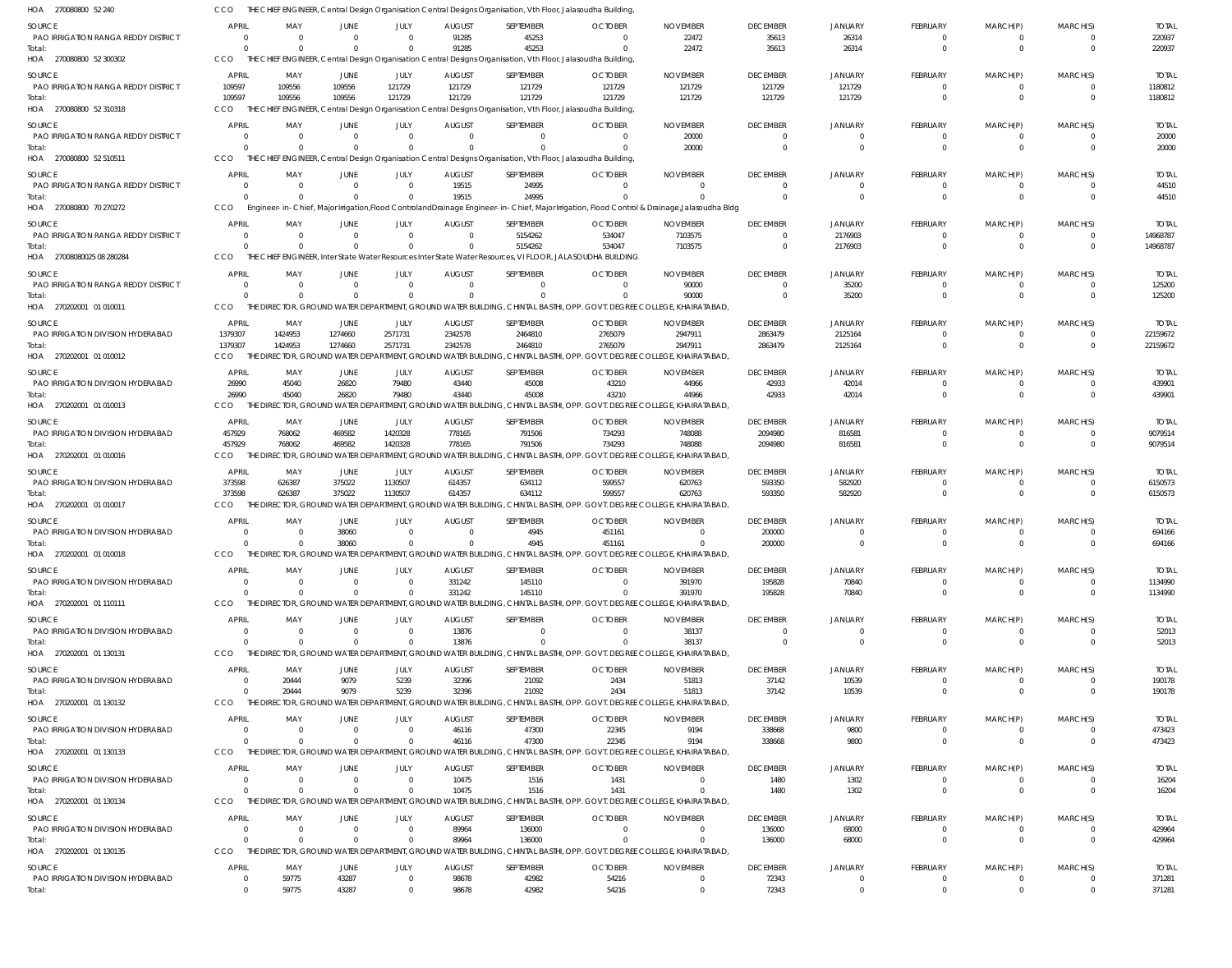| HOA 270202001 01 240                                           | CCO                     |                                                               |                          |                    |                  |                  |                  | THE DIRECTOR, GROUND WATER DEPARTMENT, GROUND WATER BUILDING, CHINTAL BASTHI, OPP. GOVT. DEGREE COLLEGE, KHAIRATABAD  |                  |                  |                      |                      |                      |                    |
|----------------------------------------------------------------|-------------------------|---------------------------------------------------------------|--------------------------|--------------------|------------------|------------------|------------------|-----------------------------------------------------------------------------------------------------------------------|------------------|------------------|----------------------|----------------------|----------------------|--------------------|
| SOURCE                                                         | <b>APRIL</b>            | MAY                                                           | <b>JUNE</b>              | JULY               | <b>AUGUST</b>    | SEPTEMBER        | <b>OCTOBER</b>   | <b>NOVEMBER</b>                                                                                                       | <b>DECEMBER</b>  | <b>JANUARY</b>   | FEBRUARY             | MARCH(P)             | MARCH(S)             | <b>TOTAL</b>       |
| PAO IRRIGATION DIVISION HYDERABAD                              | $\Omega$                | 8201                                                          | 10848                    | $\Omega$           | 21118            | 12035            | 11820            | $\Omega$                                                                                                              | 4614             | 9274             | $\mathbf 0$          | $\mathbf 0$          | $\Omega$             | 77910              |
| Total:                                                         | $\Omega$                | 8201                                                          | 10848                    | $\Omega$           | 21118            | 12035            | 11820            | $\Omega$                                                                                                              | 4614             | 9274             | $\mathbf 0$          | $\mathbf 0$          | $\Omega$             | 77910              |
| HOA 270202001 01 310318                                        | CCO                     |                                                               |                          |                    |                  |                  |                  | THE DIRECTOR, GROUND WATER DEPARTMENT, GROUND WATER BUILDING, CHINTAL BASTHI, OPP. GOVT. DEGREE COLLEGE, KHAIRATABAD, |                  |                  |                      |                      |                      |                    |
| SOURCE                                                         | <b>APRIL</b>            | MAY                                                           | JUNE                     | JULY               | <b>AUGUST</b>    | SEPTEMBER        | <b>OCTOBER</b>   | <b>NOVEMBER</b>                                                                                                       | <b>DECEMBER</b>  | <b>JANUARY</b>   | FEBRUARY             | MARCH(P)             | MARCH(S)             | <b>TOTAL</b>       |
| PAO IRRIGATION DIVISION HYDERABAD                              | $\Omega$                | $\Omega$                                                      | 20000                    | $\Omega$           | $\Omega$         | $\Omega$         | $\overline{0}$   | $\Omega$                                                                                                              | $\Omega$         | $\Omega$         | $\mathbf 0$          | $\mathbf 0$          | $\Omega$             | 20000              |
| Total:                                                         | $\Omega$                |                                                               | 20000                    | $\Omega$           | $\Omega$         | $\Omega$         |                  |                                                                                                                       | $\Omega$         | $\Omega$         | $\Omega$             | $\Omega$             | $\Omega$             | 20000              |
| HOA<br>270202001 01 510511                                     | <b>CCO</b>              |                                                               |                          |                    |                  |                  |                  | THE DIRECTOR, GROUND WATER DEPARTMENT, GROUND WATER BUILDING, CHINTAL BASTHI, OPP. GOVT. DEGREE COLLEGE, KHAIRATABAD, |                  |                  |                      |                      |                      |                    |
| SOURCE                                                         | <b>APRIL</b>            | MAY                                                           | JUNE                     | JULY               | <b>AUGUST</b>    | SEPTEMBER        | <b>OCTOBER</b>   | <b>NOVEMBER</b>                                                                                                       | <b>DECEMBER</b>  | <b>JANUARY</b>   | FEBRUARY             | MARCH(P)             | MARCH(S)             | <b>TOTAL</b>       |
| PAO IRRIGATION DIVISION HYDERABAD                              | $\Omega$                | $\Omega$                                                      | $\Omega$                 | $\Omega$           | $\Omega$         | 17967            | 1992             | $\Omega$                                                                                                              | $\Omega$         | $\Omega$         | $\mathbf 0$          | $\mathbf 0$          | $\Omega$             | 19959              |
| Total:                                                         | $\Omega$                | $\Omega$                                                      | $\Omega$                 | $\Omega$           | $\Omega$         | 17967            | 1992             | $\Omega$                                                                                                              | $\Omega$         | $\Omega$         | $\Omega$             | $\mathbf 0$          | $\Omega$             | 19959              |
| HOA 270202005 04 010011                                        | CCO                     |                                                               |                          |                    |                  |                  |                  | THE DIRECTOR, GROUND WATER DEPARTMENT, GROUND WATER BUILDING, CHINTAL BASTHI, OPP. GOVT. DEGREE COLLEGE, KHAIRATABAD  |                  |                  |                      |                      |                      |                    |
| SOURCE                                                         | <b>APRIL</b>            | MAY                                                           | <b>JUNE</b>              | JULY               | <b>AUGUST</b>    | SEPTEMBER        | <b>OCTOBER</b>   | <b>NOVEMBER</b>                                                                                                       | <b>DECEMBER</b>  | <b>JANUARY</b>   | <b>FEBRUARY</b>      | MARCH(P)             | MARCH(S)             | <b>TOTAI</b>       |
| APAO Irrigation, Adilabad                                      | 126220                  | 124565                                                        | 139952                   | 245049             | 216070           | 215920           | 272085           | 269475                                                                                                                | 267467           | 217030           | $\Omega$             | 0                    | $\Omega$             | 2093833            |
| APAO Irrigation, Bhoopalapally                                 | 86704                   | 91693                                                         | 86058                    | 175457             | 179837           | 146991           | 145784           | 216051                                                                                                                | 137170           | 167574           | $\Omega$<br>$\Omega$ | $\Omega$             | $\Omega$             | 1433319            |
| APAO Irrigation, Jagtial<br>APAO Irrigation, Jangaon           | 39395<br>74210          | 39395<br>74210                                                | 42018<br>74210           | $\Omega$<br>148420 | 162686<br>148420 | 78790<br>110290  | 78790<br>104002  | 285178<br>197964                                                                                                      | 121280<br>112100 | 165734<br>156222 | $\Omega$             | $\Omega$<br>$\Omega$ |                      | 1013266<br>1200048 |
| APAO Irrigation, Kamareddy                                     | 140020                  | 138188                                                        | 161120                   | 269335             | 337506           | 229390           | 334272           | 313435                                                                                                                | 310094           | 258030           | $\Omega$             | $\Omega$             |                      | 2491390            |
| APAO Irrigation, Komarambheem Asifabad                         | $\Omega$                | $\Omega$                                                      | $\overline{0}$           | 61750              | 24700            | 25400            | 29314            | 25400                                                                                                                 | 41968            | 33684            | $\Omega$             | $\Omega$             |                      | 242216             |
| APAO Irrigation, Kothagudem                                    | 141387                  | 163194                                                        | 321603                   | 295850             | 255737           | 338506           | 398937           | 374977                                                                                                                | 403942           | 302538           | $\Omega$             | $\Omega$             |                      | 2996671            |
| APAO Irrigation, Mahabubabad                                   | 89033                   | 87179                                                         | 68267                    | 112306             | 231350           | 104770           | 142206           | 424154                                                                                                                | 186508           | 191950           | $\Omega$             | $\Omega$             |                      | 1637723            |
| APAO Irrigation, Mancherial                                    | 49765                   | 49765                                                         | 49765                    | 57650              | 154925           | 139880           | 142429           | 217273                                                                                                                | 209560           | 144240           | $\Omega$             | $\Omega$             |                      | 1215252            |
| APAO Irrigation, Medchal Malkajigiri                           | 163540                  | 162032                                                        | 232363                   | 322530             | 319571           | 349468           | 369767           | 619840                                                                                                                | 495085           | 369200           | $\Omega$             | $\Omega$             |                      | 3403396            |
| APAO Irrigation, Nagarkurnool<br>APAO Irrigation, Peddapalli   | 96220<br>111408         | 96220<br>123644                                               | 131174<br>110385         | 194960<br>205280   | 261748<br>205280 | 192440<br>238124 | 192440<br>367168 | 284640<br>405493                                                                                                      | 239650<br>376041 | 193550<br>282000 | $\Omega$<br>$\Omega$ | $\Omega$<br>$\Omega$ |                      | 1883042<br>2424823 |
| APAO Irrigation, Sangareddy                                    | 261530                  | 256756                                                        | 256756                   | 459681             | 526117           | 445061           | 446520           | 632762                                                                                                                | 432490           | 434830           | $\Omega$             | $\Omega$             |                      | 4152503            |
| APAO Irrigation, Siddipet                                      | 74270                   | 225445                                                        | 106255                   | 217100             | 201110           | 244386           | 259852           | 335072                                                                                                                | 278266           | 267661           | $\Omega$             | $\Omega$             |                      | 2209417            |
| APAO Irrigation, Siricilla                                     | 60898                   | 54327                                                         | 60217                    | 110460             | 110890           | 110890           | 100866           | 196962                                                                                                                | 156741           | 115250           | $\Omega$             | $\Omega$             |                      | 1077501            |
| APAO Irrigation, Suryapet                                      | 142720                  | 164666                                                        | 142720                   | 338923             | 288580           | 255181           | 212320           | 332466                                                                                                                | 274668           | 215760           | $\Omega$             | $\Omega$             |                      | 2368004            |
| APAO Irrigation, Vikarabad                                     | 134541                  | 141035                                                        | 202910                   | 260660             | 292892           | 295044           | 408359           | 511806                                                                                                                | 322000           | 323349           | $\Omega$             | $\Omega$             |                      | 2892596            |
| APAO Irrigation, Wanaparthy                                    | 54733                   | 53559                                                         | 54155                    | 90390              | 91090            | 91090            | 91090            | 137813                                                                                                                | 96917            | 67858            | $\Omega$             | $\Omega$             |                      | 828695             |
| APAO Irrigation, Waranagal Rural                               | 105363                  | 104584                                                        | 105079                   | 209921             | 203720           | 165590           | 219518           | 165590                                                                                                                | 281662           | 168260           | $\Omega$<br>$\Omega$ | $\Omega$<br>$\Omega$ | $\Omega$             | 1729287            |
| APAO Irrigation, Yadadri<br>PAO - IRRIGATION DIVISION WARANGAL | 143889<br>161627        | 135992<br>160666                                              | 144271<br>160666         | 246360<br>309350   | 266950<br>311050 | 206469<br>270980 | 172730<br>217138 | 261570<br>535299                                                                                                      | 340444<br>213462 | 235940<br>313630 | $\Omega$             | $\Omega$             | $\Omega$             | 2154615<br>2653868 |
| (Urban)                                                        |                         |                                                               |                          |                    |                  |                  |                  |                                                                                                                       |                  |                  |                      |                      |                      |                    |
| PAO IRRIGATION KARIMNAGAR                                      | 97450                   | 83699                                                         | 95148                    | 161020             | 161020           | 122890           | 96834            | 196770                                                                                                                | 161790           | 125700           | $\Omega$             | $\Omega$             | $\Omega$             | 1302321            |
| PAO IRRIGATION DIVISION HYDERABAD                              | 216690                  | 201142                                                        | 216302                   | 202106             | 312910           | 285349           | 511799           | 512351                                                                                                                | 544459           | 361246           | $\Omega$             | $\Omega$             | $\Omega$             | 3364354            |
| PAO IRRIGATION DIVISION KHAMMAM                                | 249311                  | 282179                                                        | 244552                   | 431945             | 542234<br>360935 | 415964           | 375165           | 651841<br>555491                                                                                                      | 422645           | 541514           | $\Omega$<br>$\Omega$ | $\Omega$<br>$\Omega$ | $\Omega$             | 4157350            |
| PAO IRRIGATION DIVISION NALGONDA<br>PAO IRRIGATION DIVISION    | 198728<br>151333        | 232965<br>131175                                              | 196261<br>152183         | 433103<br>317740   | 307575           | 363604<br>266719 | 371966<br>307575 | 651902                                                                                                                | 461258<br>263450 | 368355<br>280143 | $\Omega$             | $\Omega$             | $\Omega$             | 3542666<br>2829795 |
| MAHABOOBNAGAR                                                  |                         |                                                               |                          |                    |                  |                  |                  |                                                                                                                       |                  |                  |                      |                      |                      |                    |
| PAO IRRIGATION NIZAMABAD                                       | 142415                  | 142415                                                        | 188763                   | 268659             | 344869           | 289820           | 289820           | 463978                                                                                                                | 380229           | 251770           | $\Omega$             | $\Omega$             | $\Omega$             | 2762738            |
| PAO IRRIGATION RANGA REDDY DISTRICT                            | 167571                  | 165144                                                        | 128732                   | 307890             | 262336           | 397364           | 300270           | 562944                                                                                                                | 501953           | 264360           | $\Omega$             | $\Omega$             | $\Omega$             | 3058564            |
| PAO Irrigation Nirmal                                          | 117286                  | 135611                                                        | 115856<br>108588         | 249891<br>167150   | 210500<br>167876 | 188305<br>167700 | 216199<br>219155 | 211279<br>210109                                                                                                      | 89468            | 72290<br>169130  | $\Omega$<br>$\Omega$ | $\Omega$<br>$\Omega$ | $\Omega$             | 1606685<br>1638384 |
| PAO MEDAK(IW), MEDAK<br>PAO, PJP, Jogulamba Gadwal             | 111287<br>41290         | 108165<br>41290                                               | 41290                    | 82580              | 82580            | 58580            | 57814            | 92934                                                                                                                 | 209224<br>117149 | 201580           | $\Omega$             | $\Omega$             | $\Omega$             | 817087             |
| Total:                                                         | 3750834                 | 3970900                                                       | 4137619                  | 6953516            | 7543064          | 6810955          | 7452184          | 10852819                                                                                                              | 8449140          | 7260378          | $\Omega$             | $\Omega$             | $\Omega$             | 67181409           |
| HOA<br>270202005 04 010012                                     | CCO                     | THE DIRECTOR, GROUND WATER DEPARTMENT, GROUND WATER BUILDING. |                          |                    |                  |                  |                  | CHINTAL BASTHI, OPP. GOVT. DEGREE COLLEGE, KHAIRATABAD,                                                               |                  |                  |                      |                      |                      |                    |
| SOURCE                                                         | <b>APRIL</b>            | MAY                                                           | JUNE                     | JULY               | <b>AUGUST</b>    | SEPTEMBER        | <b>OCTOBER</b>   | <b>NOVEMBER</b>                                                                                                       | <b>DECEMBER</b>  | <b>JANUARY</b>   | FEBRUARY             | MARCH(P)             | MARCH(S)             | <b>TOTAL</b>       |
| APAO Irrigation, Adilabad                                      | 460                     | 460                                                           | 920                      | 1840               | 920              | 920              | 920              | 920                                                                                                                   | 920              | 920              | $\mathbf 0$          | 0                    |                      | 9200               |
| APAO Irrigation, Bhoopalapally                                 | 250                     | 250                                                           | 145                      | 667                | 750              | 500              | 645              | 500                                                                                                                   | 500              | 500              | $\Omega$             | $\Omega$             | $\Omega$             | 4707               |
| APAO Irrigation, Jangaon                                       | 1000                    | 1000                                                          | 1000                     | 2000               | 2000             | 2000             | 5000             | 2000                                                                                                                  | 2000             | 2000             | 0                    | $\Omega$             | $\Omega$             | 20000              |
| APAO Irrigation, Kamareddy                                     | $\Omega$                | $\overline{0}$                                                | $\Omega$                 | $\Omega$           | $\overline{0}$   | $\overline{0}$   | 64               | $\Omega$                                                                                                              | 5000             |                  | $\Omega$             | $\Omega$             | $\Omega$             | 5064               |
| APAO Irrigation, Komarambheem Asifabad                         | $\Omega$                | $\overline{0}$                                                | $\Omega$                 | $\Omega$           | $\overline{0}$   | $\Omega$         | $\overline{0}$   | 2000                                                                                                                  | 2000             | 2000             | $\Omega$             | $\Omega$             | $\Omega$             | 6000               |
| APAO Irrigation, Kothagudem<br>APAO Irrigation, Mahabubabad    | 250<br>180              | 250<br>200                                                    | 500<br>$\overline{0}$    | 500<br>$\Omega$    | 1000<br>200      | 500<br>$\Omega$  | 500<br>20        | 500<br>200                                                                                                            | 500<br>200       | 500<br>200       | $\Omega$<br>$\Omega$ | $\Omega$<br>$\Omega$ | $\Omega$<br>$\Omega$ | 5000<br>1200       |
| APAO Irrigation, Medchal Malkajigiri                           | 1000                    | 1000                                                          | 1000                     | 2000               | 5000             | 2000             | 2000             | 2000                                                                                                                  | 2000             | 2000             | $\Omega$             | $\Omega$             | $\Omega$             | 20000              |
| APAO Irrigation, Sangareddy                                    | 1755                    | 1950                                                          | 1950                     | 1950               | 1950             | 1950             | 2145             | 1950                                                                                                                  | 6950             | 1950             | $\Omega$             | $\Omega$             | $\Omega$             | 24500              |
| APAO Irrigation, Vikarabad                                     | 1314                    | 1460                                                          | 1460                     | 1460               | 1503             | 1503             | 1503             | 1649                                                                                                                  | 16503            | 1503             | $\Omega$             | $\Omega$             | $\Omega$             | 29858              |
| APAO Irrigation, Waranagal Rural                               | 1180                    | 1200                                                          | 2200                     | 4200               | 2200             | 1700             | 1720             | 1700                                                                                                                  | 1700             | 1700             | $\Omega$             | $\Omega$             | $\Omega$             | 19500              |
| APAO Irrigation, Yadadri                                       | 160                     | 160                                                           | 160                      | 320                | 320              | 320              | 320              | 800                                                                                                                   | 320              | 320              | $\Omega$             | $\Omega$             | $\Omega$             | 3200               |
| PAO - IRRIGATION DIVISION WARANGAL<br>(Urban)                  | 1520                    | 1550                                                          | 1550                     | 2800               | 2800             | 4089             | 5165             | 8203                                                                                                                  | 4273             | 4589             | $\Omega$             | $\Omega$             | $\Omega$             | 36539              |
| PAO IRRIGATION KARIMNAGAR                                      | 1290                    | 2100                                                          | 1350                     | 2100               | 2100             | 1600             | $-2700$          | 1600                                                                                                                  | 1600             | 1600             | $\Omega$             | $\Omega$             | $\Omega$             | 12640              |
| PAO IRRIGATION DIVISION HYDERABAD                              | 7150                    | 12220                                                         | 7410                     | 20840              | 11320            | 10546            | 8720             | 11480                                                                                                                 | 10887            | 8720             | $\Omega$             | $\Omega$             | $\Omega$             | 109293             |
| PAO IRRIGATION DIVISION KHAMMAM                                | 5440                    | 8560                                                          | 5682                     | 8560               | 14940            | 8443             | 8185             | 19045                                                                                                                 | 8515             | 8805             | $\Omega$             | $\Omega$             | $\Omega$             | 96175              |
| PAO IRRIGATION DIVISION NALGONDA                               | 2639                    | 2932                                                          | 2932                     | 2932               | 2932             | 2932             | 3225             | 3010                                                                                                                  | 2971             | 3018             | $\Omega$             | $\Omega$             | $\Omega$             | 29523              |
| PAO IRRIGATION NIZAMABAD                                       | 1400                    | 1400                                                          | 2800                     | 2800               | 5600             | 2800             | 2800             | 2800                                                                                                                  | 2800             | 2300             | $\Omega$             | $\Omega$             | $\Omega$             | 27500              |
| PAO IRRIGATION RANGA REDDY DISTRICT<br>PAO MEDAK(IW), MEDAK    | 3230<br>948             | 3300<br>948                                                   | 5900<br>1896             | 5900<br>1895       | 11906<br>3791    | 7820<br>1950     | 6900<br>1950     | 6470<br>1950                                                                                                          | 8200<br>9661     | 6200<br>2000     | $\Omega$<br>$\Omega$ | $\Omega$<br>$\Omega$ | $\Omega$<br>$\Omega$ | 65826<br>26989     |
| Total:                                                         | 31166                   | 40940                                                         | 38855                    | 62764              | 71232            | 51573            | 49082            | 68777                                                                                                                 | 87500            | 50825            | $\Omega$             | $\Omega$             | $\Omega$             | 552714             |
| HOA 270202005 04 010013                                        | CCO                     |                                                               |                          |                    |                  |                  |                  | THE DIRECTOR, GROUND WATER DEPARTMENT, GROUND WATER BUILDING, CHINTAL BASTHI, OPP. GOVT. DEGREE COLLEGE, KHAIRATABAD, |                  |                  |                      |                      |                      |                    |
| SOURCE                                                         | <b>APRIL</b>            | MAY                                                           | JUNE                     | JULY               | <b>AUGUST</b>    | SEPTEMBER        | <b>OCTOBER</b>   | <b>NOVEMBER</b>                                                                                                       | <b>DECEMBER</b>  | <b>JANUARY</b>   | <b>FEBRUARY</b>      | MARCH(P)             | MARCH(S)             | <b>TOTAL</b>       |
| APAO Irrigation, Adilabad                                      | 41992                   | 44107                                                         | 70185                    | 123550             | 71901            | 71850            | 73619            | 71850                                                                                                                 | 83509            | 177812           | $\Omega$             | 0                    | $\Omega$             | 830375             |
| APAO Irrigation, Bhoopalapally                                 | 28937                   | 31344                                                         | 29473                    | 82461              | 83948            | 51735            | 69818            | 46616                                                                                                                 | 52864            | 81089            | $\Omega$             | $\Omega$             | $\Omega$             | 558285             |
| APAO Irrigation, Jagtial                                       | 13147                   | 13147                                                         | 26294                    | - 0                | 78878            | 26292            | 26292            | 65691                                                                                                                 | 77495            | 53444            | $\Omega$             | $\Omega$             | $\Omega$             | 380680             |
| APAO Irrigation, Jangaon                                       | 24769                   | 24769                                                         | 24769                    | 49536              | 49536            | 36749            | 91874            | 37356                                                                                                                 | 43193            | 43654            | $\Omega$             | $\Omega$             |                      | 426205             |
| APAO Irrigation, Kamareddy                                     | 46557                   | 47836                                                         | 76132                    | 89634              | 153758           | 76237            | 94153            | 85633                                                                                                                 | 245090           | 99256            | $\Omega$             | $\Omega$             | $\Omega$             | 1014286            |
| APAO Irrigation, Komarambheem Asifabad                         | $\overline{0}$<br>47077 | $\overline{0}$<br>56482                                       | $\overline{0}$<br>144362 | 20490<br>98491     | 8196<br>170971   | 8431<br>112743   | 20725<br>100688  | 8431<br>92727                                                                                                         | 9748<br>102376   | 9748<br>100807   | $\Omega$<br>$\Omega$ | $\Omega$<br>$\Omega$ | $\Omega$             | 85769<br>1026724   |
| APAO Irrigation, Kothagudem<br>APAO Irrigation, Mahabubabad    | 29613                   | 30963                                                         | 52374                    | 52372              | 79085            | 34914            | 36480            | 116987                                                                                                                | 71735            | 151904           | $\Omega$             | $\Omega$             | $\Omega$             | 656427             |
| APAO Irrigation, Mancherial                                    | 16607                   | 16607                                                         | 16607                    | 19334              | 96909            | 46742            | 47597            | 66270                                                                                                                 | 87373            | 55738            | $\Omega$             | $\Omega$             | $\overline{0}$       | 469784             |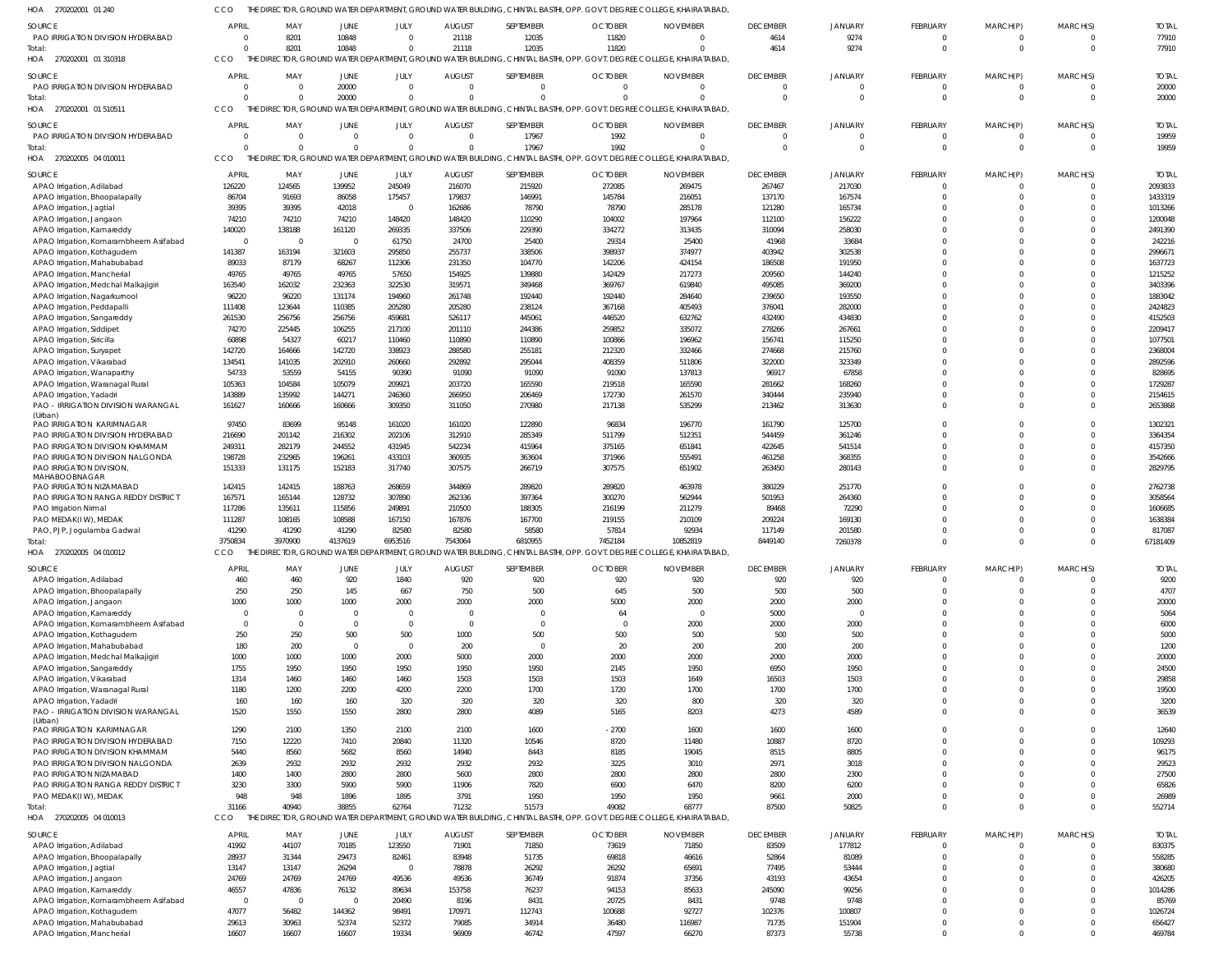| 1OA<br>270202005 04 010013                                           | cco                     |                         |                         |                 |                         |                 | THE DIRECTOR, GROUND WATER DEPARTMENT, GROUND WATER BUILDING, CHINTAL BASTHI, OPP. GOVT. DEGREE COLLEGE, KHAIRATABAD  |                 |                 |                  |                      |                         |                      |                   |
|----------------------------------------------------------------------|-------------------------|-------------------------|-------------------------|-----------------|-------------------------|-----------------|-----------------------------------------------------------------------------------------------------------------------|-----------------|-----------------|------------------|----------------------|-------------------------|----------------------|-------------------|
| SOURCE                                                               | <b>APRIL</b>            | MAY                     | JUNE                    | JULY            | <b>AUGUST</b>           | SEPTEMBER       | <b>OCTOBER</b>                                                                                                        | <b>NOVEMBER</b> | <b>DECEMBER</b> | <b>JANUARY</b>   | FEBRUARY             | MARCH(P)                | MARCH(S)             | <b>TOTAL</b>      |
| APAO Irrigation, Medchal Malkajigiri                                 | 54277                   | 55073                   | 80417                   | 107095          | 261897                  | 137135          | 122430                                                                                                                | 121634          | 320719          | 141924           | $\mathbf 0$          | 0                       | $\Omega$             | 1402601           |
| APAO Irrigation, Nagarkurnool                                        | 32019                   | 32019                   | 64038                   | 64882           | 128075                  | 64037           | 64037                                                                                                                 | 64037           | 74474           | 74474            | $\Omega$             | $\mathbf 0$             | $\Omega$             | 662092            |
| APAO Irrigation, Peddapalli                                          | 36948                   | 67870                   | 37701                   | 68085           | 68085                   | 79100           | 142309                                                                                                                | 104972          | 109954          | 238438           | $\Omega$<br>$\Omega$ | $\Omega$<br>$\Omega$    | $\Omega$<br>$\Omega$ | 953462            |
| APAO Irrigation, Sangareddy<br>APAO Irrigation, Siddipet             | 87130<br>24865          | 90326<br>75705          | 90326<br>58843          | 202988<br>72469 | 275115<br>67107         | 148330<br>81443 | 146195<br>140271                                                                                                      | 143370<br>73187 | 398684<br>85052 | 167541<br>172722 | $\Omega$             | $\Omega$                | $\Omega$             | 1750005<br>851664 |
| APAO Irrigation, Siricilla                                           | 20424                   | 37046                   | 20899                   | 37044           | 37188                   | 37188           | 69957                                                                                                                 | 38226           | 44690           | 44690            | $\Omega$             | $\Omega$                | $\Omega$             | 387352            |
| APAO Irrigation, Suryapet                                            | 47611                   | 95222                   | 47611                   | 193706          | 96272                   | 93014           | 70698                                                                                                                 | 71479           | 218632          | 83079            | $\Omega$             | $\Omega$                | $\Omega$             | 1017324           |
| APAO Irrigation, Vikarabad                                           | 44720                   | 48560                   | 97566                   | 86667           | 162511                  | 98198           | 106589                                                                                                                | 140072          | 272686          | 136004           | $\Omega$             | $\Omega$                | $\Omega$             | 1193573           |
| APAO Irrigation, Wanaparthy                                          | 18227                   | 19047                   | 19282                   | 30132           | 30367                   | 30367           | 30367                                                                                                                 | 62920           | 36362           | 43848            | $\Omega$             | $\Omega$                | $\Omega$             | 320919            |
| APAO Irrigation, Waranagal Rural                                     | 35142                   | 35617                   | 66482                   | 131456          | 67930                   | 55143           | 55618                                                                                                                 | 55143           | 127300          | 64795            | $\Omega$             | $\Omega$                | $\Omega$             | 694626            |
| APAO Irrigation, Yadadri                                             | 47953                   | 46543                   | 49291                   | 82177           | 89003                   | 68811           | 57602                                                                                                                 | 185979          | 89272           | 204509           | $\Omega$             | $\Omega$                | $\Omega$             | 921140            |
| PAO - IRRIGATION DIVISION WARANGAL                                   | 53818                   | 54401                   | 54401                   | 102970          | 103540                  | 90035           | 110178                                                                                                                | 248864          | 82122           | 120579           | $\Omega$             | $\Omega$                | $\Omega$             | 1020908           |
| (Urban)<br>PAO IRRIGATION KARIMNAGAR                                 | 32538                   | 53842                   | 33942                   | 53839           | 53839                   | 41052           | 64595                                                                                                                 | 41622           | 48556           | 48556            | $\Omega$             | $\Omega$                | $\Omega$             | 472381            |
| PAO IRRIGATION DIVISION HYDERABAD                                    | 72047                   | 137538                  | 73346                   | 233671          | 104125                  | 95023           | 117523                                                                                                                | 118343          | 145418          | 138892           | $\Omega$             | $\Omega$                | $\Omega$             | 1235926           |
| PAO IRRIGATION DIVISION KHAMMAM                                      | 82932                   | 143746                  | 85697                   | 143739          | 287061                  | 159782          | 124896                                                                                                                | 151808          | 162592          | 181143           | $\Omega$             | $\Omega$                | $\Omega$             | 1523396           |
| PAO IRRIGATION DIVISION NALGONDA                                     | 66059                   | 119978                  | 67576                   | 224779          | 119975                  | 120874          | 122736                                                                                                                | 122279          | 141234          | 328501           | $\Omega$             | $\Omega$                | $\Omega$             | 1433991           |
| PAO IRRIGATION DIVISION,                                             | 50370                   | 100740                  | 50655                   | 105793          | 102382                  | 203407          | 102382                                                                                                                | 131354          | 101621          | 166309           | $\Omega$             | $\Omega$                | $\Omega$             | 1115013           |
| MAHABOOBNAGAR<br>PAO IRRIGATION NIZAMABAD                            | 47519                   | 47519                   | 101454                  | 89673           | 192021                  | 96705           | 96705                                                                                                                 | 96705           | 152669          | 222095           | $\Omega$             | $\Omega$                | $\Omega$             | 1143065           |
| PAO IRRIGATION RANGA REDDY DISTRICT                                  | 55731                   | 56975                   | 101508                  | 102422          | 205915                  | 132223          | 100048                                                                                                                | 100575          | 133142          | 101758           | $\Omega$             | $\Omega$                | $\Omega$             | 1090297           |
| PAO Irrigation Nirmal                                                | 39026                   | 70067                   | 40024                   | 130154          | 70066                   | 60339           | 59204                                                                                                                 | 57554           | 56308           | 27904            | $\Omega$             | $\Omega$                | $\Omega$             | 610646            |
| PAO MEDAK(IW), MEDAK                                                 | 36925                   | 39224                   | 55456                   | 55455           | 87919                   | 55640           | 57939                                                                                                                 | 55640           | 179470          | 64888            | $\Omega$             | $\Omega$                | $\Omega$             | 688556            |
| PAO, PJP, Jogulamba Gadwal                                           | 13734                   | 13734                   | 13734                   | 27466           | 27466                   | 19505           | 64308                                                                                                                 | 19676           | 26629           | 72651            | $\Omega$             | $\Omega$                | $\Omega$             | 298903            |
| Total:                                                               | 1248714                 | 1706047                 | 1750445                 | 2882530         | 3431041                 | 2433044         | 2587833                                                                                                               | 2797000         | 3780969         | 3618752          | $\Omega$             | $\Omega$                | $\Omega$             | 26236375          |
| HOA 270202005 04 010016                                              | CCO                     |                         |                         |                 |                         |                 | THE DIRECTOR, GROUND WATER DEPARTMENT, GROUND WATER BUILDING, CHINTAL BASTHI, OPP. GOVT. DEGREE COLLEGE, KHAIRATABAD, |                 |                 |                  |                      |                         |                      |                   |
| SOURCE                                                               | <b>APRIL</b>            | MAY                     | JUNE                    | JULY            | <b>AUGUST</b>           | SEPTEMBER       | <b>OCTOBER</b>                                                                                                        | <b>NOVEMBER</b> | <b>DECEMBER</b> | <b>JANUARY</b>   | <b>FEBRUARY</b>      | MARCH(P)                | MARCH(S)             | <b>TOTAI</b>      |
| APAO Irrigation, Adilabad                                            | 18157                   | 19071                   | 30347                   | 53422           | 31088                   | 31066           | 31831                                                                                                                 | 31066           | 31227           | 31227            | $\mathbf 0$          | 0                       | $\Omega$             | 308502            |
| APAO Irrigation, Bhoopalapally                                       | 10354                   | 11216                   | 10547                   | 29507           | 30039                   | 18511           | 24983                                                                                                                 | 16681           | 16360           | 15414            | 0                    | $\mathbf 0$             | $\Omega$             | 183612            |
| APAO Irrigation, Jagtial                                             | 5685                    | 5685                    | 11370                   | $\overline{0}$  | 34106                   | 11368           | 11368                                                                                                                 | 28402           | 17529           | 17529            | $\Omega$             | $\Omega$                | $\Omega$             | 143042            |
| APAO Irrigation, Jangaon                                             | 10710                   | 10710                   | 10710                   | 21418           | 21418                   | 15889           | 39724                                                                                                                 | 16151           | 16151           | 16324            | $\Omega$             | $\Omega$                | $\Omega$             | 179205            |
| APAO Irrigation, Kamareddy                                           | 20130                   | 20683                   | 32917                   | 38755           | 66481                   | 32963           | 41090                                                                                                                 | 37024           | 36954           | 37115            | $\Omega$             | $\Omega$                | $\Omega$             | 364112            |
| APAO Irrigation, Komarambheem Asifabad                               | $\overline{0}$<br>20356 | $\overline{0}$<br>24423 | $\overline{0}$<br>62422 | 7331<br>42585   | 2933<br>73927           | 3017<br>51590   | 7415<br>43535                                                                                                         | 3017<br>40093   | 3017<br>44266   | 3017<br>43587    | $\Omega$<br>$\Omega$ | $\Omega$<br>$\Omega$    | $\Omega$<br>$\Omega$ | 29747<br>446784   |
| APAO Irrigation, Kothagudem<br>APAO Irrigation, Mahabubabad          | 10596                   | 11079                   | 18741                   | 18740           | 28307                   | 12493           | 13053                                                                                                                 | 41862           | 22261           | 22902            | $\Omega$             | $\Omega$                | $\Omega$             | 200034            |
| APAO Irrigation, Mancherial                                          | 7180                    | 7180                    | 7180                    | 8359            | 41899                   | 20210           | 20579                                                                                                                 | 28654           | 20681           | 20842            | $\Omega$             | $\Omega$                | $\Omega$             | 182764            |
| APAO Irrigation, Medchal Malkajigiri                                 | 48555                   | 49267                   | 72241                   | 95802           | 223116                  | 103883          | 109522                                                                                                                | 108810          | 109476          | 109803           | $\Omega$             | $\Omega$                | $\Omega$             | 1030475           |
| APAO Irrigation, Nagarkurnool                                        | 11457                   | 11457                   | 22914                   | 23215           | 45827                   | 22913           | 22913                                                                                                                 | 22913           | 23047           | 23047            | $\Omega$             | $\Omega$                | $\Omega$             | 229703            |
| APAO Irrigation, Peddapalli                                          | 13221                   | 24285                   | 13490                   | 24362           | 24362                   | 28303           | 50921                                                                                                                 | 37591           | 34027           | 33581            | $\Omega$             | $\Omega$                | $\Omega$             | 284143            |
| APAO Irrigation, Sangareddy                                          | 37674                   | 39056                   | 39056                   | 87767           | 118954                  | 64135           | 63211                                                                                                                 | 61990           | 62312           | 62650            | $\Omega$             | $\Omega$                | $\Omega$             | 636805            |
| APAO Irrigation, Siddipet                                            | 10753                   | 32736                   | 25446                   | 31333           | 29014                   | 35213           | 60653                                                                                                                 | 31643           | 31804           | 38610            | $\Omega$             | $\Omega$                | $\Omega$             | 327205            |
| APAO Irrigation, Siricilla                                           | 8832                    | 16019                   | 9037                    | 16017           | 16079                   | 16079           | 30249                                                                                                                 | 16526           | 16711           | 16711            | $\Omega$             | $\Omega$                | $\Omega$             | 162260            |
| APAO Irrigation, Suryapet                                            | 20586                   | 41172                   | 20586                   | 83753           | 41625                   | 36783           | 30567                                                                                                                 | 30905           | 31066           | 31066            | $\Omega$<br>$\Omega$ | $\Omega$<br>$\Omega$    | $\Omega$<br>$\Omega$ | 368109            |
| APAO Irrigation, Vikarabad<br>APAO Irrigation, Wanaparthy            | 19336<br>7882           | 20996<br>8236           | 42185<br>8337           | 37472<br>13028  | 70265<br>13129          | 42457<br>13129  | 46366<br>13129                                                                                                        | 60563<br>27205  | 46366<br>13644  | 46562<br>6161    | $\Omega$             | $\Omega$                | $\Omega$             | 432568<br>123880  |
| APAO Irrigation, Waranagal Rural                                     | 20957                   | 21240                   | 39646                   | 78398           | 40512                   | 32886           | 33169                                                                                                                 | 32886           | 34664           | 33420            | $\Omega$             | $\Omega$                | $\Omega$             | 367778            |
| APAO Irrigation, Yadadri                                             | 20736                   | 20126                   | 21314                   | 36085           | 38483                   | 29752           | 24906                                                                                                                 | 80415           | 33383           | 33977            | $\Omega$             | $\Omega$                | $\Omega$             | 339177            |
| PAO - IRRIGATION DIVISION WARANGAL                                   | 29517                   | 29865                   | 29865                   | 56254           | 56594                   | 48540           | 61926                                                                                                                 | 134154          | 42406           | 57038            |                      | $\Omega$                | $\Omega$             | 546159            |
| (Urban)                                                              |                         |                         |                         |                 |                         |                 |                                                                                                                       |                 |                 |                  |                      |                         |                      |                   |
| PAO IRRIGATION KARIMNAGAR                                            | 19403                   | 32108                   | 20241                   | 32108           | 32108                   | 24482           | 38524                                                                                                                 | 24822           | 25044           | 25044            | $\Omega$             | $\Omega$                | $\Omega$<br>$\Omega$ | 273884            |
| PAO IRRIGATION DIVISION HYDERABAD<br>PAO IRRIGATION DIVISION KHAMMAM | 58958<br>46627          | 112050<br>80064         | 59919<br>48276          | 197450<br>80064 | 92750<br>159875         | 84608<br>75530  | 94504<br>68323                                                                                                        | 95237<br>87762  | 101122<br>77196 | 96072<br>78845   | 0<br>$\Omega$        | $\mathbf 0$<br>$\Omega$ | $\Omega$             | 992670<br>802562  |
| PAO IRRIGATION DIVISION NALGONDA                                     | 28210                   | 51170                   | 28866                   | 95775           | 51167                   | 51191           | 51996                                                                                                                 | 51797           | 51741           | 51877            | $\Omega$             | $\Omega$                | $\Omega$             | 513790            |
| PAO IRRIGATION DIVISION,                                             | 26732                   | 53464                   | 26856                   | 54974           | 53838                   | 107426          | 53838                                                                                                                 | 61280           | 41638           | 42247            | $\Omega$             | $\Omega$                | $\Omega$             | 522293            |
| MAHABOOBNAGAR                                                        |                         |                         |                         |                 |                         |                 |                                                                                                                       |                 |                 |                  |                      |                         |                      |                   |
| PAO IRRIGATION NIZAMABAD                                             | 25004                   | 25004                   | 53836                   | 50784           | 101180                  | 51006           | 51006                                                                                                                 | 51006           | 51672           | 43396            | $\Omega$             | $\Omega$                | $\Omega$             | 503894            |
| PAO IRRIGATION RANGA REDDY DISTRICT                                  | 45437<br>16875          | 46550<br>30297          | 81970                   | 82790           | 166535                  | 108834          | 89499                                                                                                                 | 86157<br>24885  | 104862          | 78726            | $\Omega$<br>$\Omega$ | $\Omega$                | $\Omega$<br>$\Omega$ | 891360            |
| PAO Irrigation Nirmal<br>PAO MEDAK(IW), MEDAK                        | 13213                   | 14035                   | 17306<br>19843          | 56276<br>19843  | 30295<br>31459          | 26090<br>19909  | 25599<br>20732                                                                                                        | 19909           | 10434<br>20162  | 10434<br>20081   | $\Omega$             | $\Omega$                | $\Omega$             | 248491<br>199186  |
| PAO, PJP, Jogulamba Gadwal                                           | 5938                    | 5938                    | 5938                    | 11875           | 11875                   | 8433            | 27804                                                                                                                 | 8507            | 7111            | 28951            | $\Omega$             | $\Omega$                | $\Omega$             | 122370            |
| Total:                                                               | 639071                  | 875182                  | 891402                  | 1485542         | 1779240                 | 1228689         | 1302935                                                                                                               | 1399913         | 1178334         | 1176256          | $\Omega$             | $\Omega$                | $\Omega$             | 11956564          |
| HOA 270202005 04 010017                                              | CCO                     |                         |                         |                 |                         |                 | THE DIRECTOR, GROUND WATER DEPARTMENT, GROUND WATER BUILDING, CHINTAL BASTHI, OPP. GOVT. DEGREE COLLEGE, KHAIRATABAD, |                 |                 |                  |                      |                         |                      |                   |
| <b>SOURCE</b>                                                        | <b>APRIL</b>            | MAY                     | JUNE                    | JULY            | <b>AUGUST</b>           | SEPTEMBER       | <b>OCTOBER</b>                                                                                                        | <b>NOVEMBER</b> | <b>DECEMBER</b> | <b>JANUARY</b>   | FEBRUARY             | MARCH(P)                | MARCH(S)             | <b>TOTAI</b>      |
| APAO Irrigation, Kothagudem                                          |                         | $\overline{0}$          | $\overline{0}$          | $\overline{0}$  | $\overline{0}$          | $\Omega$        | $\overline{0}$                                                                                                        | $\overline{0}$  | 21689           | $\cap$           | $\mathbf 0$          | $\Omega$                | $\Omega$             | 21689             |
| APAO Irrigation, Siricilla                                           |                         | $\Omega$                | $\Omega$                | $\overline{0}$  | 10000                   | $\Omega$        | $\Omega$                                                                                                              | $^{\circ}$      | - 0             | - 0              | $\Omega$             | $\Omega$                | $\Omega$             | 10000             |
| APAO Irrigation, Yadadri                                             |                         | $\Omega$                | $\Omega$                | $\overline{0}$  | $\overline{0}$          | 20000           | $\Omega$                                                                                                              | $\Omega$        | $\Omega$        | $\Omega$         |                      |                         | $\Omega$             | 20000             |
| PAO IRRIGATION DIVISION HYDERABAD                                    |                         | $\Omega$                | $\Omega$                | $\overline{0}$  | $\overline{0}$          |                 | $\Omega$                                                                                                              | $\Omega$        | $\Omega$        | 185973           |                      |                         | $\Omega$             | 185973            |
| PAO IRRIGATION DIVISION KHAMMAM                                      |                         | $\Omega$                | $\Omega$                | $\Omega$        | 41308                   |                 | $\Omega$                                                                                                              | $\Omega$        | $\Omega$        |                  |                      |                         | $\Omega$             | 41308             |
| PAO IRRIGATION DIVISION NALGONDA                                     |                         | $\Omega$                | $\Omega$                | $^{\circ}$      | $\overline{0}$          | $\Omega$        | 10500                                                                                                                 | $\Omega$        | $\Omega$        | $\Omega$         | $\Omega$             | $\Omega$                | $\Omega$             | 10500             |
| PAO IRRIGATION DIVISION                                              |                         | $\Omega$                | 100000                  | $\Omega$        | 48212                   | $\Omega$        | $\overline{0}$                                                                                                        | 217938          | $\Omega$        | $\Omega$         | $\Omega$             | $\Omega$                | $\Omega$             | 366150            |
| MAHABOOBNAGAR<br>PAO Irrigation Nirmal                               |                         | $\Omega$                | $\Omega$                | $\mathbf 0$     | $\overline{0}$          | $\Omega$        | $\overline{0}$                                                                                                        | 100000          | $\Omega$        | $\Omega$         | $\Omega$             | $\Omega$                | $\Omega$             | 100000            |
| Total:                                                               | $\cap$                  | $\Omega$                | 100000                  | $\Omega$        | 99520                   | 20000           | 10500                                                                                                                 | 317938          | 21689           | 185973           | $\mathbf 0$          | $\mathbf 0$             | $\Omega$             | 755620            |
| HOA 270202005 04 010018                                              | CCO                     |                         |                         |                 |                         |                 | THE DIRECTOR, GROUND WATER DEPARTMENT, GROUND WATER BUILDING, CHINTAL BASTHI, OPP. GOVT. DEGREE COLLEGE, KHAIRATABAD, |                 |                 |                  |                      |                         |                      |                   |
| SOURCE                                                               | <b>APRIL</b>            | MAY                     | <b>JUNE</b>             | JULY            | <b>AUGUST</b>           | SEPTEMBER       | <b>OCTOBER</b>                                                                                                        | <b>NOVEMBER</b> | <b>DECEMBER</b> | <b>JANUARY</b>   | <b>FEBRUARY</b>      | MARCH(P)                | MARCH(S)             | <b>TOTAI</b>      |
| APAO Irrigation, Adilabad                                            |                         | $\overline{0}$          | $\overline{0}$          | $\circ$         | 56447                   |                 | $\overline{0}$                                                                                                        | 35630           | $\Omega$        |                  | $\mathbf 0$          | 0                       | $\Omega$             | 92077             |
| APAO Irrigation, Bhoopalapally                                       |                         | $\Omega$                | $\Omega$                | - 0             | $\overline{0}$          |                 | $\overline{0}$                                                                                                        | $\overline{0}$  | 80031           | $\Omega$         | $\mathbf 0$          | 0                       | $\Omega$             | 80031             |
| APAO Irrigation, Jagtial                                             |                         | $\Omega$                | $\Omega$                | $\overline{0}$  | $\overline{0}$          |                 | $\Omega$                                                                                                              | $\Omega$        | 29418           | $\Omega$         | $\Omega$             | $\Omega$                | $\Omega$             | 29418             |
| APAO Irrigation, Kamareddy                                           |                         | $\Omega$                | $\Omega$                | $\Omega$        | 69414                   |                 | $\Omega$                                                                                                              | $\overline{0}$  | $\Omega$        | 60874            | $\Omega$             |                         | $\Omega$             | 130288            |
| APAO Irrigation, Komarambheem Asifabad                               |                         | $\Omega$                | $\Omega$                | $\Omega$        | $\overline{0}$          |                 | $\Omega$                                                                                                              | $\overline{0}$  | 18425           | $\Omega$         | $\Omega$             | $\Omega$                | $\Omega$             | 18425             |
| APAO Irrigation, Kothagudem                                          |                         | $\Omega$                | $\overline{0}$          | $\overline{0}$  | $\overline{\mathbf{0}}$ | 27461           | $\overline{0}$                                                                                                        | 32850           | 78356           | $\Omega$         | 0                    | $\Omega$                | $\Omega$             | 138667            |
| APAO Irrigation, Mahabubabad                                         |                         | $\Omega$                | $\Omega$                | $\Omega$        | 30322                   | $\Omega$        | $\Omega$                                                                                                              | 30919           | 16810           | $\Omega$         |                      |                         | $\Omega$             | 78051             |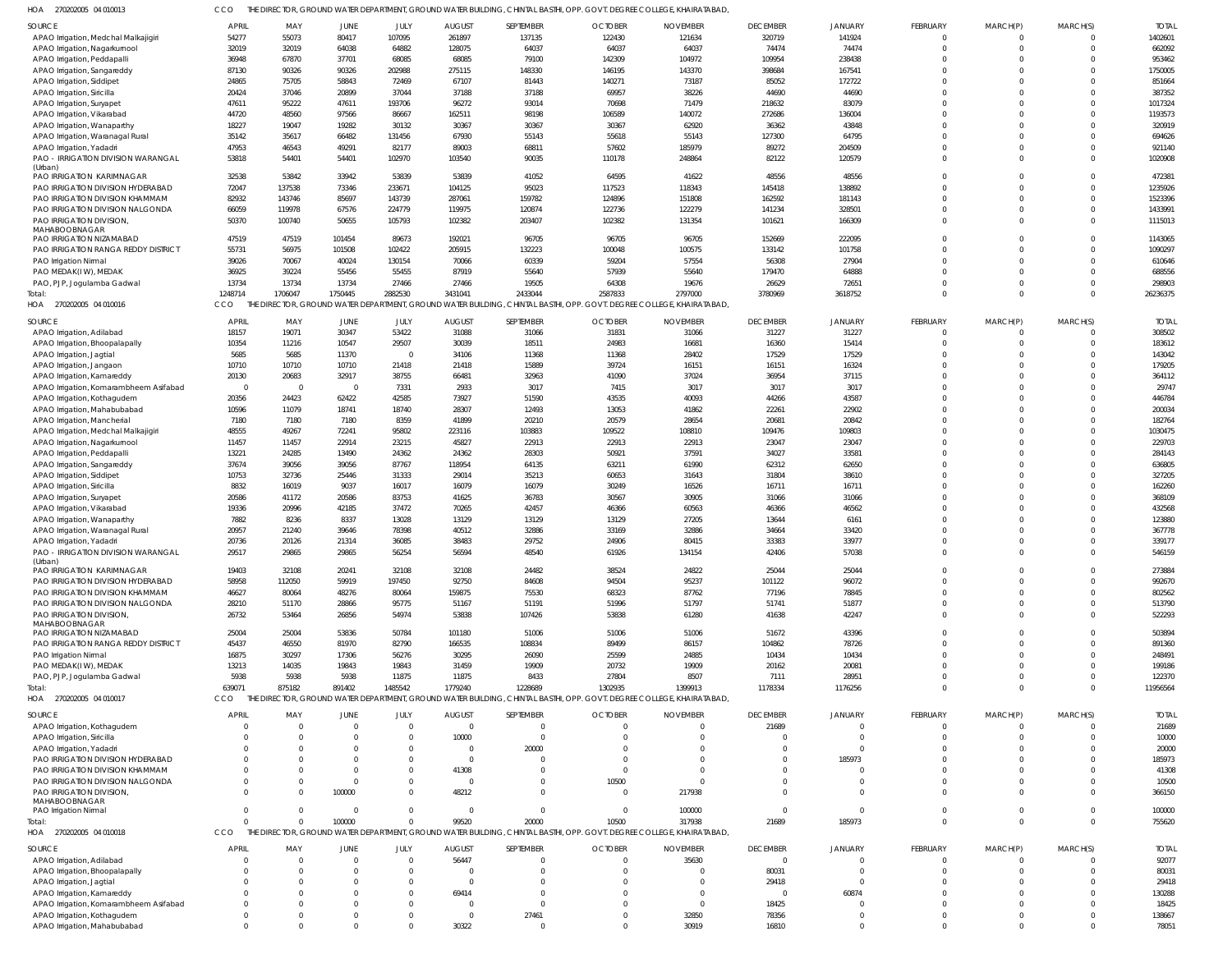CCO THE DIRECTOR, GROUND WATER DEPARTMENT, GROUND WATER BUILDING, CHINTAL BASTHI, OPP. GOVT. DEGREE COLLEGE, KHAIRATABAD,

|                                               |                         |              |              |                          |                |                          |                | 'HE DIRECTOR, GROUND WATER DEPARTMENT, GROUND WATER BUILDING, CHINTAL BASTHI, OPP. GOVT. DEGREE COLLEGE, KHAIRATABAD, |                 |                |          |          |          |                  |
|-----------------------------------------------|-------------------------|--------------|--------------|--------------------------|----------------|--------------------------|----------------|-----------------------------------------------------------------------------------------------------------------------|-----------------|----------------|----------|----------|----------|------------------|
| SOURCE                                        | <b>APRIL</b>            | MAY          | JUNE         | JULY                     | <b>AUGUST</b>  | SEPTEMBER                | <b>OCTOBER</b> | <b>NOVEMBER</b>                                                                                                       | <b>DECEMBER</b> | <b>JANUARY</b> | FEBRUARY | MARCH(P) | MARCH(S) | <b>TOTAL</b>     |
| APAO Irrigation, Medchal Malkajigiri          | $\Omega$                | $\Omega$     | $\mathbf{0}$ | $\mathbf{0}$             | $\overline{0}$ | 19984                    | $\Omega$       | 68456                                                                                                                 | $\Omega$        | $\Omega$       | $\Omega$ | $\Omega$ |          | 88440            |
| APAO Irrigation, Peddapalli                   | $\Omega$                | $\Omega$     | $\Omega$     | $\mathbf{0}$             | $\overline{0}$ | 16810                    | $\Omega$       | $\overline{0}$                                                                                                        | 20462           | $\Omega$       | $\Omega$ | $\Omega$ |          | 37272            |
|                                               |                         |              |              |                          |                |                          |                |                                                                                                                       |                 |                |          |          |          |                  |
| APAO Irrigation, Sangareddy                   | $\Omega$                |              | $\Omega$     | $\mathbf 0$              | 39933          | $\overline{0}$           | 57061          | $\Omega$                                                                                                              | 34387           |                |          |          |          | 131381           |
| APAO Irrigation, Siddipet                     | $\Omega$                |              | $\Omega$     | $\mathbf 0$              | 57392          | 116060                   | - 0            | $\Omega$                                                                                                              | 36655           |                |          |          |          | 210107           |
| APAO Irrigation, Suryapet                     | <sup>0</sup>            |              | $\Omega$     | $\mathbf 0$              | 101080         | 69864                    |                | $\Omega$                                                                                                              | - 0             |                |          |          |          | 170944           |
| APAO Irrigation, Vikarabad                    | $\Omega$                |              | $\Omega$     | $\mathbf 0$              | 134206         | 35869                    |                | $\Omega$                                                                                                              | $\Omega$        |                |          |          |          | 170075           |
| APAO Irrigation, Wanaparthy                   |                         |              | $\Omega$     | $\mathbf 0$              | 18609          | $\Omega$                 |                | $\Omega$                                                                                                              | $\Omega$        |                |          |          |          | 18609            |
| APAO Irrigation, Waranagal Rural              | $\Omega$                |              | $\Omega$     | $\Omega$                 | 44779          | $\Omega$                 |                | $\Omega$                                                                                                              | $\Omega$        |                |          |          |          | 44779            |
| APAO Irrigation, Yadadri                      | $\Omega$                |              | $\Omega$     | $\mathbf 0$              | $\Omega$       | 32332                    |                | $\overline{0}$                                                                                                        | 54138           |                |          |          |          | 86470            |
|                                               | $\Omega$                |              | $\Omega$     | $\Omega$                 | $\Omega$       | $\overline{0}$           |                | 75087                                                                                                                 |                 |                | $\Omega$ |          |          | 159724           |
| PAO - IRRIGATION DIVISION WARANGAL<br>(Urban) |                         |              |              |                          |                |                          |                |                                                                                                                       | 84637           |                |          |          |          |                  |
| PAO IRRIGATION KARIMNAGAR                     | <sup>0</sup>            |              | $\Omega$     | $\mathbf{0}$             | $\Omega$       | 32143                    |                | - 0                                                                                                                   | $\Omega$        |                |          |          |          | 32143            |
|                                               | $\Omega$                | $\Omega$     | $\Omega$     | $\mathbf{0}$             | 94077          | 77782                    |                | $\Omega$                                                                                                              |                 |                |          |          |          | 207279           |
| PAO IRRIGATION DIVISION HYDERABAD             |                         |              |              |                          |                |                          |                |                                                                                                                       | 35420           |                |          |          |          |                  |
| PAO IRRIGATION DIVISION KHAMMAM               | $\Omega$                | $\Omega$     | $\Omega$     | $\mathbf{0}$             | $\overline{0}$ | $\overline{0}$           | $\Omega$       | 129255                                                                                                                | $\Omega$        |                |          |          |          | 129255           |
| PAO IRRIGATION DIVISION NALGONDA              | $\Omega$                |              | $\Omega$     | $\mathbf 0$              | 114870         | $\overline{0}$           | $\Omega$       | - 0                                                                                                                   | 80342           |                |          |          |          | 195212           |
| PAO IRRIGATION DIVISION,                      | $\Omega$                |              | $\Omega$     | $\overline{0}$           | 119293         | 61829                    | 61829          | $\Omega$                                                                                                              | $\Omega$        |                | $\Omega$ |          |          | 242951           |
| MAHABOOBNAGAR                                 |                         |              |              |                          |                |                          |                |                                                                                                                       |                 |                |          |          |          |                  |
| PAO IRRIGATION NIZAMABAD                      | $\Omega$                |              | $\Omega$     | $\mathbf 0$              | 159992         | $\overline{0}$           |                | $\Omega$                                                                                                              | $\Omega$        |                |          |          |          | 159992           |
| PAO IRRIGATION RANGA REDDY DISTRICT           | $\Omega$                |              | $\Omega$     | $\mathbf 0$              | $\Omega$       | $\overline{0}$           |                | $\Omega$                                                                                                              | 239345          |                |          |          |          | 239345           |
| PAO Irrigation Nirmal                         | $\Omega$                |              | $\Omega$     | $\mathbf 0$              | 75073          | $\Omega$                 |                | $\Omega$                                                                                                              | $\Omega$        | $\Omega$       |          |          |          | 75073            |
| PAO MEDAK(IW), MEDAK                          | $\Omega$                |              | $\Omega$     | $\mathbf 0$              | $\Omega$       | 49889                    |                | $\Omega$                                                                                                              | $\Omega$        | $\Omega$       |          |          |          | 49889            |
| Total:                                        | U                       |              | $\Omega$     | $\mathbf 0$              | 1115487        | 540023                   | 118890         | 372197                                                                                                                | 808426          | 60874          | $\Omega$ | $\cap$   |          | 3015897          |
| HOA 270202005 04 020021                       | CCO                     |              |              |                          |                |                          |                | THE DIRECTOR, GROUND WATER DEPARTMENT, GROUND WATER BUILDING, CHINTAL BASTHI, OPP. GOVT. DEGREE COLLEGE, KHAIRATABAD, |                 |                |          |          |          |                  |
|                                               |                         |              |              |                          |                |                          |                |                                                                                                                       |                 |                |          |          |          |                  |
| SOURCE                                        | <b>APRIL</b>            | MAY          | JUNE         | JULY                     | <b>AUGUST</b>  | SEPTEMBER                | <b>OCTOBER</b> | <b>NOVEMBER</b>                                                                                                       | <b>DECEMBER</b> | <b>JANUARY</b> | FEBRUARY | MARCH(P) | MARCH(S) | <b>TOTAL</b>     |
| APAO Irrigation, Adilabad                     | $\Omega$                | $\Omega$     | $\mathbf 0$  | $\overline{0}$           | $\Omega$       | 9738                     | $\Omega$       | $\overline{0}$                                                                                                        | 4869            | $\Omega$       | $\Omega$ |          | $\Omega$ | 14607            |
| APAO Irrigation, Bhoopalapally                | $\Omega$                | $\Omega$     | $\mathbf{0}$ | $\mathbf{0}$             | $\overline{0}$ | 9738                     | 4869           | $\Omega$                                                                                                              | $\Omega$        | $\overline{0}$ |          |          |          | 14607            |
| APAO Irrigation, Jagtial                      | 0                       |              | $\Omega$     | $\mathbf{0}$             | 9738           | $\overline{0}$           |                | $\overline{0}$                                                                                                        | 4869            | $\Omega$       |          |          |          | 14607            |
|                                               | <sup>0</sup>            | <sup>0</sup> | <sup>0</sup> | $\Omega$                 |                | $\Omega$                 |                | $\Omega$                                                                                                              | $\Omega$        |                |          |          |          |                  |
| APAO Irrigation, Kamareddy                    |                         |              |              |                          | - 0            |                          |                |                                                                                                                       |                 | 5000           |          |          |          | 5000             |
| APAO Irrigation, Komarambheem Asifabad        |                         |              | $\Omega$     | $\Omega$                 | $\Omega$       | $\mathbf{0}$             |                | 9567                                                                                                                  | $\Omega$        | 4869           |          |          |          | 14436            |
| APAO Irrigation, Mahabubabad                  | <sup>0</sup>            |              | $\Omega$     | $\mathbf 0$              | 9738           | $\mathbf{0}$             |                | 4869                                                                                                                  | $\Omega$        | $\Omega$       |          |          |          | 14607            |
| APAO Irrigation, Mancherial                   |                         |              | $\Omega$     | $\Omega$                 | 3246           | 4869                     |                | 1623                                                                                                                  | $\cap$          | $\Omega$       |          |          |          | 9738             |
| APAO Irrigation, Medchal Malkajigiri          |                         |              | $\Omega$     | $\mathbf 0$              |                | 3240                     |                | 3240                                                                                                                  | $\Omega$        | 1620           |          |          |          | 8100             |
| APAO Irrigation, Nagarkurnool                 |                         |              | $\Omega$     | $\Omega$                 | 14607          | $\overline{0}$           |                | 4869                                                                                                                  | $\Omega$        | $\Omega$       |          |          |          | 19476            |
| APAO Irrigation, Peddapalli                   | <sup>0</sup>            |              | $\Omega$     | $\mathbf{0}$             | - 0            | $\mathbf 0$              | 4869           | - 0                                                                                                                   | 4869            | $\Omega$       |          |          |          | 9738             |
| APAO Irrigation, Sangareddy                   |                         |              | $\Omega$     | $\overline{0}$           | $\Omega$       | $\overline{0}$           | $\Omega$       | $\overline{0}$                                                                                                        | 19950           | $\Omega$       |          |          |          | 19950            |
|                                               |                         |              | $\Omega$     | 6492                     | 1623           |                          | - 0            | 1623                                                                                                                  |                 | $\Omega$       |          |          |          | 14607            |
| APAO Irrigation, Siricilla                    |                         |              |              |                          |                | 1623                     |                |                                                                                                                       | 3246            |                |          |          |          |                  |
| APAO Irrigation, Wanaparthy                   | <sup>0</sup>            |              | $\Omega$     | $\Omega$                 | 9738           | $\overline{0}$           | 1623           | 3246                                                                                                                  | $\Omega$        | $\Omega$       |          |          |          | 14607            |
| APAO Irrigation, Waranagal Rural              | $\Omega$                |              | $\Omega$     | $\mathbf{0}$             |                | $\mathbf 0$              | $\overline{0}$ | 4869                                                                                                                  | $\Omega$        | $\Omega$       |          |          |          | 4869             |
| PAO - IRRIGATION DIVISION WARANGAL            | $\Omega$                |              | $\Omega$     | $\mathbf 0$              | $\Omega$       | $\mathbf 0$              | 8115           | $\overline{0}$                                                                                                        | 6492            | $\Omega$       |          |          |          | 14607            |
| (Urban)                                       |                         |              |              |                          |                |                          |                |                                                                                                                       |                 |                |          |          |          |                  |
|                                               |                         |              |              |                          |                |                          |                |                                                                                                                       |                 |                |          |          |          |                  |
| PAO IRRIGATION KARIMNAGAR                     | $\Omega$                |              | $\mathbf{0}$ | $\mathbf 0$              | 14607          | $\overline{0}$           | $\Omega$       | 4869                                                                                                                  | $\Omega$        | $\Omega$       |          |          |          | 19476            |
| PAO IRRIGATION DIVISION KHAMMAM               | $\Omega$                |              | $\Omega$     | $\mathbf{0}$             | $\Omega$       | $\mathbf 0$              | $\Omega$       | 4746                                                                                                                  | $\Omega$        | 2373           |          |          |          | 7119             |
| PAO IRRIGATION DIVISION,                      | $\Omega$                |              | $\Omega$     | $\mathbf 0$              | 8115           | $\mathbf{0}$             | 1623           | $\Omega$                                                                                                              | 4869            | $\Omega$       |          |          |          | 14607            |
| MAHABOOBNAGAR                                 |                         |              |              |                          |                |                          |                |                                                                                                                       |                 |                |          |          |          |                  |
| PAO Irrigation Nirmal                         | $\Omega$                | 0            | 12000        | $\overline{0}$           | $\Omega$       | $\mathbf{0}$             | $\bigcap$      | $\overline{0}$                                                                                                        | $-4000$         | $\overline{0}$ |          |          |          | 8000             |
|                                               | 1461                    | 0            | $\mathbf{0}$ | $\mathbf{0}$             | $\mathbf 0$    | 8115                     |                | $\Omega$                                                                                                              | $\Omega$        | $\mathbf 0$    |          |          |          | 9576             |
| PAO, PJP, Jogulamba Gadwal                    | 1461                    | $\Omega$     |              |                          |                |                          |                | 43521                                                                                                                 |                 |                | $\Omega$ |          |          |                  |
| Total:                                        |                         |              | 12000        | 6492                     | 71412          | 37323                    | 21099          |                                                                                                                       | 45164           | 13862          |          |          |          | 252334           |
| HOA 270202005 04 110111                       | <b>CCO</b>              |              |              |                          |                |                          |                | THE DIRECTOR, GROUND WATER DEPARTMENT, GROUND WATER BUILDING, CHINTAL BASTHI, OPP. GOVT. DEGREE COLLEGE, KHAIRATABAD, |                 |                |          |          |          |                  |
| SOURCE                                        | <b>APRIL</b>            | MAY          | <b>JUNE</b>  | JULY                     | <b>AUGUST</b>  | SEPTEMBER                | <b>OCTOBER</b> | <b>NOVEMBER</b>                                                                                                       | <b>DECEMBER</b> | JANUARY        | FEBRUARY | MARCH(P) | MARCH(S) | <b>TOTAL</b>     |
| APAO Irrigation, Adilabad                     | $\overline{0}$          | $\Omega$     | $\mathbf 0$  | $\overline{0}$           | $\overline{0}$ | 53243                    | $\Omega$       | $\overline{0}$                                                                                                        | 35625           | $\Omega$       | $\Omega$ | $\Omega$ |          | 88868            |
|                                               | $\Omega$                | $\Omega$     | $\Omega$     | $\overline{0}$           | $\Omega$       |                          | $\Omega$       |                                                                                                                       | $\Omega$        | $\Omega$       | $\Omega$ | $\Omega$ | $\Omega$ |                  |
| APAO Irrigation, Bhoopalapally                |                         |              |              |                          |                | 24750                    |                | 53188                                                                                                                 |                 |                |          |          |          | 77938            |
| APAO Irrigation, Jagtial                      | $\Omega$                | $\Omega$     | $\Omega$     | $\Omega$                 | $\Omega$       | $\overline{0}$           | $\Omega$       | $\overline{0}$                                                                                                        | 56800           | $\Omega$       |          |          |          | 56800            |
| APAO Irrigation, Jangaon                      | $\Omega$                |              | $\Omega$     | $\Omega$                 | $\Omega$       | $\Omega$                 |                | 44705                                                                                                                 | $\Omega$        | $\Omega$       |          | $\Omega$ |          | 44705            |
| APAO Irrigation, Kamareddy                    | $\Omega$                | $\Omega$     | <sup>0</sup> | $\Omega$                 | $\Omega$       | $\mathbf 0$              |                | 32800                                                                                                                 | $\Omega$        | $\Omega$       |          |          |          | 32800            |
| APAO Irrigation, Kothagudem                   | $\Omega$                | $\Omega$     | $\Omega$     | $\mathbf 0$              | 59812          | $\mathbf{0}$             |                | $\overline{0}$                                                                                                        | 29845           | $\Omega$       |          |          |          | 89657            |
| APAO Irrigation, Mahabubabad                  | $\Omega$                | $\Omega$     | $\Omega$     | $\mathbf 0$              | $\overline{0}$ | 48000                    |                | $\overline{0}$                                                                                                        | $\Omega$        | $\Omega$       | $\Omega$ |          |          | 48000            |
| APAO Irrigation, Mancherial                   | $\Omega$                | $\Omega$     | $\Omega$     | $\Omega$                 | 8100           | $\overline{0}$           | $\Omega$       | 10350                                                                                                                 | $\Omega$        | $\Omega$       | $\Omega$ | $\cap$   |          | 18450            |
| APAO Irrigation, Medchal Malkajigiri          | $\Omega$                | $\Omega$     | $\Omega$     | $\mathbf 0$              | $\Omega$       | 27300                    | $\Omega$       | $\overline{0}$                                                                                                        | 4800            | $\Omega$       |          |          |          | 32100            |
| APAO Irrigation, Nagarkurnool                 | $\Omega$                |              | $\Omega$     | $\mathbf 0$              | 51250          | $\overline{0}$           | 7520           | $\Omega$                                                                                                              | $\Omega$        | 33380          | $\Omega$ |          |          | 92150            |
|                                               | $\Omega$                | $\Omega$     | <sup>0</sup> |                          |                |                          | $\Omega$       | $\Omega$                                                                                                              | $\Omega$        |                |          |          |          |                  |
| APAO Irrigation, Peddapalli                   |                         |              |              | $\mathbf 0$              | $\overline{0}$ | 19945                    |                |                                                                                                                       |                 | 17100          |          |          |          | 37045            |
| APAO Irrigation, Sangareddy                   | $\Omega$                | $\Omega$     | $\Omega$     | $\mathbf 0$              | 59450          | 30300                    | $\Omega$       | $\overline{0}$                                                                                                        | 39644           |                |          | $\Omega$ |          | 129394           |
| APAO Irrigation, Siddipet                     | $\Omega$                |              | $\Omega$     | $\mathbf 0$              | $\Omega$       | $\overline{0}$           | $\Omega$       | 25950                                                                                                                 | $\Omega$        | $\Omega$       | $\Omega$ |          |          | 25950            |
| APAO Irrigation, Siricilla                    | $\Omega$                | $\Omega$     | $\Omega$     | $\Omega$                 | $\Omega$       | 47570                    |                | $^{\circ}$                                                                                                            | 35100           | $\Omega$       |          |          |          | 82670            |
| APAO Irrigation, Suryapet                     | $\Omega$                | $\Omega$     | $\Omega$     | $\Omega$                 | $\overline{0}$ | 37480                    |                | 5400                                                                                                                  | 3300            | $\Omega$       |          |          |          | 46180            |
| APAO Irrigation, Vikarabad                    | $\Omega$                | $\Omega$     | $\Omega$     | $\mathbf 0$              | 58890          | $\overline{0}$           |                | $\Omega$                                                                                                              | 28050           | $\Omega$       | $\Omega$ |          |          | 86940            |
| APAO Irrigation, Wanaparthy                   | $\Omega$                | $\Omega$     | $\Omega$     | $\mathbf 0$              | $\Omega$       | 8775                     |                | $\overline{0}$                                                                                                        | 28950           | $\Omega$       |          |          |          | 37725            |
| APAO Irrigation, Waranagal Rural              | $\Omega$                |              | $\Omega$     | $\mathbf 0$              | 48100          | $\overline{0}$           |                | $\Omega$                                                                                                              | $\Omega$        | $\Omega$       |          |          |          | 48100            |
|                                               | $\Omega$                | $\Omega$     | $\Omega$     | $\mathbf 0$              |                | $\overline{0}$           | $\Omega$       | $^{\circ}$                                                                                                            |                 |                | $\Omega$ |          |          |                  |
| PAO IRRIGATION KARIMNAGAR                     |                         |              |              |                          | 59960          |                          |                |                                                                                                                       | 42300           | 21650          |          |          |          | 123910           |
| PAO IRRIGATION DIVISION HYDERABAD             | $\Omega$                | $\Omega$     | $\Omega$     | $\mathbf 0$              | $\overline{0}$ | 21840                    | $\Omega$       | $\overline{0}$                                                                                                        | $\Omega$        | $\Omega$       |          | $\Omega$ |          | 21840            |
| PAO IRRIGATION DIVISION KHAMMAM               | $\Omega$                |              | $\Omega$     | $\mathbf 0$              | $\overline{0}$ | 19650                    | 16950          | 17700                                                                                                                 | 9900            | 800            | $\Omega$ |          |          | 65000            |
| PAO IRRIGATION DIVISION NALGONDA              | $\Omega$                | $\Omega$     | $\Omega$     | $\mathbf 0$              | 40200          | 18675                    | 6000           | 59580                                                                                                                 | 4275            | $\Omega$       | $\Omega$ | $\Omega$ |          | 128730           |
| PAO IRRIGATION DIVISION,                      | $\Omega$                | $\Omega$     | $\Omega$     | $\overline{0}$           | 22340          | $\overline{0}$           | 2100           | $\overline{0}$                                                                                                        | 26400           | $\Omega$       | $\Omega$ | $\Omega$ | $\Omega$ | 50840            |
| MAHABOOBNAGAR                                 |                         |              |              |                          |                |                          |                |                                                                                                                       |                 |                |          |          |          |                  |
| PAO IRRIGATION NIZAMABAD                      | $\Omega$                | $\Omega$     | $\Omega$     | $\overline{0}$           | 42594          | $\Omega$                 | $\Omega$       | $\overline{0}$                                                                                                        | 86700           | $\Omega$       | $\Omega$ | $\cap$   |          | 129294           |
| PAO IRRIGATION RANGA REDDY DISTRICT           | $\Omega$                | $\Omega$     | $\Omega$     | $\mathbf{0}$             | 53545          | $\mathbf 0$              | $\Omega$       | $\overline{0}$                                                                                                        | 44800           | $\Omega$       |          |          |          | 98345            |
| PAO Irrigation Nirmal                         | $\Omega$                | $\Omega$     | $\Omega$     | $\mathbf{0}$             | 83571          | $\Omega$                 | $\Omega$       | 27894                                                                                                                 | 12300           | $\Omega$       | $\Omega$ | $\Omega$ |          | 123765           |
| PAO MEDAK(IW), MEDAK                          | $\Omega$                | $\Omega$     | $\Omega$     | $\mathbf{0}$             | $\Omega$       | $\mathbf{0}$             | $\Omega$       | 56884                                                                                                                 | $\Omega$        | $\Omega$       | $\Omega$ | $\cap$   |          | 56884            |
|                                               |                         |              | $\Omega$     |                          | $\Omega$       |                          | $\Omega$       |                                                                                                                       | $\Omega$        | $\Omega$       |          | $\Omega$ |          |                  |
| PAO, PJP, Jogulamba Gadwal<br>Total:          | $\mathbf 0$<br>$\Omega$ | $\Omega$     | $\Omega$     | $\mathbf{0}$<br>$\Omega$ | 587812         | $\overline{0}$<br>357528 | 32570          | 18925<br>353376                                                                                                       | 488789          | 72930          | $\Omega$ | $\Omega$ | $\Omega$ | 18925<br>1893005 |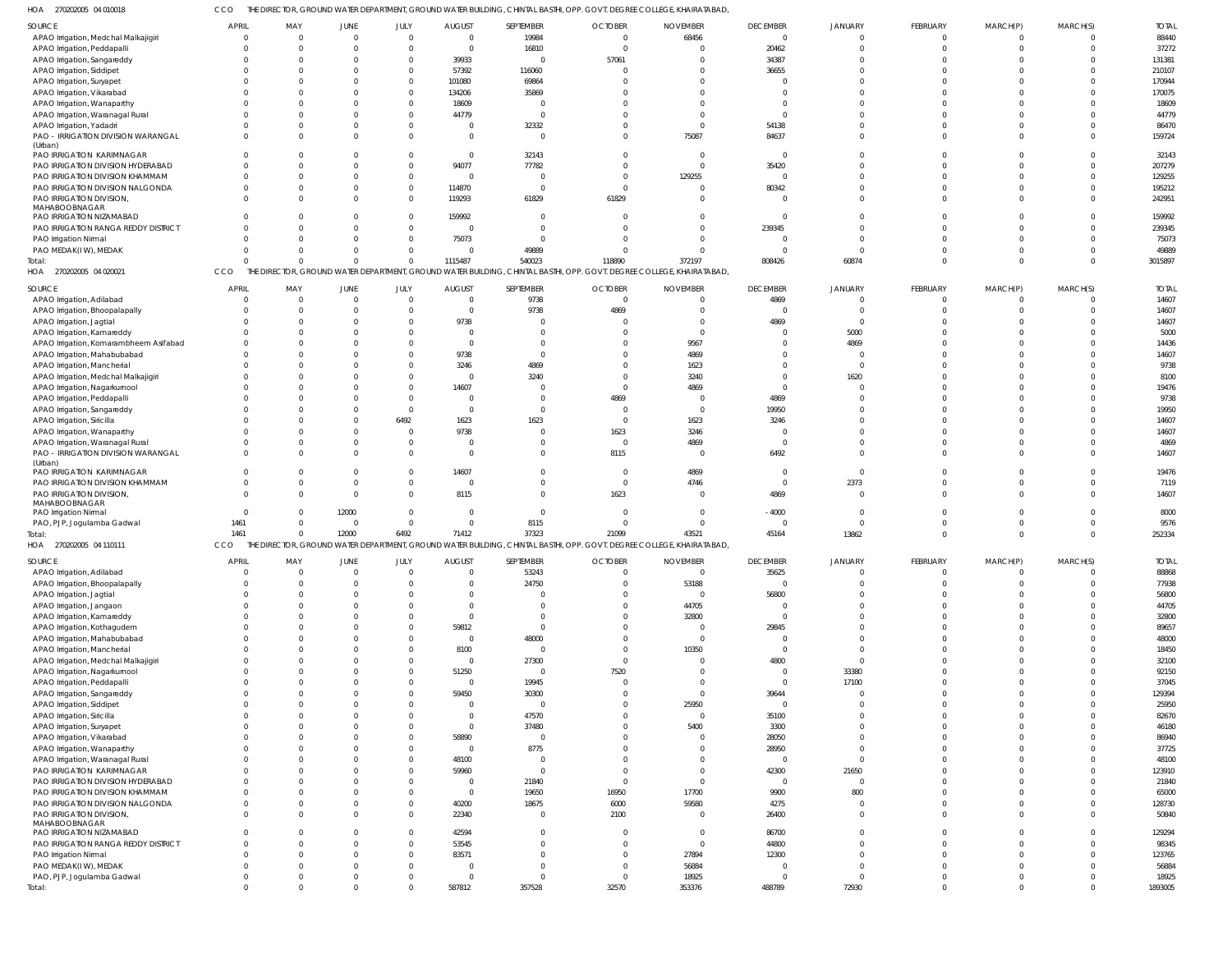270202005 04 130131 HOA CCO THE DIRECTOR, GROUND WATER DEPARTMENT, GROUND WATER BUILDING, CHINTAL BASTHI, OPP. GOVT. DEGREE COLLEGE, KHAIRATABAD,

| SOURCE                                    | <b>APRIL</b> | MAY            | JUNE     | JULY         | <b>AUGUST</b>  | SEPTEMBER      | <b>OCTOBER</b>                                                                                           | <b>NOVEMBER</b>                                                                                                       | <b>DECEMBER</b> | JANUARY        | FEBRUARY       | MARCH(P)     | MARCH(S)     | <b>TOTAL</b> |
|-------------------------------------------|--------------|----------------|----------|--------------|----------------|----------------|----------------------------------------------------------------------------------------------------------|-----------------------------------------------------------------------------------------------------------------------|-----------------|----------------|----------------|--------------|--------------|--------------|
| APAO Irrigation, Adilabad                 | $\Omega$     | $\overline{0}$ | - 0      | $\Omega$     | $\overline{0}$ | 8438           | 1115                                                                                                     | $\overline{0}$                                                                                                        | 3170            |                | $\overline{0}$ | $\Omega$     | $\mathbf{0}$ | 12723        |
| APAO Irrigation, Bhoopalapally            | $\Omega$     | $\Omega$       |          | $\Omega$     | $\overline{0}$ | $\Omega$       | $\overline{0}$                                                                                           | 5777                                                                                                                  | $\Omega$        |                | $\Omega$       | $\Omega$     | $\mathbf{0}$ | 5777         |
| APAO Irrigation, Jagtial                  |              | $\Omega$       |          |              | $\overline{0}$ | 9118           | $\overline{0}$                                                                                           | $\overline{0}$                                                                                                        | 4680            |                | $\Omega$       |              | $\mathbf 0$  | 13798        |
| APAO Irrigation, Kamareddy                |              | C              |          | $\Omega$     | 3055           | 1214           | 470                                                                                                      | 471                                                                                                                   | 1095            |                | U              |              | $\Omega$     | 6305         |
| APAO Irrigation, Komarambheem Asifabad    | <sup>0</sup> | $\Omega$       |          | $\Omega$     | $\overline{0}$ | 1043           | $\overline{0}$                                                                                           | $\Omega$                                                                                                              | - 0             |                | $\Omega$       |              | $\Omega$     | 1043         |
|                                           |              | C              |          | $\Omega$     |                | $\Omega$       | $\Omega$                                                                                                 | $\overline{0}$                                                                                                        |                 |                |                |              | $\mathbf 0$  |              |
| APAO Irrigation, Kothagudem               |              |                |          |              | 4425           |                |                                                                                                          |                                                                                                                       | 3233            |                |                |              |              | 7658         |
| APAO Irrigation, Mahabubabad              |              | $\Omega$       |          | 4300         | $\overline{0}$ | $\Omega$       | $\Omega$                                                                                                 | $\Omega$                                                                                                              | - 0             | $\Omega$       | U              |              | $\Omega$     | 4300         |
| APAO Irrigation, Mancherial               |              | C              |          | 3348         | 841            | 1718           | $\Omega$                                                                                                 | 857                                                                                                                   | $\Omega$        |                |                |              | $\Omega$     | 6764         |
| APAO Irrigation, Medchal Malkajigiri      |              | $\Omega$       |          |              | 4602           | 2697           | $\Omega$                                                                                                 | 3178                                                                                                                  | 471             | 1591           | U              |              | $\Omega$     | 12539        |
| APAO Irrigation, Nagarkurnool             |              | 4305           |          | $\Omega$     | 6456           | 471            | $\Omega$                                                                                                 | 3597                                                                                                                  | 4068            |                | U              |              | $\Omega$     | 18897        |
| APAO Irrigation, Peddapalli               |              | $\overline{0}$ |          | $\Omega$     | $\overline{0}$ | 4958           | $\Omega$                                                                                                 | $\overline{\phantom{0}}$                                                                                              | 6785            |                | U              |              | $\Omega$     | 11743        |
| APAO Irrigation, Sangareddy               |              | $\Omega$       | $\Omega$ | 5051         | 3089           | 1270           | 1270                                                                                                     | $\overline{0}$                                                                                                        | 10671           | 1270           | $\Omega$       |              | $\Omega$     | 22621        |
| APAO Irrigation, Siddipet                 | 0            | 1103           | 2284     | 1139         | $\overline{0}$ | 2274           | $\overline{\mathbf{0}}$                                                                                  | 2252                                                                                                                  | $\Omega$        |                | $\Omega$       |              | $\Omega$     | 9052         |
| APAO Irrigation, Suryapet                 | $\Omega$     | $\Omega$       | $\Omega$ |              | 3228           | 2688           | 1297                                                                                                     | 1297                                                                                                                  | 471             | $\Omega$       | $\Omega$       |              | $\Omega$     | 8981         |
| APAO Irrigation, Vikarabad                | <sup>0</sup> | $\Omega$       |          |              | 3727           | $\Omega$       | 4712                                                                                                     | $\overline{0}$                                                                                                        | 5653            |                | $\Omega$       |              | $\Omega$     | 14092        |
| APAO Irrigation, Wanaparthy               |              | C              |          |              | $\overline{0}$ |                | $\overline{0}$                                                                                           | 2900                                                                                                                  | 1000            |                |                |              | $\Omega$     | 3900         |
| APAO Irrigation, Waranagal Rural          |              | $\Omega$       |          |              | $\Omega$       | $\Omega$       | 9144                                                                                                     | 1750                                                                                                                  | - 0             |                | $\Omega$       |              | $\Omega$     | 10894        |
| APAO Irrigation, Yadadri                  |              | C              |          |              | - 0            | $\Omega$       | $\overline{0}$                                                                                           | $\overline{0}$                                                                                                        | 5000            | $\Omega$       | $\Omega$       |              | $\Omega$     | 5000         |
| PAO - IRRIGATION DIVISION WARANGAL        |              | C              |          |              | $\Omega$       | 4449           | $\Omega$                                                                                                 | $\Omega$                                                                                                              | 2359            | $\Omega$       | $\Omega$       | $\Omega$     | $\Omega$     | 6808         |
| (Urban)                                   |              |                |          |              |                |                |                                                                                                          |                                                                                                                       |                 |                |                |              |              |              |
| PAO IRRIGATION KARIMNAGAR                 | $\Omega$     | $\Omega$       | -C       |              | 9562           | 4913           | $\overline{0}$                                                                                           | 5731                                                                                                                  | 2811            | 1786           | $\Omega$       | <sup>0</sup> | $\Omega$     | 24803        |
| PAO IRRIGATION DIVISION HYDERABAD         | 0            | $\Omega$       | 3339     |              | $\overline{0}$ | 1091           | $\Omega$                                                                                                 | 4548                                                                                                                  | 4824            |                | $\Omega$       |              | $\Omega$     | 13802        |
| PAO IRRIGATION DIVISION KHAMMAM           | $\Omega$     | $\Omega$       | -C       | $\Omega$     | $\overline{0}$ | 6490           | 6490                                                                                                     | $\overline{\phantom{0}}$                                                                                              | $\Omega$        |                | $\Omega$       |              | $\mathbf 0$  | 12980        |
| PAO IRRIGATION DIVISION NALGONDA          | $\Omega$     | $\Omega$       | $\Omega$ | $\Omega$     | 8415           | 2034           | $\overline{\mathbf{0}}$                                                                                  | 6563                                                                                                                  | 4555            |                | $\Omega$       | <sup>0</sup> | $\mathbf 0$  | 21567        |
|                                           | $\Omega$     |                |          |              |                |                |                                                                                                          |                                                                                                                       |                 |                |                | $\Omega$     |              |              |
| PAO IRRIGATION DIVISION,<br>MAHABOOBNAGAR |              | $\Omega$       | 2405     | $\Omega$     | 6731           | $\overline{0}$ | 1238                                                                                                     | $\overline{0}$                                                                                                        | 1238            | $\Omega$       | $\Omega$       |              | $\mathbf 0$  | 11612        |
| PAO IRRIGATION NIZAMABAD                  |              | $\Omega$       |          | <sup>0</sup> | $\overline{0}$ | 6768           | $\overline{\phantom{0}}$                                                                                 | $\overline{\mathbf{0}}$                                                                                               | 1413            |                | $\Omega$       |              | $\mathbf 0$  | 8181         |
| PAO IRRIGATION RANGA REDDY DISTRICT       | $\Omega$     | $\Omega$       |          | $\Omega$     | 4145           | 1169           | $\overline{0}$                                                                                           | 1640                                                                                                                  | 1872            | $\Omega$       | $\Omega$       | <sup>0</sup> | $\mathbf 0$  | 8826         |
|                                           | $\Omega$     |                | 1650     | $\Omega$     |                |                |                                                                                                          |                                                                                                                       |                 |                | $\Omega$       |              | $\Omega$     |              |
| PAO Irrigation Nirmal                     |              | 3320           |          |              | 3188           | 1531           | 1532                                                                                                     | 1532                                                                                                                  | 1532            |                |                |              |              | 14285        |
| PAO MEDAK(IW), MEDAK                      | 0            | $\Omega$       | -C       | $\Omega$     | $\overline{0}$ | $\Omega$       | 3802                                                                                                     | $\overline{0}$                                                                                                        | 1818            |                | $\Omega$       |              | $\Omega$     | 5620         |
| PAO, PJP, Jogulamba Gadwal                | $\Omega$     | $\overline{0}$ | $\Omega$ | $\Omega$     | 6254           | $\Omega$       | $\overline{0}$                                                                                           | $\overline{0}$                                                                                                        | - 0             |                | $\Omega$       | $\Omega$     | $\Omega$     | 6254         |
| Total:                                    | $\Omega$     | 8728           | 9678     | 13838        | 67718          | 64334          | 31070                                                                                                    | 42093                                                                                                                 | 68719           | 4647           | $\Omega$       | $\Omega$     | $\mathbf{0}$ | 310825       |
| HOA 270202005 04 130132                   | CCO          |                |          |              |                |                |                                                                                                          | THE DIRECTOR, GROUND WATER DEPARTMENT, GROUND WATER BUILDING, CHINTAL BASTHI, OPP. GOVT. DEGREE COLLEGE, KHAIRATABAD, |                 |                |                |              |              |              |
| SOURCE                                    | <b>APRIL</b> | MAY            | JUNE     | JULY         | <b>AUGUST</b>  | SEPTEMBER      | <b>OCTOBER</b>                                                                                           | <b>NOVEMBER</b>                                                                                                       | <b>DECEMBER</b> | <b>JANUARY</b> | FEBRUARY       | MARCH(P)     | MARCH(S)     | <b>TOTAL</b> |
| APAO Irrigation, Adilabad                 |              | $\Omega$       |          |              | $\Omega$       | 18994          | $\Omega$                                                                                                 | $\overline{0}$                                                                                                        | 3900            |                | $\mathbf{0}$   | $\Omega$     | $\Omega$     | 22894        |
|                                           | 0            | $\Omega$       |          |              | - 0            | 26546          | $\Omega$                                                                                                 | 9182                                                                                                                  | $\Omega$        |                | $\Omega$       | <sup>0</sup> | $\Omega$     | 35728        |
| APAO Irrigation, Bhoopalapally            |              |                |          |              |                |                |                                                                                                          |                                                                                                                       |                 |                |                |              |              |              |
| APAO Irrigation, Jagtial                  |              | $\Omega$       |          |              | $\Omega$       | $\Omega$       | $\Omega$                                                                                                 | $\overline{0}$                                                                                                        | 8521            |                | $\Omega$       |              | $\Omega$     | 8521         |
| APAO Irrigation, Jangaon                  |              | C              |          |              | $\Omega$       |                | $\Omega$                                                                                                 | 3420                                                                                                                  |                 |                |                |              | $\Omega$     | 3420         |
| APAO Irrigation, Kamareddy                |              | C              |          |              | $\Omega$       | 5310           | $\overline{0}$                                                                                           | 10400                                                                                                                 | 8815            |                |                |              | $\Omega$     | 24525        |
| APAO Irrigation, Komarambheem Asifabad    |              | C              |          |              | $\Omega$       |                | 19500                                                                                                    | 5250                                                                                                                  |                 |                |                |              | $\Omega$     | 24750        |
| APAO Irrigation, Kothagudem               |              | C              |          |              | $\Omega$       | 24849          | $\overline{0}$                                                                                           | 1623                                                                                                                  | 6536            |                |                |              | $\Omega$     | 33008        |
| APAO Irrigation, Mahabubabad              |              | C              |          |              | $\Omega$       | 13090          | $\Omega$                                                                                                 | 7740                                                                                                                  | $\Omega$        | 10000          |                |              | $\Omega$     | 30830        |
| APAO Irrigation, Mancherial               |              |                |          |              | $\Omega$       | 23780          | $\Omega$                                                                                                 | $\Omega$                                                                                                              | $\Omega$        |                |                |              | $\Omega$     | 23780        |
| APAO Irrigation, Medchal Malkajigiri      |              | C              |          |              | 8100           | 7316           | $\Omega$                                                                                                 | 11324                                                                                                                 | 13141           |                |                |              | $\Omega$     | 39881        |
| APAO Irrigation, Nagarkurnool             |              | C              |          |              | - 0            | $\Omega$       | 29848                                                                                                    | $\Omega$                                                                                                              | 42120           |                |                |              | $\Omega$     | 71968        |
| APAO Irrigation, Peddapalli               |              | -C             |          |              | $\Omega$       | 9900           | - 0                                                                                                      | $\Omega$                                                                                                              | 5600            |                |                |              | $\Omega$     | 15500        |
| APAO Irrigation, Sangareddy               |              |                |          |              | $\Omega$       | 16448          | $\Omega$                                                                                                 | $\Omega$                                                                                                              | 19930           | 690            |                |              | $\Omega$     | 37068        |
| APAO Irrigation, Siddipet                 |              | $\Omega$       |          |              | 10400          | 3750           | 960                                                                                                      | 3350                                                                                                                  | 750             |                | $\Omega$       |              | $\Omega$     | 19210        |
| APAO Irrigation, Siricilla                |              |                |          |              |                | 29085          |                                                                                                          |                                                                                                                       | 11120           |                |                |              |              | 40205        |
| APAO Irrigation, Suryapet                 |              | $\Omega$       |          |              | $\overline{0}$ | 16995          | 6492                                                                                                     | 1494                                                                                                                  | 9939            |                |                |              | $\Omega$     | 34920        |
|                                           |              | $\Omega$       |          |              | 5519           | 7664           | 7900                                                                                                     | 6800                                                                                                                  | 7330            | $\Omega$       | $\Omega$       | <sup>0</sup> | $\Omega$     | 35213        |
| APAO Irrigation, Vikarabad                |              |                |          |              |                |                |                                                                                                          | $\Omega$                                                                                                              |                 |                | $\Omega$       |              | $\Omega$     |              |
| APAO Irrigation, Wanaparthy               |              | $\Omega$       |          |              | $\Omega$       | $\Omega$       | $\overline{0}$                                                                                           |                                                                                                                       | $\Omega$        | 7426           |                |              |              | 7426         |
| APAO Irrigation, Waranagal Rural          |              | C              |          |              | 3308           | $\Omega$       | 12179                                                                                                    | 9980                                                                                                                  | $\Omega$        | $\Omega$       | U              |              | $\Omega$     | 25467        |
| APAO Irrigation, Yadadri                  |              | $\Omega$       |          |              | $\overline{0}$ | 9060           | 8800                                                                                                     | 3880                                                                                                                  | 3000            | 16065          | $\Omega$       | <sup>0</sup> | $\Omega$     | 40805        |
| PAO - IRRIGATION DIVISION WARANGAL        | <sup>0</sup> | $\Omega$       |          |              | $\Omega$       | $\Omega$       | $\overline{0}$                                                                                           | $\Omega$                                                                                                              | 19786           |                | $\Omega$       | $\Omega$     | $\Omega$     | 19786        |
| (Urban)<br>PAO IRRIGATION KARIMNAGAR      | 0            | C              |          |              | $\Omega$       | $\Omega$       | $\Omega$                                                                                                 | $\Omega$                                                                                                              | 8968            | $\Omega$       | $\Omega$       |              | $\Omega$     | 8968         |
| PAO IRRIGATION DIVISION HYDERABAD         |              | $\Omega$       |          |              | $\Omega$       | 21270          | $\overline{0}$                                                                                           | $\Omega$                                                                                                              | 11358           | $\Omega$       |                |              | $\Omega$     | 32628        |
| PAO IRRIGATION DIVISION KHAMMAM           | $\Omega$     | $\Omega$       |          |              | $\Omega$       | $\Omega$       | 2120                                                                                                     | 12921                                                                                                                 | 2180            | 3800           | $\Omega$       | <sup>0</sup> | $\Omega$     | 21021        |
|                                           |              |                |          |              |                |                |                                                                                                          | $\overline{0}$                                                                                                        |                 |                |                |              | $\Omega$     |              |
| PAO IRRIGATION DIVISION NALGONDA          |              | C              |          |              | $\Omega$       |                | 29900                                                                                                    |                                                                                                                       | 15030           |                | $\Omega$       | $\Omega$     |              | 44930        |
| PAO IRRIGATION DIVISION,<br>MAHABOOBNAGAR | $\Omega$     | $\Omega$       |          |              | $\Omega$       | $\Omega$       | $\Omega$                                                                                                 | $\Omega$                                                                                                              | 13433           | $\Omega$       | $\Omega$       | $\Omega$     | $\Omega$     | 13433        |
| PAO IRRIGATION NIZAMABAD                  |              | C              |          |              | $\overline{0}$ | 24925          | $\Omega$                                                                                                 | $\Omega$                                                                                                              | 9641            |                | $\Omega$       |              | $\Omega$     | 34566        |
| PAO IRRIGATION RANGA REDDY DISTRICT       |              | $\Omega$       |          |              | 11052          | 8496           | $\Omega$                                                                                                 | $\Omega$                                                                                                              | 13034           |                |                |              | $\Omega$     | 32582        |
| PAO Irrigation Nirmal                     |              | $\Omega$       |          |              | 4000           | 25870          | $\overline{0}$                                                                                           | $\Omega$                                                                                                              | 4000            |                | $\Omega$       | <sup>0</sup> | $\Omega$     | 33870        |
| PAO MEDAK(IW), MEDAK                      |              | $\Omega$       |          |              | $\overline{0}$ | $\Omega$       | 7200                                                                                                     | $\Omega$                                                                                                              | 8750            |                |                | <sup>0</sup> | $\Omega$     | 15950        |
|                                           |              | $\Omega$       |          |              | $\overline{0}$ |                | $\overline{0}$                                                                                           |                                                                                                                       | - 0             | $\Omega$       | U              | $\Omega$     | $\Omega$     |              |
| PAO, PJP, Jogulamba Gadwal                |              |                |          |              |                |                |                                                                                                          | 7145                                                                                                                  |                 |                |                |              |              | 7145         |
| Total:                                    |              | $\sqrt{2}$     |          | <sup>0</sup> | 42379          | 293348         | 124899                                                                                                   | 94509                                                                                                                 | 246882          | 37981          | $\Omega$       | $\Omega$     | $\Omega$     | 839998       |
| HOA 270202005 04 130133                   | CCO          |                |          |              |                |                | THE DIRECTOR, GROUND WATER DEPARTMENT, GROUND WATER BUILDING, CHINTAL BASTHI, OPP. GOVT. DEGREE COLLEGE, | KHAIRATABAD,                                                                                                          |                 |                |                |              |              |              |
| SOURCE                                    | <b>APRIL</b> | MAY            | JUNE     | JULY         | <b>AUGUST</b>  | SEPTEMBER      | <b>OCTOBER</b>                                                                                           | <b>NOVEMBER</b>                                                                                                       | <b>DECEMBER</b> | <b>JANUARY</b> | FEBRUARY       | MARCH(P)     | MARCH(S)     | <b>TOTAL</b> |
| APAO Irrigation, Adilabad                 | $\Omega$     | $\overline{0}$ | $\Omega$ | $\Omega$     | $\overline{0}$ | 2940           | $\overline{0}$                                                                                           | $\overline{0}$                                                                                                        | 3420            |                | $\mathbf{0}$   | $\Omega$     | $\mathbf 0$  | 6360         |
| APAO Irrigation, Kamareddy                |              | $\Omega$       |          | $\Omega$     | $\overline{0}$ | $\Omega$       | $\Omega$                                                                                                 | $\Omega$                                                                                                              | 3200            |                | $\Omega$       |              | $\mathbf 0$  | 3200         |
|                                           |              | $\Omega$       |          | $\Omega$     | 390            | 250            | $\Omega$                                                                                                 | $\Omega$                                                                                                              | $\Omega$        | $\Omega$       | $\Omega$       |              | $\Omega$     | 640          |
| APAO Irrigation, Kothagudem               |              | $\Omega$       |          |              | $\overline{0}$ |                | $\Omega$                                                                                                 | $\Omega$                                                                                                              | $\Omega$        | $\Omega$       | $\Omega$       |              | $\Omega$     |              |
| APAO Irrigation, Mancherial               |              |                |          | 5000         |                | 1000           |                                                                                                          |                                                                                                                       |                 |                |                |              |              | 6000         |
| APAO Irrigation, Sangareddy               |              | $\Omega$       |          |              | $\overline{0}$ | 2350           | $\sqrt{ }$                                                                                               | $\Omega$                                                                                                              | $\Omega$        | 1100           | $\Omega$       |              | $\Omega$     | 3450         |
| APAO Irrigation, Suryapet                 |              | $\mathsf{C}$   |          |              | $\overline{0}$ | 4230           |                                                                                                          | $\Omega$                                                                                                              | $\Omega$        |                | O              |              | $\Omega$     | 4230         |
| APAO Irrigation, Vikarabad                |              | $\sqrt{2}$     |          |              | 1575           | $\Omega$       | $\cup$                                                                                                   | $\Omega$                                                                                                              | $\Omega$        |                | U              |              | $\Omega$     | 1575         |
| APAO Irrigation, Wanaparthy               |              | $\Omega$       |          |              | $\overline{0}$ | $\Omega$       | $\Omega$                                                                                                 | 1950                                                                                                                  |                 |                | $\Omega$       |              | $\Omega$     | 1950         |
| PAO IRRIGATION DIVISION KHAMMAM           |              | $\sqrt{2}$     |          |              | 3280           | $\Omega$       | $\Omega$                                                                                                 | $\Omega$                                                                                                              | $\Omega$        |                | $\Omega$       |              | $\Omega$     | 3280         |
|                                           |              |                |          |              |                |                |                                                                                                          |                                                                                                                       |                 |                |                |              |              |              |
| PAO IRRIGATION NIZAMABAD                  |              | $\Omega$       |          |              | $\overline{0}$ | 2414           | $\Omega$                                                                                                 | $\Omega$                                                                                                              |                 |                | $\Omega$       |              | $\Omega$     | 2414         |
| PAO MEDAK(IW), MEDAK                      | $\Omega$     | $\Omega$       |          | 0            | $\overline{0}$ | $\mathbf{0}$   | 800                                                                                                      | $\Omega$                                                                                                              | $\Omega$        | $\Omega$       | $\Omega$       | $\Omega$     | $\mathbf 0$  | 800          |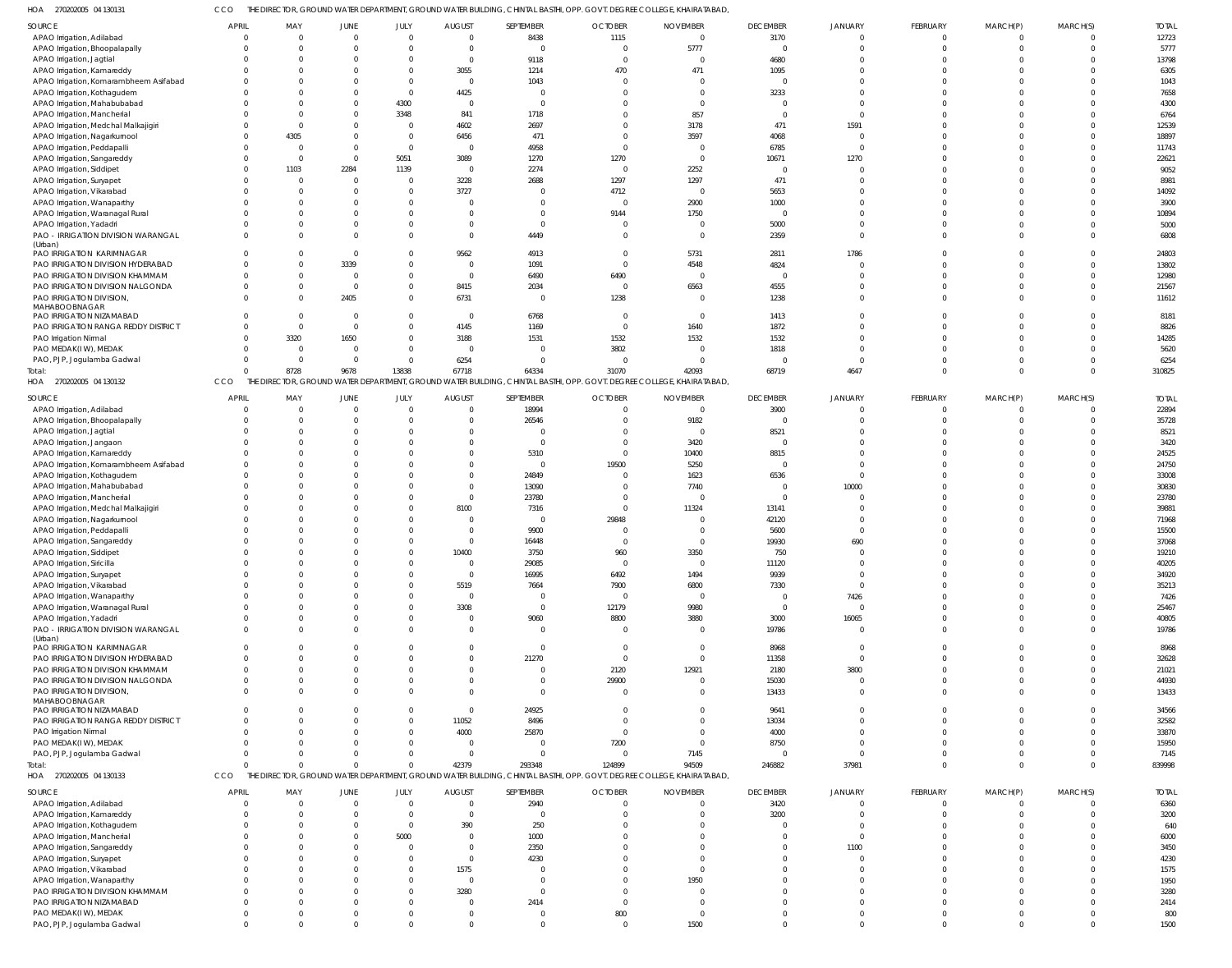CCO THE DIRECTOR, GROUND WATER DEPARTMENT, GROUND WATER BUILDING, CHINTAL BASTHI, OPP. GOVT. DEGREE COLLEGE, KHAIRATABAD,

| HOA<br>270202005 04 130133                                          |                          |                     |                         |                |                       | 'HE DIRECTOR, GROUND WATER DEPARTMENT, GROUND WATER BUILDING, CHINTAL BASTHI, OPP. GOVT. DEGREE COLLEGE, KHAIRATABAD  |                       |                         |                         |                 |                          |                            |                            |                       |
|---------------------------------------------------------------------|--------------------------|---------------------|-------------------------|----------------|-----------------------|-----------------------------------------------------------------------------------------------------------------------|-----------------------|-------------------------|-------------------------|-----------------|--------------------------|----------------------------|----------------------------|-----------------------|
| <b>SOURCE</b><br>Total:                                             | <b>APRIL</b><br>$\Omega$ | MAY<br>$\mathbf{0}$ | <b>JUNE</b><br>$\Omega$ | JULY<br>5000   | <b>AUGUST</b><br>5245 | SEPTEMBER<br>13184                                                                                                    | <b>OCTOBER</b><br>800 | <b>NOVEMBER</b><br>3450 | <b>DECEMBER</b><br>6620 | JANUARY<br>1100 | FEBRUARY<br>$\mathbf{0}$ | MARCH(P)<br>$\overline{0}$ | MARCH(S)<br>$\overline{0}$ | <b>TOTAL</b><br>35399 |
| HOA<br>270202005 04 130134                                          | CCO                      |                     |                         |                |                       | THE DIRECTOR, GROUND WATER DEPARTMENT, GROUND WATER BUILDING, CHINTAL BASTHI, OPP. GOVT. DEGREE COLLEGE, KHAIRATABAD, |                       |                         |                         |                 |                          |                            |                            |                       |
| <b>SOURCE</b>                                                       | <b>APRIL</b>             | MAY                 | JUNE                    | JULY           | <b>AUGUST</b>         | SEPTEMBER                                                                                                             | <b>OCTOBER</b>        | <b>NOVEMBER</b>         | <b>DECEMBER</b>         | JANUARY         | FEBRUARY                 | MARCH(P)                   | MARCH(S)                   | <b>TOTAL</b>          |
| APAO Irrigation, Bhoopalapally                                      | $\overline{0}$           | $\overline{0}$      | $\Omega$                | $\overline{0}$ | $\overline{0}$        | 99000                                                                                                                 | 33000                 | - 0                     | 99000                   | $\Omega$        | $\overline{0}$           | $\overline{0}$             | $\overline{0}$             | 231000                |
| APAO Irrigation, Kamareddy                                          |                          | $\Omega$            |                         | $\mathbf{0}$   | 99000                 | $\mathbf 0$                                                                                                           |                       | 99000                   | $\Omega$                |                 | $\Omega$                 | $\Omega$                   | $\Omega$                   | 198000                |
| APAO Irrigation, Mahabubabad                                        |                          | $\Omega$            |                         | $\Omega$       | $\Omega$              | 31429                                                                                                                 |                       |                         | $\Omega$                |                 | $\Omega$                 | $\Omega$                   | $\Omega$                   | 31429                 |
| APAO Irrigation, Medchal Malkajigiri                                |                          | $\Omega$            |                         | $\mathbf{0}$   | 33000                 | $\Omega$                                                                                                              |                       |                         | $\Omega$                |                 | $\Omega$                 | $\Omega$                   | $\Omega$                   | 33000                 |
| APAO Irrigation, Nagarkurnool                                       |                          | $\Omega$            |                         | $\Omega$       | $\Omega$              | 123209                                                                                                                |                       |                         | 99000                   | $\Omega$        | $\Omega$                 | $\Omega$                   | $\Omega$                   | 222209                |
| APAO Irrigation, Sangareddy                                         |                          | $\Omega$            |                         | $\Omega$       |                       | 60931                                                                                                                 |                       |                         | 99000                   | $\Omega$        | $\Omega$                 | $\Omega$                   | $\Omega$                   | 159931                |
| APAO Irrigation, Siricilla                                          |                          | $\Omega$            |                         | $\Omega$       | $\bigcap$             | 99000                                                                                                                 |                       |                         | 33000                   |                 | $\Omega$                 | $\Omega$                   | $\Omega$                   | 132000                |
| APAO Irrigation, Vikarabad                                          |                          | $\Omega$            |                         | $\Omega$       | 29594                 | $\Omega$                                                                                                              |                       |                         | $\Omega$                |                 | $\Omega$                 | $\Omega$                   | $\Omega$                   | 29594                 |
| APAO Irrigation, Wanaparthy                                         |                          | $\Omega$            |                         |                |                       | $\Omega$                                                                                                              |                       | 66000                   | 66000                   | $\Omega$        | $\Omega$                 | $\Omega$                   | $\Omega$                   | 132000                |
| APAO Irrigation, Yadadri                                            |                          | $\Omega$            |                         | <sup>0</sup>   |                       | $\Omega$                                                                                                              | 62027                 |                         | $\Omega$                | $\Omega$        | $\Omega$                 | $\Omega$                   | $\Omega$                   | 62027                 |
| PAO IRRIGATION KARIMNAGAR                                           |                          | $\Omega$            |                         |                |                       | $\Omega$                                                                                                              |                       |                         | 116233                  |                 | $\Omega$                 | $\Omega$                   | $\Omega$                   | 116233                |
| PAO IRRIGATION DIVISION KHAMMAM                                     | <sup>0</sup>             | $\Omega$            |                         | <sup>0</sup>   |                       | 132000                                                                                                                |                       |                         | 66000                   | <sup>n</sup>    | $\Omega$                 | $\Omega$                   | $\Omega$                   | 198000                |
| PAO IRRIGATION DIVISION NALGONDA                                    |                          | $\Omega$            |                         |                |                       | 33000                                                                                                                 |                       |                         | 149827                  | $\Omega$        | $\Omega$                 | $\Omega$                   | $\Omega$                   | 182827                |
| PAO IRRIGATION DIVISION,                                            | $\Omega$                 | $\Omega$            |                         | $\Omega$       |                       | 88038                                                                                                                 |                       |                         | 94286                   | $\Omega$        | $\Omega$                 | $\Omega$                   | $\Omega$                   | 182324                |
| MAHABOOBNAGAR                                                       |                          |                     |                         |                |                       |                                                                                                                       |                       |                         |                         |                 |                          |                            |                            |                       |
| PAO IRRIGATION NIZAMABAD                                            | $\Omega$                 | $\Omega$            |                         | <sup>0</sup>   |                       | 33000                                                                                                                 |                       |                         | 99000                   | $\Omega$        | $\Omega$                 | $\Omega$                   | $\Omega$                   | 132000                |
| PAO IRRIGATION RANGA REDDY DISTRICT                                 | $\Omega$                 | $\Omega$            |                         | $\Omega$       |                       | $\Omega$                                                                                                              |                       |                         | 102000                  | $\Omega$        | $\Omega$                 | $\Omega$                   | $\Omega$                   | 102000                |
| PAO Irrigation Nirmal                                               | $\Omega$                 | $\Omega$            |                         | $\Omega$       | 99000                 | $\Omega$                                                                                                              |                       | 66000                   | $\Omega$                | $\Omega$        | $\mathbf 0$              | $\Omega$                   | $\Omega$                   | 165000                |
| Total:                                                              | $\Omega$                 | $\Omega$            | $\cap$                  | $\Omega$       | 260594                | 699607                                                                                                                | 95027                 | 231000                  | 1023346                 | $\Omega$        | $\Omega$                 | $\Omega$                   | $\Omega$                   | 2309574               |
| HOA 270202005 04 130135                                             | CCO                      |                     |                         |                |                       | THE DIRECTOR, GROUND WATER DEPARTMENT, GROUND WATER BUILDING, CHINTAL BASTHI, OPP. GOVT. DEGREE COLLEGE, KHAIRATABAD, |                       |                         |                         |                 |                          |                            |                            |                       |
|                                                                     |                          |                     |                         |                |                       |                                                                                                                       |                       |                         |                         |                 |                          |                            |                            |                       |
| SOURCE                                                              | <b>APRIL</b>             | MAY                 | JUNE                    | JULY           | <b>AUGUST</b>         | SEPTEMBER                                                                                                             | <b>OCTOBER</b>        | <b>NOVEMBER</b>         | <b>DECEMBER</b>         | JANUARY         | FEBRUARY                 | MARCH(P)                   | MARCH(S)                   | <b>TOTAL</b>          |
| APAO Irrigation, Adilabad                                           | $\Omega$                 | $\overline{0}$      | $\Omega$                | $\overline{0}$ | $\overline{0}$        | 7677                                                                                                                  | 1900                  | -0                      | 3960                    | $\Omega$        | $\Omega$                 | $\Omega$                   | $\overline{0}$             | 13537                 |
| APAO Irrigation, Bhoopalapally                                      |                          | $\Omega$            |                         | $\Omega$       | $\Omega$              | 2691                                                                                                                  |                       |                         | $\Omega$                | $\Omega$        | $\Omega$                 |                            | $\Omega$                   | 2691                  |
| APAO Irrigation, Jagtial                                            |                          | $\Omega$            |                         | $\Omega$       | 6510                  | 0                                                                                                                     |                       |                         | 2847                    | 1699            | $\Omega$                 |                            | $\Omega$                   | 11056                 |
| APAO Irrigation, Komarambheem Asifabad                              |                          | $\Omega$            |                         | $\mathbf{0}$   | $\overline{0}$        | 8053                                                                                                                  |                       | $\Omega$                | $\overline{0}$          | $\Omega$        | $\Omega$                 | $\Omega$                   | $\Omega$                   | 8053                  |
| APAO Irrigation, Kothagudem                                         |                          | $\Omega$            |                         | $\Omega$       | 10961                 | 1877                                                                                                                  |                       | 1573                    | 2986                    | $\Omega$        | $\Omega$                 | $\Omega$                   | $\Omega$                   | 17397                 |
| APAO Irrigation, Mahabubabad                                        |                          | $\Omega$            |                         | 4912           | $\Omega$              | 1584                                                                                                                  |                       | 4486                    | $\Omega$                | 1346            | $\Omega$                 | $\Omega$                   | $\Omega$                   | 12328                 |
| APAO Irrigation, Mancherial                                         |                          | $\Omega$            |                         | 11215          | $\Omega$              | 4464                                                                                                                  |                       | 1561                    | $\Omega$                | $\Omega$        | $\Omega$                 | $\Omega$                   | $\Omega$                   | 17240                 |
| APAO Irrigation, Nagarkurnool                                       |                          | 296                 |                         | $\Omega$       | 9422                  | 3818                                                                                                                  |                       | 6369                    | 2658                    | $\Omega$        | $\Omega$                 | $\Omega$                   | $\Omega$                   | 22563                 |
| APAO Irrigation, Peddapalli                                         |                          | $\Omega$            |                         | $\Omega$       | $\Omega$              | 7900                                                                                                                  |                       | 5100                    | 11861                   | $\Omega$        | $\Omega$                 | $\Omega$                   | $\Omega$                   | 24861                 |
| APAO Irrigation, Sangareddy                                         |                          | $\Omega$            | $\Omega$                | 9173           | $\Omega$              | $\Omega$                                                                                                              |                       | - (                     | 11321                   | 2595            | $\Omega$                 | $\Omega$                   | $\Omega$                   | 23089                 |
| APAO Irrigation, Siddipet                                           |                          | $\Omega$            | 2659                    | $\Omega$       | $\Omega$              | $\Omega$                                                                                                              |                       | - 0                     | 4113                    | $\Omega$        | $\Omega$                 | $\Omega$                   | $\Omega$                   | 6772                  |
| APAO Irrigation, Suryapet                                           |                          | $\Omega$            |                         | $\Omega$       | 516                   | 2939                                                                                                                  |                       | 2928                    |                         | $\Omega$        | $\Omega$                 | $\Omega$                   | $\Omega$                   | 6383                  |
| APAO Irrigation, Vikarabad                                          |                          | $\Omega$            |                         | $\Omega$       | 2915                  | $\Omega$                                                                                                              |                       | $\Omega$                | $\Omega$                | $\Omega$        | $\Omega$                 | $\Omega$                   | $\Omega$                   | 2915                  |
| APAO Irrigation, Wanaparthy                                         |                          | $\Omega$            |                         | $\Omega$       | 8205                  | $\Omega$                                                                                                              | $\Omega$              | 1354                    |                         | 3920            | $\Omega$                 | $\Omega$                   | $\Omega$                   | 13479                 |
| PAO - IRRIGATION DIVISION WARANGAL                                  |                          | $\Omega$            |                         | $\Omega$       | $\Omega$              | $\Omega$                                                                                                              | 24751                 |                         | $\Omega$                | $\Omega$        | $\Omega$                 | $\Omega$                   | $\Omega$                   | 24751                 |
| (Urban)<br>PAO IRRIGATION KARIMNAGAR                                |                          | 0                   | $\Omega$                | $\Omega$       | 60000                 | $\Omega$                                                                                                              | - 0                   | $\Omega$                | 30000                   | $\Omega$        | n                        | $\Omega$                   | $\Omega$                   | 90000                 |
| PAO IRRIGATION DIVISION HYDERABAD                                   |                          | $\Omega$            | 9550                    | $\mathbf{0}$   | 9400                  | $\Omega$                                                                                                              | $\Omega$              | 16010                   | $\Omega$                | 11290           | $\Omega$                 | $\Omega$                   | $\Omega$                   | 46250                 |
|                                                                     |                          |                     | - 0                     | $\mathbf{0}$   | $\overline{0}$        |                                                                                                                       |                       |                         | $\Omega$                |                 | $\Omega$                 | $\Omega$                   | $\Omega$                   |                       |
| PAO IRRIGATION DIVISION KHAMMAM<br>PAO IRRIGATION DIVISION NALGONDA | <sup>0</sup>             | $\Omega$<br>0       | $\Omega$                | $\mathbf{0}$   | 34227                 | 14588<br>783                                                                                                          | 6138<br>520           |                         | 4816                    | 2963            | $\Omega$                 | $\Omega$                   | $\Omega$                   | 23689<br>40346        |
| PAO IRRIGATION DIVISION,                                            |                          | $\Omega$            | 2405                    | $\Omega$       | 2099                  | $\Omega$                                                                                                              | 1664                  |                         | 7619                    |                 | $\Omega$                 | $\Omega$                   | $\Omega$                   | 13787                 |
| MAHABOOBNAGAR                                                       |                          |                     |                         |                |                       |                                                                                                                       |                       |                         |                         |                 |                          |                            |                            |                       |
| PAO IRRIGATION NIZAMABAD                                            |                          | $^{\circ}$          |                         | $\overline{0}$ | $\overline{0}$        | 73000                                                                                                                 | 14161                 |                         | 5845                    |                 |                          |                            |                            | 93006                 |
| PAO IRRIGATION RANGA REDDY DISTRICT                                 |                          | $\Omega$            | $\Omega$                | $\Omega$       | $\Omega$              | $\mathbf 0$                                                                                                           | $\Omega$              |                         | 15000                   | $\overline{0}$  | $\Omega$                 | $\Omega$                   | $\Omega$                   | 15000                 |
| PAO Irrigation Nirmal                                               | $\overline{0}$           | $\overline{0}$      | 5757                    | $\overline{0}$ | 1962                  | 1767                                                                                                                  | 1783                  | $\Omega$                | 2895                    | 2719            | $\mathbf 0$              | $\Omega$                   | $\overline{0}$             | 16883                 |
| PAO, PJP, Jogulamba Gadwal                                          | $\Omega$                 | $\mathbf 0$         | $\Omega$                | $\overline{0}$ | 2540                  | $\mathbf{0}$                                                                                                          | $\overline{0}$        | $\Omega$                | $\overline{0}$          | $\Omega$        | $\mathbf 0$              | $\mathbf 0$                | $\overline{0}$             | 2540                  |
| Total:                                                              | $\Omega$                 | 296                 | 20371                   | 25300          | 148757                | 131141                                                                                                                | 50917                 | 39381                   | 105921                  | 26532           | $\mathbf 0$              | $\mathbf 0$                | $\Omega$                   | 548616                |
| HOA 270202005 04 140                                                | CCO                      |                     |                         |                |                       | THE DIRECTOR, GROUND WATER DEPARTMENT, GROUND WATER BUILDING, CHINTAL BASTHI, OPP. GOVT. DEGREE COLLEGE, KHAIRATABAD, |                       |                         |                         |                 |                          |                            |                            |                       |
|                                                                     |                          |                     |                         |                |                       |                                                                                                                       |                       |                         |                         |                 |                          |                            |                            |                       |
| <b>SOURCE</b>                                                       | <b>APRIL</b>             | MAY                 | JUNE                    | JULY           | <b>AUGUST</b>         | SEPTEMBER                                                                                                             | <b>OCTOBER</b>        | <b>NOVEMBER</b>         | <b>DECEMBER</b>         | JANUARY         | FEBRUARY                 | MARCH(P)                   | MARCH(S)                   | <b>TOTAL</b>          |
| APAO Irrigation, Adilabad                                           | $\overline{0}$           | 0                   | $\Omega$                | $\overline{0}$ | $\Omega$              | 48000                                                                                                                 | $\Omega$              | - 0                     | 24000                   | $\overline{0}$  | $\overline{0}$           | $\overline{0}$             | $\overline{0}$             | 72000                 |
| APAO Irrigation, Bhoopalapally                                      | $\Omega$                 | 0                   |                         | $\mathbf{0}$   | $\bigcap$             | $\mathbf{0}$                                                                                                          |                       | 56400                   | $\Omega$                | $\Omega$        | $\overline{0}$           | $\mathbf 0$                | $\Omega$                   | 56400                 |
| APAO Irrigation, Jagtial                                            |                          | $\Omega$            |                         | $\Omega$       | - 0                   | $\mathbf 0$                                                                                                           |                       | 0                       | 44667                   | $\Omega$        | $\mathbf 0$              | $\Omega$                   | $\Omega$                   | 44667                 |
| APAO Irrigation, Kothagudem                                         | $\Omega$                 | $\Omega$            |                         | $\mathbf{0}$   | 40970                 | 8194                                                                                                                  |                       | 8194                    | 16388                   | $\Omega$        | $\Omega$                 | $\Omega$                   | $\Omega$                   | 73746                 |
| APAO Irrigation, Mancherial                                         |                          | $\Omega$            |                         | $\Omega$       | - 0                   | 12484                                                                                                                 |                       | 8193                    | $\Omega$                | $\Omega$        | $\Omega$                 | $\Omega$                   | $\Omega$                   | 20677                 |
| APAO Irrigation, Medchal Malkajigiri                                | 0                        | $\Omega$            |                         | $\Omega$       | - 0                   | 0                                                                                                                     |                       | 198000                  | $\Omega$                | $\Omega$        | $\Omega$                 | $\Omega$                   | $\Omega$                   | 198000                |
| APAO Irrigation, Peddapalli                                         |                          | $\Omega$            |                         | $\Omega$       | - 0                   | $\mathbf{0}$                                                                                                          |                       | 8000                    | 48000                   | $\Omega$        | $\Omega$                 | $\Omega$                   | $\Omega$                   | 56000                 |
| APAO Irrigation, Siddipet                                           | $\Omega$                 | $\Omega$            |                         | $\Omega$       | 33000                 | 16500                                                                                                                 |                       | 16500                   | 8250                    | $\Omega$        | $\Omega$                 | $\Omega$                   | $\Omega$                   | 74250                 |
| APAO Irrigation, Vikarabad                                          |                          | $\Omega$            |                         | $\Omega$       | 36018                 | 0                                                                                                                     |                       | - 0                     | 36018                   | $\Omega$        | $\Omega$                 | $\Omega$                   | $\Omega$                   | 72036                 |
| APAO Irrigation, Wanaparthy                                         | $\Omega$                 | $\Omega$            |                         | $\Omega$       |                       | $\Omega$                                                                                                              |                       | $\Omega$                | 21630                   | $\Omega$        | $\Omega$                 | $\Omega$                   | $\Omega$                   | 21630                 |
| APAO Irrigation, Waranagal Rural                                    | $\Omega$                 | $\Omega$            |                         | $\Omega$       | 14232                 | $\mathbf{0}$                                                                                                          | 7116                  | 28464                   | $\overline{0}$          | $\Omega$        | $\Omega$                 | $\Omega$                   | $\Omega$                   | 49812                 |
| APAO Irrigation, Yadadri                                            | $\Omega$                 | $\Omega$            |                         | $\Omega$       | $\Omega$              | 22548                                                                                                                 | $\mathbf{C}$          |                         | 13530                   | $\Omega$        | $\Omega$                 | $\Omega$                   | $\Omega$                   | 36078                 |
| PAO - IRRIGATION DIVISION WARANGAL                                  | $\Omega$                 | $\Omega$            |                         | $\Omega$       | $\Omega$              | $\mathbf{0}$                                                                                                          | 61542                 | $\Omega$                | $\Omega$                | $\Omega$        | $\mathbf 0$              | $\mathbf 0$                | $\Omega$                   | 61542                 |
| (Urban)                                                             |                          |                     |                         |                |                       |                                                                                                                       |                       |                         |                         |                 |                          |                            |                            |                       |
| PAO IRRIGATION KARIMNAGAR                                           | $\mathbf{0}$             | 0                   |                         | 0              | 472100                | $\mathbf{0}$                                                                                                          | 0                     | 94420                   | $\overline{\mathbf{0}}$ | $\overline{0}$  | $\mathbf 0$              | $\mathbf 0$                | $\Omega$                   | 566520                |
| PAO IRRIGATION DIVISION HYDERABAD                                   | $\Omega$                 | $\Omega$            |                         | $\mathbf 0$    | 333366                | $\mathbf 0$                                                                                                           |                       | $\Omega$                | 55561                   | $\Omega$        | $\mathbf 0$              | $\mathbf 0$                | $\Omega$                   | 388927                |
| PAO IRRIGATION DIVISION,                                            | $\Omega$                 | $\Omega$            |                         | $\overline{0}$ | 17775                 | $\mathbf 0$                                                                                                           |                       |                         | 10665                   | $\Omega$        | $\mathbf 0$              | $\mathbf{0}$               | $\Omega$                   | 28440                 |
| MAHABOOBNAGAR<br>PAO IRRIGATION NIZAMABAD                           | $\Omega$                 | $\mathbf{0}$        | $\cap$                  | $\mathbf 0$    | 65792                 | $\mathbf 0$                                                                                                           |                       | $\overline{0}$          | $\Omega$                | $\overline{0}$  | $\mathbf 0$              | $\mathbf 0$                | $\Omega$                   | 65792                 |
| PAO Irrigation Nirmal                                               | $\mathbf 0$              | $\Omega$            | $\Omega$                | $\mathbf 0$    | 6480                  | 22662                                                                                                                 |                       | 45324                   | $\Omega$                | $\overline{0}$  | $\mathbf 0$              | $\mathbf 0$                | $\overline{0}$             | 74466                 |
| Total:                                                              | $\Omega$                 | $\Omega$            | $\Omega$                | $\Omega$       | 1019733               | 130388                                                                                                                | 68658                 | 463495                  | 278709                  | $\Omega$        | $\mathbf 0$              | $\mathbf 0$                | $\overline{0}$             | 1960983               |
| HOA 270202005 04 240                                                | CCO                      |                     |                         |                |                       | THE DIRECTOR, GROUND WATER DEPARTMENT, GROUND WATER BUILDING, CHINTAL BASTHI, OPP. GOVT. DEGREE COLLEGE, KHAIRATABAD, |                       |                         |                         |                 |                          |                            |                            |                       |
|                                                                     |                          |                     |                         |                |                       |                                                                                                                       |                       |                         |                         |                 |                          |                            |                            |                       |
| SOURCE                                                              | <b>APRIL</b>             | MAY                 | <b>JUNE</b>             | JULY           | <b>AUGUST</b>         | SEPTEMBER                                                                                                             | <b>OCTOBER</b>        | <b>NOVEMBER</b>         | <b>DECEMBER</b>         | JANUARY         | FEBRUARY                 | MARCH(P)                   | MARCH(S)                   | <b>TOTAL</b>          |
| APAO Irrigation, Adilabad                                           | $\overline{0}$           | 0                   | $\Omega$                | $\overline{0}$ | $\mathbf{0}$          | 47648                                                                                                                 | $\Omega$              | $\Omega$                | 25882                   | $\Omega$        | $\mathbf{0}$             | 0                          | $\overline{0}$             | 73530                 |
| APAO Irrigation, Kothagudem                                         | $\overline{0}$           | 0                   |                         | $\mathbf{0}$   | 47519                 | $\Omega$                                                                                                              | - 0                   |                         | 50995                   | $\mathbf 0$     | $\mathbf{0}$             | $\mathbf 0$                | $\overline{0}$             | 98514                 |
| Total:                                                              | $\Omega$                 | $\Omega$            | $\cap$                  | $\Omega$       | 47519                 | 47648                                                                                                                 |                       |                         | 76877                   | $\Omega$        | $\Omega$                 | $\Omega$                   | $\Omega$                   | 172044                |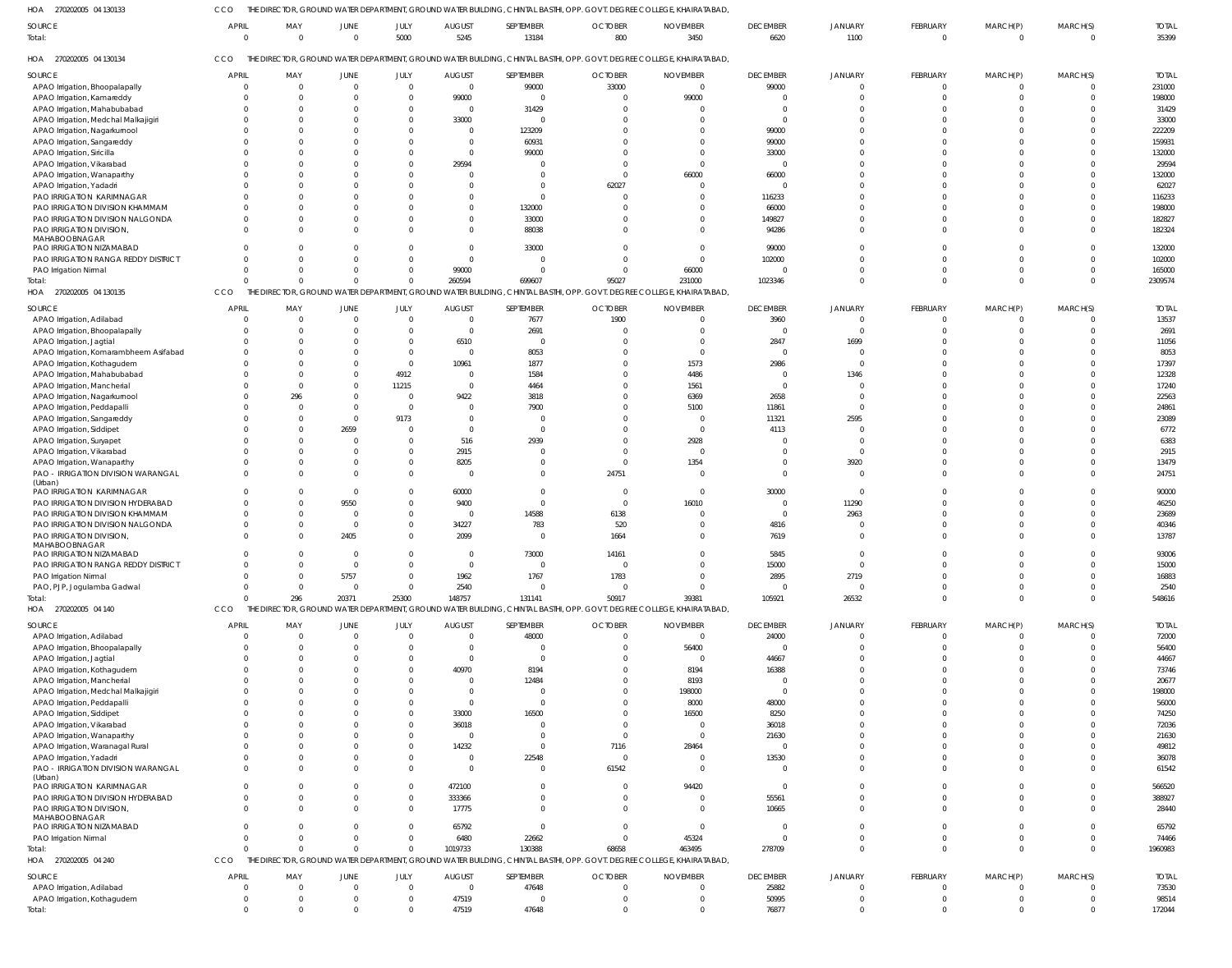| SOURCE                                 | <b>APRIL</b>             | MAY                     | JUNE           | JULY     | <b>AUGUST</b>  | SEPTEMBER        | <b>OCTOBER</b>                                                                                                        | <b>NOVEMBER</b>   | <b>DECEMBER</b> | <b>JANUARY</b> | FEBRUARY        | MARCH(P)    | MARCH(S) | <b>TOTAI</b>      |
|----------------------------------------|--------------------------|-------------------------|----------------|----------|----------------|------------------|-----------------------------------------------------------------------------------------------------------------------|-------------------|-----------------|----------------|-----------------|-------------|----------|-------------------|
| APAO Irrigation, Jangaon               | 19828                    | 19828                   | 19828          | 39655    | 39655          | 39655            | 28602                                                                                                                 | 74923             | 68640           | 57289          | $\Omega$        | $\Omega$    |          | 407903            |
| APAO Irrigation, Komarambheem Asifabad | $\Omega$                 | $\overline{\mathbf{0}}$ | $\Omega$       | 145519   | 39580          | 39580            | 39580                                                                                                                 | 39580             | 48116           | 43848          | $\Omega$        | $\Omega$    |          | 395803            |
| APAO Irrigation, Mancherial            | 40190                    | 41260                   | 41260          | 82520    | 114163         | 82520            | 39580                                                                                                                 | 231430            | 105287          | 82520          | $\Omega$        | $\Omega$    |          | 860730            |
| APAO Irrigation, Waranagal Rural       | 35717                    | 33570                   | 33570          | 39685    | 39685          | 39685            | 50214                                                                                                                 | 39685             | 43939           | 39685          | $\Omega$        | $\Omega$    |          | 395435            |
| PAO - IRRIGATION DIVISION WARANGAL     | 19843                    | 19843                   | 19843          | 39685    | 39685          | 39685            | 37187                                                                                                                 | 51415             | 39685           | 39685          | $\Omega$        | $\Omega$    |          | 346556            |
| (Urban)                                |                          |                         |                |          |                |                  |                                                                                                                       |                   |                 |                |                 |             |          |                   |
| PAO IRRIGATION NIZAMABAD               | 57043                    | 55022                   | 59969          | 86370    | 91630          | 86370            | 86370                                                                                                                 | 117560            | 101965          | 86370          | $\Omega$        | $\Omega$    | $\Omega$ | 828669            |
| PAO Irrigation Nirmal                  | 20915                    | 23781                   | 21470          | 46988    | 42940          | 42940            | 57314                                                                                                                 | 57314             | 57314           | 42940          | $\Omega$        | $\Omega$    |          | 413916            |
| Total:                                 | 193536                   | 193304                  | 195940         | 480422   | 407338         | 370435           | 338847                                                                                                                | 611907            | 464946          | 392337         | $\Omega$        | $\Omega$    | $\Omega$ | 3649012           |
| HOA 270202005 04 290292                | CCO                      | THE                     |                |          |                |                  | DIRECTOR, GROUND WATER DEPARTMENT, GROUND WATER BUILDING, CHINTAL BASTHI, OPP. GOVT. DEGREE COLLEGE                   | , KHAIRATABAD,    |                 |                |                 |             |          |                   |
| SOURCE                                 | <b>APRIL</b>             | MAY                     | JUNE           | JULY     | <b>AUGUST</b>  | SEPTEMBER        | <b>OCTOBER</b>                                                                                                        | <b>NOVEMBER</b>   | <b>DECEMBER</b> | JANUARY        | FEBRUARY        | MARCH(P)    | MARCH(S) | <b>TOTAI</b>      |
| APAO Irrigation, Waranagal Rural       | 450                      | 500                     | 500            | 500      | 500            | 500              | 550                                                                                                                   | 500               | 500             | 500            | $\mathbf 0$     | 0           | $\Omega$ | 5000              |
| PAO - IRRIGATION DIVISION WARANGAL     | 250                      | 250                     | 250            | 500      | 500            | 500              | 750                                                                                                                   | 1000              | 500             | 500            | $\mathbf 0$     | $\mathbf 0$ | $\Omega$ | 5000              |
| (Urban)                                |                          |                         |                |          |                |                  |                                                                                                                       |                   |                 |                |                 |             |          |                   |
| PAO IRRIGATION NIZAMABAD               | 565                      | 600                     | 1000           | 1000     | 1500           | 1000             | 1000                                                                                                                  | 1000              | 1000            | 1000           | $\mathbf 0$     | $\mathbf 0$ | $\Omega$ | 9665              |
| Total:                                 | 1265                     | 1350                    | 1750           | 2000     | 2500           | 2000             | 2300                                                                                                                  | 2500              | 2000            | 2000           | $\mathbf 0$     | $\mathbf 0$ | $\Omega$ | 19665             |
| HOA 270202005 04 290293                | CCO                      | THE                     |                |          |                |                  | TOR, GROUND WATER DEPARTMENT, GROUND WATER BUILDING, CHINTAL BASTHI, OPP. GOVT. DEGREE COLLEGE, KHAIRATABAD,          |                   |                 |                |                 |             |          |                   |
| SOURCE                                 | <b>APRIL</b>             | MAY                     | JUNE           | JULY     | <b>AUGUST</b>  | SEPTEMBER        | <b>OCTOBER</b>                                                                                                        | <b>NOVEMBER</b>   | <b>DECEMBER</b> | JANUARY        | <b>FEBRUARY</b> | MARCH(P)    | MARCH(S) | <b>TOTAI</b>      |
| APAO Irrigation, Jangaon               | 6567                     | 6567                    | 6567           | 13133    | 13133          | 13133            | 32834                                                                                                                 | 13133             | 49718           | 15185          | $\Omega$        | $\Omega$    |          | 169970            |
| APAO Irrigation, Komarambheem Asifabad | $\overline{0}$           | $\overline{\mathbf{0}}$ | $\Omega$       | 48280    | 13133          | 13133            | 13133                                                                                                                 | 13133             | 15185           | 15185          | $\Omega$        | $\Omega$    |          | 131182            |
| APAO Irrigation, Mancherial            | 13333                    | 13692                   | 13692          | 27382    | 68099          | 27382            | 13133                                                                                                                 | 41631             | 85743           | 31661          | $\Omega$        | $\Omega$    |          | 335748            |
| APAO Irrigation, Waranagal Rural       | 11820                    | 13133                   | 13133          | 13133    | 13133          | 13133            | 14446                                                                                                                 | 13133             | 48692           | 15185          | $\Omega$        | $\Omega$    |          | 168941            |
| PAO - IRRIGATION DIVISION WARANGAL     | 6567                     | 6567                    | 6567           | 13133    | 13133          | 13133            | 19700                                                                                                                 | 26267             | 15185           | 48692          | $\Omega$        | $\Omega$    |          | 168944            |
| (Urban)                                |                          |                         |                |          |                |                  |                                                                                                                       |                   |                 |                |                 |             |          |                   |
| PAO IRRIGATION NIZAMABAD               | 18922                    | 20166                   | 28661          | 28660    | 44321          | 28660            | 28660                                                                                                                 | 28660             | 105822          | 33138          | $\Omega$        | $\Omega$    |          | 365670            |
| PAO Irrigation Nirmal                  | 6939                     | 14064                   | 7125           | 28499    | 14249          | 14249            | 14249                                                                                                                 | 14249             | 53780           | 16476          | $\Omega$        | $\Omega$    | $\Omega$ | 183879            |
| Total:                                 | 64148                    | 74189                   | 75745          | 172220   | 179201         | 122823           | 136155                                                                                                                | 150206            | 374125          | 175522         | $\Omega$        | $\Omega$    | $\Omega$ | 1524334           |
| HOA 270202005 04 290294                | CCO                      |                         |                |          |                |                  | THE DIRECTOR, GROUND WATER DEPARTMENT, GROUND WATER BUILDING, CHINTAL BASTHI, OPP. GOVT. DEGREE COLLEGE, KHAIRATABAD, |                   |                 |                |                 |             |          |                   |
|                                        |                          |                         |                |          |                |                  |                                                                                                                       |                   |                 |                |                 |             |          |                   |
| SOURCE                                 | <b>APRIL</b>             | MAY                     | JUNE           | JULY     | <b>AUGUST</b>  | SEPTEMBER        | <b>OCTOBER</b>                                                                                                        | <b>NOVEMBER</b>   | <b>DECEMBER</b> | JANUARY        | <b>FEBRUARY</b> | MARCH(P)    | MARCH(S) | <b>TOTAL</b>      |
| APAO Irrigation, Jangaon               | 2839                     | 2839                    | 2839           | 5678     | 5678           | 5678             | 14195                                                                                                                 | 5678              | 5678            | 5678           | $\mathbf 0$     | 0           | $\Omega$ | 56780             |
| APAO Irrigation, Komarambheem Asifabad | $\overline{0}$           | $\overline{\mathbf{0}}$ | $\overline{0}$ | 17275    | 4699           | 4699             | 4699                                                                                                                  | 4699              | 4699            | 4699           | $\Omega$        | $\Omega$    | $\Omega$ | 45469             |
| APAO Irrigation, Mancherial            | 5765                     | 5920                    | 5920           | 11839    | 29444          | 11839            | 5678                                                                                                                  | 18000             | 11839           | 11839          | $\Omega$        | $\Omega$    | $\Omega$ | 118083            |
| APAO Irrigation, Waranagal Rural       | 7049                     | 7832                    | 7832           | 7832     | 7832           | 7832             | 8615                                                                                                                  | 7832              | 7832            | 7832           | $\Omega$        | $\Omega$    | $\Omega$ | 78320             |
| PAO - IRRIGATION DIVISION WARANGAL     | 3916                     | 3916                    | 3916           | 7832     | 7832           | 7832             | 11748                                                                                                                 | 15664             | 7832            | 7832           | $\Omega$        | $\Omega$    |          | 78320             |
| (Urban)<br>PAO IRRIGATION NIZAMABAD    | 11284                    | 12026                   | 17092          | 17092    | 26431          | 17092            | 17092                                                                                                                 | 17092             | 17092           | 17092          | $\Omega$        | $\Omega$    | $\Omega$ | 169385            |
| PAO Irrigation Nirmal                  | 3000                     | 6081                    | 3081           | 12323    | 6161           | 6161             | 6161                                                                                                                  | 6161              | 6161            | 6161           | $\mathbf 0$     | $\mathbf 0$ | $\Omega$ | 61451             |
| Total:                                 | 33853                    | 38614                   | 40680          | 79871    | 88077          | 61133            | 68188                                                                                                                 | 75126             | 61133           | 61133          | $\Omega$        | $\Omega$    | $\Omega$ | 607808            |
| HOA 270202005 04 290296                | CCO                      | THF                     |                |          |                |                  | director, ground water department, ground water building, chintal basthi, opp. govt. Degree College, Khairatabad,     |                   |                 |                |                 |             |          |                   |
|                                        |                          |                         |                |          |                |                  |                                                                                                                       |                   |                 |                |                 |             |          |                   |
| SOURCE                                 | <b>APRIL</b>             | MAY                     | JUNE           | JULY     | <b>AUGUST</b>  | SEPTEMBER        | <b>OCTOBER</b>                                                                                                        | <b>NOVEMBER</b>   | <b>DECEMBER</b> | <b>JANUARY</b> | <b>FEBRUARY</b> | MARCH(P)    | MARCH(S) | <b>TOTAI</b>      |
| APAO Irrigation, Komarambheem Asifabad | $\Omega$                 | $\Omega$                | $\Omega$       | $\Omega$ | $\Omega$       | $\Omega$         | $\Omega$                                                                                                              | $\cup$            | 28707           | $\Omega$       | $\Omega$        | $\Omega$    | $\Omega$ | 28707             |
| APAO Irrigation, Waranagal Rural       | $\Omega$                 | $\Omega$                | $\Omega$       | $\Omega$ | $\overline{0}$ | $\Omega$         | $\Omega$                                                                                                              |                   | 31377           | $\Omega$       | $\Omega$        | $\Omega$    | $\Omega$ | 31377             |
| PAO - IRRIGATION DIVISION WARANGAL     | $\Omega$                 | $\Omega$                |                | $\Omega$ | $\Omega$       | $\Omega$         | 30366                                                                                                                 | $\cup$            | $\Omega$        | $\Omega$       | $\Omega$        | $\Omega$    | $\Omega$ | 30366             |
| (Urban)                                |                          |                         |                |          |                |                  |                                                                                                                       |                   |                 |                |                 |             |          |                   |
| PAO Irrigation Nirmal                  | $\Omega$                 | $\Omega$                | $\Omega$       | $\Omega$ | 31676          | $\Omega$         | $\Omega$                                                                                                              |                   | $\Omega$        | $\Omega$       | $\Omega$        | $\Omega$    | $\Omega$ | 31676             |
| Total:                                 | $\Omega$                 | $\Omega$                | $\Omega$       | $\Omega$ | 31676          | $\Omega$         | 30366                                                                                                                 |                   | 60084           | $\Omega$       | $\Omega$        | $\Omega$    | $\Omega$ | 122126            |
| HOA 270202005 04 300302                | CCO                      |                         |                |          |                |                  | THE DIRECTOR, GROUND WATER DEPARTMENT, GROUND WATER BUILDING, CHINTAL BASTHI, OPP. GOVT. DEGREE COLLEGE, KHAIRATABAD, |                   |                 |                |                 |             |          |                   |
| <b>SOURCE</b>                          | <b>APRIL</b>             | MAY                     | JUNE           | JULY     | <b>AUGUST</b>  | <b>SEPTEMBER</b> | <b>OCTOBER</b>                                                                                                        | <b>NOVEMBER</b>   | <b>DECEMBER</b> | <b>JANUARY</b> |                 | MARCH(P)    | MARCH(S) | <b>TOTAL</b>      |
| PAO IRRIGATION DIVISION HYDERABAD      | 763537                   | 774257                  | 779674         | 748869   | 953932         | 866307           | 858102                                                                                                                | 866307            | 866307          | 863481         | $\mathbf 0$     | $\mathbf 0$ |          | 8340773           |
| Total:                                 | 763537                   | 774257                  | 779674         | 748869   | 953932         | 866307           | 858102                                                                                                                | 866307            | 866307          | 863481         | $\mathbf 0$     | $\mathbf 0$ | $\Omega$ | 8340773           |
| HOA 270202005 04 510511                | <b>CCO</b>               |                         |                |          |                |                  | THE DIRECTOR, GROUND WATER DEPARTMENT, GROUND WATER BUILDING, CHINTAL BASTHI, OPP. GOVT. DEGREE COLLEGE, KHAIRATABAD, |                   |                 |                |                 |             |          |                   |
|                                        |                          |                         |                |          |                |                  |                                                                                                                       |                   |                 |                |                 |             |          |                   |
| SOURCE                                 | <b>APRIL</b>             | MAY                     | JUNE           | JULY     | <b>AUGUST</b>  | SEPTEMBER        | <b>OCTOBER</b>                                                                                                        | <b>NOVEMBER</b>   | <b>DECEMBER</b> | JANUARY        | FEBRUARY        | MARCH(P)    | MARCH(S) | <b>TOTAL</b>      |
| APAO Irrigation, Kothagudem            | $\Omega$                 | $\Omega$                | $\Omega$       | $\Omega$ | $\Omega$       | 9400             | $\Omega$                                                                                                              | $\Omega$          | $\Omega$        | $\Omega$       | $\mathbf 0$     | 0           |          | 9400              |
| Total:                                 | $\Omega$                 | $\Omega$                | $\Omega$       | $\Omega$ | $\Omega$       | 9400             |                                                                                                                       |                   | $\Omega$        | $\Omega$       | $\Omega$        | $\mathbf 0$ |          | 9400              |
| HOA 27020278925 04 500503              | CCO                      |                         |                |          |                |                  | THE DIRECTOR, GROUND WATER DEPARTMENT, GROUND WATER BUILDING, CHINTAL BASTHI, OPP. GOVT. DEGREE COLLEGE, KHAIRATABAD, |                   |                 |                |                 |             |          |                   |
| SOURCE                                 | <b>APRIL</b>             | MAY                     | JUNE           | JULY     | <b>AUGUST</b>  | SEPTEMBER        | <b>OCTOBER</b>                                                                                                        | <b>NOVEMBER</b>   | <b>DECEMBER</b> | JANUARY        | <b>FEBRUARY</b> | MARCH(P)    | MARCH(S) | <b>TOTAL</b>      |
| APAO Irrigation, Bhoopalapally         | $\Omega$                 | $\overline{0}$          | $\Omega$       | $\Omega$ | $^{\circ}$     | 0                | $\mathbf 0$                                                                                                           | $\Omega$          | $\overline{0}$  | 2155747        | 0               | 0           |          | 2155747           |
| APAO Irrigation, Jangaon               |                          | $\Omega$                |                |          | $\Omega$       | 0                | 47910                                                                                                                 |                   |                 | $\Omega$       | $\Omega$        | $\Omega$    |          | 47910             |
| APAO Irrigation, Komarambheem Asifabad |                          | $\Omega$                |                |          |                |                  | - (                                                                                                                   |                   |                 | 2608430        | $\Omega$        |             |          | 2608430           |
| APAO Irrigation, Mahabubabad           |                          |                         |                |          |                |                  | 148045                                                                                                                |                   |                 | $\Omega$       |                 |             |          | 148045            |
| APAO Irrigation, Sangareddy            |                          |                         |                |          |                |                  | 0                                                                                                                     |                   |                 | 1078962        | $\Omega$        |             |          | 1078962           |
| APAO Irrigation, Siddipet              |                          |                         |                |          |                |                  | 930796                                                                                                                |                   |                 |                |                 |             |          | 930796            |
| APAO Irrigation, Siricilla             |                          |                         |                |          |                |                  | 305548                                                                                                                |                   |                 |                |                 |             |          | 305548            |
| APAO Irrigation, Wanaparthy            |                          |                         |                |          |                |                  | 0                                                                                                                     |                   |                 | 448529         |                 |             |          | 448529            |
| PAO IRRIGATION DIVISION KHAMMAM        |                          |                         |                |          |                |                  | 861972                                                                                                                |                   |                 | 335396         |                 | $\Omega$    |          | 1197368           |
| PAO Irrigation Nirmal                  |                          |                         |                |          |                |                  | 626509                                                                                                                |                   |                 |                |                 |             |          | 626509            |
| PAO MEDAK(IW), MEDAK                   | $\Omega$                 | $\Omega$                |                |          | $\Omega$       | <sup>0</sup>     | $\Omega$                                                                                                              |                   |                 | 271510         | $\Omega$        | $\Omega$    |          | 271510            |
| Total:                                 | $\Omega$                 | $\Omega$                | $\Omega$       | $\Omega$ |                | $\Omega$         | 2920780                                                                                                               |                   |                 | 6898574        | $\Omega$        | $\Omega$    |          | 9819354           |
| HOA 27020279625 04 500503              | CCO                      |                         |                |          |                |                  | THE DIRECTOR, GROUND WATER DEPARTMENT, GROUND WATER BUILDING, CHINTAL BASTHI, OPP. GOVT. DEGREE COLLEGE, KHAIRATABAD, |                   |                 |                |                 |             |          |                   |
|                                        |                          |                         |                |          |                |                  |                                                                                                                       |                   |                 |                |                 |             |          |                   |
| SOURCE                                 | <b>APRIL</b>             | MAY                     | JUNE           | JULY     | <b>AUGUST</b>  | <b>SEPTEMBER</b> | <b>OCTOBER</b>                                                                                                        | <b>NOVEMBER</b>   | <b>DECEMBER</b> | JANUARY        | FEBRUARY        | MARCH(P)    | MARCH(S) | <b>TOTAL</b>      |
| APAO Irrigation, Jangaon               |                          | $\Omega$                |                |          | $\Omega$       | O                | $\Omega$                                                                                                              | 425869            |                 |                | $\Omega$        | -0          |          | 425869            |
| APAO Irrigation, Kamareddy             |                          | $\Omega$                |                |          |                |                  |                                                                                                                       | 134745            |                 |                |                 |             |          | 134745            |
| APAO Irrigation, Mahabubabad           |                          | $\Omega$                |                |          |                |                  |                                                                                                                       | 1040172           |                 |                |                 |             |          | 1040172           |
| APAO Irrigation, Sangareddy            |                          |                         |                |          |                |                  |                                                                                                                       | 736996            |                 |                |                 |             |          | 736996            |
| APAO Irrigation, Yadadri               |                          | $\Omega$                |                |          |                |                  |                                                                                                                       | 39915             |                 |                | $\Omega$        |             |          | 39915             |
|                                        |                          |                         |                |          |                |                  |                                                                                                                       |                   |                 |                |                 |             |          |                   |
| PAO IRRIGATION DIVISION NALGONDA       | $\mathbf{0}$<br>$\Omega$ | $\Omega$                |                |          |                |                  |                                                                                                                       | 184888<br>2562585 |                 | $\Omega$       | $\Omega$        | $\Omega$    |          | 184888<br>2562585 |

CCO THE DIRECTOR, GROUND WATER DEPARTMENT, GROUND WATER BUILDING, CHINTAL BASTHI, OPP. GOVT. DEGREE COLLEGE, KHAIRATABAD,

270202005 04 290291 HOA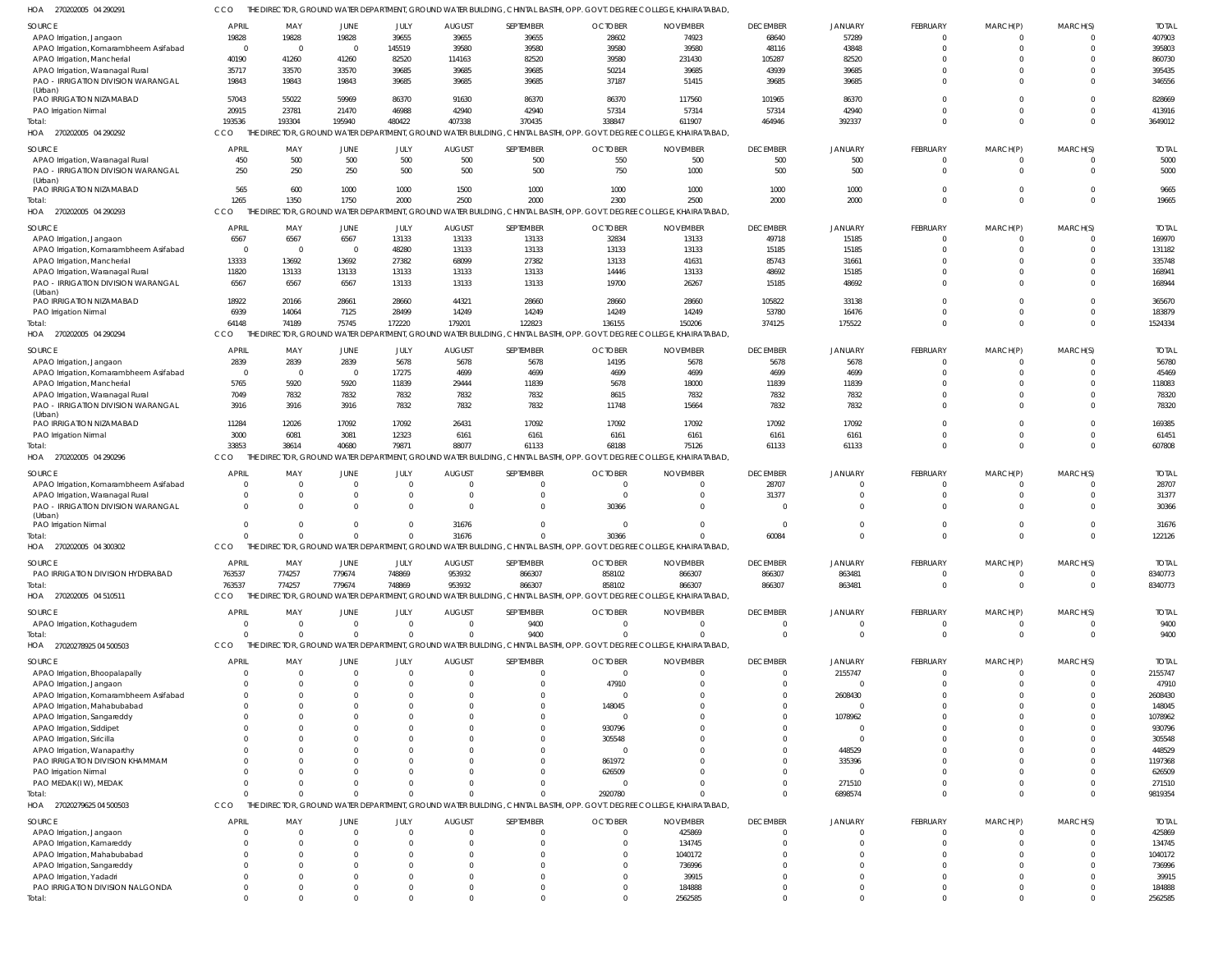| HOA 270500001 01 01001                                                            |                          |                            |                            |                                                               |                           |                                                                                                 | the COMMISSIONER, COMMAND AREA DEVELOPMENT AUTHORITY, II FLOOR, JALASOUDHA BUILDING ERRUM MANZIL         |                             |                                   |                                  |                            |                            |                                  |                       |
|-----------------------------------------------------------------------------------|--------------------------|----------------------------|----------------------------|---------------------------------------------------------------|---------------------------|-------------------------------------------------------------------------------------------------|----------------------------------------------------------------------------------------------------------|-----------------------------|-----------------------------------|----------------------------------|----------------------------|----------------------------|----------------------------------|-----------------------|
| <b>SOURCE</b>                                                                     | <b>APRIL</b>             | MAY                        | JUNE                       | JULY                                                          | <b>AUGUST</b>             | SEPTEMBER                                                                                       | <b>OCTOBER</b>                                                                                           | <b>NOVEMBER</b>             | <b>DECEMBER</b>                   | <b>JANUARY</b>                   | FEBRUARY                   | MARCH(P)                   | MARCH(S)                         | <b>TOTAL</b>          |
| PAO IRRIGATION DIVISION HYDERABAD                                                 | 500062                   | 474879                     | 601547                     | 1192116                                                       | 769343                    | 985017                                                                                          | 1226600                                                                                                  | 1132528                     | 1602464                           | 811661                           | - 0                        | - 0                        | - 0                              | 9296217               |
| Total:                                                                            | 500062                   | 474879                     | 601547                     | 1192116                                                       | 769343                    | 985017                                                                                          | 1226600                                                                                                  | 1132528                     | 1602464                           | 811661                           | $\Omega$                   | $\Omega$                   | $\overline{0}$                   | 9296217               |
| HOA 270500001 01 010012                                                           | CCO                      | THE COMMISSIONER,          |                            |                                                               |                           |                                                                                                 | , COMMAND AREA DEVELOPMENT AUTHORITY, II FLOOR, JALASOUDHA BUILDING ERRUM MANZIL                         |                             |                                   |                                  |                            |                            |                                  |                       |
| SOURCE                                                                            | <b>APRIL</b>             | MAY                        | <b>JUNE</b>                | JULY                                                          | <b>AUGUST</b>             | SEPTEMBER                                                                                       | <b>OCTOBER</b>                                                                                           | <b>NOVEMBER</b>             | <b>DECEMBER</b>                   | <b>JANUARY</b>                   | FEBRUARY                   | MARCH(P)                   | MARCH(S)                         | <b>TOTAL</b>          |
| PAO IRRIGATION DIVISION HYDERABAD                                                 | 9649                     | 17345                      | 12102                      | 20908                                                         | 32593                     | 18213                                                                                           | 18803                                                                                                    | 14477                       | 20831                             | 14800                            | $\Omega$                   | $\Omega$                   | $\overline{0}$                   | 179721                |
| Total:                                                                            | 9649                     | 17345                      | 12102                      | 20908                                                         | 32593                     | 18213                                                                                           | 18803                                                                                                    | 14477                       | 20831                             | 14800                            | $\Omega$                   | $\Omega$                   | $\Omega$                         | 179721                |
| HOA 270500001 01 010013                                                           | CCO                      |                            |                            |                                                               |                           |                                                                                                 | THE COMMISSIONER, COMMAND AREA DEVELOPMENT AUTHORITY, II FLOOR, JALASOUDHA BUILDING ERRUM MANZIL         |                             |                                   |                                  |                            |                            |                                  |                       |
| SOURCE                                                                            | <b>APRIL</b>             | MAY                        | JUNE                       | JULY                                                          | <b>AUGUST</b>             | SEPTEMBER                                                                                       | <b>OCTOBER</b>                                                                                           | <b>NOVEMBER</b>             | <b>DECEMBER</b>                   | <b>JANUARY</b>                   | FEBRUARY                   | MARCH(P)                   | MARCH(S)                         | <b>TOTAL</b>          |
| PAO IRRIGATION DIVISION HYDERABAD                                                 | 165903                   | 297467                     | 222126                     | 374775                                                        | 591056                    | 327035                                                                                          | 317087                                                                                                   | 241420                      | 922729                            | 378314                           | - 0                        | $\Omega$                   | $\Omega$                         | 3837912               |
| Total:<br>HOA 270500001 01 010016                                                 | 165903<br>CCO            | 297467<br>THE COMMISSIONER | 222126                     | 374775                                                        | 591056                    | 327035                                                                                          | 317087<br>COMMAND AREA DEVELOPMENT AUTHORITY, II FLOOR, JALASOUDHA BUILDING ERRUM MANZIL                 | 241420                      | 922729                            | 378314                           | $\overline{0}$             | $\overline{0}$             | $\overline{0}$                   | 3837912               |
|                                                                                   |                          |                            |                            |                                                               |                           |                                                                                                 |                                                                                                          |                             |                                   |                                  |                            |                            |                                  |                       |
| SOURCE                                                                            | <b>APRIL</b>             | MAY                        | JUNE                       | JULY                                                          | <b>AUGUST</b>             | SEPTEMBER                                                                                       | <b>OCTOBER</b>                                                                                           | <b>NOVEMBER</b>             | <b>DECEMBER</b>                   | <b>JANUARY</b>                   | FEBRUARY                   | MARCH(P)                   | MARCH(S)                         | <b>TOTAL</b>          |
| PAO IRRIGATION DIVISION HYDERABAD<br>Total:                                       | 144619<br>144619         | 261580<br>261580           | 188425<br>188425           | 332987<br>332987                                              | 503014<br>503014          | 283657<br>283657                                                                                | 288207<br>288207                                                                                         | 215962<br>215962            | 342417<br>342417                  | 223898<br>223898                 | $\Omega$<br>$\Omega$       | $\Omega$<br>$\Omega$       | $\overline{0}$<br>$\overline{0}$ | 2784766<br>2784766    |
| HOA 270500001 01 010017                                                           | CCO                      |                            |                            |                                                               |                           |                                                                                                 | THE COMMISSIONER, COMMAND AREA DEVELOPMENT AUTHORITY, II FLOOR, JALASOUDHA BUILDING ERRUM MANZIL         |                             |                                   |                                  |                            |                            |                                  |                       |
|                                                                                   | <b>APRIL</b>             |                            |                            |                                                               |                           |                                                                                                 |                                                                                                          |                             |                                   |                                  |                            |                            |                                  |                       |
| <b>SOURCE</b><br>PAO IRRIGATION DIVISION HYDERABAD                                | 0                        | MAY                        | <b>JUNE</b><br>6750        | JULY<br>$\overline{0}$                                        | <b>AUGUST</b><br>$\Omega$ | SEPTEMBER<br>$\mathbf{0}$                                                                       | <b>OCTOBER</b><br>24750                                                                                  | <b>NOVEMBER</b><br>$\Omega$ | <b>DECEMBER</b><br>$\overline{0}$ | <b>JANUARY</b><br>$\overline{0}$ | FEBRUARY<br>$\Omega$       | MARCH(P)<br>$\Omega$       | MARCH(S)<br>$\overline{0}$       | <b>TOTAL</b><br>31500 |
| Total:                                                                            | $\Omega$                 |                            | 6750                       | $\Omega$                                                      | $\Omega$                  | $\Omega$                                                                                        | 24750                                                                                                    | $\Omega$                    | $\overline{0}$                    | $\Omega$                         | $\Omega$                   | $\Omega$                   | $\Omega$                         | 31500                 |
| HOA 270500001 01 010018                                                           | CCO<br>THF               |                            |                            |                                                               |                           |                                                                                                 | COMMISSIONER, COMMAND AREA DEVELOPMENT AUTHORITY, II FLOOR, JALASOUDHA BUILDING ERRUM MANZIL             |                             |                                   |                                  |                            |                            |                                  |                       |
| SOURCE                                                                            | <b>APRIL</b>             | MAY                        | <b>JUNE</b>                | JULY                                                          | <b>AUGUST</b>             | SEPTEMBER                                                                                       | <b>OCTOBER</b>                                                                                           | <b>NOVEMBER</b>             | <b>DECEMBER</b>                   | <b>JANUARY</b>                   | FEBRUARY                   | MARCH(P)                   | MARCH(S)                         | <b>TOTAL</b>          |
| PAO IRRIGATION DIVISION HYDERABAD                                                 | - 0                      | $\cap$                     | $\overline{0}$             | $\overline{0}$                                                | 110269                    | 270470                                                                                          | $\Omega$                                                                                                 | 84484                       | 50747                             | $\overline{0}$                   | $\Omega$                   | $\Omega$                   | $\overline{0}$                   | 515970                |
| Total:                                                                            | $\Omega$                 |                            | $\Omega$                   | $\Omega$                                                      | 110269                    | 270470                                                                                          | $\Omega$                                                                                                 | 84484                       | 50747                             | $\Omega$                         | $\Omega$                   | $\Omega$                   | $\Omega$                         | 515970                |
| HOA 270500001 01 130131                                                           | <b>CCO</b>               |                            |                            |                                                               |                           |                                                                                                 | THE COMMISSIONER, COMMAND AREA DEVELOPMENT AUTHORITY, II FLOOR, JALASOUDHA BUILDING ERRUM MANZIL         |                             |                                   |                                  |                            |                            |                                  |                       |
| SOURCE                                                                            | APRIL                    | MAY                        | <b>JUNE</b>                | JULY                                                          | <b>AUGUST</b>             | SEPTEMBER                                                                                       | <b>OCTOBER</b>                                                                                           | <b>NOVEMBER</b>             | <b>DECEMBER</b>                   | <b>JANUARY</b>                   | FEBRUARY                   | MARCH(P)                   | MARCH(S)                         | <b>TOTAL</b>          |
| PAO IRRIGATION DIVISION HYDERABAD                                                 | 0                        | 18370                      | $\overline{0}$             | $\overline{0}$                                                | 12818                     | 94764                                                                                           | 6921                                                                                                     | $\Omega$                    | 7016                              | 6501                             | - 0                        | - 0                        | $\overline{0}$                   | 146390                |
| Total:                                                                            | $\Omega$                 | 18370                      | $\Omega$                   | $\Omega$                                                      | 12818                     | 94764                                                                                           | 6921                                                                                                     | $\Omega$                    | 7016                              | 6501                             | $\Omega$                   | $\Omega$                   | $\Omega$                         | 146390                |
| HOA 270500001 01 130132                                                           | <b>CCO</b>               |                            |                            |                                                               |                           |                                                                                                 | THE COMMISSIONER, COMMAND AREA DEVELOPMENT AUTHORITY, II FLOOR, JALASOUDHA BUILDING ERRUM MANZIL         |                             |                                   |                                  |                            |                            |                                  |                       |
| SOURCE                                                                            | APRIL                    | MAY                        | <b>JUNE</b>                | JULY                                                          | <b>AUGUST</b>             | SEPTEMBER                                                                                       | <b>OCTOBER</b>                                                                                           | <b>NOVEMBER</b>             | <b>DECEMBER</b>                   | <b>JANUARY</b>                   | FEBRUARY                   | MARCH(P)                   | MARCH(S)                         | <b>TOTAL</b>          |
| PAO IRRIGATION DIVISION HYDERABAD                                                 | - 0                      | $\Omega$                   | $\overline{0}$             | $\overline{0}$                                                | 66859                     | 1416                                                                                            | 750                                                                                                      | 47619                       | 38524                             | $\mathbf 0$                      | $\Omega$                   | $\Omega$                   | $\overline{0}$                   | 155168                |
| Total:                                                                            | $\Omega$                 |                            | $\Omega$                   | $\Omega$                                                      | 66859                     | 1416                                                                                            | 750                                                                                                      | 47619                       | 38524                             | $\Omega$                         | $\Omega$                   | $\Omega$                   | $\overline{0}$                   | 155168                |
| HOA 270500001 01 240                                                              | <b>CCO</b><br>THF        |                            |                            |                                                               |                           |                                                                                                 | COMMISSIONER, COMMAND AREA DEVELOPMENT AUTHORITY, II FLOOR, JALASOUDHA BUILDING ERRUM MANZIL             |                             |                                   |                                  |                            |                            |                                  |                       |
| <b>SOURCE</b>                                                                     | APRIL                    | MAY                        | <b>JUNE</b>                | JULY                                                          | <b>AUGUST</b>             | SEPTEMBER                                                                                       | <b>OCTOBER</b>                                                                                           | <b>NOVEMBER</b>             | <b>DECEMBER</b>                   | <b>JANUARY</b>                   | FEBRUARY                   | MARCH(P)                   | MARCH(S)                         | <b>TOTAL</b>          |
| PAO IRRIGATION DIVISION HYDERABAD                                                 | $\Omega$                 | $\Omega$                   | 53327                      | 21357                                                         | 38891                     | 21184                                                                                           | 6820                                                                                                     | $\Omega$                    | 0                                 | $^{\circ}$                       | - 0                        | $\Omega$                   | $\overline{0}$                   | 141579                |
| Total:<br>HOA 270500001 01 300302                                                 | $\Omega$<br><b>CCO</b>   |                            | 53327                      | 21357                                                         | 38891                     | 21184                                                                                           | 6820<br>THE COMMISSIONER, COMMAND AREA DEVELOPMENT AUTHORITY, II FLOOR, JALASOUDHA BUILDING ERRUM MANZIL | $\Omega$                    | $\Omega$                          | $\Omega$                         | $\Omega$                   | $\Omega$                   | $\Omega$                         | 141579                |
|                                                                                   |                          |                            |                            |                                                               |                           |                                                                                                 |                                                                                                          |                             |                                   |                                  |                            |                            |                                  |                       |
| SOURCE                                                                            | <b>APRIL</b>             | MAY                        | JUNE                       | JULY                                                          | <b>AUGUST</b>             | SEPTEMBER                                                                                       | <b>OCTOBER</b>                                                                                           | <b>NOVEMBER</b>             | <b>DECEMBER</b>                   | <b>JANUARY</b>                   | FEBRUARY                   | MARCH(P)                   | MARCH(S)                         | <b>TOTAL</b>          |
| PAO IRRIGATION DIVISION HYDERABAD<br>Total:                                       | 44474<br>44474           | 38502<br>38502             | 40425<br>40425             | 64167<br>64167                                                | 49909<br>49909            | 42779<br>42779                                                                                  | 42779<br>42779                                                                                           | 42779<br>42779              | 42779<br>42779                    | 42779<br>42779                   | $\Omega$<br>$\Omega$       | $\Omega$<br>$\Omega$       | $\overline{0}$<br>$\Omega$       | 451372<br>451372      |
| HOA 270500001 01 310318                                                           | <b>CCO</b><br>THF        |                            |                            | <i><b>IMISSIONER, COMMAND AREA DEVELOPMENT AUTHORITY,</b></i> |                           |                                                                                                 | II FLOOR. JALASOUDHA BUILDING ERRUM MANZIL                                                               |                             |                                   |                                  |                            |                            |                                  |                       |
|                                                                                   |                          |                            |                            |                                                               |                           |                                                                                                 |                                                                                                          |                             |                                   |                                  |                            |                            |                                  |                       |
| SOURCE<br>PAO IRRIGATION DIVISION HYDERABAD                                       | <b>APRIL</b><br>$\Omega$ | MAY<br>$\cap$              | <b>JUNE</b><br>$\Omega$    | JULY<br>20000                                                 | <b>AUGUST</b><br>20000    | SEPTEMBER<br>$\Omega$                                                                           | <b>OCTOBER</b><br>$\Omega$                                                                               | <b>NOVEMBER</b><br>$\Omega$ | <b>DECEMBER</b><br>$\Omega$       | <b>JANUARY</b><br>$\Omega$       | FEBRUARY<br>- 0            | MARCH(P)<br>- 0            | MARCH(S)<br>- 0                  | <b>TOTAL</b><br>40000 |
| Total:                                                                            | $\Omega$                 |                            | $\Omega$                   | 20000                                                         | 20000                     | $\Omega$                                                                                        | $\Omega$                                                                                                 | $\Omega$                    | $\Omega$                          | $\Omega$                         | $\Omega$                   | $\Omega$                   | $\Omega$                         | 40000                 |
| HOA 270500001 01 510511                                                           | CCO                      |                            |                            |                                                               |                           |                                                                                                 | THE COMMISSIONER, COMMAND AREA DEVELOPMENT AUTHORITY, II FLOOR, JALASOUDHA BUILDING ERRUM MANZIL         |                             |                                   |                                  |                            |                            |                                  |                       |
| <b>SOURCE</b>                                                                     | APRIL                    | MAY                        | <b>JUNE</b>                | JULY                                                          | <b>AUGUST</b>             | SEPTEMBER                                                                                       | <b>OCTOBER</b>                                                                                           | <b>NOVEMBER</b>             | <b>DECEMBER</b>                   | <b>JANUARY</b>                   | <b>FEBRUARY</b>            | MARCH(P)                   | MARCH(S)                         | <b>TOTAL</b>          |
| PAO IRRIGATION DIVISION HYDERABAD                                                 | 0                        | $\Omega$                   | $\overline{0}$             | $\overline{0}$                                                | $\overline{0}$            | $\mathbf 0$                                                                                     | $\overline{0}$                                                                                           | $\Omega$                    | 13103                             | 28905                            | $\Omega$                   | $\Omega$                   | $\overline{0}$                   | 42008                 |
| Total:                                                                            | $\Omega$                 | $\Omega$                   | $\Omega$                   | $\Omega$                                                      | $\Omega$                  | $\mathbf 0$                                                                                     | $\Omega$                                                                                                 | $\Omega$                    | 13103                             | 28905                            | $\Omega$                   | $\Omega$                   | $\overline{0}$                   | 42008                 |
| HOA 270500200 06 310311                                                           | CCO                      |                            |                            |                                                               |                           |                                                                                                 | THE COMMISSIONER, COMMAND AREA DEVELOPMENT AUTHORITY, II FLOOR, JALASOUDHA BUILDING ERRUM MANZIL         |                             |                                   |                                  |                            |                            |                                  |                       |
| SOURCE                                                                            | <b>APRIL</b>             | MAY                        | JUNE                       | JULY                                                          | <b>AUGUST</b>             | SEPTEMBER                                                                                       | <b>OCTOBER</b>                                                                                           | <b>NOVEMBER</b>             | <b>DECEMBER</b>                   | <b>JANUARY</b>                   | FEBRUARY                   | MARCH(P)                   | MARCH(S)                         | <b>TOTAL</b>          |
| PAO IRRIGATION RANGA REDDY DISTRICT                                               | $\Omega$                 | $\Omega$                   | $\overline{0}$             | 30000000                                                      | $\Omega$                  | $\mathbf 0$                                                                                     | 36600000                                                                                                 | $\Omega$                    | $\overline{0}$                    | 33300000                         | $\Omega$                   | $\Omega$                   | $\overline{0}$                   | 99900000              |
| Total:                                                                            | $\Omega$                 | $\cap$                     | $\Omega$                   | 30000000                                                      | $\Omega$                  | $\mathbf 0$                                                                                     | 36600000                                                                                                 | $\Omega$                    | $\mathbf 0$                       | 33300000                         | $\Omega$                   | $\Omega$                   | $\overline{0}$                   | 99900000              |
| HOA 305403337 04 270272                                                           | CCO                      |                            |                            |                                                               |                           | THE ENGINEER-IN-CHIEF, (State Roads) OFFICE OF THE ENGINEER-IN-CHIEF (R&B) V FLOOR, ERRUMMANZIL |                                                                                                          |                             |                                   |                                  |                            |                            |                                  |                       |
| SOURCE                                                                            | <b>APRIL</b>             | MAY                        | <b>JUNE</b>                | JULY                                                          | <b>AUGUST</b>             | SEPTEMBER                                                                                       | <b>OCTOBER</b>                                                                                           | <b>NOVEMBER</b>             | <b>DECEMBER</b>                   | JANUARY                          | <b>FEBRUARY</b>            | MARCH(P)                   | MARCH(S)                         | <b>TOTAL</b>          |
| APAO (R&B) MEDAK (HYD)                                                            | 0                        |                            | $\overline{0}$             | $\overline{0}$                                                | $\overline{0}$            | $\mathbf 0$                                                                                     | 1016253                                                                                                  | $\Omega$                    | $\overline{0}$                    | $\mathbf 0$                      | $\Omega$                   | $\Omega$                   | $\overline{0}$                   | 1016253               |
| APAO Roads & Buildings (R&B), Kamareddy                                           | 0                        |                            | $\overline{0}$             | $\mathbf 0$                                                   | $\Omega$<br><sup>0</sup>  | $\mathbf 0$<br>$\Omega$                                                                         | 3949296                                                                                                  |                             | $\Omega$                          | $\Omega$<br>$\Omega$             | $\Omega$<br>$\Omega$       | $\Omega$<br>$\Omega$       | $\overline{0}$<br>$\Omega$       | 3949296               |
| APAO Roads & Buildings (R&B), Siddipet<br>PAO (R&B) (NIRMAL)                      | $\Omega$<br>$\Omega$     |                            | $\Omega$<br>$\overline{0}$ | 3709257<br>$\mathbf 0$                                        | <sup>0</sup>              | $\mathbf{0}$                                                                                    | 29799099<br>321374                                                                                       |                             | $\Omega$<br>$\Omega$              | $\mathbf 0$                      | $\Omega$                   | $\Omega$                   | $\overline{0}$                   | 33508356<br>321374    |
| Total:                                                                            | $\Omega$                 |                            | $\Omega$                   | 3709257                                                       | <sup>0</sup>              | $\Omega$                                                                                        | 35086022                                                                                                 | $\Omega$                    | $\Omega$                          | $\Omega$                         | $\Omega$                   | $\Omega$                   | $\overline{0}$                   | 38795279              |
| HOA 305403337 04 290291                                                           | CCO                      |                            |                            |                                                               |                           | THE ENGINEER-IN-CHIEF, (State Roads) OFFICE OF THE ENGINEER-IN-CHIEF (R&B) V FLOOR, ERRUMMANZIL |                                                                                                          |                             |                                   |                                  |                            |                            |                                  |                       |
| SOURCE                                                                            | <b>APRIL</b>             | MAY                        | JUNE                       | JULY                                                          | <b>AUGUST</b>             | SEPTEMBER                                                                                       | <b>OCTOBER</b>                                                                                           | <b>NOVEMBER</b>             | <b>DECEMBER</b>                   | <b>JANUARY</b>                   | FEBRUARY                   | MARCH(P)                   | MARCH(S)                         | <b>TOTAI</b>          |
| APAO (R&B) MEDAK (HYD)                                                            | 35622                    | 33819                      | 33819                      | 39580                                                         | 39580                     | 39580                                                                                           | 39580                                                                                                    | 53276                       | 40690                             | 40690                            | $\Omega$                   | $\Omega$                   | $\Omega$                         | 396236                |
| APAO (R&B) TEKULAPALLY                                                            | 254736                   | 241523                     | 244103                     | 304820                                                        | 301577                    | 264100                                                                                          | 264100                                                                                                   | 280944                      | 264800                            | 264800                           | $\Omega$                   | $\Omega$                   | $\overline{0}$                   | 2685503               |
| APAO Roads & Buildings (R&B), Kamareddy                                           | 213508                   | 203298                     | 185312                     | 281841                                                        | 347297                    | 264484                                                                                          | 300420                                                                                                   | 275343                      | 270460                            | 257480                           | $\Omega$                   | $\Omega$                   | $\mathbf 0$                      | 2599443               |
| APAO Roads & Buildings (R&B)                                                      | 103131                   | 97804                      | 97804                      | 117527                                                        | 115470                    | 116580                                                                                          | 133366                                                                                                   | 133542                      | 117690                            | 126171                           | $\Omega$                   | $\Omega$                   | $\Omega$                         | 1159085               |
| Komarambheem Asifabad<br>APAO Roads & Buildings (R&B), Mancherial                 | 94626                    | 89567                      | 89567                      | 105900                                                        | 105900                    | 105900                                                                                          | 128186                                                                                                   | 110744                      | 116698                            | 108040                           | $\Omega$                   | $\Omega$                   | $\mathbf 0$                      | 1055128               |
| APAO Roads & Buildings (R&B),                                                     | 28611                    | 27178                      | 27178                      | 31790                                                         | 31790                     | 31790                                                                                           | 31790                                                                                                    | 41632                       | 33070                             | 31790                            | $\Omega$                   | $\Omega$                   | $\overline{0}$                   | 316619                |
| Sangareddy                                                                        |                          |                            |                            |                                                               |                           |                                                                                                 |                                                                                                          |                             |                                   |                                  |                            |                            |                                  |                       |
| APAO Roads & Buildings (R&B), Siddipet<br>APAO Roads & Buildings (R&B), Vikarabad | 33768<br>115782          | 32059<br>111032            | 32059<br>117493            | 37520<br>147260                                               | 37520<br>160142           | 38550<br>116580                                                                                 | 38550<br>117460                                                                                          | 48556<br>174569             | 42051<br>117460                   | 38550<br>117460                  | $\Omega$<br>$\Omega$       | $\Omega$<br>$\Omega$       | $\mathbf 0$<br>$\Omega$          | 379183<br>1295238     |
| APAO Roads & Buildings (R&B)                                                      | 26316                    | 24926                      | 24926                      | 29240                                                         | 103441                    | 29240                                                                                           | 29240                                                                                                    | 39664                       | 30086                             | 29240                            | $\Omega$                   | $\Omega$                   | $\Omega$                         | 366319                |
| Wanaparthy                                                                        |                          |                            |                            |                                                               |                           |                                                                                                 |                                                                                                          |                             |                                   |                                  |                            |                            |                                  |                       |
| PAO (R&B) (NIRMAL)                                                                | 48825                    | 46380                      | 46380                      | 54250                                                         | 55130                     | 55130                                                                                           | 62700                                                                                                    | 55130                       | 65967                             | 55770                            | $\Omega$<br>$\overline{0}$ | $\Omega$<br>$\overline{0}$ | $\overline{0}$<br>$\overline{0}$ | 545662                |
| PAO (R&B) NALGONDA<br>Total:                                                      | 165915<br>1120840        | 157334<br>1064920          | 157334<br>1055975          | 186478<br>1336206                                             | 185110<br>1482957         | 185110<br>1247044                                                                               | 215968<br>1361360                                                                                        | 229476<br>1442876           | 198413<br>1297385                 | 145070<br>1215061                | $\Omega$                   | $\Omega$                   | $\mathbf 0$                      | 1826208<br>12624624   |
|                                                                                   |                          |                            |                            |                                                               |                           |                                                                                                 |                                                                                                          |                             |                                   |                                  |                            |                            |                                  |                       |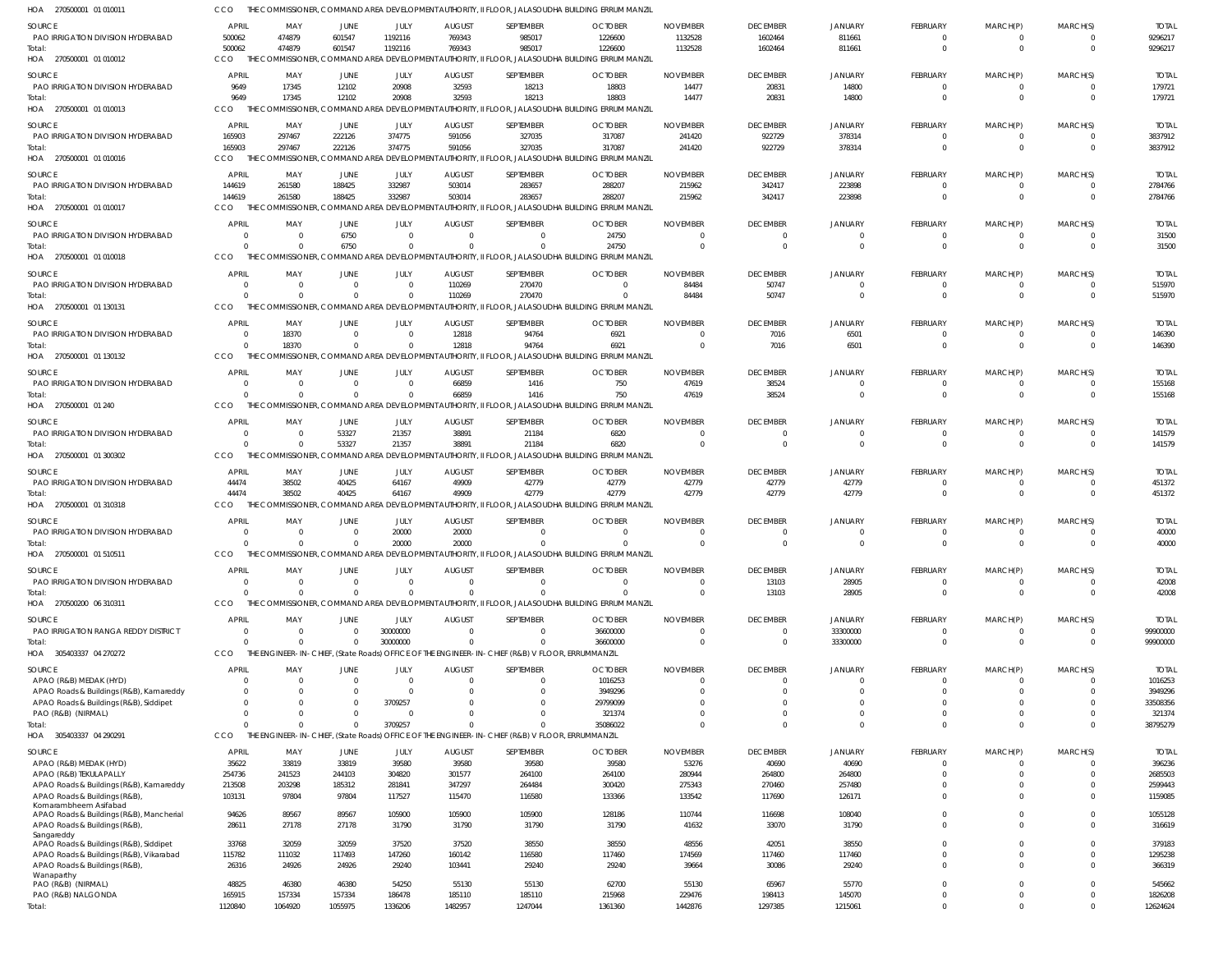| 04 290292 | CCO THE ENGINEER-IN-CHIEF. (State Roads) OFFICE OF THE ENGINEER-IN-CHIEF (R&B) V FLOOR, ERRUMMANZIL |
|-----------|-----------------------------------------------------------------------------------------------------|

| HOA<br>305403337 04 290292                                                     |                      |                                                |                 |                          |                                  | THE ENGINEER-IN-CHIEF, (State Roads) OFFICE OF THE ENGINEER-IN-CHIEF (R&B) V FLOOR, ERRUMMANZII |                         |                      |                                  |                      |                           |                                  |              |                     |
|--------------------------------------------------------------------------------|----------------------|------------------------------------------------|-----------------|--------------------------|----------------------------------|-------------------------------------------------------------------------------------------------|-------------------------|----------------------|----------------------------------|----------------------|---------------------------|----------------------------------|--------------|---------------------|
| SOURCE                                                                         | <b>APRIL</b>         | MAY                                            | <b>JUNE</b>     | JULY                     | <b>AUGUST</b>                    | SEPTEMBER                                                                                       | <b>OCTOBER</b>          | <b>NOVEMBER</b>      | <b>DECEMBER</b>                  | JANUARY              | FEBRUARY                  | MARCH(P)                         | MARCH(S)     | <b>TOTAL</b>        |
| APAO (R&B) MEDAK (HYD)                                                         | 180                  | 200                                            | 200             | 200                      | 200                              | 200                                                                                             | 200                     | 220                  | 200                              | 200                  | $\overline{0}$            | $\overline{0}$                   |              | 2000                |
| APAO (R&B) TEKULAPALLY<br>APAO Roads & Buildings (R&B),                        | 3912<br>810          | 14350<br>900                                   | $\Omega$<br>900 | 5475<br>900              | 5475<br>900                      | 5475<br>900                                                                                     | 5475<br>900             | $\Omega$<br>900      | 16425<br>900                     | 5475<br>900          | $\mathbf 0$<br>$\Omega$   | $\overline{0}$<br>$\overline{0}$ | $\Omega$     | 62062<br>8910       |
| Komarambheem Asifabad                                                          |                      |                                                |                 |                          |                                  |                                                                                                 |                         |                      |                                  |                      |                           |                                  |              |                     |
| APAO Roads & Buildings (R&B), Mancherial                                       | 540                  | 600                                            | 600             | 600                      | 600                              | 600                                                                                             | 660                     | 600                  | 600                              | 600                  | $\mathbf 0$               | $\overline{0}$                   |              | 6000                |
| APAO Roads & Buildings (R&B), Siddipet<br>PAO (R&B) NALGONDA                   | 180<br>1080          | 200<br>1200                                    | 200<br>1200     | 200<br>1200              | 200<br>1200                      | 200<br>1200                                                                                     | 200<br>1320             | 220<br>1200          | 200<br>1200                      | 200<br>1200          | $\Omega$<br>$\Omega$      | $\Omega$<br>$\overline{0}$       |              | 2000<br>12000       |
| Total:                                                                         | 6702                 | 17450                                          | 3100            | 8575                     | 8575                             | 8575                                                                                            | 8755                    | 3140                 | 19525                            | 8575                 | $\Omega$                  | $\overline{0}$                   | $\Omega$     | 92972               |
| HOA 305403337 04 290293                                                        | CCO                  |                                                |                 |                          |                                  | THE ENGINEER-IN-CHIEF, (State Roads) OFFICE OF THE ENGINEER-IN-CHIEF (R&B) V FLOOR, ERRUMMANZIL |                         |                      |                                  |                      |                           |                                  |              |                     |
| SOURCE                                                                         | <b>APRIL</b>         | MAY                                            | JUNE            | JULY                     | <b>AUGUST</b>                    | SEPTEMBER                                                                                       | <b>OCTOBER</b>          | <b>NOVEMBER</b>      | <b>DECEMBER</b>                  | JANUARY              | FEBRUARY                  | MARCH(P)                         | MARCH(S)     | <b>TOTAL</b>        |
| APAO (R&B) MEDAK (HYD)                                                         | 11820                | 13133                                          | 13133           | 13133                    | 13133                            | 13133                                                                                           | 13133                   | 14446                | 15615                            | 15615                | $\mathbf 0$               | - 0                              |              | 136294              |
| APAO (R&B) TEKULAPALLY                                                         | 84487                | 93016                                          | 93388           | 101111                   | 110777                           | 87606                                                                                           | 87606                   | 87841                | 101565                           | 101565               | $\mathbf 0$               | $\overline{0}$                   |              | 948962              |
| APAO Roads & Buildings (R&B), Kamareddy<br>APAO Roads & Buildings (R&B)        | 70841<br>34208       | 78125<br>38009                                 | 73104<br>38009  | 93521<br>39113           | 109916<br>38304                  | 90217<br>38676                                                                                  | 107118<br>38676         | 85238<br>38676       | 98805<br>45151                   | 98805<br>146038      | $^{\circ}$<br>$\mathbf 0$ | $\overline{0}$<br>$\overline{0}$ |              | 905690<br>494860    |
| Komarambheem Asifabad                                                          |                      |                                                |                 |                          |                                  |                                                                                                 |                         |                      |                                  |                      |                           |                                  |              |                     |
| APAO Roads & Buildings (R&B), Mancherial                                       | 31404                | 34894                                          | 34894           | 35148                    | 35148                            | 35148                                                                                           | 38638                   | 35148                | 133453                           | 41471                | $\mathbf 0$               | $\Omega$                         |              | 455346              |
| APAO Roads & Buildings (R&B)<br>Sangareddy                                     | 9495                 | 10550                                          | 10550           | 10550                    | 10550                            | 10550                                                                                           | 10550                   | 11605                | 12199                            | 39929                | $\mathbf 0$               | $\overline{0}$                   |              | 136528              |
| APAO Roads & Buildings (R&B), Siddipet                                         | 11198                | 12442                                          | 12442           | 12442                    | 12442                            | 12787                                                                                           | 12787                   | 14031                | 14785                            | 46267                | $\mathbf 0$               | $\Omega$                         |              | 161623              |
| APAO Roads & Buildings (R&B), Vikarabad                                        | 38418<br>8735        | 41916<br>9705                                  | 48855<br>9705   | 48854<br>9705            | 62732<br>9705                    | 38676<br>9705                                                                                   | 38972<br>9705           | 43491<br>10676       | 45062<br>36425                   | 45062<br>11222       | $\mathbf 0$<br>$\Omega$   | $\overline{0}$<br>$\Omega$       |              | 452038<br>125288    |
| APAO Roads & Buildings (R&B),<br>Wanaparthy                                    |                      |                                                |                 |                          |                                  |                                                                                                 |                         |                      |                                  |                      |                           |                                  |              |                     |
| PAO (R&B) (NIRMAL)                                                             | 16202                | 18002                                          | 18002           | 18002                    | 18297                            | 18297                                                                                           | 20098                   | 18297                | 50773                            | 21404                | $\Omega$                  | $\Omega$                         |              | 217374              |
| PAO (R&B) NALGONDA<br>Total:                                                   | 55044<br>371852      | 61160<br>410952                                | 61160<br>413242 | 61872<br>443451          | 61414<br>482418                  | 61414<br>416209                                                                                 | 67530<br>444813         | 69019<br>428468      | 72136<br>625969                  | 55660<br>623038      | $\Omega$<br>$\Omega$      | $\overline{0}$<br>$\overline{0}$ | $\Omega$     | 626409<br>4660412   |
| 305403337 04 290294<br>HOA                                                     | CCO                  | THE ENGINEER-IN-CHIEF, (State Roads) OFFICE OF |                 |                          |                                  | THE ENGINEER-IN-CHIEF (R&B) V FLOOR, ERRUMMANZIL                                                |                         |                      |                                  |                      |                           |                                  |              |                     |
| SOURCE                                                                         | <b>APRIL</b>         | MAY                                            | JUNE            | JULY                     | <b>AUGUST</b>                    | SEPTEMBER                                                                                       | <b>OCTOBER</b>          | <b>NOVEMBER</b>      | <b>DECEMBER</b>                  | JANUARY              | FEBRUARY                  | MARCH(P)                         | MARCH(S)     | <b>TOTAL</b>        |
| APAO (R&B) MEDAK (HYD)                                                         | 4229                 | 4699                                           | 4699            | 4699                     | 4699                             | 4699                                                                                            | 4699                    | 5169                 | 4832                             | 4832                 | $^{\circ}$                | $\overline{0}$                   |              | 47256               |
| APAO (R&B) TEKULAPALLY                                                         | 40991                | 35239                                          | 33417           | 48135                    | 51595                            | 43303                                                                                           | 43303                   | 31432                | 67387                            | 43432                | $\mathbf 0$               | $\overline{0}$                   |              | 438234              |
| APAO Roads & Buildings (R&B), Kamareddy                                        | 28602                | 31526                                          | 30142           | 37476                    | 47180                            | 36733                                                                                           | 43345                   | 34558                | 34650                            | 34650                | -0                        | $\overline{0}$                   |              | 358862              |
| APAO Roads & Buildings (R&B)<br>Komarambheem Asifabad                          | 12929                | 14366                                          | 14366           | 14844                    | 14494                            | 14627                                                                                           | 14627                   | 14627                | 14760                            | 14760                | $\Omega$                  | $\Omega$                         |              | 144400              |
| APAO Roads & Buildings (R&B), Mancherial                                       | 13578                | 15087                                          | 15087           | 15197                    | 15197                            | 15197                                                                                           | 16706                   | 15197                | 15358                            | 15508                | $\mathbf 0$               | $\overline{0}$                   |              | 152112              |
| APAO Roads & Buildings (R&B),                                                  | 3398                 | 3775                                           | 3775            | 3775                     | 3775                             | 3775                                                                                            | 3775                    | 4153                 | 3775                             | 3775                 | $\Omega$                  | $\Omega$                         | $\Omega$     | 37751               |
| Sangareddy<br>APAO Roads & Buildings (R&B), Siddipet                           | 4007                 | 4452                                           | 4452            | 4452                     | 4452                             | 4576                                                                                            | 4576                    | 5021                 | 4576                             | 4576                 | $\mathbf 0$               | $\overline{0}$                   |              | 45140               |
| APAO Roads & Buildings (R&B), Vikarabad                                        | 14265                | 15516                                          | 18516           | 18516                    | 24516                            | 14902                                                                                           | 15008                   | 16626                | 15008                            | 15008                | $\mathbf 0$               | $\Omega$                         | $\Omega$     | 167881              |
| APAO Roads & Buildings (R&B)                                                   | 3776                 | 4196                                           | 4196            | 4196                     | 4196                             | 4196                                                                                            | 4196                    | 4616                 | 4196                             | 4196                 | $\Omega$                  | $\Omega$                         |              | 41960               |
| Wanaparthy<br>PAO (R&B) (NIRMAL)                                               | 5798                 | 6442                                           | 6442            | 6442                     | 6547                             | 6547                                                                                            | 7191                    | 6547                 | 6624                             | 6624                 | $\Omega$                  | $\Omega$                         |              | 65204               |
| PAO (R&B) NALGONDA                                                             | 21105                | 23451                                          | 23451           | 23759                    | 23561                            | 23561                                                                                           | 25907                   | 26971                | 23954                            | 18855                | -0                        | $\overline{0}$                   | $\Omega$     | 234575              |
| Total:                                                                         | 152678               | 158749                                         | 158543          | 181491                   | 200212                           | 172116                                                                                          | 183333                  | 164917               | 195120                           | 166216               | $\Omega$                  | $\Omega$                         | $\Omega$     | 1733375             |
| HOA 305403337 04 290296                                                        | CCO                  |                                                |                 |                          |                                  | THE ENGINEER-IN-CHIEF, (State Roads) OFFICE OF THE ENGINEER-IN-CHIEF (R&B) V FLOOR, ERRUMMANZIL |                         |                      |                                  |                      |                           |                                  |              |                     |
| SOURCE                                                                         | <b>APRIL</b>         | MAY                                            | JUNE            | JULY                     | <b>AUGUST</b>                    | SEPTEMBER                                                                                       | <b>OCTOBER</b>          | <b>NOVEMBER</b>      | <b>DECEMBER</b>                  | <b>JANUARY</b>       | FEBRUARY                  | MARCH(P)                         | MARCH(S)     | <b>TOTAL</b>        |
| APAO (R&B) MEDAK (HYD)<br>APAO (R&B) TEKULAPALLY                               | 0<br>$\Omega$        | $\Omega$<br>-0                                 | $\Omega$        | $\Omega$<br>$\mathbf{0}$ | $\overline{0}$<br>$\overline{0}$ | $\overline{0}$<br>179171                                                                        | 28495<br>$\overline{0}$ | $\Omega$<br>$\Omega$ | $\overline{0}$<br>$\overline{0}$ | $\Omega$<br>$\Omega$ | $\mathbf 0$<br>-0         | $\overline{0}$<br>0              |              | 28495<br>179171     |
| APAO Roads & Buildings (R&B), Kamareddy                                        | $\Omega$             |                                                |                 | $\Omega$                 | $^{\circ}$                       | $\Omega$                                                                                        | 163050                  | $\Omega$             | 23938                            | $\Omega$             | -0                        | $\Omega$                         |              | 186988              |
| APAO Roads & Buildings (R&B),                                                  | $\Omega$             |                                                | $\cap$          | $\Omega$                 | $\Omega$                         | $\Omega$                                                                                        | 84317                   | $\Omega$             | $\Omega$                         | $\Omega$             | $\Omega$                  | $\Omega$                         |              | 84317               |
| Komarambheem Asifabad<br>APAO Roads & Buildings (R&B), Mancherial              | $\overline{0}$       |                                                | $\cap$          | $\Omega$                 | $\Omega$                         | $\mathbf 0$                                                                                     | $\overline{0}$          | 77579                | $\Omega$                         | $\Omega$             | $\mathbf 0$               | $\Omega$                         |              | 77579               |
| APAO Roads & Buildings (R&B),                                                  | $\overline{0}$       | $\Omega$                                       | $\cap$          | $\Omega$                 | $\Omega$                         | $\mathbf 0$                                                                                     | 22893                   | $\Omega$             | $\mathbf 0$                      | $\Omega$             | $\mathbf 0$               | $\Omega$                         |              | 22893               |
| Sangareddy<br>APAO Roads & Buildings (R&B), Siddipet                           | $\Omega$             |                                                |                 | $\Omega$                 | $\Omega$                         | $\Omega$                                                                                        | $\overline{0}$          | $\Omega$             | $\Omega$                         | 27747                | $\Omega$                  | $\Omega$                         |              | 27747               |
| APAO Roads & Buildings (R&B), Vikarabad                                        | $\mathbf 0$          | $\Omega$                                       | $\Omega$        | $\Omega$                 | 83659                            | $\mathbf 0$                                                                                     | $\overline{0}$          | $\mathbf 0$          | $\Omega$                         | $\Omega$             | $\Omega$                  | $\Omega$                         |              | 83659               |
| APAO Roads & Buildings (R&B),                                                  | $\Omega$             |                                                | $\cap$          | $\Omega$                 | $\overline{0}$                   | $\Omega$                                                                                        | $\overline{0}$          | $\Omega$             | 21431                            | $\Omega$             | $\Omega$                  | $\Omega$                         |              | 21431               |
| Wanaparthy<br>PAO (R&B) (NIRMAL)                                               | $\Omega$             | $\Omega$                                       | $\Omega$        | $\Omega$                 | $\overline{0}$                   | 39703                                                                                           | $\overline{0}$          | $\overline{0}$       | $\overline{0}$                   | $\mathbf 0$          | $\Omega$                  | $\Omega$                         |              | 39703               |
| PAO (R&B) NALGONDA                                                             | $\Omega$             | $\Omega$                                       | $\Omega$        | $\Omega$                 | $\overline{0}$                   | $\Omega$                                                                                        | 134056                  | $\overline{0}$       | $\overline{0}$                   | $\Omega$             | $\Omega$                  | $\Omega$                         |              | 134056              |
| Total:                                                                         | $\Omega$             | $\Omega$                                       | $\Omega$        | $\Omega$                 | 83659                            | 218874                                                                                          | 432811                  | 77579                | 45369                            | 27747                | $\Omega$                  | $\Omega$                         |              | 886039              |
| HOA 305404196 12 270272                                                        | CCO                  |                                                |                 |                          |                                  | ENGINEER-IN-CHIEF, (GENL&PR) ERRAMANZIL COLONY HYDERABAD ERRA MANJIL Telangana,                 |                         |                      |                                  |                      |                           |                                  |              |                     |
| SOURCE                                                                         | <b>APRIL</b>         | MAY                                            | JUNE            | JULY                     | <b>AUGUST</b>                    | SEPTEMBER                                                                                       | <b>OCTOBER</b>          | <b>NOVEMBER</b>      | <b>DECEMBER</b>                  | <b>JANUARY</b>       | FEBRUARY                  | MARCH(P)                         | MARCH(S)     | <b>TOTAL</b>        |
| APAO (PR) Medak                                                                | $\Omega$             | $\Omega$                                       | $\Omega$        | $\Omega$                 | $\Omega$                         | $\Omega$                                                                                        | $\Omega$                | $\Omega$             | 4007104                          | 8694886              | $\mathbf 0$               | $\Omega$                         | $\Omega$     | 12701990            |
| APAO Panchayat Raj (PR), Nagarkurnool<br>APAO Panchayat Raj (PR), Siddipet     | $\Omega$<br>$\Omega$ | $\Omega$<br>$\Omega$                           |                 | $\Omega$<br>$\Omega$     | $\Omega$<br>$\Omega$             | $\Omega$<br>$\Omega$                                                                            | 26581411<br>1681662     | $\Omega$<br>$\Omega$ | $\Omega$<br>$\Omega$             | 27559608<br>782848   | $\Omega$<br>$\Omega$      | $\Omega$<br>$\Omega$             |              | 54141019<br>2464510 |
| APAO Panchayat Raj (PR), Siricilla                                             | $\Omega$             |                                                |                 | $\Omega$                 | $\Omega$                         | $\Omega$                                                                                        | $\overline{0}$          | $\Omega$             | $\Omega$                         | 43931743             | $\Omega$                  | $\Omega$                         |              | 43931743            |
| APAO Panchayat Raj (PR), Wanaparthy                                            | $\Omega$             | $\Omega$                                       |                 | $\Omega$                 | $\Omega$                         | $\Omega$                                                                                        | $\Omega$                | 3972356              | $\Omega$                         |                      | $\Omega$                  | $\Omega$                         |              | 3972356             |
| APAO Panchayat Raj (PR), Waranagal                                             | $\Omega$             |                                                |                 | $\Omega$                 | $\Omega$                         | $\Omega$                                                                                        | 17864007                | 30594643             | 7081158                          | 17330778             | $\Omega$                  | $\Omega$                         |              | 72870586            |
| Rural<br>PAO (PR) MAHABOOBNAGAR                                                | $\Omega$             | $\Omega$                                       | $\Omega$        | $\Omega$                 | $\Omega$                         | $\Omega$                                                                                        | 10846722                | $\Omega$             | $\Omega$                         | $\Omega$             | $\Omega$                  | $\Omega$                         |              | 10846722            |
| Total:                                                                         | $\Omega$             | $\Omega$                                       | $\Omega$        | $\Omega$                 | $\Omega$                         | $\Omega$                                                                                        | 56973802                | 34566999             | 11088262                         | 98299863             | $\Omega$                  | $\Omega$                         | $\Omega$     | 200928926           |
| HOA 305404800 07 270272                                                        | <b>CCO</b>           |                                                |                 |                          |                                  | THE ENGINEER-IN-CHIEF, (State Roads) OFFICE OF THE ENGINEER-IN-CHIEF (R&B) V FLOOR, ERRUMMANZIL |                         |                      |                                  |                      |                           |                                  |              |                     |
| SOURCE                                                                         | <b>APRIL</b>         | MAY                                            | JUNE            | JULY                     | <b>AUGUST</b>                    | SEPTEMBER                                                                                       | <b>OCTOBER</b>          | <b>NOVEMBER</b>      | <b>DECEMBER</b>                  | JANUARY              | FEBRUARY                  | MARCH(P)                         | MARCH(S)     | <b>TOTAL</b>        |
| APAO (R&B) MEDAK (HYD)                                                         | $\overline{0}$       | $\Omega$                                       | $\Omega$        | $\Omega$                 | $\overline{0}$                   | 14025935                                                                                        | 78990045                | $\overline{0}$       | 7053145                          | $\Omega$             | $\overline{0}$            | $\overline{0}$                   |              | 100069125           |
| APAO (R&B) POCHAMPAD (NIZAMABAD)                                               | $\Omega$             | $\Omega$                                       | - 0             | 54156002                 | $\Omega$                         | 851743                                                                                          | 90493048                | $\overline{0}$       | $\overline{0}$                   | $\Omega$             | $\Omega$                  | $\Omega$                         | $\Omega$     | 145500793           |
| APAO (R&B) RANGAREDDY (HYD)                                                    | $\Omega$<br>$\Omega$ | $\Omega$                                       | $\Omega$        | <sup>0</sup>             | $\Omega$<br>$\Omega$             | $\Omega$<br>$\Omega$                                                                            | $\overline{0}$          | 1268952<br>$\Omega$  | 2913914                          | 6576170              | $\Omega$<br>$\Omega$      | $\Omega$                         |              | 10759036            |
| APAO (R&B) TEKULAPALLY<br>APAO Roads & Buildings (R&B), Adilabad               | $\Omega$             | $\Omega$                                       | $\Omega$        | $\Omega$<br>$\Omega$     | $\Omega$                         | $\mathbf 0$                                                                                     | 2375243<br>426598       | $\Omega$             | $\overline{0}$<br>$\mathbf 0$    | $\Omega$<br>$\Omega$ | $\Omega$                  | $\Omega$<br>$\Omega$             |              | 2375243<br>426598   |
| APAO Roads & Buildings (R&B),                                                  | $\Omega$             |                                                | $\cap$          | $\Omega$                 | $\Omega$                         | $\Omega$                                                                                        | 2460781                 | $\Omega$             | $\Omega$                         | $\Omega$             | $\Omega$                  | $\Omega$                         |              | 2460781             |
| Bhoopalapally                                                                  |                      |                                                |                 |                          |                                  |                                                                                                 |                         |                      |                                  |                      |                           |                                  |              |                     |
| APAO Roads & Buildings (R&B), Jagtial<br>APAO Roads & Buildings (R&B), Jangaon | $\Omega$             | $\Omega$                                       | $\cap$          | $\Omega$                 | $\Omega$                         | $\Omega$                                                                                        | 7233769                 | $\mathbf 0$          | $\Omega$                         | $\Omega$             | $\Omega$                  | $\Omega$                         |              | 7233769<br>2204336  |
|                                                                                |                      | $\Omega$                                       |                 |                          |                                  |                                                                                                 |                         |                      |                                  |                      |                           |                                  |              |                     |
| APAO Roads & Buildings (R&B), Jogulamba                                        | $\Omega$<br>$\Omega$ |                                                | $\Omega$        | $\Omega$<br>$\Omega$     | $\Omega$<br>$\Omega$             | $\Omega$<br>$\Omega$                                                                            | 2204336<br>373266       | $\Omega$<br>$\Omega$ | $\Omega$<br>$\Omega$             | $\Omega$<br>$\Omega$ | $\Omega$<br>$\Omega$      | $\Omega$<br>$\Omega$             |              | 373266              |
| Gadwal<br>APAO Roads & Buildings (R&B), Kamareddy                              | $\overline{0}$       | $\Omega$                                       | 43583104        | $\Omega$                 | $\mathbf 0$                      | 2344969                                                                                         | 72221880                | $\Omega$             | $\Omega$                         | 114307               | $\mathbf 0$               | $\Omega$                         | $\mathbf{0}$ | 118264260           |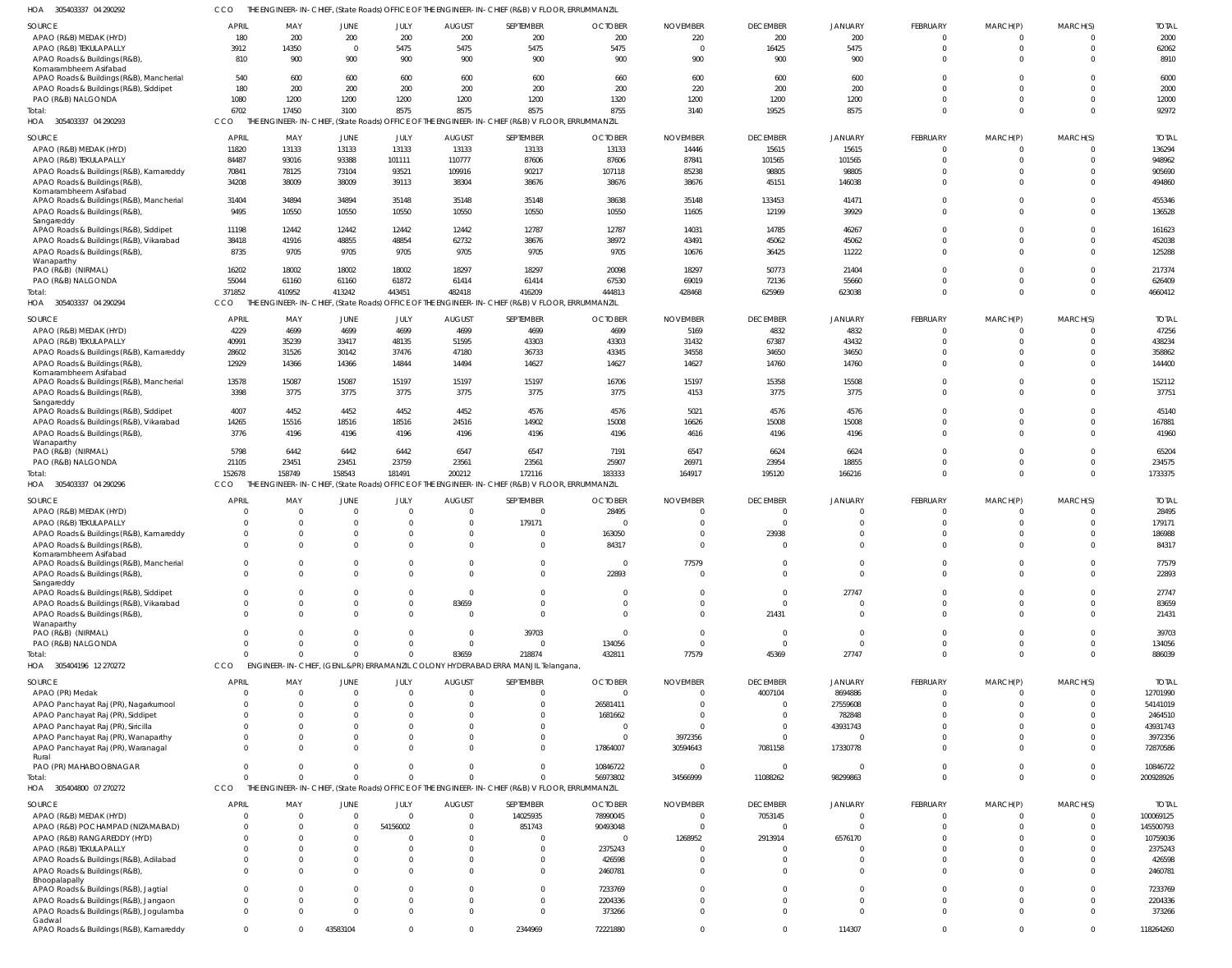305404800 07 270272 HOA CCO THE ENGINEER-IN-CHIEF, (State Roads) OFFICE OF THE ENGINEER-IN-CHIEF (R&B) V FLOOR, ERRUMMANZIL

| <b>SOURCE</b><br>APAO Roads & Buildings (R&B),                                 | <b>APRIL</b><br>$\Omega$ | MAY<br>$\Omega$      | JUNE<br>$\Omega$   | JULY<br>$\Omega$     | <b>AUGUST</b><br>$\Omega$ | SEPTEMBER<br>$\overline{0}$                                                                     | <b>OCTOBER</b><br>1821664 | <b>NOVEMBER</b><br>$\Omega$ | <b>DECEMBER</b><br>$\Omega$ | <b>JANUARY</b><br>$\Omega$ | FEBRUARY<br>$\overline{0}$ | MARCH(P)<br>$\overline{0}$  | MARCH(S)<br>$\Omega$       | <b>TOTAL</b><br>1821664 |
|--------------------------------------------------------------------------------|--------------------------|----------------------|--------------------|----------------------|---------------------------|-------------------------------------------------------------------------------------------------|---------------------------|-----------------------------|-----------------------------|----------------------------|----------------------------|-----------------------------|----------------------------|-------------------------|
| Komarambheem Asifabad<br>APAO Roads & Buildings (R&B)                          | $\Omega$                 | $\Omega$             |                    |                      | $\Omega$                  | $\Omega$                                                                                        | - 0                       | $\Omega$                    | 79445                       | 386027                     | $\Omega$                   | $\Omega$                    | $\mathbf 0$                | 465472                  |
| Kothagudem<br>APAO Roads & Buildings (R&B),                                    | 0                        | $\Omega$             |                    |                      | $\Omega$                  | $\Omega$                                                                                        | 2351275                   | $\Omega$                    | 876606                      | 6720332                    | $\Omega$                   | $\Omega$                    | $\Omega$                   | 9948213                 |
| Mahabubabad<br>APAO Roads & Buildings (R&B), Mancherial                        | $\Omega$                 | $\Omega$             |                    |                      | $\Omega$                  | $\Omega$                                                                                        | 1374593                   | $\Omega$                    | $\Omega$                    |                            | $\Omega$                   | $\Omega$                    | $\Omega$                   | 1374593                 |
| APAO Roads & Buildings (R&B), Medchal                                          | $\Omega$                 | $\Omega$             | $\Omega$           | $\Omega$             | $\Omega$                  | $\Omega$                                                                                        | 4935926                   | $\Omega$                    | $\Omega$                    |                            | $\Omega$                   | $\Omega$                    | $\Omega$                   | 4935926                 |
| Malkajigiri<br>APAO Roads & Buildings (R&B),                                   | $\Omega$                 | $\Omega$             | 274776             |                      | $\Omega$                  | $\Omega$                                                                                        | 7238738                   | $\Omega$                    | 253930                      |                            | $\Omega$                   | $\Omega$                    | $^{\circ}$                 | 7767444                 |
| Nagarkurnool                                                                   |                          |                      |                    |                      |                           |                                                                                                 |                           |                             |                             |                            |                            |                             |                            |                         |
| APAO Roads & Buildings (R&B), Peddapalli<br>APAO Roads & Buildings (R&B)       | 0<br>$\Omega$            | $\Omega$<br>$\Omega$ |                    |                      | - 0<br>$\Omega$           | $\mathbf{0}$<br>$\Omega$                                                                        | 7129900<br>4338440        | $\circ$<br>$\Omega$         | 909746<br>$\Omega$          | 1485536                    | $\Omega$<br>$\Omega$       | $\Omega$<br>$\Omega$        | $^{\circ}$<br>$\Omega$     | 9525182<br>4338440      |
| Sangareddy<br>APAO Roads & Buildings (R&B), Siddipet                           |                          |                      |                    |                      |                           |                                                                                                 | 35141740                  | $\Omega$                    | $\Omega$                    | 8187655                    |                            |                             | $\Omega$                   | 43329395                |
| APAO Roads & Buildings (R&B), Siricilla                                        | <sup>0</sup>             | $\Omega$             |                    |                      | $\Omega$                  |                                                                                                 | 821374                    | $\Omega$                    | $\Omega$                    |                            | $\Omega$                   | <sup>0</sup>                | $\Omega$                   | 821374                  |
| APAO Roads & Buildings (R&B), Suryapet                                         |                          | $\Omega$             |                    |                      | $\Omega$                  |                                                                                                 | 65258261                  | $\Omega$                    | $\Omega$                    | 1856462                    |                            | <sup>0</sup>                | $\Omega$                   | 67114723                |
| APAO Roads & Buildings (R&B), Vikarabad<br>APAO Roads & Buildings (R&B),       | <sup>0</sup>             | C<br>C               |                    |                      | $\Omega$<br>$\Omega$      | $\Omega$                                                                                        | 48904559<br>32163212      | $\Omega$<br>$\Omega$        | 2803522<br>987503           | 2906169                    | $\Omega$                   | <sup>0</sup><br>$\Omega$    | $\Omega$<br>$\Omega$       | 54614250<br>33150715    |
| Wanaparthy                                                                     |                          |                      |                    |                      |                           |                                                                                                 |                           |                             |                             |                            |                            |                             |                            |                         |
| APAO Roads & Buildings (R&B), Waranagal<br>Rural                               | $\Omega$                 | C                    |                    |                      | $\Omega$                  | $\Omega$                                                                                        | 4596403                   | $\Omega$                    | $\Omega$                    |                            | $\Omega$                   | $\Omega$                    | $\mathbf 0$                | 4596403                 |
| APAO Roads & Buildings (R&B), Yadadri                                          | $\Omega$<br>$\Omega$     | 11409878             |                    | $\Omega$<br>$\Omega$ | 18896588                  | $\Omega$                                                                                        | 13562997                  | $\Omega$<br>$\Omega$        | $\Omega$<br>$\Omega$        | 4664782                    | $\Omega$                   | $\Omega$                    | $\Omega$<br>$\Omega$       | 48534245                |
| PAO (R&B) (NIRMAL)<br>PAO (R&B), HANUMAKONDA, Warangal                         |                          | C<br>$\Omega$        |                    | $\Omega$             | $\Omega$<br>$\Omega$      | $\Omega$                                                                                        | 2679695<br>$\Omega$       | $\Omega$                    | $\Omega$                    | 12410590                   | $\Omega$                   | $\Omega$                    | $\Omega$                   | 2679695<br>12410590     |
| (Urban)                                                                        |                          | -C                   |                    |                      | $\Omega$                  | $\Omega$                                                                                        |                           | $\Omega$                    | $\Omega$                    |                            | $\Omega$                   |                             | $\Omega$                   |                         |
| PAO (R&B) LMD<br>PAO (R&B) MAHABOOBNAGAR                                       |                          | $\Omega$             |                    | $\Omega$             | $\Omega$                  | $\Omega$                                                                                        | 6612393<br>$\Omega$       | 8229115                     | $\Omega$                    |                            |                            |                             | $\Omega$                   | 6612393<br>8229115      |
| PAO (R&B) NALGONDA                                                             |                          | $\Omega$             |                    | $\Omega$             | $\overline{0}$            | 16951600                                                                                        | 18850686                  | $\Omega$                    | $\Omega$                    | 17360057                   | $\Omega$                   | <sup>0</sup>                | $\Omega$                   | 53162343                |
| Total:<br>HOA 305404800 07 290291                                              | $\Omega$<br>CCO          | 11409878             | 43857880           | 54156002             | 18896588                  | 34174247                                                                                        | 514560822                 | 9498067                     | 15877811                    | 62668087                   | $\Omega$                   | $\Omega$                    | $\Omega$                   | 765099382               |
|                                                                                |                          |                      |                    |                      |                           | THE ENGINEER-IN-CHIEF, (State Roads) OFFICE OF THE ENGINEER-IN-CHIEF (R&B) V FLOOR, ERRUMMANZIL |                           |                             |                             |                            |                            |                             |                            |                         |
| SOURCE<br>APAO (R&B) HYDERABAD                                                 | <b>APRIL</b><br>16145    | MAY<br>16145         | JUNE<br>16145      | JULY<br>25762        | <b>AUGUST</b><br>32290    | SEPTEMBER<br>29026                                                                              | <b>OCTOBER</b><br>33170   | <b>NOVEMBER</b><br>62284    | <b>DECEMBER</b><br>47727    | <b>JANUARY</b><br>33170    | FEBRUARY<br>$\Omega$       | MARCH(P)                    | MARCH(S)<br>$\Omega$       | <b>TOTAL</b><br>311864  |
| APAO (R&B) MEDAK (HYD)                                                         | 107721                   | 102290               | 102290             | 120390               | 121210                    | 124570                                                                                          | 121910                    | 162121                      | 123020                      | 127836                     | $\Omega$                   | $\Omega$                    | $\mathbf 0$                | 1213358                 |
| APAO (R&B) POCHAMPAD (NIZAMABAD)                                               | 632487                   | 711947               | 614890             | 806312               | 889291                    | 1281285                                                                                         | 845029                    | 781302                      | 777702                      | 737495                     |                            |                             | $\Omega$                   | 8077740                 |
| APAO (R&B) RANGAREDDY (HYD)<br>APAO (R&B) TEKULAPALLY                          | 594605<br>1240768        | 566863<br>1335728    | 556331<br>1449869  | 707870<br>1591430    | 653846<br>1940344         | 722075<br>1729580                                                                               | 766222<br>1684658         | 782758<br>2197046           | 771398<br>1910073           | 682837<br>1841651          |                            |                             | $\Omega$<br>$\Omega$       | 6804805<br>16921147     |
| APAO Roads & Buildings (R&B), Adilabad                                         | 105281                   | 100387               | 100387             | 119010               | 119650                    | 119650                                                                                          | 145100                    | 120290                      | 132154                      | 120920                     |                            |                             | $\Omega$                   | 1182829                 |
| APAO Roads & Buildings (R&B)<br>Bhoopalapally                                  | 1168665                  | 1153157              | 1148926            | 1267632              | 1211949                   | 1176919                                                                                         | 1197929                   | 1400450                     | 1205487                     | 1176398                    | $\Omega$                   | $\Omega$                    | $\Omega$                   | 12107512                |
| APAO Roads & Buildings (R&B), Jagtial                                          | 24192                    | 22961                | 22961              | 27640                | 27640                     | 27640                                                                                           | 27640                     | 33646                       | 29901                       | 27640                      | $\Omega$                   | <sup>0</sup>                | $\Omega$                   | 271861                  |
| APAO Roads & Buildings (R&B), Jangaon                                          | 199995                   | 196442               | 196442             | 299297               | 300407                    | 303117                                                                                          | 343044                    | 362997                      | 373501                      | 334463                     | $\Omega$                   | $\Omega$                    | $\mathbf 0$                | 2909705                 |
| APAO Roads & Buildings (R&B), Jogulamba<br>Gadwal                              | 787166                   | 748692               | 748692             | 872840               | 942739                    | 933553                                                                                          | 979280                    | 1006062                     | 1111052                     | 892050                     | $\Omega$                   | $\Omega$                    | $\Omega$                   | 9022126                 |
| APAO Roads & Buildings (R&B), Kamareddy                                        | 208643                   | 199792               | 200673             | 235755               | 235755                    | 235755                                                                                          | 285034                    | 293468                      | 290367                      | 201905                     | $\Omega$                   | $\Omega$                    | $\Omega$                   | 2387147                 |
| APAO Roads & Buildings (R&B)<br>Kothagudem                                     | 1177219                  | 1181199              | 1185701            | 2117522              | 1399228                   | 1408554                                                                                         | 1383743                   | 1391106                     | 1678499                     | 1338361                    | $\mathbf 0$                | $\Omega$                    | $\mathbf 0$                | 14261132                |
| APAO Roads & Buildings (R&B),<br>Mahabubabad                                   | 400551                   | 499685               | 403119             | 599529               | 491264                    | 480612                                                                                          | 475802                    | 478842                      | 497812                      | 489984                     | $\Omega$                   | $\Omega$                    | $\Omega$                   | 4817200                 |
| APAO Roads & Buildings (R&B), Mancherial                                       | 102483                   | 97561                | 98259              | 116330               | 116330                    | 123196                                                                                          | 146483                    | 121184                      | 126426                      | 118670                     | $\Omega$                   | $\Omega$                    | $\Omega$                   | 1166922                 |
| APAO Roads & Buildings (R&B), Medchal<br>Malkajigiri                           | 593831                   | 560340               | 585783             | 716200               | 723274                    | 761541                                                                                          | 642585                    | 785008                      | 700928                      | 646694                     | $\Omega$                   | $\Omega$                    | $\Omega$                   | 6716184                 |
| APAO Roads & Buildings (R&B),                                                  | 472302                   | 412634               | 450499             | 545381               | 554465                    | 565287                                                                                          | 553505                    | 670024                      | 527011                      | 605585                     |                            |                             | $\cap$                     | 5356693                 |
| Nagarkurnool<br>APAO Roads & Buildings (R&B), Peddapalli                       | 168993                   | 264307               | 357019             | 339745               | 336125                    | 368405                                                                                          | 344015                    | 401123                      | 404623                      | 350135                     | $\mathbf 0$                | $\mathbf{0}$                | $\mathbf{0}$               | 3334490                 |
| APAO Roads & Buildings (R&B),                                                  | 499286                   | 451294               | 494510             | 561620               | 521490                    | 522250                                                                                          | 529910                    | 798558                      | 609289                      | 555280                     | $\mathbf{0}$               | $\mathbf{0}$                | $\mathbf 0$                | 5543487                 |
| Sangareddy<br>APAO Roads & Buildings (R&B), Siddipet                           | 56484                    | 53562                | 53562              | 62760                | 62760                     | 279155                                                                                          | 65400                     | 80908                       | 72276                       | 65400                      | $\mathbf 0$                | $\mathbf{0}$                | $\mathbf 0$                | 852267                  |
| APAO Roads & Buildings (R&B), Siricilla                                        | $\overline{0}$           | 821035               | 401872             | 488150               | 489180                    | 491640                                                                                          | 490141                    | 600641                      | 544120                      | 495070                     | $\Omega$                   | $\Omega$                    | $\mathbf 0$                | 4821849                 |
| APAO Roads & Buildings (R&B), Suryapet                                         | 444260<br>574816         | 418676<br>549596     | 392967<br>572064   | 559552<br>714550     | 575530<br>734638          | 645411<br>717070                                                                                | 655523<br>652100          | 775855<br>833667            | 672506<br>577740            | 586170<br>577740           | $\Omega$<br>$\Omega$       | $\mathbf 0$<br>$\mathbf{0}$ | $\Omega$<br>$\Omega$       | 5726450<br>6503981      |
| APAO Roads & Buildings (R&B), Vikarabad<br>APAO Roads & Buildings (R&B),       | 183341                   | 175529               | 222969             | 228535               | 256278                    | 231795                                                                                          | 231795                    | 287537                      | 290605                      | 193649                     | $\mathbf 0$                | $\mathbf 0$                 | $\Omega$                   | 2302033                 |
| Wanaparthy<br>APAO Roads & Buildings (R&B), Waranagal                          | 576479                   | 578523               | 576257             | 738534               | 741597                    | 682152                                                                                          | 807801                    | 780129                      | 988624                      | 653629                     | $\mathbf{0}$               | $\mathbf{0}$                | $\mathbf 0$                | 7123725                 |
| Rural<br>APAO Roads & Buildings (R&B), Yadadri                                 | 471146                   | 474209               | 522766             | 834957               | 540975                    | 608605                                                                                          | 571115                    | 633315                      | 734599                      | 573835                     | $\mathbf 0$                | $\mathbf 0$                 | $\mathbf 0$                | 5965522                 |
| PAO (R&B) (NIRMAL)                                                             | 190206                   | 180466               | 180466             | 212450               | 213150                    | 214030                                                                                          | 267195                    | 189330                      | 223970                      | 190210                     | $\mathbf 0$                | $\mathbf 0$                 | $\mathbf 0$                | 2061473                 |
| PAO (R&B), HANUMAKONDA, Warangal                                               | 770528                   | 775597               | 776977             | 1109474              | 1112587                   | 1065779                                                                                         | 1068609                   | 1153658                     | 1247390                     | 1084755                    | $\mathbf 0$                | $\mathbf{0}$                | $\mathbf 0$                | 10165354                |
| (Urban)<br>PAO (R&B) LMD                                                       | 429090                   | 399379               | 409295             | 512473               | 460645                    | 555889                                                                                          | 420735                    | 528011                      | 427605                      | 394445                     | $\mathbf 0$                | $\Omega$                    | $\mathbf 0$                | 4537567                 |
| PAO (R&B) MAHABOOBNAGAR                                                        | 834241                   | 789825               | 796616             | 1187478              | 895913                    | 899650                                                                                          | 929340                    | 1331977                     | 1057600                     | 936430                     | $\Omega$                   | $\Omega$                    | $\mathbf 0$                | 9659070                 |
| PAO (R&B) NALGONDA<br>Total:                                                   | 625901<br>13656825       | 595416<br>14433237   | 596228<br>14234535 | 777234<br>18496412   | 691230<br>17391780        | 693080<br>17997271                                                                              | 901027<br>17565840        | 931538<br>19974835          | 752490<br>18906495          | 705220<br>16737627         | $\mathbf 0$<br>$\Omega$    | $\mathbf 0$<br>$\Omega$     | $\mathbf 0$<br>$\Omega$    | 7269364<br>169394857    |
| HOA 305404800 07 290292                                                        | <b>CCO</b>               |                      |                    |                      |                           | THE ENGINEER-IN-CHIEF, (State Roads) OFFICE OF THE ENGINEER-IN-CHIEF (R&B) V FLOOR, ERRUMMANZIL |                           |                             |                             |                            |                            |                             |                            |                         |
| SOURCE                                                                         | <b>APRIL</b>             | MAY                  | JUNE               | JULY                 | <b>AUGUST</b>             | SEPTEMBER                                                                                       | <b>OCTOBER</b>            | <b>NOVEMBER</b>             | <b>DECEMBER</b>             | <b>JANUARY</b>             | FEBRUARY                   | MARCH(P)                    | MARCH(S)                   | <b>TOTAL</b>            |
| APAO (R&B) HYDERABAD                                                           | 350                      | 350                  | 350                | 1400                 | 700                       | 1050                                                                                            | 700                       | 700                         | 700                         | 700                        | $\mathbf 0$                | $\Omega$                    | $\Omega$                   | 7000                    |
| APAO (R&B) MEDAK (HYD)<br>APAO (R&B) POCHAMPAD (NIZAMABAD)                     | 360<br>1730              | 400<br>41875         | 400<br>1875        | 400<br>2280          | 400<br>2300               | 400<br>44315                                                                                    | 400<br>2300               | 440<br>2300                 | 400<br>2300                 | 400<br>2300                | $\Omega$<br>$\Omega$       | $\Omega$<br>$\Omega$        | $\Omega$<br>$\Omega$       | 4000<br>103575          |
| APAO (R&B) RANGAREDDY (HYD)                                                    | 13635                    | 14983                | 16483              | 16483                | 14500                     | 18866                                                                                           | 16631                     | 14183                       | 16383                       | 15283                      | $\Omega$                   | $\Omega$                    | $\Omega$                   | 157430                  |
| APAO (R&B) TEKULAPALLY                                                         | 21899                    | 27682                | 21482              | 26575                | 46833                     | 26643                                                                                           | 26643                     | 24518                       | 32683                       | 26868                      | $\Omega$                   | $\Omega$                    | $\Omega$                   | 281826                  |
| APAO Roads & Buildings (R&B), Adilabad<br>APAO Roads & Buildings (R&B)         | 896<br>7112              | 1050<br>5950         | 1050<br>5950       | 1050<br>5950         | 1050<br>5950              | 1050<br>5950                                                                                    | 1206<br>5950              | 1050<br>4925                | 1050<br>4785                | 1050<br>4857               | $\Omega$<br>$\Omega$       | $\mathbf 0$<br>$\Omega$     | $\Omega$<br>$\Omega$       | 10502<br>57379          |
| Bhoopalapally                                                                  |                          |                      |                    |                      |                           |                                                                                                 |                           |                             |                             |                            |                            |                             |                            |                         |
| APAO Roads & Buildings (R&B), Jagtial<br>APAO Roads & Buildings (R&B), Jangaon | 180<br>1020              | 200<br>1050          | 200<br>1050        | 200<br>1800          | 200<br>1800               | 200<br>1800                                                                                     | 200<br>4080               | 220<br>1800                 | 200<br>1800                 | 200<br>1800                | $\Omega$<br>$\mathbf 0$    | $\Omega$<br>$\Omega$        | $\mathbf 0$<br>$\mathbf 0$ | 2000<br>18000           |
| APAO Roads & Buildings (R&B),                                                  | 29179                    | 12323                | 12240              | 12725                | 13325                     | 12925                                                                                           | 12925                     | 12393                       | 13020                       | 12741                      | $\mathbf 0$                | $\mathbf{0}$                | $\Omega$                   | 143796                  |
| Kothagudem<br>APAO Roads & Buildings (R&B)                                     | 810                      | 1200                 | 900                | 2100                 | 1200                      | 1200                                                                                            | 1200                      | 1200                        | 1200                        | 1200                       | $\mathbf{0}$               | $\mathbf{0}$                | $\mathbf 0$                | 12210                   |
|                                                                                |                          |                      |                    |                      |                           |                                                                                                 |                           |                             |                             |                            |                            |                             |                            |                         |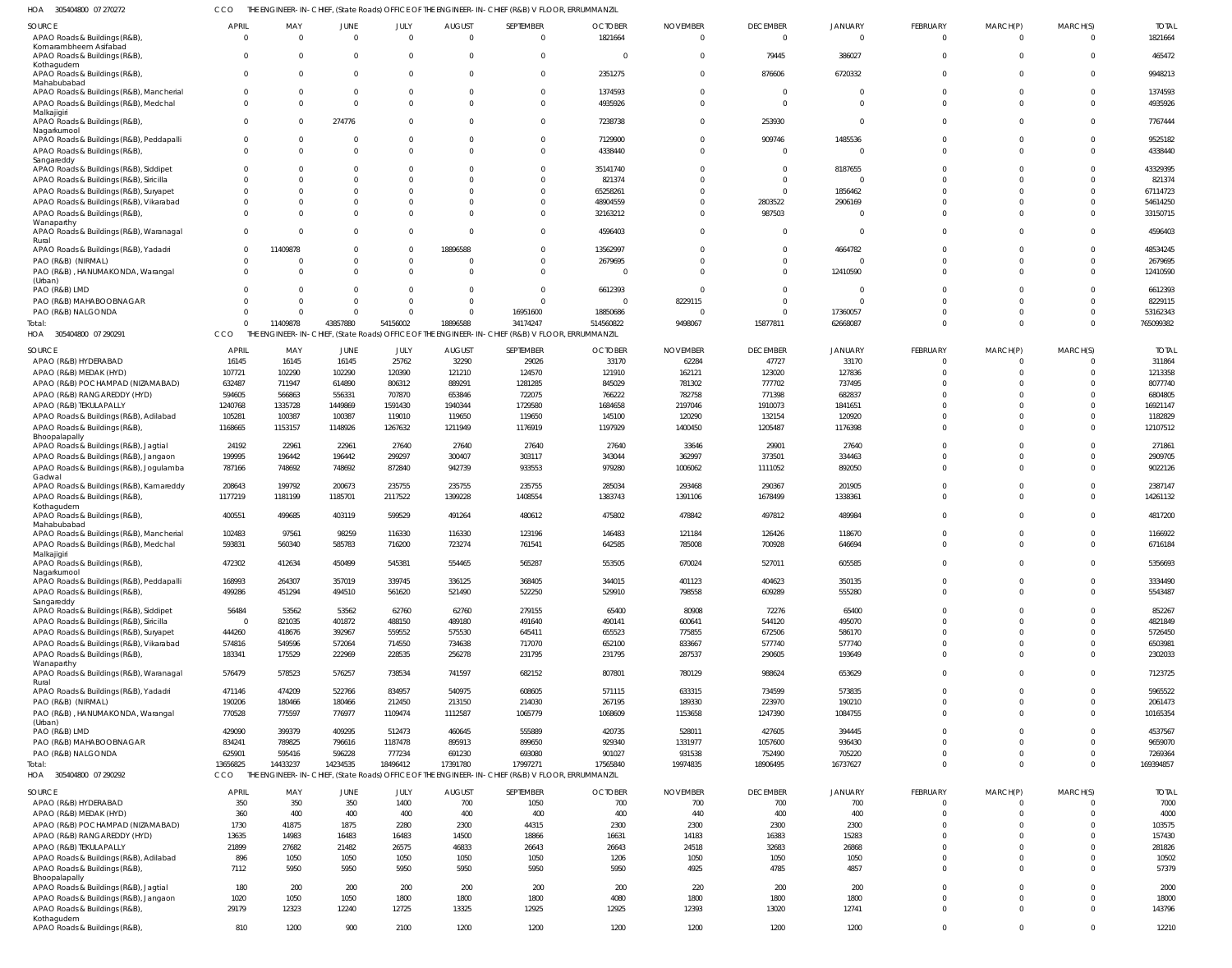305404800 07 290292 HOA CCO THE ENGINEER-IN-CHIEF, (State Roads) OFFICE OF THE ENGINEER-IN-CHIEF (R&B) V FLOOR, ERRUMMANZIL

| Mahabubabad<br>4200<br>4200<br>APAO Roads & Buildings (R&B), Mancherial<br>3780<br>4200<br>4200<br>4200<br>4620<br>4200<br>4200<br>4200<br>$\Omega$<br>$\Omega$<br>1800<br>APAO Roads & Buildings (R&B)<br>2000<br>2000<br>2000<br>2200<br>2000<br>2000<br>2000<br>2000<br>2000<br>$\Omega$<br>$\Omega$<br>Nagarkurnool<br>1375<br>1550<br>1900<br>1550<br>1550<br>1550<br>1550<br>1550<br>APAO Roads & Buildings (R&B), Peddapalli<br>775<br>2150<br>$\cup$<br><sup>0</sup><br>180<br>200<br>220<br>200<br>200<br>APAO Roads & Buildings (R&B), Siddipet<br>200<br>200<br>200<br>200<br>200<br>2800<br>APAO Roads & Buildings (R&B), Siricilla<br>$\Omega$<br>5140<br>2700<br>2800<br>2800<br>2800<br>2900<br>2900<br>2800<br>$\cup$<br>4087<br>2450<br>2550<br>7200<br>4100<br>6600<br>4213<br>4100<br>4100<br>APAO Roads & Buildings (R&B), Suryapet<br>4100<br>$\cup$<br>4790<br>5703<br>5703<br>5819<br>5703<br>5322<br>5322<br>5322<br>12340<br>6115<br>APAO Roads & Buildings (R&B)<br>$\Omega$<br>Wanaparthy<br>2000<br>1000<br>2000<br>4000<br>2000<br>2000<br>1200<br>APAO Roads & Buildings (R&B), Waranagal<br>1000<br>2000<br>2000<br>$\Omega$<br>Rural<br>6500<br>6500<br>6500<br>4890<br>5300<br>5600<br>8288<br>8900<br>7700<br>APAO Roads & Buildings (R&B), Yadadri<br>14410<br>$\Omega$<br>$\Omega$<br>10350<br>PAO (R&B), HANUMAKONDA, Warangal<br>6890<br>7250<br>7250<br>10900<br>10900<br>10200<br>10250<br>11526<br>10200<br>$\cup$<br>(Urban)<br>5800<br>6140<br>7800<br>6700<br>6800<br>7305<br>5850<br>6100<br>5300<br>PAO (R&B) LMD<br>10000<br>$\cup$<br><sup>0</sup><br>5550<br>5550<br>5020<br>6100<br>5500<br>5500<br>6780<br>5500<br>5500<br>5500<br>PAO (R&B) NALGONDA<br>$\Omega$<br>108202<br>131523<br>147498<br>128338<br>114886<br>156300<br>170844<br>124413<br>125490<br>116802<br>$\Omega$<br>Total:<br>THE ENGINEER-IN-CHIEF, (State Roads) OFFICE OF THE ENGINEER-IN-CHIEF (R&B) V FLOOR, ERRUMMANZIL<br>HOA<br>305404800 07 290293<br><b>CCO</b><br>JULY<br><b>AUGUST</b><br>SEPTEMBER<br><b>OCTOBER</b><br><b>NOVEMBER</b><br><b>DECEMBER</b><br>JANUARY<br>MARCH(S)<br>SOURCE<br><b>APRIL</b><br>MAY<br>JUNE<br>FEBRUARY<br>MARCH(P)<br>10550<br>39743<br>5275<br>5275<br>5275<br>21100<br>15825<br>10846<br>12540<br>APAO (R&B) HYDERABAD<br>10846<br>$\bigcap$<br>$\Omega$<br>0<br>47195<br>48850<br>35731<br>39700<br>39700<br>39935<br>40210<br>41337<br>40445<br>44787<br>APAO (R&B) MEDAK (HYD)<br>$\Omega$<br>$\Omega$<br>201317<br>276021<br>236732<br>244606<br>277524<br>389342<br>262613<br>274906<br>874359<br>APAO (R&B) POCHAMPAD (NIZAMABAD)<br>239226<br>$\Omega$<br>197232<br>175300<br>227055<br>163833<br>180140<br>197631<br>212222<br>209093<br>203386<br>215277<br>APAO (R&B) RANGAREDDY (HYD)<br>419884<br>459056<br>527935<br>803003<br>532145<br>518639<br>540788<br>633356<br>1333617<br>APAO (R&B) TEKULAPALLY<br>458272<br>$\cup$<br>52330<br>37903<br>45222<br>45222<br>45436<br>45651<br>45651<br>53184<br>45865<br>63835<br>APAO Roads & Buildings (R&B), Adilabad<br>$\Omega$<br>105589<br>117617<br>118610<br>121546<br>108727<br>103590<br>439989<br>APAO Roads & Buildings (R&B)<br>117617<br>117617<br>118264<br>$\cup$<br>Bhoopalapally<br>9175<br>9175<br>8029<br>8921<br>8921<br>9175<br>9175<br>10067<br>10609<br>10609<br>APAO Roads & Buildings (R&B), Jagtial<br>$\Omega$<br>0<br>97940<br>51485<br>54008<br>82785<br>83157<br>84065<br>173220<br>312384<br>APAO Roads & Buildings (R&B), Jangaon<br>54008<br>84360<br>$\Omega$<br>$\Omega$<br>288504<br>288504<br>289487<br>301707<br>305520<br>380572<br>299805<br>343381<br>342168<br>APAO Roads & Buildings (R&B), Jogulamba<br>261070<br>$\Omega$<br>$\Omega$<br>Gadwal<br>69202<br>77545<br>77891<br>78209<br>78209<br>101738<br>92951<br>104595<br>77443<br>APAO Roads & Buildings (R&B), Kamareddy<br>78209<br>$\Omega$<br>0<br>1541907<br>353814<br>403153<br>459946<br>456660<br>478093<br>438724<br>439410<br>501546<br>APAO Roads & Buildings (R&B)<br>460284<br>$\Omega$<br>$\Omega$<br>$\Omega$<br>Kothagudem<br>76552<br>47065<br>52295<br>110024<br>64391<br>64391<br>64391<br>78475<br>APAO Roads & Buildings (R&B)<br>84046<br>65412<br>$\Omega$<br>$\Omega$<br>0<br>Mahabubabad<br>45547<br>34004<br>38056<br>38331<br>38606<br>38606<br>40909<br>42641<br>38861<br>148037<br>APAO Roads & Buildings (R&B), Mancherial<br>$\Omega$<br>0<br>183864<br>198621<br>208187<br>230599<br>APAO Roads & Buildings (R&B), Medchal<br>202720<br>221728<br>223019<br>245770<br>219206<br>230378<br>$\Omega$<br>$\Omega$<br>$\Omega$<br>Malkajigiri<br>166276<br>192257<br>143417<br>158750<br>164173<br>164815<br>165532<br>178529<br>181611<br>192257<br>APAO Roads & Buildings (R&B),<br>$\Omega$<br>$\Omega$<br>$\Omega$<br>Nagarkurnool<br>421759<br>56058<br>100646<br>150657<br>112708<br>142070<br>122082<br>114144<br>114144<br>134347<br>APAO Roads & Buildings (R&B), Peddapalli<br>$\Omega$<br>$\Omega$<br>$\Omega$<br>APAO Roads & Buildings (R&B)<br>165623<br>173805<br>188232<br>186319<br>173013<br>173267<br>228131<br>201426<br>212304<br>680416<br>$\Omega$<br>$\Omega$<br>$\Omega$<br>Sangareddy<br>18725<br>20805<br>20805<br>79644<br>25080<br>78343<br>APAO Roads & Buildings (R&B), Siddipet<br>20805<br>20805<br>21692<br>23773<br>$\Omega$<br>161914<br>169827<br>170102<br>189900<br>600278<br>APAO Roads & Buildings (R&B), Siricilla<br>$\overline{0}$<br>294058<br>155149<br>162260<br>163087<br>$\Omega$<br>708354<br>APAO Roads & Buildings (R&B), Suryapet<br>147362<br>190144<br>147646<br>249841<br>190921<br>214224<br>193413<br>207564<br>224881<br>$\Omega$<br>190683<br>237049<br>290070<br>237894<br>216354<br>209963<br>221665<br>221665<br>APAO Roads & Buildings (R&B), Vikarabad<br>208935<br>236139<br>$\Omega$<br>0<br>65494<br>72417<br>115467<br>81007<br>255140<br>88064<br>88065<br>118540<br>294695<br>85880<br>APAO Roads & Buildings (R&B)<br>$\Omega$<br>Wanaparthy<br>38111<br>76408<br>139864<br>63752<br>74525<br>251255<br>APAO Roads & Buildings (R&B), Waranagal<br>38111<br>76589<br>76961<br>66560<br>$\Omega$<br>$\Omega$<br>$\Omega$<br>Rural<br>215673<br>APAO Roads & Buildings (R&B), Yadadri<br>156278<br>176572<br>192473<br>279006<br>179463<br>234266<br>207619<br>201599<br>215673<br>$\Omega$<br>$\Omega$<br>0<br>63105<br>70116<br>70488<br>70723<br>78031<br>263250<br>72980<br>PAO (R&B) (NIRMAL)<br>70116<br>71018<br>62822<br>$\Omega$<br>$\Omega$<br>$\Omega$<br>165958<br>175300<br>176179<br>261098<br>262048<br>246122<br>247071<br>275647<br>289328<br>279591<br>PAO (R&B), HANUMAKONDA, Warangal<br>$\Omega$<br>$\Omega$<br>$\Omega$<br>(Urban)<br>142346<br>175317<br>156751<br>213881<br>152835<br>170703<br>139590<br>140119<br>163851<br>151336<br>PAO (R&B) LMD<br>$\Omega$<br>885223<br>335534<br>359269<br>PAO (R&B) MAHABOOBNAGAR<br>276745<br>336497<br>304665<br>372862<br>298521<br>308338<br>399381<br>$\Omega$<br>$\Omega$<br>$\Omega$<br>257672<br>269238<br>207528<br>229225<br>229544<br>229133<br>229754<br>301538<br>268109<br>270362<br>$\Omega$<br>PAO (R&B) NALGONDA<br>$\Omega$<br>4686862<br>5740640<br>3815498<br>4699898<br>5550368<br>5260801<br>5166390<br>4979297<br>8100706<br>8177899<br>$\Omega$<br>$\Omega$<br>$\Omega$<br>Total:<br>THE ENGINEER-IN-CHIEF, (State Roads) OFFICE OF THE ENGINEER-IN-CHIEF (R&B) V FLOOR, ERRUMMANZIL<br>CCO<br>HOA 305404800 07 290294<br><b>APRIL</b><br><b>AUGUST</b><br>SEPTEMBER<br><b>OCTOBER</b><br><b>NOVEMBER</b><br><b>DECEMBER</b><br>JANUARY<br><b>FEBRUARY</b><br>MARCH(P)<br>MARCH(S)<br><b>SOURCE</b><br>MAY<br>JULY<br>JUNE<br>18876<br>9438<br>9702<br>9702<br>9702<br>9702<br>APAO (R&B) HYDERABAD<br>4719<br>4719<br>4719<br>14157<br>$\Omega$<br>12785<br>14206<br>14290<br>14388<br>14792<br>14472<br>14605<br>15182<br>APAO (R&B) MEDAK (HYD)<br>14206<br>16026<br>$\Omega$<br>$\Omega$<br>88756<br>104075<br>109380<br>127995<br>119710<br>107955<br>107754<br>APAO (R&B) POCHAMPAD (NIZAMABAD)<br>115458<br>166111<br>107142<br>$\Omega$<br>APAO (R&B) RANGAREDDY (HYD)<br>99310<br>109395<br>117954<br>118311<br>123491<br>118920<br>117916<br>97295<br>118898<br>108362<br>$\Omega$<br>180264<br>229923<br>223716<br>229016<br>247730<br>APAO (R&B) TEKULAPALLY<br>192875<br>191216<br>339194<br>228291<br>253415<br>$\Omega$<br>15521<br>13484<br>15184<br>15261<br>15354<br>15354<br>17131<br>15431<br>16984<br>APAO Roads & Buildings (R&B), Adilabad<br>15184<br>$\Omega$<br>50317<br>42039<br>44983<br>50085<br>50085<br>50085<br>50441<br>51497<br>44904<br>43068<br>APAO Roads & Buildings (R&B)<br>$\Omega$<br>Bhoopalapally<br>3283<br>3283<br>2873<br>3192<br>3192<br>3283<br>3283<br>3602<br>3283<br>3283<br>APAO Roads & Buildings (R&B), Jagtial<br>$\Omega$<br>$\Omega$<br>19708<br>20709<br>20709<br>31409<br>31542<br>31866<br>65104<br>31994<br>32118<br>32118<br>$\Omega$<br>APAO Roads & Buildings (R&B), Jangaon<br>$\Omega$<br>152737<br>104932<br>115967<br>115967<br>116895<br>121457<br>122821<br>121112<br>120005<br>119542<br>APAO Roads & Buildings (R&B), Jogulamba<br>$\Omega$<br>$\Omega$<br>Gadwal<br>25433<br>28615<br>28729<br>28729<br>28729<br>37372<br>34784<br>34438<br>24731<br>APAO Roads & Buildings (R&B), Kamareddy<br>28492<br>$\Omega$<br>$\Omega$<br>189719<br>160984<br>165539<br>213276<br>212683<br>235366<br>208391<br>221695<br>229644<br>221170<br>$\Omega$<br>$\Omega$<br>APAO Roads & Buildings (R&B),<br>Kothagudem<br>16841<br>30802<br>18713<br>37037<br>23041<br>23041<br>23041<br>23406<br>24422<br>23691<br>$\Omega$<br>$\Omega$<br>APAO Roads & Buildings (R&B),<br>$\Omega$<br>Mahabubabad<br>12819<br>14558<br>14558<br>15380<br>16073<br>15280<br>14839<br>14341<br>14460<br>14649<br>APAO Roads & Buildings (R&B), Mancherial<br>$\Omega$<br>$\Omega$<br>$\Omega$<br>199506<br>220587<br>177681<br>187543<br>178236<br>178408<br>164479<br>181346<br>198349<br>196091<br>$\Omega$<br>APAO Roads & Buildings (R&B), Medchal<br>$\Omega$<br>$\Omega$<br>Malkajigiri<br>62974<br>63232<br>69888<br>54119<br>59805<br>62746<br>63499<br>69186<br>63499<br>63499<br>APAO Roads & Buildings (R&B),<br>$\Omega$<br>$\Omega$<br>$\Omega$<br>Nagarkurnool |                                          |              |       |       |       |        |           |                |                 |                 |                |                 |          |          |              |
|-------------------------------------------------------------------------------------------------------------------------------------------------------------------------------------------------------------------------------------------------------------------------------------------------------------------------------------------------------------------------------------------------------------------------------------------------------------------------------------------------------------------------------------------------------------------------------------------------------------------------------------------------------------------------------------------------------------------------------------------------------------------------------------------------------------------------------------------------------------------------------------------------------------------------------------------------------------------------------------------------------------------------------------------------------------------------------------------------------------------------------------------------------------------------------------------------------------------------------------------------------------------------------------------------------------------------------------------------------------------------------------------------------------------------------------------------------------------------------------------------------------------------------------------------------------------------------------------------------------------------------------------------------------------------------------------------------------------------------------------------------------------------------------------------------------------------------------------------------------------------------------------------------------------------------------------------------------------------------------------------------------------------------------------------------------------------------------------------------------------------------------------------------------------------------------------------------------------------------------------------------------------------------------------------------------------------------------------------------------------------------------------------------------------------------------------------------------------------------------------------------------------------------------------------------------------------------------------------------------------------------------------------------------------------------------------------------------------------------------------------------------------------------------------------------------------------------------------------------------------------------------------------------------------------------------------------------------------------------------------------------------------------------------------------------------------------------------------------------------------------------------------------------------------------------------------------------------------------------------------------------------------------------------------------------------------------------------------------------------------------------------------------------------------------------------------------------------------------------------------------------------------------------------------------------------------------------------------------------------------------------------------------------------------------------------------------------------------------------------------------------------------------------------------------------------------------------------------------------------------------------------------------------------------------------------------------------------------------------------------------------------------------------------------------------------------------------------------------------------------------------------------------------------------------------------------------------------------------------------------------------------------------------------------------------------------------------------------------------------------------------------------------------------------------------------------------------------------------------------------------------------------------------------------------------------------------------------------------------------------------------------------------------------------------------------------------------------------------------------------------------------------------------------------------------------------------------------------------------------------------------------------------------------------------------------------------------------------------------------------------------------------------------------------------------------------------------------------------------------------------------------------------------------------------------------------------------------------------------------------------------------------------------------------------------------------------------------------------------------------------------------------------------------------------------------------------------------------------------------------------------------------------------------------------------------------------------------------------------------------------------------------------------------------------------------------------------------------------------------------------------------------------------------------------------------------------------------------------------------------------------------------------------------------------------------------------------------------------------------------------------------------------------------------------------------------------------------------------------------------------------------------------------------------------------------------------------------------------------------------------------------------------------------------------------------------------------------------------------------------------------------------------------------------------------------------------------------------------------------------------------------------------------------------------------------------------------------------------------------------------------------------------------------------------------------------------------------------------------------------------------------------------------------------------------------------------------------------------------------------------------------------------------------------------------------------------------------------------------------------------------------------------------------------------------------------------------------------------------------------------------------------------------------------------------------------------------------------------------------------------------------------------------------------------------------------------------------------------------------------------------------------------------------------------------------------------------------------------------------------------------------------------------------------------------------------------------------------------------------------------------------------------------------------------------------------------------------------------------------------------------------------------------------------------------------------------------------------------------------------------------------------------------------------------------------------------------------------------------------------------------------------------------------------------------------------------------------------------------------------------------------------------------------------------------------------------------------------------------------------------------------------------------------------------------------------------------------------------------------------------------------------------------------------------------------------------------------------------------------------------------------------------------------------------------------------------------------------------------------------------------------------------------------------------------------------------------------------------------------------------------------------------------------------------------------------------------------------------------------------------------------------------------------------------------------------------------------------------------------------------------------------------------------------------------------------------------------------------------------------------------------------------------------------------------------------------------------------------------------------------------------------------------------------------------------------------------------------------------------------------------------------------------------------------------------------------------------------------------------------------------------------------------------------------------------------------------------------------------------------------------------------------------------------------------------------------------------------------------------------------------------------------------------------------------------------------------------------------------------------------------------------------------------------------------------------------------------------------------------------------------------------------------------------------------------------------------------------------------------------------------------------------------------------------------------------------------------------------------------------------|------------------------------------------|--------------|-------|-------|-------|--------|-----------|----------------|-----------------|-----------------|----------------|-----------------|----------|----------|--------------|
|                                                                                                                                                                                                                                                                                                                                                                                                                                                                                                                                                                                                                                                                                                                                                                                                                                                                                                                                                                                                                                                                                                                                                                                                                                                                                                                                                                                                                                                                                                                                                                                                                                                                                                                                                                                                                                                                                                                                                                                                                                                                                                                                                                                                                                                                                                                                                                                                                                                                                                                                                                                                                                                                                                                                                                                                                                                                                                                                                                                                                                                                                                                                                                                                                                                                                                                                                                                                                                                                                                                                                                                                                                                                                                                                                                                                                                                                                                                                                                                                                                                                                                                                                                                                                                                                                                                                                                                                                                                                                                                                                                                                                                                                                                                                                                                                                                                                                                                                                                                                                                                                                                                                                                                                                                                                                                                                                                                                                                                                                                                                                                                                                                                                                                                                                                                                                                                                                                                                                                                                                                                                                                                                                                                                                                                                                                                                                                                                                                                                                                                                                                                                                                                                                                                                                                                                                                                                                                                                                                                                                                                                                                                                                                                                                                                                                                                                                                                                                                                                                                                                                                                                                                                                                                                                                                                                                                                                                                                                                                                                                                                                                                                                                                                                                                                                                                                                                                                                                                                                                                                                                                                                                                                                                                                                                                                                                                                                                                                                                                                                                                                                                                                                                                                                                                                                                                                                                                                                                                                                                                                                                                                                                                                                                                                                                                                                                                                                                                                                                                                                                                                                                                                                                                                                                                                 | <b>SOURCE</b>                            | <b>APRIL</b> | MAY   | JUNE  | JULY  | AUGUST | SEPTEMBER | <b>OCTOBER</b> | <b>NOVEMBER</b> | <b>DECEMBER</b> | <b>JANUARY</b> | <b>FEBRUARY</b> | MARCH(P) | MARCH(S) | <b>TOTAL</b> |
|                                                                                                                                                                                                                                                                                                                                                                                                                                                                                                                                                                                                                                                                                                                                                                                                                                                                                                                                                                                                                                                                                                                                                                                                                                                                                                                                                                                                                                                                                                                                                                                                                                                                                                                                                                                                                                                                                                                                                                                                                                                                                                                                                                                                                                                                                                                                                                                                                                                                                                                                                                                                                                                                                                                                                                                                                                                                                                                                                                                                                                                                                                                                                                                                                                                                                                                                                                                                                                                                                                                                                                                                                                                                                                                                                                                                                                                                                                                                                                                                                                                                                                                                                                                                                                                                                                                                                                                                                                                                                                                                                                                                                                                                                                                                                                                                                                                                                                                                                                                                                                                                                                                                                                                                                                                                                                                                                                                                                                                                                                                                                                                                                                                                                                                                                                                                                                                                                                                                                                                                                                                                                                                                                                                                                                                                                                                                                                                                                                                                                                                                                                                                                                                                                                                                                                                                                                                                                                                                                                                                                                                                                                                                                                                                                                                                                                                                                                                                                                                                                                                                                                                                                                                                                                                                                                                                                                                                                                                                                                                                                                                                                                                                                                                                                                                                                                                                                                                                                                                                                                                                                                                                                                                                                                                                                                                                                                                                                                                                                                                                                                                                                                                                                                                                                                                                                                                                                                                                                                                                                                                                                                                                                                                                                                                                                                                                                                                                                                                                                                                                                                                                                                                                                                                                                                                 |                                          |              |       |       |       |        |           |                |                 |                 |                |                 |          |          |              |
|                                                                                                                                                                                                                                                                                                                                                                                                                                                                                                                                                                                                                                                                                                                                                                                                                                                                                                                                                                                                                                                                                                                                                                                                                                                                                                                                                                                                                                                                                                                                                                                                                                                                                                                                                                                                                                                                                                                                                                                                                                                                                                                                                                                                                                                                                                                                                                                                                                                                                                                                                                                                                                                                                                                                                                                                                                                                                                                                                                                                                                                                                                                                                                                                                                                                                                                                                                                                                                                                                                                                                                                                                                                                                                                                                                                                                                                                                                                                                                                                                                                                                                                                                                                                                                                                                                                                                                                                                                                                                                                                                                                                                                                                                                                                                                                                                                                                                                                                                                                                                                                                                                                                                                                                                                                                                                                                                                                                                                                                                                                                                                                                                                                                                                                                                                                                                                                                                                                                                                                                                                                                                                                                                                                                                                                                                                                                                                                                                                                                                                                                                                                                                                                                                                                                                                                                                                                                                                                                                                                                                                                                                                                                                                                                                                                                                                                                                                                                                                                                                                                                                                                                                                                                                                                                                                                                                                                                                                                                                                                                                                                                                                                                                                                                                                                                                                                                                                                                                                                                                                                                                                                                                                                                                                                                                                                                                                                                                                                                                                                                                                                                                                                                                                                                                                                                                                                                                                                                                                                                                                                                                                                                                                                                                                                                                                                                                                                                                                                                                                                                                                                                                                                                                                                                                                                 |                                          |              |       |       |       |        |           |                |                 |                 |                |                 |          |          | 42000        |
|                                                                                                                                                                                                                                                                                                                                                                                                                                                                                                                                                                                                                                                                                                                                                                                                                                                                                                                                                                                                                                                                                                                                                                                                                                                                                                                                                                                                                                                                                                                                                                                                                                                                                                                                                                                                                                                                                                                                                                                                                                                                                                                                                                                                                                                                                                                                                                                                                                                                                                                                                                                                                                                                                                                                                                                                                                                                                                                                                                                                                                                                                                                                                                                                                                                                                                                                                                                                                                                                                                                                                                                                                                                                                                                                                                                                                                                                                                                                                                                                                                                                                                                                                                                                                                                                                                                                                                                                                                                                                                                                                                                                                                                                                                                                                                                                                                                                                                                                                                                                                                                                                                                                                                                                                                                                                                                                                                                                                                                                                                                                                                                                                                                                                                                                                                                                                                                                                                                                                                                                                                                                                                                                                                                                                                                                                                                                                                                                                                                                                                                                                                                                                                                                                                                                                                                                                                                                                                                                                                                                                                                                                                                                                                                                                                                                                                                                                                                                                                                                                                                                                                                                                                                                                                                                                                                                                                                                                                                                                                                                                                                                                                                                                                                                                                                                                                                                                                                                                                                                                                                                                                                                                                                                                                                                                                                                                                                                                                                                                                                                                                                                                                                                                                                                                                                                                                                                                                                                                                                                                                                                                                                                                                                                                                                                                                                                                                                                                                                                                                                                                                                                                                                                                                                                                                                 |                                          |              |       |       |       |        |           |                |                 |                 |                |                 |          |          | 20000        |
|                                                                                                                                                                                                                                                                                                                                                                                                                                                                                                                                                                                                                                                                                                                                                                                                                                                                                                                                                                                                                                                                                                                                                                                                                                                                                                                                                                                                                                                                                                                                                                                                                                                                                                                                                                                                                                                                                                                                                                                                                                                                                                                                                                                                                                                                                                                                                                                                                                                                                                                                                                                                                                                                                                                                                                                                                                                                                                                                                                                                                                                                                                                                                                                                                                                                                                                                                                                                                                                                                                                                                                                                                                                                                                                                                                                                                                                                                                                                                                                                                                                                                                                                                                                                                                                                                                                                                                                                                                                                                                                                                                                                                                                                                                                                                                                                                                                                                                                                                                                                                                                                                                                                                                                                                                                                                                                                                                                                                                                                                                                                                                                                                                                                                                                                                                                                                                                                                                                                                                                                                                                                                                                                                                                                                                                                                                                                                                                                                                                                                                                                                                                                                                                                                                                                                                                                                                                                                                                                                                                                                                                                                                                                                                                                                                                                                                                                                                                                                                                                                                                                                                                                                                                                                                                                                                                                                                                                                                                                                                                                                                                                                                                                                                                                                                                                                                                                                                                                                                                                                                                                                                                                                                                                                                                                                                                                                                                                                                                                                                                                                                                                                                                                                                                                                                                                                                                                                                                                                                                                                                                                                                                                                                                                                                                                                                                                                                                                                                                                                                                                                                                                                                                                                                                                                                                 |                                          |              |       |       |       |        |           |                |                 |                 |                |                 |          |          | 15500        |
|                                                                                                                                                                                                                                                                                                                                                                                                                                                                                                                                                                                                                                                                                                                                                                                                                                                                                                                                                                                                                                                                                                                                                                                                                                                                                                                                                                                                                                                                                                                                                                                                                                                                                                                                                                                                                                                                                                                                                                                                                                                                                                                                                                                                                                                                                                                                                                                                                                                                                                                                                                                                                                                                                                                                                                                                                                                                                                                                                                                                                                                                                                                                                                                                                                                                                                                                                                                                                                                                                                                                                                                                                                                                                                                                                                                                                                                                                                                                                                                                                                                                                                                                                                                                                                                                                                                                                                                                                                                                                                                                                                                                                                                                                                                                                                                                                                                                                                                                                                                                                                                                                                                                                                                                                                                                                                                                                                                                                                                                                                                                                                                                                                                                                                                                                                                                                                                                                                                                                                                                                                                                                                                                                                                                                                                                                                                                                                                                                                                                                                                                                                                                                                                                                                                                                                                                                                                                                                                                                                                                                                                                                                                                                                                                                                                                                                                                                                                                                                                                                                                                                                                                                                                                                                                                                                                                                                                                                                                                                                                                                                                                                                                                                                                                                                                                                                                                                                                                                                                                                                                                                                                                                                                                                                                                                                                                                                                                                                                                                                                                                                                                                                                                                                                                                                                                                                                                                                                                                                                                                                                                                                                                                                                                                                                                                                                                                                                                                                                                                                                                                                                                                                                                                                                                                                                 |                                          |              |       |       |       |        |           |                |                 |                 |                |                 |          |          | 2000         |
|                                                                                                                                                                                                                                                                                                                                                                                                                                                                                                                                                                                                                                                                                                                                                                                                                                                                                                                                                                                                                                                                                                                                                                                                                                                                                                                                                                                                                                                                                                                                                                                                                                                                                                                                                                                                                                                                                                                                                                                                                                                                                                                                                                                                                                                                                                                                                                                                                                                                                                                                                                                                                                                                                                                                                                                                                                                                                                                                                                                                                                                                                                                                                                                                                                                                                                                                                                                                                                                                                                                                                                                                                                                                                                                                                                                                                                                                                                                                                                                                                                                                                                                                                                                                                                                                                                                                                                                                                                                                                                                                                                                                                                                                                                                                                                                                                                                                                                                                                                                                                                                                                                                                                                                                                                                                                                                                                                                                                                                                                                                                                                                                                                                                                                                                                                                                                                                                                                                                                                                                                                                                                                                                                                                                                                                                                                                                                                                                                                                                                                                                                                                                                                                                                                                                                                                                                                                                                                                                                                                                                                                                                                                                                                                                                                                                                                                                                                                                                                                                                                                                                                                                                                                                                                                                                                                                                                                                                                                                                                                                                                                                                                                                                                                                                                                                                                                                                                                                                                                                                                                                                                                                                                                                                                                                                                                                                                                                                                                                                                                                                                                                                                                                                                                                                                                                                                                                                                                                                                                                                                                                                                                                                                                                                                                                                                                                                                                                                                                                                                                                                                                                                                                                                                                                                                                 |                                          |              |       |       |       |        |           |                |                 |                 |                |                 |          |          | 27640        |
|                                                                                                                                                                                                                                                                                                                                                                                                                                                                                                                                                                                                                                                                                                                                                                                                                                                                                                                                                                                                                                                                                                                                                                                                                                                                                                                                                                                                                                                                                                                                                                                                                                                                                                                                                                                                                                                                                                                                                                                                                                                                                                                                                                                                                                                                                                                                                                                                                                                                                                                                                                                                                                                                                                                                                                                                                                                                                                                                                                                                                                                                                                                                                                                                                                                                                                                                                                                                                                                                                                                                                                                                                                                                                                                                                                                                                                                                                                                                                                                                                                                                                                                                                                                                                                                                                                                                                                                                                                                                                                                                                                                                                                                                                                                                                                                                                                                                                                                                                                                                                                                                                                                                                                                                                                                                                                                                                                                                                                                                                                                                                                                                                                                                                                                                                                                                                                                                                                                                                                                                                                                                                                                                                                                                                                                                                                                                                                                                                                                                                                                                                                                                                                                                                                                                                                                                                                                                                                                                                                                                                                                                                                                                                                                                                                                                                                                                                                                                                                                                                                                                                                                                                                                                                                                                                                                                                                                                                                                                                                                                                                                                                                                                                                                                                                                                                                                                                                                                                                                                                                                                                                                                                                                                                                                                                                                                                                                                                                                                                                                                                                                                                                                                                                                                                                                                                                                                                                                                                                                                                                                                                                                                                                                                                                                                                                                                                                                                                                                                                                                                                                                                                                                                                                                                                                                 |                                          |              |       |       |       |        |           |                |                 |                 |                |                 |          |          | 43500        |
|                                                                                                                                                                                                                                                                                                                                                                                                                                                                                                                                                                                                                                                                                                                                                                                                                                                                                                                                                                                                                                                                                                                                                                                                                                                                                                                                                                                                                                                                                                                                                                                                                                                                                                                                                                                                                                                                                                                                                                                                                                                                                                                                                                                                                                                                                                                                                                                                                                                                                                                                                                                                                                                                                                                                                                                                                                                                                                                                                                                                                                                                                                                                                                                                                                                                                                                                                                                                                                                                                                                                                                                                                                                                                                                                                                                                                                                                                                                                                                                                                                                                                                                                                                                                                                                                                                                                                                                                                                                                                                                                                                                                                                                                                                                                                                                                                                                                                                                                                                                                                                                                                                                                                                                                                                                                                                                                                                                                                                                                                                                                                                                                                                                                                                                                                                                                                                                                                                                                                                                                                                                                                                                                                                                                                                                                                                                                                                                                                                                                                                                                                                                                                                                                                                                                                                                                                                                                                                                                                                                                                                                                                                                                                                                                                                                                                                                                                                                                                                                                                                                                                                                                                                                                                                                                                                                                                                                                                                                                                                                                                                                                                                                                                                                                                                                                                                                                                                                                                                                                                                                                                                                                                                                                                                                                                                                                                                                                                                                                                                                                                                                                                                                                                                                                                                                                                                                                                                                                                                                                                                                                                                                                                                                                                                                                                                                                                                                                                                                                                                                                                                                                                                                                                                                                                                                 |                                          |              |       |       |       |        |           |                |                 |                 |                |                 |          |          | 62139        |
|                                                                                                                                                                                                                                                                                                                                                                                                                                                                                                                                                                                                                                                                                                                                                                                                                                                                                                                                                                                                                                                                                                                                                                                                                                                                                                                                                                                                                                                                                                                                                                                                                                                                                                                                                                                                                                                                                                                                                                                                                                                                                                                                                                                                                                                                                                                                                                                                                                                                                                                                                                                                                                                                                                                                                                                                                                                                                                                                                                                                                                                                                                                                                                                                                                                                                                                                                                                                                                                                                                                                                                                                                                                                                                                                                                                                                                                                                                                                                                                                                                                                                                                                                                                                                                                                                                                                                                                                                                                                                                                                                                                                                                                                                                                                                                                                                                                                                                                                                                                                                                                                                                                                                                                                                                                                                                                                                                                                                                                                                                                                                                                                                                                                                                                                                                                                                                                                                                                                                                                                                                                                                                                                                                                                                                                                                                                                                                                                                                                                                                                                                                                                                                                                                                                                                                                                                                                                                                                                                                                                                                                                                                                                                                                                                                                                                                                                                                                                                                                                                                                                                                                                                                                                                                                                                                                                                                                                                                                                                                                                                                                                                                                                                                                                                                                                                                                                                                                                                                                                                                                                                                                                                                                                                                                                                                                                                                                                                                                                                                                                                                                                                                                                                                                                                                                                                                                                                                                                                                                                                                                                                                                                                                                                                                                                                                                                                                                                                                                                                                                                                                                                                                                                                                                                                                                 |                                          |              |       |       |       |        |           |                |                 |                 |                |                 |          |          | 19200        |
|                                                                                                                                                                                                                                                                                                                                                                                                                                                                                                                                                                                                                                                                                                                                                                                                                                                                                                                                                                                                                                                                                                                                                                                                                                                                                                                                                                                                                                                                                                                                                                                                                                                                                                                                                                                                                                                                                                                                                                                                                                                                                                                                                                                                                                                                                                                                                                                                                                                                                                                                                                                                                                                                                                                                                                                                                                                                                                                                                                                                                                                                                                                                                                                                                                                                                                                                                                                                                                                                                                                                                                                                                                                                                                                                                                                                                                                                                                                                                                                                                                                                                                                                                                                                                                                                                                                                                                                                                                                                                                                                                                                                                                                                                                                                                                                                                                                                                                                                                                                                                                                                                                                                                                                                                                                                                                                                                                                                                                                                                                                                                                                                                                                                                                                                                                                                                                                                                                                                                                                                                                                                                                                                                                                                                                                                                                                                                                                                                                                                                                                                                                                                                                                                                                                                                                                                                                                                                                                                                                                                                                                                                                                                                                                                                                                                                                                                                                                                                                                                                                                                                                                                                                                                                                                                                                                                                                                                                                                                                                                                                                                                                                                                                                                                                                                                                                                                                                                                                                                                                                                                                                                                                                                                                                                                                                                                                                                                                                                                                                                                                                                                                                                                                                                                                                                                                                                                                                                                                                                                                                                                                                                                                                                                                                                                                                                                                                                                                                                                                                                                                                                                                                                                                                                                                                                 |                                          |              |       |       |       |        |           |                |                 |                 |                |                 |          |          |              |
|                                                                                                                                                                                                                                                                                                                                                                                                                                                                                                                                                                                                                                                                                                                                                                                                                                                                                                                                                                                                                                                                                                                                                                                                                                                                                                                                                                                                                                                                                                                                                                                                                                                                                                                                                                                                                                                                                                                                                                                                                                                                                                                                                                                                                                                                                                                                                                                                                                                                                                                                                                                                                                                                                                                                                                                                                                                                                                                                                                                                                                                                                                                                                                                                                                                                                                                                                                                                                                                                                                                                                                                                                                                                                                                                                                                                                                                                                                                                                                                                                                                                                                                                                                                                                                                                                                                                                                                                                                                                                                                                                                                                                                                                                                                                                                                                                                                                                                                                                                                                                                                                                                                                                                                                                                                                                                                                                                                                                                                                                                                                                                                                                                                                                                                                                                                                                                                                                                                                                                                                                                                                                                                                                                                                                                                                                                                                                                                                                                                                                                                                                                                                                                                                                                                                                                                                                                                                                                                                                                                                                                                                                                                                                                                                                                                                                                                                                                                                                                                                                                                                                                                                                                                                                                                                                                                                                                                                                                                                                                                                                                                                                                                                                                                                                                                                                                                                                                                                                                                                                                                                                                                                                                                                                                                                                                                                                                                                                                                                                                                                                                                                                                                                                                                                                                                                                                                                                                                                                                                                                                                                                                                                                                                                                                                                                                                                                                                                                                                                                                                                                                                                                                                                                                                                                                                 |                                          |              |       |       |       |        |           |                |                 |                 |                |                 |          |          | 74588        |
|                                                                                                                                                                                                                                                                                                                                                                                                                                                                                                                                                                                                                                                                                                                                                                                                                                                                                                                                                                                                                                                                                                                                                                                                                                                                                                                                                                                                                                                                                                                                                                                                                                                                                                                                                                                                                                                                                                                                                                                                                                                                                                                                                                                                                                                                                                                                                                                                                                                                                                                                                                                                                                                                                                                                                                                                                                                                                                                                                                                                                                                                                                                                                                                                                                                                                                                                                                                                                                                                                                                                                                                                                                                                                                                                                                                                                                                                                                                                                                                                                                                                                                                                                                                                                                                                                                                                                                                                                                                                                                                                                                                                                                                                                                                                                                                                                                                                                                                                                                                                                                                                                                                                                                                                                                                                                                                                                                                                                                                                                                                                                                                                                                                                                                                                                                                                                                                                                                                                                                                                                                                                                                                                                                                                                                                                                                                                                                                                                                                                                                                                                                                                                                                                                                                                                                                                                                                                                                                                                                                                                                                                                                                                                                                                                                                                                                                                                                                                                                                                                                                                                                                                                                                                                                                                                                                                                                                                                                                                                                                                                                                                                                                                                                                                                                                                                                                                                                                                                                                                                                                                                                                                                                                                                                                                                                                                                                                                                                                                                                                                                                                                                                                                                                                                                                                                                                                                                                                                                                                                                                                                                                                                                                                                                                                                                                                                                                                                                                                                                                                                                                                                                                                                                                                                                                                 |                                          |              |       |       |       |        |           |                |                 |                 |                |                 |          |          | 95716        |
|                                                                                                                                                                                                                                                                                                                                                                                                                                                                                                                                                                                                                                                                                                                                                                                                                                                                                                                                                                                                                                                                                                                                                                                                                                                                                                                                                                                                                                                                                                                                                                                                                                                                                                                                                                                                                                                                                                                                                                                                                                                                                                                                                                                                                                                                                                                                                                                                                                                                                                                                                                                                                                                                                                                                                                                                                                                                                                                                                                                                                                                                                                                                                                                                                                                                                                                                                                                                                                                                                                                                                                                                                                                                                                                                                                                                                                                                                                                                                                                                                                                                                                                                                                                                                                                                                                                                                                                                                                                                                                                                                                                                                                                                                                                                                                                                                                                                                                                                                                                                                                                                                                                                                                                                                                                                                                                                                                                                                                                                                                                                                                                                                                                                                                                                                                                                                                                                                                                                                                                                                                                                                                                                                                                                                                                                                                                                                                                                                                                                                                                                                                                                                                                                                                                                                                                                                                                                                                                                                                                                                                                                                                                                                                                                                                                                                                                                                                                                                                                                                                                                                                                                                                                                                                                                                                                                                                                                                                                                                                                                                                                                                                                                                                                                                                                                                                                                                                                                                                                                                                                                                                                                                                                                                                                                                                                                                                                                                                                                                                                                                                                                                                                                                                                                                                                                                                                                                                                                                                                                                                                                                                                                                                                                                                                                                                                                                                                                                                                                                                                                                                                                                                                                                                                                                                                 |                                          |              |       |       |       |        |           |                |                 |                 |                |                 |          |          | 67795        |
|                                                                                                                                                                                                                                                                                                                                                                                                                                                                                                                                                                                                                                                                                                                                                                                                                                                                                                                                                                                                                                                                                                                                                                                                                                                                                                                                                                                                                                                                                                                                                                                                                                                                                                                                                                                                                                                                                                                                                                                                                                                                                                                                                                                                                                                                                                                                                                                                                                                                                                                                                                                                                                                                                                                                                                                                                                                                                                                                                                                                                                                                                                                                                                                                                                                                                                                                                                                                                                                                                                                                                                                                                                                                                                                                                                                                                                                                                                                                                                                                                                                                                                                                                                                                                                                                                                                                                                                                                                                                                                                                                                                                                                                                                                                                                                                                                                                                                                                                                                                                                                                                                                                                                                                                                                                                                                                                                                                                                                                                                                                                                                                                                                                                                                                                                                                                                                                                                                                                                                                                                                                                                                                                                                                                                                                                                                                                                                                                                                                                                                                                                                                                                                                                                                                                                                                                                                                                                                                                                                                                                                                                                                                                                                                                                                                                                                                                                                                                                                                                                                                                                                                                                                                                                                                                                                                                                                                                                                                                                                                                                                                                                                                                                                                                                                                                                                                                                                                                                                                                                                                                                                                                                                                                                                                                                                                                                                                                                                                                                                                                                                                                                                                                                                                                                                                                                                                                                                                                                                                                                                                                                                                                                                                                                                                                                                                                                                                                                                                                                                                                                                                                                                                                                                                                                                                 |                                          |              |       |       |       |        |           |                |                 |                 |                |                 |          |          | 56500        |
|                                                                                                                                                                                                                                                                                                                                                                                                                                                                                                                                                                                                                                                                                                                                                                                                                                                                                                                                                                                                                                                                                                                                                                                                                                                                                                                                                                                                                                                                                                                                                                                                                                                                                                                                                                                                                                                                                                                                                                                                                                                                                                                                                                                                                                                                                                                                                                                                                                                                                                                                                                                                                                                                                                                                                                                                                                                                                                                                                                                                                                                                                                                                                                                                                                                                                                                                                                                                                                                                                                                                                                                                                                                                                                                                                                                                                                                                                                                                                                                                                                                                                                                                                                                                                                                                                                                                                                                                                                                                                                                                                                                                                                                                                                                                                                                                                                                                                                                                                                                                                                                                                                                                                                                                                                                                                                                                                                                                                                                                                                                                                                                                                                                                                                                                                                                                                                                                                                                                                                                                                                                                                                                                                                                                                                                                                                                                                                                                                                                                                                                                                                                                                                                                                                                                                                                                                                                                                                                                                                                                                                                                                                                                                                                                                                                                                                                                                                                                                                                                                                                                                                                                                                                                                                                                                                                                                                                                                                                                                                                                                                                                                                                                                                                                                                                                                                                                                                                                                                                                                                                                                                                                                                                                                                                                                                                                                                                                                                                                                                                                                                                                                                                                                                                                                                                                                                                                                                                                                                                                                                                                                                                                                                                                                                                                                                                                                                                                                                                                                                                                                                                                                                                                                                                                                                                 |                                          |              |       |       |       |        |           |                |                 |                 |                |                 |          |          | 1324296      |
|                                                                                                                                                                                                                                                                                                                                                                                                                                                                                                                                                                                                                                                                                                                                                                                                                                                                                                                                                                                                                                                                                                                                                                                                                                                                                                                                                                                                                                                                                                                                                                                                                                                                                                                                                                                                                                                                                                                                                                                                                                                                                                                                                                                                                                                                                                                                                                                                                                                                                                                                                                                                                                                                                                                                                                                                                                                                                                                                                                                                                                                                                                                                                                                                                                                                                                                                                                                                                                                                                                                                                                                                                                                                                                                                                                                                                                                                                                                                                                                                                                                                                                                                                                                                                                                                                                                                                                                                                                                                                                                                                                                                                                                                                                                                                                                                                                                                                                                                                                                                                                                                                                                                                                                                                                                                                                                                                                                                                                                                                                                                                                                                                                                                                                                                                                                                                                                                                                                                                                                                                                                                                                                                                                                                                                                                                                                                                                                                                                                                                                                                                                                                                                                                                                                                                                                                                                                                                                                                                                                                                                                                                                                                                                                                                                                                                                                                                                                                                                                                                                                                                                                                                                                                                                                                                                                                                                                                                                                                                                                                                                                                                                                                                                                                                                                                                                                                                                                                                                                                                                                                                                                                                                                                                                                                                                                                                                                                                                                                                                                                                                                                                                                                                                                                                                                                                                                                                                                                                                                                                                                                                                                                                                                                                                                                                                                                                                                                                                                                                                                                                                                                                                                                                                                                                                                 |                                          |              |       |       |       |        |           |                |                 |                 |                |                 |          |          |              |
|                                                                                                                                                                                                                                                                                                                                                                                                                                                                                                                                                                                                                                                                                                                                                                                                                                                                                                                                                                                                                                                                                                                                                                                                                                                                                                                                                                                                                                                                                                                                                                                                                                                                                                                                                                                                                                                                                                                                                                                                                                                                                                                                                                                                                                                                                                                                                                                                                                                                                                                                                                                                                                                                                                                                                                                                                                                                                                                                                                                                                                                                                                                                                                                                                                                                                                                                                                                                                                                                                                                                                                                                                                                                                                                                                                                                                                                                                                                                                                                                                                                                                                                                                                                                                                                                                                                                                                                                                                                                                                                                                                                                                                                                                                                                                                                                                                                                                                                                                                                                                                                                                                                                                                                                                                                                                                                                                                                                                                                                                                                                                                                                                                                                                                                                                                                                                                                                                                                                                                                                                                                                                                                                                                                                                                                                                                                                                                                                                                                                                                                                                                                                                                                                                                                                                                                                                                                                                                                                                                                                                                                                                                                                                                                                                                                                                                                                                                                                                                                                                                                                                                                                                                                                                                                                                                                                                                                                                                                                                                                                                                                                                                                                                                                                                                                                                                                                                                                                                                                                                                                                                                                                                                                                                                                                                                                                                                                                                                                                                                                                                                                                                                                                                                                                                                                                                                                                                                                                                                                                                                                                                                                                                                                                                                                                                                                                                                                                                                                                                                                                                                                                                                                                                                                                                                                 |                                          |              |       |       |       |        |           |                |                 |                 |                |                 |          |          |              |
|                                                                                                                                                                                                                                                                                                                                                                                                                                                                                                                                                                                                                                                                                                                                                                                                                                                                                                                                                                                                                                                                                                                                                                                                                                                                                                                                                                                                                                                                                                                                                                                                                                                                                                                                                                                                                                                                                                                                                                                                                                                                                                                                                                                                                                                                                                                                                                                                                                                                                                                                                                                                                                                                                                                                                                                                                                                                                                                                                                                                                                                                                                                                                                                                                                                                                                                                                                                                                                                                                                                                                                                                                                                                                                                                                                                                                                                                                                                                                                                                                                                                                                                                                                                                                                                                                                                                                                                                                                                                                                                                                                                                                                                                                                                                                                                                                                                                                                                                                                                                                                                                                                                                                                                                                                                                                                                                                                                                                                                                                                                                                                                                                                                                                                                                                                                                                                                                                                                                                                                                                                                                                                                                                                                                                                                                                                                                                                                                                                                                                                                                                                                                                                                                                                                                                                                                                                                                                                                                                                                                                                                                                                                                                                                                                                                                                                                                                                                                                                                                                                                                                                                                                                                                                                                                                                                                                                                                                                                                                                                                                                                                                                                                                                                                                                                                                                                                                                                                                                                                                                                                                                                                                                                                                                                                                                                                                                                                                                                                                                                                                                                                                                                                                                                                                                                                                                                                                                                                                                                                                                                                                                                                                                                                                                                                                                                                                                                                                                                                                                                                                                                                                                                                                                                                                                                 |                                          |              |       |       |       |        |           |                |                 |                 |                |                 |          |          | <b>TOTAL</b> |
|                                                                                                                                                                                                                                                                                                                                                                                                                                                                                                                                                                                                                                                                                                                                                                                                                                                                                                                                                                                                                                                                                                                                                                                                                                                                                                                                                                                                                                                                                                                                                                                                                                                                                                                                                                                                                                                                                                                                                                                                                                                                                                                                                                                                                                                                                                                                                                                                                                                                                                                                                                                                                                                                                                                                                                                                                                                                                                                                                                                                                                                                                                                                                                                                                                                                                                                                                                                                                                                                                                                                                                                                                                                                                                                                                                                                                                                                                                                                                                                                                                                                                                                                                                                                                                                                                                                                                                                                                                                                                                                                                                                                                                                                                                                                                                                                                                                                                                                                                                                                                                                                                                                                                                                                                                                                                                                                                                                                                                                                                                                                                                                                                                                                                                                                                                                                                                                                                                                                                                                                                                                                                                                                                                                                                                                                                                                                                                                                                                                                                                                                                                                                                                                                                                                                                                                                                                                                                                                                                                                                                                                                                                                                                                                                                                                                                                                                                                                                                                                                                                                                                                                                                                                                                                                                                                                                                                                                                                                                                                                                                                                                                                                                                                                                                                                                                                                                                                                                                                                                                                                                                                                                                                                                                                                                                                                                                                                                                                                                                                                                                                                                                                                                                                                                                                                                                                                                                                                                                                                                                                                                                                                                                                                                                                                                                                                                                                                                                                                                                                                                                                                                                                                                                                                                                                                 |                                          |              |       |       |       |        |           |                |                 |                 |                |                 |          |          | 137275       |
|                                                                                                                                                                                                                                                                                                                                                                                                                                                                                                                                                                                                                                                                                                                                                                                                                                                                                                                                                                                                                                                                                                                                                                                                                                                                                                                                                                                                                                                                                                                                                                                                                                                                                                                                                                                                                                                                                                                                                                                                                                                                                                                                                                                                                                                                                                                                                                                                                                                                                                                                                                                                                                                                                                                                                                                                                                                                                                                                                                                                                                                                                                                                                                                                                                                                                                                                                                                                                                                                                                                                                                                                                                                                                                                                                                                                                                                                                                                                                                                                                                                                                                                                                                                                                                                                                                                                                                                                                                                                                                                                                                                                                                                                                                                                                                                                                                                                                                                                                                                                                                                                                                                                                                                                                                                                                                                                                                                                                                                                                                                                                                                                                                                                                                                                                                                                                                                                                                                                                                                                                                                                                                                                                                                                                                                                                                                                                                                                                                                                                                                                                                                                                                                                                                                                                                                                                                                                                                                                                                                                                                                                                                                                                                                                                                                                                                                                                                                                                                                                                                                                                                                                                                                                                                                                                                                                                                                                                                                                                                                                                                                                                                                                                                                                                                                                                                                                                                                                                                                                                                                                                                                                                                                                                                                                                                                                                                                                                                                                                                                                                                                                                                                                                                                                                                                                                                                                                                                                                                                                                                                                                                                                                                                                                                                                                                                                                                                                                                                                                                                                                                                                                                                                                                                                                                                 |                                          |              |       |       |       |        |           |                |                 |                 |                |                 |          |          | 417890       |
|                                                                                                                                                                                                                                                                                                                                                                                                                                                                                                                                                                                                                                                                                                                                                                                                                                                                                                                                                                                                                                                                                                                                                                                                                                                                                                                                                                                                                                                                                                                                                                                                                                                                                                                                                                                                                                                                                                                                                                                                                                                                                                                                                                                                                                                                                                                                                                                                                                                                                                                                                                                                                                                                                                                                                                                                                                                                                                                                                                                                                                                                                                                                                                                                                                                                                                                                                                                                                                                                                                                                                                                                                                                                                                                                                                                                                                                                                                                                                                                                                                                                                                                                                                                                                                                                                                                                                                                                                                                                                                                                                                                                                                                                                                                                                                                                                                                                                                                                                                                                                                                                                                                                                                                                                                                                                                                                                                                                                                                                                                                                                                                                                                                                                                                                                                                                                                                                                                                                                                                                                                                                                                                                                                                                                                                                                                                                                                                                                                                                                                                                                                                                                                                                                                                                                                                                                                                                                                                                                                                                                                                                                                                                                                                                                                                                                                                                                                                                                                                                                                                                                                                                                                                                                                                                                                                                                                                                                                                                                                                                                                                                                                                                                                                                                                                                                                                                                                                                                                                                                                                                                                                                                                                                                                                                                                                                                                                                                                                                                                                                                                                                                                                                                                                                                                                                                                                                                                                                                                                                                                                                                                                                                                                                                                                                                                                                                                                                                                                                                                                                                                                                                                                                                                                                                                                 |                                          |              |       |       |       |        |           |                |                 |                 |                |                 |          |          | 3276646      |
|                                                                                                                                                                                                                                                                                                                                                                                                                                                                                                                                                                                                                                                                                                                                                                                                                                                                                                                                                                                                                                                                                                                                                                                                                                                                                                                                                                                                                                                                                                                                                                                                                                                                                                                                                                                                                                                                                                                                                                                                                                                                                                                                                                                                                                                                                                                                                                                                                                                                                                                                                                                                                                                                                                                                                                                                                                                                                                                                                                                                                                                                                                                                                                                                                                                                                                                                                                                                                                                                                                                                                                                                                                                                                                                                                                                                                                                                                                                                                                                                                                                                                                                                                                                                                                                                                                                                                                                                                                                                                                                                                                                                                                                                                                                                                                                                                                                                                                                                                                                                                                                                                                                                                                                                                                                                                                                                                                                                                                                                                                                                                                                                                                                                                                                                                                                                                                                                                                                                                                                                                                                                                                                                                                                                                                                                                                                                                                                                                                                                                                                                                                                                                                                                                                                                                                                                                                                                                                                                                                                                                                                                                                                                                                                                                                                                                                                                                                                                                                                                                                                                                                                                                                                                                                                                                                                                                                                                                                                                                                                                                                                                                                                                                                                                                                                                                                                                                                                                                                                                                                                                                                                                                                                                                                                                                                                                                                                                                                                                                                                                                                                                                                                                                                                                                                                                                                                                                                                                                                                                                                                                                                                                                                                                                                                                                                                                                                                                                                                                                                                                                                                                                                                                                                                                                                                 |                                          |              |       |       |       |        |           |                |                 |                 |                |                 |          |          | 1981169      |
|                                                                                                                                                                                                                                                                                                                                                                                                                                                                                                                                                                                                                                                                                                                                                                                                                                                                                                                                                                                                                                                                                                                                                                                                                                                                                                                                                                                                                                                                                                                                                                                                                                                                                                                                                                                                                                                                                                                                                                                                                                                                                                                                                                                                                                                                                                                                                                                                                                                                                                                                                                                                                                                                                                                                                                                                                                                                                                                                                                                                                                                                                                                                                                                                                                                                                                                                                                                                                                                                                                                                                                                                                                                                                                                                                                                                                                                                                                                                                                                                                                                                                                                                                                                                                                                                                                                                                                                                                                                                                                                                                                                                                                                                                                                                                                                                                                                                                                                                                                                                                                                                                                                                                                                                                                                                                                                                                                                                                                                                                                                                                                                                                                                                                                                                                                                                                                                                                                                                                                                                                                                                                                                                                                                                                                                                                                                                                                                                                                                                                                                                                                                                                                                                                                                                                                                                                                                                                                                                                                                                                                                                                                                                                                                                                                                                                                                                                                                                                                                                                                                                                                                                                                                                                                                                                                                                                                                                                                                                                                                                                                                                                                                                                                                                                                                                                                                                                                                                                                                                                                                                                                                                                                                                                                                                                                                                                                                                                                                                                                                                                                                                                                                                                                                                                                                                                                                                                                                                                                                                                                                                                                                                                                                                                                                                                                                                                                                                                                                                                                                                                                                                                                                                                                                                                                                 |                                          |              |       |       |       |        |           |                |                 |                 |                |                 |          |          | 6226695      |
|                                                                                                                                                                                                                                                                                                                                                                                                                                                                                                                                                                                                                                                                                                                                                                                                                                                                                                                                                                                                                                                                                                                                                                                                                                                                                                                                                                                                                                                                                                                                                                                                                                                                                                                                                                                                                                                                                                                                                                                                                                                                                                                                                                                                                                                                                                                                                                                                                                                                                                                                                                                                                                                                                                                                                                                                                                                                                                                                                                                                                                                                                                                                                                                                                                                                                                                                                                                                                                                                                                                                                                                                                                                                                                                                                                                                                                                                                                                                                                                                                                                                                                                                                                                                                                                                                                                                                                                                                                                                                                                                                                                                                                                                                                                                                                                                                                                                                                                                                                                                                                                                                                                                                                                                                                                                                                                                                                                                                                                                                                                                                                                                                                                                                                                                                                                                                                                                                                                                                                                                                                                                                                                                                                                                                                                                                                                                                                                                                                                                                                                                                                                                                                                                                                                                                                                                                                                                                                                                                                                                                                                                                                                                                                                                                                                                                                                                                                                                                                                                                                                                                                                                                                                                                                                                                                                                                                                                                                                                                                                                                                                                                                                                                                                                                                                                                                                                                                                                                                                                                                                                                                                                                                                                                                                                                                                                                                                                                                                                                                                                                                                                                                                                                                                                                                                                                                                                                                                                                                                                                                                                                                                                                                                                                                                                                                                                                                                                                                                                                                                                                                                                                                                                                                                                                                                 |                                          |              |       |       |       |        |           |                |                 |                 |                |                 |          |          | 480299       |
|                                                                                                                                                                                                                                                                                                                                                                                                                                                                                                                                                                                                                                                                                                                                                                                                                                                                                                                                                                                                                                                                                                                                                                                                                                                                                                                                                                                                                                                                                                                                                                                                                                                                                                                                                                                                                                                                                                                                                                                                                                                                                                                                                                                                                                                                                                                                                                                                                                                                                                                                                                                                                                                                                                                                                                                                                                                                                                                                                                                                                                                                                                                                                                                                                                                                                                                                                                                                                                                                                                                                                                                                                                                                                                                                                                                                                                                                                                                                                                                                                                                                                                                                                                                                                                                                                                                                                                                                                                                                                                                                                                                                                                                                                                                                                                                                                                                                                                                                                                                                                                                                                                                                                                                                                                                                                                                                                                                                                                                                                                                                                                                                                                                                                                                                                                                                                                                                                                                                                                                                                                                                                                                                                                                                                                                                                                                                                                                                                                                                                                                                                                                                                                                                                                                                                                                                                                                                                                                                                                                                                                                                                                                                                                                                                                                                                                                                                                                                                                                                                                                                                                                                                                                                                                                                                                                                                                                                                                                                                                                                                                                                                                                                                                                                                                                                                                                                                                                                                                                                                                                                                                                                                                                                                                                                                                                                                                                                                                                                                                                                                                                                                                                                                                                                                                                                                                                                                                                                                                                                                                                                                                                                                                                                                                                                                                                                                                                                                                                                                                                                                                                                                                                                                                                                                                                 |                                          |              |       |       |       |        |           |                |                 |                 |                |                 |          |          | 1469166      |
|                                                                                                                                                                                                                                                                                                                                                                                                                                                                                                                                                                                                                                                                                                                                                                                                                                                                                                                                                                                                                                                                                                                                                                                                                                                                                                                                                                                                                                                                                                                                                                                                                                                                                                                                                                                                                                                                                                                                                                                                                                                                                                                                                                                                                                                                                                                                                                                                                                                                                                                                                                                                                                                                                                                                                                                                                                                                                                                                                                                                                                                                                                                                                                                                                                                                                                                                                                                                                                                                                                                                                                                                                                                                                                                                                                                                                                                                                                                                                                                                                                                                                                                                                                                                                                                                                                                                                                                                                                                                                                                                                                                                                                                                                                                                                                                                                                                                                                                                                                                                                                                                                                                                                                                                                                                                                                                                                                                                                                                                                                                                                                                                                                                                                                                                                                                                                                                                                                                                                                                                                                                                                                                                                                                                                                                                                                                                                                                                                                                                                                                                                                                                                                                                                                                                                                                                                                                                                                                                                                                                                                                                                                                                                                                                                                                                                                                                                                                                                                                                                                                                                                                                                                                                                                                                                                                                                                                                                                                                                                                                                                                                                                                                                                                                                                                                                                                                                                                                                                                                                                                                                                                                                                                                                                                                                                                                                                                                                                                                                                                                                                                                                                                                                                                                                                                                                                                                                                                                                                                                                                                                                                                                                                                                                                                                                                                                                                                                                                                                                                                                                                                                                                                                                                                                                                                 |                                          |              |       |       |       |        |           |                |                 |                 |                |                 |          |          | 93856        |
|                                                                                                                                                                                                                                                                                                                                                                                                                                                                                                                                                                                                                                                                                                                                                                                                                                                                                                                                                                                                                                                                                                                                                                                                                                                                                                                                                                                                                                                                                                                                                                                                                                                                                                                                                                                                                                                                                                                                                                                                                                                                                                                                                                                                                                                                                                                                                                                                                                                                                                                                                                                                                                                                                                                                                                                                                                                                                                                                                                                                                                                                                                                                                                                                                                                                                                                                                                                                                                                                                                                                                                                                                                                                                                                                                                                                                                                                                                                                                                                                                                                                                                                                                                                                                                                                                                                                                                                                                                                                                                                                                                                                                                                                                                                                                                                                                                                                                                                                                                                                                                                                                                                                                                                                                                                                                                                                                                                                                                                                                                                                                                                                                                                                                                                                                                                                                                                                                                                                                                                                                                                                                                                                                                                                                                                                                                                                                                                                                                                                                                                                                                                                                                                                                                                                                                                                                                                                                                                                                                                                                                                                                                                                                                                                                                                                                                                                                                                                                                                                                                                                                                                                                                                                                                                                                                                                                                                                                                                                                                                                                                                                                                                                                                                                                                                                                                                                                                                                                                                                                                                                                                                                                                                                                                                                                                                                                                                                                                                                                                                                                                                                                                                                                                                                                                                                                                                                                                                                                                                                                                                                                                                                                                                                                                                                                                                                                                                                                                                                                                                                                                                                                                                                                                                                                                                 |                                          |              |       |       |       |        |           |                |                 |                 |                |                 |          |          | 1077412      |
|                                                                                                                                                                                                                                                                                                                                                                                                                                                                                                                                                                                                                                                                                                                                                                                                                                                                                                                                                                                                                                                                                                                                                                                                                                                                                                                                                                                                                                                                                                                                                                                                                                                                                                                                                                                                                                                                                                                                                                                                                                                                                                                                                                                                                                                                                                                                                                                                                                                                                                                                                                                                                                                                                                                                                                                                                                                                                                                                                                                                                                                                                                                                                                                                                                                                                                                                                                                                                                                                                                                                                                                                                                                                                                                                                                                                                                                                                                                                                                                                                                                                                                                                                                                                                                                                                                                                                                                                                                                                                                                                                                                                                                                                                                                                                                                                                                                                                                                                                                                                                                                                                                                                                                                                                                                                                                                                                                                                                                                                                                                                                                                                                                                                                                                                                                                                                                                                                                                                                                                                                                                                                                                                                                                                                                                                                                                                                                                                                                                                                                                                                                                                                                                                                                                                                                                                                                                                                                                                                                                                                                                                                                                                                                                                                                                                                                                                                                                                                                                                                                                                                                                                                                                                                                                                                                                                                                                                                                                                                                                                                                                                                                                                                                                                                                                                                                                                                                                                                                                                                                                                                                                                                                                                                                                                                                                                                                                                                                                                                                                                                                                                                                                                                                                                                                                                                                                                                                                                                                                                                                                                                                                                                                                                                                                                                                                                                                                                                                                                                                                                                                                                                                                                                                                                                                                 |                                          |              |       |       |       |        |           |                |                 |                 |                |                 |          |          | 3100718      |
|                                                                                                                                                                                                                                                                                                                                                                                                                                                                                                                                                                                                                                                                                                                                                                                                                                                                                                                                                                                                                                                                                                                                                                                                                                                                                                                                                                                                                                                                                                                                                                                                                                                                                                                                                                                                                                                                                                                                                                                                                                                                                                                                                                                                                                                                                                                                                                                                                                                                                                                                                                                                                                                                                                                                                                                                                                                                                                                                                                                                                                                                                                                                                                                                                                                                                                                                                                                                                                                                                                                                                                                                                                                                                                                                                                                                                                                                                                                                                                                                                                                                                                                                                                                                                                                                                                                                                                                                                                                                                                                                                                                                                                                                                                                                                                                                                                                                                                                                                                                                                                                                                                                                                                                                                                                                                                                                                                                                                                                                                                                                                                                                                                                                                                                                                                                                                                                                                                                                                                                                                                                                                                                                                                                                                                                                                                                                                                                                                                                                                                                                                                                                                                                                                                                                                                                                                                                                                                                                                                                                                                                                                                                                                                                                                                                                                                                                                                                                                                                                                                                                                                                                                                                                                                                                                                                                                                                                                                                                                                                                                                                                                                                                                                                                                                                                                                                                                                                                                                                                                                                                                                                                                                                                                                                                                                                                                                                                                                                                                                                                                                                                                                                                                                                                                                                                                                                                                                                                                                                                                                                                                                                                                                                                                                                                                                                                                                                                                                                                                                                                                                                                                                                                                                                                                                                 |                                          |              |       |       |       |        |           |                |                 |                 |                |                 |          |          |              |
|                                                                                                                                                                                                                                                                                                                                                                                                                                                                                                                                                                                                                                                                                                                                                                                                                                                                                                                                                                                                                                                                                                                                                                                                                                                                                                                                                                                                                                                                                                                                                                                                                                                                                                                                                                                                                                                                                                                                                                                                                                                                                                                                                                                                                                                                                                                                                                                                                                                                                                                                                                                                                                                                                                                                                                                                                                                                                                                                                                                                                                                                                                                                                                                                                                                                                                                                                                                                                                                                                                                                                                                                                                                                                                                                                                                                                                                                                                                                                                                                                                                                                                                                                                                                                                                                                                                                                                                                                                                                                                                                                                                                                                                                                                                                                                                                                                                                                                                                                                                                                                                                                                                                                                                                                                                                                                                                                                                                                                                                                                                                                                                                                                                                                                                                                                                                                                                                                                                                                                                                                                                                                                                                                                                                                                                                                                                                                                                                                                                                                                                                                                                                                                                                                                                                                                                                                                                                                                                                                                                                                                                                                                                                                                                                                                                                                                                                                                                                                                                                                                                                                                                                                                                                                                                                                                                                                                                                                                                                                                                                                                                                                                                                                                                                                                                                                                                                                                                                                                                                                                                                                                                                                                                                                                                                                                                                                                                                                                                                                                                                                                                                                                                                                                                                                                                                                                                                                                                                                                                                                                                                                                                                                                                                                                                                                                                                                                                                                                                                                                                                                                                                                                                                                                                                                                                 |                                          |              |       |       |       |        |           |                |                 |                 |                |                 |          |          | 835992       |
|                                                                                                                                                                                                                                                                                                                                                                                                                                                                                                                                                                                                                                                                                                                                                                                                                                                                                                                                                                                                                                                                                                                                                                                                                                                                                                                                                                                                                                                                                                                                                                                                                                                                                                                                                                                                                                                                                                                                                                                                                                                                                                                                                                                                                                                                                                                                                                                                                                                                                                                                                                                                                                                                                                                                                                                                                                                                                                                                                                                                                                                                                                                                                                                                                                                                                                                                                                                                                                                                                                                                                                                                                                                                                                                                                                                                                                                                                                                                                                                                                                                                                                                                                                                                                                                                                                                                                                                                                                                                                                                                                                                                                                                                                                                                                                                                                                                                                                                                                                                                                                                                                                                                                                                                                                                                                                                                                                                                                                                                                                                                                                                                                                                                                                                                                                                                                                                                                                                                                                                                                                                                                                                                                                                                                                                                                                                                                                                                                                                                                                                                                                                                                                                                                                                                                                                                                                                                                                                                                                                                                                                                                                                                                                                                                                                                                                                                                                                                                                                                                                                                                                                                                                                                                                                                                                                                                                                                                                                                                                                                                                                                                                                                                                                                                                                                                                                                                                                                                                                                                                                                                                                                                                                                                                                                                                                                                                                                                                                                                                                                                                                                                                                                                                                                                                                                                                                                                                                                                                                                                                                                                                                                                                                                                                                                                                                                                                                                                                                                                                                                                                                                                                                                                                                                                                                 |                                          |              |       |       |       |        |           |                |                 |                 |                |                 |          |          | 5533537      |
|                                                                                                                                                                                                                                                                                                                                                                                                                                                                                                                                                                                                                                                                                                                                                                                                                                                                                                                                                                                                                                                                                                                                                                                                                                                                                                                                                                                                                                                                                                                                                                                                                                                                                                                                                                                                                                                                                                                                                                                                                                                                                                                                                                                                                                                                                                                                                                                                                                                                                                                                                                                                                                                                                                                                                                                                                                                                                                                                                                                                                                                                                                                                                                                                                                                                                                                                                                                                                                                                                                                                                                                                                                                                                                                                                                                                                                                                                                                                                                                                                                                                                                                                                                                                                                                                                                                                                                                                                                                                                                                                                                                                                                                                                                                                                                                                                                                                                                                                                                                                                                                                                                                                                                                                                                                                                                                                                                                                                                                                                                                                                                                                                                                                                                                                                                                                                                                                                                                                                                                                                                                                                                                                                                                                                                                                                                                                                                                                                                                                                                                                                                                                                                                                                                                                                                                                                                                                                                                                                                                                                                                                                                                                                                                                                                                                                                                                                                                                                                                                                                                                                                                                                                                                                                                                                                                                                                                                                                                                                                                                                                                                                                                                                                                                                                                                                                                                                                                                                                                                                                                                                                                                                                                                                                                                                                                                                                                                                                                                                                                                                                                                                                                                                                                                                                                                                                                                                                                                                                                                                                                                                                                                                                                                                                                                                                                                                                                                                                                                                                                                                                                                                                                                                                                                                                                 |                                          |              |       |       |       |        |           |                |                 |                 |                |                 |          |          | 707042       |
|                                                                                                                                                                                                                                                                                                                                                                                                                                                                                                                                                                                                                                                                                                                                                                                                                                                                                                                                                                                                                                                                                                                                                                                                                                                                                                                                                                                                                                                                                                                                                                                                                                                                                                                                                                                                                                                                                                                                                                                                                                                                                                                                                                                                                                                                                                                                                                                                                                                                                                                                                                                                                                                                                                                                                                                                                                                                                                                                                                                                                                                                                                                                                                                                                                                                                                                                                                                                                                                                                                                                                                                                                                                                                                                                                                                                                                                                                                                                                                                                                                                                                                                                                                                                                                                                                                                                                                                                                                                                                                                                                                                                                                                                                                                                                                                                                                                                                                                                                                                                                                                                                                                                                                                                                                                                                                                                                                                                                                                                                                                                                                                                                                                                                                                                                                                                                                                                                                                                                                                                                                                                                                                                                                                                                                                                                                                                                                                                                                                                                                                                                                                                                                                                                                                                                                                                                                                                                                                                                                                                                                                                                                                                                                                                                                                                                                                                                                                                                                                                                                                                                                                                                                                                                                                                                                                                                                                                                                                                                                                                                                                                                                                                                                                                                                                                                                                                                                                                                                                                                                                                                                                                                                                                                                                                                                                                                                                                                                                                                                                                                                                                                                                                                                                                                                                                                                                                                                                                                                                                                                                                                                                                                                                                                                                                                                                                                                                                                                                                                                                                                                                                                                                                                                                                                                                 |                                          |              |       |       |       |        |           |                |                 |                 |                |                 |          |          |              |
|                                                                                                                                                                                                                                                                                                                                                                                                                                                                                                                                                                                                                                                                                                                                                                                                                                                                                                                                                                                                                                                                                                                                                                                                                                                                                                                                                                                                                                                                                                                                                                                                                                                                                                                                                                                                                                                                                                                                                                                                                                                                                                                                                                                                                                                                                                                                                                                                                                                                                                                                                                                                                                                                                                                                                                                                                                                                                                                                                                                                                                                                                                                                                                                                                                                                                                                                                                                                                                                                                                                                                                                                                                                                                                                                                                                                                                                                                                                                                                                                                                                                                                                                                                                                                                                                                                                                                                                                                                                                                                                                                                                                                                                                                                                                                                                                                                                                                                                                                                                                                                                                                                                                                                                                                                                                                                                                                                                                                                                                                                                                                                                                                                                                                                                                                                                                                                                                                                                                                                                                                                                                                                                                                                                                                                                                                                                                                                                                                                                                                                                                                                                                                                                                                                                                                                                                                                                                                                                                                                                                                                                                                                                                                                                                                                                                                                                                                                                                                                                                                                                                                                                                                                                                                                                                                                                                                                                                                                                                                                                                                                                                                                                                                                                                                                                                                                                                                                                                                                                                                                                                                                                                                                                                                                                                                                                                                                                                                                                                                                                                                                                                                                                                                                                                                                                                                                                                                                                                                                                                                                                                                                                                                                                                                                                                                                                                                                                                                                                                                                                                                                                                                                                                                                                                                                                 |                                          |              |       |       |       |        |           |                |                 |                 |                |                 |          |          | 503598       |
|                                                                                                                                                                                                                                                                                                                                                                                                                                                                                                                                                                                                                                                                                                                                                                                                                                                                                                                                                                                                                                                                                                                                                                                                                                                                                                                                                                                                                                                                                                                                                                                                                                                                                                                                                                                                                                                                                                                                                                                                                                                                                                                                                                                                                                                                                                                                                                                                                                                                                                                                                                                                                                                                                                                                                                                                                                                                                                                                                                                                                                                                                                                                                                                                                                                                                                                                                                                                                                                                                                                                                                                                                                                                                                                                                                                                                                                                                                                                                                                                                                                                                                                                                                                                                                                                                                                                                                                                                                                                                                                                                                                                                                                                                                                                                                                                                                                                                                                                                                                                                                                                                                                                                                                                                                                                                                                                                                                                                                                                                                                                                                                                                                                                                                                                                                                                                                                                                                                                                                                                                                                                                                                                                                                                                                                                                                                                                                                                                                                                                                                                                                                                                                                                                                                                                                                                                                                                                                                                                                                                                                                                                                                                                                                                                                                                                                                                                                                                                                                                                                                                                                                                                                                                                                                                                                                                                                                                                                                                                                                                                                                                                                                                                                                                                                                                                                                                                                                                                                                                                                                                                                                                                                                                                                                                                                                                                                                                                                                                                                                                                                                                                                                                                                                                                                                                                                                                                                                                                                                                                                                                                                                                                                                                                                                                                                                                                                                                                                                                                                                                                                                                                                                                                                                                                                                 |                                          |              |       |       |       |        |           |                |                 |                 |                |                 |          |          | 2164092      |
|                                                                                                                                                                                                                                                                                                                                                                                                                                                                                                                                                                                                                                                                                                                                                                                                                                                                                                                                                                                                                                                                                                                                                                                                                                                                                                                                                                                                                                                                                                                                                                                                                                                                                                                                                                                                                                                                                                                                                                                                                                                                                                                                                                                                                                                                                                                                                                                                                                                                                                                                                                                                                                                                                                                                                                                                                                                                                                                                                                                                                                                                                                                                                                                                                                                                                                                                                                                                                                                                                                                                                                                                                                                                                                                                                                                                                                                                                                                                                                                                                                                                                                                                                                                                                                                                                                                                                                                                                                                                                                                                                                                                                                                                                                                                                                                                                                                                                                                                                                                                                                                                                                                                                                                                                                                                                                                                                                                                                                                                                                                                                                                                                                                                                                                                                                                                                                                                                                                                                                                                                                                                                                                                                                                                                                                                                                                                                                                                                                                                                                                                                                                                                                                                                                                                                                                                                                                                                                                                                                                                                                                                                                                                                                                                                                                                                                                                                                                                                                                                                                                                                                                                                                                                                                                                                                                                                                                                                                                                                                                                                                                                                                                                                                                                                                                                                                                                                                                                                                                                                                                                                                                                                                                                                                                                                                                                                                                                                                                                                                                                                                                                                                                                                                                                                                                                                                                                                                                                                                                                                                                                                                                                                                                                                                                                                                                                                                                                                                                                                                                                                                                                                                                                                                                                                                                 |                                          |              |       |       |       |        |           |                |                 |                 |                |                 |          |          | 1707617      |
|                                                                                                                                                                                                                                                                                                                                                                                                                                                                                                                                                                                                                                                                                                                                                                                                                                                                                                                                                                                                                                                                                                                                                                                                                                                                                                                                                                                                                                                                                                                                                                                                                                                                                                                                                                                                                                                                                                                                                                                                                                                                                                                                                                                                                                                                                                                                                                                                                                                                                                                                                                                                                                                                                                                                                                                                                                                                                                                                                                                                                                                                                                                                                                                                                                                                                                                                                                                                                                                                                                                                                                                                                                                                                                                                                                                                                                                                                                                                                                                                                                                                                                                                                                                                                                                                                                                                                                                                                                                                                                                                                                                                                                                                                                                                                                                                                                                                                                                                                                                                                                                                                                                                                                                                                                                                                                                                                                                                                                                                                                                                                                                                                                                                                                                                                                                                                                                                                                                                                                                                                                                                                                                                                                                                                                                                                                                                                                                                                                                                                                                                                                                                                                                                                                                                                                                                                                                                                                                                                                                                                                                                                                                                                                                                                                                                                                                                                                                                                                                                                                                                                                                                                                                                                                                                                                                                                                                                                                                                                                                                                                                                                                                                                                                                                                                                                                                                                                                                                                                                                                                                                                                                                                                                                                                                                                                                                                                                                                                                                                                                                                                                                                                                                                                                                                                                                                                                                                                                                                                                                                                                                                                                                                                                                                                                                                                                                                                                                                                                                                                                                                                                                                                                                                                                                                                 |                                          |              |       |       |       |        |           |                |                 |                 |                |                 |          |          |              |
|                                                                                                                                                                                                                                                                                                                                                                                                                                                                                                                                                                                                                                                                                                                                                                                                                                                                                                                                                                                                                                                                                                                                                                                                                                                                                                                                                                                                                                                                                                                                                                                                                                                                                                                                                                                                                                                                                                                                                                                                                                                                                                                                                                                                                                                                                                                                                                                                                                                                                                                                                                                                                                                                                                                                                                                                                                                                                                                                                                                                                                                                                                                                                                                                                                                                                                                                                                                                                                                                                                                                                                                                                                                                                                                                                                                                                                                                                                                                                                                                                                                                                                                                                                                                                                                                                                                                                                                                                                                                                                                                                                                                                                                                                                                                                                                                                                                                                                                                                                                                                                                                                                                                                                                                                                                                                                                                                                                                                                                                                                                                                                                                                                                                                                                                                                                                                                                                                                                                                                                                                                                                                                                                                                                                                                                                                                                                                                                                                                                                                                                                                                                                                                                                                                                                                                                                                                                                                                                                                                                                                                                                                                                                                                                                                                                                                                                                                                                                                                                                                                                                                                                                                                                                                                                                                                                                                                                                                                                                                                                                                                                                                                                                                                                                                                                                                                                                                                                                                                                                                                                                                                                                                                                                                                                                                                                                                                                                                                                                                                                                                                                                                                                                                                                                                                                                                                                                                                                                                                                                                                                                                                                                                                                                                                                                                                                                                                                                                                                                                                                                                                                                                                                                                                                                                                                 |                                          |              |       |       |       |        |           |                |                 |                 |                |                 |          |          | 1468615      |
|                                                                                                                                                                                                                                                                                                                                                                                                                                                                                                                                                                                                                                                                                                                                                                                                                                                                                                                                                                                                                                                                                                                                                                                                                                                                                                                                                                                                                                                                                                                                                                                                                                                                                                                                                                                                                                                                                                                                                                                                                                                                                                                                                                                                                                                                                                                                                                                                                                                                                                                                                                                                                                                                                                                                                                                                                                                                                                                                                                                                                                                                                                                                                                                                                                                                                                                                                                                                                                                                                                                                                                                                                                                                                                                                                                                                                                                                                                                                                                                                                                                                                                                                                                                                                                                                                                                                                                                                                                                                                                                                                                                                                                                                                                                                                                                                                                                                                                                                                                                                                                                                                                                                                                                                                                                                                                                                                                                                                                                                                                                                                                                                                                                                                                                                                                                                                                                                                                                                                                                                                                                                                                                                                                                                                                                                                                                                                                                                                                                                                                                                                                                                                                                                                                                                                                                                                                                                                                                                                                                                                                                                                                                                                                                                                                                                                                                                                                                                                                                                                                                                                                                                                                                                                                                                                                                                                                                                                                                                                                                                                                                                                                                                                                                                                                                                                                                                                                                                                                                                                                                                                                                                                                                                                                                                                                                                                                                                                                                                                                                                                                                                                                                                                                                                                                                                                                                                                                                                                                                                                                                                                                                                                                                                                                                                                                                                                                                                                                                                                                                                                                                                                                                                                                                                                                                 |                                          |              |       |       |       |        |           |                |                 |                 |                |                 |          |          | 2382536      |
|                                                                                                                                                                                                                                                                                                                                                                                                                                                                                                                                                                                                                                                                                                                                                                                                                                                                                                                                                                                                                                                                                                                                                                                                                                                                                                                                                                                                                                                                                                                                                                                                                                                                                                                                                                                                                                                                                                                                                                                                                                                                                                                                                                                                                                                                                                                                                                                                                                                                                                                                                                                                                                                                                                                                                                                                                                                                                                                                                                                                                                                                                                                                                                                                                                                                                                                                                                                                                                                                                                                                                                                                                                                                                                                                                                                                                                                                                                                                                                                                                                                                                                                                                                                                                                                                                                                                                                                                                                                                                                                                                                                                                                                                                                                                                                                                                                                                                                                                                                                                                                                                                                                                                                                                                                                                                                                                                                                                                                                                                                                                                                                                                                                                                                                                                                                                                                                                                                                                                                                                                                                                                                                                                                                                                                                                                                                                                                                                                                                                                                                                                                                                                                                                                                                                                                                                                                                                                                                                                                                                                                                                                                                                                                                                                                                                                                                                                                                                                                                                                                                                                                                                                                                                                                                                                                                                                                                                                                                                                                                                                                                                                                                                                                                                                                                                                                                                                                                                                                                                                                                                                                                                                                                                                                                                                                                                                                                                                                                                                                                                                                                                                                                                                                                                                                                                                                                                                                                                                                                                                                                                                                                                                                                                                                                                                                                                                                                                                                                                                                                                                                                                                                                                                                                                                                                 |                                          |              |       |       |       |        |           |                |                 |                 |                |                 |          |          |              |
|                                                                                                                                                                                                                                                                                                                                                                                                                                                                                                                                                                                                                                                                                                                                                                                                                                                                                                                                                                                                                                                                                                                                                                                                                                                                                                                                                                                                                                                                                                                                                                                                                                                                                                                                                                                                                                                                                                                                                                                                                                                                                                                                                                                                                                                                                                                                                                                                                                                                                                                                                                                                                                                                                                                                                                                                                                                                                                                                                                                                                                                                                                                                                                                                                                                                                                                                                                                                                                                                                                                                                                                                                                                                                                                                                                                                                                                                                                                                                                                                                                                                                                                                                                                                                                                                                                                                                                                                                                                                                                                                                                                                                                                                                                                                                                                                                                                                                                                                                                                                                                                                                                                                                                                                                                                                                                                                                                                                                                                                                                                                                                                                                                                                                                                                                                                                                                                                                                                                                                                                                                                                                                                                                                                                                                                                                                                                                                                                                                                                                                                                                                                                                                                                                                                                                                                                                                                                                                                                                                                                                                                                                                                                                                                                                                                                                                                                                                                                                                                                                                                                                                                                                                                                                                                                                                                                                                                                                                                                                                                                                                                                                                                                                                                                                                                                                                                                                                                                                                                                                                                                                                                                                                                                                                                                                                                                                                                                                                                                                                                                                                                                                                                                                                                                                                                                                                                                                                                                                                                                                                                                                                                                                                                                                                                                                                                                                                                                                                                                                                                                                                                                                                                                                                                                                                                 |                                          |              |       |       |       |        |           |                |                 |                 |                |                 |          |          | 330477       |
|                                                                                                                                                                                                                                                                                                                                                                                                                                                                                                                                                                                                                                                                                                                                                                                                                                                                                                                                                                                                                                                                                                                                                                                                                                                                                                                                                                                                                                                                                                                                                                                                                                                                                                                                                                                                                                                                                                                                                                                                                                                                                                                                                                                                                                                                                                                                                                                                                                                                                                                                                                                                                                                                                                                                                                                                                                                                                                                                                                                                                                                                                                                                                                                                                                                                                                                                                                                                                                                                                                                                                                                                                                                                                                                                                                                                                                                                                                                                                                                                                                                                                                                                                                                                                                                                                                                                                                                                                                                                                                                                                                                                                                                                                                                                                                                                                                                                                                                                                                                                                                                                                                                                                                                                                                                                                                                                                                                                                                                                                                                                                                                                                                                                                                                                                                                                                                                                                                                                                                                                                                                                                                                                                                                                                                                                                                                                                                                                                                                                                                                                                                                                                                                                                                                                                                                                                                                                                                                                                                                                                                                                                                                                                                                                                                                                                                                                                                                                                                                                                                                                                                                                                                                                                                                                                                                                                                                                                                                                                                                                                                                                                                                                                                                                                                                                                                                                                                                                                                                                                                                                                                                                                                                                                                                                                                                                                                                                                                                                                                                                                                                                                                                                                                                                                                                                                                                                                                                                                                                                                                                                                                                                                                                                                                                                                                                                                                                                                                                                                                                                                                                                                                                                                                                                                                                 |                                          |              |       |       |       |        |           |                |                 |                 |                |                 |          |          | 2066575      |
|                                                                                                                                                                                                                                                                                                                                                                                                                                                                                                                                                                                                                                                                                                                                                                                                                                                                                                                                                                                                                                                                                                                                                                                                                                                                                                                                                                                                                                                                                                                                                                                                                                                                                                                                                                                                                                                                                                                                                                                                                                                                                                                                                                                                                                                                                                                                                                                                                                                                                                                                                                                                                                                                                                                                                                                                                                                                                                                                                                                                                                                                                                                                                                                                                                                                                                                                                                                                                                                                                                                                                                                                                                                                                                                                                                                                                                                                                                                                                                                                                                                                                                                                                                                                                                                                                                                                                                                                                                                                                                                                                                                                                                                                                                                                                                                                                                                                                                                                                                                                                                                                                                                                                                                                                                                                                                                                                                                                                                                                                                                                                                                                                                                                                                                                                                                                                                                                                                                                                                                                                                                                                                                                                                                                                                                                                                                                                                                                                                                                                                                                                                                                                                                                                                                                                                                                                                                                                                                                                                                                                                                                                                                                                                                                                                                                                                                                                                                                                                                                                                                                                                                                                                                                                                                                                                                                                                                                                                                                                                                                                                                                                                                                                                                                                                                                                                                                                                                                                                                                                                                                                                                                                                                                                                                                                                                                                                                                                                                                                                                                                                                                                                                                                                                                                                                                                                                                                                                                                                                                                                                                                                                                                                                                                                                                                                                                                                                                                                                                                                                                                                                                                                                                                                                                                                                 |                                          |              |       |       |       |        |           |                |                 |                 |                |                 |          |          | 2474350      |
|                                                                                                                                                                                                                                                                                                                                                                                                                                                                                                                                                                                                                                                                                                                                                                                                                                                                                                                                                                                                                                                                                                                                                                                                                                                                                                                                                                                                                                                                                                                                                                                                                                                                                                                                                                                                                                                                                                                                                                                                                                                                                                                                                                                                                                                                                                                                                                                                                                                                                                                                                                                                                                                                                                                                                                                                                                                                                                                                                                                                                                                                                                                                                                                                                                                                                                                                                                                                                                                                                                                                                                                                                                                                                                                                                                                                                                                                                                                                                                                                                                                                                                                                                                                                                                                                                                                                                                                                                                                                                                                                                                                                                                                                                                                                                                                                                                                                                                                                                                                                                                                                                                                                                                                                                                                                                                                                                                                                                                                                                                                                                                                                                                                                                                                                                                                                                                                                                                                                                                                                                                                                                                                                                                                                                                                                                                                                                                                                                                                                                                                                                                                                                                                                                                                                                                                                                                                                                                                                                                                                                                                                                                                                                                                                                                                                                                                                                                                                                                                                                                                                                                                                                                                                                                                                                                                                                                                                                                                                                                                                                                                                                                                                                                                                                                                                                                                                                                                                                                                                                                                                                                                                                                                                                                                                                                                                                                                                                                                                                                                                                                                                                                                                                                                                                                                                                                                                                                                                                                                                                                                                                                                                                                                                                                                                                                                                                                                                                                                                                                                                                                                                                                                                                                                                                                                 |                                          |              |       |       |       |        |           |                |                 |                 |                |                 |          |          | 2270417      |
|                                                                                                                                                                                                                                                                                                                                                                                                                                                                                                                                                                                                                                                                                                                                                                                                                                                                                                                                                                                                                                                                                                                                                                                                                                                                                                                                                                                                                                                                                                                                                                                                                                                                                                                                                                                                                                                                                                                                                                                                                                                                                                                                                                                                                                                                                                                                                                                                                                                                                                                                                                                                                                                                                                                                                                                                                                                                                                                                                                                                                                                                                                                                                                                                                                                                                                                                                                                                                                                                                                                                                                                                                                                                                                                                                                                                                                                                                                                                                                                                                                                                                                                                                                                                                                                                                                                                                                                                                                                                                                                                                                                                                                                                                                                                                                                                                                                                                                                                                                                                                                                                                                                                                                                                                                                                                                                                                                                                                                                                                                                                                                                                                                                                                                                                                                                                                                                                                                                                                                                                                                                                                                                                                                                                                                                                                                                                                                                                                                                                                                                                                                                                                                                                                                                                                                                                                                                                                                                                                                                                                                                                                                                                                                                                                                                                                                                                                                                                                                                                                                                                                                                                                                                                                                                                                                                                                                                                                                                                                                                                                                                                                                                                                                                                                                                                                                                                                                                                                                                                                                                                                                                                                                                                                                                                                                                                                                                                                                                                                                                                                                                                                                                                                                                                                                                                                                                                                                                                                                                                                                                                                                                                                                                                                                                                                                                                                                                                                                                                                                                                                                                                                                                                                                                                                                                 |                                          |              |       |       |       |        |           |                |                 |                 |                |                 |          |          | 1264769      |
|                                                                                                                                                                                                                                                                                                                                                                                                                                                                                                                                                                                                                                                                                                                                                                                                                                                                                                                                                                                                                                                                                                                                                                                                                                                                                                                                                                                                                                                                                                                                                                                                                                                                                                                                                                                                                                                                                                                                                                                                                                                                                                                                                                                                                                                                                                                                                                                                                                                                                                                                                                                                                                                                                                                                                                                                                                                                                                                                                                                                                                                                                                                                                                                                                                                                                                                                                                                                                                                                                                                                                                                                                                                                                                                                                                                                                                                                                                                                                                                                                                                                                                                                                                                                                                                                                                                                                                                                                                                                                                                                                                                                                                                                                                                                                                                                                                                                                                                                                                                                                                                                                                                                                                                                                                                                                                                                                                                                                                                                                                                                                                                                                                                                                                                                                                                                                                                                                                                                                                                                                                                                                                                                                                                                                                                                                                                                                                                                                                                                                                                                                                                                                                                                                                                                                                                                                                                                                                                                                                                                                                                                                                                                                                                                                                                                                                                                                                                                                                                                                                                                                                                                                                                                                                                                                                                                                                                                                                                                                                                                                                                                                                                                                                                                                                                                                                                                                                                                                                                                                                                                                                                                                                                                                                                                                                                                                                                                                                                                                                                                                                                                                                                                                                                                                                                                                                                                                                                                                                                                                                                                                                                                                                                                                                                                                                                                                                                                                                                                                                                                                                                                                                                                                                                                                                                 |                                          |              |       |       |       |        |           |                |                 |                 |                |                 |          |          | 902136       |
|                                                                                                                                                                                                                                                                                                                                                                                                                                                                                                                                                                                                                                                                                                                                                                                                                                                                                                                                                                                                                                                                                                                                                                                                                                                                                                                                                                                                                                                                                                                                                                                                                                                                                                                                                                                                                                                                                                                                                                                                                                                                                                                                                                                                                                                                                                                                                                                                                                                                                                                                                                                                                                                                                                                                                                                                                                                                                                                                                                                                                                                                                                                                                                                                                                                                                                                                                                                                                                                                                                                                                                                                                                                                                                                                                                                                                                                                                                                                                                                                                                                                                                                                                                                                                                                                                                                                                                                                                                                                                                                                                                                                                                                                                                                                                                                                                                                                                                                                                                                                                                                                                                                                                                                                                                                                                                                                                                                                                                                                                                                                                                                                                                                                                                                                                                                                                                                                                                                                                                                                                                                                                                                                                                                                                                                                                                                                                                                                                                                                                                                                                                                                                                                                                                                                                                                                                                                                                                                                                                                                                                                                                                                                                                                                                                                                                                                                                                                                                                                                                                                                                                                                                                                                                                                                                                                                                                                                                                                                                                                                                                                                                                                                                                                                                                                                                                                                                                                                                                                                                                                                                                                                                                                                                                                                                                                                                                                                                                                                                                                                                                                                                                                                                                                                                                                                                                                                                                                                                                                                                                                                                                                                                                                                                                                                                                                                                                                                                                                                                                                                                                                                                                                                                                                                                                                 |                                          |              |       |       |       |        |           |                |                 |                 |                |                 |          |          |              |
|                                                                                                                                                                                                                                                                                                                                                                                                                                                                                                                                                                                                                                                                                                                                                                                                                                                                                                                                                                                                                                                                                                                                                                                                                                                                                                                                                                                                                                                                                                                                                                                                                                                                                                                                                                                                                                                                                                                                                                                                                                                                                                                                                                                                                                                                                                                                                                                                                                                                                                                                                                                                                                                                                                                                                                                                                                                                                                                                                                                                                                                                                                                                                                                                                                                                                                                                                                                                                                                                                                                                                                                                                                                                                                                                                                                                                                                                                                                                                                                                                                                                                                                                                                                                                                                                                                                                                                                                                                                                                                                                                                                                                                                                                                                                                                                                                                                                                                                                                                                                                                                                                                                                                                                                                                                                                                                                                                                                                                                                                                                                                                                                                                                                                                                                                                                                                                                                                                                                                                                                                                                                                                                                                                                                                                                                                                                                                                                                                                                                                                                                                                                                                                                                                                                                                                                                                                                                                                                                                                                                                                                                                                                                                                                                                                                                                                                                                                                                                                                                                                                                                                                                                                                                                                                                                                                                                                                                                                                                                                                                                                                                                                                                                                                                                                                                                                                                                                                                                                                                                                                                                                                                                                                                                                                                                                                                                                                                                                                                                                                                                                                                                                                                                                                                                                                                                                                                                                                                                                                                                                                                                                                                                                                                                                                                                                                                                                                                                                                                                                                                                                                                                                                                                                                                                                                 |                                          |              |       |       |       |        |           |                |                 |                 |                |                 |          |          | 2058622      |
|                                                                                                                                                                                                                                                                                                                                                                                                                                                                                                                                                                                                                                                                                                                                                                                                                                                                                                                                                                                                                                                                                                                                                                                                                                                                                                                                                                                                                                                                                                                                                                                                                                                                                                                                                                                                                                                                                                                                                                                                                                                                                                                                                                                                                                                                                                                                                                                                                                                                                                                                                                                                                                                                                                                                                                                                                                                                                                                                                                                                                                                                                                                                                                                                                                                                                                                                                                                                                                                                                                                                                                                                                                                                                                                                                                                                                                                                                                                                                                                                                                                                                                                                                                                                                                                                                                                                                                                                                                                                                                                                                                                                                                                                                                                                                                                                                                                                                                                                                                                                                                                                                                                                                                                                                                                                                                                                                                                                                                                                                                                                                                                                                                                                                                                                                                                                                                                                                                                                                                                                                                                                                                                                                                                                                                                                                                                                                                                                                                                                                                                                                                                                                                                                                                                                                                                                                                                                                                                                                                                                                                                                                                                                                                                                                                                                                                                                                                                                                                                                                                                                                                                                                                                                                                                                                                                                                                                                                                                                                                                                                                                                                                                                                                                                                                                                                                                                                                                                                                                                                                                                                                                                                                                                                                                                                                                                                                                                                                                                                                                                                                                                                                                                                                                                                                                                                                                                                                                                                                                                                                                                                                                                                                                                                                                                                                                                                                                                                                                                                                                                                                                                                                                                                                                                                                                 |                                          |              |       |       |       |        |           |                |                 |                 |                |                 |          |          | 892649       |
|                                                                                                                                                                                                                                                                                                                                                                                                                                                                                                                                                                                                                                                                                                                                                                                                                                                                                                                                                                                                                                                                                                                                                                                                                                                                                                                                                                                                                                                                                                                                                                                                                                                                                                                                                                                                                                                                                                                                                                                                                                                                                                                                                                                                                                                                                                                                                                                                                                                                                                                                                                                                                                                                                                                                                                                                                                                                                                                                                                                                                                                                                                                                                                                                                                                                                                                                                                                                                                                                                                                                                                                                                                                                                                                                                                                                                                                                                                                                                                                                                                                                                                                                                                                                                                                                                                                                                                                                                                                                                                                                                                                                                                                                                                                                                                                                                                                                                                                                                                                                                                                                                                                                                                                                                                                                                                                                                                                                                                                                                                                                                                                                                                                                                                                                                                                                                                                                                                                                                                                                                                                                                                                                                                                                                                                                                                                                                                                                                                                                                                                                                                                                                                                                                                                                                                                                                                                                                                                                                                                                                                                                                                                                                                                                                                                                                                                                                                                                                                                                                                                                                                                                                                                                                                                                                                                                                                                                                                                                                                                                                                                                                                                                                                                                                                                                                                                                                                                                                                                                                                                                                                                                                                                                                                                                                                                                                                                                                                                                                                                                                                                                                                                                                                                                                                                                                                                                                                                                                                                                                                                                                                                                                                                                                                                                                                                                                                                                                                                                                                                                                                                                                                                                                                                                                                                 |                                          |              |       |       |       |        |           |                |                 |                 |                |                 |          |          | 2378342      |
|                                                                                                                                                                                                                                                                                                                                                                                                                                                                                                                                                                                                                                                                                                                                                                                                                                                                                                                                                                                                                                                                                                                                                                                                                                                                                                                                                                                                                                                                                                                                                                                                                                                                                                                                                                                                                                                                                                                                                                                                                                                                                                                                                                                                                                                                                                                                                                                                                                                                                                                                                                                                                                                                                                                                                                                                                                                                                                                                                                                                                                                                                                                                                                                                                                                                                                                                                                                                                                                                                                                                                                                                                                                                                                                                                                                                                                                                                                                                                                                                                                                                                                                                                                                                                                                                                                                                                                                                                                                                                                                                                                                                                                                                                                                                                                                                                                                                                                                                                                                                                                                                                                                                                                                                                                                                                                                                                                                                                                                                                                                                                                                                                                                                                                                                                                                                                                                                                                                                                                                                                                                                                                                                                                                                                                                                                                                                                                                                                                                                                                                                                                                                                                                                                                                                                                                                                                                                                                                                                                                                                                                                                                                                                                                                                                                                                                                                                                                                                                                                                                                                                                                                                                                                                                                                                                                                                                                                                                                                                                                                                                                                                                                                                                                                                                                                                                                                                                                                                                                                                                                                                                                                                                                                                                                                                                                                                                                                                                                                                                                                                                                                                                                                                                                                                                                                                                                                                                                                                                                                                                                                                                                                                                                                                                                                                                                                                                                                                                                                                                                                                                                                                                                                                                                                                                                 |                                          |              |       |       |       |        |           |                |                 |                 |                |                 |          |          | 1606729      |
|                                                                                                                                                                                                                                                                                                                                                                                                                                                                                                                                                                                                                                                                                                                                                                                                                                                                                                                                                                                                                                                                                                                                                                                                                                                                                                                                                                                                                                                                                                                                                                                                                                                                                                                                                                                                                                                                                                                                                                                                                                                                                                                                                                                                                                                                                                                                                                                                                                                                                                                                                                                                                                                                                                                                                                                                                                                                                                                                                                                                                                                                                                                                                                                                                                                                                                                                                                                                                                                                                                                                                                                                                                                                                                                                                                                                                                                                                                                                                                                                                                                                                                                                                                                                                                                                                                                                                                                                                                                                                                                                                                                                                                                                                                                                                                                                                                                                                                                                                                                                                                                                                                                                                                                                                                                                                                                                                                                                                                                                                                                                                                                                                                                                                                                                                                                                                                                                                                                                                                                                                                                                                                                                                                                                                                                                                                                                                                                                                                                                                                                                                                                                                                                                                                                                                                                                                                                                                                                                                                                                                                                                                                                                                                                                                                                                                                                                                                                                                                                                                                                                                                                                                                                                                                                                                                                                                                                                                                                                                                                                                                                                                                                                                                                                                                                                                                                                                                                                                                                                                                                                                                                                                                                                                                                                                                                                                                                                                                                                                                                                                                                                                                                                                                                                                                                                                                                                                                                                                                                                                                                                                                                                                                                                                                                                                                                                                                                                                                                                                                                                                                                                                                                                                                                                                                                 |                                          |              |       |       |       |        |           |                |                 |                 |                |                 |          |          | 3877035      |
|                                                                                                                                                                                                                                                                                                                                                                                                                                                                                                                                                                                                                                                                                                                                                                                                                                                                                                                                                                                                                                                                                                                                                                                                                                                                                                                                                                                                                                                                                                                                                                                                                                                                                                                                                                                                                                                                                                                                                                                                                                                                                                                                                                                                                                                                                                                                                                                                                                                                                                                                                                                                                                                                                                                                                                                                                                                                                                                                                                                                                                                                                                                                                                                                                                                                                                                                                                                                                                                                                                                                                                                                                                                                                                                                                                                                                                                                                                                                                                                                                                                                                                                                                                                                                                                                                                                                                                                                                                                                                                                                                                                                                                                                                                                                                                                                                                                                                                                                                                                                                                                                                                                                                                                                                                                                                                                                                                                                                                                                                                                                                                                                                                                                                                                                                                                                                                                                                                                                                                                                                                                                                                                                                                                                                                                                                                                                                                                                                                                                                                                                                                                                                                                                                                                                                                                                                                                                                                                                                                                                                                                                                                                                                                                                                                                                                                                                                                                                                                                                                                                                                                                                                                                                                                                                                                                                                                                                                                                                                                                                                                                                                                                                                                                                                                                                                                                                                                                                                                                                                                                                                                                                                                                                                                                                                                                                                                                                                                                                                                                                                                                                                                                                                                                                                                                                                                                                                                                                                                                                                                                                                                                                                                                                                                                                                                                                                                                                                                                                                                                                                                                                                                                                                                                                                                                 |                                          |              |       |       |       |        |           |                |                 |                 |                |                 |          |          | 2492103      |
|                                                                                                                                                                                                                                                                                                                                                                                                                                                                                                                                                                                                                                                                                                                                                                                                                                                                                                                                                                                                                                                                                                                                                                                                                                                                                                                                                                                                                                                                                                                                                                                                                                                                                                                                                                                                                                                                                                                                                                                                                                                                                                                                                                                                                                                                                                                                                                                                                                                                                                                                                                                                                                                                                                                                                                                                                                                                                                                                                                                                                                                                                                                                                                                                                                                                                                                                                                                                                                                                                                                                                                                                                                                                                                                                                                                                                                                                                                                                                                                                                                                                                                                                                                                                                                                                                                                                                                                                                                                                                                                                                                                                                                                                                                                                                                                                                                                                                                                                                                                                                                                                                                                                                                                                                                                                                                                                                                                                                                                                                                                                                                                                                                                                                                                                                                                                                                                                                                                                                                                                                                                                                                                                                                                                                                                                                                                                                                                                                                                                                                                                                                                                                                                                                                                                                                                                                                                                                                                                                                                                                                                                                                                                                                                                                                                                                                                                                                                                                                                                                                                                                                                                                                                                                                                                                                                                                                                                                                                                                                                                                                                                                                                                                                                                                                                                                                                                                                                                                                                                                                                                                                                                                                                                                                                                                                                                                                                                                                                                                                                                                                                                                                                                                                                                                                                                                                                                                                                                                                                                                                                                                                                                                                                                                                                                                                                                                                                                                                                                                                                                                                                                                                                                                                                                                                                 |                                          |              |       |       |       |        |           |                |                 |                 |                |                 |          |          | 56178359     |
|                                                                                                                                                                                                                                                                                                                                                                                                                                                                                                                                                                                                                                                                                                                                                                                                                                                                                                                                                                                                                                                                                                                                                                                                                                                                                                                                                                                                                                                                                                                                                                                                                                                                                                                                                                                                                                                                                                                                                                                                                                                                                                                                                                                                                                                                                                                                                                                                                                                                                                                                                                                                                                                                                                                                                                                                                                                                                                                                                                                                                                                                                                                                                                                                                                                                                                                                                                                                                                                                                                                                                                                                                                                                                                                                                                                                                                                                                                                                                                                                                                                                                                                                                                                                                                                                                                                                                                                                                                                                                                                                                                                                                                                                                                                                                                                                                                                                                                                                                                                                                                                                                                                                                                                                                                                                                                                                                                                                                                                                                                                                                                                                                                                                                                                                                                                                                                                                                                                                                                                                                                                                                                                                                                                                                                                                                                                                                                                                                                                                                                                                                                                                                                                                                                                                                                                                                                                                                                                                                                                                                                                                                                                                                                                                                                                                                                                                                                                                                                                                                                                                                                                                                                                                                                                                                                                                                                                                                                                                                                                                                                                                                                                                                                                                                                                                                                                                                                                                                                                                                                                                                                                                                                                                                                                                                                                                                                                                                                                                                                                                                                                                                                                                                                                                                                                                                                                                                                                                                                                                                                                                                                                                                                                                                                                                                                                                                                                                                                                                                                                                                                                                                                                                                                                                                                                 |                                          |              |       |       |       |        |           |                |                 |                 |                |                 |          |          |              |
|                                                                                                                                                                                                                                                                                                                                                                                                                                                                                                                                                                                                                                                                                                                                                                                                                                                                                                                                                                                                                                                                                                                                                                                                                                                                                                                                                                                                                                                                                                                                                                                                                                                                                                                                                                                                                                                                                                                                                                                                                                                                                                                                                                                                                                                                                                                                                                                                                                                                                                                                                                                                                                                                                                                                                                                                                                                                                                                                                                                                                                                                                                                                                                                                                                                                                                                                                                                                                                                                                                                                                                                                                                                                                                                                                                                                                                                                                                                                                                                                                                                                                                                                                                                                                                                                                                                                                                                                                                                                                                                                                                                                                                                                                                                                                                                                                                                                                                                                                                                                                                                                                                                                                                                                                                                                                                                                                                                                                                                                                                                                                                                                                                                                                                                                                                                                                                                                                                                                                                                                                                                                                                                                                                                                                                                                                                                                                                                                                                                                                                                                                                                                                                                                                                                                                                                                                                                                                                                                                                                                                                                                                                                                                                                                                                                                                                                                                                                                                                                                                                                                                                                                                                                                                                                                                                                                                                                                                                                                                                                                                                                                                                                                                                                                                                                                                                                                                                                                                                                                                                                                                                                                                                                                                                                                                                                                                                                                                                                                                                                                                                                                                                                                                                                                                                                                                                                                                                                                                                                                                                                                                                                                                                                                                                                                                                                                                                                                                                                                                                                                                                                                                                                                                                                                                                                 |                                          |              |       |       |       |        |           |                |                 |                 |                |                 |          |          | <b>TOTAL</b> |
|                                                                                                                                                                                                                                                                                                                                                                                                                                                                                                                                                                                                                                                                                                                                                                                                                                                                                                                                                                                                                                                                                                                                                                                                                                                                                                                                                                                                                                                                                                                                                                                                                                                                                                                                                                                                                                                                                                                                                                                                                                                                                                                                                                                                                                                                                                                                                                                                                                                                                                                                                                                                                                                                                                                                                                                                                                                                                                                                                                                                                                                                                                                                                                                                                                                                                                                                                                                                                                                                                                                                                                                                                                                                                                                                                                                                                                                                                                                                                                                                                                                                                                                                                                                                                                                                                                                                                                                                                                                                                                                                                                                                                                                                                                                                                                                                                                                                                                                                                                                                                                                                                                                                                                                                                                                                                                                                                                                                                                                                                                                                                                                                                                                                                                                                                                                                                                                                                                                                                                                                                                                                                                                                                                                                                                                                                                                                                                                                                                                                                                                                                                                                                                                                                                                                                                                                                                                                                                                                                                                                                                                                                                                                                                                                                                                                                                                                                                                                                                                                                                                                                                                                                                                                                                                                                                                                                                                                                                                                                                                                                                                                                                                                                                                                                                                                                                                                                                                                                                                                                                                                                                                                                                                                                                                                                                                                                                                                                                                                                                                                                                                                                                                                                                                                                                                                                                                                                                                                                                                                                                                                                                                                                                                                                                                                                                                                                                                                                                                                                                                                                                                                                                                                                                                                                                                 |                                          |              |       |       |       |        |           |                |                 |                 |                |                 |          |          | 95436        |
|                                                                                                                                                                                                                                                                                                                                                                                                                                                                                                                                                                                                                                                                                                                                                                                                                                                                                                                                                                                                                                                                                                                                                                                                                                                                                                                                                                                                                                                                                                                                                                                                                                                                                                                                                                                                                                                                                                                                                                                                                                                                                                                                                                                                                                                                                                                                                                                                                                                                                                                                                                                                                                                                                                                                                                                                                                                                                                                                                                                                                                                                                                                                                                                                                                                                                                                                                                                                                                                                                                                                                                                                                                                                                                                                                                                                                                                                                                                                                                                                                                                                                                                                                                                                                                                                                                                                                                                                                                                                                                                                                                                                                                                                                                                                                                                                                                                                                                                                                                                                                                                                                                                                                                                                                                                                                                                                                                                                                                                                                                                                                                                                                                                                                                                                                                                                                                                                                                                                                                                                                                                                                                                                                                                                                                                                                                                                                                                                                                                                                                                                                                                                                                                                                                                                                                                                                                                                                                                                                                                                                                                                                                                                                                                                                                                                                                                                                                                                                                                                                                                                                                                                                                                                                                                                                                                                                                                                                                                                                                                                                                                                                                                                                                                                                                                                                                                                                                                                                                                                                                                                                                                                                                                                                                                                                                                                                                                                                                                                                                                                                                                                                                                                                                                                                                                                                                                                                                                                                                                                                                                                                                                                                                                                                                                                                                                                                                                                                                                                                                                                                                                                                                                                                                                                                                                 |                                          |              |       |       |       |        |           |                |                 |                 |                |                 |          |          | 144952       |
|                                                                                                                                                                                                                                                                                                                                                                                                                                                                                                                                                                                                                                                                                                                                                                                                                                                                                                                                                                                                                                                                                                                                                                                                                                                                                                                                                                                                                                                                                                                                                                                                                                                                                                                                                                                                                                                                                                                                                                                                                                                                                                                                                                                                                                                                                                                                                                                                                                                                                                                                                                                                                                                                                                                                                                                                                                                                                                                                                                                                                                                                                                                                                                                                                                                                                                                                                                                                                                                                                                                                                                                                                                                                                                                                                                                                                                                                                                                                                                                                                                                                                                                                                                                                                                                                                                                                                                                                                                                                                                                                                                                                                                                                                                                                                                                                                                                                                                                                                                                                                                                                                                                                                                                                                                                                                                                                                                                                                                                                                                                                                                                                                                                                                                                                                                                                                                                                                                                                                                                                                                                                                                                                                                                                                                                                                                                                                                                                                                                                                                                                                                                                                                                                                                                                                                                                                                                                                                                                                                                                                                                                                                                                                                                                                                                                                                                                                                                                                                                                                                                                                                                                                                                                                                                                                                                                                                                                                                                                                                                                                                                                                                                                                                                                                                                                                                                                                                                                                                                                                                                                                                                                                                                                                                                                                                                                                                                                                                                                                                                                                                                                                                                                                                                                                                                                                                                                                                                                                                                                                                                                                                                                                                                                                                                                                                                                                                                                                                                                                                                                                                                                                                                                                                                                                                                 |                                          |              |       |       |       |        |           |                |                 |                 |                |                 |          |          | 1154336      |
|                                                                                                                                                                                                                                                                                                                                                                                                                                                                                                                                                                                                                                                                                                                                                                                                                                                                                                                                                                                                                                                                                                                                                                                                                                                                                                                                                                                                                                                                                                                                                                                                                                                                                                                                                                                                                                                                                                                                                                                                                                                                                                                                                                                                                                                                                                                                                                                                                                                                                                                                                                                                                                                                                                                                                                                                                                                                                                                                                                                                                                                                                                                                                                                                                                                                                                                                                                                                                                                                                                                                                                                                                                                                                                                                                                                                                                                                                                                                                                                                                                                                                                                                                                                                                                                                                                                                                                                                                                                                                                                                                                                                                                                                                                                                                                                                                                                                                                                                                                                                                                                                                                                                                                                                                                                                                                                                                                                                                                                                                                                                                                                                                                                                                                                                                                                                                                                                                                                                                                                                                                                                                                                                                                                                                                                                                                                                                                                                                                                                                                                                                                                                                                                                                                                                                                                                                                                                                                                                                                                                                                                                                                                                                                                                                                                                                                                                                                                                                                                                                                                                                                                                                                                                                                                                                                                                                                                                                                                                                                                                                                                                                                                                                                                                                                                                                                                                                                                                                                                                                                                                                                                                                                                                                                                                                                                                                                                                                                                                                                                                                                                                                                                                                                                                                                                                                                                                                                                                                                                                                                                                                                                                                                                                                                                                                                                                                                                                                                                                                                                                                                                                                                                                                                                                                                                 |                                          |              |       |       |       |        |           |                |                 |                 |                |                 |          |          | 1129852      |
|                                                                                                                                                                                                                                                                                                                                                                                                                                                                                                                                                                                                                                                                                                                                                                                                                                                                                                                                                                                                                                                                                                                                                                                                                                                                                                                                                                                                                                                                                                                                                                                                                                                                                                                                                                                                                                                                                                                                                                                                                                                                                                                                                                                                                                                                                                                                                                                                                                                                                                                                                                                                                                                                                                                                                                                                                                                                                                                                                                                                                                                                                                                                                                                                                                                                                                                                                                                                                                                                                                                                                                                                                                                                                                                                                                                                                                                                                                                                                                                                                                                                                                                                                                                                                                                                                                                                                                                                                                                                                                                                                                                                                                                                                                                                                                                                                                                                                                                                                                                                                                                                                                                                                                                                                                                                                                                                                                                                                                                                                                                                                                                                                                                                                                                                                                                                                                                                                                                                                                                                                                                                                                                                                                                                                                                                                                                                                                                                                                                                                                                                                                                                                                                                                                                                                                                                                                                                                                                                                                                                                                                                                                                                                                                                                                                                                                                                                                                                                                                                                                                                                                                                                                                                                                                                                                                                                                                                                                                                                                                                                                                                                                                                                                                                                                                                                                                                                                                                                                                                                                                                                                                                                                                                                                                                                                                                                                                                                                                                                                                                                                                                                                                                                                                                                                                                                                                                                                                                                                                                                                                                                                                                                                                                                                                                                                                                                                                                                                                                                                                                                                                                                                                                                                                                                                                 |                                          |              |       |       |       |        |           |                |                 |                 |                |                 |          |          | 2315640      |
|                                                                                                                                                                                                                                                                                                                                                                                                                                                                                                                                                                                                                                                                                                                                                                                                                                                                                                                                                                                                                                                                                                                                                                                                                                                                                                                                                                                                                                                                                                                                                                                                                                                                                                                                                                                                                                                                                                                                                                                                                                                                                                                                                                                                                                                                                                                                                                                                                                                                                                                                                                                                                                                                                                                                                                                                                                                                                                                                                                                                                                                                                                                                                                                                                                                                                                                                                                                                                                                                                                                                                                                                                                                                                                                                                                                                                                                                                                                                                                                                                                                                                                                                                                                                                                                                                                                                                                                                                                                                                                                                                                                                                                                                                                                                                                                                                                                                                                                                                                                                                                                                                                                                                                                                                                                                                                                                                                                                                                                                                                                                                                                                                                                                                                                                                                                                                                                                                                                                                                                                                                                                                                                                                                                                                                                                                                                                                                                                                                                                                                                                                                                                                                                                                                                                                                                                                                                                                                                                                                                                                                                                                                                                                                                                                                                                                                                                                                                                                                                                                                                                                                                                                                                                                                                                                                                                                                                                                                                                                                                                                                                                                                                                                                                                                                                                                                                                                                                                                                                                                                                                                                                                                                                                                                                                                                                                                                                                                                                                                                                                                                                                                                                                                                                                                                                                                                                                                                                                                                                                                                                                                                                                                                                                                                                                                                                                                                                                                                                                                                                                                                                                                                                                                                                                                                                 |                                          |              |       |       |       |        |           |                |                 |                 |                |                 |          |          | 154888       |
|                                                                                                                                                                                                                                                                                                                                                                                                                                                                                                                                                                                                                                                                                                                                                                                                                                                                                                                                                                                                                                                                                                                                                                                                                                                                                                                                                                                                                                                                                                                                                                                                                                                                                                                                                                                                                                                                                                                                                                                                                                                                                                                                                                                                                                                                                                                                                                                                                                                                                                                                                                                                                                                                                                                                                                                                                                                                                                                                                                                                                                                                                                                                                                                                                                                                                                                                                                                                                                                                                                                                                                                                                                                                                                                                                                                                                                                                                                                                                                                                                                                                                                                                                                                                                                                                                                                                                                                                                                                                                                                                                                                                                                                                                                                                                                                                                                                                                                                                                                                                                                                                                                                                                                                                                                                                                                                                                                                                                                                                                                                                                                                                                                                                                                                                                                                                                                                                                                                                                                                                                                                                                                                                                                                                                                                                                                                                                                                                                                                                                                                                                                                                                                                                                                                                                                                                                                                                                                                                                                                                                                                                                                                                                                                                                                                                                                                                                                                                                                                                                                                                                                                                                                                                                                                                                                                                                                                                                                                                                                                                                                                                                                                                                                                                                                                                                                                                                                                                                                                                                                                                                                                                                                                                                                                                                                                                                                                                                                                                                                                                                                                                                                                                                                                                                                                                                                                                                                                                                                                                                                                                                                                                                                                                                                                                                                                                                                                                                                                                                                                                                                                                                                                                                                                                                                                 |                                          |              |       |       |       |        |           |                |                 |                 |                |                 |          |          | 477504       |
|                                                                                                                                                                                                                                                                                                                                                                                                                                                                                                                                                                                                                                                                                                                                                                                                                                                                                                                                                                                                                                                                                                                                                                                                                                                                                                                                                                                                                                                                                                                                                                                                                                                                                                                                                                                                                                                                                                                                                                                                                                                                                                                                                                                                                                                                                                                                                                                                                                                                                                                                                                                                                                                                                                                                                                                                                                                                                                                                                                                                                                                                                                                                                                                                                                                                                                                                                                                                                                                                                                                                                                                                                                                                                                                                                                                                                                                                                                                                                                                                                                                                                                                                                                                                                                                                                                                                                                                                                                                                                                                                                                                                                                                                                                                                                                                                                                                                                                                                                                                                                                                                                                                                                                                                                                                                                                                                                                                                                                                                                                                                                                                                                                                                                                                                                                                                                                                                                                                                                                                                                                                                                                                                                                                                                                                                                                                                                                                                                                                                                                                                                                                                                                                                                                                                                                                                                                                                                                                                                                                                                                                                                                                                                                                                                                                                                                                                                                                                                                                                                                                                                                                                                                                                                                                                                                                                                                                                                                                                                                                                                                                                                                                                                                                                                                                                                                                                                                                                                                                                                                                                                                                                                                                                                                                                                                                                                                                                                                                                                                                                                                                                                                                                                                                                                                                                                                                                                                                                                                                                                                                                                                                                                                                                                                                                                                                                                                                                                                                                                                                                                                                                                                                                                                                                                                                 |                                          |              |       |       |       |        |           |                |                 |                 |                |                 |          |          |              |
|                                                                                                                                                                                                                                                                                                                                                                                                                                                                                                                                                                                                                                                                                                                                                                                                                                                                                                                                                                                                                                                                                                                                                                                                                                                                                                                                                                                                                                                                                                                                                                                                                                                                                                                                                                                                                                                                                                                                                                                                                                                                                                                                                                                                                                                                                                                                                                                                                                                                                                                                                                                                                                                                                                                                                                                                                                                                                                                                                                                                                                                                                                                                                                                                                                                                                                                                                                                                                                                                                                                                                                                                                                                                                                                                                                                                                                                                                                                                                                                                                                                                                                                                                                                                                                                                                                                                                                                                                                                                                                                                                                                                                                                                                                                                                                                                                                                                                                                                                                                                                                                                                                                                                                                                                                                                                                                                                                                                                                                                                                                                                                                                                                                                                                                                                                                                                                                                                                                                                                                                                                                                                                                                                                                                                                                                                                                                                                                                                                                                                                                                                                                                                                                                                                                                                                                                                                                                                                                                                                                                                                                                                                                                                                                                                                                                                                                                                                                                                                                                                                                                                                                                                                                                                                                                                                                                                                                                                                                                                                                                                                                                                                                                                                                                                                                                                                                                                                                                                                                                                                                                                                                                                                                                                                                                                                                                                                                                                                                                                                                                                                                                                                                                                                                                                                                                                                                                                                                                                                                                                                                                                                                                                                                                                                                                                                                                                                                                                                                                                                                                                                                                                                                                                                                                                                                 |                                          |              |       |       |       |        |           |                |                 |                 |                |                 |          |          | 32557        |
|                                                                                                                                                                                                                                                                                                                                                                                                                                                                                                                                                                                                                                                                                                                                                                                                                                                                                                                                                                                                                                                                                                                                                                                                                                                                                                                                                                                                                                                                                                                                                                                                                                                                                                                                                                                                                                                                                                                                                                                                                                                                                                                                                                                                                                                                                                                                                                                                                                                                                                                                                                                                                                                                                                                                                                                                                                                                                                                                                                                                                                                                                                                                                                                                                                                                                                                                                                                                                                                                                                                                                                                                                                                                                                                                                                                                                                                                                                                                                                                                                                                                                                                                                                                                                                                                                                                                                                                                                                                                                                                                                                                                                                                                                                                                                                                                                                                                                                                                                                                                                                                                                                                                                                                                                                                                                                                                                                                                                                                                                                                                                                                                                                                                                                                                                                                                                                                                                                                                                                                                                                                                                                                                                                                                                                                                                                                                                                                                                                                                                                                                                                                                                                                                                                                                                                                                                                                                                                                                                                                                                                                                                                                                                                                                                                                                                                                                                                                                                                                                                                                                                                                                                                                                                                                                                                                                                                                                                                                                                                                                                                                                                                                                                                                                                                                                                                                                                                                                                                                                                                                                                                                                                                                                                                                                                                                                                                                                                                                                                                                                                                                                                                                                                                                                                                                                                                                                                                                                                                                                                                                                                                                                                                                                                                                                                                                                                                                                                                                                                                                                                                                                                                                                                                                                                                                 |                                          |              |       |       |       |        |           |                |                 |                 |                |                 |          |          | 317277       |
|                                                                                                                                                                                                                                                                                                                                                                                                                                                                                                                                                                                                                                                                                                                                                                                                                                                                                                                                                                                                                                                                                                                                                                                                                                                                                                                                                                                                                                                                                                                                                                                                                                                                                                                                                                                                                                                                                                                                                                                                                                                                                                                                                                                                                                                                                                                                                                                                                                                                                                                                                                                                                                                                                                                                                                                                                                                                                                                                                                                                                                                                                                                                                                                                                                                                                                                                                                                                                                                                                                                                                                                                                                                                                                                                                                                                                                                                                                                                                                                                                                                                                                                                                                                                                                                                                                                                                                                                                                                                                                                                                                                                                                                                                                                                                                                                                                                                                                                                                                                                                                                                                                                                                                                                                                                                                                                                                                                                                                                                                                                                                                                                                                                                                                                                                                                                                                                                                                                                                                                                                                                                                                                                                                                                                                                                                                                                                                                                                                                                                                                                                                                                                                                                                                                                                                                                                                                                                                                                                                                                                                                                                                                                                                                                                                                                                                                                                                                                                                                                                                                                                                                                                                                                                                                                                                                                                                                                                                                                                                                                                                                                                                                                                                                                                                                                                                                                                                                                                                                                                                                                                                                                                                                                                                                                                                                                                                                                                                                                                                                                                                                                                                                                                                                                                                                                                                                                                                                                                                                                                                                                                                                                                                                                                                                                                                                                                                                                                                                                                                                                                                                                                                                                                                                                                                                 |                                          |              |       |       |       |        |           |                |                 |                 |                |                 |          |          | 1211435      |
|                                                                                                                                                                                                                                                                                                                                                                                                                                                                                                                                                                                                                                                                                                                                                                                                                                                                                                                                                                                                                                                                                                                                                                                                                                                                                                                                                                                                                                                                                                                                                                                                                                                                                                                                                                                                                                                                                                                                                                                                                                                                                                                                                                                                                                                                                                                                                                                                                                                                                                                                                                                                                                                                                                                                                                                                                                                                                                                                                                                                                                                                                                                                                                                                                                                                                                                                                                                                                                                                                                                                                                                                                                                                                                                                                                                                                                                                                                                                                                                                                                                                                                                                                                                                                                                                                                                                                                                                                                                                                                                                                                                                                                                                                                                                                                                                                                                                                                                                                                                                                                                                                                                                                                                                                                                                                                                                                                                                                                                                                                                                                                                                                                                                                                                                                                                                                                                                                                                                                                                                                                                                                                                                                                                                                                                                                                                                                                                                                                                                                                                                                                                                                                                                                                                                                                                                                                                                                                                                                                                                                                                                                                                                                                                                                                                                                                                                                                                                                                                                                                                                                                                                                                                                                                                                                                                                                                                                                                                                                                                                                                                                                                                                                                                                                                                                                                                                                                                                                                                                                                                                                                                                                                                                                                                                                                                                                                                                                                                                                                                                                                                                                                                                                                                                                                                                                                                                                                                                                                                                                                                                                                                                                                                                                                                                                                                                                                                                                                                                                                                                                                                                                                                                                                                                                                                 |                                          |              |       |       |       |        |           |                |                 |                 |                |                 |          |          | 300052       |
|                                                                                                                                                                                                                                                                                                                                                                                                                                                                                                                                                                                                                                                                                                                                                                                                                                                                                                                                                                                                                                                                                                                                                                                                                                                                                                                                                                                                                                                                                                                                                                                                                                                                                                                                                                                                                                                                                                                                                                                                                                                                                                                                                                                                                                                                                                                                                                                                                                                                                                                                                                                                                                                                                                                                                                                                                                                                                                                                                                                                                                                                                                                                                                                                                                                                                                                                                                                                                                                                                                                                                                                                                                                                                                                                                                                                                                                                                                                                                                                                                                                                                                                                                                                                                                                                                                                                                                                                                                                                                                                                                                                                                                                                                                                                                                                                                                                                                                                                                                                                                                                                                                                                                                                                                                                                                                                                                                                                                                                                                                                                                                                                                                                                                                                                                                                                                                                                                                                                                                                                                                                                                                                                                                                                                                                                                                                                                                                                                                                                                                                                                                                                                                                                                                                                                                                                                                                                                                                                                                                                                                                                                                                                                                                                                                                                                                                                                                                                                                                                                                                                                                                                                                                                                                                                                                                                                                                                                                                                                                                                                                                                                                                                                                                                                                                                                                                                                                                                                                                                                                                                                                                                                                                                                                                                                                                                                                                                                                                                                                                                                                                                                                                                                                                                                                                                                                                                                                                                                                                                                                                                                                                                                                                                                                                                                                                                                                                                                                                                                                                                                                                                                                                                                                                                                                                 |                                          |              |       |       |       |        |           |                |                 |                 |                |                 |          |          | 2058467      |
|                                                                                                                                                                                                                                                                                                                                                                                                                                                                                                                                                                                                                                                                                                                                                                                                                                                                                                                                                                                                                                                                                                                                                                                                                                                                                                                                                                                                                                                                                                                                                                                                                                                                                                                                                                                                                                                                                                                                                                                                                                                                                                                                                                                                                                                                                                                                                                                                                                                                                                                                                                                                                                                                                                                                                                                                                                                                                                                                                                                                                                                                                                                                                                                                                                                                                                                                                                                                                                                                                                                                                                                                                                                                                                                                                                                                                                                                                                                                                                                                                                                                                                                                                                                                                                                                                                                                                                                                                                                                                                                                                                                                                                                                                                                                                                                                                                                                                                                                                                                                                                                                                                                                                                                                                                                                                                                                                                                                                                                                                                                                                                                                                                                                                                                                                                                                                                                                                                                                                                                                                                                                                                                                                                                                                                                                                                                                                                                                                                                                                                                                                                                                                                                                                                                                                                                                                                                                                                                                                                                                                                                                                                                                                                                                                                                                                                                                                                                                                                                                                                                                                                                                                                                                                                                                                                                                                                                                                                                                                                                                                                                                                                                                                                                                                                                                                                                                                                                                                                                                                                                                                                                                                                                                                                                                                                                                                                                                                                                                                                                                                                                                                                                                                                                                                                                                                                                                                                                                                                                                                                                                                                                                                                                                                                                                                                                                                                                                                                                                                                                                                                                                                                                                                                                                                                                 |                                          |              |       |       |       |        |           |                |                 |                 |                |                 |          |          |              |
|                                                                                                                                                                                                                                                                                                                                                                                                                                                                                                                                                                                                                                                                                                                                                                                                                                                                                                                                                                                                                                                                                                                                                                                                                                                                                                                                                                                                                                                                                                                                                                                                                                                                                                                                                                                                                                                                                                                                                                                                                                                                                                                                                                                                                                                                                                                                                                                                                                                                                                                                                                                                                                                                                                                                                                                                                                                                                                                                                                                                                                                                                                                                                                                                                                                                                                                                                                                                                                                                                                                                                                                                                                                                                                                                                                                                                                                                                                                                                                                                                                                                                                                                                                                                                                                                                                                                                                                                                                                                                                                                                                                                                                                                                                                                                                                                                                                                                                                                                                                                                                                                                                                                                                                                                                                                                                                                                                                                                                                                                                                                                                                                                                                                                                                                                                                                                                                                                                                                                                                                                                                                                                                                                                                                                                                                                                                                                                                                                                                                                                                                                                                                                                                                                                                                                                                                                                                                                                                                                                                                                                                                                                                                                                                                                                                                                                                                                                                                                                                                                                                                                                                                                                                                                                                                                                                                                                                                                                                                                                                                                                                                                                                                                                                                                                                                                                                                                                                                                                                                                                                                                                                                                                                                                                                                                                                                                                                                                                                                                                                                                                                                                                                                                                                                                                                                                                                                                                                                                                                                                                                                                                                                                                                                                                                                                                                                                                                                                                                                                                                                                                                                                                                                                                                                                                                 |                                          |              |       |       |       |        |           |                |                 |                 |                |                 |          |          | 244035       |
|                                                                                                                                                                                                                                                                                                                                                                                                                                                                                                                                                                                                                                                                                                                                                                                                                                                                                                                                                                                                                                                                                                                                                                                                                                                                                                                                                                                                                                                                                                                                                                                                                                                                                                                                                                                                                                                                                                                                                                                                                                                                                                                                                                                                                                                                                                                                                                                                                                                                                                                                                                                                                                                                                                                                                                                                                                                                                                                                                                                                                                                                                                                                                                                                                                                                                                                                                                                                                                                                                                                                                                                                                                                                                                                                                                                                                                                                                                                                                                                                                                                                                                                                                                                                                                                                                                                                                                                                                                                                                                                                                                                                                                                                                                                                                                                                                                                                                                                                                                                                                                                                                                                                                                                                                                                                                                                                                                                                                                                                                                                                                                                                                                                                                                                                                                                                                                                                                                                                                                                                                                                                                                                                                                                                                                                                                                                                                                                                                                                                                                                                                                                                                                                                                                                                                                                                                                                                                                                                                                                                                                                                                                                                                                                                                                                                                                                                                                                                                                                                                                                                                                                                                                                                                                                                                                                                                                                                                                                                                                                                                                                                                                                                                                                                                                                                                                                                                                                                                                                                                                                                                                                                                                                                                                                                                                                                                                                                                                                                                                                                                                                                                                                                                                                                                                                                                                                                                                                                                                                                                                                                                                                                                                                                                                                                                                                                                                                                                                                                                                                                                                                                                                                                                                                                                                                 |                                          |              |       |       |       |        |           |                |                 |                 |                |                 |          |          | 146957       |
|                                                                                                                                                                                                                                                                                                                                                                                                                                                                                                                                                                                                                                                                                                                                                                                                                                                                                                                                                                                                                                                                                                                                                                                                                                                                                                                                                                                                                                                                                                                                                                                                                                                                                                                                                                                                                                                                                                                                                                                                                                                                                                                                                                                                                                                                                                                                                                                                                                                                                                                                                                                                                                                                                                                                                                                                                                                                                                                                                                                                                                                                                                                                                                                                                                                                                                                                                                                                                                                                                                                                                                                                                                                                                                                                                                                                                                                                                                                                                                                                                                                                                                                                                                                                                                                                                                                                                                                                                                                                                                                                                                                                                                                                                                                                                                                                                                                                                                                                                                                                                                                                                                                                                                                                                                                                                                                                                                                                                                                                                                                                                                                                                                                                                                                                                                                                                                                                                                                                                                                                                                                                                                                                                                                                                                                                                                                                                                                                                                                                                                                                                                                                                                                                                                                                                                                                                                                                                                                                                                                                                                                                                                                                                                                                                                                                                                                                                                                                                                                                                                                                                                                                                                                                                                                                                                                                                                                                                                                                                                                                                                                                                                                                                                                                                                                                                                                                                                                                                                                                                                                                                                                                                                                                                                                                                                                                                                                                                                                                                                                                                                                                                                                                                                                                                                                                                                                                                                                                                                                                                                                                                                                                                                                                                                                                                                                                                                                                                                                                                                                                                                                                                                                                                                                                                                                 |                                          |              |       |       |       |        |           |                |                 |                 |                |                 |          |          | 1882226      |
|                                                                                                                                                                                                                                                                                                                                                                                                                                                                                                                                                                                                                                                                                                                                                                                                                                                                                                                                                                                                                                                                                                                                                                                                                                                                                                                                                                                                                                                                                                                                                                                                                                                                                                                                                                                                                                                                                                                                                                                                                                                                                                                                                                                                                                                                                                                                                                                                                                                                                                                                                                                                                                                                                                                                                                                                                                                                                                                                                                                                                                                                                                                                                                                                                                                                                                                                                                                                                                                                                                                                                                                                                                                                                                                                                                                                                                                                                                                                                                                                                                                                                                                                                                                                                                                                                                                                                                                                                                                                                                                                                                                                                                                                                                                                                                                                                                                                                                                                                                                                                                                                                                                                                                                                                                                                                                                                                                                                                                                                                                                                                                                                                                                                                                                                                                                                                                                                                                                                                                                                                                                                                                                                                                                                                                                                                                                                                                                                                                                                                                                                                                                                                                                                                                                                                                                                                                                                                                                                                                                                                                                                                                                                                                                                                                                                                                                                                                                                                                                                                                                                                                                                                                                                                                                                                                                                                                                                                                                                                                                                                                                                                                                                                                                                                                                                                                                                                                                                                                                                                                                                                                                                                                                                                                                                                                                                                                                                                                                                                                                                                                                                                                                                                                                                                                                                                                                                                                                                                                                                                                                                                                                                                                                                                                                                                                                                                                                                                                                                                                                                                                                                                                                                                                                                                                                 |                                          |              |       |       |       |        |           |                |                 |                 |                |                 |          |          |              |
|                                                                                                                                                                                                                                                                                                                                                                                                                                                                                                                                                                                                                                                                                                                                                                                                                                                                                                                                                                                                                                                                                                                                                                                                                                                                                                                                                                                                                                                                                                                                                                                                                                                                                                                                                                                                                                                                                                                                                                                                                                                                                                                                                                                                                                                                                                                                                                                                                                                                                                                                                                                                                                                                                                                                                                                                                                                                                                                                                                                                                                                                                                                                                                                                                                                                                                                                                                                                                                                                                                                                                                                                                                                                                                                                                                                                                                                                                                                                                                                                                                                                                                                                                                                                                                                                                                                                                                                                                                                                                                                                                                                                                                                                                                                                                                                                                                                                                                                                                                                                                                                                                                                                                                                                                                                                                                                                                                                                                                                                                                                                                                                                                                                                                                                                                                                                                                                                                                                                                                                                                                                                                                                                                                                                                                                                                                                                                                                                                                                                                                                                                                                                                                                                                                                                                                                                                                                                                                                                                                                                                                                                                                                                                                                                                                                                                                                                                                                                                                                                                                                                                                                                                                                                                                                                                                                                                                                                                                                                                                                                                                                                                                                                                                                                                                                                                                                                                                                                                                                                                                                                                                                                                                                                                                                                                                                                                                                                                                                                                                                                                                                                                                                                                                                                                                                                                                                                                                                                                                                                                                                                                                                                                                                                                                                                                                                                                                                                                                                                                                                                                                                                                                                                                                                                                                                 |                                          |              |       |       |       |        |           |                |                 |                 |                |                 |          |          | 632447       |
|                                                                                                                                                                                                                                                                                                                                                                                                                                                                                                                                                                                                                                                                                                                                                                                                                                                                                                                                                                                                                                                                                                                                                                                                                                                                                                                                                                                                                                                                                                                                                                                                                                                                                                                                                                                                                                                                                                                                                                                                                                                                                                                                                                                                                                                                                                                                                                                                                                                                                                                                                                                                                                                                                                                                                                                                                                                                                                                                                                                                                                                                                                                                                                                                                                                                                                                                                                                                                                                                                                                                                                                                                                                                                                                                                                                                                                                                                                                                                                                                                                                                                                                                                                                                                                                                                                                                                                                                                                                                                                                                                                                                                                                                                                                                                                                                                                                                                                                                                                                                                                                                                                                                                                                                                                                                                                                                                                                                                                                                                                                                                                                                                                                                                                                                                                                                                                                                                                                                                                                                                                                                                                                                                                                                                                                                                                                                                                                                                                                                                                                                                                                                                                                                                                                                                                                                                                                                                                                                                                                                                                                                                                                                                                                                                                                                                                                                                                                                                                                                                                                                                                                                                                                                                                                                                                                                                                                                                                                                                                                                                                                                                                                                                                                                                                                                                                                                                                                                                                                                                                                                                                                                                                                                                                                                                                                                                                                                                                                                                                                                                                                                                                                                                                                                                                                                                                                                                                                                                                                                                                                                                                                                                                                                                                                                                                                                                                                                                                                                                                                                                                                                                                                                                                                                                                                 |                                          |              |       |       |       |        |           |                |                 |                 |                |                 |          |          |              |
|                                                                                                                                                                                                                                                                                                                                                                                                                                                                                                                                                                                                                                                                                                                                                                                                                                                                                                                                                                                                                                                                                                                                                                                                                                                                                                                                                                                                                                                                                                                                                                                                                                                                                                                                                                                                                                                                                                                                                                                                                                                                                                                                                                                                                                                                                                                                                                                                                                                                                                                                                                                                                                                                                                                                                                                                                                                                                                                                                                                                                                                                                                                                                                                                                                                                                                                                                                                                                                                                                                                                                                                                                                                                                                                                                                                                                                                                                                                                                                                                                                                                                                                                                                                                                                                                                                                                                                                                                                                                                                                                                                                                                                                                                                                                                                                                                                                                                                                                                                                                                                                                                                                                                                                                                                                                                                                                                                                                                                                                                                                                                                                                                                                                                                                                                                                                                                                                                                                                                                                                                                                                                                                                                                                                                                                                                                                                                                                                                                                                                                                                                                                                                                                                                                                                                                                                                                                                                                                                                                                                                                                                                                                                                                                                                                                                                                                                                                                                                                                                                                                                                                                                                                                                                                                                                                                                                                                                                                                                                                                                                                                                                                                                                                                                                                                                                                                                                                                                                                                                                                                                                                                                                                                                                                                                                                                                                                                                                                                                                                                                                                                                                                                                                                                                                                                                                                                                                                                                                                                                                                                                                                                                                                                                                                                                                                                                                                                                                                                                                                                                                                                                                                                                                                                                                                                 | APAO Roads & Buildings (R&B), Peddapalli | 21354        | 37306 | 56492 | 42986 | 56079  | 46430     | 43500          | 43500           | 44186           | 44310          | $\Omega$        | $\Omega$ | $\Omega$ | 436143       |
|                                                                                                                                                                                                                                                                                                                                                                                                                                                                                                                                                                                                                                                                                                                                                                                                                                                                                                                                                                                                                                                                                                                                                                                                                                                                                                                                                                                                                                                                                                                                                                                                                                                                                                                                                                                                                                                                                                                                                                                                                                                                                                                                                                                                                                                                                                                                                                                                                                                                                                                                                                                                                                                                                                                                                                                                                                                                                                                                                                                                                                                                                                                                                                                                                                                                                                                                                                                                                                                                                                                                                                                                                                                                                                                                                                                                                                                                                                                                                                                                                                                                                                                                                                                                                                                                                                                                                                                                                                                                                                                                                                                                                                                                                                                                                                                                                                                                                                                                                                                                                                                                                                                                                                                                                                                                                                                                                                                                                                                                                                                                                                                                                                                                                                                                                                                                                                                                                                                                                                                                                                                                                                                                                                                                                                                                                                                                                                                                                                                                                                                                                                                                                                                                                                                                                                                                                                                                                                                                                                                                                                                                                                                                                                                                                                                                                                                                                                                                                                                                                                                                                                                                                                                                                                                                                                                                                                                                                                                                                                                                                                                                                                                                                                                                                                                                                                                                                                                                                                                                                                                                                                                                                                                                                                                                                                                                                                                                                                                                                                                                                                                                                                                                                                                                                                                                                                                                                                                                                                                                                                                                                                                                                                                                                                                                                                                                                                                                                                                                                                                                                                                                                                                                                                                                                                                 | APAO Roads & Buildings (R&B),            | 77339        | 81415 | 86726 | 89348 | 83711  | 83821     | 114137         | 96549           | 87708           | 87931          | $\Omega$        | $\Omega$ | $\Omega$ | 888685       |
|                                                                                                                                                                                                                                                                                                                                                                                                                                                                                                                                                                                                                                                                                                                                                                                                                                                                                                                                                                                                                                                                                                                                                                                                                                                                                                                                                                                                                                                                                                                                                                                                                                                                                                                                                                                                                                                                                                                                                                                                                                                                                                                                                                                                                                                                                                                                                                                                                                                                                                                                                                                                                                                                                                                                                                                                                                                                                                                                                                                                                                                                                                                                                                                                                                                                                                                                                                                                                                                                                                                                                                                                                                                                                                                                                                                                                                                                                                                                                                                                                                                                                                                                                                                                                                                                                                                                                                                                                                                                                                                                                                                                                                                                                                                                                                                                                                                                                                                                                                                                                                                                                                                                                                                                                                                                                                                                                                                                                                                                                                                                                                                                                                                                                                                                                                                                                                                                                                                                                                                                                                                                                                                                                                                                                                                                                                                                                                                                                                                                                                                                                                                                                                                                                                                                                                                                                                                                                                                                                                                                                                                                                                                                                                                                                                                                                                                                                                                                                                                                                                                                                                                                                                                                                                                                                                                                                                                                                                                                                                                                                                                                                                                                                                                                                                                                                                                                                                                                                                                                                                                                                                                                                                                                                                                                                                                                                                                                                                                                                                                                                                                                                                                                                                                                                                                                                                                                                                                                                                                                                                                                                                                                                                                                                                                                                                                                                                                                                                                                                                                                                                                                                                                                                                                                                                                 | Sangareddy                               |              |       |       |       |        |           |                |                 |                 |                |                 |          |          |              |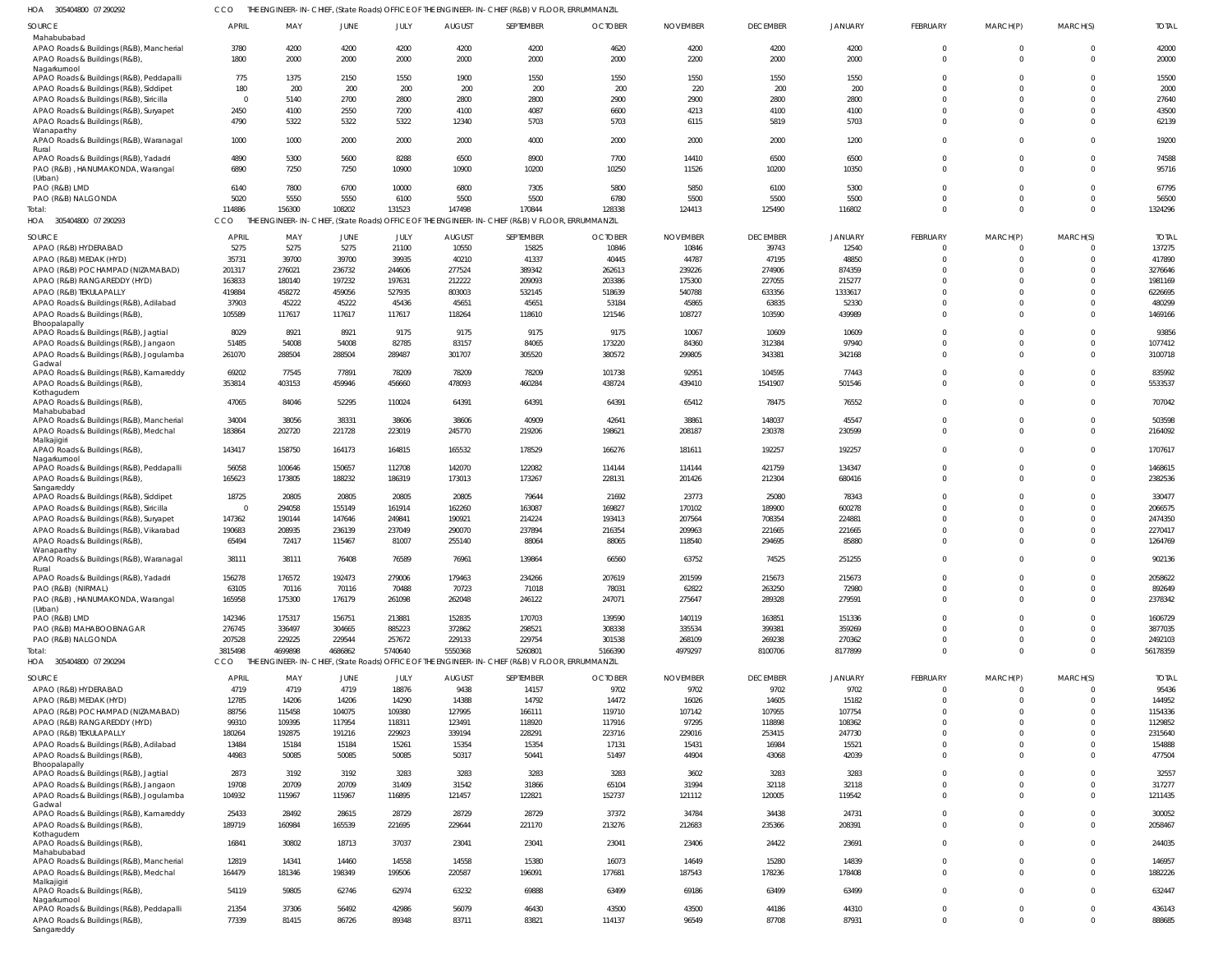| 04800 07 290294 | THE ENGINEER-IN-CHIEF (State Roads) OFFICE OF THE ENGINEER-IN-CHIEF (R&B) V FLOOR ERRIJMMANZIL |  |
|-----------------|------------------------------------------------------------------------------------------------|--|

| HOA 305404800 07 290294                               | CCO                  |                                      |                         |                            |                          | THE ENGINEER-IN-CHIEF, (State Roads) OFFICE OF THE ENGINEER-IN-CHIEF (R&B) V FLOOR, ERRUMMANZIL |                |                    |                 |                      |                      |                      |              |              |
|-------------------------------------------------------|----------------------|--------------------------------------|-------------------------|----------------------------|--------------------------|-------------------------------------------------------------------------------------------------|----------------|--------------------|-----------------|----------------------|----------------------|----------------------|--------------|--------------|
| SOURCE                                                | APRIL                | MAY                                  | <b>JUNE</b>             | JULY                       | <b>AUGUST</b>            | SEPTEMBER                                                                                       | <b>OCTOBER</b> | <b>NOVEMBER</b>    | <b>DECEMBER</b> | JANUARY              | FEBRUARY             | MARCH(P)             | MARCH(S)     | <b>TOTAL</b> |
| APAO Roads & Buildings (R&B), Siddipet                | 7389                 | 8209                                 | 8209                    | 8209                       | 8209                     | 34744                                                                                           | 8570           | 9391               | 8570            | 8570                 | $\Omega$             | $\mathbf 0$          |              | 110070       |
| APAO Roads & Buildings (R&B), Siricilla               | $\Omega$             | 117233                               | 61840                   | 64737                      | 64860                    | 65174                                                                                           | 68088          | 68187              | 65650           | 65650                | $\Omega$             | $\mathbf 0$          | $\Omega$     | 641419       |
| APAO Roads & Buildings (R&B), Suryapet                | 58564                | 75075                                | 58290                   | 97683                      | 75352                    | 84782                                                                                           | 76335          | 81979              | 76434           | 76780                |                      | $\Omega$             |              | 761274       |
| APAO Roads & Buildings (R&B), Vikarabad               | 72489                | 79449                                | 89608                   | 89954                      | 109670                   | 90234                                                                                           | 82548          | 80693              | 73728           | 73728                |                      | $\Omega$             |              | 842101       |
| APAO Roads & Buildings (R&B),                         | 26059                | 28801                                | 41609                   | 32515                      | 36206                    | 32959                                                                                           | 32959          | 46051              | 33353           | 27488                | $\Omega$             | $\Omega$             |              | 338000       |
| Wanaparthy<br>APAO Roads & Buildings (R&B), Waranagal | 15480                | 15480                                | 31026                   | 31090                      | 31224                    | 57418                                                                                           | 27505          | 26498              | 26850           | 17517                | $\Omega$             | $\Omega$             |              | 280088       |
| Rural<br>APAO Roads & Buildings (R&B), Yadadri        | 58938                | 67522                                | 73349                   | 110525                     | 67614                    | 89437                                                                                           | 78804          | 76983              | 71566           | 71566                |                      | $\Omega$             |              | 766304       |
| PAO (R&B) (NIRMAL)                                    | 24547                | 27273                                | 27273                   | 27406                      | 27490                    | 27618                                                                                           | 30345          | 24074              | 25846           | 24180                |                      | $\Omega$             | $\Omega$     | 266052       |
| PAO (R&B), HANUMAKONDA, Warangal                      | 98973                | 104542                               | 105066                  | 155712                     | 156278                   | 146780                                                                                          | 147346         | 164389             | 150164          | 144208               | $\Omega$             | $\Omega$             |              | 1373458      |
| (Urban)                                               |                      |                                      |                         |                            |                          |                                                                                                 |                |                    |                 |                      |                      |                      |              |              |
| PAO (R&B) LMD                                         | 76727                | 95484                                | 84331                   | 118400                     | 81913                    | 91664                                                                                           | 74015          | 74331              | 75389           | 68740                | $\Omega$             | $\Omega$             |              | 840994       |
| PAO (R&B) MAHABOOBNAGAR                               | 126053               | 152725                               | 138853                  | 189579                     | 175694                   | 141978                                                                                          | 145561         | 158018             | 161049          | 146733               |                      | $\Omega$             |              | 1536243      |
| PAO (R&B) NALGONDA                                    | 79621                | 87877                                | 87991                   | 99046                      | 88804                    | 89027                                                                                           | 118140         | 105974             | 90229           | 90605                |                      | $\Omega$             |              | 937314       |
| Total:                                                | 1778757              | 2095951                              | 2076392                 | 2429402                    | 2479354                  | 2402401                                                                                         | 2354063        | 2275092            | 2261996         | 2162798              |                      | $\Omega$             | $\Omega$     | 22316206     |
| HOA 305404800 07 290295                               | <b>CCO</b>           |                                      |                         |                            |                          | THE ENGINEER-IN-CHIEF, (State Roads) OFFICE OF THE ENGINEER-IN-CHIEF (R&B) V FLOOR, ERRUMMANZIL |                |                    |                 |                      |                      |                      |              |              |
| SOURCE                                                | APRIL                | MAY                                  | JUNE                    | <b>JULY</b>                | AUGUST                   | SEPTEMBER                                                                                       | <b>OCTOBER</b> | <b>NOVEMBER</b>    | <b>DECEMBER</b> | JANUARY              | FEBRUARY             | MARCH(P)             | MARCH(S)     | <b>TOTAL</b> |
|                                                       |                      | $\overline{0}$                       | $\overline{0}$          | $\overline{0}$             | $\overline{0}$           | 26633                                                                                           | $\overline{0}$ | $\overline{0}$     | 90505           | $\Omega$             | $\Omega$             | -0                   |              | 117138       |
| APAO (R&B) TEKULAPALLY                                | $\Omega$             | $\overline{0}$                       | $\overline{0}$          |                            |                          | $\Omega$                                                                                        |                | $\Omega$           |                 | $\Omega$             |                      |                      | $\Omega$     | 39796        |
| APAO Roads & Buildings (R&B),<br>Bhoopalapally        |                      |                                      |                         | $\overline{0}$             | $\overline{0}$           |                                                                                                 | 39796          |                    | $\overline{0}$  |                      | $\Omega$             | $\mathbf 0$          |              |              |
| APAO Roads & Buildings (R&B),<br>Kothagudem           | $\Omega$             | $\Omega$                             | $\overline{0}$          | $\mathbf 0$                | 100000                   | $\Omega$                                                                                        | $\overline{0}$ | $\Omega$           | $\overline{0}$  | $\Omega$             |                      | $\Omega$             | 0            | 100000       |
| APAO Roads & Buildings (R&B),<br>Mahabubabad          | $\Omega$             | $\Omega$                             | $\overline{0}$          | $\overline{0}$             | $\overline{0}$           | 31926                                                                                           | $\overline{0}$ | $\Omega$           | $\mathbf 0$     | $\Omega$             | $\Omega$             | $\Omega$             | $\Omega$     | 31926        |
| APAO Roads & Buildings (R&B),<br>Sangareddy           | $\Omega$             | $\Omega$                             | $\overline{0}$          | $\mathbf 0$                | 20000                    | $\Omega$                                                                                        | 100000         | $\Omega$           | $\Omega$        | $\Omega$             |                      | $\Omega$             | $\Omega$     | 120000       |
| APAO Roads & Buildings (R&B), Siricilla               | $\Omega$             | $\Omega$                             | 9000                    | $\overline{0}$             | 22607                    | $\cap$                                                                                          | $\overline{0}$ | $\Omega$           | $\overline{0}$  | $\Omega$             |                      | $\Omega$             | <sup>0</sup> | 31607        |
| APAO Roads & Buildings (R&B), Suryapet                | $\Omega$             | $\overline{0}$                       | $\mathbf 0$             | $\mathbf 0$                | 54521                    |                                                                                                 | $\overline{0}$ | $\Omega$           | $\overline{0}$  | $\Omega$             |                      | $\Omega$             | $\Omega$     | 54521        |
| PAO (R&B), HANUMAKONDA, Warangal<br>(Urban)           | $\Omega$             | $\Omega$                             | $\Omega$                | $\mathbf 0$                | 43301                    | $\Omega$                                                                                        | $\overline{0}$ | $\overline{0}$     | 41348           | $\Omega$             |                      | $\Omega$             | $\Omega$     | 84649        |
| PAO (R&B) LMD                                         | $\Omega$             | $\Omega$                             | $\overline{0}$          | $\overline{0}$             | 8000                     | $\Omega$                                                                                        | $\overline{0}$ | $\overline{0}$     | $\overline{0}$  | $\Omega$             |                      | -0                   |              | 8000         |
| PAO (R&B) NALGONDA                                    | $\Omega$             | $\Omega$                             | 11490                   | $\overline{0}$             | $\overline{0}$           | $\cap$                                                                                          | 43752          | $\overline{0}$     | 132861          | $\Omega$             |                      | $^{\circ}$           | $\Omega$     | 188103       |
| Total:                                                | $\cap$               | $\Omega$                             | 20490                   | $\mathbf 0$                | 248429                   | 58559                                                                                           | 183548         | $\Omega$           | 264714          | $\Omega$             |                      | $\Omega$             | $\Omega$     | 775740       |
| HOA 305404800 07 290296                               | CCO                  |                                      |                         |                            |                          | THE ENGINEER-IN-CHIEF, (State Roads) OFFICE OF THE ENGINEER-IN-CHIEF (R&B) V FLOOR, ERRUMMANZIL |                |                    |                 |                      |                      |                      |              |              |
| SOURCE                                                | APRIL                | MAY                                  | JUNE                    | JULY                       | <b>AUGUST</b>            | SEPTEMBER                                                                                       | <b>OCTOBER</b> | <b>NOVEMBER</b>    | <b>DECEMBER</b> | JANUARY              | FEBRUARY             | MARCH(P)             | MARCH(S)     | <b>TOTAL</b> |
| APAO (R&B) HYDERABAD                                  | $\Omega$             | - 0                                  | $\Omega$                | $\overline{0}$             | $\overline{0}$           | - 0                                                                                             | $\Omega$       | $\Omega$           | 27806           | $\Omega$             |                      | $\Omega$             | <sup>0</sup> | 27806        |
| APAO (R&B) MEDAK (HYD)                                | $\Omega$             | $\Omega$                             | $\Omega$                | $\overline{0}$             | $\overline{0}$           | $\Omega$                                                                                        | 87161          | $\Omega$           | $\Omega$        | $\Omega$             |                      | $\Omega$             |              | 87161        |
| APAO (R&B) POCHAMPAD (NIZAMABAD)                      | $\Omega$             | $\Omega$                             | $\Omega$                | $\overline{0}$             | 173687                   | 369472                                                                                          | $\Omega$       | $\Omega$           | 25849           | $\Omega$             |                      | $\Omega$             |              | 569008       |
| APAO (R&B) RANGAREDDY (HYD)                           |                      | $\Omega$                             | $\Omega$                | $\mathbf 0$                | 38162                    | 1292                                                                                            | 255112         | $\Omega$           | $\Omega$        | $\Omega$             |                      |                      |              | 294566       |
| APAO (R&B) TEKULAPALLY                                |                      | $\Omega$                             | $\Omega$                | $\overline{0}$             | 495863                   | 130767                                                                                          | $\Omega$       | $\Omega$           | 282499          | 40108                |                      | $\Omega$             |              | 949237       |
| APAO Roads & Buildings (R&B), Adilabad                | $\Omega$             | $\Omega$                             | $\Omega$                | $\mathbf 0$                | $\mathbf{0}$             |                                                                                                 | $\overline{0}$ | $\Omega$           | 99323           | $\Omega$             |                      | $\Omega$             |              | 99323        |
| APAO Roads & Buildings (R&B),<br>Bhoopalapally        | $\Omega$             | $\Omega$                             | $\Omega$                | $\Omega$                   | $\Omega$                 |                                                                                                 | 218007         | $\Omega$           | $\Omega$        | 780                  |                      | $\Omega$             |              | 218787       |
| APAO Roads & Buildings (R&B), Jagtial                 | $\Omega$             | $\Omega$                             | $\Omega$                | $\mathbf 0$                | $\mathbf{0}$             |                                                                                                 | $\overline{0}$ | 19910              | $\overline{0}$  | $\Omega$             |                      | $\Omega$             |              | 19910        |
| APAO Roads & Buildings (R&B), Jangaon                 | $\Omega$             | $\Omega$                             | $\Omega$                | $\overline{0}$             | 31165                    |                                                                                                 | $\overline{0}$ | $\Omega$           | 159289          | $\Omega$             |                      | $\Omega$             |              | 190454       |
| APAO Roads & Buildings (R&B), Jogulamba               | $\Omega$             | $\Omega$                             | $\Omega$                | $\Omega$                   | $\overline{0}$           | 347161                                                                                          | $\overline{0}$ | 1028               | 325292          | $\Omega$             |                      | $\Omega$             |              | 673481       |
| Gadwal                                                |                      |                                      |                         |                            |                          |                                                                                                 |                |                    |                 |                      |                      |                      |              |              |
| APAO Roads & Buildings (R&B), Kamareddy               | $\Omega$             | $\Omega$                             | $\Omega$                | 0                          | $\mathbf{0}$             |                                                                                                 | 170715         | $\Omega$           | $\Omega$        | $\Omega$             |                      | $\Omega$             |              | 170715       |
| APAO Roads & Buildings (R&B),                         | $\Omega$             | $\Omega$                             | $\Omega$                | $\Omega$                   | $\Omega$                 | 391411                                                                                          | $\Omega$       | $\Omega$           | $\Omega$        | 449366               |                      | $\Omega$             | $\Omega$     | 840777       |
| Kothagudem                                            |                      |                                      |                         |                            |                          |                                                                                                 |                |                    |                 |                      |                      |                      |              |              |
| APAO Roads & Buildings (R&B),<br>Mahabubabad          | $\Omega$             | $\Omega$                             | $\Omega$                | 133823                     | $\mathbf{0}$             | 15878                                                                                           | $\overline{0}$ | $\Omega$           | 108781          | $\Omega$             |                      | $\Omega$             |              | 258482       |
| APAO Roads & Buildings (R&B), Mancherial              | $\Omega$             | $\overline{0}$                       | $\mathbf 0$             | 0                          | $\mathbf 0$              | - 0                                                                                             | $\overline{0}$ | 84697              | $\overline{0}$  | $\Omega$             |                      | $\Omega$             |              | 84697        |
| APAO Roads & Buildings (R&B), Medchal                 | $\Omega$             | $\Omega$                             | $\Omega$                | $\Omega$                   | 243263                   | 187438                                                                                          | $\overline{0}$ | 25005              | 24422           | $\Omega$             | $\Omega$             | $\Omega$             | $\Omega$     | 480128       |
| Malkajigiri<br>APAO Roads & Buildings (R&B),          | $\Omega$             | $\Omega$                             | $\Omega$                | $\Omega$                   | $\overline{0}$           | $\Omega$                                                                                        | $\overline{0}$ | 337265             | $\overline{0}$  | $\Omega$             | $\Omega$             | $\Omega$             |              | 337265       |
| Nagarkurnool                                          |                      |                                      |                         |                            |                          |                                                                                                 |                |                    |                 |                      |                      |                      |              |              |
| APAO Roads & Buildings (R&B), Peddapalli              | $\Omega$<br>$\Omega$ | $\overline{0}$<br>$\Omega$           | $\mathbf 0$<br>$\Omega$ | $\overline{0}$<br>$\Omega$ | $\mathbf{0}$<br>$\Omega$ | $\Omega$                                                                                        | $\overline{0}$ | 267943<br>$\Omega$ | $\Omega$        | $\Omega$<br>$\Omega$ | $\Omega$<br>$\Omega$ | $\Omega$<br>$\Omega$ | <sup>0</sup> | 267943       |
| APAO Roads & Buildings (R&B),<br>Sangareddy           |                      |                                      |                         |                            |                          |                                                                                                 | 362655         |                    | 23664           |                      |                      |                      |              | 386319       |
| APAO Roads & Buildings (R&B), Siddipet                | $\Omega$             | $\Omega$                             | $\Omega$                | $\Omega$                   | $\Omega$                 | $\Omega$                                                                                        | $\Omega$       | $\Omega$           | $\Omega$        | 47472                |                      | $\Omega$             |              | 47472        |
| APAO Roads & Buildings (R&B), Siricilla               | $\Omega$             | $\Omega$                             | $\Omega$                | $\Omega$                   | $\Omega$                 | $\Omega$                                                                                        | 189319         | 125331             | 28223           | $\Omega$             |                      | $\Omega$             |              | 342873       |
| APAO Roads & Buildings (R&B), Suryapet                | $\Omega$             | $\Omega$                             | $\Omega$                | 0                          | $\mathbf{0}$             | 119126                                                                                          | $\overline{0}$ | 146895             | 169305          | $\Omega$             |                      | $\Omega$             |              | 435326       |
| APAO Roads & Buildings (R&B), Vikarabad               | $\Omega$             | $\Omega$                             | $\Omega$                | $\mathbf 0$                | 408142                   | 275870                                                                                          | $\overline{0}$ | $\Omega$           | 46169           | $\Omega$             |                      | $\Omega$             |              | 730181       |
| APAO Roads & Buildings (R&B),                         | $\Omega$             | $\Omega$                             | $\Omega$                | $\Omega$                   | 37919                    |                                                                                                 | $\overline{0}$ | $\Omega$           | 70999           | $\Omega$             |                      | $\Omega$             |              | 108918       |
| Wanaparthy                                            |                      |                                      |                         |                            |                          |                                                                                                 |                |                    |                 |                      |                      |                      |              |              |
| APAO Roads & Buildings (R&B), Waranagal<br>Rural      | $\Omega$             | $\Omega$                             | $\Omega$                | $\Omega$                   | $\mathbf{0}$             | 35760                                                                                           | $\overline{0}$ | 84206              | 22586           | 32182                |                      | $\Omega$             |              | 174734       |
| APAO Roads & Buildings (R&B), Yadadri                 | $\Omega$             | $\Omega$                             | $\Omega$                | 0                          | $\mathbf{0}$             | 214010                                                                                          | $\overline{0}$ | 149085             | $\overline{0}$  | 29522                |                      | $\Omega$             |              | 392617       |
| PAO (R&B) (NIRMAL)                                    | $\Omega$             | $\overline{0}$                       | $\Omega$                | $\mathbf 0$                | $\mathbf 0$              | 155206                                                                                          | $\overline{0}$ | $\Omega$           | $\overline{0}$  | $\Omega$             |                      | $\Omega$             |              | 155206       |
| PAO (R&B), HANUMAKONDA, Warangal                      | $\Omega$             | $\Omega$                             | $\Omega$                | $\Omega$                   | $\mathbf 0$              |                                                                                                 | 397466         | $\Omega$           | 152598          | $\Omega$             |                      | $\Omega$             |              | 550064       |
| (Urban)                                               |                      |                                      |                         |                            |                          |                                                                                                 |                |                    |                 |                      |                      |                      |              |              |
| PAO (R&B) LMD                                         | $\Omega$             | $\Omega$                             | $\Omega$                | $\mathbf 0$                | $\mathbf{0}$             | $\Omega$                                                                                        | $\overline{0}$ | $\Omega$           | 275092          | $\Omega$             |                      | $\Omega$             |              | 275092       |
| PAO (R&B) MAHABOOBNAGAR                               | $\Omega$             | $\Omega$                             | $\Omega$                | $\overline{0}$             | $\mathbf{0}$             | 318524                                                                                          | $\Omega$       | $\Omega$           | $\Omega$        | 276633               |                      | $\Omega$             |              | 595157       |
| PAO (R&B) NALGONDA                                    | $\Omega$             | $\Omega$                             | $\Omega$                | $\Omega$                   | 32331                    | $\Omega$                                                                                        | 429199         | $\Omega$           | 42545           | $\Omega$             |                      | $\mathbf 0$          |              | 504075       |
| Total:                                                | $\Omega$             | $\Omega$                             | $\Omega$                | 133823                     | 1460532                  | 2561915                                                                                         | 2109634        | 1241365            | 1884442         | 876063               |                      | $\Omega$             | $\Omega$     | 10267774     |
| HOA<br>305404800 07 310318                            | CCO                  | THE ENGINEER-IN-CHIEF, (State Roads) |                         |                            |                          | OFFICE OF THE ENGINEER-IN-CHIEF (R&B) V FLOOR, ERRUMMANZIL                                      |                |                    |                 |                      |                      |                      |              |              |
| SOURCE                                                | <b>APRIL</b>         | MAY                                  | JUNE                    | JULY                       | <b>AUGUST</b>            | SEPTEMBER                                                                                       | <b>OCTOBER</b> | <b>NOVEMBER</b>    | <b>DECEMBER</b> | JANUARY              | FEBRUARY             | MARCH(P)             | MARCH(S)     | <b>TOTAL</b> |
| APAO (R&B) TEKULAPALLY                                | $\Omega$             | $\overline{0}$                       | $\overline{0}$          | 0                          | $\overline{0}$           | $\Omega$                                                                                        | $\overline{0}$ | 20000              | $\overline{0}$  | $\circ$              | 0                    | -0                   | $\Omega$     | 20000        |
| APAO Roads & Buildings (R&B),                         | $\Omega$             | $\overline{0}$                       | $\overline{0}$          | $\overline{0}$             | $\overline{0}$           | $\Omega$                                                                                        | 20000          | $\overline{0}$     | $\overline{0}$  | $\overline{0}$       | $\Omega$             | $\mathbf 0$          | $\Omega$     | 20000        |
| Bhoopalapally                                         |                      |                                      |                         |                            |                          |                                                                                                 |                |                    |                 |                      |                      |                      |              |              |
| APAO Roads & Buildings (R&B),                         | $\Omega$             | $\overline{0}$                       | $\overline{0}$          | $\overline{0}$             | $\overline{0}$           | $\Omega$                                                                                        | $\overline{0}$ | 60000              | $\mathbf 0$     | 20000                | $\Omega$             | $\overline{0}$       | $\mathbf{0}$ | 80000        |
| Kothagudem                                            |                      |                                      |                         |                            |                          |                                                                                                 |                |                    |                 |                      |                      |                      |              |              |
| Total:                                                | $\overline{0}$       | $\overline{0}$                       | $\overline{0}$          | $\mathbf 0$                | $\mathbf 0$              | $\Omega$                                                                                        | 20000          | 80000              | $\mathbf{0}$    | 20000                | $\Omega$             | $\mathbf 0$          | $\mathbf 0$  | 120000       |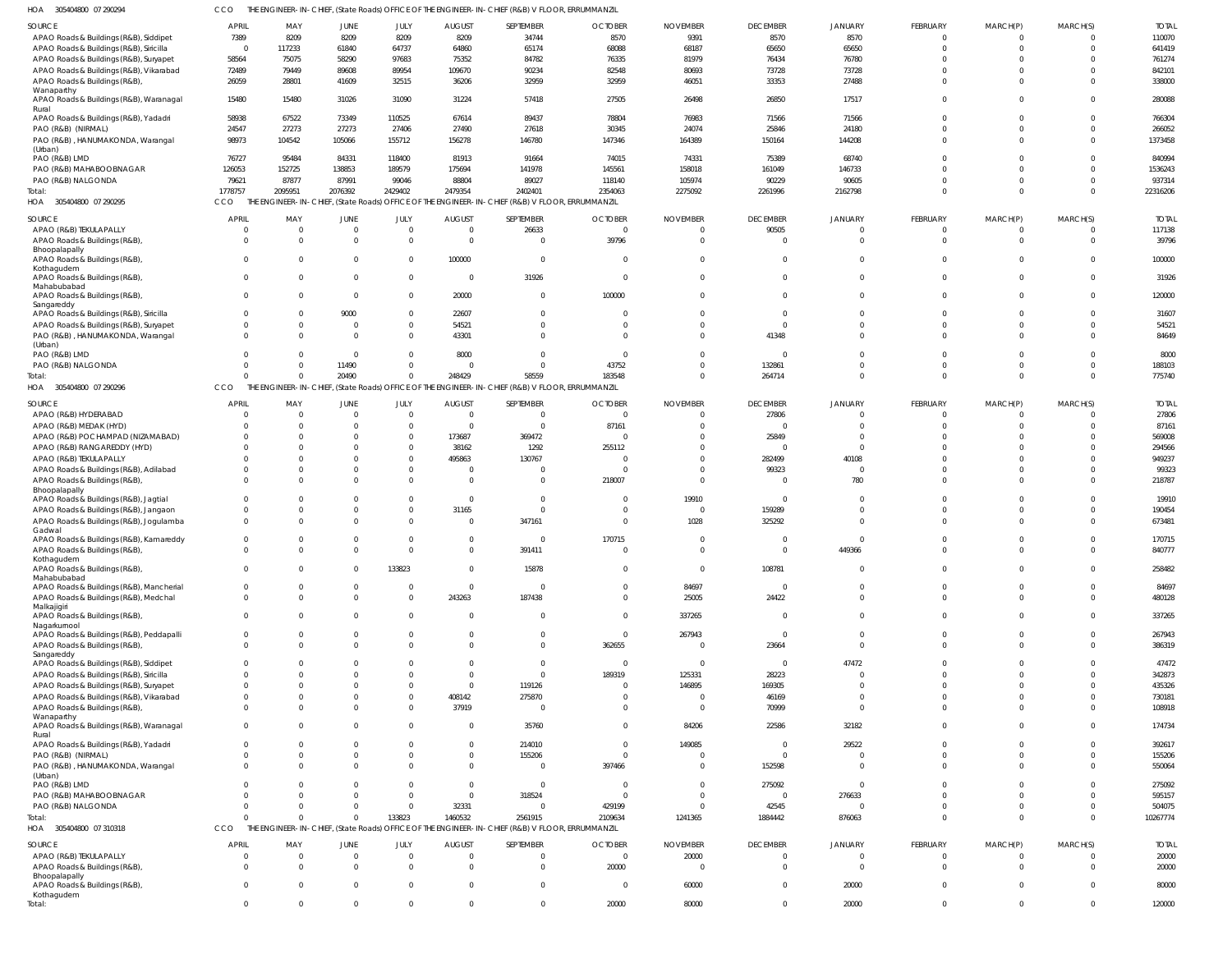305404800 13 270272 HOA CCO THE CHIEF ENGINEER (R&B), EAP, RDC OFFICE OF THE ENGINEER-IN-CHIEF (R&B), II FLOOR, ERRUMMANZIL

| <b>SOURCE</b>                                     | <b>APRIL</b>            | MAY                                                                     | JUNE        | JULY      | <b>AUGUST</b> | SEPTEMBER                                                                                                   | <b>OCTOBER</b> | <b>NOVEMBER</b> | <b>DECEMBER</b> | <b>JANUARY</b> | <b>FEBRUARY</b> | MARCH(P)       | MARCH(S)                | <b>TOTAL</b> |
|---------------------------------------------------|-------------------------|-------------------------------------------------------------------------|-------------|-----------|---------------|-------------------------------------------------------------------------------------------------------------|----------------|-----------------|-----------------|----------------|-----------------|----------------|-------------------------|--------------|
| APAO (R&B) MEDAK (HYD)                            | 0                       | $\Omega$                                                                | $\Omega$    | $\Omega$  | - 0           | $\Omega$                                                                                                    | 2968470        | - 0             | $\Omega$        | $\Omega$       | $\mathbf 0$     | $\mathbf{0}$   | $\Omega$                | 2968470      |
| APAO (R&B) POCHAMPAD (NIZAMABAD)                  | $\Omega$                | $\Omega$                                                                |             | $\Omega$  | $\Omega$      | $\Omega$                                                                                                    | 12787886       | $\sqrt{ }$      | $\Omega$        | $\Omega$       | $\mathbf 0$     | $\mathbf 0$    | $\Omega$                | 12787886     |
| APAO (R&B) RANGAREDDY (HYD)                       | $\Omega$                | $\Omega$                                                                |             | $\Omega$  |               | $\Omega$                                                                                                    | - 0            | 822474          | $\Omega$        |                | $\mathbf{0}$    | $\mathbf 0$    | $\Omega$                | 822474       |
| APAO Roads & Buildings (R&B), Jogulamba<br>Gadwal | $\Omega$                | $\Omega$                                                                |             | $\Omega$  | $\Omega$      | $\Omega$                                                                                                    | 15580446       | - 0             | 1916600         | $\Omega$       | $\Omega$        | $\Omega$       | $\Omega$                | 17497046     |
| APAO Roads & Buildings (R&B), Kamareddy           | $\mathbf 0$             | $\Omega$                                                                | $\Omega$    |           | - 0           | $\overline{0}$                                                                                              | 8895466        |                 | $\Omega$        | 897099         | $\mathbf{0}$    | $^{\circ}$     | $\overline{0}$          | 9792565      |
| APAO Roads & Buildings (R&B), Medchal             | $\Omega$                | $\Omega$                                                                | $\Omega$    | 39784000  | $\Omega$      | $\Omega$                                                                                                    | $\sqrt{ }$     |                 | $\Omega$        |                | $\Omega$        | $\Omega$       | $\Omega$                | 39784000     |
| Malkajigiri                                       |                         |                                                                         |             |           |               |                                                                                                             |                |                 |                 |                |                 |                |                         |              |
| APAO Roads & Buildings (R&B)                      | $\Omega$                | $\Omega$                                                                | $\Omega$    |           |               | $\Omega$                                                                                                    | 64000          |                 |                 |                | $\Omega$        | $\Omega$       | $\Omega$                | 64000        |
| Nagarkurnool                                      |                         |                                                                         |             |           |               |                                                                                                             |                |                 |                 |                |                 |                |                         |              |
| APAO Roads & Buildings (R&B), Peddapalli          | $\Omega$                | $\Omega$                                                                |             |           |               | $\Omega$                                                                                                    | 853220         |                 | $\Omega$        | $\Omega$       | $\Omega$        | $\Omega$       | $\Omega$                | 853220       |
| APAO Roads & Buildings (R&B), Vikarabad           | $\Omega$                | $\Omega$                                                                |             | $\Omega$  |               | $\overline{0}$                                                                                              | 32956030       |                 | $\Omega$        | 4663014        | $\Omega$        | $\Omega$       | $\Omega$                | 37619044     |
| PAO (R&B) MAHABOOBNAGAR                           | $\Omega$                | $\Omega$                                                                |             |           |               | $\Omega$                                                                                                    | 910902         | 35646824        |                 |                | $\Omega$        | $\Omega$       | $\Omega$                | 36557726     |
| PAO (R&B) NALGONDA                                | $\Omega$                | $\Omega$                                                                | $\Omega$    |           |               | $\Omega$                                                                                                    |                | - 0             | 3411439         |                | $\mathbf 0$     | $\mathbf 0$    | $\Omega$                | 3411439      |
| Total:                                            | $\Omega$                | $\Omega$                                                                | $\Omega$    | 39784000  |               | $\Omega$                                                                                                    | 75016420       | 36469298        | 5328039         | 5560113        | $\Omega$        | $\Omega$       | $\Omega$                | 162157870    |
| HOA 305480001 03 290291                           | CCO                     |                                                                         |             |           |               | THE ENGINEER-IN-CHIEF, (R&B,NH,ADMN,ROB/RUBS), OFFICE OF THE ENGINEER-IN-CHIEF(R&B), IV FLOOR, ERRAM MANZIL |                |                 |                 |                |                 |                |                         |              |
|                                                   |                         |                                                                         |             |           |               |                                                                                                             |                |                 |                 |                |                 |                |                         |              |
| <b>SOURCE</b>                                     | <b>APRIL</b>            | MAY                                                                     | JUNE        | JULY      | <b>AUGUST</b> | SEPTEMBER                                                                                                   | <b>OCTOBER</b> | <b>NOVEMBER</b> | <b>DECEMBER</b> | <b>JANUARY</b> | FEBRUARY        | MARCH(P)       | MARCH(S)                | <b>TOTAL</b> |
| APAO (R&B) POCHAMPAD (NIZAMABAD)                  | 191580                  | 240863                                                                  | 254295      | 283670    | 380992        | 304341                                                                                                      | 312447         | 288880          | 288880          | 288880         | $\mathbf{0}$    | $\mathbf{0}$   | $\Omega$                | 2834828      |
| APAO (R&B) RANGAREDDY (HYD)                       | 336990                  | 353444                                                                  | 448669      | 488020    | 488020        | 489050                                                                                                      | 493068         | 853413          | 599930          | 592307         | $\mathbf 0$     | $\mathbf 0$    | $\Omega$                | 5142911      |
| PAO (R&B), HANUMAKONDA, Warangal                  | - 0                     | 58350                                                                   | 36579       | 58350     | 63800         | 59970                                                                                                       | 61170          | 59970           | 101394          | 74778          | $\Omega$        | $\Omega$       | $\Omega$                | 574361       |
| (Urban)                                           |                         |                                                                         |             |           |               |                                                                                                             |                |                 |                 |                |                 |                |                         |              |
| PAO (R&B) LMD                                     | 304304                  | 136704                                                                  | $\Omega$    | 304304    | 160160        | 160160                                                                                                      | 130070         | 160160          | 163030          | 163030         | $\mathbf{0}$    | $\mathbf 0$    | $\Omega$                | 1681922      |
| Total:                                            | 832874                  | 789361                                                                  | 739543      | 1134344   | 1092972       | 1013521                                                                                                     | 996755         | 1362423         | 1153234         | 1118995        | $\Omega$        | $\Omega$       | $\Omega$                | 10234022     |
| HOA 305480001 03 290292                           | CCO                     | THE ENGINEER-IN-CHIEF, (R&B,NH,ADMN,ROBRUBS),                           |             |           |               | OFFICE OF THE ENGINEER-IN-CHIEF(R&B), IV FLOOR, ERRAM MANZIL                                                |                |                 |                 |                |                 |                |                         |              |
| <b>SOURCE</b>                                     | <b>APRIL</b>            | MAY                                                                     | JUNE        | JULY      | <b>AUGUST</b> | SEPTEMBER                                                                                                   | <b>OCTOBER</b> | <b>NOVEMBER</b> | <b>DECEMBER</b> | <b>JANUARY</b> | <b>FEBRUARY</b> | MARCH(P)       | MARCH(S)                | <b>TOTAL</b> |
| APAO (R&B) POCHAMPAD (NIZAMABAD)                  | 1040                    | 21600                                                                   | 2100        | 1600      | 2187          | 1697                                                                                                        | 1660           | 1600            | 1600            | 1600           | $\mathbf{0}$    | $\mathbf{0}$   | $\Omega$                | 36684        |
| APAO (R&B) RANGAREDDY (HYD)                       | 5950                    | 7500                                                                    | 8500        | 8500      | 8500          | 8800                                                                                                        | 10800          | 9700            | 8800            | 9350           | $\mathbf 0$     | $\mathbf 0$    | $\Omega$                | 86400        |
|                                                   | $\overline{0}$          |                                                                         |             | 850       | 1300          |                                                                                                             | 1850           |                 |                 | 1000           | $\Omega$        | $\Omega$       | $\Omega$                | 9700         |
| PAO (R&B), HANUMAKONDA, Warangal<br>(Urban)       |                         | 850                                                                     | 425         |           |               | 1000                                                                                                        |                | 1000            | 1425            |                |                 |                |                         |              |
| PAO (R&B) LMD                                     | 1520                    | 800                                                                     | $\Omega$    | 1520      | 800           | 800                                                                                                         | 600            | 800             | 800             | 800            | $\mathbf{0}$    | $\mathbf 0$    | $\Omega$                | 8440         |
| Total:                                            | 8510                    | 30750                                                                   | 11025       | 12470     | 12787         | 12297                                                                                                       | 14910          | 13100           | 12625           | 12750          | $\Omega$        | $\Omega$       | $\Omega$                | 141224       |
| HOA 305480001 03 290293                           | <b>CCO</b>              |                                                                         |             |           |               | THE ENGINEER-IN-CHIEF, (R&B,NH,ADMN,ROB/RUBS), OFFICE OF THE ENGINEER-IN-CHIEF(R&B), IV FLOOR, ERRAM MANZIL |                |                 |                 |                |                 |                |                         |              |
|                                                   |                         |                                                                         |             |           |               |                                                                                                             |                |                 |                 |                |                 |                |                         |              |
| <b>SOURCE</b>                                     | <b>APRIL</b>            | MAY                                                                     | <b>JUNE</b> | JULY      | <b>AUGUST</b> | SEPTEMBER                                                                                                   | <b>OCTOBER</b> | <b>NOVEMBER</b> | <b>DECEMBER</b> | <b>JANUARY</b> | <b>FEBRUARY</b> | MARCH(P)       | MARCH(S)                | <b>TOTAL</b> |
| APAO (R&B) POCHAMPAD (NIZAMABAD)                  | 63547                   | 93716                                                                   | 119716      | 94088     | 127093        | 100952                                                                                                      | 99437          | 95836           | 110811          | 110811         | $\overline{0}$  | 0              | $\Omega$                | 1016007      |
| APAO (R&B) RANGAREDDY (HYD)                       | 111767                  | 134669                                                                  | 189714      | 161862    | 161862        | 162207                                                                                                      | 221225         | 240035          | 205003          | 607868         | $\Omega$        | $\mathbf{0}$   | $\Omega$                | 2196212      |
| PAO (R&B), HANUMAKONDA, Warangal                  | $\overline{\mathbf{0}}$ | 19364                                                                   | 13143       | 19364     | 21191         | 19907                                                                                                       | 32349          | 19907           | 62664           | 31854          | $\Omega$        | $\Omega$       | $\Omega$                | 239743       |
| (Urban)                                           |                         |                                                                         |             |           |               |                                                                                                             |                |                 |                 |                |                 |                |                         |              |
| PAO (R&B) LMD                                     | 100954                  | 53134                                                                   | $\Omega$    | 100954    | 53134         | 53134                                                                                                       | 43154          | 53134           | 54098           | 62549          | $\Omega$        | $\mathbf{0}$   | $\Omega$                | 574245       |
| Total:                                            | 276268                  | 300883                                                                  | 322573      | 376268    | 363280        | 336200                                                                                                      | 396165         | 408912          | 432576          | 813082         | $\Omega$        | $\mathbf{0}$   | $\Omega$                | 4026207      |
| HOA 305480001 03 290294                           | CCO                     |                                                                         |             |           |               | THE ENGINEER-IN-CHIEF, (R&B,NH,ADMN,ROB/RUBS), OFFICE OF THE ENGINEER-IN-CHIEF(R&B), IV FLOOR, ERRAM MANZIL |                |                 |                 |                |                 |                |                         |              |
|                                                   |                         |                                                                         |             |           |               |                                                                                                             |                |                 |                 |                |                 |                |                         |              |
| <b>SOURCE</b>                                     | <b>APRIL</b>            | MAY                                                                     | JUNE        | JULY      | <b>AUGUST</b> | SEPTEMBER                                                                                                   | <b>OCTOBER</b> | <b>NOVEMBER</b> | <b>DECEMBER</b> | <b>JANUARY</b> | <b>FEBRUARY</b> | MARCH(P)       | MARCH(S)                | <b>TOTAL</b> |
| APAO (R&B) POCHAMPAD (NIZAMABAD)                  | 26191                   | 39091                                                                   | 50334       | 39252     | 51580         | 42200                                                                                                       | 41403          | 39988           | 39988           | 39988          | $\mathbf{0}$    | $\Omega$       | $\Omega$                | 410015       |
| APAO (R&B) RANGAREDDY (HYD)                       | 86981                   | 106648                                                                  | 137388      | 125348    | 125348        | 125657                                                                                                      | 166179         | 165304          | 133509          | 140410         | $\mathbf{0}$    | $\mathbf{0}$   | $\Omega$                | 1312772      |
| PAO (R&B), HANUMAKONDA, Warangal                  | - 0                     | 9898                                                                    | 6187        | 9897      | 10799         | 10174                                                                                                       | 17594          | 10174           | 13884           | 12650          | $\mathbf 0$     | $\Omega$       | $\Omega$                | 101257       |
| (Urban)                                           |                         |                                                                         |             |           |               |                                                                                                             |                |                 |                 |                |                 |                |                         |              |
| PAO (R&B) LMD                                     | 38882                   | 20464                                                                   | - 0         | 38882     | 20464         | 20464                                                                                                       | 16893          | 20464           | 20830           | 20830          | 0               | $\mathbf{0}$   | $\Omega$                | 218173       |
| Total:                                            | 152054                  | 176101                                                                  | 193909      | 213379    | 208191        | 198495                                                                                                      | 242069         | 235930          | 208211          | 213878         | $\mathbf 0$     | $\Omega$       | $\Omega$                | 2042217      |
| HOA 305480001 03 290296                           | CCO                     |                                                                         |             |           |               | THE ENGINEER-IN-CHIEF, (R&B,NH,ADMN,ROB/RUBS), OFFICE OF THE ENGINEER-IN-CHIEF(R&B), IV FLOOR, ERRAM MANZIL |                |                 |                 |                |                 |                |                         |              |
| <b>SOURCE</b>                                     | APRIL                   | MAY                                                                     | JUNE        | JULY      | <b>AUGUST</b> | SEPTEMBER                                                                                                   | <b>OCTOBER</b> | <b>NOVEMBER</b> | <b>DECEMBER</b> | JANUARY        | FEBRUARY        | MARCH(P)       | MARCH(S)                | <b>TOTAL</b> |
| APAO (R&B) POCHAMPAD (NIZAMABAD)                  | - 0                     | $\Omega$                                                                |             | $\Omega$  | 83571         | 105390                                                                                                      | $\Omega$       | - 0             | $\Omega$        | $\Omega$       | $\mathbf{0}$    | $\mathbf{0}$   | - 0                     | 188961       |
| APAO (R&B) RANGAREDDY (HYD)                       | $\Omega$                | $\Omega$                                                                |             | $\Omega$  | - 0           | $\overline{0}$                                                                                              | $\Omega$       | 320797          | 49959           |                | $\mathbf{0}$    | $\mathbf{0}$   | $\Omega$                | 370756       |
|                                                   | $\Omega$                |                                                                         |             | $\Omega$  |               |                                                                                                             |                |                 |                 |                | $\Omega$        |                | $\Omega$                | 74492        |
| PAO (R&B), HANUMAKONDA, Warangal<br>(Urban)       |                         | $\Omega$                                                                |             |           | - 0           | $\overline{0}$                                                                                              | 74492          | - 0             | $\Omega$        | $\Omega$       |                 | $\Omega$       |                         |              |
| Total:                                            | $\Omega$                | $\Omega$                                                                | $\Omega$    | $\Omega$  | 83571         | 105390                                                                                                      | 74492          | 320797          | 49959           | $\Omega$       | $\mathbf{0}$    | $\mathbf{0}$   | $\Omega$                | 634209       |
| HOA 40550000304 05 530531                         | CCO                     | The DG & IG of Police, Telangana, Saifabad,                             |             |           |               |                                                                                                             |                |                 |                 |                |                 |                |                         |              |
|                                                   |                         |                                                                         |             |           |               |                                                                                                             |                |                 |                 |                |                 |                |                         |              |
| <b>SOURCE</b>                                     | <b>APRIL</b>            | MAY                                                                     | JUNE        | JULY      | <b>AUGUST</b> | SEPTEMBER                                                                                                   | <b>OCTOBER</b> | <b>NOVEMBER</b> | <b>DECEMBER</b> | <b>JANUARY</b> | FEBRUARY        | MARCH(P)       | MARCH(S)                | <b>TOTAL</b> |
| PAO, FINANCE (W & P) DEPT, RANGA                  | $\Omega$                | $\Omega$                                                                | $\Omega$    | $\Omega$  | $\Omega$      | $\overline{0}$                                                                                              | $\Omega$       | $\Omega$        | $\overline{0}$  | 267669         | $\overline{0}$  | $\overline{0}$ | $\Omega$                | 267669       |
| <b>REDDY</b>                                      |                         |                                                                         |             |           |               |                                                                                                             |                |                 |                 |                |                 |                |                         |              |
| Total:                                            | $\Omega$                | $\Omega$                                                                | $\Omega$    | $\Omega$  | $\Omega$      | $\overline{0}$                                                                                              | $\Omega$       | - 0             | $\Omega$        | 267669         | $\mathbf{0}$    | $\overline{0}$ | $\overline{0}$          | 267669       |
| HOA 40550000325 05 530531                         | CCO                     | The DG & IG of Police, Telangana, Saifabad,                             |             |           |               |                                                                                                             |                |                 |                 |                |                 |                |                         |              |
| <b>SOURCE</b>                                     | <b>APRIL</b>            | MAY                                                                     | JUNE        | JULY      | <b>AUGUST</b> | SEPTEMBER                                                                                                   | <b>OCTOBER</b> | <b>NOVEMBER</b> | <b>DECEMBER</b> | <b>JANUARY</b> | FEBRUARY        | MARCH(P)       | MARCH(S)                | <b>TOTAL</b> |
| APAO Finance & Corporations,                      | $\Omega$                | $\Omega$                                                                | $\Omega$    | $\Omega$  | $\Omega$      | $\overline{0}$                                                                                              | 2207680        | - 0             | $\mathbf 0$     | 1234802        | $\overline{0}$  | $\overline{0}$ | $\overline{0}$          | 3442482      |
| Sangareddy                                        |                         |                                                                         |             |           |               |                                                                                                             |                |                 |                 |                |                 |                |                         |              |
| PAO, FINANCE (W & P) DEPT, KARIMNAGAR             | $\overline{0}$          | $\Omega$                                                                | $\Omega$    | 69085     | $\Omega$      | $\Omega$                                                                                                    | 2344055        |                 | $\Omega$        | 11233135       | $\mathbf 0$     | $\mathbf 0$    | $\Omega$                | 13646275     |
| PAO, FINANCE (W & P) DEPT, NIZAMABAD              | $\overline{0}$          | $^{\circ}$                                                              | $\Omega$    | 1388864   | $\Omega$      | $\overline{0}$                                                                                              | - C            |                 | $\mathbf 0$     | $\Omega$       | $\overline{0}$  | $\mathbf 0$    | $\overline{0}$          | 1388864      |
| PAO, FINANCE (W & P) DEPT, RANGA                  | $\Omega$                | $\Omega$                                                                |             | 1005562   | 4451          | $\overline{0}$                                                                                              | 19191945       |                 | $\Omega$        | 21953701       | $\mathbf{0}$    | $\mathbf 0$    | $\Omega$                | 42155659     |
| REDDY                                             |                         |                                                                         |             |           |               |                                                                                                             |                |                 |                 |                |                 |                |                         |              |
| PAO, FINANCE (W & P) DEPT, WARANGAL               | $\overline{0}$          | 0                                                                       | $\Omega$    | 3354382   | - 0           | $\overline{0}$                                                                                              | 7701664        |                 | $\Omega$        | 21182299       | $\mathbf{0}$    | $\mathbf{0}$   | $\Omega$                | 32238345     |
| Total:                                            | $\Omega$                | $\Omega$                                                                | $\cap$      | 5817893   | 4451          | $\overline{0}$                                                                                              | 31445344       |                 | $\Omega$        | 55603937       | $\overline{0}$  | $\overline{0}$ | $\overline{0}$          | 92871625     |
| HOA 40550020712 07 530531                         | CCO                     | The DG & IG of Police, Telangana, Saifabad,                             |             |           |               |                                                                                                             |                |                 |                 |                |                 |                |                         |              |
|                                                   |                         |                                                                         |             |           |               |                                                                                                             |                |                 |                 |                |                 |                |                         |              |
| <b>SOURCE</b>                                     | <b>APRIL</b>            | MAY                                                                     | JUNE        | JULY      | <b>AUGUST</b> | SEPTEMBER                                                                                                   | <b>OCTOBER</b> | <b>NOVEMBER</b> | <b>DECEMBER</b> | <b>JANUARY</b> | FEBRUARY        | MARCH(P)       | MARCH(S)                | <b>TOTAL</b> |
| APAO Finance & Corporations                       | $\Omega$                | $\Omega$                                                                | $\Omega$    | 572228    | $\Omega$      | $\overline{0}$                                                                                              | 291431         | $\Omega$        | $\Omega$        | $\Omega$       | $\overline{0}$  | $\overline{0}$ | $\overline{\mathbf{0}}$ | 863659       |
| Sangareddy                                        |                         |                                                                         |             |           |               |                                                                                                             |                |                 |                 |                |                 |                |                         |              |
| PAO, FINANCE (W & P) DEPT, NIZAMABAD              | $\overline{0}$          | $\Omega$                                                                | $\Omega$    | 228217    | - 0           | $\overline{0}$                                                                                              | 29113          |                 | $\Omega$        | $\Omega$       | $\mathbf 0$     | $\mathbf 0$    | $\Omega$                | 257330       |
| PAO, FINANCE (W & P) DEPT, RANGA                  | $\Omega$                | $\Omega$                                                                | $\Omega$    | 17464941  | $\Omega$      | 193721                                                                                                      | 415981         |                 | $\Omega$        | $\Omega$       | $\Omega$        | $\Omega$       | $\Omega$                | 18074643     |
| REDDY                                             | $\overline{0}$          | $\Omega$                                                                | $\Omega$    | 13354407  |               | $\overline{0}$                                                                                              |                |                 | $\Omega$        | $\mathbf{0}$   | $\mathbf 0$     | $\mathbf{0}$   | $\overline{0}$          |              |
| PAO, FINANCE (W & P) DEPT, WARANGAL               |                         |                                                                         |             |           | 2516505       |                                                                                                             | - 0            |                 |                 |                |                 |                |                         | 15870912     |
| Total:                                            | $\Omega$                | $\Omega$                                                                | $\Omega$    | 31619793  | 2516505       | 193721                                                                                                      | 736525         |                 | $\Omega$        | $\Omega$       | $\Omega$        | $\mathbf 0$    | $\Omega$                | 35066544     |
| HOA 40550020712 11 530531                         | CCO                     | The Commissioner of Police, Hyderabad City Police, Basheerbagh X Roads, |             |           |               |                                                                                                             |                |                 |                 |                |                 |                |                         |              |
| <b>SOURCE</b>                                     | <b>APRIL</b>            | MAY                                                                     | JUNE        | JULY      | <b>AUGUST</b> | SEPTEMBER                                                                                                   | <b>OCTOBER</b> | <b>NOVEMBER</b> | <b>DECEMBER</b> | <b>JANUARY</b> | <b>FEBRUARY</b> | MARCH(P)       | MARCH(S)                | <b>TOTAL</b> |
| APAO Finance & Corporations,                      | $\overline{0}$          | - 0                                                                     |             | 133300000 | - 0           | $\overline{0}$                                                                                              | $\Omega$       | - 0             | $\overline{0}$  | $\mathbf{0}$   | $\overline{0}$  | $\overline{0}$ | $\overline{\mathbf{0}}$ | 133300000    |
| Kothagudem                                        |                         |                                                                         |             |           |               |                                                                                                             |                |                 |                 |                |                 |                |                         |              |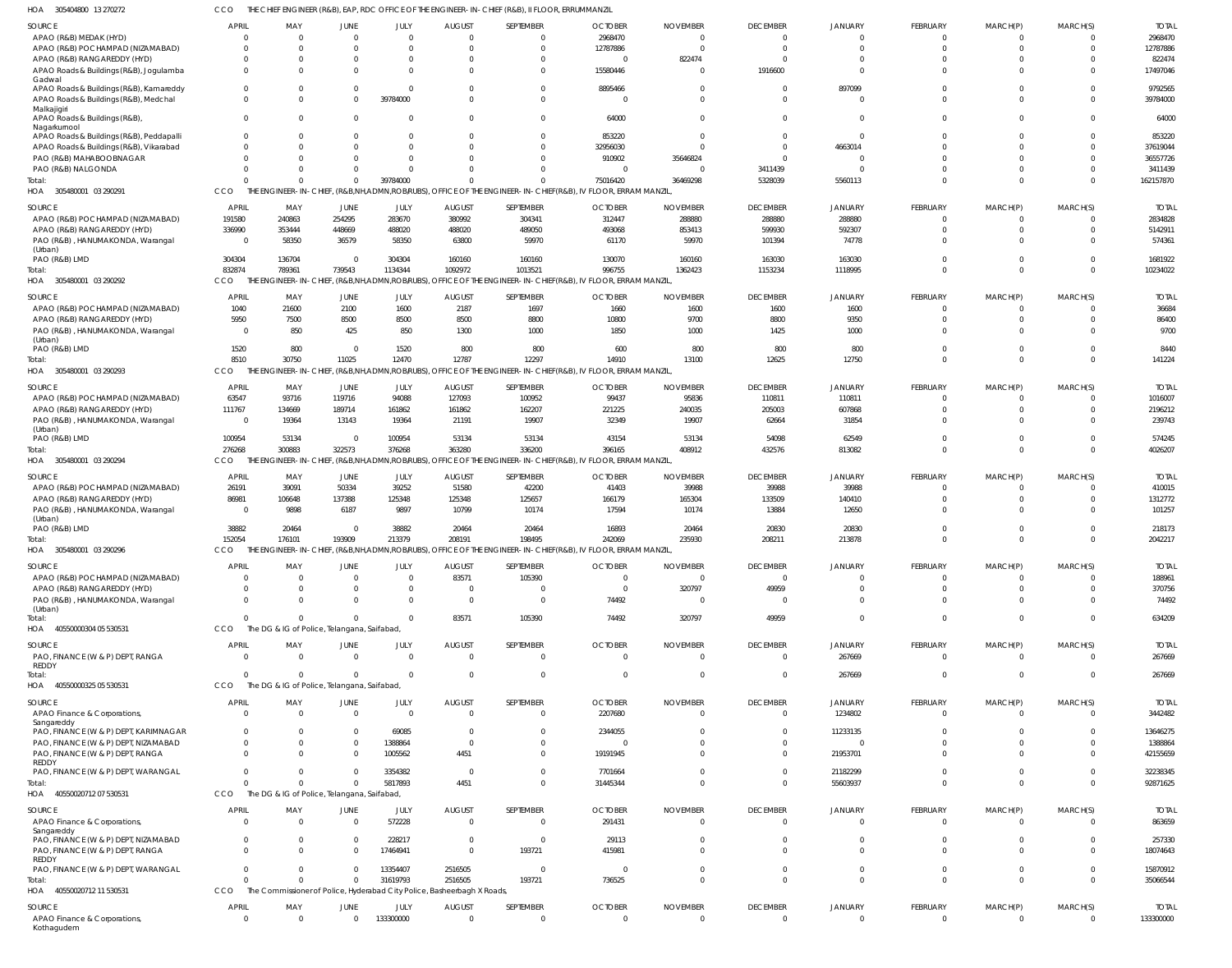| 40550020712 11 530531<br>HOA                                                   | <b>CCO</b>               | The Commissioner of Police, Hyderabad City Police, Basheerbagh X Roads, |                        |                            |                           |                              |                            |                             |                                   |                                  |                                |                                |                                  |                           |
|--------------------------------------------------------------------------------|--------------------------|-------------------------------------------------------------------------|------------------------|----------------------------|---------------------------|------------------------------|----------------------------|-----------------------------|-----------------------------------|----------------------------------|--------------------------------|--------------------------------|----------------------------------|---------------------------|
| SOURCE<br>Total:                                                               | <b>APRIL</b><br>$\Omega$ | MAY<br>$\Omega$                                                         | JUNE<br>$\Omega$       | JULY<br>133300000          | <b>AUGUST</b><br>$\cap$   | SEPTEMBER<br>$\mathbf 0$     | <b>OCTOBER</b><br>$\Omega$ | <b>NOVEMBER</b><br>$\Omega$ | <b>DECEMBER</b><br>$\overline{0}$ | JANUARY<br>$\Omega$              | FEBRUARY<br>$\mathbf 0$        | MARCH(P)<br>$\Omega$           | MARCH(S)<br>$\overline{0}$       | <b>TOTAL</b><br>133300000 |
| HOA 40550020712 27 530531                                                      | CCO                      | The DG & IG of Police, Telangana, Saifabad                              |                        |                            |                           |                              |                            |                             |                                   |                                  |                                |                                |                                  |                           |
| <b>SOURCE</b>                                                                  | <b>APRIL</b>             | MAY                                                                     | JUNE                   | <b>JULY</b>                | <b>AUGUST</b>             | SEPTEMBER                    | <b>OCTOBER</b>             | <b>NOVEMBER</b>             | <b>DECEMBER</b>                   | <b>JANUARY</b>                   | <b>FEBRUARY</b>                | MARCH(P)                       | MARCH(S)                         | <b>TOTAL</b>              |
| PAO, FINANCE (W & P) DEPT, KARIMNAGAR                                          | 0<br>$\Omega$            | $\overline{0}$<br>$\Omega$                                              | $\Omega$<br>$\Omega$   | $\overline{0}$<br>$\Omega$ | - 0                       | $\mathbf{0}$<br>$\mathbf{0}$ | 860481<br>860481           | 9134753<br>9134753          | $\overline{0}$<br>$\Omega$        | $\Omega$<br>$\Omega$             | $\overline{0}$<br>$\mathbf{0}$ | 0<br>$\mathbf{0}$              | $\overline{0}$<br>$\overline{0}$ | 9995234<br>9995234        |
| Total:<br>HOA 40550020725 04 530531                                            | CCO                      | The DG & IG of Police, Telangana, Saifabad,                             |                        |                            |                           |                              |                            |                             |                                   |                                  |                                |                                |                                  |                           |
| <b>SOURCE</b>                                                                  | <b>APRIL</b>             | MAY                                                                     | JUNE                   | JULY                       | <b>AUGUST</b>             | SEPTEMBER                    | <b>OCTOBER</b>             | <b>NOVEMBER</b>             | <b>DECEMBER</b>                   | JANUARY                          | FEBRUARY                       | MARCH(P)                       | MARCH(S)                         | <b>TOTAL</b>              |
| APAO Finance & Corporations, Adilabad                                          | $\Omega$                 | $\overline{0}$                                                          | $\Omega$               | 2269435                    | - 0                       | $\mathbf{0}$                 | - 0                        | $\Omega$                    | $\overline{0}$                    | $\Omega$                         | 0                              | 0                              | $\overline{0}$                   | 2269435                   |
| APAO Finance & Corporations,<br>Sangareddy                                     | $\Omega$                 | $\Omega$                                                                | $\Omega$               | 771307                     | $\Omega$                  | $\mathbf 0$                  | - 0                        | $\cup$                      | $\Omega$                          | $\Omega$                         | $\Omega$                       | $\mathbf 0$                    | $\Omega$                         | 771307                    |
| PAO, FINANCE (W & P) DEPT, KARIMNAGAR                                          |                          | 0<br>$\Omega$                                                           | $\Omega$               | 194239                     | $\Omega$                  | $\Omega$                     | 44720                      |                             |                                   |                                  | $\Omega$                       |                                | $\Omega$                         | 238959                    |
| PAO, FINANCE (W & P) DEPT, NIZAMABAD<br>PAO, FINANCE (W & P) DEPT, RANGA       | $\Omega$<br>$\Omega$     | $\Omega$<br>$\Omega$                                                    | $\Omega$<br>$\Omega$   | 2383831<br>11946196        | 304101<br>$\Omega$        | $\Omega$<br>$\Omega$         | 2188820                    |                             | $\Omega$                          |                                  | $\Omega$<br>$\Omega$           | $\Omega$<br>$\Omega$           | $\Omega$<br>$\Omega$             | 2687932<br>14135016       |
| REDDY                                                                          |                          |                                                                         |                        |                            |                           |                              |                            |                             |                                   |                                  |                                |                                |                                  |                           |
| PAO, FINANCE (W & P) DEPT, WARANGAL<br>Total:                                  | $\Omega$                 | $\Omega$<br>$\Omega$<br>$\Omega$                                        | $\Omega$<br>$\Omega$   | 1966408<br>19531416        | - 0<br>304101             | $\Omega$<br>$\mathbf{0}$     | - 0<br>2233540             |                             | $\Omega$<br>$\Omega$              | $\Omega$<br>$\Omega$             | $\Omega$<br>$\Omega$           | $\Omega$<br>$\Omega$           | $\overline{0}$<br>$\mathbf{0}$   | 1966408<br>22069057       |
| HOA 40550020725 05 530531                                                      | CCO                      | The Director, Police Academy, Himayath Sagar                            |                        |                            |                           |                              |                            |                             |                                   |                                  |                                |                                |                                  |                           |
| <b>SOURCE</b>                                                                  | <b>APRIL</b>             | MAY                                                                     | JUNE                   | JULY                       | <b>AUGUST</b>             | SEPTEMBER                    | <b>OCTOBER</b>             | <b>NOVEMBER</b>             | <b>DECEMBER</b>                   | <b>JANUARY</b>                   | FEBRUARY                       | MARCH(P)                       | MARCH(S)                         | <b>TOTAL</b>              |
| PAO, FINANCE (W & P) DEPT, RANGA                                               | $\Omega$                 | $\Omega$                                                                | $\Omega$               | $\overline{0}$             | $\Omega$                  | 5158206                      | 23788265                   |                             | $\overline{0}$                    | 4073876                          | $\mathbf{0}$                   | $\overline{0}$                 | $\overline{0}$                   | 33020347                  |
| REDDY<br>Total:                                                                | $\Omega$                 | $\overline{0}$                                                          | $\Omega$               | $\overline{0}$             | $\Omega$                  | 5158206                      | 23788265                   |                             | $\Omega$                          | 4073876                          | $\overline{0}$                 | $\overline{0}$                 | $\overline{0}$                   | 33020347                  |
| HOA<br>40550020725 06 530531                                                   | CCO                      | I.G.Greyhounds GreenLands Begumpet                                      |                        |                            |                           |                              |                            |                             |                                   |                                  |                                |                                |                                  |                           |
| <b>SOURCE</b>                                                                  | <b>APRIL</b>             | MAY                                                                     | JUNE                   | JULY                       | <b>AUGUST</b>             | SEPTEMBER                    | <b>OCTOBER</b>             | <b>NOVEMBER</b>             | <b>DECEMBER</b>                   | <b>JANUARY</b>                   | FEBRUARY                       | MARCH(P)                       | MARCH(S)                         | <b>TOTAL</b>              |
| APAO Finance & Corporations,<br>Sangareddy                                     | $\Omega$                 | $\Omega$                                                                | $\Omega$               | $\Omega$                   | $\Omega$                  | $\overline{0}$               | 38087                      | -0                          | $\Omega$                          | $\Omega$                         | $\overline{0}$                 | $\overline{0}$                 | $\overline{0}$                   | 38087                     |
| PAO, FINANCE (W & P) DEPT, RANGA                                               | $\Omega$                 | $\Omega$                                                                | $\Omega$               | 10795957                   | $\Omega$                  | $\mathbf{0}$                 | 209032                     |                             | $\Omega$                          | $\Omega$                         | $\Omega$                       | $\Omega$                       | $\overline{0}$                   | 11004989                  |
| REDDY<br>Total:                                                                | $\Omega$                 | $\Omega$                                                                | $\Omega$               | 10795957                   | $\Omega$                  | $\mathbf 0$                  | 247119                     |                             | $\Omega$                          | $\Omega$                         | $\mathbf{0}$                   | $\mathbf{0}$                   | $\Omega$                         | 11043076                  |
| HOA 40550020725 07 530531                                                      | CCO                      | The DG & IG of Police, Telangana, Saifabad                              |                        |                            |                           |                              |                            |                             |                                   |                                  |                                |                                |                                  |                           |
| <b>SOURCE</b>                                                                  | <b>APRIL</b>             | MAY                                                                     | JUNE                   | JULY                       | <b>AUGUST</b>             | SEPTEMBER                    | <b>OCTOBER</b>             | <b>NOVEMBER</b>             | <b>DECEMBER</b>                   | <b>JANUARY</b>                   | FEBRUARY                       | MARCH(P)                       | MARCH(S)                         | <b>TOTAL</b>              |
| PAO, FINANCE (W & P) DEPT, RANGA<br>REDDY                                      | $\Omega$                 | - 0                                                                     | $\Omega$               | $\overline{0}$             | $\Omega$                  | $\mathbf{0}$                 | 208125                     |                             | $\overline{0}$                    | 1763767                          | $\mathbf{0}$                   | $\overline{0}$                 | $\overline{0}$                   | 1971892                   |
| Total:                                                                         | $\Omega$                 | $\overline{0}$                                                          | $\Omega$               | $\Omega$                   | - 0                       | $\mathbf 0$                  | 208125                     |                             | $\overline{0}$                    | 1763767                          | $\overline{0}$                 | $\overline{0}$                 | $\overline{0}$                   | 1971892                   |
| HOA<br>40550020725 09 530531                                                   | CCO                      | The DG & IG of Police, Telangana, Saifabad,                             |                        |                            |                           |                              |                            |                             |                                   |                                  |                                |                                |                                  |                           |
| <b>SOURCE</b>                                                                  | <b>APRIL</b>             | MAY                                                                     | JUNE                   | JULY                       | <b>AUGUST</b>             | SEPTEMBER                    | <b>OCTOBER</b>             | <b>NOVEMBER</b>             | <b>DECEMBER</b>                   | <b>JANUARY</b>                   | FEBRUARY                       | MARCH(P)                       | MARCH(S)                         | <b>TOTAL</b>              |
| APAO Finance & Corporations, Adilabad<br>APAO Finance & Corporations,          | 0<br>$\Omega$            | $\overline{0}$<br>- 0                                                   | 2613077<br>12267474    | 11099808<br>15510846       | 333344<br>$\Omega$        | 0<br>47266843                | - 0<br>10603765            | $\Omega$<br>2031207         | $^{\circ}$<br>$\Omega$            | $\Omega$<br>$\Omega$             | 0<br>$\Omega$                  | 0<br>$\Omega$                  | $\overline{0}$<br>$\Omega$       | 14046229<br>87680135      |
| Sangareddy                                                                     |                          |                                                                         |                        |                            |                           |                              |                            |                             |                                   |                                  |                                |                                |                                  |                           |
| PAO, FINANCE (W & P) DEPT, KARIMNAGAR<br>PAO, FINANCE (W & P) DEPT, NIZAMABAD  | $\Omega$                 | $\Omega$<br>$\Omega$                                                    | 2882047<br>79557       | 25039178<br>339219         | $\Omega$<br>2040810       | $\overline{0}$<br>529881     | 503721<br>9792173          |                             | $\Omega$                          | 2785881<br>$\Omega$              | $\Omega$<br>$\Omega$           | $\Omega$                       | $\Omega$<br>$\Omega$             | 31210827<br>12781640      |
| PAO, FINANCE (W & P) DEPT, RANGA                                               |                          | <sup>0</sup><br>$\Omega$                                                | $\Omega$               | 21169221                   | 1269538                   | $\mathbf{0}$                 | 14946654                   |                             |                                   |                                  | $\Omega$                       | $\Omega$                       | $\Omega$                         | 37385413                  |
| REDDY<br>PAO, FINANCE (W & P) DEPT, WARANGAL                                   |                          | <sup>0</sup><br>$\Omega$                                                | $\Omega$               | 17462682                   | 270392                    | $\Omega$                     | 3221042                    |                             | $\Omega$                          | $\Omega$                         | $\Omega$                       | $\Omega$                       | $\overline{0}$                   | 20954116                  |
| Total:                                                                         |                          | $\Omega$                                                                | 17842155               | 90620954                   | 3914084                   | 47796724                     | 39067355                   | 2031207                     | $\Omega$                          | 2785881                          | $\Omega$                       | $\Omega$                       | $\Omega$                         | 204058360                 |
| HOA 40550020725 11 530531                                                      | <b>CCO</b>               | The Commissioner of Police, Hyderabad City Police, Basheerbagh X Roads  |                        |                            |                           |                              |                            |                             |                                   |                                  |                                |                                |                                  |                           |
| SOURCE                                                                         | <b>APRIL</b>             | MAY                                                                     | JUNE                   | JULY                       | <b>AUGUST</b>             | SEPTEMBER                    | <b>OCTOBER</b>             | NOVEMBER                    | <b>DECEMBER</b>                   | <b>JANUARY</b>                   | <b>FEBRUARY</b>                | MARCH(P)                       | MARCH(S)                         | <b>TOTAL</b>              |
| PAO, FINANCE (W & P) DEPT, HYDERABAD<br>Total:                                 | 0<br>$\Omega$            | $\Omega$<br>$\Omega$                                                    | $\Omega$<br>$\Omega$   | 206352718<br>206352718     | 114466<br>114466          | 186221912<br>186221912       | 3352672<br>3352672         |                             | $\Omega$<br>$\overline{0}$        | $\overline{0}$<br>$\overline{0}$ | $^{\circ}$<br>$\overline{0}$   | $\overline{0}$<br>$\mathbf{0}$ | $\overline{0}$<br>$\overline{0}$ | 396041768<br>396041768    |
| HOA 40550020725 12 530531                                                      | CCO                      | The Commissioner of Police, Hyderabad City Police, Basheerbagh X Roads, |                        |                            |                           |                              |                            |                             |                                   |                                  |                                |                                |                                  |                           |
| SOURCE                                                                         | <b>APRIL</b>             | MAY                                                                     | JUNE                   | JULY                       | <b>AUGUST</b>             | SEPTEMBER                    | <b>OCTOBER</b>             | <b>NOVEMBER</b>             | <b>DECEMBER</b>                   | <b>JANUARY</b>                   | FEBRUARY                       | MARCH(P)                       | MARCH(S)                         | <b>TOTAL</b>              |
| PAO, FINANCE (W & P) DEPT, RANGA                                               | $\Omega$                 | $\Omega$                                                                | 9907594                | 6102560                    | $\Omega$                  | $\mathbf{0}$                 | 4888153                    | 5820990                     | $^{\circ}$                        | 5846520                          | $\Omega$                       | 0                              | $\overline{0}$                   | 32565817                  |
| REDDY<br>Total:                                                                | $\Omega$                 | $\Omega$                                                                | 9907594                | 6102560                    | $\Omega$                  | $\mathbf{0}$                 | 4888153                    | 5820990                     | $\overline{0}$                    | 5846520                          | $\overline{0}$                 | $\overline{0}$                 | $\overline{0}$                   | 32565817                  |
| HOA 40550020725 14 530531                                                      | CCO                      | The DG & IG of Police, Telangana, Saifabad,                             |                        |                            |                           |                              |                            |                             |                                   |                                  |                                |                                |                                  |                           |
| <b>SOURCE</b>                                                                  | <b>APRIL</b>             | MAY                                                                     | JUNE                   | JULY                       | <b>AUGUST</b>             | SEPTEMBER                    | <b>OCTOBER</b>             | <b>NOVEMBER</b>             | <b>DECEMBER</b>                   | JANUARY                          | FEBRUARY                       | MARCH(P)                       | MARCH(S)                         | <b>TOTAL</b>              |
| APAO Finance & Corporations,<br>Sangareddy                                     | $\overline{0}$           | $\Omega$                                                                | $\Omega$               | 344991                     | $\overline{0}$            | $\overline{0}$               | $\Omega$                   | $\Omega$                    | $\overline{0}$                    | $\overline{0}$                   | $\mathbf 0$                    | $\mathbf 0$                    | $\overline{0}$                   | 344991                    |
| PAO, FINANCE (W & P) DEPT, RANGA                                               | $\mathbf{0}$             | $\Omega$                                                                | $\Omega$               | $\overline{0}$             | $\Omega$                  | 1610833                      | 10302930                   |                             | $\Omega$                          | 7065045                          | $\overline{0}$                 | $\overline{0}$                 | $\Omega$                         | 18978808                  |
| REDDY<br>PAO, FINANCE (W & P) DEPT, WARANGAL                                   | $\mathbf{0}$             | $\Omega$                                                                | $\Omega$               | 215807                     | $\Omega$                  | $\overline{0}$               |                            |                             | $\Omega$                          | $\overline{0}$                   | $\overline{0}$                 | $\overline{0}$                 | $\Omega$                         | 215807                    |
| Total:                                                                         | $\Omega$                 | $\Omega$                                                                | $\Omega$               | 560798                     |                           | 1610833                      | 10302930                   |                             | $\overline{0}$                    | 7065045                          | $\mathbf{0}$                   | $\mathbf{0}$                   | $\overline{0}$                   | 19539606                  |
| HOA 40550020725 16 530531                                                      | CCO                      | The Commissioner of Police, Hyderabad City Police, Basheerbagh X Roads, |                        |                            |                           |                              |                            |                             |                                   |                                  |                                |                                |                                  |                           |
| SOURCE<br>PAO, FINANCE (W & P) DEPT, RANGA                                     | <b>APRIL</b><br>$\Omega$ | MAY<br>$\Omega$                                                         | JUNE<br>$\Omega$       | JULY<br>63577884           | <b>AUGUST</b><br>15552000 | SEPTEMBER<br>351257          | <b>OCTOBER</b><br>22805351 | <b>NOVEMBER</b><br>$\Omega$ | <b>DECEMBER</b><br>$\overline{0}$ | JANUARY<br>17374392              | FEBRUARY<br>$\Omega$           | MARCH(P)<br>$\Omega$           | MARCH(S)<br>$\overline{0}$       | <b>TOTAL</b><br>119660884 |
| REDDY                                                                          |                          |                                                                         |                        |                            |                           |                              |                            |                             |                                   |                                  |                                |                                |                                  |                           |
| Total:<br>HOA 40550020725 22 530531                                            | $\Omega$<br>CCO          | $\Omega$<br>The DG & IG of Police, Telangana, Saifabad,                 | $\Omega$               | 63577884                   | 15552000                  | 351257                       | 22805351                   |                             | $\overline{0}$                    | 17374392                         | $\overline{0}$                 | $\overline{0}$                 | $\overline{0}$                   | 119660884                 |
|                                                                                | <b>APRIL</b>             | MAY                                                                     |                        | JULY                       |                           | SEPTEMBER                    | <b>OCTOBER</b>             | <b>NOVEMBER</b>             |                                   |                                  | <b>FEBRUARY</b>                | MARCH(P)                       | MARCH(S)                         | <b>TOTAL</b>              |
| SOURCE<br>PAO, FINANCE (W & P) DEPT, WARANGAL                                  | $\overline{0}$           | $\overline{0}$                                                          | JUNE<br>$\overline{0}$ | 191079                     | <b>AUGUST</b><br>- 0      | $\mathbf{0}$                 |                            |                             | <b>DECEMBER</b><br>$\overline{0}$ | JANUARY<br>$^{\circ}$            | $\mathbf 0$                    | 0                              | $\overline{0}$                   | 191079                    |
| Total:                                                                         | $\Omega$                 | $\Omega$                                                                | $\Omega$               | 191079                     | $\Omega$                  | $\mathbf{0}$                 | $\Omega$                   |                             | $\overline{0}$                    | $\Omega$                         | $\mathbf 0$                    | $\mathbf 0$                    | $\overline{0}$                   | 191079                    |
| HOA 40550020725 27 530531                                                      | CCO                      | The DG & IG of Police, Telangana, Saifabad,                             |                        |                            |                           |                              |                            |                             |                                   |                                  |                                |                                |                                  |                           |
| SOURCE                                                                         | <b>APRIL</b>             | MAY                                                                     | JUNE<br>$\Omega$       | JULY                       | <b>AUGUST</b>             | SEPTEMBER                    | <b>OCTOBER</b>             | <b>NOVEMBER</b>             | <b>DECEMBER</b>                   | JANUARY<br>$\Omega$              | FEBRUARY                       | MARCH(P)                       | MARCH(S)                         | <b>TOTAL</b>              |
| APAO Finance & Corporations, Adilabad<br>PAO, FINANCE (W & P) DEPT, KARIMNAGAR | $\Omega$<br>$\mathbf{0}$ | - 0<br>$\Omega$                                                         | $\Omega$               | 20530601<br>$\Omega$       | 2910517<br>- 0            | $\mathbf{0}$<br>$\mathbf{0}$ | 3613793<br>145304          |                             | $\Omega$<br>$\Omega$              | $\Omega$                         | $\Omega$<br>$\Omega$           | $\Omega$<br>$\mathbf 0$        | $\overline{0}$<br>$\overline{0}$ | 27054911<br>145304        |
| PAO, FINANCE (W & P) DEPT, RANGA                                               | $\Omega$                 | $\Omega$                                                                | $\Omega$               | 14053384                   | $\Omega$                  | $\Omega$                     | 4311513                    |                             | $\Omega$                          | 1164224                          | $\Omega$                       | $\Omega$                       | $\Omega$                         | 19529121                  |
| REDDY<br>PAO, FINANCE (W & P) DEPT, WARANGAL                                   | $\mathbf{0}$             | $\Omega$                                                                | $\Omega$               | 1005638                    | $\Omega$                  | $\mathbf{0}$                 | - 0                        |                             | $^{\circ}$                        | $\Omega$                         | $\mathbf{0}$                   | $\mathbf{0}$                   | $\overline{0}$                   | 1005638                   |
| Total:                                                                         | $\mathbf{0}$             | $\Omega$                                                                | $\Omega$               | 35589623                   | 2910517                   | $\mathbf{0}$                 | 8070610                    |                             | $\overline{0}$                    | 1164224                          | $\mathbf 0$                    | $\Omega$                       | $\mathbf{0}$                     | 47734974                  |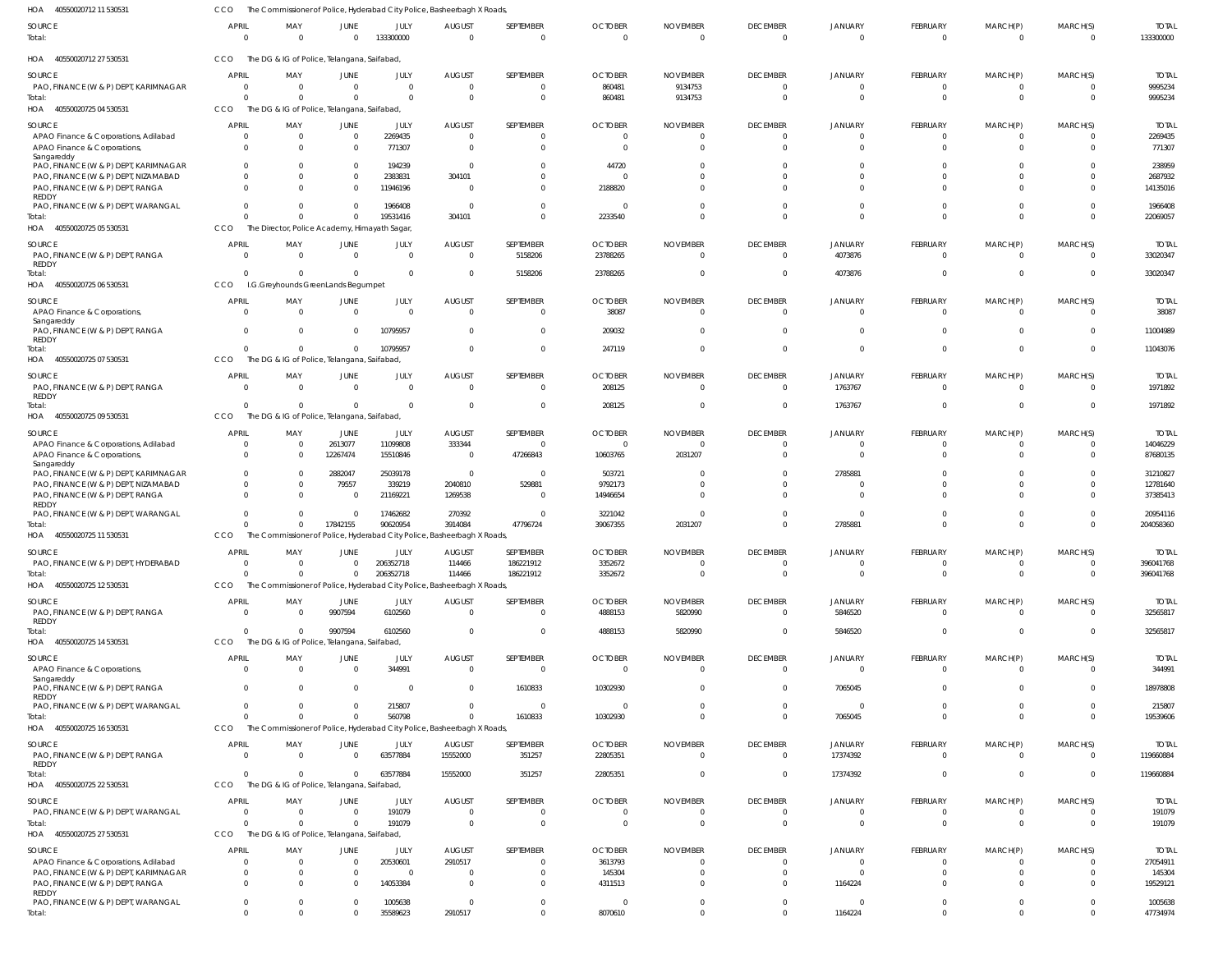| HOA<br>40550020725 28 530531                                                           | ссо          | The IG of Police, Andhra Pradesh, Intelligence Branch, Saifabad,                                  |                              |                            |                                     |                                                                                                           |                                   |                              |                                               |                                 |                                         |                                          |                                        |                                 |
|----------------------------------------------------------------------------------------|--------------|---------------------------------------------------------------------------------------------------|------------------------------|----------------------------|-------------------------------------|-----------------------------------------------------------------------------------------------------------|-----------------------------------|------------------------------|-----------------------------------------------|---------------------------------|-----------------------------------------|------------------------------------------|----------------------------------------|---------------------------------|
| <b>SOURCE</b><br>APAO Finance & Corporations, Adilabad<br>APAO Finance & Corporations, | <b>APRIL</b> | MAY<br>$\overline{0}$<br>0<br>$\Omega$<br>$\Omega$                                                | JUNE<br>$\Omega$<br>$\Omega$ | JULY<br>15412<br>$\Omega$  | <b>AUGUST</b><br>176431<br>$\Omega$ | SEPTEMBER<br>$\mathbf{0}$<br>$\mathbf 0$                                                                  | <b>OCTOBER</b><br>225073<br>51777 | <b>NOVEMBER</b><br>- 0<br>-C | <b>DECEMBER</b><br>$\overline{0}$<br>$\Omega$ | JANUARY<br>$\Omega$<br>$\Omega$ | FEBRUARY<br>$\mathbf 0$<br>$\mathbf{0}$ | MARCH(P)<br>$\mathbf{0}$<br>$\mathbf{0}$ | MARCH(S)<br>$\overline{0}$<br>$\Omega$ | <b>TOTAL</b><br>416916<br>51777 |
| Kothagudem<br>PAO, AMRP (FINANCE) NALGONDA                                             |              | 0                                                                                                 | $\Omega$                     | 4608186                    |                                     | $\Omega$                                                                                                  | - 0                               |                              |                                               |                                 | 0                                       | 0                                        | $\Omega$                               | 4608186                         |
| PAO, FINANCE (W & P) DEPT, NIRMAL                                                      |              | $\Omega$                                                                                          | $\Omega$                     | $\Omega$                   | $\cap$                              | $\Omega$                                                                                                  | 23861                             |                              | $\Omega$                                      | $\Omega$                        | $\Omega$                                | $\Omega$                                 | $\Omega$                               | 23861                           |
| PAO, FINANCE (W & P) DEPT, WARANGAL                                                    |              | $\Omega$                                                                                          | $\Omega$                     | 76541                      | $\Omega$                            | $\Omega$                                                                                                  | - 0                               |                              |                                               | $\Omega$                        | $\mathbf 0$                             | $\mathbf 0$                              | $\overline{0}$                         | 76541                           |
| Total:<br>HOA<br>40550020725 33 530531                                                 | CCO          | $\Omega$<br>The DG & IG of Police, Telangana, Saifabad,                                           | $\Omega$                     | 4700139                    | 176431                              | $\Omega$                                                                                                  | 300711                            |                              | $\Omega$                                      | $\Omega$                        | $\Omega$                                | $\Omega$                                 | $\Omega$                               | 5177281                         |
| <b>SOURCE</b>                                                                          | <b>APRIL</b> | MAY                                                                                               | JUNE                         | JULY                       | <b>AUGUST</b>                       | SEPTEMBER                                                                                                 | <b>OCTOBER</b>                    | <b>NOVEMBER</b>              | <b>DECEMBER</b>                               | JANUARY                         | FEBRUARY                                | MARCH(P)                                 | MARCH(S)                               | <b>TOTAL</b>                    |
| APAO Finance & Corporations, Adilabad<br>APAO Finance & Corporations,                  |              | $\overline{0}$<br>$\overline{0}$<br>$\Omega$<br>$\Omega$                                          | $\Omega$<br>$\Omega$         | $\Omega$<br>19333019       | 7112445<br>$\sqrt{ }$               | $\mathbf{0}$<br>$\mathbf{0}$                                                                              | $\Omega$<br>4255639               |                              | $\Omega$<br>$\Omega$                          | $\Omega$<br>6789614             | $\overline{0}$<br>$\mathbf{0}$          | $\overline{0}$<br>$\overline{0}$         | $\Omega$<br>$\Omega$                   | 7112445<br>30378272             |
| Sangareddy<br>PAO, FINANCE (W & P) DEPT, KARIMNAGAR                                    |              | $\Omega$<br>0                                                                                     | 11287563                     | 39808696                   | - 0                                 | $\Omega$                                                                                                  | 36073253                          |                              | $\Omega$                                      | 12473602                        | $\Omega$                                | $\Omega$                                 | $\Omega$                               | 99643114                        |
| PAO, FINANCE (W & P) DEPT, NIZAMABAD                                                   |              | $\Omega$<br>$\Omega$                                                                              | $\Omega$                     | 40268217                   | 6728527                             | $\mathbf{0}$                                                                                              | 2127625                           |                              | $\Omega$                                      | 28625009                        | $\mathbf 0$                             | $\Omega$                                 | $\Omega$                               | 77749378                        |
| PAO, FINANCE (W & P) DEPT, RANGA<br><b>REDDY</b>                                       |              | $\Omega$<br>0                                                                                     | 10111801                     | 85819455                   | 33307016                            | $\Omega$                                                                                                  | 28396197                          |                              | $\Omega$                                      | 22621461                        | $\Omega$                                | $\Omega$                                 | $\Omega$                               | 180255930                       |
| PAO, FINANCE (W & P) DEPT, WARANGAL<br>Total                                           |              | $\Omega$<br>$\Omega$<br>$\Omega$<br>$\Omega$                                                      | $\Omega$<br>21399364         | 23885836<br>209115223      | 3678177<br>50826165                 | $\Omega$<br>$\Omega$                                                                                      | 30282632<br>101135346             |                              | $\Omega$<br>$\Omega$                          | 1033943<br>71543629             | $\mathbf 0$<br>$\mathbf 0$              | $\mathbf 0$<br>$\mathbf{0}$              | $\overline{0}$<br>$\overline{0}$       | 58880588<br>454019727           |
| HOA<br>40550020725 38 530531                                                           | CCO          | Commissioner of Rachakonda Police, HOD XXX                                                        |                              |                            |                                     |                                                                                                           |                                   |                              |                                               |                                 |                                         |                                          |                                        |                                 |
| <b>SOURCE</b>                                                                          | <b>APRIL</b> | MAY                                                                                               | JUNE                         | JULY                       | <b>AUGUST</b>                       | SEPTEMBER                                                                                                 | <b>OCTOBER</b>                    | <b>NOVEMBER</b>              | <b>DECEMBER</b>                               | JANUARY                         | FEBRUARY                                | MARCH(P)                                 | MARCH(S)                               | <b>TOTAL</b>                    |
| PAO, FINANCE (W & P) DEPT, RANGA<br>REDDY<br>Total:                                    |              | $\Omega$<br>$\Omega$<br>$\Omega$<br>$\Omega$                                                      | $\Omega$<br>$\Omega$         | $\overline{0}$<br>$\Omega$ | $\Omega$<br>- 0                     | $\mathbf{0}$<br>$\mathbf 0$                                                                               | 1538380<br>1538380                | $\Omega$                     | $\Omega$<br>$\Omega$                          | $\Omega$<br>$\Omega$            | $\overline{0}$<br>$\overline{0}$        | $\overline{0}$<br>$\mathbf{0}$           | $\overline{0}$<br>$\overline{0}$       | 1538380<br>1538380              |
| HOA<br>40550020725 39 520521                                                           | CCO          | Commissioner of Rachakonda Police, HOD XXX                                                        |                              |                            |                                     |                                                                                                           |                                   |                              |                                               |                                 |                                         |                                          |                                        |                                 |
| <b>SOURCE</b>                                                                          | <b>APRIL</b> | MAY                                                                                               | JUNE                         | JULY                       | <b>AUGUST</b>                       | SEPTEMBER                                                                                                 | <b>OCTOBER</b>                    | <b>NOVEMBER</b>              | <b>DECEMBER</b>                               | JANUARY                         | FEBRUARY                                | MARCH(P)                                 | MARCH(S)                               | <b>TOTAL</b>                    |
| PAO, FINANCE (W & P) DEPT, HYDERABAD                                                   |              | $\overline{0}$<br>$\overline{0}$                                                                  | $\Omega$                     | $\overline{0}$             | $\Omega$                            | $\mathbf{0}$                                                                                              | $\sqrt{ }$                        |                              | $\Omega$                                      | 4077450                         | $\overline{0}$                          | $\overline{0}$                           | $\overline{0}$                         | 4077450                         |
| Total:<br>40550020725 46 530531<br>HOA                                                 | CCO          | $\Omega$<br>$\Omega$<br>Commissioner of Rachakonda Police, HOD XXX                                | $\Omega$                     | $\overline{0}$             | $\Omega$                            | $\mathbf 0$                                                                                               |                                   |                              | $\Omega$                                      | 4077450                         | $\mathbf{0}$                            | $\overline{0}$                           | $\Omega$                               | 4077450                         |
| <b>SOURCE</b>                                                                          | <b>APRIL</b> | MAY                                                                                               | JUNE                         | JULY                       | <b>AUGUST</b>                       | SEPTEMBER                                                                                                 | <b>OCTOBER</b>                    | <b>NOVEMBER</b>              | <b>DECEMBER</b>                               | JANUARY                         | FEBRUARY                                | MARCH(P)                                 | MARCH(S)                               | <b>TOTAL</b>                    |
| PAO, FINANCE (W & P) DEPT, RANGA                                                       |              | $\Omega$<br>$\Omega$                                                                              | $\Omega$                     | $\Omega$                   | $\Omega$                            | $\mathbf{0}$                                                                                              | 5189174                           | $\Omega$                     | $\Omega$                                      | $\Omega$                        | $\overline{0}$                          | $\overline{0}$                           | $\Omega$                               | 5189174                         |
| REDDY<br>Total:                                                                        |              | $\Omega$<br>$\Omega$                                                                              | $\Omega$                     | $\Omega$                   | $\Omega$                            | $\mathbf{0}$                                                                                              | 5189174                           |                              | $\Omega$                                      | $\Omega$                        | $\mathbf{0}$                            | $\overline{0}$                           | $\overline{0}$                         | 5189174                         |
| 40550020725 47 530531<br>HOA                                                           | <b>CCO</b>   | The Commissioner, Cyberabad Police,                                                               |                              |                            |                                     |                                                                                                           |                                   |                              |                                               |                                 |                                         |                                          |                                        |                                 |
| <b>SOURCE</b>                                                                          | <b>APRIL</b> | MAY<br>$\Omega$<br>$\Omega$                                                                       | JUNE                         | JULY                       | <b>AUGUST</b><br>$\Omega$           | SEPTEMBER                                                                                                 | <b>OCTOBER</b>                    | <b>NOVEMBER</b>              | <b>DECEMBER</b><br>$\Omega$                   | <b>JANUARY</b><br>$\Omega$      | FEBRUARY                                | MARCH(P)                                 | MARCH(S)<br>$\Omega$                   | <b>TOTAL</b>                    |
| PAO, FINANCE (W & P) DEPT, RANGA<br>REDDY                                              |              |                                                                                                   | $\Omega$                     | $\overline{0}$             |                                     | $\overline{0}$                                                                                            | 1017729                           |                              |                                               |                                 | $\overline{0}$                          | $\overline{0}$                           |                                        | 1017729                         |
| Total:<br>HOA<br>40550020825 06 530531                                                 | CCO          | $\Omega$<br>$\overline{0}$<br>The IG of Police, Special Protection Force, Budha Bhavan, M.G.Road, | $\Omega$                     | $\overline{0}$             | $\Omega$                            | $\mathbf 0$                                                                                               | 1017729                           |                              | $\Omega$                                      | $\Omega$                        | $\overline{0}$                          | $\overline{0}$                           | $\overline{0}$                         | 1017729                         |
| <b>SOURCE</b>                                                                          | <b>APRIL</b> | MAY                                                                                               | JUNE                         | JULY                       | <b>AUGUST</b>                       | SEPTEMBER                                                                                                 | <b>OCTOBER</b>                    | <b>NOVEMBER</b>              | <b>DECEMBER</b>                               | JANUARY                         | FEBRUARY                                | MARCH(P)                                 | MARCH(S)                               | <b>TOTAL</b>                    |
| APAO Finance & Corporations,                                                           |              | $\Omega$<br>$\Omega$                                                                              | $\Omega$                     | 272645                     | $\Omega$                            | $\mathbf{0}$                                                                                              | 13746399                          | - 0                          | $\Omega$                                      | 4211127                         | $\overline{0}$                          | $\overline{0}$                           | $\overline{0}$                         | 18230171                        |
| Sangareddy<br>Total:                                                                   |              | $\Omega$<br>$\Omega$                                                                              | $\Omega$                     | 272645                     |                                     | $\Omega$                                                                                                  | 13746399                          |                              | $\Omega$                                      | 4211127                         | $\overline{0}$                          | $\overline{0}$                           | $\Omega$                               | 18230171                        |
| 40550080025 05 530531<br>HOA                                                           | CCO          | <b>DGP</b>                                                                                        |                              |                            |                                     | OCTOPUS oloThe Addl DG of Police, Shanthi Nilayam Bds Balayogi Parayatak bhavan, Begumpet                 |                                   |                              |                                               |                                 |                                         |                                          |                                        |                                 |
| <b>SOURCE</b>                                                                          | <b>APRIL</b> | MAY                                                                                               | JUNE                         | JULY                       | <b>AUGUST</b>                       | SEPTEMBER                                                                                                 | <b>OCTOBER</b>                    | <b>NOVEMBER</b>              | <b>DECEMBER</b>                               | JANUARY                         | FEBRUARY                                | MARCH(P)                                 | MARCH(S)                               | <b>TOTAL</b>                    |
| APAO Finance & Corporations,<br>Kothagudem                                             |              | $\Omega$<br>$\Omega$                                                                              | $\Omega$                     | $\Omega$                   | $\Omega$                            | $\mathbf{0}$                                                                                              | 261092                            |                              | $\Omega$                                      | $\Omega$                        | $\overline{0}$                          | $\mathbf{0}$                             | $\Omega$                               | 261092                          |
| PAO, FINANCE (W & P) DEPT, RANGA                                                       |              | $\Omega$<br>$\Omega$                                                                              | $\cap$                       | 29818807                   | $\cap$                              | $\Omega$                                                                                                  | 6881402                           |                              | $\cap$                                        | 17516463                        | $\Omega$                                | $\Omega$                                 | $\Omega$                               | 54216672                        |
| REDDY<br>Total:                                                                        |              | $\mathbf 0$<br>$\overline{0}$                                                                     | $\Omega$                     | 29818807                   | $\Omega$                            | $\mathbf 0$                                                                                               | 7142494                           |                              | $\overline{0}$                                | 17516463                        | $\mathbf 0$                             | $\mathbf{0}$                             | $\overline{0}$                         | 54477764                        |
| HOA<br>40590105125 12 530531                                                           | CCO          |                                                                                                   |                              |                            |                                     | THE ENGINEER-IN-CHIEF, CRF OFFICE OF THE ENGINEER-IN-CHIEF (R&B), IV FLOOR, ERRAM MANZIL                  |                                   |                              |                                               |                                 |                                         |                                          |                                        |                                 |
| SOURCE                                                                                 | <b>APRIL</b> | MAY                                                                                               | <b>JUNE</b>                  | JULY                       | <b>AUGUST</b>                       | SEPTEMBER                                                                                                 | <b>OCTOBER</b>                    | <b>NOVEMBER</b>              | <b>DECEMBER</b>                               | <b>JANUARY</b>                  | <b>FEBRUARY</b>                         | MARCH(P)                                 | MARCH(S)                               | <b>TOTAL</b>                    |
| APAO Roads & Buildings (R&B), Suryapet<br>Total                                        |              | $\mathbf{0}$<br>$\Omega$<br>$\Omega$<br>$\Omega$                                                  | $\Omega$<br>$\Omega$         | $\Omega$<br>$\Omega$       | 887378<br>887378                    | $\mathbf{0}$<br>$\Omega$                                                                                  | $\Omega$<br>$\Omega$              | $\Omega$<br>$\Omega$         | $\overline{0}$<br>$\Omega$                    | $\overline{0}$<br>$\Omega$      | $\overline{0}$<br>$\Omega$              | $\overline{0}$<br>$\Omega$               | $\overline{0}$<br>$\overline{0}$       | 887378<br>887378                |
| HOA<br>40590105125 13 530531                                                           | CCO          |                                                                                                   |                              |                            |                                     | THE ENGINEER-IN-CHIEF, CRF OFFICE OF THE ENGINEER-IN-CHIEF (R&B), IV FLOOR, ERRAM MANZIL,                 |                                   |                              |                                               |                                 |                                         |                                          |                                        |                                 |
| SOURCE                                                                                 | <b>APRIL</b> | MAY                                                                                               | JUNE                         | JULY                       | <b>AUGUST</b>                       | SEPTEMBER                                                                                                 | <b>OCTOBER</b>                    | <b>NOVEMBER</b>              | <b>DECEMBER</b>                               | <b>JANUARY</b>                  | <b>FEBRUARY</b>                         | MARCH(P)                                 | MARCH(S)                               | <b>TOTAL</b>                    |
| APAO (R&B) HYDERABAD                                                                   |              | $\mathbf 0$<br>$\overline{0}$                                                                     | 10380061                     | 12928656                   | 3495104                             | $\mathbf 0$                                                                                               | 2065681                           | 1305972                      | 17517945                                      | 14437551                        | $\mathbf{0}$                            | $\mathbf 0$                              | $\overline{0}$                         | 62130970                        |
| Total:<br>HOA 40590105125 14 530531                                                    | CCO          | $\Omega$<br>- 0                                                                                   | 10380061                     | 12928656                   | 3495104                             | $\mathbf{0}$<br>THE ENGINEER-IN-CHIEF, CRF OFFICE OF THE ENGINEER-IN-CHIEF (R&B), IV FLOOR, ERRAM MANZIL, | 2065681                           | 1305972                      | 17517945                                      | 14437551                        | $\mathbf{0}$                            | $\overline{0}$                           | $\overline{0}$                         | 62130970                        |
| SOURCE                                                                                 | <b>APRIL</b> | MAY                                                                                               | JUNE                         | JULY                       | <b>AUGUST</b>                       | SEPTEMBER                                                                                                 | <b>OCTOBER</b>                    | <b>NOVEMBER</b>              | <b>DECEMBER</b>                               | <b>JANUARY</b>                  | FEBRUARY                                | MARCH(P)                                 | MARCH(S)                               | <b>TOTAL</b>                    |
| APAO (R&B) HYDERABAD                                                                   |              | $\Omega$<br>- 0                                                                                   | 2377091                      | 22777653                   | 907821                              | $\mathbf{0}$                                                                                              | 1908907                           | -C                           | 448019                                        | $\Omega$                        | $\overline{0}$                          | $\mathbf{0}$                             | $\overline{0}$                         | 28419491                        |
| APAO (R&B) POCHAMPAD (NIZAMABAD)                                                       |              | $\Omega$<br>$\Omega$                                                                              | $\Omega$                     | 7361737                    | - 0                                 | $\mathbf{0}$                                                                                              | - 0                               |                              | $\Omega$                                      | $\Omega$                        | $\mathbf{0}$                            | $\mathbf{0}$                             | $\Omega$                               | 7361737                         |
| APAO (R&B) RANGAREDDY (HYD)<br>APAO (R&B) TEKULAPALLY                                  |              | $\Omega$<br>$\Omega$<br>$\Omega$<br>$\Omega$                                                      | $\Omega$<br>$\Omega$         | 1757470<br>2837598         | - 0                                 | $\Omega$<br>$\Omega$                                                                                      | 736899<br>466391                  |                              | $\Omega$                                      | $\Omega$<br>$\Omega$            | $\Omega$<br>$\Omega$                    | $\Omega$<br>$\Omega$                     | $\Omega$<br>$\Omega$                   | 2494369<br>3303989              |
| APAO Roads & Buildings (R&B), Adilabad                                                 |              | $\Omega$<br>$\Omega$                                                                              | $\Omega$                     | 170141                     |                                     | $\Omega$                                                                                                  |                                   |                              | $\Omega$                                      | $\Omega$                        | $\Omega$                                | $\Omega$                                 | $\Omega$                               | 170141                          |
| APAO Roads & Buildings (R&B),<br>Bhoopalapally                                         |              | $\Omega$<br>$\Omega$                                                                              | $\Omega$                     | 995695                     |                                     | $\Omega$                                                                                                  | $\Omega$                          |                              | $\cap$                                        | $\Omega$                        | $\Omega$                                | $\Omega$                                 | $\Omega$                               | 995695                          |
| APAO Roads & Buildings (R&B), Jagtial                                                  |              | $\Omega$<br>$\Omega$                                                                              | $\Omega$                     | 5859540                    |                                     | $\Omega$                                                                                                  |                                   |                              | $\Omega$                                      | $\Omega$                        | $\Omega$                                | $\Omega$                                 | $\Omega$                               | 5859540                         |
| APAO Roads & Buildings (R&B), Jangaon                                                  |              | $\mathbf{0}$<br>$\Omega$<br>$\Omega$                                                              | $\Omega$<br>$\Omega$         | 3704431                    |                                     | $\Omega$                                                                                                  | $\Omega$                          |                              | $\Omega$                                      | 4560576                         | $\mathbf 0$                             | $\mathbf 0$                              | $\overline{0}$                         | 8265007                         |
| APAO Roads & Buildings (R&B), Jogulamba<br>Gadwal                                      |              | $\Omega$                                                                                          |                              | 2117700                    |                                     | $\Omega$                                                                                                  |                                   |                              | $\Omega$                                      | $\Omega$                        | $\Omega$                                | $\Omega$                                 | $\Omega$                               | 2117700                         |
| APAO Roads & Buildings (R&B), Kamareddy<br>APAO Roads & Buildings (R&B)                |              | $\mathbf{0}$<br>$\Omega$<br>$\Omega$<br>$\Omega$                                                  | $\Omega$<br>$\Omega$         | 2698267<br>1512297         | $\Omega$                            | $\Omega$<br>$\Omega$                                                                                      |                                   |                              | $\Omega$<br>$\Omega$                          | $\Omega$<br>$\Omega$            | $\mathbf{0}$<br>$\overline{0}$          | $\mathbf 0$<br>$\overline{0}$            | $\overline{0}$<br>$\overline{0}$       | 2698267<br>1512297              |
| Komarambheem Asifabad                                                                  |              |                                                                                                   |                              |                            |                                     |                                                                                                           |                                   |                              |                                               |                                 |                                         |                                          |                                        |                                 |
| APAO Roads & Buildings (R&B)<br>Kothagudem                                             |              | $\mathbf 0$<br>$\Omega$                                                                           | $\Omega$                     | 8487485                    |                                     | $\Omega$                                                                                                  |                                   |                              | $\Omega$                                      | $\Omega$                        | $\mathbf 0$                             | $\mathbf 0$                              | $\mathbf{0}$                           | 8487485                         |
| APAO Roads & Buildings (R&B),<br>Mahabubabad                                           |              | $\mathbf{0}$<br>$\Omega$                                                                          | $\Omega$                     | 3864654                    |                                     | $\Omega$                                                                                                  |                                   |                              | $\Omega$                                      | $\Omega$                        | $\Omega$                                | $\Omega$                                 | $\overline{0}$                         | 3864654                         |
| APAO Roads & Buildings (R&B), Mancherial                                               |              | $\mathbf{0}$<br>$\Omega$<br>$\Omega$<br>$\Omega$                                                  | 2458598<br>$\Omega$          | $\Omega$                   | $\cap$                              | $\Omega$<br>$\Omega$                                                                                      |                                   |                              | $\Omega$<br>$\Omega$                          | $\Omega$<br>$\Omega$            | $\Omega$<br>$\Omega$                    | $\Omega$<br>$\Omega$                     | $\overline{0}$<br>$\Omega$             | 2458598                         |
| APAO Roads & Buildings (R&B), Medchal<br>Malkajigiri                                   |              |                                                                                                   |                              | 4515652                    |                                     |                                                                                                           |                                   |                              |                                               |                                 |                                         |                                          |                                        | 4515652                         |
| APAO Roads & Buildings (R&B),<br>Nagarkurnool                                          |              | $\mathbf 0$<br>$\Omega$                                                                           | $\Omega$                     | 5628009                    | $\Omega$                            | $\mathbf 0$                                                                                               | $\Omega$                          | $\Omega$                     | $\mathbf 0$                                   | $\overline{0}$                  | $\overline{0}$                          | $\mathbf 0$                              | $\mathbf{0}$                           | 5628009                         |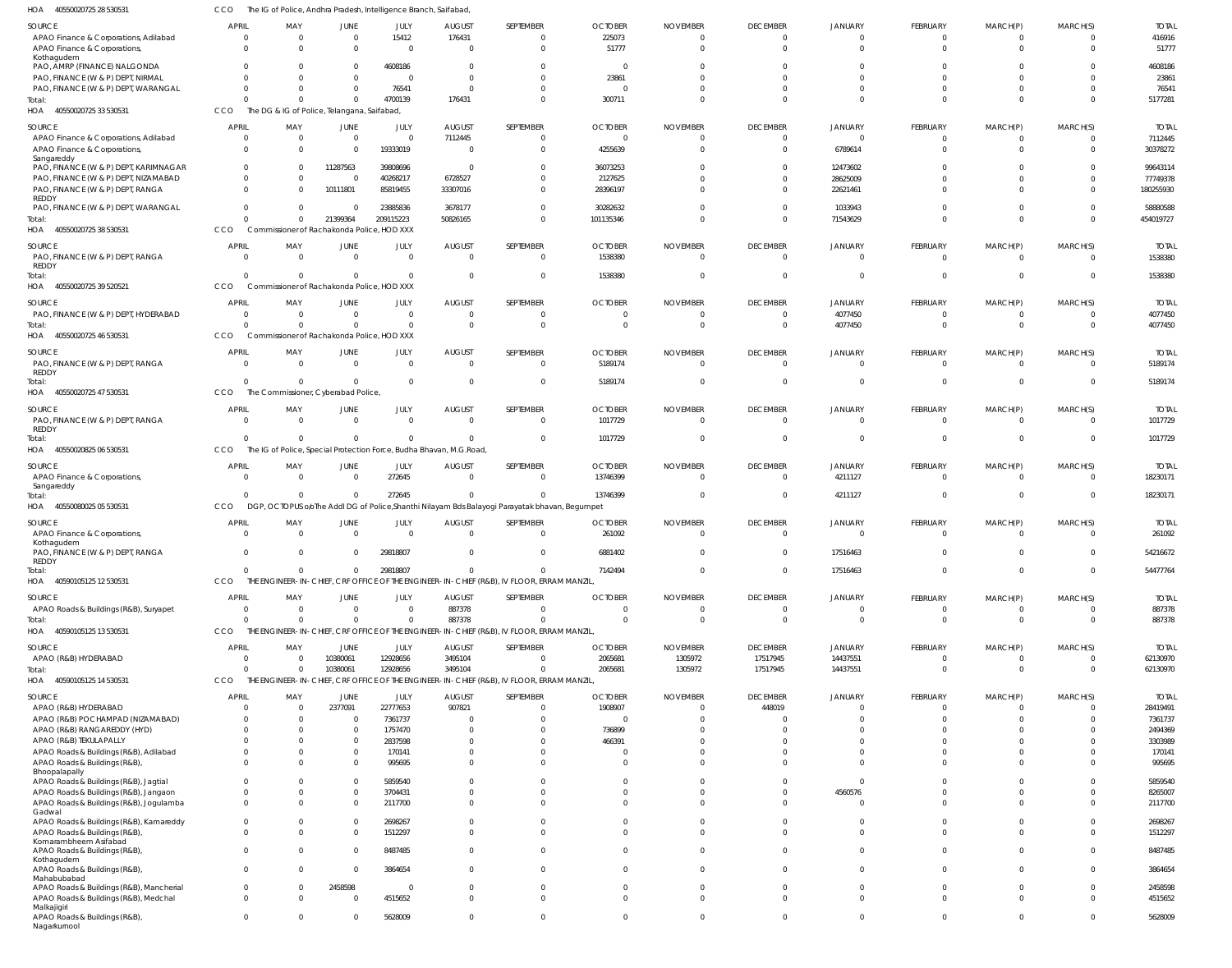40590105125 14 530531 HOA CCO THE ENGINEER-IN-CHIEF, CRF OFFICE OF THE ENGINEER-IN-CHIEF (R&B), IV FLOOR, ERRAM MANZIL,

| SOURCE                                                                            | <b>APRIL</b>             | MAY                  | JUNE                    | JULY                        | <b>AUGUST</b>             | SEPTEMBER                                                                                             | <b>OCTOBER</b>           | <b>NOVEMBER</b>      | <b>DECEMBER</b>                   | <b>JANUARY</b>             | FEBRUARY                      | MARCH(P)                     | MARCH(S)             | <b>TOTAL</b>           |
|-----------------------------------------------------------------------------------|--------------------------|----------------------|-------------------------|-----------------------------|---------------------------|-------------------------------------------------------------------------------------------------------|--------------------------|----------------------|-----------------------------------|----------------------------|-------------------------------|------------------------------|----------------------|------------------------|
| APAO Roads & Buildings (R&B),                                                     | $\overline{0}$           | $\Omega$             | $\overline{0}$          | 4644339                     | $\Omega$                  | $\overline{0}$                                                                                        | $\Omega$                 | $\mathsf{C}$         | $\overline{0}$                    | $\Omega$                   | $\mathbf 0$                   | $\mathbf{0}$                 | $\Omega$             | 4644339                |
| Sangareddy                                                                        |                          |                      |                         |                             |                           |                                                                                                       |                          |                      |                                   |                            |                               |                              |                      |                        |
| APAO Roads & Buildings (R&B), Siddipet                                            | $\Omega$                 |                      | $\overline{0}$          | 70748                       |                           | $\Omega$<br>$\Omega$                                                                                  | - 0                      | 8709613              | $\Omega$<br>$\Omega$              | $\Omega$<br>$\Omega$       | $\Omega$<br>$\Omega$          | $\Omega$                     | $\Omega$             | 8780361                |
| APAO Roads & Buildings (R&B), Siricilla<br>APAO Roads & Buildings (R&B), Suryapet | $\Omega$<br>$\Omega$     |                      | 99781<br>$\overline{0}$ | 14255978<br>1072625         |                           | $\Omega$                                                                                              |                          |                      | $\Omega$                          | $\Omega$                   | $\Omega$                      |                              | $\Omega$             | 14355759<br>1072625    |
| APAO Roads & Buildings (R&B), Vikarabad                                           | $\Omega$                 | - 0                  | $\overline{0}$          | 2804357                     |                           | $\Omega$                                                                                              | $\Omega$                 | 3290211              | $\Omega$                          | $\Omega$                   | $\Omega$                      |                              | $\Omega$             | 6094568                |
| APAO Roads & Buildings (R&B),                                                     | $\Omega$                 |                      | 2049483                 | $\overline{0}$              | $\Omega$                  | 2241188                                                                                               | $\Omega$                 |                      | $\Omega$                          | 2319637                    | $\Omega$                      | $\Omega$                     | $\Omega$             | 6610308                |
| Wanaparthy<br>APAO Roads & Buildings (R&B), Waranagal<br>Rural                    | $\Omega$                 |                      | $\overline{0}$          | 4060052                     | $\Omega$                  | $\overline{0}$                                                                                        | $\Omega$                 |                      | $\Omega$                          | $\Omega$                   | $\Omega$                      | $\Omega$                     | $\Omega$             | 4060052                |
| APAO Roads & Buildings (R&B), Yadadri                                             | $\Omega$                 | $\Omega$             | $\Omega$                | 3543661                     |                           | $\Omega$                                                                                              | $\Omega$                 |                      | $\Omega$                          | $\Omega$                   | $\Omega$                      | $\Omega$                     | $\Omega$             | 3543661                |
| PAO (R&B) (NIRMAL)                                                                | $\Omega$                 |                      | $\overline{0}$          | 2361383                     |                           | $\Omega$                                                                                              | 216525                   |                      | $\Omega$                          | $\Omega$                   | $\Omega$                      |                              | $\Omega$             | 2577908                |
| PAO (R&B) LMD                                                                     | $\Omega$                 |                      | $\Omega$                | 7669256                     |                           | $\Omega$                                                                                              | 470715                   |                      | $\Omega$                          | $\Omega$                   | $\Omega$                      |                              | $\Omega$             | 8139971                |
| PAO (R&B) MAHABOOBNAGAR<br>PAO (R&B) NALGONDA                                     | $\Omega$<br>$\Omega$     |                      | $\Omega$<br>$\Omega$    | 6022183<br>1042736          |                           | $\Omega$<br>$\Omega$                                                                                  | - 0                      |                      | $\Omega$<br>$\Omega$              | $\Omega$<br>$\Omega$       | $\Omega$                      |                              | $\Omega$<br>$\Omega$ | 6022183<br>1042736     |
| Total:                                                                            | $\Omega$                 |                      | 6984953                 | 121835647                   | 907821                    | 2241188                                                                                               | 3799437                  | 11999824             | 448019                            | 6880213                    | $\Omega$                      | $\Omega$                     | $\Omega$             | 155097102              |
| 40590105125 16 530531<br>HOA                                                      | CCO                      |                      |                         |                             |                           | THE ENGINEER-IN-CHIEF, CRF OFFICE OF THE ENGINEER-IN-CHIEF (R&B), IV FLOOR, ERRAM MANZIL,             |                          |                      |                                   |                            |                               |                              |                      |                        |
| SOURCE                                                                            | APRIL                    | MAY                  | JUNE                    | JULY                        | <b>AUGUST</b>             | SEPTEMBER                                                                                             | <b>OCTOBER</b>           | <b>NOVEMBER</b>      | <b>DECEMBER</b>                   | JANUARY                    | FEBRUARY                      | MARCH(P)                     | MARCH(S)             | <b>TOTAI</b>           |
| APAO (R&B) MEDAK (HYD)                                                            | $\Omega$                 | $\Omega$             | $\Omega$                | 7729164                     | $\Omega$                  | $\Omega$                                                                                              |                          |                      | 10210875                          | 655782                     | $\Omega$                      | $\Omega$                     | $\Omega$             | 18595821               |
| APAO (R&B) POCHAMPAD (NIZAMABAD)                                                  | $\Omega$                 |                      | $\mathbf{0}$            | $\Omega$                    |                           | $\Omega$                                                                                              | 824744                   |                      | $\Omega$                          | 9367772                    | $\Omega$                      |                              | $\Omega$             | 10192516               |
| APAO (R&B) RANGAREDDY (HYD)                                                       | $\Omega$                 |                      | $\Omega$                | 37497266                    | 17710234                  | $\Omega$                                                                                              |                          |                      | $\Omega$                          | 14514405                   | n                             |                              |                      | 69721905               |
| APAO (R&B) TEKULAPALLY<br>APAO Roads & Buildings (R&B),                           | $\Omega$<br>$\Omega$     |                      | $\Omega$<br>$\Omega$    | 39837510<br>10136661        |                           | $\Omega$<br>$\Omega$                                                                                  | - 0                      |                      | $\Omega$<br>$\Omega$              | 13100279                   | $\Omega$<br>$\Omega$          |                              |                      | 39837510<br>23236940   |
| Bhoopalapally                                                                     |                          |                      |                         |                             |                           |                                                                                                       |                          |                      |                                   |                            |                               |                              |                      |                        |
| APAO Roads & Buildings (R&B), Jagtial                                             | $\Omega$                 |                      | $\Omega$                | 17751223                    |                           | $\Omega$                                                                                              | 14005037                 |                      | $\Omega$                          | 7284974                    |                               |                              |                      | 39041234               |
| APAO Roads & Buildings (R&B), Jangaon<br>APAO Roads & Buildings (R&B), Jogulamba  | $\Omega$<br>$\Omega$     |                      | $\Omega$<br>$\Omega$    | 143213974<br>$\Omega$       |                           | $\Omega$<br>$\Omega$                                                                                  | 656066                   |                      | $\Omega$<br>$\Omega$              | 38442715<br>$\Omega$       | $\Omega$<br>$\Omega$          | $\Omega$                     | $\Omega$<br>$\Omega$ | 181656689<br>656066    |
| Gadwal                                                                            |                          |                      |                         |                             |                           |                                                                                                       |                          |                      |                                   |                            |                               |                              |                      |                        |
| APAO Roads & Buildings (R&B), Kamareddy                                           | $\Omega$                 |                      | 20331879                | 754215                      |                           | $\Omega$                                                                                              | - 0                      |                      | $\Omega$                          | $\Omega$                   | $\Omega$                      | $\Omega$                     |                      | 21086094               |
| APAO Roads & Buildings (R&B),<br>Komarambheem Asifabad                            | $\Omega$                 |                      | 21017000                | 30874568                    |                           | $\Omega$                                                                                              | $\Omega$                 |                      | $\Omega$                          | 9358479                    | $\Omega$                      | $\Omega$                     |                      | 61250047               |
| APAO Roads & Buildings (R&B),                                                     | $\Omega$                 |                      | $\Omega$                | 32529791                    |                           | $\Omega$                                                                                              | 730827                   |                      | $\Omega$                          | $\Omega$                   | $\Omega$                      | $\Omega$                     |                      | 33260618               |
| Kothagudem<br>APAO Roads & Buildings (R&B),                                       | $\Omega$                 |                      | 66525209                | $\Omega$                    |                           | $\Omega$                                                                                              | - 0                      |                      | $\Omega$                          | 38631311                   | $\Omega$                      |                              |                      | 105156520              |
| Mahabubabad                                                                       |                          |                      |                         |                             |                           |                                                                                                       |                          |                      |                                   |                            |                               |                              |                      |                        |
| APAO Roads & Buildings (R&B), Mancherial                                          | $\mathbf 0$              |                      | $\Omega$                | 16960211                    |                           | $\Omega$                                                                                              | - 0                      |                      | $\Omega$                          | $\Omega$                   | $\Omega$                      | $\Omega$                     | $\Omega$             | 16960211               |
| APAO Roads & Buildings (R&B), Medchal<br>Malkajigiri                              | $\Omega$                 | $\cap$               | $\Omega$                | 50254004                    | $\Omega$                  | $\Omega$                                                                                              | 775153                   |                      | $\Omega$                          | 65802289                   | $\Omega$                      | $\Omega$                     | $\Omega$             | 116831446              |
| APAO Roads & Buildings (R&B),                                                     | $\Omega$                 |                      | $\mathbf 0$             | $\Omega$                    |                           | $\Omega$                                                                                              |                          |                      | $\Omega$                          | 9675658                    | $\Omega$                      | $\Omega$                     |                      | 9675658                |
| Nagarkurnool<br>APAO Roads & Buildings (R&B), Peddapalli                          | $\Omega$                 |                      | $\Omega$                | 82005283                    |                           | $\Omega$                                                                                              | - 0                      |                      | $\Omega$                          | 34380333                   |                               |                              |                      | 116385616              |
| APAO Roads & Buildings (R&B), Siddipet                                            | $\Omega$                 |                      | $\Omega$                | 1147897                     | 55943975                  | $\Omega$                                                                                              | 715499                   |                      | 14365764                          | <sup>0</sup>               |                               |                              |                      | 72173135               |
| APAO Roads & Buildings (R&B), Siricilla                                           | $\Omega$                 | 13111386             | $\Omega$                | 649956                      |                           | $\Omega$                                                                                              |                          |                      | $\Omega$                          |                            |                               |                              |                      | 13761342               |
| APAO Roads & Buildings (R&B), Suryapet                                            | $\Omega$                 |                      | $\Omega$                | 15829354                    |                           | $\Omega$                                                                                              |                          |                      | <sup>0</sup>                      | $\Omega$                   |                               |                              |                      | 15829354               |
| APAO Roads & Buildings (R&B), Vikarabad                                           | $\Omega$<br>$\Omega$     |                      | 30697760<br>$\Omega$    | $\Omega$                    |                           | $\Omega$<br>$\Omega$                                                                                  |                          |                      | <sup>0</sup><br>$\Omega$          | $\Omega$                   | $\Omega$<br>$\Omega$          |                              |                      | 30697760<br>158098236  |
| APAO Roads & Buildings (R&B),<br>Wanaparthy                                       |                          |                      |                         | 123753533                   |                           |                                                                                                       |                          |                      |                                   | 34344703                   |                               |                              |                      |                        |
| APAO Roads & Buildings (R&B), Yadadri                                             | $\Omega$                 |                      | 58827929                | 48881687                    |                           | $\Omega$                                                                                              |                          |                      | $\Omega$                          | 1183804                    |                               |                              |                      | 108893420              |
| PAO (R&B) (NIRMAL)                                                                | 0                        |                      | $\Omega$                | 14503646                    |                           | $\Omega$                                                                                              |                          | 12400971             | $\Omega$                          | 11589802                   | $\Omega$                      |                              |                      | 38494419               |
| PAO (R&B), HANUMAKONDA, Warangal<br>(Urban)                                       | $\Omega$                 |                      | $\Omega$                | 95274216                    |                           | $\Omega$                                                                                              |                          |                      | $\Omega$                          | 17434582                   | $\Omega$                      |                              |                      | 112708798              |
| PAO (R&B) MAHABOOBNAGAR                                                           | $\Omega$                 |                      | $\Omega$                | $\Omega$                    |                           | $\cap$                                                                                                |                          |                      | 69797573                          |                            |                               |                              |                      | 69797573               |
| PAO (R&B) NALGONDA                                                                | $\Omega$                 |                      | $\Omega$                | 5435395                     |                           | $\Omega$                                                                                              | $\Omega$                 | 21217667             | $\overline{0}$                    | $\Omega$                   | $\Omega$<br>$\Omega$          | $\Omega$<br>$\Omega$         |                      | 26653062               |
| Total:<br>40590105125 16 530532<br>HOA                                            | $\Omega$<br><b>CCO</b>   | 13111386             | 197399777               | 775019554                   | 73654209                  | $\Omega$<br>THE ENGINEER-IN-CHIEF, CRF OFFICE OF THE ENGINEER-IN-CHIEF (R&B), IV FLOOR, ERRAM MANZIL, | 17707326                 | 33618638             | 94374212                          | 305766888                  |                               |                              | $\Omega$             | 1510651990             |
|                                                                                   | <b>APRIL</b>             | MAY                  |                         |                             |                           | SEPTEMBER                                                                                             | <b>OCTOBER</b>           | <b>NOVEMBER</b>      | <b>DECEMBER</b>                   | <b>JANUARY</b>             | <b>FEBRUARY</b>               | MARCH(P)                     | MARCH(S)             | <b>TOTAL</b>           |
| SOURCE<br>APAO (R&B) TEKULAPALLY                                                  | $\Omega$                 | $\Omega$             | JUNE<br>$\mathbf{0}$    | JULY<br>$\mathbf 0$         | <b>AUGUST</b><br>$\Omega$ | $\overline{0}$                                                                                        | $\Omega$                 | - 0                  | $\overline{0}$                    | 598685                     | $\mathbf 0$                   | $\mathbf{0}$                 | $\Omega$             | 598685                 |
| Total:                                                                            | $\Omega$                 | $\Omega$             | $\Omega$                | $\Omega$                    |                           | $\Omega$                                                                                              | $\Omega$                 | $\Omega$             | $\Omega$                          | 598685                     | $\Omega$                      | $\mathbf{0}$                 | $\Omega$             | 598685                 |
| HOA<br>40590105125 21 530531                                                      | CCO                      |                      |                         |                             |                           | THE ENGINEER-IN-CHIEF, CRF OFFICE OF THE ENGINEER-IN-CHIEF (R&B), IV FLOOR, ERRAM MANZIL,             |                          |                      |                                   |                            |                               |                              |                      |                        |
| SOURCE                                                                            | <b>APRIL</b>             | MAY                  | JUNE                    | JULY                        | <b>AUGUST</b>             | SEPTEMBER                                                                                             | <b>OCTOBER</b>           | <b>NOVEMBER</b>      | <b>DECEMBER</b>                   | <b>JANUARY</b>             | FEBRUARY                      | MARCH(P)                     | MARCH(S)             | <b>TOTAL</b>           |
| PAO (R&B) LMD                                                                     | $\Omega$                 | $\Omega$             | $\Omega$                | $\Omega$                    | $\Omega$                  | $\Omega$                                                                                              | 24135                    |                      | $\overline{0}$                    | $\Omega$                   | $\Omega$                      | $\mathbf{0}$                 |                      | 24135                  |
| Total:                                                                            | $\Omega$                 | $\Omega$             | $\Omega$                | $\Omega$                    |                           | $\Omega$                                                                                              | 24135                    | $\cup$               | $\overline{0}$                    | $\Omega$                   | $\Omega$                      | $\Omega$                     | $\Omega$             | 24135                  |
| HOA 40590105125 29 530531                                                         | CCO                      |                      |                         |                             |                           | THE ENGINEER-IN-CHIEF, CRF OFFICE OF THE ENGINEER-IN-CHIEF (R&B), IV FLOOR, ERRAM MANZIL,             |                          |                      |                                   |                            |                               |                              |                      |                        |
| SOURCE                                                                            | APRIL                    | MAY                  | JUNE                    | JULY                        | <b>AUGUST</b>             | SEPTEMBER                                                                                             | <b>OCTOBER</b>           | <b>NOVEMBER</b>      | <b>DECEMBER</b>                   | <b>JANUARY</b>             | <b>FEBRUARY</b>               | MARCH(P)                     | MARCH(S)             | <b>TOTAL</b>           |
| APAO (R&B) HYDERABAD<br>Total:                                                    | $\Omega$<br>$\Omega$     | $\Omega$<br>$\Omega$ | 5279341<br>5279341      | $\mathbf 0$<br>$\mathbf{0}$ | $\Omega$                  | $\overline{0}$<br>$\Omega$                                                                            | $\Omega$<br>$\Omega$     | $\Omega$<br>$\Omega$ | $\overline{0}$<br>$\Omega$        | $\Omega$<br>$\Omega$       | $\overline{0}$<br>$\mathbf 0$ | $\mathbf{0}$<br>$\mathbf{0}$ | $\Omega$<br>$\Omega$ | 5279341<br>5279341     |
| HOA<br>40590105125 32 530531                                                      | <b>CCO</b>               |                      |                         |                             |                           | THE ENGINEER-IN-CHIEF, CRF OFFICE OF THE ENGINEER-IN-CHIEF (R&B), IV FLOOR, ERRAM MANZIL,             |                          |                      |                                   |                            |                               |                              |                      |                        |
|                                                                                   |                          |                      |                         |                             |                           |                                                                                                       |                          |                      |                                   |                            |                               | MARCH(P)                     |                      |                        |
| SOURCE<br>APAO (R&B) HYDERABAD                                                    | <b>APRIL</b><br>$\Omega$ | MAY<br>$\Omega$      | <b>JUNE</b><br>$\Omega$ | JULY<br>$\Omega$            | <b>AUGUST</b><br>$\Omega$ | SEPTEMBER<br>$\Omega$                                                                                 | <b>OCTOBER</b><br>485905 | <b>NOVEMBER</b>      | <b>DECEMBER</b><br>$\overline{0}$ | <b>JANUARY</b><br>$\Omega$ | <b>FEBRUARY</b><br>$\Omega$   | $\mathbf{0}$                 | MARCH(S)<br>$\Omega$ | <b>TOTAL</b><br>485905 |
| Total:                                                                            | $\Omega$                 |                      | $\Omega$                | $\Omega$                    |                           | $\Omega$                                                                                              | 485905                   | $\Omega$             | $\Omega$                          | $\Omega$                   | $\Omega$                      | $\Omega$                     | $\Omega$             | 485905                 |
| 40596005125 07 530531<br>HOA                                                      | CCO                      |                      |                         |                             |                           | THE ENGINEER-IN-CHIEF, CRF OFFICE OF THE ENGINEER-IN-CHIEF (R&B), IV FLOOR, ERRAM MANZIL,             |                          |                      |                                   |                            |                               |                              |                      |                        |
| SOURCE                                                                            | APRIL                    | MAY                  | JUNE                    | JULY                        | <b>AUGUST</b>             | SEPTEMBER                                                                                             | <b>OCTOBER</b>           | <b>NOVEMBER</b>      | <b>DECEMBER</b>                   | <b>JANUARY</b>             | FEBRUARY                      | MARCH(P)                     | MARCH(S)             | <b>TOTAL</b>           |
| APAO (R&B) MEDAK (HYD)                                                            | $\Omega$                 | $\Omega$             | $\overline{0}$          | 4293966                     | $\Omega$                  | $\overline{0}$                                                                                        | $\Omega$                 |                      | $\overline{0}$                    | $\Omega$                   | $\mathbf 0$                   | $\mathbf{0}$                 | $\Omega$             | 4293966                |
| APAO (R&B) TEKULAPALLY                                                            | $\Omega$                 | $\Omega$             | $\overline{0}$          | 71909                       | $\Omega$                  | $\overline{0}$                                                                                        | $\Omega$                 |                      | $\Omega$                          | $\Omega$                   | $\Omega$                      | $\mathbf{0}$                 | $\Omega$             | 71909                  |
| APAO Roads & Buildings (R&B),<br>Bhoopalapally                                    | $\Omega$                 | $\Omega$             | $\Omega$                | 2674156                     |                           | $\Omega$                                                                                              | $\Omega$                 |                      | $\Omega$                          | $\Omega$                   | $\Omega$                      | $\Omega$                     | $\Omega$             | 2674156                |
| APAO Roads & Buildings (R&B), Jagtial                                             | $\Omega$                 | $\Omega$             | $\overline{0}$          | 834434                      |                           | $\Omega$                                                                                              | $\Omega$                 |                      | $\Omega$                          | $\Omega$                   | $\Omega$                      | $\Omega$                     | $\Omega$             | 834434                 |
| APAO Roads & Buildings (R&B), Kamareddy                                           | $\Omega$                 | $\Omega$             | $\Omega$                | 6220317                     | $\Omega$                  | $\Omega$                                                                                              | $\Omega$                 |                      | $\Omega$                          | $\Omega$                   | $\Omega$                      | $\Omega$                     | $\Omega$             | 6220317                |
| APAO Roads & Buildings (R&B),<br>Komarambheem Asifabad                            | $\Omega$                 | $\Omega$             | $\Omega$                | 3422234                     |                           | $\Omega$                                                                                              | $\Omega$                 |                      | $\Omega$                          | $\Omega$                   | $\Omega$                      | $\Omega$                     | $\Omega$             | 3422234                |
| APAO Roads & Buildings (R&B), Mancherial                                          | $\Omega$                 | $\Omega$             | $\Omega$                | 2972617                     | $\Omega$                  | $\Omega$                                                                                              | 950091                   |                      | $\Omega$                          | $\Omega$                   | $\Omega$                      | $\Omega$                     | $\Omega$             | 3922708                |
| APAO Roads & Buildings (R&B), Peddapalli                                          | $\Omega$                 | $\Omega$             | $\overline{0}$          | 6083684                     |                           | $\mathbf 0$                                                                                           | - 0                      |                      | $\Omega$                          | $\Omega$                   | $\Omega$                      | $\Omega$                     | $\Omega$             | 6083684                |
| APAO Roads & Buildings (R&B),<br>Sangareddy                                       | $\Omega$                 | $\Omega$             | $\Omega$                | 503288                      | $\Omega$                  | $\Omega$                                                                                              | $\Omega$                 |                      | $\Omega$                          | $\Omega$                   | $\Omega$                      | $\Omega$                     | $\Omega$             | 503288                 |
|                                                                                   |                          |                      |                         |                             |                           |                                                                                                       |                          |                      |                                   |                            |                               |                              |                      |                        |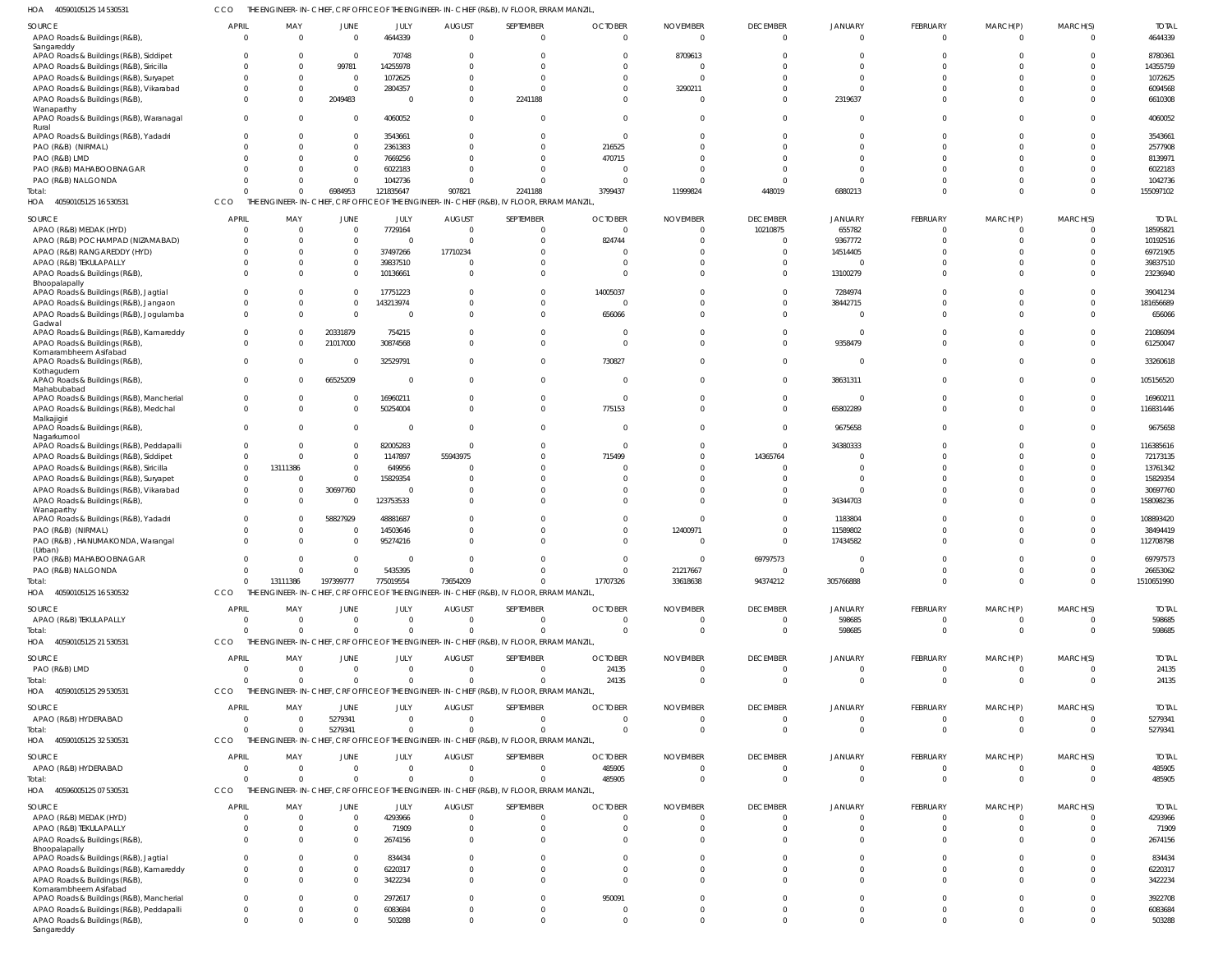40596005125 07 530531 HOA CCO THE ENGINEER-IN-CHIEF, CRF OFFICE OF THE ENGINEER-IN-CHIEF (R&B), IV FLOOR, ERRAM MANZIL,

| $\cdots$<br>100,0000,120,01,00000                                         |                                |                                              |                            |                      |                                 | $O(nL)$ , $(0.00)$ , $V$ , $1.00$ $O(n)$ , $1.00$                                                     |                                                                                                                 |                             |                                   |                                  |                             |                          |                      |                         |
|---------------------------------------------------------------------------|--------------------------------|----------------------------------------------|----------------------------|----------------------|---------------------------------|-------------------------------------------------------------------------------------------------------|-----------------------------------------------------------------------------------------------------------------|-----------------------------|-----------------------------------|----------------------------------|-----------------------------|--------------------------|----------------------|-------------------------|
| SOURCE<br>PAO (R&B), HANUMAKONDA, Warangal                                | APRIL<br>$\Omega$              | MAY<br>$\Omega$                              | JUNE<br>$\Omega$           | JULY<br>3210182      | <b>AUGUST</b><br>$\Omega$       | SEPTEMBER<br>$\Omega$                                                                                 | <b>OCTOBER</b><br>4940338                                                                                       | <b>NOVEMBER</b>             | <b>DECEMBER</b><br>$\Omega$       | JANUARY<br>$\Omega$              | FEBRUARY<br>- 0             | MARCH(P)<br>$\Omega$     | MARCH(S)<br>$\Omega$ | <b>TOTAL</b><br>8150520 |
| (Urban)<br>PAO (R&B) MAHABOOBNAGAR                                        |                                | $\Omega$<br>$\Omega$                         | $\Omega$                   | 36500                | $\Omega$                        | $\Omega$                                                                                              |                                                                                                                 |                             | $\Omega$                          | $\Omega$                         |                             |                          |                      | 36500                   |
| Total:                                                                    |                                | $\Omega$                                     | $\Omega$                   | 30323287             | $\Omega$                        |                                                                                                       | 5890429                                                                                                         |                             | $\Omega$                          | $\Omega$                         |                             | $\Omega$                 | $\Omega$             | 36213716                |
| HOA<br>40596005125 29 530531                                              | CCO                            |                                              |                            |                      |                                 | THE ENGINEER-IN-CHIEF, CRF OFFICE OF THE ENGINEER-IN-CHIEF (R&B), IV FLOOR, ERRAM MANZIL,             |                                                                                                                 |                             |                                   |                                  |                             |                          |                      |                         |
| SOURCE<br>APAO (R&B) HYDERABAD                                            | <b>APRI</b><br>$\mathbf{0}$    | MAY<br>0                                     | <b>JUNE</b><br>1030441     | JULY<br>$\Omega$     | <b>AUGUST</b><br>$\Omega$       | SEPTEMBER<br>$\Omega$                                                                                 | <b>OCTOBER</b><br>$\overline{0}$                                                                                | <b>NOVEMBER</b>             | <b>DECEMBER</b><br>$\overline{0}$ | <b>JANUARY</b><br>$\Omega$       | FEBRUARY<br>$\Omega$        | MARCH(P)<br>$\mathbf{0}$ | MARCH(S)<br>$\Omega$ | <b>TOTAL</b><br>1030441 |
| Total:<br>40596005125 39 530531<br>HOA                                    | <b>CCO</b>                     | $\Omega$<br>$\Omega$                         | 1030441                    | $\Omega$             | $\Omega$                        | $\Omega$                                                                                              | $\Omega$<br>TRANSPORT COMMISSIONER TELANGANA - HOD COMMISSIONER OF TRANSPORT, TRANSPORT BHAVAN, SOMAJIGUDA,     |                             | $\Omega$                          | $\Omega$                         | $\Omega$                    | $\Omega$                 | $\Omega$             | 1030441                 |
| <b>SOURCE</b>                                                             | <b>APRI</b>                    | MAY                                          | JUNE                       | JULY                 | <b>AUGUST</b>                   | SEPTEMBER                                                                                             | <b>OCTOBER</b>                                                                                                  | <b>NOVEMBER</b>             | <b>DECEMBER</b>                   | <b>JANUARY</b>                   | <b>FEBRUARY</b>             | MARCH(P)                 | MARCH(S)             | <b>TOTAL</b>            |
| APAO (R&B) HYDERABAD                                                      |                                | $\Omega$<br>$\Omega$                         | $\Omega$                   | $\Omega$             | $\Omega$                        | $\Omega$                                                                                              | 101142                                                                                                          |                             | $\Omega$                          | $\Omega$                         |                             |                          | $\Omega$             | 101142                  |
| Total:                                                                    |                                | $\Omega$                                     | $\Omega$                   | $\Omega$             | $\Omega$                        | $\Omega$                                                                                              | 101142                                                                                                          |                             | - 0                               | $\Omega$                         | - 0                         | $\Omega$                 | $\Omega$             | 101142                  |
| HOA 40596005125 40 530531                                                 | CCO                            | The Registrar, Telangana High Court, Nayapul |                            |                      |                                 |                                                                                                       |                                                                                                                 |                             |                                   |                                  |                             |                          |                      |                         |
| SOURCE<br>APAO Finance & Corporations,                                    | <b>APRIL</b>                   | MAY<br>$\Omega$<br>$\Omega$                  | JUNE<br>$\overline{0}$     | JULY<br>$\Omega$     | <b>AUGUST</b><br>$\overline{0}$ | SEPTEMBER<br>$\Omega$                                                                                 | <b>OCTOBER</b><br>$\mathbf{0}$                                                                                  | <b>NOVEMBER</b><br>3238966  | <b>DECEMBER</b><br>$\overline{0}$ | <b>JANUARY</b><br>$\overline{0}$ | <b>FEBRUARY</b><br>$\Omega$ | MARCH(P)<br>$\Omega$     | MARCH(S)<br>$\Omega$ | <b>TOTAL</b><br>3238966 |
| Nagarkurnool<br>APAO Finance & Corporations, Siddipet                     | $\Omega$                       | $\mathbf 0$                                  | $\overline{0}$             | $\Omega$             | $\Omega$                        | $\Omega$                                                                                              | $\Omega$                                                                                                        | 35010                       | $\Omega$                          | $\Omega$                         |                             |                          | $\Omega$             | 35010                   |
| APAO Finance & Corporations, Siricilla                                    |                                | $\mathbf 0$<br>0                             | 1595520                    | $\Omega$             | $\Omega$                        | $\Omega$                                                                                              | 677083                                                                                                          |                             | $\Omega$                          | $\Omega$                         | $\Omega$                    | $\Omega$                 | $\Omega$             | 2272603                 |
| APAO Finance & Corporations,<br>Wanaparthy                                |                                | $\Omega$<br>$\Omega$                         | $\Omega$                   | $\Omega$             | $\Omega$                        | $\Omega$                                                                                              | $\mathbf{0}$                                                                                                    | 20100                       | $\Omega$                          | $\Omega$                         | $\Omega$                    | $\Omega$                 |                      | 20100                   |
| PAO, FINANCE (W & P) DEPT, HYDERABAD                                      |                                | $\Omega$                                     | $\Omega$                   | $\cap$               | $\Omega$                        | $\Omega$                                                                                              | 0                                                                                                               | 205007                      | 4645415                           | 175152                           |                             | $\Omega$                 | $\Omega$             | 5025574                 |
| PAO, FINANCE (W & P) DEPT, KHAMMAM<br>PAO, FINANCE (W & P) DEPT,          |                                | $\Omega$<br>$\Omega$<br>$\Omega$             | $\Omega$<br>$\Omega$       | $\Omega$<br>$\cap$   | $\Omega$<br>$\Omega$            | $\Omega$<br>$\Omega$                                                                                  | $\Omega$<br>0                                                                                                   | 3093405<br>834699           | - 0<br>$\Omega$                   | $\Omega$<br>$\Omega$             | $\Omega$                    | $\Omega$<br>$\Omega$     | $\Omega$<br>$\Omega$ | 3093405<br>834699       |
| MAHABOOBNAGAR                                                             |                                |                                              |                            |                      |                                 |                                                                                                       |                                                                                                                 |                             |                                   |                                  |                             |                          |                      |                         |
| PAO, FINANCE (W & P) DEPT, NIRMAL<br>PAO, FINANCE (W & P) DEPT, NIZAMABAD |                                | $\Omega$<br>$\Omega$<br>$\Omega$             | $\Omega$<br>$\Omega$       |                      | n<br>$\Omega$                   |                                                                                                       | <sup>0</sup><br>U                                                                                               | 14214002<br>146977          | $\Omega$<br>-C                    | $\Omega$<br>$\Omega$             |                             |                          | $\Omega$             | 14214002<br>146977      |
| PAO, FINANCE (W & P) DEPT, WARANGAL                                       |                                | 11753984<br>$\Omega$                         | $\Omega$                   |                      | $\Omega$                        |                                                                                                       | $\Omega$                                                                                                        | 23966455                    | $\Omega$                          | $\Omega$                         |                             | $\Omega$                 | $\Omega$             | 35720439                |
| Total:                                                                    |                                | 11753984<br>$\Omega$                         | 1595520                    |                      |                                 |                                                                                                       | 677083                                                                                                          | 45754621                    | 4645415                           | 175152                           | $\Omega$                    | $\Omega$                 | $\Omega$             | 64601775                |
| HOA<br>40596005125 44 530531                                              | CCO                            |                                              |                            |                      |                                 | THE ENGINEER-IN-CHIEF, CRF OFFICE OF THE ENGINEER-IN-CHIEF (R&B), IV FLOOR, ERRAM MANZIL,             |                                                                                                                 |                             |                                   |                                  |                             |                          |                      |                         |
| <b>SOURCE</b>                                                             | <b>APRIL</b>                   | MAY                                          | <b>JUNE</b>                | <b>JULY</b>          | <b>AUGUST</b>                   | SEPTEMBER                                                                                             | <b>OCTOBER</b>                                                                                                  | <b>NOVEMBER</b>             | <b>DECEMBER</b>                   | <b>JANUARY</b>                   | <b>FEBRUARY</b>             | MARCH(P)                 | MARCH(S)             | <b>TOTAL</b>            |
| APAO (R&B) HYDERABAD<br>Total:                                            |                                | $\Omega$<br>$\Omega$<br>O<br>$\Omega$        | $\Omega$<br>$\overline{0}$ | 10351427<br>10351427 | $\Omega$<br>$\Omega$            | $\Omega$<br>$\Omega$                                                                                  | $\Omega$                                                                                                        |                             | - 0<br>- 0                        | $\Omega$<br>$\Omega$             | $\Omega$                    | $\Omega$                 | $\Omega$<br>$\Omega$ | 10351427<br>10351427    |
| 40596005125 80 530531<br>HOA                                              | CCO                            |                                              |                            |                      |                                 | THE ENGINEER-IN-CHIEF, CRF OFFICE OF THE ENGINEER-IN-CHIEF (R&B), IV FLOOR, ERRAM MANZIL,             |                                                                                                                 |                             |                                   |                                  |                             |                          |                      |                         |
| SOURCE                                                                    | <b>APRIL</b>                   | MAY                                          | <b>JUNE</b>                | JULY                 | <b>AUGUST</b>                   | SEPTEMBER                                                                                             | <b>OCTOBER</b>                                                                                                  | <b>NOVEMBER</b>             | <b>DECEMBER</b>                   | JANUARY                          | FEBRUARY                    | MARCH(P)                 | MARCH(S)             | <b>TOTAL</b>            |
| APAO (R&B) HYDERABAD                                                      |                                | $\Omega$<br>$\Omega$                         | 127240921                  | 1856182              | $\Omega$                        | $\Omega$                                                                                              | 784876                                                                                                          |                             | 37404507                          | 0                                | $\Omega$                    | $\overline{0}$           | $\Omega$             | 167286486               |
| Total:<br>40598005225 04 530531<br>HOA                                    | CCO                            | $\Omega$<br>$\Omega$                         | 127240921                  | 1856182              | $\Omega$                        | $\Omega$<br>THE ENGINEER-IN-CHIEF, CRF OFFICE OF THE ENGINEER-IN-CHIEF (R&B), IV FLOOR, ERRAM MANZIL, | 784876                                                                                                          |                             | 37404507                          | $\Omega$                         | $\Omega$                    | $\mathbf 0$              | $\Omega$             | 167286486               |
| <b>SOURCE</b>                                                             | <b>APRIL</b>                   | MAY                                          | JUNE                       | JULY                 | <b>AUGUST</b>                   | SEPTEMBER                                                                                             | <b>OCTOBER</b>                                                                                                  | <b>NOVEMBER</b>             | <b>DECEMBER</b>                   | <b>JANUARY</b>                   | <b>FEBRUARY</b>             | MARCH(P)                 | MARCH(S)             | <b>TOTAL</b>            |
| APAO (R&B) HYDERABAD                                                      |                                | $\Omega$<br>$\Omega$                         | $\mathbf{0}$               | - 0                  | $\Omega$                        | $\Omega$                                                                                              | 451802                                                                                                          |                             | 0                                 | $\Omega$                         |                             |                          |                      | 451802                  |
| APAO Roads & Buildings (R&B)                                              |                                | $\Omega$<br>$\Omega$                         | $\Omega$                   | $\Omega$             | $\Omega$                        | $\Omega$                                                                                              | 8685820                                                                                                         |                             | $\Omega$                          | $\Omega$                         | - 0                         | $\Omega$                 | $\Omega$             | 8685820                 |
| Kothagudem<br>Total:                                                      |                                | $\Omega$                                     | $\mathbf{0}$               | $\Omega$             | $\Omega$                        | $\Omega$                                                                                              | 9137622                                                                                                         |                             | $\Omega$                          | $\Omega$                         | - 0                         | $\Omega$                 | $\Omega$             | 9137622                 |
| HOA 40700080025 08 530531                                                 | <b>CCO</b>                     |                                              |                            |                      |                                 |                                                                                                       | LAND ADMINISTRATION - HOD CHIEF COMMISSIONER, LAND ADMINISTRATION STATION ROAD, NAMPALLY,                       |                             |                                   |                                  |                             |                          |                      |                         |
| SOURCE                                                                    | <b>APRIL</b>                   | MAY                                          | JUNE                       | JULY                 | <b>AUGUST</b>                   | SEPTEMBER                                                                                             | <b>OCTOBER</b>                                                                                                  | <b>NOVEMBER</b>             | <b>DECEMBER</b>                   | JANUARY                          | <b>FEBRUARY</b>             | MARCH(P)                 | MARCH(S)             | <b>TOTAL</b>            |
| APAO Finance & Corporations, Siricilla                                    |                                | 0<br>0                                       | $\mathbf 0$                | $\Omega$             | $\overline{0}$                  | $\Omega$                                                                                              | 0                                                                                                               |                             | 0                                 | 3019922                          | $\Omega$                    | -0                       | 0                    | 3019922                 |
| PAO, FINANCE (W & P) DEPT, KARIMNAGAR<br>PAO, FINANCE (W & P) DEPT, MEDAK | $\Omega$                       | $\Omega$                                     | $\overline{0}$<br>$\Omega$ | 2533331              | $\Omega$                        | $\Omega$                                                                                              | 1195212<br>3889445                                                                                              | $\Omega$                    | $\Omega$<br>- ( )                 | $\Omega$                         | $\Omega$                    | $\Omega$                 | $\Omega$             | 3728543<br>3889445      |
| PAO, FINANCE (W & P) DEPT, RANGA                                          |                                | $\mathbf 0$<br>$\Omega$                      | 3415265                    | $\Omega$             | $\overline{0}$                  | $\Omega$                                                                                              | $\mathbf{0}$                                                                                                    |                             | $\Omega$                          | $\Omega$                         | $\Omega$                    | $\Omega$                 | $\Omega$             | 3415265                 |
| REDDY<br>Total:                                                           |                                | $\Omega$<br>$\mathbf 0$                      | 3415265                    | 2533331              | $\Omega$                        | $\Omega$                                                                                              | 5084657                                                                                                         | $\Omega$                    | $\Omega$                          | 3019922                          | $\Omega$                    | $\mathbf{0}$             | $\Omega$             | 14053175                |
| 40700080025 09 530531<br>HOA                                              | CCO                            |                                              |                            |                      |                                 |                                                                                                       | REGISTRATION AND STAMPS - HOD INSPECTOR GENERAL, REGISTRATION & STAMPS, Registration Bhavan, Near MJ Market,    |                             |                                   |                                  |                             |                          |                      |                         |
| <b>SOURCE</b>                                                             | APRIL                          | MAY                                          | <b>JUNE</b>                | JULY                 | <b>AUGUST</b>                   | SEPTEMBER                                                                                             | <b>OCTOBER</b>                                                                                                  | <b>NOVEMBER</b>             | <b>DECEMBER</b>                   | <b>JANUARY</b>                   | <b>FEBRUARY</b>             | MARCH(P)                 | MARCH(S)             | <b>TOTAL</b>            |
| APAO Finance & Corporations, Adilabad                                     | $\overline{0}$                 | $\Omega$<br>$\Omega$                         | $\overline{0}$             | $\Omega$<br>$\Omega$ | $\overline{0}$<br>$\Omega$      | $\Omega$                                                                                              | 5755338                                                                                                         | 0<br>$\Omega$               | $\Omega$                          | 1095649                          | - 0<br>$\Omega$             |                          | $\Omega$             | 6850987                 |
| APAO Finance & Corporations,<br>Sangareddy                                | $\Omega$                       |                                              | $\Omega$                   |                      |                                 | $\Omega$                                                                                              | 630723                                                                                                          |                             | $\Omega$                          | $\overline{0}$                   |                             | $\Omega$                 | $\Omega$             | 630723                  |
| APAO Finance & Corporations, Siddipet<br>PAO, AMRP (FINANCE) NALGONDA     |                                | $\Omega$<br>$\Omega$<br>$\Omega$<br>U        | $\Omega$<br>$\Omega$       |                      | $\Omega$<br>$\Omega$            | 2517410<br>$\Omega$                                                                                   | 0                                                                                                               |                             | $\Omega$<br>$\Omega$              | $\Omega$<br>$\Omega$             |                             |                          |                      | 2517410                 |
| PAO, FINANCE (W & P) DEPT, HYDERABAD                                      |                                | $\Omega$<br>$\Omega$                         | $\Omega$                   |                      | $\Omega$                        | $\Omega$                                                                                              | 600237<br>3549303                                                                                               |                             | $\Omega$                          | $\Omega$                         |                             |                          |                      | 600237<br>3549303       |
| PAO, FINANCE (W & P) DEPT, KHAMMAM                                        |                                | $\Omega$<br>$\Omega$                         | $\Omega$                   |                      | $\Omega$                        | $\Omega$                                                                                              | 1941459                                                                                                         |                             | $\Omega$                          | $\Omega$                         |                             |                          |                      | 1941459                 |
| PAO, FINANCE (W & P) DEPT,<br>MAHABOOBNAGAR                               |                                | $\Omega$<br>$\Omega$                         | $\Omega$                   |                      | $\Omega$                        | $\Omega$                                                                                              | 1606572                                                                                                         |                             | $\Omega$                          | $\Omega$                         |                             |                          |                      | 1606572                 |
| PAO, FINANCE (W & P) DEPT, NIZAMABAD                                      |                                | $\Omega$<br>$\Omega$                         | $\Omega$                   |                      | $\Omega$                        | $\Omega$                                                                                              | 2207498                                                                                                         |                             | $\Omega$                          | $\Omega$                         |                             | $\Omega$                 |                      | 2207498                 |
| Total:<br>40700080025 10 530531<br>HOA                                    | CCO                            | $\Omega$<br>O                                | $\Omega$                   | $\Omega$             | $\Omega$                        | 2517410                                                                                               | 16291130<br>COMMISSIONER OF EXCISE - HOD COMMISSIONER OF STATE EXCISE, EXCISE BHAVAN, OPP AJANTA GATE, MJ ROAD, |                             | $\Omega$                          | 1095649                          | $\Omega$                    | $\Omega$                 | $\Omega$             | 19904189                |
|                                                                           |                                |                                              |                            |                      |                                 |                                                                                                       |                                                                                                                 |                             |                                   |                                  |                             |                          |                      |                         |
| <b>SOURCE</b><br>APAO Finance & Corporations, Adilabad                    | <b>APRIL</b><br>$\overline{0}$ | MAY<br>0                                     | <b>JUNE</b><br>$\mathbf 0$ | JULY<br>939696       | <b>AUGUST</b><br>1538320        | SEPTEMBER<br>$\Omega$                                                                                 | <b>OCTOBER</b><br>$\mathbf{0}$                                                                                  | <b>NOVEMBER</b><br>$\Omega$ | <b>DECEMBER</b><br>$\overline{0}$ | <b>JANUARY</b><br>$\overline{0}$ | <b>FEBRUARY</b><br>$\Omega$ | MARCH(P)<br>$\mathbf{0}$ | MARCH(S)<br>$\Omega$ | <b>TOTAL</b><br>2478016 |
| APAO Finance & Corporations,                                              | $\overline{0}$                 | $\Omega$                                     | 31686                      | 1341892              | $\overline{0}$                  | $\Omega$                                                                                              | 1861899                                                                                                         |                             | $\Omega$                          | 3653100                          | $\Omega$                    | $\Omega$                 | $\Omega$             | 6888577                 |
| Sangareddy<br>PAO, FINANCE (W & P) DEPT, KARIMNAGAR                       | $\Omega$                       | $\Omega$                                     | $\overline{0}$             | 430525               | $\overline{0}$                  | $\Omega$                                                                                              | 189259                                                                                                          |                             | $\Omega$                          | 3664882                          | $\Omega$                    | $\Omega$                 |                      | 4284666                 |
| PAO, FINANCE (W & P) DEPT, NIZAMABAD                                      |                                | $\Omega$<br>$\mathbf 0$                      | $\mathbf{0}$               | 3075892              | 196193                          | 667480                                                                                                | 1212513                                                                                                         |                             | $\Omega$                          | 1132020                          | $\Omega$                    | $\Omega$                 | $\Omega$             | 6284098                 |
| PAO, FINANCE (W & P) DEPT, RANGA<br>REDDY                                 |                                | $\Omega$<br>$\Omega$                         | $\Omega$                   | 6581203              | 2034680                         | $\Omega$                                                                                              | 6873290                                                                                                         |                             | $\Omega$                          | $\Omega$                         | $\Omega$                    | $\Omega$                 | $\Omega$             | 15489173                |
| PAO, FINANCE (W & P) DEPT, WARANGAL                                       |                                | $\Omega$<br>$\Omega$                         | $\Omega$                   | 5079348              | $\Omega$                        | $\Omega$                                                                                              | 1834043                                                                                                         |                             | $\Omega$                          | $\overline{0}$                   | $\Omega$                    | $\Omega$                 | $\Omega$             | 6913391                 |
| Total:                                                                    |                                | $\Omega$<br>$\Omega$                         | 31686                      | 17448556             | 3769193                         | 667480                                                                                                | 11971004                                                                                                        | $\Omega$                    | $\Omega$                          | 8450002                          | $\Omega$                    | $\Omega$                 | $\Omega$             | 42337921                |
| HOA<br>40700080025 12 530531                                              | CCO                            |                                              |                            |                      |                                 |                                                                                                       | ANTI CORRUPTION BUREAU - HOD DIRECTOR OF ANTI CORRUPTION BUREAU, Road No. 12, Banjara Hills, MLA Colony,        |                             |                                   |                                  |                             |                          |                      |                         |
| SOURCE<br>APAO (R&B) HYDERABAD                                            | APRIL                          | MAY<br>$\Omega$<br>$\Omega$                  | JUNE<br>$\Omega$           | JULY<br>$\Omega$     | <b>AUGUST</b><br>$\Omega$       | SEPTEMBER<br>$\Omega$                                                                                 | <b>OCTOBER</b><br>588058                                                                                        | <b>NOVEMBER</b>             | <b>DECEMBER</b><br>$\Omega$       | <b>JANUARY</b><br>$\Omega$       | <b>FEBRUARY</b>             | MARCH(P)<br>- 0          | MARCH(S)<br>$\Omega$ | <b>TOTAL</b><br>588058  |
| PAO, FINANCE (W & P) DEPT, KARIMNAGAR                                     |                                | $\Omega$<br>$\Omega$                         | $\Omega$                   | 686322               | $\Omega$                        | $\Omega$                                                                                              | 973718                                                                                                          |                             | $\Omega$                          | $\Omega$                         | - 0                         | $\Omega$                 |                      | 1660040                 |
| PAO, FINANCE (W & P) DEPT, RANGA                                          |                                | $\Omega$<br>$\Omega$                         | $\Omega$                   | 31000                | $\Omega$                        | $\Omega$                                                                                              | 0                                                                                                               |                             | $\Omega$                          | $\Omega$                         | $\Omega$                    | $\Omega$                 |                      | 31000                   |
| REDDY<br>Total:                                                           |                                | $\mathbf 0$<br>$\Omega$                      | $\Omega$                   | 717322               | $\Omega$                        | $\Omega$                                                                                              | 1561776                                                                                                         | $\Omega$                    | $\Omega$                          | $\overline{0}$                   | $\Omega$                    | $\Omega$                 | $\Omega$             | 2279098                 |
|                                                                           |                                |                                              |                            |                      |                                 |                                                                                                       |                                                                                                                 |                             |                                   |                                  |                             |                          |                      |                         |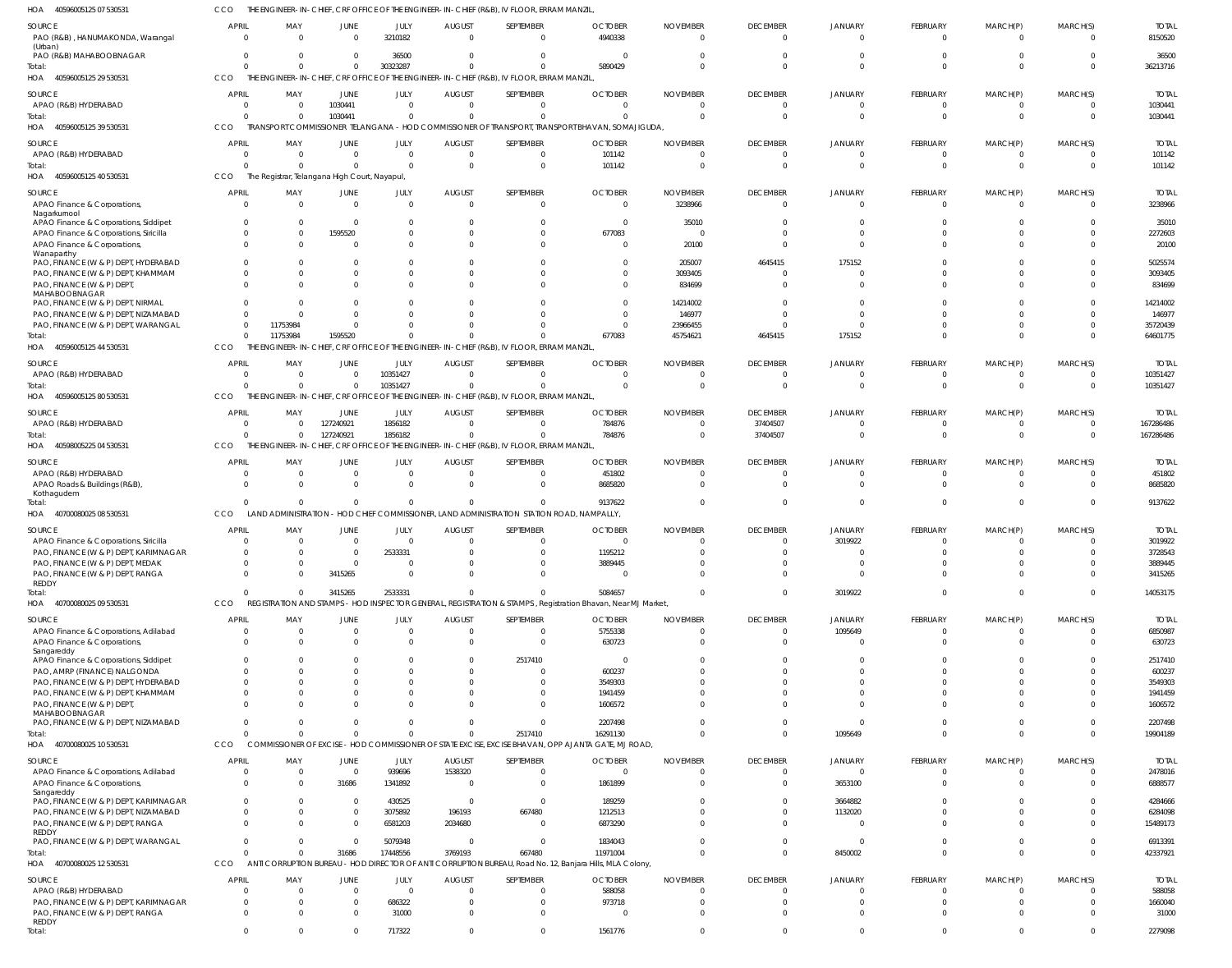MCR HRD INSTITUTE - HOD DIRECTOR GENERAL,MCR HRD INSTITUTE, ROAD NO.25,JUBILEE HILLS, CCO

| HOA<br>40700080025 13 530531                        |                            |                                                                      |                      |                            |                                             | MCR HRD INSTITUTE - HOD DIRECTOR GENERAL, MCR HRD INSTITUTE, ROAD NO.25, JUBILEE HILLS       |                                                                                                                     |                 |                               |                |                      |                      |                                  |              |
|-----------------------------------------------------|----------------------------|----------------------------------------------------------------------|----------------------|----------------------------|---------------------------------------------|----------------------------------------------------------------------------------------------|---------------------------------------------------------------------------------------------------------------------|-----------------|-------------------------------|----------------|----------------------|----------------------|----------------------------------|--------------|
| <b>SOURCE</b>                                       | <b>APRIL</b>               | MAY                                                                  | JUNE                 | JULY                       | <b>AUGUST</b>                               | SEPTEMBER                                                                                    | <b>OCTOBER</b>                                                                                                      | <b>NOVEMBER</b> | <b>DECEMBER</b>               | <b>JANUARY</b> | FEBRUARY             | MARCH(P)             | MARCH(S)                         | <b>TOTAL</b> |
| PAO, FINANCE (W & P) DEPT, HYDERABAD                | $\overline{\mathbf{0}}$    | $\overline{0}$                                                       | $\Omega$             | $\Omega$                   | $\Omega$                                    | $\overline{0}$                                                                               | 590452                                                                                                              | $\Omega$        |                               | 2799091        | 0                    | 0                    | $\overline{0}$                   | 3389543      |
| Total:                                              | $\Omega$                   | $\Omega$                                                             | $\Omega$             | $\Omega$                   | $\Omega$                                    | $\Omega$                                                                                     | 590452                                                                                                              | $\sqrt{ }$      | $\Omega$                      | 2799091        | $\mathbf{0}$         | $\overline{0}$       | $\overline{0}$                   | 3389543      |
| HOA 40700080025 14 530531                           | CCO                        |                                                                      |                      |                            |                                             |                                                                                              | CHIEF ELECTORAL OFFICER, ELECTIONS CHIEF ELECTORAL OFFICER & EX-OFFICIO SPL SECY TO GOVT, GEN. ADMN(ELECTIONS) DEPT |                 |                               |                |                      |                      |                                  |              |
| <b>SOURCE</b>                                       | <b>APRIL</b>               | MAY                                                                  | JUNE                 | JULY                       | <b>AUGUST</b>                               | SEPTEMBER                                                                                    | <b>OCTOBER</b>                                                                                                      | <b>NOVEMBER</b> | <b>DECEMBER</b>               | <b>JANUARY</b> | FEBRUARY             | MARCH(P)             | MARCH(S)                         | <b>TOTAL</b> |
| APAO Finance & Corporations, Jagtial                | $\overline{\mathbf{0}}$    | $\overline{0}$                                                       | $\Omega$             | $\mathbf 0$                | $\Omega$                                    | $\overline{0}$                                                                               | $\Omega$                                                                                                            | $\Omega$        | 2963424                       | $\Omega$       | $\mathbf{0}$         | $\mathbf 0$          | $\overline{0}$                   | 2963424      |
| APAO Finance & Corporations, Jangaon                | $\mathbf 0$                | 0                                                                    |                      | 0                          | $\cap$                                      | $\overline{0}$                                                                               | 10644962                                                                                                            |                 | $\Omega$                      |                | $\mathbf{0}$         | $\mathbf 0$          | $\Omega$                         | 10644962     |
| APAO Finance & Corporations,                        | $\Omega$                   | $\Omega$                                                             |                      | $\Omega$                   | - 0                                         | 3044206                                                                                      | $\sqrt{ }$                                                                                                          |                 | 573129                        |                | $\mathbf 0$          | $\mathbf 0$          | $\Omega$                         | 3617335      |
| Komarambheem Asifabad                               |                            |                                                                      |                      |                            |                                             |                                                                                              |                                                                                                                     |                 |                               |                |                      |                      |                                  |              |
| APAO Finance & Corporations,                        | $\Omega$                   | $\Omega$                                                             | $\cap$               | $\Omega$                   | - 0                                         | $\overline{0}$                                                                               | 3287409                                                                                                             |                 | $\Omega$                      | $\Omega$       | $\mathbf 0$          | $\mathbf 0$          | $\Omega$                         | 3287409      |
| Kothagudem                                          |                            |                                                                      |                      |                            |                                             |                                                                                              |                                                                                                                     |                 |                               |                |                      |                      |                                  |              |
| APAO Finance & Corporations,<br>Mahabubabad         | $\Omega$                   | $\Omega$                                                             | $\cap$               | $\Omega$                   |                                             | $\overline{0}$                                                                               | 1695549                                                                                                             |                 | 2607581                       | $\Omega$       | $\mathbf 0$          | $\mathbf 0$          | $\Omega$                         | 4303130      |
| APAO Finance & Corporations, Manchirial             | $\mathbf 0$                | 0                                                                    |                      | $\Omega$                   |                                             | $\overline{0}$                                                                               | 1603102                                                                                                             |                 | $\overline{0}$                | 1129983        | $\mathbf 0$          | $\Omega$             | $\Omega$                         | 2733085      |
| APAO Finance & Corporations, Medchal                | $\Omega$                   | $\Omega$                                                             |                      | $\Omega$                   |                                             | $\overline{0}$                                                                               | $\sqrt{ }$                                                                                                          |                 | 879205                        |                | $\Omega$             | $\Omega$             | $\Omega$                         | 879205       |
| APAO Finance & Corporations,                        | $\Omega$                   | $\Omega$                                                             | $\Omega$             | 209654                     |                                             | $\Omega$                                                                                     | - 0                                                                                                                 |                 | $\Omega$                      |                | $\Omega$             | $\Omega$             | $\Omega$                         | 209654       |
| Nagarkurnool                                        |                            |                                                                      |                      |                            |                                             |                                                                                              |                                                                                                                     |                 |                               |                |                      |                      |                                  |              |
| APAO Finance & Corporations, Peddapalli             | $\Omega$                   | $\Omega$                                                             |                      |                            |                                             | $\Omega$                                                                                     | - 0                                                                                                                 |                 | 3872063                       |                | $\Omega$             | $\Omega$             | $\Omega$                         | 3872063      |
| APAO Finance & Corporations, Siricilla              | $\mathbf 0$                | $\Omega$                                                             |                      |                            |                                             | $\Omega$                                                                                     | 3563492                                                                                                             |                 | $\Omega$                      |                | $\Omega$             | $\Omega$             | $\Omega$                         | 3563492      |
| APAO Finance & Corporations, Suryapet               | $\Omega$                   | $\Omega$                                                             |                      |                            |                                             | $\Omega$                                                                                     | - 0                                                                                                                 |                 | 2562315                       |                | $\Omega$             | $\Omega$             | $\Omega$                         | 2562315      |
| APAO Finance & Corporations,                        | $\Omega$                   | $\Omega$                                                             |                      |                            |                                             | $\Omega$                                                                                     | 1876055                                                                                                             |                 | 1383068                       |                | $\Omega$             | $\Omega$             | $\Omega$                         | 3259123      |
| Wanaparthy                                          |                            |                                                                      |                      |                            |                                             |                                                                                              |                                                                                                                     |                 |                               | $\Omega$       |                      |                      | $\Omega$                         |              |
| APAO Finance & Corporations, Yadadri                | $\Omega$<br>$\Omega$       | -0                                                                   |                      |                            |                                             | $\Omega$<br>$\Omega$                                                                         | 3982300                                                                                                             |                 | $\Omega$                      |                | $\Omega$<br>$\Omega$ | $\Omega$<br>$\Omega$ | $\Omega$                         | 3982300      |
| APAO, PJP (FINANCE), Jogulamba Gadwal               | $\Omega$                   | -0                                                                   |                      |                            |                                             | $\Omega$                                                                                     | - 0                                                                                                                 |                 | $\Omega$                      | 953807         | $\Omega$             | $\Omega$             | $\Omega$                         | 953807       |
| PAO, FINANCE (W & P) DEPT, KHAMMAM                  | $\Omega$                   | -0                                                                   |                      |                            |                                             | $\Omega$                                                                                     |                                                                                                                     |                 | 1467137                       |                | $\Omega$             | $\Omega$             | $\Omega$                         | 1467137      |
| PAO, FINANCE (W & P) DEPT, NIRMAL                   | $\Omega$                   | $\Omega$                                                             |                      |                            |                                             | $\overline{0}$                                                                               | 857173                                                                                                              |                 | 1879432<br>$\overline{0}$     |                | $\Omega$             | $\Omega$             | $\Omega$                         | 2736605      |
| PAO, FINANCE (W & P) DEPT, RANGA<br>REDDY           |                            | -0                                                                   | 78559                |                            |                                             |                                                                                              |                                                                                                                     |                 |                               |                |                      |                      |                                  | 78559        |
| Total:                                              | $\Omega$                   | $\Omega$                                                             | 78559                | 209654                     |                                             | 3044206                                                                                      | 27510042                                                                                                            |                 | 18187354                      | 2083790        | $\overline{0}$       | $\mathbf{0}$         | $\Omega$                         | 51113605     |
| HOA 40700080025 17 530531                           | CCO                        | The DG of Fire Services, Telangana, BRKR Offices Complex, Tank Bund, |                      |                            |                                             |                                                                                              |                                                                                                                     |                 |                               |                |                      |                      |                                  |              |
|                                                     |                            |                                                                      |                      |                            |                                             |                                                                                              |                                                                                                                     |                 |                               |                |                      |                      |                                  |              |
| <b>SOURCE</b>                                       | <b>APRIL</b>               | MAY                                                                  | JUNE                 | JULY                       | <b>AUGUST</b>                               | SEPTEMBER                                                                                    | <b>OCTOBER</b>                                                                                                      | <b>NOVEMBER</b> | <b>DECEMBER</b>               | <b>JANUARY</b> | FEBRUARY             | MARCH(P)             | MARCH(S)                         | <b>TOTAL</b> |
| APAO Finance & Corporations,                        | $\Omega$                   | $\overline{0}$                                                       | 100671               | $\overline{0}$             | $\Omega$                                    | $\overline{0}$                                                                               | 60461                                                                                                               | - 0             | $\Omega$                      | $\Omega$       | $\overline{0}$       | $\Omega$             | $\overline{0}$                   | 161132       |
| Sangareddy<br>PAO, FINANCE (W & P) DEPT, KARIMNAGAR | 0                          | $\Omega$                                                             | 6162                 | 24466                      | - 0                                         | $\overline{0}$                                                                               | 422386                                                                                                              |                 |                               |                | $\Omega$             | $\Omega$             | $\Omega$                         | 453014       |
| PAO, FINANCE (W & P) DEPT, NIZAMABAD                | $\Omega$                   | $\Omega$                                                             | $\Omega$             | 4909557                    | 550784                                      | $\Omega$                                                                                     | 1855725                                                                                                             |                 |                               |                | $\Omega$             | $\Omega$             | $\Omega$                         | 7316066      |
| PAO, FINANCE (W & P) DEPT, RANGA                    | $\Omega$                   | $\Omega$                                                             | $\Omega$             | 3621599                    | $\Omega$                                    | $\overline{0}$                                                                               | 2283530                                                                                                             |                 |                               |                | $\Omega$             | $\Omega$             | $\Omega$                         | 5905129      |
| REDDY                                               |                            |                                                                      |                      |                            |                                             |                                                                                              |                                                                                                                     |                 |                               |                |                      |                      |                                  |              |
| Total:                                              | $\Omega$                   | $\Omega$                                                             | 106833               | 8555622                    | 550784                                      | $\Omega$                                                                                     | 4622102                                                                                                             |                 | $\Omega$                      | $\Omega$       | $\Omega$             | $\Omega$             | $\Omega$                         | 13835341     |
| HOA 40700080025 23 530531                           | CCO                        | The DG & IG of Prisons, Telangana, Chanchalguda,                     |                      |                            |                                             |                                                                                              |                                                                                                                     |                 |                               |                |                      |                      |                                  |              |
| <b>SOURCE</b>                                       | <b>APRIL</b>               | MAY                                                                  | JUNE                 | JULY                       | <b>AUGUST</b>                               | SEPTEMBER                                                                                    | <b>OCTOBER</b>                                                                                                      | <b>NOVEMBER</b> | <b>DECEMBER</b>               | <b>JANUARY</b> | FEBRUARY             | MARCH(P)             | MARCH(S)                         | <b>TOTAL</b> |
| APAO Finance & Corporations, Adilabad               | $\overline{\mathbf{0}}$    | $\Omega$                                                             | $\Omega$             | 883033                     | $\Omega$                                    | $\Omega$                                                                                     | $\Omega$                                                                                                            |                 | $\Omega$                      | $\Omega$       | $\overline{0}$       | 0                    | $\Omega$                         | 883033       |
| PAO, FINANCE (W & P) DEPT, KARIMNAGAR               | $\overline{0}$             | 0                                                                    | $\Omega$             | 89184                      |                                             | $\Omega$                                                                                     | 201355                                                                                                              |                 |                               |                | $\mathbf 0$          | $\mathbf 0$          | $\Omega$                         | 290539       |
| PAO, FINANCE (W & P) DEPT, NIZAMABAD                | $\Omega$                   | $\Omega$                                                             |                      |                            |                                             | $\Omega$                                                                                     | 861396                                                                                                              |                 |                               | 1514901        | $\Omega$             | $\Omega$             | $\Omega$                         | 2376297      |
| PAO, FINANCE (W & P) DEPT, RANGA                    | $\Omega$                   | $\Omega$                                                             |                      | $\Omega$                   |                                             | $\Omega$                                                                                     | 1883080                                                                                                             |                 |                               | 2358154        | $\Omega$             | $\Omega$             | $\Omega$                         | 4241234      |
| REDDY                                               |                            |                                                                      |                      |                            |                                             |                                                                                              |                                                                                                                     |                 |                               |                |                      |                      |                                  |              |
| PAO, FINANCE (W & P) DEPT, WARANGAL                 | $\Omega$                   | $\Omega$                                                             | $\Omega$             | 1833361                    |                                             | $\Omega$                                                                                     | 42907                                                                                                               |                 | $\Omega$                      | $\Omega$       | $\Omega$             | $\Omega$             | $\Omega$                         | 1876268      |
| Total:                                              | $\Omega$                   | $\Omega$                                                             | $\overline{0}$       | 2805578                    |                                             | $\Omega$                                                                                     | 2988738                                                                                                             |                 | $\Omega$                      | 3873055        | $\mathbf 0$          | $\mathbf{0}$         | $\Omega$                         | 9667371      |
| HOA 40700080025 26 530531                           | <b>CCO</b>                 | The DG of Fire Services, Telangana, BRKR Offices Complex, Tank Bund, |                      |                            |                                             |                                                                                              |                                                                                                                     |                 |                               |                |                      |                      |                                  |              |
| SOURCE                                              | APRIL                      | MAY                                                                  | JUNE                 | JULY                       | <b>AUGUST</b>                               | SEPTEMBER                                                                                    | <b>OCTOBER</b>                                                                                                      | <b>NOVEMBER</b> | <b>DECEMBER</b>               | JANUARY        | <b>FEBRUARY</b>      | MARCH(P)             | MARCH(S)                         | <b>TOTAL</b> |
| PAO, FINANCE (W & P) DEPT, KARIMNAGAR               | $\Omega$                   | $\Omega$                                                             | $\overline{0}$       | $\overline{0}$             | $\Omega$                                    | $\Omega$                                                                                     | 270066                                                                                                              | $\Omega$        | 0                             | $\Omega$       | $\Omega$             | $\Omega$             | $\overline{0}$                   | 270066       |
| PAO, FINANCE (W & P) DEPT, RANGA                    | $\Omega$                   | $\Omega$                                                             | $\Omega$             | 1120986                    |                                             | $\Omega$                                                                                     | $\Omega$                                                                                                            |                 |                               |                | $\Omega$             | $\Omega$             | $\Omega$                         | 1120986      |
| REDDY                                               |                            |                                                                      |                      |                            |                                             |                                                                                              |                                                                                                                     |                 |                               |                |                      |                      |                                  |              |
| Total:                                              | $\Omega$                   | $\Omega$                                                             | $\Omega$             | 1120986                    | $\Omega$                                    | $\Omega$                                                                                     | 270066                                                                                                              |                 | $\Omega$                      | $\Omega$       | $\mathbf{0}$         | $\mathbf{0}$         | $\Omega$                         | 1391052      |
| HOA 40700080025 36 530531                           | CCO                        | LAND ADMINISTRATION - HOD CHIEF                                      |                      |                            |                                             | COMMISSIONER, LAND ADMINISTRATION STATION ROAD, NAMPALLY,                                    |                                                                                                                     |                 |                               |                |                      |                      |                                  |              |
|                                                     |                            |                                                                      |                      |                            |                                             |                                                                                              |                                                                                                                     |                 |                               |                |                      |                      |                                  |              |
| <b>SOURCE</b>                                       | APRIL                      | MAY                                                                  | JUNE                 | JULY                       | <b>AUGUST</b>                               | SEPTEMBER                                                                                    | <b>OCTOBER</b>                                                                                                      | <b>NOVEMBER</b> | <b>DECEMBER</b>               | JANUARY        | <b>FEBRUARY</b>      | MARCH(P)             | MARCH(S)                         | <b>TOTAL</b> |
| APAO Finance & Corporations, Adilabad               | $\overline{0}$             | $\overline{0}$                                                       | $\Omega$             | $\overline{0}$             | $\overline{0}$                              | $\overline{0}$                                                                               | $\Omega$                                                                                                            | $\Omega$        | $\mathbf 0$                   | 2456631        | $\mathbf{0}$         | $\mathbf 0$          | $\overline{\mathbf{0}}$          | 2456631      |
| Total:                                              | $\Omega$                   | $\Omega$                                                             | $\Omega$             | $\Omega$                   | $\cap$                                      | $\Omega$                                                                                     | $\cap$                                                                                                              | $\Omega$        | $\Omega$                      | 2456631        | $\overline{0}$       | $\overline{0}$       | $\Omega$                         | 2456631      |
| HOA 40700080025 36 530532                           | CCO                        |                                                                      |                      |                            |                                             | LAND ADMINISTRATION - HOD CHIEF COMMISSIONER, LAND ADMINISTRATION STATION ROAD, NAMPALLY,    |                                                                                                                     |                 |                               |                |                      |                      |                                  |              |
| SOURCE                                              | <b>APRIL</b>               | MAY                                                                  | JUNE                 | JULY                       | <b>AUGUST</b>                               | SEPTEMBER                                                                                    | <b>OCTOBER</b>                                                                                                      | <b>NOVEMBER</b> | <b>DECEMBER</b>               | JANUARY        | FEBRUARY             | MARCH(P)             | MARCH(S)                         | <b>TOTAL</b> |
| APAO Finance & Corporations, Manchirial             | $\overline{0}$             | $\Omega$                                                             | $\Omega$             | 14915000                   | $\Omega$                                    | $\Omega$                                                                                     | - 0                                                                                                                 | - 0             | 0                             | $\Omega$       | $\Omega$             | $\Omega$             | $\overline{0}$                   | 14915000     |
| Total:                                              | $\Omega$                   | $\Omega$                                                             | $\Omega$             | 14915000                   | $\Omega$                                    | $\Omega$                                                                                     | $\Omega$                                                                                                            | $\Omega$        | $\Omega$                      | $\Omega$       | $\mathbf{0}$         | $\mathbf{0}$         | $\overline{0}$                   | 14915000     |
| HOA 40700080025 41 530531                           | CCO                        |                                                                      |                      |                            |                                             | The Member Secretary, State Legal Services Authority, Telangana High Court Complex, Nayapul, |                                                                                                                     |                 |                               |                |                      |                      |                                  |              |
|                                                     |                            |                                                                      |                      |                            |                                             |                                                                                              |                                                                                                                     |                 |                               |                |                      |                      |                                  |              |
| SOURCE                                              | APRIL                      | MAY                                                                  | JUNE                 | JULY                       | <b>AUGUST</b>                               | SEPTEMBER                                                                                    | <b>OCTOBER</b>                                                                                                      | <b>NOVEMBER</b> | <b>DECEMBER</b>               | JANUARY        | <b>FEBRUARY</b>      | MARCH(P)             | MARCH(S)                         | <b>TOTAL</b> |
| PAO, FINANCE (W & P) DEPT, WARANGAL                 | $\overline{0}$<br>$\Omega$ | $\overline{0}$<br>$\Omega$                                           | $\Omega$<br>$\Omega$ | $\overline{0}$<br>$\Omega$ | $\overline{0}$<br>$\Omega$                  | $\overline{0}$<br>$\Omega$                                                                   | $\Omega$<br>$\Omega$                                                                                                | - 0<br>$\Omega$ | $\mathbf 0$<br>$\overline{0}$ | 1908179        | $\mathbf 0$          | $\mathbf{0}$         | $\overline{0}$<br>$\overline{0}$ | 1908179      |
| Total:                                              | CCO                        |                                                                      |                      |                            |                                             |                                                                                              |                                                                                                                     |                 |                               | 1908179        | $\overline{0}$       | $\overline{0}$       |                                  | 1908179      |
| HOA 42020120125 77 530531                           |                            | SCHOOL EDUCATION - HOD DIRECTOR OF SCHOOL EDUCATION SAIFABAD         |                      |                            |                                             |                                                                                              |                                                                                                                     |                 |                               |                |                      |                      |                                  |              |
| SOURCE                                              | <b>APRIL</b>               | MAY                                                                  | JUNE                 | JULY                       | <b>AUGUST</b>                               | SEPTEMBER                                                                                    | <b>OCTOBER</b>                                                                                                      | <b>NOVEMBER</b> | <b>DECEMBER</b>               | JANUARY        | <b>FEBRUARY</b>      | MARCH(P)             | MARCH(S)                         | <b>TOTAL</b> |
| APAO Finance & Corporations, Adilabad               | $\overline{0}$             | $\overline{0}$                                                       | $\Omega$             | $\overline{0}$             | $\overline{0}$                              | $\overline{0}$                                                                               | 622672                                                                                                              | $\Omega$        | $\mathbf 0$                   | 1607383        | $\Omega$             | $\Omega$             | $\overline{0}$                   | 2230055      |
| APAO Finance & Corporations,                        | $\Omega$                   | - 0                                                                  | 4786046              | 4523889                    | 3621905                                     | 9044240                                                                                      | 5105919                                                                                                             |                 | 2660211                       | 6795419        | $\Omega$             | $\Omega$             | $\Omega$                         | 36537629     |
| Sangareddy                                          |                            |                                                                      |                      |                            |                                             |                                                                                              |                                                                                                                     |                 |                               |                |                      |                      |                                  |              |
| PAO, AMRP (FINANCE) NALGONDA                        | $\Omega$                   | $\Omega$                                                             | $\Omega$             | $\Omega$                   | $\Omega$                                    | $\Omega$                                                                                     | - 0                                                                                                                 |                 | <sup>0</sup>                  | 5026594        | $\Omega$             | $\Omega$             | $\Omega$                         | 5026594      |
| PAO, FINANCE (W & P) DEPT, KARIMNAGAR               | $\Omega$                   | $\Omega$                                                             | 3505399              | $\Omega$                   | $\Omega$                                    | $\Omega$                                                                                     | 6332236                                                                                                             |                 | <sup>0</sup>                  | 2600929        | $\Omega$             | $\Omega$             | $\Omega$                         | 12438564     |
| PAO, FINANCE (W & P) DEPT, KHAMMAM                  | $\Omega$                   | $\Omega$                                                             | $\Omega$             | $\Omega$                   | $\Omega$                                    | $\overline{0}$                                                                               | 2386411                                                                                                             |                 |                               | 2167592        | $\Omega$             | $\Omega$             | $\Omega$                         | 4554003      |
| PAO, FINANCE (W & P) DEPT,<br>MAHABOOBNAGAR         | $\Omega$                   | $\Omega$                                                             | $\Omega$             | 1098575                    | $\Omega$                                    | $\Omega$                                                                                     | $\Omega$                                                                                                            |                 | $\Omega$                      | $\Omega$       | $\Omega$             | $\Omega$             | $\Omega$                         | 1098575      |
| PAO, FINANCE (W & P) DEPT, RANGA                    | $\Omega$                   | $\Omega$                                                             | 9530                 | $\Omega$                   | $\Omega$                                    | $\Omega$                                                                                     | $\Omega$                                                                                                            |                 | $\Omega$                      | $\Omega$       | $\Omega$             | $\Omega$             | $\Omega$                         | 9530         |
| REDDY                                               |                            |                                                                      |                      |                            |                                             |                                                                                              |                                                                                                                     |                 |                               |                |                      |                      |                                  |              |
| PAO, FINANCE (W & P) DEPT, WARANGAL                 | $\Omega$                   | $\Omega$                                                             | 8487332              | 1150745                    | $\Omega$                                    | 1503297                                                                                      | 5225855                                                                                                             |                 | $\Omega$                      | $\Omega$       | $\Omega$             | $\Omega$             | $\mathbf{0}$                     | 16367229     |
| Total:                                              | $\Omega$                   | $\Omega$                                                             | 16788307             | 6773209                    | 3621905                                     | 10547537                                                                                     | 19673093                                                                                                            | $\Omega$        | 2660211                       | 18197917       | $\Omega$             | $\Omega$             | $\overline{0}$                   | 78262179     |
| HOA 42020120125 81 530531                           | CCO                        | SCHOOL EDUCATION -                                                   |                      |                            | - HOD DIRECTOR OF SCHOOL EDUCATION SAIFABAD |                                                                                              |                                                                                                                     |                 |                               |                |                      |                      |                                  |              |
| SOURCE                                              | <b>APRIL</b>               | MAY                                                                  | JUNE                 | JULY                       | <b>AUGUST</b>                               | SEPTEMBER                                                                                    | <b>OCTOBER</b>                                                                                                      | <b>NOVEMBER</b> | <b>DECEMBER</b>               | JANUARY        | <b>FEBRUARY</b>      | MARCH(P)             | MARCH(S)                         | <b>TOTAL</b> |
| APAO Finance & Corporations,                        | $\overline{\mathbf{0}}$    | $\overline{0}$                                                       | $\overline{0}$       | $\overline{0}$             | $\overline{0}$                              | 823988                                                                                       | 672340                                                                                                              | $\Omega$        | $\overline{0}$                | 981346         | $\mathbf 0$          | $\mathbf 0$          | $\overline{0}$                   | 2477674      |
|                                                     |                            |                                                                      |                      |                            |                                             |                                                                                              |                                                                                                                     |                 |                               |                |                      |                      |                                  |              |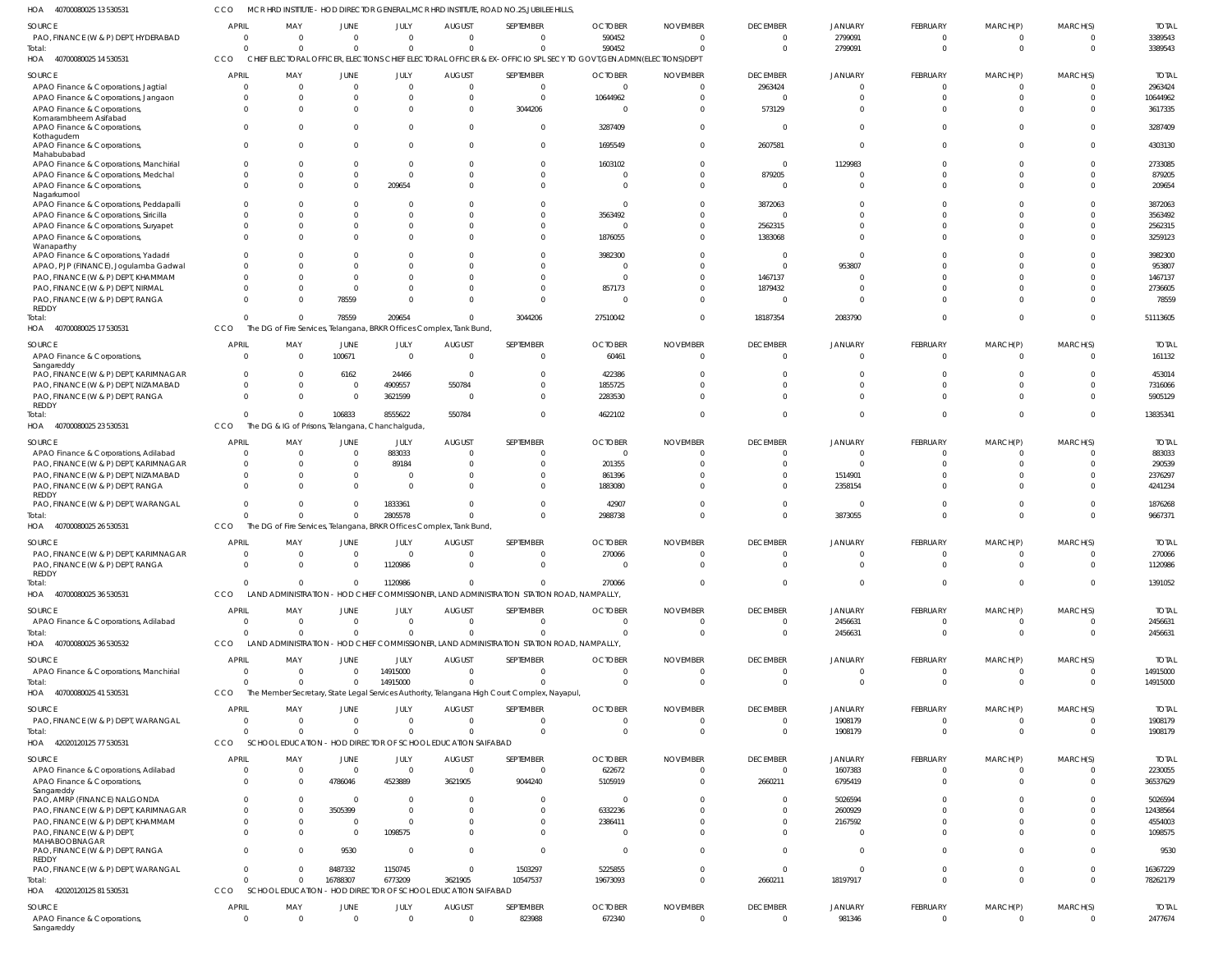| HOA 42020120125 81 530531                             | <b>CCO</b>           | SCHOOL EDUCATION - HOD DIRECTOR OF SCHOOL EDUCATION SAIFABAD |                      |                     |                                             |                                                                                                      |                    |                 |                      |                      |                      |                      |                      |                      |
|-------------------------------------------------------|----------------------|--------------------------------------------------------------|----------------------|---------------------|---------------------------------------------|------------------------------------------------------------------------------------------------------|--------------------|-----------------|----------------------|----------------------|----------------------|----------------------|----------------------|----------------------|
| <b>SOURCE</b>                                         | APRIL                | MAY                                                          | <b>JUNE</b>          | JULY                | <b>AUGUST</b>                               | SEPTEMBER                                                                                            | <b>OCTOBER</b>     | <b>NOVEMBER</b> | <b>DECEMBER</b>      | <b>JANUARY</b>       | <b>FEBRUARY</b>      | MARCH(P)             | MARCH(S)             | <b>TOTAI</b>         |
| PAO, FINANCE (W & P) DEPT, WARANGAL                   | $\Omega$             | $\Omega$                                                     | $\Omega$             | $\Omega$            | $\Omega$                                    | $\overline{0}$                                                                                       | 9359254            |                 | $\overline{0}$       | 2438997              | $\Omega$             | $\Omega$             | $\Omega$             | 11798251             |
| Total:                                                | $\Omega$             | $\Omega$                                                     | $\Omega$             | $\Omega$            | $\Omega$                                    | 823988                                                                                               | 10031594           | $\Omega$        | $\overline{0}$       | 3420343              | $\Omega$             | $\Omega$             | $\Omega$             | 14275925             |
| HOA 42020120207 06 530531                             | CCO                  |                                                              |                      |                     |                                             | Secretary, Telangana Residential Educational Inst. Society Secretary, TREIS, Owaisipura, Masab Tank, |                    |                 |                      |                      |                      |                      |                      |                      |
| <b>SOURCE</b>                                         | <b>APRIL</b>         | MAY                                                          | JUNE                 | JULY                | <b>AUGUST</b>                               | SEPTEMBER                                                                                            | <b>OCTOBER</b>     | <b>NOVEMBER</b> | <b>DECEMBER</b>      | <b>JANUARY</b>       | <b>FEBRUARY</b>      | MARCH(P)             | MARCH(S)             | <b>TOTAI</b>         |
| PAO, FINANCE (W & P) DEPT, KARIMNAGAR                 | $\Omega$             |                                                              | 23248468             | $\Omega$            | 1820541                                     | 8372227                                                                                              |                    | $\Omega$        | $\overline{0}$       | $\Omega$             | $\Omega$             | $\Omega$             | $\Omega$             | 33441236             |
| Total:                                                | $\Omega$             |                                                              | 23248468             | $\Omega$            | 1820541                                     | 8372227                                                                                              |                    | $\Omega$        | $\Omega$             | $\Omega$             | $\Omega$             | $\Omega$             | $\Omega$             | 33441236             |
| HOA 42020120207 07 530531                             | CCO                  |                                                              |                      |                     |                                             | Secretary, Telangana Residential Educational Inst. Society Secretary, TREIS, Owaisipura, Masab Tank, |                    |                 |                      |                      |                      |                      |                      |                      |
|                                                       |                      |                                                              |                      |                     |                                             |                                                                                                      |                    |                 |                      |                      |                      |                      |                      |                      |
| SOURCE                                                | <b>APRIL</b>         | MAY                                                          | JUNE                 | JULY                | <b>AUGUST</b>                               | SEPTEMBER                                                                                            | <b>OCTOBER</b>     | <b>NOVEMBER</b> | <b>DECEMBER</b>      | <b>JANUARY</b>       | FEBRUARY             | MARCH(P)             | MARCH(S)             | <b>TOTAL</b>         |
| APAO Finance & Corporations,<br>Sangareddy            | $\Omega$             | $\Omega$                                                     | $\Omega$             | $\Omega$            | 1009574                                     | $\overline{0}$                                                                                       | $\Omega$           | $\Omega$        | 2845563              | $\Omega$             | $\Omega$             | $\Omega$             | $\Omega$             | 3855137              |
| PAO, AMRP (FINANCE) NALGONDA                          | $\Omega$             |                                                              | 743831               | $\Omega$            |                                             | $\Omega$                                                                                             | $\Omega$           |                 | $\Omega$             | $\Omega$             | $\Omega$             | $\Omega$             | $\Omega$             | 743831               |
| PAO, FINANCE (W & P) DEPT, KARIMNAGAR                 | $\Omega$             |                                                              | 3984982              | $\mathbf{0}$        | $\Omega$                                    | $\Omega$                                                                                             | $\Omega$           |                 | $\Omega$             | $\Omega$             | $\Omega$             | $\Omega$             | $\Omega$             | 3984982              |
| PAO, FINANCE (W & P) DEPT,                            | $\Omega$             |                                                              | 950330               | $\Omega$            | $\Omega$                                    | $\Omega$                                                                                             | $\Omega$           |                 | $\Omega$             | $\Omega$             | $\Omega$             | $\Omega$             | $\Omega$             | 950330               |
| MAHABOOBNAGAR                                         |                      |                                                              |                      |                     |                                             |                                                                                                      |                    |                 |                      |                      |                      |                      |                      |                      |
| PAO, FINANCE (W & P) DEPT, WARANGAL                   | $\Omega$             |                                                              | $\Omega$             | $\Omega$            | 1941396                                     | $\Omega$                                                                                             | 1260986            |                 | $\Omega$             | $\Omega$             | $\Omega$             | $\Omega$             | $\Omega$             | 3202382              |
| Total:                                                | $\Omega$             |                                                              | 5679143              | $\Omega$            | 2950970                                     | $\Omega$                                                                                             | 1260986            |                 | 2845563              | $\Omega$             | $\Omega$             | $\Omega$             | $\Omega$             | 12736662             |
| HOA 4202012021205530531                               | CCO                  | SCHOOL EDUCATION                                             |                      |                     | - HOD DIRECTOR OF SCHOOL EDUCATION SAIFABAD |                                                                                                      |                    |                 |                      |                      |                      |                      |                      |                      |
| SOURCE                                                | <b>APRIL</b>         | MAY                                                          | <b>JUNE</b>          | JULY                | <b>AUGUST</b>                               | SEPTEMBER                                                                                            | <b>OCTOBER</b>     | <b>NOVEMBER</b> | <b>DECEMBER</b>      | <b>JANUARY</b>       | <b>FEBRUARY</b>      | MARCH(P)             | MARCH(S)             | <b>TOTAI</b>         |
| APAO Finance & Corporations, Adilabad                 | $\Omega$             |                                                              | $\Omega$             | 4529217             | $\Omega$                                    | $\Omega$                                                                                             | 3903600            |                 | $\Omega$             | $\Omega$             | - 0                  | - 0                  | $\Omega$             | 8432817              |
| APAO Finance & Corporations                           | $\Omega$             |                                                              | $\Omega$             | 15195491            | $\Omega$                                    | $\Omega$                                                                                             | 664672             |                 | $\Omega$             | 4038142              | $\Omega$             | $\Omega$             | $\Omega$             | 19898305             |
| Sangareddy<br>PAO, FINANCE (W & P) DEPT, KARIMNAGAR   | $\Omega$             |                                                              | $\Omega$             | 11348505            | $\Omega$                                    | $\Omega$                                                                                             | 3032938            |                 | $\Omega$             | 3240932              | $\Omega$             | $\Omega$             | $\Omega$             | 17622375             |
| PAO, FINANCE (W & P) DEPT, NIZAMABAD                  | $\Omega$             |                                                              | $\Omega$             | 1679180             | 4637658                                     | $\Omega$                                                                                             | 1126256            |                 | $\Omega$             | 17942418             | $\Omega$             | $\Omega$             | $\Omega$             | 25385512             |
| PAO, FINANCE (W & P) DEPT, RANGA                      | $\Omega$             |                                                              | $\Omega$             | 2406436             | 13310823                                    | $\Omega$                                                                                             | 799744             |                 | $\Omega$             | 1983613              | $\Omega$             | $\Omega$             | $\Omega$             | 18500616             |
| REDDY                                                 |                      |                                                              |                      |                     |                                             |                                                                                                      |                    |                 |                      |                      |                      |                      |                      |                      |
| PAO, FINANCE (W & P) DEPT, WARANGAL                   | $\Omega$             |                                                              | $\Omega$             | $\Omega$            |                                             | $\Omega$                                                                                             | 175787             |                 | $\Omega$             | 6475144              |                      | $\Omega$             | $\Omega$             | 6650931              |
| Total:                                                | $\Omega$             |                                                              | $\Omega$             | 35158829            | 17948481                                    | $\Omega$                                                                                             | 9702997            |                 | $\Omega$             | 33680249             | $\Omega$             | $\Omega$             | $\Omega$             | 96490556             |
| HOA 42020120225 48 530531                             | CCO                  |                                                              |                      |                     |                                             | Secretary, Telangana Residential Educational Inst. Society Secretary, TREIS, Owaisipura, Masab Tank, |                    |                 |                      |                      |                      |                      |                      |                      |
| SOURCE                                                | <b>APRIL</b>         | MAY                                                          | JUNE                 | JULY                | <b>AUGUST</b>                               | SEPTEMBER                                                                                            | <b>OCTOBER</b>     | <b>NOVEMBER</b> | <b>DECEMBER</b>      | <b>JANUARY</b>       | <b>FEBRUARY</b>      | MARCH(P)             | MARCH(S)             | <b>TOTAL</b>         |
| APAO Finance & Corporations, Adilabad                 | $\Omega$             | $\Omega$                                                     | 6404127              | $\mathbf{0}$        | $\Omega$                                    | $\overline{0}$                                                                                       | $\Omega$           | $\Omega$        | $\overline{0}$       | $\Omega$             | $\Omega$             | $\Omega$             | $\Omega$             | 6404127              |
| APAO Finance & Corporations                           | $\Omega$             | $\Omega$                                                     | $\Omega$             | $\Omega$            | $\Omega$                                    | $\mathbf 0$                                                                                          | 267619             |                 | $\Omega$             | 5211416              | $\Omega$             | $\Omega$             | $\Omega$             | 5479035              |
| Sangareddy                                            |                      |                                                              |                      |                     |                                             |                                                                                                      |                    |                 |                      |                      |                      |                      |                      |                      |
| PAO, AMRP (FINANCE) NALGONDA                          | $\Omega$             |                                                              | 20136237             | $\Omega$            | 7291375                                     | $\Omega$                                                                                             | 2207293            |                 | 5581681              | $\Omega$             | $\Omega$             |                      | $\Omega$             | 35216586             |
| PAO, FINANCE (W & P) DEPT, HYDERABAD                  | $\Omega$             |                                                              | 8141983              | $\Omega$            |                                             | $\Omega$                                                                                             | 5109715            |                 | $\Omega$             | $\Omega$             | $\Omega$             |                      | $\Omega$             | 13251698             |
| PAO, FINANCE (W & P) DEPT, KARIMNAGAR                 | $\Omega$             |                                                              | $\Omega$             | $\Omega$            | $\Omega$                                    | $\Omega$                                                                                             | 320259             |                 | $\Omega$             | 6340762              |                      |                      | $\Omega$             | 6661021              |
| PAO, FINANCE (W & P) DEPT, KHAMMAM                    | $\Omega$             |                                                              | 1995865              | $\Omega$            | $\Omega$                                    | $\Omega$                                                                                             | 1935486            |                 | $\Omega$             | $\Omega$             | $\Omega$             | $\Omega$             | $\Omega$             | 3931351              |
| PAO, FINANCE (W & P) DEPT, RANGA<br>REDDY             | $\Omega$             |                                                              | 6036674              | $\Omega$            |                                             | $\Omega$                                                                                             | 3286437            |                 | $\Omega$             | 2574817              | $\Omega$             | $\Omega$             | $\Omega$             | 11897928             |
| PAO, FINANCE (W & P) DEPT, WARANGAL                   | $\Omega$             |                                                              | $\Omega$             | 1359391             | $\Omega$                                    | $\mathbf 0$                                                                                          | 53013              |                 | $\Omega$             | $\circ$              | $\Omega$             | $\Omega$             | $\Omega$             | 1412404              |
| Total:                                                | $\Omega$             |                                                              | 42714886             | 1359391             | 7291375                                     | $\Omega$                                                                                             | 13179822           | 0               | 5581681              | 14126995             | $\Omega$             | $\Omega$             | $\Omega$             | 84254150             |
| HOA 42020120225 74 530531                             | CCO                  | SCHOOL EDUCATION - HOD DIRECTOR OF SCHOOL EDUCATION SAIFABAD |                      |                     |                                             |                                                                                                      |                    |                 |                      |                      |                      |                      |                      |                      |
| <b>SOURCE</b>                                         | <b>APRIL</b>         | MAY                                                          | JUNE                 | JULY                | <b>AUGUST</b>                               | SEPTEMBER                                                                                            | <b>OCTOBER</b>     | <b>NOVEMBER</b> | <b>DECEMBER</b>      | <b>JANUARY</b>       | FEBRUARY             | MARCH(P)             | MARCH(S)             | <b>TOTA</b>          |
| APAO Finance & Corporations                           | $\Omega$             |                                                              | 7306232              | 2019457             | $\Omega$                                    | $\Omega$                                                                                             | $\Omega$           |                 | $\overline{0}$       | 1145437              | $\Omega$             | $\Omega$             | $\Omega$             | 10471126             |
| Sangareddy                                            |                      |                                                              |                      |                     |                                             |                                                                                                      |                    |                 |                      |                      |                      |                      |                      |                      |
| PAO, FINANCE (W & P) DEPT, HYDERABAD                  | $\Omega$             |                                                              | $\Omega$             | 2901231             |                                             | $\Omega$                                                                                             | 3097958            |                 | $\Omega$             | $\Omega$             | $\Omega$             | - 0                  | $\Omega$             | 5999189              |
| PAO, FINANCE (W & P) DEPT, KARIMNAGAR                 | $\Omega$             |                                                              | $\Omega$             | 7675439             |                                             | $\Omega$                                                                                             | 129623             |                 | n                    | 4034612              | $\Omega$             | - 0                  | $\Omega$             | 11839674             |
| Total:                                                | $\Omega$             | $\Omega$                                                     | 7306232              | 12596127            | $\Omega$                                    | $\Omega$                                                                                             | 3227581            |                 | $\Omega$             | 5180049              | $\Omega$             | $\Omega$             | $\Omega$             | 28309989             |
| HOA 42020120225 80 530531                             | CCO                  |                                                              |                      |                     |                                             | GOVERNMENT EXAMINATIONS - HOD COMMISSIONER FOR GOVERNMENT EXAMINATIONS NAMPALLY                      |                    |                 |                      |                      |                      |                      |                      |                      |
| SOURCE                                                | <b>APRIL</b>         | MAY                                                          | <b>JUNE</b>          | JULY                | <b>AUGUST</b>                               | SEPTEMBER                                                                                            | <b>OCTOBER</b>     | <b>NOVEMBER</b> | <b>DECEMBER</b>      | <b>JANUARY</b>       | <b>FEBRUARY</b>      | MARCH(P)             | MARCH(S)             | <b>TOTAL</b>         |
| PAO, FINANCE (W & P) DEPT, HYDERABAD                  | $\Omega$             | - 0                                                          | $\Omega$             | $\Omega$            | $\Omega$                                    | $\overline{0}$                                                                                       | $\Omega$           | $\Omega$        | $\overline{0}$       | 2930132              | $\Omega$             | $\Omega$             | - 0                  | 2930132              |
| Total:                                                | $\Omega$             |                                                              | $\Omega$             | $\Omega$            | $\Omega$                                    | $\mathbf{0}$                                                                                         | $\Omega$           | $\Omega$        | $\Omega$             | 2930132              | $\Omega$             | $\Omega$             | $\Omega$             | 2930132              |
| HOA 42020120225 83 530531                             | CCO                  | SCHOOL EDUCATION - HOD DIRECTOR OF SCHOOL EDUCATION SAIFABAD |                      |                     |                                             |                                                                                                      |                    |                 |                      |                      |                      |                      |                      |                      |
| SOURCE                                                | APRIL                | MAY                                                          | JUNE                 | JULY                | <b>AUGUST</b>                               | SEPTEMBER                                                                                            | <b>OCTOBER</b>     | <b>NOVEMBER</b> | <b>DECEMBER</b>      | <b>JANUARY</b>       | FEBRUARY             | MARCH(P)             | MARCH(S)             | <b>TOTAL</b>         |
| APAO Finance & Corporations, Adilabad                 | $\Omega$             | - 0                                                          | $\Omega$             | 1061443             | 185457                                      | $\Omega$                                                                                             | 1981369            | 0               | $\Omega$             | 2322644              | $\Omega$             | - 0                  | $\Omega$             | 5550913              |
| APAO Finance & Corporations,                          | $\Omega$             |                                                              | 234614               | 148090              | $\Omega$                                    | 405208                                                                                               |                    |                 | $\Omega$             | $\Omega$             | $\Omega$             | $\Omega$             | $\Omega$             | 787912               |
| Sangareddy                                            |                      |                                                              |                      |                     |                                             |                                                                                                      |                    |                 |                      |                      |                      |                      |                      |                      |
| PAO, AMRP (FINANCE) NALGONDA                          | $\Omega$             |                                                              | $\Omega$             | 671257              | $\Omega$                                    | $\Omega$                                                                                             | $\Omega$           |                 | $\Omega$             | $\Omega$             | $\Omega$             | $\Omega$             | $\Omega$             | 671257               |
| PAO, FINANCE (W & P) DEPT, KHAMMAM                    | $\Omega$             |                                                              | 0                    | $\Omega$            | <sup>0</sup>                                | $\Omega$                                                                                             | 184483             |                 | $\Omega$             | $\Omega$             | $\Omega$             | $\Omega$             | $\Omega$             | 184483               |
| PAO, FINANCE (W & P) DEPT,                            | $\Omega$             |                                                              | $\Omega$             | $\Omega$            | <sup>0</sup>                                | $\Omega$                                                                                             | 3854413            |                 | $\Omega$             | 1097728              | $\Omega$             | $\Omega$             | $\Omega$             | 4952141              |
| MAHABOOBNAGAR<br>PAO, FINANCE (W & P) DEPT, NIZAMABAD | $\Omega$             |                                                              | $\Omega$             | 1617208             | 1085065                                     | $\overline{0}$                                                                                       | 262026             |                 | $\Omega$             | 1164614              | $\Omega$             | $\Omega$             | $\Omega$             | 4128913              |
| PAO, FINANCE (W & P) DEPT, RANGA                      | $\Omega$             |                                                              | $\Omega$             | $\Omega$            | $\Omega$                                    | 1093069                                                                                              | 1172966            |                 | $\Omega$             | $\Omega$             | $\Omega$             | $\Omega$             | $\Omega$             | 2266035              |
| REDDY                                                 |                      |                                                              |                      |                     |                                             |                                                                                                      |                    |                 |                      |                      |                      |                      |                      |                      |
| PAO, FINANCE (W & P) DEPT, WARANGAL                   | $\Omega$             |                                                              | $\Omega$             | 214882              | $\Omega$                                    | $\overline{0}$                                                                                       | $\Omega$           |                 | $\Omega$             | - 0                  | $\Omega$             | $\Omega$             | $\Omega$             | 214882               |
| Total:                                                | $\Omega$             |                                                              | 234614               | 3712880             | 1270522                                     | 1498277                                                                                              | 7455257            | 0               | $\Omega$             | 4584986              | $\Omega$             | $\Omega$             | $\Omega$             | 18756536             |
| HOA 42020120225 87 530531                             | <b>CCO</b>           | <b>SCHOOL EDUCATION</b>                                      |                      |                     | HOD DIRECTOR OF SCHOOL EDUCATION SAIFABAD   |                                                                                                      |                    |                 |                      |                      |                      |                      |                      |                      |
| <b>SOURCE</b>                                         | <b>APRIL</b>         | MAY                                                          | <b>JUNE</b>          | JULY                | <b>AUGUST</b>                               | SEPTEMBER                                                                                            | <b>OCTOBER</b>     | <b>NOVEMBER</b> | <b>DECEMBER</b>      | <b>JANUARY</b>       | <b>FEBRUARY</b>      | MARCH(P)             | MARCH(S)             | <b>TOTAL</b>         |
| APAO Finance & Corporations, Adilabad                 | $\overline{0}$       | - 0                                                          | $\mathbf{0}$         | $\mathbf{0}$        | $^{\circ}$                                  | $\mathbf{0}$                                                                                         | 1199962            |                 | $\overline{0}$       | - 0                  | $\Omega$             | - 0                  | $\Omega$             | 1199962              |
| APAO Finance & Corporations                           | $\Omega$             | $\Omega$                                                     | $\Omega$             | 1164291             | $\Omega$                                    | $\Omega$                                                                                             |                    |                 | $\Omega$             | $\Omega$             | $\Omega$             | $\Omega$             | $\Omega$             | 1164291              |
| Sangareddy                                            |                      |                                                              |                      |                     |                                             |                                                                                                      |                    |                 |                      |                      |                      |                      |                      |                      |
| PAO, AMRP (FINANCE) NALGONDA                          | $\Omega$             |                                                              | $\Omega$             | $\Omega$            | $\Omega$                                    | $\overline{0}$                                                                                       | $\Omega$           |                 | $\Omega$             | 5651391              | $\Omega$             | $\Omega$             | $\Omega$             | 5651391              |
| PAO, FINANCE (W & P) DEPT, KARIMNAGAR                 | $\Omega$             |                                                              | $\mathbf{0}$         | 1822560             | $\Omega$                                    | 778373                                                                                               | 2810667            |                 |                      | 77954                |                      |                      |                      | 5489554              |
| PAO, FINANCE (W & P) DEPT, NIZAMABAD                  | $\Omega$             |                                                              | $\Omega$             | 948861              | $\Omega$                                    | $\overline{0}$                                                                                       |                    |                 | $\Omega$             | $\Omega$<br>$\Omega$ | $\Omega$             |                      | $\Omega$             | 948861               |
| PAO, FINANCE (W & P) DEPT, WARANGAL<br>Total:         | $\Omega$<br>$\Omega$ |                                                              | $\Omega$<br>$\Omega$ | 8262269<br>12197981 | 614994<br>614994                            | $\mathbf 0$<br>778373                                                                                | 3331812<br>7342441 |                 | $\Omega$<br>$\Omega$ | 5729345              | $\Omega$<br>$\Omega$ | $\Omega$<br>$\Omega$ | $\Omega$<br>$\Omega$ | 12209075<br>26663134 |
| HOA 42020120307 74 530531                             | <b>CCO</b>           |                                                              |                      |                     |                                             | INTERMEDIATE EDUCATION - HOD DIRECTOR, INTERMEDIATE EDUCATION, OPP. LATA TALKIES, NAMPALLY,          |                    |                 |                      |                      |                      |                      |                      |                      |
|                                                       |                      |                                                              |                      |                     |                                             |                                                                                                      |                    |                 |                      |                      |                      |                      |                      |                      |
| <b>SOURCE</b>                                         | <b>APRIL</b>         | MAY                                                          | JUNE                 | JULY                | <b>AUGUST</b>                               | SEPTEMBER                                                                                            | <b>OCTOBER</b>     | <b>NOVEMBER</b> | <b>DECEMBER</b>      | <b>JANUARY</b>       | FEBRUARY             | MARCH(P)             | MARCH(S)             | <b>TOTAI</b>         |
| APAO Finance & Corporations, Adilabad                 | $\circ$              | $\Omega$                                                     | 7485473              | $\mathbf 0$         | 5988392                                     | 536985                                                                                               | 2847379            | $\Omega$        | $^{\circ}$           | 1549921              | $\Omega$             | $\Omega$             | - 0                  | 18408150             |
| APAO Finance & Corporations,                          | $\Omega$             |                                                              | 2555869              | $\mathbf{0}$        | 8062537                                     | $\Omega$                                                                                             | 916646             |                 | $\Omega$             | 188727               | $\Omega$             | $\Omega$             | $\Omega$             | 11723779             |
| Sangareddy<br>PAO, AMRP (FINANCE) NALGONDA            | $\Omega$             |                                                              | 5399614              | $\Omega$            | 2816332                                     | $\mathbf{0}$                                                                                         | 0                  | 0               | $\Omega$             | 641194               | $\Omega$             | $\Omega$             | $\Omega$             | 8857140              |
| PAO, FINANCE (W & P) DEPT, KARIMNAGAR                 | $\mathbf 0$          |                                                              | 3358770              | $\mathbf 0$         | $\mathbf{0}$                                | $\mathbf{0}$                                                                                         | $\mathbf 0$        | $\Omega$        | $\Omega$             | 400805               | $\Omega$             | $\Omega$             | $\Omega$             | 3759575              |
|                                                       |                      |                                                              |                      |                     |                                             |                                                                                                      |                    |                 |                      |                      |                      |                      |                      |                      |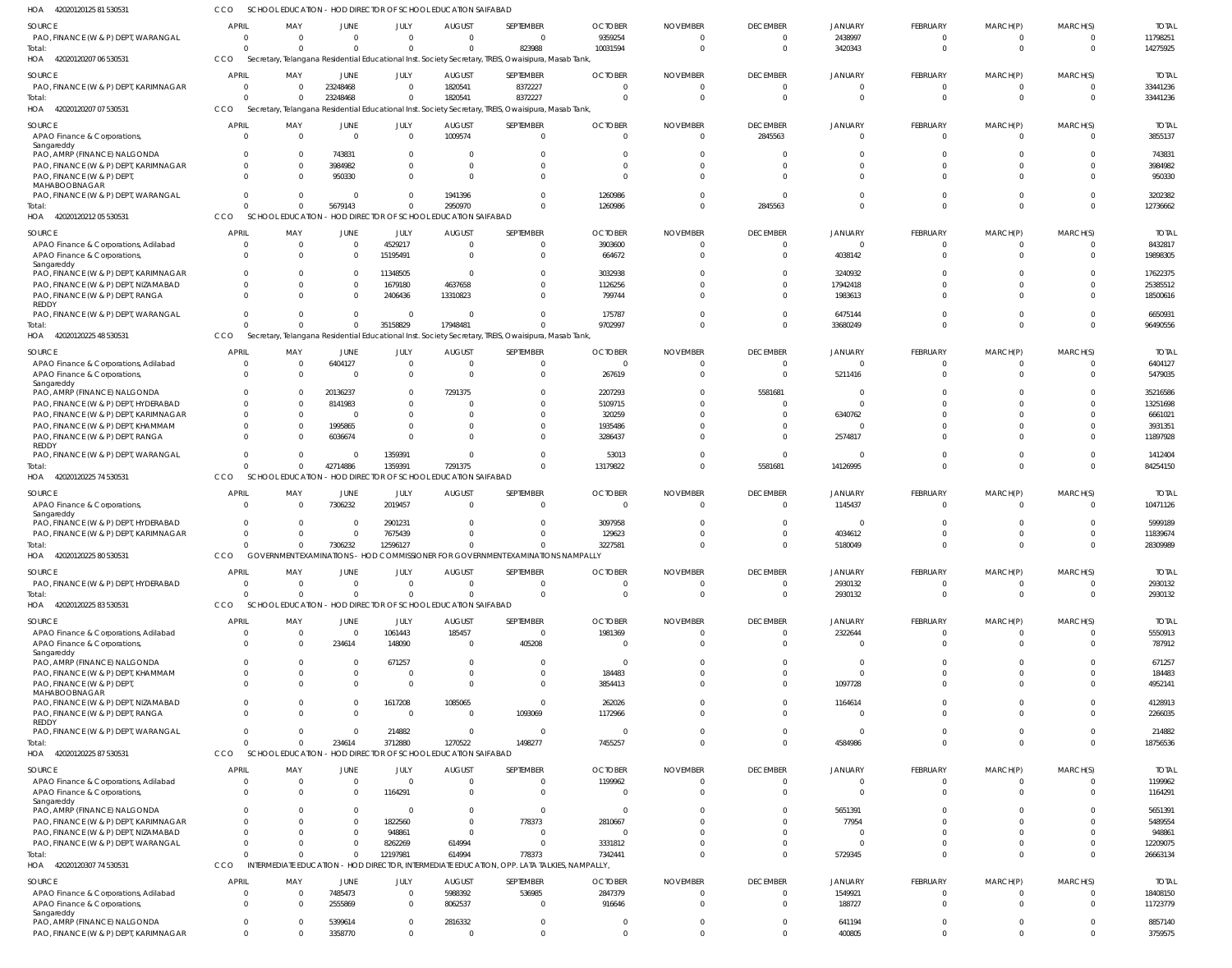42020120325 10 530531 HOA 42020120325 70 530531 42020120325 77 530531 42020210407 74 530531 HOA 42020210412 05 530531 HOA 42020210425 74 530531 HOA 42020310225 04 530531  $H\Omega$ HOA HOA INTERMEDIATE EDUCATION - HOD DIRECTOR, INTERMEDIATE EDUCATION, OPP. LATA TALKIES, NAMPALLY, COLLEGIATE EDUCATION - HOD DIRECTOR OF COLLEGIATE EDUCATION, OPP. LATA TALKIES, NAMPALLY, INTERMEDIATE EDUCATION - HOD DIRECTOR, INTERMEDIATE EDUCATION, OPP. LATA TALKIES, NAMPALLY, DIRECTOR,TECHNICAL EDUCATION, 2ND FLOOR, VIDYA BHAVAN, OPP. TO LATA TALKIES, DIRECTOR,TECHNICAL EDUCATION, 2ND FLOOR, VIDYA BHAVAN, OPP. TO LATA TALKIES, DIRECTOR,TECHNICAL EDUCATION, 2ND FLOOR, VIDYA BHAVAN, OPP. TO LATA TALKIES, DIRECTOR, SPORTS AUTHORITY OF TELANGANA L.B.STADIUM CCO CCO **CCO CCO CCO CCO** CCO 0 0 0 0 0  $\Omega$  $\Omega$ 0 0 0 0 0 0 0 32027814 6276521 37725126 0 15166879 0 0 2882540 43037911 58687348 14397716 0 0 18877161 22271205 0 8223790 0 21464316  $\Omega$ 7735786 1798488 1036062 0 5082097 784817 0 12261078 4692218 9072557 18880965 0 2148682 0 512982  $\Omega$ 0  $\Omega$ 0 0 0 0 484528 0 0 0 0 0 0 5168367 22581815 14869777 0 26494296 169056 0 0 0 0 0 0 0  $\Omega$  $\Omega$ 0 0 0 0 0 0 0 0 0 0 0 0  $\Omega$ 69325160 82004866 138387006 19479813 66058990 169056 39387007 PAO, FINANCE (W & P) DEPT, KHAMMAM PAO, FINANCE (W & P) DEPT, MAHABOOBNAGAR PAO, FINANCE (W & P) DEPT, NIZAMABAD PAO, FINANCE (W & P) DEPT, RANGA REDDY PAO, FINANCE (W & P) DEPT, WARANGAL APAO Finance & Corporations, Adilabad APAO Finance & Corporations, Sangareddy PAO, AMRP (FINANCE) NALGONDA PAO, FINANCE (W & P) DEPT, HYDERABAD PAO, FINANCE (W & P) DEPT, KARIMNAGAR PAO, FINANCE (W & P) DEPT, KHAMMAM PAO, FINANCE (W & P) DEPT, MAHABOOBNAGAR PAO, FINANCE (W & P) DEPT, NIZAMABAD PAO, FINANCE (W & P) DEPT, RANGA REDDY PAO, FINANCE (W & P) DEPT, WARANGAL APAO Finance & Corporations, Adilabad APAO Finance & Corporations, Sangareddy APAO Finance & Corporations, Suryapet PAO, AMRP (FINANCE) NALGONDA PAO, FINANCE (W & P) DEPT, HYDERABAD PAO, FINANCE (W & P) DEPT, KARIMNAGAR PAO, FINANCE (W & P) DEPT, KHAMMAM PAO, FINANCE (W & P) DEPT, MAHABOOBNAGAR PAO, FINANCE (W & P) DEPT, NIZAMABAD PAO, FINANCE (W & P) DEPT, RANGA REDDY PAO, FINANCE (W & P) DEPT, WARANGAL APAO Finance & Corporations, Sangareddy APAO Finance & Corporations, Adilabad APAO Finance & Corporations, Sangareddy PAO, AMRP (FINANCE) NALGONDA PAO, FINANCE (W & P) DEPT, KARIMNAGAR PAO, FINANCE (W & P) DEPT, KHAMMAM PAO, FINANCE (W & P) DEPT, MAHABOOBNAGAR PAO, FINANCE (W & P) DEPT, NIZAMABAD PAO, FINANCE (W & P) DEPT, RANGA REDDY PAO, FINANCE (W & P) DEPT, RANGA REDDY APAO Finance & Corporations, Sangareddy PAO, FINANCE (W & P) DEPT, HYDERABAD PAO, FINANCE (W & P) DEPT MAHABOOBNAGAR APAO Finance & Corporations, Jangaon APAO Finance & Corporations, Kamareddy APAO Finance & Corporations, Kothagudem APAO Finance & Corporations, Medchal APAO Finance & Corporations, Nagarkurnool APAO Finance & Corporations, SOURCE SOURCE **SOURCE SOURCE** SOURCE SOURCE SOURCE SOURCE 0 0  $\Omega$ 0 0  $\Omega$  $\Omega$  $\Omega$  $\Omega$ 0  $\Omega$ 0  $\Omega$ 0  $\Omega$ 0  $\Omega$ 0  $\Omega$ 0 0  $\Omega$ 0 0  $\Omega$ 0 0 0 0  $\mathbf 0$ 0 0  $\Omega$ 0  $\Omega$ 0 0  $\Omega$  $\Omega$ 0 0 0  $\Omega$ 0  $\Omega$ APRIL APRIL **APRIL APRIL APRIL APRIL** APRIL **APRI** 0 0  $\Omega$ 0  $\,$  0  $\,$ 0 0 0 0 0 0 0  $\Omega$ 0  $\Omega$ 0 0 0 0 0 0  $\Omega$ 0 0  $\Omega$ 0 0 0 0 0 0 0 0 0 0 0 0  $\Omega$ 0 0 0 0  $\bigcap$ 0  $\sqrt{2}$ MAY MAY MAY MAY MAY MAY MAY MAY  $\Omega$ 98153 8646491 4483444 0  $\Omega$ 761697 158584  $\Omega$ 4924575  $\Omega$ 0  $\Omega$ 0 431665 6747192 3491034 3013988 111258 362467 6196113 0 0 6119110 7334253 4349711 0  $\mathbf 0$ 0 6389634 0  $\Omega$ 2108732 0 6668513 0  $\Omega$  $\theta$ 0  $\Omega$ 0 0  $\Omega$ 2647467 2021779 JUNE JUNE JUNE JUNE JUNE JUNE JUNE JUNE  $\Omega$ 2882540  $\bigcap$ 0 0 1317963 4537787 6310521 199743 6467121 15538252 2519853 524100 3425785 2196786 2456419  $\Omega$ 0  $\Omega$ 4859399 20418623  $\bigcap$ 13036774 12658888 2735896 2521349 14397716 0 0 0 0 0  $\Omega$ 0  $\Omega$ 0  $\Omega$ 17263848 1613313 0 161014 1764925 2255772  $\Omega$  $\Omega$ JULY JULY JULY JULY JULY JULY JULY JULY 1478036 3243122 44947 0 637839 0 0 0  $\Omega$ 0  $\Omega$ 0  $\Omega$ 0  $\Omega$ 0  $\Omega$ 0  $\Omega$ 0 0  $\Omega$ 2555842 1521349 4146599  $\Omega$ 0 0 3834473 0 3497615 13915169 217059 0  $\Omega$ 0 7735786  $\Omega$ 0 8157643 0 0  $\Omega$ 0  $\Omega$ AUGUST AUGUST **AUGUST** AUGUST AUGUST AUGUST AUGUST AUGUST  $\Omega$ 304403 0 0 957100 514869  $\Omega$ 314408  $\Omega$ 0  $\Omega$ 0  $\Omega$ 0 206785 0  $\Omega$ 0  $\Omega$ 0  $\Omega$ 0 0  $\Omega$ 0 0 5082097 0 0 0 0  $\Omega$ 784817 0 0 0 12261078 0 0 0 8549276 0  $\sqrt{2}$  $\Omega$  $\sqrt{2}$ SEPTEMBER SEPTEMBER **SEPTEMBER** SEPTEMBER SEPTEMBER SEPTEMBER SEPTEMBER SEPTEMBER  $\Omega$ 0 0 928193 0 197288 1494813 0 34748 1286781 2988318 1537560 830080 61184 641785 2351244  $\Omega$ 0  $\Omega$ 0 167991 746257 2923751 2577468 10114254 0  $\Omega$ 0 2148682 0  $\Omega$  $\Omega$ 0 0 0 0 0 512982 0 0 405815 0  $\Omega$  $\Omega$  $\Omega$ **OCTOBER OCTOBER OCTOBER OCTOBER OCTOBER OCTOBER** OCTOBER OCTOBER  $\Omega$ 0 0 0 0 0  $\Omega$  $\Omega$  $\Omega$ 0  $\Omega$ 0  $\Omega$ 0  $\Omega$ 0  $\Omega$ 0  $\bigcap$ 0  $\Omega$ 0 0 0 0 0 0 0  $\Omega$ 0  $\Omega$ 0  $\Omega$ 0  $\Omega$ 0  $\Omega$ 0  $\Omega$  $\Omega$  $\Omega$ 0  $\Omega$  $\Omega$  $\Omega$ NOVEMBER NOVEMBER NOVEMBER NOVEMBER NOVEMBER NOVEMBER NOVEMBER NOVEMBER 0 0  $\bigcap$ 0 484528  $\Omega$  $\Omega$  $\Omega$  $\Omega$ 0  $\Omega$ 0  $\Omega$ 0  $\Omega$ 0  $\Omega$ 0  $\Omega$ 0  $\Omega$  $\bigcap$ 0 0  $\Omega$  $\theta$ 0 0 0 0 0 0  $\Omega$ 0  $\Omega$ 0 0 0  $\Omega$  $\Omega$ 0 0  $\Omega$ 0  $\Omega$ DECEMBER DECEMBER DECEMBER DECEMBER **DECEMBER DECEMBER** DECEMBER DECEMBER 998401 171310 697680 520329 0 2437894 227550 0  $\mathfrak{g}$ 4837837  $\Omega$ 3558138  $\Omega$ 0 11520396 0 7169379  $\mathbf{C}$  $\Omega$ 1429746 0  $\epsilon$ 4789577 1481075 0 0 0 8715600 0 0 0  $\Omega$ 5238470 12540226 0 169056  $\Omega$ 0  $\Omega$ 7141322 0 3596836 1673788 0  $\Omega$ JANUARY **JANUARY** JANUARY JANUARY JANUARY JANUARY JANUARY JANUARY 0 0  $\Omega$ 0 0 0  $\Omega$  $\Omega$  $\Omega$ 0  $\sqrt{2}$ 0  $\sqrt{2}$ 0 0 0  $\Omega$ 0  $\Omega$ 0  $\Omega$ 0 0 0 0 0 0 0 0 0  $\Omega$ 0  $\Omega$ 0 0 0 0 0 0  $\Omega$  $\Omega$ 0  $\Omega$  $\Omega$  $\Omega$ FEBRUARY FEBRUARY **FFBRUARY** FEBRUARY FEBRUARY FEBRUARY FEBRUARY FEBRUARY  $\Omega$ 0  $\Omega$ 0 0  $\Omega$  $\Omega$  $\Omega$  $\Omega$ 0  $\Omega$ 0  $\Omega$ 0  $\Omega$ 0  $\Omega$ 0  $\Omega$ 0 0  $\Omega$ 0  $\Omega$  $\Omega$ 0  $\Omega$ 0 0  $\mathbf 0$ 0 0 0 0 0  $\mathbf 0$ 0  $\Omega$ 0 0 0 0  $\Omega$ 0  $\Omega$ MARCH(P) MARCH(P) MARCH(P) MARCH(P) MARCH(P) MARCH(P) MARCH(P) MARCH(P)  $\Omega$ 0 0 0 0  $\Omega$  $\Omega$  $\Omega$  $\Omega$ 0  $\bigcap$ 0  $\bigcap$ 0  $\Omega$ 0  $\Omega$ 0  $\Omega$  $\Omega$  $\Omega$ 0 0  $\Omega$ 0 0  $^{\circ}$ 0 0 0 0 0  $\Omega$ 0 0 0  $\Omega$ 0  $\Omega$  $\Omega$ 0 0  $\Omega$ 0  $\Omega$ MARCH(S) MARCH(S) MARCH(S) MARCH(S) MARCH(S) MARCH(S) MARCH(S) MARCH(S) 2476437 6699528 9389118 5931966 2079467 4468014 7021847 6783513 234491 17516314 18526570 7615551 1354180 3486969 14997417 11554855 10660413 3013988 111258 6651612 26782727 746257 23305944 24357890 24331002 6871060 19479813 8715600 5983155 6389634 3497615 13915169 8349078 12540226 6668513 169056 19996864 17776830 1613313 15298965 9116105 5361761 3929560 2647467 2021779 TOTAL TOTAL TOTAL TOTAL TOTAL TOTAL TOTAL TOTAL Total: Total: Total: **Total** Total: Total: Total:

INTERMEDIATE EDUCATION - HOD DIRECTOR, INTERMEDIATE EDUCATION, OPP. LATA TALKIES, NAMPALLY,

42020120307 74 530531 HOA

Sangareddy

APAO Finance & Corporations, Siddipet

 $\Omega$ 

 $\Omega$ 

 $\Omega$ 

6125972

 $\theta$ 

0

 $\Omega$ 

 $\Omega$ 

 $\sqrt{2}$ 

 $\sqrt{2}$ 

 $\Omega$ 

 $\Omega$ 

 $\Omega$ 

6125972

CCO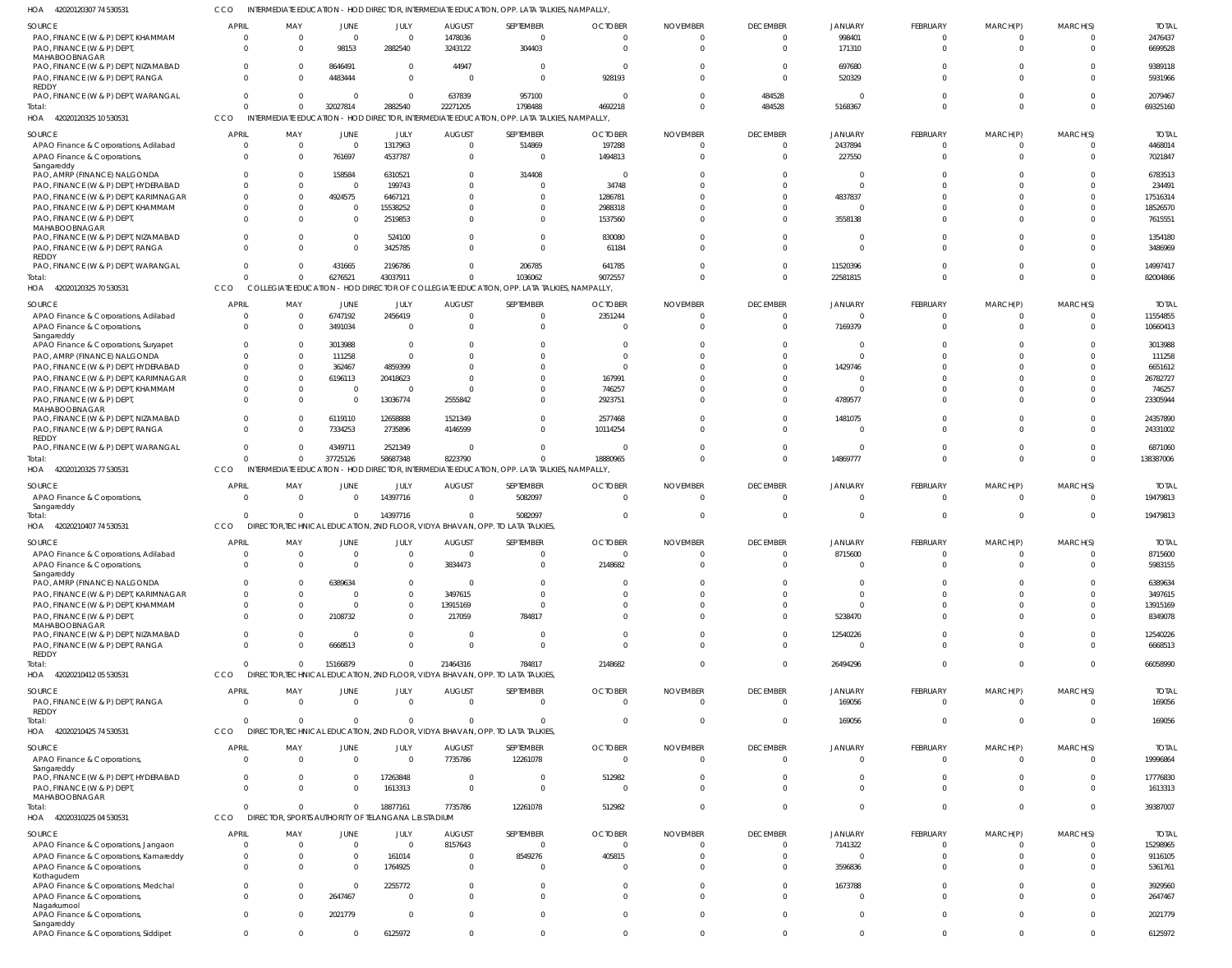| HOA 42020310225 04 53053 <sup>-</sup>  | CCO            |                                                    |                | DIRECTOR, SPORTS AUTHORITY OF TELANGANA L.B.STADIUM  |                |                                                                                         |                |                 |                 |                |                 |                |                |              |
|----------------------------------------|----------------|----------------------------------------------------|----------------|------------------------------------------------------|----------------|-----------------------------------------------------------------------------------------|----------------|-----------------|-----------------|----------------|-----------------|----------------|----------------|--------------|
| SOURCE                                 | <b>APRIL</b>   | MAY                                                | <b>JUNE</b>    | JULY                                                 | <b>AUGUST</b>  | SEPTEMBER                                                                               | <b>OCTOBER</b> | <b>NOVEMBER</b> | <b>DECEMBER</b> | <b>JANUARY</b> | <b>FEBRUARY</b> | MARCH(P)       | MARCH(S)       | <b>TOTAI</b> |
| APAO Finance & Corporations, Siricilla | $\Omega$       | $\overline{0}$                                     | 2864278        | 3172655                                              | $\overline{0}$ | $\Omega$                                                                                | $\overline{0}$ | $\Omega$        | $\overline{0}$  | 1899523        | $\mathbf 0$     | $^{\circ}$     | $\Omega$       | 7936456      |
| APAO Finance & Corporations,           | $\Omega$       | $\Omega$                                           | $\overline{0}$ | - 0                                                  | $\overline{0}$ | $\Omega$                                                                                | 204639         | $\Omega$        | $\Omega$        | $\Omega$       | $\Omega$        | $\Omega$       | $\Omega$       | 204639       |
| Wanaparthy                             |                |                                                    |                |                                                      |                |                                                                                         |                |                 |                 |                |                 |                |                |              |
| APAO Finance & Corporations, Yadadri   |                | - 0                                                | 0              | - 0                                                  | 1618008        | 189673                                                                                  | 0              | C               |                 |                | n               |                |                | 1807681      |
| APAO, PJP (FINANCE), Jogulamba Gadwal  | $\Omega$       | $\Omega$                                           | $\mathbf{0}$   | 1567470                                              | $\overline{0}$ |                                                                                         | $\Omega$       | $\Omega$        | $\Omega$        |                | $\Omega$        |                | $\Omega$       | 1567470      |
| PAO, AMRP (FINANCE) NALGONDA           | $\Omega$       | $\Omega$                                           | $\mathbf{0}$   | 4313426                                              | $\Omega$       |                                                                                         | $\Omega$       |                 |                 |                | $\Omega$        |                |                | 4313426      |
| PAO, FINANCE (W & P) DEPT, HYDERABAD   | $\Omega$       | $\Omega$                                           | 2608879        | 2628511                                              | $\Omega$       |                                                                                         | $\Omega$       |                 |                 |                | $\Omega$        |                |                | 5237390      |
| PAO, FINANCE (W & P) DEPT, KARIMNAGAR  | $\Omega$       | $\Omega$                                           | 6952317        | 1963833                                              | $\Omega$       |                                                                                         | 796230         |                 |                 | 2139061        |                 |                |                | 11851441     |
|                                        |                |                                                    |                |                                                      |                |                                                                                         |                |                 |                 |                | $\Omega$        |                |                |              |
| PAO, FINANCE (W & P) DEPT, KHAMMAM     | $\Omega$       | $\Omega$                                           | 0              | 2484800                                              | $\Omega$       |                                                                                         | - 0            |                 |                 | 4137780        |                 |                |                | 6622580      |
| PAO, FINANCE (W & P) DEPT, MEDAK       |                | $\Omega$                                           | 0              | 1572870                                              | $\Omega$       |                                                                                         | - 0            |                 |                 |                |                 |                |                | 1572870      |
| PAO, FINANCE (W & P) DEPT, NIRMAL      |                | $\Omega$                                           | 3279468        | 14984245                                             | 303117         |                                                                                         | 96552          |                 |                 |                | $\Omega$        |                |                | 18663382     |
| PAO, FINANCE (W & P) DEPT, NIZAMABAD   | $\Omega$       | $\Omega$                                           | 4655531        | 9524245                                              | $\Omega$       |                                                                                         | 4578058        | $\mathcal{L}$   | $\Omega$        | 5554997        | $\Omega$        | $\Omega$       | $\Omega$       | 24312831     |
| Total:                                 | $\Omega$       | $\Omega$                                           | 25029719       | 52519738                                             | 10078768       | 8738949                                                                                 | 6081294        | $\Omega$        | $\Omega$        | 26143307       | $\Omega$        | $\Omega$       | $\Omega$       | 128591775    |
| HOA 42100111007 05 530531              | CCO            | The Director of Health, Govt. of TS, Sultan Bazar, |                |                                                      |                |                                                                                         |                |                 |                 |                |                 |                |                |              |
|                                        |                |                                                    |                |                                                      |                |                                                                                         |                |                 |                 |                |                 |                |                |              |
| <b>SOURCE</b>                          | <b>APRIL</b>   | MAY                                                | JUNE           | JULY                                                 | <b>AUGUST</b>  | SEPTEMBER                                                                               | <b>OCTOBER</b> | <b>NOVEMBER</b> | <b>DECEMBER</b> | <b>JANUARY</b> | FEBRUARY        | MARCH(P)       | MARCH(S)       | <b>TOTAL</b> |
| APAO Finance & Corporations, Adilabad  | $\Omega$       | $\overline{0}$                                     | 3990011        | $\Omega$                                             | 3145086        |                                                                                         | $\overline{0}$ | $\overline{0}$  | $\Omega$        | 161680         | $^{\circ}$      | $^{\circ}$     | $\Omega$       | 7296777      |
| APAO Finance & Corporations,           | $\Omega$       | $\Omega$                                           | 0              |                                                      | 2534059        | $\Omega$                                                                                | $\Omega$       | $\Omega$        | $\Omega$        | 1400105        | $\Omega$        | $\Omega$       | $\Omega$       | 3934164      |
| Sangareddy                             |                |                                                    |                |                                                      |                |                                                                                         |                |                 |                 |                | $\Omega$        | $\Omega$       |                |              |
| PAO, AMRP (FINANCE) NALGONDA           |                | - 0                                                | 1605284        | $\Omega$                                             | $\Omega$       | $\Omega$                                                                                | 6994035        | $\Omega$        | 37524           | 9243801        |                 |                |                | 17880644     |
| PAO, FINANCE (W & P) DEPT, HYDERABAD   | $\Omega$       | - 0                                                | 1612468        |                                                      | $\Omega$       | 304055                                                                                  | $\mathcal{L}$  | $\Omega$        | $\Omega$        |                | $\Omega$        |                |                | 1916523      |
| PAO, FINANCE (W & P) DEPT, KARIMNAGAR  | $\Omega$       | $\Omega$                                           | 1380320        |                                                      | $\Omega$       | 378278                                                                                  | $\Omega$       | $\Omega$        | $\Omega$        | $\Omega$       | $\Omega$        |                |                | 1758598      |
| PAO, FINANCE (W & P) DEPT, KHAMMAM     | $\Omega$       | $\Omega$                                           | 2776887        |                                                      | $\Omega$       |                                                                                         | $\mathcal{L}$  |                 | $\Omega$        | $\Omega$       | $\Omega$        | $\Omega$       | $\Omega$       | 2776887      |
| PAO, FINANCE (W & P) DEPT,             |                | $\Omega$                                           | 4629698        |                                                      | $\Omega$       |                                                                                         | 7354625        |                 | $\Omega$        | 4327008        | $\Omega$        | $\Omega$       | $\Omega$       | 16311331     |
| <b>MAHABOOBNAGAR</b>                   |                |                                                    |                |                                                      |                |                                                                                         |                |                 |                 |                |                 |                |                |              |
| PAO, FINANCE (W & P) DEPT, NIZAMABAD   | $\Omega$       | - 0                                                | 2762778        |                                                      | $\Omega$       | $\Omega$                                                                                | $\Omega$       | $\Omega$        | $\Omega$        | $\Omega$       | $\Omega$        | $\Omega$       |                | 2762778      |
| PAO, FINANCE (W & P) DEPT, WARANGAL    | $\Omega$       | $\Omega$                                           | 0              |                                                      | 1749733        | $\Omega$                                                                                | $\Omega$       | $\Omega$        | $\Omega$        | $\Omega$       | $\Omega$        | $\Omega$       |                | 1749733      |
| Total:                                 | $\Omega$       | $\Omega$                                           | 18757446       |                                                      | 7428878        | 682333                                                                                  | 14348660       | $\Omega$        | 37524           | 15132594       | $\Omega$        | $\Omega$       | $\Omega$       | 56387435     |
| HOA 42100111025 22 530531              | CCO            |                                                    |                | The Director, Medical Education, DMS Compound, Koti, |                |                                                                                         |                |                 |                 |                |                 |                |                |              |
|                                        |                |                                                    |                |                                                      |                |                                                                                         |                |                 |                 |                |                 |                |                |              |
| SOURCE                                 | <b>APRIL</b>   | MAY                                                | JUNE           | JULY                                                 | <b>AUGUST</b>  | SEPTEMBER                                                                               | <b>OCTOBER</b> | <b>NOVEMBER</b> | <b>DECEMBER</b> | <b>JANUARY</b> | FEBRUARY        | MARCH(P)       | MARCH(S)       | <b>TOTAI</b> |
| APAO Finance & Corporations, Adilabad  | $\Omega$       | $\overline{0}$                                     | 0              | 5549735                                              | $\overline{0}$ | 14015605                                                                                | 10008421       | $\Omega$        | $\Omega$        | 2223605        | $\Omega$        | 0              | $\Omega$       | 31797366     |
| APAO Finance & Corporations, Siddipet  | $\Omega$       | $\overline{0}$                                     | 92169004       | 13536290                                             | $\overline{0}$ | 30138057                                                                                | 22365031       | $\Omega$        | $\Omega$        | 7126303        | $\Omega$        | $\Omega$       | $\Omega$       | 165334685    |
| PAO, AMRP (FINANCE) NALGONDA           | $\Omega$       | $\Omega$                                           | $\overline{0}$ |                                                      | $\overline{0}$ | 13823700                                                                                | 7165997        | $\Omega$        | $\Omega$        | 20299544       | $\Omega$        |                |                | 41289241     |
| PAO, FINANCE (W & P) DEPT, HYDERABAD   | $\Omega$       | $\overline{0}$                                     | $\overline{0}$ | 6142285                                              | 7233712        | 1993715                                                                                 | 24109455       | $\sqrt{ }$      | $\Omega$        | 23305065       | $\Omega$        |                |                | 62784232     |
| PAO, FINANCE (W & P) DEPT, KARIMNAGAR  | $\Omega$       | $\Omega$                                           | 72885713       | 647294                                               | $\overline{0}$ | $\Omega$                                                                                | 992411         | $\Omega$        | $\Omega$        | 50735054       | $\Omega$        | $\Omega$       | $\Omega$       | 125260472    |
| PAO, FINANCE (W & P) DEPT,             | $\Omega$       | $\Omega$                                           | $\Omega$       | 16911860                                             | 37955909       | 8305542                                                                                 | 4766216        | $\Omega$        | $\Omega$        | 90170819       | $\Omega$        | $\Omega$       | $\Omega$       | 158110346    |
| MAHABOOBNAGAR                          |                |                                                    |                |                                                      |                |                                                                                         |                |                 |                 |                |                 |                |                |              |
| PAO, FINANCE (W & P) DEPT, NIZAMABAD   | $\Omega$       | $\Omega$                                           | $\Omega$       | 35573273                                             | $^{\circ}$     | 702330                                                                                  | 28854274       | $\Omega$        | $\Omega$        | 67667058       | $\Omega$        | $\Omega$       | $\Omega$       | 132796935    |
| PAO, FINANCE (W & P) DEPT, WARANGAL    | $\Omega$       | $\Omega$                                           | $\overline{0}$ | 39295239                                             | $\overline{0}$ | $\Omega$                                                                                | 30259921       | $\Omega$        | $\Omega$        | 2811054        | $\Omega$        | $\Omega$       | $\Omega$       | 72366214     |
| Total:                                 | $\Omega$       | $\Omega$                                           | 165054717      | 117655976                                            | 45189621       | 68978949                                                                                | 128521726      | $\Omega$        | $\Omega$        | 264338502      | $\Omega$        | $\Omega$       | $\Omega$       | 789739491    |
| HOA 42100111025 27 530531              | CCO            | The Director of Health, Govt. of TS, Sultan Bazar, |                |                                                      |                |                                                                                         |                |                 |                 |                |                 |                |                |              |
|                                        |                |                                                    |                |                                                      |                |                                                                                         |                |                 |                 |                |                 |                |                |              |
| SOURCE                                 | <b>APRIL</b>   | MAY                                                | JUNE           | JULY                                                 | <b>AUGUST</b>  | SEPTEMBER                                                                               | <b>OCTOBER</b> | <b>NOVEMBER</b> | <b>DECEMBER</b> | <b>JANUARY</b> | <b>FEBRUARY</b> | MARCH(P)       | MARCH(S)       | <b>TOTAI</b> |
| PAO, FINANCE (W & P) DEPT, WARANGAL    | $\Omega$       | $\Omega$                                           | $\Omega$       |                                                      | $\overline{0}$ | $\Omega$                                                                                | 17850          | $\overline{0}$  | $\Omega$        | $\Omega$       | $\mathbf 0$     | $\mathbf 0$    | $\Omega$       | 17850        |
| Total:                                 | $\Omega$       | $\Omega$                                           | $\Omega$       | $\Omega$                                             | $\Omega$       | $\Omega$                                                                                | 17850          | $\Omega$        | $\Omega$        | $\Omega$       | $\Omega$        | $\Omega$       | $\Omega$       | 17850        |
| HOA 42100111025 28 530531              | CCO            | The Director of Health, Govt. of TS, Sultan Bazar, |                |                                                      |                |                                                                                         |                |                 |                 |                |                 |                |                |              |
|                                        |                |                                                    |                |                                                      |                |                                                                                         |                |                 |                 |                |                 |                |                |              |
| SOURCE                                 | <b>APRIL</b>   | MAY                                                | JUNE           | JULY                                                 | <b>AUGUST</b>  | SEPTEMBER                                                                               | <b>OCTOBER</b> | <b>NOVEMBER</b> | <b>DECEMBER</b> | <b>JANUARY</b> | FEBRUARY        | MARCH(P)       | MARCH(S)       | <b>TOTAL</b> |
| PAO, FINANCE (W & P) DEPT,             | $\Omega$       | $\Omega$                                           | $\overline{0}$ | $\overline{0}$                                       | $\Omega$       | $\Omega$                                                                                | $\Omega$       | $\Omega$        | $\Omega$        | 8893703        | $\Omega$        | $\Omega$       | $\Omega$       | 8893703      |
| MAHABOOBNAGAR                          |                |                                                    |                |                                                      |                |                                                                                         |                |                 |                 |                |                 |                |                |              |
| lotal:                                 |                |                                                    |                |                                                      |                |                                                                                         |                |                 |                 | 8893703        |                 |                |                | 8893703      |
| HOA 42100111025 70 530531              | <b>CCO</b>     |                                                    |                |                                                      |                | The Deputy Secretary to Government, Health, Medical and Welfare Department, Secretariat |                |                 |                 |                |                 |                |                |              |
| SOURCE                                 | <b>APRIL</b>   | MAY                                                | JUNE           | JULY                                                 | <b>AUGUST</b>  | SEPTEMBER                                                                               | <b>OCTOBER</b> | <b>NOVEMBER</b> | <b>DECEMBER</b> | <b>JANUARY</b> | FEBRUARY        | MARCH(P)       | MARCH(S)       | <b>TOTAL</b> |
|                                        | $\overline{0}$ | $\overline{0}$                                     | $\overline{0}$ | $\Omega$                                             | 1055712        | 0                                                                                       | $\overline{0}$ | $\overline{0}$  | $\overline{0}$  | 21099242       | $\mathbf 0$     | $^{\circ}$     | $\Omega$       | 22154954     |
| PAO, FINANCE (W & P) DEPT, HYDERABAD   |                |                                                    |                |                                                      |                |                                                                                         |                |                 |                 |                |                 |                |                |              |
| Total:                                 | $\Omega$       | $\Omega$                                           | $\Omega$       |                                                      | 1055712        | $\Omega$                                                                                | $\mathbf 0$    | $\mathbf 0$     | $\overline{0}$  | 21099242       | $\overline{0}$  | $\overline{0}$ | $\overline{0}$ | 22154954     |
| HOA 42100320025 05 530531              | CCO            |                                                    |                |                                                      |                | The Commissioner, Olo The Commissioner, Dept of AYUSH 5th Floor, APGLI Building, Abids  |                |                 |                 |                |                 |                |                |              |
| SOURCE                                 | <b>APRIL</b>   | MAY                                                | <b>JUNE</b>    | JULY                                                 | <b>AUGUST</b>  | SEPTEMBER                                                                               | <b>OCTOBER</b> | <b>NOVEMBER</b> | <b>DECEMBER</b> | <b>JANUARY</b> | <b>FEBRUARY</b> | MARCH(P)       | MARCH(S)       | <b>TOTAL</b> |
| PAO, FINANCE (W & P) DEPT, HYDERABAD   | $\Omega$       | $\overline{0}$                                     | $\overline{0}$ | 3756325                                              | 761834         | $\Omega$                                                                                | 1652490        | $\Omega$        | $\Omega$        | $\Omega$       | $\mathbf 0$     | $^{\circ}$     | $\Omega$       | 6170649      |
| Total:                                 | $\Omega$       | $\Omega$                                           | $\Omega$       | 3756325                                              | 761834         | $\Omega$                                                                                |                | $\Omega$        | $\Omega$        | $\Omega$       | $\overline{0}$  | $\overline{0}$ | $\Omega$       |              |
|                                        |                |                                                    |                |                                                      |                |                                                                                         | 1652490        |                 |                 |                |                 |                |                | 6170649      |
| HOA 42100410725 74 530531              | CCO            | The Director of Health, Govt. of TS, Sultan Bazar, |                |                                                      |                |                                                                                         |                |                 |                 |                |                 |                |                |              |
| <b>SOURCE</b>                          | <b>APRIL</b>   | MAY                                                | JUNE           | JULY                                                 | <b>AUGUST</b>  | SEPTEMBER                                                                               | <b>OCTOBER</b> | <b>NOVEMBER</b> | <b>DECEMBER</b> | <b>JANUARY</b> | <b>FEBRUARY</b> | MARCH(P)       | MARCH(S)       | <b>TOTAL</b> |
| APAO Finance & Corporations, Siddipet  | $\overline{0}$ | $\overline{0}$                                     | $\overline{0}$ | $\Omega$                                             | $\overline{0}$ | 106197                                                                                  | 128449         | $\overline{0}$  | $\overline{0}$  | $\Omega$       | $\mathbf 0$     | $\mathbf 0$    | $\Omega$       | 234646       |
| PAO, FINANCE (W & P) DEPT, HYDERABAD   | $\Omega$       | $\overline{0}$                                     | 0              | $\Omega$                                             | 0              |                                                                                         | 7636052        | $\Omega$        | $\Omega$        |                | $\Omega$        | $\Omega$       | $\Omega$       | 7636052      |
| PAO, FINANCE (W & P) DEPT, KARIMNAGAR  | $\Omega$       | $\overline{0}$                                     | 0              | 2406299                                              | 0              | $\Omega$                                                                                | 6093238        | 0               | 2862484         | $\Omega$       | $\Omega$        | $\Omega$       |                | 11362021     |
|                                        |                |                                                    |                |                                                      |                |                                                                                         |                |                 |                 |                |                 |                |                |              |
| PAO, FINANCE (W & P) DEPT, KHAMMAM     | $\Omega$       | $\overline{0}$                                     | 0              | - 0                                                  | $\Omega$       | $\Omega$                                                                                | 166527         | $\Omega$        | $\Omega$        | $\Omega$       | $\Omega$        | $\Omega$       |                | 166527       |
| PAO, FINANCE (W & P) DEPT,             | $\Omega$       | $\Omega$                                           | $\Omega$       | - 0                                                  | $\Omega$       | $\Omega$                                                                                | 3401176        | 6057944         | $\Omega$        | 1987540        | $\Omega$        | $\Omega$       | $\Omega$       | 11446660     |
| MAHABOOBNAGAR                          | $\Omega$       | $\overline{0}$                                     | $\Omega$       | 2578989                                              | $\Omega$       | $\overline{0}$                                                                          | 180529         | 0               | 942625          | $\Omega$       | $\mathbf 0$     | $\mathbf 0$    | $\Omega$       | 3702143      |
| PAO, FINANCE (W & P) DEPT, NIZAMABAD   | $\Omega$       | $\Omega$                                           |                |                                                      |                |                                                                                         |                |                 |                 |                | $\Omega$        |                |                |              |
| Total:                                 |                |                                                    | $\mathbf 0$    | 4985288                                              | $\mathbf 0$    | 106197                                                                                  | 17605971       | 6057944         | 3805109         | 1987540        |                 | $\Omega$       | $\Omega$       | 34548049     |
| HOA 42150110207 31 530531              | CCO            |                                                    |                | CHIEF ENGINEER RURAL WATER SUPPLY ERRA MANJIL        |                |                                                                                         |                |                 |                 |                |                 |                |                |              |
| SOURCE                                 | <b>APRIL</b>   | MAY                                                | JUNE           | JULY                                                 | <b>AUGUST</b>  | SEPTEMBER                                                                               | <b>OCTOBER</b> | <b>NOVEMBER</b> | <b>DECEMBER</b> | <b>JANUARY</b> | <b>FEBRUARY</b> | MARCH(P)       | MARCH(S)       | <b>TOTAI</b> |
| APAO (PR) Medak                        | $\Omega$       | $\overline{0}$                                     | 2474021        | $\Omega$                                             | $\overline{0}$ | $\overline{0}$                                                                          | 5368367        | $\Omega$        | 4010637         | 11798167       | $\mathbf 0$     | -0             | $\Omega$       | 23651192     |
| APAO (PR) Pochampad, Nizamabad         | $\Omega$       | $\overline{0}$                                     | 11483473       | $\Omega$                                             | $\overline{0}$ | $\Omega$                                                                                | 19319647       | $\Omega$        | 5298346         | 27756732       | $\Omega$        | $\Omega$       | $\Omega$       | 63858198     |
|                                        | $\Omega$       |                                                    |                |                                                      |                |                                                                                         |                |                 |                 |                |                 |                |                |              |
| APAO (PR) Ranga Reddy Dist             |                | $\overline{\mathbf{0}}$                            | 114631541      | $\Omega$                                             | 4038503        | 7269592                                                                                 | 25045989       | $\Omega$        | 16130180        | 13448291       | $\Omega$        | $\Omega$       |                | 180564096    |
| APAO (PR) Tekulapapalli                | $\Omega$       | $\overline{0}$                                     | 66261214       | $\Omega$                                             | 3456786        | 535264                                                                                  | 5198043        | $\Omega$        | 11675893        | 17404692       | $\Omega$        | $\Omega$       |                | 104531892    |
| APAO (PR), PJP, Jogulamba Gadwal       | $\Omega$       | $\overline{0}$                                     | 55644553       | $\Omega$                                             | - 0            | $\Omega$                                                                                | 0              | $\Omega$        | 853430          | $\Omega$       | $\Omega$        | $\Omega$       |                | 56497983     |
| APAO Panchayat Raj (PR), Adilabad      | $\Omega$       | $\overline{0}$                                     | 0              | $\Omega$                                             | $\overline{0}$ | $\Omega$                                                                                | - 0            | $\Omega$        | $\Omega$        | 6231048        | $\Omega$        | $\Omega$       |                | 6231048      |
| APAO Panchayat Raj (PR), Bhoopalapally | $\Omega$       | $\overline{0}$                                     | 39436071       | $\Omega$                                             | 1195568        | 11162262                                                                                | 10506476       | $\Omega$        | 5662502         | 21358791       | $\Omega$        | $\Omega$       |                | 89321670     |
| APAO Panchayat Raj (PR), Kamareddy     | $\Omega$       | $\overline{0}$                                     | 1920670        | $\Omega$                                             | $\overline{0}$ | 4800746                                                                                 | 10429977       | $\Omega$        | 4833102         | 3630078        | $\Omega$        | $\Omega$       |                | 25614573     |
| APAO Panchayat Raj (PR),               | $\Omega$       | $\Omega$                                           | $\Omega$       | $\cap$                                               | $\Omega$       | $\Omega$                                                                                | $\Omega$       | $\Omega$        | $\Omega$        | 1917253        | $\Omega$        | $\Omega$       | $\Omega$       | 1917253      |
| Komarambheem Asifabad                  |                |                                                    |                |                                                      |                |                                                                                         |                |                 |                 |                |                 |                |                |              |
|                                        |                |                                                    |                |                                                      |                |                                                                                         |                |                 |                 |                |                 |                |                |              |
| APAO Panchayat Raj (PR), Kothagudem    | $\overline{0}$ | $\overline{0}$                                     | 343683         |                                                      | $\mathbf 0$    | 2398572                                                                                 | 5109659        | $\mathbf 0$     | $\overline{0}$  | 12325283       | $\mathbf 0$     | $\mathbf 0$    | $\Omega$       | 20177197     |
| APAO Panchayat Raj (PR), Mancherial    | $\mathbf{0}$   | $\mathbf{0}$                                       | $\mathbf 0$    | $\Omega$                                             | $\mathbf 0$    | $\overline{0}$                                                                          | 0              | $\mathbf 0$     | $\mathbf{0}$    | 662365         | $\mathbf 0$     | $\mathbf 0$    | $\mathbf 0$    | 662365       |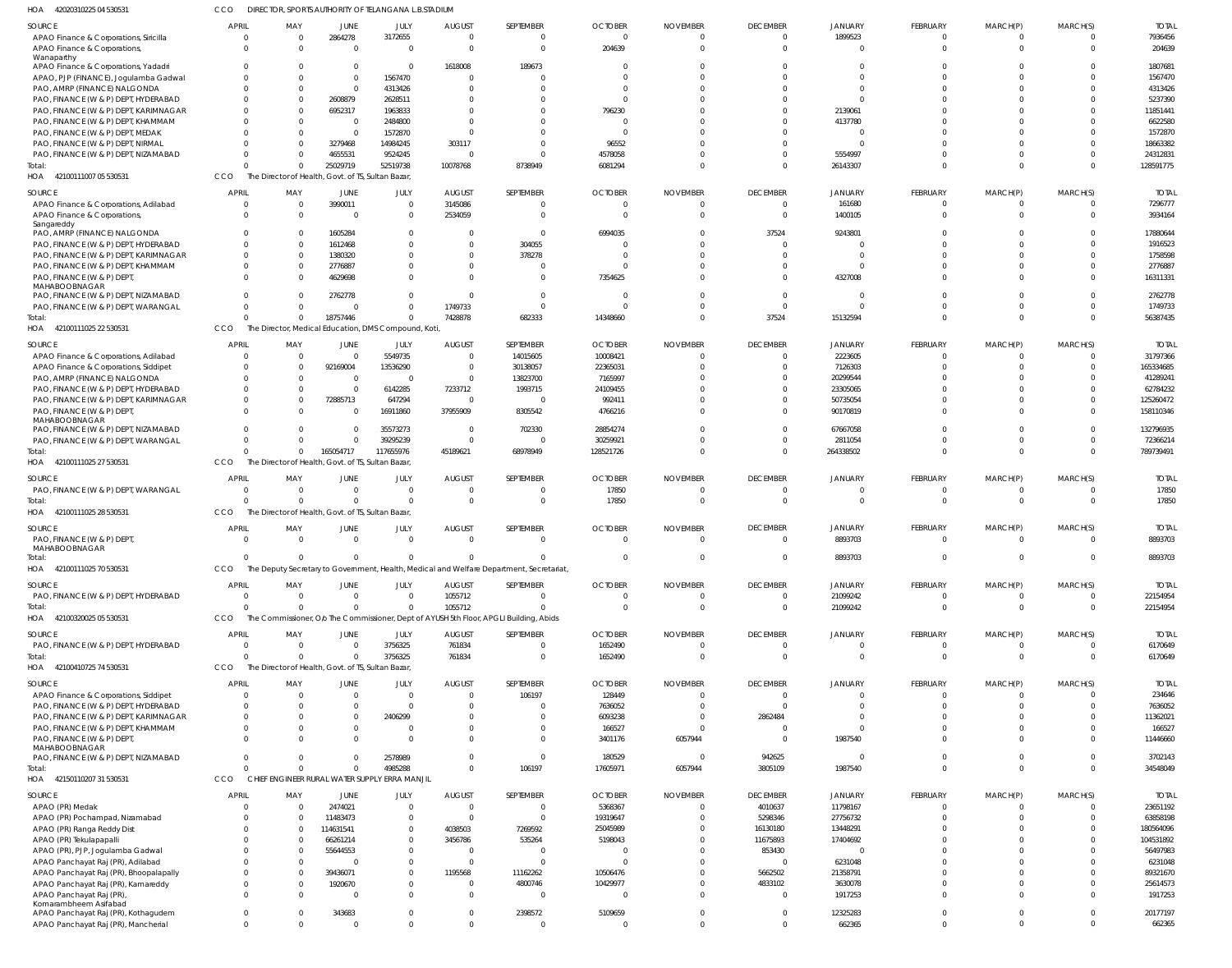| HOA<br>42150110207 31 530531                                                | cco                      |                                                  |                            | CHIEF ENGINEER RURAL WATER SUPPLY ERRA MANJIL                   |                                 |                                                                                                      |                                  |                                   |                             |                            |                                |                      |                      |                           |
|-----------------------------------------------------------------------------|--------------------------|--------------------------------------------------|----------------------------|-----------------------------------------------------------------|---------------------------------|------------------------------------------------------------------------------------------------------|----------------------------------|-----------------------------------|-----------------------------|----------------------------|--------------------------------|----------------------|----------------------|---------------------------|
| SOURCE<br>APAO Panchayat Raj (PR), Medchal                                  | <b>APRIL</b><br>$\Omega$ | MAY<br>$\overline{0}$                            | JUNE<br>$\Omega$           | JULY<br>$\Omega$                                                | <b>AUGUST</b><br>$\overline{0}$ | SEPTEMBER<br>100778                                                                                  | <b>OCTOBER</b><br>299847         | <b>NOVEMBER</b><br>$\overline{0}$ | <b>DECEMBER</b><br>$\Omega$ | <b>JANUARY</b><br>$\Omega$ | <b>FEBRUARY</b><br>$\mathbf 0$ | MARCH(P)<br>$\Omega$ | MARCH(S)<br>$\Omega$ | <b>TOTAI</b><br>400625    |
| Malkajigiri<br>APAO Panchayat Raj (PR), Nagarkurnool                        | $\Omega$                 | $\overline{0}$                                   | 120113058                  | $\Omega$                                                        | $\overline{0}$                  | 9164718                                                                                              | 8372009                          | $\Omega$                          | $\Omega$                    | 152554486                  |                                |                      |                      | 290204271                 |
| APAO Panchayat Raj (PR), Peddapalli                                         |                          | $\Omega$<br>0                                    | 20970364                   | $\Omega$                                                        | $\overline{0}$                  | $\overline{0}$                                                                                       | 12983639                         | $\Omega$                          | 2478238                     | 23635268                   |                                |                      |                      | 60067509                  |
| APAO Panchayat Raj (PR), Sangareddy                                         |                          | $\Omega$<br>$\Omega$                             | 268540142                  | $\Omega$                                                        | 2611830                         | 249417                                                                                               | 10683422                         | $\Omega$                          | 3441928                     | 34671306                   |                                |                      |                      | 320198045                 |
| APAO Panchayat Raj (PR), Siddipet                                           |                          | $\Omega$<br>$\overline{0}$<br>$\Omega$           | 54340067                   | $\Omega$                                                        | 49347796                        | 217715775                                                                                            | 9842060                          | $\Omega$                          | 3827225                     | 7086885                    |                                |                      |                      | 342159808                 |
| APAO Panchayat Raj (PR), Siricilla                                          |                          | $\Omega$<br>$\Omega$<br>0                        | 1929897<br>77511485        | $\Omega$<br>$\Omega$                                            | $\overline{0}$<br>7828787       | 198099<br>8431378                                                                                    | C<br>11027566                    | $\Omega$<br>$\Omega$              | $\Omega$<br>6713727         | 1301254<br>16950842        |                                |                      |                      | 3429250<br>128463785      |
| APAO Panchayat Raj (PR), Suryapet<br>APAO Panchayat Raj (PR), Wanaparthy    |                          | $\Omega$<br>$\Omega$                             | 9409381                    | $\Omega$                                                        | $\mathbf 0$                     | $\Omega$                                                                                             | 244657                           | $\Omega$                          | $\Omega$                    | 46433899                   |                                |                      |                      | 56087937                  |
| APAO Panchayat Raj (PR), Waranagal                                          | $\Omega$                 | $\Omega$                                         | 197824                     | $\Omega$                                                        | $\Omega$                        | $\Omega$                                                                                             | - 0                              | $\Omega$                          | $\Omega$                    | 1716671                    |                                |                      |                      | 1914495                   |
| Rural                                                                       |                          |                                                  |                            |                                                                 |                                 |                                                                                                      |                                  |                                   |                             |                            |                                |                      |                      |                           |
| APAO Panchayat Raj (PR), Yadadri                                            | $\Omega$                 | 11081357                                         | $\overline{0}$             | $\Omega$                                                        | - 0                             | $\Omega$                                                                                             | 10248063                         | $\Omega$                          | $\Omega$                    |                            |                                |                      |                      | 21329420                  |
| PAO (PR) (IW), LMD Colony, Karimnagar                                       |                          | $\Omega$<br>$\overline{0}$                       | 49891645                   | $\Omega$                                                        | 1539416                         | 5673076                                                                                              | 1385412                          | $\Omega$                          | 4829529                     | 19855211                   |                                |                      |                      | 83174289                  |
| PAO (PR) KCC, Warangal (Urban)                                              | $\Omega$                 | $\Omega$<br>$\Omega$                             | 4961181                    | $\Omega$                                                        | $\overline{0}$                  | $\Omega$                                                                                             | 454163                           | $\Omega$<br>$\Omega$              | $\Omega$                    | 2284049                    |                                |                      |                      | 7699393                   |
| PAO (PR) MAHABOOBNAGAR<br>PAO (PR) Nalgonda                                 |                          | $\overline{0}$<br>$\Omega$                       | 352734337<br>9298381       | $\Omega$<br>$\Omega$                                            | 10381618<br>987915              | 56609835<br>$\Omega$                                                                                 | 43630640<br>559248               | $\Omega$                          | 14102078<br>1965160         | 81049088<br>1750933        |                                |                      |                      | 558507596<br>14561637     |
| PAO (PR), Nirmal                                                            | $\Omega$                 | $\overline{0}$                                   | $\mathbf{0}$               | $\Omega$                                                        | $\overline{0}$                  | $\Omega$                                                                                             | C                                | $\circ$                           | $\Omega$                    | 451383                     |                                |                      |                      | 451383                    |
| Total:                                                                      |                          | 11081357<br>$\Omega$                             | 1262092988                 |                                                                 | 81388219                        | 324309512                                                                                            | 190708884                        | $\Omega$                          | 85821975                    | 506273975                  | $\Omega$                       |                      | $\Omega$             | 2461676910                |
| HOA 42150110225 29 530531                                                   | CCO                      |                                                  |                            | CHIEF ENGINEER RURAL WATER SUPPLY ERRA MANJIL                   |                                 |                                                                                                      |                                  |                                   |                             |                            |                                |                      |                      |                           |
| SOURCE                                                                      | <b>APRIL</b>             | MAY                                              | JUNE                       |                                                                 | <b>AUGUST</b>                   | SEPTEMBER                                                                                            | <b>OCTOBER</b>                   | <b>NOVEMBER</b>                   | <b>DECEMBER</b>             | <b>JANUARY</b>             | <b>FEBRUARY</b>                | MARCH(P)             |                      | <b>TOTAI</b>              |
| APAO (PR) Pochampad, Nizamabad                                              | $\Omega$                 | $\overline{0}$                                   | 68162                      | JULY<br>$\Omega$                                                | $\overline{0}$                  | $\mathbf{0}$                                                                                         | $\overline{0}$                   | $\mathbf{0}$                      | $\Omega$                    | $\Omega$                   | 0                              |                      | MARCH(S)<br>$\Omega$ | 68162                     |
| APAO (PR) Tekulapapalli                                                     |                          | $\overline{0}$                                   | 14184783                   | - 0                                                             | - 0                             | $\Omega$                                                                                             | $\overline{0}$                   | $\Omega$                          | $\Omega$                    | $\cap$                     |                                |                      | $\Omega$             | 14184783                  |
| APAO (PR), PJP, Jogulamba Gadwal                                            |                          | $\overline{0}$<br>$\Omega$                       | $\overline{0}$             | 600000                                                          | $\Omega$                        |                                                                                                      | 266086                           | $\Omega$                          | $\cap$                      | $\cap$                     |                                |                      |                      | 866086                    |
| APAO Panchayat Raj (PR), Kamareddy                                          |                          | $\Omega$<br>$\Omega$                             | 0                          |                                                                 | $\Omega$                        | $\Omega$                                                                                             | 235521                           | $\Omega$                          | $\cap$                      | $\cap$                     |                                |                      |                      | 235521                    |
| APAO Panchayat Raj (PR), Kothagudem                                         |                          | 0                                                | 0                          |                                                                 | $\Omega$                        | <sup>0</sup>                                                                                         | 18833                            | $\Omega$                          | $\cap$                      | $\cap$                     |                                |                      |                      | 18833                     |
| APAO Panchayat Raj (PR), Nagarkurnool                                       |                          | $\Omega$<br>$\Omega$                             | 0                          |                                                                 | $\Omega$                        | $\Omega$                                                                                             | 2244960                          | $\Omega$                          | $\cap$                      | $\cap$                     |                                |                      |                      | 2244960                   |
| APAO Panchayat Raj (PR), Siddipet                                           |                          | <sup>0</sup>                                     | $\Omega$                   |                                                                 | $\Omega$                        |                                                                                                      | $\overline{0}$                   | $\Omega$                          | $\cap$                      | 5176000                    |                                |                      |                      | 5176000                   |
| APAO Panchayat Raj (PR), Vikarabad                                          |                          | $\Omega$<br>$\Omega$                             | $\Omega$                   | $\Omega$                                                        | $\Omega$                        | $\Omega$                                                                                             | 15498207                         | $\Omega$                          | $\cap$                      |                            |                                |                      |                      | 15498207                  |
| APAO Panchayat Raj (PR), Wanaparthy                                         |                          | $\Omega$                                         | $\Omega$                   | $\Omega$                                                        | 440796                          | <sup>0</sup>                                                                                         | 34881                            | $\Omega$                          | $\cap$                      | $\cap$                     |                                |                      |                      | 475677                    |
| PAO (PR) MAHABOOBNAGAR                                                      |                          | $\Omega$<br>$\Omega$<br>$\Omega$<br>$\mathbf{0}$ | 28535468<br>42788413       | $\Omega$<br>600000                                              | $\overline{0}$<br>440796        | $\Omega$<br>$\Omega$                                                                                 | 682254<br>18980742               | $\Omega$<br>$\Omega$              | $\cap$<br>$\Omega$          | $\Omega$<br>5176000        | $\Omega$                       |                      | $\Omega$<br>$\Omega$ | 29217722<br>67985951      |
| Total:<br>HOA 42150110225 31 530531                                         | CCO                      |                                                  |                            | CHIEF ENGINEER RURAL WATER SUPPLY ERRA MANJIL                   |                                 |                                                                                                      |                                  |                                   |                             |                            |                                |                      |                      |                           |
| SOURCE                                                                      | <b>APRIL</b>             | MAY                                              | JUNE                       | JULY                                                            | <b>AUGUST</b>                   | SEPTEMBER                                                                                            | <b>OCTOBER</b>                   | <b>NOVEMBER</b>                   | <b>DECEMBER</b>             | <b>JANUARY</b>             | <b>FEBRUARY</b>                | MARCH(P)             | MARCH(S)             | <b>TOTAI</b>              |
| APAO (PR) Ranga Reddy Dist                                                  | $\Omega$                 | $\overline{0}$                                   | $\overline{0}$             | 1331400000                                                      | $\Omega$                        | 2500000000                                                                                           | $\overline{0}$                   | $\circ$                           | $\Omega$                    |                            | 0                              | 0                    | $\Omega$             | 3831400000                |
| Total:<br>HOA<br>42150178912 05 530531                                      | $\Omega$<br>CCO          | $\Omega$                                         | $\mathbf 0$                | 1331400000<br>CHIEF ENGINEER RURAL WATER SUPPLY ERRA MANJIL     | $\Omega$                        | 2500000000                                                                                           | $\overline{0}$                   | $\Omega$                          | $\Omega$                    | $\Omega$                   | $\Omega$                       | $\Omega$             | $\Omega$             | 3831400000                |
|                                                                             |                          |                                                  |                            |                                                                 |                                 |                                                                                                      |                                  |                                   |                             |                            |                                |                      |                      |                           |
| <b>SOURCE</b>                                                               | APRIL                    | MAY                                              | JUNE                       | JULY                                                            | <b>AUGUST</b>                   | SEPTEMBER                                                                                            | <b>OCTOBER</b>                   | <b>NOVEMBER</b>                   | <b>DECEMBER</b>             | <b>JANUARY</b>             | <b>FEBRUARY</b>                | MARCH(P)             | MARCH(S)             | <b>TOTAI</b>              |
| APAO (PR) Ranga Reddy Dist                                                  | $\Omega$<br>$\cap$       | $\overline{0}$                                   | $\overline{0}$             | $\Omega$                                                        | 218095000                       | 234420000                                                                                            | $\overline{0}$                   | $\overline{0}$<br>$\Omega$        | $\Omega$<br>$\Omega$        | $\Omega$<br>$\Omega$       | 0                              | 0                    | $\Omega$             | 452515000                 |
| Total:<br>HOA 4215017961205530531                                           | CCO                      | $\Omega$                                         | $\mathbf{0}$               | CHIEF ENGINEER RURAL WATER SUPPLY ERRA MANJIL                   | 218095000                       | 234420000                                                                                            | $\overline{0}$                   |                                   |                             |                            | $\mathbf 0$                    | $\mathbf{0}$         | $\Omega$             | 452515000                 |
|                                                                             |                          |                                                  |                            |                                                                 |                                 |                                                                                                      |                                  |                                   |                             |                            |                                |                      |                      |                           |
|                                                                             |                          |                                                  |                            |                                                                 |                                 |                                                                                                      |                                  |                                   |                             |                            |                                |                      |                      |                           |
| SOURCE                                                                      | <b>APRIL</b>             | MAY                                              | JUNE                       | JULY                                                            | <b>AUGUST</b>                   | SEPTEMBER                                                                                            | <b>OCTOBER</b>                   | <b>NOVEMBER</b>                   | <b>DECEMBER</b>             | <b>JANUARY</b>             | <b>FEBRUARY</b>                | MARCH(P)             | MARCH(S)             | <b>TOTAI</b>              |
| APAO (PR) Ranga Reddy Dist                                                  | $\Omega$                 | $\overline{0}$                                   | $\overline{0}$             | $\Omega$                                                        | 77470000                        | 78870000                                                                                             | $\mathsf{C}$                     | $\Omega$                          | $\Omega$                    |                            |                                |                      |                      | 156340000                 |
| Total:                                                                      | $\Omega$                 | $\overline{0}$                                   | $\overline{0}$             | $\Omega$                                                        | 77470000                        | 78870000                                                                                             | $\overline{0}$                   | $\overline{0}$                    | $\Omega$                    | $\Omega$                   | $\Omega$                       | $\Omega$             | $\Omega$             | 156340000                 |
| HOA 42160110625 04 530531                                                   | CCO                      |                                                  |                            |                                                                 |                                 | THE ENGINEER-IN-CHIEF, CRF OFFICE OF THE ENGINEER-IN-CHIEF (R&B), IV FLOOR, ERRAM MANZIL             |                                  |                                   |                             |                            |                                |                      |                      |                           |
| SOURCE                                                                      | <b>APRIL</b>             | MAY                                              | JUNE                       | JULY                                                            | <b>AUGUST</b>                   | SEPTEMBER                                                                                            | <b>OCTOBER</b>                   | <b>NOVEMBER</b>                   | <b>DECEMBER</b>             | <b>JANUARY</b>             | <b>FEBRUARY</b>                | MARCH(P)             | MARCH(S)             | <b>TOTAI</b>              |
| APAO (R&B) HYDERABAD                                                        | $\Omega$                 | 1703214                                          | 1148999                    | $\Omega$                                                        | $\Omega$                        | $\Omega$                                                                                             | 43215738                         | 300000                            | $\cap$                      | 300000                     | $\Omega$                       | $\Omega$             | $\Omega$             | 46667951                  |
| APAO Roads & Buildings (R&B),                                               | $\Omega$                 | $\Omega$                                         | $\overline{0}$             | $\Omega$                                                        | 12202161                        | $\overline{0}$                                                                                       | $\overline{0}$                   | $\Omega$                          | $\Omega$                    | $\Omega$                   | $\Omega$                       | $\Omega$             | $\Omega$             | 12202161                  |
| Bhoopalapally<br>APAO Roads & Buildings (R&B), Jagtial                      |                          | $\Omega$<br>$\Omega$                             | $\Omega$                   | $\Omega$                                                        | 0                               | $\mathbf{0}$                                                                                         | 29369359                         | $\circ$                           | $\Omega$                    | $\cap$                     | 0                              |                      |                      | 29369359                  |
| APAO Roads & Buildings (R&B), Jangaon                                       | $\Omega$                 | $\Omega$                                         | $\Omega$                   | $\Omega$                                                        | $\Omega$                        | $\Omega$                                                                                             | 752826                           | $\Omega$                          | $\Omega$                    | $\Omega$                   | $\Omega$                       |                      |                      | 752826                    |
| APAO Roads & Buildings (R&B),                                               | $\Omega$                 | $\Omega$                                         | $\Omega$                   | 3575606                                                         | $\Omega$                        | $\Omega$                                                                                             | - 0                              | $\Omega$                          | $\cap$                      | $\Omega$                   | $\Omega$                       |                      |                      | 3575606                   |
| Komarambheem Asifabad                                                       |                          |                                                  |                            |                                                                 |                                 |                                                                                                      |                                  |                                   |                             |                            |                                |                      |                      |                           |
| APAO Roads & Buildings (R&B), Vikarabad                                     | $\Omega$                 | $\overline{0}$                                   | $\mathbf{0}$               | $\Omega$                                                        | $\Omega$                        | $\Omega$                                                                                             | $\overline{0}$                   | $\overline{\mathbf{0}}$           | $\Omega$                    | 21044213                   | $\Omega$                       | 0                    | $\Omega$             | 21044213                  |
| Total:                                                                      | $\Omega$<br>CCO          | 1703214                                          | 1148999                    | 3575606                                                         | 12202161                        | $\Omega$                                                                                             | 73337923                         | 300000                            | $\Omega$                    | 21344213                   | $\Omega$                       | $\Omega$             | $\Omega$             | 113612116                 |
| HOA 42160110625 05 530531                                                   |                          |                                                  |                            |                                                                 |                                 | THE ENGINEER-IN-CHIEF, CRF OFFICE OF THE ENGINEER-IN-CHIEF (R&B), IV FLOOR, ERRAM MANZIL             |                                  |                                   |                             |                            |                                |                      |                      |                           |
| SOURCE                                                                      | <b>APRIL</b>             | MAY                                              | JUNE                       | JULY                                                            | <b>AUGUST</b>                   | SEPTEMBER                                                                                            | <b>OCTOBER</b>                   | <b>NOVEMBER</b>                   | <b>DECEMBER</b>             | JANUARY                    | <b>FEBRUARY</b>                | MARCH(P)             | MARCH(S)             | <b>TOTAL</b>              |
| APAO (R&B) HYDERABAD                                                        | $\Omega$                 | 4944719                                          | 2410701                    | 37488683                                                        | $\overline{0}$                  | 2643743                                                                                              | 3384009                          | 4886151                           | 853917                      | 6403557                    | 0                              |                      |                      | 63015480                  |
| Total:<br>HOA 42160110625 07 530531                                         | $\Omega$<br>CCO          | 4944719<br>THE EI                                | 2410701                    | 37488683                                                        | $\Omega$                        | 2643743<br>NGINEER-IN-CHIEF, CRF OFFICE OF THE ENGINEER-IN-CHIEF (R&B), IV FLOOR, ERRAM MANZIL       | 3384009                          | 4886151                           | 853917                      | 6403557                    | $\Omega$                       | $\Omega$             | $\Omega$             | 63015480                  |
|                                                                             |                          |                                                  |                            |                                                                 |                                 |                                                                                                      |                                  |                                   |                             |                            |                                |                      |                      |                           |
| SOURCE                                                                      | APRIL                    | MAY                                              | <b>JUNE</b>                | JULY                                                            | <b>AUGUST</b>                   | SEPTEMBER                                                                                            | <b>OCTOBER</b>                   | <b>NOVEMBER</b>                   | <b>DECEMBER</b>             | JANUARY                    | <b>FEBRUARY</b>                | MARCH(P)             | MARCH(S)             | <b>TOTAL</b>              |
| APAO (R&B) HYDERABAD                                                        | $\Omega$                 | $\overline{0}$                                   | $\overline{0}$             | $\Omega$                                                        | $\overline{0}$                  | $\overline{0}$                                                                                       | 148313                           | $\overline{0}$                    | $\Omega$                    | $\cap$                     | 0                              |                      |                      | 148313                    |
| Total:<br>HOA 42160110625 08 530531                                         | $\Omega$<br>CCO          | $\Omega$                                         | $\overline{0}$             | $\Omega$                                                        | $\Omega$                        | $\Omega$<br>THE ENGINEER-IN-CHIEF, CRF OFFICE OF THE ENGINEER-IN-CHIEF (R&B), IV FLOOR, ERRAM MANZIL | 148313                           | $\overline{0}$                    | $\Omega$                    | $\Omega$                   | $\mathbf 0$                    | $\mathbf{0}$         | $\Omega$             | 148313                    |
|                                                                             |                          |                                                  |                            |                                                                 |                                 |                                                                                                      |                                  |                                   |                             |                            |                                |                      |                      |                           |
| SOURCE<br>APAO (R&B) HYDERABAD                                              | <b>APRIL</b><br>$\Omega$ | MAY<br>$\overline{0}$                            | JUNE<br>103631420          | JULY<br>$\overline{0}$                                          | <b>AUGUST</b><br>$\overline{0}$ | SEPTEMBER<br>$\overline{0}$                                                                          | <b>OCTOBER</b><br>635022         | <b>NOVEMBER</b><br>$\overline{0}$ | <b>DECEMBER</b><br>$\Omega$ | <b>JANUARY</b><br>$\Omega$ | FEBRUARY<br>$\mathbf 0$        | MARCH(P)<br>$\Omega$ | MARCH(S)             | <b>TOTAI</b><br>104266442 |
| Total:                                                                      | $\Omega$                 | $\Omega$                                         | 103631420                  | $\Omega$                                                        | $\Omega$                        | $\Omega$                                                                                             | 635022                           | $\Omega$                          | $\Omega$                    | $\Omega$                   | $\Omega$                       | $\Omega$             | $\Omega$             | 104266442                 |
| HOA 42160110625 09 530531                                                   | CCO                      |                                                  |                            |                                                                 |                                 | THE ENGINEER-IN-CHIEF, CRF OFFICE OF THE ENGINEER-IN-CHIEF (R&B), IV FLOOR, ERRAM MANZIL             |                                  |                                   |                             |                            |                                |                      |                      |                           |
|                                                                             | <b>APRIL</b>             |                                                  |                            |                                                                 |                                 |                                                                                                      |                                  |                                   |                             |                            |                                |                      |                      |                           |
| SOURCE<br>APAO (R&B) HYDERABAD                                              | $\Omega$                 | MAY<br>$\overline{0}$                            | JUNE<br>$\overline{0}$     | JULY<br>8246828                                                 | <b>AUGUST</b><br>$\overline{0}$ | SEPTEMBER<br>$\overline{0}$                                                                          | <b>OCTOBER</b><br>$\overline{0}$ | <b>NOVEMBER</b><br>$\overline{0}$ | <b>DECEMBER</b><br>$\Omega$ | <b>JANUARY</b><br>1548280  | <b>FEBRUARY</b><br>$\mathbf 0$ | MARCH(P)<br>0        | MARCH(S)<br>$\Omega$ | <b>TOTAL</b><br>9795108   |
| Total:                                                                      | $\Omega$                 | $\overline{0}$                                   | $\overline{0}$             | 8246828                                                         | $\mathbf 0$                     | $\Omega$                                                                                             | $\overline{0}$                   | $\Omega$                          | $\Omega$                    | 1548280                    | $\mathbf 0$                    | $\mathbf 0$          | $\Omega$             | 9795108                   |
| HOA 42250127725 34 530531                                                   | CCO                      |                                                  |                            | SOCIAL WELFARE RESIDENTIAL EDUCATIONAL INSTITUTIONS SOCIETY XXX |                                 |                                                                                                      |                                  |                                   |                             |                            |                                |                      |                      |                           |
|                                                                             |                          |                                                  |                            |                                                                 |                                 |                                                                                                      |                                  |                                   |                             |                            |                                |                      |                      |                           |
| SOURCE<br>APAO Finance & Corporations, Adilabad                             | <b>APRIL</b><br>$\Omega$ | MAY<br>$\overline{0}$                            | <b>JUNE</b><br>$\mathbf 0$ | JULY<br>$\Omega$                                                | <b>AUGUST</b><br>$\overline{0}$ | SEPTEMBER<br>$\Omega$                                                                                | <b>OCTOBER</b><br>5746325        | <b>NOVEMBER</b><br>$\overline{0}$ | <b>DECEMBER</b><br>$\Omega$ | <b>JANUARY</b><br>2621415  | <b>FEBRUARY</b><br>0           | MARCH(P)             | MARCH(S)             | <b>TOTAL</b><br>8367740   |
| APAO Finance & Corporations,                                                | $\Omega$                 | $\overline{0}$                                   | $\Omega$                   | $\Omega$                                                        | $\overline{0}$                  | 4409108                                                                                              | $\overline{0}$                   | $\Omega$                          | $\Omega$                    | 819237                     |                                |                      |                      | 5228345                   |
| Sangareddy                                                                  |                          |                                                  |                            |                                                                 |                                 |                                                                                                      |                                  |                                   |                             |                            |                                |                      |                      |                           |
| PAO, AMRP (FINANCE) NALGONDA                                                |                          | $\Omega$<br>$\Omega$                             | $\Omega$                   |                                                                 | $\Omega$                        | $\Omega$                                                                                             | $\overline{0}$                   | $\Omega$                          | $\Omega$                    | 3230508                    |                                |                      |                      | 3230508                   |
| PAO, FINANCE (W & P) DEPT, HYDERABAD                                        | $\Omega$                 | $\Omega$                                         | $\Omega$                   | $\Omega$                                                        | $\Omega$                        | $\Omega$                                                                                             | 2261936                          | $\Omega$                          | $\Omega$                    | 11179764                   |                                |                      |                      | 13441700                  |
| PAO, FINANCE (W & P) DEPT, KARIMNAGAR<br>PAO, FINANCE (W & P) DEPT, KHAMMAM | $\Omega$                 | $\Omega$<br>$\Omega$<br>$\Omega$                 | $\Omega$<br>$\Omega$       |                                                                 | $\Omega$<br>$\Omega$            | $\Omega$<br>$\Omega$                                                                                 | 265439<br>2653479                | $\Omega$<br>$\Omega$              | $\Omega$<br>$\Omega$        | 5278684<br>10774747        | $\Omega$                       |                      |                      | 5544123<br>13428226       |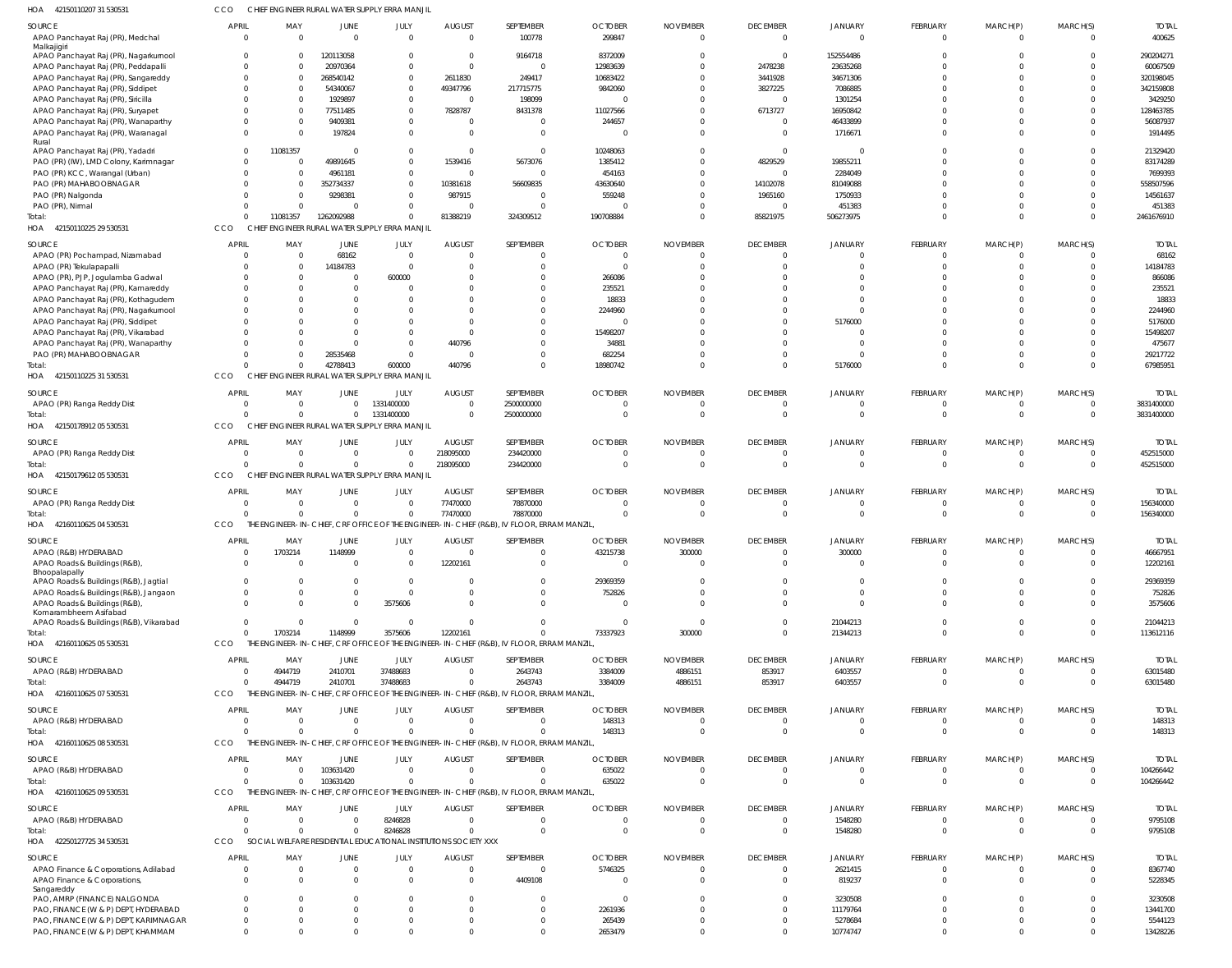42250127725 74 530531 HOA 42250180025 07 530531 HOA 422502277 75 290291 42250227725 81 530531 HOA 42250227725 83 530531 42250280007 77 530531 42250280025 05 530531 HOA 42250280025 15 530531 42250280025 16 530531 HOA HOA HOA HOA HOA The Commissioner Social Welfare, D.S. Samkshema Bhavan, Masab Tank, The Commissioner Social Welfare, D.S. Samkshema Bhavan, Masab Tank, The Accounts Officer,O\o The Commissioner of Tribal Welfare D.S. Samkshema Bhavan, Masab Tank, The Accounts Officer,O\o The Commissioner of Tribal Welfare D.S. Samkshema Bhavan, Masab Tank, The Accounts Officer,O\o The Commissioner of Tribal Welfare D.S. Samkshema Bhavan, Masab Tank, The Accounts Officer,O\o The Commissioner of Tribal Welfare D.S. Samkshema Bhavan, Masab Tank, The Accounts Officer,O\o The Commissioner of Tribal Welfare D.S. Samkshema Bhavan, Masab Tank, The Accounts Officer, O\o The Commissioner of Tribal Welfare D.S. Samkshema Bhavan, Masab Tank The Accounts Officer,O\o The Commissioner of Tribal Welfare D.S. Samkshema Bhavan, Masab Tank, **CCO** CCO CCO CCO **CCO CCO** CCO CCO CCO 0  $\Omega$  $\Omega$ 119133  $\Omega$  $\Omega$  $\mathbf{0}$ 0 0 0  $\Omega$  $\Omega$ 0  $\,$  0  $\,$ 0 0 0 0 0  $\Omega$ 1362008  $\Omega$ 11174438 0 4081037 0 2949728 147140  $\Omega$ 944650  $\sqrt{2}$ 1803296 20619303  $\theta$ 0 18636880  $\,$  0  $\,$  $\Omega$  $\Omega$ 0 0 8343121  $\mathbf{0}$ 0 16108406 4409108  $\Omega$ 13800968  $\Omega$ 0 7567137 0 0 26537008 15416558 10397105 29028959  $\Omega$ 29362250 93884196 0 14129209 237015910 0  $\Omega$  $\Omega$  $\Omega$ 0 0 0 16840392 20922339 0  $\Omega$  $\Omega$  $\Omega$ 0 0 0  $\Omega$ 3705838 37165575 14758606 23995306 0 10462405 82541873 0 4146627 279650548 0 0  $\Omega$  $\bigcap$ 0 0 0 0 0 0  $\Omega$  $\Omega$ 0 0 0 0 0 0 0  $\Omega$  $\Omega$  $\Omega$  $\Omega$ 0 0  $\Omega$ 0 57138381 25155711 69131891 119133 52802389 212955630 4081037 35116228 605526657 PAO, FINANCE (W & P) DEPT MAHABOOBNAGAR PAO, FINANCE (W & P) DEPT, NIZAMABAD PAO, FINANCE (W & P) DEPT, RANGA REDDY PAO, FINANCE (W & P) DEPT, WARANGAL APAO Finance & Corporations, Adilabad APAO Finance & Corporations, Sangareddy PAO, FINANCE (W & P) DEPT, KHAMMAM PAO, FINANCE (W & P) DEPT, WARANGAL APAO Finance & Corporations, Adilabad APAO Finance & Corporations, Bhoopalapally APAO Finance & Corporations, Komarambheem Asifabad APAO Finance & Corporations, Kothagudem APAO Finance & Corporations, Manchirial APAO Finance & Corporations, Sangareddy APAO Finance & Corporations, Siddipet APAO Finance & Corporations, Suryapet PAO, AMRP (FINANCE) NALGONDA PAO, FINANCE (W & P) DEPT, HYDERABAD PAO, FINANCE (W & P) DEPT, KARIMNAGAR PAO, FINANCE (W & P) DEPT, KHAMMAM PAO, FINANCE (W & P) DEPT, NIRMAL PAO, FINANCE (W & P) DEPT, NIZAMABAD PAO, FINANCE (W & P) DEPT, HYDERABAD APAO Finance & Corporations, Adilabad APAO Finance & Corporations, Kothagudem PAO, FINANCE (W & P) DEPT, HYDERABAD APAO Finance & Corporations, Adilabad APAO Finance & Corporations, Bhoopalapally APAO Finance & Corporations, Kothagudem PAO, FINANCE (W & P) DEPT, HYDERABAD PAO, FINANCE (W & P) DEPT, HYDERABAD APAO Finance & Corporations, Bhoopalapally APAO Finance & Corporations, Adilabad APAO Finance & Corporations, Bhoopalapally APAO Finance & Corporations, Kothagudem PAO, FINANCE (W & P) DEPT, HYDERABAD APAO Finance & Corporations, Jagtial APAO Finance & Corporations, Kamareddy APAO Finance & Corporations, Nagarkurnool APAO Finance & Corporations, **Sangareddy** APAO Finance & Corporations, Siddipet SOURCE SOURCE SOURCE SOURCE SOURCE **SOURCE** SOURCE SOURCE SOURCE SOURCE 0  $\Omega$  $\Omega$  $\Omega$ 0 0 0  $\Omega$ 0  $\mathbf{C}$  $\sqrt{2}$  $\mathfrak{g}$ 0  $\Omega$ 0  $\Omega$ 0 0  $\sqrt{2}$  $\Omega$  $\Omega$ 0 119133 0  $\mathbf{C}$ 0 0  $\Omega$ 0  $\mathfrak{g}$ 0 0 0  $\Omega$ 0 0 0  $\Omega$ 0 0  $\Omega$ APRIL APRIL APRIL APRIL APRIL **APRIL** APRIL APRIL APRIL APRIL  $\Omega$  $\Omega$  $\Omega$  $\Omega$ 0  $\Omega$ 0 0 0 0  $\Omega$ 0 0  $\Omega$ 0  $\Omega$ 0 0  $\Omega$  $\Omega$  $\Omega$ 0 0  $\Omega$ 0 0 0  $\Omega$  $\Omega$ 0 0 0 0 0 0 0 0  $\Omega$ 0 0 0 MAY MAY MAY MAY MAY MAY MAY MAY MAY MAY 0 0 0  $\Omega$ 0  $\Omega$ 0 0  $\Omega$ 0  $\Omega$ 0 0  $\Omega$ 0  $\Omega$  $\overline{0}$ 1362008  $\mathfrak{g}$  $\Omega$  $\Omega$  $\mathbf 0$ 0  $\Omega$ 0 11174438 0  $\Omega$ 0 0 4081037 0 2949728  $\Omega$ 0 0 0  $\Omega$ 0 0  $\Omega$ JUNE JUNE JUNE JUNE JUNE JUNE JUNE JUNE JUNE JUNE  $\Omega$  $\Omega$ 147140  $\Omega$  $\Omega$ 0 0  $\Omega$  $\Omega$ 0  $\bigcap$ 0 0  $\sqrt{2}$ 211753  $\cap$ 0 732897 0 0  $\sqrt{2}$ 0 0  $\Omega$ 0 1803296 0  $\Omega$ 0 20619303 0 0 0 18636880 0 0 0  $\Omega$ 0 0 8748363 JULY JULY JULY JULY JULY JULY JULY JULY JULY JULY 0 0 0  $\Omega$ 0  $\Omega$ 0 0 0 0 0 0 0  $\Omega$ 0  $\Omega$ 0 0 0 0  $\Omega$ 0 0 0 0 0 0  $\Omega$ 0 8343121 0 0 0 16108406 0 0 0 0 0 5515736  $\Omega$ AUGUST AUGUST AUGUST AUGUST AUGUST **AUGUST** AUGUST AUGUST AUGUST AUGUST  $\Omega$  $\Omega$  $\Omega$  $\Omega$  $\bigcap$ 0 0  $\Omega$ 2198924 0  $\Omega$  $\Omega$ 0  $\sqrt{2}$ 0 0 11602044  $\Omega$ 0  $\Omega$ 0 0  $\Omega$  $\sqrt{2}$ 0  $\Omega$ 0  $\Omega$ 0 7567137 0 0 0 26537008 0  $\Omega$ 0 0 0 0 0 SEPTEMBER SEPTEMBER SEPTEMBER SEPTEMBER SEPTEMBER SEPTEMBER SEPTEMBER SEPTEMBER SEPTEMBER SEPTEMBER  $\Omega$ 4435873 53506 0 346539 8740892 1309674  $\Omega$ 497948 549128  $\Omega$  $\Omega$ 0 1836153 1028509 745639 1823823 18616328  $\bigcap$ 1749636 1431870 749925  $\Omega$ 531353 7649113 21181784 8920338 13805676 5955352 65202830 0 14129209 79215925 92304923 62274263 3220799 5775218 26034014 0 0 1075503 **OCTOBER OCTOBER** OCTOBER OCTOBER **OCTOBER OCTOBER** OCTOBER OCTOBER OCTOBER OCTOBER  $\Omega$  $\Omega$ 0  $\Omega$ 0 0 0  $\Omega$  $\sqrt{2}$ 0  $\bigcap$ 0 0 0 0  $\sqrt{2}$ 0 0 0 0 0 0  $\Omega$ 0 0 0 0  $\Omega$ 0 0 0 16840392 0 20922339 0 0 0  $\Omega$ 0 0  $\Omega$ NOVEMBER NOVEMBER NOVEMBER NOVEMBER NOVEMBER NOVEMBER NOVEMBER NOVEMBER NOVEMBER NOVEMBER  $\Omega$  $\Omega$  $\Omega$  $\Omega$ 0  $\Omega$ 0 0  $\Omega$ 0  $\Omega$  $\Omega$ 0  $\Omega$ 0  $\Omega$ 0  $\Omega$ 0  $\Omega$  $\Omega$ 0  $\Omega$ 0 0 0 0  $\Omega$ 0 0  $\Omega$  $\Omega$  $\Omega$ 3705838 0  $\theta$ 0  $\Omega$ 0 0 0 DECEMBER DECEMBER DECEMBER DECEMBER DECEMBER **DECEMBER** DECEMBER DECEMBER DECEMBER DECEMBER 2144768 0  $\mathfrak{g}$ 1116452  $\Omega$ 14535742  $\epsilon$ 222864  $\Omega$ 0 1014815 44359 297604 2736793 387761 6187202 5754943 0 2236545 3264411  $\Omega$ 2070873 0 737151 3274069 6451185 20688250 20782502 28623823 12447298 0 4146627 129922175 114811628 34916745 0 7398012 35956990 6831882 1295902  $\mathfrak{g}$ JANUARY JANUARY JANUARY JANUARY JANUARY JANUARY JANUARY JANUARY **JANUARY** JANUARY 0  $\Omega$  $\Omega$  $\Omega$ 0  $\Omega$ 0  $\Omega$  $\Omega$ 0  $\Omega$  $\Omega$ 0 0 0  $\sqrt{2}$ 0 0 0 0 0 0  $\Omega$  $\Omega$ 0 0 0  $\Omega$ 0 0 0  $\Omega$ 0 0 0 0 0  $\Omega$ 0 0  $\Omega$ FEBRUARY FEBRUARY FEBRUARY FEBRUARY FEBRUARY FEBRUARY FEBRUARY FEBRUARY FEBRUARY FEBRUARY 0  $\Omega$ 0  $\Omega$  $\Omega$  $\Omega$ 0  $\Omega$  $\Omega$ 0  $\Omega$ 0 0  $\Omega$  $\overline{0}$  $\Omega$  $\overline{0}$  $\Omega$  $\Omega$  $\Omega$  $\Omega$ 0  $\Omega$  $\sqrt{2}$ 0  $\Omega$ 0  $\Omega$  $\Omega$ 0 0 0 0 0 0 0 0 0 0 0 0 MARCH(P) MARCH(P) MARCH(P) MARCH(P) MARCH(P) MARCH(P) MARCH(P) MARCH(P) MARCH(P) MARCH(P)  $\Omega$  $\Omega$  $\Omega$  $\Omega$  $\bigcap$ 0 0  $\Omega$  $\Omega$ 0  $\bigcap$  $\Omega$ 0 0 0  $\Omega$ 0 0 0 0  $\bigcap$ 0 0 0 0  $\Omega$ 0  $\Omega$ 0 0 0  $\cap$ 0  $\Omega$  $\Omega$ 0 0  $\Omega$ 0 0 0 MARCH(S) MARCH(S) MARCH(S) MARCH(S) MARCH(S) MARCH(S) MARCH(S) MARCH(S) MARCH(S) MARCH(S) 2144768 4435873 200646 1116452 346539 23276634 1309674 222864 2696872 549128 1014815 44359 297604 4572946 1628023 6932841 19180810 20711233 2236545 5014047 1431870 2820798 119133 1268504 10923182 40610703 29608588 34588178 34579175 114179689 4081037 35116228 212087828 293027022 97191008 3220799 13173230 61991004 6831882 6811638 9823866 TOTAL TOTAL TOTAL TOTAL TOTAL TOTAL TOTAL TOTAL TOTAL TOTAL Total: Total: Total: Total: Total: Total: Total: Total: Total:

42250127725 34 530531 HOA

SOCIAL WELFARE RESIDENTIAL EDUCATIONAL INSTITUTIONS SOCIETY XXX

CCO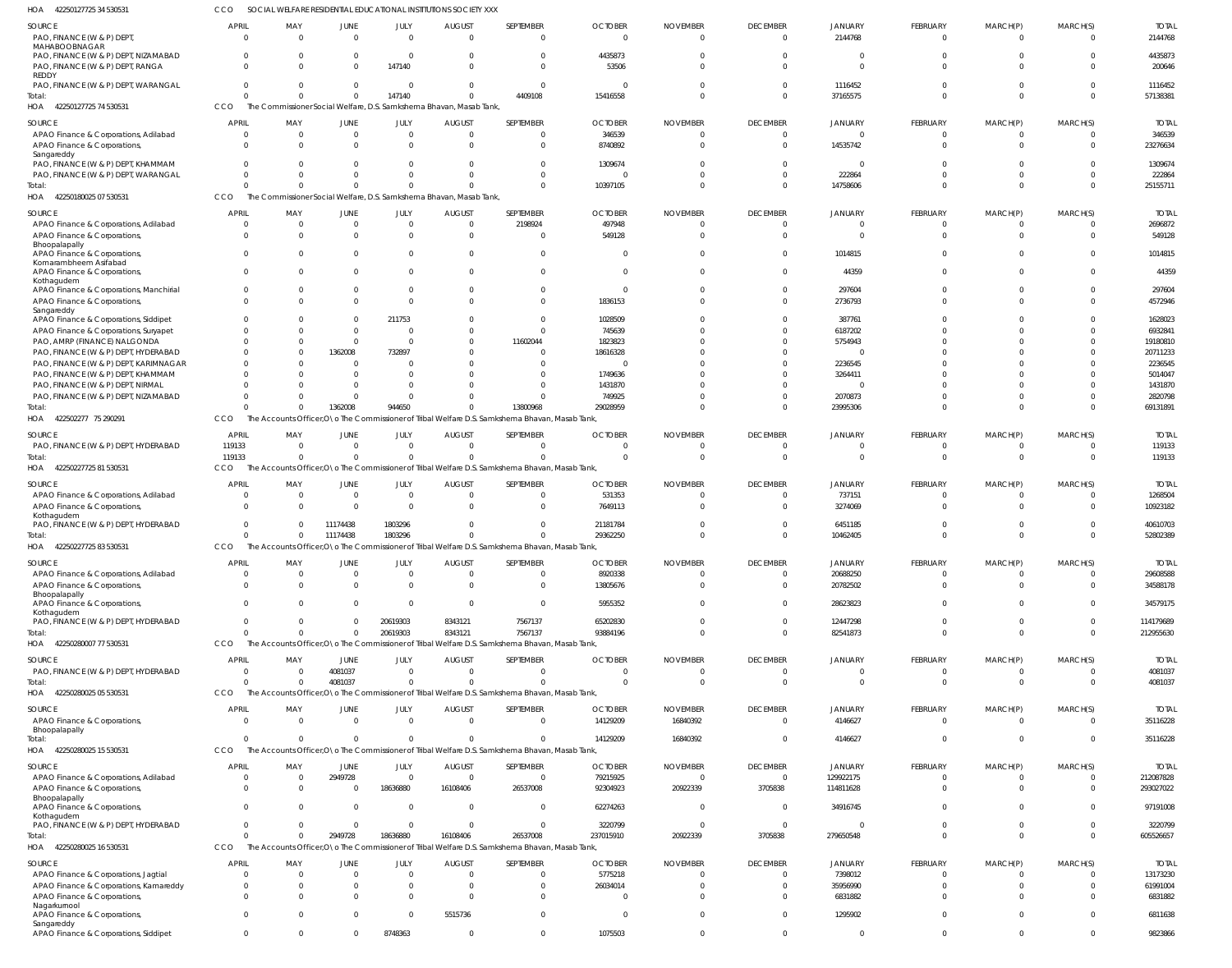42250280025 16 530531 HOA CCO The Accounts Officer, O\o The Commissioner of Tribal Welfare D.S. Samkshema Bhavan, Masab Tank,

| SEPTEMBER<br><b>OCTOBER</b><br><b>NOVEMBER</b><br><b>DECEMBER</b><br>FEBRUARY<br>MARCH(P)<br>MARCH(S)<br>SOURCE<br><b>APRIL</b><br>MAY<br>JUNE<br>JULY<br><b>AUGUST</b><br><b>JANUARY</b><br>1319713<br>16457214<br>APAO Finance & Corporations, Siricilla<br>$\Omega$<br>$\mathbf 0$<br>$\overline{0}$<br>$\Omega$<br>$\overline{\mathbf{0}}$<br>$\overline{0}$<br>$\Omega$<br>$\Omega$<br>$\Omega$<br>$\Omega$<br>$\Omega$<br>6648232<br>45111728<br>2336842<br>$\Omega$<br>34873365<br>$\Omega$<br>APAO Finance & Corporations, Suryapet<br>$\Omega$<br>$\Omega$<br>$\Omega$<br>$\Omega$<br>$\Omega$<br>$\Omega$<br>7346426<br>APAO Finance & Corporations, Vikarabad<br>4718157<br>$\mathbf 0$<br>$\Omega$<br>$\Omega$<br>$\Omega$<br>$\Omega$<br>0<br>$\Omega$<br>$\Omega$<br>$\Omega$<br>$\Omega$<br>4716059<br>33205719<br>APAO Finance & Corporations,<br>$\Omega$<br>$\Omega$<br>$\Omega$<br>- 0<br>$\Omega$<br>$\Omega$<br>$\Omega$<br>U<br>$\Omega$<br>Wanaparthy<br>745065<br>APAO Finance & Corporations, Yadadri<br>9615194<br>$\Omega$<br>$\Omega$<br>0<br>$\Omega$<br>- 0<br>$\Omega$<br>$\Omega$<br>$\Omega$<br>U<br>$\Omega$<br>90000<br>APAO Panchayat Raj (PR), Nagarkurnool<br>$\Omega$<br>$\Omega$<br>$\Omega$<br>$\Omega$<br>$\Omega$<br>$\Omega$<br>$\Omega$<br>$\Omega$<br>PAO, AMRP (FINANCE) NALGONDA<br>$\overline{0}$<br>$\Omega$<br>10475689<br>22912866<br>$\Omega$<br>8053010<br>$\Omega$<br>$\Omega$<br>$\Omega$<br>$\Omega$<br>$\Omega$<br>$\Omega$<br>PAO, FINANCE (W & P) DEPT, HYDERABAD<br>29652872<br>677224<br>$\Omega$<br>119543340<br>$\Omega$<br>$\Omega$<br>$\Omega$<br>$\Omega$<br>$\Omega$<br>0<br>PAO, FINANCE (W & P) DEPT,<br>5452155<br>10806673<br>11035141<br>$\Omega$<br>$\mathbf 0$<br>$\Omega$<br>18564921<br>$\Omega$<br>$\Omega$<br>$\Omega$<br>$\Omega$<br>MAHABOOBNAGAR<br>1546567<br>22802787<br>PAO, FINANCE (W & P) DEPT, MEDAK<br>$\Omega$<br>$\Omega$<br>$\Omega$<br>$\Omega$<br>$\Omega$<br>$\Omega$<br>$\Omega$<br>$\Omega$<br>$\Omega$<br>1521118<br>PAO, FINANCE (W & P) DEPT, NIZAMABAD<br>$\Omega$<br>$\mathbf 0$<br>$\overline{0}$<br>$\Omega$<br>$\Omega$<br>$\Omega$<br>0<br>$\Omega$<br>$\Omega$<br>$\Omega$<br>$\mathbf{0}$<br>$\Omega$<br>$\Omega$<br>$\Omega$<br>4893449<br>PAO, FINANCE (W & P) DEPT, RANGA<br>$\Omega$<br>$\Omega$<br>55172492<br>$\Omega$<br>$\Omega$<br>$\Omega$<br>REDDY<br>7739527<br>18564921<br>236957480<br>15524830<br>178573422<br>45111728<br>61204022<br>25249708<br>$\Omega$<br>$\mathbf 0$<br>$\Omega$<br>Total:<br>$\Omega$<br>The Commissioner, Backward Classes Welfare, D.S. Samkshema Bhavan, Masab Tank,<br>HOA 42250327725 74 530531<br>CCO<br><b>OCTOBER</b><br>JULY<br><b>AUGUST</b><br>SEPTEMBER<br><b>NOVEMBER</b><br><b>DECEMBER</b><br>FEBRUARY<br>MARCH(S)<br>SOURCE<br><b>APRIL</b><br>MAY<br>JUNE<br><b>JANUARY</b><br>MARCH(P)<br>51053334<br>41274880<br>12482023<br>25809110<br>APAO Finance & Corporations, Adilabad<br>$\Omega$<br>$\Omega$<br>$\Omega$<br>- 0<br>$\Omega$<br>$\Omega$<br>-0<br>PAO, AMRP (FINANCE) NALGONDA<br>436230<br>14702200<br>$\Omega$<br>$\Omega$<br>$\Omega$<br>$\Omega$<br>$\Omega$<br>$\Omega$<br>$\Omega$<br>$\Omega$<br>$\Omega$<br>PAO, FINANCE (W & P) DEPT, KARIMNAGAR<br>12909600<br>5329751<br>29635001<br>39276375<br>$\mathbf 0$<br>429999<br>$\Omega$<br>$\Omega$<br>$\Omega$<br>$\Omega$<br>11163728<br>5609719<br>PAO, FINANCE (W & P) DEPT<br>2326277<br>$\Omega$<br>$\Omega$<br>793465<br>$\Omega$<br>$\Omega$<br>$\Omega$<br>$\Omega$<br>$\Omega$<br>MAHABOOBNAGAR<br>27526978<br>19879161<br>PAO, FINANCE (W & P) DEPT, NIZAMABAD<br>$\Omega$<br>$\Omega$<br>$\Omega$<br>$\Omega$<br>$\Omega$<br>$\Omega$<br>$\Omega$<br>- 0<br>$\Omega$<br>PAO, FINANCE (W & P) DEPT, RANGA<br>7134377<br>16136471<br>13913757<br>$\Omega$<br>$\Omega$<br>$\Omega$<br>$\Omega$<br>$\Omega$<br>$\Omega$<br>$\Omega$<br>REDDY<br>17072941<br>PAO, FINANCE (W & P) DEPT, WARANGAL<br>580670<br>26898043<br>8335432<br>2019002<br>$\Omega$<br>$\Omega$<br>$\Omega$<br>$\Omega$<br>$\Omega$<br>$\Omega$<br>48409257<br>119726581<br>5910421<br>17944666<br>121120293<br>79617306<br>$\Omega$<br>Total:<br>$\Omega$<br>$\Omega$<br>$\Omega$<br>$\Omega$<br>HOA 42350210125 05 530531<br>Commissioner, Disabale Welfare, VI Floor, Chandravihar, MJ Road,<br>CCO<br>SEPTEMBER<br><b>OCTOBER</b><br><b>DECEMBER</b><br><b>APRIL</b><br>JULY<br><b>AUGUST</b><br><b>NOVEMBER</b><br>JANUARY<br>MARCH(P)<br>MARCH(S)<br>SOURCE<br>MAY<br>JUNE<br>FEBRUARY<br>597487<br>PAO, FINANCE (W & P) DEPT,<br>$\Omega$<br>$\overline{0}$<br>$\overline{0}$<br>$\Omega$<br>$\Omega$<br>$\Omega$<br>$\overline{0}$<br>$\mathbf{0}$<br>$\Omega$<br>$\Omega$<br>MAHABOOBNAGAR<br>PAO, FINANCE (W & P) DEPT, WARANGAL<br>263492<br>331264<br>$\Omega$<br>6909004<br>$\mathbf 0$<br>$\Omega$<br>$\Omega$<br>$\Omega$<br>$\mathbf 0$<br>$\Omega$<br>0<br>$\Omega$<br>$\Omega$<br>$\overline{0}$<br>263492<br>928751<br>6909004<br>$\Omega$<br>$\Omega$<br>$\Omega$<br>$\Omega$<br>$\Omega$<br>$\Omega$<br>Total:<br><sup>0</sup><br>HOA 42350210207 04 530531<br><b>CCO</b><br>The Commissioner, Women and Child Welfare, Door No.8-3-222, Vengal Rao Nagar,<br><b>OCTOBER</b><br><b>DECEMBER</b><br>SOURCE<br><b>APRIL</b><br>MAY<br>JULY<br><b>AUGUST</b><br>SEPTEMBER<br><b>NOVEMBER</b><br>FEBRUARY<br>MARCH(P)<br>MARCH(S)<br>JUNE<br><b>JANUARY</b><br>57193<br>APAO Finance & Corporations,<br>$\mathbf 0$<br>$\overline{0}$<br>$\mathbf 0$<br>$\Omega$<br>$\Omega$<br>$\Omega$<br>$\Omega$<br>$\Omega$<br>$\Omega$<br>$\Omega$<br>$\Omega$<br>Sangareddy<br>6005<br>331988<br>348854<br>PAO, FINANCE (W & P) DEPT, KARIMNAGAR<br>481276<br>$\Omega$<br>$\Omega$<br>$\Omega$<br>$\Omega$<br>$\Omega$<br>$\Omega$<br>710458<br>$\Omega$<br>PAO, FINANCE (W & P) DEPT,<br>$\Omega$<br>$\Omega$<br>$\Omega$<br>$\Omega$<br>$\Omega$<br>$\Omega$<br>$\Omega$<br>$\Omega$<br>$\Omega$<br>MAHABOOBNAGAR<br>176988<br>PAO, FINANCE (W & P) DEPT, NIZAMABAD<br>$\Omega$<br>$\Omega$<br>$\Omega$<br>$\Omega$<br>0<br>- 0<br>$\Omega$<br>$\Omega$<br>$\Omega$<br>585314<br>PAO, FINANCE (W & P) DEPT, WARANGAL<br>$\Omega$<br>$\Omega$<br>$\Omega$<br>$\Omega$<br>$\Omega$<br>$\Omega$<br><sup>0</sup><br>$\Omega$<br>$\Omega$<br>481276<br>$\Omega$<br>716463<br>389181<br>348854<br>762302<br>$\Omega$<br>Total:<br>$\Omega$<br>$\Omega$<br>$\Omega$<br>HOA 42350210212 05 530531<br>CCO<br>The Commissioner, Women and Child Welfare, Door No.8-3-222, Vengal Rao Nagar,<br><b>APRIL</b> | <b>TOTAI</b><br>17776927<br>88970167<br>12064583<br>37921778<br>10360259<br>90000<br>41441565<br>149873436<br>45858890<br>24349354<br>1521118<br>60065941<br>588925638<br><b>TOTA</b><br>130619347<br>15138430<br>87580726<br>19893189<br>47406139<br>37184605<br>54906088<br>392728524<br><b>TOTAI</b><br>597487<br>7503760<br>8101247<br><b>TOTAI</b><br>57193<br>1168123<br>710458<br>176988<br>585314<br>2698076 |
|------------------------------------------------------------------------------------------------------------------------------------------------------------------------------------------------------------------------------------------------------------------------------------------------------------------------------------------------------------------------------------------------------------------------------------------------------------------------------------------------------------------------------------------------------------------------------------------------------------------------------------------------------------------------------------------------------------------------------------------------------------------------------------------------------------------------------------------------------------------------------------------------------------------------------------------------------------------------------------------------------------------------------------------------------------------------------------------------------------------------------------------------------------------------------------------------------------------------------------------------------------------------------------------------------------------------------------------------------------------------------------------------------------------------------------------------------------------------------------------------------------------------------------------------------------------------------------------------------------------------------------------------------------------------------------------------------------------------------------------------------------------------------------------------------------------------------------------------------------------------------------------------------------------------------------------------------------------------------------------------------------------------------------------------------------------------------------------------------------------------------------------------------------------------------------------------------------------------------------------------------------------------------------------------------------------------------------------------------------------------------------------------------------------------------------------------------------------------------------------------------------------------------------------------------------------------------------------------------------------------------------------------------------------------------------------------------------------------------------------------------------------------------------------------------------------------------------------------------------------------------------------------------------------------------------------------------------------------------------------------------------------------------------------------------------------------------------------------------------------------------------------------------------------------------------------------------------------------------------------------------------------------------------------------------------------------------------------------------------------------------------------------------------------------------------------------------------------------------------------------------------------------------------------------------------------------------------------------------------------------------------------------------------------------------------------------------------------------------------------------------------------------------------------------------------------------------------------------------------------------------------------------------------------------------------------------------------------------------------------------------------------------------------------------------------------------------------------------------------------------------------------------------------------------------------------------------------------------------------------------------------------------------------------------------------------------------------------------------------------------------------------------------------------------------------------------------------------------------------------------------------------------------------------------------------------------------------------------------------------------------------------------------------------------------------------------------------------------------------------------------------------------------------------------------------------------------------------------------------------------------------------------------------------------------------------------------------------------------------------------------------------------------------------------------------------------------------------------------------------------------------------------------------------------------------------------------------------------------------------------------------------------------------------------------------------------------------------------------------------------------------------------------------------------------------------------------------------------------------------------------------------------------------------------------------------------------------------------------------------------------------------------------------------------------------------------------------------------------------------------------------------------------------------------------------------------------------------------------------------------------------------------------------------------------------------------------------------------------------------------------------------------------------------------------------------------------------------------------------------------------------------------------------------------------------------------------------------------------------------------------------------------------------------------------------------------------------------------------------------------------------------------------------------------------------------------------------------------------------------------------------------------------|----------------------------------------------------------------------------------------------------------------------------------------------------------------------------------------------------------------------------------------------------------------------------------------------------------------------------------------------------------------------------------------------------------------------|
|                                                                                                                                                                                                                                                                                                                                                                                                                                                                                                                                                                                                                                                                                                                                                                                                                                                                                                                                                                                                                                                                                                                                                                                                                                                                                                                                                                                                                                                                                                                                                                                                                                                                                                                                                                                                                                                                                                                                                                                                                                                                                                                                                                                                                                                                                                                                                                                                                                                                                                                                                                                                                                                                                                                                                                                                                                                                                                                                                                                                                                                                                                                                                                                                                                                                                                                                                                                                                                                                                                                                                                                                                                                                                                                                                                                                                                                                                                                                                                                                                                                                                                                                                                                                                                                                                                                                                                                                                                                                                                                                                                                                                                                                                                                                                                                                                                                                                                                                                                                                                                                                                                                                                                                                                                                                                                                                                                                                                                                                                                                                                                                                                                                                                                                                                                                                                                                                                                                                                                                                                                                                                                                                                                                                                                                                                                                                                                                                                                                                                                                              |                                                                                                                                                                                                                                                                                                                                                                                                                      |
|                                                                                                                                                                                                                                                                                                                                                                                                                                                                                                                                                                                                                                                                                                                                                                                                                                                                                                                                                                                                                                                                                                                                                                                                                                                                                                                                                                                                                                                                                                                                                                                                                                                                                                                                                                                                                                                                                                                                                                                                                                                                                                                                                                                                                                                                                                                                                                                                                                                                                                                                                                                                                                                                                                                                                                                                                                                                                                                                                                                                                                                                                                                                                                                                                                                                                                                                                                                                                                                                                                                                                                                                                                                                                                                                                                                                                                                                                                                                                                                                                                                                                                                                                                                                                                                                                                                                                                                                                                                                                                                                                                                                                                                                                                                                                                                                                                                                                                                                                                                                                                                                                                                                                                                                                                                                                                                                                                                                                                                                                                                                                                                                                                                                                                                                                                                                                                                                                                                                                                                                                                                                                                                                                                                                                                                                                                                                                                                                                                                                                                                              |                                                                                                                                                                                                                                                                                                                                                                                                                      |
|                                                                                                                                                                                                                                                                                                                                                                                                                                                                                                                                                                                                                                                                                                                                                                                                                                                                                                                                                                                                                                                                                                                                                                                                                                                                                                                                                                                                                                                                                                                                                                                                                                                                                                                                                                                                                                                                                                                                                                                                                                                                                                                                                                                                                                                                                                                                                                                                                                                                                                                                                                                                                                                                                                                                                                                                                                                                                                                                                                                                                                                                                                                                                                                                                                                                                                                                                                                                                                                                                                                                                                                                                                                                                                                                                                                                                                                                                                                                                                                                                                                                                                                                                                                                                                                                                                                                                                                                                                                                                                                                                                                                                                                                                                                                                                                                                                                                                                                                                                                                                                                                                                                                                                                                                                                                                                                                                                                                                                                                                                                                                                                                                                                                                                                                                                                                                                                                                                                                                                                                                                                                                                                                                                                                                                                                                                                                                                                                                                                                                                                              |                                                                                                                                                                                                                                                                                                                                                                                                                      |
|                                                                                                                                                                                                                                                                                                                                                                                                                                                                                                                                                                                                                                                                                                                                                                                                                                                                                                                                                                                                                                                                                                                                                                                                                                                                                                                                                                                                                                                                                                                                                                                                                                                                                                                                                                                                                                                                                                                                                                                                                                                                                                                                                                                                                                                                                                                                                                                                                                                                                                                                                                                                                                                                                                                                                                                                                                                                                                                                                                                                                                                                                                                                                                                                                                                                                                                                                                                                                                                                                                                                                                                                                                                                                                                                                                                                                                                                                                                                                                                                                                                                                                                                                                                                                                                                                                                                                                                                                                                                                                                                                                                                                                                                                                                                                                                                                                                                                                                                                                                                                                                                                                                                                                                                                                                                                                                                                                                                                                                                                                                                                                                                                                                                                                                                                                                                                                                                                                                                                                                                                                                                                                                                                                                                                                                                                                                                                                                                                                                                                                                              |                                                                                                                                                                                                                                                                                                                                                                                                                      |
|                                                                                                                                                                                                                                                                                                                                                                                                                                                                                                                                                                                                                                                                                                                                                                                                                                                                                                                                                                                                                                                                                                                                                                                                                                                                                                                                                                                                                                                                                                                                                                                                                                                                                                                                                                                                                                                                                                                                                                                                                                                                                                                                                                                                                                                                                                                                                                                                                                                                                                                                                                                                                                                                                                                                                                                                                                                                                                                                                                                                                                                                                                                                                                                                                                                                                                                                                                                                                                                                                                                                                                                                                                                                                                                                                                                                                                                                                                                                                                                                                                                                                                                                                                                                                                                                                                                                                                                                                                                                                                                                                                                                                                                                                                                                                                                                                                                                                                                                                                                                                                                                                                                                                                                                                                                                                                                                                                                                                                                                                                                                                                                                                                                                                                                                                                                                                                                                                                                                                                                                                                                                                                                                                                                                                                                                                                                                                                                                                                                                                                                              |                                                                                                                                                                                                                                                                                                                                                                                                                      |
|                                                                                                                                                                                                                                                                                                                                                                                                                                                                                                                                                                                                                                                                                                                                                                                                                                                                                                                                                                                                                                                                                                                                                                                                                                                                                                                                                                                                                                                                                                                                                                                                                                                                                                                                                                                                                                                                                                                                                                                                                                                                                                                                                                                                                                                                                                                                                                                                                                                                                                                                                                                                                                                                                                                                                                                                                                                                                                                                                                                                                                                                                                                                                                                                                                                                                                                                                                                                                                                                                                                                                                                                                                                                                                                                                                                                                                                                                                                                                                                                                                                                                                                                                                                                                                                                                                                                                                                                                                                                                                                                                                                                                                                                                                                                                                                                                                                                                                                                                                                                                                                                                                                                                                                                                                                                                                                                                                                                                                                                                                                                                                                                                                                                                                                                                                                                                                                                                                                                                                                                                                                                                                                                                                                                                                                                                                                                                                                                                                                                                                                              |                                                                                                                                                                                                                                                                                                                                                                                                                      |
|                                                                                                                                                                                                                                                                                                                                                                                                                                                                                                                                                                                                                                                                                                                                                                                                                                                                                                                                                                                                                                                                                                                                                                                                                                                                                                                                                                                                                                                                                                                                                                                                                                                                                                                                                                                                                                                                                                                                                                                                                                                                                                                                                                                                                                                                                                                                                                                                                                                                                                                                                                                                                                                                                                                                                                                                                                                                                                                                                                                                                                                                                                                                                                                                                                                                                                                                                                                                                                                                                                                                                                                                                                                                                                                                                                                                                                                                                                                                                                                                                                                                                                                                                                                                                                                                                                                                                                                                                                                                                                                                                                                                                                                                                                                                                                                                                                                                                                                                                                                                                                                                                                                                                                                                                                                                                                                                                                                                                                                                                                                                                                                                                                                                                                                                                                                                                                                                                                                                                                                                                                                                                                                                                                                                                                                                                                                                                                                                                                                                                                                              |                                                                                                                                                                                                                                                                                                                                                                                                                      |
|                                                                                                                                                                                                                                                                                                                                                                                                                                                                                                                                                                                                                                                                                                                                                                                                                                                                                                                                                                                                                                                                                                                                                                                                                                                                                                                                                                                                                                                                                                                                                                                                                                                                                                                                                                                                                                                                                                                                                                                                                                                                                                                                                                                                                                                                                                                                                                                                                                                                                                                                                                                                                                                                                                                                                                                                                                                                                                                                                                                                                                                                                                                                                                                                                                                                                                                                                                                                                                                                                                                                                                                                                                                                                                                                                                                                                                                                                                                                                                                                                                                                                                                                                                                                                                                                                                                                                                                                                                                                                                                                                                                                                                                                                                                                                                                                                                                                                                                                                                                                                                                                                                                                                                                                                                                                                                                                                                                                                                                                                                                                                                                                                                                                                                                                                                                                                                                                                                                                                                                                                                                                                                                                                                                                                                                                                                                                                                                                                                                                                                                              |                                                                                                                                                                                                                                                                                                                                                                                                                      |
|                                                                                                                                                                                                                                                                                                                                                                                                                                                                                                                                                                                                                                                                                                                                                                                                                                                                                                                                                                                                                                                                                                                                                                                                                                                                                                                                                                                                                                                                                                                                                                                                                                                                                                                                                                                                                                                                                                                                                                                                                                                                                                                                                                                                                                                                                                                                                                                                                                                                                                                                                                                                                                                                                                                                                                                                                                                                                                                                                                                                                                                                                                                                                                                                                                                                                                                                                                                                                                                                                                                                                                                                                                                                                                                                                                                                                                                                                                                                                                                                                                                                                                                                                                                                                                                                                                                                                                                                                                                                                                                                                                                                                                                                                                                                                                                                                                                                                                                                                                                                                                                                                                                                                                                                                                                                                                                                                                                                                                                                                                                                                                                                                                                                                                                                                                                                                                                                                                                                                                                                                                                                                                                                                                                                                                                                                                                                                                                                                                                                                                                              |                                                                                                                                                                                                                                                                                                                                                                                                                      |
|                                                                                                                                                                                                                                                                                                                                                                                                                                                                                                                                                                                                                                                                                                                                                                                                                                                                                                                                                                                                                                                                                                                                                                                                                                                                                                                                                                                                                                                                                                                                                                                                                                                                                                                                                                                                                                                                                                                                                                                                                                                                                                                                                                                                                                                                                                                                                                                                                                                                                                                                                                                                                                                                                                                                                                                                                                                                                                                                                                                                                                                                                                                                                                                                                                                                                                                                                                                                                                                                                                                                                                                                                                                                                                                                                                                                                                                                                                                                                                                                                                                                                                                                                                                                                                                                                                                                                                                                                                                                                                                                                                                                                                                                                                                                                                                                                                                                                                                                                                                                                                                                                                                                                                                                                                                                                                                                                                                                                                                                                                                                                                                                                                                                                                                                                                                                                                                                                                                                                                                                                                                                                                                                                                                                                                                                                                                                                                                                                                                                                                                              |                                                                                                                                                                                                                                                                                                                                                                                                                      |
|                                                                                                                                                                                                                                                                                                                                                                                                                                                                                                                                                                                                                                                                                                                                                                                                                                                                                                                                                                                                                                                                                                                                                                                                                                                                                                                                                                                                                                                                                                                                                                                                                                                                                                                                                                                                                                                                                                                                                                                                                                                                                                                                                                                                                                                                                                                                                                                                                                                                                                                                                                                                                                                                                                                                                                                                                                                                                                                                                                                                                                                                                                                                                                                                                                                                                                                                                                                                                                                                                                                                                                                                                                                                                                                                                                                                                                                                                                                                                                                                                                                                                                                                                                                                                                                                                                                                                                                                                                                                                                                                                                                                                                                                                                                                                                                                                                                                                                                                                                                                                                                                                                                                                                                                                                                                                                                                                                                                                                                                                                                                                                                                                                                                                                                                                                                                                                                                                                                                                                                                                                                                                                                                                                                                                                                                                                                                                                                                                                                                                                                              |                                                                                                                                                                                                                                                                                                                                                                                                                      |
|                                                                                                                                                                                                                                                                                                                                                                                                                                                                                                                                                                                                                                                                                                                                                                                                                                                                                                                                                                                                                                                                                                                                                                                                                                                                                                                                                                                                                                                                                                                                                                                                                                                                                                                                                                                                                                                                                                                                                                                                                                                                                                                                                                                                                                                                                                                                                                                                                                                                                                                                                                                                                                                                                                                                                                                                                                                                                                                                                                                                                                                                                                                                                                                                                                                                                                                                                                                                                                                                                                                                                                                                                                                                                                                                                                                                                                                                                                                                                                                                                                                                                                                                                                                                                                                                                                                                                                                                                                                                                                                                                                                                                                                                                                                                                                                                                                                                                                                                                                                                                                                                                                                                                                                                                                                                                                                                                                                                                                                                                                                                                                                                                                                                                                                                                                                                                                                                                                                                                                                                                                                                                                                                                                                                                                                                                                                                                                                                                                                                                                                              |                                                                                                                                                                                                                                                                                                                                                                                                                      |
|                                                                                                                                                                                                                                                                                                                                                                                                                                                                                                                                                                                                                                                                                                                                                                                                                                                                                                                                                                                                                                                                                                                                                                                                                                                                                                                                                                                                                                                                                                                                                                                                                                                                                                                                                                                                                                                                                                                                                                                                                                                                                                                                                                                                                                                                                                                                                                                                                                                                                                                                                                                                                                                                                                                                                                                                                                                                                                                                                                                                                                                                                                                                                                                                                                                                                                                                                                                                                                                                                                                                                                                                                                                                                                                                                                                                                                                                                                                                                                                                                                                                                                                                                                                                                                                                                                                                                                                                                                                                                                                                                                                                                                                                                                                                                                                                                                                                                                                                                                                                                                                                                                                                                                                                                                                                                                                                                                                                                                                                                                                                                                                                                                                                                                                                                                                                                                                                                                                                                                                                                                                                                                                                                                                                                                                                                                                                                                                                                                                                                                                              |                                                                                                                                                                                                                                                                                                                                                                                                                      |
|                                                                                                                                                                                                                                                                                                                                                                                                                                                                                                                                                                                                                                                                                                                                                                                                                                                                                                                                                                                                                                                                                                                                                                                                                                                                                                                                                                                                                                                                                                                                                                                                                                                                                                                                                                                                                                                                                                                                                                                                                                                                                                                                                                                                                                                                                                                                                                                                                                                                                                                                                                                                                                                                                                                                                                                                                                                                                                                                                                                                                                                                                                                                                                                                                                                                                                                                                                                                                                                                                                                                                                                                                                                                                                                                                                                                                                                                                                                                                                                                                                                                                                                                                                                                                                                                                                                                                                                                                                                                                                                                                                                                                                                                                                                                                                                                                                                                                                                                                                                                                                                                                                                                                                                                                                                                                                                                                                                                                                                                                                                                                                                                                                                                                                                                                                                                                                                                                                                                                                                                                                                                                                                                                                                                                                                                                                                                                                                                                                                                                                                              |                                                                                                                                                                                                                                                                                                                                                                                                                      |
|                                                                                                                                                                                                                                                                                                                                                                                                                                                                                                                                                                                                                                                                                                                                                                                                                                                                                                                                                                                                                                                                                                                                                                                                                                                                                                                                                                                                                                                                                                                                                                                                                                                                                                                                                                                                                                                                                                                                                                                                                                                                                                                                                                                                                                                                                                                                                                                                                                                                                                                                                                                                                                                                                                                                                                                                                                                                                                                                                                                                                                                                                                                                                                                                                                                                                                                                                                                                                                                                                                                                                                                                                                                                                                                                                                                                                                                                                                                                                                                                                                                                                                                                                                                                                                                                                                                                                                                                                                                                                                                                                                                                                                                                                                                                                                                                                                                                                                                                                                                                                                                                                                                                                                                                                                                                                                                                                                                                                                                                                                                                                                                                                                                                                                                                                                                                                                                                                                                                                                                                                                                                                                                                                                                                                                                                                                                                                                                                                                                                                                                              |                                                                                                                                                                                                                                                                                                                                                                                                                      |
|                                                                                                                                                                                                                                                                                                                                                                                                                                                                                                                                                                                                                                                                                                                                                                                                                                                                                                                                                                                                                                                                                                                                                                                                                                                                                                                                                                                                                                                                                                                                                                                                                                                                                                                                                                                                                                                                                                                                                                                                                                                                                                                                                                                                                                                                                                                                                                                                                                                                                                                                                                                                                                                                                                                                                                                                                                                                                                                                                                                                                                                                                                                                                                                                                                                                                                                                                                                                                                                                                                                                                                                                                                                                                                                                                                                                                                                                                                                                                                                                                                                                                                                                                                                                                                                                                                                                                                                                                                                                                                                                                                                                                                                                                                                                                                                                                                                                                                                                                                                                                                                                                                                                                                                                                                                                                                                                                                                                                                                                                                                                                                                                                                                                                                                                                                                                                                                                                                                                                                                                                                                                                                                                                                                                                                                                                                                                                                                                                                                                                                                              |                                                                                                                                                                                                                                                                                                                                                                                                                      |
|                                                                                                                                                                                                                                                                                                                                                                                                                                                                                                                                                                                                                                                                                                                                                                                                                                                                                                                                                                                                                                                                                                                                                                                                                                                                                                                                                                                                                                                                                                                                                                                                                                                                                                                                                                                                                                                                                                                                                                                                                                                                                                                                                                                                                                                                                                                                                                                                                                                                                                                                                                                                                                                                                                                                                                                                                                                                                                                                                                                                                                                                                                                                                                                                                                                                                                                                                                                                                                                                                                                                                                                                                                                                                                                                                                                                                                                                                                                                                                                                                                                                                                                                                                                                                                                                                                                                                                                                                                                                                                                                                                                                                                                                                                                                                                                                                                                                                                                                                                                                                                                                                                                                                                                                                                                                                                                                                                                                                                                                                                                                                                                                                                                                                                                                                                                                                                                                                                                                                                                                                                                                                                                                                                                                                                                                                                                                                                                                                                                                                                                              |                                                                                                                                                                                                                                                                                                                                                                                                                      |
|                                                                                                                                                                                                                                                                                                                                                                                                                                                                                                                                                                                                                                                                                                                                                                                                                                                                                                                                                                                                                                                                                                                                                                                                                                                                                                                                                                                                                                                                                                                                                                                                                                                                                                                                                                                                                                                                                                                                                                                                                                                                                                                                                                                                                                                                                                                                                                                                                                                                                                                                                                                                                                                                                                                                                                                                                                                                                                                                                                                                                                                                                                                                                                                                                                                                                                                                                                                                                                                                                                                                                                                                                                                                                                                                                                                                                                                                                                                                                                                                                                                                                                                                                                                                                                                                                                                                                                                                                                                                                                                                                                                                                                                                                                                                                                                                                                                                                                                                                                                                                                                                                                                                                                                                                                                                                                                                                                                                                                                                                                                                                                                                                                                                                                                                                                                                                                                                                                                                                                                                                                                                                                                                                                                                                                                                                                                                                                                                                                                                                                                              |                                                                                                                                                                                                                                                                                                                                                                                                                      |
|                                                                                                                                                                                                                                                                                                                                                                                                                                                                                                                                                                                                                                                                                                                                                                                                                                                                                                                                                                                                                                                                                                                                                                                                                                                                                                                                                                                                                                                                                                                                                                                                                                                                                                                                                                                                                                                                                                                                                                                                                                                                                                                                                                                                                                                                                                                                                                                                                                                                                                                                                                                                                                                                                                                                                                                                                                                                                                                                                                                                                                                                                                                                                                                                                                                                                                                                                                                                                                                                                                                                                                                                                                                                                                                                                                                                                                                                                                                                                                                                                                                                                                                                                                                                                                                                                                                                                                                                                                                                                                                                                                                                                                                                                                                                                                                                                                                                                                                                                                                                                                                                                                                                                                                                                                                                                                                                                                                                                                                                                                                                                                                                                                                                                                                                                                                                                                                                                                                                                                                                                                                                                                                                                                                                                                                                                                                                                                                                                                                                                                                              |                                                                                                                                                                                                                                                                                                                                                                                                                      |
|                                                                                                                                                                                                                                                                                                                                                                                                                                                                                                                                                                                                                                                                                                                                                                                                                                                                                                                                                                                                                                                                                                                                                                                                                                                                                                                                                                                                                                                                                                                                                                                                                                                                                                                                                                                                                                                                                                                                                                                                                                                                                                                                                                                                                                                                                                                                                                                                                                                                                                                                                                                                                                                                                                                                                                                                                                                                                                                                                                                                                                                                                                                                                                                                                                                                                                                                                                                                                                                                                                                                                                                                                                                                                                                                                                                                                                                                                                                                                                                                                                                                                                                                                                                                                                                                                                                                                                                                                                                                                                                                                                                                                                                                                                                                                                                                                                                                                                                                                                                                                                                                                                                                                                                                                                                                                                                                                                                                                                                                                                                                                                                                                                                                                                                                                                                                                                                                                                                                                                                                                                                                                                                                                                                                                                                                                                                                                                                                                                                                                                                              |                                                                                                                                                                                                                                                                                                                                                                                                                      |
|                                                                                                                                                                                                                                                                                                                                                                                                                                                                                                                                                                                                                                                                                                                                                                                                                                                                                                                                                                                                                                                                                                                                                                                                                                                                                                                                                                                                                                                                                                                                                                                                                                                                                                                                                                                                                                                                                                                                                                                                                                                                                                                                                                                                                                                                                                                                                                                                                                                                                                                                                                                                                                                                                                                                                                                                                                                                                                                                                                                                                                                                                                                                                                                                                                                                                                                                                                                                                                                                                                                                                                                                                                                                                                                                                                                                                                                                                                                                                                                                                                                                                                                                                                                                                                                                                                                                                                                                                                                                                                                                                                                                                                                                                                                                                                                                                                                                                                                                                                                                                                                                                                                                                                                                                                                                                                                                                                                                                                                                                                                                                                                                                                                                                                                                                                                                                                                                                                                                                                                                                                                                                                                                                                                                                                                                                                                                                                                                                                                                                                                              |                                                                                                                                                                                                                                                                                                                                                                                                                      |
|                                                                                                                                                                                                                                                                                                                                                                                                                                                                                                                                                                                                                                                                                                                                                                                                                                                                                                                                                                                                                                                                                                                                                                                                                                                                                                                                                                                                                                                                                                                                                                                                                                                                                                                                                                                                                                                                                                                                                                                                                                                                                                                                                                                                                                                                                                                                                                                                                                                                                                                                                                                                                                                                                                                                                                                                                                                                                                                                                                                                                                                                                                                                                                                                                                                                                                                                                                                                                                                                                                                                                                                                                                                                                                                                                                                                                                                                                                                                                                                                                                                                                                                                                                                                                                                                                                                                                                                                                                                                                                                                                                                                                                                                                                                                                                                                                                                                                                                                                                                                                                                                                                                                                                                                                                                                                                                                                                                                                                                                                                                                                                                                                                                                                                                                                                                                                                                                                                                                                                                                                                                                                                                                                                                                                                                                                                                                                                                                                                                                                                                              |                                                                                                                                                                                                                                                                                                                                                                                                                      |
|                                                                                                                                                                                                                                                                                                                                                                                                                                                                                                                                                                                                                                                                                                                                                                                                                                                                                                                                                                                                                                                                                                                                                                                                                                                                                                                                                                                                                                                                                                                                                                                                                                                                                                                                                                                                                                                                                                                                                                                                                                                                                                                                                                                                                                                                                                                                                                                                                                                                                                                                                                                                                                                                                                                                                                                                                                                                                                                                                                                                                                                                                                                                                                                                                                                                                                                                                                                                                                                                                                                                                                                                                                                                                                                                                                                                                                                                                                                                                                                                                                                                                                                                                                                                                                                                                                                                                                                                                                                                                                                                                                                                                                                                                                                                                                                                                                                                                                                                                                                                                                                                                                                                                                                                                                                                                                                                                                                                                                                                                                                                                                                                                                                                                                                                                                                                                                                                                                                                                                                                                                                                                                                                                                                                                                                                                                                                                                                                                                                                                                                              |                                                                                                                                                                                                                                                                                                                                                                                                                      |
|                                                                                                                                                                                                                                                                                                                                                                                                                                                                                                                                                                                                                                                                                                                                                                                                                                                                                                                                                                                                                                                                                                                                                                                                                                                                                                                                                                                                                                                                                                                                                                                                                                                                                                                                                                                                                                                                                                                                                                                                                                                                                                                                                                                                                                                                                                                                                                                                                                                                                                                                                                                                                                                                                                                                                                                                                                                                                                                                                                                                                                                                                                                                                                                                                                                                                                                                                                                                                                                                                                                                                                                                                                                                                                                                                                                                                                                                                                                                                                                                                                                                                                                                                                                                                                                                                                                                                                                                                                                                                                                                                                                                                                                                                                                                                                                                                                                                                                                                                                                                                                                                                                                                                                                                                                                                                                                                                                                                                                                                                                                                                                                                                                                                                                                                                                                                                                                                                                                                                                                                                                                                                                                                                                                                                                                                                                                                                                                                                                                                                                                              |                                                                                                                                                                                                                                                                                                                                                                                                                      |
|                                                                                                                                                                                                                                                                                                                                                                                                                                                                                                                                                                                                                                                                                                                                                                                                                                                                                                                                                                                                                                                                                                                                                                                                                                                                                                                                                                                                                                                                                                                                                                                                                                                                                                                                                                                                                                                                                                                                                                                                                                                                                                                                                                                                                                                                                                                                                                                                                                                                                                                                                                                                                                                                                                                                                                                                                                                                                                                                                                                                                                                                                                                                                                                                                                                                                                                                                                                                                                                                                                                                                                                                                                                                                                                                                                                                                                                                                                                                                                                                                                                                                                                                                                                                                                                                                                                                                                                                                                                                                                                                                                                                                                                                                                                                                                                                                                                                                                                                                                                                                                                                                                                                                                                                                                                                                                                                                                                                                                                                                                                                                                                                                                                                                                                                                                                                                                                                                                                                                                                                                                                                                                                                                                                                                                                                                                                                                                                                                                                                                                                              |                                                                                                                                                                                                                                                                                                                                                                                                                      |
|                                                                                                                                                                                                                                                                                                                                                                                                                                                                                                                                                                                                                                                                                                                                                                                                                                                                                                                                                                                                                                                                                                                                                                                                                                                                                                                                                                                                                                                                                                                                                                                                                                                                                                                                                                                                                                                                                                                                                                                                                                                                                                                                                                                                                                                                                                                                                                                                                                                                                                                                                                                                                                                                                                                                                                                                                                                                                                                                                                                                                                                                                                                                                                                                                                                                                                                                                                                                                                                                                                                                                                                                                                                                                                                                                                                                                                                                                                                                                                                                                                                                                                                                                                                                                                                                                                                                                                                                                                                                                                                                                                                                                                                                                                                                                                                                                                                                                                                                                                                                                                                                                                                                                                                                                                                                                                                                                                                                                                                                                                                                                                                                                                                                                                                                                                                                                                                                                                                                                                                                                                                                                                                                                                                                                                                                                                                                                                                                                                                                                                                              |                                                                                                                                                                                                                                                                                                                                                                                                                      |
|                                                                                                                                                                                                                                                                                                                                                                                                                                                                                                                                                                                                                                                                                                                                                                                                                                                                                                                                                                                                                                                                                                                                                                                                                                                                                                                                                                                                                                                                                                                                                                                                                                                                                                                                                                                                                                                                                                                                                                                                                                                                                                                                                                                                                                                                                                                                                                                                                                                                                                                                                                                                                                                                                                                                                                                                                                                                                                                                                                                                                                                                                                                                                                                                                                                                                                                                                                                                                                                                                                                                                                                                                                                                                                                                                                                                                                                                                                                                                                                                                                                                                                                                                                                                                                                                                                                                                                                                                                                                                                                                                                                                                                                                                                                                                                                                                                                                                                                                                                                                                                                                                                                                                                                                                                                                                                                                                                                                                                                                                                                                                                                                                                                                                                                                                                                                                                                                                                                                                                                                                                                                                                                                                                                                                                                                                                                                                                                                                                                                                                                              |                                                                                                                                                                                                                                                                                                                                                                                                                      |
|                                                                                                                                                                                                                                                                                                                                                                                                                                                                                                                                                                                                                                                                                                                                                                                                                                                                                                                                                                                                                                                                                                                                                                                                                                                                                                                                                                                                                                                                                                                                                                                                                                                                                                                                                                                                                                                                                                                                                                                                                                                                                                                                                                                                                                                                                                                                                                                                                                                                                                                                                                                                                                                                                                                                                                                                                                                                                                                                                                                                                                                                                                                                                                                                                                                                                                                                                                                                                                                                                                                                                                                                                                                                                                                                                                                                                                                                                                                                                                                                                                                                                                                                                                                                                                                                                                                                                                                                                                                                                                                                                                                                                                                                                                                                                                                                                                                                                                                                                                                                                                                                                                                                                                                                                                                                                                                                                                                                                                                                                                                                                                                                                                                                                                                                                                                                                                                                                                                                                                                                                                                                                                                                                                                                                                                                                                                                                                                                                                                                                                                              |                                                                                                                                                                                                                                                                                                                                                                                                                      |
|                                                                                                                                                                                                                                                                                                                                                                                                                                                                                                                                                                                                                                                                                                                                                                                                                                                                                                                                                                                                                                                                                                                                                                                                                                                                                                                                                                                                                                                                                                                                                                                                                                                                                                                                                                                                                                                                                                                                                                                                                                                                                                                                                                                                                                                                                                                                                                                                                                                                                                                                                                                                                                                                                                                                                                                                                                                                                                                                                                                                                                                                                                                                                                                                                                                                                                                                                                                                                                                                                                                                                                                                                                                                                                                                                                                                                                                                                                                                                                                                                                                                                                                                                                                                                                                                                                                                                                                                                                                                                                                                                                                                                                                                                                                                                                                                                                                                                                                                                                                                                                                                                                                                                                                                                                                                                                                                                                                                                                                                                                                                                                                                                                                                                                                                                                                                                                                                                                                                                                                                                                                                                                                                                                                                                                                                                                                                                                                                                                                                                                                              |                                                                                                                                                                                                                                                                                                                                                                                                                      |
|                                                                                                                                                                                                                                                                                                                                                                                                                                                                                                                                                                                                                                                                                                                                                                                                                                                                                                                                                                                                                                                                                                                                                                                                                                                                                                                                                                                                                                                                                                                                                                                                                                                                                                                                                                                                                                                                                                                                                                                                                                                                                                                                                                                                                                                                                                                                                                                                                                                                                                                                                                                                                                                                                                                                                                                                                                                                                                                                                                                                                                                                                                                                                                                                                                                                                                                                                                                                                                                                                                                                                                                                                                                                                                                                                                                                                                                                                                                                                                                                                                                                                                                                                                                                                                                                                                                                                                                                                                                                                                                                                                                                                                                                                                                                                                                                                                                                                                                                                                                                                                                                                                                                                                                                                                                                                                                                                                                                                                                                                                                                                                                                                                                                                                                                                                                                                                                                                                                                                                                                                                                                                                                                                                                                                                                                                                                                                                                                                                                                                                                              |                                                                                                                                                                                                                                                                                                                                                                                                                      |
|                                                                                                                                                                                                                                                                                                                                                                                                                                                                                                                                                                                                                                                                                                                                                                                                                                                                                                                                                                                                                                                                                                                                                                                                                                                                                                                                                                                                                                                                                                                                                                                                                                                                                                                                                                                                                                                                                                                                                                                                                                                                                                                                                                                                                                                                                                                                                                                                                                                                                                                                                                                                                                                                                                                                                                                                                                                                                                                                                                                                                                                                                                                                                                                                                                                                                                                                                                                                                                                                                                                                                                                                                                                                                                                                                                                                                                                                                                                                                                                                                                                                                                                                                                                                                                                                                                                                                                                                                                                                                                                                                                                                                                                                                                                                                                                                                                                                                                                                                                                                                                                                                                                                                                                                                                                                                                                                                                                                                                                                                                                                                                                                                                                                                                                                                                                                                                                                                                                                                                                                                                                                                                                                                                                                                                                                                                                                                                                                                                                                                                                              |                                                                                                                                                                                                                                                                                                                                                                                                                      |
|                                                                                                                                                                                                                                                                                                                                                                                                                                                                                                                                                                                                                                                                                                                                                                                                                                                                                                                                                                                                                                                                                                                                                                                                                                                                                                                                                                                                                                                                                                                                                                                                                                                                                                                                                                                                                                                                                                                                                                                                                                                                                                                                                                                                                                                                                                                                                                                                                                                                                                                                                                                                                                                                                                                                                                                                                                                                                                                                                                                                                                                                                                                                                                                                                                                                                                                                                                                                                                                                                                                                                                                                                                                                                                                                                                                                                                                                                                                                                                                                                                                                                                                                                                                                                                                                                                                                                                                                                                                                                                                                                                                                                                                                                                                                                                                                                                                                                                                                                                                                                                                                                                                                                                                                                                                                                                                                                                                                                                                                                                                                                                                                                                                                                                                                                                                                                                                                                                                                                                                                                                                                                                                                                                                                                                                                                                                                                                                                                                                                                                                              |                                                                                                                                                                                                                                                                                                                                                                                                                      |
|                                                                                                                                                                                                                                                                                                                                                                                                                                                                                                                                                                                                                                                                                                                                                                                                                                                                                                                                                                                                                                                                                                                                                                                                                                                                                                                                                                                                                                                                                                                                                                                                                                                                                                                                                                                                                                                                                                                                                                                                                                                                                                                                                                                                                                                                                                                                                                                                                                                                                                                                                                                                                                                                                                                                                                                                                                                                                                                                                                                                                                                                                                                                                                                                                                                                                                                                                                                                                                                                                                                                                                                                                                                                                                                                                                                                                                                                                                                                                                                                                                                                                                                                                                                                                                                                                                                                                                                                                                                                                                                                                                                                                                                                                                                                                                                                                                                                                                                                                                                                                                                                                                                                                                                                                                                                                                                                                                                                                                                                                                                                                                                                                                                                                                                                                                                                                                                                                                                                                                                                                                                                                                                                                                                                                                                                                                                                                                                                                                                                                                                              |                                                                                                                                                                                                                                                                                                                                                                                                                      |
|                                                                                                                                                                                                                                                                                                                                                                                                                                                                                                                                                                                                                                                                                                                                                                                                                                                                                                                                                                                                                                                                                                                                                                                                                                                                                                                                                                                                                                                                                                                                                                                                                                                                                                                                                                                                                                                                                                                                                                                                                                                                                                                                                                                                                                                                                                                                                                                                                                                                                                                                                                                                                                                                                                                                                                                                                                                                                                                                                                                                                                                                                                                                                                                                                                                                                                                                                                                                                                                                                                                                                                                                                                                                                                                                                                                                                                                                                                                                                                                                                                                                                                                                                                                                                                                                                                                                                                                                                                                                                                                                                                                                                                                                                                                                                                                                                                                                                                                                                                                                                                                                                                                                                                                                                                                                                                                                                                                                                                                                                                                                                                                                                                                                                                                                                                                                                                                                                                                                                                                                                                                                                                                                                                                                                                                                                                                                                                                                                                                                                                                              |                                                                                                                                                                                                                                                                                                                                                                                                                      |
|                                                                                                                                                                                                                                                                                                                                                                                                                                                                                                                                                                                                                                                                                                                                                                                                                                                                                                                                                                                                                                                                                                                                                                                                                                                                                                                                                                                                                                                                                                                                                                                                                                                                                                                                                                                                                                                                                                                                                                                                                                                                                                                                                                                                                                                                                                                                                                                                                                                                                                                                                                                                                                                                                                                                                                                                                                                                                                                                                                                                                                                                                                                                                                                                                                                                                                                                                                                                                                                                                                                                                                                                                                                                                                                                                                                                                                                                                                                                                                                                                                                                                                                                                                                                                                                                                                                                                                                                                                                                                                                                                                                                                                                                                                                                                                                                                                                                                                                                                                                                                                                                                                                                                                                                                                                                                                                                                                                                                                                                                                                                                                                                                                                                                                                                                                                                                                                                                                                                                                                                                                                                                                                                                                                                                                                                                                                                                                                                                                                                                                                              |                                                                                                                                                                                                                                                                                                                                                                                                                      |
|                                                                                                                                                                                                                                                                                                                                                                                                                                                                                                                                                                                                                                                                                                                                                                                                                                                                                                                                                                                                                                                                                                                                                                                                                                                                                                                                                                                                                                                                                                                                                                                                                                                                                                                                                                                                                                                                                                                                                                                                                                                                                                                                                                                                                                                                                                                                                                                                                                                                                                                                                                                                                                                                                                                                                                                                                                                                                                                                                                                                                                                                                                                                                                                                                                                                                                                                                                                                                                                                                                                                                                                                                                                                                                                                                                                                                                                                                                                                                                                                                                                                                                                                                                                                                                                                                                                                                                                                                                                                                                                                                                                                                                                                                                                                                                                                                                                                                                                                                                                                                                                                                                                                                                                                                                                                                                                                                                                                                                                                                                                                                                                                                                                                                                                                                                                                                                                                                                                                                                                                                                                                                                                                                                                                                                                                                                                                                                                                                                                                                                                              |                                                                                                                                                                                                                                                                                                                                                                                                                      |
|                                                                                                                                                                                                                                                                                                                                                                                                                                                                                                                                                                                                                                                                                                                                                                                                                                                                                                                                                                                                                                                                                                                                                                                                                                                                                                                                                                                                                                                                                                                                                                                                                                                                                                                                                                                                                                                                                                                                                                                                                                                                                                                                                                                                                                                                                                                                                                                                                                                                                                                                                                                                                                                                                                                                                                                                                                                                                                                                                                                                                                                                                                                                                                                                                                                                                                                                                                                                                                                                                                                                                                                                                                                                                                                                                                                                                                                                                                                                                                                                                                                                                                                                                                                                                                                                                                                                                                                                                                                                                                                                                                                                                                                                                                                                                                                                                                                                                                                                                                                                                                                                                                                                                                                                                                                                                                                                                                                                                                                                                                                                                                                                                                                                                                                                                                                                                                                                                                                                                                                                                                                                                                                                                                                                                                                                                                                                                                                                                                                                                                                              |                                                                                                                                                                                                                                                                                                                                                                                                                      |
|                                                                                                                                                                                                                                                                                                                                                                                                                                                                                                                                                                                                                                                                                                                                                                                                                                                                                                                                                                                                                                                                                                                                                                                                                                                                                                                                                                                                                                                                                                                                                                                                                                                                                                                                                                                                                                                                                                                                                                                                                                                                                                                                                                                                                                                                                                                                                                                                                                                                                                                                                                                                                                                                                                                                                                                                                                                                                                                                                                                                                                                                                                                                                                                                                                                                                                                                                                                                                                                                                                                                                                                                                                                                                                                                                                                                                                                                                                                                                                                                                                                                                                                                                                                                                                                                                                                                                                                                                                                                                                                                                                                                                                                                                                                                                                                                                                                                                                                                                                                                                                                                                                                                                                                                                                                                                                                                                                                                                                                                                                                                                                                                                                                                                                                                                                                                                                                                                                                                                                                                                                                                                                                                                                                                                                                                                                                                                                                                                                                                                                                              |                                                                                                                                                                                                                                                                                                                                                                                                                      |
|                                                                                                                                                                                                                                                                                                                                                                                                                                                                                                                                                                                                                                                                                                                                                                                                                                                                                                                                                                                                                                                                                                                                                                                                                                                                                                                                                                                                                                                                                                                                                                                                                                                                                                                                                                                                                                                                                                                                                                                                                                                                                                                                                                                                                                                                                                                                                                                                                                                                                                                                                                                                                                                                                                                                                                                                                                                                                                                                                                                                                                                                                                                                                                                                                                                                                                                                                                                                                                                                                                                                                                                                                                                                                                                                                                                                                                                                                                                                                                                                                                                                                                                                                                                                                                                                                                                                                                                                                                                                                                                                                                                                                                                                                                                                                                                                                                                                                                                                                                                                                                                                                                                                                                                                                                                                                                                                                                                                                                                                                                                                                                                                                                                                                                                                                                                                                                                                                                                                                                                                                                                                                                                                                                                                                                                                                                                                                                                                                                                                                                                              |                                                                                                                                                                                                                                                                                                                                                                                                                      |
|                                                                                                                                                                                                                                                                                                                                                                                                                                                                                                                                                                                                                                                                                                                                                                                                                                                                                                                                                                                                                                                                                                                                                                                                                                                                                                                                                                                                                                                                                                                                                                                                                                                                                                                                                                                                                                                                                                                                                                                                                                                                                                                                                                                                                                                                                                                                                                                                                                                                                                                                                                                                                                                                                                                                                                                                                                                                                                                                                                                                                                                                                                                                                                                                                                                                                                                                                                                                                                                                                                                                                                                                                                                                                                                                                                                                                                                                                                                                                                                                                                                                                                                                                                                                                                                                                                                                                                                                                                                                                                                                                                                                                                                                                                                                                                                                                                                                                                                                                                                                                                                                                                                                                                                                                                                                                                                                                                                                                                                                                                                                                                                                                                                                                                                                                                                                                                                                                                                                                                                                                                                                                                                                                                                                                                                                                                                                                                                                                                                                                                                              |                                                                                                                                                                                                                                                                                                                                                                                                                      |
|                                                                                                                                                                                                                                                                                                                                                                                                                                                                                                                                                                                                                                                                                                                                                                                                                                                                                                                                                                                                                                                                                                                                                                                                                                                                                                                                                                                                                                                                                                                                                                                                                                                                                                                                                                                                                                                                                                                                                                                                                                                                                                                                                                                                                                                                                                                                                                                                                                                                                                                                                                                                                                                                                                                                                                                                                                                                                                                                                                                                                                                                                                                                                                                                                                                                                                                                                                                                                                                                                                                                                                                                                                                                                                                                                                                                                                                                                                                                                                                                                                                                                                                                                                                                                                                                                                                                                                                                                                                                                                                                                                                                                                                                                                                                                                                                                                                                                                                                                                                                                                                                                                                                                                                                                                                                                                                                                                                                                                                                                                                                                                                                                                                                                                                                                                                                                                                                                                                                                                                                                                                                                                                                                                                                                                                                                                                                                                                                                                                                                                                              |                                                                                                                                                                                                                                                                                                                                                                                                                      |
|                                                                                                                                                                                                                                                                                                                                                                                                                                                                                                                                                                                                                                                                                                                                                                                                                                                                                                                                                                                                                                                                                                                                                                                                                                                                                                                                                                                                                                                                                                                                                                                                                                                                                                                                                                                                                                                                                                                                                                                                                                                                                                                                                                                                                                                                                                                                                                                                                                                                                                                                                                                                                                                                                                                                                                                                                                                                                                                                                                                                                                                                                                                                                                                                                                                                                                                                                                                                                                                                                                                                                                                                                                                                                                                                                                                                                                                                                                                                                                                                                                                                                                                                                                                                                                                                                                                                                                                                                                                                                                                                                                                                                                                                                                                                                                                                                                                                                                                                                                                                                                                                                                                                                                                                                                                                                                                                                                                                                                                                                                                                                                                                                                                                                                                                                                                                                                                                                                                                                                                                                                                                                                                                                                                                                                                                                                                                                                                                                                                                                                                              |                                                                                                                                                                                                                                                                                                                                                                                                                      |
|                                                                                                                                                                                                                                                                                                                                                                                                                                                                                                                                                                                                                                                                                                                                                                                                                                                                                                                                                                                                                                                                                                                                                                                                                                                                                                                                                                                                                                                                                                                                                                                                                                                                                                                                                                                                                                                                                                                                                                                                                                                                                                                                                                                                                                                                                                                                                                                                                                                                                                                                                                                                                                                                                                                                                                                                                                                                                                                                                                                                                                                                                                                                                                                                                                                                                                                                                                                                                                                                                                                                                                                                                                                                                                                                                                                                                                                                                                                                                                                                                                                                                                                                                                                                                                                                                                                                                                                                                                                                                                                                                                                                                                                                                                                                                                                                                                                                                                                                                                                                                                                                                                                                                                                                                                                                                                                                                                                                                                                                                                                                                                                                                                                                                                                                                                                                                                                                                                                                                                                                                                                                                                                                                                                                                                                                                                                                                                                                                                                                                                                              |                                                                                                                                                                                                                                                                                                                                                                                                                      |
|                                                                                                                                                                                                                                                                                                                                                                                                                                                                                                                                                                                                                                                                                                                                                                                                                                                                                                                                                                                                                                                                                                                                                                                                                                                                                                                                                                                                                                                                                                                                                                                                                                                                                                                                                                                                                                                                                                                                                                                                                                                                                                                                                                                                                                                                                                                                                                                                                                                                                                                                                                                                                                                                                                                                                                                                                                                                                                                                                                                                                                                                                                                                                                                                                                                                                                                                                                                                                                                                                                                                                                                                                                                                                                                                                                                                                                                                                                                                                                                                                                                                                                                                                                                                                                                                                                                                                                                                                                                                                                                                                                                                                                                                                                                                                                                                                                                                                                                                                                                                                                                                                                                                                                                                                                                                                                                                                                                                                                                                                                                                                                                                                                                                                                                                                                                                                                                                                                                                                                                                                                                                                                                                                                                                                                                                                                                                                                                                                                                                                                                              |                                                                                                                                                                                                                                                                                                                                                                                                                      |
|                                                                                                                                                                                                                                                                                                                                                                                                                                                                                                                                                                                                                                                                                                                                                                                                                                                                                                                                                                                                                                                                                                                                                                                                                                                                                                                                                                                                                                                                                                                                                                                                                                                                                                                                                                                                                                                                                                                                                                                                                                                                                                                                                                                                                                                                                                                                                                                                                                                                                                                                                                                                                                                                                                                                                                                                                                                                                                                                                                                                                                                                                                                                                                                                                                                                                                                                                                                                                                                                                                                                                                                                                                                                                                                                                                                                                                                                                                                                                                                                                                                                                                                                                                                                                                                                                                                                                                                                                                                                                                                                                                                                                                                                                                                                                                                                                                                                                                                                                                                                                                                                                                                                                                                                                                                                                                                                                                                                                                                                                                                                                                                                                                                                                                                                                                                                                                                                                                                                                                                                                                                                                                                                                                                                                                                                                                                                                                                                                                                                                                                              |                                                                                                                                                                                                                                                                                                                                                                                                                      |
|                                                                                                                                                                                                                                                                                                                                                                                                                                                                                                                                                                                                                                                                                                                                                                                                                                                                                                                                                                                                                                                                                                                                                                                                                                                                                                                                                                                                                                                                                                                                                                                                                                                                                                                                                                                                                                                                                                                                                                                                                                                                                                                                                                                                                                                                                                                                                                                                                                                                                                                                                                                                                                                                                                                                                                                                                                                                                                                                                                                                                                                                                                                                                                                                                                                                                                                                                                                                                                                                                                                                                                                                                                                                                                                                                                                                                                                                                                                                                                                                                                                                                                                                                                                                                                                                                                                                                                                                                                                                                                                                                                                                                                                                                                                                                                                                                                                                                                                                                                                                                                                                                                                                                                                                                                                                                                                                                                                                                                                                                                                                                                                                                                                                                                                                                                                                                                                                                                                                                                                                                                                                                                                                                                                                                                                                                                                                                                                                                                                                                                                              |                                                                                                                                                                                                                                                                                                                                                                                                                      |
|                                                                                                                                                                                                                                                                                                                                                                                                                                                                                                                                                                                                                                                                                                                                                                                                                                                                                                                                                                                                                                                                                                                                                                                                                                                                                                                                                                                                                                                                                                                                                                                                                                                                                                                                                                                                                                                                                                                                                                                                                                                                                                                                                                                                                                                                                                                                                                                                                                                                                                                                                                                                                                                                                                                                                                                                                                                                                                                                                                                                                                                                                                                                                                                                                                                                                                                                                                                                                                                                                                                                                                                                                                                                                                                                                                                                                                                                                                                                                                                                                                                                                                                                                                                                                                                                                                                                                                                                                                                                                                                                                                                                                                                                                                                                                                                                                                                                                                                                                                                                                                                                                                                                                                                                                                                                                                                                                                                                                                                                                                                                                                                                                                                                                                                                                                                                                                                                                                                                                                                                                                                                                                                                                                                                                                                                                                                                                                                                                                                                                                                              |                                                                                                                                                                                                                                                                                                                                                                                                                      |
|                                                                                                                                                                                                                                                                                                                                                                                                                                                                                                                                                                                                                                                                                                                                                                                                                                                                                                                                                                                                                                                                                                                                                                                                                                                                                                                                                                                                                                                                                                                                                                                                                                                                                                                                                                                                                                                                                                                                                                                                                                                                                                                                                                                                                                                                                                                                                                                                                                                                                                                                                                                                                                                                                                                                                                                                                                                                                                                                                                                                                                                                                                                                                                                                                                                                                                                                                                                                                                                                                                                                                                                                                                                                                                                                                                                                                                                                                                                                                                                                                                                                                                                                                                                                                                                                                                                                                                                                                                                                                                                                                                                                                                                                                                                                                                                                                                                                                                                                                                                                                                                                                                                                                                                                                                                                                                                                                                                                                                                                                                                                                                                                                                                                                                                                                                                                                                                                                                                                                                                                                                                                                                                                                                                                                                                                                                                                                                                                                                                                                                                              |                                                                                                                                                                                                                                                                                                                                                                                                                      |
|                                                                                                                                                                                                                                                                                                                                                                                                                                                                                                                                                                                                                                                                                                                                                                                                                                                                                                                                                                                                                                                                                                                                                                                                                                                                                                                                                                                                                                                                                                                                                                                                                                                                                                                                                                                                                                                                                                                                                                                                                                                                                                                                                                                                                                                                                                                                                                                                                                                                                                                                                                                                                                                                                                                                                                                                                                                                                                                                                                                                                                                                                                                                                                                                                                                                                                                                                                                                                                                                                                                                                                                                                                                                                                                                                                                                                                                                                                                                                                                                                                                                                                                                                                                                                                                                                                                                                                                                                                                                                                                                                                                                                                                                                                                                                                                                                                                                                                                                                                                                                                                                                                                                                                                                                                                                                                                                                                                                                                                                                                                                                                                                                                                                                                                                                                                                                                                                                                                                                                                                                                                                                                                                                                                                                                                                                                                                                                                                                                                                                                                              |                                                                                                                                                                                                                                                                                                                                                                                                                      |
|                                                                                                                                                                                                                                                                                                                                                                                                                                                                                                                                                                                                                                                                                                                                                                                                                                                                                                                                                                                                                                                                                                                                                                                                                                                                                                                                                                                                                                                                                                                                                                                                                                                                                                                                                                                                                                                                                                                                                                                                                                                                                                                                                                                                                                                                                                                                                                                                                                                                                                                                                                                                                                                                                                                                                                                                                                                                                                                                                                                                                                                                                                                                                                                                                                                                                                                                                                                                                                                                                                                                                                                                                                                                                                                                                                                                                                                                                                                                                                                                                                                                                                                                                                                                                                                                                                                                                                                                                                                                                                                                                                                                                                                                                                                                                                                                                                                                                                                                                                                                                                                                                                                                                                                                                                                                                                                                                                                                                                                                                                                                                                                                                                                                                                                                                                                                                                                                                                                                                                                                                                                                                                                                                                                                                                                                                                                                                                                                                                                                                                                              |                                                                                                                                                                                                                                                                                                                                                                                                                      |
|                                                                                                                                                                                                                                                                                                                                                                                                                                                                                                                                                                                                                                                                                                                                                                                                                                                                                                                                                                                                                                                                                                                                                                                                                                                                                                                                                                                                                                                                                                                                                                                                                                                                                                                                                                                                                                                                                                                                                                                                                                                                                                                                                                                                                                                                                                                                                                                                                                                                                                                                                                                                                                                                                                                                                                                                                                                                                                                                                                                                                                                                                                                                                                                                                                                                                                                                                                                                                                                                                                                                                                                                                                                                                                                                                                                                                                                                                                                                                                                                                                                                                                                                                                                                                                                                                                                                                                                                                                                                                                                                                                                                                                                                                                                                                                                                                                                                                                                                                                                                                                                                                                                                                                                                                                                                                                                                                                                                                                                                                                                                                                                                                                                                                                                                                                                                                                                                                                                                                                                                                                                                                                                                                                                                                                                                                                                                                                                                                                                                                                                              |                                                                                                                                                                                                                                                                                                                                                                                                                      |
|                                                                                                                                                                                                                                                                                                                                                                                                                                                                                                                                                                                                                                                                                                                                                                                                                                                                                                                                                                                                                                                                                                                                                                                                                                                                                                                                                                                                                                                                                                                                                                                                                                                                                                                                                                                                                                                                                                                                                                                                                                                                                                                                                                                                                                                                                                                                                                                                                                                                                                                                                                                                                                                                                                                                                                                                                                                                                                                                                                                                                                                                                                                                                                                                                                                                                                                                                                                                                                                                                                                                                                                                                                                                                                                                                                                                                                                                                                                                                                                                                                                                                                                                                                                                                                                                                                                                                                                                                                                                                                                                                                                                                                                                                                                                                                                                                                                                                                                                                                                                                                                                                                                                                                                                                                                                                                                                                                                                                                                                                                                                                                                                                                                                                                                                                                                                                                                                                                                                                                                                                                                                                                                                                                                                                                                                                                                                                                                                                                                                                                                              |                                                                                                                                                                                                                                                                                                                                                                                                                      |
|                                                                                                                                                                                                                                                                                                                                                                                                                                                                                                                                                                                                                                                                                                                                                                                                                                                                                                                                                                                                                                                                                                                                                                                                                                                                                                                                                                                                                                                                                                                                                                                                                                                                                                                                                                                                                                                                                                                                                                                                                                                                                                                                                                                                                                                                                                                                                                                                                                                                                                                                                                                                                                                                                                                                                                                                                                                                                                                                                                                                                                                                                                                                                                                                                                                                                                                                                                                                                                                                                                                                                                                                                                                                                                                                                                                                                                                                                                                                                                                                                                                                                                                                                                                                                                                                                                                                                                                                                                                                                                                                                                                                                                                                                                                                                                                                                                                                                                                                                                                                                                                                                                                                                                                                                                                                                                                                                                                                                                                                                                                                                                                                                                                                                                                                                                                                                                                                                                                                                                                                                                                                                                                                                                                                                                                                                                                                                                                                                                                                                                                              |                                                                                                                                                                                                                                                                                                                                                                                                                      |
|                                                                                                                                                                                                                                                                                                                                                                                                                                                                                                                                                                                                                                                                                                                                                                                                                                                                                                                                                                                                                                                                                                                                                                                                                                                                                                                                                                                                                                                                                                                                                                                                                                                                                                                                                                                                                                                                                                                                                                                                                                                                                                                                                                                                                                                                                                                                                                                                                                                                                                                                                                                                                                                                                                                                                                                                                                                                                                                                                                                                                                                                                                                                                                                                                                                                                                                                                                                                                                                                                                                                                                                                                                                                                                                                                                                                                                                                                                                                                                                                                                                                                                                                                                                                                                                                                                                                                                                                                                                                                                                                                                                                                                                                                                                                                                                                                                                                                                                                                                                                                                                                                                                                                                                                                                                                                                                                                                                                                                                                                                                                                                                                                                                                                                                                                                                                                                                                                                                                                                                                                                                                                                                                                                                                                                                                                                                                                                                                                                                                                                                              |                                                                                                                                                                                                                                                                                                                                                                                                                      |
|                                                                                                                                                                                                                                                                                                                                                                                                                                                                                                                                                                                                                                                                                                                                                                                                                                                                                                                                                                                                                                                                                                                                                                                                                                                                                                                                                                                                                                                                                                                                                                                                                                                                                                                                                                                                                                                                                                                                                                                                                                                                                                                                                                                                                                                                                                                                                                                                                                                                                                                                                                                                                                                                                                                                                                                                                                                                                                                                                                                                                                                                                                                                                                                                                                                                                                                                                                                                                                                                                                                                                                                                                                                                                                                                                                                                                                                                                                                                                                                                                                                                                                                                                                                                                                                                                                                                                                                                                                                                                                                                                                                                                                                                                                                                                                                                                                                                                                                                                                                                                                                                                                                                                                                                                                                                                                                                                                                                                                                                                                                                                                                                                                                                                                                                                                                                                                                                                                                                                                                                                                                                                                                                                                                                                                                                                                                                                                                                                                                                                                                              |                                                                                                                                                                                                                                                                                                                                                                                                                      |
|                                                                                                                                                                                                                                                                                                                                                                                                                                                                                                                                                                                                                                                                                                                                                                                                                                                                                                                                                                                                                                                                                                                                                                                                                                                                                                                                                                                                                                                                                                                                                                                                                                                                                                                                                                                                                                                                                                                                                                                                                                                                                                                                                                                                                                                                                                                                                                                                                                                                                                                                                                                                                                                                                                                                                                                                                                                                                                                                                                                                                                                                                                                                                                                                                                                                                                                                                                                                                                                                                                                                                                                                                                                                                                                                                                                                                                                                                                                                                                                                                                                                                                                                                                                                                                                                                                                                                                                                                                                                                                                                                                                                                                                                                                                                                                                                                                                                                                                                                                                                                                                                                                                                                                                                                                                                                                                                                                                                                                                                                                                                                                                                                                                                                                                                                                                                                                                                                                                                                                                                                                                                                                                                                                                                                                                                                                                                                                                                                                                                                                                              |                                                                                                                                                                                                                                                                                                                                                                                                                      |
|                                                                                                                                                                                                                                                                                                                                                                                                                                                                                                                                                                                                                                                                                                                                                                                                                                                                                                                                                                                                                                                                                                                                                                                                                                                                                                                                                                                                                                                                                                                                                                                                                                                                                                                                                                                                                                                                                                                                                                                                                                                                                                                                                                                                                                                                                                                                                                                                                                                                                                                                                                                                                                                                                                                                                                                                                                                                                                                                                                                                                                                                                                                                                                                                                                                                                                                                                                                                                                                                                                                                                                                                                                                                                                                                                                                                                                                                                                                                                                                                                                                                                                                                                                                                                                                                                                                                                                                                                                                                                                                                                                                                                                                                                                                                                                                                                                                                                                                                                                                                                                                                                                                                                                                                                                                                                                                                                                                                                                                                                                                                                                                                                                                                                                                                                                                                                                                                                                                                                                                                                                                                                                                                                                                                                                                                                                                                                                                                                                                                                                                              |                                                                                                                                                                                                                                                                                                                                                                                                                      |
| $\mathbf 0$<br>$\Omega$<br>$\Omega$<br>$\Omega$<br>$\Omega$<br>$\Omega$<br>$\Omega$<br>$\Omega$<br>$\Omega$                                                                                                                                                                                                                                                                                                                                                                                                                                                                                                                                                                                                                                                                                                                                                                                                                                                                                                                                                                                                                                                                                                                                                                                                                                                                                                                                                                                                                                                                                                                                                                                                                                                                                                                                                                                                                                                                                                                                                                                                                                                                                                                                                                                                                                                                                                                                                                                                                                                                                                                                                                                                                                                                                                                                                                                                                                                                                                                                                                                                                                                                                                                                                                                                                                                                                                                                                                                                                                                                                                                                                                                                                                                                                                                                                                                                                                                                                                                                                                                                                                                                                                                                                                                                                                                                                                                                                                                                                                                                                                                                                                                                                                                                                                                                                                                                                                                                                                                                                                                                                                                                                                                                                                                                                                                                                                                                                                                                                                                                                                                                                                                                                                                                                                                                                                                                                                                                                                                                                                                                                                                                                                                                                                                                                                                                                                                                                                                                                  | 43862<br>43862<br>$\mathbf{0}$<br>$\overline{0}$<br>$\Omega$<br>$\Omega$<br>$\Omega$<br>- 0<br>0<br>$\Omega$<br>$\Omega$                                                                                                                                                                                                                                                                                             |
| 47999<br>APAO Finance & Corporations,<br>$\Omega$<br>$\Omega$<br>$\Omega$<br>$\Omega$<br>571466<br>$\Omega$<br>$\Omega$<br>$\Omega$<br>$\Omega$<br>$\Omega$<br>$\Omega$                                                                                                                                                                                                                                                                                                                                                                                                                                                                                                                                                                                                                                                                                                                                                                                                                                                                                                                                                                                                                                                                                                                                                                                                                                                                                                                                                                                                                                                                                                                                                                                                                                                                                                                                                                                                                                                                                                                                                                                                                                                                                                                                                                                                                                                                                                                                                                                                                                                                                                                                                                                                                                                                                                                                                                                                                                                                                                                                                                                                                                                                                                                                                                                                                                                                                                                                                                                                                                                                                                                                                                                                                                                                                                                                                                                                                                                                                                                                                                                                                                                                                                                                                                                                                                                                                                                                                                                                                                                                                                                                                                                                                                                                                                                                                                                                                                                                                                                                                                                                                                                                                                                                                                                                                                                                                                                                                                                                                                                                                                                                                                                                                                                                                                                                                                                                                                                                                                                                                                                                                                                                                                                                                                                                                                                                                                                                                      | 228650<br>18672<br>247322                                                                                                                                                                                                                                                                                                                                                                                            |
|                                                                                                                                                                                                                                                                                                                                                                                                                                                                                                                                                                                                                                                                                                                                                                                                                                                                                                                                                                                                                                                                                                                                                                                                                                                                                                                                                                                                                                                                                                                                                                                                                                                                                                                                                                                                                                                                                                                                                                                                                                                                                                                                                                                                                                                                                                                                                                                                                                                                                                                                                                                                                                                                                                                                                                                                                                                                                                                                                                                                                                                                                                                                                                                                                                                                                                                                                                                                                                                                                                                                                                                                                                                                                                                                                                                                                                                                                                                                                                                                                                                                                                                                                                                                                                                                                                                                                                                                                                                                                                                                                                                                                                                                                                                                                                                                                                                                                                                                                                                                                                                                                                                                                                                                                                                                                                                                                                                                                                                                                                                                                                                                                                                                                                                                                                                                                                                                                                                                                                                                                                                                                                                                                                                                                                                                                                                                                                                                                                                                                                                              | 619465                                                                                                                                                                                                                                                                                                                                                                                                               |
| $\mathbf 0$<br>$\mathbf 0$<br>$\mathbf 0$<br>$\Omega$<br>0<br>0<br>$\Omega$<br>$\Omega$<br>0                                                                                                                                                                                                                                                                                                                                                                                                                                                                                                                                                                                                                                                                                                                                                                                                                                                                                                                                                                                                                                                                                                                                                                                                                                                                                                                                                                                                                                                                                                                                                                                                                                                                                                                                                                                                                                                                                                                                                                                                                                                                                                                                                                                                                                                                                                                                                                                                                                                                                                                                                                                                                                                                                                                                                                                                                                                                                                                                                                                                                                                                                                                                                                                                                                                                                                                                                                                                                                                                                                                                                                                                                                                                                                                                                                                                                                                                                                                                                                                                                                                                                                                                                                                                                                                                                                                                                                                                                                                                                                                                                                                                                                                                                                                                                                                                                                                                                                                                                                                                                                                                                                                                                                                                                                                                                                                                                                                                                                                                                                                                                                                                                                                                                                                                                                                                                                                                                                                                                                                                                                                                                                                                                                                                                                                                                                                                                                                                                                 |                                                                                                                                                                                                                                                                                                                                                                                                                      |
|                                                                                                                                                                                                                                                                                                                                                                                                                                                                                                                                                                                                                                                                                                                                                                                                                                                                                                                                                                                                                                                                                                                                                                                                                                                                                                                                                                                                                                                                                                                                                                                                                                                                                                                                                                                                                                                                                                                                                                                                                                                                                                                                                                                                                                                                                                                                                                                                                                                                                                                                                                                                                                                                                                                                                                                                                                                                                                                                                                                                                                                                                                                                                                                                                                                                                                                                                                                                                                                                                                                                                                                                                                                                                                                                                                                                                                                                                                                                                                                                                                                                                                                                                                                                                                                                                                                                                                                                                                                                                                                                                                                                                                                                                                                                                                                                                                                                                                                                                                                                                                                                                                                                                                                                                                                                                                                                                                                                                                                                                                                                                                                                                                                                                                                                                                                                                                                                                                                                                                                                                                                                                                                                                                                                                                                                                                                                                                                                                                                                                                                              |                                                                                                                                                                                                                                                                                                                                                                                                                      |
| APAO Finance & Corporations, Siddipet<br>125886<br>695766<br>$\mathbf 0$<br>$\Omega$<br>$\mathbf 0$<br>$\Omega$<br>$\Omega$<br>$\Omega$<br>0                                                                                                                                                                                                                                                                                                                                                                                                                                                                                                                                                                                                                                                                                                                                                                                                                                                                                                                                                                                                                                                                                                                                                                                                                                                                                                                                                                                                                                                                                                                                                                                                                                                                                                                                                                                                                                                                                                                                                                                                                                                                                                                                                                                                                                                                                                                                                                                                                                                                                                                                                                                                                                                                                                                                                                                                                                                                                                                                                                                                                                                                                                                                                                                                                                                                                                                                                                                                                                                                                                                                                                                                                                                                                                                                                                                                                                                                                                                                                                                                                                                                                                                                                                                                                                                                                                                                                                                                                                                                                                                                                                                                                                                                                                                                                                                                                                                                                                                                                                                                                                                                                                                                                                                                                                                                                                                                                                                                                                                                                                                                                                                                                                                                                                                                                                                                                                                                                                                                                                                                                                                                                                                                                                                                                                                                                                                                                                                 | 158267<br>158267                                                                                                                                                                                                                                                                                                                                                                                                     |
|                                                                                                                                                                                                                                                                                                                                                                                                                                                                                                                                                                                                                                                                                                                                                                                                                                                                                                                                                                                                                                                                                                                                                                                                                                                                                                                                                                                                                                                                                                                                                                                                                                                                                                                                                                                                                                                                                                                                                                                                                                                                                                                                                                                                                                                                                                                                                                                                                                                                                                                                                                                                                                                                                                                                                                                                                                                                                                                                                                                                                                                                                                                                                                                                                                                                                                                                                                                                                                                                                                                                                                                                                                                                                                                                                                                                                                                                                                                                                                                                                                                                                                                                                                                                                                                                                                                                                                                                                                                                                                                                                                                                                                                                                                                                                                                                                                                                                                                                                                                                                                                                                                                                                                                                                                                                                                                                                                                                                                                                                                                                                                                                                                                                                                                                                                                                                                                                                                                                                                                                                                                                                                                                                                                                                                                                                                                                                                                                                                                                                                                              |                                                                                                                                                                                                                                                                                                                                                                                                                      |
|                                                                                                                                                                                                                                                                                                                                                                                                                                                                                                                                                                                                                                                                                                                                                                                                                                                                                                                                                                                                                                                                                                                                                                                                                                                                                                                                                                                                                                                                                                                                                                                                                                                                                                                                                                                                                                                                                                                                                                                                                                                                                                                                                                                                                                                                                                                                                                                                                                                                                                                                                                                                                                                                                                                                                                                                                                                                                                                                                                                                                                                                                                                                                                                                                                                                                                                                                                                                                                                                                                                                                                                                                                                                                                                                                                                                                                                                                                                                                                                                                                                                                                                                                                                                                                                                                                                                                                                                                                                                                                                                                                                                                                                                                                                                                                                                                                                                                                                                                                                                                                                                                                                                                                                                                                                                                                                                                                                                                                                                                                                                                                                                                                                                                                                                                                                                                                                                                                                                                                                                                                                                                                                                                                                                                                                                                                                                                                                                                                                                                                                              | 64999<br>936196<br>49545                                                                                                                                                                                                                                                                                                                                                                                             |
|                                                                                                                                                                                                                                                                                                                                                                                                                                                                                                                                                                                                                                                                                                                                                                                                                                                                                                                                                                                                                                                                                                                                                                                                                                                                                                                                                                                                                                                                                                                                                                                                                                                                                                                                                                                                                                                                                                                                                                                                                                                                                                                                                                                                                                                                                                                                                                                                                                                                                                                                                                                                                                                                                                                                                                                                                                                                                                                                                                                                                                                                                                                                                                                                                                                                                                                                                                                                                                                                                                                                                                                                                                                                                                                                                                                                                                                                                                                                                                                                                                                                                                                                                                                                                                                                                                                                                                                                                                                                                                                                                                                                                                                                                                                                                                                                                                                                                                                                                                                                                                                                                                                                                                                                                                                                                                                                                                                                                                                                                                                                                                                                                                                                                                                                                                                                                                                                                                                                                                                                                                                                                                                                                                                                                                                                                                                                                                                                                                                                                                                              | 232973<br>1322489<br>1555462<br>$\Omega$<br>$\Omega$<br>$\Omega$<br>$\Omega$<br>$\Omega$<br>$\Omega$<br>$\Omega$<br>$\Omega$                                                                                                                                                                                                                                                                                         |
| $\Omega$                                                                                                                                                                                                                                                                                                                                                                                                                                                                                                                                                                                                                                                                                                                                                                                                                                                                                                                                                                                                                                                                                                                                                                                                                                                                                                                                                                                                                                                                                                                                                                                                                                                                                                                                                                                                                                                                                                                                                                                                                                                                                                                                                                                                                                                                                                                                                                                                                                                                                                                                                                                                                                                                                                                                                                                                                                                                                                                                                                                                                                                                                                                                                                                                                                                                                                                                                                                                                                                                                                                                                                                                                                                                                                                                                                                                                                                                                                                                                                                                                                                                                                                                                                                                                                                                                                                                                                                                                                                                                                                                                                                                                                                                                                                                                                                                                                                                                                                                                                                                                                                                                                                                                                                                                                                                                                                                                                                                                                                                                                                                                                                                                                                                                                                                                                                                                                                                                                                                                                                                                                                                                                                                                                                                                                                                                                                                                                                                                                                                                                                     | 49785<br>49785<br>$\Omega$<br>$\Omega$<br>$\Omega$<br>$\mathbf 0$<br>$\Omega$<br>0<br>$\Omega$<br>$\Omega$<br>$\Omega$                                                                                                                                                                                                                                                                                               |
| 54010<br>PAO, FINANCE (W & P) DEPT, KARIMNAGAR<br>$\Omega$<br>$\Omega$<br>$\Omega$<br>$\Omega$<br>$\mathbf 0$<br>$\Omega$<br>$\Omega$<br>$\Omega$<br>0<br>$\Omega$                                                                                                                                                                                                                                                                                                                                                                                                                                                                                                                                                                                                                                                                                                                                                                                                                                                                                                                                                                                                                                                                                                                                                                                                                                                                                                                                                                                                                                                                                                                                                                                                                                                                                                                                                                                                                                                                                                                                                                                                                                                                                                                                                                                                                                                                                                                                                                                                                                                                                                                                                                                                                                                                                                                                                                                                                                                                                                                                                                                                                                                                                                                                                                                                                                                                                                                                                                                                                                                                                                                                                                                                                                                                                                                                                                                                                                                                                                                                                                                                                                                                                                                                                                                                                                                                                                                                                                                                                                                                                                                                                                                                                                                                                                                                                                                                                                                                                                                                                                                                                                                                                                                                                                                                                                                                                                                                                                                                                                                                                                                                                                                                                                                                                                                                                                                                                                                                                                                                                                                                                                                                                                                                                                                                                                                                                                                                                           | 308281<br>308281<br>$\Omega$<br>$\Omega$<br>$\overline{0}$<br>$\Omega$<br>$\Omega$<br>$\Omega$<br>$\Omega$<br>$\Omega$                                                                                                                                                                                                                                                                                               |
| $\Omega$<br>$\Omega$<br>$\Omega$<br>$\Omega$<br>$\Omega$<br>$\Omega$<br>$\Omega$<br>$\Omega$<br>$\Omega$<br>$\Omega$<br>$\Omega$                                                                                                                                                                                                                                                                                                                                                                                                                                                                                                                                                                                                                                                                                                                                                                                                                                                                                                                                                                                                                                                                                                                                                                                                                                                                                                                                                                                                                                                                                                                                                                                                                                                                                                                                                                                                                                                                                                                                                                                                                                                                                                                                                                                                                                                                                                                                                                                                                                                                                                                                                                                                                                                                                                                                                                                                                                                                                                                                                                                                                                                                                                                                                                                                                                                                                                                                                                                                                                                                                                                                                                                                                                                                                                                                                                                                                                                                                                                                                                                                                                                                                                                                                                                                                                                                                                                                                                                                                                                                                                                                                                                                                                                                                                                                                                                                                                                                                                                                                                                                                                                                                                                                                                                                                                                                                                                                                                                                                                                                                                                                                                                                                                                                                                                                                                                                                                                                                                                                                                                                                                                                                                                                                                                                                                                                                                                                                                                             | 54010                                                                                                                                                                                                                                                                                                                                                                                                                |
| MAHABOOBNAGAR                                                                                                                                                                                                                                                                                                                                                                                                                                                                                                                                                                                                                                                                                                                                                                                                                                                                                                                                                                                                                                                                                                                                                                                                                                                                                                                                                                                                                                                                                                                                                                                                                                                                                                                                                                                                                                                                                                                                                                                                                                                                                                                                                                                                                                                                                                                                                                                                                                                                                                                                                                                                                                                                                                                                                                                                                                                                                                                                                                                                                                                                                                                                                                                                                                                                                                                                                                                                                                                                                                                                                                                                                                                                                                                                                                                                                                                                                                                                                                                                                                                                                                                                                                                                                                                                                                                                                                                                                                                                                                                                                                                                                                                                                                                                                                                                                                                                                                                                                                                                                                                                                                                                                                                                                                                                                                                                                                                                                                                                                                                                                                                                                                                                                                                                                                                                                                                                                                                                                                                                                                                                                                                                                                                                                                                                                                                                                                                                                                                                                                                | $\overline{0}$                                                                                                                                                                                                                                                                                                                                                                                                       |
| PAO, FINANCE (W & P) DEPT, MEDAK                                                                                                                                                                                                                                                                                                                                                                                                                                                                                                                                                                                                                                                                                                                                                                                                                                                                                                                                                                                                                                                                                                                                                                                                                                                                                                                                                                                                                                                                                                                                                                                                                                                                                                                                                                                                                                                                                                                                                                                                                                                                                                                                                                                                                                                                                                                                                                                                                                                                                                                                                                                                                                                                                                                                                                                                                                                                                                                                                                                                                                                                                                                                                                                                                                                                                                                                                                                                                                                                                                                                                                                                                                                                                                                                                                                                                                                                                                                                                                                                                                                                                                                                                                                                                                                                                                                                                                                                                                                                                                                                                                                                                                                                                                                                                                                                                                                                                                                                                                                                                                                                                                                                                                                                                                                                                                                                                                                                                                                                                                                                                                                                                                                                                                                                                                                                                                                                                                                                                                                                                                                                                                                                                                                                                                                                                                                                                                                                                                                                                             | 235871<br>235871                                                                                                                                                                                                                                                                                                                                                                                                     |
| PAO, FINANCE (W & P) DEPT, NIRMAL<br>$\Omega$                                                                                                                                                                                                                                                                                                                                                                                                                                                                                                                                                                                                                                                                                                                                                                                                                                                                                                                                                                                                                                                                                                                                                                                                                                                                                                                                                                                                                                                                                                                                                                                                                                                                                                                                                                                                                                                                                                                                                                                                                                                                                                                                                                                                                                                                                                                                                                                                                                                                                                                                                                                                                                                                                                                                                                                                                                                                                                                                                                                                                                                                                                                                                                                                                                                                                                                                                                                                                                                                                                                                                                                                                                                                                                                                                                                                                                                                                                                                                                                                                                                                                                                                                                                                                                                                                                                                                                                                                                                                                                                                                                                                                                                                                                                                                                                                                                                                                                                                                                                                                                                                                                                                                                                                                                                                                                                                                                                                                                                                                                                                                                                                                                                                                                                                                                                                                                                                                                                                                                                                                                                                                                                                                                                                                                                                                                                                                                                                                                                                                | $\Omega$<br>0<br>$\Omega$<br>$\Omega$<br>$\Omega$<br>$\Omega$<br>0<br>0                                                                                                                                                                                                                                                                                                                                              |
|                                                                                                                                                                                                                                                                                                                                                                                                                                                                                                                                                                                                                                                                                                                                                                                                                                                                                                                                                                                                                                                                                                                                                                                                                                                                                                                                                                                                                                                                                                                                                                                                                                                                                                                                                                                                                                                                                                                                                                                                                                                                                                                                                                                                                                                                                                                                                                                                                                                                                                                                                                                                                                                                                                                                                                                                                                                                                                                                                                                                                                                                                                                                                                                                                                                                                                                                                                                                                                                                                                                                                                                                                                                                                                                                                                                                                                                                                                                                                                                                                                                                                                                                                                                                                                                                                                                                                                                                                                                                                                                                                                                                                                                                                                                                                                                                                                                                                                                                                                                                                                                                                                                                                                                                                                                                                                                                                                                                                                                                                                                                                                                                                                                                                                                                                                                                                                                                                                                                                                                                                                                                                                                                                                                                                                                                                                                                                                                                                                                                                                                              | 323816<br>580770<br>256954                                                                                                                                                                                                                                                                                                                                                                                           |
| PAO, FINANCE (W & P) DEPT, NIZAMABAD<br>$\Omega$<br>0<br>$\Omega$                                                                                                                                                                                                                                                                                                                                                                                                                                                                                                                                                                                                                                                                                                                                                                                                                                                                                                                                                                                                                                                                                                                                                                                                                                                                                                                                                                                                                                                                                                                                                                                                                                                                                                                                                                                                                                                                                                                                                                                                                                                                                                                                                                                                                                                                                                                                                                                                                                                                                                                                                                                                                                                                                                                                                                                                                                                                                                                                                                                                                                                                                                                                                                                                                                                                                                                                                                                                                                                                                                                                                                                                                                                                                                                                                                                                                                                                                                                                                                                                                                                                                                                                                                                                                                                                                                                                                                                                                                                                                                                                                                                                                                                                                                                                                                                                                                                                                                                                                                                                                                                                                                                                                                                                                                                                                                                                                                                                                                                                                                                                                                                                                                                                                                                                                                                                                                                                                                                                                                                                                                                                                                                                                                                                                                                                                                                                                                                                                                                            | 438779<br>438779<br>$\Omega$<br>$\mathbf{0}$<br>$\Omega$<br>$\Omega$<br>$\Omega$<br>$\Omega$<br>$\Omega$<br>$\Omega$<br>$\Omega$                                                                                                                                                                                                                                                                                     |
|                                                                                                                                                                                                                                                                                                                                                                                                                                                                                                                                                                                                                                                                                                                                                                                                                                                                                                                                                                                                                                                                                                                                                                                                                                                                                                                                                                                                                                                                                                                                                                                                                                                                                                                                                                                                                                                                                                                                                                                                                                                                                                                                                                                                                                                                                                                                                                                                                                                                                                                                                                                                                                                                                                                                                                                                                                                                                                                                                                                                                                                                                                                                                                                                                                                                                                                                                                                                                                                                                                                                                                                                                                                                                                                                                                                                                                                                                                                                                                                                                                                                                                                                                                                                                                                                                                                                                                                                                                                                                                                                                                                                                                                                                                                                                                                                                                                                                                                                                                                                                                                                                                                                                                                                                                                                                                                                                                                                                                                                                                                                                                                                                                                                                                                                                                                                                                                                                                                                                                                                                                                                                                                                                                                                                                                                                                                                                                                                                                                                                                                              | 338549<br>$\overline{0}$<br>47194<br>$\Omega$<br>385743<br>$\Omega$<br>$\Omega$<br>$\mathbf 0$<br>$\mathbf 0$                                                                                                                                                                                                                                                                                                        |
| PAO, FINANCE (W & P) DEPT, RANGA<br>$\Omega$                                                                                                                                                                                                                                                                                                                                                                                                                                                                                                                                                                                                                                                                                                                                                                                                                                                                                                                                                                                                                                                                                                                                                                                                                                                                                                                                                                                                                                                                                                                                                                                                                                                                                                                                                                                                                                                                                                                                                                                                                                                                                                                                                                                                                                                                                                                                                                                                                                                                                                                                                                                                                                                                                                                                                                                                                                                                                                                                                                                                                                                                                                                                                                                                                                                                                                                                                                                                                                                                                                                                                                                                                                                                                                                                                                                                                                                                                                                                                                                                                                                                                                                                                                                                                                                                                                                                                                                                                                                                                                                                                                                                                                                                                                                                                                                                                                                                                                                                                                                                                                                                                                                                                                                                                                                                                                                                                                                                                                                                                                                                                                                                                                                                                                                                                                                                                                                                                                                                                                                                                                                                                                                                                                                                                                                                                                                                                                                                                                                                                 | 95253<br>106286<br>201539<br>$\Omega$<br>$\Omega$<br>$\Omega$<br>$\Omega$<br>$\Omega$<br>$\Omega$<br>$\overline{0}$<br>$\Omega$                                                                                                                                                                                                                                                                                      |
| REDDY                                                                                                                                                                                                                                                                                                                                                                                                                                                                                                                                                                                                                                                                                                                                                                                                                                                                                                                                                                                                                                                                                                                                                                                                                                                                                                                                                                                                                                                                                                                                                                                                                                                                                                                                                                                                                                                                                                                                                                                                                                                                                                                                                                                                                                                                                                                                                                                                                                                                                                                                                                                                                                                                                                                                                                                                                                                                                                                                                                                                                                                                                                                                                                                                                                                                                                                                                                                                                                                                                                                                                                                                                                                                                                                                                                                                                                                                                                                                                                                                                                                                                                                                                                                                                                                                                                                                                                                                                                                                                                                                                                                                                                                                                                                                                                                                                                                                                                                                                                                                                                                                                                                                                                                                                                                                                                                                                                                                                                                                                                                                                                                                                                                                                                                                                                                                                                                                                                                                                                                                                                                                                                                                                                                                                                                                                                                                                                                                                                                                                                                        |                                                                                                                                                                                                                                                                                                                                                                                                                      |
| 967170<br>700306<br>790959<br>3356917<br>$\Omega$<br>$\Omega$<br>$\Omega$<br>$\mathbf 0$<br>$\mathbf{0}$<br>$\overline{0}$<br>$\Omega$<br>$\Omega$<br>$\Omega$<br>Total:                                                                                                                                                                                                                                                                                                                                                                                                                                                                                                                                                                                                                                                                                                                                                                                                                                                                                                                                                                                                                                                                                                                                                                                                                                                                                                                                                                                                                                                                                                                                                                                                                                                                                                                                                                                                                                                                                                                                                                                                                                                                                                                                                                                                                                                                                                                                                                                                                                                                                                                                                                                                                                                                                                                                                                                                                                                                                                                                                                                                                                                                                                                                                                                                                                                                                                                                                                                                                                                                                                                                                                                                                                                                                                                                                                                                                                                                                                                                                                                                                                                                                                                                                                                                                                                                                                                                                                                                                                                                                                                                                                                                                                                                                                                                                                                                                                                                                                                                                                                                                                                                                                                                                                                                                                                                                                                                                                                                                                                                                                                                                                                                                                                                                                                                                                                                                                                                                                                                                                                                                                                                                                                                                                                                                                                                                                                                                     | 5815352                                                                                                                                                                                                                                                                                                                                                                                                              |
|                                                                                                                                                                                                                                                                                                                                                                                                                                                                                                                                                                                                                                                                                                                                                                                                                                                                                                                                                                                                                                                                                                                                                                                                                                                                                                                                                                                                                                                                                                                                                                                                                                                                                                                                                                                                                                                                                                                                                                                                                                                                                                                                                                                                                                                                                                                                                                                                                                                                                                                                                                                                                                                                                                                                                                                                                                                                                                                                                                                                                                                                                                                                                                                                                                                                                                                                                                                                                                                                                                                                                                                                                                                                                                                                                                                                                                                                                                                                                                                                                                                                                                                                                                                                                                                                                                                                                                                                                                                                                                                                                                                                                                                                                                                                                                                                                                                                                                                                                                                                                                                                                                                                                                                                                                                                                                                                                                                                                                                                                                                                                                                                                                                                                                                                                                                                                                                                                                                                                                                                                                                                                                                                                                                                                                                                                                                                                                                                                                                                                                                              |                                                                                                                                                                                                                                                                                                                                                                                                                      |
| HOA 42350210312 05 530531<br>CCO<br>The Commissioner, Women and Child Welfare, Door No.8-3-222, Vengal Rao Nagar,                                                                                                                                                                                                                                                                                                                                                                                                                                                                                                                                                                                                                                                                                                                                                                                                                                                                                                                                                                                                                                                                                                                                                                                                                                                                                                                                                                                                                                                                                                                                                                                                                                                                                                                                                                                                                                                                                                                                                                                                                                                                                                                                                                                                                                                                                                                                                                                                                                                                                                                                                                                                                                                                                                                                                                                                                                                                                                                                                                                                                                                                                                                                                                                                                                                                                                                                                                                                                                                                                                                                                                                                                                                                                                                                                                                                                                                                                                                                                                                                                                                                                                                                                                                                                                                                                                                                                                                                                                                                                                                                                                                                                                                                                                                                                                                                                                                                                                                                                                                                                                                                                                                                                                                                                                                                                                                                                                                                                                                                                                                                                                                                                                                                                                                                                                                                                                                                                                                                                                                                                                                                                                                                                                                                                                                                                                                                                                                                            |                                                                                                                                                                                                                                                                                                                                                                                                                      |
| SOURCE<br><b>APRIL</b><br>JULY<br><b>AUGUST</b><br>SEPTEMBER<br><b>OCTOBER</b><br><b>NOVEMBER</b><br><b>DECEMBER</b><br>FEBRUARY<br>MARCH(S)<br>MAY<br><b>JUNE</b><br>JANUARY<br>MARCH(P)                                                                                                                                                                                                                                                                                                                                                                                                                                                                                                                                                                                                                                                                                                                                                                                                                                                                                                                                                                                                                                                                                                                                                                                                                                                                                                                                                                                                                                                                                                                                                                                                                                                                                                                                                                                                                                                                                                                                                                                                                                                                                                                                                                                                                                                                                                                                                                                                                                                                                                                                                                                                                                                                                                                                                                                                                                                                                                                                                                                                                                                                                                                                                                                                                                                                                                                                                                                                                                                                                                                                                                                                                                                                                                                                                                                                                                                                                                                                                                                                                                                                                                                                                                                                                                                                                                                                                                                                                                                                                                                                                                                                                                                                                                                                                                                                                                                                                                                                                                                                                                                                                                                                                                                                                                                                                                                                                                                                                                                                                                                                                                                                                                                                                                                                                                                                                                                                                                                                                                                                                                                                                                                                                                                                                                                                                                                                    | <b>TOTAL</b>                                                                                                                                                                                                                                                                                                                                                                                                         |
| $\mathbf{0}$<br>$\Omega$<br>$\overline{0}$<br>$\mathbf 0$<br>$\Omega$<br>$\overline{0}$<br>$\overline{\mathbf{0}}$<br>$\overline{0}$<br>$\overline{0}$<br>$\Omega$<br>$\overline{0}$                                                                                                                                                                                                                                                                                                                                                                                                                                                                                                                                                                                                                                                                                                                                                                                                                                                                                                                                                                                                                                                                                                                                                                                                                                                                                                                                                                                                                                                                                                                                                                                                                                                                                                                                                                                                                                                                                                                                                                                                                                                                                                                                                                                                                                                                                                                                                                                                                                                                                                                                                                                                                                                                                                                                                                                                                                                                                                                                                                                                                                                                                                                                                                                                                                                                                                                                                                                                                                                                                                                                                                                                                                                                                                                                                                                                                                                                                                                                                                                                                                                                                                                                                                                                                                                                                                                                                                                                                                                                                                                                                                                                                                                                                                                                                                                                                                                                                                                                                                                                                                                                                                                                                                                                                                                                                                                                                                                                                                                                                                                                                                                                                                                                                                                                                                                                                                                                                                                                                                                                                                                                                                                                                                                                                                                                                                                                         |                                                                                                                                                                                                                                                                                                                                                                                                                      |
| 135236<br>PAO, FINANCE (W & P) DEPT,                                                                                                                                                                                                                                                                                                                                                                                                                                                                                                                                                                                                                                                                                                                                                                                                                                                                                                                                                                                                                                                                                                                                                                                                                                                                                                                                                                                                                                                                                                                                                                                                                                                                                                                                                                                                                                                                                                                                                                                                                                                                                                                                                                                                                                                                                                                                                                                                                                                                                                                                                                                                                                                                                                                                                                                                                                                                                                                                                                                                                                                                                                                                                                                                                                                                                                                                                                                                                                                                                                                                                                                                                                                                                                                                                                                                                                                                                                                                                                                                                                                                                                                                                                                                                                                                                                                                                                                                                                                                                                                                                                                                                                                                                                                                                                                                                                                                                                                                                                                                                                                                                                                                                                                                                                                                                                                                                                                                                                                                                                                                                                                                                                                                                                                                                                                                                                                                                                                                                                                                                                                                                                                                                                                                                                                                                                                                                                                                                                                                                         | 135236                                                                                                                                                                                                                                                                                                                                                                                                               |
| MAHABOOBNAGAR<br>$\Omega$                                                                                                                                                                                                                                                                                                                                                                                                                                                                                                                                                                                                                                                                                                                                                                                                                                                                                                                                                                                                                                                                                                                                                                                                                                                                                                                                                                                                                                                                                                                                                                                                                                                                                                                                                                                                                                                                                                                                                                                                                                                                                                                                                                                                                                                                                                                                                                                                                                                                                                                                                                                                                                                                                                                                                                                                                                                                                                                                                                                                                                                                                                                                                                                                                                                                                                                                                                                                                                                                                                                                                                                                                                                                                                                                                                                                                                                                                                                                                                                                                                                                                                                                                                                                                                                                                                                                                                                                                                                                                                                                                                                                                                                                                                                                                                                                                                                                                                                                                                                                                                                                                                                                                                                                                                                                                                                                                                                                                                                                                                                                                                                                                                                                                                                                                                                                                                                                                                                                                                                                                                                                                                                                                                                                                                                                                                                                                                                                                                                                                                    |                                                                                                                                                                                                                                                                                                                                                                                                                      |
| 135236<br>$\overline{0}$<br>$\overline{0}$<br>$\Omega$<br>$\Omega$<br>$\Omega$<br>$\Omega$<br>$\overline{\mathbf{0}}$<br>$\overline{0}$<br>$\overline{0}$<br>$\overline{0}$<br>Total:<br>$\Omega$                                                                                                                                                                                                                                                                                                                                                                                                                                                                                                                                                                                                                                                                                                                                                                                                                                                                                                                                                                                                                                                                                                                                                                                                                                                                                                                                                                                                                                                                                                                                                                                                                                                                                                                                                                                                                                                                                                                                                                                                                                                                                                                                                                                                                                                                                                                                                                                                                                                                                                                                                                                                                                                                                                                                                                                                                                                                                                                                                                                                                                                                                                                                                                                                                                                                                                                                                                                                                                                                                                                                                                                                                                                                                                                                                                                                                                                                                                                                                                                                                                                                                                                                                                                                                                                                                                                                                                                                                                                                                                                                                                                                                                                                                                                                                                                                                                                                                                                                                                                                                                                                                                                                                                                                                                                                                                                                                                                                                                                                                                                                                                                                                                                                                                                                                                                                                                                                                                                                                                                                                                                                                                                                                                                                                                                                                                                            | 135236                                                                                                                                                                                                                                                                                                                                                                                                               |
| The Commissioner, Women and Child Welfare, Door No.8-3-222, Vengal Rao Nagar,<br>HOA 42350210325 08 530531<br>CCO                                                                                                                                                                                                                                                                                                                                                                                                                                                                                                                                                                                                                                                                                                                                                                                                                                                                                                                                                                                                                                                                                                                                                                                                                                                                                                                                                                                                                                                                                                                                                                                                                                                                                                                                                                                                                                                                                                                                                                                                                                                                                                                                                                                                                                                                                                                                                                                                                                                                                                                                                                                                                                                                                                                                                                                                                                                                                                                                                                                                                                                                                                                                                                                                                                                                                                                                                                                                                                                                                                                                                                                                                                                                                                                                                                                                                                                                                                                                                                                                                                                                                                                                                                                                                                                                                                                                                                                                                                                                                                                                                                                                                                                                                                                                                                                                                                                                                                                                                                                                                                                                                                                                                                                                                                                                                                                                                                                                                                                                                                                                                                                                                                                                                                                                                                                                                                                                                                                                                                                                                                                                                                                                                                                                                                                                                                                                                                                                            |                                                                                                                                                                                                                                                                                                                                                                                                                      |
| APRIL<br>SEPTEMBER<br><b>OCTOBER</b><br><b>DECEMBER</b><br>SOURCE<br>MAY<br><b>JUNE</b>                                                                                                                                                                                                                                                                                                                                                                                                                                                                                                                                                                                                                                                                                                                                                                                                                                                                                                                                                                                                                                                                                                                                                                                                                                                                                                                                                                                                                                                                                                                                                                                                                                                                                                                                                                                                                                                                                                                                                                                                                                                                                                                                                                                                                                                                                                                                                                                                                                                                                                                                                                                                                                                                                                                                                                                                                                                                                                                                                                                                                                                                                                                                                                                                                                                                                                                                                                                                                                                                                                                                                                                                                                                                                                                                                                                                                                                                                                                                                                                                                                                                                                                                                                                                                                                                                                                                                                                                                                                                                                                                                                                                                                                                                                                                                                                                                                                                                                                                                                                                                                                                                                                                                                                                                                                                                                                                                                                                                                                                                                                                                                                                                                                                                                                                                                                                                                                                                                                                                                                                                                                                                                                                                                                                                                                                                                                                                                                                                                      |                                                                                                                                                                                                                                                                                                                                                                                                                      |
| JULY<br><b>AUGUST</b><br><b>NOVEMBER</b><br>FEBRUARY<br>MARCH(P)<br>MARCH(S)<br>JANUARY                                                                                                                                                                                                                                                                                                                                                                                                                                                                                                                                                                                                                                                                                                                                                                                                                                                                                                                                                                                                                                                                                                                                                                                                                                                                                                                                                                                                                                                                                                                                                                                                                                                                                                                                                                                                                                                                                                                                                                                                                                                                                                                                                                                                                                                                                                                                                                                                                                                                                                                                                                                                                                                                                                                                                                                                                                                                                                                                                                                                                                                                                                                                                                                                                                                                                                                                                                                                                                                                                                                                                                                                                                                                                                                                                                                                                                                                                                                                                                                                                                                                                                                                                                                                                                                                                                                                                                                                                                                                                                                                                                                                                                                                                                                                                                                                                                                                                                                                                                                                                                                                                                                                                                                                                                                                                                                                                                                                                                                                                                                                                                                                                                                                                                                                                                                                                                                                                                                                                                                                                                                                                                                                                                                                                                                                                                                                                                                                                                      | <b>TOTAL</b>                                                                                                                                                                                                                                                                                                                                                                                                         |
| APAO Finance & Corporations,<br>$\overline{0}$<br>$\Omega$<br>1506431<br>$\Omega$<br>$\overline{\mathbf{0}}$<br>$\overline{\mathbf{0}}$<br>$\Omega$<br>$\overline{0}$<br>$\Omega$<br>$\Omega$<br>$\Omega$<br>$\overline{0}$                                                                                                                                                                                                                                                                                                                                                                                                                                                                                                                                                                                                                                                                                                                                                                                                                                                                                                                                                                                                                                                                                                                                                                                                                                                                                                                                                                                                                                                                                                                                                                                                                                                                                                                                                                                                                                                                                                                                                                                                                                                                                                                                                                                                                                                                                                                                                                                                                                                                                                                                                                                                                                                                                                                                                                                                                                                                                                                                                                                                                                                                                                                                                                                                                                                                                                                                                                                                                                                                                                                                                                                                                                                                                                                                                                                                                                                                                                                                                                                                                                                                                                                                                                                                                                                                                                                                                                                                                                                                                                                                                                                                                                                                                                                                                                                                                                                                                                                                                                                                                                                                                                                                                                                                                                                                                                                                                                                                                                                                                                                                                                                                                                                                                                                                                                                                                                                                                                                                                                                                                                                                                                                                                                                                                                                                                                  | 1506431                                                                                                                                                                                                                                                                                                                                                                                                              |
| Kothagudem                                                                                                                                                                                                                                                                                                                                                                                                                                                                                                                                                                                                                                                                                                                                                                                                                                                                                                                                                                                                                                                                                                                                                                                                                                                                                                                                                                                                                                                                                                                                                                                                                                                                                                                                                                                                                                                                                                                                                                                                                                                                                                                                                                                                                                                                                                                                                                                                                                                                                                                                                                                                                                                                                                                                                                                                                                                                                                                                                                                                                                                                                                                                                                                                                                                                                                                                                                                                                                                                                                                                                                                                                                                                                                                                                                                                                                                                                                                                                                                                                                                                                                                                                                                                                                                                                                                                                                                                                                                                                                                                                                                                                                                                                                                                                                                                                                                                                                                                                                                                                                                                                                                                                                                                                                                                                                                                                                                                                                                                                                                                                                                                                                                                                                                                                                                                                                                                                                                                                                                                                                                                                                                                                                                                                                                                                                                                                                                                                                                                                                                   |                                                                                                                                                                                                                                                                                                                                                                                                                      |
| 1808097<br>APAO Finance & Corporations, Siricilla<br>$\Omega$<br>$\overline{0}$<br>$\mathbf 0$<br>$\Omega$<br>$\Omega$<br>$\mathbf 0$<br>$\Omega$<br>0<br>$\Omega$<br>$\Omega$                                                                                                                                                                                                                                                                                                                                                                                                                                                                                                                                                                                                                                                                                                                                                                                                                                                                                                                                                                                                                                                                                                                                                                                                                                                                                                                                                                                                                                                                                                                                                                                                                                                                                                                                                                                                                                                                                                                                                                                                                                                                                                                                                                                                                                                                                                                                                                                                                                                                                                                                                                                                                                                                                                                                                                                                                                                                                                                                                                                                                                                                                                                                                                                                                                                                                                                                                                                                                                                                                                                                                                                                                                                                                                                                                                                                                                                                                                                                                                                                                                                                                                                                                                                                                                                                                                                                                                                                                                                                                                                                                                                                                                                                                                                                                                                                                                                                                                                                                                                                                                                                                                                                                                                                                                                                                                                                                                                                                                                                                                                                                                                                                                                                                                                                                                                                                                                                                                                                                                                                                                                                                                                                                                                                                                                                                                                                               | 1808097                                                                                                                                                                                                                                                                                                                                                                                                              |
| 7231250<br>PAO, FINANCE (W & P) DEPT, KHAMMAM<br>$\Omega$<br>10282849<br>1000932<br>1051925<br>$\mathbf 0$<br>$\mathbf 0$<br>$\overline{0}$<br>$\Omega$<br>$\overline{0}$<br>$\Omega$<br>$\Omega$                                                                                                                                                                                                                                                                                                                                                                                                                                                                                                                                                                                                                                                                                                                                                                                                                                                                                                                                                                                                                                                                                                                                                                                                                                                                                                                                                                                                                                                                                                                                                                                                                                                                                                                                                                                                                                                                                                                                                                                                                                                                                                                                                                                                                                                                                                                                                                                                                                                                                                                                                                                                                                                                                                                                                                                                                                                                                                                                                                                                                                                                                                                                                                                                                                                                                                                                                                                                                                                                                                                                                                                                                                                                                                                                                                                                                                                                                                                                                                                                                                                                                                                                                                                                                                                                                                                                                                                                                                                                                                                                                                                                                                                                                                                                                                                                                                                                                                                                                                                                                                                                                                                                                                                                                                                                                                                                                                                                                                                                                                                                                                                                                                                                                                                                                                                                                                                                                                                                                                                                                                                                                                                                                                                                                                                                                                                            | 19566956                                                                                                                                                                                                                                                                                                                                                                                                             |
| 8737681<br>1051925<br>$\mathbf 0$<br>$\Omega$<br>$\Omega$<br>$\Omega$<br>$\Omega$<br>$\Omega$<br>$\Omega$<br>$\Omega$<br>Total:                                                                                                                                                                                                                                                                                                                                                                                                                                                                                                                                                                                                                                                                                                                                                                                                                                                                                                                                                                                                                                                                                                                                                                                                                                                                                                                                                                                                                                                                                                                                                                                                                                                                                                                                                                                                                                                                                                                                                                                                                                                                                                                                                                                                                                                                                                                                                                                                                                                                                                                                                                                                                                                                                                                                                                                                                                                                                                                                                                                                                                                                                                                                                                                                                                                                                                                                                                                                                                                                                                                                                                                                                                                                                                                                                                                                                                                                                                                                                                                                                                                                                                                                                                                                                                                                                                                                                                                                                                                                                                                                                                                                                                                                                                                                                                                                                                                                                                                                                                                                                                                                                                                                                                                                                                                                                                                                                                                                                                                                                                                                                                                                                                                                                                                                                                                                                                                                                                                                                                                                                                                                                                                                                                                                                                                                                                                                                                                              | 22881484                                                                                                                                                                                                                                                                                                                                                                                                             |
| 12090946<br>1000932                                                                                                                                                                                                                                                                                                                                                                                                                                                                                                                                                                                                                                                                                                                                                                                                                                                                                                                                                                                                                                                                                                                                                                                                                                                                                                                                                                                                                                                                                                                                                                                                                                                                                                                                                                                                                                                                                                                                                                                                                                                                                                                                                                                                                                                                                                                                                                                                                                                                                                                                                                                                                                                                                                                                                                                                                                                                                                                                                                                                                                                                                                                                                                                                                                                                                                                                                                                                                                                                                                                                                                                                                                                                                                                                                                                                                                                                                                                                                                                                                                                                                                                                                                                                                                                                                                                                                                                                                                                                                                                                                                                                                                                                                                                                                                                                                                                                                                                                                                                                                                                                                                                                                                                                                                                                                                                                                                                                                                                                                                                                                                                                                                                                                                                                                                                                                                                                                                                                                                                                                                                                                                                                                                                                                                                                                                                                                                                                                                                                                                          |                                                                                                                                                                                                                                                                                                                                                                                                                      |
| CCO<br>The Director, FAC, Sainik Welfare. Block IV, Il Floor,<br>HOA 42356080025 05 530531                                                                                                                                                                                                                                                                                                                                                                                                                                                                                                                                                                                                                                                                                                                                                                                                                                                                                                                                                                                                                                                                                                                                                                                                                                                                                                                                                                                                                                                                                                                                                                                                                                                                                                                                                                                                                                                                                                                                                                                                                                                                                                                                                                                                                                                                                                                                                                                                                                                                                                                                                                                                                                                                                                                                                                                                                                                                                                                                                                                                                                                                                                                                                                                                                                                                                                                                                                                                                                                                                                                                                                                                                                                                                                                                                                                                                                                                                                                                                                                                                                                                                                                                                                                                                                                                                                                                                                                                                                                                                                                                                                                                                                                                                                                                                                                                                                                                                                                                                                                                                                                                                                                                                                                                                                                                                                                                                                                                                                                                                                                                                                                                                                                                                                                                                                                                                                                                                                                                                                                                                                                                                                                                                                                                                                                                                                                                                                                                                                   |                                                                                                                                                                                                                                                                                                                                                                                                                      |
| SEPTEMBER<br><b>APRIL</b><br>MAY<br>JUNE                                                                                                                                                                                                                                                                                                                                                                                                                                                                                                                                                                                                                                                                                                                                                                                                                                                                                                                                                                                                                                                                                                                                                                                                                                                                                                                                                                                                                                                                                                                                                                                                                                                                                                                                                                                                                                                                                                                                                                                                                                                                                                                                                                                                                                                                                                                                                                                                                                                                                                                                                                                                                                                                                                                                                                                                                                                                                                                                                                                                                                                                                                                                                                                                                                                                                                                                                                                                                                                                                                                                                                                                                                                                                                                                                                                                                                                                                                                                                                                                                                                                                                                                                                                                                                                                                                                                                                                                                                                                                                                                                                                                                                                                                                                                                                                                                                                                                                                                                                                                                                                                                                                                                                                                                                                                                                                                                                                                                                                                                                                                                                                                                                                                                                                                                                                                                                                                                                                                                                                                                                                                                                                                                                                                                                                                                                                                                                                                                                                                                     |                                                                                                                                                                                                                                                                                                                                                                                                                      |
| <b>AUGUST</b><br><b>OCTOBER</b><br><b>NOVEMBER</b><br><b>DECEMBER</b><br>FEBRUARY<br>MARCH(P)<br>MARCH(S)<br>SOURCE<br>JULY<br><b>JANUARY</b>                                                                                                                                                                                                                                                                                                                                                                                                                                                                                                                                                                                                                                                                                                                                                                                                                                                                                                                                                                                                                                                                                                                                                                                                                                                                                                                                                                                                                                                                                                                                                                                                                                                                                                                                                                                                                                                                                                                                                                                                                                                                                                                                                                                                                                                                                                                                                                                                                                                                                                                                                                                                                                                                                                                                                                                                                                                                                                                                                                                                                                                                                                                                                                                                                                                                                                                                                                                                                                                                                                                                                                                                                                                                                                                                                                                                                                                                                                                                                                                                                                                                                                                                                                                                                                                                                                                                                                                                                                                                                                                                                                                                                                                                                                                                                                                                                                                                                                                                                                                                                                                                                                                                                                                                                                                                                                                                                                                                                                                                                                                                                                                                                                                                                                                                                                                                                                                                                                                                                                                                                                                                                                                                                                                                                                                                                                                                                                                | <b>TOTAL</b>                                                                                                                                                                                                                                                                                                                                                                                                         |
| 5006696<br>609633<br>PAO, FINANCE (W & P) DEPT, NIZAMABAD<br>$\overline{0}$<br>$\overline{0}$<br>$\mathbf{0}$<br>$\Omega$<br>$\overline{0}$<br>$\overline{0}$<br>$\overline{0}$<br>$\Omega$<br>- 0<br>$\Omega$                                                                                                                                                                                                                                                                                                                                                                                                                                                                                                                                                                                                                                                                                                                                                                                                                                                                                                                                                                                                                                                                                                                                                                                                                                                                                                                                                                                                                                                                                                                                                                                                                                                                                                                                                                                                                                                                                                                                                                                                                                                                                                                                                                                                                                                                                                                                                                                                                                                                                                                                                                                                                                                                                                                                                                                                                                                                                                                                                                                                                                                                                                                                                                                                                                                                                                                                                                                                                                                                                                                                                                                                                                                                                                                                                                                                                                                                                                                                                                                                                                                                                                                                                                                                                                                                                                                                                                                                                                                                                                                                                                                                                                                                                                                                                                                                                                                                                                                                                                                                                                                                                                                                                                                                                                                                                                                                                                                                                                                                                                                                                                                                                                                                                                                                                                                                                                                                                                                                                                                                                                                                                                                                                                                                                                                                                                               | 5616329                                                                                                                                                                                                                                                                                                                                                                                                              |
| PAO, FINANCE (W & P) DEPT, RANGA<br>7293747<br>$\Omega$<br>$\mathbf{0}$<br>$\mathbf 0$<br>$\Omega$<br>$\Omega$<br>$\Omega$<br>$\Omega$<br>$\Omega$<br>$\Omega$<br>$\Omega$<br>0                                                                                                                                                                                                                                                                                                                                                                                                                                                                                                                                                                                                                                                                                                                                                                                                                                                                                                                                                                                                                                                                                                                                                                                                                                                                                                                                                                                                                                                                                                                                                                                                                                                                                                                                                                                                                                                                                                                                                                                                                                                                                                                                                                                                                                                                                                                                                                                                                                                                                                                                                                                                                                                                                                                                                                                                                                                                                                                                                                                                                                                                                                                                                                                                                                                                                                                                                                                                                                                                                                                                                                                                                                                                                                                                                                                                                                                                                                                                                                                                                                                                                                                                                                                                                                                                                                                                                                                                                                                                                                                                                                                                                                                                                                                                                                                                                                                                                                                                                                                                                                                                                                                                                                                                                                                                                                                                                                                                                                                                                                                                                                                                                                                                                                                                                                                                                                                                                                                                                                                                                                                                                                                                                                                                                                                                                                                                              | 7293747                                                                                                                                                                                                                                                                                                                                                                                                              |
| <b>REDDY</b>                                                                                                                                                                                                                                                                                                                                                                                                                                                                                                                                                                                                                                                                                                                                                                                                                                                                                                                                                                                                                                                                                                                                                                                                                                                                                                                                                                                                                                                                                                                                                                                                                                                                                                                                                                                                                                                                                                                                                                                                                                                                                                                                                                                                                                                                                                                                                                                                                                                                                                                                                                                                                                                                                                                                                                                                                                                                                                                                                                                                                                                                                                                                                                                                                                                                                                                                                                                                                                                                                                                                                                                                                                                                                                                                                                                                                                                                                                                                                                                                                                                                                                                                                                                                                                                                                                                                                                                                                                                                                                                                                                                                                                                                                                                                                                                                                                                                                                                                                                                                                                                                                                                                                                                                                                                                                                                                                                                                                                                                                                                                                                                                                                                                                                                                                                                                                                                                                                                                                                                                                                                                                                                                                                                                                                                                                                                                                                                                                                                                                                                 |                                                                                                                                                                                                                                                                                                                                                                                                                      |
| 221346<br>PAO, FINANCE (W & P) DEPT, WARANGAL<br>$\overline{0}$<br>$\mathbf 0$<br>$\Omega$<br>$\Omega$<br>$\mathbf 0$<br>$\Omega$<br>$\mathbf{0}$<br>$\overline{0}$<br>$\mathbf 0$<br>$\Omega$<br>$\Omega$<br>$\Omega$<br>12521789<br>609633<br>$\overline{0}$<br>$\Omega$<br>$\overline{0}$<br>$\mathbf 0$<br>$\Omega$<br>$\Omega$<br>$\mathbf 0$<br>$\Omega$<br>$\Omega$<br>$\Omega$<br>$\Omega$                                                                                                                                                                                                                                                                                                                                                                                                                                                                                                                                                                                                                                                                                                                                                                                                                                                                                                                                                                                                                                                                                                                                                                                                                                                                                                                                                                                                                                                                                                                                                                                                                                                                                                                                                                                                                                                                                                                                                                                                                                                                                                                                                                                                                                                                                                                                                                                                                                                                                                                                                                                                                                                                                                                                                                                                                                                                                                                                                                                                                                                                                                                                                                                                                                                                                                                                                                                                                                                                                                                                                                                                                                                                                                                                                                                                                                                                                                                                                                                                                                                                                                                                                                                                                                                                                                                                                                                                                                                                                                                                                                                                                                                                                                                                                                                                                                                                                                                                                                                                                                                                                                                                                                                                                                                                                                                                                                                                                                                                                                                                                                                                                                                                                                                                                                                                                                                                                                                                                                                                                                                                                                                           | 221346<br>13131422                                                                                                                                                                                                                                                                                                                                                                                                   |
|                                                                                                                                                                                                                                                                                                                                                                                                                                                                                                                                                                                                                                                                                                                                                                                                                                                                                                                                                                                                                                                                                                                                                                                                                                                                                                                                                                                                                                                                                                                                                                                                                                                                                                                                                                                                                                                                                                                                                                                                                                                                                                                                                                                                                                                                                                                                                                                                                                                                                                                                                                                                                                                                                                                                                                                                                                                                                                                                                                                                                                                                                                                                                                                                                                                                                                                                                                                                                                                                                                                                                                                                                                                                                                                                                                                                                                                                                                                                                                                                                                                                                                                                                                                                                                                                                                                                                                                                                                                                                                                                                                                                                                                                                                                                                                                                                                                                                                                                                                                                                                                                                                                                                                                                                                                                                                                                                                                                                                                                                                                                                                                                                                                                                                                                                                                                                                                                                                                                                                                                                                                                                                                                                                                                                                                                                                                                                                                                                                                                                                                              |                                                                                                                                                                                                                                                                                                                                                                                                                      |
|                                                                                                                                                                                                                                                                                                                                                                                                                                                                                                                                                                                                                                                                                                                                                                                                                                                                                                                                                                                                                                                                                                                                                                                                                                                                                                                                                                                                                                                                                                                                                                                                                                                                                                                                                                                                                                                                                                                                                                                                                                                                                                                                                                                                                                                                                                                                                                                                                                                                                                                                                                                                                                                                                                                                                                                                                                                                                                                                                                                                                                                                                                                                                                                                                                                                                                                                                                                                                                                                                                                                                                                                                                                                                                                                                                                                                                                                                                                                                                                                                                                                                                                                                                                                                                                                                                                                                                                                                                                                                                                                                                                                                                                                                                                                                                                                                                                                                                                                                                                                                                                                                                                                                                                                                                                                                                                                                                                                                                                                                                                                                                                                                                                                                                                                                                                                                                                                                                                                                                                                                                                                                                                                                                                                                                                                                                                                                                                                                                                                                                                              |                                                                                                                                                                                                                                                                                                                                                                                                                      |
|                                                                                                                                                                                                                                                                                                                                                                                                                                                                                                                                                                                                                                                                                                                                                                                                                                                                                                                                                                                                                                                                                                                                                                                                                                                                                                                                                                                                                                                                                                                                                                                                                                                                                                                                                                                                                                                                                                                                                                                                                                                                                                                                                                                                                                                                                                                                                                                                                                                                                                                                                                                                                                                                                                                                                                                                                                                                                                                                                                                                                                                                                                                                                                                                                                                                                                                                                                                                                                                                                                                                                                                                                                                                                                                                                                                                                                                                                                                                                                                                                                                                                                                                                                                                                                                                                                                                                                                                                                                                                                                                                                                                                                                                                                                                                                                                                                                                                                                                                                                                                                                                                                                                                                                                                                                                                                                                                                                                                                                                                                                                                                                                                                                                                                                                                                                                                                                                                                                                                                                                                                                                                                                                                                                                                                                                                                                                                                                                                                                                                                                              |                                                                                                                                                                                                                                                                                                                                                                                                                      |
| SOURCE<br>MAY                                                                                                                                                                                                                                                                                                                                                                                                                                                                                                                                                                                                                                                                                                                                                                                                                                                                                                                                                                                                                                                                                                                                                                                                                                                                                                                                                                                                                                                                                                                                                                                                                                                                                                                                                                                                                                                                                                                                                                                                                                                                                                                                                                                                                                                                                                                                                                                                                                                                                                                                                                                                                                                                                                                                                                                                                                                                                                                                                                                                                                                                                                                                                                                                                                                                                                                                                                                                                                                                                                                                                                                                                                                                                                                                                                                                                                                                                                                                                                                                                                                                                                                                                                                                                                                                                                                                                                                                                                                                                                                                                                                                                                                                                                                                                                                                                                                                                                                                                                                                                                                                                                                                                                                                                                                                                                                                                                                                                                                                                                                                                                                                                                                                                                                                                                                                                                                                                                                                                                                                                                                                                                                                                                                                                                                                                                                                                                                                                                                                                                                | <b>JULY</b><br><b>AUGUST</b><br>SEPTEMBER<br><b>OCTOBER</b><br><b>NOVEMBER</b><br><b>DECEMBER</b><br><b>JANUARY</b><br>MARCH(P)<br>MARCH(S)<br><b>TOTAI</b><br>JUNE<br>FEBRUARY                                                                                                                                                                                                                                      |
|                                                                                                                                                                                                                                                                                                                                                                                                                                                                                                                                                                                                                                                                                                                                                                                                                                                                                                                                                                                                                                                                                                                                                                                                                                                                                                                                                                                                                                                                                                                                                                                                                                                                                                                                                                                                                                                                                                                                                                                                                                                                                                                                                                                                                                                                                                                                                                                                                                                                                                                                                                                                                                                                                                                                                                                                                                                                                                                                                                                                                                                                                                                                                                                                                                                                                                                                                                                                                                                                                                                                                                                                                                                                                                                                                                                                                                                                                                                                                                                                                                                                                                                                                                                                                                                                                                                                                                                                                                                                                                                                                                                                                                                                                                                                                                                                                                                                                                                                                                                                                                                                                                                                                                                                                                                                                                                                                                                                                                                                                                                                                                                                                                                                                                                                                                                                                                                                                                                                                                                                                                                                                                                                                                                                                                                                                                                                                                                                                                                                                                                              |                                                                                                                                                                                                                                                                                                                                                                                                                      |
|                                                                                                                                                                                                                                                                                                                                                                                                                                                                                                                                                                                                                                                                                                                                                                                                                                                                                                                                                                                                                                                                                                                                                                                                                                                                                                                                                                                                                                                                                                                                                                                                                                                                                                                                                                                                                                                                                                                                                                                                                                                                                                                                                                                                                                                                                                                                                                                                                                                                                                                                                                                                                                                                                                                                                                                                                                                                                                                                                                                                                                                                                                                                                                                                                                                                                                                                                                                                                                                                                                                                                                                                                                                                                                                                                                                                                                                                                                                                                                                                                                                                                                                                                                                                                                                                                                                                                                                                                                                                                                                                                                                                                                                                                                                                                                                                                                                                                                                                                                                                                                                                                                                                                                                                                                                                                                                                                                                                                                                                                                                                                                                                                                                                                                                                                                                                                                                                                                                                                                                                                                                                                                                                                                                                                                                                                                                                                                                                                                                                                                                              |                                                                                                                                                                                                                                                                                                                                                                                                                      |
|                                                                                                                                                                                                                                                                                                                                                                                                                                                                                                                                                                                                                                                                                                                                                                                                                                                                                                                                                                                                                                                                                                                                                                                                                                                                                                                                                                                                                                                                                                                                                                                                                                                                                                                                                                                                                                                                                                                                                                                                                                                                                                                                                                                                                                                                                                                                                                                                                                                                                                                                                                                                                                                                                                                                                                                                                                                                                                                                                                                                                                                                                                                                                                                                                                                                                                                                                                                                                                                                                                                                                                                                                                                                                                                                                                                                                                                                                                                                                                                                                                                                                                                                                                                                                                                                                                                                                                                                                                                                                                                                                                                                                                                                                                                                                                                                                                                                                                                                                                                                                                                                                                                                                                                                                                                                                                                                                                                                                                                                                                                                                                                                                                                                                                                                                                                                                                                                                                                                                                                                                                                                                                                                                                                                                                                                                                                                                                                                                                                                                                                              |                                                                                                                                                                                                                                                                                                                                                                                                                      |
| APAO Finance & Corporations, Jagtial<br>$\Omega$                                                                                                                                                                                                                                                                                                                                                                                                                                                                                                                                                                                                                                                                                                                                                                                                                                                                                                                                                                                                                                                                                                                                                                                                                                                                                                                                                                                                                                                                                                                                                                                                                                                                                                                                                                                                                                                                                                                                                                                                                                                                                                                                                                                                                                                                                                                                                                                                                                                                                                                                                                                                                                                                                                                                                                                                                                                                                                                                                                                                                                                                                                                                                                                                                                                                                                                                                                                                                                                                                                                                                                                                                                                                                                                                                                                                                                                                                                                                                                                                                                                                                                                                                                                                                                                                                                                                                                                                                                                                                                                                                                                                                                                                                                                                                                                                                                                                                                                                                                                                                                                                                                                                                                                                                                                                                                                                                                                                                                                                                                                                                                                                                                                                                                                                                                                                                                                                                                                                                                                                                                                                                                                                                                                                                                                                                                                                                                                                                                                                             |                                                                                                                                                                                                                                                                                                                                                                                                                      |
|                                                                                                                                                                                                                                                                                                                                                                                                                                                                                                                                                                                                                                                                                                                                                                                                                                                                                                                                                                                                                                                                                                                                                                                                                                                                                                                                                                                                                                                                                                                                                                                                                                                                                                                                                                                                                                                                                                                                                                                                                                                                                                                                                                                                                                                                                                                                                                                                                                                                                                                                                                                                                                                                                                                                                                                                                                                                                                                                                                                                                                                                                                                                                                                                                                                                                                                                                                                                                                                                                                                                                                                                                                                                                                                                                                                                                                                                                                                                                                                                                                                                                                                                                                                                                                                                                                                                                                                                                                                                                                                                                                                                                                                                                                                                                                                                                                                                                                                                                                                                                                                                                                                                                                                                                                                                                                                                                                                                                                                                                                                                                                                                                                                                                                                                                                                                                                                                                                                                                                                                                                                                                                                                                                                                                                                                                                                                                                                                                                                                                                                              |                                                                                                                                                                                                                                                                                                                                                                                                                      |
|                                                                                                                                                                                                                                                                                                                                                                                                                                                                                                                                                                                                                                                                                                                                                                                                                                                                                                                                                                                                                                                                                                                                                                                                                                                                                                                                                                                                                                                                                                                                                                                                                                                                                                                                                                                                                                                                                                                                                                                                                                                                                                                                                                                                                                                                                                                                                                                                                                                                                                                                                                                                                                                                                                                                                                                                                                                                                                                                                                                                                                                                                                                                                                                                                                                                                                                                                                                                                                                                                                                                                                                                                                                                                                                                                                                                                                                                                                                                                                                                                                                                                                                                                                                                                                                                                                                                                                                                                                                                                                                                                                                                                                                                                                                                                                                                                                                                                                                                                                                                                                                                                                                                                                                                                                                                                                                                                                                                                                                                                                                                                                                                                                                                                                                                                                                                                                                                                                                                                                                                                                                                                                                                                                                                                                                                                                                                                                                                                                                                                                                              |                                                                                                                                                                                                                                                                                                                                                                                                                      |
|                                                                                                                                                                                                                                                                                                                                                                                                                                                                                                                                                                                                                                                                                                                                                                                                                                                                                                                                                                                                                                                                                                                                                                                                                                                                                                                                                                                                                                                                                                                                                                                                                                                                                                                                                                                                                                                                                                                                                                                                                                                                                                                                                                                                                                                                                                                                                                                                                                                                                                                                                                                                                                                                                                                                                                                                                                                                                                                                                                                                                                                                                                                                                                                                                                                                                                                                                                                                                                                                                                                                                                                                                                                                                                                                                                                                                                                                                                                                                                                                                                                                                                                                                                                                                                                                                                                                                                                                                                                                                                                                                                                                                                                                                                                                                                                                                                                                                                                                                                                                                                                                                                                                                                                                                                                                                                                                                                                                                                                                                                                                                                                                                                                                                                                                                                                                                                                                                                                                                                                                                                                                                                                                                                                                                                                                                                                                                                                                                                                                                                                              |                                                                                                                                                                                                                                                                                                                                                                                                                      |
|                                                                                                                                                                                                                                                                                                                                                                                                                                                                                                                                                                                                                                                                                                                                                                                                                                                                                                                                                                                                                                                                                                                                                                                                                                                                                                                                                                                                                                                                                                                                                                                                                                                                                                                                                                                                                                                                                                                                                                                                                                                                                                                                                                                                                                                                                                                                                                                                                                                                                                                                                                                                                                                                                                                                                                                                                                                                                                                                                                                                                                                                                                                                                                                                                                                                                                                                                                                                                                                                                                                                                                                                                                                                                                                                                                                                                                                                                                                                                                                                                                                                                                                                                                                                                                                                                                                                                                                                                                                                                                                                                                                                                                                                                                                                                                                                                                                                                                                                                                                                                                                                                                                                                                                                                                                                                                                                                                                                                                                                                                                                                                                                                                                                                                                                                                                                                                                                                                                                                                                                                                                                                                                                                                                                                                                                                                                                                                                                                                                                                                                              |                                                                                                                                                                                                                                                                                                                                                                                                                      |
| APAO Finance & Corporations, Kamareddy                                                                                                                                                                                                                                                                                                                                                                                                                                                                                                                                                                                                                                                                                                                                                                                                                                                                                                                                                                                                                                                                                                                                                                                                                                                                                                                                                                                                                                                                                                                                                                                                                                                                                                                                                                                                                                                                                                                                                                                                                                                                                                                                                                                                                                                                                                                                                                                                                                                                                                                                                                                                                                                                                                                                                                                                                                                                                                                                                                                                                                                                                                                                                                                                                                                                                                                                                                                                                                                                                                                                                                                                                                                                                                                                                                                                                                                                                                                                                                                                                                                                                                                                                                                                                                                                                                                                                                                                                                                                                                                                                                                                                                                                                                                                                                                                                                                                                                                                                                                                                                                                                                                                                                                                                                                                                                                                                                                                                                                                                                                                                                                                                                                                                                                                                                                                                                                                                                                                                                                                                                                                                                                                                                                                                                                                                                                                                                                                                                                                                       |                                                                                                                                                                                                                                                                                                                                                                                                                      |
|                                                                                                                                                                                                                                                                                                                                                                                                                                                                                                                                                                                                                                                                                                                                                                                                                                                                                                                                                                                                                                                                                                                                                                                                                                                                                                                                                                                                                                                                                                                                                                                                                                                                                                                                                                                                                                                                                                                                                                                                                                                                                                                                                                                                                                                                                                                                                                                                                                                                                                                                                                                                                                                                                                                                                                                                                                                                                                                                                                                                                                                                                                                                                                                                                                                                                                                                                                                                                                                                                                                                                                                                                                                                                                                                                                                                                                                                                                                                                                                                                                                                                                                                                                                                                                                                                                                                                                                                                                                                                                                                                                                                                                                                                                                                                                                                                                                                                                                                                                                                                                                                                                                                                                                                                                                                                                                                                                                                                                                                                                                                                                                                                                                                                                                                                                                                                                                                                                                                                                                                                                                                                                                                                                                                                                                                                                                                                                                                                                                                                                                              |                                                                                                                                                                                                                                                                                                                                                                                                                      |
|                                                                                                                                                                                                                                                                                                                                                                                                                                                                                                                                                                                                                                                                                                                                                                                                                                                                                                                                                                                                                                                                                                                                                                                                                                                                                                                                                                                                                                                                                                                                                                                                                                                                                                                                                                                                                                                                                                                                                                                                                                                                                                                                                                                                                                                                                                                                                                                                                                                                                                                                                                                                                                                                                                                                                                                                                                                                                                                                                                                                                                                                                                                                                                                                                                                                                                                                                                                                                                                                                                                                                                                                                                                                                                                                                                                                                                                                                                                                                                                                                                                                                                                                                                                                                                                                                                                                                                                                                                                                                                                                                                                                                                                                                                                                                                                                                                                                                                                                                                                                                                                                                                                                                                                                                                                                                                                                                                                                                                                                                                                                                                                                                                                                                                                                                                                                                                                                                                                                                                                                                                                                                                                                                                                                                                                                                                                                                                                                                                                                                                                              |                                                                                                                                                                                                                                                                                                                                                                                                                      |
|                                                                                                                                                                                                                                                                                                                                                                                                                                                                                                                                                                                                                                                                                                                                                                                                                                                                                                                                                                                                                                                                                                                                                                                                                                                                                                                                                                                                                                                                                                                                                                                                                                                                                                                                                                                                                                                                                                                                                                                                                                                                                                                                                                                                                                                                                                                                                                                                                                                                                                                                                                                                                                                                                                                                                                                                                                                                                                                                                                                                                                                                                                                                                                                                                                                                                                                                                                                                                                                                                                                                                                                                                                                                                                                                                                                                                                                                                                                                                                                                                                                                                                                                                                                                                                                                                                                                                                                                                                                                                                                                                                                                                                                                                                                                                                                                                                                                                                                                                                                                                                                                                                                                                                                                                                                                                                                                                                                                                                                                                                                                                                                                                                                                                                                                                                                                                                                                                                                                                                                                                                                                                                                                                                                                                                                                                                                                                                                                                                                                                                                              |                                                                                                                                                                                                                                                                                                                                                                                                                      |
|                                                                                                                                                                                                                                                                                                                                                                                                                                                                                                                                                                                                                                                                                                                                                                                                                                                                                                                                                                                                                                                                                                                                                                                                                                                                                                                                                                                                                                                                                                                                                                                                                                                                                                                                                                                                                                                                                                                                                                                                                                                                                                                                                                                                                                                                                                                                                                                                                                                                                                                                                                                                                                                                                                                                                                                                                                                                                                                                                                                                                                                                                                                                                                                                                                                                                                                                                                                                                                                                                                                                                                                                                                                                                                                                                                                                                                                                                                                                                                                                                                                                                                                                                                                                                                                                                                                                                                                                                                                                                                                                                                                                                                                                                                                                                                                                                                                                                                                                                                                                                                                                                                                                                                                                                                                                                                                                                                                                                                                                                                                                                                                                                                                                                                                                                                                                                                                                                                                                                                                                                                                                                                                                                                                                                                                                                                                                                                                                                                                                                                                              |                                                                                                                                                                                                                                                                                                                                                                                                                      |
|                                                                                                                                                                                                                                                                                                                                                                                                                                                                                                                                                                                                                                                                                                                                                                                                                                                                                                                                                                                                                                                                                                                                                                                                                                                                                                                                                                                                                                                                                                                                                                                                                                                                                                                                                                                                                                                                                                                                                                                                                                                                                                                                                                                                                                                                                                                                                                                                                                                                                                                                                                                                                                                                                                                                                                                                                                                                                                                                                                                                                                                                                                                                                                                                                                                                                                                                                                                                                                                                                                                                                                                                                                                                                                                                                                                                                                                                                                                                                                                                                                                                                                                                                                                                                                                                                                                                                                                                                                                                                                                                                                                                                                                                                                                                                                                                                                                                                                                                                                                                                                                                                                                                                                                                                                                                                                                                                                                                                                                                                                                                                                                                                                                                                                                                                                                                                                                                                                                                                                                                                                                                                                                                                                                                                                                                                                                                                                                                                                                                                                                              |                                                                                                                                                                                                                                                                                                                                                                                                                      |
|                                                                                                                                                                                                                                                                                                                                                                                                                                                                                                                                                                                                                                                                                                                                                                                                                                                                                                                                                                                                                                                                                                                                                                                                                                                                                                                                                                                                                                                                                                                                                                                                                                                                                                                                                                                                                                                                                                                                                                                                                                                                                                                                                                                                                                                                                                                                                                                                                                                                                                                                                                                                                                                                                                                                                                                                                                                                                                                                                                                                                                                                                                                                                                                                                                                                                                                                                                                                                                                                                                                                                                                                                                                                                                                                                                                                                                                                                                                                                                                                                                                                                                                                                                                                                                                                                                                                                                                                                                                                                                                                                                                                                                                                                                                                                                                                                                                                                                                                                                                                                                                                                                                                                                                                                                                                                                                                                                                                                                                                                                                                                                                                                                                                                                                                                                                                                                                                                                                                                                                                                                                                                                                                                                                                                                                                                                                                                                                                                                                                                                                              |                                                                                                                                                                                                                                                                                                                                                                                                                      |
| Nagarkurnool                                                                                                                                                                                                                                                                                                                                                                                                                                                                                                                                                                                                                                                                                                                                                                                                                                                                                                                                                                                                                                                                                                                                                                                                                                                                                                                                                                                                                                                                                                                                                                                                                                                                                                                                                                                                                                                                                                                                                                                                                                                                                                                                                                                                                                                                                                                                                                                                                                                                                                                                                                                                                                                                                                                                                                                                                                                                                                                                                                                                                                                                                                                                                                                                                                                                                                                                                                                                                                                                                                                                                                                                                                                                                                                                                                                                                                                                                                                                                                                                                                                                                                                                                                                                                                                                                                                                                                                                                                                                                                                                                                                                                                                                                                                                                                                                                                                                                                                                                                                                                                                                                                                                                                                                                                                                                                                                                                                                                                                                                                                                                                                                                                                                                                                                                                                                                                                                                                                                                                                                                                                                                                                                                                                                                                                                                                                                                                                                                                                                                                                 |                                                                                                                                                                                                                                                                                                                                                                                                                      |
|                                                                                                                                                                                                                                                                                                                                                                                                                                                                                                                                                                                                                                                                                                                                                                                                                                                                                                                                                                                                                                                                                                                                                                                                                                                                                                                                                                                                                                                                                                                                                                                                                                                                                                                                                                                                                                                                                                                                                                                                                                                                                                                                                                                                                                                                                                                                                                                                                                                                                                                                                                                                                                                                                                                                                                                                                                                                                                                                                                                                                                                                                                                                                                                                                                                                                                                                                                                                                                                                                                                                                                                                                                                                                                                                                                                                                                                                                                                                                                                                                                                                                                                                                                                                                                                                                                                                                                                                                                                                                                                                                                                                                                                                                                                                                                                                                                                                                                                                                                                                                                                                                                                                                                                                                                                                                                                                                                                                                                                                                                                                                                                                                                                                                                                                                                                                                                                                                                                                                                                                                                                                                                                                                                                                                                                                                                                                                                                                                                                                                                                              |                                                                                                                                                                                                                                                                                                                                                                                                                      |
| APAO Finance & Corporations,                                                                                                                                                                                                                                                                                                                                                                                                                                                                                                                                                                                                                                                                                                                                                                                                                                                                                                                                                                                                                                                                                                                                                                                                                                                                                                                                                                                                                                                                                                                                                                                                                                                                                                                                                                                                                                                                                                                                                                                                                                                                                                                                                                                                                                                                                                                                                                                                                                                                                                                                                                                                                                                                                                                                                                                                                                                                                                                                                                                                                                                                                                                                                                                                                                                                                                                                                                                                                                                                                                                                                                                                                                                                                                                                                                                                                                                                                                                                                                                                                                                                                                                                                                                                                                                                                                                                                                                                                                                                                                                                                                                                                                                                                                                                                                                                                                                                                                                                                                                                                                                                                                                                                                                                                                                                                                                                                                                                                                                                                                                                                                                                                                                                                                                                                                                                                                                                                                                                                                                                                                                                                                                                                                                                                                                                                                                                                                                                                                                                                                 |                                                                                                                                                                                                                                                                                                                                                                                                                      |
|                                                                                                                                                                                                                                                                                                                                                                                                                                                                                                                                                                                                                                                                                                                                                                                                                                                                                                                                                                                                                                                                                                                                                                                                                                                                                                                                                                                                                                                                                                                                                                                                                                                                                                                                                                                                                                                                                                                                                                                                                                                                                                                                                                                                                                                                                                                                                                                                                                                                                                                                                                                                                                                                                                                                                                                                                                                                                                                                                                                                                                                                                                                                                                                                                                                                                                                                                                                                                                                                                                                                                                                                                                                                                                                                                                                                                                                                                                                                                                                                                                                                                                                                                                                                                                                                                                                                                                                                                                                                                                                                                                                                                                                                                                                                                                                                                                                                                                                                                                                                                                                                                                                                                                                                                                                                                                                                                                                                                                                                                                                                                                                                                                                                                                                                                                                                                                                                                                                                                                                                                                                                                                                                                                                                                                                                                                                                                                                                                                                                                                                              |                                                                                                                                                                                                                                                                                                                                                                                                                      |
| Sangareddy                                                                                                                                                                                                                                                                                                                                                                                                                                                                                                                                                                                                                                                                                                                                                                                                                                                                                                                                                                                                                                                                                                                                                                                                                                                                                                                                                                                                                                                                                                                                                                                                                                                                                                                                                                                                                                                                                                                                                                                                                                                                                                                                                                                                                                                                                                                                                                                                                                                                                                                                                                                                                                                                                                                                                                                                                                                                                                                                                                                                                                                                                                                                                                                                                                                                                                                                                                                                                                                                                                                                                                                                                                                                                                                                                                                                                                                                                                                                                                                                                                                                                                                                                                                                                                                                                                                                                                                                                                                                                                                                                                                                                                                                                                                                                                                                                                                                                                                                                                                                                                                                                                                                                                                                                                                                                                                                                                                                                                                                                                                                                                                                                                                                                                                                                                                                                                                                                                                                                                                                                                                                                                                                                                                                                                                                                                                                                                                                                                                                                                                   |                                                                                                                                                                                                                                                                                                                                                                                                                      |
|                                                                                                                                                                                                                                                                                                                                                                                                                                                                                                                                                                                                                                                                                                                                                                                                                                                                                                                                                                                                                                                                                                                                                                                                                                                                                                                                                                                                                                                                                                                                                                                                                                                                                                                                                                                                                                                                                                                                                                                                                                                                                                                                                                                                                                                                                                                                                                                                                                                                                                                                                                                                                                                                                                                                                                                                                                                                                                                                                                                                                                                                                                                                                                                                                                                                                                                                                                                                                                                                                                                                                                                                                                                                                                                                                                                                                                                                                                                                                                                                                                                                                                                                                                                                                                                                                                                                                                                                                                                                                                                                                                                                                                                                                                                                                                                                                                                                                                                                                                                                                                                                                                                                                                                                                                                                                                                                                                                                                                                                                                                                                                                                                                                                                                                                                                                                                                                                                                                                                                                                                                                                                                                                                                                                                                                                                                                                                                                                                                                                                                                              |                                                                                                                                                                                                                                                                                                                                                                                                                      |
|                                                                                                                                                                                                                                                                                                                                                                                                                                                                                                                                                                                                                                                                                                                                                                                                                                                                                                                                                                                                                                                                                                                                                                                                                                                                                                                                                                                                                                                                                                                                                                                                                                                                                                                                                                                                                                                                                                                                                                                                                                                                                                                                                                                                                                                                                                                                                                                                                                                                                                                                                                                                                                                                                                                                                                                                                                                                                                                                                                                                                                                                                                                                                                                                                                                                                                                                                                                                                                                                                                                                                                                                                                                                                                                                                                                                                                                                                                                                                                                                                                                                                                                                                                                                                                                                                                                                                                                                                                                                                                                                                                                                                                                                                                                                                                                                                                                                                                                                                                                                                                                                                                                                                                                                                                                                                                                                                                                                                                                                                                                                                                                                                                                                                                                                                                                                                                                                                                                                                                                                                                                                                                                                                                                                                                                                                                                                                                                                                                                                                                                              |                                                                                                                                                                                                                                                                                                                                                                                                                      |
|                                                                                                                                                                                                                                                                                                                                                                                                                                                                                                                                                                                                                                                                                                                                                                                                                                                                                                                                                                                                                                                                                                                                                                                                                                                                                                                                                                                                                                                                                                                                                                                                                                                                                                                                                                                                                                                                                                                                                                                                                                                                                                                                                                                                                                                                                                                                                                                                                                                                                                                                                                                                                                                                                                                                                                                                                                                                                                                                                                                                                                                                                                                                                                                                                                                                                                                                                                                                                                                                                                                                                                                                                                                                                                                                                                                                                                                                                                                                                                                                                                                                                                                                                                                                                                                                                                                                                                                                                                                                                                                                                                                                                                                                                                                                                                                                                                                                                                                                                                                                                                                                                                                                                                                                                                                                                                                                                                                                                                                                                                                                                                                                                                                                                                                                                                                                                                                                                                                                                                                                                                                                                                                                                                                                                                                                                                                                                                                                                                                                                                                              |                                                                                                                                                                                                                                                                                                                                                                                                                      |
|                                                                                                                                                                                                                                                                                                                                                                                                                                                                                                                                                                                                                                                                                                                                                                                                                                                                                                                                                                                                                                                                                                                                                                                                                                                                                                                                                                                                                                                                                                                                                                                                                                                                                                                                                                                                                                                                                                                                                                                                                                                                                                                                                                                                                                                                                                                                                                                                                                                                                                                                                                                                                                                                                                                                                                                                                                                                                                                                                                                                                                                                                                                                                                                                                                                                                                                                                                                                                                                                                                                                                                                                                                                                                                                                                                                                                                                                                                                                                                                                                                                                                                                                                                                                                                                                                                                                                                                                                                                                                                                                                                                                                                                                                                                                                                                                                                                                                                                                                                                                                                                                                                                                                                                                                                                                                                                                                                                                                                                                                                                                                                                                                                                                                                                                                                                                                                                                                                                                                                                                                                                                                                                                                                                                                                                                                                                                                                                                                                                                                                                              |                                                                                                                                                                                                                                                                                                                                                                                                                      |
|                                                                                                                                                                                                                                                                                                                                                                                                                                                                                                                                                                                                                                                                                                                                                                                                                                                                                                                                                                                                                                                                                                                                                                                                                                                                                                                                                                                                                                                                                                                                                                                                                                                                                                                                                                                                                                                                                                                                                                                                                                                                                                                                                                                                                                                                                                                                                                                                                                                                                                                                                                                                                                                                                                                                                                                                                                                                                                                                                                                                                                                                                                                                                                                                                                                                                                                                                                                                                                                                                                                                                                                                                                                                                                                                                                                                                                                                                                                                                                                                                                                                                                                                                                                                                                                                                                                                                                                                                                                                                                                                                                                                                                                                                                                                                                                                                                                                                                                                                                                                                                                                                                                                                                                                                                                                                                                                                                                                                                                                                                                                                                                                                                                                                                                                                                                                                                                                                                                                                                                                                                                                                                                                                                                                                                                                                                                                                                                                                                                                                                                              |                                                                                                                                                                                                                                                                                                                                                                                                                      |
|                                                                                                                                                                                                                                                                                                                                                                                                                                                                                                                                                                                                                                                                                                                                                                                                                                                                                                                                                                                                                                                                                                                                                                                                                                                                                                                                                                                                                                                                                                                                                                                                                                                                                                                                                                                                                                                                                                                                                                                                                                                                                                                                                                                                                                                                                                                                                                                                                                                                                                                                                                                                                                                                                                                                                                                                                                                                                                                                                                                                                                                                                                                                                                                                                                                                                                                                                                                                                                                                                                                                                                                                                                                                                                                                                                                                                                                                                                                                                                                                                                                                                                                                                                                                                                                                                                                                                                                                                                                                                                                                                                                                                                                                                                                                                                                                                                                                                                                                                                                                                                                                                                                                                                                                                                                                                                                                                                                                                                                                                                                                                                                                                                                                                                                                                                                                                                                                                                                                                                                                                                                                                                                                                                                                                                                                                                                                                                                                                                                                                                                              |                                                                                                                                                                                                                                                                                                                                                                                                                      |
| APAO Finance & Corporations, Siricilla<br>$\Omega$                                                                                                                                                                                                                                                                                                                                                                                                                                                                                                                                                                                                                                                                                                                                                                                                                                                                                                                                                                                                                                                                                                                                                                                                                                                                                                                                                                                                                                                                                                                                                                                                                                                                                                                                                                                                                                                                                                                                                                                                                                                                                                                                                                                                                                                                                                                                                                                                                                                                                                                                                                                                                                                                                                                                                                                                                                                                                                                                                                                                                                                                                                                                                                                                                                                                                                                                                                                                                                                                                                                                                                                                                                                                                                                                                                                                                                                                                                                                                                                                                                                                                                                                                                                                                                                                                                                                                                                                                                                                                                                                                                                                                                                                                                                                                                                                                                                                                                                                                                                                                                                                                                                                                                                                                                                                                                                                                                                                                                                                                                                                                                                                                                                                                                                                                                                                                                                                                                                                                                                                                                                                                                                                                                                                                                                                                                                                                                                                                                                                           |                                                                                                                                                                                                                                                                                                                                                                                                                      |
|                                                                                                                                                                                                                                                                                                                                                                                                                                                                                                                                                                                                                                                                                                                                                                                                                                                                                                                                                                                                                                                                                                                                                                                                                                                                                                                                                                                                                                                                                                                                                                                                                                                                                                                                                                                                                                                                                                                                                                                                                                                                                                                                                                                                                                                                                                                                                                                                                                                                                                                                                                                                                                                                                                                                                                                                                                                                                                                                                                                                                                                                                                                                                                                                                                                                                                                                                                                                                                                                                                                                                                                                                                                                                                                                                                                                                                                                                                                                                                                                                                                                                                                                                                                                                                                                                                                                                                                                                                                                                                                                                                                                                                                                                                                                                                                                                                                                                                                                                                                                                                                                                                                                                                                                                                                                                                                                                                                                                                                                                                                                                                                                                                                                                                                                                                                                                                                                                                                                                                                                                                                                                                                                                                                                                                                                                                                                                                                                                                                                                                                              |                                                                                                                                                                                                                                                                                                                                                                                                                      |
|                                                                                                                                                                                                                                                                                                                                                                                                                                                                                                                                                                                                                                                                                                                                                                                                                                                                                                                                                                                                                                                                                                                                                                                                                                                                                                                                                                                                                                                                                                                                                                                                                                                                                                                                                                                                                                                                                                                                                                                                                                                                                                                                                                                                                                                                                                                                                                                                                                                                                                                                                                                                                                                                                                                                                                                                                                                                                                                                                                                                                                                                                                                                                                                                                                                                                                                                                                                                                                                                                                                                                                                                                                                                                                                                                                                                                                                                                                                                                                                                                                                                                                                                                                                                                                                                                                                                                                                                                                                                                                                                                                                                                                                                                                                                                                                                                                                                                                                                                                                                                                                                                                                                                                                                                                                                                                                                                                                                                                                                                                                                                                                                                                                                                                                                                                                                                                                                                                                                                                                                                                                                                                                                                                                                                                                                                                                                                                                                                                                                                                                              |                                                                                                                                                                                                                                                                                                                                                                                                                      |
| APAO Finance & Corporations, Suryapet<br>$\Omega$                                                                                                                                                                                                                                                                                                                                                                                                                                                                                                                                                                                                                                                                                                                                                                                                                                                                                                                                                                                                                                                                                                                                                                                                                                                                                                                                                                                                                                                                                                                                                                                                                                                                                                                                                                                                                                                                                                                                                                                                                                                                                                                                                                                                                                                                                                                                                                                                                                                                                                                                                                                                                                                                                                                                                                                                                                                                                                                                                                                                                                                                                                                                                                                                                                                                                                                                                                                                                                                                                                                                                                                                                                                                                                                                                                                                                                                                                                                                                                                                                                                                                                                                                                                                                                                                                                                                                                                                                                                                                                                                                                                                                                                                                                                                                                                                                                                                                                                                                                                                                                                                                                                                                                                                                                                                                                                                                                                                                                                                                                                                                                                                                                                                                                                                                                                                                                                                                                                                                                                                                                                                                                                                                                                                                                                                                                                                                                                                                                                                            |                                                                                                                                                                                                                                                                                                                                                                                                                      |
|                                                                                                                                                                                                                                                                                                                                                                                                                                                                                                                                                                                                                                                                                                                                                                                                                                                                                                                                                                                                                                                                                                                                                                                                                                                                                                                                                                                                                                                                                                                                                                                                                                                                                                                                                                                                                                                                                                                                                                                                                                                                                                                                                                                                                                                                                                                                                                                                                                                                                                                                                                                                                                                                                                                                                                                                                                                                                                                                                                                                                                                                                                                                                                                                                                                                                                                                                                                                                                                                                                                                                                                                                                                                                                                                                                                                                                                                                                                                                                                                                                                                                                                                                                                                                                                                                                                                                                                                                                                                                                                                                                                                                                                                                                                                                                                                                                                                                                                                                                                                                                                                                                                                                                                                                                                                                                                                                                                                                                                                                                                                                                                                                                                                                                                                                                                                                                                                                                                                                                                                                                                                                                                                                                                                                                                                                                                                                                                                                                                                                                                              |                                                                                                                                                                                                                                                                                                                                                                                                                      |
|                                                                                                                                                                                                                                                                                                                                                                                                                                                                                                                                                                                                                                                                                                                                                                                                                                                                                                                                                                                                                                                                                                                                                                                                                                                                                                                                                                                                                                                                                                                                                                                                                                                                                                                                                                                                                                                                                                                                                                                                                                                                                                                                                                                                                                                                                                                                                                                                                                                                                                                                                                                                                                                                                                                                                                                                                                                                                                                                                                                                                                                                                                                                                                                                                                                                                                                                                                                                                                                                                                                                                                                                                                                                                                                                                                                                                                                                                                                                                                                                                                                                                                                                                                                                                                                                                                                                                                                                                                                                                                                                                                                                                                                                                                                                                                                                                                                                                                                                                                                                                                                                                                                                                                                                                                                                                                                                                                                                                                                                                                                                                                                                                                                                                                                                                                                                                                                                                                                                                                                                                                                                                                                                                                                                                                                                                                                                                                                                                                                                                                                              |                                                                                                                                                                                                                                                                                                                                                                                                                      |
| APAO Finance & Corporations, Yadadri<br>$\Omega$                                                                                                                                                                                                                                                                                                                                                                                                                                                                                                                                                                                                                                                                                                                                                                                                                                                                                                                                                                                                                                                                                                                                                                                                                                                                                                                                                                                                                                                                                                                                                                                                                                                                                                                                                                                                                                                                                                                                                                                                                                                                                                                                                                                                                                                                                                                                                                                                                                                                                                                                                                                                                                                                                                                                                                                                                                                                                                                                                                                                                                                                                                                                                                                                                                                                                                                                                                                                                                                                                                                                                                                                                                                                                                                                                                                                                                                                                                                                                                                                                                                                                                                                                                                                                                                                                                                                                                                                                                                                                                                                                                                                                                                                                                                                                                                                                                                                                                                                                                                                                                                                                                                                                                                                                                                                                                                                                                                                                                                                                                                                                                                                                                                                                                                                                                                                                                                                                                                                                                                                                                                                                                                                                                                                                                                                                                                                                                                                                                                                             |                                                                                                                                                                                                                                                                                                                                                                                                                      |
|                                                                                                                                                                                                                                                                                                                                                                                                                                                                                                                                                                                                                                                                                                                                                                                                                                                                                                                                                                                                                                                                                                                                                                                                                                                                                                                                                                                                                                                                                                                                                                                                                                                                                                                                                                                                                                                                                                                                                                                                                                                                                                                                                                                                                                                                                                                                                                                                                                                                                                                                                                                                                                                                                                                                                                                                                                                                                                                                                                                                                                                                                                                                                                                                                                                                                                                                                                                                                                                                                                                                                                                                                                                                                                                                                                                                                                                                                                                                                                                                                                                                                                                                                                                                                                                                                                                                                                                                                                                                                                                                                                                                                                                                                                                                                                                                                                                                                                                                                                                                                                                                                                                                                                                                                                                                                                                                                                                                                                                                                                                                                                                                                                                                                                                                                                                                                                                                                                                                                                                                                                                                                                                                                                                                                                                                                                                                                                                                                                                                                                                              |                                                                                                                                                                                                                                                                                                                                                                                                                      |
|                                                                                                                                                                                                                                                                                                                                                                                                                                                                                                                                                                                                                                                                                                                                                                                                                                                                                                                                                                                                                                                                                                                                                                                                                                                                                                                                                                                                                                                                                                                                                                                                                                                                                                                                                                                                                                                                                                                                                                                                                                                                                                                                                                                                                                                                                                                                                                                                                                                                                                                                                                                                                                                                                                                                                                                                                                                                                                                                                                                                                                                                                                                                                                                                                                                                                                                                                                                                                                                                                                                                                                                                                                                                                                                                                                                                                                                                                                                                                                                                                                                                                                                                                                                                                                                                                                                                                                                                                                                                                                                                                                                                                                                                                                                                                                                                                                                                                                                                                                                                                                                                                                                                                                                                                                                                                                                                                                                                                                                                                                                                                                                                                                                                                                                                                                                                                                                                                                                                                                                                                                                                                                                                                                                                                                                                                                                                                                                                                                                                                                                              |                                                                                                                                                                                                                                                                                                                                                                                                                      |
|                                                                                                                                                                                                                                                                                                                                                                                                                                                                                                                                                                                                                                                                                                                                                                                                                                                                                                                                                                                                                                                                                                                                                                                                                                                                                                                                                                                                                                                                                                                                                                                                                                                                                                                                                                                                                                                                                                                                                                                                                                                                                                                                                                                                                                                                                                                                                                                                                                                                                                                                                                                                                                                                                                                                                                                                                                                                                                                                                                                                                                                                                                                                                                                                                                                                                                                                                                                                                                                                                                                                                                                                                                                                                                                                                                                                                                                                                                                                                                                                                                                                                                                                                                                                                                                                                                                                                                                                                                                                                                                                                                                                                                                                                                                                                                                                                                                                                                                                                                                                                                                                                                                                                                                                                                                                                                                                                                                                                                                                                                                                                                                                                                                                                                                                                                                                                                                                                                                                                                                                                                                                                                                                                                                                                                                                                                                                                                                                                                                                                                                              |                                                                                                                                                                                                                                                                                                                                                                                                                      |
|                                                                                                                                                                                                                                                                                                                                                                                                                                                                                                                                                                                                                                                                                                                                                                                                                                                                                                                                                                                                                                                                                                                                                                                                                                                                                                                                                                                                                                                                                                                                                                                                                                                                                                                                                                                                                                                                                                                                                                                                                                                                                                                                                                                                                                                                                                                                                                                                                                                                                                                                                                                                                                                                                                                                                                                                                                                                                                                                                                                                                                                                                                                                                                                                                                                                                                                                                                                                                                                                                                                                                                                                                                                                                                                                                                                                                                                                                                                                                                                                                                                                                                                                                                                                                                                                                                                                                                                                                                                                                                                                                                                                                                                                                                                                                                                                                                                                                                                                                                                                                                                                                                                                                                                                                                                                                                                                                                                                                                                                                                                                                                                                                                                                                                                                                                                                                                                                                                                                                                                                                                                                                                                                                                                                                                                                                                                                                                                                                                                                                                                              |                                                                                                                                                                                                                                                                                                                                                                                                                      |
|                                                                                                                                                                                                                                                                                                                                                                                                                                                                                                                                                                                                                                                                                                                                                                                                                                                                                                                                                                                                                                                                                                                                                                                                                                                                                                                                                                                                                                                                                                                                                                                                                                                                                                                                                                                                                                                                                                                                                                                                                                                                                                                                                                                                                                                                                                                                                                                                                                                                                                                                                                                                                                                                                                                                                                                                                                                                                                                                                                                                                                                                                                                                                                                                                                                                                                                                                                                                                                                                                                                                                                                                                                                                                                                                                                                                                                                                                                                                                                                                                                                                                                                                                                                                                                                                                                                                                                                                                                                                                                                                                                                                                                                                                                                                                                                                                                                                                                                                                                                                                                                                                                                                                                                                                                                                                                                                                                                                                                                                                                                                                                                                                                                                                                                                                                                                                                                                                                                                                                                                                                                                                                                                                                                                                                                                                                                                                                                                                                                                                                                              |                                                                                                                                                                                                                                                                                                                                                                                                                      |
| PAO, FINANCE (W & P) DEPT,                                                                                                                                                                                                                                                                                                                                                                                                                                                                                                                                                                                                                                                                                                                                                                                                                                                                                                                                                                                                                                                                                                                                                                                                                                                                                                                                                                                                                                                                                                                                                                                                                                                                                                                                                                                                                                                                                                                                                                                                                                                                                                                                                                                                                                                                                                                                                                                                                                                                                                                                                                                                                                                                                                                                                                                                                                                                                                                                                                                                                                                                                                                                                                                                                                                                                                                                                                                                                                                                                                                                                                                                                                                                                                                                                                                                                                                                                                                                                                                                                                                                                                                                                                                                                                                                                                                                                                                                                                                                                                                                                                                                                                                                                                                                                                                                                                                                                                                                                                                                                                                                                                                                                                                                                                                                                                                                                                                                                                                                                                                                                                                                                                                                                                                                                                                                                                                                                                                                                                                                                                                                                                                                                                                                                                                                                                                                                                                                                                                                                                   |                                                                                                                                                                                                                                                                                                                                                                                                                      |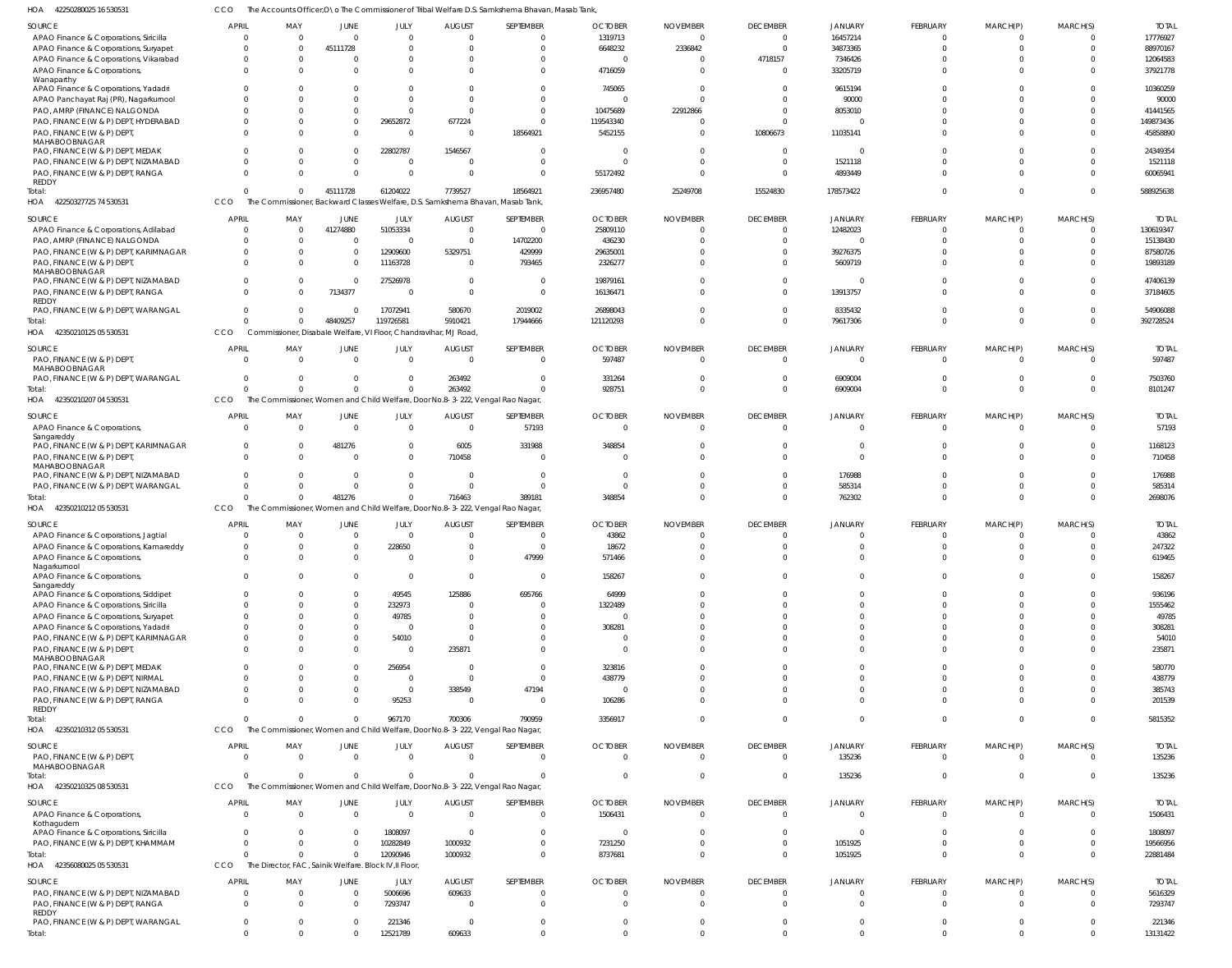42500020325 76 530531 HOA CCO The Commissioner, Employment & Training Department, BRKR Offices Complex, Tank Bund,

| SOURCE                                                 | <b>APRIL</b>                   | MAY                                    | JUNE                    | JULY            | <b>AUGUST</b>                                                       | SEPTEMBER                                                                               | <b>OCTOBER</b>            | <b>NOVEMBER</b> | <b>DECEMBER</b>                 | JANUARY            | FEBRUARY                   | MARCH(P)                 | MARCH(S)                   | <b>TOTAL</b>             |
|--------------------------------------------------------|--------------------------------|----------------------------------------|-------------------------|-----------------|---------------------------------------------------------------------|-----------------------------------------------------------------------------------------|---------------------------|-----------------|---------------------------------|--------------------|----------------------------|--------------------------|----------------------------|--------------------------|
| APAO Finance & Corporations, Adilabad                  | 0                              | - 0                                    | 5931084                 | 5662839         | $\Omega$                                                            | $\overline{0}$                                                                          | 1436313                   |                 | $\mathbf{0}$                    | $\mathbf 0$        | $\overline{0}$             | $\mathbf{0}$             | $\Omega$                   | 13030236                 |
| APAO Finance & Corporations, Siddipet                  | $\Omega$                       | $\Omega$                               | $\overline{0}$          | $\overline{0}$  | $\Omega$                                                            | $\Omega$                                                                                | 5108656                   |                 | $\Omega$                        | $\Omega$           | $\mathbf 0$                | $\Omega$                 | $\Omega$                   | 5108656                  |
| APAO Finance & Corporations, Yadadri                   | $\Omega$                       | $\Omega$                               | 9134592                 | $\Omega$        | <sup>0</sup>                                                        | $\overline{0}$                                                                          |                           |                 | $\Omega$                        | 1259398            | $\Omega$                   | $\Omega$                 | $\Omega$                   | 10393990                 |
| PAO, AMRP (FINANCE) NALGONDA                           | $\Omega$                       |                                        | $\overline{\mathbf{0}}$ | 2755652         | $\Omega$                                                            | $\Omega$                                                                                | 416703                    |                 | $\Omega$                        | $\Omega$           | $\Omega$                   | $\Omega$                 | <sup>n</sup>               | 3172355                  |
| PAO, FINANCE (W & P) DEPT, HYDERABAD                   | $\Omega$                       |                                        | $\overline{0}$          | 8011979         | $\Omega$                                                            | 2436488                                                                                 | 2183856                   |                 | $\Omega$                        | 1063244            | $\Omega$                   | $\Omega$                 | $\Omega$                   | 13695567                 |
| PAO, FINANCE (W & P) DEPT, KARIMNAGAR                  | $\Omega$                       |                                        | 2466431                 | $\overline{0}$  | 784581                                                              | 1275716                                                                                 |                           |                 | $\Omega$                        | 1181334            | $\Omega$                   | $\Omega$                 |                            | 5708062                  |
| PAO, FINANCE (W & P) DEPT, KHAMMAM                     | $\Omega$                       |                                        | $\overline{0}$          | $\Omega$        | 6600191                                                             | $\overline{0}$                                                                          |                           |                 | $\Omega$                        |                    | $\Omega$                   | $\Omega$                 | $\Omega$                   | 6600191                  |
|                                                        |                                |                                        |                         |                 |                                                                     |                                                                                         |                           |                 |                                 |                    |                            |                          |                            |                          |
| PAO, FINANCE (W & P) DEPT<br>MAHABOOBNAGAR             | $\Omega$                       |                                        | $\Omega$                | 13024025        | $\Omega$                                                            | $\Omega$                                                                                | 6185093                   |                 | $\Omega$                        | $\Omega$           | $\Omega$                   | $\Omega$                 | $\Omega$                   | 19209118                 |
| PAO, FINANCE (W & P) DEPT, NIZAMABAD                   | $\Omega$                       |                                        | $\Omega$                | $\Omega$        | $\Omega$                                                            | $\overline{0}$                                                                          | - 0                       |                 | $\Omega$                        | 1218220            | $\Omega$                   | $\Omega$                 | $\Omega$                   | 1218220                  |
| PAO, FINANCE (W & P) DEPT, WARANGAL                    | $\Omega$                       |                                        | $\Omega$                | $\Omega$        | $\Omega$                                                            | $\Omega$                                                                                | 3689291                   |                 | $\Omega$                        | $\Omega$           | $\Omega$                   | $\Omega$                 | $\Omega$                   | 3689291                  |
| Total:                                                 | $\Omega$                       | $\Omega$                               | 17532107                | 29454495        | 7384772                                                             | 3712204                                                                                 | 19019912                  |                 | $\Omega$                        | 4722196            | $\Omega$                   | $\Omega$                 | $\Omega$                   | 81825686                 |
|                                                        |                                |                                        |                         |                 |                                                                     | AGRICULTURE - HOD COMMISSIONER&DIRECTOR OF AGRICULTURE GOVT. OF Telangana, FATHE MAIDAN |                           |                 |                                 |                    |                            |                          |                            |                          |
| HOA 44010080025 74 530531                              | CCO                            |                                        |                         |                 |                                                                     |                                                                                         |                           |                 |                                 |                    |                            |                          |                            |                          |
| SOURCE                                                 | APRIL                          | MAY                                    | JUNE                    | JULY            | <b>AUGUST</b>                                                       | SEPTEMBER                                                                               | <b>OCTOBER</b>            | <b>NOVEMBER</b> | <b>DECEMBER</b>                 | JANUARY            | FEBRUARY                   | MARCH(P)                 | MARCH(S)                   | <b>TOTAL</b>             |
| APAO Finance & Corporations,                           | - 0                            | $\Omega$                               | $\Omega$                | $\Omega$        | $\Omega$                                                            | $\Omega$                                                                                | 3077933                   | $\Omega$        | $\Omega$                        | U                  | $\Omega$                   | $\Omega$                 | $\Omega$                   | 3077933                  |
| Kothagudem                                             |                                |                                        |                         |                 |                                                                     |                                                                                         |                           |                 |                                 |                    |                            |                          |                            |                          |
| APAO Finance & Corporations, Siddipet                  | $\Omega$                       | - 0                                    | $\Omega$                | $\Omega$        | <sup>0</sup>                                                        | $\Omega$                                                                                |                           |                 | 1506255                         |                    | $\Omega$                   | $\Omega$                 |                            | 1506255                  |
| Total:                                                 | $\Omega$                       |                                        | $\Omega$                | $\Omega$        |                                                                     | $\Omega$                                                                                | 3077933                   |                 | 1506255                         | 0                  | $\Omega$                   | $\Omega$                 | $\Omega$                   | 4584188                  |
| 44030010107 05 520521<br>HOA                           | CCO                            | THE                                    |                         |                 | DIRECTOR, ANIMAL HUSBANDRY & FISHERIES SHANTHI NAGAR, HYDERABAD     |                                                                                         |                           |                 |                                 |                    |                            |                          |                            |                          |
|                                                        | APRIL                          |                                        |                         |                 |                                                                     |                                                                                         |                           |                 |                                 |                    |                            |                          |                            | <b>TOTAL</b>             |
| SOURCE                                                 |                                | MAY                                    | <b>JUNE</b>             | JULY            | <b>AUGUST</b>                                                       | SEPTEMBER                                                                               | <b>OCTOBER</b>            | <b>NOVEMBER</b> | <b>DECEMBER</b>                 | JANUARY            | FEBRUARY                   | MARCH(P)                 | MARCH(S)                   |                          |
| APAO Finance & Corporations, Adilabad                  | - 0                            | $\Omega$                               | 742059                  | $\mathbf{0}$    | $\Omega$                                                            | $\overline{0}$                                                                          |                           |                 | $\Omega$                        | 0                  | $\Omega$                   | $\mathbf{0}$             | - 0                        | 742059                   |
| APAO Finance & Corporations,                           | $\Omega$                       | - 0                                    | 562861                  | $\Omega$        | $\Omega$                                                            | $\Omega$                                                                                |                           |                 | $\Omega$                        | $\Omega$           | $\Omega$                   | $\Omega$                 | $\Omega$                   | 562861                   |
| Bhoopalapally<br>APAO Finance & Corporations, Jangaon  | $\Omega$                       |                                        | 443474                  | $\Omega$        |                                                                     | $\Omega$                                                                                |                           |                 |                                 |                    | $\Omega$                   | $\Omega$                 |                            | 443474                   |
|                                                        |                                |                                        |                         |                 |                                                                     | $\Omega$                                                                                |                           |                 |                                 |                    |                            | $\Omega$                 |                            |                          |
| APAO Finance & Corporations, Peddapalli                | 0                              |                                        | 2503004                 | $\Omega$        |                                                                     |                                                                                         |                           |                 |                                 |                    | $\Omega$                   |                          | $\Omega$                   | 2503004                  |
| APAO, SRSP (FINANCE), WARANGAL RURAL                   | $\Omega$                       |                                        | 5204                    | $\Omega$        |                                                                     | $\Omega$                                                                                |                           |                 |                                 |                    | $\Omega$                   | $\Omega$                 |                            | 5204                     |
| PAO, AMRP (FINANCE) NALGONDA                           | $\Omega$                       | - 0                                    | 10009760                | $\Omega$        |                                                                     | $\Omega$                                                                                |                           |                 |                                 |                    | $\Omega$                   | $\Omega$                 |                            | 10009760                 |
| PAO, FINANCE (W & P) DEPT, HYDERABAD                   |                                |                                        | 8057387                 | $\Omega$        |                                                                     | $\Omega$                                                                                |                           |                 |                                 |                    | $\Omega$                   | $\Omega$                 |                            | 8057387                  |
| PAO, FINANCE (W & P) DEPT, KARIMNAGAR                  | 0                              | - 0                                    | 8920326                 | $\Omega$        |                                                                     | $\Omega$                                                                                |                           |                 |                                 |                    | $\Omega$                   | $\Omega$                 | $\Omega$                   | 8920326                  |
| PAO, FINANCE (W & P) DEPT                              | $\Omega$                       |                                        | 4862600                 | $\Omega$        |                                                                     | $\Omega$                                                                                |                           |                 |                                 |                    | $\Omega$                   | $\Omega$                 | $\Omega$                   | 4862600                  |
| MAHABOOBNAGAR                                          |                                |                                        |                         |                 |                                                                     |                                                                                         |                           |                 |                                 |                    |                            |                          |                            |                          |
| PAO, FINANCE (W & P) DEPT, WARANGAL                    | $\Omega$                       |                                        | 1906754                 | $\Omega$        |                                                                     | $\Omega$                                                                                |                           |                 | $\Omega$                        |                    | $\Omega$                   | $\Omega$                 | $\Omega$                   | 1906754                  |
| Total:                                                 | $\Omega$                       | $\Omega$                               | 38013429                | $\Omega$        |                                                                     | $\Omega$                                                                                |                           |                 | $\Omega$                        | $\Omega$           | $\Omega$                   | $\Omega$                 | $\Omega$                   | 38013429                 |
| HOA 44030010107 05 530531                              | CCO                            |                                        |                         |                 | THE DIRECTOR, ANIMAL HUSBANDRY & FISHERIES SHANTHI NAGAR, HYDERABAD |                                                                                         |                           |                 |                                 |                    |                            |                          |                            |                          |
| SOURCE                                                 | APRIL                          | MAY                                    | <b>JUNE</b>             | JULY            | <b>AUGUST</b>                                                       | SEPTEMBER                                                                               | <b>OCTOBER</b>            | <b>NOVEMBER</b> | <b>DECEMBER</b>                 | JANUARY            | FEBRUARY                   | MARCH(P)                 | MARCH(S)                   | <b>TOTAL</b>             |
| APAO Finance & Corporations, Jagtial                   | -C                             |                                        | 148440                  | $\Omega$        |                                                                     | $\Omega$                                                                                |                           |                 | $\Omega$                        | U                  | $\Omega$                   | $\Omega$                 | - 0                        | 148440                   |
| PAO, FINANCE (W & P) DEPT, MEDAK                       | $\Omega$                       |                                        | 461867                  | $\Omega$        | <sup>0</sup>                                                        | $\Omega$                                                                                |                           |                 | $\Omega$                        |                    | $\Omega$                   | $\Omega$                 | $\Omega$                   | 461867                   |
| Total:                                                 | $\Omega$                       | $\Omega$                               | 610307                  | $\Omega$        |                                                                     | $\Omega$                                                                                |                           |                 | $\Omega$                        |                    | $\Omega$                   | $\Omega$                 | $\Omega$                   | 610307                   |
|                                                        |                                |                                        |                         |                 |                                                                     |                                                                                         |                           |                 |                                 |                    |                            |                          |                            |                          |
| HOA 44030010125 74 530531                              | CCO                            |                                        |                         |                 | THE DIRECTOR, ANIMAL HUSBANDRY & FISHERIES SHANTHI NAGAR, HYDERABAD |                                                                                         |                           |                 |                                 |                    |                            |                          |                            |                          |
| SOURCE                                                 | APRIL                          | MAY                                    | <b>JUNE</b>             | JULY            | <b>AUGUST</b>                                                       | SEPTEMBER                                                                               | <b>OCTOBER</b>            | <b>NOVEMBER</b> | <b>DECEMBER</b>                 | JANUARY            | FEBRUARY                   | MARCH(P)                 | MARCH(S)                   | <b>TOTAL</b>             |
| APAO Finance & Corporations, Adilabad                  | $\Omega$                       | - 0                                    | $\mathbf 0$             | 1551351         | 454907                                                              | $\overline{0}$                                                                          | 74820                     |                 | $\Omega$                        | 0                  | $\overline{0}$             | $\mathbf{0}$             | 0                          | 2081078                  |
| APAO Finance & Corporations,                           | $\Omega$                       | $\Omega$                               | $\overline{0}$          | 699083          | 464938                                                              | 948996                                                                                  | 1703867                   |                 | $\Omega$                        | $\Omega$           | $\Omega$                   | $\Omega$                 | $\Omega$                   | 3816884                  |
| Bhoopalapally                                          |                                |                                        |                         |                 |                                                                     |                                                                                         |                           |                 |                                 |                    |                            |                          |                            |                          |
| APAO Finance & Corporations, Jagtial                   | $\Omega$                       |                                        | $\overline{0}$          | 3015550         | 882270                                                              | $\overline{0}$                                                                          | 1696687                   |                 | $\Omega$                        |                    | $\Omega$                   | $\Omega$                 | $\Omega$                   | 5594507                  |
| APAO Finance & Corporations, Jangaon                   | $\Omega$                       |                                        | $\Omega$                | $\Omega$        |                                                                     | 2858212                                                                                 | 667110                    |                 |                                 |                    | $\Omega$                   | $\Omega$                 | $\Omega$                   | 3525322                  |
| APAO Finance & Corporations, Kamareddy                 | 0                              |                                        | $\mathbf 0$             | 1589404         | 1744131                                                             | $\Omega$                                                                                | 133176                    |                 | $\Omega$                        |                    | $\mathbf 0$                | $\Omega$                 | $\Omega$                   | 3466711                  |
| APAO Finance & Corporations                            | $\Omega$                       |                                        | $\Omega$                | 1939037         | $\Omega$                                                            | $\Omega$                                                                                |                           |                 | $\Omega$                        |                    | $\Omega$                   | $\Omega$                 | $\Omega$                   | 1939037                  |
| Komarambheem Asifabad                                  |                                |                                        |                         |                 |                                                                     |                                                                                         |                           |                 |                                 |                    |                            |                          |                            |                          |
| APAO Finance & Corporations                            |                                |                                        |                         | 946207          | $\Omega$                                                            | 200000                                                                                  | 446718                    |                 |                                 |                    |                            |                          |                            | 1592925                  |
| Kothagudem                                             |                                |                                        |                         |                 |                                                                     |                                                                                         |                           |                 |                                 |                    |                            |                          |                            |                          |
| APAO Finance & Corporations,                           | $\Omega$                       | $\Omega$                               | $\overline{0}$          | 542983          | $\overline{0}$                                                      | 892420                                                                                  | 310613                    |                 | $\mathbf{0}$                    | $\Omega$           | $\overline{0}$             | $\mathbf{0}$             | $\overline{0}$             | 1746016                  |
| Mahabubabad<br>APAO Finance & Corporations, Manchirial | $\Omega$                       | $\Omega$                               | $\Omega$                | 99544           | 325003                                                              | 363373                                                                                  |                           |                 | $\Omega$                        | 0                  | $\mathbf 0$                | $\Omega$                 | $\Omega$                   | 787920                   |
| APAO Finance & Corporations, Medchal                   | $\Omega$                       | $\Omega$                               | $\mathbf{0}$            | 1863775         | 507371                                                              | 149713                                                                                  |                           |                 | $\Omega$                        | $\Omega$           | $\Omega$                   | $\Omega$                 | $\Omega$                   | 2520859                  |
|                                                        | $\Omega$                       | $\Omega$                               | $\overline{0}$          | $\overline{0}$  |                                                                     |                                                                                         |                           |                 | $\Omega$                        | $\Omega$           | $\Omega$                   | $\Omega$                 | $\Omega$                   |                          |
| APAO Finance & Corporations,<br>Nagarkurnool           |                                |                                        |                         |                 | 224908                                                              | 178758                                                                                  |                           |                 |                                 |                    |                            |                          |                            | 403666                   |
| APAO Finance & Corporations, Peddapalli                | $\Omega$                       | $\Omega$                               | $\overline{0}$          | 1615820         | 1889042                                                             | $\overline{0}$                                                                          |                           |                 | $\Omega$                        | $\Omega$           | $\Omega$                   | $\Omega$                 | $\Omega$                   | 3504862                  |
| APAO Finance & Corporations,                           | $\Omega$                       | $\Omega$                               | $\overline{0}$          | 275617          | $\overline{0}$                                                      | 1252041                                                                                 | 2783011                   | $\Omega$        | $\Omega$                        | $\Omega$           | $\Omega$                   | $\Omega$                 | $\Omega$                   | 4310669                  |
| Sangareddy                                             |                                |                                        |                         |                 |                                                                     |                                                                                         |                           |                 |                                 |                    |                            |                          |                            |                          |
| APAO Finance & Corporations, Siddipet                  | $\Omega$                       | $\Omega$                               | $\overline{0}$          | $\Omega$        | $\Omega$                                                            | $\overline{0}$                                                                          | 39112                     | $\Omega$        | $\Omega$                        | $\Omega$           | $\Omega$                   | $\Omega$                 | $\Omega$                   | 39112                    |
| APAO Finance & Corporations, Siricilla                 | $\Omega$                       | $\Omega$                               | 290213                  | 226172          | 74667                                                               | $\overline{0}$                                                                          | 806180                    |                 | $\Omega$                        | $\Omega$           | $\Omega$                   | $\Omega$                 | $\Omega$                   | 1397232                  |
| APAO Finance & Corporations, Suryapet                  | $\Omega$                       | $\Omega$                               | $\overline{0}$          | 589413          | $\overline{0}$                                                      | $\mathbf{0}$                                                                            | 297110                    |                 | $\Omega$                        | $\Omega$           | $\Omega$                   | $\Omega$                 | $\Omega$                   | 886523                   |
| APAO Finance & Corporations, Vikarabad                 | $\Omega$                       | $\Omega$                               | $\overline{0}$          | 1766614         | $\overline{0}$                                                      | 259031                                                                                  | $\Omega$                  |                 | $\Omega$                        | $\Omega$           | $\Omega$                   | $\Omega$                 | $\Omega$                   | 2025645                  |
| APAO Finance & Corporations,                           | $\Omega$                       | $\Omega$                               | $\overline{0}$          | 3447038         | 300000                                                              | $\mathbf 0$                                                                             | 538105                    |                 | $\Omega$                        | $\Omega$           | $\Omega$                   | $\mathbf{0}$             | $\Omega$                   | 4285143                  |
| Wanaparthy                                             |                                |                                        |                         |                 |                                                                     |                                                                                         |                           |                 |                                 |                    |                            |                          |                            |                          |
| APAO Finance & Corporations, Yadadri                   | $\Omega$                       |                                        | $\overline{0}$          | 647731          | 824098                                                              | 580491                                                                                  | 762623                    |                 | $\Omega$                        | 0                  | $\mathbf 0$                | $\mathbf 0$              | $\Omega$                   | 2814943                  |
| APAO, PJP (FINANCE), Jogulamba Gadwal                  | $\Omega$                       | $\Omega$                               | $\Omega$                | 270266          | 149419                                                              | $\overline{0}$                                                                          | 502910                    |                 | $\Omega$                        | $\Omega$           | $\Omega$                   | $\Omega$                 | $\Omega$                   | 922595                   |
| APAO, SRSP (FINANCE), WARANGAL RURAL                   | $\Omega$                       |                                        | $\overline{0}$          | 292315          | $\Omega$                                                            | $\mathbf{0}$                                                                            | 1906200                   |                 | $\Omega$                        | $\Omega$           | $\Omega$                   | $\Omega$                 | $\Omega$                   | 2198515                  |
| PAO, AMRP (FINANCE) NALGONDA                           | $\Omega$                       |                                        | $\Omega$                | 6567746         | 1191255                                                             | 253152                                                                                  | 718089                    |                 | $\Omega$                        | $\Omega$           | $\Omega$                   | $\Omega$                 | $\Omega$                   | 8730242                  |
| PAO, FINANCE (W & P) DEPT, KARIMNAGAR                  | $\Omega$                       | $\Omega$                               | $\overline{0}$          | 953733          | 1867752                                                             | $\overline{0}$                                                                          | 918350                    |                 | $\Omega$                        | $\Omega$           | $\Omega$                   | $\Omega$                 | $\Omega$                   | 3739835                  |
| PAO, FINANCE (W & P) DEPT, KHAMMAM                     | $\Omega$                       |                                        | $\Omega$                | 3346592         | $\overline{\mathbf{0}}$                                             | $\overline{0}$                                                                          | 2053962                   |                 | $\Omega$                        | $\Omega$           | $\Omega$                   | $\Omega$                 | $\Omega$                   | 5400554                  |
| PAO, FINANCE (W & P) DEPT,                             | $\Omega$                       |                                        | $\Omega$                | 2072034         | $\Omega$                                                            | 162010                                                                                  | 222839                    |                 | $\Omega$                        | $\Omega$           | $\Omega$                   | $\Omega$                 | $\Omega$                   | 2456883                  |
| MAHABOOBNAGAR                                          |                                |                                        |                         |                 |                                                                     |                                                                                         |                           |                 |                                 |                    |                            |                          |                            |                          |
| PAO, FINANCE (W & P) DEPT, MEDAK                       | $\Omega$                       | $\Omega$                               | $\Omega$                | 768910          | 1834893                                                             | $\Omega$                                                                                | 1594728                   |                 | $\Omega$                        | $\Omega$           | $\Omega$                   | $\Omega$                 | $\Omega$                   | 4198531                  |
| PAO, FINANCE (W & P) DEPT, NIRMAL                      | $\Omega$                       | $\Omega$                               | $\overline{0}$          | 434784          | 1054531                                                             | $\overline{0}$                                                                          | 256732                    |                 | $\Omega$                        | $\Omega$           | $\mathbf 0$                | $\Omega$                 | $\Omega$                   | 1746047                  |
| PAO, FINANCE (W & P) DEPT, NIZAMABAD                   | $\Omega$                       | $\Omega$                               | $\Omega$                | 2928320         | 318872                                                              | $\mathbf{0}$                                                                            |                           |                 | $\Omega$                        | $\Omega$           | $\Omega$                   | $\Omega$                 | $\Omega$                   | 3247192                  |
| PAO, FINANCE (W & P) DEPT, RANGA                       | $\Omega$                       |                                        | $\Omega$                | 4995663         | 219258                                                              | $\overline{0}$                                                                          | 538132                    |                 | $\Omega$                        | $\Omega$           | $\Omega$                   | $\Omega$                 | $\Omega$                   | 5753053                  |
| REDDY                                                  |                                |                                        |                         |                 |                                                                     |                                                                                         |                           |                 |                                 |                    |                            |                          |                            |                          |
| PAO, FINANCE (W & P) DEPT, WARANGAL                    | $\Omega$                       | $\Omega$                               | $\Omega$                | 100000          | 382244                                                              | 248479                                                                                  | 375823                    |                 | $\Omega$                        | $\Omega$           | $\mathbf 0$                | $\mathbf 0$              | $\Omega$                   | 1106546                  |
| Total:                                                 | $\Omega$                       | $\Omega$                               | 290213                  | 43545702        | 14709559                                                            | 8346676                                                                                 | 19346897                  |                 | $\Omega$                        | $\Omega$           | $\Omega$                   | $\Omega$                 | $\Omega$                   | 86239047                 |
| HOA 44050080025 05 530531                              | CCO                            | THE DIRECTOR, FISHERIES SHANTHI NAGAR, |                         |                 |                                                                     |                                                                                         |                           |                 |                                 |                    |                            |                          |                            |                          |
|                                                        |                                |                                        |                         |                 |                                                                     |                                                                                         |                           |                 |                                 |                    |                            |                          |                            |                          |
| SOURCE<br>PAO, FINANCE (W & P) DEPT, RANGA<br>REDDY    | <b>APRIL</b><br>$\overline{0}$ | MAY<br>$\Omega$                        | JUNE<br>36037912        | JULY<br>1946264 | <b>AUGUST</b><br>0                                                  | SEPTEMBER<br>471415                                                                     | <b>OCTOBER</b><br>1621539 | <b>NOVEMBER</b> | <b>DECEMBER</b><br>$\mathbf{0}$ | JANUARY<br>1107550 | FEBRUARY<br>$\overline{0}$ | MARCH(P)<br>$\mathbf{0}$ | MARCH(S)<br>$\overline{0}$ | <b>TOTAL</b><br>41184680 |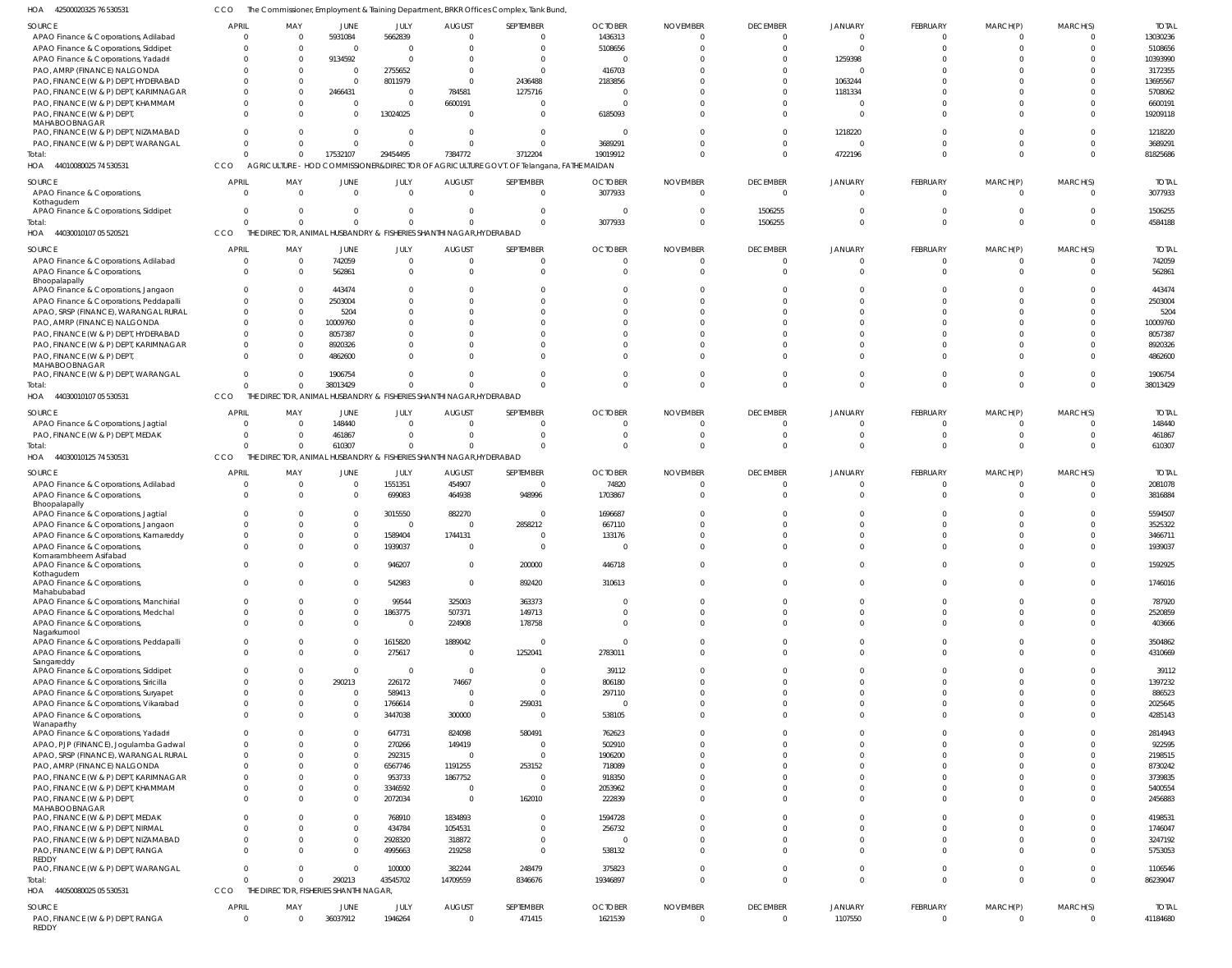| HOA<br>44050080025 05 530531                                                 | CCO                      | THE DIRECTOR, FISHERIES SHANTHI NAGAR, |                            |                        |                                                                                                   |                                                                                  |                                                                                                  |                             |                                   |                            |                                 |                             |                      |                          |
|------------------------------------------------------------------------------|--------------------------|----------------------------------------|----------------------------|------------------------|---------------------------------------------------------------------------------------------------|----------------------------------------------------------------------------------|--------------------------------------------------------------------------------------------------|-----------------------------|-----------------------------------|----------------------------|---------------------------------|-----------------------------|----------------------|--------------------------|
| SOURCE<br>Total:                                                             | APRIL<br>$\Omega$        | MAY<br>$\Omega$                        | JUNE<br>36037912           | JULY<br>1946264        | <b>AUGUST</b><br>$\Omega$                                                                         | SEPTEMBER<br>471415                                                              | <b>OCTOBER</b><br>1621539                                                                        | <b>NOVEMBER</b><br>$\Omega$ | <b>DECEMBER</b><br>$\overline{0}$ | JANUARY<br>1107550         | FEBRUARY<br>$\mathbf 0$         | MARCH(P)<br>$\Omega$        | MARCH(S)<br>$\Omega$ | <b>TOTAL</b><br>41184680 |
| HOA 44060107025 05 530531                                                    | <b>CCO</b>               |                                        |                            |                        |                                                                                                   |                                                                                  | THE PRINCIPAL CHIEF CONSERVATOR OF FORESTS, ARANYA BHAVAN, OPP. RESERVE BANK OF INDIA, SAIFABAD, |                             |                                   |                            |                                 |                             |                      |                          |
| SOURCE<br>PAO, FINANCE (W & P) DEPT, RANGA                                   | <b>APRIL</b><br>$\Omega$ | MAY<br>$\overline{0}$                  | JUNE<br>$\overline{0}$     | JULY<br>$\overline{0}$ | <b>AUGUST</b><br>$\overline{0}$                                                                   | SEPTEMBER<br>$\overline{0}$                                                      | <b>OCTOBER</b><br>250214                                                                         | <b>NOVEMBER</b><br>$\Omega$ | <b>DECEMBER</b><br>$\overline{0}$ | JANUARY<br>$\overline{0}$  | <b>FEBRUARY</b><br>$\mathbf{0}$ | MARCH(P)<br>$\mathbf{0}$    | MARCH(S)<br>$\Omega$ | <b>TOTAL</b><br>250214   |
| <b>REDDY</b><br>lotal:<br>HOA 44250000125 05 530531                          | $\Omega$<br>CCO          | $\Omega$                               | $\overline{0}$             | $\Omega$               | $\mathbf 0$<br>The Commissioner for Co-operation & Registrar of Co-operative Societies, Telangana | $\Omega$                                                                         | 250214                                                                                           | -0                          | $\overline{0}$                    | $\mathbf 0$                | $\mathbf{0}$                    | $\mathbf{0}$                | $\overline{0}$       | 250214                   |
| SOURCE                                                                       | <b>APRIL</b>             | MAY                                    | JUNE                       | <b>JULY</b>            | <b>AUGUST</b>                                                                                     | SEPTEMBER                                                                        | <b>OCTOBER</b>                                                                                   | <b>NOVEMBER</b>             | <b>DECEMBER</b>                   | <b>JANUARY</b>             | <b>FEBRUARY</b>                 | MARCH(P)                    | MARCH(S)             | <b>TOTAL</b>             |
| PAO, FINANCE (W & P) DEPT, WARANGAL                                          | $\Omega$                 | $\Omega$                               | $\Omega$                   | $\Omega$               | $\Omega$                                                                                          | $\Omega$                                                                         | $\overline{0}$                                                                                   | 5093747                     | $\overline{0}$                    | $\Omega$                   | $\mathbf 0$                     | $\mathbf 0$                 | $\Omega$             | 5093747                  |
| Total:<br>HOA 44350110107 06 530531                                          | $\Omega$<br>CCO          | $\Omega$<br><b>DEVELOPMENT OF</b>      | $\Omega$                   |                        | $\Omega$                                                                                          | MARKETING - HOD DIRECTOR OF MARKETING BRKR BLDG, TANK BUND ROAD                  | $\Omega$                                                                                         | 5093747                     | $\Omega$                          | $\Omega$                   | $\Omega$                        | $\Omega$                    | $\Omega$             | 5093747                  |
| SOURCE                                                                       | <b>APRIL</b>             | MAY                                    | JUNE                       | JULY                   | <b>AUGUST</b>                                                                                     | SEPTEMBER                                                                        | <b>OCTOBER</b>                                                                                   | <b>NOVEMBER</b>             | <b>DECEMBER</b>                   | <b>JANUARY</b>             | FEBRUARY                        | MARCH(P)                    | MARCH(S)             | <b>TOTAL</b>             |
| PAO, FINANCE (W & P) DEPT, HYDERABAD                                         | $\Omega$                 | $\overline{0}$                         | 168573                     | $\overline{0}$         | $\mathbf 0$                                                                                       | $\Omega$                                                                         | 13436788                                                                                         | $\Omega$                    | $\overline{0}$                    | 35063870                   | $\mathbf 0$                     | $\Omega$                    | $\Omega$             | 48669231                 |
| PAO, FINANCE (W & P) DEPT, NIZAMABAD                                         | $\Omega$                 | $\overline{0}$                         | 4517322                    | $\Omega$               | 17586609                                                                                          | 65086399                                                                         | 47862769                                                                                         | $\Omega$                    | 1415545                           | $\mathbf 0$                | $\mathbf 0$                     | $\mathbf{0}$                | $\Omega$             | 136468644                |
| PAO, FINANCE (W & P) DEPT, WARANGAL<br>lotal:                                | $\Omega$<br>$\Omega$     | $\Omega$<br>$\Omega$                   | 32556166<br>37242061       | $\Omega$               | 63648529<br>81235138                                                                              | 25977248<br>91063647                                                             | 13885555<br>75185112                                                                             | $\Omega$<br>$\Omega$        | $\overline{0}$<br>1415545         | 11674494<br>46738364       | $\Omega$<br>$\mathbf 0$         | $\mathbf 0$<br>$\mathbf 0$  | $\Omega$             | 147741992<br>332879867   |
| HOA 45150000125 03 500503                                                    | CCO                      |                                        |                            |                        |                                                                                                   | ENGINEER-IN-CHIEF, (GENL.&PR) ERRAMANZIL COLONY HYDERABAD ERRA MANJIL Telangana, |                                                                                                  |                             |                                   |                            |                                 |                             |                      |                          |
| SOURCE                                                                       | <b>APRIL</b>             | MAY                                    | JUNE                       | JULY                   | <b>AUGUST</b>                                                                                     | SEPTEMBER                                                                        | <b>OCTOBER</b>                                                                                   | <b>NOVEMBER</b>             | <b>DECEMBER</b>                   | <b>JANUARY</b>             | FEBRUARY                        | MARCH(P)                    | MARCH(S)             | <b>TOTAI</b>             |
| APAO (PR) Pochampad, Nizamabad                                               | $\Omega$                 | $\overline{0}$                         | $\overline{0}$             | $\Omega$               | $\overline{0}$                                                                                    |                                                                                  | $\Omega$                                                                                         | $\Omega$                    | 0                                 | 1520689                    | $\Omega$                        | $\Omega$                    | $\Omega$             | 1520689                  |
| APAO Panchayat Raj (PR), Medchal<br>Malkajigiri                              | $\Omega$                 | $\Omega$                               | $\Omega$                   | $\Omega$               | $\Omega$                                                                                          | $\Omega$                                                                         | $\Omega$                                                                                         | $\Omega$                    | - 0                               | 1198034                    | $\Omega$                        | $\Omega$                    | $\Omega$             | 1198034                  |
| Total:<br>HOA 45150010107 07 530531                                          | $\Omega$<br>CCO          | $\Omega$                               | $\Omega$                   |                        | $\Omega$                                                                                          | ENGINEER-IN-CHIEF, (GENL.&PR) ERRAMANZIL COLONY HYDERABAD ERRA MANJIL Telangana, | $\Omega$                                                                                         | $\Omega$                    | $\Omega$                          | 2718723                    | $\mathbf{0}$                    | $\mathbf 0$                 | $\Omega$             | 2718723                  |
| SOURCE                                                                       | <b>APRIL</b>             | MAY                                    | <b>JUNE</b>                | JULY                   | <b>AUGUST</b>                                                                                     | SEPTEMBER                                                                        | <b>OCTOBER</b>                                                                                   | <b>NOVEMBER</b>             | <b>DECEMBER</b>                   | JANUARY                    | FEBRUARY                        | MARCH(P)                    | MARCH(S)             | <b>TOTAL</b>             |
| APAO (PR) Medak                                                              | $\Omega$                 | $\overline{0}$                         | $\mathbf 0$                | $\Omega$               | $\overline{0}$                                                                                    | $\mathbf{0}$                                                                     | 7327635                                                                                          | $\Omega$                    | $\overline{0}$                    | 412776                     | $\mathbf 0$                     | 0                           | $\Omega$             | 7740411                  |
| APAO (PR) Pochampad, Nizamabad                                               |                          | $\overline{0}$                         | 375097                     | $\Omega$               | $\overline{0}$                                                                                    | 9482090                                                                          | 11142887                                                                                         | $\Omega$                    | $\Omega$                          | $\Omega$                   | $\Omega$                        | $\Omega$                    | $\Omega$             | 21000074                 |
| APAO (PR) Ranga Reddy Dist                                                   |                          | $\Omega$<br>$\overline{0}$             | 0                          | - 0                    | $\Omega$<br>$\Omega$                                                                              | 645126                                                                           | 180693                                                                                           | $\Omega$<br>-0              | $\Omega$<br>$\Omega$              | 384334<br>$\overline{0}$   | $\Omega$<br>$\Omega$            | $\Omega$<br>$\Omega$        |                      | 1210153<br>5257546       |
| APAO Panchayat Raj (PR), Adilabad<br>APAO Panchayat Raj (PR), Bhoopalapally  |                          | $\Omega$                               | 4998178<br>0               |                        | $\Omega$                                                                                          |                                                                                  | 259368<br>$\Omega$                                                                               | $\Omega$                    | $\Omega$                          | 9322021                    | $\Omega$                        | $\Omega$                    |                      | 9322021                  |
| APAO Panchayat Raj (PR), Jagtial                                             | <sup>0</sup>             | $\Omega$                               | 346745                     | $\Omega$               | $\Omega$                                                                                          |                                                                                  | $\Omega$                                                                                         | $\Omega$                    | 1222070                           | 756071                     | $\Omega$                        | $\Omega$                    |                      | 2324886                  |
| APAO Panchayat Raj (PR), Jangaon                                             |                          | $\Omega$                               | $\Omega$                   | $\Omega$               | 1488427                                                                                           |                                                                                  | $\Omega$                                                                                         | $\Omega$                    | $\Omega$                          |                            | $\Omega$                        | $\Omega$                    |                      | 1488427                  |
| APAO Panchayat Raj (PR), Kamareddy                                           | $\Omega$<br>$\Omega$     | $\overline{0}$<br>$\Omega$             | 6445281                    | $\Omega$<br>$\Omega$   | $\Omega$<br>$\Omega$                                                                              |                                                                                  | - 0<br>$\Omega$                                                                                  | $\Omega$<br>$\Omega$        | $\overline{0}$<br>$\Omega$        | 4205091<br>$\Omega$        | $\mathbf 0$<br>$\Omega$         | $\Omega$<br>$\Omega$        | $\Omega$<br>$\Omega$ | 10650372                 |
| APAO Panchayat Raj (PR),<br>Komarambheem Asifabad                            |                          |                                        | 4592355                    |                        |                                                                                                   |                                                                                  |                                                                                                  |                             |                                   |                            |                                 |                             |                      | 4592355                  |
| APAO Panchayat Raj (PR), Kothagudem                                          | $\Omega$                 | $\Omega$                               | - 0                        | $\Omega$               | $\overline{0}$                                                                                    |                                                                                  | 1861038                                                                                          | $\Omega$                    | 2888518                           | $\Omega$                   | $\Omega$                        | $\Omega$                    | $\Omega$             | 4749556                  |
| APAO Panchayat Raj (PR), Mahabubabad                                         | $\Omega$<br>$\mathbf 0$  | $\Omega$<br>$\overline{0}$             | 0<br>7275015               | $\Omega$<br>$\Omega$   | 4381343<br>$\overline{0}$                                                                         | 0                                                                                | $\overline{0}$<br>135425                                                                         | $\Omega$<br>$\Omega$        | $\overline{0}$<br>$\Omega$        | $\Omega$<br>$\Omega$       | $\Omega$<br>$\Omega$            | $\Omega$<br>$\Omega$        | $\Omega$<br>$\Omega$ | 4381343<br>7410440       |
| APAO Panchayat Raj (PR), Mancherial<br>APAO Panchayat Raj (PR), Medchal      | $\Omega$                 | $\Omega$                               | $\Omega$                   | $\Omega$               | $\Omega$                                                                                          |                                                                                  | $\Omega$                                                                                         | $\Omega$                    | 12147438                          | $\Omega$                   | $\Omega$                        | $\Omega$                    | $\Omega$             | 12147438                 |
| Malkajigiri                                                                  |                          |                                        |                            |                        |                                                                                                   |                                                                                  |                                                                                                  |                             |                                   |                            |                                 |                             |                      |                          |
| APAO Panchayat Raj (PR), Nagarkurnool<br>APAO Panchayat Raj (PR), Peddapalli | 0<br>$\Omega$            | $\Omega$<br>$\Omega$                   | 8879625<br>569276          | $\Omega$               | $\Omega$<br>$\Omega$                                                                              | $\Omega$<br>$\Omega$                                                             | 8437197<br>$\overline{0}$                                                                        | $\Omega$<br>$\Omega$        | 3300921<br>- 0                    | 4786697<br>$\Omega$        | $\Omega$<br>$\Omega$            | $\Omega$<br>$\Omega$        | $\Omega$             | 25404440<br>569276       |
| APAO Panchayat Raj (PR), Sangareddy                                          | 0                        | $\Omega$                               | 5036134                    |                        | $\Omega$                                                                                          | 236600                                                                           | 3206028                                                                                          | $\Omega$                    | $\overline{0}$                    |                            | $\Omega$                        | $\Omega$                    |                      | 8478762                  |
| APAO Panchayat Raj (PR), Siddipet                                            |                          | $\Omega$                               | 2360562                    |                        | $\Omega$                                                                                          | $\Omega$                                                                         | -0                                                                                               | $\Omega$                    | $\Omega$                          |                            | $\Omega$                        | $\Omega$                    |                      | 2360562                  |
| APAO Panchayat Raj (PR), Siricilla                                           |                          | $\Omega$                               | 21722931                   |                        | $\Omega$                                                                                          | 3494451                                                                          | 33922042                                                                                         | - 0                         | 22901453                          | 8916710                    | $\Omega$                        | $\Omega$                    |                      | 90957587                 |
| APAO Panchayat Raj (PR), Suryapet<br>APAO Panchayat Raj (PR), Vikarabad      | $\Omega$                 | $\Omega$                               | 2517194<br>835494          |                        | 1943758                                                                                           | <sup>0</sup>                                                                     | $\Omega$                                                                                         | $\Omega$                    | 4212401                           | 2479675<br>4793858         | $\Omega$<br>$\Omega$            | $\Omega$                    | $\Omega$             | 11153028<br>5629352      |
| APAO Panchayat Raj (PR), Wanaparthy                                          |                          | $\Omega$                               | 6554380                    |                        | $\Omega$                                                                                          |                                                                                  | $\Omega$                                                                                         |                             | $\Omega$                          | 2090881                    | $\Omega$                        | $\Omega$                    |                      | 8645261                  |
| PAO (PR) (IW), LMD Colony, Karimnagar                                        | 0                        | $\Omega$                               | 757171                     |                        | $\Omega$                                                                                          |                                                                                  | $\Omega$                                                                                         | $\Omega$                    | $\Omega$                          | 487059                     | $\Omega$                        | $\Omega$                    |                      | 1244230                  |
| PAO (PR) MAHABOOBNAGAR                                                       |                          | $\Omega$                               | 43258401                   |                        | $\Omega$                                                                                          |                                                                                  | $\Omega$                                                                                         |                             |                                   | 2651168                    | $\Omega$                        | $\Omega$                    |                      | 45909569                 |
| PAO (PR) Nalgonda<br>PAO (PR), Nirmal                                        |                          | $\Omega$<br>$\Omega$                   | 9560216<br>$\Omega$        | $\Omega$<br>$\Omega$   | $\Omega$<br>$\Omega$                                                                              | $\Omega$<br>414891                                                               | 11141876<br>$\Omega$                                                                             | $\Omega$<br>$\Omega$        | $\Omega$<br>$\Omega$              | 2564645<br>$\mathbf 0$     | $\Omega$<br>$\Omega$            | $\Omega$<br>$\Omega$        |                      | 23266737<br>414891       |
| PAO, AMRP (FINANCE) NALGONDA                                                 |                          | $\Omega$                               | $\Omega$                   |                        | 4294431                                                                                           | $\mathbf{0}$                                                                     | $\Omega$                                                                                         | $\Omega$                    | $\Omega$                          | $\Omega$                   | $\mathbf 0$                     | $\mathbf 0$                 | $\Omega$             | 4294431                  |
| lotal:                                                                       | $\Omega$                 | $\Omega$                               | 126084055                  |                        | 12107959                                                                                          | 14273158                                                                         | 77614189                                                                                         | $\Omega$                    | 46672801                          | 43850986                   | $\Omega$                        | $\Omega$                    | $\Omega$             | 320603148                |
| HOA 45150010125 03 530531                                                    | CCO                      |                                        |                            |                        |                                                                                                   | ENGINEER-IN-CHIEF, (GENL.&PR) ERRAMANZIL COLONY HYDERABAD ERRA MANJIL Telangana, |                                                                                                  |                             |                                   |                            |                                 |                             |                      |                          |
| SOURCE                                                                       | APRIL<br>$\Omega$        | MAY<br>$\Omega$                        | JUNE<br>5119047            | JULY<br>$\Omega$       | <b>AUGUST</b><br>$\Omega$                                                                         | SEPTEMBER<br>$\Omega$                                                            | <b>OCTOBER</b><br>667551                                                                         | <b>NOVEMBER</b><br>$\Omega$ | <b>DECEMBER</b>                   | JANUARY                    | FEBRUARY                        | MARCH(P)                    | MARCH(S)             | <b>TOTAL</b>             |
| APAO Panchayat Raj (PR), Siddipet<br>Total:                                  | $\Omega$                 | $\Omega$                               | 5119047                    | $\Omega$               | $\Omega$                                                                                          | $\Omega$                                                                         | 667551                                                                                           | $\Omega$                    | $\overline{0}$<br>$\overline{0}$  | $\mathbf 0$<br>$\Omega$    | $\mathbf{0}$<br>$\Omega$        | $\mathbf{0}$<br>$\mathbf 0$ | $\Omega$<br>$\Omega$ | 5786598<br>5786598       |
| HOA 45150010125 07 530531                                                    | <b>CCO</b>               |                                        |                            |                        |                                                                                                   | ENGINEER-IN-CHIEF, (GENL.&PR) ERRAMANZIL COLONY HYDERABAD ERRA MANJIL Telangana, |                                                                                                  |                             |                                   |                            |                                 |                             |                      |                          |
| SOURCE                                                                       | APRIL                    | MAY                                    | JUNE                       | JULY                   | <b>AUGUST</b>                                                                                     | SEPTEMBER                                                                        | <b>OCTOBER</b>                                                                                   | <b>NOVEMBER</b>             | <b>DECEMBER</b>                   | <b>JANUARY</b>             | FEBRUARY                        | MARCH(P)                    | MARCH(S)             | <b>TOTAL</b>             |
| APAO (PR) Medak                                                              | $\Omega$                 | 4918830                                | $\overline{0}$             | 5087466                | 7188095                                                                                           | $\mathbf{0}$                                                                     | 590793                                                                                           | $\overline{0}$              | $\overline{0}$                    | $\overline{0}$             | $\mathbf{0}$                    | 0                           | $\Omega$             | 17785184                 |
| APAO (PR) Tekulapapalli<br>APAO (PR), PJP, Jogulamba Gadwal                  | $\Omega$                 | $\Omega$<br>$\Omega$                   | $\overline{0}$<br>$\Omega$ | $\Omega$<br>$\Omega$   | $\Omega$<br>$\overline{0}$                                                                        | $\Omega$<br>1186263                                                              | 652923<br>$\overline{0}$                                                                         | $\Omega$<br>3244331         | $\Omega$<br>$\Omega$              | $\Omega$<br>$\Omega$       | $\Omega$<br>$\Omega$            | $\Omega$<br>$\Omega$        |                      | 652923<br>4430594        |
| APAO Panchayat Raj (PR), Adilabad                                            |                          | $\Omega$                               | $\Omega$                   | $\Omega$               | 1388363                                                                                           |                                                                                  | - 0                                                                                              | $\overline{0}$              | $\Omega$                          | $\Omega$                   | $\Omega$                        | $\Omega$                    |                      | 1388363                  |
| APAO Panchayat Raj (PR), Bhoopalapally                                       |                          | $\Omega$                               | $\mathbf{0}$               | $\Omega$               | $\overline{0}$                                                                                    |                                                                                  | $\overline{0}$                                                                                   | 1966405                     | $\Omega$                          | 7757736                    | $\Omega$                        | $\Omega$                    |                      | 9724141                  |
| APAO Panchayat Raj (PR), Jagtial                                             | $\Omega$                 | $\overline{0}$                         | 2258029                    | $\Omega$               | $\Omega$                                                                                          |                                                                                  | $\overline{0}$                                                                                   | $\epsilon$                  | $\Omega$                          | $\Omega$                   | $\Omega$                        | $\Omega$                    |                      | 2258029                  |
| APAO Panchayat Raj (PR), Kamareddy<br>APAO Panchayat Raj (PR), Kothagudem    | $\Omega$                 | $\Omega$<br>$\Omega$                   | $\Omega$<br>-0             | $\Omega$<br>$\Omega$   | 631252<br>$\Omega$                                                                                |                                                                                  | 768324<br>$\overline{0}$                                                                         | $\Omega$<br>$\Omega$        | $\Omega$<br>$\Omega$              | $\Omega$<br>11046563       | $\Omega$<br>$\Omega$            | $\Omega$<br>$\Omega$        |                      | 1399576<br>11046563      |
| APAO Panchayat Raj (PR), Mancherial                                          | $\Omega$                 | $\Omega$                               | -0                         |                        | $\Omega$                                                                                          |                                                                                  | $\Omega$                                                                                         | $\Omega$                    | $\Omega$                          | 10558826                   | $\Omega$                        | $\Omega$                    |                      | 10558826                 |
| APAO Panchayat Raj (PR), Nagarkurnool                                        | $\Omega$                 | $\Omega$                               | -0                         | $\Omega$               | $\Omega$                                                                                          |                                                                                  | $\Omega$                                                                                         | $\Omega$                    | $\Omega$                          | 1421114                    | $\Omega$                        | $\Omega$                    |                      | 1421114                  |
| APAO Panchayat Raj (PR), Peddapalli                                          |                          | $\Omega$                               | -0                         |                        | $\Omega$                                                                                          |                                                                                  | $\Omega$                                                                                         | $\Omega$                    | $\Omega$                          | 2209094                    | $\Omega$                        | $\Omega$                    |                      | 2209094                  |
| APAO Panchayat Raj (PR), Sangareddy<br>APAO Panchayat Raj (PR), Siddipet     | $\Omega$                 | $\Omega$<br>$\Omega$                   | -0<br>-0                   |                        | 8048364<br>6977132                                                                                |                                                                                  | $\Omega$<br>$\overline{0}$                                                                       | $\Omega$<br>$\Omega$        | $\Omega$<br>$\Omega$              | $\overline{0}$<br>$\Omega$ | $\Omega$<br>$\Omega$            | $\Omega$<br>$\Omega$        |                      | 8048364<br>6977132       |
| APAO Panchayat Raj (PR), Siricilla                                           | $\Omega$                 | $\Omega$                               | $\Omega$                   | $\Omega$               | $\mathcal{L}$                                                                                     |                                                                                  | 2932923                                                                                          | $\Omega$                    | $\Omega$                          | 11459499                   | $\Omega$                        | $\Omega$                    |                      | 14392422                 |
| APAO Panchayat Raj (PR), Suryapet                                            |                          | $\Omega$                               | $\Omega$                   | $\Omega$               | $\Omega$                                                                                          |                                                                                  | 2199165                                                                                          | $\Omega$                    | $\Omega$                          | $\Omega$                   | $\Omega$                        | $\Omega$                    |                      | 2199165                  |
| APAO Panchayat Raj (PR), Vikarabad                                           | $\Omega$                 | $\Omega$                               | 3832661                    | $\Omega$               | $\Omega$                                                                                          |                                                                                  | $\overline{0}$                                                                                   | $\Omega$                    | $\Omega$                          | $\Omega$                   | $\Omega$                        | $\Omega$                    | $\Omega$             | 3832661                  |
| APAO Panchayat Raj (PR), Wanaparthy                                          | $\Omega$<br>$\Omega$     | $\Omega$<br>$\Omega$                   | - 0<br>$\Omega$            | $\Omega$               | $\Omega$<br>$\Omega$                                                                              |                                                                                  | 696892<br>$\Omega$                                                                               | $\Omega$<br>$\Omega$        | $\Omega$<br>$\Omega$              | $\Omega$<br>$\Omega$       | $\Omega$<br>$\Omega$            | $\Omega$<br>$\Omega$        |                      | 696892                   |
| APAO Panchayat Raj (PR), Waranagal<br>Rural                                  |                          |                                        |                            | 1575597                |                                                                                                   |                                                                                  |                                                                                                  |                             |                                   |                            |                                 |                             |                      | 1575597                  |
| PAO (PR) (IW), LMD Colony, Karimnagar                                        | $\mathbf{0}$             | $\mathbf{0}$                           | $\overline{0}$             | $\Omega$               | $\Omega$                                                                                          | $\Omega$                                                                         | 2222641                                                                                          | $\Omega$                    | $\Omega$                          | $\Omega$                   | $\mathbf 0$                     | $\mathbf 0$                 | $\Omega$             | 2222641                  |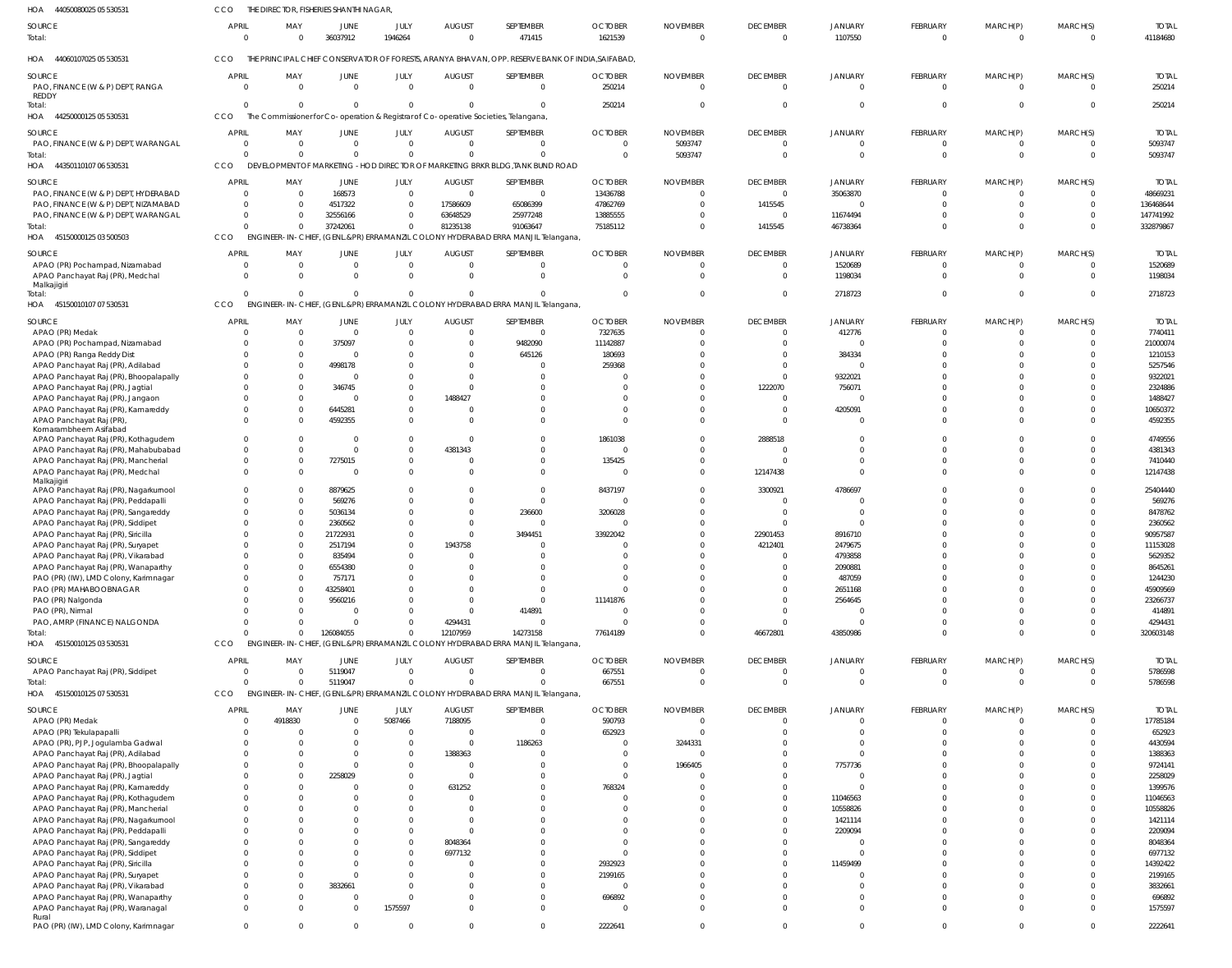45150010125 07 530531 HOA CCO ENGINEER-IN-CHIEF, (GENL.&PR) ERRAMANZIL COLONY HYDERABAD ERRA MANJIL Telangana,

| <b>SOURCE</b>                                       | <b>APRIL</b>    | MAY                                 | JUNE                    | JULY           | <b>AUGUST</b>                                                       | SEPTEMBER                                                                      | <b>OCTOBER</b>                                                                                   | <b>NOVEMBER</b> | <b>DECEMBER</b> | <b>JANUARY</b> | FEBRUARY        | MARCH(P) | MARCH(S) | <b>TOTAL</b> |
|-----------------------------------------------------|-----------------|-------------------------------------|-------------------------|----------------|---------------------------------------------------------------------|--------------------------------------------------------------------------------|--------------------------------------------------------------------------------------------------|-----------------|-----------------|----------------|-----------------|----------|----------|--------------|
| PAO (PR), Nirmal                                    |                 | $\Omega$                            | $\Omega$                | $\Omega$       | $\Omega$                                                            | $\Omega$                                                                       | 5737073                                                                                          |                 | $\Omega$        | $\Omega$       | $\Omega$        |          |          | 5737073      |
| Total:<br>HOA<br>45150010125 22 530531              | $\Omega$<br>CCO | 4918830<br><b>ENGINEER-IN-CHIEF</b> | 6090690                 | 6663063        | 24233206                                                            | 1186263<br>(GENL.&PR) ERRAMANZIL COLONY HYDERABAD ERRA MANJIL Telangana,       | 15800734                                                                                         | 5210736         | $\Omega$        | 44452832       | $\Omega$        | $\Omega$ | $\Omega$ | 108556354    |
| SOURCE                                              | <b>APRIL</b>    | MAY                                 | JUNE                    | JULY           | <b>AUGUST</b>                                                       | SEPTEMBER                                                                      | <b>OCTOBER</b>                                                                                   | <b>NOVEMBER</b> | <b>DECEMBER</b> | <b>JANUARY</b> | FEBRUARY        | MARCH(P) | MARCH(S) | <b>TOTAL</b> |
| APAO (PR) Medak                                     |                 | $\Omega$                            | $\overline{0}$          | $\overline{0}$ | 12201205                                                            | $\overline{0}$                                                                 | 2072556                                                                                          | - 0             | $\Omega$        | $\Omega$       | $\mathbf 0$     | 0        |          | 14273761     |
| APAO (PR) Pochampad, Nizamabad                      |                 | $\Omega$                            | 31007269                | $\mathbf{0}$   | 5056054                                                             | 138215                                                                         | 7537791                                                                                          | 6443738         | $\overline{0}$  | 2651566        | $\Omega$        | $\Omega$ | $\Omega$ | 52834633     |
| APAO (PR) Ranga Reddy Dist                          |                 | $\Omega$                            | 17990548                | $\overline{0}$ | 11147201                                                            | 7045061                                                                        | 36006479                                                                                         |                 | $\Omega$        | 34050779       | $\Omega$        |          |          | 106240068    |
| APAO (PR) Tekulapapalli                             |                 | $\Omega$                            | $\Omega$                | $\mathbf{0}$   | 9548397                                                             | $\overline{0}$                                                                 |                                                                                                  |                 | 4538305         | 18776503       | $\Omega$        |          |          | 32863205     |
| APAO (PR), PJP, Jogulamba Gadwal                    |                 |                                     | 10232848                | 3359764        | 4880691                                                             | $\overline{0}$                                                                 | 5097402                                                                                          | 3531677         | 2196690         | 4597085        | $\Omega$        |          |          | 33896157     |
| APAO Panchayat Raj (PR), Adilabad                   |                 | $\Omega$                            | $\Omega$                | $\overline{0}$ |                                                                     | $\Omega$                                                                       | 834247                                                                                           | - 0             | $\overline{0}$  | 4356445        | $\Omega$        |          |          | 5190692      |
| APAO Panchayat Raj (PR), Bhoopalapally              | $\Omega$        | 19717067                            | 5880918                 | $\mathbf{0}$   | 50708568                                                            | 15629907                                                                       | 6042972                                                                                          | - 0             | $\Omega$        | 14645533       | $\Omega$        |          |          | 112624965    |
| APAO Panchayat Raj (PR), Jagtial                    |                 | $\Omega$                            | 15543986                | 19851329       | 7796821                                                             | 6702240                                                                        | 13522698                                                                                         | 4703505         |                 | 30073220       | $\Omega$        |          |          | 98193799     |
|                                                     |                 | $\Omega$                            | $\overline{\mathbf{0}}$ | $\mathbf 0$    | 24296416                                                            | 18390861                                                                       |                                                                                                  |                 | $\Omega$        | 2843481        | $\Omega$        |          |          | 45530758     |
| APAO Panchayat Raj (PR), Jangaon                    |                 | $\Omega$                            | 1461376                 | $\mathbf{0}$   | 6251793                                                             | 3018621                                                                        | 72313                                                                                            |                 | $\Omega$        | 17907556       | $\Omega$        |          |          | 28711659     |
| APAO Panchayat Raj (PR), Kamareddy                  |                 | $\Omega$                            | $\Omega$                | $\mathbf 0$    |                                                                     | 4332843                                                                        | 68468                                                                                            |                 | $\Omega$        | 8070657        | $\Omega$        |          |          | 12471968     |
| APAO Panchayat Raj (PR),<br>Komarambheem Asifabad   |                 |                                     |                         |                |                                                                     |                                                                                |                                                                                                  |                 |                 |                |                 |          |          |              |
| APAO Panchayat Raj (PR), Kothagudem                 |                 | $\Omega$                            | 5922711                 | $\Omega$       | 14379909                                                            | $\Omega$                                                                       |                                                                                                  |                 | $\Omega$        | $\Omega$       | $\Omega$        |          |          | 20302620     |
| APAO Panchayat Raj (PR), Mahabubabad                | $\Omega$        |                                     | 986453                  | $\mathbf 0$    |                                                                     | $\overline{0}$                                                                 |                                                                                                  |                 | $\Omega$        | 4140353        | $\Omega$        |          |          | 5126806      |
| APAO Panchayat Raj (PR), Mancherial                 | $\Omega$        | $\Omega$                            | $\Omega$                | $\mathbf 0$    | $\Omega$                                                            | $\Omega$                                                                       |                                                                                                  |                 | $\Omega$        | 4452828        | $\Omega$        |          |          | 4452828      |
| APAO Panchayat Raj (PR), Medchal                    | $\Omega$        | $\Omega$                            | $\Omega$                | $\Omega$       | $\Omega$                                                            | 12384655                                                                       | 1955311                                                                                          |                 | $\Omega$        | 4772149        | $\Omega$        |          |          | 19112115     |
| Malkajigiri                                         |                 |                                     |                         |                |                                                                     |                                                                                |                                                                                                  |                 |                 |                |                 |          |          |              |
| APAO Panchayat Raj (PR), Nagarkurnool               | $\Omega$        | $\Omega$                            | 10453472                | $\overline{0}$ | 26979246                                                            | 18766096                                                                       | 4423247                                                                                          |                 | 2948547         | 6857150        | $\Omega$        |          |          | 70427758     |
| APAO Panchayat Raj (PR), Peddapalli                 |                 |                                     | 3137709                 | 74027          | 26934923                                                            | 5103104                                                                        | 5510997                                                                                          |                 | $\Omega$        | $\Omega$       | $\Omega$        |          |          | 40760760     |
| APAO Panchayat Raj (PR), Sangareddy                 |                 | $\Omega$                            | $\Omega$                | $\mathbf{0}$   | 14374554                                                            | 24377206                                                                       | 260876                                                                                           |                 | $\Omega$        | 7031236        | $\Omega$        |          |          | 46043872     |
| APAO Panchayat Raj (PR), Siddipet                   |                 | $\Omega$                            | 17769457                | $\mathbf{0}$   | 46025091                                                            | 19519289                                                                       | 6836428                                                                                          |                 | 13327057        | 45273438       | $\Omega$        |          |          | 148750760    |
| APAO Panchayat Raj (PR), Siricilla                  |                 | $\Omega$                            | 41433988                | $\mathbf{0}$   | 7253218                                                             | 47697025                                                                       | 16997587                                                                                         |                 | $\overline{0}$  | 48632101       | $\Omega$        |          |          | 162013919    |
| APAO Panchayat Raj (PR), Suryapet                   |                 |                                     | $\Omega$                | 9596922        | 3430765                                                             | $\circ$                                                                        | 497283                                                                                           |                 | $\Omega$        |                | $\Omega$        |          |          | 13524970     |
| APAO Panchayat Raj (PR), Vikarabad                  |                 | $\Omega$                            | 5669040                 | $\overline{0}$ | 13110666                                                            | 37415265                                                                       | 9134548                                                                                          |                 | 1926205         | 12013470       | $\Omega$        |          |          | 79269194     |
| APAO Panchayat Raj (PR), Wanaparthy                 |                 | $\Omega$                            | 3852848                 | 28625416       | 17944028                                                            | 7881206                                                                        |                                                                                                  |                 | $\Omega$        | 24212974       | $\Omega$        |          |          | 82516472     |
| APAO Panchayat Raj (PR), Waranagal                  | $\Omega$        |                                     | $\overline{0}$          | $\mathbf{0}$   | 42743127                                                            | 14186449                                                                       | 616015                                                                                           |                 | $\Omega$        | 14768554       | $\Omega$        | $\Omega$ |          | 72314145     |
| Rural                                               |                 |                                     |                         |                |                                                                     |                                                                                |                                                                                                  |                 |                 |                |                 |          |          |              |
| APAO Panchayat Raj (PR), Yadadri                    |                 |                                     | $\Omega$                | $\overline{0}$ | 22434205                                                            | 23953556                                                                       | 4886519                                                                                          |                 | $\Omega$        | 3428975        | $\Omega$        |          |          | 54703255     |
| PAO (PR) (IW), LMD Colony, Karimnagar               |                 |                                     | 20000449                | 30721          | 26722536                                                            | 37641071                                                                       | 12196612                                                                                         |                 | $\Omega$        | 18040023       | $\Omega$        |          | $\Omega$ | 114631412    |
| PAO (PR) KCC, Warangal (Urban)                      |                 |                                     | $\overline{0}$          | $\overline{0}$ | 663368                                                              | 10458913                                                                       | 2085674                                                                                          |                 | $\Omega$        | 2613387        | $\Omega$        |          | $\Omega$ | 15821342     |
| PAO (PR) MAHABOOBNAGAR                              |                 | $\Omega$                            | 28384940                | 8129499        | 10874025                                                            | 124887430                                                                      | 3787857                                                                                          |                 | 17705583        | 19453834       | $\Omega$        |          |          | 213223168    |
| PAO (PR) Nalgonda                                   |                 | $\Omega$                            | 11284447                | $\overline{0}$ | 7195516                                                             | $\overline{0}$                                                                 | 1116694                                                                                          |                 | $\overline{0}$  | 1547124        | $\Omega$        |          |          | 21143781     |
| PAO (PR), Nirmal                                    |                 | $\Omega$                            | $\Omega$                | 12533799       | 4542338                                                             | 5438177                                                                        |                                                                                                  |                 | $\Omega$        |                | $\Omega$        |          |          | 22514314     |
| Total:                                              |                 | 19717067                            | 231012459               | 82201477       | 417494661                                                           | 444967190                                                                      | 141560574                                                                                        | 14678920        | 42642387        | 355210421      | $\Omega$        | $\Omega$ | $\Omega$ | 1749485156   |
| HOA<br>45150010125 25 530531                        | CCO             |                                     |                         |                |                                                                     | ENGINEER-IN-CHIEF, (GENL&PR) ERRAMANZIL COLONY HYDERABAD ERRA MANJIL Telangana |                                                                                                  |                 |                 |                |                 |          |          |              |
|                                                     |                 |                                     |                         |                |                                                                     |                                                                                |                                                                                                  |                 |                 |                |                 |          |          |              |
| SOURCE                                              | <b>APRIL</b>    | MAY                                 | JUNE                    | JULY           | <b>AUGUST</b>                                                       | SEPTEMBER                                                                      | <b>OCTOBER</b>                                                                                   | <b>NOVEMBER</b> | <b>DECEMBER</b> | JANUARY        | FEBRUARY        | MARCH(P) | MARCH(S) | <b>TOTAL</b> |
| APAO (PR) Ranga Reddy Dist                          |                 | $\Omega$                            | 211081                  | $\mathbf 0$    |                                                                     | $\Omega$                                                                       |                                                                                                  |                 |                 | <sup>0</sup>   | $\Omega$        |          |          | 211081       |
| APAO (PR), PJP, Jogulamba Gadwal                    |                 | $\Omega$                            | $\Omega$                | $\Omega$       | 2647428                                                             | $\Omega$                                                                       |                                                                                                  |                 |                 | $\Omega$       | $\Omega$        |          |          | 2647428      |
| APAO Panchayat Raj (PR), Kamareddy                  |                 |                                     | 549384                  | $\Omega$       | 1103340                                                             | $\Omega$                                                                       |                                                                                                  |                 |                 | 1461363        | $\Omega$        |          |          | 3114087      |
| APAO Panchayat Raj (PR), Medchal                    | $\Omega$        |                                     | 1137957                 | $\Omega$       |                                                                     | $\Omega$                                                                       |                                                                                                  |                 |                 | $\Omega$       | $\Omega$        |          |          | 1137957      |
| Malkajigiri                                         |                 |                                     |                         |                |                                                                     |                                                                                |                                                                                                  |                 |                 |                |                 |          |          |              |
| APAO Panchayat Raj (PR), Nagarkurnool               |                 |                                     | 3020273                 | $\Omega$       | 30142467                                                            | 5501481                                                                        |                                                                                                  |                 |                 | $\Omega$       | $\Omega$        |          |          | 38664221     |
| APAO Panchayat Raj (PR), Peddapalli                 |                 |                                     | 482532                  | $\Omega$       |                                                                     | $\Omega$                                                                       |                                                                                                  |                 | $\Omega$        | $\Omega$       | $\Omega$        |          |          | 482532       |
| APAO Panchayat Raj (PR), Siddipet                   |                 | $\Omega$                            | 10558065                | $\Omega$       |                                                                     | $\Omega$                                                                       |                                                                                                  |                 |                 |                |                 |          |          | 10558065     |
| APAO Panchayat Raj (PR), Siricilla                  |                 |                                     | 6562128                 |                |                                                                     |                                                                                | 150105                                                                                           |                 |                 |                |                 |          |          | 18271502     |
| APAO Panchayat Raj (PR), Vikarabad                  |                 | $\Omega$                            | $\Omega$                | $\Omega$       |                                                                     | $\Omega$                                                                       | 4217559                                                                                          |                 |                 | $\Omega$       |                 |          |          | 4217559      |
| PAO (PR), Nirmal                                    | $\Omega$        | $\Omega$                            | 3298339                 | $\Omega$       | 755736                                                              | $\Omega$                                                                       | 16443469                                                                                         |                 | $\Omega$        | $\Omega$       | $\Omega$        | $\Omega$ |          | 20497544     |
| Total:                                              | $\Omega$        | 11559269                            | 25819759                | $\Omega$       | 34648971                                                            | 5501481                                                                        | 20811133                                                                                         |                 | $\Omega$        | 1461363        | $\Omega$        | $\Omega$ |          | 99801976     |
| HOA<br>45150078912 05 500503                        | CCO             |                                     |                         |                |                                                                     |                                                                                | COMMISSIONER OF RURAL DEVELOPMENT Rural Development, 2nd Floor, HUDA Hermitage Complex, Saifabad |                 |                 |                |                 |          |          |              |
| SOURCE                                              | <b>APRIL</b>    | MAY                                 | JUNE                    | JULY           | AUGUST                                                              | SEPTEMBER                                                                      | <b>OCTOBER</b>                                                                                   | <b>NOVEMBER</b> | <b>DECEMBER</b> | <b>JANUARY</b> | <b>FEBRUARY</b> | MARCH(P) | MARCH(S) | <b>TOTAL</b> |
| APAO Panchayat Raj (PR), Yadadri                    | $\Omega$        | $\Omega$                            | $\overline{0}$          | $\overline{0}$ | $\Omega$                                                            | 642454                                                                         | $\Omega$                                                                                         | - 0             | $\overline{0}$  | $\Omega$       | $\mathbf 0$     | 0        | $\Omega$ | 642454       |
| Total:                                              |                 | $\Omega$                            | $\Omega$                | $\Omega$       |                                                                     | 642454                                                                         |                                                                                                  | $\Omega$        | $\Omega$        | $\Omega$       | $\Omega$        | $\Omega$ | $\Omega$ | 642454       |
| HOA 45150078925 21 530531                           | CCO             |                                     |                         |                | The Commissioner Social Welfare, D.S. Samkshema Bhavan, Masab Tank, |                                                                                |                                                                                                  |                 |                 |                |                 |          |          |              |
|                                                     |                 |                                     |                         |                |                                                                     |                                                                                |                                                                                                  |                 |                 |                |                 |          |          |              |
| SOURCE                                              | <b>APRIL</b>    | MAY                                 | JUNE                    | JULY           | <b>AUGUST</b>                                                       | SEPTEMBER                                                                      | <b>OCTOBER</b>                                                                                   | <b>NOVEMBER</b> | <b>DECEMBER</b> | <b>JANUARY</b> | <b>FEBRUARY</b> | MARCH(P) | MARCH(S) | <b>TOTAL</b> |
| APAO Finance & Corporations, Adilabad               |                 | $\Omega$                            | $\Omega$                | 1310789        | $\Omega$                                                            | 448070                                                                         |                                                                                                  |                 | $\Omega$        | $\Omega$       | $\Omega$        | 0        |          | 1758859      |
| APAO Finance & Corporations,<br>Bhoopalapally       | $\Omega$        | $\Omega$                            | $\Omega$                | 3210151        | $\Omega$                                                            | 498988                                                                         | 2174279                                                                                          |                 | $\Omega$        | $\Omega$       | $\Omega$        | $\Omega$ |          | 5883418      |
| APAO Finance & Corporations, Jagtial                | $\Omega$        | $\Omega$                            | $\Omega$                | 27572          | $\Omega$                                                            | $\Omega$                                                                       | 8561422                                                                                          |                 | $\Omega$        | $\Omega$       | $\Omega$        |          |          | 8588994      |
| APAO Finance & Corporations, Kamareddy              | $\Omega$        | $\Omega$                            | 12126361                | $\Omega$       | $\Omega$                                                            | $\Omega$                                                                       |                                                                                                  |                 |                 | 6239778        | $\Omega$        |          |          | 18366139     |
| APAO Finance & Corporations,                        | $\Omega$        | $\Omega$                            | $\Omega$                | $\Omega$       | 13155736                                                            | 4466769                                                                        | 1610273                                                                                          |                 |                 | 403178         | $\Omega$        | $\Omega$ |          | 19635956     |
| Komarambheem Asifabad                               |                 |                                     |                         |                |                                                                     |                                                                                |                                                                                                  |                 |                 |                |                 |          |          |              |
| APAO Finance & Corporations,                        | $\Omega$        |                                     | $\Omega$                | $\Omega$       |                                                                     | $\Omega$                                                                       | 560349                                                                                           |                 |                 | $\Omega$       | $\Omega$        |          |          | 560349       |
| Mahabubabad                                         |                 |                                     |                         |                |                                                                     |                                                                                |                                                                                                  |                 |                 |                |                 |          |          |              |
| APAO Finance & Corporations, Manchirial             | $\Omega$        | $\Omega$                            | $\Omega$                | $\Omega$       | $\Omega$                                                            | $\Omega$                                                                       | 597700                                                                                           |                 | $\Omega$        | $\Omega$       | $\Omega$        |          |          | 597700       |
| APAO Finance & Corporations, Medchal                | $\Omega$        | $\Omega$                            | $\Omega$                | $\Omega$       | $\Omega$                                                            | $\Omega$                                                                       | 723735                                                                                           |                 | $\Omega$        | $\Omega$       | $\Omega$        |          |          | 723735       |
| APAO Finance & Corporations,                        | $\Omega$        | $\Omega$                            | $\Omega$                | 457112         | 8011378                                                             | 3871447                                                                        | 35002                                                                                            |                 | $\Omega$        | 4464308        | $\Omega$        | U        |          | 16839247     |
| Nagarkurnool                                        |                 |                                     |                         |                |                                                                     |                                                                                |                                                                                                  |                 |                 |                |                 |          |          |              |
| APAO Finance & Corporations, Peddapalli             |                 |                                     | $\Omega$                | 1744144        | 0                                                                   | 72539                                                                          |                                                                                                  |                 |                 | $\Omega$       | $\Omega$        |          |          | 1816683      |
| APAO Finance & Corporations,                        | $\Omega$        |                                     | $\Omega$                | 456424         | $\Omega$                                                            | 336923                                                                         |                                                                                                  |                 |                 | $\Omega$       | $\Omega$        | $\Omega$ |          | 793347       |
| Sangareddy<br>APAO Finance & Corporations, Siddipet |                 |                                     | $\Omega$                | $\Omega$       | $\Omega$                                                            | $\Omega$                                                                       | 1059253                                                                                          |                 |                 | 67194          |                 |          |          | 1126447      |
| APAO Finance & Corporations, Siricilla              | $\Omega$        |                                     | 24722052                | 2918109        | 273687                                                              | 12091189                                                                       | 1513271                                                                                          |                 |                 | 3564961        |                 |          |          | 45083269     |
| APAO Finance & Corporations, Suryapet               |                 | $\Omega$                            | $\Omega$                | 33734819       | 4427283                                                             | 40799324                                                                       | 5405121                                                                                          |                 |                 | 1374024        | $\Omega$        |          |          | 85740571     |
|                                                     | $\Omega$        | 0                                   | $\Omega$                | 14221939       | 7850672                                                             | $\Omega$                                                                       | 26056909                                                                                         |                 |                 | $\Omega$       | $\Omega$        |          |          | 48129520     |
| APAO Finance & Corporations, Vikarabad              | $\Omega$        |                                     |                         |                |                                                                     |                                                                                |                                                                                                  |                 |                 |                |                 |          |          |              |
| APAO Finance & Corporations,<br>Wanaparthy          |                 |                                     | $\Omega$                | 1594882        | $\Omega$                                                            | 551867                                                                         | 114009                                                                                           |                 |                 | 579059         | $\Omega$        |          |          | 2839817      |
| APAO Finance & Corporations, Yadadri                |                 | $\Omega$                            | $\Omega$                | $\Omega$       | <sup>0</sup>                                                        | 4591399                                                                        |                                                                                                  |                 | $\Omega$        | $\Omega$       | $\Omega$        |          |          | 4591399      |
| APAO, SRSP (FINANCE), WARANGAL RURAL                | $\Omega$        |                                     | $\Omega$                | $\Omega$       |                                                                     | $\Omega$                                                                       | 5209273                                                                                          |                 | $\Omega$        | $\Omega$       | $\Omega$        |          |          | 5209273      |
| PAO (PR) KCC, Warangal (Urban)                      | $\overline{0}$  | $\Omega$                            | $\Omega$                | $\Omega$       | $\Omega$                                                            | 438439                                                                         | 438404                                                                                           | $\Omega$        | $\Omega$        | $\Omega$       | $\Omega$        | $\Omega$ | $\Omega$ | 876843       |
|                                                     |                 |                                     |                         |                |                                                                     |                                                                                |                                                                                                  |                 |                 |                |                 |          |          |              |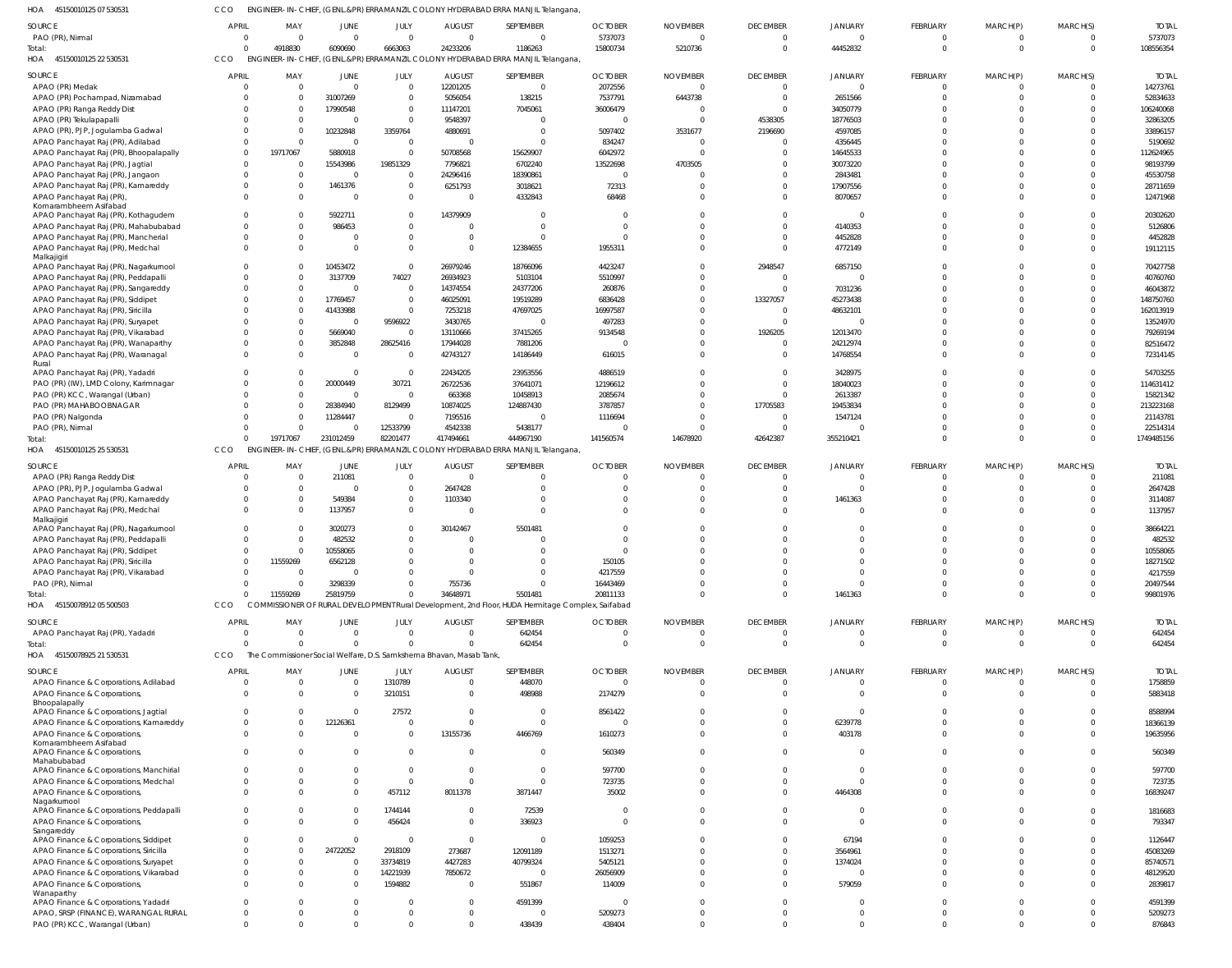45150078925 21 530531 HOA CCO The Commissioner Social Welfare, D.S. Samkshema Bhavan, Masab Tank,

| SOURCE                                                     | <b>APRIL</b>  | MAY           | JUNE           | JULY           | <b>AUGUST</b>  | SEPTEMBER                                                                                        | <b>OCTOBER</b>                                                                                                                 | <b>NOVEMBER</b> | <b>DECEMBER</b> | JANUARY        | FEBRUARY        | MARCH(P)                   | MARCH(S)             | <b>TOTAL</b>    |
|------------------------------------------------------------|---------------|---------------|----------------|----------------|----------------|--------------------------------------------------------------------------------------------------|--------------------------------------------------------------------------------------------------------------------------------|-----------------|-----------------|----------------|-----------------|----------------------------|----------------------|-----------------|
| PAO, AMRP (FINANCE) NALGONDA                               | $\Omega$      | $\Omega$      | $\overline{0}$ | 192911         | $\overline{0}$ | $\Omega$                                                                                         | $\Omega$                                                                                                                       | $\Omega$        | $\overline{0}$  | $\overline{0}$ | $\Omega$        | $\mathbf 0$                | $\Omega$             | 192911          |
| PAO, FINANCE (W & P) DEPT, KARIMNAGAR                      |               | $\Omega$      | $\Omega$       | 90037          | 299556         | 6572677                                                                                          | 145771                                                                                                                         | $\Omega$        | $\Omega$        | 30452821       | $\Omega$        | $\Omega$                   | $\Omega$             | 37560862        |
| PAO, FINANCE (W & P) DEPT, KHAMMAM                         |               | $\Omega$      | $\Omega$       | $\overline{0}$ | $\Omega$       | 1518917                                                                                          | 88204                                                                                                                          |                 | $\Omega$        | $\Omega$       |                 | $\Omega$                   | $\Omega$             | 1607121         |
| PAO, FINANCE (W & P) DEPT, MEDAK                           |               |               | $\Omega$       | 256179         | $\Omega$       | $\Omega$                                                                                         | 23449062                                                                                                                       |                 | $\Omega$        | $\Omega$       |                 | $\Omega$                   |                      | 23705241        |
| PAO, FINANCE (W & P) DEPT, NIRMAL                          |               | $\Omega$      | $\Omega$       | $\overline{0}$ | $\Omega$       | $\Omega$                                                                                         | 10008845                                                                                                                       |                 | $\Omega$        | $\Omega$       |                 | $\Omega$                   | $\Omega$             | 10008845        |
| PAO, FINANCE (W & P) DEPT, RANGA                           |               | $\Omega$      | $\Omega$       | 5122098        | $\Omega$       | $\Omega$                                                                                         | 16613668                                                                                                                       | <sup>0</sup>    | $\Omega$        | 1128907        |                 | $\Omega$                   | $\Omega$             | 22864673        |
| REDDY                                                      |               |               |                |                |                |                                                                                                  |                                                                                                                                |                 |                 |                |                 |                            |                      |                 |
| PAO, FINANCE (W & P) DEPT, WARANGAL                        |               | $\Omega$      | $\Omega$       | $\overline{0}$ | $\Omega$       | $\Omega$                                                                                         | 102698                                                                                                                         | $\Omega$        | $\Omega$        | $\overline{0}$ |                 | $\mathbf 0$                | $\Omega$             | 102698          |
| Total:                                                     |               | $\Omega$      | 36848413       | 65337166       | 34018312       | 76258548                                                                                         | 104467248                                                                                                                      | $\Omega$        | $\Omega$        | 48274230       | $\Omega$        | $\Omega$                   | $\Omega$             | 365203917       |
| HOA 45150079625 21 530531                                  | CCO           |               |                |                |                | The Accounts Officer, O \o The Commissioner of Tribal Welfare D.S. Samkshema Bhavan, Masab Tank, |                                                                                                                                |                 |                 |                |                 |                            |                      |                 |
| SOURCE                                                     | <b>APRIL</b>  | MAY           | JUNE           | JULY           | <b>AUGUST</b>  | SEPTEMBER                                                                                        | <b>OCTOBER</b>                                                                                                                 | <b>NOVEMBER</b> | <b>DECEMBER</b> | <b>JANUARY</b> | FEBRUARY        | MARCH(P)                   | MARCH(S)             | <b>TOTAL</b>    |
| APAO Finance & Corporations, Adilabad                      |               | $\Omega$      | $\Omega$       | $\overline{0}$ | $\Omega$       | 105974                                                                                           | 10293323                                                                                                                       | $\Omega$        | $\Omega$        | $\Omega$       | - 0             | $\Omega$                   | $\Omega$             | 10399297        |
| APAO Finance & Corporations,                               | $\Omega$      | $\Omega$      | $\Omega$       | 62310          | 492420         | $\Omega$                                                                                         | 25426163                                                                                                                       | $\Omega$        | $\Omega$        | 65769          | $\Omega$        | $\Omega$                   | $\Omega$             | 26046662        |
| Bhoopalapally                                              |               |               |                |                |                |                                                                                                  |                                                                                                                                |                 |                 |                |                 |                            |                      |                 |
| APAO Finance & Corporations, Kamareddy                     | $\Omega$      |               | $\Omega$       | $\Omega$       | $\Omega$       | 164220                                                                                           |                                                                                                                                |                 | $\Omega$        | $\Omega$       |                 | $\Omega$                   |                      | 164220          |
| APAO Finance & Corporations,                               | $\Omega$      | $\Omega$      | $\Omega$       | $\Omega$       | $\Omega$       | 22715160                                                                                         |                                                                                                                                | $\Omega$        | $\Omega$        | $\Omega$       |                 | $\Omega$                   | $\Omega$             | 22715160        |
| Kothagudem                                                 |               |               |                |                |                |                                                                                                  |                                                                                                                                |                 |                 |                |                 |                            |                      |                 |
| APAO Finance & Corporations,                               | $\Omega$      |               | $\Omega$       | 14400452       | $\Omega$       | $\Omega$                                                                                         |                                                                                                                                | <sup>0</sup>    | $\Omega$        | $\Omega$       |                 | $\Omega$                   | $\Omega$             | 14400452        |
| Mahabubabad                                                |               |               |                |                |                |                                                                                                  |                                                                                                                                |                 |                 |                |                 |                            |                      |                 |
| APAO Finance & Corporations, Manchirial                    | $\Omega$      | $\Omega$      | $\overline{0}$ | $\Omega$       | $\Omega$       | $\Omega$                                                                                         | 4604939                                                                                                                        | $\Omega$        | $\Omega$        | $\Omega$       |                 | $\Omega$                   | $\Omega$             | 4604939         |
| APAO Finance & Corporations,                               | $\Omega$      |               | $\Omega$       | $\Omega$       | 2912550        | 13501523                                                                                         |                                                                                                                                | $\Omega$        | $\Omega$        | $\Omega$       |                 | $\Omega$                   | $\Omega$             | 16414073        |
| Nagarkurnool<br>APAO Finance & Corporations, Peddapalli    | $\Omega$      |               | $\Omega$       | $\Omega$       | $\Omega$       | 33470                                                                                            |                                                                                                                                | <sup>0</sup>    | $\Omega$        | $\Omega$       |                 | $\Omega$                   | $\Omega$             | 33470           |
| APAO Finance & Corporations,                               | $\Omega$      |               | $\Omega$       | $\Omega$       | $\Omega$       |                                                                                                  |                                                                                                                                | $\Omega$        | $\Omega$        | $\Omega$       |                 | $\Omega$                   | $\Omega$             |                 |
| Sangareddy                                                 |               |               |                |                |                | 32947142                                                                                         | 2784688                                                                                                                        |                 |                 |                |                 |                            |                      | 35731830        |
| APAO Finance & Corporations, Siricilla                     | $\Omega$      |               | 91381          | $\Omega$       | $\Omega$       | 92108                                                                                            |                                                                                                                                | <sup>0</sup>    | $\Omega$        | $\Omega$       |                 | $\Omega$                   | $\Omega$             | 183489          |
| APAO Finance & Corporations, Vikarabad                     |               | $\Omega$      | $\overline{0}$ | 11186704       | 5484156        | 3622293                                                                                          | 1824155                                                                                                                        |                 | $\Omega$        | 2145272        |                 | $\Omega$                   |                      | 24262580        |
| APAO Finance & Corporations,                               | $\Omega$      | $\Omega$      | $\Omega$       | 45337          | $\Omega$       | - 0                                                                                              | 2602229                                                                                                                        | $\Omega$        | $\Omega$        | $\Omega$       |                 | $\Omega$                   |                      | 2647566         |
| Wanaparthy                                                 |               |               |                |                |                |                                                                                                  |                                                                                                                                |                 |                 |                |                 |                            |                      |                 |
| APAO Finance & Corporations, Yadadri                       |               |               | $\Omega$       | $\Omega$       | $\Omega$       | 2727645                                                                                          | 1592038                                                                                                                        |                 | $\Omega$        | $\Omega$       |                 |                            |                      | 4319683         |
| APAO, SRSP (FINANCE), WARANGAL RURAL                       | $\Omega$      | $\Omega$      | $\Omega$       | $\Omega$       | $\Omega$       | $\Omega$                                                                                         | 4230483                                                                                                                        | <sup>0</sup>    | $\Omega$        | $\Omega$       |                 |                            | $\Omega$             | 4230483         |
| PAO, FINANCE (W & P) DEPT, KHAMMAM                         | $\Omega$      | $\Omega$      | $\Omega$       | 8960483        | $\Omega$       | $\Omega$                                                                                         | 15547431                                                                                                                       | $\Omega$        | 4412133         | 5006394        |                 | $\Omega$                   |                      | 33926441        |
| PAO, FINANCE (W & P) DEPT,                                 | $\Omega$      |               | $\Omega$       | $\Omega$       | $\Omega$       | 413394                                                                                           |                                                                                                                                | <sup>0</sup>    | $\Omega$        | $\Omega$       |                 | $\Omega$                   |                      | 413394          |
| MAHABOOBNAGAR                                              |               |               |                |                |                |                                                                                                  |                                                                                                                                |                 |                 |                |                 |                            |                      |                 |
| PAO, FINANCE (W & P) DEPT, MEDAK                           |               |               | $\Omega$       | $\Omega$       | $\Omega$       | $\Omega$                                                                                         | 1523685                                                                                                                        |                 | $\Omega$        | $\Omega$       |                 | $\Omega$                   |                      | 1523685         |
| PAO, FINANCE (W & P) DEPT, NIZAMABAD                       |               | $\Omega$      | $\Omega$       | $\Omega$       | $\Omega$       | 1889453                                                                                          |                                                                                                                                | $\Omega$        | $\Omega$        | $\Omega$       |                 | $\Omega$                   | $\Omega$             | 1889453         |
| PAO, FINANCE (W & P) DEPT, RANGA                           | $\Omega$      |               | $\Omega$       | 7773182        | $\Omega$       | $\Omega$                                                                                         | 3354198                                                                                                                        | $\Omega$        | $\Omega$        | $\Omega$       |                 | $\Omega$                   | $\Omega$             | 11127380        |
| REDDY                                                      |               |               |                |                |                |                                                                                                  |                                                                                                                                |                 |                 |                |                 |                            |                      |                 |
| Total:                                                     |               |               | 91381          | 42428468       | 8889126        | 78212382                                                                                         | 73783332                                                                                                                       | $\Omega$        | 4412133         | 7217435        |                 | $\Omega$                   | $\Omega$             | 215034257       |
| HOA<br>470001101 26 290291                                 | CCO           |               |                |                |                |                                                                                                  | THE ADMINISTRATOR-CUM-CHIEF ENGINEER, SRSP, Stage I Sriramsagar Project, Stage-I, Jalasoudha Building, Errum Manzil,           |                 |                 |                |                 |                            |                      |                 |
| SOURCE                                                     | APRIL         | MAY           | JUNE           | JULY           | <b>AUGUST</b>  | SEPTEMBER                                                                                        | <b>OCTOBER</b>                                                                                                                 | <b>NOVEMBER</b> | <b>DECEMBER</b> | <b>JANUARY</b> | <b>FEBRUARY</b> | MARCH(P)                   | MARCH(S)             | <b>TOTAL</b>    |
| APAO, SRSP SSP, KARIMNAGAR                                 | 738150        | 664524        | 632047         | 733500         | 717645         | 662055                                                                                           | 648832                                                                                                                         | 735334          | 642745          | 581115         | -C              | $\Omega$                   | $\Omega$             | 6755947         |
| APAO, SRSP, NIZAMABAD                                      | 983119        | 895368        | 963452         | 1158220        | 1166797        | 840400                                                                                           | 984982                                                                                                                         | 1307472         | 842455          | 879906         | $\Omega$        | $\mathbf 0$                | $\Omega$             | 10022171        |
|                                                            |               |               | 1595499        | 1891720        |                |                                                                                                  |                                                                                                                                |                 |                 |                | $\Omega$        | $\Omega$                   | $\Omega$             | 16778118        |
| Total:                                                     | 1721269       | 1559892       |                |                | 1884442        | 1502455                                                                                          | 1633814                                                                                                                        | 2042806         | 1485200         | 1461021        |                 |                            |                      |                 |
| HOA 470001101 26 290292                                    | CCO<br>THE    |               |                |                |                |                                                                                                  | ADMINISTRATOR-CUM-CHIEF ENGINEER, SRSP, Stage I Sriramsagar Project, Stage-I, Jalasoudha Building, Errum Manzil,               |                 |                 |                |                 |                            |                      |                 |
| SOURCE                                                     | <b>APRIL</b>  | MAY           | JUNE           | <b>JULY</b>    | <b>AUGUST</b>  | SEPTEMBER                                                                                        | <b>OCTOBER</b>                                                                                                                 | <b>NOVEMBER</b> | <b>DECEMBER</b> | <b>JANUARY</b> | FEBRUARY        | MARCH(P)                   | MARCH(S)             | <b>TOTAL</b>    |
| APAO, SRSP SSP, KARIMNAGAR                                 | 8460          | 9400          | 8900           | 8900           | 7200           | 7200                                                                                             | 7640                                                                                                                           | 6523            | 6200            | 6200           |                 | $\Omega$                   | $\Omega$             | 76623           |
| Total:                                                     | 8460          | 9400          | 8900           | 8900           | 7200           | 7200                                                                                             | 7640                                                                                                                           | 6523            | 6200            | 6200           | $\Omega$        | $\Omega$                   | $\Omega$             | 76623           |
| HOA 470001101 26 290293                                    | CCO           |               |                |                |                |                                                                                                  | THE ADMINISTRATOR-CUM-CHIEF ENGINEER, SRSP, Stage I Sriramsagar Project, Stage-I, Jalasoudha Building, Errum Manzil,           |                 |                 |                |                 |                            |                      |                 |
|                                                            |               |               |                |                |                |                                                                                                  |                                                                                                                                |                 |                 |                |                 |                            |                      |                 |
| SOURCE                                                     | APRIL         | MAY           | JUNE           | JULY           | august         | SEPTEMBER                                                                                        | <b>OCTOBER</b>                                                                                                                 | <b>NOVEMBER</b> | <b>DECEMBER</b> | JANUARY        | <b>FEBRUARY</b> | MARCH(P)                   | MARCH(S)             | Total           |
| APAO, SRSP SSP, KARIMNAGAR                                 | 229834        | 255775        | 241126         | 243013         | 203377         | 201838                                                                                           | 213130                                                                                                                         | 183481          | 202116          | 202116         | $\Omega$        | $\mathbf 0$                | $\Omega$             | 2175806         |
| APAO, SRSP, NIZAMABAD                                      | 325995        | 337231        | 375264         | 384109         | 425943         | 278696                                                                                           | 326673                                                                                                                         | 354052          | 323045          | 1003355        | $\mathbf 0$     | $\mathbf 0$                | $\Omega$             | 4134363         |
| Total:                                                     | 555829        | 593006        | 616390         | 627122         | 629320         | 480534                                                                                           | 539803                                                                                                                         | 537533          | 525161          | 1205471        | $\Omega$        | $\Omega$                   | $\Omega$             | 6310169         |
| HOA 470001101 26 290294                                    | CCO           |               |                |                |                |                                                                                                  | THE ADMINISTRATOR-CUM-CHIEF ENGINEER, SRSP, Stage I Sriramsagar Project, Stage-I, Jalasoudha Building, Errum Manzil,           |                 |                 |                |                 |                            |                      |                 |
| SOURCE                                                     | APRIL         | MAY           | JUNE           | <b>JULY</b>    | <b>AUGUST</b>  | SEPTEMBER                                                                                        | <b>OCTOBER</b>                                                                                                                 | <b>NOVEMBER</b> | <b>DECEMBER</b> | JANUARY        | FEBRUARY        | MARCH(P)                   | MARCH(S)             | <b>TOTAL</b>    |
| APAO, SRSP SSP, KARIMNAGAR                                 | 121754        | 135526        | 126790         | 127678         | 112316         | 111398                                                                                           | 116434                                                                                                                         | 100450          |                 | 95274          | $\Omega$        | $\overline{0}$             | $\Omega$             | 1142894         |
| APAO, SRSP, NIZAMABAD                                      |               |               |                | 41557          | 49035          | 41557                                                                                            | 41557                                                                                                                          | 44989           | 95274           | 41557          | $\Omega$        | $\mathbf{0}$               | $\Omega$             |                 |
|                                                            | 34433         | 44831         | 48381          |                |                |                                                                                                  |                                                                                                                                |                 | 41557           |                |                 | $\Omega$                   |                      | 429454          |
| Total:<br>HOA 470001101 26 290295                          | 156187<br>CCO | 180357        | 175171         | 169235         | 161351         | 152955                                                                                           | 157991<br>THE ADMINISTRATOR-CUM-CHIEF ENGINEER, SRSP, Stage I Sriramsagar Project, Stage-I, Jalasoudha Building, Errum Manzil, | 145439          | 136831          | 136831         |                 |                            | $\Omega$             | 1572348         |
|                                                            |               |               |                |                |                |                                                                                                  |                                                                                                                                |                 |                 |                |                 |                            |                      |                 |
| <b>SOURCE</b>                                              | APRIL         | MAY           | <b>JUNE</b>    | JULY           | <b>AUGUST</b>  | SEPTEMBER                                                                                        | <b>OCTOBER</b>                                                                                                                 | <b>NOVEMBER</b> | <b>DECEMBER</b> | <b>JANUARY</b> | FEBRUARY        | MARCH(P)                   | MARCH(S)             | <b>TOTAL</b>    |
| APAO, SRSP SSP, KARIMNAGAR                                 |               | $\Omega$      | $\overline{0}$ | $\mathbf 0$    | 103466         | $\Omega$                                                                                         | $\Omega$                                                                                                                       | $\overline{0}$  | $\overline{0}$  | $\mathbf 0$    | $\mathbf 0$     | 0                          | $\overline{0}$       | 103466          |
| Total:                                                     |               | $\Omega$      | $\Omega$       | $\mathbf 0$    | 103466         | $\Omega$                                                                                         |                                                                                                                                | $\Omega$        | $\overline{0}$  | $\overline{0}$ | $\mathbf{0}$    | $\mathbf 0$                | $\overline{0}$       | 103466          |
| HOA 470001101 26 290296                                    | CCO           |               |                |                |                |                                                                                                  | THE ADMINISTRATOR-CUM-CHIEF ENGINEER, SRSP, Stage I Sriramsagar Project, Stage-I, Jalasoudha Building, Errum Manzil,           |                 |                 |                |                 |                            |                      |                 |
|                                                            |               |               |                |                |                |                                                                                                  |                                                                                                                                |                 |                 |                |                 |                            |                      |                 |
|                                                            |               |               |                |                | <b>AUGUST</b>  | SEPTEMBER                                                                                        | <b>OCTOBER</b>                                                                                                                 | <b>NOVEMBER</b> | <b>DECEMBER</b> | <b>JANUARY</b> | FEBRUARY        | MARCH(P)                   | MARCH(S)             | <b>TOTAL</b>    |
| <b>SOURCE</b>                                              | <b>APRIL</b>  | MAY           | JUNE           | JULY           |                |                                                                                                  |                                                                                                                                |                 |                 |                |                 |                            |                      |                 |
| APAO, SRSP SSP, KARIMNAGAR                                 |               | $\Omega$      | $\overline{0}$ | $\Omega$       | 427464         | 33532                                                                                            |                                                                                                                                | $\Omega$        | $\overline{0}$  | $\mathbf 0$    |                 | $\Omega$                   | $\Omega$             | 460996          |
| APAO, SRSP, NIZAMABAD                                      |               | $\Omega$      | $\Omega$       | $\Omega$       | 629472         | $\Omega$                                                                                         |                                                                                                                                | $\Omega$        | $\Omega$        | $\Omega$       | $\Omega$        | $\overline{0}$             | $\Omega$             | 629472          |
| Total:                                                     |               | $\Omega$      | $\Omega$       | $\Omega$       | 1056936        | 33532                                                                                            |                                                                                                                                | $\Omega$        | $\Omega$        | $\Omega$       | $\Omega$        | $\mathbf{0}$               | $\Omega$             | 1090468         |
| HOA 470001101 27 290291                                    | CCO           |               |                |                |                |                                                                                                  | THE ADMINISTRATOR-CUM-CHIEF ENGINEER, SRSP, Stage I Sriramsagar Project, Stage-I, Jalasoudha Building, Errum Manzil,           |                 |                 |                |                 |                            |                      |                 |
|                                                            |               |               |                |                |                |                                                                                                  |                                                                                                                                |                 |                 |                |                 |                            |                      |                 |
| SOURCE                                                     | APRIL         | MAY           | JUNE           | JULY           | <b>AUGUST</b>  | SEPTEMBER                                                                                        | <b>OCTOBER</b>                                                                                                                 | <b>NOVEMBER</b> | <b>DECEMBER</b> | JANUARY        | FEBRUARY        | MARCH(P)                   | MARCH(S)             | <b>TOTAL</b>    |
| APAO Projects, Jagtial                                     | 1833468       | 1702687       | 1744113        | 2093805        | 1641225        | 1714704                                                                                          | 1794625                                                                                                                        | 1893841         | 1787928         | 1586184        | $\Omega$        | $\Omega$                   | $\Omega$             | 17792580        |
| APAO Projects, Peddapalli                                  | 1798044       | 1704134       | 1704483        | 2061900        | 1918423        | 1875850                                                                                          | 2100994                                                                                                                        | 1917237         | 1876517         | 1979681        | $\Omega$        | $\Omega$                   | $\Omega$             | 18937263        |
| APAO, SRSP SSP, KARIMNAGAR                                 | 1866936       | 1739419       | 1715440        | 2088096        | 2009487        | 2146801                                                                                          | 2411861                                                                                                                        | 2200862         | 2146669         | 1778396        |                 | $\Omega$                   |                      | 20103967        |
| APAO, SRSP, NIZAMABAD                                      | 300286        | 250703        | 250703         | 294040         | 209270         | 209270                                                                                           | 210300                                                                                                                         | 289711          | 237390          | 210300         |                 | $\Omega$                   |                      | 2461973         |
| PAO (W&P), Waranagal (Urban)                               | 501398        | 486692        | 445883         | 704580         | 677845         | 643808                                                                                           | 660256                                                                                                                         | 982679          | 566090          | 566090         | $\Omega$        | $\mathbf 0$                | $\Omega$             | 6235321         |
| Total:                                                     | 6300132       | 5883635       | 5860622        | 7242421        | 6456250        | 6590433                                                                                          | 7178036                                                                                                                        | 7284330         | 6614594         | 6120651        | $\Omega$        | $\Omega$                   | $\Omega$             | 65531104        |
| HOA 470001101 27 290292                                    | CCO           |               |                |                |                |                                                                                                  | ADMINISTRATOR-CUM-CHIEF ENGINEER, SRSP, Stage I Sriramsagar Project, Stage-I, Jalasoudha Building, Errum Manzil,               |                 |                 |                |                 |                            |                      |                 |
|                                                            | <b>APRIL</b>  |               |                |                |                |                                                                                                  |                                                                                                                                |                 |                 |                |                 |                            |                      |                 |
| SOURCE                                                     |               | MAY           | JUNE           | JULY           | <b>AUGUST</b>  | SEPTEMBER                                                                                        | <b>OCTOBER</b>                                                                                                                 | <b>NOVEMBER</b> | <b>DECEMBER</b> | JANUARY        | FEBRUARY        | MARCH(P)<br>$\Omega$       | MARCH(S)<br>$\Omega$ | <b>TOTAL</b>    |
| APAO Projects, Jagtial                                     | 8700          | 9400          | 9700           | 10200          | 8600           | 9831                                                                                             | 8580                                                                                                                           | 8720            | 8200            | 9200           |                 |                            |                      | 91131           |
| APAO Projects, Peddapalli                                  | 20912         | 24724         | 24287          | 24724          | 23424          | 23598                                                                                            | 23759                                                                                                                          | 22524           | 18324           | 18944          |                 | $\Omega$                   | $\Omega$             | 225220          |
| APAO, SRSP SSP, KARIMNAGAR<br>PAO (W&P), Waranagal (Urban) | 14209<br>5723 | 16194<br>6131 | 15478<br>7652  | 18038<br>7650  | 14590<br>7650  | 17646<br>7150                                                                                    | 15073<br>10722                                                                                                                 | 13047<br>7061   | 13591<br>6650   | 12716<br>6650  | $\Omega$        | $\overline{0}$<br>$\Omega$ | $\Omega$             | 150582<br>73039 |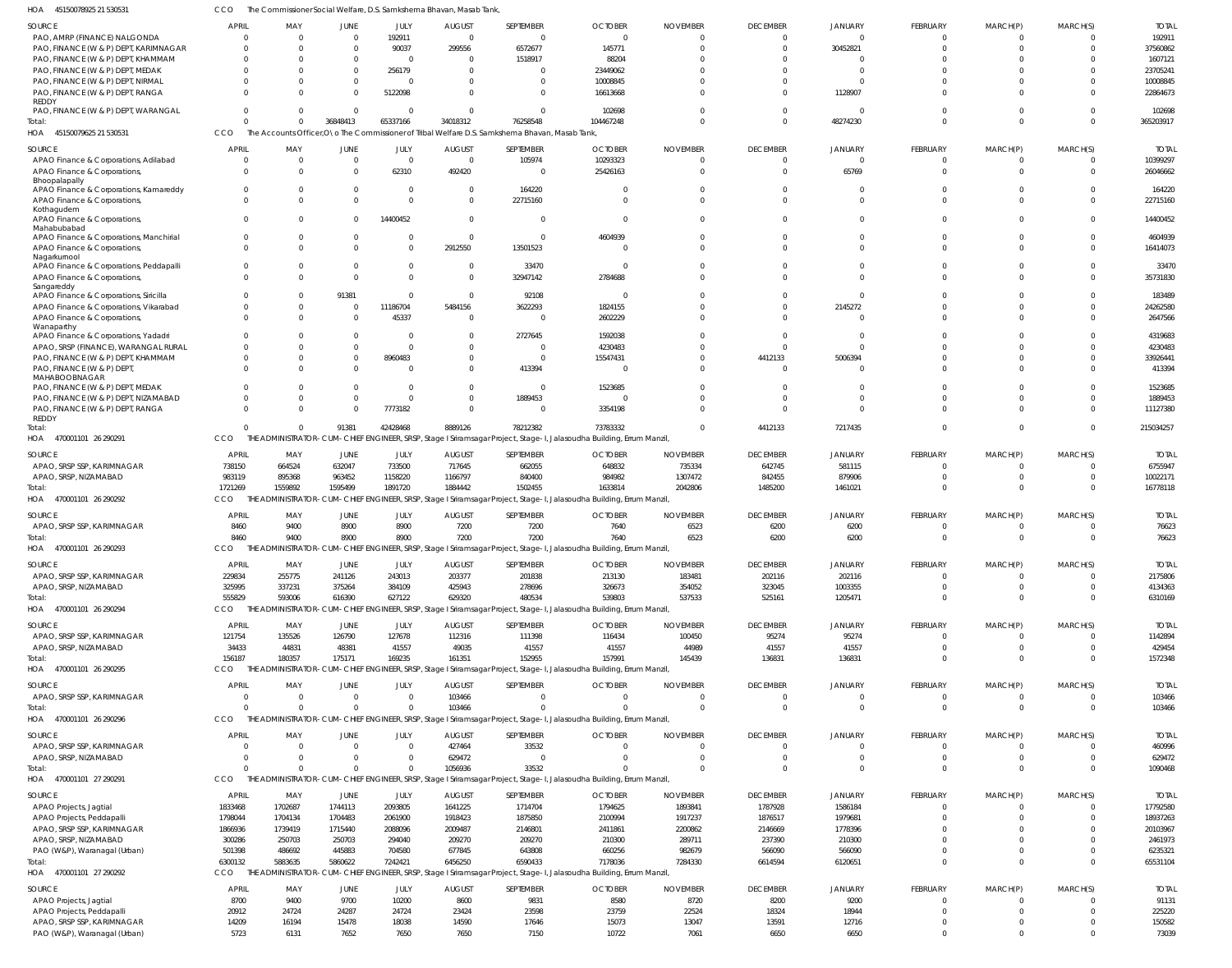| HOA 470001101 27 290292              | CCO                     |                                |                        |                  |                           |                                                                                        | THE ADMINISTRATOR-CUM-CHIEF ENGINEER, SRSP, Stage I Sriramsagar Project, Stage-I, Jalasoudha Building, Errum Manzil, |                                |                             |                            |                         |             |                    |                        |
|--------------------------------------|-------------------------|--------------------------------|------------------------|------------------|---------------------------|----------------------------------------------------------------------------------------|----------------------------------------------------------------------------------------------------------------------|--------------------------------|-----------------------------|----------------------------|-------------------------|-------------|--------------------|------------------------|
| SOURCE                               | <b>APRIL</b>            | MAY                            | JUNE                   | JULY             | <b>AUGUST</b>             | SEPTEMBER                                                                              | <b>OCTOBER</b>                                                                                                       | <b>NOVEMBER</b>                | <b>DECEMBER</b>             | <b>JANUARY</b>             | <b>FEBRUARY</b>         | MARCH(P)    | MARCH(S)           | <b>TOTAI</b>           |
| Total:                               | 49544                   | 56449                          | 57117                  | 60612            | 54264                     | 58225                                                                                  | 58134                                                                                                                | 51352                          | 46765                       | 47510                      | $\mathbf 0$             | $\mathbf 0$ | $\Omega$           | 539972                 |
| HOA<br>470001101 27 290293           | CCO                     |                                |                        |                  |                           |                                                                                        | THE ADMINISTRATOR-CUM-CHIEF ENGINEER, SRSP, Stage I Sriramsagar Project, Stage-I, Jalasoudha Building, Errum Manzil  |                                |                             |                            |                         |             |                    |                        |
| SOURCE                               | <b>APRIL</b>            | MAY                            | JUNE                   | JULY             | <b>AUGUST</b>             | SEPTEMBER                                                                              | <b>OCTOBER</b>                                                                                                       | <b>NOVEMBER</b>                | <b>DECEMBER</b>             | <b>JANUARY</b>             | FEBRUARY                | MARCH(P)    | MARCH(S)           | <b>TOTAL</b>           |
| APAO Projects, Jagtial               | 607992                  | 662268                         | 684200                 | 694368           | 544299                    | 585397                                                                                 | 546339                                                                                                               | 560546                         | 2055189                     | 619826                     | $\Omega$                | $\Omega$    |                    | 7560424                |
| APAO Projects, Peddapalli            | 596206                  | 680800                         | 663307                 | 683748           | 636190                    | 657934                                                                                 | 639467                                                                                                               | 608926                         | 1490464                     | 1404901                    |                         |             |                    | 8061943                |
| APAO, SRSP SSP, KARIMNAGAR           | 618461                  | 740366                         | 682020                 | 863861           | 660288                    | 721600                                                                                 | 667590                                                                                                               | 606989                         | 717444                      | 1651976                    |                         |             |                    | 7930595                |
| APAO, SRSP, NIZAMABAD                | 99602                   | 97537                          | 97537                  | 97537            | 69411                     | 69411                                                                                  | 69757                                                                                                                | 80825                          | 80659                       | 80659                      |                         |             |                    | 842935                 |
| PAO (W&P), Waranagal (Urban)         | 166222                  | 178314                         | 231826                 | 233564           | 224697                    | 213409                                                                                 | 366077                                                                                                               | 215910                         | 217154                      | 217154                     |                         |             |                    | 2264327                |
| Total:                               | 2088483                 | 2359285                        | 2358890                | 2573078          | 2134885                   | 2247751                                                                                | 2289230                                                                                                              | 2073196                        | 4560910                     | 3974516                    | $\Omega$                | $\Omega$    |                    | 26660224               |
| HOA 470001101 27 290294              | <b>CCO</b>              |                                |                        |                  |                           |                                                                                        | THE ADMINISTRATOR-CUM-CHIEF ENGINEER, SRSP, Stage I Sriramsagar Project, Stage-I, Jalasoudha Building, Errum Manzil  |                                |                             |                            |                         |             |                    |                        |
| SOURCE                               | APRIL                   | MAY                            | JUNE                   | JULY             | <b>AUGUST</b>             | SEPTEMBER                                                                              | <b>OCTOBER</b>                                                                                                       | <b>NOVEMBER</b>                | <b>DECEMBER</b>             | <b>JANUARY</b>             | <b>FEBRUARY</b>         | MARCH(P)    | MARCH(S)           | <b>TOTAL</b>           |
| APAO Projects, Jagtial               | 319266                  | 347356                         | 358806                 | 367039           | 290244                    | 314860                                                                                 | 290004                                                                                                               | 299551                         | 277811                      | 293219                     | 0                       |             |                    | 3158156                |
| APAO Projects, Peddapalli            | 323269                  | 369409                         | 359234                 | 370726           | 345259                    | 357141                                                                                 | 347360                                                                                                               | 330214                         | 323382                      | 346734                     |                         |             |                    | 3472728                |
| APAO, SRSP SSP, KARIMNAGAR           | 273684                  | 327848                         | 301536                 | 394713           | 301637                    | 338190                                                                                 | 299742                                                                                                               | 293302                         | 296646                      | 278040                     |                         |             |                    | 3105338                |
| APAO, SRSP, NIZAMABAD                | 37623                   | 41805                          | 41805                  | 41805            | 27740                     | 27740                                                                                  | 27863                                                                                                                | 32045                          | 27863                       | 27863                      |                         |             |                    | 334152                 |
| PAO (W&P), Waranagal (Urban)         | 98133                   | 105345                         | 136208                 | 137194           | 132989                    | 125986                                                                                 | 212069                                                                                                               | 126666                         | 112004                      | 112004                     |                         |             |                    | 1298598                |
| Total:                               | 1051975                 | 1191763                        | 1197589                | 1311477          | 1097869                   | 1163917                                                                                | 1177038                                                                                                              | 1081778                        | 1037706                     | 1057860                    | $\Omega$                | $\Omega$    | $\Omega$           | 11368972               |
| HOA 470001101 27 290295              | CCO                     |                                |                        |                  |                           |                                                                                        | THE ADMINISTRATOR-CUM-CHIEF ENGINEER, SRSP, Stage I Sriramsagar Project, Stage-I, Jalasoudha Building, Errum Manzil  |                                |                             |                            |                         |             |                    |                        |
|                                      |                         |                                |                        |                  |                           |                                                                                        |                                                                                                                      |                                |                             |                            |                         |             |                    |                        |
| SOURCE                               | APRIL                   | MAY                            | JUNE                   | JULY             | <b>AUGUST</b>             | SEPTEMBER                                                                              | <b>OCTOBER</b>                                                                                                       | <b>NOVEMBER</b>                | <b>DECEMBER</b>             | <b>JANUARY</b>             | <b>FEBRUARY</b>         | MARCH(P)    | MARCH(S)           | <b>TOTAL</b>           |
| APAO Projects, Peddapalli            | $\Omega$                | $\overline{\mathbf{0}}$        | $\overline{0}$         | $\Omega$         | 65986                     | 8413                                                                                   | $\Omega$                                                                                                             | $\Omega$                       | $\Omega$                    |                            |                         |             |                    | 74399                  |
| PAO (W&P), Waranagal (Urban)         | $\Omega$<br>$\Omega$    | $\Omega$                       | $\Omega$               | - 0              | 160736                    | $\Omega$                                                                               | $\Omega$                                                                                                             | $\mathbf 0$                    | $\Omega$                    | $\Omega$                   | 0                       | $\Omega$    | $\Omega$<br>$\cap$ | 160736                 |
| Total:<br>HOA 470001101 27 290296    | CCO                     | $\Omega$                       | $\Omega$               |                  | 226722                    | 8413                                                                                   | THE ADMINISTRATOR-CUM-CHIEF ENGINEER, SRSP, Stage I Sriramsagar Project, Stage-I, Jalasoudha Building, Errum Manzil, | $\Omega$                       | $\Omega$                    | $\Omega$                   | $\Omega$                | $\Omega$    |                    | 235135                 |
|                                      |                         |                                |                        |                  |                           |                                                                                        |                                                                                                                      |                                |                             |                            |                         |             |                    |                        |
| SOURCE                               | <b>APRIL</b>            | MAY                            | JUNE                   | JULY             | <b>AUGUST</b>             | SEPTEMBER                                                                              | <b>OCTOBER</b>                                                                                                       | <b>NOVEMBER</b>                | <b>DECEMBER</b>             | <b>JANUARY</b>             | <b>FEBRUARY</b>         | MARCH(P)    | MARCH(S)           | <b>TOTAL</b>           |
| APAO Projects, Jagtial               | $\Omega$                | $\overline{\mathbf{0}}$        | $\mathbf 0$            | $\Omega$         | $\overline{0}$            | 1183006                                                                                | $\Omega$                                                                                                             | $\Omega$                       | 42465                       | $\Omega$                   |                         |             |                    | 1225471                |
| APAO Projects, Peddapalli            | $\Omega$                | 0                              | -0                     | $\Omega$         | 702992                    | 669935                                                                                 | $\overline{0}$                                                                                                       | 0                              | 22656                       | $\Omega$                   |                         |             |                    | 1395583                |
| APAO, SRSP SSP, KARIMNAGAR           | $\Omega$                | $\Omega$                       | -0                     | $\Omega$         | 1431230                   | 31766                                                                                  | 30304                                                                                                                | $\cup$                         |                             | $\cap$                     |                         |             |                    | 1493300                |
| APAO, SRSP, NIZAMABAD                | $\Omega$                | $\Omega$                       | $\Omega$               | $\Omega$         | 155619                    | $\Omega$                                                                               | $\Omega$                                                                                                             | $\Omega$                       | $\Omega$                    |                            |                         |             |                    | 155619                 |
| PAO (W&P), Waranagal (Urban)         | $\Omega$                | $\Omega$                       | $\Omega$               |                  | 502018                    | $\Omega$                                                                               | $\Omega$                                                                                                             | $\Omega$                       | 30915                       | $\Omega$                   |                         |             |                    | 532933                 |
| Total:                               | $\Omega$                | $\Omega$                       | $\mathbf 0$            | $\Omega$         | 2791859                   | 1884707                                                                                | 30304                                                                                                                | $\Omega$                       | 96036                       | $\cap$                     | $\Omega$                | $\Omega$    | $\cap$             | 4802906                |
| HOA 47000110125 26 530531            | CCO                     |                                |                        |                  |                           |                                                                                        | THE ADMINISTRATOR-CUM-CHIEF ENGINEER, SRSP, Stage I Sriramsagar Project, Stage-I, Jalasoudha Building, Errum Manzil, |                                |                             |                            |                         |             |                    |                        |
| SOURCE                               | <b>APRIL</b>            | MAY                            | JUNE                   | JULY             | <b>AUGUST</b>             | SEPTEMBER                                                                              | <b>OCTOBER</b>                                                                                                       | <b>NOVEMBER</b>                | <b>DECEMBER</b>             | <b>JANUARY</b>             | <b>FEBRUARY</b>         | MARCH(P)    | MARCH(S)           | <b>TOTAL</b>           |
| APAO Projects, Peddapalli            | $\Omega$                | $\overline{\mathbf{0}}$        | 0                      | $\Omega$         | 0                         | $\Omega$                                                                               | $\overline{0}$                                                                                                       | 2827257                        | $\Omega$                    | $\Omega$                   | 0                       |             |                    | 2827257                |
| APAO, SRSP, NIZAMABAD                | $\Omega$                | $\overline{0}$                 | $\Omega$               |                  | $\Omega$                  | $\Omega$                                                                               | 5995155                                                                                                              | $\mathbf{0}$                   | $\Omega$                    | $\Omega$                   | 0                       | $\Omega$    | $\Omega$           | 5995155                |
| Total:                               | $\Omega$                | $\Omega$                       | $\Omega$               |                  | $\Omega$                  | $\Omega$                                                                               | 5995155                                                                                                              | 2827257                        | $\Omega$                    | $\Omega$                   | $\Omega$                | $\Omega$    | $\cap$             | 8822412                |
| HOA 47000110125 26 530532            | CCO                     |                                |                        |                  |                           |                                                                                        | THE ADMINISTRATOR-CUM-CHIEF ENGINEER, SRSP, Stage I Sriramsagar Project, Stage-I, Jalasoudha Building, Errum Manzil, |                                |                             |                            |                         |             |                    |                        |
| SOURCE                               | <b>APRIL</b>            | MAY                            | JUNE                   | JULY             | <b>AUGUST</b>             | SEPTEMBER                                                                              | <b>OCTOBER</b>                                                                                                       | <b>NOVEMBER</b>                | <b>DECEMBER</b>             | <b>JANUARY</b>             | <b>FEBRUARY</b>         | MARCH(P)    | MARCH(S)           | <b>TOTAL</b>           |
| PAO, SRSP, SSP, NIRMAL               | $\overline{0}$          | $\overline{0}$                 | $\Omega$               | $\Omega$         | $\Omega$                  | $\Omega$                                                                               | 390127                                                                                                               | $\Omega$                       | $\Omega$                    | $\Omega$                   | 0                       |             |                    | 390127                 |
| Total:                               | $\Omega$                | $\Omega$                       | $\Omega$               | $\Omega$         | $\Omega$                  | $\Omega$                                                                               | 390127                                                                                                               | $\overline{0}$                 | $\Omega$                    | $\Omega$                   | $\Omega$                | $\Omega$    | $\Omega$           | 390127                 |
| HOA 47000110125 27 530531            | CCO                     |                                |                        |                  |                           |                                                                                        | THE ADMINISTRATOR-CUM-CHIEF ENGINEER, SRSP, Stage I Sriramsagar Project, Stage-I, Jalasoudha Building, Errum Manzil, |                                |                             |                            |                         |             |                    |                        |
|                                      |                         |                                |                        |                  |                           |                                                                                        |                                                                                                                      |                                |                             |                            |                         |             |                    |                        |
| SOURCE                               | <b>APRIL</b>            | MAY                            | JUNE                   | JULY             | <b>AUGUST</b>             | SEPTEMBER                                                                              | <b>OCTOBER</b>                                                                                                       | <b>NOVEMBER</b>                | <b>DECEMBER</b>             | <b>JANUARY</b>             | <b>FEBRUARY</b>         | MARCH(P)    | MARCH(S)           | <b>TOTAL</b>           |
| APAO Projects, Jagtial               | $\overline{0}$          | 32536295                       | 7705057                | 22895796         | 5950766                   | $\Omega$                                                                               | 841491                                                                                                               | $\Omega$                       | $\Omega$                    | $\Omega$                   | 0                       | $\Omega$    | $\Omega$           | 69929405               |
| APAO Projects, Mahabubabad           | $\cap$                  | 11179072                       | 189819102              |                  |                           | 23889872                                                                               |                                                                                                                      |                                | $\cap$                      |                            |                         |             |                    | 224888046              |
| APAO Projects, Peddapalli            | $\Omega$                | $\overline{0}$                 | 99851908               |                  | $\overline{0}$            | $\overline{0}$                                                                         | 316690                                                                                                               | $\Omega$                       |                             | 74901595                   |                         |             |                    | 175070193              |
| APAO, SRSP SSP, KARIMNAGAR           | $\Omega$                | 129439412                      | 796745                 | 71277318         | 59223264                  | 110067010                                                                              | 36041265                                                                                                             | $\Omega$                       |                             | 15911397                   |                         |             |                    | 422756411              |
| APAO, SRSP, NIZAMABAD                | $\Omega$                | - 0                            | 54931882               | $\Omega$         | $\Omega$                  | 38952016                                                                               | 521200                                                                                                               | 19681879                       | $\Omega$                    |                            |                         |             |                    | 114086977              |
| PAO (W&P), Waranagal (Urban)         |                         | $\overline{\mathbf{0}}$        | $\overline{0}$         | 59439344         | $\Omega$                  | $\Omega$                                                                               | $\overline{0}$                                                                                                       | 0                              | $\Omega$                    | 430077760                  |                         |             |                    | 489517104              |
| PAO, SRSP, SSP, NIRMAL               | $\Omega$                | - 0                            | $\Omega$               | 47372053         | $\Omega$                  | 0                                                                                      | 58543900                                                                                                             | - 0                            | 21935236                    | 30000000                   |                         |             |                    | 157851189              |
| Total:                               | $\Omega$                | 173154779                      | 353104694              | 200984511        | 65174030                  | 172908898                                                                              | 96264546                                                                                                             | 19681879                       | 21935236                    | 550890752                  |                         | 0           | $\Omega$           | 1654099325             |
| HOA 47000110125 27 530532            | CCO                     |                                |                        |                  |                           |                                                                                        | THE ADMINISTRATOR-CUM-CHIEF ENGINEER, SRSP, Stage I Sriramsagar Project, Stage-I, Jalasoudha Building, Errum Manzil  |                                |                             |                            |                         |             |                    |                        |
| SOURCE                               | <b>APRIL</b>            | MAY                            | JUNE                   | JULY             | <b>AUGUST</b>             | SEPTEMBER                                                                              | <b>OCTOBER</b>                                                                                                       | <b>NOVEMBER</b>                | <b>DECEMBER</b>             | <b>JANUARY</b>             | <b>FEBRUARY</b>         | MARCH(P)    | MARCH(S)           | <b>TOTAL</b>           |
| APAO, SRSP, NIZAMABAD                | $\overline{0}$          | $\overline{\mathbf{0}}$        | $\overline{0}$         | $\Omega$         | $\mathbf{0}$              | $\Omega$                                                                               | 3012                                                                                                                 | 0                              | - 0                         | $\Omega$                   | 0                       | $\Omega$    |                    | 3012                   |
| Total:                               | $\Omega$                | $\Omega$                       | $\Omega$               | $\Omega$         | $\Omega$                  | $\Omega$                                                                               | 3012                                                                                                                 | $\Omega$                       | $\Omega$                    | $\Omega$                   | $\Omega$                | $\Omega$    | $\Omega$           | 3012                   |
| HOA 47000110725 27 530531            | CCO                     |                                |                        |                  |                           |                                                                                        | COMMISSIONER, PLANNING AND DEVELOPMENT of GODAVARI BASIN Vth Floor, Godavari Basin, Jalasoudha Building              |                                |                             |                            |                         |             |                    |                        |
| SOURCE                               | <b>APRIL</b>            | MAY                            | JUNE                   | JULY             | <b>AUGUST</b>             | SEPTEMBER                                                                              | <b>OCTOBER</b>                                                                                                       | <b>NOVEMBER</b>                | <b>DECEMBER</b>             | <b>JANUARY</b>             | <b>FEBRUARY</b>         | MARCH(P)    | MARCH(S)           | <b>TOTAL</b>           |
| PAO IRRIGATION NIZAMABAD             | $\overline{\mathbf{0}}$ | 54644626                       | 1053073                | 205629330        | $\mathbf 0$               | 21911480                                                                               | 31643041                                                                                                             | 76879760                       | $\Omega$                    | 92317689                   | 0                       | 0           | $\Omega$           | 484078999              |
| Total:                               | $\Omega$                | 54644626                       | 1053073                | 205629330        | $\Omega$                  | 21911480                                                                               | 31643041                                                                                                             | 76879760                       | $\Omega$                    | 92317689                   | $\Omega$                | $\mathbf 0$ | $\Omega$           | 484078999              |
| HOA 47000110725 27 530532            | CCO                     |                                |                        |                  |                           |                                                                                        | COMMISSIONER, PLANNING AND DEVELOPMENT of GODAVARI BASIN Vth Floor, Godavari Basin, Jalasoudha Building              |                                |                             |                            |                         |             |                    |                        |
|                                      |                         |                                |                        |                  |                           |                                                                                        |                                                                                                                      |                                |                             |                            |                         |             |                    |                        |
| SOURCE                               | <b>APRIL</b>            | MAY                            | JUNE                   | JULY             | <b>AUGUST</b>             | SEPTEMBER                                                                              | <b>OCTOBER</b>                                                                                                       | <b>NOVEMBER</b>                | <b>DECEMBER</b>             | <b>JANUARY</b>             | <b>FEBRUARY</b>         | MARCH(P)    | MARCH(S)           | <b>TOTAL</b>           |
| PAO IRRIGATION NIZAMABAD             | $\overline{\mathbf{0}}$ | $\overline{\mathbf{0}}$        | $\overline{0}$         | $\Omega$         | $\Omega$                  | $\Omega$                                                                               | 775790                                                                                                               | $\mathbf 0$                    | $\Omega$                    | $\Omega$                   | 0                       |             |                    | 775790                 |
| Total:                               | $\Omega$                | - 0                            | $\overline{0}$         | $\Omega$         | $\Omega$                  | $\Omega$                                                                               | 775790                                                                                                               | $\overline{0}$                 | $\Omega$                    | $\Omega$                   | $\mathbf 0$             | $\mathbf 0$ | $\Omega$           | 775790                 |
| HOA 47000110825 26 530531            | CCO                     |                                |                        |                  |                           | Chief Engineer (Projects), Mahaboobnagar Vth Floor, Jalasoudha Building, Errum Manzil, |                                                                                                                      |                                |                             |                            |                         |             |                    |                        |
| SOURCE                               | <b>APRIL</b>            | MAY                            | JUNE                   | JULY             | <b>AUGUST</b>             | SEPTEMBER                                                                              | <b>OCTOBER</b>                                                                                                       | <b>NOVEMBER</b>                | <b>DECEMBER</b>             | <b>JANUARY</b>             | <b>FEBRUARY</b>         | MARCH(P)    | MARCH(S)           | <b>TOTAL</b>           |
| PAO, PJP, Jogulamba Gadwal           | $\overline{0}$          | 97354530                       | $\overline{0}$         | $\Omega$         | $\overline{0}$            | 0                                                                                      | 0                                                                                                                    | 0                              | $\Omega$                    |                            | 0                       |             |                    | 97354530               |
| Total:                               | $\Omega$                | 97354530                       | $\Omega$               |                  | $\Omega$                  | $\Omega$                                                                               | $\Omega$                                                                                                             | $\overline{0}$                 | $\Omega$                    | $\Omega$                   | $\mathbf 0$             | $\Omega$    | $\Omega$           | 97354530               |
| HOA 47000110825 27 530531            | CCO                     |                                |                        |                  |                           | Chief Engineer (Projects), Mahaboobnagar Vth Floor, Jalasoudha Building, Errum Manzil, |                                                                                                                      |                                |                             |                            |                         |             |                    |                        |
|                                      | <b>APRIL</b>            |                                |                        |                  |                           |                                                                                        |                                                                                                                      |                                |                             |                            |                         |             | MARCH(S)           |                        |
| SOURCE                               | $\overline{0}$          | MAY<br>$\overline{\mathbf{0}}$ | JUNE<br>$\overline{0}$ | JULY<br>$\Omega$ | <b>AUGUST</b><br>$\Omega$ | SEPTEMBER<br>$\overline{0}$                                                            | <b>OCTOBER</b>                                                                                                       | <b>NOVEMBER</b><br>$\mathbf 0$ | <b>DECEMBER</b><br>$\Omega$ | <b>JANUARY</b><br>$\Omega$ | FEBRUARY<br>$\mathbf 0$ | MARCH(P)    |                    | <b>TOTAL</b><br>179400 |
| PAO, PJP, Jogulamba Gadwal<br>Total: | $\Omega$                | - 0                            | $\Omega$               | $\Omega$         | $\Omega$                  | $\Omega$                                                                               | 179400<br>179400                                                                                                     | $\Omega$                       | $\Omega$                    | $\Omega$                   | $\Omega$                | $\Omega$    | $\Omega$           |                        |
| HOA 47000111725 26 530532            | CCO                     |                                |                        |                  |                           |                                                                                        | COMMISSIONER, PLANNING AND DEVELOPMENT of GODAVARI BASIN Vth Floor, Godavari Basin, Jalasoudha Building              |                                |                             |                            |                         |             |                    | 179400                 |
|                                      |                         |                                |                        |                  |                           |                                                                                        |                                                                                                                      |                                |                             |                            |                         |             |                    |                        |
| SOURCE                               | <b>APRIL</b>            | MAY                            | JUNE                   | JULY             | <b>AUGUST</b>             | SEPTEMBER                                                                              | <b>OCTOBER</b>                                                                                                       | <b>NOVEMBER</b>                | <b>DECEMBER</b>             | <b>JANUARY</b>             | <b>FEBRUARY</b>         | MARCH(P)    | MARCH(S)           | <b>TOTAL</b>           |
| APAO Irrigation, Sangareddy          | $\overline{0}$          | $\overline{0}$                 | $\overline{0}$         | $\Omega$         | $\overline{0}$            | $\overline{0}$                                                                         | 272935                                                                                                               | $\mathbf 0$                    | $\Omega$                    | $\Omega$                   | $\mathbf 0$             | $\Omega$    | $\Omega$           | 272935                 |
| Total:                               | $\Omega$                | $\Omega$                       | $\Omega$               |                  | $\Omega$                  | $\Omega$                                                                               | 272935                                                                                                               | $\Omega$                       |                             | $\Omega$                   |                         |             |                    | 272935                 |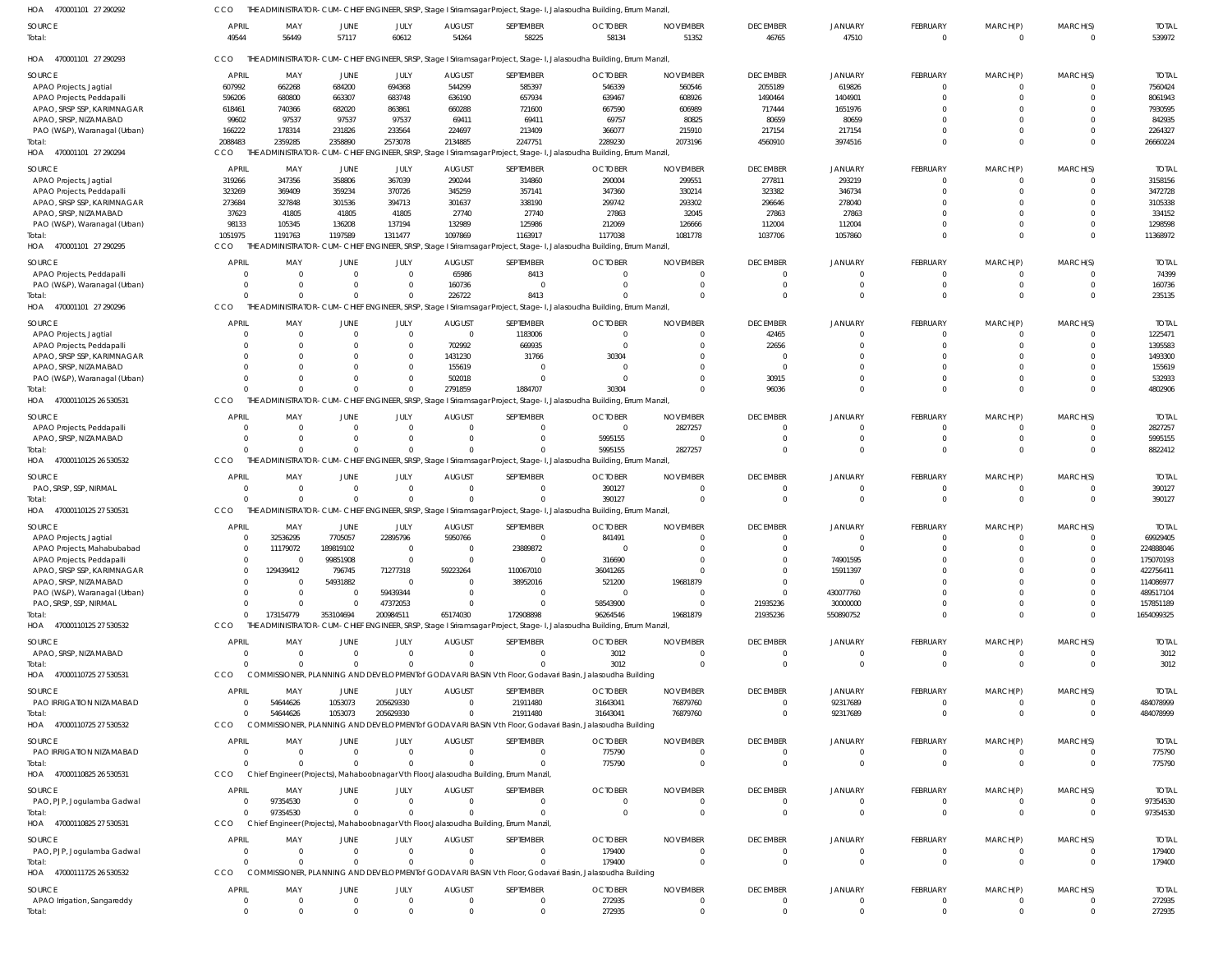| 47000111725 27 530532<br>HOA                | <b>CCO</b>                 |                    |                            |                      |                                                                            |                                                                                                             | COMMISSIONER, PLANNING AND DEVELOPMENT of GODAVARI BASIN Vth Floor, Godavari Basin, Jalasoudha Building |                            |                             |                               |                             |                      |                              |                          |
|---------------------------------------------|----------------------------|--------------------|----------------------------|----------------------|----------------------------------------------------------------------------|-------------------------------------------------------------------------------------------------------------|---------------------------------------------------------------------------------------------------------|----------------------------|-----------------------------|-------------------------------|-----------------------------|----------------------|------------------------------|--------------------------|
| SOURCE                                      | <b>APRIL</b>               | MAY                | <b>JUNE</b>                | JULY                 | <b>AUGUST</b>                                                              | SEPTEMBER                                                                                                   | <b>OCTOBER</b>                                                                                          | <b>NOVEMBER</b>            | <b>DECEMBER</b>             | JANUARY                       | FEBRUARY                    | MARCH(P)             | MARCH(S)                     | <b>TOTAL</b>             |
| APAO Irrigation, Sangareddy                 | - 0                        | - 0                | $\overline{0}$             | $\mathbf 0$          | $\Omega$                                                                   | $\mathbf{0}$                                                                                                | 1362877                                                                                                 | $\overline{0}$             | $\Omega$                    | $\mathbf{0}$                  | 0                           | $\Omega$             | 0                            | 1362877                  |
| Total:                                      | $\Omega$                   |                    | $\Omega$                   | $\mathbf 0$          | $\cap$                                                                     | $\Omega$                                                                                                    | 1362877                                                                                                 | $\overline{0}$             | $\Omega$                    | $\mathbf 0$                   | $\Omega$                    | $\Omega$             | $\mathbf{0}$                 | 1362877                  |
| HOA 470001122 26 290291                     | <b>CCO</b>                 |                    |                            |                      |                                                                            | Chief Engineer (Projects), Mahaboobnagar Vth Floor, Jalasoudha Building, Errum Manzil                       |                                                                                                         |                            |                             |                               |                             |                      |                              |                          |
| <b>SOURCE</b>                               | <b>APRIL</b>               | MAY                | JUNE                       | JULY                 | <b>AUGUST</b>                                                              | SEPTEMBER                                                                                                   | <b>OCTOBER</b>                                                                                          | <b>NOVEMBER</b>            | <b>DECEMBER</b>             | JANUARY                       | FEBRUARY                    | MARCH(P)             | MARCH(S)                     | <b>TOTAL</b>             |
| PAO, PJP, Jogulamba Gadwal                  | 4014485                    | 3924129            | 4227986                    | 5689850              | 5925084                                                                    | 6307564                                                                                                     | 6845291                                                                                                 | 6980637                    | 5704964                     | 5374933                       | $\Omega$                    | $\Omega$             | 0                            | 54994923                 |
| Total:                                      | 4014485                    | 3924129            | 4227986                    | 5689850              | 5925084                                                                    | 6307564                                                                                                     | 6845291                                                                                                 | 6980637                    | 5704964                     | 5374933                       | $\Omega$                    | $\Omega$             | $\mathbf{0}$                 | 54994923                 |
| 470001122 26 290292<br>HOA                  | CCO                        |                    |                            |                      |                                                                            | Chief Engineer (Projects), Mahaboobnagar Vth Floor, Jalasoudha Building, Errum Manzil                       |                                                                                                         |                            |                             |                               |                             |                      |                              |                          |
| <b>SOURCE</b>                               | <b>APRIL</b>               | MAY                | <b>JUNE</b>                | JULY                 | <b>AUGUST</b>                                                              | SEPTEMBER                                                                                                   | <b>OCTOBER</b>                                                                                          | <b>NOVEMBER</b>            | <b>DECEMBER</b>             | <b>JANUARY</b>                | FEBRUARY                    | MARCH(P)             | MARCH(S)                     | <b>TOTAL</b>             |
| PAO, PJP, Jogulamba Gadwal                  | 5543                       | 5963               | 7226                       | 7225                 | 9751                                                                       | 9270                                                                                                        | 5645                                                                                                    | 3225                       | 3808                        | 3225                          | $\Omega$                    | $\Omega$             | $\mathbf{0}$                 | 60881                    |
| Total:                                      | 5543                       | 5963               | 7226                       | 7225                 | 9751                                                                       | 9270                                                                                                        | 5645                                                                                                    | 3225                       | 3808                        | 3225                          | $\Omega$                    | $\Omega$             | $\mathbf{0}$                 | 60881                    |
| 470001122 26 290293<br>HOA                  | <b>CCO</b>                 |                    |                            |                      |                                                                            | Chief Engineer (Projects), Mahaboobnagar Vth Floor, Jalasoudha Building, Errum Manzil                       |                                                                                                         |                            |                             |                               |                             |                      |                              |                          |
| <b>SOURCE</b>                               | <b>APRIL</b>               | MAY                | <b>JUNE</b>                | JULY                 | <b>AUGUST</b>                                                              | SEPTEMBER                                                                                                   | <b>OCTOBER</b>                                                                                          | <b>NOVEMBER</b>            | <b>DECEMBER</b>             | JANUARY                       | <b>FEBRUARY</b>             | MARCH(P)             | MARCH(S)                     | <b>TOTAL</b>             |
| PAO, PJP, Jogulamba Gadwal                  | 1302984<br>1302984         | 1420767<br>1420767 | 1911760<br>1911760         | 1867817<br>1867817   | 2797962<br>2797962                                                         | 1935389<br>1935389                                                                                          | 1910504<br>1910504                                                                                      | 1771935<br>1771935         | 2841474<br>2841474          | 5854101<br>5854101            | $\Omega$<br>$\Omega$        | $\Omega$<br>$\Omega$ | $\mathbf{0}$<br>$\mathbf{0}$ | 23614693<br>23614693     |
| Total:<br>HOA 470001122 26 290294           | CCO                        |                    |                            |                      |                                                                            | Chief Engineer (Projects), Mahaboobnagar Vth Floor, Jalasoudha Building, Errum Manzil                       |                                                                                                         |                            |                             |                               |                             |                      |                              |                          |
|                                             |                            |                    |                            |                      |                                                                            |                                                                                                             |                                                                                                         |                            |                             |                               |                             |                      |                              |                          |
| <b>SOURCE</b><br>PAO, PJP, Jogulamba Gadwal | <b>APRIL</b><br>700475     | MAY<br>766738      | JUNE<br>1024577            | JULY<br>1001906      | <b>AUGUST</b><br>1482852                                                   | SEPTEMBER<br>1037902                                                                                        | <b>OCTOBER</b><br>1014053                                                                               | <b>NOVEMBER</b><br>939545  | <b>DECEMBER</b><br>910584   | <b>JANUARY</b><br>903697      | <b>FEBRUARY</b>             | MARCH(P)             | MARCH(S)<br>0                | <b>TOTAL</b><br>9782329  |
| Total:                                      | 700475                     | 766738             | 1024577                    | 1001906              | 1482852                                                                    | 1037902                                                                                                     | 1014053                                                                                                 | 939545                     | 910584                      | 903697                        | $\Omega$                    | $\Omega$             | $\mathbf 0$                  | 9782329                  |
| HOA 470001122 26 290295                     | CCO                        |                    |                            |                      |                                                                            | Chief Engineer (Projects), Mahaboobnagar Vth Floor, Jalasoudha Building, Errum Manzil                       |                                                                                                         |                            |                             |                               |                             |                      |                              |                          |
| <b>SOURCE</b>                               | <b>APRIL</b>               | MAY                | JUNE                       | JULY                 | <b>AUGUST</b>                                                              | SEPTEMBER                                                                                                   | <b>OCTOBER</b>                                                                                          | <b>NOVEMBER</b>            | <b>DECEMBER</b>             | <b>JANUARY</b>                | <b>FEBRUARY</b>             | MARCH(P)             | MARCH(S)                     | <b>TOTAL</b>             |
| PAO, PJP, Jogulamba Gadwal                  | - 0                        | $\Omega$           | $\overline{0}$             | $\mathbf 0$          | 35324                                                                      | $\mathbf{0}$                                                                                                | $\overline{0}$                                                                                          | 11109                      | 13500                       | $^{\circ}$                    | $\overline{0}$              | $\Omega$             | 0                            | 59933                    |
| Total:                                      | $\Omega$                   | $\Omega$           | $\Omega$                   | $\mathbf 0$          | 35324                                                                      | $\Omega$                                                                                                    | $\overline{0}$                                                                                          | 11109                      | 13500                       | $\mathbf 0$                   | $\Omega$                    | $\Omega$             | $\Omega$                     | 59933                    |
| 470001122 26 290296<br>HOA                  | CCO                        |                    |                            |                      |                                                                            | Chief Engineer (Projects), Mahaboobnagar Vth Floor, Jalasoudha Building, Errum Manzil                       |                                                                                                         |                            |                             |                               |                             |                      |                              |                          |
| <b>SOURCE</b>                               | <b>APRIL</b>               | MAY                | JUNE                       | JULY                 | <b>AUGUST</b>                                                              | SEPTEMBER                                                                                                   | <b>OCTOBER</b>                                                                                          | <b>NOVEMBER</b>            | <b>DECEMBER</b>             | JANUARY                       | <b>FEBRUARY</b>             | MARCH(P)             | MARCH(S)                     | <b>TOTAL</b>             |
| PAO, PJP, Jogulamba Gadwal                  | $\circ$                    | $\Omega$           | $\overline{0}$             | $\mathbf 0$          | 3634972                                                                    | 197879                                                                                                      | $\overline{0}$                                                                                          | 18111                      | 128794                      | 40647                         | $\Omega$                    | $\Omega$             | $\mathbf{0}$                 | 4020403                  |
| Total:                                      | $\Omega$                   |                    | $\Omega$                   | $\Omega$             | 3634972                                                                    | 197879                                                                                                      | $\overline{0}$                                                                                          | 18111                      | 128794                      | 40647                         | $\Omega$                    | $\Omega$             | $\mathbf{0}$                 | 4020403                  |
| 47000112225 26 530531<br>HOA                | CCO                        |                    |                            |                      |                                                                            | Chief Engineer (Projects), Mahaboobnagar Vth Floor, Jalasoudha Building, Errum Manzil                       |                                                                                                         |                            |                             |                               |                             |                      |                              |                          |
| <b>SOURCE</b>                               | <b>APRIL</b>               | MAY                | JUNE                       | JULY                 | <b>AUGUST</b>                                                              | SEPTEMBER                                                                                                   | <b>OCTOBER</b>                                                                                          | <b>NOVEMBER</b>            | <b>DECEMBER</b>             | JANUARY                       | <b>FEBRUARY</b>             | MARCH(P)             | MARCH(S)                     | <b>TOTAL</b>             |
| PAO, PJP, Jogulamba Gadwal                  | $\overline{0}$             | $\Omega$           | $\overline{0}$             | 9466520              | $\Omega$                                                                   | $\Omega$                                                                                                    | $\overline{0}$                                                                                          | $\overline{0}$             | $\Omega$                    | $^{\circ}$                    | $\Omega$                    | $\Omega$             | 0                            | 9466520                  |
| Total:                                      | $\Omega$                   | $\Omega$           | $\overline{0}$             | 9466520              | $\Omega$                                                                   | $\Omega$                                                                                                    | $\overline{0}$                                                                                          | $\overline{0}$             | $\Omega$                    | $\mathbf 0$                   | $\Omega$                    | $\Omega$             | $\Omega$                     | 9466520                  |
| HOA 47000112225 26 530532                   | CCO                        |                    |                            |                      |                                                                            | Chief Engineer (Projects), Mahaboobnagar Vth Floor, Jalasoudha Building, Errum Manzil                       |                                                                                                         |                            |                             |                               |                             |                      |                              |                          |
| SOURCE                                      | <b>APRIL</b>               | MAY                | <b>JUNE</b>                | JULY                 | <b>AUGUST</b>                                                              | SEPTEMBER                                                                                                   | <b>OCTOBER</b>                                                                                          | <b>NOVEMBER</b>            | <b>DECEMBER</b>             | JANUARY                       | <b>FEBRUARY</b>             | MARCH(P)             | MARCH(S)                     | <b>TOTAL</b>             |
| APAO Irrigation, Wanaparthy                 | -0                         | - 0                | $\overline{0}$             | $\mathbf 0$          | $\Omega$                                                                   | $\mathbf{0}$                                                                                                | 613521                                                                                                  | $\overline{0}$             | $\Omega$                    | $\mathbf{0}$                  | - 0                         | $\Omega$             | 0                            | 613521                   |
| PAO, PJP, Jogulamba Gadwal<br>Total:        | $^{\circ}$                 | $\Omega$           | $\overline{0}$<br>$\Omega$ | $\Omega$<br>$\Omega$ | $\Omega$                                                                   | $\mathbf{0}$<br>$\Omega$                                                                                    | 626622<br>1240143                                                                                       | $\Omega$<br>$\Omega$       | 64265311<br>64265311        | $\mathbf 0$<br>$\Omega$       |                             | $\Omega$             | $\Omega$<br>$\Omega$         | 64891933<br>65505454     |
| 47000112225 27 530531<br>HOA                | CCO                        |                    |                            |                      |                                                                            | Chief Engineer (Projects), Mahaboobnagar Vth Floor, Jalasoudha Building, Errum Manzil                       |                                                                                                         |                            |                             |                               |                             |                      |                              |                          |
|                                             | <b>APRIL</b>               | MAY                |                            |                      |                                                                            |                                                                                                             |                                                                                                         |                            |                             |                               |                             |                      |                              |                          |
| <b>SOURCE</b><br>PAO, PJP, Jogulamba Gadwal | - 0                        | - 0                | <b>JUNE</b><br>3820662     | JULY<br>7399216      | <b>AUGUST</b><br>$\Omega$                                                  | SEPTEMBER<br>1675098                                                                                        | <b>OCTOBER</b><br>12697900                                                                              | <b>NOVEMBER</b><br>5922727 | <b>DECEMBER</b><br>1983667  | JANUARY<br>$^{\circ}$         | <b>FEBRUARY</b><br>$\Omega$ | MARCH(P)<br>$\Omega$ | MARCH(S)<br>$\mathbf{0}$     | <b>TOTAL</b><br>33499270 |
| Total:                                      | $\Omega$                   | $\Omega$           | 3820662                    | 7399216              | $\Omega$                                                                   | 1675098                                                                                                     | 12697900                                                                                                | 5922727                    | 1983667                     | $\mathbf 0$                   | $\Omega$                    | $\Omega$             | $\mathbf{0}$                 | 33499270                 |
| HOA 470001125 27 270272                     | CCO                        |                    |                            |                      |                                                                            | THE CHIEF ENGINEER, Nagarjuna Sagar Project & AMR SLBC Proj, Vth Floor, Jalasoudha Buildings, Erram Manzil, |                                                                                                         |                            |                             |                               |                             |                      |                              |                          |
| <b>SOURCE</b>                               | <b>APRIL</b>               | MAY                | JUNE                       | JULY                 | <b>AUGUST</b>                                                              | SEPTEMBER                                                                                                   | <b>OCTOBER</b>                                                                                          | <b>NOVEMBER</b>            | <b>DECEMBER</b>             | <b>JANUARY</b>                | <b>FEBRUARY</b>             | MARCH(P)             | MARCH(S)                     | <b>TOTAL</b>             |
| PAO A M R P (SLBC), NALGONDA                | $\overline{0}$             | $\Omega$           | $\overline{0}$             | $\mathbf 0$          | $\Omega$                                                                   | $\mathbf{0}$                                                                                                | $\overline{0}$                                                                                          | $\overline{0}$             | $\Omega$                    | 11281744                      | $\overline{0}$              | $\Omega$             | $\mathbf{0}$                 | 11281744                 |
| Total:                                      |                            |                    |                            |                      |                                                                            |                                                                                                             | $\cap$                                                                                                  | $\cap$                     | $\cap$                      | 11281744                      |                             |                      |                              | 11281744                 |
| HOA 47000112525 26 530531                   | CCO                        |                    |                            |                      |                                                                            | THE CHIEF ENGINEER, Nagarjuna Sagar Project & AMR SLBC Proj, Vth Floor, Jalasoudha Buildings, Erram Manzil, |                                                                                                         |                            |                             |                               |                             |                      |                              |                          |
| SOURCE                                      | <b>APRIL</b>               | MAY                | <b>JUNE</b>                | JULY                 | <b>AUGUST</b>                                                              | SEPTEMBER                                                                                                   | <b>OCTOBER</b>                                                                                          | <b>NOVEMBER</b>            | <b>DECEMBER</b>             | <b>JANUARY</b>                | <b>FEBRUARY</b>             | MARCH(P)             | MARCH(S)                     | <b>TOTAL</b>             |
| PAO A M R P (SLBC), NALGONDA                | $\overline{0}$             |                    | 328110432                  | 198109588            | $\Omega$                                                                   | $\Omega$                                                                                                    | $\overline{0}$                                                                                          | 90250028                   |                             | $\Omega$                      | $\Omega$                    | $\Omega$             |                              | 616470048                |
| Total:                                      | $\Omega$                   | $\Omega$           | 328110432                  | 198109588            | $\Omega$                                                                   | $\Omega$                                                                                                    | $\Omega$                                                                                                | 90250028                   | $\Omega$                    | $\mathbf 0$                   | $\Omega$                    | $\Omega$             | $\mathbf{0}$                 | 616470048                |
| HOA 47000112525 26 530532                   | CCO                        |                    |                            |                      |                                                                            | THE CHIEF ENGINEER, Nagarjuna Sagar Project & AMR SLBC Proj, Vth Floor, Jalasoudha Buildings, Erram Manzil, |                                                                                                         |                            |                             |                               |                             |                      |                              |                          |
| <b>SOURCE</b>                               | <b>APRIL</b>               | MAY                | JUNE                       | JULY                 | <b>AUGUST</b>                                                              | SEPTEMBER                                                                                                   | <b>OCTOBER</b>                                                                                          | <b>NOVEMBER</b>            | <b>DECEMBER</b>             | JANUARY                       | <b>FEBRUARY</b>             | MARCH(P)             | MARCH(S)                     | <b>TOTAL</b>             |
| PAO A M R P (SLBC), NALGONDA                | $\overline{0}$             | $\Omega$           | $\mathbf{0}$               | $\Omega$             | $\Omega$                                                                   | $\mathbf{0}$                                                                                                | $\overline{0}$                                                                                          | 0                          | $\overline{0}$              | 14700000                      |                             | $\Omega$             | $\overline{0}$               | 14700000                 |
| Total:<br>HOA 47000112525 27 530531         | $\Omega$<br><b>CCO</b>     |                    | $\mathbf{0}$               | $\Omega$             |                                                                            | $\Omega$                                                                                                    | - 0                                                                                                     | $\Omega$                   | $\Omega$                    | 14700000                      | $\Omega$                    | $\Omega$             | $\mathbf{0}$                 | 14700000                 |
|                                             |                            |                    |                            |                      |                                                                            | THE CHIEF ENGINEER, Nagarjuna Sagar Project & AMR SLBC Proj, Vth Floor, Jalasoudha Buildings, Erram Manzil, |                                                                                                         |                            |                             |                               |                             |                      |                              |                          |
| <b>SOURCE</b>                               | <b>APRIL</b>               | MAY                | JUNE                       | JULY                 | <b>AUGUST</b>                                                              | SEPTEMBER                                                                                                   | <b>OCTOBER</b>                                                                                          | <b>NOVEMBER</b>            | <b>DECEMBER</b>             | <b>JANUARY</b>                | <b>FEBRUARY</b>             | MARCH(P)             | MARCH(S)                     | <b>TOTAL</b>             |
| PAO A M R P (SLBC), NALGONDA<br>Total:      | $\overline{0}$<br>$\Omega$ | $\Omega$           | 199744685<br>199744685     | $\Omega$<br>$\Omega$ | $\Omega$                                                                   | $\Omega$<br>$\mathbf 0$                                                                                     | $\overline{0}$<br>$\overline{0}$                                                                        | 1339889<br>1339889         | $\Omega$<br>$\Omega$        | $\overline{0}$<br>$\mathbf 0$ | $\Omega$                    | $\Omega$             | $\Omega$<br>$\mathbf{0}$     | 201084574<br>201084574   |
| HOA 47000112903 32 530531                   | CCO                        |                    |                            |                      | Project Director, PPMU, WSIP IVth Floor, Jalasoudha Building, Errum Manzil |                                                                                                             |                                                                                                         |                            |                             |                               |                             |                      |                              |                          |
|                                             |                            |                    |                            |                      |                                                                            |                                                                                                             |                                                                                                         |                            |                             |                               |                             |                      |                              |                          |
| SOURCE<br>PAO A M R P (SLBC), NALGONDA      | <b>APRIL</b><br>-0         | MAY<br>- 0         | JUNE<br>$\overline{0}$     | JULY<br>0            | <b>AUGUST</b>                                                              | SEPTEMBER<br>$\mathbf{0}$                                                                                   | <b>OCTOBER</b><br>33915466                                                                              | <b>NOVEMBER</b><br>C       | <b>DECEMBER</b><br>$\Omega$ | <b>JANUARY</b>                | <b>FEBRUARY</b>             | MARCH(P)             | MARCH(S)                     | <b>TOTAL</b><br>33915466 |
| PAO IRRIGATION DIVISION KHAMMAM             |                            |                    | 0                          |                      |                                                                            | 0                                                                                                           | - 0                                                                                                     | 0                          | 30000000                    | $\Omega$                      |                             |                      | 0                            | 30000000                 |
| Total:                                      | $\Omega$                   |                    | $\Omega$                   |                      |                                                                            |                                                                                                             | 33915466                                                                                                | C                          | 30000000                    | $\Omega$                      |                             |                      | 0                            | 63915466                 |
| HOA 47000112925 26 500503                   | CCO                        |                    |                            |                      |                                                                            | THE CHIEF ENGINEER, Nagarjuna Sagar Project & AMR SLBC Proj, Vth Floor, Jalasoudha Buildings, Erram Manzil, |                                                                                                         |                            |                             |                               |                             |                      |                              |                          |
| <b>SOURCE</b>                               | <b>APRIL</b>               | MAY                | JUNE                       | JULY                 | <b>AUGUST</b>                                                              | SEPTEMBER                                                                                                   | <b>OCTOBER</b>                                                                                          | <b>NOVEMBER</b>            | <b>DECEMBER</b>             | <b>JANUARY</b>                | <b>FEBRUARY</b>             | MARCH(P)             | MARCH(S)                     | <b>TOTAL</b>             |
| PAO A M R P (SLBC), NALGONDA                | $\mathbf{0}$               | $\overline{0}$     | $\overline{0}$             | $\mathbf 0$          | $\Omega$                                                                   | $\Omega$                                                                                                    | 396600                                                                                                  | 4974308                    | $\Omega$                    | $\mathbf{0}$                  |                             |                      | 0                            | 5370908                  |
| Total:                                      | $\Omega$                   | $\Omega$           | $\Omega$                   | $\Omega$             | $\Omega$                                                                   | $\Omega$                                                                                                    | 396600                                                                                                  | 4974308                    | $\Omega$                    | $\mathbf 0$                   | $\Omega$                    | $\Omega$             | $\Omega$                     | 5370908                  |
| HOA 47000112925 27 530531                   | CCO                        |                    |                            |                      |                                                                            | THE CHIEF ENGINEER, Nagarjuna Sagar Project & AMR SLBC Proj, Vth Floor, Jalasoudha Buildings, Erram Manzil, |                                                                                                         |                            |                             |                               |                             |                      |                              |                          |
| SOURCE                                      | <b>APRIL</b>               | MAY                | JUNE                       | JULY                 | <b>AUGUST</b>                                                              | SEPTEMBER                                                                                                   | <b>OCTOBER</b>                                                                                          | <b>NOVEMBER</b>            | <b>DECEMBER</b>             | JANUARY                       | <b>FEBRUARY</b>             | MARCH(P)             | MARCH(S)                     | <b>TOTAL</b>             |
| PAO A M R P (SLBC), NALGONDA                | - 0                        | - 0                | $\overline{0}$             | $\mathbf 0$          | $\Omega$                                                                   | $\mathbf{0}$                                                                                                | 359283                                                                                                  | 6217136                    | 24577161                    | 19601517                      |                             |                      |                              | 50755097                 |
| Total:                                      | $\Omega$                   |                    | $\mathbf{0}$               | $\mathbf 0$          |                                                                            | $\Omega$                                                                                                    | 359283                                                                                                  | 6217136                    | 24577161                    | 19601517                      |                             | $\Omega$             | $\mathbf{0}$                 | 50755097                 |
| HOA 470001132 27 270272                     | CCO                        |                    |                            |                      |                                                                            | CHIEF ENGINEER, KANTHANAPALLI PROJECT Ist floor, Jalasoudha Building, Errum Manzil,                         |                                                                                                         |                            |                             |                               |                             |                      |                              |                          |
| SOURCE                                      | <b>APRIL</b>               | MAY                | JUNE                       | JULY                 | <b>AUGUST</b>                                                              | SEPTEMBER                                                                                                   | <b>OCTOBER</b>                                                                                          | <b>NOVEMBER</b>            | <b>DECEMBER</b>             | <b>JANUARY</b>                | FEBRUARY                    | MARCH(P)             | MARCH(S)                     | <b>TOTAL</b>             |
| PAO (W&P), Waranagal (Urban)                | $\mathbf{0}$               | $\Omega$           | 664745                     | $\mathbf 0$          | $\Omega$                                                                   | $\mathbf{0}$                                                                                                | $\overline{0}$                                                                                          | $\overline{0}$             | $\mathbf 0$                 | $\mathbf 0$                   | $\overline{0}$              | $\Omega$             |                              | 664745                   |
| Total:                                      | $\Omega$                   |                    | 664745                     | $\mathbf 0$          | $\Omega$                                                                   | $\mathbf 0$                                                                                                 | $\mathbf 0$                                                                                             | $\overline{0}$             | $\Omega$                    | $\mathbf 0$                   | $\Omega$                    | $\Omega$             | $\mathbf{0}$                 | 664745                   |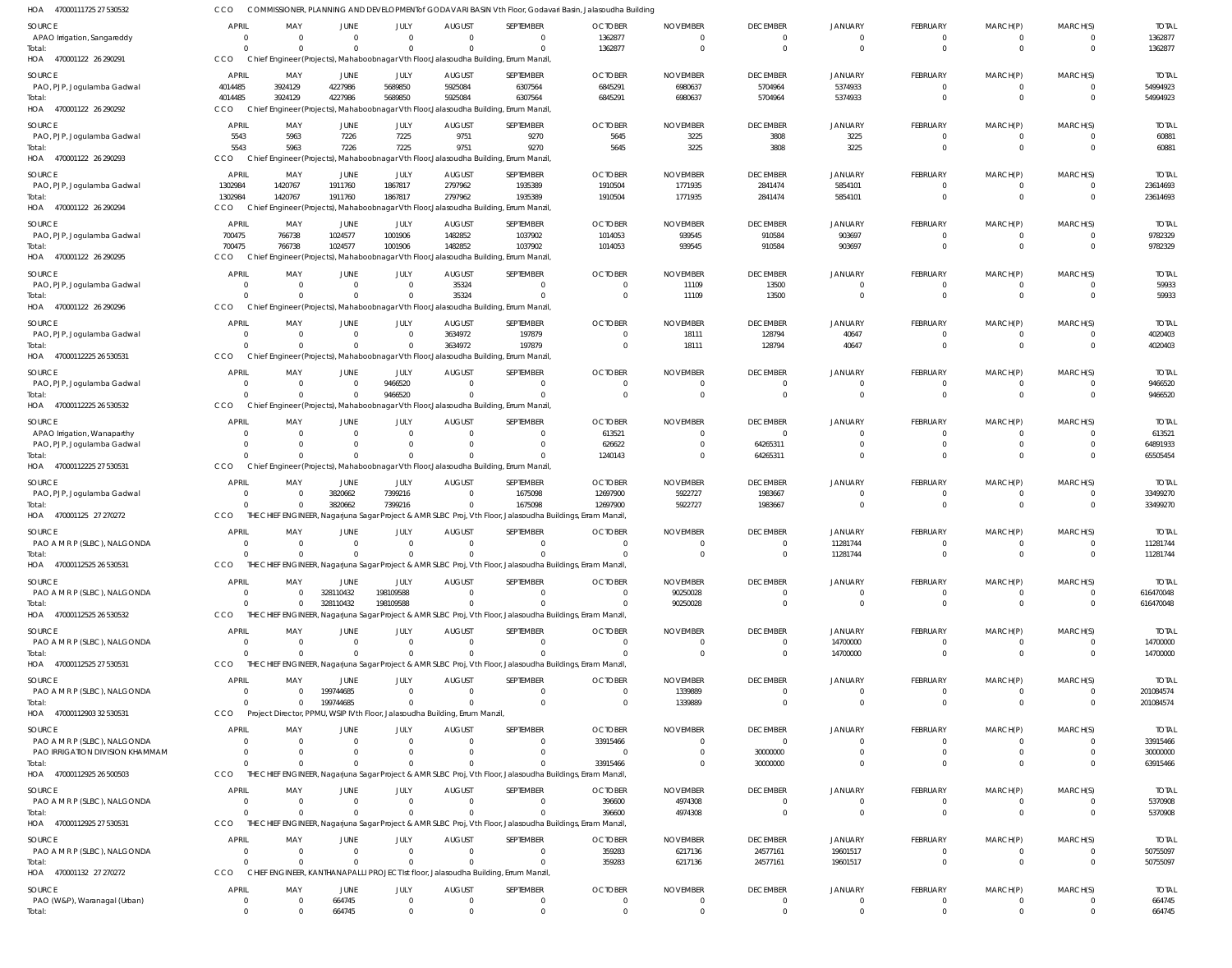| 47000113221 27 270272<br>HOA                                  | CCO                            |                      |                                |                             |                           | CHIEF ENGINEER, KANTHANAPALLI PROJECT Ist floor, Jalasoudha Building, Errum Manzil                                 |                            |                             |                                   |                                  |                            |                         |                      |                           |
|---------------------------------------------------------------|--------------------------------|----------------------|--------------------------------|-----------------------------|---------------------------|--------------------------------------------------------------------------------------------------------------------|----------------------------|-----------------------------|-----------------------------------|----------------------------------|----------------------------|-------------------------|----------------------|---------------------------|
| <b>SOURCE</b>                                                 | <b>APRIL</b>                   | MAY                  | JUNE                           | JULY                        | <b>AUGUST</b>             | SEPTEMBER                                                                                                          | <b>OCTOBER</b>             | <b>NOVEMBER</b>             | <b>DECEMBER</b>                   | JANUARY                          | FEBRUARY                   | MARCH(P)                | MARCH(S)             | <b>TOTAL</b>              |
| PAO (W&P), Waranagal (Urban)                                  | $\overline{0}$                 | $\Omega$             | 737235                         | $\mathbf{0}$                | $\Omega$                  | $\overline{0}$                                                                                                     | 32550                      | $\Omega$                    | $\overline{0}$                    | $\overline{0}$                   | 0                          | 0                       | $\Omega$             | 769785                    |
| Total:<br>HOA 47000113221 27 530531                           | $\Omega$<br>CCO                |                      | 737235                         | $\Omega$                    |                           | $\Omega$<br>CHIEF ENGINEER, KANTHANAPALLI PROJECT Ist floor, Jalasoudha Building, Errum Manzil                     | 32550                      | $\Omega$                    | $\Omega$                          | $\Omega$                         | $\mathbf 0$                | $\mathbf 0$             | $\Omega$             | 769785                    |
|                                                               | <b>APRIL</b>                   | MAY                  |                                |                             |                           | SEPTEMBER                                                                                                          | <b>OCTOBER</b>             | <b>NOVEMBER</b>             | <b>DECEMBER</b>                   | <b>JANUARY</b>                   | FEBRUARY                   | MARCH(P)                | MARCH(S)             | <b>TOTAI</b>              |
| SOURCE<br>APAO Projects, Jangaon                              | $\overline{0}$                 | $\Omega$             | JUNE<br>$\overline{0}$         | JULY<br>$\overline{0}$      | <b>AUGUST</b><br>17069181 | $\Omega$                                                                                                           |                            |                             | $\overline{0}$                    | $\Omega$                         | 0                          | 0                       |                      | 17069181                  |
| APAO Projects, Mahabubabad                                    | 0                              | 3544398              | $\mathbf{0}$                   | 50206968                    |                           | $\Omega$                                                                                                           |                            |                             | $\Omega$                          | $\Omega$                         | $\mathbf 0$                | 0                       | $\Omega$             | 53751366                  |
| Total:                                                        | $\Omega$                       | 3544398              | $\Omega$                       | 50206968                    | 17069181                  | $\Omega$                                                                                                           |                            |                             | $\Omega$                          | $\Omega$                         | $\Omega$                   | $\Omega$                | $\Omega$             | 70820547                  |
| HOA 47000113221 27 530532                                     | CCO                            |                      |                                |                             |                           | CHIEF ENGINEER, KANTHANAPALLI PROJECT Ist floor, Jalasoudha Building, Errum Manzil                                 |                            |                             |                                   |                                  |                            |                         |                      |                           |
| SOURCE                                                        | <b>APRIL</b>                   | MAY                  | <b>JUNE</b>                    | JULY                        | <b>AUGUST</b>             | SEPTEMBER                                                                                                          | <b>OCTOBER</b>             | <b>NOVEMBER</b>             | <b>DECEMBER</b>                   | <b>JANUARY</b>                   | FEBRUARY                   | MARCH(P)                | MARCH(S)             | <b>TOTAL</b>              |
| APAO Projects, Mahabubabad<br>PAO IRRIGATION DIVISION KHAMMAM | $\overline{0}$<br>0            | 94380<br>7473750     | $\Omega$<br>$\Omega$           | $\mathbf{0}$<br>$\Omega$    | $\Omega$                  | $\Omega$<br>$\overline{0}$                                                                                         |                            | $\Omega$<br>$\Omega$        | $\overline{0}$<br>$\overline{0}$  | $\Omega$<br>$\Omega$             | 0<br>$\mathbf 0$           | $\Omega$<br>$\mathbf 0$ | $\Omega$<br>$\Omega$ | 94380<br>7473750          |
| Total:                                                        | $\Omega$                       | 7568130              | $\Omega$                       | $\Omega$                    |                           | $\Omega$                                                                                                           |                            |                             | $\Omega$                          | $\Omega$                         | $\Omega$                   | $\Omega$                | $\Omega$             | 7568130                   |
| HOA<br>47000113225 27 530531                                  | CCO                            |                      |                                |                             |                           | CHIEF ENGINEER, KANTHANAPALLI PROJECT Ist floor, Jalasoudha Building, Errum Manzil                                 |                            |                             |                                   |                                  |                            |                         |                      |                           |
| SOURCE                                                        | <b>APRIL</b>                   | MAY                  | JUNE                           | JULY                        | <b>AUGUST</b>             | SEPTEMBER                                                                                                          | <b>OCTOBER</b>             | <b>NOVEMBER</b>             | <b>DECEMBER</b>                   | JANUARY                          | FEBRUARY                   | MARCH(P)                | MARCH(S)             | <b>TOTAI</b>              |
| APAO Projects, Jangaon                                        | $\Omega$                       | $\Omega$             | 2972013                        | 24855136                    |                           | $\Omega$                                                                                                           | 288677                     | 2529624                     | $\overline{0}$                    | $\Omega$                         | $\mathbf 0$                | 0                       |                      | 30645450                  |
| APAO Projects, Mahabubabad<br>PAO (W&P), Waranagal (Urban)    | $\Omega$<br>$\Omega$           |                      | 2516309<br>$\overline{0}$      | $\Omega$<br>7795405         |                           | $\Omega$<br>$\Omega$                                                                                               |                            | - (<br>4701718              | $\Omega$<br>$\Omega$              | $\Omega$<br>13775473             | $\Omega$<br>$\Omega$       | $\Omega$                |                      | 2516309<br>26272596       |
| Total:                                                        | $\Omega$                       |                      | 5488322                        | 32650541                    |                           | $\Omega$                                                                                                           | 288677                     | 7231342                     | $\Omega$                          | 13775473                         | $\Omega$                   | $\Omega$                |                      | 59434355                  |
| 47000113225 27 530532<br>HOA                                  | CCO                            |                      |                                |                             |                           | CHIEF ENGINEER, KANTHANAPALLI PROJECT Ist floor, Jalasoudha Building, Errum Manzil                                 |                            |                             |                                   |                                  |                            |                         |                      |                           |
| SOURCE                                                        | <b>APRIL</b>                   | MAY                  | JUNE                           | JULY                        | <b>AUGUST</b>             | SEPTEMBER                                                                                                          | <b>OCTOBER</b>             | <b>NOVEMBER</b>             | <b>DECEMBER</b>                   | JANUARY                          | FEBRUARY                   | MARCH(P)                | MARCH(S)             | <b>TOTAI</b>              |
| APAO Irrigation, Mahabubabad                                  | 0                              | 326250               | $\Omega$                       | $\Omega$                    | $\Omega$                  | $\Omega$                                                                                                           | $\Omega$                   | $\Omega$                    | $\Omega$                          | $\Omega$                         | $\Omega$                   | 0                       | $\Omega$             | 326250                    |
| APAO Projects, Mahabubabad                                    | 0                              | 50536261             | $\Omega$                       | $\Omega$                    |                           | $\overline{0}$                                                                                                     | 168000                     |                             | $\overline{0}$                    | $\Omega$                         | $\mathbf 0$                | $\Omega$                | $\Omega$             | 50704261                  |
| PAO IRRIGATION DIVISION KHAMMAM<br>Total:                     | $\Omega$<br>$\Omega$           | 27996750<br>78859261 | $\Omega$<br>$\Omega$           | $\Omega$<br>$\Omega$        |                           | $\Omega$<br>$\Omega$                                                                                               | 168000                     |                             | $\Omega$<br>$\Omega$              | $\Omega$<br>$\Omega$             | $\Omega$<br>$\Omega$       | $\Omega$                | $\Omega$             | 27996750<br>79027261      |
| HOA 47000114425 26 530531                                     | CCO                            |                      |                                |                             |                           | Chief Engineer (Projects), Mahaboobnagar Vth Floor, Jalasoudha Building, Errum Manzil                              |                            |                             |                                   |                                  |                            |                         |                      |                           |
| SOURCE                                                        | <b>APRIL</b>                   | MAY                  | <b>JUNE</b>                    | JULY                        | <b>AUGUST</b>             | SEPTEMBER                                                                                                          | <b>OCTOBER</b>             | <b>NOVEMBER</b>             | <b>DECEMBER</b>                   | <b>JANUARY</b>                   | FEBRUARY                   | MARCH(P)                | MARCH(S)             | <b>TOTAL</b>              |
| PAO, PJP, Jogulamba Gadwal                                    | 0                              | $\Omega$             | $\overline{0}$                 | $\mathbf 0$                 | $\Omega$                  | $\Omega$                                                                                                           |                            | 4477392                     | $\overline{0}$                    | $\Omega$                         | $\mathbf 0$                | $\Omega$                |                      | 4477392                   |
| Total:                                                        | $\Omega$                       |                      | $\Omega$                       | $\mathbf 0$                 |                           | $\overline{0}$                                                                                                     |                            | 4477392                     | $\overline{0}$                    | $\Omega$                         | $\mathbf 0$                | $\mathbf 0$             | $\Omega$             | 4477392                   |
| HOA 47000114425 26 530532                                     | CCO                            |                      |                                |                             |                           | Chief Engineer (Projects), Mahaboobnagar Vth Floor, Jalasoudha Building, Errum Manzil                              |                            |                             |                                   |                                  |                            |                         |                      |                           |
| SOURCE                                                        | <b>APRIL</b>                   | MAY                  | <b>JUNE</b>                    | JULY                        | <b>AUGUST</b>             | SEPTEMBER                                                                                                          | <b>OCTOBER</b>             | <b>NOVEMBER</b>             | <b>DECEMBER</b>                   | JANUARY                          | FEBRUARY                   | MARCH(P)                | MARCH(S)             | <b>TOTAI</b>              |
| PAO, PJP, Jogulamba Gadwal<br>Total:                          | 0<br>$\Omega$                  | $\Omega$<br>$\Omega$ | $\overline{0}$<br>$\mathbf{0}$ | $\mathbf{0}$<br>$\mathbf 0$ | $\Omega$                  | $\overline{0}$<br>$\Omega$                                                                                         | 1821065<br>1821065         | 1742997<br>1742997          | $\overline{0}$<br>$\overline{0}$  | $\Omega$<br>$\Omega$             | $\mathbf 0$<br>$\mathbf 0$ | 0<br>$\mathbf 0$        | $\Omega$             | 3564062<br>3564062        |
| HOA 47000114425 27 530531                                     | CCO                            |                      |                                |                             |                           | Chief Engineer (Projects), Mahaboobnagar Vth Floor, Jalasoudha Building, Errum Manzil                              |                            |                             |                                   |                                  |                            |                         |                      |                           |
| SOURCE                                                        | <b>APRIL</b>                   | MAY                  | <b>JUNE</b>                    | JULY                        | <b>AUGUST</b>             | SEPTEMBER                                                                                                          | <b>OCTOBER</b>             | <b>NOVEMBER</b>             | <b>DECEMBER</b>                   | <b>JANUARY</b>                   | FEBRUARY                   | MARCH(P)                | MARCH(S)             | <b>TOTAL</b>              |
| PAO, PJP, Jogulamba Gadwal                                    | $\overline{0}$                 |                      | $\overline{0}$                 | 10615413                    | 29362573                  | 1666782                                                                                                            | 79154982                   | 28898337                    | $\overline{0}$                    | $\Omega$                         | $\mathbf 0$                | 0                       | $\Omega$             | 149698087                 |
| Total:                                                        | $\Omega$                       |                      | $\overline{0}$                 | 10615413                    | 29362573                  | 1666782                                                                                                            | 79154982                   | 28898337                    | $\overline{0}$                    | $\Omega$                         | $\mathbf 0$                | $\mathbf 0$             | $\Omega$             | 149698087                 |
| 47000114425 27 530532<br>HOA                                  | CCO                            |                      |                                |                             |                           | Chief Engineer (Projects), Mahaboobnagar Vth Floor, Jalasoudha Building, Errum Manzil                              |                            |                             |                                   |                                  |                            |                         |                      |                           |
| SOURCE                                                        | <b>APRIL</b>                   | MAY                  | <b>JUNE</b>                    | JULY                        | <b>AUGUST</b>             | SEPTEMBER                                                                                                          | <b>OCTOBER</b>             | <b>NOVEMBER</b>             | <b>DECEMBER</b>                   | <b>JANUARY</b>                   | FEBRUARY                   | MARCH(P)                | MARCH(S)             | <b>TOTAI</b>              |
| PAO, PJP, Jogulamba Gadwal                                    | 0<br>$\Omega$                  | $\Omega$<br>$\Omega$ | $\overline{0}$<br>$\Omega$     | $\mathbf{0}$<br>$\Omega$    | $\Omega$                  | $\Omega$<br>$\Omega$                                                                                               | 13594838<br>13594838       | 3995750<br>3995750          | $\overline{0}$<br>$\overline{0}$  | $\Omega$<br>$\Omega$             | 0<br>$\mathbf 0$           | $\Omega$<br>$\mathbf 0$ | $\Omega$<br>$\Omega$ | 17590588<br>17590588      |
| Total:<br>HOA 47000114525 26 530531                           | CCO                            |                      |                                |                             |                           | Chief Engineer (Projects), Mahaboobnagar Vth Floor, Jalasoudha Building, Errum Manzil                              |                            |                             |                                   |                                  |                            |                         |                      |                           |
| <b>SOURCE</b>                                                 | <b>APRIL</b>                   | MAY                  | <b>JUNE</b>                    | JULY                        | <b>AUGUST</b>             | SEPTEMBER                                                                                                          | <b>OCTOBER</b>             | <b>NOVEMBER</b>             | <b>DECEMBER</b>                   | JANUARY                          | FEBRUARY                   | MARCH(P)                | MARCH(S)             | <b>TOTAI</b>              |
| APAO Irrigation, Nagarkurnool                                 | $\Omega$                       | $\Omega$             | 1117605                        | $\Omega$                    | $\Omega$                  | 4778192                                                                                                            | 105000000                  | $\Omega$                    | $\Omega$                          | $\Omega$                         | $\Omega$                   | $\Omega$                | $\Omega$             | 110895797                 |
| Total:                                                        | $\Omega$                       | $\Omega$             | 1117605                        | $\Omega$                    |                           | 4778192                                                                                                            | 105000000                  | $\Omega$                    | $\overline{0}$                    | $\overline{0}$                   | $\mathbf 0$                | $\Omega$                | $\Omega$             | 110895797                 |
| HOA 47000114525 27 530531                                     | CCO                            |                      |                                |                             |                           | Chief Engineer (Projects), Mahaboobnagar Vth Floor, Jalasoudha Building, Errum Manzil,                             |                            |                             |                                   |                                  |                            |                         |                      |                           |
| SOURCE                                                        | <b>APRIL</b>                   | MAY                  | <b>JUNE</b>                    | JULY                        | <b>AUGUST</b>             | SEPTEMBER                                                                                                          | <b>OCTOBER</b>             | <b>NOVEMBER</b>             | <b>DECEMBER</b>                   | JANUARY                          | <b>FEBRUARY</b>            | MARCH(P)                | MARCH(S)             | <b>TOTAL</b>              |
| APAO Irrigation, Nagarkurnool                                 | $\overline{0}$                 | 32710709             | $\overline{0}$                 | $\mathbf{0}$                | 466142321                 | 1184282                                                                                                            | 24057997                   | 12128232                    | $\overline{0}$                    | 12485543                         | $\mathbf 0$                | 0                       |                      | 548709084                 |
| Total:<br>HOA 47000114525 27 530532                           | $\Omega$<br>CCO                | 32710709             | $\Omega$                       | $\mathbf 0$                 | 466142321                 | 1184282<br>Chief Engineer (Projects), Mahaboobnagar Vth Floor, Jalasoudha Building, Errum Manzil                   | 24057997                   | 12128232                    | $\overline{0}$                    | 12485543                         | $\mathbf 0$                | $\mathbf 0$             | $\Omega$             | 548709084                 |
|                                                               |                                |                      |                                |                             |                           |                                                                                                                    |                            |                             |                                   |                                  |                            |                         |                      |                           |
| SOURCE<br>APAO Irrigation, Nagarkurnool                       | <b>APRIL</b><br>$\overline{0}$ | MAY<br>$\Omega$      | <b>JUNE</b><br>$\overline{0}$  | JULY<br>136398298           | <b>AUGUST</b><br>$\Omega$ | SEPTEMBER<br>4263750                                                                                               | <b>OCTOBER</b><br>25056875 | <b>NOVEMBER</b>             | <b>DECEMBER</b><br>$\overline{0}$ | <b>JANUARY</b><br>2035000        | FEBRUARY<br>$\mathbf 0$    | MARCH(P)<br>$\mathbf 0$ | MARCH(S)<br>$\Omega$ | <b>TOTAL</b><br>167753923 |
| PAO IRRIGATION DIVISION,                                      | $\Omega$                       | $\Omega$             | $\Omega$                       | $\Omega$                    | $\Omega$                  | $\mathbf{0}$                                                                                                       | 2642875                    |                             | $\overline{0}$                    | $\Omega$                         | $\Omega$                   | $\Omega$                | $\Omega$             | 2642875                   |
| MAHABOOBNAGAR<br>Total:                                       | $\Omega$                       | $\Omega$             | $\mathbf{0}$                   | 136398298                   |                           | 4263750                                                                                                            | 27699750                   |                             | $\overline{0}$                    | 2035000                          | $\Omega$                   | $\Omega$                | $\Omega$             | 170396798                 |
| HOA 47000114525 49 500501                                     | CCO                            |                      |                                |                             |                           | Chief Engineer (Projects), Mahaboobnagar Vth Floor, Jalasoudha Building, Errum Manzil                              |                            |                             |                                   |                                  |                            |                         |                      |                           |
| <b>SOURCE</b>                                                 | <b>APRIL</b>                   | MAY                  | <b>JUNE</b>                    | JULY                        | <b>AUGUST</b>             | SEPTEMBER                                                                                                          | <b>OCTOBER</b>             | <b>NOVEMBER</b>             | <b>DECEMBER</b>                   | <b>JANUARY</b>                   | FEBRUARY                   | MARCH(P)                | MARCH(S)             | <b>TOTAL</b>              |
| APAO Irrigation, Nagarkurnool                                 | 0                              | $\Omega$             | $\overline{0}$                 | $\mathbf{0}$                | $\Omega$                  | $\overline{0}$                                                                                                     | 1791990                    | $\Omega$                    | $\overline{0}$                    | $\overline{0}$                   | 0                          | 0                       |                      | 1791990                   |
| Total:                                                        | $\Omega$                       | $\Omega$             | $\Omega$                       | $\mathbf 0$                 | $\Omega$                  | $\Omega$                                                                                                           | 1791990                    | $\Omega$                    | $\overline{0}$                    | $\overline{0}$                   | $\mathbf 0$                | $\mathbf 0$             | $\Omega$             | 1791990                   |
| HOA 470001154 27 270272                                       | CCO                            |                      |                                |                             |                           | Chief Engineer, FMC (SRSP) & SYP, LMD Colony, Karimnagar Chief Engineer, FMC (SRSP) & SYP, LMD Colony,             |                            |                             |                                   |                                  |                            |                         |                      |                           |
| SOURCE                                                        | <b>APRIL</b>                   | MAY                  | <b>JUNE</b>                    | JULY                        | <b>AUGUST</b>             | SEPTEMBER                                                                                                          | <b>OCTOBER</b>             | <b>NOVEMBER</b>             | <b>DECEMBER</b>                   | JANUARY                          | FEBRUARY                   | MARCH(P)                | MARCH(S)             | <b>TOTAL</b>              |
| APAO Projects, Jagtial                                        | $\overline{0}$                 |                      | 2611323                        | $\mathbf{0}$                | $\Omega$                  | $\overline{0}$                                                                                                     | 621942                     | $\Omega$                    | $\overline{0}$                    | $\overline{0}$                   | $\mathbf 0$                | 0                       |                      | 3233265                   |
| Total:<br>HOA 47000115421 49 500501                           | $\Omega$<br>CCO                |                      | 2611323                        | $\Omega$                    |                           | $\Omega$<br>Chief Engineer, FMC (SRSP) & SYP, LMD Colony, Karimnagar Chief Engineer, FMC (SRSP) & SYP, LMD Colony, | 621942                     |                             | $\Omega$                          | $\Omega$                         | $\mathbf 0$                | $\mathbf 0$             | $\Omega$             | 3233265                   |
|                                                               | <b>APRIL</b>                   |                      |                                |                             |                           |                                                                                                                    |                            |                             |                                   |                                  |                            |                         |                      |                           |
| SOURCE<br>APAO Irrigation, Jagtial                            | $\overline{0}$                 | MAY<br>$\Omega$      | JUNE<br>857211                 | JULY<br>$\mathbf 0$         | <b>AUGUST</b><br>$\Omega$ | SEPTEMBER<br>$\overline{0}$                                                                                        | <b>OCTOBER</b><br>$\Omega$ | <b>NOVEMBER</b><br>$\Omega$ | <b>DECEMBER</b><br>$\overline{0}$ | <b>JANUARY</b><br>$\overline{0}$ | <b>FEBRUARY</b><br>0       | MARCH(P)<br>0           | MARCH(S)<br>$\Omega$ | <b>TOTAL</b><br>857211    |
| Total:                                                        | $\Omega$                       | $\Omega$             | 857211                         | $\mathbf 0$                 |                           | $\Omega$                                                                                                           | $\Omega$                   | $\Omega$                    | $\overline{0}$                    | $\Omega$                         | $\mathbf 0$                | $\mathbf 0$             | $\Omega$             | 857211                    |
| HOA 47000115425 27 530531                                     | CCO                            |                      |                                |                             |                           | Chief Engineer, FMC (SRSP) & SYP, LMD Colony, Karimnagar Chief Engineer, FMC (SRSP) & SYP, LMD Colony,             |                            |                             |                                   |                                  |                            |                         |                      |                           |
| SOURCE                                                        | <b>APRIL</b>                   | MAY                  | JUNE                           | JULY                        | <b>AUGUST</b>             | SEPTEMBER                                                                                                          | <b>OCTOBER</b>             | <b>NOVEMBER</b>             | <b>DECEMBER</b>                   | <b>JANUARY</b>                   | FEBRUARY                   | MARCH(P)                | MARCH(S)             | <b>TOTAL</b>              |
| APAO Projects, Jagtial                                        | 0                              | 27261872             | $\Omega$                       | $\Omega$                    |                           | $\overline{0}$                                                                                                     | 374290                     |                             | $\overline{0}$                    | $\Omega$                         | 0                          | $\Omega$                |                      | 27636162                  |
| APAO, SRSP SSP, KARIMNAGAR<br>Total:                          | 0<br>$\Omega$                  | 27261872             | 0<br>$\mathbf 0$               | $\Omega$<br>$\mathbf 0$     |                           | $\mathbf 0$<br>$\mathbf 0$                                                                                         | $\Omega$<br>374290         | 280900000<br>280900000      | $\overline{0}$<br>$\overline{0}$  | $\Omega$<br>$\overline{0}$       | $\Omega$<br>$\Omega$       | $\Omega$<br>$\Omega$    | $\Omega$             | 280900000<br>308536162    |
|                                                               |                                |                      |                                |                             |                           |                                                                                                                    |                            |                             |                                   |                                  |                            |                         |                      |                           |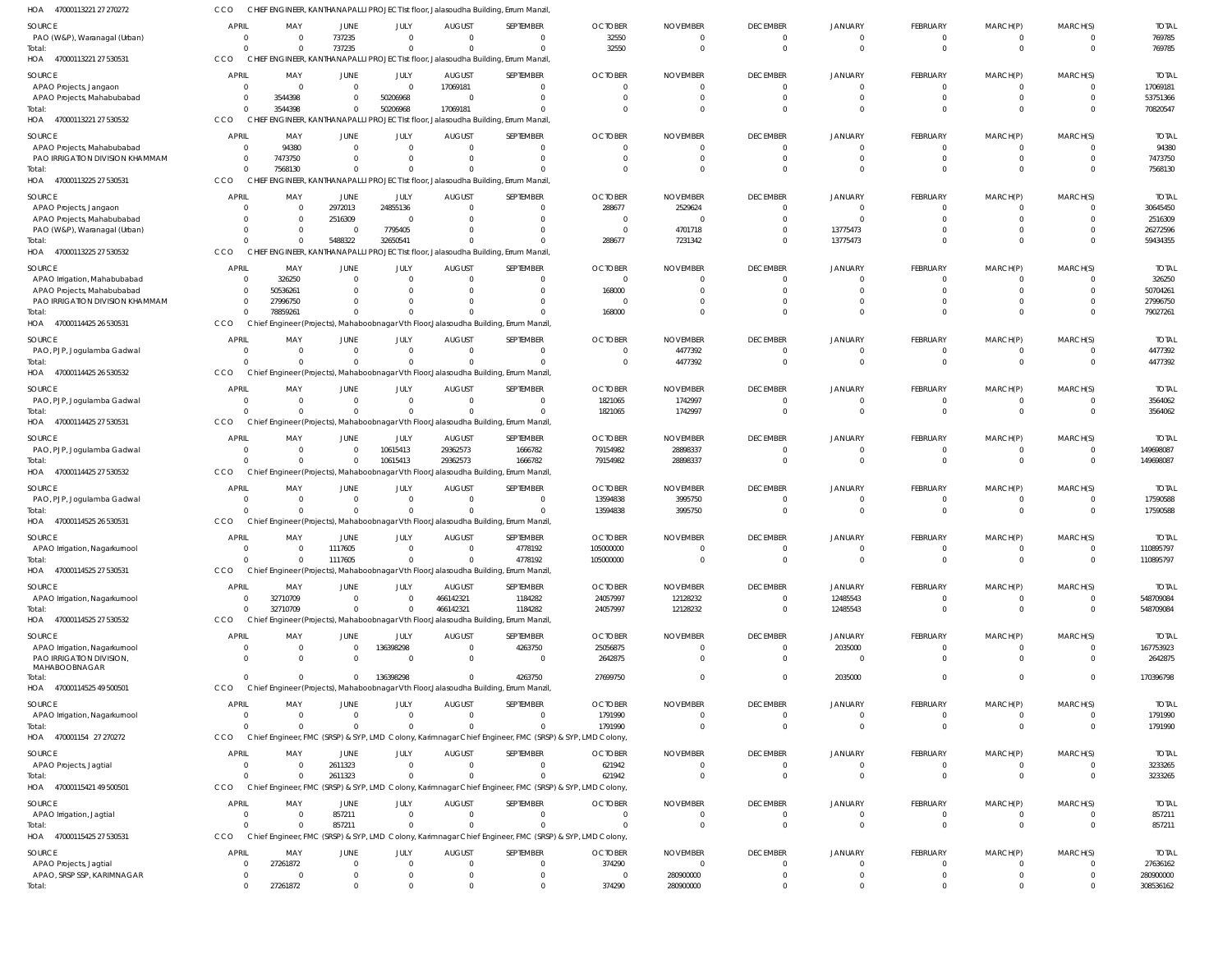| HOA 47000115425 27 530532                                 | CCO                              |                            |                      |                            |                           | Chief Engineer, FMC (SRSP) & SYP, LMD Colony, Karimnagar Chief Engineer, FMC (SRSP) & SYP, LMD Colony, |                                  |                                   |                        |                           |                                   |                                |                                  |                          |
|-----------------------------------------------------------|----------------------------------|----------------------------|----------------------|----------------------------|---------------------------|--------------------------------------------------------------------------------------------------------|----------------------------------|-----------------------------------|------------------------|---------------------------|-----------------------------------|--------------------------------|----------------------------------|--------------------------|
| SOURCE                                                    | <b>APRIL</b>                     | MAY                        | JUNE                 | JULY                       | <b>AUGUST</b>             | SEPTEMBER                                                                                              | <b>OCTOBER</b>                   | <b>NOVEMBER</b>                   | <b>DECEMBER</b>        | <b>JANUARY</b>            | <b>FEBRUARY</b>                   | MARCH(P)                       | MARCH(S)                         | <b>TOTAL</b>             |
| APAO, SRSP SSP, KARIMNAGAR                                | $\overline{0}$                   | 300000000                  | $\Omega$             | $\overline{0}$             | $\Omega$                  | $\Omega$                                                                                               | $\overline{0}$                   | $\Omega$                          | $\Omega$               | $\Omega$                  | $\overline{0}$                    | $\overline{0}$                 | $^{\circ}$                       | 300000000                |
| Total:                                                    | $\Omega$                         | 300000000                  | $\Omega$             | $\Omega$                   | $\Omega$                  | $\Omega$                                                                                               | $\Omega$                         | $\overline{0}$                    | $\Omega$               | $\Omega$                  | $\overline{0}$                    | $\overline{0}$                 | $\overline{0}$                   | 300000000                |
| HOA 470001159 26 270272                                   | CCO                              |                            |                      |                            |                           | Chief Engineer (Projects), Mahaboobnagar Vth Floor, Jalasoudha Building, Errum Manzil                  |                                  |                                   |                        |                           |                                   |                                |                                  |                          |
|                                                           | <b>APRIL</b>                     |                            |                      |                            |                           |                                                                                                        |                                  |                                   | <b>DECEMBER</b>        |                           |                                   |                                |                                  |                          |
| SOURCE<br>PAO, PJP, Jogulamba Gadwal                      | $\overline{0}$                   | MAY<br>$\Omega$            | JUNE<br>$\Omega$     | JULY<br>$\overline{0}$     | <b>AUGUST</b><br>$\Omega$ | SEPTEMBER<br>$\mathbf{0}$                                                                              | <b>OCTOBER</b><br>$\overline{0}$ | <b>NOVEMBER</b><br>2772028        | $\Omega$               | <b>JANUARY</b><br>7322253 | <b>FEBRUARY</b><br>$\overline{0}$ | MARCH(P)<br>$\overline{0}$     | MARCH(S)<br>$\overline{0}$       | <b>TOTAL</b><br>10094281 |
| Total:                                                    | $\Omega$                         |                            | $\Omega$             | $\Omega$                   |                           | $\Omega$                                                                                               | $\overline{0}$                   | 2772028                           | $\Omega$               | 7322253                   | $\overline{0}$                    | $\mathbf{0}$                   | $\mathbf 0$                      | 10094281                 |
| HOA 470001159 26 290291                                   | CCO                              |                            |                      |                            |                           | Chief Engineer (Projects), Mahaboobnagar Vth Floor, Jalasoudha Building, Errum Manzil                  |                                  |                                   |                        |                           |                                   |                                |                                  |                          |
|                                                           |                                  |                            |                      |                            |                           |                                                                                                        |                                  |                                   |                        |                           |                                   |                                |                                  |                          |
| SOURCE                                                    | <b>APRIL</b>                     | MAY                        | JUNE                 | JULY                       | <b>AUGUST</b>             | SEPTEMBER                                                                                              | <b>OCTOBER</b>                   | <b>NOVEMBER</b>                   | <b>DECEMBER</b>        | <b>JANUARY</b>            | <b>FEBRUARY</b>                   | MARCH(P)                       | MARCH(S)                         | <b>TOTAL</b>             |
| APAO Irrigation, Nagarkurnool                             | 73296                            | 69628                      | 69628                | 81440                      | 81440                     | 81440                                                                                                  | 81440                            | 105254                            | 86744                  | 81440                     | $\Omega$                          | $\Omega$                       | $^{\circ}$                       | 811750                   |
| PAO IRRIGATION DIVISION,<br>MAHABOOBNAGAR                 | 597539                           | 566565                     | 574012               | 685505                     | 658271                    | 644705                                                                                                 | 602700                           | 806405                            | 606630                 | 607660                    | $\Omega$                          | $\Omega$                       | $\mathbf 0$                      | 6349992                  |
| PAO, PJP, Jogulamba Gadwal                                | 39096                            | 37671                      | 37671                | 43440                      | 43440                     | 43440                                                                                                  | 53668                            | 46268                             | 43440                  | 44854                     | $\Omega$                          | $\mathbf{0}$                   | $\mathbf 0$                      | 432988                   |
| Total:                                                    | 709931                           | 673864                     | 681311               | 810385                     | 783151                    | 769585                                                                                                 | 737808                           | 957927                            | 736814                 | 733954                    | $\Omega$                          | $\Omega$                       | $\Omega$                         | 7594730                  |
| HOA 470001159 26 290292                                   | CCO                              |                            |                      |                            |                           | Chief Engineer (Projects), Mahaboobnagar Vth Floor, Jalasoudha Building, Errum Manzil                  |                                  |                                   |                        |                           |                                   |                                |                                  |                          |
| SOURCE                                                    | <b>APRIL</b>                     | MAY                        | JUNE                 | JULY                       | <b>AUGUST</b>             | SEPTEMBER                                                                                              | <b>OCTOBER</b>                   | <b>NOVEMBER</b>                   | <b>DECEMBER</b>        | <b>JANUARY</b>            | FEBRUARY                          | MARCH(P)                       | MARCH(S)                         | <b>TOTAL</b>             |
| PAO IRRIGATION DIVISION,                                  | $\Omega$                         | $\Omega$                   | $\Omega$             | $\overline{0}$             | $\Omega$                  | $\mathbf{0}$                                                                                           | $\overline{0}$                   | 26                                | $\Omega$               | $\Omega$                  | $\overline{0}$                    | $\overline{0}$                 | $\mathbf 0$                      | 26                       |
| MAHABOOBNAGAR                                             |                                  |                            |                      |                            |                           |                                                                                                        |                                  |                                   |                        |                           |                                   |                                |                                  |                          |
| Total:                                                    | $\Omega$                         | $\Omega$                   | $\Omega$             | $\overline{0}$             | $\Omega$                  | $\mathbf 0$                                                                                            | 0                                | 26                                | $\Omega$               | $\Omega$                  | $\Omega$                          | $\overline{0}$                 | $\mathbf 0$                      | 26                       |
| HOA 470001159 26 290293                                   | CCO                              |                            |                      |                            |                           | Chief Engineer (Projects), Mahaboobnagar Vth Floor, Jalasoudha Building, Errum Manzil                  |                                  |                                   |                        |                           |                                   |                                |                                  |                          |
| SOURCE                                                    | APRIL                            | MAY                        | JUNE                 | JULY                       | <b>AUGUST</b>             | SEPTEMBER                                                                                              | <b>OCTOBER</b>                   | <b>NOVEMBER</b>                   | <b>DECEMBER</b>        | <b>JANUARY</b>            | <b>FEBRUARY</b>                   | MARCH(P)                       | MARCH(S)                         | <b>TOTAL</b>             |
| APAO Irrigation, Nagarkurnool                             | 24310                            | 27010                      | 27010                | 27010                      | 27010                     | 27010                                                                                                  | 27010                            | 29712                             | 31230                  | 31230                     | $\mathbf{0}$                      | $\overline{0}$                 | $\mathbf{0}$                     | 278542                   |
| PAO IRRIGATION DIVISION,                                  | 198020                           | 220279                     | 226755               | 227127                     | 226038                    | 213596                                                                                                 | 199719                           | 222352                            | 232453                 | 232853                    | $\Omega$                          | $\mathbf{0}$                   | $\mathbf 0$                      | 2199192                  |
| MAHABOOBNAGAR                                             |                                  |                            |                      |                            |                           |                                                                                                        |                                  |                                   |                        |                           |                                   |                                |                                  |                          |
| PAO, PJP, Jogulamba Gadwal                                | 12824                            | 14249                      | 14249                | 14249                      | 14249                     | 14249                                                                                                  | 15674                            | 14249                             | 16476                  | 16476                     | $\Omega$                          | $\mathbf{0}$                   | $^{\circ}$                       | 146944                   |
| Total:                                                    | 235154                           | 261538                     | 268014               | 268386                     | 267297                    | 254855                                                                                                 | 242403                           | 266313                            | 280159                 | 280559                    | $\Omega$                          | $\Omega$                       | $\mathbf 0$                      | 2624678                  |
| HOA 470001159 26 290294                                   | <b>CCO</b>                       |                            |                      |                            |                           | Chief Engineer (Projects), Mahaboobnagar Vth Floor, Jalasoudha Building, Errum Manzil                  |                                  |                                   |                        |                           |                                   |                                |                                  |                          |
| SOURCE                                                    | <b>APRIL</b>                     | MAY                        | JUNE                 | JULY                       | <b>AUGUST</b>             | SEPTEMBER                                                                                              | <b>OCTOBER</b>                   | <b>NOVEMBER</b>                   | <b>DECEMBER</b>        | <b>JANUARY</b>            | <b>FEBRUARY</b>                   | MARCH(P)                       | MARCH(S)                         | <b>TOTAL</b>             |
| APAO Irrigation, Nagarkurnool                             | 8698                             | 9664                       | 9664                 | 9664                       | 9664                      | 9664                                                                                                   | 9664                             | 10630                             | 9664                   | 9664                      | $^{\circ}$                        | $\overline{0}$                 | $\mathbf{0}$                     | 96640                    |
| PAO IRRIGATION DIVISION,                                  | 110652                           | 123266                     | 125644               | 125866                     | 125558                    | 121106                                                                                                 | 112830                           | 125666                            | 113616                 | 113822                    | $\Omega$                          | $\overline{0}$                 | $\mathbf 0$                      | 1198026                  |
| MAHABOOBNAGAR<br>Total:                                   | 119350                           | 132930                     | 135308               | 135530                     | 135222                    | 130770                                                                                                 | 122494                           | 136296                            | 123280                 | 123486                    | $\Omega$                          | $\overline{0}$                 | $\mathbf{0}$                     | 1294666                  |
| HOA 470001159 26 290296                                   | CCO                              |                            |                      |                            |                           | Chief Engineer (Projects), Mahaboobnagar Vth Floor, Jalasoudha Building, Errum Manzil                  |                                  |                                   |                        |                           |                                   |                                |                                  |                          |
|                                                           |                                  |                            |                      |                            |                           |                                                                                                        |                                  |                                   |                        |                           |                                   |                                |                                  |                          |
| SOURCE                                                    | <b>APRIL</b><br>$\circ$          | MAY<br>- 0                 | JUNE<br>- 0          | JULY<br>$\mathbf 0$        | <b>AUGUST</b><br>58608    | SEPTEMBER<br>$\overline{0}$                                                                            | <b>OCTOBER</b><br>0              | <b>NOVEMBER</b><br>$\overline{0}$ | <b>DECEMBER</b><br>- 0 | <b>JANUARY</b>            | <b>FEBRUARY</b><br>$^{\circ}$     | MARCH(P)<br>$\overline{0}$     | MARCH(S)<br>$\mathbf{0}$         | <b>TOTAL</b><br>58608    |
| APAO Irrigation, Nagarkurnool<br>PAO IRRIGATION DIVISION, | $\Omega$                         | $\Omega$                   | $\Omega$             | $\overline{0}$             | 420848                    | $\mathbf 0$                                                                                            | $\overline{0}$                   | 64178                             | $\Omega$               | $\Omega$                  | $\Omega$                          | $\mathbf{0}$                   | $\mathbf 0$                      | 485026                   |
| MAHABOOBNAGAR                                             |                                  |                            |                      |                            |                           |                                                                                                        |                                  |                                   |                        |                           |                                   |                                |                                  |                          |
| Total:                                                    | $\Omega$                         | $\Omega$                   | $\Omega$             | $\Omega$                   | 479456                    | $\Omega$                                                                                               | $\mathbf 0$                      | 64178                             | $\Omega$               |                           | $\Omega$                          | $\mathbf{0}$                   | $\mathbf 0$                      | 543634                   |
| HOA 47000115921 26 530531                                 | CCO                              |                            |                      |                            |                           | Chief Engineer (Projects), Mahaboobnagar Vth Floor, Jalasoudha Building, Errum Manzil                  |                                  |                                   |                        |                           |                                   |                                |                                  |                          |
| SOURCE                                                    | <b>APRIL</b>                     | MAY                        | JUNE                 | JULY                       | <b>AUGUST</b>             | SEPTEMBER                                                                                              | <b>OCTOBER</b>                   | <b>NOVEMBER</b>                   | <b>DECEMBER</b>        | <b>JANUARY</b>            | <b>FEBRUARY</b>                   | MARCH(P)                       | MARCH(S)                         | <b>TOTAL</b>             |
| PAO, PJP, Jogulamba Gadwal                                | $\circ$                          | $\Omega$                   | 796230               | $\overline{0}$             |                           | $\mathbf{0}$                                                                                           | 0                                | 0                                 | $\Omega$               |                           | 0                                 | $\mathbf{0}$                   | $\mathbf{0}$                     | 796230                   |
| Total:                                                    | $\Omega$                         | $\Omega$                   | 796230               | $\overline{0}$             |                           | $\mathbf 0$                                                                                            | $\overline{0}$                   | $\overline{0}$                    | $\Omega$               | $\Omega$                  | $\overline{0}$                    | $\overline{0}$                 | $\overline{0}$                   | 796230                   |
| HOA 47000115921 49 500501                                 | CCO                              |                            |                      |                            |                           | Chief Engineer (Projects), Mahaboobnagar Vth Floor, Jalasoudha Building, Errum Manzil                  |                                  |                                   |                        |                           |                                   |                                |                                  |                          |
| SOURCE                                                    | <b>APRIL</b>                     | MAY                        | JUNE                 | JULY                       | <b>AUGUST</b>             | SEPTEMBER                                                                                              | <b>OCTOBER</b>                   | <b>NOVEMBER</b>                   | <b>DECEMBER</b>        | <b>JANUARY</b>            | <b>FEBRUARY</b>                   | MARCH(P)                       | MARCH(S)                         | <b>TOTAL</b>             |
| APAO Irrigation, Wanaparthy                               | $\Omega$                         | -0                         | $\Omega$             | $\Omega$                   | - 0                       | $\Omega$                                                                                               | 29017198                         | $\Omega$                          | $\Omega$               | - 0                       | $\mathbf{0}$                      | $\Omega$                       | $\Omega$                         | 29017198                 |
| Total:                                                    | $\overline{0}$                   | $\overline{0}$             | $\Omega$             | $\overline{0}$             | $\Omega$                  | $\mathbf 0$                                                                                            | 29017198                         | $\Omega$                          | $\Omega$               | $\Omega$                  | $\Omega$                          | $\Omega$                       | $\Omega$                         | 29017198                 |
| 47000115925 26 530531<br>HOA                              | CCO                              | Chief                      |                      |                            |                           | ef Engineer (Projects), Mahaboobnagar Vth Floor, Jalasoudha Building, Errum Manzil                     |                                  |                                   |                        |                           |                                   |                                |                                  |                          |
|                                                           |                                  |                            |                      |                            |                           |                                                                                                        |                                  |                                   |                        |                           |                                   |                                |                                  |                          |
| SOURCE                                                    | <b>APRIL</b>                     | MAY                        | JUNE                 | JULY                       | <b>AUGUST</b><br>$\Omega$ | SEPTEMBER                                                                                              | <b>OCTOBER</b>                   | <b>NOVEMBER</b>                   | <b>DECEMBER</b>        | <b>JANUARY</b>            | FEBRUARY                          | MARCH(P)                       | MARCH(S)                         | <b>TOTAL</b>             |
| PAO, PJP, Jogulamba Gadwal                                | $\overline{0}$<br>$\overline{0}$ | $\Omega$                   | $\Omega$<br>$\Omega$ | $\overline{0}$<br>$\Omega$ |                           | $\mathbf{0}$<br>$\mathbf{0}$                                                                           | 8344862<br>8344862               | 1165270<br>1165270                | $\Omega$<br>$\Omega$   | $\Omega$<br>$\Omega$      | $\overline{0}$<br>$\mathbf 0$     | $\overline{0}$<br>$\mathbf{0}$ | $\overline{0}$<br>$\overline{0}$ | 9510132<br>9510132       |
| Total:<br>HOA 47000115925 27 530531                       | CCO                              |                            |                      |                            |                           | Chief Engineer (Projects), Mahaboobnagar Vth Floor, Jalasoudha Building, Errum Manzil                  |                                  |                                   |                        |                           |                                   |                                |                                  |                          |
|                                                           |                                  |                            |                      |                            |                           |                                                                                                        |                                  |                                   |                        |                           |                                   |                                |                                  |                          |
| SOURCE                                                    | <b>APRIL</b>                     | MAY                        | JUNE                 | JULY                       | <b>AUGUST</b>             | SEPTEMBER                                                                                              | <b>OCTOBER</b>                   | <b>NOVEMBER</b>                   | <b>DECEMBER</b>        | <b>JANUARY</b>            | <b>FEBRUARY</b>                   | MARCH(P)                       | MARCH(S)                         | <b>TOTAL</b>             |
| PAO IRRIGATION DIVISION,                                  | $\Omega$                         | 38418550                   | $\Omega$             | 31033190                   | 6426941                   | $\mathbf{0}$                                                                                           | 22391093                         | 18443467                          | 11796900               | $\Omega$                  | $\overline{0}$                    | $\overline{0}$                 | $\mathbf{0}$                     | 128510141                |
| MAHABOOBNAGAR<br>Total:                                   | $\mathbf 0$                      | 38418550                   | $\mathbf 0$          | 31033190                   | 6426941                   | $\Omega$                                                                                               | 22391093                         | 18443467                          | 11796900               | $\Omega$                  | $\overline{0}$                    | $\overline{0}$                 | $\mathbf{0}$                     | 128510141                |
| HOA 47000115925 27 530532                                 | CCO                              |                            |                      |                            |                           | Chief Engineer (Projects), Mahaboobnagar Vth Floor, Jalasoudha Building, Errum Manzil                  |                                  |                                   |                        |                           |                                   |                                |                                  |                          |
|                                                           |                                  |                            |                      |                            |                           |                                                                                                        |                                  |                                   |                        |                           |                                   |                                |                                  |                          |
| SOURCE                                                    | APRIL                            | MAY                        | JUNE                 | JULY                       | <b>AUGUST</b><br>$\Omega$ | SEPTEMBER                                                                                              | <b>OCTOBER</b>                   | <b>NOVEMBER</b>                   | <b>DECEMBER</b>        | <b>JANUARY</b>            | FEBRUARY                          | MARCH(P)                       | MARCH(S)                         | <b>TOTAL</b>             |
| APAO Irrigation, Wanaparthy<br>Total:                     | $\circ$<br>$\Omega$              | $\overline{0}$<br>$\Omega$ | $\Omega$<br>$\Omega$ | 28977500<br>28977500       | $\Omega$                  | $\mathbf{0}$<br>$\mathbf 0$                                                                            | 25738732<br>25738732             | 0<br>$\overline{0}$               | 46978916<br>46978916   | $\Omega$<br>$\Omega$      | $\overline{0}$<br>$\overline{0}$  | 0<br>$\mathbf{0}$              | $^{\circ}$<br>$\overline{0}$     | 101695148<br>101695148   |
| HOA 470001164 27 270272                                   | CCO                              |                            |                      |                            |                           | Chief Engineer, FMC (SRSP) & SYP, LMD Colony, Karimnagar Chief Engineer, FMC (SRSP) & SYP, LMD Colony, |                                  |                                   |                        |                           |                                   |                                |                                  |                          |
|                                                           |                                  |                            |                      |                            |                           |                                                                                                        |                                  |                                   |                        |                           |                                   |                                |                                  |                          |
| SOURCE                                                    | <b>APRIL</b>                     | MAY                        | JUNE                 | JULY                       | <b>AUGUST</b>             | SEPTEMBER                                                                                              | <b>OCTOBER</b>                   | <b>NOVEMBER</b>                   | <b>DECEMBER</b>        | <b>JANUARY</b>            | FEBRUARY                          | MARCH(P)                       | MARCH(S)                         | <b>TOTAL</b>             |
| APAO Projects, Peddapalli                                 | $\overline{0}$                   | $\Omega$                   | 1294483              | $\overline{0}$             | $\Omega$                  | $\mathbf{0}$                                                                                           | 1064548                          | $\overline{0}$                    | $\Omega$               | $\Omega$                  | $\overline{0}$                    | $\overline{0}$                 | $\mathbf{0}$                     | 2359031                  |
| Total:                                                    | $\Omega$                         | $\Omega$                   | 1294483              | $\Omega$                   |                           | $\Omega$                                                                                               | 1064548                          | $\overline{0}$                    | $\Omega$               | $\Omega$                  | $\overline{0}$                    | $\mathbf{0}$                   | $\mathbf 0$                      | 2359031                  |
| HOA 47000116425 26 530531                                 | CCO                              |                            |                      |                            |                           | Chief Engineer, FMC (SRSP) & SYP, LMD Colony, Karimnagar Chief Engineer, FMC (SRSP) & SYP, LMD Colony, |                                  |                                   |                        |                           |                                   |                                |                                  |                          |
| SOURCE                                                    | APRIL                            | MAY                        | JUNE                 | JULY                       | <b>AUGUST</b>             | SEPTEMBER                                                                                              | <b>OCTOBER</b>                   | <b>NOVEMBER</b>                   | <b>DECEMBER</b>        | <b>JANUARY</b>            | <b>FEBRUARY</b>                   | MARCH(P)                       | MARCH(S)                         | <b>TOTAL</b>             |
| APAO Projects, Peddapalli                                 | $\overline{0}$                   | $\mathbf{0}$               | 217373045            | $\overline{0}$             | $\Omega$                  | $\mathbf 0$                                                                                            | 12613975                         | $\overline{0}$                    | $\Omega$               | $\Omega$                  | $\overline{0}$                    | $\overline{0}$                 | $\mathbf 0$                      | 229987020                |
| Total:                                                    | $\Omega$                         | $\Omega$                   | 217373045            | $\overline{0}$             |                           | $\mathbf 0$                                                                                            | 12613975                         | $\overline{0}$                    | $\Omega$               | $\Omega$                  | $\mathbf 0$                       | $\mathbf{0}$                   | $\overline{0}$                   | 229987020                |
| HOA 47000116425 26 530532                                 | CCO                              |                            |                      |                            |                           | Chief Engineer, FMC (SRSP) & SYP, LMD Colony, Karimnagar Chief Engineer, FMC (SRSP) & SYP, LMD Colony, |                                  |                                   |                        |                           |                                   |                                |                                  |                          |
| SOURCE                                                    | <b>APRIL</b>                     | MAY                        | JUNE                 | JULY                       | <b>AUGUST</b>             | SEPTEMBER                                                                                              | <b>OCTOBER</b>                   | <b>NOVEMBER</b>                   | <b>DECEMBER</b>        | <b>JANUARY</b>            | <b>FEBRUARY</b>                   | MARCH(P)                       | MARCH(S)                         | <b>TOTAL</b>             |
| APAO Projects, Jagtial                                    | - 0                              | $\Omega$                   | $\Omega$             | $\overline{0}$             | $\Omega$                  | $\mathbf{0}$                                                                                           | 590000                           | $\overline{0}$                    | $\Omega$               | $\Omega$                  | $\Omega$                          | $\mathbf{0}$                   | $\mathbf{0}$                     | 590000                   |
| APAO Projects, Mancherial                                 | $\overline{0}$                   | $\overline{0}$             | $\Omega$             | $\overline{0}$             | $\Omega$                  | $\mathbf{0}$                                                                                           | 51099189                         | $\Omega$                          | $\Omega$               | $\Omega$                  | $\Omega$                          | $\overline{0}$                 | $\mathbf 0$                      | 51099189                 |
| Total:                                                    | $\Omega$                         | $\Omega$                   | $\Omega$             | $\Omega$                   |                           | $\Omega$                                                                                               | 51689189                         | $\Omega$                          | $\Omega$               | $\Omega$                  | $\Omega$                          | $\Omega$                       | $\mathbf 0$                      | 51689189                 |
| HOA 47000116425 27 530531                                 | CCO                              |                            |                      |                            |                           | Chief Engineer, FMC (SRSP) & SYP, LMD Colony, Karimnagar Chief Engineer, FMC (SRSP) & SYP, LMD Colony, |                                  |                                   |                        |                           |                                   |                                |                                  |                          |
| SOURCE                                                    | <b>APRIL</b>                     | MAY                        | JUNE                 | JULY                       | <b>AUGUST</b>             | SEPTEMBER                                                                                              | <b>OCTOBER</b>                   | <b>NOVEMBER</b>                   | <b>DECEMBER</b>        | <b>JANUARY</b>            | FEBRUARY                          | MARCH(P)                       | MARCH(S)                         | <b>TOTAL</b>             |
| APAO Projects, Peddapalli                                 | $\overline{0}$                   | -0                         | 91087687             | $\overline{0}$             | $\Omega$                  | $\mathbf{0}$                                                                                           | $\overline{0}$                   | $\overline{0}$                    | $\Omega$               | 4544858                   | $\overline{0}$                    | $\overline{0}$                 | $\mathbf 0$                      | 95632545                 |
| APAO, SRSP SSP, KARIMNAGAR                                | $\mathbf{0}$                     | -0                         | 2043081              | $\mathbf 0$                |                           | $\mathbf{0}$                                                                                           | 0                                | 0                                 | $\Omega$               | $\Omega$                  | 0                                 | $\mathbf{0}$                   | $\mathbf{0}$                     | 2043081                  |
| Total:                                                    | $\overline{0}$                   | - 0                        | 93130768             | $\mathbf 0$                |                           | $\mathbf 0$                                                                                            | 0                                | $\mathbf{0}$                      | $\Omega$               | 4544858                   | $\mathbf 0$                       | $\mathbf 0$                    | $\mathbf 0$                      | 97675626                 |
|                                                           |                                  |                            |                      |                            |                           |                                                                                                        |                                  |                                   |                        |                           |                                   |                                |                                  |                          |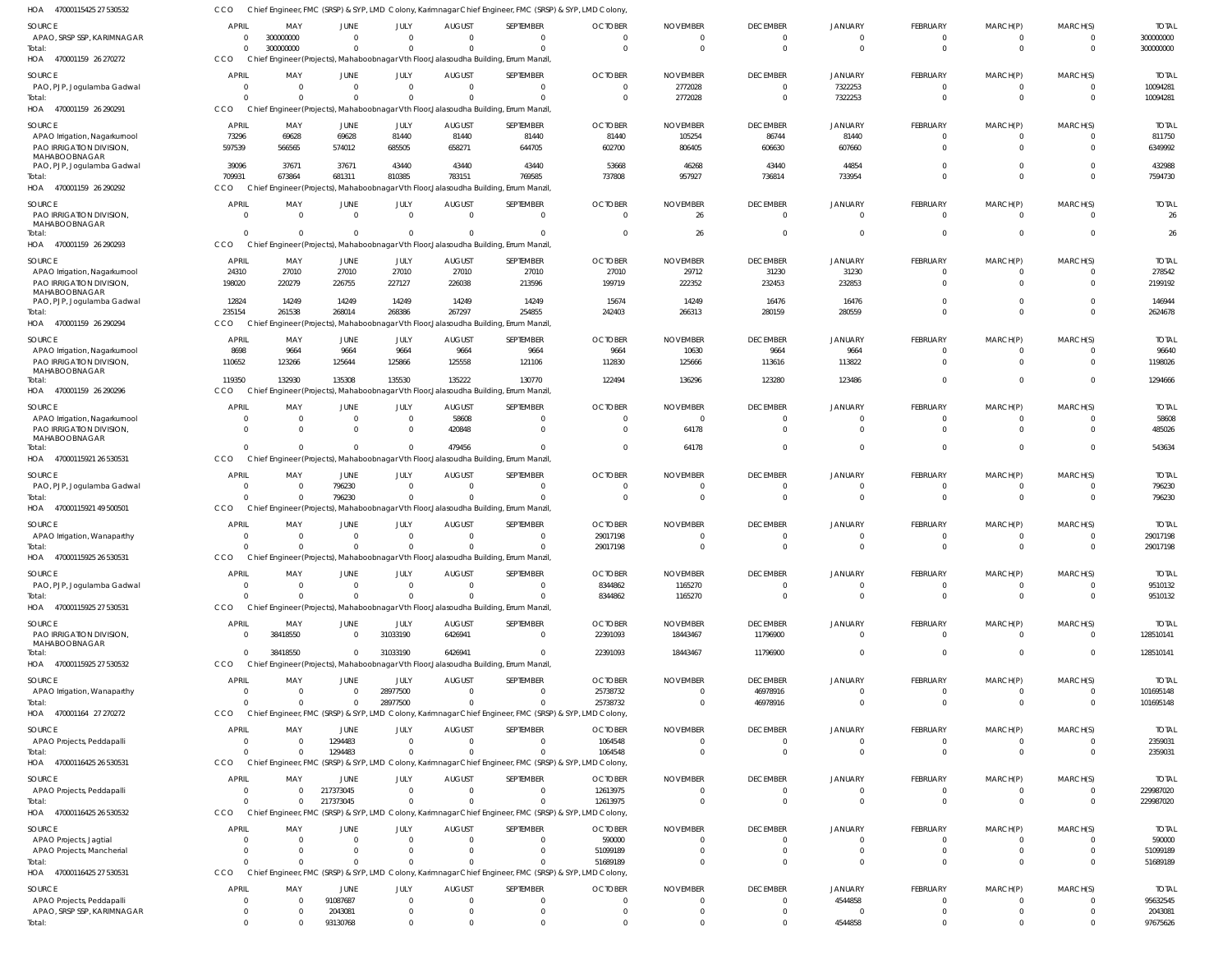| HOA 47000116425 49 500501                                       | cco                  |                    |                            |                              |                           | Chief Engineer, FMC (SRSP) & SYP, LMD Colony, Karimnagar Chief Engineer, FMC (SRSP) & SYP, LMD Colony |                                                                                                                          |                             |                                |                           |                            |                           |                                           |                          |
|-----------------------------------------------------------------|----------------------|--------------------|----------------------------|------------------------------|---------------------------|-------------------------------------------------------------------------------------------------------|--------------------------------------------------------------------------------------------------------------------------|-----------------------------|--------------------------------|---------------------------|----------------------------|---------------------------|-------------------------------------------|--------------------------|
| SOURCE                                                          | APRIL                | MAY                | JUNE                       | JULY                         | <b>AUGUST</b>             | SEPTEMBER                                                                                             | <b>OCTOBER</b>                                                                                                           | <b>NOVEMBER</b>             | <b>DECEMBER</b>                | <b>JANUARY</b>            | <b>FEBRUARY</b>            | MARCH(P)                  | MARCH(S)                                  | <b>TOTAL</b>             |
| APAO Irrigation, Jagtial                                        | $\Omega$             | $\Omega$           | $\Omega$                   | $\Omega$                     | $\Omega$                  | $\mathbf 0$                                                                                           | 438753                                                                                                                   | $\Omega$                    | $\mathbf{0}$                   | $\mathbf 0$               | $\mathbf 0$                | 0                         | - 0                                       | 438753                   |
| APAO Projects, Mancherial                                       | $\Omega$             |                    | $\Omega$                   | $\Omega$                     | $\Omega$                  | $\Omega$                                                                                              | 1110000                                                                                                                  | $\Omega$                    | $\Omega$                       | $\Omega$                  | $\mathbf 0$                | $\mathbf 0$               | $\Omega$                                  | 1110000                  |
| APAO Projects, Peddapalli                                       | $\Omega$             | $\Omega$           | $\Omega$                   | $\Omega$                     |                           | $\Omega$                                                                                              | 262224                                                                                                                   |                             | $\Omega$                       | $\Omega$                  | $\mathbf 0$                | $\mathbf 0$               | $\Omega$                                  | 262224                   |
| Total:                                                          | $\Omega$<br>CCO      |                    | $\Omega$                   | $\Omega$                     |                           | $\Omega$                                                                                              | 1810977                                                                                                                  |                             | $\Omega$                       | $\Omega$                  | $\mathbf 0$                | $\mathbf 0$               | $\Omega$                                  | 1810977                  |
| HOA 470001166 27 270272                                         |                      |                    |                            |                              |                           |                                                                                                       | THE CHIEF ENGINEER, Godavari Lift Irrigation Scheme Godavari Lift Irrigation Scheme, K C Colony, Chintagattu, Hanamkonda |                             |                                |                           |                            |                           |                                           |                          |
| SOURCE                                                          | <b>APRIL</b>         | MAY                | JUNE                       | JULY                         | <b>AUGUST</b>             | SEPTEMBER                                                                                             | <b>OCTOBER</b>                                                                                                           | <b>NOVEMBER</b>             | <b>DECEMBER</b>                | <b>JANUARY</b>            | FEBRUARY                   | MARCH(P)                  | MARCH(S)                                  | <b>TOTAL</b>             |
| PAO (W&P), Waranagal (Urban)                                    | $\Omega$<br>$\Omega$ | 41090687           | 19423920                   | $\Omega$<br>$\Omega$         | $\Omega$                  | $\Omega$<br>$\Omega$                                                                                  |                                                                                                                          | $\Omega$<br>$\Omega$        | $\Omega$<br>$\Omega$           | 54144881                  | $\mathbf 0$<br>$\Omega$    | 0<br>$\mathbf{0}$         | $\overline{0}$<br>$\Omega$                | 114659488                |
| Total:<br>HOA 47000116625 27 530531                             | CCO                  | 41090687           | 19423920                   |                              |                           |                                                                                                       | THE CHIEF ENGINEER, Godavari Lift Irrigation Scheme Godavari Lift Irrigation Scheme, K C Colony, Chintagattu, Hanamkonda |                             |                                | 54144881                  |                            |                           |                                           | 114659488                |
|                                                                 |                      |                    |                            |                              |                           |                                                                                                       |                                                                                                                          |                             |                                |                           |                            |                           |                                           |                          |
| SOURCE                                                          | APRIL                | MAY                | JUNE                       | JULY                         | <b>AUGUST</b>             | SEPTEMBER                                                                                             | <b>OCTOBER</b>                                                                                                           | <b>NOVEMBER</b>             | <b>DECEMBER</b>                | <b>JANUARY</b>            | FEBRUARY                   | MARCH(P)                  | MARCH(S)                                  | <b>TOTAL</b>             |
| PAO (W&P), Waranagal (Urban)                                    | - 0<br>$\Omega$      | 6996306<br>6996306 | $\overline{0}$<br>$\Omega$ | $\mathbf{0}$<br>$\Omega$     | $\Omega$                  | $\overline{0}$<br>$\Omega$                                                                            | 954467773<br>954467773                                                                                                   | 62216322<br>62216322        | $\mathbf{0}$<br>$\Omega$       | $\Omega$<br>$\Omega$      | $\mathbf 0$<br>$\mathbf 0$ | $^{\circ}$<br>$\mathbf 0$ | $\overline{\mathbf{0}}$<br>$\overline{0}$ | 1023680401<br>1023680401 |
| Total:<br>HOA 47000116625 49 500503                             | CCO                  |                    |                            |                              |                           |                                                                                                       | THE CHIEF ENGINEER, Godavari Lift Irrigation Scheme Godavari Lift Irrigation Scheme, K C Colony, Chintagattu, Hanamkonda |                             |                                |                           |                            |                           |                                           |                          |
|                                                                 |                      |                    |                            |                              |                           |                                                                                                       |                                                                                                                          |                             |                                |                           |                            |                           |                                           |                          |
| SOURCE                                                          | <b>APRIL</b>         | MAY<br>$\Omega$    | JUNE<br>$\Omega$           | JULY<br>$\Omega$             | <b>AUGUST</b><br>$\Omega$ | SEPTEMBER                                                                                             | <b>OCTOBER</b>                                                                                                           | <b>NOVEMBER</b><br>$\Omega$ | <b>DECEMBER</b><br>$\Omega$    | JANUARY                   | FEBRUARY<br>$\Omega$       | MARCH(P)                  | MARCH(S)<br>$\Omega$                      | <b>TOTAL</b>             |
| APAO Projects, Jangaon<br>Total:                                | $\Omega$<br>$\Omega$ |                    | $\Omega$                   | $\Omega$                     | $\Omega$                  | 9700105<br>9700105                                                                                    |                                                                                                                          | $\Omega$                    | $\Omega$                       | 0<br>0                    | $\mathbf 0$                | $\Omega$<br>$\mathbf 0$   | $\overline{0}$                            | 9700105<br>9700105       |
| HOA 470001167 25 010011                                         | CCO                  |                    |                            |                              |                           | Chief Engineer, Projects, Adilabad (Projects), Adilabad, IInd Floor, Jalasoudha Buildings,            |                                                                                                                          |                             |                                |                           |                            |                           |                                           |                          |
|                                                                 |                      |                    |                            |                              |                           |                                                                                                       |                                                                                                                          |                             |                                |                           |                            |                           |                                           |                          |
| SOURCE                                                          | APRIL<br>1556475     | MAY<br>1528687     | JUNE<br>1502522            | JULY<br>3232097              | <b>AUGUST</b><br>2924411  | SEPTEMBER<br>3251633                                                                                  | <b>OCTOBER</b><br>3501410                                                                                                | <b>NOVEMBER</b><br>3974978  | <b>DECEMBER</b><br>3646863     | <b>JANUARY</b><br>3088849 | FEBRUARY<br>$\mathbf 0$    | MARCH(P)<br>0             | MARCH(S)<br>- 0                           | <b>TOTAL</b><br>28207925 |
| APAO Projects, Adilabad<br>APAO Projects, Komarambheem Asifabad | 111361               | 87100              | 204474                     | 190780                       | 251312                    | 102460                                                                                                | 15532                                                                                                                    | 35480                       | 105790                         | 35480                     | $\mathbf 0$                | $\mathbf 0$               | $\Omega$                                  | 1139769                  |
| APAO Projects, Mancherial                                       | 1865876              | 1771988            | 2135601                    | 3518112                      | 3434555                   | 3284432                                                                                               | 3275931                                                                                                                  | 5309622                     | 4503908                        | 3297307                   | $\mathbf 0$                | $\mathbf 0$               | $\Omega$                                  | 32397332                 |
| Total:                                                          | 3533712              | 3387775            | 3842597                    | 6940989                      | 6610278                   | 6638525                                                                                               | 6792873                                                                                                                  | 9320080                     | 8256561                        | 6421636                   | $\mathbf 0$                | $\Omega$                  | $\Omega$                                  | 61745026                 |
| HOA 470001167 25 010012                                         | CCO.                 |                    |                            |                              |                           | Chief Engineer, Projects, Adilabad (Projects), Adilabad, IInd Floor, Jalasoudha Buildings,            |                                                                                                                          |                             |                                |                           |                            |                           |                                           |                          |
| SOURCE                                                          | APRIL                | MAY                | JUNE                       | JULY                         | <b>AUGUST</b>             | SEPTEMBER                                                                                             | <b>OCTOBER</b>                                                                                                           | <b>NOVEMBER</b>             | <b>DECEMBER</b>                | <b>JANUARY</b>            | FEBRUARY                   | MARCH(P)                  | MARCH(S)                                  | <b>TOTAL</b>             |
| APAO Projects, Adilabad                                         | 7925                 | 13112              | 8259                       | 21179                        | 11921                     | 40970                                                                                                 | 11328                                                                                                                    | 11328                       | 11636                          | 36378                     | $\Omega$                   | $\Omega$                  | $\Omega$                                  | 174036                   |
| APAO Projects, Mancherial                                       | 8460                 | 8644               | 12543                      | 17337                        | 27026                     | 15548                                                                                                 | 18548                                                                                                                    | 13927                       | 18081                          | 15603                     | $\mathbf 0$                | $\mathbf 0$               | $\Omega$                                  | 155717                   |
| Total:                                                          | 16385                | 21756              | 20802                      | 38516                        | 38947                     | 56518                                                                                                 | 29876                                                                                                                    | 25255                       | 29717                          | 51981                     | $\Omega$                   | $\Omega$                  | $\Omega$                                  | 329753                   |
| HOA 470001167 25 010013                                         | CCO                  |                    |                            |                              |                           | Chief Engineer, Projects, Adilabad (Projects), Adilabad, IInd Floor, Jalasoudha Buildings,            |                                                                                                                          |                             |                                |                           |                            |                           |                                           |                          |
| SOURCE                                                          | APRIL                | MAY                | JUNE                       | JULY                         | <b>AUGUST</b>             | SEPTEMBER                                                                                             | <b>OCTOBER</b>                                                                                                           | <b>NOVEMBER</b>             | <b>DECEMBER</b>                | <b>JANUARY</b>            | FEBRUARY                   | MARCH(P)                  | MARCH(S)                                  | <b>TOTAL</b>             |
| APAO Projects, Adilabad                                         | 526221               | 875938             | 531329                     | 1611074                      | 1066836                   | 1162746                                                                                               | 978639                                                                                                                   | 1057782                     | 1719295                        | 1381985                   | $\mathbf 0$                | 0                         | - 0                                       | 10911845                 |
| APAO Projects, Komarambheem Asifabad                            | 35429                | 28892              | 64652                      | 63303                        | 82161                     | 34022                                                                                                 | 108239                                                                                                                   | 11778                       | 35099                          | 87626                     | $\mathbf 0$                | $\mathbf 0$               | $\Omega$                                  | 551201                   |
| APAO Projects, Mancherial                                       | 627080               | 612012             | 960792                     | 1186611                      | 1620055                   | 1106120                                                                                               | 1591078                                                                                                                  | 1378951                     | 2194910                        | 1273580                   | $\mathbf 0$                | $\mathbf 0$               | $\Omega$                                  | 12551189                 |
| Total:                                                          | 1188730              | 1516842            | 1556773                    | 2860988                      | 2769052                   | 2302888                                                                                               | 2677956                                                                                                                  | 2448511                     | 3949304                        | 2743191                   | $\mathbf 0$                | $\Omega$                  | $\Omega$                                  | 24014235                 |
| HOA 470001167 25 010015                                         | CCO.                 |                    |                            |                              |                           | Chief Engineer, Projects, Adilabad (Projects), Adilabad, IInd Floor, Jalasoudha Buildings,            |                                                                                                                          |                             |                                |                           |                            |                           |                                           |                          |
| SOURCE                                                          | <b>APRIL</b>         | MAY                | JUNE                       | JULY                         | <b>AUGUST</b>             | SEPTEMBER                                                                                             | <b>OCTOBER</b>                                                                                                           | <b>NOVEMBER</b>             | <b>DECEMBER</b>                | <b>JANUARY</b>            | FEBRUARY                   | MARCH(P)                  | MARCH(S)                                  | <b>TOTAL</b>             |
| APAO Projects, Adilabad                                         | 2715                 | 5430               | 2715                       | 10860                        | 5430                      | 5430                                                                                                  | 5430                                                                                                                     | $\Omega$                    | 5430                           | 5430                      | $\mathbf 0$                | $\Omega$                  | $\Omega$                                  | 48870                    |
| Total:<br>HOA 470001167 25 010016                               | 2715<br>CCO          | 5430               | 2715                       | 10860                        | 5430                      | 5430<br>Chief Engineer, Projects, Adilabad (Projects), Adilabad, IInd Floor, Jalasoudha Buildings,    | 5430                                                                                                                     | $\Omega$                    | 5430                           | 5430                      | $\mathbf 0$                | $\Omega$                  | $\Omega$                                  | 48870                    |
|                                                                 |                      |                    |                            |                              |                           |                                                                                                       |                                                                                                                          |                             |                                |                           |                            |                           |                                           |                          |
| SOURCE                                                          | <b>APRIL</b>         | MAY                | JUNE                       | JULY                         | <b>AUGUST</b>             | SEPTEMBER                                                                                             | <b>OCTOBER</b>                                                                                                           | <b>NOVEMBER</b>             | <b>DECEMBER</b>                | JANUARY                   | FEBRUARY                   | MARCH(P)                  | MARCH(S)                                  | <b>TOTAL</b>             |
| APAO Projects, Adilabad<br>APAO Projects, Komarambheem Asifabad | 219463<br>13216      | 363899<br>10338    | 222587<br>24446            | 665121<br>22651              | 442581<br>30128           | 485934<br>12174                                                                                       | 407988<br>20945                                                                                                          | 436850<br>4214              | 418079<br>12558                | 426896<br>4214            | $\mathbf 0$<br>$\mathbf 0$ | $\Omega$<br>$\Omega$      | - 0<br>$\Omega$                           | 4089398<br>154884        |
| APAO Projects, Mancherial                                       | 260535               | 253911             | 398760                     | 492158                       | 671422                    | 456052                                                                                                | 652194                                                                                                                   | 565647                      | 458447                         | 457534                    | $\mathbf 0$                | $\Omega$                  | $\Omega$                                  | 4666660                  |
| Total:                                                          | 493214               | 628148             | 645793                     | 1179930                      | 1144131                   | 954160                                                                                                | 1081127                                                                                                                  | 1006711                     | 889084                         | 888644                    | $\Omega$                   | $\Omega$                  | $\Omega$                                  | 8910942                  |
| HOA 470001167 25 010017                                         | CCO                  |                    |                            |                              |                           | Chief Engineer, Projects, Adilabad (Projects), Adilabad, IInd Floor, Jalasoudha Buildings             |                                                                                                                          |                             |                                |                           |                            |                           |                                           |                          |
| SOURCE                                                          | APRIL                | MAY                | <b>JUNE</b>                | JULY                         | <b>AUGUST</b>             | SEPTEMBER                                                                                             | <b>OCTOBER</b>                                                                                                           | <b>NOVEMBER</b>             | <b>DECEMBER</b>                | JANUARY                   | FEBRUARY                   | MARCH(P)                  | MARCH(S)                                  | <b>TOTAL</b>             |
| APAO Projects, Adilabad                                         | $\Omega$             | $\Omega$           | $\Omega$                   | $\Omega$                     | 157773                    | $\Omega$                                                                                              |                                                                                                                          |                             | 10000                          | 0                         | $\Omega$                   | $\Omega$                  | $\Omega$                                  | 167773                   |
| APAO Projects, Mancherial                                       | $\Omega$             |                    | $\Omega$                   | $\Omega$                     | 50620                     | $\Omega$                                                                                              |                                                                                                                          | $\Omega$                    | 13250                          | $\Omega$                  | $\mathbf 0$                | $\mathbf 0$               | $\Omega$                                  | 63870                    |
| Total:                                                          | $\Omega$             |                    | $\Omega$                   | $\Omega$                     | 208393                    | $\Omega$                                                                                              |                                                                                                                          |                             | 23250                          | $\Omega$                  | $\mathbf 0$                | $\Omega$                  | $\Omega$                                  | 231643                   |
| HOA 470001167 25 010018                                         | CCO                  |                    |                            |                              |                           | Chief Engineer, Projects, Adilabad (Projects), Adilabad, IInd Floor, Jalasoudha Buildings,            |                                                                                                                          |                             |                                |                           |                            |                           |                                           |                          |
| SOURCE                                                          | <b>APRIL</b>         | MAY                | <b>JUNE</b>                | JULY                         | <b>AUGUST</b>             | SEPTEMBER                                                                                             | <b>OCTOBER</b>                                                                                                           | <b>NOVEMBER</b>             | <b>DECEMBER</b>                | JANUARY                   | FEBRUARY                   | MARCH(P)                  | MARCH(S)                                  | <b>TOTAL</b>             |
| APAO Projects, Adilabad                                         | $\Omega$             | $\Omega$           | $\overline{0}$             | $\mathbf{0}$                 | 207682                    | 397598                                                                                                | $\Omega$                                                                                                                 | 378952                      | 162773                         | 94966                     | $\mathbf 0$                | $^{\circ}$                | $\Omega$                                  | 1241971                  |
| APAO Projects, Komarambheem Asifabad                            | $\Omega$             | $\Omega$           | $\Omega$                   | $\mathbf{0}$                 | $\Omega$                  | $\overline{0}$                                                                                        | 51472                                                                                                                    | $\Omega$                    | $\overline{0}$                 | $\Omega$                  | 0                          | $\mathbf 0$               | $\Omega$                                  | 51472                    |
| APAO Projects, Mancherial                                       | $\Omega$             | $\Omega$           | $\Omega$                   | $\mathbf{0}$<br>$\Omega$     | 516781                    | 278261                                                                                                | 33518                                                                                                                    | 88974                       | 274743                         | $\Omega$                  | $\mathbf 0$                | $\mathbf 0$               | $\Omega$<br>$\Omega$                      | 1192277                  |
| Total:<br>HOA 470001167 25 110111                               | $\Omega$<br>CCO      |                    | $\Omega$                   |                              | 724463                    | 675859<br>Chief Engineer, Projects, Adilabad (Projects), Adilabad, IInd Floor, Jalasoudha Buildings,  | 84990                                                                                                                    | 467926                      | 437516                         | 94966                     | $\mathbf 0$                | $\mathbf 0$               |                                           | 2485720                  |
|                                                                 |                      |                    |                            |                              |                           |                                                                                                       |                                                                                                                          |                             |                                |                           |                            |                           |                                           |                          |
| SOURCE                                                          | APRIL                | MAY                | <b>JUNE</b>                | JULY                         | <b>AUGUST</b>             | SEPTEMBER                                                                                             | <b>OCTOBER</b>                                                                                                           | <b>NOVEMBER</b>             | <b>DECEMBER</b>                | <b>JANUARY</b>            | FEBRUARY                   | MARCH(P)                  | MARCH(S)                                  | <b>TOTAL</b>             |
| APAO Projects, Adilabad<br>APAO Projects, Komarambheem Asifabad | $\Omega$<br>$\Omega$ | $\Omega$           | $\Omega$<br>$\Omega$       | $\Omega$<br>$\Omega$         | $\Omega$<br>$\Omega$      | 217000<br>19260                                                                                       | 57600<br>$\Omega$                                                                                                        | 81200<br>$\Omega$           | 13200<br>$\mathbf 0$           | 133650<br>$\Omega$        | $\Omega$<br>$\Omega$       | $\Omega$<br>$\Omega$      | $\Omega$<br>$\Omega$                      | 502650<br>19260          |
| APAO Projects, Mancherial                                       | $\Omega$             |                    | $\Omega$                   | $\Omega$                     | 312754                    | $\Omega$                                                                                              | 44400                                                                                                                    | 51893                       | 17500                          | 144210                    | $\Omega$                   | $\Omega$                  | $\Omega$                                  | 570757                   |
| Total:                                                          | $\Omega$             |                    | $\Omega$                   | $\Omega$                     | 312754                    | 236260                                                                                                | 102000                                                                                                                   | 133093                      | 30700                          | 277860                    | $\mathbf 0$                | $\Omega$                  | $\Omega$                                  | 1092667                  |
| HOA 470001167 25 130131                                         | CCO                  |                    |                            |                              |                           | Chief Engineer, Projects, Adilabad (Projects), Adilabad, IInd Floor, Jalasoudha Buildings,            |                                                                                                                          |                             |                                |                           |                            |                           |                                           |                          |
| SOURCE                                                          | APRIL                | MAY                | <b>JUNE</b>                | JULY                         | <b>AUGUST</b>             | SEPTEMBER                                                                                             | <b>OCTOBER</b>                                                                                                           | <b>NOVEMBER</b>             | <b>DECEMBER</b>                | <b>JANUARY</b>            | FEBRUARY                   | MARCH(P)                  | MARCH(S)                                  | <b>TOTAL</b>             |
| APAO Projects, Adilabad                                         | $\Omega$             | $\Omega$           | $\overline{0}$             | $\mathbf{0}$                 | 6553                      | 5395                                                                                                  | 1022                                                                                                                     | 1022                        | 7574                           | 1022                      | 0                          | 0                         | $\Omega$                                  | 22588                    |
| APAO Projects, Mancherial                                       | $\Omega$             | $\Omega$           | $\Omega$                   | $\mathbf{0}$                 | 24384                     | $\overline{0}$                                                                                        | 11873                                                                                                                    | 35583                       | 17042                          | 11591                     | $\mathbf{0}$               | $\mathbf 0$               | $\overline{0}$                            | 100473                   |
| Total:                                                          | $\Omega$             |                    | $\Omega$                   | $\Omega$                     | 30937                     | 5395                                                                                                  | 12895                                                                                                                    | 36605                       | 24616                          | 12613                     | $\mathbf 0$                | $\mathbf 0$               | $\Omega$                                  | 123061                   |
| HOA 470001167 25 130132                                         | CCO                  |                    |                            |                              |                           | Chief Engineer, Projects, Adilabad (Projects), Adilabad, IInd Floor, Jalasoudha Buildings,            |                                                                                                                          |                             |                                |                           |                            |                           |                                           |                          |
| SOURCE                                                          | APRIL                | MAY                | JUNE                       | JULY                         | <b>AUGUST</b>             | SEPTEMBER                                                                                             | <b>OCTOBER</b>                                                                                                           | <b>NOVEMBER</b>             | <b>DECEMBER</b>                | <b>JANUARY</b>            | FEBRUARY                   | MARCH(P)                  | MARCH(S)                                  | <b>TOTAL</b>             |
| APAO Projects, Adilabad                                         | $\Omega$             | $\Omega$           | $\Omega$                   | $\Omega$                     | $\Omega$                  | $\Omega$                                                                                              | 138593                                                                                                                   | 15500                       | 11409                          | 13230                     | $\Omega$                   | $\Omega$                  | $\Omega$                                  | 178732                   |
| APAO Projects, Komarambheem Asifabad                            | $\Omega$             |                    | $\Omega$                   | $\Omega$                     |                           | $\mathbf{0}$                                                                                          | $\Omega$                                                                                                                 | 49509                       | $\mathbf 0$                    | $\mathbf 0$               | $\mathbf 0$                | $\Omega$                  | $\Omega$                                  | 49509                    |
| APAO Projects, Mancherial                                       | $\Omega$             | $\Omega$           | $\Omega$                   | $\Omega$                     | $\Omega$                  | 174709                                                                                                | 64224                                                                                                                    | 85130                       | 29986                          | 27550                     | $\mathbf 0$                | $\Omega$                  | $\Omega$                                  | 381599                   |
| Total:                                                          | $\Omega$<br>CCO      |                    | $\Omega$                   | $\Omega$                     | $\Omega$                  | 174709                                                                                                | 202817                                                                                                                   | 150139                      | 41395                          | 40780                     | $\mathbf 0$                | $\Omega$                  | $\Omega$                                  | 609840                   |
| HOA 470001167 25 130133                                         |                      |                    |                            |                              |                           | Chief Engineer, Projects, Adilabad (Projects), Adilabad, IInd Floor, Jalasoudha Buildings,            |                                                                                                                          |                             |                                |                           |                            |                           |                                           |                          |
| SOURCE                                                          | APRIL                | MAY                | <b>JUNE</b>                | JULY                         | <b>AUGUST</b>             | SEPTEMBER                                                                                             | <b>OCTOBER</b>                                                                                                           | <b>NOVEMBER</b>             | <b>DECEMBER</b>                | <b>JANUARY</b>            | FEBRUARY                   | MARCH(P)                  | MARCH(S)                                  | <b>TOTAL</b>             |
| APAO Projects, Adilabad                                         | 0<br>$\Omega$        | $\Omega$           | $\overline{0}$<br>$\Omega$ | $\mathbf{0}$<br>$\mathbf{0}$ | $\Omega$<br>$\Omega$      | $\overline{0}$<br>$\mathbf 0$                                                                         | $\Omega$                                                                                                                 | 7540                        | $\mathbf{0}$<br>$\overline{0}$ | 7380                      | 0<br>$\mathbf 0$           | 0<br>$\mathbf 0$          | $\overline{0}$<br>$\overline{0}$          | 14920                    |
| APAO Projects, Mancherial                                       |                      | $\Omega$           |                            |                              |                           |                                                                                                       | 12700                                                                                                                    | $\Omega$                    |                                | 7400                      |                            |                           |                                           | 20100                    |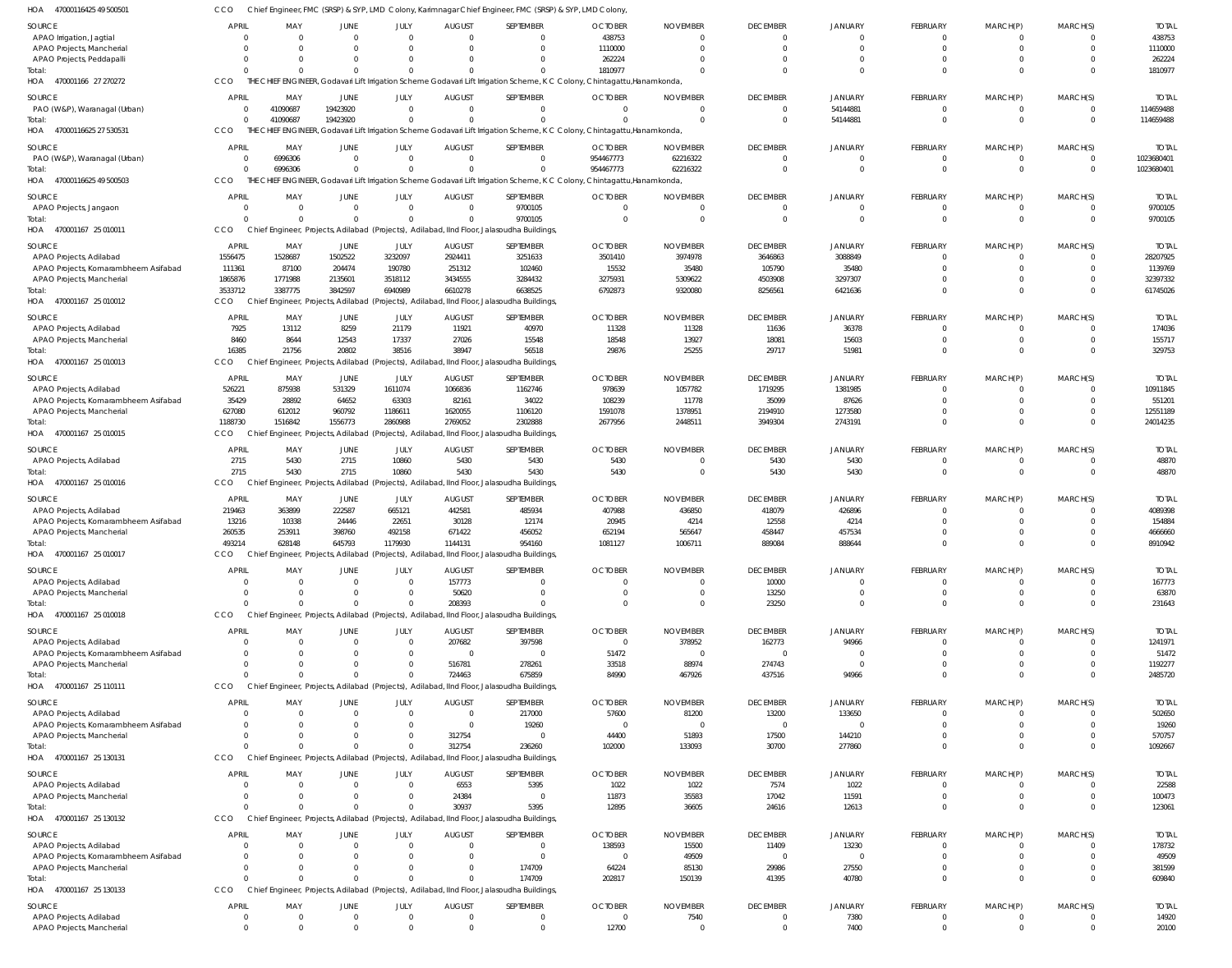| 470001167 25 130133<br>HOA                           | CCO                      |                      |                          |                            |                              | Chief Engineer, Projects, Adilabad (Projects), Adilabad, IInd Floor, Jalasoudha Buildings,              |                            |                         |                                   |                            |                             |                            |                            |                        |
|------------------------------------------------------|--------------------------|----------------------|--------------------------|----------------------------|------------------------------|---------------------------------------------------------------------------------------------------------|----------------------------|-------------------------|-----------------------------------|----------------------------|-----------------------------|----------------------------|----------------------------|------------------------|
| SOURCE<br>Total:                                     | <b>APRIL</b><br>$\Omega$ | MAY<br>$\Omega$      | JUNE<br>$\Omega$         | JULY<br>$\Omega$           | <b>AUGUST</b><br>$\Omega$    | SEPTEMBER<br>$\mathbf 0$                                                                                | <b>OCTOBER</b><br>12700    | <b>NOVEMBER</b><br>7540 | <b>DECEMBER</b><br>$\overline{0}$ | JANUARY<br>14780           | FEBRUARY<br>$\overline{0}$  | MARCH(P)<br>$\overline{0}$ | MARCH(S)<br>$\overline{0}$ | <b>TOTAL</b><br>35020  |
| HOA 470001167 25 130134                              | CCO                      |                      |                          |                            |                              | Chief Engineer, Projects, Adilabad (Projects), Adilabad, IInd Floor, Jalasoudha Buildings,              |                            |                         |                                   |                            |                             |                            |                            |                        |
| SOURCE                                               | <b>APRIL</b>             | MAY                  | JUNE                     | JULY                       | <b>AUGUST</b>                | SEPTEMBER                                                                                               | <b>OCTOBER</b>             | <b>NOVEMBER</b>         | <b>DECEMBER</b>                   | JANUARY                    | FEBRUARY                    | MARCH(P)                   | MARCH(S)                   | <b>TOTAI</b>           |
| APAO Projects, Adilabad                              |                          | $\Omega$             | $\Omega$                 | $\Omega$                   | $\Omega$                     | 850781                                                                                                  | 170808                     | 156750                  | 415008                            | 31350                      | $\Omega$                    | $\Omega$                   | $\Omega$                   | 1624697                |
| APAO Projects, Komarambheem Asifabad                 |                          | $\Omega$             | 0                        | $\Omega$                   |                              | $\Omega$                                                                                                | $\Omega$                   |                         | 125400                            | 0                          | $\Omega$                    | $\Omega$                   | $\Omega$                   | 125400                 |
| APAO Projects, Mancherial                            |                          | $\Omega$             | $\Omega$                 | $\Omega$                   |                              | $\Omega$                                                                                                | 470250                     | 156750                  | 1009800                           | 188100                     | $\Omega$                    | $\Omega$                   | $\Omega$                   | 1824900                |
| Total:<br>HOA 470001167 25 130135                    | CCO                      | $\Omega$             | $\Omega$                 | $\Omega$                   |                              | 850781<br>Chief Engineer, Projects, Adilabad (Projects), Adilabad, IInd Floor, Jalasoudha Buildings,    | 641058                     | 313500                  | 1550208                           | 219450                     | $\Omega$                    | $\Omega$                   | $\Omega$                   | 3574997                |
| SOURCE                                               | <b>APRIL</b>             | MAY                  | JUNE                     | JULY                       | <b>AUGUST</b>                | SEPTEMBER                                                                                               | <b>OCTOBER</b>             | <b>NOVEMBER</b>         | <b>DECEMBER</b>                   | JANUARY                    | FEBRUARY                    | MARCH(P)                   | MARCH(S)                   | <b>TOTAL</b>           |
| APAO Projects, Adilabad                              | $\Omega$                 | $\Omega$             | $\mathbf{0}$             | $\overline{0}$             | $\Omega$                     | $\Omega$                                                                                                | $\Omega$                   |                         | 105669                            | $\mathbf 0$                | $\mathbf 0$                 | 0                          | $\Omega$                   | 105669                 |
| APAO Projects, Mancherial                            |                          | $\Omega$             | $\Omega$                 | $\mathbf{0}$               | 0                            | $\Omega$                                                                                                | $\Omega$                   |                         | 66325                             | 4737                       | $\mathbf{0}$                | $\mathbf{0}$               | $\Omega$                   | 71062                  |
| Total:                                               |                          | $\Omega$             | $\Omega$                 | $\Omega$                   |                              |                                                                                                         | $\Omega$                   |                         | 171994                            | 4737                       | $\mathbf 0$                 | $\mathbf 0$                | $\Omega$                   | 176731                 |
| HOA 470001167 25 140                                 | CCO                      |                      |                          |                            |                              | Chief Engineer, Projects, Adilabad (Projects), Adilabad, IInd Floor, Jalasoudha Buildings,              |                            |                         |                                   |                            |                             |                            |                            |                        |
| SOURCE                                               | APRIL                    | MAY                  | <b>JUNE</b>              | JULY                       | <b>AUGUST</b>                | SEPTEMBER                                                                                               | <b>OCTOBER</b>             | <b>NOVEMBER</b>         | <b>DECEMBER</b>                   | <b>JANUARY</b>             | FEBRUARY                    | MARCH(P)                   | MARCH(S)                   | <b>TOTAI</b>           |
| APAO Projects, Mancherial                            |                          | $\Omega$             | $\Omega$                 | $\Omega$                   | 6072                         | $\Omega$                                                                                                | $\Omega$                   |                         | 74016                             | 149501                     | $\Omega$                    | $\Omega$                   | $\Omega$                   | 229589                 |
| Total:<br>HOA 470001167 25 240                       | CCO                      | $\Omega$             | $\Omega$                 | $\Omega$                   | 6072                         | $\Omega$<br>Chief Engineer, Projects, Adilabad (Projects), Adilabad, IInd Floor, Jalasoudha Buildings,  | $\Omega$                   | $\Omega$                | 74016                             | 149501                     | $\mathbf 0$                 | $\mathbf 0$                | $\overline{0}$             | 229589                 |
|                                                      |                          |                      |                          |                            |                              |                                                                                                         |                            |                         |                                   |                            |                             |                            |                            |                        |
| SOURCE                                               | <b>APRIL</b>             | MAY<br>$\Omega$      | JUNE<br>$\Omega$         | JULY<br>$\overline{0}$     | <b>AUGUST</b><br>56475       | SEPTEMBER<br>36000                                                                                      | <b>OCTOBER</b><br>$\Omega$ | <b>NOVEMBER</b>         | <b>DECEMBER</b><br>26249          | <b>JANUARY</b><br>0        | FEBRUARY<br>$\mathbf 0$     | MARCH(P)<br>0              | MARCH(S)<br>$\Omega$       | <b>TOTAI</b><br>118724 |
| APAO Projects, Adilabad<br>APAO Projects, Mancherial |                          | $\Omega$             | $\Omega$                 | $\overline{0}$             | 64075                        | $\Omega$                                                                                                | $\Omega$                   |                         | 39110                             | $\Omega$                   | $\mathbf 0$                 | $\mathbf{0}$               | $\Omega$                   | 103185                 |
| Total:                                               |                          | $\Omega$             | $\Omega$                 | $\mathbf 0$                | 120550                       | 36000                                                                                                   | $\Omega$                   |                         | 65359                             |                            | $\mathbf 0$                 | $\Omega$                   | $\Omega$                   | 221909                 |
| HOA 470001167 25 290291                              | CCO                      |                      |                          |                            |                              | Chief Engineer, Projects, Adilabad (Projects), Adilabad, IInd Floor, Jalasoudha Buildings,              |                            |                         |                                   |                            |                             |                            |                            |                        |
| SOURCE                                               | <b>APRIL</b>             | MAY                  | JUNE                     | JULY                       | <b>AUGUST</b>                | SEPTEMBER                                                                                               | <b>OCTOBER</b>             | <b>NOVEMBER</b>         | <b>DECEMBER</b>                   | <b>JANUARY</b>             | FEBRUARY                    | MARCH(P)                   | MARCH(S)                   | <b>TOTAI</b>           |
| APAO Projects, Mancherial                            | 36648                    | 34714                | 34714                    | 40720                      | $\Omega$                     | - 0                                                                                                     | $-1720$                    | 8902                    | 4451                              | 0                          | 0                           | 0                          | $\mathbf{0}$               | 158429                 |
| Total:                                               | 36648                    | 34714                | 34714                    | 40720                      |                              | $\Omega$                                                                                                | $-1720$                    | 8902                    | 4451                              | $\Omega$                   | $\mathbf 0$                 | $\Omega$                   | $\Omega$                   | 158429                 |
| HOA 470001167 25 290293                              | CCO                      |                      |                          |                            |                              | Chief Engineer, Projects, Adilabad (Projects), Adilabad, IInd Floor, Jalasoudha Buildings,              |                            |                         |                                   |                            |                             |                            |                            |                        |
| SOURCE                                               | APRIL                    | MAY                  | JUNE                     | JULY                       | <b>AUGUST</b>                | SEPTEMBER                                                                                               | <b>OCTOBER</b>             | <b>NOVEMBER</b>         | <b>DECEMBER</b>                   | <b>JANUARY</b>             | FEBRUARY                    | MARCH(P)                   | MARCH(S)                   | <b>TOTAL</b>           |
| APAO Projects, Mancherial                            | 12155                    | 13505                | 13505                    | 13505                      | $\Omega$                     | $\mathbf{0}$                                                                                            | 1351                       |                         | $\overline{0}$                    | $\Omega$                   | $\mathbf{0}$                | 0                          | $\Omega$                   | 54021                  |
| Total:                                               | 12155                    | 13505                | 13505                    | 13505                      | $\Omega$                     | $\Omega$                                                                                                | 1351                       | $\Omega$                | $\overline{0}$                    | $\Omega$                   | $\mathbf{0}$                | $\mathbf 0$                | $\Omega$                   | 54021                  |
| HOA 470001167 25 290294                              | CCO                      |                      |                          |                            |                              | ngineer, Projects, Adilabad (Projects), Adilabad, IInd Floor, Jalasoudha Buildings,                     |                            |                         |                                   |                            |                             |                            |                            |                        |
| SOURCE                                               | APRIL                    | MAY                  | JUNE                     | JULY                       | <b>AUGUST</b>                | SEPTEMBER                                                                                               | <b>OCTOBER</b>             | <b>NOVEMBER</b>         | <b>DECEMBER</b>                   | JANUARY                    | FEBRUARY                    | MARCH(P)                   | MARCH(S)                   | <b>TOTAI</b>           |
| APAO Projects, Mancherial                            | 5255                     | 5839                 | 5839                     | 5839                       | $\Omega$                     | $\Omega$                                                                                                | 584                        |                         | $\mathbf{0}$                      | 0                          | $\mathbf 0$                 | 0                          | $\Omega$                   | 23356                  |
| Total:                                               | 5255<br>CCO              | 5839                 | 5839                     | 5839                       |                              |                                                                                                         | 584                        | $\Omega$                | $\mathbf 0$                       | $\Omega$                   | $\mathbf 0$                 | $\mathbf 0$                | $\Omega$                   | 23356                  |
| HOA<br>470001167 25 300301                           |                          |                      |                          |                            |                              | Chief Engineer, Projects, Adilabad (Projects), Adilabad, IInd Floor, Jalasoudha Buildings,              |                            |                         |                                   |                            |                             |                            |                            |                        |
| SOURCE                                               | <b>APRIL</b>             | MAY                  | JUNE                     | JULY                       | <b>AUGUST</b>                | SEPTEMBER                                                                                               | <b>OCTOBER</b>             | <b>NOVEMBER</b>         | <b>DECEMBER</b>                   | <b>JANUARY</b>             | FEBRUARY                    | MARCH(P)                   | MARCH(S)                   | <b>TOTAL</b>           |
| APAO Projects, Adilabad<br>Total:                    | $\Omega$                 | $\Omega$<br>$\Omega$ | $\mathbf{0}$<br>$\Omega$ | $\overline{0}$<br>$\Omega$ | $\Omega$                     | $\Omega$<br>$\Omega$                                                                                    | $\overline{0}$<br>$\Omega$ | - 0<br>$\Omega$         | 25290<br>25290                    | $\mathbf 0$<br>$\mathbf 0$ | $\mathbf{0}$<br>$\mathbf 0$ | 0<br>$\overline{0}$        | $\Omega$<br>$\Omega$       | 25290<br>25290         |
| HOA 470001167 25 300302                              | CCO                      |                      |                          |                            |                              | Chief Engineer, Projects, Adilabad (Projects), Adilabad, IInd Floor, Jalasoudha Buildings,              |                            |                         |                                   |                            |                             |                            |                            |                        |
| SOURCE                                               | <b>APRIL</b>             | MAY                  | JUNE                     | JULY                       | <b>AUGUST</b>                | SEPTEMBER                                                                                               | <b>OCTOBER</b>             | <b>NOVEMBER</b>         | <b>DECEMBER</b>                   | <b>JANUARY</b>             | FEBRUARY                    | MARCH(P)                   | MARCH(S)                   | <b>TOTAI</b>           |
| APAO Projects, Adilabad                              |                          | 38746                | 58120                    | $\Omega$                   | 606136                       | 368174                                                                                                  | $\Omega$                   | 85912                   | 373016                            |                            | $\Omega$                    |                            | 0                          | 1530104                |
| APAO Projects, Komarambheem Asifabad                 | 139768                   | $\Omega$             | $\Omega$                 | 434817                     | $\Omega$                     |                                                                                                         | 465894                     | 155298                  | 23296                             |                            | $\Omega$                    | $\Omega$                   | $\Omega$                   | 1219073                |
| APAO Projects, Mancherial                            | 127476                   | <sup>0</sup>         | 254950                   | 141640                     | 264841                       | 163166                                                                                                  |                            | 304806                  | 74924                             |                            |                             |                            |                            | 1331803                |
| Total:                                               | 267244                   | 38746                | 313070                   | 576457                     | 870977                       | 531340                                                                                                  | 465894                     | 546016                  | 471236                            | $\Omega$                   | $\mathbf 0$                 | $\mathbf{0}$               | $\overline{0}$             | 4080980                |
| HOA 470001167 25 310318                              | CCO                      |                      |                          |                            |                              | Chief Engineer, Projects, Adilabad (Projects), Adilabad, IInd Floor, Jalasoudha Buildings,              |                            |                         |                                   |                            |                             |                            |                            |                        |
| SOURCE                                               | <b>APRIL</b>             | MAY                  | <b>JUNE</b>              | JULY                       | <b>AUGUST</b>                | SEPTEMBER                                                                                               | <b>OCTOBER</b>             | <b>NOVEMBER</b>         | <b>DECEMBER</b>                   | JANUARY                    | FEBRUARY                    | MARCH(P)                   | MARCH(S)                   | <b>TOTAL</b>           |
| APAO Projects, Mancherial                            | $\Omega$                 | $\Omega$             | $\mathbf{0}$             | $\overline{0}$             | $\Omega$                     | $\Omega$                                                                                                | $\mathbf{0}$               |                         | $\overline{0}$                    | 20000                      | $^{\circ}$                  | 0                          | $\overline{0}$             | 20000                  |
| Total:<br>HOA 470001167 25 510511                    | CCO                      | $\Omega$             | $\Omega$                 | $\Omega$                   | $\Omega$                     | $\Omega$<br>Chief Engineer, Projects, Adilabad (Projects), Adilabad, IInd Floor, Jalasoudha Buildings,  | $\Omega$                   | $\Omega$                | $\overline{0}$                    | 20000                      | $\mathbf{0}$                | $\mathbf{0}$               | $\overline{0}$             | 20000                  |
|                                                      |                          |                      |                          |                            |                              |                                                                                                         |                            |                         |                                   |                            |                             |                            |                            |                        |
| SOURCE                                               | APRIL                    | MAY                  | JUNE                     | JULY                       | <b>AUGUST</b>                | SEPTEMBER                                                                                               | <b>OCTOBER</b>             | <b>NOVEMBER</b>         | <b>DECEMBER</b>                   | <b>JANUARY</b>             | FEBRUARY                    | MARCH(P)                   | MARCH(S)                   | <b>TOTAL</b>           |
| APAO Projects, Adilabad<br>APAO Projects, Mancherial |                          | $\Omega$<br>$\Omega$ | $\Omega$<br>$\Omega$     | $\Omega$<br>$\Omega$       | $\Omega$                     | $\Omega$                                                                                                | $\Omega$<br>$\Omega$       | 1950<br>6500            | 14510<br>$\Omega$                 | 0<br>0                     | $\Omega$<br>$\Omega$        | $\Omega$<br>$\Omega$       | $\Omega$<br>$\Omega$       | 16460<br>6500          |
| Total:                                               |                          | $\Omega$             | $\Omega$                 | $\Omega$                   |                              |                                                                                                         | $\Omega$                   | 8450                    | 14510                             | 0                          | $\Omega$                    | $\Omega$                   | $\Omega$                   | 22960                  |
| HOA 47000116725 27 530531                            | CCO                      |                      |                          |                            |                              | Chief Engineer, Projects, Adilabad (Projects), Adilabad, IInd Floor, Jalasoudha Buildings               |                            |                         |                                   |                            |                             |                            |                            |                        |
| SOURCE                                               | <b>APRIL</b>             | MAY                  | <b>JUNE</b>              | JULY                       | <b>AUGUST</b>                | SEPTEMBER                                                                                               | <b>OCTOBER</b>             | <b>NOVEMBER</b>         | <b>DECEMBER</b>                   | <b>JANUARY</b>             | FEBRUARY                    | MARCH(P)                   | MARCH(S)                   | <b>TOTAL</b>           |
| APAO Projects, Mancherial                            | $\Omega$                 | $\Omega$             | $\overline{0}$           | $\overline{0}$             | $\Omega$                     | $\Omega$                                                                                                | 12326155                   | 2798203                 | $\overline{0}$                    | $\Omega$                   | $\mathbf{0}$                | 0                          | $\Omega$                   | 15124358               |
| Total:                                               |                          | $\Omega$             | $\Omega$                 | $\Omega$                   | $\Omega$                     | $\Omega$                                                                                                | 12326155                   | 2798203                 | $\overline{0}$                    | $\Omega$                   | $\mathbf 0$                 | $\mathbf{0}$               | $\overline{0}$             | 15124358               |
| HOA 47000117425 27 530531                            | CCO                      |                      |                          |                            |                              | COMMISSIONER, PLANNING AND DEVELOPMENT of GODAVARI BASIN Vth Floor, Godavari Basin,                     | Jalasoudha Building        |                         |                                   |                            |                             |                            |                            |                        |
| SOURCE                                               | <b>APRIL</b>             | MAY                  | JUNE                     | JULY                       | <b>AUGUST</b>                | SEPTEMBER                                                                                               | <b>OCTOBER</b>             | <b>NOVEMBER</b>         | <b>DECEMBER</b>                   | JANUARY                    | FEBRUARY                    | MARCH(P)                   | MARCH(S)                   | <b>TOTAL</b>           |
| APAO, SRSP, NIZAMABAD                                | $\Omega$                 | $\Omega$             | $\mathbf{0}$             | $\Omega$                   | $\Omega$                     | $\Omega$                                                                                                | $\Omega$                   |                         | $\mathbf{0}$                      | 27807514                   | $\mathbf 0$                 | 0                          | $\Omega$                   | 27807514               |
| Total:                                               |                          | $\Omega$             | $\Omega$                 | $\Omega$                   | $\Omega$                     | $\Omega$                                                                                                | $\Omega$                   | $\Omega$                | $\overline{0}$                    | 27807514                   | $\mathbf{0}$                | $\mathbf{0}$               | $\Omega$                   | 27807514               |
| HOA 470001175 27 270272                              | CCO                      |                      |                          |                            |                              | COMMISSIONER, PLANNING AND DEVELOPMENT of GODAVARI BASIN Vth Floor, Godavari Basin, Jalasoudha Building |                            |                         |                                   |                            |                             |                            |                            |                        |
| SOURCE                                               | <b>APRIL</b>             | MAY                  | JUNE                     | JULY                       | <b>AUGUST</b>                | SEPTEMBER                                                                                               | <b>OCTOBER</b>             | <b>NOVEMBER</b>         | <b>DECEMBER</b>                   | <b>JANUARY</b>             | FEBRUARY                    | MARCH(P)                   | MARCH(S)                   | <b>TOTAL</b>           |
| APAO, SRSP, NIZAMABAD                                | $\Omega$                 | $\Omega$             | 10921325                 | $\overline{0}$             | $\Omega$                     | $\Omega$                                                                                                | 558775                     | 1807910                 | $\overline{0}$                    | 3540036                    | $\mathbf{0}$                | 0                          | $\overline{0}$             | 16828046               |
| Total:                                               | $\Omega$<br>CCO          | $\Omega$             | 10921325                 | $\Omega$                   |                              | COMMISSIONER, PLANNING AND DEVELOPMENT of GODAVARI BASIN Vth Floor, Godavari Basin, Jalasoudha Building | 558775                     | 1807910                 | $\overline{0}$                    | 3540036                    | $\mathbf{0}$                | $\overline{0}$             | $\Omega$                   | 16828046               |
| HOA 47000117525 27 270274                            |                          |                      |                          |                            |                              |                                                                                                         |                            |                         |                                   |                            |                             |                            |                            |                        |
| SOURCE                                               | APRIL                    | MAY                  | <b>JUNE</b>              | JULY                       | <b>AUGUST</b>                | SEPTEMBER                                                                                               | <b>OCTOBER</b>             | <b>NOVEMBER</b>         | <b>DECEMBER</b>                   | <b>JANUARY</b>             | FEBRUARY                    | MARCH(P)                   | MARCH(S)                   | <b>TOTAL</b>           |
| APAO, SRSP, NIZAMABAD<br>Total:                      | $\Omega$                 | $\Omega$<br>$\Omega$ | $\Omega$<br>$\Omega$     | $\Omega$<br>$\Omega$       | 93940<br>93940               | $\Omega$<br>$\Omega$                                                                                    | $\Omega$<br>$\Omega$       | $\Omega$                | $\mathbf{0}$<br>$\mathbf 0$       | 0<br>$\Omega$              | $\Omega$<br>$\mathbf{0}$    | $\Omega$<br>$\overline{0}$ | $\Omega$<br>$\Omega$       | 93940<br>93940         |
| HOA 47000117525 27 530531                            | CCO                      |                      |                          |                            |                              | COMMISSIONER, PLANNING AND DEVELOPMENTof GODAVARI BASIN Vth Floor, Godavari Basin, Jalasoudha Building  |                            |                         |                                   |                            |                             |                            |                            |                        |
|                                                      |                          |                      |                          |                            |                              |                                                                                                         |                            |                         |                                   |                            |                             |                            |                            |                        |
| SOURCE<br>APAO, SRSP, NIZAMABAD                      | <b>APRIL</b><br>$\Omega$ | MAY<br>$\mathbf{0}$  | JUNE<br>$\mathbf{0}$     | JULY<br>$\overline{0}$     | <b>AUGUST</b><br>$\mathbf 0$ | SEPTEMBER<br>$\mathbf{0}$                                                                               | <b>OCTOBER</b><br>192888   | <b>NOVEMBER</b><br>- 0  | <b>DECEMBER</b><br>$\overline{0}$ | JANUARY<br>$\mathbf 0$     | FEBRUARY<br>$\mathbf{0}$    | MARCH(P)<br>$\mathbf{0}$   | MARCH(S)<br>$\overline{0}$ | <b>TOTAL</b><br>192888 |
| Total:                                               | $\Omega$                 | $\mathbf 0$          | $\mathbf 0$              | $\mathbf 0$                | $\mathbf 0$                  | $\Omega$                                                                                                | 192888                     | $\mathbf 0$             | $\overline{0}$                    | $\mathbf{0}$               | $\mathbf 0$                 | $\mathbf{0}$               | $\mathbf{0}$               | 192888                 |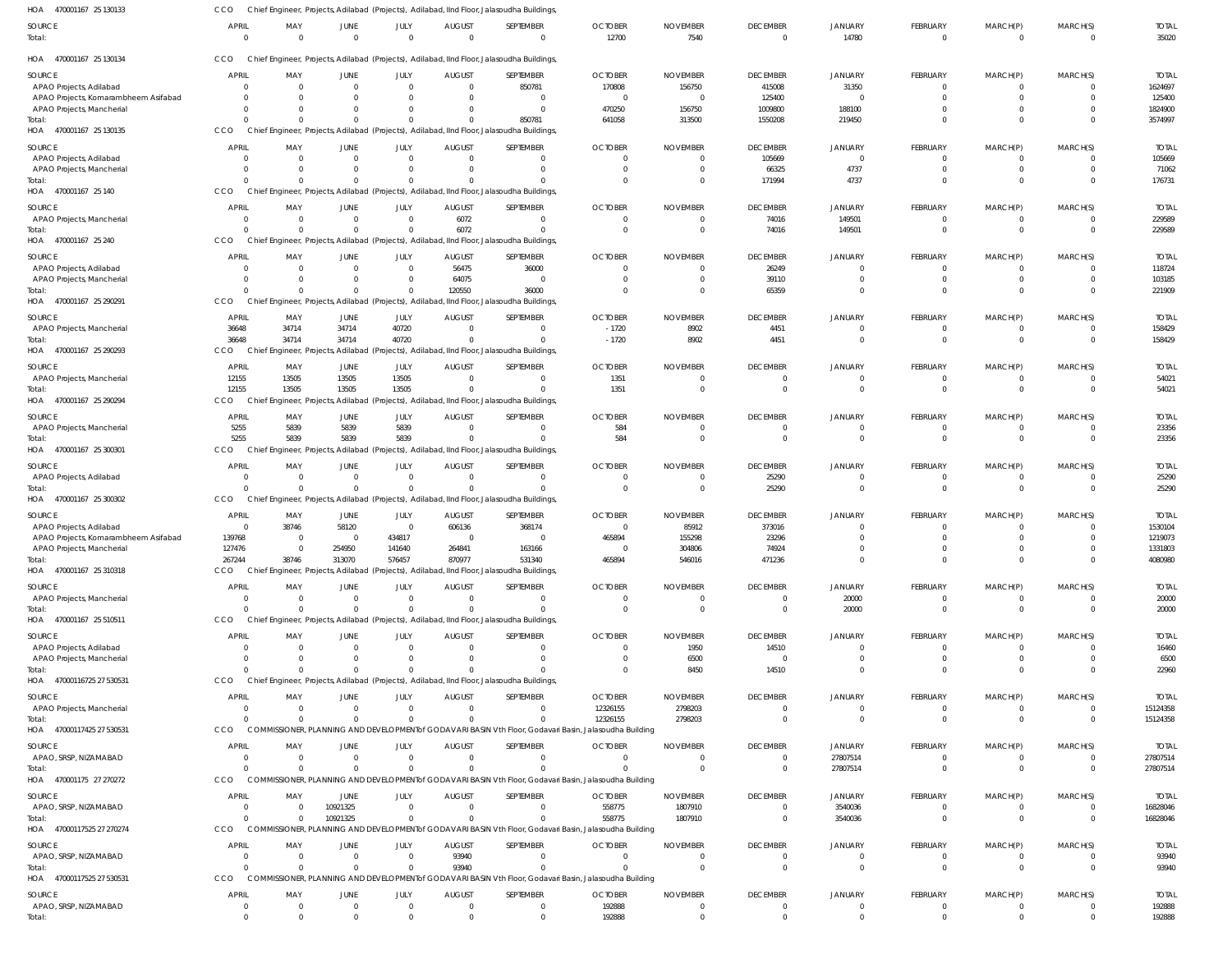| HOA 47000122725 26 530531                                 | cco                            |                          |                            |                                                                |                          | Chief Engineer, Projects, Adilabad (Projects), Adilabad, IInd Floor, Jalasoudha Buildings,                        |                               |                                   |                           |                                  |                      |                      |                                  |                         |
|-----------------------------------------------------------|--------------------------------|--------------------------|----------------------------|----------------------------------------------------------------|--------------------------|-------------------------------------------------------------------------------------------------------------------|-------------------------------|-----------------------------------|---------------------------|----------------------------------|----------------------|----------------------|----------------------------------|-------------------------|
| SOURCE                                                    | <b>APRIL</b>                   | MAY                      | <b>JUNE</b>                | JULY                                                           | <b>AUGUST</b>            | SEPTEMBER                                                                                                         | <b>OCTOBER</b>                | <b>NOVEMBER</b>                   | <b>DECEMBER</b>           | <b>JANUARY</b>                   | <b>FEBRUARY</b>      | MARCH(P)             | MARCH(S)                         | <b>TOTAL</b>            |
| APAO Projects, Adilabad                                   | $\overline{0}$                 | $\Omega$                 | 85722731                   | $\mathbf 0$                                                    | $\Omega$                 | - 0                                                                                                               | 16647342                      | 162618318                         | $\overline{0}$            | 0                                | $\Omega$             | $\Omega$             | $\overline{0}$                   | 264988391               |
| Total:<br>HOA 47000122725 27 530531                       | $\Omega$<br>CCO                | $\Omega$                 | 85722731                   | $\mathbf 0$                                                    | $\Omega$                 | $\Omega$<br>Chief Engineer, Projects, Adilabad (Projects), Adilabad, IInd Floor, Jalasoudha Buildings,            | 16647342                      | 162618318                         | $\overline{0}$            | $\Omega$                         | $\Omega$             | $\Omega$             | $\overline{0}$                   | 264988391               |
| SOURCE                                                    | <b>APRIL</b>                   | MAY                      | JUNE                       | JULY                                                           | <b>AUGUST</b>            | SEPTEMBER                                                                                                         | <b>OCTOBER</b>                | <b>NOVEMBER</b>                   | <b>DECEMBER</b>           | <b>JANUARY</b>                   | <b>FEBRUARY</b>      | MARCH(P)             | MARCH(S)                         | <b>TOTAL</b>            |
| APAO Projects, Adilabad                                   | 0                              | - 0                      | $\overline{0}$             | $\mathbf 0$                                                    | 13379104                 | $\Omega$                                                                                                          | $\overline{0}$                | $\overline{0}$                    | $\overline{0}$            | $\overline{0}$                   | $\Omega$             | $\Omega$             | $\overline{0}$                   | 13379104                |
| Total:                                                    | $\Omega$                       |                          | $\Omega$                   | $\Omega$                                                       | 13379104                 | $\Omega$                                                                                                          | $\Omega$                      | $\Omega$                          | $\overline{0}$            | $\overline{0}$                   | $\Omega$             | $\Omega$             | $\Omega$                         | 13379104                |
| HOA 470001229 25 010011                                   | CCO                            | Chief Engineer, Palamuru |                            | - Rangareddy LIS Palamuri                                      |                          | - Rangareddy LIS, V th Floor, Jalasoudha Building,                                                                |                               |                                   |                           |                                  |                      |                      |                                  |                         |
| SOURCE                                                    | <b>APRIL</b>                   | MAY                      | <b>JUNE</b>                | JULY                                                           | <b>AUGUST</b>            | SEPTEMBER                                                                                                         | <b>OCTOBER</b>                | <b>NOVEMBER</b>                   | <b>DECEMBER</b>           | <b>JANUARY</b>                   | FEBRUARY             | MARCH(P)             | MARCH(S)                         | <b>TOTAL</b>            |
| APAO Irrigation, Nagarkurnool                             | 2420847                        | 2305568                  | 2433904                    | 4222941<br>6594669                                             | 5043272                  | 4239426                                                                                                           | 4308458                       | 6759333                           | 5819366                   | 4121194                          | $\Omega$<br>$\Omega$ | $\Omega$<br>$\Omega$ | $\Omega$<br>$\overline{0}$       | 41674309                |
| PAO IRRIGATION DIVISION,<br>MAHABOOBNAGAR                 | 3461622                        | 3496571                  | 3483540                    |                                                                | 6466685                  | 6620759                                                                                                           | 6368316                       | 10245585                          | 6579442                   | 6126433                          |                      |                      |                                  | 59443622                |
| PAO IRRIGATION RANGA REDDY DISTRICT                       | 1097789                        | 1067194                  | 1224490                    | 2179890                                                        | 1911651                  | 1733170                                                                                                           | 2202679                       | 2897711                           | 1941400                   | 2200189                          | $\Omega$             | $\Omega$             | $\Omega$                         | 18456163                |
| Total:<br>HOA 470001229 25 010012                         | 6980258<br>CCO                 | 6869333                  | 7141934                    | 12997500                                                       | 13421608                 | 12593355<br>Chief Engineer, Palamuru - Rangareddy LIS Palamuru - Rangareddy LIS, V th Floor, Jalasoudha Building, | 12879453                      | 19902629                          | 14340208                  | 12447816                         | $\Omega$             | $\Omega$             | $\Omega$                         | 119574094               |
|                                                           |                                |                          |                            |                                                                |                          |                                                                                                                   |                               |                                   |                           |                                  |                      |                      |                                  |                         |
| SOURCE<br>APAO Irrigation, Nagarkurnool                   | <b>APRIL</b><br>6675           | MAY<br>6475              | JUNE<br>11725              | JULY<br>12950                                                  | <b>AUGUST</b><br>27560   | SEPTEMBER<br>13000                                                                                                | <b>OCTOBER</b><br>13000       | <b>NOVEMBER</b><br>13000          | <b>DECEMBER</b><br>13000  | <b>JANUARY</b><br>13000          | FEBRUARY<br>$\Omega$ | MARCH(P)<br>$\Omega$ | MARCH(S)<br>$\overline{0}$       | <b>TOTAL</b><br>130385  |
| PAO IRRIGATION DIVISION,                                  | 7364                           | 9948                     | 12464                      | 16209                                                          | 12839                    | 14209                                                                                                             | 16383                         | 67349                             | 12629                     | 12629                            | $\Omega$             | $\Omega$             | $\Omega$                         | 182023                  |
| MAHABOOBNAGAR                                             |                                |                          |                            |                                                                |                          |                                                                                                                   |                               |                                   |                           |                                  |                      |                      |                                  |                         |
| PAO IRRIGATION RANGA REDDY DISTRICT<br>Total:             | 13790<br>27829                 | 13650<br>30073           | 25201<br>49390             | 26300<br>55459                                                 | 23700<br>64099           | 20700<br>47909                                                                                                    | 41407<br>70790                | 53208<br>133557                   | 22429<br>48058            | 22700<br>48329                   | $\Omega$<br>$\Omega$ | $\Omega$<br>$\Omega$ | $\overline{0}$<br>$\overline{0}$ | 263085<br>575493        |
| HOA 470001229 25 010013                                   | CCO                            |                          |                            | Chief Engineer, Palamuru - Rangareddy LIS Palamuru             |                          | - Rangareddy LIS, V th Floor, Jalasoudha Building,                                                                |                               |                                   |                           |                                  |                      |                      |                                  |                         |
| SOURCE                                                    | <b>APRIL</b>                   | MAY                      | JUNE                       | JULY                                                           | <b>AUGUST</b>            | SEPTEMBER                                                                                                         | <b>OCTOBER</b>                | <b>NOVEMBER</b>                   | <b>DECEMBER</b>           | <b>JANUARY</b>                   | FEBRUARY             | MARCH(P)             | MARCH(S)                         | <b>TOTAL</b>            |
| APAO Irrigation, Nagarkurnool                             | 804679                         | 785377                   | 1413102                    | 1403943                                                        | 2958257                  | 1408224                                                                                                           | 1433781                       | 1462304                           | 2967533                   | 1582928                          | $\Omega$             | $\Omega$             | $\overline{0}$                   | 16220128                |
| PAO IRRIGATION DIVISION,                                  | 1149212                        | 1799353                  | 1195517                    | 3213319                                                        | 2570387                  | 2351600                                                                                                           | 2461139                       | 2096455                           | 2408182                   | 3847160                          | $\Omega$             | $\Omega$             | $\Omega$                         | 23092324                |
| MAHABOOBNAGAR<br>PAO IRRIGATION RANGA REDDY DISTRICT      | 364662                         | 366378                   | 696291                     | 1021535                                                        | 633153                   | 575804                                                                                                            | 881524                        | 781482                            | 1056510                   | 991136                           | $\Omega$             | $\Omega$             | $\overline{0}$                   | 7368475                 |
| Total:                                                    | 2318553                        | 2951108                  | 3304910                    | 5638797                                                        | 6161797                  | 4335628                                                                                                           | 4776444                       | 4340241                           | 6432225                   | 6421224                          | $\Omega$             | $\Omega$             | $\Omega$                         | 46680927                |
| HOA 470001229 25 010016                                   | CCO                            |                          |                            | Chief Engineer, Palamuru - Rangareddy LIS Palamuru             |                          | - Rangareddy LIS, V th Floor, Jalasoudha Building,                                                                |                               |                                   |                           |                                  |                      |                      |                                  |                         |
| SOURCE                                                    | <b>APRIL</b>                   | MAY                      | <b>JUNE</b>                | JULY                                                           | <b>AUGUST</b>            | SEPTEMBER                                                                                                         | <b>OCTOBER</b>                | <b>NOVEMBER</b>                   | <b>DECEMBER</b>           | <b>JANUARY</b>                   | FEBRUARY             | MARCH(P)             | MARCH(S)                         | <b>TOTAL</b>            |
| APAO Irrigation, Nagarkurnool                             | 286554                         | 279647                   | 503022                     | 500798                                                         | 1050246                  | 502467                                                                                                            | 513052                        | 536301                            | 516449                    | 487103                           | $\Omega$             | $\Omega$             | $\overline{0}$                   | 5175639                 |
| PAO IRRIGATION DIVISION,<br>MAHABOOBNAGAR                 | 571426                         | 873940                   | 599901                     | 1523445                                                        | 1304655                  | 1171640                                                                                                           | 1237384                       | 1030630                           | 1034354                   | 1012167                          | $\Omega$             | $\Omega$             | $\Omega$                         | 10359542                |
| PAO IRRIGATION RANGA REDDY DISTRICT                       | 204815                         | 201660                   | 388249                     | 502341                                                         | 359758                   | 327840                                                                                                            | 580876                        | 426585                            | 371071                    | 364145                           | $\Omega$             | $\Omega$             | $\Omega$                         | 3727340                 |
| Total:                                                    | 1062795                        | 1355247                  | 1491172                    | 2526584                                                        | 2714659                  | 2001947                                                                                                           | 2331312                       | 1993516                           | 1921874                   | 1863415                          | $\Omega$             | $\Omega$             | $\Omega$                         | 19262521                |
| HOA 470001229 25 010017                                   | CCO                            |                          |                            | Chief Engineer, Palamuru - Rangareddy LIS Palamuru             |                          | - Rangareddy LIS, V th Floor, Jalasoudha Building,                                                                |                               |                                   |                           |                                  |                      |                      |                                  |                         |
| SOURCE                                                    | <b>APRIL</b>                   | MAY                      | JUNE                       | JULY                                                           | <b>AUGUST</b>            | SEPTEMBER                                                                                                         | <b>OCTOBER</b>                | <b>NOVEMBER</b>                   | <b>DECEMBER</b>           | <b>JANUARY</b>                   | <b>FEBRUARY</b>      | MARCH(P)             | MARCH(S)                         | <b>TOTAL</b>            |
| APAO Irrigation, Nagarkurnool                             | 0                              | - 0                      | 100000                     | $\overline{0}$                                                 | 211288                   | 85349                                                                                                             | 21980                         | 200000                            | 10980                     | 0                                | $\Omega$             | - 0                  | $\Omega$                         | 629597                  |
| PAO IRRIGATION DIVISION,<br>MAHABOOBNAGAR                 | $\Omega$                       | $\Omega$                 | $\Omega$                   | $\mathbf 0$                                                    | 121006                   | 213992                                                                                                            | $\overline{0}$                | 91390                             | 150063                    | $\Omega$                         | $\Omega$             | $\Omega$             | $\Omega$                         | 576451                  |
| PAO IRRIGATION RANGA REDDY DISTRICT                       | $\mathbf 0$                    | $\Omega$                 | $\Omega$                   | $\mathbf 0$                                                    | $\Omega$                 | $\Omega$                                                                                                          | 24000                         | - 0                               | 0                         | $\overline{0}$                   | $\Omega$             | $\Omega$             | $\overline{0}$                   | 24000                   |
| Total:<br>HOA 470001229 25 010018                         | $\Omega$<br>CCO                | $\Omega$                 | 100000                     | $\Omega$<br>Chief Engineer, Palamuru - Rangareddy LIS Palamuru | 332294                   | 299341<br>- Rangareddy LIS, V th Floor, Jalasoudha Building,                                                      | 45980                         | 291390                            | 161043                    | $\Omega$                         | $\Omega$             | $\Omega$             | $\overline{0}$                   | 1230048                 |
|                                                           |                                |                          |                            |                                                                |                          |                                                                                                                   |                               |                                   |                           |                                  |                      |                      |                                  |                         |
| SOURCE<br>APAO Irrigation, Nagarkurnool                   | <b>APRIL</b><br>0              | MAY<br>- 0               | JUNE<br>0                  | JULY<br>$\overline{0}$                                         | <b>AUGUST</b><br>1017815 | SEPTEMBER<br>351989                                                                                               | <b>OCTOBER</b><br>165463      | <b>NOVEMBER</b><br>248493         | <b>DECEMBER</b><br>296474 | <b>JANUARY</b><br>$\Omega$       | FEBRUARY<br>$\Omega$ | MARCH(P)<br>$\Omega$ | MARCH(S)<br>$\Omega$             | <b>TOTAL</b><br>2080234 |
| PAO IRRIGATION DIVISION,                                  | $\Omega$                       |                          | $\Omega$                   | $\mathbf 0$                                                    | 1855529                  | 251747                                                                                                            | 86205                         | 159500                            | 449923                    | $\Omega$                         | $\Omega$             | $\Omega$             | $\overline{0}$                   | 2802904                 |
| MAHABOOBNAGAR                                             |                                |                          |                            |                                                                |                          |                                                                                                                   |                               |                                   |                           |                                  |                      |                      |                                  |                         |
| PAO IRRIGATION RANGA REDDY DISTRICT<br>Total:             | -0<br>$\Omega$                 |                          | $\Omega$                   | 0<br>$\Omega$                                                  | 333070<br>3206414        | 112965<br>716701                                                                                                  | 124059<br>375727              | - 0<br>407993                     | 136839<br>883236          | $\Omega$<br>$\Omega$             | $\Omega$             | $\Omega$             | -0<br>$\overline{0}$             | 706933<br>5590071       |
| HOA 470001229 25 020021                                   | CCO                            |                          |                            | Chief Engineer, Palamuru - Rangareddy LIS Palamuru             |                          | - Rangareddy LIS, V th Floor, Jalasoudha Building,                                                                |                               |                                   |                           |                                  |                      |                      |                                  |                         |
| SOURCE                                                    | <b>APRIL</b>                   | MAY                      | JUNE                       | JULY                                                           | <b>AUGUST</b>            | SEPTEMBER                                                                                                         | <b>OCTOBER</b>                | <b>NOVEMBER</b>                   | <b>DECEMBER</b>           | <b>JANUARY</b>                   | FEBRUARY             | MARCH(P)             | MARCH(S)                         | <b>TOTAL</b>            |
| APAO Irrigation, Nagarkurnool                             | $\overline{0}$                 | $\Omega$                 | 6492                       | $\overline{0}$                                                 | 35706                    | 6492                                                                                                              | 12984                         | 3246                              | 9738                      | 9738                             | $\Omega$             | $\Omega$             | $\overline{0}$                   | 84396                   |
| PAO IRRIGATION DIVISION,                                  | 10800                          | - 0                      | 60000                      | 20000                                                          | 72000                    | $\Omega$                                                                                                          | 52000                         | $\Omega$                          | 8000                      | $\Omega$                         | $\Omega$             | $\Omega$             | $\overline{0}$                   | 222800                  |
| MAHABOOBNAGAR<br>Total:                                   | 10800                          | $\Omega$                 | 66492                      | 20000                                                          | 107706                   | 6492                                                                                                              | 64984                         | 3246                              | 17738                     | 9738                             | $\Omega$             | $\Omega$             | $\overline{0}$                   | 307196                  |
| HOA 470001229 25 060                                      | CCO                            |                          |                            |                                                                |                          | Chief Engineer, Palamuru - Rangareddy LIS Palamuru - Rangareddy LIS, V th Floor, Jalasoudha Building,             |                               |                                   |                           |                                  |                      |                      |                                  |                         |
| SOURCE                                                    | <b>APRIL</b>                   | MAY                      | <b>JUNE</b>                | JULY                                                           | <b>AUGUST</b>            | SEPTEMBER                                                                                                         | <b>OCTOBER</b>                | <b>NOVEMBER</b>                   | <b>DECEMBER</b>           | <b>JANUARY</b>                   | FEBRUARY             | MARCH(P)             | MARCH(S)                         | <b>TOTAL</b>            |
| APAO Irrigation, Nagarkurnool                             | 0                              | $\Omega$                 | $\mathbf{0}$               | $\overline{0}$                                                 | $\overline{0}$           | 66948                                                                                                             | 0                             | $\overline{0}$                    | $\overline{0}$            | 0                                | $\Omega$             | $\Omega$             | $\mathbf{0}$                     | 66948                   |
| Total:                                                    | $\Omega$                       |                          | $\Omega$                   | $\mathbf 0$                                                    | $\Omega$                 | 66948                                                                                                             | $\Omega$                      | $\overline{0}$                    | $\overline{0}$            | $\overline{0}$                   | $\Omega$             | $\Omega$             | $\overline{0}$                   | 66948                   |
| HOA 470001229 25 110111                                   | CCO                            |                          |                            |                                                                |                          | Chief Engineer, Palamuru - Rangareddy LIS Palamuru - Rangareddy LIS, V th Floor, Jalasoudha Building,             |                               |                                   |                           |                                  |                      |                      |                                  |                         |
| SOURCE                                                    | <b>APRIL</b>                   | MAY                      | JUNE                       | JULY                                                           | <b>AUGUST</b>            | SEPTEMBER                                                                                                         | <b>OCTOBER</b>                | <b>NOVEMBER</b>                   | <b>DECEMBER</b>           | <b>JANUARY</b>                   | FEBRUARY             | MARCH(P)             | MARCH(S)                         | <b>TOTAL</b>            |
| APAO Irrigation, Nagarkurnool<br>PAO IRRIGATION DIVISION, | 0<br>$\Omega$                  | $\Omega$<br>$\Omega$     | $\overline{0}$<br>$\Omega$ | $\mathbf 0$<br>$\overline{0}$                                  | 225975<br>940657         | 772615<br>143733                                                                                                  | $\overline{0}$<br>$\Omega$    | 142675<br>67805                   | 13500<br>189405           | 252739<br>120355                 | $\Omega$<br>$\Omega$ | $\Omega$<br>$\Omega$ | $\overline{0}$<br>$\Omega$       | 1407504<br>1461955      |
| MAHABOOBNAGAR                                             |                                |                          |                            |                                                                |                          |                                                                                                                   |                               |                                   |                           |                                  |                      |                      |                                  |                         |
| PAO IRRIGATION RANGA REDDY DISTRICT                       | $\Omega$                       |                          | $\Omega$                   | $\Omega$<br>$\Omega$                                           | 89160                    | $\Omega$                                                                                                          | 117124                        | 30460                             | 26854                     | 72000                            | $\Omega$<br>$\Omega$ | $\Omega$<br>$\Omega$ | $\Omega$                         | 335598                  |
| Total:<br>HOA 470001229 25 130131                         | $\Omega$<br>CCO                |                          | $\Omega$                   | Chief Engineer, Palamuru - Rangareddy LIS Palamuru             | 1255792                  | 916348<br>Rangareddy LIS, V th Floor, Jalasoudha Building,                                                        | 117124                        | 240940                            | 229759                    | 445094                           |                      |                      | $\Omega$                         | 3205057                 |
|                                                           |                                |                          |                            |                                                                |                          |                                                                                                                   |                               |                                   |                           |                                  |                      |                      |                                  |                         |
| SOURCE<br>APAO Irrigation, Nagarkurnool                   | <b>APRIL</b><br>$\overline{0}$ | MAY<br>13291             | <b>JUNE</b><br>5439        | JULY<br>$\overline{0}$                                         | <b>AUGUST</b><br>54526   | SEPTEMBER<br>44978                                                                                                | <b>OCTOBER</b><br>$\mathbf 0$ | <b>NOVEMBER</b><br>$\overline{0}$ | <b>DECEMBER</b><br>48356  | <b>JANUARY</b><br>$\overline{0}$ | FEBRUARY<br>$\Omega$ | MARCH(P)<br>$\Omega$ | MARCH(S)<br>$\overline{0}$       | <b>TOTAL</b><br>166590  |
| PAO IRRIGATION DIVISION,                                  | $\Omega$                       | 10467                    | 75268                      | $\mathbf 0$                                                    | 56265                    | 15090                                                                                                             | $\Omega$                      | $\Omega$                          | 88417                     | 6553                             | $\Omega$             | $\Omega$             | $\Omega$                         | 252060                  |
| MAHABOOBNAGAR                                             | $\Omega$                       |                          |                            |                                                                |                          |                                                                                                                   | $\Omega$                      |                                   |                           |                                  | $\Omega$             | $\Omega$             |                                  |                         |
| PAO IRRIGATION RANGA REDDY DISTRICT<br>Total:             | $\Omega$                       | $\overline{0}$<br>23758  | 38925<br>119632            | $\mathbf 0$<br>$\mathbf 0$                                     | 35890<br>146681          | $\mathbf 0$<br>60068                                                                                              | $\Omega$                      | 20455<br>20455                    | 24844<br>161617           | $\overline{0}$<br>6553           | $\Omega$             | $\Omega$             | $\overline{0}$<br>$\Omega$       | 120114<br>538764        |
| HOA 470001229 25 130132                                   | <b>CCO</b>                     |                          |                            | Chief Engineer, Palamuru - Rangareddy LIS Palamuru             |                          | - Rangareddy LIS, V th Floor, Jalasoudha Building,                                                                |                               |                                   |                           |                                  |                      |                      |                                  |                         |
| SOURCE                                                    | <b>APRIL</b>                   | MAY                      | JUNE                       | JULY                                                           | <b>AUGUST</b>            | SEPTEMBER                                                                                                         | <b>OCTOBER</b>                | <b>NOVEMBER</b>                   | <b>DECEMBER</b>           | <b>JANUARY</b>                   | FEBRUARY             | MARCH(P)             | MARCH(S)                         | <b>TOTAL</b>            |
| APAO Irrigation, Nagarkurnool                             | 0                              | $\Omega$                 | $\Omega$                   | $\overline{0}$                                                 | 99384                    | 124288                                                                                                            | 14339                         | 20705                             | 59197                     | 0                                | $\Omega$             | $\Omega$             | $\Omega$                         | 317913                  |
| PAO IRRIGATION DIVISION,                                  | $\Omega$                       | $\Omega$                 | $\Omega$                   | $\mathbf 0$                                                    | $\Omega$                 | 532886                                                                                                            | 59651                         | 83253                             | 41716                     | 59943                            | $\Omega$             | $\Omega$             | $\Omega$                         | 777449                  |
| MAHABOOBNAGAR<br>PAO IRRIGATION RANGA REDDY DISTRICT      | $^{\circ}$                     | $\Omega$                 | $\mathbf{0}$               | $\overline{0}$                                                 | 118756                   | 8350                                                                                                              | 34000                         | 17000                             | 20000                     | 58387                            | $\Omega$             | $\Omega$             | $\overline{0}$                   | 256493                  |
| Total:                                                    | $\Omega$                       | $\Omega$                 | $\Omega$                   | $\mathbf 0$                                                    | 218140                   | 665524                                                                                                            | 107990                        | 120958                            | 120913                    | 118330                           | $\Omega$             | $\Omega$             | $\mathbf 0$                      | 1351855                 |
|                                                           |                                |                          |                            |                                                                |                          |                                                                                                                   |                               |                                   |                           |                                  |                      |                      |                                  |                         |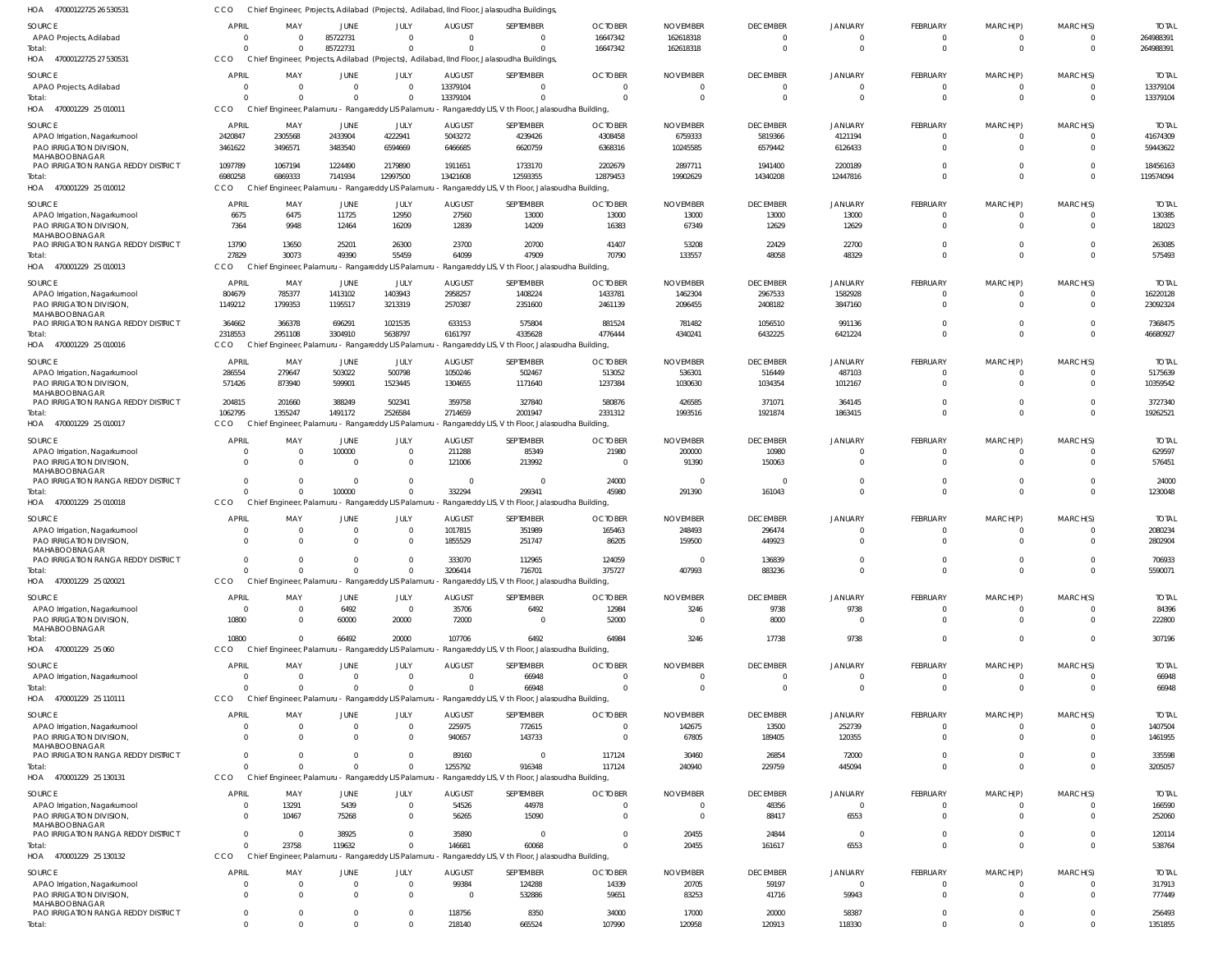470001229 25 130133 HOA CCO Chief Engineer, Palamuru - Rangareddy LIS Palamuru - Rangareddy LIS, V th Floor, Jalasoudha Building,

| SOURCE                                                      | <b>APRIL</b>               | MAY                    | JUNE                                                           | JULY                 | <b>AUGUST</b>                 | SEPTEMBER                                                                                                           | <b>OCTOBER</b>             | <b>NOVEMBER</b>             | <b>DECEMBER</b>                   | JANUARY                          | FEBRUARY                       | MARCH(P)                | MARCH(S)             | <b>TOTAL</b>             |
|-------------------------------------------------------------|----------------------------|------------------------|----------------------------------------------------------------|----------------------|-------------------------------|---------------------------------------------------------------------------------------------------------------------|----------------------------|-----------------------------|-----------------------------------|----------------------------------|--------------------------------|-------------------------|----------------------|--------------------------|
| PAO IRRIGATION DIVISION<br>MAHABOOBNAGAR                    | $\Omega$                   | $\Omega$               | 1350                                                           | $\Omega$             | 6065                          | 3915                                                                                                                | $\Omega$                   | $\Omega$                    | 1800                              | $\Omega$                         | $\Omega$                       | $\Omega$                | $\Omega$             | 13130                    |
| PAO IRRIGATION RANGA REDDY DISTRICT<br>Total:               | $\Omega$<br>$\Omega$       | $\Omega$<br>$\Omega$   | $\Omega$<br>1350                                               | $\Omega$<br>$\Omega$ | $\Omega$<br>6065              | $\Omega$<br>3915                                                                                                    |                            | 1680<br>1680                | $\Omega$<br>1800                  | $\Omega$<br>$\Omega$             | $\Omega$<br>$\Omega$           | $\Omega$<br>$\Omega$    | $\Omega$             | 1680<br>14810            |
| HOA 470001229 25 130134                                     | CCO                        |                        |                                                                |                      |                               | Chief Engineer, Palamuru - Rangareddy LIS Palamuru - Rangareddy LIS, V th Floor, Jalasoudha Building,               |                            |                             |                                   |                                  |                                |                         |                      |                          |
| SOURCE                                                      | <b>APRIL</b>               | MAY                    | JUNE                                                           | JULY                 | <b>AUGUST</b>                 | SEPTEMBER                                                                                                           | <b>OCTOBER</b>             | <b>NOVEMBER</b>             | <b>DECEMBER</b>                   | <b>JANUARY</b>                   | FEBRUARY                       | MARCH(P)                | MARCH(S)             | <b>TOTAL</b>             |
| APAO Irrigation, Nagarkurnool                               | $\mathbf{0}$               | $\overline{0}$         | $\Omega$                                                       | $\overline{0}$       | 930765                        | 554400                                                                                                              | $\Omega$                   | $\Omega$                    | 519750                            | $\Omega$                         | $\mathbf{0}$                   | $\Omega$                | $\Omega$             | 2004915                  |
| PAO IRRIGATION DIVISION<br>MAHABOOBNAGAR                    | $\Omega$                   | $\Omega$               | $\Omega$                                                       | $\Omega$             | 1723831                       | 157143                                                                                                              | $\Omega$                   |                             | 993083                            | $\Omega$                         | $\Omega$                       | $\Omega$                | $\Omega$             | 2874057                  |
| PAO IRRIGATION RANGA REDDY DISTRICT                         | $\Omega$                   | $\Omega$               | $\Omega$                                                       | $\Omega$             | 418002                        | $\Omega$                                                                                                            |                            |                             | 160287                            | 204000                           | $\Omega$                       | $\Omega$                | $\Omega$             | 782289                   |
| Total:<br>HOA 470001229 25 130135                           | $\Omega$<br>CCO            | $\Omega$               | $\Omega$<br>Chief Engineer, Palamuru - Rangareddy LIS Palamuru | $\Omega$             | 3072598                       | 711543<br>Rangareddy LIS, V th Floor, Jalasoudha Building,                                                          | $\Omega$                   |                             | 1673120                           | 204000                           | $\Omega$                       | $\Omega$                | $\Omega$             | 5661261                  |
| SOURCE                                                      | <b>APRIL</b>               | MAY                    | JUNE                                                           | JULY                 | <b>AUGUST</b>                 | SEPTEMBER                                                                                                           | <b>OCTOBER</b>             | <b>NOVEMBER</b>             | <b>DECEMBER</b>                   | <b>JANUARY</b>                   | FEBRUARY                       | MARCH(P)                | MARCH(S)             | <b>TOTAI</b>             |
| APAO Irrigation, Nagarkurnool                               | $\Omega$                   | $\mathbf 0$            | 8838                                                           | $\overline{0}$       | 11655                         | 31118                                                                                                               | 9653                       |                             | 15169                             | 2016                             | $\Omega$                       |                         |                      | 78449                    |
| PAO IRRIGATION DIVISION<br>MAHABOOBNAGAR                    | $\Omega$                   | $\Omega$               | 34006                                                          | $\Omega$             | 15653                         | 761                                                                                                                 | 6163                       | $\Omega$                    | 91809                             | $\Omega$                         | $\Omega$                       | $\Omega$                | $\Omega$             | 148392                   |
| PAO IRRIGATION RANGA REDDY DISTRICT                         | $\Omega$                   | 1890                   | 1321                                                           | $\Omega$             | 3679                          | $\Omega$                                                                                                            | $\Omega$                   | 3100                        | 2223                              | $\Omega$                         | $\Omega$                       | $\Omega$                | $\Omega$             | 12213                    |
| Total:<br>HOA 470001229 25 140                              | $\Omega$<br><b>CCO</b>     | 1890                   | 44165                                                          | $\Omega$             | 30987                         | 31879                                                                                                               | 15816                      | 3100                        | 109201                            | 2016                             | $\Omega$                       | $\Omega$                | $\Omega$             | 239054                   |
|                                                             |                            |                        | Chief Engineer, Palamuru - Rangareddy LIS Palamuru             |                      |                               | - Rangareddy LIS, V th Floor, Jalasoudha Building,                                                                  |                            |                             |                                   |                                  |                                |                         |                      |                          |
| SOURCE<br>APAO Irrigation, Nagarkurnool                     | <b>APRIL</b><br>$\circ$    | MAY<br>$\mathbf 0$     | JUNE<br>$\overline{0}$                                         | JULY<br>$\Omega$     | <b>AUGUST</b><br>52536        | SEPTEMBER<br>$\overline{0}$                                                                                         | <b>OCTOBER</b><br>$\Omega$ | <b>NOVEMBER</b><br>$\Omega$ | <b>DECEMBER</b><br>186480         | <b>JANUARY</b><br>$\overline{0}$ | FEBRUARY<br>$\mathbf{0}$       | MARCH(P)<br>-0          | MARCH(S)<br>$\Omega$ | <b>TOTAL</b><br>239016   |
| PAO IRRIGATION DIVISION                                     | $\Omega$                   | $\mathbf 0$            | 19354                                                          | $\Omega$             | 28600                         | 19700                                                                                                               | $\Omega$                   | $\Omega$                    | 23114                             | $\Omega$                         | $\Omega$                       | $\Omega$                | $\Omega$             | 90768                    |
| MAHABOOBNAGAR<br>PAO IRRIGATION RANGA REDDY DISTRICT        | $\Omega$                   | $\Omega$               | $\Omega$                                                       | $\Omega$             | 13193                         | 63504                                                                                                               |                            | $\Omega$                    | 55233                             | $\Omega$                         | $\mathbf 0$                    | $\Omega$                | $\Omega$             | 131930                   |
| Total:                                                      | $\Omega$                   | $\Omega$               | 19354                                                          | $\overline{0}$       | 94329                         | 83204                                                                                                               | $\Omega$                   | $\Omega$                    | 264827                            | $\Omega$                         | $\mathbf 0$                    | $\Omega$                | $\Omega$             | 461714                   |
| HOA 470001229 25 240                                        | <b>CCO</b>                 |                        | Chief Engineer, Palamuru - Rangareddy LIS Palamuru             |                      |                               | Rangareddy LIS, V th Floor, Jalasoudha Building,                                                                    |                            |                             |                                   |                                  |                                |                         |                      |                          |
| SOURCE                                                      | <b>APRIL</b><br>$\Omega$   | MAY<br>$\Omega$        | JUNE<br>$\Omega$                                               | JULY<br>$\Omega$     | <b>AUGUST</b><br>$\mathbf{0}$ | SEPTEMBER<br>$\Omega$                                                                                               | <b>OCTOBER</b><br>$\Omega$ | <b>NOVEMBER</b><br>$\Omega$ | <b>DECEMBER</b><br>76428          | <b>JANUARY</b><br>$\Omega$       | FEBRUARY<br>$\Omega$           | MARCH(P)<br>$\Omega$    | MARCH(S)<br>$\Omega$ | <b>TOTAI</b><br>76428    |
| APAO Irrigation, Nagarkurnool<br>PAO IRRIGATION DIVISION    | $\Omega$                   | $\Omega$               | 21927                                                          | $\Omega$             | 6193                          | 34295                                                                                                               |                            |                             | $\Omega$                          | $\Omega$                         | $\Omega$                       | $\Omega$                |                      | 62415                    |
| <b>MAHABOOBNAGAR</b><br>PAO IRRIGATION RANGA REDDY DISTRICT | $\Omega$                   | $\Omega$               | $\Omega$                                                       | $\Omega$             | $\Omega$                      | 43061                                                                                                               |                            | 8707                        | $\Omega$                          | $\Omega$                         | $\Omega$                       | $\Omega$                |                      | 51768                    |
| Total:                                                      | $\Omega$                   | $\Omega$               | 21927                                                          | $\Omega$             | 6193                          | 77356                                                                                                               |                            | 8707                        | 76428                             | $\Omega$                         | $\Omega$                       | $\Omega$                | $\Omega$             | 190611                   |
| 470001229 25 280281<br>HOA                                  | CCO                        |                        |                                                                |                      |                               | Chief Engineer, Palamuru - Rangareddy LIS Palamuru - Rangareddy LIS, V th Floor, Jalasoudha Building,               |                            |                             |                                   |                                  |                                |                         |                      |                          |
| SOURCE                                                      | <b>APRIL</b>               | MAY                    | <b>JUNE</b>                                                    | JULY                 | <b>AUGUST</b>                 | SEPTEMBER                                                                                                           | <b>OCTOBER</b>             | <b>NOVEMBER</b>             | <b>DECEMBER</b>                   | <b>JANUARY</b>                   | FEBRUARY                       | MARCH(P)                | MARCH(S)             | <b>TOTAL</b>             |
| APAO Irrigation, Nagarkurnool<br>Total:                     | $\overline{0}$<br>$\Omega$ | $\Omega$<br>$\Omega$   | $\Omega$<br>$\Omega$                                           | $\Omega$<br>$\Omega$ | $\overline{0}$<br>$\Omega$    | 450000<br>450000                                                                                                    | $\Omega$<br>$\Omega$       | $\Omega$                    | $\Omega$<br>$\Omega$              | $\Omega$<br>$\Omega$             | $\overline{0}$<br>$\mathbf{0}$ | $\Omega$<br>$\Omega$    | $\Omega$<br>$\Omega$ | 450000<br>450000         |
| HOA 470001229 25 300301                                     | <b>CCO</b>                 |                        |                                                                |                      |                               | Chief Engineer, Palamuru - Rangareddy LIS Palamuru - Rangareddy LIS, V th Floor, Jalasoudha Building,               |                            |                             |                                   |                                  |                                |                         |                      |                          |
| SOURCE                                                      | <b>APRIL</b>               | MAY                    | <b>JUNE</b>                                                    | JULY                 | <b>AUGUST</b>                 | SEPTEMBER                                                                                                           | <b>OCTOBER</b>             | <b>NOVEMBER</b>             | <b>DECEMBER</b>                   | <b>JANUARY</b>                   | FEBRUARY                       | MARCH(P)                | MARCH(S)             | <b>TOTAI</b>             |
| APAO Irrigation, Nagarkurnool                               | $\Omega$                   | 26100                  | 52200                                                          | $\overline{0}$       | 246500                        | 29000                                                                                                               | 29000                      | 74839                       | 35525                             | 29000                            | $\Omega$                       | 0                       |                      | 522164                   |
| PAO IRRIGATION DIVISION<br>MAHABOOBNAGAR                    | 26100                      | $\Omega$               | 113660                                                         | 29000                | 92800                         | 116000                                                                                                              | 0                          | 29000                       | 120864                            | 29000                            | $\Omega$                       | $\Omega$                |                      | 556424                   |
| PAO IRRIGATION RANGA REDDY DISTRICT                         | 52200                      | $\Omega$               | 104400                                                         | 58000                | 58000                         | 145000                                                                                                              | 203000                     | 116000                      | 116000                            | $\Omega$                         | $\Omega$                       | $\Omega$                | $\Omega$             | 852600                   |
| Total:<br>HOA 470001229 25 300302                           | 78300<br>CCO               | 26100                  | 270260<br>Chief Engineer, Palamuru - Rangareddy LIS Palamuru - | 87000                | 397300                        | 290000<br>- Rangareddy LIS, V th Floor, Jalasoudha Building,                                                        | 232000                     | 219839                      | 272389                            | 58000                            | $\Omega$                       | $\Omega$                | $\Omega$             | 1931188                  |
| SOURCE                                                      | <b>APRIL</b>               | MAY                    | <b>JUNE</b>                                                    | JULY                 | <b>AUGUST</b>                 | SEPTEMBER                                                                                                           | <b>OCTOBER</b>             | <b>NOVEMBER</b>             | <b>DECEMBER</b>                   | <b>JANUARY</b>                   | FEBRUARY                       | MARCH(P)                | MARCH(S)             | <b>TOTAL</b>             |
| APAO Irrigation, Nagarkurnool                               | $\Omega$                   | $\overline{0}$         | 102623                                                         | $\overline{0}$       | 163105                        | 125334                                                                                                              | 60092                      | $\Omega$                    | 120184                            | 42923                            | $\Omega$                       | $\Omega$                | $\Omega$             | 614261                   |
| PAO IRRIGATION DIVISION<br>MAHABOOBNAGAR                    | 15452                      | 15452                  | 30648                                                          | 64702                | 17027                         | 17027                                                                                                               | 34054                      | 34054                       | 73232                             | 17027                            | $\Omega$                       |                         |                      | 318675                   |
| <b>PAO IRRIGATION RANGA REDDY DISTRICT</b>                  | 105778                     | 107583                 | 86889                                                          | 109137               | 157410                        | 147861                                                                                                              | 146509                     | 134323                      | 96545                             | 134323                           | $\mathbf 0$                    | $\mathbf 0$             | $\Omega$             | 1226358                  |
| Total:<br>HOA 470001229 25 310318                           | 121230<br>CCO              | 123035                 | 220160<br>Chief Engineer, Palamuru - Rangareddy LIS Palamuru   | 173839               | 337542                        | 290222<br>- Rangareddy LIS, V th Floor, Jalasoudha Building,                                                        | 240655                     | 168377                      | 289961                            | 194273                           | $\mathbf 0$                    | $\Omega$                | $\Omega$             | 2159294                  |
|                                                             |                            |                        |                                                                |                      |                               |                                                                                                                     |                            |                             |                                   |                                  |                                |                         |                      |                          |
| SOURCE<br>PAO IRRIGATION DIVISION                           | <b>APRIL</b><br>$\Omega$   | MAY<br>$\Omega$        | JUNE<br>$\Omega$                                               | JULY<br>20000        | <b>AUGUST</b><br>20000        | SEPTEMBER<br>20000                                                                                                  | <b>OCTOBER</b><br>$\Omega$ | <b>NOVEMBER</b><br>$\Omega$ | <b>DECEMBER</b><br>$\overline{0}$ | <b>JANUARY</b><br>$\Omega$       | FEBRUARY<br>$\Omega$           | MARCH(P)<br>$\Omega$    | MARCH(S)<br>$\Omega$ | <b>TOTAL</b><br>60000    |
| MAHABOOBNAGAR<br>PAO IRRIGATION RANGA REDDY DISTRICT        | $^{\circ}$                 | $\Omega$               | $\Omega$                                                       | $\Omega$             | 20000                         | $\overline{\mathbf{0}}$                                                                                             |                            |                             | $^{\circ}$                        | $\Omega$                         | $\mathbf 0$                    | -0                      | $\Omega$             | 20000                    |
| Total:                                                      | $\Omega$                   | $\Omega$               | $\Omega$                                                       | 20000                | 40000                         | 20000                                                                                                               | $\Omega$                   |                             | $\Omega$                          | $\Omega$                         | $\mathbf 0$                    | $\overline{0}$          | $\Omega$             | 80000                    |
| HOA 47000122925 26 530531                                   | CCO                        |                        |                                                                |                      |                               | Chief Engineer, Palamuru - Rangareddy LIS Palamuru - Rangareddy LIS, V th Floor, Jalasoudha Building,               |                            |                             |                                   |                                  |                                |                         |                      |                          |
| SOURCE                                                      | APRIL                      | MAY                    | JUNE                                                           | JULY                 | <b>AUGUST</b>                 | SEPTEMBER                                                                                                           | <b>OCTOBER</b>             | <b>NOVEMBER</b>             | <b>DECEMBER</b>                   | <b>JANUARY</b>                   | FEBRUARY                       | MARCH(P)                | MARCH(S)             | <b>TOTAL</b>             |
| APAO Irrigation, Nagarkurnool<br>PAO IRRIGATION DIVISION    | $\Omega$<br>$\Omega$       | 348697019<br>591433511 | 1610021988<br>743509038                                        | 403785038<br>5900000 | $\Omega$<br>1431741388        | 643641379<br>817831555                                                                                              | 488476065<br>1192352802    | 350848788<br>1277217406     | 702046098<br>664376407            | 1927346870<br>1697259651         | $\mathbf 0$<br>$\mathbf 0$     | $\Omega$<br>$\mathbf 0$ | $\Omega$<br>$\Omega$ | 6474863245<br>8421621758 |
| MAHABOOBNAGAR                                               |                            |                        |                                                                |                      |                               |                                                                                                                     |                            |                             |                                   |                                  |                                |                         |                      |                          |
| Total:<br>HOA 47000122925 26 530532                         | $\Omega$<br>CCO            | 940130530              | 2353531026                                                     | 409685038            | 1431741388                    | 1461472934<br>Chief Engineer, Palamuru - Rangareddy LIS Palamuru - Rangareddy LIS, V th Floor, Jalasoudha Building, | 1680828867                 | 1628066194                  | 1366422505                        | 3624606521                       | $\mathbf 0$                    | $\overline{0}$          | $\Omega$             | 14896485003              |
| <b>SOURCE</b>                                               | <b>APRIL</b>               | MAY                    | JUNE                                                           | JULY                 | <b>AUGUST</b>                 | SEPTEMBER                                                                                                           | <b>OCTOBER</b>             | <b>NOVEMBER</b>             | <b>DECEMBER</b>                   | <b>JANUARY</b>                   | FEBRUARY                       | MARCH(P)                | MARCH(S)             | <b>TOTAL</b>             |
| APAO Irrigation, Nagarkurnool                               | 0                          | $\mathbf 0$            | $\Omega$                                                       | 100000000            | $\mathbf 0$                   | 9135000                                                                                                             | 200000000                  | $\Omega$                    | $\overline{0}$                    | 500000000                        | 0                              | -0                      |                      | 809135000                |
| PAO IRRIGATION DIVISION<br>MAHABOOBNAGAR                    | $\Omega$                   | $\Omega$               | $\Omega$                                                       | $\Omega$             | $\mathbf 0$                   | $\overline{\mathbf{0}}$                                                                                             | 420000000                  | 100000000                   | $^{\circ}$                        | 130000000                        | $\mathbf{0}$                   | $\mathbf 0$             | $\Omega$             | 650000000                |
| Total:                                                      | $\Omega$                   | $\Omega$               | $\Omega$                                                       | 100000000            | $\Omega$                      | 9135000                                                                                                             | 620000000                  | 100000000                   | $\overline{0}$                    | 630000000                        | $\mathbf{0}$                   | $\overline{0}$          | $\Omega$             | 1459135000               |
| HOA 47000122925 27 530531                                   | CCO                        |                        |                                                                |                      |                               | Chief Engineer, Palamuru - Rangareddy LIS Palamuru - Rangareddy LIS, V th Floor, Jalasoudha Building,               |                            |                             |                                   |                                  |                                |                         |                      |                          |
| SOURCE                                                      | <b>APRIL</b>               | MAY                    | <b>JUNE</b>                                                    | JULY                 | <b>AUGUST</b>                 | SEPTEMBER                                                                                                           | <b>OCTOBER</b>             | <b>NOVEMBER</b>             | <b>DECEMBER</b>                   | <b>JANUARY</b>                   | FEBRUARY                       | MARCH(P)                | MARCH(S)             | <b>TOTAL</b>             |
| PAO IRRIGATION DIVISION<br>MAHABOOBNAGAR                    | $\overline{0}$             | $\Omega$               | 5771003                                                        | $\Omega$             | $\overline{0}$                | 25611693                                                                                                            | $\mathbf 0$                | 8625942                     | $\overline{0}$                    | $\Omega$                         | $^{\circ}$                     | $^{\circ}$              | $\Omega$             | 40008638                 |
| PAO IRRIGATION RANGA REDDY DISTRICT                         | $^{\circ}$                 | $\Omega$               | 4711843                                                        | $\Omega$             | $^{\circ}$                    | 9014195                                                                                                             | $\Omega$                   | $\Omega$                    | - 0                               | $\Omega$                         | 0                              | $^{\circ}$              | $\Omega$             | 13726038                 |
| Total:<br>47000122925 49 500501<br>HOA                      | $\Omega$<br>CCO            | $\mathbf{0}$           | 10482846                                                       | $\overline{0}$       | $\mathbf 0$                   | 34625888<br>Chief Engineer, Palamuru - Rangareddy LIS Palamuru - Rangareddy LIS, V th Floor, Jalasoudha Building,   | $\Omega$                   | 8625942                     | $\Omega$                          | $\Omega$                         | $\overline{0}$                 | $\overline{0}$          | $\Omega$             | 53734676                 |
| SOURCE                                                      | <b>APRIL</b>               | MAY                    | <b>JUNE</b>                                                    | JULY                 | <b>AUGUST</b>                 | SEPTEMBER                                                                                                           | <b>OCTOBER</b>             | <b>NOVEMBER</b>             | <b>DECEMBER</b>                   | JANUARY                          | FEBRUARY                       | MARCH(P)                | MARCH(S)             | <b>TOTAI</b>             |
| APAO Irrigation, Wanaparthy                                 | $\overline{0}$             | $\mathbf 0$            | $\Omega$                                                       | $\overline{0}$       | $\mathbf{0}$                  | $\overline{0}$                                                                                                      | 424708000                  | 162694000                   | $\overline{0}$                    | 233156000                        | $\overline{0}$                 | $^{\circ}$              | $\Omega$             | 820558000                |
| Total:                                                      | $\overline{0}$             | $\mathbf 0$            | $\Omega$                                                       | $\overline{0}$       | $\mathbf 0$                   | $\overline{0}$                                                                                                      | 424708000                  | 162694000                   | $\overline{0}$                    | 233156000                        | $\mathbf{0}$                   | $\mathbf{0}$            | $\Omega$             | 820558000                |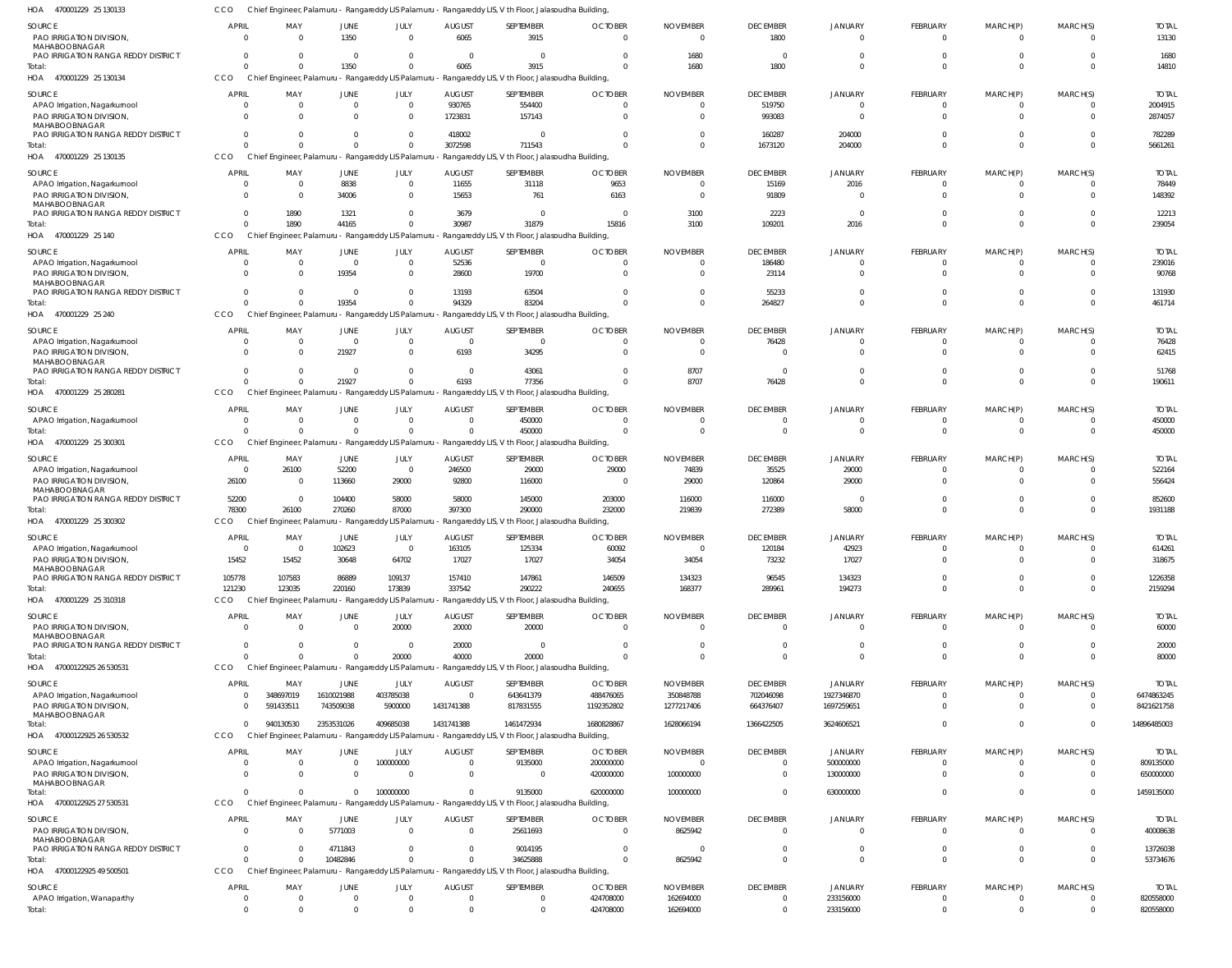| HOA<br>470001232 25 010011   |                |                |                         |                |                | Chief Engineer, Kaleswaram Project Kaleswaram Project, Ist Floor, Jalasoudha Building |                |                 |                 |                            |                 |             |          |              |
|------------------------------|----------------|----------------|-------------------------|----------------|----------------|---------------------------------------------------------------------------------------|----------------|-----------------|-----------------|----------------------------|-----------------|-------------|----------|--------------|
| <b>SOURCE</b>                | <b>APRIL</b>   | MAY            | JUNE                    | JULY           | <b>AUGUST</b>  | SEPTEMBER                                                                             | <b>OCTOBER</b> | <b>NOVEMBER</b> | <b>DECEMBER</b> | <b>JANUARY</b>             | FEBRUARY        | MARCH(P)    | MARCH(S) | <b>TOTAI</b> |
| APAO Irrigation, Kamareddy   | 626315         | 692701         | 651633                  | 1101118        | 1279046        | 1085330                                                                               | 1603096        | 2525400         | 1563857         | 1202579                    | $\mathbf 0$     | $\Omega$    |          | 12331075     |
| APAO Irrigation, Siddipet    | 3121553        | 3427808        | 3322642                 | 6148489        | 7051055        | 6373350                                                                               | 7619819        | 9921196         | 8163189         | 7076932                    | $\Omega$        | $\Omega$    | $\Omega$ | 62226033     |
|                              |                | 1248327        |                         |                |                |                                                                                       |                |                 |                 |                            |                 |             |          |              |
| APAO Irrigation, Yadadri     | 1170834        |                | 1160105                 | 2435240        | 2222154        | 2269531                                                                               | 2293208        | 3971314         | 2296452         | 2303380                    |                 |             |          | 21370545     |
| APAO Projects, Bhoopalapally | 1619695        | 1874052        | 1773377                 | 2940378        | 2960858        | 2730172                                                                               | 2763585        | 4388369         | 3653910         | 2646049                    | $\Omega$        |             |          | 27350445     |
| APAO Projects, Peddapalli    | 1229543        | 1049662        | 1012321                 | 2003138        | 2279299        | 2559557                                                                               | 2507794        | 2437611         | 2160716         | 2461864                    |                 |             |          | 19701505     |
| APAO Projects, Siricilla     | 796839         | 828230         | 785314                  | 1612222        | 1591550        | 1553548                                                                               | 1918323        | 2307405         | 1671456         | 2021516                    |                 |             |          | 15086403     |
| APAO, SRSP SSP, KARIMNAGAR   | 1520964        | 1664235        | 1605506                 | 3027252        | 2810976        | 3387558                                                                               | 3964320        | 4717078         | 3807671         | 3198457                    |                 |             |          | 29704017     |
| APAO, SRSP, NIZAMABAD        | 104935         | 105410         | 112840                  | 236320         | 225146         | 177240                                                                                | 160561         | 327028          | 245117          | 178940                     |                 |             |          | 1873537      |
| PAO MEDAK(IW), MEDAK         | 492440         | 624190         | 525877                  | 1027233        | 1087536        | 881128                                                                                | 1324918        | 1270090         | 933237          | 1195806                    | $\Omega$        |             |          | 9362455      |
| PAO, S R S P, R R DISTRICT   | 619985         | 686708         | 1197901                 | 1161268        | 1389527        | 1363577                                                                               | 1244308        | 2485428         | 2015383         | 1303929                    | $\Omega$        |             | $\Omega$ | 13468014     |
| Total:                       | 11303103       | 12201323       | 12147516                | 21692658       | 22897147       | 22380991                                                                              | 25399932       | 34350919        | 26510988        | 23589452                   | $\Omega$        | $\Omega$    | $\Omega$ | 212474029    |
| HOA 470001232 25 010012      | CCO            |                |                         |                |                | Chief Engineer, Kaleswaram Project Kaleswaram Project, Ist Floor, Jalasoudha Building |                |                 |                 |                            |                 |             |          |              |
|                              |                |                |                         |                |                |                                                                                       |                |                 |                 |                            |                 |             |          |              |
| <b>SOURCE</b>                | <b>APRIL</b>   | MAY            | JUNE                    | JULY           | <b>AUGUST</b>  | SEPTEMBER                                                                             | <b>OCTOBER</b> | <b>NOVEMBER</b> | <b>DECEMBER</b> | <b>JANUARY</b>             | <b>FEBRUARY</b> | MARCH(P)    | MARCH(S) | <b>TOTAI</b> |
| APAO Irrigation, Kamareddy   | 1314           | 1460           | 1460                    | 1503           | 1503           | 1503                                                                                  | 1503           | 1649            | 1503            | 1503                       | 0               |             |          | 14901        |
| APAO Irrigation, Siddipet    | 5087           | 6006           | 9822                    | 11049          | 11049          | 24195                                                                                 | 9049           | 12401           | 9049            | 14549                      | 0               | $\Omega$    | $\Omega$ | 112256       |
| APAO Irrigation, Yadadri     | 3000           | 3000           | 3000                    | 6000           | 10000          | 9117                                                                                  | 7267           | 6000            | 6000            | 6000                       |                 |             | $\Omega$ | 59384        |
| APAO Projects, Bhoopalapally | 2000           | 10015          | 1000                    | 3000           | 4000           | 2000                                                                                  | 2000           | 2000            | 2000            | 2000                       | $\Omega$        |             | $\Omega$ | 30015        |
|                              | 15015          | 25675          | 13700                   | 48128          | 28640          | 26888                                                                                 | 25842          | 31142           | 26181           | 25308                      | $\Omega$        |             | $\Omega$ | 266519       |
| APAO Projects, Peddapalli    |                |                |                         |                |                |                                                                                       |                |                 |                 |                            |                 |             |          |              |
| APAO Projects, Siricilla     | 2390           | 4780           | 2390                    | 9368           | 4780           | 4780                                                                                  | 3847           | 5713            | 4780            | 4780                       | $\Omega$        |             | $\Omega$ | 47608        |
| APAO, SRSP SSP, KARIMNAGAR   | 15015          | 26340          | 14844                   | 44265          | 24227          | 25128                                                                                 | 24622          | 26833           | 24490           | 25163                      | $\Omega$        |             | $\Omega$ | 250927       |
| APAO, SRSP, NIZAMABAD        | 1125           | 1125           | 2250                    | 2519           | 4500           | 1900                                                                                  | 1702           | 2066            | 1900            | 1900                       | $\Omega$        |             | $\Omega$ | 20987        |
| PAO MEDAK(IW), MEDAK         | 1000           | 1000           | 2000                    | 2000           | 4000           | 2000                                                                                  | 2000           | 2000            | 2000            | 2000                       | $\Omega$        |             | $\Omega$ | 20000        |
| PAO, S R S P, R R DISTRICT   | 14926          | 16821          | 57929                   | 56966          | 34003          | 29044                                                                                 | 30327          | 37626           | 31171           | 31072                      | $\Omega$        | $\Omega$    | $\Omega$ | 339885       |
| Total:                       | 60872          | 96222          | 108395                  | 184798         | 126702         | 126555                                                                                | 108159         | 127430          | 109074          | 114275                     | $\Omega$        | $\Omega$    | $\Omega$ | 1162482      |
| HOA<br>470001232 25 010013   | <b>CCO</b>     |                |                         |                |                | Chief Engineer, Kaleswaram Project Kaleswaram Project, Ist Floor, Jalasoudha Building |                |                 |                 |                            |                 |             |          |              |
|                              |                |                |                         |                |                |                                                                                       |                |                 |                 |                            |                 |             |          |              |
| SOURCE                       | <b>APRIL</b>   | MAY            | JUNE                    | JULY           | <b>AUGUST</b>  | SEPTEMBER                                                                             | <b>OCTOBER</b> | <b>NOVEMBER</b> | <b>DECEMBER</b> | <b>JANUARY</b>             | <b>FEBRUARY</b> | MARCH(P)    | MARCH(S) | <b>TOTAI</b> |
| APAO Irrigation, Kamareddy   | 208360         | 234777         | 386764                  | 373187         | 723730         | 361067                                                                                | 419278         | 666946          | 1172924         | 462599                     |                 |             |          | 5009632      |
| APAO Irrigation, Siddipet    | 1037115        | 1149224        | 1742868                 | 2721318        | 3517204        | 2134840                                                                               | 2204232        | 2524785         | 3618363         | 3229317                    |                 |             |          | 23879266     |
| APAO Irrigation, Yadadri     | 388635         | 422159         | 390863                  | 815942         | 985106         | 1063739                                                                               | 1000012        | 1011696         | 849091          | 2045433                    |                 |             |          | 8972676      |
| APAO Projects, Bhoopalapally | 538464         | 602699         | 596528                  | 1379867        | 1774319        | 905359                                                                                | 918382         | 911648          | 1324159         | 1013667                    |                 |             |          | 9965092      |
| APAO Projects, Peddapalli    | 408659         | 652566         | 345751                  | 1229894        | 755006         | 842540                                                                                | 650279         | 608755          | 910164          | 1237391                    |                 |             |          | 7641005      |
|                              | 264739         | 503987         | 263969                  | 990887         | 528706         | 516169                                                                                | 467170         | 596367          | 674756          | 1282887                    |                 |             |          | 6089637      |
| APAO Projects, Siricilla     |                |                |                         |                |                |                                                                                       |                |                 |                 |                            |                 |             |          |              |
| APAO, SRSP SSP, KARIMNAGAR   | 504996         | 949507         | 553220                  | 1762056        | 933348         | 1125076                                                                               | 1079371        | 1148048         | 1497627         | 1947438                    | $\Omega$        |             |          | 11500687     |
| APAO, SRSP, NIZAMABAD        | 34911          | 35070          | 69981                   | 78590          | 140276         | 58995                                                                                 | 53459          | 64194           | 68534           | 133884                     |                 |             |          | 737894       |
| PAO MEDAK(I W), MEDAK        | 163554         | 189521         | 305566                  | 322269         | 600275         | 292352                                                                                | 337372         | 323481          | 680865          | 338993                     | $\Omega$        |             |          | 3554248      |
| PAO, S R S P, R R DISTRICT   | 220259         | 248763         | 557301                  | 812429         | 493083         | 485590                                                                                | 391241         | 504447          | 805824          | 861746                     | $\Omega$        | $\Omega$    | $\Omega$ | 5380683      |
| Total:                       | 3769692        | 4988273        | 5212811                 | 10486439       | 10451053       | 7785727                                                                               | 7520796        | 8360367         | 11602307        | 12553355                   | $\Omega$        | $\Omega$    | $\Omega$ | 82730820     |
| HOA 470001232 25 010016      | CCO            |                |                         |                |                | Chief Engineer, Kaleswaram Project Kaleswaram Project, Ist Floor, Jalasoudha Building |                |                 |                 |                            |                 |             |          |              |
|                              |                |                |                         |                |                |                                                                                       |                |                 |                 |                            |                 |             |          |              |
| SOURCE                       | <b>APRIL</b>   | MAY            | JUNE                    | JULY           | <b>AUGUST</b>  | SEPTEMBER                                                                             | <b>OCTOBER</b> | <b>NOVEMBER</b> | <b>DECEMBER</b> | <b>JANUARY</b>             | FEBRUARY        | MARCH(P)    | MARCH(S) | <b>TOTAL</b> |
| APAO Irrigation, Kamareddy   | 85727          | 96184          | 158853                  | 153669         | 299178         | 148429                                                                                | 173596         | 282853          | 165111          | 164164                     | 0               | 0           | $\Omega$ | 1727764      |
| APAO Irrigation, Siddipet    | 376592         | 427608         | 633955                  | 973914         | 1368374        | 790931                                                                                | 821967         | 955469          | 855343          | 819338                     | $\Omega$        |             | $\Omega$ | 8023491      |
| APAO Irrigation, Yadadri     | 121139         | 126915         | 120952                  | 264369         | 297877         | 353601                                                                                | 360084         | 352303          | 243979          | 252884                     | $\Omega$        |             | $\Omega$ | 2494103      |
| APAO Projects, Bhoopalapally | 192675         | 208087         | 216618                  | 494465         | 634899         | 324412                                                                                | 328625         | 326215          | 334261          | 313867                     |                 |             | $\Omega$ | 3374124      |
| APAO Projects, Peddapall     | 236418         | 382288         | 202290                  | 720637         | 442502         | 488746                                                                                | 380376         | 349686          | 394781          | 385867                     |                 |             |          | 3983591      |
|                              |                |                |                         |                |                |                                                                                       |                |                 |                 |                            |                 |             |          |              |
| APAO Projects, Siricilla     | 114467         | 217913         | 114133                  | 428430         | 228590         | 223175                                                                                | 201988         | 257849          | 240234          | 215770                     |                 |             |          | 2242549      |
| APAO, SRSP SSP, KARIMNAGAR   | 241148         | 454117         | 257854                  | 845619         | 443665         | 533158                                                                                | 505995         | 552354          | 487883          | 500667                     | $\Omega$        | $\Omega$    | $\Omega$ | 4822460      |
| APAO, SRSP, NIZAMABAD        | 20819          | 20914          | 41733                   | 46870          | 83656          | 35184                                                                                 | 31882          | 38285           | 35348           | 35524                      |                 |             |          | 390215       |
| PAO MEDAK(IW), MEDAK         | 56975          | 73101          | 106783                  | 144865         | 206831         | 101549                                                                                | 117512         | 112542          | 110362          | 102893                     | $\Omega$        |             |          | 1133413      |
| PAO, S R S P, R R DISTRICT   | 176775         | 202272         | 470636                  | 644400         | 398977         | 381261                                                                                | 337200         | 438475          | 356847          | 359531                     | 0               | $\mathbf 0$ | $\Omega$ | 3766374      |
| Total:                       | 1622735        | 2209399        | 2323807                 | 4717238        | 4404549        | 3380446                                                                               | 3259225        | 3666031         | 3224149         | 3150505                    | $\mathbf 0$     | $\Omega$    | $\Omega$ | 31958084     |
| HOA 470001232 25 010017      | CCO            |                |                         |                |                | Chief Engineer, Kaleswaram Project Kaleswaram Project, Ist Floor, Jalasoudha Building |                |                 |                 |                            |                 |             |          |              |
|                              |                |                |                         |                |                |                                                                                       |                |                 |                 |                            |                 |             |          |              |
| SOURCE                       | <b>APRIL</b>   | MAY            | JUNE                    | JULY           | <b>AUGUST</b>  | SEPTEMBER                                                                             | <b>OCTOBER</b> | <b>NOVEMBER</b> | <b>DECEMBER</b> | <b>JANUARY</b>             | FEBRUARY        | MARCH(P)    | MARCH(S) | <b>TOTAI</b> |
| APAO Irrigation, Kamareddy   | $\Omega$       | $\Omega$       | 10000                   | $\Omega$       | 54095          | $\mathbf 0$                                                                           | $\overline{0}$ | $\overline{0}$  | 80570           | $\Omega$                   | $\mathbf 0$     |             |          | 144665       |
| APAO Irrigation, Siddipet    | $\Omega$       | $\Omega$       | $\Omega$                | $\Omega$       | 52413          | 105000                                                                                | $\overline{0}$ | 70939           | $\Omega$        | $\Omega$                   | $\Omega$        | $\Omega$    | $\Omega$ | 228352       |
| APAO Irrigation, Yadadri     | $\Omega$       | $\Omega$       |                         | $\Omega$       | $\overline{0}$ | 50000                                                                                 | $\overline{0}$ | 100000          | $\Omega$        | $\Omega$                   |                 |             |          | 150000       |
| APAO Projects, Bhoopalapally | $\Omega$       | $\Omega$       |                         | $\Omega$       | 47394          | 50494                                                                                 | $\Omega$       | $\Omega$        | 20274           | $\Omega$                   |                 |             |          | 118162       |
| APAO Projects, Peddapalli    |                | $\Omega$       |                         | $\Omega$       | 21450          | $\Omega$                                                                              | $\Omega$       | $\Omega$        | $\Omega$        | 152136                     |                 |             |          | 173586       |
| APAO Projects, Siricilla     |                | $\Omega$       |                         | $\Omega$       | $\overline{0}$ | 7922                                                                                  | $\Omega$       | $\Omega$        | $\Omega$        | $\Omega$                   |                 |             |          | 7922         |
| APAO, SRSP SSP, KARIMNAGAR   | $\Omega$       | $\Omega$       | 17614                   | $\Omega$       | 98274          | 61920                                                                                 | $\Omega$       | $\Omega$        | $\Omega$        | 28524                      |                 |             |          | 206332       |
|                              | $\Omega$       |                |                         | $\Omega$       |                | $\Omega$                                                                              |                |                 | $\Omega$        |                            |                 |             |          |              |
| PAO MEDAK(IW), MEDAK         |                | $\Omega$       |                         |                | 30000          |                                                                                       | $\Omega$       | $\Omega$        |                 | - 0                        |                 |             |          | 30000        |
| PAO, S R S P, R R DISTRICT   | $\Omega$       | $\Omega$       | $\Omega$                | $\Omega$       | $\Omega$       | 13893                                                                                 | $\Omega$       | $\Omega$        | $\Omega$        | $\Omega$                   |                 |             |          | 13893        |
| Total:                       | $\Omega$       | $\Omega$       | 27614                   | $\Omega$       | 303626         | 289229                                                                                | $\Omega$       | 170939          | 100844          | 180660                     | $\Omega$        | $\Omega$    | $\Omega$ | 1072912      |
| HOA 470001232 25 010018      | CCO            |                |                         |                |                | Chief Engineer, Kaleswaram Project Kaleswaram Project, Ist Floor, Jalasoudha Building |                |                 |                 |                            |                 |             |          |              |
| <b>SOURCE</b>                | <b>APRIL</b>   |                |                         |                |                |                                                                                       | <b>OCTOBER</b> |                 | <b>DECEMBER</b> |                            | <b>FEBRUARY</b> |             | MARCH(S) |              |
|                              |                | MAY            | <b>JUNE</b><br>$\Omega$ | JULY           | <b>AUGUST</b>  | SEPTEMBER                                                                             | $\overline{0}$ | <b>NOVEMBER</b> |                 | <b>JANUARY</b><br>$\Omega$ |                 | MARCH(P)    |          | <b>TOTAL</b> |
| APAO Irrigation, Kamareddy   | $\overline{0}$ | $\Omega$       |                         | $\overline{0}$ | 361935         | $\mathbf 0$                                                                           |                | 116209          | $\overline{0}$  |                            | $\mathbf 0$     | 0           | $\Omega$ | 478144       |
| APAO Irrigation, Siddipet    | $\Omega$       | $\Omega$       |                         | $\mathbf{0}$   | 936918         | 791072                                                                                | 24843          | 529002          | 564039          | 77034                      | 0               |             | $\Omega$ | 2922908      |
| APAO Irrigation, Yadadri     | $\Omega$       | $\Omega$       |                         | $\Omega$       | 197198         | 317493                                                                                | $\overline{0}$ | 264487          | 88659           | 91749                      | $\Omega$        |             |          | 959586       |
| APAO Projects, Bhoopalapally | $\Omega$       | $\Omega$       |                         | $\mathbf{0}$   | 546858         | $\mathbf 0$                                                                           | $\overline{0}$ | C               | 180122          | $\Omega$                   |                 |             |          | 726980       |
| APAO Projects, Peddapalli    | $\Omega$       | $\Omega$       |                         | $\mathbf 0$    | 639465         | 82833                                                                                 | 63903          | 0               | 161965          | 108548                     |                 |             |          | 1056714      |
| APAO Projects, Siricilla     | $\Omega$       | $\Omega$       |                         | $\Omega$       | 415460         | $\mathbf 0$                                                                           | 25648          | $\Omega$        | 176685          | $\Omega$                   |                 |             |          | 617793       |
| APAO, SRSP SSP, KARIMNAGAR   | $\Omega$       | $\Omega$       |                         | $\Omega$       | 611215         | 130723                                                                                | 71916          | 429162          | 25674           | $\Omega$                   |                 |             |          | 1268690      |
|                              | $\Omega$       | $\Omega$       |                         | $\Omega$       |                |                                                                                       |                | $\Omega$        |                 | $\Omega$                   | $\Omega$        |             |          |              |
| PAO MEDAK(IW), MEDAK         |                |                |                         |                | 150867         | 20462                                                                                 | - 0            |                 | 41479           |                            |                 |             |          | 212808       |
| PAO, S R S P, R R DISTRICT   | $\Omega$       | $\Omega$       |                         | $\Omega$       | 132556         | $\mathbf 0$                                                                           | $\overline{0}$ | 0               | $\overline{0}$  | 214587                     | 0               | 0           |          | 347143       |
| Total:                       | $\Omega$       |                |                         | $\Omega$       | 3992472        | 1342583                                                                               | 186310         | 1338860         | 1238623         | 491918                     | $\mathbf 0$     | $\Omega$    | $\Omega$ | 8590766      |
| HOA 470001232 25 020021      | CCO            | Chief          |                         |                |                | Engineer, Kaleswaram Project Kaleswaram Project, Ist Floor, Jalasoudha Building       |                |                 |                 |                            |                 |             |          |              |
| SOURCE                       | <b>APRIL</b>   | MAY            | JUNE                    | JULY           | <b>AUGUST</b>  | SEPTEMBER                                                                             | <b>OCTOBER</b> | <b>NOVEMBER</b> | <b>DECEMBER</b> | <b>JANUARY</b>             | FEBRUARY        | MARCH(P)    | MARCH(S) | <b>TOTAL</b> |
|                              |                |                |                         |                |                |                                                                                       |                |                 |                 | $\Omega$                   |                 |             |          |              |
| APAO Projects, Bhoopalapally | $\overline{0}$ | $\overline{0}$ | $\Omega$                | $\overline{0}$ | - 0            | $\Omega$                                                                              | $\overline{0}$ | 35706           | $\Omega$        |                            | $\Omega$        |             |          | 35706        |
| APAO Projects, Siricilla     | 15656          | 15656          | 15656                   | 17396          | - 0            | 0                                                                                     | 52188          | 0               | 37975           | 19274                      | 0               |             | $\Omega$ | 173801       |
| APAO, SRSP SSP, KARIMNAGAR   | 16078          | 30577          | $\Omega$                | $\overline{0}$ | $\Omega$       | $\Omega$                                                                              | 98733          | 129297          | 74151           | 42072                      | $\Omega$        | $\Omega$    | $\Omega$ | 390908       |
|                              |                |                |                         |                |                |                                                                                       |                |                 |                 |                            |                 |             |          |              |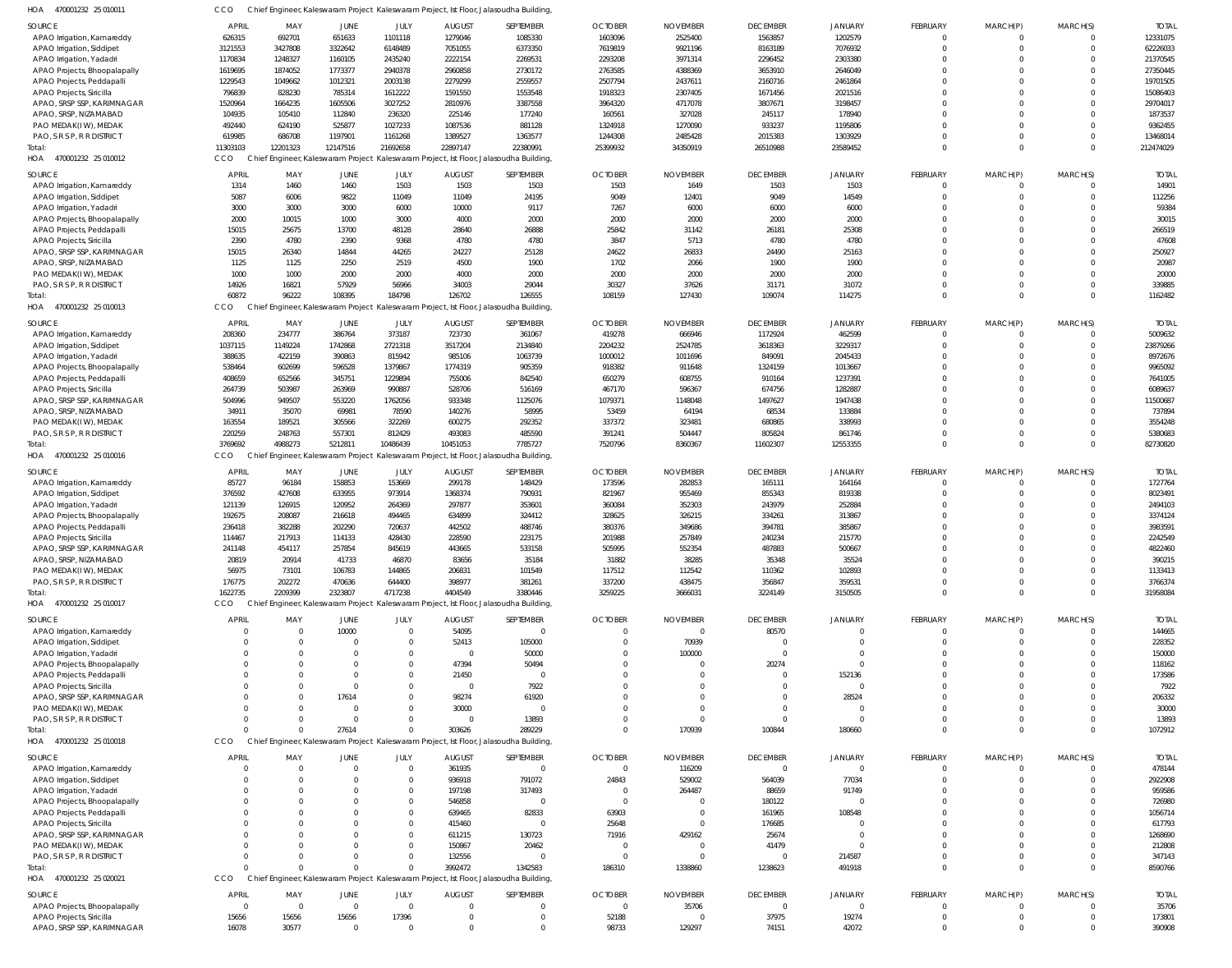| HOA<br>470001232 25 020021                               | CCO                      |                 |                  |                          |                                 | Chief Engineer, Kaleswaram Project Kaleswaram Project, Ist Floor, Jalasoudha Building,          |                            |                           |                             |                            |                                |                            |                         |                        |
|----------------------------------------------------------|--------------------------|-----------------|------------------|--------------------------|---------------------------------|-------------------------------------------------------------------------------------------------|----------------------------|---------------------------|-----------------------------|----------------------------|--------------------------------|----------------------------|-------------------------|------------------------|
| SOURCE                                                   | <b>APRIL</b>             | MAY             | JUNE             | JULY                     | <b>AUGUST</b>                   | SEPTEMBER                                                                                       | <b>OCTOBER</b>             | <b>NOVEMBER</b>           | <b>DECEMBER</b>             | <b>JANUARY</b>             | FEBRUARY                       | MARCH(P)                   | MARCH(S)                | <b>TOTAL</b>           |
| Total:                                                   | 31734                    | 46233           | 15656            | 17396                    | $\Omega$                        | $\mathbf{0}$                                                                                    | 150921                     | 165003                    | 112126                      | 61346                      | $\mathbf 0$                    | $\overline{0}$             | $\mathbf 0$             | 600415                 |
| HOA<br>470001232 25 060                                  | CCO                      |                 |                  |                          |                                 | Chief Engineer, Kaleswaram Project Kaleswaram Project, Ist Floor, Jalasoudha Building,          |                            |                           |                             |                            |                                |                            |                         |                        |
|                                                          |                          |                 |                  |                          |                                 |                                                                                                 |                            |                           |                             |                            |                                |                            |                         |                        |
| SOURCE<br>PAO, S R S P, R R DISTRICT                     | <b>APRIL</b><br>$\Omega$ | MAY<br>$\Omega$ | JUNE<br>$\Omega$ | JULY<br>$\mathbf 0$      | <b>AUGUST</b><br>$\overline{0}$ | SEPTEMBER<br>537386                                                                             | <b>OCTOBER</b><br>$\Omega$ | <b>NOVEMBER</b><br>0      | <b>DECEMBER</b><br>78293    | <b>JANUARY</b><br>$\Omega$ | <b>FEBRUARY</b><br>$\mathbf 0$ | MARCH(P)<br>$\overline{0}$ | MARCH(S)<br>$\mathbf 0$ | <b>TOTAL</b><br>615679 |
| Total:                                                   | $\Omega$                 |                 | $\Omega$         | $\Omega$                 | $\Omega$                        | 537386                                                                                          | $\Omega$                   | 0                         | 78293                       | $\Omega$                   | $\mathbf 0$                    | $\mathbf{0}$               | $\overline{0}$          | 615679                 |
| HOA 470001232 25 110111                                  | <b>CCO</b>               |                 |                  |                          |                                 | Chief Engineer, Kaleswaram Project Kaleswaram Project, Ist Floor, Jalasoudha Building           |                            |                           |                             |                            |                                |                            |                         |                        |
| SOURCE                                                   | <b>APRIL</b>             | MAY             | JUNE             | JULY                     | <b>AUGUST</b>                   | SEPTEMBER                                                                                       | <b>OCTOBER</b>             | <b>NOVEMBER</b>           | <b>DECEMBER</b>             | <b>JANUARY</b>             | FEBRUARY                       | MARCH(P)                   | MARCH(S)                | <b>TOTAL</b>           |
| APAO Irrigation, Kamareddy                               | $\Omega$                 |                 | $\Omega$         | $\Omega$                 | 195400                          | $\Omega$                                                                                        | $\Omega$                   | 84000                     | $\Omega$                    | $\Omega$                   | 0                              | 0                          | $\Omega$                | 279400                 |
| APAO Irrigation, Siddipet                                | $\Omega$                 |                 |                  | $\Omega$<br><sup>0</sup> | 646430                          | 30323                                                                                           | 7465                       | 122586                    | 84505                       | $\Omega$                   |                                | $\Omega$                   | $\Omega$                | 891309                 |
| APAO Irrigation, Yadadri<br>APAO Projects, Bhoopalapally | $\Omega$<br>$\Omega$     |                 | <sup>0</sup>     |                          | 6125<br>$\Omega$                | 6550<br>396175                                                                                  | $\Omega$<br>$\Omega$       | $\Omega$<br>- 0           | $\Omega$<br>283426          | 13310<br>25278             |                                | 0<br>$\Omega$              | $\Omega$<br>$\Omega$    | 25985<br>704879        |
| APAO Projects, Peddapalli                                | $\Omega$                 |                 |                  |                          | - 0                             | 163908                                                                                          | 25766                      | 143767                    | 67500                       |                            |                                | $\Omega$                   | $\Omega$                | 400941                 |
| APAO Projects, Siricilla                                 | $\Omega$                 |                 |                  |                          | $\Omega$                        | 169110                                                                                          | $\Omega$                   | 154925                    | 69070                       | $\Omega$                   |                                | <sup>0</sup>               | $\Omega$                | 393105                 |
| APAO, SRSP SSP, KARIMNAGAR                               | $\Omega$                 |                 |                  |                          | 47803                           | 20240                                                                                           | 81760                      | 243058                    | 108911                      | $\Omega$                   |                                | $\Omega$                   | $\Omega$                | 501772                 |
| PAO MEDAK(IW), MEDAK                                     | $\Omega$                 |                 |                  |                          | 148244                          | 50130                                                                                           | $\circ$                    | - 0                       | 99070                       | $\Omega$                   | $\Omega$                       | $\Omega$<br>$\Omega$       | $\Omega$<br>$\Omega$    | 297444                 |
| Total:<br>HOA 470001232 25 130131                        | CCO                      |                 |                  |                          | 1044002                         | 836436<br>Chief Engineer, Kaleswaram Project Kaleswaram Project, Ist Floor, Jalasoudha Building | 114991                     | 748336                    | 712482                      | 38588                      |                                |                            |                         | 3494835                |
| SOURCE                                                   | <b>APRIL</b>             | MAY             | JUNE             | JULY                     | <b>AUGUST</b>                   | SEPTEMBER                                                                                       | <b>OCTOBER</b>             | <b>NOVEMBER</b>           | <b>DECEMBER</b>             | <b>JANUARY</b>             | <b>FEBRUARY</b>                | MARCH(P)                   | MARCH(S)                | <b>TOTAL</b>           |
| APAO Irrigation, Kamareddy                               | - 0                      | $\Omega$        | 15679            | $\mathbf 0$              | 10135                           | 3274                                                                                            | $\Omega$                   | 2691                      | 3304                        | 3310                       | $\Omega$                       | $\overline{0}$             | $\mathbf 0$             | 38393                  |
| APAO Irrigation, Siddipet                                | $\Omega$                 | 47934           | 53603            | 0                        | 66885                           | 8000                                                                                            | $\Omega$                   | 72536                     | 40055                       | $\Omega$                   |                                | $\mathbf{0}$               | $\mathbf 0$             | 289013                 |
| APAO Irrigation, Yadadri                                 | $\Omega$                 | 20960           | 6607             | 0                        | - 0                             | 0                                                                                               | $\Omega$                   | 16990                     | 1443                        | 1443                       |                                | $\Omega$                   | $\Omega$                | 47443                  |
| APAO Projects, Bhoopalapally                             | $\Omega$                 | - 0             | $\Omega$         | 0                        | - 0                             | 35070                                                                                           | 3044                       | $\Omega$                  | 5630                        | $\Omega$                   |                                | $\Omega$                   | $\Omega$                | 43744                  |
| APAO Projects, Peddapalli                                | $\Omega$                 | $\Omega$        | $\Omega$         | 0                        | 4625                            | 8781                                                                                            | 1178                       | 750                       | 1178                        | 1178                       |                                | $\Omega$                   | $\Omega$                | 17690                  |
| APAO Projects, Siricilla<br>APAO, SRSP SSP, KARIMNAGAR   | $\Omega$<br>$\Omega$     | 20406<br>- 0    | 6904<br>121991   | $\Omega$<br>$\mathbf 0$  | $\overline{0}$<br>24850         | 10000<br>75932                                                                                  | $\Omega$<br>$\overline{0}$ | 0<br>65311                | 27692<br>73966              | $\Omega$<br>$\Omega$       |                                | $\Omega$<br>$\Omega$       | $\Omega$<br>$\Omega$    | 65002<br>362050        |
| PAO, S R S P, R R DISTRICT                               | $\Omega$                 | 942             | 18271            | 23588                    | 11947                           | 6107                                                                                            | 4609                       | 4325                      | 4154                        | $\Omega$                   |                                | $\Omega$                   | $\Omega$                | 73943                  |
| Total:                                                   | $\Omega$                 | 90242           | 223055           | 23588                    | 118442                          | 147164                                                                                          | 8831                       | 162603                    | 157422                      | 5931                       | $\Omega$                       | $\Omega$                   | $\mathbf 0$             | 937278                 |
| HOA 470001232 25 130132                                  | <b>CCO</b>               |                 |                  |                          |                                 | Chief Engineer, Kaleswaram Project Kaleswaram Project, Ist Floor, Jalasoudha Building           |                            |                           |                             |                            |                                |                            |                         |                        |
| SOURCE                                                   | <b>APRIL</b>             | MAY             | JUNE             | JULY                     | <b>AUGUST</b>                   | SEPTEMBER                                                                                       | <b>OCTOBER</b>             | <b>NOVEMBER</b>           | <b>DECEMBER</b>             | <b>JANUARY</b>             | FEBRUARY                       | MARCH(P)                   | MARCH(S)                | <b>TOTAL</b>           |
| APAO Irrigation, Kamareddy                               | $\Omega$                 |                 | $\Omega$         | $\Omega$                 | 63215                           | 11859                                                                                           | 19880                      | 70292                     | $\Omega$                    | 9209                       | $\Omega$                       | $\Omega$                   | $\Omega$                | 174455                 |
| APAO Irrigation, Siddipet                                | 0<br>$\Omega$            |                 |                  | 0                        | 562047                          | 36084<br>105910                                                                                 | 28085<br>$\overline{0}$    | 162526<br>77945           | 326996<br>9802              | 30360                      |                                | $\Omega$<br>$\Omega$       | $\Omega$<br>$\Omega$    | 1115738<br>224017      |
| APAO Irrigation, Yadadri<br>APAO Projects, Bhoopalapally | $\Omega$                 |                 |                  |                          | $\Omega$                        | 33020                                                                                           | 19865                      | 43470                     | 23300                       | $\Omega$                   |                                | $\Omega$                   | $\Omega$                | 119655                 |
| APAO Projects, Peddapalli                                | $\Omega$                 |                 |                  |                          |                                 | 78715                                                                                           | - 0                        | 49903                     | 64589                       | 6492                       |                                | <sup>0</sup>               | $\Omega$                | 199699                 |
| APAO Projects, Siricilla                                 | $\Omega$                 |                 |                  |                          | $\Omega$                        | 171199                                                                                          | $\Omega$                   | 21281                     | 89804                       | 10280                      |                                | $\Omega$                   | $\Omega$                | 292564                 |
| APAO, SRSP SSP, KARIMNAGAR                               | $\Omega$                 |                 |                  |                          | 43574                           | 134318                                                                                          | 78700                      | 72453                     | 107526                      | 6149                       |                                | $\Omega$                   | $\Omega$                | 442720                 |
| APAO, SRSP, NIZAMABAD<br>PAO MEDAK(IW), MEDAK            | $\Omega$<br>$\Omega$     |                 |                  |                          | - 0<br>$\Omega$                 | $\Omega$<br>114539                                                                              | $\Omega$<br>- 0            | - 0<br>0                  | 104705<br>$\Omega$          | $\Omega$                   |                                | $\Omega$<br>$\Omega$       | $\Omega$<br>$\Omega$    | 104705<br>114539       |
| PAO, S R S P, R R DISTRICT                               | $\Omega$                 |                 | 0                |                          | 37453                           | 2775                                                                                            | 4180                       | 10905                     | 6900                        | 14145                      | $\Omega$                       | $\Omega$                   | $\Omega$                | 76358                  |
| Total:                                                   |                          |                 | $\Omega$         |                          | 706289                          | 688419                                                                                          | 150710                     | 508775                    | 733622                      | 76635                      | $\Omega$                       | $\Omega$                   | $\Omega$                | 2864450                |
| HOA 470001232 25 130133                                  | CCO                      |                 |                  |                          |                                 | Chief Engineer, Kaleswaram Project Kaleswaram Project, Ist Floor, Jalasoudha Building           |                            |                           |                             |                            |                                |                            |                         |                        |
| SOURCE                                                   | <b>APRIL</b>             | MAY             | JUNE             | JULY                     | <b>AUGUST</b>                   | SEPTEMBER                                                                                       | <b>OCTOBER</b>             | <b>NOVEMBER</b>           | <b>DECEMBER</b>             | <b>JANUARY</b>             | FEBRUARY                       | MARCH(P)                   | MARCH(S)                | <b>TOTAL</b>           |
| APAO Irrigation, Siddipet                                | $\Omega$                 | $\Omega$        | 8535             | $\mathbf 0$              | 9590                            | 22760                                                                                           | $\Omega$                   | 4240                      | 29190                       | $\Omega$                   | $\overline{0}$                 | $\mathbf{0}$               | $\Omega$                | 74315                  |
| PAO MEDAK(IW), MEDAK                                     | $\Omega$                 | $\Omega$        | $\Omega$         | $\Omega$                 | 2235                            | $\Omega$                                                                                        | $\Omega$                   | $\Omega$                  | 6330                        |                            | $\Omega$                       | $\Omega$                   | $\Omega$                | 8565                   |
| Total:<br>HOA 470001232 25 130134                        | $\Omega$<br><b>CCO</b>   |                 | 8535             | $\Omega$                 | 11825                           | 22760<br>Chief Engineer, Kaleswaram Project Kaleswaram Project, Ist Floor, Jalasoudha Building  | $\Omega$                   | 4240                      | 35520                       | $\Omega$                   | $\mathbf 0$                    | $\mathbf{0}$               | $\mathbf 0$             | 82880                  |
|                                                          |                          |                 |                  |                          |                                 |                                                                                                 |                            |                           |                             |                            |                                |                            |                         |                        |
| SOURCE<br>APAO Irrigation, Kamareddy                     | <b>APRIL</b><br>$\Omega$ | MAY             | JUNE<br>0        | JULY<br>$\Omega$         | <b>AUGUST</b><br>314290         | SEPTEMBER<br>$\Omega$                                                                           | <b>OCTOBER</b><br>$\Omega$ | <b>NOVEMBER</b><br>251432 | <b>DECEMBER</b><br>$\Omega$ | <b>JANUARY</b><br>$\Omega$ | FEBRUARY                       | MARCH(P)<br>0              | MARCH(S)<br>0           | <b>TOTAL</b><br>565722 |
| APAO Irrigation, Siddipet                                | -C                       |                 |                  |                          | 878586                          | 392700                                                                                          | 94285                      | 158479                    | $\Omega$                    | $\Omega$                   |                                | $\Omega$                   | $\Omega$                | 1524050                |
| APAO Irrigation, Yadadri                                 | $\Omega$                 |                 |                  |                          |                                 | 94287                                                                                           | $\Omega$                   | 188573                    | 31429                       | 94287                      |                                |                            | 0                       | 408576                 |
| APAO Projects, Bhoopalapally                             |                          |                 |                  |                          |                                 | 772200                                                                                          | - 0                        | $\Omega$                  | 386100                      |                            |                                | $\Omega$                   | $\Omega$                | 1158300                |
| APAO Projects, Peddapalli                                | $\Omega$                 |                 |                  |                          | $\Omega$                        | $\Omega$                                                                                        | 62700                      | $\Omega$                  |                             | $\Omega$                   |                                |                            | $\Omega$                | 62700                  |
| APAO Projects, Siricilla<br>APAO, SRSP SSP, KARIMNAGAR   | $\Omega$                 |                 |                  |                          | $\Omega$<br>313500              | 470250<br>281974                                                                                | $\Omega$<br>$\Omega$       | $\Omega$<br>156750        | 188100<br>188100            |                            |                                |                            | $\Omega$<br>$\Omega$    | 658350<br>940324       |
| PAO MEDAK(IW), MEDAK                                     |                          |                 |                  |                          | 323714                          | $\Omega$                                                                                        | $\Omega$                   | 0                         | 191400                      | $\Omega$                   |                                |                            | $\Omega$                | 515114                 |
| PAO, S R S P, R R DISTRICT                               | $\Omega$                 |                 |                  |                          | 176420                          | 32381                                                                                           | 32381                      | 339112                    | 57206                       | $\Omega$                   |                                | $\Omega$                   | $\Omega$                | 637500                 |
| Total:                                                   |                          |                 | $\Omega$         |                          | 2006510                         | 2043792                                                                                         | 189366                     | 1094346                   | 1042335                     | 94287                      | $\Omega$                       | $\Omega$                   | $\Omega$                | 6470636                |
| HOA 470001232 25 130135                                  | <b>CCO</b>               |                 |                  |                          |                                 | Chief Engineer, Kaleswaram Project Kaleswaram Project, Ist Floor, Jalasoudha Building           |                            |                           |                             |                            |                                |                            |                         |                        |
| SOURCE                                                   | <b>APRIL</b>             | MAY             | JUNE             | JULY                     | <b>AUGUST</b>                   | SEPTEMBER                                                                                       | <b>OCTOBER</b>             | <b>NOVEMBER</b>           | <b>DECEMBER</b>             | <b>JANUARY</b>             | FEBRUARY                       | MARCH(P)                   | MARCH(S)                | <b>TOTAL</b>           |
| APAO Irrigation, Kamareddy                               | 0                        | $\Omega$        | $\overline{0}$   | $\mathbf 0$<br>$\Omega$  | 9077                            | 1572                                                                                            | - 0                        | 2075                      | 2163                        | 1826                       | $\Omega$                       | 0                          | $\mathbf{0}$            | 16713                  |
| APAO Irrigation, Siddipet<br>APAO Irrigation, Yadadri    | $\Omega$<br>$\Omega$     | 19408<br>8902   | 2672<br>$\Omega$ | 0                        | 39341<br>8394                   | 20051<br>3768                                                                                   | $\overline{0}$<br>6298     | 21103<br>3363             | 64234<br>12387              | - 0<br>3275                | 0                              | $\Omega$<br>$\Omega$       | $\mathbf 0$<br>$\Omega$ | 166809<br>46387        |
| APAO Projects, Bhoopalapally                             | $\Omega$                 | - 0             |                  |                          | - 0                             | 59186                                                                                           | 5861                       | 10537                     | 5715                        | $\Omega$                   |                                |                            | $\Omega$                | 81299                  |
| APAO Projects, Peddapalli                                | $\Omega$                 | $\Omega$        | 0                | 0                        | 1903                            | 10950                                                                                           | 655                        | 2131                      | 11470                       | 10141                      |                                | $\Omega$                   | $\Omega$                | 37250                  |
| APAO Projects, Siricilla                                 | $\Omega$                 | 3672            | $\Omega$         |                          | - 0                             | 20162                                                                                           | $\overline{0}$             | - 0                       | 9466                        | 2651                       |                                | $\Omega$                   | $\Omega$                | 35951                  |
| APAO, SRSP SSP, KARIMNAGAR                               | $\Omega$                 | - 0<br>$\Omega$ | 856<br>$\Omega$  | 0                        | 1714                            | 52371                                                                                           | 6241                       | - 0                       | 13914                       | 7655                       |                                | $\Omega$                   | $\Omega$                | 82751                  |
| PAO MEDAK(IW), MEDAK<br>Total:                           | $\Omega$<br>$\Omega$     | 31982           | 3528             | 0<br>$\Omega$            | 1742<br>62171                   | 522<br>168582                                                                                   | $\overline{0}$<br>19055    | - 0<br>39209              | $\Omega$<br>119349          | 25548                      | $\Omega$                       | $\Omega$<br>$\Omega$       | $\mathbf 0$<br>$\Omega$ | 2264<br>469424         |
| HOA 470001232 25 140                                     | CCO                      |                 |                  |                          |                                 | Chief Engineer, Kaleswaram Project Kaleswaram Project, Ist Floor, Jalasoudha Building           |                            |                           |                             |                            |                                |                            |                         |                        |
| SOURCE                                                   | <b>APRIL</b>             | MAY             | JUNE             | JULY                     | <b>AUGUST</b>                   | SEPTEMBER                                                                                       | <b>OCTOBER</b>             | <b>NOVEMBER</b>           | <b>DECEMBER</b>             | <b>JANUARY</b>             | FEBRUARY                       | MARCH(P)                   | MARCH(S)                | <b>TOTAL</b>           |
| APAO Irrigation, Kamareddy                               | $\Omega$                 |                 | $\Omega$         | 0                        | - 0                             | 39750                                                                                           |                            | 15900                     | $\Omega$                    |                            |                                | 0                          | 0                       | 55650                  |
| APAO Irrigation, Siddipet                                | -C                       |                 | 84075            |                          | 40446                           | $\Omega$                                                                                        | $\Omega$                   | 31000                     | $\Omega$                    | $\Omega$                   |                                |                            | $\Omega$                | 155521                 |
| APAO Irrigation, Yadadri                                 | 0                        |                 | 37520            |                          | - 0                             | 136516                                                                                          | $\Omega$                   | $\Omega$                  | 96618                       | $\Omega$                   |                                |                            | $\Omega$                | 270654                 |
| APAO Projects, Peddapalli                                | 0                        |                 | <sup>0</sup>     |                          | - 0<br>$\Omega$                 | 0<br>114000                                                                                     | 57100<br>$\Omega$          | 104180<br>$\Omega$        | 35994                       | 17316<br>$\Omega$          |                                | $\Omega$                   | $\Omega$<br>$\Omega$    | 214590<br>114000       |
| APAO Projects, Siricilla<br>PAO MEDAK(IW), MEDAK         | $\Omega$                 |                 |                  |                          | 14310                           | $\Omega$                                                                                        | $\Omega$                   | $\Omega$                  | $\Omega$                    | $\Omega$                   |                                | 0                          | $\Omega$                | 14310                  |
| Total:                                                   | $\Omega$                 |                 | 121595           |                          | 54756                           | 290266                                                                                          | 57100                      | 151080                    | 132612                      | 17316                      | $\Omega$                       | $\Omega$                   | $\Omega$                | 824725                 |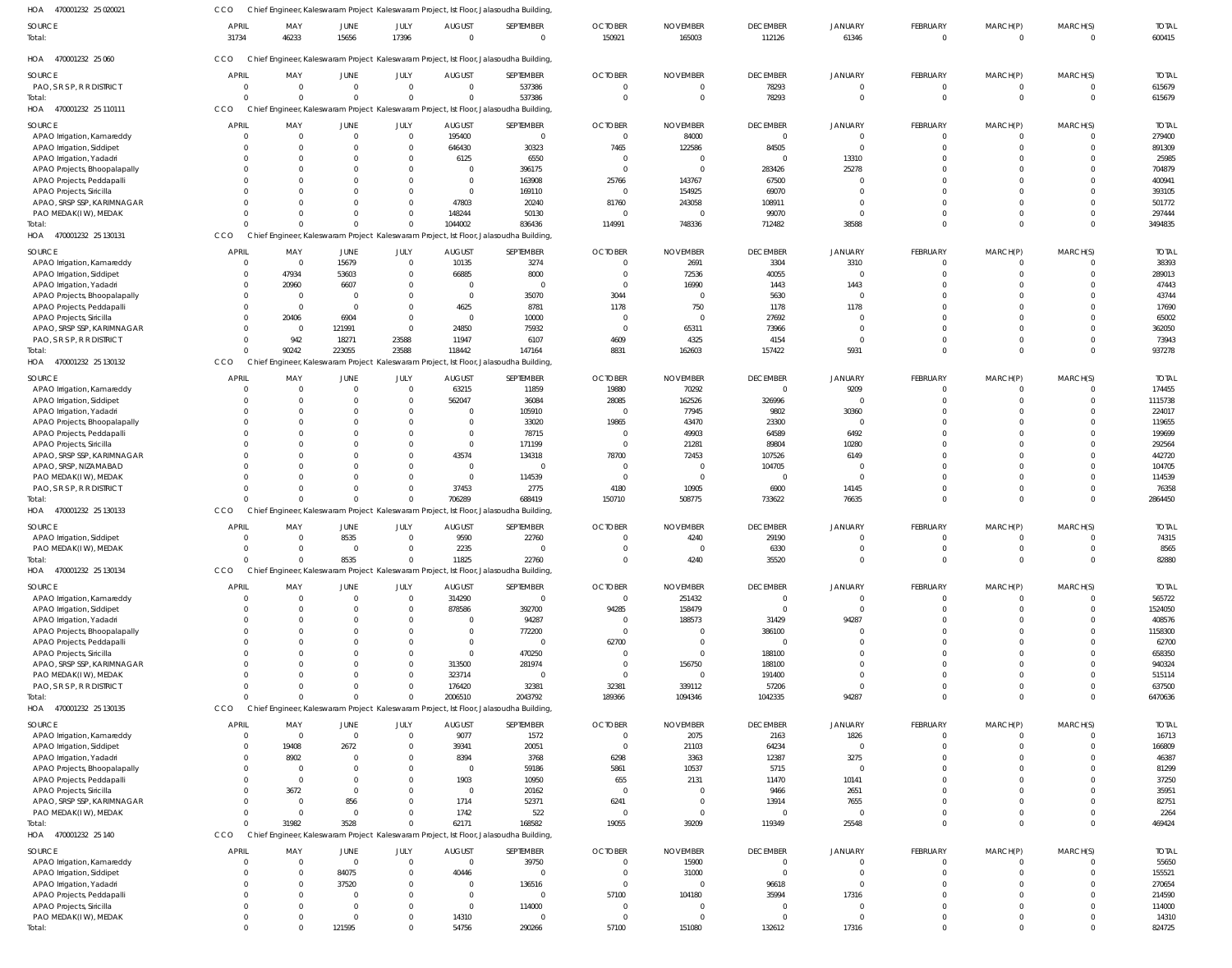| SOURCE                                                  | <b>APRIL</b>                     | MAY                        | JUNE                 | JULY                       | <b>AUGUST</b>        | SEPTEMBER                                                                             | <b>OCTOBER</b>           | <b>NOVEMBER</b>         | <b>DECEMBER</b>      | <b>JANUARY</b>       | FEBRUARY                   | MARCH(P)         | MARCH(S)     | <b>TOTAL</b>          |
|---------------------------------------------------------|----------------------------------|----------------------------|----------------------|----------------------------|----------------------|---------------------------------------------------------------------------------------|--------------------------|-------------------------|----------------------|----------------------|----------------------------|------------------|--------------|-----------------------|
| APAO Irrigation, Siddipet                               | $\overline{0}$                   | $\overline{0}$             | 43145                | $\overline{0}$             | 86426                | 20439                                                                                 | $\overline{0}$           | 84353                   | 43800                | $\Omega$             | 0                          |                  |              | 278163                |
| APAO Projects, Peddapalli<br>APAO, SRSP SSP, KARIMNAGAR | $\Omega$<br>$\Omega$             | $\Omega$<br>$\Omega$       | $\Omega$             | $\Omega$<br>$\Omega$       | $\Omega$<br>$\Omega$ | 54282<br>$\Omega$                                                                     | $^{\circ}$<br>$\Omega$   | $\overline{0}$<br>61633 | $\Omega$<br>105791   | $\Omega$             | $\Omega$                   |                  |              | 54282<br>167424       |
| PAO MEDAK(IW), MEDAK                                    | $\Omega$                         | $\Omega$                   |                      | $\Omega$                   | 29245                | 11149                                                                                 | $\Omega$                 | $\overline{0}$          |                      |                      |                            |                  |              | 40394                 |
| PAO, S R S P, R R DISTRICT                              | $\Omega$                         | $\Omega$                   | $\Omega$             | $\Omega$                   | $\Omega$             | 34016                                                                                 | $\Omega$                 | - 0                     | $\cap$               | $\Omega$             | $\Omega$                   |                  | $\Omega$     | 34016                 |
| Total:                                                  | $\Omega$                         | $\Omega$                   | 43145                | $\Omega$                   | 115671               | 119886                                                                                | $\Omega$                 | 145986                  | 149591               | $\Omega$             | $\Omega$                   | $\Omega$         | $\Omega$     | 574279                |
| HOA 470001232 25 290291                                 | CCO                              |                            |                      |                            |                      | Chief Engineer, Kaleswaram Project Kaleswaram Project, Ist Floor, Jalasoudha Building |                          |                         |                      |                      |                            |                  |              |                       |
| SOURCE                                                  | <b>APRIL</b>                     | MAY                        | JUNE                 | JULY                       | <b>AUGUST</b>        | SEPTEMBER                                                                             | <b>OCTOBER</b>           | <b>NOVEMBER</b>         | <b>DECEMBER</b>      | <b>JANUARY</b>       | FEBRUARY                   | MARCH(P)         | MARCH(S)     | <b>TOTAL</b>          |
| APAO Irrigation, Siddipet<br>Total:                     | $\overline{0}$<br>$\Omega$       | $\overline{0}$<br>$\Omega$ | $\Omega$<br>$\Omega$ | $\overline{0}$<br>$\Omega$ | 20248<br>20248       | $\mathbf 0$<br>$\Omega$                                                               | -0<br>$\Omega$           | -0<br>$\overline{0}$    | $\Omega$<br>$\Omega$ | $\Omega$<br>$\Omega$ | $\mathbf 0$<br>$\mathbf 0$ | 0<br>$\mathbf 0$ | $\Omega$     | 20248<br>20248        |
| HOA 470001232 25 290293                                 | CCO                              |                            |                      |                            |                      | Chief Engineer, Kaleswaram Project Kaleswaram Project, Ist Floor, Jalasoudha Building |                          |                         |                      |                      |                            |                  |              |                       |
| SOURCE                                                  | <b>APRIL</b>                     | MAY                        | JUNE                 | JULY                       | <b>AUGUST</b>        | SEPTEMBER                                                                             | <b>OCTOBER</b>           | <b>NOVEMBER</b>         | <b>DECEMBER</b>      | <b>JANUARY</b>       | FEBRUARY                   | MARCH(P)         | MARCH(S)     | <b>TOTAL</b>          |
| APAO Irrigation, Siddipet                               | $\overline{0}$                   | $\overline{0}$             | $\Omega$             | $\overline{0}$             | 6715                 | $\mathbf 0$                                                                           | $\mathbf 0$              | $\overline{0}$          | $\Omega$             | $\Omega$             | $\mathbf 0$                | $\mathbf 0$      |              | 6715                  |
| Total:                                                  | $\Omega$                         | $\Omega$                   | $\Omega$             | $\Omega$                   | 6715                 | $\Omega$                                                                              | $\Omega$                 | $\overline{0}$          | $\overline{0}$       | $\Omega$             | $\mathbf 0$                | $\mathbf 0$      | $\Omega$     | 6715                  |
| HOA 470001232 25 290294                                 | CCO                              |                            |                      |                            |                      | Chief Engineer, Kaleswaram Project Kaleswaram Project, Ist Floor, Jalasoudha Building |                          |                         |                      |                      |                            |                  |              |                       |
| SOURCE                                                  | <b>APRIL</b>                     | MAY                        | JUNE                 | JULY                       | <b>AUGUST</b>        | SEPTEMBER                                                                             | <b>OCTOBER</b>           | <b>NOVEMBER</b>         | <b>DECEMBER</b>      | <b>JANUARY</b>       | <b>FEBRUARY</b>            | MARCH(P)         | MARCH(S)     | <b>TOTAL</b>          |
| APAO Irrigation, Siddipet                               | $\overline{0}$                   | $^{\circ}$                 | $\Omega$             | $\overline{0}$             | 2403                 | $\mathbf 0$                                                                           | $\overline{0}$           | $\overline{0}$          | $\Omega$             | $\Omega$             | $\mathbf 0$                | 0                | $\Omega$     | 2403                  |
| Total:                                                  | $\Omega$                         | $\Omega$                   | $\Omega$             | $\Omega$                   | 2403                 | $\Omega$                                                                              | $\Omega$                 | $\overline{0}$          | $\Omega$             | $\Omega$             | $\mathbf 0$                | $\mathbf 0$      | $\Omega$     | 2403                  |
| HOA 470001232 25 300302                                 | CCO                              |                            |                      |                            |                      | Chief Engineer, Kaleswaram Project Kaleswaram Project, Ist Floor, Jalasoudha Building |                          |                         |                      |                      |                            |                  |              |                       |
| SOURCE                                                  | <b>APRIL</b>                     | MAY                        | JUNE                 | JULY                       | <b>AUGUST</b>        | SEPTEMBER                                                                             | <b>OCTOBER</b>           | <b>NOVEMBER</b>         | <b>DECEMBER</b>      | <b>JANUARY</b>       | FEBRUARY                   | MARCH(P)         | MARCH(S)     | <b>TOTAI</b>          |
| APAO Irrigation, Kamareddy<br>APAO Irrigation, Siddipet | 20556<br>169818                  | $\overline{0}$<br>420785   | 81052<br>257548      | 37726<br>286167            | 37726<br>108986      | 37726<br>142520                                                                       | $\overline{0}$<br>125753 | 75452<br>125753         | 37726<br>125753      | $\Omega$<br>$\Omega$ | 0<br>$\Omega$              |                  |              | 327964<br>1763083     |
| APAO Irrigation, Yadadri                                | 201874                           | 201874                     | 201874               | 224304                     | $\Omega$             | $\Omega$                                                                              | $^{\circ}$               | - 0                     | $\Omega$             | $\Omega$             |                            |                  |              | 829926                |
| APAO Projects, Peddapalli                               | $\overline{0}$                   | $\overline{0}$             | $\Omega$             | $\overline{0}$             | $\Omega$             | 139917                                                                                | 170538                   | 21526                   | 86104                | 43052                |                            |                  |              | 461137                |
| APAO Projects, Siricilla                                | $\overline{0}$                   | $\overline{\mathbf{0}}$    | $\overline{0}$       | $\overline{0}$             | $\Omega$             | $\Omega$                                                                              | $\Omega$                 | $\Omega$                | $\Omega$             | 117965               |                            |                  |              | 117965                |
| APAO, SRSP SSP, KARIMNAGAR                              | $\overline{0}$                   | 38744                      | 39224                | 58356                      | 125374               | 86096                                                                                 | $^{\circ}$               | 107887                  | 108421               | - 0                  |                            |                  |              | 564102                |
| APAO, SRSP, NIZAMABAD                                   | 72923                            | - 0                        | 218700               | 92870                      | $\Omega$             | $\Omega$                                                                              | $\overline{0}$           | -0                      | $\Omega$             | $\Omega$             |                            |                  |              | 384493                |
| PAO, S R S P, R R DISTRICT                              | 437901                           | 117111                     | 117111               | 117111                     | 129843               | 126333                                                                                | $^{\circ}$               | 253790                  | 125656               | $\cap$               | $\Omega$                   | 0                |              | 1424856               |
| Total:                                                  | 903072                           | 778514                     | 915509               | 816534                     | 401929               | 532592                                                                                | 296291                   | 584408                  | 483660               | 161017               | $\Omega$                   | $\Omega$         | $\Omega$     | 5873526               |
| HOA 470001232 25 310318                                 | <b>CCO</b>                       |                            |                      |                            |                      | Chief Engineer, Kaleswaram Project Kaleswaram Project, Ist Floor, Jalasoudha Building |                          |                         |                      |                      |                            |                  |              |                       |
| SOURCE                                                  | <b>APRIL</b>                     | MAY                        | JUNE                 | JULY                       | <b>AUGUST</b>        | SEPTEMBER                                                                             | <b>OCTOBER</b>           | <b>NOVEMBER</b>         | <b>DECEMBER</b>      | <b>JANUARY</b>       | FEBRUARY                   | MARCH(P)         | MARCH(S)     | <b>TOTAL</b>          |
| APAO Irrigation, Yadadri                                | $\overline{0}$                   | $\overline{0}$             | $\Omega$             | 20000                      | $\Omega$             | $\mathbf 0$                                                                           | $\overline{0}$           | $\overline{0}$          | $\overline{0}$       | $\Omega$             | $\mathbf 0$                | $\mathbf 0$      | $\Omega$     | 20000                 |
| Total:                                                  | $\Omega$                         | $\Omega$                   | $\Omega$             | 20000                      |                      | $\Omega$                                                                              | $\Omega$                 | $\overline{0}$          | $\Omega$             | $\Omega$             | $\mathbf 0$                | $\mathbf 0$      | $\Omega$     | 20000                 |
| 470001232 25 510511<br>HOA                              | CCO                              |                            |                      |                            |                      | Chief Engineer, Kaleswaram Project Kaleswaram Project, Ist Floor, Jalasoudha Building |                          |                         |                      |                      |                            |                  |              |                       |
| SOURCE                                                  | <b>APRIL</b>                     | MAY                        | JUNE                 | JULY                       | <b>AUGUST</b>        | SEPTEMBER                                                                             | <b>OCTOBER</b>           | <b>NOVEMBER</b>         | <b>DECEMBER</b>      | <b>JANUARY</b>       | FEBRUARY                   | MARCH(P)         | MARCH(S)     | <b>TOTAI</b>          |
| APAO, SRSP SSP, KARIMNAGAR                              | $\Omega$                         | $\overline{0}$             | $\Omega$             | $\overline{0}$             | $\Omega$             | 21594                                                                                 | $\Omega$                 | 5401                    | $\Omega$             | $\Omega$             | 0                          |                  |              | 26995                 |
| PAO MEDAK(IW), MEDAK                                    | $\Omega$                         | $\Omega$                   | $\Omega$             | $\mathbf 0$                | 15700                | $\mathbf 0$                                                                           | $^{\circ}$               | $\overline{0}$          | $\Omega$             | $\Omega$             | $\mathbf 0$                | $\mathbf 0$      | $\Omega$     | 15700                 |
| Total:                                                  | $\cap$                           | $\Omega$                   | $\Omega$             | $\Omega$                   | 15700                | 21594                                                                                 | $\Omega$                 | 5401                    | $\Omega$             | $\Omega$             | $\Omega$                   | $\Omega$         | $\Omega$     | 42695                 |
| HOA 47000123225 25 260                                  | CCO                              | Chief                      |                      |                            |                      | Engineer, Kaleswaram Project Kaleswaram Project, Ist Floor, Jalasoudha Building       |                          |                         |                      |                      |                            |                  |              |                       |
| SOURCE                                                  | <b>APRIL</b>                     | MAY                        | JUNE                 | JULY                       | <b>AUGUST</b>        | SEPTEMBER                                                                             | <b>OCTOBER</b>           | <b>NOVEMBER</b>         | <b>DECEMBER</b>      | <b>JANUARY</b>       | FEBRUARY                   | MARCH(P)         | MARCH(S)     | <b>TOTAL</b>          |
| PAO MEDAK(IW), MEDAK                                    | $\overline{0}$                   | $\overline{0}$             | $\Omega$             | $\overline{0}$             | $\Omega$             | 9986650                                                                               | $^{\circ}$               | $\overline{0}$          | $\Omega$             | $\Omega$             | $\mathbf 0$                | $\mathbf 0$      | $\Omega$     | 9986650               |
| Total:                                                  | $\Omega$                         |                            | $\Omega$             | $\Omega$                   |                      | 9986650                                                                               | $\Omega$                 | $\overline{0}$          | $\Omega$             | $\Omega$             | $\mathbf 0$                | $\mathbf 0$      | $\Omega$     | 9986650               |
|                                                         |                                  | $\Omega$                   |                      |                            |                      |                                                                                       |                          |                         |                      |                      |                            |                  |              |                       |
| HOA 47000123225 25 280284                               | <b>CCO</b>                       |                            |                      |                            |                      | Chief Engineer, Kaleswaram Project Kaleswaram Project, Ist Floor, Jalasoudha Building |                          |                         |                      |                      |                            |                  |              |                       |
| SOURCE                                                  | <b>APRIL</b>                     | MAY                        | JUNE                 | JULY                       | <b>AUGUST</b>        | SEPTEMBER                                                                             | <b>OCTOBER</b>           | <b>NOVEMBER</b>         | <b>DECEMBER</b>      | <b>JANUARY</b>       | <b>FEBRUARY</b>            | MARCH(P)         | MARCH(S)     | <b>TOTAL</b>          |
| PAO, S R S P, R R DISTRICT                              | $\Omega$                         | $\overline{0}$             | $\overline{0}$       | $\overline{0}$             | $\overline{0}$       | $\mathbf 0$                                                                           | $\overline{0}$           | $\overline{0}$          | 100000               | $\overline{0}$       | $\mathbf 0$                | $\Omega$         | $^{\circ}$   | 100000                |
| Total:                                                  | $\overline{0}$                   | $\Omega$                   | $\Omega$             | $\Omega$                   |                      | $\Omega$                                                                              | $\Omega$                 | $\overline{0}$          | 100000               | $\Omega$             | $\mathbf 0$                | $\Omega$         | $\Omega$     | 100000                |
| HOA 47000123225 26 530531                               | CCO                              |                            |                      |                            |                      | Chief Engineer, Kaleswaram Project Kaleswaram Project, Ist Floor, Jalasoudha Building |                          |                         |                      |                      |                            |                  |              |                       |
| SOURCE                                                  | <b>APRIL</b>                     | MAY                        | JUNE                 | JULY                       | <b>AUGUST</b>        | SEPTEMBER                                                                             | <b>OCTOBER</b>           | <b>NOVEMBER</b>         | <b>DECEMBER</b>      | <b>JANUARY</b>       | <b>FEBRUARY</b>            | MARCH(P)         | MARCH(S)     | <b>TOTAL</b>          |
| APAO Irrigation, Siddipet                               | $\circ$                          | $\Omega$                   | 1502982582           | 3341383915                 | 2238518996           | 790000000                                                                             | $\mathbf 0$              | 763465882               | $\overline{0}$       | 500000000            | $\mathbf 0$                | 0                | $\Omega$     | 9136351375            |
| APAO Irrigation, Yadadri                                | $\Omega$                         | $\overline{0}$             | 2112655              | 708938514                  |                      | 741093121                                                                             | $\mathbf 0$              | $\overline{0}$          | $\overline{0}$       | 836702122            | $\mathbf 0$                | $\Omega$         | $\Omega$     | 2288846412            |
| APAO Projects, Bhoopalapally                            | $\Omega$                         | $\Omega$                   | 8000000              | $\overline{0}$             |                      | 0                                                                                     | $\Omega$                 | $\Omega$                | $\Omega$             |                      | $\Omega$                   |                  |              | 8000000               |
| APAO Projects, Kamareddy                                | $\Omega$<br>$\Omega$             | $\overline{0}$<br>- 0      | 7908630              | $\Omega$<br>$\Omega$       |                      | 0<br>$\Omega$                                                                         | $^{\circ}$<br>$\Omega$   | 15817260<br>$\Omega$    |                      | $\Omega$<br>$\Omega$ | $\Omega$<br>$\Omega$       |                  |              | 23725890              |
| APAO Projects, Peddapalli                               | $\Omega$                         | $\Omega$                   | 1669790<br>230000000 | 367556958                  | 168013132            | 271745161                                                                             | $\mathbf 0$              | $\Omega$                | $\Omega$             | $\Omega$             | $\Omega$                   |                  | $\Omega$     | 1669790<br>1037315251 |
| APAO Projects, Siricilla<br>APAO, SRSP SSP, KARIMNAGAR  | $\Omega$                         | $\Omega$                   | $\Omega$             | $\overline{0}$             | $\Omega$             | $\mathbf 0$                                                                           | 50000000                 | $\Omega$                | $\Omega$             | 480500000            | $\Omega$                   |                  | $\Omega$     | 530500000             |
| PAO MEDAK(IW), MEDAK                                    | $\overline{0}$                   | 13778947                   | - 0                  | $\Omega$                   | - 0                  | $\mathbf 0$                                                                           | $\overline{0}$           | -0                      | $\Omega$             | $\Omega$             | $\Omega$                   | $\Omega$         | $\Omega$     | 13778947              |
| Total:                                                  | $\overline{0}$                   | 13778947                   | 1752673657           | 4417879387                 | 2406532128           | 1802838282                                                                            | 50000000                 | 779283142               | $\Omega$             | 1817202122           | $\mathbf 0$                | $\Omega$         | $\Omega$     | 13040187665           |
| HOA 47000123225 26 530532                               | CCO                              |                            |                      |                            |                      | Chief Engineer, Kaleswaram Project Kaleswaram Project, Ist Floor, Jalasoudha Building |                          |                         |                      |                      |                            |                  |              |                       |
| SOURCE                                                  | <b>APRIL</b>                     | MAY                        | JUNE                 | JULY                       | <b>AUGUST</b>        | SEPTEMBER                                                                             | <b>OCTOBER</b>           | <b>NOVEMBER</b>         | <b>DECEMBER</b>      | <b>JANUARY</b>       | <b>FEBRUARY</b>            | MARCH(P)         | MARCH(S)     | <b>TOTAL</b>          |
| APAO Irrigation, Siddipet                               | $\Omega$                         | $\Omega$                   | $\Omega$             | $\overline{0}$             | $\Omega$             | $\mathbf 0$                                                                           | $\overline{0}$           | 230000000               | $\overline{0}$       | $\Omega$             | 0                          | 0                | $\Omega$     | 230000000             |
| APAO Irrigation, Yadadri                                | $\Omega$                         | $\Omega$                   | 788800000            | $\Omega$                   |                      | $\mathbf 0$                                                                           | $\overline{0}$           | $\overline{0}$          | $\overline{0}$       | 398400000            | 0                          | $\mathbf 0$      | $\mathbf{0}$ | 1187200000            |
| Total:                                                  | $\Omega$                         | $\Omega$                   | 788800000            | $\Omega$                   |                      | $\Omega$                                                                              | $\Omega$                 | 230000000               | $\Omega$             | 398400000            | $\Omega$                   | $\Omega$         | $\Omega$     | 1417200000            |
| HOA 47000123225 27 530531                               | CCO                              |                            |                      |                            |                      | Chief Engineer, Kaleswaram Project Kaleswaram Project, Ist Floor, Jalasoudha Building |                          |                         |                      |                      |                            |                  |              |                       |
| SOURCE                                                  | <b>APRIL</b>                     | MAY                        | JUNE                 | JULY                       | <b>AUGUST</b>        | SEPTEMBER                                                                             | <b>OCTOBER</b>           | <b>NOVEMBER</b>         | <b>DECEMBER</b>      | <b>JANUARY</b>       | FEBRUARY                   | MARCH(P)         | MARCH(S)     | <b>TOTAL</b>          |
| APAO Irrigation, Jangaon                                | $\Omega$                         | $\overline{0}$             | $\Omega$             | $\Omega$                   | $\Omega$             | $\mathbf 0$                                                                           | 5444950                  | $\overline{0}$          | $\Omega$             | $\Omega$             | $\mathbf 0$                | 0                | $\Omega$     | 5444950               |
| APAO Irrigation, Kothagudem                             | $\overline{0}$                   | - 0                        | 1176475              | 1827790                    |                      | $\mathbf 0$                                                                           | $\overline{0}$           | $\overline{0}$          | $\Omega$             | $\Omega$             | 0                          | 0                | $\Omega$     | 3004265               |
| APAO Irrigation, Mahabubabad                            | $\overline{0}$                   | $\overline{0}$             | $\Omega$             | $\Omega$                   |                      | 9774344                                                                               | 32597182                 | 46688746                | $\Omega$             | $\Omega$             | $\Omega$                   |                  |              | 89060272              |
| APAO Irrigation, Nagarkurnool                           | $\overline{0}$                   | 18824805                   | $\Omega$             | $\Omega$                   |                      | 0                                                                                     | -0                       | 5629441                 | $\Omega$             | 20237791             | $\Omega$                   |                  |              | 44692037              |
| APAO Irrigation, Siddipet                               | $\Omega$                         | - 0                        | 681744               | $\Omega$                   | 26437556             | $\Omega$                                                                              | 225502657                | $\overline{0}$          | $\Omega$             | 1008410039           | $\Omega$                   |                  | $\Omega$     | 1261031996            |
| APAO Irrigation, Siricilla                              | $\Omega$                         | $\Omega$                   |                      | $\Omega$                   |                      | 0                                                                                     | 16341358                 | $\Omega$                | $\Omega$             | $\cap$               | $\Omega$                   |                  |              | 16341358              |
| APAO Irrigation, Vikarabad                              | $\Omega$<br>$\Omega$             | $\Omega$                   | - 0                  | $\Omega$                   |                      | $\Omega$<br>$\Omega$                                                                  | $^{\circ}$<br>$\Omega$   | 40936661<br>$\Omega$    | $\Omega$<br>$\Omega$ | $\Omega$             | $\Omega$<br>$\Omega$       |                  |              | 40936661              |
| APAO Irrigation, Wanaparthy                             | $\Omega$                         | $\mathbf{0}$<br>$\Omega$   | 8933509              | $\Omega$                   |                      | $\Omega$                                                                              | 1992854                  | 5094828                 |                      | 16121029<br>$\cap$   | $\Omega$                   |                  |              | 16121029<br>16021191  |
| APAO Projects, Jagtial<br>APAO Projects, Jangaon        | $\Omega$                         | $\mathbf{0}$               | 9514237              | O                          |                      | 0                                                                                     | $^{\circ}$               | 6751204                 |                      | $\Omega$             | $\Omega$                   |                  |              | 16265441              |
| APAO Projects, Kamareddy                                | $\overline{0}$                   | $\overline{0}$             | 52082729             | 19475422                   |                      | $\Omega$                                                                              | $\overline{0}$           | -0                      | $\cap$               | $\Omega$             | $\Omega$                   |                  |              | 71558151              |
| APAO Projects, Mahabubabad<br>APAO Projects, Mancherial | $\overline{0}$<br>$\overline{0}$ | 5481839                    | - 0                  | $\Omega$                   |                      | 0<br>0                                                                                | $\overline{0}$<br>352351 | -0                      | $\Omega$<br>$\Omega$ | $\Omega$<br>$\Omega$ | $\mathbf 0$<br>0           | 0<br>$\Omega$    | $\Omega$     | 5481839<br>352351     |

470001232 25 240 HOA

CCO Chief Engineer, Kaleswaram Project Kaleswaram Project, Ist Floor, Jalasoudha Building,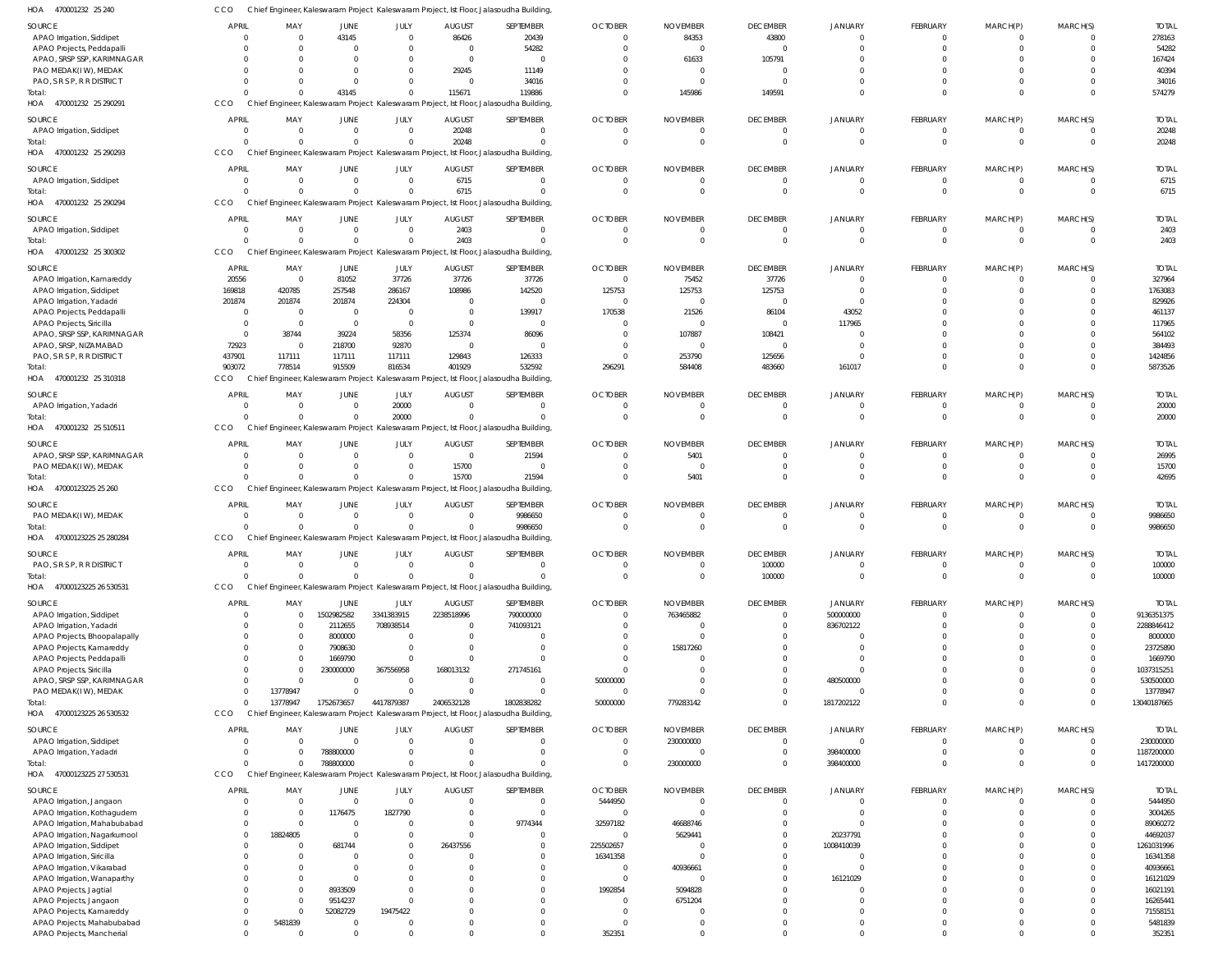47000123225 27 530531 HOA CCO Chief Engineer, Kaleswaram Project Kaleswaram Project, Ist Floor, Jalasoudha Building,

| SOURCE                           | <b>APRIL</b>   | MAY       | JUNE         | JULY        | <b>AUGUST</b> | SEPTEMBER                                                                                      | <b>OCTOBER</b> | <b>NOVEMBER</b> | <b>DECEMBER</b> | <b>JANUARY</b> | FEBRUARY        | MARCH(P)       | MARCH(S)                | <b>TOTAL</b> |
|----------------------------------|----------------|-----------|--------------|-------------|---------------|------------------------------------------------------------------------------------------------|----------------|-----------------|-----------------|----------------|-----------------|----------------|-------------------------|--------------|
| APAO Projects, Peddapalli        | $\Omega$       |           | $\Omega$     | $\Omega$    | $\Omega$      | $\Omega$                                                                                       | 2972965        | 2176906         | 3129129         | $\Omega$       | $\Omega$        | $\Omega$       | $\Omega$                | 8279000      |
| APAO Projects, Siricilla         | $\Omega$       |           | $\Omega$     | $\Omega$    |               | $\Omega$                                                                                       |                |                 | 250000000       | 319728601      | $\Omega$        | $\Omega$       | $\Omega$                | 569728601    |
| APAO, SRSP SSP, KARIMNAGAR       | $\Omega$       | 9510671   | 1038184      |             |               | $\Omega$                                                                                       | 906992         | 3782723         | $\Omega$        |                | $\Omega$        | $\Omega$       | $\Omega$                | 15238570     |
| APAO, SRSP, NIZAMABAD            | $\Omega$       | 1859468   | $\Omega$     |             |               | $\Omega$                                                                                       | - 0            | 79536694        | $\Omega$        |                | $\Omega$        | $\Omega$       |                         | 81396162     |
| PAO (W&P) NSP, TEKULAPALLY       | $\Omega$       | - 0       | 1695547      |             |               | $\Omega$                                                                                       | $\Omega$       | 4319176         |                 |                | $\Omega$        | $\Omega$       |                         | 6014723      |
|                                  |                |           |              |             |               |                                                                                                |                |                 |                 |                |                 |                |                         |              |
| PAO (W&P), Waranagal (Urban)     | $\Omega$       | 16189412  |              |             |               | 3555496                                                                                        | 2786506        | 6811553         |                 |                | $\Omega$        | $\Omega$       | $\Omega$                | 29342967     |
| PAO A M R P (SLBC), NALGONDA     |                |           | 2365050      |             |               | $\Omega$                                                                                       | 1657935        | 1113694         |                 |                | $\Omega$        | $\Omega$       |                         | 5136679      |
| PAO IRRIGATION DIVISION KHAMMAM  |                | $\Omega$  |              |             |               | 25766065                                                                                       | 43150601       |                 |                 |                | $\Omega$        | $\Omega$       | $\Omega$                | 68916666     |
| PAO IRRIGATION DIVISION NALGONDA | $\Omega$       |           |              |             |               | $\Omega$                                                                                       | 21001337       |                 |                 |                | $\Omega$        | $\Omega$       |                         | 21001337     |
| PAO IRRIGATION DIVISION,         | $\Omega$       | 4901176   | $\Omega$     | $\Omega$    |               | $\Omega$                                                                                       | 159368         |                 |                 |                | $\Omega$        | $\Omega$       | $\Omega$                | 5060544      |
| MAHABOOBNAGAR                    |                |           |              |             |               |                                                                                                |                |                 |                 |                |                 |                |                         |              |
| PAO IRRIGATION NIZAMABAD         | $\sqrt{2}$     |           | 257644       |             |               | $\Omega$                                                                                       | - 0            |                 |                 |                | $\Omega$        | $\Omega$       | $\Omega$                | 257644       |
| PAO Irrigation Nirmal            | C              |           |              | U           |               | 4951251                                                                                        |                |                 |                 |                | $\Omega$        | $\Omega$       | $\Omega$                | 4951251      |
| PAO MEDAK(I W), MEDAK            | $\Omega$       | 84880800  | 152491450    |             |               | 362705526                                                                                      | 144000000      |                 | 158269461       |                | $\Omega$        | $\Omega$       | $\Omega$                | 902347237    |
| PAO, PJP, Jogulamba Gadwal       | $\Omega$       | 10765001  | $\Omega$     |             | $\Omega$      | $\Omega$                                                                                       | 589564         | 2920349         | U               |                | $\Omega$        | $\Omega$       | $\Omega$                | 14274914     |
| PAO, SRSP, SSP, NIRMAL           | $\Omega$       |           | 1034899      | $\Omega$    |               | $\Omega$                                                                                       | - 0            | $\Omega$        | $\Omega$        |                | $\Omega$        | $\Omega$       | $\Omega$                | 1034899      |
|                                  | $\Omega$       |           |              |             |               |                                                                                                |                |                 |                 |                | $\Omega$        | $\Omega$       | $\Omega$                |              |
| Total:                           |                | 152413172 | 231271468    | 21303212    | 26437556      | 406752682                                                                                      | 499456620      | 205761975       | 411398590       | 1364497460     |                 |                |                         | 3319292735   |
| HOA<br>47000123225 27 530532     | CCO            |           |              |             |               | Chief Engineer, Kaleswaram Project Kaleswaram Project, Ist Floor, Jalasoudha Building          |                |                 |                 |                |                 |                |                         |              |
| SOURCE                           | <b>APRIL</b>   | MAY       | JUNE         | JULY        | <b>AUGUST</b> | SEPTEMBER                                                                                      | <b>OCTOBER</b> | <b>NOVEMBER</b> | <b>DECEMBER</b> | <b>JANUARY</b> | FEBRUARY        | MARCH(P)       | MARCH(S)                | <b>TOTAL</b> |
|                                  |                |           | $\Omega$     | $\Omega$    |               |                                                                                                | $\Omega$       | $\sqrt{ }$      |                 | $\Omega$       |                 |                |                         |              |
| APAO Irrigation, Siddipet        | 1360000000     |           |              |             |               | $\mathbf 0$                                                                                    |                |                 | $\mathbf 0$     |                | $\overline{0}$  | $\mathbf 0$    | $\overline{\mathbf{0}}$ | 1360000000   |
| APAO Irrigation, Yadadri         | C              |           | $\Omega$     | 0           |               | $\mathbf 0$                                                                                    | - 0            |                 | $\mathbf 0$     | 310000000      | $\mathbf 0$     | $\mathbf 0$    | $\Omega$                | 310000000    |
| APAO Projects, Siricilla         | $\sqrt{2}$     |           | $\Omega$     | U           |               | $\Omega$                                                                                       | - 0            |                 | $\Omega$        | 100000000      | $\Omega$        | $\Omega$       | $\Omega$                | 100000000    |
| APAO, SRSP, NIZAMABAD            | C              |           | 13638522     | U           |               | $\Omega$                                                                                       | 56960          |                 | $\Omega$        |                | $\Omega$        | $\Omega$       | $\Omega$                | 13695482     |
| PAO MEDAK(I W), MEDAK            | $\sqrt{2}$     |           | $\Omega$     | $\Omega$    |               | $\Omega$                                                                                       | - 0            |                 | $\Omega$        | 150000000      | $\Omega$        | $\mathbf 0$    | $\Omega$                | 150000000    |
| Total:                           | 1360000000     |           | 13638522     | $\Omega$    |               | $\Omega$                                                                                       | 56960          |                 | $\Omega$        | 560000000      | $\Omega$        | $\Omega$       | $\Omega$                | 1933695482   |
| HOA 47000123225 49 500501        | CCO            |           |              |             |               | Chief Engineer, Kaleswaram Project Kaleswaram Project, Ist Floor, Jalasoudha Building          |                |                 |                 |                |                 |                |                         |              |
|                                  |                |           |              |             |               |                                                                                                |                |                 |                 |                |                 |                |                         |              |
| SOURCE                           | APRIL          | MAY       | JUNE         | JULY        | <b>AUGUST</b> | SEPTEMBER                                                                                      | <b>OCTOBER</b> | <b>NOVEMBER</b> | <b>DECEMBER</b> | JANUARY        | FEBRUARY        | MARCH(P)       | MARCH(S)                | <b>TOTAL</b> |
| APAO Irrigation, Siddipet        | $\Omega$       | - 0       | $\Omega$     | 750000000   | $\Omega$      | $\Omega$                                                                                       | - 0            |                 | 386000000       |                | $\Omega$        | $\Omega$       | $\overline{0}$          | 1136000000   |
| Total:                           | $\sqrt{2}$     |           | $\Omega$     | 750000000   |               | $\Omega$                                                                                       | $\Omega$       | $\Omega$        | 386000000       |                | $\mathbf 0$     | $\mathbf 0$    | $\overline{0}$          | 1136000000   |
| HOA 470001233 25 010011          | CCO            |           |              |             |               | Chief Engineer(Projects), Khammam The Chief Engineer(Projects), Khammam, Jalasoudha Buildings, |                |                 |                 |                |                 |                |                         |              |
|                                  |                |           |              |             |               |                                                                                                |                |                 |                 |                |                 |                |                         |              |
| SOURCE                           | <b>APRIL</b>   | MAY       | JUNE         | JULY        | <b>AUGUST</b> | SEPTEMBER                                                                                      | <b>OCTOBER</b> | <b>NOVEMBER</b> | <b>DECEMBER</b> | <b>JANUARY</b> | FEBRUARY        | MARCH(P)       | MARCH(S)                | <b>TOTAL</b> |
| APAO Irrigation, Kothagudem      | 2480077        | 2685145   | 2813793      | 5003956     | 5431542       | 4939333                                                                                        | 6951824        | 6597385         | 6870007         | 5311318        | $\mathbf 0$     | 0              | - 0                     | 49084380     |
| PAO IRRIGATION DIVISION KHAMMAM  | 2002112        | 2110142   | 2108296      | 4063589     | 3917445       | 3865121                                                                                        | 5047887        | 5810772         | 4997819         | 3982925        | $\mathbf 0$     | $\mathbf{0}$   | $\Omega$                | 37906108     |
|                                  |                |           |              |             |               |                                                                                                |                |                 |                 |                |                 | $\mathbf{0}$   | $\Omega$                |              |
| Total:                           | 4482189        | 4795287   | 4922089      | 9067545     | 9348987       | 8804454                                                                                        | 11999711       | 12408157        | 11867826        | 9294243        | $\mathbf 0$     |                |                         | 86990488     |
| HOA 470001233 25 010012          | <b>CCO</b>     |           |              |             |               | Chief Engineer(Projects), Khammam The Chief Engineer(Projects), Khammam, Jalasoudha Buildings, |                |                 |                 |                |                 |                |                         |              |
| SOURCE                           | APRIL          | MAY       | JUNE         | JULY        | <b>AUGUST</b> | SEPTEMBER                                                                                      | <b>OCTOBER</b> | <b>NOVEMBER</b> | <b>DECEMBER</b> | <b>JANUARY</b> | FEBRUARY        | MARCH(P)       | MARCH(S)                | <b>TOTAL</b> |
|                                  |                |           |              |             |               |                                                                                                |                |                 |                 |                | $\Omega$        |                |                         |              |
| APAO Irrigation, Kothagudem      | 46517          | 32910     | 89596        | 83589       | 198005        | 92575                                                                                          | 96798          | 59791           | 109600          | 71905          |                 | $\Omega$       | - 0                     | 881286       |
| PAO IRRIGATION DIVISION KHAMMAM  | 24875          | 33550     | 15142        | 27484       | 44029         | 148644                                                                                         | 62669          | 45431           | 61944           | 64933          | $\mathbf 0$     | $\overline{0}$ | $\overline{0}$          | 528701       |
| Total:                           | 71392          | 66460     | 104738       | 111073      | 242034        | 241219                                                                                         | 159467         | 105222          | 171544          | 136838         | $\Omega$        | $\Omega$       | $\Omega$                | 1409987      |
| HOA<br>470001233 25 010013       | CCO            |           |              |             |               | Chief Engineer(Projects), Khammam The Chief Engineer(Projects), Khammam, Jalasoudha Buildings, |                |                 |                 |                |                 |                |                         |              |
|                                  |                |           |              |             |               |                                                                                                |                |                 |                 |                |                 |                |                         |              |
| SOURCE                           | <b>APRIL</b>   | MAY       | JUNE         | JULY        | <b>AUGUST</b> | SEPTEMBER                                                                                      | <b>OCTOBER</b> | <b>NOVEMBER</b> | <b>DECEMBER</b> | <b>JANUARY</b> | FEBRUARY        | MARCH(P)       | MARCH(S)                | <b>TOTAL</b> |
| APAO Irrigation, Kothagudem      | 822223         | 910105    | 1598960      | 1669807     | 3146601       | 1837802                                                                                        | 1788058        | 1628224         | 3355861         | 2199936        | $\overline{0}$  | $\mathbf{0}$   | $\Omega$                | 18957577     |
| PAO IRRIGATION DIVISION KHAMMAM  | 664293         | 1278984   | 713162       | 1785261     | 1991715       | 1291822                                                                                        | 1528251        | 1236692         | 1814567         | 2753796        | $\mathbf 0$     | $\mathbf{0}$   | $\Omega$                | 15058543     |
| Total:                           | 1486516        | 2189089   | 2312122      | 3455068     | 5138316       | 3129624                                                                                        | 3316309        | 2864916         | 5170428         | 4953732        | $\Omega$        | $\Omega$       | $\Omega$                | 34016120     |
| HOA 470001233 25 010016          | CCO            |           |              |             |               | Chief Engineer(Projects), Khammam The Chief Engineer(Projects), Khammam, Jalasoudha Buildings, |                |                 |                 |                |                 |                |                         |              |
|                                  |                |           |              |             |               |                                                                                                |                |                 |                 |                |                 |                |                         |              |
| SOURCE                           | <b>APRIL</b>   | MAY       | JUNE         | JULY        | <b>AUGUST</b> | SEPTEMBER                                                                                      | <b>OCTOBER</b> | <b>NOVEMBER</b> | <b>DECEMBER</b> | <b>JANUARY</b> | <b>FFBRUARY</b> | MARCH(P)       | MARCH(S)                | <b>TOTAL</b> |
| APAO Irrigation, Kothagudem      | 435424         | 436933    | 838241       | 863307      | 1698739       | 946829                                                                                         | 934272         | 786373          | 964243          | 899036         | $\Omega$        | $\Omega$       | $\Omega$                | 8803397      |
| PAO IRRIGATION DIVISION KHAMMAM  | 324807         | 598710    | 323037       | 765521      | 943468        | 834731                                                                                         | 746894         | 576232          | 684557          | 657997         | $\mathbf 0$     | $\mathbf 0$    | $\Omega$                | 6455954      |
| Total:                           | 760231         | 1035643   | 1161278      | 1628828     | 2642207       | 1781560                                                                                        | 1681166        | 1362605         | 1648800         | 1557033        | $\mathbf 0$     | $\Omega$       | $\Omega$                | 15259351     |
| HOA 470001233 25 010017          | CCO            |           |              |             |               | Chief Engineer(Projects), Khammam The Chief Engineer(Projects), Khammam, Jalasoudha Buildings, |                |                 |                 |                |                 |                |                         |              |
|                                  |                |           |              |             |               |                                                                                                |                |                 |                 |                |                 |                |                         |              |
| SOURCE                           | <b>APRIL</b>   | MAY       | JUNE         | JULY        | <b>AUGUST</b> | SEPTEMBER                                                                                      | <b>OCTOBER</b> | <b>NOVEMBER</b> | <b>DECEMBER</b> | <b>JANUARY</b> | FEBRUARY        | MARCH(P)       | MARCH(S)                | <b>TOTAL</b> |
| APAO Irrigation, Kothagudem      | C              | -C        | 0            | $\mathbf 0$ | 15925         | 15925                                                                                          | $\Omega$       | 14670           | 100000          | 0              | $\mathbf 0$     | 0              | $\Omega$                | 146520       |
| PAO IRRIGATION DIVISION KHAMMAM  | C              |           |              | $\Omega$    |               | $\overline{0}$                                                                                 | 8000           | $\Omega$        | $\mathbf 0$     | $\Omega$       | $\mathbf 0$     | $\mathbf{0}$   | $\Omega$                | 8000         |
| Total:                           | $\sqrt{2}$     |           | $\Omega$     | $\Omega$    | 15925         | 15925                                                                                          | 8000           | 14670           | 100000          | $\mathbf{0}$   | $\mathbf{0}$    | $\mathbf{0}$   | $\Omega$                | 154520       |
| HOA 470001233 25 010018          | CCO            |           |              |             |               | Chief Engineer(Projects), Khammam The Chief Engineer(Projects), Khammam, Jalasoudha Buildings, |                |                 |                 |                |                 |                |                         |              |
|                                  |                |           |              |             |               |                                                                                                |                |                 |                 |                |                 |                |                         |              |
| SOURCE                           | <b>APRIL</b>   | MAY       | JUNE         | JULY        | <b>AUGUST</b> | SEPTEMBER                                                                                      | <b>OCTOBER</b> | <b>NOVEMBER</b> | <b>DECEMBER</b> | <b>JANUARY</b> | FEBRUARY        | MARCH(P)       | MARCH(S)                | <b>TOTAL</b> |
| APAO Irrigation, Kothagudem      | $\Omega$       | $\Omega$  | $\Omega$     | $\mathbf 0$ | 931340        | 186966                                                                                         | 85007          | 535878          | 292645          | 265837         | $\Omega$        | $\Omega$       | - 0                     | 2297673      |
| PAO IRRIGATION DIVISION KHAMMAM  | C              |           | <sup>0</sup> | $\Omega$    | 941585        | 77882                                                                                          | 68883          | 177143          | 473982          | 69447          | 0               | $\mathbf 0$    | $\overline{0}$          | 1808922      |
| Total:                           | $\sqrt{2}$     |           | $\Omega$     | $\Omega$    | 1872925       | 264848                                                                                         | 153890         | 713021          | 766627          | 335284         | $\mathbf 0$     | $\mathbf 0$    | $\Omega$                | 4106595      |
| HOA 470001233 25 020021          | CCO            |           |              |             |               |                                                                                                |                |                 |                 |                |                 |                |                         |              |
|                                  |                |           |              |             |               | Chief Engineer(Projects), Khammam The Chief Engineer(Projects), Khammam, Jalasoudha Buildings, |                |                 |                 |                |                 |                |                         |              |
| SOURCE                           | <b>APRIL</b>   | MAY       | JUNE         | JULY        | <b>AUGUST</b> | SEPTEMBER                                                                                      | <b>OCTOBER</b> | <b>NOVEMBER</b> | <b>DECEMBER</b> | JANUARY        | FEBRUARY        | MARCH(P)       | MARCH(S)                | <b>TOTAL</b> |
| APAO Irrigation, Kothagudem      | 7200           | 8000      | 8000         | $\mathbf 0$ | 16000         | 8000                                                                                           | 8000           | 8000            | 8000            | 8000           | $\mathbf 0$     | $\mathbf 0$    | $\overline{0}$          | 79200        |
|                                  | 7200           | 8000      | 8000         | $\mathbf 0$ | 16000         | 8000                                                                                           | 8000           | 8000            | 8000            | 8000           | $\mathbf{0}$    | $\mathbf{0}$   | $\overline{0}$          | 79200        |
| Total:                           |                |           |              |             |               |                                                                                                |                |                 |                 |                |                 |                |                         |              |
| HOA 470001233 25 110111          | CCO            |           |              |             |               | Chief Engineer(Projects), Khammam The Chief Engineer(Projects), Khammam, Jalasoudha Buildings, |                |                 |                 |                |                 |                |                         |              |
| SOURCE                           | <b>APRIL</b>   | MAY       | JUNE         | JULY        | <b>AUGUST</b> | SEPTEMBER                                                                                      | <b>OCTOBER</b> | <b>NOVEMBER</b> | <b>DECEMBER</b> | <b>JANUARY</b> | FEBRUARY        | MARCH(P)       | MARCH(S)                | <b>TOTAL</b> |
|                                  | C              |           | $\Omega$     | $\Omega$    | 424989        | 225006                                                                                         | 236098         |                 | 260974          | 253349         | $\Omega$        | $\Omega$       | $\Omega$                | 1400416      |
| APAO Irrigation, Kothagudem      |                |           |              |             |               |                                                                                                |                |                 |                 |                |                 |                |                         |              |
| PAO IRRIGATION DIVISION KHAMMAM  | $\Omega$       |           | $\Omega$     | $\Omega$    | 116266        | 787955                                                                                         | - 0            |                 | 582134          | 5990           | 0               | 0              | - 0                     | 1492345      |
| Total:                           | $\sqrt{2}$     |           | $\Omega$     | $\Omega$    | 541255        | 1012961                                                                                        | 236098         | $\Omega$        | 843108          | 259339         | $\mathbf 0$     | $\Omega$       | $\Omega$                | 2892761      |
| HOA 470001233 25 130131          | CCO            |           |              |             |               | Chief Engineer(Projects), Khammam The Chief Engineer(Projects), Khammam, Jalasoudha Buildings, |                |                 |                 |                |                 |                |                         |              |
| SOURCE                           | <b>APRIL</b>   | MAY       |              | JULY        | <b>AUGUST</b> | SEPTEMBER                                                                                      | <b>OCTOBER</b> | <b>NOVEMBER</b> | <b>DECEMBER</b> | <b>JANUARY</b> | FEBRUARY        | MARCH(P)       | MARCH(S)                | <b>TOTAL</b> |
|                                  |                |           | JUNE         |             |               |                                                                                                |                |                 |                 |                |                 |                |                         |              |
| APAO Irrigation, Kothagudem      | $\overline{0}$ |           | - 0          | $\mathbf 0$ | 19991         | 28216                                                                                          | 3661           | 17089           | 21912           | 4704           | $\mathbf{0}$    | 0              | $\Omega$                | 95573        |
| PAO IRRIGATION DIVISION KHAMMAM  | $\mathbf{0}$   |           | 61378        | 0           | 22432         | 31115                                                                                          | 21481          | 6986            | 21301           | 12254          | $\mathbf 0$     | $\mathbf 0$    | $\overline{0}$          | 176947       |
| Total:                           | $\overline{0}$ |           | 61378        | $\mathbf 0$ | 42423         | 59331                                                                                          | 25142          | 24075           | 43213           | 16958          | $\mathbf 0$     | $\mathbf 0$    | $\overline{0}$          | 272520       |
|                                  |                |           |              |             |               |                                                                                                |                |                 |                 |                |                 |                |                         |              |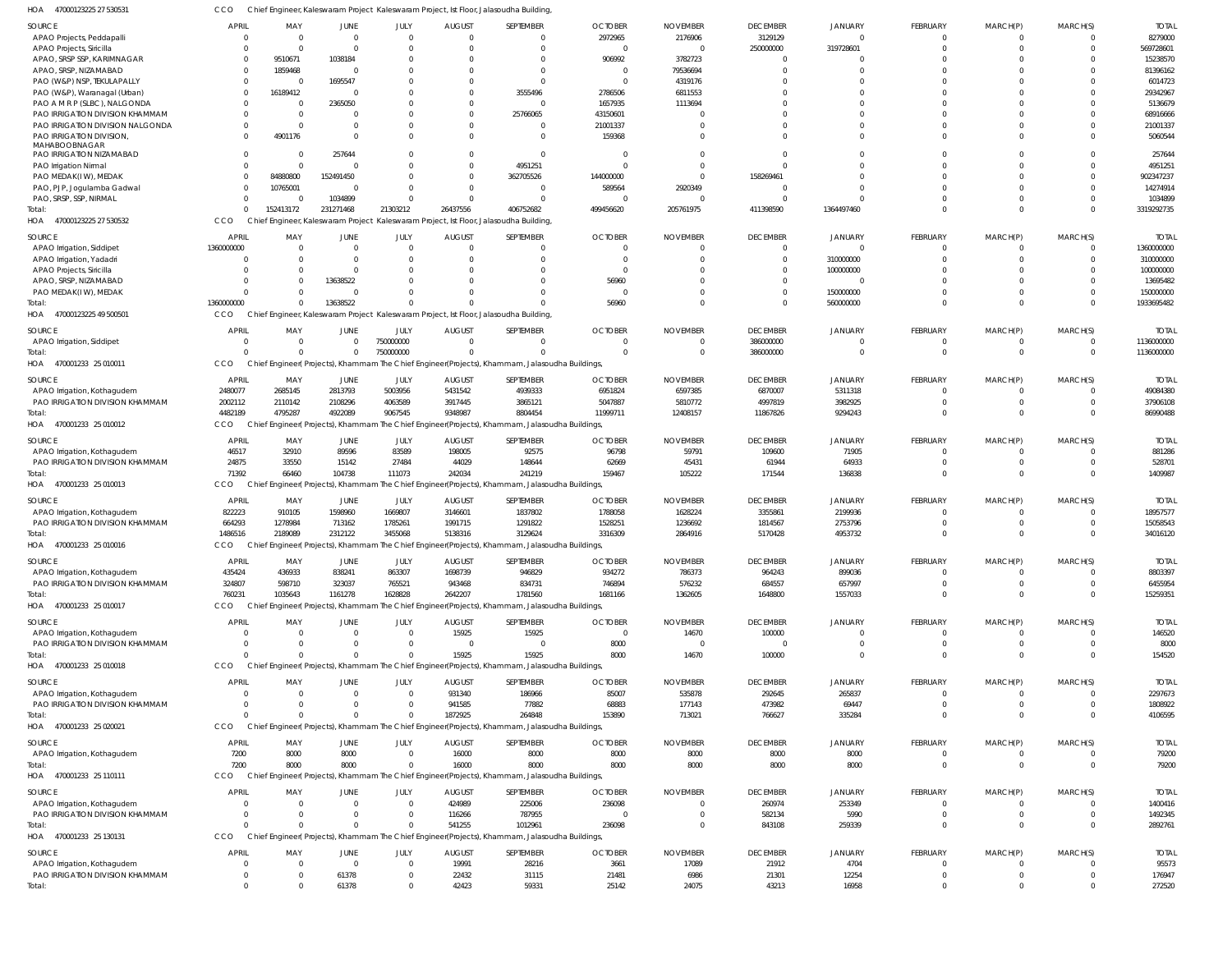470001233 25 130134 470001233 25 130135 HOA 470001233 25 140 HOA 470001233 25 240 HOA 470001233 25 290291 470001233 25 290292 470001233 25 290293 470001233 25 290294 470001233 25 290296 HOA 470001233 25 300302 HOA 470001233 25 310318 HOA 470001233 25 510511 47000123325 25 260 HOA 470001234 26 270272 47000123425 26 270272 47000123425 26 530531 HOA HOA HOA HOA HOA HOA HOA HOA HOA Chief Engineer( Projects), Khammam The Chief Engineer(Projects), Khammam, Jalasoudha Buildings, Chief Engineer( Projects), Khammam The Chief Engineer(Projects), Khammam, Jalasoudha Buildings, Chief Engineer( Projects), Khammam The Chief Engineer(Projects), Khammam, Jalasoudha Buildings, Chief Engineer( Projects), Khammam The Chief Engineer(Projects), Khammam, Jalasoudha Buildings, Chief Engineer( Projects), Khammam The Chief Engineer(Projects), Khammam, Jalasoudha Buildings, Chief Engineer( Projects), Khammam The Chief Engineer(Projects), Khammam, Jalasoudha Buildings, Chief Engineer( Projects), Khammam The Chief Engineer(Projects), Khammam, Jalasoudha Buildings, Chief Engineer( Projects), Khammam The Chief Engineer(Projects), Khammam, Jalasoudha Buildings, Chief Engineer( Projects), Khammam The Chief Engineer(Projects), Khammam, Jalasoudha Buildings, CCO Chief Engineer( Projects), Khammam The Chief Engineer(Projects), Khammam, Jalasoudha Buildings, Chief Engineer( Projects), Khammam The Chief Engineer(Projects), Khammam, Jalasoudha Buildings, Chief Engineer( Projects), Khammam The Chief Engineer(Projects), Khammam, Jalasoudha Buildings, Chief Engineer( Projects), Khammam The Chief Engineer(Projects), Khammam, Jalasoudha Buildings, Chief Engineer( Projects), Khammam The Chief Engineer(Projects), Khammam, Jalasoudha Buildings, Chief Engineer( Projects), Khammam The Chief Engineer(Projects), Khammam, Jalasoudha Buildings, Chief Engineer( Projects), Khammam The Chief Engineer(Projects), Khammam, Jalasoudha Buildings, **CCO CCO CCO** CCO CCO CCO **CCO** CCO CCO **CCO** CCO **CCO CCO** CCO CCO  $\Omega$  $\Omega$  $\Omega$  $\Omega$  $\Omega$ 20040 250 6567 3916  $\Omega$ 358083  $\Omega$  $\Omega$  $\Omega$  $\Omega$ 0 0  $\Omega$ 0  $\bigcap$  $\Omega$ 16442 500 13134 7832  $\Omega$ 0 0  $\Omega$ 0  $\bigcap$ 0  $\Omega$  $\Omega$ 12059 11550 21908 20040 250 6567 3916  $\Omega$ 37058  $\Omega$  $\Omega$ 0  $\theta$ 2492546  $\bigcap$  $\Omega$ 0  $\bigcap$  $\Omega$ 40080 500 13133 7832  $\Omega$  $\Omega$  $\Omega$  $\Omega$  $\Omega$  $\bigcap$ 0 222845 705789 108596 115052 27718 33954 1000 26639 15886 0 1452828 0  $\Omega$ 0  $\Omega$ 0 557803 1547720 69110 267545 40862 41190 500 13505 8054 30063 392076 40000 27261 0  $\bigcap$ 0 83218 0 22738  $\Omega$  $\Omega$ 41190 500 13505 8054  $\Omega$ 358304  $\Omega$  $\Omega$ 3483876  $\Omega$ 0 108660 0 34065 103967  $\Omega$ 76668 500 13505 8054  $\Omega$ 337197  $\Omega$  $\Omega$ 0  $\bigcap$ 0 364527 808150 38792 210393 204969 58929 500 15615 8054  $\Omega$ 387855 0  $\Omega$ 0  $\Omega$ 0 14620  $\Omega$ 9312 4286  $\Omega$ 41190 500 49705 8054  $\Omega$ 354083 0 36596 2452050 3964380  $\mathbf{C}$  $\Omega$ 0 0  $\bigcap$  $\sqrt{2}$ 0 0  $\Omega$ 0  $\Omega$  $\sqrt{2}$  $\Omega$  $\Omega$  $\Omega$  $\bigcap$ 0  $\Omega$  $\Omega$ 0  $\Omega$  $\Omega$ 0 0  $\Omega$ 0  $\Omega$  $\Omega$ 0 0 0  $\Omega$ 0  $\Omega$ 0 0  $\Omega$  $\bigcap$ 0 0  $\bigcap$ 0  $\Omega$  $\Omega$  $\Omega$  $\Omega$ 0  $\bigcap$ 0 1351673 3061659 294672 712793 295457 389723 171875 3677484 5935926 3964380 2492546 APAO Irrigation, Kothagudem PAO IRRIGATION DIVISION KHAMMAM APAO Irrigation, Kothagudem PAO IRRIGATION DIVISION KHAMMAM APAO Irrigation, Kothagudem PAO IRRIGATION DIVISION KHAMMAM APAO Irrigation, Kothagudem PAO IRRIGATION DIVISION KHAMMAM APAO Irrigation, Kothagudem PAO IRRIGATION DIVISION KHAMMAM PAO IRRIGATION DIVISION KHAMMAM PAO IRRIGATION DIVISION KHAMMAM PAO IRRIGATION DIVISION KHAMMAM PAO IRRIGATION DIVISION KHAMMAM PAO IRRIGATION DIVISION KHAMMAM APAO Irrigation, Kothagudem APAO Irrigation, Kothagudem PAO IRRIGATION DIVISION KHAMMAM PAO IRRIGATION DIVISION KHAMMAM APAO Irrigation, Kothagudem PAO IRRIGATION DIVISION KHAMMAM PAO IRRIGATION DIVISION KHAMMAM PAO IRRIGATION DIVISION KHAMMAM SOURCE SOURCE **SOURCE** SOURCE SOURCE SOURCE **SOURCE** SOURCE **SOURCE SOURCE** SOURCE **SOURCE SOURCE** SOURCE SOURCE SOURCE SOURCE 0 0 0 0 0  $\Omega$ 0 0  $\Omega$ 0 20040 250 6567 3916 0 358083  $\Omega$ 0  $\Omega$  $\Omega$ 0 0 0 APRIL APRIL **APRIL** APRIL APRIL **APRIL** APRIL APRIL APRIL APRIL **APPIL APRIL** APRIL APRIL APRIL APRIL **APRIL** 0 0 0 0 0  $\Omega$ 0 0  $\sqrt{0}$ 0 16442 500 13134 7832 0 0  $\Omega$ 0  $\Omega$  $\Omega$ 0  $\Omega$ 0 MAY MAY MAY MAY MAY MAY MAY MAY MAY MAY MA<sub>V</sub> MAY MAY MAY MAY MAY MAY  $\Omega$ 0 0 0 0 12059 0 11550  $\Omega$ 21908 20040 250 6567 3916 0 37058  $\Omega$ 0  $\Omega$  $\Omega$ 0 0 2492546 JUNE JUNE JUNE **JUNE** JUNE JUNE JUNE JUNE JUNE JUNE JUNE JUNE JUNE JUNE JUNE JUNE **JUNE**  $\Omega$ 0 0  $\Omega$ 0  $\Omega$ 0  $\Omega$  $\Omega$ 0 40080 500 13133 7832 0 0  $\Omega$  $\Omega$  $\Omega$  $\Omega$ 0  $\Omega$ 0 JULY JULY JULY JULY JULY JULY JULY JULY JULY JULY JULY JULY JULY JULY JULY JULY JULY 194555 28290 705789  $\Omega$ 71044 37552 106127 8925 27718 0 33954 1000 26639 15886 0 1452828  $\Omega$ 0 0  $\Omega$ 0 0 0 AUGUST AUGUST AUGUST **AUGUST** AUGUST AUGUST AUGUST AUGUST AUGUST AUGUST **AUGUST** AUGUST AUGUST AUGUST AUGUST AUGUST **AUGUST** 345340 212463 392711 1155009 44597 24513 242785 24760  $\Omega$ 40862 41190 500 13505 8054 30063 392076 20000 20000 27261  $\Omega$ 0  $\Omega$  $\Omega$ SEPTEMBER SEPTEMBER SEPTEMBER **SEPTEMBER** SEPTEMBER SEPTEMBER SEPTEMBER SEPTEMBER SEPTEMBER SEPTEMBER **SEPTEMBER** SEPTEMBER SEPTEMBER SEPTEMBER SEPTEMBER SEPTEMBER **SEPTEMBER** 33974 49244 0 0 21053 1685 0  $\Omega$  $\Omega$ 0 41190 500 13505 8054  $\Omega$ 358304  $\sqrt{2}$ 0  $\Omega$ 3483876 0  $\Omega$  $\Omega$ **OCTOBER OCTOBER OCTOBER** OCTOBER OCTOBER **OCTOBER OCTOBER** OCTOBER **OCTOBER OCTOBER** OCTOBER **OCTOBER OCTOBER OCTOBER** OCTOBER OCTOBER **OCTOBER**  $\bigcap$ 108660  $\Omega$  $\bigcap$ 13619 20446 44909 59058  $\Omega$ 0 76668 500 13505 8054 0 337197  $\sqrt{2}$ 0 0 0 0 0 0 NOVEMBER NOVEMBER NOVEMBER NOVEMBER NOVEMBER NOVEMBER NOVEMBER NOVEMBER NOVEMBER NOVEMBER NOVEMBER NOVEMBER NOVEMBER NOVEMBER NOVEMBER NOVEMBER NOVEMBER 200297 164230 577150 231000 23529 15263 191932 18461 94076 110893 58929 500 15615 8054 0 387855  $\bigcap$ 0  $^{\circ}$ 0 0  $^{\circ}$ 0 DECEMBER DECEMBER DECEMBER **DECEMBER** DECEMBER DECEMBER DECEMBER **DECEMBER** DECEMBER DECEMBER **DECEMBER** DECEMBER DECEMBER DECEMBER DECEMBER DECEMBER **DECEMBER** 14620 0 0 0 5229 4083 0 4286  $\Omega$ 0 41190 500 49705 8054 0 354083  $\Omega$ 0 36596 1938300 513750 3964380  $\mathfrak{g}$ **JANUARY** JANUARY **JANUARY** JANUARY JANUARY **JANUARY** JANUARY JANUARY **JANUARY** JANUARY JANUARY **JANUARY** JANUARY JANUARY JANUARY JANUARY JANUARY  $\Omega$ 0 0  $\Omega$ 0  $\Omega$ 0  $\Omega$  $\Omega$ 0  $\Omega$ 0 0  $\Omega$ 0 0  $\sqrt{2}$ 0  $\Omega$  $\sqrt{2}$ 0 0 0 FEBRUARY FEBRUARY FEBRUARY **FEBRUARY** FEBRUARY FEBRUARY FEBRUARY FEBRUARY FEBRUARY FEBRUARY FEBRUARY FEBRUARY FEBRUARY FEBRUARY FEBRUARY FEBRUARY **FEBRUARY**  $\Omega$ 0  $\Omega$ 0 0  $\Omega$ 0  $\Omega$  $\Omega$ 0  $\Omega$  $\Omega$ 0  $\Omega$ 0 0  $\Omega$ 0  $\Omega$  $\Omega$ 0  $\Omega$  $\Omega$ MARCH(P) MARCH(P) MARCH(P) MARCH(P) MARCH(P) MARCH(P) MARCH(P) MARCH(P) MARCH(P) MARCH(P) MARCH(P) MARCH(P) MARCH(P) MARCH(P) MARCH(P) MARCH(P) MARCH(P)  $\Omega$ 0  $\Omega$  $\Omega$ 0  $\Omega$ 0  $^{\circ}$  $\bigcap$ 0  $\Omega$ 0 0 0 0 0 0 0  $\Omega$ 0 0 0 0 MARCH(S) MARCH(S) MARCH(S) MARCH(S) MARCH(S) MARCH(S) MARCH(S) MARCH(S) MARCH(S) MARCH(S) MARCH(S) MARCH(S) MARCH(S) MARCH(S) MARCH(S) MARCH(S) MARCH(S) 788786 562887 1675650 1386009 179071 115601 585753 127040 121794 173663 389723 171875 3677484 5422176 513750 3964380 2492546 TOTAL TOTAL TOTAL TOTAL TOTAL TOTAL TOTAL TOTAL TOTAL TOTAL TOTAL TOTAL TOTAL TOTAL TOTAL TOTAL Total: Total: Total: Total: Total: Total: Total: Total: Total: Total: Total: Total: Total: Total: Total: Total:

Chief Engineer( Projects), Khammam The Chief Engineer(Projects), Khammam, Jalasoudha Buildings,

470001233 25 130132 HOA

CCO

0

0

PAO IRRIGATION DIVISION KHAMMAM

Total:

0

0

0

0

0

0

0

0

0

0

0

0

1990000

1990000

0

0

0

 $\mathbf{C}$ 

 $\Omega$ 

0

0

0

0

0

5000

5000

TOTAL

79652

79652

30063

30063

40000

20000 20000

63857

63857

1990000

1990000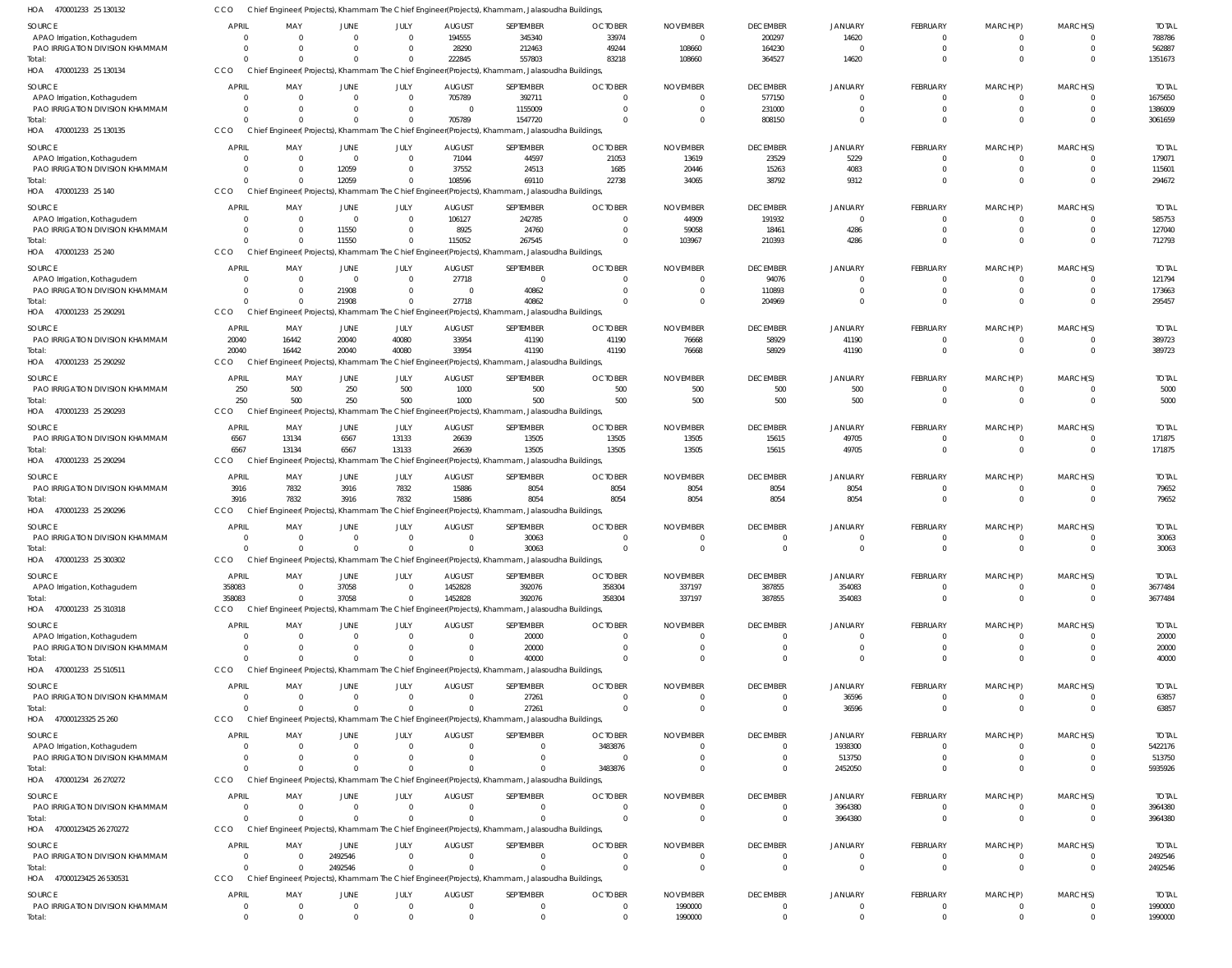| HOA<br>47000123525 26 530531          | CCO                        |                                     |                      |                        |                           | THE CHIEF ENGINEER, Nagarjuna Sagar Project & AMR SLBC Proj, Vth Floor, Jalasoudha Buildings, Erram Manzil, |                                                                                                                                                          |                          |                             |                      |                      |                      |                                  |                       |
|---------------------------------------|----------------------------|-------------------------------------|----------------------|------------------------|---------------------------|-------------------------------------------------------------------------------------------------------------|----------------------------------------------------------------------------------------------------------------------------------------------------------|--------------------------|-----------------------------|----------------------|----------------------|----------------------|----------------------------------|-----------------------|
| SOURCE                                | <b>APRIL</b>               | MAY                                 | JUNE                 | JULY                   | <b>AUGUST</b>             | SEPTEMBER                                                                                                   | <b>OCTOBER</b>                                                                                                                                           | <b>NOVEMBER</b>          | <b>DECEMBER</b>             | JANUARY              | <b>FEBRUARY</b>      | MARCH(P)             | MARCH(S)                         | <b>TOTAL</b>          |
| PAO A M R P (SLBC), NALGONDA          | $\Omega$                   | - 0                                 | 758480377            | 579512804              | 301419073                 | 172147912                                                                                                   | 504785740                                                                                                                                                |                          | 87225310                    | 1084464411           | - 0                  | $\Omega$             | $\overline{0}$                   | 3488035627            |
| Total:                                | $\Omega$                   | $\Omega$                            | 758480377            | 579512804              | 301419073                 | 172147912                                                                                                   | 504785740                                                                                                                                                |                          | 87225310                    | 1084464411           | $\Omega$             | $\Omega$             | $\overline{0}$                   | 3488035627            |
| HOA 47000123525 26 530532             | CCO                        |                                     |                      |                        |                           | THE CHIEF ENGINEER, Nagarjuna Sagar Project & AMR SLBC Proj, Vth Floor, Jalasoudha Buildings, Erram Manzil, |                                                                                                                                                          |                          |                             |                      |                      |                      |                                  |                       |
| SOURCE                                | <b>APRIL</b>               | MAY                                 | JUNE                 | JULY                   | <b>AUGUST</b>             | SEPTEMBER                                                                                                   | <b>OCTOBER</b>                                                                                                                                           | <b>NOVEMBER</b>          | <b>DECEMBER</b>             | JANUARY              | FEBRUARY             | MARCH(P)             | MARCH(S)                         | <b>TOTAI</b>          |
| PAO A M R P (SLBC), NALGONDA          | $\overline{0}$             | $\overline{0}$                      | $\Omega$             | $\Omega$               | $\Omega$                  | $\mathbf{0}$                                                                                                |                                                                                                                                                          |                          | $\overline{0}$              | 625000000            | $\mathbf{0}$         | $\mathbf{0}$         | $\overline{0}$                   | 625000000             |
| Total:                                | $\Omega$                   | - 0                                 | $\Omega$             | $\Omega$               |                           | $\Omega$                                                                                                    |                                                                                                                                                          |                          | $\mathbf 0$                 | 625000000            | $\Omega$             | $\Omega$             | $\Omega$                         | 625000000             |
| HOA 47000123525 27 530531             | CCO                        |                                     |                      |                        |                           | THE CHIEF ENGINEER, Nagarjuna Sagar Project & AMR SLBC Proj, Vth Floor, Jalasoudha Buildings, Erram Manzil, |                                                                                                                                                          |                          |                             |                      |                      |                      |                                  |                       |
| SOURCE                                | <b>APRIL</b>               | MAY                                 | JUNE                 | JULY                   | <b>AUGUST</b>             | SEPTEMBER                                                                                                   | <b>OCTOBER</b>                                                                                                                                           | <b>NOVEMBER</b>          | <b>DECEMBER</b>             | JANUARY              | FEBRUARY             | MARCH(P)             | MARCH(S)                         | <b>TOTAL</b>          |
| PAO A M R P (SLBC), NALGONDA          | $\overline{0}$             | $\overline{0}$                      | $\Omega$             | $\Omega$               | $\Omega$                  | $\Omega$                                                                                                    | 420000                                                                                                                                                   |                          | $\overline{0}$              | 108621858            |                      |                      | $\overline{0}$                   | 109041858             |
| Total:                                | $\Omega$                   | - 0                                 | $\Omega$             | $\Omega$               |                           | $\Omega$                                                                                                    | 420000                                                                                                                                                   |                          | $\overline{0}$              | 108621858            | $\Omega$             | $\Omega$             | $\overline{0}$                   | 109041858             |
| HOA 47000123525 27 530532             | CCO                        |                                     |                      |                        |                           | THE CHIEF ENGINEER, Nagarjuna Sagar Project & AMR SLBC Proj, Vth Floor, Jalasoudha Buildings, Erram Manzil, |                                                                                                                                                          |                          |                             |                      |                      |                      |                                  |                       |
|                                       |                            |                                     |                      |                        |                           |                                                                                                             |                                                                                                                                                          |                          |                             |                      |                      |                      |                                  |                       |
| SOURCE                                | <b>APRIL</b>               | MAY                                 | JUNE                 | JULY                   | <b>AUGUST</b>             | <b>SEPTEMBER</b>                                                                                            | <b>OCTOBER</b>                                                                                                                                           | <b>NOVEMBER</b>          | <b>DECEMBER</b>             | JANUARY              | FEBRUARY             | MARCH(P)             | MARCH(S)                         | <b>TOTAI</b>          |
| PAO A M R P (SLBC), NALGONDA          | $\Omega$                   | $\overline{\mathbf{0}}$<br>$\Omega$ | $\Omega$             | $\Omega$               | $\Omega$                  | $\mathbf{0}$                                                                                                |                                                                                                                                                          |                          | $\mathbf{0}$                | 60000000             | $\Omega$             | $\Omega$             | - 0                              | 60000000              |
| PAO IRRIGATION RANGA REDDY DISTRICT   | $\Omega$<br>$\Omega$       | $\Omega$                            | $\Omega$<br>$\Omega$ | $\Omega$               | $\cup$                    | $\Omega$                                                                                                    |                                                                                                                                                          |                          | $\Omega$<br>$\Omega$        | 36884000<br>96884000 | $\Omega$<br>$\Omega$ | $\Omega$<br>$\Omega$ | $\Omega$<br>$\Omega$             | 36884000<br>96884000  |
| Total:<br>HOA 470001800 04 010011     | CCO                        |                                     |                      |                        |                           |                                                                                                             | Engineer-in-Chief, Major Irrigation, Flood Controland Drainage Engineer-in-Chief, Major Irrigation, Flood Control & Drainage, Jalasoudha Bldg            |                          |                             |                      |                      |                      |                                  |                       |
|                                       |                            |                                     |                      |                        |                           |                                                                                                             |                                                                                                                                                          |                          |                             |                      |                      |                      |                                  |                       |
| SOURCE                                | <b>APRIL</b>               | MAY                                 | JUNE                 | JULY                   | <b>AUGUST</b>             | SEPTEMBER                                                                                                   | <b>OCTOBER</b>                                                                                                                                           | <b>NOVEMBER</b>          | <b>DECEMBER</b>             | JANUARY              | FEBRUARY             | MARCH(P)             | MARCH(S)                         | <b>TOTAL</b>          |
| APAO Irrigation, Kamareddy            | 777419                     | $\overline{\phantom{0}}$            | $\overline{0}$       | $\Omega$               | $\overline{0}$            | $\mathbf{0}$                                                                                                | $\Omega$                                                                                                                                                 | - 0                      | $\overline{0}$              | $\Omega$             | - 0                  |                      | $\Omega$                         | 777419                |
| APAO Irrigation, Sangareddy           | 183699                     | 220665                              | 220665               | 481163                 | 322824                    | 413475                                                                                                      | 292540                                                                                                                                                   | 611298                   | 742442                      | 418821               |                      |                      | $\Omega$                         | 3907592               |
| PAO IRRIGATION RANGA REDDY DISTRICT   | 1721507                    | 1736425                             | 1661318              | 3353133                | 2816166                   | 3373478                                                                                                     | 3151279                                                                                                                                                  | 5023898                  | 4867784                     | 3209714              |                      |                      | $\Omega$                         | 30914702              |
| Total:                                | 2682625                    | 1957090                             | 1881983              | 3834296                | 3138990                   | 3786953                                                                                                     | 3443819<br>Engineer-in-Chief, Major Irrigation, Flood Controland Drainage Engineer-in-Chief, Major Irrigation, Flood Control & Drainage, Jalasoudha Bldg | 5635196                  | 5610226                     | 3628535              |                      | $\Omega$             | $\Omega$                         | 35599713              |
| HOA 470001800 04 010012               | <b>CCO</b>                 |                                     |                      |                        |                           |                                                                                                             |                                                                                                                                                          |                          |                             |                      |                      |                      |                                  |                       |
| SOURCE                                | <b>APRIL</b>               | MAY                                 | JUNE                 | JULY                   | <b>AUGUST</b>             | <b>SEPTEMBER</b>                                                                                            | <b>OCTOBER</b>                                                                                                                                           | <b>NOVEMBER</b>          | <b>DECEMBER</b>             | JANUARY              | FEBRUARY             | MARCH(P)             | MARCH(S)                         | <b>TOTAL</b>          |
| APAO Irrigation, Kamareddy            | 2755                       | $\overline{0}$                      | - 0                  | $\Omega$               | - 0                       | $\mathbf{0}$                                                                                                | - 0                                                                                                                                                      | - 0                      | $\overline{0}$              | $\overline{0}$       | $\Omega$             | $\Omega$             | $\overline{0}$                   | 2755                  |
| PAO IRRIGATION RANGA REDDY DISTRICT   | 37048                      | 38750                               | 71131                | 71983                  | 113629                    | 71867                                                                                                       | 66947                                                                                                                                                    | 77090                    | 68352                       | 67757                | $\Omega$             | $\Omega$             | $\overline{0}$                   | 684554                |
| lotal:                                | 39803                      | 38750                               | 71131                | 71983                  | 113629                    | 71867                                                                                                       | 66947                                                                                                                                                    | 77090                    | 68352                       | 67757                | $\Omega$             | $\Omega$             | $\Omega$                         | 687309                |
| HOA 470001800 04 010013               | <b>CCO</b>                 |                                     |                      |                        |                           |                                                                                                             | Engineer-in-Chief, Major Irrigation, Flood Controland Drainage Engineer-in-Chief, Major Irrigation, Flood Control & Drainage, Jalasoudha Bldg            |                          |                             |                      |                      |                      |                                  |                       |
| SOURCE                                | <b>APRIL</b>               | MAY                                 | JUNE                 | JULY                   | <b>AUGUST</b>             | <b>SEPTEMBER</b>                                                                                            | <b>OCTOBER</b>                                                                                                                                           | <b>NOVEMBER</b>          | <b>DECEMBER</b>             | JANUARY              | FEBRUARY             | MARCH(P)             | MARCH(S)                         | <b>TOTAL</b>          |
| APAO Irrigation, Kamareddy            | 258328                     | $\overline{0}$                      | $\overline{0}$       | $\Omega$               | - 0                       | $\mathbf{0}$                                                                                                | $\Omega$                                                                                                                                                 | - 0                      | 101641                      | 73417                |                      |                      | $\Omega$                         | 433386                |
| APAO Irrigation, Sangareddy           | 60972                      | 74410                               | 74410                | 159787                 | 107145                    | 137220                                                                                                      | 264044                                                                                                                                                   | 118308                   | 218399                      | 321945               |                      |                      | $\Omega$                         | 1536640               |
| PAO IRRIGATION RANGA REDDY DISTRICT   | 581948                     | 603522                              | 1105991              | 1134228                | 1819455                   | 1141122                                                                                                     | 1057126                                                                                                                                                  | 1227065                  | 2464214                     | 1558339              |                      |                      | $\Omega$                         | 12693010              |
| Total:                                | 901248                     | 677932                              | 1180401              | 1294015                | 1926600                   | 1278342                                                                                                     | 1321170                                                                                                                                                  | 1345373                  | 2784254                     | 1953701              | $\Omega$             | $\Omega$             | $\Omega$                         | 14663036              |
| HOA 470001800 04 010016               | <b>CCO</b>                 |                                     |                      |                        |                           |                                                                                                             | Engineer-in-Chief, Major Irrigation, Flood Controland Drainage Engineer-in-Chief, Major Irrigation, Flood Control & Drainage, Jalasoudha Bldg            |                          |                             |                      |                      |                      |                                  |                       |
| SOURCE                                | <b>APRIL</b>               | MAY                                 | JUNE                 | JULY                   | <b>AUGUST</b>             | <b>SEPTEMBER</b>                                                                                            | <b>OCTOBER</b>                                                                                                                                           | <b>NOVEMBER</b>          | <b>DECEMBER</b>             | JANUARY              | FEBRUARY             | MARCH(P)             | MARCH(S)                         | <b>TOTAL</b>          |
| APAO Irrigation, Kamareddy            | 104886                     | $\overline{0}$                      | $\overline{0}$       | $\overline{0}$         | $\overline{0}$            | $\overline{0}$                                                                                              | - 0                                                                                                                                                      |                          | $\overline{0}$              | $\overline{0}$       | $\Omega$             | $\Omega$             | $\Omega$                         | 104886                |
| APAO Irrigation, Sangareddy           | 26363                      | 32174                               | 32174                | 69089                  | 46328                     | 59330                                                                                                       | 114168                                                                                                                                                   | 51148                    | 89508                       | 60116                | $\Omega$             | $\Omega$             | $\Omega$                         | 580398                |
| PAO IRRIGATION RANGA REDDY DISTRICT   | 493415                     | 511743                              | 952430               | 967149                 | 1529467                   | 962017                                                                                                      | 886942                                                                                                                                                   | 1042429                  | 939206                      | 912781               |                      | $\Omega$             | $\overline{0}$                   | 9197579               |
| lotal:                                | 624664                     | 543917                              | 984604               | 1036238                | 1575795                   | 1021347                                                                                                     | 1001110                                                                                                                                                  | 1093577                  | 1028714                     | 972897               | $\Omega$             | $\Omega$             | $\Omega$                         | 9882863               |
| HOA 470001800 04 010017               | CCO                        |                                     |                      |                        |                           |                                                                                                             | Engineer-in-Chief, Major Irrigation,Flood ControlandDrainage Engineer-in-Chief, Major Irrigation, Flood Control & Drainage,Jalasoudha Bldg               |                          |                             |                      |                      |                      |                                  |                       |
| SOURCE                                | <b>APRIL</b>               | MAY                                 | JUNE                 | JULY                   | <b>AUGUST</b>             | SEPTEMBER                                                                                                   | <b>OCTOBER</b>                                                                                                                                           | <b>NOVEMBER</b>          | <b>DECEMBER</b>             | <b>JANUARY</b>       | <b>FEBRUARY</b>      | MARCH(P)             | MARCH(S)                         | <b>TOTAL</b>          |
| APAO Irrigation, Kamareddy            |                            | $\Omega$                            | $\Omega$             | $\Omega$               | $\Omega$                  | 10000                                                                                                       |                                                                                                                                                          | - 0                      | 0                           | $\Omega$             | - 0                  |                      | $\Omega$                         | 10000                 |
| PAO IRRIGATION RANGA REDDY DISTRICT   | $\Omega$                   | - 0                                 | 29426                | $\Omega$               | $\Omega$                  | 55100                                                                                                       |                                                                                                                                                          | 42555                    | $\Omega$                    |                      |                      |                      | $\Omega$                         | 127081                |
| Total:                                | $\Omega$                   | $\Omega$                            | 29426                | $\Omega$               |                           | 65100                                                                                                       |                                                                                                                                                          | 42555                    |                             | $\Omega$             | $\Omega$             |                      | $\Omega$                         | 137081                |
| HOA 470001800 04 010018               | CCO                        |                                     |                      |                        |                           |                                                                                                             | Engineer-in-Chief, Major Irrigation, Flood Controland Drainage Engineer-in-Chief, Major Irrigation, Flood Control & Drainage, Jalasoudha Bldg            |                          |                             |                      |                      |                      |                                  |                       |
| SOURCE                                | <b>APRIL</b>               | MAY                                 | JUNE                 | JULY                   | <b>AUGUST</b>             | SEPTEMBER                                                                                                   | <b>OCTOBER</b>                                                                                                                                           | <b>NOVEMBER</b>          | <b>DECEMBER</b>             | <b>JANUARY</b>       | <b>FEBRUARY</b>      | MARCH(P)             | MARCH(S)                         | <b>TOTAL</b>          |
| APAO Irrigation, Kamareddy            | $\Omega$                   | $\overline{\mathbf{0}}$             | $\Omega$             | $\Omega$               | 310832                    | $\overline{0}$                                                                                              |                                                                                                                                                          | 180798                   | $\overline{0}$              | $\overline{0}$       | $\Omega$             |                      | $\Omega$                         | 491630                |
| APAO Irrigation, Sangareddy           | $\Omega$                   | $\Omega$                            |                      |                        | 54736                     | 33380                                                                                                       |                                                                                                                                                          |                          | $\overline{0}$              | $\Omega$             | $\Omega$             | $\Omega$             | $\Omega$                         | 88116                 |
| PAO IRRIGATION RANGA REDDY DISTRICT   | $\Omega$                   | $\overline{0}$                      | -0                   |                        | 477302                    | $\overline{0}$                                                                                              | 73259                                                                                                                                                    | 78402                    | 394362                      | 38163                | $\Omega$             | $\Omega$             | $\overline{0}$                   | 1061488               |
| lotal:                                | $\Omega$                   | $\Omega$                            | $\Omega$             | <sup>0</sup>           | 842870                    | 33380                                                                                                       | 73259                                                                                                                                                    | 259200                   | 394362                      | 38163                | $\Omega$             | $\Omega$             | $\overline{0}$                   | 1641234               |
| HOA 470001800 04 020021               | <b>CCO</b>                 |                                     |                      |                        |                           |                                                                                                             | Engineer-in-Chief, Major Irrigation, Flood Controland Drainage Engineer-in-Chief, Major Irrigation, Flood Control & Drainage, Jalasoudha Bldg            |                          |                             |                      |                      |                      |                                  |                       |
|                                       |                            |                                     |                      |                        |                           |                                                                                                             |                                                                                                                                                          |                          |                             |                      |                      |                      |                                  |                       |
| SOURCE                                | <b>APRIL</b><br>$\Omega$   | MAY<br>$\overline{\mathbf{0}}$      | JUNE<br>$\mathbf 0$  | JULY<br>$\overline{0}$ | <b>AUGUST</b><br>$\Omega$ | SEPTEMBER<br>$\mathbf{0}$                                                                                   | <b>OCTOBER</b><br>24000                                                                                                                                  | <b>NOVEMBER</b><br>12869 | <b>DECEMBER</b><br>$\Omega$ | JANUARY<br>8000      | FEBRUARY<br>$\Omega$ | MARCH(P)<br>$\Omega$ | MARCH(S)<br>$\circ$              | <b>TOTAL</b><br>44869 |
| APAO Irrigation, Sangareddy<br>Total: | $\Omega$                   | - 0                                 | $\Omega$             | $\Omega$               |                           | $\Omega$                                                                                                    | 24000                                                                                                                                                    | 12869                    | $\Omega$                    | 8000                 | $\Omega$             | $\Omega$             | $\overline{0}$                   | 44869                 |
| HOA 470001800 04 110111               | CCO                        |                                     |                      |                        |                           |                                                                                                             | Engineer-in-Chief, Major Irrigation, Flood Controland Drainage Engineer-in-Chief, Major Irrigation, Flood Control & Drainage, Jalasoudha Bldg            |                          |                             |                      |                      |                      |                                  |                       |
|                                       |                            |                                     |                      |                        |                           |                                                                                                             |                                                                                                                                                          |                          |                             |                      |                      |                      |                                  |                       |
| SOURCE                                | <b>APRIL</b>               | MAY                                 | JUNE                 | JULY                   | <b>AUGUST</b>             | <b>SEPTEMBER</b>                                                                                            | <b>OCTOBER</b>                                                                                                                                           | <b>NOVEMBER</b>          | <b>DECEMBER</b>             | JANUARY              | FEBRUARY             | MARCH(P)             | MARCH(S)                         | <b>TOTAL</b>          |
| APAO Irrigation, Kamareddy            | $\Omega$                   | 0                                   | $\Omega$             | $\Omega$               | 341850                    | $\mathbf{0}$                                                                                                |                                                                                                                                                          | $\Omega$                 | $\overline{0}$              | $\overline{0}$       | $\Omega$             | $\Omega$             | $\overline{0}$                   | 341850                |
| APAO Irrigation, Sangareddy           |                            | $\Omega$                            |                      |                        | $\Omega$                  | 208518                                                                                                      |                                                                                                                                                          | 6800                     | $\overline{0}$              | $\overline{0}$       | $\Omega$             | $\Omega$             | $\circ$                          | 215318                |
| PAO IRRIGATION DIVISION KHAMMAM       |                            | $\Omega$                            |                      |                        | $\Omega$                  | 60000                                                                                                       |                                                                                                                                                          |                          | $\overline{0}$              | $\Omega$             |                      |                      | $\Omega$                         | 60000                 |
| PAO IRRIGATION NIZAMABAD              | $\Omega$<br>$\Omega$       | $\Omega$<br>$\Omega$                | -0<br>$\Omega$       |                        | $\Omega$                  | $\Omega$                                                                                                    |                                                                                                                                                          | 219101                   | 149300                      | $\Omega$<br>$\Omega$ | $\Omega$<br>$\Omega$ | $\Omega$             | $\circ$                          | 368401                |
| Total:<br>HOA 470001800 04 130131     | CCO                        |                                     |                      |                        | 341850                    | 268518                                                                                                      |                                                                                                                                                          | 225901                   | 149300                      |                      |                      |                      | $\overline{0}$                   | 985569                |
|                                       |                            |                                     |                      |                        |                           |                                                                                                             | Engineer-in-Chief, Major Irrigation, Flood Controland Drainage Engineer-in-Chief, Major Irrigation, Flood Control & Drainage, Jalasoudha Bldg            |                          |                             |                      |                      |                      |                                  |                       |
| SOURCE                                | <b>APRIL</b>               | MAY                                 | JUNE                 | JULY                   | <b>AUGUST</b>             | SEPTEMBER                                                                                                   | <b>OCTOBER</b>                                                                                                                                           | <b>NOVEMBER</b>          | <b>DECEMBER</b>             | JANUARY              | FEBRUARY             | MARCH(P)             | MARCH(S)                         | <b>TOTAL</b>          |
| APAO Irrigation, Kamareddy            | $\Omega$                   | - 0                                 | 18000                | $\Omega$               | $\overline{0}$            | $\overline{0}$                                                                                              | $\Omega$                                                                                                                                                 | $\Omega$                 | $\overline{0}$              | $\overline{0}$       |                      |                      | $\Omega$                         | 18000                 |
| APAO Irrigation, Sangareddy           | $\Omega$                   | - 0                                 | $\Omega$             | $\Omega$               | - 0                       | 4500                                                                                                        | - 0                                                                                                                                                      |                          | $\overline{0}$              | $\Omega$             |                      |                      | $\Omega$                         | 4500                  |
| PAO IRRIGATION NIZAMABAD              | $\Omega$                   | - 0                                 | 2414                 |                        | 5276                      | 2307                                                                                                        | 28738                                                                                                                                                    | 8952                     | 2084                        | 1605                 |                      |                      | $\Omega$                         | 51376                 |
| PAO IRRIGATION RANGA REDDY DISTRICT   | $\Omega$                   | 21460                               | 12815                | $\Omega$               | 42936                     | 25054                                                                                                       |                                                                                                                                                          | 6926                     | 5895                        | 3752                 |                      |                      | $\overline{0}$                   | 118838                |
| Total:<br>HOA 470001800 04 130132     | $\Omega$<br>CCO            | 21460                               | 33229                | $\Omega$               | 48212                     | 31861                                                                                                       | 28738<br>Engineer-in-Chief, Major Irrigation, Flood Controland Drainage Engineer-in-Chief, Major Irrigation, Flood Control & Drainage, Jalasoudha Bldg   | 15878                    | 7979                        | 5357                 | $\Omega$             | $\Omega$             | $\Omega$                         | 192714                |
|                                       |                            |                                     |                      |                        |                           |                                                                                                             |                                                                                                                                                          |                          |                             |                      |                      |                      |                                  |                       |
| SOURCE                                | <b>APRIL</b>               | MAY                                 | JUNE                 | JULY                   | <b>AUGUST</b>             | SEPTEMBER                                                                                                   | <b>OCTOBER</b>                                                                                                                                           | <b>NOVEMBER</b>          | <b>DECEMBER</b>             | JANUARY              | FEBRUARY             | MARCH(P)             | MARCH(S)                         | <b>TOTAL</b>          |
| APAO Irrigation, Kamareddy            |                            | - 0                                 | -0                   |                        | 189910                    | 6860                                                                                                        |                                                                                                                                                          |                          | $\overline{0}$              | 0                    |                      |                      | $\Omega$                         | 196770                |
| APAO Irrigation, Sangareddy           |                            | $\Omega$                            |                      | $\Omega$               | 0                         | $\overline{0}$                                                                                              |                                                                                                                                                          |                          | 4480                        | $\Omega$             | $\Omega$             |                      | $\Omega$                         | 4480                  |
| PAO IRRIGATION DIVISION KHAMMAM       | $\Omega$                   | $\Omega$                            |                      |                        | - 0                       | 49850                                                                                                       |                                                                                                                                                          |                          | $\overline{0}$              | $\Omega$             |                      |                      | $\Omega$                         | 49850                 |
| PAO IRRIGATION NIZAMABAD              | $\Omega$                   | $\Omega$                            |                      |                        | 35103                     | 4200                                                                                                        | 203783                                                                                                                                                   | 18365                    | 12308                       | $\overline{0}$       |                      |                      | $\Omega$                         | 273759                |
| PAO IRRIGATION RANGA REDDY DISTRICT   | $\overline{0}$<br>$\Omega$ | 0<br>$\Omega$                       |                      |                        | 44598                     | 645195                                                                                                      | 110560                                                                                                                                                   | 110656                   | 59963                       | 85280                | $\Omega$<br>$\Omega$ |                      | $\overline{0}$<br>$\overline{0}$ | 1056252               |
| Total:                                |                            |                                     |                      |                        | 269611                    | 706105                                                                                                      | 314343                                                                                                                                                   | 129021                   | 76751                       | 85280                |                      |                      |                                  | 1581111               |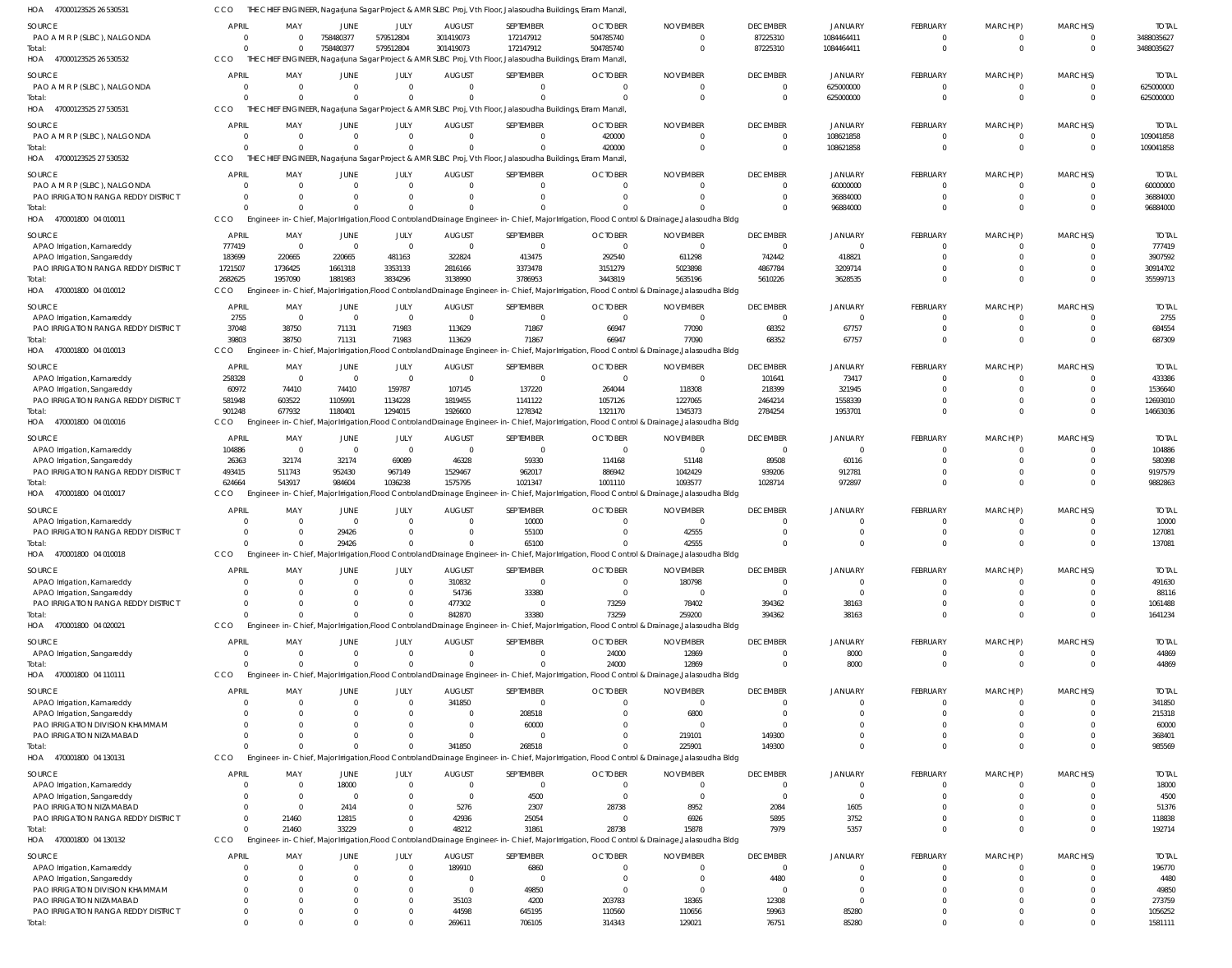CCO Engineer-in-Chief, Major Irrigation,Flood ControlandDrainage Engineer-in-Chief, Major Irrigation, Flood Control & Drainage,Jalasoudha Bldg

| HOA<br>470001800 04 130133                 | CCO            |           |                                       |             |                |                | Engineer-in-Chief, Major Irrigation, Flood Controland Drainage Engineer-in-Chief, Major Irrigation, Flood Control & Drainage, Jalasoudha Bldg |                 |                 |                |                            |                            |                      |              |
|--------------------------------------------|----------------|-----------|---------------------------------------|-------------|----------------|----------------|-----------------------------------------------------------------------------------------------------------------------------------------------|-----------------|-----------------|----------------|----------------------------|----------------------------|----------------------|--------------|
| <b>SOURCE</b>                              | <b>APRIL</b>   | MAY       | JUNE                                  | JULY        | <b>AUGUST</b>  | SEPTEMBER      | <b>OCTOBER</b>                                                                                                                                | <b>NOVEMBER</b> | <b>DECEMBER</b> | <b>JANUARY</b> | FEBRUARY                   | MARCH(P)                   | MARCH(S)             | <b>TOTAL</b> |
| APAO Irrigation, Kamareddy                 | - 0            | $\Omega$  | $\Omega$                              | $\Omega$    | $\Omega$       | $\mathbf 0$    | $\Omega$                                                                                                                                      | 16965           | 0               | $\Omega$       | $^{\circ}$                 | 0                          | $\Omega$             | 16965        |
| APAO Irrigation, Sangareddy                | $\mathsf{C}$   | $\Omega$  | $\Omega$                              | $\Omega$    |                | 4410           | $\Omega$                                                                                                                                      | $\Omega$        | $\Omega$        | $\Omega$       | $\mathbf 0$                | $\mathbf 0$                | $\Omega$             | 4410         |
| PAO IRRIGATION NIZAMABAD                   | C              | 2000      | 6800                                  |             |                | 0              | 2020                                                                                                                                          | $\Omega$        |                 |                | $\mathbf 0$                | $\Omega$                   | $\Omega$             | 10820        |
| Total:                                     | C              | 2000      | 6800                                  |             |                | 4410           | 2020                                                                                                                                          | 16965           |                 | $\Omega$       | $\Omega$                   | $\Omega$                   | $\Omega$             | 32195        |
| HOA 470001800 04 130134                    | CCO            | Engineer- |                                       |             |                |                | -in-Chief, Major Irrigation,Flood ControlandDrainage Engineer-in-Chief, Major Irrigation, Flood Control & Drainage,Jalasoudha Bldg            |                 |                 |                |                            |                            |                      |              |
|                                            |                |           |                                       |             |                |                |                                                                                                                                               |                 |                 |                |                            |                            |                      |              |
| SOURCE                                     | <b>APRIL</b>   | MAY       | JUNE                                  | JULY        | <b>AUGUST</b>  | SEPTEMBER      | <b>OCTOBER</b>                                                                                                                                | <b>NOVEMBER</b> | <b>DECEMBER</b> | JANUARY        | FEBRUARY                   | MARCH(P)                   | MARCH(S)             | <b>TOTAL</b> |
| APAO Irrigation, Kamareddy                 | $\Omega$       |           | $\Omega$                              | $\mathbf 0$ | 99000          | $\mathbf 0$    | $\Omega$                                                                                                                                      | $\Omega$        | $\mathbf 0$     | $\Omega$       | $\mathbf{0}$               | $\mathbf 0$                | $\Omega$             | 99000        |
| PAO IRRIGATION RANGA REDDY DISTRICT        | - 0            |           | $\Omega$                              | 0           | 388571         | 129524         | 97143                                                                                                                                         | 129524          | 32381           | 64762          | $\mathbf 0$                | $\mathbf 0$                | $\overline{0}$       | 841905       |
| Total:                                     | $\Omega$       |           | $\Omega$                              | $\Omega$    | 487571         | 129524         | 97143                                                                                                                                         | 129524          | 32381           | 64762          | $\mathbf 0$                | $\mathbf 0$                | $\Omega$             | 940905       |
| HOA 470001800 04 130135                    | CCO            |           |                                       |             |                |                | Engineer-in-Chief, Major Irrigation, Flood ControlandDrainage Engineer-in-Chief, Major Irrigation, Flood Control & Drainage, Jalasoudha Bldg  |                 |                 |                |                            |                            |                      |              |
| <b>SOURCE</b>                              | <b>APRIL</b>   | MAY       | <b>JUNE</b>                           | JULY        | <b>AUGUST</b>  | SEPTEMBER      | <b>OCTOBER</b>                                                                                                                                | <b>NOVEMBER</b> | <b>DECEMBER</b> | <b>JANUARY</b> | FEBRUARY                   | MARCH(P)                   | MARCH(S)             | <b>TOTAL</b> |
| PAO IRRIGATION NIZAMABAD                   | $\overline{0}$ | $\Omega$  | $\Omega$                              | $\mathbf 0$ | $\Omega$       | $\mathbf 0$    | 98692                                                                                                                                         | $\Omega$        | 16190           | $\Omega$       | $^{\circ}$                 | 0                          | $\overline{0}$       | 114882       |
| Total:                                     | $\sqrt{2}$     |           | $\Omega$                              | $\Omega$    | $\Omega$       | $\Omega$       | 98692                                                                                                                                         |                 | 16190           | $\Omega$       | $\mathbf 0$                | $\mathbf 0$                | $\Omega$             | 114882       |
| 470001800 04 140<br>HOA                    | CCO            |           |                                       |             |                |                | Engineer-in-Chief, Major Irrigation, Flood Controland Drainage Engineer-in-Chief, Major Irrigation, Flood Control & Drainage, Jalasoudha Bldg |                 |                 |                |                            |                            |                      |              |
|                                            |                |           |                                       |             |                |                |                                                                                                                                               |                 |                 |                |                            |                            |                      |              |
| <b>SOURCE</b>                              | <b>APRIL</b>   | MAY       | JUNE                                  | JULY        | <b>AUGUST</b>  | SEPTEMBER      | <b>OCTOBER</b>                                                                                                                                | <b>NOVEMBER</b> | <b>DECEMBER</b> | <b>JANUARY</b> | FEBRUARY                   | MARCH(P)                   | MARCH(S)             | <b>TOTAL</b> |
| PAO IRRIGATION NIZAMABAD                   | $\overline{0}$ |           | $\mathbf{0}$                          | $\mathbf 0$ | $\Omega$       | $\mathbf 0$    | $\Omega$                                                                                                                                      | $\Omega$        | 200000          | $\mathbf 0$    | $\mathbf{0}$               | $\mathbf{0}$               | $\overline{0}$       | 200000       |
| Total:                                     | $\sqrt{2}$     |           | $\Omega$                              | $\Omega$    |                | $\Omega$       |                                                                                                                                               |                 | 200000          | $\Omega$       | $\mathbf 0$                | $\mathbf 0$                | $\Omega$             | 200000       |
| HOA 470001800 04 240                       | CCO            | Engineer- |                                       |             |                |                | -in-Chief, Major Irrigation,Flood ControlandDrainage Engineer-in-Chief, Major Irrigation, Flood Control & Drainage,Jalasoudha Bldg            |                 |                 |                |                            |                            |                      |              |
| SOURCE                                     | <b>APRIL</b>   | MAY       | JUNE                                  | JULY        | <b>AUGUST</b>  | SEPTEMBER      | <b>OCTOBER</b>                                                                                                                                | <b>NOVEMBER</b> | <b>DECEMBER</b> | <b>JANUARY</b> | FEBRUARY                   | MARCH(P)                   | MARCH(S)             | <b>TOTAL</b> |
| PAO IRRIGATION RANGA REDDY DISTRICT        | $\Omega$       | $\Omega$  | $\Omega$                              | $\Omega$    | 114484         | 32894          | $\cap$                                                                                                                                        | 63051           | 0               | 14656          | $^{\circ}$                 | $\Omega$                   | $\overline{0}$       | 225085       |
| Total:                                     | $\Omega$       |           | $\Omega$                              | $\Omega$    | 114484         | 32894          |                                                                                                                                               | 63051           | $\Omega$        | 14656          | $\mathbf 0$                | $\mathbf 0$                | $\overline{0}$       | 225085       |
| HOA 470001800 04 300302                    | CCO            |           |                                       |             |                |                | Engineer-in-Chief, Major Irrigation, Flood Controland Drainage Engineer-in-Chief, Major Irrigation, Flood Control & Drainage, Jalasoudha Bldg |                 |                 |                |                            |                            |                      |              |
|                                            |                |           |                                       |             |                |                |                                                                                                                                               |                 |                 |                |                            |                            |                      |              |
| <b>SOURCE</b>                              | <b>APRIL</b>   | MAY       | <b>JUNE</b>                           | JULY        | <b>AUGUST</b>  | SEPTEMBER      | <b>OCTOBER</b>                                                                                                                                | <b>NOVEMBER</b> | <b>DECEMBER</b> | <b>JANUARY</b> | FEBRUARY                   | MARCH(P)                   | MARCH(S)             | <b>TOTAL</b> |
| PAO IRRIGATION NIZAMABAD                   | 18863          | - 0       | - 0                                   | $\mathbf 0$ | $\Omega$       | $\overline{0}$ | 62877                                                                                                                                         | 20959           | 24101           | 22530          | $\mathbf 0$                | 0                          | $\Omega$             | 149330       |
| <b>PAO IRRIGATION RANGA REDDY DISTRICT</b> | 181337         | 162449    | 162449                                | 231708      | 181056         | 189976         | 159508                                                                                                                                        | 159508          | 178196          | 180497         | $\mathbf 0$                | $\mathbf 0$                | $\Omega$             | 1786684      |
| Total:                                     | 200200         | 162449    | 162449                                | 231708      | 181056         | 189976         | 222385                                                                                                                                        | 180467          | 202297          | 203027         | $\mathbf 0$                | $\Omega$                   | $\Omega$             | 1936014      |
| HOA 470001800 04 510511                    | <b>CCO</b>     |           |                                       |             |                |                | Engineer-in-Chief, Major Irrigation,Flood ControlandDrainage Engineer-in-Chief, Major Irrigation, Flood Control & Drainage,Jalasoudha Bldg    |                 |                 |                |                            |                            |                      |              |
|                                            |                |           |                                       |             |                |                |                                                                                                                                               |                 |                 |                |                            |                            |                      |              |
| <b>SOURCE</b>                              | <b>APRIL</b>   | MAY       | JUNE                                  | JULY        | <b>AUGUST</b>  | SEPTEMBER      | <b>OCTOBER</b>                                                                                                                                | <b>NOVEMBER</b> | <b>DECEMBER</b> | <b>JANUARY</b> | FEBRUARY                   | MARCH(P)                   | MARCH(S)             | <b>TOTAL</b> |
| PAO IRRIGATION RANGA REDDY DISTRICT        | $\Omega$       | $\Omega$  | $\Omega$                              | $\mathbf 0$ | 6800           | 39918          | $\Omega$                                                                                                                                      | $\Omega$        | 0               | 11955          | $^{\circ}$                 | 0                          | $\overline{0}$       | 58673        |
| Total:                                     | $\Omega$       |           | $\Omega$                              | $\Omega$    | 6800           | 39918          |                                                                                                                                               | $\Omega$        | $\mathbf 0$     | 11955          | $\mathbf 0$                | $\mathbf 0$                | $\Omega$             | 58673        |
| HOA 470001800 05 010011                    | CCO            |           |                                       |             |                |                | Chief Engineer, FMC (SRSP) & SYP, LMD Colony, Karimnagar Chief Engineer, FMC (SRSP) & SYP, LMD Colony                                         |                 |                 |                |                            |                            |                      |              |
| SOURCE                                     | APRIL          | MAY       | JUNE                                  | JULY        | <b>AUGUST</b>  | SEPTEMBER      | <b>OCTOBER</b>                                                                                                                                | <b>NOVEMBER</b> | <b>DECEMBER</b> | <b>JANUARY</b> | FEBRUARY                   | MARCH(P)                   | MARCH(S)             | <b>TOTAL</b> |
| APAO Projects, Jagtial                     | 860274         | 827090    | 832612                                | 1307300     | 1882913        | 1709111        | 1980597                                                                                                                                       | 1880626         | 2081637         | 2017495        | $\mathbf 0$                | 0                          | $\Omega$             | 15379655     |
| APAO Projects, Jangaon                     | 315572         | 307578    | 308528                                | 475730      | 441200         | 441200         | 567503                                                                                                                                        | 560692          | 542323          | 446146         | $\mathbf 0$                | $\mathbf 0$                | $\Omega$             | 4406472      |
| APAO Projects, Peddapalli                  | 492658         | 436466    | 583553                                | 1127592     | 1052459        | 1388480        | 1688101                                                                                                                                       | 1878682         | 1351034         | 1297325        | $\mathbf 0$                | $\Omega$                   | $\Omega$             | 11296350     |
| APAO Projects, Siddipet                    | 614408         | 619440    | 761603                                | 1275871     | 1150535        | 1217885        | 1400088                                                                                                                                       | 2081644         | 1212866         | 1507192        | $\Omega$                   | $\Omega$                   |                      | 11841532     |
| APAO Projects, Siricilla                   | 139313         | 128267    | 136229                                | 271909      | 229695         | 229695         | 230805                                                                                                                                        | 380765          | 304273          | 232445         | $\Omega$                   | $\Omega$                   | $\Omega$             | 2283396      |
| APAO, SRSP SSP, KARIMNAGAR                 | 5530842        | 5263885   | 5927433                               | 11070822    | 11138067       | 11428053       | 13513466                                                                                                                                      | 13670815        | 16249583        | 11174524       | $\mathbf 0$                | $\mathbf 0$                | $\Omega$             | 104967490    |
| Total:                                     | 7953067        | 7582726   | 8549958                               | 15529224    | 15894869       | 16414424       | 19380560                                                                                                                                      | 20453224        | 21741716        | 16675127       | $\Omega$                   | $\Omega$                   | $\Omega$             | 150174895    |
| HOA 470001800 05 010012                    | CCO            |           |                                       |             |                |                | Chief Engineer, FMC (SRSP) & SYP, LMD Colony, Karimnagar Chief Engineer, FMC (SRSP) & SYP, LMD Colony                                         |                 |                 |                |                            |                            |                      |              |
|                                            |                |           |                                       |             |                |                |                                                                                                                                               |                 |                 |                |                            |                            |                      |              |
| SOURCE                                     | <b>APRIL</b>   | MAY       | JUNE                                  | JULY        | <b>AUGUST</b>  | SEPTEMBER      | <b>OCTOBER</b>                                                                                                                                | <b>NOVEMBER</b> | <b>DECEMBER</b> | JANUARY        | FEBRUARY                   | MARCH(P)                   | MARCH(S)             | <b>TOTAL</b> |
| APAO Projects, Jagtial                     | 2865           | 3065      | 3965                                  | 3800        | 6260           | 4130           | 4330                                                                                                                                          | 4625            | 59130           | 4130           | $\Omega$                   | $\Omega$                   | $\Omega$             | 96300        |
| APAO Projects, Jangaon                     | 1000           | 1000      | 1000                                  | 2000        | 9500           | 2000           | 5000                                                                                                                                          | 2000            | 2000            | 2000           | $\Omega$                   | $\Omega$                   | $\Omega$             | 27500        |
| <b>APAO Projects, Peddapall</b>            | 7430           | 12367     | 8770                                  | 25766       | 15534          | 19090          | 21885                                                                                                                                         | 16015           | 19972           | 17505          | $\Omega$                   |                            | 0                    | 164334       |
| APAO Projects, Siddipet                    | 1210           | 1210      | 2420                                  | 2420        | 2420           | 2780           | 4840                                                                                                                                          | 2420            | 2420            | 2420           | $\mathbf 0$                | $\Omega$                   | $\Omega$             | 24560        |
| APAO Projects, Siricilla                   | 1000           | 2000      | 1000                                  | 4390        | 2000           | 2000           | 2000                                                                                                                                          | 2000            | 2000            | 2000           | $\mathbf 0$                | $\Omega$                   | $\Omega$             | 20390        |
| APAO, SRSP SSP, KARIMNAGAR                 | 121462         | 166327    | 183437                                | 419177      | 238779         | 237745         | 213396                                                                                                                                        | 206223          | 189342          | 172656         | $\mathbf 0$                | $\mathbf 0$                | $\overline{0}$       | 2148544      |
| Total:                                     | 134967         | 185969    | 200592                                | 457553      | 274493         | 267745         | 251451                                                                                                                                        | 233283          | 274864          | 200711         | $\mathbf 0$                | $\Omega$                   | $\Omega$             | 2481628      |
| HOA 470001800 05 010013                    | <b>CCO</b>     |           |                                       |             |                |                | Chief Engineer, FMC (SRSP) & SYP, LMD Colony, Karimnagar Chief Engineer, FMC (SRSP) & SYP, LMD Colony                                         |                 |                 |                |                            |                            |                      |              |
| SOURCE                                     | APRIL          | MAY       | JUNE                                  | JULY        | <b>AUGUST</b>  | SEPTEMBER      | <b>OCTOBER</b>                                                                                                                                | <b>NOVEMBER</b> | <b>DECEMBER</b> | <b>JANUARY</b> | FEBRUARY                   | MARCH(P)                   | MARCH(S)             | <b>TOTAL</b> |
|                                            |                |           |                                       |             |                |                |                                                                                                                                               |                 |                 | 597326         | $\mathbf 0$                | $\mathbf 0$                | $\overline{0}$       |              |
| APAO Projects, Jagtial                     | 286147         | 286300    | 464402                                | 434869      | 962253         | 562268         | 538535                                                                                                                                        | 631895          | 655892          |                |                            |                            |                      | 5419887      |
| APAO Projects, Jangaon                     | 104630         | 111495    | 111813                                | 157709      | 146250         | 146250         | 289894                                                                                                                                        | 148696          | 449264          | 171163         | $\mathbf 0$<br>$\mathbf 0$ | $\mathbf 0$                | $\Omega$<br>$\Omega$ | 1837164      |
| APAO Projects, Peddapalli                  | 163716         | 291208    | 200760                                | 666500      | 349786         | 462037         | 557849                                                                                                                                        | 455534          | 511839          | 522878         | $\mathbf 0$                | $\mathbf 0$                | $\Omega$             | 4182107      |
| APAO Projects, Siddipet                    | 204345         | 213132    | 399723                                | 424255      | 382669         | 405135         | 736227                                                                                                                                        | 465397          | 463944          | 930245         |                            | $\mathbf 0$                |                      | 4625072      |
| APAO Projects, Siricilla                   | 46218          | 75216     | 48371                                 | 149011      | 76224          | 76224          | 76596                                                                                                                                         | 78749           | 88565           | 89201          | $\Omega$<br>$\mathbf 0$    | $\mathbf 0$<br>$\mathbf 0$ | $\Omega$<br>$\Omega$ | 804375       |
| APAO, SRSP SSP, KARIMNAGAR                 | 1814527        | 3249119   | 2087431                               | 6128274     | 3819448        | 3781714        | 4122066                                                                                                                                       | 3560577         | 5269437         | 6952629        |                            |                            |                      | 40785222     |
| Total:                                     | 2619583        | 4226470   | 3312500                               | 7960618     | 5736630        | 5433628        | 6321167                                                                                                                                       | 5340848         | 7438941         | 9263442        | $\mathbf 0$                | $\mathbf 0$                | $\Omega$             | 57653827     |
| HOA 470001800 05 010015                    | <b>CCO</b>     |           |                                       |             |                |                | Chief Engineer, FMC (SRSP) & SYP, LMD Colony, Karimnagar Chief Engineer, FMC (SRSP) & SYP, LMD Colony                                         |                 |                 |                |                            |                            |                      |              |
| SOURCE                                     | <b>APRIL</b>   | MAY       | JUNE                                  | JULY        | <b>AUGUST</b>  | SEPTEMBER      | <b>OCTOBER</b>                                                                                                                                | <b>NOVEMBER</b> | <b>DECEMBER</b> | <b>JANUARY</b> | FEBRUARY                   | MARCH(P)                   | MARCH(S)             | <b>TOTAL</b> |
| APAO, SRSP SSP, KARIMNAGAR                 | 4122           | 6572      | 4331                                  | 11054       | 6572           | 6781           | 6572                                                                                                                                          | $\Omega$        | 8868            | 2090           | $\mathbf 0$                | $\mathbf 0$                | $\overline{0}$       | 56962        |
| Total:                                     | 4122           | 6572      | 4331                                  | 11054       | 6572           | 6781           | 6572                                                                                                                                          | $\Omega$        | 8868            | 2090           | $\mathbf 0$                | $\mathbf{0}$               | $\overline{0}$       | 56962        |
| HOA 470001800 05 010016                    | <b>CCO</b>     |           | Chief Engineer, FMC (SRSP) & SYP, LMD |             |                |                | Colony, Karimnagar Chief Engineer, FMC (SRSP) & SYP, LMD Colony                                                                               |                 |                 |                |                            |                            |                      |              |
|                                            |                |           |                                       |             |                |                |                                                                                                                                               |                 |                 |                |                            |                            |                      |              |
| SOURCE                                     | APRIL          | MAY       | JUNE                                  | JULY        | <b>AUGUST</b>  | SEPTEMBER      | <b>OCTOBER</b>                                                                                                                                | <b>NOVEMBER</b> | <b>DECEMBER</b> | JANUARY        | FEBRUARY                   | MARCH(P)                   | MARCH(S)             | <b>TOTAL</b> |
| APAO Projects, Jagtial                     | 164196         | 164878    | 266235                                | 248520      | 554237         | 322130         | 299697                                                                                                                                        | 353566          | 331256          | 302395         | $\mathbf{0}$               | $\mathbf 0$                | $\overline{0}$       | 3007110      |
| APAO Projects, Jangaon                     | 37439          | 39896     | 40010                                 | 56431       | 52331          | 52331          | 103731                                                                                                                                        | 53206           | 52736           | 52967          | $\mathbf 0$                | $\mathbf 0$                | $\Omega$             | 541078       |
| APAO Projects, Peddapalli                  | 91935          | 165130    | 113670                                | 377888      | 201045         | 267763         | 318887                                                                                                                                        | 249934          | 257632          | 252403         | $\mathbf 0$                | $\mathbf 0$                | $\Omega$             | 2296287      |
| APAO Projects, Siddipet                    | 104522         | 109527    | 204391                                | 214322      | 193505         | 205587         | 369222                                                                                                                                        | 232632          | 204063          | 198031         | $\mathbf 0$                | $\mathbf 0$                | $\Omega$             | 2035802      |
| APAO Projects, Siricilla                   | 19984          | 32523     | 20915                                 | 64629       | 32957          | 32957          | 33118                                                                                                                                         | 34049           | 33118           | 33356          | $\mathbf 0$                | $\mathbf 0$                | $\Omega$             | 337606       |
| APAO, SRSP SSP, KARIMNAGAR                 | 984913         | 1773014   | 1145423                               | 3366053     | 2096326        | 2076175        | 2278095                                                                                                                                       | 1958203         | 2071068         | 2048529        | $\mathbf 0$                | $\mathbf 0$                | $\Omega$             | 19797799     |
| Total:                                     | 1402989        | 2284968   | 1790644                               | 4327843     | 3130401        | 2956943        | 3402750                                                                                                                                       | 2881590         | 2949873         | 2887681        | $\mathbf 0$                | $\mathbf 0$                | $\Omega$             | 28015682     |
| HOA 470001800 05 010017                    | CCO            |           |                                       |             |                |                | Chief Engineer, FMC (SRSP) & SYP, LMD Colony, Karimnagar Chief Engineer, FMC (SRSP) & SYP, LMD Colony                                         |                 |                 |                |                            |                            |                      |              |
| SOURCE                                     | <b>APRIL</b>   | MAY       | JUNE                                  | JULY        | <b>AUGUST</b>  | SEPTEMBER      | <b>OCTOBER</b>                                                                                                                                | <b>NOVEMBER</b> | <b>DECEMBER</b> | JANUARY        | FEBRUARY                   | MARCH(P)                   | MARCH(S)             | <b>TOTAL</b> |
| APAO Projects, Jagtial                     | C              |           | $\Omega$                              | $\Omega$    | $\Omega$       | $\mathbf 0$    | $\Omega$                                                                                                                                      | $\Omega$        | 20000           | $\mathbf 0$    | $\mathbf 0$                | $\mathbf 0$                | $\Omega$             | 20000        |
| APAO Projects, Jangaon                     | $\overline{0}$ | - 0       | 28936                                 | $\Omega$    | $\overline{0}$ | $\mathbf 0$    | 8000                                                                                                                                          | 44797           | $\mathbf 0$     | 21000          | $\mathbf 0$                | $\mathbf 0$                | $\overline{0}$       | 102733       |
| APAO Projects, Peddapalli                  | $\overline{0}$ | $\Omega$  | $\mathbf{0}$                          | 0           | 40643          | $\mathbf 0$    | $\overline{0}$                                                                                                                                | $\Omega$        | $\mathbf 0$     | $\mathbf 0$    | $\mathbf 0$                | $\mathbf 0$                | $\overline{0}$       | 40643        |
| APAO Projects, Siddipet                    | $\Omega$       |           | $\Omega$                              | 0           | 11000          | $\Omega$       | $\Omega$                                                                                                                                      |                 | $\Omega$        | $\Omega$       | $\Omega$                   | $\Omega$                   | $\Omega$             | 11000        |
|                                            |                |           |                                       |             |                |                |                                                                                                                                               |                 |                 |                |                            |                            |                      |              |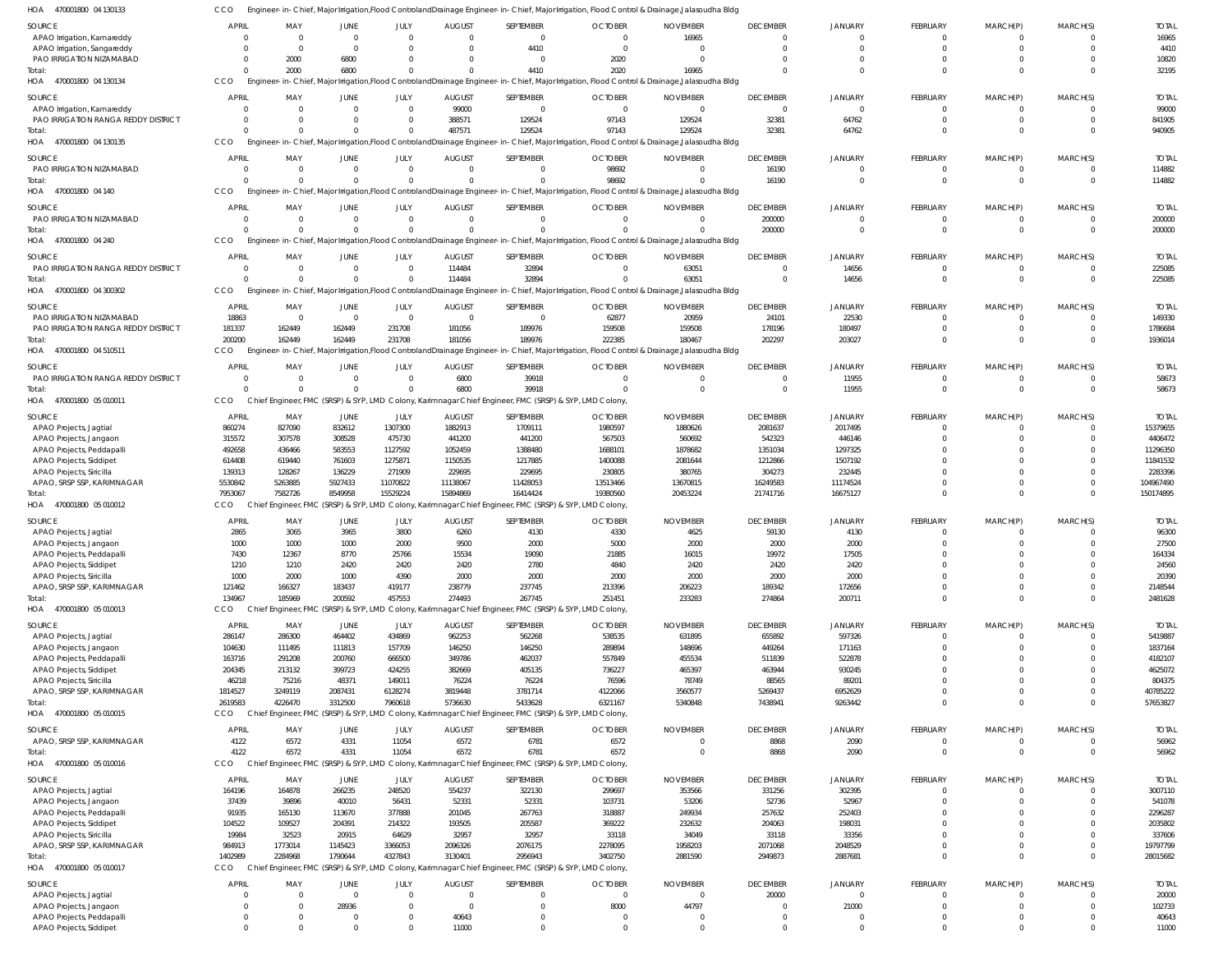| HOA<br>470001800 05 010017                            | CCO            |                                       |              |                |                | Chief Engineer, FMC (SRSP) & SYP, LMD Colony, Karimnagar Chief Engineer, FMC (SRSP) & SYP, LMD Colony, |                |                         |                    |                |                 |                      |                         |                  |
|-------------------------------------------------------|----------------|---------------------------------------|--------------|----------------|----------------|--------------------------------------------------------------------------------------------------------|----------------|-------------------------|--------------------|----------------|-----------------|----------------------|-------------------------|------------------|
| <b>SOURCE</b>                                         | <b>APRIL</b>   | MAY                                   | JUNE         | JULY           | <b>AUGUST</b>  | SEPTEMBER                                                                                              | <b>OCTOBER</b> | <b>NOVEMBER</b>         | <b>DECEMBER</b>    | <b>JANUARY</b> | FEBRUARY        | MARCH(P)             | MARCH(S)                | <b>TOTAL</b>     |
| APAO, SRSP SSP, KARIMNAGAR                            | $\Omega$       | $\Omega$                              | 85925        | $\Omega$       | 461420         | $\Omega$                                                                                               | $\overline{0}$ | 54551                   | 7000               | 48379          | $\overline{0}$  | $\overline{0}$       | $\mathbf{0}$            | 657275           |
| Total:                                                | $\Omega$       | $\Omega$                              | 114861       | $\Omega$       | 513063         | $\Omega$                                                                                               | 8000           | 99348                   | 27000              | 69379          | $\mathbf{0}$    | $\overline{0}$       | $\mathbf 0$             | 831651           |
| HOA<br>470001800 05 010018                            | CCO            |                                       |              |                |                | Chief Engineer, FMC (SRSP) & SYP, LMD Colony, Karimnagar Chief Engineer, FMC (SRSP) & SYP, LMD Colony, |                |                         |                    |                |                 |                      |                         |                  |
|                                                       |                |                                       |              |                |                |                                                                                                        |                |                         |                    |                |                 |                      |                         |                  |
| <b>SOURCE</b>                                         | <b>APRIL</b>   | MAY                                   | JUNE         | JULY           | <b>AUGUST</b>  | SEPTEMBER                                                                                              | <b>OCTOBER</b> | <b>NOVEMBER</b>         | <b>DECEMBER</b>    | <b>JANUARY</b> | FEBRUARY        | MARCH(P)             | MARCH(S)                | <b>TOTAL</b>     |
| APAO Projects, Jagtial                                | $\Omega$       | $\overline{0}$                        | $\Omega$     | $\overline{0}$ | 239868         | 106807                                                                                                 | $\overline{0}$ | 154075                  | 26995              | $\Omega$       | $\overline{0}$  | $\overline{0}$       | $\mathbf 0$             | 527745           |
| APAO Projects, Jangaon                                |                | $\Omega$                              |              | $\Omega$       | 181764         | $\Omega$                                                                                               | $\overline{0}$ | 26237                   | 53362              | $\Omega$       | $\Omega$        | $\mathbf{0}$         | $\mathbf 0$             | 261363           |
| APAO Projects, Peddapalli                             |                | $\Omega$                              |              | $\Omega$       | 71778          | 93043                                                                                                  | 114454         | 28481                   | 113642             | $\Omega$       | $\Omega$        | <sup>0</sup>         | $\Omega$                | 421398           |
| APAO Projects, Siddipet                               |                | $\Omega$                              |              | $\Omega$       | 233645         | 136967                                                                                                 | $\overline{0}$ | 35408                   | 325186             | $\Omega$       | $\Omega$        | $\Omega$             | $\Omega$                | 731206           |
| APAO Projects, Siricilla                              |                | $\Omega$                              |              | $\Omega$       | $\overline{0}$ | $\overline{0}$                                                                                         | 27469          | $\overline{\mathbf{0}}$ | $\Omega$           | $\Omega$       | $\Omega$        | $\Omega$             | $\Omega$                | 27469            |
| APAO, SRSP SSP, KARIMNAGAR                            | $\Omega$       | $\Omega$                              |              |                | 2134561        | 327724                                                                                                 | 335184         | 544031                  | 1261630            | 42234          | $\Omega$        | $\Omega$             | $\mathbf 0$             | 4645364          |
| Total:                                                | $\Omega$       | $\Omega$                              |              |                | 2861616        | 664541                                                                                                 | 477107         | 788232                  | 1780815            | 42234          | $\Omega$        | $\Omega$             | $\mathbf 0$             | 6614545          |
| HOA 470001800 05 020021                               | CCO            |                                       |              |                |                | Chief Engineer, FMC (SRSP) & SYP, LMD Colony, Karimnagar Chief Engineer, FMC (SRSP) & SYP, LMD Colony, |                |                         |                    |                |                 |                      |                         |                  |
| <b>SOURCE</b>                                         | <b>APRIL</b>   | MAY                                   | JUNE         | JULY           | <b>AUGUST</b>  | SEPTEMBER                                                                                              | <b>OCTOBER</b> | <b>NOVEMBER</b>         | <b>DECEMBER</b>    | <b>JANUARY</b> | FEBRUARY        | MARCH(P)             | MARCH(S)                | <b>TOTAL</b>     |
| APAO Projects, Peddapalli                             | $\overline{0}$ | 95928                                 | 47964        | 53292          | $\overline{0}$ | 106584                                                                                                 | $\overline{0}$ | $\overline{0}$          | 205083             | $\Omega$       | $\overline{0}$  | $\overline{0}$       | $\Omega$                | 508851           |
| APAO Projects, Siddipet                               | $\Omega$       | 0                                     | - 0          | $\Omega$       | 24000          | $\Omega$                                                                                               | $\overline{0}$ | $\Omega$                | $\Omega$           |                | $\Omega$        | $\overline{0}$       | $\Omega$                | 24000            |
| APAO, SRSP SSP, KARIMNAGAR                            | 40665          | $\overline{0}$                        | 6869         | 5869           | 138788         | 127838                                                                                                 | 10738          | $\overline{0}$          | 208479             | 60310          | $\Omega$        | $\mathbf{0}$         | $\mathbf 0$             | 599556           |
| Total:                                                | 40665          | 95928                                 | 54833        | 59161          | 162788         | 234422                                                                                                 | 10738          | $\Omega$                | 413562             | 60310          | $\Omega$        | $\Omega$             | $\Omega$                | 1132407          |
| HOA<br>470001800 05 060                               | <b>CCO</b>     | Chief Engineer, FMC (SRSP) & SYP, LMD |              |                |                | Colony, Karimnagar Chief Engineer, FMC (SRSP) & SYP, LMD Colony,                                       |                |                         |                    |                |                 |                      |                         |                  |
|                                                       |                |                                       |              |                |                |                                                                                                        |                |                         |                    |                |                 |                      |                         |                  |
| <b>SOURCE</b>                                         | <b>APRIL</b>   | MAY                                   | JUNE         | JULY           | <b>AUGUST</b>  | SEPTEMBER                                                                                              | <b>OCTOBER</b> | <b>NOVEMBER</b>         | <b>DECEMBER</b>    | <b>JANUARY</b> | <b>FEBRUARY</b> | MARCH(P)             | MARCH(S)                | <b>TOTAL</b>     |
| APAO, SRSP SSP, KARIMNAGAR                            | $\mathbf 0$    | $\overline{0}$                        | $\Omega$     | $\Omega$       | $\overline{0}$ | $\Omega$                                                                                               | $\overline{0}$ | 47426                   | $\Omega$           | $\Omega$       | $\overline{0}$  | $\overline{0}$       | $\mathbf 0$             | 47426            |
| Total:                                                | $\Omega$       | $\Omega$                              |              |                | $\Omega$       | $\Omega$                                                                                               | $\Omega$       | 47426                   | $\Omega$           | $\Omega$       | $\overline{0}$  | $\overline{0}$       | $\mathbf 0$             | 47426            |
| HOA 470001800 05 110111                               | CCO            |                                       |              |                |                | Chief Engineer, FMC (SRSP) & SYP, LMD Colony, Karimnagar Chief Engineer, FMC (SRSP) & SYP, LMD Colony, |                |                         |                    |                |                 |                      |                         |                  |
| <b>SOURCE</b>                                         | <b>APRIL</b>   | MAY                                   | JUNE         | JULY           | <b>AUGUST</b>  | SEPTEMBER                                                                                              | <b>OCTOBER</b> | <b>NOVEMBER</b>         | <b>DECEMBER</b>    | JANUARY        | FEBRUARY        | MARCH(P)             | MARCH(S)                | <b>TOTAL</b>     |
|                                                       | $\Omega$       | $\Omega$                              | $\Omega$     | $\Omega$       |                | $\Omega$                                                                                               | $\Omega$       | $\Omega$                |                    |                | $\Omega$        | $\Omega$             | $\Omega$                |                  |
| APAO Projects, Jagtial                                |                | $\Omega$                              |              | $\Omega$       | 78109<br>17130 |                                                                                                        |                | $\overline{0}$          | 223522<br>$\Omega$ | 66470          | $\Omega$        | $\Omega$             | $\mathbf 0$             | 368101           |
| APAO Projects, Jangaon                                |                | $\Omega$                              |              | $\Omega$       | $\overline{0}$ | 260392                                                                                                 | 0<br>$\Omega$  | 30900                   | $\Omega$           | 37050          | $\Omega$        | <sup>0</sup>         | $\Omega$                | 277522<br>306575 |
| APAO Projects, Peddapalli                             |                | $\Omega$                              |              | $\Omega$       |                | 238625                                                                                                 |                |                         | $\Omega$           |                | $\Omega$        |                      | $\Omega$                |                  |
| APAO Projects, Siddipet<br>APAO, SRSP SSP, KARIMNAGAR |                | $\Omega$                              | $\Omega$     | $\Omega$       | 142371         | 49456                                                                                                  | $\overline{0}$ | 155221                  |                    |                | $\Omega$        | $\Omega$<br>$\Omega$ |                         | 347048           |
|                                                       |                | $\Omega$                              | $\Omega$     | $\Omega$       | 936162         | 112137                                                                                                 | 254628         | 711456                  | 576064             | 396431         | $\Omega$        | $\Omega$             | $\mathbf 0$<br>$\Omega$ | 2986878          |
| Total:                                                |                |                                       |              |                | 1173772        | 660610                                                                                                 | 254628         | 897577                  | 799586             | 499951         |                 |                      |                         | 4286124          |
| HOA 470001800 05 130131                               | CCO            |                                       |              |                |                | Chief Engineer, FMC (SRSP) & SYP, LMD Colony, Karimnagar Chief Engineer, FMC (SRSP) & SYP, LMD Colony, |                |                         |                    |                |                 |                      |                         |                  |
| SOURCE                                                | <b>APRIL</b>   | MAY                                   | JUNE         | JULY           | <b>AUGUST</b>  | SEPTEMBER                                                                                              | <b>OCTOBER</b> | <b>NOVEMBER</b>         | <b>DECEMBER</b>    | JANUARY        | FEBRUARY        | MARCH(P)             | MARCH(S)                | <b>TOTAL</b>     |
| APAO Projects, Jagtial                                |                | $\overline{0}$                        |              | $\Omega$       | 6518           | 5805                                                                                                   | $\overline{0}$ | $\circ$                 | 1896               | 5769           | $\mathbf 0$     | $\mathbf{0}$         | $\mathbf{0}$            | 19988            |
| APAO Projects, Jangaon                                | $\Omega$       | $\overline{0}$                        |              | 2848           | 4313           | 1426                                                                                                   | 1398           | $\overline{0}$          | 2796               | $\Omega$       | $\Omega$        | $\Omega$             | $\mathbf 0$             | 12781            |
| APAO Projects, Peddapalli                             | $\Omega$       | $\overline{0}$                        | $\Omega$     | $\Omega$       | 60820          | $\overline{0}$                                                                                         | $\overline{0}$ | 15818                   | $\Omega$           | 23085          | $\Omega$        | $\Omega$             | $\Omega$                | 99723            |
| APAO Projects, Siddipet                               | $\Omega$       | 7943                                  | 1211         | $\Omega$       | 22910          | 1190                                                                                                   | 14577          | 7717                    | 7717               | $\Omega$       | $\Omega$        | $\Omega$             | $\Omega$                | 63265            |
| APAO, SRSP SSP, KARIMNAGAR                            | $\mathbf 0$    | 104374                                | 44023        | $\mathbf 0$    | 119191         | 76431                                                                                                  | 15506          | 80828                   | 166727             | 71061          | $\mathbf 0$     | $\mathbf{0}$         | $\mathbf 0$             | 678141           |
| Total:                                                | $\Omega$       | 112317                                | 45234        | 2848           | 213752         | 84852                                                                                                  | 31481          | 104363                  | 179136             | 99915          | $\Omega$        | $\Omega$             | $\mathbf 0$             | 873898           |
| HOA 470001800 05 130132                               | CCO            | Chief Engineer, FMC (SRSP) & SYP, LMD |              |                |                | Colony, Karimnagar Chief Engineer, FMC (SRSP) & SYP, LMD Colony,                                       |                |                         |                    |                |                 |                      |                         |                  |
|                                                       |                |                                       |              |                |                |                                                                                                        |                |                         |                    |                |                 |                      |                         |                  |
| <b>SOURCE</b>                                         | <b>APRIL</b>   | MAY                                   | JUNE         | JULY           | <b>AUGUST</b>  | SEPTEMBER                                                                                              | <b>OCTOBER</b> | <b>NOVEMBER</b>         | <b>DECEMBER</b>    | <b>JANUARY</b> | FEBRUARY        | MARCH(P)             | MARCH(S)                | <b>TOTAL</b>     |
| APAO Projects, Jagtial                                | $\Omega$       | $\overline{0}$                        | $\Omega$     | $\Omega$       | 176605         | 89467                                                                                                  | 36846          | $\overline{0}$          | 6846               |                | $\mathbf 0$     | $\Omega$             | $\Omega$                | 309764           |
| APAO Projects, Jangaon                                | $\Omega$       | $\Omega$                              |              | $\Omega$       | $\overline{0}$ | 100808                                                                                                 | 4000           | 1855                    | 71344              | 9604           | $\Omega$        | $\Omega$             | $\Omega$                | 187611           |
| APAO Projects, Peddapalli                             |                | $\Omega$                              |              | $\Omega$       | $\overline{0}$ | 59620                                                                                                  | 147625         | 10450                   | $\Omega$           | 29963          |                 |                      | $\Omega$                | 247658           |
| APAO Projects, Siddipet                               |                | $\Omega$                              |              | $\Omega$       | 22220          | 10310                                                                                                  | 9350           | 25517                   | 10920              |                |                 |                      | $\Omega$                | 78317            |
| APAO Projects, Siricilla                              |                | $\Omega$                              |              | $\Omega$       | $\overline{0}$ | $\Omega$                                                                                               | $\Omega$       | $\Omega$                | 105616             | 68317          |                 |                      | $\Omega$                | 173933           |
| APAO, SRSP SSP, KARIMNAGAR                            |                | $\mathbf{0}$                          | $\mathbf{0}$ | $\mathbf 0$    | 347400         | 163759                                                                                                 | 194287         | 337159                  | 227130             | 128474         |                 |                      | $\mathbf 0$             | 1398209          |
| Total:                                                | $\mathbf 0$    | $\Omega$                              | $\Omega$     | $\Omega$       | 546225         | 423964                                                                                                 | 392108         | 374981                  | 421856             | 236358         | $\mathbf{0}$    | $\mathbf{0}$         | $\mathbf{0}$            | 2395492          |
| HOA 470001800 05 130133                               | CCO            |                                       |              |                |                | Chief Engineer, FMC (SRSP) & SYP, LMD Colony, Karimnagar Chief Engineer, FMC (SRSP) & SYP, LMD Colony, |                |                         |                    |                |                 |                      |                         |                  |
| <b>SOURCE</b>                                         | <b>APRIL</b>   | MAY                                   | JUNE         | JULY           | <b>AUGUST</b>  | SEPTEMBER                                                                                              | <b>OCTOBER</b> | <b>NOVEMBER</b>         | <b>DECEMBER</b>    | <b>JANUARY</b> | FEBRUARY        | MARCH(P)             | MARCH(S)                | <b>TOTAL</b>     |
| APAO Projects, Peddapalli                             | $\Omega$       | $\Omega$                              | $\Omega$     | $\Omega$       | $\overline{0}$ | 3500                                                                                                   | $\overline{0}$ | $\overline{\mathbf{0}}$ | 6760               | $\Omega$       | 0               | $\mathbf{0}$         | $\Omega$                | 10260            |
| APAO, SRSP SSP, KARIMNAGAR                            | $\Omega$       | $\Omega$                              | 6960         | $\Omega$       | 14620          | 28035                                                                                                  | 1760           | 2590                    | 16850              | 3340           | $\mathbf 0$     | $\overline{0}$       | $\mathbf 0$             | 74155            |
| Total:                                                | $\Omega$       | $\Omega$                              | 6960         | $\Omega$       | 14620          | 31535                                                                                                  | 1760           | 2590                    | 23610              | 3340           | $\Omega$        | $\overline{0}$       | $\Omega$                | 84415            |
| HOA 470001800 05 130134                               | CCO            |                                       |              |                |                | Chief Engineer, FMC (SRSP) & SYP, LMD Colony, Karimnagar Chief Engineer, FMC (SRSP) & SYP, LMD Colony, |                |                         |                    |                |                 |                      |                         |                  |
|                                                       |                |                                       |              |                |                |                                                                                                        |                |                         |                    |                |                 |                      |                         |                  |
| <b>SOURCE</b>                                         | <b>APRIL</b>   | MAY                                   | JUNE         | JULY           | <b>AUGUST</b>  | SEPTEMBER                                                                                              | <b>OCTOBER</b> | <b>NOVEMBER</b>         | <b>DECEMBER</b>    | JANUARY        | FEBRUARY        | MARCH(P)             | MARCH(S)                | <b>TOTAL</b>     |
| APAO Projects, Jagtial                                |                | $\Omega$                              |              | $\Omega$       | $\overline{0}$ | 94287                                                                                                  | 188574         | $\overline{0}$          | $\Omega$           | 188574         | $\mathbf 0$     | $\Omega$             | $\Omega$                | 471435           |
| APAO Projects, Peddapalli                             |                | $\Omega$                              |              | $\Omega$       | $\overline{0}$ | 188100                                                                                                 | 94050          | 31350                   | 62700              |                | $\Omega$        | $\Omega$             | $\Omega$                | 376200           |
| APAO Projects, Siddipet                               |                | $\Omega$                              |              | $\Omega$       | $\overline{0}$ | 282861                                                                                                 | $\overline{0}$ | 94287                   | 251432             |                | $\Omega$        | $\Omega$             | $\Omega$                | 628580           |
| APAO, SRSP SSP, KARIMNAGAR                            |                | $\Omega$                              |              | $\Omega$       | 1473450        | 543961                                                                                                 | 198550         | 282150                  | 1484084            | $\Omega$       | $\Omega$        | $\mathbf{0}$         | $\mathbf{0}$            | 3982195          |
| Total:                                                |                | $\Omega$                              | $\Omega$     | $\Omega$       | 1473450        | 1109209                                                                                                | 481174         | 407787                  | 1798216            | 188574         | $\Omega$        | $\Omega$             | $\mathbf 0$             | 5458410          |
| HOA 470001800 05 130135                               | CCO            |                                       |              |                |                | Chief Engineer, FMC (SRSP) & SYP, LMD Colony, Karimnagar Chief Engineer, FMC (SRSP) & SYP, LMD Colony, |                |                         |                    |                |                 |                      |                         |                  |
| <b>SOURCE</b>                                         | <b>APRIL</b>   | MAY                                   | JUNE         | JULY           | <b>AUGUST</b>  | SEPTEMBER                                                                                              | <b>OCTOBER</b> | <b>NOVEMBER</b>         | <b>DECEMBER</b>    | <b>JANUARY</b> | FEBRUARY        | MARCH(P)             | MARCH(S)                | <b>TOTAL</b>     |
| APAO Projects, Jangaon                                | $\Omega$       | $\overline{0}$                        |              | $\Omega$       | 4516           | 1747                                                                                                   | $\overline{0}$ | 901                     | 998                | 1032           | $\overline{0}$  | $\overline{0}$       | $\mathbf{0}$            | 9194             |
| APAO Projects, Peddapalli                             |                | $\overline{0}$                        |              |                | $\overline{0}$ | 13883                                                                                                  | $\overline{0}$ | 5074                    | 3532               | 4248           | $\mathbf 0$     | $\mathbf{0}$         | $\mathbf{0}$            | 26737            |
| APAO Projects, Siddipet                               |                | 1237                                  | 80           |                | 8609           | 1989                                                                                                   | 1920           | 1925                    | 3198               | -C             |                 | $\Omega$             | $\Omega$                | 18958            |
| APAO Projects, Siricilla                              |                | $\overline{0}$                        |              | $\Omega$       | $\overline{0}$ | $\Omega$                                                                                               | $\overline{0}$ | $\overline{0}$          | 50000              | $\Omega$       |                 | $\Omega$             | $\Omega$                | 50000            |
| APAO, SRSP SSP, KARIMNAGAR                            | $\Omega$       | $\overline{0}$                        |              |                | 141183         | 65966                                                                                                  | 15199          | 17132                   | 49963              | 7282           | $\Omega$        | $\Omega$             | $\mathbf{0}$            | 296725           |
| Total:                                                | $\Omega$       | 1237                                  | 80           |                | 154308         | 83585                                                                                                  | 17119          | 25032                   | 107691             | 12562          | $\Omega$        | $\Omega$             | $\Omega$                | 401614           |
| HOA 470001800 05 140                                  | CCO            |                                       |              |                |                | Chief Engineer, FMC (SRSP) & SYP, LMD Colony, Karimnagar Chief Engineer, FMC (SRSP) & SYP, LMD Colony, |                |                         |                    |                |                 |                      |                         |                  |
|                                                       |                |                                       |              |                |                |                                                                                                        |                |                         |                    |                |                 |                      |                         |                  |
| SOURCE                                                | <b>APRIL</b>   | MAY                                   | JUNE         | JULY           | <b>AUGUST</b>  | SEPTEMBER                                                                                              | <b>OCTOBER</b> | <b>NOVEMBER</b>         | <b>DECEMBER</b>    | JANUARY        | FEBRUARY        | MARCH(P)             | MARCH(S)                | <b>TOTAL</b>     |
| APAO Projects, Jagtial                                | 0              | $\Omega$                              | $\Omega$     | $\overline{0}$ | 6000           | 3000                                                                                                   | $\Omega$       | - 0                     | 3000               | 3000           | 0               | $\Omega$             | $\Omega$                | 15000            |
| APAO Projects, Jangaon                                |                | $\Omega$                              | $\Omega$     | 29316          | 43974          | 14658                                                                                                  | $\Omega$       | $\overline{0}$          | 43974              |                |                 |                      | $\Omega$                | 131922           |
| APAO Projects, Peddapalli                             |                | $\Omega$                              | $\Omega$     | $\Omega$       | $\overline{0}$ | $\Omega$                                                                                               | $\Omega$       | $\overline{0}$          | 186715             | $\Omega$       | $\Omega$        | <sup>0</sup>         | $\Omega$                | 186715           |
| APAO Projects, Siddipet                               |                | $\Omega$                              | 29254        | $\overline{0}$ | 58508          | 29254                                                                                                  | $\Omega$       | 15358                   | - 0                | $\Omega$       | $\Omega$        | $\Omega$             | $\Omega$                | 132374           |
| APAO, SRSP SSP, KARIMNAGAR                            |                | $\Omega$                              | 3612         | $\Omega$       | 5418           | 20544                                                                                                  | $\Omega$       | 3262                    | 1806               | $\Omega$       | $\mathbf 0$     | $\Omega$             | $\Omega$                | 34642            |
| Total:                                                | $\Omega$       | $\Omega$                              | 32866        | 29316          | 113900         | 67456                                                                                                  | $\Omega$       | 18620                   | 235495             | 3000           | $\Omega$        | $\Omega$             | $\Omega$                | 500653           |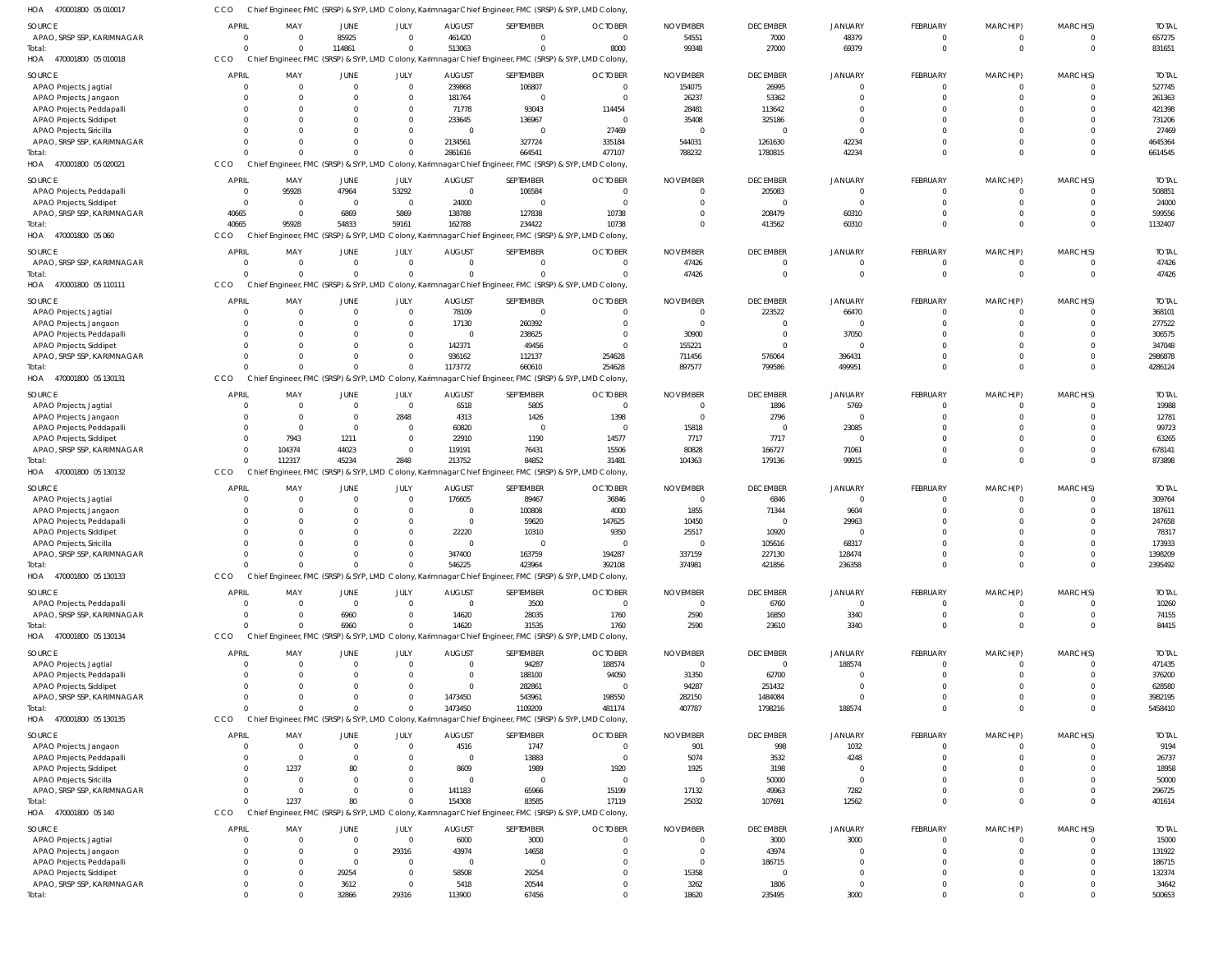| HOA<br>470001800 05 240                                      |                          |                         |                        |                  |                                 | Chief Engineer, FMC (SRSP) & SYP, LMD Colony, Karimnagar Chief Engineer, FMC (SRSP) & SYP, LMD Colony, |                                  |                             |                             |                        |                         |                         |                      |                       |
|--------------------------------------------------------------|--------------------------|-------------------------|------------------------|------------------|---------------------------------|--------------------------------------------------------------------------------------------------------|----------------------------------|-----------------------------|-----------------------------|------------------------|-------------------------|-------------------------|----------------------|-----------------------|
| SOURCE                                                       | APRIL                    | MAY                     | JUNE                   | JULY             | <b>AUGUST</b>                   | SEPTEMBER                                                                                              | <b>OCTOBER</b>                   | <b>NOVEMBER</b>             | <b>DECEMBER</b>             | <b>JANUARY</b>         | FEBRUARY                | MARCH(P)                | MARCH(S)             | <b>TOTAL</b>          |
| APAO, SRSP SSP, KARIMNAGAR                                   | $\Omega$                 | $\overline{0}$          | 35932                  | $\Omega$         | 166181                          | 38906                                                                                                  | $\overline{0}$                   | 46731                       | 128189                      | 43376                  | $\mathbf 0$             | $\overline{0}$          |                      | 459315                |
| Total:                                                       | $\cap$                   | $\Omega$                | 35932                  | $\Omega$         | 166181                          | 38906                                                                                                  | $\Omega$                         | 46731                       | 128189                      | 43376                  | $\mathbf 0$             | $\mathbf 0$             | $\Omega$             | 459315                |
| HOA<br>470001800 05 300302                                   | CCO                      |                         |                        |                  |                                 | Chief Engineer, FMC (SRSP) & SYP, LMD Colony, Karimnagar Chief Engineer, FMC (SRSP) & SYP, LMD Colony, |                                  |                             |                             |                        |                         |                         |                      |                       |
| SOURCE                                                       | APRIL                    | MAY                     |                        | JULY             | <b>AUGUST</b>                   | SEPTEMBER                                                                                              | <b>OCTOBER</b>                   | <b>NOVEMBER</b>             | <b>DECEMBER</b>             | <b>JANUARY</b>         | FEBRUARY                | MARCH(P)                | MARCH(S)             | <b>TOTAL</b>          |
| APAO Projects, Jagtial                                       | 122753                   | $-63801$                | JUNE<br>65129          | $\overline{0}$   | 202624                          | 72366                                                                                                  | 524644                           | $\overline{0}$              | 148110                      | 143197                 | $\mathbf 0$             | $\mathbf 0$             | $\Omega$             | 1215022               |
| APAO Projects, Jangaon                                       | $\Omega$                 | 85488                   | 149604                 | 64116            | 64116                           | 128232                                                                                                 | $\overline{0}$                   | $\overline{0}$              | 256464                      | 85488                  | $\Omega$                | $\Omega$                | $\Omega$             | 833508                |
| APAO Projects, Peddapalli                                    | 44325                    | $\overline{\mathbf{0}}$ | $\overline{0}$         | 88650            | 84202                           | 66136                                                                                                  | 66841                            | $\overline{0}$              | 98854                       | 49427                  |                         |                         | $\Omega$             | 498435                |
| APAO Projects, Siricilla                                     | $\Omega$                 | $\overline{\mathbf{0}}$ | $\overline{0}$         | $\overline{0}$   | 241293                          | $\Omega$                                                                                               | $\overline{\mathbf{0}}$          | 101688                      | 101688                      |                        |                         | $\Omega$                | $\Omega$             | 444669                |
| APAO, SRSP SSP, KARIMNAGAR                                   | 122118                   | 79001                   | 178032                 | 106049           | 331115                          | 206728                                                                                                 | 86437                            | 49250                       | 281829                      | 213364                 |                         | $\Omega$                | $\Omega$             | 1653923               |
| Total:                                                       | 289196                   | 100688                  | 392765                 | 258815           | 923350                          | 473462                                                                                                 | 677922                           | 150938                      | 886945                      | 491476                 | $\Omega$                | $\Omega$                | $\Omega$             | 4645557               |
| HOA 470001800 05 310318                                      | CCO                      |                         |                        |                  |                                 | Chief Engineer, FMC (SRSP) & SYP, LMD Colony, Karimnagar Chief Engineer, FMC (SRSP) & SYP, LMD Colony, |                                  |                             |                             |                        |                         |                         |                      |                       |
|                                                              |                          |                         |                        |                  |                                 |                                                                                                        |                                  |                             |                             |                        |                         |                         |                      |                       |
| SOURCE                                                       | <b>APRIL</b><br>$\Omega$ | MAY<br>20000            | JUNE<br>$\overline{0}$ | JULY<br>$\Omega$ | <b>AUGUST</b><br>$\overline{0}$ | SEPTEMBER<br>20000                                                                                     | <b>OCTOBER</b><br>$\overline{0}$ | <b>NOVEMBER</b><br>$\Omega$ | <b>DECEMBER</b><br>$\Omega$ | <b>JANUARY</b>         | FEBRUARY<br>$\Omega$    | MARCH(P)                | MARCH(S)             | <b>TOTAL</b><br>40000 |
| APAO Projects, Peddapalli<br>APAO, SRSP SSP, KARIMNAGAR      | $\Omega$                 | $\overline{0}$          | 20000                  | - 0              | $\overline{0}$                  | 40000                                                                                                  | $\overline{0}$                   | $\overline{0}$              | $\Omega$                    | $\Omega$               | $\mathbf 0$             | $\mathbf 0$             | $\Omega$             | 60000                 |
| Total:                                                       | $\Omega$                 | 20000                   | 20000                  |                  | $\Omega$                        | 60000                                                                                                  | $\Omega$                         | $\Omega$                    | $\Omega$                    | $\Omega$               | $\Omega$                | $\Omega$                | $\Omega$             | 100000                |
| HOA 470001800 05 510511                                      | CCO                      |                         |                        |                  |                                 | Chief Engineer, FMC (SRSP) & SYP, LMD Colony, Karimnagar Chief Engineer, FMC (SRSP) & SYP, LMD Colony, |                                  |                             |                             |                        |                         |                         |                      |                       |
|                                                              |                          |                         |                        |                  |                                 |                                                                                                        |                                  |                             |                             |                        |                         |                         |                      |                       |
| SOURCE                                                       | APRIL                    | MAY                     | JUNE                   | JULY             | <b>AUGUST</b>                   | SEPTEMBER                                                                                              | <b>OCTOBER</b>                   | <b>NOVEMBER</b>             | <b>DECEMBER</b>             | <b>JANUARY</b>         | FEBRUARY                | MARCH(P)                | MARCH(S)             | <b>TOTAL</b>          |
| APAO, SRSP SSP, KARIMNAGAR                                   | $\Omega$                 | $\overline{0}$          | $\overline{0}$         | $\Omega$         | 39003                           | $\overline{0}$                                                                                         | 19993                            | $\overline{0}$              | $\Omega$                    | $\Omega$               | $\mathbf 0$             | $\overline{0}$          | $\mathbf 0$          | 58996                 |
| lotal:                                                       | $\Omega$                 | $\Omega$                | $\Omega$               |                  | 39003                           | $\Omega$                                                                                               | 19993                            | $\overline{0}$              | $\Omega$                    | $\Omega$               | $\mathbf 0$             | $\Omega$                | $\Omega$             | 58996                 |
| HOA 470001800 12010011                                       | CCO                      |                         |                        |                  |                                 | Chief Engineer (Projects), Mahaboobnagar Vth Floor, Jalasoudha Building, Errum Manzil                  |                                  |                             |                             |                        |                         |                         |                      |                       |
| SOURCE                                                       | <b>APRIL</b>             | MAY                     | JUNE                   | JULY             | <b>AUGUST</b>                   | SEPTEMBER                                                                                              | <b>OCTOBER</b>                   | <b>NOVEMBER</b>             | <b>DECEMBER</b>             | <b>JANUARY</b>         | FEBRUARY                | MARCH(P)                | MARCH(S)             | <b>TOTAL</b>          |
| APAO Irrigation, Nagarkurnool                                | 1784217                  | 2001692                 | 1769264                | 3454630          | 3563068                         | 3752762                                                                                                | 3479776                          | 5847235                     | 4662740                     | 3406910                | $\Omega$                | $\Omega$                | -0                   | 33722294              |
| APAO Irrigation, Wanaparthy                                  | 74765                    | 47475                   | 47475                  | 94950            | 94950                           | 94950                                                                                                  | 94950                            | 74972                       | 147820                      | 130422                 | $\Omega$                | $\Omega$                | $\Omega$             | 902729                |
| <b>PAO IRRIGATION DIVISION.</b>                              | 1477993                  | 1415666                 | 1657813                | 2571334          | 2577698                         | 2485221                                                                                                | 2429780                          | 4048408                     | 2377987                     | 3255967                | $\Omega$                | $\Omega$                | $\Omega$             | 24297867              |
| MAHABOOBNAGAR<br>PAO, PJP, Jogulamba Gadwal                  | 7545028                  | 7903486                 | 8895494                | 14822099         | 14219745                        | 14409452                                                                                               | 15584625                         | 19466119                    | 16385128                    | 14341536               |                         | $\Omega$                | $\Omega$             | 133572712             |
| lotal:                                                       | 10882003                 | 11368319                | 12370046               | 20943013         | 20455461                        | 20742385                                                                                               | 21589131                         | 29436734                    | 23573675                    | 21134835               | $\Omega$                | $\Omega$                | $\Omega$             | 192495602             |
| HOA 470001800 12010012                                       | CCO                      |                         |                        |                  |                                 | Chief Engineer (Projects), Mahaboobnagar Vth Floor, Jalasoudha Building, Errum Manzil                  |                                  |                             |                             |                        |                         |                         |                      |                       |
|                                                              |                          |                         |                        |                  |                                 |                                                                                                        |                                  |                             |                             |                        |                         |                         |                      |                       |
| SOURCE                                                       | APRIL                    | MAY                     | JUNE                   | JULY             | <b>AUGUST</b>                   | SEPTEMBER                                                                                              | <b>OCTOBER</b>                   | <b>NOVEMBER</b>             | <b>DECEMBER</b>             | <b>JANUARY</b>         | FEBRUARY<br>$\mathbf 0$ | MARCH(P)                | MARCH(S)<br>$\Omega$ | <b>TOTAI</b>          |
| APAO Irrigation, Nagarkurnool<br>APAO Irrigation, Wanaparthy | 2320<br>1000             | 2320<br>1000            | 4640<br>1000           | 4640<br>2000     | 10030<br>2000                   | 4640<br>2000                                                                                           | 19597<br>2000                    | 4640<br>3000                | 4640<br>2000                | 4640<br>4000           | $\Omega$                | $^{\circ}$<br>$\Omega$  | $\Omega$             | 62107<br>20000        |
| PAO IRRIGATION DIVISION,                                     | 2220                     | 2420                    | 2840                   | 3196             | 3260                            | 3260                                                                                                   | 5743                             | 5040                        | 2840                        | 6840                   | $\Omega$                | $\Omega$                | $\Omega$             | 37659                 |
| MAHABOOBNAGAR                                                |                          |                         |                        |                  |                                 |                                                                                                        |                                  |                             |                             |                        |                         |                         |                      |                       |
| PAO, PJP, Jogulamba Gadwal                                   | 12210                    | 12410                   | 20820                  | 29646            | 32920                           | 26055                                                                                                  | 23020                            | 24417                       | 22127                       | 52820                  | $\mathbf 0$             | $\mathbf 0$             | $\Omega$             | 256445                |
| lotal:                                                       | 17750                    | 18150                   | 29300                  | 39482            | 48210                           | 35955                                                                                                  | 50360                            | 37097                       | 31607                       | 68300                  | $\mathbf 0$             | $\mathbf 0$             | $\Omega$             | 376211                |
| HOA 470001800 12010013                                       | CCO                      |                         |                        |                  |                                 | Chief Engineer (Projects), Mahaboobnagar Vth Floor, Jalasoudha Building, Errum Manzil                  |                                  |                             |                             |                        |                         |                         |                      |                       |
| SOURCE                                                       | <b>APRIL</b>             | MAY                     | JUNE                   | JULY             | <b>AUGUST</b>                   | SEPTEMBER                                                                                              | <b>OCTOBER</b>                   | <b>NOVEMBER</b>             | <b>DECEMBER</b>             | <b>JANUARY</b>         | FEBRUARY                | MARCH(P)                | MARCH(S)             | <b>TOTAI</b>          |
| APAO Irrigation, Nagarkurnool                                | 594002                   | 672419                  | 1151077                | 1150147          | 2292209                         | 1229009                                                                                                | 1209185                          | 1145866                     | 1438823                     | 1311867                | $\Omega$                | $\Omega$                |                      | 12194604              |
| APAO Irrigation, Wanaparthy                                  | 24805                    | 15758                   | 15758                  | 31514            | 31514                           | 31514                                                                                                  | 31514                            | 56775                       | 56734                       | 88250                  | $\Omega$                | $\Omega$                |                      | 384136                |
| PAO IRRIGATION DIVISION,                                     | 488281                   | 573784                  | 810640                 | 894638           | 1122817                         | 1075282                                                                                                | 953461                           | 952775                      | 912196                      | 2064968                | $\Omega$                | $\Omega$                | $\Omega$             | 9848842               |
| MAHABOOBNAGAR<br>PAO, PJP, Jogulamba Gadwal                  | 2521440                  | 2792170                 | 4457626                | 6000470          | 6645838                         | 5439760                                                                                                | 4605735                          | 5036164                     | 8117774                     | 7386536                | $\Omega$                | $\mathbf 0$             | $\Omega$             | 53003513              |
| Total:                                                       | 3628528                  | 4054131                 | 6435101                | 8076769          | 10092378                        | 7775565                                                                                                | 6799895                          | 7191580                     | 10525527                    | 10851621               | $\Omega$                | $\Omega$                | $\Omega$             | 75431095              |
| HOA 470001800 12010015                                       | CCO                      |                         |                        |                  |                                 | Chief Engineer (Projects), Mahaboobnagar Vth Floor, Jalasoudha Building, Errum Manzil                  |                                  |                             |                             |                        |                         |                         |                      |                       |
|                                                              |                          |                         |                        |                  |                                 |                                                                                                        | <b>OCTOBER</b>                   |                             |                             |                        |                         |                         |                      |                       |
| SOURCE<br>PAO, PJP, Jogulamba Gadwal                         | APRIL<br>1883            | MAY<br>1883             | JUNE<br>1883           | JULY<br>3765     | <b>AUGUST</b><br>22498          | SEPTEMBER<br>8087                                                                                      | 18393                            | <b>NOVEMBER</b><br>8087     | <b>DECEMBER</b><br>8087     | <b>JANUARY</b><br>8087 | FEBRUARY                | MARCH(P)                | MARCH(S)             | <b>TOTAL</b><br>82653 |
| lotal:                                                       | 1883                     | 1883                    | 1883                   | 3765             | 22498                           | 8087                                                                                                   | 18393                            | 8087                        | 8087                        | 8087                   | $\Omega$                | $\Omega$                | $\Omega$             | 82653                 |
| HOA 470001800 12010016                                       | CCO                      |                         |                        |                  |                                 | Chief Engineer (Projects), Mahaboobnagar Vth Floor, Jalasoudha Building, Errum Manzil,                 |                                  |                             |                             |                        |                         |                         |                      |                       |
|                                                              |                          |                         |                        |                  |                                 |                                                                                                        |                                  |                             |                             |                        |                         |                         |                      |                       |
| SOURCE                                                       | <b>APRIL</b>             | MAY                     | JUNE                   | JULY             | <b>AUGUST</b>                   | SEPTEMBER                                                                                              | <b>OCTOBER</b>                   | <b>NOVEMBER</b>             | <b>DECEMBER</b>             | <b>JANUARY</b>         | FEBRUARY                | MARCH(P)                | MARCH(S)             | <b>TOTAL</b>          |
| APAO Irrigation, Nagarkurnool                                | 213742                   | 241801                  | 414270                 | 413929           | 832393                          | 440424                                                                                                 | 418562                           | 414361                      | 406888                      | 408395                 | $\Omega$                | $\Omega$                |                      | 4204765               |
| APAO Irrigation, Wanaparthy                                  | 10725                    | 6813                    | 6813                   | 13626            | 13626                           | 13626                                                                                                  | 13626                            | 24548                       | 21215                       | 34841                  | $\Omega$<br>$\Omega$    | $\Omega$<br>$\Omega$    | $\Omega$             | 159459                |
| PAO IRRIGATION DIVISION,<br>MAHABOOBNAGAR                    | 207773                   | 255294                  | 343145                 | 355716           | 468775                          | 448529                                                                                                 | 431590                           | 423383                      | 327150                      | 465192                 |                         |                         |                      | 3726547               |
| PAO, PJP, Jogulamba Gadwal                                   | 1307038                  | 1455481                 | 2320542                | 2981080          | 3433941                         | 2839635                                                                                                | 2360972                          | 2570169                     | 2358114                     | 2393812                | $\Omega$                | $\Omega$                | $\Omega$             | 24020784              |
| Total:                                                       | 1739278                  | 1959389                 | 3084770                | 3764351          | 4748735                         | 3742214                                                                                                | 3224750                          | 3432461                     | 3113367                     | 3302240                | $\Omega$                | $\Omega$                | $\Omega$             | 32111555              |
| HOA 470001800 12010017                                       | CCO                      |                         |                        |                  |                                 | Chief Engineer (Projects), Mahaboobnagar Vth Floor, Jalasoudha Building, Errum Manzil,                 |                                  |                             |                             |                        |                         |                         |                      |                       |
| SOURCE                                                       | APRIL                    | MAY                     | <b>JUNE</b>            | JULY             | <b>AUGUST</b>                   | SEPTEMBER                                                                                              | <b>OCTOBER</b>                   | <b>NOVEMBER</b>             | <b>DECEMBER</b>             | <b>JANUARY</b>         | FEBRUARY                | MARCH(P)                | MARCH(S)             | <b>TOTAL</b>          |
| APAO Irrigation, Nagarkurnool                                | $\Omega$                 | $\overline{0}$          | $\overline{0}$         | $\Omega$         | 6980                            | 15525                                                                                                  | 151960                           | $\overline{0}$              | 41106                       |                        | $^{\circ}$              | 0                       | $\Omega$             | 215571                |
| PAO IRRIGATION DIVISION,                                     | $\Omega$                 | $\Omega$                | 100000                 | $\Omega$         | 92239                           | 32627                                                                                                  | $\overline{0}$                   | 13087                       | $\Omega$                    | $\Omega$               | $\mathbf 0$             | $\mathbf 0$             | $\mathbf{0}$         | 237953                |
| MAHABOOBNAGAR                                                |                          |                         |                        |                  |                                 |                                                                                                        |                                  |                             |                             |                        |                         |                         |                      |                       |
| PAO, PJP, Jogulamba Gadwal                                   | $\Omega$<br>$\Omega$     | $\Omega$                | 200000                 |                  | 121017                          | 200000                                                                                                 | 27000                            | 387455                      | 263540                      | $\Omega$               | $\mathbf 0$             | $\mathbf 0$             | $\Omega$             | 1199012               |
| lotal:<br>HOA 470001800 12010018                             | CCO                      | $\Omega$                | 300000                 |                  | 220236                          | 248152<br>Chief Engineer (Projects), Mahaboobnagar Vth Floor, Jalasoudha Building, Errum Manzil        | 178960                           | 400542                      | 304646                      | $\Omega$               | $\Omega$                | $\Omega$                | $\Omega$             | 1652536               |
|                                                              |                          |                         |                        |                  |                                 |                                                                                                        |                                  |                             |                             |                        |                         |                         |                      |                       |
| <b>SOURCE</b>                                                | <b>APRIL</b>             | MAY                     | <b>JUNE</b>            | JULY             | <b>AUGUST</b>                   | SEPTEMBER                                                                                              | <b>OCTOBER</b>                   | <b>NOVEMBER</b>             | <b>DECEMBER</b>             | <b>JANUARY</b>         | FEBRUARY                | MARCH(P)                | MARCH(S)             | <b>TOTAL</b>          |
| APAO Irrigation, Nagarkurnool                                |                          | $\Omega$                | $\Omega$               | $\Omega$         | 529173                          | 33641                                                                                                  | 23329                            | $\overline{0}$              | 95497                       |                        | $\mathbf 0$             | $\Omega$                |                      | 681640                |
| APAO Irrigation, Wanaparthy                                  | $\Omega$                 | $\overline{0}$          | $\overline{0}$         | $\mathbf{0}$     | 38926                           | $\Omega$                                                                                               | $\overline{0}$                   | $\overline{0}$              | 32789                       | $\Omega$               | $\Omega$                | $\mathbf 0$             | $\Omega$             | 71715                 |
| PAO IRRIGATION DIVISION,<br>MAHABOOBNAGAR                    | $\Omega$                 | $\Omega$                | $\Omega$               | $\Omega$         | 371357                          | 124295                                                                                                 | $\overline{0}$                   | 320932                      | $\Omega$                    | 109556                 | $\Omega$                | $\Omega$                |                      | 926140                |
| PAO, PJP, Jogulamba Gadwal                                   | $\Omega$                 | $\Omega$                | $\Omega$               | 1928             | 4496840                         | 1262994                                                                                                | $\overline{0}$                   | 257474                      | 970428                      |                        | $\Omega$                | $\Omega$                | $\Omega$             | 6989664               |
| Total:                                                       | $\Omega$                 | $\Omega$                | $\Omega$               | 1928             | 5436296                         | 1420930                                                                                                | 23329                            | 578406                      | 1098714                     | 109556                 | $\Omega$                | $\Omega$                | $\Omega$             | 8669159               |
| HOA 470001800 12020021                                       | CCO                      |                         |                        |                  |                                 | Chief Engineer (Projects), Mahaboobnagar Vth Floor, Jalasoudha Building, Errum Manzil                  |                                  |                             |                             |                        |                         |                         |                      |                       |
| SOURCE                                                       | APRIL                    | MAY                     | <b>JUNE</b>            | JULY             | <b>AUGUST</b>                   | SEPTEMBER                                                                                              | <b>OCTOBER</b>                   | <b>NOVEMBER</b>             | <b>DECEMBER</b>             | <b>JANUARY</b>         | FEBRUARY                | MARCH(P)                | MARCH(S)             | <b>TOTAL</b>          |
| APAO Irrigation, Nagarkurnool                                | $\Omega$                 | $\overline{0}$          | 24000                  | $\overline{0}$   | 64000                           | 8000                                                                                                   | 16000                            | 8000                        | 32000                       | 8000                   | 0                       | 0                       |                      | 160000                |
| APAO Irrigation, Wanaparthy                                  | 45900                    | 45900                   | 45900                  | 51000            | $\overline{0}$                  | $\Omega$                                                                                               | $\overline{0}$                   | 155100                      | 106200                      | 53100                  | $\Omega$                | $\Omega$                | $\Omega$             | 503100                |
| PAO IRRIGATION DIVISION,                                     | 31010                    | 34456                   | 34456                  | 34456            | $\overline{0}$                  | $\Omega$                                                                                               | $\overline{0}$                   | $\overline{\phantom{0}}$    | 116723                      | 17801                  | $\Omega$                | $\Omega$                | $\Omega$             | 268902                |
| MAHABOOBNAGAR                                                |                          |                         |                        |                  |                                 |                                                                                                        |                                  |                             |                             |                        | $\Omega$                |                         |                      |                       |
| PAO, PJP, Jogulamba Gadwal<br>Total:                         | 93576<br>170486          | 103972<br>184328        | 81929<br>186285        | 120396<br>205852 | 35864<br>99864                  | 58895<br>66895                                                                                         | 17932<br>33932                   | 56706<br>219806             | 43717<br>298640             | 340525<br>419426       | $\Omega$                | $\mathbf 0$<br>$\Omega$ | $\Omega$<br>$\Omega$ | 953512<br>1885514     |
|                                                              |                          |                         |                        |                  |                                 |                                                                                                        |                                  |                             |                             |                        |                         |                         |                      |                       |

CCO Chief Engineer, FMC (SRSP) & SYP, LMD Colony, Karimnagar Chief Engineer, FMC (SRSP) & SYP, LMD Colony,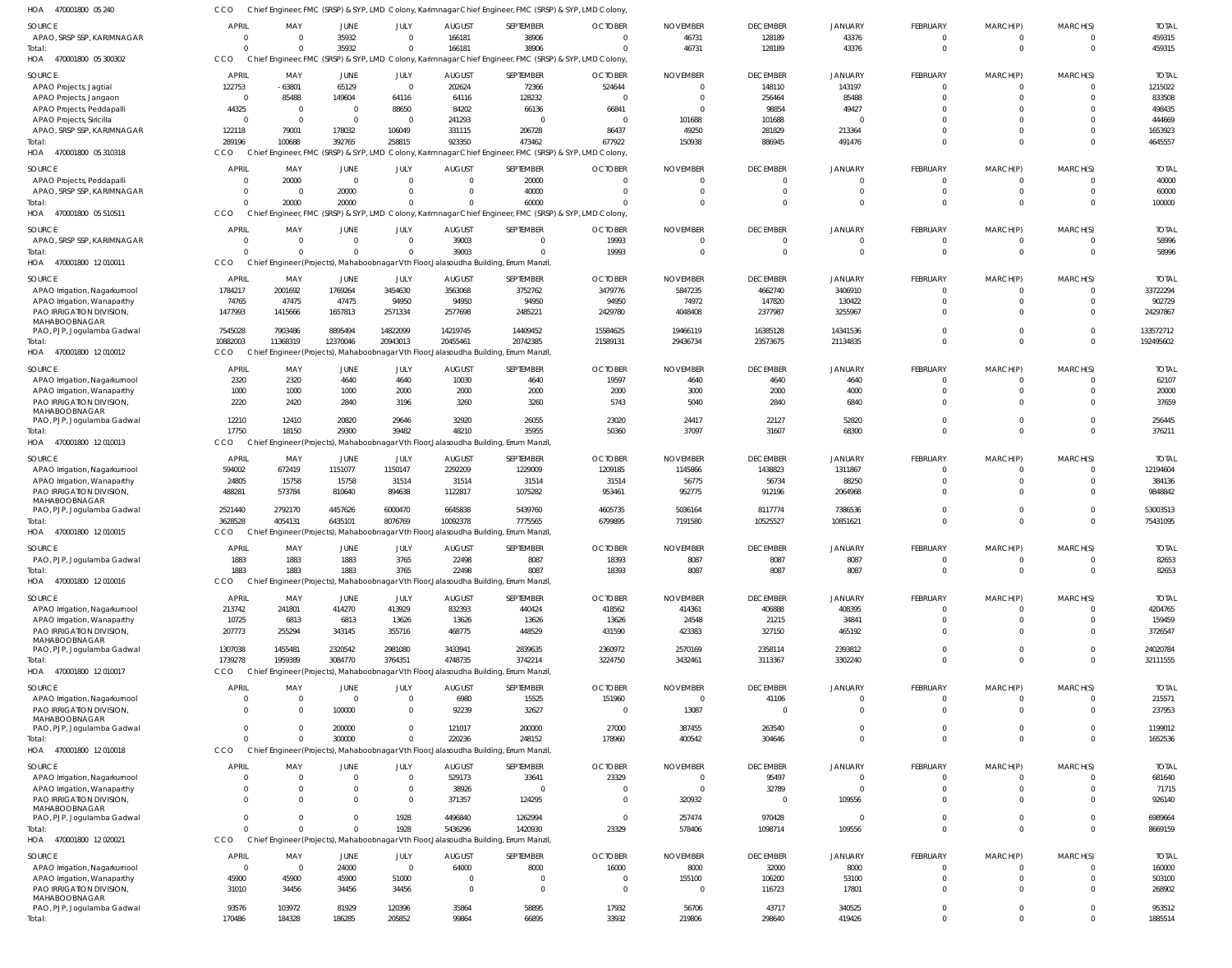470001800 12 110111 HOA CCO Chief Engineer (Projects), Mahaboobnagar Vth Floor,Jalasoudha Building, Errum Manzil,

| <b>SOURCE</b>                                                        | <b>APRIL</b>      | MAY               | JUNE              | JULY               | <b>AUGUST</b>      | SEPTEMBER                                                                              | <b>OCTOBER</b>                                                                                                                  | <b>NOVEMBER</b>    | <b>DECEMBER</b>    | <b>JANUARY</b>     | FEBRUARY             | MARCH(P) | MARCH(S)    | <b>TOTAL</b>        |
|----------------------------------------------------------------------|-------------------|-------------------|-------------------|--------------------|--------------------|----------------------------------------------------------------------------------------|---------------------------------------------------------------------------------------------------------------------------------|--------------------|--------------------|--------------------|----------------------|----------|-------------|---------------------|
| APAO Irrigation, Nagarkurnool                                        | $\Omega$          | $\Omega$          | $\Omega$          | $\Omega$           | 46200              | 279216                                                                                 | 7200                                                                                                                            | 197847             | 148309             | 102189             | $\Omega$             |          |             | 780961              |
| APAO Irrigation, Wanaparthy                                          | $\Omega$          | $\Omega$          | $\Omega$          | $\Omega$           | $\Omega$           | 40594                                                                                  | 81580                                                                                                                           |                    | 32396              | 4500               | $\Omega$             | $\Omega$ |             | 159070              |
| PAO IRRIGATION DIVISION                                              | $\Omega$          | $\Omega$          | $\Omega$          | $\Omega$           | 277488             | 127692                                                                                 | $\Omega$                                                                                                                        |                    | 93651              |                    | $\Omega$             |          |             | 498831              |
| MAHABOOBNAGAR                                                        |                   |                   |                   |                    |                    |                                                                                        |                                                                                                                                 |                    |                    |                    |                      |          |             |                     |
| PAO, PJP, Jogulamba Gadwal                                           | $\Omega$          | $\Omega$          | $\Omega$          | $\Omega$           | $\overline{0}$     | 1166222                                                                                | $\Omega$                                                                                                                        | 220234             | 516425             | 93765              | <sup>0</sup>         |          |             | 1996646             |
| Total:                                                               | $\Omega$          | $\Omega$          | $\Omega$          | $\Omega$           | 323688             | 1613724                                                                                | 88780                                                                                                                           | 418081             | 790781             | 200454             | $\Omega$             | $\Omega$ | $\Omega$    | 3435508             |
| 470001800 12 130131<br>HOA                                           | CCO               |                   |                   |                    |                    | Chief Engineer (Projects), Mahaboobnagar Vth Floor, Jalasoudha Building, Errum Manzil  |                                                                                                                                 |                    |                    |                    |                      |          |             |                     |
|                                                                      |                   |                   |                   |                    |                    |                                                                                        |                                                                                                                                 |                    |                    |                    |                      |          |             |                     |
| <b>SOURCE</b>                                                        | <b>APRIL</b>      | MAY               | <b>JUNE</b>       | <b>JULY</b>        | <b>AUGUST</b>      | SEPTEMBER                                                                              | <b>OCTOBER</b>                                                                                                                  | <b>NOVEMBER</b>    | <b>DECEMBER</b>    | <b>JANUARY</b>     | <b>FEBRUARY</b>      | MARCH(P) | MARCH(S)    | <b>TOTAL</b>        |
| APAO Irrigation, Nagarkurnool                                        | $\overline{0}$    | $\mathbf 0$       | 22108             | $\Omega$           | 24479              | 10321                                                                                  | $\Omega$                                                                                                                        | 17593              | 3412               | 12954              | $\overline{0}$       | $\Omega$ | 0           | 90867               |
| PAO IRRIGATION DIVISION                                              | $\overline{0}$    | 3127              | $\overline{0}$    | $\Omega$           | 21410              | 3075                                                                                   | $\Omega$                                                                                                                        | 10172              | $\overline{0}$     | $\Omega$           | $\Omega$             | $\Omega$ | 0           | 37784               |
| MAHABOOBNAGAR                                                        |                   |                   |                   |                    |                    |                                                                                        |                                                                                                                                 |                    |                    |                    |                      |          |             |                     |
| PAO, PJP, Jogulamba Gadwal                                           | $\overline{0}$    | 125858            | 15103             | 151660             | 68803              | 84685                                                                                  | $\Omega$                                                                                                                        | 120547             | 96905              | 12885              | $\Omega$             | $\Omega$ | U           | 676446              |
| Total:                                                               | $\overline{0}$    | 128985            | 37211             | 151660             | 114692             | 98081                                                                                  | $\Omega$                                                                                                                        | 148312             | 100317             | 25839              | $\Omega$             | $\Omega$ | $\Omega$    | 805097              |
| 470001800 12 130132<br>HOA                                           | CCO               |                   |                   |                    |                    | Chief Engineer (Projects), Mahaboobnagar Vth Floor, Jalasoudha Building, Errum Manzil  |                                                                                                                                 |                    |                    |                    |                      |          |             |                     |
|                                                                      |                   |                   |                   |                    |                    |                                                                                        |                                                                                                                                 |                    |                    |                    |                      |          |             |                     |
| <b>SOURCE</b>                                                        | <b>APRIL</b>      | MAY               | JUNE              | JULY               | <b>AUGUST</b>      | SEPTEMBER                                                                              | <b>OCTOBER</b>                                                                                                                  | <b>NOVEMBER</b>    | <b>DECEMBER</b>    | <b>JANUARY</b>     | <b>FEBRUARY</b>      | MARCH(P) | MARCH(S)    | <b>TOTAL</b>        |
| APAO Irrigation, Nagarkurnool                                        | $\Omega$          | $\Omega$          | $\Omega$          | $\Omega$           | 311592             | 303081                                                                                 | $\Omega$                                                                                                                        | 96851              | 208865             | $\Omega$           | $\Omega$             |          |             | 920389              |
| APAO Irrigation, Wanaparthy                                          | $\Omega$          | $\Omega$          | $\Omega$          | $\Omega$           | $\Omega$           | 96978                                                                                  | 10000                                                                                                                           |                    | 4000               | 40545              | <sup>0</sup>         |          |             | 151523              |
| PAO IRRIGATION DIVISION                                              | $\Omega$          | $\Omega$          | $\Omega$          | $\Omega$           | $\overline{0}$     | 317843                                                                                 | $\Omega$                                                                                                                        | 208637             | 15209              |                    | $\Omega$             |          |             | 541689              |
| MAHABOOBNAGAR                                                        |                   |                   |                   |                    |                    |                                                                                        |                                                                                                                                 |                    |                    |                    |                      |          |             |                     |
| PAO, PJP, Jogulamba Gadwal                                           | $\Omega$          | $\Omega$          | $\Omega$          | $\Omega$           | $\Omega$           | 2065336                                                                                | $\Omega$                                                                                                                        | 1250343            | 266004             | 3980               | $\Omega$             |          |             | 3585663             |
| Total:                                                               | $\Omega$          | $\Omega$          | $\Omega$          | $\Omega$           | 311592             | 2783238                                                                                | 10000                                                                                                                           | 1555831            | 494078             | 44525              | $\Omega$             | $\Omega$ | $\Omega$    | 5199264             |
| 470001800 12 130133<br>HOA                                           | CCO               |                   |                   |                    |                    | Chief Engineer (Projects), Mahaboobnagar Vth Floor, Jalasoudha Building, Errum Manzil  |                                                                                                                                 |                    |                    |                    |                      |          |             |                     |
|                                                                      |                   |                   |                   |                    |                    |                                                                                        |                                                                                                                                 |                    |                    |                    |                      |          |             |                     |
| <b>SOURCE</b>                                                        | <b>APRIL</b>      | MAY               | JUNE              | JULY               | <b>AUGUST</b>      | SEPTEMBER                                                                              | <b>OCTOBER</b>                                                                                                                  | <b>NOVEMBER</b>    | <b>DECEMBER</b>    | <b>JANUARY</b>     | <b>FEBRUARY</b>      | MARCH(P) | MARCH(S)    | <b>TOTAL</b>        |
| PAO IRRIGATION DIVISION                                              | $\circ$           | 8500              | $\mathbf{0}$      | $\Omega$           | $\overline{0}$     | $\Omega$                                                                               | $\overline{0}$                                                                                                                  | $\Omega$           | $\overline{0}$     | $\Omega$           | $\overline{0}$       | $\Omega$ | $\Omega$    | 8500                |
| MAHABOOBNAGAR                                                        |                   |                   |                   |                    |                    |                                                                                        |                                                                                                                                 |                    |                    |                    |                      |          |             |                     |
| Total:                                                               | $\Omega$          | 8500              | $\mathbf 0$       | $\Omega$           | $\Omega$           | $\Omega$                                                                               | $\overline{0}$                                                                                                                  | $\Omega$           | $\overline{0}$     | $\Omega$           | $\overline{0}$       | $\Omega$ | $\Omega$    | 8500                |
| 470001800 12 130134<br>HOA                                           | <b>CCO</b>        |                   |                   |                    |                    | Chief Engineer (Projects), Mahaboobnagar Vth Floor, Jalasoudha Building, Errum Manzil  |                                                                                                                                 |                    |                    |                    |                      |          |             |                     |
|                                                                      |                   |                   |                   |                    |                    |                                                                                        |                                                                                                                                 |                    |                    |                    |                      |          |             |                     |
| <b>SOURCE</b>                                                        | <b>APRIL</b>      | MAY               | JUNE              | JULY               | <b>AUGUST</b>      | SEPTEMBER                                                                              | <b>OCTOBER</b>                                                                                                                  | <b>NOVEMBER</b>    | <b>DECEMBER</b>    | <b>JANUARY</b>     | <b>FEBRUARY</b>      | MARCH(P) | MARCH(S)    | <b>TOTAL</b>        |
| APAO Irrigation, Nagarkurnool                                        | $\Omega$          | $\Omega$          | $\Omega$          | $\Omega$           | 828300             | 94050                                                                                  | $\Omega$                                                                                                                        | 99000              | 219450             | $\Omega$           | $\Omega$             | $\Omega$ |             | 1240800             |
| APAO Irrigation, Wanaparthy                                          | $\Omega$          | $\Omega$          | $\Omega$          | $\Omega$           | $\overline{0}$     | $\Omega$                                                                               | $\Omega$                                                                                                                        | 165000             | $\Omega$           | $\Omega$           | <sup>0</sup>         |          |             | 165000              |
| PAO IRRIGATION DIVISION                                              | $\Omega$          | $\Omega$          | $\Omega$          | $\Omega$           | 330000             | 132000                                                                                 | $\Omega$                                                                                                                        | $\Omega$           | 157143             | $\Omega$           | $\Omega$             |          |             | 619143              |
| MAHABOOBNAGAR                                                        |                   |                   |                   |                    |                    |                                                                                        |                                                                                                                                 |                    |                    |                    |                      |          |             |                     |
| PAO, PJP, Jogulamba Gadwal                                           | $\Omega$          | $\Omega$          | $\Omega$          | $\Omega$           | $\Omega$           | 2513070                                                                                | 33000                                                                                                                           | 132000             | 544500             | 561820             | <sup>0</sup>         |          |             | 3784390             |
| Total:                                                               |                   | $\Omega$          | $\Omega$          | $\Omega$           | 1158300            | 2739120                                                                                | 33000                                                                                                                           | 396000             | 921093             | 561820             | $\Omega$             | $\Omega$ | $\Omega$    | 5809333             |
| 470001800 12 130135<br>HOA                                           | <b>CCO</b>        |                   |                   |                    |                    | Chief Engineer (Projects), Mahaboobnagar Vth Floor, Jalasoudha Building, Errum Manzil  |                                                                                                                                 |                    |                    |                    |                      |          |             |                     |
|                                                                      |                   |                   |                   |                    |                    |                                                                                        |                                                                                                                                 |                    |                    |                    |                      |          |             |                     |
| <b>SOURCE</b>                                                        | <b>APRIL</b>      | MAY               | JUNE              | JULY               | <b>AUGUST</b>      | SEPTEMBER                                                                              | <b>OCTOBER</b>                                                                                                                  | <b>NOVEMBER</b>    | <b>DECEMBER</b>    | <b>JANUARY</b>     | <b>FEBRUARY</b>      | MARCH(P) | MARCH(S)    | <b>TOTAL</b>        |
| APAO Irrigation, Nagarkurnool                                        | $\overline{0}$    | $\overline{0}$    | 14843             | $\Omega$           | 14280              | 5457                                                                                   | $\Omega$                                                                                                                        | 5631               | 10881              | $\Omega$           | $\Omega$             | $\Omega$ | 0           | 51092               |
| APAO Irrigation, Wanaparthy                                          | $\overline{0}$    | $\overline{0}$    | $\mathbf{0}$      | $\Omega$           | 3355               | 2410                                                                                   | $\Omega$                                                                                                                        |                    | $\Omega$           | 4428               | $\Omega$             | $\Omega$ |             | 10193               |
| PAO IRRIGATION DIVISION                                              | $\overline{0}$    | 45734             | $\overline{0}$    | $\Omega$           | $\circ$            | $\overline{0}$                                                                         | $\Omega$                                                                                                                        | $\Omega$           | 12204              | $\Omega$           | $\Omega$             | $\Omega$ | U           | 57938               |
| MAHABOOBNAGAR                                                        |                   |                   |                   |                    |                    |                                                                                        |                                                                                                                                 |                    |                    |                    |                      |          |             |                     |
| PAO, PJP, Jogulamba Gadwal                                           | $\overline{0}$    | 10657             | 26039             | 17827              | 82224              | 54537                                                                                  | 884                                                                                                                             | 24584              | 76173              | 5016               | $\Omega$             | $\Omega$ | 0           | 297941              |
|                                                                      |                   |                   |                   |                    |                    |                                                                                        |                                                                                                                                 |                    |                    |                    |                      | $\Omega$ |             | 417164              |
| Total:                                                               | $\Omega$          | 56391             | 40882             | 17827              | 99859              | 62404                                                                                  | 884                                                                                                                             | 30215              | 99258              | 9444               | $\mathbf 0$          |          | $\mathbf 0$ |                     |
|                                                                      | CCO               |                   |                   |                    |                    |                                                                                        |                                                                                                                                 |                    |                    |                    |                      |          |             |                     |
| HOA 470001800 12 140                                                 |                   |                   |                   |                    |                    | Chief Engineer (Projects), Mahaboobnagar Vth Floor, Jalasoudha Building, Errum Manzil  |                                                                                                                                 |                    |                    |                    |                      |          |             |                     |
| <b>SOURCE</b>                                                        | <b>APRIL</b>      | MAY               | JUNE              | JULY               | <b>AUGUST</b>      | SEPTEMBER                                                                              | <b>OCTOBER</b>                                                                                                                  | <b>NOVEMBER</b>    | <b>DECEMBER</b>    | <b>JANUARY</b>     | <b>FEBRUARY</b>      | MARCH(P) | MARCH(S)    | <b>TOTAL</b>        |
| APAO Irrigation, Nagarkurnool                                        | $\Omega$          | $\Omega$          | $\Omega$          | $\Omega$           | 105419             | $\Omega$                                                                               | 31605                                                                                                                           | 11340              | 107472             | 25242              | $\Omega$             | $\Omega$ |             | 281078              |
| APAO Irrigation, Wanaparthy                                          | $\Omega$          | $\Omega$          | $\Omega$          | $\Omega$           | $\Omega$           | $\Omega$                                                                               | 38489                                                                                                                           | 10956              | 77575              |                    | <sup>0</sup>         |          |             | 127020              |
|                                                                      | $\Omega$          | $\Omega$          | $\Omega$          | $\Omega$           | $\Omega$           | 19950                                                                                  | $\Omega$                                                                                                                        | 2850               | 5700               | $\Omega$           | $\Omega$             |          |             | 28500               |
| PAO, PJP, Jogulamba Gadwal                                           | $\Omega$          | $\Omega$          | $\Omega$          | $\Omega$           |                    |                                                                                        |                                                                                                                                 |                    |                    |                    | $\overline{0}$       | $\Omega$ | $\mathbf 0$ |                     |
| Total:                                                               |                   |                   |                   |                    | 105419             | 19950                                                                                  | 70094                                                                                                                           | 25146              | 190747             | 25242              |                      |          |             | 436598              |
| HOA<br>470001800 12 240                                              | CCO               |                   |                   |                    |                    | Chief Engineer (Projects), Mahaboobnagar Vth Floor, Jalasoudha Building, Errum Manzil, |                                                                                                                                 |                    |                    |                    |                      |          |             |                     |
| <b>SOURCE</b>                                                        | <b>APRIL</b>      | MAY               | <b>JUNE</b>       | <b>JULY</b>        | <b>AUGUST</b>      | SEPTEMBER                                                                              | <b>OCTOBER</b>                                                                                                                  | <b>NOVEMBER</b>    | <b>DECEMBER</b>    | <b>JANUARY</b>     | FEBRUARY             | MARCH(P) | MARCH(S)    | <b>TOTAL</b>        |
| APAO Irrigation, Nagarkurnool                                        | $\overline{0}$    | $\Omega$          | $\Omega$          | $\Omega$           | $\overline{0}$     | 135979                                                                                 | $\Omega$                                                                                                                        | $\Omega$           | 132136             | $\Omega$           | $\overline{0}$       | $\Omega$ | $\Omega$    | 268115              |
|                                                                      | $\overline{0}$    | $\Omega$          | $\Omega$          | $\Omega$           |                    |                                                                                        | $\Omega$                                                                                                                        |                    |                    |                    | $\mathbf 0$          | $\Omega$ | $\Omega$    |                     |
| PAO, PJP, Jogulamba Gadwal                                           | $\Omega$          |                   |                   | $\Omega$           | 130711             | 79015                                                                                  |                                                                                                                                 | 99537              | 71059              | 43320              |                      | $\Omega$ |             | 423642              |
| Total:                                                               |                   | $\Omega$          | $\Omega$          |                    | 130711             | 214994                                                                                 | $\Omega$                                                                                                                        | 99537              | 203195             | 43320              | $\Omega$             |          | $\Omega$    | 691757              |
| HOA 470001800 12 300302                                              | <b>CCO</b>        |                   |                   |                    |                    | Chief Engineer (Projects), Mahaboobnagar Vth Floor, Jalasoudha Building, Errum Manzil  |                                                                                                                                 |                    |                    |                    |                      |          |             |                     |
| <b>SOURCE</b>                                                        | APRIL             | MAY               | JUNE              | JULY               | <b>AUGUST</b>      | SEPTEMBER                                                                              | <b>OCTOBER</b>                                                                                                                  | <b>NOVEMBER</b>    | <b>DECEMBER</b>    | <b>JANUARY</b>     | FEBRUARY             | MARCH(P) | MARCH(S)    | <b>TOTAL</b>        |
| APAO Irrigation, Nagarkurnool                                        | 217301            | 217301            | 227970            | $\Omega$           | 681000             | 459723                                                                                 | 335699                                                                                                                          | 375004             | 573280             | 252113             | $\Omega$             | $\Omega$ |             | 3339391             |
|                                                                      | 141489            | 141489            | 141489            | 157212             |                    | 157210                                                                                 | $\Omega$                                                                                                                        | 314420             |                    | 154521             | $\Omega$             | $\Omega$ | U           | 1522250             |
| APAO Irrigation, Wanaparthy                                          |                   |                   |                   |                    | 157210             |                                                                                        |                                                                                                                                 |                    | 157210             |                    | $\Omega$             | $\Omega$ | $\Omega$    |                     |
| PAO IRRIGATION DIVISION                                              | 495276            | 299227            | $\overline{0}$    | 631701             | $\overline{0}$     | 920061                                                                                 | 200635                                                                                                                          | 200635             | 209044             | 200635             |                      |          |             | 3157214             |
| MAHABOOBNAGAR                                                        |                   |                   |                   |                    |                    |                                                                                        |                                                                                                                                 |                    |                    |                    | $\Omega$             | $\Omega$ | $\Omega$    |                     |
| PAO, PJP, Jogulamba Gadwal                                           | 439413            | 338212            | 452373            | 447488             | 698341             | 579438                                                                                 | 414862                                                                                                                          | 628669             | 570683             | 566064             |                      |          |             | 5135543             |
| Total:                                                               | 1293479           | 996229            | 821832            | 1236401            | 1536551            | 2116432                                                                                | 951196                                                                                                                          | 1518728            | 1510217            | 1173333            | $\Omega$             | $\Omega$ | $\Omega$    | 13154398            |
| HOA 470001800 12 310318                                              | <b>CCO</b>        |                   |                   |                    |                    | Chief Engineer (Projects), Mahaboobnagar Vth Floor, Jalasoudha Building, Errum Manzil  |                                                                                                                                 |                    |                    |                    |                      |          |             |                     |
| <b>SOURCE</b>                                                        | <b>APRIL</b>      | MAY               | JUNE              | JULY               | <b>AUGUST</b>      | SEPTEMBER                                                                              | <b>OCTOBER</b>                                                                                                                  | <b>NOVEMBER</b>    | <b>DECEMBER</b>    | <b>JANUARY</b>     | FEBRUARY             | MARCH(P) | MARCH(S)    | <b>TOTAL</b>        |
| PAO, PJP, Jogulamba Gadwal                                           | $\circ$           | 20000             | 20000             | 40000              | $\mathbf 0$        | 40000                                                                                  | 20000                                                                                                                           | 20000              | $\overline{0}$     |                    | $\overline{0}$       | $\Omega$ |             | 160000              |
| Total:                                                               | $\Omega$          | 20000             | 20000             | 40000              | $\Omega$           | 40000                                                                                  | 20000                                                                                                                           | 20000              | $\overline{0}$     | $\Omega$           | $\mathbf{0}$         | $\Omega$ | $\mathbf 0$ | 160000              |
|                                                                      |                   |                   |                   |                    |                    |                                                                                        |                                                                                                                                 |                    |                    |                    |                      |          |             |                     |
| HOA 470001800 12510511                                               | CCO               |                   |                   |                    |                    | Chief Engineer (Projects), Mahaboobnagar Vth Floor, Jalasoudha Building, Errum Manzil  |                                                                                                                                 |                    |                    |                    |                      |          |             |                     |
| <b>SOURCE</b>                                                        | <b>APRIL</b>      | MAY               | JUNE              | JULY               | <b>AUGUST</b>      | SEPTEMBER                                                                              | <b>OCTOBER</b>                                                                                                                  | <b>NOVEMBER</b>    | <b>DECEMBER</b>    | <b>JANUARY</b>     | FEBRUARY             | MARCH(P) | MARCH(S)    | <b>TOTAL</b>        |
| APAO Irrigation, Nagarkurnool                                        | $\Omega$          | $\Omega$          | $\Omega$          | $\Omega$           | $\Omega$           | 9960                                                                                   | $\Omega$                                                                                                                        | $\Omega$           | $\overline{0}$     |                    | $\Omega$             | $\Omega$ |             | 9960                |
| PAO, PJP, Jogulamba Gadwal                                           | $\Omega$          | $\Omega$          | $\Omega$          | $\Omega$           | $\Omega$           | 45504                                                                                  |                                                                                                                                 | 7458               | 20545              |                    | $\Omega$             | $\Omega$ |             | 73507               |
| Total:                                                               | $\Omega$          | $\Omega$          | $\Omega$          | $\Omega$           | $\Omega$           | 55464                                                                                  |                                                                                                                                 | 7458               |                    | $\Omega$           | $\Omega$             | $\Omega$ | $\Omega$    |                     |
|                                                                      |                   |                   |                   |                    |                    |                                                                                        |                                                                                                                                 |                    | 20545              |                    |                      |          |             | 83467               |
| HOA 470001800 19 010011                                              | CCO               |                   |                   |                    |                    |                                                                                        | Chief Engineer, Quality Control Wing for Telangana Region Ground water Building, Chintal Basthi, Opposite Govt. Degree College, |                    |                    |                    |                      |          |             |                     |
| <b>SOURCE</b>                                                        | APRIL             | MAY               | JUNE              | JULY               | <b>AUGUST</b>      | SEPTEMBER                                                                              | <b>OCTOBER</b>                                                                                                                  | <b>NOVEMBER</b>    | <b>DECEMBER</b>    | <b>JANUARY</b>     | FEBRUARY             | MARCH(P) | MARCH(S)    | <b>TOTAL</b>        |
| APAO Irrigation, Siddipet                                            | 389855            | 391490            | 414155            | 814018             | 1105724            | 787410                                                                                 | 943151                                                                                                                          | 1048210            | 788108             | 1012593            | 0                    |          |             | 7694714             |
|                                                                      |                   |                   |                   |                    |                    |                                                                                        |                                                                                                                                 |                    |                    |                    | $\Omega$             | $\Omega$ | 0           |                     |
| APAO Projects, Peddapalli                                            | 620825            | 513701            | 630875            | 1202025            | 1070122            | 1182008                                                                                | 1731874                                                                                                                         | 1726583            | 1710054            | 1193160            |                      |          |             | 11581227            |
| APAO, SRSP SSP, KARIMNAGAR                                           | 804355            | 810239            | 792381            | 1762428            | 1458259            | 1544993                                                                                | 1926276                                                                                                                         | 2069194            | 1980516            | 1563465            | <sup>0</sup>         |          |             | 14712106            |
| APAO, SRSP, NIZAMABAD                                                | 460383            | 479999            | 479999            | 950320             | 1019929            | 959310                                                                                 | 857279                                                                                                                          | 1333055            | 1803145            | 965410             |                      |          |             | 9308829             |
| PAO (W&P), Waranagal (Urban)                                         | 1552568           | 1538232           | 1572959           | 2966907            | 3365455            | 2987957                                                                                | 2755486                                                                                                                         | 4586397            | 2811431            | 3081724            | $\Omega$             | $\Omega$ |             | 27219116            |
| PAO IRRIGATION DIVISION HYDERABAD<br>PAO IRRIGATION DIVISION KHAMMAM | 1507824<br>530353 | 1580838<br>485834 | 1734416<br>506650 | 3014874<br>1049810 | 2648176<br>1049142 | 2501638<br>1029326                                                                     | 3279154<br>1037020                                                                                                              | 3406252<br>1739640 | 3320840<br>1144034 | 2692783<br>1116947 | $\Omega$<br>$\Omega$ | $\Omega$ |             | 25686795<br>9688756 |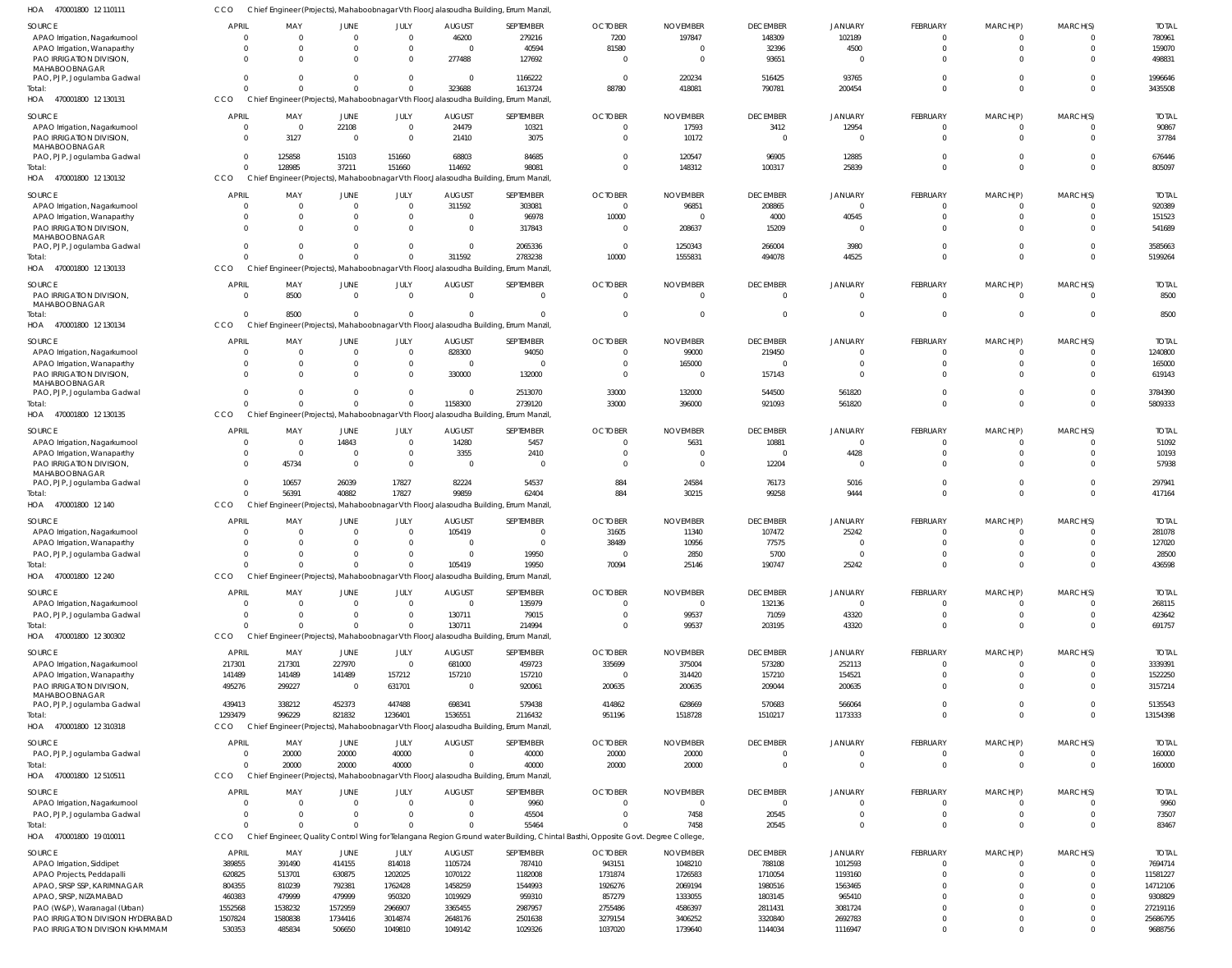| SOURCE<br>PAO IRRIGATION DIVISION NALGONDA                                    | <b>APRIL</b><br>857255 | MAY<br>833180                  | JUNE<br>855001         | JULY<br>1950118      | <b>AUGUST</b><br>1916170         | SEPTEMBER<br>1731709        | <b>OCTOBER</b><br>1879967                                                                                                                  | <b>NOVEMBER</b><br>3206622        | <b>DECEMBER</b><br>2431171 | <b>JANUARY</b><br>1690447  | FEBRUARY<br>$\overline{0}$  | MARCH(P)<br>$\Omega$       | MARCH(S)<br>$\mathbf 0$ | <b>TOTAL</b><br>17351640 |
|-------------------------------------------------------------------------------|------------------------|--------------------------------|------------------------|----------------------|----------------------------------|-----------------------------|--------------------------------------------------------------------------------------------------------------------------------------------|-----------------------------------|----------------------------|----------------------------|-----------------------------|----------------------------|-------------------------|--------------------------|
| PAO IRRIGATION DIVISION,<br>MAHABOOBNAGAR                                     | 1111880                | 1075140                        | 1330218                | 1964495              | 2250799                          | 1971584                     | 1897710                                                                                                                                    | 2646487                           | 1874164                    | 1937574                    | $\Omega$                    | $\Omega$                   | $\Omega$                | 18060051                 |
| PAO, SRSP, SSP, NIRMAL<br>Total:                                              | 273670<br>8108968      | 289762<br>7998415              | 315597<br>8632251      | 628718<br>16303713   | 740466<br>16624242               | 679078<br>15375013          | 892675<br>17200592                                                                                                                         | 942603<br>22705043                | 921363<br>18784826         | 680680<br>15934783         | $\Omega$<br>$\mathbf 0$     | $\Omega$<br>$\overline{0}$ | $\Omega$<br>$\mathbf 0$ | 6364612<br>147667846     |
| 470001800 19 010012<br>HOA                                                    | <b>CCO</b>             |                                |                        |                      |                                  |                             | Chief Engineer, Quality Control Wing for Telangana Region Ground water Building, Chintal Basthi, Opposite Govt. Degree College,            |                                   |                            |                            |                             |                            |                         |                          |
| SOURCE                                                                        | <b>APRIL</b>           | MAY                            | JUNE                   | JULY                 | <b>AUGUST</b>                    | SEPTEMBER                   | <b>OCTOBER</b>                                                                                                                             | <b>NOVEMBER</b>                   | <b>DECEMBER</b>            | JANUARY                    | <b>FEBRUARY</b>             | MARCH(P)                   | MARCH(S)                | <b>TOTAL</b>             |
| APAO Irrigation, Siddipet                                                     | 1000                   | 1000                           | 2000                   | 2000                 | 4000                             | 2000                        | 2000                                                                                                                                       | 2000                              | 2000                       | $\Omega$                   | $\Omega$                    |                            | $\Omega$                | 18000                    |
| APAO Projects, Peddapalli<br>APAO, SRSP SSP, KARIMNAGAR                       | 6260<br>9820           | 11500<br>16000                 | 6391<br>10275          | 12000<br>27450       | 22953<br>35758                   | 11613<br>16177              | 12556<br>21000                                                                                                                             | 12219<br>16170                    | 44650<br>16350             | 11836<br>16000             | $\Omega$<br>$\Omega$        | $\Omega$                   | $\Omega$<br>$\Omega$    | 151978<br>185000         |
| APAO, SRSP, NIZAMABAD                                                         | 2270                   | 2300                           | 2300                   | 4300                 | 4800                             | 14300                       | 10830                                                                                                                                      | 4300                              | 4300                       | 4300                       | $\Omega$                    |                            | $\Omega$                | 54000                    |
| PAO (W&P), Waranagal (Urban)                                                  | 17209                  | 19005                          | 26524                  | 29519                | 28840                            | 29838                       | 55123                                                                                                                                      | 30505                             | 26466                      | 27792                      | $\Omega$                    |                            | $\Omega$                | 290821                   |
| PAO IRRIGATION DIVISION HYDERABAD<br>PAO IRRIGATION DIVISION KHAMMAM          | 23396<br>7489          | 44466<br>13798                 | 24710<br>7599          | 71456<br>13795       | 50446<br>26193                   | 39840<br>13795              | 39754<br>13795                                                                                                                             | 42323<br>13685                    | 40820<br>14443             | 42143<br>13919             | <sup>0</sup><br>$\Omega$    | <sup>0</sup>               | $\Omega$<br>$\Omega$    | 419354<br>138511         |
| PAO IRRIGATION DIVISION NALGONDA                                              | 2030                   | 4060                           | 2030                   | 12798                | 59090                            | 4090                        | 8175                                                                                                                                       | 4090                              | 4090                       | 4090                       | $\Omega$                    | <sup>0</sup>               | $\Omega$                | 104543                   |
| PAO IRRIGATION DIVISION,<br>MAHABOOBNAGAR                                     | 1200                   | 1200                           | 2400                   | 2400                 | 4800                             | 2400                        | 2400                                                                                                                                       | 2400                              | 2400                       | 2400                       | $\Omega$                    | $\Omega$                   | $\Omega$                | 24000                    |
| PAO, SRSP, SSP, NIRMAL                                                        | 1110                   | 2220                           | 1110                   | 4440                 | 2220                             | 2220                        | 2220                                                                                                                                       | 2220                              | 2220                       | 2220                       | $\Omega$                    | $\Omega$                   | $\mathbf 0$             | 22200                    |
| Total<br>HOA<br>470001800 19 010013                                           | 71784<br>CCO           | 115549                         | 85339                  | 180158               | 239100                           | 136273                      | 167853<br>Chief Engineer, Quality Control Wing for Telangana Region Ground water Building, Chintal Basthi, Opposite Govt. Degree College,  | 129912                            | 157739                     | 124700                     | $\Omega$                    | $\Omega$                   | $\Omega$                | 1408407                  |
| <b>SOURCE</b>                                                                 | APRIL                  | MAY                            | JUNE                   | <b>JULY</b>          | <b>AUGUST</b>                    | SEPTEMBER                   | <b>OCTOBER</b>                                                                                                                             | <b>NOVEMBER</b>                   | <b>DECEMBER</b>            | <b>JANUARY</b>             | <b>FEBRUARY</b>             | MARCH(P)                   | MARCH(S)                | <b>TOTAL</b>             |
| APAO Irrigation, Siddipet                                                     | 129791                 | 130339                         | 264645                 | 271007               | 530370                           | 262173                      | 250226                                                                                                                                     | 293010                            | 303597                     | 331675                     | $\overline{0}$              |                            | $\mathbf 0$             | 2766833                  |
| APAO Projects, Peddapalli                                                     | 206620                 | 379736                         | 211545                 | 400487               | 777632                           | 393364                      | 415983                                                                                                                                     | 413861                            | 477603                     | 459112                     | $\Omega$                    |                            | $\Omega$                | 4135943                  |
| APAO, SRSP SSP, KARIMNAGAR                                                    | 267417                 | 470533                         | 275795                 | 937457               | 485005                           | 513821                      | 506087                                                                                                                                     | 529499                            | 660441                     | 1249612                    | $\Omega$                    |                            | $\Omega$                | 5895667                  |
| APAO, SRSP, NIZAMABAD<br>PAO (W&P), Waranagal (Urban)                         | 153204<br>523065       | 160797<br>537623               | 160797<br>868293       | 316365<br>1000420    | 339706<br>1072216                | 319379<br>1007481           | 793502<br>1879551                                                                                                                          | 320144<br>987507                  | 395518<br>1095848          | 371651<br>1037931          | $\Omega$<br>U               |                            | $\Omega$<br>$\Omega$    | 3331063<br>10009935      |
| PAO IRRIGATION DIVISION HYDERABAD                                             | 500471                 | 969551                         | 575172                 | 1496354              | 1032451                          | 819034                      | 835603                                                                                                                                     | 847060                            | 1459679                    | 1638149                    | $\Omega$                    |                            | $\Omega$                | 10173524                 |
| PAO IRRIGATION DIVISION KHAMMAM                                               | 176348                 | 325121                         | 173525                 | 349290               | 638855                           | 342269                      | 344912                                                                                                                                     | 335385                            | 435308                     | 735843                     | <sup>0</sup>                |                            | $\Omega$                | 3856856                  |
| PAO IRRIGATION DIVISION NALGONDA                                              | 287890                 | 589697                         | 291643                 | 647180               | 642562                           | 581565                      | 1193125                                                                                                                                    | 572552                            | 677271                     | 667285                     | $\Omega$                    |                            | $\Omega$                | 6150770                  |
| PAO IRRIGATION DIVISION,<br>MAHABOOBNAGAR<br>PAO, SRSP, SSP, NIRMAL           | 369539<br>91256        | 373690<br>183960               | 697808<br>105180       | 653015<br>404804     | 1173467<br>253347                | 655672<br>226288            | 632571<br>226040                                                                                                                           | 646748<br>227637                  | 720542<br>260001           | 744871<br>475136           | $\Omega$<br>0               | <sup>0</sup><br>$\Omega$   | $\Omega$<br>$\Omega$    | 6667923<br>2453649       |
| Total                                                                         | 2705601                | 4121047                        | 3624403                | 6476379              | 6945611                          | 5121046                     | 7077600                                                                                                                                    | 5173403                           | 6485808                    | 7711265                    | $\Omega$                    | $\Omega$                   | $\mathbf 0$             | 55442163                 |
| HOA 470001800 19 010015                                                       | CCO                    |                                |                        |                      |                                  |                             | Chief Engineer, Quality Control Wing for Telangana Region Ground water Building, Chintal Basthi, Opposite Govt. Degree College,            |                                   |                            |                            |                             |                            |                         |                          |
| SOURCE                                                                        | <b>APRIL</b>           | MAY                            | JUNE                   | JULY                 | <b>AUGUST</b>                    | SEPTEMBER                   | <b>OCTOBER</b>                                                                                                                             | <b>NOVEMBER</b>                   | <b>DECEMBER</b>            | <b>JANUARY</b>             | FEBRUARY                    | MARCH(P)                   | MARCH(S)                | <b>TOTAL</b>             |
| PAO (W&P), Waranagal (Urban)                                                  |                        | $\Omega$                       | $\Omega$               | $\Omega$             | 1008                             | $\Omega$                    | $\Omega$                                                                                                                                   | $\Omega$                          |                            |                            | $\Omega$                    | $\Omega$                   | $\Omega$                | 1008                     |
| PAO IRRIGATION DIVISION HYDERABAD<br>Total:                                   | $\Omega$<br>$\Omega$   | $\Omega$<br>$\Omega$           | $\Omega$<br>$\Omega$   | $\Omega$<br>$\Omega$ | $\Omega$<br>1008                 | $\Omega$<br>$\Omega$        | $\Omega$                                                                                                                                   | $\Omega$<br>$\Omega$              | $\Omega$                   | 1145<br>1145               | $\mathbf 0$<br>$\Omega$     | $\Omega$<br>$\Omega$       | $\Omega$<br>$\Omega$    | 1145<br>2153             |
| HOA 470001800 19010016                                                        | CCO                    |                                |                        |                      |                                  |                             | Chief Engineer, Quality Control Wing for Telangana Region Ground water Building, Chintal Basthi, Opposite Govt. Degree College,            |                                   |                            |                            |                             |                            |                         |                          |
| SOURCE                                                                        | <b>APRIL</b>           | MAY                            | JUNE                   | JULY                 | <b>AUGUST</b>                    | SEPTEMBER                   | <b>OCTOBER</b>                                                                                                                             | <b>NOVEMBER</b>                   | <b>DECEMBER</b>            | JANUARY                    | <b>FEBRUARY</b>             | MARCH(P)                   | MARCH(S)                | <b>TOTAL</b>             |
| APAO Irrigation, Siddipet                                                     | 52602                  | 51826                          | 105632                 | 109252               | 210374                           | 105433                      | 100268                                                                                                                                     | 118768                            | 106098                     | 102969                     | 0                           |                            | $\Omega$                | 1063222                  |
| APAO Projects, Peddapalli                                                     | 111770                 | 203558                         | 114644                 | 216040               | 417770                           | 211571                      | 224656                                                                                                                                     | 223391                            | 218644                     | 212944                     | $\Omega$                    |                            | $\Omega$                | 2154988                  |
| APAO, SRSP SSP, KARIMNAGAR<br>APAO, SRSP, NIZAMABAD                           | 141462<br>73899        | 246896<br>77289                | 146169<br>77289        | 478669<br>151279     | 249147<br>163168                 | 264510<br>152617            | 259603<br>380692                                                                                                                           | 269897<br>152897                  | 265032<br>164019           | 265813<br>153437           | $\Omega$<br><sup>0</sup>    |                            | $\Omega$<br>$\Omega$    | 2587198<br>1546586       |
| PAO (W&P), Waranagal (Urban)                                                  | 285023                 | 293405                         | 467962                 | 540260               | 624957                           | 545691                      | 1021303                                                                                                                                    | 518295                            | 501646                     | 484086                     |                             |                            | $\Omega$                | 5282628                  |
| PAO IRRIGATION DIVISION HYDERABAD                                             | 350434                 | 677459                         | 390441                 | 1070373              | 737773                           | 589627                      | 602191                                                                                                                                     | 595407                            | 595888                     | 601156                     |                             |                            | $\Omega$                | 6210749                  |
| PAO IRRIGATION DIVISION KHAMMAM                                               | 86105                  | 158132                         | 85385                  | 166515               | 304471                           | 163559                      | 164703                                                                                                                                     | 161802                            | 186345                     | 176545                     | $\Omega$                    |                            | $\Omega$<br>$\cap$      | 1653562                  |
| PAO IRRIGATION DIVISION NALGONDA<br>PAO IRRIGATION DIVISION,<br>MAHABOOBNAGAR | 108534<br>177939       | 226308<br>178706               | 115360<br>336943       | 257979<br>315455     | 249778<br>566436                 | 222989<br>314313            | 487465<br>301473                                                                                                                           | 223558<br>309298                  | 229243<br>298681           | 221360<br>310988           | $\mathbf 0$                 | $\Omega$                   | $\Omega$                | 2342574<br>3110232       |
| PAO, SRSP, SSP, NIRMAL                                                        | 37453                  | 75532                          | 43472                  | 166959               | 105419                           | 93778                       | 93672                                                                                                                                      | 95030                             | 93129                      | 93975                      | $\mathbf 0$                 | $\Omega$                   | $\mathbf 0$             | 898419                   |
| Total:<br>470001800 19 010017<br>HOA                                          | 1425221<br><b>CCO</b>  | 2189111                        | 1883297                | 3472781              | 3629293                          | 2664088                     | 3636026<br>Chief Engineer, Quality Control Wing for Telangana Region Ground water Building, Chintal Basthi, Opposite Govt. Degree College, | 2668343                           | 2658725                    | 2623273                    | $\Omega$                    | $\Omega$                   | $\Omega$                | 26850158                 |
|                                                                               |                        |                                |                        |                      |                                  |                             |                                                                                                                                            |                                   |                            |                            |                             |                            |                         |                          |
| <b>SOURCE</b><br>APAO Projects, Peddapalli                                    | <b>APRIL</b>           | MAY<br>$\overline{\mathbf{0}}$ | JUNE<br>$\overline{0}$ | JULY<br>$\Omega$     | <b>AUGUST</b><br>$\overline{0}$  | SEPTEMBER<br>$\overline{0}$ | <b>OCTOBER</b><br>$\overline{0}$                                                                                                           | <b>NOVEMBER</b><br>$\overline{0}$ | <b>DECEMBER</b><br>25325   | <b>JANUARY</b><br>$\Omega$ | <b>FEBRUARY</b><br>$\Omega$ | MARCH(P)                   | MARCH(S)<br>$\Omega$    | <b>TOTAL</b><br>25325    |
| APAO, SRSP SSP, KARIMNAGAR                                                    |                        | $\overline{0}$                 | $\Omega$               | $\Omega$             | 43867                            | 108000                      | $\overline{0}$                                                                                                                             | $\overline{0}$                    | $\Omega$                   | 20000                      |                             |                            | $\Omega$                | 171867                   |
| PAO (W&P), Waranagal (Urban)                                                  |                        | $\Omega$                       | $\Omega$               | - 0                  | 0                                | $\Omega$                    | $\overline{0}$                                                                                                                             | 101271                            | 100000                     |                            |                             |                            | $\Omega$                | 201271                   |
| PAO IRRIGATION DIVISION HYDERABAD<br>PAO IRRIGATION DIVISION KHAMMAM          |                        | $\overline{0}$<br>$\Omega$     | 287664<br>43068        |                      | $\overline{0}$<br>$\overline{0}$ | 119850<br>$\Omega$          | $\overline{0}$<br>42453                                                                                                                    | $\Omega$<br>$\Omega$              | 100000                     | $\Omega$<br>$\Omega$       | $\Omega$                    |                            | $\Omega$<br>$\Omega$    | 507514<br>85521          |
| PAO IRRIGATION DIVISION NALGONDA                                              |                        | $\overline{0}$                 | 488768                 |                      | 85538                            | $\Omega$                    | $\overline{0}$                                                                                                                             | $\overline{0}$                    | 173815                     | 100000                     |                             |                            | $\Omega$                | 848121                   |
| <b>PAO IRRIGATION DIVISION.</b>                                               |                        | $\Omega$                       | 75348                  | $\Omega$             | $\Omega$                         | $\Omega$                    | $\Omega$                                                                                                                                   | 103015                            | $\Omega$                   | 23588                      | $\Omega$                    | $\Omega$                   | $\Omega$                | 201951                   |
| MAHABOOBNAGAR<br>Total:                                                       | $\Omega$               | $\Omega$                       | 894848                 |                      | 129405                           | 227850                      | 42453                                                                                                                                      | 204286                            | 399140                     | 143588                     | $\Omega$                    | $\Omega$                   | $\mathbf 0$             | 2041570                  |
| HOA 470001800 19 010018                                                       | CCO                    |                                |                        |                      |                                  |                             | Chief Engineer, Quality Control Wing for Telangana Region Ground water Building, Chintal Basthi, Opposite Govt. Degree College,            |                                   |                            |                            |                             |                            |                         |                          |
| SOURCE                                                                        | <b>APRIL</b>           | MAY                            | JUNE                   | JULY                 | <b>AUGUST</b>                    | SEPTEMBER                   | <b>OCTOBER</b>                                                                                                                             | <b>NOVEMBER</b>                   | <b>DECEMBER</b>            | <b>JANUARY</b>             | FEBRUARY                    | MARCH(P)                   | MARCH(S)                | <b>TOTAL</b>             |
| APAO Irrigation, Siddipet                                                     |                        | $\overline{\mathbf{0}}$        | $^{\circ}$             | $\Omega$             | $\overline{0}$                   | 90887                       | $\overline{0}$                                                                                                                             | $\overline{0}$                    | 38942                      | $\Omega$                   | 0                           |                            | $\Omega$                | 129829                   |
| APAO Projects, Peddapalli                                                     |                        | $\Omega$                       | - 0                    | - 0                  | 124343                           | 182727                      | $\overline{0}$                                                                                                                             | $\overline{0}$                    | 267835                     | $\Omega$                   | $\Omega$                    |                            | $\Omega$                | 574905                   |
| APAO, SRSP SSP, KARIMNAGAR<br>APAO, SRSP, NIZAMABAD                           |                        | $\Omega$<br>$\Omega$           |                        |                      | 410093<br>174228                 | 114710<br>$\Omega$          | 31543<br>$\overline{0}$                                                                                                                    | $\overline{0}$<br>52371           | $\Omega$<br>118486         | $\Omega$<br>18425          | $\Omega$                    |                            | $\Omega$<br>$\Omega$    | 556346<br>363510         |
| PAO (W&P), Waranagal (Urban)                                                  |                        | $\Omega$                       |                        |                      | 218977                           | 435586                      | 398131                                                                                                                                     | 30240                             | 373214                     | $\Omega$                   |                             |                            | $\Omega$                | 1456148                  |
| PAO IRRIGATION DIVISION HYDERABAD                                             |                        | $\Omega$                       |                        |                      | 564138                           | 235661                      | 46358                                                                                                                                      | 91692                             | 177063                     | $\Omega$                   |                             |                            | $\Omega$                | 1114912                  |
| PAO IRRIGATION DIVISION KHAMMAM<br>PAO IRRIGATION DIVISION NALGONDA           | $\Omega$               | $\Omega$<br>$\Omega$           |                        |                      | 22846<br>332618                  | 0<br>$\Omega$               | 274148<br>109563                                                                                                                           | $\Omega$<br>$\overline{0}$        | 425827<br>202295           | $\Omega$<br>$\Omega$       | <sup>0</sup><br>0           |                            | $\Omega$<br>$\Omega$    | 722821<br>644476         |
| PAO IRRIGATION DIVISION,                                                      | $\cap$                 | $\Omega$                       | - 0                    |                      | 523685                           | $\Omega$                    | $\overline{0}$                                                                                                                             | 244677                            | 238282                     | $\Omega$                   | $\Omega$                    | <sup>0</sup>               | $\Omega$                | 1006644                  |
| MAHABOOBNAGAR                                                                 |                        |                                |                        |                      |                                  |                             |                                                                                                                                            |                                   |                            |                            |                             |                            |                         |                          |
| PAO, SRSP, SSP, NIRMAL<br>Total:                                              | $\Omega$<br>$\Omega$   | $\Omega$<br>$\Omega$           | $\Omega$<br>$\Omega$   | $\Omega$             | 43175<br>2414103                 | $\Omega$<br>1059571         | $\overline{0}$<br>859743                                                                                                                   | 20814<br>439794                   | $\Omega$<br>1841944        | $\Omega$<br>18425          | $\Omega$<br>$\Omega$        | $\Omega$<br>$\Omega$       | $\Omega$<br>$\Omega$    | 63989<br>6633580         |
| 470001800 19 020021<br>HOA                                                    | CCO                    |                                |                        |                      |                                  |                             | Chief Engineer, Quality Control Wing for Telangana Region Ground water Building, Chintal Basthi, Opposite Govt. Degree College,            |                                   |                            |                            |                             |                            |                         |                          |
| <b>SOURCE</b>                                                                 | <b>APRIL</b>           | MAY                            | JUNE                   | JULY                 | <b>AUGUST</b>                    | SEPTEMBER                   | <b>OCTOBER</b>                                                                                                                             | <b>NOVEMBER</b>                   | <b>DECEMBER</b>            | JANUARY                    | <b>FEBRUARY</b>             | MARCH(P)                   | MARCH(S)                | <b>TOTAL</b>             |
| APAO Projects, Peddapalli<br>Total:                                           | $^{\circ}$<br>$\Omega$ | $\overline{0}$<br>$\Omega$     | $^{\circ}$<br>$\Omega$ | $\Omega$<br>$\Omega$ | $\overline{0}$<br>$\Omega$       | $\mathbf{0}$<br>$\Omega$    | 19476<br>19476                                                                                                                             | - 0<br>$\overline{0}$             | 3246<br>3246               | -0<br>$\Omega$             | 0<br>$\Omega$               | $\Omega$<br>$\Omega$       | $\Omega$<br>$\mathbf 0$ | 22722<br>22722           |
|                                                                               |                        |                                |                        |                      |                                  |                             |                                                                                                                                            |                                   |                            |                            |                             |                            |                         |                          |

CCO Chief Engineer, Quality Control Wing for Telangana Region Ground water Building, Chintal Basthi, Opposite Govt. Degree College,

470001800 19 010011 HOA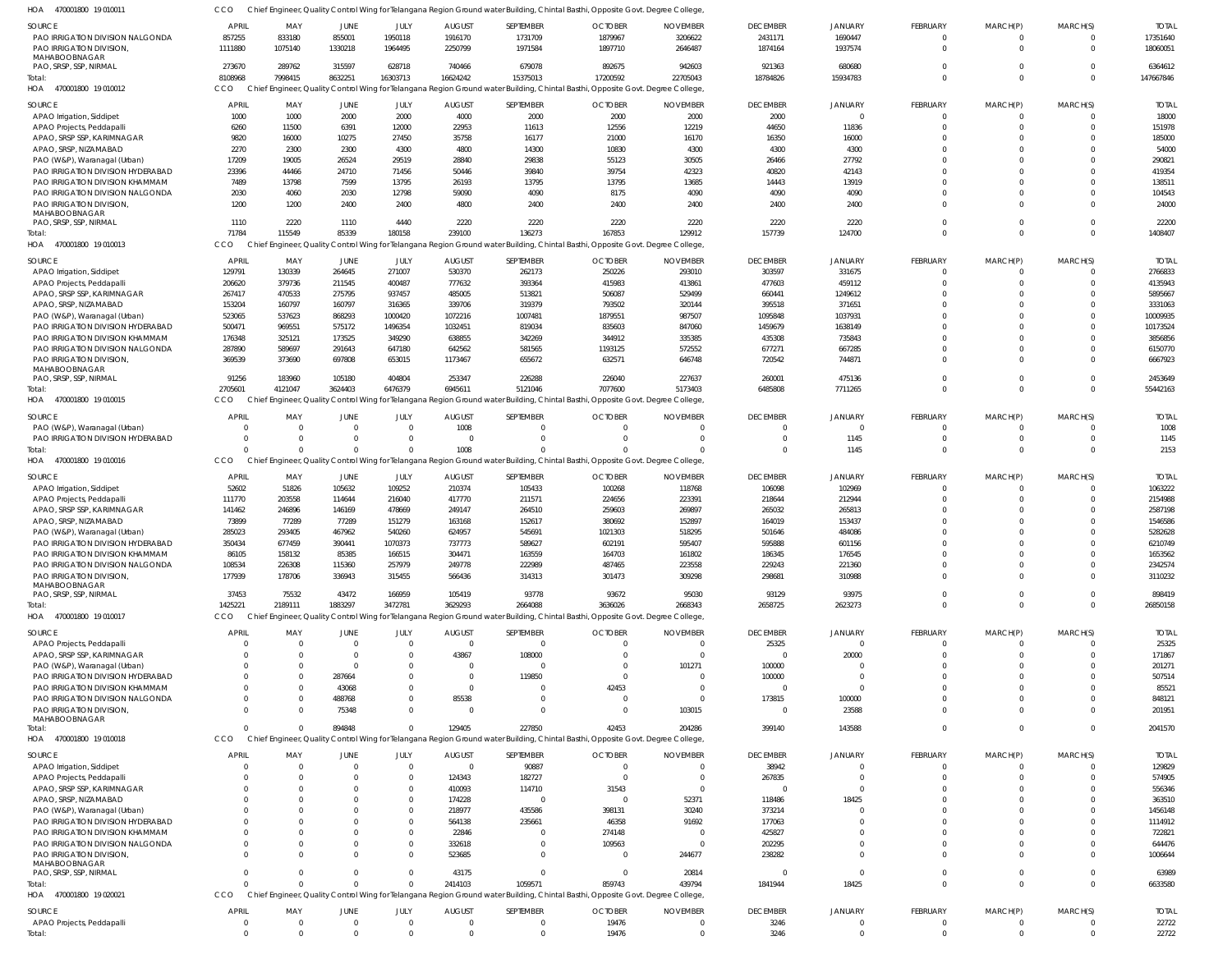| SOURCE<br>APAO, SRSP SSP, KARIMNAGAR                              | <b>APRIL</b><br>$\overline{0}$ | MAY<br>$\overline{0}$ | JUNE<br>103164          | JULY<br>34388                    | <b>AUGUST</b><br>$\overline{0}$ | SEPTEMBER<br>$\mathbf{0}$   | <b>OCTOBER</b><br>$\overline{0}$                                                                                                           | <b>NOVEMBER</b><br>103164 | <b>DECEMBER</b><br>$\overline{0}$ | <b>JANUARY</b><br>34388 | FEBRUARY<br>$\Omega$           | MARCH(P)<br>$\Omega$           | MARCH(S)<br>$\overline{0}$       | <b>TOTAL</b><br>275104 |
|-------------------------------------------------------------------|--------------------------------|-----------------------|-------------------------|----------------------------------|---------------------------------|-----------------------------|--------------------------------------------------------------------------------------------------------------------------------------------|---------------------------|-----------------------------------|-------------------------|--------------------------------|--------------------------------|----------------------------------|------------------------|
| APAO, SRSP, NIZAMABAD                                             | 16168                          | 17964                 | 17964                   | 17964                            | $\Omega$                        | $\Omega$                    | $\Omega$                                                                                                                                   | 53892                     | $\Omega$                          | $\Omega$                | $\Omega$                       | $\Omega$                       | $\Omega$                         | 123952                 |
| PAO (W&P), Waranagal (Urban)                                      | $\overline{0}$                 | $\Omega$              | 86136                   | $\overline{0}$                   | $\Omega$                        | 126945                      | 202691                                                                                                                                     | 287905                    | 85097                             | 8295                    | $\Omega$                       | $\Omega$                       | $\Omega$                         | 797069                 |
| Total:                                                            | 16168                          | 17964                 | 207264                  | 52352                            |                                 | 126945                      | 202691                                                                                                                                     | 444961                    | 85097                             | 42683                   | $\Omega$                       | $\Omega$                       | $\Omega$                         | 1196125                |
| HOA 470001800 19 020023                                           | CCO                            |                       |                         |                                  |                                 |                             | Chief Engineer, Quality Control Wing for Telangana Region Ground water Building, Chintal Basthi, Opposite Govt. Degree College             |                           |                                   |                         |                                |                                |                                  |                        |
| SOURCE                                                            | <b>APRIL</b>                   | MAY                   | JUNE                    | JULY                             | <b>AUGUST</b>                   | SEPTEMBER                   | <b>OCTOBER</b>                                                                                                                             | <b>NOVEMBER</b>           | <b>DECEMBER</b>                   | <b>JANUARY</b>          | <b>FEBRUARY</b>                | MARCH(P)                       | MARCH(S)                         | <b>TOTAI</b>           |
| PAO IRRIGATION DIVISION NALGONDA                                  | $\Omega$                       | $\Omega$              | $\mathbf 0$             | $\overline{0}$                   | 72000                           | - 0                         | $\Omega$                                                                                                                                   | 32000                     | $\Omega$                          | $\Omega$                | - 0                            | - 0                            | $\Omega$                         | 104000                 |
| Total:<br>HOA 470001800 19 060                                    | $\Omega$<br>CCO                |                       | $\Omega$                | $\Omega$                         | 72000                           |                             | Chief Engineer, Quality Control Wing for Telangana Region Ground water Building, Chintal Basthi, Opposite Govt. Degree College             | 32000                     | $\Omega$                          | $\Omega$                | $\Omega$                       | $\Omega$                       | $\Omega$                         | 104000                 |
| SOURCE                                                            | <b>APRIL</b>                   | MAY                   | JUNE                    | JULY                             | <b>AUGUST</b>                   | SEPTEMBER                   | <b>OCTOBER</b>                                                                                                                             | <b>NOVEMBER</b>           | <b>DECEMBER</b>                   | <b>JANUARY</b>          | FEBRUARY                       | MARCH(P)                       | MARCH(S)                         | <b>TOTAI</b>           |
| APAO, SRSP, NIZAMABAD                                             | 0                              | $\Omega$              | $\overline{0}$          | $\overline{0}$                   | $\overline{0}$                  | 113569                      | $\Omega$                                                                                                                                   | $\Omega$                  | $\overline{0}$                    | $\mathbf 0$             | $\Omega$                       | $\Omega$                       | - 0                              | 113569                 |
| Total:<br>HOA 470001800 19 110111                                 | $\Omega$<br>CCO                |                       | $\Omega$                | $\Omega$                         | $\Omega$                        | 113569                      | $\Omega$<br>Chief Engineer, Quality Control Wing for Telangana Region Ground water Building, Chintal Basthi, Opposite Govt. Degree College | $\Omega$                  | $\Omega$                          | $\Omega$                | $\Omega$                       | $\Omega$                       | $\overline{0}$                   | 113569                 |
| SOURCE                                                            | <b>APRIL</b>                   | MAY                   | <b>JUNE</b>             | JULY                             | <b>AUGUST</b>                   | SEPTEMBER                   | <b>OCTOBER</b>                                                                                                                             | <b>NOVEMBER</b>           | <b>DECEMBER</b>                   | <b>JANUARY</b>          | FEBRUARY                       | MARCH(P)                       | MARCH(S)                         | <b>TOTA</b>            |
| APAO Irrigation, Siddipet                                         | $\Omega$                       | $\Omega$              | $\Omega$                | $\overline{0}$                   | $\overline{0}$                  | 444400                      | $\Omega$                                                                                                                                   | $\Omega$                  | 184062                            | $\Omega$                | $\Omega$                       | $\Omega$                       | $\Omega$                         | 628462                 |
| APAO Projects, Peddapalli                                         | $\Omega$                       |                       | <sup>0</sup>            | $\overline{0}$                   | 289324                          | 43589                       | $\Omega$                                                                                                                                   | $\Omega$                  | 68071                             | 2899                    | $\Omega$                       | $\Omega$                       | $\Omega$                         | 403883                 |
| APAO, SRSP SSP, KARIMNAGAR                                        | -0                             |                       |                         | $\Omega$                         | 145450                          | 177317                      |                                                                                                                                            | $\Omega$                  | - 0                               | 221135                  | - 0                            | - 0                            | $\Omega$                         | 543902                 |
| APAO, SRSP, NIZAMABAD<br>PAO (W&P), Waranagal (Urban)             |                                |                       |                         | $\Omega$<br>$\Omega$             | 60498<br>$\Omega$               | 59772<br>242475             |                                                                                                                                            | 18000<br>$\Omega$         | $\Omega$<br>387410                | -C<br>-C                | $\Omega$                       | $\Omega$<br>$\Omega$           | $\Omega$<br>$\Omega$             | 138270<br>629885       |
| PAO IRRIGATION DIVISION HYDERABAD                                 | $\Omega$                       |                       |                         | $\Omega$                         | 499100                          |                             |                                                                                                                                            | 169000                    | $\Omega$                          | -C                      | $\cap$                         | $\cap$                         | $\Omega$                         | 668100                 |
| PAO IRRIGATION DIVISION KHAMMAM                                   | $\Omega$                       |                       |                         | $\Omega$                         | 134978                          | 194415                      |                                                                                                                                            | 19850                     | 216020                            | $\Omega$                | $\Omega$                       | $\Omega$                       | $\Omega$                         | 565263                 |
| PAO IRRIGATION DIVISION NALGONDA                                  | $\Omega$                       |                       |                         | $\Omega$                         | 328008                          |                             |                                                                                                                                            | 177875                    | -C                                | $\Omega$                | $\Omega$                       | $\Omega$                       | $\Omega$                         | 505883                 |
| PAO IRRIGATION DIVISION,<br>MAHABOOBNAGAR                         | $\Omega$                       |                       | $\Omega$                | $\Omega$<br>$\Omega$             | $\Omega$                        | 365089                      | $\Omega$                                                                                                                                   |                           | $\Omega$                          | $\Omega$<br>C           | $\Omega$<br>$\Omega$           | $\Omega$<br>$\Omega$           | $\Omega$<br>$\Omega$             | 365089                 |
| PAO, SRSP, SSP, NIRMAL<br>Total:                                  | $\Omega$<br>$\Omega$           |                       |                         | $\Omega$                         | 246495<br>1703853               | 1527057                     |                                                                                                                                            | 170194<br>554919          | - 0<br>855563                     | 224034                  | $\Omega$                       | $\Omega$                       | $\Omega$                         | 416689<br>4865426      |
| HOA 470001800 19 130131                                           | CCO                            |                       |                         |                                  |                                 |                             | Chief Engineer, Quality Control Wing for Telangana Region Ground water Building, Chintal Basthi, Opposite Govt. Degree College             |                           |                                   |                         |                                |                                |                                  |                        |
| SOURCE                                                            | <b>APRIL</b>                   | MAY                   | <b>JUNE</b>             | JULY                             | <b>AUGUST</b>                   | SEPTEMBER                   | <b>OCTOBER</b>                                                                                                                             | <b>NOVEMBER</b>           | <b>DECEMBER</b>                   | <b>JANUARY</b>          | FEBRUARY                       | MARCH(P)                       | MARCH(S)                         | <b>TOTAL</b>           |
| APAO Irrigation, Siddipet                                         | $\Omega$                       | $\Omega$              | $\overline{0}$          | $\overline{0}$                   | $\overline{0}$                  | 23583                       | 19161                                                                                                                                      | $\overline{0}$            | 39136                             | 0                       | $\Omega$                       | $\Omega$                       | $\Omega$                         | 81880                  |
| APAO Projects, Peddapalli                                         | $\Omega$                       |                       | $\Omega$                | $\Omega$                         | 9714                            | 2000                        | 8266                                                                                                                                       | 4651                      | 2260                              | 0                       | $\Omega$                       | $\Omega$                       | $\Omega$                         | 26891                  |
| APAO, SRSP SSP, KARIMNAGAR                                        | $\Omega$                       | - 0                   | 10386                   | $\mathbf 0$                      | 18666                           | 12535                       | 5926                                                                                                                                       | $\Omega$                  | 5932                              | 5928                    | $\Omega$                       | $\Omega$                       | $\Omega$                         | 59373                  |
| APAO, SRSP, NIZAMABAD                                             | $\Omega$                       |                       | $\Omega$                | $\Omega$                         | 6211                            | 1071                        | $\Omega$                                                                                                                                   | 1096                      | 1097                              | $\Omega$                | $\Omega$                       | $\Omega$                       | $\Omega$                         | 9475                   |
| PAO (W&P), Waranagal (Urban)<br>PAO IRRIGATION DIVISION HYDERABAD | $\Omega$<br>$\Omega$           | $\Omega$<br>1648      | $\Omega$<br>866         | $\Omega$<br>$\Omega$             | $\overline{0}$<br>20730         | 2759<br>35795               | $\Omega$<br>6162                                                                                                                           | 22898<br>2829             | 9204<br>9269                      | $\Omega$<br>6792        | $\cap$<br>$\Omega$             | $\Omega$<br>$\Omega$           | $\Omega$<br>$\Omega$             | 34861<br>84091         |
| PAO IRRIGATION DIVISION KHAMMAM                                   | $\Omega$                       | $\Omega$              | $\Omega$                | $\mathbf 0$                      | 22717                           | $\overline{0}$              | $\overline{\mathbf{0}}$                                                                                                                    | 33021                     | $\Omega$                          | C                       | $\Omega$                       | $\Omega$                       | $\Omega$                         | 55738                  |
| PAO IRRIGATION DIVISION NALGONDA                                  | $\Omega$                       | - 0                   | 29017                   | $\mathbf 0$                      | $\overline{0}$                  | 15386                       | 5852                                                                                                                                       | $\Omega$                  | 4566                              | $\Omega$                | $\Omega$                       | $\Omega$                       | $\Omega$                         | 54821                  |
| PAO IRRIGATION DIVISION,                                          | $\Omega$                       | $\Omega$              | 11405                   | $\Omega$                         | 7200                            | 15954                       | $\Omega$                                                                                                                                   | $\Omega$                  | - 0                               | 30085                   | $\Omega$                       | $\Omega$                       | $\Omega$                         | 64644                  |
| MAHABOOBNAGAR<br>PAO, SRSP, SSP, NIRMAL                           | $\Omega$                       | 9076                  | 1682                    | $\Omega$                         | 18587                           | 15870                       | $\Omega$                                                                                                                                   | 860                       | $\Omega$                          | 860                     | $\Omega$                       | $\Omega$                       | $\Omega$                         | 46935                  |
| Total:                                                            | $\Omega$                       | 10724                 | 53356                   | $\mathbf 0$                      | 103825                          | 124953                      | 45367                                                                                                                                      | 65355                     | 71464                             | 43665                   | $\Omega$                       | $\Omega$                       | $\Omega$                         | 518709                 |
| HOA 470001800 19 130132                                           | CCO                            |                       |                         |                                  |                                 |                             | Chief Engineer, Quality Control Wing for Telangana Region Ground water Building, Chintal Basthi, Opposite Govt. Degree College             |                           |                                   |                         |                                |                                |                                  |                        |
| SOURCE                                                            | <b>APRIL</b>                   | MAY                   | JUNE                    | JULY                             | <b>AUGUST</b>                   | SEPTEMBER                   | <b>OCTOBER</b>                                                                                                                             | <b>NOVEMBER</b>           | <b>DECEMBER</b>                   | <b>JANUARY</b>          | FEBRUARY                       | MARCH(P)                       | MARCH(S)                         | <b>TOTAI</b>           |
| APAO Irrigation, Siddipet                                         | -0                             | - 0                   | $\Omega$                | $\overline{0}$                   | $\overline{0}$                  | 7485                        | 2000                                                                                                                                       | $\Omega$                  | 41833                             | $\Omega$                | - 0                            | - 0                            | $\Omega$                         | 51318                  |
| APAO Projects, Peddapall                                          | -0                             |                       |                         | $\Omega$                         | $\Omega$                        | 2478                        | $\Omega$                                                                                                                                   | 27399                     | 2242                              |                         | - 0                            |                                |                                  | 32119                  |
| APAO, SRSP SSP, KARIMNAGAR                                        | $\Omega$                       | $\Omega$              |                         | $\Omega$<br>$\Omega$             | 21681                           | 13100<br>32270              | 42900<br>$\Omega$                                                                                                                          | 4500                      | 10236<br>20600                    |                         | $\Omega$<br>$\Omega$           |                                | $\Omega$                         | 92417<br>123957        |
| APAO, SRSP, NIZAMABAD<br>PAO (W&P), Waranagal (Urban)             | $\Omega$                       |                       |                         | $\Omega$                         | 5460<br>$\Omega$                | 42151                       | $\Omega$                                                                                                                                   | 65627<br>23070            | 105467                            |                         |                                |                                | $\Omega$                         | 170688                 |
| PAO IRRIGATION DIVISION HYDERABAD                                 | $\Omega$                       |                       |                         | $\Omega$                         | 107159                          | 21351                       | 7602                                                                                                                                       | 5780                      | 113095                            | 1830                    | $\Omega$                       | $\Omega$                       | $\Omega$                         | 256817                 |
| PAO IRRIGATION DIVISION KHAMMAM                                   | $\Omega$                       |                       |                         | $\Omega$                         | 48995                           | $\Omega$                    | 38230                                                                                                                                      | $\Omega$                  | - 0                               | 7750                    | $\Omega$                       | $\Omega$                       | $\Omega$                         | 94975                  |
| PAO IRRIGATION DIVISION NALGONDA                                  | -0                             |                       |                         | $\Omega$                         | 325925                          | 19950                       | 14680                                                                                                                                      | 18214                     | 120805                            | $\Omega$                | $\Omega$                       | $\Omega$                       | $\Omega$                         | 499574                 |
| PAO IRRIGATION DIVISION,<br>MAHABOOBNAGAR                         | $\Omega$                       |                       | <sup>0</sup>            | $\Omega$                         | $\Omega$                        | 6569                        | 61524                                                                                                                                      | 2979                      | - 0                               | 7358                    | $\Omega$                       | $\Omega$                       | $\Omega$                         | 78430                  |
| PAO, SRSP, SSP, NIRMAL                                            | $\Omega$                       |                       | $\Omega$                | $\Omega$                         | 23025                           | $\Omega$                    | 13235                                                                                                                                      | $\Omega$                  | - 0                               | 53597                   | $\Omega$                       | $\Omega$                       | $\Omega$                         | 89857                  |
| Total:                                                            | $\Omega$                       |                       | $\Omega$                | $\Omega$                         | 532245                          | 145354                      | 180171                                                                                                                                     | 147569                    | 414278                            | 70535                   | $\Omega$                       | $\Omega$                       | $\Omega$                         | 1490152                |
| HOA 470001800 19 130133                                           | CCO                            |                       |                         |                                  |                                 |                             | Chief Engineer, Quality Control Wing for Telangana Region Ground water Building, Chintal Basthi, Opposite Govt. Degree College,            |                           |                                   |                         |                                |                                |                                  |                        |
| SOURCE                                                            | <b>APRIL</b>                   | MAY                   | JUNE                    | JULY                             | <b>AUGUST</b>                   | SEPTEMBER                   | <b>OCTOBER</b>                                                                                                                             | <b>NOVEMBER</b>           | <b>DECEMBER</b>                   | <b>JANUARY</b>          | FEBRUARY                       | MARCH(P)                       | MARCH(S)                         | <b>TOTAL</b>           |
| APAO Projects, Peddapalli                                         | 0                              | - 0                   | $\overline{0}$          | $\overline{0}$                   | $\overline{0}$                  | 1900                        | 760                                                                                                                                        | $\overline{0}$            | $\mathbf 0$                       | $\overline{0}$          | $\Omega$                       | $\Omega$                       | $\Omega$                         | 2660                   |
| PAO IRRIGATION DIVISION HYDERABAD<br>PAO IRRIGATION DIVISION,     | 0<br>$\Omega$                  | - 0                   | $\Omega$<br>$\Omega$    | $\overline{0}$<br>$\overline{0}$ | 1530<br>3675                    | $\mathbf 0$<br>$\mathbf{0}$ | $\Omega$<br>$\overline{0}$                                                                                                                 | 990<br>$\Omega$           | 750<br>$\overline{0}$             | $\overline{0}$<br>2125  | $\Omega$<br>$\Omega$           | $\Omega$<br>$\Omega$           | $\overline{0}$<br>$\Omega$       | 3270<br>5800           |
| MAHABOOBNAGAR                                                     |                                |                       |                         |                                  |                                 |                             |                                                                                                                                            |                           |                                   |                         |                                |                                |                                  |                        |
| PAO, SRSP, SSP, NIRMAL                                            | $\overline{0}$<br>$\Omega$     | $\Omega$              | $\mathbf 0$<br>$\Omega$ | $\mathbf 0$<br>$\Omega$          | $\overline{0}$                  | 750<br>2650                 | $\Omega$                                                                                                                                   | $\overline{0}$<br>990     | $\overline{0}$                    | $\overline{0}$          | $\Omega$<br>$\Omega$           | $\overline{0}$<br>$\Omega$     | $\overline{0}$<br>$\overline{0}$ | 750                    |
| Total:<br>HOA 470001800 19 130134                                 | CCO                            |                       |                         |                                  | 5205                            |                             | 760<br>Chief Engineer, Quality Control Wing for Telangana Region Ground water Building, Chintal Basthi, Opposite Govt. Degree College      |                           | 750                               | 2125                    |                                |                                |                                  | 12480                  |
| SOURCE                                                            | <b>APRIL</b>                   | MAY                   | JUNE                    | JULY                             | <b>AUGUST</b>                   | SEPTEMBER                   | <b>OCTOBER</b>                                                                                                                             | <b>NOVEMBER</b>           | <b>DECEMBER</b>                   | <b>JANUARY</b>          | FEBRUARY                       | MARCH(P)                       | MARCH(S)                         | <b>TOTAL</b>           |
| APAO Irrigation, Siddipet                                         | $\Omega$                       | $\Omega$              | $\Omega$                | $\Omega$                         | $\overline{0}$                  | 633600                      | $\Omega$                                                                                                                                   | $\Omega$                  | 285450                            | $\Omega$                | $\Omega$                       | $\Omega$                       | $\Omega$                         | 919050                 |
| APAO Projects, Peddapalli                                         | $\Omega$                       |                       |                         | $\Omega$                         | $\Omega$                        | 320100                      | $\Omega$                                                                                                                                   | $\Omega$                  | 189750                            | C                       | $\Omega$                       | $\Omega$                       | $\Omega$                         | 509850                 |
| APAO, SRSP SSP, KARIMNAGAR<br>APAO, SRSP, NIZAMABAD               | $\Omega$<br>$\Omega$           |                       |                         | $\Omega$<br>$\Omega$             | 407550<br>$\Omega$              | 119130<br>313500            | $\Omega$<br>31350                                                                                                                          | 31350<br>$\Omega$         | 250800<br>282150                  | $\Omega$<br>$\Omega$    | $\Omega$<br>$\Omega$           | $\Omega$<br>$\Omega$           | $\Omega$<br>$\Omega$             | 808830<br>627000       |
| PAO (W&P), Waranagal (Urban)                                      | $\Omega$                       |                       |                         | $\Omega$                         | $\Omega$                        | 721050                      | <sup>0</sup>                                                                                                                               | $\Omega$                  | 188100                            | $\Omega$                | $\Omega$                       | $\Omega$                       |                                  | 909150                 |
| PAO IRRIGATION DIVISION HYDERABAD                                 | $\Omega$                       |                       |                         | $\Omega$                         | 506350                          |                             | <sup>0</sup>                                                                                                                               | 193800                    | $\Omega$                          | $\Omega$                | $\Omega$                       | $\Omega$                       | $\Omega$                         | 700150                 |
| PAO IRRIGATION DIVISION KHAMMAM                                   | $\Omega$                       |                       |                         | $\Omega$                         | $\Omega$                        | 528000                      | $\Omega$                                                                                                                                   | $\Omega$                  | 198000                            | $\Omega$                | $\Omega$                       | $\Omega$                       | $\Omega$                         | 726000                 |
| PAO IRRIGATION DIVISION NALGONDA                                  | $\Omega$                       |                       |                         | $\mathbf{0}$                     | 597142                          | $\Omega$                    | $\Omega$                                                                                                                                   | 282858                    | $\Omega$                          | $\Omega$                | $\Omega$                       | $\Omega$                       | $\Omega$                         | 880000                 |
|                                                                   |                                |                       |                         |                                  | 485574                          | 33000                       | $\Omega$                                                                                                                                   | $\Omega$                  | - 0                               | 262429                  | $\Omega$                       | $\Omega$                       | $\Omega$                         | 781003                 |
| PAO IRRIGATION DIVISION,<br>MAHABOOBNAGAR                         | $\Omega$                       |                       |                         | $\Omega$                         |                                 |                             |                                                                                                                                            |                           |                                   |                         |                                |                                |                                  |                        |
| PAO, SRSP, SSP, NIRMAL                                            | $\Omega$                       |                       | $\Omega$                | $\Omega$                         | 597151                          | $\Omega$                    | $\Omega$                                                                                                                                   | 314290                    | $\Omega$                          | $\Omega$                | $\Omega$                       | $\Omega$                       | $\overline{0}$                   | 911441                 |
| Total:                                                            | $\Omega$                       |                       | $\Omega$                | $\Omega$                         | 2593767                         | 2668380                     | 31350                                                                                                                                      | 822298                    | 1394250                           | 262429                  | $\Omega$                       | $\Omega$                       | $\Omega$                         | 7772474                |
| HOA 470001800 19 130135                                           | CCO                            |                       |                         |                                  |                                 |                             | Chief Engineer, Quality Control Wing for Telangana Region Ground water Building, Chintal Basthi, Opposite Govt. Degree College             |                           |                                   |                         |                                |                                |                                  |                        |
| SOURCE                                                            | <b>APRIL</b>                   | MAY                   | JUNE                    | JULY                             | <b>AUGUST</b>                   | SEPTEMBER                   | <b>OCTOBER</b>                                                                                                                             | <b>NOVEMBER</b>           | <b>DECEMBER</b>                   | <b>JANUARY</b>          | FEBRUARY                       | MARCH(P)                       | MARCH(S)                         | <b>TOTAL</b>           |
| APAO Projects, Peddapalli<br>APAO, SRSP SSP, KARIMNAGAR           | 0<br>$\mathbf 0$               | - 0<br>$\Omega$       | 0<br>$\mathbf 0$        | $\overline{0}$<br>$\mathbf 0$    | 3070<br>39039                   | 1721<br>$\mathbf 0$         | 226<br>$\mathbf 0$                                                                                                                         | 1097<br>13831             | 1653<br>5216                      | $\mathbf 0$<br>4120     | $\overline{0}$<br>$\mathbf{0}$ | $\overline{0}$<br>$\mathbf{0}$ | $\overline{0}$<br>$\overline{0}$ | 7767<br>62206          |

CCO Chief Engineer, Quality Control Wing for Telangana Region Ground water Building, Chintal Basthi, Opposite Govt. Degree College,

470001800 19 020022 HOA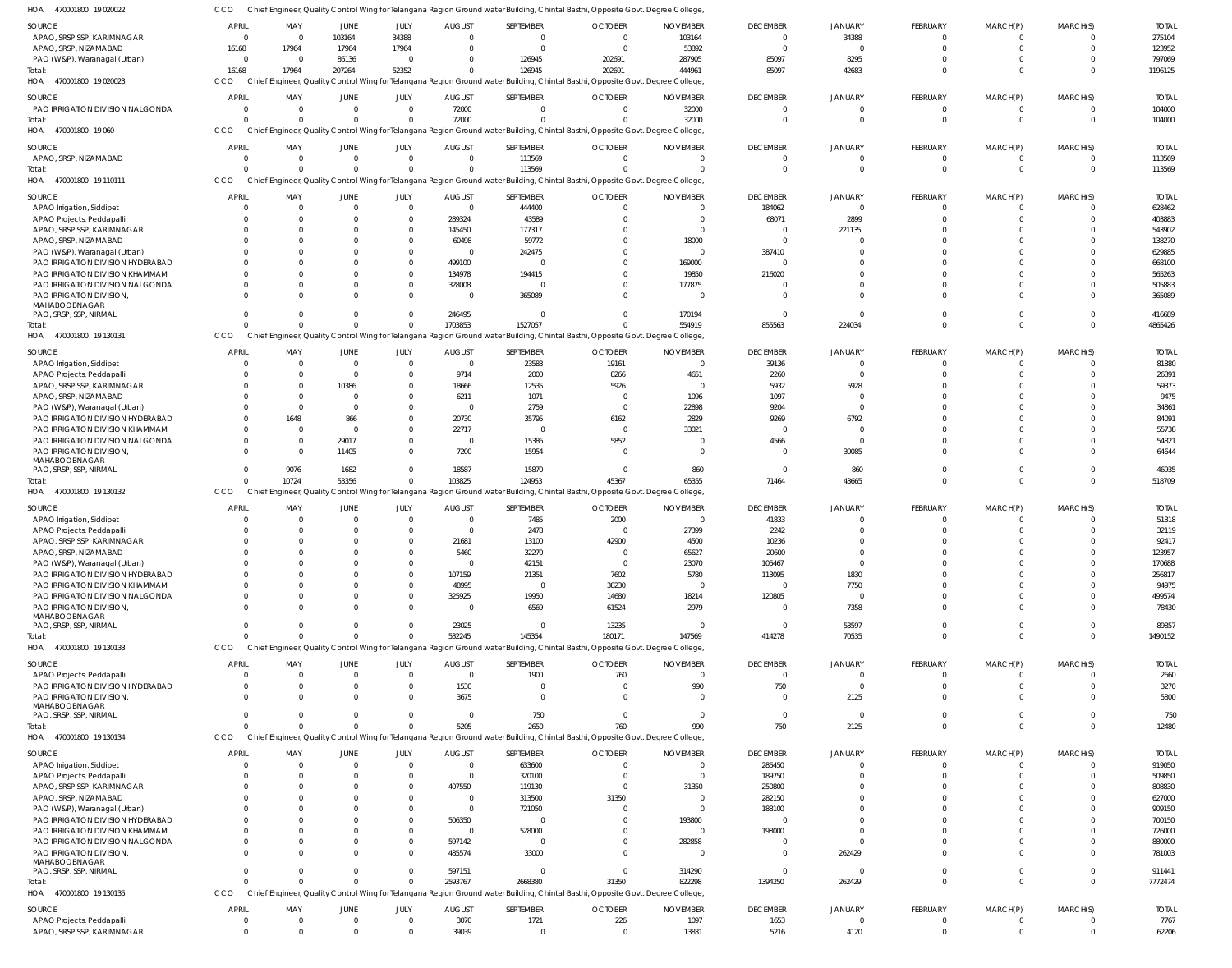|                                                             |                      |               |                      |                            |                         |                      | Chief Engineer, Quality Control Wing for Telangana Region Ground water Building, Chintal Basthi, Opposite Govt. Degree College,           |                 |                   |                |          |                            |          |                |
|-------------------------------------------------------------|----------------------|---------------|----------------------|----------------------------|-------------------------|----------------------|-------------------------------------------------------------------------------------------------------------------------------------------|-----------------|-------------------|----------------|----------|----------------------------|----------|----------------|
| <b>SOURCE</b>                                               | <b>APRIL</b>         | MAY           | <b>JUNE</b>          | JULY                       | <b>AUGUST</b>           | SEPTEMBER            | <b>OCTOBER</b>                                                                                                                            | <b>NOVEMBER</b> | <b>DECEMBER</b>   | <b>JANUARY</b> | FEBRUARY | MARCH(P)                   | MARCH(S) | <b>TOTAL</b>   |
| APAO, SRSP, NIZAMABAD                                       |                      | $\Omega$      | $\Omega$             | $\Omega$                   | 32668                   | $\Omega$             | $\Omega$                                                                                                                                  | $\Omega$        | $\Omega$          |                | $\Omega$ | $\mathbf 0$                |          | 32668          |
| PAO (W&P), Waranagal (Urban)                                | $\Omega$             | $\Omega$      | $\Omega$             | $\Omega$                   | $\Omega$                | 20545                | $\Omega$                                                                                                                                  | 25648           | 7914              | 1234           | $\Omega$ | 0                          |          | 55341          |
| PAO IRRIGATION DIVISION HYDERABAD                           | - 0                  | $\Omega$      | $\Omega$             | $\Omega$                   | $\overline{0}$          | - 0                  | $\Omega$                                                                                                                                  | - 0             | 11285             |                |          | -0                         |          | 11285          |
| PAO IRRIGATION DIVISION KHAMMAM                             |                      | $\Omega$      | $\Omega$             | $\Omega$                   | 15527                   | $\Omega$             | 3839                                                                                                                                      | $\cap$          |                   | 5370           |          | $\Omega$                   |          | 24736          |
| PAO IRRIGATION DIVISION NALGONDA                            |                      | $\Omega$      | $\Omega$             | $\Omega$                   | $\Omega$                | $\Omega$             | $\Omega$                                                                                                                                  | 1715            | $\Omega$          |                |          | 0                          |          | 1715           |
| PAO IRRIGATION DIVISION,<br>MAHABOOBNAGAR                   |                      | $\Omega$      | 8298                 | $\overline{0}$             | 20331                   | $\Omega$             | $\Omega$                                                                                                                                  | 9329            | $\Omega$          | 3341           | $\cap$   | $\Omega$                   |          | 41299          |
| PAO, SRSP, SSP, NIRMAL                                      |                      | 186           | $\Omega$             | $\overline{0}$             | $\mathbf 0$             | 540                  | $\Omega$                                                                                                                                  | - 0             | 864               | 1022           |          | 0                          |          | 2612           |
| Total:                                                      |                      | 186           | 8298                 | $\overline{0}$             | 110635                  | 22806                | 4065                                                                                                                                      | 51620           | 26932             | 15087          | $\cap$   | $\Omega$                   | $\Omega$ | 239629         |
| 470001800 19 140<br>HOA                                     | <b>CCO</b>           |               |                      |                            |                         |                      | Chief Engineer, Quality Control Wing for Telangana Region Ground water Building, Chintal Basthi, Opposite Govt. Degree College,           |                 |                   |                |          |                            |          |                |
| <b>SOURCE</b>                                               | <b>APRIL</b>         | MAY           | <b>JUNE</b>          | JULY                       | <b>AUGUST</b>           | SEPTEMBER            | <b>OCTOBER</b>                                                                                                                            | <b>NOVEMBER</b> | <b>DECEMBER</b>   | <b>JANUARY</b> | FEBRUARY | MARCH(P)                   | MARCH(S) | <b>TOTAL</b>   |
| APAO Projects, Peddapalli                                   | $\overline{0}$       | $\Omega$      | $\Omega$             | $\overline{0}$             | 35128                   | 78348                | $\overline{0}$                                                                                                                            | 68622           | 16654             | $\Omega$       | $\Omega$ | $\mathbf 0$                |          | 198752         |
| APAO, SRSP, NIZAMABAD                                       | $\Omega$             | $\Omega$      | $\Omega$             | $\Omega$                   | $\mathbf 0$             | 25920                | $\Omega$                                                                                                                                  |                 | 12960             | $\Omega$       |          | 0                          |          | 38880          |
| PAO IRRIGATION DIVISION HYDERABAD                           | $\Omega$             | $\cap$        | $\cap$               | $\Omega$                   | 10824                   | 6765                 | $\Omega$                                                                                                                                  |                 | $\Omega$          | $\Omega$       |          | 0                          |          | 17589          |
| PAO IRRIGATION DIVISION KHAMMAM                             | $\Omega$             | $\Omega$      | $\Omega$             | $\Omega$                   | 4695                    | $\Omega$             | 23475                                                                                                                                     |                 | $\Omega$          | 4695           |          | 0                          |          | 32865          |
| Total:                                                      |                      | $\cap$        | $\Omega$             | $\Omega$                   | 50647                   | 111033               | 23475                                                                                                                                     | 68622           | 29614             | 4695           |          | $\Omega$                   |          | 288086         |
| HOA<br>470001800 19 240                                     | CCO                  |               |                      |                            |                         |                      | Chief Engineer, Quality Control Wing for Telangana Region Ground water Building, Chintal Basthi, Opposite Govt. Degree College,           |                 |                   |                |          |                            |          |                |
| <b>SOURCE</b>                                               | <b>APRIL</b>         | MAY           | <b>JUNE</b>          | JULY                       | <b>AUGUST</b>           | SEPTEMBER            | <b>OCTOBER</b>                                                                                                                            | <b>NOVEMBER</b> | <b>DECEMBER</b>   | <b>JANUARY</b> | FEBRUARY | MARCH(P)                   | MARCH(S) | <b>TOTAL</b>   |
| APAO, SRSP SSP, KARIMNAGAR                                  |                      | $\Omega$      | $\Omega$             | $\Omega$                   | 21186                   | $\Omega$             | $\Omega$                                                                                                                                  | $\Omega$        | $\Omega$          |                | - 0      | 0                          |          | 21186          |
| PAO (W&P), Waranagal (Urban)                                | $\Omega$             | $\Omega$      | $\Omega$             | $\Omega$                   | $\mathbf 0$             | 45602                | 18841                                                                                                                                     | 1571            | 20497             | $\Omega$       | $\Omega$ | $\mathbf 0$                |          | 86511          |
| PAO IRRIGATION DIVISION HYDERABAD                           | - 0                  | $\Omega$      | 10404                | $\overline{0}$             | 85968                   | 9788                 | 8755                                                                                                                                      | 13459           | 13236             |                |          | 0                          |          | 141610         |
| Total:                                                      |                      | $\Omega$      | 10404                | $\Omega$                   | 107154                  | 55390                | 27596                                                                                                                                     | 15030           | 33733             | $\Omega$       | $\cap$   | $\Omega$                   | $\Omega$ | 249307         |
| 470001800 19 270272<br>HOA                                  | CCO                  |               |                      |                            |                         |                      | Chief Engineer, Quality Control Wing for Telangana Region Ground water Building, Chintal Basthi, Opposite Govt. Degree College,           |                 |                   |                |          |                            |          |                |
| <b>SOURCE</b>                                               | <b>APRIL</b>         | MAY           | <b>JUNE</b>          | JULY                       | <b>AUGUST</b>           | SEPTEMBER            | <b>OCTOBER</b>                                                                                                                            | <b>NOVEMBER</b> | <b>DECEMBER</b>   | <b>JANUARY</b> | FEBRUARY | MARCH(P)                   | MARCH(S) | <b>TOTAL</b>   |
| PAO IRRIGATION DIVISION NALGONDA                            | $\mathbf 0$          | $\Omega$      | $\Omega$             | $\overline{0}$             | $\overline{0}$          | $\Omega$             | 258152                                                                                                                                    | $\Omega$        | $\Omega$          | $\Omega$       | $\Omega$ | $\mathbf 0$                |          | 258152         |
| PAO IRRIGATION DIVISION,                                    | $\Omega$             | $\Omega$      | $\Omega$             | $\Omega$                   | $\mathbf 0$             | $\Omega$             | $\Omega$                                                                                                                                  | 39509           | $\Omega$          | $\Omega$       | $\Omega$ | $\mathbf 0$                |          | 39509          |
| MAHABOOBNAGAR                                               |                      |               |                      |                            |                         |                      |                                                                                                                                           |                 |                   |                |          |                            |          |                |
| Total:                                                      | $\Omega$             | $\Omega$      | $\Omega$             | $\Omega$                   | $\mathbf 0$             | $\Omega$             | 258152                                                                                                                                    | 39509           | $\Omega$          | $\Omega$       | $\Omega$ | $\mathbf 0$                | $\Omega$ | 297661         |
| HOA 470001800 19 290291                                     | CCO                  |               |                      |                            |                         |                      | Chief Engineer, Quality Control Wing for Telangana Region Ground water Building, Chintal Basthi, Opposite Govt. Degree College,           |                 |                   |                |          |                            |          |                |
| <b>SOURCE</b>                                               | <b>APRIL</b>         | MAY           | JUNE                 | JULY                       | <b>AUGUST</b>           | SEPTEMBER            | <b>OCTOBER</b>                                                                                                                            | <b>NOVEMBER</b> | <b>DECEMBER</b>   | <b>JANUARY</b> | FEBRUARY | MARCH(P)                   | MARCH(S) | <b>TOTAL</b>   |
| APAO, SRSP SSP, KARIMNAGAR                                  | 250457               | 244340        | 241968               | 296424                     | 248940                  | 250210               | 349678                                                                                                                                    | 343300          | 343300            | 251850         | - 0      | 0                          |          | 2820467        |
| APAO, SRSP, NIZAMABAD                                       | 91809                | 88424         | 88424                | 72210                      | 103120                  | 104000               | 104000                                                                                                                                    | 104000          | 120715            | 104820         |          | 0                          |          | 981522         |
| PAO (W&P), Waranagal (Urban)                                | 507184               | 483280        | 541481               | 664444                     | 603740                  | 563050               | 667543                                                                                                                                    | 649152          | 488270            | 481860         |          | -0                         |          | 5650004        |
| PAO IRRIGATION DIVISION HYDERABAD                           | 60351                | 48949         | 57989                | 133390                     | 91510                   | 92540                | 104963                                                                                                                                    | 118760          | 108090            | 94000          |          | $\Omega$                   |          | 910542         |
| PAO IRRIGATION DIVISION NALGONDA                            | 55665                | 52724         | 52724                | 61850                      | 61850                   | 61850                | 61850                                                                                                                                     | 80043           | 66292             | 62730          |          | 0                          |          | 617578         |
| PAO IRRIGATION DIVISION                                     | 37647                | 35432         | 35432                | 41830                      | 41830                   | 41830                | 41830                                                                                                                                     | 54829           | 42940             | 42940          |          | $\Omega$                   |          | 416540         |
| MAHABOOBNAGAR<br>PAO, SRSP, SSP, NIRMAL                     | 72311                | 68495         | 69441                | 81455                      | 82565                   | 113979               | 76677                                                                                                                                     | 86715           | 82565             | 82686          |          | $\mathbf 0$                |          | 816889         |
| Total:                                                      | 1075424              | 1021644       | 1087459              | 1351603                    | 1233555                 | 1227459              | 1406541                                                                                                                                   | 1436799         | 1252172           | 1120886        | $\Omega$ | $\Omega$                   | $\Omega$ | 12213542       |
| 470001800 19 290292<br>HOA                                  | <b>CCO</b>           |               |                      |                            |                         |                      | Chief Engineer, Quality Control Wing for Telangana Region Ground water Building, Chintal Basthi, Opposite Govt. Degree College,           |                 |                   |                |          |                            |          |                |
| <b>SOURCE</b>                                               | <b>APRIL</b>         | MAY           | JUNE                 | JULY                       | <b>AUGUST</b>           | SEPTEMBER            | <b>OCTOBER</b>                                                                                                                            | <b>NOVEMBER</b> | <b>DECEMBER</b>   | <b>JANUARY</b> | FEBRUARY | MARCH(P)                   | MARCH(S) | <b>TOTAL</b>   |
| APAO, SRSP SSP, KARIMNAGAR                                  | 2165                 | 2850          | 2350                 | 2850                       | 1850                    | 1850                 | 2035                                                                                                                                      | 1850            | 1850              | 1850           | - 0      | 0                          |          | 21500          |
| PAO (W&P), Waranagal (Urban)                                |                      |               |                      |                            |                         |                      |                                                                                                                                           |                 |                   |                |          |                            |          |                |
|                                                             |                      |               |                      |                            |                         |                      |                                                                                                                                           |                 |                   |                |          |                            |          |                |
|                                                             | 6136                 | 6713          | 7651                 | 7650                       | 6700                    | 6200                 | 8654                                                                                                                                      | 6071            | 5250              | 5250           |          | 0                          |          | 66275          |
| PAO IRRIGATION DIVISION HYDERABAD                           | 1130                 | 1700          | 1200                 | 2700                       | 1700                    | 1700                 | 1700                                                                                                                                      | 1770            | 1700              | 1700           |          | 0                          |          | 17000          |
| Total:                                                      | 9431<br>CCO          | 11263         | 11201                | 13200                      | 10250                   | 9750                 | 12389                                                                                                                                     | 9691            | 8800              | 8800           |          | $\Omega$                   |          | 104775         |
| 470001800 19 290293<br>HOA                                  |                      |               |                      |                            |                         |                      | Chief Engineer, Quality Control Wing for Telangana Region Ground water Building, Chintal Basthi, Opposite Govt. Degree College,           |                 |                   |                |          |                            |          |                |
| <b>SOURCE</b>                                               | <b>APRIL</b>         | MAY           | JUNE                 | JULY                       | <b>AUGUST</b>           | SEPTEMBER            | <b>OCTOBER</b>                                                                                                                            | <b>NOVEMBER</b> | <b>DECEMBER</b>   | <b>JANUARY</b> | FEBRUARY | MARCH(P)                   | MARCH(S) | <b>TOTAL</b>   |
| APAO, SRSP SSP, KARIMNAGAR                                  | 82960                | 124311        | 88161                | 168912                     | 82363                   | 82789                | 87991                                                                                                                                     | 83339           | 96364             | 314314         | - 0      | $\mathbf 0$                |          | 1211504        |
| APAO, SRSP, NIZAMABAD                                       | 30454                | 33837         | 33837                | 23954                      | 34209                   | 34504                | 34504                                                                                                                                     | 34504           | 45490             | 40215          |          | 0                          |          | 345508         |
| PAO (W&P), Waranagal (Urban)                                | 168097               | 183414        | 223117               | 219881                     | 200055                  | 186550               | 262728                                                                                                                                    | 170884          | 186586            | 184602         |          | $\Omega$                   |          | 1985914        |
| PAO IRRIGATION DIVISION HYDERABAD                           | 19933                | 30190         | 21143                | 48283                      | 30189                   | 30535                | 30535                                                                                                                                     | 32234           | 35872             | 115698         |          | 0                          |          | 394612         |
| PAO IRRIGATION DIVISION NALGONDA                            | 18477                | 20530         | 20530                | 20530                      | 20530                   | 20530                | 20530                                                                                                                                     | 22879           | 24080             | 24080          |          | $\mathbf 0$                |          | 212696         |
| PAO IRRIGATION DIVISION,<br>MAHABOOBNAGAR                   | 12489                | 13877         | 13877                | 13877                      | 13877                   | 13877                | 13877                                                                                                                                     | 15265           | 16476             | 16476          | $\Omega$ | $\Omega$                   |          | 143968         |
| PAO, SRSP, SSP, NIRMAL                                      | 23975                | 26638         | 34395                | 27010                      | 27382                   | 30046                | 27382                                                                                                                                     | 28732           | 31661             | 103061         | $\Omega$ | $\overline{0}$             |          | 360282         |
| Total:                                                      | 356385               | 432797        | 435060               | 522447                     | 408605                  | 398831               | 477547                                                                                                                                    | 387837          | 436529            | 798446         | $\Omega$ | $\mathbf 0$                | $\Omega$ | 4654484        |
| 470001800 19 290294<br>HOA                                  | CCO                  |               |                      |                            |                         |                      | Chief Engineer, Quality Control Wing for Telangana Region Ground water Building, Chintal Basthi, Opposite Govt. Degree College,           |                 |                   |                |          |                            |          |                |
| <b>SOURCE</b>                                               | APRIL                | MAY           | JUNE                 | JULY                       | <b>AUGUST</b>           | SEPTEMBER            | <b>OCTOBER</b>                                                                                                                            | <b>NOVEMBER</b> | <b>DECEMBER</b>   | <b>JANUARY</b> | FEBRUARY | MARCH(P)                   | MARCH(S) | <b>TOTAL</b>   |
| APAO, SRSP SSP, KARIMNAGAR                                  | 45494                | 66174         | 48596                | 84702                      | 43385                   | 43639                | 46741                                                                                                                                     | 43922           | 39488             | 39488          | $\Omega$ | 0                          |          | 501629         |
| PAO (W&P), Waranagal (Urban)                                | 88472                | 96478         | 118031               | 115256                     | 106129                  | 98075                | 139069                                                                                                                                    | 89770           | 85336             | 84561          |          | 0                          |          | 1021177        |
| PAO IRRIGATION DIVISION HYDERABAD                           | 17832                | 27007         | 18914                | 43192                      | 27006                   | 27315                | 27315                                                                                                                                     | 28835           | 27753             | 27753          |          | 0                          |          | 272922         |
| PAO IRRIGATION DIVISION NALGONDA                            | 7990                 | 8877          | 8877                 | 8877                       | 8877                    | 8877                 | 8877                                                                                                                                      | 9892            | 9004              | 9004           |          | 0                          |          | 89152          |
| PAO IRRIGATION DIVISION,                                    | 7448                 | 8276          | 8276                 | 8276                       | 8276                    | 8276                 | 8276                                                                                                                                      | 9104            | 8498              | 8498           |          | $\Omega$                   |          | 83204          |
| MAHABOOBNAGAR                                               |                      |               |                      |                            |                         |                      |                                                                                                                                           |                 |                   |                | $\cap$   |                            | $\Omega$ |                |
| PAO, SRSP, SSP, NIRMAL                                      | 10365                | 11517         | 11678                | 11678                      | 11839                   | 12991                | 11839                                                                                                                                     | 12423           | 11839             | 11839          | $\cap$   | $\overline{0}$<br>$\Omega$ | $\Omega$ | 118008         |
| Total:<br>470001800 19 290295<br>HOA                        | 177601<br>CCO        | 218329        | 214372               | 271981                     | 205512                  | 199173               | 242117<br>Chief Engineer, Quality Control Wing for Telangana Region Ground water Building, Chintal Basthi, Opposite Govt. Degree College, | 193946          | 181918            | 181143         |          |                            |          | 2086092        |
|                                                             |                      |               |                      |                            |                         |                      |                                                                                                                                           |                 |                   |                |          |                            |          |                |
| <b>SOURCE</b>                                               | <b>APRIL</b>         | MAY           | JUNE                 | JULY                       | <b>AUGUST</b>           | SEPTEMBER            | <b>OCTOBER</b>                                                                                                                            | <b>NOVEMBER</b> | <b>DECEMBER</b>   | <b>JANUARY</b> | FEBRUARY | MARCH(P)                   | MARCH(S) | <b>TOTAL</b>   |
| PAO IRRIGATION DIVISION,                                    | $\Omega$             | $\Omega$      | $\Omega$             | $\overline{0}$             | $\mathbf{0}$            | $\Omega$             | 54612                                                                                                                                     | $\Omega$        | $\Omega$          | - 0            | $\Omega$ | $\overline{0}$             | $\Omega$ | 54612          |
| MAHABOOBNAGAR<br>Total:                                     |                      | $\Omega$      | $\Omega$             | $\overline{0}$             | $\Omega$                | $\Omega$             | 54612                                                                                                                                     | $\Omega$        | $\Omega$          | $\Omega$       | $\Omega$ | $\overline{0}$             | $\Omega$ | 54612          |
| HOA 470001800 19 290296                                     | <b>CCO</b>           |               |                      |                            |                         |                      | Chief Engineer, Quality Control Wing for Telangana Region Ground water Building, Chintal Basthi, Opposite Govt. Degree College,           |                 |                   |                |          |                            |          |                |
|                                                             |                      |               |                      |                            |                         |                      |                                                                                                                                           |                 |                   |                |          |                            |          |                |
| <b>SOURCE</b>                                               | APRIL                | MAY<br>$\cap$ | <b>JUNE</b>          | JULY                       | <b>AUGUST</b>           | SEPTEMBER            | <b>OCTOBER</b>                                                                                                                            | <b>NOVEMBER</b> | <b>DECEMBER</b>   | <b>JANUARY</b> | FEBRUARY | MARCH(P)                   | MARCH(S) | <b>TOTAL</b>   |
| APAO, SRSP SSP, KARIMNAGAR                                  | $\Omega$             | $\Omega$      | $\Omega$<br>$\Omega$ | $\overline{0}$             | 185675                  | $\Omega$             | $\Omega$                                                                                                                                  | - 0             | $\Omega$          | $\Omega$       | - 0      | 0                          |          | 185675         |
| APAO, SRSP, NIZAMABAD                                       | $\Omega$<br>$\Omega$ | $\Omega$      | $\Omega$             | $\overline{0}$             | $\overline{0}$          | $\Omega$<br>$\Omega$ | $\Omega$<br>$\Omega$                                                                                                                      | 30919           | 23718<br>$\Omega$ | 22435          |          | 0                          |          | 77072          |
| PAO (W&P), Waranagal (Urban)                                | $\Omega$             | $\Omega$      | $\Omega$             | $\overline{0}$<br>$\Omega$ | 441370                  | $\Omega$             | $\Omega$                                                                                                                                  |                 |                   | $\Omega$       |          | 0<br>0                     |          | 441370         |
| PAO IRRIGATION DIVISION HYDERABAD                           | $\mathbf 0$          | $\Omega$      | $\Omega$             | $\overline{0}$             | 44615<br>$\overline{0}$ | $\Omega$             |                                                                                                                                           |                 | 30686             | $\Omega$       |          | $\mathbf 0$                |          | 75301          |
| PAO IRRIGATION DIVISION NALGONDA<br>PAO IRRIGATION DIVISION | $\Omega$             | $\Omega$      | $\Omega$             | $\Omega$                   | 31767                   | $\Omega$             | 45314<br>$\Omega$                                                                                                                         |                 | $\Omega$          | $\Omega$       |          | $\mathbf 0$                |          | 45314<br>31767 |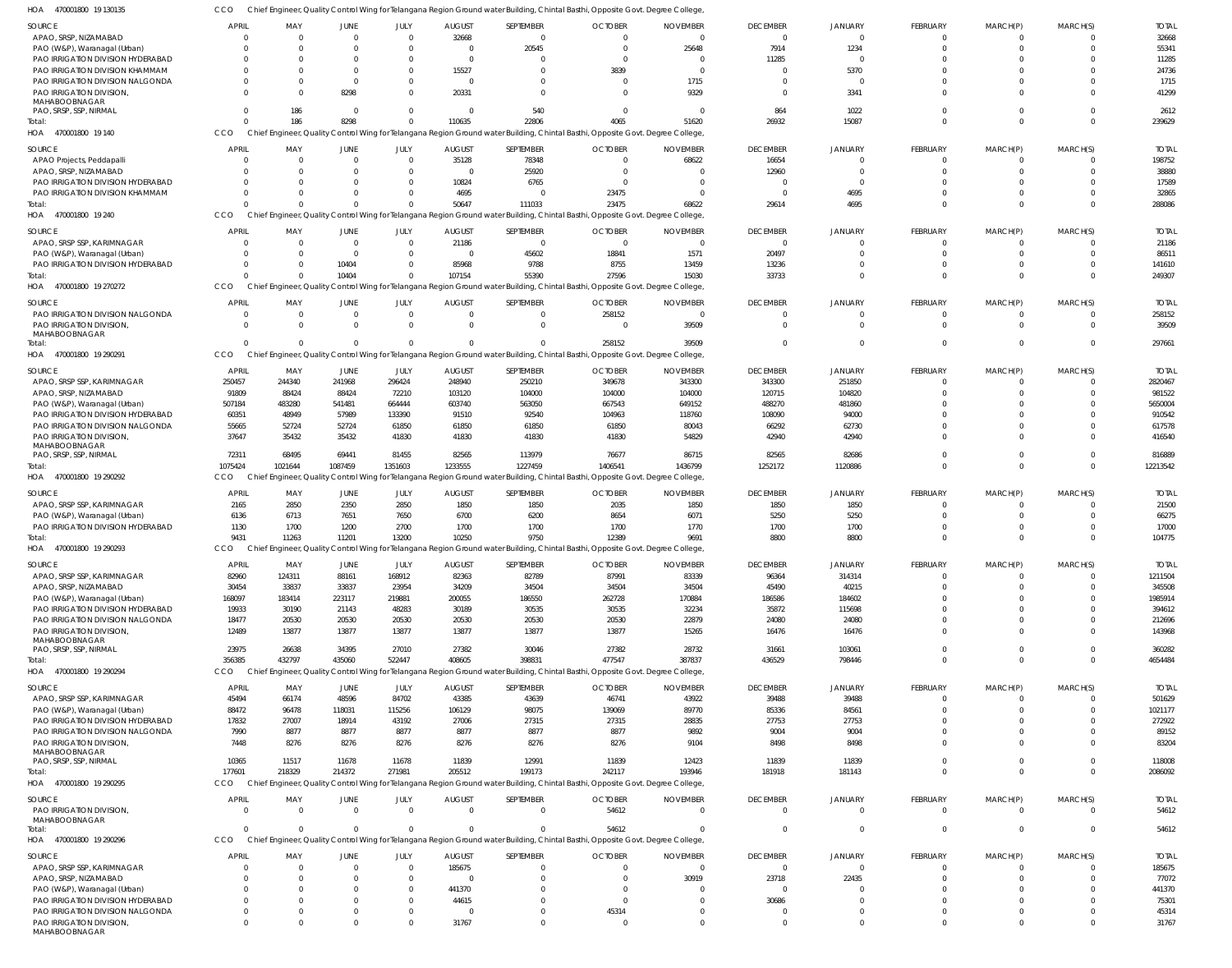| HOA 470001800 19 290296                            | CCO                        |                       |                      |                         |                   | Chief Engineer, Quality Control Wing for Telangana Region Ground water Building, Chintal Basthi, Opposite Govt. Degree College           |                                  |                      |                             |                            |                         |                         |                      |                     |
|----------------------------------------------------|----------------------------|-----------------------|----------------------|-------------------------|-------------------|------------------------------------------------------------------------------------------------------------------------------------------|----------------------------------|----------------------|-----------------------------|----------------------------|-------------------------|-------------------------|----------------------|---------------------|
| SOURCE                                             | <b>APRIL</b>               | MAY                   | JUNE                 | JULY                    | <b>AUGUST</b>     | SEPTEMBER                                                                                                                                | <b>OCTOBER</b>                   | <b>NOVEMBER</b>      | <b>DECEMBER</b>             | <b>JANUARY</b>             | <b>FEBRUARY</b>         | MARCH(P)                | MARCH(S)             | <b>TOTAL</b>        |
| PAO, SRSP, SSP, NIRMAL                             | C                          | $\Omega$              | $\Omega$             | $\overline{0}$          | 60437             | $\mathbf{0}$                                                                                                                             | $\overline{0}$                   | $\overline{0}$       | $\Omega$                    | $\Omega$                   | 0                       | $^{\circ}$              | $\Omega$             | 60437               |
| Total:                                             | $\sqrt{2}$                 |                       | $\Omega$             | $\Omega$                | 763864            | $\Omega$                                                                                                                                 | 45314                            | 30919                | 54404                       | 22435                      | $\mathbf 0$             | $\overline{0}$          | $\mathbf{0}$         | 916936              |
| HOA 470001800 19 300302                            | <b>CCO</b>                 |                       |                      |                         |                   | Chief Engineer, Quality Control Wing for Telangana Region Ground water Building, Chintal Basthi, Opposite Govt. Degree College           |                                  |                      |                             |                            |                         |                         |                      |                     |
| SOURCE                                             | <b>APRIL</b>               | MAY                   | JUNE                 | JULY                    | <b>AUGUST</b>     | SEPTEMBER                                                                                                                                | <b>OCTOBER</b>                   | <b>NOVEMBER</b>      | <b>DECEMBER</b>             | <b>JANUARY</b>             | <b>FEBRUARY</b>         | MARCH(P)                | MARCH(S)             | <b>TOTAL</b>        |
| PAO (W&P), Waranagal (Urban)                       | $\overline{0}$             | $\Omega$              | $\Omega$             | $\overline{0}$          | $\Omega$          | 37994                                                                                                                                    | 63324                            | 18997                | $\Omega$                    | 84432                      | 0                       | $\Omega$                |                      | 204747              |
| PAO IRRIGATION DIVISION HYDERABAD                  | 180335                     | 175042                | 187707               | 201487                  | 201487            | 201487                                                                                                                                   | 180498                           | 222476               | 201487                      | 201487                     | $\Omega$                | $\Omega$                |                      | 1953493             |
| PAO IRRIGATION DIVISION KHAMMAM                    | $\overline{0}$             | $\Omega$              | $\Omega$             | $\overline{0}$          | $\Omega$          | $\Omega$                                                                                                                                 | $\Omega$                         | $\Omega$             | 21437                       |                            |                         |                         |                      | 21437               |
| PAO, SRSP, SSP, NIRMAL                             | 19612                      | $\Omega$              | $\Omega$             | $\Omega$                | 60272             | $\Omega$                                                                                                                                 | $\Omega$                         | 86104                | $\Omega$                    |                            | $\Omega$                | $\Omega$                | $\Omega$             | 165988              |
| Total:<br>HOA 470001800 19 310318                  | 199947<br>CCO              | 175042                | 187707               | 201487                  | 261759            | 239481<br>Chief Engineer, Quality Control Wing for Telangana Region Ground water Building, Chintal Basthi, Opposite Govt. Degree College | 243822                           | 327577               | 222924                      | 285919                     |                         | $\Omega$                |                      | 2345665             |
|                                                    |                            |                       |                      |                         |                   |                                                                                                                                          |                                  |                      |                             |                            |                         |                         |                      |                     |
| SOURCE                                             | APRIL                      | MAY                   | JUNE                 | JULY                    | <b>AUGUST</b>     | SEPTEMBER                                                                                                                                | <b>OCTOBER</b>                   | <b>NOVEMBER</b>      | <b>DECEMBER</b>             | JANUARY                    | <b>FEBRUARY</b>         | MARCH(P)                | MARCH(S)             | <b>TOTAL</b>        |
| PAO (W&P), Waranagal (Urban)                       | - 0                        | $\Omega$              | $\Omega$             | $\overline{0}$          | $\Omega$          | $\overline{0}$                                                                                                                           | $\Omega$                         | 20000                | $\Omega$                    |                            | 0                       | 0                       | - 0                  | 20000               |
| PAO IRRIGATION DIVISION HYDERABAD                  | $\mathsf{C}$               | $\Omega$              |                      | 20000                   | 20000<br>$\Omega$ | $\Omega$<br>$\Omega$                                                                                                                     | $\Omega$                         | $\Omega$<br>$\Omega$ | $\Omega$<br>$\Omega$        | $\Omega$<br>$\Omega$       | $\Omega$                | $\Omega$                | $\Omega$<br>$\Omega$ | 40000               |
| PAO IRRIGATION DIVISION NALGONDA<br>Total:         | $\overline{0}$<br>$\Omega$ | 20000<br>20000        | $\Omega$<br>$\Omega$ | $\overline{0}$<br>20000 | 20000             | $\Omega$                                                                                                                                 |                                  | 20000                | $\Omega$                    | $\Omega$                   | 0<br>$\Omega$           | $\Omega$<br>$\Omega$    | $\Omega$             | 20000<br>80000      |
| HOA 470001800 19 510511                            | CCO                        |                       |                      |                         |                   | Chief Engineer, Quality Control Wing for Telangana Region Ground water Building, Chintal Basthi, Opposite Govt. Degree College           |                                  |                      |                             |                            |                         |                         |                      |                     |
|                                                    |                            |                       |                      |                         |                   |                                                                                                                                          |                                  |                      |                             |                            |                         |                         |                      |                     |
| SOURCE                                             | <b>APRIL</b><br>$\Omega$   | MAY<br>$\Omega$       | JUNE<br>$\Omega$     | JULY<br>$\Omega$        | <b>AUGUST</b>     | SEPTEMBER<br>$\Omega$                                                                                                                    | <b>OCTOBER</b><br>$\Omega$       | <b>NOVEMBER</b>      | <b>DECEMBER</b><br>8948     | <b>JANUARY</b><br>$\Omega$ | <b>FEBRUARY</b>         | MARCH(P)                | MARCH(S)             | <b>TOTAL</b>        |
| PAO IRRIGATION DIVISION HYDERABAD<br>Total:        | $\sqrt{2}$                 |                       | $\Omega$             | $\Omega$                | 13776<br>13776    |                                                                                                                                          |                                  | 32080<br>32080       | 8948                        | $\Omega$                   | $\mathbf 0$<br>$\Omega$ | $\mathbf 0$<br>$\Omega$ | $\Omega$             | 54804<br>54804      |
| HOA 470001800 21 010011                            | CCO                        |                       |                      |                         |                   | THE CHIEF ENGINEER, Godavari Lift Irrigation Scheme Godavari Lift Irrigation Scheme, K C Colony, Chintagattu, Hanamkonda                 |                                  |                      |                             |                            |                         |                         |                      |                     |
|                                                    |                            |                       |                      |                         |                   |                                                                                                                                          |                                  |                      |                             |                            |                         |                         |                      |                     |
| SOURCE                                             | <b>APRIL</b>               | MAY                   | JUNE                 | JULY                    | <b>AUGUST</b>     | SEPTEMBER                                                                                                                                | <b>OCTOBER</b>                   | <b>NOVEMBER</b>      | <b>DECEMBER</b>             | <b>JANUARY</b>             | <b>FEBRUARY</b>         | MARCH(P)                | MARCH(S)             | <b>TOTAL</b>        |
| APAO Irrigation, Yadadri<br>APAO Projects, Jangaon | 120155<br>469498           | 120155<br>711959      | 167417<br>631121     | 273560<br>1176138       | 273560<br>1286009 | 273560<br>1334605                                                                                                                        | 248160<br>1633926                | 537432<br>1694681    | 317440<br>1392358           | 308531<br>1051690          | $\mathbf 0$             | $\Omega$<br>$\Omega$    | $\Omega$<br>$\Omega$ | 2639970<br>11381985 |
| PAO (W&P), Waranagal (Urban)                       | 3444103                    | 3523646               | 3363869              | 6636102                 | 7099577           | 6979784                                                                                                                                  | 6959824                          | 11510388             | 8035365                     | 7098626                    | 0                       | $\Omega$                | $\Omega$             | 64651284            |
| Total:                                             | 4033756                    | 4355760               | 4162407              | 8085800                 | 8659146           | 8587949                                                                                                                                  | 8841910                          | 13742501             | 9745163                     | 8458847                    | $\Omega$                | $\Omega$                | $\Omega$             | 78673239            |
| HOA 470001800 21 010012                            | CCO                        |                       |                      |                         |                   | THE CHIEF ENGINEER, Godavari Lift Irrigation Scheme Godavari Lift Irrigation Scheme, K C Colony,                                         | Chintagattu, Hanamkonda          |                      |                             |                            |                         |                         |                      |                     |
| SOURCE                                             | APRIL                      | MAY                   | JUNE                 | JULY                    | <b>AUGUST</b>     | SEPTEMBER                                                                                                                                | <b>OCTOBER</b>                   | <b>NOVEMBER</b>      | <b>DECEMBER</b>             | JANUARY                    | <b>FEBRUARY</b>         | MARCH(P)                | MARCH(S)             | <b>TOTAL</b>        |
| APAO Irrigation, Yadadri                           | C                          | $\Omega$              | $\Omega$             | $\overline{0}$          | $\Omega$          | 5000                                                                                                                                     | - 0                              | $\Omega$             | $\Omega$                    | - 0                        | 0                       | $\Omega$                |                      | 5000                |
| APAO Projects, Jangaon                             | $\overline{0}$             | $\Omega$              | $\Omega$             | $\overline{0}$          | $\Omega$          | $\Omega$                                                                                                                                 | 20                               | 10000                | $\Omega$                    |                            |                         |                         |                      | 10020               |
| PAO (W&P), Waranagal (Urban)                       | 39226                      | 41034                 | 59225                | 74559                   | 75993             | 74259                                                                                                                                    | 179174                           | 91019                | 124729                      | 81204                      | $\Omega$                | $\Omega$                |                      | 840422              |
| Total:                                             | 39226                      | 41034                 | 59225                | 74559                   | 75993             | 79259                                                                                                                                    | 179194                           | 101019               | 124729                      | 81204                      | $\Omega$                | $\Omega$                | $\Omega$             | 855442              |
| HOA 470001800 21 010013                            | <b>CCO</b>                 | THE CHIEF             |                      |                         |                   | FENGINEER, Godavari Lift Irrigation Scheme Godavari Lift Irrigation Scheme, K C Colony, Chintagattu, Hanamkonda                          |                                  |                      |                             |                            |                         |                         |                      |                     |
| SOURCE                                             | APRIL                      | MAY                   | JUNE                 | JULY                    | <b>AUGUST</b>     | SEPTEMBER                                                                                                                                | <b>OCTOBER</b>                   | <b>NOVEMBER</b>      | <b>DECEMBER</b>             | <b>JANUARY</b>             | <b>FEBRUARY</b>         | MARCH(P)                | MARCH(S)             | <b>TOTAL</b>        |
| APAO Irrigation, Yadadri                           | 39871                      | 39871                 | 55526                | 90759                   | 90759             | 90759                                                                                                                                    | 82328                            | 226080               | 121833                      | 280246                     | 0                       | $\Omega$                | - 0                  | 1118032             |
| APAO Projects, Jangaon                             | 155333                     | 236184                | 211994               | 389792                  | 426351            | 437075                                                                                                                                   | 1008243                          | 392692               | 532113                      | 855951                     | $\Omega$                | $\Omega$                | $\Omega$             | 4645728             |
| PAO (W&P), Waranagal (Urban)                       | 1144467                    | 1186384               | 1739559              | 2207574                 | 2369839           | 2364650                                                                                                                                  | 4574471                          | 2324686              | 2895354                     | 3753799                    | 0                       | $\Omega$                | $\Omega$             | 24560783            |
| Total:                                             | 1339671                    | 1462439               | 2007079              | 2688125                 | 2886949           | 2892484                                                                                                                                  | 5665042                          | 2943458              | 3549300                     | 4889996                    | $\Omega$                | $\Omega$                | $\Omega$             | 30324543            |
| HOA 470001800 21 010016                            | CCO                        | CHIEF ENGINEER<br>THE |                      |                         |                   | Godavari Lift Irrigation Scheme Godavari Lift Irrigation Scheme, K C Colony, Chintagattu, Hanamkonda                                     |                                  |                      |                             |                            |                         |                         |                      |                     |
| SOURCE                                             | <b>APRIL</b>               | MAY                   | JUNE                 | JULY                    | <b>AUGUST</b>     | SEPTEMBER                                                                                                                                | <b>OCTOBER</b>                   | <b>NOVEMBER</b>      | <b>DECEMBER</b>             | <b>JANUARY</b>             | <b>FEBRUARY</b>         | MARCH(P)                | MARCH(S)             | <b>TOTAL</b>        |
| APAO Irrigation, Yadadri                           | 17239                      | 17239                 | 24008                | 39241                   | 39241             | 39241                                                                                                                                    | 35596                            | 97751                | 45556                       | 44297                      |                         | $\Omega$                |                      | 399409              |
| APAO Projects, Jangaon                             | 67165                      | 102122                | 91663                | 168790                  | 184338            | 194841                                                                                                                                   | 435256                           | 170042               | 205738                      | 151014                     |                         | $\Omega$                |                      | 1770969             |
| PAO (W&P), Waranagal (Urban)                       | 615946                     | 645928                | 932559               | 1173991                 | 1270150           | 1252844                                                                                                                                  | 2449969                          | 1326937              | 1344281                     | 1238901                    |                         |                         |                      | 12251506            |
| Total:                                             | 700350                     | 765289                | 1048230              | 1382022                 | 1493729           | 1486926                                                                                                                                  | 2920821                          | 1594730              | 1595575                     | 1434212                    | $\Omega$                | $\Omega$                |                      | 14421884            |
| HOA 470001800 21 010017                            | CCO                        |                       |                      |                         |                   | THE CHIEF ENGINEER, Godavari Lift Irrigation Scheme Godavari Lift Irrigation Scheme, K C Colony, Chintagattu, Hanamkonda                 |                                  |                      |                             |                            |                         |                         |                      |                     |
| SOURCE                                             | <b>APRIL</b>               | MAY                   | JUNE                 | JULY                    | <b>AUGUST</b>     | SEPTEMBER                                                                                                                                | <b>OCTOBER</b>                   | <b>NOVEMBER</b>      | <b>DECEMBER</b>             | <b>JANUARY</b>             | FEBRUARY                | MARCH(P)                | MARCH(S)             | <b>TOTAL</b>        |
| APAO Irrigation, Yadadri                           | $\overline{0}$             | $\Omega$              | $\Omega$             | $\overline{0}$          | $\Omega$          | $\overline{0}$                                                                                                                           | 100000                           | $\overline{0}$       | $\overline{0}$              | $\Omega$                   | $\mathbf 0$             | $^{\circ}$              | $\Omega$             | 100000              |
| APAO Projects, Jangaon                             | $\overline{0}$<br>$\Omega$ | 33462<br>$\Omega$     |                      | $\Omega$<br>$\Omega$    | $\Omega$          | $\mathbf{0}$<br>100000                                                                                                                   | -0<br>$\overline{0}$             | $\overline{0}$       | 44208                       | 100000                     | 0                       | 0<br>$\Omega$           | $\Omega$<br>$\Omega$ | 177670              |
| PAO (W&P), Waranagal (Urban)<br>Total:             | $\Omega$                   | 33462                 | $\Omega$             | $\Omega$                | 59827<br>59827    | 100000                                                                                                                                   | 100000                           | 322314<br>322314     | 31215<br>75423              | 84035<br>184035            | $\Omega$                | $\Omega$                | $\Omega$             | 597391<br>875061    |
| HOA 470001800 21 010018                            | CCO                        |                       |                      |                         |                   | THE CHIEF ENGINEER, Godavari Lift Irrigation Scheme Godavari Lift Irrigation Scheme, K C Colony, Chintagattu, Hanamkonda                 |                                  |                      |                             |                            |                         |                         |                      |                     |
|                                                    |                            |                       |                      |                         |                   |                                                                                                                                          |                                  |                      |                             |                            |                         |                         |                      |                     |
| SOURCE                                             | <b>APRIL</b><br>$\Omega$   | MAY<br>- 0            | JUNE<br>$\Omega$     | JULY<br>$\Omega$        | <b>AUGUST</b>     | SEPTEMBER<br>$\mathbf{0}$                                                                                                                | <b>OCTOBER</b><br>$\overline{0}$ | <b>NOVEMBER</b>      | <b>DECEMBER</b><br>$\Omega$ | JANUARY                    | FEBRUARY<br>0           | MARCH(P)<br>$\Omega$    | MARCH(S)             | <b>TOTAL</b>        |
| APAO Irrigation, Yadadri<br>APAO Projects, Jangaon | 34094                      |                       |                      | $\Omega$                | 171678<br>109247  | 49538                                                                                                                                    | 47477                            | - 0<br>$\Omega$      | 110095                      | 134146<br>29223            |                         |                         |                      | 305824<br>379674    |
| PAO (W&P), Waranagal (Urban)                       | $\mathsf{C}$               |                       | $\Omega$             | $\Omega$                | 711808            | 424036                                                                                                                                   | $\Omega$                         | 234194               | 1199928                     | 121932                     |                         | $\Omega$                |                      | 2691898             |
| Total:                                             | 34094                      | $\Omega$              | $\Omega$             | $\Omega$                | 992733            | 473574                                                                                                                                   | 47477                            | 234194               | 1310023                     | 285301                     | $\Omega$                | $\Omega$                | $\Omega$             | 3377396             |
| HOA 470001800 21 020022                            | <b>CCO</b>                 |                       |                      |                         |                   | THE CHIEF ENGINEER, Godavari Lift Irrigation Scheme Godavari Lift Irrigation Scheme, K C Colony, Chintagattu, Hanamkonda                 |                                  |                      |                             |                            |                         |                         |                      |                     |
| SOURCE                                             | <b>APRIL</b>               | MAY                   | <b>JUNE</b>          | JULY                    | <b>AUGUST</b>     | SEPTEMBER                                                                                                                                | <b>OCTOBER</b>                   | <b>NOVEMBER</b>      | <b>DECEMBER</b>             | <b>JANUARY</b>             | FEBRUARY                | MARCH(P)                | MARCH(S)             | <b>TOTAL</b>        |
| PAO (W&P), Waranagal (Urban)                       | $\mathsf{C}$               | 64310                 | 32156                | 35728                   | 35728             | 35728                                                                                                                                    | 35728                            | 35728                | 36874                       | 36874                      | 0                       | $^{\circ}$              | $\Omega$             | 348854              |
| Total:                                             | $\mathsf{C}$               | 64310                 | 32156                | 35728                   | 35728             | 35728                                                                                                                                    | 35728                            | 35728                | 36874                       | 36874                      | $\mathbf 0$             | $\overline{0}$          | $\mathbf{0}$         | 348854              |
| HOA 470001800 21 060                               | <b>CCO</b>                 |                       |                      |                         |                   | THE CHIEF ENGINEER, Godavari Lift Irrigation Scheme Godavari Lift Irrigation Scheme, K C Colony, Chintagattu, Hanamkonda                 |                                  |                      |                             |                            |                         |                         |                      |                     |
| SOURCE                                             | <b>APRIL</b>               | MAY                   | JUNE                 | JULY                    | <b>AUGUST</b>     | SEPTEMBER                                                                                                                                | <b>OCTOBER</b>                   | <b>NOVEMBER</b>      | <b>DECEMBER</b>             | <b>JANUARY</b>             | FEBRUARY                | MARCH(P)                | MARCH(S)             | <b>TOTAL</b>        |
| APAO Projects, Jangaon                             | $\overline{0}$             | $\Omega$              | $\Omega$             | $\Omega$                | $\Omega$          | $\Omega$                                                                                                                                 | $\Omega$                         | 28788                | $\Omega$                    | $\Omega$                   | $\mathbf 0$             | $\overline{0}$          |                      | 28788               |
| Total:                                             | $\Omega$                   |                       | $\Omega$             | $\Omega$                |                   | $\Omega$                                                                                                                                 |                                  | 28788                | $\Omega$                    | $\Omega$                   | $\Omega$                | $\Omega$                | $\Omega$             | 28788               |
| HOA 470001800 21 110111                            | CCO                        | THE                   |                      |                         |                   | CHIEF ENGINEER, Godavari Lift Irrigation Scheme Godavari Lift Irrigation Scheme, K C Colony, Chintagattu, Hanamkonda                     |                                  |                      |                             |                            |                         |                         |                      |                     |
| SOURCE                                             | <b>APRIL</b>               | MAY                   | JUNE                 | JULY                    | <b>AUGUST</b>     | SEPTEMBER                                                                                                                                | <b>OCTOBER</b>                   | <b>NOVEMBER</b>      | <b>DECEMBER</b>             | <b>JANUARY</b>             | FEBRUARY                | MARCH(P)                | MARCH(S)             | <b>TOTAL</b>        |
| APAO Irrigation, Yadadri                           | $\mathsf{C}$               | $\Omega$              | $\Omega$             | $\overline{0}$          | 205600            | $\mathbf{0}$                                                                                                                             | 9875                             | $\overline{0}$       | $\overline{0}$              | $\Omega$                   | $\mathbf 0$             | $^{\circ}$              | $\Omega$             | 215475              |
| APAO Projects, Jangaon                             | $\mathsf{C}$               | $\Omega$              |                      | $\Omega$                | 188356            | $\mathbf{0}$                                                                                                                             | $^{\circ}$                       | $\overline{0}$       | 42500                       | $\Omega$                   | 0                       | $\mathbf 0$             | $\Omega$             | 230856              |
| PAO (W&P), Waranagal (Urban)                       | C                          |                       |                      | $\Omega$                | 16064             | 346170                                                                                                                                   | 254595                           | 538017               | 114790                      | $\Omega$                   | 0                       | $\Omega$                | $\Omega$             | 1269636             |
| Total:                                             | $\sqrt{2}$                 |                       |                      |                         | 410020            | 346170                                                                                                                                   | 264470                           | 538017               | 157290                      | $\Omega$                   | $\Omega$                | $\mathbf 0$             | $\Omega$             | 1715967             |
| HOA 470001800 21 130131                            | CCO                        |                       |                      |                         |                   | THE CHIEF ENGINEER, Godavari Lift Irrigation Scheme Godavari Lift Irrigation Scheme, K C Colony, Chintagattu, Hanamkonda                 |                                  |                      |                             |                            |                         |                         |                      |                     |
| SOURCE                                             | APRIL                      | MAY                   | JUNE                 | JULY                    | <b>AUGUST</b>     | SEPTEMBER                                                                                                                                | <b>OCTOBER</b>                   | <b>NOVEMBER</b>      | <b>DECEMBER</b>             | <b>JANUARY</b>             | FEBRUARY                | MARCH(P)                | MARCH(S)             | <b>TOTAL</b>        |
| APAO Projects, Jangaon                             | $\overline{0}$             | $\Omega$              | $\Omega$             | $\overline{0}$          | $\Omega$          | $\mathbf{0}$                                                                                                                             | $\overline{0}$                   | $\overline{0}$       | 16000                       | $\Omega$                   | 0                       | $\Omega$                |                      | 16000               |
| PAO (W&P), Waranagal (Urban)                       | $\overline{0}$             |                       | 31159                | 1366                    | 32131             | 16474                                                                                                                                    | 31561                            | 8953                 | 32312                       | 826                        | 0                       | $\mathbf 0$             | $\Omega$             | 154782              |
| Total:                                             | $\overline{0}$             |                       | 31159                | 1366                    | 32131             | 16474                                                                                                                                    | 31561                            | 8953                 | 48312                       | 826                        |                         | $\Omega$                |                      | 170782              |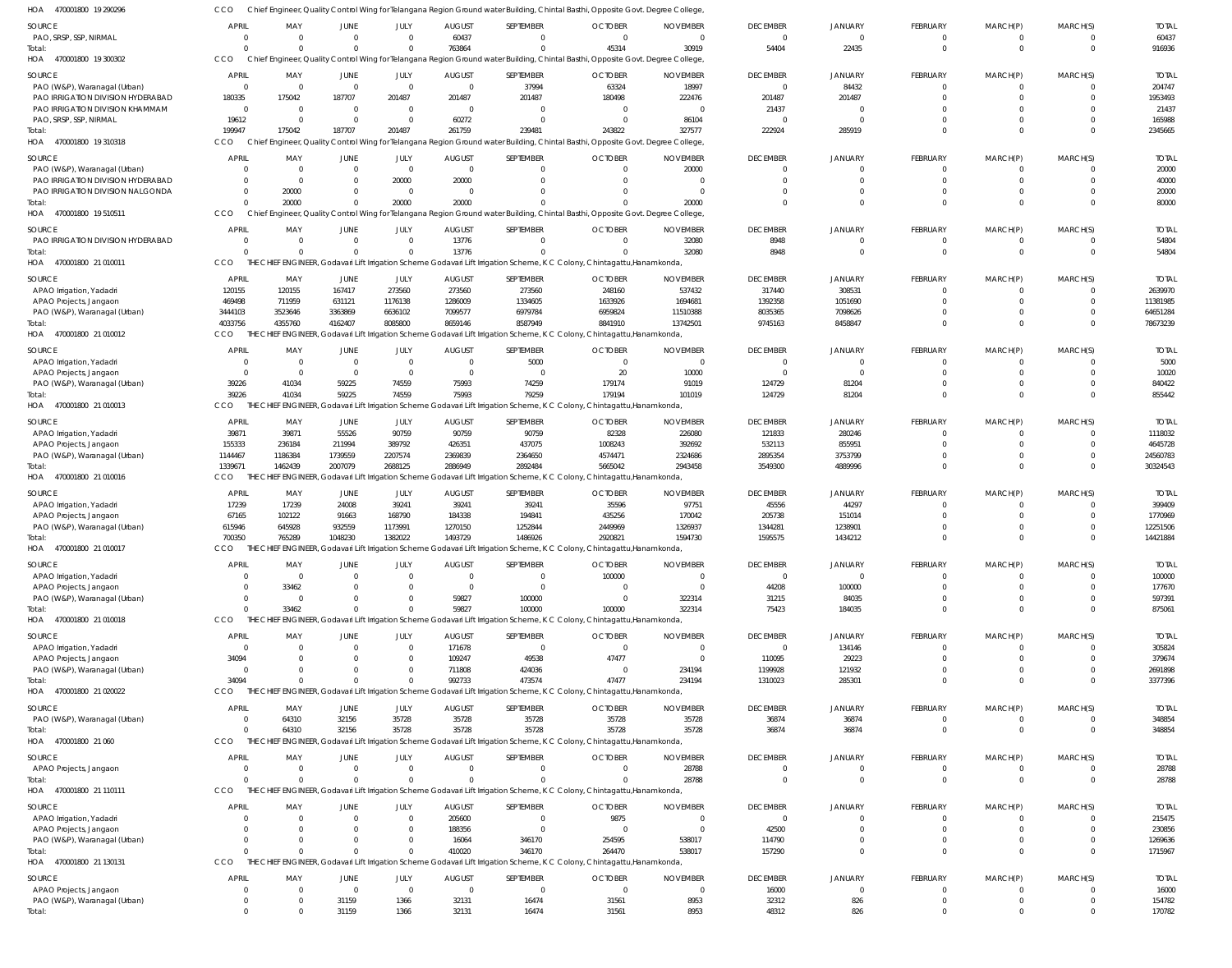| HOA<br>470001800 21 130132                                               | CCO               |                   |                   |                   |                   |                   | THE CHIEF ENGINEER, Godavari Lift Irrigation Scheme Godavari Lift Irrigation Scheme, K C Colony, Chintagattu, Hanamkonda, |                   |                   |                    |                      |                    |                          |                     |
|--------------------------------------------------------------------------|-------------------|-------------------|-------------------|-------------------|-------------------|-------------------|---------------------------------------------------------------------------------------------------------------------------|-------------------|-------------------|--------------------|----------------------|--------------------|--------------------------|---------------------|
| SOURCE                                                                   | <b>APRIL</b>      | MAY               | JUNE              | JULY              | <b>AUGUST</b>     | SEPTEMBER         | <b>OCTOBER</b>                                                                                                            | <b>NOVEMBER</b>   | <b>DECEMBER</b>   | JANUARY            | <b>FEBRUARY</b>      | MARCH(P)           | MARCH(S)                 | <b>TOTAL</b>        |
| APAO Irrigation, Yadadri                                                 |                   | $\Omega$          | $\overline{0}$    | $\mathbf{0}$      | $\Omega$          | 294000            | 0                                                                                                                         | $\overline{0}$    | 223130            | $\mathbf{0}$       | $\Omega$             |                    |                          | 517130              |
| APAO Projects, Jangaon                                                   |                   |                   | <sup>0</sup>      | $\Omega$          | $\Omega$          | 116230            | $\Omega$                                                                                                                  | 51680             | 115320            | $\overline{0}$     | $\Omega$             | $\Omega$           | $\Omega$                 | 283230              |
| PAO (W&P), Waranagal (Urban)                                             |                   |                   | $\Omega$          | $\Omega$          | - 0               | 232707            | -0                                                                                                                        | 210663            | 316859            | 9920               |                      |                    | <sup>0</sup>             | 770149              |
| Total:                                                                   |                   |                   | $\Omega$          | $\Omega$          |                   | 642937            | $\Omega$                                                                                                                  | 262343            | 655309            | 9920               |                      |                    | $\Omega$                 | 1570509             |
| HOA 470001800 21 130134                                                  | CCO               |                   |                   |                   |                   |                   | THE CHIEF ENGINEER, Godavari Lift Irrigation Scheme Godavari Lift Irrigation Scheme, K C Colony, Chintagattu, Hanamkonda, |                   |                   |                    |                      |                    |                          |                     |
| <b>SOURCE</b>                                                            | <b>APRIL</b>      | MAY               | JUNE              | JULY              | <b>AUGUST</b>     | SEPTEMBER         | <b>OCTOBER</b>                                                                                                            | <b>NOVEMBER</b>   | <b>DECEMBER</b>   | <b>JANUARY</b>     | FEBRUARY             | MARCH(P)           | MARCH(S)                 | <b>TOTAL</b>        |
| APAO Irrigation, Yadadri                                                 |                   |                   | $\Omega$          | $\Omega$          | $\Omega$          | 62858             | $\Omega$                                                                                                                  | 125715            |                   | $\Omega$           | $\Omega$             | -0                 |                          | 188573              |
| APAO Projects, Jangaon                                                   |                   |                   | <sup>0</sup>      | $\Omega$          | 62700             | 156750            | $\Omega$                                                                                                                  | 534600            | $\Omega$          | $\Omega$           | $\Omega$             | $\Omega$           |                          | 754050              |
| PAO (W&P), Waranagal (Urban)                                             |                   |                   | $\Omega$          | $\Omega$          | $\Omega$          | 313500            | $\Omega$                                                                                                                  | 595650            | 595650            | $\Omega$           |                      |                    |                          | 1504800             |
| Total:                                                                   |                   |                   | $\Omega$          | $\Omega$          | 62700             | 533108            |                                                                                                                           | 1255965           | 595650            | $\Omega$           |                      |                    |                          | 2447423             |
| HOA<br>470001800 21 130135                                               | CCO               | THE               |                   |                   |                   |                   | CHIEF ENGINEER, Godavari Lift Irrigation Scheme Godavari Lift Irrigation Scheme, K C Colony, Chintagattu, Hanamkonda,     |                   |                   |                    |                      |                    |                          |                     |
| SOURCE                                                                   | <b>APRIL</b>      | MAY               | JUNE              | JULY              | <b>AUGUST</b>     | SEPTEMBER         | <b>OCTOBER</b>                                                                                                            | <b>NOVEMBER</b>   | <b>DECEMBER</b>   | <b>JANUARY</b>     | FEBRUARY             | MARCH(P)           | MARCH(S)                 | <b>TOTAL</b>        |
| APAO Projects, Jangaon                                                   |                   | $\Omega$          | $\Omega$          | $\mathbf{0}$      | $\overline{0}$    | 17777             | $\overline{0}$                                                                                                            | $\overline{0}$    | 3494              | $\mathbf{0}$       | $\Omega$             | $\Omega$           | $\Omega$                 | 21271               |
| PAO (W&P), Waranagal (Urban)                                             |                   |                   | 106273            | $\mathbf{0}$      | 33053             | 62557             | 2822                                                                                                                      | 43738             | 110198            | $\mathbf 0$        | $\Omega$             | $\Omega$           | $\Omega$                 | 358641              |
| Total:                                                                   |                   |                   | 106273            | $\Omega$          | 33053             | 80334             | 2822                                                                                                                      | 43738             | 113692            | $\Omega$           | $\Omega$             |                    | $\Omega$                 | 379912              |
| HOA 470001800 21 240                                                     | CCO               |                   |                   |                   |                   |                   | THE CHIEF ENGINEER, Godavari Lift Irrigation Scheme Godavari Lift Irrigation Scheme, K C Colony, Chintagattu, Hanamkonda, |                   |                   |                    |                      |                    |                          |                     |
| <b>SOURCE</b>                                                            | APRIL             | MAY               | JUNE              | JULY              | <b>AUGUST</b>     | SEPTEMBER         | <b>OCTOBER</b>                                                                                                            | <b>NOVEMBER</b>   | <b>DECEMBER</b>   | <b>JANUARY</b>     | FEBRUARY             | MARCH(P)           | MARCH(S)                 | <b>TOTAL</b>        |
| PAO (W&P), Waranagal (Urban)                                             |                   | $\Omega$          | $\Omega$          | $\Omega$          | 76713             | 117854            | $\Omega$                                                                                                                  | 38609             | 89130             | $\Omega$           | $\Omega$             | $\Omega$           | $\Omega$                 | 322306              |
| Total:                                                                   |                   |                   | $\Omega$          | $\Omega$          | 76713             | 117854            | $\Omega$                                                                                                                  | 38609             | 89130             | $\Omega$           | $\Omega$             | $\Omega$           | $\Omega$                 | 322306              |
| HOA 470001800 21 290291                                                  | CCO               |                   |                   |                   |                   |                   | THE CHIEF ENGINEER, Godavari Lift Irrigation Scheme Godavari Lift Irrigation Scheme, K C Colony, Chintagattu, Hanamkonda  |                   |                   |                    |                      |                    |                          |                     |
| <b>SOURCE</b>                                                            | <b>APRIL</b>      | MAY               | JUNE              | JULY              | <b>AUGUST</b>     | SEPTEMBER         | <b>OCTOBER</b>                                                                                                            | <b>NOVEMBER</b>   | <b>DECEMBER</b>   | JANUARY            | FEBRUARY             | MARCH(P)           | MARCH(S)                 | <b>TOTAL</b>        |
| PAO (W&P), Waranagal (Urban)                                             | 340983            | 324861            | 304060            | 445020            | 360130            | 361320            | 362305                                                                                                                    | 361320            | 334308            | 362590             | $\Omega$             | 0                  | $\Omega$                 | 3556897             |
| Total:                                                                   | 340983            | 324861            | 304060            | 445020            | 360130            | 361320            | 362305                                                                                                                    | 361320            | 334308            | 362590             | $\Omega$             |                    | $\Omega$                 | 3556897             |
| HOA 470001800 21 290292                                                  | CCO               |                   |                   |                   |                   |                   | THE CHIEF ENGINEER, Godavari Lift Irrigation Scheme Godavari Lift Irrigation Scheme, K C Colony, Chintagattu, Hanamkonda, |                   |                   |                    |                      |                    |                          |                     |
| SOURCE                                                                   | <b>APRIL</b>      | MAY               | <b>JUNE</b>       | JULY              | <b>AUGUST</b>     | SEPTEMBER         | <b>OCTOBER</b>                                                                                                            | <b>NOVEMBER</b>   | <b>DECEMBER</b>   | <b>JANUARY</b>     | <b>FEBRUARY</b>      | MARCH(P)           | MARCH(S)                 | <b>TOTAL</b>        |
| PAO (W&P), Waranagal (Urban)                                             | 4055              | 4418              | 4418              | 5195              | 4180              | 4180              | 4958                                                                                                                      | 4180              | 5736              | 4180               | $\Omega$             |                    |                          | 45500               |
| Total:                                                                   | 4055              | 4418              | 4418              | 5195              | 4180              | 4180              | 4958                                                                                                                      | 4180              | 5736              | 4180               | $\Omega$             |                    | $\Omega$                 | 45500               |
| HOA 470001800 21 290293                                                  | CCO               | THE CHI           |                   |                   |                   |                   | FENGINEER, Godavari Lift Irrigation Scheme Godavari Lift Irrigation Scheme, K C Colony, Chintagattu, Hanamkonda           |                   |                   |                    |                      |                    |                          |                     |
| SOURCE                                                                   | APRIL             | MAY               | JUNE              | JULY              | <b>AUGUST</b>     | SEPTEMBER         | <b>OCTOBER</b>                                                                                                            | <b>NOVEMBER</b>   | <b>DECEMBER</b>   | JANUARY            | <b>FEBRUARY</b>      | MARCH(P)           | MARCH(S)                 | <b>TOTAL</b>        |
| PAO (W&P), Waranagal (Urban)                                             | 113118            | 122990            | 122990            | 147640            | 119486            | 119885            | 144165                                                                                                                    | 119885            | 187177            | 139109             | $\Omega$             | -0                 |                          | 1336445             |
| Total:                                                                   | 113118            | 122990            | 122990            | 147640            | 119486            | 119885            | 144165                                                                                                                    | 119885            | 187177            | 139109             | $\Omega$             |                    | $\Omega$                 | 1336445             |
| HOA 470001800 21 290294                                                  | CCO               |                   |                   |                   |                   |                   | THE CHIEF ENGINEER, Godavari Lift Irrigation Scheme Godavari Lift Irrigation Scheme, K C Colony, Chintagattu, Hanamkonda, |                   |                   |                    |                      |                    |                          |                     |
| <b>SOURCE</b>                                                            | <b>APRIL</b>      | MAY               | JUNE              | JULY              | <b>AUGUST</b>     | SEPTEMBER         | <b>OCTOBER</b>                                                                                                            | <b>NOVEMBER</b>   | <b>DECEMBER</b>   | <b>JANUARY</b>     | <b>FEBRUARY</b>      | MARCH(P)           | MARCH(S)                 | <b>TOTAL</b>        |
| PAO (W&P), Waranagal (Urban)                                             | 67459             | 73347             | 73347             | 88048             | 71258             | 71496             | 85975                                                                                                                     | 71496             | 100454            | 71750              | - 0                  |                    | $\Omega$                 | 774630              |
| Total:                                                                   | 67459             | 73347             | 73347             | 88048             | 71258             | 71496             | 85975                                                                                                                     | 71496             | 100454            | 71750              | $\Omega$             |                    | $\Omega$                 | 774630              |
| 470001800 21 290296<br>HOA                                               | CCO               |                   |                   |                   |                   |                   | ENGINEER, Godavari Lift Irrigation Scheme Godavari Lift Irrigation Scheme, K C Colony, Chintagattu, Hanamkonda            |                   |                   |                    |                      |                    |                          |                     |
| SOURCE                                                                   | <b>APRIL</b>      | MAY               | <b>JUNE</b>       | JULY              | <b>AUGUST</b>     | SEPTEMBER         | <b>OCTOBER</b>                                                                                                            | <b>NOVEMBER</b>   | <b>DECEMBER</b>   | <b>JANUARY</b>     | FEBRUARY             | MARCH(P)           | MARCH(S)                 | <b>TOTAL</b>        |
| PAO (W&P), Waranagal (Urban)                                             |                   | $\Omega$          | $\overline{0}$    | $\mathbf{0}$      | 228718            | $\mathbf{0}$      | $\Omega$                                                                                                                  | $\overline{0}$    | $\Omega$          | $\mathbf{0}$       | $\Omega$             | $\Omega$           | $\Omega$                 | 228718              |
| Total:                                                                   |                   |                   | $\Omega$          | $\mathbf 0$       | 228718            | $\Omega$          |                                                                                                                           | $\Omega$          | $\Omega$          | $\mathbf 0$        | $\Omega$             |                    | $\Omega$                 | 228718              |
| HOA 470001800 21 300302                                                  | CCO               |                   |                   |                   |                   |                   | THE CHIEF ENGINEER, Godavari Lift Irrigation Scheme Godavari Lift Irrigation Scheme, K C Colony, Chintagattu, Hanamkonda, |                   |                   |                    |                      |                    |                          |                     |
| SOURCE                                                                   | <b>APRIL</b>      | MAY               | <b>JUNE</b>       | JULY              | <b>AUGUST</b>     | SEPTEMBER         | <b>OCTOBER</b>                                                                                                            | <b>NOVEMBER</b>   | <b>DECEMBER</b>   | <b>JANUARY</b>     | FEBRUARY             | MARCH(P)           | MARCH(S)                 | <b>TOTAL</b>        |
| APAO Irrigation, Yadadri                                                 | 236642            | 236641            | 167751            | 293862            | 245766            | 245766            | 245766                                                                                                                    | 245766            | 348780            | 238938             | - 0                  |                    |                          | 2505678             |
| APAO Projects, Jangaon                                                   | 139648            | $\Omega$          | 310328            | 176225            | 176225            | 176225            | 176225                                                                                                                    | 176225            | 176225            | 170607             | $\Omega$             |                    |                          | 1677933             |
| PAO (W&P), Waranagal (Urban)                                             | 216565            | 260471            | 480833            | 362633            | 382471            | 1064330           | 772555                                                                                                                    | 556447            | 792851            | 484339             | $\Omega$             |                    | $\Omega$                 | 5373495             |
| Total:                                                                   | 592855            | 497112            | 958912            | 832720            | 804462            | 1486321           | 1194546                                                                                                                   | 978438            | 1317856           | 893884             | $\Omega$             |                    | $\Omega$                 | 9557106             |
| HOA 470001800 21 310318                                                  | CCO               |                   |                   |                   |                   |                   | THE CHIEF ENGINEER, Godavari Lift Irrigation Scheme Godavari Lift Irrigation Scheme, K C Colony, Chintagattu, Hanamkonda, |                   |                   |                    |                      |                    |                          |                     |
| SOURCE                                                                   | <b>APRIL</b>      | MAY               | <b>JUNE</b>       | JULY              | <b>AUGUST</b>     | SEPTEMBER         | <b>OCTOBER</b>                                                                                                            | <b>NOVEMBER</b>   | <b>DECEMBER</b>   | <b>JANUARY</b>     | <b>FEBRUARY</b>      | MARCH(P)           | MARCH(S)                 | <b>TOTAL</b>        |
| APAO Projects, Jangaon                                                   | $\Omega$          | $\Omega$          | $\overline{0}$    | $\overline{0}$    | $\Omega$          | $\mathbf{0}$      | $\Omega$                                                                                                                  | 20000             | $\Omega$          | $\mathbf{0}$       | $\Omega$             |                    |                          | 20000               |
| Total:                                                                   |                   | $\Omega$          | $\Omega$          | $\Omega$          | $\Omega$          | $\Omega$          | $\Omega$                                                                                                                  | 20000             | $\Omega$          | $\mathbf 0$        | $\Omega$             | $\Omega$           | $\Omega$                 | 20000               |
| HOA 470001800 21 510511                                                  | CCO               |                   |                   |                   |                   |                   | THE CHIEF ENGINEER, Godavari Lift Irrigation Scheme Godavari Lift Irrigation Scheme, K C Colony, Chintagattu, Hanamkonda, |                   |                   |                    |                      |                    |                          |                     |
| SOURCE                                                                   | <b>APRIL</b>      | MAY               | <b>JUNE</b>       | JULY              | <b>AUGUST</b>     | SEPTEMBER         | <b>OCTOBER</b>                                                                                                            | <b>NOVEMBER</b>   | <b>DECEMBER</b>   | JANUARY            | FEBRUARY             | MARCH(P)           | MARCH(S)                 | <b>TOTAL</b>        |
| PAO (W&P), Waranagal (Urban)                                             | $\Omega$          | $\Omega$          | $\Omega$          | $\Omega$          | $\Omega$          | 45650             | $\Omega$                                                                                                                  | $\Omega$          | 13296             | $\Omega$           | $\Omega$             | $\Omega$           | $\Omega$                 | 58946               |
| Total:                                                                   |                   |                   | $\Omega$          | $\Omega$          | $\Omega$          | 45650             | $\Omega$                                                                                                                  | $\Omega$          | 13296             | $\Omega$           | $\Omega$             | $\Omega$           | $\Omega$                 | 58946               |
| HOA 470001800 30 010011                                                  | CCO               |                   |                   |                   |                   |                   | COMMISSIONER, PLANNING AND DEVELOPMENT of GODAVARI BASIN Vth Floor, Godavari Basin, Jalasoudha Building                   |                   |                   |                    |                      |                    |                          |                     |
| SOURCE                                                                   | <b>APRIL</b>      | MAY               | JUNE              | JULY              | <b>AUGUST</b>     | SEPTEMBER         | <b>OCTOBER</b>                                                                                                            | <b>NOVEMBER</b>   | <b>DECEMBER</b>   | JANUARY            | <b>FEBRUARY</b>      | MARCH(P)           | MARCH(S)                 | <b>TOTAL</b>        |
| PAO IRRIGATION DIVISION HYDERABAD                                        | 2054118           | 1964860           | 1982436           | 3223720           | 3308162           | 3340130           | 4288720                                                                                                                   | 4392606           | 4514055           | 3337585            | $\Omega$             | $\Omega$           | $\Omega$                 | 32406392            |
| PAO IRRIGATION RANGA REDDY DISTRICT                                      | 1072357           | 1053447           | 949373            | 2130302           | 1752142           | 2201860           | 2285839                                                                                                                   | 3357406           | 3327181           | 2050007            | $\Omega$             | $\Omega$           | $\Omega$                 | 20179914            |
| PAO, NSP (W&P), HYDERABAD                                                | 584662            | 646932            | 596987            | 1047427           | 955260            | 1210399           | 1313063                                                                                                                   | 1350313           | 1394348           | 1101354            | - 0                  |                    | $\Omega$                 | 10200745            |
| Total:                                                                   | 3711137           | 3665239           | 3528796           | 6401449           | 6015564           | 6752389           | 7887622                                                                                                                   | 9100325           | 9235584           | 6488946            |                      |                    | $\Omega$                 | 62787051            |
| HOA 470001800 30 010012                                                  | CCO               |                   |                   |                   |                   |                   | COMMISSIONER, PLANNING AND DEVELOPMENT of GODAVARI BASIN Vth Floor, Godavari Basin, Jalasoudha Building                   |                   |                   |                    |                      |                    |                          |                     |
| SOURCE                                                                   | <b>APRIL</b>      | MAY               | JUNE              | JULY              | <b>AUGUST</b>     | SEPTEMBER         | <b>OCTOBER</b>                                                                                                            | <b>NOVEMBER</b>   | <b>DECEMBER</b>   | JANUARY            | <b>FEBRUARY</b>      | MARCH(P)           | MARCH(S)                 | <b>TOTAL</b>        |
| PAO IRRIGATION DIVISION HYDERABAD                                        | 44835             | 71920             | 47317             | 116879            | 70885             | 105937            | 70160                                                                                                                     | 85171             | 73366             | 70170              | $\Omega$             |                    |                          | 756640              |
| PAO IRRIGATION RANGA REDDY DISTRICT                                      | 24860             | 25194             | 44082             | 49331             | 74976             | 48461             | 61030                                                                                                                     | 45793             | 46673             | 44320              | $\cap$               | -0                 |                          | 464720              |
| PAO, NSP (W&P), HYDERABAD                                                | 12330             | 23800             | 13000             | 40965             | 21582             | 23163             | 21840                                                                                                                     | 22400             | 40310             | 23031              |                      | $\Omega$           |                          | 242421              |
| Total:                                                                   | 82025             | 120914            | 104399            | 207175            | 167443            | 177561            | 153030                                                                                                                    | 153364            | 160349            | 137521             | $\Omega$             | $\Omega$           |                          | 1463781             |
| HOA 470001800 30 010013                                                  | CCO               |                   |                   |                   |                   |                   | COMMISSIONER, PLANNING AND DEVELOPMENT of GODAVARI BASIN Vth Floor, Godavari Basin, Jalasoudha Building                   |                   |                   |                    |                      |                    |                          |                     |
| SOURCE                                                                   | <b>APRIL</b>      | MAY               | JUNE              | JULY              | <b>AUGUST</b>     | SEPTEMBER         | <b>OCTOBER</b>                                                                                                            | <b>NOVEMBER</b>   | <b>DECEMBER</b>   | <b>JANUARY</b>     | FEBRUARY             | MARCH(P)           | MARCH(S)                 | <b>TOTAL</b>        |
| PAO IRRIGATION DIVISION HYDERABAD                                        | 680943            | 1131677           | 706863            | 1908752           | 1102037           | 1110496           | 1108980                                                                                                                   | 1102573           | 2088804           | 2650304            | $\Omega$             |                    |                          | 13591429            |
| PAO IRRIGATION RANGA REDDY DISTRICT                                      | 355925            | 359153            | 661910            | 704931            | 1052213           | 729653            | 938114                                                                                                                    | 697165            | 1108111           | 786838             | $\Omega$             | $\Omega$           | $\Omega$                 | 7394013             |
| PAO, NSP(W&P), HYDERABAD<br>Total:                                       | 194049<br>1230917 | 374632<br>1865462 | 204352<br>1573125 | 645762<br>3259445 | 317008<br>2471258 | 394354<br>2234503 | 330867<br>2377961                                                                                                         | 348023<br>2147761 | 414807<br>3611722 | 1114509<br>4551651 | $\Omega$             | $\Omega$           | <sup>0</sup><br>$\Omega$ | 4338363<br>25323805 |
| HOA 470001800 30 010016                                                  | CCO               |                   |                   |                   |                   |                   | COMMISSIONER, PLANNING AND DEVELOPMENT of GODAVARI BASIN Vth Floor, Godavari Basin, Jalasoudha Building                   |                   |                   |                    |                      |                    |                          |                     |
|                                                                          |                   |                   |                   |                   |                   |                   |                                                                                                                           |                   |                   |                    |                      |                    |                          |                     |
| <b>SOURCE</b>                                                            | <b>APRIL</b>      | MAY               | JUNE              | JULY              | <b>AUGUST</b>     | SEPTEMBER         | <b>OCTOBER</b>                                                                                                            | <b>NOVEMBER</b>   | <b>DECEMBER</b>   | <b>JANUARY</b>     | FEBRUARY             | MARCH(P)           | MARCH(S)                 | <b>TOTAL</b>        |
| PAO IRRIGATION DIVISION HYDERABAD<br>PAO IRRIGATION RANGA REDDY DISTRICT | 579895<br>310587  | 953464<br>312031  | 608951<br>569398  | 1611613<br>632226 | 914078<br>917973  | 939756<br>630320  | 939771<br>800623                                                                                                          | 927720<br>600355  | 975096<br>626901  | 937289<br>587012   | $\Omega$<br>$\Omega$ | $\cup$<br>$\Omega$ | $\Omega$                 | 9387633<br>5987426  |
|                                                                          |                   |                   |                   |                   |                   |                   |                                                                                                                           |                   |                   |                    |                      |                    |                          |                     |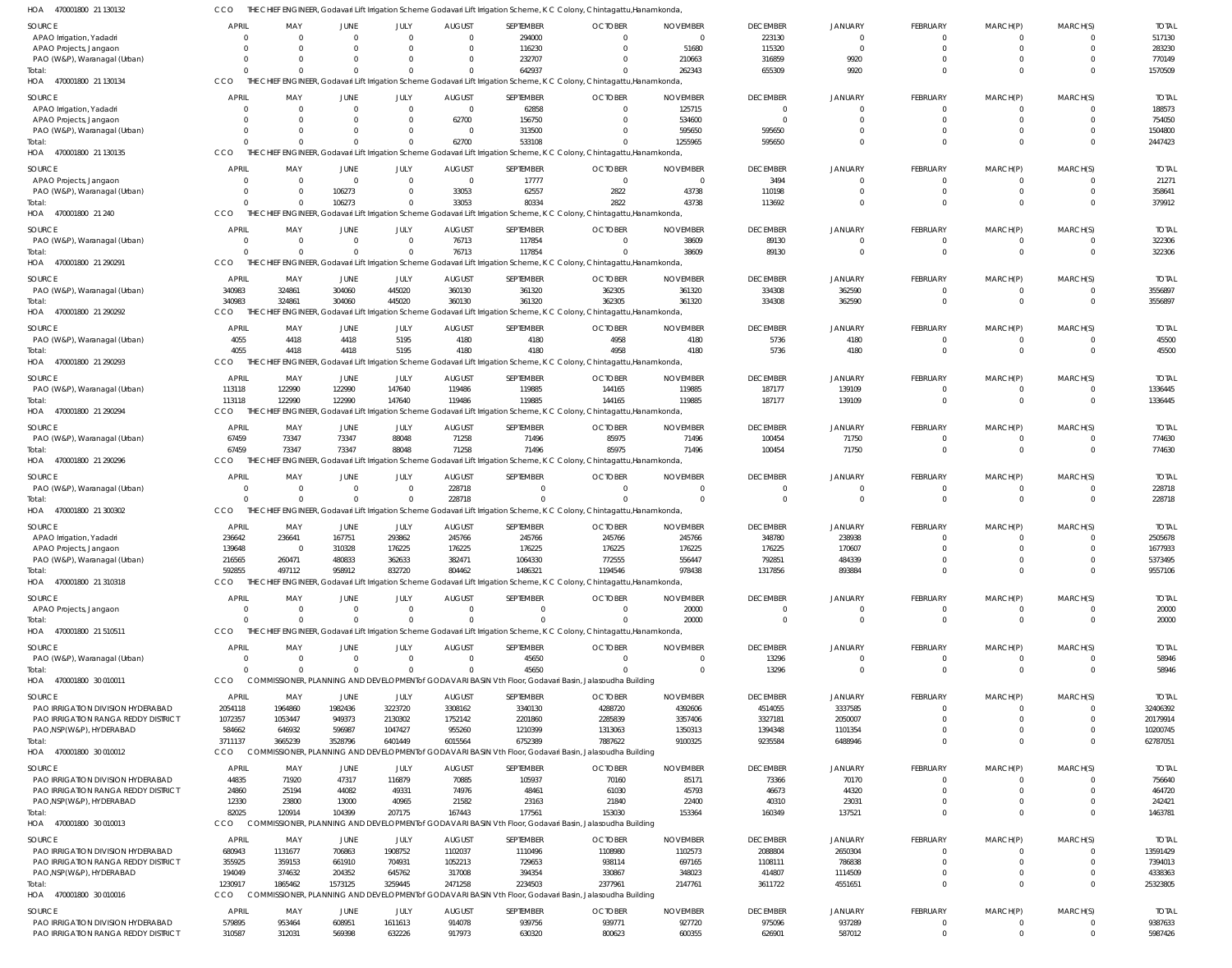COMMISSIONER, PLANNING AND DEVELOPMENTof GODAVARI BASIN Vth Floor, Godavari Basin, Jalasoudha Building CCO

| HOA<br>470001800 30 010016                             |                 |                         | COMMISSIONER, PLANNING AND DEVELOPMENT of GODAVARI BASIN Vth Floor, Godavari Basin, Jalasoudha Building |                   |                      |                                                                                                                     |                   |                   |                         |                   |                                   |                 |                         |                  |
|--------------------------------------------------------|-----------------|-------------------------|---------------------------------------------------------------------------------------------------------|-------------------|----------------------|---------------------------------------------------------------------------------------------------------------------|-------------------|-------------------|-------------------------|-------------------|-----------------------------------|-----------------|-------------------------|------------------|
| <b>SOURCE</b>                                          | <b>APRIL</b>    | MAY                     | JUNE                                                                                                    | JULY              | <b>AUGUST</b>        | SEPTEMBER                                                                                                           | <b>OCTOBER</b>    | <b>NOVEMBER</b>   | <b>DECEMBER</b>         | <b>JANUARY</b>    | FEBRUARY                          | MARCH(P)        | MARCH(S)                | <b>TOTAL</b>     |
| PAO, NSP(W&P), HYDERABAD                               | 166459          | 320870                  | 175028                                                                                                  | 551954            | 281601               | 316438                                                                                                              | 287211            | 297824            | 303390                  | 313978            | $\Omega$                          | - 0             | 0                       | 3014753          |
| Total:                                                 | 1056941         | 1586365                 | 1353377                                                                                                 | 2795793           | 2113652              | 1886514                                                                                                             | 2027605           | 1825899           | 1905387                 | 1838279           | $\Omega$                          | $\Omega$        | $\mathbf{0}$            | 18389812         |
| HOA 470001800 30 010017                                | CCO             |                         |                                                                                                         |                   |                      | COMMISSIONER, PLANNING AND DEVELOPMENT of GODAVARI BASIN Vth Floor, Godavari Basin, Jalasoudha Building             |                   |                   |                         |                   |                                   |                 |                         |                  |
| <b>SOURCE</b>                                          | <b>APRI</b>     | MAY                     | <b>JUNE</b>                                                                                             | JULY              | <b>AUGUST</b>        | SEPTEMBER                                                                                                           | <b>OCTOBER</b>    | <b>NOVEMBER</b>   | <b>DECEMBER</b>         | <b>JANUARY</b>    | FEBRUARY                          | MARCH(P)        | MARCH(S)                | <b>TOTAL</b>     |
| PAO IRRIGATION DIVISION HYDERABAD                      |                 | $\Omega$                | 5650                                                                                                    | $\Omega$          | 53443                | 10000                                                                                                               | 47175             | 50726             | $\Omega$                | $\Omega$          | $\overline{0}$                    |                 | $\Omega$                | 166994           |
| PAO IRRIGATION RANGA REDDY DISTRICT                    | 0               | $\Omega$                | $\overline{0}$                                                                                          | $\Omega$          | 96349                | $\Omega$                                                                                                            |                   | 100000            | $\Omega$                | $\Omega$          | $\Omega$                          |                 | $\Omega$                | 196349           |
| PAO, NSP(W&P), HYDERABAD                               |                 | $\Omega$                | $\overline{0}$                                                                                          | $\Omega$          | $\Omega$             | 18327                                                                                                               |                   | 200000            |                         | 21610             | $\Omega$                          |                 | $\Omega$                | 239937           |
| Total:                                                 |                 | $\Omega$                | 5650                                                                                                    | $\Omega$          | 149792               | 28327                                                                                                               | 47175             | 350726            | $\Omega$                | 21610             | $\Omega$                          |                 | $\Omega$                | 603280           |
| 470001800 30 010018<br>HOA                             | CCO             |                         |                                                                                                         |                   |                      | COMMISSIONER, PLANNING AND DEVELOPMENT of GODAVARI BASIN Vth Floor, Godavari Basin, Jalasoudha Building             |                   |                   |                         |                   |                                   |                 |                         |                  |
|                                                        |                 |                         |                                                                                                         |                   |                      |                                                                                                                     |                   |                   |                         |                   |                                   |                 |                         |                  |
| <b>SOURCE</b>                                          | <b>APRI</b>     | MAY                     | <b>JUNE</b>                                                                                             | JULY              | <b>AUGUST</b>        | SEPTEMBER                                                                                                           | <b>OCTOBER</b>    | <b>NOVEMBER</b>   | <b>DECEMBER</b>         | <b>JANUARY</b>    | FEBRUARY                          | MARCH(P)        | MARCH(S)                | <b>TOTAL</b>     |
| PAO IRRIGATION DIVISION HYDERABAD                      |                 | $\Omega$                | $\overline{0}$                                                                                          | $\Omega$          | 945857               | 106643                                                                                                              | 174287            | 334252            | 226246                  | 85581             | $\Omega$                          |                 | 0                       | 1872866          |
| PAO IRRIGATION RANGA REDDY DISTRICT                    |                 | $\Omega$                | $\Omega$                                                                                                | $\Omega$          | 218266               |                                                                                                                     | 48125             | 92848             | 127564                  | $\cap$            | <sup>0</sup>                      |                 |                         | 486803           |
| PAO, NSP(W&P), HYDERABAD                               |                 | $\Omega$                | $\Omega$                                                                                                | $\Omega$          | 132772               | $\Omega$                                                                                                            |                   | 136344            | 85325                   | 13644             | <sup>0</sup>                      |                 |                         | 368085           |
| Total:                                                 |                 | $\Omega$                | $\Omega$                                                                                                | $\Omega$          | 1296895              | 106643                                                                                                              | 222412            | 563444            | 439135                  | 99225             | $\Omega$                          | $\cap$          | $\Omega$                | 2727754          |
| HOA 470001800 30 010019                                | CCO             |                         |                                                                                                         |                   |                      | COMMISSIONER, PLANNING AND DEVELOPMENT of GODAVARI BASIN Vth Floor, Godavari Basin, Jalasoudha Building             |                   |                   |                         |                   |                                   |                 |                         |                  |
|                                                        |                 |                         |                                                                                                         |                   |                      |                                                                                                                     |                   |                   |                         |                   |                                   |                 |                         |                  |
| <b>SOURCE</b>                                          | <b>APRIL</b>    | MAY                     | <b>JUNE</b>                                                                                             | JULY              | <b>AUGUST</b>        | SEPTEMBER                                                                                                           | <b>OCTOBER</b>    | <b>NOVEMBER</b>   | <b>DECEMBER</b>         | <b>JANUARY</b>    | FEBRUARY                          | MARCH(P)        | MARCH(S)                | <b>TOTAL</b>     |
| PAO IRRIGATION RANGA REDDY DISTRICT                    | 0               | $\overline{0}$          | $\overline{0}$                                                                                          | $\Omega$          | $\mathbf 0$          | $\Omega$                                                                                                            |                   |                   | $\Omega$                | 18500             | $\overline{0}$                    |                 | 0                       | 18500            |
| Total:<br>HOA 470001800 30 020021                      | <b>CCO</b>      | $\Omega$                | $\Omega$                                                                                                | $\Omega$          | $\Omega$             | $\Omega$<br>COMMISSIONER, PLANNING AND DEVELOPMENT of GODAVARI BASIN Vth Floor, Godavari Basin, Jalasoudha Building |                   |                   | $\Omega$                | 18500             | $\Omega$                          | - 0             | $\Omega$                | 18500            |
|                                                        |                 |                         |                                                                                                         |                   |                      |                                                                                                                     |                   |                   |                         |                   |                                   |                 |                         |                  |
| <b>SOURCE</b>                                          | <b>APRIL</b>    | MAY                     | <b>JUNE</b>                                                                                             | JULY              | <b>AUGUST</b>        | SEPTEMBER                                                                                                           | <b>OCTOBER</b>    | <b>NOVEMBER</b>   | <b>DECEMBER</b>         | <b>JANUARY</b>    | FEBRUARY                          | MARCH(P)        | MARCH(S)                | <b>TOTAL</b>     |
| PAO IRRIGATION DIVISION HYDERABAD                      |                 | $\Omega$                | 32000                                                                                                   | $\Omega$          | 16000                | 8000                                                                                                                |                   |                   | 24000                   | 8000              | $\Omega$                          | $\cap$          |                         | 88000            |
| PAO IRRIGATION RANGA REDDY DISTRICT                    | 0               | $\Omega$                | $\Omega$                                                                                                | $\Omega$          | 5000                 | 1000                                                                                                                |                   |                   | $\Omega$                |                   | $\Omega$                          |                 |                         | 6000             |
| Total:                                                 |                 | $\Omega$                | 32000                                                                                                   | $\Omega$          | 21000                | 9000                                                                                                                |                   |                   | 24000                   | 8000              | $\Omega$                          |                 | $\Omega$                | 94000            |
| HOA 470001800 30 110111                                | <b>CCO</b>      |                         |                                                                                                         |                   |                      | COMMISSIONER, PLANNING AND DEVELOPMENT of GODAVARI BASIN Vth Floor, Godavari Basin, Jalasoudha Building             |                   |                   |                         |                   |                                   |                 |                         |                  |
|                                                        | <b>APRIL</b>    |                         |                                                                                                         |                   |                      | SEPTEMBER                                                                                                           | <b>OCTOBER</b>    |                   | <b>DECEMBER</b>         |                   |                                   |                 |                         |                  |
| <b>SOURCE</b>                                          |                 | MAY                     | <b>JUNE</b>                                                                                             | JULY              | <b>AUGUST</b>        |                                                                                                                     |                   | <b>NOVEMBER</b>   |                         | <b>JANUARY</b>    | FEBRUARY                          | MARCH(P)        | MARCH(S)                | <b>TOTAL</b>     |
| PAO IRRIGATION DIVISION HYDERABAD                      | 0               | $\overline{0}$          | $\overline{0}$                                                                                          | $\Omega$          | 77142                | $\Omega$                                                                                                            |                   |                   | $\Omega$                |                   | $\overline{0}$                    |                 | 0                       | 77142            |
| Total:                                                 |                 | $\Omega$                | $\mathbf 0$                                                                                             | $\Omega$          | 77142                | $\Omega$                                                                                                            |                   |                   | $\Omega$                | $\Omega$          | $\Omega$                          | $\Omega$        | $\Omega$                | 77142            |
| HOA 470001800 30 130131                                | <b>CCO</b>      |                         |                                                                                                         |                   |                      | COMMISSIONER, PLANNING AND DEVELOPMENT of GODAVARI BASIN Vth Floor, Godavari Basin, Jalasoudha Building             |                   |                   |                         |                   |                                   |                 |                         |                  |
| <b>SOURCE</b>                                          | <b>APRIL</b>    | MAY                     | JUNE                                                                                                    | JULY              | <b>AUGUST</b>        | SEPTEMBER                                                                                                           | <b>OCTOBER</b>    | <b>NOVEMBER</b>   | <b>DECEMBER</b>         | <b>JANUARY</b>    | FEBRUARY                          | MARCH(P)        | MARCH(S)                | <b>TOTAL</b>     |
| PAO IRRIGATION DIVISION HYDERABAD                      | $\Omega$        | 18999                   | 25148                                                                                                   | $\Omega$          | 33971                | 8412                                                                                                                | $\Omega$          | 15316             | 18364                   | 9478              | $\Omega$                          | - 0             | 0                       | 129688           |
| PAO, NSP(W&P), HYDERABAD                               | 4943            | 5308                    | 5257                                                                                                    | $\Omega$          | 11746                | 2164                                                                                                                | 3381              | 5780              | 5412                    |                   | $\Omega$                          | - 0             | $\Omega$                | 43991            |
| Total:                                                 | 4943            | 24307                   | 30405                                                                                                   | $\Omega$          | 45717                | 10576                                                                                                               | 3381              | 21096             | 23776                   | 9478              | $\Omega$                          |                 | $\Omega$                | 173679           |
| HOA 470001800 30 130132                                | <b>CCO</b>      |                         |                                                                                                         |                   |                      | COMMISSIONER, PLANNING AND DEVELOPMENT of GODAVARI BASIN Vth Floor, Godavari Basin, Jalasoudha Building             |                   |                   |                         |                   |                                   |                 |                         |                  |
|                                                        |                 |                         |                                                                                                         |                   |                      |                                                                                                                     |                   |                   |                         |                   |                                   |                 |                         |                  |
| <b>SOURCE</b>                                          | <b>APRIL</b>    | MAY                     | JUNE                                                                                                    | JULY              | <b>AUGUST</b>        | SEPTEMBER                                                                                                           | <b>OCTOBER</b>    | <b>NOVEMBER</b>   | <b>DECEMBER</b>         | <b>JANUARY</b>    | FEBRUARY                          | MARCH(P)        | MARCH(S)                | <b>TOTAL</b>     |
| PAO IRRIGATION DIVISION HYDERABAD                      |                 | $\Omega$                | $\overline{0}$                                                                                          | $\Omega$          | $\mathbf 0$          | 95315                                                                                                               | 9440              | 8860              | 19643                   | 4620              | $\overline{0}$                    |                 |                         | 137878           |
| PAO IRRIGATION RANGA REDDY DISTRICT                    |                 | $\Omega$                | $\Omega$                                                                                                | $\Omega$          | $\Omega$             | 105121                                                                                                              | 4995              |                   | 52157                   | 22486             | $\Omega$                          |                 | $\Omega$                | 184759           |
| PAO, NSP(W&P), HYDERABAD                               | 0               | $\Omega$                | $\mathbf 0$                                                                                             | $\Omega$          | 215744               | 5650                                                                                                                | 920               | 7024              | 1350                    | 2000              | $\Omega$                          |                 | $\Omega$                | 232688           |
| Total:                                                 |                 | $\Omega$                | $\Omega$                                                                                                | $\Omega$          | 215744               | 206086                                                                                                              | 15355             | 15884             | 73150                   | 29106             | $\Omega$                          |                 | $\Omega$                | 555325           |
| HOA 470001800 30 130133                                | <b>CCO</b>      |                         |                                                                                                         |                   |                      | COMMISSIONER, PLANNING AND DEVELOPMENT of GODAVARI BASIN Vth Floor, Godavari Basin, Jalasoudha Building             |                   |                   |                         |                   |                                   |                 |                         |                  |
|                                                        |                 |                         |                                                                                                         |                   |                      |                                                                                                                     |                   |                   |                         |                   |                                   |                 |                         |                  |
|                                                        |                 | MAY                     | <b>JUNE</b>                                                                                             | JULY              | <b>AUGUST</b>        | SEPTEMBER                                                                                                           | <b>OCTOBER</b>    | <b>NOVEMBER</b>   | <b>DECEMBER</b>         | <b>JANUARY</b>    | FEBRUARY                          | MARCH(P)        | MARCH(S)                | <b>TOTAL</b>     |
| <b>SOURCE</b>                                          | <b>APRIL</b>    |                         |                                                                                                         |                   |                      |                                                                                                                     |                   |                   |                         |                   |                                   |                 |                         |                  |
| PAO IRRIGATION DIVISION HYDERABAD                      |                 | 23440                   | 3612                                                                                                    |                   | 6990                 | 1932                                                                                                                |                   | 3836              | 2016                    |                   | $\Omega$                          |                 | 0                       | 41826            |
| Total:                                                 |                 | 23440                   | 3612                                                                                                    | $\Omega$          | 6990                 | 1932                                                                                                                |                   | 3836              | 2016                    | $\Omega$          | $\Omega$                          | $\Omega$        | $\Omega$                | 41826            |
| HOA 470001800 30 130134                                | <b>CCO</b>      |                         |                                                                                                         |                   |                      | COMMISSIONER, PLANNING AND DEVELOPMENT of GODAVARI BASIN Vth Floor, Godavari Basin, Jalasoudha Building             |                   |                   |                         |                   |                                   |                 |                         |                  |
|                                                        |                 |                         |                                                                                                         |                   |                      |                                                                                                                     |                   |                   |                         |                   |                                   |                 |                         |                  |
| <b>SOURCE</b>                                          | <b>APRIL</b>    | MAY                     | JUNE                                                                                                    | JULY              | <b>AUGUST</b>        | SEPTEMBER                                                                                                           | <b>OCTOBER</b>    | <b>NOVEMBER</b>   | <b>DECEMBER</b>         | <b>JANUARY</b>    | <b>FEBRUAR</b>                    | MARCH(P)        | MARCH(S)                | <b>TOTAL</b>     |
| PAO IRRIGATION DIVISION HYDERABAD                      | 0               | $\Omega$                | $\mathbf 0$                                                                                             | $\Omega$          | $\mathbf 0$          | 669750                                                                                                              | 126350            | 95950             | 129200                  | $\Omega$          | $\Omega$                          |                 | $\Omega$                | 1021250          |
| PAO IRRIGATION NIZAMABAD                               |                 | $\Omega$                | $\mathbf 0$                                                                                             | $\Omega$          | $\mathbf 0$          | 1056000                                                                                                             |                   | - 0               | 968379                  |                   | $\Omega$                          |                 |                         | 2024379          |
| PAO, NSP(W&P), HYDERABAD                               |                 | $\Omega$                | $\Omega$                                                                                                |                   | 34000                | 32381                                                                                                               |                   | 32381             | 64762                   | $\cap$            |                                   |                 |                         | 163524           |
| Total:                                                 |                 | $\cap$                  | $\Omega$                                                                                                | $\Omega$          | 34000                | 1758131                                                                                                             | 126350            | 128331            | 1162341                 | $\Omega$          | $\Omega$                          |                 | $\Omega$                | 3209153          |
| 470001800 30 130135<br>HOA                             | CCO             |                         |                                                                                                         |                   |                      | COMMISSIONER, PLANNING AND DEVELOPMENT of GODAVARI BASIN Vth Floor, Godavari Basin, Jalasoudha Building             |                   |                   |                         |                   |                                   |                 |                         |                  |
| SOURCE                                                 | <b>APRIL</b>    | MAY                     | JUNE                                                                                                    | JULY              | <b>AUGUST</b>        | SEPTEMBER                                                                                                           | <b>OCTOBER</b>    | <b>NOVEMBER</b>   | <b>DECEMBER</b>         | <b>JANUARY</b>    | FEBRUARY                          | MARCH(P)        | MARCH(S)                | <b>TOTAL</b>     |
| PAO IRRIGATION DIVISION HYDERABAD                      | 0               | 42807                   | 22490                                                                                                   | $\Omega$          | 57744                | 68346                                                                                                               |                   | 56039             |                         | 5528              | $\mathbf{0}$                      |                 | $\Omega$                | 294003           |
| Total:                                                 | $\Omega$        | 42807                   | 22490                                                                                                   | $\Omega$          | 57744                | 68346                                                                                                               |                   | 56039             | 41049<br>41049          | 5528              | $\mathbf{0}$                      | $\Omega$        | $\mathbf{0}$            | 294003           |
| HOA 470001800 30 240                                   | CCO             |                         |                                                                                                         |                   |                      | COMMISSIONER, PLANNING AND DEVELOPMENTof GODAVARI BASIN Vth Floor, Godavari Basin, Jalasoudha Building              |                   |                   |                         |                   |                                   |                 |                         |                  |
|                                                        |                 |                         |                                                                                                         |                   |                      |                                                                                                                     |                   |                   |                         |                   |                                   |                 |                         |                  |
| SOURCE                                                 | <b>APRIL</b>    | MAY                     | JUNE                                                                                                    | JULY              | <b>AUGUST</b>        | SEPTEMBER                                                                                                           | <b>OCTOBER</b>    | <b>NOVEMBER</b>   | <b>DECEMBER</b>         | <b>JANUARY</b>    | FEBRUARY                          | MARCH(P)        | MARCH(S)                | <b>TOTAL</b>     |
| PAO IRRIGATION DIVISION HYDERABAD                      | 0               | 20657                   | 13742                                                                                                   | $\Omega$          | 40225                | $\mathbf 0$                                                                                                         | 36636             | 3209              | 99260                   | $\Omega$          | $\overline{0}$                    |                 |                         | 213729           |
| PAO, NSP(W&P), HYDERABAD                               | 0               | 10581                   | 16212                                                                                                   | $\Omega$          | 29393                | 7221                                                                                                                |                   | 13060             | 15380                   | 11752             | $\Omega$                          |                 | $\Omega$                | 103599           |
| Total:                                                 | $\Omega$        | 31238                   | 29954                                                                                                   | $\Omega$          | 69618                | 7221                                                                                                                | 36636             | 16269             | 114640                  | 11752             | $\Omega$                          |                 | $\Omega$                | 317328           |
| 470001800 30 290291<br>HOA                             | CCO             |                         |                                                                                                         |                   |                      | COMMISSIONER, PLANNING AND DEVELOPMENT of GODAVARI BASIN Vth Floor, Godavari Basin, Jalasoudha Building             |                   |                   |                         |                   |                                   |                 |                         |                  |
|                                                        |                 |                         |                                                                                                         |                   |                      |                                                                                                                     |                   |                   |                         |                   |                                   |                 |                         |                  |
| SOURCE                                                 | <b>APRIL</b>    | MAY                     | JUNE                                                                                                    | JULY              | <b>AUGUST</b>        | SEPTEMBER                                                                                                           | <b>OCTOBER</b>    | <b>NOVEMBER</b>   | <b>DECEMBER</b>         | <b>JANUARY</b>    | FEBRUARY<br>$\Omega$              | MARCH(P)        | MARCH(S)<br>$\Omega$    | <b>TOTAL</b>     |
| APAO Irrigation, Kamareddy                             | 367118          | 351898                  | 356319                                                                                                  | 427420            | 376438               | 348660                                                                                                              | 408644            | 408470            | 376675                  | 351510            |                                   |                 |                         | 3773152          |
| PAO IRRIGATION NIZAMABAD                               | 1418234         | $\overline{0}$          | $\overline{0}$                                                                                          | $\Omega$          | $\Omega$             | $\Omega$                                                                                                            |                   | - 0               | $\overline{0}$          | $\Omega$          | $\Omega$<br>$\Omega$              | - 0<br>$\Omega$ | $\Omega$<br>$\Omega$    | 1418234          |
| Total:                                                 | 1785352         | 351898                  | 356319                                                                                                  | 427420            | 376438               | 348660                                                                                                              | 408644            | 408470            | 376675                  | 351510            |                                   |                 |                         | 5191386          |
| HOA 470001800 30 290292                                | <b>CCO</b>      |                         |                                                                                                         |                   |                      | COMMISSIONER, PLANNING AND DEVELOPMENT of GODAVARI BASIN Vth Floor, Godavari Basin, Jalasoudha Building             |                   |                   |                         |                   |                                   |                 |                         |                  |
| SOURCE                                                 | <b>APRIL</b>    | MAY                     | <b>JUNE</b>                                                                                             | JULY              | <b>AUGUST</b>        | SEPTEMBER                                                                                                           | <b>OCTOBER</b>    | <b>NOVEMBER</b>   | <b>DECEMBER</b>         | <b>JANUARY</b>    | FEBRUARY                          | MARCH(P)        | MARCH(S)                | <b>TOTAL</b>     |
| PAO IRRIGATION NIZAMABAD                               | 198             | $\overline{0}$          | $\overline{0}$                                                                                          | $\Omega$          | $\mathbf 0$          | $\Omega$                                                                                                            |                   |                   | $\overline{0}$          | $\Omega$          | $\mathbf{0}$                      | - 0             | $\Omega$                | 198              |
| Total:                                                 | 198             | $\Omega$                | $\mathbf 0$                                                                                             | $\Omega$          | $\Omega$             | $\Omega$                                                                                                            |                   |                   | $\Omega$                | $\Omega$          | $\mathbf{0}$                      | $\Omega$        | $\Omega$                | 198              |
| HOA 470001800 30 290293                                | CCO             |                         |                                                                                                         |                   |                      | COMMISSIONER, PLANNING AND DEVELOPMENT of GODAVARI BASIN Vth Floor, Godavari Basin, Jalasoudha Building             |                   |                   |                         |                   |                                   |                 |                         |                  |
|                                                        |                 |                         |                                                                                                         |                   |                      |                                                                                                                     |                   |                   |                         |                   |                                   |                 |                         |                  |
| SOURCE                                                 | <b>APRIL</b>    | MAY                     | JUNE                                                                                                    | JULY              | <b>AUGUST</b>        | SEPTEMBER                                                                                                           | <b>OCTOBER</b>    | <b>NOVEMBER</b>   | <b>DECEMBER</b>         | <b>JANUARY</b>    | FEBRUARY                          | MARCH(P)        | MARCH(S)                | <b>TOTAL</b>     |
| APAO Irrigation, Kamareddy                             | 121737          | 135697                  | 141120                                                                                                  | 141754            | 124854               | 115654                                                                                                              | 132160            | 116210            | 134828                  | 134828            | $\Omega$                          | - 0             | $\Omega$                | 1298842          |
| PAO IRRIGATION NIZAMABAD                               | 470416          | $\overline{\mathbf{0}}$ | $\mathbf 0$                                                                                             | $\Omega$          | $\Omega$             | - 0                                                                                                                 |                   | - 0               | $\overline{0}$          | $\Omega$          | $\Omega$                          | - 0             | $\Omega$                | 470416           |
| Total:                                                 | 592153          | 135697                  | 141120                                                                                                  | 141754            | 124854               | 115654                                                                                                              | 132160            | 116210            | 134828                  | 134828            | $\Omega$                          | $\Omega$        | $\Omega$                | 1769258          |
| HOA 470001800 30 290294                                | CCO             |                         |                                                                                                         |                   |                      | COMMISSIONER, PLANNING AND DEVELOPMENT of GODAVARI BASIN Vth Floor, Godavari Basin, Jalasoudha Building             |                   |                   |                         |                   |                                   |                 |                         |                  |
|                                                        |                 |                         |                                                                                                         |                   |                      |                                                                                                                     |                   |                   |                         |                   |                                   |                 |                         |                  |
| SOURCE                                                 | <b>APRIL</b>    | MAY                     | JUNE                                                                                                    | JULY              | <b>AUGUST</b>        | SEPTEMBER                                                                                                           | <b>OCTOBER</b>    | <b>NOVEMBER</b>   | <b>DECEMBER</b>         | <b>JANUARY</b>    | <b>FEBRUARY</b><br>$\overline{0}$ | MARCH(P)<br>- 0 | MARCH(S)<br>$\mathbf 0$ | <b>TOTAL</b>     |
| APAO Irrigation, Kamareddy<br>PAO IRRIGATION NIZAMABAD | 46307<br>183980 | 51660<br>$\overline{0}$ | 53601<br>$\mathbf{0}$                                                                                   | 53829<br>$\Omega$ | 47531<br>$\mathbf 0$ | 43453<br>$\mathbf 0$                                                                                                | 49664<br>$\Omega$ | 43652<br>$\Omega$ | 43824<br>$\overline{0}$ | 43824<br>$\Omega$ | $\mathbf 0$                       | $\Omega$        | $\mathbf 0$             | 477345<br>183980 |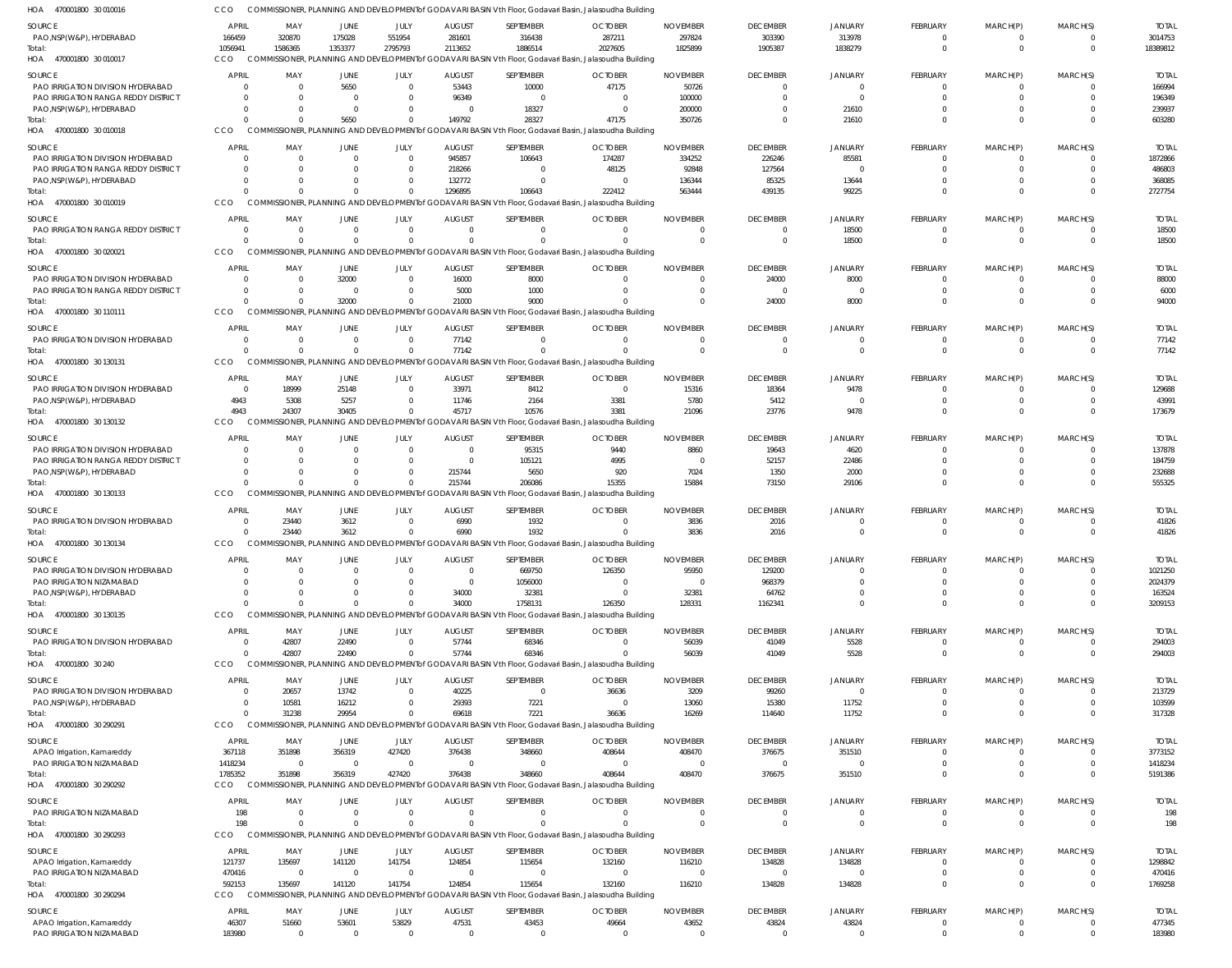| HOA 470001800 30 290294                                | CCO                              |                                   |                               |                       |                                  |                                                                                                | COMMISSIONER, PLANNING AND DEVELOPMENTof GODAVARI BASIN Vth Floor, Godavari Basin, Jalasoudha Building             |                                            |                             |                          |                                  |                            |                            |                         |
|--------------------------------------------------------|----------------------------------|-----------------------------------|-------------------------------|-----------------------|----------------------------------|------------------------------------------------------------------------------------------------|--------------------------------------------------------------------------------------------------------------------|--------------------------------------------|-----------------------------|--------------------------|----------------------------------|----------------------------|----------------------------|-------------------------|
| <b>SOURCE</b>                                          | <b>APRIL</b>                     | MAY                               | <b>JUNE</b>                   | JULY                  | <b>AUGUST</b>                    | SEPTEMBER                                                                                      | <b>OCTOBER</b>                                                                                                     | <b>NOVEMBER</b>                            | <b>DECEMBER</b>             | <b>JANUARY</b>           | <b>FEBRUARY</b>                  | MARCH(P)                   | MARCH(S)                   | <b>TOTAL</b>            |
| Total:                                                 | 230287                           | 51660                             | 53601                         | 53829                 | 47531                            | 43453                                                                                          | 49664                                                                                                              | 43652                                      | 43824                       | 43824                    | $\overline{0}$                   | $\overline{0}$             | $\mathbf{0}$               | 661325                  |
| HOA<br>470001800 30 290295                             | CCO                              |                                   |                               |                       |                                  |                                                                                                | COMMISSIONER, PLANNING AND DEVELOPMENT of GODAVARI BASIN Vth Floor, Godavari Basin, Jalasoudha Building            |                                            |                             |                          |                                  |                            |                            |                         |
|                                                        |                                  |                                   |                               |                       |                                  |                                                                                                |                                                                                                                    |                                            |                             |                          |                                  |                            |                            |                         |
| SOURCE<br>APAO Irrigation, Kamareddy                   | <b>APRIL</b><br>$\overline{0}$   | MAY<br>$\overline{0}$             | JUNE<br>$\overline{0}$        | JULY<br>$\Omega$      | <b>AUGUST</b><br>114000          | SEPTEMBER<br>$\overline{0}$                                                                    | <b>OCTOBER</b><br>$\overline{0}$                                                                                   | <b>NOVEMBER</b><br>$\overline{0}$          | <b>DECEMBER</b><br>$\Omega$ | <b>JANUARY</b>           | FEBRUARY<br>$\overline{0}$       | MARCH(P)<br>0              | MARCH(S)<br>$\overline{0}$ | <b>TOTAL</b><br>114000  |
| Total:                                                 | $\Omega$                         | $\Omega$                          | $\Omega$                      | - 0                   | 114000                           | $\Omega$                                                                                       | $\Omega$                                                                                                           | $\Omega$                                   | $\Omega$                    | $\Omega$                 | $\Omega$                         | $\overline{0}$             | $\Omega$                   | 114000                  |
| HOA 470001800 30 290296                                | CCO                              |                                   |                               |                       |                                  |                                                                                                | COMMISSIONER, PLANNING AND DEVELOPMENT of GODAVARI BASIN Vth Floor, Godavari Basin, Jalasoudha Building            |                                            |                             |                          |                                  |                            |                            |                         |
| SOURCE                                                 | <b>APRIL</b>                     | MAY                               | <b>JUNE</b>                   | JULY                  | <b>AUGUST</b>                    | SEPTEMBER                                                                                      | <b>OCTOBER</b>                                                                                                     | <b>NOVEMBER</b>                            | <b>DECEMBER</b>             | <b>JANUARY</b>           | <b>FEBRUARY</b>                  | MARCH(P)                   | MARCH(S)                   | <b>TOTAL</b>            |
| APAO Irrigation, Kamareddy                             | $\Omega$                         | $\overline{0}$                    | $\overline{0}$                | $\Omega$              | 61326                            | $\Omega$                                                                                       | $\Omega$                                                                                                           | 129694                                     | 62950                       | $\Omega$                 | 0                                | 0                          | $\mathbf{0}$               | 253970                  |
| Total:<br>HOA 470001800 30 300302                      | $\Omega$<br>CCO                  | - 0                               | $\Omega$                      | $\Omega$              | 61326                            | $\Omega$                                                                                       | $\Omega$<br>COMMISSIONER, PLANNING AND DEVELOPMENTof GODAVARI BASIN Vth Floor, Godavari Basin, Jalasoudha Building | 129694                                     | 62950                       | $\Omega$                 | $\overline{0}$                   | $\overline{0}$             | $\mathbf 0$                | 253970                  |
|                                                        |                                  |                                   |                               |                       |                                  |                                                                                                |                                                                                                                    |                                            |                             |                          |                                  |                            |                            |                         |
| SOURCE<br>PAO IRRIGATION DIVISION HYDERABAD            | <b>APRIL</b><br>73185            | MAY<br>73185                      | <b>JUNE</b><br>73185          | JULY<br>54212         | <b>AUGUST</b><br>81318           | SEPTEMBER<br>81318                                                                             | <b>OCTOBER</b><br>81318                                                                                            | <b>NOVEMBER</b><br>81318                   | <b>DECEMBER</b><br>81318    | <b>JANUARY</b><br>81318  | <b>FEBRUARY</b><br>$\Omega$      | MARCH(P)<br>0              | MARCH(S)<br>$\Omega$       | <b>TOTAL</b><br>761675  |
| PAO IRRIGATION RANGA REDDY DISTRICT                    | $\overline{0}$                   | $\overline{0}$                    | $\overline{0}$                | 43211                 | $\overline{0}$                   | $\Omega$                                                                                       | $\overline{0}$                                                                                                     | - 0                                        | $\Omega$                    |                          |                                  | $\Omega$                   | $\Omega$                   | 43211                   |
| PAO, NSP(W&P), HYDERABAD                               | $\Omega$                         | 19445                             | 38890                         | 21606                 | 21606                            | 21606                                                                                          | 21606                                                                                                              | 21606                                      | 21606                       | 21606                    |                                  | $\Omega$                   | $\Omega$                   | 209577                  |
| Total:<br>HOA 470001800 30 310318                      | 73185<br><b>CCO</b>              | 92630                             | 112075                        | 119029                | 102924                           | 102924                                                                                         | 102924<br>COMMISSIONER, PLANNING AND DEVELOPMENTof GODAVARI BASIN Vth Floor, Godavari Basin, Jalasoudha Building   | 102924                                     | 102924                      | 102924                   | $\Omega$                         | $\Omega$                   | $\Omega$                   | 1014463                 |
|                                                        |                                  |                                   |                               |                       |                                  |                                                                                                |                                                                                                                    |                                            |                             |                          |                                  |                            |                            |                         |
| SOURCE<br>APAO Irrigation, Kamareddy                   | <b>APRIL</b><br>$\Omega$         | MAY<br>$\overline{0}$             | <b>JUNE</b><br>$\mathbf{0}$   | JULY<br>$\Omega$      | <b>AUGUST</b><br>$\overline{0}$  | SEPTEMBER<br>20000                                                                             | <b>OCTOBER</b><br>$\overline{0}$                                                                                   | <b>NOVEMBER</b><br>$\overline{\mathbf{0}}$ | <b>DECEMBER</b><br>$\Omega$ | <b>JANUARY</b>           | <b>FEBRUARY</b><br>$\Omega$      | MARCH(P)<br>- 0            | MARCH(S)<br>$\Omega$       | <b>TOTAL</b><br>20000   |
| PAO IRRIGATION DIVISION HYDERABAD                      | $\Omega$                         | $\overline{0}$                    | $\Omega$                      | - 0                   | 40000                            | $\Omega$                                                                                       | $\Omega$                                                                                                           | 20000                                      | $\Omega$                    | $\Omega$                 | $\Omega$                         | $\Omega$                   | $\Omega$                   | 60000                   |
| PAO IRRIGATION RANGA REDDY DISTRICT                    | $\Omega$                         | 20000                             | $\Omega$                      | $\Omega$              | $\overline{0}$                   | $\Omega$                                                                                       | $\Omega$                                                                                                           | - 0                                        | $\Omega$                    | $\Omega$                 | $\Omega$                         | $\Omega$                   | $\Omega$                   | 20000                   |
| Total:                                                 | $\Omega$                         | 20000                             | $\Omega$                      | $\Omega$              | 40000                            | 20000                                                                                          |                                                                                                                    | 20000                                      | $\Omega$                    | $\Omega$                 | $\Omega$                         | $\Omega$                   | $\Omega$                   | 100000                  |
| HOA 470001800 30 510511                                | CCO                              |                                   |                               |                       |                                  |                                                                                                | COMMISSIONER, PLANNING AND DEVELOPMENTof GODAVARI BASIN Vth Floor, Godavari Basin, Jalasoudha Building             |                                            |                             |                          |                                  |                            |                            |                         |
| SOURCE<br>PAO IRRIGATION DIVISION HYDERABAD            | <b>APRIL</b><br>$\Omega$         | MAY<br>$\overline{0}$             | <b>JUNE</b><br>$\Omega$       | JULY<br>- 0           | <b>AUGUST</b><br>$\overline{0}$  | SEPTEMBER<br>19598                                                                             | <b>OCTOBER</b><br>$\overline{0}$                                                                                   | <b>NOVEMBER</b><br>$\overline{0}$          | <b>DECEMBER</b><br>$\Omega$ | <b>JANUARY</b>           | <b>FEBRUARY</b>                  | MARCH(P)                   | MARCH(S)<br>$\Omega$       | <b>TOTAL</b><br>19598   |
| PAO, NSP(W&P), HYDERABAD                               | $\Omega$                         | $\Omega$                          | $\Omega$                      | - 0                   | 40756                            | $\Omega$                                                                                       | $\Omega$                                                                                                           | $\overline{0}$                             | 33270                       |                          | $\overline{0}$<br>$\Omega$       | 0<br>$\Omega$              | $\Omega$                   | 74026                   |
| Total:                                                 | $\Omega$                         | $\Omega$                          | $\Omega$                      |                       | 40756                            | 19598                                                                                          | $\Omega$                                                                                                           | $\overline{0}$                             | 33270                       | $\Omega$                 | $\Omega$                         | $\Omega$                   | $\Omega$                   | 93624                   |
| HOA 470001800 32010011                                 | <b>CCO</b>                       |                                   |                               |                       |                                  | CHIEF ENGINEER, KANTHANAPALLI PROJECT Ist floor, Jalasoudha Building, Errum Manzil,            |                                                                                                                    |                                            |                             |                          |                                  |                            |                            |                         |
| <b>SOURCE</b>                                          | <b>APRIL</b>                     | MAY                               | JUNE                          | JULY                  | <b>AUGUST</b>                    | SEPTEMBER                                                                                      | <b>OCTOBER</b>                                                                                                     | <b>NOVEMBER</b>                            | <b>DECEMBER</b>             | <b>JANUARY</b>           | FEBRUARY                         | MARCH(P)                   | MARCH(S)                   | <b>TOTAL</b>            |
| APAO Projects, Bhoopalapally                           | 571234                           | 570433                            | 517553                        | 1020894               | 1028018                          | 1151368                                                                                        | 934890                                                                                                             | 1734828                                    | 1541476                     | 993392                   | $\Omega$                         | $\Omega$                   | $\Omega$                   | 10064086                |
| APAO Projects, Jangaon<br>APAO Projects, Mahabubabad   | 622042<br>625391                 | 620791<br>628998                  | 590521<br>598715              | 1273861<br>1107969    | 1323633<br>1157432               | 1429038<br>1326729                                                                             | 1612482<br>1586500                                                                                                 | 1714167<br>1731981                         | 1679587<br>1221959          | 1253667<br>1156032       | $\Omega$                         | $\Omega$                   | $\Omega$<br>$\Omega$       | 12119789<br>11141706    |
| PAO (W&P), Waranagal (Urban)                           | 1480598                          | 1469023                           | 1976650                       | 2918952               | 3149092                          | 3029191                                                                                        | 3843191                                                                                                            | 5245069                                    | 3211235                     | 3481872                  |                                  | $\Omega$                   | $\Omega$                   | 29804873                |
| Total:                                                 | 3299265                          | 3289245                           | 3683439                       | 6321676               | 6658175                          | 6936326                                                                                        | 7977063                                                                                                            | 10426045                                   | 7654257                     | 6884963                  | $\Omega$                         | $\Omega$                   | $\Omega$                   | 63130454                |
| HOA 470001800 32 010012                                | CCO                              |                                   |                               |                       |                                  | CHIEF ENGINEER, KANTHANAPALLI PROJECT Ist floor, Jalasoudha Building, Errum Manzil,            |                                                                                                                    |                                            |                             |                          |                                  |                            |                            |                         |
| SOURCE                                                 | <b>APRIL</b>                     | MAY                               | <b>JUNE</b>                   | JULY                  | <b>AUGUST</b>                    | SEPTEMBER                                                                                      | <b>OCTOBER</b>                                                                                                     | <b>NOVEMBER</b>                            | <b>DECEMBER</b>             | <b>JANUARY</b>           | <b>FEBRUARY</b>                  | MARCH(P)                   | MARCH(S)                   | <b>TOTAL</b>            |
| APAO Projects, Bhoopalapally<br>APAO Projects, Jangaon | 13862<br>$\overline{0}$          | 13982<br>$\overline{\phantom{0}}$ | 13006<br>$\overline{0}$       | 37365<br>- 0          | 22163<br>$\overline{0}$          | 45482<br>952                                                                                   | 20870<br>420                                                                                                       | 26130<br>420                               | 22490<br>420                | 20445<br>420             | $\Omega$                         | 0                          | $\Omega$<br>$\Omega$       | 235795<br>2632          |
| APAO Projects, Mahabubabad                             | 1000                             | 1000                              | 2000                          | 2000                  | 2000                             | 4676                                                                                           | 2000                                                                                                               | 2000                                       | 22000                       | 2000                     |                                  |                            | $\Omega$                   | 40676                   |
| PAO (W&P), Waranagal (Urban)                           | 15567                            | 16043                             | 23487                         | 29003                 | 27075                            | 25795                                                                                          | 45495                                                                                                              | 40818                                      | 36915                       | 27227                    |                                  | $\Omega$                   | $\Omega$                   | 287425                  |
| Total:                                                 | 30429                            | 31025                             | 38493                         | 68368                 | 51238                            | 76905                                                                                          | 68785                                                                                                              | 69368                                      | 81825                       | 50092                    | $\Omega$                         | $\Omega$                   | $\Omega$                   | 566528                  |
| HOA 470001800 32010013                                 | CCO                              | GINEER,                           |                               |                       |                                  | KANTHANAPALLI PROJECT Ist floor, Jalasoudha Building, Errum Manzil,                            |                                                                                                                    |                                            |                             |                          |                                  |                            |                            |                         |
| <b>SOURCE</b><br>APAO Projects, Bhoopalapally          | <b>APRIL</b><br>189767           | MAY<br>191232                     | <b>JUNE</b><br>173687         | JULY<br>530042        | <b>AUGUST</b><br>335919          | SEPTEMBER<br>743214                                                                            | <b>OCTOBER</b><br>310645                                                                                           | <b>NOVEMBER</b><br>319301                  | <b>DECEMBER</b><br>434920   | <b>JANUARY</b><br>625751 | FEBRUARY<br>$\Omega$             | MARCH(P)<br>$\Omega$       | MARCH(S)<br>$\Omega$       | <b>TOTAL</b><br>3854478 |
| APAO Projects, Jangaon                                 | 206811                           | 209578                            | 199535                        | 423485                | 440137                           | 475307                                                                                         | 957798                                                                                                             | 473114                                     | 474930                      | 481954                   |                                  | $\Omega$                   | $\Omega$                   | 4342649                 |
| APAO Projects, Mahabubabad                             | 207800                           | 212510                            | 396998                        | 369020                | 384617                           | 812596                                                                                         | 396011                                                                                                             | 429452                                     | 468182                      | 444326                   | $\Omega$                         | $\Omega$                   | $\Omega$                   | 4121512                 |
| PAO (W&P), Waranagal (Urban)                           | 492003                           | 501373                            | 738964                        | 969934                | 1045992                          | 1006715                                                                                        | 2046481                                                                                                            | 1462083                                    | 1236905                     | 1577968                  |                                  | $\mathbf 0$                | $\Omega$                   | 11078418                |
| Total:<br>HOA 470001800 32010016                       | 1096381<br>CCO                   | 1114693                           | 1509184                       | 2292481               | 2206665                          | 3037832<br>CHIEF ENGINEER, KANTHANAPALLI PROJECT Ist floor, Jalasoudha Building, Errum Manzil, | 3710935                                                                                                            | 2683950                                    | 2614937                     | 3129999                  | $\Omega$                         | $\Omega$                   | $\Omega$                   | 23397057                |
|                                                        |                                  |                                   |                               |                       |                                  |                                                                                                |                                                                                                                    |                                            |                             |                          |                                  |                            |                            |                         |
| SOURCE<br>APAO Projects, Bhoopalapally                 | APRIL<br>95644                   | MAY<br>96432                      | JUNE<br>88154                 | <b>JULY</b><br>265892 | <b>AUGUST</b><br>191656          | SEPTEMBER<br>398853                                                                            | <b>OCTOBER</b><br>156715                                                                                           | <b>NOVEMBER</b><br>160659                  | <b>DECEMBER</b><br>224344   | JANUARY<br>161918        | FEBRUARY<br>$\overline{0}$       | MARCH(P)<br>$\mathbf 0$    | MARCH(S)<br>$\overline{0}$ | <b>TOTAL</b><br>1840267 |
| APAO Projects, Jangaon                                 | 117145                           | 118783                            | 113441                        | 237953                | 243384                           | 266273                                                                                         | 540612                                                                                                             | 245706                                     | 231687                      | 235416                   | $\Omega$                         | $\mathbf 0$                | $\Omega$                   | 2350400                 |
| APAO Projects, Mahabubabad                             | 104816                           | 107308                            | 200230                        | 187767                | 194150                           | 397603                                                                                         | 198817                                                                                                             | 218616                                     | 205082                      | 192935                   |                                  |                            | $\Omega$                   | 2007324                 |
| PAO (W&P), Waranagal (Urban)<br>Total:                 | 279744<br>597349                 | 285285<br>607808                  | 414887<br>816712              | 543018<br>1234630     | 580743<br>1209933                | 558594<br>1621323                                                                              | 1127417<br>2023561                                                                                                 | 816591<br>1441572                          | 594645<br>1255758           | 582649<br>1172918        | $\Omega$                         | $\Omega$<br>$\Omega$       | $\Omega$<br>$\Omega$       | 5783573<br>11981564     |
| HOA 470001800 32 010017                                | CCO                              |                                   |                               |                       |                                  | CHIEF ENGINEER, KANTHANAPALLI PROJECT Ist floor, Jalasoudha Building, Errum Manzil,            |                                                                                                                    |                                            |                             |                          |                                  |                            |                            |                         |
| <b>SOURCE</b>                                          | <b>APRIL</b>                     | MAY                               | JUNE                          | JULY                  | <b>AUGUST</b>                    | SEPTEMBER                                                                                      | <b>OCTOBER</b>                                                                                                     | <b>NOVEMBER</b>                            | <b>DECEMBER</b>             | <b>JANUARY</b>           | FEBRUARY                         | MARCH(P)                   | MARCH(S)                   | <b>TOTAL</b>            |
| APAO Projects, Bhoopalapally                           | $\Omega$                         | $\overline{0}$                    | 39888                         | $\Omega$              | $\overline{0}$                   | $\overline{0}$                                                                                 | $\overline{0}$                                                                                                     | $\overline{0}$                             | $\Omega$                    |                          | $\overline{0}$                   | 0                          | $\Omega$                   | 39888                   |
| APAO Projects, Mahabubabad                             | $\Omega$                         | $\overline{0}$                    | $\mathbf 0$                   | - 0                   | $\Omega$                         | $\Omega$                                                                                       | 274636                                                                                                             | $\overline{0}$                             | $\Omega$                    | $\Omega$                 | $\Omega$                         | $\mathbf 0$                | $\mathbf 0$                | 274636                  |
| PAO (W&P), Waranagal (Urban)<br>Total:                 | $\Omega$<br>$\Omega$             | $\Omega$<br>$\Omega$              | $\mathbf{0}$<br>39888         | - 0<br>$\Omega$       | $\Omega$<br>$\Omega$             | $\Omega$<br>$\Omega$                                                                           | 28493                                                                                                              | $\circ$<br>$\Omega$                        | 108000<br>108000            | $\Omega$<br>$\Omega$     | $\Omega$<br>$\Omega$             | $\mathbf 0$<br>$\Omega$    | $\Omega$<br>$\Omega$       | 136493<br>451017        |
| HOA 470001800 32010018                                 | <b>CCO</b>                       |                                   |                               |                       |                                  | CHIEF ENGINEER, KANTHANAPALLI PROJECT Ist floor, Jalasoudha Building, Errum Manzil,            | 303129                                                                                                             |                                            |                             |                          |                                  |                            |                            |                         |
| SOURCE                                                 | <b>APRIL</b>                     | MAY                               | JUNE                          | JULY                  | <b>AUGUST</b>                    | SEPTEMBER                                                                                      | <b>OCTOBER</b>                                                                                                     | <b>NOVEMBER</b>                            | <b>DECEMBER</b>             | <b>JANUARY</b>           | FEBRUARY                         | MARCH(P)                   | MARCH(S)                   | <b>TOTAL</b>            |
| APAO Projects, Bhoopalapally                           | $\Omega$                         | $\overline{0}$                    | $\mathbf{0}$                  | - 0                   | $\overline{0}$                   | 30760                                                                                          | $\overline{0}$                                                                                                     | 21757                                      | 160601                      |                          | $\overline{0}$                   | 0                          | $\Omega$                   | 213118                  |
| APAO Projects, Jangaon                                 | $\Omega$                         | $\Omega$                          | $\Omega$                      | - 0                   | $\overline{0}$                   | 350136                                                                                         | 26699                                                                                                              | $\overline{0}$                             | 92851                       |                          |                                  | $\Omega$                   | $\Omega$                   | 469686                  |
| APAO Projects, Mahabubabad                             |                                  | $\Omega$                          |                               |                       | $\overline{0}$                   | 143314                                                                                         | $\circ$                                                                                                            | $\overline{\phantom{0}}$                   | 238957                      |                          |                                  | $\Omega$                   | $\Omega$                   | 382271                  |
| PAO (W&P), Waranagal (Urban)<br>Total:                 | $\Omega$<br>$\Omega$             | $\Omega$<br>$\Omega$              | $\Omega$<br>$\Omega$          |                       | 228658<br>228658                 | 65675<br>589885                                                                                | 169806<br>196505                                                                                                   | 190835<br>212592                           | 192819<br>685228            | 191844<br>191844         | $\Omega$                         | $\mathbf 0$<br>$\Omega$    | $\Omega$<br>$\Omega$       | 1039637<br>2104712      |
| HOA 470001800 32 020022                                | CCO                              |                                   |                               |                       |                                  | CHIEF ENGINEER, KANTHANAPALLI PROJECT Ist floor, Jalasoudha Building, Errum Manzil,            |                                                                                                                    |                                            |                             |                          |                                  |                            |                            |                         |
| SOURCE                                                 | <b>APRIL</b>                     | MAY                               | JUNE                          | JULY                  | <b>AUGUST</b>                    | SEPTEMBER                                                                                      | <b>OCTOBER</b>                                                                                                     | <b>NOVEMBER</b>                            | <b>DECEMBER</b>             | <b>JANUARY</b>           | FEBRUARY                         | MARCH(P)                   | MARCH(S)                   | <b>TOTAL</b>            |
| PAO (W&P), Waranagal (Urban)                           | $\overline{0}$                   | 31974                             | $\overline{0}$                | $\Omega$              | 35528                            | 17764                                                                                          | 35528                                                                                                              | $\overline{0}$                             | 45269                       |                          | $\overline{0}$                   | $\mathbf 0$                | $\overline{0}$             | 166063                  |
| Total:                                                 | $\Omega$                         | 31974                             | $\mathbf{0}$                  | $\Omega$              | 35528                            | 17764                                                                                          | 35528                                                                                                              | $\overline{0}$                             | 45269                       | $\Omega$                 | $\overline{0}$                   | $\overline{0}$             | $\mathbf 0$                | 166063                  |
| HOA 470001800 32 110111                                | CCO                              |                                   |                               |                       |                                  | CHIEF ENGINEER, KANTHANAPALLI PROJECT Ist floor, Jalasoudha Building, Errum Manzil,            |                                                                                                                    |                                            |                             |                          |                                  |                            |                            |                         |
| SOURCE                                                 | <b>APRIL</b>                     | MAY                               | JUNE                          | JULY                  | <b>AUGUST</b>                    | SEPTEMBER                                                                                      | <b>OCTOBER</b>                                                                                                     | <b>NOVEMBER</b>                            | <b>DECEMBER</b>             | JANUARY                  | FEBRUARY                         | MARCH(P)                   | MARCH(S)                   | <b>TOTAL</b>            |
| APAO Projects, Bhoopalapally<br>APAO Projects, Jangaon | $\overline{0}$<br>$\overline{0}$ | $\overline{0}$<br>$\overline{0}$  | $\overline{0}$<br>$\mathbf 0$ | $\Omega$<br>$\Omega$  | $\overline{0}$<br>$\overline{0}$ | 298190<br>238048                                                                               | $\overline{0}$<br>$\overline{0}$                                                                                   | $\overline{0}$<br>$\circ$                  | 204900<br>61166             | $\Omega$<br>$\Omega$     | $\overline{0}$<br>$\overline{0}$ | $\mathbf 0$<br>$\mathbf 0$ | $\mathbf 0$<br>$\mathbf 0$ | 503090<br>299214        |
|                                                        |                                  |                                   |                               |                       |                                  |                                                                                                |                                                                                                                    |                                            |                             |                          |                                  |                            |                            |                         |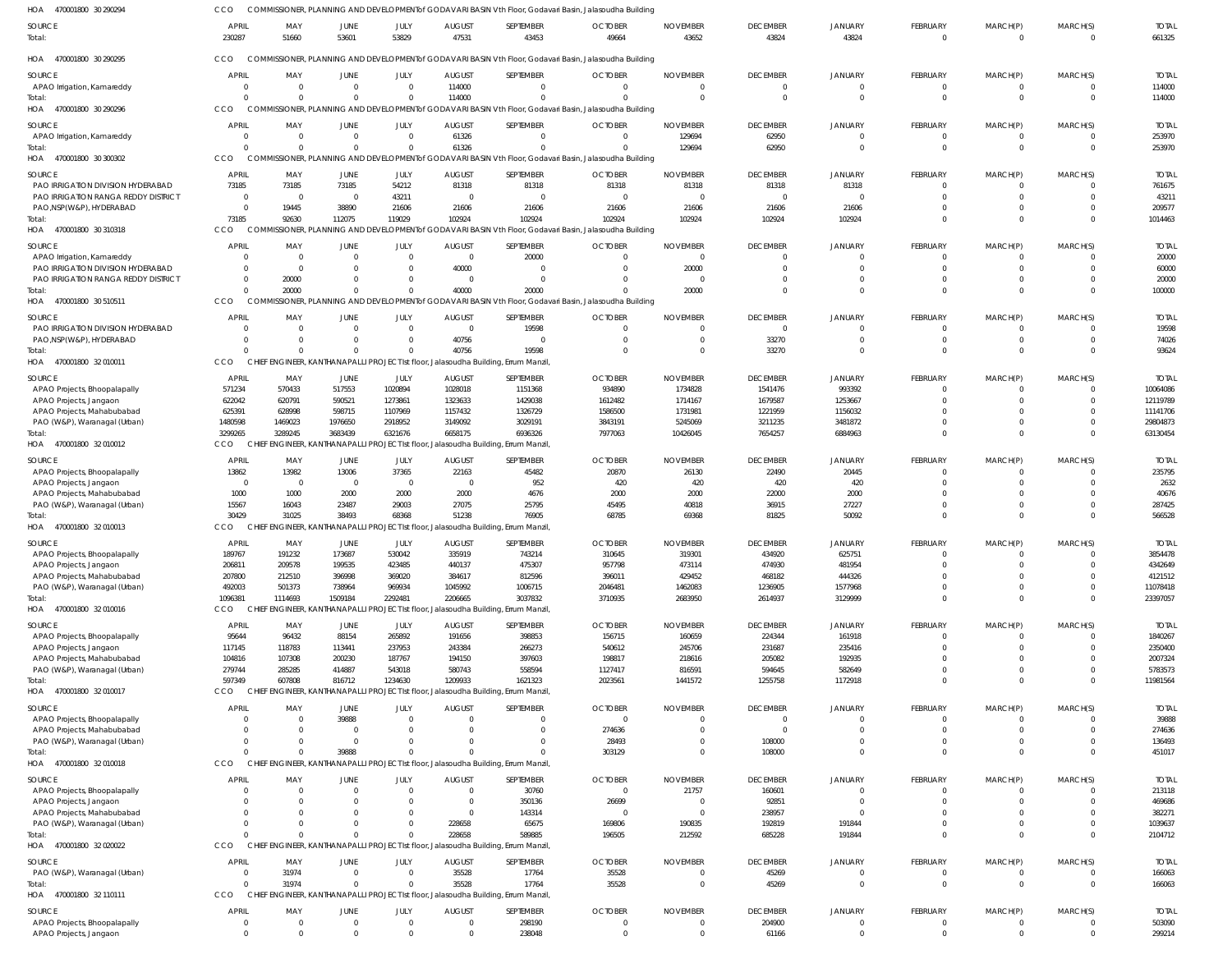| 470001800 32 110111<br><b>HOA</b>      | ссо          |     |      |      |               | CHIEF ENGINEER, KANTHANAPALLI PROJECT Ist floor, Jalasoudha Building, Errum Manzil, |                |                 |                 |  |
|----------------------------------------|--------------|-----|------|------|---------------|-------------------------------------------------------------------------------------|----------------|-----------------|-----------------|--|
| <b>SOURCE</b>                          | <b>APRIL</b> | MAY | JUNE | JULY | <b>AUGUST</b> | <b>SEPTEMBER</b>                                                                    | <b>OCTOBER</b> | <b>NOVEMBER</b> | <b>DECEMBER</b> |  |
| APAO Projects, Mahabubabad             |              |     |      |      |               |                                                                                     | 89970          | 203342          |                 |  |
| <b>PAO (W&amp;P)</b> Waranagal (Hrhan) |              |     |      |      |               | 140823                                                                              |                |                 | 100075          |  |

| SOURCE<br>APAO Projects, Mahabubabad                       | <b>APRIL</b><br>$\overline{0}$ | MAY<br>$\mathbf{0}$          | <b>JUNE</b><br>$\overline{0}$    | JULY        | <b>AUGUST</b><br>$\Omega$<br>$\overline{0}$         | SEPTEMBER<br>$\overline{0}$                                                                    | <b>OCTOBER</b><br>89970                                                                                                                                  | <b>NOVEMBER</b><br>203342      | <b>DECEMBER</b><br>$\mathbf 0$ | JANUARY<br>$\overline{0}$        | FEBRUARY<br>$\Omega$              | MARCH(P)<br>$\Omega$       | MARCH(S)<br>$\overline{0}$       | <b>TOTAL</b><br>293312 |
|------------------------------------------------------------|--------------------------------|------------------------------|----------------------------------|-------------|-----------------------------------------------------|------------------------------------------------------------------------------------------------|----------------------------------------------------------------------------------------------------------------------------------------------------------|--------------------------------|--------------------------------|----------------------------------|-----------------------------------|----------------------------|----------------------------------|------------------------|
| PAO (W&P), Waranagal (Urban)<br>Total:                     | $\Omega$<br>$\Omega$           | $\mathbf{0}$<br>$\Omega$     | $\mathbf{0}$<br>$\mathbf 0$      |             | $\mathbf{0}$<br>$\Omega$<br>$\Omega$<br>$\Omega$    | 140822<br>677060                                                                               | $\overline{0}$<br>89970                                                                                                                                  | $\Omega$<br>203342             | 190075<br>456141               | $\Omega$<br>$\Omega$             | $\overline{0}$<br>$\Omega$        | $\Omega$<br>$\Omega$       | $\mathbf{0}$<br>$\Omega$         | 330897<br>1426513      |
| HOA<br>470001800 32 130131                                 | CCO                            |                              |                                  |             |                                                     | CHIEF ENGINEER, KANTHANAPALLI PROJECT Ist floor, Jalasoudha Building, Errum Manzil             |                                                                                                                                                          |                                |                                |                                  |                                   |                            |                                  |                        |
| SOURCE                                                     | <b>APRIL</b>                   | MAY                          | <b>JUNE</b>                      | <b>JULY</b> | <b>AUGUST</b>                                       | SEPTEMBER                                                                                      | <b>OCTOBER</b>                                                                                                                                           | <b>NOVEMBER</b>                | <b>DECEMBER</b>                | <b>JANUARY</b>                   | <b>FEBRUARY</b>                   | MARCH(P)                   | MARCH(S)                         | <b>TOTAL</b>           |
| APAO Projects, Bhoopalapally<br>APAO Projects, Jangaon     | 0<br>$\Omega$                  | $\mathbf{0}$<br>$\Omega$     | $\overline{0}$<br>$\mathbf 0$    |             | $\Omega$<br>$\mathbf 0$<br>$\Omega$<br>$\mathbf 0$  | 16012<br>$\Omega$                                                                              | $\overline{0}$<br>$\overline{0}$                                                                                                                         | 0<br>$\Omega$                  | 2608<br>365                    | - 0<br>-0                        | $\Omega$<br>$\Omega$              | $\Omega$<br>$\Omega$       | 0<br>$\Omega$                    | 18620<br>365           |
| APAO Projects, Mahabubabad                                 | $\Omega$                       | $\Omega$                     | $\mathbf{0}$                     |             | $\Omega$<br>$\Omega$                                | $\overline{0}$                                                                                 | 5932                                                                                                                                                     |                                | - 0                            |                                  |                                   |                            | $\Omega$                         | 5932                   |
| PAO (W&P), Waranagal (Urban)                               | $\Omega$                       | $\Omega$                     | $\mathbf 0$                      |             | $\Omega$<br>$\mathbf 0$                             | $\overline{0}$                                                                                 | 5907                                                                                                                                                     | $\Omega$                       | 1841                           | $\Omega$                         | $\Omega$                          | $\Omega$                   | $\Omega$                         | 7748                   |
| Total:<br>470001800 32 130132<br>HOA                       | $\Omega$<br>CCO                | $\Omega$                     | $\Omega$                         |             | $\cap$<br>$\Omega$                                  | 16012<br>CHIEF ENGINEER, KANTHANAPALLI PROJECT Ist floor, Jalasoudha Building, Errum Manzil    | 11839                                                                                                                                                    | $\Omega$                       | 4814                           | $\Omega$                         | $\Omega$                          | $\Omega$                   | $\Omega$                         | 32665                  |
| SOURCE                                                     | <b>APRIL</b>                   | MAY                          | <b>JUNE</b>                      | JULY        | <b>AUGUST</b>                                       | SEPTEMBER                                                                                      | <b>OCTOBER</b>                                                                                                                                           | <b>NOVEMBER</b>                | <b>DECEMBER</b>                | <b>JANUARY</b>                   | <b>FEBRUARY</b>                   | MARCH(P)                   | MARCH(S)                         | <b>TOTAL</b>           |
| APAO Projects, Bhoopalapally                               | $\overline{0}$                 | $\mathbf{0}$                 | $\overline{0}$                   |             | $\Omega$<br>$\overline{0}$                          | 3050                                                                                           | 3500                                                                                                                                                     | $\Omega$                       | 4012                           | $\Omega$                         | $\Omega$                          |                            | $\Omega$                         | 10562                  |
| APAO Projects, Jangaon                                     | $\Omega$                       | $\mathbf{0}$                 | $\mathbf 0$                      |             | $\mathbf 0$<br>$\Omega$                             | 9738                                                                                           | $\overline{0}$                                                                                                                                           | $\mathbf 0$                    | 39716                          | $\Omega$                         | $\Omega$                          | $\Omega$                   | $\Omega$                         | 49454                  |
| APAO Projects, Mahabubabad<br>PAO (W&P), Waranagal (Urban) | $\Omega$<br>$\Omega$           | $\Omega$<br>$\Omega$         | $\Omega$<br>$\mathbf 0$          |             | $\Omega$<br>$\Omega$<br>$\Omega$<br>$\Omega$        | $\Omega$<br>141211                                                                             | 74677<br>2800                                                                                                                                            | $\Omega$<br>29745              | 87875                          | $\Omega$<br>$\Omega$             | $\Omega$<br>$\Omega$              | $\Omega$                   | $\Omega$<br>$\Omega$             | 74677<br>261631        |
| Total:                                                     | O                              | $\Omega$                     | $\mathbf 0$                      |             | $\Omega$<br>$\Omega$                                | 153999                                                                                         | 80977                                                                                                                                                    | 29745                          | 131603                         | $\Omega$                         | $\Omega$                          | $\Omega$                   | $\Omega$                         | 396324                 |
| 470001800 32 130134<br>HOA                                 | CCO                            |                              |                                  |             |                                                     | CHIEF ENGINEER, KANTHANAPALLI PROJECT Ist floor, Jalasoudha Building, Errum Manzil             |                                                                                                                                                          |                                |                                |                                  |                                   |                            |                                  |                        |
| SOURCE                                                     | <b>APRIL</b>                   | MAY                          | JUNE                             | JULY        | <b>AUGUST</b>                                       | SEPTEMBER                                                                                      | <b>OCTOBER</b>                                                                                                                                           | <b>NOVEMBER</b>                | <b>DECEMBER</b>                | <b>JANUARY</b>                   | <b>FEBRUARY</b>                   | MARCH(P)                   | MARCH(S)                         | <b>TOTAI</b>           |
| APAO Projects, Bhoopalapally                               | $\overline{0}$<br>$\Omega$     | $\mathbf{0}$                 | $\mathbf{0}$                     |             | $\mathbf{0}$<br>$\Omega$<br>$\Omega$                | 470250                                                                                         | $\overline{0}$                                                                                                                                           | $\mathbf 0$                    | 282150                         | $\overline{0}$                   | $\Omega$<br>$\Omega$              | $\Omega$<br>$\Omega$       | $\overline{0}$<br>$\Omega$       | 752400                 |
| APAO Projects, Jangaon<br>APAO Projects, Mahabubabad       |                                | $\mathbf{0}$<br>$\Omega$     | $\mathbf{0}$<br>$\mathbf 0$      |             | $\mathbf 0$<br>$\mathbf 0$<br>$\Omega$              | 125400<br>$\overline{0}$                                                                       | 344850<br>190145                                                                                                                                         | $\mathbf 0$<br>254573          | 62700<br>- 0                   | -0<br>-0                         | $\Omega$                          | $\Omega$                   | $\Omega$                         | 532950<br>444718       |
| PAO (W&P), Waranagal (Urban)                               | $\Omega$                       | $\Omega$                     | $\mathbf 0$                      |             | $\Omega$<br>$\mathbf 0$                             | 452074                                                                                         | 94050                                                                                                                                                    | 219450                         | 62700                          | $\Omega$                         | $\Omega$                          | $\Omega$                   | $\mathbf 0$                      | 828274                 |
| Total                                                      | $\Omega$                       | $\Omega$                     | $\mathbf 0$                      |             | $\Omega$<br>$\Omega$                                | 1047724<br>CHIEF ENGINEER, KANTHANAPALLI PROJECT Ist floor, Jalasoudha Building, Errum Manzil  | 629045                                                                                                                                                   | 474023                         | 407550                         | $\Omega$                         | $\Omega$                          | $\Omega$                   | $\Omega$                         | 2558342                |
| HOA<br>470001800 32 130135                                 | CCO                            |                              |                                  |             |                                                     |                                                                                                |                                                                                                                                                          |                                |                                |                                  |                                   |                            |                                  |                        |
| <b>SOURCE</b><br>APAO Projects, Bhoopalapally              | <b>APRIL</b><br>$\Omega$       | MAY<br>$\Omega$              | JUNE<br>$\overline{0}$           | JULY        | <b>AUGUST</b><br>$\Omega$<br>$\Omega$               | SEPTEMBER<br>3435                                                                              | <b>OCTOBER</b><br>$\overline{0}$                                                                                                                         | <b>NOVEMBER</b><br>$\Omega$    | <b>DECEMBER</b><br>$^{\circ}$  | <b>JANUARY</b><br>$\Omega$       | <b>FEBRUARY</b><br>$\Omega$       | MARCH(P)<br>$\Omega$       | MARCH(S)<br>$\overline{0}$       | <b>TOTAL</b><br>3435   |
| APAO Projects, Jangaon                                     | $\Omega$                       | $\mathbf{0}$                 | $\overline{0}$                   |             | $\mathbf 0$<br>$\Omega$                             | 4741                                                                                           | $\overline{0}$                                                                                                                                           | $\mathbf 0$                    | 4270                           | $\Omega$                         | $\Omega$                          | $\Omega$                   | $\Omega$                         | 9011                   |
| APAO Projects, Mahabubabad                                 | $\Omega$                       | $\Omega$                     | $\mathbf 0$                      |             | $\Omega$<br>$\Omega$                                | $\overline{0}$                                                                                 | 2799                                                                                                                                                     | $\mathbf 0$                    | - 0                            | -0                               | $\Omega$                          | $\Omega$                   | $\Omega$                         | 2799                   |
| PAO (W&P), Waranagal (Urban)<br>Total:                     | $\Omega$                       | $\mathbf{0}$<br>$\Omega$     | 5587<br>5587                     |             | $\Omega$<br>$\Omega$<br>$\Omega$<br>$\Omega$        | 17040<br>25216                                                                                 | 16768<br>19567                                                                                                                                           | 21938<br>21938                 | 17496<br>21766                 | $\Omega$<br>$\Omega$             | $\Omega$<br>$\Omega$              | $\Omega$<br>$\Omega$       | $\Omega$<br>$\Omega$             | 78829<br>94074         |
| HOA<br>470001800 32 140                                    | CCO                            |                              |                                  |             |                                                     | CHIEF ENGINEER, KANTHANAPALLI PROJECT Ist floor, Jalasoudha Building, Errum Manzil             |                                                                                                                                                          |                                |                                |                                  |                                   |                            |                                  |                        |
| SOURCE                                                     | <b>APRIL</b>                   | MAY                          | <b>JUNE</b>                      | JULY        | <b>AUGUST</b>                                       | SEPTEMBER                                                                                      | <b>OCTOBER</b>                                                                                                                                           | <b>NOVEMBER</b>                | <b>DECEMBER</b>                | <b>JANUARY</b>                   | FEBRUARY                          | MARCH(P)                   | MARCH(S)                         | <b>TOTAI</b>           |
| APAO Projects, Jangaon                                     | 0                              | $\mathbf{0}$                 | $\overline{0}$                   |             | $\Omega$<br>$\overline{0}$                          | 68250                                                                                          | $\circ$                                                                                                                                                  | 0                              | 41250                          | - 0                              | $\Omega$                          |                            | 0                                | 109500                 |
| APAO Projects, Mahabubabad                                 | $\Omega$                       | $\mathbf{0}$                 | $\mathbf{0}$                     |             | $\Omega$<br>$\mathbf 0$<br>$\Omega$                 | 57300                                                                                          | $\Omega$                                                                                                                                                 | $\Omega$                       | - 0                            | $\Omega$                         | $\Omega$                          | $\Omega$                   | $\Omega$                         | 57300                  |
| PAO (W&P), Waranagal (Urban)<br>Total                      | $\Omega$                       | $\mathbf{0}$<br>$\Omega$     | $\overline{0}$<br>$\Omega$       |             | $\mathbf 0$<br>$\Omega$<br>$\Omega$                 | $\Omega$<br>125550                                                                             | $\Omega$<br>$\Omega$                                                                                                                                     | 0<br>$\Omega$                  | 57960<br>99210                 | $\Omega$<br>$\Omega$             | $\Omega$<br>$\Omega$              | $\Omega$<br>$\Omega$       | 0<br>$\mathbf 0$                 | 57960<br>224760        |
| HOA 470001800 32 240                                       | CCO                            |                              |                                  |             |                                                     | CHIEF ENGINEER, KANTHANAPALLI PROJECT Ist floor, Jalasoudha Building, Errum Manzil             |                                                                                                                                                          |                                |                                |                                  |                                   |                            |                                  |                        |
| SOURCE                                                     | <b>APRIL</b>                   | MAY                          | JUNE                             | JULY        | <b>AUGUST</b>                                       | SEPTEMBER                                                                                      | <b>OCTOBER</b>                                                                                                                                           | <b>NOVEMBER</b>                | <b>DECEMBER</b>                | <b>JANUARY</b>                   | FEBRUARY                          | MARCH(P)                   | MARCH(S)                         | <b>TOTAL</b>           |
| PAO (W&P), Waranagal (Urban)                               | $\mathbf 0$                    | $\mathbf{0}$                 | $\overline{0}$                   |             | $\Omega$<br>$\mathbf 0$                             | $\overline{0}$                                                                                 | $\overline{0}$                                                                                                                                           | $\Omega$                       | 2501                           | $\circ$                          | $\Omega$                          | $\Omega$                   | $\overline{0}$                   | 2501                   |
| Total<br>470001800 32 260<br>HOA                           | $\Omega$<br>CCO                | $\Omega$                     | $\overline{0}$                   |             | $\Omega$<br>$\Omega$                                | $\Omega$<br>CHIEF ENGINEER, KANTHANAPALLI PROJECT Ist floor, Jalasoudha Building, Errum Manzil | $\overline{0}$                                                                                                                                           | $\mathbf{0}$                   | 2501                           | $\Omega$                         | $\Omega$                          | $\Omega$                   | $\Omega$                         | 2501                   |
| SOURCE                                                     | <b>APRIL</b>                   | MAY                          | JUNE                             | JULY        | <b>AUGUST</b>                                       | SEPTEMBER                                                                                      | <b>OCTOBER</b>                                                                                                                                           | <b>NOVEMBER</b>                | <b>DECEMBER</b>                | <b>JANUARY</b>                   | FEBRUARY                          |                            |                                  | <b>TOTAL</b>           |
| APAO Projects, Bhoopalapally                               | $\Omega$                       | $\mathbf{0}$                 | $\overline{0}$                   |             | $\Omega$<br>$\overline{0}$                          | $\Omega$                                                                                       | $\overline{0}$                                                                                                                                           | $\Omega$                       | 80000                          | $\Omega$                         | $\Omega$                          | MARCH(P)<br>$\Omega$       | MARCH(S)<br>0                    | 80000                  |
| Total:                                                     | $\Omega$                       | $\mathbf{0}$                 | $\overline{0}$                   |             | $\overline{0}$<br>$\overline{0}$                    | $\Omega$                                                                                       | $\Omega$                                                                                                                                                 | $\Omega$                       | 80000                          | $\Omega$                         | $\Omega$                          | $\Omega$                   | $\Omega$                         | 80000                  |
| 470001800 32 300302<br>HOA                                 | CCO                            |                              |                                  |             |                                                     | CHIEF ENGINEER, KANTHANAPALLI PROJECT Ist floor, Jalasoudha Building, Errum Manzil,            |                                                                                                                                                          |                                |                                |                                  |                                   |                            |                                  |                        |
| SOURCE                                                     | <b>APRIL</b>                   | MAY                          | <b>JUNE</b>                      | JULY        | <b>AUGUST</b>                                       | SEPTEMBER                                                                                      | <b>OCTOBER</b>                                                                                                                                           | <b>NOVEMBER</b>                | <b>DECEMBER</b>                | <b>JANUARY</b>                   | <b>FEBRUARY</b>                   | MARCH(P)                   | MARCH(S)                         | <b>TOTAL</b>           |
| APAO Projects, Jangaon<br>PAO (W&P), Waranagal (Urban)     | $\Omega$<br>18997              | $\mathbf{0}$<br>$\mathbf{0}$ | $\overline{0}$<br>186171         | 21108       | $\overline{0}$<br>$\Omega$<br>21108                 | 42216<br>151976                                                                                | $\overline{0}$<br>75988                                                                                                                                  | $\mathbf 0$<br>109760          | 106068<br>204743               | 528<br>88339                     | $\Omega$<br>$\Omega$              | $\Omega$<br>$\Omega$       | $\Omega$<br>$\overline{0}$       | 148812<br>878190       |
| Total:                                                     | 18997                          | $\Omega$                     | 186171                           | 21108       | 21108                                               | 194192                                                                                         | 75988                                                                                                                                                    | 109760                         | 310811                         | 88867                            | $\Omega$                          | $\Omega$                   | $\Omega$                         | 1027002                |
| HOA 470001800 32 310318                                    | CCO                            |                              |                                  |             |                                                     | CHIEF ENGINEER, KANTHANAPALLI PROJECT Ist floor, Jalasoudha Building, Errum Manzil             |                                                                                                                                                          |                                |                                |                                  |                                   |                            |                                  |                        |
| SOURCE                                                     | APRIL                          | MAY                          | JUNE                             | JULY        | <b>AUGUST</b>                                       | SEPTEMBER                                                                                      | <b>OCTOBER</b>                                                                                                                                           | <b>NOVEMBER</b>                | <b>DECEMBER</b>                | <b>JANUARY</b>                   | <b>FEBRUARY</b>                   | MARCH(P)                   | MARCH(S)                         | <b>TOTAL</b>           |
| PAO (W&P), Waranagal (Urban)                               | $\overline{0}$<br>$\mathbf 0$  | $\overline{0}$<br>$\Omega$   | $\overline{0}$<br>$\overline{0}$ |             | $\mathbf{0}$<br>$\Omega$<br>$\Omega$<br>$\mathbf 0$ | $\Omega$<br>$\Omega$                                                                           | 20000<br>20000                                                                                                                                           | $\mathbf 0$<br>$\mathbf{0}$    | - 0<br>$\Omega$                | $\overline{0}$<br>$\overline{0}$ | $\Omega$<br>$\overline{0}$        | $\Omega$<br>$\overline{0}$ | $\overline{0}$<br>$\overline{0}$ | 20000<br>20000         |
| Total:<br>HOA 470001800 32 510511                          | CCO                            |                              |                                  |             |                                                     | CHIEF ENGINEER, KANTHANAPALLI PROJECT Ist floor, Jalasoudha Building, Errum Manzil             |                                                                                                                                                          |                                |                                |                                  |                                   |                            |                                  |                        |
| SOURCE                                                     | <b>APRIL</b>                   | MAY                          | <b>JUNE</b>                      | JULY        | <b>AUGUST</b>                                       | SEPTEMBER                                                                                      | <b>OCTOBER</b>                                                                                                                                           | <b>NOVEMBER</b>                | <b>DECEMBER</b>                | <b>JANUARY</b>                   | FEBRUARY                          | MARCH(P)                   | MARCH(S)                         | <b>TOTAL</b>           |
| PAO (W&P), Waranagal (Urban)                               | $\mathbf 0$                    | $\mathbf{0}$                 | $\overline{0}$                   |             | $\Omega$<br>$\overline{0}$                          | $\Omega$                                                                                       | $^{\circ}$                                                                                                                                               | 0                              | 14388                          | $^{\circ}$                       | $\Omega$                          | - 0                        | $\mathbf{0}$                     | 14388                  |
| Total:                                                     | $\Omega$                       | $\Omega$                     | $\Omega$                         |             | $\Omega$<br>$\Omega$                                | $\Omega$                                                                                       | $\cap$                                                                                                                                                   |                                | 14388                          | $\Omega$                         | $\Omega$                          | $\Omega$                   | $\overline{0}$                   | 14388                  |
| HOA 47000180025 04 200                                     | CCO                            |                              |                                  |             |                                                     |                                                                                                | Engineer-in-Chief, Major Irrigation, Flood Controland Drainage Engineer-in-Chief, Major Irrigation, Flood Control & Drainage, Jalasoudha Bldg            |                                |                                |                                  |                                   |                            |                                  |                        |
| SOURCE<br>PAO IRRIGATION RANGA REDDY DISTRICT              | <b>APRIL</b><br>$\overline{0}$ | MAY<br>$\overline{0}$        | <b>JUNE</b><br>$\overline{0}$    | <b>JULY</b> | <b>AUGUST</b><br>$\Omega$<br>$\overline{0}$         | SEPTEMBER<br>$\overline{\mathbf{0}}$                                                           | <b>OCTOBER</b><br>11800                                                                                                                                  | <b>NOVEMBER</b><br>$\mathbf 0$ | <b>DECEMBER</b>                | <b>JANUARY</b><br>- 0            | <b>FEBRUARY</b><br>$\overline{0}$ | MARCH(P)<br>$\Omega$       | MARCH(S)<br>0                    | <b>TOTAL</b><br>11800  |
| Total:                                                     | $\Omega$                       | $\Omega$                     | $\overline{0}$                   |             | $\Omega$<br>$\overline{0}$                          | $\overline{0}$                                                                                 | 11800                                                                                                                                                    | $\Omega$                       |                                | $\Omega$                         | $\overline{0}$                    | $\Omega$                   | $\overline{0}$                   | 11800                  |
| HOA 47000180025 04 260                                     | CCO                            |                              |                                  |             |                                                     |                                                                                                | Engineer-in-Chief, Major Irrigation,Flood ControlandDrainage Engineer-in-Chief, Major Irrigation, Flood Control & Drainage,Jalasoudha Bldg               |                                |                                |                                  |                                   |                            |                                  |                        |
| SOURCE                                                     | <b>APRIL</b>                   | MAY                          | JUNE                             | <b>JULY</b> | <b>AUGUST</b>                                       | SEPTEMBER                                                                                      | <b>OCTOBER</b>                                                                                                                                           | <b>NOVEMBER</b>                | <b>DECEMBER</b>                | <b>JANUARY</b>                   | FEBRUARY                          | MARCH(P)                   | MARCH(S)                         | <b>TOTAL</b>           |
| PAO IRRIGATION NIZAMABAD                                   | $\mathbf 0$<br>$\Omega$        | $\overline{0}$<br>$\Omega$   | $\overline{0}$                   |             | $\Omega$<br>$\overline{0}$<br>$\Omega$              | $\Omega$<br>$\Omega$                                                                           | $\Omega$                                                                                                                                                 | $\Omega$                       | 27896                          | 19173                            | $\Omega$<br>$\Omega$              | $\Omega$<br>$\Omega$       | $\overline{0}$                   | 47069                  |
| Total:<br>47000180025 04 530533<br>HOA                     | CCO                            |                              | $\overline{0}$                   |             | $\overline{0}$                                      |                                                                                                | $\Omega$<br>Engineer-in-Chief, Major Irrigation, Flood ControlandDrainage Engineer-in-Chief, Major Irrigation, Flood Control & Drainage, Jalasoudha Bldg | $\Omega$                       | 27896                          | 19173                            |                                   |                            | $\mathbf{0}$                     | 47069                  |
| SOURCE                                                     | <b>APRIL</b>                   | MAY                          | JUNE                             | JULY        | <b>AUGUST</b>                                       | SEPTEMBER                                                                                      | <b>OCTOBER</b>                                                                                                                                           | <b>NOVEMBER</b>                | <b>DECEMBER</b>                | <b>JANUARY</b>                   | <b>FEBRUARY</b>                   | MARCH(P)                   | MARCH(S)                         | <b>TOTAL</b>           |
| PAO IRRIGATION DIVISION HYDERABAD                          | 0                              | $\mathbf{0}$                 | $\overline{0}$                   |             | $\Omega$<br>$\overline{0}$                          | $\Omega$                                                                                       | 712663                                                                                                                                                   | $\Omega$                       |                                | $^{\circ}$                       | $\overline{0}$                    | $\Omega$                   | $\overline{0}$                   | 712663                 |
| Total:                                                     | $\mathbf 0$                    | $\Omega$                     | $\overline{0}$                   |             | $\Omega$<br>$\Omega$                                | $\Omega$                                                                                       | 712663                                                                                                                                                   | $\Omega$                       |                                | $\overline{0}$                   | $\overline{0}$                    | $\Omega$                   | $\overline{0}$                   | 712663                 |
| 47000180025 06 310312<br>HOA                               | CCO                            |                              |                                  |             |                                                     |                                                                                                | Engineer-in-Chief, Major Irrigation, Flood Controland Drainage Engineer-in-Chief, Major Irrigation, Flood Control & Drainage, Jalasoudha Bldg            |                                |                                |                                  |                                   |                            |                                  |                        |
| SOURCE                                                     | <b>APRIL</b>                   | MAY                          | <b>JUNE</b>                      | JULY        | <b>AUGUST</b><br>$\Omega$                           | SEPTEMBER                                                                                      | <b>OCTOBER</b>                                                                                                                                           | <b>NOVEMBER</b>                | <b>DECEMBER</b>                | <b>JANUARY</b>                   | <b>FEBRUARY</b>                   | MARCH(P)                   | MARCH(S)                         | <b>TOTAL</b>           |
| PAO IRRIGATION RANGA REDDY DISTRICT<br>Total:              | $\overline{0}$<br>$\mathbf{0}$ | $\mathbf{0}$<br>$\mathbf 0$  | $\overline{0}$<br>$\overline{0}$ |             | $\overline{0}$<br>$\Omega$<br>$\mathbf{0}$          | $\overline{0}$<br>$\overline{0}$                                                               | $\overline{0}$<br>$\overline{0}$                                                                                                                         | $\mathbf 0$<br>$\mathbf 0$     | - 0<br>$\Omega$                | 4500000<br>4500000               | $\overline{0}$<br>$\overline{0}$  | - 0<br>$\overline{0}$      | $\overline{0}$<br>$\mathbf 0$    | 4500000<br>4500000     |
|                                                            |                                |                              |                                  |             |                                                     |                                                                                                |                                                                                                                                                          |                                |                                |                                  |                                   |                            |                                  |                        |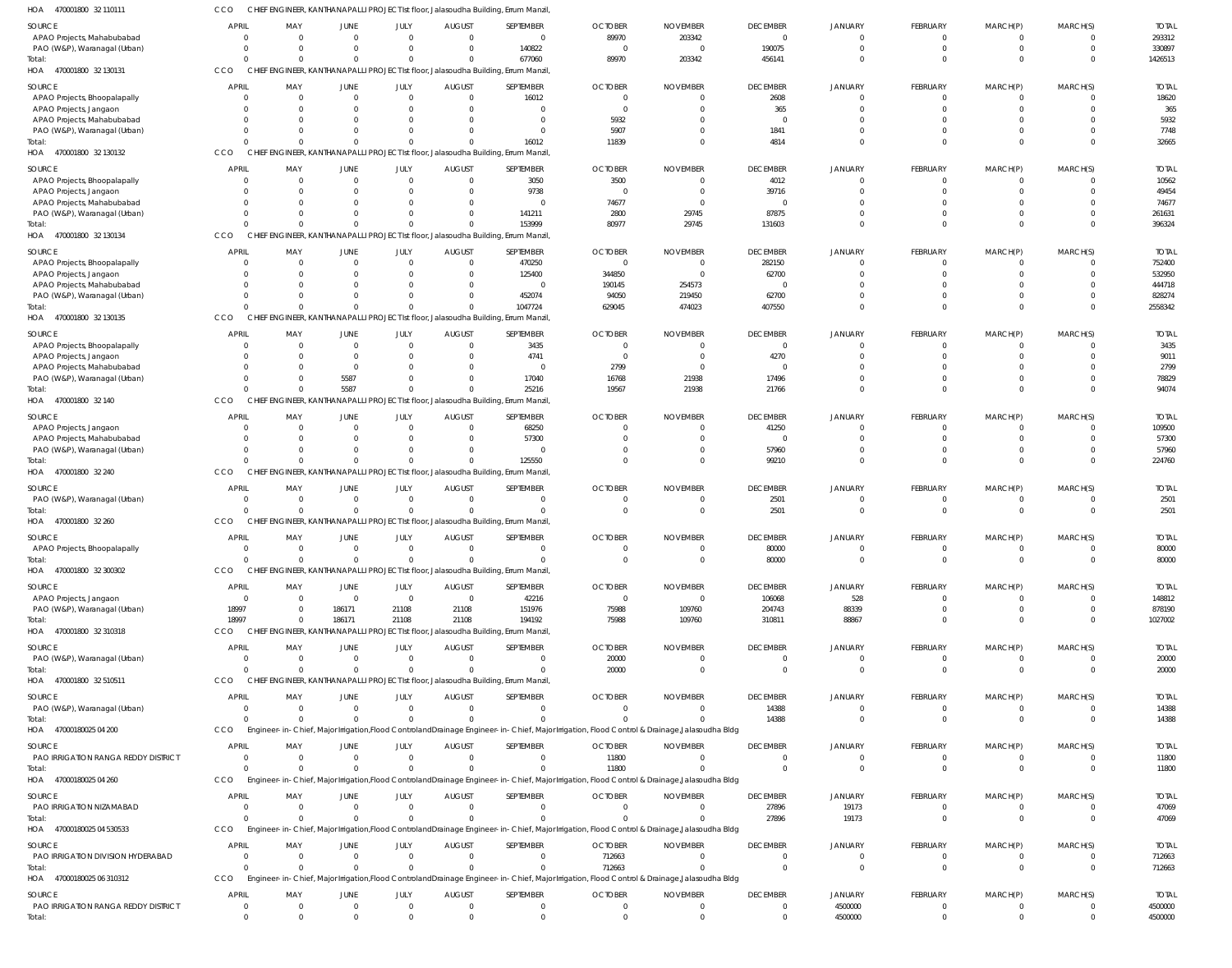47000180025 16 530531 HOA 47000180025 21 200 HOA 47000180025 21 260 47000180025 31 500503 470080800 04 010011 HOA 470080800 04 010012 HOA 470080800 04 010013 HOA 470080800 04 010016 HOA 470080800 04 010017 HOA 470080800 04 110111 470080800 04 130131 HOA 470080800 04 130132 HOA 470080800 04 130134 470080800 04 130135 HOA 470080800 04 140 470080800 04 240 470080800 04 300302 HOA 470080800 04 510511 HOA HOA HOA HOA HOA HOA HOA Engineer-in-Chief, Major Irrigation,Flood ControlandDrainage Engineer-in-Chief, Major Irrigation, Flood Control & Drainage,Jalasoudha Bldg THE CHIEF ENGINEER, Godavari Lift Irrigation Scheme Godavari Lift Irrigation Scheme, K C Colony, Chintagattu,Hanamkonda, THE CHIEF ENGINEER, Godavari Lift Irrigation Scheme Godavari Lift Irrigation Scheme, K C Colony, Chintagattu,Hanamkonda, COMMISSIONER, PLANNING AND DEVELOPMENTof GODAVARI BASIN Vth Floor, Godavari Basin, Jalasoudha Building Commissioner, Resettlement & Rehabilitation VII Floor, Buddha Bhavan, Ranigunj, Commissioner, Resettlement & Rehabilitation VII Floor, Buddha Bhavan, Ranigunj, Commissioner, Resettlement & Rehabilitation VII Floor, Buddha Bhavan, Ranigunj, Commissioner, Resettlement & Rehabilitation VII Floor, Buddha Bhavan, Ranigunj, Commissioner, Resettlement & Rehabilitation VII Floor, Buddha Bhavan, Ranigunj, Commissioner, Resettlement & Rehabilitation VII Floor, Buddha Bhavan, Ranigunj, Commissioner, Resettlement & Rehabilitation VII Floor, Buddha Bhavan, Ranigunj, Commissioner, Resettlement & Rehabilitation VII Floor, Buddha Bhavan, Ranigunj, Commissioner, Resettlement & Rehabilitation VII Floor, Buddha Bhavan, Ranigunj, CCO Commissioner, Resettlement & Rehabilitation VII Floor, Buddha Bhavan, Ranigunj, Commissioner, Resettlement & Rehabilitation VII Floor, Buddha Bhavan, Ranigunj, Commissioner, Resettlement & Rehabilitation VII Floor, Buddha Bhavan, Ranigunj, Commissioner, Resettlement & Rehabilitation VII Floor, Buddha Bhavan, Ranigunj, Commissioner, Resettlement & Rehabilitation VII Floor, Buddha Bhavan, Ranigunj, CCO CCO **CCO CCO CCO** CCO **CCO** CCO<sub>0</sub> CCO **CCO CCO CCO CCO CCO CCO CCO CCO** 0 0  $\Omega$ 0 109885 1500 36486 26012  $\Omega$ 0 4719  $\Omega$ 0  $\Omega$  $\Omega$ 0 0  $\Omega$ 0 0 0 0 109885 1500 36486 26012 0 0 8262 0 0  $\Omega$  $\Omega$ 0 217041  $\Omega$ 0 0  $\Omega$ 0 109885 1500 36486 26012  $\Omega$ 0 7955  $\Omega$ 0 31664  $\Omega$ 0 255374  $\theta$ 0 0  $\Omega$ 0 219770 3000 72971 52022  $\Omega$ 0  $\Omega$  $\Omega$ 0  $\Omega$  $\Omega$ 0 261923  $\Omega$ 0 0  $\Omega$ 12094943 219770 3000 72971 52022  $\Omega$ 0 5778  $\Omega$ 0 11468  $\Omega$ 18682 261923  $\Omega$ 0 12000  $\Omega$ 0 221130 3000 73427 52430  $\sqrt{2}$ 2623 21031 510081 323810 12785  $\Omega$ 46550 261923  $\Omega$ 213000 0  $\Omega$ 0 419251 7500 191399 138082  $\Omega$ 0 6974 124322 226667 15031 512712 0 261923 59708 0  $\Omega$ 8951948 0 278017 3000 74963 53804 100000 0 6772 165864 0  $\Omega$  $\Omega$ 25255 498130  $\Omega$ 0 2000  $\Omega$ 0 225710 3000 86676 53804  $\Omega$ 0 7219 99432 0  $\Omega$  $\Omega$ 19773 301607  $\Omega$ 0 0 1852086 0 278017 3000 86676 53804  $\Omega$ 0 0 0 0  $\Omega$  $\Omega$ 0 261923  $\theta$ 0 0  $\Omega$ 0  $\Omega$  $\Omega$ 0 0  $\Omega$ 0  $\Omega$  $\Omega$ 0  $\Omega$  $\Omega$ 0 0  $\Omega$ 0 0  $\Omega$ 0 0  $\Omega$ 0  $\Omega$  $\Omega$ 0 0  $\Omega$ 0 0 0 0 0  $\Omega$ 0 0  $\Omega$ 0 0  $\Omega$ 0  $\Omega$  $\Omega$ 0  $\Omega$  $\Omega$ 0  $\Omega$  $\Omega$ 0  $\Omega$  $\Omega$ 213000 14000 10804034 12094943 2191320 30000 768541 534004 100000 2623 68710 899699 550477 70948 512712 110260 2581767 59708 PAO IRRIGATION RANGA REDDY DISTRICT PAO (W&P), Waranagal (Urban) APAO Irrigation, Suryapet APAO Irrigation, Yadadri APAO Projects, Bhoopalapally PAO IRRIGATION DIVISION HYDERABAD PAO IRRIGATION DIVISION HYDERABAD PAO IRRIGATION DIVISION HYDERABAD PAO IRRIGATION DIVISION HYDERABAD PAO IRRIGATION DIVISION HYDERABAD PAO IRRIGATION DIVISION HYDERABAD PAO IRRIGATION DIVISION HYDERABAD PAO IRRIGATION DIVISION HYDERABAD PAO IRRIGATION DIVISION HYDERABAD PAO IRRIGATION DIVISION HYDERABAD PAO IRRIGATION DIVISION HYDERABAD PAO IRRIGATION DIVISION HYDERABAD PAO IRRIGATION DIVISION HYDERABAD PAO IRRIGATION DIVISION HYDERABAD PAO IRRIGATION DIVISION HYDERABAD SOURCE SOURCE SOURCE SOURCE SOURCE **SOURCE** SOURCE SOURCE SOURCE SOURCE SOURCE SOURCE SOURCE SOURCE **SOURCE** SOURCE SOURCE SOURCE 0 0 0  $\Omega$ 0  $\Omega$ 109885 1500 36486 26012 0  $\Omega$ 4719 0  $\Omega$ 0 0  $\Omega$ 0 0 APRIL APRIL APRIL APRIL APRIL **APRIL** APRIL APRIL APRIL APRIL APRIL APRIL APRIL APRIL APRIL **APRIL** APRIL APRIL 0 0  $\Omega$  $\Omega$ 0  $\Omega$ 109885 1500 36486 26012 0 0 8262 0 0 0 0  $\Omega$ 217041 0 MAY MAY MAY MAY MAY MAY MAY MAY MAY MAY MAY MAY MAY MAY MAY MAY MAY MAY 0 0 0  $\Omega$ 0  $\Omega$ 109885 1500 36486 26012 0  $\Omega$ 7955 0  $\Omega$ 31664  $\Omega$  $\Omega$ 255374 0 JUNE **JUNE** JUNE JUNE **JUNE** JUNE JUNE JUNE JUNE JUNE **JUNE** JUNE JUNE **JUNE** JUNE JUNE **JUNE** JUNE  $\Omega$ 0  $\Omega$  $\bigcap$ 0  $\Omega$ 219770 3000 72971 52022  $\Omega$ 0 0 0 0 0  $\Omega$  $\Omega$ 261923 0 JULY JULY JULY JULY JULY JULY JULY JULY JULY JULY JULY JULY JULY JULY JULY JULY JULY JULY 0 0 0  $\Omega$ 0 12094943 219770 3000 72971 52022 0  $\Omega$ 5778 0  $\Omega$ 11468 0 18682 261923 0 AUGUST AUGUST AUGUST AUGUST **AUGUST** AUGUST AUGUST **AUGUST** AUGUST AUGUST **AUGUST** AUGUST AUGUST **AUGUST** AUGUST AUGUST **AUGUST** AUGUST  $\Omega$ 12000  $\Omega$ 0 0  $\Omega$ 221130 3000 73427 52430 0 2623 21031 510081 323810 12785  $\Omega$ 46550 261923  $\Omega$ SEPTEMBER **SEPTEMBER** SEPTEMBER SEPTEMBER SEPTEMBER SEPTEMBER SEPTEMBER SEPTEMBER SEPTEMBER SEPTEMBER SEPTEMBER SEPTEMBER SEPTEMBER SEPTEMBER SEPTEMBER SEPTEMBER **SEPTEMBER** SEPTEMBER 213000 0  $\Omega$  $\Omega$ 0  $\Omega$ 419251 7500 191399 138082  $\Omega$  $\Omega$ 6974 124322 226667 15031 512712  $\Omega$ 261923 59708 **OCTOBER** OCTOBER OCTOBER **OCTOBER** OCTOBER **OCTOBER OCTOBER** OCTOBER **OCTOBER OCTOBER** OCTOBER **OCTOBER** OCTOBER OCTOBER **OCTOBER** OCTOBER **OCTOBER** OCTOBER  $\Omega$ 0 4645218  $\bigcap$ 4306730  $\Omega$ 278017 3000 74963 53804 100000  $\Omega$ 6772 165864  $\cap$ 0  $\Omega$ 25255 498130  $\Omega$ NOVEMBER NOVEMBER NOVEMBER NOVEMBER NOVEMBER NOVEMBER NOVEMBER NOVEMBER NOVEMBER NOVEMBER NOVEMBER NOVEMBER NOVEMBER NOVEMBER NOVEMBER NOVEMBER NOVEMBER NOVEMBER  $\Omega$ 2000  $\Omega$  $\Omega$ 0  $\Omega$ 225710 3000 86676 53804  $\Omega$  $\Omega$ 7219 99432  $\Omega$ 0  $\Omega$ 19773 301607  $\Omega$ DECEMBER **DECEMBER** DECEMBER DECEMBER **DECEMBER** DECEMBER DECEMBER **DECEMBER** DECEMBER DECEMBER **DECEMBER** DECEMBER DECEMBER **DECEMBER** DECEMBER DECEMBER **DECEMBER** DECEMBER 0 0  $\Omega$ 1852086 0  $\Omega$ 278017 3000 86676 53804  $\Omega$  $\Omega$ 0  $\Omega$  $\Omega$ 0  $\Omega$  $\Omega$ 261923 0 JANUARY JANUARY JANUARY JANUARY JANUARY JANUARY JANUARY JANUARY JANUARY JANUARY JANUARY JANUARY JANUARY JANUARY JANUARY JANUARY JANUARY JANUARY  $\Omega$ 0  $\Omega$  $\Omega$ 0  $\sqrt{2}$ 0 0  $\sqrt{2}$ 0  $\Omega$  $\Omega$ 0  $\Omega$  $\sqrt{2}$ 0 0  $\Omega$ 0  $\Omega$ FEBRUARY **FEBRUARY** FEBRUARY FEBRUARY FEBRUARY FEBRUARY FEBRUARY FEBRUARY FEBRUARY FEBRUARY FEBRUARY FEBRUARY FEBRUARY **FEBRUARY** FEBRUARY FEBRUARY FEBRUARY FEBRUARY  $\Omega$ 0 0 0 0  $\Omega$ 0  $\Omega$  $\Omega$ 0  $\Omega$  $\Omega$ 0  $\Omega$  $\Omega$ 0  $\Omega$  $\Omega$ 0  $\Omega$ MARCH(P) MARCH(P) MARCH(P) MARCH(P) MARCH(P) MARCH(P) MARCH(P) MARCH(P) MARCH(P) MARCH(P) MARCH(P) MARCH(P) MARCH(P) MARCH(P) MARCH(P) MARCH(P) MARCH(P) MARCH(P)  $\Omega$ 0  $\Omega$  $\Omega$ 0  $\Omega$ 0 0  $\Omega$ 0  $\Omega$  $\bigcap$ 0 0 0 0 0  $\Omega$ 0 0 MARCH(S) MARCH(S) MARCH(S) MARCH(S) MARCH(S) MARCH(S) MARCH(S) MARCH(S) MARCH(S) MARCH(S) MARCH(S) MARCH(S) MARCH(S) MARCH(S) MARCH(S) MARCH(S) MARCH(S) MARCH(S) 213000 14000 4645218 1852086 4306730 12094943 2191320 30000 768541 534004 100000 2623 68710 899699 550477 70948 512712 110260 2581767 59708 TOTAL TOTAL TOTAL TOTAL TOTAL TOTAL TOTAL TOTAL TOTAL TOTAL TOTAL TOTAL TOTAL TOTAL TOTAL TOTAL TOTAL TOTAL Total: Total: Total: Total: Total: Total: Total: Total: Total: **Total** Total: Total: Total: Total: Total: Total: Total: Total: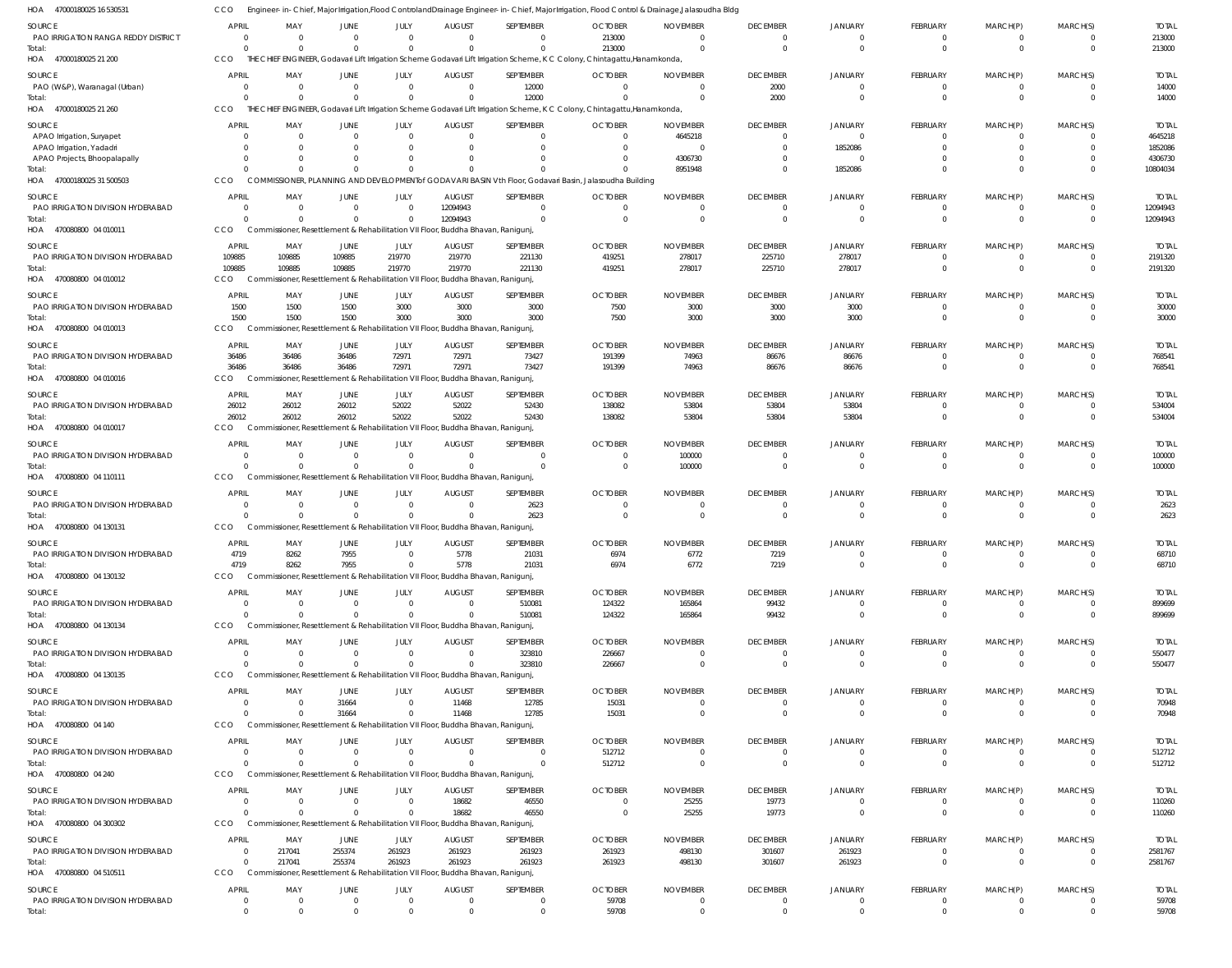CCO Chief Engineer, Projects, Adilabad (Projects), Adilabad, IInd Floor, Jalasoudha Buildings,

| SEPTEMBER<br>SOURCE<br>APRIL<br>MAY<br>JUNE<br>JULY<br><b>AUGUST</b><br><b>OCTOBER</b><br><b>NOVEMBER</b><br><b>DECEMBER</b><br><b>JANUARY</b><br><b>FEBRUARY</b><br>MARCH(P)<br>MARCH(S)<br><b>TOTAL</b><br>33990<br>50985<br>APAO Irrigation, Mancherial<br>16995<br>$\Omega$<br>$\Omega$<br>$\Omega$<br>$\overline{0}$<br>$\Omega$<br>$^{\circ}$<br>$\Omega$<br>$\mathbf{0}$<br>$\Omega$<br>$^{\circ}$<br>16995<br>16995<br>$\overline{0}$<br>APAO Projects, Mancherial<br>$\Omega$<br>$\Omega$<br>$\Omega$<br>$\Omega$<br>$\mathbf 0$<br>$\Omega$<br>$\mathbf{0}$<br>$\Omega$<br>$\mathbf 0$<br>$\Omega$<br>16995<br>67980<br>$\Omega$<br>50985<br>$\Omega$<br>$\Omega$<br>$\Omega$<br>$\Omega$<br>$\Omega$<br>$\Omega$<br>$\Omega$<br>Total:<br>HOA 470103103 27 270272<br>CCO<br>THE CHIEF ENGINEER, Godavari Lift Irrigation Scheme Godavari Lift Irrigation Scheme, K C Colony, Chintagattu, Hanamkonda<br><b>OCTOBER</b><br>SOURCE<br><b>APRIL</b><br>MAY<br>JUNE<br>JULY<br><b>AUGUST</b><br>SEPTEMBER<br><b>NOVEMBER</b><br><b>DECEMBER</b><br><b>JANUARY</b><br><b>FEBRUARY</b><br>MARCH(P)<br>MARCH(S)<br><b>TOTAL</b><br>PAO - IRRIGATION DIVISION WARANGAL<br>315224<br>$\mathbf{0}$<br>$\overline{0}$<br>$\overline{0}$<br>315224<br>$\Omega$<br>$\overline{0}$<br>$\mathbf{0}$<br>$\mathbf 0$<br>$\Omega$<br>$\Omega$<br>$\Omega$<br>$\mathbf{0}$<br>(Urban)<br>315224<br>$\overline{0}$<br>$\mathbf 0$<br>315224<br>$\Omega$<br>$\Omega$<br>$\Omega$<br>$\Omega$<br>$\mathbf{0}$<br>$\Omega$<br>$\mathbf 0$<br>Total:<br>$\Omega$<br>COMMISSIONER, PLANNING AND DEVELOPMENT of GODAVARI BASIN Vth Floor, Godavari Basin, Jalasoudha Building<br>HOA<br>47010310425 27 530531<br>CCO<br>APRIL<br>SEPTEMBER<br>SOURCE<br>MAY<br><b>JUNE</b><br>JULY<br><b>AUGUST</b><br><b>OCTOBER</b><br><b>NOVEMBER</b><br><b>DECEMBER</b><br><b>JANUARY</b><br><b>FEBRUARY</b><br>MARCH(P)<br>MARCH(S)<br><b>TOTAL</b><br>693611<br>2497870<br>3191481<br>APAO Irrigation, Kamareddy<br>$\Omega$<br>$\mathbf{0}$<br>$\Omega$<br>$\Omega$<br>$\Omega$<br>$^{\circ}$<br>$\overline{0}$<br>$\Omega$<br>$\mathbf{0}$<br>$\mathbf{0}$<br>$^{\circ}$<br>$\Omega$<br>$\Omega$<br>$\overline{0}$<br>$\Omega$<br>$\mathbf 0$<br>693611<br>2497870<br>$\overline{0}$<br>$\mathbf 0$<br>$\Omega$<br>$\mathbf 0$<br>3191481<br>Total<br>$\Omega$<br>COMMISSIONER, PLANNING AND DEVELOPMENT of GODAVARI BASIN Vth Floor, Godavari Basin, Jalasoudha Building<br>47010311225 26 530531<br>CCO<br>HOA<br>SEPTEMBER<br>MARCH(S)<br><b>SOURCE</b><br><b>APRIL</b><br>MAY<br><b>JUNE</b><br>JULY<br><b>AUGUST</b><br><b>OCTOBER</b><br><b>NOVEMBER</b><br><b>DECEMBER</b><br><b>JANUARY</b><br><b>FEBRUARY</b><br>MARCH(P)<br><b>TOTAL</b><br>PAO IRRIGATION NIZAMABAD<br>$\overline{0}$<br>222690<br>222690<br>$\overline{0}$<br>$\overline{0}$<br>$\overline{0}$<br>$\overline{0}$<br>$\overline{0}$<br>$\mathbf{0}$<br>$\overline{0}$<br>- 0<br>$\Omega$<br>$\mathbf{0}$<br>222690<br>$\Omega$<br>$\mathbf 0$<br>$\Omega$<br>222690<br>$\Omega$<br>$\mathbf 0$<br>$\mathbf 0$<br>$\Omega$<br>$\Omega$<br>$\Omega$<br>Total:<br>HOA<br>470103121 25 110111<br>CCO<br>Chief Engineer, Projects, Adilabad (Projects), Adilabad, IInd Floor, Jalasoudha Buildings<br><b>OCTOBER</b><br><b>TOTAL</b><br>SOURCE<br><b>APRIL</b><br>MAY<br><b>JUNE</b><br>JULY<br><b>AUGUST</b><br>SEPTEMBER<br><b>NOVEMBER</b><br><b>DECEMBER</b><br><b>JANUARY</b><br><b>FEBRUARY</b><br>MARCH(P)<br>MARCH(S)<br>99890<br>99890<br>PAO Irrigation Nirmal<br>$\Omega$<br>$\mathbf{0}$<br>$\overline{0}$<br>$\overline{0}$<br>$\overline{0}$<br>$^{\circ}$<br>$\Omega$<br>- 0<br>$\Omega$<br>0<br>99890<br>$\mathbf{0}$<br>99890<br>$\mathbf 0$<br>$\overline{0}$<br>$\Omega$<br>$\mathbf 0$<br>$\Omega$<br>$\Omega$<br>$\Omega$<br>$\mathbf{0}$<br>Total:<br>$\Omega$<br>$\Omega$<br>HOA 470103121 25 130132<br>Chief Engineer, Projects, Adilabad (Projects), Adilabad, IInd Floor, Jalasoudha Buildings<br>CCO<br><b>OCTOBER</b><br>SOURCE<br><b>APRIL</b><br>MAY<br>JULY<br><b>AUGUST</b><br>SEPTEMBER<br><b>NOVEMBER</b><br><b>DECEMBER</b><br><b>JANUARY</b><br><b>FEBRUARY</b><br>MARCH(P)<br>MARCH(S)<br><b>TOTAL</b><br><b>JUNE</b><br>29350<br>29350<br>PAO Irrigation Nirmal<br>$\overline{0}$<br>$\mathbf{0}$<br>$\overline{0}$<br>$\overline{0}$<br>$\overline{0}$<br>$\overline{0}$<br>$\mathbf{0}$<br>$\Omega$<br>0<br>$^{\circ}$<br>29350<br>29350<br>$\mathbf 0$<br>$\overline{0}$<br>$\mathbf 0$<br>$\overline{0}$<br>$\mathbf 0$<br>$\mathbf 0$<br>Total<br>$\Omega$<br>$\Omega$<br>$\Omega$<br>$\Omega$<br>HOA 470103121 25 130134<br>CCO<br>Chief Engineer, Projects, Adilabad (Projects), Adilabad, IInd Floor, Jalasoudha Buildings<br>SOURCE<br><b>APRIL</b><br>MAY<br>JULY<br><b>AUGUST</b><br>SEPTEMBER<br><b>OCTOBER</b><br><b>NOVEMBER</b><br><b>DECEMBER</b><br><b>JANUARY</b><br><b>FEBRUARY</b><br>MARCH(P)<br>MARCH(S)<br><b>TOTAL</b><br><b>JUNE</b><br>191716<br>$\Omega$<br>191716<br>PAO Irrigation Nirmal<br>$\Omega$<br>$\mathbf{0}$<br>$\overline{0}$<br>$\overline{0}$<br>$\overline{0}$<br>$\Omega$<br>$\mathbf{0}$<br>$\Omega$<br>$\Omega$<br>$^{\circ}$<br>$\Omega$<br>$\Omega$<br>$\mathbf 0$<br>191716<br>$\Omega$<br>$\Omega$<br>191716<br>$\Omega$<br>$\Omega$<br>$\Omega$<br>$\Omega$<br>$\mathbf 0$<br>Total:<br>$\Omega$<br>47010312125 26 530532<br>Chief Engineer, Projects, Adilabad (Projects), Adilabad, IInd Floor, Jalasoudha Buildings,<br>HOA<br>CCO<br><b>OCTOBER</b><br>SOURCE<br>APRIL<br>MAY<br><b>JUNE</b><br>JULY<br><b>AUGUST</b><br>SEPTEMBER<br><b>NOVEMBER</b><br><b>DECEMBER</b><br><b>JANUARY</b><br><b>FEBRUARY</b><br>MARCH(P)<br>MARCH(S)<br><b>TOTAL</b><br>$\mathbf 0$<br>$\overline{0}$<br>4900750<br>4900750<br>PAO Irrigation Nirmal<br>$\Omega$<br>$\overline{0}$<br>$\overline{0}$<br>$\mathbf{0}$<br>$\overline{0}$<br>$\cap$<br>- 0<br>$\Omega$<br>$\overline{0}$<br>4900750<br>$\overline{0}$<br>4900750<br>$\Omega$<br>$\mathbf 0$<br>$\Omega$<br>$\mathbf{0}$<br>$\Omega$<br>$\Omega$<br>$\overline{0}$<br>$\mathbf{0}$<br>Total:<br>- 0<br>47010312125 27 530531<br>CCO<br>Chief Engineer, Projects, Adilabad (Projects), Adilabad, IInd Floor, Jalasoudha Buildings,<br>HOA<br>SOURCE<br><b>APRIL</b><br>MAY<br><b>JUNE</b><br>JULY<br><b>AUGUST</b><br>SEPTEMBER<br><b>OCTOBER</b><br><b>NOVEMBER</b><br><b>DECEMBER</b><br><b>JANUARY</b><br><b>FEBRUARY</b><br>MARCH(P)<br>MARCH(S)<br><b>TOTAL</b><br>24854398<br>8558928<br>33413326<br>PAO Irrigation Nirmal<br>$\overline{0}$<br>$\Omega$<br>$\overline{0}$<br>$\overline{0}$<br>$\mathbf 0$<br>$\Omega$<br>$\Omega$<br>$\mathbf{0}$<br>$\Omega$<br>- 0<br>24854398<br>$\Omega$<br>$\Omega$<br>8558928<br>33413326<br>$\Omega$<br>$\Omega$<br>$\overline{0}$<br>$\Omega$<br>$\Omega$<br>$\mathbf 0$<br>Total:<br>$\Omega$<br>$\Omega$<br>HOA<br>47010312725 27 530531<br>CCO<br>Chief Engineer (Projects), Mahaboobnagar Vth Floor, Jalasoudha Building, Errum Manzil,<br><b>SOURCE</b><br>APRIL<br><b>JUNE</b><br>JULY<br><b>AUGUST</b><br>SEPTEMBER<br><b>OCTOBER</b><br><b>NOVEMBER</b><br><b>DECEMBER</b><br><b>JANUARY</b><br><b>FEBRUARY</b><br>MARCH(P)<br>MARCH(S)<br><b>TOTAL</b><br>MAY<br>PAO IRRIGATION DIVISION,<br>57734191<br>44490823<br>98372227<br>2013434<br>8806982<br>211417657<br>$\overline{0}$<br>$\overline{\mathbf{0}}$<br>$\overline{0}$<br>$\mathbf{0}$<br>$\mathbf{0}$<br>$\Omega$<br>$\overline{0}$<br>$\Omega$<br>MAHABOOBNAGAR<br>57734191<br>44490823<br>98372227<br>2013434<br>8806982<br>$\overline{0}$<br>211417657<br>$\overline{0}$<br>$\Omega$<br>$\overline{0}$<br>$\mathbf{0}$<br>$\overline{0}$<br>Total:<br>$\Omega$<br>HOA 47010312725 27 530532<br>CCO<br>Chief Engineer (Projects), Mahaboobnagar Vth Floor, Jalasoudha Building, Errum Manzil,<br><b>SOURCE</b><br>APRIL<br>MAY<br><b>JUNE</b><br>JULY<br><b>AUGUST</b><br>SEPTEMBER<br><b>OCTOBER</b><br><b>NOVEMBER</b><br><b>DECEMBER</b><br><b>JANUARY</b><br><b>FEBRUARY</b><br>MARCH(P)<br>MARCH(S)<br><b>TOTAL</b><br>PAO IRRIGATION DIVISION,<br>358300<br>358300<br>MAHABOOBNAGAR<br>358300<br>358300<br>$\overline{0}$<br>$\mathbf 0$<br>$\mathbf 0$<br>$\mathbf 0$<br>Total:<br>$\Omega$<br>$\Omega$<br>$\Omega$<br>$\mathbf{0}$<br>$\mathbf 0$<br>$\overline{0}$<br>$\Omega$<br>HOA 47010313025 26 530531<br>CCO<br>THE CHIEF ENGINEER, Nagarjuna Sagar Project & AMR SLBC Proj, Vth Floor, Jalasoudha Buildings, Erram Manzil,<br>APRIL<br>SEPTEMBER<br><b>DECEMBER</b><br><b>FEBRUARY</b><br>MARCH(S)<br><b>TOTAL</b><br>SOURCE<br>MAY<br><b>JUNE</b><br>JULY<br><b>AUGUST</b><br><b>OCTOBER</b><br><b>NOVEMBER</b><br><b>JANUARY</b><br>MARCH(P)<br>APAO Irrigation, Suryapet<br>$\overline{0}$<br>$\mathbf{0}$<br>$\mathbf{0}$<br>$\overline{0}$<br>$\overline{0}$<br>686416<br>$\overline{0}$<br>686416<br>$\Omega$<br>$\mathbf{0}$<br>$\overline{0}$<br>$\overline{0}$<br>$\Omega$<br>$\overline{0}$<br>$\overline{0}$<br>$\Omega$<br>686416<br>$\overline{0}$<br>$\Omega$<br>$\mathbf 0$<br>$\mathbf 0$<br>$\overline{0}$<br>686416<br>Total:<br>$\Omega$<br>$\Omega$<br>$\mathbf{0}$<br>$\Omega$<br>$\Omega$<br>HOA 47010313025 27 530531<br>CCO<br>THE CHIEF ENGINEER, Nagarjuna Sagar Project & AMR SLBC Proj, Vth Floor, Jalasoudha Buildings, Erram Manzil,<br><b>APRIL</b><br><b>FEBRUARY</b><br>MARCH(S)<br>SOURCE<br>MAY<br><b>JUNE</b><br>JULY<br><b>AUGUST</b><br>SEPTEMBER<br><b>OCTOBER</b><br><b>NOVEMBER</b><br><b>DECEMBER</b><br><b>JANUARY</b><br>MARCH(P)<br><b>TOTAL</b><br>APAO Irrigation, Suryapet<br>$\mathbf{0}$<br>$\Omega$<br>1264171<br>2903814<br>4167985<br>$\overline{0}$<br>$\mathbf{0}$<br>$\overline{0}$<br>$\overline{0}$<br>$\Omega$<br>$\Omega$<br>$\mathbf{0}$<br>$\Omega$<br>$^{\circ}$<br>2903814<br>4167985<br>$\Omega$<br>1264171<br>$\Omega$<br>$\mathbf 0$<br>$\mathbf 0$<br>Total:<br>$\Omega$<br>$\Omega$<br>$\Omega$<br>$\Omega$<br>$\Omega$<br>$\Omega$<br>$\Omega$<br>HOA 47010313725 26 270272<br>CCO<br>Chief Engineer(Projects), Khammam The Chief Engineer(Projects), Khammam, Jalasoudha Buildings,<br><b>OCTOBER</b><br>MARCH(S)<br>SOURCE<br><b>APRIL</b><br>MAY<br>JUNE<br>JULY<br><b>AUGUST</b><br>SEPTEMBER<br><b>NOVEMBER</b><br><b>DECEMBER</b><br><b>JANUARY</b><br><b>FEBRUARY</b><br>MARCH(P)<br><b>TOTAL</b><br>322656<br>PAO IRRIGATION DIVISION KHAMMAM<br>322656<br>$\overline{0}$<br>$\overline{0}$<br>$\Omega$<br>$\overline{0}$<br>$\overline{0}$<br>$\mathbf{0}$<br>$\mathbf 0$<br>$\Omega$<br>$\cap$<br>$\Omega$<br>$\Omega$<br>0<br>322656<br>322656<br>$\overline{0}$<br>$\overline{0}$<br>$\overline{0}$<br>$\mathbf 0$<br>$\overline{0}$<br>$\overline{0}$<br>Total:<br>$\Omega$<br>$\Omega$<br>$\Omega$<br>$\Omega$<br>$\Omega$<br>COMMISSIONER, PLANNING AND DEVELOPMENT of GODAVARI BASIN Vth Floor, Godavari Basin, Jalasoudha Building<br>HOA 47010316125 27 530531<br>CCO<br><b>NOVEMBER</b><br>MARCH(S)<br>SOURCE<br>APRIL<br>MAY<br>JUNE<br>JULY<br><b>AUGUST</b><br>SEPTEMBER<br><b>OCTOBER</b><br><b>DECEMBER</b><br><b>JANUARY</b><br><b>FEBRUARY</b><br>MARCH(P)<br><b>TOTAL</b><br>38283938<br>93629176<br>PAO MEDAK(IW), MEDAK<br>35284568<br>$\mathbf{0}$<br>$\Omega$<br>20060670<br>$\overline{0}$<br>$\Omega$<br>$\overline{0}$<br>$\mathbf{0}$<br>$\overline{0}$<br>$\Omega$<br>$\Omega$<br>$^{\circ}$<br>38283938<br>93629176<br>35284568<br>$\mathbf{0}$<br>$\overline{0}$<br>$\Omega$<br>$\overline{0}$<br>20060670<br>$\Omega$<br>$\Omega$<br>$\mathbf 0$<br>Total:<br>$\Omega$<br>$\Omega$<br>47010319225 27 530531<br>CCO<br>CHIEF ENGINEER, KANTHANAPALLI PROJECT Ist floor, Jalasoudha Building, Errum Manzil<br>HOA<br><b>OCTOBER</b><br><b>DECEMBER</b><br><b>FEBRUARY</b><br>MARCH(P)<br>MARCH(S)<br>SOURCE<br>APRIL<br>MAY<br><b>JUNE</b><br>JULY<br><b>AUGUST</b><br>SEPTEMBER<br><b>NOVEMBER</b><br><b>JANUARY</b><br><b>TOTAL</b><br>2301822<br>2301822<br>APAO Projects, Bhoopalapally<br>$\overline{0}$<br>$\overline{0}$<br>$\overline{0}$<br>$\overline{0}$<br>$\overline{0}$<br>$\overline{0}$<br>$\Omega$<br>$\overline{0}$<br>$\mathbf{0}$<br>$\overline{0}$<br>$\Omega$<br>$\Omega$<br>2301822<br>2301822<br>$\mathbf 0$<br>$\overline{0}$<br>$\mathbf 0$<br>$\overline{0}$<br>$\Omega$<br>$\Omega$<br>$\overline{0}$<br>$\Omega$<br>$\Omega$<br>$\overline{0}$<br>Total:<br>$\cap$<br>$\cap$<br>HOA 470103204 25 110111<br>CCO<br>Chief Engineer, Projects, Adilabad (Projects), Adilabad, IInd Floor, Jalasoudha Buildings<br><b>APRIL</b><br><b>OCTOBER</b><br>MARCH(S)<br><b>TOTAL</b><br>SOURCE<br>MAY<br><b>JUNE</b><br>JULY<br><b>AUGUST</b><br>SEPTEMBER<br><b>NOVEMBER</b><br><b>DECEMBER</b><br><b>JANUARY</b><br>FEBRUARY<br>MARCH(P)<br>98850<br>$\overline{0}$<br>$\mathbf 0$<br>$\overline{0}$<br>$\Omega$<br>98850<br>PAO Irrigation Nirmal<br>$\overline{0}$<br>$\mathbf 0$<br>$\Omega$<br>$\Omega$<br>$\Omega$<br>$\Omega$<br>$\mathbf{0}$<br>$\Omega$<br>$\mathbf{0}$<br>98850<br>$\overline{0}$<br>$\mathbf 0$<br>$\overline{0}$<br>$\overline{0}$<br>98850<br>Total:<br>$\Omega$<br>$\Omega$<br>$\Omega$<br>$\Omega$<br>$\Omega$<br>$\Omega$<br>$\Omega$<br>HOA 470103204 25 130132<br>CCO<br>Chief Engineer, Projects, Adilabad (Projects), Adilabad, IInd Floor, Jalasoudha Buildings,<br><b>APRIL</b><br>SEPTEMBER<br><b>OCTOBER</b><br><b>NOVEMBER</b><br><b>DECEMBER</b><br>FEBRUARY<br>MARCH(P)<br>MARCH(S)<br><b>SOURCE</b><br>MAY<br><b>JUNE</b><br>JULY<br><b>AUGUST</b><br><b>JANUARY</b><br><b>TOTAL</b> | HOA<br>470101167 25 020021      |                       |                               |                             |                |                               | Chief Engineer, Projects, Adilabad (Projects), Adilabad, IInd Floor, Jalasoudha Buildings |                |                      |                                  |                                  |                             |                               |                           |                |
|--------------------------------------------------------------------------------------------------------------------------------------------------------------------------------------------------------------------------------------------------------------------------------------------------------------------------------------------------------------------------------------------------------------------------------------------------------------------------------------------------------------------------------------------------------------------------------------------------------------------------------------------------------------------------------------------------------------------------------------------------------------------------------------------------------------------------------------------------------------------------------------------------------------------------------------------------------------------------------------------------------------------------------------------------------------------------------------------------------------------------------------------------------------------------------------------------------------------------------------------------------------------------------------------------------------------------------------------------------------------------------------------------------------------------------------------------------------------------------------------------------------------------------------------------------------------------------------------------------------------------------------------------------------------------------------------------------------------------------------------------------------------------------------------------------------------------------------------------------------------------------------------------------------------------------------------------------------------------------------------------------------------------------------------------------------------------------------------------------------------------------------------------------------------------------------------------------------------------------------------------------------------------------------------------------------------------------------------------------------------------------------------------------------------------------------------------------------------------------------------------------------------------------------------------------------------------------------------------------------------------------------------------------------------------------------------------------------------------------------------------------------------------------------------------------------------------------------------------------------------------------------------------------------------------------------------------------------------------------------------------------------------------------------------------------------------------------------------------------------------------------------------------------------------------------------------------------------------------------------------------------------------------------------------------------------------------------------------------------------------------------------------------------------------------------------------------------------------------------------------------------------------------------------------------------------------------------------------------------------------------------------------------------------------------------------------------------------------------------------------------------------------------------------------------------------------------------------------------------------------------------------------------------------------------------------------------------------------------------------------------------------------------------------------------------------------------------------------------------------------------------------------------------------------------------------------------------------------------------------------------------------------------------------------------------------------------------------------------------------------------------------------------------------------------------------------------------------------------------------------------------------------------------------------------------------------------------------------------------------------------------------------------------------------------------------------------------------------------------------------------------------------------------------------------------------------------------------------------------------------------------------------------------------------------------------------------------------------------------------------------------------------------------------------------------------------------------------------------------------------------------------------------------------------------------------------------------------------------------------------------------------------------------------------------------------------------------------------------------------------------------------------------------------------------------------------------------------------------------------------------------------------------------------------------------------------------------------------------------------------------------------------------------------------------------------------------------------------------------------------------------------------------------------------------------------------------------------------------------------------------------------------------------------------------------------------------------------------------------------------------------------------------------------------------------------------------------------------------------------------------------------------------------------------------------------------------------------------------------------------------------------------------------------------------------------------------------------------------------------------------------------------------------------------------------------------------------------------------------------------------------------------------------------------------------------------------------------------------------------------------------------------------------------------------------------------------------------------------------------------------------------------------------------------------------------------------------------------------------------------------------------------------------------------------------------------------------------------------------------------------------------------------------------------------------------------------------------------------------------------------------------------------------------------------------------------------------------------------------------------------------------------------------------------------------------------------------------------------------------------------------------------------------------------------------------------------------------------------------------------------------------------------------------------------------------------------------------------------------------------------------------------------------------------------------------------------------------------------------------------------------------------------------------------------------------------------------------------------------------------------------------------------------------------------------------------------------------------------------------------------------------------------------------------------------------------------------------------------------------------------------------------------------------------------------------------------------------------------------------------------------------------------------------------------------------------------------------------------------------------------------------------------------------------------------------------------------------------------------------------------------------------------------------------------------------------------------------------------------------------------------------------------------------------------------------------------------------------------------------------------------------------------------------------------------------------------------------------------------------------------------------------------------------------------------------------------------------------------------------------------------------------------------------------------------------------------------------------------------------------------------------------------------------------------------------------------------------------------------------------------------------------------------------------------------------------------------------------------------------------------------------------------------------------------------------------------------------------------------------------------------------------------------------------------------------------------------------------------------------------------------------------------------------------------------------------------------------------------------------------------------------------------------------------------------------------------------------------------------------------------------------------------------------------------------------------------------------------------------------------------------------------------------------------------------------------------------------------------------------------------------------------------------------------------------------------------------------------------------------------------------------------------------------------------------------------------------------------------------------------------------------------------------------------------------------------------------------------------------------------------------------------------------------------------------------------------------------------------------------------------------------------------------------------------------------------------------------------------------------------------------------------------------------------------------------------------------------------------------------------------------------------------------------------------------------------------------------------------------------------------------------------------------------------------------------------------------------------------------------------------------------------------------------------------------------------------------------------------------------------------------------------------------------------------------------------------------------------------------------------------------------------------------------------------------------------------------------------------------------------------------------------------------------------------------------------------------------------------------------------------------------------------------------------------------------------------------------------------------------------------------------------------------------------------------------------------------------------------------------------------------------------------------------------------------------------------------------------------------------------------------------------------------------------------------------------------------------------------------------------------------------------------------------------------------------------------------------------------------------------------------------------------------------------------------------------------------------------------------------------------------------------------------------------------------------------------------------------------------------------------------------------------------------------------------------------------------------------------------------------------------------------------------------------------------------------------------------------------------------------------------------------------------------------------------------------------------------------------------------------------------------------------------------------------------------------------------------------------------------------------------------------------------------------------------------------------------------------------------------------------------------------------------------------------------------------------------------------------------------------------------------------------------------------------------------------------------------------------------------------------------------------------------------------------------------------------------------------------------------------|---------------------------------|-----------------------|-------------------------------|-----------------------------|----------------|-------------------------------|-------------------------------------------------------------------------------------------|----------------|----------------------|----------------------------------|----------------------------------|-----------------------------|-------------------------------|---------------------------|----------------|
|                                                                                                                                                                                                                                                                                                                                                                                                                                                                                                                                                                                                                                                                                                                                                                                                                                                                                                                                                                                                                                                                                                                                                                                                                                                                                                                                                                                                                                                                                                                                                                                                                                                                                                                                                                                                                                                                                                                                                                                                                                                                                                                                                                                                                                                                                                                                                                                                                                                                                                                                                                                                                                                                                                                                                                                                                                                                                                                                                                                                                                                                                                                                                                                                                                                                                                                                                                                                                                                                                                                                                                                                                                                                                                                                                                                                                                                                                                                                                                                                                                                                                                                                                                                                                                                                                                                                                                                                                                                                                                                                                                                                                                                                                                                                                                                                                                                                                                                                                                                                                                                                                                                                                                                                                                                                                                                                                                                                                                                                                                                                                                                                                                                                                                                                                                                                                                                                                                                                                                                                                                                                                                                                                                                                                                                                                                                                                                                                                                                                                                                                                                                                                                                                                                                                                                                                                                                                                                                                                                                                                                                                                                                                                                                                                                                                                                                                                                                                                                                                                                                                                                                                                                                                                                                                                                                                                                                                                                                                                                                                                                                                                                                                                                                                                                                                                                                                                                                                                                                                                                                                                                                                                                                                                                                                                                                                                                                                                                                                                                                                                                                                                                                                                                                                                                                                                                                                                                                                                                                                                                                                                                                                                                                                                                                                                                                                                                                                                                                                                                                                                                                                                                                                                                                                                                                                                                                                                                                                                                                                                                                                                                                                                                                                                                                                                                                                                                                                                                                                                                                                                                                                                                                                                                                                                                                                                                                                                                                                                                                                                                                                                                                                                                                                                                                                                                                                                                                                                                                                                                                                                                                                                                                                                                                                                                                                                                                                                                                                                                                                                                                                                                                                                                                                                                                                                                                                                                                                                                                                                                                                                                                                                                                                                                                                                                                                                                                                                                                                                                                                                            |                                 |                       |                               |                             |                |                               |                                                                                           |                |                      |                                  |                                  |                             |                               |                           |                |
|                                                                                                                                                                                                                                                                                                                                                                                                                                                                                                                                                                                                                                                                                                                                                                                                                                                                                                                                                                                                                                                                                                                                                                                                                                                                                                                                                                                                                                                                                                                                                                                                                                                                                                                                                                                                                                                                                                                                                                                                                                                                                                                                                                                                                                                                                                                                                                                                                                                                                                                                                                                                                                                                                                                                                                                                                                                                                                                                                                                                                                                                                                                                                                                                                                                                                                                                                                                                                                                                                                                                                                                                                                                                                                                                                                                                                                                                                                                                                                                                                                                                                                                                                                                                                                                                                                                                                                                                                                                                                                                                                                                                                                                                                                                                                                                                                                                                                                                                                                                                                                                                                                                                                                                                                                                                                                                                                                                                                                                                                                                                                                                                                                                                                                                                                                                                                                                                                                                                                                                                                                                                                                                                                                                                                                                                                                                                                                                                                                                                                                                                                                                                                                                                                                                                                                                                                                                                                                                                                                                                                                                                                                                                                                                                                                                                                                                                                                                                                                                                                                                                                                                                                                                                                                                                                                                                                                                                                                                                                                                                                                                                                                                                                                                                                                                                                                                                                                                                                                                                                                                                                                                                                                                                                                                                                                                                                                                                                                                                                                                                                                                                                                                                                                                                                                                                                                                                                                                                                                                                                                                                                                                                                                                                                                                                                                                                                                                                                                                                                                                                                                                                                                                                                                                                                                                                                                                                                                                                                                                                                                                                                                                                                                                                                                                                                                                                                                                                                                                                                                                                                                                                                                                                                                                                                                                                                                                                                                                                                                                                                                                                                                                                                                                                                                                                                                                                                                                                                                                                                                                                                                                                                                                                                                                                                                                                                                                                                                                                                                                                                                                                                                                                                                                                                                                                                                                                                                                                                                                                                                                                                                                                                                                                                                                                                                                                                                                                                                                                                                                                                            |                                 |                       |                               |                             |                |                               |                                                                                           |                |                      |                                  |                                  |                             |                               |                           |                |
|                                                                                                                                                                                                                                                                                                                                                                                                                                                                                                                                                                                                                                                                                                                                                                                                                                                                                                                                                                                                                                                                                                                                                                                                                                                                                                                                                                                                                                                                                                                                                                                                                                                                                                                                                                                                                                                                                                                                                                                                                                                                                                                                                                                                                                                                                                                                                                                                                                                                                                                                                                                                                                                                                                                                                                                                                                                                                                                                                                                                                                                                                                                                                                                                                                                                                                                                                                                                                                                                                                                                                                                                                                                                                                                                                                                                                                                                                                                                                                                                                                                                                                                                                                                                                                                                                                                                                                                                                                                                                                                                                                                                                                                                                                                                                                                                                                                                                                                                                                                                                                                                                                                                                                                                                                                                                                                                                                                                                                                                                                                                                                                                                                                                                                                                                                                                                                                                                                                                                                                                                                                                                                                                                                                                                                                                                                                                                                                                                                                                                                                                                                                                                                                                                                                                                                                                                                                                                                                                                                                                                                                                                                                                                                                                                                                                                                                                                                                                                                                                                                                                                                                                                                                                                                                                                                                                                                                                                                                                                                                                                                                                                                                                                                                                                                                                                                                                                                                                                                                                                                                                                                                                                                                                                                                                                                                                                                                                                                                                                                                                                                                                                                                                                                                                                                                                                                                                                                                                                                                                                                                                                                                                                                                                                                                                                                                                                                                                                                                                                                                                                                                                                                                                                                                                                                                                                                                                                                                                                                                                                                                                                                                                                                                                                                                                                                                                                                                                                                                                                                                                                                                                                                                                                                                                                                                                                                                                                                                                                                                                                                                                                                                                                                                                                                                                                                                                                                                                                                                                                                                                                                                                                                                                                                                                                                                                                                                                                                                                                                                                                                                                                                                                                                                                                                                                                                                                                                                                                                                                                                                                                                                                                                                                                                                                                                                                                                                                                                                                                                                                                            |                                 |                       |                               |                             |                |                               |                                                                                           |                |                      |                                  |                                  |                             |                               |                           |                |
|                                                                                                                                                                                                                                                                                                                                                                                                                                                                                                                                                                                                                                                                                                                                                                                                                                                                                                                                                                                                                                                                                                                                                                                                                                                                                                                                                                                                                                                                                                                                                                                                                                                                                                                                                                                                                                                                                                                                                                                                                                                                                                                                                                                                                                                                                                                                                                                                                                                                                                                                                                                                                                                                                                                                                                                                                                                                                                                                                                                                                                                                                                                                                                                                                                                                                                                                                                                                                                                                                                                                                                                                                                                                                                                                                                                                                                                                                                                                                                                                                                                                                                                                                                                                                                                                                                                                                                                                                                                                                                                                                                                                                                                                                                                                                                                                                                                                                                                                                                                                                                                                                                                                                                                                                                                                                                                                                                                                                                                                                                                                                                                                                                                                                                                                                                                                                                                                                                                                                                                                                                                                                                                                                                                                                                                                                                                                                                                                                                                                                                                                                                                                                                                                                                                                                                                                                                                                                                                                                                                                                                                                                                                                                                                                                                                                                                                                                                                                                                                                                                                                                                                                                                                                                                                                                                                                                                                                                                                                                                                                                                                                                                                                                                                                                                                                                                                                                                                                                                                                                                                                                                                                                                                                                                                                                                                                                                                                                                                                                                                                                                                                                                                                                                                                                                                                                                                                                                                                                                                                                                                                                                                                                                                                                                                                                                                                                                                                                                                                                                                                                                                                                                                                                                                                                                                                                                                                                                                                                                                                                                                                                                                                                                                                                                                                                                                                                                                                                                                                                                                                                                                                                                                                                                                                                                                                                                                                                                                                                                                                                                                                                                                                                                                                                                                                                                                                                                                                                                                                                                                                                                                                                                                                                                                                                                                                                                                                                                                                                                                                                                                                                                                                                                                                                                                                                                                                                                                                                                                                                                                                                                                                                                                                                                                                                                                                                                                                                                                                                                                                                            |                                 |                       |                               |                             |                |                               |                                                                                           |                |                      |                                  |                                  |                             |                               |                           |                |
|                                                                                                                                                                                                                                                                                                                                                                                                                                                                                                                                                                                                                                                                                                                                                                                                                                                                                                                                                                                                                                                                                                                                                                                                                                                                                                                                                                                                                                                                                                                                                                                                                                                                                                                                                                                                                                                                                                                                                                                                                                                                                                                                                                                                                                                                                                                                                                                                                                                                                                                                                                                                                                                                                                                                                                                                                                                                                                                                                                                                                                                                                                                                                                                                                                                                                                                                                                                                                                                                                                                                                                                                                                                                                                                                                                                                                                                                                                                                                                                                                                                                                                                                                                                                                                                                                                                                                                                                                                                                                                                                                                                                                                                                                                                                                                                                                                                                                                                                                                                                                                                                                                                                                                                                                                                                                                                                                                                                                                                                                                                                                                                                                                                                                                                                                                                                                                                                                                                                                                                                                                                                                                                                                                                                                                                                                                                                                                                                                                                                                                                                                                                                                                                                                                                                                                                                                                                                                                                                                                                                                                                                                                                                                                                                                                                                                                                                                                                                                                                                                                                                                                                                                                                                                                                                                                                                                                                                                                                                                                                                                                                                                                                                                                                                                                                                                                                                                                                                                                                                                                                                                                                                                                                                                                                                                                                                                                                                                                                                                                                                                                                                                                                                                                                                                                                                                                                                                                                                                                                                                                                                                                                                                                                                                                                                                                                                                                                                                                                                                                                                                                                                                                                                                                                                                                                                                                                                                                                                                                                                                                                                                                                                                                                                                                                                                                                                                                                                                                                                                                                                                                                                                                                                                                                                                                                                                                                                                                                                                                                                                                                                                                                                                                                                                                                                                                                                                                                                                                                                                                                                                                                                                                                                                                                                                                                                                                                                                                                                                                                                                                                                                                                                                                                                                                                                                                                                                                                                                                                                                                                                                                                                                                                                                                                                                                                                                                                                                                                                                                                                                            |                                 |                       |                               |                             |                |                               |                                                                                           |                |                      |                                  |                                  |                             |                               |                           |                |
|                                                                                                                                                                                                                                                                                                                                                                                                                                                                                                                                                                                                                                                                                                                                                                                                                                                                                                                                                                                                                                                                                                                                                                                                                                                                                                                                                                                                                                                                                                                                                                                                                                                                                                                                                                                                                                                                                                                                                                                                                                                                                                                                                                                                                                                                                                                                                                                                                                                                                                                                                                                                                                                                                                                                                                                                                                                                                                                                                                                                                                                                                                                                                                                                                                                                                                                                                                                                                                                                                                                                                                                                                                                                                                                                                                                                                                                                                                                                                                                                                                                                                                                                                                                                                                                                                                                                                                                                                                                                                                                                                                                                                                                                                                                                                                                                                                                                                                                                                                                                                                                                                                                                                                                                                                                                                                                                                                                                                                                                                                                                                                                                                                                                                                                                                                                                                                                                                                                                                                                                                                                                                                                                                                                                                                                                                                                                                                                                                                                                                                                                                                                                                                                                                                                                                                                                                                                                                                                                                                                                                                                                                                                                                                                                                                                                                                                                                                                                                                                                                                                                                                                                                                                                                                                                                                                                                                                                                                                                                                                                                                                                                                                                                                                                                                                                                                                                                                                                                                                                                                                                                                                                                                                                                                                                                                                                                                                                                                                                                                                                                                                                                                                                                                                                                                                                                                                                                                                                                                                                                                                                                                                                                                                                                                                                                                                                                                                                                                                                                                                                                                                                                                                                                                                                                                                                                                                                                                                                                                                                                                                                                                                                                                                                                                                                                                                                                                                                                                                                                                                                                                                                                                                                                                                                                                                                                                                                                                                                                                                                                                                                                                                                                                                                                                                                                                                                                                                                                                                                                                                                                                                                                                                                                                                                                                                                                                                                                                                                                                                                                                                                                                                                                                                                                                                                                                                                                                                                                                                                                                                                                                                                                                                                                                                                                                                                                                                                                                                                                                                                                            |                                 |                       |                               |                             |                |                               |                                                                                           |                |                      |                                  |                                  |                             |                               |                           |                |
|                                                                                                                                                                                                                                                                                                                                                                                                                                                                                                                                                                                                                                                                                                                                                                                                                                                                                                                                                                                                                                                                                                                                                                                                                                                                                                                                                                                                                                                                                                                                                                                                                                                                                                                                                                                                                                                                                                                                                                                                                                                                                                                                                                                                                                                                                                                                                                                                                                                                                                                                                                                                                                                                                                                                                                                                                                                                                                                                                                                                                                                                                                                                                                                                                                                                                                                                                                                                                                                                                                                                                                                                                                                                                                                                                                                                                                                                                                                                                                                                                                                                                                                                                                                                                                                                                                                                                                                                                                                                                                                                                                                                                                                                                                                                                                                                                                                                                                                                                                                                                                                                                                                                                                                                                                                                                                                                                                                                                                                                                                                                                                                                                                                                                                                                                                                                                                                                                                                                                                                                                                                                                                                                                                                                                                                                                                                                                                                                                                                                                                                                                                                                                                                                                                                                                                                                                                                                                                                                                                                                                                                                                                                                                                                                                                                                                                                                                                                                                                                                                                                                                                                                                                                                                                                                                                                                                                                                                                                                                                                                                                                                                                                                                                                                                                                                                                                                                                                                                                                                                                                                                                                                                                                                                                                                                                                                                                                                                                                                                                                                                                                                                                                                                                                                                                                                                                                                                                                                                                                                                                                                                                                                                                                                                                                                                                                                                                                                                                                                                                                                                                                                                                                                                                                                                                                                                                                                                                                                                                                                                                                                                                                                                                                                                                                                                                                                                                                                                                                                                                                                                                                                                                                                                                                                                                                                                                                                                                                                                                                                                                                                                                                                                                                                                                                                                                                                                                                                                                                                                                                                                                                                                                                                                                                                                                                                                                                                                                                                                                                                                                                                                                                                                                                                                                                                                                                                                                                                                                                                                                                                                                                                                                                                                                                                                                                                                                                                                                                                                                                                                            |                                 |                       |                               |                             |                |                               |                                                                                           |                |                      |                                  |                                  |                             |                               |                           |                |
|                                                                                                                                                                                                                                                                                                                                                                                                                                                                                                                                                                                                                                                                                                                                                                                                                                                                                                                                                                                                                                                                                                                                                                                                                                                                                                                                                                                                                                                                                                                                                                                                                                                                                                                                                                                                                                                                                                                                                                                                                                                                                                                                                                                                                                                                                                                                                                                                                                                                                                                                                                                                                                                                                                                                                                                                                                                                                                                                                                                                                                                                                                                                                                                                                                                                                                                                                                                                                                                                                                                                                                                                                                                                                                                                                                                                                                                                                                                                                                                                                                                                                                                                                                                                                                                                                                                                                                                                                                                                                                                                                                                                                                                                                                                                                                                                                                                                                                                                                                                                                                                                                                                                                                                                                                                                                                                                                                                                                                                                                                                                                                                                                                                                                                                                                                                                                                                                                                                                                                                                                                                                                                                                                                                                                                                                                                                                                                                                                                                                                                                                                                                                                                                                                                                                                                                                                                                                                                                                                                                                                                                                                                                                                                                                                                                                                                                                                                                                                                                                                                                                                                                                                                                                                                                                                                                                                                                                                                                                                                                                                                                                                                                                                                                                                                                                                                                                                                                                                                                                                                                                                                                                                                                                                                                                                                                                                                                                                                                                                                                                                                                                                                                                                                                                                                                                                                                                                                                                                                                                                                                                                                                                                                                                                                                                                                                                                                                                                                                                                                                                                                                                                                                                                                                                                                                                                                                                                                                                                                                                                                                                                                                                                                                                                                                                                                                                                                                                                                                                                                                                                                                                                                                                                                                                                                                                                                                                                                                                                                                                                                                                                                                                                                                                                                                                                                                                                                                                                                                                                                                                                                                                                                                                                                                                                                                                                                                                                                                                                                                                                                                                                                                                                                                                                                                                                                                                                                                                                                                                                                                                                                                                                                                                                                                                                                                                                                                                                                                                                                                                                            |                                 |                       |                               |                             |                |                               |                                                                                           |                |                      |                                  |                                  |                             |                               |                           |                |
|                                                                                                                                                                                                                                                                                                                                                                                                                                                                                                                                                                                                                                                                                                                                                                                                                                                                                                                                                                                                                                                                                                                                                                                                                                                                                                                                                                                                                                                                                                                                                                                                                                                                                                                                                                                                                                                                                                                                                                                                                                                                                                                                                                                                                                                                                                                                                                                                                                                                                                                                                                                                                                                                                                                                                                                                                                                                                                                                                                                                                                                                                                                                                                                                                                                                                                                                                                                                                                                                                                                                                                                                                                                                                                                                                                                                                                                                                                                                                                                                                                                                                                                                                                                                                                                                                                                                                                                                                                                                                                                                                                                                                                                                                                                                                                                                                                                                                                                                                                                                                                                                                                                                                                                                                                                                                                                                                                                                                                                                                                                                                                                                                                                                                                                                                                                                                                                                                                                                                                                                                                                                                                                                                                                                                                                                                                                                                                                                                                                                                                                                                                                                                                                                                                                                                                                                                                                                                                                                                                                                                                                                                                                                                                                                                                                                                                                                                                                                                                                                                                                                                                                                                                                                                                                                                                                                                                                                                                                                                                                                                                                                                                                                                                                                                                                                                                                                                                                                                                                                                                                                                                                                                                                                                                                                                                                                                                                                                                                                                                                                                                                                                                                                                                                                                                                                                                                                                                                                                                                                                                                                                                                                                                                                                                                                                                                                                                                                                                                                                                                                                                                                                                                                                                                                                                                                                                                                                                                                                                                                                                                                                                                                                                                                                                                                                                                                                                                                                                                                                                                                                                                                                                                                                                                                                                                                                                                                                                                                                                                                                                                                                                                                                                                                                                                                                                                                                                                                                                                                                                                                                                                                                                                                                                                                                                                                                                                                                                                                                                                                                                                                                                                                                                                                                                                                                                                                                                                                                                                                                                                                                                                                                                                                                                                                                                                                                                                                                                                                                                                                                            |                                 |                       |                               |                             |                |                               |                                                                                           |                |                      |                                  |                                  |                             |                               |                           |                |
|                                                                                                                                                                                                                                                                                                                                                                                                                                                                                                                                                                                                                                                                                                                                                                                                                                                                                                                                                                                                                                                                                                                                                                                                                                                                                                                                                                                                                                                                                                                                                                                                                                                                                                                                                                                                                                                                                                                                                                                                                                                                                                                                                                                                                                                                                                                                                                                                                                                                                                                                                                                                                                                                                                                                                                                                                                                                                                                                                                                                                                                                                                                                                                                                                                                                                                                                                                                                                                                                                                                                                                                                                                                                                                                                                                                                                                                                                                                                                                                                                                                                                                                                                                                                                                                                                                                                                                                                                                                                                                                                                                                                                                                                                                                                                                                                                                                                                                                                                                                                                                                                                                                                                                                                                                                                                                                                                                                                                                                                                                                                                                                                                                                                                                                                                                                                                                                                                                                                                                                                                                                                                                                                                                                                                                                                                                                                                                                                                                                                                                                                                                                                                                                                                                                                                                                                                                                                                                                                                                                                                                                                                                                                                                                                                                                                                                                                                                                                                                                                                                                                                                                                                                                                                                                                                                                                                                                                                                                                                                                                                                                                                                                                                                                                                                                                                                                                                                                                                                                                                                                                                                                                                                                                                                                                                                                                                                                                                                                                                                                                                                                                                                                                                                                                                                                                                                                                                                                                                                                                                                                                                                                                                                                                                                                                                                                                                                                                                                                                                                                                                                                                                                                                                                                                                                                                                                                                                                                                                                                                                                                                                                                                                                                                                                                                                                                                                                                                                                                                                                                                                                                                                                                                                                                                                                                                                                                                                                                                                                                                                                                                                                                                                                                                                                                                                                                                                                                                                                                                                                                                                                                                                                                                                                                                                                                                                                                                                                                                                                                                                                                                                                                                                                                                                                                                                                                                                                                                                                                                                                                                                                                                                                                                                                                                                                                                                                                                                                                                                                                                                            |                                 |                       |                               |                             |                |                               |                                                                                           |                |                      |                                  |                                  |                             |                               |                           |                |
|                                                                                                                                                                                                                                                                                                                                                                                                                                                                                                                                                                                                                                                                                                                                                                                                                                                                                                                                                                                                                                                                                                                                                                                                                                                                                                                                                                                                                                                                                                                                                                                                                                                                                                                                                                                                                                                                                                                                                                                                                                                                                                                                                                                                                                                                                                                                                                                                                                                                                                                                                                                                                                                                                                                                                                                                                                                                                                                                                                                                                                                                                                                                                                                                                                                                                                                                                                                                                                                                                                                                                                                                                                                                                                                                                                                                                                                                                                                                                                                                                                                                                                                                                                                                                                                                                                                                                                                                                                                                                                                                                                                                                                                                                                                                                                                                                                                                                                                                                                                                                                                                                                                                                                                                                                                                                                                                                                                                                                                                                                                                                                                                                                                                                                                                                                                                                                                                                                                                                                                                                                                                                                                                                                                                                                                                                                                                                                                                                                                                                                                                                                                                                                                                                                                                                                                                                                                                                                                                                                                                                                                                                                                                                                                                                                                                                                                                                                                                                                                                                                                                                                                                                                                                                                                                                                                                                                                                                                                                                                                                                                                                                                                                                                                                                                                                                                                                                                                                                                                                                                                                                                                                                                                                                                                                                                                                                                                                                                                                                                                                                                                                                                                                                                                                                                                                                                                                                                                                                                                                                                                                                                                                                                                                                                                                                                                                                                                                                                                                                                                                                                                                                                                                                                                                                                                                                                                                                                                                                                                                                                                                                                                                                                                                                                                                                                                                                                                                                                                                                                                                                                                                                                                                                                                                                                                                                                                                                                                                                                                                                                                                                                                                                                                                                                                                                                                                                                                                                                                                                                                                                                                                                                                                                                                                                                                                                                                                                                                                                                                                                                                                                                                                                                                                                                                                                                                                                                                                                                                                                                                                                                                                                                                                                                                                                                                                                                                                                                                                                                                                                            |                                 |                       |                               |                             |                |                               |                                                                                           |                |                      |                                  |                                  |                             |                               |                           |                |
|                                                                                                                                                                                                                                                                                                                                                                                                                                                                                                                                                                                                                                                                                                                                                                                                                                                                                                                                                                                                                                                                                                                                                                                                                                                                                                                                                                                                                                                                                                                                                                                                                                                                                                                                                                                                                                                                                                                                                                                                                                                                                                                                                                                                                                                                                                                                                                                                                                                                                                                                                                                                                                                                                                                                                                                                                                                                                                                                                                                                                                                                                                                                                                                                                                                                                                                                                                                                                                                                                                                                                                                                                                                                                                                                                                                                                                                                                                                                                                                                                                                                                                                                                                                                                                                                                                                                                                                                                                                                                                                                                                                                                                                                                                                                                                                                                                                                                                                                                                                                                                                                                                                                                                                                                                                                                                                                                                                                                                                                                                                                                                                                                                                                                                                                                                                                                                                                                                                                                                                                                                                                                                                                                                                                                                                                                                                                                                                                                                                                                                                                                                                                                                                                                                                                                                                                                                                                                                                                                                                                                                                                                                                                                                                                                                                                                                                                                                                                                                                                                                                                                                                                                                                                                                                                                                                                                                                                                                                                                                                                                                                                                                                                                                                                                                                                                                                                                                                                                                                                                                                                                                                                                                                                                                                                                                                                                                                                                                                                                                                                                                                                                                                                                                                                                                                                                                                                                                                                                                                                                                                                                                                                                                                                                                                                                                                                                                                                                                                                                                                                                                                                                                                                                                                                                                                                                                                                                                                                                                                                                                                                                                                                                                                                                                                                                                                                                                                                                                                                                                                                                                                                                                                                                                                                                                                                                                                                                                                                                                                                                                                                                                                                                                                                                                                                                                                                                                                                                                                                                                                                                                                                                                                                                                                                                                                                                                                                                                                                                                                                                                                                                                                                                                                                                                                                                                                                                                                                                                                                                                                                                                                                                                                                                                                                                                                                                                                                                                                                                                                                                            |                                 |                       |                               |                             |                |                               |                                                                                           |                |                      |                                  |                                  |                             |                               |                           |                |
|                                                                                                                                                                                                                                                                                                                                                                                                                                                                                                                                                                                                                                                                                                                                                                                                                                                                                                                                                                                                                                                                                                                                                                                                                                                                                                                                                                                                                                                                                                                                                                                                                                                                                                                                                                                                                                                                                                                                                                                                                                                                                                                                                                                                                                                                                                                                                                                                                                                                                                                                                                                                                                                                                                                                                                                                                                                                                                                                                                                                                                                                                                                                                                                                                                                                                                                                                                                                                                                                                                                                                                                                                                                                                                                                                                                                                                                                                                                                                                                                                                                                                                                                                                                                                                                                                                                                                                                                                                                                                                                                                                                                                                                                                                                                                                                                                                                                                                                                                                                                                                                                                                                                                                                                                                                                                                                                                                                                                                                                                                                                                                                                                                                                                                                                                                                                                                                                                                                                                                                                                                                                                                                                                                                                                                                                                                                                                                                                                                                                                                                                                                                                                                                                                                                                                                                                                                                                                                                                                                                                                                                                                                                                                                                                                                                                                                                                                                                                                                                                                                                                                                                                                                                                                                                                                                                                                                                                                                                                                                                                                                                                                                                                                                                                                                                                                                                                                                                                                                                                                                                                                                                                                                                                                                                                                                                                                                                                                                                                                                                                                                                                                                                                                                                                                                                                                                                                                                                                                                                                                                                                                                                                                                                                                                                                                                                                                                                                                                                                                                                                                                                                                                                                                                                                                                                                                                                                                                                                                                                                                                                                                                                                                                                                                                                                                                                                                                                                                                                                                                                                                                                                                                                                                                                                                                                                                                                                                                                                                                                                                                                                                                                                                                                                                                                                                                                                                                                                                                                                                                                                                                                                                                                                                                                                                                                                                                                                                                                                                                                                                                                                                                                                                                                                                                                                                                                                                                                                                                                                                                                                                                                                                                                                                                                                                                                                                                                                                                                                                                                                                            |                                 |                       |                               |                             |                |                               |                                                                                           |                |                      |                                  |                                  |                             |                               |                           |                |
|                                                                                                                                                                                                                                                                                                                                                                                                                                                                                                                                                                                                                                                                                                                                                                                                                                                                                                                                                                                                                                                                                                                                                                                                                                                                                                                                                                                                                                                                                                                                                                                                                                                                                                                                                                                                                                                                                                                                                                                                                                                                                                                                                                                                                                                                                                                                                                                                                                                                                                                                                                                                                                                                                                                                                                                                                                                                                                                                                                                                                                                                                                                                                                                                                                                                                                                                                                                                                                                                                                                                                                                                                                                                                                                                                                                                                                                                                                                                                                                                                                                                                                                                                                                                                                                                                                                                                                                                                                                                                                                                                                                                                                                                                                                                                                                                                                                                                                                                                                                                                                                                                                                                                                                                                                                                                                                                                                                                                                                                                                                                                                                                                                                                                                                                                                                                                                                                                                                                                                                                                                                                                                                                                                                                                                                                                                                                                                                                                                                                                                                                                                                                                                                                                                                                                                                                                                                                                                                                                                                                                                                                                                                                                                                                                                                                                                                                                                                                                                                                                                                                                                                                                                                                                                                                                                                                                                                                                                                                                                                                                                                                                                                                                                                                                                                                                                                                                                                                                                                                                                                                                                                                                                                                                                                                                                                                                                                                                                                                                                                                                                                                                                                                                                                                                                                                                                                                                                                                                                                                                                                                                                                                                                                                                                                                                                                                                                                                                                                                                                                                                                                                                                                                                                                                                                                                                                                                                                                                                                                                                                                                                                                                                                                                                                                                                                                                                                                                                                                                                                                                                                                                                                                                                                                                                                                                                                                                                                                                                                                                                                                                                                                                                                                                                                                                                                                                                                                                                                                                                                                                                                                                                                                                                                                                                                                                                                                                                                                                                                                                                                                                                                                                                                                                                                                                                                                                                                                                                                                                                                                                                                                                                                                                                                                                                                                                                                                                                                                                                                                                                            |                                 |                       |                               |                             |                |                               |                                                                                           |                |                      |                                  |                                  |                             |                               |                           |                |
|                                                                                                                                                                                                                                                                                                                                                                                                                                                                                                                                                                                                                                                                                                                                                                                                                                                                                                                                                                                                                                                                                                                                                                                                                                                                                                                                                                                                                                                                                                                                                                                                                                                                                                                                                                                                                                                                                                                                                                                                                                                                                                                                                                                                                                                                                                                                                                                                                                                                                                                                                                                                                                                                                                                                                                                                                                                                                                                                                                                                                                                                                                                                                                                                                                                                                                                                                                                                                                                                                                                                                                                                                                                                                                                                                                                                                                                                                                                                                                                                                                                                                                                                                                                                                                                                                                                                                                                                                                                                                                                                                                                                                                                                                                                                                                                                                                                                                                                                                                                                                                                                                                                                                                                                                                                                                                                                                                                                                                                                                                                                                                                                                                                                                                                                                                                                                                                                                                                                                                                                                                                                                                                                                                                                                                                                                                                                                                                                                                                                                                                                                                                                                                                                                                                                                                                                                                                                                                                                                                                                                                                                                                                                                                                                                                                                                                                                                                                                                                                                                                                                                                                                                                                                                                                                                                                                                                                                                                                                                                                                                                                                                                                                                                                                                                                                                                                                                                                                                                                                                                                                                                                                                                                                                                                                                                                                                                                                                                                                                                                                                                                                                                                                                                                                                                                                                                                                                                                                                                                                                                                                                                                                                                                                                                                                                                                                                                                                                                                                                                                                                                                                                                                                                                                                                                                                                                                                                                                                                                                                                                                                                                                                                                                                                                                                                                                                                                                                                                                                                                                                                                                                                                                                                                                                                                                                                                                                                                                                                                                                                                                                                                                                                                                                                                                                                                                                                                                                                                                                                                                                                                                                                                                                                                                                                                                                                                                                                                                                                                                                                                                                                                                                                                                                                                                                                                                                                                                                                                                                                                                                                                                                                                                                                                                                                                                                                                                                                                                                                                                                                            |                                 |                       |                               |                             |                |                               |                                                                                           |                |                      |                                  |                                  |                             |                               |                           |                |
|                                                                                                                                                                                                                                                                                                                                                                                                                                                                                                                                                                                                                                                                                                                                                                                                                                                                                                                                                                                                                                                                                                                                                                                                                                                                                                                                                                                                                                                                                                                                                                                                                                                                                                                                                                                                                                                                                                                                                                                                                                                                                                                                                                                                                                                                                                                                                                                                                                                                                                                                                                                                                                                                                                                                                                                                                                                                                                                                                                                                                                                                                                                                                                                                                                                                                                                                                                                                                                                                                                                                                                                                                                                                                                                                                                                                                                                                                                                                                                                                                                                                                                                                                                                                                                                                                                                                                                                                                                                                                                                                                                                                                                                                                                                                                                                                                                                                                                                                                                                                                                                                                                                                                                                                                                                                                                                                                                                                                                                                                                                                                                                                                                                                                                                                                                                                                                                                                                                                                                                                                                                                                                                                                                                                                                                                                                                                                                                                                                                                                                                                                                                                                                                                                                                                                                                                                                                                                                                                                                                                                                                                                                                                                                                                                                                                                                                                                                                                                                                                                                                                                                                                                                                                                                                                                                                                                                                                                                                                                                                                                                                                                                                                                                                                                                                                                                                                                                                                                                                                                                                                                                                                                                                                                                                                                                                                                                                                                                                                                                                                                                                                                                                                                                                                                                                                                                                                                                                                                                                                                                                                                                                                                                                                                                                                                                                                                                                                                                                                                                                                                                                                                                                                                                                                                                                                                                                                                                                                                                                                                                                                                                                                                                                                                                                                                                                                                                                                                                                                                                                                                                                                                                                                                                                                                                                                                                                                                                                                                                                                                                                                                                                                                                                                                                                                                                                                                                                                                                                                                                                                                                                                                                                                                                                                                                                                                                                                                                                                                                                                                                                                                                                                                                                                                                                                                                                                                                                                                                                                                                                                                                                                                                                                                                                                                                                                                                                                                                                                                                                                                            |                                 |                       |                               |                             |                |                               |                                                                                           |                |                      |                                  |                                  |                             |                               |                           |                |
|                                                                                                                                                                                                                                                                                                                                                                                                                                                                                                                                                                                                                                                                                                                                                                                                                                                                                                                                                                                                                                                                                                                                                                                                                                                                                                                                                                                                                                                                                                                                                                                                                                                                                                                                                                                                                                                                                                                                                                                                                                                                                                                                                                                                                                                                                                                                                                                                                                                                                                                                                                                                                                                                                                                                                                                                                                                                                                                                                                                                                                                                                                                                                                                                                                                                                                                                                                                                                                                                                                                                                                                                                                                                                                                                                                                                                                                                                                                                                                                                                                                                                                                                                                                                                                                                                                                                                                                                                                                                                                                                                                                                                                                                                                                                                                                                                                                                                                                                                                                                                                                                                                                                                                                                                                                                                                                                                                                                                                                                                                                                                                                                                                                                                                                                                                                                                                                                                                                                                                                                                                                                                                                                                                                                                                                                                                                                                                                                                                                                                                                                                                                                                                                                                                                                                                                                                                                                                                                                                                                                                                                                                                                                                                                                                                                                                                                                                                                                                                                                                                                                                                                                                                                                                                                                                                                                                                                                                                                                                                                                                                                                                                                                                                                                                                                                                                                                                                                                                                                                                                                                                                                                                                                                                                                                                                                                                                                                                                                                                                                                                                                                                                                                                                                                                                                                                                                                                                                                                                                                                                                                                                                                                                                                                                                                                                                                                                                                                                                                                                                                                                                                                                                                                                                                                                                                                                                                                                                                                                                                                                                                                                                                                                                                                                                                                                                                                                                                                                                                                                                                                                                                                                                                                                                                                                                                                                                                                                                                                                                                                                                                                                                                                                                                                                                                                                                                                                                                                                                                                                                                                                                                                                                                                                                                                                                                                                                                                                                                                                                                                                                                                                                                                                                                                                                                                                                                                                                                                                                                                                                                                                                                                                                                                                                                                                                                                                                                                                                                                                                                                            |                                 |                       |                               |                             |                |                               |                                                                                           |                |                      |                                  |                                  |                             |                               |                           |                |
|                                                                                                                                                                                                                                                                                                                                                                                                                                                                                                                                                                                                                                                                                                                                                                                                                                                                                                                                                                                                                                                                                                                                                                                                                                                                                                                                                                                                                                                                                                                                                                                                                                                                                                                                                                                                                                                                                                                                                                                                                                                                                                                                                                                                                                                                                                                                                                                                                                                                                                                                                                                                                                                                                                                                                                                                                                                                                                                                                                                                                                                                                                                                                                                                                                                                                                                                                                                                                                                                                                                                                                                                                                                                                                                                                                                                                                                                                                                                                                                                                                                                                                                                                                                                                                                                                                                                                                                                                                                                                                                                                                                                                                                                                                                                                                                                                                                                                                                                                                                                                                                                                                                                                                                                                                                                                                                                                                                                                                                                                                                                                                                                                                                                                                                                                                                                                                                                                                                                                                                                                                                                                                                                                                                                                                                                                                                                                                                                                                                                                                                                                                                                                                                                                                                                                                                                                                                                                                                                                                                                                                                                                                                                                                                                                                                                                                                                                                                                                                                                                                                                                                                                                                                                                                                                                                                                                                                                                                                                                                                                                                                                                                                                                                                                                                                                                                                                                                                                                                                                                                                                                                                                                                                                                                                                                                                                                                                                                                                                                                                                                                                                                                                                                                                                                                                                                                                                                                                                                                                                                                                                                                                                                                                                                                                                                                                                                                                                                                                                                                                                                                                                                                                                                                                                                                                                                                                                                                                                                                                                                                                                                                                                                                                                                                                                                                                                                                                                                                                                                                                                                                                                                                                                                                                                                                                                                                                                                                                                                                                                                                                                                                                                                                                                                                                                                                                                                                                                                                                                                                                                                                                                                                                                                                                                                                                                                                                                                                                                                                                                                                                                                                                                                                                                                                                                                                                                                                                                                                                                                                                                                                                                                                                                                                                                                                                                                                                                                                                                                                                                                            |                                 |                       |                               |                             |                |                               |                                                                                           |                |                      |                                  |                                  |                             |                               |                           |                |
|                                                                                                                                                                                                                                                                                                                                                                                                                                                                                                                                                                                                                                                                                                                                                                                                                                                                                                                                                                                                                                                                                                                                                                                                                                                                                                                                                                                                                                                                                                                                                                                                                                                                                                                                                                                                                                                                                                                                                                                                                                                                                                                                                                                                                                                                                                                                                                                                                                                                                                                                                                                                                                                                                                                                                                                                                                                                                                                                                                                                                                                                                                                                                                                                                                                                                                                                                                                                                                                                                                                                                                                                                                                                                                                                                                                                                                                                                                                                                                                                                                                                                                                                                                                                                                                                                                                                                                                                                                                                                                                                                                                                                                                                                                                                                                                                                                                                                                                                                                                                                                                                                                                                                                                                                                                                                                                                                                                                                                                                                                                                                                                                                                                                                                                                                                                                                                                                                                                                                                                                                                                                                                                                                                                                                                                                                                                                                                                                                                                                                                                                                                                                                                                                                                                                                                                                                                                                                                                                                                                                                                                                                                                                                                                                                                                                                                                                                                                                                                                                                                                                                                                                                                                                                                                                                                                                                                                                                                                                                                                                                                                                                                                                                                                                                                                                                                                                                                                                                                                                                                                                                                                                                                                                                                                                                                                                                                                                                                                                                                                                                                                                                                                                                                                                                                                                                                                                                                                                                                                                                                                                                                                                                                                                                                                                                                                                                                                                                                                                                                                                                                                                                                                                                                                                                                                                                                                                                                                                                                                                                                                                                                                                                                                                                                                                                                                                                                                                                                                                                                                                                                                                                                                                                                                                                                                                                                                                                                                                                                                                                                                                                                                                                                                                                                                                                                                                                                                                                                                                                                                                                                                                                                                                                                                                                                                                                                                                                                                                                                                                                                                                                                                                                                                                                                                                                                                                                                                                                                                                                                                                                                                                                                                                                                                                                                                                                                                                                                                                                                                                                            |                                 |                       |                               |                             |                |                               |                                                                                           |                |                      |                                  |                                  |                             |                               |                           |                |
|                                                                                                                                                                                                                                                                                                                                                                                                                                                                                                                                                                                                                                                                                                                                                                                                                                                                                                                                                                                                                                                                                                                                                                                                                                                                                                                                                                                                                                                                                                                                                                                                                                                                                                                                                                                                                                                                                                                                                                                                                                                                                                                                                                                                                                                                                                                                                                                                                                                                                                                                                                                                                                                                                                                                                                                                                                                                                                                                                                                                                                                                                                                                                                                                                                                                                                                                                                                                                                                                                                                                                                                                                                                                                                                                                                                                                                                                                                                                                                                                                                                                                                                                                                                                                                                                                                                                                                                                                                                                                                                                                                                                                                                                                                                                                                                                                                                                                                                                                                                                                                                                                                                                                                                                                                                                                                                                                                                                                                                                                                                                                                                                                                                                                                                                                                                                                                                                                                                                                                                                                                                                                                                                                                                                                                                                                                                                                                                                                                                                                                                                                                                                                                                                                                                                                                                                                                                                                                                                                                                                                                                                                                                                                                                                                                                                                                                                                                                                                                                                                                                                                                                                                                                                                                                                                                                                                                                                                                                                                                                                                                                                                                                                                                                                                                                                                                                                                                                                                                                                                                                                                                                                                                                                                                                                                                                                                                                                                                                                                                                                                                                                                                                                                                                                                                                                                                                                                                                                                                                                                                                                                                                                                                                                                                                                                                                                                                                                                                                                                                                                                                                                                                                                                                                                                                                                                                                                                                                                                                                                                                                                                                                                                                                                                                                                                                                                                                                                                                                                                                                                                                                                                                                                                                                                                                                                                                                                                                                                                                                                                                                                                                                                                                                                                                                                                                                                                                                                                                                                                                                                                                                                                                                                                                                                                                                                                                                                                                                                                                                                                                                                                                                                                                                                                                                                                                                                                                                                                                                                                                                                                                                                                                                                                                                                                                                                                                                                                                                                                                                                                            |                                 |                       |                               |                             |                |                               |                                                                                           |                |                      |                                  |                                  |                             |                               |                           |                |
|                                                                                                                                                                                                                                                                                                                                                                                                                                                                                                                                                                                                                                                                                                                                                                                                                                                                                                                                                                                                                                                                                                                                                                                                                                                                                                                                                                                                                                                                                                                                                                                                                                                                                                                                                                                                                                                                                                                                                                                                                                                                                                                                                                                                                                                                                                                                                                                                                                                                                                                                                                                                                                                                                                                                                                                                                                                                                                                                                                                                                                                                                                                                                                                                                                                                                                                                                                                                                                                                                                                                                                                                                                                                                                                                                                                                                                                                                                                                                                                                                                                                                                                                                                                                                                                                                                                                                                                                                                                                                                                                                                                                                                                                                                                                                                                                                                                                                                                                                                                                                                                                                                                                                                                                                                                                                                                                                                                                                                                                                                                                                                                                                                                                                                                                                                                                                                                                                                                                                                                                                                                                                                                                                                                                                                                                                                                                                                                                                                                                                                                                                                                                                                                                                                                                                                                                                                                                                                                                                                                                                                                                                                                                                                                                                                                                                                                                                                                                                                                                                                                                                                                                                                                                                                                                                                                                                                                                                                                                                                                                                                                                                                                                                                                                                                                                                                                                                                                                                                                                                                                                                                                                                                                                                                                                                                                                                                                                                                                                                                                                                                                                                                                                                                                                                                                                                                                                                                                                                                                                                                                                                                                                                                                                                                                                                                                                                                                                                                                                                                                                                                                                                                                                                                                                                                                                                                                                                                                                                                                                                                                                                                                                                                                                                                                                                                                                                                                                                                                                                                                                                                                                                                                                                                                                                                                                                                                                                                                                                                                                                                                                                                                                                                                                                                                                                                                                                                                                                                                                                                                                                                                                                                                                                                                                                                                                                                                                                                                                                                                                                                                                                                                                                                                                                                                                                                                                                                                                                                                                                                                                                                                                                                                                                                                                                                                                                                                                                                                                                                                                                            |                                 |                       |                               |                             |                |                               |                                                                                           |                |                      |                                  |                                  |                             |                               |                           |                |
|                                                                                                                                                                                                                                                                                                                                                                                                                                                                                                                                                                                                                                                                                                                                                                                                                                                                                                                                                                                                                                                                                                                                                                                                                                                                                                                                                                                                                                                                                                                                                                                                                                                                                                                                                                                                                                                                                                                                                                                                                                                                                                                                                                                                                                                                                                                                                                                                                                                                                                                                                                                                                                                                                                                                                                                                                                                                                                                                                                                                                                                                                                                                                                                                                                                                                                                                                                                                                                                                                                                                                                                                                                                                                                                                                                                                                                                                                                                                                                                                                                                                                                                                                                                                                                                                                                                                                                                                                                                                                                                                                                                                                                                                                                                                                                                                                                                                                                                                                                                                                                                                                                                                                                                                                                                                                                                                                                                                                                                                                                                                                                                                                                                                                                                                                                                                                                                                                                                                                                                                                                                                                                                                                                                                                                                                                                                                                                                                                                                                                                                                                                                                                                                                                                                                                                                                                                                                                                                                                                                                                                                                                                                                                                                                                                                                                                                                                                                                                                                                                                                                                                                                                                                                                                                                                                                                                                                                                                                                                                                                                                                                                                                                                                                                                                                                                                                                                                                                                                                                                                                                                                                                                                                                                                                                                                                                                                                                                                                                                                                                                                                                                                                                                                                                                                                                                                                                                                                                                                                                                                                                                                                                                                                                                                                                                                                                                                                                                                                                                                                                                                                                                                                                                                                                                                                                                                                                                                                                                                                                                                                                                                                                                                                                                                                                                                                                                                                                                                                                                                                                                                                                                                                                                                                                                                                                                                                                                                                                                                                                                                                                                                                                                                                                                                                                                                                                                                                                                                                                                                                                                                                                                                                                                                                                                                                                                                                                                                                                                                                                                                                                                                                                                                                                                                                                                                                                                                                                                                                                                                                                                                                                                                                                                                                                                                                                                                                                                                                                                                                                                            |                                 |                       |                               |                             |                |                               |                                                                                           |                |                      |                                  |                                  |                             |                               |                           |                |
|                                                                                                                                                                                                                                                                                                                                                                                                                                                                                                                                                                                                                                                                                                                                                                                                                                                                                                                                                                                                                                                                                                                                                                                                                                                                                                                                                                                                                                                                                                                                                                                                                                                                                                                                                                                                                                                                                                                                                                                                                                                                                                                                                                                                                                                                                                                                                                                                                                                                                                                                                                                                                                                                                                                                                                                                                                                                                                                                                                                                                                                                                                                                                                                                                                                                                                                                                                                                                                                                                                                                                                                                                                                                                                                                                                                                                                                                                                                                                                                                                                                                                                                                                                                                                                                                                                                                                                                                                                                                                                                                                                                                                                                                                                                                                                                                                                                                                                                                                                                                                                                                                                                                                                                                                                                                                                                                                                                                                                                                                                                                                                                                                                                                                                                                                                                                                                                                                                                                                                                                                                                                                                                                                                                                                                                                                                                                                                                                                                                                                                                                                                                                                                                                                                                                                                                                                                                                                                                                                                                                                                                                                                                                                                                                                                                                                                                                                                                                                                                                                                                                                                                                                                                                                                                                                                                                                                                                                                                                                                                                                                                                                                                                                                                                                                                                                                                                                                                                                                                                                                                                                                                                                                                                                                                                                                                                                                                                                                                                                                                                                                                                                                                                                                                                                                                                                                                                                                                                                                                                                                                                                                                                                                                                                                                                                                                                                                                                                                                                                                                                                                                                                                                                                                                                                                                                                                                                                                                                                                                                                                                                                                                                                                                                                                                                                                                                                                                                                                                                                                                                                                                                                                                                                                                                                                                                                                                                                                                                                                                                                                                                                                                                                                                                                                                                                                                                                                                                                                                                                                                                                                                                                                                                                                                                                                                                                                                                                                                                                                                                                                                                                                                                                                                                                                                                                                                                                                                                                                                                                                                                                                                                                                                                                                                                                                                                                                                                                                                                                                                                                            |                                 |                       |                               |                             |                |                               |                                                                                           |                |                      |                                  |                                  |                             |                               |                           |                |
|                                                                                                                                                                                                                                                                                                                                                                                                                                                                                                                                                                                                                                                                                                                                                                                                                                                                                                                                                                                                                                                                                                                                                                                                                                                                                                                                                                                                                                                                                                                                                                                                                                                                                                                                                                                                                                                                                                                                                                                                                                                                                                                                                                                                                                                                                                                                                                                                                                                                                                                                                                                                                                                                                                                                                                                                                                                                                                                                                                                                                                                                                                                                                                                                                                                                                                                                                                                                                                                                                                                                                                                                                                                                                                                                                                                                                                                                                                                                                                                                                                                                                                                                                                                                                                                                                                                                                                                                                                                                                                                                                                                                                                                                                                                                                                                                                                                                                                                                                                                                                                                                                                                                                                                                                                                                                                                                                                                                                                                                                                                                                                                                                                                                                                                                                                                                                                                                                                                                                                                                                                                                                                                                                                                                                                                                                                                                                                                                                                                                                                                                                                                                                                                                                                                                                                                                                                                                                                                                                                                                                                                                                                                                                                                                                                                                                                                                                                                                                                                                                                                                                                                                                                                                                                                                                                                                                                                                                                                                                                                                                                                                                                                                                                                                                                                                                                                                                                                                                                                                                                                                                                                                                                                                                                                                                                                                                                                                                                                                                                                                                                                                                                                                                                                                                                                                                                                                                                                                                                                                                                                                                                                                                                                                                                                                                                                                                                                                                                                                                                                                                                                                                                                                                                                                                                                                                                                                                                                                                                                                                                                                                                                                                                                                                                                                                                                                                                                                                                                                                                                                                                                                                                                                                                                                                                                                                                                                                                                                                                                                                                                                                                                                                                                                                                                                                                                                                                                                                                                                                                                                                                                                                                                                                                                                                                                                                                                                                                                                                                                                                                                                                                                                                                                                                                                                                                                                                                                                                                                                                                                                                                                                                                                                                                                                                                                                                                                                                                                                                                                                                            |                                 |                       |                               |                             |                |                               |                                                                                           |                |                      |                                  |                                  |                             |                               |                           |                |
|                                                                                                                                                                                                                                                                                                                                                                                                                                                                                                                                                                                                                                                                                                                                                                                                                                                                                                                                                                                                                                                                                                                                                                                                                                                                                                                                                                                                                                                                                                                                                                                                                                                                                                                                                                                                                                                                                                                                                                                                                                                                                                                                                                                                                                                                                                                                                                                                                                                                                                                                                                                                                                                                                                                                                                                                                                                                                                                                                                                                                                                                                                                                                                                                                                                                                                                                                                                                                                                                                                                                                                                                                                                                                                                                                                                                                                                                                                                                                                                                                                                                                                                                                                                                                                                                                                                                                                                                                                                                                                                                                                                                                                                                                                                                                                                                                                                                                                                                                                                                                                                                                                                                                                                                                                                                                                                                                                                                                                                                                                                                                                                                                                                                                                                                                                                                                                                                                                                                                                                                                                                                                                                                                                                                                                                                                                                                                                                                                                                                                                                                                                                                                                                                                                                                                                                                                                                                                                                                                                                                                                                                                                                                                                                                                                                                                                                                                                                                                                                                                                                                                                                                                                                                                                                                                                                                                                                                                                                                                                                                                                                                                                                                                                                                                                                                                                                                                                                                                                                                                                                                                                                                                                                                                                                                                                                                                                                                                                                                                                                                                                                                                                                                                                                                                                                                                                                                                                                                                                                                                                                                                                                                                                                                                                                                                                                                                                                                                                                                                                                                                                                                                                                                                                                                                                                                                                                                                                                                                                                                                                                                                                                                                                                                                                                                                                                                                                                                                                                                                                                                                                                                                                                                                                                                                                                                                                                                                                                                                                                                                                                                                                                                                                                                                                                                                                                                                                                                                                                                                                                                                                                                                                                                                                                                                                                                                                                                                                                                                                                                                                                                                                                                                                                                                                                                                                                                                                                                                                                                                                                                                                                                                                                                                                                                                                                                                                                                                                                                                                                                                            |                                 |                       |                               |                             |                |                               |                                                                                           |                |                      |                                  |                                  |                             |                               |                           |                |
|                                                                                                                                                                                                                                                                                                                                                                                                                                                                                                                                                                                                                                                                                                                                                                                                                                                                                                                                                                                                                                                                                                                                                                                                                                                                                                                                                                                                                                                                                                                                                                                                                                                                                                                                                                                                                                                                                                                                                                                                                                                                                                                                                                                                                                                                                                                                                                                                                                                                                                                                                                                                                                                                                                                                                                                                                                                                                                                                                                                                                                                                                                                                                                                                                                                                                                                                                                                                                                                                                                                                                                                                                                                                                                                                                                                                                                                                                                                                                                                                                                                                                                                                                                                                                                                                                                                                                                                                                                                                                                                                                                                                                                                                                                                                                                                                                                                                                                                                                                                                                                                                                                                                                                                                                                                                                                                                                                                                                                                                                                                                                                                                                                                                                                                                                                                                                                                                                                                                                                                                                                                                                                                                                                                                                                                                                                                                                                                                                                                                                                                                                                                                                                                                                                                                                                                                                                                                                                                                                                                                                                                                                                                                                                                                                                                                                                                                                                                                                                                                                                                                                                                                                                                                                                                                                                                                                                                                                                                                                                                                                                                                                                                                                                                                                                                                                                                                                                                                                                                                                                                                                                                                                                                                                                                                                                                                                                                                                                                                                                                                                                                                                                                                                                                                                                                                                                                                                                                                                                                                                                                                                                                                                                                                                                                                                                                                                                                                                                                                                                                                                                                                                                                                                                                                                                                                                                                                                                                                                                                                                                                                                                                                                                                                                                                                                                                                                                                                                                                                                                                                                                                                                                                                                                                                                                                                                                                                                                                                                                                                                                                                                                                                                                                                                                                                                                                                                                                                                                                                                                                                                                                                                                                                                                                                                                                                                                                                                                                                                                                                                                                                                                                                                                                                                                                                                                                                                                                                                                                                                                                                                                                                                                                                                                                                                                                                                                                                                                                                                                                                                            |                                 |                       |                               |                             |                |                               |                                                                                           |                |                      |                                  |                                  |                             |                               |                           |                |
|                                                                                                                                                                                                                                                                                                                                                                                                                                                                                                                                                                                                                                                                                                                                                                                                                                                                                                                                                                                                                                                                                                                                                                                                                                                                                                                                                                                                                                                                                                                                                                                                                                                                                                                                                                                                                                                                                                                                                                                                                                                                                                                                                                                                                                                                                                                                                                                                                                                                                                                                                                                                                                                                                                                                                                                                                                                                                                                                                                                                                                                                                                                                                                                                                                                                                                                                                                                                                                                                                                                                                                                                                                                                                                                                                                                                                                                                                                                                                                                                                                                                                                                                                                                                                                                                                                                                                                                                                                                                                                                                                                                                                                                                                                                                                                                                                                                                                                                                                                                                                                                                                                                                                                                                                                                                                                                                                                                                                                                                                                                                                                                                                                                                                                                                                                                                                                                                                                                                                                                                                                                                                                                                                                                                                                                                                                                                                                                                                                                                                                                                                                                                                                                                                                                                                                                                                                                                                                                                                                                                                                                                                                                                                                                                                                                                                                                                                                                                                                                                                                                                                                                                                                                                                                                                                                                                                                                                                                                                                                                                                                                                                                                                                                                                                                                                                                                                                                                                                                                                                                                                                                                                                                                                                                                                                                                                                                                                                                                                                                                                                                                                                                                                                                                                                                                                                                                                                                                                                                                                                                                                                                                                                                                                                                                                                                                                                                                                                                                                                                                                                                                                                                                                                                                                                                                                                                                                                                                                                                                                                                                                                                                                                                                                                                                                                                                                                                                                                                                                                                                                                                                                                                                                                                                                                                                                                                                                                                                                                                                                                                                                                                                                                                                                                                                                                                                                                                                                                                                                                                                                                                                                                                                                                                                                                                                                                                                                                                                                                                                                                                                                                                                                                                                                                                                                                                                                                                                                                                                                                                                                                                                                                                                                                                                                                                                                                                                                                                                                                                                                                            |                                 |                       |                               |                             |                |                               |                                                                                           |                |                      |                                  |                                  |                             |                               |                           |                |
|                                                                                                                                                                                                                                                                                                                                                                                                                                                                                                                                                                                                                                                                                                                                                                                                                                                                                                                                                                                                                                                                                                                                                                                                                                                                                                                                                                                                                                                                                                                                                                                                                                                                                                                                                                                                                                                                                                                                                                                                                                                                                                                                                                                                                                                                                                                                                                                                                                                                                                                                                                                                                                                                                                                                                                                                                                                                                                                                                                                                                                                                                                                                                                                                                                                                                                                                                                                                                                                                                                                                                                                                                                                                                                                                                                                                                                                                                                                                                                                                                                                                                                                                                                                                                                                                                                                                                                                                                                                                                                                                                                                                                                                                                                                                                                                                                                                                                                                                                                                                                                                                                                                                                                                                                                                                                                                                                                                                                                                                                                                                                                                                                                                                                                                                                                                                                                                                                                                                                                                                                                                                                                                                                                                                                                                                                                                                                                                                                                                                                                                                                                                                                                                                                                                                                                                                                                                                                                                                                                                                                                                                                                                                                                                                                                                                                                                                                                                                                                                                                                                                                                                                                                                                                                                                                                                                                                                                                                                                                                                                                                                                                                                                                                                                                                                                                                                                                                                                                                                                                                                                                                                                                                                                                                                                                                                                                                                                                                                                                                                                                                                                                                                                                                                                                                                                                                                                                                                                                                                                                                                                                                                                                                                                                                                                                                                                                                                                                                                                                                                                                                                                                                                                                                                                                                                                                                                                                                                                                                                                                                                                                                                                                                                                                                                                                                                                                                                                                                                                                                                                                                                                                                                                                                                                                                                                                                                                                                                                                                                                                                                                                                                                                                                                                                                                                                                                                                                                                                                                                                                                                                                                                                                                                                                                                                                                                                                                                                                                                                                                                                                                                                                                                                                                                                                                                                                                                                                                                                                                                                                                                                                                                                                                                                                                                                                                                                                                                                                                                                                                                            |                                 |                       |                               |                             |                |                               |                                                                                           |                |                      |                                  |                                  |                             |                               |                           |                |
|                                                                                                                                                                                                                                                                                                                                                                                                                                                                                                                                                                                                                                                                                                                                                                                                                                                                                                                                                                                                                                                                                                                                                                                                                                                                                                                                                                                                                                                                                                                                                                                                                                                                                                                                                                                                                                                                                                                                                                                                                                                                                                                                                                                                                                                                                                                                                                                                                                                                                                                                                                                                                                                                                                                                                                                                                                                                                                                                                                                                                                                                                                                                                                                                                                                                                                                                                                                                                                                                                                                                                                                                                                                                                                                                                                                                                                                                                                                                                                                                                                                                                                                                                                                                                                                                                                                                                                                                                                                                                                                                                                                                                                                                                                                                                                                                                                                                                                                                                                                                                                                                                                                                                                                                                                                                                                                                                                                                                                                                                                                                                                                                                                                                                                                                                                                                                                                                                                                                                                                                                                                                                                                                                                                                                                                                                                                                                                                                                                                                                                                                                                                                                                                                                                                                                                                                                                                                                                                                                                                                                                                                                                                                                                                                                                                                                                                                                                                                                                                                                                                                                                                                                                                                                                                                                                                                                                                                                                                                                                                                                                                                                                                                                                                                                                                                                                                                                                                                                                                                                                                                                                                                                                                                                                                                                                                                                                                                                                                                                                                                                                                                                                                                                                                                                                                                                                                                                                                                                                                                                                                                                                                                                                                                                                                                                                                                                                                                                                                                                                                                                                                                                                                                                                                                                                                                                                                                                                                                                                                                                                                                                                                                                                                                                                                                                                                                                                                                                                                                                                                                                                                                                                                                                                                                                                                                                                                                                                                                                                                                                                                                                                                                                                                                                                                                                                                                                                                                                                                                                                                                                                                                                                                                                                                                                                                                                                                                                                                                                                                                                                                                                                                                                                                                                                                                                                                                                                                                                                                                                                                                                                                                                                                                                                                                                                                                                                                                                                                                                                                                                            |                                 |                       |                               |                             |                |                               |                                                                                           |                |                      |                                  |                                  |                             |                               |                           |                |
|                                                                                                                                                                                                                                                                                                                                                                                                                                                                                                                                                                                                                                                                                                                                                                                                                                                                                                                                                                                                                                                                                                                                                                                                                                                                                                                                                                                                                                                                                                                                                                                                                                                                                                                                                                                                                                                                                                                                                                                                                                                                                                                                                                                                                                                                                                                                                                                                                                                                                                                                                                                                                                                                                                                                                                                                                                                                                                                                                                                                                                                                                                                                                                                                                                                                                                                                                                                                                                                                                                                                                                                                                                                                                                                                                                                                                                                                                                                                                                                                                                                                                                                                                                                                                                                                                                                                                                                                                                                                                                                                                                                                                                                                                                                                                                                                                                                                                                                                                                                                                                                                                                                                                                                                                                                                                                                                                                                                                                                                                                                                                                                                                                                                                                                                                                                                                                                                                                                                                                                                                                                                                                                                                                                                                                                                                                                                                                                                                                                                                                                                                                                                                                                                                                                                                                                                                                                                                                                                                                                                                                                                                                                                                                                                                                                                                                                                                                                                                                                                                                                                                                                                                                                                                                                                                                                                                                                                                                                                                                                                                                                                                                                                                                                                                                                                                                                                                                                                                                                                                                                                                                                                                                                                                                                                                                                                                                                                                                                                                                                                                                                                                                                                                                                                                                                                                                                                                                                                                                                                                                                                                                                                                                                                                                                                                                                                                                                                                                                                                                                                                                                                                                                                                                                                                                                                                                                                                                                                                                                                                                                                                                                                                                                                                                                                                                                                                                                                                                                                                                                                                                                                                                                                                                                                                                                                                                                                                                                                                                                                                                                                                                                                                                                                                                                                                                                                                                                                                                                                                                                                                                                                                                                                                                                                                                                                                                                                                                                                                                                                                                                                                                                                                                                                                                                                                                                                                                                                                                                                                                                                                                                                                                                                                                                                                                                                                                                                                                                                                                                                                            |                                 |                       |                               |                             |                |                               |                                                                                           |                |                      |                                  |                                  |                             |                               |                           |                |
|                                                                                                                                                                                                                                                                                                                                                                                                                                                                                                                                                                                                                                                                                                                                                                                                                                                                                                                                                                                                                                                                                                                                                                                                                                                                                                                                                                                                                                                                                                                                                                                                                                                                                                                                                                                                                                                                                                                                                                                                                                                                                                                                                                                                                                                                                                                                                                                                                                                                                                                                                                                                                                                                                                                                                                                                                                                                                                                                                                                                                                                                                                                                                                                                                                                                                                                                                                                                                                                                                                                                                                                                                                                                                                                                                                                                                                                                                                                                                                                                                                                                                                                                                                                                                                                                                                                                                                                                                                                                                                                                                                                                                                                                                                                                                                                                                                                                                                                                                                                                                                                                                                                                                                                                                                                                                                                                                                                                                                                                                                                                                                                                                                                                                                                                                                                                                                                                                                                                                                                                                                                                                                                                                                                                                                                                                                                                                                                                                                                                                                                                                                                                                                                                                                                                                                                                                                                                                                                                                                                                                                                                                                                                                                                                                                                                                                                                                                                                                                                                                                                                                                                                                                                                                                                                                                                                                                                                                                                                                                                                                                                                                                                                                                                                                                                                                                                                                                                                                                                                                                                                                                                                                                                                                                                                                                                                                                                                                                                                                                                                                                                                                                                                                                                                                                                                                                                                                                                                                                                                                                                                                                                                                                                                                                                                                                                                                                                                                                                                                                                                                                                                                                                                                                                                                                                                                                                                                                                                                                                                                                                                                                                                                                                                                                                                                                                                                                                                                                                                                                                                                                                                                                                                                                                                                                                                                                                                                                                                                                                                                                                                                                                                                                                                                                                                                                                                                                                                                                                                                                                                                                                                                                                                                                                                                                                                                                                                                                                                                                                                                                                                                                                                                                                                                                                                                                                                                                                                                                                                                                                                                                                                                                                                                                                                                                                                                                                                                                                                                                                                                            |                                 |                       |                               |                             |                |                               |                                                                                           |                |                      |                                  |                                  |                             |                               |                           |                |
|                                                                                                                                                                                                                                                                                                                                                                                                                                                                                                                                                                                                                                                                                                                                                                                                                                                                                                                                                                                                                                                                                                                                                                                                                                                                                                                                                                                                                                                                                                                                                                                                                                                                                                                                                                                                                                                                                                                                                                                                                                                                                                                                                                                                                                                                                                                                                                                                                                                                                                                                                                                                                                                                                                                                                                                                                                                                                                                                                                                                                                                                                                                                                                                                                                                                                                                                                                                                                                                                                                                                                                                                                                                                                                                                                                                                                                                                                                                                                                                                                                                                                                                                                                                                                                                                                                                                                                                                                                                                                                                                                                                                                                                                                                                                                                                                                                                                                                                                                                                                                                                                                                                                                                                                                                                                                                                                                                                                                                                                                                                                                                                                                                                                                                                                                                                                                                                                                                                                                                                                                                                                                                                                                                                                                                                                                                                                                                                                                                                                                                                                                                                                                                                                                                                                                                                                                                                                                                                                                                                                                                                                                                                                                                                                                                                                                                                                                                                                                                                                                                                                                                                                                                                                                                                                                                                                                                                                                                                                                                                                                                                                                                                                                                                                                                                                                                                                                                                                                                                                                                                                                                                                                                                                                                                                                                                                                                                                                                                                                                                                                                                                                                                                                                                                                                                                                                                                                                                                                                                                                                                                                                                                                                                                                                                                                                                                                                                                                                                                                                                                                                                                                                                                                                                                                                                                                                                                                                                                                                                                                                                                                                                                                                                                                                                                                                                                                                                                                                                                                                                                                                                                                                                                                                                                                                                                                                                                                                                                                                                                                                                                                                                                                                                                                                                                                                                                                                                                                                                                                                                                                                                                                                                                                                                                                                                                                                                                                                                                                                                                                                                                                                                                                                                                                                                                                                                                                                                                                                                                                                                                                                                                                                                                                                                                                                                                                                                                                                                                                                                                                            |                                 |                       |                               |                             |                |                               |                                                                                           |                |                      |                                  |                                  |                             |                               |                           |                |
|                                                                                                                                                                                                                                                                                                                                                                                                                                                                                                                                                                                                                                                                                                                                                                                                                                                                                                                                                                                                                                                                                                                                                                                                                                                                                                                                                                                                                                                                                                                                                                                                                                                                                                                                                                                                                                                                                                                                                                                                                                                                                                                                                                                                                                                                                                                                                                                                                                                                                                                                                                                                                                                                                                                                                                                                                                                                                                                                                                                                                                                                                                                                                                                                                                                                                                                                                                                                                                                                                                                                                                                                                                                                                                                                                                                                                                                                                                                                                                                                                                                                                                                                                                                                                                                                                                                                                                                                                                                                                                                                                                                                                                                                                                                                                                                                                                                                                                                                                                                                                                                                                                                                                                                                                                                                                                                                                                                                                                                                                                                                                                                                                                                                                                                                                                                                                                                                                                                                                                                                                                                                                                                                                                                                                                                                                                                                                                                                                                                                                                                                                                                                                                                                                                                                                                                                                                                                                                                                                                                                                                                                                                                                                                                                                                                                                                                                                                                                                                                                                                                                                                                                                                                                                                                                                                                                                                                                                                                                                                                                                                                                                                                                                                                                                                                                                                                                                                                                                                                                                                                                                                                                                                                                                                                                                                                                                                                                                                                                                                                                                                                                                                                                                                                                                                                                                                                                                                                                                                                                                                                                                                                                                                                                                                                                                                                                                                                                                                                                                                                                                                                                                                                                                                                                                                                                                                                                                                                                                                                                                                                                                                                                                                                                                                                                                                                                                                                                                                                                                                                                                                                                                                                                                                                                                                                                                                                                                                                                                                                                                                                                                                                                                                                                                                                                                                                                                                                                                                                                                                                                                                                                                                                                                                                                                                                                                                                                                                                                                                                                                                                                                                                                                                                                                                                                                                                                                                                                                                                                                                                                                                                                                                                                                                                                                                                                                                                                                                                                                                                                                            |                                 |                       |                               |                             |                |                               |                                                                                           |                |                      |                                  |                                  |                             |                               |                           |                |
|                                                                                                                                                                                                                                                                                                                                                                                                                                                                                                                                                                                                                                                                                                                                                                                                                                                                                                                                                                                                                                                                                                                                                                                                                                                                                                                                                                                                                                                                                                                                                                                                                                                                                                                                                                                                                                                                                                                                                                                                                                                                                                                                                                                                                                                                                                                                                                                                                                                                                                                                                                                                                                                                                                                                                                                                                                                                                                                                                                                                                                                                                                                                                                                                                                                                                                                                                                                                                                                                                                                                                                                                                                                                                                                                                                                                                                                                                                                                                                                                                                                                                                                                                                                                                                                                                                                                                                                                                                                                                                                                                                                                                                                                                                                                                                                                                                                                                                                                                                                                                                                                                                                                                                                                                                                                                                                                                                                                                                                                                                                                                                                                                                                                                                                                                                                                                                                                                                                                                                                                                                                                                                                                                                                                                                                                                                                                                                                                                                                                                                                                                                                                                                                                                                                                                                                                                                                                                                                                                                                                                                                                                                                                                                                                                                                                                                                                                                                                                                                                                                                                                                                                                                                                                                                                                                                                                                                                                                                                                                                                                                                                                                                                                                                                                                                                                                                                                                                                                                                                                                                                                                                                                                                                                                                                                                                                                                                                                                                                                                                                                                                                                                                                                                                                                                                                                                                                                                                                                                                                                                                                                                                                                                                                                                                                                                                                                                                                                                                                                                                                                                                                                                                                                                                                                                                                                                                                                                                                                                                                                                                                                                                                                                                                                                                                                                                                                                                                                                                                                                                                                                                                                                                                                                                                                                                                                                                                                                                                                                                                                                                                                                                                                                                                                                                                                                                                                                                                                                                                                                                                                                                                                                                                                                                                                                                                                                                                                                                                                                                                                                                                                                                                                                                                                                                                                                                                                                                                                                                                                                                                                                                                                                                                                                                                                                                                                                                                                                                                                                                                                            |                                 |                       |                               |                             |                |                               |                                                                                           |                |                      |                                  |                                  |                             |                               |                           |                |
|                                                                                                                                                                                                                                                                                                                                                                                                                                                                                                                                                                                                                                                                                                                                                                                                                                                                                                                                                                                                                                                                                                                                                                                                                                                                                                                                                                                                                                                                                                                                                                                                                                                                                                                                                                                                                                                                                                                                                                                                                                                                                                                                                                                                                                                                                                                                                                                                                                                                                                                                                                                                                                                                                                                                                                                                                                                                                                                                                                                                                                                                                                                                                                                                                                                                                                                                                                                                                                                                                                                                                                                                                                                                                                                                                                                                                                                                                                                                                                                                                                                                                                                                                                                                                                                                                                                                                                                                                                                                                                                                                                                                                                                                                                                                                                                                                                                                                                                                                                                                                                                                                                                                                                                                                                                                                                                                                                                                                                                                                                                                                                                                                                                                                                                                                                                                                                                                                                                                                                                                                                                                                                                                                                                                                                                                                                                                                                                                                                                                                                                                                                                                                                                                                                                                                                                                                                                                                                                                                                                                                                                                                                                                                                                                                                                                                                                                                                                                                                                                                                                                                                                                                                                                                                                                                                                                                                                                                                                                                                                                                                                                                                                                                                                                                                                                                                                                                                                                                                                                                                                                                                                                                                                                                                                                                                                                                                                                                                                                                                                                                                                                                                                                                                                                                                                                                                                                                                                                                                                                                                                                                                                                                                                                                                                                                                                                                                                                                                                                                                                                                                                                                                                                                                                                                                                                                                                                                                                                                                                                                                                                                                                                                                                                                                                                                                                                                                                                                                                                                                                                                                                                                                                                                                                                                                                                                                                                                                                                                                                                                                                                                                                                                                                                                                                                                                                                                                                                                                                                                                                                                                                                                                                                                                                                                                                                                                                                                                                                                                                                                                                                                                                                                                                                                                                                                                                                                                                                                                                                                                                                                                                                                                                                                                                                                                                                                                                                                                                                                                                                                            |                                 |                       |                               |                             |                |                               |                                                                                           |                |                      |                                  |                                  |                             |                               |                           |                |
|                                                                                                                                                                                                                                                                                                                                                                                                                                                                                                                                                                                                                                                                                                                                                                                                                                                                                                                                                                                                                                                                                                                                                                                                                                                                                                                                                                                                                                                                                                                                                                                                                                                                                                                                                                                                                                                                                                                                                                                                                                                                                                                                                                                                                                                                                                                                                                                                                                                                                                                                                                                                                                                                                                                                                                                                                                                                                                                                                                                                                                                                                                                                                                                                                                                                                                                                                                                                                                                                                                                                                                                                                                                                                                                                                                                                                                                                                                                                                                                                                                                                                                                                                                                                                                                                                                                                                                                                                                                                                                                                                                                                                                                                                                                                                                                                                                                                                                                                                                                                                                                                                                                                                                                                                                                                                                                                                                                                                                                                                                                                                                                                                                                                                                                                                                                                                                                                                                                                                                                                                                                                                                                                                                                                                                                                                                                                                                                                                                                                                                                                                                                                                                                                                                                                                                                                                                                                                                                                                                                                                                                                                                                                                                                                                                                                                                                                                                                                                                                                                                                                                                                                                                                                                                                                                                                                                                                                                                                                                                                                                                                                                                                                                                                                                                                                                                                                                                                                                                                                                                                                                                                                                                                                                                                                                                                                                                                                                                                                                                                                                                                                                                                                                                                                                                                                                                                                                                                                                                                                                                                                                                                                                                                                                                                                                                                                                                                                                                                                                                                                                                                                                                                                                                                                                                                                                                                                                                                                                                                                                                                                                                                                                                                                                                                                                                                                                                                                                                                                                                                                                                                                                                                                                                                                                                                                                                                                                                                                                                                                                                                                                                                                                                                                                                                                                                                                                                                                                                                                                                                                                                                                                                                                                                                                                                                                                                                                                                                                                                                                                                                                                                                                                                                                                                                                                                                                                                                                                                                                                                                                                                                                                                                                                                                                                                                                                                                                                                                                                                                                                            |                                 |                       |                               |                             |                |                               |                                                                                           |                |                      |                                  |                                  |                             |                               |                           |                |
|                                                                                                                                                                                                                                                                                                                                                                                                                                                                                                                                                                                                                                                                                                                                                                                                                                                                                                                                                                                                                                                                                                                                                                                                                                                                                                                                                                                                                                                                                                                                                                                                                                                                                                                                                                                                                                                                                                                                                                                                                                                                                                                                                                                                                                                                                                                                                                                                                                                                                                                                                                                                                                                                                                                                                                                                                                                                                                                                                                                                                                                                                                                                                                                                                                                                                                                                                                                                                                                                                                                                                                                                                                                                                                                                                                                                                                                                                                                                                                                                                                                                                                                                                                                                                                                                                                                                                                                                                                                                                                                                                                                                                                                                                                                                                                                                                                                                                                                                                                                                                                                                                                                                                                                                                                                                                                                                                                                                                                                                                                                                                                                                                                                                                                                                                                                                                                                                                                                                                                                                                                                                                                                                                                                                                                                                                                                                                                                                                                                                                                                                                                                                                                                                                                                                                                                                                                                                                                                                                                                                                                                                                                                                                                                                                                                                                                                                                                                                                                                                                                                                                                                                                                                                                                                                                                                                                                                                                                                                                                                                                                                                                                                                                                                                                                                                                                                                                                                                                                                                                                                                                                                                                                                                                                                                                                                                                                                                                                                                                                                                                                                                                                                                                                                                                                                                                                                                                                                                                                                                                                                                                                                                                                                                                                                                                                                                                                                                                                                                                                                                                                                                                                                                                                                                                                                                                                                                                                                                                                                                                                                                                                                                                                                                                                                                                                                                                                                                                                                                                                                                                                                                                                                                                                                                                                                                                                                                                                                                                                                                                                                                                                                                                                                                                                                                                                                                                                                                                                                                                                                                                                                                                                                                                                                                                                                                                                                                                                                                                                                                                                                                                                                                                                                                                                                                                                                                                                                                                                                                                                                                                                                                                                                                                                                                                                                                                                                                                                                                                                                                                            |                                 |                       |                               |                             |                |                               |                                                                                           |                |                      |                                  |                                  |                             |                               |                           |                |
|                                                                                                                                                                                                                                                                                                                                                                                                                                                                                                                                                                                                                                                                                                                                                                                                                                                                                                                                                                                                                                                                                                                                                                                                                                                                                                                                                                                                                                                                                                                                                                                                                                                                                                                                                                                                                                                                                                                                                                                                                                                                                                                                                                                                                                                                                                                                                                                                                                                                                                                                                                                                                                                                                                                                                                                                                                                                                                                                                                                                                                                                                                                                                                                                                                                                                                                                                                                                                                                                                                                                                                                                                                                                                                                                                                                                                                                                                                                                                                                                                                                                                                                                                                                                                                                                                                                                                                                                                                                                                                                                                                                                                                                                                                                                                                                                                                                                                                                                                                                                                                                                                                                                                                                                                                                                                                                                                                                                                                                                                                                                                                                                                                                                                                                                                                                                                                                                                                                                                                                                                                                                                                                                                                                                                                                                                                                                                                                                                                                                                                                                                                                                                                                                                                                                                                                                                                                                                                                                                                                                                                                                                                                                                                                                                                                                                                                                                                                                                                                                                                                                                                                                                                                                                                                                                                                                                                                                                                                                                                                                                                                                                                                                                                                                                                                                                                                                                                                                                                                                                                                                                                                                                                                                                                                                                                                                                                                                                                                                                                                                                                                                                                                                                                                                                                                                                                                                                                                                                                                                                                                                                                                                                                                                                                                                                                                                                                                                                                                                                                                                                                                                                                                                                                                                                                                                                                                                                                                                                                                                                                                                                                                                                                                                                                                                                                                                                                                                                                                                                                                                                                                                                                                                                                                                                                                                                                                                                                                                                                                                                                                                                                                                                                                                                                                                                                                                                                                                                                                                                                                                                                                                                                                                                                                                                                                                                                                                                                                                                                                                                                                                                                                                                                                                                                                                                                                                                                                                                                                                                                                                                                                                                                                                                                                                                                                                                                                                                                                                                                                                                            |                                 |                       |                               |                             |                |                               |                                                                                           |                |                      |                                  |                                  |                             |                               |                           |                |
|                                                                                                                                                                                                                                                                                                                                                                                                                                                                                                                                                                                                                                                                                                                                                                                                                                                                                                                                                                                                                                                                                                                                                                                                                                                                                                                                                                                                                                                                                                                                                                                                                                                                                                                                                                                                                                                                                                                                                                                                                                                                                                                                                                                                                                                                                                                                                                                                                                                                                                                                                                                                                                                                                                                                                                                                                                                                                                                                                                                                                                                                                                                                                                                                                                                                                                                                                                                                                                                                                                                                                                                                                                                                                                                                                                                                                                                                                                                                                                                                                                                                                                                                                                                                                                                                                                                                                                                                                                                                                                                                                                                                                                                                                                                                                                                                                                                                                                                                                                                                                                                                                                                                                                                                                                                                                                                                                                                                                                                                                                                                                                                                                                                                                                                                                                                                                                                                                                                                                                                                                                                                                                                                                                                                                                                                                                                                                                                                                                                                                                                                                                                                                                                                                                                                                                                                                                                                                                                                                                                                                                                                                                                                                                                                                                                                                                                                                                                                                                                                                                                                                                                                                                                                                                                                                                                                                                                                                                                                                                                                                                                                                                                                                                                                                                                                                                                                                                                                                                                                                                                                                                                                                                                                                                                                                                                                                                                                                                                                                                                                                                                                                                                                                                                                                                                                                                                                                                                                                                                                                                                                                                                                                                                                                                                                                                                                                                                                                                                                                                                                                                                                                                                                                                                                                                                                                                                                                                                                                                                                                                                                                                                                                                                                                                                                                                                                                                                                                                                                                                                                                                                                                                                                                                                                                                                                                                                                                                                                                                                                                                                                                                                                                                                                                                                                                                                                                                                                                                                                                                                                                                                                                                                                                                                                                                                                                                                                                                                                                                                                                                                                                                                                                                                                                                                                                                                                                                                                                                                                                                                                                                                                                                                                                                                                                                                                                                                                                                                                                                                                                            |                                 |                       |                               |                             |                |                               |                                                                                           |                |                      |                                  |                                  |                             |                               |                           |                |
|                                                                                                                                                                                                                                                                                                                                                                                                                                                                                                                                                                                                                                                                                                                                                                                                                                                                                                                                                                                                                                                                                                                                                                                                                                                                                                                                                                                                                                                                                                                                                                                                                                                                                                                                                                                                                                                                                                                                                                                                                                                                                                                                                                                                                                                                                                                                                                                                                                                                                                                                                                                                                                                                                                                                                                                                                                                                                                                                                                                                                                                                                                                                                                                                                                                                                                                                                                                                                                                                                                                                                                                                                                                                                                                                                                                                                                                                                                                                                                                                                                                                                                                                                                                                                                                                                                                                                                                                                                                                                                                                                                                                                                                                                                                                                                                                                                                                                                                                                                                                                                                                                                                                                                                                                                                                                                                                                                                                                                                                                                                                                                                                                                                                                                                                                                                                                                                                                                                                                                                                                                                                                                                                                                                                                                                                                                                                                                                                                                                                                                                                                                                                                                                                                                                                                                                                                                                                                                                                                                                                                                                                                                                                                                                                                                                                                                                                                                                                                                                                                                                                                                                                                                                                                                                                                                                                                                                                                                                                                                                                                                                                                                                                                                                                                                                                                                                                                                                                                                                                                                                                                                                                                                                                                                                                                                                                                                                                                                                                                                                                                                                                                                                                                                                                                                                                                                                                                                                                                                                                                                                                                                                                                                                                                                                                                                                                                                                                                                                                                                                                                                                                                                                                                                                                                                                                                                                                                                                                                                                                                                                                                                                                                                                                                                                                                                                                                                                                                                                                                                                                                                                                                                                                                                                                                                                                                                                                                                                                                                                                                                                                                                                                                                                                                                                                                                                                                                                                                                                                                                                                                                                                                                                                                                                                                                                                                                                                                                                                                                                                                                                                                                                                                                                                                                                                                                                                                                                                                                                                                                                                                                                                                                                                                                                                                                                                                                                                                                                                                                                                                            |                                 |                       |                               |                             |                |                               |                                                                                           |                |                      |                                  |                                  |                             |                               |                           |                |
|                                                                                                                                                                                                                                                                                                                                                                                                                                                                                                                                                                                                                                                                                                                                                                                                                                                                                                                                                                                                                                                                                                                                                                                                                                                                                                                                                                                                                                                                                                                                                                                                                                                                                                                                                                                                                                                                                                                                                                                                                                                                                                                                                                                                                                                                                                                                                                                                                                                                                                                                                                                                                                                                                                                                                                                                                                                                                                                                                                                                                                                                                                                                                                                                                                                                                                                                                                                                                                                                                                                                                                                                                                                                                                                                                                                                                                                                                                                                                                                                                                                                                                                                                                                                                                                                                                                                                                                                                                                                                                                                                                                                                                                                                                                                                                                                                                                                                                                                                                                                                                                                                                                                                                                                                                                                                                                                                                                                                                                                                                                                                                                                                                                                                                                                                                                                                                                                                                                                                                                                                                                                                                                                                                                                                                                                                                                                                                                                                                                                                                                                                                                                                                                                                                                                                                                                                                                                                                                                                                                                                                                                                                                                                                                                                                                                                                                                                                                                                                                                                                                                                                                                                                                                                                                                                                                                                                                                                                                                                                                                                                                                                                                                                                                                                                                                                                                                                                                                                                                                                                                                                                                                                                                                                                                                                                                                                                                                                                                                                                                                                                                                                                                                                                                                                                                                                                                                                                                                                                                                                                                                                                                                                                                                                                                                                                                                                                                                                                                                                                                                                                                                                                                                                                                                                                                                                                                                                                                                                                                                                                                                                                                                                                                                                                                                                                                                                                                                                                                                                                                                                                                                                                                                                                                                                                                                                                                                                                                                                                                                                                                                                                                                                                                                                                                                                                                                                                                                                                                                                                                                                                                                                                                                                                                                                                                                                                                                                                                                                                                                                                                                                                                                                                                                                                                                                                                                                                                                                                                                                                                                                                                                                                                                                                                                                                                                                                                                                                                                                                                                                            |                                 |                       |                               |                             |                |                               |                                                                                           |                |                      |                                  |                                  |                             |                               |                           |                |
|                                                                                                                                                                                                                                                                                                                                                                                                                                                                                                                                                                                                                                                                                                                                                                                                                                                                                                                                                                                                                                                                                                                                                                                                                                                                                                                                                                                                                                                                                                                                                                                                                                                                                                                                                                                                                                                                                                                                                                                                                                                                                                                                                                                                                                                                                                                                                                                                                                                                                                                                                                                                                                                                                                                                                                                                                                                                                                                                                                                                                                                                                                                                                                                                                                                                                                                                                                                                                                                                                                                                                                                                                                                                                                                                                                                                                                                                                                                                                                                                                                                                                                                                                                                                                                                                                                                                                                                                                                                                                                                                                                                                                                                                                                                                                                                                                                                                                                                                                                                                                                                                                                                                                                                                                                                                                                                                                                                                                                                                                                                                                                                                                                                                                                                                                                                                                                                                                                                                                                                                                                                                                                                                                                                                                                                                                                                                                                                                                                                                                                                                                                                                                                                                                                                                                                                                                                                                                                                                                                                                                                                                                                                                                                                                                                                                                                                                                                                                                                                                                                                                                                                                                                                                                                                                                                                                                                                                                                                                                                                                                                                                                                                                                                                                                                                                                                                                                                                                                                                                                                                                                                                                                                                                                                                                                                                                                                                                                                                                                                                                                                                                                                                                                                                                                                                                                                                                                                                                                                                                                                                                                                                                                                                                                                                                                                                                                                                                                                                                                                                                                                                                                                                                                                                                                                                                                                                                                                                                                                                                                                                                                                                                                                                                                                                                                                                                                                                                                                                                                                                                                                                                                                                                                                                                                                                                                                                                                                                                                                                                                                                                                                                                                                                                                                                                                                                                                                                                                                                                                                                                                                                                                                                                                                                                                                                                                                                                                                                                                                                                                                                                                                                                                                                                                                                                                                                                                                                                                                                                                                                                                                                                                                                                                                                                                                                                                                                                                                                                                                                                                            |                                 |                       |                               |                             |                |                               |                                                                                           |                |                      |                                  |                                  |                             |                               |                           |                |
|                                                                                                                                                                                                                                                                                                                                                                                                                                                                                                                                                                                                                                                                                                                                                                                                                                                                                                                                                                                                                                                                                                                                                                                                                                                                                                                                                                                                                                                                                                                                                                                                                                                                                                                                                                                                                                                                                                                                                                                                                                                                                                                                                                                                                                                                                                                                                                                                                                                                                                                                                                                                                                                                                                                                                                                                                                                                                                                                                                                                                                                                                                                                                                                                                                                                                                                                                                                                                                                                                                                                                                                                                                                                                                                                                                                                                                                                                                                                                                                                                                                                                                                                                                                                                                                                                                                                                                                                                                                                                                                                                                                                                                                                                                                                                                                                                                                                                                                                                                                                                                                                                                                                                                                                                                                                                                                                                                                                                                                                                                                                                                                                                                                                                                                                                                                                                                                                                                                                                                                                                                                                                                                                                                                                                                                                                                                                                                                                                                                                                                                                                                                                                                                                                                                                                                                                                                                                                                                                                                                                                                                                                                                                                                                                                                                                                                                                                                                                                                                                                                                                                                                                                                                                                                                                                                                                                                                                                                                                                                                                                                                                                                                                                                                                                                                                                                                                                                                                                                                                                                                                                                                                                                                                                                                                                                                                                                                                                                                                                                                                                                                                                                                                                                                                                                                                                                                                                                                                                                                                                                                                                                                                                                                                                                                                                                                                                                                                                                                                                                                                                                                                                                                                                                                                                                                                                                                                                                                                                                                                                                                                                                                                                                                                                                                                                                                                                                                                                                                                                                                                                                                                                                                                                                                                                                                                                                                                                                                                                                                                                                                                                                                                                                                                                                                                                                                                                                                                                                                                                                                                                                                                                                                                                                                                                                                                                                                                                                                                                                                                                                                                                                                                                                                                                                                                                                                                                                                                                                                                                                                                                                                                                                                                                                                                                                                                                                                                                                                                                                                                                            |                                 |                       |                               |                             |                |                               |                                                                                           |                |                      |                                  |                                  |                             |                               |                           |                |
|                                                                                                                                                                                                                                                                                                                                                                                                                                                                                                                                                                                                                                                                                                                                                                                                                                                                                                                                                                                                                                                                                                                                                                                                                                                                                                                                                                                                                                                                                                                                                                                                                                                                                                                                                                                                                                                                                                                                                                                                                                                                                                                                                                                                                                                                                                                                                                                                                                                                                                                                                                                                                                                                                                                                                                                                                                                                                                                                                                                                                                                                                                                                                                                                                                                                                                                                                                                                                                                                                                                                                                                                                                                                                                                                                                                                                                                                                                                                                                                                                                                                                                                                                                                                                                                                                                                                                                                                                                                                                                                                                                                                                                                                                                                                                                                                                                                                                                                                                                                                                                                                                                                                                                                                                                                                                                                                                                                                                                                                                                                                                                                                                                                                                                                                                                                                                                                                                                                                                                                                                                                                                                                                                                                                                                                                                                                                                                                                                                                                                                                                                                                                                                                                                                                                                                                                                                                                                                                                                                                                                                                                                                                                                                                                                                                                                                                                                                                                                                                                                                                                                                                                                                                                                                                                                                                                                                                                                                                                                                                                                                                                                                                                                                                                                                                                                                                                                                                                                                                                                                                                                                                                                                                                                                                                                                                                                                                                                                                                                                                                                                                                                                                                                                                                                                                                                                                                                                                                                                                                                                                                                                                                                                                                                                                                                                                                                                                                                                                                                                                                                                                                                                                                                                                                                                                                                                                                                                                                                                                                                                                                                                                                                                                                                                                                                                                                                                                                                                                                                                                                                                                                                                                                                                                                                                                                                                                                                                                                                                                                                                                                                                                                                                                                                                                                                                                                                                                                                                                                                                                                                                                                                                                                                                                                                                                                                                                                                                                                                                                                                                                                                                                                                                                                                                                                                                                                                                                                                                                                                                                                                                                                                                                                                                                                                                                                                                                                                                                                                                                                                            |                                 |                       |                               |                             |                |                               |                                                                                           |                |                      |                                  |                                  |                             |                               |                           |                |
|                                                                                                                                                                                                                                                                                                                                                                                                                                                                                                                                                                                                                                                                                                                                                                                                                                                                                                                                                                                                                                                                                                                                                                                                                                                                                                                                                                                                                                                                                                                                                                                                                                                                                                                                                                                                                                                                                                                                                                                                                                                                                                                                                                                                                                                                                                                                                                                                                                                                                                                                                                                                                                                                                                                                                                                                                                                                                                                                                                                                                                                                                                                                                                                                                                                                                                                                                                                                                                                                                                                                                                                                                                                                                                                                                                                                                                                                                                                                                                                                                                                                                                                                                                                                                                                                                                                                                                                                                                                                                                                                                                                                                                                                                                                                                                                                                                                                                                                                                                                                                                                                                                                                                                                                                                                                                                                                                                                                                                                                                                                                                                                                                                                                                                                                                                                                                                                                                                                                                                                                                                                                                                                                                                                                                                                                                                                                                                                                                                                                                                                                                                                                                                                                                                                                                                                                                                                                                                                                                                                                                                                                                                                                                                                                                                                                                                                                                                                                                                                                                                                                                                                                                                                                                                                                                                                                                                                                                                                                                                                                                                                                                                                                                                                                                                                                                                                                                                                                                                                                                                                                                                                                                                                                                                                                                                                                                                                                                                                                                                                                                                                                                                                                                                                                                                                                                                                                                                                                                                                                                                                                                                                                                                                                                                                                                                                                                                                                                                                                                                                                                                                                                                                                                                                                                                                                                                                                                                                                                                                                                                                                                                                                                                                                                                                                                                                                                                                                                                                                                                                                                                                                                                                                                                                                                                                                                                                                                                                                                                                                                                                                                                                                                                                                                                                                                                                                                                                                                                                                                                                                                                                                                                                                                                                                                                                                                                                                                                                                                                                                                                                                                                                                                                                                                                                                                                                                                                                                                                                                                                                                                                                                                                                                                                                                                                                                                                                                                                                                                                                                                            |                                 |                       |                               |                             |                |                               |                                                                                           |                |                      |                                  |                                  |                             |                               |                           |                |
|                                                                                                                                                                                                                                                                                                                                                                                                                                                                                                                                                                                                                                                                                                                                                                                                                                                                                                                                                                                                                                                                                                                                                                                                                                                                                                                                                                                                                                                                                                                                                                                                                                                                                                                                                                                                                                                                                                                                                                                                                                                                                                                                                                                                                                                                                                                                                                                                                                                                                                                                                                                                                                                                                                                                                                                                                                                                                                                                                                                                                                                                                                                                                                                                                                                                                                                                                                                                                                                                                                                                                                                                                                                                                                                                                                                                                                                                                                                                                                                                                                                                                                                                                                                                                                                                                                                                                                                                                                                                                                                                                                                                                                                                                                                                                                                                                                                                                                                                                                                                                                                                                                                                                                                                                                                                                                                                                                                                                                                                                                                                                                                                                                                                                                                                                                                                                                                                                                                                                                                                                                                                                                                                                                                                                                                                                                                                                                                                                                                                                                                                                                                                                                                                                                                                                                                                                                                                                                                                                                                                                                                                                                                                                                                                                                                                                                                                                                                                                                                                                                                                                                                                                                                                                                                                                                                                                                                                                                                                                                                                                                                                                                                                                                                                                                                                                                                                                                                                                                                                                                                                                                                                                                                                                                                                                                                                                                                                                                                                                                                                                                                                                                                                                                                                                                                                                                                                                                                                                                                                                                                                                                                                                                                                                                                                                                                                                                                                                                                                                                                                                                                                                                                                                                                                                                                                                                                                                                                                                                                                                                                                                                                                                                                                                                                                                                                                                                                                                                                                                                                                                                                                                                                                                                                                                                                                                                                                                                                                                                                                                                                                                                                                                                                                                                                                                                                                                                                                                                                                                                                                                                                                                                                                                                                                                                                                                                                                                                                                                                                                                                                                                                                                                                                                                                                                                                                                                                                                                                                                                                                                                                                                                                                                                                                                                                                                                                                                                                                                                                                                                            |                                 |                       |                               |                             |                |                               |                                                                                           |                |                      |                                  |                                  |                             |                               |                           |                |
|                                                                                                                                                                                                                                                                                                                                                                                                                                                                                                                                                                                                                                                                                                                                                                                                                                                                                                                                                                                                                                                                                                                                                                                                                                                                                                                                                                                                                                                                                                                                                                                                                                                                                                                                                                                                                                                                                                                                                                                                                                                                                                                                                                                                                                                                                                                                                                                                                                                                                                                                                                                                                                                                                                                                                                                                                                                                                                                                                                                                                                                                                                                                                                                                                                                                                                                                                                                                                                                                                                                                                                                                                                                                                                                                                                                                                                                                                                                                                                                                                                                                                                                                                                                                                                                                                                                                                                                                                                                                                                                                                                                                                                                                                                                                                                                                                                                                                                                                                                                                                                                                                                                                                                                                                                                                                                                                                                                                                                                                                                                                                                                                                                                                                                                                                                                                                                                                                                                                                                                                                                                                                                                                                                                                                                                                                                                                                                                                                                                                                                                                                                                                                                                                                                                                                                                                                                                                                                                                                                                                                                                                                                                                                                                                                                                                                                                                                                                                                                                                                                                                                                                                                                                                                                                                                                                                                                                                                                                                                                                                                                                                                                                                                                                                                                                                                                                                                                                                                                                                                                                                                                                                                                                                                                                                                                                                                                                                                                                                                                                                                                                                                                                                                                                                                                                                                                                                                                                                                                                                                                                                                                                                                                                                                                                                                                                                                                                                                                                                                                                                                                                                                                                                                                                                                                                                                                                                                                                                                                                                                                                                                                                                                                                                                                                                                                                                                                                                                                                                                                                                                                                                                                                                                                                                                                                                                                                                                                                                                                                                                                                                                                                                                                                                                                                                                                                                                                                                                                                                                                                                                                                                                                                                                                                                                                                                                                                                                                                                                                                                                                                                                                                                                                                                                                                                                                                                                                                                                                                                                                                                                                                                                                                                                                                                                                                                                                                                                                                                                                                                                            |                                 |                       |                               |                             |                |                               |                                                                                           |                |                      |                                  |                                  |                             |                               |                           |                |
|                                                                                                                                                                                                                                                                                                                                                                                                                                                                                                                                                                                                                                                                                                                                                                                                                                                                                                                                                                                                                                                                                                                                                                                                                                                                                                                                                                                                                                                                                                                                                                                                                                                                                                                                                                                                                                                                                                                                                                                                                                                                                                                                                                                                                                                                                                                                                                                                                                                                                                                                                                                                                                                                                                                                                                                                                                                                                                                                                                                                                                                                                                                                                                                                                                                                                                                                                                                                                                                                                                                                                                                                                                                                                                                                                                                                                                                                                                                                                                                                                                                                                                                                                                                                                                                                                                                                                                                                                                                                                                                                                                                                                                                                                                                                                                                                                                                                                                                                                                                                                                                                                                                                                                                                                                                                                                                                                                                                                                                                                                                                                                                                                                                                                                                                                                                                                                                                                                                                                                                                                                                                                                                                                                                                                                                                                                                                                                                                                                                                                                                                                                                                                                                                                                                                                                                                                                                                                                                                                                                                                                                                                                                                                                                                                                                                                                                                                                                                                                                                                                                                                                                                                                                                                                                                                                                                                                                                                                                                                                                                                                                                                                                                                                                                                                                                                                                                                                                                                                                                                                                                                                                                                                                                                                                                                                                                                                                                                                                                                                                                                                                                                                                                                                                                                                                                                                                                                                                                                                                                                                                                                                                                                                                                                                                                                                                                                                                                                                                                                                                                                                                                                                                                                                                                                                                                                                                                                                                                                                                                                                                                                                                                                                                                                                                                                                                                                                                                                                                                                                                                                                                                                                                                                                                                                                                                                                                                                                                                                                                                                                                                                                                                                                                                                                                                                                                                                                                                                                                                                                                                                                                                                                                                                                                                                                                                                                                                                                                                                                                                                                                                                                                                                                                                                                                                                                                                                                                                                                                                                                                                                                                                                                                                                                                                                                                                                                                                                                                                                                                                                            |                                 |                       |                               |                             |                |                               |                                                                                           |                |                      |                                  |                                  |                             |                               |                           |                |
|                                                                                                                                                                                                                                                                                                                                                                                                                                                                                                                                                                                                                                                                                                                                                                                                                                                                                                                                                                                                                                                                                                                                                                                                                                                                                                                                                                                                                                                                                                                                                                                                                                                                                                                                                                                                                                                                                                                                                                                                                                                                                                                                                                                                                                                                                                                                                                                                                                                                                                                                                                                                                                                                                                                                                                                                                                                                                                                                                                                                                                                                                                                                                                                                                                                                                                                                                                                                                                                                                                                                                                                                                                                                                                                                                                                                                                                                                                                                                                                                                                                                                                                                                                                                                                                                                                                                                                                                                                                                                                                                                                                                                                                                                                                                                                                                                                                                                                                                                                                                                                                                                                                                                                                                                                                                                                                                                                                                                                                                                                                                                                                                                                                                                                                                                                                                                                                                                                                                                                                                                                                                                                                                                                                                                                                                                                                                                                                                                                                                                                                                                                                                                                                                                                                                                                                                                                                                                                                                                                                                                                                                                                                                                                                                                                                                                                                                                                                                                                                                                                                                                                                                                                                                                                                                                                                                                                                                                                                                                                                                                                                                                                                                                                                                                                                                                                                                                                                                                                                                                                                                                                                                                                                                                                                                                                                                                                                                                                                                                                                                                                                                                                                                                                                                                                                                                                                                                                                                                                                                                                                                                                                                                                                                                                                                                                                                                                                                                                                                                                                                                                                                                                                                                                                                                                                                                                                                                                                                                                                                                                                                                                                                                                                                                                                                                                                                                                                                                                                                                                                                                                                                                                                                                                                                                                                                                                                                                                                                                                                                                                                                                                                                                                                                                                                                                                                                                                                                                                                                                                                                                                                                                                                                                                                                                                                                                                                                                                                                                                                                                                                                                                                                                                                                                                                                                                                                                                                                                                                                                                                                                                                                                                                                                                                                                                                                                                                                                                                                                                                                                            |                                 |                       |                               |                             |                |                               |                                                                                           |                |                      |                                  |                                  |                             |                               |                           |                |
|                                                                                                                                                                                                                                                                                                                                                                                                                                                                                                                                                                                                                                                                                                                                                                                                                                                                                                                                                                                                                                                                                                                                                                                                                                                                                                                                                                                                                                                                                                                                                                                                                                                                                                                                                                                                                                                                                                                                                                                                                                                                                                                                                                                                                                                                                                                                                                                                                                                                                                                                                                                                                                                                                                                                                                                                                                                                                                                                                                                                                                                                                                                                                                                                                                                                                                                                                                                                                                                                                                                                                                                                                                                                                                                                                                                                                                                                                                                                                                                                                                                                                                                                                                                                                                                                                                                                                                                                                                                                                                                                                                                                                                                                                                                                                                                                                                                                                                                                                                                                                                                                                                                                                                                                                                                                                                                                                                                                                                                                                                                                                                                                                                                                                                                                                                                                                                                                                                                                                                                                                                                                                                                                                                                                                                                                                                                                                                                                                                                                                                                                                                                                                                                                                                                                                                                                                                                                                                                                                                                                                                                                                                                                                                                                                                                                                                                                                                                                                                                                                                                                                                                                                                                                                                                                                                                                                                                                                                                                                                                                                                                                                                                                                                                                                                                                                                                                                                                                                                                                                                                                                                                                                                                                                                                                                                                                                                                                                                                                                                                                                                                                                                                                                                                                                                                                                                                                                                                                                                                                                                                                                                                                                                                                                                                                                                                                                                                                                                                                                                                                                                                                                                                                                                                                                                                                                                                                                                                                                                                                                                                                                                                                                                                                                                                                                                                                                                                                                                                                                                                                                                                                                                                                                                                                                                                                                                                                                                                                                                                                                                                                                                                                                                                                                                                                                                                                                                                                                                                                                                                                                                                                                                                                                                                                                                                                                                                                                                                                                                                                                                                                                                                                                                                                                                                                                                                                                                                                                                                                                                                                                                                                                                                                                                                                                                                                                                                                                                                                                                                                                            |                                 |                       |                               |                             |                |                               |                                                                                           |                |                      |                                  |                                  |                             |                               |                           |                |
| $\mathbf 0$                                                                                                                                                                                                                                                                                                                                                                                                                                                                                                                                                                                                                                                                                                                                                                                                                                                                                                                                                                                                                                                                                                                                                                                                                                                                                                                                                                                                                                                                                                                                                                                                                                                                                                                                                                                                                                                                                                                                                                                                                                                                                                                                                                                                                                                                                                                                                                                                                                                                                                                                                                                                                                                                                                                                                                                                                                                                                                                                                                                                                                                                                                                                                                                                                                                                                                                                                                                                                                                                                                                                                                                                                                                                                                                                                                                                                                                                                                                                                                                                                                                                                                                                                                                                                                                                                                                                                                                                                                                                                                                                                                                                                                                                                                                                                                                                                                                                                                                                                                                                                                                                                                                                                                                                                                                                                                                                                                                                                                                                                                                                                                                                                                                                                                                                                                                                                                                                                                                                                                                                                                                                                                                                                                                                                                                                                                                                                                                                                                                                                                                                                                                                                                                                                                                                                                                                                                                                                                                                                                                                                                                                                                                                                                                                                                                                                                                                                                                                                                                                                                                                                                                                                                                                                                                                                                                                                                                                                                                                                                                                                                                                                                                                                                                                                                                                                                                                                                                                                                                                                                                                                                                                                                                                                                                                                                                                                                                                                                                                                                                                                                                                                                                                                                                                                                                                                                                                                                                                                                                                                                                                                                                                                                                                                                                                                                                                                                                                                                                                                                                                                                                                                                                                                                                                                                                                                                                                                                                                                                                                                                                                                                                                                                                                                                                                                                                                                                                                                                                                                                                                                                                                                                                                                                                                                                                                                                                                                                                                                                                                                                                                                                                                                                                                                                                                                                                                                                                                                                                                                                                                                                                                                                                                                                                                                                                                                                                                                                                                                                                                                                                                                                                                                                                                                                                                                                                                                                                                                                                                                                                                                                                                                                                                                                                                                                                                                                                                                                                                                                                                                | PAO Irrigation Nirmal<br>Total: | - 0<br>$\overline{0}$ | $\overline{0}$<br>$\mathbf 0$ | $\mathbf{0}$<br>$\mathbf 0$ | $\overline{0}$ | $\overline{0}$<br>$\mathbf 0$ | $\overline{0}$<br>$\overline{0}$                                                          | 29530<br>29530 | $\Omega$<br>$\Omega$ | $\overline{0}$<br>$\overline{0}$ | $\overline{0}$<br>$\overline{0}$ | $\mathbf{0}$<br>$\mathbf 0$ | $\overline{0}$<br>$\mathbf 0$ | $^{\circ}$<br>$\mathbf 0$ | 29530<br>29530 |
|                                                                                                                                                                                                                                                                                                                                                                                                                                                                                                                                                                                                                                                                                                                                                                                                                                                                                                                                                                                                                                                                                                                                                                                                                                                                                                                                                                                                                                                                                                                                                                                                                                                                                                                                                                                                                                                                                                                                                                                                                                                                                                                                                                                                                                                                                                                                                                                                                                                                                                                                                                                                                                                                                                                                                                                                                                                                                                                                                                                                                                                                                                                                                                                                                                                                                                                                                                                                                                                                                                                                                                                                                                                                                                                                                                                                                                                                                                                                                                                                                                                                                                                                                                                                                                                                                                                                                                                                                                                                                                                                                                                                                                                                                                                                                                                                                                                                                                                                                                                                                                                                                                                                                                                                                                                                                                                                                                                                                                                                                                                                                                                                                                                                                                                                                                                                                                                                                                                                                                                                                                                                                                                                                                                                                                                                                                                                                                                                                                                                                                                                                                                                                                                                                                                                                                                                                                                                                                                                                                                                                                                                                                                                                                                                                                                                                                                                                                                                                                                                                                                                                                                                                                                                                                                                                                                                                                                                                                                                                                                                                                                                                                                                                                                                                                                                                                                                                                                                                                                                                                                                                                                                                                                                                                                                                                                                                                                                                                                                                                                                                                                                                                                                                                                                                                                                                                                                                                                                                                                                                                                                                                                                                                                                                                                                                                                                                                                                                                                                                                                                                                                                                                                                                                                                                                                                                                                                                                                                                                                                                                                                                                                                                                                                                                                                                                                                                                                                                                                                                                                                                                                                                                                                                                                                                                                                                                                                                                                                                                                                                                                                                                                                                                                                                                                                                                                                                                                                                                                                                                                                                                                                                                                                                                                                                                                                                                                                                                                                                                                                                                                                                                                                                                                                                                                                                                                                                                                                                                                                                                                                                                                                                                                                                                                                                                                                                                                                                                                                                                                                                            |                                 |                       |                               |                             |                |                               |                                                                                           |                |                      |                                  |                                  |                             |                               |                           |                |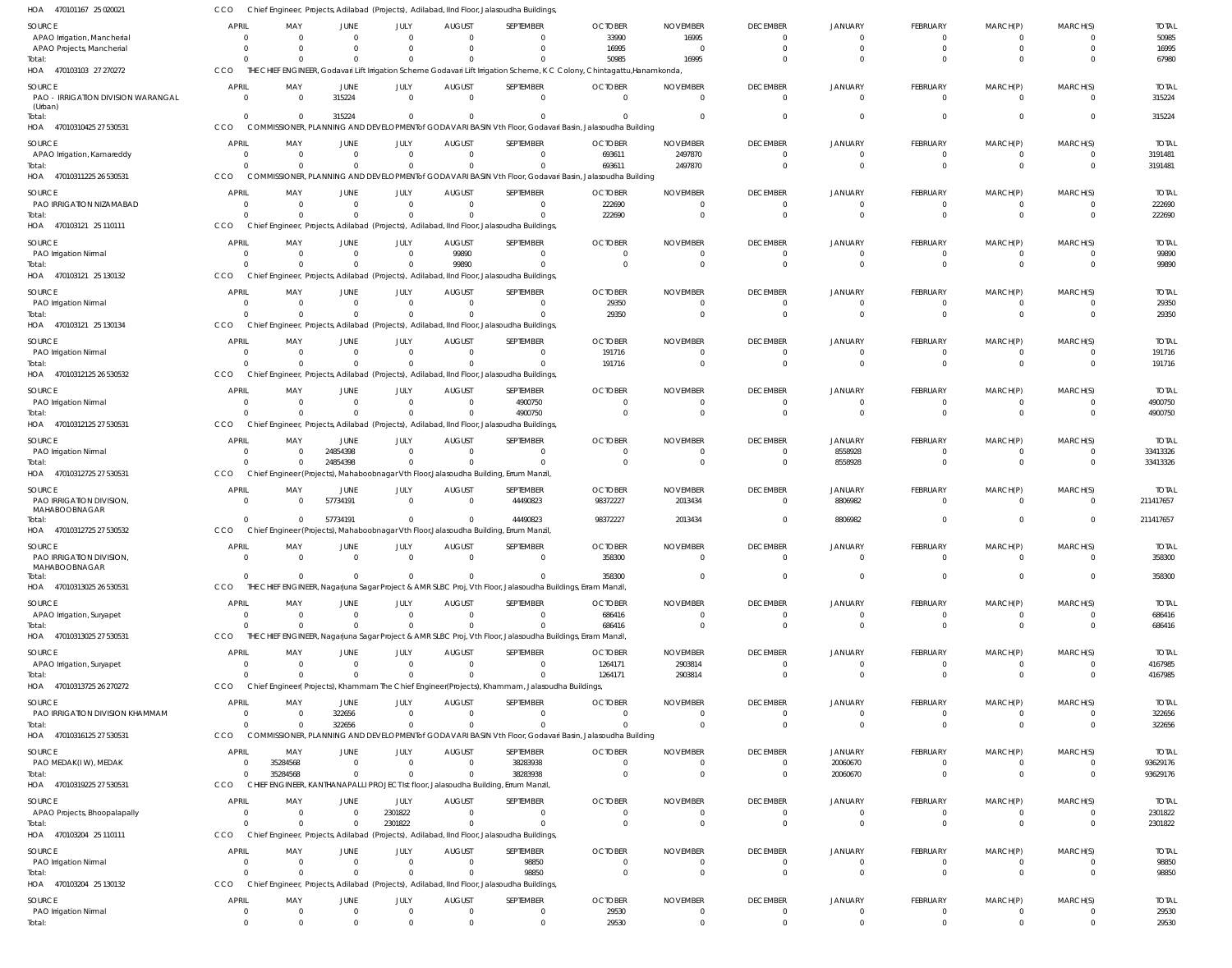| HOA<br>470103204 25 130134             | CCO                            |                         |                            |                          |                              | Chief Engineer, Projects, Adilabad (Projects), Adilabad, IInd Floor, Jalasoudha Buildings                                 |                            |                                  |                                   |                                  |                            |                               |                            |                        |
|----------------------------------------|--------------------------------|-------------------------|----------------------------|--------------------------|------------------------------|---------------------------------------------------------------------------------------------------------------------------|----------------------------|----------------------------------|-----------------------------------|----------------------------------|----------------------------|-------------------------------|----------------------------|------------------------|
| <b>SOURCE</b>                          | APRIL                          | MAY                     | JUNE                       | JULY                     | <b>AUGUST</b>                | SEPTEMBER                                                                                                                 | <b>OCTOBER</b>             | <b>NOVEMBER</b>                  | <b>DECEMBER</b>                   | <b>JANUARY</b>                   | FEBRUARY                   | MARCH(P)                      | MARCH(S)                   | <b>TOTAL</b>           |
| PAO Irrigation Nirmal                  | $\overline{0}$                 | $\Omega$                | $\mathbf 0$                | $\Omega$                 | $\Omega$                     | $\Omega$                                                                                                                  | 62858                      | $\overline{0}$                   | 31429                             | $\overline{0}$                   | -0                         | $^{\circ}$                    | $\Omega$                   | 94287                  |
| Total:                                 | $\Omega$                       | $\Omega$                | $\mathbf 0$                | $\Omega$                 | $\Omega$                     | $\Omega$                                                                                                                  | 62858                      | $\overline{0}$                   | 31429                             | $\overline{0}$                   | $\mathbf 0$                | $\mathbf 0$                   | $\Omega$                   | 94287                  |
| 47010320425 27 530531<br>HOA           | <b>CCO</b>                     |                         |                            |                          |                              | Chief Engineer, Projects, Adilabad (Projects), Adilabad, IInd Floor, Jalasoudha Buildings                                 |                            |                                  |                                   |                                  |                            |                               |                            |                        |
| SOURCE                                 | <b>APRIL</b>                   | MAY                     | JUNE                       | JULY                     | <b>AUGUST</b>                | SEPTEMBER                                                                                                                 | <b>OCTOBER</b>             | <b>NOVEMBER</b>                  | <b>DECEMBER</b>                   | <b>JANUARY</b>                   | FEBRUARY                   | MARCH(P)                      | MARCH(S)                   | <b>TOTAL</b>           |
| PAO Irrigation Nirmal<br>Total:        | $\overline{0}$<br>$\Omega$     | 0<br>$\Omega$           | $\mathbf 0$<br>$\Omega$    | 18060<br>18060           | 12460336<br>12460336         | $\Omega$<br>$\Omega$                                                                                                      | 1034765<br>1034765         | $\overline{0}$<br>$\mathbf 0$    | $\overline{0}$<br>$\overline{0}$  | $\overline{0}$<br>$\overline{0}$ | 0<br>$\mathbf 0$           | $\overline{0}$<br>$\mathbf 0$ | $\overline{0}$<br>$\Omega$ | 13513161<br>13513161   |
| 470103210 27 270272<br>HOA             | CCO                            |                         |                            |                          |                              | CHIEF ENGINEER, KANTHANAPALLI PROJECT Ist floor, Jalasoudha Building, Errum Manzil,                                       |                            |                                  |                                   |                                  |                            |                               |                            |                        |
|                                        |                                |                         |                            |                          |                              |                                                                                                                           |                            |                                  |                                   |                                  |                            |                               |                            |                        |
| SOURCE<br>APAO Irrigation, Mahabubabad | <b>APRIL</b><br>$\overline{0}$ | MAY<br>$\mathbf 0$      | JUNE<br>$\mathbf 0$        | JULY<br>$\mathbf 0$      | <b>AUGUST</b><br>$\mathbf 0$ | SEPTEMBER<br>$\Omega$                                                                                                     | <b>OCTOBER</b><br>$\Omega$ | <b>NOVEMBER</b><br>771690        | <b>DECEMBER</b><br>$\overline{0}$ | <b>JANUARY</b><br>$\overline{0}$ | FEBRUARY<br>-0             | MARCH(P)<br>$^{\circ}$        | MARCH(S)<br>$\Omega$       | <b>TOTAL</b><br>771690 |
| Total:                                 | $\Omega$                       | $\Omega$                | $\Omega$                   | $\Omega$                 | $\Omega$                     | $\Omega$                                                                                                                  | $\Omega$                   | 771690                           | $\overline{0}$                    | $\Omega$                         | $\mathbf 0$                | $\mathbf{0}$                  | $\Omega$                   | 771690                 |
| HOA 47010321325 51 530531              | <b>CCO</b>                     |                         |                            |                          |                              | Chief Engineer, Projects, Adilabad (Projects), Adilabad, IInd Floor, Jalasoudha Buildings                                 |                            |                                  |                                   |                                  |                            |                               |                            |                        |
| SOURCE                                 | <b>APRIL</b>                   | MAY                     | JUNE                       | JULY                     | <b>AUGUST</b>                | SEPTEMBER                                                                                                                 | <b>OCTOBER</b>             | <b>NOVEMBER</b>                  | <b>DECEMBER</b>                   | <b>JANUARY</b>                   | FEBRUARY                   | MARCH(P)                      | MARCH(S)                   | <b>TOTAL</b>           |
| APAO Irrigation, Mancherial            | $\mathbf{0}$                   | $\mathbf 0$             | $\mathbf 0$                | $\mathbf{0}$             | $\mathbf 0$                  | $\Omega$                                                                                                                  | 0                          | $^{\circ}$                       | $\overline{0}$                    | 5648292                          | 0                          | $\overline{0}$                | $\overline{0}$             | 5648292                |
| Total                                  | $\Omega$                       | $\Omega$                | $\mathbf 0$                | $\Omega$                 | $\Omega$                     | $\Omega$                                                                                                                  | $\Omega$                   | $\Omega$                         | $\overline{0}$                    | 5648292                          | $\mathbf 0$                | $\mathbf 0$                   | $\Omega$                   | 5648292                |
| 47010321425 27 530531<br>HOA           | CCO                            |                         |                            |                          |                              | Chief Engineer (Projects), Mahaboobnagar Vth Floor, Jalasoudha Building, Errum Manzil,                                    |                            |                                  |                                   |                                  |                            |                               |                            |                        |
| SOURCE                                 | <b>APRIL</b>                   | MAY                     | JUNE                       | JULY                     | <b>AUGUST</b>                | SEPTEMBER                                                                                                                 | <b>OCTOBER</b>             | <b>NOVEMBER</b>                  | <b>DECEMBER</b>                   | <b>JANUARY</b>                   | FEBRUARY                   | MARCH(P)                      | MARCH(S)                   | <b>TOTAL</b>           |
| PAO IRRIGATION DIVISION,               | $\overline{0}$                 | $\Omega$                | $\mathbf 0$                | $\mathbf 0$              | 4984851                      | $\Omega$                                                                                                                  | $\Omega$                   | 1041247                          | $\mathbf 0$                       | $\overline{0}$                   | $\Omega$                   | $\overline{0}$                | $\Omega$                   | 6026098                |
| MAHABOOBNAGAR<br>Total:                | $\Omega$                       | $\Omega$                | $\mathbf 0$                | $\Omega$                 | 4984851                      | $\Omega$                                                                                                                  | $\Omega$                   | 1041247                          | $\mathbf 0$                       | $\overline{0}$                   | $\Omega$                   | $\mathbf 0$                   | $\Omega$                   | 6026098                |
| 470103217 25 110111<br>HOA             | <b>CCO</b>                     |                         |                            |                          |                              | Chief Engineer, Projects, Adilabad (Projects), Adilabad, IInd Floor, Jalasoudha Buildings                                 |                            |                                  |                                   |                                  |                            |                               |                            |                        |
| SOURCE                                 | <b>APRIL</b>                   | MAY                     | JUNE                       | JULY                     | <b>AUGUST</b>                | SEPTEMBER                                                                                                                 | <b>OCTOBER</b>             | <b>NOVEMBER</b>                  | <b>DECEMBER</b>                   | <b>JANUARY</b>                   | FEBRUARY                   | MARCH(P)                      | MARCH(S)                   | <b>TOTAL</b>           |
| APAO Irrigation, Adilabad              | $\overline{0}$                 | 0                       | $\mathbf 0$                | $\mathbf 0$              | $\overline{0}$               | $\Omega$                                                                                                                  | $\Omega$                   | $\overline{0}$                   | 73050                             | $\overline{0}$                   | $\mathbf 0$                | $\mathbf 0$                   | $\Omega$                   | 73050                  |
| PAO Irrigation Nirmal                  | $\Omega$                       | 0                       | $\mathbf 0$                | $\mathbf 0$              | $\mathbf 0$                  | 96600                                                                                                                     |                            | $\Omega$                         | $\overline{0}$                    | $\circ$                          | $\Omega$                   | $\mathbf 0$                   | $\Omega$                   | 96600                  |
| Total                                  | $\Omega$                       | $\Omega$                | $\mathbf 0$                | $\Omega$                 | $\Omega$                     | 96600                                                                                                                     |                            | $\Omega$                         | 73050                             | $\overline{0}$                   | $\mathbf 0$                | $\mathbf 0$                   | $\Omega$                   | 169650                 |
| HOA 470103217 25 130134                | CCO                            |                         |                            |                          |                              | Chief Engineer, Projects, Adilabad (Projects), Adilabad, IInd Floor, Jalasoudha Buildings                                 |                            |                                  |                                   |                                  |                            |                               |                            |                        |
| SOURCE                                 | <b>APRIL</b>                   | MAY                     | JUNE                       | JULY                     | <b>AUGUST</b>                | SEPTEMBER                                                                                                                 | <b>OCTOBER</b>             | <b>NOVEMBER</b>                  | <b>DECEMBER</b>                   | <b>JANUARY</b>                   | FEBRUARY                   | MARCH(P)                      | MARCH(S)                   | <b>TOTAL</b>           |
| APAO Irrigation, Adilabad              | $\Omega$                       | $\Omega$                | $\mathbf 0$                | $^{\circ}$               | $\mathbf 0$                  | $\Omega$                                                                                                                  | $\Omega$                   | $\overline{0}$                   | 0                                 | 66000                            | -0                         | $^{\circ}$                    | $\Omega$                   | 66000                  |
| Total:<br>47010321725 27 530531<br>HOA | $\Omega$<br>CCO                | $\Omega$                | $\Omega$                   | $\Omega$                 | $\Omega$                     | $\Omega$                                                                                                                  |                            | $\Omega$                         | $\mathbf 0$                       | 66000                            | $\mathbf 0$                | $\mathbf 0$                   | $\Omega$                   | 66000                  |
|                                        |                                |                         |                            |                          |                              | Chief Engineer, Projects, Adilabad (Projects), Adilabad, IInd Floor, Jalasoudha Buildings                                 |                            |                                  |                                   |                                  |                            |                               |                            |                        |
| SOURCE                                 | APRIL                          | MAY                     | JUNE                       | JULY                     | <b>AUGUST</b><br>$\mathbf 0$ | SEPTEMBER<br>$\Omega$                                                                                                     | <b>OCTOBER</b><br>$\Omega$ | <b>NOVEMBER</b>                  | <b>DECEMBER</b>                   | <b>JANUARY</b>                   | FEBRUARY                   | MARCH(P)                      | MARCH(S)                   | <b>TOTAL</b>           |
| APAO Irrigation, Adilabad<br>Total:    | $\overline{0}$<br>$\Omega$     | $\Omega$<br>$\Omega$    | 12641956<br>12641956       | 24241424<br>24241424     | $\Omega$                     | $\Omega$                                                                                                                  | $\Omega$                   | $\overline{0}$<br>$\Omega$       | $\overline{0}$<br>$\overline{0}$  | $\overline{0}$<br>$\overline{0}$ | $\mathbf 0$<br>$\mathbf 0$ | $\overline{0}$<br>$\mathbf 0$ | $\overline{0}$<br>$\Omega$ | 36883380<br>36883380   |
| 47010321825 26 530531<br>HOA           | CCO                            |                         |                            |                          |                              | CHIEF ENGINEER, KANTHANAPALLI PROJECT Ist floor, Jalasoudha Building, Errum Manzil,                                       |                            |                                  |                                   |                                  |                            |                               |                            |                        |
| SOURCE                                 | <b>APRIL</b>                   | MAY                     | JUNE                       | JULY                     | <b>AUGUST</b>                | SEPTEMBER                                                                                                                 | <b>OCTOBER</b>             | <b>NOVEMBER</b>                  | <b>DECEMBER</b>                   | <b>JANUARY</b>                   | FEBRUARY                   | MARCH(P)                      | MARCH(S)                   | <b>TOTAL</b>           |
| APAO Irrigation, Bhoopalapally         | $\mathbf{0}$                   | $\mathbf 0$             | $\mathbf 0$                | $\mathbf 0$              | $\mathbf 0$                  | $\Omega$                                                                                                                  | $\Omega$                   | 1145867                          | $\overline{0}$                    | $\overline{0}$                   | -0                         | $^{\circ}$                    | $\Omega$                   | 1145867                |
| Total:                                 | $\Omega$                       | $\Omega$                | $\Omega$                   | $\Omega$                 | $\Omega$                     | $\Omega$                                                                                                                  | $\Omega$                   | 1145867                          | $\overline{0}$                    | $\Omega$                         | $\Omega$                   | $\mathbf 0$                   | $\Omega$                   | 1145867                |
| HOA<br>47010322025 27 530531           | <b>CCO</b>                     |                         |                            |                          |                              | Chief Engineer(Projects), Khammam The Chief Engineer(Projects), Khammam, Jalasoudha Buildings,                            |                            |                                  |                                   |                                  |                            |                               |                            |                        |
| SOURCE                                 | <b>APRIL</b>                   | MAY                     | JUNE                       | JULY                     | <b>AUGUST</b>                | SEPTEMBER                                                                                                                 | <b>OCTOBER</b>             | <b>NOVEMBER</b>                  | <b>DECEMBER</b>                   | <b>JANUARY</b>                   | FEBRUARY                   | MARCH(P)                      | MARCH(S)                   | <b>TOTAL</b>           |
| APAO Irrigation, Kothagudem            | $\overline{0}$                 | $\Omega$                | 1153137                    | $\mathbf{0}$             | $\overline{0}$               | $\Omega$                                                                                                                  |                            | $^{\circ}$                       | $\overline{0}$                    | $\overline{0}$                   | 0                          | $^{\circ}$                    | $\Omega$                   | 1153137                |
| Total                                  | $\Omega$                       | $\Omega$                | 1153137                    | $\mathbf 0$              | $\mathbf 0$                  | $\Omega$                                                                                                                  | $\Omega$                   | $\overline{0}$                   | $\mathbf 0$                       | $\overline{0}$                   | $\mathbf 0$                | $\mathbf 0$                   | $\Omega$                   | 1153137                |
| HOA 47010322125 26 530531              | CCO                            |                         |                            |                          |                              | Chief Engineer, Projects, Adilabad (Projects), Adilabad, IInd Floor, Jalasoudha Buildings                                 |                            |                                  |                                   |                                  |                            |                               |                            |                        |
| SOURCE                                 | <b>APRIL</b>                   | MAY                     | JUNE                       | JULY                     | <b>AUGUST</b>                | SEPTEMBER                                                                                                                 | <b>OCTOBER</b>             | <b>NOVEMBER</b>                  | <b>DECEMBER</b>                   | <b>JANUARY</b>                   | FEBRUARY                   | MARCH(P)                      | MARCH(S)                   | <b>TOTAL</b>           |
| APAO Irrigation, Mancherial            | $\overline{0}$                 | $\Omega$                | 11394212                   | $\Omega$                 | $\Omega$                     | $\Omega$                                                                                                                  | $\Omega$                   | $\Omega$                         | $\Omega$                          | $\Omega$                         | $\Omega$                   | $\Omega$                      | $\Omega$                   | 11394212               |
| Total<br>HOA<br>47010322125 26 530533  | $\overline{0}$<br>CCO          | $\Omega$                | 11394212                   | $\Omega$                 | $\Omega$                     | $\Omega$<br>Chief Engineer, Projects, Adilabad (Projects), Adilabad, IInd Floor, Jalasoudha Buildings                     | $\mathbf 0$                | $\overline{0}$                   | $\mathbf 0$                       | $\overline{0}$                   | $\mathbf{0}$               | $\mathbf{0}$                  | $\overline{0}$             | 11394212               |
|                                        |                                |                         |                            |                          |                              |                                                                                                                           |                            |                                  |                                   |                                  |                            |                               |                            |                        |
| SOURCE                                 | <b>APRIL</b>                   | MAY                     | JUNE                       | JULY                     | <b>AUGUST</b>                | SEPTEMBER                                                                                                                 | <b>OCTOBER</b>             | <b>NOVEMBER</b>                  | <b>DECEMBER</b>                   | <b>JANUARY</b>                   | FEBRUARY                   | MARCH(P)                      | MARCH(S)                   | <b>TOTAL</b>           |
| APAO Irrigation, Mancherial<br>Total:  | $\overline{0}$<br>$\Omega$     | $\mathbf 0$<br>$\Omega$ | 976664<br>976664           | $\mathbf{0}$<br>$\Omega$ | $\mathbf 0$<br>$\Omega$      | $\Omega$<br>$\Omega$                                                                                                      | $\mathbf 0$<br>$\Omega$    | $\overline{0}$<br>$\overline{0}$ | $\overline{0}$<br>$\overline{0}$  | $\overline{0}$<br>$\overline{0}$ | 0<br>$\mathbf 0$           | $\mathbf 0$<br>$\mathbf 0$    | $\overline{0}$<br>$\Omega$ | 976664<br>976664       |
| 47010322125 49 500501<br>HOA           | <b>CCO</b>                     |                         |                            |                          |                              | Chief Engineer, Projects, Adilabad (Projects), Adilabad, IInd Floor, Jalasoudha Buildings                                 |                            |                                  |                                   |                                  |                            |                               |                            |                        |
| SOURCE                                 | <b>APRIL</b>                   | MAY                     |                            | JULY                     | <b>AUGUST</b>                | <b>SEPTEMBER</b>                                                                                                          | <b>OCTOBER</b>             | <b>NOVEMBER</b>                  | <b>DECEMBER</b>                   | <b>JANUARY</b>                   | FEBRUARY                   | MARCH(P)                      | MARCH(S)                   | <b>TOTAL</b>           |
| APAO Projects, Komarambheem Asifabad   | $\mathbf{0}$                   | $\mathbf 0$             | JUNE<br>$\mathbf 0$        | $\mathbf 0$              | $\overline{0}$               | 13508794                                                                                                                  | $\Omega$                   | $\mathbf 0$                      | $\mathbf 0$                       | $\overline{0}$                   | -0                         | $^{\circ}$                    | $\Omega$                   | 13508794               |
| Total:                                 | $\Omega$                       | $\Omega$                | $\Omega$                   | $\Omega$                 | $\Omega$                     | 13508794                                                                                                                  | $\Omega$                   | $\Omega$                         | $\mathbf 0$                       | $\overline{0}$                   | $\Omega$                   | $\mathbf 0$                   | $\Omega$                   | 13508794               |
| HOA 47010322525 27 530531              | CCO                            |                         |                            |                          |                              | Chief Engineer, Projects, Adilabad (Projects), Adilabad, IInd Floor, Jalasoudha Buildings                                 |                            |                                  |                                   |                                  |                            |                               |                            |                        |
| SOURCE                                 | <b>APRIL</b>                   | MAY                     | JUNE                       | JULY                     | <b>AUGUST</b>                | SEPTEMBER                                                                                                                 | <b>OCTOBER</b>             | <b>NOVEMBER</b>                  | <b>DECEMBER</b>                   | <b>JANUARY</b>                   | FEBRUARY                   | MARCH(P)                      | MARCH(S)                   | <b>TOTAL</b>           |
| APAO Irrigation, Mancherial            | $\mathbf{0}$                   | $\mathbf 0$             | $\mathbf 0$                | $\mathbf{0}$             | $\overline{0}$               | 61743236                                                                                                                  | 63805053                   | $\mathbf 0$                      | $\overline{0}$                    | $\overline{0}$                   | 0                          | $^{\circ}$                    | $\Omega$                   | 125548289              |
| Total:                                 | $\Omega$                       | $\Omega$                | $\mathbf 0$                | $\Omega$                 | $\Omega$                     | 61743236                                                                                                                  | 63805053                   | $\overline{0}$                   | $\overline{0}$                    | $\overline{0}$                   | $\mathbf 0$                | $\mathbf 0$                   | $\overline{0}$             | 125548289              |
| HOA 47010323725 27 530531              | CCO                            |                         |                            |                          |                              | Chief Engineer, Projects, Adilabad (Projects), Adilabad, IInd Floor, Jalasoudha Buildings,                                |                            |                                  |                                   |                                  |                            |                               |                            |                        |
| SOURCE                                 | <b>APRIL</b>                   | MAY                     | JUNE                       | JULY                     | <b>AUGUST</b>                | SEPTEMBER                                                                                                                 | <b>OCTOBER</b>             | <b>NOVEMBER</b>                  | <b>DECEMBER</b>                   | <b>JANUARY</b>                   | FEBRUARY                   | MARCH(P)                      | MARCH(S)                   | <b>TOTAL</b>           |
| APAO Irrigation, Mancherial            | $\Omega$                       | $\Omega$                | $\mathbf 0$                | $\Omega$                 | $\Omega$                     | 42022126                                                                                                                  | $\Omega$                   | $\Omega$                         | $\overline{0}$                    | $\overline{0}$                   | -0                         | $^{\circ}$                    | $\Omega$                   | 42022126               |
| Total:                                 | $\Omega$                       | $\Omega$                | $\mathbf 0$                | $\Omega$                 | $\mathbf 0$                  | 42022126                                                                                                                  | $\Omega$                   | $\Omega$                         | $\mathbf 0$                       | $\overline{0}$                   | $\mathbf 0$                | $\mathbf 0$                   | $\Omega$                   | 42022126               |
| 47010323725 27 530532<br>HOA           | CCO                            |                         |                            |                          |                              | Chief Engineer, Projects, Adilabad (Projects), Adilabad, IInd Floor, Jalasoudha Buildings,                                |                            |                                  |                                   |                                  |                            |                               |                            |                        |
| SOURCE                                 | <b>APRIL</b>                   | MAY                     | JUNE                       | JULY                     | <b>AUGUST</b>                | SEPTEMBER                                                                                                                 | <b>OCTOBER</b>             | <b>NOVEMBER</b>                  | <b>DECEMBER</b>                   | <b>JANUARY</b>                   | FEBRUARY                   | MARCH(P)                      | MARCH(S)                   | <b>TOTAL</b>           |
| APAO Irrigation, Mancherial            | $\overline{0}$                 | 0                       | $\mathbf 0$                | $\mathbf{0}$             | $\overline{0}$               | 21483600                                                                                                                  | $\mathbf 0$                | $\overline{0}$                   | $\overline{0}$                    | $\overline{0}$                   | 0                          | $\overline{0}$                | $\Omega$                   | 21483600               |
| Total:<br>47010323925 27 530531<br>HOA | $\Omega$<br>CCO                | $\Omega$                | $\mathbf 0$                | $\Omega$                 | $\Omega$                     | 21483600<br>CHIEF ENGINEER, KANTHANAPALLI PROJECT Ist floor, Jalasoudha Building, Errum Manzil,                           |                            | $\mathbf 0$                      | $\overline{0}$                    | $\overline{0}$                   | $\mathbf 0$                | $\mathbf 0$                   | $\Omega$                   | 21483600               |
|                                        |                                |                         |                            |                          |                              |                                                                                                                           |                            |                                  |                                   |                                  |                            |                               |                            |                        |
| SOURCE                                 | <b>APRIL</b>                   | MAY                     | JUNE                       | JULY                     | <b>AUGUST</b>                | SEPTEMBER                                                                                                                 | <b>OCTOBER</b>             | <b>NOVEMBER</b>                  | <b>DECEMBER</b>                   | <b>JANUARY</b>                   | FEBRUARY                   | MARCH(P)                      | MARCH(S)                   | <b>TOTAL</b>           |
| APAO Projects, Bhoopalapally<br>Total: | $\overline{0}$<br>$\Omega$     | $\mathbf 0$<br>$\Omega$ | $\mathbf 0$<br>$\mathbf 0$ | $\mathbf{0}$<br>$\Omega$ | $\mathbf 0$<br>$\Omega$      | $\Omega$<br>$\Omega$                                                                                                      | 222096<br>222096           | $\Omega$<br>$\overline{0}$       | 0<br>$\overline{0}$               | $\overline{0}$<br>$\overline{0}$ | -0<br>$\mathbf 0$          | $^{\circ}$<br>$\mathbf{0}$    | $\Omega$<br>$\Omega$       | 222096<br>222096       |
| HOA 470103800 28 290291                | CCO                            |                         |                            |                          |                              | THE CHIEF ENGINEER, Godavari Lift Irrigation Scheme Godavari Lift Irrigation Scheme, K C Colony, Chintagattu, Hanamkonda, |                            |                                  |                                   |                                  |                            |                               |                            |                        |
|                                        |                                |                         |                            | JULY                     | <b>AUGUST</b>                | SEPTEMBER                                                                                                                 | <b>OCTOBER</b>             | <b>NOVEMBER</b>                  |                                   |                                  |                            |                               | MARCH(S)                   |                        |
| SOURCE                                 | <b>APRIL</b>                   | MAY                     | JUNE                       |                          |                              |                                                                                                                           |                            |                                  | <b>DECEMBER</b>                   | <b>JANUARY</b>                   | FEBRUARY                   | MARCH(P)                      |                            | <b>TOTAL</b>           |
| APAO Irrigation, Bhoopalapally         | 94739                          | 89939                   | 89939                      | 105265                   | 107255                       | 107255                                                                                                                    | 107255                     | 107255                           | 128400                            | $\overline{0}$                   | 0                          | $\mathbf 0$                   | 0                          | 937302                 |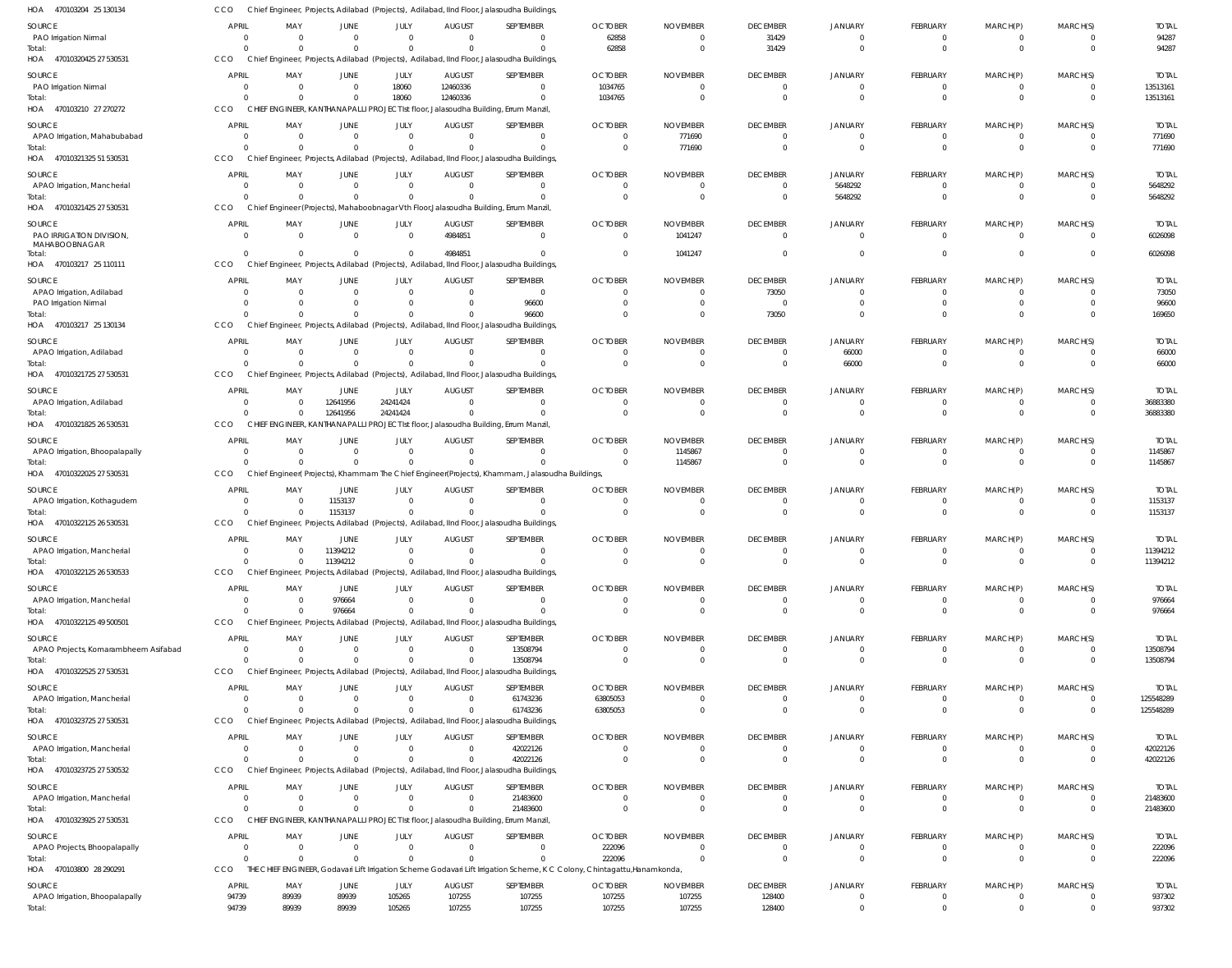| HOA<br>470103800 28 290292                                            | CCO                    |                                  |                   |                         |                    | THE CHIEF ENGINEER, Godavari Lift Irrigation Scheme Godavari Lift Irrigation Scheme, K C Colony, Chintagattu,Hanamkonda,  |                    |                    |                        |                    |                             |                            |                       |                      |
|-----------------------------------------------------------------------|------------------------|----------------------------------|-------------------|-------------------------|--------------------|---------------------------------------------------------------------------------------------------------------------------|--------------------|--------------------|------------------------|--------------------|-----------------------------|----------------------------|-----------------------|----------------------|
| SOURCE                                                                | <b>APRIL</b>           | MAY                              | JUNE              | JULY                    | <b>AUGUST</b>      | SEPTEMBER                                                                                                                 | <b>OCTOBER</b>     | <b>NOVEMBER</b>    | <b>DECEMBER</b>        | <b>JANUARY</b>     | FEBRUARY                    | MARCH(P)                   | MARCH(S)              | <b>TOTAL</b>         |
| APAO Irrigation, Bhoopalapally                                        | 540                    | 600                              | 600               | 600                     | 600                | 600                                                                                                                       | 600                | 600                | 660                    |                    | $\mathbf 0$                 | $\mathbf 0$                | $\Omega$              | 5400                 |
| Total:                                                                | 540                    | 600                              | 600               | 600                     | 600                | 600                                                                                                                       | 600                | 600                | 660                    | $\Omega$           | $\mathbf 0$                 | $\mathbf 0$                | $\Omega$              | 5400                 |
| HOA<br>470103800 28 290293                                            | CCO                    |                                  |                   |                         |                    | THE CHIEF ENGINEER, Godavari Lift Irrigation Scheme Godavari Lift Irrigation Scheme, K C Colony, Chintagattu, Hanamkonda, |                    |                    |                        |                    |                             |                            |                       |                      |
| SOURCE                                                                | <b>APRIL</b>           | MAY                              | JUNE              | JULY                    | <b>AUGUST</b>      | SEPTEMBER                                                                                                                 | <b>OCTOBER</b>     | <b>NOVEMBER</b>    | <b>DECEMBER</b>        | <b>JANUARY</b>     | FEBRUARY                    | MARCH(P)                   | MARCH(S)              | <b>TOTAL</b>         |
| APAO Irrigation, Bhoopalapally                                        | 31411                  | 34901                            | 34901             | 34901                   | 35569              | 35569                                                                                                                     | 35569              | 35569              | 134744                 | $\Omega$           | $\overline{0}$              | $\mathbf 0$                | $\Omega$              | 413134               |
| Total:                                                                | 31411                  | 34901                            | 34901             | 34901                   | 35569              | 35569                                                                                                                     | 35569              | 35569              | 134744                 | $\Omega$           | $\mathbf 0$                 | $\overline{0}$             | $\Omega$              | 413134               |
| 470103800 28 290294<br>HOA                                            | CCO                    |                                  |                   |                         |                    | THE CHIEF ENGINEER, Godavari Lift Irrigation Scheme Godavari Lift Irrigation Scheme, K C Colony, Chintagattu, Hanamkonda  |                    |                    |                        |                    |                             |                            |                       |                      |
| SOURCE                                                                | <b>APRIL</b>           | MAY                              | JUNE              | JULY                    | <b>AUGUST</b>      | SEPTEMBER                                                                                                                 | <b>OCTOBER</b>     | <b>NOVEMBER</b>    | <b>DECEMBER</b>        | <b>JANUARY</b>     | FEBRUARY                    | MARCH(P)                   | MARCH(S)              | <b>TOTAL</b>         |
| APAO Irrigation, Bhoopalapally                                        | 11240                  | 12488                            | 12488             | 12488                   | 12728              | 12728                                                                                                                     | 12728              | 12728              | 13977                  |                    | $^{\circ}$                  | $^{\circ}$                 | $\Omega$              | 113593               |
| Total:                                                                | 11240                  | 12488                            | 12488             | 12488                   | 12728              | 12728                                                                                                                     | 12728              | 12728              | 13977                  | $\Omega$           | $\mathbf 0$                 | $\mathbf 0$                | $\Omega$              | 113593               |
| HOA 470103800 28 290296                                               | CCO                    |                                  |                   |                         |                    | THE CHIEF ENGINEER, Godavari Lift Irrigation Scheme Godavari Lift Irrigation Scheme, K C Colony, Chintagattu, Hanamkonda  |                    |                    |                        |                    |                             |                            |                       |                      |
| SOURCE                                                                | APRIL                  | MAY                              | <b>JUNE</b>       | JULY                    | <b>AUGUST</b>      | SEPTEMBER                                                                                                                 | <b>OCTOBER</b>     | <b>NOVEMBER</b>    | <b>DECEMBER</b>        | <b>JANUARY</b>     | <b>FEBRUARY</b>             | MARCH(P)                   | MARCH(S)              | <b>TOTAL</b>         |
| APAO Irrigation, Bhoopalapally                                        | $\Omega$               | $\overline{0}$                   | $\Omega$          | $\overline{0}$          | - 0                | $\mathbf{0}$                                                                                                              | 77192              |                    | $\mathbf 0$            | $\Omega$           | $\mathbf 0$                 | $\mathbf 0$                | $\Omega$              | 77192                |
| Total:                                                                | $\Omega$               | $\Omega$                         |                   | $\Omega$                |                    | $\Omega$                                                                                                                  | 77192              |                    | $\overline{0}$         | $\Omega$           | $\mathbf 0$                 | $\mathbf 0$                | $\Omega$              | 77192                |
| HOA 470200101 12010011                                                | CCO                    |                                  |                   |                         |                    | THE CHIEF ENGINEER, MINOR IRRIGATION, II FLOOR, JALASOUDHA BUILDING, ERRUMMANZIL                                          |                    |                    |                        |                    |                             |                            |                       |                      |
| SOURCE                                                                | <b>APRIL</b>           | MAY                              | JUNE              | JULY                    | <b>AUGUST</b>      | SEPTEMBER                                                                                                                 | <b>OCTOBER</b>     | <b>NOVEMBER</b>    | <b>DECEMBER</b>        | <b>JANUARY</b>     | FEBRUARY                    | MARCH(P)                   | MARCH(S)              | <b>TOTAL</b>         |
| APAO Irrigation, Adilabad                                             | 833556                 | 850015                           | 996876            | 1475885                 | 1552973            | 1450585                                                                                                                   | 1851278            | 1943526            | 2599361                | 1415170            | $\mathbf 0$                 | $\mathbf 0$                | $\Omega$              | 14969225             |
| APAO Irrigation, Jangaon                                              | 659736                 | 622952                           | 583083            | 1279931                 | 1134975            | 1208739                                                                                                                   | 1618278            | 1557155            | 1559092                | 1253496            | $\mathbf 0$                 | $\mathbf 0$                | $\Omega$              | 11477437             |
| APAO Irrigation, Kamareddy                                            | $\overline{0}$         | 795436                           | 840247            | 1436119                 | 1625651            | 1484967                                                                                                                   | 1899170            | 1910472            | 1843738                | 1529530            | $\mathbf 0$<br>$\Omega$     | $\mathbf 0$<br>$\Omega$    |                       | 13365330             |
| APAO Irrigation, Komarambheem Asifabad<br>APAO Irrigation, Kothagudem | 598948<br>2163651      | 674298<br>2124913                | 647154<br>2114460 | 1186315<br>3721607      | 1782016<br>4141106 | 1292052<br>4238591                                                                                                        | 1501551<br>4045695 | 1549000<br>6253301 | 1572624<br>4887531     | 1160446<br>3880688 | $\mathbf 0$                 | $\mathbf 0$                |                       | 11964404<br>37571543 |
| APAO Irrigation, Mahabubabad                                          | 981760                 | 1072274                          | 1121655           | 2123813                 | 2070834            | 2245916                                                                                                                   | 2103852            | 3028540            | 1954143                | 1816594            | $\Omega$                    | $\Omega$                   |                       | 18519381             |
| APAO Irrigation, Mancherial                                           | 874785                 | 886900                           | 1130173           | 1642813                 | 1638988            | 1735191                                                                                                                   | 1655700            | 2554534            | 2060704                | 1553854            | $\mathbf 0$                 | $\Omega$                   |                       | 15733642             |
| APAO Irrigation, Nagarkurnool                                         | 960514                 | 1132007                          | 1030022           | 1737575                 | 2156202            | 1846431                                                                                                                   | 1945360            | 2849004            | 2380555                | 1664975            | $\Omega$                    | $\Omega$                   |                       | 17702645             |
| APAO Irrigation, Sangareddy                                           | 1252935                | 1263655                          | 1291354           | 2326662                 | 2147329            | 2227085                                                                                                                   | 3217019            | 3133930            | 3045928                | 2195805            | $\mathbf 0$                 | $\Omega$                   |                       | 22101702             |
| APAO Irrigation, Siddipet                                             | 768661                 | 852398                           | 769514            | 2019530                 | 1549703            | 1560170                                                                                                                   | 2077863            | 2203734            | 2117306                | 1474846            | $\Omega$                    | $\Omega$                   |                       | 15393725             |
| APAO Irrigation, Siricilla                                            | 629882                 | 725859                           | 820113            | 1545122                 | 1509586            | 1362590                                                                                                                   | 1664610            | 1830106            | 1787626                | 1346768            | $\Omega$                    | $\Omega$                   |                       | 13222262             |
| APAO Irrigation, Suryapet                                             | 1097325                | 1105728                          | 939462            | 1880414                 | 1899416            | 2160405                                                                                                                   | 2245948            | 3110131            | 2269394                | 2382936            | $\Omega$<br>$\mathbf 0$     | $\Omega$<br>$\Omega$       |                       | 19091159             |
| APAO Irrigation, Vikarabad<br>APAO Irrigation, Wanaparthy             | 746239<br>845353       | 756344<br>824218                 | 806126<br>1067069 | 1391730<br>1503163      | 1347611<br>1948314 | 1427166<br>1260266                                                                                                        | 2119937<br>1435196 | 1997766<br>2452819 | 2137317<br>1746225     | 1436718<br>1707334 | $\Omega$                    | $\Omega$                   |                       | 14166954<br>14789957 |
| APAO Irrigation, Yadadri                                              | 945411                 | 940105                           | 1024669           | 1697304                 | 1677588            | 1742060                                                                                                                   | 1893769            | 3164354            | 1746086                | 1801070            | $\mathbf 0$                 | $\Omega$                   |                       | 16632416             |
| PAO IRRIGATION KARIMNAGAR                                             | 345860                 | 340675                           | 652903            | 653045                  | 873435             | 888435                                                                                                                    | 720415             | 1108051            | 914774                 | 635585             | $\Omega$                    | $\Omega$                   |                       | 7133178              |
| PAO IRRIGATION DIVISION HYDERABAD                                     | $\overline{0}$         | 662609                           | 655507            | 1285879                 | 1314695            | 1408210                                                                                                                   | 1309090            | 2308372            | 1711669                | 1357935            | $\mathbf 0$                 | $\Omega$                   |                       | 12013966             |
| PAO IRRIGATION DIVISION KHAMMAM                                       | 726558                 | 802963                           | 757664            | 1440566                 | 1282877            | 2109939                                                                                                                   | 1209682            | 840027             | 1225665                | 1970954            | $\Omega$                    | $\Omega$                   |                       | 12366895             |
| PAO IRRIGATION DIVISION NALGONDA                                      | 3134081                | 3060527                          | 3103635           | 5671174                 | 5623137            | 6022616                                                                                                                   | 6218613            | 8409370            | 6532740                | 5571933            | $\mathbf 0$                 | $\mathbf 0$                |                       | 53347826             |
| PAO IRRIGATION DIVISION,<br>MAHABOOBNAGAR                             | 2196500                | 2390679                          | 2823656           | 4191340                 | 4226123            | 4226783                                                                                                                   | 3870841            | 6477721            | 4114461                | 4462177            | $\mathbf 0$                 | $\Omega$                   |                       | 38980281             |
| PAO IRRIGATION NIZAMABAD                                              | 955189                 | 4184143                          | 4043181           | 6876241                 | 7187185            | 6925698                                                                                                                   | 7038084            | 10807123           | 8090997                | 7110722            | $\Omega$                    | $\Omega$                   |                       | 63218563             |
| PAO IRRIGATION RANGA REDDY DISTRICT                                   | 2179669                | 2068556                          | 1928831           | 3755376                 | 3927265            | 3872441                                                                                                                   | 3839215            | 5955393            | 5630338                | 3632582            | $\Omega$                    | $\Omega$                   | $\Omega$              | 36789666             |
| PAO Irrigation Nirmal                                                 | 2355482                | 2559072                          | 2329112           | 4271367                 | 3989273            | 4162915                                                                                                                   | 4998067            | 4900463            | 4908063                | 3751175            | $\mathbf 0$                 | $\mathbf 0$                | $\Omega$              | 38224989             |
| PAO MEDAK(IW), MEDAK                                                  | 612996                 | 611020                           | 582667            | 996750                  | 998860             | 1205837                                                                                                                   | 1483161            | 1448490            | 1451259                | 1069470            | $\mathbf 0$                 | $\mathbf 0$                | $\Omega$              | 10460510             |
| Total:                                                                | 25865091               | 31307346                         | 32059133          | 56109721                | 57605142           | 58065088                                                                                                                  | 61962394           | 81793382           | 68287596               | 56182763           | $\mathbf 0$                 | $\mathbf 0$                | $\Omega$              | 529237656            |
| HOA 470200101 12 010012                                               | CCO                    |                                  |                   |                         |                    | THE CHIEF ENGINEER, MINOR IRRIGATION, II FLOOR, JALASOUDHA BUILDING, ERRUMMANZIL                                          |                    |                    |                        |                    |                             |                            |                       |                      |
| SOURCE                                                                | APRIL                  | MAY                              | JUNE              | JULY                    | <b>AUGUST</b>      | SEPTEMBER                                                                                                                 | <b>OCTOBER</b>     | <b>NOVEMBER</b>    | <b>DECEMBER</b>        | <b>JANUARY</b>     | FEBRUARY                    | MARCH(P)                   | MARCH(S)              | <b>TOTAL</b>         |
| APAO Irrigation, Adilabad                                             | 7931                   | 14252                            | 46918             | 13993                   | 26802              | 15007                                                                                                                     | 14500              | 14807              | 18481                  | 13336              | $\mathbf{0}$                | $\mathbf{0}$               | $\Omega$              | 186027               |
| APAO Irrigation, Kamareddy                                            |                        | 2950                             | 5550              | 6272                    | 5950               | 6888                                                                                                                      | 6565               | 6370               | 6370                   | 6420               | $\cap$                      | $\cap$                     | $\bigcap$<br>$\Omega$ | 53335                |
| APAO Irrigation, Komarambheem Asifabad<br>APAO Irrigation, Kothagudem | 1000<br>40199          | 1000<br>41898                    | 1000<br>67062     | 2000<br>66863           | 5000<br>95676      | 2000<br>73583                                                                                                             | 2000<br>88939      | 774<br>92660       | 2000<br>93858          | 2000<br>65875      | $\mathbf{0}$<br>$\mathbf 0$ | $\mathbf 0$<br>$\mathbf 0$ | $\Omega$              | 18774<br>726613      |
| APAO Irrigation, Mahabubabad                                          | 1926                   | 1926                             | 1926              | 5237                    | 9628               | 3898                                                                                                                      | 14536              | 4725               | 36036                  | 4725               | $\mathbf 0$                 | $\mathbf{0}$               | $\Omega$              | 84563                |
| APAO Irrigation, Mancherial                                           | 4000                   | 4000                             | 4000              | 13000                   | 8000               | 8000                                                                                                                      | 20000              | 8000               | 8000                   | 7226               | $\mathbf 0$                 | $\mathbf 0$                | $\Omega$              | 84226                |
| APAO Irrigation, Nagarkurnool                                         | 1588                   | 1648                             | 2696              | 2695                    | 4791               | 2695                                                                                                                      | 2695               | 2335               | 2275                   | 2275               | $\mathbf 0$                 | $\mathbf 0$                | $\Omega$              | 25693                |
| APAO Irrigation, Sangareddy                                           | 1000                   | 1000                             | 1000              | 3000                    | 4000               | 2000                                                                                                                      | 2000               | 2000               | 2000                   | 2000               | $\mathbf 0$                 | $\mathbf 0$                | $\Omega$              | 20000                |
| APAO Irrigation, Siricilla                                            | 3000                   | 6000                             | 8000              | 6000                    | 12000              | 6000                                                                                                                      | 6000               | 6000               | 6000                   | 6000               | $\mathbf 0$                 | $\mathbf 0$                | $\Omega$              | 65000                |
| APAO Irrigation, Suryapet                                             | 2210                   | 4420                             | 8290              | 10846                   | 6420               | 6420                                                                                                                      | 6420               | 6420               | 6420                   | 43920              | $\mathbf 0$                 | $\Omega$                   | $\Omega$<br>$\Omega$  | 101786               |
| APAO Irrigation, Vikarabad<br>APAO Irrigation, Wanaparthy             | 4030<br>$\overline{0}$ | 6030<br>$\overline{\phantom{0}}$ | 10060<br>$\Omega$ | 10460<br>$\overline{0}$ | 12120              | 8060<br>$\overline{0}$                                                                                                    | 8060<br>- 0        | 8060<br>27500      | 8060<br>$\overline{0}$ | 8060<br>$\Omega$   | $\mathbf 0$<br>$\mathbf 0$  | $\mathbf 0$<br>$\mathbf 0$ | $\Omega$              | 83000<br>27500       |
| APAO Irrigation, Yadadri                                              | 7168                   | 7518                             | 6513              | 9546                    | 16546              | 13561                                                                                                                     | 9728               | 9943               | 9593                   | 27093              | $\mathbf 0$                 | $\mathbf 0$                | $\Omega$              | 117209               |
| PAO IRRIGATION KARIMNAGAR                                             | 4115                   | 4300                             | 8621              | 9367                    | 10402              | 8819                                                                                                                      | 7435               | 6944               | 7154                   | 6852               | $\mathbf 0$                 | $\mathbf 0$                | $\Omega$              | 74009                |
| PAO IRRIGATION DIVISION HYDERABAD                                     | $\overline{0}$         | 27392                            | 18075             | 53294                   | 32850              | 70774                                                                                                                     | 32230              | 35668              | 32100                  | 35600              | $\mathbf{0}$                | $\mathbf{0}$               | $\Omega$              | 337983               |
| PAO IRRIGATION DIVISION KHAMMAM                                       | 10070                  | 15170                            | 13090             | 25534                   | 15591              | 15130                                                                                                                     | 13762              | 14723              | 39275                  | 13972              | $\mathbf 0$                 | $\mathbf 0$                | $\Omega$              | 176317               |
| PAO IRRIGATION DIVISION NALGONDA                                      | 9048                   | 12673                            | 11671             | 23741                   | 14895              | 53420                                                                                                                     | 39420              | 22395              | 23762                  | 12895              | $\mathbf{0}$                | $\mathbf{0}$               | $\Omega$              | 223920               |
| PAO IRRIGATION DIVISION,<br>MAHABOOBNAGAR                             | 6744                   | 8075                             | 10230             | 11229                   | 13229              | 17539                                                                                                                     | 11560              | 11272              | 11272                  | 31272              | $\mathbf 0$                 | $\mathbf 0$                | $\Omega$              | 132422               |
| PAO IRRIGATION NIZAMABAD                                              | 10805                  | 47017                            | 71988             | 69714                   | 123918             | 85169                                                                                                                     | 105192             | 104192             | 70594                  | 65801              | $\mathbf 0$                 | $\mathbf{0}$               | $\mathbf{0}$          | 754390               |
| PAO IRRIGATION RANGA REDDY DISTRICT                                   | 36812                  | 37675                            | 61986             | 101959                  | 58284              | 60961                                                                                                                     | 57610              | 61090              | 59278                  | 58433              | $\mathbf 0$                 | $\mathbf 0$                | $\Omega$              | 594088               |
| PAO Irrigation Nirmal                                                 | 17514                  | 27460                            | 18460             | 45775                   | 26557              | 25116                                                                                                                     | 25460              | 23460              | 63460                  | 21460              | $\mathbf 0$                 | $\mathbf 0$                | $\overline{0}$        | 294722               |
| Total:                                                                | 169160                 | 272404                           | 377136            | 490525                  | 502659             | 485040                                                                                                                    | 474112             | 469338             | 505988                 | 435215             | $\mathbf 0$                 | $\mathbf 0$                | $\Omega$              | 4181577              |
| HOA 470200101 12010013                                                | CCO                    |                                  |                   |                         |                    | THE CHIEF ENGINEER, MINOR IRRIGATION, II FLOOR, JALASOUDHA BUILDING, ERRUMMANZIL                                          |                    |                    |                        |                    |                             |                            |                       |                      |
| SOURCE                                                                | APRIL                  | MAY                              | JUNE              | JULY                    | <b>AUGUST</b>      | SEPTEMBER                                                                                                                 | <b>OCTOBER</b>     | <b>NOVEMBER</b>    | <b>DECEMBER</b>        | <b>JANUARY</b>     | FEBRUARY                    | MARCH(P)                   | MARCH(S)              | <b>TOTAL</b>         |
| APAO Irrigation, Adilabad                                             | 279275                 | 485763                           | 346643            | 535935                  | 877245             | 486647                                                                                                                    | 487843             | 544984             | 848572                 | 1201558            | $\mathbf 0$                 | $\mathbf 0$                |                       | 6094465              |
| APAO Irrigation, Jangaon                                              | 219304                 | 216227                           | 200461            | 425454                  | 377452             | 401928                                                                                                                    | 908567             | 389668             | 450148                 | 466817             | $\mathbf 0$                 | $\mathbf 0$                | $\Omega$              | 4056026              |
| APAO Irrigation, Kamareddy                                            | $\overline{0}$         | 272802                           | 481417            | 477333                  | 921985             | 493994                                                                                                                    | 478619             | 476937             | 530288                 | 586308             | $\Omega$                    | $\Omega$                   |                       | 4719683              |
| APAO Irrigation, Komarambheem Asifabad<br>APAO Irrigation, Kothagudem | 199056<br>718998       | 232716<br>746869                 | 223719<br>1223866 | 394282<br>1235602       | 992935<br>1722371  | 468669<br>1409064                                                                                                         | 408087<br>1824076  | 389685<br>1453015  | 507217<br>1444482      | 905130<br>2177090  | $\Omega$<br>$\Omega$        | $\Omega$<br>$\Omega$       |                       | 4721496<br>13955433  |
| APAO Irrigation, Mahabubabad                                          | 326254                 | 371897                           | 388253            | 705772                  | 1638901            | 746450                                                                                                                    | 699097             | 661453             | 742827                 | 698070             | $\Omega$                    | $\Omega$                   |                       | 6978974              |
| APAO Irrigation, Mancherial                                           | 290698                 | 311351                           | 390623            | 545550                  | 545629             | 576341                                                                                                                    | 1098892            | 586990             | 1313202                | 596848             | $\mathbf 0$                 | $\Omega$                   |                       | 6256124              |
| APAO Irrigation, Nagarkurnool                                         | 318869                 | 384242                           | 603787            | 576791                  | 1734362            | 624538                                                                                                                    | 657319             | 605321             | 655311                 | 639226             | $\Omega$                    | $\Omega$                   |                       | 6799766              |
| APAO Irrigation, Sangareddy                                           | 416610                 | 435343                           | 443923            | 1057167                 | 1318655            | 740379                                                                                                                    | 890166             | 770077             | 1239417                | 1315900            | $\mathbf 0$                 | $\mathbf 0$                |                       | 8627637              |
| APAO Irrigation, Siddipet                                             | 255160                 | 285644                           | 257972            | 883157                  | 999557             | 518092                                                                                                                    | 514429             | 561378             | 613752                 | 645549             | $\mathbf 0$                 | $\mathbf 0$                | $\Omega$              | 5534690              |
| APAO Irrigation, Siricilla                                            | 209353                 | 386331                           | 281003            | 474799                  | 845180             | 452936                                                                                                                    | 432016             | 470903             | 959328                 | 517750             | $\Omega$                    | $\Omega$                   | $\Omega$              | 5029599              |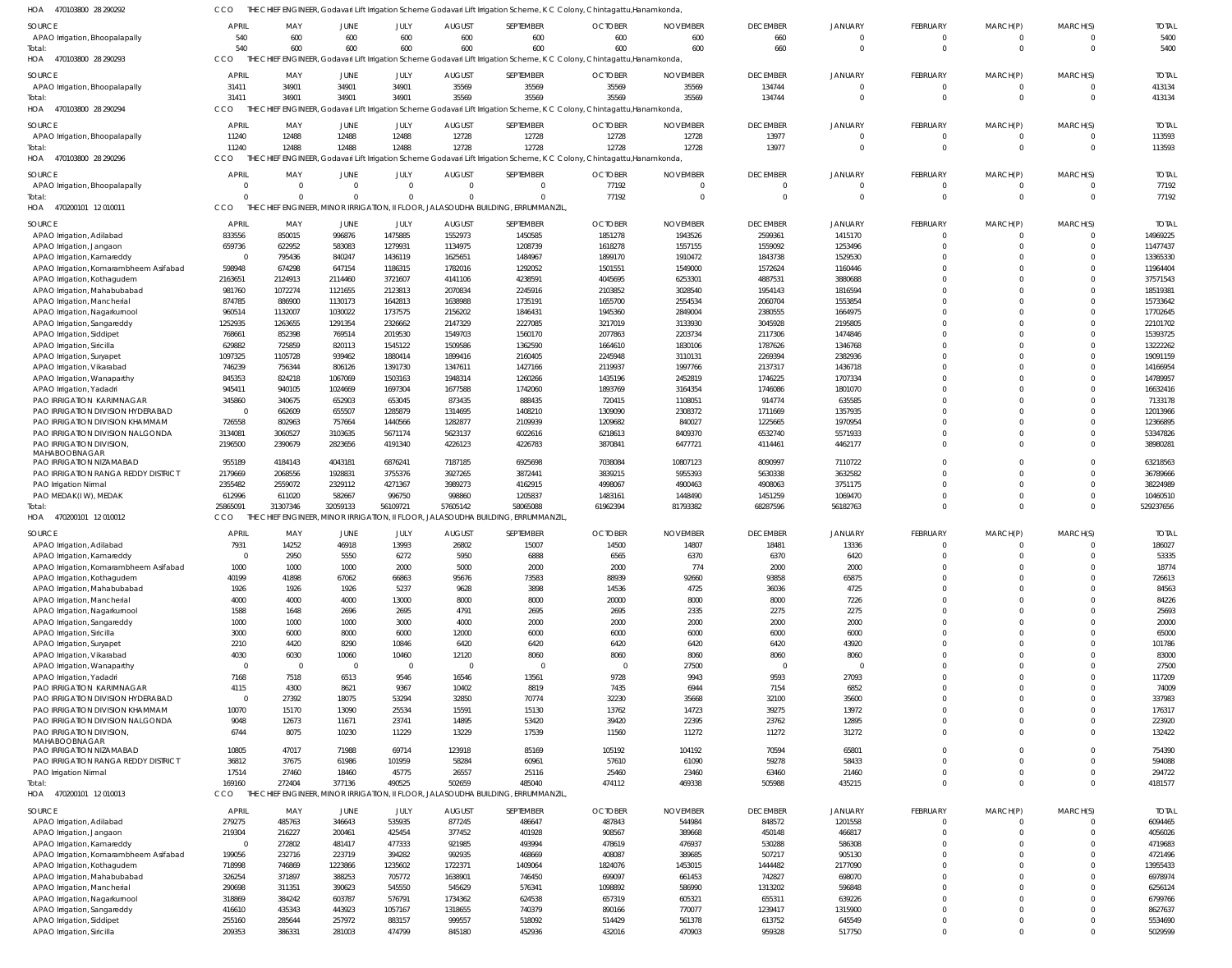| <b>SOURCE</b>                                                        | <b>APRIL</b>               | MAY           | <b>JUNE</b>             | JULY                     | <b>AUGUST</b>         | SEPTEMBER                                                                         | <b>OCTOBER</b>  | <b>NOVEMBER</b>      | <b>DECEMBER</b>       | <b>JANUARY</b>         | <b>FEBRUARY</b> | MARCH(P)               | MARCH(S)               | <b>TOTAL</b>     |
|----------------------------------------------------------------------|----------------------------|---------------|-------------------------|--------------------------|-----------------------|-----------------------------------------------------------------------------------|-----------------|----------------------|-----------------------|------------------------|-----------------|------------------------|------------------------|------------------|
| APAO Irrigation, Suryapet                                            | 362715                     | 661301        | 378277                  | 1088622                  | 627531                | 714081                                                                            | 737040          | 662861               | 762598                | 1370315                | $\Omega$        | $\mathbf 0$            | $\Omega$               | 7365341          |
| APAO Irrigation, Vikarabad                                           | 248194                     | 260279        | 489539                  | 462935                   | 872308                | 474923                                                                            | 546952          | 494475               | 1218545               | 552080                 | $\Omega$        | $\mathbf 0$            | $\Omega$               | 5620230          |
| APAO Irrigation, Wanaparthy                                          | 280622                     | 285575        | 354725                  | 496547                   | 644488                | 418513                                                                            | 476572          | 991725               | 659096                | 1561534                | $\Omega$        | $\Omega$               | $\Omega$               | 6169397          |
| APAO Irrigation, Yadadri                                             | 314331                     | 317834        | 345916                  | 564534                   | 1090499               | 870169                                                                            | 629964          | 600623               | 669069                | 1169395                | $\Omega$        | $\mathbf 0$            | $\Omega$               | 6572334          |
| PAO IRRIGATION KARIMNAGAR                                            | 115036                     | 120291        | 302018                  | 295645                   | 389706                | 295370                                                                            | 235497          | 218829               | 255996                | 347562                 |                 | $\Omega$               | $\Omega$               | 2575950          |
| PAO IRRIGATION DIVISION HYDERABAD                                    | $\overline{0}$             | 386871        | 237996                  | 736482                   | 449263                | 496608                                                                            | 425318          | 563307               | 497723                | 1179258                | $\Omega$        | $\Omega$               | $\Omega$               | 4972826          |
| PAO IRRIGATION DIVISION KHAMMAM                                      | 240883                     | 379122        | 304366                  | 699045                   | 425484                | 706856                                                                            | 401256          | 135642               | 540043                | 1164334                | $\Omega$        | $\Omega$               | $\Omega$               | 4997031          |
|                                                                      |                            |               |                         |                          |                       |                                                                                   |                 |                      |                       |                        | $\Omega$        |                        | $\Omega$               |                  |
| PAO IRRIGATION DIVISION NALGONDA                                     | 1039849                    | 1721865       | 1182974                 | 3155434                  | 1864677               | 2059781                                                                           | 1901739         | 1875119              | 2481620               | 3466457                |                 | $\mathbf 0$            |                        | 20749515         |
| PAO IRRIGATION DIVISION,                                             | 728968                     | 1001699       | 1932952                 | 1385974                  | 1929444               | 1742119                                                                           | 1274005         | 1487970              | 1585273               | 2235442                | $\Omega$        | $\Omega$               | $\Omega$               | 15303846         |
| MAHABOOBNAGAR<br>PAO IRRIGATION NIZAMABAD                            | 317811                     | 1473817       | 2305966                 | 2294544                  | 4003720               | 2301889                                                                           | 2310122         | 2264931              | 4588341               | 3298456                |                 | $\Omega$               | $\Omega$               | 25159597         |
|                                                                      |                            |               |                         |                          |                       |                                                                                   |                 |                      |                       |                        |                 | $\Omega$               | $\Omega$               | 13950769         |
| PAO IRRIGATION RANGA REDDY DISTRICT                                  | 722601                     | 708049        | 1304039                 | 2382973                  | 1296965               | 1294695                                                                           | 1308004         | 1254833              | 1475856               | 2202754                |                 |                        | $\Omega$               |                  |
| PAO Irrigation Nirmal                                                | 782544                     | 1330357       | 829074                  | 2289792                  | 1324576               | 1335808                                                                           | 1328760         | 1295137              | 3545746               | 1447458                |                 | $\Omega$               |                        | 15509252         |
| PAO MEDAK(IW), MEDAK                                                 | 203338                     | 204793        | 195470                  | 330668                   | 331376                | 881046                                                                            | 363276          | 353550               | 410335                | 645769                 |                 | $\Omega$               | $\Omega$               | 3919621          |
| Total:                                                               | 8590469                    | 12981038      | 15004979                | 23495037                 | 27224309              | 20510896                                                                          | 20337616        | 19109413             | 27994785              | 30391060               | $\Omega$        | $\Omega$               | $\Omega$               | 205639602        |
| HOA<br>470200101 12 010015                                           | CCO<br>THF                 |               |                         |                          |                       | CHIEF ENGINEER, MINOR IRRIGATION, II FLOOR, JALASOUDHA BUILDING, ERRUMMANZIL,     |                 |                      |                       |                        |                 |                        |                        |                  |
| SOURCE                                                               | <b>APRIL</b>               | MAY           | JUNE                    | JULY                     | <b>AUGUST</b>         | SEPTEMBER                                                                         | <b>OCTOBER</b>  | <b>NOVEMBER</b>      | <b>DECEMBER</b>       | <b>JANUARY</b>         | FEBRUARY        | MARCH(P)               | MARCH(S)               | <b>TOTAL</b>     |
|                                                                      | 309                        | 309           | 309                     | 4747                     | 645                   | 645                                                                               | 645             | $\Omega$             | $\Omega$              | $\Omega$               |                 | $^{\circ}$             | $\Omega$               | 7609             |
| APAO Irrigation, Adilabad                                            | $\Omega$                   |               |                         |                          |                       |                                                                                   |                 | $\Omega$             | $\Omega$              | $\Omega$               |                 |                        | $\Omega$               | 18567            |
| PAO IRRIGATION DIVISION HYDERABAD                                    |                            | 2063          | 2063                    | 6189                     | 4126                  | 4126                                                                              |                 |                      |                       |                        | $\Omega$        | $\mathbf 0$            |                        |                  |
| PAO IRRIGATION DIVISION,                                             | $\Omega$                   | $\Omega$      | $\Omega$                | 613                      | $\Omega$              | $\Omega$                                                                          | $\Omega$        | $\Omega$             | $\Omega$              | $\Omega$               | $\Omega$        | $\Omega$               | $\Omega$               | 613              |
| MAHABOOBNAGAR<br>Total:                                              | 309                        | 2372          | 2372                    | 11549                    | 4771                  | 4771                                                                              | 645             | $\Omega$             | $\Omega$              | $\Omega$               | $\Omega$        | $\overline{0}$         | $\Omega$               | 26789            |
| HOA                                                                  | CCO                        |               |                         |                          |                       | THE CHIEF ENGINEER, MINOR IRRIGATION, II FLOOR, JALASOUDHA BUILDING, ERRUMMANZIL, |                 |                      |                       |                        |                 |                        |                        |                  |
| 470200101 12 010016                                                  |                            |               |                         |                          |                       |                                                                                   |                 |                      |                       |                        |                 |                        |                        |                  |
| SOURCE                                                               | <b>APRIL</b>               | MAY           | JUNE                    | JULY                     | <b>AUGUST</b>         | SEPTEMBER                                                                         | <b>OCTOBER</b>  | <b>NOVEMBER</b>      | <b>DECEMBER</b>       | <b>JANUARY</b>         | FEBRUARY        | MARCH(P)               | MARCH(S)               | <b>TOTAL</b>     |
| APAO Irrigation, Adilabad                                            | 123447                     | 213713        | 236865                  | 217292                   | 386137                | 216261                                                                            | 215330          | 224781               | 313634                | 209583                 | $\Omega$        | $^{\circ}$             | $\Omega$               | 2357043          |
| APAO Irrigation, Jangaon                                             | 88180                      | 86712         | 79893                   | 168341                   | 149593                | 159862                                                                            | 371694          | 154337               | 154528                | 159928                 | $\Omega$        | $\Omega$               | $\Omega$               | 1573068          |
| APAO Irrigation, Kamareddy                                           | $\overline{0}$             | 111111        | 194163                  | 192968                   | 372318                | 195081                                                                            | 193120          | 192632               | 184575                | 206237                 | $\Omega$        | $\mathbf 0$            | $\Omega$               | 1842205          |
|                                                                      |                            |               |                         |                          |                       |                                                                                   |                 |                      |                       |                        |                 | $\Omega$               | $\Omega$               | 1515551          |
| APAO Irrigation, Komarambheem Asifabad                               | 73882                      | 86692         | 82967                   | 144642                   | 365815                | 176631                                                                            | 151283          | 144699               | 145557                | 143383                 |                 |                        | $\Omega$               |                  |
| APAO Irrigation, Kothagudem                                          | 352149                     | 367602        | 592598                  | 601077                   | 837219                | 680407                                                                            | 864027          | 676963               | 601859                | 621621                 |                 | $\Omega$               |                        | 6195522          |
| APAO Irrigation, Mahabubabad                                         | 118741                     | 135073        | 140925                  | 269187                   | 490671                | 271517                                                                            | 267152          | 242674               | 241395                | 222030                 |                 | $\Omega$               | $\Omega$               | 2399365          |
| APAO Irrigation, Mancherial                                          | 122521                     | 130852        | 162050                  | 228866                   | 228992                | 242780                                                                            | 461406          | 246341               | 220666                | 216689                 |                 | $\Omega$               | $\Omega$               | 2261163          |
| APAO Irrigation, Nagarkurnool                                        | 117895                     | 141488        | 219291                  | 212388                   | 427730                | 229469                                                                            | 241200          | 213776               | 218911                | 203816                 |                 | $\Omega$               | $\Omega$               | 2225964          |
| APAO Irrigation, Sangareddy                                          | 196601                     | 208440        | 214512                  | 490924                   | 600353                | 341880                                                                            | 420340          | 355460               | 351386                | 337418                 |                 | $\Omega$               | $\Omega$               | 3517314          |
| APAO Irrigation, Siddipet                                            | 99272                      | 110291        | 100413                  | 347850                   | 387860                | 200922                                                                            | 199201          | 217009               | 205869                | 188827                 |                 | $\Omega$               | $\Omega$               | 2057514          |
| APAO Irrigation, Siricilla                                           | 82895                      | 155044        | 110287                  | 190508                   | 338762                | 180487                                                                            | 171657          | 192914               | 190562                | 181488                 |                 | $\Omega$               | $\Omega$               | 1794604          |
| APAO Irrigation, Suryapet                                            | 146875                     | 264202        | 146999                  | 436012                   | 258243                | 286988                                                                            | 288348          | 268106               | 267224                | 270027                 |                 | $\Omega$               | $\Omega$               | 2633024          |
| APAO Irrigation, Vikarabad                                           | 97434                      | 102262        | 192450                  | 182187                   | 341733                | 188095                                                                            | 212802          | 193738               | 206460                | 186989                 |                 | $\Omega$               | $\Omega$               | 1904150          |
| APAO Irrigation, Wanaparthy                                          | 110874                     | 112992        | 141132                  | 194585                   | 251331                | 165174                                                                            | 187697          | 393935               | 232639                | 202517                 |                 | $\Omega$               | $\Omega$               | 1992876          |
| APAO Irrigation, Yadadri                                             | 124636                     | 126088        | 136023                  | 222114                   | 430811                | 343245                                                                            | 254520          | 239202               | 229667                | 234778                 |                 | $\Omega$               | $\Omega$               | 2341084          |
| PAO IRRIGATION KARIMNAGAR                                            | 65288                      | 68055         | 139503                  | 155040                   | 174515                | 153832                                                                            | 132065          | 122491               | 124918                | 118094                 |                 | $\Omega$               | $\Omega$               | 1253801          |
|                                                                      |                            |               |                         |                          |                       |                                                                                   |                 |                      |                       |                        |                 | $\Omega$               | $\Omega$               | 3490114          |
| PAO IRRIGATION DIVISION HYDERABAD                                    | $\overline{0}$             | 329702        | 204176                  | 623320                   | 377655                | 416587                                                                            | 367799          | 407639               | 372399                | 390837                 |                 |                        | $\Omega$               |                  |
|                                                                      |                            |               |                         |                          |                       |                                                                                   |                 |                      |                       | 267199                 |                 | $\Omega$               |                        | 2444584          |
| PAO IRRIGATION DIVISION KHAMMAM                                      | 141009                     | 220807        | 178806                  | 397891                   | 248465                | 336153                                                                            | 233151          | 142355               | 278748                |                        |                 |                        |                        |                  |
| PAO IRRIGATION DIVISION NALGONDA                                     | 405620                     | 669834        | 459432                  | 1231811                  | 724741                | 800436                                                                            | 737431          | 773103               | 713105                | 713014                 | $\Omega$        | $\mathbf 0$            | $\Omega$               | 7228527          |
| PAO IRRIGATION DIVISION,                                             | 347954                     | 481024        | 591312                  | 658659                   | 937888                | 787554                                                                            | 601278          | 713443               | 659229                | 636451                 | $\Omega$        | $\Omega$               | $\Omega$               | 6414792          |
| MAHABOOBNAGAR                                                        |                            |               |                         |                          |                       |                                                                                   |                 |                      |                       |                        |                 |                        |                        |                  |
| PAO IRRIGATION NIZAMABAD                                             | 170228                     | 752972        | 1173645                 | 1162782                  | 2042577               | 1172179                                                                           | 1159420         | 1169036              | 1112440               | 1110566                |                 | $\Omega$               | $\Omega$               | 11025845         |
| PAO IRRIGATION RANGA REDDY DISTRICT                                  | 556750                     | 548358        | 987317                  | 1801636                  | 982248                | 992044                                                                            | 1001620         | 980769               | 953429                | 935360                 |                 | $\Omega$               | $\Omega$               | 9739531          |
| PAO Irrigation Nirmal                                                | 319292                     | 543627        | 338493                  | 936369                   | 546490                | 542055                                                                            | 541986          | 529760               | 528620                | 508809                 | $\Omega$        | $\Omega$               | $\Omega$               | 5335501          |
| PAO MEDAK(IW), MEDAK                                                 | 72760                      | 73280         | 69931                   | 118319                   | 118572                | 315225                                                                            | 129985          | 126506               | 126986                | 126986                 |                 |                        | $\Omega$               | 1278550          |
| Total                                                                | 3934303                    | 6040221       | 6893183                 | 11184768                 | 12020719              | 9394864                                                                           | 9404512         | 8921669              | 8634806               | 8392647                | $\Omega$        | $\mathbf 0$            | $\Omega$               | 84821692         |
| 470200101 12 010017<br>HOA                                           | CCO                        |               |                         |                          |                       | THE CHIEF ENGINEER, MINOR IRRIGATION, II FLOOR, JALASOUDHA BUILDING, ERRUMMANZIL, |                 |                      |                       |                        |                 |                        |                        |                  |
|                                                                      |                            |               |                         |                          |                       |                                                                                   |                 |                      |                       |                        |                 |                        |                        |                  |
| SOURCE                                                               | <b>APRIL</b>               | MAY           | JUNE                    | JULY                     | <b>AUGUST</b>         | SEPTEMBER                                                                         | <b>OCTOBER</b>  | <b>NOVEMBER</b>      | <b>DECEMBER</b>       | <b>JANUARY</b>         | FEBRUARY        | MARCH(P)               | MARCH(S)               | <b>TOTAL</b>     |
| APAO Irrigation, Adilabad                                            | $\Omega$                   |               | $\mathbf{0}$            | $\Omega$                 | 0                     | $\Omega$                                                                          | 30000           | $\Omega$             | $\Omega$              | $\Omega$               |                 | -0                     | $\Omega$               | 30000            |
| APAO Irrigation, Jangaon                                             | <sup>0</sup>               |               | 15746                   |                          | $\Omega$              | 17188                                                                             |                 |                      | $\Omega$              | $\Omega$               |                 | $\Omega$               |                        | 32934            |
| APAO Irrigation, Komarambheem Asifabad                               | <sup>0</sup>               | <sup>0</sup>  | $\Omega$                |                          | 200000                | $\Omega$                                                                          |                 |                      | C                     | $\Omega$               |                 |                        |                        | 200000           |
| APAO Irrigation, Kothagudem                                          |                            |               | 43703                   |                          | $\mathbf 0$           | 100000                                                                            | $\Omega$        | $\Omega$             | 111502                | $\Omega$               |                 | $\Omega$               |                        | 255205           |
| APAO Irrigation, Mahabubabad                                         |                            |               | $\Omega$                |                          | $\Omega$              | 14663                                                                             | 278000          | 163298               | 9000                  | $\Omega$               |                 | $\Omega$               |                        | 464961           |
| APAO Irrigation, Mancherial                                          |                            |               | $\Omega$                |                          | 75013                 | $\Omega$                                                                          | 75871           |                      | 171168                | $\Omega$               |                 |                        |                        | 322052           |
| APAO Irrigation, Sangareddy                                          |                            |               | $\Omega$                |                          | 80000                 | 80000                                                                             | 19000           |                      | C                     | 26500                  |                 |                        |                        | 205500           |
| APAO Irrigation, Siddipet                                            |                            |               | 349914                  |                          | 106600                | $\Omega$                                                                          |                 | $\Omega$             | - 0                   | $\Omega$               |                 | $\Omega$               |                        | 456514           |
| APAO Irrigation, Siricilla                                           |                            |               | $\Omega$                |                          | $\Omega$              | $\Omega$                                                                          |                 | 44510                | C                     | $\Omega$               |                 | $\Omega$               |                        | 44510            |
|                                                                      |                            |               | $\Omega$                |                          |                       |                                                                                   |                 |                      |                       | $\Omega$               |                 |                        |                        |                  |
| APAO Irrigation, Suryapet                                            |                            |               | $\Omega$                |                          | 25400                 | 16500<br>$\Omega$                                                                 |                 | 30100                | 12100<br>$\Omega$     | $\Omega$               |                 | $\Omega$               |                        | 84100            |
| APAO Irrigation, Vikarabad                                           |                            |               |                         |                          | 15000                 |                                                                                   |                 |                      |                       |                        |                 | $\Omega$               |                        | 15000            |
| APAO Irrigation, Wanaparthy                                          |                            |               | 115000                  |                          | 13500                 | $\Omega$                                                                          | 7500            | 108000               | 41008                 | $\Omega$               |                 |                        |                        | 285008           |
| PAO IRRIGATION KARIMNAGAR                                            |                            |               | $\Omega$                |                          | 22661                 | $\Omega$                                                                          |                 |                      | 100000                | $\Omega$               |                 | $\Omega$               |                        | 122661           |
| PAO IRRIGATION DIVISION HYDERABAD                                    |                            |               | $\Omega$                |                          | 171340                | $\Omega$                                                                          |                 | 164977               | C                     | 20000                  |                 | $\Omega$               |                        | 356317           |
| PAO IRRIGATION DIVISION KHAMMAM                                      |                            |               | $\Omega$                |                          | $\Omega$              | $\Omega$                                                                          |                 | $\Omega$             | C                     | 200000                 |                 | $\Omega$               |                        | 200000           |
| PAO IRRIGATION DIVISION NALGONDA                                     |                            |               | 31565                   |                          | 304398                | $\Omega$                                                                          | 57772           | 89909                | $\Omega$              | $\Omega$               |                 | $\Omega$               |                        | 483644           |
| PAO IRRIGATION DIVISION,                                             | $\Omega$                   |               | 18414                   | $\Omega$                 | 31399                 | $\Omega$                                                                          | 54154           | 21562                | 95158                 | $\Omega$               |                 | $\Omega$               |                        | 220687           |
| MAHABOOBNAGAR                                                        |                            |               |                         |                          |                       |                                                                                   |                 |                      |                       |                        |                 |                        |                        |                  |
| PAO IRRIGATION NIZAMABAD                                             |                            |               | 183207                  | $\Omega$                 | 78803                 | 30000                                                                             | 20000           | 6800                 | $\overline{0}$        | $\Omega$               |                 | $\Omega$               |                        | 318810           |
| PAO IRRIGATION RANGA REDDY DISTRICT                                  |                            | <sup>0</sup>  | 66895                   | 83628                    | 31870                 | 14000                                                                             |                 | 83938                | 100000                | 61611                  |                 | $\Omega$               | $\Omega$               | 441942           |
| PAO Irrigation Nirmal                                                | <sup>0</sup>               |               | 191085                  | $\Omega$                 | 63096                 | $\Omega$                                                                          | $\Omega$        | 133826               | 22000                 | $\Omega$               |                 | $\Omega$               |                        | 410007           |
| PAO MEDAK(IW), MEDAK                                                 | $\Omega$                   | $\Omega$      | $\Omega$                | $\Omega$                 | $\Omega$              | $\Omega$                                                                          | 54704           |                      | $\Omega$              | $\Omega$               |                 | $\Omega$               | $\Omega$               | 54704            |
| Total:                                                               | $\Omega$                   | $\Omega$      | 1015529                 | 83628                    | 1219080               | 272351                                                                            | 597001          | 846920               | 661936                | 308111                 | $\Omega$        | $\Omega$               | $\Omega$               | 5004556          |
| HOA<br>470200101 12 010018                                           | CCO                        |               |                         |                          |                       | THE CHIEF ENGINEER, MINOR IRRIGATION, II FLOOR, JALASOUDHA BUILDING, ERRUMMANZIL, |                 |                      |                       |                        |                 |                        |                        |                  |
|                                                                      |                            |               |                         |                          |                       |                                                                                   |                 |                      |                       |                        |                 |                        |                        |                  |
| SOURCE                                                               | <b>APRIL</b>               | MAY           | JUNE                    | JULY                     | <b>AUGUST</b>         | SEPTEMBER                                                                         | <b>OCTOBER</b>  | <b>NOVEMBER</b>      | <b>DECEMBER</b>       | <b>JANUARY</b>         | FEBRUARY        | MARCH(P)               | MARCH(S)               | <b>TOTAL</b>     |
| APAO Irrigation, Adilabad                                            | 0                          |               | $\mathbf{0}$            | $\Omega$                 | 245845                | $\overline{0}$                                                                    | 80277           |                      | 78456                 | $^{\circ}$             | $\Omega$        | $\Omega$               | $\Omega$               | 404578           |
| APAO Irrigation, Jangaon                                             | $\Omega$                   | $\Omega$      | $\mathbf 0$             | $\Omega$                 | 403091                | 59711                                                                             |                 | $\Omega$             | 93032                 | $\Omega$               | $\Omega$        | $\Omega$               | $\Omega$               | 555834           |
| APAO Irrigation, Kamareddy<br>APAO Irrigation, Komarambheem Asifabad | $\mathbf 0$<br>$\mathbf 0$ | 0<br>$\Omega$ | $\mathbf 0$<br>$\Omega$ | $\mathbf{0}$<br>$\Omega$ | $\mathbf 0$<br>234077 | $\overline{0}$<br>$\Omega$                                                        | 123842<br>77350 | $\Omega$<br>$\Omega$ | $\mathbf 0$<br>116168 | $^{\circ}$<br>$\Omega$ | 0               | $^{\circ}$<br>$\Omega$ | $^{\circ}$<br>$\Omega$ | 123842<br>427595 |

CCO THE CHIEF ENGINEER, MINOR IRRIGATION, II FLOOR, JALASOUDHA BUILDING, ERRUMMANZIL,

470200101 12 010013 HOA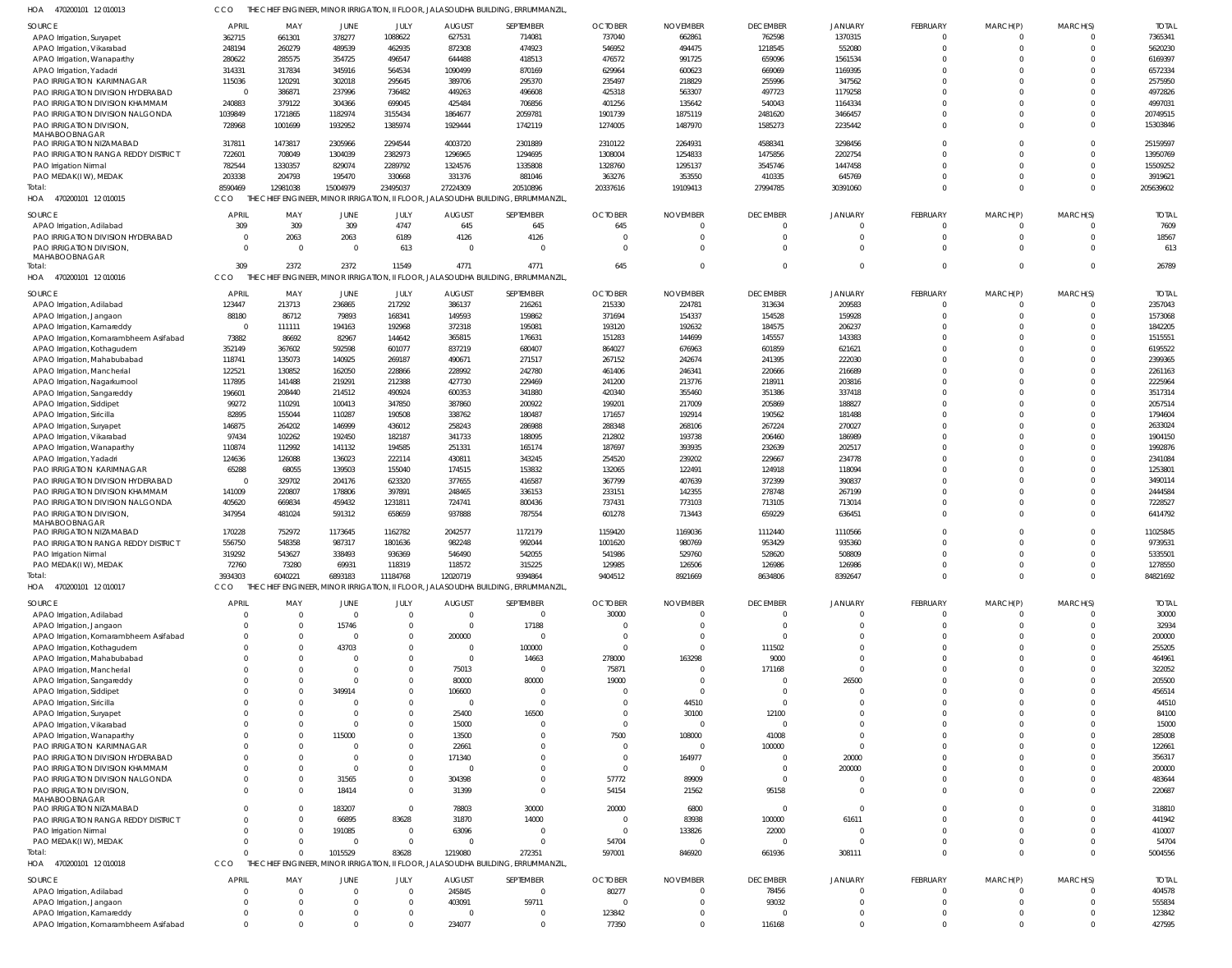470200101 12 010018 HOA CCO THE CHIEF ENGINEER, MINOR IRRIGATION, II FLOOR, JALASOUDHA BUILDING, ERRUMMANZIL,

| <b>SOURCE</b>                                          | <b>APRIL</b>               | MAY                     | JUNE     | JULY                    | <b>AUGUST</b>    | SEPTEMBER                                                                        | <b>OCTOBER</b> | <b>NOVEMBER</b> | <b>DECEMBER</b>         | JANUARY                        | FEBRUARY                | MARCH(P)                | MARCH(S)                       | <b>TOTAL</b>     |
|--------------------------------------------------------|----------------------------|-------------------------|----------|-------------------------|------------------|----------------------------------------------------------------------------------|----------------|-----------------|-------------------------|--------------------------------|-------------------------|-------------------------|--------------------------------|------------------|
| APAO Irrigation, Kothagudem                            | $\Omega$                   | $\mathbf 0$             | - 0      | 69093                   | 751608           | 359200                                                                           | $\sqrt{ }$     | 525782          | 43584                   | 21627                          | $\mathbf 0$             | $^{\circ}$              | $\Omega$                       | 1770894          |
|                                                        | $\Omega$                   | $\Omega$                |          | $\overline{0}$          | $\mathsf{C}$     | 671651                                                                           |                | 52058           | 219399                  |                                | $\Omega$                | $\Omega$                | $\Omega$                       | 943108           |
| APAO Irrigation, Mahabubabad                           |                            |                         |          |                         |                  |                                                                                  |                |                 |                         |                                |                         |                         |                                |                  |
| APAO Irrigation, Mancherial                            | $\Omega$                   | $\Omega$                |          | $\Omega$                | 377538           | 60453                                                                            |                | 37216           | 137780                  |                                | $\Omega$                | $\Omega$                |                                | 612987           |
| APAO Irrigation, Nagarkurnool                          | $\Omega$                   | $\Omega$                |          | $\Omega$                | 763846           | 27579                                                                            | 153016         |                 | 201489                  |                                | $\Omega$                |                         |                                | 1145930          |
| APAO Irrigation, Sangareddy                            | $\Omega$                   | $\Omega$                |          | $\Omega$                | 25995            | 292151                                                                           | 191600         | - (             | 218587                  | $\Omega$                       | $\Omega$                | $\Omega$                |                                | 728333           |
| APAO Irrigation, Siddipet                              | $\Omega$                   | $\Omega$                |          | $\Omega$                | 672301           | 59914                                                                            |                | 258148          | 165809                  | $\Omega$                       | $\Omega$                |                         | $\Omega$                       | 1156172          |
| APAO Irrigation, Siricilla                             | $\Omega$                   | $\Omega$                |          | 87764                   | 115068           | 398180                                                                           | - 0            | 57822           | 257758                  | $\Omega$                       | $\Omega$                | $\Omega$                |                                | 916592           |
| APAO Irrigation, Suryapet                              | $\Omega$                   | $\Omega$                |          | $\Omega$                | 357117           | 70066                                                                            | 47529          | 10807           | 245548                  | 19804                          | $\Omega$                |                         |                                | 750871           |
| APAO Irrigation, Vikarabad                             | $\Omega$                   | $\Omega$                |          | $\Omega$                | 171731           | 37350                                                                            | - 0            | - (             | 100815                  |                                | $\Omega$                | $\Omega$                |                                | 309896           |
| APAO Irrigation, Wanaparthy                            | $\Omega$                   | $\Omega$                |          | $\Omega$                | 321114           | 61183                                                                            |                | 162791          | 124031                  | $\Omega$                       | $\Omega$                | $\Omega$                |                                | 669119           |
| APAO Irrigation, Yadadri                               | $\Omega$                   | $\Omega$                |          | $\Omega$                | 311265           | 225894                                                                           | $\sqrt{ }$     | 100460          | 167042                  | $\Omega$                       | $\Omega$                | $\Omega$                |                                | 804661           |
| PAO IRRIGATION KARIMNAGAR                              | $\Omega$                   | $\Omega$                |          | $\Omega$                | 143734           | $\Omega$                                                                         | 50038          | $\mathcal{L}$   | 135688                  | 130308                         | $\Omega$                | $\Omega$                |                                | 459768           |
| PAO IRRIGATION DIVISION HYDERABAD                      | $\Omega$                   | $\Omega$                |          | $\Omega$                | 168971           | 139014                                                                           | - 0            | 233253          | $\overline{\mathbf{0}}$ | 80882                          | $\Omega$                | $\Omega$                |                                | 622120           |
| PAO IRRIGATION DIVISION KHAMMAM                        | $\Omega$                   | $\Omega$                |          | $\Omega$                | 447582           | 113457                                                                           | 139779         | $\Omega$        | 41417                   | $\Omega$                       | $\Omega$                | $\Omega$                | $\Omega$                       | 742235           |
| PAO IRRIGATION DIVISION NALGONDA                       | $\Omega$                   | $\Omega$                |          | $\Omega$                | 1323229          | 254813                                                                           | 53317          | 779514          | $\overline{0}$          | 33766                          | $\Omega$                | $\Omega$                |                                | 2444639          |
| PAO IRRIGATION DIVISION,                               | $\Omega$                   | $\Omega$                |          | $\Omega$                | 1415736          | 365478                                                                           | 46238          | 76538           | 431973                  | 71165                          | $\Omega$                | $\Omega$                | $\Omega$                       | 2407128          |
| MAHABOOBNAGAR                                          |                            |                         |          |                         |                  |                                                                                  |                |                 |                         |                                |                         |                         |                                |                  |
| PAO IRRIGATION NIZAMABAD                               | $\Omega$                   | $\Omega$                |          | $\Omega$                | 1224122          | 1210527                                                                          | 205065         | 392672          | 327881                  | 266484                         | $\Omega$                | $\Omega$                | $\Omega$                       | 3626751          |
| PAO IRRIGATION RANGA REDDY DISTRICT                    | $\Omega$                   | $\Omega$                | - 0      | $-425$                  | 617678           | 291409                                                                           | 50867          | 59461           | 141549                  | 20925                          | $\Omega$                | $\Omega$                | $\Omega$                       | 1181464          |
| PAO Irrigation Nirmal                                  | $\Omega$                   | $\Omega$                | - 0      | $\overline{0}$          | 1356633          | 193111                                                                           | 100266         | 477627          | - 0                     | 20969                          | $\Omega$                | $\Omega$                |                                | 2148606          |
| PAO MEDAK(IW), MEDAK                                   | $\Omega$                   | $\Omega$                | 1732     | $\Omega$                | 42446            | 21248                                                                            | 113913         |                 | $\Omega$                |                                | $\Omega$                | $\Omega$                | $\Omega$                       | 179339           |
| Total:                                                 | $\Omega$                   | $\Omega$                | 1732     | 156432                  | 11490727         | 4912389                                                                          | 1433097        | 3224149         | 3248006                 | 665930                         | $\Omega$                | $\Omega$                | $\Omega$                       | 25132462         |
| HOA 470200101 12 020021                                | <b>CCO</b>                 |                         |          |                         |                  | THE CHIEF ENGINEER, MINOR IRRIGATION, II FLOOR, JALASOUDHA BUILDING, ERRUMMANZIL |                |                 |                         |                                |                         |                         |                                |                  |
| <b>SOURCE</b>                                          | <b>APRIL</b>               | MAY                     | JUNE     | JULY                    | <b>AUGUST</b>    | SEPTEMBER                                                                        | <b>OCTOBER</b> | <b>NOVEMBER</b> | <b>DECEMBER</b>         | <b>JANUARY</b>                 | <b>FEBRUARY</b>         | MARCH(P)                | MARCH(S)                       | <b>TOTAL</b>     |
| APAO Irrigation, Adilabad                              | 0                          | 3600                    | $\Omega$ | $\overline{0}$          | $-3600$          | $\overline{0}$                                                                   | - 0            | - 0             | $\overline{0}$          | $\Omega$                       | $\mathbf 0$             | $\Omega$                | $\Omega$                       |                  |
| APAO Irrigation, Komarambheem Asifabad                 | $\overline{0}$             | 0                       | - 0      | $\overline{0}$          | $\Omega$         | 8000                                                                             | $\Omega$       | 12000           | $\overline{0}$          | $\Omega$                       | $\Omega$                | $\Omega$                | $\overline{0}$                 | 20000            |
| APAO Irrigation, Sangareddy                            | $\overline{0}$             | $\overline{0}$          |          | $\overline{0}$          | 7200             | 33321                                                                            |                | $\Omega$        | $\Omega$                | $\Omega$                       | $\Omega$                | $\Omega$                | $\Omega$                       | 40521            |
| APAO Irrigation, Siricilla                             | 3600                       | 3600                    |          | 7600                    | $\Omega$         | 4000                                                                             |                | 4000            | 4000                    | $\Omega$                       | $\Omega$                | $\Omega$                | $\Omega$                       | 26800            |
| APAO Irrigation, Wanaparthy                            | $\overline{0}$             | $\overline{0}$          | $\Omega$ | 8000                    | $\Omega$         | $\overline{0}$                                                                   |                | $\Omega$        | $\Omega$                | $\Omega$                       | $\Omega$                | $\Omega$                | $\Omega$                       | 8000             |
| PAO IRRIGATION KARIMNAGAR                              | $\Omega$                   | 7474                    | $\Omega$ | $\overline{0}$          | 8305             | 23253                                                                            |                | $\Omega$        | - 0                     | $\Omega$                       | $\Omega$                | $\Omega$                | $\Omega$                       | 39032            |
|                                                        | $\overline{0}$             | $\Omega$                | 12000    | $\Omega$                | - 0              | $\overline{0}$                                                                   | - 0            | $\Omega$        | $\Omega$                | $\Omega$                       | $\Omega$                | $\Omega$                | $\Omega$                       | 12000            |
| PAO IRRIGATION NIZAMABAD                               | $\Omega$                   | $\overline{\mathbf{0}}$ | $\Omega$ | $\Omega$                | $\Omega$         | $\Omega$                                                                         | 33396          | $-5000$         | 9168                    | 3340                           | $\Omega$                | $\Omega$                | $\Omega$                       | 40904            |
| PAO Irrigation Nirmal                                  |                            |                         |          |                         |                  |                                                                                  |                |                 |                         |                                | $\Omega$                | $\Omega$                | $\Omega$                       |                  |
| Total:                                                 | 3600                       | 14674                   | 12000    | 15600                   | 11905            | 68574                                                                            | 33396          | 11000           | 13168                   | 3340                           |                         |                         |                                | 187257           |
| HOA 470200101 12 020022                                | CCO                        |                         |          |                         |                  | THE CHIEF ENGINEER, MINOR IRRIGATION, II FLOOR, JALASOUDHA BUILDING, ERRUMMANZIL |                |                 |                         |                                |                         |                         |                                |                  |
| <b>SOURCE</b>                                          | <b>APRIL</b>               | MAY                     | JUNE     | JULY                    | <b>AUGUST</b>    | SEPTEMBER                                                                        | <b>OCTOBER</b> | <b>NOVEMBER</b> | <b>DECEMBER</b>         | JANUARY                        | FEBRUARY                | MARCH(P)                | MARCH(S)                       | <b>TOTAI</b>     |
| APAO Irrigation, Mahabubabad                           | $\Omega$                   | 0                       | - 0      | $\Omega$                | - 0              | $\overline{0}$                                                                   | 78780          |                 | $\overline{0}$          | $\Omega$                       | $\Omega$                | 0                       | $\Omega$                       | 78780            |
| APAO Irrigation, Yadadri                               | $\Omega$                   | $\Omega$                |          | $\Omega$                |                  | 4000                                                                             |                |                 | $\Omega$                |                                | $\Omega$                | $\Omega$                | $\Omega$                       | 4000             |
| PAO IRRIGATION DIVISION KHAMMAM                        | $\Omega$                   | $\Omega$                | $\Omega$ | 371400                  |                  | $\overline{0}$                                                                   |                |                 | $\Omega$                | $\Omega$                       | $\Omega$                | $\Omega$                | $\Omega$                       | 371400           |
| PAO IRRIGATION DIVISION NALGONDA                       | $\Omega$                   | $\Omega$                | $\Omega$ |                         |                  | 4000                                                                             | $\mathsf{C}$   |                 | 16000                   | $\Omega$                       | $\Omega$                | $\Omega$                | $\Omega$                       | 20000            |
| Total:                                                 | $\Omega$                   | $\Omega$                | $\Omega$ | 371400                  |                  | 8000                                                                             | 78780          |                 | 16000                   | $\Omega$                       | $\Omega$                | $\Omega$                | $\Omega$                       | 474180           |
| HOA<br>470200101 12 060                                | CCO                        | THE                     |          |                         |                  | ENGINEER, MINOR IRRIGATION, II FLOOR, JALASOUDHA BUILDING, ERRUMMANZIL           |                |                 |                         |                                |                         |                         |                                |                  |
|                                                        |                            |                         |          |                         |                  |                                                                                  |                |                 |                         |                                |                         |                         |                                |                  |
| SOURCE                                                 | <b>APRIL</b>               | MAY                     | JUNE     | JULY                    | <b>AUGUST</b>    | SEPTEMBER                                                                        | <b>OCTOBER</b> | <b>NOVEMBER</b> | <b>DECEMBER</b>         | <b>JANUARY</b>                 | <b>FEBRUARY</b>         | MARCH(P)                | MARCH(S)                       | <b>TOTAL</b>     |
| APAO Irrigation, Jagtial                               | $\Omega$                   | 0                       | - 0      | $\overline{0}$          | - 0              | $\mathbf 0$                                                                      | - 0            | 12767           | $\Omega$                | $\Omega$                       | $\Omega$                | $\Omega$                | $\Omega$                       | 12767            |
| APAO Irrigation, Kothagudem                            | $\Omega$                   | $\overline{0}$          | $\Omega$ | $\overline{0}$          | $\Omega$         | $\mathbf 0$                                                                      | - 0            | 1291007         | $\overline{0}$          | $\Omega$                       | $\mathbf 0$             | $\mathbf 0$             | $\overline{0}$                 | 1291007          |
| Total:                                                 | $\Omega$                   | $\Omega$                | $\Omega$ | $\Omega$                |                  | $\Omega$                                                                         | $\Omega$       | 1303774         | $\Omega$                | $\Omega$                       | $\Omega$                | $\Omega$                | $\Omega$                       | 1303774          |
| HOA 470200101 12 110111                                | CCO                        |                         |          |                         |                  | THE CHIEF ENGINEER, MINOR IRRIGATION, II FLOOR, JALASOUDHA BUILDING, ERRUMMANZIL |                |                 |                         |                                |                         |                         |                                |                  |
| <b>SOURCE</b>                                          | <b>APRIL</b>               | MAY                     | JUNE     | <b>JULY</b>             | <b>AUGUST</b>    | <b>SEPTEMBER</b>                                                                 | <b>OCTOBER</b> | <b>NOVEMBER</b> | <b>DECEMBER</b>         | <b>JANUARY</b>                 | <b>FEBRUARY</b>         | MARCH(P)                | MARCH(S)                       | <b>TOTAL</b>     |
| APAO Irrigation, Adilabad                              | $\Omega$                   | $\Omega$                |          | $\Omega$                | 196515           | 271500                                                                           |                | 12600           | 208671                  | $\overline{0}$                 | $\Omega$                | $\Omega$                | $\Omega$                       | 689286           |
| APAO Irrigation, Bhoopalapally                         | $\Omega$                   | 0                       |          | $\Omega$                | $\sqrt{ }$       | 0                                                                                |                | $\Omega$        | $\overline{\mathbf{0}}$ | 57050                          | $\overline{0}$          | $\Omega$                | $\Omega$                       | 57050            |
| APAO Irrigation, Jagtial                               | $\Omega$                   | $\Omega$                |          |                         | $\Omega$         | 331204                                                                           |                | 68780           | 71000                   | $\Omega$                       | $\Omega$                | $\Omega$                | $\Omega$                       | 470984           |
| APAO Irrigation, Jangaon                               | $\Omega$                   | $\Omega$                |          |                         | 20800            | $\Omega$                                                                         |                | 81800           | 89020                   | $\Omega$                       | $\Omega$                | $\Omega$                | $\Omega$                       | 191620           |
| APAO Irrigation, Kamareddy                             | $\Omega$                   | $\Omega$                |          |                         | 58500            | 89350                                                                            |                | 189170          | $\Omega$                | $\Omega$                       | $\Omega$                | $\Omega$                | $\Omega$                       | 337020           |
| APAO Irrigation, Komarambheem Asifabad                 | $\Omega$                   | $\Omega$                |          | $\Omega$                | $\sqrt{ }$       | 391100                                                                           |                | - (             | 197800                  | $\Omega$                       | $\Omega$                | $\Omega$                | $\Omega$                       | 588900           |
| APAO Irrigation, Kothagudem                            | $\Omega$                   | $\Omega$                |          |                         | 192100           | 249000                                                                           |                | - (             | 405800                  | $\Omega$                       | $\Omega$                | $\Omega$                |                                | 846900           |
| APAO Irrigation, Mahabubabad                           | $\Omega$                   | $\Omega$                |          | $\Omega$                | - 0              | $\Omega$                                                                         |                | 598900          | - 0                     | $\Omega$                       | $\Omega$                | $\Omega$                | $\Omega$                       | 598900           |
| APAO Irrigation, Mancherial                            | $\Omega$                   | $\Omega$                |          |                         | 110620           | 85710                                                                            |                | 200250          | - 0                     | $\Omega$                       | $\Omega$                | $\Omega$                | $\Omega$                       | 396580           |
| APAO Irrigation, Nagarkurnool                          | $\Omega$                   | $\Omega$                |          | $\Omega$                | - 0              | 192000                                                                           |                | 207632          | 93140                   | $\overline{0}$                 | $\Omega$                | $\Omega$                | $\Omega$                       | 492772           |
|                                                        | $\Omega$                   | $\Omega$                |          |                         | - 0              | 274985                                                                           |                | 55703           | 103618                  | $\Omega$                       | $\Omega$                | $\Omega$                |                                | 434306           |
| APAO Irrigation, Sangareddy                            | $\Omega$                   | $\Omega$                |          | $\Omega$                | 140800           | 200807                                                                           |                | 7400            | $\Omega$                | $\overline{0}$                 | $\Omega$                | $\Omega$                | $\Omega$                       | 349007           |
| APAO Irrigation, Siddipet                              | $\Omega$                   |                         |          |                         |                  |                                                                                  |                |                 |                         | $\overline{0}$                 | $\Omega$                | $\Omega$                |                                |                  |
| APAO Irrigation, Siricilla                             | $\Omega$                   | $\Omega$<br>$\Omega$    |          | $\Omega$                | 149581<br>96020  | $\mathbf 0$<br>213406                                                            |                | 195450          | 4331                    | 65760                          | $\Omega$                | $\Omega$                | $\Omega$                       | 349362<br>546908 |
| APAO Irrigation, Suryapet                              |                            |                         |          |                         |                  |                                                                                  |                |                 | 171722                  |                                | $\Omega$                |                         |                                |                  |
| APAO Irrigation, Yadadri                               | $\Omega$<br>$\Omega$       | $\Omega$                |          |                         | 96655            | 226367                                                                           | 24204          | $\Omega$        | 94132                   | 108464                         |                         | $\Omega$                | $\Omega$                       | 549822           |
| PAO - IRRIGATION DIVISION WARANGAL<br>(Urban)          |                            | $\Omega$                |          | $\Omega$                | - 0              | 0                                                                                | - 0            | 16000           | 39850                   | $\Omega$                       | $\Omega$                | $\Omega$                | $\Omega$                       | 55850            |
| PAO IRRIGATION KARIMNAGAR                              | $\Omega$                   | $\Omega$                |          |                         | - 0              | 25500                                                                            | - 0            |                 | 60910                   | 124565                         | $\Omega$                | $\Omega$                | $\Omega$                       | 210975           |
| PAO IRRIGATION DIVISION HYDERABAD                      | $\Omega$                   | $\Omega$                |          |                         | - 0              | $\mathbf 0$                                                                      | $\sqrt{ }$     |                 | 14871                   | $\Omega$                       | $\Omega$                | $\Omega$                | $\Omega$                       | 14871            |
| PAO IRRIGATION DIVISION KHAMMAM                        | $\Omega$                   | $\Omega$                |          | $\Omega$                | $\Omega$         | 337000                                                                           | 98800          | $\Omega$        | $\overline{\mathbf{0}}$ | $\Omega$                       | $\Omega$                | $\Omega$                | $\Omega$                       | 435800           |
| PAO IRRIGATION DIVISION NALGONDA                       | $\mathbf 0$                | $\Omega$                |          | $\Omega$                | 167940           | 438128                                                                           | - 0            | 303873          | $\overline{\mathbf{0}}$ | 5697                           | $\mathbf 0$             | $\Omega$                | $\Omega$                       | 915638           |
| PAO IRRIGATION DIVISION,                               | $\Omega$                   | $\Omega$                |          | $\Omega$                | 70500            | 161873                                                                           | - 0            | 203288          | 51300                   | $\overline{0}$                 | $\Omega$                | $\Omega$                | $\Omega$                       | 486961           |
| MAHABOOBNAGAR                                          |                            |                         |          |                         |                  |                                                                                  |                |                 |                         |                                |                         |                         |                                |                  |
| PAO IRRIGATION NIZAMABAD                               | $\Omega$                   | $\Omega$                |          | $\Omega$                | - 0              | 486050                                                                           | 96600          | 182370          | $\Omega$                | $\overline{0}$                 | $\Omega$                | $\Omega$                | $\Omega$                       | 765020           |
| PAO IRRIGATION RANGA REDDY DISTRICT                    | $\Omega$                   | $\Omega$                |          | $\Omega$                | $\Omega$         | 92180                                                                            | $\sqrt{ }$     |                 | $\Omega$                | $\Omega$                       | $\Omega$                | $\Omega$                | $\Omega$                       | 92180            |
| PAO Irrigation Nirmal                                  | $\Omega$                   | $\Omega$                |          | $\Omega$                | 185680           | 604815                                                                           |                |                 | 204400                  | $\Omega$                       | $\Omega$                | $\Omega$                | $\Omega$                       | 994895           |
| PAO MEDAK(IW), MEDAK                                   |                            | $\Omega$                |          | $\Omega$                | - 0              | 394225                                                                           | $\sqrt{ }$     | $\Omega$        | $\overline{0}$          | $\Omega$                       | $\mathbf 0$             | $\mathbf 0$             | $\Omega$                       | 394225           |
|                                                        | $\Omega$                   |                         |          |                         |                  |                                                                                  |                |                 |                         |                                |                         |                         |                                |                  |
| Total:                                                 | $\Omega$                   | $\Omega$                |          |                         | 1485711          | 5065200                                                                          | 219604         | 2323216         | 1810565                 | 361536                         | $\mathbf 0$             | $\mathbf 0$             | $\Omega$                       | 11265832         |
| HOA 470200101 12 130131                                | CCO                        | THE CHIE                |          |                         |                  | ENGINEER, MINOR IRRIGATION, II FLOOR, JALASOUDHA BUILDING, ERRUMMANZIL,          |                |                 |                         |                                |                         |                         |                                |                  |
|                                                        |                            |                         |          |                         |                  |                                                                                  |                |                 |                         |                                |                         |                         |                                |                  |
| SOURCE                                                 | <b>APRIL</b>               | MAY                     | JUNE     | JULY                    | <b>AUGUST</b>    | SEPTEMBER                                                                        | <b>OCTOBER</b> | <b>NOVEMBER</b> | <b>DECEMBER</b>         | <b>JANUARY</b>                 | FEBRUARY                | MARCH(P)                | MARCH(S)                       | <b>TOTAL</b>     |
| APAO Irrigation, Adilabad                              | $\Omega$                   | $\overline{0}$          | - 0      | $\overline{0}$          | $\Omega$         | $\mathbf 0$                                                                      | - 0            | 10705           | 11091                   | $\overline{0}$                 | $\mathbf 0$             | $\Omega$                | $\Omega$                       | 21796            |
| APAO Irrigation, Jagtial                               | $\Omega$                   | - 0                     |          | $\mathbf 0$             | 20000            | $\mathbf 0$                                                                      | - 0            | $\Omega$        | 2979                    | $\overline{0}$                 | $\mathbf 0$             | $\mathbf 0$             | $\overline{0}$                 | 22979            |
| APAO Irrigation, Jangaon<br>APAO Irrigation, Kamareddy | $\overline{0}$<br>$\Omega$ | 0<br>$\Omega$           | $\Omega$ | $\mathbf 0$<br>$\Omega$ | 5277<br>$\Omega$ | 1537<br>$\overline{0}$                                                           | $\Omega$       | 0<br>$\Omega$   | 6481<br>12000           | $\overline{0}$<br>$\mathbf{0}$ | $\mathbf 0$<br>$\Omega$ | $\mathbf 0$<br>$\Omega$ | $\mathbf{0}$<br>$\overline{0}$ | 13295<br>12000   |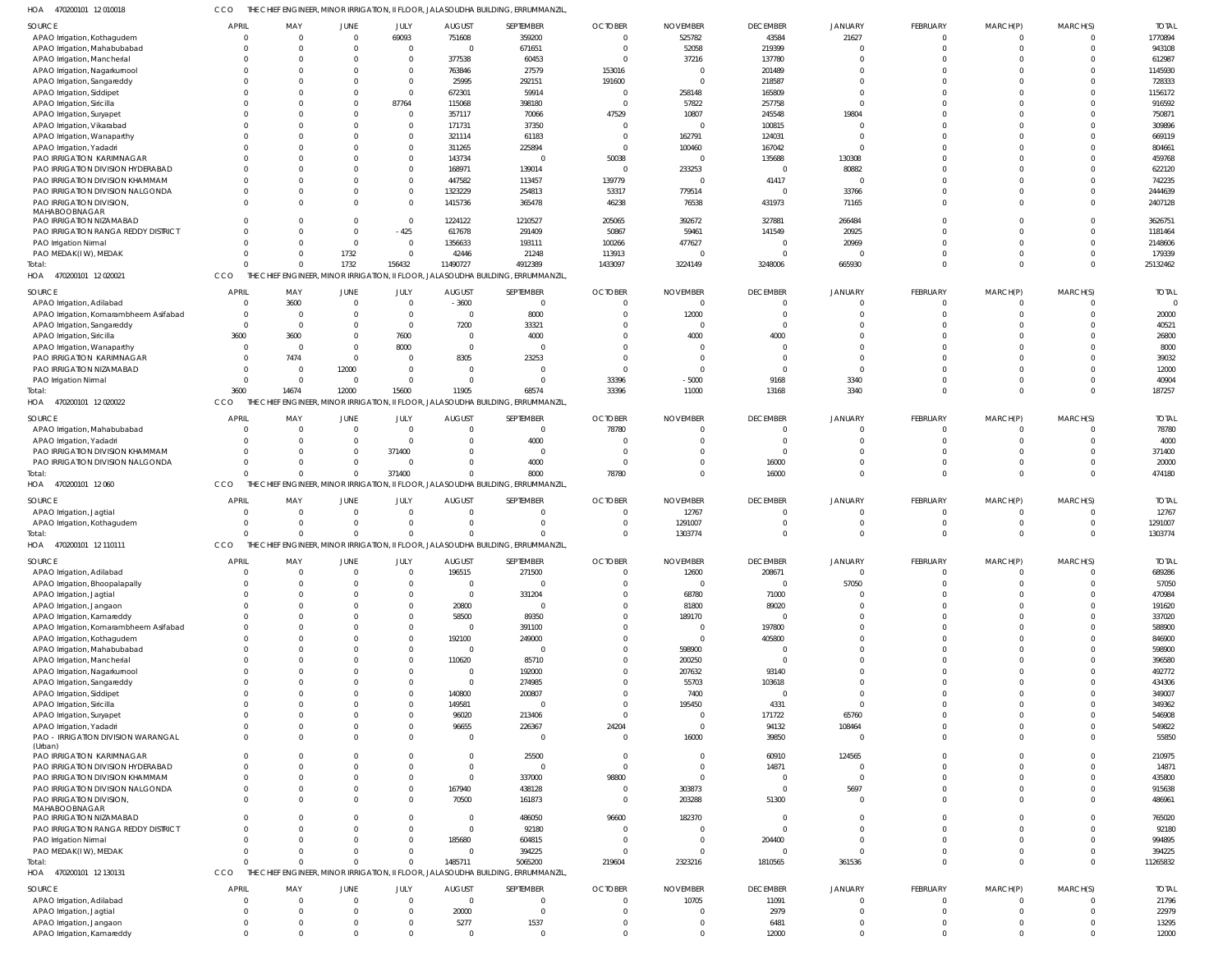470200101 12 130131 HOA CCO THE CHIEF ENGINEER, MINOR IRRIGATION, II FLOOR, JALASOUDHA BUILDING, ERRUMMANZIL,

| SOURCE                                                         | <b>APRIL</b>         | MAY                  | JUNE             | JULY                     | <b>AUGUST</b>            | SEPTEMBER                                                                         | <b>OCTOBER</b>                   | <b>NOVEMBER</b>                   | <b>DECEMBER</b>      | JANUARY                        | FEBRUARY | MARCH(P)             | MARCH(S)             | <b>TOTAL</b>     |
|----------------------------------------------------------------|----------------------|----------------------|------------------|--------------------------|--------------------------|-----------------------------------------------------------------------------------|----------------------------------|-----------------------------------|----------------------|--------------------------------|----------|----------------------|----------------------|------------------|
| APAO Irrigation, Komarambheem Asifabad                         | $\overline{0}$       | $\Omega$             | $\Omega$         | $\Omega$                 | $\overline{0}$           | 7214                                                                              | $\overline{0}$                   | 1238                              | $\mathbf 0$          | $\mathbf 0$                    | $\Omega$ | $\Omega$             | $\mathbf{0}$         | 8452             |
| APAO Irrigation, Kothagudem                                    | $\Omega$             | $\Omega$             |                  |                          | 1250                     | 625                                                                               | $\overline{0}$                   | $\overline{0}$                    | 35535                | $\mathbf 0$                    |          | $\Omega$             | $\Omega$             | 37410            |
| APAO Irrigation, Mahabubabad<br>APAO Irrigation, Mancherial    | $\Omega$<br>$\Omega$ | $\Omega$<br>$\Omega$ |                  | $\Omega$                 | $\overline{0}$<br>14089  | $\Omega$<br>$\Omega$                                                              | $\overline{0}$<br>28160          | 10620<br>$\overline{\phantom{0}}$ | $\Omega$<br>388      | $\mathbf 0$<br>$\mathbf 0$     |          |                      | $\Omega$<br>$\Omega$ | 10620<br>42637   |
| APAO Irrigation, Nagarkurnool                                  | $\Omega$             | $\Omega$             |                  |                          | $\overline{0}$           | 7000                                                                              | 12716                            | $\overline{0}$                    | 23270                | $\mathbf{0}$                   |          |                      | $\Omega$             | 42986            |
| APAO Irrigation, Sangareddy                                    | $\Omega$             | $\Omega$             |                  |                          | $\overline{0}$           | 33852                                                                             | 4500                             | 14198                             | 3000                 | $\Omega$                       |          |                      | $\Omega$             | 55550            |
| APAO Irrigation, Siddipet                                      | $\Omega$             | $\Omega$             | 6000             |                          | 4889                     | - 0                                                                               | $\overline{\mathbf{0}}$          | 4000                              | $\Omega$             | 6000                           |          |                      | $\Omega$             | 20889            |
| APAO Irrigation, Siricilla                                     | 698                  | 698                  | 9131             | <sup>0</sup>             | $\overline{0}$           | 9378                                                                              | 4557                             | $\Omega$                          | 2858                 | 1681                           |          |                      | $\Omega$             | 29001            |
| APAO Irrigation, Suryapet                                      | $\Omega$             | $\Omega$             | 18815            | $\Omega$                 | 10648                    | 12967                                                                             | $\overline{\mathbf{0}}$          | $\Omega$                          | 23382                | 20571                          |          |                      | $\Omega$             | 86383            |
| APAO Irrigation, Vikarabad                                     | $\Omega$<br>$\Omega$ | $\Omega$<br>$\Omega$ | 20126<br>4500    | <sup>0</sup><br>$\Omega$ | 249<br>$\overline{0}$    | 224<br>$\Omega$                                                                   | 514<br>$\overline{0}$            | $\Omega$<br>$\Omega$              | 33844<br>11073       | $\Omega$<br>$\mathbf 0$        |          |                      | $\Omega$<br>$\Omega$ | 54957<br>15573   |
| APAO Irrigation, Wanaparthy<br>APAO Irrigation, Yadadri        | $\Omega$             | $\Omega$             | - 0              | $\Omega$                 | 15550                    | 23997                                                                             | $\Omega$                         | $\Omega$                          | 6175                 | $\Omega$                       |          |                      | $\Omega$             | 45722            |
| PAO IRRIGATION KARIMNAGAR                                      | $\Omega$             | $\Omega$             | 3611             | $\Omega$                 | 8602                     | 2428                                                                              | $\Omega$                         | $\Omega$                          | 584                  | $\mathbf 0$                    |          |                      | $\Omega$             | 15225            |
| PAO IRRIGATION DIVISION HYDERABAD                              | $\Omega$             | $\Omega$             | - 0              | $\Omega$                 | $\overline{0}$           | 9874                                                                              | $\Omega$                         | $\Omega$                          | 27156                | $\Omega$                       |          |                      | $\Omega$             | 37030            |
| PAO IRRIGATION DIVISION KHAMMAM                                | $\Omega$             | $\Omega$             | 15046            | $\Omega$                 | $\overline{0}$           | 10000                                                                             | 19966                            | $\Omega$                          |                      | $\Omega$                       |          |                      | $\Omega$             | 45012            |
| PAO IRRIGATION DIVISION NALGONDA                               | $\Omega$             | $\Omega$             | 16001            | $\Omega$                 | 12500                    | 30392                                                                             | 6178                             | 14576                             | 5290                 | $\mathbf 0$                    |          |                      | $\Omega$             | 84937            |
| PAO IRRIGATION DIVISION,<br>MAHABOOBNAGAR                      | $\Omega$             | 6671                 | 11694            | $\Omega$                 | 31938                    | - 0                                                                               | 9269                             | 18322                             | 2800                 | $\Omega$                       |          | $\Omega$             | $\Omega$             | 80694            |
| PAO IRRIGATION NIZAMABAD                                       | $\Omega$             | $\overline{0}$       | - 0              | $\Omega$                 | 14979                    | 16839                                                                             | $\overline{\mathbf{0}}$          | 1770                              | $\Omega$             | $\mathbf 0$                    |          |                      | $\Omega$             | 33588            |
| PAO IRRIGATION RANGA REDDY DISTRICT                            | $\Omega$             | $\Omega$             | $\Omega$         | $\Omega$                 | 50310                    | $\Omega$                                                                          | 32979                            | 51042                             | 12954                | $\mathbf 0$                    |          |                      | $\Omega$             | 147285           |
| <b>PAO Irrigation Nirmal</b>                                   | $\overline{0}$       | 25242                | 51882            | $\Omega$                 | $\overline{0}$           | 14932                                                                             | 471                              | 1073                              | 49906                | $\mathbf 0$                    |          |                      | $\Omega$             | 143506           |
| PAO MEDAK(IW), MEDAK                                           | $\Omega$             | $\overline{0}$       | -C               | $\Omega$                 | 19891                    | 29373                                                                             | $\overline{0}$                   | $\Omega$                          | 15120                | $\Omega$                       |          |                      | $\Omega$             | 64384            |
| Total:<br>HOA 470200101 12 130132                              | 698<br>CCO           | 32611<br>THE CHIEF   | 156806           | $\Omega$                 | 210172                   | 210632<br>ENGINEER, MINOR IRRIGATION, II FLOOR, JALASOUDHA BUILDING, ERRUMMANZIL, | 119310                           | 127544                            | 285886               | 28252                          |          | $\Omega$             | $\Omega$             | 1171911          |
|                                                                |                      |                      |                  |                          |                          |                                                                                   |                                  |                                   |                      |                                |          |                      |                      |                  |
| SOURCE                                                         | <b>APRIL</b>         | MAY                  | JUNE             | JULY                     | <b>AUGUST</b>            | SEPTEMBER                                                                         | <b>OCTOBER</b>                   | <b>NOVEMBER</b>                   | <b>DECEMBER</b>      | JANUARY                        | FEBRUARY | MARCH(P)             | MARCH(S)             | <b>TOTAL</b>     |
| APAO Irrigation, Adilabad                                      | $\Omega$             | $\Omega$             |                  | $\Omega$                 | $\overline{0}$           | 75992                                                                             | 86236                            | 2150                              | 10804                | $\Omega$                       |          |                      | $\Omega$<br>$\Omega$ | 175182           |
| APAO Irrigation, Bhoopalapally<br>APAO Irrigation, Jagtial     | $\Omega$             | $\Omega$<br>$\Omega$ |                  | $\Omega$                 | $\overline{0}$<br>12500  | $\Omega$<br>$\Omega$                                                              | 122220<br>19850                  | $\overline{0}$<br>6300            | $\Omega$<br>2000     | $\Omega$<br>$\Omega$           |          |                      |                      | 122220<br>40650  |
| APAO Irrigation, Jangaon                                       |                      | $\Omega$             |                  |                          | $\overline{0}$           | 60519                                                                             | 70211                            | $\overline{0}$                    | 6000                 | 26340                          |          |                      | $\Omega$             | 163070           |
| APAO Irrigation, Kamareddy                                     |                      | $\Omega$             |                  |                          | 121365                   | 105026                                                                            | 98205                            | 108290                            | 111855               | 39050                          |          |                      |                      | 583791           |
| APAO Irrigation, Komarambheem Asifabad                         |                      | -C                   |                  |                          | $\overline{0}$           | $\Omega$                                                                          | $\overline{0}$                   | 9800                              | 190620               | $\Omega$                       |          |                      |                      | 200420           |
| APAO Irrigation, Kothagudem                                    | $\Omega$             | -C                   |                  |                          | 65056                    | 24375                                                                             | 288210                           | $\Omega$                          |                      | $\Omega$                       |          |                      |                      | 377641           |
| APAO Irrigation, Mahabubabad                                   | $\Omega$             | $\Omega$             |                  |                          | $\overline{0}$           | $\Omega$                                                                          | $\overline{0}$                   | 271950                            | $\Omega$             | 2950                           |          |                      | $\Omega$             | 274900           |
| APAO Irrigation, Mancherial                                    | $\Omega$             | $\Omega$<br>-C       |                  |                          | 44100                    | 980<br>$\Omega$                                                                   | 41300<br>$\overline{0}$          | $\Omega$                          | 5025<br>54825        | 29010<br>$\Omega$              |          |                      |                      | 120415<br>462342 |
| APAO Irrigation, Nagarkurnool<br>APAO Irrigation, Sangareddy   | $\Omega$             | $\Omega$             |                  |                          | 137501<br>$\overline{0}$ | 263612                                                                            | 59163                            | 270016<br>56626                   | 21830                | $\Omega$                       |          |                      |                      | 401231           |
| APAO Irrigation, Siddipet                                      |                      | -C                   |                  |                          | $\overline{0}$           | 149470                                                                            | 495000                           | $\Omega$                          | $\Omega$             | 2710                           |          |                      |                      | 647180           |
| APAO Irrigation, Siricilla                                     |                      | $\Omega$             |                  |                          | 56258                    | 41360                                                                             | 2420                             | 1780                              | 48190                | $\Omega$                       |          |                      |                      | 150008           |
| APAO Irrigation, Suryapet                                      |                      | $\Omega$             |                  |                          | $\Omega$                 | 195145                                                                            | $\Omega$                         | $\Omega$                          | 90800                | 79060                          |          |                      |                      | 365005           |
| APAO Irrigation, Vikarabad                                     |                      | $\Omega$             | 23090            |                          | 4410                     | 21408                                                                             | 30640                            | 10300                             | 9093                 | 61776                          |          |                      |                      | 160717           |
| APAO Irrigation, Wanaparthy                                    | $\Omega$             | $\Omega$             |                  |                          | 32992                    | 4500                                                                              | $\overline{0}$                   | 60355                             | 76179                | $\Omega$                       |          |                      |                      | 174026           |
| APAO Irrigation, Yadadri                                       |                      | $\Omega$<br>-C       |                  |                          | $\overline{0}$<br>29460  | 205140<br>119677                                                                  | $\overline{0}$<br>2000           | 19800<br>77840                    | $\Omega$             | $\Omega$<br>8680               |          |                      |                      | 224940<br>237657 |
| PAO IRRIGATION KARIMNAGAR<br>PAO IRRIGATION DIVISION HYDERABAD | $\Omega$             | $\Omega$             |                  |                          | $\overline{0}$           | 131296                                                                            | 7245                             | $\Omega$                          | 44155                | $\Omega$                       |          |                      |                      | 182696           |
| PAO IRRIGATION DIVISION KHAMMAM                                | $\Omega$             | -C                   |                  |                          | 296930                   | 417562                                                                            | 308235                           | 63810                             | 165696               | 14390                          |          |                      |                      | 1266623          |
| PAO IRRIGATION DIVISION NALGONDA                               | $\Omega$             | $\Omega$             |                  | $\Omega$                 | 103377                   | 132139                                                                            | 238615                           | 32000                             | 87042                | 4080                           |          |                      |                      | 597253           |
| PAO IRRIGATION DIVISION,                                       | $\Omega$             | $\Omega$             |                  |                          | $\overline{0}$           | 256726                                                                            | 232446                           | 164424                            | 29370                | 28920                          |          |                      | $\Omega$             | 711886           |
| MAHABOOBNAGAR<br>PAO IRRIGATION NIZAMABAD                      | $\Omega$             | $\Omega$             |                  | $\Omega$                 | 186717                   | 194263                                                                            | 24238                            | 269370                            | 98329                | $\Omega$                       | $\Omega$ | $\Omega$             | $\Omega$             | 772917           |
| PAO IRRIGATION RANGA REDDY DISTRICT                            | $\Omega$             | $\Omega$             |                  | $\Omega$                 | 142957                   | 191527                                                                            | 7080                             | 114465                            | 137778               | 211159                         |          |                      |                      | 804966           |
| PAO Irrigation Nirmal                                          | $\Omega$             | $\Omega$             |                  | $\Omega$                 | 158725                   | 277835                                                                            | 3300                             | 205202                            | 28300                | 96009                          | $\Omega$ | $\Omega$             | $\Omega$             | 769371           |
| PAO MEDAK(IW), MEDAK                                           | $\Omega$             | $\Omega$             |                  | 0                        | $\overline{0}$           | $\Omega$                                                                          | 297721                           | 314102                            | 53135                | $\Omega$                       |          | $\Omega$             | $\Omega$             | 664958           |
| Total:                                                         | $\Omega$             | $\Omega$             | 23090            | $\Omega$                 | 1392348                  | 2868552                                                                           | 2434335                          | 2058580                           | 1271026              | 604134                         | $\Omega$ | $\Omega$             | $\Omega$             | 10652065         |
| HOA 470200101 12 130133                                        | CCO                  |                      |                  |                          |                          | THE CHIEF ENGINEER, MINOR IRRIGATION, II FLOOR, JALASOUDHA BUILDING, ERRUMMANZIL, |                                  |                                   |                      |                                |          |                      |                      |                  |
| SOURCE                                                         | <b>APRIL</b>         | MAY                  | JUNE             | JULY                     | <b>AUGUST</b>            | SEPTEMBER                                                                         | <b>OCTOBER</b>                   | <b>NOVEMBER</b>                   | <b>DECEMBER</b>      | JANUARY                        | FEBRUARY | MARCH(P)             | MARCH(S)             | <b>TOTAL</b>     |
| APAO Irrigation, Adilabad                                      | $\mathbf{0}$         | $\Omega$             | $\Omega$         | $\Omega$                 | $\overline{0}$           | 4900                                                                              | $\overline{\mathbf{0}}$          | $^{\circ}$                        | 4520                 | $\overline{0}$                 | $\Omega$ | $\Omega$             | $\Omega$             | 9420             |
| APAO Irrigation, Jangaon                                       | $\Omega$             | $\Omega$             | $\Omega$         | $\Omega$                 | $\Omega$                 | $\Omega$                                                                          | 12880                            | $\Omega$                          | 8645                 | 5775                           | $\Omega$ | $\Omega$             | $\Omega$             | 27300            |
| APAO Irrigation, Kamareddy                                     | $\Omega$             | $\Omega$             | 7095             | $\Omega$                 | $\Omega$                 | $\Omega$                                                                          | $\overline{0}$                   | $\Omega$                          | $\Omega$             | 0                              |          |                      | $\Omega$             | 7095             |
| APAO Irrigation, Kothagudem<br>APAO Irrigation, Mancherial     | $\Omega$<br>$\Omega$ | $\Omega$<br>$\Omega$ | $\Omega$         | $\Omega$<br>$\Omega$     | $\overline{0}$<br>6180   | $\mathbf 0$<br>$\Omega$                                                           | 9720<br>$\overline{0}$           | $\Omega$<br>$\Omega$              | $\Omega$<br>$\Omega$ | $\overline{0}$<br>$\mathbf{0}$ |          |                      | $\Omega$<br>$\Omega$ | 9720<br>6180     |
| APAO Irrigation, Sangareddy                                    | $\Omega$             | $\Omega$             |                  |                          | $\overline{0}$           | 26850                                                                             | 3450                             | $\Omega$                          | 6810                 | $\mathbf{0}$                   |          |                      | $\Omega$             | 37110            |
| APAO Irrigation, Siddipet                                      | $\Omega$             | $\Omega$             |                  |                          | $\Omega$                 | 3100                                                                              | $\overline{0}$                   | 1300                              | $\Omega$             | 2200                           |          |                      | $\Omega$             | 6600             |
| APAO Irrigation, Vikarabad                                     | $\Omega$             | $\Omega$             |                  | <sup>0</sup>             | $\overline{0}$           | 8730                                                                              | $\overline{0}$                   | $\overline{0}$                    | 3080                 | $\overline{0}$                 |          | $\Omega$             | $\Omega$             | 11810            |
| PAO - IRRIGATION DIVISION WARANGAL                             | $\Omega$             | $\Omega$             |                  |                          | $\Omega$                 | $\overline{0}$                                                                    | $\overline{0}$                   | $^{\circ}$                        | 11214                | $\overline{0}$                 |          | $\Omega$             | $\Omega$             | 11214            |
| (Urban)<br>PAO IRRIGATION KARIMNAGAR                           | $\Omega$             | $\Omega$             |                  | <sup>0</sup>             | $\overline{0}$           | $\overline{0}$                                                                    | $\overline{0}$                   | $\overline{0}$                    | $\overline{0}$       | 640                            |          |                      | $\Omega$             | 640              |
| PAO IRRIGATION DIVISION KHAMMAM                                | $\Omega$             | $\Omega$             | $\Omega$         | $\Omega$                 | $\overline{0}$           | 11352                                                                             | $\overline{0}$                   | $\overline{0}$                    | 4620                 | $\overline{0}$                 | $\Omega$ | $\Omega$             | $\Omega$             | 15972            |
| PAO IRRIGATION DIVISION,                                       | $\Omega$             | $\Omega$             | 1180             | $\Omega$                 | 9795                     | - 0                                                                               | 14365                            | 29700                             | 880                  | $\mathbf{0}$                   | $\Omega$ | $\Omega$             | $\Omega$             | 55920            |
| MAHABOOBNAGAR                                                  |                      |                      |                  |                          |                          |                                                                                   |                                  |                                   |                      |                                |          |                      |                      |                  |
| PAO IRRIGATION NIZAMABAD                                       | $\Omega$             | $\Omega$             | $\Omega$         | $\Omega$                 | $\overline{0}$           | 6270                                                                              | $\overline{0}$                   | 1853                              | 1581                 | $\overline{0}$                 |          | $\Omega$             | $\Omega$             | 9704             |
| PAO IRRIGATION RANGA REDDY DISTRICT                            | $\Omega$<br>$\Omega$ | $\Omega$<br>$\Omega$ | $\Omega$<br>2355 | $\Omega$<br>$\Omega$     | 95505<br>2550            | $\Omega$<br>$\Omega$                                                              | $\overline{0}$<br>$\overline{0}$ | $\overline{0}$<br>$\overline{0}$  | $\Omega$<br>$\Omega$ | $\mathbf{0}$<br>$\mathbf{0}$   |          | $\Omega$<br>$\Omega$ | $\Omega$<br>$\Omega$ | 95505<br>4905    |
| PAO Irrigation Nirmal<br>PAO MEDAK(IW), MEDAK                  | $\Omega$             | $\Omega$             | $\Omega$         | $\Omega$                 | $\overline{0}$           | 31630                                                                             | $\overline{0}$                   | 16940                             | $\Omega$             | $\overline{0}$                 |          | $\Omega$             | $\Omega$             | 48570            |
| Total:                                                         | $\Omega$             | $\Omega$             | 10630            | $\Omega$                 | 114030                   | 92832                                                                             | 40415                            | 49793                             | 41350                | 8615                           | $\Omega$ | $\Omega$             | $\Omega$             | 357665           |
| HOA 470200101 12 130134                                        | CCO                  |                      |                  |                          |                          | THE CHIEF ENGINEER, MINOR IRRIGATION, II FLOOR, JALASOUDHA BUILDING, ERRUMMANZIL, |                                  |                                   |                      |                                |          |                      |                      |                  |
| SOURCE                                                         | <b>APRIL</b>         | MAY                  | JUNE             | JULY                     | <b>AUGUST</b>            | SEPTEMBER                                                                         | <b>OCTOBER</b>                   | <b>NOVEMBER</b>                   | <b>DECEMBER</b>      | <b>JANUARY</b>                 | FEBRUARY | MARCH(P)             | MARCH(S)             | <b>TOTAL</b>     |
| APAO Irrigation, Adilabad                                      | $\Omega$             | $\Omega$             |                  |                          | $\Omega$                 | 165000                                                                            | 231000                           | 198000                            | 66000                | $\Omega$                       | $\Omega$ | $\Omega$             | $\Omega$             | 660000           |
| APAO Irrigation, Jagtial                                       | $\Omega$             | $\Omega$             |                  | $\Omega$                 | $\Omega$                 | $\Omega$                                                                          | 188574                           | 314290                            | 188574               | $\Omega$                       |          | $\Omega$             | $\Omega$             | 691438           |
| APAO Irrigation, Jangaon                                       | $\Omega$             | $\Omega$             |                  | $\Omega$                 | $\overline{0}$           | 132000                                                                            | 429000                           | $\overline{0}$                    | 31350                | $\Omega$                       |          |                      | $\Omega$             | 592350           |
| APAO Irrigation, Kamareddy                                     | $\Omega$             | $\Omega$             |                  | $\Omega$                 | 198000                   | 165000                                                                            | 132000                           | 198000                            |                      | $\Omega$                       |          |                      |                      | 693000           |
| APAO Irrigation, Komarambheem Asifabad                         | $\Omega$             | $\Omega$             |                  |                          | 264000                   | 795300                                                                            | $\overline{0}$                   | $\overline{0}$                    | 595650               | $\Omega$                       |          | - 0                  | $\Omega$             | 1654950          |
| APAO Irrigation, Kothagudem                                    | $\mathbf 0$          | $\Omega$             |                  | $\Omega$                 | 99000                    | 248622                                                                            | 198000                           | 594000                            | 264000               | $\mathbf 0$                    | $\Omega$ | $\Omega$             | $\Omega$             | 1403622          |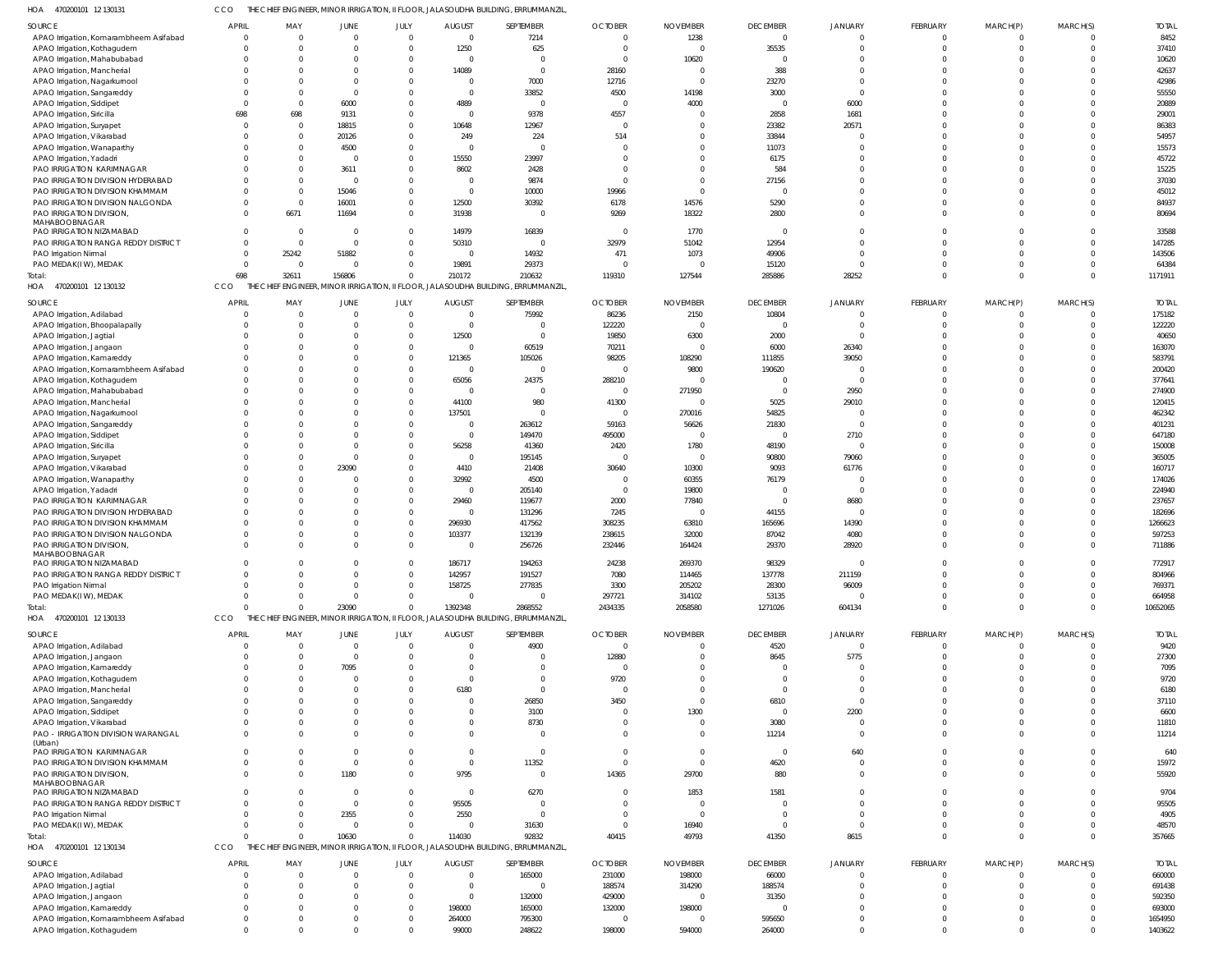470200101 12 130134 HOA CCO THE CHIEF ENGINEER, MINOR IRRIGATION, II FLOOR, JALASOUDHA BUILDING, ERRUMMANZIL,

| SOURCE                                                          | APRIL                | MAY                        | JUNE          | JULY                       | <b>AUGUST</b>          | SEPTEMBER                                                                        | <b>OCTOBER</b>             | <b>NOVEMBER</b>                  | <b>DECEMBER</b>      | <b>JANUARY</b>       | FEBRUARY             | MARCH(P)             | MARCH(S)                  | <b>TOTAL</b>       |
|-----------------------------------------------------------------|----------------------|----------------------------|---------------|----------------------------|------------------------|----------------------------------------------------------------------------------|----------------------------|----------------------------------|----------------------|----------------------|----------------------|----------------------|---------------------------|--------------------|
| APAO Irrigation, Mahabubabad                                    | $\Omega$             | $\Omega$                   | $\Omega$      | $\mathbf{0}$               | $\mathsf{C}$           | 0                                                                                | $\overline{0}$             | 1068577                          | $\Omega$             | $\Omega$             | $\overline{0}$       | $\overline{0}$       | $\mathbf 0$               | 1068577            |
| APAO Irrigation, Mancherial                                     | $\Omega$<br>$\Omega$ | $\Omega$                   | $\Omega$      | $\Omega$<br>$\Omega$       | 438411                 | $\Omega$                                                                         | 188100                     | $\overline{0}$                   | 335734               |                      | $\Omega$<br>U        | <sup>0</sup>         | $\Omega$<br>$\Omega$      | 962245             |
| APAO Irrigation, Nagarkurnool<br>APAO Irrigation, Sangareddy    | $\Omega$             | $\Omega$<br>$\Omega$       |               | $\Omega$                   | 470250<br>$\mathsf{C}$ | 462000                                                                           | 156750<br>33000            | 156750<br>132000                 | 313500<br>1423429    | $\Omega$             | $\Omega$             |                      | $\Omega$                  | 1097250<br>2050429 |
| APAO Irrigation, Siddipet                                       | $\Omega$             | $\Omega$                   |               | $\Omega$                   | 377143                 | 942865                                                                           | $\overline{0}$             | 62858                            | 94286                | $\Omega$             |                      |                      | $\Omega$                  | 1477152            |
| APAO Irrigation, Siricilla                                      | $\Omega$             | $\Omega$                   |               | $\Omega$                   | 188100                 | 94050                                                                            | $\overline{0}$             | 564300                           | 94050                | 62700                |                      |                      | $\Omega$                  | 1003200            |
| APAO Irrigation, Suryapet                                       | $\Omega$             | $\Omega$                   |               | $\Omega$                   | $\mathsf{C}$           | 94287                                                                            | 94287                      | $\Omega$                         | 734176               |                      |                      |                      | $\Omega$                  | 922750             |
| APAO Irrigation, Vikarabad                                      | $\Omega$             | $\Omega$                   |               | $\Omega$                   |                        | 628578                                                                           | $\Omega$                   | $\Omega$                         | 408571               |                      | U                    |                      | $\Omega$                  | 1037149            |
| APAO Irrigation, Wanaparthy                                     | $\Omega$             | $\Omega$                   |               | $\Omega$                   |                        | 284064                                                                           | - 0                        | $\Omega$                         | 132000               |                      |                      |                      | $\Omega$                  | 416064             |
| APAO Irrigation, Yadadri                                        | $\Omega$             | $\Omega$                   |               | $\Omega$                   |                        |                                                                                  | - 0                        | 691438                           | 62858                | $\Omega$             | $\Omega$             |                      | $\Omega$                  | 754296             |
| PAO - IRRIGATION DIVISION WARANGAL                              | $\Omega$             | $\Omega$                   |               | $\Omega$                   |                        | $\Omega$                                                                         | $\Omega$                   | $\Omega$                         | 470487               | $\Omega$             | $\Omega$             | <sup>0</sup>         | $\mathbf 0$               | 470487             |
| (Urban)<br>PAO IRRIGATION KARIMNAGAR                            | $\Omega$             | $\Omega$                   |               | $\Omega$                   |                        | 438900                                                                           | 448800                     | $\Omega$                         | 219450               | 94050                |                      |                      | $\mathbf 0$               | 1201200            |
| PAO IRRIGATION DIVISION HYDERABAD                               | $\Omega$             | $\Omega$                   |               | $\Omega$                   | $\Omega$               | 152191                                                                           | 34000                      | $\Omega$                         | 64762                |                      | $\Omega$             | <sup>0</sup>         | $\mathbf 0$               | 250953             |
| PAO IRRIGATION DIVISION KHAMMAM                                 | $\Omega$             | $\Omega$                   |               | $\Omega$                   | $\mathsf{C}$           | 990000                                                                           | $\overline{0}$             | $\Omega$                         | 99000                | $\Omega$             | $\Omega$             |                      | $\Omega$                  | 1089000            |
| PAO IRRIGATION DIVISION NALGONDA                                | $\Omega$             | $\Omega$                   |               | $\Omega$                   | 507574                 | 220003                                                                           | 440002                     | 305790                           | 377147               | $\sqrt{ }$           | $\Omega$             |                      | $\Omega$                  | 1850516            |
| PAO IRRIGATION DIVISION,                                        | $\Omega$             | $\Omega$                   |               | $\Omega$                   | 666288                 | 554715                                                                           | 440006                     | 428481                           | 380290               | 31429                | $\Omega$             | $\Omega$             | $\Omega$                  | 2501209            |
| MAHABOOBNAGAR                                                   |                      |                            |               |                            |                        |                                                                                  |                            |                                  |                      |                      |                      |                      |                           |                    |
| PAO IRRIGATION NIZAMABAD<br>PAO IRRIGATION RANGA REDDY DISTRICT | $\Omega$<br>$\Omega$ | $\Omega$<br>$\Omega$       |               | $\Omega$<br>$\Omega$       | 191400<br>770287       | 262350<br>221744                                                                 | 110000<br>64600            | 156750<br>865695                 | 213595<br>129362     | 250800<br>325430     | $\Omega$             | <sup>0</sup>         | $\Omega$<br>$\Omega$      | 1184895<br>2377118 |
| PAO Irrigation Nirmal                                           | $\Omega$             | $\Omega$                   |               | $\Omega$                   | 353574                 | 477719                                                                           | 25230                      | 31429                            | 488716               |                      |                      |                      | $\Omega$                  | 1376668            |
| PAO MEDAK(IW), MEDAK                                            | $\Omega$             | $\Omega$                   |               | $\Omega$                   | $\mathsf{C}$           | 879765                                                                           | $\overline{0}$             | $\overline{0}$                   | 541226               | $\sqrt{ }$           |                      |                      | $\Omega$                  | 1420991            |
| PAO, PJP, Jogulamba Gadwal                                      | $\Omega$             | $\Omega$                   |               | $\Omega$                   | $\mathsf{C}$           | 33000                                                                            | $\overline{0}$             | 31350                            | 132000               |                      |                      | $\Omega$             | $\mathbf 0$               | 196350             |
| Total:                                                          | $\Omega$             | $\Omega$                   | $\Omega$      | $\Omega$                   | 4524027                | 8242153                                                                          | 3213349                    | 5799708                          | 7860213              | 764409               | O                    | $\Omega$             | $\mathbf 0$               | 30403859           |
| HOA 470200101 12 130135                                         | CCO                  |                            |               |                            |                        | THE CHIEF ENGINEER, MINOR IRRIGATION, II FLOOR, JALASOUDHA BUILDING, ERRUMMANZIL |                            |                                  |                      |                      |                      |                      |                           |                    |
| SOURCE                                                          | <b>APRIL</b>         | MAY                        | <b>JUNE</b>   | JULY                       | <b>AUGUST</b>          | SEPTEMBER                                                                        | <b>OCTOBER</b>             | <b>NOVEMBER</b>                  | <b>DECEMBER</b>      | <b>JANUARY</b>       | FEBRUARY             | MARCH(P)             | MARCH(S)                  | <b>TOTAL</b>       |
| APAO Irrigation, Adilabad                                       | $\Omega$             | $\overline{0}$             | - 0           | $\Omega$                   | $\mathsf{C}$           | $\Omega$                                                                         | $\Omega$                   | $\Omega$                         | 9227                 |                      | $\Omega$             |                      | $\Omega$                  | 9227               |
| APAO Irrigation, Jangaon                                        | $\Omega$             | $\Omega$                   |               | $\Omega$                   | 7697                   | 22306                                                                            | $\overline{0}$             | - 0                              | 5693                 |                      | $\Omega$             |                      | $\mathbf 0$               | 35696              |
| APAO Irrigation, Kamareddy                                      | $\Omega$             | $\Omega$                   |               | $\Omega$                   | - 0                    | 20956                                                                            | $\Omega$                   | 21838                            | $\Omega$             |                      |                      |                      | $\Omega$                  | 42794              |
| APAO Irrigation, Komarambheem Asifabad                          | $\Omega$             | $\Omega$                   |               | $\Omega$                   | $\mathsf{C}$           |                                                                                  | $\Omega$                   | $\Omega$                         | 3552                 |                      |                      |                      | $\Omega$                  | 3552               |
| APAO Irrigation, Kothagudem                                     | $\Omega$             | $\Omega$                   |               | $\Omega$                   | 15877                  | 3188                                                                             |                            | $\Omega$                         | 17297                |                      |                      |                      | $\Omega$                  | 36362              |
| APAO Irrigation, Mancherial                                     | $\Omega$             | $\Omega$                   |               | $\Omega$                   | 10370                  |                                                                                  |                            | $\Omega$                         | $\Omega$             | $\cap$               |                      |                      | $\Omega$                  | 10370              |
| APAO Irrigation, Nagarkurnool                                   | $\Omega$             | $\Omega$                   |               | $\Omega$                   | 19438                  | 9671                                                                             |                            | 5628                             | 3045                 | 7193                 |                      |                      | $\Omega$                  | 44975              |
| APAO Irrigation, Sangareddy                                     |                      | 0                          |               | $\Omega$                   |                        | 112793                                                                           | $\mathsf{C}$               | $\Omega$                         | $\Omega$             |                      |                      |                      | $\Omega$                  | 112793             |
| APAO Irrigation, Siricilla                                      | $\Omega$             | $\Omega$                   | 9691          | <sup>0</sup>               | - (                    | 9815                                                                             |                            | 9868                             | 7389                 |                      |                      |                      | $\Omega$                  | 36763              |
| APAO Irrigation, Suryapet                                       |                      | $\Omega$                   |               |                            | 14416                  | 1465                                                                             | $\Omega$                   | 1825                             | 10034                |                      |                      |                      | $\Omega$                  | 27740              |
| APAO Irrigation, Vikarabad                                      | $\Omega$<br>$\Omega$ | $\Omega$<br>$\Omega$       | 14831<br>8293 | $\Omega$<br><sup>0</sup>   |                        | 12178<br>$\Omega$                                                                | $\Omega$<br>$\overline{0}$ | $\Omega$<br>$\Omega$             | 22820<br>$\Omega$    |                      |                      |                      | $\Omega$<br>$\Omega$      | 49829<br>8293      |
| APAO Irrigation, Wanaparthy<br>APAO Irrigation, Yadadri         | $\Omega$             | $\Omega$                   |               | $\Omega$                   |                        | 2934                                                                             | 5222                       | 9843                             | $\Omega$             | $\Omega$             |                      |                      | $\Omega$                  | 17999              |
| PAO - IRRIGATION DIVISION WARANGAL                              | $\Omega$             | $\Omega$                   |               | <sup>0</sup>               |                        | $\Omega$                                                                         | $\overline{0}$             | - 0                              | 53186                | $\Omega$             | $\Omega$             | <sup>0</sup>         | $\Omega$                  | 53186              |
| (Urban)                                                         |                      |                            |               |                            |                        |                                                                                  |                            |                                  |                      |                      |                      |                      |                           |                    |
| PAO IRRIGATION KARIMNAGAR                                       | $\Omega$             | $\Omega$                   |               | $\Omega$                   | 9680                   | 3690                                                                             | 0                          | 1036                             | 35785                | 11279                |                      |                      | $\Omega$                  | 61470              |
| PAO IRRIGATION DIVISION HYDERABAD                               | $\Omega$             | $\Omega$                   |               | $\Omega$                   | - 0                    | 62004                                                                            | $\overline{0}$             | $\overline{0}$                   | 19046                |                      |                      |                      | $\Omega$                  | 81050              |
| PAO IRRIGATION DIVISION KHAMMAM                                 | $\Omega$             | $\mathbf{0}$               | 5161          | $\Omega$                   | $\mathsf{C}$           | 66946                                                                            | 2636                       | 29972                            | 22195                | 16795                |                      |                      | $\Omega$                  | 143705             |
| PAO IRRIGATION DIVISION NALGONDA                                | $\Omega$             | 9790                       | 46610         | $\Omega$                   | 80318                  | 2461                                                                             | 9398                       | 42454                            | 41794                | 2856                 |                      |                      | $\Omega$                  | 235681             |
| PAO IRRIGATION DIVISION,<br>MAHABOOBNAGAR                       | $\Omega$             | $\Omega$                   | 6799          | $\Omega$                   | 9821                   | 24743                                                                            | 11369                      | 2707                             | 22092                |                      | $\Omega$             |                      | $\Omega$                  | 77531              |
| PAO IRRIGATION NIZAMABAD                                        | $\Omega$             | $\Omega$                   |               | $\Omega$                   | 5377                   | 15297                                                                            | 5557                       | 4963                             | 19007                | 1614                 |                      |                      | $\Omega$                  | 51815              |
| PAO IRRIGATION RANGA REDDY DISTRICT                             | $\Omega$             | $\Omega$                   | 13325         | $\Omega$                   | 6311                   | $\Omega$                                                                         | $\Omega$                   | 40684                            | $\Omega$             |                      | $\Omega$             | $\Omega$             | $\Omega$                  | 60320              |
| PAO Irrigation Nirmal                                           | $\cap$               | 28046                      |               |                            | 5296                   |                                                                                  | 1768                       | 73460                            | 3168                 | 222                  |                      |                      | $\cap$                    | 111960             |
| PAO MEDAK(IW), MEDAK                                            | $\Omega$             | 0                          |               | $\Omega$                   |                        | $\Omega$                                                                         | $\overline{0}$             | $\mathbf 0$                      | 15364                | $\Omega$             | 0                    | $\Omega$             | $\Omega$                  | 15364              |
| Total:                                                          | $\Omega$             | 37836                      | 104710        | $\Omega$                   | 184601                 | 370447                                                                           | 35950                      | 244278                           | 310694               | 39959                | $\mathbf 0$          | $\mathbf 0$          | $\mathbf{0}$              | 1328475            |
| HOA 470200101 12 140                                            | CCO                  |                            |               |                            |                        | THE CHIEF ENGINEER, MINOR IRRIGATION, II FLOOR, JALASOUDHA BUILDING, ERRUMMANZIL |                            |                                  |                      |                      |                      |                      |                           |                    |
| SOURCE                                                          | <b>APRIL</b>         | MAY                        | JUNE          | JULY                       | <b>AUGUST</b>          | SEPTEMBER                                                                        | <b>OCTOBER</b>             | <b>NOVEMBER</b>                  | <b>DECEMBER</b>      | <b>JANUARY</b>       | FEBRUARY             | MARCH(P)             | MARCH(S)                  | <b>TOTAL</b>       |
| APAO Irrigation, Adilabad                                       | $\Omega$             | $\overline{0}$             | $\Omega$      | $\overline{0}$             | $\mathsf{C}$           | 11946                                                                            | $\overline{0}$             | 0                                | $\Omega$             |                      | $\overline{0}$       | $\mathbf 0$          | $\mathbf{0}$              | 11946              |
| APAO Irrigation, Jangaon                                        | $\Omega$             | - 0                        |               | $\Omega$                   | - 0                    | $\Omega$                                                                         | $\overline{0}$             | $\mathbf 0$                      | 30000                | $\Omega$             | $\mathbf 0$          | $\mathbf 0$          | $\mathbf 0$               | 30000              |
| APAO Irrigation, Kothagudem                                     | $\Omega$             | $\Omega$                   |               | $\Omega$                   |                        | $\Omega$                                                                         | 32500                      | $\Omega$                         | $\Omega$             | $\Omega$             |                      |                      | $\Omega$                  | 32500              |
| APAO Irrigation, Mahabubabad                                    | $\Omega$             | $\Omega$                   |               |                            |                        | $\Omega$                                                                         | $\overline{0}$             | $\Omega$                         | $\Omega$             | 49305                | $\Omega$             | $\Omega$             | $\Omega$                  | 49305              |
| APAO Irrigation, Siricilla                                      | $\Omega$             | $\Omega$                   | 49534         |                            | $\Omega$               | 102713                                                                           | 32044                      | 22540                            | 22540                | $\Omega$             | $\Omega$             | $\Omega$             | $\Omega$                  | 229371             |
| APAO Irrigation, Suryapet                                       | $\Omega$             | $\Omega$                   |               | $\Omega$                   | $\Omega$               | $\Omega$                                                                         | $\overline{0}$             | $\overline{0}$                   | $\Omega$             | 75999                | $\Omega$             | $\Omega$             | $\Omega$                  | 75999              |
| APAO Irrigation, Vikarabad<br>APAO Irrigation, Wanaparthy       | $\Omega$<br>$\Omega$ | $\Omega$<br>$\Omega$       |               | $\Omega$<br>$\Omega$       | $\Omega$<br>$\Omega$   | $\Omega$<br>30324                                                                | 0<br>$\overline{0}$        | $\overline{\mathbf{0}}$<br>10290 | 14579<br>41209       | - 0<br>$\Omega$      | $\Omega$<br>$\Omega$ | $\Omega$<br>$\Omega$ | $\Omega$<br>$\Omega$      | 14579<br>81823     |
| PAO IRRIGATION DIVISION NALGONDA                                | $\Omega$             | $\Omega$                   | $\Omega$      | 0                          | 28160                  | 0                                                                                | $\overline{0}$             | $\overline{0}$                   | $\Omega$             | 24640                | $\Omega$             | $\Omega$             | $\mathbf{0}$              | 52800              |
| PAO IRRIGATION DIVISION,                                        | $\Omega$             | $\Omega$                   | 22851         | $\overline{0}$             | $\Omega$               | $\Omega$                                                                         | 15234                      | 15234                            | $\Omega$             | 7617                 | $\Omega$             | $\Omega$             | $\mathbf 0$               | 60936              |
| MAHABOOBNAGAR                                                   |                      |                            |               |                            |                        |                                                                                  |                            |                                  |                      |                      |                      |                      |                           |                    |
| PAO IRRIGATION NIZAMABAD                                        | $\overline{0}$       | $\mathbf{0}$               | $\Omega$      | $\mathbf 0$                | $\Omega$               | $\mathbf{0}$                                                                     | $\overline{0}$             | 20000                            | $\Omega$             | $\Omega$             | 0                    | 0                    | $^{\circ}$                | 20000              |
| Total:                                                          | $\Omega$             | $\Omega$                   | 72385         | $\Omega$                   | 28160                  | 144983                                                                           | 79778                      | 68064                            | 108328               | 157561               | $\Omega$             | $\Omega$             | $\mathbf 0$               | 659259             |
| HOA 470200101 12 240                                            | CCO                  |                            |               |                            |                        | THE CHIEF ENGINEER, MINOR IRRIGATION, II FLOOR, JALASOUDHA BUILDING, ERRUMMANZIL |                            |                                  |                      |                      |                      |                      |                           |                    |
| SOURCE                                                          | <b>APRIL</b>         | MAY                        | JUNE          | JULY                       | <b>AUGUST</b>          | SEPTEMBER                                                                        | <b>OCTOBER</b>             | <b>NOVEMBER</b>                  | <b>DECEMBER</b>      | <b>JANUARY</b>       | FEBRUARY             | MARCH(P)             | MARCH(S)                  | <b>TOTAL</b>       |
| APAO Irrigation, Sangareddy                                     | 0                    | 0                          | $\Omega$      | $\overline{0}$             | $\mathsf{C}$           | 62477                                                                            | $\overline{0}$             | 25137                            | $\mathbf{0}$         |                      | $\overline{0}$       | 0                    | $\mathbf{0}$              | 87614              |
| PAO IRRIGATION DIVISION HYDERABAD                               | $\mathbf 0$          | $\mathbf{0}$               | 19916         | $\mathbf{0}$               | $\mathsf{C}$           | 9899                                                                             | 0                          | $\overline{0}$                   | 37984                |                      | $\Omega$             |                      | $\Omega$                  | 67799              |
| PAO IRRIGATION DIVISION KHAMMAM                                 | $\Omega$             | $\Omega$                   |               | $\Omega$                   | 42143                  | 0                                                                                | $\overline{0}$             | 15895                            | 16044                |                      | $\Omega$             |                      | $\Omega$                  | 74082              |
| PAO IRRIGATION DIVISION NALGONDA                                | $\Omega$             | $\Omega$                   |               | $\Omega$                   | 43040                  | 63598                                                                            | 42980                      | $\overline{0}$                   | $\Omega$             | $\Omega$             |                      |                      | $\Omega$                  | 149618             |
| PAO IRRIGATION NIZAMABAD                                        | $\Omega$             | $\Omega$                   |               | $\Omega$                   | C                      | 0                                                                                | 46814                      | 19991                            | 12951                | $\Omega$             |                      |                      | $\Omega$                  | 79756              |
| PAO IRRIGATION RANGA REDDY DISTRICT                             | $\Omega$             | $\Omega$                   |               | $\Omega$                   | 94056                  | 68717                                                                            | 0                          | - 0                              | $\Omega$             | $\Omega$             |                      | $\Omega$             | $\Omega$                  | 162773             |
| PAO Irrigation Nirmal                                           | $\Omega$<br>$\Omega$ | $\Omega$<br>$\Omega$       | 19916         | $\Omega$<br>$\Omega$       | $\mathsf{C}$<br>179239 | $\Omega$<br>204691                                                               | $\overline{0}$<br>89794    | $\overline{0}$<br>61023          | 58997<br>125976      | 38269                | $\Omega$             | $\Omega$<br>$\Omega$ | $\Omega$<br>$\Omega$      | 97266<br>718908    |
| Total:<br>HOA 470200101 12 270275                               | CCO                  |                            |               |                            |                        | THE CHIEF ENGINEER, MINOR IRRIGATION, II FLOOR, JALASOUDHA BUILDING, ERRUMMANZIL |                            |                                  |                      | 38269                |                      |                      |                           |                    |
|                                                                 |                      |                            |               |                            |                        |                                                                                  |                            |                                  |                      |                      |                      |                      |                           |                    |
| SOURCE                                                          | <b>APRIL</b>         | MAY                        | <b>JUNE</b>   | JULY                       | <b>AUGUST</b>          | SEPTEMBER                                                                        | <b>OCTOBER</b>             | <b>NOVEMBER</b>                  | <b>DECEMBER</b>      | <b>JANUARY</b>       | FEBRUARY             | MARCH(P)             | MARCH(S)                  | <b>TOTAL</b>       |
| APAO Irrigation, Sangareddy                                     | 0                    | $\overline{0}$             | $\Omega$      | $\overline{0}$             | $\Omega$               | $\mathbf 0$                                                                      | 236924                     | $\Omega$                         | $\Omega$             | $\Omega$             | $\mathbf 0$          | $\Omega$             | $\mathbf{0}$              | 236924             |
| APAO Irrigation, Yadadri                                        | 0<br>$\Omega$        | $\overline{0}$<br>$\Omega$ | $\Omega$      | $\overline{0}$<br>$\Omega$ | $\Omega$<br>$\Omega$   | $\mathbf 0$<br>14000851                                                          | 311719<br>$\overline{0}$   | 0<br>$\Omega$                    | $\Omega$<br>$\Omega$ | $\Omega$<br>$\Omega$ | 0<br>$\Omega$        | $\Omega$<br>$\Omega$ | $^{\circ}$<br>$\mathbf 0$ | 311719<br>14000851 |
| PAO Irrigation Nirmal                                           |                      |                            |               |                            |                        |                                                                                  |                            |                                  |                      |                      |                      |                      |                           |                    |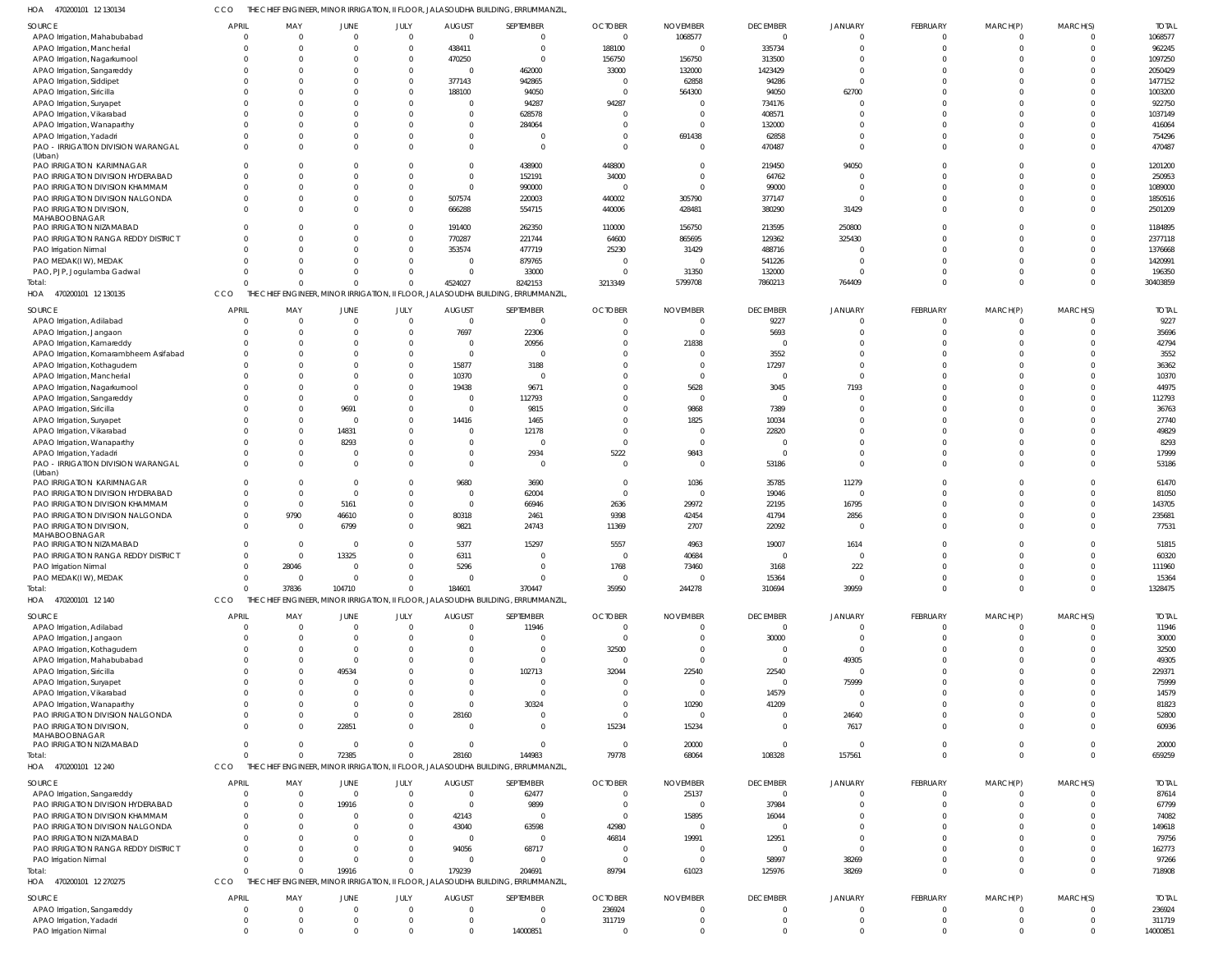470200101 12 270275 HOA 470200101 12 290291 HOA 470200101 12 290292 HOA 470200101 12 290293 470200101 12 290294 HOA HOA THE CHIEF ENGINEER, MINOR IRRIGATION, II FLOOR, JALASOUDHA BUILDING, ERRUMMANZIL, THE CHIEF ENGINEER, MINOR IRRIGATION, II FLOOR, JALASOUDHA BUILDING, ERRUMMANZIL, THE CHIEF ENGINEER, MINOR IRRIGATION, II FLOOR, JALASOUDHA BUILDING, ERRUMMANZIL, THE CHIEF ENGINEER, MINOR IRRIGATION, II FLOOR, JALASOUDHA BUILDING, ERRUMMANZIL, THE CHIEF ENGINEER, MINOR IRRIGATION, II FLOOR, JALASOUDHA BUILDING, ERRUMMANZIL, CCO CCO CCO CCO CCO  $\Omega$   $\Omega$   $\Omega$   $\cap$   $\Omega$  APAO Irrigation, Adilabad APAO Irrigation, Bhoopalapally APAO Irrigation, Jagtial APAO Irrigation, Kothagudem APAO Irrigation, Mahabubabad APAO Irrigation, Nagarkurnool APAO Irrigation, Peddapalli APAO Irrigation, Sangareddy APAO Irrigation, Siddipet APAO Irrigation, Siricilla APAO Irrigation, Suryapet APAO Irrigation, Vikarabad APAO Irrigation, Wanaparthy APAO Irrigation, Yadadri PAO - IRRIGATION DIVISION WARANGAL (Urban) PAO IRRIGATION KARIMNAGAR PAO IRRIGATION DIVISION KHAMMAM PAO IRRIGATION DIVISION NALGONDA PAO IRRIGATION DIVISION, MAHABOOBNAGAR PAO IRRIGATION NIZAMABAD PAO IRRIGATION RANGA REDDY DISTRICT PAO Irrigation Nirmal PAO MEDAK(I W), MEDAK APAO Irrigation, Bhoopalapally APAO Irrigation, Jagtial APAO Irrigation, Kothagudem APAO Irrigation, Nagarkurnool APAO Irrigation, Peddapalli APAO Irrigation, Siddipet APAO Irrigation, Suryapet PAO - IRRIGATION DIVISION WARANGAL (Urban) PAO IRRIGATION DIVISION KHAMMAM PAO IRRIGATION DIVISION NALGONDA PAO IRRIGATION NIZAMABAD PAO IRRIGATION RANGA REDDY DISTRICT PAO MEDAK(I W), MEDAK APAO Irrigation, Adilabad APAO Irrigation, Bhoopalapally APAO Irrigation, Jagtial APAO Irrigation, Kamareddy APAO Irrigation, Kothagudem APAO Irrigation, Mahabubabad APAO Irrigation, Nagarkurnool APAO Irrigation, Peddapalli APAO Irrigation, Sangareddy APAO Irrigation, Siddipet APAO Irrigation, Siricilla APAO Irrigation, Suryapet APAO Irrigation, Vikarabad APAO Irrigation, Wanaparthy APAO Irrigation, Yadadri PAO - IRRIGATION DIVISION WARANGAL (Urban) PAO IRRIGATION KARIMNAGAR PAO IRRIGATION DIVISION KHAMMAM PAO IRRIGATION DIVISION NALGONDA PAO IRRIGATION DIVISION, MAHABOOBNAGAR PAO IRRIGATION NIZAMABAD PAO IRRIGATION RANGA REDDY DISTRICT PAO Irrigation Nirma PAO MEDAK(I W), MEDAK APAO Irrigation, Adilabad APAO Irrigation, Bhoopalapally APAO Irrigation, Jagtial APAO Irrigation, Kothagudem SOURCE SOURCE **SOURCE** SOURCE SOURCE APRIL APRIL **APRIL APRI APRI**  MAY MAY MAY MAY MAY  $\Omega$  JUNE JUNE JUNE JUNE JUNE JULY JULY JULY JULY JULY  $\Omega$  AUGUST AUGUST AUGUST AUGUST AUGUST SEPTEMBER SEPTEMBER SEPTEMBER SEPTEMBER SEPTEMBER OCTOBER OCTOBER **OCTOBER** OCTOBER OCTOBER  $\Omega$  NOVEMBER NOVEMBER NOVEMBER NOVEMBER NOVEMBER  $\Omega$  DECEMBER **DECEMBER DECEMBER** DECEMBER **DECEMBER**   $\overline{0}$  JANUARY JANUARY JANUARY **JANUARY** JANUARY  $\Omega$   $\Omega$   $\Omega$   $\Omega$   $\Omega$  $\Omega$   $\Omega$  $\Omega$   $\Omega$   $\Omega$  $\Omega$   $\Omega$   $\Omega$  $\Omega$  $\Omega$   $\Omega$  $\Omega$   $\Omega$   $\Omega$  $\Omega$   $\Omega$   $\Omega$  $\Omega$   $\Omega$   $\Omega$   $\Omega$   $\Omega$  $\Omega$  $\Omega$  $\sqrt{2}$  $\Omega$  $\Omega$  $\Omega$  $\Omega$   $\Omega$  $\Omega$ FEBRUARY FEBRUARY FEBRUARY FEBRUARY FEBRUARY  $\Omega$   $\Omega$   $\Omega$   $\Omega$   $\Omega$   $\Omega$   $\Omega$   $\Omega$   $\Omega$  $\Omega$  $\Omega$  $\Omega$  $\theta$   $\Omega$   $\Omega$   $\Omega$  $\Omega$   $\Omega$   $\Omega$  $\Omega$   $\Omega$  $\Omega$  $\Omega$  $\Omega$  $\Omega$  $\Omega$  $\Omega$  $\Omega$  $\Omega$   $\Omega$  $\Omega$ MARCH(P) MARCH(P) MARCH(P) MARCH(P) MARCH(P)  $\Omega$   $\Omega$   $\Omega$   $\Omega$   $\Omega$   $\Omega$   $\Omega$   $\Omega$  $\Omega$  $\theta$  $\theta$  $\Omega$   $\cap$   $\Omega$   $\Omega$   $\Omega$  $\Omega$  $\Omega$  $\Omega$  $\Omega$  $\Omega$  $\Omega$  $\Omega$   $\Omega$  $\theta$  $\Omega$  $\theta$ MARCH(S) MARCH(S) MARCH(S) MARCH(S) MARCH(S) TOTAL TOTAL TOTAL TOTAL TOTAL **Total** Total: Total: Total: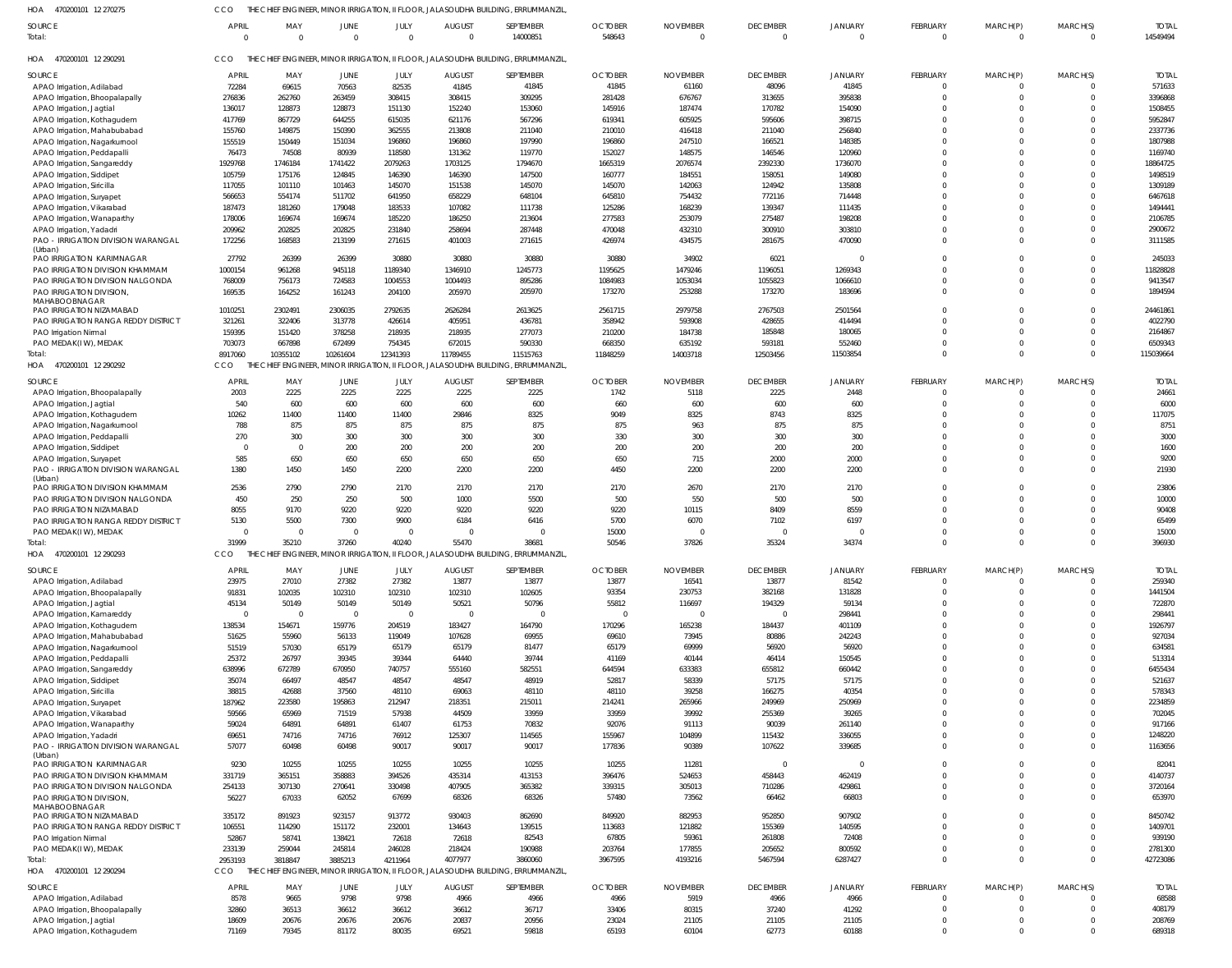| 470200101 12 290294                       |                          | THE CHIEF ENGINEER, MINOR IRRIGATION, II FLOOR, JALASOUDHA BUILDING, ERRUMMANZIL |                      |                       |                     |                                                                                  |                  |                   |                   |                  |                            |                            |                      |                    |
|-------------------------------------------|--------------------------|----------------------------------------------------------------------------------|----------------------|-----------------------|---------------------|----------------------------------------------------------------------------------|------------------|-------------------|-------------------|------------------|----------------------------|----------------------------|----------------------|--------------------|
| <b>SOURCE</b>                             | <b>APRIL</b>             | MAY                                                                              | <b>JUNE</b>          | JULY                  | <b>AUGUST</b>       | SEPTEMBER                                                                        | <b>OCTOBER</b>   | <b>NOVEMBER</b>   | <b>DECEMBER</b>   | <b>JANUARY</b>   | FEBRUARY                   | MARCH(P)                   | MARCH(S)             | <b>TOTAL</b>       |
| APAO Irrigation, Mahabubabad              | 18473                    | 20024                                                                            | 20086                | 42599                 | 38514               | 25034                                                                            | 24910            | 26461             | 25033             | 25033            | $\mathbf 0$                | 0                          | $\overline{0}$       | 266167             |
| APAO Irrigation, Nagarkurnool             | 20235                    | 22408                                                                            | 25324                | 25324                 | 25324               | 31156                                                                            | 25324            | 27249             | 19615             | 19615            | $\mathbf 0$                | $\mathbf 0$                | $\overline{0}$       | 241574             |
| APAO Irrigation, Peddapalli               | 9080                     | 9590                                                                             | 14081                | 14079                 | 23061               | 14222                                                                            | 14732            | 14365             | 14365             | 14365            | $\Omega$                   | $\Omega$                   | $\Omega$             | 141940             |
| APAO Irrigation, Sangareddy               | 312769                   | 329440                                                                           | 328560               | 361636                | 277833              | 292391                                                                           | 318812           | 315812            | 283444            | 284446           | $\Omega$                   | $\Omega$                   | $\Omega$             | 3105143            |
| APAO Irrigation, Siddipet                 | 15165                    | 26699                                                                            | 20306                | 20306                 | 20306               | 20467                                                                            | 22152            | 23839             | 20657             | 20657            | $\Omega$                   | $\Omega$                   | $\Omega$             | 210554             |
| APAO Irrigation, Siricilla                | 13889                    | 15275                                                                            | 13440                | 17214                 | 24713               | 17214                                                                            | 17214            | 14047             | 13454             | 12488            | $\Omega$                   | $\Omega$                   | $\Omega$             | 158948             |
|                                           | 70515                    | 83982                                                                            | 73660                | 80195                 | 82128               | 80932                                                                            | 80678            | 100361            | 81444             | 81753            | $\Omega$                   | $\Omega$                   | $\Omega$             | 815648             |
| APAO Irrigation, Suryapet                 |                          |                                                                                  |                      |                       |                     |                                                                                  |                  |                   |                   |                  | $\Omega$                   | $\Omega$                   | $\Omega$             |                    |
| APAO Irrigation, Vikarabad                | 21707                    | 23999                                                                            | 26378                | 21539                 | 17521               | 12959                                                                            | 12959            | 15117             | 12959             | 12959            |                            |                            |                      | 178097             |
| APAO Irrigation, Wanaparthy               | 24871                    | 27335                                                                            | 27335                | 26552                 | 26702               | 29951                                                                            | 37578            | 38653             | 33196             | 27683            | $\Omega$                   | $\Omega$                   | $\Omega$             | 299856             |
| APAO Irrigation, Yadadri                  | 25882                    | 27955                                                                            | 27955                | 31104                 | 45670               | 38809                                                                            | 84309            | 42120             | 40046             | 40440            | $\Omega$                   | $\Omega$                   | $\Omega$             | 404290             |
| PAO - IRRIGATION DIVISION WARANGAL        | 23799                    | 25225                                                                            | 25225                | 37354                 | 37354               | 37354                                                                            | 73567            | 37576             | 38654             | 37897            | $\Omega$                   | $\Omega$                   | $\Omega$             | 374005             |
| (Urban)                                   |                          |                                                                                  |                      |                       |                     |                                                                                  |                  |                   |                   |                  |                            |                            |                      |                    |
| PAO IRRIGATION KARIMNAGAR                 | 3303                     | 3670                                                                             | 3670                 | 3670                  | 3670                | 3670                                                                             | 3670             | 4037              | $\overline{0}$    | $\Omega$         | $\Omega$                   | $\Omega$                   | $\Omega$             | 29360              |
| PAO IRRIGATION DIVISION KHAMMAM           | 128293                   | 141149                                                                           | 138999               | 151364                | 169805              | 160030                                                                           | 154063           | 205960            | 154793            | 155389           | $\Omega$                   | $\Omega$                   | $\Omega$             | 1559845            |
| PAO IRRIGATION DIVISION NALGONDA          | 92350                    | 110938                                                                           | 99136                | 119638                | 144385              | 107948                                                                           | 122736           | 113310            | 111368            | 130572           | $\Omega$                   | $\Omega$                   | $\Omega$             | 1152381            |
| PAO IRRIGATION DIVISION,                  | 30552                    | 36666                                                                            | 33696                | 37064                 | 37349               | 37349                                                                            | 30881            | 40141             | 30881             | 31057            | $\Omega$                   | $\Omega$                   | $\Omega$             | 345636             |
| MAHABOOBNAGAR                             |                          |                                                                                  | 409047               |                       |                     |                                                                                  | 381999           |                   | 370248            | 352810           | $\Omega$                   | $\Omega$                   | $\Omega$             | 3689982            |
| PAO IRRIGATION NIZAMABAD                  | 174836                   | 397550                                                                           |                      | 405313                | 412068              | 386433                                                                           |                  | 399678            |                   |                  |                            |                            |                      |                    |
| PAO IRRIGATION RANGA REDDY DISTRICT       | 95316                    | 102240                                                                           | 135234               | 187758                | 120447              | 124806                                                                           | 101697           | 109029            | 122400            | 108774           | $\Omega$                   | $\Omega$                   | $\Omega$             | 1207701            |
| PAO Irrigation Nirmal                     | 18918                    | 21019                                                                            | 49528                | 25985                 | 25985               | 29537                                                                            | 24263            | 21242             | 21375             | 21375            | $\Omega$                   | $\Omega$                   | $\Omega$             | 259227             |
| PAO MEDAK(IW), MEDAK                      | 83421                    | 92693                                                                            | 87960                | 88037                 | 78160               | 68342                                                                            | 72915            | 63643             | 63643             | 63910            | $\mathbf 0$                | $\mathbf 0$                | $\Omega$             | 762724             |
| Total:                                    | 1314590                  | 1664056                                                                          | 1707878              | 1843852               | 1742931             | 1641061                                                                          | 1731048          | 1780083           | 1583659           | 1568774          | $\Omega$                   | $\Omega$                   | $\Omega$             | 16577932           |
| HOA 470200101 12 290295                   | CCO                      |                                                                                  |                      |                       |                     | THE CHIEF ENGINEER, MINOR IRRIGATION, II FLOOR, JALASOUDHA BUILDING, ERRUMMANZIL |                  |                   |                   |                  |                            |                            |                      |                    |
| SOURCE                                    | <b>APRIL</b>             | MAY                                                                              | JUNE                 | JULY                  | <b>AUGUST</b>       | SEPTEMBER                                                                        | <b>OCTOBER</b>   | <b>NOVEMBER</b>   | <b>DECEMBER</b>   | <b>JANUARY</b>   | <b>FEBRUARY</b>            | MARCH(P)                   | MARCH(S)             | <b>TOTAL</b>       |
|                                           | $\Omega$                 | $\mathbf 0$                                                                      | 14000                | $\Omega$              | $\Omega$            | $\overline{0}$                                                                   | $\Omega$         |                   | $\overline{0}$    | $\Omega$         | $\overline{0}$             | $\overline{0}$             | $\overline{0}$       | 14000              |
| APAO Irrigation, Bhoopalapally            |                          |                                                                                  |                      |                       |                     |                                                                                  |                  |                   |                   |                  |                            |                            |                      |                    |
| APAO Irrigation, Sangareddy               | $\Omega$                 | $\mathbf 0$                                                                      |                      | $\mathbf 0$           | $\Omega$            | 200000                                                                           |                  |                   | 21000             | $\Omega$         | $\mathbf 0$                | $\mathbf 0$                | $\overline{0}$       | 221000             |
| APAO Irrigation, Siricilla                | $\Omega$                 | $\Omega$                                                                         |                      | $\Omega$              | $\Omega$            | $\overline{0}$                                                                   |                  |                   | 100000            | $\Omega$         | $\mathbf 0$                | $\Omega$                   | $\Omega$             | 100000             |
| PAO IRRIGATION DIVISION KHAMMAM           | $\Omega$                 | $\Omega$                                                                         |                      | $\mathbf 0$           | 13557               | $\overline{0}$                                                                   |                  |                   | 43732             | $\Omega$         | $\mathbf 0$                | $\mathbf 0$                | $\Omega$             | 57289              |
| PAO IRRIGATION DIVISION NALGONDA          | $\Omega$                 | $\Omega$                                                                         |                      | $\Omega$              | $-12170$            | 24123                                                                            |                  | 50297             | 15000             | $\Omega$         | $\Omega$                   | $\Omega$                   | $\Omega$             | 77250              |
| PAO IRRIGATION NIZAMABAD                  | $\Omega$                 | $\Omega$                                                                         |                      | $\Omega$              | 38487               | 200000                                                                           | $\Omega$         | 78025             |                   | $\Omega$         | $\Omega$                   | $\Omega$                   | $\Omega$             | 316512             |
| PAO IRRIGATION RANGA REDDY DISTRICT       | $\Omega$                 | $\Omega$                                                                         |                      |                       | $\Omega$            | $\overline{0}$                                                                   | 29875            |                   | $\Omega$          | $\Omega$         | $\Omega$                   | $\mathbf 0$                | $\Omega$             | 29875              |
| PAO MEDAK(IW), MEDAK                      | $\Omega$                 | $\Omega$                                                                         |                      | $\Omega$              | $\Omega$            | $\Omega$                                                                         | $\Omega$         |                   | 97037             | $\Omega$         | $\mathbf 0$                | $\mathbf 0$                | $\Omega$             | 97037              |
| Total:                                    | $\Omega$                 | $\Omega$                                                                         | 14000                | $\Omega$              | 39874               | 424123                                                                           | 29875            | 128322            | 276769            | $\Omega$         | $\mathbf 0$                | $\mathbf 0$                | $\Omega$             | 912963             |
| HOA 470200101 12 290296                   | CCO                      |                                                                                  |                      |                       |                     | THE CHIEF ENGINEER, MINOR IRRIGATION, II FLOOR, JALASOUDHA BUILDING, ERRUMMANZIL |                  |                   |                   |                  |                            |                            |                      |                    |
|                                           |                          |                                                                                  |                      |                       |                     |                                                                                  |                  |                   |                   |                  |                            |                            |                      |                    |
| SOURCE                                    | <b>APRIL</b>             | MAY                                                                              | JUNE                 | JULY                  | <b>AUGUST</b>       | SEPTEMBER                                                                        | <b>OCTOBER</b>   | <b>NOVEMBER</b>   | <b>DECEMBER</b>   | <b>JANUARY</b>   | FEBRUARY                   | MARCH(P)                   | MARCH(S)             | <b>TOTAL</b>       |
| APAO Irrigation, Bhoopalapally            | $\Omega$                 | $\overline{0}$                                                                   | $\Omega$             | $\Omega$              | $\Omega$            | $\overline{0}$                                                                   | 193353           |                   | $\mathbf 0$       | $\Omega$         | $\mathbf 0$                | $\mathbf 0$                | $\overline{0}$       | 193353             |
| APAO Irrigation, Jagtial                  | $\Omega$                 | $\Omega$                                                                         | $\cap$               | $\Omega$              | - 0                 | $\overline{0}$                                                                   | 111611           | - 0               | $\Omega$          |                  | $\Omega$                   | $\Omega$                   | $\overline{0}$       | 111611             |
| APAO Irrigation, Kothagudem               | $\Omega$                 | $\Omega$                                                                         |                      |                       | $\Omega$            | 155778                                                                           | $\Omega$         | $\Omega$          |                   | 19295            | $\Omega$                   | $\Omega$                   | $\Omega$             | 175073             |
| APAO Irrigation, Mahabubabad              | $\Omega$                 | $\Omega$                                                                         |                      |                       | $\Omega$            | $\Omega$                                                                         | 55544            | 95572             |                   |                  | $\Omega$                   | $\Omega$                   | $\Omega$             | 151116             |
| APAO Irrigation, Peddapalli               | $\Omega$                 | $\Omega$                                                                         |                      | $\Omega$              | $\Omega$            | 85374                                                                            | $\Omega$         |                   |                   |                  | $\Omega$                   | $\Omega$                   | $\Omega$             | 85374              |
| APAO Irrigation, Sangareddy               | $\Omega$                 | $\Omega$                                                                         |                      | $\Omega$              | $\Omega$            | 1232290                                                                          |                  |                   |                   | $\Omega$         | $\Omega$                   | $\Omega$                   | $\Omega$             | 1232290            |
| APAO Irrigation, Siddipet                 | $\Omega$                 | $\Omega$                                                                         |                      | $\Omega$              | 106809              | $\circ$                                                                          |                  |                   |                   | $\cap$           | $\Omega$                   | $\Omega$                   | $\Omega$             | 106809             |
| APAO Irrigation, Siricilla                | $\Omega$                 | $\Omega$                                                                         |                      | $\Omega$              | 127308              | $\Omega$                                                                         |                  |                   |                   |                  | $\Omega$                   | $\Omega$                   | $\Omega$             | 127308             |
| APAO Irrigation, Suryapet                 | $\Omega$                 | $\Omega$                                                                         |                      | $\Omega$              | $\Omega$            | 353043                                                                           |                  |                   |                   | 113562           | $\Omega$                   | $\Omega$                   | $\Omega$             | 466605             |
| APAO Irrigation, Vikarabad                | $\Omega$                 | $\Omega$                                                                         |                      | $\Omega$              | 52435               | $\Omega$                                                                         |                  |                   |                   |                  | $\Omega$                   | $\Omega$                   | $\Omega$             | 52435              |
| APAO Irrigation, Wanaparthy               |                          | $\Omega$                                                                         |                      |                       | $\Omega$            | 58510                                                                            |                  | 77896             |                   |                  | $\Omega$                   | $\Omega$                   | $\Omega$             | 136406             |
| APAO Irrigation, Yadadri                  | $\Omega$                 |                                                                                  |                      |                       |                     | $\Omega$                                                                         |                  |                   |                   |                  |                            | $\Omega$                   |                      |                    |
| PAO - IRRIGATION DIVISION WARANGAL        |                          |                                                                                  |                      |                       |                     |                                                                                  |                  |                   |                   |                  |                            |                            |                      |                    |
| (Urban)                                   |                          | $\Omega$                                                                         | $\Omega$             | $\Omega$              | $\Omega$            |                                                                                  |                  |                   | 192043            |                  | $\Omega$                   |                            | $\Omega$             | 192043             |
|                                           |                          |                                                                                  |                      |                       |                     |                                                                                  | 197899           |                   |                   |                  |                            |                            |                      | 197899             |
|                                           |                          |                                                                                  |                      |                       |                     |                                                                                  | $\Omega$         | $\Omega$          | $\Omega$          |                  |                            |                            |                      |                    |
| PAO IRRIGATION KARIMNAGAR                 | $\mathbf 0$              | $\overline{0}$                                                                   |                      | $\mathbf{0}$          | 22253               | $\overline{0}$                                                                   |                  |                   |                   | $\overline{0}$   | $\mathbf 0$                | $\mathbf 0$                | $\overline{0}$       | 22253              |
| PAO IRRIGATION DIVISION KHAMMAM           | $\Omega$                 | $\Omega$                                                                         |                      | $\Omega$              | $\Omega$            | 714044                                                                           | 134997           | $\Omega$          | 42745             | $\Omega$         | $\Omega$                   | $\Omega$                   | $\Omega$             | 891786             |
| PAO IRRIGATION DIVISION NALGONDA          | $\Omega$                 | $\Omega$                                                                         |                      | $\Omega$              | 142167              | 304729                                                                           | $\Omega$         | 66164             | $\overline{0}$    | 85386            | $\Omega$                   | $\Omega$                   | $\Omega$             | 598446             |
| PAO IRRIGATION DIVISION,                  | $\Omega$                 | $\Omega$                                                                         | $\Omega$             | $\Omega$              | 86001               | 43897                                                                            | $\Omega$         | $\bigcap$         | $\Omega$          | $\Omega$         | $\Omega$                   | $\Omega$                   | $\Omega$             | 129898             |
| MAHABOOBNAGAR<br>PAO IRRIGATION NIZAMABAD | $\Omega$                 | $\Omega$                                                                         |                      | $\Omega$              | $\Omega$            | 809045                                                                           | $\Omega$         | 983653            | $\Omega$          | $\Omega$         | $\Omega$                   | $\Omega$                   | $\Omega$             | 1792698            |
|                                           | $\Omega$                 | $\Omega$                                                                         |                      | $\Omega$              |                     |                                                                                  |                  |                   |                   | $\Omega$         | $\Omega$                   | $\Omega$                   | $\Omega$             |                    |
| PAO IRRIGATION RANGA REDDY DISTRICT       | $\Omega$                 | $\Omega$                                                                         |                      | $\Omega$              | 150228              | 103546                                                                           |                  |                   | 25355<br>$\Omega$ | $\Omega$         | $\Omega$                   | $\Omega$                   | $\Omega$             | 279129             |
| PAO Irrigation Nirmal                     |                          |                                                                                  |                      |                       | 110127              | 48057                                                                            |                  |                   |                   |                  |                            |                            |                      | 158184             |
| PAO MEDAK(IW), MEDAK                      | $\Omega$<br>$\Omega$     | $\Omega$<br>$\Omega$                                                             | $\Omega$<br>$\Omega$ | $\Omega$              | 315881              | 73052                                                                            | $\Omega$         | $\Omega$          | $\Omega$          | $\Omega$         | $\mathbf 0$                | $\mathbf 0$                | $\overline{0}$       | 388933             |
| Total:                                    |                          |                                                                                  |                      | $\Omega$              | 1113209             | 3981365                                                                          | 693404           | 1223285           | 260143            | 218243           | $\Omega$                   | $\Omega$                   | $\Omega$             | 7489649            |
| HOA 470200101 12 300301                   | CCO                      |                                                                                  |                      |                       |                     | THE CHIEF ENGINEER, MINOR IRRIGATION, II FLOOR, JALASOUDHA BUILDING, ERRUMMANZIL |                  |                   |                   |                  |                            |                            |                      |                    |
| SOURCE                                    | <b>APRIL</b>             | MAY                                                                              | JUNE                 | JULY                  | <b>AUGUST</b>       | SEPTEMBER                                                                        | <b>OCTOBER</b>   | <b>NOVEMBER</b>   | <b>DECEMBER</b>   | <b>JANUARY</b>   | <b>FEBRUARY</b>            | MARCH(P)                   | MARCH(S)             | <b>TOTAL</b>       |
| APAO Irrigation, Adilabad                 | - 0                      | $\overline{0}$                                                                   | $\Omega$             | $\Omega$              | $\Omega$            | 134400                                                                           | 28000            | 28000             | 34300             | 28000            | $\mathbf{0}$               | $\mathbf 0$                | $\overline{0}$       | 252700             |
| APAO Irrigation, Bhoopalapally            | $\overline{0}$           | 0                                                                                |                      | 0                     |                     | 263200                                                                           | 112000           | $\bigcap$         | 112000            | 12600            | $\mathbf 0$                | $\mathbf 0$                | $\Omega$             | 499800             |
|                                           | 75600                    | $\Omega$                                                                         |                      |                       |                     | 319200                                                                           | 84000            | 55067             | 168000            | 84000            | $\mathbf 0$                | $\mathbf 0$                | $\Omega$             | 785867             |
| APAO Irrigation, Jagtial                  | $\overline{0}$           | $\Omega$                                                                         | $\Omega$             |                       |                     |                                                                                  |                  |                   |                   |                  | $\mathbf 0$                | $\Omega$                   | $\Omega$             |                    |
| APAO Irrigation, Kamareddy                |                          | $\Omega$                                                                         |                      | $\Omega$              |                     | 330400                                                                           | 56000            | 40645             | 72439             | 28000            | $\mathbf 0$                | $\Omega$                   | $\Omega$             | 527484             |
| APAO Irrigation, Sangareddy               | 25200                    |                                                                                  | 202000<br>$\Omega$   | $\Omega$              | $\Omega$            | 140000                                                                           | 28000            | 28000<br>$\Omega$ | 168000            | 28000            | $\Omega$                   | $\Omega$                   | $\Omega$             | 619200             |
| APAO Irrigation, Siddipet                 | 0                        | $\overline{0}$                                                                   |                      |                       |                     | 560000                                                                           | 112000           |                   | $\overline{0}$    | 112000           |                            |                            |                      | 784000             |
| APAO Irrigation, Siricilla                | $\overline{\mathbf{0}}$  | 26100                                                                            | $\Omega$             | 81200                 | $\Omega$            | 58000                                                                            | 29000            | 29000             | 29000             | 29000            | $\Omega$                   | $\Omega$                   | $\Omega$             | 281300             |
| APAO Irrigation, Wanaparthy               | $\overline{0}$           | $\overline{0}$                                                                   | 81200                | 63467                 | 156800              | $\overline{0}$                                                                   | 112000           | $\Omega$          | 112000            | $\Omega$         | $\mathbf 0$                | $\Omega$                   | $\Omega$             | 525467             |
| APAO Irrigation, Yadadri                  | $\overline{0}$           | $\Omega$                                                                         | $\Omega$             | $\overline{0}$        | 188600              | 28000                                                                            | 0                | 28000             | $\overline{0}$    | $\Omega$         | $\Omega$                   | $\Omega$                   | $\Omega$             | 244600             |
| PAO IRRIGATION KARIMNAGAR                 | 100800                   | 0                                                                                | $\Omega$             | 156800                | $\Omega$            | 212800                                                                           | 280000           | 112000            | 112000            | 112000           | $\mathbf 0$                | $\Omega$                   | $\Omega$             | 1086400            |
| PAO IRRIGATION DIVISION HYDERABAD         | $\overline{\mathbf{0}}$  | $\Omega$                                                                         | 78400                | $\Omega$              | $\Omega$            | $\overline{0}$                                                                   | 168000           | - 0               | 56000             | 28000            | $\Omega$                   | $\Omega$                   | $\Omega$             | 330400             |
| PAO IRRIGATION DIVISION KHAMMAM           | 50400                    | 0                                                                                | $\overline{0}$       | 156800                | 28000               | 84000                                                                            | 140000           | 88200             | 88200             | 38500            | $\mathbf 0$                | $\Omega$                   | $\Omega$             | 674100             |
| PAO IRRIGATION DIVISION NALGONDA          | $\overline{\mathbf{0}}$  | $\overline{0}$                                                                   | 78400                | $\overline{0}$        | 156800              | 112000                                                                           | 119226           | 132533            | 56000             | 112000           | $\mathbf 0$                | $\mathbf 0$                | $\Omega$             | 766959             |
| PAO IRRIGATION DIVISION,                  | 100800                   | 75600                                                                            | $\overline{0}$       | 313600                | 324800              | 168000                                                                           | 112000           | 280000            | 112000            | 221200           | $\mathbf 0$                | $\Omega$                   | $\Omega$             | 1708000            |
| MAHABOOBNAGAR                             |                          |                                                                                  |                      |                       |                     |                                                                                  |                  |                   |                   |                  |                            |                            |                      |                    |
| PAO IRRIGATION NIZAMABAD                  | 50400                    | $\overline{0}$                                                                   | 56000                | $\overline{0}$        | 308000              | 28000                                                                            | 56000            | 56000             | 56000             | 56000            | $\mathbf 0$                | $\Omega$                   | $\Omega$             | 666400             |
| PAO IRRIGATION RANGA REDDY DISTRICT       | 25200                    | $\overline{0}$                                                                   | 384500               | $\overline{0}$        | 994000              | 696400                                                                           | 253000           | 281000            | 306350            | 137275           | $\mathbf 0$                | $\mathbf 0$                | $\overline{0}$       | 3077725            |
| PAO MEDAK(IW), MEDAK<br>Total:            | $\overline{0}$<br>428400 | $\overline{0}$<br>101700                                                         | $\Omega$<br>880500   | $\mathbf 0$<br>771867 | $\Omega$<br>2157000 | $\overline{0}$<br>3134400                                                        | 28000<br>1717226 | 28000<br>1186445  | 28000<br>1510289  | 28000<br>1054575 | $\mathbf 0$<br>$\mathbf 0$ | $\mathbf 0$<br>$\mathbf 0$ | $\Omega$<br>$\Omega$ | 112000<br>12942402 |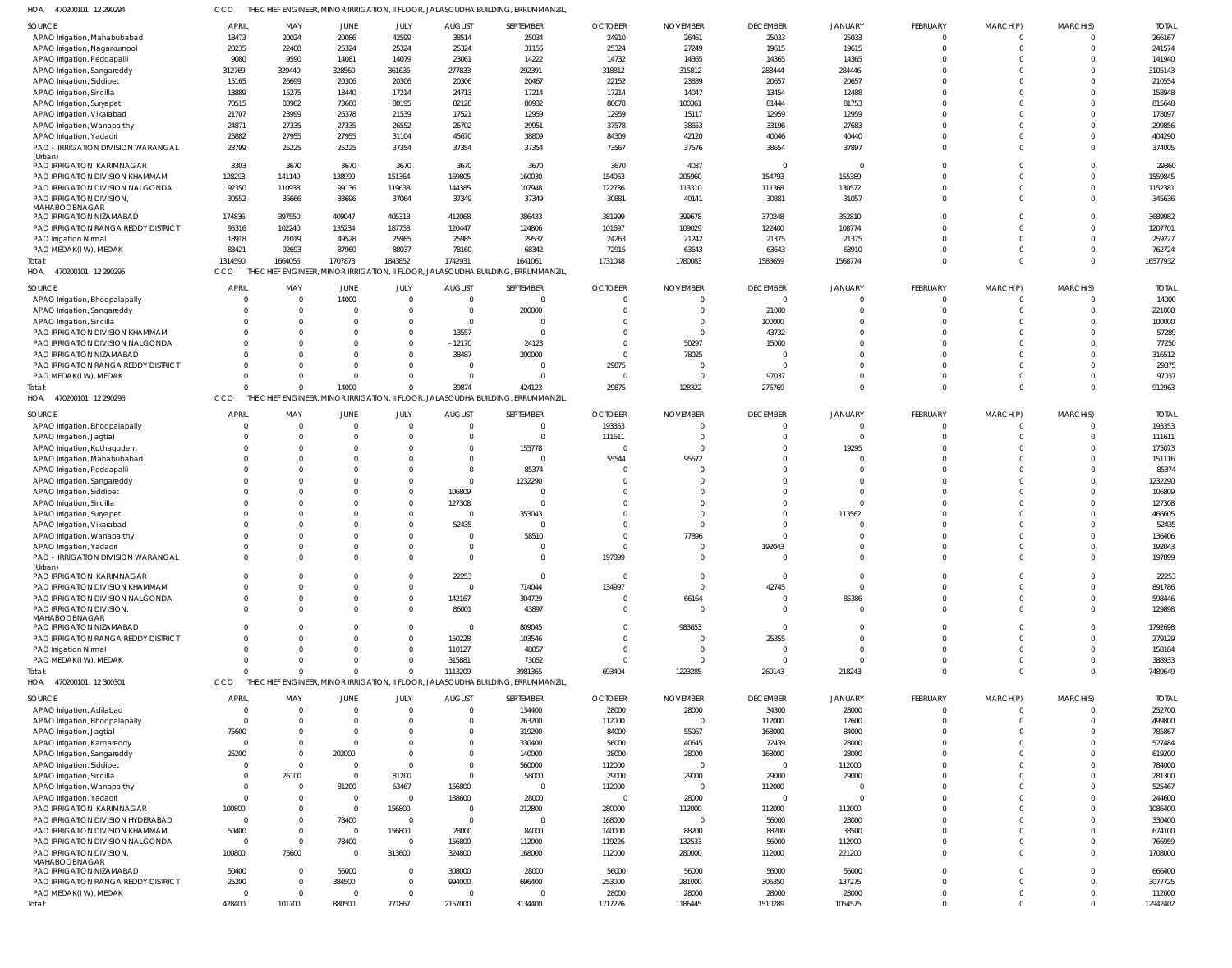| HOA | 470200101 12 300302 | THE CHIEF ENGINEER, MINOR IRRIGATION, II FLOOR, JALASOUDHA BUILDING, ERRUMMANZIL. |
|-----|---------------------|-----------------------------------------------------------------------------------|

| SOURCE                                                     | <b>APRIL</b>      | MAY                                  | <b>JUNE</b>                    | JULY                             | <b>AUGUST</b>                | SEPTEMBER                                                                         | <b>OCTOBER</b>                | <b>NOVEMBER</b>               | <b>DECEMBER</b>               | <b>JANUARY</b>             | <b>FEBRUARY</b> | MARCH(P) | MARCH(S)             | <b>TOTAL</b>           |
|------------------------------------------------------------|-------------------|--------------------------------------|--------------------------------|----------------------------------|------------------------------|-----------------------------------------------------------------------------------|-------------------------------|-------------------------------|-------------------------------|----------------------------|-----------------|----------|----------------------|------------------------|
| APAO Irrigation, Adilabad                                  | 63976             | 38746                                | 38746                          | 231379                           | $\overline{0}$               | 180266                                                                            | 90133                         | 90133                         | 198937                        | 102523                     |                 |          | $\Omega$             | 1034839                |
| APAO Irrigation, Bhoopalapally                             |                   | 132056                               | $\overline{0}$                 | $\overline{0}$                   | $\Omega$                     | 48186                                                                             | 266708                        | 109828                        | $\mathbf 0$                   | 138339                     |                 |          | $\Omega$             | 695117                 |
| APAO Irrigation, Jagtial                                   |                   | 384795<br>$\Omega$                   | $\overline{0}$<br>223238       | 1160705                          | 107188<br>$\mathbf 0$        | 798711<br>291348                                                                  | 426808<br>$\Omega$            | 426808                        | 426808                        | 426808<br>$\Omega$         |                 |          | $\Omega$<br>$\Omega$ | 4158631<br>1131968     |
| APAO Irrigation, Jangaon<br>APAO Irrigation, Kamareddy     |                   | 67242                                | $\overline{0}$                 | 329099<br>209198                 | 74714                        | 74714                                                                             | 74714                         | 200545<br>74714               | 87738<br>74714                | 74714                      |                 |          | $\Omega$             | 724724                 |
| APAO Irrigation, Komarambheem Asifabad                     | $\Omega$          | $\overline{0}$                       | $\overline{0}$                 | $\overline{0}$                   | $\overline{0}$               | 354306                                                                            | $\Omega$                      | 143048                        | 71524                         | $\mathcal{L}$              |                 |          | $\Omega$             | 568878                 |
| APAO Irrigation, Kothagudem                                | 74113             | 41174                                | 120195                         | 82348                            | $\overline{0}$               | 82348                                                                             | 41174                         | 205870                        | 82348                         | 90148                      |                 |          | $\Omega$             | 819718                 |
| APAO Irrigation, Mahabubabad                               | $\Omega$          | $\overline{0}$                       | $\overline{0}$                 | $\overline{0}$                   | 460042                       | 43156                                                                             | 110677                        | 42569                         | 42569                         | 42569                      |                 |          | $\Omega$             | 741582                 |
| APAO Irrigation, Mancherial                                | 38826             | $\overline{0}$                       | $\overline{0}$                 | $\overline{0}$                   | 176758                       | 71140                                                                             | 226280                        | 43140                         | 191358                        | $\Omega$                   |                 |          | $\Omega$             | 747502                 |
| APAO Irrigation, Nagarkurnool                              | 298914            | $\Omega$                             | 789858                         | $\overline{0}$                   | $\mathbf 0$                  | 1116438                                                                           | 47914                         | 620912                        | 364619                        | 58330                      |                 |          | $\Omega$             | 3296985                |
| APAO Irrigation, Peddapalli<br>APAO Irrigation, Sangareddy | 122029            | 201644<br>$\overline{0}$             | 403288<br>410411               | $\overline{0}$<br>143561         | $\overline{0}$<br>731538     | 224046<br>1156585                                                                 | $\overline{0}$<br>65613       | 887738<br>826004              | 526498<br>411114              | 28000<br>485356            |                 |          | $\Omega$<br>$\Omega$ | 2271214<br>4352211     |
| APAO Irrigation, Siddipet                                  | 100800            | 423113                               | 423113                         | $\overline{0}$                   | $\overline{0}$               | 1812357                                                                           | $\mathbf 0$                   | $\Omega$                      | $\mathbf 0$                   | 924681                     |                 |          | $\Omega$             | 3684064                |
| APAO Irrigation, Siricilla                                 | 220547            | $\overline{0}$                       | 75988                          | 566502                           | $\Omega$                     | 537384                                                                            | 245052                        | 245052                        | 245052                        | 245052                     |                 |          | $\Omega$             | 2380629                |
| APAO Irrigation, Suryapet                                  |                   | 38694                                | 279557                         | 356945                           | 676153                       | 664213                                                                            | 353603                        | 42993                         | 42993                         | 621220                     |                 |          | $\Omega$             | 3076371                |
| APAO Irrigation, Vikarabad                                 | $\sqrt{ }$        | $\overline{\mathbf{0}}$              | $\overline{0}$                 | $\overline{0}$                   | $\mathbf 0$                  | 2791840                                                                           | $\Omega$                      | $\Omega$                      | 1028404                       | 41977                      |                 |          | $\Omega$             | 3862221                |
| APAO Irrigation, Wanaparthy                                | 38824             | $\overline{0}$                       | 163151                         | $\overline{0}$                   | 521836                       | 43138                                                                             | 589419                        | 231511                        | 376746                        | 86276                      |                 |          | $\Omega$             | 2050901                |
| APAO Irrigation, Yadadri                                   | 268120            | $\Omega$                             | $\mathbf 0$                    | 285581                           | $\Omega$                     | 1334797                                                                           | 42993                         | 297912                        | 297912                        | 297912                     |                 |          | $\Omega$             | 2825227                |
| PAO - IRRIGATION DIVISION WARANGAL<br>(Urban)              | $\Omega$          | 665806                               | $\overline{0}$                 | 334235                           | 1710700                      | 1674754                                                                           | 1141707                       | 1150591                       | 866602                        | 125388                     |                 |          | $\Omega$             | 7669783                |
| PAO IRRIGATION KARIMNAGAR                                  | 68389             | 380440                               | $\overline{0}$                 | 509861                           | 1213758                      | 610865                                                                            | 595671                        | $\Omega$                      | 595671                        | 536783                     |                 |          | $\Omega$             | 4511438                |
| PAO IRRIGATION DIVISION HYDERABAD                          | 56852             | 2224                                 | 168316                         | $\overline{0}$                   | 176297                       | 83954                                                                             | 41977                         | 725337                        | 41977                         | 666544                     |                 |          | $\Omega$             | 1963478                |
| PAO IRRIGATION DIVISION KHAMMAM                            | 132666            | 376033                               | 876578                         | 553692                           | 119407                       | 942685                                                                            | 154407                        | 500369                        | 500369                        | 137626                     |                 |          | $\Omega$             | 4293832                |
| PAO IRRIGATION DIVISION NALGONDA                           | $\Omega$          | 75429                                | 455553                         | 496101                           | 758270                       | 920467                                                                            | 518535                        | 469184                        | 608379                        | 329650                     |                 |          | $\Omega$             | 4631568                |
| PAO IRRIGATION DIVISION,<br><b>MAHABOOBNAGAR</b>           | 130191            | 456617                               | 454161                         | 988385                           | 559965                       | 875089                                                                            | 820705                        | 1009265                       | 519470                        | 834527                     |                 |          | $\Omega$             | 6648375                |
| PAO IRRIGATION NIZAMABAD                                   | 37726             | $\overline{\mathbf{0}}$              | 844711                         | 100603                           | 1511384                      | 1078588                                                                           | 121562                        | 600751                        | 686782                        | 656922                     |                 |          | $\Omega$             | 5639029                |
| PAO IRRIGATION RANGA REDDY DISTRICT                        | 58335             | 475688                               | 570618                         | 418561                           | 534372                       | 355348                                                                            | 1863294                       | 306781                        | 1000273                       | 758547                     |                 |          | $\Omega$             | 6341817                |
| PAO Irrigation Nirmal                                      | 120656            | $\Omega$                             | 77492                          | 979600                           | 2057684                      | 1931640                                                                           | 105004                        | 1940950                       | 1293163                       | 139442                     |                 |          | $\Omega$             | 8645631                |
| PAO MEDAK(IW), MEDAK                                       | 234421            | $\overline{0}$                       | 87164                          | 43582                            | 419742                       | 641306                                                                            | 43582                         | 616398                        | 241269                        | 232467                     |                 |          | $\Omega$             | 2559931                |
| PAO, PJP, Jogulamba Gadwal                                 | 125927            | $\overline{0}$                       | 377782                         | 209878                           | $\Omega$                     | 419756                                                                            | $\overline{0}$                | 209878                        | 419756                        | 247372                     |                 |          | $\Omega$             | 2010349                |
| Total:                                                     | 2191312           | 3759701                              | 6839920                        | 7999816                          | 11809808                     | 21159425                                                                          | 7987532                       | 12018281                      | 11243045                      | 8329173                    | $\Omega$        | $\Omega$ | $\Omega$             | 93338013               |
| HOA 470200101 12 310318                                    | CCO               |                                      |                                |                                  |                              | hief Engineer, Minor Irrigation, II Floor, Jalasoudha Building, Errummanzil,      |                               |                               |                               |                            |                 |          |                      |                        |
| SOURCE                                                     | APRIL             | MAY                                  | <b>JUNE</b>                    | JULY                             | <b>AUGUST</b>                | SEPTEMBER                                                                         | <b>OCTOBER</b>                | <b>NOVEMBER</b>               | <b>DECEMBER</b>               | <b>JANUARY</b>             | FEBRUARY        | MARCH(P) | MARCH(S)             | <b>TOTAL</b>           |
| APAO Irrigation, Nagarkurnool                              |                   | $\overline{0}$                       | $\overline{0}$                 | $\overline{0}$                   | $\overline{0}$               | 20000                                                                             | $\Omega$                      | $\Omega$                      | $^{\circ}$                    | $\Omega$                   |                 |          | $\Omega$             | 20000                  |
| APAO Irrigation, Sangareddy                                |                   | $\overline{0}$<br>$\Omega$           | $\overline{0}$<br>$\Omega$     | $\overline{0}$<br>$\overline{0}$ | 20000<br>$\Omega$            |                                                                                   | $\overline{0}$<br>20000       | $\Omega$<br>$\Omega$          | $\mathbf 0$<br>$\Omega$       | $\mathbf 0$<br>$\mathbf 0$ |                 |          | $\Omega$<br>$\Omega$ | 20000<br>20000         |
| APAO Irrigation, Siricilla<br>APAO Irrigation, Suryapet    |                   | $\Omega$                             | 20000                          | $\Omega$                         | $\Omega$                     |                                                                                   | $\Omega$                      |                               | $\Omega$                      | $\Omega$                   |                 |          | $\Omega$             | 20000                  |
| APAO Irrigation, Wanaparthy                                |                   | $\Omega$                             | $\Omega$                       | $\Omega$                         | $\Omega$                     |                                                                                   | $\Omega$                      | $\Omega$                      | $\Omega$                      | 20000                      |                 |          | $\Omega$             | 20000                  |
| PAO IRRIGATION DIVISION KHAMMAM                            |                   | $\overline{0}$                       | 20000                          | $\overline{0}$                   | $\mathbf 0$                  | - 0                                                                               | $\Omega$                      | 20000                         | $\mathbf 0$                   | 0                          |                 |          | $\Omega$             | 40000                  |
| PAO IRRIGATION DIVISION                                    |                   | $\Omega$                             | $\Omega$                       | $\Omega$                         | $\Omega$                     | 20000                                                                             | $\Omega$                      | $\Omega$                      | $\Omega$                      | $\Omega$                   |                 |          | $\Omega$             | 20000                  |
| MAHABOOBNAGAR                                              |                   |                                      |                                |                                  |                              |                                                                                   |                               |                               |                               |                            |                 |          |                      |                        |
| PAO IRRIGATION NIZAMABAD<br>PAO Irrigation Nirmal          | $\Omega$          | 20000<br>20000                       | $\mathbf{0}$<br>$\overline{0}$ | 20000<br>$\overline{0}$          | $\overline{0}$<br>20000      |                                                                                   | $\Omega$                      | $\Omega$                      | $^{\circ}$<br>$\Omega$        | 20000<br>0                 |                 |          | $\Omega$<br>$\Omega$ | 60000<br>40000         |
| PAO MEDAK(IW), MEDAK                                       | $\Omega$          | $\overline{0}$                       | $\overline{0}$                 | $\overline{0}$                   | 20000                        | $\Omega$                                                                          | $\Omega$                      | $\Omega$                      | $\Omega$                      | $\mathbf 0$                |                 |          | $\Omega$             | 20000                  |
| Total:                                                     |                   | 40000                                | 40000                          | 20000                            | 60000                        | 40000                                                                             | 20000                         | 20000                         | $\Omega$                      | 40000                      | $\Omega$        | $\Omega$ | $\mathbf 0$          | 280000                 |
| HOA 470200101 12510511                                     | CCO               |                                      |                                |                                  |                              | THE CHIEF ENGINEER, MINOR IRRIGATION, II FLOOR, JALASOUDHA BUILDING, ERRUMMANZIL, |                               |                               |                               |                            |                 |          |                      |                        |
| <b>SOURCE</b>                                              | <b>APRIL</b>      | MAY                                  | <b>JUNE</b>                    | JULY                             | <b>AUGUST</b>                | SEPTEMBER                                                                         | <b>OCTOBER</b>                | <b>NOVEMBER</b>               | <b>DECEMBER</b>               | <b>JANUARY</b>             | FEBRUARY        | MARCH(P) | MARCH(S)             | <b>TOTAL</b>           |
| APAO Irrigation, Sangareddy                                |                   | $\sqrt{ }$                           | $\bigcap$                      | $\cap$                           | $\bigcap$                    |                                                                                   | 13900                         |                               | 14589                         |                            |                 |          |                      | 55207                  |
| PAO IRRIGATION DIVISION KHAMMAM                            |                   | $\Omega$                             |                                | $\Omega$                         |                              |                                                                                   | 8070                          | $\Omega$                      | $\Omega$                      | $\Omega$                   |                 |          |                      | 8070                   |
| PAO IRRIGATION NIZAMABAD                                   |                   | $\Omega$                             |                                | 0                                |                              | $\Omega$                                                                          | 11143                         | 8496                          | $\mathbf 0$                   | $\Omega$                   |                 |          | $\Omega$             | 19639                  |
| PAO IRRIGATION RANGA REDDY DISTRICT                        |                   | $\Omega$                             | $\Omega$                       | $\Omega$                         | 0                            | 28673                                                                             | $\Omega$                      | $\overline{0}$                | $\Omega$                      | $\Omega$                   |                 |          | $\Omega$             | 28673                  |
| Total:                                                     |                   | $\Omega$                             | $\Omega$                       | $\Omega$                         | $\Omega$                     | 55391                                                                             | 33113                         | 8496                          | 14589                         | $\Omega$                   | $\Omega$        | $\Omega$ | $\Omega$             | 111589                 |
| HOA 47020010107 10 530531                                  | CCO               | THE CHIEF ENGINEER, MINOR IRRIGATION |                                |                                  |                              | II FLOOR, JALASOUDHA BUILDING, ERRUMMANZIL,                                       |                               |                               |                               |                            |                 |          |                      |                        |
| <b>SOURCE</b>                                              | <b>APRIL</b>      | MAY                                  | JUNE                           | JULY                             | <b>AUGUST</b>                | SEPTEMBER                                                                         | <b>OCTOBER</b>                | <b>NOVEMBER</b>               | <b>DECEMBER</b>               | <b>JANUARY</b>             | FEBRUARY        | MARCH(P) | MARCH(S)             | <b>TOTAL</b>           |
| APAO Irrigation, Adilabad                                  |                   | $\overline{0}$                       | $\mathbf{0}$                   | $\overline{0}$                   | $\overline{0}$               |                                                                                   | $\Omega$                      | $\overline{0}$                | $\mathbf 0$                   | 34744682                   |                 |          | $\Omega$             | 34744682               |
| APAO Irrigation, Kothagudem                                |                   | $\Omega$                             | $\Omega$                       | $\overline{0}$                   | $\Omega$                     |                                                                                   | $\Omega$                      | $\Omega$                      | 31602546                      | 19542171                   |                 |          | $\Omega$             | 51144717               |
| APAO Irrigation, Mahabubabad                               |                   | $\Omega$                             |                                | $\Omega$                         |                              |                                                                                   |                               |                               | 0                             | 43620877                   |                 |          | $\Omega$             | 43620877               |
| APAO Irrigation, Nagarkurnool<br>APAO Irrigation, Siddipet |                   | $\Omega$                             |                                | $\Omega$<br>$\mathsf{C}$         |                              |                                                                                   |                               |                               | $\mathbf 0$<br>$\mathbf 0$    | 26075755<br>41919154       |                 |          | $\Omega$<br>$\Omega$ | 26075755<br>41919154   |
| APAO Irrigation, Siricilla                                 |                   |                                      |                                |                                  |                              |                                                                                   |                               |                               | $\mathbf 0$                   | 51516778                   |                 |          |                      | 51516778               |
| APAO Irrigation, Vikarabad                                 |                   |                                      |                                | $\mathsf{C}$                     |                              |                                                                                   |                               |                               | $\mathbf 0$                   | 4237992                    |                 |          |                      | 4237992                |
| APAO Irrigation, Yadadri                                   |                   |                                      |                                |                                  |                              |                                                                                   |                               |                               | 16683925                      | 31849544                   |                 |          | $\Omega$             | 48533469               |
| PAO IRRIGATION KARIMNAGAR                                  |                   |                                      |                                | -0                               |                              |                                                                                   |                               |                               | 0                             | 41734965                   |                 |          | $\Omega$             | 41734965               |
| PAO IRRIGATION DIVISION KHAMMAM                            |                   | $\Omega$                             |                                |                                  |                              |                                                                                   |                               |                               | $\mathbf 0$                   | 37858686                   |                 |          | $\Omega$             | 37858686               |
| PAO IRRIGATION DIVISION NALGONDA                           |                   | $\Omega$                             | $\Omega$                       | $\Omega$                         |                              |                                                                                   |                               | $\Omega$                      | $\mathbf 0$                   | 25273289                   |                 |          | $\Omega$             | 25273289               |
| PAO IRRIGATION DIVISION<br>MAHABOOBNAGAR                   |                   | $\Omega$                             | $\Omega$                       | $\Omega$                         |                              |                                                                                   |                               | $\Omega$                      | $\mathbf{0}$                  | 109067175                  |                 |          | $\Omega$             | 109067175              |
| PAO Irrigation Nirmal                                      |                   | $\Omega$                             | $\Omega$                       | $\Omega$                         | $\Omega$                     | $\Omega$                                                                          | $\mathbf 0$                   | $\mathbf 0$                   | $\mathbf 0$                   | 33534487                   |                 |          | $\Omega$             | 33534487               |
| Total:                                                     |                   | $\Omega$                             | $\Omega$                       | $\Omega$                         | $\Omega$                     |                                                                                   | $\Omega$                      | $\Omega$                      | 48286471                      | 500975555                  | $\Omega$        | $\Omega$ | $\mathbf 0$          | 549262026              |
| HOA 47020010107 15 530531                                  | CCO               |                                      |                                |                                  |                              | THE CHIEF ENGINEER, MINOR IRRIGATION, II FLOOR, JALASOUDHA BUILDING, ERRUMMANZIL, |                               |                               |                               |                            |                 |          |                      |                        |
| <b>SOURCE</b>                                              | <b>APRIL</b>      | MAY                                  | JUNE                           | JULY                             | <b>AUGUST</b>                | SEPTEMBER                                                                         | <b>OCTOBER</b>                | <b>NOVEMBER</b>               | <b>DECEMBER</b>               | <b>JANUARY</b>             | FEBRUARY        | MARCH(P) | MARCH(S)             | <b>TOTAL</b>           |
| PAO - IRRIGATION DIVISION WARANGAL                         | $\Omega$          | $\overline{0}$                       | $\overline{0}$                 | $\overline{0}$                   | $\overline{0}$               | 6684787                                                                           | 323777                        | $\Omega$                      | $\mathbf{0}$                  | $\Omega$                   | $\Omega$        | - 0      | $\Omega$             | 7008564                |
| (Urban)                                                    |                   |                                      |                                |                                  |                              |                                                                                   |                               |                               |                               |                            |                 |          |                      |                        |
| PAO IRRIGATION NIZAMABAD                                   |                   | $\Omega$                             | $\overline{0}$                 | $\overline{0}$                   | 0                            | $\Omega$                                                                          | 7275622                       | $\Omega$                      | 933724                        | 0                          |                 |          | $\Omega$             | 8209346                |
| PAO Irrigation Nirmal<br>Total:                            |                   | $\Omega$<br>$\Omega$                 | 43540454<br>43540454           | $\Omega$<br>$\Omega$             | $\Omega$<br>$\Omega$         | $\Omega$<br>6684787                                                               | $\overline{0}$<br>7599399     | $\Omega$<br>$\Omega$          | $\mathbf 0$<br>933724         | $\mathbf 0$<br>$\Omega$    | $\Omega$        | $\Omega$ | $\Omega$<br>$\Omega$ | 43540454<br>58758364   |
| HOA 47020010107 23 530531                                  | <b>CCO</b>        | THE                                  |                                |                                  |                              | ENGINEER, MINOR IRRIGATION, II FLOOR, JALASOUDHA BUILDING, ERRUMMANZIL,           |                               |                               |                               |                            |                 |          |                      |                        |
|                                                            |                   |                                      |                                |                                  |                              |                                                                                   |                               |                               |                               |                            |                 |          |                      |                        |
| SOURCE<br>APAO Irrigation, Komarambheem Asifabad           | APRIL<br>$\Omega$ | MAY<br>$\overline{0}$                | JUNE<br>$\overline{0}$         | JULY<br>$\overline{0}$           | <b>AUGUST</b><br>$\mathbf 0$ | SEPTEMBER                                                                         | <b>OCTOBER</b><br>$\mathbf 0$ | <b>NOVEMBER</b><br>$^{\circ}$ | <b>DECEMBER</b><br>$^{\circ}$ | <b>JANUARY</b><br>120000   | FEBRUARY        | MARCH(P) | MARCH(S)<br>0        | <b>TOTAL</b><br>120000 |
| APAO Irrigation, Peddapalli                                | $\Omega$          | $\Omega$                             | 44952                          | $\overline{0}$                   | $\mathbf{0}$                 | $\Omega$                                                                          | $\overline{0}$                | $\overline{0}$                | $\mathbf 0$                   | $\mathbf 0$                | $\overline{0}$  | $\Omega$ | $\mathbf 0$          | 44952                  |
|                                                            |                   |                                      |                                |                                  |                              |                                                                                   |                               |                               |                               |                            |                 |          |                      |                        |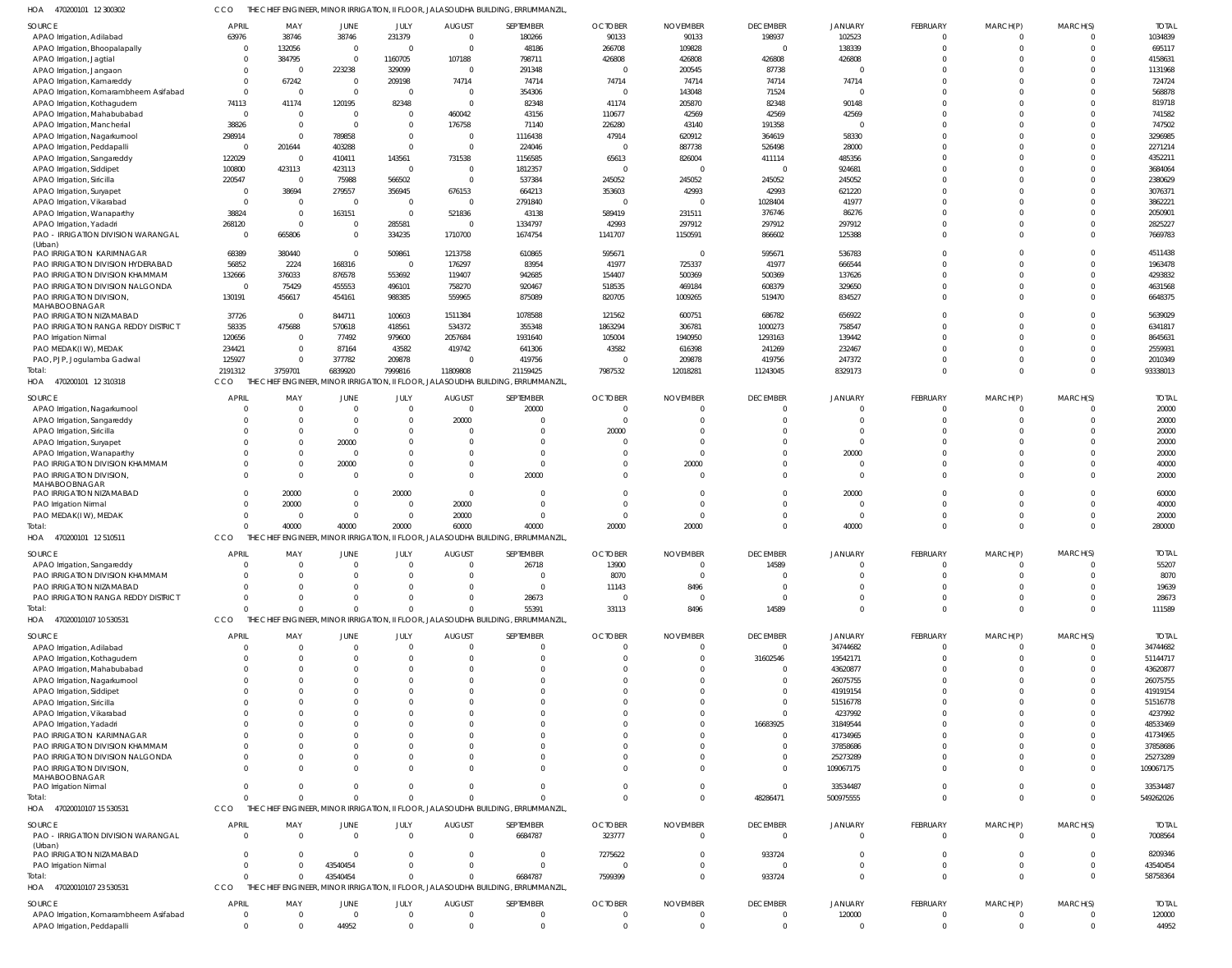| 23 530531 | THE CHIEF ENGINEER. MINOR IRRIGATION. II FLOOR. JALASOUDHA BUILDING. ERRUMMANZIL. |  |
|-----------|-----------------------------------------------------------------------------------|--|
|           |                                                                                   |  |

| HOA<br>47020010107 23 530531                  |              | THE CHIEF ENGINEER, MINOR IRRIGATION, II FLOOR, JALASOUDHA BUILDING, ERRUMMANZIL |                |                  |                           |                                                                                   |                |                     |                      |                      |                 |                      |                         |                    |
|-----------------------------------------------|--------------|----------------------------------------------------------------------------------|----------------|------------------|---------------------------|-----------------------------------------------------------------------------------|----------------|---------------------|----------------------|----------------------|-----------------|----------------------|-------------------------|--------------------|
| <b>SOURCE</b>                                 | <b>APRIL</b> | MAY                                                                              | <b>JUNE</b>    | JULY             | <b>AUGUST</b>             | SEPTEMBER                                                                         | <b>OCTOBER</b> | <b>NOVEMBER</b>     | <b>DECEMBER</b>      | <b>JANUARY</b>       | <b>FEBRUARY</b> | MARCH(P)             | MARCH(S)                | <b>TOTAL</b>       |
| APAO Irrigation, Siddipet                     |              |                                                                                  | $\Omega$       | $\Omega$         | $\Omega$                  | $\Omega$                                                                          | 359990         | $\Omega$            | $\overline{0}$       | $\Omega$             | $\mathbf 0$     | $\mathbf 0$          | $\mathbf{0}$            | 359990             |
| PAO IRRIGATION NIZAMABAD                      |              |                                                                                  | $\Omega$       | $\Omega$         | $\Omega$                  | $\Omega$                                                                          | 1804582        | $\Omega$            | $\Omega$             | $\Omega$             | $\Omega$        | $\Omega$             | $\mathbf 0$             | 1804582            |
| Total:                                        |              | $\Omega$                                                                         | 44952          | $\Omega$         | <sup>0</sup>              | $\Omega$                                                                          | 2164572        |                     | $\Omega$             | 120000               |                 | $\Omega$             | $\Omega$                | 2329524            |
| HOA 47020010121 12 530531                     | CCO          |                                                                                  |                |                  |                           | THE CHIEF ENGINEER, MINOR IRRIGATION, II FLOOR, JALASOUDHA BUILDING, ERRUMMANZIL  |                |                     |                      |                      |                 |                      |                         |                    |
|                                               |              |                                                                                  |                |                  |                           |                                                                                   |                |                     |                      |                      |                 |                      |                         |                    |
| <b>SOURCE</b>                                 | <b>APRIL</b> | MAY                                                                              | <b>JUNE</b>    | JULY             | <b>AUGUST</b>             | SEPTEMBER                                                                         | <b>OCTOBER</b> | <b>NOVEMBER</b>     | <b>DECEMBER</b>      | <b>JANUARY</b>       | <b>FEBRUARY</b> | MARCH(P)             | MARCH(S)                | <b>TOTAL</b>       |
| APAO Irrigation, Jagtial                      |              |                                                                                  | $\overline{0}$ | $\mathbf 0$      | $\Omega$                  | $\overline{0}$                                                                    | $\Omega$       | 7043520             | $\overline{0}$       | - 0                  | $\mathbf 0$     | 0                    | $^{\circ}$              | 7043520            |
| APAO Irrigation, Kothagudem                   |              | $\Omega$                                                                         | 236658320      | $\Omega$         | $\Omega$                  | $\overline{0}$                                                                    | $\Omega$       | $\epsilon$          | $\Omega$             | $\Omega$             | $\Omega$        | $\Omega$             | $\overline{0}$          | 236658320          |
| APAO Irrigation, Peddapalli                   |              |                                                                                  | 0              | $\mathbf 0$      | $\Omega$                  | 46468353                                                                          |                |                     |                      | $\Omega$             |                 |                      | $\mathbf 0$             | 46468353           |
| APAO Irrigation, Siricilla                    |              |                                                                                  | $\Omega$       | $\Omega$         | $\Omega$                  | $\Omega$                                                                          |                |                     | $\Omega$             | 9875600              |                 |                      | $\Omega$                | 9875600            |
| APAO Irrigation, Suryapet                     |              |                                                                                  | $\mathbf{0}$   | 88296000         | -48236917                 | $\Omega$                                                                          |                |                     | $\Omega$             |                      |                 |                      | $\Omega$                | 40059083           |
| APAO Irrigation, Wanaparthy                   |              |                                                                                  | $\Omega$       | $\Omega$         |                           | $\Omega$                                                                          | 112344         |                     | $\Omega$             | $\Omega$             |                 |                      | $\Omega$                | 112344             |
| PAO IRRIGATION DIVISION NALGONDA              |              |                                                                                  | $\Omega$       | $\mathbf 0$      | $\Omega$                  | $\mathbf 0$                                                                       | 30000000       |                     | $\Omega$             | 41360189             |                 | $\Omega$             | $\mathbf 0$             | 71360189           |
| PAO IRRIGATION NIZAMABAD                      |              |                                                                                  | 80576147       | $\Omega$         |                           | $\mathbf 0$                                                                       | - 0            | $\Omega$            | $\Omega$             |                      |                 | $\Omega$             | $\mathbf 0$             | 80576147           |
| Total:                                        |              |                                                                                  | 317234467      | 88296000         | -48236917                 | 46468353                                                                          | 30112344       | 7043520             | $\Omega$             | 51235789             | $\Omega$        | $\Omega$             | $\mathbf 0$             | 492153556          |
| HOA<br>47020010121 12 530532                  | CCO          |                                                                                  |                |                  |                           | THE CHIEF ENGINEER, MINOR IRRIGATION, II FLOOR, JALASOUDHA BUILDING, ERRUMMANZIL  |                |                     |                      |                      |                 |                      |                         |                    |
|                                               |              |                                                                                  |                |                  |                           |                                                                                   |                |                     |                      |                      |                 |                      |                         |                    |
| <b>SOURCE</b>                                 | <b>APRIL</b> | MAY                                                                              | JUNE           | JULY             | <b>AUGUST</b>             | SEPTEMBER                                                                         | <b>OCTOBER</b> | <b>NOVEMBER</b>     | <b>DECEMBER</b>      | <b>JANUARY</b>       | <b>FEBRUARY</b> | MARCH(P)             | MARCH(S)                | <b>TOTAL</b>       |
| APAO Irrigation, Jagtial                      |              | $\Omega$                                                                         | $\Omega$       | $\Omega$         | $\Omega$                  | $\Omega$                                                                          | 56464          | $\Omega$            | $\Omega$             |                      | 0               | $\Omega$             | $\mathbf{0}$            | 56464              |
| Total:                                        |              | $\Omega$                                                                         | $\overline{0}$ | $\mathbf 0$      | $\Omega$                  | $\mathbf 0$                                                                       | 56464          | $\Omega$            | $\overline{0}$       | $\Omega$             | $\mathbf 0$     | $\overline{0}$       | $\overline{0}$          | 56464              |
| HOA 47020010121 15 530531                     | CCO.         |                                                                                  |                |                  |                           | THE CHIEF ENGINEER, MINOR IRRIGATION, II FLOOR, JALASOUDHA BUILDING, ERRUMMANZIL  |                |                     |                      |                      |                 |                      |                         |                    |
|                                               |              |                                                                                  |                |                  |                           |                                                                                   |                |                     |                      |                      |                 |                      |                         |                    |
| <b>SOURCE</b>                                 | <b>APRIL</b> | MAY                                                                              | <b>JUNE</b>    | JULY             | <b>AUGUST</b>             | SEPTEMBER                                                                         | <b>OCTOBER</b> | <b>NOVEMBER</b>     | <b>DECEMBER</b>      | <b>JANUARY</b>       | <b>FEBRUARY</b> | MARCH(P)             | MARCH(S)                | <b>TOTAL</b>       |
| APAO Irrigation, Sangareddy                   |              |                                                                                  | $\overline{0}$ | $\mathbf 0$      | $\Omega$                  | $\overline{0}$                                                                    | 619325         | $\overline{0}$      | $\Omega$             | $\Omega$             | $\mathbf 0$     | 0                    | $^{\circ}$              | 619325             |
| PAO Irrigation Nirmal                         |              | $\Omega$                                                                         | $\Omega$       | $\Omega$         | $\Omega$                  | $\mathbf 0$                                                                       | 2932334        | 46943715            | $\Omega$             | $\Omega$             | $\Omega$        | $\Omega$             | $\overline{0}$          | 49876049           |
| Total:                                        |              |                                                                                  | $\Omega$       | $\Omega$         |                           | $\Omega$                                                                          | 3551659        | 46943715            | $\Omega$             | $\Omega$             | $\Omega$        | $\Omega$             | $\mathbf 0$             | 50495374           |
| 47020010125 12 260<br>HOA                     | CCO          |                                                                                  |                |                  |                           | THE CHIEF ENGINEER, MINOR IRRIGATION, II FLOOR, JALASOUDHA BUILDING, ERRUMMANZIL  |                |                     |                      |                      |                 |                      |                         |                    |
|                                               | <b>APRIL</b> |                                                                                  |                |                  |                           | SEPTEMBER                                                                         | <b>OCTOBER</b> |                     |                      |                      |                 |                      |                         |                    |
| <b>SOURCE</b>                                 |              | MAY                                                                              | <b>JUNE</b>    | JULY             | <b>AUGUST</b>             |                                                                                   |                | <b>NOVEMBER</b>     | <b>DECEMBER</b>      | <b>JANUARY</b>       | <b>FEBRUARY</b> | MARCH(P)             | MARCH(S)                | <b>TOTAL</b>       |
| APAO Irrigation, Adilabad                     |              |                                                                                  | $\Omega$       | $\mathbf 0$      | $\Omega$                  | $\Omega$                                                                          | $\Omega$       | 18000               | $\Omega$             | $\Omega$             | 0               | $\Omega$             | $\Omega$                | 18000              |
| APAO Irrigation, Bhoopalapally                |              |                                                                                  |                | $\Omega$         |                           | $\Omega$                                                                          | 84000          | $\Omega$            | 8000                 | $\Omega$             |                 |                      | $\Omega$                | 92000              |
| APAO Irrigation, Kothagudem                   |              |                                                                                  |                | $\Omega$         |                           | $\Omega$                                                                          | - 0            | $\Omega$            | - 0                  | 82157                |                 |                      | $\Omega$                | 82157              |
| APAO Irrigation, Mahabubabad                  |              |                                                                                  |                | $\Omega$         |                           | $\Omega$                                                                          | $\Omega$       | 186200              | $\Omega$             |                      |                 |                      | $\Omega$                | 186200             |
| APAO Irrigation, Mancherial                   |              |                                                                                  |                | $\Omega$         |                           | $\Omega$                                                                          | 5665           | $\Omega$            | $\Omega$             | $\cap$               |                 |                      | $\Omega$                | 5665               |
| APAO Irrigation, Sangareddy                   |              |                                                                                  |                | $\Omega$         |                           | 6798                                                                              | $\Omega$       | 86400               | $\Omega$             | $\Omega$             |                 |                      | $\Omega$                | 93198              |
| PAO - IRRIGATION DIVISION WARANGAL            |              |                                                                                  | U              | $\Omega$         |                           | $\Omega$                                                                          |                | $\Omega$            | 86784                | $\Omega$             |                 |                      | $\Omega$                | 86784              |
| (Urban)                                       |              |                                                                                  |                |                  |                           |                                                                                   |                |                     |                      |                      |                 |                      |                         |                    |
| PAO IRRIGATION DIVISION KHAMMAM               |              |                                                                                  |                |                  |                           | C                                                                                 | - 0            | $\Omega$            | 184362               |                      |                 |                      | $\Omega$                | 184362             |
| PAO IRRIGATION DIVISION NALGONDA              |              |                                                                                  |                | $\Omega$         |                           | $\Omega$                                                                          | 96000          | $\Omega$            | $\Omega$             | $\Omega$             |                 |                      | $\Omega$                | 96000              |
| PAO IRRIGATION NIZAMABAD                      |              |                                                                                  |                | $\Omega$         |                           | $\Omega$                                                                          | 484564         | $\Omega$            | 172800               | $\Omega$             |                 |                      | $\Omega$                | 657364             |
| PAO IRRIGATION RANGA REDDY DISTRICT           |              |                                                                                  |                | $\Omega$         |                           | 391470                                                                            |                | $\Omega$            | $\Omega$             |                      |                 |                      | $\Omega$                | 391470             |
| PAO Irrigation Nirmal                         |              |                                                                                  |                |                  |                           | $\Omega$                                                                          | 86400          |                     | $\Omega$             |                      |                 |                      | $\Omega$                | 86400              |
| PAO MEDAK(IW), MEDAK                          |              |                                                                                  | U              | $\Omega$         |                           | $\Omega$                                                                          | 58444          | - 0                 | $\Omega$             |                      |                 | $\Omega$             | $\Omega$                | 58444              |
|                                               |              |                                                                                  |                |                  |                           |                                                                                   |                |                     |                      |                      |                 |                      |                         | 2038044            |
| Total:                                        |              |                                                                                  | 0              | $\Omega$         | $\Omega$                  | 398268                                                                            | 815073         | 290600              | 451946               | 82157                | $\Omega$        | $\Omega$             | $\Omega$                |                    |
| HOA 47020010125 12 280284                     | CCO          |                                                                                  |                |                  |                           | THE CHIEF ENGINEER, MINOR IRRIGATION, II FLOOR, JALASOUDHA BUILDING, ERRUMMANZIL  |                |                     |                      |                      |                 |                      |                         |                    |
|                                               |              |                                                                                  |                |                  |                           |                                                                                   |                |                     |                      |                      |                 |                      |                         |                    |
| <b>SOURCE</b>                                 | <b>APRIL</b> | MAY                                                                              | <b>JUNE</b>    | JULY             | <b>AUGUST</b>             | SEPTEMBER                                                                         | <b>OCTOBER</b> | <b>NOVEMBER</b>     | <b>DECEMBER</b>      | <b>JANUARY</b>       | FEBRUARY        | MARCH(P)             | MARCH(S)                | <b>TOTAL</b>       |
| APAO Irrigation, Sangareddy                   |              |                                                                                  | $\mathbf{0}$   | $\mathbf 0$      | $\Omega$                  | $\overline{0}$                                                                    |                | 1500000             | $\Omega$             | - 0                  | 0               | 0                    | $\mathbf{0}$            | 1500000            |
| Total:                                        |              |                                                                                  | $\Omega$       | $\mathbf 0$      | $\Omega$                  | $\Omega$                                                                          |                | 1500000             | $\Omega$             | $\Omega$             | $\mathbf 0$     | $\Omega$             | $\mathbf 0$             | 1500000            |
| HOA 47020010125 12 520522                     | CCO          |                                                                                  |                |                  |                           | THE CHIEF ENGINEER, MINOR IRRIGATION, II FLOOR, JALASOUDHA BUILDING, ERRUMMANZIL  |                |                     |                      |                      |                 |                      |                         |                    |
| SOURCE                                        | <b>APRIL</b> | MAY                                                                              | JUNE           |                  |                           | SEPTEMBER                                                                         | <b>OCTOBER</b> | <b>NOVEMBER</b>     | <b>DECEMBER</b>      | <b>JANUARY</b>       | <b>FEBRUARY</b> |                      |                         | <b>TOTAL</b>       |
|                                               | $\Omega$     | $\Omega$                                                                         | $\overline{0}$ | JULY<br>$\Omega$ | <b>AUGUST</b><br>$\Omega$ | $\mathbf 0$                                                                       |                | $\Omega$            | $\overline{0}$       | $\Omega$             | $\mathbf 0$     | MARCH(P)<br>$\Omega$ | MARCH(S)<br>$\mathbf 0$ |                    |
| PAO - IRRIGATION DIVISION WARANGAL<br>(Urban) |              |                                                                                  |                |                  |                           |                                                                                   | 514295         |                     |                      |                      |                 |                      |                         | 514295             |
| Total:                                        |              |                                                                                  | $\Omega$       | $\Omega$         | $\Omega$                  | $\overline{0}$                                                                    | 514295         |                     | $\Omega$             | $\Omega$             | $\Omega$        | $\mathbf 0$          | $\mathbf 0$             | 514295             |
| HOA<br>47020010125 12 530531                  | CCO          |                                                                                  |                |                  |                           | THE CHIEF ENGINEER, MINOR IRRIGATION, II FLOOR, JALASOUDHA BUILDING, ERRUMMANZIL  |                |                     |                      |                      |                 |                      |                         |                    |
|                                               |              |                                                                                  |                |                  |                           |                                                                                   |                |                     |                      |                      |                 |                      |                         |                    |
| <b>SOURCE</b>                                 | <b>APRIL</b> | MAY                                                                              | <b>JUNE</b>    | JULY             | <b>AUGUST</b>             | SEPTEMBER                                                                         | <b>OCTOBER</b> | <b>NOVEMBER</b>     | <b>DECEMBER</b>      | <b>JANUARY</b>       | FEBRUARY        | MARCH(P)             | MARCH(S)                | <b>TOTAL</b>       |
| APAO Irrigation, Adilabad                     | $\Omega$     | $\Omega$                                                                         | $\overline{0}$ | $\overline{0}$   | $\Omega$                  | $\overline{0}$                                                                    | 624644         | $\Omega$            | $\Omega$             | 12646210             | $\mathbf 0$     | $\overline{0}$       | $\overline{0}$          | 13270854           |
| APAO Irrigation, Jagtial                      |              |                                                                                  | $\overline{0}$ | $\mathbf 0$      | $\Omega$                  | $\mathbf 0$                                                                       | 29022          | $\Omega$            | $\Omega$             | $\Omega$             | $\Omega$        | 0                    | $\mathbf 0$             | 29022              |
| APAO Irrigation, Jangaon                      |              |                                                                                  | 15740510       | 15960085         | 14434872                  | $\Omega$                                                                          |                | $\Omega$            | $\Omega$             | $\Omega$             |                 | $\Omega$             | $\mathbf 0$             | 46135467           |
| APAO Irrigation, Komarambheem Asifabad        |              |                                                                                  | $\overline{0}$ | 30270182         | $\Omega$                  | $\Omega$                                                                          | 1105198        | $\Omega$            | $\Omega$             | 6809198              |                 | $\Omega$             | $\Omega$                | 38184578           |
| APAO Irrigation, Kothagudem                   |              |                                                                                  | $\overline{0}$ | 11926020         | 35672385                  | $\Omega$                                                                          | 49382995       | 27993429            |                      | $\Omega$             |                 | $\Omega$             | $\Omega$                | 124974829          |
| APAO Irrigation, Mahabubabad                  |              |                                                                                  | 41818459       | $\mathbf 0$      |                           | $\Omega$                                                                          | 28830735       | $\epsilon$          | $\Omega$             | $\Omega$             |                 | $\Omega$             | $\Omega$                | 70649194           |
| APAO Irrigation, Mancherial                   |              |                                                                                  | $\Omega$       | $\Omega$         | $\Omega$                  | $\Omega$                                                                          | - 0            | $\Omega$            | $\Omega$             | 18715230             |                 | $\Omega$             | $\Omega$                | 18715230           |
| APAO Irrigation, Sangareddy                   |              |                                                                                  | $\Omega$       | $\Omega$         |                           | $\Omega$                                                                          | - 0            | 10386568            | $\Omega$             |                      |                 | $\Omega$             | $\Omega$                | 10386568           |
| APAO Irrigation, Siddipet                     |              |                                                                                  | 14840163       | $\Omega$         |                           | $\Omega$                                                                          | 6697488        | $\Omega$            | 5533539              | $\Omega$             |                 | U                    | $\Omega$                | 27071190           |
| APAO Irrigation, Vikarabad                    |              |                                                                                  | $\overline{0}$ | 4009169          | <sup>0</sup>              | $\Omega$                                                                          | - 0            | $\Omega$            | $\Omega$             | $\Omega$             |                 | $\Omega$             | $\Omega$                | 4009169            |
| APAO Irrigation, Yadadri                      |              |                                                                                  | 59530799       | 0                | <sup>0</sup>              | $\Omega$                                                                          | 124021353      | -0                  | $\Omega$             | 35063515             |                 | $\Omega$             | $\mathbf 0$             | 218615667          |
|                                               |              |                                                                                  | 0              | $\mathbf 0$      |                           | $\Omega$                                                                          |                |                     | $\Omega$             | - 0                  |                 | $\Omega$             | $\Omega$                |                    |
| PAO IRRIGATION KARIMNAGAR                     |              |                                                                                  | $\Omega$       | $\Omega$         | 36378475<br>$\Omega$      | $\Omega$                                                                          | 5023744        | 4719703<br>$\Omega$ | $\Omega$             | $\Omega$             |                 | $\Omega$             | $\Omega$                | 46121922           |
| PAO IRRIGATION DIVISION KHAMMAM               |              | 99516586                                                                         | 0              | $\mathbf 0$      | $\Omega$                  | $\mathbf 0$                                                                       | 83005721       | $\Omega$            | $\Omega$             | $\Omega$             |                 | $\Omega$             | $\mathbf 0$             | 182522307          |
| PAO IRRIGATION DIVISION NALGONDA              |              |                                                                                  | $\Omega$       | $\Omega$         | $\Omega$                  |                                                                                   | 152780<br>- 0  | $\Omega$            | $\Omega$             |                      | $\Omega$        | $\Omega$             |                         | 152780             |
| PAO IRRIGATION DIVISION,<br>MAHABOOBNAGAR     |              |                                                                                  |                |                  |                           | $\mathbf 0$                                                                       |                |                     |                      | 12657100             |                 |                      | $\mathbf{0}$            | 12657100           |
| PAO IRRIGATION NIZAMABAD                      |              |                                                                                  | $\mathbf 0$    | 25112043         | $\Omega$                  | $\mathbf{0}$                                                                      | 259472         | 31997764            | $\overline{0}$       | $\Omega$             | U               | $\Omega$             | $\Omega$                | 57369279           |
| PAO IRRIGATION RANGA REDDY DISTRICT           |              |                                                                                  | $\Omega$       | $\mathbf 0$      | $\Omega$                  | $\Omega$                                                                          | 6169898        | $^{\circ}$          | $\Omega$             | $\Omega$             | $\Omega$        | $\Omega$             | $\Omega$                | 6169898            |
|                                               | $\Omega$     |                                                                                  | $\Omega$       | $\mathbf 0$      | <sup>0</sup>              | $\mathbf 0$                                                                       | - 0            | $\Omega$            |                      |                      | $\Omega$        | $\mathbf 0$          | $\mathbf 0$             |                    |
| PAO MEDAK(IW), MEDAK                          |              |                                                                                  |                |                  |                           | $\Omega$                                                                          |                |                     | 18269183             | 2110465              | $\Omega$        | $\Omega$             | $\overline{0}$          | 20379648           |
| Total:                                        |              | 99516586                                                                         | 131929931      | 87277499         | 86485732                  |                                                                                   | 305303050      | 75097464            | 23802722             | 88001718             |                 |                      |                         | 897414702          |
| HOA 47020010125 12 530532                     | CCO          |                                                                                  |                |                  |                           | THE CHIEF ENGINEER, MINOR IRRIGATION, II FLOOR, JALASOUDHA BUILDING, ERRUMMANZIL, |                |                     |                      |                      |                 |                      |                         |                    |
| <b>SOURCE</b>                                 | <b>APRIL</b> | MAY                                                                              | JUNE           | JULY             | <b>AUGUST</b>             | SEPTEMBER                                                                         | <b>OCTOBER</b> | <b>NOVEMBER</b>     | <b>DECEMBER</b>      | <b>JANUARY</b>       | <b>FEBRUARY</b> | MARCH(P)             | MARCH(S)                | <b>TOTAL</b>       |
| PAO IRRIGATION DIVISION KHAMMAM               |              |                                                                                  | $\Omega$       | $\Omega$         | $\Omega$                  | $\overline{0}$                                                                    | 819000         | $\Omega$            | $\Omega$             | $\Omega$             | $\Omega$        | $\Omega$             | $\Omega$                | 819000             |
| PAO IRRIGATION DIVISION NALGONDA              |              | $\Omega$                                                                         | $\Omega$       | $\Omega$         | $\Omega$                  | $\Omega$                                                                          | 596497         | $\Omega$            | $\Omega$             | $\Omega$             | $\Omega$        | $\Omega$             | $\Omega$                | 596497             |
| PAO IRRIGATION RANGA REDDY DISTRICT           | $\mathbf 0$  |                                                                                  | $\Omega$       | $\Omega$         | 3230000                   | $\mathbf 0$                                                                       | 1415497        | $\Omega$            | $\Omega$<br>$\Omega$ | $\Omega$<br>$\Omega$ | 0<br>$\Omega$   | 0<br>$\Omega$        | $\Omega$                | 3230000<br>4645497 |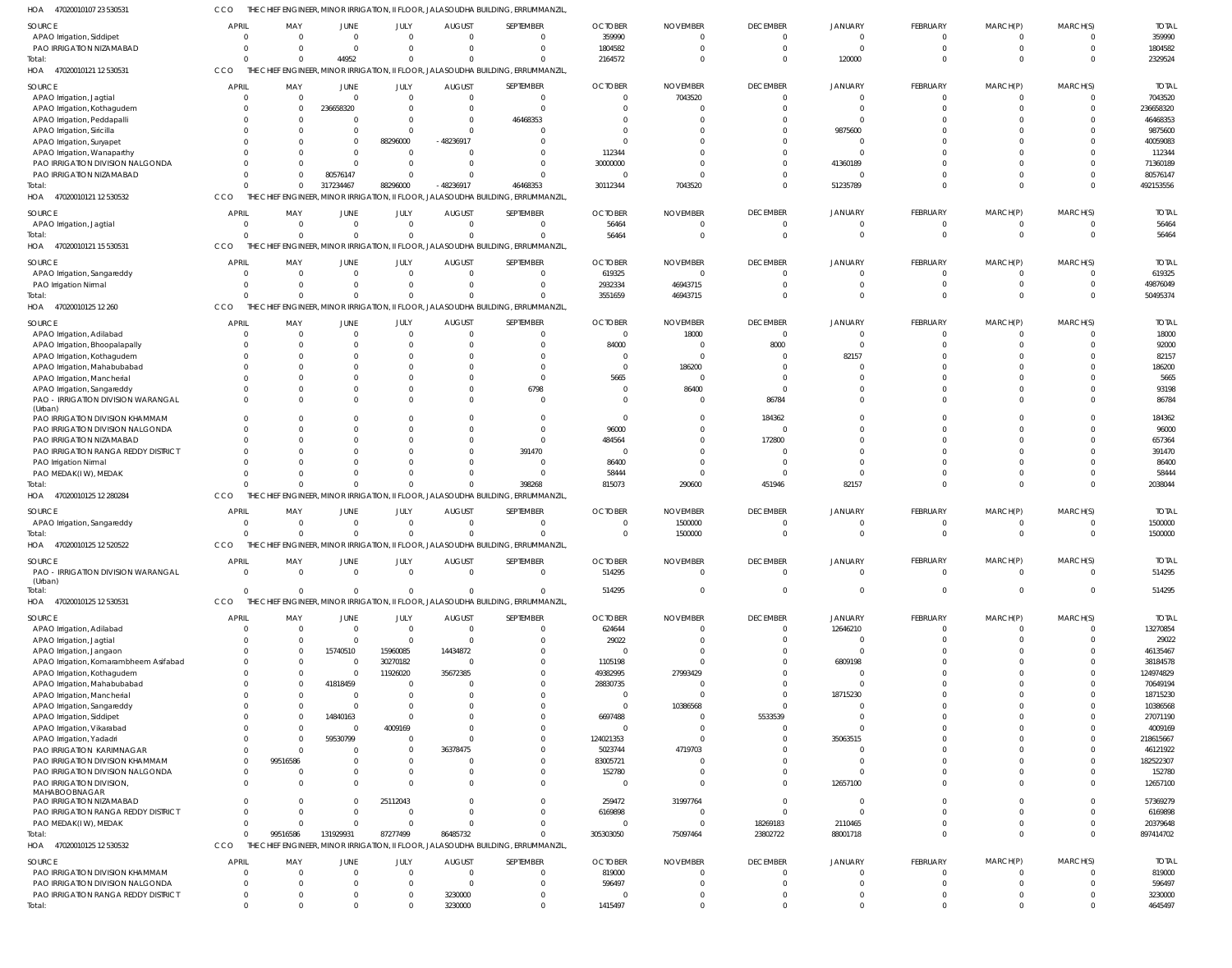47020010125 15 530531 HOA CCO THE CHIEF ENGINEER, MINOR IRRIGATION, II FLOOR, JALASOUDHA BUILDING, ERRUMMANZIL,

| <b>SOURCE</b>                          | <b>APRIL</b> | MAY            | <b>JUNE</b>  | JULY           | <b>AUGUST</b>                  | SEPTEMBER                                                                         | <b>OCTOBER</b> | <b>NOVEMBER</b> | <b>DECEMBER</b> | <b>JANUARY</b> | <b>FEBRUARY</b> | MARCH(P) | MARCH(S)       | <b>TOTAL</b> |
|----------------------------------------|--------------|----------------|--------------|----------------|--------------------------------|-----------------------------------------------------------------------------------|----------------|-----------------|-----------------|----------------|-----------------|----------|----------------|--------------|
| APAO Irrigation, Sangareddy            | - 0          | $\Omega$       | 43976204     | $\mathbf{0}$   | $\mathbf{0}$                   | $\Omega$                                                                          | 563811         | $\Omega$        | 8623867         | $\mathbf{0}$   | $\Omega$        | $\Omega$ | $\overline{0}$ | 53163882     |
| APAO Irrigation, Suryapet              |              | $\overline{0}$ | $\mathbf{0}$ |                | $\overline{0}$<br>$\Omega$     | $\Omega$                                                                          | $\Omega$       | 179952477       | 0               | $\Omega$       | $\Omega$        | $\Omega$ | $\Omega$       | 179952477    |
| PAO - IRRIGATION DIVISION WARANGAL     |              | $\Omega$       | $\Omega$     |                | 12566528<br>$\mathbf{0}$       | $\Omega$                                                                          | 71931696       | 11495098        | $\Omega$        | $\Omega$       | $\Omega$        | $\Omega$ | $\Omega$       | 95993322     |
| (Urban)                                |              |                |              |                |                                |                                                                                   |                |                 |                 |                |                 |          |                |              |
| PAO A M R P (SLBC), NALGONDA           |              | $\Omega$       | 88574535     | $\mathbf 0$    | $\Omega$                       | $\Omega$                                                                          | 1016918        |                 | 0               | $\Omega$       | $\Omega$        | $\cap$   | C              | 89591453     |
| PAO IRRIGATION KARIMNAGAR              |              | $\Omega$       | 0            |                | $\mathbf{0}$<br>$\mathbf 0$    | $\Omega$                                                                          | 3753230        |                 | 8529081         | $\Omega$       | $\Omega$        | $\Omega$ | $\Omega$       | 12282311     |
| PAO IRRIGATION DIVISION KHAMMAM        |              | <sup>0</sup>   | $\Omega$     |                | $\mathbf{0}$<br>$\Omega$       | $\Omega$                                                                          | 2647721        |                 | 1242208         | $\Omega$       | $\Omega$        | $\Omega$ | $\Omega$       | 3889929      |
| PAO IRRIGATION DIVISION,               |              | $\Omega$       | 54060        |                | 7727688<br>$\mathbf{0}$        | 153304                                                                            | 3164688        | 8477051         | 22785590        | $\Omega$       | $\Omega$        | $\Omega$ | $\Omega$       | 42362381     |
| MAHABOOBNAGAR                          |              |                |              |                |                                |                                                                                   |                |                 |                 |                |                 |          |                |              |
| PAO IRRIGATION NIZAMABAD               |              |                | $\Omega$     |                | $\mathbf 0$<br>$\Omega$        | $\Omega$                                                                          | 2534812        |                 | 7499334         | 2990717        | $\Omega$        | $\Omega$ | $\Omega$       | 13024863     |
| PAO Irrigation Nirmal                  |              | <sup>0</sup>   | $\Omega$     |                | $\mathbf 0$<br>$\Omega$        | $\Omega$                                                                          | 2422484        |                 | 2640149         | $\Omega$       | $\Omega$        | $\Omega$ | $\Omega$       | 5062633      |
| Total:                                 |              | $\Omega$       | 132604799    |                | 20294216<br>$\mathbf{0}$       | 153304                                                                            | 88035360       | 199924626       | 51320229        | 2990717        | $\Omega$        | $\Omega$ | $\Omega$       | 495323251    |
| HOA 47020010125 16 530531              | <b>CCO</b>   | THE            |              |                |                                | CHIEF ENGINEER, MINOR IRRIGATION, II FLOOR, JALASOUDHA BUILDING, ERRUMMANZIL,     |                |                 |                 |                |                 |          |                |              |
|                                        |              |                |              |                |                                |                                                                                   |                |                 |                 |                |                 |          |                |              |
| <b>SOURCE</b>                          | <b>APRIL</b> | MAY            | <b>JUNE</b>  | JULY           | <b>AUGUST</b>                  | SEPTEMBER                                                                         | <b>OCTOBER</b> | <b>NOVEMBER</b> | <b>DECEMBER</b> | <b>JANUARY</b> | <b>FEBRUARY</b> | MARCH(P) | MARCH(S)       | <b>TOTAI</b> |
| APAO Irrigation, Bhoopalapally         |              | $\Omega$       | $\mathbf{0}$ | $\mathbf 0$    | $\Omega$                       | $\Omega$                                                                          | 970971         |                 | $\mathbf{0}$    | 0              | $\Omega$        | $\Omega$ | $\Omega$       | 970971       |
| APAO Irrigation, Jangaon               |              | $\Omega$       | $\Omega$     | $\mathbf 0$    | $\Omega$                       | $\Omega$                                                                          | 147262         |                 | $\Omega$        | $\Omega$       | $\Omega$        | $\Omega$ | $\Omega$       | 147262       |
| APAO Irrigation, Sangareddy            |              | <sup>0</sup>   | n            | $\Omega$       |                                | $\Omega$                                                                          | 127093         |                 | -0              | $\Omega$       |                 |          | C              | 127093       |
| APAO Irrigation, Siricilla             |              | $\Omega$       | $\Omega$     | $\Omega$       |                                | $\Omega$                                                                          | 350407         |                 | $\Omega$        | $\Omega$       |                 | $\cap$   | $\Omega$       | 350407       |
| APAO Irrigation, Suryapet              |              | <sup>0</sup>   | $\Omega$     | $\Omega$       |                                | $\Omega$                                                                          | 63666          |                 | $\Omega$        | $\Omega$       |                 | $\cap$   | C              | 63666        |
|                                        |              | $\Omega$       | $\Omega$     | $\Omega$       |                                | $\Omega$                                                                          |                |                 | $\Omega$        | $\Omega$       |                 | $\Omega$ | $\Omega$       | 240821       |
| APAO Irrigation, Yadadri               |              |                |              |                |                                |                                                                                   | 240821         |                 |                 |                |                 |          | $\Omega$       |              |
| PAO - IRRIGATION DIVISION WARANGAL     |              | $\Omega$       | $\Omega$     | $\Omega$       |                                | $\Omega$                                                                          | 978593         |                 | $\Omega$        | $\Omega$       | $\Omega$        | $\Omega$ |                | 978593       |
| (Urban)<br>PAO IRRIGATION KARIMNAGAR   |              | $\Omega$       | $\Omega$     | $\Omega$       |                                | $\Omega$                                                                          | 214944         |                 | $\Omega$        | $\Omega$       | $\cap$          | $\Omega$ | $\Omega$       | 214944       |
|                                        |              | $\Omega$       |              |                |                                | $\Omega$                                                                          |                |                 |                 |                | $\cap$          | $\Omega$ | $\Omega$       | 373110       |
| PAO IRRIGATION DIVISION NALGONDA       |              |                | $\Omega$     | $\mathbf 0$    |                                |                                                                                   | 373110         |                 | $\Omega$        | $\Omega$       |                 |          |                |              |
| PAO IRRIGATION DIVISION,               |              | $\Omega$       | $\Omega$     | $\Omega$       |                                | $\Omega$                                                                          | 81219          |                 | $\Omega$        | $\Omega$       | $\Omega$        | $\Omega$ | $\Omega$       | 81219        |
| MAHABOOBNAGAR                          |              |                |              |                |                                |                                                                                   |                |                 | $\Omega$        | $\Omega$       |                 | $\Omega$ | $\Omega$       | 649192       |
| PAO IRRIGATION NIZAMABAD               |              | $\Omega$       | $\Omega$     | $\Omega$       |                                | $\Omega$                                                                          | 649192         |                 |                 |                | $\Omega$        | $\Omega$ |                |              |
| PAO IRRIGATION RANGA REDDY DISTRICT    |              | $\Omega$       | $\Omega$     | $\mathbf 0$    | $\Omega$                       | $\Omega$                                                                          | 849968         |                 | $\Omega$        | $\Omega$       |                 |          | $\Omega$       | 849968       |
| Total:                                 |              | $\Omega$       | $\Omega$     |                | $\Omega$<br>$\Omega$           | $\Omega$                                                                          | 5047246        |                 | $\Omega$        | $\Omega$       | $\Omega$        | $\Omega$ | $\Omega$       | 5047246      |
| HOA<br>47020010125 17 530531           | <b>CCO</b>   |                |              |                |                                | THE CHIEF ENGINEER, MINOR IRRIGATION, II FLOOR, JALASOUDHA BUILDING, ERRUMMANZIL, |                |                 |                 |                |                 |          |                |              |
| SOURCE                                 | <b>APRIL</b> | MAY            | <b>JUNE</b>  | JULY           | <b>AUGUST</b>                  | SEPTEMBER                                                                         | <b>OCTOBER</b> | <b>NOVEMBER</b> | <b>DECEMBER</b> | JANUARY        | FEBRUARY        | MARCH(P) | MARCH(S)       | <b>TOTAL</b> |
|                                        |              |                |              |                |                                |                                                                                   |                |                 |                 |                | $\Omega$        | $\Omega$ | $\Omega$       |              |
| APAO Irrigation, Sangareddy            |              | $\Omega$       | $\mathbf{0}$ | $\overline{0}$ | $\overline{0}$                 | $\Omega$                                                                          | 4200           |                 | 5824775         | 0              |                 |          |                | 5828975      |
| PAO A M R P (SLBC), NALGONDA           |              | $\Omega$       | $\Omega$     | $\overline{0}$ | $\Omega$                       | $\Omega$                                                                          | 5852193        |                 | 0               | $\Omega$       | $\Omega$        | $\Omega$ | $\Omega$       | 5852193      |
| PAO IRRIGATION DIVISION KHAMMAM        |              | $\Omega$       | $\Omega$     |                | $\overline{0}$<br>$\Omega$     | $\Omega$                                                                          | 11181002       |                 | $\Omega$        | $\Omega$       | $\Omega$        | $\Omega$ | $\Omega$       | 11181002     |
| PAO IRRIGATION DIVISION,               |              | <sup>0</sup>   | 16469141     | 3238288        | 12560874                       | $\Omega$                                                                          | 4518892        |                 | $\Omega$        | $\Omega$       | $\Omega$        | $\Omega$ | $\Omega$       | 36787195     |
| MAHABOOBNAGAR                          |              |                |              |                |                                |                                                                                   |                |                 |                 |                |                 |          |                |              |
| PAO IRRIGATION NIZAMABAD               |              | $\Omega$       | $\mathbf{0}$ | $\overline{0}$ | $\mathbf{0}$                   | 6977848                                                                           | 7070405        |                 | 5887923         | $\Omega$       | $\Omega$        | $\Omega$ | $\Omega$       | 19936176     |
| PAO Irrigation Nirmal                  |              | $\Omega$       | $\mathbf 0$  |                | $\overline{0}$<br>$\mathbf 0$  | $\Omega$                                                                          | 12822993       |                 | 1532208         | 2391492        | $\Omega$        | $\Omega$ | $\Omega$       | 16746693     |
| Total:                                 |              | $\Omega$       | 16469141     | 3238288        | 12560874                       | 6977848                                                                           | 41449685       |                 | 13244906        | 2391492        | $\Omega$        | $\Omega$ | $\Omega$       | 96332234     |
| 47020010125 19 530531<br>HOA           | CCO          |                |              |                |                                | THE CHIEF ENGINEER, MINOR IRRIGATION, II FLOOR, JALASOUDHA BUILDING, ERRUMMANZIL, |                |                 |                 |                |                 |          |                |              |
|                                        |              |                |              |                |                                |                                                                                   |                |                 |                 |                |                 |          |                |              |
| SOURCE                                 | <b>APRIL</b> | MAY            | <b>JUNE</b>  | <b>JULY</b>    | <b>AUGUST</b>                  | SEPTEMBER                                                                         | <b>OCTOBER</b> | <b>NOVEMBER</b> | <b>DECEMBER</b> | <b>JANUARY</b> | <b>FEBRUARY</b> | MARCH(P) | MARCH(S)       | <b>TOTAI</b> |
| APAO Irrigation, Nagarkurnool          |              | $\Omega$       | $\mathbf{0}$ | $\mathbf 0$    | $\Omega$                       | $\Omega$                                                                          | 220401         |                 | $\Omega$        | $\Omega$       | - 0             | $\Omega$ | $\Omega$       | 220401       |
| APAO Irrigation, Sangareddy            |              | $\Omega$       | $\mathbf{0}$ | $\mathbf 0$    |                                | $\Omega$                                                                          | 3475762        |                 | $\Omega$        | $\Omega$       | $\Omega$        | $\Omega$ | $\Omega$       | 3475762      |
| <b>PAO IRRIGATION DIVISION</b>         |              | $\Omega$       | $\Omega$     | $\Omega$       | $\Omega$                       | $\Omega$                                                                          | 939547         |                 | $\Omega$        | $\Omega$       | $\Omega$        | $\Omega$ | $\Omega$       | 939547       |
| MAHABOOBNAGAR                          |              |                |              |                |                                |                                                                                   |                |                 |                 |                |                 |          |                |              |
| PAO MEDAK(IW), MEDAK                   |              | $\Omega$       | 0            | $^{\circ}$     |                                | $\Omega$                                                                          | 62789          |                 | $\Omega$        | $\Omega$       |                 | $\Omega$ | $\Omega$       | 62789        |
| Total:                                 |              | $\Omega$       | $\Omega$     |                | $\Omega$<br>$\Omega$           | $\cap$                                                                            | 4698499        |                 | $\Omega$        | $\Omega$       | $\Omega$        | $\Omega$ | $\Omega$       | 4698499      |
| HOA 47020010125 21 530531              | CCO          |                |              |                |                                | THE CHIEF ENGINEER, MINOR IRRIGATION, II FLOOR, JALASOUDHA BUILDING, ERRUMMANZIL, |                |                 |                 |                |                 |          |                |              |
|                                        |              | MA)            |              |                |                                |                                                                                   |                |                 |                 |                |                 |          |                |              |
| <b>SOURCE</b>                          | APRIL        |                | JUNE         | JULY           | august                         | SEPTEMBER                                                                         | <b>OCTOBER</b> | <b>NOVEMBER</b> | <b>DECEMBER</b> | <b>JANUARY</b> | FEBRUARY        | MARCH(P) | MARCH(S)       | <b>TOTAI</b> |
| APAO Irrigation, Jagtial               | - 0          | $\Omega$       | 46268        | $\overline{0}$ | $\overline{0}$                 | $\Omega$                                                                          | 2812978        |                 | 0               | $\overline{0}$ | $\Omega$        | $\Omega$ | $\overline{0}$ | 2859246      |
| APAO Irrigation, Nagarkurnool          |              | $\Omega$       | $\mathbf{0}$ |                | $\overline{0}$<br>$\mathbf{0}$ | $\Omega$                                                                          | 54116          |                 | $\Omega$        | $\Omega$       | $\Omega$        | $\Omega$ | $\Omega$       | 54116        |
| APAO Irrigation, Peddapalli            |              | $\Omega$       | $\Omega$     | $\mathbf 0$    | 15010619                       | $\Omega$                                                                          |                |                 | $\Omega$        | $\Omega$       | $\Omega$        | $\Omega$ | $\Omega$       | 15010619     |
| APAO Irrigation, Vikarabad             |              | $\Omega$       | $\Omega$     | $\mathbf 0$    | $\Omega$                       | $\Omega$                                                                          | 43835          |                 | $\Omega$        | $\Omega$       | $\Omega$        | $\Omega$ | $\Omega$       | 43835        |
| APAO Irrigation, Wanaparthy            |              | $\Omega$       | <sup>0</sup> | $\Omega$       | $\Omega$                       | $\Omega$                                                                          | 68938963       |                 | $\Omega$        | $\Omega$       | $\Omega$        | $\Omega$ | $\Omega$       | 68938963     |
| PAO IRRIGATION KARIMNAGAR              | $\Omega$     | 54280533       | $\Omega$     | $\Omega$       | $\Omega$                       | $\Omega$                                                                          | 395872         |                 | $\Omega$        | 53018070       | $\Omega$        | $\Omega$ | $\Omega$       | 107694475    |
| PAO IRRIGATION DIVISION KHAMMAM        |              |                | $\Omega$     | $\Omega$       | $\Omega$                       | 11850579                                                                          | 3496312        |                 | $\Omega$        | $\overline{0}$ | $\Omega$        | $\Omega$ | $\Omega$       | 15346891     |
| PAO IRRIGATION DIVISION NALGONDA       | $\Omega$     | $\Omega$       | $\Omega$     | $\mathbf 0$    | $\mathbf 0$                    | $\Omega$                                                                          | 1427019        |                 | $\Omega$        | $\Omega$       | $\Omega$        | $\Omega$ | $\Omega$       | 1427019      |
| PAO IRRIGATION DIVISION,               |              | $\Omega$       | $\Omega$     | $\Omega$       | $\Omega$                       | $\Omega$                                                                          | 678736         |                 | $\Omega$        | $\Omega$       | $\Omega$        | $\Omega$ | $\Omega$       | 678736       |
| MAHABOOBNAGAR                          |              |                |              |                |                                |                                                                                   |                |                 |                 |                |                 |          |                |              |
| PAO MEDAK(IW), MEDAK                   | $\Omega$     | $\Omega$       | $\mathbf{0}$ |                | $\overline{0}$<br>$\mathbf{0}$ | $\Omega$                                                                          | 0              | $\Omega$        | 3753420         | $\Omega$       | $\Omega$        | $\Omega$ | $\Omega$       | 3753420      |
| Total:                                 |              | 54280533       | 46268        |                | $\overline{0}$<br>15010619     | 11850579                                                                          | 77847831       | $\Omega$        | 3753420         | 53018070       | $\Omega$        | $\Omega$ | $\overline{0}$ | 215807320    |
| HOA 47020010125 23 530531              | CCO          |                |              |                |                                | THE CHIEF ENGINEER, MINOR IRRIGATION, II FLOOR, JALASOUDHA BUILDING, ERRUMMANZIL, |                |                 |                 |                |                 |          |                |              |
|                                        |              |                |              |                |                                |                                                                                   |                |                 |                 |                |                 |          |                |              |
| SOURCE                                 | <b>APRIL</b> | MAY            | JUNE         | JULY           | <b>AUGUST</b>                  | SEPTEMBER                                                                         | <b>OCTOBER</b> | <b>NOVEMBER</b> | <b>DECEMBER</b> | <b>JANUARY</b> | FEBRUARY        | MARCH(P) | MARCH(S)       | <b>TOTAL</b> |
| APAO Irrigation, Adilabad              |              | $\Omega$       | 1726568      | 35078686       | 1215057                        | $\Omega$                                                                          | 11408127       | 6915723         | $^{\circ}$      | 21510296       | $\Omega$        | $\Omega$ | $\overline{0}$ | 77854457     |
| APAO Irrigation, Bhoopalapally         |              | $\Omega$       | $\Omega$     | 74500650       | 2943081                        | 2124407                                                                           | 69052552       |                 | $\Omega$        | 66535790       | $\Omega$        | $\Omega$ | $\Omega$       | 215156480    |
| APAO Irrigation, Jagtial               |              | $\Omega$       | 4486109      | 33302339       | 8475781                        | $\Omega$                                                                          | 33397731       |                 | $\Omega$        | 8746490        | $\Omega$        | $\Omega$ | $\Omega$       | 88408450     |
| APAO Irrigation, Jangaon               |              | $\Omega$       | 17562975     | 35068206       | 3827061                        | 5606877                                                                           | 36847531       |                 | $\Omega$        | 21616557       | $\Omega$        | $\Omega$ | $\Omega$       | 120529207    |
| APAO Irrigation, Kamareddy             |              | $\Omega$       | 52553872     | 100156616      | 2597682                        | 1990113                                                                           | 35751720       |                 | $\Omega$        | 10961691       | $\Omega$        | $\Omega$ | C              | 204011694    |
| APAO Irrigation, Komarambheem Asifabad |              | $\Omega$       | 3150274      | 17256893       | 1805779                        | $\Omega$                                                                          | 18671423       |                 | $\Omega$        | 6145249        | $\Omega$        | $\Omega$ | $\Omega$       | 47029618     |
| APAO Irrigation, Kothagudem            |              | <sup>0</sup>   | 2921815      | 70358951       | 76863288                       | $\Omega$                                                                          | 81978266       | 3933047         | $\Omega$        | 155588923      | $\Omega$        | $\Omega$ | $\Omega$       | 391644290    |
| APAO Irrigation, Mahabubabad           |              | <sup>0</sup>   | 20937712     | 111592089      | 15294829                       | 14102017                                                                          | 42067944       | 37891510        | 7919660         | 55510669       | $\Omega$        | $\Omega$ | $\Omega$       | 305316430    |
|                                        |              | $\Omega$       |              |                |                                | $\Omega$                                                                          |                |                 |                 |                | $\Omega$        | $\Omega$ | C              |              |
| APAO Irrigation, Mancherial            |              |                | 11896564     | 24882136       | 2424439                        |                                                                                   | 28833138       |                 | $\mathbf{0}$    | 18725566       |                 |          |                | 86761843     |
| APAO Irrigation, Nagarkurnool          |              | <sup>0</sup>   | 19615035     | 58685428       | 3242691                        | $\Omega$                                                                          | 33624900       |                 | $\Omega$        | 12825331       | $\Omega$        | $\Omega$ | $\Omega$       | 127993385    |
| APAO Irrigation, Peddapalli            |              | <sup>0</sup>   | 1614350      | 52308554       | 24396872                       | 27241594                                                                          | 66399247       |                 | $\Omega$        | 31041916       | $\Omega$        | $\Omega$ | $\Omega$       | 203002533    |
| APAO Irrigation, Sangareddy            |              | <sup>0</sup>   | 5864014      | 172086260      | 18580677                       | $\Omega$                                                                          | 90857679       | 1314104         | $\Omega$        | 59490658       | $\Omega$        | $\Omega$ | $\Omega$       | 348193392    |
| APAO Irrigation, Siddipet              |              | <sup>0</sup>   | 45837021     | 94969808       | 24694330                       | 28348097                                                                          | 42500342       | 9449138         | 8230825         | 33116398       | $\Omega$        | $\Omega$ | C              | 287145959    |
| APAO Irrigation, Siricilla             |              | $\Omega$       | 238940       | 17501373       | 207884                         | 11306724                                                                          | 18462886       | 2142547         | $\overline{0}$  | 1258259        | $\Omega$        | $\Omega$ | $\Omega$       | 51118613     |
| APAO Irrigation, Suryapet              |              | <sup>0</sup>   | 8805369      | 45780776       | 8418122                        | $\Omega$                                                                          | 75402629       | 6885988         | $\mathbf{0}$    | 21498510       | $\Omega$        | $\Omega$ | $\Omega$       | 166791394    |
| APAO Irrigation, Vikarabad             |              | $\Omega$       | 29111930     | 23805354       | 22366952                       | $\Omega$                                                                          | 18188081       |                 | 4425784         | 25032307       | $\Omega$        | $\Omega$ | $\Omega$       | 122930408    |
| APAO Irrigation, Wanaparthy            |              | <sup>0</sup>   | 652508       | 75472176       | 5506502                        | 3465558                                                                           | 37251854       |                 | $\overline{0}$  | 13673799       | $\Omega$        | $\Omega$ | $\Omega$       | 136022397    |
|                                        |              | <sup>0</sup>   | 821235       | 37485413       | 5540717                        | $\Omega$                                                                          |                |                 | 308068          |                | $\Omega$        | $\Omega$ | $\Omega$       | 134385642    |
| APAO Irrigation, Yadadri               |              |                |              |                |                                |                                                                                   | 70232706       | 8121562         |                 | 11875941       |                 |          |                |              |
| PAO - IRRIGATION DIVISION WARANGAL     |              | $\Omega$       | 12393350     | 135176743      | 28510613                       | $\Omega$                                                                          | 89504187       | 8855579         | 7933685         | 53075262       | $\Omega$        | $\Omega$ | $\Omega$       | 335449419    |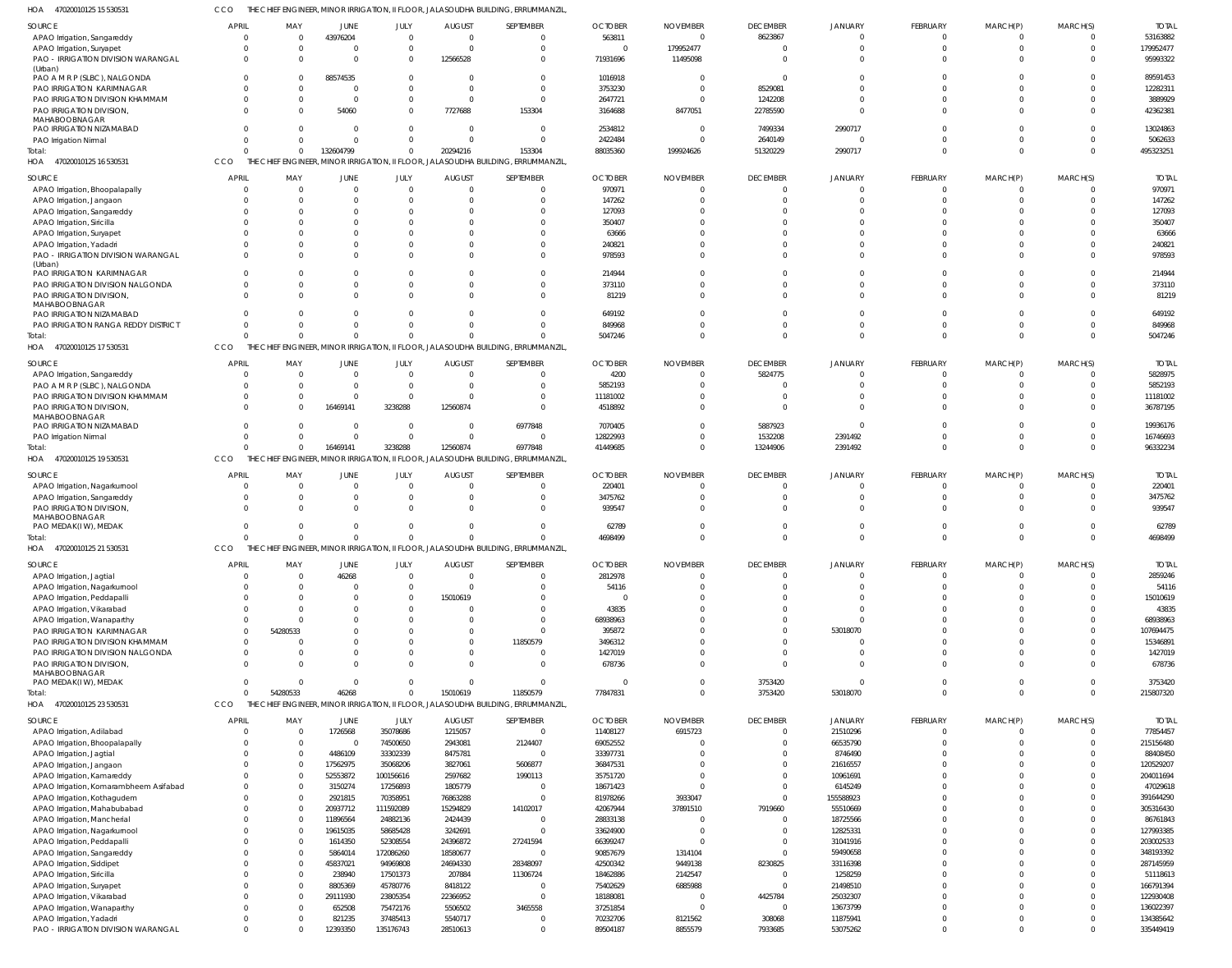| HOA<br>47020010125 23 53053                                     |                                           |                     |                          |                                |                            | THE CHIEF ENGINEER, MINOR IRRIGATION, II FLOOR, JALASOUDHA BUILDING, ERRUMMANZIL                                                     |                            |                                  |                     |                               |                            |                            |                               |                        |
|-----------------------------------------------------------------|-------------------------------------------|---------------------|--------------------------|--------------------------------|----------------------------|--------------------------------------------------------------------------------------------------------------------------------------|----------------------------|----------------------------------|---------------------|-------------------------------|----------------------------|----------------------------|-------------------------------|------------------------|
| <b>SOURCE</b>                                                   | <b>APRIL</b>                              | MAY                 | JUNE                     | JULY                           | <b>AUGUST</b>              | SEPTEMBER                                                                                                                            | <b>OCTOBER</b>             | <b>NOVEMBER</b>                  | <b>DECEMBER</b>     | <b>JANUARY</b>                | FEBRUARY                   | MARCH(P)                   | MARCH(S)                      | <b>TOTAL</b>           |
| (Urban)<br>PAO IRRIGATION KARIMNAGAR                            | $\Omega$                                  | $\Omega$            | 4556279                  | 74226645                       | 9934690                    | 4090452                                                                                                                              | 37460111                   | 1438170                          | 10103559            | 82580006                      | $\Omega$                   | $\Omega$                   | $\mathbf 0$                   | 224389912              |
| PAO IRRIGATION DIVISION KHAMMAM                                 | $\Omega$                                  | $\Omega$            | 2133920                  | 83129752                       | 20645173                   | 7826672                                                                                                                              | 32531988                   | $\Omega$                         | $\overline{0}$      | 31981012                      | $\Omega$                   | $\Omega$                   | $\Omega$                      | 178248517              |
| PAO IRRIGATION DIVISION NALGONDA                                | $\mathbf 0$                               | $\Omega$            | 9866634                  | 109806211                      | 2397116                    | 3204111                                                                                                                              | 65496117                   |                                  | 8292076             | 56520489                      | $\Omega$                   | $\Omega$                   | $\Omega$                      | 255582754              |
| PAO IRRIGATION DIVISION,<br>MAHABOOBNAGAR                       | $\Omega$                                  | 9321920             | $\Omega$                 | 54400409                       | 13849876                   | $\overline{0}$                                                                                                                       | 75719287                   | 1420359                          | 3897828             | 59576655                      | $\Omega$                   | $\Omega$                   | $\Omega$                      | 218186334              |
| PAO IRRIGATION NIZAMABAD<br>PAO IRRIGATION RANGA REDDY DISTRICT | $\Omega$<br>$\Omega$                      | -0<br>$\Omega$      | 4829546<br>26076189      | 76794846<br>30690229           | 6470451<br>53647186        | 185557<br>13813362                                                                                                                   | 40601856<br>232487068      |                                  | 3164645<br>25990178 | 40096071<br>65105544          | $\Omega$<br>$\Omega$       | $\Omega$<br>$\Omega$       | $\Omega$<br>$\Omega$          | 172142972<br>447809756 |
| PAO Irrigation Nirmal                                           | $\Omega$                                  | - 0                 | 13155473                 | 32135054                       | 891539                     | $\overline{0}$                                                                                                                       | 26406594                   |                                  | $\overline{0}$      | 21539666                      | $\Omega$                   | $\Omega$                   | $\Omega$                      | 94128326               |
| PAO MEDAK(I W), MEDAK                                           | $\Omega$                                  | -0                  | 25077558                 | 103504626                      | 11415745                   | 4898934                                                                                                                              | 86062848                   | 2347030                          | 10459231            | 41260128                      | $\Omega$                   | $\Omega$                   | -0                            | 285026100              |
| PAO, PJP, Jogulamba Gadwal                                      | $\Omega$                                  | -0                  | 10715467                 | 3125594                        | $\Omega$                   | 4252354                                                                                                                              | 11070950                   |                                  | $\mathbf{0}$        | $-42879$                      | $\Omega$                   | $\Omega$                   | $\Omega$                      | 29121486               |
| Total:                                                          | $\Omega$                                  | 9321920             | 336600707                | 1783281817                     | 376164133                  | 132456829                                                                                                                            | 1508269762                 | 90714757                         | 90725539            | 1026846304                    | $\Omega$                   | $\Omega$                   | $\Omega$                      | 5354381768             |
| HOA 47020010125 49 500501                                       | CCO                                       |                     |                          |                                |                            | THE CHIEF ENGINEER, MINOR IRRIGATION, II FLOOR, JALASOUDHA BUILDING, ERRUMMANZIL                                                     |                            |                                  |                     |                               |                            |                            |                               |                        |
| <b>SOURCE</b>                                                   | <b>APRIL</b>                              | MAY                 | JUNE                     | JULY                           | <b>AUGUST</b>              | SEPTEMBER                                                                                                                            | <b>OCTOBER</b>             | <b>NOVEMBER</b>                  | <b>DECEMBER</b>     | <b>JANUARY</b>                | FEBRUARY                   | MARCH(P)                   | MARCH(S)                      | <b>TOTAL</b>           |
| APAO Irrigation, Adilabad                                       | $\overline{0}$<br>$\Omega$                | $\Omega$            | 0                        | $\mathbf{0}$                   | $\Omega$                   | $\mathbf 0$                                                                                                                          | $\Omega$                   | $\Omega$                         | $\mathbf{0}$        | 76919000                      | $\Omega$                   | $\Omega$                   | $^{\circ}$                    | 76919000               |
| Total:<br>HOA 47020010225 04 500503                             | CCO                                       | $\Omega$            | $\Omega$                 | $\Omega$                       | $\Omega$                   | $\mathbf 0$<br>THE DIRECTOR, GROUND WATER DEPARTMENT, GROUND WATER BUILDING, CHINTAL BASTHI, OPP. GOVT. DEGREE COLLEGE, KHAIRATABAD, | $\Omega$                   | $\Omega$                         | $\mathbf{0}$        | 76919000                      | $\overline{0}$             | $\overline{0}$             | $\overline{0}$                | 76919000               |
| SOURCE                                                          | <b>APRIL</b>                              | MAY                 | JUNE                     | JULY                           | <b>AUGUST</b>              | SEPTEMBER                                                                                                                            | <b>OCTOBER</b>             | <b>NOVEMBER</b>                  | <b>DECEMBER</b>     | <b>JANUARY</b>                | FEBRUARY                   | MARCH(P)                   | MARCH(S)                      | <b>TOTAL</b>           |
| APAO Irrigation, Nagarkurnool                                   | $\Omega$                                  | $\Omega$            | $\Omega$                 | $\Omega$                       | $\Omega$                   | $\mathbf 0$                                                                                                                          | 192984                     | $\Omega$                         | 0                   | 0                             | $\Omega$                   | $\Omega$                   | $\mathbf 0$                   | 192984                 |
| APAO Irrigation, Sangareddy                                     | $\Omega$                                  | -0                  | $\Omega$                 | $\Omega$                       | $\Omega$                   | $\mathbf 0$                                                                                                                          | 99000                      | $\Omega$                         | $\Omega$            | $\Omega$                      | $\Omega$                   | $\Omega$                   | $\Omega$                      | 99000                  |
| APAO Irrigation, Siddipet                                       | $\Omega$                                  | $\Omega$            |                          |                                | <sup>0</sup>               | $\mathbf 0$                                                                                                                          | 66000                      |                                  | $\Omega$            | $\Omega$                      |                            | $\Omega$                   | $\Omega$                      | 66000                  |
| PAO IRRIGATION DIVISION HYDERABAD                               | $\Omega$                                  | - 0                 | <sup>0</sup>             | $\Omega$                       | <sup>0</sup>               | $\Omega$                                                                                                                             | 2745644                    | <sup>0</sup>                     | 746205              | $\Omega$                      | $\Omega$                   | $\Omega$                   | $\Omega$                      | 3491849                |
| Total                                                           | $\Omega$                                  |                     | $\Omega$                 | $\Omega$                       | $\Omega$                   | $\Omega$                                                                                                                             | 3103628                    | $\Omega$                         | 746205              | $\Omega$                      | $\Omega$                   | $\Omega$                   | $\Omega$                      | 3849833                |
| HOA 470200796 12 010011                                         | CCO                                       |                     |                          |                                |                            | THE CHIEF ENGINEER, MINOR IRRIGATION, II FLOOR, JALASOUDHA BUILDING, ERRUMMANZIL                                                     |                            |                                  |                     |                               |                            |                            |                               |                        |
| <b>SOURCE</b>                                                   | <b>APRIL</b>                              | MAY                 | JUNE                     | JULY                           | <b>AUGUST</b>              | SEPTEMBER                                                                                                                            | <b>OCTOBER</b>             | <b>NOVEMBER</b>                  | <b>DECEMBER</b>     | <b>JANUARY</b>                | FEBRUARY                   | MARCH(P)                   | MARCH(S)                      | <b>TOTAL</b>           |
| APAO Irrigation, Bhoopalapally                                  | 1121974                                   | 1454763             | 1128441                  | 2277986                        | 1844367                    | 2530769                                                                                                                              | 2646249                    | 2502945                          | 2789230             | 1830298                       | $\Omega$                   | $\Omega$                   | $^{\circ}$                    | 20127022               |
| Total:                                                          | 1121974                                   | 1454763             | 1128441                  | 2277986                        | 1844367                    | 2530769                                                                                                                              | 2646249                    | 2502945                          | 2789230             | 1830298                       | $\overline{0}$             | $\overline{0}$             | $\overline{0}$                | 20127022               |
| HOA 470200796 12010012                                          | CCO                                       |                     |                          |                                |                            | THE CHIEF ENGINEER, MINOR IRRIGATION, II FLOOR, JALASOUDHA BUILDING, ERRUMMANZIL                                                     |                            |                                  |                     |                               |                            |                            |                               |                        |
| SOURCE                                                          | <b>APRIL</b>                              | MAY                 | JUNE                     | JULY                           | <b>AUGUST</b>              | SEPTEMBER                                                                                                                            | <b>OCTOBER</b>             | <b>NOVEMBER</b>                  | <b>DECEMBER</b>     | <b>JANUARY</b>                | FEBRUARY                   | MARCH(P)                   | MARCH(S)                      | <b>TOTAL</b>           |
| APAO Irrigation, Bhoopalapally                                  | 5093                                      | 7174                | 6101                     | 8189                           | 207106                     | 13167                                                                                                                                | 11661                      | 11239                            | 23489               | 76989                         | $\Omega$                   | $\overline{0}$             | $^{\circ}$                    | 370208                 |
| Total                                                           | 5093                                      | 7174                | 6101                     | 8189                           | 207106                     | 13167<br>ENGINEER, MINOR IRRIGATION, II FLOOR, JALASOUDHA BUILDING, ERRUMMANZIL                                                      | 11661                      | 11239                            | 23489               | 76989                         | $\Omega$                   | $\Omega$                   | $\Omega$                      | 370208                 |
| 470200796 12 010013<br>HOA                                      | CCO                                       | THE CHIEF           |                          |                                |                            |                                                                                                                                      |                            |                                  |                     |                               |                            |                            |                               |                        |
| <b>SOURCE</b>                                                   | <b>APRIL</b>                              | MAY                 | JUNE                     | JULY                           | <b>AUGUST</b>              | SEPTEMBER                                                                                                                            | <b>OCTOBER</b>             | <b>NOVEMBER</b>                  | <b>DECEMBER</b>     | <b>JANUARY</b>                | FEBRUARY                   | MARCH(P)                   | MARCH(S)                      | <b>TOTAL</b>           |
| APAO Irrigation, Bhoopalapally                                  | 372800                                    | 491224              | 394057<br>394057         | 755344                         | 1073406                    | 835533<br>835533                                                                                                                     | 923404                     | 636805<br>636805                 | 1577436             | 702066                        | $\Omega$<br>$\Omega$       | $\overline{0}$<br>$\Omega$ | $\mathbf 0$<br>$\Omega$       | 7762075<br>7762075     |
| Total:<br>470200796 12 010015<br>HOA                            | 372800<br>CCO                             | 491224<br>THE CHIFF |                          | 755344                         | 1073406                    | ENGINEER, MINOR IRRIGATION, II FLOOR, JALASOUDHA BUILDING, ERRUMMANZIL                                                               | 923404                     |                                  | 1577436             | 702066                        |                            |                            |                               |                        |
| SOURCE                                                          | <b>APRIL</b>                              | MAY                 | JUNE                     | JULY                           | <b>AUGUST</b>              | SEPTEMBER                                                                                                                            | <b>OCTOBER</b>             | <b>NOVEMBER</b>                  | <b>DECEMBER</b>     | <b>JANUARY</b>                | FEBRUARY                   | MARCH(P)                   | MARCH(S)                      | <b>TOTAL</b>           |
| APAO Irrigation, Bhoopalapally                                  | $\Omega$                                  | 1350                | $\Omega$                 | $\Omega$                       | $\Omega$                   | $\mathbf 0$                                                                                                                          | $\Omega$                   | $\Omega$                         | 0                   | $\Omega$                      | $\Omega$                   | $\Omega$                   | $\Omega$                      | 1350                   |
| Total:                                                          | $\Omega$                                  | 1350                | $\Omega$                 | $\Omega$                       | $\Omega$                   | $\mathbf 0$                                                                                                                          | $\Omega$                   | $\Omega$                         | $\overline{0}$      | $\mathbf{0}$                  | $\overline{0}$             | $\Omega$                   | $\mathbf 0$                   | 1350                   |
| HOA 470200796 12010016                                          | CCO                                       | THE CHIEF           |                          |                                |                            | ENGINEER, MINOR IRRIGATION, II FLOOR, JALASOUDHA BUILDING, ERRUMMANZIL                                                               |                            |                                  |                     |                               |                            |                            |                               |                        |
| <b>SOURCE</b>                                                   | <b>APRIL</b>                              | MAY                 | JUNE                     | JULY                           | <b>AUGUST</b>              | SEPTEMBER                                                                                                                            | <b>OCTOBER</b>             | <b>NOVEMBER</b>                  | <b>DECEMBER</b>     | <b>JANUARY</b>                | FEBRUARY                   | MARCH(P)                   | MARCH(S)                      | <b>TOTAL</b>           |
| APAO Irrigation, Bhoopalapally                                  | 135687                                    | 189748              | 144715                   | 278949                         | 815711                     | 310824                                                                                                                               | 353674                     | 231865                           | 322455              | 365631                        | $\Omega$                   | $\Omega$                   | $^{\circ}$                    | 3149259                |
| Total                                                           | 135687                                    | 189748              | 144715                   | 278949                         | 815711                     | 310824                                                                                                                               | 353674                     | 231865                           | 322455              | 365631                        | $\Omega$                   | $\Omega$                   | $\Omega$                      | 3149259                |
| HOA 470200796 12010018                                          | CCO                                       |                     |                          |                                |                            | THE CHIEF ENGINEER, MINOR IRRIGATION, II FLOOR, JALASOUDHA BUILDING, ERRUMMANZIL                                                     |                            |                                  |                     |                               |                            |                            |                               |                        |
| <b>SOURCE</b>                                                   | <b>APRIL</b>                              | MAY                 | JUNE                     | JULY                           | <b>AUGUST</b>              | SEPTEMBER                                                                                                                            | <b>OCTOBER</b>             | <b>NOVEMBER</b>                  | <b>DECEMBER</b>     | <b>JANUARY</b>                | <b>FEBRUARY</b>            | MARCH(P)                   | MARCH(S)                      | <b>TOTAL</b>           |
| APAO Irrigation, Bhoopalapally                                  | $\overline{0}$                            | $\overline{0}$      | $\overline{0}$           | $\mathbf{0}$                   | 443386                     | 77011                                                                                                                                | $\mathbf{0}$               | 92542                            | $\mathbf{0}$        | $\mathbf 0$                   | $\overline{0}$             | $\overline{0}$             | $^{\circ}$                    | 612939                 |
| Total:                                                          | $\Omega$                                  | $\Omega$            | $\Omega$                 | $\mathbf{0}$                   | 443386                     | 77011                                                                                                                                | $\Omega$                   | 92542                            | $\overline{0}$      | $\mathbf{0}$                  | $\overline{0}$             | $\Omega$                   | $\mathbf 0$                   | 612939                 |
| HOA<br>470200796 12 020021                                      | CCO                                       |                     |                          |                                |                            | THE CHIEF ENGINEER, MINOR IRRIGATION, II FLOOR, JALASOUDHA BUILDING, ERRUMMANZIL                                                     |                            |                                  |                     |                               |                            |                            |                               |                        |
| <b>SOURCE</b>                                                   | <b>APRIL</b>                              | MAY                 | JUNE                     | JULY                           | <b>AUGUST</b>              | SEPTEMBER                                                                                                                            | <b>OCTOBER</b>             | <b>NOVEMBER</b>                  | <b>DECEMBER</b>     | <b>JANUARY</b>                | FEBRUARY                   | MARCH(P)                   | MARCH(S)                      | <b>TOTAL</b>           |
| APAO Irrigation, Adilabad                                       | 7200                                      | 10800               | 10800                    | $\overline{0}$                 | 15600                      | 24000                                                                                                                                | 12000                      | 12000                            | 12000               | 12000                         | $\Omega$                   | $\overline{0}$             | $^{\circ}$                    | 116400                 |
| APAO Irrigation, Jagtial                                        | $\overline{0}$                            | -0                  | $\Omega$                 | 58800                          |                            | $\mathbf{0}$                                                                                                                         | 8400                       | $\Omega$                         | 25200               | $\mathbf 0$                   | $\Omega$                   | $\Omega$                   | -0                            | 92400                  |
| APAO Irrigation, Kothagudem                                     | 93055<br>$\overline{0}$                   |                     | $\Omega$<br>$\Omega$     | $\overline{0}$<br>$\mathbf{0}$ | $\Omega$<br>$\Omega$       | 190464<br>$\overline{0}$                                                                                                             | 31201                      | $\mathbf{0}$                     | 219387              | 48978                         | $\Omega$                   | $\Omega$<br>$\Omega$       | $^{\circ}$                    | 583085                 |
| APAO Irrigation, Mancherial<br>APAO Irrigation, Sangareddy      | 15182                                     | $\Omega$            | 0                        | 16000                          | $\Omega$                   | 4000                                                                                                                                 | 72000<br>18121             | 20000<br>4000                    | 16000<br>16869      | 12000<br>4000                 | $\Omega$                   | $\Omega$                   | $^{\circ}$<br>$\Omega$        | 120000<br>78172        |
| APAO Irrigation, Wanaparthy                                     | 7200                                      | 7200                | 7200                     | $\mathbf{0}$                   | 8000                       | $\overline{0}$                                                                                                                       | 16000                      | 8000                             | 10400               | 8000                          | $\Omega$                   | $\Omega$                   | $\Omega$                      | 72000                  |
| APAO Irrigation, Yadadri                                        | 3600                                      | $\Omega$            | - 0                      | 7600                           | $\Omega$                   | $\mathbf{0}$                                                                                                                         | $\overline{0}$             | $\Omega$                         | 0                   | $\overline{0}$                | $\Omega$                   | $\Omega$                   | $^{\circ}$                    | 11200                  |
| PAO IRRIGATION DIVISION,                                        | $\overline{0}$                            | $\Omega$            | 18000                    | $\mathbf{0}$                   | $\Omega$                   | $\mathbf 0$                                                                                                                          | $\overline{0}$             | $\Omega$                         | $\Omega$            | $\overline{0}$                | $\Omega$                   | $\Omega$                   | $\Omega$                      | 18000                  |
| MAHABOOBNAGAR<br>PAO IRRIGATION NIZAMABAD                       | 3600                                      |                     | - 0                      | $\mathbf{0}$                   | $\overline{0}$             | 12000                                                                                                                                | 4000                       | 4000                             | 4000                | 4000                          | $\Omega$                   | $\Omega$                   | $\mathbf 0$                   | 31600                  |
| PAO Irrigation Nirmal                                           | 33656                                     |                     | 58792                    | $\mathbf 0$                    | 90792                      | 37396                                                                                                                                | 4000                       | 4000                             | 71365               | 37969                         | $\Omega$                   | $\Omega$                   | $\mathbf 0$                   | 337970                 |
| Total:                                                          | 163493                                    | 18000               | 94792                    | 82400                          | 114392                     | 267860                                                                                                                               | 165722                     | 52000                            | 375221              | 126947                        | $\overline{0}$             | $\overline{0}$             | $\mathbf 0$                   | 1460827                |
| HOA 470200796 12020022                                          | CCO                                       |                     |                          |                                |                            | THE CHIEF ENGINEER, MINOR IRRIGATION, II FLOOR, JALASOUDHA BUILDING, ERRUMMANZIL                                                     |                            |                                  |                     |                               |                            |                            |                               |                        |
| <b>SOURCE</b>                                                   | <b>APRIL</b>                              | MAY                 | JUNE                     | JULY                           | <b>AUGUST</b>              | SEPTEMBER                                                                                                                            | <b>OCTOBER</b>             | <b>NOVEMBER</b>                  | <b>DECEMBER</b>     | <b>JANUARY</b>                | FEBRUARY                   | MARCH(P)                   | MARCH(S)                      | <b>TOTAL</b>           |
| APAO Irrigation, Bhoopalapally                                  | $\mathbf 0$                               | $\overline{0}$      | $\Omega$                 | $\overline{0}$                 | $\Omega$                   | 242916                                                                                                                               | 51684                      | $\Omega$                         | 124963              | 27504                         | $\overline{0}$             | $\Omega$                   | $^{\circ}$                    | 447067                 |
| APAO Irrigation, Kothagudem                                     | $\Omega$                                  | 48976               | 48976                    | $\Omega$                       | $\Omega$                   | $\mathbf 0$                                                                                                                          | $\Omega$                   | $\Omega$                         | $\mathbf{0}$        | $\Omega$                      | $\Omega$                   | $\overline{0}$             | $^{\circ}$                    | 97952                  |
| Total:                                                          | $\Omega$                                  | 48976               | 48976                    | $\Omega$                       | $\Omega$                   | 242916                                                                                                                               | 51684                      | $\Omega$                         | 124963              | 27504                         | $\Omega$                   | $\Omega$                   | $\Omega$                      | 545019                 |
| HOA 470200796 12 060                                            | CCO                                       |                     |                          |                                |                            | THE CHIEF ENGINEER, MINOR IRRIGATION, II FLOOR, JALASOUDHA BUILDING, ERRUMMANZIL                                                     |                            |                                  |                     |                               |                            |                            |                               |                        |
| SOURCE                                                          | <b>APRIL</b>                              | MAY                 | <b>JUNE</b>              | JULY                           | <b>AUGUST</b>              | SEPTEMBER                                                                                                                            | <b>OCTOBER</b>             | <b>NOVEMBER</b>                  | <b>DECEMBER</b>     | <b>JANUARY</b>                | FEBRUARY                   | MARCH(P)                   | MARCH(S)                      | <b>TOTAL</b>           |
| APAO Irrigation, Bhoopalapally                                  | $\overline{0}$                            | - 0                 | 0                        | $\mathbf{0}$                   | $\overline{0}$             | $\overline{0}$                                                                                                                       | $\mathbf{0}$               | 57202                            | $\mathbf{0}$        | 0                             | $\overline{0}$             | $\overline{0}$             | $^{\circ}$                    | 57202                  |
| Total:                                                          | $\Omega$<br>CCO                           | $\Omega$            | $\Omega$                 | $\mathbf 0$                    | $\Omega$                   | $\mathbf 0$                                                                                                                          | $\overline{0}$             | 57202                            | $\overline{0}$      | $\mathbf{0}$                  | $\overline{0}$             | $\overline{0}$             | $\mathbf{0}$                  | 57202                  |
| HOA 470200796 12 110111                                         |                                           |                     |                          |                                |                            | THE CHIEF ENGINEER, MINOR IRRIGATION, II FLOOR, JALASOUDHA BUILDING, ERRUMMANZIL                                                     |                            |                                  |                     |                               |                            |                            |                               |                        |
| <b>SOURCE</b>                                                   | <b>APRIL</b>                              | MAY                 | JUNE                     | JULY                           | <b>AUGUST</b>              | SEPTEMBER                                                                                                                            | <b>OCTOBER</b>             | <b>NOVEMBER</b>                  | <b>DECEMBER</b>     | <b>JANUARY</b>                | FEBRUARY                   | MARCH(P)                   | MARCH(S)                      | <b>TOTAL</b>           |
| APAO Irrigation, Bhoopalapally                                  | $\overline{\mathbf{0}}$<br>$\overline{0}$ | $\Omega$            | $\mathbf{0}$<br>$\Omega$ | $\mathbf{0}$<br>$\Omega$       | $\overline{0}$<br>$\Omega$ | $\mathbf 0$<br>$\mathbf 0$                                                                                                           | $\overline{0}$<br>$\Omega$ | $\overline{0}$<br>$\overline{0}$ | 9292<br>9292        | $\mathbf 0$<br>$\overline{0}$ | $\Omega$<br>$\overline{0}$ | $\Omega$<br>$\Omega$       | $\mathbf 0$<br>$\overline{0}$ | 9292<br>9292           |
| Total:                                                          |                                           |                     |                          |                                |                            |                                                                                                                                      |                            |                                  |                     |                               |                            |                            |                               |                        |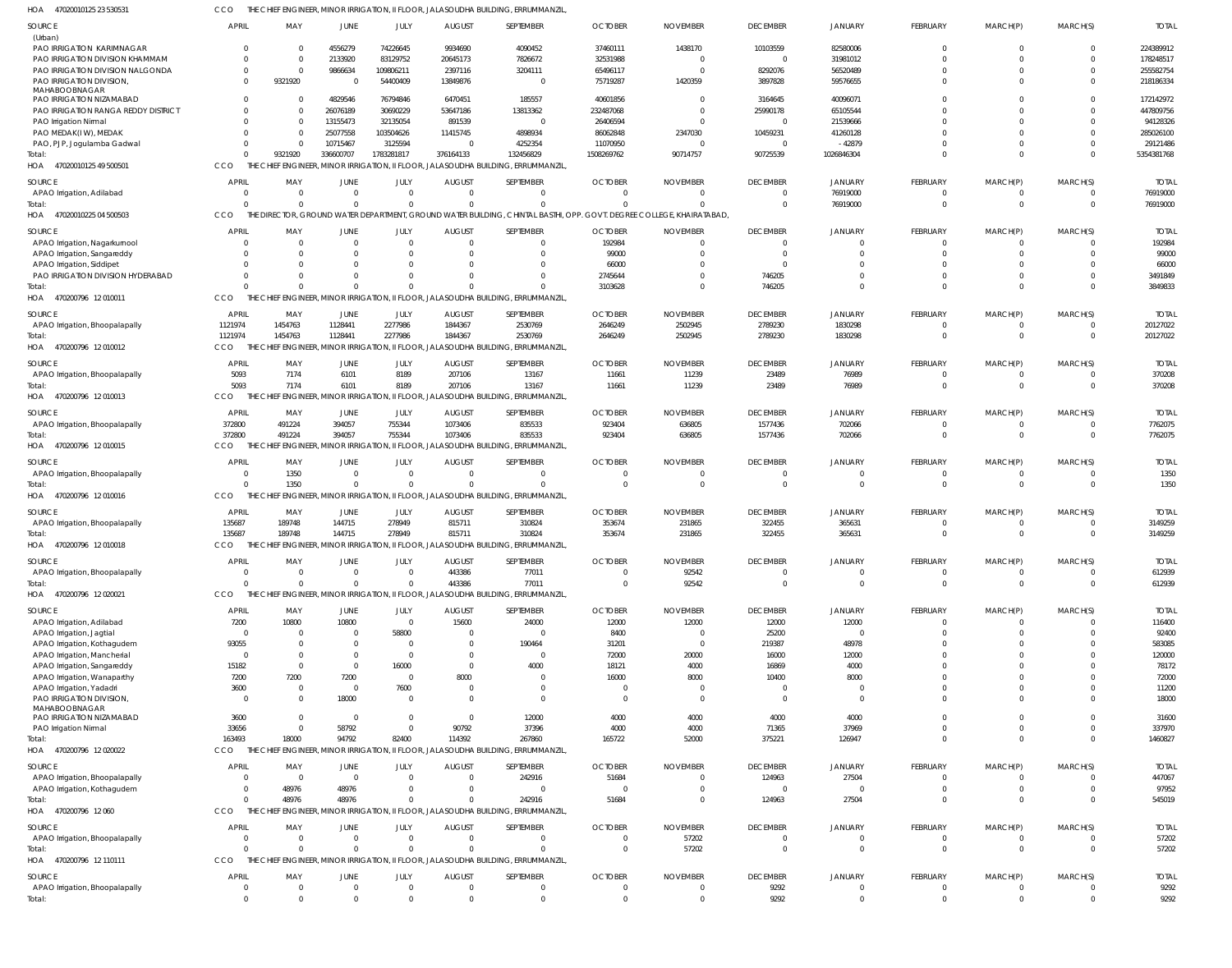470200796 12 130134 HOA CCO THE CHIEF ENGINEER, MINOR IRRIGATION, II FLOOR, JALASOUDHA BUILDING, ERRUMMANZIL,

| HUA<br>470200790 LZ 130134                                              |              |                      |                               |                          |                              | IVIIINOR IRRIGAIION, II FLOOR, JALASOUDHA BUILDING, ERRUIVIIVIANZIL                                       |                                                                                                                                                         |                                |                                   |                            |                      |                      |                         |                          |
|-------------------------------------------------------------------------|--------------|----------------------|-------------------------------|--------------------------|------------------------------|-----------------------------------------------------------------------------------------------------------|---------------------------------------------------------------------------------------------------------------------------------------------------------|--------------------------------|-----------------------------------|----------------------------|----------------------|----------------------|-------------------------|--------------------------|
| SOURCE                                                                  | <b>APRIL</b> | MAY                  | JUNE                          | JULY                     | <b>AUGUST</b>                | SEPTEMBER                                                                                                 | <b>OCTOBER</b>                                                                                                                                          | <b>NOVEMBER</b>                | <b>DECEMBER</b>                   | <b>JANUARY</b>             | FEBRUARY             | MARCH(P)             | MARCH(S)                | <b>TOTAL</b>             |
| APAO Irrigation, Bhoopalapally                                          | $\Omega$     | $\Omega$             | $\overline{0}$                | $\Omega$                 | $\mathbf 0$                  | 297000                                                                                                    | $\mathbf{0}$                                                                                                                                            | $\mathbf 0$                    | $\overline{0}$                    | $\overline{0}$             | $\overline{0}$       | $\Omega$             | $\overline{0}$          | 297000                   |
| Total:<br>47020079607 15 530531<br>HOA                                  | CCO          | $\Omega$             | $\Omega$                      | $\Omega$                 | $\Omega$                     | 297000<br>THE CHIEF ENGINEER, MINOR IRRIGATION, II FLOOR, JALASOUDHA BUILDING, ERRUMMANZIL                | $\Omega$                                                                                                                                                | $\mathbf 0$                    | $\overline{0}$                    | $\mathbf 0$                | $\Omega$             | $\Omega$             | $\overline{0}$          | 297000                   |
| SOURCE                                                                  | APRIL        | MAY                  | JUNE                          | JULY                     | <b>AUGUST</b>                | SEPTEMBER                                                                                                 | <b>OCTOBER</b>                                                                                                                                          | <b>NOVEMBER</b>                | <b>DECEMBER</b>                   | <b>JANUARY</b>             | FEBRUARY             | MARCH(P)             | MARCH(S)                | <b>TOTAL</b>             |
| PAO A M R P (SLBC), NALGONDA                                            | $\Omega$     | $\Omega$             | 75983                         | $\Omega$                 | $\Omega$                     | $\Omega$                                                                                                  | $\Omega$                                                                                                                                                | $\Omega$                       | $\mathbf{0}$                      | $\Omega$                   | - 0                  | $\Omega$             | $\Omega$                | 75983                    |
| Total:<br>HOA 47020079625 12 530531                                     | CCO          | $\Omega$             | 75983                         | $\Omega$                 | $\Omega$                     | $\Omega$<br>THE CHIEF ENGINEER, MINOR IRRIGATION, II FLOOR, JALASOUDHA BUILDING, ERRUMMANZIL              | $\Omega$                                                                                                                                                | $\Omega$                       | $\Omega$                          | $\Omega$                   | $\Omega$             | $\Omega$             | $\Omega$                | 75983                    |
|                                                                         |              |                      |                               |                          |                              |                                                                                                           |                                                                                                                                                         |                                |                                   |                            |                      |                      |                         |                          |
| SOURCE<br>APAO Irrigation, Bhoopalapally                                | <b>APRI</b>  | MAY<br>$\Omega$      | <b>JUNE</b><br>$\overline{0}$ | JULY<br>$\mathbf 0$      | <b>AUGUST</b><br>$\mathbf 0$ | SEPTEMBER<br>23818902                                                                                     | <b>OCTOBER</b><br>$\mathbf{0}$                                                                                                                          | <b>NOVEMBER</b><br>0           | <b>DECEMBER</b><br>$\mathbf{0}$   | JANUARY<br>12040467        | FEBRUARY<br>$\Omega$ | MARCH(P)<br>$\Omega$ | MARCH(S)<br>$\Omega$    | <b>TOTAL</b><br>35859369 |
| APAO Irrigation, Kothagudem                                             |              | $\Omega$             | $\Omega$                      | $\Omega$                 | $\Omega$                     | $\Omega$                                                                                                  | $\Omega$                                                                                                                                                | $\Omega$                       | $\Omega$                          | 16771285                   | $\Omega$             | $\Omega$             | $\Omega$                | 16771285                 |
| APAO Irrigation, Mahabubabad                                            |              | $\Omega$             | $\Omega$                      | $\Omega$                 | $\Omega$                     | 6490915                                                                                                   | 6615917                                                                                                                                                 |                                | -0                                | 21368314                   |                      | $\Omega$             |                         | 34475146                 |
| APAO Irrigation, Suryapet                                               |              |                      | $\Omega$                      | $\Omega$                 | $\Omega$                     | $\Omega$                                                                                                  | 2990354                                                                                                                                                 |                                | - 0                               | 1580005                    | $\Omega$             | $\Omega$             | C                       | 4570359                  |
| Total:<br>HOA<br>47020079625 12 530532                                  | CCO          |                      | $\Omega$                      | $\Omega$                 | $\Omega$                     | 30309817<br>THE CHIEF ENGINEER, MINOR IRRIGATION, II FLOOR, JALASOUDHA BUILDING, ERRUMMANZIL              | 9606271                                                                                                                                                 |                                | $\Omega$                          | 51760071                   | $\Omega$             | $\Omega$             | $\Omega$                | 91676159                 |
| SOURCE                                                                  | <b>APRI</b>  | MAY                  | JUNE                          | JULY                     | <b>AUGUST</b>                | SEPTEMBER                                                                                                 | <b>OCTOBER</b>                                                                                                                                          | <b>NOVEMBER</b>                | <b>DECEMBER</b>                   | <b>JANUARY</b>             | FEBRUARY             | MARCH(P)             | MARCH(S)                | <b>TOTAL</b>             |
| APAO Irrigation, Bhoopalapally                                          |              | $\Omega$             | $\overline{0}$                | $\Omega$                 | $\Omega$                     | 26638625                                                                                                  | $\Omega$                                                                                                                                                | 0                              | $\Omega$                          | $\Omega$                   | - 0                  | $\Omega$             | $\Omega$                | 26638625                 |
| APAO Irrigation, Kothagudem                                             |              | $\Omega$             | $\overline{0}$                | 19437461                 | $\Omega$                     | $\Omega$                                                                                                  | $\Omega$                                                                                                                                                |                                | $\Omega$                          | -0                         | $\Omega$             | $\Omega$             | $\Omega$                | 19437461                 |
| Total:<br>47020079625 15 530531<br>HOA                                  | CCO          | $\Omega$             | $\Omega$                      | 19437461                 | $\Omega$                     | 26638625<br>THE CHIEF ENGINEER, MINOR IRRIGATION, II FLOOR, JALASOUDHA BUILDING, ERRUMMANZIL              | $\Omega$                                                                                                                                                |                                | $\Omega$                          | $\Omega$                   | $\Omega$             | $\Omega$             | $\Omega$                | 46076086                 |
| SOURCE                                                                  | <b>APRI</b>  | MAY                  | JUNE                          | JULY                     | <b>AUGUST</b>                | SEPTEMBER                                                                                                 | <b>OCTOBER</b>                                                                                                                                          | <b>NOVEMBER</b>                | <b>DECEMBER</b>                   | <b>JANUARY</b>             | FEBRUARY             | MARCH(P)             | MARCH(S)                | <b>TOTAL</b>             |
| APAO Irrigation, Sangareddy                                             | $\Omega$     | $\mathbf{0}$         | $\overline{0}$                | $\mathbf{0}$             | $\mathbf 0$                  | $\Omega$                                                                                                  | 680212                                                                                                                                                  | $\mathbf 0$                    | $\overline{0}$                    | 0                          | $\Omega$             | $\Omega$             | $\overline{0}$          | 680212                   |
| PAO - IRRIGATION DIVISION WARANGAL<br>(Urban)                           | $\Omega$     | $\Omega$             | $\Omega$                      | $\Omega$                 | $\mathbf 0$                  | 11742751                                                                                                  | $\overline{0}$                                                                                                                                          | 1352554                        | $\Omega$                          | 4081021                    | $\Omega$             | $\Omega$             | $\Omega$                | 17176326                 |
| PAO A M R P (SLBC), NALGONDA                                            |              | $\Omega$             | 1305767                       | $\Omega$                 | $\mathbf 0$                  | 63214168                                                                                                  | $\mathbf{0}$                                                                                                                                            | 0                              | $\Omega$                          | 0                          |                      |                      | $\Omega$                | 64519935                 |
| PAO IRRIGATION DIVISION KHAMMAM<br>PAO Irrigation Nirmal                |              | $\Omega$             | $\Omega$<br>$\Omega$          | $\mathbf{0}$<br>$\Omega$ | $\mathbf 0$<br>4791279       | 12892068<br>3257063                                                                                       | 289137<br>1330448                                                                                                                                       | 0                              | $\Omega$<br>$\Omega$              | 31159157<br>$\mathbf 0$    | $\Omega$             | $\Omega$             | -C<br>$\Omega$          | 44340362<br>9378790      |
| Total:                                                                  |              | $\Omega$             | 1305767                       | $\mathbf{0}$             | 4791279                      | 91106050                                                                                                  | 2299797                                                                                                                                                 | 1352554                        | $\Omega$                          | 35240178                   | $\Omega$             | $\Omega$             | $\Omega$                | 136095625                |
| 47020079625 21 530531<br>HOA                                            | CCO          |                      |                               |                          |                              | THE CHIEF ENGINEER, MINOR IRRIGATION, II FLOOR, JALASOUDHA BUILDING, ERRUMMANZIL                          |                                                                                                                                                         |                                |                                   |                            |                      |                      |                         |                          |
| SOURCE                                                                  | APRIL        | MAY                  | JUNE                          | JULY                     | <b>AUGUST</b>                | SEPTEMBER                                                                                                 | <b>OCTOBER</b>                                                                                                                                          | <b>NOVEMBER</b>                | <b>DECEMBER</b>                   | <b>JANUARY</b>             | FEBRUARY             | MARCH(P)             | MARCH(S)                | <b>TOTAL</b>             |
| APAO Irrigation, Jagtial                                                |              | $\Omega$             | $\overline{0}$                | $\Omega$                 | $\Omega$                     | 161752                                                                                                    | $\Omega$                                                                                                                                                | 0                              | $\mathbf{0}$                      | $\Omega$                   | - 0                  | $\Omega$             | $\Omega$                | 161752                   |
| Total:<br>HOA 47020079625 23 530531                                     | CCO          | $\Omega$             | $\Omega$                      | $\Omega$                 | $\Omega$                     | 161752<br>THE CHIEF ENGINEER, MINOR IRRIGATION, II FLOOR, JALASOUDHA BUILDING, ERRUMMANZIL                | $\Omega$                                                                                                                                                | $\Omega$                       | $\overline{0}$                    | $\Omega$                   | $\Omega$             | $\Omega$             | $\overline{0}$          | 161752                   |
| SOURCE                                                                  | <b>APRIL</b> | MAY                  | JUNE                          | JULY                     | <b>AUGUST</b>                | SEPTEMBER                                                                                                 | <b>OCTOBER</b>                                                                                                                                          | <b>NOVEMBER</b>                | <b>DECEMBER</b>                   | <b>JANUARY</b>             | FEBRUARY             | MARCH(P)             | MARCH(S)                | <b>TOTAL</b>             |
| APAO Irrigation, Kothagudem                                             |              | $\Omega$             | $\overline{0}$                | $\mathbf 0$              | $\mathbf 0$                  | 73000                                                                                                     | 328500                                                                                                                                                  | 0                              | $\Omega$                          | $\Omega$                   | $\Omega$             |                      | $\Omega$                | 401500                   |
| PAO IRRIGATION DIVISION KHAMMAM                                         |              | $\Omega$             | $\Omega$                      | $\Omega$                 | $\Omega$                     | 347620                                                                                                    | 0                                                                                                                                                       | <sup>0</sup>                   | $\Omega$                          | $\Omega$                   | $\Omega$             | $\Omega$             | $\Omega$                | 347620                   |
| PAO IRRIGATION DIVISION NALGONDA                                        |              | $\Omega$             | $\overline{0}$                | $\Omega$                 | $\Omega$                     | 49876                                                                                                     | $\Omega$                                                                                                                                                |                                | $\Omega$                          | $\Omega$                   | $\Omega$             | $\Omega$             | $\Omega$                | 49876                    |
| Total:<br>HOA 47110110312 27 530531                                     | CCO          | $\Omega$             | $\Omega$                      | $\Omega$                 | $\Omega$                     | 470496                                                                                                    | 328500<br>Engineer-in-Chief, Major Irrigation, Flood Controland Drainage Engineer-in-Chief, Major Irrigation, Flood Control & Drainage, Jalasoudha Bldg |                                | $\Omega$                          | $\Omega$                   | $\Omega$             | $\Omega$             | $\Omega$                | 798996                   |
| SOURCE                                                                  | <b>APRIL</b> | MAY                  |                               | JULY                     |                              | SEPTEMBER                                                                                                 | <b>OCTOBER</b>                                                                                                                                          | <b>NOVEMBER</b>                | <b>DECEMBER</b>                   | <b>JANUARY</b>             | FEBRUARY             | MARCH(P)             |                         | <b>TOTAL</b>             |
| PAO - IRRIGATION DIVISION WARANGAL                                      | $\Omega$     | $\Omega$             | JUNE<br>$\overline{0}$        | $\mathbf{0}$             | <b>AUGUST</b><br>$\Omega$    | $\Omega$                                                                                                  | $\mathbf{0}$                                                                                                                                            | 2055000                        | $\overline{0}$                    | $\overline{0}$             | $\Omega$             | $\Omega$             | MARCH(S)<br>$\mathbf 0$ | 2055000                  |
| (Urban)<br>PAO IRRIGATION DIVISION KHAMMAM                              | $\Omega$     | $\Omega$             | $\Omega$                      | $\mathbf{0}$             | 2138500                      | $\Omega$                                                                                                  | $\Omega$                                                                                                                                                |                                | $\Omega$                          | $\Omega$                   | $\Omega$             |                      | $\Omega$                | 2138500                  |
| PAO IRRIGATION DIVISION,<br>MAHABOOBNAGAR                               |              | $\Omega$             | $\Omega$                      | $\Omega$                 | $\Omega$                     | $\Omega$                                                                                                  | $\Omega$                                                                                                                                                | 2130000                        | $\Omega$                          | $\Omega$                   | $\Omega$             | $\Omega$             | $\Omega$                | 2130000                  |
| PAO IRRIGATION NIZAMABAD                                                | $\Omega$     | $\Omega$             | $\Omega$                      | $\Omega$                 | 1138500                      | $\Omega$                                                                                                  | $\Omega$                                                                                                                                                |                                | $\Omega$                          | $\Omega$                   | $\Omega$             | $\cap$               | $\Omega$                | 1138500                  |
| Total:<br>HOA 47110110325 05 530531                                     | CCO          |                      |                               |                          | 3277000                      |                                                                                                           | Engineer-in-Chief, Major Irrigation, Flood Controland Drainage Engineer-in-Chief, Major Irrigation, Flood Control & Drainage, Jalasoudha Bldg           | 4185000                        |                                   |                            |                      |                      |                         | 7462000                  |
|                                                                         |              |                      |                               |                          |                              |                                                                                                           |                                                                                                                                                         |                                |                                   |                            |                      |                      |                         |                          |
| SOURCE<br>APAO Irrigation, Bhoopalapally                                | <b>APRIL</b> | MAY<br>$\Omega$      | <b>JUNE</b><br>$\overline{0}$ | JULY<br>$\Omega$         | <b>AUGUST</b><br>$\mathbf 0$ | SEPTEMBER<br>$\Omega$                                                                                     | <b>OCTOBER</b><br>230175                                                                                                                                | <b>NOVEMBER</b><br>$\mathbf 0$ | <b>DECEMBER</b><br>$\overline{0}$ | <b>JANUARY</b><br>0        | FEBRUARY<br>$\Omega$ | MARCH(P)<br>$\Omega$ | MARCH(S)<br>$\Omega$    | <b>TOTAL</b><br>230175   |
| APAO Irrigation, Kothagudem                                             |              | $\Omega$             | 970749                        | $\Omega$                 | $\Omega$                     | $\Omega$                                                                                                  | $\Omega$                                                                                                                                                | $\Omega$                       | $\Omega$                          | $\Omega$                   | $\Omega$             | $\Omega$             | $\Omega$                | 970749                   |
| PAO A M R P (SLBC), NALGONDA                                            |              | $\Omega$             | 23212102                      | $\Omega$                 | $\Omega$                     | $\Omega$                                                                                                  | $\Omega$                                                                                                                                                | $\Omega$                       | - 0                               | $\Omega$                   | $\Omega$             | $\Omega$             | -C                      | 23212102                 |
| PAO IRRIGATION DIVISION NALGONDA                                        |              | $\Omega$             | 14427585                      | $\Omega$                 | $\Omega$                     | $\Omega$                                                                                                  | $\mathbf{0}$                                                                                                                                            | 2521106                        | $\Omega$                          | $\Omega$                   | $\Omega$             | $\Omega$             | -C                      | 16948691                 |
| PAO, PJP, Jogulamba Gadwal<br>Total:                                    |              | $\Omega$             | 29372425<br>67982861          | $\Omega$<br>$\Omega$     | $\Omega$<br>$\Omega$         | $\Omega$<br>$\Omega$                                                                                      | 2094573<br>2324748                                                                                                                                      | 1695190<br>4216296             | $\Omega$<br>$\Omega$              | $\Omega$<br>$\Omega$       | $\Omega$<br>$\Omega$ | $\Omega$<br>$\Omega$ | $\Omega$<br>$\Omega$    | 33162188<br>74523905     |
| HOA<br>50540333725 08 530532                                            | <b>CCO</b>   |                      |                               |                          |                              |                                                                                                           | THE ENGINEER-IN-CHIEF, (R&B,NH,ADMN,ROB/RUBS), OFFICE OF THE ENGINEER-IN-CHIEF(R&B), IV FLOOR, ERRAM MANZIL                                             |                                |                                   |                            |                      |                      |                         |                          |
| SOURCE                                                                  | <b>APRIL</b> | MAY                  | JUNE                          | JULY                     | <b>AUGUST</b>                | SEPTEMBER                                                                                                 | <b>OCTOBER</b>                                                                                                                                          | <b>NOVEMBER</b>                | <b>DECEMBER</b>                   | <b>JANUARY</b>             | FEBRUARY             | MARCH(P)             | MARCH(S)                | <b>TOTAL</b>             |
| PAO (R&B) (NIRMAL)                                                      | $\Omega$     | $\Omega$             | 23064437                      | $\Omega$                 | $\Omega$                     | 598300                                                                                                    | $\Omega$                                                                                                                                                | $\Omega$                       | $\overline{0}$                    | $\overline{0}$             | $\Omega$             | $\Omega$             | $\Omega$                | 23662737                 |
| Total:<br>50540333725 20 530531<br>HOA                                  | CCO          | $\Omega$             | 23064437                      | $\Omega$                 | $\Omega$                     | 598300<br>THE ENGINEER-IN-CHIEF, (State Roads) OFFICE OF THE ENGINEER-IN-CHIEF (R&B) V FLOOR, ERRUMMANZIL | $\Omega$                                                                                                                                                | $\Omega$                       | $\Omega$                          | $\Omega$                   | $\Omega$             | $\Omega$             | $\Omega$                | 23662737                 |
| SOURCE                                                                  | <b>APRIL</b> | MAY                  | JUNE                          | JULY                     | <b>AUGUST</b>                | SEPTEMBER                                                                                                 | <b>OCTOBER</b>                                                                                                                                          | <b>NOVEMBER</b>                | <b>DECEMBER</b>                   | <b>JANUARY</b>             | FEBRUARY             | MARCH(P)             | MARCH(S)                | <b>TOTAL</b>             |
| APAO (R&B) TEKULAPALLY                                                  | - 0          | $\Omega$             | $\overline{0}$                | $\Omega$                 | $\mathbf 0$                  | $\Omega$                                                                                                  | $\mathbf{0}$                                                                                                                                            | 0                              | $\overline{0}$                    | 1226617                    | $\Omega$             | $\Omega$             | $\overline{0}$          | 1226617                  |
| APAO Roads & Buildings (R&B), Jangaon                                   |              | $\mathbf{0}$         | $\overline{0}$                | $\mathbf{0}$             | $\mathbf 0$                  | $\Omega$                                                                                                  | 346747                                                                                                                                                  | $\Omega$                       | $\Omega$                          | $\Omega$                   | $\Omega$             | $\Omega$             | $\Omega$                | 346747                   |
| PAO (R&B), HANUMAKONDA, Warangal<br>(Urban)                             |              | $\Omega$             | $\Omega$                      | $\Omega$                 | $\Omega$                     | $\Omega$                                                                                                  | 881872                                                                                                                                                  | $\Omega$                       | $\Omega$                          | $\Omega$                   | $\Omega$             | $\Omega$             | $\Omega$                | 881872                   |
| Total:<br>HOA<br>50540478912 05 530531                                  | <b>CCO</b>   | $\Omega$             | $\Omega$                      | $\Omega$                 | $\Omega$                     | $\Omega$<br>THE ENGINEER-IN-CHIEF, CRF OFFICE OF THE ENGINEER-IN-CHIEF (R&B), IV FLOOR, ERRAM MANZIL,     | 1228619                                                                                                                                                 | $\Omega$                       | $\Omega$                          | 1226617                    | $\Omega$             | $\Omega$             | $\Omega$                | 2455236                  |
| SOURCE                                                                  | <b>APRIL</b> | MAY                  | JUNE                          | JULY                     | <b>AUGUST</b>                | SEPTEMBER                                                                                                 | <b>OCTOBER</b>                                                                                                                                          | <b>NOVEMBER</b>                | <b>DECEMBER</b>                   | <b>JANUARY</b>             | FEBRUARY             | MARCH(P)             | MARCH(S)                | <b>TOTAL</b>             |
| APAO (R&B) TEKULAPALLY                                                  | $\Omega$     | $\Omega$             | 25107586                      | $\Omega$                 | $\Omega$                     | $\Omega$                                                                                                  | 38826061                                                                                                                                                | $\Omega$                       | $\mathbf{0}$                      | 13705509                   | $\Omega$             | $\Omega$             | $\Omega$                | 77639156                 |
| Total:                                                                  |              | $\Omega$             | 25107586                      | $\mathbf{0}$             | $\Omega$                     | $\Omega$                                                                                                  | 38826061                                                                                                                                                | $\Omega$                       | $\overline{0}$                    | 13705509                   | $\Omega$             | $\Omega$             | $\mathbf 0$             | 77639156                 |
| HOA 50540479612 05 530531                                               | CCO          |                      |                               |                          |                              | THE ENGINEER-IN-CHIEF, CRF OFFICE OF THE ENGINEER-IN-CHIEF (R&B), IV FLOOR, ERRAM MANZIL,                 |                                                                                                                                                         |                                |                                   |                            |                      |                      |                         |                          |
| SOURCE                                                                  | <b>APRIL</b> | MAY                  | JUNE                          | JULY                     | <b>AUGUST</b>                | SEPTEMBER                                                                                                 | <b>OCTOBER</b>                                                                                                                                          | <b>NOVEMBER</b>                | <b>DECEMBER</b>                   | <b>JANUARY</b>             | FEBRUARY             | MARCH(P)             | MARCH(S)                | <b>TOTAL</b>             |
| APAO (R&B) TEKULAPALLY                                                  |              | $\mathbf{0}$         | $\overline{0}$                | $\Omega$                 | $\mathbf 0$                  | $\overline{0}$                                                                                            | $\mathbf{0}$                                                                                                                                            | $\Omega$                       | $\overline{0}$                    | 3827370                    | $\Omega$             | - 0                  | 0                       | 3827370                  |
| APAO Roads & Buildings (R&B), Adilabad<br>APAO Roads & Buildings (R&B), | $\Omega$     | $\Omega$<br>23696409 | $\Omega$<br>$\Omega$          | $\Omega$<br>$\Omega$     | $\mathbf 0$<br>$\Omega$      | 2300224<br>$\overline{0}$                                                                                 | 6212679<br>10870983                                                                                                                                     | $\Omega$<br><sup>0</sup>       | $\Omega$<br>$\Omega$              | $\overline{0}$<br>21189256 | $\Omega$<br>$\Omega$ | $\Omega$<br>$\Omega$ | $\Omega$<br>$\Omega$    | 8512903<br>55756648      |
| Bhoopalapally                                                           |              |                      |                               |                          |                              |                                                                                                           |                                                                                                                                                         |                                |                                   |                            |                      |                      |                         |                          |
| APAO Roads & Buildings (R&B),<br>Komarambheem Asifabad                  | $\Omega$     | 0                    | $\overline{0}$                | $\Omega$                 | $\mathbf 0$                  | 4129829                                                                                                   | 3659584                                                                                                                                                 | $\Omega$                       | $\Omega$                          | $\overline{0}$             | $\Omega$             | $\Omega$             | $\Omega$                | 7789413                  |
| APAO Roads & Buildings (R&B),                                           | $\Omega$     | $\mathbf{0}$         | $\overline{0}$                | $\mathbf{0}$             | $\mathbf 0$                  | $\overline{0}$                                                                                            | 4447590                                                                                                                                                 | $\mathbf 0$                    | $\mathbf 0$                       | $\mathbf 0$                | $\mathbf{0}$         | $\Omega$             | $\mathbf 0$             | 4447590                  |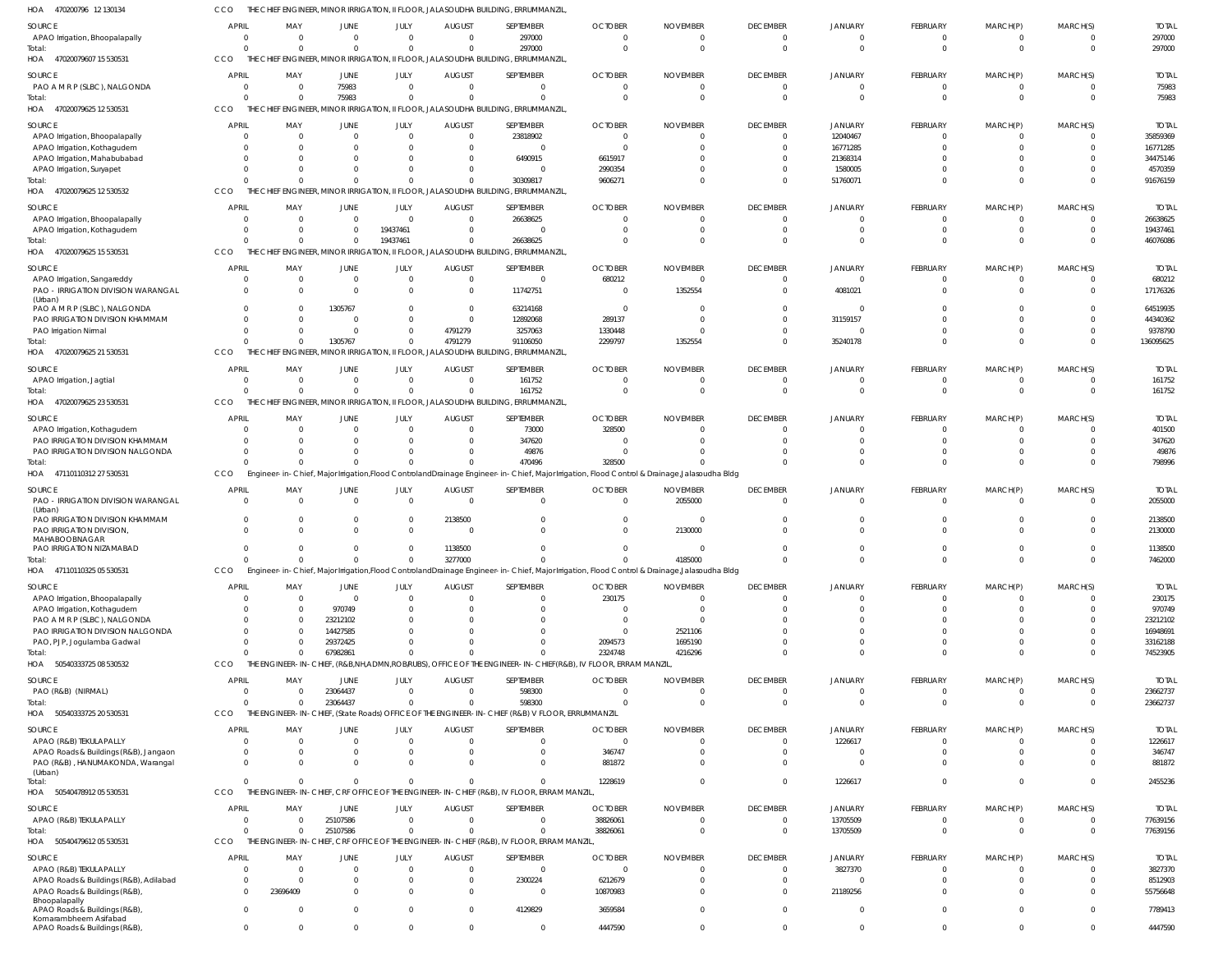50540479612 05 530531 HOA CCO THE ENGINEER-IN-CHIEF, CRF OFFICE OF THE ENGINEER-IN-CHIEF (R&B), IV FLOOR, ERRAM MANZIL,

| <b>SOURCE</b><br>Kothagudem                                                            | APRIL                                      | MAY                         | JUNE                                    | JULY                            | <b>AUGUST</b>                         | SEPTEMBER                                                                                        | <b>OCTOBER</b>                     | <b>NOVEMBER</b>               | <b>DECEMBER</b>                               | <b>JANUARY</b>                         | FEBRUARY                         | MARCH(P)                            | MARCH(S)                         | <b>TOTAL</b>                     |
|----------------------------------------------------------------------------------------|--------------------------------------------|-----------------------------|-----------------------------------------|---------------------------------|---------------------------------------|--------------------------------------------------------------------------------------------------|------------------------------------|-------------------------------|-----------------------------------------------|----------------------------------------|----------------------------------|-------------------------------------|----------------------------------|----------------------------------|
| Total:<br>HOA 50540480003 26 530531                                                    | $\Omega$<br>CCO                            | 23696409<br>THE CHIEF       | $\overline{0}$                          | $\Omega$                        | $\Omega$                              | 6430053<br>ENGINEER (R&B), EAP, RDC OFFICE OF THE ENGINEER-IN-CHIEF (R&B), II FLOOR, ERRUMMANZIL | 25190836                           |                               | $\overline{0}$                                | 25016626                               | $\mathbf 0$                      | $\mathbf{0}$                        | $\mathbf 0$                      | 80333924                         |
| SOURCE<br>APAO (R&B) HYDERABAD<br>Total:                                               | <b>APRIL</b><br>$\overline{0}$<br>$\Omega$ | MAY<br>$\Omega$<br>$\Omega$ | <b>JUNE</b><br>$\mathbf{0}$<br>$\Omega$ | JULY<br>$\mathbf 0$<br>$\Omega$ | <b>AUGUST</b><br>$\Omega$<br>$\Omega$ | SEPTEMBER<br>$\mathbf{0}$<br>$\Omega$                                                            | <b>OCTOBER</b><br>621383<br>621383 | <b>NOVEMBER</b><br>$\Omega$   | <b>DECEMBER</b><br>$\overline{0}$<br>$\Omega$ | <b>JANUARY</b><br>$\Omega$<br>$\Omega$ | FEBRUARY<br>$\Omega$<br>$\Omega$ | MARCH(P)<br>$\mathbf 0$<br>$\Omega$ | MARCH(S)<br>$\Omega$<br>$\Omega$ | <b>TOTAL</b><br>621383<br>621383 |
| HOA 50540480003 30 530531                                                              | CCO                                        |                             |                                         |                                 |                                       | THE CHIEF ENGINEER (R&B), EAP, RDC OFFICE OF THE ENGINEER-IN-CHIEF (R&B), II FLOOR, ERRUMMANZIL  |                                    |                               |                                               |                                        |                                  |                                     |                                  |                                  |
| <b>SOURCE</b>                                                                          | APRIL                                      | MAY                         | JUNE                                    | JULY                            | <b>AUGUST</b>                         | SEPTEMBER                                                                                        | <b>OCTOBER</b>                     | <b>NOVEMBER</b>               | <b>DECEMBER</b>                               | <b>JANUARY</b>                         | FEBRUARY                         | MARCH(P)                            | MARCH(S)                         | <b>TOTAL</b>                     |
| APAO (R&B) HYDERABAD<br>Total:                                                         | $\overline{0}$<br>$\Omega$                 | $\Omega$<br>$\Omega$        | $\mathbf{0}$<br>$\Omega$                | $\mathbf 0$<br>$\Omega$         | $\Omega$<br>$\Omega$                  | $\mathbf{0}$<br>$\Omega$                                                                         | 844705<br>844705                   | $\Omega$<br>$\Omega$          | $\overline{0}$<br>$\Omega$                    | $\Omega$<br>$\Omega$                   | $\Omega$<br>$\Omega$             | $^{\circ}$<br>$\mathbf 0$           | $\Omega$<br>$\Omega$             | 844705<br>844705                 |
| HOA 50540480007 15 530531                                                              | <b>CCO</b>                                 |                             |                                         |                                 |                                       | THE CHIEF ENGINEER, RURAL ROADS, OFFICE OF THE ENGINEER-IN-CHIEF (R&B), II FLOOR, ERRUM MANZIL,  |                                    |                               |                                               |                                        |                                  |                                     |                                  |                                  |
| <b>SOURCE</b>                                                                          | <b>APRIL</b>                               | MAY                         | <b>JUNE</b>                             | JULY                            | <b>AUGUST</b>                         | SEPTEMBER                                                                                        | <b>OCTOBER</b>                     | <b>NOVEMBER</b>               | <b>DECEMBER</b>                               | <b>JANUARY</b>                         | FEBRUARY                         | MARCH(P)                            | MARCH(S)                         | <b>TOTAL</b>                     |
| APAO (R&B) MEDAK (HYD)<br>APAO (R&B) POCHAMPAD (NIZAMABAD)                             | $\Omega$<br>$\Omega$                       | - 0<br>$\Omega$             | $\Omega$<br>$\Omega$                    | $\Omega$<br>$\Omega$            | $\Omega$<br>$\Omega$                  | $\overline{0}$<br>18875695                                                                       | 108888                             |                               | $\Omega$<br>$\Omega$                          | 4258908<br>20777752                    | $\Omega$<br>$\Omega$             | $\Omega$<br>$\Omega$                |                                  | 4258908<br>39762335              |
| APAO (R&B) TEKULAPALLY                                                                 | $\Omega$                                   |                             | $\Omega$                                | $\Omega$                        | <sup>0</sup>                          | $\Omega$                                                                                         |                                    |                               | $\Omega$                                      | 4451428                                |                                  | $\Omega$                            |                                  | 4451428                          |
| APAO Roads & Buildings (R&B), Adilabad<br>APAO Roads & Buildings (R&B), Kamareddy      | $\Omega$<br>$\Omega$                       |                             | 3574310<br>4523027                      | $\Omega$<br>$\Omega$            | $\Omega$<br>$\Omega$                  | $\mathbf 0$<br>$\Omega$                                                                          |                                    |                               | $\Omega$<br>$\Omega$                          | 3510557<br>$\Omega$                    | $\Omega$<br>$\Omega$             | $\Omega$<br>$\Omega$                |                                  | 7084867<br>4523027               |
| APAO Roads & Buildings (R&B),                                                          | $\Omega$                                   |                             | - 0                                     | $\Omega$                        | $\Omega$                              | 2300207                                                                                          |                                    |                               | $\Omega$                                      | $\Omega$                               | $\Omega$                         | $\Omega$                            |                                  | 2300207                          |
| Kothagudem<br>APAO Roads & Buildings (R&B),<br>Mahabubabad                             | $\Omega$                                   |                             | 13583410                                | $\Omega$                        | $\Omega$                              | $\mathbf 0$                                                                                      |                                    |                               | $\Omega$                                      | $\Omega$                               | $\Omega$                         | $\Omega$                            | $\Omega$                         | 13583410                         |
| APAO Roads & Buildings (R&B), Mancherial                                               | $\Omega$                                   |                             | $\Omega$                                | $\Omega$                        | 3640071                               | $\Omega$                                                                                         |                                    |                               | $\Omega$                                      | $\Omega$                               | $\Omega$                         | $\Omega$                            | $\Omega$                         | 3640071                          |
| APAO Roads & Buildings (R&B),<br>Nagarkurnool                                          | $\Omega$                                   |                             | 1564075                                 | $\Omega$                        | $\Omega$                              | $\Omega$                                                                                         |                                    |                               | $\Omega$                                      | $\Omega$                               | $\Omega$                         | $\Omega$                            | $\Omega$                         | 1564075                          |
| APAO Roads & Buildings (R&B),<br>Sangareddy                                            | $\Omega$                                   |                             | $\Omega$                                | $\Omega$                        | $\Omega$                              | $\Omega$                                                                                         |                                    |                               | $\Omega$                                      | 4942207                                | $\Omega$                         | $\Omega$                            | $\Omega$                         | 4942207                          |
| APAO Roads & Buildings (R&B), Siddipet                                                 | $\Omega$                                   | $\Omega$                    | $\Omega$                                | $\mathbf 0$                     | $\Omega$                              | 7951844                                                                                          | 5033835                            |                               | $\Omega$                                      | $\Omega$                               | $\Omega$                         | $\Omega$                            | $\Omega$                         | 12985679                         |
| APAO Roads & Buildings (R&B), Siricilla<br>APAO Roads & Buildings (R&B), Yadadri       | $\Omega$<br>$\Omega$                       |                             | $\Omega$                                | $\Omega$<br>$\Omega$            | 3300921<br>$\Omega$                   | 4127077<br>$\overline{0}$                                                                        | 3258404                            |                               | $\Omega$<br>$\Omega$                          | 2428409<br>$\Omega$                    | $\Omega$<br>$\Omega$             | $\Omega$<br>$\Omega$                | $\Omega$                         | 9856407<br>3258404               |
| Total:                                                                                 | $\Omega$                                   | $\Omega$                    | 23244822                                | $\mathbf 0$                     | 6940992                               | 33254823                                                                                         | 8401127                            |                               | $\Omega$                                      | 40369261                               | $\Omega$                         | $\Omega$                            | $\Omega$                         | 112211025                        |
| HOA 50540480012 05 530531                                                              | CCO                                        |                             |                                         |                                 |                                       | THE ENGINEER-IN-CHIEF, CRF OFFICE OF THE ENGINEER-IN-CHIEF (R&B), IV FLOOR, ERRAM MANZIL         |                                    |                               |                                               |                                        |                                  |                                     |                                  |                                  |
| <b>SOURCE</b>                                                                          | <b>APRIL</b>                               | MAY                         | <b>JUNE</b>                             | JULY                            | <b>AUGUST</b>                         | SEPTEMBER                                                                                        | <b>OCTOBER</b>                     | <b>NOVEMBER</b>               | <b>DECEMBER</b>                               | <b>JANUARY</b>                         | FEBRUARY                         | MARCH(P)                            | MARCH(S)                         | <b>TOTAL</b>                     |
| APAO (R&B) MEDAK (HYD)<br>APAO (R&B) POCHAMPAD (NIZAMABAD)                             | $\Omega$<br>$\Omega$                       | 111826082<br>$\Omega$       | $\Omega$<br>$\Omega$                    | $\Omega$<br>$\Omega$            | $\Omega$<br>$\Omega$                  | 55031391<br>9881078                                                                              |                                    | $\Omega$                      | $\overline{0}$<br>$\overline{0}$              | 9995114<br>$\Omega$                    | $\mathbf 0$<br>$\Omega$          | $\Omega$<br>$\Omega$                | $\Omega$<br>$\Omega$             | 176852587<br>9881078             |
| APAO (R&B) RANGAREDDY (HYD)                                                            | $\Omega$                                   | $\Omega$                    | $\overline{0}$                          | $\Omega$                        | $\Omega$                              | $\overline{0}$                                                                                   |                                    |                               | $\overline{0}$                                | 109260889                              |                                  |                                     |                                  | 109260889                        |
| APAO (R&B) TEKULAPALLY                                                                 | $\Omega$                                   | $\Omega$                    | $\Omega$                                | 80129743                        | 46579408                              | 80559773                                                                                         |                                    | 61447396                      | $\Omega$                                      | 81715843                               | $\Omega$                         | $\Omega$                            |                                  | 350432163                        |
| APAO National Highways (NH), Karimnagar<br>APAO National Highways (NH)                 | $\Omega$<br>$\Omega$                       | $\Omega$<br>$\Omega$        | 72983741<br>$\Omega$                    | $\Omega$<br>$\mathbf 0$         | $\Omega$<br>$\Omega$                  | 30288082<br>27654425                                                                             | 8148812<br>52342350                |                               | 26716233<br>16400115                          | 178754819<br>36791117                  | $\Omega$<br>$\Omega$             | $\Omega$<br>$\Omega$                | $\Omega$<br>$\Omega$             | 316891687<br>133188007           |
| Nagarkurnool                                                                           |                                            |                             |                                         |                                 |                                       |                                                                                                  |                                    |                               |                                               |                                        |                                  |                                     |                                  |                                  |
| APAO Roads & Buildings (R&B), Adilabad<br>APAO Roads & Buildings (R&B),                | $\mathbf 0$<br>$\Omega$                    | - 0<br>24181688             | 27097770<br>$\Omega$                    | $\Omega$<br>$\mathbf 0$         | $\Omega$<br>$\Omega$                  | 13410633<br>$\mathbf{0}$                                                                         | $\Omega$                           |                               | $\Omega$<br>$\overline{0}$                    | 40615356<br>11441652                   | $\Omega$<br>$\Omega$             | $\Omega$<br>$\Omega$                | $\Omega$<br>$\Omega$             | 81123759<br>35623340             |
| Bhoopalapally<br>APAO Roads & Buildings (R&B), Jagtial                                 | $\Omega$                                   |                             | 17137900                                | $\Omega$                        | $\Omega$                              | $\mathbf{0}$                                                                                     |                                    |                               | $\Omega$                                      | $\Omega$                               |                                  | $\Omega$                            |                                  | 17137900                         |
| APAO Roads & Buildings (R&B), Jangaon                                                  | $\Omega$                                   | $\Omega$                    |                                         | 63189296                        | 28311138                              | $\mathbf 0$                                                                                      | 55895332                           |                               | $\Omega$                                      | 131928949                              | $\Omega$                         | $\Omega$                            | $\Omega$                         | 279324715                        |
| APAO Roads & Buildings (R&B), Kamareddy                                                | $^{\circ}$                                 | $\Omega$                    | 3521962                                 | $\Omega$                        | 9700556                               | 17427888                                                                                         |                                    | 46509470                      | $\overline{0}$                                | 35597747                               | $\Omega$                         | $\Omega$                            |                                  | 112757623                        |
| APAO Roads & Buildings (R&B)<br>Komarambheem Asifabad<br>APAO Roads & Buildings (R&B), | $\Omega$<br>$\Omega$                       | $\Omega$                    | $\Omega$<br>$\Omega$                    | $\mathbf 0$<br>$\Omega$         | $\Omega$<br>$\Omega$                  | 33832589<br>$\Omega$                                                                             | $\Omega$<br>12220901               |                               | 33713041<br>$\Omega$                          | 11479019<br>$\Omega$                   | $\Omega$<br>$\Omega$             | $\Omega$<br>$\Omega$                | $\Omega$                         | 79024649<br>12220901             |
| Kothagudem<br>APAO Roads & Buildings (R&B), Medchal                                    | $\overline{0}$                             | $\cap$                      | $\mathbf 0$                             | $\Omega$                        | $\Omega$                              | $\overline{0}$                                                                                   | $\Omega$                           | $\Omega$                      | $\overline{0}$                                | 31144086                               | $\mathbf{0}$                     | $\Omega$                            | $\mathbf 0$                      | 31144086                         |
| Malkajigiri<br>APAO Roads & Buildings (R&B),                                           | $\mathbf{0}$                               | $\cap$                      | $\Omega$                                | $\Omega$                        | $\Omega$                              | 44304883                                                                                         | $\Omega$                           |                               | 28011063                                      | 92862170                               | $\mathbf 0$                      | $\mathbf 0$                         | $\Omega$                         | 165178116                        |
| Nagarkurnool                                                                           |                                            |                             |                                         |                                 |                                       |                                                                                                  |                                    |                               |                                               |                                        |                                  |                                     |                                  |                                  |
| APAO Roads & Buildings (R&B), Peddapalli<br>APAO Roads & Buildings (R&B), Siddipet     | $\mathbf 0$<br>$\Omega$                    |                             | $\Omega$<br>$\Omega$                    | $\Omega$<br>$\Omega$            | $\Omega$<br>$\Omega$                  | 47161049<br>74372997                                                                             | 7367563<br>14389054                | 48442474                      | $\overline{0}$<br>$\Omega$                    | 40250758<br>4408366                    | $\Omega$<br>$\Omega$             | $\Omega$<br>$\Omega$                |                                  | 94779370<br>141612891            |
| APAO Roads & Buildings (R&B), Siricilla                                                | $\Omega$                                   | $\Omega$                    | 396696                                  | $\Omega$                        | $\Omega$                              | $\overline{0}$                                                                                   |                                    |                               | $\Omega$                                      | 60267234                               | $\Omega$                         | $\Omega$                            |                                  | 60663930                         |
| APAO Roads & Buildings (R&B), Suryapet                                                 | $\Omega$                                   |                             | $\Omega$                                | $\Omega$                        | $\Omega$                              | $\mathbf{0}$                                                                                     | $\Omega$                           |                               | $\Omega$                                      | 14667316                               | $\Omega$                         | $\Omega$                            |                                  | 14667316                         |
| APAO Roads & Buildings (R&B), Vikarabad                                                | $\Omega$                                   | $\cap$<br>$\cap$            | $\Omega$                                | $\mathbf 0$<br>$\Omega$         | $\Omega$                              | $\mathbf 0$                                                                                      | $\Omega$<br>$\Omega$               |                               | $\Omega$<br>$\Omega$                          | 58116765                               | $\Omega$<br>$\Omega$             | $\Omega$<br>$\Omega$                | $\Omega$                         | 58116765                         |
| APAO Roads & Buildings (R&B),<br>Wanaparthy                                            | $\Omega$                                   |                             | $\Omega$                                |                                 | 50948728                              | 9761319                                                                                          |                                    |                               |                                               | 69491511                               |                                  |                                     |                                  | 130201558                        |
| APAO Roads & Buildings (R&B), Yadadri                                                  | $\mathbf 0$                                |                             | $\Omega$                                | 40622084                        | $\Omega$                              | 41101605                                                                                         | $\Omega$                           |                               | 24371069                                      | 91185364                               | $\Omega$                         | $\Omega$                            |                                  | 197280122                        |
| APAO, (NH) NIZAMABAD<br>PAO (R&B) (NIRMAL)                                             | $\Omega$<br>$\Omega$                       | $\cap$<br>$\Omega$          | 50880274<br>$\mathbf 0$                 | $\Omega$<br>$\mathbf 0$         | 30512822<br>$\Omega$                  | 42231357<br>56103368                                                                             | $\Omega$<br>$\Omega$               | $\Omega$                      | $\overline{0}$<br>$\mathbf 0$                 | 44768366<br>31224468                   | $\Omega$<br>$\Omega$             | $\Omega$<br>$\Omega$                |                                  | 168392819<br>87327836            |
| PAO (R&B), HANUMAKONDA, Warangal                                                       | $\Omega$                                   | $\cap$                      | $\Omega$                                | $\mathbf 0$                     | 11524620                              | 72304306                                                                                         | $\Omega$                           | 28404271                      | $\overline{0}$                                | 43215831                               | $\Omega$                         | $\Omega$                            |                                  | 155449028                        |
| (Urban)<br>PAO (R&B) LMD                                                               | $\Omega$                                   | $\Omega$                    | 11912754                                | $\mathbf 0$                     | $\Omega$                              | 25280853                                                                                         | $\Omega$                           |                               | $\overline{0}$                                | $\Omega$                               | $\Omega$                         | $\Omega$                            |                                  | 37193607                         |
| PAO (R&B) MAHABOOBNAGAR                                                                | $\Omega$                                   | $\Omega$                    | $\Omega$                                | $\mathbf 0$                     | $\Omega$                              | 51654620                                                                                         | $\Omega$                           | 12218098                      | $\overline{0}$                                | 49516619                               | $\Omega$                         | $\Omega$                            |                                  | 113389337                        |
| PAO (R&B) NALGONDA                                                                     | $\Omega$                                   | $\Omega$                    | $\Omega$                                | $\Omega$                        | $\Omega$                              | 5160128                                                                                          | $\Omega$                           | 44530299                      | 36069086                                      | 8885653                                | $\Omega$                         | $\Omega$                            |                                  | 94645166                         |
| PAO National Highways (NH), Khammam<br>PAO, NH(PROJ) RANGAREDDY                        | $\Omega$<br>$\Omega$                       | $\cap$                      | 9223138<br>25153363                     | $\Omega$<br>47391469            | $\Omega$<br>$\Omega$                  | $\overline{0}$<br>$\mathbf 0$                                                                    | $\Omega$<br>$\Omega$               | $\Omega$                      | $\overline{\mathbf{0}}$<br>$\Omega$           | $\mathbf{0}$<br>17375314               | $\Omega$<br>$\Omega$             | $\Omega$<br>$\Omega$                |                                  | 9223138<br>89920146              |
| Total:                                                                                 | $\Omega$                                   | 136007770                   | 218307598                               | 231332592                       | 177577272                             | 737522344                                                                                        | 150364012                          | 241552008                     | 165280607                                     | 1304960326                             | $\Omega$                         | $\mathbf 0$                         | $\Omega$                         | 3362904529                       |
| HOA 50540480025 07 530531                                                              | CCO                                        |                             |                                         |                                 |                                       | THE ENGINEER-IN-CHIEF, (State Roads) OFFICE OF THE ENGINEER-IN-CHIEF (R&B) V FLOOR, ERRUMMANZIL  |                                    |                               |                                               |                                        |                                  |                                     |                                  |                                  |
| SOURCE<br>APAO (R&B) MEDAK (HYD)                                                       | APRIL<br>$\overline{0}$                    | MAY<br>$\Omega$             | JUNE<br>$\overline{0}$                  | JULY<br>12349338                | <b>AUGUST</b><br>$\mathbf{0}$         | SEPTEMBER<br>$\overline{0}$                                                                      | <b>OCTOBER</b><br>$\Omega$         | <b>NOVEMBER</b><br>$\sqrt{ }$ | <b>DECEMBER</b><br>$\overline{0}$             | JANUARY<br>$\mathbf 0$                 | FEBRUARY<br>$\mathbf 0$          | MARCH(P)<br>$\mathbf 0$             | MARCH(S)<br>$\Omega$             | <b>TOTAL</b><br>12349338         |
| APAO (R&B) POCHAMPAD (NIZAMABAD)                                                       | $\mathbf{0}$                               | - 0                         | 6191021                                 | 1824841                         | $\Omega$                              | 78965350                                                                                         | 115608                             | 39679411                      | $\overline{0}$                                | $\Omega$                               | $\mathbf 0$                      | $\mathbf 0$                         | $\Omega$                         | 126776231                        |
| APAO (R&B) RANGAREDDY (HYD)                                                            | $\mathbf 0$                                | $\Omega$                    | $\overline{0}$                          | $\Omega$                        | $\Omega$                              | $\overline{0}$                                                                                   | 9950                               |                               | $\Omega$                                      | $\Omega$                               | $\Omega$                         | $\mathbf 0$                         |                                  | 9950                             |
| APAO (R&B) TEKULAPALLY                                                                 | $\Omega$                                   |                             | $\mathbf 0$                             | 7483099                         | $\Omega$                              | $\overline{0}$                                                                                   | 84867758                           |                               | $\Omega$                                      | $\Omega$                               | $\Omega$                         | $\Omega$                            |                                  | 92350857                         |
| APAO Roads & Buildings (R&B), Jagtial<br>APAO Roads & Buildings (R&B), Jangaon         | $\Omega$<br>$\Omega$                       | $\cap$<br>$\cap$            | $\mathbf 0$<br>$\Omega$                 | $\mathbf 0$<br>$\mathbf 0$      | $\Omega$<br>9657241                   | $\overline{0}$<br>$\mathbf 0$                                                                    | 66000                              |                               | $\Omega$<br>$\Omega$                          | $\mathbf 0$<br>$\Omega$                | $\Omega$<br>$\Omega$             | $\Omega$<br>$\Omega$                |                                  | 66000<br>9657241                 |
| APAO Roads & Buildings (R&B), Jogulamba                                                | $\mathbf{0}$                               | $\cap$                      | $\Omega$                                | $\mathbf 0$                     | $\Omega$                              | $\overline{0}$                                                                                   | 346014                             |                               | $\Omega$                                      | $\Omega$                               | $\Omega$                         | $\Omega$                            |                                  | 346014                           |
| Gadwal<br>APAO Roads & Buildings (R&B), Kamareddy                                      | $\mathbf{0}$                               | $\Omega$                    | $\mathbf 0$                             | $\mathbf 0$                     | $\Omega$                              | $\overline{0}$                                                                                   | 373226                             |                               | $\Omega$                                      | $\overline{0}$                         | $\mathbf 0$                      | $\mathbf 0$                         | $\Omega$                         | 373226                           |
| APAO Roads & Buildings (R&B),<br>Kothagudem                                            | $\mathbf 0$                                | $\cap$                      | $\mathbf 0$                             | $\mathbf 0$                     | $\Omega$                              | $\overline{0}$                                                                                   | 30298624                           | 50000000                      | $\overline{0}$                                | 60360737                               | $\mathbf 0$                      | $\mathbf 0$                         | $\Omega$                         | 140659361                        |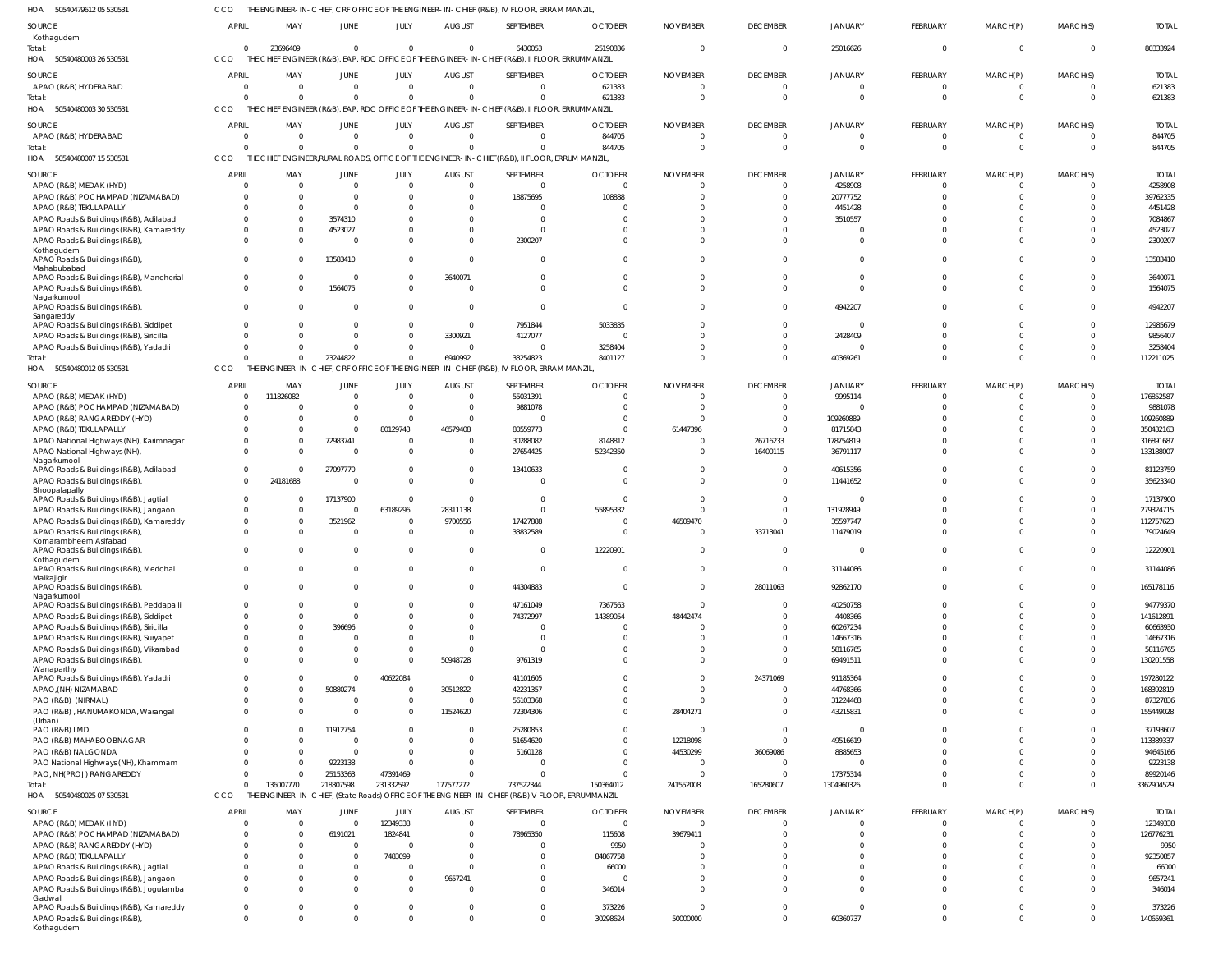50540480025 07 530531 HOA CCO THE ENGINEER-IN-CHIEF, (State Roads) OFFICE OF THE ENGINEER-IN-CHIEF (R&B) V FLOOR, ERRUMMANZIL

| SOURCE<br>APAO Roads & Buildings (R&B),<br>Mahabubabad                            | <b>APRIL</b><br>$\Omega$ | MAY<br>$\Omega$            | JUNE        | JULY<br>$\overline{0}$<br>$\overline{0}$        | <b>AUGUST</b><br>$\Omega$        | SEPTEMBER<br>$\overline{0}$                                                                                 | <b>OCTOBER</b><br>20135769 | <b>NOVEMBER</b><br>$\Omega$ | <b>DECEMBER</b><br>$\Omega$ | JANUARY<br>$\Omega$        | <b>FEBRUARY</b><br>$\overline{0}$ | MARCH(P)<br>$\mathbf{0}$ | MARCH(S)<br>$\Omega$ | <b>TOTAL</b><br>20135769  |
|-----------------------------------------------------------------------------------|--------------------------|----------------------------|-------------|-------------------------------------------------|----------------------------------|-------------------------------------------------------------------------------------------------------------|----------------------------|-----------------------------|-----------------------------|----------------------------|-----------------------------------|--------------------------|----------------------|---------------------------|
| APAO Roads & Buildings (R&B), Mancherial                                          | - 0                      | $\Omega$                   |             | $\Omega$<br>$\Omega$                            |                                  | $\Omega$                                                                                                    | 264000                     |                             |                             |                            | $\Omega$                          |                          |                      | 264000                    |
| APAO Roads & Buildings (R&B), Siddipet                                            |                          | $\Omega$                   | 11099432    | $\Omega$                                        |                                  | $\Omega$                                                                                                    |                            |                             |                             |                            |                                   |                          |                      | 11099432                  |
| APAO Roads & Buildings (R&B), Siricilla                                           |                          | $\Omega$                   | 17599746    | $\Omega$                                        |                                  | $\Omega$                                                                                                    |                            |                             |                             |                            |                                   |                          | $\Omega$             | 17599746                  |
| APAO Roads & Buildings (R&B), Suryapet<br>APAO Roads & Buildings (R&B), Vikarabad |                          | $\Omega$<br>$\Omega$       |             | $\Omega$<br>$\Omega$<br>$\Omega$<br>$\Omega$    |                                  | $\Omega$<br>$\Omega$                                                                                        | 155204                     |                             | 42299240                    | 5407843                    |                                   |                          | $\Omega$             | 155204<br>47707083        |
| APAO Roads & Buildings (R&B),                                                     |                          | <sup>0</sup>               |             | $\Omega$<br>$\Omega$                            |                                  | $\Omega$                                                                                                    | 99000                      |                             | 61397015                    | 34636511                   | $\Omega$                          | <sup>0</sup>             | $\Omega$             | 96132526                  |
| Wanaparthy<br>APAO Roads & Buildings (R&B), Waranagal                             | $\Omega$                 | $\Omega$                   |             | $\Omega$                                        | $\mathbf 0$                      | $\Omega$                                                                                                    | 89600                      |                             | $\overline{0}$              | $\Omega$                   | $\Omega$                          | <sup>0</sup>             | $\Omega$             | 89600                     |
| Rural<br>APAO Roads & Buildings (R&B), Yadadri                                    |                          | $\Omega$                   | 147523614   | 39340684                                        | 109873156                        | $\Omega$                                                                                                    | - 0                        |                             | 64457424                    | 201169738                  |                                   | $\Omega$                 | $\Omega$             | 562364616                 |
| PAO (R&B) (NIRMAL)                                                                |                          | $\Omega$                   |             | $\Omega$<br>$\overline{0}$                      |                                  | $\Omega$                                                                                                    | 809380                     |                             | $\Omega$                    |                            |                                   |                          | $\Omega$             | 809380                    |
| PAO (R&B) LMD                                                                     |                          | $\Omega$                   |             | $\overline{0}$<br>$\Omega$                      |                                  | $\Omega$                                                                                                    | 196295                     |                             |                             |                            | $\Omega$                          | $\Omega$                 | $\Omega$             | 196295                    |
| PAO (R&B) MAHABOOBNAGAR                                                           |                          | $\Omega$                   |             | $\Omega$<br>$\Omega$                            |                                  | 3096876                                                                                                     | 44007727                   | 17407938                    |                             |                            |                                   | $\Omega$                 | $\Omega$             | 64512541                  |
| Total:<br>HOA 50540480025 07 530532                                               | CCO                      | $\Omega$                   | 182413813   | 60997962                                        | 119530397                        | 82062226<br>THE ENGINEER-IN-CHIEF, (State Roads) OFFICE OF THE ENGINEER-IN-CHIEF (R&B) V FLOOR, ERRUMMANZIL | 181834155                  | 107087349                   | 168153679                   | 301574829                  | $\Omega$                          | $\Omega$                 | $\Omega$             | 1203654410                |
|                                                                                   |                          |                            |             |                                                 |                                  |                                                                                                             |                            |                             |                             |                            |                                   |                          |                      |                           |
| SOURCE                                                                            | <b>APRII</b>             | MAY                        | <b>JUNE</b> | JULY<br>$\Omega$                                | <b>AUGUST</b>                    | SEPTEMBER                                                                                                   | <b>OCTOBER</b>             | <b>NOVEMBER</b>             | <b>DECEMBER</b>             | JANUARY                    | FEBRUARY                          | MARCH(P)                 | MARCH(S)             | <b>TOTAI</b>              |
| APAO (R&B) POCHAMPAD (NIZAMABAD)<br>APAO (R&B) TEKULAPALLY                        |                          | $\Omega$<br>$\Omega$       |             | $\Omega$<br>$\Omega$<br>$\Omega$                |                                  | $\Omega$<br>$\Omega$                                                                                        | 1081353<br>130920          |                             |                             | $\Omega$                   | $\Omega$<br>$\Omega$              | $\Omega$                 | $\Omega$             | 1081353<br>130920         |
| APAO Roads & Buildings (R&B),                                                     |                          | <sup>0</sup>               |             | $\Omega$<br>$\Omega$                            |                                  | $\Omega$                                                                                                    | 1186348                    |                             |                             |                            | $\Omega$                          |                          |                      | 1186348                   |
| Sangareddy                                                                        |                          |                            |             |                                                 |                                  |                                                                                                             |                            |                             |                             |                            |                                   |                          |                      |                           |
| APAO Roads & Buildings (R&B), Yadadri                                             |                          |                            |             | $\Omega$<br>$\Omega$<br>$\Omega$<br>$\Omega$    |                                  | 36081416<br>36081416                                                                                        | 3749285<br>6147906         |                             | $\Omega$                    | 136817980<br>136817980     | $\Omega$                          | $\Omega$<br>$\Omega$     | $\Omega$             | 176648681<br>179047302    |
| Total:<br>50540480025 08 530531<br>HOA                                            | CCO                      | THE E<br>NGINEER-IN-CHIEF, |             |                                                 |                                  | , (State Roads) OFFICE OF THE ENGINEER-IN-CHIEF (R&B) V FLOOR, ERRUMMANZIL                                  |                            |                             |                             |                            |                                   |                          |                      |                           |
|                                                                                   |                          |                            |             |                                                 |                                  |                                                                                                             |                            |                             |                             |                            |                                   |                          |                      |                           |
| SOURCE<br>APAO Roads & Buildings (R&B), Adilabad                                  | <b>APRIL</b><br>$\Omega$ | MAY<br>$\Omega$            | <b>JUNE</b> | JULY<br>$\mathbf{0}$<br>$\overline{0}$          | <b>AUGUST</b><br>107166500       | SEPTEMBER<br>$\Omega$                                                                                       | <b>OCTOBER</b><br>130922   | <b>NOVEMBER</b><br>- 0      | <b>DECEMBER</b><br>2898110  | JANUARY<br>$\Omega$        | <b>FEBRUARY</b><br>$\overline{0}$ | MARCH(P)<br>$\Omega$     | MARCH(S)<br>$\Omega$ | <b>TOTAI</b><br>110195532 |
| Total:                                                                            |                          | $\Omega$                   |             | $\Omega$                                        | 107166500<br>$\Omega$            | $\Omega$                                                                                                    | 130922                     |                             | 2898110                     | $\Omega$                   | $\Omega$                          | $\Omega$                 | $\Omega$             | 110195532                 |
| HOA 50540480025 33 530531                                                         | CCO                      |                            |             |                                                 |                                  | THE ENGINEER-IN-CHIEF, (State Roads) OFFICE OF THE ENGINEER-IN-CHIEF (R&B) V FLOOR, ERRUMMANZIL             |                            |                             |                             |                            |                                   |                          |                      |                           |
| SOURCE                                                                            | <b>APRIL</b>             | MAY                        | <b>JUNE</b> | JULY                                            | <b>AUGUST</b>                    | SEPTEMBER                                                                                                   | <b>OCTOBER</b>             | <b>NOVEMBER</b>             | <b>DECEMBER</b>             | JANUARY                    | FEBRUARY                          | MARCH(P)                 | MARCH(S)             | <b>TOTAI</b>              |
| APAO (R&B) HYDERABAD                                                              |                          | $\Omega$                   |             | $\Omega$<br>$\Omega$                            | $\Omega$                         | $\Omega$                                                                                                    | 949125                     |                             | 0                           | 0                          | $\Omega$                          | 0                        | $\Omega$             | 949125                    |
| APAO (R&B) POCHAMPAD (NIZAMABAD)                                                  |                          | <sup>0</sup>               |             | $\Omega$<br>$\Omega$                            |                                  | 12933783                                                                                                    | 32385927                   |                             | 15986178                    |                            |                                   |                          |                      | 61305888                  |
| APAO (R&B) TEKULAPALLY                                                            |                          | $\Omega$                   |             | 22971405<br>$\Omega$                            |                                  | $\Omega$                                                                                                    | 16397341                   |                             | 3448829                     |                            |                                   |                          |                      | 42817575                  |
| APAO Roads & Buildings (R&B), Kamareddy                                           |                          | $\Omega$                   |             | 9847703<br>$\Omega$                             |                                  | $\Omega$                                                                                                    | 439891                     |                             | 12756050                    | $\Omega$                   | $\Omega$                          |                          |                      | 23043644                  |
| APAO Roads & Buildings (R&B),<br>Nagarkurnool                                     |                          | <sup>0</sup>               |             | $\Omega$<br>8478186                             | 6407323                          | $\Omega$                                                                                                    |                            |                             | 0                           | 13972167                   | $\Omega$                          |                          |                      | 28857676                  |
| APAO Roads & Buildings (R&B), Peddapalli                                          |                          |                            |             | $\Omega$<br>$\Omega$                            |                                  | $\Omega$                                                                                                    | 484880                     |                             |                             |                            |                                   |                          |                      | 484880                    |
| PAO (R&B) (NIRMAL)                                                                |                          |                            |             | $\Omega$<br>$\Omega$                            |                                  | $\Omega$                                                                                                    | 915071                     |                             | 0                           |                            |                                   |                          |                      | 915071                    |
| PAO (R&B) LMD                                                                     |                          |                            | 64704212    | 17501779                                        |                                  | $\Omega$                                                                                                    | 664746                     |                             |                             |                            |                                   |                          |                      | 82870737                  |
| PAO (R&B) MAHABOOBNAGAR<br>Total:                                                 |                          | $\Omega$<br>$\Omega$       | 64704212    | $\Omega$<br>$\Omega$<br>58799073                | 6407323                          | 17235752<br>30169535                                                                                        | 21726091<br>73963072       |                             | 7248860<br>39439917         | 28910945<br>42883112       | $\Omega$<br>$\Omega$              | $\Omega$                 | $\Omega$             | 75121648<br>316366244     |
| HOA 50540480025 36 530531                                                         | CCO                      |                            |             |                                                 |                                  | THE CHIEF ENGINEER (R&B), P.P.P, OFFICE OF THE ENGINEER-IN-CHIEF (R&B), V FLOOR, ERRUM MANZIL               |                            |                             |                             |                            |                                   |                          |                      |                           |
|                                                                                   | <b>APRIL</b>             |                            |             |                                                 |                                  |                                                                                                             | <b>OCTOBER</b>             |                             |                             |                            |                                   |                          |                      |                           |
| SOURCE<br>APAO (R&B) HYDERABAD                                                    |                          | MAY<br>$\Omega$            | <b>JUNE</b> | JULY<br>$\overline{0}$<br>$\mathbf{0}$          | <b>AUGUST</b><br>$\Omega$        | SEPTEMBER<br>$\overline{0}$                                                                                 | 6719575                    | <b>NOVEMBER</b>             | <b>DECEMBER</b><br>0        | JANUARY<br>$\Omega$        | <b>FEBRUARY</b><br>$\overline{0}$ | MARCH(P)<br>0            | MARCH(S)<br>$\Omega$ | <b>TOTAL</b><br>6719575   |
| Total:                                                                            |                          | $\Omega$                   |             | $\Omega$                                        | $\mathbf 0$<br>$\Omega$          | $\Omega$                                                                                                    | 6719575                    | $\Omega$                    | $\Omega$                    | $\Omega$                   | $\Omega$                          | $\Omega$                 | $\Omega$             | 6719575                   |
| HOA 50540480025 39 530531                                                         | CCO                      |                            |             |                                                 |                                  | THE CHIEF ENGINEER, RURAL ROADS, OFFICE OF THE ENGINEER-IN-CHIEF (R&B), II FLOOR, ERRUM MANZIL              |                            |                             |                             |                            |                                   |                          |                      |                           |
| SOURCE                                                                            | APRIL                    | MAY                        | JUNE        | JULY                                            | <b>AUGUST</b>                    | SEPTEMBER                                                                                                   | <b>OCTOBER</b>             | <b>NOVEMBER</b>             | <b>DECEMBER</b>             | JANUARY                    | <b>FEBRUARY</b>                   | MARCH(P)                 | MARCH(S)             | <b>TOTAI</b>              |
| APAO (R&B) TEKULAPALLY                                                            |                          |                            |             | 32062391                                        |                                  |                                                                                                             | 12540363                   |                             |                             |                            |                                   |                          |                      | 44602754                  |
| APAO Roads & Buildings (R&B), Adilabad                                            |                          | $\Omega$                   |             | $\Omega$<br>$\Omega$                            |                                  | $\Omega$                                                                                                    | 706038                     |                             |                             |                            | $\Omega$                          |                          |                      | 706038                    |
| APAO Roads & Buildings (R&B), Vikarabad                                           |                          | $\Omega$                   |             | $\Omega$<br>$\Omega$                            |                                  | $\Omega$                                                                                                    | 276868                     |                             | $\Omega$                    | $\Omega$                   | $\Omega$                          | $\Omega$                 |                      | 276868                    |
| Total:                                                                            |                          | $\Omega$                   |             | 32062391<br>$\Omega$                            |                                  | $\Omega$                                                                                                    | 13523269                   |                             | $\Omega$                    | $\Omega$                   | $\Omega$                          | $\Omega$                 | $\Omega$             | 45585660                  |
| HOA<br>50540480025 42 530531                                                      | CCO                      |                            |             |                                                 |                                  | THE ENGINEER-IN-CHIEF, (State Roads) OFFICE OF THE ENGINEER-IN-CHIEF (R&B) V FLOOR, ERRUMMANZIL             |                            |                             |                             |                            |                                   |                          |                      |                           |
| SOURCE                                                                            | <b>APRIL</b>             | MAY                        | JUNE        | JULY                                            | <b>AUGUST</b>                    | SEPTEMBER                                                                                                   | <b>OCTOBER</b>             | <b>NOVEMBER</b>             | <b>DECEMBER</b>             | <b>JANUARY</b>             | FEBRUARY                          | MARCH(P)                 | MARCH(S)             | <b>TOTAL</b>              |
| APAO (R&B) POCHAMPAD (NIZAMABAD)<br>APAO Roads & Buildings (R&B), Yadadri         | $\Omega$                 | $\Omega$<br>$\Omega$       |             | $\Omega$<br>$\Omega$<br>$\Omega$                | $\Omega$<br>$\Omega$<br>$\Omega$ | $\overline{0}$<br>$\mathbf 0$                                                                               | 196625<br>878104           | $\Omega$                    | $\Omega$<br>$\Omega$        | $\overline{0}$<br>$\Omega$ | $\overline{0}$<br>$\overline{0}$  | $\Omega$<br>$\mathbf 0$  | $\Omega$<br>$\Omega$ | 196625<br>878104          |
| Total:                                                                            |                          | $\Omega$                   |             | $\Omega$                                        | $\Omega$                         | $\Omega$                                                                                                    | 1074729                    |                             | $\Omega$                    | $\Omega$                   | $\Omega$                          | $\Omega$                 | $\Omega$             | 1074729                   |
| HOA 50540480025 43 530531                                                         | CCO                      |                            |             |                                                 |                                  | THE ENGINEER-IN-CHIEF, (State Roads) OFFICE OF THE ENGINEER-IN-CHIEF (R&B) V FLOOR, ERRUMMANZIL             |                            |                             |                             |                            |                                   |                          |                      |                           |
| SOURCE                                                                            | <b>APRIL</b>             | MAY                        | <b>JUNE</b> | JULY                                            | <b>AUGUST</b>                    | SEPTEMBER                                                                                                   | <b>OCTOBER</b>             | <b>NOVEMBER</b>             | <b>DECEMBER</b>             | <b>JANUARY</b>             | FEBRUARY                          | MARCH(P)                 | MARCH(S)             | <b>TOTAI</b>              |
| APAO (R&B) RANGAREDDY (HYD)                                                       | $\Omega$                 | $\Omega$                   |             | $\Omega$<br>$\Omega$                            | $\Omega$                         | 17504731                                                                                                    | 79255689                   |                             | 53647032                    | $\Omega$                   | $\overline{0}$                    | $\mathbf{0}$             | $\Omega$             | 150407452                 |
| Total:                                                                            |                          | $\Omega$                   |             | $\Omega$                                        | $\Omega$<br>$\Omega$             | 17504731                                                                                                    | 79255689                   |                             | 53647032                    | $\Omega$                   | $\Omega$                          | $\Omega$                 | $\Omega$             | 150407452                 |
| HOA<br>50540480025 43 530532                                                      | CCO                      |                            |             |                                                 |                                  | THE ENGINEER-IN-CHIEF, (State Roads) OFFICE OF THE ENGINEER-IN-CHIEF (R&B) V FLOOR, ERRUMMANZIL             |                            |                             |                             |                            |                                   |                          |                      |                           |
| SOURCE                                                                            | <b>APRIL</b>             | MAY                        | JUNE        | JULY                                            | <b>AUGUST</b>                    | SEPTEMBER                                                                                                   | <b>OCTOBER</b>             | <b>NOVEMBER</b>             | <b>DECEMBER</b>             | <b>JANUARY</b>             | <b>FEBRUARY</b>                   | MARCH(P)                 | MARCH(S)             | <b>TOTAL</b>              |
| APAO (R&B) RANGAREDDY (HYD)                                                       | $\Omega$                 | $\Omega$                   |             | $\Omega$<br>$\overline{0}$                      | $\overline{0}$                   | $\overline{0}$                                                                                              | 71010524                   | $\Omega$                    | $\mathbf{0}$                | 67903112                   | $\overline{0}$                    | $\mathbf{0}$             | $\Omega$             | 138913636                 |
| APAO Roads & Buildings (R&B),                                                     | $\Omega$                 | $\Omega$                   | 246305249   | 153641983                                       | $\Omega$                         | 120441278                                                                                                   | 254123703                  |                             | 45635699                    | 30827852                   | $\Omega$                          | $\Omega$                 | $\Omega$             | 850975764                 |
| Sangareddy<br>Total:                                                              |                          | $\Omega$                   | 246305249   | 153641983                                       | $\Omega$                         | 120441278                                                                                                   | 325134227                  | $\Omega$                    | 45635699                    | 98730964                   | $\Omega$                          | $\Omega$                 | $\Omega$             | 989889400                 |
| HOA<br>50540480025 46 530531                                                      | CCO                      |                            |             |                                                 |                                  | ENGINEER-IN-CHIEF, (GENL.&PR) ERRAMANZIL COLONY HYDERABAD ERRA MANJIL Telangana                             |                            |                             |                             |                            |                                   |                          |                      |                           |
| SOURCE                                                                            | <b>APRIL</b>             | MAY                        | JUNE        | JULY                                            | <b>AUGUST</b>                    | SEPTEMBER                                                                                                   | <b>OCTOBER</b>             | <b>NOVEMBER</b>             | <b>DECEMBER</b>             | JANUARY                    | <b>FEBRUARY</b>                   | MARCH(P)                 | MARCH(S)             | <b>TOTAI</b>              |
| APAO (PR) Pochampad, Nizamabad                                                    |                          | $\Omega$                   | 57983906    | $\Omega$                                        | $\Omega$                         | 38027757                                                                                                    | 9271110                    |                             | <sup>0</sup>                | 16865450                   | $\Omega$                          | $\Omega$                 | $\Omega$             | 122148223                 |
| APAO (PR) Ranga Reddy Dist                                                        |                          | $\Omega$                   | 15502712    | $\Omega$                                        |                                  | 8508730                                                                                                     | 394679                     |                             |                             | $\Omega$                   | $\Omega$                          | $\Omega$                 |                      | 24406121                  |
| APAO Panchayat Raj (PR), Jagtial                                                  |                          | $\Omega$                   | 3928100     | $\Omega$                                        |                                  | $\Omega$                                                                                                    | 777926                     |                             |                             | $\Omega$                   | $\Omega$                          |                          |                      | 4706026                   |
| APAO Panchayat Raj (PR), Kamareddy<br>APAO Panchayat Raj (PR),                    |                          | $\Omega$                   | 5667608     | $\Omega$<br>$\Omega$<br>$\Omega$                |                                  | $\Omega$<br>$\Omega$                                                                                        | 2468630                    |                             |                             | 8065949<br>$\Omega$        | $\Omega$<br>$\Omega$              | $\Omega$<br>$\Omega$     |                      | 10534579<br>5667608       |
| Komarambheem Asifabad                                                             |                          |                            |             |                                                 |                                  |                                                                                                             |                            |                             |                             |                            |                                   |                          |                      |                           |
| APAO Panchayat Raj (PR), Kothagudem                                               |                          | $\Omega$                   | 5341659     | $\Omega$                                        |                                  | $\Omega$                                                                                                    |                            |                             |                             | $\Omega$                   | $\Omega$                          | $\Omega$                 |                      | 5341659                   |
| APAO Panchayat Raj (PR), Mahabubabad                                              |                          | <sup>0</sup>               |             | 21879697<br>$\Omega$                            |                                  | $\Omega$                                                                                                    |                            |                             |                             | 1565678                    | $\Omega$                          |                          |                      | 23445375                  |
| APAO Panchayat Raj (PR), Nagarkurnool<br>APAO Panchayat Raj (PR), Sangareddy      |                          | $\Omega$<br>$\Omega$       |             | $\Omega$<br>$\Omega$<br>3635475<br>$\mathbf{0}$ | <sup>0</sup>                     | 1135757<br>$\overline{0}$                                                                                   | 13707512                   |                             |                             | $\Omega$<br>2346383        | $\Omega$<br>$\Omega$              | $\Omega$                 |                      | 1135757<br>19689370       |
| APAO Panchayat Raj (PR), Siricilla                                                |                          | <sup>0</sup>               | 16164138    | $\Omega$                                        |                                  | $\Omega$                                                                                                    |                            |                             |                             | $\Omega$                   | $\Omega$                          | $\Omega$                 |                      | 16164138                  |
| APAO Panchayat Raj (PR), Suryapet                                                 |                          | $\Omega$                   |             | $\Omega$<br>$\Omega$                            | 950146                           | 8958440                                                                                                     |                            |                             | $\Omega$                    | $\Omega$                   | $\Omega$                          | $\Omega$                 | $\Omega$             | 9908586                   |
|                                                                                   |                          |                            |             |                                                 |                                  |                                                                                                             |                            |                             |                             |                            |                                   |                          |                      |                           |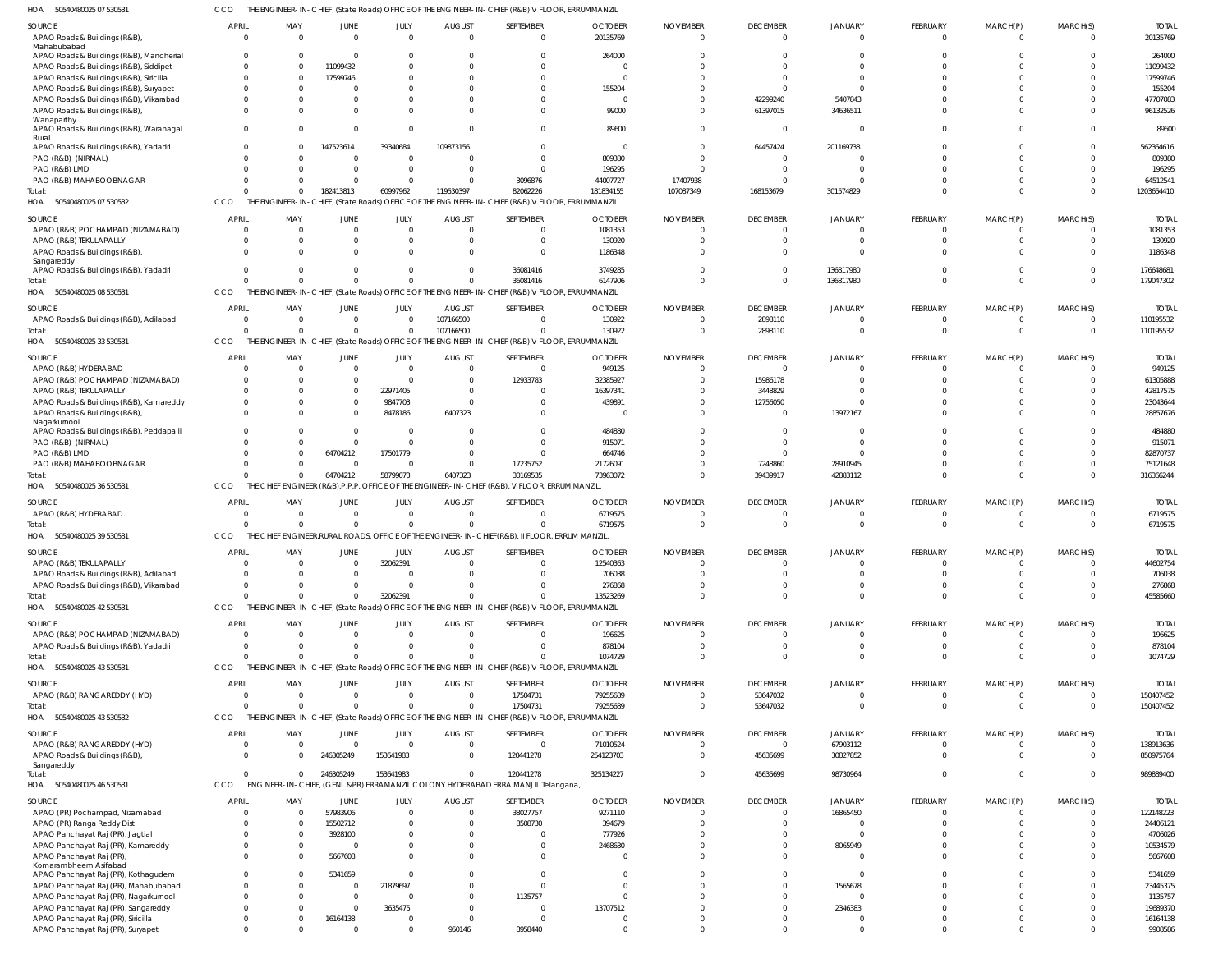CCO ENGINEER-IN-CHIEF, (GENL.&PR) ERRAMANZIL COLONY HYDERABAD ERRA MANJIL Telangana,

| <b>SOURCE</b><br><b>APRIL</b><br>APAO Panchayat Raj (PR), Vikarabad<br>$\Omega$<br>PAO (PR) KCC, Warangal (Urban)<br>$\Omega$<br>PAO (PR) MAHABOOBNAGAR<br>$\Omega$<br>Total:<br>U<br>50548000125 06 530531<br>CCO<br>HOA<br><b>SOURCE</b><br><b>APRIL</b><br>APAO (R&B) TEKULAPALLY<br>$\overline{0}$ | MAY<br>3262703<br>$\Omega$<br>4692964<br>$\Omega$                                               | JUNE<br>JULY                              | <b>AUGUST</b>           |                      |                                |                 |                        |                      |                 |                      |                      |                |
|--------------------------------------------------------------------------------------------------------------------------------------------------------------------------------------------------------------------------------------------------------------------------------------------------------|-------------------------------------------------------------------------------------------------|-------------------------------------------|-------------------------|----------------------|--------------------------------|-----------------|------------------------|----------------------|-----------------|----------------------|----------------------|----------------|
|                                                                                                                                                                                                                                                                                                        |                                                                                                 |                                           |                         | SEPTEMBER            | <b>OCTOBER</b>                 | <b>NOVEMBER</b> | <b>DECEMBER</b>        | <b>JANUARY</b>       | FEBRUARY        | MARCH(P)             | MARCH(S)             | <b>TOTAL</b>   |
|                                                                                                                                                                                                                                                                                                        |                                                                                                 | $\Omega$                                  | $\Omega$                | 3332740              | 166147                         |                 | 9439789                | 1633762              | - 0             | $^{\circ}$           | $\Omega$             | 17835141       |
|                                                                                                                                                                                                                                                                                                        |                                                                                                 | $\Omega$                                  | $\overline{0}$          | $\Omega$             | 0                              |                 | $\overline{0}$         | $\overline{0}$       | $\Omega$        | $\mathbf 0$          | $\Omega$             | 4692964        |
|                                                                                                                                                                                                                                                                                                        | 6867000<br>$\Omega$                                                                             | $\Omega$                                  | $\Omega$                | $\Omega$             | $\Omega$                       |                 | $\overline{0}$         | $\Omega$             |                 | $\Omega$             |                      | 6867000        |
|                                                                                                                                                                                                                                                                                                        | 119410790<br>$\mathbf 0$                                                                        | 25515172                                  | 950146                  | 59963424             | 26786004                       |                 | 9439789                | 30477222             | $\Omega$        | $\Omega$             | $\cap$               | 272542547      |
|                                                                                                                                                                                                                                                                                                        | THE CHIEF ENGINEER, RURAL ROADS, OFFICE OF THE ENGINEER-IN-CHIEF (R&B), II FLOOR, ERRUM MANZIL, |                                           |                         |                      |                                |                 |                        |                      |                 |                      |                      |                |
|                                                                                                                                                                                                                                                                                                        | MAY                                                                                             | JUNE<br>JULY                              | <b>AUGUST</b>           | SEPTEMBER            | <b>OCTOBER</b>                 | <b>NOVEMBER</b> | <b>DECEMBER</b>        | <b>JANUARY</b>       | <b>FEBRUARY</b> | MARCH(P)             | MARCH(S)             | <b>TOTAL</b>   |
|                                                                                                                                                                                                                                                                                                        | $\Omega$                                                                                        | $\overline{0}$<br>$\Omega$                | $\overline{0}$          | $\Omega$             | 3292218                        | $\Omega$        | $\overline{0}$         | $\overline{0}$       | $\Omega$        | $\overline{0}$       | $\Omega$             | 3292218        |
| APAO Roads & Buildings (R&B), Adilabad<br>$\Omega$                                                                                                                                                                                                                                                     | $\Omega$                                                                                        | $\mathbf{0}$<br>$\Omega$                  | $\overline{0}$          | $\Omega$             | 490293                         |                 | $\Omega$               | $\overline{0}$       | $\Omega$        | $\mathbf 0$          | $\Omega$             | 490293         |
| APAO Roads & Buildings (R&B),<br>$\Omega$                                                                                                                                                                                                                                                              | $\Omega$                                                                                        | $\mathbf 0$<br>$\Omega$                   | $\Omega$                | $\Omega$             | 565569                         |                 | $\Omega$               | $\Omega$             | $\Omega$        | $\Omega$             |                      | 565569         |
| Mahabubabad                                                                                                                                                                                                                                                                                            |                                                                                                 |                                           |                         |                      |                                |                 |                        |                      |                 |                      |                      |                |
| APAO Roads & Buildings (R&B), Medchal<br>$\overline{0}$                                                                                                                                                                                                                                                | 11292647<br>$\Omega$                                                                            | $\Omega$                                  | 30285469                | $\Omega$             | 19758737                       |                 | $\Omega$               | $\Omega$             | $\Omega$        | $\Omega$             | $\Omega$             | 61336853       |
| Malkajigiri<br>APAO Roads & Buildings (R&B), Peddapalli<br>$\overline{0}$                                                                                                                                                                                                                              | $\Omega$                                                                                        | $\overline{0}$<br>$\Omega$                | $\overline{0}$          | $\Omega$             | 5058120                        |                 | $\overline{0}$         | $\Omega$             | $\Omega$        | $\Omega$             | $\Omega$             | 5058120        |
| APAO Roads & Buildings (R&B),<br>$\Omega$                                                                                                                                                                                                                                                              | $\Omega$                                                                                        | $\overline{0}$<br>14561126                | $\Omega$                | $\Omega$             | $\Omega$                       |                 | 21473871               | $\Omega$             | $\Omega$        | $\Omega$             | $\Omega$             | 36034997       |
| Sangareddy                                                                                                                                                                                                                                                                                             |                                                                                                 |                                           |                         |                      |                                |                 |                        |                      |                 |                      |                      |                |
| APAO Roads & Buildings (R&B), Waranagal<br>$\Omega$                                                                                                                                                                                                                                                    | $\Omega$                                                                                        | $\mathbf{0}$<br>$\Omega$                  | $\mathbf 0$             | $\Omega$             | 2672335                        |                 | $\Omega$               | $\Omega$             | $\cap$          | $\Omega$             | $\Omega$             | 2672335        |
| Rural<br>PAO (R&B), HANUMAKONDA, Warangal<br>$\Omega$                                                                                                                                                                                                                                                  | 2888770<br>$\Omega$                                                                             | $\Omega$                                  | $\mathbf 0$             | 13782198             | 3882505                        |                 | 63030221               | $\Omega$             | $\Omega$        | $\mathbf 0$          | $\Omega$             | 83583694       |
| (Urban)                                                                                                                                                                                                                                                                                                |                                                                                                 |                                           |                         |                      |                                |                 |                        |                      |                 |                      |                      |                |
| PAO (R&B) MAHABOOBNAGAR<br>$\Omega$                                                                                                                                                                                                                                                                    | 30189358<br>$\Omega$                                                                            | $\Omega$                                  | $\mathbf{0}$            | $\Omega$             | $\Omega$                       | $\Omega$        | $\overline{0}$         | $\Omega$             | $\Omega$        | $\mathbf 0$          | $\Omega$             | 30189358       |
| Total:<br>U                                                                                                                                                                                                                                                                                            | 44370775<br>$\Omega$                                                                            | 14561126                                  | 30285469                | 13782198             | 35719777                       | $\Omega$        | 84504092               | $\Omega$             | $\Omega$        | $\Omega$             | $\Omega$             | 223223437      |
| 50548000125 06 530532<br>CCO<br>HOA                                                                                                                                                                                                                                                                    | THE CHIEF ENGINEER, RURAL ROADS, OFFICE OF THE ENGINEER-IN-CHIEF (R&B), II FLOOR, ERRUM MANZIL, |                                           |                         |                      |                                |                 |                        |                      |                 |                      |                      |                |
| <b>SOURCE</b><br><b>APRIL</b>                                                                                                                                                                                                                                                                          | MAY                                                                                             | <b>JUNE</b><br>JULY                       | <b>AUGUST</b>           | SEPTEMBER            | <b>OCTOBER</b>                 | <b>NOVEMBER</b> | <b>DECEMBER</b>        | <b>JANUARY</b>       | FEBRUARY        | MARCH(P)             | MARCH(S)             | <b>TOTAL</b>   |
| APAO Roads & Buildings (R&B), Peddapalli<br>$\overline{0}$                                                                                                                                                                                                                                             | $\mathbf 0$                                                                                     | $\overline{0}$<br>$\Omega$                | $\overline{0}$          | $\Omega$             | 384000                         |                 | $\Omega$               | $\Omega$             |                 | $\Omega$             | $\Omega$             | 384000         |
| Total:<br>$\Omega$                                                                                                                                                                                                                                                                                     | $\Omega$                                                                                        | $\overline{0}$<br>$\Omega$                | $\Omega$                | $\Omega$             | 384000                         |                 | $\overline{0}$         | $\Omega$             | $\Omega$        | $\mathbf{0}$         | $\Omega$             | 384000         |
| HOA 50548080025 08 500503<br>CCO                                                                                                                                                                                                                                                                       | THE CHIEF ENGINEER, RURAL ROADS, OFFICE OF THE ENGINEER-IN-CHIEF (R&B), II FLOOR, ERRUM MANZIL, |                                           |                         |                      |                                |                 |                        |                      |                 |                      |                      |                |
| SOURCE<br><b>APRIL</b>                                                                                                                                                                                                                                                                                 | MAY                                                                                             | <b>JUNE</b><br><b>JULY</b>                | <b>AUGUST</b>           | SEPTEMBER            | <b>OCTOBER</b>                 | <b>NOVEMBER</b> | <b>DECEMBER</b>        | JANUARY              | FEBRUARY        | MARCH(P)             | MARCH(S)             | <b>TOTAL</b>   |
| APAO (R&B) MEDAK (HYD)                                                                                                                                                                                                                                                                                 | $\mathbf 0$                                                                                     | $\mathbf{0}$<br>$\Omega$                  | $\overline{0}$          | $\Omega$             | $\overline{0}$                 |                 | 200000000              | 100000000            | $\Omega$        | $\mathbf 0$          | $\Omega$             | 300000000      |
| APAO Roads & Buildings (R&B), Siddipet<br>$\Omega$                                                                                                                                                                                                                                                     | 200000000<br>$\mathbf 0$                                                                        | $\Omega$                                  | $\overline{0}$          | $\Omega$             | $\Omega$                       |                 | 300000000              | 300000000            | $\Omega$        | $\mathbf{0}$         | $\Omega$             | 800000000      |
| PAO (R&B), HANUMAKONDA, Warangal<br>$\Omega$                                                                                                                                                                                                                                                           | $\Omega$                                                                                        | $\overline{0}$<br>$\cap$                  | $\Omega$                | $\Omega$             | $\Omega$                       |                 | 100000000              | 10200000             | $\Omega$        | $\mathbf 0$          | $\Omega$             | 110200000      |
| (Urban)                                                                                                                                                                                                                                                                                                |                                                                                                 |                                           |                         |                      |                                |                 |                        |                      |                 |                      |                      |                |
| Total:<br>$\Omega$                                                                                                                                                                                                                                                                                     | $\mathbf 0$<br>200000000                                                                        | $\Omega$                                  | $\mathbf 0$             | $\Omega$             | $\Omega$                       | $\Omega$        | 600000000              | 410200000            | $\Omega$        | $\Omega$             | $\Omega$             | 1210200000     |
| HOA 50548080025 39 530531<br>CCO                                                                                                                                                                                                                                                                       | THE CHIEF ENGINEER, RURAL ROADS, OFFICE OF THE ENGINEER-IN-CHIEF (R&B), II FLOOR, ERRUM MANZIL, |                                           |                         |                      |                                |                 |                        |                      |                 |                      |                      |                |
| <b>SOURCE</b><br><b>APRIL</b>                                                                                                                                                                                                                                                                          | MAY                                                                                             | JULY<br><b>JUNE</b>                       | <b>AUGUST</b>           | SEPTEMBER            | <b>OCTOBER</b>                 | <b>NOVEMBER</b> | <b>DECEMBER</b>        | <b>JANUARY</b>       | FEBRUARY        | MARCH(P)             | MARCH(S)             | <b>TOTAL</b>   |
| APAO (R&B) MEDAK (HYD)<br>$\Omega$                                                                                                                                                                                                                                                                     | $\mathbf 0$                                                                                     | $\overline{0}$<br>$\Omega$                | $\overline{0}$          | $\Omega$             | $\mathbf{0}$                   |                 | 5540990                | $\overline{0}$       |                 | $\Omega$             | $\Omega$             | 5540990        |
| APAO (R&B) TEKULAPALLY<br>$\Omega$                                                                                                                                                                                                                                                                     | $\mathbf 0$                                                                                     | $\overline{0}$<br>$\Omega$                | $\Omega$                | $\Omega$             | 19510490                       |                 | $\Omega$               | 29014313             | $\Omega$        | $\Omega$             | $\Omega$             | 48524803       |
| APAO Roads & Buildings (R&B),<br>$\Omega$                                                                                                                                                                                                                                                              | $\Omega$                                                                                        | $\Omega$<br>$\Omega$                      | $\Omega$                | 105931502            | 494168                         |                 | 22487889               | 27154370             |                 | $\Omega$             |                      | 156067929      |
| Bhoopalapally<br>APAO Roads & Buildings (R&B), Kamareddy<br>$\Omega$                                                                                                                                                                                                                                   | $\Omega$                                                                                        | $\mathbf 0$<br>$\Omega$                   | $\Omega$                | $\Omega$             | 1221548                        |                 | $\Omega$               | $\Omega$             |                 | $\Omega$             | $\Omega$             | 1221548        |
| APAO Roads & Buildings (R&B)<br>$\Omega$                                                                                                                                                                                                                                                               | $\Omega$                                                                                        | $\Omega$<br>$\Omega$                      | $\Omega$                | $\Omega$             | 30630195                       |                 | $\Omega$               | $\Omega$             |                 | $\Omega$             |                      | 30630195       |
| Kothagudem                                                                                                                                                                                                                                                                                             |                                                                                                 |                                           |                         |                      |                                |                 |                        |                      |                 |                      |                      |                |
| APAO Roads & Buildings (R&B), Mancherial<br>$\Omega$                                                                                                                                                                                                                                                   | $\Omega$                                                                                        | $\Omega$<br>$\Omega$                      | 11094456                | $\Omega$             | 0                              |                 | $\Omega$               | $\Omega$             |                 | $\Omega$             |                      | 11094456       |
|                                                                                                                                                                                                                                                                                                        | $\Omega$                                                                                        |                                           |                         |                      |                                |                 |                        |                      |                 |                      |                      |                |
| APAO Roads & Buildings (R&B), Peddapalli                                                                                                                                                                                                                                                               |                                                                                                 | $\Omega$<br>$\Omega$                      | $\Omega$                | $\Omega$             | 2832050                        |                 | $\Omega$               | 39008518             |                 |                      |                      | 41840568       |
| APAO Roads & Buildings (R&B), Siddipet                                                                                                                                                                                                                                                                 | 7991993<br>$\Omega$                                                                             | $\cap$                                    | $\Omega$                |                      | 587032                         |                 | 7217239                | 2926410              |                 |                      |                      | 18722674       |
| APAO Roads & Buildings (R&B), Suryapet                                                                                                                                                                                                                                                                 | $\Omega$                                                                                        | $\Omega$                                  | $\Omega$                | $\Omega$             | 3189616                        |                 | $\Omega$               | $\overline{0}$       |                 |                      |                      | 3189616        |
| APAO Roads & Buildings (R&B), Vikarabad                                                                                                                                                                                                                                                                | $\Omega$                                                                                        | $\Omega$<br>$\cap$                        | $\Omega$                | $\cap$               | 700598                         |                 | $\Omega$               | 7968108              |                 |                      |                      | 8668706        |
| PAO (R&B) LMD                                                                                                                                                                                                                                                                                          | 139398366                                                                                       | $\Omega$                                  | $\Omega$                | 3472055              | 57743828                       | 1282548         |                        | 31477662             |                 |                      |                      | 233374459      |
| PAO (R&B) MAHABOOBNAGAR<br>$\Omega$                                                                                                                                                                                                                                                                    | $\Omega$                                                                                        | $\Omega$<br>$\Omega$                      | 22233359                | $\Omega$             | 86635                          |                 | $\Omega$               | $\Omega$             |                 |                      |                      | 22319994       |
| Total                                                                                                                                                                                                                                                                                                  | 139398366<br>7991993                                                                            |                                           | 33327815                | 109403557            | 116996160                      | 1282548         | 35246118               | 137549381            |                 |                      |                      | 581195938      |
| HOA 761000202 04 001<br>CCO                                                                                                                                                                                                                                                                            | FINANCE - HOD SECRETARY, FINANCE Telangana SECRETARIAT,                                         |                                           |                         |                      |                                |                 |                        |                      |                 |                      |                      |                |
| <b>APRIL</b><br>SOURCE                                                                                                                                                                                                                                                                                 | MAY                                                                                             | JUNE<br>JULY                              | <b>AUGUST</b>           | SEPTEMBER            | <b>OCTOBER</b>                 | <b>NOVEMBER</b> | <b>DECEMBER</b>        | <b>JANUARY</b>       | <b>FEBRUARY</b> | MARCH(P)             | MARCH(S)             | <b>TOTAL</b>   |
| PAO (R&B) NALGONDA<br>$\overline{0}$                                                                                                                                                                                                                                                                   | $\mathbf 0$                                                                                     | $\overline{0}$<br>$\Omega$                | $\overline{0}$          | $\Omega$             | $\mathbf{0}$                   | $\mathbf{0}$    | $\overline{0}$         | 556500               | $\mathbf{0}$    | 0                    | $\mathbf{0}$         | 556500         |
| Total:<br>$\Omega$                                                                                                                                                                                                                                                                                     | $\Omega$                                                                                        | $\overline{0}$<br>$\Omega$                | $\Omega$                | $\Omega$             | $\mathbf 0$                    |                 | $\overline{0}$         | 556500               | $\Omega$        | $\mathbf 0$          | $\Omega$             | 556500         |
| HOA 761000202 05 001<br>CCO                                                                                                                                                                                                                                                                            | FINANCE - HOD SECRETARY, FINANCE Telangana SECRETARIAT,                                         |                                           |                         |                      |                                |                 |                        |                      |                 |                      |                      |                |
| SOURCE<br><b>APRIL</b>                                                                                                                                                                                                                                                                                 | MAY                                                                                             | <b>JUNE</b><br>JULY                       | <b>AUGUST</b>           | SEPTEMBER            | <b>OCTOBER</b>                 | <b>NOVEMBER</b> | <b>DECEMBER</b>        | <b>JANUARY</b>       | <b>FEBRUARY</b> | MARCH(P)             | MARCH(S)             | <b>TOTAL</b>   |
| PAO IRRIGATION DIVISION HYDERABAD<br>$\Omega$                                                                                                                                                                                                                                                          | $\Omega$                                                                                        | $\overline{0}$<br>$\Omega$                | $\Omega$                | $\Omega$             | $\Omega$                       |                 | $\mathbf{0}$           | 80000                | - 0             | $^{\circ}$           | $\Omega$             | 80000          |
| PAO, FINANCE (W & P) DEPT, HYDERABAD<br>$\Omega$                                                                                                                                                                                                                                                       | $\Omega$                                                                                        | $\Omega$<br>$\Omega$                      | $\Omega$                | $\Omega$             | $\Omega$                       |                 | $\Omega$               | 80000                | $\Omega$        | $\mathbf 0$          | $\Omega$             | 80000          |
| Total:<br>$\Omega$                                                                                                                                                                                                                                                                                     | $\Omega$                                                                                        | $\Omega$<br>$\Omega$                      | $\Omega$                | $\Omega$             | $\Omega$                       |                 | $\Omega$               | 160000               | $\Omega$        | $\Omega$             | $\Omega$             | 160000         |
| HOA 761000800 04 001<br>CCO                                                                                                                                                                                                                                                                            | FINANCE - HOD SECRETARY, FINANCE Telangana SECRETARIAT,                                         |                                           |                         |                      |                                |                 |                        |                      |                 |                      |                      |                |
| <b>APRIL</b><br>SOURCE                                                                                                                                                                                                                                                                                 | MAY                                                                                             | JULY<br>JUNE                              | <b>AUGUST</b>           | SEPTEMBER            | <b>OCTOBER</b>                 | <b>NOVEMBER</b> | <b>DECEMBER</b>        | <b>JANUARY</b>       | <b>FEBRUARY</b> | MARCH(P)             | MARCH(S)             | <b>TOTAL</b>   |
| APAO (R&B) HYDERABAD                                                                                                                                                                                                                                                                                   | 0                                                                                               | $\overline{0}$<br>$\Omega$                | 5000                    | $\Omega$             | 5000                           | 10000           | $\overline{0}$         | $\circ$              | $\Omega$        | $^{\circ}$           | $\Omega$             | 20000          |
| APAO (R&B) POCHAMPAD (NIZAMABAD)<br>$\Omega$                                                                                                                                                                                                                                                           | $\Omega$                                                                                        | $\overline{0}$<br>$\Omega$                | $\Omega$                | $\Omega$             | 77500                          | 10000           | $\overline{0}$         | $\Omega$             | $\Omega$        | $\mathbf 0$          | $\Omega$             | 87500          |
| APAO (R&B) TEKULAPALLY<br>$\Omega$                                                                                                                                                                                                                                                                     | $\mathbf 0$                                                                                     | $\mathbf 0$<br>$\Omega$                   | $\Omega$                | $\Omega$             | $\overline{0}$                 | 137500          | $\overline{0}$         | $\Omega$             |                 | $\mathbf 0$          | $\mathbf{0}$         | 137500         |
| APAO Finance & Corporations, Jangaon<br>$\Omega$                                                                                                                                                                                                                                                       | $\Omega$                                                                                        | $\mathbf 0$<br>$\Omega$                   | $\Omega$                | $\Omega$             | $\mathbf{0}$                   |                 | 7500                   | $\Omega$             | $\Omega$        | $\Omega$             | $\Omega$             | 7500           |
| APAO Finance & Corporations,<br>$\Omega$                                                                                                                                                                                                                                                               | $\Omega$                                                                                        | 5000<br>$\Omega$                          | $\Omega$                | $\Omega$             | $\Omega$                       |                 | $\overline{0}$         | $\Omega$             | $\Omega$        | $\Omega$             | $\Omega$             | 5000           |
| Mahabubabad<br>APAO Finance & Corporations, Medchal<br>$\Omega$                                                                                                                                                                                                                                        | $\Omega$                                                                                        | $\Omega$<br>$\Omega$                      | $\Omega$                | $\Omega$             | $\Omega$                       | $\Omega$        | 7500                   | $\Omega$             | $\Omega$        | $\Omega$             | $\Omega$             | 7500           |
| APAO Finance & Corporations, Peddapalli<br>0                                                                                                                                                                                                                                                           | $\Omega$                                                                                        | $\Omega$<br>$\Omega$                      | $\Omega$                | $\Omega$             | $\mathbf{0}$                   | 7500            | $\Omega$               | $\Omega$             |                 | $\Omega$             | $\Omega$             | 7500           |
| APAO Finance & Corporations, Siricilla<br>$\Omega$                                                                                                                                                                                                                                                     | $\Omega$                                                                                        | $\Omega$<br>$\Omega$                      | $\Omega$                | $\Omega$             | 12500                          |                 | $\Omega$               | $\Omega$             | $\Omega$        | $\Omega$             | $\Omega$             | 12500          |
| APAO Finance & Corporations, Suryapet<br>$\mathbf 0$                                                                                                                                                                                                                                                   | $\Omega$                                                                                        | $\mathbf 0$<br>$\Omega$                   | 15000                   | $\Omega$             | $\mathbf 0$                    |                 | $\Omega$               | $\overline{0}$       |                 | $\mathbf 0$          | $\Omega$             | 15000          |
| APAO Finance & Corporations,<br>$\Omega$                                                                                                                                                                                                                                                               | $\Omega$                                                                                        | $\Omega$<br>$\Omega$                      | $\overline{0}$          | $\Omega$             | 20000                          | $\Omega$        | $\Omega$               | $\Omega$             | $\Omega$        | $\Omega$             | $\Omega$             | 20000          |
| Wanaparthy                                                                                                                                                                                                                                                                                             |                                                                                                 |                                           |                         |                      |                                |                 |                        |                      |                 |                      |                      |                |
| APAO Finance & Corporations, Yadadri<br>$\Omega$                                                                                                                                                                                                                                                       | $\Omega$                                                                                        | $\mathbf 0$<br>$\overline{0}$             | $\overline{0}$          | $\Omega$             | $\mathbf 0$                    | 7500            | $\Omega$               | $\Omega$             |                 | $\mathbf 0$          | $\Omega$             | 7500           |
| APAO Irrigation, Adilabad                                                                                                                                                                                                                                                                              | $\Omega$                                                                                        | 20000<br>$\Omega$                         | 5000                    | $\Omega$             | 80000                          | 62500           | $\Omega$               | $\Omega$             | $\Omega$        | $\Omega$             | $\Omega$             | 167500         |
| APAO Irrigation, Bhoopalapally                                                                                                                                                                                                                                                                         | $\Omega$<br>$\Omega$                                                                            | $\mathbf 0$<br>$\overline{0}$<br>$\Omega$ | $\mathbf 0$<br>$\Omega$ | $\Omega$<br>$\Omega$ | 90000                          | $\Omega$        | $\Omega$<br>$\Omega$   | $\Omega$<br>$\Omega$ |                 | $\Omega$<br>$\Omega$ | $\Omega$<br>$\Omega$ | 90000          |
| APAO Irrigation, Jagtial                                                                                                                                                                                                                                                                               | $\Omega$                                                                                        | 120000<br>$\mathbf 0$<br>$\overline{0}$   | $\Omega$                | $\Omega$             | $\overline{0}$<br>$\mathbf{0}$ |                 |                        | $\Omega$             |                 | $\Omega$             | $\Omega$             | 120000         |
| APAO Irrigation, Jangaon                                                                                                                                                                                                                                                                               | $\Omega$                                                                                        | $\mathbf 0$                               |                         | $\Omega$             |                                | 15000           | 42500                  | $\Omega$             |                 | $\Omega$             | $\Omega$             | 57500          |
| APAO Irrigation, Kamareddy<br>U                                                                                                                                                                                                                                                                        | $\Omega$                                                                                        | 40000<br>$\overline{0}$<br>$\Omega$       | 7500<br>$\overline{0}$  | $\Omega$             | 30000<br>55000                 | $\Omega$        | 7500<br>$\overline{0}$ | $\overline{0}$       |                 | $\Omega$             | $\Omega$             | 85000<br>55000 |
| APAO Irrigation, Komarambheem Asifabad<br>APAO Irrigation, Kothagudem<br>O                                                                                                                                                                                                                             | $\Omega$                                                                                        | 40000<br>105000                           | 30000                   | $\Omega$             | 85000                          | 105000          | 25000                  | 22500                |                 | $\Omega$             | $\Omega$             | 412500         |
| APAO Irrigation, Mahabubabad<br>0                                                                                                                                                                                                                                                                      | $\mathbf 0$                                                                                     | 7500<br>$\mathbf 0$                       | 0                       | $\Omega$             | 60000                          | 12500           | 0                      | 10000                | $\Omega$        | $\mathbf 0$          | $\mathbf{0}$         | 90000          |